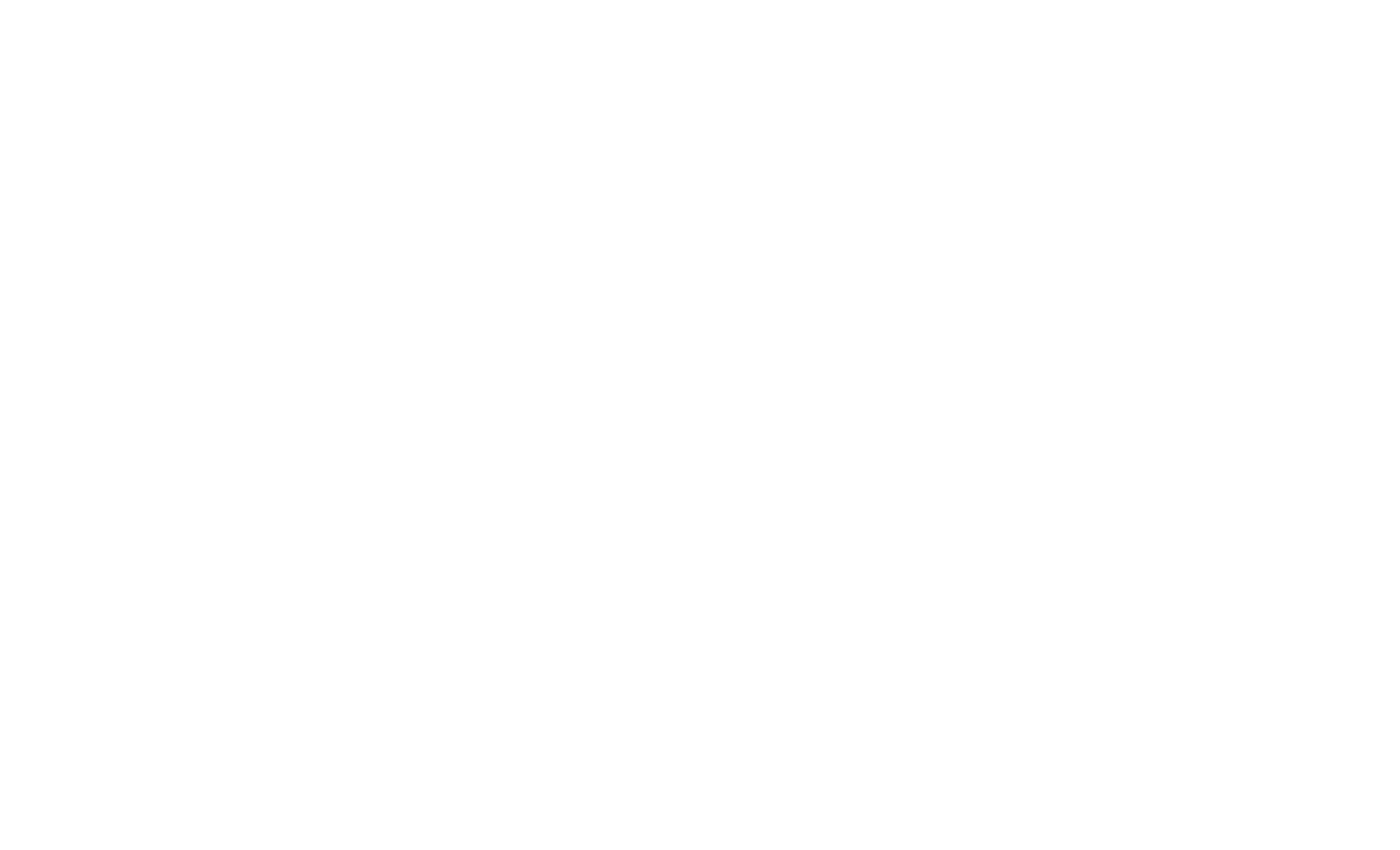| STATE OF NEW YORK<br>COUNTY - Herkimer | 2017<br>FINAL<br>ASSESSMENT ROLL<br>TAXABLE SECTION OF THE ROLL - 1 |                      |                                                                                                 | PAGE<br>1<br>VALUATION DATE-JUL 01, 2016 |             |  |
|----------------------------------------|---------------------------------------------------------------------|----------------------|-------------------------------------------------------------------------------------------------|------------------------------------------|-------------|--|
| - Ohio<br>TOWN                         |                                                                     | OWNERS NAME SEQUENCE |                                                                                                 | TAXABLE STATUS DATE-MAR 01, 2017         |             |  |
| SWIS<br>$-214200$                      |                                                                     |                      | UNIFORM PERCENT OF VALUE IS 100.00                                                              |                                          |             |  |
| TAX MAP PARCEL NUMBER                  |                                                                     |                      | PROPERTY LOCATION & CLASS ASSESSMENT EXEMPTION CODE---------------COUNTY-------TOWN------SCHOOL |                                          |             |  |
| CURRENT OWNERS NAME                    | SCHOOL DISTRICT                                                     | LAND                 | TAX DESCRIPTION                                                                                 | TAXABLE VALUE                            |             |  |
| CURRENT OWNERS ADDRESS                 | PARCEL SIZE/GRID COORD                                              | TOTAL                | SPECIAL DISTRICTS                                                                               |                                          | ACCOUNT NO. |  |
|                                        | 110 Whaley Rd                                                       |                      |                                                                                                 |                                          |             |  |
| $074.3 - 1 - 19.2$                     | 240 Rural res                                                       |                      | COUNTY TAXABLE VALUE                                                                            | 119,500                                  |             |  |
| 110 Whaley Rd Land Trust               | Poland Central 213803                                               | 29,800               | TOWN<br>TAXABLE VALUE                                                                           | 119,500                                  |             |  |
| 110 Whaley Rd                          | 76 Jer Pat                                                          | 119,500              | SCHOOL TAXABLE VALUE                                                                            | 119,500                                  |             |  |
| Ohio, NY 13324                         | ACRES<br>13.80                                                      |                      | FD200 Ohio fire prot #1                                                                         | 119,500 TO M                             |             |  |
|                                        | EAST-0374358 NRTH-1641446                                           |                      |                                                                                                 |                                          |             |  |
|                                        | DEED BOOK 1368 PG-283                                               |                      |                                                                                                 |                                          |             |  |
|                                        | FULL MARKET VALUE                                                   | 119,500              |                                                                                                 |                                          |             |  |
|                                        | 1060 Gray Wilmurt Rd                                                |                      |                                                                                                 |                                          | 130036720   |  |
| $079.3 - 1 - 3.1$                      | 240 Rural res                                                       |                      | COUNTY TAXABLE VALUE                                                                            | 101,000                                  |             |  |
| 2096 Dennis, LLC                       | Poland Central 213803                                               | 37,500               | TOWN<br>TAXABLE VALUE                                                                           | 101,000                                  |             |  |
| 1 South Main St                        | 43 Jer Pat                                                          | 101,000              | SCHOOL TAXABLE VALUE                                                                            | 101,000                                  |             |  |
| Dolgeville, NY 13329                   | FRNT 1435.00 DPTH                                                   |                      | FD200 Ohio fire prot #1                                                                         | 101,000 TO M                             |             |  |
|                                        | ACRES 70.90                                                         |                      |                                                                                                 |                                          |             |  |
|                                        | EAST-0374590 NRTH-1633105                                           |                      |                                                                                                 |                                          |             |  |
|                                        | DEED BOOK 1554 PG-289                                               |                      |                                                                                                 |                                          |             |  |
|                                        | FULL MARKET VALUE                                                   | 101,000              |                                                                                                 |                                          |             |  |
|                                        | Dead Lk                                                             |                      |                                                                                                 |                                          | 130076170   |  |
| $064.11 - 1 - 34$                      | 314 Rural vac<10                                                    |                      | COUNTY TAXABLE VALUE                                                                            | 9,300                                    |             |  |
| 3467 Genesse St LLC                    | Adirondack<br>302601                                                | 9,300                | TOWN<br>TAXABLE VALUE                                                                           | 9,300                                    |             |  |
| 61 Havens Ave                          | Lot 54                                                              | 9,300                | SCHOOL TAXABLE VALUE                                                                            | 9,300                                    |             |  |
| Auburn, NY 13021                       | Vl 1A                                                               |                      | FD215 Ohio fire prot #3                                                                         | 9,300 TO M                               |             |  |
|                                        | FRNT 150.00 DPTH 210.00                                             |                      |                                                                                                 |                                          |             |  |
|                                        | EAST-0341287 NRTH-1682126                                           |                      |                                                                                                 |                                          |             |  |
|                                        | DEED BOOK 1301 PG-177                                               | 9,300                |                                                                                                 |                                          |             |  |
|                                        | FULL MARKET VALUE                                                   |                      |                                                                                                 |                                          |             |  |
|                                        | Route 8                                                             |                      |                                                                                                 |                                          | 130038730   |  |
| $073.2 - 2 - 5$                        | 322 Rural vac>10                                                    |                      | COUNTY TAXABLE VALUE                                                                            | 16,700                                   |             |  |
| 6 Gun Land LLC                         | Poland Central 213803                                               | 16,700               | TOWN<br>TAXABLE VALUE                                                                           | 16,700                                   |             |  |
| 246-12 85-th Ave                       | 78 Jer Pat                                                          | 16,700               | SCHOOL TAXABLE VALUE                                                                            | 16,700                                   |             |  |
| Bellerose, NY 11426-2136               | Hughes                                                              |                      | FD200 Ohio fire prot #1                                                                         | 16,700 TO M                              |             |  |
|                                        | ACRES 13.40                                                         |                      |                                                                                                 |                                          |             |  |
|                                        | EAST-0366515 NRTH-1649596                                           |                      |                                                                                                 |                                          |             |  |
|                                        | DEED BOOK 1238 PG-749<br>FULL MARKET VALUE                          | 16,700               |                                                                                                 |                                          |             |  |
|                                        | **************************                                          |                      |                                                                                                 |                                          |             |  |
|                                        | Rt 365                                                              |                      |                                                                                                 |                                          | 130028320   |  |
| $073. - 1 - 13.1$                      | 260 Seasonal res                                                    |                      | COUNTY TAXABLE VALUE                                                                            | 245,800                                  |             |  |
| 6200 East Molloy Road, LLC             | Poland Central 213803                                               | 234,300              | TOWN<br>TAXABLE VALUE                                                                           | 245,800                                  |             |  |
| 4019 Bronco Path                       | 77 Rem Pat                                                          | 245,800              | SCHOOL TAXABLE VALUE                                                                            | 245,800                                  |             |  |
| Camillus, NY 13031                     | ACRES 285.00                                                        |                      | FD200 Ohio fire prot #1                                                                         | 245,800 TO M                             |             |  |
|                                        | EAST-0365069 NRTH-1652365                                           |                      |                                                                                                 |                                          |             |  |
|                                        | DEED BOOK 2017<br>PG-1146                                           |                      |                                                                                                 |                                          |             |  |
|                                        | FULL MARKET VALUE                                                   | 245,800              |                                                                                                 |                                          |             |  |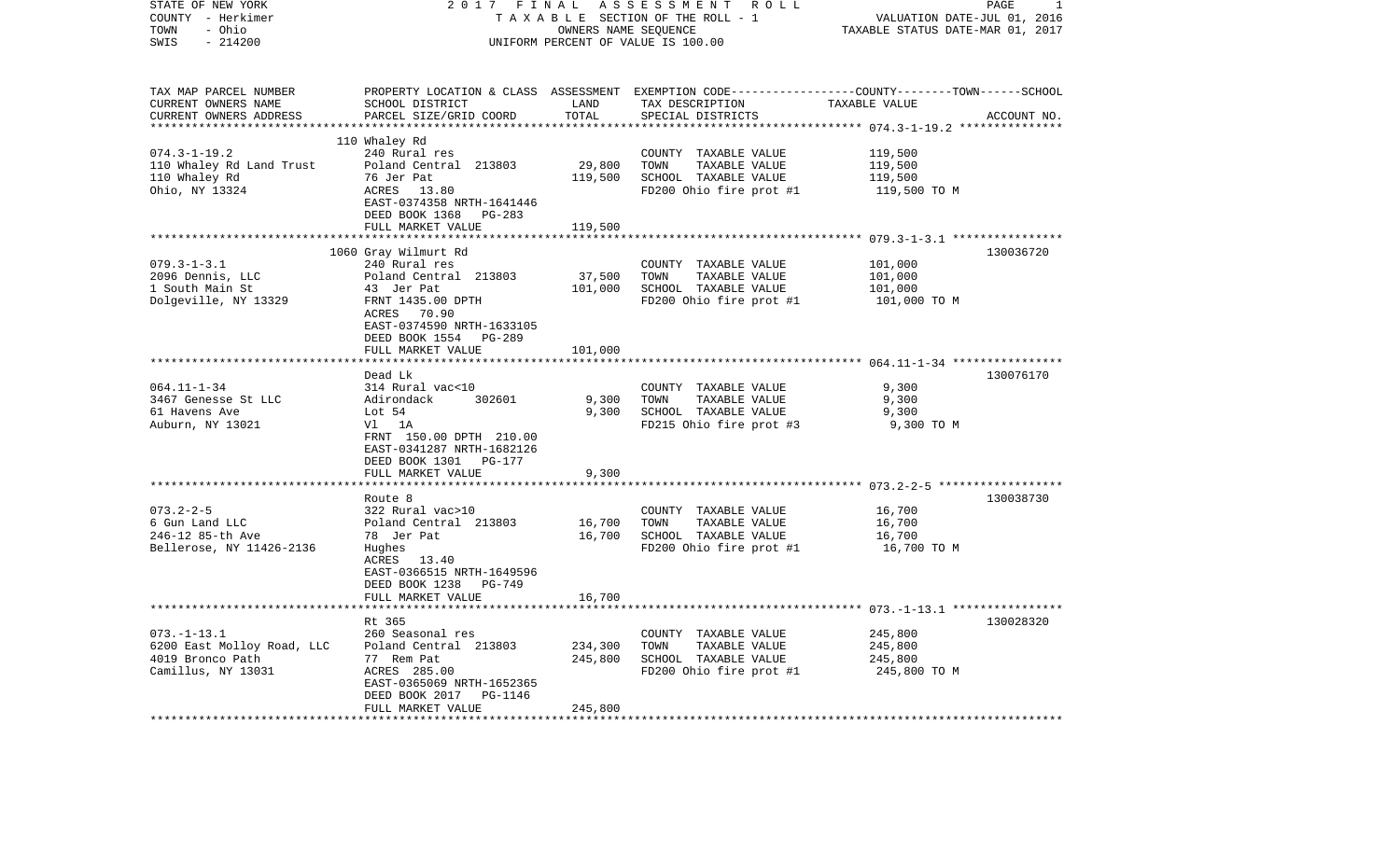| STATE OF NEW YORK<br>COUNTY - Herkimer<br>TOWN<br>- Ohio<br>$-214200$<br>SWIS                         | 2017 FINAL                                                                                                                                                                | OWNERS NAME SEQUENCE       | ASSESSMENT ROLL<br>TAXABLE SECTION OF THE ROLL - 1<br>UNIFORM PERCENT OF VALUE IS 100.00                                                 | VALUATION DATE-JUL 01, 2016<br>TAXABLE STATUS DATE-MAR 01, 2017            | PAGE<br>2           |
|-------------------------------------------------------------------------------------------------------|---------------------------------------------------------------------------------------------------------------------------------------------------------------------------|----------------------------|------------------------------------------------------------------------------------------------------------------------------------------|----------------------------------------------------------------------------|---------------------|
| TAX MAP PARCEL NUMBER<br>CURRENT OWNERS NAME<br>CURRENT OWNERS ADDRESS                                | SCHOOL DISTRICT<br>PARCEL SIZE/GRID COORD                                                                                                                                 | LAND<br>TOTAL              | PROPERTY LOCATION & CLASS ASSESSMENT EXEMPTION CODE----------------COUNTY-------TOWN------SCHOOL<br>TAX DESCRIPTION<br>SPECIAL DISTRICTS | TAXABLE VALUE                                                              | ACCOUNT NO.         |
| $073. - 1 - 14$<br>6200 East Molloy Road, LLC<br>4019 Bronco Path<br>Camillus, NY 13031               | Rt 365<br>260 Seasonal res<br>Poland Central 213803<br>77 Rem Pat<br>ACRES<br>2.00<br>EAST-0364600 NRTH-1650793<br>DEED BOOK 2017 PG-1146<br>FULL MARKET VALUE            | 8,000<br>14,000<br>14,000  | COUNTY TAXABLE VALUE<br>TOWN<br>TAXABLE VALUE<br>SCHOOL TAXABLE VALUE<br>FD200 Ohio fire prot #1                                         | 14,000<br>14,000<br>14,000<br>14,000 TO M                                  | 130028380           |
|                                                                                                       |                                                                                                                                                                           |                            |                                                                                                                                          |                                                                            |                     |
| $079.3 - 1 - 17$<br>Abend James<br>413 Christman Rd<br>Cold Brook, NY 13324                           | Christman Rd<br>110 Livestock<br>Poland Central 213803<br>42 Jer Pat<br>ACRES 40.80<br>EAST-0378871 NRTH-1630801<br>DEED BOOK 918<br>PG-692                               | 127,100                    | BAS STAR 41854<br>47,900 COUNTY TAXABLE VALUE<br>TAXABLE VALUE<br>TOWN<br>SCHOOL TAXABLE VALUE<br>FD200 Ohio fire prot #1                | $\overline{0}$<br>$\Omega$<br>127,100<br>127,100<br>97,100<br>127,100 TO M | 130023520<br>30,000 |
|                                                                                                       | FULL MARKET VALUE                                                                                                                                                         | 127,100                    |                                                                                                                                          |                                                                            |                     |
|                                                                                                       |                                                                                                                                                                           |                            |                                                                                                                                          |                                                                            |                     |
| $068. - 3 - 32$<br>Aceto John<br>6316 Walker Rd<br>Utica, NY 13502                                    | Farr Rd<br>322 Rural vac>10<br>305201<br>Remsen<br>ACRES 10.50<br>EAST-0340932 NRTH-1667541<br>DEED BOOK 1183 PG-490<br>FULL MARKET VALUE                                 | 12,000<br>12,000<br>12,000 | COUNTY TAXABLE VALUE<br>TOWN<br>TAXABLE VALUE<br>SCHOOL TAXABLE VALUE<br>FD215 Ohio fire prot #3                                         | 12,000<br>12,000<br>12,000<br>12,000 TO M                                  |                     |
|                                                                                                       |                                                                                                                                                                           |                            |                                                                                                                                          |                                                                            |                     |
| $065. - 2 - 26$<br>Achen Theodore<br>Achen Thomas<br>77 Clinton St Apt Y4<br>New York Mills, NY 13417 | 207 Withers Rd<br>260 Seasonal res<br>Remsen<br>305201<br>12 Rem Pat<br>Vl2 1<br>ACRES<br>0.55<br>EAST-0356902 NRTH-1681741<br>DEED BOOK 1537 PG-592<br>FULL MARKET VALUE | 10,900<br>40,300<br>40,300 | COUNTY TAXABLE VALUE<br>TAXABLE VALUE<br>TOWN<br>SCHOOL TAXABLE VALUE<br>FD215 Ohio fire prot #3                                         | 40,300<br>40,300<br>40,300<br>40,300 TO M                                  | 130032850           |
|                                                                                                       |                                                                                                                                                                           |                            |                                                                                                                                          |                                                                            |                     |
| $070. - 1 - 37$<br>Adamo-Cass Frances<br>Adamo William<br>301 Farmer St<br>Syracuse, NY 13203         | 4955 Route 8<br>210 1 Family Res<br>Poland Central 213803<br>68 Rem Pat<br>2.50<br>ACRES<br>EAST-0394382 NRTH-1661330<br>DEED BOOK 1622<br>PG-143<br>FULL MARKET VALUE    | 21,000<br>60,800<br>60,800 | COUNTY TAXABLE VALUE<br>TOWN<br>TAXABLE VALUE<br>SCHOOL TAXABLE VALUE<br>FD200 Ohio fire prot #1                                         | 60,800<br>60,800<br>60,800<br>60,800 TO M                                  | 130040500           |
|                                                                                                       |                                                                                                                                                                           |                            |                                                                                                                                          |                                                                            |                     |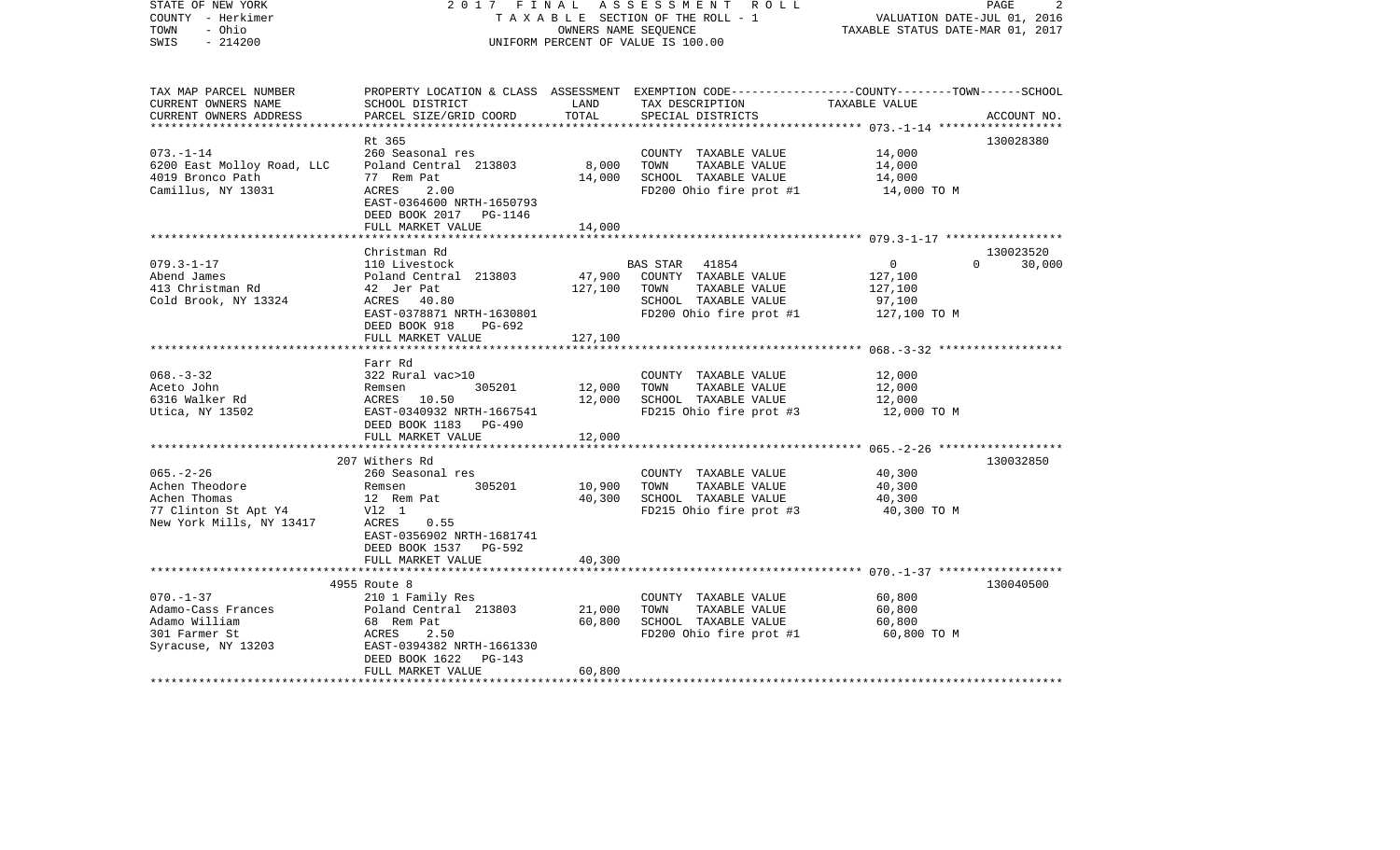| STATE OF NEW YORK<br>COUNTY - Herkimer<br>- Ohio<br>TOWN<br>SWIS<br>$-214200$ | 2017<br>FINAL                                                                                                                                                                     | OWNERS NAME SEQUENCE                            | ASSESSMENT<br>R O L L<br>TAXABLE SECTION OF THE ROLL - 1<br>UNIFORM PERCENT OF VALUE IS 100.00                                          | VALUATION DATE-JUL 01, 2016<br>TAXABLE STATUS DATE-MAR 01, 2017 | PAGE<br>3   |
|-------------------------------------------------------------------------------|-----------------------------------------------------------------------------------------------------------------------------------------------------------------------------------|-------------------------------------------------|-----------------------------------------------------------------------------------------------------------------------------------------|-----------------------------------------------------------------|-------------|
| TAX MAP PARCEL NUMBER<br>CURRENT OWNERS NAME<br>CURRENT OWNERS ADDRESS        | SCHOOL DISTRICT<br>PARCEL SIZE/GRID COORD                                                                                                                                         | LAND<br>TOTAL                                   | PROPERTY LOCATION & CLASS ASSESSMENT EXEMPTION CODE---------------COUNTY-------TOWN------SCHOOL<br>TAX DESCRIPTION<br>SPECIAL DISTRICTS | TAXABLE VALUE                                                   | ACCOUNT NO. |
|                                                                               |                                                                                                                                                                                   | * * * * * * * * * *                             |                                                                                                                                         | *********** 074.1-2-29 *****                                    |             |
| $074.1 - 2 - 29$<br>Adirohdacks, LLC<br>35 Townsend Rd<br>Wanaque, NJ 07465   | 114 Remonda Rd<br>210 1 Family Res<br>Poland Central 213803<br>75 Rem Pat<br>ACRES<br>2.00<br>EAST-0375570 NRTH-1655613<br>DEED BOOK 1561 PG-948<br>FULL MARKET VALUE             | 15,500<br>145,000<br>145,000                    | COUNTY TAXABLE VALUE<br>TOWN<br>TAXABLE VALUE<br>SCHOOL TAXABLE VALUE<br>FD200 Ohio fire prot #1                                        | 145,000<br>145,000<br>145,000<br>145,000 TO M                   | 130010320   |
|                                                                               |                                                                                                                                                                                   |                                                 |                                                                                                                                         |                                                                 |             |
| $046. - 2 - 42$<br>Adirondack League Club<br>PO Box 8<br>Old Forge, NY 13420  | Near Moose Riv<br>910 Priv forest<br>Poland Central 213803<br>65 Moose River<br>Township 2<br>P-Fr 156<br>ACRES19393.10<br>EAST-0392817 NRTH-1757626<br>FULL MARKET VALUE         | 9405,000<br>9660,000<br>9660,000                | COUNTY TAXABLE VALUE<br>TOWN<br>TAXABLE VALUE<br>SCHOOL TAXABLE VALUE<br>FD215 Ohio fire prot #3                                        | 9660,000<br>9660,000<br>9660,000<br>9660,000 TO M               | 130002340   |
|                                                                               |                                                                                                                                                                                   |                                                 |                                                                                                                                         |                                                                 |             |
| $053. -2 - 1.2$<br>Adirondack League Club<br>Old Forge, NY 13420              | Near Sand Lk<br>910 Priv forest<br>302601<br>Adirondack<br>24 Moose River<br>ACRES 154.90<br>EAST-0368182 NRTH-1723936<br>DEED BOOK 740<br>PG-173                                 | 75,800<br>75,800                                | COUNTY TAXABLE VALUE<br>TOWN<br>TAXABLE VALUE<br>SCHOOL TAXABLE VALUE<br>FD215 Ohio fire prot #3                                        | 75,800<br>75,800<br>75,800<br>75,800 TO M                       |             |
|                                                                               | FULL MARKET VALUE                                                                                                                                                                 | 75,800                                          |                                                                                                                                         |                                                                 |             |
| $054. - 2 - 1$<br>Adirondack League Club<br>Old Forge, NY 13420               | Near North Br<br>910 Priv forest<br>Poland Central 213803<br>Moose River<br>$P-Fr$ 15<br>ACRES<br>9.90<br>EAST-0384792 NRTH-1735695<br>DEED BOOK 697<br>PG-632                    | 5,700<br>5,700                                  | COUNTY TAXABLE VALUE<br>TAXABLE VALUE<br>TOWN<br>SCHOOL TAXABLE VALUE<br>FD215 Ohio fire prot #3                                        | 5,700<br>5,700<br>5,700<br>5,700 TO M                           | 130009030   |
|                                                                               | FULL MARKET VALUE<br>********************                                                                                                                                         | 5,700                                           |                                                                                                                                         |                                                                 |             |
| $054. - 2 - 2$<br>Adirondack League Club<br>Old Forge, NY 13420               | Near North Br<br>910 Priv forest - WTRFNT<br>Poland Central 213803<br>6 Moose River<br>Township 6<br>$P-Fr 20$<br>ACRES<br>2.20<br>EAST-0386973 NRTH-1737609<br>FULL MARKET VALUE | 11,800<br>11,800<br>11,800<br>***************** | COUNTY TAXABLE VALUE<br>TOWN<br>TAXABLE VALUE<br>SCHOOL TAXABLE VALUE<br>FD215 Ohio fire prot #3                                        | 11,800<br>11,800<br>11,800<br>11,800 TO M                       | 130004230   |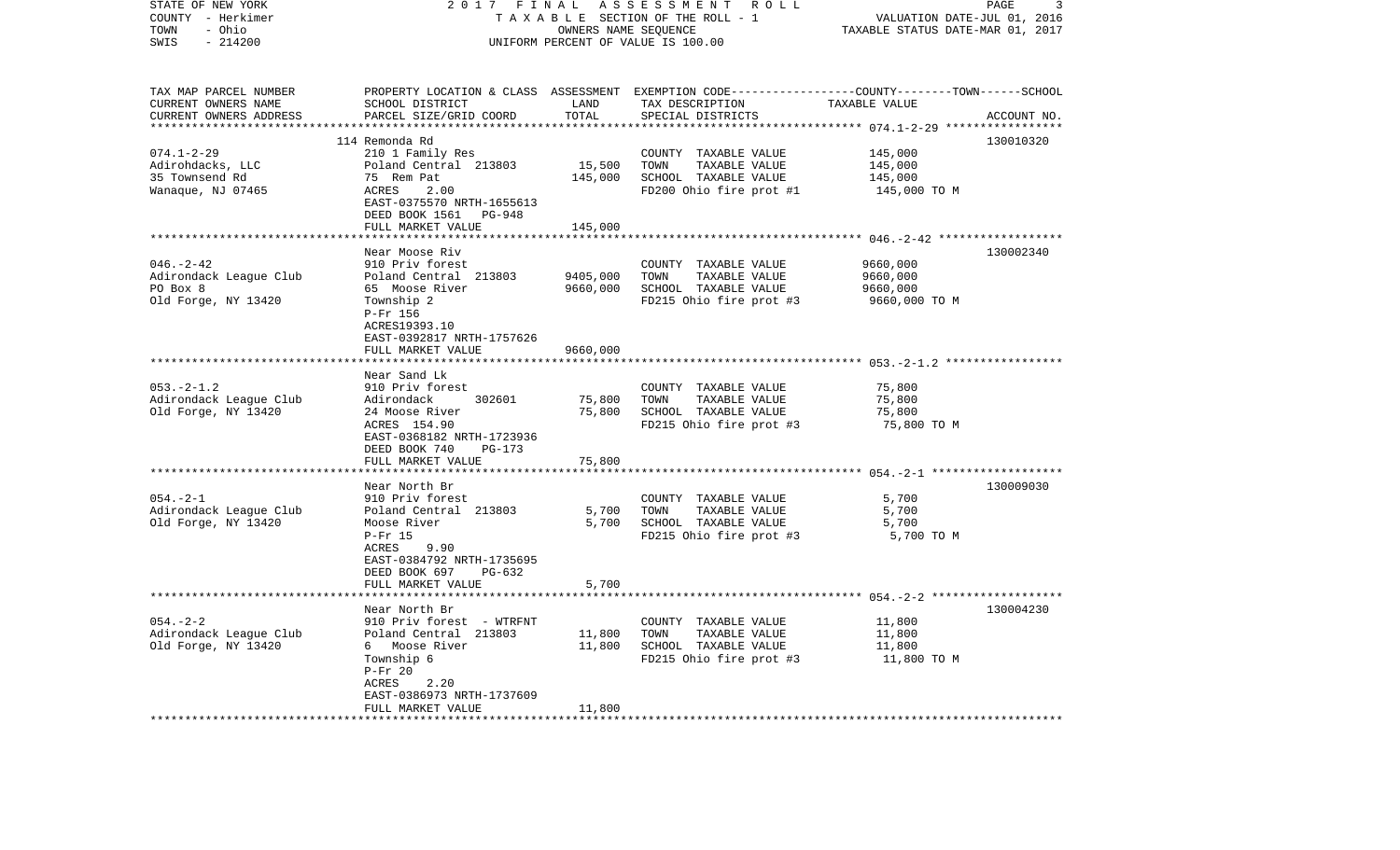| STATE OF NEW YORK<br>COUNTY - Herkimer<br>- Ohio<br>TOWN<br>$-214200$<br>SWIS                      | 2017 FINAL<br>ASSESSMENT ROLL<br>TAXABLE SECTION OF THE ROLL - 1<br>OWNERS NAME SEQUENCE<br>UNIFORM PERCENT OF VALUE IS 100.00                                                                            |                            |                                                                                                                                         | PAGE<br>4<br>VALUATION DATE-JUL 01, 2016<br>TAXABLE STATUS DATE-MAR 01, 2017 |             |
|----------------------------------------------------------------------------------------------------|-----------------------------------------------------------------------------------------------------------------------------------------------------------------------------------------------------------|----------------------------|-----------------------------------------------------------------------------------------------------------------------------------------|------------------------------------------------------------------------------|-------------|
| TAX MAP PARCEL NUMBER<br>CURRENT OWNERS NAME<br>CURRENT OWNERS ADDRESS<br>************************ | SCHOOL DISTRICT<br>PARCEL SIZE/GRID COORD                                                                                                                                                                 | LAND<br>TOTAL              | PROPERTY LOCATION & CLASS ASSESSMENT EXEMPTION CODE---------------COUNTY-------TOWN------SCHOOL<br>TAX DESCRIPTION<br>SPECIAL DISTRICTS | TAXABLE VALUE                                                                | ACCOUNT NO. |
| $58. - 1 - 6.2$<br>Adirondack League Club<br>PO Box 8<br>Old Forge, NY 13420                       | Honnedaga Lake Rd<br>312 Vac w/imprv<br>Poland Central 213803<br>ACRES<br>1.80<br>EAST-0392065 NRTH-1713614<br>FULL MARKET VALUE                                                                          | 14,000<br>39,000<br>39,000 | COUNTY TAXABLE VALUE<br>TOWN<br>TAXABLE VALUE<br>SCHOOL TAXABLE VALUE<br>FD217 Ohio fire prot #4                                        | 39,000<br>39,000<br>39,000<br>39,000 TO M                                    |             |
| $058. - 1 - 14$<br>Adirondack League Club<br>PO Box 8<br>Old Forge, NY 13420                       | Honnedaga Lake Rd<br>312 Vac w/imprv - WTRFNT<br>Poland Central 213803<br>P26 Moose River<br>Sens 6<br>ACRES<br>6.00<br>EAST-0393517 NRTH-1713433<br>FULL MARKET VALUE<br>*********************           | 75,500<br>80,500<br>80,500 | COUNTY TAXABLE VALUE<br>TOWN<br>TAXABLE VALUE<br>SCHOOL TAXABLE VALUE<br>FD215 Ohio fire prot #3                                        | 80,500<br>80,500<br>80,500<br>80,500 TO M                                    | 130006600   |
| $058. - 1 - 15$<br>Adirondack League Club<br>PO Box 8<br>Old Forge, NY 13420                       | Honnedaga Lake Rd<br>314 Rural vac<10<br>Poland Central 213803<br>R26 Moose River<br>$P-Fr$ 9<br>ACRES<br>9.00<br>EAST-0393362 NRTH-1713682<br>FULL MARKET VALUE                                          | 9,000<br>9,000<br>9,000    | COUNTY TAXABLE VALUE<br>TOWN<br>TAXABLE VALUE<br>SCHOOL TAXABLE VALUE<br>FD215 Ohio fire prot #3                                        | 9,000<br>9,000<br>9,000<br>9,000 TO M                                        | 130008340   |
| $058. - 1 - 34$<br>Adirondack League Club<br>Old Forge, NY 13420                                   | Road Access To Lk<br>322 Rural vac>10<br>Poland Central 213803<br>14 Moose River<br>Township 6<br>P-Fr 19.5<br>ACRES 19.50<br>EAST-0390307 NRTH-1712432<br>DEED BOOK 341<br>$PG-137$<br>FULL MARKET VALUE | 10,000<br>10,000<br>10,000 | COUNTY TAXABLE VALUE<br>TOWN<br>TAXABLE VALUE<br>SCHOOL TAXABLE VALUE<br>FD215 Ohio fire prot #3                                        | 10,000<br>10,000<br>10,000<br>10,000 TO M                                    | 130004200   |
| $059. -1 - 5$<br>Adirondack League Club<br>Old Forge, NY 13420<br>*********************            | Honnedaga Lk<br>314 Rural vac<10<br>Poland Central 213803<br>R19 Moose River<br>W <sub>2/3</sub><br>$P-Fr$ 6<br>6.00<br>ACRES<br>EAST-0400272 NRTH-1712469<br>FULL MARKET VALUE                           | 6,000<br>6,000<br>6,000    | COUNTY TAXABLE VALUE<br>TOWN<br>TAXABLE VALUE<br>SCHOOL TAXABLE VALUE<br>FD215 Ohio fire prot #3                                        | 6,000<br>6,000<br>6,000<br>6,000 TO M                                        | 130008010   |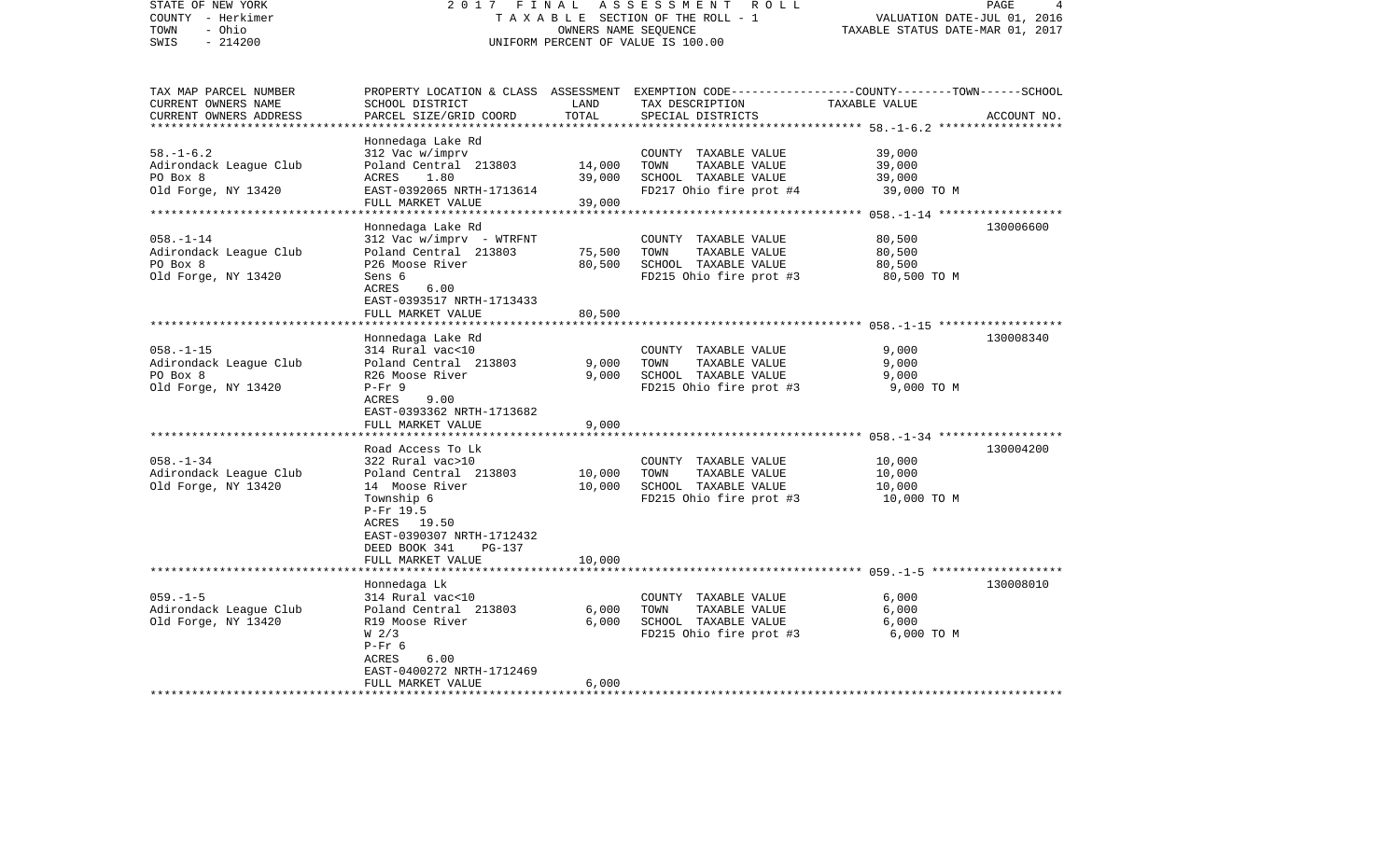| STATE OF NEW YORK<br>COUNTY - Herkimer        | 2017 FINAL                                     |                  | A S S E S S M E N T<br>ROLL<br>TAXABLE SECTION OF THE ROLL - 1                                  |                                  | PAGE<br>5<br>VALUATION DATE-JUL 01, 2016 |
|-----------------------------------------------|------------------------------------------------|------------------|-------------------------------------------------------------------------------------------------|----------------------------------|------------------------------------------|
| - Ohio<br>TOWN                                |                                                |                  | OWNERS NAME SEQUENCE                                                                            | TAXABLE STATUS DATE-MAR 01, 2017 |                                          |
| $-214200$<br>SWIS                             |                                                |                  | UNIFORM PERCENT OF VALUE IS 100.00                                                              |                                  |                                          |
| TAX MAP PARCEL NUMBER                         |                                                |                  | PROPERTY LOCATION & CLASS ASSESSMENT EXEMPTION CODE---------------COUNTY-------TOWN------SCHOOL |                                  |                                          |
| CURRENT OWNERS NAME                           | SCHOOL DISTRICT                                | LAND             | TAX DESCRIPTION                                                                                 | TAXABLE VALUE                    |                                          |
| CURRENT OWNERS ADDRESS                        | PARCEL SIZE/GRID COORD                         | TOTAL            | SPECIAL DISTRICTS                                                                               |                                  | ACCOUNT NO.                              |
| ***********************                       |                                                |                  |                                                                                                 |                                  |                                          |
|                                               | Honnedaga Lk                                   |                  |                                                                                                 |                                  | 130006270                                |
| $059. - 1 - 6$                                | 314 Rural vac<10 - WTRFNT                      |                  | COUNTY TAXABLE VALUE                                                                            | 82,500<br>82,500                 |                                          |
| Adirondack League Club<br>Old Forge, NY 13420 | Poland Central 213803<br>P19 Moose River       | 82,500<br>82,500 | TOWN<br>TAXABLE VALUE<br>SCHOOL TAXABLE VALUE                                                   | 82,500                           |                                          |
|                                               | W <sub>2/3</sub>                               |                  | FD215 Ohio fire prot #3                                                                         | 82,500 TO M                      |                                          |
|                                               | $P-Fr 4$                                       |                  |                                                                                                 |                                  |                                          |
|                                               | ACRES<br>4.70                                  |                  |                                                                                                 |                                  |                                          |
|                                               | EAST-0400227 NRTH-1711888                      |                  |                                                                                                 |                                  |                                          |
|                                               | FULL MARKET VALUE                              | 82,500           |                                                                                                 |                                  |                                          |
|                                               |                                                |                  |                                                                                                 |                                  |                                          |
| $059. -1 -9$                                  | Honnedaga Lk<br>314 Rural vac<10               |                  |                                                                                                 |                                  | 130007980                                |
| Adirondack League Club                        | Poland Central 213803                          | 2,600            | COUNTY TAXABLE VALUE<br>TOWN<br>TAXABLE VALUE                                                   | 2,600<br>2,600                   |                                          |
| Old Forge, NY 13420                           | R18 Moose River                                | 2,600            | SCHOOL TAXABLE VALUE                                                                            | 2,600                            |                                          |
|                                               | W <sub>1/3</sub>                               |                  | FD215 Ohio fire prot #3                                                                         | 2,600 TO M                       |                                          |
|                                               | $P-Fr$ 3                                       |                  |                                                                                                 |                                  |                                          |
|                                               | 2.60<br>ACRES                                  |                  |                                                                                                 |                                  |                                          |
|                                               | EAST-0402557 NRTH-1712179                      |                  |                                                                                                 |                                  |                                          |
|                                               | FULL MARKET VALUE                              | 2,600            |                                                                                                 |                                  |                                          |
|                                               | Honnedaga Lk                                   |                  |                                                                                                 |                                  | 130006240                                |
| $059. - 1 - 10$                               | 314 Rural vac<10 - WTRFNT                      |                  | COUNTY TAXABLE VALUE                                                                            | 72,200                           |                                          |
| Adirondack League Club                        | Poland Central 213803                          | 72,200           | TOWN<br>TAXABLE VALUE                                                                           | 72,200                           |                                          |
| Old Forge, NY 13420                           | P18 Moose River                                | 72,200           | SCHOOL TAXABLE VALUE                                                                            | 72,200                           |                                          |
|                                               | W Part                                         |                  | FD215 Ohio fire prot #3                                                                         | 72,200 TO M                      |                                          |
|                                               | $P-Fr$ 3                                       |                  |                                                                                                 |                                  |                                          |
|                                               | ACRES<br>2.90                                  |                  |                                                                                                 |                                  |                                          |
|                                               | EAST-0402487 NRTH-1711625<br>FULL MARKET VALUE | 72,200           |                                                                                                 |                                  |                                          |
|                                               | *********************                          |                  |                                                                                                 |                                  |                                          |
|                                               | Honnedaga Lk                                   |                  |                                                                                                 |                                  | 130006180                                |
| $059. -1 - 11$                                | 314 Rural vac<10 - WTRFNT                      |                  | COUNTY TAXABLE VALUE                                                                            | 71,500                           |                                          |
| Adirondack League Club                        | Poland Central 213803                          | 71,500           | TOWN<br>TAXABLE VALUE                                                                           | 71,500                           |                                          |
| Old Forge, NY 13420                           | P18 Moose River                                | 71,500           | SCHOOL TAXABLE VALUE                                                                            | 71,500                           |                                          |
|                                               | E Part                                         |                  | FD215 Ohio fire prot #3                                                                         | 71,500 TO M                      |                                          |
|                                               | $P-Fr 2$<br>ACRES<br>3.00                      |                  |                                                                                                 |                                  |                                          |
|                                               | EAST-0402077 NRTH-1711677                      |                  |                                                                                                 |                                  |                                          |
|                                               | FULL MARKET VALUE                              | 71,500           |                                                                                                 |                                  |                                          |
|                                               |                                                |                  |                                                                                                 |                                  |                                          |
|                                               | Honnedaga Lk                                   |                  |                                                                                                 |                                  | 130007920                                |
| $059. - 1 - 12$                               | 314 Rural vac<10                               |                  | COUNTY TAXABLE VALUE                                                                            | 2,600                            |                                          |
| Adirondack League Club                        | Poland Central 213803                          | 2,600            | TOWN<br>TAXABLE VALUE                                                                           | 2,600                            |                                          |
| Old Forge, NY 13420                           | R18 Moose River<br>$E$ 1/3                     | 2,600            | SCHOOL TAXABLE VALUE<br>FD215 Ohio fire prot #3                                                 | 2,600<br>2,600 TO M              |                                          |
|                                               | $P-Fr$ 3                                       |                  |                                                                                                 |                                  |                                          |
|                                               | ACRES<br>2.60                                  |                  |                                                                                                 |                                  |                                          |
|                                               | EAST-0402163 NRTH-1712246                      |                  |                                                                                                 |                                  |                                          |
|                                               | FULL MARKET VALUE                              | 2,600            |                                                                                                 |                                  |                                          |
|                                               |                                                |                  |                                                                                                 |                                  |                                          |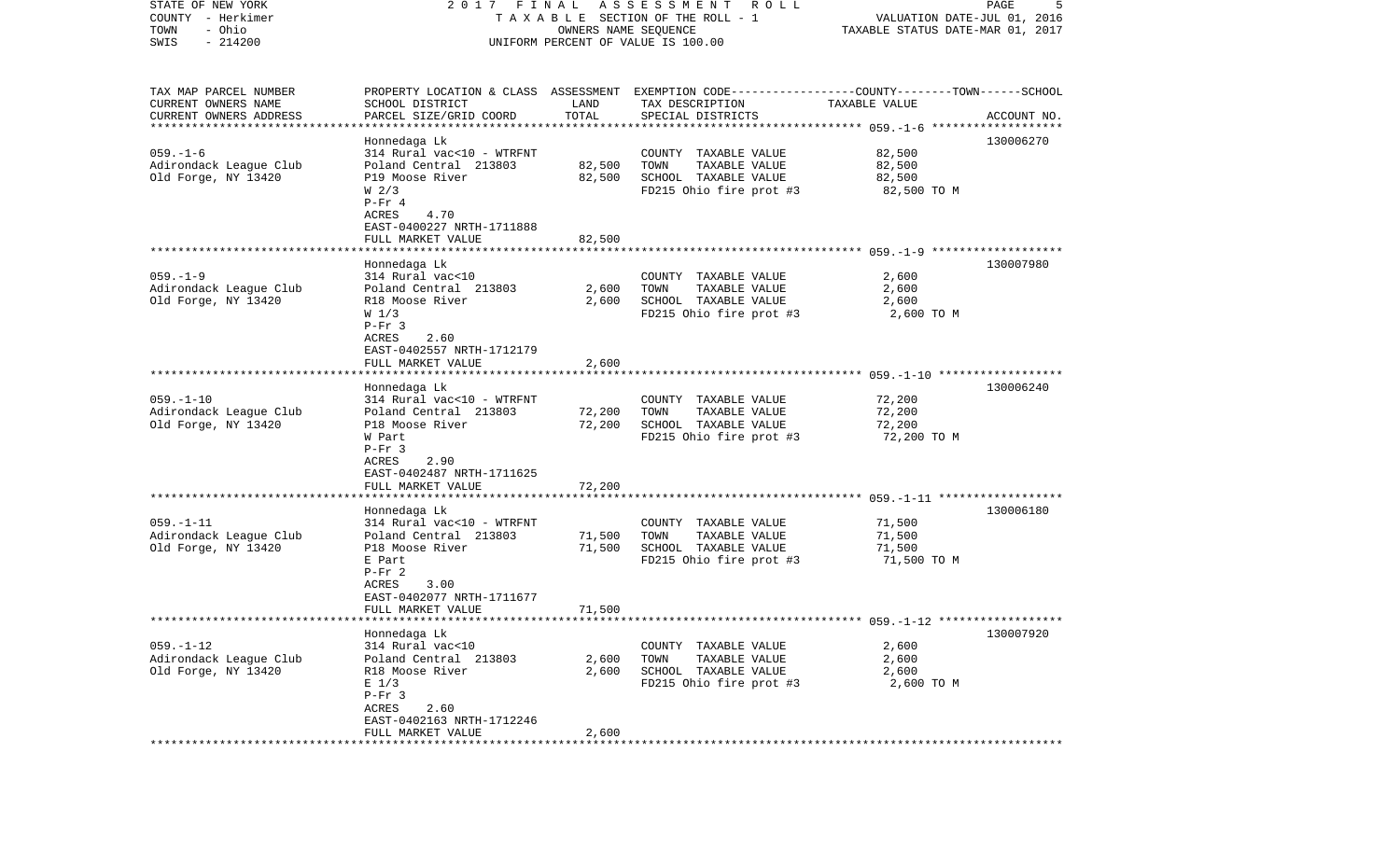| STATE OF NEW YORK                                | 2017 FINAL                                           |                      | A S S E S S M E N T R O L L                                                                      |                                  | PAGE<br>6   |
|--------------------------------------------------|------------------------------------------------------|----------------------|--------------------------------------------------------------------------------------------------|----------------------------------|-------------|
| COUNTY - Herkimer                                |                                                      |                      | TAXABLE SECTION OF THE ROLL - 1                                                                  | VALUATION DATE-JUL 01, 2016      |             |
| - Ohio<br>TOWN                                   |                                                      | OWNERS NAME SEQUENCE |                                                                                                  | TAXABLE STATUS DATE-MAR 01, 2017 |             |
| $-214200$<br>SWIS                                |                                                      |                      | UNIFORM PERCENT OF VALUE IS 100.00                                                               |                                  |             |
|                                                  |                                                      |                      |                                                                                                  |                                  |             |
|                                                  |                                                      |                      |                                                                                                  |                                  |             |
| TAX MAP PARCEL NUMBER                            |                                                      |                      | PROPERTY LOCATION & CLASS ASSESSMENT EXEMPTION CODE----------------COUNTY-------TOWN------SCHOOL |                                  |             |
| CURRENT OWNERS NAME                              | SCHOOL DISTRICT                                      | LAND                 | TAX DESCRIPTION                                                                                  | TAXABLE VALUE                    |             |
| CURRENT OWNERS ADDRESS<br>********************** | PARCEL SIZE/GRID COORD                               | TOTAL                | SPECIAL DISTRICTS                                                                                |                                  | ACCOUNT NO. |
|                                                  | Honnedaga Lk                                         |                      |                                                                                                  |                                  | 130007950   |
| $059. -1 - 13$                                   | 314 Rural vac<10                                     |                      | COUNTY TAXABLE VALUE                                                                             | 2,600                            |             |
| Adirondack League Club                           | Poland Central 213803                                | 2,600                | TOWN<br>TAXABLE VALUE                                                                            | 2,600                            |             |
| PO Box 8                                         | R18 Moose River                                      | 2,600                | SCHOOL TAXABLE VALUE                                                                             | 2,600                            |             |
| Old Forge, NY 13430                              | ACRES<br>2.60                                        |                      | FD215 Ohio fire prot #3                                                                          | 2,600 TO M                       |             |
|                                                  | EAST-0402356 NRTH-1712201                            |                      |                                                                                                  |                                  |             |
|                                                  | DEED BOOK 856<br>PG-652                              |                      |                                                                                                  |                                  |             |
|                                                  | FULL MARKET VALUE                                    | 2,600                |                                                                                                  |                                  |             |
|                                                  |                                                      |                      |                                                                                                  |                                  |             |
|                                                  | Honnedaga Lk                                         |                      |                                                                                                  |                                  | 130006210   |
| $059. - 1 - 14$                                  | 314 Rural vac<10 - WTRFNT                            |                      | COUNTY TAXABLE VALUE                                                                             | 67,900                           |             |
| Adirondack League Club                           | Poland Central 213803                                | 67,900               | TAXABLE VALUE<br>TOWN                                                                            | 67,900                           |             |
| PO Box 8                                         | P18 Moose River                                      | 67,900               | SCHOOL TAXABLE VALUE                                                                             | 67,900                           |             |
| Old Forge, NY 13430                              | N Part                                               |                      | FD215 Ohio fire prot #3                                                                          | 67,900 TO M                      |             |
|                                                  | 2.60<br>ACRES                                        |                      |                                                                                                  |                                  |             |
|                                                  | EAST-0402277 NRTH-1711600<br>DEED BOOK 856<br>PG-652 |                      |                                                                                                  |                                  |             |
|                                                  | FULL MARKET VALUE                                    | 67,900               |                                                                                                  |                                  |             |
|                                                  |                                                      |                      |                                                                                                  |                                  |             |
|                                                  | Honnedaga Lk                                         |                      |                                                                                                  |                                  | 130005670   |
| $059. - 1 - 47$                                  | 314 Rural vac<10 - WTRFNT                            |                      | COUNTY TAXABLE VALUE                                                                             | 68,800                           |             |
| Adirondack League Club                           | Poland Central 213803                                | 68,800               | TAXABLE VALUE<br>TOWN                                                                            | 68,800                           |             |
| PO Box 8                                         | P3 Moose River                                       | 68,800               | SCHOOL TAXABLE VALUE                                                                             | 68,800                           |             |
| Old Forge, NY 13420                              | S Part                                               |                      | FD215 Ohio fire prot #3                                                                          | 68,800 TO M                      |             |
|                                                  | Sens 2                                               |                      |                                                                                                  |                                  |             |
|                                                  | ACRES<br>2.40                                        |                      |                                                                                                  |                                  |             |
|                                                  | EAST-0410002 NRTH-1709194                            |                      |                                                                                                  |                                  |             |
|                                                  | DEED BOOK 841<br>PG-560                              |                      |                                                                                                  |                                  |             |
|                                                  | FULL MARKET VALUE                                    | 68,800               |                                                                                                  |                                  |             |
|                                                  |                                                      |                      |                                                                                                  |                                  |             |
|                                                  | Honnedaga Lk                                         |                      |                                                                                                  |                                  | 130007410   |
| $059. - 1 - 48$                                  | 314 Rural vac<10                                     |                      | COUNTY TAXABLE VALUE                                                                             | 3,000                            |             |
| Adirondack League Club<br>PO Box 8               | Poland Central 213803                                | 3,000                | TOWN<br>TAXABLE VALUE                                                                            | 3,000                            |             |
| Old Forge, NY 13420                              | R3 Moose River<br>S Part                             | 3,000                | SCHOOL TAXABLE VALUE<br>FD215 Ohio fire prot #3                                                  | 3,000<br>3,000 TO M              |             |
|                                                  | $P-Fr$ 3                                             |                      |                                                                                                  |                                  |             |
|                                                  | 3.00<br>ACRES                                        |                      |                                                                                                  |                                  |             |
|                                                  | EAST-0410475 NRTH-1709333                            |                      |                                                                                                  |                                  |             |
|                                                  | DEED BOOK 841<br>PG-566                              |                      |                                                                                                  |                                  |             |
|                                                  | FULL MARKET VALUE                                    | 3,000                |                                                                                                  |                                  |             |
|                                                  |                                                      |                      |                                                                                                  |                                  |             |
|                                                  | Honnedaga Lk                                         |                      |                                                                                                  |                                  | 130007260   |
| $059. - 1 - 57$                                  | 920 Priv Hunt/Fi - WTRFNT                            |                      | COUNTY TAXABLE VALUE                                                                             | 816,600                          |             |
| Adirondack League Club                           | Poland Central 213803                                | 163,800              | TOWN<br>TAXABLE VALUE                                                                            | 816,600                          |             |
| Old Forge, NY 13420                              | P43 Moose River                                      | 816,600              | SCHOOL TAXABLE VALUE                                                                             | 816,600                          |             |
|                                                  | Recreation-2Guesthouse-T                             |                      | FD215 Ohio fire prot #3                                                                          | 816,600 TO M                     |             |
|                                                  | Club House-Caretakers-Bar                            |                      |                                                                                                  |                                  |             |
|                                                  | ACRES 29.20<br>EAST-0411787 NRTH-1707733             |                      |                                                                                                  |                                  |             |
|                                                  | FULL MARKET VALUE                                    | 816,600              |                                                                                                  |                                  |             |
|                                                  |                                                      |                      |                                                                                                  |                                  |             |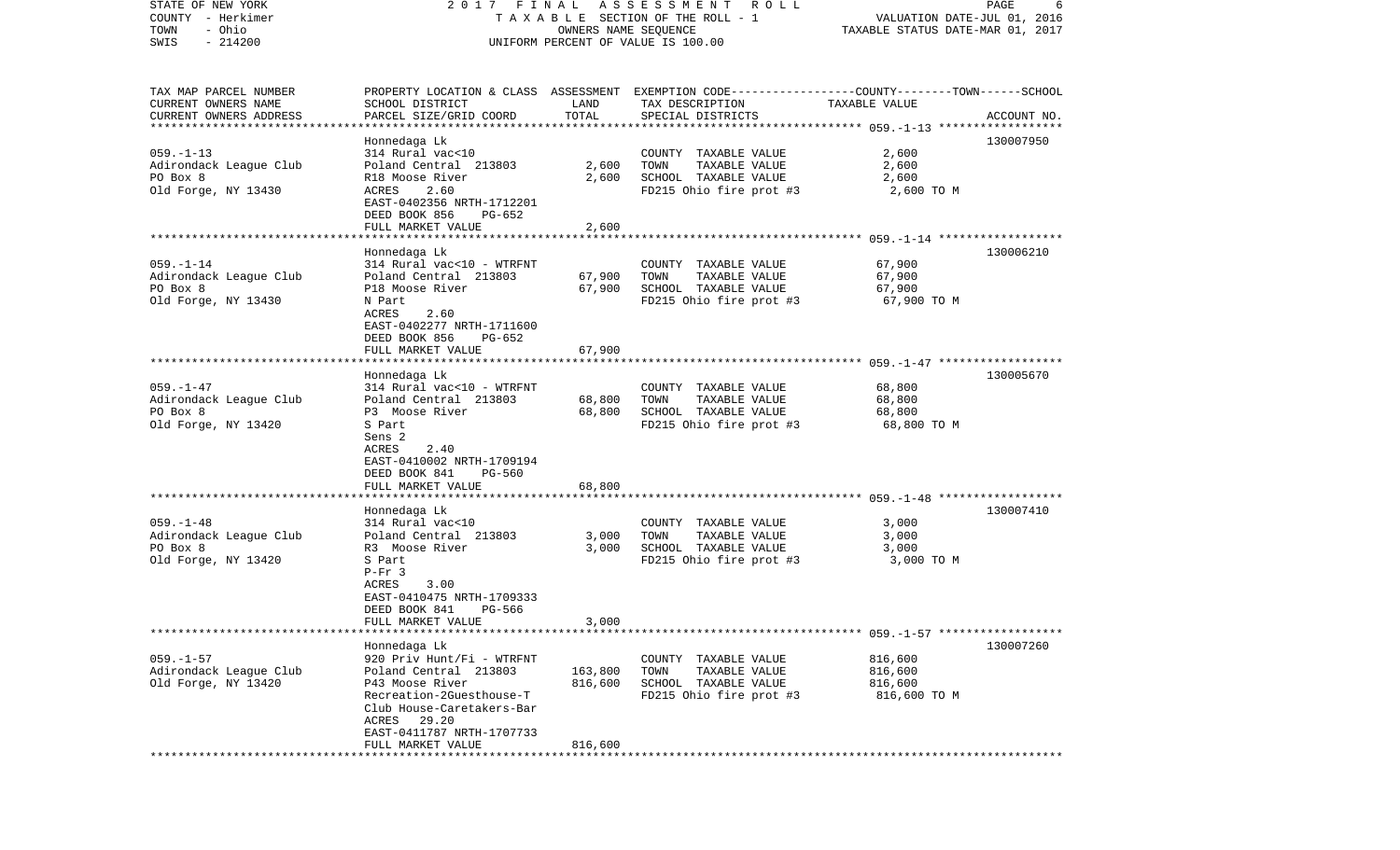| STATE OF NEW YORK<br>COUNTY - Herkimer<br>- Ohio<br>TOWN<br>$-214200$<br>SWIS | ASSESSMENT ROLL<br>2017 FINAL<br>TAXABLE SECTION OF THE ROLL - 1<br>OWNERS NAME SEQUENCE<br>UNIFORM PERCENT OF VALUE IS 100.00 |               |                                                                                                  | PAGE<br>7<br>VALUATION DATE-JUL 01, 2016<br>TAXABLE STATUS DATE-MAR 01, 2017 |             |  |
|-------------------------------------------------------------------------------|--------------------------------------------------------------------------------------------------------------------------------|---------------|--------------------------------------------------------------------------------------------------|------------------------------------------------------------------------------|-------------|--|
| TAX MAP PARCEL NUMBER                                                         |                                                                                                                                |               | PROPERTY LOCATION & CLASS ASSESSMENT EXEMPTION CODE----------------COUNTY-------TOWN------SCHOOL |                                                                              |             |  |
| CURRENT OWNERS NAME<br>CURRENT OWNERS ADDRESS                                 | SCHOOL DISTRICT<br>PARCEL SIZE/GRID COORD                                                                                      | LAND<br>TOTAL | TAX DESCRIPTION<br>SPECIAL DISTRICTS                                                             | TAXABLE VALUE                                                                | ACCOUNT NO. |  |
| ************************                                                      | Honnedaga Lk                                                                                                                   |               |                                                                                                  |                                                                              | 130008970   |  |
| $059. -1 - 58$                                                                | 322 Rural vac>10                                                                                                               |               | COUNTY TAXABLE VALUE                                                                             | 17,300                                                                       |             |  |
| Adirondack League Club                                                        | Poland Central 213803                                                                                                          | 17,300        | TAXABLE VALUE<br>TOWN                                                                            | 17,300                                                                       |             |  |
| Old Forge, NY 13420                                                           | R43 Moose River                                                                                                                | 17,300        | SCHOOL TAXABLE VALUE                                                                             | 17,300                                                                       |             |  |
|                                                                               | $P-Fr$ 6                                                                                                                       |               | FD215 Ohio fire prot #3                                                                          | 17,300 TO M                                                                  |             |  |
|                                                                               | ACRES 17.30<br>EAST-0412063 NRTH-1708208                                                                                       |               |                                                                                                  |                                                                              |             |  |
|                                                                               | FULL MARKET VALUE                                                                                                              | 17,300        |                                                                                                  |                                                                              |             |  |
|                                                                               |                                                                                                                                |               |                                                                                                  |                                                                              |             |  |
|                                                                               | Honnedaga Lk                                                                                                                   |               |                                                                                                  |                                                                              | 130006840   |  |
| $059. - 1 - 84$<br>Adirondack League Club                                     | 314 Rural vac<10<br>Poland Central 213803                                                                                      | 1,000         | COUNTY TAXABLE VALUE<br>TAXABLE VALUE<br>TOWN                                                    | 1,000                                                                        |             |  |
| Old Forge, NY 13420                                                           | P32 Moose River                                                                                                                | 1,000         | SCHOOL TAXABLE VALUE                                                                             | 1,000<br>1,000                                                               |             |  |
|                                                                               | S Part                                                                                                                         |               | FD215 Ohio fire prot #3                                                                          | 1,000 TO M                                                                   |             |  |
|                                                                               | $P-Fr 1$                                                                                                                       |               |                                                                                                  |                                                                              |             |  |
|                                                                               | ACRES<br>1.00                                                                                                                  |               |                                                                                                  |                                                                              |             |  |
|                                                                               | EAST-0409835 NRTH-1702572<br>FULL MARKET VALUE                                                                                 | 1,000         |                                                                                                  |                                                                              |             |  |
|                                                                               |                                                                                                                                |               |                                                                                                  |                                                                              |             |  |
|                                                                               | Honnedaga Lk                                                                                                                   |               |                                                                                                  |                                                                              | 130006810   |  |
| $059. -1 - 85$                                                                | 314 Rural vac<10                                                                                                               |               | COUNTY TAXABLE VALUE                                                                             | 1,500                                                                        |             |  |
| Adirondack League Club                                                        | Poland Central 213803                                                                                                          | 1,500         | TAXABLE VALUE<br>TOWN                                                                            | 1,500                                                                        |             |  |
| Old Forge, NY 13420                                                           | P32 Moose River<br>N Part                                                                                                      | 1,500         | SCHOOL TAXABLE VALUE<br>FD215 Ohio fire prot #3                                                  | 1,500<br>1,500 TO M                                                          |             |  |
|                                                                               | $P-Fr 2$                                                                                                                       |               |                                                                                                  |                                                                              |             |  |
|                                                                               | ACRES<br>1.50                                                                                                                  |               |                                                                                                  |                                                                              |             |  |
|                                                                               | EAST-0409906 NRTH-1702479                                                                                                      |               |                                                                                                  |                                                                              |             |  |
|                                                                               | FULL MARKET VALUE<br>*************************                                                                                 | 1,500         |                                                                                                  |                                                                              |             |  |
|                                                                               | Honnedaga Lk                                                                                                                   |               |                                                                                                  |                                                                              | 130008550   |  |
| $059. - 1 - 87$                                                               | 314 Rural vac<10                                                                                                               |               | COUNTY TAXABLE VALUE                                                                             | 2,000                                                                        |             |  |
| Adirondack League Club                                                        | Poland Central 213803                                                                                                          | 2,000         | TAXABLE VALUE<br>TOWN                                                                            | 2,000                                                                        |             |  |
| Old Forge, NY 13420                                                           | R32 Moose River                                                                                                                | 2,000         | SCHOOL TAXABLE VALUE                                                                             | 2,000                                                                        |             |  |
|                                                                               | N Part<br>$P-Fr 2$                                                                                                             |               | FD215 Ohio fire prot #3                                                                          | 2,000 TO M                                                                   |             |  |
|                                                                               | 2.00<br>ACRES                                                                                                                  |               |                                                                                                  |                                                                              |             |  |
|                                                                               | EAST-0410394 NRTH-1701880                                                                                                      |               |                                                                                                  |                                                                              |             |  |
|                                                                               | FULL MARKET VALUE                                                                                                              | 2,000         |                                                                                                  |                                                                              |             |  |
|                                                                               |                                                                                                                                |               |                                                                                                  |                                                                              |             |  |
| $059. - 1 - 96$                                                               | Honnedaga Lk<br>910 Priv forest - WTRFNT                                                                                       |               | COUNTY TAXABLE VALUE                                                                             | 3940,500                                                                     | 130004170   |  |
| Adirondack League Club                                                        | Poland Central 213803                                                                                                          | 3915,500      | TAXABLE VALUE<br>TOWN                                                                            | 3940,500                                                                     |             |  |
| PO Box 8                                                                      | 12 Moose River                                                                                                                 | 3940,500      | SCHOOL TAXABLE VALUE                                                                             | 3940,500                                                                     |             |  |
| Old Forge, NY 13420                                                           | Township 6                                                                                                                     |               | FD215 Ohio fire prot #3                                                                          | 3940,500 TO M                                                                |             |  |
|                                                                               | P-Fr 337<br>ACRES 7119.00                                                                                                      |               |                                                                                                  |                                                                              |             |  |
|                                                                               | EAST-0405579 NRTH-1707633                                                                                                      |               |                                                                                                  |                                                                              |             |  |
|                                                                               | FULL MARKET VALUE                                                                                                              | 3940,500      |                                                                                                  |                                                                              |             |  |
|                                                                               |                                                                                                                                |               |                                                                                                  |                                                                              |             |  |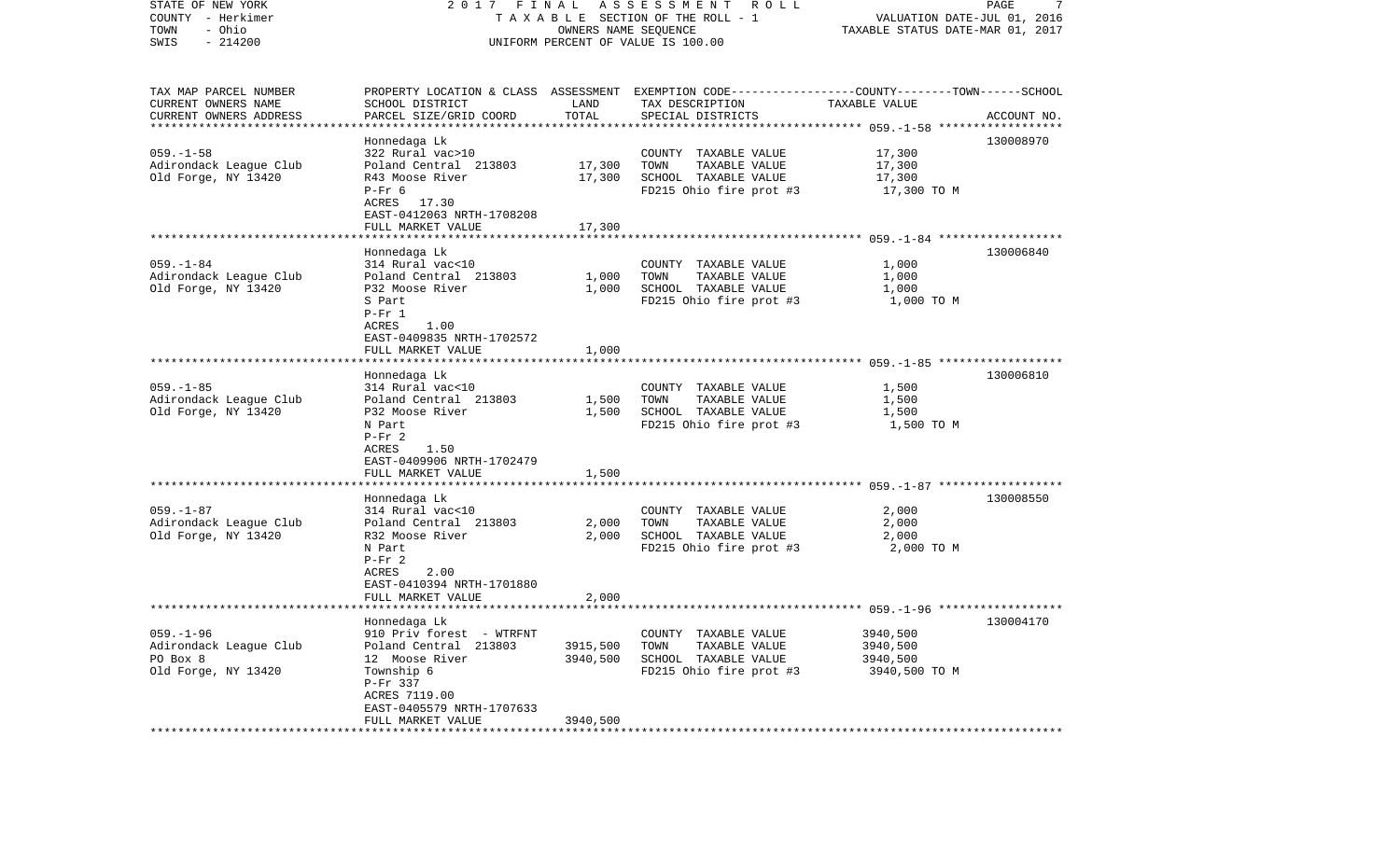| STATE OF NEW YORK<br>COUNTY - Herkimer           | 2017<br>FINAL<br>ASSESSMENT ROLL<br>TAXABLE SECTION OF THE ROLL - 1 |             |                                                                                                 | PAGE<br>8<br>VALUATION DATE-JUL 01, 2016                  |                    |  |
|--------------------------------------------------|---------------------------------------------------------------------|-------------|-------------------------------------------------------------------------------------------------|-----------------------------------------------------------|--------------------|--|
| - Ohio<br>TOWN                                   | OWNERS NAME SEQUENCE                                                |             |                                                                                                 | TAXABLE STATUS DATE-MAR 01, 2017                          |                    |  |
| SWIS<br>$-214200$                                |                                                                     |             | UNIFORM PERCENT OF VALUE IS 100.00                                                              |                                                           |                    |  |
|                                                  |                                                                     |             |                                                                                                 |                                                           |                    |  |
| TAX MAP PARCEL NUMBER                            |                                                                     |             | PROPERTY LOCATION & CLASS ASSESSMENT EXEMPTION CODE---------------COUNTY-------TOWN------SCHOOL |                                                           |                    |  |
| CURRENT OWNERS NAME                              | SCHOOL DISTRICT                                                     | LAND        | TAX DESCRIPTION                                                                                 | TAXABLE VALUE                                             |                    |  |
| CURRENT OWNERS ADDRESS                           | PARCEL SIZE/GRID COORD                                              | TOTAL       | SPECIAL DISTRICTS                                                                               |                                                           | ACCOUNT NO.        |  |
|                                                  |                                                                     | *********** |                                                                                                 | ************ 074.2-1-8 ******                             |                    |  |
|                                                  | Jones Rd                                                            |             |                                                                                                 |                                                           | 130035760          |  |
| $074.2 - 1 - 8$<br>AER Irrevocable Trust         | 260 Seasonal res<br>Poland Central 213803                           | 123,100     | COUNTY TAXABLE VALUE<br>TOWN<br>TAXABLE VALUE                                                   | 148,500<br>148,500                                        |                    |  |
| 402 Downey Ave                                   | 6-2 Vrv Pat                                                         | 148,500     | SCHOOL TAXABLE VALUE                                                                            | 148,500                                                   |                    |  |
| Herkimer, NY 13350                               | R1 177A                                                             |             | FD217 Ohio fire prot #4                                                                         | 148,500 TO M                                              |                    |  |
|                                                  | ACRES 177.00                                                        |             |                                                                                                 |                                                           |                    |  |
|                                                  | EAST-0388061 NRTH-1653603                                           |             |                                                                                                 |                                                           |                    |  |
|                                                  | DEED BOOK 1540<br>PG-348                                            |             |                                                                                                 |                                                           |                    |  |
|                                                  | FULL MARKET VALUE                                                   | 148,500     |                                                                                                 |                                                           |                    |  |
|                                                  |                                                                     |             |                                                                                                 |                                                           |                    |  |
|                                                  | North Lake Rd                                                       |             |                                                                                                 |                                                           |                    |  |
| $061. - 1 - 41.2$                                | 260 Seasonal res                                                    |             | COUNTY TAXABLE VALUE                                                                            | 34,400                                                    |                    |  |
| Aiken John C                                     | 302601<br>Adirondack                                                | 21,400      | TOWN<br>TAXABLE VALUE                                                                           | 34,400                                                    |                    |  |
| Izzo Michele                                     | ACRES 11.20                                                         | 34,400      | SCHOOL TAXABLE VALUE                                                                            | 34,400                                                    |                    |  |
| 1103 Lenox Ave                                   | EAST-0362955 NRTH-1696816                                           |             | FD215 Ohio fire prot #3                                                                         | 34,400 TO M                                               |                    |  |
| Utica, NY 13502                                  | DEED BOOK 940<br>PG-192                                             |             |                                                                                                 |                                                           |                    |  |
|                                                  | FULL MARKET VALUE                                                   | 34,400      |                                                                                                 |                                                           |                    |  |
|                                                  | Mill Wood Hill Rd                                                   |             |                                                                                                 | **************************** 073.2-1-22 ***************** | 130060001          |  |
| $073.2 - 1 - 22$                                 | 314 Rural vac<10                                                    |             | COUNTY TAXABLE VALUE                                                                            | 12,100                                                    |                    |  |
| Albert I Teige Family Trust                      | Poland Central 213803                                               | 12,100      | TOWN<br>TAXABLE VALUE                                                                           | 12,100                                                    |                    |  |
| 175-36 Grand Central Parkway                     | Lot 79 Jer Pat                                                      | 12,100      | SCHOOL TAXABLE VALUE                                                                            | 12,100                                                    |                    |  |
| Jamaica, NY 11432                                | V12 6A                                                              |             | FD200 Ohio fire prot #1                                                                         | 12,100 TO M                                               |                    |  |
|                                                  | ACRES<br>6.00                                                       |             |                                                                                                 |                                                           |                    |  |
|                                                  | EAST-0372531 NRTH-1648292                                           |             |                                                                                                 |                                                           |                    |  |
|                                                  | DEED BOOK 1495 PG-476                                               |             |                                                                                                 |                                                           |                    |  |
|                                                  | FULL MARKET VALUE                                                   | 12,100      |                                                                                                 |                                                           |                    |  |
| **************************                       | ************************                                            |             |                                                                                                 |                                                           |                    |  |
|                                                  | Figert Rd                                                           |             |                                                                                                 |                                                           | 130012570          |  |
| $073.4 - 2 - 1$                                  | 322 Rural vac>10                                                    |             | COUNTY TAXABLE VALUE                                                                            | 31,600                                                    |                    |  |
| Albert I Teige Family Trust                      | Poland Central 213803                                               | 31,600      | TAXABLE VALUE<br>TOWN                                                                           | 31,600                                                    |                    |  |
| 175-36 Grand Central Parkway<br>Jamica, NY 11432 | 77 Jer Pat<br>$P-Fr 40$                                             | 31,600      | SCHOOL TAXABLE VALUE<br>FD200 Ohio fire prot #1                                                 | 31,600<br>31,600 TO M                                     |                    |  |
|                                                  | ACRES<br>40.00                                                      |             |                                                                                                 |                                                           |                    |  |
|                                                  | EAST-0372419 NRTH-1647370                                           |             |                                                                                                 |                                                           |                    |  |
|                                                  | DEED BOOK 1497 PG-862                                               |             |                                                                                                 |                                                           |                    |  |
|                                                  | FULL MARKET VALUE                                                   | 31,600      |                                                                                                 |                                                           |                    |  |
|                                                  |                                                                     |             |                                                                                                 |                                                           |                    |  |
|                                                  | 155 Hooper Dooper Rd                                                |             |                                                                                                 |                                                           | 130025290          |  |
| $073.2 - 1 - 46$                                 | 271 Mfg housings                                                    |             | <b>BAS STAR</b><br>41854                                                                        | $\overline{0}$                                            | $\Omega$<br>30,000 |  |
| Albin Tina M                                     | Poland Central 213803                                               | 17,500      | COUNTY TAXABLE VALUE                                                                            | 37,500                                                    |                    |  |
| 407 Lee Blvd                                     | 63 Rem Pat                                                          | 37,500      | TOWN<br>TAXABLE VALUE                                                                           | 37,500                                                    |                    |  |
| Utica, NY 13502                                  | 2 Trailers + Add's                                                  |             | SCHOOL TAXABLE VALUE                                                                            | 7,500                                                     |                    |  |
|                                                  | ACRES<br>3.00                                                       |             | FD217 Ohio fire prot #4                                                                         | 37,500 TO M                                               |                    |  |
|                                                  | EAST-0371463 NRTH-1653549                                           |             |                                                                                                 |                                                           |                    |  |
|                                                  | DEED BOOK 1538<br>PG-834<br>FULL MARKET VALUE                       | 37,500      |                                                                                                 |                                                           |                    |  |
|                                                  |                                                                     |             |                                                                                                 |                                                           |                    |  |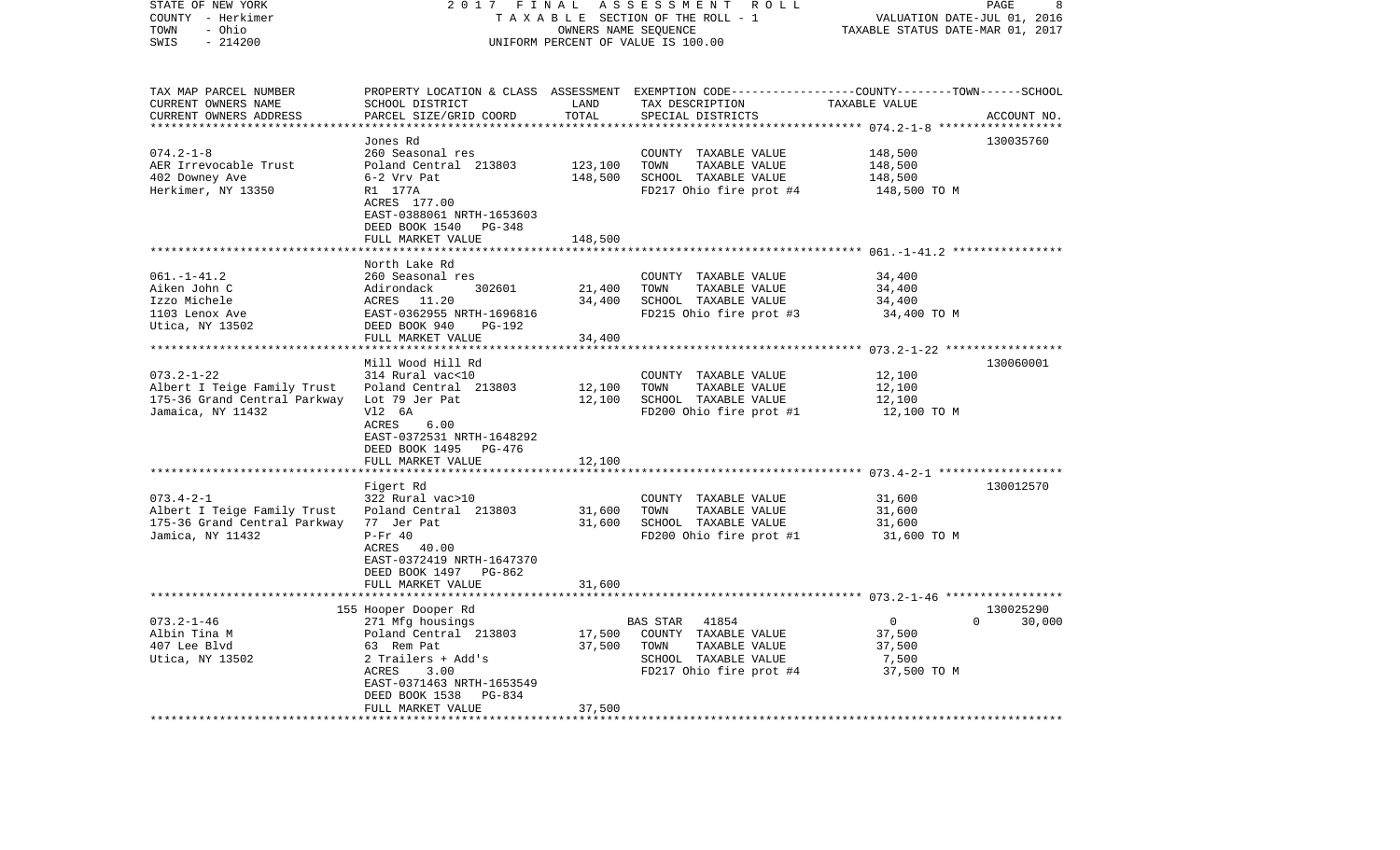| STATE OF NEW YORK        | 2017 FINAL                                                                                      |                      | A S S E S S M E N T R O L L           |                                  | 9<br>PAGE                   |
|--------------------------|-------------------------------------------------------------------------------------------------|----------------------|---------------------------------------|----------------------------------|-----------------------------|
| COUNTY - Herkimer        |                                                                                                 |                      | T A X A B L E SECTION OF THE ROLL - 1 |                                  | VALUATION DATE-JUL 01, 2016 |
| - Ohio<br>TOWN           |                                                                                                 | OWNERS NAME SEQUENCE |                                       | TAXABLE STATUS DATE-MAR 01, 2017 |                             |
| $-214200$<br>SWIS        |                                                                                                 |                      | UNIFORM PERCENT OF VALUE IS 100.00    |                                  |                             |
|                          |                                                                                                 |                      |                                       |                                  |                             |
|                          |                                                                                                 |                      |                                       |                                  |                             |
| TAX MAP PARCEL NUMBER    | PROPERTY LOCATION & CLASS ASSESSMENT EXEMPTION CODE---------------COUNTY-------TOWN------SCHOOL |                      |                                       |                                  |                             |
| CURRENT OWNERS NAME      | SCHOOL DISTRICT                                                                                 | LAND                 | TAX DESCRIPTION                       | TAXABLE VALUE                    |                             |
| CURRENT OWNERS ADDRESS   | PARCEL SIZE/GRID COORD                                                                          | TOTAL                | SPECIAL DISTRICTS                     |                                  | ACCOUNT NO.                 |
| ************************ |                                                                                                 |                      |                                       |                                  |                             |
|                          | Hooper Dooper Ave                                                                               |                      |                                       |                                  |                             |
| $073.2 - 1 - 58.3$       | 322 Rural vac>10                                                                                |                      | COUNTY TAXABLE VALUE                  | 15,677                           |                             |
| Albrecht Todd            | Poland Central 213803                                                                           | 15,677               | TOWN<br>TAXABLE VALUE                 | 15,677                           |                             |
| 3533 Center Street Rd    | FRNT 1093.00 DPTH                                                                               | 15,677               | SCHOOL TAXABLE VALUE                  | 15,677                           |                             |
| Auburn, NY 13021         | ACRES 15.60                                                                                     |                      |                                       |                                  |                             |
|                          | EAST-0370909 NRTH-1655016                                                                       |                      |                                       |                                  |                             |
|                          | DEED BOOK 940<br>PG-461                                                                         |                      |                                       |                                  |                             |
|                          | FULL MARKET VALUE                                                                               | 15,677               |                                       |                                  |                             |
|                          |                                                                                                 |                      |                                       |                                  |                             |
| $085.3 - 2 - 7.3$        | Tea Cup St<br>314 Rural vac<10                                                                  |                      | COUNTY TAXABLE VALUE                  | 10,000                           |                             |
| Albright Harold          | Poland Central 213803                                                                           | 10,000               | TOWN<br>TAXABLE VALUE                 | 10,000                           |                             |
| 240 Southwest Colony Rd  | 10 Jer Pat                                                                                      | 10,000               | SCHOOL TAXABLE VALUE                  | 10,000                           |                             |
| Hillsdale, NY 12529      | ACRES<br>3.00                                                                                   |                      | FD200 Ohio fire prot #1               | 10,000 TO M                      |                             |
|                          | EAST-0376296 NRTH-1614676                                                                       |                      |                                       |                                  |                             |
|                          | DEED BOOK 779<br>PG-184                                                                         |                      |                                       |                                  |                             |
|                          | FULL MARKET VALUE                                                                               | 10,000               |                                       |                                  |                             |
|                          |                                                                                                 |                      |                                       |                                  |                             |
|                          | Tea Cup St                                                                                      |                      |                                       |                                  | 130090055                   |
| $085.3 - 2 - 9$          | 314 Rural vac<10                                                                                |                      | COUNTY TAXABLE VALUE                  | 11,300                           |                             |
| Albright Harold          | Poland Central 213803                                                                           | 11,300               | TAXABLE VALUE<br>TOWN                 | 11,300                           |                             |
| 240 Southwest Colony Rd  | Lot 10 Jer Pat                                                                                  | 11,300               | SCHOOL TAXABLE VALUE                  | 11,300                           |                             |
| Hillsdale, NY 12529      | Seas 4.89 A                                                                                     |                      | FD200 Ohio fire prot #1               | 11,300 TO M                      |                             |
|                          | Tea Cup Street                                                                                  |                      |                                       |                                  |                             |
|                          | ACRES<br>4.90                                                                                   |                      |                                       |                                  |                             |
|                          | EAST-0376210 NRTH-1615376                                                                       |                      |                                       |                                  |                             |
|                          | DEED BOOK 1080<br>PG-389<br>FULL MARKET VALUE                                                   | 11,300               |                                       |                                  |                             |
|                          | **********************                                                                          |                      |                                       |                                  |                             |
|                          | Tea Cup St                                                                                      |                      |                                       |                                  | 130034890                   |
| $085.3 - 2 - 7.2$        | 260 Seasonal res                                                                                |                      | COUNTY TAXABLE VALUE                  | 28,300                           |                             |
| Albright Harold R        | Poland Central 213803                                                                           | 6,000                | TOWN<br>TAXABLE VALUE                 | 28,300                           |                             |
| 240 Southwest Colony Rd  | 10 Jer Pat                                                                                      | 28,300               | SCHOOL TAXABLE VALUE                  | 28,300                           |                             |
| Hillsdale, NY 12529      | FRNT 208.00 DPTH 208.00                                                                         |                      | FD200 Ohio fire prot #1               | 28,300 TO M                      |                             |
|                          | ACRES<br>0.99                                                                                   |                      |                                       |                                  |                             |
|                          | EAST-0376506 NRTH-1615034                                                                       |                      |                                       |                                  |                             |
|                          | DEED BOOK 770<br>PG-089                                                                         |                      |                                       |                                  |                             |
|                          | FULL MARKET VALUE                                                                               | 28,300               |                                       |                                  |                             |
|                          |                                                                                                 |                      |                                       |                                  |                             |
|                          | South Lake Rd                                                                                   |                      |                                       |                                  | 130015480                   |
| $058. - 2 - 52$          | 260 Seasonal res - WTRFNT                                                                       |                      | COUNTY TAXABLE VALUE                  | 183,000                          |                             |
| Alexander Eva M          | Adirondack<br>302601                                                                            | 112,100              | TOWN<br>TAXABLE VALUE                 | 183,000                          |                             |
| 2620 Crestway            | Nob Pat<br>$\mathbf{1}$                                                                         | 183,000              | SCHOOL TAXABLE VALUE                  | 183,000                          |                             |
| Utica, NY 13501          | S Lake                                                                                          |                      | FD215 Ohio fire prot #3               | 183,000 TO M                     |                             |
|                          | Sens 1<br>FRNT 211.50 DPTH 310.00                                                               |                      |                                       |                                  |                             |
|                          | ACRES<br>0.88                                                                                   |                      |                                       |                                  |                             |
|                          | EAST-0385418 NRTH-1706434                                                                       |                      |                                       |                                  |                             |
|                          | DEED BOOK 1099<br>PG-485                                                                        |                      |                                       |                                  |                             |
|                          | FULL MARKET VALUE                                                                               | 183,000              |                                       |                                  |                             |
|                          |                                                                                                 |                      |                                       |                                  |                             |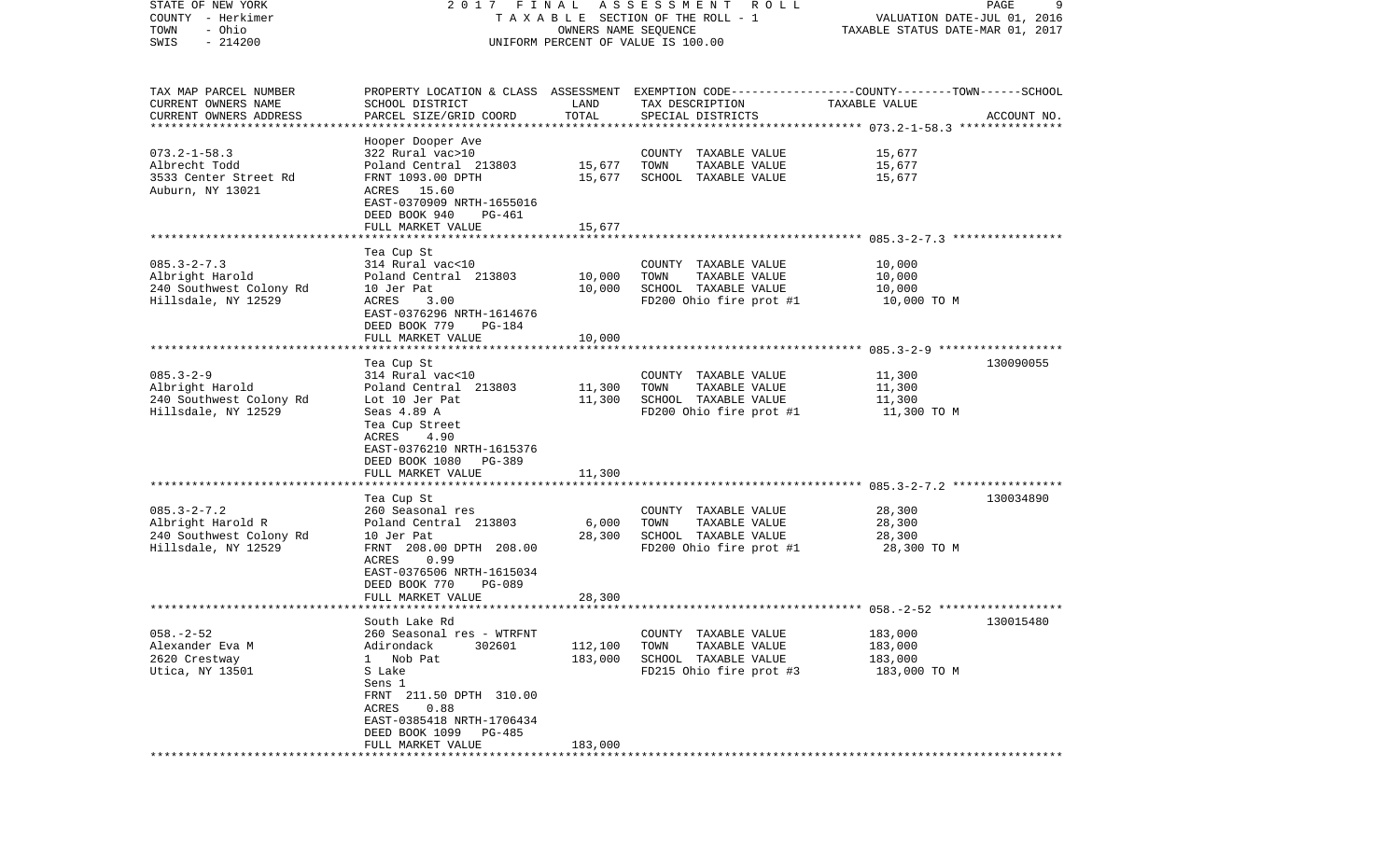| STATE OF NEW YORK<br>COUNTY - Herkimer<br>- Ohio<br>TOWN<br>$-214200$<br>SWIS                                  | FINAL<br>2017<br>TAXABLE SECTION OF THE ROLL - 1<br>UNIFORM PERCENT OF VALUE IS 100.00                                                                                                                              | PAGE<br>10<br>VALUATION DATE-JUL 01, 2016<br>TAXABLE STATUS DATE-MAR 01, 2017 |                                                                                                                                          |                                               |             |
|----------------------------------------------------------------------------------------------------------------|---------------------------------------------------------------------------------------------------------------------------------------------------------------------------------------------------------------------|-------------------------------------------------------------------------------|------------------------------------------------------------------------------------------------------------------------------------------|-----------------------------------------------|-------------|
| TAX MAP PARCEL NUMBER<br>CURRENT OWNERS NAME<br>CURRENT OWNERS ADDRESS<br>***********************              | SCHOOL DISTRICT<br>PARCEL SIZE/GRID COORD                                                                                                                                                                           | LAND<br>TOTAL                                                                 | PROPERTY LOCATION & CLASS ASSESSMENT EXEMPTION CODE----------------COUNTY-------TOWN------SCHOOL<br>TAX DESCRIPTION<br>SPECIAL DISTRICTS | TAXABLE VALUE                                 | ACCOUNT NO. |
| $058. - 2 - 8.4$<br>Allanson Mary Weiss Jo<br>Evans Irrevocable<br>34-2 Rattan Cir<br>Pawleys Island, SC 29585 | North Lake Rd<br>314 Rural vac<10<br>Adirondack<br>302601<br>1 Nob Pat<br>ACRES<br>2.00<br>EAST-0376258 NRTH-1712740<br>DEED BOOK 1392 PG-215<br>FULL MARKET VALUE<br>********************                          | 1,800<br>1,800<br>1,800                                                       | COUNTY TAXABLE VALUE<br>TOWN<br>TAXABLE VALUE<br>SCHOOL TAXABLE VALUE<br>FD215 Ohio fire prot #3                                         | 1,800<br>1,800<br>1,800<br>1,800 TO M         |             |
|                                                                                                                | North Lk                                                                                                                                                                                                            |                                                                               |                                                                                                                                          |                                               | 130020850   |
| $058. - 2 - 11$<br>Allanson Mary Weiss Jo<br>Evans Irrevocable<br>34-2 Rattan Cir<br>Pawleys Island, SC 29585  | 260 Seasonal res - WTRFNT<br>Adirondack<br>302601<br>1 Nob Pat<br>Sens 1<br>FRNT 132.00 DPTH 187.00<br>EAST-0376256 NRTH-1712477<br>DEED BOOK 1392 PG-215                                                           | 109,600<br>140,000                                                            | COUNTY TAXABLE VALUE<br>TAXABLE VALUE<br>TOWN<br>SCHOOL TAXABLE VALUE<br>FD215 Ohio fire prot #3                                         | 140,000<br>140,000<br>140,000<br>140,000 TO M |             |
|                                                                                                                | FULL MARKET VALUE                                                                                                                                                                                                   | 140,000                                                                       |                                                                                                                                          |                                               |             |
| $058. - 2 - 12$<br>Allanson Mary Weiss Jo<br>Evans Irrevocable<br>34-2 Rattan Cir<br>Pawleys Island, SC 29585  | North Lk<br>260 Seasonal res - WTRFNT<br>Adirondack<br>302601<br>1 Nob Pat A Fram<br>N Lake<br>Seas $1/2A$<br>FRNT 120.80 DPTH 135.40<br>EAST-0376155 NRTH-1712388<br>DEED BOOK 1392 PG-215                         | 96,900<br>158,000                                                             | COUNTY TAXABLE VALUE<br>TOWN<br>TAXABLE VALUE<br>SCHOOL TAXABLE VALUE<br>FD215 Ohio fire prot #3                                         | 158,000<br>158,000<br>158,000<br>158,000 TO M | 130000210   |
|                                                                                                                | FULL MARKET VALUE<br>***********************                                                                                                                                                                        | 158,000                                                                       |                                                                                                                                          |                                               |             |
| $074.1 - 2 - 70$<br>Allen Rane<br>110 Coleman Ln<br>Cold Brook, NY 13324                                       | 110 Coleman Ln<br>210 1 Family Res<br>Poland Central 213803<br>Rem P<br>Lot 75<br>FRNT 100.00 DPTH 310.00<br>0.71<br>ACRES<br>EAST-0372047 NRTH-1651885<br>DEED BOOK 1304<br>PG-832                                 | 11,700<br>38,400                                                              | COUNTY TAXABLE VALUE<br>TOWN<br>TAXABLE VALUE<br>SCHOOL TAXABLE VALUE<br>FD200 Ohio fire prot #1                                         | 38,400<br>38,400<br>38,400<br>38,400 TO M     | 130060210   |
|                                                                                                                | FULL MARKET VALUE                                                                                                                                                                                                   | 38,400                                                                        |                                                                                                                                          |                                               |             |
| ************************<br>$074.1 - 2 - 74.2$<br>Allen Rane<br>110 Coleman Ln<br>Cold Brook, NY 13324         | Coleman Rd<br>314 Rural vac<10<br>Poland Central 213803<br>75 Rem Pat<br>Rem Pat<br>Store<br>FRNT 126.00 DPTH 340.00<br>0.87<br>ACRES<br>EAST-0371994 NRTH-1651972<br>DEED BOOK 1304<br>PG-832<br>FULL MARKET VALUE | 3,900<br>3,900<br>3,900                                                       | COUNTY TAXABLE VALUE<br>TOWN<br>TAXABLE VALUE<br>SCHOOL TAXABLE VALUE<br>FD200 Ohio fire prot #1                                         | 3,900<br>3,900<br>3,900<br>3,900 TO M         | 130014460   |
|                                                                                                                |                                                                                                                                                                                                                     |                                                                               |                                                                                                                                          |                                               |             |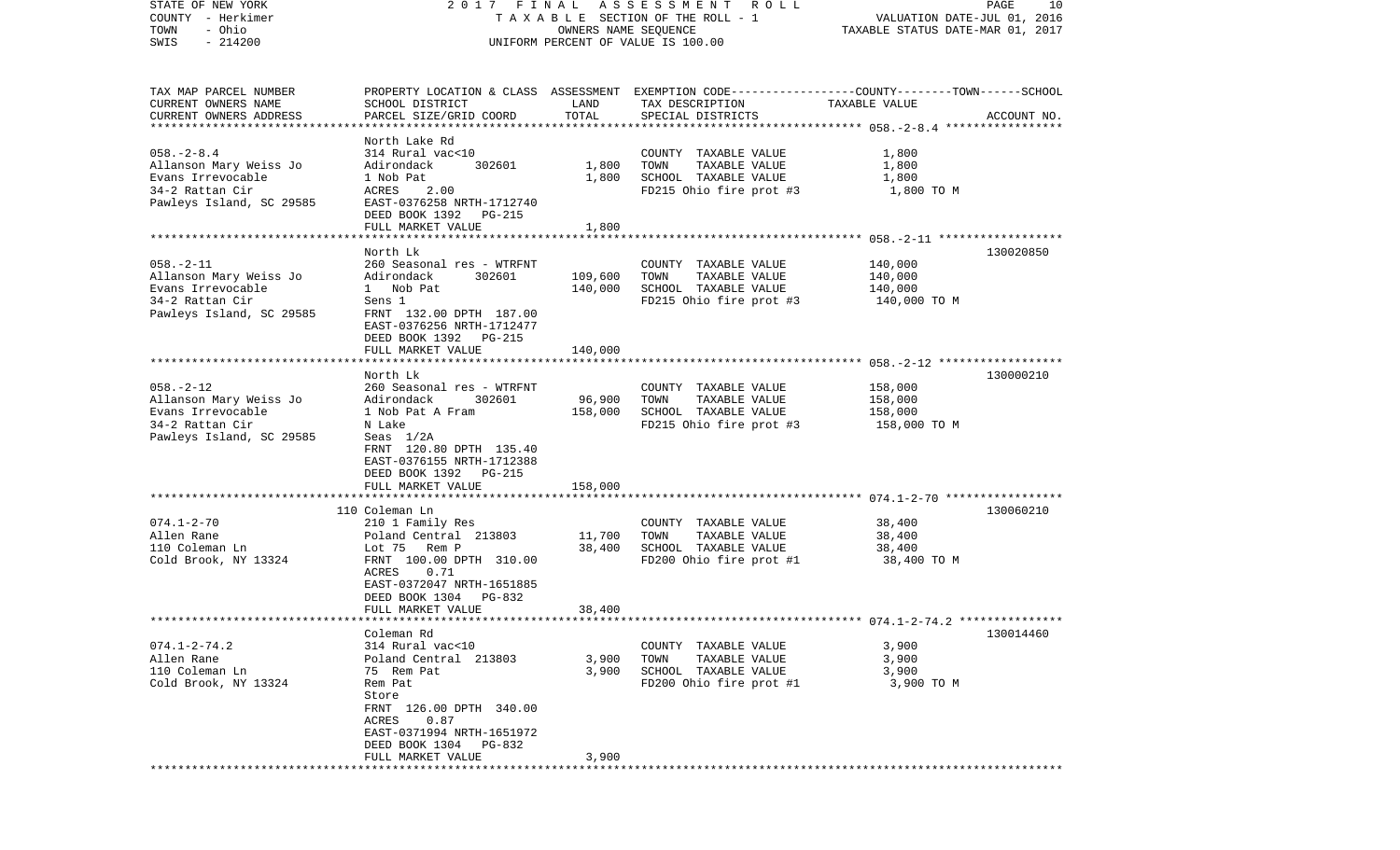| STATE OF NEW YORK<br>COUNTY - Herkimer<br>- Ohio<br>TOWN<br>$-214200$<br>SWIS                      | 2017 FINAL                                                                                                                                                                                                          | OWNERS NAME SEQUENCE       | A S S E S S M E N T R O L L<br>T A X A B L E SECTION OF THE ROLL - 1<br>UNIFORM PERCENT OF VALUE IS 100.00                              | VALUATION DATE-JUL 01, 2016<br>TAXABLE STATUS DATE-MAR 01, 2017 | PAGE<br>11  |
|----------------------------------------------------------------------------------------------------|---------------------------------------------------------------------------------------------------------------------------------------------------------------------------------------------------------------------|----------------------------|-----------------------------------------------------------------------------------------------------------------------------------------|-----------------------------------------------------------------|-------------|
| TAX MAP PARCEL NUMBER<br>CURRENT OWNERS NAME<br>CURRENT OWNERS ADDRESS<br>************************ | SCHOOL DISTRICT<br>PARCEL SIZE/GRID COORD                                                                                                                                                                           | LAND<br>TOTAL              | PROPERTY LOCATION & CLASS ASSESSMENT EXEMPTION CODE---------------COUNTY-------TOWN------SCHOOL<br>TAX DESCRIPTION<br>SPECIAL DISTRICTS | TAXABLE VALUE                                                   | ACCOUNT NO. |
| $070.4 - 1 - 33$<br>Allen Robert R<br>Lascelles Sharlene<br>7256 Yager Rd<br>Durhamville, NY 13054 | Route 8<br>210 1 Family Res - WTRFNT<br>Poland Central 213803<br>74 Rem Pat<br>ACRES<br>4.50<br>EAST-0384937 NRTH-1655398<br>DEED BOOK 1410 PG-775<br>FULL MARKET VALUE                                             | 17,200<br>87,000<br>87,000 | COUNTY TAXABLE VALUE<br>TOWN<br>TAXABLE VALUE<br>SCHOOL TAXABLE VALUE<br>FD200 Ohio fire prot #1                                        | 87,000<br>87,000<br>87,000<br>87,000 TO M                       | 130013050   |
|                                                                                                    |                                                                                                                                                                                                                     |                            |                                                                                                                                         |                                                                 |             |
| $070.4 - 1 - 29$<br>Allen Russell<br>2766 State Rt 31<br>Canastota, NY 13032                       | Route 8<br>322 Rural vac>10<br>Poland Central 213803<br>74 Rem Pat<br>FRNT 1450.00 DPTH<br>ACRES 20.00<br>EAST-0384499 NRTH-1655896<br>DEED BOOK 1522 PG-402                                                        | 29,000<br>29,000           | COUNTY TAXABLE VALUE<br>TOWN<br>TAXABLE VALUE<br>SCHOOL TAXABLE VALUE<br>FD200 Ohio fire prot #1                                        | 29,000<br>29,000<br>29,000<br>29,000 TO M                       | 130013110   |
|                                                                                                    | FULL MARKET VALUE                                                                                                                                                                                                   | 29,000                     |                                                                                                                                         |                                                                 |             |
|                                                                                                    |                                                                                                                                                                                                                     |                            |                                                                                                                                         |                                                                 |             |
| $070.4 - 1 - 37$<br>Allen Russell<br>2766 State Rt 31<br>Canastota, NY 13032                       | Route 8<br>322 Rural vac>10 - WTRFNT<br>Poland Central 213803<br>74 Rem Pat<br>Sub 7<br>V12 16A<br>FRNT 1680.00 DPTH<br>ACRES 27.00<br>EAST-0386303 NRTH-1656455<br>DEED BOOK 1522 PG-402                           | 45,000<br>45,000           | COUNTY TAXABLE VALUE<br>TOWN<br>TAXABLE VALUE<br>SCHOOL TAXABLE VALUE<br>FD200 Ohio fire prot #1                                        | 45,000<br>45,000<br>45,000<br>45,000 TO M                       | 130012810   |
|                                                                                                    | FULL MARKET VALUE<br>********************                                                                                                                                                                           | 45,000<br>********         |                                                                                                                                         |                                                                 |             |
| $070.4 - 1 - 36$<br>Allen Ruth M<br>7256 Yaqer Rd<br>Durhamville, NY 13054                         | Route 8<br>260 Seasonal res<br>Poland Central 213803<br>74 Rem Pat<br>Sub 6<br>ACRES 14.00<br>EAST-0385450 NRTH-1656555<br>DEED BOOK 1331<br>PG-214<br>FULL MARKET VALUE                                            | 32,700<br>50,000<br>50,000 | COUNTY TAXABLE VALUE<br>TOWN<br>TAXABLE VALUE<br>SCHOOL TAXABLE VALUE<br>FD200 Ohio fire prot #1                                        | 50,000<br>50,000<br>50,000<br>50,000 TO M                       | 130029610   |
|                                                                                                    |                                                                                                                                                                                                                     |                            |                                                                                                                                         |                                                                 |             |
| $074.1 - 1 - 42$<br>Allen Ruth M<br>7256 Yager Rd<br>Durhamville, NY 13054                         | Route 8<br>314 Rural vac<10<br>Poland Central 213803<br>75 Rem Pat<br>Richard Bridge<br>V1 2 2<br>FRNT 360.00 DPTH 200.00<br>ACRES 1.60<br>EAST-0384518 NRTH-1655144<br>DEED BOOK 13342 PG-214<br>FULL MARKET VALUE | 2,000<br>2,000<br>2,000    | COUNTY TAXABLE VALUE<br>TOWN<br>TAXABLE VALUE<br>SCHOOL TAXABLE VALUE<br>FD200 Ohio fire prot #1                                        | 2,000<br>2,000<br>2,000<br>2,000 TO M                           | 130017340   |
|                                                                                                    |                                                                                                                                                                                                                     |                            |                                                                                                                                         |                                                                 |             |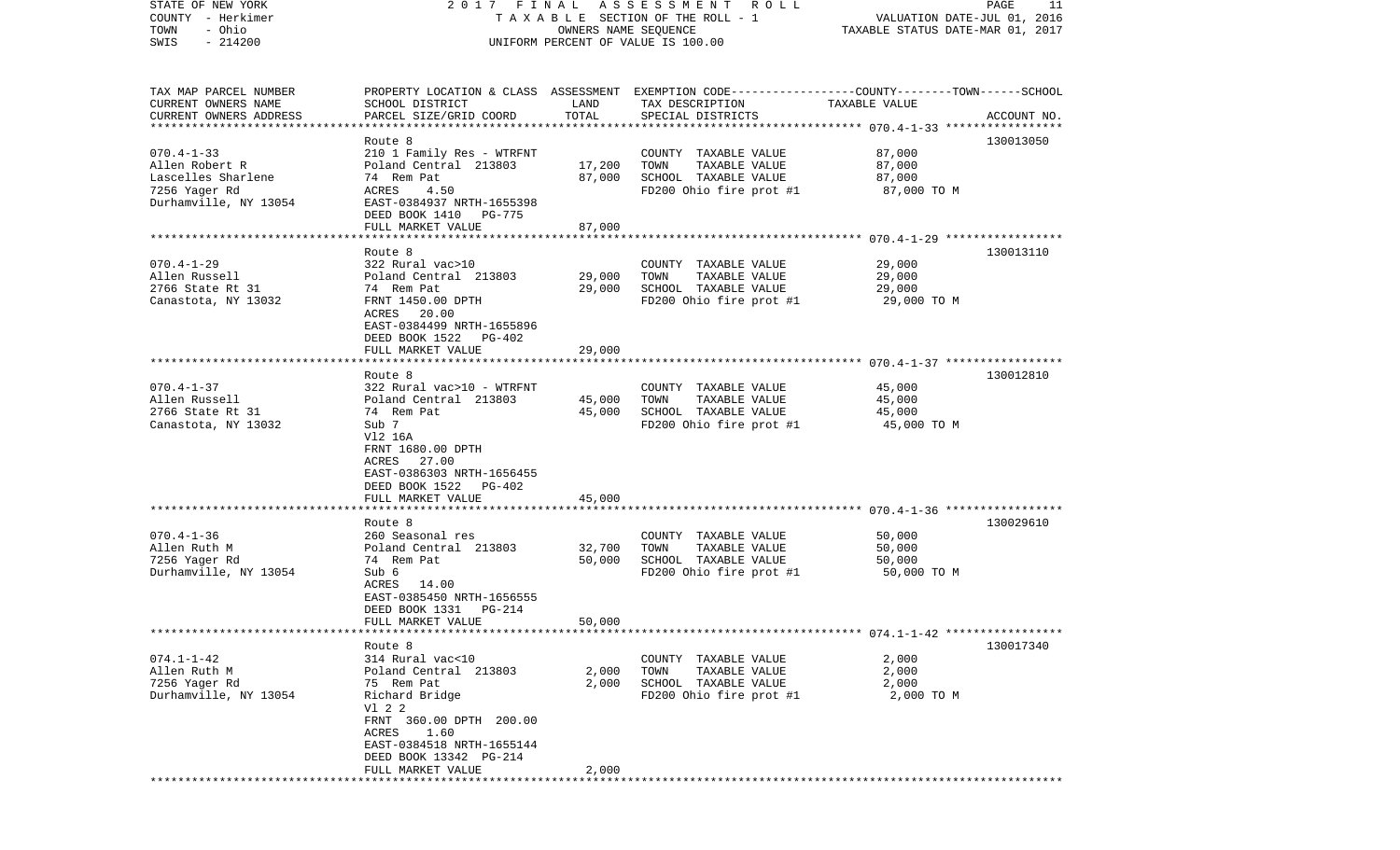| STATE OF NEW YORK<br>COUNTY - Herkimer<br>- Ohio<br>TOWN<br>$-214200$ | 2017 FINAL<br>T A X A B L E SECTION OF THE ROLL - 1                                            | PAGE<br>12<br>VALUATION DATE-JUL 01, 2016<br>TAXABLE STATUS DATE-MAR 01, 2017 |                                                                                                                    |                          |             |             |
|-----------------------------------------------------------------------|------------------------------------------------------------------------------------------------|-------------------------------------------------------------------------------|--------------------------------------------------------------------------------------------------------------------|--------------------------|-------------|-------------|
| SWIS                                                                  |                                                                                                |                                                                               | UNIFORM PERCENT OF VALUE IS 100.00                                                                                 |                          |             |             |
| TAX MAP PARCEL NUMBER<br>CURRENT OWNERS NAME                          | SCHOOL DISTRICT                                                                                | LAND                                                                          | PROPERTY LOCATION & CLASS ASSESSMENT EXEMPTION CODE---------------COUNTY-------TOWN------SCHOOL<br>TAX DESCRIPTION | TAXABLE VALUE            |             |             |
| CURRENT OWNERS ADDRESS                                                | PARCEL SIZE/GRID COORD                                                                         | TOTAL                                                                         | SPECIAL DISTRICTS                                                                                                  |                          |             | ACCOUNT NO. |
| *************************                                             | Route 8                                                                                        |                                                                               |                                                                                                                    |                          |             | 130013140   |
| $074.1 - 1 - 43$                                                      | 314 Rural vac<10                                                                               |                                                                               | COUNTY TAXABLE VALUE                                                                                               | 1,000                    |             |             |
| Allen Ruth M                                                          | Poland Central 213803                                                                          | 1,000                                                                         | TOWN<br>TAXABLE VALUE                                                                                              | 1,000                    |             |             |
| 7256 Yager Rd                                                         | 74 Rem Pat                                                                                     | 1,000                                                                         | SCHOOL TAXABLE VALUE                                                                                               | 1,000                    |             |             |
| Durhamville, NY 13054                                                 | $V12$ 3/4A                                                                                     |                                                                               | FD200 Ohio fire prot #1                                                                                            | 1,000 TO M               |             |             |
|                                                                       | FRNT 150.00 DPTH 190.00<br>ACRES<br>0.65<br>EAST-0384630 NRTH-1655273<br>DEED BOOK 1333 PG-214 |                                                                               |                                                                                                                    |                          |             |             |
|                                                                       | FULL MARKET VALUE                                                                              | 1,000                                                                         |                                                                                                                    |                          |             |             |
|                                                                       |                                                                                                |                                                                               |                                                                                                                    |                          |             |             |
|                                                                       | 520 Reese Rd                                                                                   |                                                                               |                                                                                                                    |                          |             |             |
| $073.4 - 1 - 33.3$                                                    | 210 1 Family Res                                                                               |                                                                               | ENH STAR 41834<br>COUNTY TAXABLE VALUE                                                                             | $\overline{0}$<br>54,000 | $\Omega$    | 54,000      |
| Allen Wayne E II<br>Allen Crystal A                                   | Poland Central 213803<br>48 Jer Pat                                                            | 18,000<br>54,000                                                              | TAXABLE VALUE<br>TOWN                                                                                              | 54,000                   |             |             |
| PO Box 283                                                            | ACRES<br>3.50                                                                                  |                                                                               | SCHOOL TAXABLE VALUE                                                                                               | $\overline{0}$           |             |             |
| Cold Brook, NY 13324                                                  | EAST-0362882 NRTH-1643474                                                                      |                                                                               | FD200 Ohio fire prot #1                                                                                            | 54,000 TO M              |             |             |
|                                                                       | DEED BOOK 1351 PG-598                                                                          |                                                                               |                                                                                                                    |                          |             |             |
|                                                                       | FULL MARKET VALUE                                                                              | 54,000                                                                        |                                                                                                                    |                          |             |             |
|                                                                       |                                                                                                |                                                                               |                                                                                                                    |                          |             |             |
|                                                                       | Rt 8                                                                                           |                                                                               |                                                                                                                    |                          |             |             |
| $073.4 - 1 - 55.2$                                                    | 240 Rural res                                                                                  |                                                                               | <b>BAS STAR</b><br>41854                                                                                           | $\mathbf{0}$             | $\Omega$    | 30,000      |
| Allen Wayne R                                                         | Poland Central 213803                                                                          | 28,300                                                                        | COUNTY TAXABLE VALUE                                                                                               | 62,500                   |             |             |
| Erb Diane E<br>3120 State Route 8                                     | 77 Jer Pat                                                                                     | 62,500                                                                        | TOWN<br>TAXABLE VALUE<br>SCHOOL TAXABLE VALUE                                                                      | 62,500                   |             |             |
| Cold Brook, NY 13324                                                  | Mcintosh Pl<br>FRNT 325.00 DPTH                                                                |                                                                               | FD217 Ohio fire prot #4                                                                                            | 32,500<br>62,500 TO M    |             |             |
|                                                                       | ACRES 10.00<br>EAST-0365631 NRTH-1645000<br>DEED BOOK 797<br>PG-680                            |                                                                               |                                                                                                                    |                          |             |             |
|                                                                       | FULL MARKET VALUE<br>********************                                                      | 62,500                                                                        |                                                                                                                    |                          |             |             |
|                                                                       | Figert Rd                                                                                      |                                                                               |                                                                                                                    |                          |             | 130060445   |
| $074.1 - 1 - 14$                                                      | 210 1 Family Res                                                                               |                                                                               | AGED-CT<br>41801                                                                                                   | 75,750                   | 75,750      | 0           |
| Alsheimer Francis                                                     | Poland Central 213803                                                                          |                                                                               | 26,500 ENH STAR<br>41834                                                                                           | $\overline{0}$           | $\mathbf 0$ | 65,500      |
| 105 Atwood Lake Rd                                                    | Lot 2 Vr0 Pat                                                                                  | 151,500                                                                       | COUNTY TAXABLE VALUE                                                                                               | 75,750                   |             |             |
| Ohio, NY 13324                                                        | R1 2.5A                                                                                        |                                                                               | TOWN<br>TAXABLE VALUE                                                                                              | 75,750                   |             |             |
|                                                                       | ACRES<br>9.20                                                                                  |                                                                               | SCHOOL TAXABLE VALUE                                                                                               | 86,000                   |             |             |
|                                                                       | EAST-0380687 NRTH-1649850                                                                      |                                                                               | FD200 Ohio fire prot #1                                                                                            | 151,500 TO M             |             |             |
|                                                                       | DEED BOOK 1331<br>PG-474                                                                       |                                                                               |                                                                                                                    |                          |             |             |
|                                                                       | FULL MARKET VALUE                                                                              | 151,500                                                                       |                                                                                                                    |                          |             |             |
|                                                                       |                                                                                                |                                                                               |                                                                                                                    |                          |             |             |
| $073.4 - 1 - 33.4$                                                    | 502 Reese Rd                                                                                   |                                                                               |                                                                                                                    | 30,000                   |             |             |
| Ambrosino David                                                       | 270 Mfg housing<br>Poland Central 213803                                                       | 13,400                                                                        | COUNTY TAXABLE VALUE<br>TOWN<br>TAXABLE VALUE                                                                      | 30,000                   |             |             |
| Ambrosino Beth Ann                                                    | FRNT 299.00 DPTH                                                                               | 30,000                                                                        | SCHOOL TAXABLE VALUE                                                                                               | 30,000                   |             |             |
| 138 Summit View Rd                                                    | ACRES<br>5.30                                                                                  |                                                                               | FD200 Ohio fire prot #1                                                                                            | 30,000 TO M              |             |             |
| Gloversville, NY 12078                                                | EAST-0362656 NRTH-1643008                                                                      |                                                                               |                                                                                                                    |                          |             |             |
|                                                                       | DEED BOOK 874<br>PG-218                                                                        |                                                                               |                                                                                                                    |                          |             |             |
|                                                                       | FULL MARKET VALUE                                                                              | 30,000                                                                        |                                                                                                                    |                          |             |             |
| ***********                                                           |                                                                                                |                                                                               |                                                                                                                    |                          |             |             |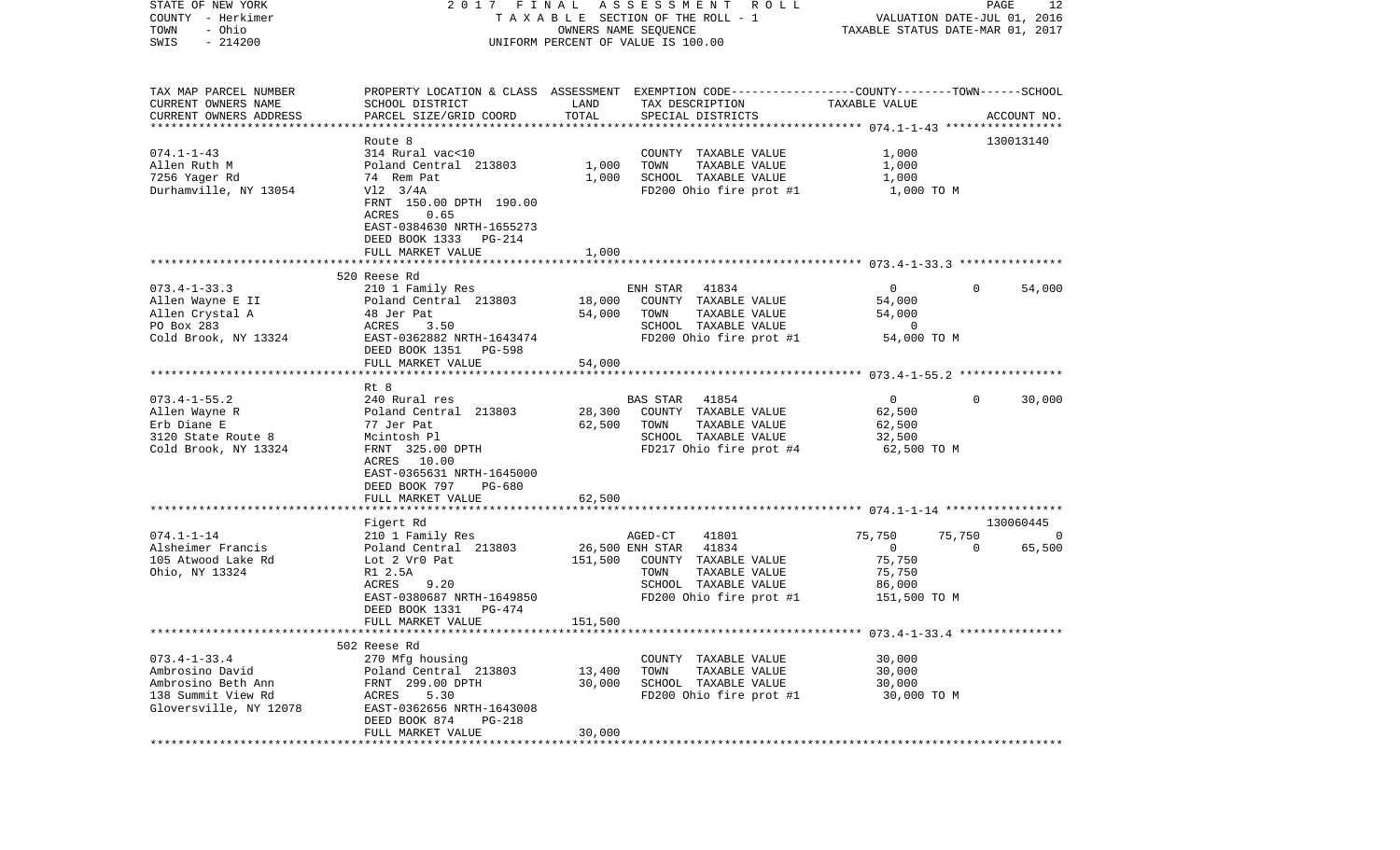| STATE OF NEW YORK<br>COUNTY - Herkimer<br>- Ohio<br>TOWN<br>$-214200$<br>SWIS | 2017 FINAL                                             | OWNERS NAME SEQUENCE | ASSESSMENT<br>R O L L<br>TAXABLE SECTION OF THE ROLL - 1<br>UNIFORM PERCENT OF VALUE IS 100.00 | PAGE<br>VALUATION DATE-JUL 01, 2016<br>TAXABLE STATUS DATE-MAR 01, 2017                         | 13          |
|-------------------------------------------------------------------------------|--------------------------------------------------------|----------------------|------------------------------------------------------------------------------------------------|-------------------------------------------------------------------------------------------------|-------------|
| TAX MAP PARCEL NUMBER                                                         |                                                        |                      |                                                                                                | PROPERTY LOCATION & CLASS ASSESSMENT EXEMPTION CODE---------------COUNTY-------TOWN------SCHOOL |             |
| CURRENT OWNERS NAME                                                           | SCHOOL DISTRICT                                        | LAND                 | TAX DESCRIPTION                                                                                | TAXABLE VALUE                                                                                   |             |
| CURRENT OWNERS ADDRESS                                                        | PARCEL SIZE/GRID COORD                                 | TOTAL                | SPECIAL DISTRICTS                                                                              |                                                                                                 | ACCOUNT NO. |
| ************************                                                      |                                                        |                      |                                                                                                |                                                                                                 |             |
|                                                                               | Reese Rd                                               |                      |                                                                                                |                                                                                                 |             |
| $073.4 - 1 - 30.4$                                                            | 260 Seasonal res                                       |                      | COUNTY TAXABLE VALUE                                                                           | 18,400                                                                                          |             |
| Ambrosino Robert                                                              | Poland Central 213803                                  | 14,900               | TOWN<br>TAXABLE VALUE                                                                          | 18,400                                                                                          |             |
| 2853 S Highway 30                                                             | 48 Jer Pat                                             | 18,400               | SCHOOL TAXABLE VALUE                                                                           | 18,400                                                                                          |             |
| Gloversville, NY 12078                                                        | ACRES<br>5.80                                          |                      | FD200 Ohio fire prot #1                                                                        | 18,400 TO M                                                                                     |             |
|                                                                               | EAST-0361829 NRTH-1643193                              |                      |                                                                                                |                                                                                                 |             |
|                                                                               | DEED BOOK 790<br>$PG-40$                               |                      |                                                                                                |                                                                                                 |             |
|                                                                               | FULL MARKET VALUE                                      | 18,400               |                                                                                                |                                                                                                 |             |
|                                                                               | 521 Reese Rd                                           |                      |                                                                                                |                                                                                                 | 130042210   |
| $073.4 - 1 - 29$                                                              | 260 Seasonal res                                       |                      |                                                                                                |                                                                                                 |             |
| Ambrosino Ronald S                                                            | Poland Central 213803                                  |                      | COUNTY TAXABLE VALUE<br>TOWN<br>TAXABLE VALUE                                                  | 24,500                                                                                          |             |
| Ambrosino Sharon R                                                            | 48 Jer Pat                                             | 8,700<br>24,500      | SCHOOL TAXABLE VALUE                                                                           | 24,500<br>24,500                                                                                |             |
| Vets Camp                                                                     | ACRES<br>1.60                                          |                      | FD200 Ohio fire prot #1                                                                        | 24,500 TO M                                                                                     |             |
| 600 County Rd 146                                                             | EAST-0362422 NRTH-1643647                              |                      |                                                                                                |                                                                                                 |             |
| Gloversville, NY 12078                                                        | DEED BOOK 845<br>PG-617                                |                      |                                                                                                |                                                                                                 |             |
|                                                                               | FULL MARKET VALUE                                      | 24,500               |                                                                                                |                                                                                                 |             |
|                                                                               |                                                        |                      |                                                                                                |                                                                                                 |             |
|                                                                               | 555 Reese Rd                                           |                      |                                                                                                |                                                                                                 | 130019950   |
| $073.4 - 1 - 27.1$                                                            | 314 Rural vac<10                                       |                      | COUNTY TAXABLE VALUE                                                                           | 4,000                                                                                           |             |
| Ambrosino Terry                                                               | Poland Central 213803                                  | 4,000                | TOWN<br>TAXABLE VALUE                                                                          | 4,000                                                                                           |             |
| Ambrosino Heidi                                                               | 48 Jer Pat                                             | 4,000                | SCHOOL TAXABLE VALUE                                                                           | 4,000                                                                                           |             |
| 141 Co.HWY 146                                                                | FRNT 180.00 DPTH 240.00                                |                      | FD200 Ohio fire prot #1                                                                        | 4,000 TO M                                                                                      |             |
| Gloversville, NY 12078                                                        | 0.95<br>ACRES                                          |                      |                                                                                                |                                                                                                 |             |
|                                                                               | EAST-0362652 NRTH-1644170                              |                      |                                                                                                |                                                                                                 |             |
|                                                                               | DEED BOOK 1276 PG-380                                  |                      |                                                                                                |                                                                                                 |             |
|                                                                               | FULL MARKET VALUE                                      | 4,000                |                                                                                                |                                                                                                 |             |
|                                                                               |                                                        |                      |                                                                                                |                                                                                                 |             |
|                                                                               | Reese Rd                                               |                      |                                                                                                |                                                                                                 | 130000330   |
| $073.4 - 1 - 30.1$                                                            | 322 Rural vac>10                                       |                      | COUNTY TAXABLE VALUE                                                                           | 19,500                                                                                          |             |
| Ambrosino Terry                                                               | Poland Central 213803                                  | 19,500               | TOWN<br>TAXABLE VALUE                                                                          | 19,500                                                                                          |             |
| Ambrosino Heidi                                                               | 48 Jer Pat                                             | 19,500               | SCHOOL TAXABLE VALUE                                                                           | 19,500                                                                                          |             |
| 141 County Hwy 146                                                            | ACRES 16.50                                            |                      | FD200 Ohio fire prot #1                                                                        | 19,500 TO M                                                                                     |             |
| Gloversville, NY 12078                                                        | EAST-0362073 NRTH-1643793<br>DEED BOOK 790<br>$PG-042$ |                      |                                                                                                |                                                                                                 |             |
|                                                                               | FULL MARKET VALUE                                      | 19,500               |                                                                                                |                                                                                                 |             |
|                                                                               | **************************                             |                      |                                                                                                |                                                                                                 |             |
|                                                                               | 444 Reese Rd                                           |                      |                                                                                                |                                                                                                 | 130000300   |
| $073.4 - 1 - 33.1$                                                            | 322 Rural vac>10                                       |                      | COUNTY TAXABLE VALUE                                                                           | 21,900                                                                                          |             |
| Ambrosino Terry                                                               | Poland Central 213803                                  | 21,900               | TOWN<br>TAXABLE VALUE                                                                          | 21,900                                                                                          |             |
| Ambrosino Heidi                                                               | 48 Jer Pat                                             | 21,900               | SCHOOL TAXABLE VALUE                                                                           | 21,900                                                                                          |             |
| 141 County Highway 146                                                        | ACRES 25.00                                            |                      | FD200 Ohio fire prot #1                                                                        | 21,900 TO M                                                                                     |             |
| Gloversville, NY 12078                                                        | EAST-0362697 NRTH-1642354                              |                      |                                                                                                |                                                                                                 |             |
|                                                                               | <b>PG-221</b><br>DEED BOOK 874                         |                      |                                                                                                |                                                                                                 |             |
|                                                                               | FULL MARKET VALUE                                      | 21,900               |                                                                                                |                                                                                                 |             |
|                                                                               |                                                        |                      |                                                                                                |                                                                                                 |             |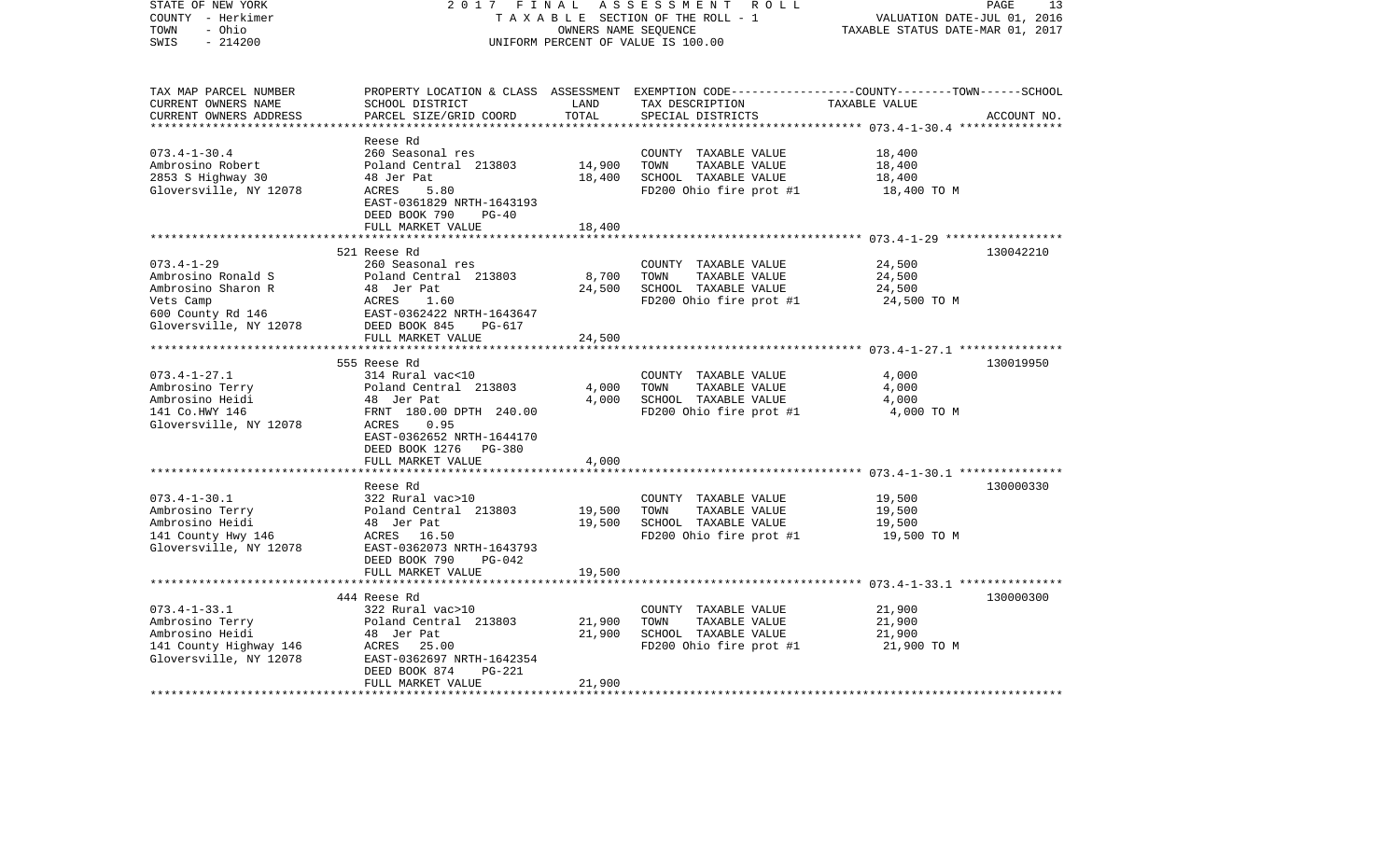| STATE OF NEW YORK                                   | 2017 FINAL                                              | PAGE<br>14         |                                                                                                 |                                                                 |                        |  |
|-----------------------------------------------------|---------------------------------------------------------|--------------------|-------------------------------------------------------------------------------------------------|-----------------------------------------------------------------|------------------------|--|
| COUNTY - Herkimer<br>- Ohio                         | TAXABLE SECTION OF THE ROLL - 1<br>OWNERS NAME SEQUENCE |                    |                                                                                                 | VALUATION DATE-JUL 01, 2016<br>TAXABLE STATUS DATE-MAR 01, 2017 |                        |  |
| TOWN<br>$-214200$<br>SWIS                           | UNIFORM PERCENT OF VALUE IS 100.00                      |                    |                                                                                                 |                                                                 |                        |  |
|                                                     |                                                         |                    |                                                                                                 |                                                                 |                        |  |
| TAX MAP PARCEL NUMBER                               |                                                         |                    | PROPERTY LOCATION & CLASS ASSESSMENT EXEMPTION CODE---------------COUNTY-------TOWN------SCHOOL |                                                                 |                        |  |
| CURRENT OWNERS NAME                                 | SCHOOL DISTRICT                                         | LAND               | TAX DESCRIPTION                                                                                 | TAXABLE VALUE                                                   |                        |  |
| CURRENT OWNERS ADDRESS<br>************************* | PARCEL SIZE/GRID COORD                                  | TOTAL              | SPECIAL DISTRICTS                                                                               |                                                                 | ACCOUNT NO.            |  |
|                                                     | 292 Figert Rd                                           |                    |                                                                                                 |                                                                 |                        |  |
| $073.4 - 2 - 30.2$                                  | 210 1 Family Res                                        |                    | 41854<br><b>BAS STAR</b>                                                                        | $\overline{0}$                                                  | 30,000<br>$\mathbf{0}$ |  |
| Ambroze Mark                                        | Poland Central 213803                                   | 19,600             | COUNTY TAXABLE VALUE                                                                            | 58,500                                                          |                        |  |
| 292 Figert Rd                                       | 49 Jer Pat                                              | 58,500             | TAXABLE VALUE<br>TOWN                                                                           | 58,500                                                          |                        |  |
| Cold Brook, NY 13324                                | ACRES<br>5.20                                           |                    | SCHOOL TAXABLE VALUE                                                                            | 28,500                                                          |                        |  |
|                                                     | EAST-0367348 NRTH-1639934                               |                    | FD200 Ohio fire prot #1                                                                         | 58,500 TO M                                                     |                        |  |
|                                                     | DEED BOOK 1287 PG-317                                   |                    |                                                                                                 |                                                                 |                        |  |
|                                                     | FULL MARKET VALUE                                       | 58,500             |                                                                                                 |                                                                 |                        |  |
|                                                     |                                                         |                    |                                                                                                 |                                                                 |                        |  |
|                                                     | North Lk                                                |                    |                                                                                                 |                                                                 | 130060615              |  |
| $058. - 2 - 4$<br>Amicucci John                     | 260 Seasonal res - WTRFNT<br>Adirondack<br>302601       |                    | COUNTY TAXABLE VALUE<br>TOWN                                                                    | 168,100                                                         |                        |  |
| Amicucci Barbara                                    | Lot 1 Nob Pat                                           | 114,100<br>168,100 | TAXABLE VALUE<br>SCHOOL TAXABLE VALUE                                                           | 168,100<br>168,100                                              |                        |  |
| 11790 North Lake Rd                                 | 4.40<br>ACRES                                           |                    | FD215 Ohio fire prot #3                                                                         | 168,100 TO M                                                    |                        |  |
| Forestport, NY 13338                                | EAST-0377472 NRTH-1714539                               |                    |                                                                                                 |                                                                 |                        |  |
|                                                     | DEED BOOK 1282<br>PG-760                                |                    |                                                                                                 |                                                                 |                        |  |
|                                                     | FULL MARKET VALUE                                       | 168,100            |                                                                                                 |                                                                 |                        |  |
|                                                     |                                                         |                    |                                                                                                 |                                                                 |                        |  |
|                                                     | Gray Wilmurt Rd                                         |                    |                                                                                                 |                                                                 | 130045758.1            |  |
| $079.1 - 1 - 9.1$                                   | 632 Benevolent                                          |                    | COUNTY TAXABLE VALUE                                                                            | 14,000                                                          |                        |  |
| Amini Issa                                          | Poland Central 213803                                   | 9,000              | TAXABLE VALUE<br>TOWN                                                                           | 14,000                                                          |                        |  |
| 300 Beverly Rd                                      | Lot 50                                                  | 14,000             | SCHOOL TAXABLE VALUE                                                                            | 14,000                                                          |                        |  |
| Douglaston, NY 11363                                | Jer Pat<br>10 Acres                                     |                    | FD217 Ohio fire prot #4                                                                         | 14,000 TO M                                                     |                        |  |
|                                                     | FRNT 638.00 DPTH                                        |                    |                                                                                                 |                                                                 |                        |  |
|                                                     | 2.00<br>ACRES                                           |                    |                                                                                                 |                                                                 |                        |  |
|                                                     | EAST-0374345 NRTH-1635872                               |                    |                                                                                                 |                                                                 |                        |  |
|                                                     | DEED BOOK 1528<br>PG-808                                |                    |                                                                                                 |                                                                 |                        |  |
|                                                     | FULL MARKET VALUE                                       | 14,000             |                                                                                                 |                                                                 |                        |  |
|                                                     | ***********************                                 |                    |                                                                                                 |                                                                 |                        |  |
|                                                     | 1212 Gray Wilmurt Rd                                    |                    |                                                                                                 |                                                                 | 130011850              |  |
| $079.1 - 1 - 36$                                    | 260 Seasonal res                                        |                    | COUNTY TAXABLE VALUE                                                                            | 270,000                                                         |                        |  |
| Amini Issa                                          | Poland Central 213803                                   | 148,200            | TOWN<br>TAXABLE VALUE                                                                           | 270,000                                                         |                        |  |
| Amini Sudabeh<br>300 Beverly Rd                     | 50 Jer Pat<br>R1f 466                                   | 270,000            | SCHOOL TAXABLE VALUE<br>FD200 Ohio fire prot #1                                                 | 270,000<br>270,000 TO M                                         |                        |  |
| Douglaston, NY 11363                                | ACRES 237.00                                            |                    |                                                                                                 |                                                                 |                        |  |
|                                                     | EAST-0376340 NRTH-1637162                               |                    |                                                                                                 |                                                                 |                        |  |
|                                                     | DEED BOOK 1402<br><b>PG-888</b>                         |                    |                                                                                                 |                                                                 |                        |  |
|                                                     | FULL MARKET VALUE                                       | 270,000            |                                                                                                 |                                                                 |                        |  |
|                                                     |                                                         |                    |                                                                                                 |                                                                 |                        |  |
|                                                     | Bull Hill Rd                                            |                    |                                                                                                 |                                                                 | 130021840              |  |
| $079.4 - 2 - 26.3$                                  | 210 1 Family Res                                        |                    | VET COM CT 41131                                                                                | 7,625<br>7,625                                                  | 0                      |  |
| Amphlett James                                      | Poland Central 213803                                   |                    | 12,500 AGED-CT<br>41801                                                                         | 11,438<br>11,438                                                | 0                      |  |
| 338 Billy Hamlin Rd                                 | Lot 41 Jer Pat                                          |                    | 41834<br>30,500 ENH STAR                                                                        | 0                                                               | 30,500<br>0            |  |
| Cold Brook, NY 13324                                | 1.00<br>ACRES                                           |                    | COUNTY<br>TAXABLE VALUE                                                                         | 11,437                                                          |                        |  |
|                                                     | EAST-0389401 NRTH-1625022<br>DEED BOOK 831<br>PG-108    |                    | TOWN<br>TAXABLE VALUE<br>SCHOOL TAXABLE VALUE                                                   | 11,437<br>0                                                     |                        |  |
|                                                     | FULL MARKET VALUE                                       | 30,500             | FD200 Ohio fire prot #1                                                                         | 30,500 TO M                                                     |                        |  |
|                                                     | ***************************                             |                    |                                                                                                 |                                                                 |                        |  |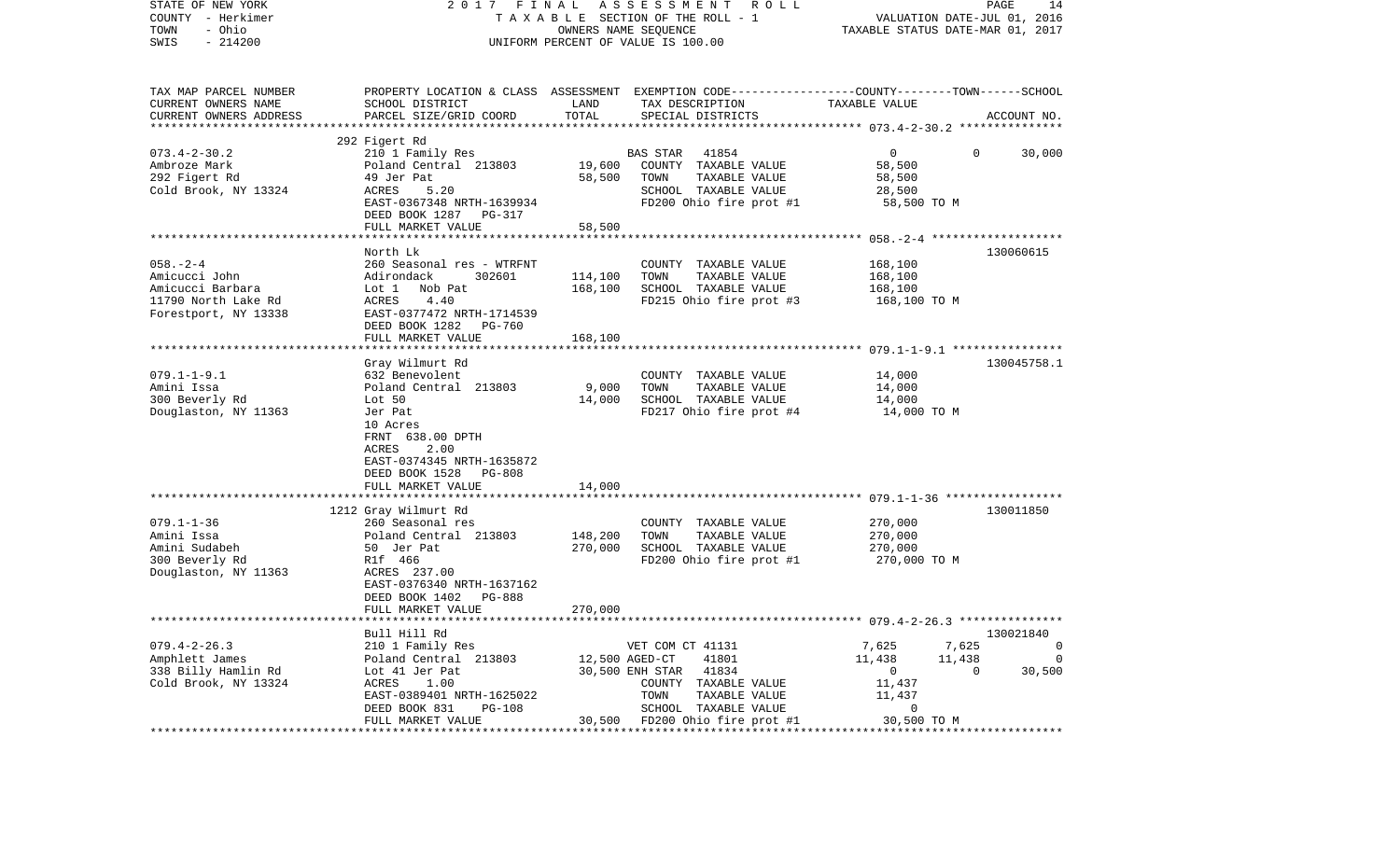| STATE OF NEW YORK         | 2017 FINAL                |                   | A S S E S S M E N T R O L L                                                                      |                                                          | PAGE         | 15          |
|---------------------------|---------------------------|-------------------|--------------------------------------------------------------------------------------------------|----------------------------------------------------------|--------------|-------------|
| COUNTY - Herkimer         |                           |                   | T A X A B L E SECTION OF THE ROLL - 1                                                            | VALUATION DATE-JUL 01, 2016                              |              |             |
| - Ohio<br>TOWN            |                           |                   | OWNERS NAME SEQUENCE                                                                             | TAXABLE STATUS DATE-MAR 01, 2017                         |              |             |
| $-214200$<br>SWIS         |                           |                   | UNIFORM PERCENT OF VALUE IS 100.00                                                               |                                                          |              |             |
|                           |                           |                   |                                                                                                  |                                                          |              |             |
| TAX MAP PARCEL NUMBER     |                           |                   | PROPERTY LOCATION & CLASS ASSESSMENT EXEMPTION CODE----------------COUNTY-------TOWN------SCHOOL |                                                          |              |             |
| CURRENT OWNERS NAME       | SCHOOL DISTRICT           | LAND              | TAX DESCRIPTION                                                                                  | TAXABLE VALUE                                            |              |             |
| CURRENT OWNERS ADDRESS    | PARCEL SIZE/GRID COORD    | TOTAL             | SPECIAL DISTRICTS                                                                                |                                                          |              | ACCOUNT NO. |
| ************************* |                           |                   |                                                                                                  |                                                          |              |             |
|                           | Bull Hill Rd              |                   |                                                                                                  |                                                          |              | 130022140   |
| $085.2 - 2 - 22$          | 314 Rural vac<10          |                   | COUNTY TAXABLE VALUE                                                                             | 3,900                                                    |              |             |
| Andreassi Diane           | Poland Central 213803     | 3,900             | TOWN<br>TAXABLE VALUE                                                                            | 3,900                                                    |              |             |
| Pereira Anna              | 22 Jer Pat                | 3,900             | SCHOOL TAXABLE VALUE                                                                             | 3,900                                                    |              |             |
| 152B Church St            | FRNT 200.00 DPTH 200.00   |                   | FD210 Ohio fire prot #2                                                                          | 3,900 TO M                                               |              |             |
| Holbrook, NY 11741        | 0.92<br>ACRES             |                   |                                                                                                  |                                                          |              |             |
|                           | EAST-0386330 NRTH-1620493 |                   |                                                                                                  |                                                          |              |             |
|                           | DEED BOOK 1311<br>PG-406  |                   |                                                                                                  |                                                          |              |             |
|                           | FULL MARKET VALUE         | 3,900             |                                                                                                  |                                                          |              |             |
|                           |                           |                   |                                                                                                  |                                                          |              |             |
|                           | Bull Hill Rd              |                   |                                                                                                  |                                                          |              | 130042150   |
| $085.2 - 2 - 21$          | 910 Priv forest           |                   | COUNTY TAXABLE VALUE                                                                             | 86,500                                                   |              |             |
| Andreassi Marc            | Poland Central 213803     | 86,500            | TOWN<br>TAXABLE VALUE                                                                            | 86,500                                                   |              |             |
| Pereira Joaquim           | 22 Jer Pat                | 86,500            | SCHOOL TAXABLE VALUE                                                                             | 86,500                                                   |              |             |
| 1523 B Church St          | Ab F 85                   |                   | FD210 Ohio fire prot #2                                                                          | 86,500 TO M                                              |              |             |
| Holbrook, NY 11741        | ACRES 130.60              |                   |                                                                                                  |                                                          |              |             |
|                           | EAST-0387417 NRTH-1620033 |                   |                                                                                                  |                                                          |              |             |
|                           | DEED BOOK 1228<br>PG-350  |                   |                                                                                                  |                                                          |              |             |
|                           | FULL MARKET VALUE         | 86,500            |                                                                                                  |                                                          |              |             |
|                           | Ed Smith Rd               |                   |                                                                                                  |                                                          |              | 130022200   |
| $078.1 - 3 - 5$           | 314 Rural vac<10          |                   | COUNTY TAXABLE VALUE                                                                             | 12,200                                                   |              |             |
| Andreotta Sean E          | Poland Central 213803     | 12,200            | TOWN<br>TAXABLE VALUE                                                                            | 12,200                                                   |              |             |
| PO Box 23                 | 45 Jer Pat                | 12,200            | SCHOOL TAXABLE VALUE                                                                             | 12,200                                                   |              |             |
| Cold Brook, NY 13324      | $P-Fr$ 14                 |                   | FD217 Ohio fire prot #4                                                                          | 12,200 TO M                                              |              |             |
|                           | FRNT 200.00 DPTH          |                   |                                                                                                  |                                                          |              |             |
|                           | 6.20<br>ACRES             |                   |                                                                                                  |                                                          |              |             |
|                           | EAST-0355051 NRTH-1640054 |                   |                                                                                                  |                                                          |              |             |
|                           | DEED BOOK 1401 PG-894     |                   |                                                                                                  |                                                          |              |             |
|                           | FULL MARKET VALUE         | 12,200            |                                                                                                  |                                                          |              |             |
|                           | ***********************   | * * * * * * * * * |                                                                                                  |                                                          |              |             |
|                           | 2409 Route 8              |                   |                                                                                                  |                                                          |              |             |
| $078.2 - 2 - 44.3$        | 210 1 Family Res          |                   | BAS STAR<br>41854                                                                                | $\overline{0}$                                           | $\mathbf{0}$ | 30,000      |
| Anna Betty J              | Poland Central 213803     | 24,200            | COUNTY TAXABLE VALUE                                                                             | 40,000                                                   |              |             |
| 2409 State Rt8            | 44 Jer Pat                | 40,000            | TAXABLE VALUE<br>TOWN                                                                            | 40,000                                                   |              |             |
| Cold Brook, NY 13324      | 6.30<br>ACRES             |                   | SCHOOL TAXABLE VALUE                                                                             | 10,000                                                   |              |             |
|                           | EAST-0366905 NRTH-1632007 |                   | FD200 Ohio fire prot #1                                                                          | 40,000 TO M                                              |              |             |
|                           | DEED BOOK 880<br>PG-338   |                   |                                                                                                  |                                                          |              |             |
|                           | FULL MARKET VALUE         | 40,000            |                                                                                                  |                                                          |              |             |
|                           |                           |                   |                                                                                                  | *************************** 079.3-1-10.4 *************** |              |             |
|                           | 104 Christman Road Spur   |                   |                                                                                                  |                                                          |              |             |
| $079.3 - 1 - 10.4$        | 240 Rural res             |                   | 41854<br>BAS STAR                                                                                | 0                                                        | 0            | 30,000      |
| Anna Franklin F           | Poland Central 213803     | 46,200            | COUNTY TAXABLE VALUE                                                                             | 253,000                                                  |              |             |
| Anna Darlene M            | 42 Jer Pat                | 253,000           | TOWN<br>TAXABLE VALUE                                                                            | 253,000                                                  |              |             |
| 104 Christman Road Spur   | Saw Mill                  |                   | SCHOOL TAXABLE VALUE                                                                             | 223,000                                                  |              |             |
| Ohio, NY 13324            | ACRES<br>38.20            |                   | FD200 Ohio fire prot #1                                                                          | 253,000 TO M                                             |              |             |
|                           | EAST-0377783 NRTH-1627306 |                   |                                                                                                  |                                                          |              |             |
|                           | DEED BOOK 1397<br>PG-963  |                   |                                                                                                  |                                                          |              |             |
|                           | FULL MARKET VALUE         | 253,000           |                                                                                                  |                                                          |              |             |
| ***********               |                           |                   |                                                                                                  |                                                          |              |             |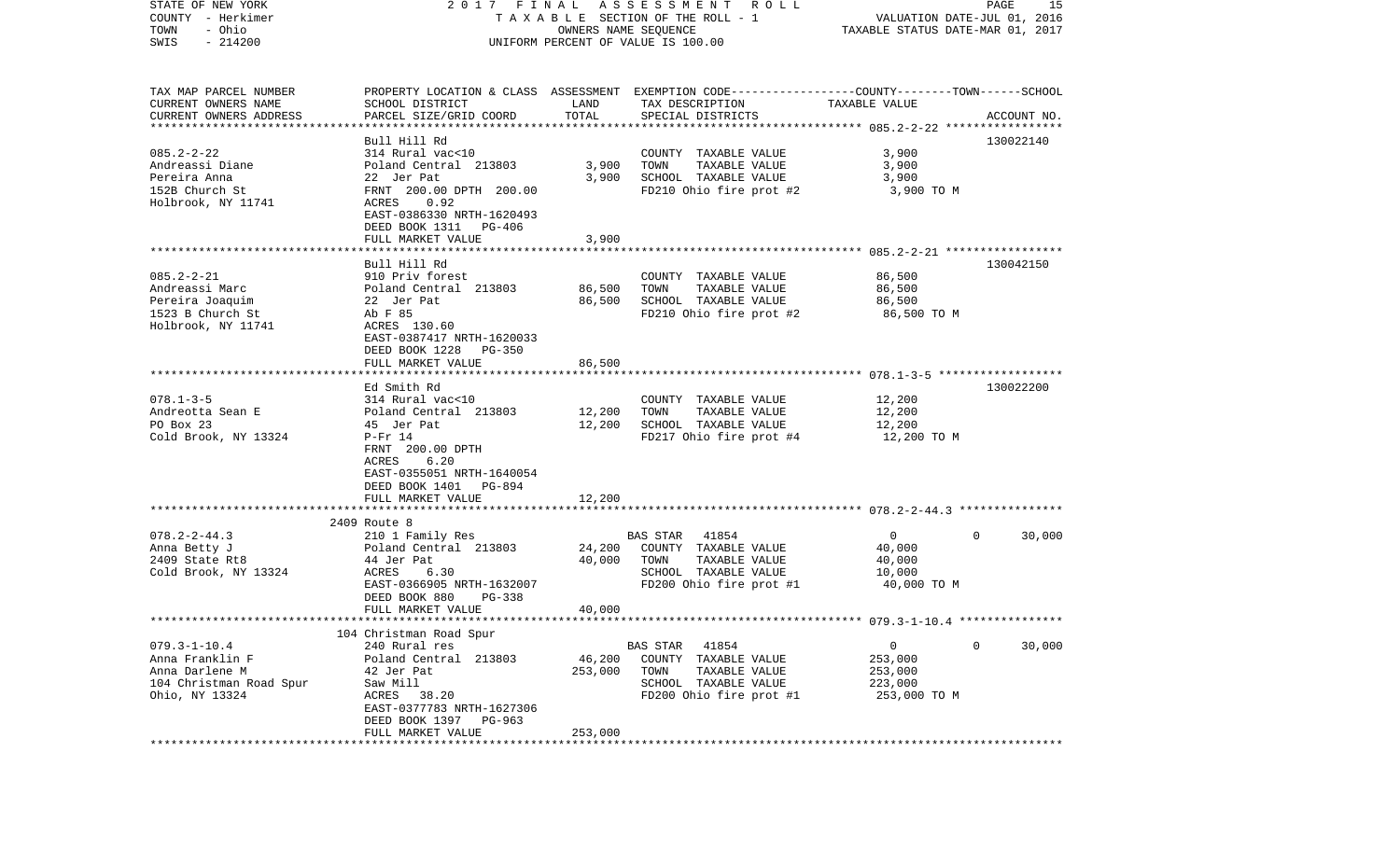| STATE OF NEW YORK                            | 2017 FINAL                                 |                  | A S S E S S M E N T<br>R O L L                                                                  |                                  | PAGE<br>16         |
|----------------------------------------------|--------------------------------------------|------------------|-------------------------------------------------------------------------------------------------|----------------------------------|--------------------|
| COUNTY - Herkimer                            |                                            |                  | T A X A B L E SECTION OF THE ROLL - 1                                                           | VALUATION DATE-JUL 01, 2016      |                    |
| - Ohio<br>TOWN                               |                                            |                  | OWNERS NAME SEQUENCE                                                                            | TAXABLE STATUS DATE-MAR 01, 2017 |                    |
| $-214200$<br>SWIS                            |                                            |                  | UNIFORM PERCENT OF VALUE IS 100.00                                                              |                                  |                    |
|                                              |                                            |                  |                                                                                                 |                                  |                    |
| TAX MAP PARCEL NUMBER                        |                                            |                  | PROPERTY LOCATION & CLASS ASSESSMENT EXEMPTION CODE---------------COUNTY-------TOWN------SCHOOL |                                  |                    |
| CURRENT OWNERS NAME                          | SCHOOL DISTRICT                            | LAND             | TAX DESCRIPTION                                                                                 | TAXABLE VALUE                    |                    |
| CURRENT OWNERS ADDRESS                       | PARCEL SIZE/GRID COORD                     | TOTAL            | SPECIAL DISTRICTS                                                                               |                                  | ACCOUNT NO.        |
| **********************                       |                                            |                  |                                                                                                 |                                  |                    |
|                                              | 714 Bull Hill Rd                           |                  |                                                                                                 |                                  | 130009450          |
| $085.3 - 3 - 10$                             | 210 1 Family Res                           |                  | COUNTY TAXABLE VALUE                                                                            | 43,000                           |                    |
| Anna Kenneth                                 | Poland Central 213803                      | 14,900<br>43,000 | TOWN<br>TAXABLE VALUE                                                                           | 43,000                           |                    |
| 718 Bull Hill Rd                             | 9 Jer Pat                                  |                  | SCHOOL TAXABLE VALUE                                                                            | 43,000                           |                    |
| Ohio, NY 13324                               | ACRES<br>1.40<br>EAST-0384079 NRTH-1615513 |                  | FD210 Ohio fire prot #2                                                                         | 43,000 TO M                      |                    |
|                                              | DEED BOOK 1538<br>PG-232                   |                  |                                                                                                 |                                  |                    |
|                                              | FULL MARKET VALUE                          | 43,000           |                                                                                                 |                                  |                    |
|                                              |                                            |                  |                                                                                                 |                                  |                    |
|                                              | 718 Bull Hill Rd                           |                  |                                                                                                 |                                  | 130030360          |
| $085.3 - 3 - 34$                             | 210 1 Family Res                           |                  | 41854<br>BAS STAR                                                                               | $\mathsf{O}$                     | 30,000<br>$\Omega$ |
| Anna Leo W                                   | Poland Central 213803                      | 10,300           | COUNTY TAXABLE VALUE                                                                            | 45,000                           |                    |
| Anna Kenneth M                               | 9 Jer Pat                                  | 45,000           | TOWN<br>TAXABLE VALUE                                                                           | 45,000                           |                    |
| 718 Bull Hill Rd                             | FRNT 100.00 DPTH 200.00                    |                  | SCHOOL TAXABLE VALUE                                                                            | 15,000                           |                    |
| Cold Brook, NY 13324                         | 0.46<br><b>ACRES</b>                       |                  | FD210 Ohio fire prot #2                                                                         | 45,000 TO M                      |                    |
|                                              | EAST-0384167 NRTH-1615659                  |                  |                                                                                                 |                                  |                    |
|                                              | DEED BOOK 909<br>$PG-220$                  |                  |                                                                                                 |                                  |                    |
|                                              | FULL MARKET VALUE                          | 45,000           |                                                                                                 |                                  |                    |
|                                              |                                            |                  |                                                                                                 |                                  |                    |
|                                              | Route 8                                    |                  |                                                                                                 |                                  | 130061010          |
| $074.1 - 1 - 22$                             | 322 Rural vac>10                           |                  | COUNTY TAXABLE VALUE                                                                            | 25,600                           |                    |
| Arcuri Vincent N                             | Poland Central 213803                      | 25,600           | TAXABLE VALUE<br>TOWN                                                                           | 25,600                           |                    |
| Arcuri Carolyn                               | 75 Rem Pat                                 | 25,600           | SCHOOL TAXABLE VALUE                                                                            | 25,600                           |                    |
| 8785 S Main St                               | Sub 10                                     |                  | FD200 Ohio fire prot #1                                                                         | 25,600 TO M                      |                    |
| Poland, NY 13431                             | U12 17A                                    |                  |                                                                                                 |                                  |                    |
|                                              | ACRES 17.00                                |                  |                                                                                                 |                                  |                    |
|                                              | EAST-0380933 NRTH-1656712                  |                  |                                                                                                 |                                  |                    |
|                                              | DEED BOOK 00647 PG-00073                   |                  |                                                                                                 |                                  |                    |
|                                              | FULL MARKET VALUE                          | 25,600           |                                                                                                 |                                  |                    |
|                                              | *****************                          |                  |                                                                                                 |                                  |                    |
|                                              | Route 8                                    |                  |                                                                                                 |                                  | 130000600.1        |
| $070.4 - 1 - 3.1$                            | 910 Priv forest - WTRFNT                   |                  | COUNTY TAXABLE VALUE                                                                            | 70,000                           |                    |
| Arcuri-Petrilli Laura J<br>Arcuri Fredrick A | Poland Central 213803<br>68 Rem Pat        | 70,000<br>70,000 | TOWN<br>TAXABLE VALUE<br>SCHOOL TAXABLE VALUE                                                   | 70,000<br>70,000                 |                    |
| Attn: Frederick A. Arcuri                    | $P-Fr$ 67                                  |                  | FD200 Ohio fire prot #1                                                                         | 70,000 TO M                      |                    |
| 9369 Butler Rd                               | FRNT 1263.00 DPTH                          |                  |                                                                                                 |                                  |                    |
| Sauquoit, NY 13456                           | ACRES 24.80                                |                  |                                                                                                 |                                  |                    |
|                                              | EAST-0391528 NRTH-1658883                  |                  |                                                                                                 |                                  |                    |
|                                              | DEED BOOK 920<br>PG-103                    |                  |                                                                                                 |                                  |                    |
|                                              | FULL MARKET VALUE                          | 70,000           |                                                                                                 |                                  |                    |
|                                              |                                            |                  |                                                                                                 |                                  |                    |
|                                              | Tea Cup St                                 |                  |                                                                                                 |                                  | 130044160          |
| $085.1 - 1 - 15$                             | 910 Priv forest                            |                  | COUNTY TAXABLE VALUE                                                                            | 58,100                           |                    |
| Argazzi Robert A                             | Poland Central 213803                      | 58,100           | TAXABLE VALUE<br>TOWN                                                                           | 58,100                           |                    |
| Argazzi Paul C                               | 21 Jer Pat                                 | 58,100           | SCHOOL TAXABLE VALUE                                                                            | 58,100                           |                    |
| 100 Spicewood Ln                             | ACRES 100.00                               |                  | FD210 Ohio fire prot #2                                                                         | 58,100 TO M                      |                    |
| Kensington, CT 06037                         | EAST-0378077 NRTH-1622561                  |                  |                                                                                                 |                                  |                    |
|                                              | DEED BOOK 1567<br>PG-151                   |                  |                                                                                                 |                                  |                    |
|                                              | FULL MARKET VALUE                          | 58,100           |                                                                                                 |                                  |                    |
|                                              |                                            |                  |                                                                                                 |                                  |                    |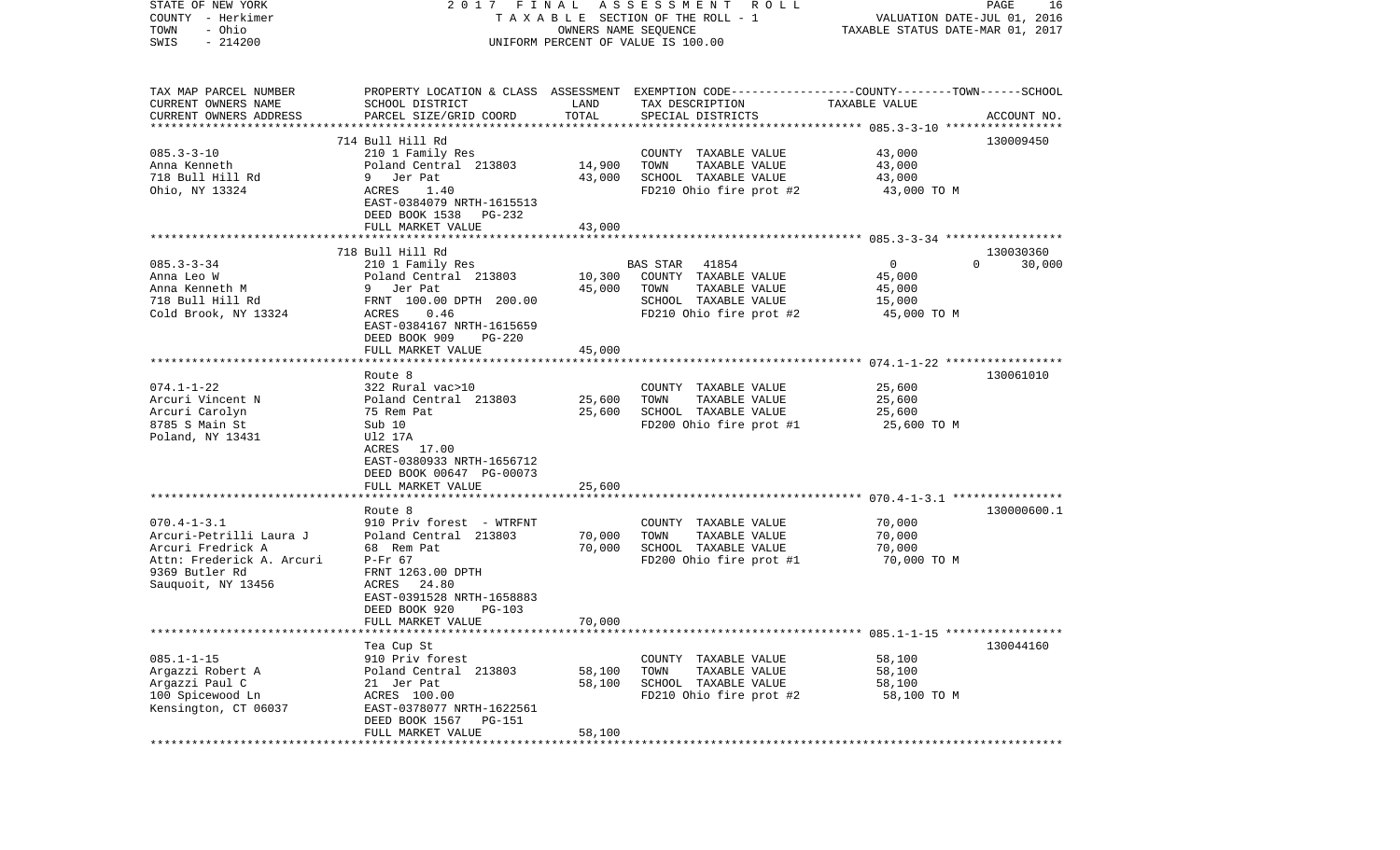| STATE OF NEW YORK<br>COUNTY - Herkimer                                                       | 2017 FINAL                                                                                                           |                                   | ASSESSMENT ROLL<br>TAXABLE SECTION OF THE ROLL - 1         | VALUATION DATE-JUL 01, 2016 | PAGE<br>17         |
|----------------------------------------------------------------------------------------------|----------------------------------------------------------------------------------------------------------------------|-----------------------------------|------------------------------------------------------------|-----------------------------|--------------------|
| - Ohio<br>TOWN                                                                               |                                                                                                                      | TAXABLE STATUS DATE-MAR 01, 2017  |                                                            |                             |                    |
| SWIS<br>$-214200$                                                                            |                                                                                                                      |                                   | OWNERS NAME SEQUENCE<br>UNIFORM PERCENT OF VALUE IS 100.00 |                             |                    |
|                                                                                              |                                                                                                                      |                                   |                                                            |                             |                    |
|                                                                                              | TAX MAP PARCEL NUMBER PROPERTY LOCATION & CLASS ASSESSMENT EXEMPTION CODE---------------COUNTY-------TOWN-----SCHOOL |                                   |                                                            |                             |                    |
| CURRENT OWNERS NAME                                                                          | SCHOOL DISTRICT                                                                                                      | LAND                              | TAX DESCRIPTION                                            | TAXABLE VALUE               |                    |
| CURRENT OWNERS ADDRESS                                                                       | PARCEL SIZE/GRID COORD                                                                                               | TOTAL                             | SPECIAL DISTRICTS                                          |                             | ACCOUNT NO.        |
| **********************************                                                           |                                                                                                                      |                                   |                                                            |                             |                    |
|                                                                                              | 4424 Route 8                                                                                                         |                                   |                                                            |                             | 130013260          |
| $070.4 - 1 - 34$                                                                             | 312 Vac w/imprv - WTRFNT                                                                                             |                                   | COUNTY TAXABLE VALUE                                       | 47,600                      |                    |
| Arkison Owen                                                                                 | Poland Central 213803                                                                                                | 38,000                            | TOWN<br>TAXABLE VALUE                                      | 47,600                      |                    |
| Arkison Karen<br>140 Cardinal Ave                                                            | 74 Rem Pat<br>ACRES 10.0                                                                                             | 47,600                            | SCHOOL TAXABLE VALUE                                       | 47,600                      |                    |
| Albany, NY 12209-1106                                                                        | 10.00                                                                                                                |                                   | FD200 Ohio fire prot #1                                    | 47,600 TO M                 |                    |
|                                                                                              | EAST-0385534 NRTH-1655754<br>DEED BOOK 1382 PG-431                                                                   |                                   |                                                            |                             |                    |
|                                                                                              | FULL MARKET VALUE                                                                                                    | 47,600                            |                                                            |                             |                    |
|                                                                                              |                                                                                                                      |                                   |                                                            |                             |                    |
|                                                                                              | 865 Bull Hill Rd                                                                                                     |                                   |                                                            |                             | 130000270          |
| $085.2 - 2 - 15$                                                                             | 210 1 Family Res                                                                                                     |                                   | ENH STAR<br>41834                                          | $\overline{0}$              | $\Omega$<br>56,000 |
| Arnold Kenneth                                                                               | Poland Central 213803                                                                                                |                                   | 12,500 COUNTY TAXABLE VALUE                                | 56,000                      |                    |
| Arnold Cathryn                                                                               | 22 Jer Pat                                                                                                           | 56,000 TOWN                       | TAXABLE VALUE                                              | 56,000                      |                    |
| 865 Bull Hill Rd                                                                             | R 1 1                                                                                                                |                                   | SCHOOL TAXABLE VALUE                                       | $\overline{0}$              |                    |
| Cold Brook, NY 13324                                                                         | FRNT 132.00 DPTH 325.00                                                                                              |                                   | FD210 Ohio fire prot #2                                    | 56,000 TO M                 |                    |
|                                                                                              | ACRES<br>0.99                                                                                                        |                                   |                                                            |                             |                    |
|                                                                                              | EAST-0385420 NRTH-1618226                                                                                            |                                   |                                                            |                             |                    |
|                                                                                              | DEED BOOK 1347 PG-719                                                                                                |                                   |                                                            |                             |                    |
|                                                                                              | FULL MARKET VALUE                                                                                                    | 56,000                            |                                                            |                             |                    |
|                                                                                              |                                                                                                                      |                                   |                                                            |                             |                    |
|                                                                                              | 563 Smith Rd                                                                                                         |                                   |                                                            |                             | 130019500          |
| $078.2 - 1 - 55$                                                                             | 910 Priv forest                                                                                                      |                                   | COUNTY TAXABLE VALUE                                       | 80,000                      |                    |
| Ash Creek Ventures LLC                                                                       | Poland Central 213803                                                                                                | 80,000                            | TOWN<br>TAXABLE VALUE                                      | 80,000                      |                    |
| c/o Lou Tirrito                                                                              | 50 Jer Pat                                                                                                           | 80,000                            | SCHOOL TAXABLE VALUE                                       | 80,000                      |                    |
| 3959 State Hwy 30                                                                            | Smith Lot                                                                                                            |                                   | FD200 Ohio fire prot #1                                    | 80,000 TO M                 |                    |
| Amsterdam, NY 12010                                                                          | P-Fr 82                                                                                                              |                                   |                                                            |                             |                    |
|                                                                                              | ACRES 68.40                                                                                                          |                                   |                                                            |                             |                    |
|                                                                                              | EAST-0372412 NRTH-1636731                                                                                            |                                   |                                                            |                             |                    |
|                                                                                              | DEED BOOK 1533 PG-306                                                                                                |                                   |                                                            |                             |                    |
|                                                                                              | FULL MARKET VALUE                                                                                                    | 80,000                            |                                                            |                             |                    |
|                                                                                              |                                                                                                                      |                                   |                                                            |                             |                    |
| $078.3 - 2 - 1$                                                                              | 346 Crab Rd                                                                                                          |                                   |                                                            |                             | 130016530          |
| Ashton James M                                                                               | 210 1 Family Res                                                                                                     |                                   | COUNTY TAXABLE VALUE<br>TOWN<br>TAXABLE VALUE              | 84,100<br>84,100            |                    |
| 346 Crab Rd                                                                                  | Poland Central 213803                                                                                                | 15,200<br>84,100                  | SCHOOL TAXABLE VALUE                                       | 84,100                      |                    |
| Cold Brook, NY 13324                                                                         | 18 Jer Pat<br>Sub 4                                                                                                  |                                   | FD200 Ohio fire prot #1                                    | 84,100 TO M                 |                    |
|                                                                                              | ACRES<br>1.60                                                                                                        |                                   |                                                            |                             |                    |
|                                                                                              | EAST-0355696 NRTH-1633038                                                                                            |                                   |                                                            |                             |                    |
|                                                                                              | DEED BOOK 1577 PG-475                                                                                                |                                   |                                                            |                             |                    |
|                                                                                              | FULL MARKET VALUE                                                                                                    | 84,100                            |                                                            |                             |                    |
|                                                                                              |                                                                                                                      |                                   |                                                            |                             |                    |
|                                                                                              | North Lake Rd                                                                                                        |                                   |                                                            |                             |                    |
| $058. - 2 - 74$                                                                              | 920 Priv Hunt/Fi                                                                                                     |                                   | COUNTY TAXABLE VALUE                                       | 8,000                       |                    |
| Atwell Fish & Game Club                                                                      | 302601                                                                                                               | $\overline{0}$                    | TOWN<br>TAXABLE VALUE                                      | 8,000                       |                    |
| Cynthia Cox                                                                                  | Adirondack 302601<br>FRNT 106.00 DPTH 113.00                                                                         | 8,000                             | SCHOOL TAXABLE VALUE                                       | 8,000                       |                    |
|                                                                                              |                                                                                                                      |                                   |                                                            |                             |                    |
| 3436 South Lake Rd<br>EAST-0374355 NRTH-1709377<br>Forestport, NY 13338<br>FULL MARKET VALUE |                                                                                                                      | 8,000                             |                                                            |                             |                    |
|                                                                                              |                                                                                                                      | * * * * * * * * * * * * * * * * * |                                                            |                             |                    |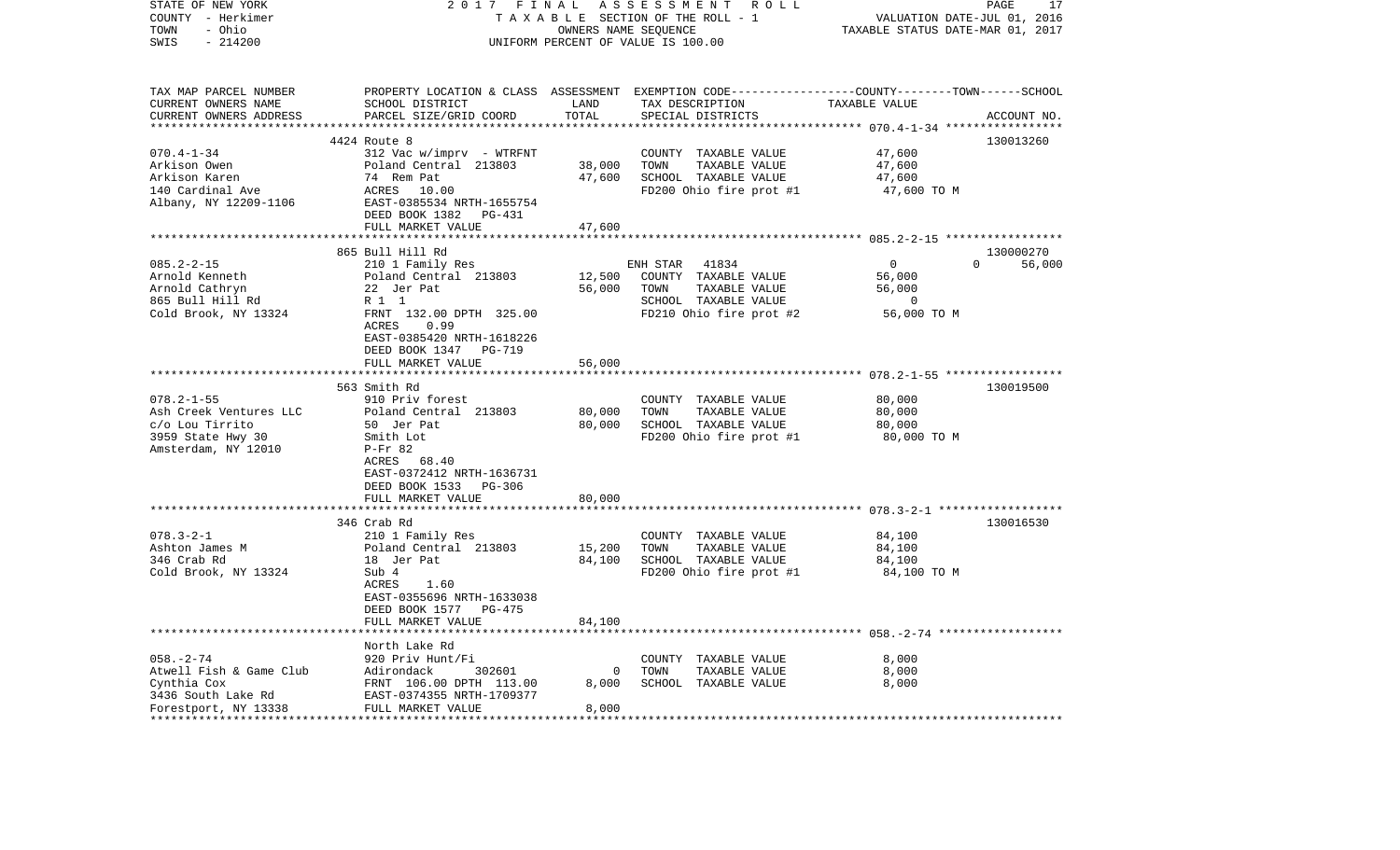| STATE OF NEW YORK<br>COUNTY - Herkimer<br>- Ohio<br>TOWN<br>$-214200$<br>SWIS                                     | 2017 FINAL                                                                                                                                                                          |                                   | ASSESSMENT<br>R O L L<br>TAXABLE SECTION OF THE ROLL - 1<br>OWNERS NAME SEQUENCE<br>UNIFORM PERCENT OF VALUE IS 100.00                   | VALUATION DATE-JUL 01, 2016<br>TAXABLE STATUS DATE-MAR 01, 2017      | PAGE<br>18         |
|-------------------------------------------------------------------------------------------------------------------|-------------------------------------------------------------------------------------------------------------------------------------------------------------------------------------|-----------------------------------|------------------------------------------------------------------------------------------------------------------------------------------|----------------------------------------------------------------------|--------------------|
| TAX MAP PARCEL NUMBER<br>CURRENT OWNERS NAME<br>CURRENT OWNERS ADDRESS                                            | SCHOOL DISTRICT<br>PARCEL SIZE/GRID COORD                                                                                                                                           | LAND<br>TOTAL<br>**************** | PROPERTY LOCATION & CLASS ASSESSMENT EXEMPTION CODE----------------COUNTY-------TOWN------SCHOOL<br>TAX DESCRIPTION<br>SPECIAL DISTRICTS | TAXABLE VALUE<br>********************** 064.11-1-38 **************** | ACCOUNT NO.        |
|                                                                                                                   | Dead Lk                                                                                                                                                                             |                                   |                                                                                                                                          |                                                                      | 130037890          |
| $064.11 - 1 - 38$<br>Auringer Debra<br>Transamerica Real Estate<br>160 Deep Lake Rd<br>Forestport, NY 13338       | 210 1 Family Res<br>302601<br>Adirondack<br>54 Woodhull<br>ACRES<br>1.40<br>EAST-0340460 NRTH-1681276<br>DEED BOOK 687<br><b>PG-150</b><br>FULL MARKET VALUE                        | 12,900<br>84,500<br>84,500        | BAS STAR 41854<br>COUNTY TAXABLE VALUE<br>TOWN<br>TAXABLE VALUE<br>SCHOOL TAXABLE VALUE<br>FD215 Ohio fire prot #3                       | $\overline{0}$<br>84,500<br>84,500<br>54,500<br>84,500 TO M          | $\Omega$<br>30,000 |
|                                                                                                                   |                                                                                                                                                                                     |                                   |                                                                                                                                          |                                                                      |                    |
|                                                                                                                   | 4893 Route 8                                                                                                                                                                        |                                   |                                                                                                                                          |                                                                      | 130060003          |
| $070. - 1 - 56$<br>Austin Sandra L<br>Evans Jeff<br>4893 State RT 8<br>Cold Brook, NY 13324                       | 210 1 Family Res<br>Poland Central 213803<br>Rem 68<br>FRNT 100.00 DPTH 200.00<br>0.46<br>ACRES<br>EAST-0393238 NRTH-1660561<br>DEED BOOK 1172 PG-897                               | 14,500<br>50,000                  | <b>BAS STAR</b><br>41854<br>COUNTY TAXABLE VALUE<br>TAXABLE VALUE<br>TOWN<br>SCHOOL TAXABLE VALUE<br>FD200 Ohio fire prot #1             | $\overline{0}$<br>50,000<br>50,000<br>20,000<br>50,000 TO M          | $\Omega$<br>30,000 |
|                                                                                                                   | FULL MARKET VALUE                                                                                                                                                                   | 50,000                            |                                                                                                                                          |                                                                      |                    |
|                                                                                                                   | ********************                                                                                                                                                                |                                   |                                                                                                                                          |                                                                      |                    |
| $085.1 - 1 - 34.2$<br>Babineau Donald<br>Gilday Kathleen<br>392 Tea Cup St<br>Cold Brook, NY 13324                | Tea Cup St<br>240 Rural res<br>Poland Central 213803<br>9 Jer Pat<br>ACRES 11.30<br>EAST-0379374 NRTH-1618323<br>DEED BOOK 920<br>PG-114                                            | 28,000<br>86,500                  | BAS STAR<br>41854<br>COUNTY TAXABLE VALUE<br>TOWN<br>TAXABLE VALUE<br>SCHOOL TAXABLE VALUE<br>FD200 Ohio fire prot #1                    | $\overline{0}$<br>86,500<br>86,500<br>56,500<br>86,500 TO M          | $\Omega$<br>30,000 |
|                                                                                                                   | FULL MARKET VALUE                                                                                                                                                                   | 86,500                            |                                                                                                                                          |                                                                      |                    |
| $069. -3 - 10$<br>Babowicz David E<br>Babowicz Jerrianne M<br>6049 Hemlock Ln<br>Marcy, NY 13403                  | ********************<br>Busseyville<br>270 Mfg housing<br>Poland Central 213803<br>54 Rem Pat<br>Sens 5<br>ACRES<br>5.00<br>EAST-0369635 NRTH-1663005                               | 6,500<br>9,000                    | COUNTY TAXABLE VALUE<br>TOWN<br>TAXABLE VALUE<br>SCHOOL TAXABLE VALUE<br>FD217 Ohio fire prot #4                                         | 9,000<br>9,000<br>9,000<br>9,000 TO M                                | 130012630          |
|                                                                                                                   | DEED BOOK 857<br><b>PG-027</b><br>FULL MARKET VALUE                                                                                                                                 | 9,000                             |                                                                                                                                          |                                                                      |                    |
|                                                                                                                   | *****************                                                                                                                                                                   |                                   |                                                                                                                                          |                                                                      |                    |
| $069. -3 - 15$<br>Babowicz Gary<br>Babowicz G<br>Attn: Sportsman's Club Inc.<br>1210 Jervis Ave<br>Rome, NY 13440 | Busseyville<br>322 Rural vac>10<br>Poland Central 213803<br>54 Rem Pat<br>P Fr 32.30A<br>ACRES 32.30<br>EAST-0369894 NRTH-1661550<br>DEED BOOK 698<br>$PG-001$<br>FULL MARKET VALUE | 18,500<br>18,500<br>18,500        | COUNTY TAXABLE VALUE<br>TOWN<br>TAXABLE VALUE<br>SCHOOL TAXABLE VALUE<br>FD217 Ohio fire prot #4                                         | 18,500<br>18,500<br>18,500<br>18,500 TO M                            | 130039780          |
|                                                                                                                   |                                                                                                                                                                                     | * * * * * * * *                   |                                                                                                                                          |                                                                      |                    |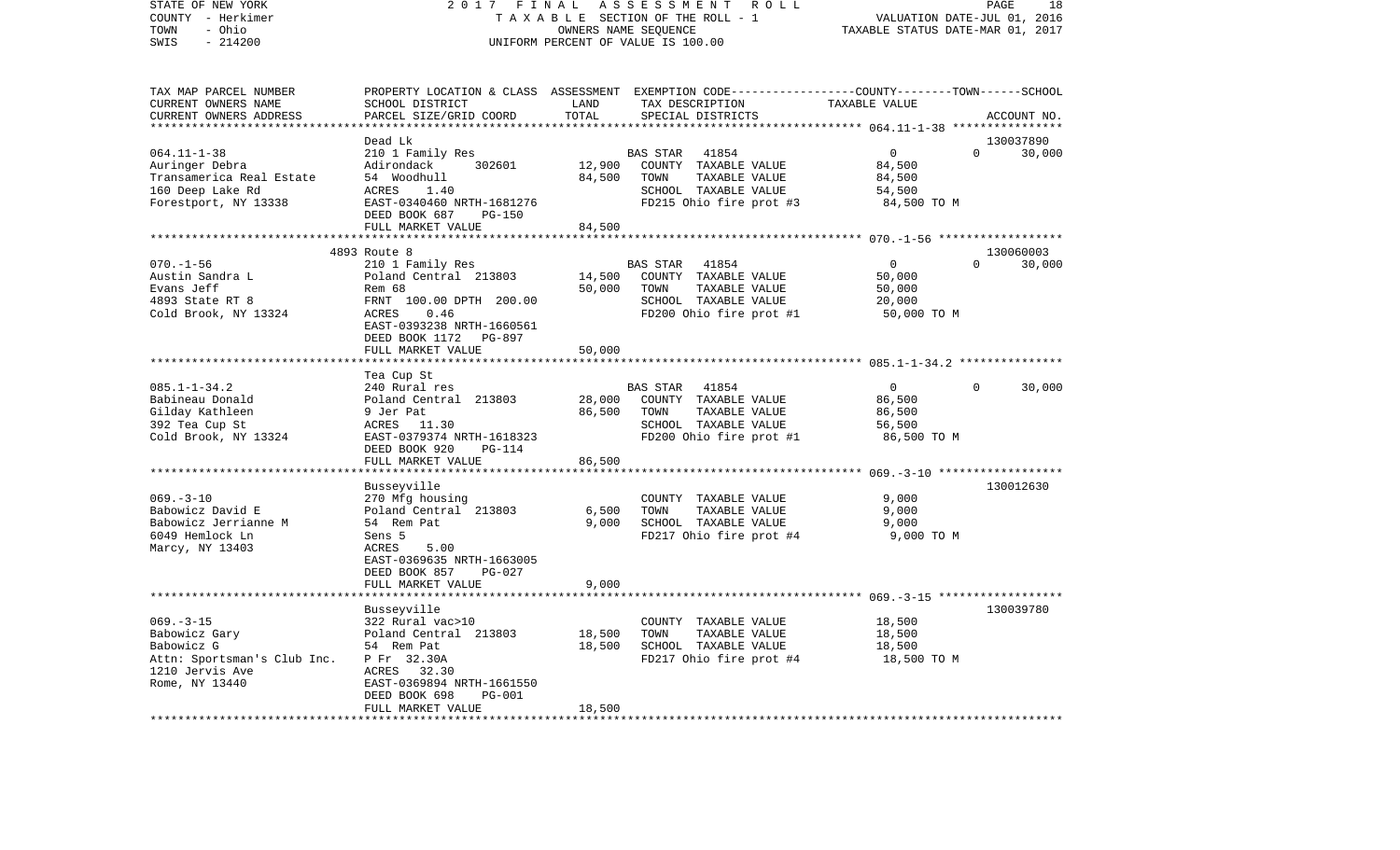| STATE OF NEW YORK                      | 2017 FINAL                         |         | A S S E S S M E N T A O L L                                                                      |                                  | PAGE<br>19                  |
|----------------------------------------|------------------------------------|---------|--------------------------------------------------------------------------------------------------|----------------------------------|-----------------------------|
| COUNTY - Herkimer                      |                                    |         | TAXABLE SECTION OF THE ROLL - 1                                                                  |                                  | VALUATION DATE-JUL 01, 2016 |
| - Ohio<br>TOWN                         |                                    |         | OWNERS NAME SEQUENCE                                                                             | TAXABLE STATUS DATE-MAR 01, 2017 |                             |
| $-214200$<br>SWIS                      |                                    |         | UNIFORM PERCENT OF VALUE IS 100.00                                                               |                                  |                             |
|                                        |                                    |         |                                                                                                  |                                  |                             |
| TAX MAP PARCEL NUMBER                  |                                    |         | PROPERTY LOCATION & CLASS ASSESSMENT EXEMPTION CODE----------------COUNTY-------TOWN------SCHOOL |                                  |                             |
| CURRENT OWNERS NAME                    | SCHOOL DISTRICT                    | LAND    | TAX DESCRIPTION                                                                                  | TAXABLE VALUE                    |                             |
| CURRENT OWNERS ADDRESS                 | PARCEL SIZE/GRID COORD             | TOTAL   | SPECIAL DISTRICTS                                                                                |                                  | ACCOUNT NO.                 |
| *************************              |                                    |         |                                                                                                  |                                  |                             |
|                                        | Busseyville                        |         |                                                                                                  |                                  | 130039750                   |
| $069. -3 - 17$                         | 260 Seasonal res                   |         | COUNTY TAXABLE VALUE                                                                             | 62,100                           |                             |
| Babowicz Gary                          | Poland Central 213803              | 53,100  | TOWN<br>TAXABLE VALUE                                                                            | 62,100                           |                             |
| Babowicz D                             | 54 Rem Pat                         | 62,100  | SCHOOL TAXABLE VALUE                                                                             | 62,100                           |                             |
| Attn: Sportsment Club Inc              | Seas 91.40A                        |         | FD217 Ohio fire prot #4                                                                          | 62,100 TO M                      |                             |
| 1210 Jervis Rd                         | ACRES 91.40                        |         |                                                                                                  |                                  |                             |
| Rome, NY 13440                         | EAST-0370324 NRTH-1659763          |         |                                                                                                  |                                  |                             |
|                                        | DEED BOOK 902<br>PG-413            |         |                                                                                                  |                                  |                             |
|                                        | FULL MARKET VALUE                  | 62,100  |                                                                                                  |                                  |                             |
|                                        |                                    |         |                                                                                                  |                                  |                             |
|                                        | Honnedaga Lk                       |         |                                                                                                  |                                  | 130007860                   |
| $059. - 1 - 17$                        | 322 Rural vac>10                   |         | COUNTY TAXABLE VALUE                                                                             | 10,000                           |                             |
| Bacon Elinor R                         | Poland Central 213803              | 10,000  | TOWN<br>TAXABLE VALUE                                                                            | 10,000                           |                             |
| Bacon Revoc                            | R16 Moose River                    | 10,000  | SCHOOL TAXABLE VALUE                                                                             | 10,000                           |                             |
| 6 Tremont St Apt 2                     | $P-Fr 10$                          |         | FD215 Ohio fire prot #3                                                                          | 10,000 TO M                      |                             |
| Montpelier, VT 05602-3224              | ACRES 10.00                        |         |                                                                                                  |                                  |                             |
|                                        | EAST-0404059 NRTH-1712018          |         |                                                                                                  |                                  |                             |
|                                        | DEED BOOK 1521<br>PG-923           |         |                                                                                                  |                                  |                             |
|                                        | FULL MARKET VALUE                  | 10,000  |                                                                                                  |                                  |                             |
|                                        |                                    |         |                                                                                                  |                                  |                             |
|                                        | Honnedaga Lk                       |         |                                                                                                  |                                  | 130006120                   |
| $059. - 1 - 18$                        | 260 Seasonal res - WTRFNT          |         | COUNTY TAXABLE VALUE                                                                             | 135,000                          |                             |
| Bacon Elinor R                         | Poland Central 213803              | 98,600  | TOWN<br>TAXABLE VALUE                                                                            | 135,000                          |                             |
| Bacon Revoc                            | P16 Moose River                    | 135,000 | SCHOOL TAXABLE VALUE                                                                             | 135,000                          |                             |
| 6 Tremont St Apt 2                     | $P-Fr$ 9                           |         | FD215 Ohio fire prot #3                                                                          | 135,000 TO M                     |                             |
| Montpelier, VT 05602-3224              | ACRES 11.80                        |         |                                                                                                  |                                  |                             |
|                                        | EAST-0403973 NRTH-1711453          |         |                                                                                                  |                                  |                             |
|                                        | DEED BOOK 1521 PG-923              |         |                                                                                                  |                                  |                             |
|                                        | FULL MARKET VALUE                  | 135,000 |                                                                                                  |                                  |                             |
|                                        |                                    |         |                                                                                                  |                                  |                             |
|                                        | Honnedaga Lk                       |         |                                                                                                  |                                  | 130006090                   |
| $059. -1 - 19$                         | 314 Rural vac<10 - WTRFNT          |         | COUNTY TAXABLE VALUE                                                                             | 99,600                           |                             |
| Bacon Family Trust                     | Poland Central 213803              | 99,600  | TOWN<br>TAXABLE VALUE                                                                            | 99,600                           |                             |
| c/o Stuart Rosenblum                   | P15 Moose River                    | 99,600  | SCHOOL TAXABLE VALUE                                                                             | 99,600                           |                             |
| 4400 Route 9 S                         | $P-Fr$ 7                           |         | FD215 Ohio fire prot #3                                                                          | 99,600 TO M                      |                             |
| Freehold, NJ 07728                     | ACRES 15.70                        |         |                                                                                                  |                                  |                             |
|                                        | EAST-0404706 NRTH-1711697          |         |                                                                                                  |                                  |                             |
|                                        | DEED BOOK 1589<br>PG-674           |         |                                                                                                  |                                  |                             |
|                                        | FULL MARKET VALUE                  | 99,600  |                                                                                                  |                                  |                             |
|                                        |                                    |         |                                                                                                  |                                  |                             |
|                                        | Honnedaga Lk                       |         |                                                                                                  |                                  | 130006060                   |
| $059. - 1 - 22$                        | 314 Rural vac<10 - WTRFNT          |         | COUNTY TAXABLE VALUE                                                                             | 100,400                          |                             |
| Bacon Family Trust                     | Poland Central 213803              | 100,400 | TOWN<br>TAXABLE VALUE                                                                            | 100,400                          |                             |
| c/o Stuart Rosenblum<br>4400 Route 9 S | P14 Moose River                    | 100,400 | SCHOOL TAXABLE VALUE                                                                             | 100,400                          |                             |
|                                        | $P-Fr$ 6<br>14.70                  |         | FD215 Ohio fire prot #3                                                                          | 100,400 TO M                     |                             |
| Freehold, NJ 07728                     | ACRES<br>EAST-0405305 NRTH-1711658 |         |                                                                                                  |                                  |                             |
|                                        | DEED BOOK 1589<br>PG-674           |         |                                                                                                  |                                  |                             |
|                                        | FULL MARKET VALUE                  | 100,400 |                                                                                                  |                                  |                             |
| ************                           |                                    |         |                                                                                                  |                                  |                             |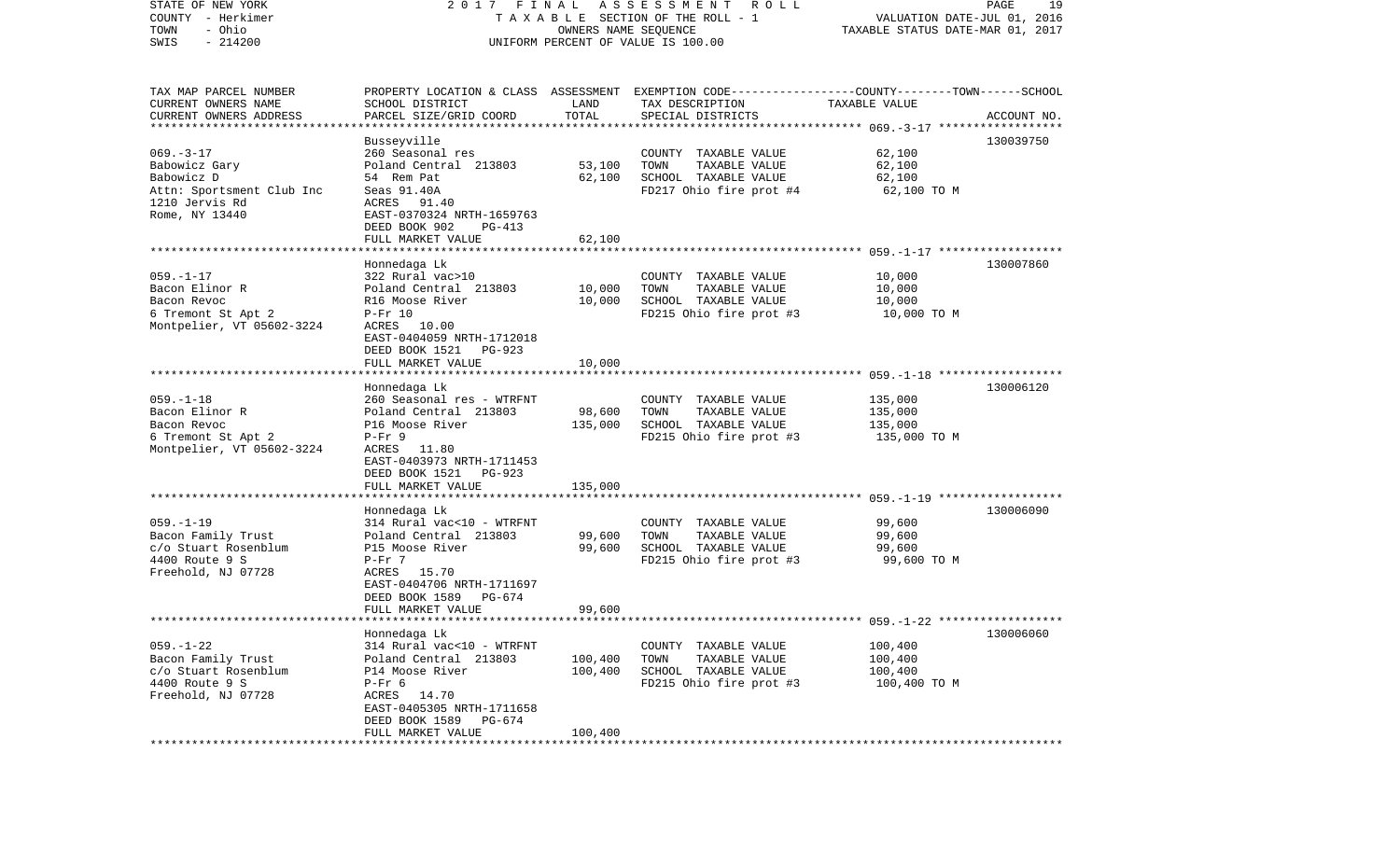| STATE OF NEW YORK<br>COUNTY - Herkimer<br>- Ohio<br>TOWN                                                                                    | 2017<br>FINAL<br>TAXABLE SECTION OF THE ROLL - 1                                                                                                                                                  | PAGE<br>20<br>VALUATION DATE-JUL 01, 2016<br>TAXABLE STATUS DATE-MAR 01, 2017 |                                                                                                                       |                                                                 |                    |
|---------------------------------------------------------------------------------------------------------------------------------------------|---------------------------------------------------------------------------------------------------------------------------------------------------------------------------------------------------|-------------------------------------------------------------------------------|-----------------------------------------------------------------------------------------------------------------------|-----------------------------------------------------------------|--------------------|
| SWIS<br>$-214200$                                                                                                                           |                                                                                                                                                                                                   |                                                                               | UNIFORM PERCENT OF VALUE IS 100.00                                                                                    |                                                                 |                    |
| TAX MAP PARCEL NUMBER<br>CURRENT OWNERS NAME                                                                                                | SCHOOL DISTRICT                                                                                                                                                                                   | LAND                                                                          | PROPERTY LOCATION & CLASS ASSESSMENT EXEMPTION CODE---------------COUNTY-------TOWN------SCHOOL<br>TAX DESCRIPTION    | TAXABLE VALUE                                                   |                    |
| CURRENT OWNERS ADDRESS                                                                                                                      | PARCEL SIZE/GRID COORD                                                                                                                                                                            | TOTAL<br>************                                                         | SPECIAL DISTRICTS                                                                                                     |                                                                 | ACCOUNT NO.        |
|                                                                                                                                             |                                                                                                                                                                                                   |                                                                               |                                                                                                                       | *************************** 059.-1-23 ******                    | 130006030          |
| $059. - 1 - 23$<br>Bacon Michael C<br>230 West End Ave Apt 7D<br>New York, NY 10023                                                         | Honnedaga Lk<br>260 Seasonal res - WTRFNT<br>Poland Central 213803<br>P13 Moose River<br>ACRES<br>9.60<br>EAST-0405789 NRTH-1711537<br>DEED BOOK 883<br><b>PG-76</b><br>FULL MARKET VALUE         | 100,200<br>155,000<br>155,000                                                 | COUNTY TAXABLE VALUE<br>TOWN<br>TAXABLE VALUE<br>SCHOOL TAXABLE VALUE<br>FD215 Ohio fire prot #3                      | 155,000<br>155,000<br>155,000<br>155,000 TO M                   |                    |
|                                                                                                                                             | *************************                                                                                                                                                                         | ***********                                                                   |                                                                                                                       |                                                                 |                    |
|                                                                                                                                             | 2349 Route 8                                                                                                                                                                                      |                                                                               |                                                                                                                       |                                                                 | 130018360          |
| $078.4 - 1 - 16$<br>Bagetis Scott D<br>Bagetis Mary J<br>2349 State Route 8<br>Cold Brook, NY 13324                                         | 240 Rural res<br>Poland Central 213803<br>19 Jer Pat<br>ACRES 147.50<br>EAST-0364064 NRTH-1631193<br>DEED BOOK 698<br>PG-479<br>FULL MARKET VALUE                                                 | 103,000<br>186,500<br>186,500                                                 | BAS STAR<br>41854<br>COUNTY TAXABLE VALUE<br>TAXABLE VALUE<br>TOWN<br>SCHOOL TAXABLE VALUE<br>FD200 Ohio fire prot #1 | $\overline{0}$<br>186,500<br>186,500<br>156,500<br>186,500 TO M | $\Omega$<br>30,000 |
|                                                                                                                                             |                                                                                                                                                                                                   | * * * * * * * * * *                                                           |                                                                                                                       |                                                                 |                    |
| $085.1 - 1 - 3$<br>Baglivo Anthony<br>2000 NW 13th Ave<br>Fort Lauderdale, FL 33311                                                         | 418 Gray Wilmurt Rd<br>240 Rural res<br>Poland Central 213803<br>10 Jer Pat<br>merged w/ 085.1-1-4 2004<br>ACRES 89.20<br>EAST-0373610 NRTH-1621681<br>DEED BOOK 1085<br><b>PG-720</b>            | 74,900<br>164,000                                                             | COUNTY TAXABLE VALUE<br>TOWN<br>TAXABLE VALUE<br>SCHOOL TAXABLE VALUE<br>FD200 Ohio fire prot #1                      | 164,000<br>164,000<br>164,000<br>164,000 TO M                   | 130040980          |
|                                                                                                                                             | FULL MARKET VALUE                                                                                                                                                                                 | 164,000                                                                       |                                                                                                                       |                                                                 |                    |
| $058. - 2 - 16$<br>Bailey Delbert Moron Barbara<br>Bailey family Irrevcable Trust 1 Nob Pat<br>106 Belle Isles Place<br>Boonville, NY 13309 | North Lake Rd<br>260 Seasonal res - WTRFNT<br>Adirondack<br>302601<br>FRNT 130.00 DPTH 174.00<br>EAST-0375140 NRTH-1708964<br>DEED BOOK 1438<br>PG-897                                            | 107,200<br>161,500                                                            | COUNTY TAXABLE VALUE<br>TAXABLE VALUE<br>TOWN<br>SCHOOL TAXABLE VALUE<br>FD215 Ohio fire prot #3                      | 161,500<br>161,500<br>161,500<br>161,500 TO M                   | 130042300          |
|                                                                                                                                             | FULL MARKET VALUE                                                                                                                                                                                 | 161,500                                                                       |                                                                                                                       |                                                                 |                    |
| $085.3 - 2 - 15$<br>Bailey Thomas Lt<br>Kimba Alberta<br>616 Elizabethtown Rd<br>Ilion, NY 13357                                            | Tea Cup St<br>314 Rural vac<10<br>Poland Central 213803<br>Lot $9$ 10 Jer P.<br>V1 2<br>.50A<br>FRNT 110.00 DPTH 225.00<br>ACRES<br>0.57<br>EAST-0376679 NRTH-1614897<br>DEED BOOK 00622 PG-00091 | 3,500<br>3,500                                                                | COUNTY TAXABLE VALUE<br>TOWN<br>TAXABLE VALUE<br>SCHOOL TAXABLE VALUE<br>FD210 Ohio fire prot #2                      | 3,500<br>3,500<br>3,500<br>3,500 TO M                           | 130060255          |
|                                                                                                                                             | FULL MARKET VALUE                                                                                                                                                                                 | 3,500                                                                         |                                                                                                                       |                                                                 |                    |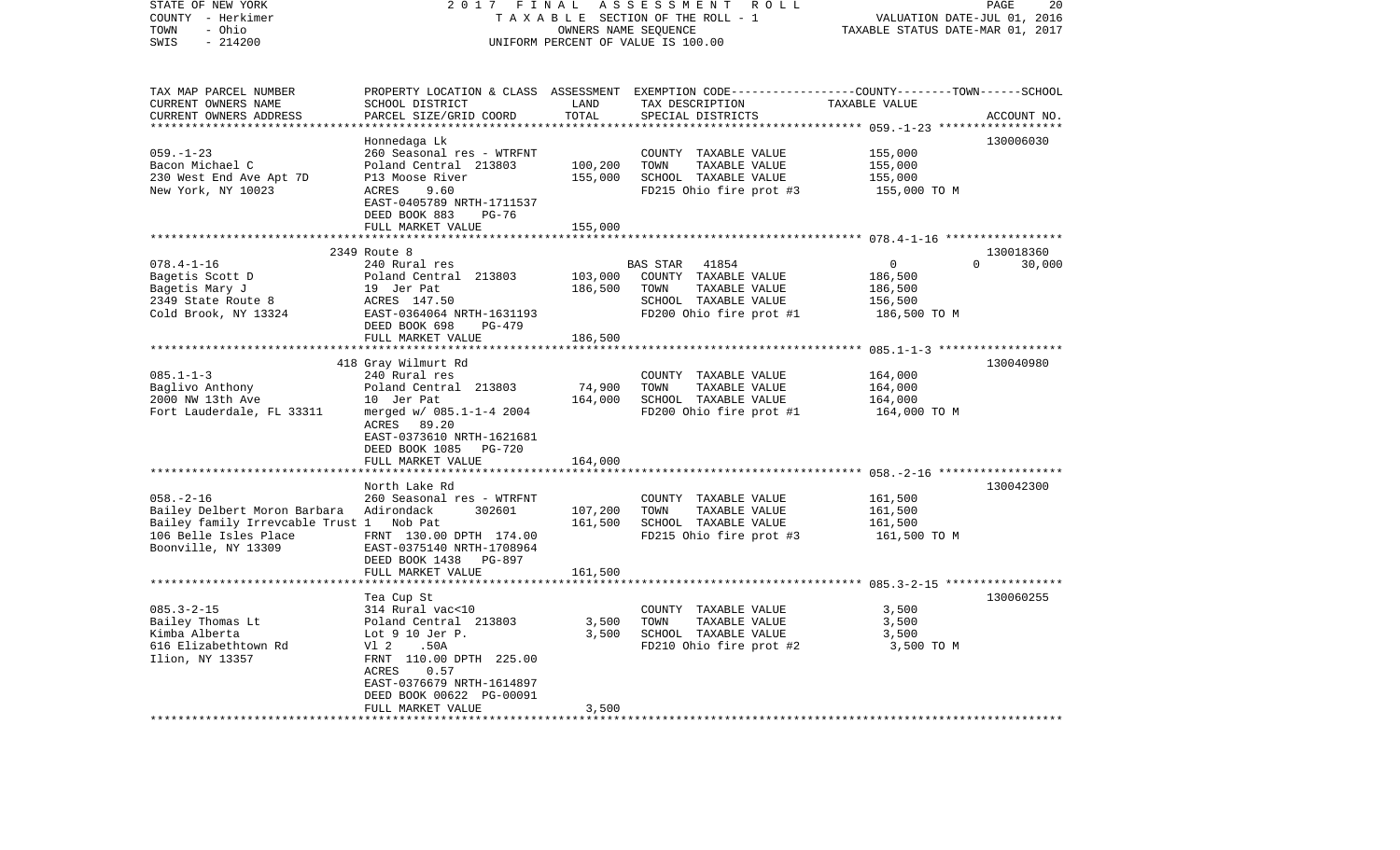| STATE OF NEW YORK<br>COUNTY - Herkimer<br>TOWN<br>- Ohio<br>$-214200$<br>SWIS | 2017 FINAL                                            | OWNERS NAME SEQUENCE | ASSESSMENT ROLL<br>TAXABLE SECTION OF THE ROLL - 1<br>UNIFORM PERCENT OF VALUE IS 100.00                                                 | VALUATION DATE-JUL 01, 2016<br>TAXABLE STATUS DATE-MAR 01, 2017 | PAGE<br>21  |
|-------------------------------------------------------------------------------|-------------------------------------------------------|----------------------|------------------------------------------------------------------------------------------------------------------------------------------|-----------------------------------------------------------------|-------------|
| TAX MAP PARCEL NUMBER<br>CURRENT OWNERS NAME<br>CURRENT OWNERS ADDRESS        | SCHOOL DISTRICT<br>PARCEL SIZE/GRID COORD             | LAND<br>TOTAL        | PROPERTY LOCATION & CLASS ASSESSMENT EXEMPTION CODE----------------COUNTY-------TOWN------SCHOOL<br>TAX DESCRIPTION<br>SPECIAL DISTRICTS | TAXABLE VALUE                                                   | ACCOUNT NO. |
|                                                                               |                                                       |                      |                                                                                                                                          |                                                                 |             |
| $084.2 - 2 - 12$                                                              | Santmier Rd<br>314 Rural vac<10                       |                      | COUNTY TAXABLE VALUE                                                                                                                     | 7,000                                                           | 130009090   |
| Baker Bernard Jr                                                              | Poland Central 213803                                 | 7,000                | TOWN<br>TAXABLE VALUE                                                                                                                    | 7,000                                                           |             |
| Baker Nancy                                                                   | 11 Jer Pat                                            | 7,000                | SCHOOL TAXABLE VALUE                                                                                                                     | 7,000                                                           |             |
| 148 Smith Rd                                                                  | ACRES<br>2.00                                         |                      | FD200 Ohio fire prot #1                                                                                                                  | 7,000 TO M                                                      |             |
| Herkimer, NY 13350                                                            | EAST-0370280 NRTH-1621097                             |                      |                                                                                                                                          |                                                                 |             |
|                                                                               | DEED BOOK 786<br>PG-117                               |                      |                                                                                                                                          |                                                                 |             |
|                                                                               | FULL MARKET VALUE                                     | 7,000                |                                                                                                                                          |                                                                 |             |
|                                                                               |                                                       |                      |                                                                                                                                          |                                                                 |             |
|                                                                               | Dead Lk                                               |                      |                                                                                                                                          |                                                                 | 130009150   |
| $064.11 - 1 - 3$                                                              | 260 Seasonal res                                      |                      | COUNTY TAXABLE VALUE                                                                                                                     | 81,500                                                          |             |
| Baker Darwin                                                                  | Adirondack<br>302601                                  | 12,500               | TOWN<br>TAXABLE VALUE                                                                                                                    | 81,500                                                          |             |
| Baker Carol<br>7300 Butternut Ln                                              | 54 Woodhull<br>FRNT 300.00 DPTH 150.00                | 81,500               | SCHOOL TAXABLE VALUE<br>FD215 Ohio fire prot #3                                                                                          | 81,500<br>81,500 TO M                                           |             |
| Hamilton, NY 13346-2125                                                       | EAST-0340751 NRTH-1682702                             |                      |                                                                                                                                          |                                                                 |             |
|                                                                               | DEED BOOK 707<br>PG-428                               |                      |                                                                                                                                          |                                                                 |             |
|                                                                               | FULL MARKET VALUE                                     | 81,500               |                                                                                                                                          |                                                                 |             |
|                                                                               |                                                       | ***************      |                                                                                                                                          |                                                                 |             |
|                                                                               | Dead Lk                                               |                      |                                                                                                                                          |                                                                 | 130009120   |
| $064.11 - 1 - 4$                                                              | 314 Rural vac<10                                      |                      | COUNTY TAXABLE VALUE                                                                                                                     | 10,000                                                          |             |
| Baker Darwin                                                                  | 302601<br>Adirondack                                  | 10,000               | TAXABLE VALUE<br>TOWN                                                                                                                    | 10,000                                                          |             |
| Baker Carol                                                                   | 54 Woodhull                                           | 10,000               | SCHOOL TAXABLE VALUE                                                                                                                     | 10,000                                                          |             |
| 7300 Butternut Ln                                                             | FRNT 150.00 DPTH 300.00                               |                      | FD215 Ohio fire prot #3                                                                                                                  | 10,000 TO M                                                     |             |
| Hamilton, NY 13346-2125                                                       | EAST-0340938 NRTH-1682635<br>DEED BOOK 677<br>$PG-13$ |                      |                                                                                                                                          |                                                                 |             |
|                                                                               | FULL MARKET VALUE                                     | 10,000               |                                                                                                                                          |                                                                 |             |
|                                                                               |                                                       |                      |                                                                                                                                          |                                                                 |             |
|                                                                               | 2121 Route 8                                          |                      |                                                                                                                                          |                                                                 | 130022020   |
| $078.4 - 1 - 9$                                                               | 270 Mfg housing                                       |                      | COUNTY TAXABLE VALUE                                                                                                                     | 49,100                                                          |             |
| Baker Jere                                                                    | Poland Central 213803                                 | 28,300               | TAXABLE VALUE<br>TOWN                                                                                                                    | 49,100                                                          |             |
| Baker Diane                                                                   | 12 Jer Pat                                            | 49,100               | SCHOOL TAXABLE VALUE                                                                                                                     | 49,100                                                          |             |
| 97 CTY RTE 56                                                                 | ACRES 10.00                                           |                      | FD200 Ohio fire prot #1                                                                                                                  | 49,100 TO M                                                     |             |
| PO Box 75                                                                     | EAST-0364004 NRTH-1627191                             |                      |                                                                                                                                          |                                                                 |             |
| Maplecrest, NY 12454                                                          | DEED BOOK 1339 PG-12                                  |                      |                                                                                                                                          |                                                                 |             |
|                                                                               | FULL MARKET VALUE                                     | 49,100               |                                                                                                                                          |                                                                 |             |
|                                                                               |                                                       |                      |                                                                                                                                          |                                                                 |             |
| $084.2 - 2 - 13.2$                                                            | Santmier Rd<br>322 Rural vac>10                       |                      | COUNTY TAXABLE VALUE                                                                                                                     | 30,400                                                          |             |
| Baker Patrick & Kristin                                                       | Poland Central 213803                                 | 30,400               | TOWN<br>TAXABLE VALUE                                                                                                                    | 30,400                                                          |             |
| Baker Bernard W & Nancy E                                                     | 11 Jer Pat                                            | 30,400               | SCHOOL TAXABLE VALUE                                                                                                                     | 30,400                                                          |             |
| 463 Shells Bush Rd                                                            | ACRES 33.00                                           |                      | FD200 Ohio fire prot #1                                                                                                                  | 30,400 TO M                                                     |             |
| Herkimer, NY 13350                                                            | EAST-0368671 NRTH-1622090                             |                      |                                                                                                                                          |                                                                 |             |
|                                                                               | DEED BOOK 1545<br>$PG-92$                             |                      |                                                                                                                                          |                                                                 |             |
|                                                                               | FULL MARKET VALUE                                     | 30,400               |                                                                                                                                          |                                                                 |             |
|                                                                               |                                                       |                      |                                                                                                                                          |                                                                 |             |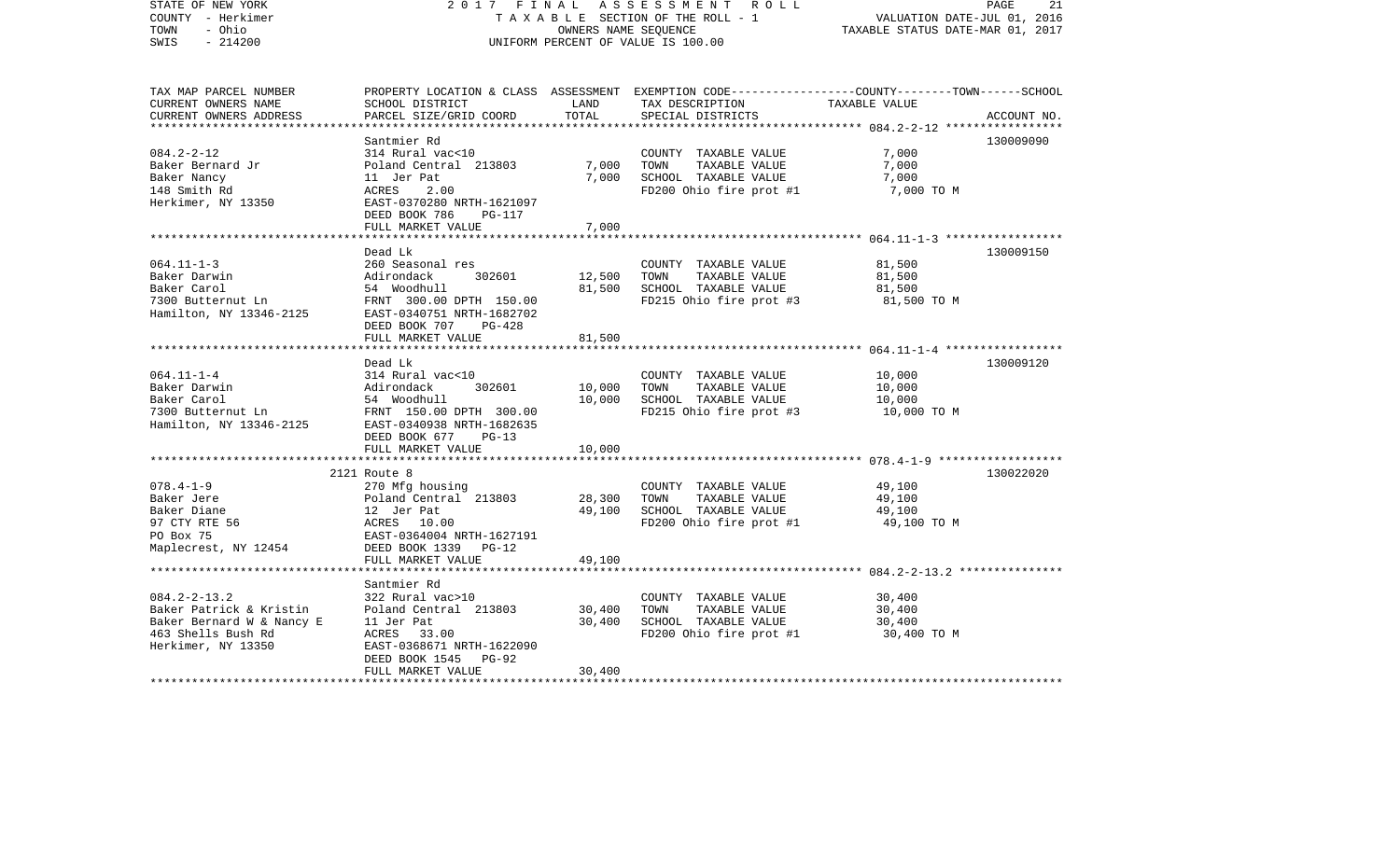| STATE OF NEW YORK<br>COUNTY - Herkimer<br>- Ohio<br>TOWN<br>$-214200$<br>SWIS                                                                                                | 2017 FINAL ASSESSMENT ROLL<br>TAXABLE SECTION OF THE ROLL - 1<br>UNIFORM PERCENT OF VALUE IS 100.00                                                                                                    | PAGE<br>22<br>VALUATION DATE-JUL 01, 2016<br>TAXABLE STATUS DATE-MAR 01, 2017 |                                                                                                                                         |                                               |             |
|------------------------------------------------------------------------------------------------------------------------------------------------------------------------------|--------------------------------------------------------------------------------------------------------------------------------------------------------------------------------------------------------|-------------------------------------------------------------------------------|-----------------------------------------------------------------------------------------------------------------------------------------|-----------------------------------------------|-------------|
| TAX MAP PARCEL NUMBER<br>CURRENT OWNERS NAME<br>CURRENT OWNERS ADDRESS                                                                                                       | SCHOOL DISTRICT<br>PARCEL SIZE/GRID COORD                                                                                                                                                              | LAND<br>TOTAL                                                                 | PROPERTY LOCATION & CLASS ASSESSMENT EXEMPTION CODE---------------COUNTY-------TOWN------SCHOOL<br>TAX DESCRIPTION<br>SPECIAL DISTRICTS | TAXABLE VALUE                                 | ACCOUNT NO. |
| $058. - 1 - 25$<br>Ballantine Andrew V<br>3901 SE Saint Lucie Blvd Unit R22 Moose River<br>Stuart, FL 34997                                                                  | Honnedaga Lk<br>322 Rural vac>10<br>Poland Central 213803<br>$P-Fr$ 14<br>ACRES 14.00<br>EAST-0397461 NRTH-1712914<br>DEED BOOK 1399 PG-499                                                            | 14,000<br>14,000                                                              | COUNTY TAXABLE VALUE<br>TAXABLE VALUE<br>TOWN<br>SCHOOL TAXABLE VALUE<br>FD215 Ohio fire prot #3                                        | 14,000<br>14,000<br>14,000<br>14,000 TO M     | 130008190   |
|                                                                                                                                                                              | FULL MARKET VALUE                                                                                                                                                                                      | 14,000                                                                        |                                                                                                                                         |                                               |             |
| $058. - 1 - 26$<br>Ballantine Andrew V<br>3901 SE Saint Lucie Blvd Unit P22 Moose River<br>Stuart, FL 34997                                                                  | Honnedaga Lk<br>260 Seasonal res - WTRFNT<br>Poland Central 213803<br>Seas 13<br>ACRES 11.50<br>EAST-0397333 NRTH-1712342<br>DEED BOOK 1399<br>PG-499<br>FULL MARKET VALUE                             | 110,500<br>186,000<br>186,000                                                 | COUNTY TAXABLE VALUE<br>TOWN<br>TAXABLE VALUE<br>SCHOOL TAXABLE VALUE<br>FD215 Ohio fire prot #3                                        | 186,000<br>186,000<br>186,000<br>186,000 TO M | 130006450   |
|                                                                                                                                                                              |                                                                                                                                                                                                        |                                                                               |                                                                                                                                         |                                               |             |
| $059. -1 - 39$<br>Barbara M. Osborne GST Trust<br>Osborne (Trustee) Jonathan M<br>Attn: Central Trust Company<br>c/o Kevin Bohn<br>7707 Forsyth Blvd<br>St. Louis, MO 63105  | Honnedaga Lk<br>314 Rural vac<10 - WTRFNT<br>Poland Central 213803<br>P7 Moose River<br>W Part<br>$P-Fr$ 3<br>ACRES<br>2.20<br>EAST-0409013 NRTH-1710550<br>DEED BOOK 1546 PG-455<br>FULL MARKET VALUE | 68,600<br>68,600<br>68,600                                                    | COUNTY TAXABLE VALUE<br>TAXABLE VALUE<br>TOWN<br>SCHOOL TAXABLE VALUE<br>FD215 Ohio fire prot #3                                        | 68,600<br>68,600<br>68,600<br>68,600 TO M     | 130005820   |
|                                                                                                                                                                              |                                                                                                                                                                                                        |                                                                               |                                                                                                                                         |                                               |             |
| $059. - 1 - 40$<br>Barbara M. Osborne GST Trust<br>Osborne (Trustee) Jonathan M<br>Attn: Central Trust Company<br>c/o Kevin Bohn<br>7707 Forsyth Blvd<br>St. Louis, MO 63105 | Honnedaga Lk<br>314 Rural vac<10<br>Poland Central 213803<br>R7 Moose River<br>W Part<br>$P-Fr$ 3<br>ACRES<br>3.00<br>EAST-0409090 NRTH-1711087<br>DEED BOOK 1546<br>PG-455<br>FULL MARKET VALUE       | 3,000<br>3,000<br>3,000                                                       | COUNTY TAXABLE VALUE<br>TAXABLE VALUE<br>TOWN<br>SCHOOL TAXABLE VALUE<br>FD215 Ohio fire prot #3                                        | 3,000<br>3,000<br>3,000<br>3,000 TO M         | 130007560   |
|                                                                                                                                                                              |                                                                                                                                                                                                        |                                                                               |                                                                                                                                         |                                               |             |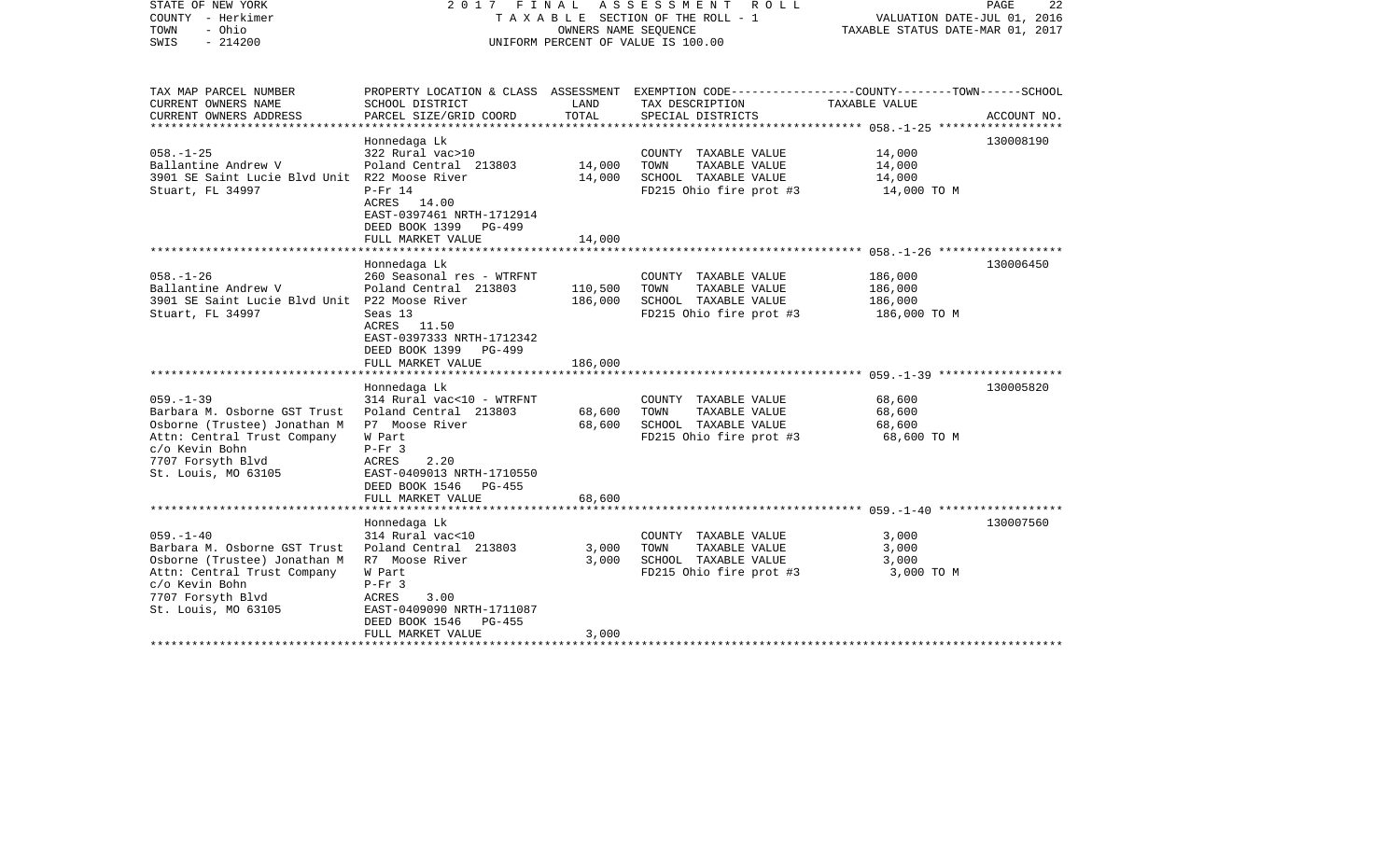| STATE OF NEW YORK<br>COUNTY - Herkimer<br>- Ohio<br>TOWN<br>$-214200$<br>SWIS |                                                | OWNERS NAME SEQUENCE | 2017 FINAL ASSESSMENT ROLL<br>TAXABLE SECTION OF THE ROLL - 1<br>UNIFORM PERCENT OF VALUE IS 100.00 | VALUATION DATE-JUL 01, 2016<br>TAXABLE STATUS DATE-MAR 01, 2017 | PAGE<br>23  |
|-------------------------------------------------------------------------------|------------------------------------------------|----------------------|-----------------------------------------------------------------------------------------------------|-----------------------------------------------------------------|-------------|
|                                                                               |                                                |                      |                                                                                                     |                                                                 |             |
| TAX MAP PARCEL NUMBER                                                         |                                                |                      | PROPERTY LOCATION & CLASS ASSESSMENT EXEMPTION CODE---------------COUNTY-------TOWN------SCHOOL     |                                                                 |             |
| CURRENT OWNERS NAME                                                           | SCHOOL DISTRICT                                | LAND                 | TAX DESCRIPTION                                                                                     | TAXABLE VALUE                                                   |             |
| CURRENT OWNERS ADDRESS                                                        | PARCEL SIZE/GRID COORD                         | TOTAL                | SPECIAL DISTRICTS                                                                                   |                                                                 | ACCOUNT NO. |
| ***********************                                                       |                                                |                      |                                                                                                     |                                                                 |             |
|                                                                               | Figert Rd                                      |                      |                                                                                                     |                                                                 | 130027690   |
| $074.3 - 1 - 8$                                                               | 260 Seasonal res                               |                      | COUNTY TAXABLE VALUE                                                                                | 63,400                                                          |             |
| BarbaraFobare Douglas Abbe Irr Poland Central 213803                          |                                                | 28,900               | TOWN<br>TAXABLE VALUE                                                                               | 63,400                                                          |             |
| Douglas Barbara Fobare Fobare 80 Jer Pat                                      |                                                | 63,400               | SCHOOL TAXABLE VALUE                                                                                | 63,400                                                          |             |
| 9457 Pair Hill Rd                                                             | Figert Pl 7 Pin                                |                      | FD200 Ohio fire prot #1                                                                             | 63,400 TO M                                                     |             |
| Sauquoit, NY 13456                                                            | ACRES 12.50                                    |                      |                                                                                                     |                                                                 |             |
|                                                                               | EAST-0375669 NRTH-1646786                      |                      |                                                                                                     |                                                                 |             |
|                                                                               | DEED BOOK 1472<br>PG-323                       |                      |                                                                                                     |                                                                 |             |
|                                                                               | FULL MARKET VALUE                              | 63,400               |                                                                                                     |                                                                 |             |
|                                                                               | 412 Reese Rd                                   |                      |                                                                                                     |                                                                 |             |
| $073.4 - 1 - 31.3$                                                            | 260 Seasonal res                               |                      | COUNTY TAXABLE VALUE                                                                                | 30,000                                                          |             |
| Barden Patricia                                                               | Poland Central 213803                          | 20,600               | TOWN<br>TAXABLE VALUE                                                                               | 30,000                                                          |             |
| McFadden Brian                                                                | FRNT 614.00 DPTH                               | 30,000               | SCHOOL TAXABLE VALUE                                                                                | 30,000                                                          |             |
| PO Box 47                                                                     | ACRES 10.00                                    |                      | FD200 Ohio fire prot #1                                                                             | 30,000 TO M                                                     |             |
| Cold Brook, NY 13324                                                          | EAST-0361321 NRTH-1640700                      |                      |                                                                                                     |                                                                 |             |
|                                                                               | DEED BOOK 1464<br>PG-344                       |                      |                                                                                                     |                                                                 |             |
|                                                                               | FULL MARKET VALUE                              | 30,000               |                                                                                                     |                                                                 |             |
|                                                                               |                                                |                      |                                                                                                     |                                                                 |             |
|                                                                               | Gray Wilmurt Rd                                |                      |                                                                                                     |                                                                 |             |
| $078.4 - 1 - 35.2$                                                            | 240 Rural res                                  |                      | COUNTY TAXABLE VALUE                                                                                | 111,800                                                         |             |
| Baren Lionel                                                                  | Poland Central 213803                          | 110,800              | TOWN<br>TAXABLE VALUE                                                                               | 111,800                                                         |             |
| PO Box 3450                                                                   | 43 Jer Pat                                     | 111,800              | SCHOOL TAXABLE VALUE                                                                                | 111,800                                                         |             |
| Corrales, NM 87048-3450                                                       | 1 House 1 Garage                               |                      | FD200 Ohio fire prot #1                                                                             | 111,800 TO M                                                    |             |
|                                                                               | ACRES 152.40                                   |                      |                                                                                                     |                                                                 |             |
|                                                                               | EAST-0335730 NRTH-1205040                      |                      |                                                                                                     |                                                                 |             |
|                                                                               | DEED BOOK 820<br>PG-527<br>FULL MARKET VALUE   | 111,800              |                                                                                                     |                                                                 |             |
|                                                                               | *******************                            |                      |                                                                                                     |                                                                 |             |
|                                                                               | Gray Wilmurt Rd                                |                      |                                                                                                     |                                                                 | 130044700   |
| $078.4 - 1 - 35.1$                                                            | 210 1 Family Res                               |                      | COUNTY TAXABLE VALUE                                                                                | 31,400                                                          |             |
| Baren Lionel S                                                                | Poland Central 213803                          | 26,400               | TOWN<br>TAXABLE VALUE                                                                               | 31,400                                                          |             |
| PO Box 3450                                                                   | 43 Jer Pat                                     | 31,400               | SCHOOL TAXABLE VALUE                                                                                | 31,400                                                          |             |
| Corrales, NM 87048-3450                                                       | 1 Trailer-1 House                              |                      | FD200 Ohio fire prot #1                                                                             | 31,400 TO M                                                     |             |
|                                                                               | ACRES<br>8.60                                  |                      |                                                                                                     |                                                                 |             |
|                                                                               | EAST-0337320 NRTH-1204760                      |                      |                                                                                                     |                                                                 |             |
|                                                                               | DEED BOOK 933<br>PG-62                         |                      |                                                                                                     |                                                                 |             |
|                                                                               | FULL MARKET VALUE                              | 31,400               |                                                                                                     |                                                                 |             |
|                                                                               |                                                |                      |                                                                                                     |                                                                 |             |
|                                                                               | Rt 8                                           |                      |                                                                                                     |                                                                 | 130037110   |
| $074.1 - 2 - 11$                                                              | 260 Seasonal res                               |                      | COUNTY TAXABLE VALUE                                                                                | 12,600                                                          |             |
| Barnes Douglas                                                                | Poland Central 213803                          | 5,100                | TAXABLE VALUE<br>TOWN                                                                               | 12,600                                                          |             |
| PO Box 209                                                                    | 64 Rem Pat                                     | 12,600               | SCHOOL TAXABLE VALUE                                                                                | 12,600                                                          |             |
| Downsville, NY 13755                                                          | FRNT 165.00 DPTH 132.00                        |                      | FD200 Ohio fire prot #1                                                                             | 12,600 TO M                                                     |             |
|                                                                               | 0.50<br>ACRES                                  |                      |                                                                                                     |                                                                 |             |
|                                                                               | EAST-0375020 NRTH-1656192                      |                      |                                                                                                     |                                                                 |             |
|                                                                               | DEED BOOK 789<br>$PG-028$<br>FULL MARKET VALUE | 12,600               |                                                                                                     |                                                                 |             |
|                                                                               |                                                |                      |                                                                                                     |                                                                 |             |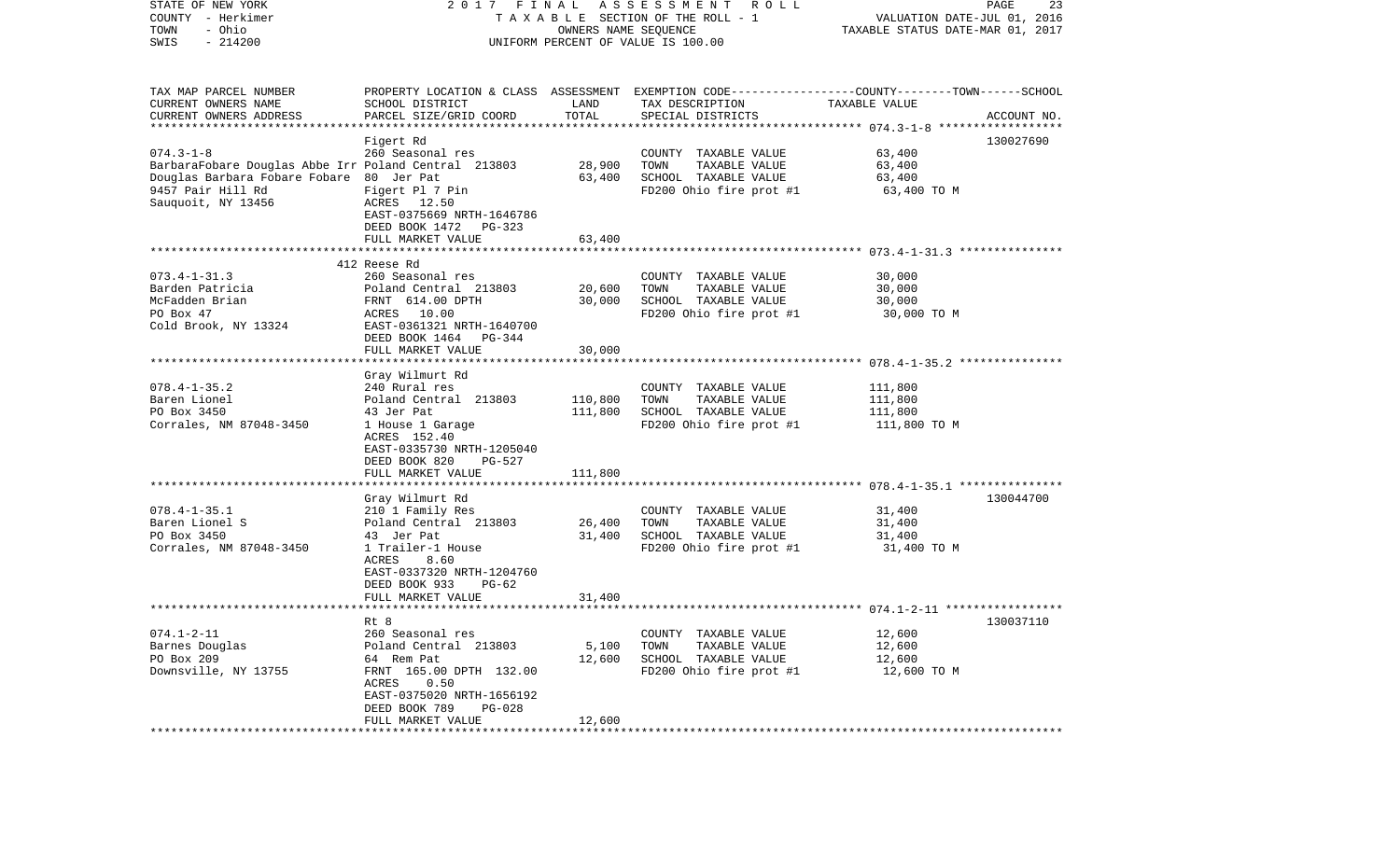| COUNTY<br>– Herkimer<br>- Ohio<br>TOWN         | TAXABLE                                  | VALUATION DATE-JUL 01, 2016<br>TAXABLE STATUS DATE-MAR 01, 2017 |                                                                                                 |                       |                        |
|------------------------------------------------|------------------------------------------|-----------------------------------------------------------------|-------------------------------------------------------------------------------------------------|-----------------------|------------------------|
| SWIS<br>$-214200$                              | UNIFORM PERCENT OF VALUE IS 100.00       |                                                                 |                                                                                                 |                       |                        |
|                                                |                                          |                                                                 |                                                                                                 |                       |                        |
| TAX MAP PARCEL NUMBER                          |                                          |                                                                 | PROPERTY LOCATION & CLASS ASSESSMENT EXEMPTION CODE---------------COUNTY-------TOWN------SCHOOL |                       |                        |
| CURRENT OWNERS NAME                            | SCHOOL DISTRICT                          | LAND                                                            | TAX DESCRIPTION                                                                                 | TAXABLE VALUE         |                        |
| CURRENT OWNERS ADDRESS                         | PARCEL SIZE/GRID COORD                   | TOTAL                                                           | SPECIAL DISTRICTS                                                                               |                       | ACCOUNT NO.            |
|                                                |                                          |                                                                 |                                                                                                 |                       |                        |
|                                                | South Lake Rd                            |                                                                 |                                                                                                 |                       | 130043770              |
| $058. - 2 - 57$                                | 210 1 Family Res - WTRFNT                |                                                                 | VET WAR C 41122                                                                                 | 9,000                 | $\Omega$<br>$\circ$    |
| Barnes Ronald F                                | Adirondack<br>302601                     |                                                                 | 105,400 VET WAR T 41123                                                                         | 12,000<br>0           | 0                      |
| Barnes Jane M                                  | Nob Pat<br>$\mathbf{1}$                  |                                                                 | 41854<br>195,000 BAS STAR                                                                       | 0                     | 30,000<br>$\mathbf{0}$ |
| 154 South Lake Club Rd<br>Forestport, NY 13338 | FRNT 100.00 DPTH 318.90<br>0.67<br>ACRES |                                                                 | COUNTY TAXABLE VALUE<br>TOWN<br>TAXABLE VALUE                                                   | 186,000<br>183,000    |                        |
|                                                | EAST-0385321 NRTH-1705889                |                                                                 | SCHOOL TAXABLE VALUE                                                                            | 165,000               |                        |
|                                                | DEED BOOK 841<br>PG-193                  |                                                                 | FD215 Ohio fire prot #3                                                                         | 195,000 TO M          |                        |
|                                                | FULL MARKET VALUE                        | 195,000                                                         |                                                                                                 |                       |                        |
|                                                |                                          |                                                                 |                                                                                                 |                       |                        |
|                                                | Off Rt 8 Nobelboro                       |                                                                 |                                                                                                 |                       | 130037620              |
| $070. - 1 - 66$                                | 314 Rural vac<10                         |                                                                 | COUNTY TAXABLE VALUE                                                                            | 9,700                 |                        |
| Barrows Berdet                                 | Poland Central 213803                    | 9,700                                                           | TOWN<br>TAXABLE VALUE                                                                           | 9,700                 |                        |
| Barroes Sharon                                 | 68 Rem Pat                               | 9,700                                                           | SCHOOL TAXABLE VALUE                                                                            | 9,700                 |                        |
| 1444 Gray Wilmurt Rd                           | V1 2 4.44 A                              |                                                                 | FD200 Ohio fire prot #1                                                                         | 9,700 TO M            |                        |
| Cold Brook, NY 13324                           | ACRES<br>2.50                            |                                                                 |                                                                                                 |                       |                        |
|                                                | EAST-0395905 NRTH-1662064                |                                                                 |                                                                                                 |                       |                        |
|                                                | DEED BOOK 1455<br>PG-882                 |                                                                 |                                                                                                 |                       |                        |
|                                                | FULL MARKET VALUE                        | 9,700                                                           |                                                                                                 |                       |                        |
|                                                | *****************                        |                                                                 |                                                                                                 |                       |                        |
|                                                | Little York                              |                                                                 |                                                                                                 |                       | 130035910              |
| $074.4 - 1 - 7$                                | 260 Seasonal res                         |                                                                 | COUNTY TAXABLE VALUE                                                                            | 37,800                |                        |
| Barrows Berdet                                 | Poland Central 213803                    | 22,800                                                          | TOWN<br>TAXABLE VALUE                                                                           | 37,800                |                        |
| 1444 Graywilmurt Rd<br>Cold Brook, NY 13324    | 13 Vrv Pat<br>Seas. 50A                  | 37,800                                                          | SCHOOL TAXABLE VALUE<br>FD200 Ohio fire prot #1                                                 | 37,800<br>37,800 TO M |                        |
|                                                | 53.20<br>ACRES                           |                                                                 |                                                                                                 |                       |                        |
|                                                | EAST-0391496 NRTH-1646648                |                                                                 |                                                                                                 |                       |                        |
|                                                | DEED BOOK 669<br>PG-622                  |                                                                 |                                                                                                 |                       |                        |
|                                                | FULL MARKET VALUE                        | 37,800                                                          |                                                                                                 |                       |                        |
|                                                |                                          |                                                                 |                                                                                                 |                       |                        |
|                                                | Gray Wilmurt Rd                          |                                                                 |                                                                                                 |                       | 130015300              |
| $079.1 - 1 - 1.1$                              | 322 Rural vac>10                         |                                                                 | COUNTY TAXABLE VALUE                                                                            | 21,900                |                        |
| Barrows Berdet                                 | Poland Central 213803                    | 21,900                                                          | TOWN<br>TAXABLE VALUE                                                                           | 21,900                |                        |
| Barrows Sharon                                 | 50 Jer Pat                               | 21,900                                                          | SCHOOL TAXABLE VALUE                                                                            | 21,900                |                        |
| 1444 Graywilmurt Rd                            | FRNT 516.00 DPTH                         |                                                                 | FD200 Ohio fire prot #1                                                                         | 21,900 TO M           |                        |
| Cold Brook, NY 13324                           | ACRES<br>20.00                           |                                                                 |                                                                                                 |                       |                        |
|                                                | EAST-0374791 NRTH-1640090                |                                                                 |                                                                                                 |                       |                        |
|                                                | DEED BOOK 796<br>PG-569                  |                                                                 |                                                                                                 |                       |                        |
|                                                | FULL MARKET VALUE                        | 21,900                                                          |                                                                                                 |                       |                        |
|                                                |                                          |                                                                 |                                                                                                 |                       |                        |
|                                                | Unclemier Rd                             |                                                                 |                                                                                                 |                       | 130011250              |
| $079.1 - 1 - 24$                               | 910 Priv forest                          |                                                                 | COUNTY TAXABLE VALUE                                                                            | 35,300                |                        |
| Barrows Berdet                                 | Poland Central 213803                    | 35,300                                                          | TOWN<br>TAXABLE VALUE                                                                           | 35,300                |                        |
| 1444 Gray-Wilmurt Rd                           | 51 Jer Pat                               | 35,300                                                          | SCHOOL TAXABLE VALUE                                                                            | 35,300                |                        |
| Cold Brook, NY 13324                           | Little York Rd<br>$P-Fr$ 75              |                                                                 | FD200 Ohio fire prot #1                                                                         | 35,300 TO M           |                        |
|                                                | ACRES 79.30                              |                                                                 |                                                                                                 |                       |                        |
|                                                | EAST-0380647 NRTH-1634132                |                                                                 |                                                                                                 |                       |                        |
|                                                | DEED BOOK 1214<br>PG-65                  |                                                                 |                                                                                                 |                       |                        |
|                                                | FULL MARKET VALUE                        | 35,300                                                          |                                                                                                 |                       |                        |
|                                                | ****************                         |                                                                 |                                                                                                 |                       |                        |

STATE OF NEW YORK 2 0 1 7 F I N A L A S S E S S M E N T R O L L PAGE 24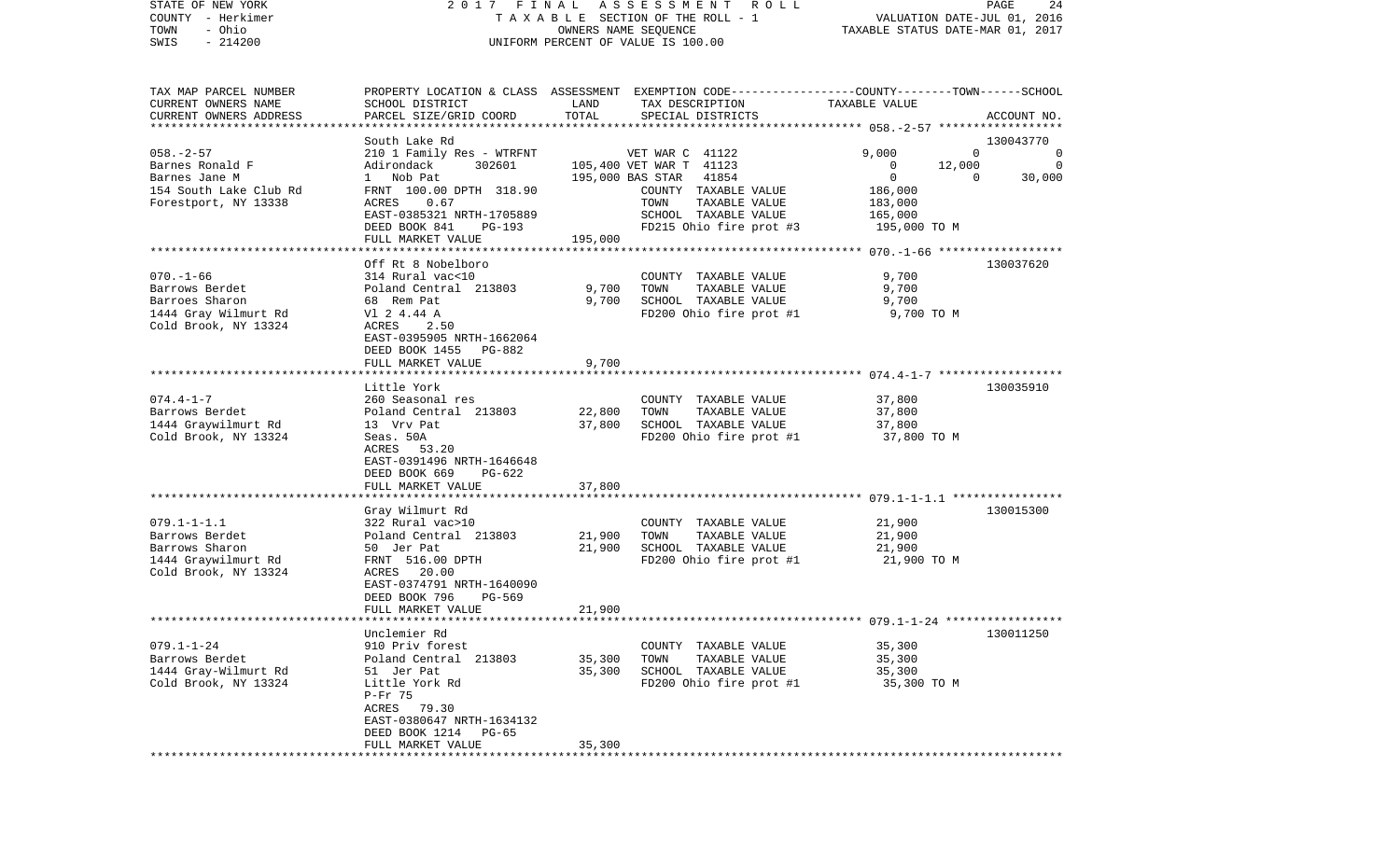| STATE OF NEW YORK<br>COUNTY - Herkimer<br>- Ohio<br>TOWN<br>$-214200$<br>SWIS                               |                                                                                                                                                                                                                |                            | 2017 FINAL ASSESSMENT ROLL<br>T A X A B L E SECTION OF THE ROLL - 1<br>OWNERS NAME SEQUENCE<br>UNIFORM PERCENT OF VALUE IS 100.00 | PAGE<br>25<br>VALUATION DATE-JUL 01, 2016<br>TAXABLE STATUS DATE-MAR 01, 2017 |                    |
|-------------------------------------------------------------------------------------------------------------|----------------------------------------------------------------------------------------------------------------------------------------------------------------------------------------------------------------|----------------------------|-----------------------------------------------------------------------------------------------------------------------------------|-------------------------------------------------------------------------------|--------------------|
| TAX MAP PARCEL NUMBER<br>CURRENT OWNERS NAME                                                                | SCHOOL DISTRICT                                                                                                                                                                                                | LAND                       | PROPERTY LOCATION & CLASS ASSESSMENT EXEMPTION CODE---------------COUNTY-------TOWN-----SCHOOL<br>TAX DESCRIPTION                 | TAXABLE VALUE                                                                 |                    |
| CURRENT OWNERS ADDRESS                                                                                      | PARCEL SIZE/GRID COORD                                                                                                                                                                                         | TOTAL                      | SPECIAL DISTRICTS                                                                                                                 |                                                                               | ACCOUNT NO.        |
| $079.1 - 1 - 25$<br>Barrows Berdet<br>Barrows Sharon<br>1444 Graywilmurt Rd<br>Cold Brook, NY 13324         | Unclemier Rd<br>322 Rural vac>10<br>Poland Central 213803<br>51 Jer Pat<br>Lot <sub>35</sub><br>V1 2 21.5<br>ACRES 21.50<br>EAST-0382041 NRTH-1632960<br>DEED BOOK 686<br><b>PG-681</b>                        | 7,500<br>7,500             | COUNTY TAXABLE VALUE<br>TAXABLE VALUE<br>TOWN<br>SCHOOL TAXABLE VALUE<br>FD217 Ohio fire prot #4                                  | 7,500<br>7,500<br>7,500<br>7,500 TO M                                         | 130027870          |
|                                                                                                             | FULL MARKET VALUE                                                                                                                                                                                              | 7,500                      |                                                                                                                                   |                                                                               |                    |
| $079.3 - 1 - 29$<br>Barrows Berdet<br>Barrows Sharon<br>1444 Gray Wilmurt Rd<br>Cold Brook, NY 13324        | Christman Rd<br>322 Rural vac>10<br>Poland Central 213803<br>42 Jer Pat<br>Sub Div Lot 8 9<br>V12 Map Mm2c4<br>ACRES 39.40<br>EAST-0378321 NRTH-1625302<br>DEED BOOK 905<br><b>PG-414</b><br>FULL MARKET VALUE | 12,884<br>12,884<br>12,884 | COUNTY TAXABLE VALUE<br>TAXABLE VALUE<br>TOWN<br>SCHOOL TAXABLE VALUE<br>FD200 Ohio fire prot #1                                  | 12,884<br>12,884<br>12,884<br>12,884 TO M                                     | 130012060          |
|                                                                                                             | Unclemier Rd                                                                                                                                                                                                   |                            |                                                                                                                                   |                                                                               |                    |
| $079.1 - 1 - 23$<br>Barrows Berdet A Sr<br>Barrows Sharon L<br>1444 Gray-Wilmurt Rd<br>Cold Brook, NY 13324 | 314 Rural vac<10<br>Poland Central 213803<br>Lot 51 Jer Pat<br>V12<br>Map $Jj2c13$<br>ACRES<br>6.12<br>EAST-0379658 NRTH-1634789<br>DEED BOOK 1452 PG-25                                                       | 12,200<br>12,200           | COUNTY TAXABLE VALUE<br>TOWN<br>TAXABLE VALUE<br>SCHOOL TAXABLE VALUE<br>FD200 Ohio fire prot #1                                  | 12,200<br>12,200<br>12,200<br>12,200 TO M                                     |                    |
|                                                                                                             | FULL MARKET VALUE                                                                                                                                                                                              | 12,200                     |                                                                                                                                   |                                                                               |                    |
|                                                                                                             | Gray Wilmur Rd                                                                                                                                                                                                 |                            |                                                                                                                                   |                                                                               |                    |
| $074.3 - 1 - 34.2$<br>Barrows Berdet Jr<br>Barrows Michelle<br>1443 Gray Wilmurt Rd<br>Cold Brook, NY 13324 | 210 1 Family Res<br>Poland Central 213803<br>76 Jer Pat<br>ACRES<br>5.00<br>EAST-0375932 NRTH-1640191<br>DEED BOOK 816<br>PG-427<br>FULL MARKET VALUE                                                          | 17,900<br>41,200<br>41,200 | 41854<br>BAS STAR<br>COUNTY TAXABLE VALUE<br>TOWN<br>TAXABLE VALUE<br>SCHOOL TAXABLE VALUE<br>FD200 Ohio fire prot #1             | $\overline{0}$<br>41,200<br>41,200<br>11,200<br>41,200 TO M                   | 30,000<br>$\Omega$ |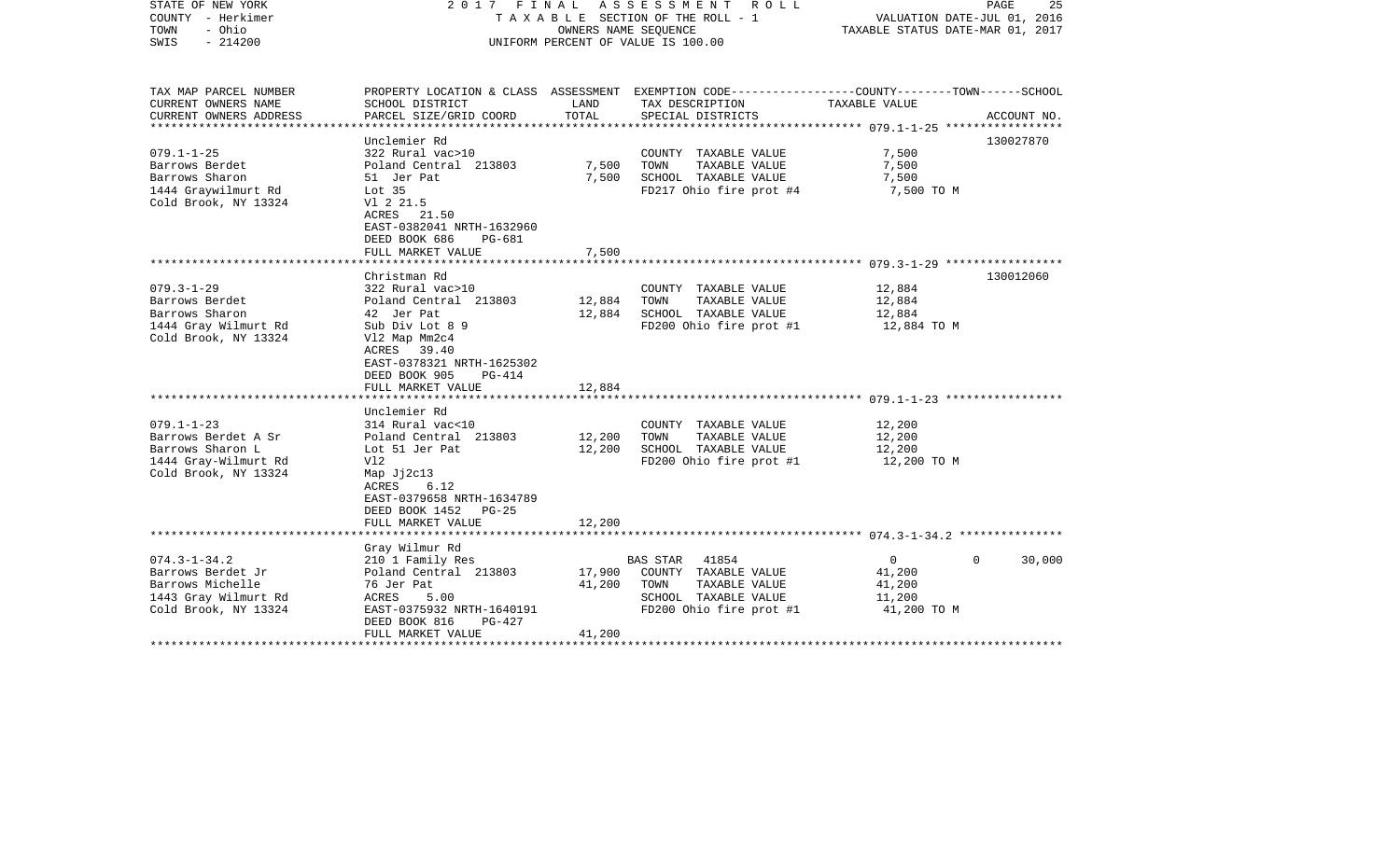| STATE OF NEW YORK<br>COUNTY - Herkimer<br>- Ohio<br>TOWN<br>$-214200$<br>SWIS                                | 2017 FINAL                                                                                                                                                                         |                                         | ASSESSMENT ROLL<br>TAXABLE SECTION OF THE ROLL - 1<br>OWNERS NAME SEQUENCE<br>UNIFORM PERCENT OF VALUE IS 100.00                                        | VALUATION DATE-JUL 01, 2016<br>TAXABLE STATUS DATE-MAR 01, 2017       | PAGE               | 26          |
|--------------------------------------------------------------------------------------------------------------|------------------------------------------------------------------------------------------------------------------------------------------------------------------------------------|-----------------------------------------|---------------------------------------------------------------------------------------------------------------------------------------------------------|-----------------------------------------------------------------------|--------------------|-------------|
| TAX MAP PARCEL NUMBER<br>CURRENT OWNERS NAME<br>CURRENT OWNERS ADDRESS                                       | SCHOOL DISTRICT<br>PARCEL SIZE/GRID COORD                                                                                                                                          | LAND<br>TOTAL<br>**********             | PROPERTY LOCATION & CLASS ASSESSMENT EXEMPTION CODE---------------COUNTY-------TOWN------SCHOOL<br>TAX DESCRIPTION<br>SPECIAL DISTRICTS                 | TAXABLE VALUE                                                         |                    | ACCOUNT NO. |
| $085.1 - 1 - 43$<br>Barrows Berdet Jr<br>Barrows Michelle<br>1443 Gray Wilmurt Rd<br>Ohio, NY 13324          | Tea Cup St<br>910 Priv forest<br>Poland Central 213803<br>22 Jer Pat<br>ACRES 54.00<br>EAST-0382009 NRTH-1620121<br>DEED BOOK 1207 PG-934<br>FULL MARKET VALUE                     | 24,400<br>24,400<br>24,400              | COUNTY TAXABLE VALUE<br>TOWN<br>TAXABLE VALUE<br>SCHOOL TAXABLE VALUE<br>FD210 Ohio fire prot #2                                                        | 24,400<br>24,400<br>24,400<br>24,400 TO M                             |                    |             |
|                                                                                                              |                                                                                                                                                                                    |                                         |                                                                                                                                                         |                                                                       |                    |             |
| $079.1 - 1 - 47$<br>Barrows Berdet Sr<br>1444 Gray Wilmurt Rd<br>Cold Brook, NY 13324                        | 1444 Gray Wilmur Rd<br>240 Rural res<br>Poland Central 213803<br>76 Jer Pat<br>ACRES 25.00<br>EAST-0376998 NRTH-1639840<br>DEED BOOK 826<br>PG-268<br>FULL MARKET VALUE            | 95,000                                  | VET COM CT 41131<br>37,600 ENH STAR<br>41834<br>95,000 COUNTY TAXABLE VALUE<br>TOWN<br>TAXABLE VALUE<br>SCHOOL TAXABLE VALUE<br>FD200 Ohio fire prot #1 | 15,000<br>$\overline{0}$<br>80,000<br>75,000<br>29,500<br>95,000 TO M | 20,000<br>$\Omega$ | 65,500      |
|                                                                                                              | **************************                                                                                                                                                         | ****************                        |                                                                                                                                                         |                                                                       |                    |             |
| $079.3 - 1 - 36$<br>Barrows Berdet Sr.<br>Barrows Berdet Jr.<br>1444 Gray-Wilmurt Rd<br>Cold Brook, NY 13324 | Christman Lot<br>910 Priv forest<br>Poland Central 213803<br>42 Jer Pat<br>Lots 20 21 22 2<br>V12 117.9<br>ACRES 157.80<br>EAST-0382436 NRTH-1629385<br>DEED BOOK 916<br>PG-645    | 58,200<br>58,200                        | COUNTY TAXABLE VALUE<br>TOWN<br>TAXABLE VALUE<br>SCHOOL TAXABLE VALUE<br>FD217 Ohio fire prot #4                                                        | 58,200<br>58,200<br>58,200<br>58,200 TO M                             |                    | 130020760   |
|                                                                                                              | FULL MARKET VALUE                                                                                                                                                                  | 58,200                                  |                                                                                                                                                         |                                                                       |                    |             |
|                                                                                                              | 1495 Gray Wilmurt Rd                                                                                                                                                               |                                         |                                                                                                                                                         |                                                                       |                    |             |
| $074.3 - 1 - 34.3$<br>Barrows Craig<br>1495 Gray Wilmurt Rd<br>Cold Brook, NY 13324                          | 210 1 Family Res<br>Poland Central 213803<br>76 Jer Pat<br>ACRES<br>4.00<br>EAST-0376723 NRTH-1640708<br>DEED BOOK 2017 PG-669<br>FULL MARKET VALUE                                | 18,500<br>40,000<br>40,000              | <b>BAS STAR</b><br>41854<br>COUNTY TAXABLE VALUE<br>TAXABLE VALUE<br>TOWN<br>SCHOOL TAXABLE VALUE<br>FD200 Ohio fire prot #1                            | $\overline{0}$<br>40,000<br>40,000<br>10,000<br>40,000 TO M           | $\Omega$           | 30,000      |
|                                                                                                              |                                                                                                                                                                                    |                                         |                                                                                                                                                         |                                                                       |                    |             |
| $074.4 - 1 - 17$<br>Barrows Russel<br>1469 Gray Wilmurt Rd<br>Cold Brook, NY 13324                           | Little York<br>910 Priv forest<br>Poland Central 213803<br>9 Vrv Pat<br>$V12-26.38A$<br>ACRES 13.50<br>EAST-0393991 NRTH-1642615<br>DEED BOOK 861<br>$PG-004$<br>FULL MARKET VALUE | 7,000<br>7,000<br>7,000<br>************ | COUNTY TAXABLE VALUE<br>TOWN<br>TAXABLE VALUE<br>SCHOOL TAXABLE VALUE<br>FD217 Ohio fire prot #4                                                        | 7,000<br>7,000<br>7,000<br>7,000 TO M                                 |                    | 130043110   |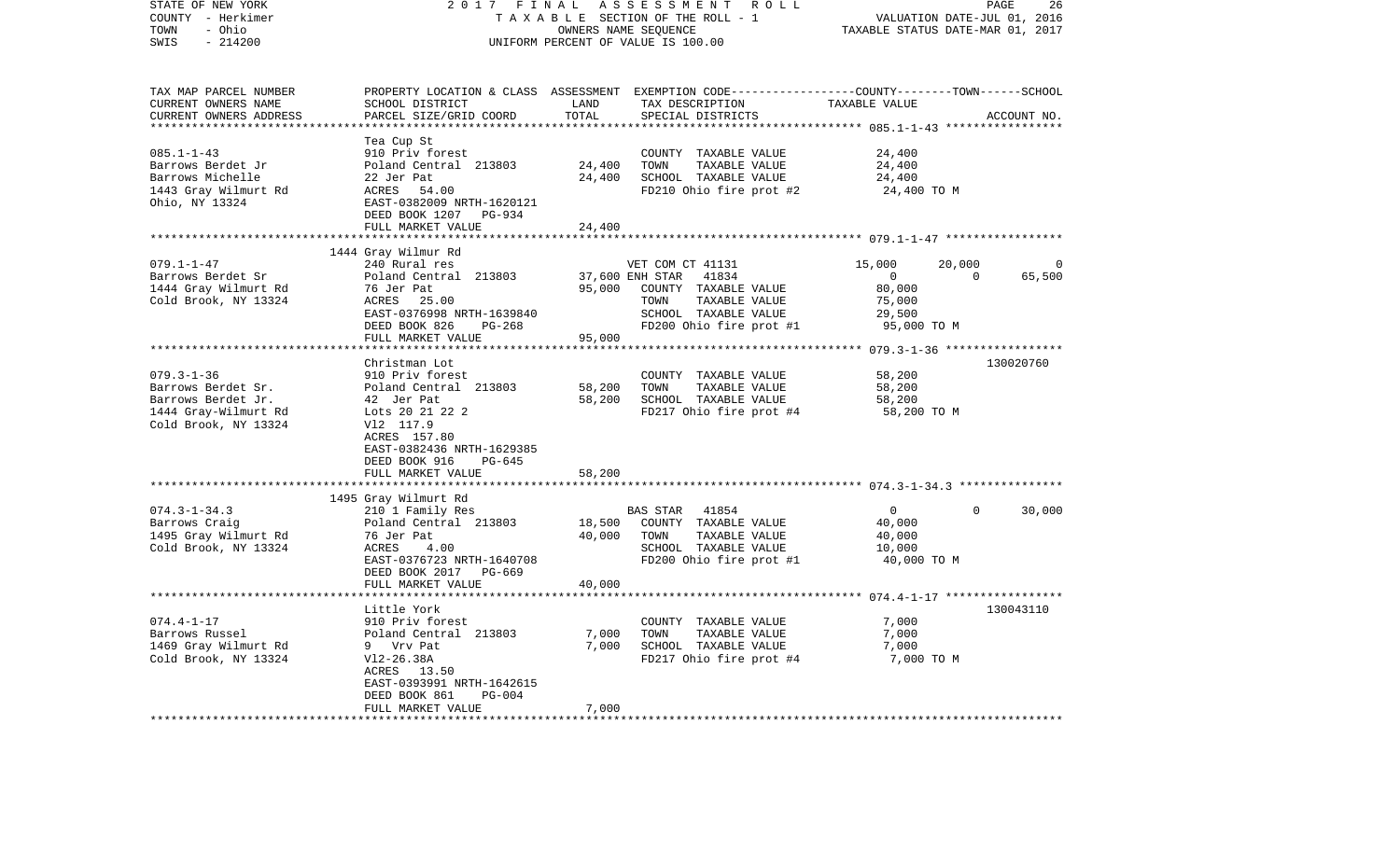| STATE OF NEW YORK<br>COUNTY - Herkimer<br>TOWN<br>- Ohio<br>$-214200$<br>SWIS             | 2017                                                                                                                                                                      | FINAL ASSESSMENT<br>TAXABLE SECTION OF THE ROLL - 1<br>OWNERS NAME SEQUENCE<br>UNIFORM PERCENT OF VALUE IS 100.00 |                          | R O L L                                                                                           | VALUATION DATE-JUL 01, 2016<br>TAXABLE STATUS DATE-MAR 01, 2017       | PAGE                    | 27                  |
|-------------------------------------------------------------------------------------------|---------------------------------------------------------------------------------------------------------------------------------------------------------------------------|-------------------------------------------------------------------------------------------------------------------|--------------------------|---------------------------------------------------------------------------------------------------|-----------------------------------------------------------------------|-------------------------|---------------------|
| TAX MAP PARCEL NUMBER<br>CURRENT OWNERS NAME<br>CURRENT OWNERS ADDRESS                    | PROPERTY LOCATION & CLASS ASSESSMENT EXEMPTION CODE---------------COUNTY-------TOWN------SCHOOL<br>SCHOOL DISTRICT<br>PARCEL SIZE/GRID COORD                              | LAND<br>TOTAL                                                                                                     |                          | TAX DESCRIPTION<br>SPECIAL DISTRICTS                                                              | TAXABLE VALUE                                                         |                         | ACCOUNT NO.         |
| ****************                                                                          |                                                                                                                                                                           |                                                                                                                   |                          |                                                                                                   |                                                                       |                         |                     |
| $079.1 - 1 - 48$<br>Barrows Russel Jr<br>RR1 Gray-Wilmurt Rd<br>Cold Brook, NY 13324      | Gray Wilmur Rd<br>240 Rural res<br>Poland Central 213803<br>76 Jer Pat<br>FRNT 1770.00 DPTH<br>ACRES 23.00<br>EAST-0377525 NRTH-1640730<br>DEED BOOK 834<br><b>PG-159</b> | 36,200 BAS STAR<br>112,000                                                                                        | CW_15_VET/ 41162<br>TOWN | 41854<br>COUNTY TAXABLE VALUE<br>TAXABLE VALUE<br>SCHOOL TAXABLE VALUE<br>FD200 Ohio fire prot #1 | 9,000<br>$\mathbf{0}$<br>103,000<br>112,000<br>82,000<br>112,000 TO M | $\mathbf 0$<br>$\Omega$ | 30,000              |
|                                                                                           | FULL MARKET VALUE                                                                                                                                                         | 112,000                                                                                                           |                          |                                                                                                   |                                                                       |                         |                     |
|                                                                                           | Little York                                                                                                                                                               |                                                                                                                   |                          |                                                                                                   |                                                                       |                         | 130035460           |
| $074.4 - 1 - 16$<br>Barrows Russell<br>1469 Graywilmurt Rd<br>Cold Brook, NY 13324        | 260 Seasonal res<br>Poland Central 213803<br>9 Vrv Pat<br>ACRES 48.20<br>EAST-0393372 NRTH-1643328<br>DEED BOOK 756<br><b>PG-101</b>                                      | 19,700<br>37,500                                                                                                  | TOWN                     | COUNTY TAXABLE VALUE<br>TAXABLE VALUE<br>SCHOOL TAXABLE VALUE<br>FD217 Ohio fire prot #4          | 37,500<br>37,500<br>37,500<br>37,500 TO M                             |                         |                     |
|                                                                                           | FULL MARKET VALUE                                                                                                                                                         | 37,500                                                                                                            |                          |                                                                                                   |                                                                       |                         |                     |
|                                                                                           | Atwood Lk. Rd.                                                                                                                                                            |                                                                                                                   |                          |                                                                                                   |                                                                       |                         |                     |
| $074.4 - 1 - 18$<br>Barrows Russell<br>1469 Gray Wilmert Rd.<br>Ohio, NY 13324            | 314 Rural vac<10<br>Poland Central 213803<br>ACRES<br>2.90<br>EAST-0357354 NRTH-0217521<br>FULL MARKET VALUE                                                              | 1,500<br>1,500<br>1,500                                                                                           | TOWN                     | COUNTY TAXABLE VALUE<br>TAXABLE VALUE<br>SCHOOL TAXABLE VALUE                                     | 1,500<br>1,500<br>1,500                                               |                         |                     |
|                                                                                           |                                                                                                                                                                           |                                                                                                                   |                          |                                                                                                   |                                                                       |                         |                     |
| $074.3 - 1 - 34.1$                                                                        | 1469 Gray-Wilmurt Rd<br>240 Rural res                                                                                                                                     |                                                                                                                   | ENH STAR 41834           |                                                                                                   | $\overline{0}$                                                        | $\Omega$                | 130015330<br>65,500 |
| Barrows Russell Sr<br>1469 Gray Wilmurt Rd<br>Cold Brook, NY 13324                        | Poland Central 213803<br>76 Jer Pat<br>FRNT 1665.00 DPTH<br>ACRES 58.30<br>EAST-0377262 NRTH-1642160<br>DEED BOOK 831<br><b>PG-511</b>                                    | 59,100<br>112,500                                                                                                 | TOWN                     | COUNTY TAXABLE VALUE<br>TAXABLE VALUE<br>SCHOOL TAXABLE VALUE<br>FD200 Ohio fire prot #1          | 112,500<br>112,500<br>47,000<br>112,500 TO M                          |                         |                     |
|                                                                                           | FULL MARKET VALUE                                                                                                                                                         | 112,500                                                                                                           |                          |                                                                                                   |                                                                       |                         |                     |
|                                                                                           |                                                                                                                                                                           |                                                                                                                   |                          |                                                                                                   |                                                                       |                         |                     |
| $079.1 - 1 - 1.3$<br>Barrows Sherri<br>Nix Cody<br>1423 Gray Wilmurt Rd<br>Ohio, NY 13324 | 1423 Gray Wilmurt Rd<br>210 1 Family Res<br>Poland Central 213803<br>FRNT 450.00 DPTH<br>ACRES<br>6.00<br>DEED BOOK 1290<br>PG-650                                        | 22,000<br>45,000                                                                                                  | <b>BAS STAR</b><br>TOWN  | 41854<br>COUNTY TAXABLE VALUE<br>TAXABLE VALUE<br>SCHOOL TAXABLE VALUE                            | $\overline{0}$<br>45,000<br>45,000<br>15,000                          | $\mathbf{0}$            | 30,000              |
|                                                                                           | FULL MARKET VALUE                                                                                                                                                         | 45,000                                                                                                            |                          |                                                                                                   |                                                                       |                         |                     |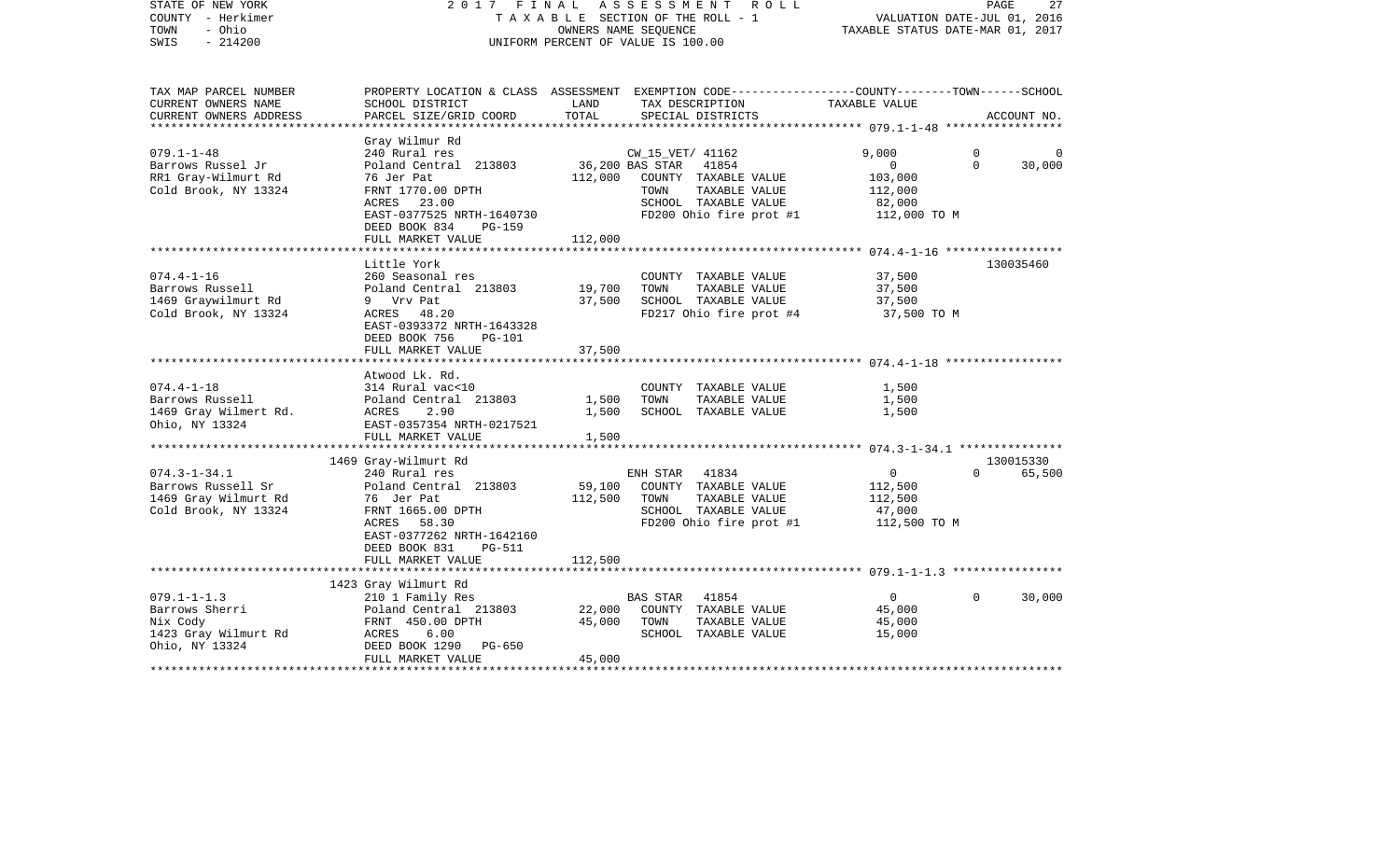| STATE OF NEW YORK<br>COUNTY - Herkimer<br>- Ohio<br>TOWN<br>$-214200$<br>SWIS                                                | 2017 FINAL                                                                                                                                                    | OWNERS NAME SEQUENCE       | ASSESSMENT ROLL<br>TAXABLE SECTION OF THE ROLL - 1<br>UNIFORM PERCENT OF VALUE IS 100.00                                                | VALUATION DATE-JUL 01, 2016<br>TAXABLE STATUS DATE-MAR 01, 2017 | PAGE<br>28         |
|------------------------------------------------------------------------------------------------------------------------------|---------------------------------------------------------------------------------------------------------------------------------------------------------------|----------------------------|-----------------------------------------------------------------------------------------------------------------------------------------|-----------------------------------------------------------------|--------------------|
| TAX MAP PARCEL NUMBER<br>CURRENT OWNERS NAME<br>CURRENT OWNERS ADDRESS                                                       | SCHOOL DISTRICT<br>PARCEL SIZE/GRID COORD                                                                                                                     | LAND<br>TOTAL              | PROPERTY LOCATION & CLASS ASSESSMENT EXEMPTION CODE---------------COUNTY-------TOWN------SCHOOL<br>TAX DESCRIPTION<br>SPECIAL DISTRICTS | TAXABLE VALUE                                                   | ACCOUNT NO.        |
| ********************                                                                                                         |                                                                                                                                                               |                            |                                                                                                                                         |                                                                 |                    |
| $079.3 - 1 - 23$<br>Bartholomew David<br>Bartholomew Susan<br>PO Box 21<br>Remsen, NY 13438                                  | Christman Spur Rd<br>260 Seasonal res<br>Poland Central 213803<br>42 Jer Pat<br>Lot 2<br>ACRES<br>35.90<br>EAST-0379211 NRTH-1628732<br>DEED BOOK 1346 PG-445 | 24,200<br>50,000           | COUNTY TAXABLE VALUE<br>TOWN<br>TAXABLE VALUE<br>SCHOOL TAXABLE VALUE<br>FD200 Ohio fire prot #1                                        | 50,000<br>50,000<br>50,000<br>50,000 TO M                       | 130027810          |
|                                                                                                                              | FULL MARKET VALUE                                                                                                                                             | 50,000                     |                                                                                                                                         |                                                                 |                    |
| $078.4 - 1 - 13$                                                                                                             | *************************<br>Route 8<br>260 Seasonal res                                                                                                      |                            | COUNTY TAXABLE VALUE                                                                                                                    | 52,500                                                          | 130060530          |
| Bartlett Eric L<br>19 1/2 Mohawk St<br>Whitesboro, NY 13492                                                                  | Poland Central 213803<br>Lot 19 Jer Pat<br>FRNT 681.00 DPTH<br>ACRES 34.50<br>EAST-0364628 NRTH-1628077<br>DEED BOOK 2017<br>PG-2627<br>FULL MARKET VALUE     | 40,800<br>52,500<br>52,500 | TAXABLE VALUE<br>TOWN<br>SCHOOL TAXABLE VALUE<br>FD200 Ohio fire prot #1                                                                | 52,500<br>52,500<br>52,500 TO M                                 |                    |
|                                                                                                                              |                                                                                                                                                               |                            |                                                                                                                                         |                                                                 |                    |
| $074.1 - 2 - 17$<br>Barton Justice S<br>Barton Dixie Lee<br>225 Bell Hill Rd<br>Poland, NY 13431<br>************************ | State Rt. 8<br>240 Rural res<br>Poland Central 213803<br>ACRES<br>7.10<br>EAST-0378507 NRTH-1655916<br>FULL MARKET VALUE                                      | 22,000<br>77,000<br>77,000 | COUNTY TAXABLE VALUE<br>TOWN<br>TAXABLE VALUE<br>SCHOOL TAXABLE VALUE<br>FD200 Ohio fire prot #1                                        | 77,000<br>77,000<br>77,000<br>77,000 TO M                       |                    |
|                                                                                                                              | Bull Hill Rd                                                                                                                                                  |                            |                                                                                                                                         |                                                                 | 130037200          |
| $085.2 - 2 - 8$<br>Bates Gary<br>Bates Deborah<br>1029 Bull Hill Rd<br>Cold Brook, NY 13324                                  | 210 1 Family Res<br>Poland Central 213803<br>22 Jer Pat<br>ACRES<br>1.80<br>EAST-0386500 NRTH-1621225<br>DEED BOOK 786<br><b>PG-119</b>                       | 15,400<br>67,500           | BAS STAR<br>41854<br>COUNTY TAXABLE VALUE<br>TAXABLE VALUE<br>TOWN<br>SCHOOL TAXABLE VALUE<br>FD210 Ohio fire prot #2                   | $\mathbf{0}$<br>67,500<br>67,500<br>37,500<br>67,500 TO M       | $\Omega$<br>30,000 |
|                                                                                                                              | FULL MARKET VALUE                                                                                                                                             | 67,500                     |                                                                                                                                         |                                                                 |                    |
|                                                                                                                              |                                                                                                                                                               |                            |                                                                                                                                         |                                                                 |                    |
| $085.2 - 2 - 11.2$<br>Bates Gary<br>Bates Deborah<br>1029 Bull Hill Rd<br>Cold Brook, NY 13324                               | Bull Hill Rd<br>314 Rural vac<10<br>Poland Central 213803<br>2.00<br>ACRES<br>EAST-0386293 NRTH-1621193<br>PG-217<br>DEED BOOK 796                            | 7,000<br>7,000             | COUNTY TAXABLE VALUE<br>TOWN<br>TAXABLE VALUE<br>SCHOOL TAXABLE VALUE<br>FD200 Ohio fire prot #1                                        | 7,000<br>7,000<br>7,000<br>7,000 TO M                           |                    |
| ***********                                                                                                                  | FULL MARKET VALUE<br>******************************                                                                                                           | 7,000<br>***************** |                                                                                                                                         |                                                                 |                    |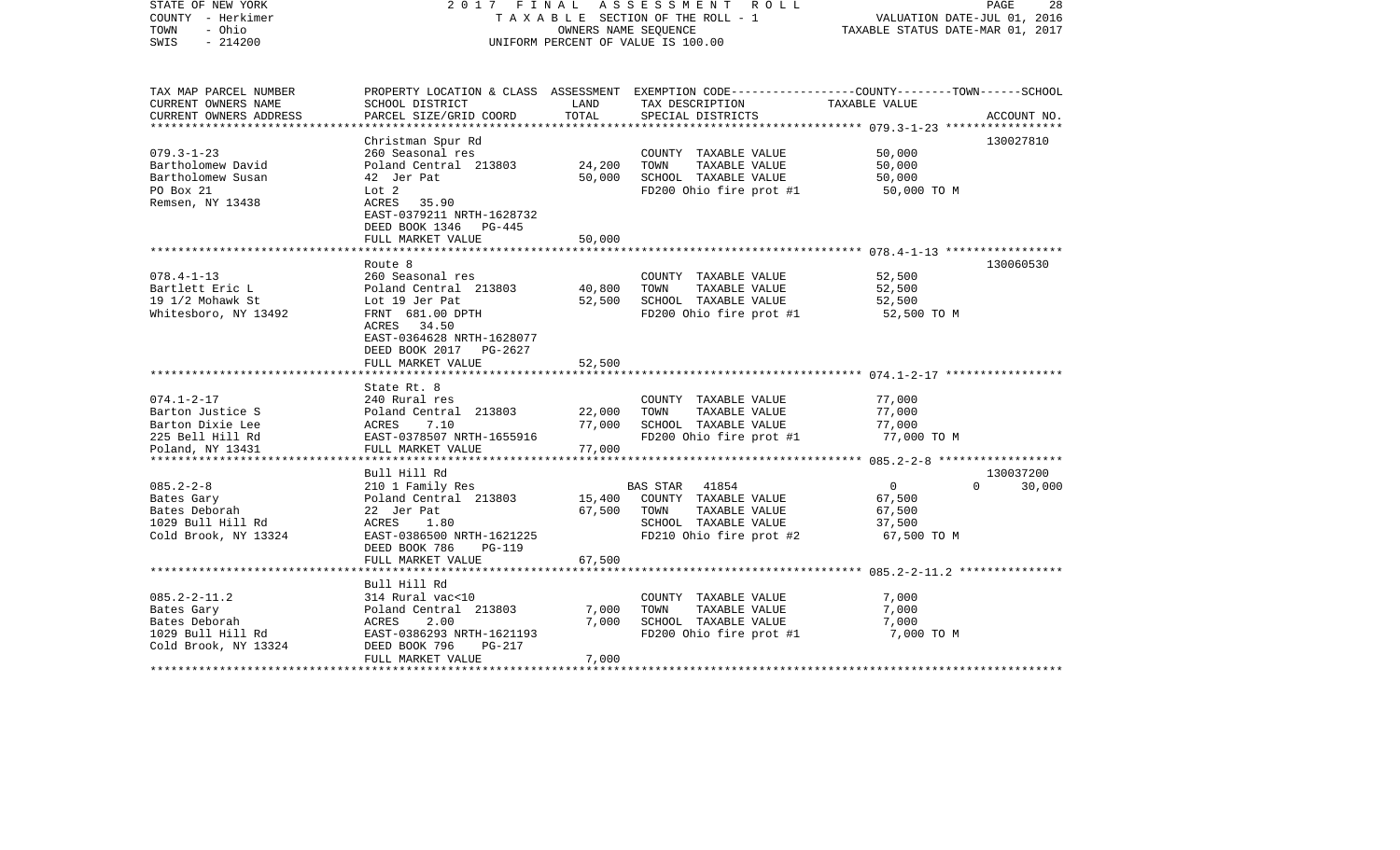| STATE OF NEW YORK           |                                |                      | 2017 FINAL ASSESSMENT<br>R O L L                                                               |                                  | PAGE<br>29               |
|-----------------------------|--------------------------------|----------------------|------------------------------------------------------------------------------------------------|----------------------------------|--------------------------|
| COUNTY - Herkimer           |                                |                      | TAXABLE SECTION OF THE ROLL - 1                                                                | VALUATION DATE-JUL 01, 2016      |                          |
| - Ohio<br>TOWN              |                                | OWNERS NAME SEQUENCE |                                                                                                | TAXABLE STATUS DATE-MAR 01, 2017 |                          |
| $-214200$<br>SWIS           |                                |                      | UNIFORM PERCENT OF VALUE IS 100.00                                                             |                                  |                          |
|                             |                                |                      |                                                                                                |                                  |                          |
|                             |                                |                      |                                                                                                |                                  |                          |
| TAX MAP PARCEL NUMBER       |                                |                      | PROPERTY LOCATION & CLASS ASSESSMENT EXEMPTION CODE---------------COUNTY-------TOWN-----SCHOOL |                                  |                          |
| CURRENT OWNERS NAME         | SCHOOL DISTRICT                | LAND                 | TAX DESCRIPTION                                                                                | TAXABLE VALUE                    |                          |
| CURRENT OWNERS ADDRESS      | PARCEL SIZE/GRID COORD         | TOTAL                | SPECIAL DISTRICTS                                                                              |                                  | ACCOUNT NO.              |
|                             | Hill Rd                        |                      |                                                                                                |                                  |                          |
| $074.3 - 1 - 31.3$          | 322 Rural vac>10               |                      | COUNTY TAXABLE VALUE                                                                           | 17,400                           |                          |
| Bates Gregory M             | Poland Central 213803          | 17,400               | TOWN<br>TAXABLE VALUE                                                                          | 17,400                           |                          |
| PO Box 391                  | ACRES 13.50                    | 17,400               | SCHOOL TAXABLE VALUE                                                                           | 17,400                           |                          |
| Herkimer, NY 13350          | EAST-0379133 NRTH-1646781      |                      | FD200 Ohio fire prot #1                                                                        | 17,400 TO M                      |                          |
|                             | DEED BOOK 788<br>PG-234        |                      |                                                                                                |                                  |                          |
|                             | FULL MARKET VALUE              | 17,400               |                                                                                                |                                  |                          |
|                             |                                |                      |                                                                                                |                                  |                          |
|                             | 3885 Rt 8                      |                      |                                                                                                |                                  | 130026820                |
| $074.1 - 2 - 35$            | 210 1 Family Res               |                      | 41854<br>BAS STAR                                                                              | $\overline{0}$                   | $\Omega$<br>30,000       |
| Baumes Scott M              | Poland Central 213803          | 11,200               | COUNTY TAXABLE VALUE                                                                           | 51,800                           |                          |
| 3885 State Route 8          | 64 Rem Pat                     | 51,800               | TAXABLE VALUE<br>TOWN                                                                          | 51,800                           |                          |
| Cold Brook, NY 13324        | FRNT<br>50.00 DPTH 187.00      |                      | SCHOOL TAXABLE VALUE                                                                           | 21,800                           |                          |
|                             | $0.22$ BANK<br>ACRES<br>035    |                      | FD200 Ohio fire prot #1                                                                        | 51,800 TO M                      |                          |
|                             | EAST-0375322 NRTH-1655039      |                      |                                                                                                |                                  |                          |
|                             | DEED BOOK 847<br><b>PG-285</b> |                      |                                                                                                |                                  |                          |
|                             | FULL MARKET VALUE              | 51,800               |                                                                                                |                                  |                          |
|                             |                                |                      |                                                                                                |                                  |                          |
|                             | Rt 8                           |                      |                                                                                                |                                  | 130060450                |
| $074.1 - 2 - 36$            | 314 Rural vac<10               |                      | COUNTY TAXABLE VALUE                                                                           | 1,000                            |                          |
| Baumes Scott M              | Poland Central 213803          | 1,000                | TAXABLE VALUE<br>TOWN                                                                          | 1,000                            |                          |
| 3885 State Route 8          | Lot 64 Rem P.                  | 1,000                | SCHOOL TAXABLE VALUE                                                                           | 1,000                            |                          |
| Cold Brook, NY 13324        | FRNT 98.00 DPTH 157.00         |                      | FD200 Ohio fire prot #1                                                                        | 1,000 TO M                       |                          |
|                             | $0.35$ BANK<br>ACRES<br>035    |                      |                                                                                                |                                  |                          |
|                             | EAST-0375187 NRTH-1655051      |                      |                                                                                                |                                  |                          |
|                             | DEED BOOK 847<br>PG-285        |                      |                                                                                                |                                  |                          |
|                             | FULL MARKET VALUE              | 1,000                |                                                                                                |                                  |                          |
|                             | South Lake Rd                  |                      |                                                                                                |                                  | 130044100                |
| $058. - 2 - 26$             | 260 Seasonal res - WTRFNT      |                      | COUNTY TAXABLE VALUE                                                                           | 70,500                           |                          |
| Bayzon Ronald               | Adirondack<br>302601           | 50,000               | TAXABLE VALUE<br>TOWN                                                                          | 70,500                           |                          |
| Bayzon Carole               | 1 Nob Pat                      | 70,500               | SCHOOL TAXABLE VALUE                                                                           | 70,500                           |                          |
| 235 Dropp Rd                | N Lake                         |                      | FD215 Ohio fire prot #3                                                                        | 70,500 TO M                      |                          |
| Richfield Springs, NY 13439 | Sens $1/2$                     |                      |                                                                                                |                                  |                          |
|                             | FRNT 64.90 DPTH 66.00          |                      |                                                                                                |                                  |                          |
|                             | EAST-0375991 NRTH-1708436      |                      |                                                                                                |                                  |                          |
|                             | DEED BOOK 1539 PG-802          |                      |                                                                                                |                                  |                          |
|                             | FULL MARKET VALUE              | 70,500               |                                                                                                |                                  |                          |
|                             |                                |                      |                                                                                                |                                  |                          |
|                             | Rt 8                           |                      |                                                                                                |                                  | 130030900                |
| $074.1 - 2 - 7.1$           | 240 Rural res                  |                      | 41854<br>BAS STAR                                                                              | $\mathbf 0$                      | 30,000<br>$\overline{0}$ |
| Bazan Stephen               | Poland Central 213803          | 79,500               | COUNTY TAXABLE VALUE                                                                           | 123,500                          |                          |
| PO Box 61                   | 75 Rem Pat                     | 123,500              | TAXABLE VALUE<br>TOWN                                                                          | 123,500                          |                          |
| Poland, NY 13431            | Sub 15                         |                      | SCHOOL TAXABLE VALUE                                                                           | 93,500                           |                          |
|                             | R1 & Garage & Barn             |                      | FD200 Ohio fire prot #1                                                                        | 123,500 TO M                     |                          |
|                             | ACRES<br>56.90                 |                      |                                                                                                |                                  |                          |
|                             | EAST-0374283 NRTH-1655127      |                      |                                                                                                |                                  |                          |
|                             | DEED BOOK 697<br>PG-342        |                      |                                                                                                |                                  |                          |
|                             | FULL MARKET VALUE              | 123,500              |                                                                                                |                                  |                          |
|                             |                                |                      |                                                                                                |                                  |                          |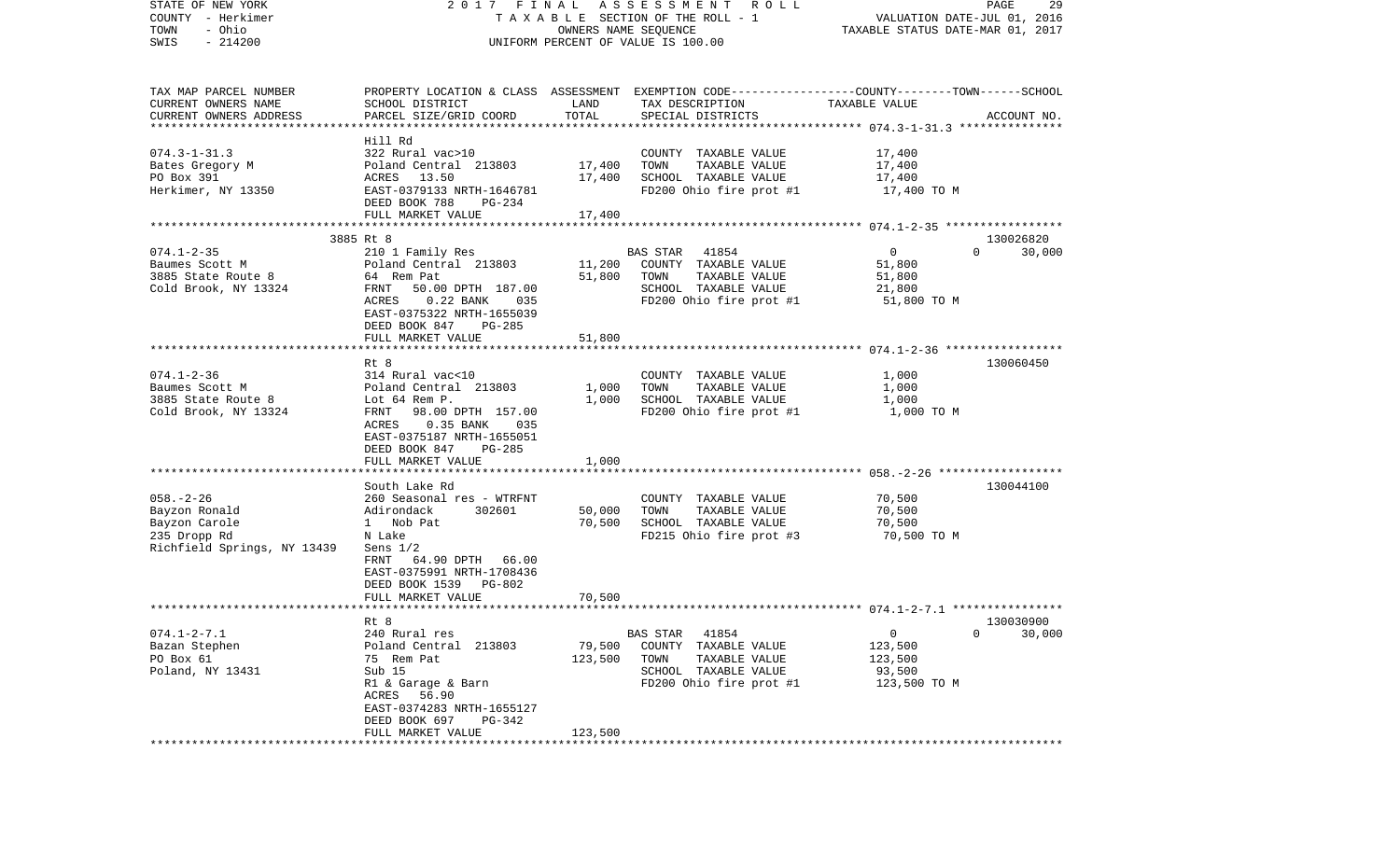| STATE OF NEW YORK<br>COUNTY - Herkimer<br>- Ohio<br>TOWN<br>$-214200$<br>SWIS                                     |                                                                                                                                                             | OWNERS NAME SEQUENCE | 2017 FINAL ASSESSMENT<br>R O L L<br>T A X A B L E SECTION OF THE ROLL - 1<br>UNIFORM PERCENT OF VALUE IS 100.00                        | VALUATION DATE-JUL 01, 2016<br>TAXABLE STATUS DATE-MAR 01, 2017 | PAGE<br>30  |
|-------------------------------------------------------------------------------------------------------------------|-------------------------------------------------------------------------------------------------------------------------------------------------------------|----------------------|----------------------------------------------------------------------------------------------------------------------------------------|-----------------------------------------------------------------|-------------|
| TAX MAP PARCEL NUMBER<br>CURRENT OWNERS NAME<br>CURRENT OWNERS ADDRESS<br>***********************                 | SCHOOL DISTRICT<br>PARCEL SIZE/GRID COORD                                                                                                                   | LAND<br>TOTAL        | PROPERTY LOCATION & CLASS ASSESSMENT EXEMPTION CODE---------------COUNTY-------TOWN-----SCHOOL<br>TAX DESCRIPTION<br>SPECIAL DISTRICTS | TAXABLE VALUE                                                   | ACCOUNT NO. |
|                                                                                                                   | 522 North Lk                                                                                                                                                |                      |                                                                                                                                        |                                                                 | 130075000   |
| $058. - 2 - 5$<br>Beach Ann V<br>Beach Welcome Carolyn<br>83 Beach St<br>Sharon, MA 02067                         | 260 Seasonal res - WTRFNT<br>Adirondack<br>302601<br>Lot 1<br>Seas 1A<br>ACRES<br>3.40<br>EAST-0377841 NRTH-1714250<br>DEED BOOK 1614 PG-42                 | 152,600<br>243,600   | COUNTY TAXABLE VALUE<br>TAXABLE VALUE<br>TOWN<br>SCHOOL TAXABLE VALUE<br>FD215 Ohio fire prot #3                                       | 243,600<br>243,600<br>243,600<br>243,600 TO M                   |             |
|                                                                                                                   | FULL MARKET VALUE                                                                                                                                           | 243,600              |                                                                                                                                        |                                                                 |             |
|                                                                                                                   | ************************<br>North Lk                                                                                                                        |                      |                                                                                                                                        |                                                                 | 130009510   |
| $058. - 2 - 7$<br>Beach Ann V<br>Beach Welcome Carolyn<br>83 Beach St<br>Sharon, MA 02067                         | $312$ Vac w/imprv - WTRFNT<br>302601<br>Adirondack<br>1 Nob Pat<br>Garage 1A<br>ACRES<br>1.20<br>EAST-0377405 NRTH-1713998<br>DEED BOOK 1614 PG-42          | 128,000<br>131,000   | COUNTY TAXABLE VALUE<br>TOWN<br>TAXABLE VALUE<br>SCHOOL TAXABLE VALUE<br>FD215 Ohio fire prot #3                                       | 131,000<br>131,000<br>131,000<br>131,000 TO M                   |             |
|                                                                                                                   | FULL MARKET VALUE                                                                                                                                           | 131,000              |                                                                                                                                        |                                                                 |             |
| $085.2 - 2 - 51$<br>Beach Steven L                                                                                | Bull Hill Rd<br>260 Seasonal res<br>Poland Central 213803                                                                                                   | 11,800               | COUNTY TAXABLE VALUE<br>TOWN<br>TAXABLE VALUE                                                                                          | 46,400<br>46,400                                                | 130024780   |
| Beach Gail K<br>c/o Jessica Deering<br>5701 8th St N<br>Arlington, VA 22205                                       | 22 Jer Pat<br>R 1 1<br>FRNT 338.70 DPTH 112.00<br>0.74<br>ACRES<br>EAST-0384698 NRTH-1616874<br>DEED BOOK 680<br><b>PG-601</b>                              | 46,400               | SCHOOL TAXABLE VALUE<br>FD210 Ohio fire prot #2                                                                                        | 46,400<br>46,400 TO M                                           |             |
|                                                                                                                   | FULL MARKET VALUE                                                                                                                                           | 46,400               |                                                                                                                                        |                                                                 |             |
|                                                                                                                   |                                                                                                                                                             |                      |                                                                                                                                        |                                                                 |             |
| $085.2 - 2 - 54.1$<br>Beach Steven L<br>Beach Gail<br>c/o Jessica Deering<br>5701 8th St N<br>Arlington, VA 22205 | Bull Hill Rd<br>322 Rural vac>10<br>Poland Central 213803<br>22 Jer Pat<br>V1 47.2A<br>ACRES 46.50<br>EAST-0385546 NRTH-1616366<br>DEED BOOK 863<br>$PG-90$ | 39,200<br>39,200     | COUNTY TAXABLE VALUE<br>TAXABLE VALUE<br>TOWN<br>SCHOOL TAXABLE VALUE<br>FD210 Ohio fire prot #2                                       | 39,200<br>39,200<br>39,200<br>39,200 TO M                       | 130019890   |
|                                                                                                                   | FULL MARKET VALUE                                                                                                                                           | 39,200               |                                                                                                                                        |                                                                 |             |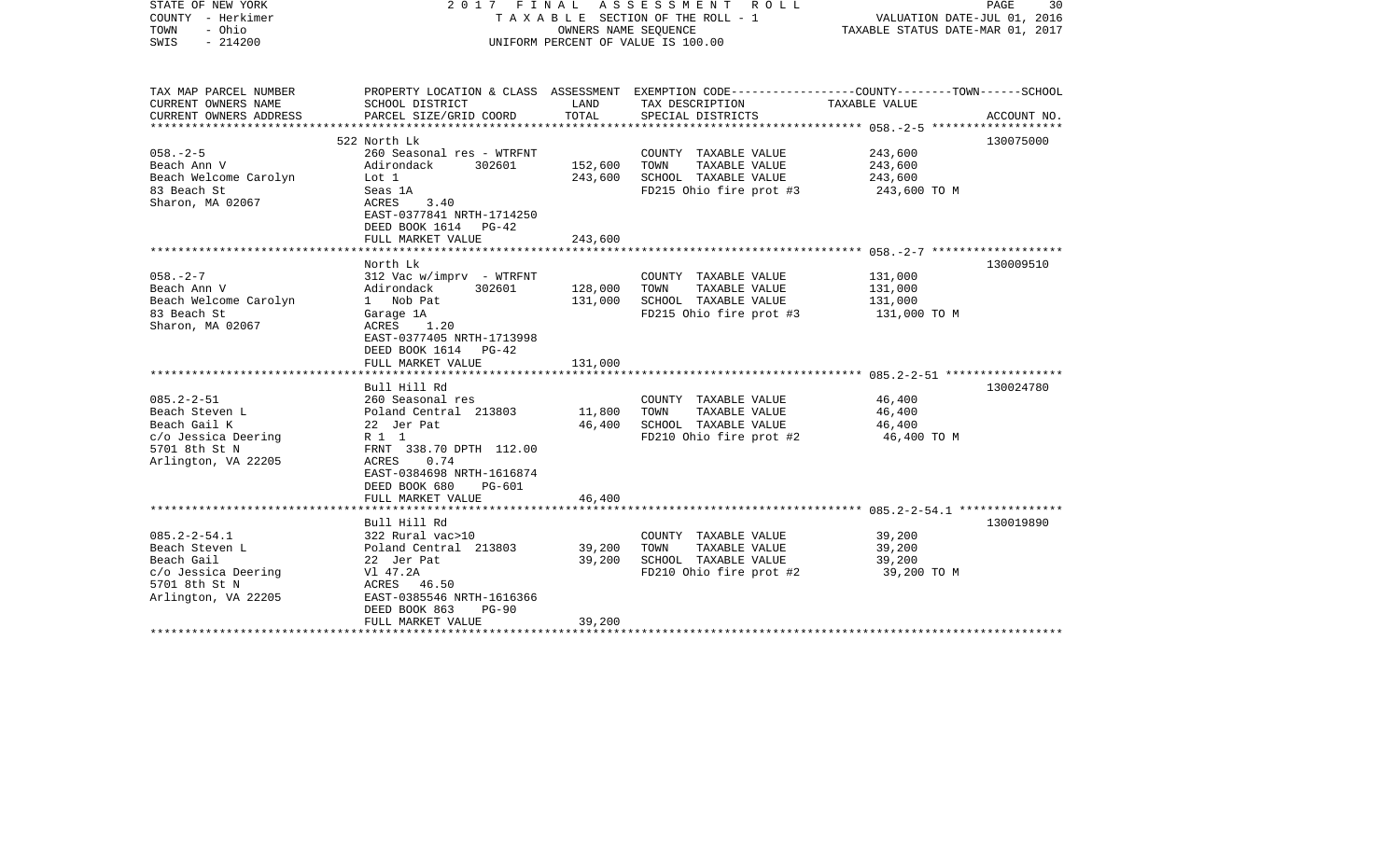| STATE OF NEW YORK<br>COUNTY - Herkimer<br>- Ohio<br>TOWN<br>$-214200$<br>SWIS                        |                                                                                                                                                                      | OWNERS NAME SEQUENCE       | 2017 FINAL ASSESSMENT ROLL<br>TAXABLE SECTION OF THE ROLL - 1<br>UNIFORM PERCENT OF VALUE IS 100.00                | VALUATION DATE-JUL 01, 2016<br>TAXABLE STATUS DATE-MAR 01, 2017 | PAGE<br>31         |
|------------------------------------------------------------------------------------------------------|----------------------------------------------------------------------------------------------------------------------------------------------------------------------|----------------------------|--------------------------------------------------------------------------------------------------------------------|-----------------------------------------------------------------|--------------------|
| TAX MAP PARCEL NUMBER<br>CURRENT OWNERS NAME                                                         | SCHOOL DISTRICT                                                                                                                                                      | LAND                       | PROPERTY LOCATION & CLASS ASSESSMENT EXEMPTION CODE---------------COUNTY-------TOWN-----SCHOOL<br>TAX DESCRIPTION  | TAXABLE VALUE                                                   |                    |
| CURRENT OWNERS ADDRESS                                                                               | PARCEL SIZE/GRID COORD                                                                                                                                               | TOTAL                      | SPECIAL DISTRICTS                                                                                                  |                                                                 | ACCOUNT NO.        |
|                                                                                                      | 729 Fisher Rd                                                                                                                                                        |                            |                                                                                                                    |                                                                 | 130044432          |
| $078.4 - 1 - 8.6$<br>Beauregard Gary R<br>Beaurgard Kelly A<br>729 Fisher Rd<br>Cold Brook, NY 13324 | 240 Rural res<br>Poland Central 213803<br>12 Jer Pat<br>Log Home & Garage<br>ACRES 11.40<br>EAST-0362651 NRTH-1625349<br>DEED BOOK 1379 PG-500                       | 28,100<br>90,000           | BAS STAR 41854<br>COUNTY TAXABLE VALUE<br>TAXABLE VALUE<br>TOWN<br>SCHOOL TAXABLE VALUE<br>FD200 Ohio fire prot #1 | $\overline{0}$<br>90,000<br>90,000<br>60,000<br>90,000 TO M     | $\Omega$<br>30,000 |
|                                                                                                      | FULL MARKET VALUE                                                                                                                                                    | 90,000                     |                                                                                                                    |                                                                 |                    |
| $074.1 - 1 - 29$                                                                                     | Route 8<br>322 Rural vac>10                                                                                                                                          |                            | COUNTY TAXABLE VALUE                                                                                               | 42,200                                                          | 130034080          |
| Bell Joseph<br>Bell Kierin<br>4602 Jersey Hill Rd<br>Amsterdam, NY 12010                             | Poland Central 213803<br>75 Rem Pat<br>Sub 8<br>V12 40<br>FRNT 212.00 DPTH<br>ACRES 39.90<br>EAST-0382462 NRTH-1657746<br>DEED BOOK 1586 PG-766<br>FULL MARKET VALUE | 42,200<br>42,200<br>42,200 | TOWN<br>TAXABLE VALUE<br>SCHOOL TAXABLE VALUE<br>FD200 Ohio fire prot #1                                           | 42,200<br>42,200<br>42,200 TO M                                 |                    |
|                                                                                                      |                                                                                                                                                                      |                            |                                                                                                                    |                                                                 |                    |
| $073.3 - 2 - 70$<br>Belmonte Daniel J Jr<br>Delmonte Susan<br>13 Allen Rd<br>Goshen, CT 06756        | Ed Smith Rd<br>260 Seasonal res<br>Poland Central 213803<br>45 Jer Pat<br>ACRES<br>8.10<br>EAST-0354971 NRTH-1641343<br>DEED BOOK 1229 PG-951<br>FULL MARKET VALUE   | 25,800<br>41,800<br>41,800 | COUNTY TAXABLE VALUE<br>TAXABLE VALUE<br>TOWN<br>SCHOOL TAXABLE VALUE<br>FD200 Ohio fire prot #1                   | 41,800<br>41,800<br>41,800<br>41,800 TO M                       | 130039060          |
|                                                                                                      |                                                                                                                                                                      |                            |                                                                                                                    |                                                                 |                    |
| $078.1 - 2 - 3.2$<br>Bendino Betty J<br>Bendino Alice<br>1323 Blandina St<br>Utica, NY 13501-1915    | Ed Smith Rd<br>314 Rural vac<10<br>Poland Central 213803<br>45 Jer Pat<br>78.1-2-3 DELETED USING S/<br>#3<br>5.10<br>ACRES<br>EAST-0355406 NRTH-1638947              | 11,500<br>11,500           | COUNTY TAXABLE VALUE<br>TAXABLE VALUE<br>TOWN<br>SCHOOL TAXABLE VALUE<br>FD200 Ohio fire prot #1                   | 11,500<br>11,500<br>11,500<br>11,500 TO M                       | 130029670          |
| **************************                                                                           | DEED BOOK 1345<br>PG-189<br>FULL MARKET VALUE                                                                                                                        | 11,500                     |                                                                                                                    |                                                                 |                    |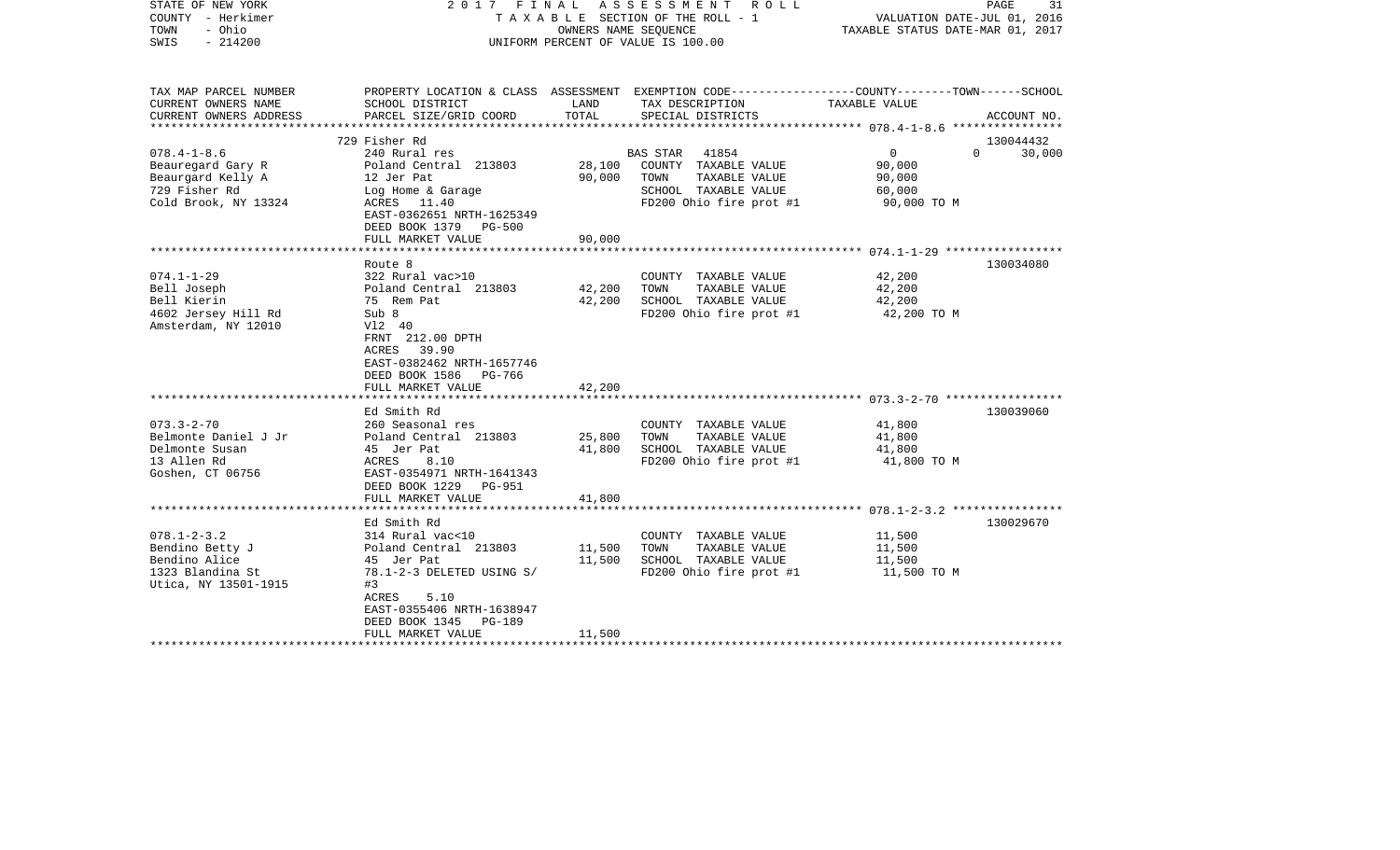| STATE OF NEW YORK<br>COUNTY - Herkimer<br>- Ohio<br>TOWN<br>$-214200$<br>SWIS                        | 2017 FINAL<br>TAXABLE SECTION OF THE ROLL - 1<br>UNIFORM PERCENT OF VALUE IS 100.00                                                                                                                | PAGE<br>32<br>VALUATION DATE-JUL 01, 2016<br>TAXABLE STATUS DATE-MAR 01, 2017 |                                                                                                                                                                          |                                                                                                     |                                                     |
|------------------------------------------------------------------------------------------------------|----------------------------------------------------------------------------------------------------------------------------------------------------------------------------------------------------|-------------------------------------------------------------------------------|--------------------------------------------------------------------------------------------------------------------------------------------------------------------------|-----------------------------------------------------------------------------------------------------|-----------------------------------------------------|
| TAX MAP PARCEL NUMBER<br>CURRENT OWNERS NAME<br>CURRENT OWNERS ADDRESS                               | SCHOOL DISTRICT<br>PARCEL SIZE/GRID COORD                                                                                                                                                          | LAND<br>TOTAL                                                                 | PROPERTY LOCATION & CLASS ASSESSMENT EXEMPTION CODE----------------COUNTY-------TOWN------SCHOOL<br>TAX DESCRIPTION<br>SPECIAL DISTRICTS                                 | TAXABLE VALUE                                                                                       | ACCOUNT NO.                                         |
| ************************<br>$064. -1 - 20$<br>Bennett Brian E<br>221 Fay Ln<br>Minoa, NY 13116       | Reed Mill Road Rd<br>322 Rural vac>10<br>Adirondack<br>302601<br>Lot 15 Rem Pat<br>ACRES 26.70<br>EAST-0340662 NRTH-1672387<br>DEED BOOK 936<br>$PG-163$<br>FULL MARKET VALUE                      | 26,300<br>26,300<br>26,300                                                    | COUNTY TAXABLE VALUE<br>TOWN<br>TAXABLE VALUE<br>SCHOOL TAXABLE VALUE<br>FD215 Ohio fire prot #3                                                                         | 26,300<br>26,300<br>26,300<br>26,300 TO M                                                           | 130060595                                           |
| $064. -1 - 21$<br>Bennett Deborah D<br>100 E. Dauenhauer St<br>East Syracuse, NY 13057               | Reed Mill Road Rd<br>910 Priv forest<br>Adirondack<br>302601<br>15 Rem Pat<br>FRNT 200.00 DPTH<br>ACRES 26.70<br>EAST-0341270 NRTH-1673872<br>DEED BOOK 1305<br>PG-469<br>FULL MARKET VALUE        | 26,300<br>26,300<br>26,300                                                    | COUNTY TAXABLE VALUE<br>TAXABLE VALUE<br>TOWN<br>SCHOOL TAXABLE VALUE<br>FD215 Ohio fire prot #3                                                                         | 26,300<br>26,300<br>26,300<br>26,300 TO M                                                           | 130010050                                           |
| $079.3 - 1 - 5$<br>Bergin Keith<br>Bergin Christina M<br>161 Ridge Rd<br>Dover Plains, NY 12522-5745 | 944 Gray Wilmurt Rd<br>210 1 Family Res<br>Poland Central 213803<br>Lot 43 Jer Pat<br>Dbl Trl & Garage<br>ACRES 12.60<br>EAST-0373904 NRTH-1631019<br>DEED BOOK 836<br>PG-685<br>FULL MARKET VALUE | 28,900<br>78,000<br>78,000                                                    | COUNTY TAXABLE VALUE<br>TOWN<br>TAXABLE VALUE<br>SCHOOL TAXABLE VALUE<br>FD200 Ohio fire prot #1                                                                         | 78,000<br>78,000<br>78,000<br>78,000 TO M                                                           | 130060410                                           |
| $074.1 - 1 - 18$<br>Bergstrom Thomas G<br>164 Atwood Lk<br>Cold Brook, NY 13324                      | 164 Atwood Lake Rd<br>210 1 Family Res<br>Poland Central 213803<br>Lot 2 Vro Pat<br>FRNT 485.00 DPTH<br>ACRES<br>5.70<br>EAST-0381800 NRTH-1649417<br>DEED BOOK 769<br>PG-147<br>FULL MARKET VALUE | 96,400                                                                        | VET COM CT 41131<br>24,900 VET DIS CT 41141<br>96,400 ENH STAR 41834<br>COUNTY TAXABLE VALUE<br>TOWN<br>TAXABLE VALUE<br>SCHOOL TAXABLE VALUE<br>FD200 Ohio fire prot #1 | 15,000<br>20,000<br>30,000<br>40,000<br>$\overline{0}$<br>51,400<br>36,400<br>30,900<br>96,400 TO M | 130060245<br>0<br>$\mathbf 0$<br>$\Omega$<br>65,500 |
| $078.2 - 1 - 5.3$<br>Bernier James<br>Pawling Rd<br>PO Box 88<br>Piseco, NY 12139                    | Route 8<br>314 Rural vac<10<br>Poland Central 213803<br>Lot 49 Jer Pat<br>32.00 DPTH 135.00<br>FRNT<br>ACRES<br>0.04<br>EAST-0365058 NRTH-1638447<br>DEED BOOK 1374 PG-989<br>FULL MARKET VALUE    | 100<br>100<br>100                                                             | COUNTY TAXABLE VALUE<br>TOWN<br>TAXABLE VALUE<br>SCHOOL TAXABLE VALUE<br>FD200 Ohio fire prot #1                                                                         | 100<br>100<br>100<br>100 TO M                                                                       | 130035550.2                                         |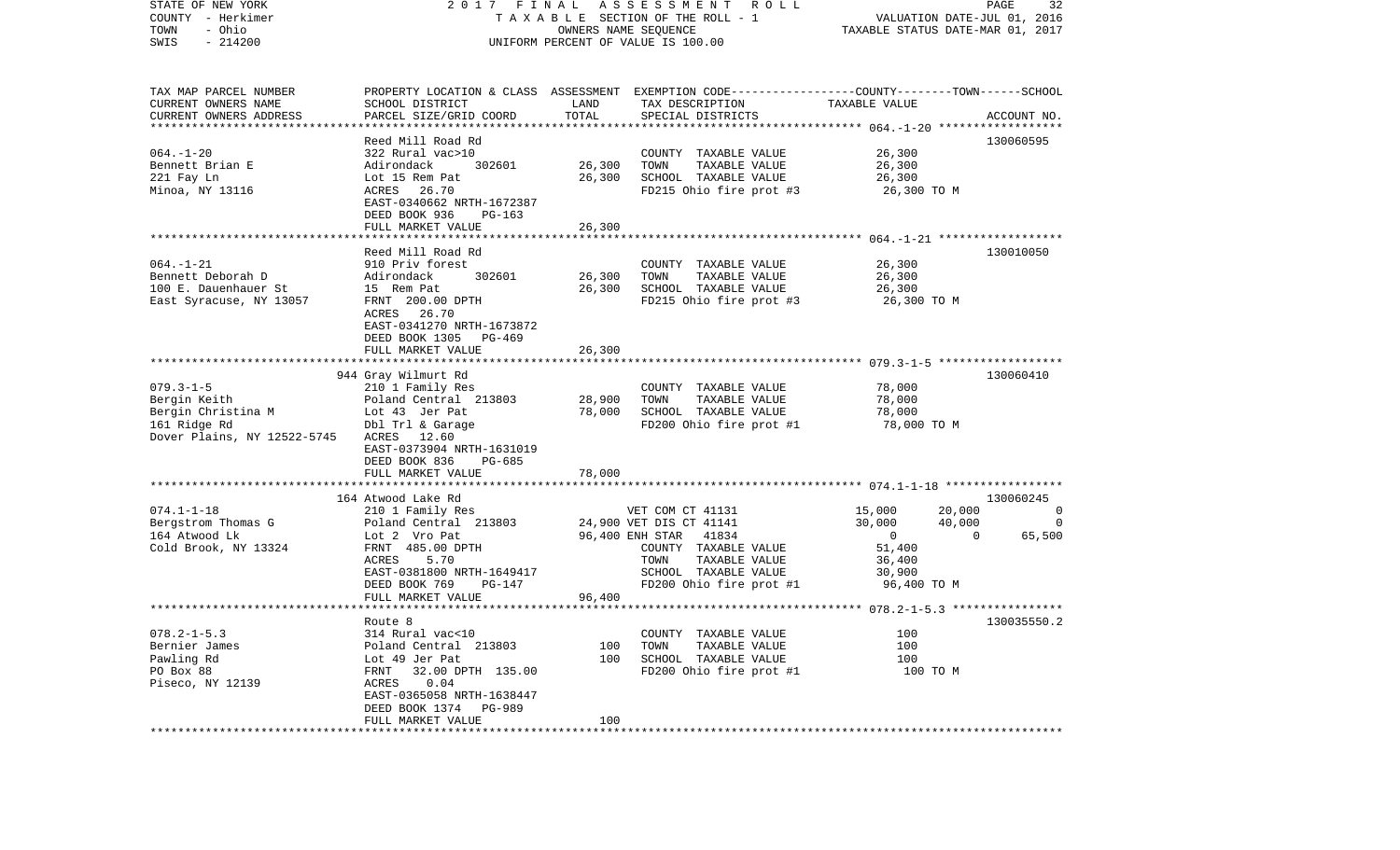| STATE OF NEW YORK           | 2017 FINAL                                 |                      | ASSESSMENT<br>R O L L                                                                           |                                  | PAGE<br>33         |
|-----------------------------|--------------------------------------------|----------------------|-------------------------------------------------------------------------------------------------|----------------------------------|--------------------|
| COUNTY - Herkimer           |                                            |                      | T A X A B L E SECTION OF THE ROLL - 1                                                           | VALUATION DATE-JUL 01, 2016      |                    |
| - Ohio<br>TOWN              |                                            | OWNERS NAME SEQUENCE |                                                                                                 | TAXABLE STATUS DATE-MAR 01, 2017 |                    |
| $-214200$<br>SWIS           |                                            |                      | UNIFORM PERCENT OF VALUE IS 100.00                                                              |                                  |                    |
|                             |                                            |                      |                                                                                                 |                                  |                    |
|                             |                                            |                      |                                                                                                 |                                  |                    |
| TAX MAP PARCEL NUMBER       |                                            |                      | PROPERTY LOCATION & CLASS ASSESSMENT EXEMPTION CODE---------------COUNTY-------TOWN------SCHOOL |                                  |                    |
| CURRENT OWNERS NAME         | SCHOOL DISTRICT                            | LAND                 | TAX DESCRIPTION                                                                                 | TAXABLE VALUE                    |                    |
| CURRENT OWNERS ADDRESS      | PARCEL SIZE/GRID COORD                     | TOTAL                | SPECIAL DISTRICTS                                                                               |                                  | ACCOUNT NO.        |
| *************************   |                                            |                      |                                                                                                 |                                  |                    |
|                             | 2755 Rt 8                                  |                      |                                                                                                 |                                  | 130035370.1        |
| $078.2 - 2 - 27.1$          | 421 Restaurant                             |                      | COUNTY TAXABLE VALUE                                                                            | 150,000                          |                    |
| Bernier James               | Poland Central 213803                      | 41,300               | TOWN<br>TAXABLE VALUE                                                                           | 150,000                          |                    |
| Pauling Rd                  | 44 Jer Pat                                 | 150,000              | SCHOOL TAXABLE VALUE                                                                            | 150,000                          |                    |
| PO Box 88                   | Hotel Ohio                                 |                      | FD200 Ohio fire prot #1                                                                         | 150,000 TO M                     |                    |
| Piseco, NY 12139            | $Com$ 23                                   |                      |                                                                                                 |                                  |                    |
|                             | ACRES 21.90                                |                      |                                                                                                 |                                  |                    |
|                             | EAST-0364774 NRTH-1637638                  |                      |                                                                                                 |                                  |                    |
|                             | DEED BOOK 1415<br>PG-57                    |                      |                                                                                                 |                                  |                    |
|                             | FULL MARKET VALUE                          | 150,000              |                                                                                                 |                                  |                    |
|                             |                                            |                      |                                                                                                 |                                  |                    |
|                             | 190 Reese Rd                               |                      |                                                                                                 |                                  |                    |
| $078.1 - 2 - 9.4$           | 260 Seasonal res                           |                      | COUNTY TAXABLE VALUE                                                                            | 73,000                           |                    |
| Biagini Michael J           | Poland Central 213803                      | 28,600               | TOWN<br>TAXABLE VALUE                                                                           | 73,000                           |                    |
| Biagini Linda K             | 45 Jer Pat                                 | 73,000               | SCHOOL TAXABLE VALUE                                                                            | 73,000                           |                    |
| 11358 Landing Estates Dr    | ACRES 12.20                                |                      | FD200 Ohio fire prot #1                                                                         | 73,000 TO M                      |                    |
| Jacksonville, FL 32257-1524 | EAST-0359672 NRTH-1637646                  |                      |                                                                                                 |                                  |                    |
|                             | DEED BOOK 869<br>PG-465                    |                      |                                                                                                 |                                  |                    |
|                             | FULL MARKET VALUE                          | 73,000               |                                                                                                 |                                  |                    |
|                             |                                            |                      |                                                                                                 |                                  |                    |
|                             | 530 Figert Rd                              |                      |                                                                                                 |                                  |                    |
| $073.4 - 2 - 55$            | 210 1 Family Res                           |                      | COUNTY TAXABLE VALUE                                                                            | 41,000                           |                    |
| Bianchi Michael             | Poland Central 213803                      | 26,100               | TOWN<br>TAXABLE VALUE                                                                           | 41,000                           |                    |
| Bianchi Cynthia             | Lot 77 Jer Pat                             | 41,000               | SCHOOL TAXABLE VALUE                                                                            | 41,000                           |                    |
| 620 Atwood Lake Rd          | R1 9.0A                                    |                      | FD200 Ohio fire prot #1                                                                         | 41,000 TO M                      |                    |
| Cold Brook, NY 13324        | ACRES<br>8.64<br>EAST-0369573 NRTH-1642884 |                      |                                                                                                 |                                  |                    |
|                             | DEED BOOK 2017 PG-608                      |                      |                                                                                                 |                                  |                    |
|                             | FULL MARKET VALUE                          | 41,000               |                                                                                                 |                                  |                    |
|                             | *******************************            |                      |                                                                                                 |                                  |                    |
|                             | 620 Atwood Lk Rd                           |                      |                                                                                                 |                                  | 130021960          |
| $074.2 - 1 - 5.2$           | 240 Rural res                              |                      | ENH STAR<br>41834                                                                               | $\overline{0}$                   | 65,500<br>$\Omega$ |
| Bianchi Michael             | Poland Central 213803                      | 27,800               | COUNTY TAXABLE VALUE                                                                            | 76,500                           |                    |
| 620 Atwood Lk Rd            | Lot 23 Vrooman Pat                         | 76,500               | TOWN<br>TAXABLE VALUE                                                                           | 76,500                           |                    |
| Cold Brook, NY 13324        | FRNT 866.00 DPTH                           |                      | SCHOOL TAXABLE VALUE                                                                            | 11,000                           |                    |
|                             | ACRES 11.00                                |                      | FD200 Ohio fire prot #1                                                                         | 76,500 то м                      |                    |
|                             | EAST-0388863 NRTH-1652387                  |                      |                                                                                                 |                                  |                    |
|                             | DEED BOOK 935<br>PG-215                    |                      |                                                                                                 |                                  |                    |
|                             | FULL MARKET VALUE                          | 76,500               |                                                                                                 |                                  |                    |
|                             |                                            |                      |                                                                                                 |                                  |                    |
|                             | Fly Brook Rd                               |                      |                                                                                                 |                                  | 130060805          |
| $073.3 - 2 - 57$            | 312 Vac w/imprv                            |                      | COUNTY TAXABLE VALUE                                                                            | 2,500                            |                    |
| Biando Donald L             | Poland Central 213803                      | 2,200                | TOWN<br>TAXABLE VALUE                                                                           | 2,500                            |                    |
| Biando Joy M                | Lot 47 Jer Pat                             | 2,500                | SCHOOL TAXABLE VALUE                                                                            | 2,500                            |                    |
| 423 N Washington St         | V1 2<br>0.5A                               |                      | FD200 Ohio fire prot #1                                                                         | 2,500 TO M                       |                    |
| Herkimer, NY 13350          | FRNT 100.00 DPTH 153.00                    |                      |                                                                                                 |                                  |                    |
|                             | 0.29<br>ACRES                              |                      |                                                                                                 |                                  |                    |
|                             | EAST-0355135 NRTH-1644250                  |                      |                                                                                                 |                                  |                    |
|                             | DEED BOOK 1455<br>PG-365                   |                      |                                                                                                 |                                  |                    |
|                             | FULL MARKET VALUE                          | 2,500                |                                                                                                 |                                  |                    |
|                             |                                            |                      |                                                                                                 |                                  |                    |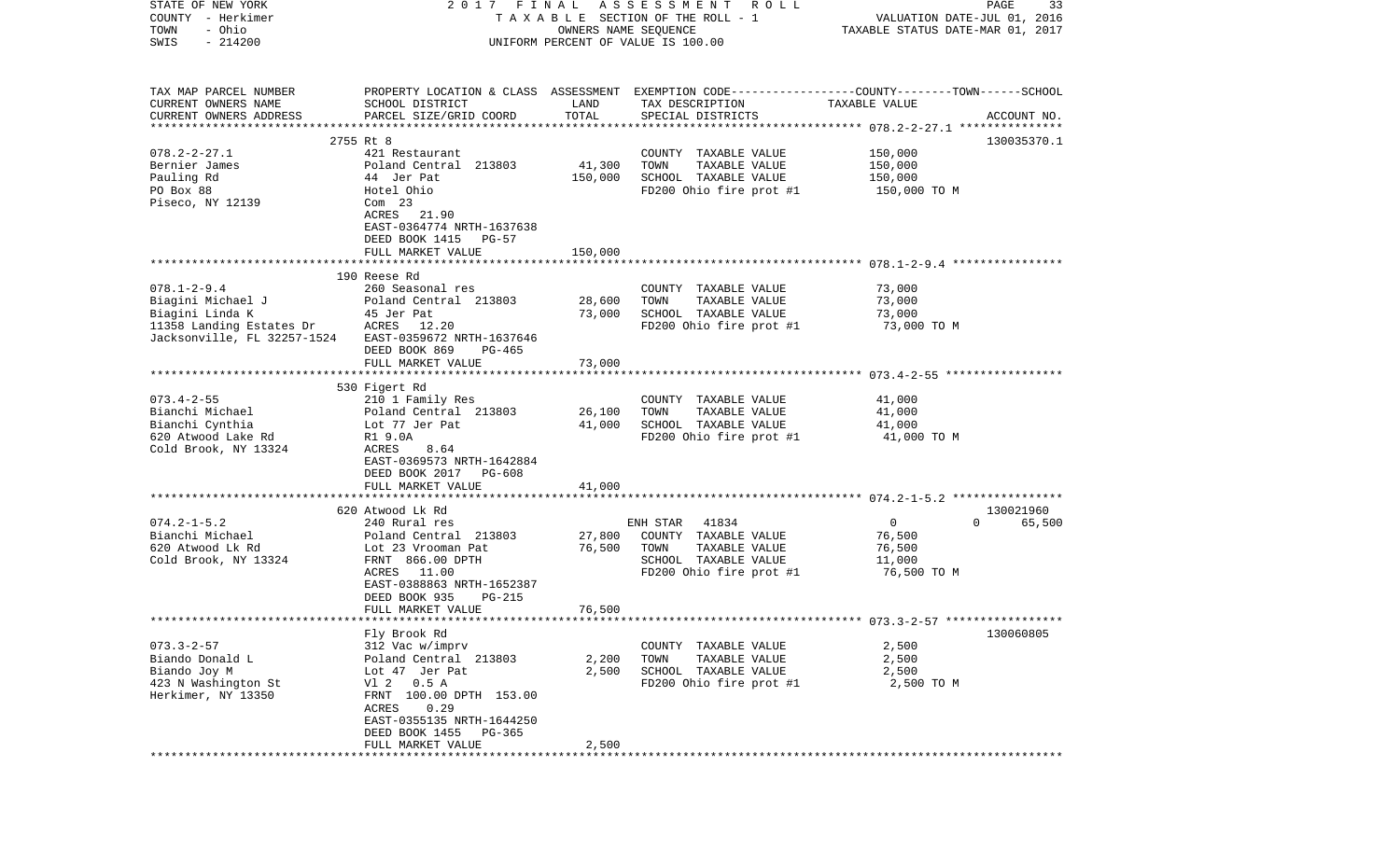| STATE OF NEW YORK<br>COUNTY - Herkimer | 2017                                                   | FINAL                | ASSESSMENT<br>R O L L<br>TAXABLE SECTION OF THE ROLL - 1                                        | VALUATION DATE-JUL 01, 2016                            | PAGE<br>34  |
|----------------------------------------|--------------------------------------------------------|----------------------|-------------------------------------------------------------------------------------------------|--------------------------------------------------------|-------------|
| - Ohio<br>TOWN                         |                                                        | OWNERS NAME SEQUENCE |                                                                                                 | TAXABLE STATUS DATE-MAR 01, 2017                       |             |
| SWIS<br>$-214200$                      |                                                        |                      | UNIFORM PERCENT OF VALUE IS 100.00                                                              |                                                        |             |
|                                        |                                                        |                      |                                                                                                 |                                                        |             |
| TAX MAP PARCEL NUMBER                  |                                                        |                      | PROPERTY LOCATION & CLASS ASSESSMENT EXEMPTION CODE---------------COUNTY-------TOWN------SCHOOL |                                                        |             |
| CURRENT OWNERS NAME                    | SCHOOL DISTRICT                                        | LAND                 | TAX DESCRIPTION                                                                                 | TAXABLE VALUE                                          |             |
| CURRENT OWNERS ADDRESS                 | PARCEL SIZE/GRID COORD                                 | TOTAL                | SPECIAL DISTRICTS                                                                               |                                                        | ACCOUNT NO. |
|                                        |                                                        |                      |                                                                                                 | ********* 073.3-2-56 *****                             |             |
|                                        | Fly Brook Rd                                           |                      |                                                                                                 |                                                        | 130010260   |
| $073.3 - 2 - 56$                       | 260 Seasonal res                                       |                      | COUNTY TAXABLE VALUE                                                                            | 42,000                                                 |             |
| Biando Peter L<br>251 Brockway Rd      | Poland Central 213803<br>47 Jer Pat                    | 10,000<br>42,000     | TOWN<br>TAXABLE VALUE<br>SCHOOL TAXABLE VALUE                                                   | 42,000<br>42,000                                       |             |
| Frankfort, NY 13340                    | FRNT 102.00 DPTH 205.00                                |                      | FD200 Ohio fire prot #1                                                                         | 42,000 TO M                                            |             |
|                                        | ACRES<br>0.42                                          |                      |                                                                                                 |                                                        |             |
|                                        | EAST-0355167 NRTH-1644153                              |                      |                                                                                                 |                                                        |             |
|                                        | DEED BOOK 1523<br>PG-627                               |                      |                                                                                                 |                                                        |             |
|                                        | FULL MARKET VALUE                                      | 42,000               |                                                                                                 |                                                        |             |
|                                        |                                                        |                      |                                                                                                 |                                                        |             |
|                                        | 244 Mill Wood Hill Rd                                  |                      |                                                                                                 |                                                        | 130010440   |
| $073.2 - 1 - 15$                       | 312 Vac w/imprv                                        |                      | COUNTY TAXABLE VALUE                                                                            | 27,000                                                 |             |
| Bick Cynthia                           | Poland Central 213803                                  | 12,500               | TOWN<br>TAXABLE VALUE                                                                           | 27,000                                                 |             |
| 262 Millwood Hill Rd                   | 79                                                     | 27,000               | SCHOOL TAXABLE VALUE                                                                            | 27,000                                                 |             |
| Ohio, NY 13324                         | ACRES<br>8.00                                          |                      | FD200 Ohio fire prot #1                                                                         | 27,000 TO M                                            |             |
|                                        | EAST-0371694 NRTH-1649144<br>DEED BOOK 921<br>$PG-422$ |                      |                                                                                                 |                                                        |             |
|                                        | FULL MARKET VALUE                                      | 27,000               |                                                                                                 |                                                        |             |
|                                        |                                                        |                      |                                                                                                 |                                                        |             |
|                                        | Woodhull Crk                                           |                      |                                                                                                 |                                                        | 130039420   |
| $060. -1 - 7$                          | 260 Seasonal res                                       |                      | COUNTY TAXABLE VALUE                                                                            | 7,200                                                  |             |
| Bick Steven                            | Adirondack<br>302601                                   | 4,200                | TOWN<br>TAXABLE VALUE                                                                           | 7,200                                                  |             |
| Nahor Evan R                           | 3 Woodhull                                             | 7,200                | SCHOOL TAXABLE VALUE                                                                            | 7,200                                                  |             |
| PO Box 284                             | ACRES<br>2.10                                          |                      | FD215 Ohio fire prot #3                                                                         | 7,200 TO M                                             |             |
| Thendara, NY 13472                     | EAST-0339989 NRTH-1701040                              |                      |                                                                                                 |                                                        |             |
|                                        | DEED BOOK 940<br>$PG-407$                              |                      |                                                                                                 |                                                        |             |
|                                        | FULL MARKET VALUE<br>******************                | 7,200                |                                                                                                 |                                                        |             |
|                                        |                                                        | * * * * * * * * *    |                                                                                                 | ************************ 073.2-1-79 ****************** |             |
| $073.2 - 1 - 79$                       | Fire Acres Ln                                          |                      |                                                                                                 | 28,900                                                 | 130016680   |
| Bickelhaupt Mark                       | 322 Rural vac>10<br>Poland Central 213803              | 28,900               | COUNTY TAXABLE VALUE<br>TOWN<br>TAXABLE VALUE                                                   | 28,900                                                 |             |
| Bickelhaupt Teresa                     | Lot 77 Jer Pat                                         | 28,900               | SCHOOL TAXABLE VALUE                                                                            | 28,900                                                 |             |
| 1058 State Rt 170                      | Vl2                                                    |                      | FD200 Ohio fire prot #1                                                                         | 28,900 TO M                                            |             |
| Little Falls, NY 13365                 | ACRES<br>20.00                                         |                      |                                                                                                 |                                                        |             |
|                                        | EAST-0368472 NRTH-1649352                              |                      |                                                                                                 |                                                        |             |
|                                        | DEED BOOK 885<br>PG-475                                |                      |                                                                                                 |                                                        |             |
|                                        | FULL MARKET VALUE                                      | 28,900               |                                                                                                 |                                                        |             |
|                                        | *****************                                      |                      |                                                                                                 |                                                        |             |
|                                        | Fire Acres Ln                                          |                      |                                                                                                 |                                                        | 130036150   |
| $073.4 - 1 - 74$                       | 314 Rural vac<10                                       |                      | COUNTY TAXABLE VALUE                                                                            | 3,700                                                  |             |
| Bickelhaupt Mark                       | Poland Central 213803                                  | 3,700                | TOWN<br>TAXABLE VALUE                                                                           | 3,700                                                  |             |
| Bickelhaupt Teresa                     | 77 Jer Pat                                             | 3,700                | SCHOOL TAXABLE VALUE                                                                            | 3,700                                                  |             |
| 1058 State Rt 170                      | FRNT 100.00 DPTH 300.00                                |                      | FD200 Ohio fire prot #1                                                                         | 3,700 TO M                                             |             |
| Little Falls, NY 13365                 | ACRES<br>0.69<br>EAST-0369259 NRTH-1649469             |                      |                                                                                                 |                                                        |             |
|                                        | DEED BOOK 768<br>$PG-103$                              |                      |                                                                                                 |                                                        |             |
|                                        | FULL MARKET VALUE                                      | 3,700                |                                                                                                 |                                                        |             |
|                                        | ******************                                     |                      |                                                                                                 |                                                        |             |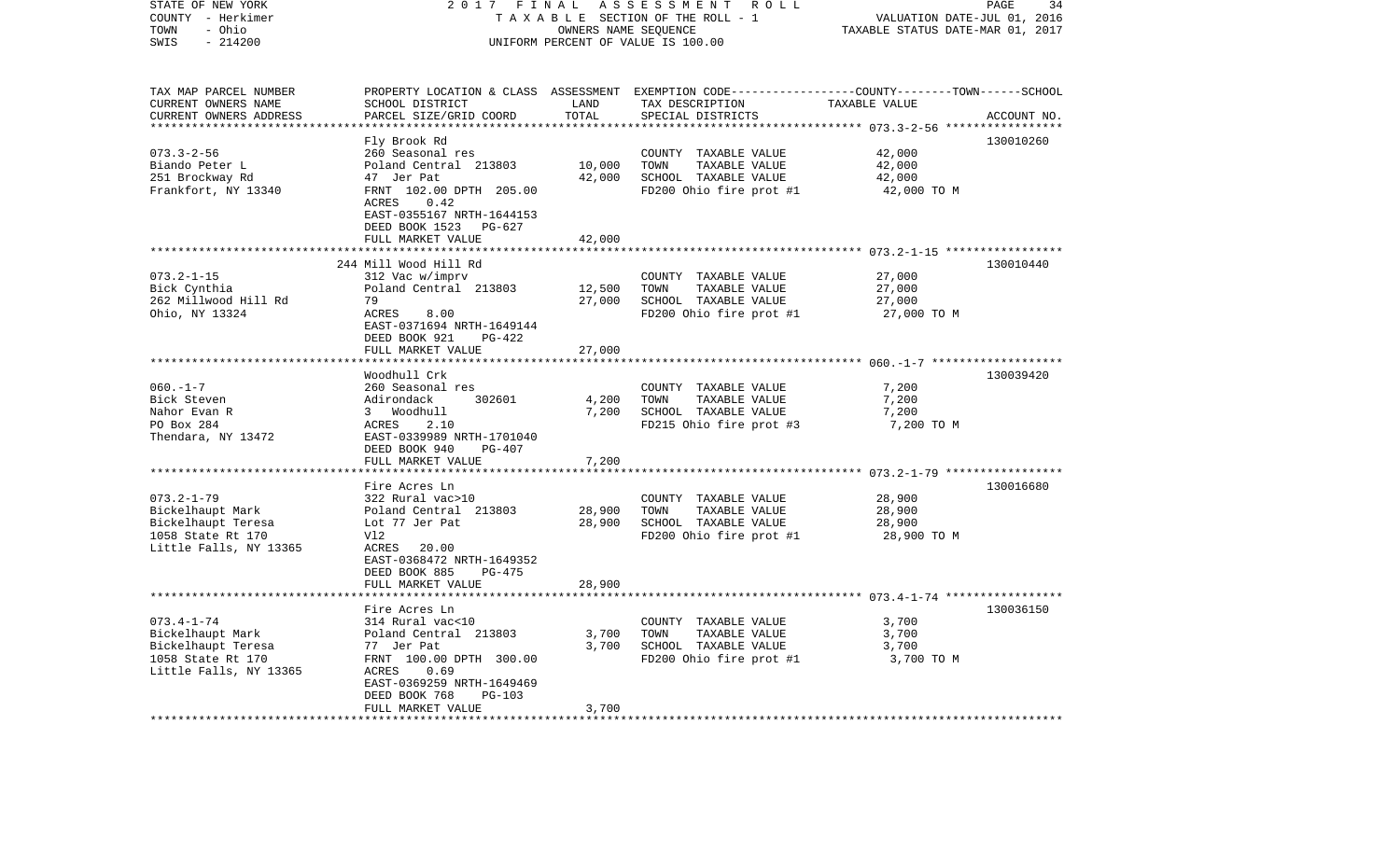| STATE OF NEW YORK<br>COUNTY - Herkimer<br>- Ohio<br>TOWN<br>$-214200$<br>SWIS | 2017 FINAL<br>A S S E S S M E N T R O L L<br>TAXABLE SECTION OF THE ROLL - 1<br>OWNERS NAME SEQUENCE<br>UNIFORM PERCENT OF VALUE IS 100.00 |                   |                                                                                                                    | PAGE<br>35<br>VALUATION DATE-JUL 01, 2016<br>TAXABLE STATUS DATE-MAR 01, 2017 |             |  |
|-------------------------------------------------------------------------------|--------------------------------------------------------------------------------------------------------------------------------------------|-------------------|--------------------------------------------------------------------------------------------------------------------|-------------------------------------------------------------------------------|-------------|--|
| TAX MAP PARCEL NUMBER<br>CURRENT OWNERS NAME                                  | SCHOOL DISTRICT                                                                                                                            | LAND              | PROPERTY LOCATION & CLASS ASSESSMENT EXEMPTION CODE---------------COUNTY-------TOWN------SCHOOL<br>TAX DESCRIPTION | TAXABLE VALUE                                                                 |             |  |
| CURRENT OWNERS ADDRESS<br>************************                            | PARCEL SIZE/GRID COORD                                                                                                                     | TOTAL             | SPECIAL DISTRICTS                                                                                                  |                                                                               | ACCOUNT NO. |  |
|                                                                               | Mill Wood Hill Rd                                                                                                                          |                   |                                                                                                                    |                                                                               | 130012360   |  |
| $073.2 - 1 - 12.1$                                                            | 322 Rural vac>10                                                                                                                           |                   | COUNTY TAXABLE VALUE                                                                                               | 64,200                                                                        |             |  |
| Bickelhaupt Mark J                                                            | Poland Central 213803                                                                                                                      | 64,200            | TAXABLE VALUE<br>TOWN                                                                                              | 64,200                                                                        |             |  |
| Bickelhaupt Terese A                                                          | 79 Jer Pat                                                                                                                                 | 64,200            | SCHOOL TAXABLE VALUE                                                                                               | 64,200                                                                        |             |  |
| 1058 State Rt 170                                                             | ACRES 87.80                                                                                                                                |                   | FD200 Ohio fire prot #1                                                                                            | 64,200 TO M                                                                   |             |  |
| Little Falls, NY 13365                                                        | EAST-0370627 NRTH-1649858<br>DEED BOOK 1162<br>PG-295                                                                                      |                   |                                                                                                                    |                                                                               |             |  |
|                                                                               | FULL MARKET VALUE                                                                                                                          | 64,200            |                                                                                                                    |                                                                               |             |  |
|                                                                               |                                                                                                                                            |                   |                                                                                                                    |                                                                               |             |  |
|                                                                               | 359 Five Acres Ln                                                                                                                          |                   |                                                                                                                    |                                                                               | 130019560   |  |
| $073.2 - 1 - 4$                                                               | 240 Rural res                                                                                                                              |                   | COUNTY TAXABLE VALUE                                                                                               | 155,000                                                                       |             |  |
| Bickelhaupt Teresa A<br>Bickelhaupt Mark J                                    | Poland Central 213803<br>Lot 79 Jer Pat                                                                                                    | 93,200<br>155,000 | TAXABLE VALUE<br>TOWN<br>SCHOOL TAXABLE VALUE                                                                      | 155,000<br>155,000                                                            |             |  |
| 1058 State Rt 170                                                             | R1 62.66 A                                                                                                                                 |                   | FD200 Ohio fire prot #1                                                                                            | 155,000 TO M                                                                  |             |  |
| Little Falls, NY 13365                                                        | ACRES<br>72.20                                                                                                                             |                   |                                                                                                                    |                                                                               |             |  |
|                                                                               | EAST-0369339 NRTH-1651028                                                                                                                  |                   |                                                                                                                    |                                                                               |             |  |
|                                                                               | DEED BOOK 884<br>$PG-75$                                                                                                                   |                   |                                                                                                                    |                                                                               |             |  |
|                                                                               | FULL MARKET VALUE                                                                                                                          | 155,000           |                                                                                                                    |                                                                               |             |  |
|                                                                               | Farr Rd                                                                                                                                    |                   |                                                                                                                    |                                                                               | 130036360   |  |
| $065. - 2 - 9$                                                                | 260 Seasonal res                                                                                                                           |                   | COUNTY TAXABLE VALUE                                                                                               | 46,500                                                                        |             |  |
| Bielowicz Theodore                                                            | 305201<br>Remsen                                                                                                                           | 19,200            | TAXABLE VALUE<br>TOWN                                                                                              | 46,500                                                                        |             |  |
| Bielowicz Albert J                                                            | 12 Rem Pat                                                                                                                                 | 46,500            | SCHOOL TAXABLE VALUE                                                                                               | 46,500                                                                        |             |  |
| 190 Kemp Dr<br>Macedon, NY 14502                                              | FRNT 160.00 DPTH<br>ACRES<br>8.00                                                                                                          |                   | FD215 Ohio fire prot #3                                                                                            | 46,500 TO M                                                                   |             |  |
|                                                                               | EAST-0352698 NRTH-1680616                                                                                                                  |                   |                                                                                                                    |                                                                               |             |  |
|                                                                               | DEED BOOK 1244 PG-792                                                                                                                      |                   |                                                                                                                    |                                                                               |             |  |
|                                                                               | FULL MARKET VALUE                                                                                                                          | 46,500            |                                                                                                                    |                                                                               |             |  |
|                                                                               | ***********************                                                                                                                    |                   |                                                                                                                    |                                                                               |             |  |
| $065. - 2 - 10$                                                               | Farr Rd<br>314 Rural vac<10                                                                                                                |                   | COUNTY TAXABLE VALUE                                                                                               | 4,000                                                                         | 130036390   |  |
| Bielowicz Theodore                                                            | Remsen<br>305201                                                                                                                           | 4,000             | TAXABLE VALUE<br>TOWN                                                                                              | 4,000                                                                         |             |  |
| Bielowicz Albert J                                                            | 12 Rem Pat                                                                                                                                 | 4,000             | SCHOOL TAXABLE VALUE                                                                                               | 4,000                                                                         |             |  |
| 190 Kemp Drive                                                                | FRNT 230.00 DPTH 300.00                                                                                                                    |                   | FD215 Ohio fire prot #3                                                                                            | 4,000 TO M                                                                    |             |  |
| Macedone, NY 14502                                                            | 1.00<br>ACRES                                                                                                                              |                   |                                                                                                                    |                                                                               |             |  |
|                                                                               | EAST-0352663 NRTH-1681321                                                                                                                  |                   |                                                                                                                    |                                                                               |             |  |
|                                                                               | DEED BOOK 1244<br>PG-793<br>FULL MARKET VALUE                                                                                              | 4,000             |                                                                                                                    |                                                                               |             |  |
|                                                                               |                                                                                                                                            |                   |                                                                                                                    |                                                                               |             |  |
|                                                                               | Figert Rd                                                                                                                                  |                   |                                                                                                                    |                                                                               | 130060009   |  |
| $073.4 - 2 - 52$                                                              | 314 Rural vac<10                                                                                                                           |                   | COUNTY TAXABLE VALUE                                                                                               | 3,400                                                                         |             |  |
| Billick Raymond D                                                             | Poland Central 213803                                                                                                                      | 3,400             | TOWN<br>TAXABLE VALUE                                                                                              | 3,400                                                                         |             |  |
| 3419 Black Creek Rd<br>Cold Brook, NY 13324                                   | Lot 77<br>Jer Pat                                                                                                                          | 3,400             | SCHOOL TAXABLE VALUE<br>FD200 Ohio fire prot #1                                                                    | 3,400<br>3,400 TO M                                                           |             |  |
|                                                                               | ACRES<br>0.50                                                                                                                              |                   |                                                                                                                    |                                                                               |             |  |
|                                                                               | EAST-0369232 NRTH-1642882                                                                                                                  |                   |                                                                                                                    |                                                                               |             |  |
|                                                                               | DEED BOOK 815<br>PG-377                                                                                                                    |                   |                                                                                                                    |                                                                               |             |  |
|                                                                               | FULL MARKET VALUE                                                                                                                          | 3,400             |                                                                                                                    |                                                                               |             |  |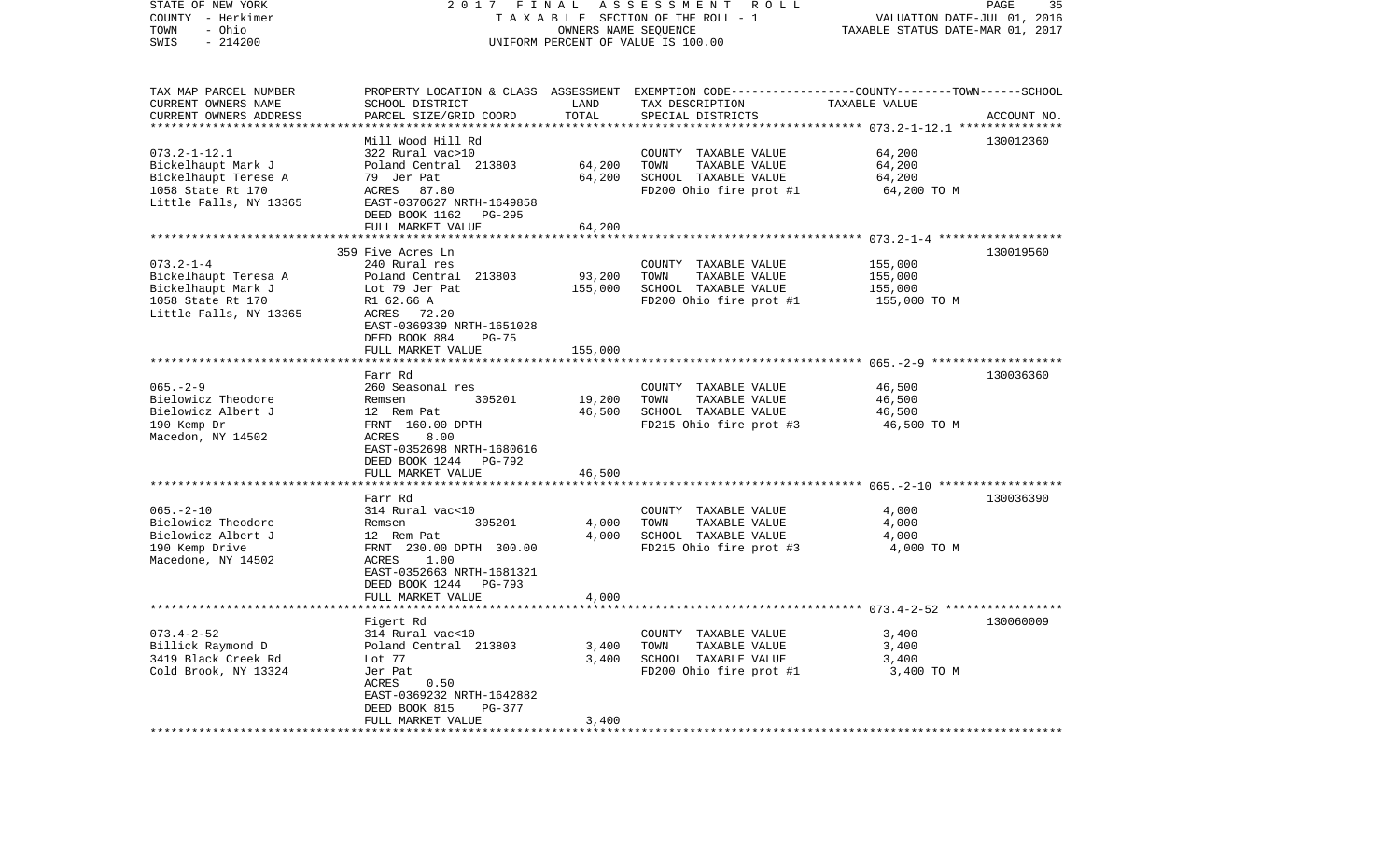| STATE OF NEW YORK<br>COUNTY - Herkimer<br>- Ohio<br>TOWN<br>$-214200$<br>SWIS                                                   | 2017<br>FINAL<br>ASSESSMENT ROLL<br>TAXABLE SECTION OF THE ROLL - 1<br>OWNERS NAME SEQUENCE<br>UNIFORM PERCENT OF VALUE IS 100.00                                                      |                                |                                                                                                                                                                                | PAGE<br>36<br>VALUATION DATE-JUL 01, 2016<br>TAXABLE STATUS DATE-MAR 01, 2017                                     |                                    |  |
|---------------------------------------------------------------------------------------------------------------------------------|----------------------------------------------------------------------------------------------------------------------------------------------------------------------------------------|--------------------------------|--------------------------------------------------------------------------------------------------------------------------------------------------------------------------------|-------------------------------------------------------------------------------------------------------------------|------------------------------------|--|
| TAX MAP PARCEL NUMBER<br>CURRENT OWNERS NAME<br>CURRENT OWNERS ADDRESS<br>**********************                                | SCHOOL DISTRICT<br>PARCEL SIZE/GRID COORD                                                                                                                                              | LAND<br>TOTAL<br>************* | PROPERTY LOCATION & CLASS ASSESSMENT EXEMPTION CODE---------------COUNTY-------TOWN------SCHOOL<br>TAX DESCRIPTION<br>SPECIAL DISTRICTS                                        | TAXABLE VALUE                                                                                                     | ACCOUNT NO.                        |  |
|                                                                                                                                 | Figert Rd                                                                                                                                                                              |                                |                                                                                                                                                                                |                                                                                                                   | 130060825                          |  |
| $073.4 - 2 - 53$<br>Billick Raymond D<br>3419 Black Creek Rd<br>Cold Brook, NY 13324                                            | 314 Rural vac<10<br>Poland Central 213803<br>Lot 77 Jer Pat<br>FRNT 400.00 DPTH 200.00<br>0.37<br>ACRES<br>EAST-0369243 NRTH-1643042<br>DEED BOOK 815<br>PG-377                        | 1,000<br>1,000                 | COUNTY TAXABLE VALUE<br>TOWN<br>TAXABLE VALUE<br>SCHOOL TAXABLE VALUE<br>FD200 Ohio fire prot #1                                                                               | 1,000<br>1,000<br>1,000<br>1,000 TO M                                                                             |                                    |  |
|                                                                                                                                 | FULL MARKET VALUE                                                                                                                                                                      | 1,000                          |                                                                                                                                                                                | ************************** 084.2-2-8.1 *****************                                                          |                                    |  |
| $084.2 - 2 - 8.1$<br>Binas Peter<br>Binas Debra<br>177 Bush St<br>Cobleskill, NY 12043                                          | Santmire Rd<br>910 Priv forest<br>Poland Central 213803<br>11 Jer Pat<br>ACRES<br>81.70<br>EAST-0367418 NRTH-1625091<br>DEED BOOK 713<br>$PG-152$                                      | 56,100<br>56,100               | COUNTY TAXABLE VALUE<br>TOWN<br>TAXABLE VALUE<br>SCHOOL TAXABLE VALUE<br>FD200 Ohio fire prot #1                                                                               | 56,100<br>56,100<br>56,100<br>56,100 TO M                                                                         | 130037410                          |  |
|                                                                                                                                 | FULL MARKET VALUE                                                                                                                                                                      | 56,100                         |                                                                                                                                                                                |                                                                                                                   |                                    |  |
|                                                                                                                                 | North Lake Rd                                                                                                                                                                          |                                |                                                                                                                                                                                |                                                                                                                   | 130010290                          |  |
| $058. - 2 - 32$<br>Bink Edward L<br>145 Wolf Creek Rd<br>Forestport, NY 13338                                                   | 210 1 Family Res - WTRFNT<br>Adirondack<br>302601<br>1 Nob Pat<br>FRNT 120.00 DPTH 523.70<br>EAST-0376497 NRTH-1709607<br>DEED BOOK 00576 PG-00855<br>FULL MARKET VALUE                | 143,500                        | VET WAR CT 41121<br>117,700 AGED-ALL<br>41800<br>143,500 ENH STAR<br>41834<br>COUNTY TAXABLE VALUE<br>TOWN<br>TAXABLE VALUE<br>SCHOOL TAXABLE VALUE<br>FD215 Ohio fire prot #3 | 9,000<br>12,000<br>67,250<br>65,750<br>$\overline{0}$<br>$\mathbf 0$<br>67,250<br>65,750<br>6,250<br>143,500 TO M | $\overline{0}$<br>71,750<br>65,500 |  |
|                                                                                                                                 | Reese Rd                                                                                                                                                                               |                                |                                                                                                                                                                                | $078.1 - 2 - 9.2$ *****************                                                                               |                                    |  |
| $078.1 - 2 - 9.2$<br>Birkhead Danielle<br>2168 Plantation Circle<br>Little River, SC 29566                                      | 322 Rural vac>10<br>Poland Central 213803<br>45 Jer Pat<br>ACRES 10.10<br>EAST-0358912 NRTH-1636604<br>DEED BOOK 1173<br>PG-187                                                        | 15,000<br>15,000               | COUNTY TAXABLE VALUE<br>TOWN<br>TAXABLE VALUE<br>SCHOOL TAXABLE VALUE<br>FD200 Ohio fire prot #1                                                                               | 15,000<br>15,000<br>15,000<br>15,000 TO M                                                                         |                                    |  |
|                                                                                                                                 | FULL MARKET VALUE                                                                                                                                                                      | 15,000                         |                                                                                                                                                                                |                                                                                                                   |                                    |  |
|                                                                                                                                 | ******************                                                                                                                                                                     |                                |                                                                                                                                                                                |                                                                                                                   | 130060850                          |  |
| $073.2 - 1 - 56$<br>Black Creek Hunting Club<br>Jenkins-Bracett-Clark<br>Attn: Jenkins Adam<br>556 Gage Rd<br>Newport, NY 13416 | Hooper Dooper Rd<br>312 Vac w/imprv<br>Poland Central 213803<br>Lot 63 Rem Pat<br>FRNT 420.00 DPTH<br>65.00<br>0.56<br>ACRES<br>EAST-0371543 NRTH-1652540<br>DEED BOOK 640<br>$PG-854$ | 2,600<br>4,600                 | COUNTY TAXABLE VALUE<br>TOWN<br>TAXABLE VALUE<br>SCHOOL TAXABLE VALUE<br>FD200 Ohio fire prot #1                                                                               | 4,600<br>4,600<br>4,600<br>4,600 TO M                                                                             |                                    |  |
|                                                                                                                                 | FULL MARKET VALUE                                                                                                                                                                      | 4,600                          |                                                                                                                                                                                |                                                                                                                   |                                    |  |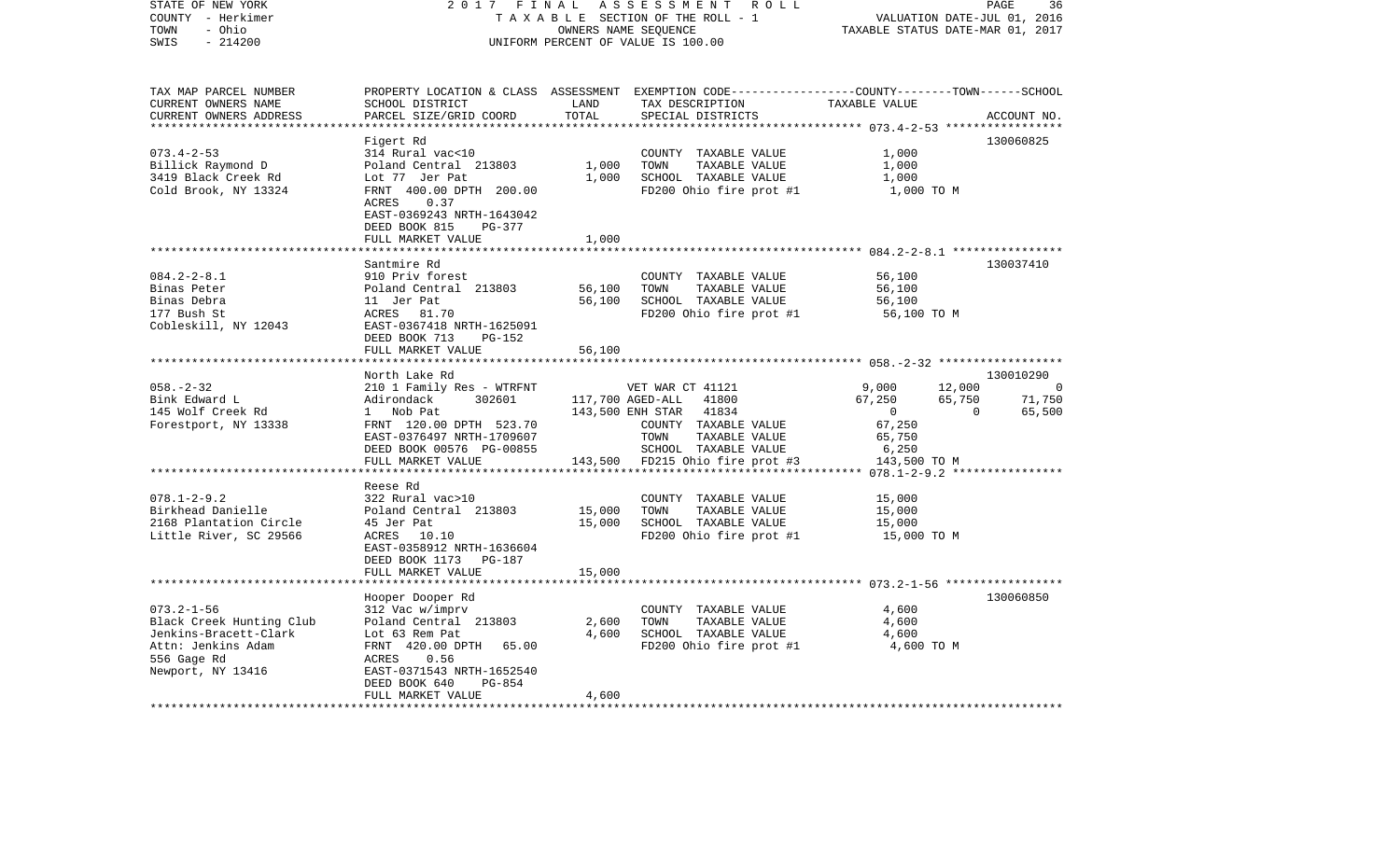| STATE OF NEW YORK<br>COUNTY - Herkimer<br>- Ohio<br>TOWN | 2 0 1 7                                                      | FINAL<br>OWNERS NAME SEQUENCE | ASSESSMENT<br>ROLL<br>TAXABLE SECTION OF THE ROLL - 1                                                               | VALUATION DATE-JUL 01, 2016<br>TAXABLE STATUS DATE-MAR 01, 2017 | 37<br>PAGE  |
|----------------------------------------------------------|--------------------------------------------------------------|-------------------------------|---------------------------------------------------------------------------------------------------------------------|-----------------------------------------------------------------|-------------|
| SWIS<br>$-214200$                                        |                                                              |                               | UNIFORM PERCENT OF VALUE IS 100.00                                                                                  |                                                                 |             |
| TAX MAP PARCEL NUMBER<br>CURRENT OWNERS NAME             | SCHOOL DISTRICT                                              | LAND                          | PROPERTY LOCATION & CLASS ASSESSMENT EXEMPTION CODE----------------COUNTY-------TOWN------SCHOOL<br>TAX DESCRIPTION | TAXABLE VALUE                                                   |             |
| CURRENT OWNERS ADDRESS                                   | PARCEL SIZE/GRID COORD                                       | TOTAL                         | SPECIAL DISTRICTS                                                                                                   |                                                                 | ACCOUNT NO. |
|                                                          |                                                              |                               |                                                                                                                     | ******** 066.-1-14 *****                                        |             |
|                                                          | Cotton Lk                                                    |                               |                                                                                                                     |                                                                 | 130010380   |
| $066. - 1 - 14$                                          | 920 Priv Hunt/Fi                                             |                               | COUNTY TAXABLE VALUE                                                                                                | 13,500                                                          |             |
| Black Creek Hunting Lodge                                | Poland Central 213803                                        | 2,500                         | TOWN<br>TAXABLE VALUE                                                                                               | 13,500                                                          |             |
| Attn: Jenkins Adam<br>556 Gage Rd                        | 48 Nob Pat<br>Little Black Cr                                | 13,500                        | SCHOOL TAXABLE VALUE<br>FD217 Ohio fire prot #4                                                                     | 13,500<br>13,500 TO M                                           |             |
| Newport, NY 13416                                        | ACRES<br>1.00                                                |                               |                                                                                                                     |                                                                 |             |
|                                                          | EAST-0374704 NRTH-1674606                                    |                               |                                                                                                                     |                                                                 |             |
|                                                          | DEED BOOK 269<br>$PG-230$                                    |                               |                                                                                                                     |                                                                 |             |
|                                                          | FULL MARKET VALUE                                            | 13,500                        |                                                                                                                     |                                                                 |             |
|                                                          |                                                              |                               |                                                                                                                     |                                                                 |             |
|                                                          | Hooper Dooper Rd                                             |                               |                                                                                                                     |                                                                 | 130010410   |
| $073.2 - 1 - 34.1$<br>Black Creek Hunting Lodge          | 314 Rural vac<10<br>Poland Central 213803                    | 4,300                         | COUNTY TAXABLE VALUE<br>TOWN<br>TAXABLE VALUE                                                                       | 4,300<br>4,300                                                  |             |
| Attn: Jenkins Adam                                       | 63 Rem Pat                                                   | 4,300                         | SCHOOL TAXABLE VALUE                                                                                                | 4,300                                                           |             |
| 556 Gage Rd                                              | ACRES<br>1.10                                                |                               | FD200 Ohio fire prot #1                                                                                             | 4,300 TO M                                                      |             |
| Newport, NY 13416                                        | EAST-0371131 NRTH-1657185                                    |                               |                                                                                                                     |                                                                 |             |
|                                                          | DEED BOOK 00555 PG-00093                                     |                               |                                                                                                                     |                                                                 |             |
|                                                          | FULL MARKET VALUE                                            | 4,300                         |                                                                                                                     |                                                                 |             |
|                                                          |                                                              |                               |                                                                                                                     |                                                                 | 130008700   |
| $059. - 1 - 76$                                          | Honnedaga Lk<br>314 Rural vac<10                             |                               | COUNTY TAXABLE VALUE                                                                                                | 5,700                                                           |             |
| Black Fly Bight Trust                                    | Poland Central 213803                                        | 5,700                         | TOWN<br>TAXABLE VALUE                                                                                               | 5,700                                                           |             |
| Emerson Robert G 111                                     | R35 Moose River                                              | 5,700                         | SCHOOL TAXABLE VALUE                                                                                                | 5,700                                                           |             |
| 1001 River Planation PL NE                               | $P-Fr$ 5                                                     |                               | FD215 Ohio fire prot #3                                                                                             | 5,700 TO M                                                      |             |
| Townsend, GA 31331                                       | ACRES<br>5.70                                                |                               |                                                                                                                     |                                                                 |             |
|                                                          | EAST-0411582 NRTH-1703089                                    |                               |                                                                                                                     |                                                                 |             |
|                                                          | DEED BOOK 12220 PG-107<br>FULL MARKET VALUE                  | 5,700                         |                                                                                                                     |                                                                 |             |
|                                                          | ******************                                           | *************                 |                                                                                                                     |                                                                 |             |
|                                                          | Honnedaga Lk                                                 |                               |                                                                                                                     |                                                                 | 130006960   |
| $059. - 1 - 77$                                          | 260 Seasonal res - WTRFNT                                    |                               | COUNTY TAXABLE VALUE                                                                                                | 220,000                                                         |             |
| Black Fly Bight Trust                                    | Poland Central 213803                                        | 102,900                       | TOWN<br>TAXABLE VALUE                                                                                               | 220,000                                                         |             |
| Emerson Robert G 111                                     | P35 Moose River                                              | 220,000                       | SCHOOL TAXABLE VALUE                                                                                                | 220,000                                                         |             |
| 1001 River Plantation Pl NE                              | ACRES<br>9.80                                                |                               | FD215 Ohio fire prot #3                                                                                             | 220,000 TO M                                                    |             |
| Townsend, GA 31331                                       | EAST-0411253 NRTH-1703485<br>DEED BOOK 1220<br><b>PG-230</b> |                               |                                                                                                                     |                                                                 |             |
|                                                          | FULL MARKET VALUE                                            | 220,000                       |                                                                                                                     |                                                                 |             |
|                                                          | **************************                                   |                               |                                                                                                                     |                                                                 |             |
|                                                          | 3614 Rt 8                                                    |                               |                                                                                                                     |                                                                 | 130040020   |
| $074.1 - 2 - 67$                                         | 210 1 Family Res                                             |                               | COUNTY TAXABLE VALUE                                                                                                | 65,000                                                          |             |
| Blackman Peter C                                         | Poland Central 213803                                        | 13,600                        | TOWN<br>TAXABLE VALUE                                                                                               | 65,000                                                          |             |
| 23 Callaghan Blvd                                        | 76 Rem Pat<br>FRNT 108.00 DPTH 154.00                        | 65,000                        | SCHOOL TAXABLE VALUE                                                                                                | 65,000                                                          |             |
| Ballston Lake, NY 12019-2641                             | ACRES<br>0.38                                                |                               | FD200 Ohio fire prot #1                                                                                             | 65,000 TO M                                                     |             |
|                                                          | EAST-0371783 NRTH-1651975                                    |                               |                                                                                                                     |                                                                 |             |
|                                                          | DEED BOOK 848<br>PG-568                                      |                               |                                                                                                                     |                                                                 |             |
|                                                          | FULL MARKET VALUE                                            | 65,000                        |                                                                                                                     |                                                                 |             |
|                                                          |                                                              | **********                    |                                                                                                                     |                                                                 |             |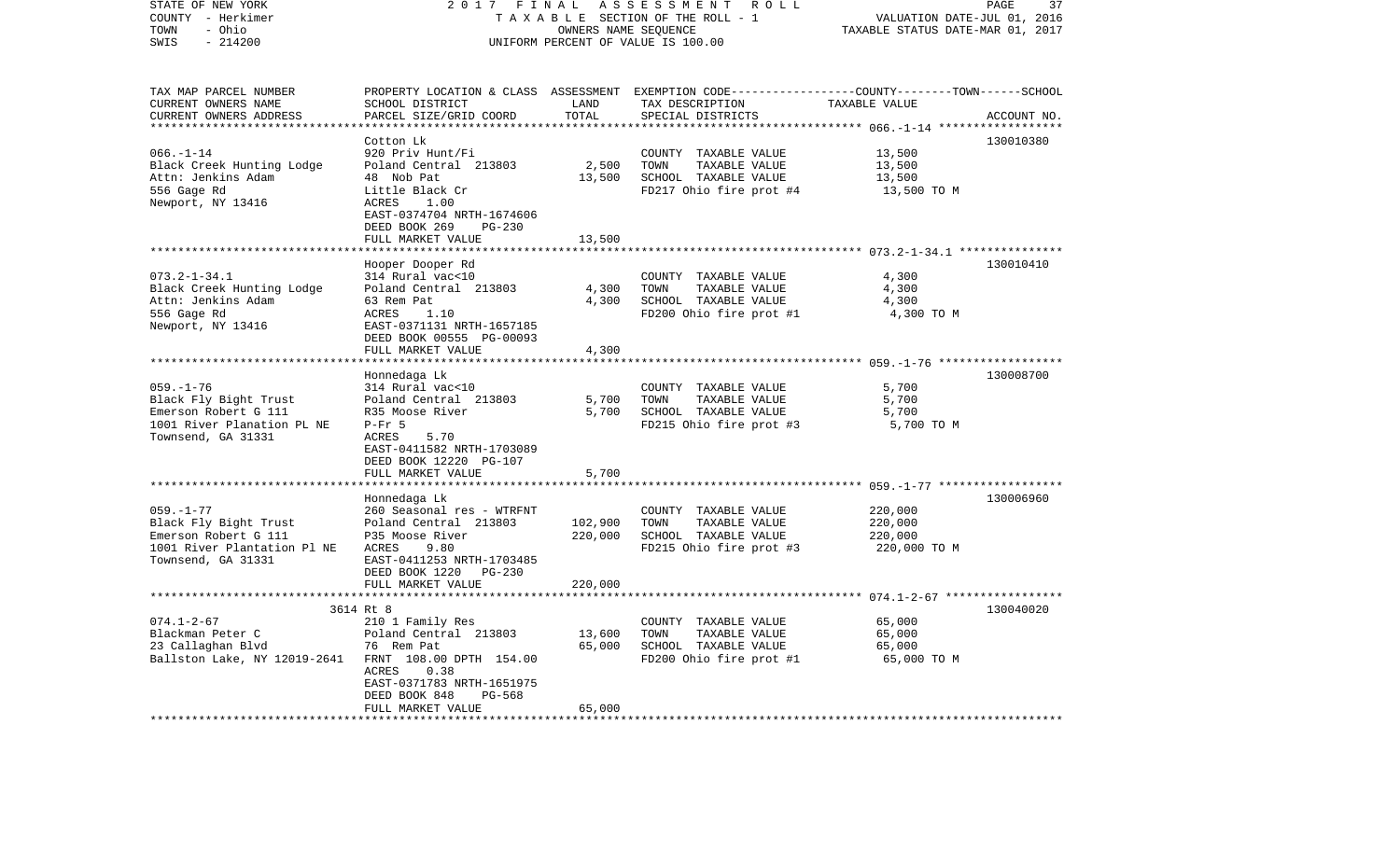| STATE OF NEW YORK<br>COUNTY - Herkimer<br>TOWN<br>- Ohio<br>$-214200$<br>SWIS | 2017 FINAL ASSESSMENT ROLL<br>TAXABLE SECTION OF THE ROLL - 1<br>OWNERS NAME SEQUENCE<br>UNIFORM PERCENT OF VALUE IS 100.00 |         | PAGE<br>38<br>VALUATION DATE-JUL 01, 2016<br>TAXABLE STATUS DATE-MAR 01, 2017                                      |                         |             |
|-------------------------------------------------------------------------------|-----------------------------------------------------------------------------------------------------------------------------|---------|--------------------------------------------------------------------------------------------------------------------|-------------------------|-------------|
| TAX MAP PARCEL NUMBER<br>CURRENT OWNERS NAME                                  | SCHOOL DISTRICT                                                                                                             | LAND    | PROPERTY LOCATION & CLASS ASSESSMENT EXEMPTION CODE---------------COUNTY-------TOWN------SCHOOL<br>TAX DESCRIPTION | TAXABLE VALUE           |             |
| CURRENT OWNERS ADDRESS                                                        | PARCEL SIZE/GRID COORD                                                                                                      | TOTAL   | SPECIAL DISTRICTS                                                                                                  |                         | ACCOUNT NO. |
|                                                                               |                                                                                                                             |         |                                                                                                                    |                         |             |
| $073. - 1 - 50$                                                               | 1256 Route 365<br>240 Rural res                                                                                             |         | 41854                                                                                                              | $\mathbf 0$<br>$\Omega$ | 130000390   |
| Blackstone Thomas                                                             | Poland Central 213803                                                                                                       | 88,100  | BAS STAR<br>COUNTY TAXABLE VALUE                                                                                   | 171,000                 | 30,000      |
| 1256 State Rt 365                                                             | 79 Rem Pat                                                                                                                  | 171,000 | TAXABLE VALUE<br>TOWN                                                                                              | 171,000                 |             |
| Remsen, NY 13438                                                              | G Reising Pl                                                                                                                |         | SCHOOL TAXABLE VALUE                                                                                               | 141,000                 |             |
|                                                                               | ACRES 66.50                                                                                                                 |         | FD200 Ohio fire prot #1                                                                                            | 171,000 TO M            |             |
|                                                                               | EAST-0359249 NRTH-1650221                                                                                                   |         |                                                                                                                    |                         |             |
|                                                                               | DEED BOOK 1209<br>PG-716                                                                                                    |         |                                                                                                                    |                         |             |
|                                                                               | FULL MARKET VALUE                                                                                                           | 171,000 |                                                                                                                    |                         |             |
|                                                                               |                                                                                                                             |         |                                                                                                                    |                         |             |
| $073. - 1 - 51$                                                               | 1256 Route 365<br>314 Rural vac<10                                                                                          |         | COUNTY TAXABLE VALUE                                                                                               | 1,000                   | 130000420   |
| Blackstone Thomas                                                             | Poland Central 213803                                                                                                       | 1,000   | TAXABLE VALUE<br>TOWN                                                                                              | 1,000                   |             |
| 1256 State Rt 365                                                             | 79 Rem Pat                                                                                                                  | 1,000   | SCHOOL TAXABLE VALUE                                                                                               | 1,000                   |             |
| Remsen, NY 13438                                                              | Dec Map #3220                                                                                                               |         | FD200 Ohio fire prot #1                                                                                            | 1,000 TO M              |             |
|                                                                               | FRNT 169.00 DPTH 157.00<br>EAST-0360124 NRTH-1648886<br>DEED BOOK 1209<br>PG-716<br>FULL MARKET VALUE                       | 1,000   |                                                                                                                    |                         |             |
|                                                                               |                                                                                                                             |         |                                                                                                                    |                         |             |
|                                                                               | Honnedaga Lk                                                                                                                |         |                                                                                                                    |                         | 130006870   |
| $059. - 1 - 82$                                                               | 920 Priv Hunt/Fi - WTRFNT                                                                                                   |         | COUNTY TAXABLE VALUE                                                                                               | 225,000                 |             |
| Boardman Thomas                                                               | Poland Central 213803                                                                                                       | 99,900  | TOWN<br>TAXABLE VALUE                                                                                              | 225,000                 |             |
| Adirondack League Club                                                        | P33 Moose River                                                                                                             | 225,000 | SCHOOL TAXABLE VALUE                                                                                               | 225,000                 |             |
| 37 Gillis Rd<br>Greenwich, NY 12834                                           | N Part<br>Sens 5<br>ACRES<br>6.60<br>EAST-0410225 NRTH-1702851<br>DEED BOOK 843<br>PG-481<br>FULL MARKET VALUE              | 225,000 | FD215 Ohio fire prot #3                                                                                            | 225,000 TO M            |             |
|                                                                               | *********************                                                                                                       |         |                                                                                                                    |                         |             |
|                                                                               | Honnedaga Lk                                                                                                                |         |                                                                                                                    |                         | 130008610   |
| $059. -1 - 88$                                                                | 314 Rural vac<10                                                                                                            |         | COUNTY TAXABLE VALUE                                                                                               | 6,000                   |             |
| Boardman Thomas                                                               | Poland Central 213803                                                                                                       | 6,000   | TAXABLE VALUE<br>TOWN                                                                                              | 6,000                   |             |
| Adirondack League Club<br>37 Gillis Rd                                        | R33 Moose River                                                                                                             | 6,000   | SCHOOL TAXABLE VALUE                                                                                               | 6,000                   |             |
| Greenwich, NY 12854                                                           | N Part<br>$P-Fr$ 6<br>6.00<br>ACRES<br>EAST-0410567 NRTH-1702437                                                            |         | FD215 Ohio fire prot #3                                                                                            | 6,000 TO M              |             |
|                                                                               | DEED BOOK 843<br><b>PG-481</b><br>FULL MARKET VALUE                                                                         | 6.000   |                                                                                                                    |                         |             |
|                                                                               |                                                                                                                             |         |                                                                                                                    |                         |             |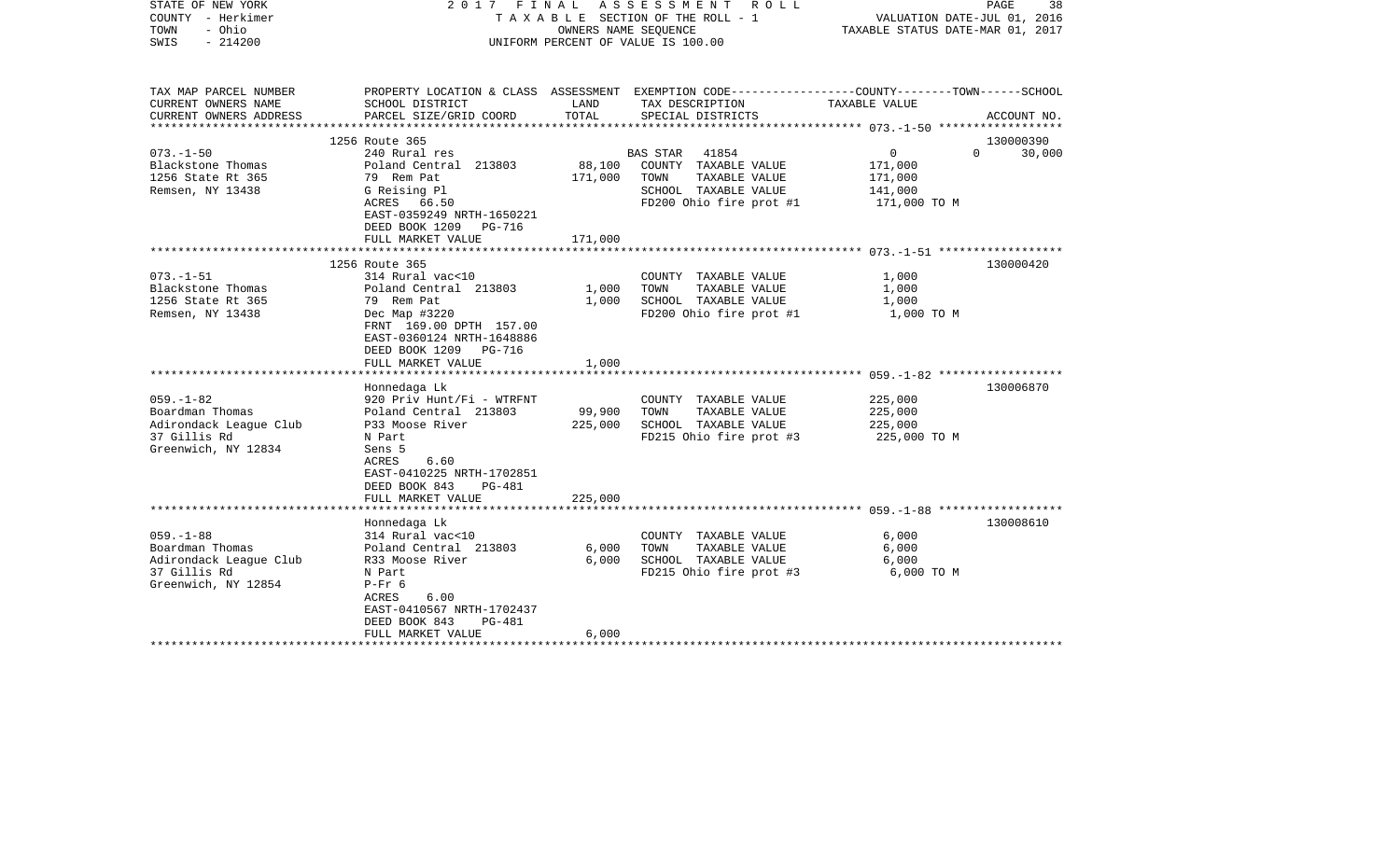| STATE OF NEW YORK         | 2017 FINAL                                                                                       |                      | A S S E S S M E N T R O L L        |                                  | 39<br>PAGE  |
|---------------------------|--------------------------------------------------------------------------------------------------|----------------------|------------------------------------|----------------------------------|-------------|
| COUNTY - Herkimer         |                                                                                                  |                      | TAXABLE SECTION OF THE ROLL - 1    | VALUATION DATE-JUL 01, 2016      |             |
| - Ohio<br>TOWN            |                                                                                                  | OWNERS NAME SEQUENCE |                                    | TAXABLE STATUS DATE-MAR 01, 2017 |             |
| $-214200$<br>SWIS         |                                                                                                  |                      | UNIFORM PERCENT OF VALUE IS 100.00 |                                  |             |
|                           |                                                                                                  |                      |                                    |                                  |             |
| TAX MAP PARCEL NUMBER     | PROPERTY LOCATION & CLASS ASSESSMENT EXEMPTION CODE----------------COUNTY-------TOWN------SCHOOL |                      |                                    |                                  |             |
| CURRENT OWNERS NAME       | SCHOOL DISTRICT                                                                                  | LAND                 | TAX DESCRIPTION                    | TAXABLE VALUE                    |             |
| CURRENT OWNERS ADDRESS    | PARCEL SIZE/GRID COORD                                                                           | TOTAL                | SPECIAL DISTRICTS                  |                                  | ACCOUNT NO. |
| ************************* |                                                                                                  |                      |                                    |                                  |             |
|                           | Honnedaga Lk                                                                                     |                      |                                    |                                  | 130008580   |
| $059. - 1 - 89$           | 314 Rural vac<10                                                                                 |                      | COUNTY TAXABLE VALUE               | 2,000                            |             |
| Boardman Thomas           | Poland Central 213803                                                                            | 2,000                | TOWN<br>TAXABLE VALUE              | 2,000                            |             |
| Adirondack League Club    | R33 Moose River                                                                                  | 2,000                | SCHOOL TAXABLE VALUE               | 2,000                            |             |
| 37 Gillis Rd              | S Part                                                                                           |                      | FD215 Ohio fire prot #3            | 2,000 TO M                       |             |
| Greenwich, NY 12834       | ACRES<br>2.00                                                                                    |                      |                                    |                                  |             |
|                           | EAST-0410788 NRTH-1702201                                                                        |                      |                                    |                                  |             |
|                           | DEED BOOK 843<br>PG-481                                                                          |                      |                                    |                                  |             |
|                           | FULL MARKET VALUE                                                                                | 2,000                |                                    |                                  |             |
|                           |                                                                                                  |                      |                                    |                                  |             |
|                           | 465 Billy Hamlin Rd                                                                              |                      |                                    |                                  | 130010140   |
| $085.2 - 2 - 35$          | 260 Seasonal res                                                                                 |                      | COUNTY TAXABLE VALUE               | 25,000                           |             |
| Boepple Rory              | Poland Central 213803                                                                            | 10,200               | TOWN<br>TAXABLE VALUE              | 25,000                           |             |
| 1 Douglas Ave             | 40 Jer Pat                                                                                       | 25,000               | SCHOOL TAXABLE VALUE               | 25,000                           |             |
| Little Falls, NY 13365    | 2.60<br>ACRES                                                                                    |                      | FD210 Ohio fire prot #2            | 25,000 TO M                      |             |
|                           | EAST-0391671 NRTH-1624964                                                                        |                      |                                    |                                  |             |
|                           | DEED BOOK 1552<br>PG-408                                                                         |                      |                                    |                                  |             |
|                           | FULL MARKET VALUE                                                                                | 25,000               |                                    |                                  |             |
|                           |                                                                                                  |                      |                                    |                                  |             |
|                           | Haskell Rd                                                                                       |                      |                                    |                                  | 130030000   |
| $070. - 1 - 31$           | 260 Seasonal res                                                                                 |                      | COUNTY TAXABLE VALUE               | 22,100                           |             |
| Boice Denny               | Poland Central 213803                                                                            | 7,200                | TOWN<br>TAXABLE VALUE              | 22,100                           |             |
| Box 3840 Arquint Rd       | 104 Nob Pat                                                                                      | 22,100               | SCHOOL TAXABLE VALUE               | 22,100                           |             |
| Vernon Center, NY 13477   | ACRES<br>1.10                                                                                    |                      | FD217 Ohio fire prot #4            | 22,100 TO M                      |             |
|                           | EAST-0396183 NRTH-1664453                                                                        |                      |                                    |                                  |             |
|                           | DEED BOOK 756<br>PG-191                                                                          |                      |                                    |                                  |             |
|                           | FULL MARKET VALUE                                                                                | 22,100               |                                    |                                  |             |
|                           |                                                                                                  |                      |                                    |                                  |             |
|                           | Mill Creek Lk                                                                                    |                      |                                    |                                  | 130021000   |
| $070. - 1 - 16$           | 260 Seasonal res - WTRFNT                                                                        |                      | COUNTY TAXABLE VALUE               | 25,200                           |             |
| Boice Richard K           | Poland Central 213803                                                                            | 11,600               | TAXABLE VALUE<br>TOWN              | 25,200                           |             |
| 6000 Barker Rd            | 112 Nob Pat                                                                                      | 25,200               | SCHOOL TAXABLE VALUE               | 25,200                           |             |
| Oriskany Falls, NY 13425  | Mill Cr Lake                                                                                     |                      | FD217 Ohio fire prot #4            | 25,200 TO M                      |             |
|                           | Addition On Camp 250                                                                             |                      |                                    |                                  |             |
|                           | ACRES<br>3.00                                                                                    |                      |                                    |                                  |             |
|                           | EAST-0389517 NRTH-1671093                                                                        |                      |                                    |                                  |             |
|                           | DEED BOOK 700<br>PG-459                                                                          |                      |                                    |                                  |             |
|                           | FULL MARKET VALUE                                                                                | 25,200               |                                    |                                  |             |
|                           |                                                                                                  |                      |                                    |                                  |             |
|                           | 104 Bull Hill Rd                                                                                 |                      |                                    |                                  | 130026100   |
| $085.2 - 2 - 23$          | 314 Rural vac<10                                                                                 |                      | COUNTY TAXABLE VALUE               | 3,800                            |             |
| Bojarczuk Joseph T        | Poland Central 213803                                                                            | 3,800                | TOWN<br>TAXABLE VALUE              | 3,800                            |             |
| 9631 Taylor Rd            | 22 Jer Pat                                                                                       | 3,800                | SCHOOL TAXABLE VALUE               | 3,800                            |             |
| Alder Creek, NY 13301     | V12 1                                                                                            |                      | FD210 Ohio fire prot #2            | 3,800 TO M                       |             |
|                           | FRNT 200.00 DPTH 174.90                                                                          |                      |                                    |                                  |             |
|                           | ACRES<br>0.80                                                                                    |                      |                                    |                                  |             |
|                           | EAST-0386860 NRTH-1621368                                                                        |                      |                                    |                                  |             |
|                           | DEED BOOK 1134<br>PG-346                                                                         |                      |                                    |                                  |             |
|                           | FULL MARKET VALUE                                                                                | 3,800                |                                    |                                  |             |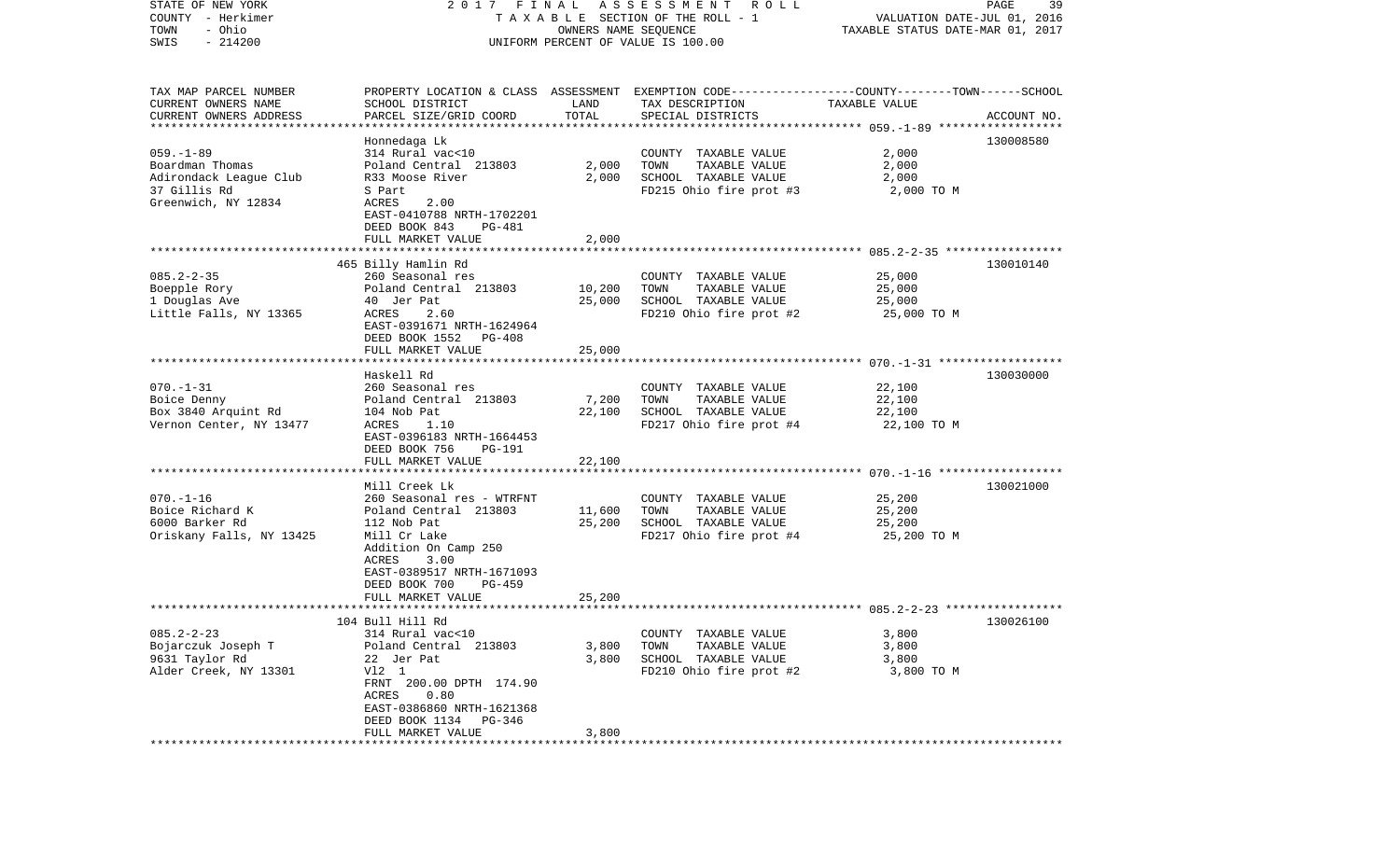| STATE OF NEW YORK<br>COUNTY - Herkimer<br>- Ohio<br>TOWN |                                                  | OWNERS NAME SEQUENCE | 2017 FINAL ASSESSMENT ROLL<br>T A X A B L E SECTION OF THE ROLL - 1                                                 | VALUATION DATE-JUL 01, 2016<br>TAXABLE STATUS DATE-MAR 01, 2017 | PAGE<br>40  |
|----------------------------------------------------------|--------------------------------------------------|----------------------|---------------------------------------------------------------------------------------------------------------------|-----------------------------------------------------------------|-------------|
| $-214200$<br>SWIS                                        |                                                  |                      | UNIFORM PERCENT OF VALUE IS 100.00                                                                                  |                                                                 |             |
| TAX MAP PARCEL NUMBER<br>CURRENT OWNERS NAME             | SCHOOL DISTRICT                                  | LAND                 | PROPERTY LOCATION & CLASS ASSESSMENT EXEMPTION CODE----------------COUNTY-------TOWN------SCHOOL<br>TAX DESCRIPTION | TAXABLE VALUE                                                   |             |
| CURRENT OWNERS ADDRESS                                   | PARCEL SIZE/GRID COORD                           | TOTAL                | SPECIAL DISTRICTS                                                                                                   |                                                                 | ACCOUNT NO. |
| *************************                                | Bull Hill Rd                                     |                      |                                                                                                                     |                                                                 | 130029580   |
| $085.2 - 2 - 24$                                         | 260 Seasonal res                                 |                      | COUNTY TAXABLE VALUE                                                                                                | 32,900                                                          |             |
| Bojarczuk Joseph T                                       | Poland Central 213803                            | 11,900               | TAXABLE VALUE<br>TOWN                                                                                               | 32,900                                                          |             |
| 9631 Taylor Rd                                           | 22 Jer Pat                                       | 32,900               | SCHOOL TAXABLE VALUE                                                                                                | 32,900                                                          |             |
| Alder Creek, NY 13301                                    | Garg 1<br>FRNT 200.00 DPTH 174.70                |                      | FD210 Ohio fire prot #2                                                                                             | 32,900 TO M                                                     |             |
|                                                          | ACRES<br>0.75                                    |                      |                                                                                                                     |                                                                 |             |
|                                                          | EAST-0386963 NRTH-1621519                        |                      |                                                                                                                     |                                                                 |             |
|                                                          | DEED BOOK 1133 PG-346                            |                      |                                                                                                                     |                                                                 |             |
|                                                          | FULL MARKET VALUE                                | 32,900               |                                                                                                                     |                                                                 |             |
|                                                          | Hooper Dooper Rd                                 |                      |                                                                                                                     |                                                                 | 130010800   |
| $073. - 2 - 2$                                           | 314 Rural vac<10                                 |                      | COUNTY TAXABLE VALUE                                                                                                | 11,600                                                          |             |
| Boratyn John                                             | Poland Central 213803<br>63 Rem Pat              | 11,600               | TOWN<br>TAXABLE VALUE                                                                                               | 11,600                                                          |             |
| 4297 Lay Rd<br>Madison, NY 13402                         | ACRES 10.00                                      | 11,600               | SCHOOL TAXABLE VALUE<br>FD200 Ohio fire prot #1                                                                     | 11,600<br>11,600 TO M                                           |             |
|                                                          | EAST-0369627 NRTH-1655414                        |                      |                                                                                                                     |                                                                 |             |
|                                                          | DEED BOOK 770<br>PG-148                          |                      |                                                                                                                     |                                                                 |             |
|                                                          | FULL MARKET VALUE                                | 11,600               |                                                                                                                     |                                                                 |             |
|                                                          | Busseyville                                      |                      |                                                                                                                     |                                                                 | 130012690   |
| $069. -3 - 12$                                           | 260 Seasonal res                                 |                      | COUNTY TAXABLE VALUE                                                                                                | 13,100                                                          |             |
| Bord Richard Sr                                          | Poland Central 213803                            | 2,400                | TOWN<br>TAXABLE VALUE                                                                                               | 13,100                                                          |             |
| Bord Richard Jr<br>8137 Old Floyd Rd                     | 54 Rem Pat<br>V1 2 1                             | 13,100               | SCHOOL TAXABLE VALUE<br>FD200 Ohio fire prot #1                                                                     | 13,100<br>13,100 TO M                                           |             |
| Rome, NY 13440                                           | FRNT 280.00 DPTH 250.00                          |                      |                                                                                                                     |                                                                 |             |
|                                                          | EAST-0369051 NRTH-1662039                        |                      |                                                                                                                     |                                                                 |             |
|                                                          | DEED BOOK 803<br><b>PG-109</b>                   |                      |                                                                                                                     |                                                                 |             |
|                                                          | FULL MARKET VALUE<br>*************************** | 13,100               |                                                                                                                     |                                                                 |             |
|                                                          | Busseyville                                      |                      |                                                                                                                     |                                                                 | 130012660   |
| $069. -3 - 13$                                           | 314 Rural vac<10                                 |                      | COUNTY TAXABLE VALUE                                                                                                | 600                                                             |             |
| Bord Richard Sr                                          | Poland Central 213803                            | 600                  | TOWN<br>TAXABLE VALUE                                                                                               | 600                                                             |             |
| Bord Dennis W Jr<br>8137 Old Floyd Rd                    | 54 Rem Pat<br>$P-Fr 1$                           | 600                  | SCHOOL TAXABLE VALUE<br>FD200 Ohio fire prot #1                                                                     | 600<br>600 TO M                                                 |             |
| Rome, NY 13440                                           | 1.00<br>ACRES                                    |                      |                                                                                                                     |                                                                 |             |
|                                                          | EAST-0369044 NRTH-1661760                        |                      |                                                                                                                     |                                                                 |             |
|                                                          | DEED BOOK 803<br><b>PG-109</b>                   |                      |                                                                                                                     |                                                                 |             |
|                                                          | FULL MARKET VALUE                                | 600                  | ******************************* 073.-2-59 ******************                                                        |                                                                 |             |
|                                                          | Hooper Dooper Rd                                 |                      |                                                                                                                     |                                                                 | 130010830   |
| $073. - 2 - 59$                                          | 260 Seasonal res                                 |                      | COUNTY TAXABLE VALUE                                                                                                | 49,000                                                          |             |
| Bordeau Thomas                                           | Poland Central 213803<br>63 Rem Pat              | 12,500               | TOWN<br>TAXABLE VALUE<br>SCHOOL TAXABLE VALUE                                                                       | 49,000                                                          |             |
| Bordeau Mary Ellen<br>Attn: Thomas Bordeau               | ACRES<br>5.00                                    | 49,000               | FD200 Ohio fire prot #1                                                                                             | 49,000<br>49,000 TO M                                           |             |
| 7082 Academy Ln                                          | EAST-0369938 NRTH-1654829                        |                      |                                                                                                                     |                                                                 |             |
| Lockport, NY 14094                                       | DEED BOOK 792<br>PG-27                           |                      |                                                                                                                     |                                                                 |             |
|                                                          | FULL MARKET VALUE                                | 49,000               |                                                                                                                     |                                                                 |             |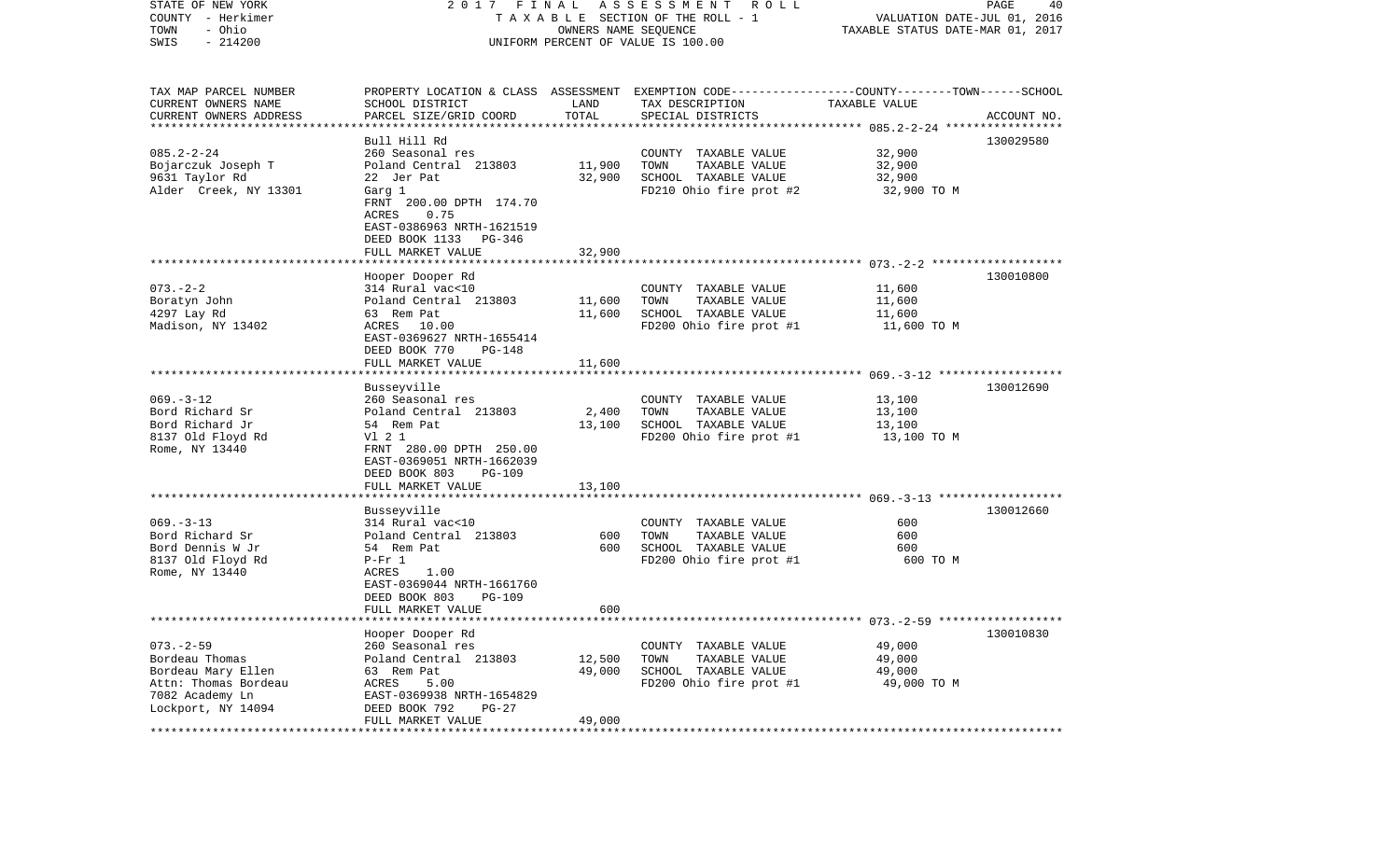| STATE OF NEW YORK<br>COUNTY - Herkimer<br>- Ohio<br>TOWN | FINAL<br>2 0 1 7                                 | OWNERS NAME SEQUENCE | ASSESSMENT<br>R O L L<br>TAXABLE SECTION OF THE ROLL - 1                                        | VALUATION DATE-JUL 01, 2016<br>TAXABLE STATUS DATE-MAR 01, 2017 | PAGE<br>41  |
|----------------------------------------------------------|--------------------------------------------------|----------------------|-------------------------------------------------------------------------------------------------|-----------------------------------------------------------------|-------------|
| $-214200$<br>SWIS                                        | UNIFORM PERCENT OF VALUE IS 100.00               |                      |                                                                                                 |                                                                 |             |
| TAX MAP PARCEL NUMBER                                    |                                                  |                      | PROPERTY LOCATION & CLASS ASSESSMENT EXEMPTION CODE---------------COUNTY-------TOWN------SCHOOL |                                                                 |             |
| CURRENT OWNERS NAME                                      | SCHOOL DISTRICT                                  | LAND                 | TAX DESCRIPTION                                                                                 | TAXABLE VALUE                                                   |             |
| CURRENT OWNERS ADDRESS<br>**********************         | PARCEL SIZE/GRID COORD<br>********************** | TOTAL                | SPECIAL DISTRICTS                                                                               |                                                                 | ACCOUNT NO. |
|                                                          | Farr Rd                                          |                      |                                                                                                 |                                                                 | 130034530   |
| $065. -1 - 30$                                           | 260 Seasonal res                                 |                      | COUNTY TAXABLE VALUE                                                                            | 22,200                                                          |             |
| Borek Family Irrevocable Trust Adirondack                | 302601                                           | 7,100                | TOWN<br>TAXABLE VALUE                                                                           | 22,200                                                          |             |
| Borek Stanley Edward                                     | 30 Minuse                                        | 22,200               | SCHOOL TAXABLE VALUE                                                                            | 22,200                                                          |             |
| 19 White St                                              | N Wilmurs                                        |                      | FD215 Ohio fire prot #3                                                                         | 22,200 TO M                                                     |             |
| New York Mills, NY 13417                                 | Sens 7<br>ACRES<br>6.00                          |                      |                                                                                                 |                                                                 |             |
|                                                          | EAST-0359251 NRTH-1681673                        |                      |                                                                                                 |                                                                 |             |
|                                                          | DEED BOOK 1632<br>PG-669                         |                      |                                                                                                 |                                                                 |             |
|                                                          | FULL MARKET VALUE                                | 22,200               |                                                                                                 |                                                                 |             |
|                                                          |                                                  |                      |                                                                                                 |                                                                 |             |
|                                                          | Gray-Wilmurt Rd                                  |                      |                                                                                                 |                                                                 | 130036570   |
| $074.3 - 1 - 35.1$                                       | 910 Priv forest                                  |                      | COUNTY TAXABLE VALUE                                                                            | 80,600                                                          |             |
| Boscaino Michele<br>Gary Rosen Law Firm, P.C.            | Poland Central 213803<br>76 Jer Pat              | 80,600<br>80,600     | TOWN<br>TAXABLE VALUE<br>SCHOOL TAXABLE VALUE                                                   | 80,600<br>80,600                                                |             |
| 2 Bella Vista Ct                                         | ACRES 118.00                                     |                      | FD200 Ohio fire prot #1                                                                         | 80,600 TO M                                                     |             |
| Colts Neck, NJ 07722                                     | EAST-0379516 NRTH-1641262                        |                      |                                                                                                 |                                                                 |             |
|                                                          | DEED BOOK 918<br>$PG-330$                        |                      |                                                                                                 |                                                                 |             |
|                                                          | FULL MARKET VALUE                                | 80,600               |                                                                                                 |                                                                 |             |
|                                                          |                                                  |                      |                                                                                                 |                                                                 |             |
| $074.3 - 1 - 35.2$                                       | 1594 Gray Wilmurt Rd<br>240 Rural res            |                      | COUNTY TAXABLE VALUE                                                                            | 308,000                                                         |             |
| Boscaino Michele                                         | Poland Central 213803                            | 30,600               | TOWN<br>TAXABLE VALUE                                                                           | 308,000                                                         |             |
| Gary Rosen Law Firm, P.C.                                | 76 Jer Pat                                       | 308,000              | SCHOOL TAXABLE VALUE                                                                            | 308,000                                                         |             |
| 2 Bella Vista Ct                                         | FRNT 1250.00 DPTH                                |                      | FD200 Ohio fire prot #1                                                                         | 308,000 TO M                                                    |             |
| Colts Neck, NJ 07722                                     | ACRES 15.00                                      |                      |                                                                                                 |                                                                 |             |
|                                                          | EAST-0378329 NRTH-1641499                        |                      |                                                                                                 |                                                                 |             |
|                                                          | DEED BOOK 918<br>$PG-330$<br>FULL MARKET VALUE   | 308,000              |                                                                                                 |                                                                 |             |
|                                                          |                                                  |                      |                                                                                                 |                                                                 |             |
|                                                          | Busseyville                                      |                      |                                                                                                 |                                                                 | 130010950   |
| $069. -3 - 14$                                           | 260 Seasonal res                                 |                      | COUNTY TAXABLE VALUE                                                                            | 17,800                                                          |             |
| Boucher Donald R                                         | Poland Central 213803                            | 6,700                | TOWN<br>TAXABLE VALUE                                                                           | 17,800                                                          |             |
| 11 Cedar Lane                                            | 54 Rem Pat                                       | 17,800               | SCHOOL TAXABLE VALUE                                                                            | 17,800                                                          |             |
| New York Mills, NY 13417                                 | Vl2<br>ACRES<br>5.40                             |                      | FD200 Ohio fire prot #1                                                                         | 17,800 TO M                                                     |             |
|                                                          | EAST-0369077 NRTH-1661250                        |                      |                                                                                                 |                                                                 |             |
|                                                          | DEED BOOK 1378<br>PG-605                         |                      |                                                                                                 |                                                                 |             |
|                                                          | FULL MARKET VALUE                                | 17,800               |                                                                                                 |                                                                 |             |
|                                                          |                                                  |                      |                                                                                                 |                                                                 |             |
|                                                          | 115 Black Creek Rd                               |                      |                                                                                                 |                                                                 | 130035580   |
| $085.3 - 2 - 4$<br>Boulden David                         | 210 1 Family Res<br>Poland Central 213803        | 9,000                | 41834<br>ENH STAR<br>COUNTY TAXABLE VALUE                                                       | 0<br>0<br>53,000                                                | 53,000      |
| 115 Bull Hill Rd                                         | Lot 10 Jer Pat                                   | 53,000               | TAXABLE VALUE<br>TOWN                                                                           | 53,000                                                          |             |
| Cold Brook, NY 13324                                     | FRNT 110.00 DPTH 110.00                          |                      | SCHOOL TAXABLE VALUE                                                                            | 0                                                               |             |
|                                                          | ACRES<br>0.28                                    |                      | FD210 Ohio fire prot #2                                                                         | 53,000 TO M                                                     |             |
|                                                          | EAST-0373474 NRTH-1614887                        |                      |                                                                                                 |                                                                 |             |
|                                                          | DEED BOOK 926<br>PG-557                          |                      |                                                                                                 |                                                                 |             |
|                                                          | FULL MARKET VALUE                                | 53,000               |                                                                                                 |                                                                 |             |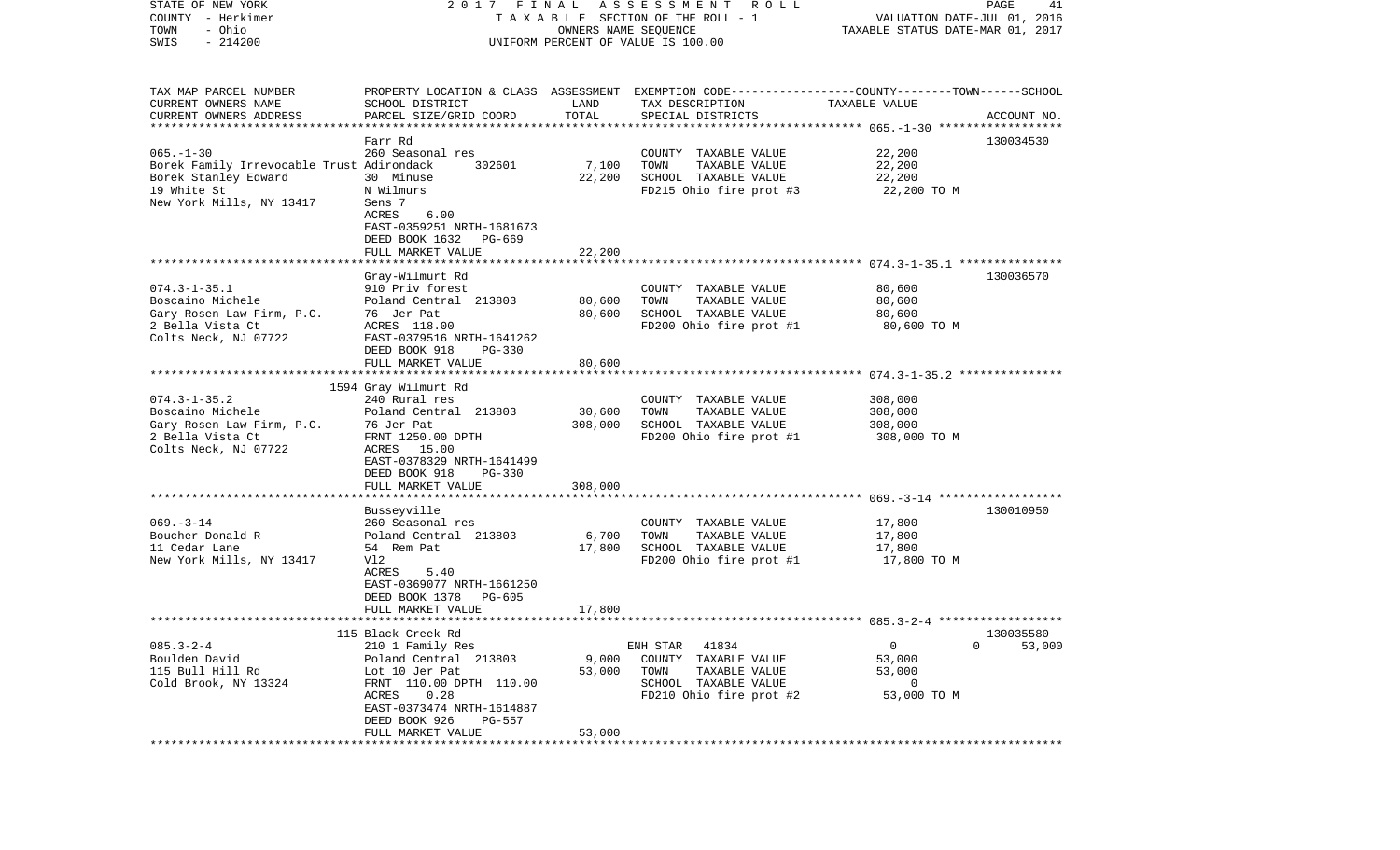| STATE OF NEW YORK<br>COUNTY - Herkimer<br>- Ohio<br>TOWN<br>$-214200$<br>SWIS                           | 2017 FINAL                                                                                                                                                                | OWNERS NAME SEQUENCE | ASSESSMENT ROLL<br>TAXABLE SECTION OF THE ROLL - 1<br>UNIFORM PERCENT OF VALUE IS 100.00                                                | VALUATION DATE-JUL 01, 2016<br>TAXABLE STATUS DATE-MAR 01, 2017 | PAGE<br>42         |
|---------------------------------------------------------------------------------------------------------|---------------------------------------------------------------------------------------------------------------------------------------------------------------------------|----------------------|-----------------------------------------------------------------------------------------------------------------------------------------|-----------------------------------------------------------------|--------------------|
| TAX MAP PARCEL NUMBER<br>CURRENT OWNERS NAME<br>CURRENT OWNERS ADDRESS                                  | SCHOOL DISTRICT<br>PARCEL SIZE/GRID COORD                                                                                                                                 | LAND<br>TOTAL        | PROPERTY LOCATION & CLASS ASSESSMENT EXEMPTION CODE---------------COUNTY-------TOWN------SCHOOL<br>TAX DESCRIPTION<br>SPECIAL DISTRICTS | TAXABLE VALUE                                                   | ACCOUNT NO.        |
|                                                                                                         | North Lk                                                                                                                                                                  |                      |                                                                                                                                         |                                                                 | 130010170          |
| $058. - 2 - 40$<br>Bourgeois Stuart<br>Bourgeois Janet<br>PO Box 624<br>Boonville, NY 13309             | 260 Seasonal res - WTRFNT<br>302601<br>Adirondack<br>1 Nob Pat<br>FRNT 125.00 DPTH 247.30<br>EAST-0376671 NRTH-1710509<br>DEED BOOK 1381 PG-27                            | 114,100<br>180,000   | COUNTY TAXABLE VALUE<br>TOWN<br>TAXABLE VALUE<br>SCHOOL TAXABLE VALUE<br>FD215 Ohio fire prot #3                                        | 180,000<br>180,000<br>180,000<br>180,000 TO M                   |                    |
|                                                                                                         | FULL MARKET VALUE                                                                                                                                                         | 180,000              |                                                                                                                                         |                                                                 |                    |
| $058. - 2 - 44.2$<br>Bourgeois Stuart C<br>Bourgeois Janet F<br>1456 Woodgate Dr<br>Boonville, NY 13309 | North Lk<br>314 Rural vac<10 - WTRFNT<br>Adirondack<br>302601<br>1 Nob Pat<br>ACRES<br>1.10<br>EAST-0376924 NRTH-1710965<br>DEED BOOK 1176 PG-161                         | 60,000<br>60,000     | COUNTY TAXABLE VALUE<br>TOWN<br>TAXABLE VALUE<br>SCHOOL TAXABLE VALUE<br>FD215 Ohio fire prot #3                                        | 60,000<br>60,000<br>60,000<br>60,000 TO M                       |                    |
|                                                                                                         | FULL MARKET VALUE                                                                                                                                                         | 60,000               |                                                                                                                                         |                                                                 |                    |
|                                                                                                         |                                                                                                                                                                           |                      |                                                                                                                                         |                                                                 |                    |
| $073.3 - 2 - 78.2$<br>Bowie Brian<br>Bowie Jennifer<br>PO Box 322<br>Ohio, NY 13324                     | 382 Cummings Rd<br>210 1 Family Res<br>Poland Central 213803<br>48 Rem Pat<br>FRNT 456.00 DPTH<br>ACRES<br>4.50<br>EAST-0360863 NRTH-1641791<br>DEED BOOK 890<br>$PG-567$ | 18,800<br>60,000     | 41854<br><b>BAS STAR</b><br>COUNTY TAXABLE VALUE<br>TOWN<br>TAXABLE VALUE<br>SCHOOL TAXABLE VALUE<br>FD200 Ohio fire prot #1            | $\circ$<br>60,000<br>60,000<br>30,000<br>60,000 TO M            | $\Omega$<br>30,000 |
|                                                                                                         | FULL MARKET VALUE                                                                                                                                                         | 60,000               |                                                                                                                                         |                                                                 |                    |
|                                                                                                         | 660 Snyder Rd                                                                                                                                                             |                      |                                                                                                                                         |                                                                 |                    |
| $078.2 - 2 - 8.3$<br>Bowman Robert L<br>Bowman Christina H<br>PO Box 25<br>Cold Brook, NY 13324         | 240 Rural res<br>Poland Central 213803<br>ACRES 62.90<br>EAST-0362650 NRTH-1633970<br>DEED BOOK 1110<br>PG-87                                                             | 61,000<br>142,000    | ENH STAR<br>41834<br>COUNTY TAXABLE VALUE<br>TAXABLE VALUE<br>TOWN<br>SCHOOL TAXABLE VALUE                                              | $\mathbf{0}$<br>142,000<br>142,000<br>76,500                    | 65,500<br>$\Omega$ |
|                                                                                                         | FULL MARKET VALUE                                                                                                                                                         | 142,000              |                                                                                                                                         |                                                                 |                    |
| $074.3 - 1 - 31.4$<br>Boyd Sheila K<br>PO Box 92<br>Remsen, NY 13438                                    | Gray-Wilmurt Rd<br>322 Rural vac>10<br>Poland Central 213803<br>80 Jer Pat<br>ACRES 10.00<br>EAST-0379906 NRTH-1647730                                                    | 14,900<br>14,900     | COUNTY TAXABLE VALUE<br>TOWN<br>TAXABLE VALUE<br>SCHOOL TAXABLE VALUE<br>FD200 Ohio fire prot #1                                        | 14,900<br>14,900<br>14,900<br>14,900 TO M                       |                    |
|                                                                                                         | DEED BOOK 813<br>$PG-213$<br>FULL MARKET VALUE                                                                                                                            | 14,900               |                                                                                                                                         |                                                                 |                    |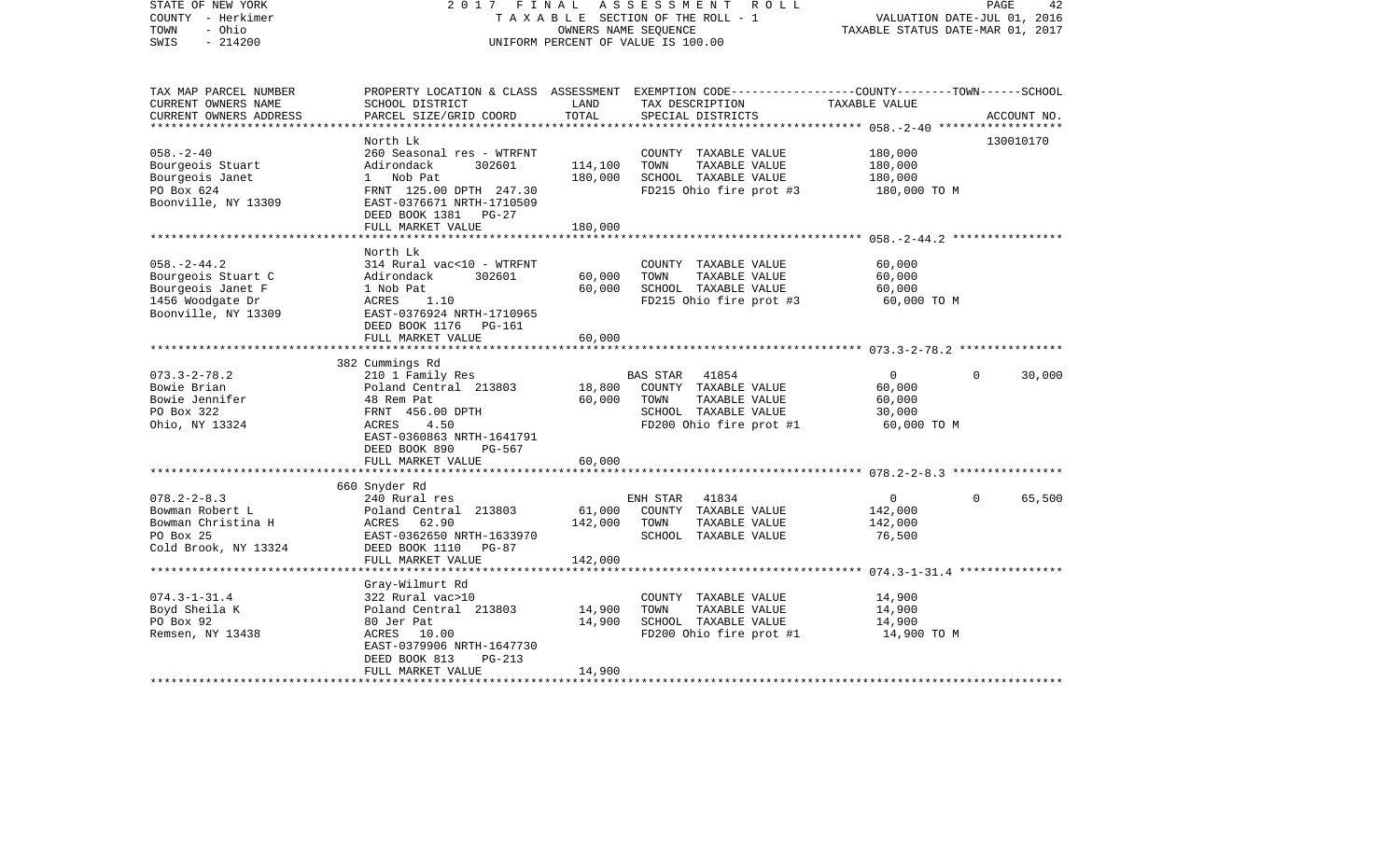| TAXABLE SECTION OF THE ROLL - 1<br>- Ohio<br>TOWN<br>OWNERS NAME SEQUENCE<br>$-214200$<br>SWIS<br>UNIFORM PERCENT OF VALUE IS 100.00                                  | VALUATION DATE-JUL 01, 2016<br>TAXABLE STATUS DATE-MAR 01, 2017 |
|-----------------------------------------------------------------------------------------------------------------------------------------------------------------------|-----------------------------------------------------------------|
| TAX MAP PARCEL NUMBER<br>PROPERTY LOCATION & CLASS ASSESSMENT EXEMPTION CODE---------------COUNTY-------TOWN------SCHOOL                                              |                                                                 |
| CURRENT OWNERS NAME<br>SCHOOL DISTRICT<br>LAND<br>TAX DESCRIPTION<br>TAXABLE VALUE<br>TOTAL                                                                           |                                                                 |
| CURRENT OWNERS ADDRESS<br>PARCEL SIZE/GRID COORD<br>SPECIAL DISTRICTS<br>**********************                                                                       | ACCOUNT NO.                                                     |
| 1007 Bull Hill Rd                                                                                                                                                     | 130042030.1                                                     |
| $085.2 - 2 - 11.1$<br>220,000<br>260 Seasonal res<br>COUNTY TAXABLE VALUE                                                                                             |                                                                 |
| Poland Central 213803<br>101,400<br>TOWN<br>TAXABLE VALUE<br>220,000<br>Boyeson Hans                                                                                  |                                                                 |
| 921 Barnford Mill Rd<br>22 Jer Pat<br>220,000<br>SCHOOL TAXABLE VALUE<br>220,000                                                                                      |                                                                 |
| 82.3a<br>FD210 Ohio fire prot #2<br>Wake Forest, NC 27587<br>220,000 TO M<br>Abd F Map Jj1c15<br>ACRES 151.90<br>EAST-0385224 NRTH-1620285<br>DEED BOOK 675<br>PG-255 |                                                                 |
| 220,000<br>FULL MARKET VALUE                                                                                                                                          |                                                                 |
| Fisher Rd                                                                                                                                                             | 130027425                                                       |
| $084.1 - 2 - 1.4$<br>115,000<br>210 1 Family Res<br>COUNTY TAXABLE VALUE                                                                                              |                                                                 |
| 26,500<br>Branning John Clifford<br>Poland Central 213803<br>TOWN<br>TAXABLE VALUE<br>115,000                                                                         |                                                                 |
| Branning Deborah M<br>115,000<br>SCHOOL TAXABLE VALUE<br>115,000<br>12 Jer Pat                                                                                        |                                                                 |
| 3867 Condor Circle<br>FRNT 858.00 DPTH<br>FD200 Ohio fire prot #1<br>115,000 TO M                                                                                     |                                                                 |
| Liverpool, NY 13090<br>ACRES<br>9.20<br>EAST-0357577 NRTH-1623877<br>DEED BOOK 1173<br>PG-35<br>FULL MARKET VALUE<br>115,000                                          |                                                                 |
|                                                                                                                                                                       |                                                                 |
| 742 Figert Rd                                                                                                                                                         |                                                                 |
| $074.3 - 1 - 12$<br>240 Rural res<br>9,000<br>VET WAR CT 41121                                                                                                        | 12,000<br>0                                                     |
| Braue Jessie S<br>9,575<br>Poland Central 213803<br>42,500 VET DIS CT 41141<br>Travis Cindee L<br>$\mathbf 0$<br>ACRES 32.60<br>191,500 ENH STAR<br>41834             | 9,575<br>$\Omega$<br>$\Omega$<br>65,500                         |
| 172,925<br>742 Figert Rd<br>EAST-0373966 NRTH-1644460<br>COUNTY TAXABLE VALUE                                                                                         |                                                                 |
| Cold Brook, NY 13324<br>DEED BOOK 1554<br>PG-675<br>TOWN<br>TAXABLE VALUE<br>169,925                                                                                  |                                                                 |
| FULL MARKET VALUE<br>191,500<br>SCHOOL TAXABLE VALUE<br>126,000                                                                                                       |                                                                 |
| ********************                                                                                                                                                  | ****** 078.2-1-62 ******************                            |
| Smith & Figert Rd                                                                                                                                                     | 130020040                                                       |
| $078.2 - 1 - 62$<br>$\mathbf 0$<br>200 Residential<br><b>BAS STAR</b><br>41854<br>Brenner Philip<br>Poland Central 213803<br>12,200<br>COUNTY TAXABLE VALUE<br>15,200 | $\Omega$<br>15,200                                              |
| Brenner June<br>49 Jer Pat<br>15,200<br>TOWN<br>TAXABLE VALUE<br>15,200                                                                                               |                                                                 |
| 218 Smith Rd<br>V1 10A<br>SCHOOL TAXABLE VALUE<br>0                                                                                                                   |                                                                 |
| Cold Brook, NY 13324<br>FRNT 866.00 DPTH<br>FD200 Ohio fire prot #1<br>15,200 TO M                                                                                    |                                                                 |
| ACRES<br>6.20<br>EAST-0366178 NRTH-1639374<br>DEED BOOK 1353<br>$PG-54$<br>15,200<br>FULL MARKET VALUE                                                                |                                                                 |
| *********************<br>******************************* 073.4-5-1 ******************                                                                                 |                                                                 |
| Route 8                                                                                                                                                               | 130012900                                                       |
| $073.4 - 5 - 1$<br>910 Priv forest<br>COUNTY TAXABLE VALUE<br>24,480                                                                                                  |                                                                 |
| Breuder David<br>Poland Central 213803<br>24,480<br>TOWN<br>TAXABLE VALUE<br>24,480                                                                                   |                                                                 |
| 60 Littletown Rd<br>49 Jer Pat<br>24,480<br>SCHOOL TAXABLE VALUE<br>24,480                                                                                            |                                                                 |
| Morris Plains, NJ 07950<br>FRNT 363.00 DPTH<br>FD200 Ohio fire prot #1<br>ACRES<br>13.60<br>EAST-0365639 NRTH-1644610<br>DEED BOOK 1488<br>$PG-833$                   | 24,480 TO M                                                     |
| 24,480<br>FULL MARKET VALUE                                                                                                                                           |                                                                 |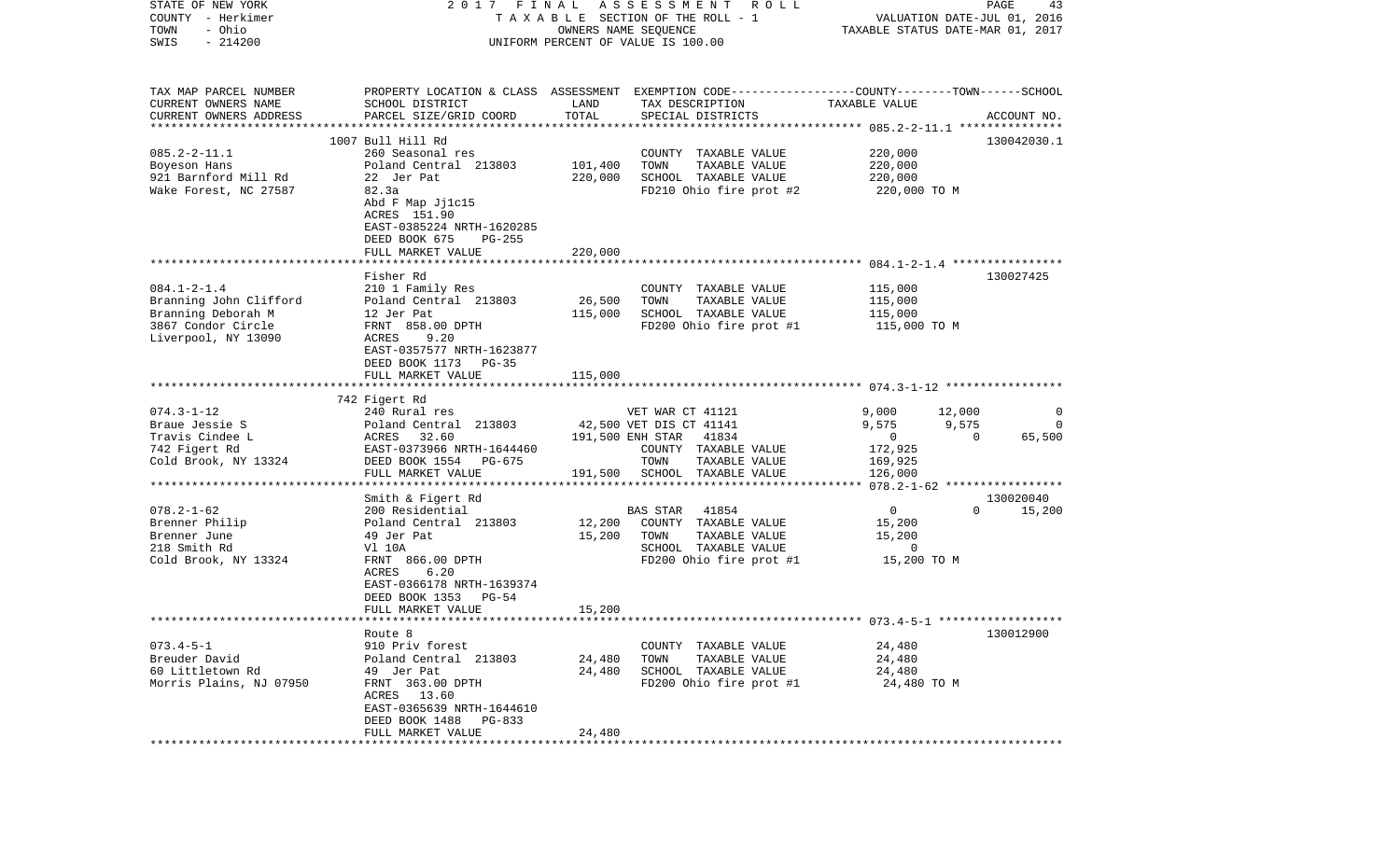| STATE OF NEW YORK                                   |                                |         | 2017 FINAL ASSESSMENT ROLL                                                                      |                                  | PAGE<br>44         |
|-----------------------------------------------------|--------------------------------|---------|-------------------------------------------------------------------------------------------------|----------------------------------|--------------------|
| COUNTY - Herkimer                                   |                                |         | TAXABLE SECTION OF THE ROLL - 1                                                                 | VALUATION DATE-JUL 01, 2016      |                    |
| - Ohio<br>TOWN                                      |                                |         | OWNERS NAME SEQUENCE                                                                            | TAXABLE STATUS DATE-MAR 01, 2017 |                    |
| $-214200$<br>SWIS                                   |                                |         | UNIFORM PERCENT OF VALUE IS 100.00                                                              |                                  |                    |
|                                                     |                                |         |                                                                                                 |                                  |                    |
|                                                     |                                |         |                                                                                                 |                                  |                    |
| TAX MAP PARCEL NUMBER                               |                                |         | PROPERTY LOCATION & CLASS ASSESSMENT EXEMPTION CODE---------------COUNTY-------TOWN------SCHOOL |                                  |                    |
| CURRENT OWNERS NAME                                 | SCHOOL DISTRICT                | LAND    | TAX DESCRIPTION                                                                                 | TAXABLE VALUE                    |                    |
| CURRENT OWNERS ADDRESS<br>************************* | PARCEL SIZE/GRID COORD         | TOTAL   | SPECIAL DISTRICTS                                                                               |                                  | ACCOUNT NO.        |
|                                                     | Route <sub>8</sub>             |         |                                                                                                 |                                  | 130012900          |
| $073.4 - 5 - 2$                                     | 910 Priv forest                |         | COUNTY TAXABLE VALUE                                                                            | 24,480                           |                    |
| Breuder David                                       | Poland Central 213803          | 24,480  | TOWN<br>TAXABLE VALUE                                                                           | 24,480                           |                    |
| 60 Littletown Rd                                    | 49 Jer Pat                     | 24,480  | SCHOOL TAXABLE VALUE                                                                            | 24,480                           |                    |
| Morris Plains, NJ 07950                             | FRNT 363.00 DPTH               |         | FD200 Ohio fire prot #1                                                                         | 24,480 TO M                      |                    |
|                                                     | ACRES 13.60                    |         |                                                                                                 |                                  |                    |
|                                                     | EAST-0365487 NRTH-1644289      |         |                                                                                                 |                                  |                    |
|                                                     | DEED BOOK 1488<br>PG-830       |         |                                                                                                 |                                  |                    |
|                                                     | FULL MARKET VALUE              | 24,480  |                                                                                                 |                                  |                    |
|                                                     |                                |         |                                                                                                 |                                  |                    |
|                                                     | Fly Brook Rd                   |         |                                                                                                 |                                  | 130060750          |
| $073.3 - 2 - 52$                                    | 312 Vac w/imprv                |         | COUNTY TAXABLE VALUE                                                                            | 3,000                            |                    |
| Bridges Michelle L                                  | Poland Central 213803          | 2,800   | TOWN<br>TAXABLE VALUE                                                                           | 3,000                            |                    |
| 44 Rabbit Lane                                      | Lot 47 Jer Pat                 | 3,000   | SCHOOL TAXABLE VALUE                                                                            | 3,000                            |                    |
| Whiting, ME 04691                                   | FRNT 100.00 DPTH 320.00        |         | FD200 Ohio fire prot #1                                                                         | 3,000 TO M                       |                    |
|                                                     | ACRES<br>0.69                  |         |                                                                                                 |                                  |                    |
|                                                     | EAST-0355079 NRTH-1643814      |         |                                                                                                 |                                  |                    |
|                                                     | DEED BOOK 1428<br>PG-893       |         |                                                                                                 |                                  |                    |
|                                                     | FULL MARKET VALUE              | 3,000   |                                                                                                 |                                  |                    |
|                                                     |                                |         |                                                                                                 |                                  |                    |
|                                                     | Reese Rd                       |         |                                                                                                 |                                  |                    |
| $078.1 - 2 - 9.5$                                   | 260 Seasonal res               |         | COUNTY TAXABLE VALUE                                                                            | 27,500                           |                    |
| Briere Robert G Jr.                                 | Poland Central 213803          | 22,100  | TOWN<br>TAXABLE VALUE                                                                           | 27,500                           |                    |
| 431 Furman St                                       | 45 Jer Pat                     | 27,500  | SCHOOL TAXABLE VALUE                                                                            | 27,500                           |                    |
| Schenectady, NY 12304                               | ACRES 12.20                    |         | FD200 Ohio fire prot #1                                                                         | 27,500 TO M                      |                    |
|                                                     | EAST-0359913 NRTH-1638150      |         |                                                                                                 |                                  |                    |
|                                                     | DEED BOOK 1545<br><b>PG-98</b> |         |                                                                                                 |                                  |                    |
|                                                     | FULL MARKET VALUE              | 27,500  |                                                                                                 |                                  |                    |
|                                                     | *******************            |         |                                                                                                 |                                  |                    |
|                                                     | Gray Wilmurt Rd                |         |                                                                                                 |                                  | 130000060          |
| $085.3 - 2 - 63$                                    | 210 1 Family Res               |         | VET COM C 41132                                                                                 | 15,000                           | $\mathbf 0$<br>0   |
| Broadbent Gale A                                    | Poland Central 213803          |         | 7,800 VET COM T 41133                                                                           | $\overline{0}$<br>20,000         | 0                  |
| 84 Gray Wilmurt Rd                                  | 10 Jer Pat                     |         | 128,300 BAS STAR<br>41854                                                                       | $\overline{0}$                   | 30,000<br>$\Omega$ |
| Cold Brook, NY 13324                                | R 1 3/4                        |         | COUNTY TAXABLE VALUE                                                                            | 113,300                          |                    |
|                                                     | FRNT 145.00 DPTH 65.00         |         | TAXABLE VALUE<br>TOWN                                                                           | 108,300                          |                    |
|                                                     | $0.21$ BANK<br>035<br>ACRES    |         | SCHOOL TAXABLE VALUE                                                                            | 98,300                           |                    |
|                                                     | EAST-0373229 NRTH-1614587      |         | FD200 Ohio fire prot #1                                                                         | 128,300 TO M                     |                    |
|                                                     | DEED BOOK 921<br>$PG-45$       |         |                                                                                                 |                                  |                    |
|                                                     | FULL MARKET VALUE              | 128,300 |                                                                                                 |                                  |                    |
|                                                     |                                |         |                                                                                                 |                                  |                    |
|                                                     | Honnedaga Lake Rd              |         |                                                                                                 |                                  | 130008370          |
| $058. - 1 - 12$                                     | 322 Rural vac>10               |         | COUNTY TAXABLE VALUE                                                                            | 11,900                           |                    |
| Broadwater Douglas D                                | Poland Central 213803          | 11,900  | TOWN<br>TAXABLE VALUE                                                                           | 11,900                           |                    |
| 1185 Park Ave Apt 16-K                              | R27 Moose River                | 11,900  | SCHOOL TAXABLE VALUE                                                                            | 11,900                           |                    |
| New York, NY 10128                                  | $P-Fr$ 16                      |         | FD215 Ohio fire prot #3                                                                         | 11,900 TO M                      |                    |
|                                                     | ACRES<br>11.90                 |         |                                                                                                 |                                  |                    |
|                                                     | EAST-0393461 NRTH-1712273      |         |                                                                                                 |                                  |                    |
|                                                     | DEED BOOK 1192<br>PG-312       |         |                                                                                                 |                                  |                    |
|                                                     | FULL MARKET VALUE              | 11,900  |                                                                                                 |                                  |                    |
| ************                                        |                                |         |                                                                                                 |                                  |                    |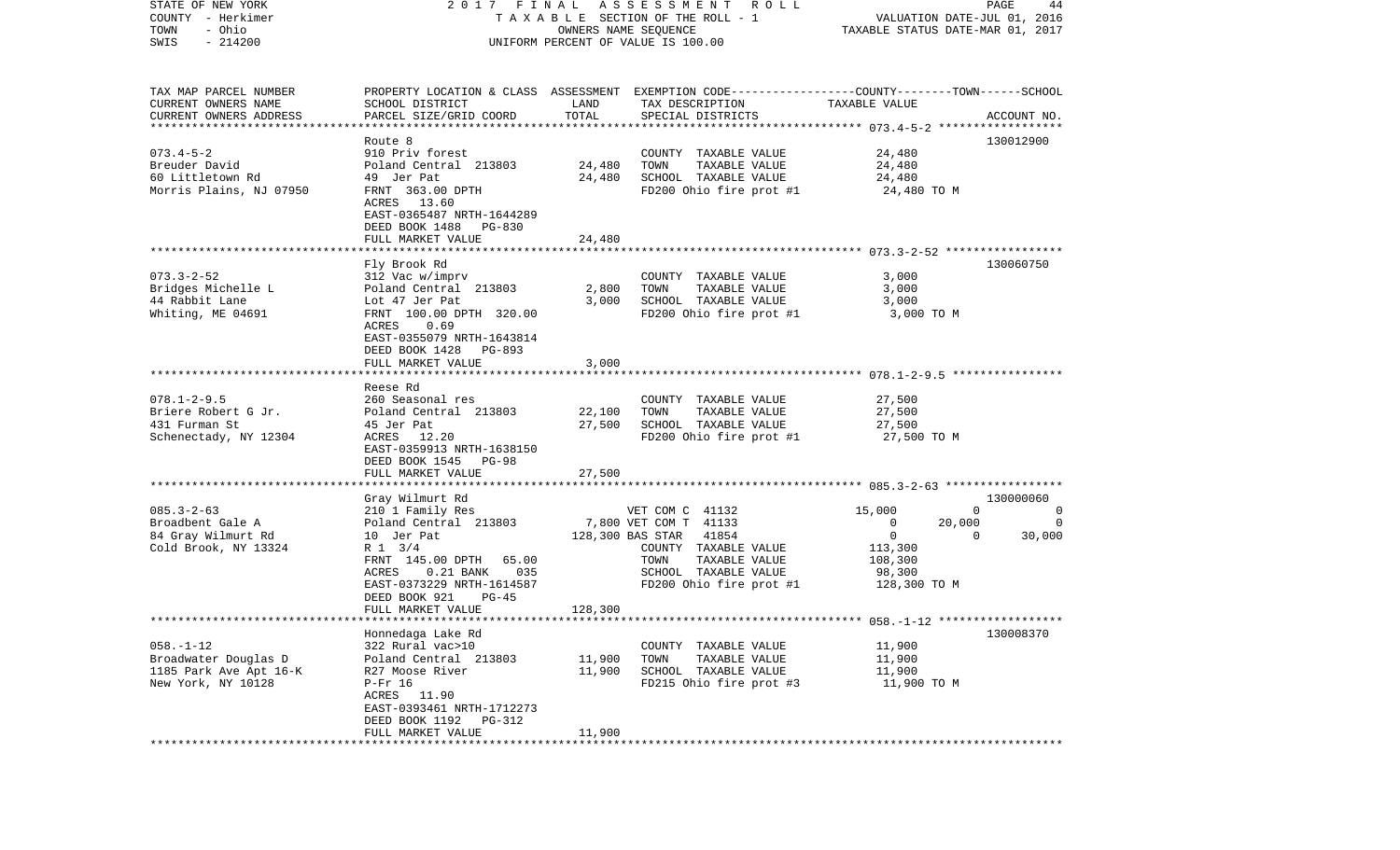| STATE OF NEW YORK                                    | 2017 FINAL                |                      | A S S E S S M E N T<br>R O L L                                                                  |                                  | PAGE<br>45  |
|------------------------------------------------------|---------------------------|----------------------|-------------------------------------------------------------------------------------------------|----------------------------------|-------------|
| COUNTY - Herkimer                                    |                           |                      | TAXABLE SECTION OF THE ROLL - 1                                                                 | VALUATION DATE-JUL 01, 2016      |             |
| - Ohio<br>TOWN                                       |                           | OWNERS NAME SEQUENCE |                                                                                                 | TAXABLE STATUS DATE-MAR 01, 2017 |             |
| $-214200$<br>SWIS                                    |                           |                      | UNIFORM PERCENT OF VALUE IS 100.00                                                              |                                  |             |
|                                                      |                           |                      |                                                                                                 |                                  |             |
| TAX MAP PARCEL NUMBER                                |                           |                      | PROPERTY LOCATION & CLASS ASSESSMENT EXEMPTION CODE---------------COUNTY-------TOWN------SCHOOL |                                  |             |
| CURRENT OWNERS NAME                                  | SCHOOL DISTRICT           | LAND                 | TAX DESCRIPTION                                                                                 | TAXABLE VALUE                    |             |
| CURRENT OWNERS ADDRESS                               | PARCEL SIZE/GRID COORD    | TOTAL                | SPECIAL DISTRICTS                                                                               |                                  | ACCOUNT NO. |
| *************************                            |                           |                      |                                                                                                 |                                  |             |
|                                                      | Honnedaga Lake Rd         |                      |                                                                                                 |                                  | 130006630   |
| $058. - 1 - 13$                                      | 920 Priv Hunt/Fi - WTRFNT |                      | COUNTY TAXABLE VALUE                                                                            | 565,000                          |             |
| Broadwater Douglas D                                 | Poland Central 213803     | 104,500              | TOWN<br>TAXABLE VALUE                                                                           | 565,000                          |             |
| 1185 Park Ave Apt 16-K                               | P27 Moose River           | 565,000              | SCHOOL TAXABLE VALUE                                                                            | 565,000                          |             |
| New York, NY 10128                                   | Sens 8                    |                      | FD215 Ohio fire prot #3                                                                         | 565,000 TO M                     |             |
|                                                      | ACRES<br>8.80             |                      |                                                                                                 |                                  |             |
|                                                      | EAST-0393632 NRTH-1712672 |                      |                                                                                                 |                                  |             |
|                                                      | DEED BOOK 1192 PG-312     |                      |                                                                                                 |                                  |             |
|                                                      | FULL MARKET VALUE         | 565,000              |                                                                                                 |                                  |             |
|                                                      |                           |                      |                                                                                                 |                                  |             |
|                                                      | Figert Rd                 |                      |                                                                                                 |                                  | 130020640   |
| $074.3 - 1 - 29$                                     | 260 Seasonal res          |                      | COUNTY TAXABLE VALUE                                                                            | 78,000                           |             |
| Brockett Irrevocable Trust Liv Poland Central 213803 |                           | 45,600               | TOWN<br>TAXABLE VALUE                                                                           | 78,000                           |             |
| PO Box 236                                           | 80 Jer Pat                | 78,000               | SCHOOL TAXABLE VALUE                                                                            | 78,000                           |             |
| West Winfield, NY 13491                              | ACRES 37.30               |                      | FD200 Ohio fire prot #1                                                                         | 78,000 TO M                      |             |
|                                                      | EAST-0378908 NRTH-1648491 |                      |                                                                                                 |                                  |             |
|                                                      | DEED BOOK 1352<br>PG-203  |                      |                                                                                                 |                                  |             |
|                                                      | FULL MARKET VALUE         | 78,000               |                                                                                                 |                                  |             |
|                                                      |                           |                      |                                                                                                 |                                  |             |
|                                                      | Figert Rd                 |                      |                                                                                                 |                                  | 130020670   |
| $074.3 - 1 - 30$                                     | 314 Rural vac<10          |                      | COUNTY TAXABLE VALUE                                                                            | 11,400                           |             |
| Brockett Irrevocable Trust Liv Poland Central 213803 |                           | 11,400               | TAXABLE VALUE<br>TOWN                                                                           | 11,400                           |             |
| PO Box 236                                           | 1 Vrv Pat                 | 11,400               | SCHOOL TAXABLE VALUE                                                                            | 11,400                           |             |
| West Winfield, NY 13491                              | ACRES<br>5.00             |                      | FD200 Ohio fire prot #1                                                                         | 11,400 TO M                      |             |
|                                                      | EAST-0378890 NRTH-1649292 |                      |                                                                                                 |                                  |             |
|                                                      | DEED BOOK 1352<br>PG-203  |                      |                                                                                                 |                                  |             |
|                                                      | FULL MARKET VALUE         | 11,400               |                                                                                                 |                                  |             |
|                                                      | 206 Conway Rd             |                      |                                                                                                 |                                  | 130090110   |
| $078.1 - 2 - 20.2$                                   | 240 Rural res             |                      | COUNTY TAXABLE VALUE                                                                            | 62,440                           |             |
| Bronson April                                        | Poland Central 213803     | 14,600               | TAXABLE VALUE<br>TOWN                                                                           | 62,440                           |             |
| 206 Conway Rd                                        | 18 Jer Pat                | 62,440               | SCHOOL TAXABLE VALUE                                                                            | 62,440                           |             |
| Cold Brook, NY 13324                                 | V1 2 10A                  |                      | FD200 Ohio fire prot #1                                                                         | 62,440 TO M                      |             |
|                                                      | Map Jj1b29                |                      |                                                                                                 |                                  |             |
|                                                      | 9.50<br>ACRES             |                      |                                                                                                 |                                  |             |
|                                                      | EAST-0357002 NRTH-1634609 |                      |                                                                                                 |                                  |             |
|                                                      | DEED BOOK 1429<br>PG-296  |                      |                                                                                                 |                                  |             |
|                                                      | FULL MARKET VALUE         | 62,440               |                                                                                                 |                                  |             |
|                                                      |                           |                      |                                                                                                 |                                  |             |
|                                                      | 416 Harvey Bridge Rd      |                      |                                                                                                 |                                  | 130061030   |
| $073.4 - 1 - 20$                                     | 210 1 Family Res          |                      | COUNTY TAXABLE VALUE                                                                            | 88,000                           |             |
| Bronson Dale                                         | Poland Central 213803     | 12,200               | TOWN<br>TAXABLE VALUE                                                                           | 88,000                           |             |
| Bronson Tammy                                        | 48 Jer Pgt                | 88,000               | SCHOOL TAXABLE VALUE                                                                            | 88,000                           |             |
| 285 Snyder Rd                                        | R1.89a                    |                      | FD200 Ohio fire prot #1                                                                         | 88,000 TO M                      |             |
| Cold Brook, NY 13324                                 | FRNT 201.70 DPTH 194.00   |                      |                                                                                                 |                                  |             |
|                                                      | ACRES<br>0.90             |                      |                                                                                                 |                                  |             |
|                                                      | EAST-0361110 NRTH-1646447 |                      |                                                                                                 |                                  |             |
|                                                      | DEED BOOK 1608<br>PG-646  |                      |                                                                                                 |                                  |             |
|                                                      | FULL MARKET VALUE         | 88,000               |                                                                                                 |                                  |             |
|                                                      |                           |                      |                                                                                                 |                                  |             |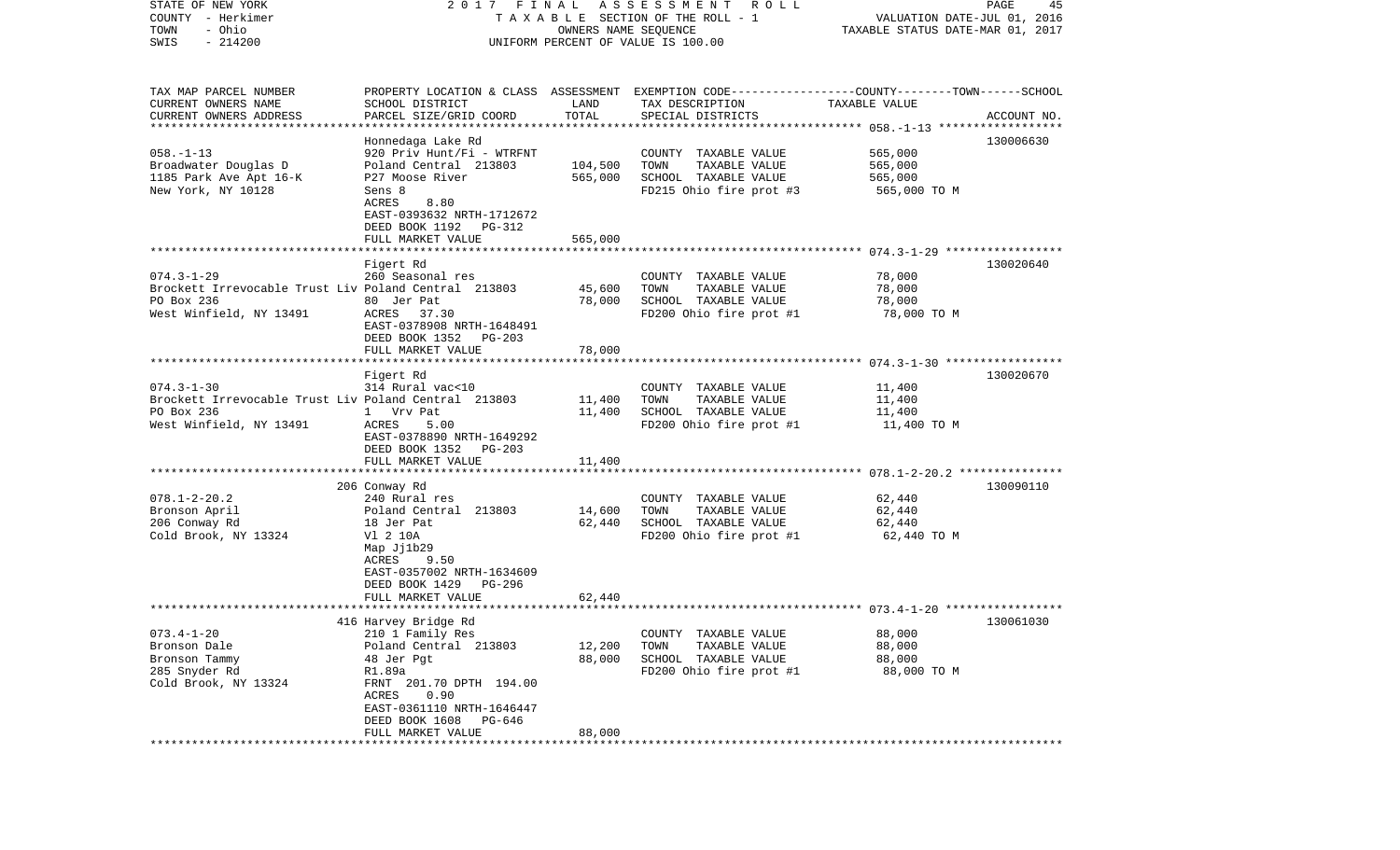| STATE OF NEW YORK        | 2017 FINAL                |                      | A S S E S S M E N T R O L L                                                                      |                                  | PAGE<br>46  |
|--------------------------|---------------------------|----------------------|--------------------------------------------------------------------------------------------------|----------------------------------|-------------|
| COUNTY - Herkimer        |                           |                      | TAXABLE SECTION OF THE ROLL - 1                                                                  | VALUATION DATE-JUL 01, 2016      |             |
| - Ohio<br>TOWN           |                           | OWNERS NAME SEQUENCE |                                                                                                  | TAXABLE STATUS DATE-MAR 01, 2017 |             |
| $-214200$<br>SWIS        |                           |                      | UNIFORM PERCENT OF VALUE IS 100.00                                                               |                                  |             |
|                          |                           |                      |                                                                                                  |                                  |             |
|                          |                           |                      |                                                                                                  |                                  |             |
| TAX MAP PARCEL NUMBER    |                           |                      | PROPERTY LOCATION & CLASS ASSESSMENT EXEMPTION CODE----------------COUNTY-------TOWN------SCHOOL |                                  |             |
| CURRENT OWNERS NAME      | SCHOOL DISTRICT           | LAND                 | TAX DESCRIPTION                                                                                  | TAXABLE VALUE                    |             |
| CURRENT OWNERS ADDRESS   | PARCEL SIZE/GRID COORD    | TOTAL                | SPECIAL DISTRICTS                                                                                |                                  | ACCOUNT NO. |
| ************************ |                           |                      |                                                                                                  |                                  |             |
|                          | Route 8                   |                      |                                                                                                  |                                  | 130018241   |
| $084.2 - 2 - 5.1$        | 322 Rural vac>10          |                      | COUNTY TAXABLE VALUE                                                                             | 60,300                           |             |
| Brooks Matthew T         | Poland Central 213803     | 60,300               | TAXABLE VALUE<br>TOWN                                                                            | 60,300                           |             |
| 420 Sunlit Ter           | 11 Jer Pat                | 60,300               | SCHOOL TAXABLE VALUE                                                                             | 60,300                           |             |
| Utica, NY 13502          | ACRES 48.50               |                      | FD200 Ohio fire prot #1                                                                          | 60,300 TO M                      |             |
|                          | EAST-0362989 NRTH-1620951 |                      |                                                                                                  |                                  |             |
|                          | DEED BOOK 1616 PG-302     |                      |                                                                                                  |                                  |             |
|                          | FULL MARKET VALUE         | 60,300               |                                                                                                  |                                  |             |
|                          |                           |                      |                                                                                                  |                                  |             |
|                          | Farr Rd                   |                      |                                                                                                  |                                  | 130034620   |
| $065. - 1 - 34$          | 314 Rural vac<10          |                      | COUNTY TAXABLE VALUE                                                                             | 3,000                            |             |
| Brooks William J         | Adirondack<br>302601      | 3,000                | TAXABLE VALUE<br>TOWN                                                                            | 3,000                            |             |
| PO Box 196               | 1 Minuse                  | 3,000                | SCHOOL TAXABLE VALUE                                                                             | 3,000                            |             |
| Hamilton, NY 13346       | V12 1                     |                      | FD215 Ohio fire prot #3                                                                          | 3,000 TO M                       |             |
|                          | FRNT 150.00 DPTH 250.00   |                      |                                                                                                  |                                  |             |
|                          | ACRES<br>1.00             |                      |                                                                                                  |                                  |             |
|                          | EAST-0359530 NRTH-1681788 |                      |                                                                                                  |                                  |             |
|                          | DEED BOOK 855<br>PG-581   |                      |                                                                                                  |                                  |             |
|                          | FULL MARKET VALUE         | 3,000                |                                                                                                  |                                  |             |
|                          |                           |                      |                                                                                                  |                                  |             |
|                          | Farr Rd                   |                      |                                                                                                  |                                  | 130034590   |
| $065. -1 - 35$           | 260 Seasonal res          |                      | COUNTY TAXABLE VALUE                                                                             | 37,200                           |             |
| Brooks William J         | 302601<br>Adirondack      | 9,500                | TAXABLE VALUE<br>TOWN                                                                            | 37,200                           |             |
| PO Box 196               | 1 Minuse                  | 37,200               | SCHOOL TAXABLE VALUE                                                                             | 37,200                           |             |
| Hamilton, NY 13346       | ACRES<br>2.50             |                      | FD215 Ohio fire prot #3                                                                          | 37,200 TO M                      |             |
|                          | EAST-0359549 NRTH-1681903 |                      |                                                                                                  |                                  |             |
|                          | DEED BOOK 855<br>PG-581   |                      |                                                                                                  |                                  |             |
|                          | FULL MARKET VALUE         | 37,200               |                                                                                                  |                                  |             |
|                          | *******************       |                      |                                                                                                  |                                  |             |
|                          | Atwood Lake Rd            |                      |                                                                                                  |                                  | 130021180   |
| $074.2 - 1 - 17$         | 260 Seasonal res          |                      | COUNTY TAXABLE VALUE                                                                             | 6,300                            |             |
| Brown Douglas            | Poland Central 213803     | 3,300                | TOWN<br>TAXABLE VALUE                                                                            | 6,300                            |             |
| Carol Cross              | 15 Vrv Pat                | 6,300                | SCHOOL TAXABLE VALUE                                                                             | 6,300                            |             |
| 206 Willis Ave           | Seas                      |                      | FD200 Ohio fire prot #1                                                                          | 6,300 TO M                       |             |
| Herkimer, NY 13350       | 1.50<br>ACRES             |                      |                                                                                                  |                                  |             |
|                          | EAST-0387627 NRTH-1649152 |                      |                                                                                                  |                                  |             |
|                          | DEED BOOK 891<br>PG-217   |                      |                                                                                                  |                                  |             |
|                          | FULL MARKET VALUE         | 6,300                |                                                                                                  |                                  |             |
|                          |                           |                      |                                                                                                  |                                  |             |
|                          | Figert Rd                 |                      |                                                                                                  |                                  | 130020010   |
| $073.4 - 2 - 14.1$       | 322 Rural vac>10          |                      | COUNTY TAXABLE VALUE                                                                             | 23,600                           |             |
| Brown Maynard H Jr       | Poland Central 213803     | 23,600               | TOWN<br>TAXABLE VALUE                                                                            | 23,600                           |             |
| Brown JohAnna E          | 77 Jer Pat                | 23,600               | SCHOOL TAXABLE VALUE                                                                             | 23,600                           |             |
| PO Box 22                | $P-Fr$ 25                 |                      | FD200 Ohio fire prot #1                                                                          | 23,600 TO M                      |             |
| Fisher Landing, NY 13641 | FRNT 1543.90 DPTH         |                      |                                                                                                  |                                  |             |
|                          | 22.60<br>ACRES            |                      |                                                                                                  |                                  |             |
|                          | EAST-0370936 NRTH-1643195 |                      |                                                                                                  |                                  |             |
|                          | DEED BOOK 1206<br>PG-961  |                      |                                                                                                  |                                  |             |
|                          | FULL MARKET VALUE         | 23,600               |                                                                                                  |                                  |             |
|                          |                           |                      |                                                                                                  |                                  |             |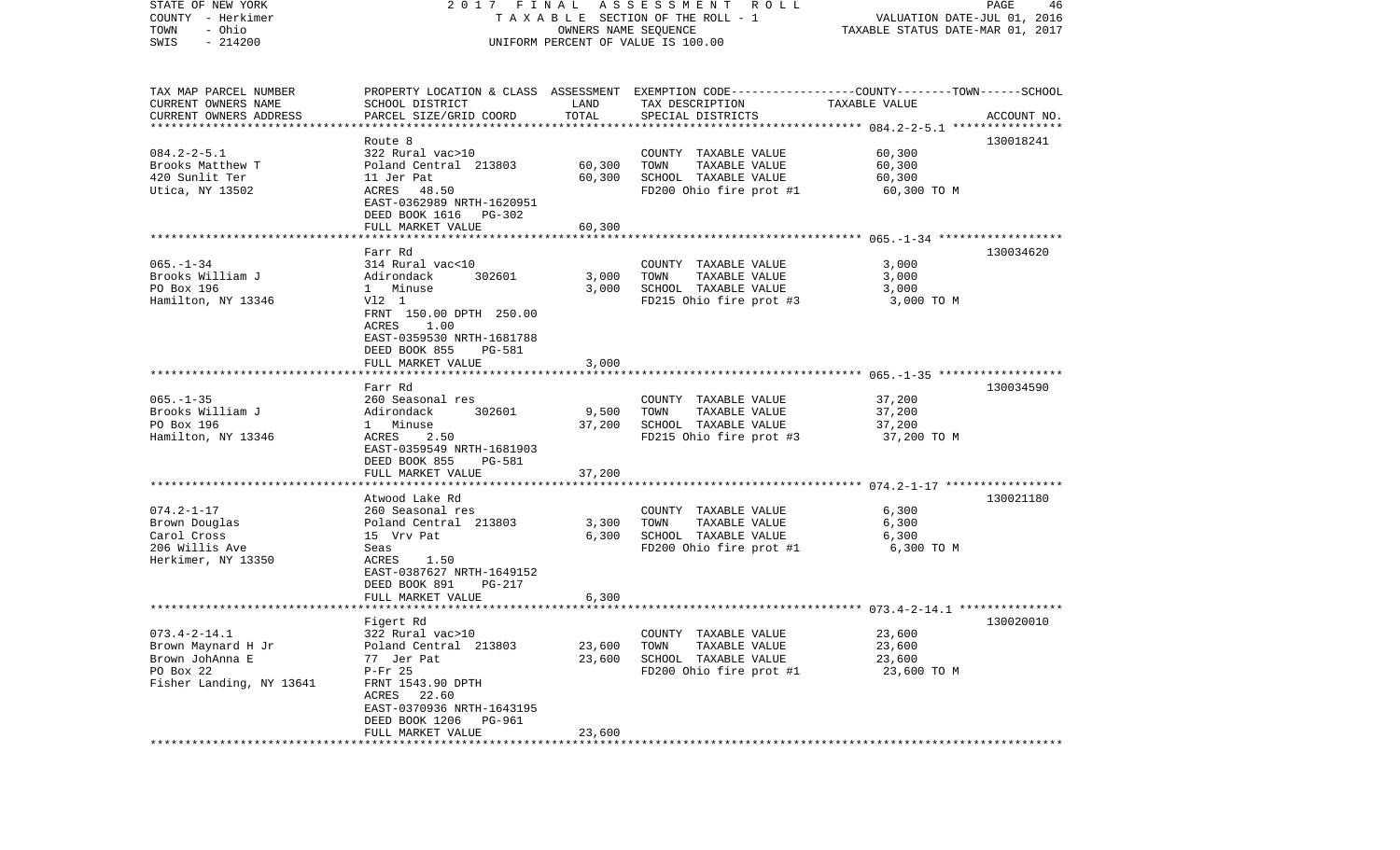| STATE OF NEW YORK<br>COUNTY - Herkimer<br>- Ohio<br>TOWN<br>$-214200$<br>SWIS                                                                | 2017 FINAL<br>TAXABLE SECTION OF THE ROLL - 1<br>UNIFORM PERCENT OF VALUE IS 100.00                                                                                                                          | PAGE<br>VALUATION DATE-JUL 01, 2016<br>TAXABLE STATUS DATE-MAR 01, 2017 |                                                                                                                                         |                                                   |             |
|----------------------------------------------------------------------------------------------------------------------------------------------|--------------------------------------------------------------------------------------------------------------------------------------------------------------------------------------------------------------|-------------------------------------------------------------------------|-----------------------------------------------------------------------------------------------------------------------------------------|---------------------------------------------------|-------------|
| TAX MAP PARCEL NUMBER<br>CURRENT OWNERS NAME<br>CURRENT OWNERS ADDRESS<br>**********************                                             | SCHOOL DISTRICT<br>PARCEL SIZE/GRID COORD                                                                                                                                                                    | LAND<br>TOTAL                                                           | PROPERTY LOCATION & CLASS ASSESSMENT EXEMPTION CODE---------------COUNTY-------TOWN------SCHOOL<br>TAX DESCRIPTION<br>SPECIAL DISTRICTS | TAXABLE VALUE                                     | ACCOUNT NO. |
| $074.2 - 1 - 11$<br>Brown Paul W<br>Brown Jennifer A<br>251 Buckingham Rd<br>Cold Brook, NY 13324                                            | 251 Buckingham Rd<br>260 Seasonal res<br>Poland Central 213803<br>22 Vrv Pat<br>Four Mile Creek<br>$P-Fr$ 86<br>ACRES<br>81.30<br>EAST-0389084 NRTH-1650620<br>DEED BOOK 1488<br>PG-905<br>FULL MARKET VALUE | 72,900<br>165,000<br>165,000                                            | COUNTY TAXABLE VALUE<br>TOWN<br>TAXABLE VALUE<br>SCHOOL TAXABLE VALUE<br>FD217 Ohio fire prot #4                                        | 165,000<br>165,000<br>165,000<br>165,000 TO M     | 130020370   |
|                                                                                                                                              |                                                                                                                                                                                                              |                                                                         |                                                                                                                                         |                                                   |             |
| $078.2 - 1 - 23.6$<br>Brown Wayne L<br>26 Redwood St<br>Plattsburgh, NY 12901                                                                | Figert Rd & Smith<br>314 Rural vac<10<br>Poland Central 213803<br>49 Jer Pat<br>FRNT 541.00 DPTH<br>ACRES<br>7.90<br>EAST-0366434 NRTH-1638422<br>DEED BOOK 2016<br>PG-2592                                  | 13,400<br>13,400                                                        | COUNTY TAXABLE VALUE<br>TOWN<br>TAXABLE VALUE<br>SCHOOL TAXABLE VALUE<br>FD200 Ohio fire prot #1                                        | 13,400<br>13,400<br>13,400<br>13,400 TO M         | 130026340   |
|                                                                                                                                              | FULL MARKET VALUE                                                                                                                                                                                            | 13,400                                                                  |                                                                                                                                         |                                                   |             |
| $074.1 - 1 - 3$<br>Bruderhof Communities Ny Inc<br>Butler Lake Community<br>340 Atwood Lake Rd<br>Cold Brook, NY 13324                       | 2222 Gray-Wilmurt Rd<br>330 Vacant comm<br>Poland Central 213803<br>1 Vrv Pat<br>ACRES<br>8.30<br>EAST-0381163 NRTH-1654498<br>DEED BOOK 1143<br>PG-393                                                      | 13,700<br>13,700                                                        | COUNTY TAXABLE VALUE<br>TAXABLE VALUE<br>TOWN<br>SCHOOL TAXABLE VALUE<br>FD200 Ohio fire prot #1                                        | 13,700<br>13,700<br>13,700<br>13,700 TO M         | 130011130   |
|                                                                                                                                              | FULL MARKET VALUE<br>*****************************                                                                                                                                                           | 13,700                                                                  |                                                                                                                                         |                                                   |             |
| $074.1 - 1 - 4$<br>Bruderhof Communities Ny Inc Poland Central 213803<br>Butler Lake Community<br>340 Atwood Lake Rd<br>Cold Brook, NY 13324 | 2222 Gray-Wilmurt Rd<br>920 Priv Hunt/Fi - WTRFNT<br>6-5 Vrv Pat<br>Butler Lake<br>ACRES 596.90<br>EAST-0383084 NRTH-1652364<br>DEED BOOK 1143<br>PG-393<br>FULL MARKET VALUE                                | 377,000<br>1260,000<br>1260,000                                         | COUNTY TAXABLE VALUE<br>TOWN<br>TAXABLE VALUE<br>SCHOOL TAXABLE VALUE<br>FD200 Ohio fire prot #1                                        | 1260,000<br>1260,000<br>1260,000<br>1260,000 TO M | 130011100   |
|                                                                                                                                              |                                                                                                                                                                                                              |                                                                         |                                                                                                                                         |                                                   |             |
| $074.2 - 1 - 13$<br>Bruderhof Communities NY INC<br>Butler Lake Community<br>340 Atwood Lake Rd<br>Cold Brook, NY 13324                      | 340 Atwood Lake Rd<br>240 Rural res<br>- WTRFNT<br>Poland Central 213803<br>5-6 Vrv Pat<br>Atwood Lake<br>ACRES<br>90.20<br>EAST-0386683 NRTH-1650745<br>DEED BOOK 1161<br>PG-23<br>FULL MARKET VALUE        | 77,700<br>165,000<br>165,000                                            | COUNTY TAXABLE VALUE<br>TOWN<br>TAXABLE VALUE<br>SCHOOL TAXABLE VALUE<br>FD200 Ohio fire prot #1                                        | 165,000<br>165,000<br>165,000<br>165,000 TO M     | 130037440   |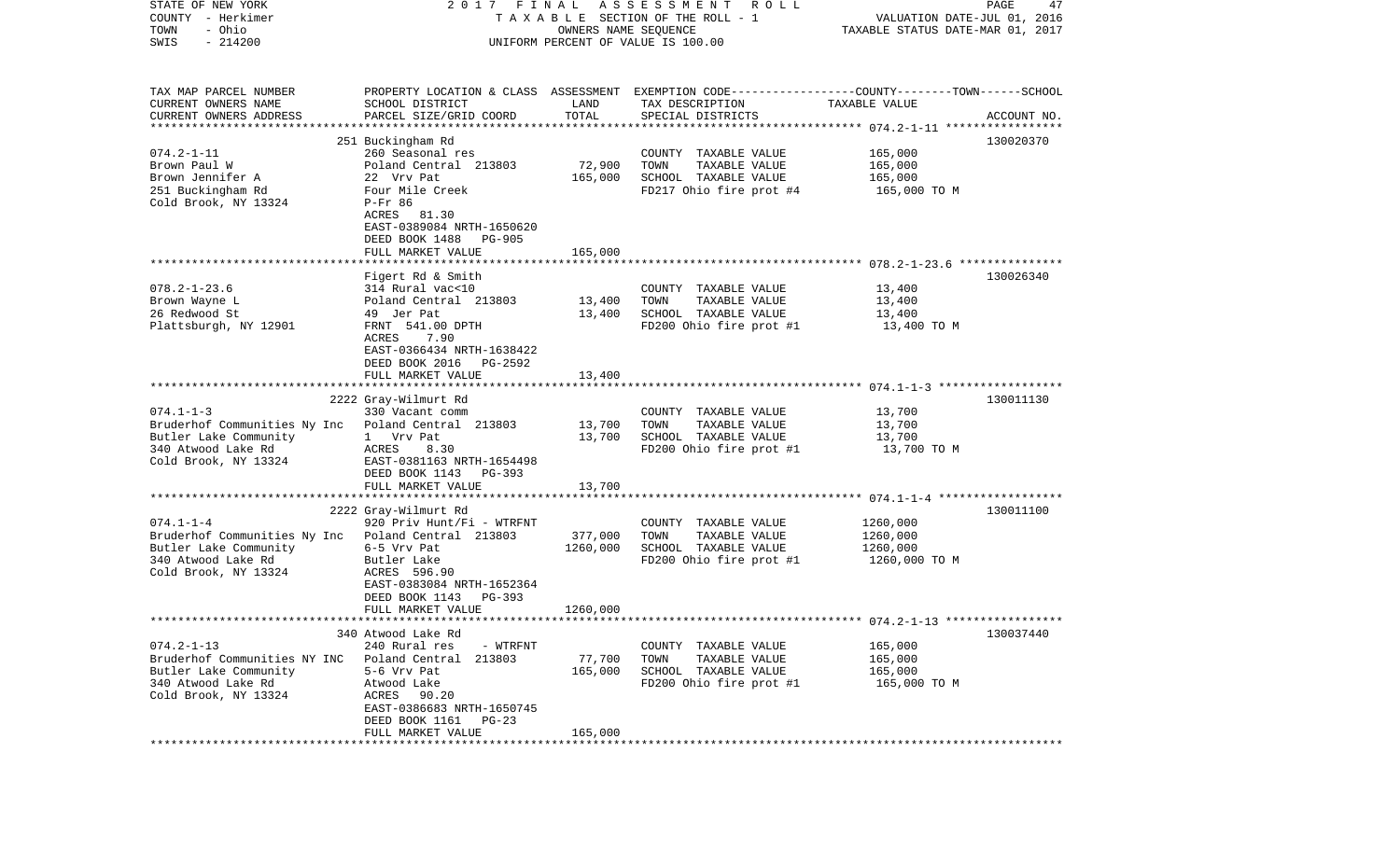| STATE OF NEW YORK<br>COUNTY - Herkimer                                      | 2017 FINAL                                                                                       |         | A S S E S S M E N T R O L L<br>TAXABLE SECTION OF THE ROLL - 1 | VALUATION DATE-JUL 01, 2016      | PAGE<br>48       |
|-----------------------------------------------------------------------------|--------------------------------------------------------------------------------------------------|---------|----------------------------------------------------------------|----------------------------------|------------------|
| - Ohio<br>TOWN                                                              |                                                                                                  |         | OWNERS NAME SEQUENCE                                           | TAXABLE STATUS DATE-MAR 01, 2017 |                  |
| $-214200$<br>SWIS                                                           |                                                                                                  |         | UNIFORM PERCENT OF VALUE IS 100.00                             |                                  |                  |
|                                                                             |                                                                                                  |         |                                                                |                                  |                  |
| TAX MAP PARCEL NUMBER                                                       | PROPERTY LOCATION & CLASS ASSESSMENT EXEMPTION CODE----------------COUNTY-------TOWN------SCHOOL |         |                                                                |                                  |                  |
| CURRENT OWNERS NAME                                                         | SCHOOL DISTRICT                                                                                  | LAND    | TAX DESCRIPTION                                                | TAXABLE VALUE                    |                  |
| CURRENT OWNERS ADDRESS                                                      | PARCEL SIZE/GRID COORD                                                                           | TOTAL   | SPECIAL DISTRICTS                                              |                                  | ACCOUNT NO.      |
|                                                                             |                                                                                                  |         |                                                                |                                  |                  |
|                                                                             | 341 Atwood Lake Rd                                                                               |         |                                                                |                                  | 130037560        |
| $074.2 - 1 - 14$                                                            | 240 Rural res<br>- WTRFNT                                                                        | 77,300  | COUNTY TAXABLE VALUE<br>TOWN                                   | 185,000<br>185,000               |                  |
| Bruderhof Communities Ny Inc Poland Central 213803<br>Butler Lake Community | 5-6 Vrv Pat                                                                                      | 185,000 | TAXABLE VALUE<br>SCHOOL TAXABLE VALUE                          | 185,000                          |                  |
| 340 Atwood Lake Rd                                                          | Atwood Lake                                                                                      |         | FD200 Ohio fire prot #1                                        | 185,000 TO M                     |                  |
| Cold Brook, NY 13324                                                        | ACRES 69.40                                                                                      |         |                                                                |                                  |                  |
|                                                                             | EAST-0385264 NRTH-1651269                                                                        |         |                                                                |                                  |                  |
|                                                                             | DEED BOOK 1161 PG-28                                                                             |         |                                                                |                                  |                  |
|                                                                             | FULL MARKET VALUE                                                                                | 185,000 |                                                                |                                  |                  |
|                                                                             |                                                                                                  |         |                                                                |                                  |                  |
| $078.1 - 2 - 13$                                                            | Ohio City Rd<br>314 Rural vac<10                                                                 |         | FOREST<br>47460                                                | 10,119                           | 10,119<br>10,119 |
| Brueckner Jeffrey                                                           | Poland Central 213803                                                                            | 13,900  | COUNTY TAXABLE VALUE                                           | 3,781                            |                  |
| Brueckner Tina                                                              | Lot 4s Jer Pat                                                                                   | 13,900  | TOWN<br>TAXABLE VALUE                                          | 3,781                            |                  |
| 216 Baker Rd                                                                | 8.60<br>ACRES                                                                                    |         | SCHOOL TAXABLE VALUE                                           | 3,781                            |                  |
| West Hurley, NY 12491                                                       | EAST-0355530 NRTH-1636732                                                                        |         | FD200 Ohio fire prot #1                                        | 13,900 TO M                      |                  |
|                                                                             | DEED BOOK 1258<br>PG-706                                                                         |         |                                                                |                                  |                  |
| MAY BE SUBJECT TO PAYMENT                                                   | FULL MARKET VALUE                                                                                | 13,900  |                                                                |                                  |                  |
| UNDER RPTL480A UNTIL 2026                                                   |                                                                                                  |         |                                                                |                                  |                  |
|                                                                             | 166 Ohio City Rd                                                                                 |         |                                                                |                                  | 130033270        |
| $078.1 - 2 - 14$                                                            | 260 Seasonal res                                                                                 |         | FOREST<br>47460                                                | 39,562                           | 39,562<br>39,562 |
| Brueckner Jeffrey                                                           | Poland Central 213803                                                                            | 63,400  | COUNTY TAXABLE VALUE                                           | 120,438                          |                  |
| Brueckner Tina                                                              | Lot 45 Jer Pat                                                                                   | 160,000 | TOWN<br>TAXABLE VALUE                                          | 120,438                          |                  |
| 216 Baker Rd                                                                | ACRES<br>65.50                                                                                   |         | SCHOOL TAXABLE VALUE                                           | 120,438                          |                  |
| West Hurley, NY 12491                                                       | EAST-0356182 NRTH-1635478                                                                        |         | FD200 Ohio fire prot #1                                        | 160,000 TO M                     |                  |
| MAY BE SUBJECT TO PAYMENT                                                   | DEED BOOK 1258<br>PG-706<br>FULL MARKET VALUE                                                    | 160,000 |                                                                |                                  |                  |
| UNDER RPTL480A UNTIL 2026                                                   |                                                                                                  |         |                                                                |                                  |                  |
|                                                                             |                                                                                                  |         |                                                                |                                  |                  |
|                                                                             | Pardeeville Ohio Rd                                                                              |         |                                                                |                                  | 130037322        |
| $078.1 - 2 - 11.1$                                                          | 322 Rural vac>10                                                                                 |         | FOREST<br>47460                                                | 15,840                           | 15,840<br>15,840 |
| Brueckner Tina M                                                            | Poland Central 213803                                                                            | 19,800  | COUNTY TAXABLE VALUE                                           | 3,960                            |                  |
| Brueckner Jeffrey M                                                         | 45 Jer Pat                                                                                       | 19,800  | TOWN<br>TAXABLE VALUE                                          | 3,960                            |                  |
| 216 Baker Rd<br>West Hurley, NY 12491                                       | ACRES 17.00<br>EAST-0356846 NRTH-1636207                                                         |         | SCHOOL TAXABLE VALUE<br>FD200 Ohio fire prot #1                | 3,960<br>19,800 TO M             |                  |
|                                                                             | DEED BOOK 1324<br>PG-700                                                                         |         |                                                                |                                  |                  |
| MAY BE SUBJECT TO PAYMENT                                                   | FULL MARKET VALUE                                                                                | 19,800  |                                                                |                                  |                  |
| UNDER RPTL480A UNTIL 2026                                                   |                                                                                                  |         |                                                                |                                  |                  |
| **********************                                                      |                                                                                                  |         |                                                                |                                  |                  |
|                                                                             | Bull Hill Rd                                                                                     |         |                                                                |                                  | 130011670        |
| $079.4 - 2 - 17$                                                            | 260 Seasonal res                                                                                 |         | COUNTY TAXABLE VALUE                                           | 72,700                           |                  |
| Buck Point Lodge Inc<br>Attn: David Semit                                   | Poland Central 213803                                                                            | 47,700  | TOWN<br>TAXABLE VALUE                                          | 72,700                           |                  |
| 53 Center St                                                                | 53 Jer Pat<br>U12 75                                                                             | 72,700  | SCHOOL TAXABLE VALUE<br>FD217 Ohio fire prot #4                | 72,700<br>72,700 TO M            |                  |
| Little Falls, NY 13365                                                      | ACRES<br>80.40                                                                                   |         |                                                                |                                  |                  |
|                                                                             | EAST-0393902 NRTH-1630479                                                                        |         |                                                                |                                  |                  |
|                                                                             | DEED BOOK 00546 PG-00740                                                                         |         |                                                                |                                  |                  |
|                                                                             | FULL MARKET VALUE                                                                                | 72,700  |                                                                |                                  |                  |
|                                                                             |                                                                                                  |         |                                                                |                                  |                  |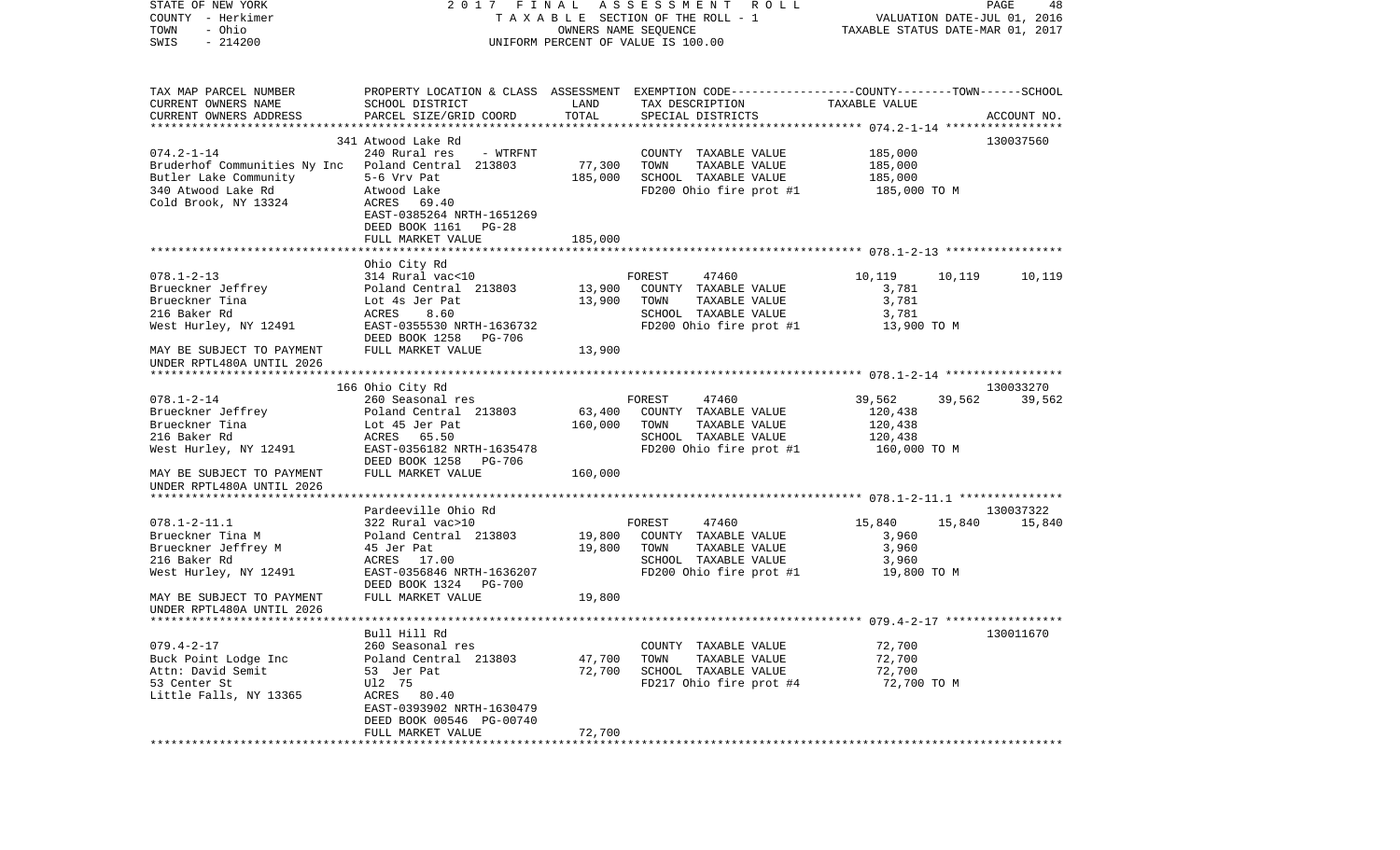| STATE OF NEW YORK<br>COUNTY - Herkimer<br>TOWN<br>- Ohio<br>$-214200$<br>SWIS                                                    | 2017 FINAL ASSESSMENT ROLL<br>TAXABLE SECTION OF THE ROLL - 1<br>OWNERS NAME SEQUENCE<br>UNIFORM PERCENT OF VALUE IS 100.00                                                                                        |                            |                                                                                                                                          | PAGE<br>49<br>VALUATION DATE-JUL 01, 2016<br>TAXABLE STATUS DATE-MAR 01, 2017                        |                        |
|----------------------------------------------------------------------------------------------------------------------------------|--------------------------------------------------------------------------------------------------------------------------------------------------------------------------------------------------------------------|----------------------------|------------------------------------------------------------------------------------------------------------------------------------------|------------------------------------------------------------------------------------------------------|------------------------|
| TAX MAP PARCEL NUMBER<br>CURRENT OWNERS NAME<br>CURRENT OWNERS ADDRESS                                                           | SCHOOL DISTRICT<br>PARCEL SIZE/GRID COORD                                                                                                                                                                          | LAND<br>TOTAL              | PROPERTY LOCATION & CLASS ASSESSMENT EXEMPTION CODE----------------COUNTY-------TOWN------SCHOOL<br>TAX DESCRIPTION<br>SPECIAL DISTRICTS | TAXABLE VALUE                                                                                        | ACCOUNT NO.            |
| *****************                                                                                                                |                                                                                                                                                                                                                    |                            |                                                                                                                                          |                                                                                                      |                        |
| $079.3 - 1 - 30.1$<br>Buckoski Franklyn Caroline K Poland Central 213803<br>Buckoski Brian S<br>3439 W Main St<br>Mims, FL 32754 | Christman Rd<br>910 Priv forest<br>42 Jer Pat<br>Sub Lots 10,11,<br>ACRES 129.10<br>EAST-0380036 NRTH-1624665<br>DEED BOOK 1531 PG-531                                                                             | 42,300<br>42,300           | COUNTY TAXABLE VALUE<br>TAXABLE VALUE<br>TOWN<br>SCHOOL TAXABLE VALUE<br>FD200 Ohio fire prot #1                                         | 42,300<br>42,300<br>42,300<br>42,300 TO M                                                            | 130009900              |
|                                                                                                                                  | FULL MARKET VALUE                                                                                                                                                                                                  | 42,300                     |                                                                                                                                          |                                                                                                      |                        |
| $073.4 - 5 - 3$<br>Buell Anna M<br>Buell Daniel K<br>554 Ramey Rd<br>New Berlin, NY 13411                                        | Route 8<br>910 Priv forest<br>Poland Central 213803<br>49 Jer Pat<br>FRNT 363.00 DPTH<br>ACRES 13.70<br>EAST-0365353 NRTH-1643946<br>DEED BOOK 2017 PG-1036<br>FULL MARKET VALUE<br>169 Dead Lk                    | 24,660<br>24,660<br>24,660 | COUNTY TAXABLE VALUE<br>TOWN<br>TAXABLE VALUE<br>SCHOOL TAXABLE VALUE<br>FD200 Ohio fire prot #1                                         | 24,660<br>24,660<br>24,660<br>24,660 TO M                                                            | 130012900<br>130036300 |
| $064.11 - 1 - 27$<br>Bulinski Debra Suzanne                                                                                      | 210 1 Family Res - WTRFNT<br>Adirondack<br>302601                                                                                                                                                                  |                            | VET COM C 41132<br>40,000 VET COM T 41133                                                                                                | 15,000<br>20,000<br>$\mathbf{0}$                                                                     | $\Omega$<br>0<br>0     |
| 169 Dead Lk                                                                                                                      | 54 Woodhull                                                                                                                                                                                                        |                            | 135,000 VET DIS C 41142                                                                                                                  | 30,000<br>$\overline{0}$                                                                             | $\mathbf 0$            |
| Forestport, NY 13338                                                                                                             | Dead Lake Lot 1<br>Sens 1<br>FRNT 200.00 DPTH 218.00<br>1.00<br>ACRES<br>EAST-0340483 NRTH-1681672<br>DEED BOOK 1442 PG-318                                                                                        |                            | VET DIS T 41143<br>BAS STAR 41854<br>COUNTY TAXABLE VALUE<br>TAXABLE VALUE<br>TOWN<br>SCHOOL TAXABLE VALUE<br>FD215 Ohio fire prot #3    | $\circ$<br>40,000<br>$\overline{0}$<br>$\overline{0}$<br>90,000<br>75,000<br>105,000<br>135,000 TO M | $\mathbf 0$<br>30,000  |
|                                                                                                                                  | FULL MARKET VALUE<br>**********************                                                                                                                                                                        | 135,000                    |                                                                                                                                          |                                                                                                      |                        |
| $064.11 - 1 - 43$<br>Bulinski Debra Suzanne<br>169 Dead Lk<br>Forestport, NY 13338<br>**********************                     | Dead Lk<br>314 Rural vac<10<br>302601<br>Adirondack<br>54 Woodhull<br>$V1$ 2 3/4<br>FRNT 100.00 DPTH 200.00<br>EAST-0340575 NRTH-1681507<br>DEED BOOK 1442<br>PG-318<br>FULL MARKET VALUE<br>********************* | 8,300<br>8,300<br>8,300    | COUNTY TAXABLE VALUE<br>TOWN<br>TAXABLE VALUE<br>SCHOOL TAXABLE VALUE<br>FD215 Ohio fire prot #3                                         | 8,300<br>8,300<br>8,300<br>8,300 TO M                                                                | 130036330              |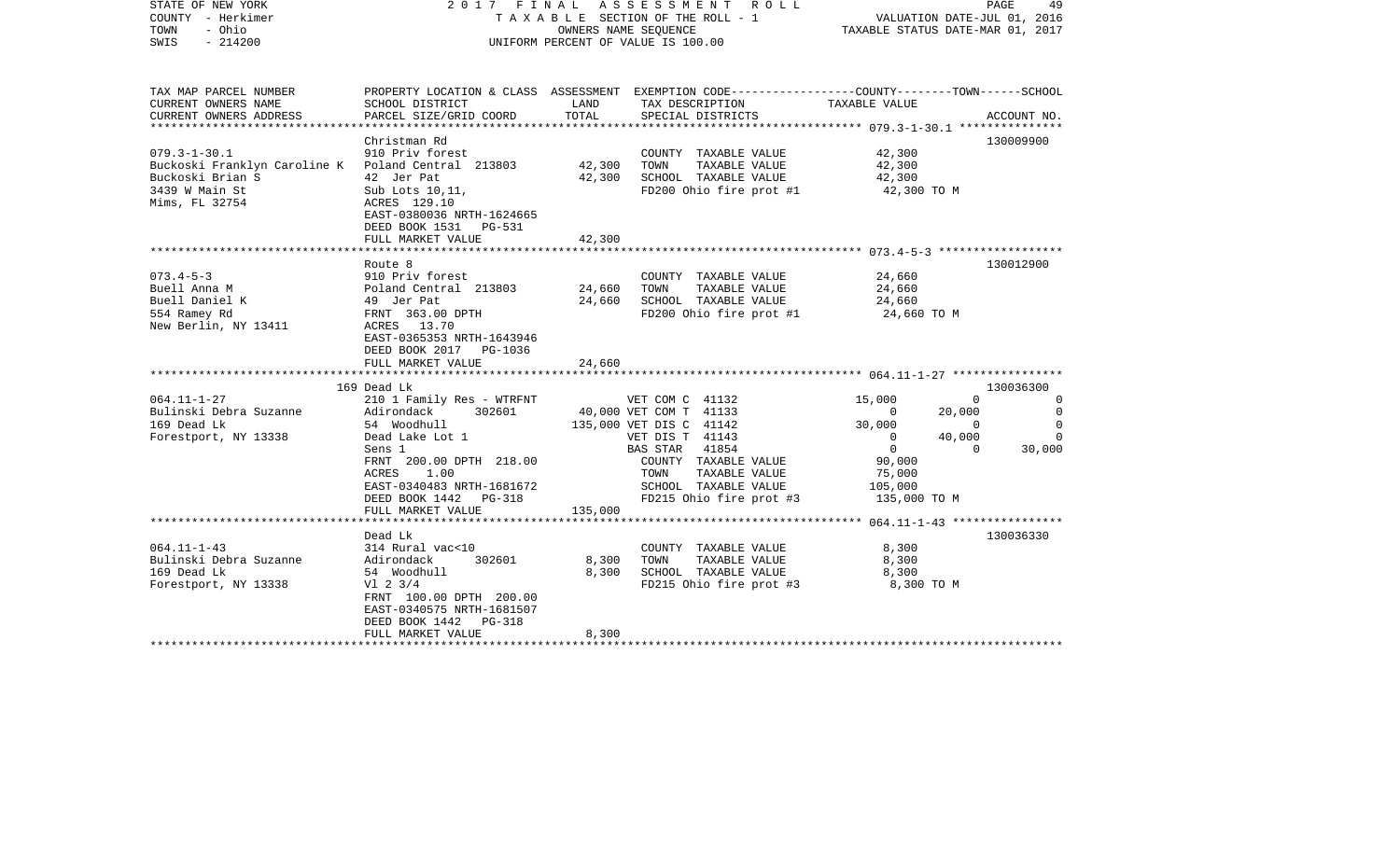| STATE OF NEW YORK<br>COUNTY - Herkimer<br>- Ohio<br>TOWN<br>SWIS<br>$-214200$                          | 2017<br>FINAL<br>ASSESSMENT ROLL<br>TAXABLE SECTION OF THE ROLL - 1<br>OWNERS NAME SEQUENCE<br>UNIFORM PERCENT OF VALUE IS 100.00                                                     |                            |                                                                                                                                         | PAGE<br>50<br>VALUATION DATE-JUL 01, 2016<br>TAXABLE STATUS DATE-MAR 01, 2017 |             |
|--------------------------------------------------------------------------------------------------------|---------------------------------------------------------------------------------------------------------------------------------------------------------------------------------------|----------------------------|-----------------------------------------------------------------------------------------------------------------------------------------|-------------------------------------------------------------------------------|-------------|
| TAX MAP PARCEL NUMBER<br>CURRENT OWNERS NAME<br>CURRENT OWNERS ADDRESS                                 | SCHOOL DISTRICT<br>PARCEL SIZE/GRID COORD                                                                                                                                             | LAND<br>TOTAL              | PROPERTY LOCATION & CLASS ASSESSMENT EXEMPTION CODE---------------COUNTY-------TOWN------SCHOOL<br>TAX DESCRIPTION<br>SPECIAL DISTRICTS | TAXABLE VALUE<br>********** 064.11-1-45 ****                                  | ACCOUNT NO. |
|                                                                                                        | Dead Lk                                                                                                                                                                               |                            |                                                                                                                                         |                                                                               | 130022290   |
| $064.11 - 1 - 45$<br>Bulinski Debra Suzanne<br>169 Dead Lk<br>Forestport, NY 13338                     | 314 Rural vac<10<br>302601<br>Adirondack<br>54 Woodhull<br>V1 2 1/8<br>FRNT 100.00 DPTH 150.00<br>ACRES<br>0.34<br>EAST-0340603 NRTH-1681303<br>DEED BOOK 1442<br>PG-318              | 7,500<br>7,500             | COUNTY TAXABLE VALUE<br>TOWN<br>TAXABLE VALUE<br>SCHOOL TAXABLE VALUE<br>FD215 Ohio fire prot #3                                        | 7,500<br>7,500<br>7,500<br>7,500 TO M                                         |             |
|                                                                                                        | FULL MARKET VALUE                                                                                                                                                                     | 7,500                      |                                                                                                                                         |                                                                               |             |
| $085.3 - 2 - 14$<br>Bunce Carlton<br>Fredrich Reed<br>278 Tea Cup St<br>Cold Brook, NY 13324           | ******************<br>Tea Cup St<br>910 Priv forest<br>Poland Central 213803<br>9 Jer Pat<br>ACRES 97.80<br>EAST-0378095 NRTH-1615847<br>DEED BOOK 767<br>PG-125<br>FULL MARKET VALUE | 60,600<br>60,600<br>60,600 | COUNTY TAXABLE VALUE<br>TOWN<br>TAXABLE VALUE<br>SCHOOL TAXABLE VALUE<br>FD210 Ohio fire prot #2                                        | 60,600<br>60,600<br>60,600<br>60,600 TO M                                     | 130044250   |
|                                                                                                        |                                                                                                                                                                                       |                            |                                                                                                                                         |                                                                               |             |
| $073.4 - 2 - 30.4$<br>Burden Daniel<br>Burden Bonita<br>69 Thomson Ave<br>Lake George, NY 12845        | Figert Rd<br>260 Seasonal res<br>Poland Central 213803<br>49 Jer Pat<br>ACRES<br>5.20<br>EAST-0367089 NRTH-1639396<br>DEED BOOK 1428<br>PG-868                                        | 13,100<br>31,100           | COUNTY TAXABLE VALUE<br>TOWN<br>TAXABLE VALUE<br>SCHOOL TAXABLE VALUE<br>FD200 Ohio fire prot #1                                        | 31,100<br>31,100<br>31,100<br>31,100 TO M                                     |             |
|                                                                                                        | FULL MARKET VALUE<br>*************************                                                                                                                                        | 31,100                     |                                                                                                                                         |                                                                               |             |
| $084.2 - 2 - 5.3$<br>Burdick Scott<br>Burdick Tracey<br>1071 Center Rd<br>Frankfort, NY 13340          | Route 8<br>910 Priv forest<br>Poland Central 213803<br>11 Jer Pat<br>Allen Farm<br>ACRES 121.60<br>EAST-0364540 NRTH-1619538<br>DEED BOOK 1531<br>PG-92                               | 85,000<br>85,000           | COUNTY TAXABLE VALUE<br>TOWN<br>TAXABLE VALUE<br>SCHOOL TAXABLE VALUE<br>FD200 Ohio fire prot #1                                        | 85,000<br>85,000<br>85,000<br>85,000 TO M                                     | 130018240   |
|                                                                                                        | FULL MARKET VALUE                                                                                                                                                                     | 85,000                     |                                                                                                                                         |                                                                               |             |
| $069. -3 -3$<br>Burge Thomas J<br>Attn: Murphy Charles F<br>258 Turtle Pond Pry<br>Hyde Park, MA 02136 | ********************<br>Busseyville<br>314 Rural vac<10<br>Poland Central 213803<br>54 Rem Pat<br>ACRES<br>4.00<br>EAST-0366313 NRTH-1661850<br>DEED BOOK 733<br>PG-237               | 2,300<br>2,300             | COUNTY TAXABLE VALUE<br>TOWN<br>TAXABLE VALUE<br>SCHOOL TAXABLE VALUE<br>FD200 Ohio fire prot #1                                        | 2,300<br>2,300<br>2,300<br>2,300 TO M                                         | 130031230   |
|                                                                                                        | FULL MARKET VALUE                                                                                                                                                                     | 2,300                      |                                                                                                                                         |                                                                               |             |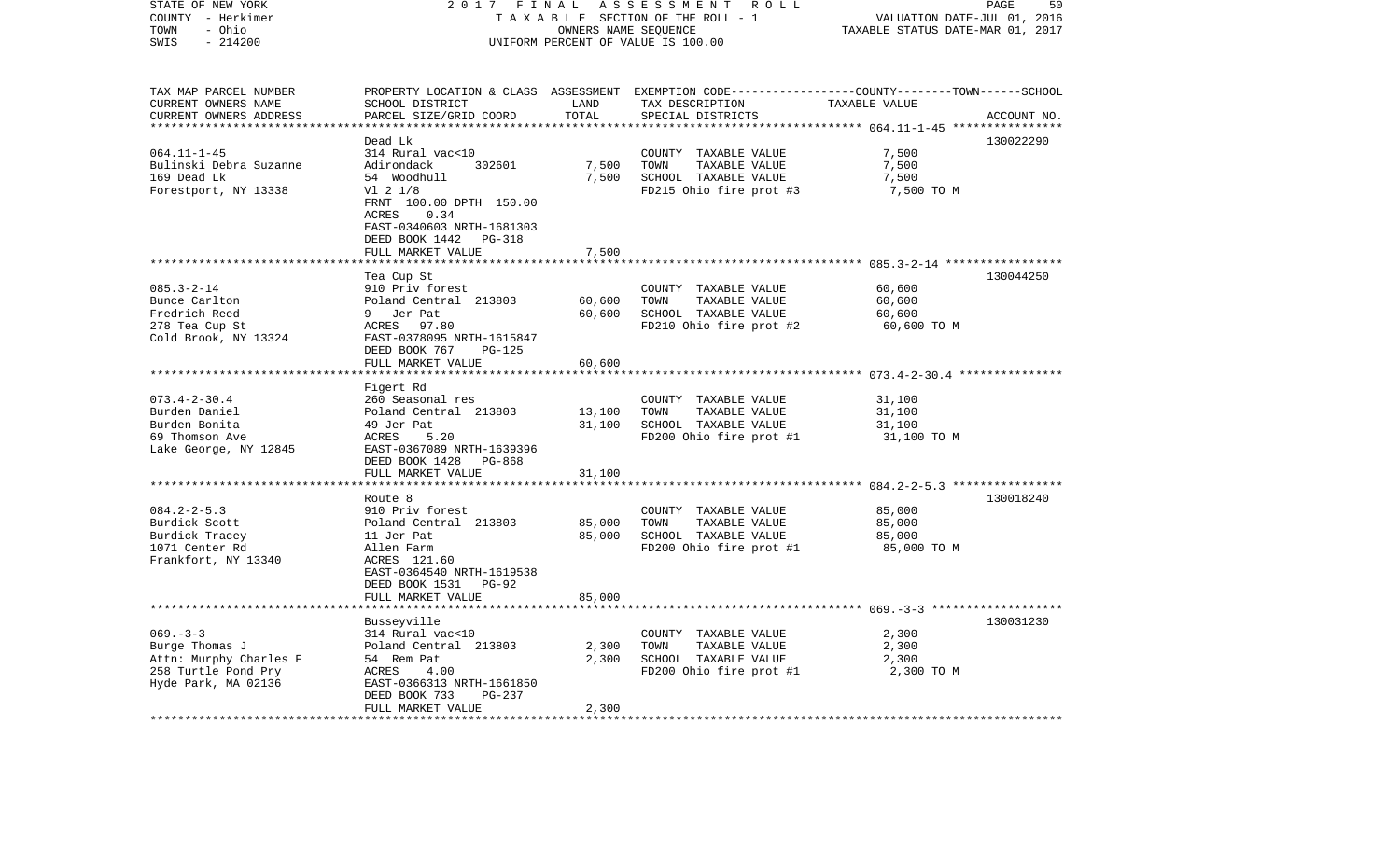| STATE OF NEW YORK       | 2017<br>FINAL                               |                             | ASSESSMENT<br>R O L L              | 51<br>PAGE                                                                                       |
|-------------------------|---------------------------------------------|-----------------------------|------------------------------------|--------------------------------------------------------------------------------------------------|
| COUNTY - Herkimer       | TAXABLE SECTION OF THE ROLL - 1             | VALUATION DATE-JUL 01, 2016 |                                    |                                                                                                  |
| - Ohio<br>TOWN          |                                             |                             | OWNERS NAME SEQUENCE               | TAXABLE STATUS DATE-MAR 01, 2017                                                                 |
| SWIS<br>$-214200$       |                                             |                             | UNIFORM PERCENT OF VALUE IS 100.00 |                                                                                                  |
|                         |                                             |                             |                                    |                                                                                                  |
| TAX MAP PARCEL NUMBER   |                                             |                             |                                    | PROPERTY LOCATION & CLASS ASSESSMENT EXEMPTION CODE----------------COUNTY-------TOWN------SCHOOL |
| CURRENT OWNERS NAME     | SCHOOL DISTRICT                             | LAND                        | TAX DESCRIPTION                    | TAXABLE VALUE                                                                                    |
| CURRENT OWNERS ADDRESS  | PARCEL SIZE/GRID COORD                      | TOTAL                       | SPECIAL DISTRICTS                  | ACCOUNT NO.                                                                                      |
| *********************** |                                             | **********                  |                                    |                                                                                                  |
|                         | Unclemier Rd                                |                             |                                    | 130060845                                                                                        |
| $079.1 - 1 - 21$        | 314 Rural vac<10                            |                             | COUNTY TAXABLE VALUE               | 7,000                                                                                            |
| Burke Mary              | Poland Central 213803                       | 7,000                       | TOWN<br>TAXABLE VALUE              | 7,000                                                                                            |
| 13978 State Rt 28       | Lot 51 Jer Pat                              | 7,000                       | SCHOOL TAXABLE VALUE               | 7,000                                                                                            |
| Otter Lake, NY 13338    | ACRES<br>2.00                               |                             | FD200 Ohio fire prot #1            | 7,000 TO M                                                                                       |
|                         |                                             |                             |                                    |                                                                                                  |
|                         | EAST-0379044 NRTH-1634439                   |                             |                                    |                                                                                                  |
|                         | DEED BOOK 761<br><b>PG-014</b>              |                             |                                    |                                                                                                  |
|                         | FULL MARKET VALUE                           | 7,000                       |                                    |                                                                                                  |
|                         |                                             |                             |                                    | *********** 079.3-1-12.1 ***************                                                         |
|                         | 128 Christman Rd                            |                             |                                    | 130032790.1                                                                                      |
| $079.3 - 1 - 12.1$      | 240 Rural res                               |                             | BAS STAR<br>41854                  | $\overline{0}$<br>$\Omega$<br>30,000                                                             |
| Burns Barbara           | Poland Central 213803                       | 37,600                      | COUNTY TAXABLE VALUE               | 160,000                                                                                          |
| 128 Christman Rd        | 42 Jer pat                                  | 160,000                     | TAXABLE VALUE<br>TOWN              | 160,000                                                                                          |
| Cold Brook, NY 13324    | FRNT 915.00 DPTH                            |                             | SCHOOL TAXABLE VALUE               | 130,000                                                                                          |
|                         | ACRES<br>25.00                              |                             | FD200 Ohio fire prot #1            | 160,000 TO M                                                                                     |
|                         | EAST-0374807 NRTH-1628350                   |                             |                                    |                                                                                                  |
|                         | DEED BOOK 1551 PG-806                       |                             |                                    |                                                                                                  |
|                         | FULL MARKET VALUE                           | 160,000                     |                                    |                                                                                                  |
|                         |                                             |                             |                                    | ******************** 079.3-1-12.2 **************                                                 |
|                         | 210 Christman Rd                            |                             |                                    |                                                                                                  |
| $079.3 - 1 - 12.2$      | 210 1 Family Res                            |                             | BAS STAR<br>41854                  | $\overline{0}$<br>$\Omega$<br>30,000                                                             |
| Burns Chad              | Poland Central 213803                       | 19,000                      | COUNTY TAXABLE VALUE               | 165,000                                                                                          |
| 210 Christman Rd        | FRNT 545.00 DPTH                            | 165,000                     | TOWN<br>TAXABLE VALUE              | 165,000                                                                                          |
| Cold Brook, NY 13324    | ACRES<br>5.00                               |                             | SCHOOL TAXABLE VALUE               | 135,000                                                                                          |
|                         | EAST-0376360 NRTH-1629444                   |                             | FD200 Ohio fire prot #1            | 165,000 TO M                                                                                     |
|                         | DEED BOOK 916<br>PG-296                     |                             |                                    |                                                                                                  |
|                         | FULL MARKET VALUE                           | 165,000                     |                                    |                                                                                                  |
|                         | ******************                          |                             |                                    | ************************ 079.3-1-12.3 ***************                                            |
|                         | Christman Rd                                |                             |                                    | 130032790.3                                                                                      |
| $079.3 - 1 - 12.3$      | 322 Rural vac>10                            |                             | COUNTY TAXABLE VALUE               | 40,200                                                                                           |
| Burns Derek             | Poland Central 213803                       | 40,200                      | TOWN<br>TAXABLE VALUE              | 40,200                                                                                           |
| Burns Collin            | 42 Jer pat                                  | 40,200                      | SCHOOL TAXABLE VALUE               | 40,200                                                                                           |
| c/o Chad Burns          | FRNT 641.50 DPTH                            |                             | FD200 Ohio fire prot #1            | 40,200 TO M                                                                                      |
|                         |                                             |                             |                                    |                                                                                                  |
| 210 Christman Rd        | ACRES 48.00                                 |                             |                                    |                                                                                                  |
| Cold Brook, NY 13324    | EAST-0375631 NRTH-1628360                   |                             |                                    |                                                                                                  |
|                         | DEED BOOK 1551<br>PG-806                    |                             |                                    |                                                                                                  |
|                         | FULL MARKET VALUE<br>********************** | 40,200                      |                                    |                                                                                                  |
|                         |                                             |                             |                                    |                                                                                                  |
|                         | 880 Gray-Wilmurt Rd                         |                             |                                    | 130300090                                                                                        |
| $079.3 - 1 - 6$         | 270 Mfg housing                             |                             | COUNTY TAXABLE VALUE               | 51,400                                                                                           |
| Burns Larry A           | Poland Central 213803                       | 43,400                      | TOWN<br>TAXABLE VALUE              | 51,400                                                                                           |
| 128 Christman Rd        | 43                                          | 51,400                      | SCHOOL TAXABLE VALUE               | 51,400                                                                                           |
| Cold Brook, NY 13324    | ACRES<br>33.90                              |                             | FD217 Ohio fire prot #4            | 51,400 TO M                                                                                      |
|                         | EAST-0374596 NRTH-1629400                   |                             |                                    |                                                                                                  |
|                         | DEED BOOK 787<br>PG-564                     |                             |                                    |                                                                                                  |
|                         | FULL MARKET VALUE                           | 51,400                      |                                    |                                                                                                  |
|                         | ********************                        | * * * * * * * * * * *       |                                    |                                                                                                  |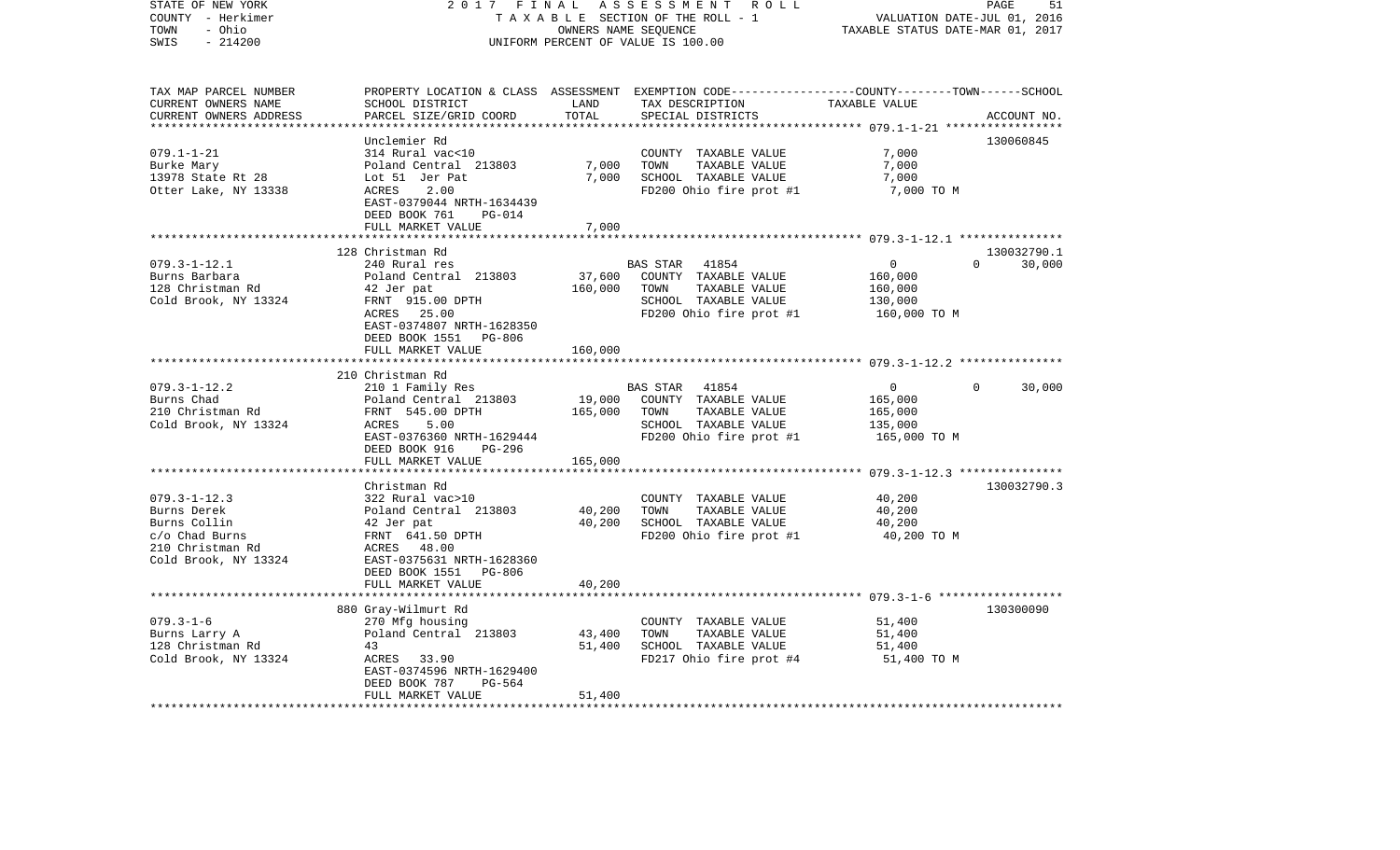| PAGE<br>52<br>VALUATION DATE-JUL 01, 2016<br>TAXABLE STATUS DATE-MAR 01, 2017                                  |
|----------------------------------------------------------------------------------------------------------------|
| PROPERTY LOCATION & CLASS ASSESSMENT EXEMPTION CODE---------------COUNTY-------TOWN------SCHOOL<br>ACCOUNT NO. |
| 130027330                                                                                                      |
|                                                                                                                |
| 130061040<br>30,000                                                                                            |
|                                                                                                                |
|                                                                                                                |
|                                                                                                                |
| 130012600                                                                                                      |
|                                                                                                                |
| 130012602<br>30,000                                                                                            |
|                                                                                                                |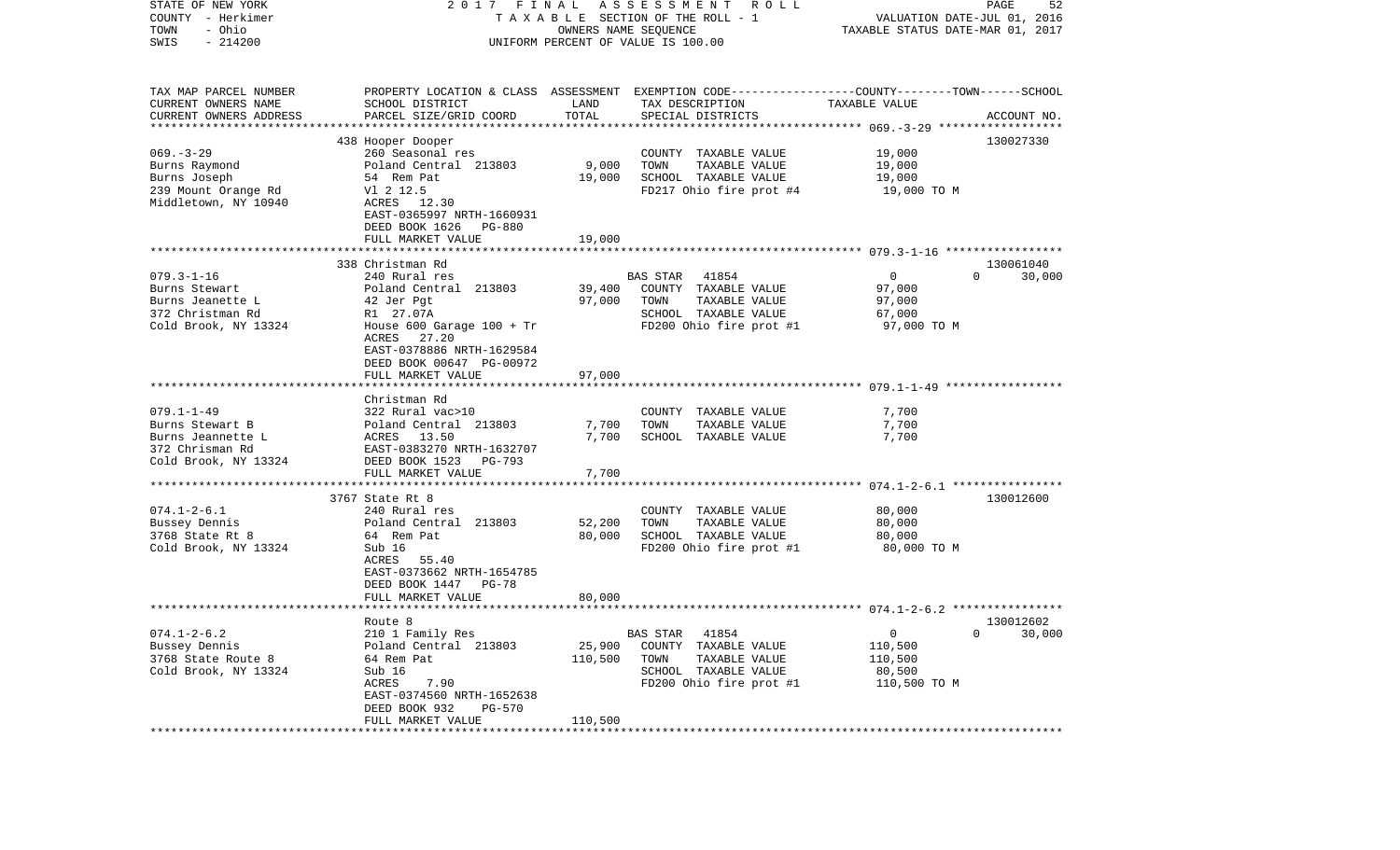| STATE OF NEW YORK<br>COUNTY - Herkimer<br>- Ohio<br>TOWN<br>SWIS<br>$-214200$  | 2017 FINAL ASSESSMENT ROLL<br>T A X A B L E SECTION OF THE ROLL - 1<br>OWNERS NAME SEQUENCE<br>UNIFORM PERCENT OF VALUE IS 100.00 |                   |                                                                                                                    | PAGE<br>53<br>VALUATION DATE-JUL 01, 2016<br>TAXABLE STATUS DATE-MAR 01, 2017 |                                 |
|--------------------------------------------------------------------------------|-----------------------------------------------------------------------------------------------------------------------------------|-------------------|--------------------------------------------------------------------------------------------------------------------|-------------------------------------------------------------------------------|---------------------------------|
| TAX MAP PARCEL NUMBER<br>CURRENT OWNERS NAME                                   | SCHOOL DISTRICT                                                                                                                   | LAND              | PROPERTY LOCATION & CLASS ASSESSMENT EXEMPTION CODE---------------COUNTY-------TOWN------SCHOOL<br>TAX DESCRIPTION | TAXABLE VALUE                                                                 |                                 |
| CURRENT OWNERS ADDRESS                                                         | PARCEL SIZE/GRID COORD                                                                                                            | TOTAL             | SPECIAL DISTRICTS                                                                                                  |                                                                               | ACCOUNT NO.                     |
|                                                                                |                                                                                                                                   |                   |                                                                                                                    |                                                                               |                                 |
|                                                                                | Rt 8                                                                                                                              |                   |                                                                                                                    |                                                                               | 130075750                       |
| $074.1 - 2 - 86$                                                               | 314 Rural vac<10                                                                                                                  |                   | COUNTY TAXABLE VALUE                                                                                               | 3,400                                                                         |                                 |
| Bussey Dennis<br>3768 State RT8                                                | Poland Central 213803<br>Lot 63&75                                                                                                | 3,400<br>3,400    | TOWN<br>TAXABLE VALUE<br>SCHOOL TAXABLE VALUE                                                                      | 3,400<br>3,400                                                                |                                 |
| Cold Brook, NY 13324                                                           | V12 0.75 A.                                                                                                                       |                   | FD200 Ohio fire prot #1                                                                                            | 3,400 TO M                                                                    |                                 |
|                                                                                | FRNT 132.00 DPTH 160.00<br>ACRES<br>0.49<br>EAST-0373700 NRTH-1653313<br>DEED BOOK 1495 PG-282                                    |                   |                                                                                                                    |                                                                               |                                 |
|                                                                                | FULL MARKET VALUE                                                                                                                 | 3,400             |                                                                                                                    |                                                                               |                                 |
|                                                                                | Rt 8                                                                                                                              |                   |                                                                                                                    |                                                                               | 130032250                       |
| $074.1 - 2 - 87$                                                               | 270 Mfg housing                                                                                                                   |                   | COUNTY TAXABLE VALUE                                                                                               | 25,600                                                                        |                                 |
| Bussey Dennis                                                                  | Poland Central 213803                                                                                                             | 10,600            | TAXABLE VALUE<br>TOWN                                                                                              | 25,600                                                                        |                                 |
| 3768 State Rt 8                                                                | 63 Rem Pat                                                                                                                        | 25,600            | SCHOOL TAXABLE VALUE                                                                                               | 25,600                                                                        |                                 |
| Cold Brook, NY 13324                                                           | FRNT 165.00 DPTH 132.00<br>ACRES<br>0.50<br>EAST-0373675 NRTH-1653062<br>DEED BOOK 1444 PG-256<br>FULL MARKET VALUE               | 25,600            | FD200 Ohio fire prot #1                                                                                            | 25,600 TO M                                                                   |                                 |
|                                                                                |                                                                                                                                   |                   |                                                                                                                    |                                                                               |                                 |
| $074.1 - 2 - 88$                                                               | Rt 8<br>314 Rural vac<10                                                                                                          |                   |                                                                                                                    |                                                                               | 130060005                       |
| Bussey Dennis                                                                  | Poland Central 213803                                                                                                             | 3,400             | COUNTY TAXABLE VALUE<br>TOWN<br>TAXABLE VALUE                                                                      | 3,400<br>3,400                                                                |                                 |
| 3768 State Rt 8                                                                | Lot $63$                                                                                                                          | 3,400             | SCHOOL TAXABLE VALUE                                                                                               | 3,400                                                                         |                                 |
| Cold Brook, NY 13324                                                           | Rem Pat<br>R1.50A<br>FRNT 165.00 DPTH 132.00<br>0.50<br>ACRES<br>EAST-0373617 NRTH-1653214                                        |                   | FD200 Ohio fire prot #1                                                                                            | 3,400 TO M                                                                    |                                 |
|                                                                                | DEED BOOK 1495 PG-279                                                                                                             |                   |                                                                                                                    |                                                                               |                                 |
|                                                                                | FULL MARKET VALUE                                                                                                                 | 3,400             |                                                                                                                    |                                                                               |                                 |
|                                                                                |                                                                                                                                   |                   |                                                                                                                    |                                                                               |                                 |
| $078.2 - 1 - 18$                                                               | 2861 Route 8<br>210 1 Family Res                                                                                                  |                   | BAS STAR 41854                                                                                                     | $\overline{0}$                                                                | 130017430<br>30,000<br>$\Omega$ |
| Bussey Dennis<br>Miller Michelle<br>2861 State Route 8<br>Cold Brook, NY 13324 | Poland Central 213803<br>49 Jer Pat<br>ACRES 1.40<br>EAST-0364791 NRTH-1640442<br>DEED BOOK 2017    PG-2242                       | 19,900<br>126,741 | COUNTY TAXABLE VALUE<br>TAXABLE VALUE<br>TOWN<br>SCHOOL TAXABLE VALUE<br>FD200 Ohio fire prot #1                   | 126,741<br>126,741<br>96,741<br>126,741 TO M                                  |                                 |
|                                                                                | FULL MARKET VALUE                                                                                                                 | 126,741           |                                                                                                                    |                                                                               |                                 |
|                                                                                |                                                                                                                                   |                   |                                                                                                                    |                                                                               |                                 |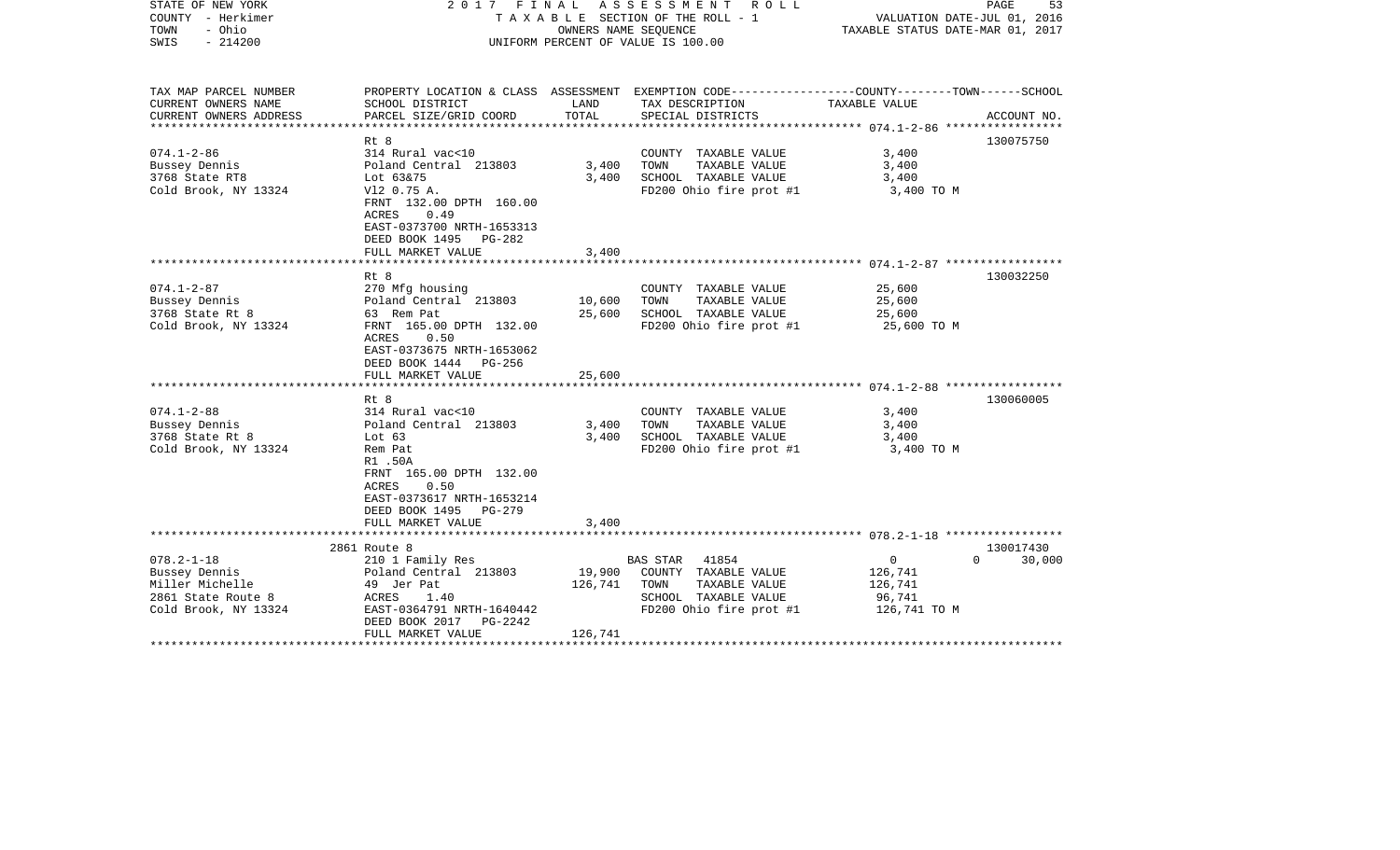| STATE OF NEW YORK<br>COUNTY - Herkimer<br>- Ohio<br>TOWN | 2017 FINAL                               | OWNERS NAME SEQUENCE | A S S E S S M E N T R O L L<br>T A X A B L E SECTION OF THE ROLL - 1                            | VALUATION DATE-JUL 01, 2016<br>TAXABLE STATUS DATE-MAR 01, 2017 | 54<br>PAGE  |
|----------------------------------------------------------|------------------------------------------|----------------------|-------------------------------------------------------------------------------------------------|-----------------------------------------------------------------|-------------|
| $-214200$<br>SWIS                                        |                                          |                      | UNIFORM PERCENT OF VALUE IS 100.00                                                              |                                                                 |             |
| TAX MAP PARCEL NUMBER                                    |                                          |                      | PROPERTY LOCATION & CLASS ASSESSMENT EXEMPTION CODE---------------COUNTY-------TOWN------SCHOOL |                                                                 |             |
| CURRENT OWNERS NAME                                      | SCHOOL DISTRICT                          | LAND                 | TAX DESCRIPTION                                                                                 | TAXABLE VALUE                                                   |             |
| CURRENT OWNERS ADDRESS<br>*************************      | PARCEL SIZE/GRID COORD                   | TOTAL                | SPECIAL DISTRICTS                                                                               |                                                                 | ACCOUNT NO. |
|                                                          | Rt 8                                     |                      |                                                                                                 |                                                                 | 130031980   |
| $074.1 - 2 - 40$                                         | 312 Vac w/imprv                          |                      | COUNTY TAXABLE VALUE                                                                            | 3,000                                                           |             |
| Bussey Dennis W                                          | Poland Central 213803                    | 2,900                | TOWN<br>TAXABLE VALUE                                                                           | 3,000                                                           |             |
| 3768 State Rt 8                                          | 63 Rem Pat                               | 3.000                | SCHOOL TAXABLE VALUE                                                                            | 3,000                                                           |             |
| Cold Brook, NY 13324                                     | Sub 16                                   |                      | FD200 Ohio fire prot #1                                                                         | 3,000 TO M                                                      |             |
|                                                          | FRNT 195.00 DPTH 195.00<br>ACRES<br>0.78 |                      |                                                                                                 |                                                                 |             |
|                                                          | EAST-0374496 NRTH-1652928                |                      |                                                                                                 |                                                                 |             |
|                                                          | DEED BOOK 856<br>PG-379                  |                      |                                                                                                 |                                                                 |             |
|                                                          | FULL MARKET VALUE                        | 3,000                |                                                                                                 |                                                                 |             |
|                                                          |                                          |                      |                                                                                                 |                                                                 |             |
|                                                          | Tea Cup St                               |                      |                                                                                                 |                                                                 | 130014250   |
| $085.1 - 1 - 16$                                         | 260 Seasonal res                         |                      | COUNTY TAXABLE VALUE                                                                            | 87,400                                                          |             |
| Butler Robert F                                          | Poland Central 213803                    | 65,800               | TAXABLE VALUE<br>TOWN                                                                           | 87,400                                                          |             |
| Butler Jane A                                            | 21 Jer Pat                               | 87,400               | SCHOOL TAXABLE VALUE                                                                            | 87,400                                                          |             |
| 6 Berchman Dr<br>Ballston Lake, NY 12019                 | Sub 4<br>ACRES 107.50                    |                      | FD210 Ohio fire prot #2                                                                         | 87,400 TO M                                                     |             |
|                                                          | EAST-0378604 NRTH-1623512                |                      |                                                                                                 |                                                                 |             |
|                                                          | DEED BOOK 836<br>PG-223                  |                      |                                                                                                 |                                                                 |             |
|                                                          | FULL MARKET VALUE                        | 87,400               |                                                                                                 |                                                                 |             |
| *************************                                |                                          |                      |                                                                                                 |                                                                 |             |
|                                                          | Tea Cup St                               |                      |                                                                                                 |                                                                 | 130014280   |
| $085.1 - 1 - 21$                                         | 314 Rural vac<10                         |                      | COUNTY TAXABLE VALUE                                                                            | 1,900                                                           |             |
| Butler Robert F<br>Butler Jane A                         | Poland Central 213803                    | 1,900<br>1,900       | TOWN<br>TAXABLE VALUE<br>SCHOOL TAXABLE VALUE                                                   | 1,900                                                           |             |
| 6 Berchman Dr                                            | 22 Jer Pat<br>ACRES<br>3.30              |                      | FD210 Ohio fire prot #2                                                                         | 1,900<br>1,900 TO M                                             |             |
| Ballston Lake, NY 12019                                  | EAST-0380330 NRTH-1622386                |                      |                                                                                                 |                                                                 |             |
|                                                          | DEED BOOK 836<br>PG-235                  |                      |                                                                                                 |                                                                 |             |
|                                                          | FULL MARKET VALUE                        | 1,900                |                                                                                                 |                                                                 |             |
|                                                          |                                          |                      |                                                                                                 |                                                                 |             |
|                                                          | Busseyville                              |                      |                                                                                                 |                                                                 | 130010350   |
| $069. -3 - 33$                                           | 260 Seasonal res                         |                      | COUNTY TAXABLE VALUE                                                                            | 32,660                                                          |             |
| Cady Fred                                                | Poland Central 213803                    | 6,700                | TOWN<br>TAXABLE VALUE                                                                           | 32,660                                                          |             |
| Lichtenberger R<br>7790 Maple Ave                        | 54 Rem Pat<br>Seas 8.A                   | 32,660               | SCHOOL TAXABLE VALUE                                                                            | 32,660                                                          |             |
| Holland Patent, NY 13354                                 | Sens 4                                   |                      | FD200 Ohio fire prot #1                                                                         | 32,660 TO M                                                     |             |
|                                                          | ACRES<br>5.40                            |                      |                                                                                                 |                                                                 |             |
|                                                          | EAST-0367423 NRTH-1661089                |                      |                                                                                                 |                                                                 |             |
|                                                          | DEED BOOK 875<br>$PG-5$                  |                      |                                                                                                 |                                                                 |             |
|                                                          | FULL MARKET VALUE                        | 32,660               |                                                                                                 |                                                                 |             |
|                                                          |                                          |                      |                                                                                                 |                                                                 |             |
|                                                          | Busseyville                              |                      |                                                                                                 |                                                                 | 130014520   |
| $069. -3 -36.2$                                          | 314 Rural vac<10                         |                      | COUNTY TAXABLE VALUE                                                                            | 2,300                                                           |             |
| Cady Fred<br>Lichtenberg R                               | Poland Central 213803<br>ACRES<br>4.00   | 2,300<br>2,300       | TOWN<br>TAXABLE VALUE<br>SCHOOL TAXABLE VALUE                                                   | 2,300<br>2,300                                                  |             |
| 7790 Maple Ave                                           | EAST-0367685 NRTH-1660370                |                      | FD200 Ohio fire prot #1                                                                         | 2,300 TO M                                                      |             |
| Holland Patent, NY 13354                                 | DEED BOOK 865<br>PG-215                  |                      |                                                                                                 |                                                                 |             |
|                                                          | FULL MARKET VALUE                        | 2,300                |                                                                                                 |                                                                 |             |
|                                                          |                                          |                      |                                                                                                 |                                                                 |             |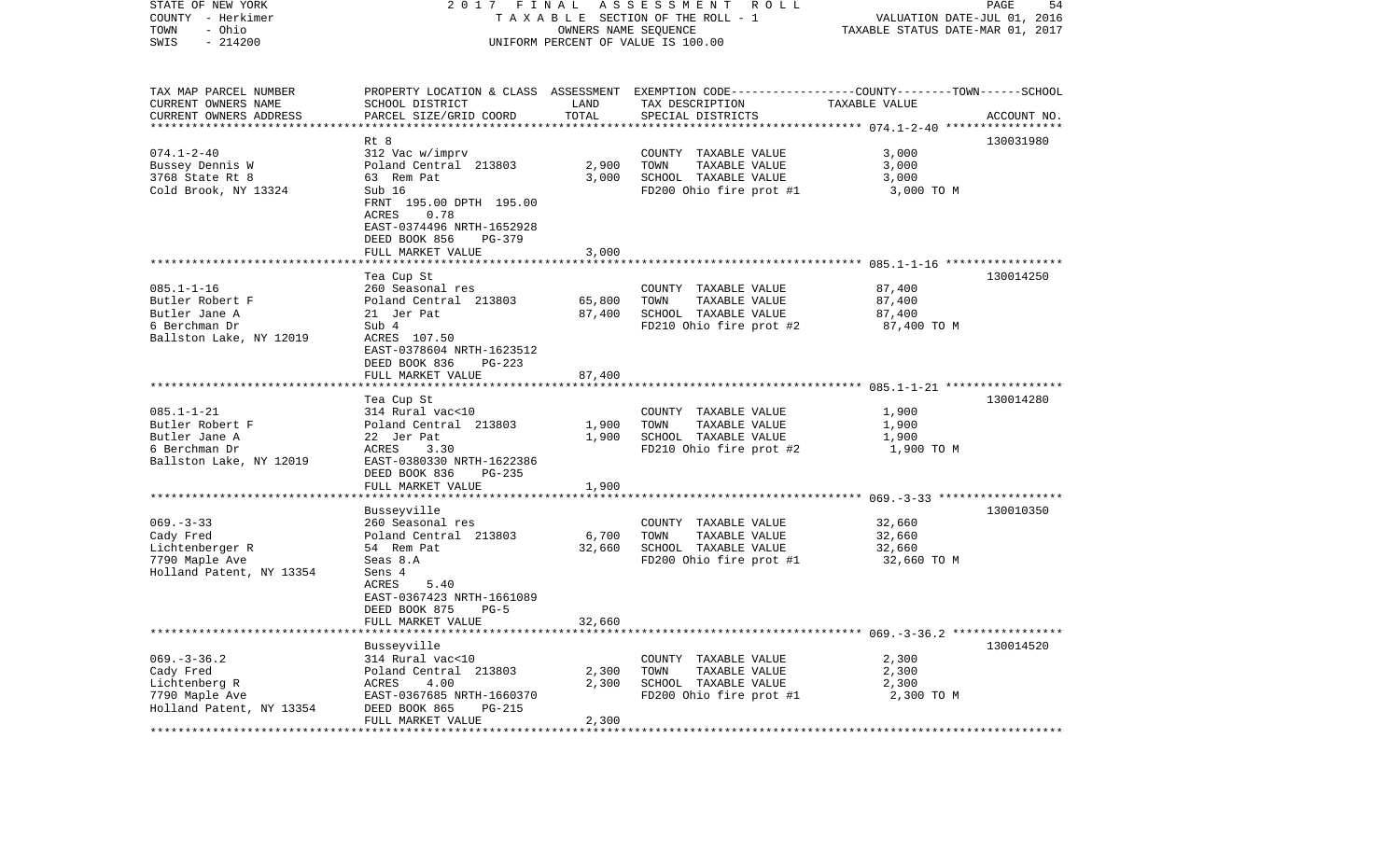| STATE OF NEW YORK                      | FINAL<br>2017                                 |                      | A S S E S S M E N T R O L L                                                                      |                                                                 | PAGE<br>55         |
|----------------------------------------|-----------------------------------------------|----------------------|--------------------------------------------------------------------------------------------------|-----------------------------------------------------------------|--------------------|
| COUNTY - Herkimer<br>- Ohio<br>TOWN    |                                               | OWNERS NAME SEQUENCE | TAXABLE SECTION OF THE ROLL - 1                                                                  | VALUATION DATE-JUL 01, 2016<br>TAXABLE STATUS DATE-MAR 01, 2017 |                    |
| $-214200$<br>SWIS                      |                                               |                      | UNIFORM PERCENT OF VALUE IS 100.00                                                               |                                                                 |                    |
|                                        |                                               |                      |                                                                                                  |                                                                 |                    |
| TAX MAP PARCEL NUMBER                  |                                               |                      | PROPERTY LOCATION & CLASS ASSESSMENT EXEMPTION CODE----------------COUNTY-------TOWN------SCHOOL |                                                                 |                    |
| CURRENT OWNERS NAME                    | SCHOOL DISTRICT                               | LAND                 | TAX DESCRIPTION                                                                                  | TAXABLE VALUE                                                   |                    |
| CURRENT OWNERS ADDRESS                 | PARCEL SIZE/GRID COORD                        | TOTAL                | SPECIAL DISTRICTS                                                                                |                                                                 | ACCOUNT NO.        |
| ************************               |                                               |                      |                                                                                                  |                                                                 |                    |
| $069. -3 -35$                          | Busseyville<br>314 Rural vac<10               |                      | COUNTY TAXABLE VALUE                                                                             | 4,600                                                           | 130011460          |
| Cady Fred Lichtenberger R              | Poland Central 213803                         | 4,600                | TOWN<br>TAXABLE VALUE                                                                            | 4,600                                                           |                    |
| Cady Alan Kratzenberg J                | 54 Rem Pat                                    | 4,600                | SCHOOL TAXABLE VALUE                                                                             | 4,600                                                           |                    |
| 7790 Maple Ave                         | Trl 8                                         |                      | FD200 Ohio fire prot #1                                                                          | 4,600 TO M                                                      |                    |
| Holland Patent, NY 13354               | ACRES<br>8.00                                 |                      |                                                                                                  |                                                                 |                    |
|                                        | EAST-0367751 NRTH-1660723                     |                      |                                                                                                  |                                                                 |                    |
|                                        | DEED BOOK 875<br>$PG-5$                       |                      |                                                                                                  |                                                                 |                    |
|                                        | FULL MARKET VALUE                             | 4,600                |                                                                                                  |                                                                 |                    |
|                                        | 540 Ohio City Rd                              |                      |                                                                                                  |                                                                 | 130021330          |
| $078.2 - 2 - 12$                       | 210 1 Family Res                              |                      | ENH STAR<br>41834                                                                                | $\circ$                                                         | $\Omega$<br>54,700 |
| Call William Sr                        | Poland Central 213803                         | 10,300               | COUNTY TAXABLE VALUE                                                                             | 54,700                                                          |                    |
| 540 Ohio City Rd                       | 44 Jer Pat                                    | 54,700               | TOWN<br>TAXABLE VALUE                                                                            | 54,700                                                          |                    |
| Cold Brook, NY 13324                   | FRNT 300.00 DPTH 140.00                       |                      | SCHOOL TAXABLE VALUE                                                                             | 0                                                               |                    |
|                                        | ACRES<br>0.45                                 |                      | FD200 Ohio fire prot #1                                                                          | 54,700 TO M                                                     |                    |
|                                        | EAST-0363084 NRTH-1636134                     |                      |                                                                                                  |                                                                 |                    |
|                                        | DEED BOOK 1179<br>PG-627<br>FULL MARKET VALUE | 54,700               |                                                                                                  |                                                                 |                    |
|                                        |                                               |                      |                                                                                                  |                                                                 |                    |
|                                        | Farr Rd                                       |                      |                                                                                                  |                                                                 | 130031020          |
| $065. - 1 - 21$                        | 260 Seasonal res                              |                      | COUNTY TAXABLE VALUE                                                                             | 5,200                                                           |                    |
| Campbell James M                       | Adirondack<br>302601                          | 4,600                | TOWN<br>TAXABLE VALUE                                                                            | 5,200                                                           |                    |
| 23 Elwood Ave                          | 30 Minuse                                     | 5,200                | SCHOOL TAXABLE VALUE                                                                             | 5,200                                                           |                    |
| Cortland, NY 13045                     | V12 2<br>ACRES<br>1.80                        |                      | FD215 Ohio fire prot #3                                                                          | 5,200 TO M                                                      |                    |
|                                        | EAST-0355753 NRTH-1683471                     |                      |                                                                                                  |                                                                 |                    |
|                                        | DEED BOOK 1206<br>PG-352                      |                      |                                                                                                  |                                                                 |                    |
|                                        | FULL MARKET VALUE                             | 5,200                |                                                                                                  |                                                                 |                    |
|                                        | **********************                        |                      |                                                                                                  |                                                                 |                    |
|                                        | Bull Hill Rd                                  |                      |                                                                                                  |                                                                 | 130076350          |
| $085.3 - 3 - 32$                       | 260 Seasonal res                              |                      | COUNTY TAXABLE VALUE                                                                             | 56,300                                                          |                    |
| Campbell Jeffrey C                     | Poland Central 213803                         | 32,300               | TOWN<br>TAXABLE VALUE<br>SCHOOL TAXABLE VALUE                                                    | 56,300                                                          |                    |
| 49A S Main St<br>New Milford, CT 06776 | Lot 9 Jer Pat<br>Seas 17.2A                   | 56,300               | FD210 Ohio fire prot #2                                                                          | 56,300<br>56,300 TO M                                           |                    |
|                                        | 2 Cabins                                      |                      |                                                                                                  |                                                                 |                    |
|                                        | ACRES 17.20                                   |                      |                                                                                                  |                                                                 |                    |
|                                        | EAST-0381499 NRTH-1613610                     |                      |                                                                                                  |                                                                 |                    |
|                                        | DEED BOOK 794<br>PG-552                       |                      |                                                                                                  |                                                                 |                    |
|                                        | FULL MARKET VALUE                             | 56,300               |                                                                                                  |                                                                 |                    |
|                                        | Figert Rd & Smith                             |                      |                                                                                                  |                                                                 | 130026340          |
| $078.2 - 1 - 23.1$                     | 322 Rural vac>10                              |                      | COUNTY TAXABLE VALUE                                                                             | 30,400                                                          |                    |
| Campola David                          | Poland Central 213803                         | 30,400               | TOWN<br>TAXABLE VALUE                                                                            | 30,400                                                          |                    |
| Campola Michele                        | 49 Jer Pat                                    | 30,400               | SCHOOL TAXABLE VALUE                                                                             | 30,400                                                          |                    |
| 4 Christopher Cir                      | FRNT 1222.00 DPTH                             |                      | FD200 Ohio fire prot #1                                                                          | 30,400 TO M                                                     |                    |
| New Hartford, NY 13413                 | ACRES 33.00                                   |                      |                                                                                                  |                                                                 |                    |
|                                        | EAST-0367836 NRTH-1638143                     |                      |                                                                                                  |                                                                 |                    |
|                                        | DEED BOOK 1510 PG-816                         |                      |                                                                                                  |                                                                 |                    |
|                                        | FULL MARKET VALUE                             | 30,400               |                                                                                                  |                                                                 |                    |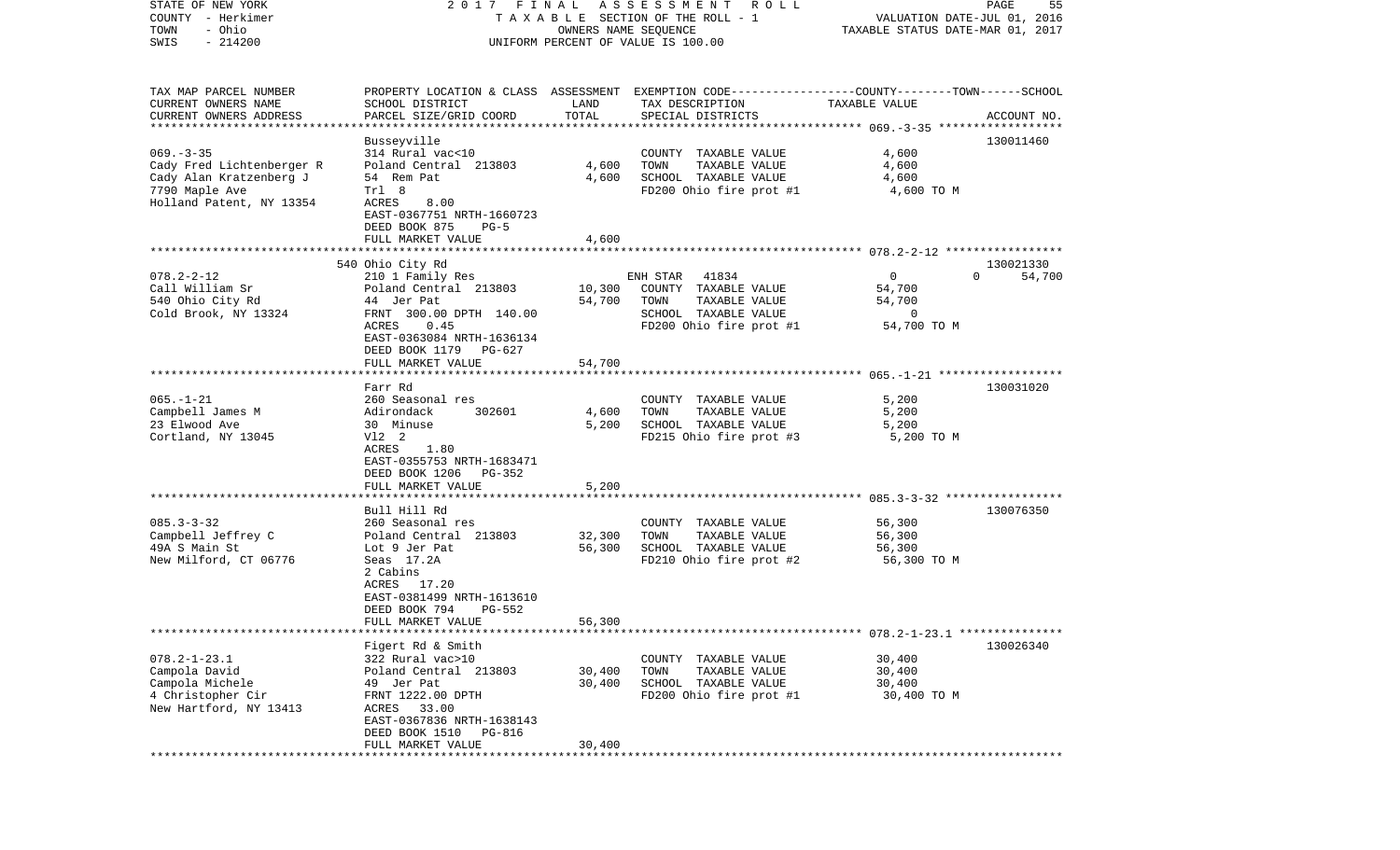| STATE OF NEW YORK<br>COUNTY - Herkimer<br>- Ohio<br>TOWN<br>SWIS<br>$-214200$ | 2017                                      | FINAL<br>OWNERS NAME SEQUENCE | ASSESSMENT<br>ROLL<br>TAXABLE SECTION OF THE ROLL - 1<br>UNIFORM PERCENT OF VALUE IS 100.00      | VALUATION DATE-JUL 01, 2016<br>TAXABLE STATUS DATE-MAR 01, 2017 | PAGE<br>56  |
|-------------------------------------------------------------------------------|-------------------------------------------|-------------------------------|--------------------------------------------------------------------------------------------------|-----------------------------------------------------------------|-------------|
|                                                                               |                                           |                               |                                                                                                  |                                                                 |             |
| TAX MAP PARCEL NUMBER                                                         |                                           |                               | PROPERTY LOCATION & CLASS ASSESSMENT EXEMPTION CODE----------------COUNTY-------TOWN------SCHOOL |                                                                 |             |
| CURRENT OWNERS NAME<br>CURRENT OWNERS ADDRESS                                 | SCHOOL DISTRICT<br>PARCEL SIZE/GRID COORD | LAND<br>TOTAL                 | TAX DESCRIPTION                                                                                  | TAXABLE VALUE                                                   |             |
|                                                                               |                                           | * * * * * * * * *             | SPECIAL DISTRICTS                                                                                | ************ 085.3-2-67 *****                                   | ACCOUNT NO. |
|                                                                               | Gray Wilmurt Rd                           |                               |                                                                                                  |                                                                 | 130029160   |
| $085.3 - 2 - 67$                                                              | 210 1 Family Res                          |                               | COUNTY TAXABLE VALUE                                                                             | 115,500                                                         |             |
| Cancelino Susan J                                                             | Poland Central 213803                     | 12,700                        | TOWN<br>TAXABLE VALUE                                                                            | 115,500                                                         |             |
| 350 Eastern Ave                                                               | 10 Jer Pat                                | 115,500                       | SCHOOL TAXABLE VALUE                                                                             | 115,500                                                         |             |
| Herkimer, NY 13350                                                            | ACRES<br>1.02                             |                               | FD210 Ohio fire prot #2                                                                          | 115,500 TO M                                                    |             |
|                                                                               | EAST-0373015 NRTH-1614820                 |                               |                                                                                                  |                                                                 |             |
|                                                                               | DEED BOOK 765<br>PG-142                   |                               |                                                                                                  |                                                                 |             |
|                                                                               | FULL MARKET VALUE                         | 115,500                       |                                                                                                  |                                                                 |             |
|                                                                               | Figert Rd                                 |                               |                                                                                                  |                                                                 | 130013350   |
| $073.4 - 2 - 7$                                                               | 322 Rural vac>10                          |                               | COUNTY TAXABLE VALUE                                                                             | 23,300                                                          |             |
| Candella Michael                                                              | Poland Central 213803                     | 23,300                        | TOWN<br>TAXABLE VALUE                                                                            | 23,300                                                          |             |
| Candella Florence                                                             | 77 Jer Pat                                | 23,300                        | SCHOOL TAXABLE VALUE                                                                             | 23,300                                                          |             |
| 9256 River Rd                                                                 | V12 20A                                   |                               | FD200 Ohio fire prot #1                                                                          | 23,300 TO M                                                     |             |
| Marcy, NY 13403                                                               | 22.10<br>ACRES                            |                               |                                                                                                  |                                                                 |             |
|                                                                               | EAST-0371900 NRTH-1645195                 |                               |                                                                                                  |                                                                 |             |
|                                                                               | DEED BOOK 1501<br><b>PG-928</b>           |                               |                                                                                                  |                                                                 |             |
|                                                                               | FULL MARKET VALUE                         | 23,300                        |                                                                                                  |                                                                 |             |
|                                                                               | 658 Figert Rd                             |                               |                                                                                                  |                                                                 | 130015420   |
| $073.4 - 2 - 12$                                                              | 210 1 Family Res - WTRFNT                 |                               | COUNTY TAXABLE VALUE                                                                             | 334,300                                                         |             |
| Capparelli Paul                                                               | Poland Central 213803                     | 82,000                        | TOWN<br>TAXABLE VALUE                                                                            | 334,300                                                         |             |
| 363 Sheffield Ave                                                             | 76 Jer Pat                                | 334,300                       | SCHOOL TAXABLE VALUE                                                                             | 334,300                                                         |             |
| West Babylon, NY 11704                                                        | Figert Place                              |                               | FD200 Ohio fire prot #1                                                                          | 334,300 TO M                                                    |             |
|                                                                               | ACRES 90.00                               |                               |                                                                                                  |                                                                 |             |
|                                                                               | EAST-0372980 NRTH-1643789                 |                               |                                                                                                  |                                                                 |             |
|                                                                               | DEED BOOK 1360 PG-696                     |                               |                                                                                                  |                                                                 |             |
|                                                                               | FULL MARKET VALUE                         | 334,300                       |                                                                                                  |                                                                 |             |
|                                                                               | Coonradt Rd                               |                               |                                                                                                  |                                                                 | 130015150   |
| $085.2 - 2 - 40$                                                              | 910 Priv forest                           |                               | COUNTY TAXABLE VALUE                                                                             | 69,000                                                          |             |
| Cappellett David                                                              | Poland Central 213803                     | 69,000                        | TOWN<br>TAXABLE VALUE                                                                            | 69,000                                                          |             |
| Cappellett Brian                                                              | 40 Jer Pat                                | 69,000                        | SCHOOL TAXABLE VALUE                                                                             | 69,000                                                          |             |
| 87 Old Newark Valley Rd                                                       | ACRES 105.30                              |                               | FD210 Ohio fire prot #2                                                                          | 69,000 TO M                                                     |             |
| Endicott, NY 13760                                                            | EAST-0390824 NRTH-1621329                 |                               |                                                                                                  |                                                                 |             |
|                                                                               | DEED BOOK 906<br><b>PG-700</b>            |                               |                                                                                                  |                                                                 |             |
|                                                                               | FULL MARKET VALUE<br>******************   | 69,000                        |                                                                                                  |                                                                 |             |
|                                                                               |                                           |                               |                                                                                                  |                                                                 |             |
| $085.2 - 2 - 43$                                                              | Coonradt Rd<br>314 Rural vac<10           |                               | COUNTY TAXABLE VALUE                                                                             | 3,500                                                           | 130015120   |
| Cappellett David                                                              | Poland Central 213803                     | 3,500                         | TOWN<br>TAXABLE VALUE                                                                            | 3,500                                                           |             |
| Rose, Craig & Ronald                                                          | 40 Jer Pat                                | 3,500                         | SCHOOL TAXABLE VALUE                                                                             | 3,500                                                           |             |
| 87 Old Neward Valley Rd                                                       | FRNT 240.00 DPTH 160.00                   |                               | FD210 Ohio fire prot #2                                                                          | 3,500 TO M                                                      |             |
| Endicott, NY 13760                                                            | ACRES<br>0.59                             |                               |                                                                                                  |                                                                 |             |
|                                                                               | EAST-0390191 NRTH-1621784                 |                               |                                                                                                  |                                                                 |             |
|                                                                               | DEED BOOK 919<br>PG-471                   |                               |                                                                                                  |                                                                 |             |
|                                                                               | FULL MARKET VALUE<br>.                    | 3,500                         |                                                                                                  |                                                                 |             |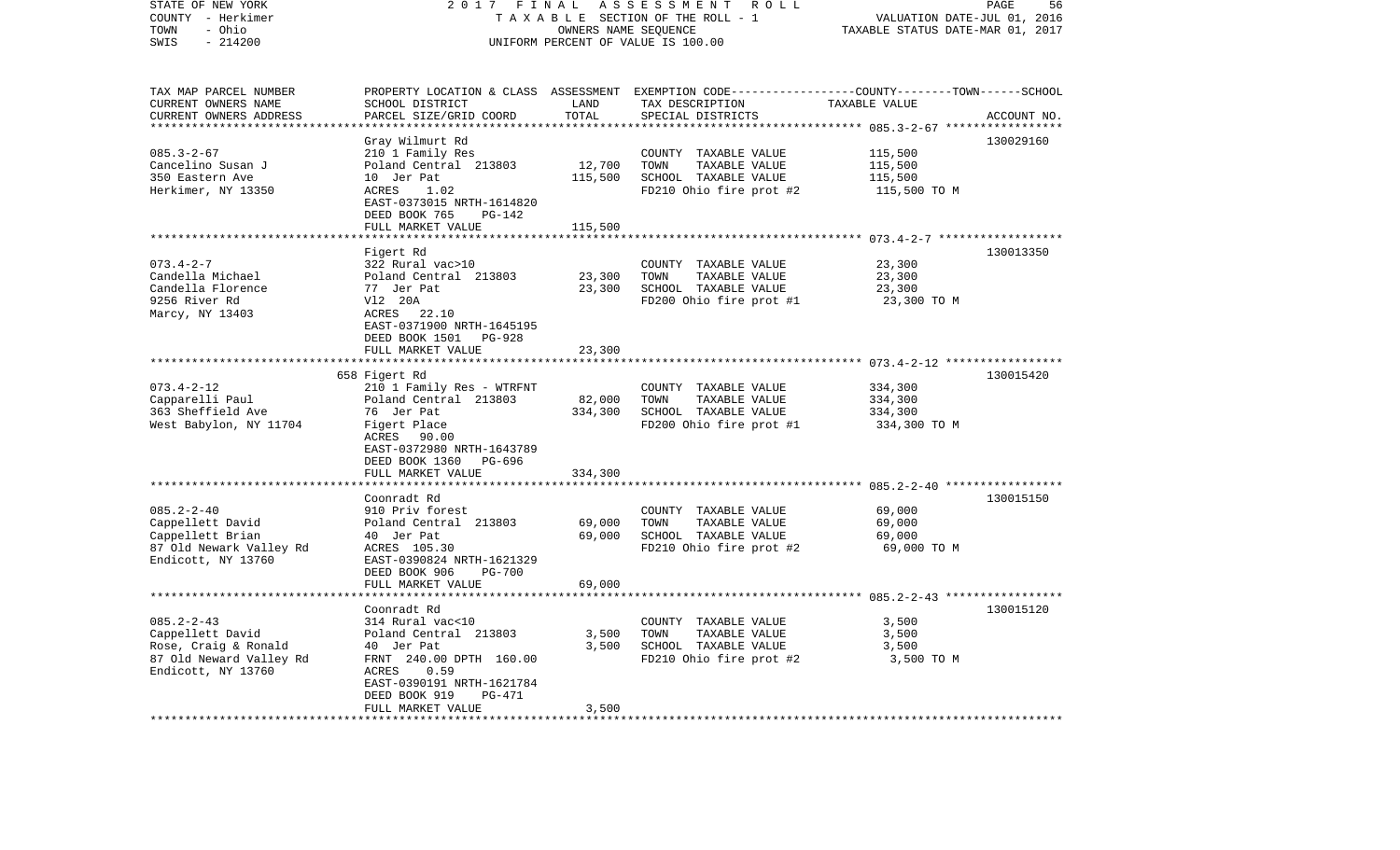| STATE OF NEW YORK<br>COUNTY - Herkimer<br>- Ohio<br>TOWN<br>SWIS<br>$-214200$                         | 2017<br>FINAL<br>ASSESSMENT ROLL<br>TAXABLE SECTION OF THE ROLL - 1<br>OWNERS NAME SEQUENCE<br>UNIFORM PERCENT OF VALUE IS 100.00                                                                    |                            |                                                                                                                                          | PAGE<br>57<br>VALUATION DATE-JUL 01, 2016<br>TAXABLE STATUS DATE-MAR 01, 2017 |             |
|-------------------------------------------------------------------------------------------------------|------------------------------------------------------------------------------------------------------------------------------------------------------------------------------------------------------|----------------------------|------------------------------------------------------------------------------------------------------------------------------------------|-------------------------------------------------------------------------------|-------------|
| TAX MAP PARCEL NUMBER<br>CURRENT OWNERS NAME<br>CURRENT OWNERS ADDRESS                                | SCHOOL DISTRICT<br>PARCEL SIZE/GRID COORD                                                                                                                                                            | LAND<br>TOTAL              | PROPERTY LOCATION & CLASS ASSESSMENT EXEMPTION CODE----------------COUNTY-------TOWN------SCHOOL<br>TAX DESCRIPTION<br>SPECIAL DISTRICTS | TAXABLE VALUE<br>********* 065.-1-4 ****                                      | ACCOUNT NO. |
| $065. - 1 - 4$<br>Capron Edward<br>Capron Debrah<br>133 Erwin St<br>PO Box 396<br>Boonville, NY 13309 | Farr Rd<br>260 Seasonal res<br>305201<br>Remsen<br>20 Miller<br>P Fr 17 A.<br>ACRES 27.00<br>EAST-0351679 NRTH-1684889<br>DEED BOOK 859<br>PG-543<br>FULL MARKET VALUE                               | 19,100<br>31,200<br>31,200 | COUNTY TAXABLE VALUE<br>TOWN<br>TAXABLE VALUE<br>SCHOOL TAXABLE VALUE<br>FD215 Ohio fire prot #3                                         | 31,200<br>31,200<br>31,200<br>31,200 TO M                                     | 130013380   |
|                                                                                                       |                                                                                                                                                                                                      |                            |                                                                                                                                          |                                                                               |             |
| $065. - 1 - 7$<br>Capron Jeffrey W<br>343 Sargent Rd<br>Boonville, NY 13309                           | Farr Rd<br>322 Rural vac>10<br>305201<br>Remsen<br>Lot 20 Miller T<br>16.10<br>ACRES<br>EAST-0350616 NRTH-1685374<br>DEED BOOK 1442 PG-517                                                           | 13,200<br>13,200           | COUNTY TAXABLE VALUE<br>TOWN<br>TAXABLE VALUE<br>SCHOOL TAXABLE VALUE<br>FD215 Ohio fire prot #3                                         | 13,200<br>13,200<br>13,200<br>13,200 TO M                                     | 130060855   |
|                                                                                                       | FULL MARKET VALUE                                                                                                                                                                                    | 13,200                     |                                                                                                                                          |                                                                               |             |
|                                                                                                       |                                                                                                                                                                                                      |                            |                                                                                                                                          |                                                                               |             |
| $074.3 - 1 - 21$<br>Cardinal Thomas K<br>Cardinal Andrea<br>315 Oak Drive<br>New Windsor, NY 12553    | Whaley Rd<br>322 Rural vac>10<br>Poland Central 213803<br>Lot 76 Jer Pat.<br>V1 2 18.75 A<br>Whaley Pl.<br>ACRES 18.80<br>EAST-0376038 NRTH-1641819<br>DEED BOOK 00641 PG-00691<br>FULL MARKET VALUE | 16,800<br>16,800<br>16,800 | COUNTY TAXABLE VALUE<br>TOWN<br>TAXABLE VALUE<br>SCHOOL TAXABLE VALUE<br>FD200 Ohio fire prot #1                                         | 16,800<br>16,800<br>16,800<br>16,800 TO M                                     | 130060900   |
|                                                                                                       | 340 Buckingham Rd                                                                                                                                                                                    |                            |                                                                                                                                          |                                                                               |             |
| $074.4 - 1 - 8.2$<br>Carl Robert H Jr<br>Carl R<br>709 Middlebury Rd<br>Webster, NY 14580             | 260 Seasonal res<br>Poland Central 213803<br>Lot $16$ & $21$ Vro Pat<br>ACRES 100.00<br>EAST-0391730 NRTH-1648530<br><b>PG-018</b>                                                                   | 62,300<br>86,000           | COUNTY TAXABLE VALUE<br>TOWN<br>TAXABLE VALUE<br>SCHOOL TAXABLE VALUE<br>FD217 Ohio fire prot #4                                         | 86,000<br>86,000<br>86,000<br>86,000 TO M                                     |             |
|                                                                                                       | DEED BOOK 718<br>FULL MARKET VALUE                                                                                                                                                                   | 86,000                     |                                                                                                                                          |                                                                               |             |
|                                                                                                       | *************************                                                                                                                                                                            |                            |                                                                                                                                          |                                                                               |             |
| $073.4 - 2 - 15.1$<br>Caroli Joseph A<br>3 Prospect St<br>Utica, NY 13501                             | Figert Rd<br>270 Mfg housing<br>Poland Central 213803<br>77 Jer Pat<br>51.80<br>ACRES<br>EAST-0369830 NRTH-1644422<br>DEED BOOK 1400<br>PG-735<br>FULL MARKET VALUE                                  | 38,500<br>38,500<br>38,500 | COUNTY TAXABLE VALUE<br>TOWN<br>TAXABLE VALUE<br>SCHOOL TAXABLE VALUE<br>FD200 Ohio fire prot #1                                         | 38,500<br>38,500<br>38,500<br>38,500 TO M                                     | 130038880   |
|                                                                                                       |                                                                                                                                                                                                      |                            |                                                                                                                                          |                                                                               |             |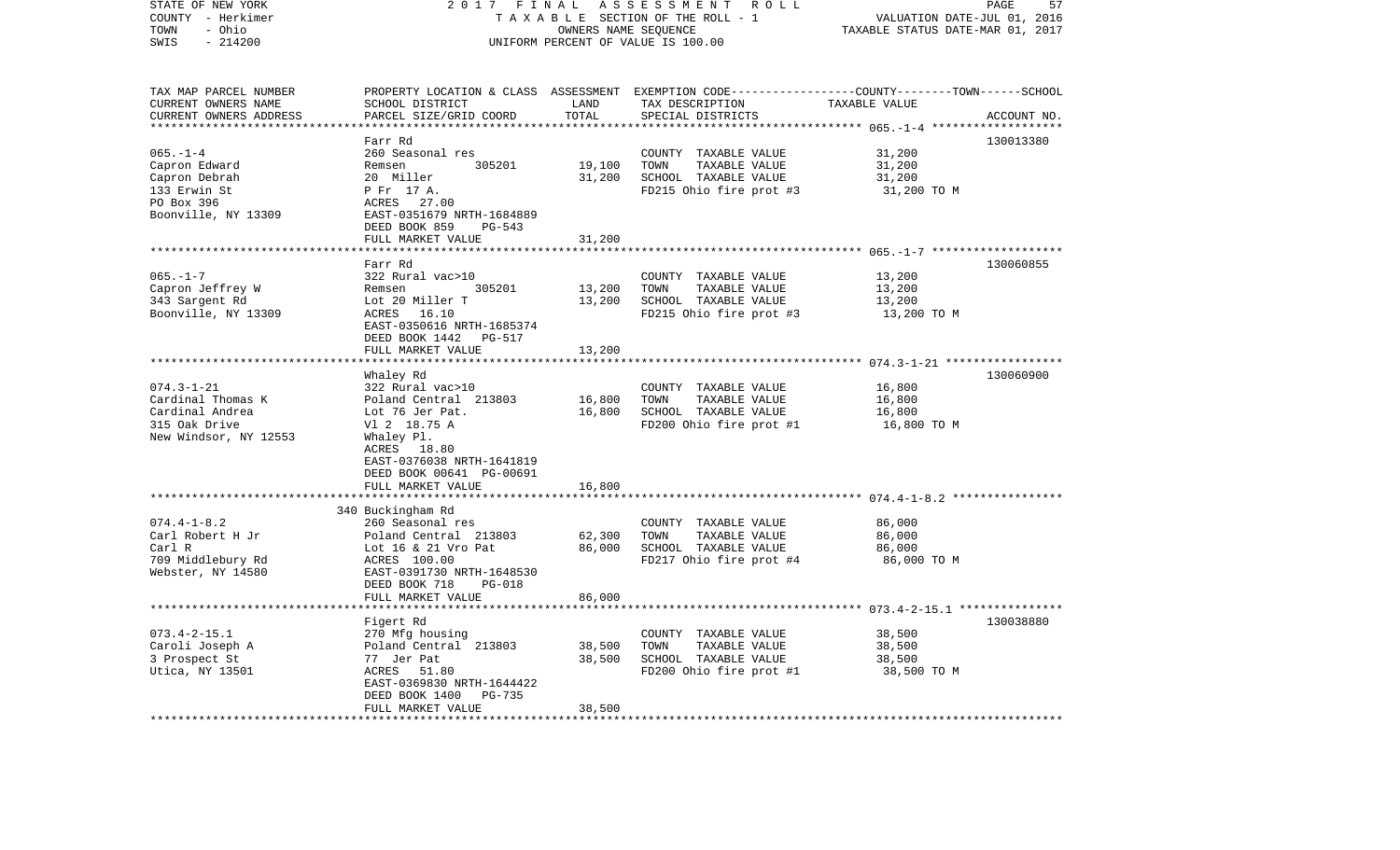| STATE OF NEW YORK<br>COUNTY - Herkimer<br>- Ohio<br>TOWN | FINAL<br>2017<br>TAXABLE SECTION OF THE ROLL - 1                       | PAGE<br>58<br>VALUATION DATE-JUL 01, 2016<br>TAXABLE STATUS DATE-MAR 01, 2017 |                                                                                                                    |                  |             |
|----------------------------------------------------------|------------------------------------------------------------------------|-------------------------------------------------------------------------------|--------------------------------------------------------------------------------------------------------------------|------------------|-------------|
| $-214200$<br>SWIS                                        |                                                                        |                                                                               | UNIFORM PERCENT OF VALUE IS 100.00                                                                                 |                  |             |
| TAX MAP PARCEL NUMBER<br>CURRENT OWNERS NAME             | SCHOOL DISTRICT                                                        | LAND                                                                          | PROPERTY LOCATION & CLASS ASSESSMENT EXEMPTION CODE---------------COUNTY-------TOWN------SCHOOL<br>TAX DESCRIPTION | TAXABLE VALUE    |             |
| CURRENT OWNERS ADDRESS                                   | PARCEL SIZE/GRID COORD                                                 | TOTAL                                                                         | SPECIAL DISTRICTS                                                                                                  |                  | ACCOUNT NO. |
| ***********************                                  | Figert Rd                                                              |                                                                               |                                                                                                                    |                  | 130028110   |
| $073.4 - 2 - 24$                                         | 314 Rural vac<10 - WTRFNT                                              |                                                                               | COUNTY TAXABLE VALUE                                                                                               | 8,000            |             |
| Caroli Joseph A                                          | Poland Central 213803                                                  | 8,000                                                                         | TOWN<br>TAXABLE VALUE                                                                                              | 8,000            |             |
| 3 Prospect St                                            | 77 Jer Pat                                                             | 8,000                                                                         | SCHOOL TAXABLE VALUE                                                                                               | 8,000            |             |
| Utica, NY 13501                                          | FRNT<br>70.00 DPTH 400.00<br>ACRES<br>0.51                             |                                                                               | FD217 Ohio fire prot #4                                                                                            | 8,000 TO M       |             |
|                                                          | EAST-0369410 NRTH-1643993<br>DEED BOOK 1611<br>PG-790                  |                                                                               |                                                                                                                    |                  |             |
|                                                          | FULL MARKET VALUE                                                      | 8,000                                                                         |                                                                                                                    |                  |             |
|                                                          |                                                                        |                                                                               |                                                                                                                    |                  |             |
|                                                          | Figert Rd                                                              |                                                                               |                                                                                                                    |                  | 130028080   |
| $073.4 - 2 - 22$<br>Caroli Joseph A Jr                   | 314 Rural vac<10 - WTRFNT<br>Poland Central 213803                     | 9,600                                                                         | COUNTY TAXABLE VALUE<br>TOWN<br>TAXABLE VALUE                                                                      | 9,600<br>9,600   |             |
| 3 Prospect St                                            | 77 Jer Pat                                                             | 9,600                                                                         | SCHOOL TAXABLE VALUE                                                                                               | 9,600            |             |
| Utica, NY 13501                                          | V1 2 1                                                                 |                                                                               | FD200 Ohio fire prot #1                                                                                            | 9,600 TO M       |             |
|                                                          | ACRES<br>1.00                                                          |                                                                               |                                                                                                                    |                  |             |
|                                                          | EAST-0369550 NRTH-1643691                                              |                                                                               |                                                                                                                    |                  |             |
|                                                          | DEED BOOK 802<br>PG-377<br>FULL MARKET VALUE                           | 9,600                                                                         |                                                                                                                    |                  |             |
|                                                          |                                                                        |                                                                               |                                                                                                                    |                  |             |
|                                                          | Figert Rd                                                              |                                                                               |                                                                                                                    |                  | 130028050   |
| $073.4 - 2 - 23$                                         | 260 Seasonal res - WTRFNT                                              |                                                                               | COUNTY TAXABLE VALUE                                                                                               | 56,200           |             |
| Caroli Joseph A Jr                                       | Poland Central 213803                                                  | 10,000<br>56,200                                                              | TOWN<br>TAXABLE VALUE<br>SCHOOL TAXABLE VALUE                                                                      | 56,200<br>56,200 |             |
| 3 Prospect St<br>Utica, NY 13501                         | 77 Jer Pat<br>Sens 1                                                   |                                                                               | FD200 Ohio fire prot #1                                                                                            | 56,200 TO M      |             |
|                                                          | ACRES<br>1.00                                                          |                                                                               |                                                                                                                    |                  |             |
|                                                          | EAST-0369503 NRTH-1643886<br>DEED BOOK 802<br>PG-377                   |                                                                               |                                                                                                                    |                  |             |
|                                                          | FULL MARKET VALUE                                                      | 56,200                                                                        |                                                                                                                    |                  |             |
|                                                          | Harvey Bridge Rd                                                       |                                                                               |                                                                                                                    |                  | 130075330   |
| $073.3 - 2 - 33$                                         | 314 Rural vac<10                                                       |                                                                               | COUNTY TAXABLE VALUE                                                                                               | 3,600            |             |
| Carroll Kevin M                                          | Poland Central 213803                                                  | 3,600                                                                         | TOWN<br>TAXABLE VALUE                                                                                              | 3,600            |             |
| Carroll Sharon A                                         | Lot $48$                                                               | 3,600                                                                         | SCHOOL TAXABLE VALUE                                                                                               | 3,600            |             |
| 2685 Northwest 27th Ave                                  | 2A<br>Vl                                                               |                                                                               | FD200 Ohio fire prot #1                                                                                            | 3,600 TO M       |             |
| Boca Raton, FL 33434                                     | 1.20<br>ACRES<br>EAST-0361363 NRTH-1644431<br>DEED BOOK 1434<br>PG-657 |                                                                               |                                                                                                                    |                  |             |
|                                                          | FULL MARKET VALUE                                                      | 3,600                                                                         |                                                                                                                    |                  |             |
|                                                          |                                                                        |                                                                               | ******************************* 073.3-2-34 *****************                                                       |                  |             |
|                                                          | Harvey Bridge Rd                                                       |                                                                               |                                                                                                                    |                  | 130060085   |
| $073.3 - 2 - 34$                                         | 314 Rural vac<10                                                       |                                                                               | COUNTY TAXABLE VALUE                                                                                               | 3,600            |             |
| Carroll Kevin M<br>2685 NW 27TH Ave                      | Poland Central 213803<br>Lot 48 Jer Pat                                | 3,600<br>3,600                                                                | TOWN<br>TAXABLE VALUE<br>SCHOOL TAXABLE VALUE                                                                      | 3,600<br>3,600   |             |
| Boca Raton, FL 33434                                     | ACRES<br>1.20                                                          |                                                                               | FD200 Ohio fire prot #1                                                                                            | 3,600 TO M       |             |
|                                                          | EAST-0361241 NRTH-1644325                                              |                                                                               |                                                                                                                    |                  |             |
|                                                          | DEED BOOK 886<br><b>PG-701</b>                                         |                                                                               |                                                                                                                    |                  |             |
|                                                          | FULL MARKET VALUE                                                      | 3,600                                                                         |                                                                                                                    |                  |             |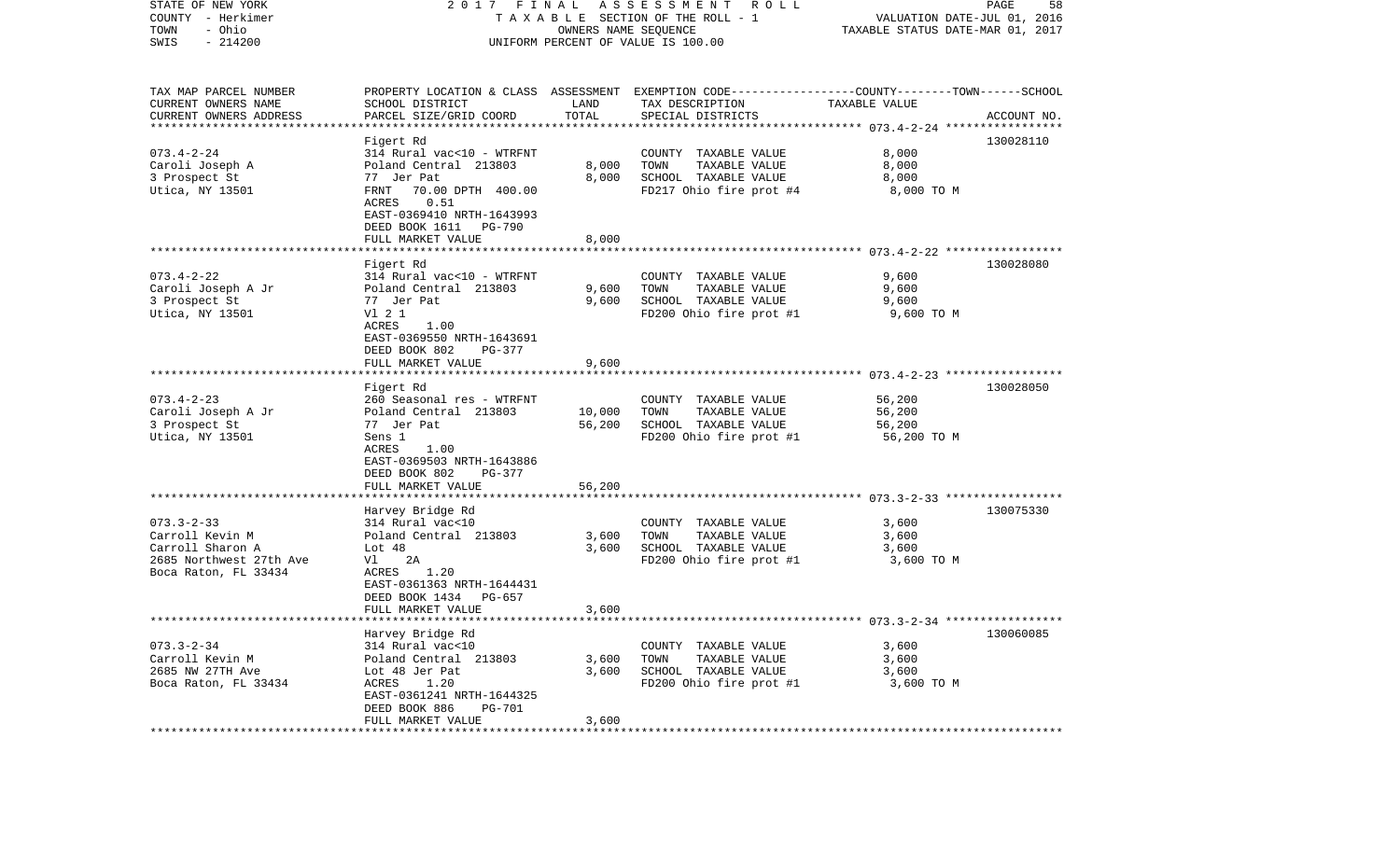| STATE OF NEW YORK                                 | 2017 FINAL                                        |                      | A S S E S S M E N T R O L L                                                                      |                                                                 | PAGE<br>59  |
|---------------------------------------------------|---------------------------------------------------|----------------------|--------------------------------------------------------------------------------------------------|-----------------------------------------------------------------|-------------|
| COUNTY - Herkimer<br>- Ohio<br>TOWN               |                                                   | OWNERS NAME SEQUENCE | T A X A B L E SECTION OF THE ROLL - 1                                                            | VALUATION DATE-JUL 01, 2016<br>TAXABLE STATUS DATE-MAR 01, 2017 |             |
| $-214200$<br>SWIS                                 |                                                   |                      | UNIFORM PERCENT OF VALUE IS 100.00                                                               |                                                                 |             |
|                                                   |                                                   |                      |                                                                                                  |                                                                 |             |
|                                                   |                                                   |                      |                                                                                                  |                                                                 |             |
| TAX MAP PARCEL NUMBER                             |                                                   |                      | PROPERTY LOCATION & CLASS ASSESSMENT EXEMPTION CODE----------------COUNTY-------TOWN------SCHOOL |                                                                 |             |
| CURRENT OWNERS NAME                               | SCHOOL DISTRICT                                   | LAND                 | TAX DESCRIPTION                                                                                  | TAXABLE VALUE                                                   |             |
| CURRENT OWNERS ADDRESS<br>*********************** | PARCEL SIZE/GRID COORD                            | TOTAL                | SPECIAL DISTRICTS                                                                                |                                                                 | ACCOUNT NO. |
|                                                   | North Lake Rd                                     |                      |                                                                                                  |                                                                 | 130060330   |
| $058. - 2 - 22$                                   | 260 Seasonal res                                  |                      | COUNTY TAXABLE VALUE                                                                             | 75,400                                                          |             |
| Carstenbrock Melanie A                            | Adirondack<br>302601                              | 41,900               | TOWN<br>TAXABLE VALUE                                                                            | 75,400                                                          |             |
| Sperry Burton                                     | Lot 1 Nob Pat                                     | 75,400               | SCHOOL TAXABLE VALUE                                                                             | 75,400                                                          |             |
| 648 Mulberry St                                   | FRNT 100.00 DPTH 207.24                           |                      | FD215 Ohio fire prot #3                                                                          | 75,400 TO M                                                     |             |
| Sebastian, FL 32958                               | EAST-0375316 NRTH-1708540                         |                      |                                                                                                  |                                                                 |             |
|                                                   | DEED BOOK 1348 PG-829                             |                      |                                                                                                  |                                                                 |             |
|                                                   | FULL MARKET VALUE<br>***********************      | 75,400               |                                                                                                  |                                                                 |             |
|                                                   | Fisher Rd                                         |                      |                                                                                                  |                                                                 | 130027425   |
| $084.1 - 2 - 1.2$                                 | 314 Rural vac<10                                  |                      | COUNTY TAXABLE VALUE                                                                             | 11,100                                                          |             |
| Carswell Luke                                     | Poland Central 213803                             | 11,100               | TAXABLE VALUE<br>TOWN                                                                            | 11,100                                                          |             |
| 6188 Leslie Ann Path                              | 12 Jer Pat                                        | 11,100               | SCHOOL TAXABLE VALUE                                                                             | 11,100                                                          |             |
| Cicero, NY 13039                                  | FRNT 932.00 DPTH                                  |                      | FD200 Ohio fire prot #1                                                                          | 11,100 TO M                                                     |             |
|                                                   | 9.80<br>ACRES                                     |                      |                                                                                                  |                                                                 |             |
|                                                   | EAST-0358083 NRTH-1624075                         |                      |                                                                                                  |                                                                 |             |
|                                                   | DEED BOOK 1173 PG-36                              |                      |                                                                                                  |                                                                 |             |
|                                                   | FULL MARKET VALUE<br>**************************** | 11,100               |                                                                                                  |                                                                 |             |
|                                                   | Fisher Rd                                         |                      |                                                                                                  |                                                                 | 130027420   |
| $084.1 - 2 - 1.1$                                 | 312 Vac w/imprv                                   |                      | COUNTY TAXABLE VALUE                                                                             | 38,400                                                          |             |
| Carswell Luke S                                   | Poland Central 213803                             | 37,400               | TAXABLE VALUE<br>TOWN                                                                            | 38,400                                                          |             |
| 6188 Leslieanne Path                              | 12 Jer Pat                                        | 38,400               | SCHOOL TAXABLE VALUE                                                                             | 38,400                                                          |             |
| Cicero, NY 13039                                  | F Fisher Pl                                       |                      | FD200 Ohio fire prot #1                                                                          | 38,400 TO M                                                     |             |
|                                                   | FRNT 1440.00 DPTH                                 |                      |                                                                                                  |                                                                 |             |
|                                                   | ACRES 53.40<br>EAST-0357377 NRTH-1622870          |                      |                                                                                                  |                                                                 |             |
|                                                   | DEED BOOK 1371 PG-302                             |                      |                                                                                                  |                                                                 |             |
|                                                   | FULL MARKET VALUE                                 | 38,400               |                                                                                                  |                                                                 |             |
|                                                   | *********************                             |                      |                                                                                                  |                                                                 |             |
|                                                   | Rt 8                                              |                      |                                                                                                  |                                                                 | 130011160   |
| $074.1 - 2 - 76$                                  | 314 Rural vac<10                                  |                      | COUNTY TAXABLE VALUE                                                                             | 3,500                                                           |             |
| Case Richard                                      | Poland Central 213803                             | 3,500                | TOWN<br>TAXABLE VALUE                                                                            | 3,500                                                           |             |
| 886 State Hwy 67                                  | 75 Rem Pat                                        | 3,500                | SCHOOL TAXABLE VALUE                                                                             | 3,500                                                           |             |
| Fort Plain, NY 13339                              | FRNT 175.00 DPTH 139.00                           |                      | FD200 Ohio fire prot #1                                                                          | 3,500 TO M                                                      |             |
|                                                   | ACRES<br>0.56<br>EAST-0372536 NRTH-1651547        |                      |                                                                                                  |                                                                 |             |
|                                                   | DEED BOOK 754<br>$PG-208$                         |                      |                                                                                                  |                                                                 |             |
|                                                   | FULL MARKET VALUE                                 | 3,500                |                                                                                                  |                                                                 |             |
| ************************                          | ***************************                       |                      |                                                                                                  |                                                                 |             |
|                                                   | North Lake Rd                                     |                      |                                                                                                  |                                                                 | 130023310   |
| $058. - 2 - 76$                                   | 260 Seasonal res                                  |                      | COUNTY TAXABLE VALUE                                                                             | 52,400                                                          |             |
| Caudill Jubel                                     | Adirondack<br>302601                              | 0                    | TOWN<br>TAXABLE VALUE                                                                            | 52,400                                                          |             |
| Caudill Rafer W                                   | Nob Pat<br>$\mathbf{1}$                           | 52,400               | SCHOOL TAXABLE VALUE                                                                             | 52,400                                                          |             |
| 989 Musician Rd                                   | N Lake<br>Sens State Per                          |                      | FD217 Ohio fire prot #4                                                                          | 52,400 TO M                                                     |             |
| Earlville, NY 13332                               | FRNT<br>26.00 DPTH<br>16.00                       |                      |                                                                                                  |                                                                 |             |
|                                                   | 0.01<br>ACRES                                     |                      |                                                                                                  |                                                                 |             |
|                                                   | DEED BOOK 11351 PG-284                            |                      |                                                                                                  |                                                                 |             |
|                                                   | FULL MARKET VALUE                                 | 52,400               |                                                                                                  |                                                                 |             |
|                                                   |                                                   |                      |                                                                                                  |                                                                 |             |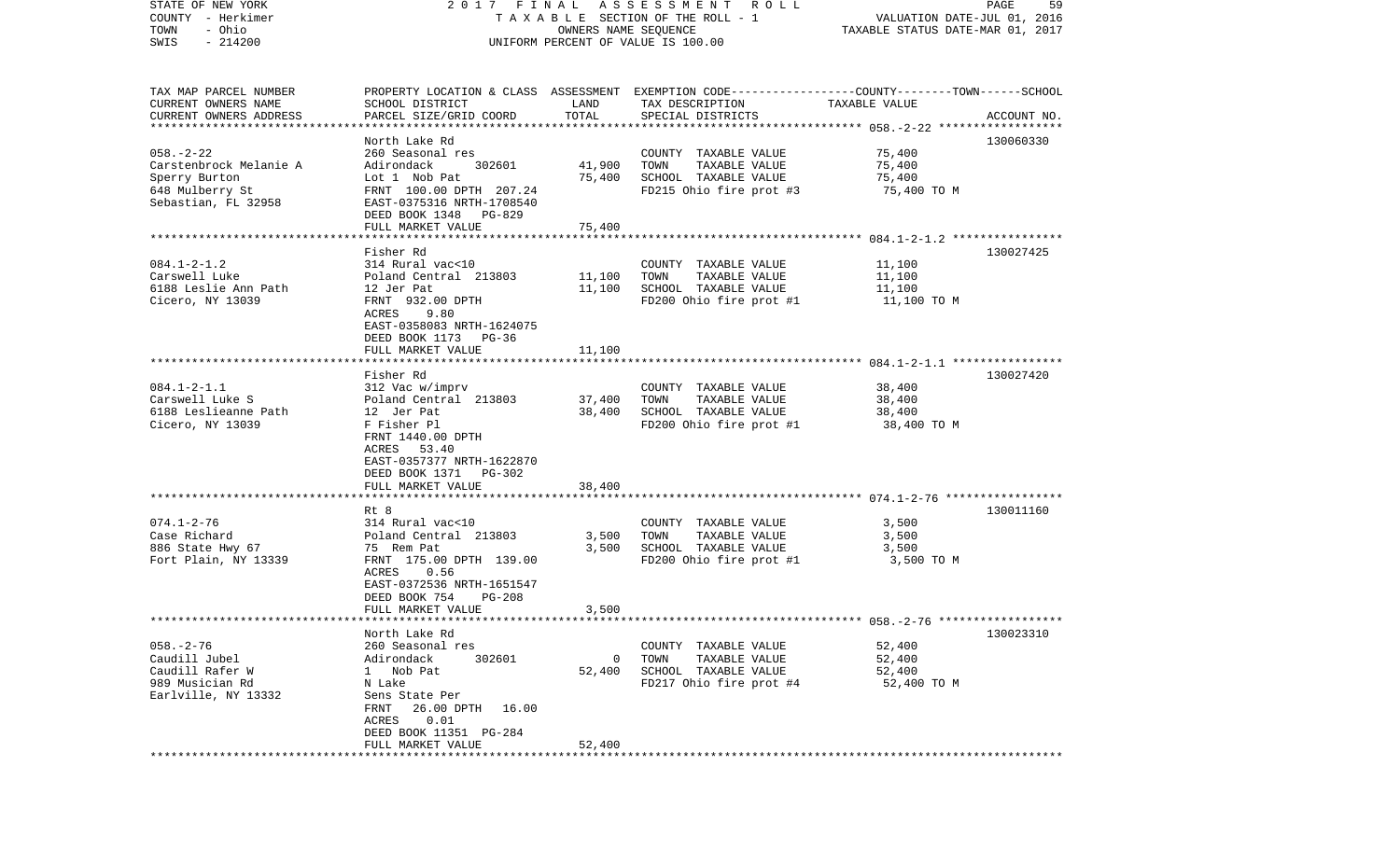| STATE OF NEW YORK<br>COUNTY - Herkimer<br>- Ohio<br>TOWN<br>$-214200$<br>SWIS                                                        | 2017 FINAL                                                                                                                                                                                                 | OWNERS NAME SEQUENCE          | A S S E S S M E N T R O L L<br>T A X A B L E SECTION OF THE ROLL - 1<br>UNIFORM PERCENT OF VALUE IS 100.00 | VALUATION DATE-JUL 01, 2016<br>TAXABLE STATUS DATE-MAR 01, 2017 | PAGE<br>60  |
|--------------------------------------------------------------------------------------------------------------------------------------|------------------------------------------------------------------------------------------------------------------------------------------------------------------------------------------------------------|-------------------------------|------------------------------------------------------------------------------------------------------------|-----------------------------------------------------------------|-------------|
| TAX MAP PARCEL NUMBER<br>CURRENT OWNERS NAME<br>CURRENT OWNERS ADDRESS                                                               | PROPERTY LOCATION & CLASS ASSESSMENT EXEMPTION CODE---------------COUNTY-------TOWN------SCHOOL<br>SCHOOL DISTRICT<br>PARCEL SIZE/GRID COORD                                                               | LAND<br>TOTAL                 | TAX DESCRIPTION<br>SPECIAL DISTRICTS                                                                       | TAXABLE VALUE                                                   | ACCOUNT NO. |
| $073.3 - 2 - 73.4$<br>Ceneviva Barbara Trustee<br>Michael Joan Zucker Trust 9-18 48 Jer Pat<br>200 Palisade St<br>Herkimer, NY 13350 | 325 Cumnings Rd<br>260 Seasonal res<br>Poland Central 213803<br>FRNT 733.00 DPTH<br>ACRES<br>8.00<br>EAST-0359120 NRTH-1641762<br>DEED BOOK 1457 PG-146                                                    | 19,200<br>48,900              | COUNTY TAXABLE VALUE<br>TOWN<br>TAXABLE VALUE<br>SCHOOL TAXABLE VALUE<br>FD200 Ohio fire prot #1           | 48,900<br>48,900<br>48,900<br>48,900 TO M                       |             |
|                                                                                                                                      | FULL MARKET VALUE                                                                                                                                                                                          | 48,900                        |                                                                                                            |                                                                 |             |
| $068. - 3 - 7$<br>Cerio Thomas J<br>4075 South Warren St F15<br>Syracuse, NY 13202                                                   | Farr Rd<br>260 Seasonal res<br>Adirondack<br>302601<br>16 Rem Pat<br>FRNT 125.00 DPTH 200.00<br>EAST-0338769 NRTH-1674008<br>DEED BOOK 1469 PG-955<br>FULL MARKET VALUE                                    | 2,100<br>31,400<br>31,400     | COUNTY TAXABLE VALUE<br>TOWN<br>TAXABLE VALUE<br>SCHOOL TAXABLE VALUE<br>FD215 Ohio fire prot #3           | 31,400<br>31,400<br>31,400<br>31,400 TO M                       | 130043560   |
|                                                                                                                                      |                                                                                                                                                                                                            |                               |                                                                                                            |                                                                 |             |
| $073.3 - 2 - 43.2$<br>Certo Joseph<br>Certo Judy<br>920 Route 414<br>Waterloo, NY 13165                                              | Harvey Bridge Rd<br>260 Seasonal res<br>Poland Central 213803<br>Lot 48 Jer Pat<br>ACRES<br>3.90<br>EAST-0359901 NRTH-1644991<br>DEED BOOK 855<br>PG-138                                                   | 18,400<br>30,500              | COUNTY TAXABLE VALUE<br>TAXABLE VALUE<br>TOWN<br>SCHOOL TAXABLE VALUE<br>FD200 Ohio fire prot #1           | 30,500<br>30,500<br>30,500<br>30,500 TO M                       |             |
|                                                                                                                                      | FULL MARKET VALUE                                                                                                                                                                                          | 30,500                        |                                                                                                            |                                                                 |             |
| $074.3 - 1 - 33$<br>Chachakis Frederick D<br>Chachakis Beatrice<br>6 Northview Ct<br>Centereach, NY 11720                            | Gray-Wilmurr Rd<br>910 Priv forest<br>Poland Central 213803<br>76 Jer Pat<br>Vl 2 196 A<br>FRNT 4415.00 DPTH<br>ACRES 199.60<br>EAST-0379118 NRTH-1643784<br>DEED BOOK 00632 PG-00400<br>FULL MARKET VALUE | 107,900<br>107,900<br>107,900 | COUNTY TAXABLE VALUE<br>TAXABLE VALUE<br>TOWN<br>SCHOOL TAXABLE VALUE<br>FD200 Ohio fire prot #1           | 107,900<br>107,900<br>107,900<br>107,900 TO M                   | 130027270   |
|                                                                                                                                      |                                                                                                                                                                                                            |                               |                                                                                                            |                                                                 |             |
| $074.3 - 1 - 41$<br>Chachakis Frederick D<br>Chachakis Beatri<br>6 N View Ct<br>Centereach, NY 11720                                 | Gray-Wilmurt Rd<br>314 Rural vac<10<br>Poland Central 213803<br>76 Jer Pat<br>Sens 2<br>ACRES<br>2.00<br>EAST-0380994 NRTH-1643603<br>DEED BOOK 670<br>PG-527<br>FULL MARKET VALUE                         | 6,000<br>6,000<br>6,000       | COUNTY TAXABLE VALUE<br>TAXABLE VALUE<br>TOWN<br>SCHOOL TAXABLE VALUE<br>FD217 Ohio fire prot #4           | 130012090<br>6,000<br>6,000<br>6,000<br>6,000 TO M              |             |
|                                                                                                                                      |                                                                                                                                                                                                            |                               |                                                                                                            |                                                                 |             |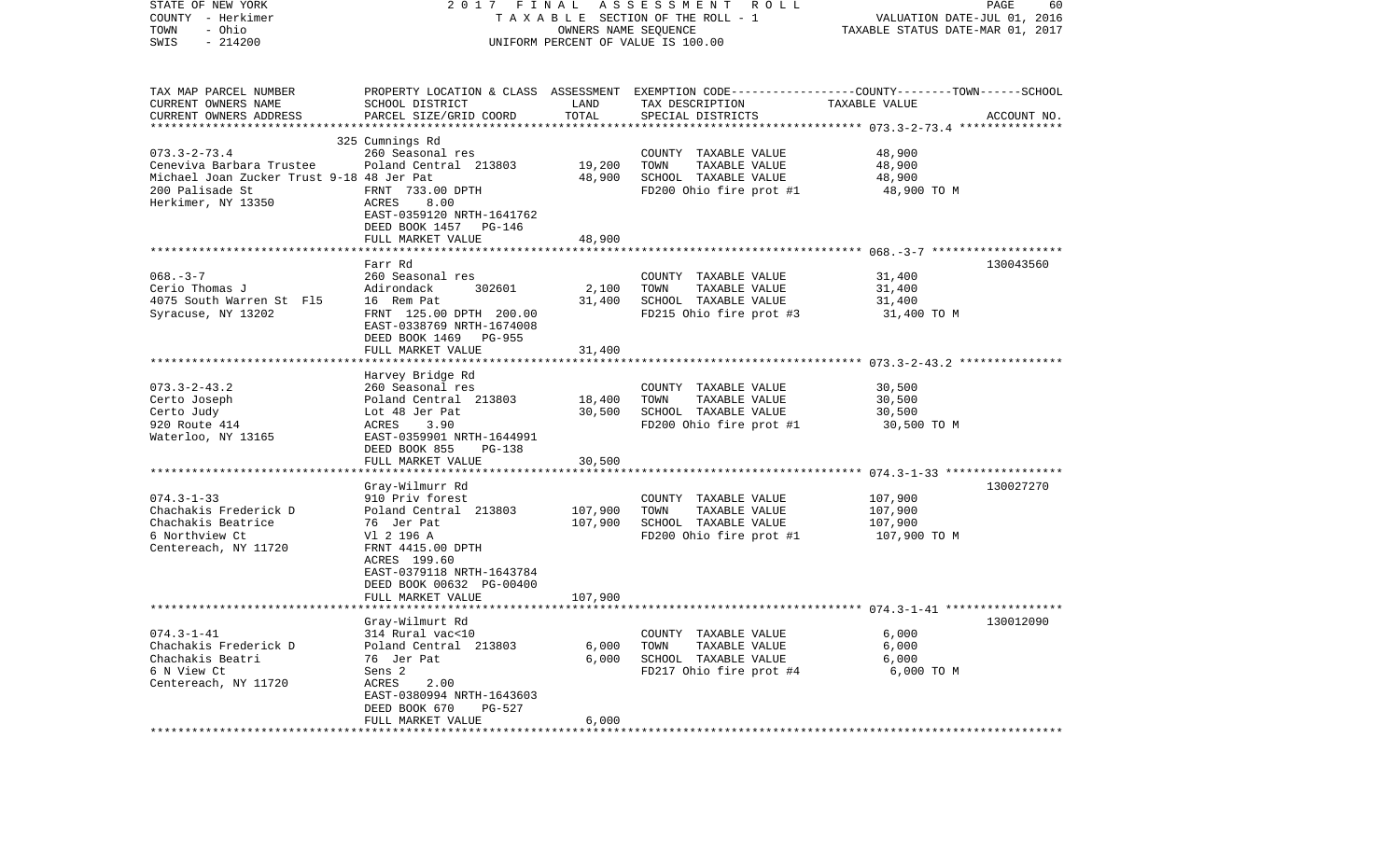| STATE OF NEW YORK<br>COUNTY - Herkimer<br>- Ohio<br>TOWN | 2017                                         | FINAL<br>OWNERS NAME SEQUENCE  | ASSESSMENT<br>R O L L<br>TAXABLE SECTION OF THE ROLL - 1 | 61<br>PAGE<br>VALUATION DATE-JUL 01, 2016<br>TAXABLE STATUS DATE-MAR 01, 2017 |
|----------------------------------------------------------|----------------------------------------------|--------------------------------|----------------------------------------------------------|-------------------------------------------------------------------------------|
| SWIS<br>$-214200$                                        |                                              |                                | UNIFORM PERCENT OF VALUE IS 100.00                       |                                                                               |
| TAX MAP PARCEL NUMBER<br>CURRENT OWNERS NAME             | PROPERTY LOCATION & CLASS<br>SCHOOL DISTRICT | ASSESSMENT<br>LAND             | TAX DESCRIPTION                                          | EXEMPTION CODE-----------------COUNTY-------TOWN------SCHOOL<br>TAXABLE VALUE |
| CURRENT OWNERS ADDRESS                                   | PARCEL SIZE/GRID COORD                       | TOTAL<br>* * * * * * * * * * * | SPECIAL DISTRICTS                                        | ACCOUNT NO.                                                                   |
|                                                          | Farr Rd                                      |                                |                                                          | 130025740                                                                     |
| $065. -2 - 11$                                           | 260 Seasonal res                             |                                | COUNTY TAXABLE VALUE                                     | 28,200                                                                        |
| Chandler Larry                                           | Remsen<br>305201                             | 5,600                          | TOWN<br>TAXABLE VALUE                                    | 28,200                                                                        |
| Howell Richard                                           | 12 Rem Pat                                   | 28,200                         | SCHOOL TAXABLE VALUE                                     | 28,200                                                                        |
| Richard Howell                                           | N Wilmurr                                    |                                | FD215 Ohio fire prot #3                                  | 28,200 TO M                                                                   |
| 570 Bowbell Rd<br>Greene, NY 13778                       | FRNT 160.00 DPTH 312.00<br>1.00<br>ACRES     |                                |                                                          |                                                                               |
|                                                          | EAST-0352990 NRTH-1681648                    |                                |                                                          |                                                                               |
|                                                          | DEED BOOK 719<br>PG-086                      |                                |                                                          |                                                                               |
|                                                          | FULL MARKET VALUE                            | 28,200                         |                                                          |                                                                               |
|                                                          |                                              |                                |                                                          |                                                                               |
|                                                          | 3969 Route 8                                 |                                |                                                          |                                                                               |
| $074.1 - 2 - 14.1$<br>Chapman Lonnie                     | 322 Rural vac>10<br>Poland Central 213803    | 9,000                          | COUNTY TAXABLE VALUE<br>TOWN<br>TAXABLE VALUE            | 9,000<br>9,000                                                                |
| 3953 State Rt 8                                          | ACRES<br>15.70                               | 9,000                          | SCHOOL TAXABLE VALUE                                     | 9,000                                                                         |
| Cold Brook, NY 13324                                     | EAST-0376064 NRTH-1657029                    |                                |                                                          |                                                                               |
|                                                          | DEED BOOK 1171<br>PG-382                     |                                |                                                          |                                                                               |
|                                                          | FULL MARKET VALUE                            | 9,000                          |                                                          |                                                                               |
|                                                          | **********************                       | ************                   |                                                          |                                                                               |
|                                                          | 3953 Route 8                                 |                                |                                                          |                                                                               |
| $074.1 - 2 - 25.1$<br>Chapman Lonnie                     | 421 Restaurant<br>Poland Central 213803      | 23,300                         | COUNTY TAXABLE VALUE<br>TOWN<br>TAXABLE VALUE            | 90,600<br>90,600                                                              |
| 3953 State Rt 8                                          | FRNT 218.00 DPTH                             | 90,600                         | SCHOOL TAXABLE VALUE                                     | 90,600                                                                        |
| Cold Brook, NY 13324                                     | ACRES<br>5.50                                |                                |                                                          |                                                                               |
|                                                          | EAST-0376338 NRTH-1656083                    |                                |                                                          |                                                                               |
|                                                          | DEED BOOK 1171<br>PG-382                     |                                |                                                          |                                                                               |
|                                                          | FULL MARKET VALUE                            | 90,600                         |                                                          |                                                                               |
|                                                          | ***************************                  |                                |                                                          |                                                                               |
| $073.4 - 4 - 5$                                          | 232 Harvey Bridge Rd                         |                                |                                                          |                                                                               |
| Chapman Virginia                                         | 210 1 Family Res<br>Poland Central 213803    | 12,900                         | COUNTY TAXABLE VALUE<br>TOWN<br>TAXABLE VALUE            | 33,150<br>33,150                                                              |
| 90 Ferndale Ave                                          | FRNT 429.00 DPTH                             | 33,150                         | SCHOOL TAXABLE VALUE                                     | 33,150                                                                        |
| Selden, NY 11784                                         | ACRES<br>7.20                                |                                |                                                          |                                                                               |
|                                                          | EAST-0363245 NRTH-1643014                    |                                |                                                          |                                                                               |
|                                                          | DEED BOOK 1533<br>PG-607                     |                                |                                                          |                                                                               |
|                                                          | FULL MARKET VALUE                            | 33,150                         |                                                          |                                                                               |
|                                                          |                                              |                                |                                                          | 130090035                                                                     |
| $073.2 - 1 - 59$                                         | Route 8<br>314 Rural vac<10                  |                                | COUNTY TAXABLE VALUE                                     | 42,800                                                                        |
| Charbonneau Michael                                      | Poland Central 213803                        | 42,800                         | TOWN<br>TAXABLE VALUE                                    | 42,800                                                                        |
| Charbonneau Faith                                        | Lot 19 Rem Pat                               | 42,800                         | SCHOOL TAXABLE VALUE                                     | 42,800                                                                        |
| 7369 Wileytown Rd                                        | V1 2 8.0 A                                   |                                | FD200 Ohio fire prot #1                                  | 42,800 TO M                                                                   |
| Middle Grove, NY 12850                                   | ACRES<br>6.10                                |                                |                                                          |                                                                               |
|                                                          | EAST-0371442 NRTH-1651721                    |                                |                                                          |                                                                               |
|                                                          | DEED BOOK 1539<br><b>PG-235</b>              |                                |                                                          |                                                                               |
| *******************                                      | FULL MARKET VALUE                            | 42,800                         |                                                          |                                                                               |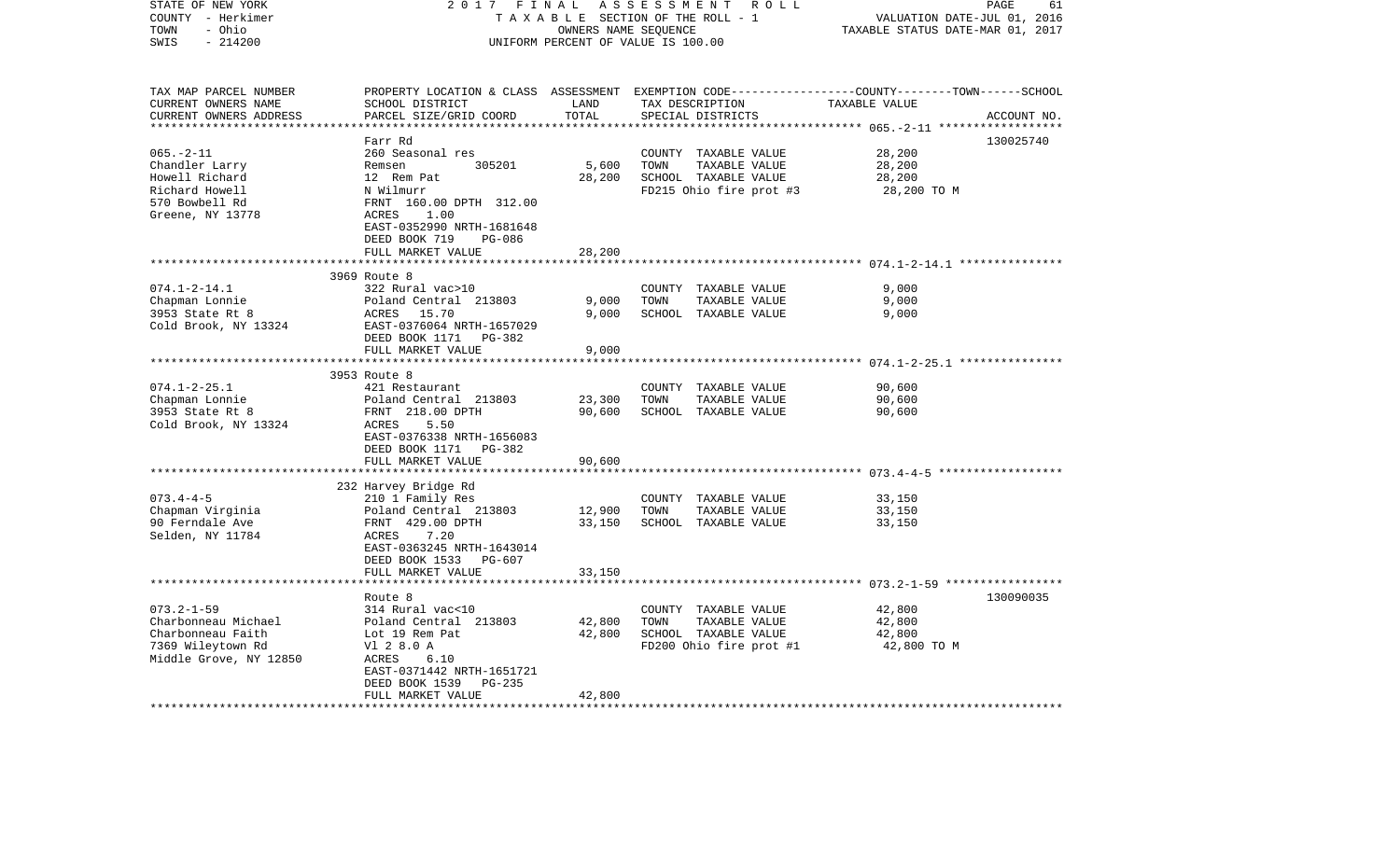| STATE OF NEW YORK<br>COUNTY - Herkimer<br>- Ohio<br>TOWN<br>SWIS<br>$-214200$                               | 2017 FINAL                                                                                                                                                                            | OWNERS NAME SEQUENCE               | ASSESSMENT<br>ROLL<br>TAXABLE SECTION OF THE ROLL - 1<br>UNIFORM PERCENT OF VALUE IS 100.00                                             | VALUATION DATE-JUL 01, 2016<br>TAXABLE STATUS DATE-MAR 01, 2017                                      | PAGE<br>62  |
|-------------------------------------------------------------------------------------------------------------|---------------------------------------------------------------------------------------------------------------------------------------------------------------------------------------|------------------------------------|-----------------------------------------------------------------------------------------------------------------------------------------|------------------------------------------------------------------------------------------------------|-------------|
| TAX MAP PARCEL NUMBER<br>CURRENT OWNERS NAME<br>CURRENT OWNERS ADDRESS                                      | SCHOOL DISTRICT<br>PARCEL SIZE/GRID COORD                                                                                                                                             | LAND<br>TOTAL<br>***************** | PROPERTY LOCATION & CLASS ASSESSMENT EXEMPTION CODE---------------COUNTY-------TOWN------SCHOOL<br>TAX DESCRIPTION<br>SPECIAL DISTRICTS | TAXABLE VALUE                                                                                        | ACCOUNT NO. |
| $078.2 - 2 - 34$<br>Cheuvront Lisa<br>Taylor Doreen<br>654 Ohio City Rd<br>Cold Brook, NY 13324             | 654 Ohio City Rd<br>210 1 Family Res<br>Poland Central 213803<br>44 Jer Pat<br>R1 1<br>FRNT 450.00 DPTH 140.20<br>0.66<br>ACRES<br>EAST-0365264 NRTH-1635346<br>DEED BOOK 1611 PG-360 | 16,000<br>36,000                   | COUNTY TAXABLE VALUE<br>TOWN<br>TAXABLE VALUE<br>SCHOOL TAXABLE VALUE<br>FD200 Ohio fire prot #1                                        | 36,000<br>36,000<br>36,000<br>36,000 TO M                                                            | 130033570   |
|                                                                                                             | FULL MARKET VALUE                                                                                                                                                                     | 36,000                             |                                                                                                                                         |                                                                                                      |             |
| $078.2 - 1 - 52$<br>Chinea Michael E<br>Chinea Magdalena<br>919 Blossom Dr<br>Baskin Ridge, NJ 07920        | 128 Kohler Rd<br>260 Seasonal res<br>Poland Central 213803<br>50 Jer Pat<br>ACRES 38.00<br>EAST-0371419 NRTH-1638273<br>DEED BOOK 1293<br><b>PG-79</b><br>FULL MARKET VALUE           | 46,100<br>85,000<br>85,000         | COUNTY TAXABLE VALUE<br>TAXABLE VALUE<br>TOWN<br>SCHOOL TAXABLE VALUE<br>FD200 Ohio fire prot #1                                        | ************************* 078.2-1-52 ******************<br>85,000<br>85,000<br>85,000<br>85,000 TO M | 130019920   |
| $079.1 - 1 - 40$<br>Christiano P<br>McEvoy P<br>Unclemier Rd<br>PO Box 563<br>Middleville, NY 13406         | Unclemier Rd<br>260 Seasonal res<br>Poland Central 213803<br>75 Jer Pat<br>Sens 3<br>ACRES<br>3.00<br>EAST-0382453 NRTH-1639065<br>DEED BOOK 917<br>PG-629<br>FULL MARKET VALUE       | 4,900<br>7,900<br>7,900            | COUNTY TAXABLE VALUE<br>TOWN<br>TAXABLE VALUE<br>SCHOOL TAXABLE VALUE<br>FD200 Ohio fire prot #1                                        | 7,900<br>7,900<br>7,900<br>7,900 TO M                                                                | 130039030   |
|                                                                                                             |                                                                                                                                                                                       |                                    |                                                                                                                                         |                                                                                                      |             |
| $079.3 - 1 - 10.5$<br>Christiansen Peter<br>Christiansen Patricia<br>95 Jennifer Ln<br>Burlington, NJ 08016 | Christman Rd<br>322 Rural vac>10<br>Poland Central 213803<br>42 Jer Pat<br>Saw Mill<br>ACRES 15.70<br>EAST-0377226 NRTH-1627197<br>DEED BOOK 1611 PG-882<br>FULL MARKET VALUE         | 15,600<br>15,600<br>15,600         | COUNTY TAXABLE VALUE<br>TOWN<br>TAXABLE VALUE<br>SCHOOL TAXABLE VALUE<br>FD200 Ohio fire prot #1                                        | 15,600<br>15,600<br>15,600<br>15,600 TO M                                                            |             |
|                                                                                                             | ********************                                                                                                                                                                  | * * * * * * * * * * *              |                                                                                                                                         |                                                                                                      |             |
| $079.3 - 1 - 19.4$<br>Christiansen Peter<br>Christiansen Paticia<br>87 Gunhart Rd<br>Mohnton, PA 19540      | 465 Christman Rd<br>260 Seasonal res<br>Poland Central 213803<br>ACRES<br>24.20<br>EAST-0376800 NRTH-1627489<br>DEED BOOK 1469<br>PG-374<br>FULL MARKET VALUE                         | 17,500<br>35,700<br>35,700         | COUNTY TAXABLE VALUE<br>TOWN<br>TAXABLE VALUE<br>SCHOOL TAXABLE VALUE<br>FD200 Ohio fire prot #1                                        | 35,700<br>35,700<br>35,700<br>35,700 TO M                                                            |             |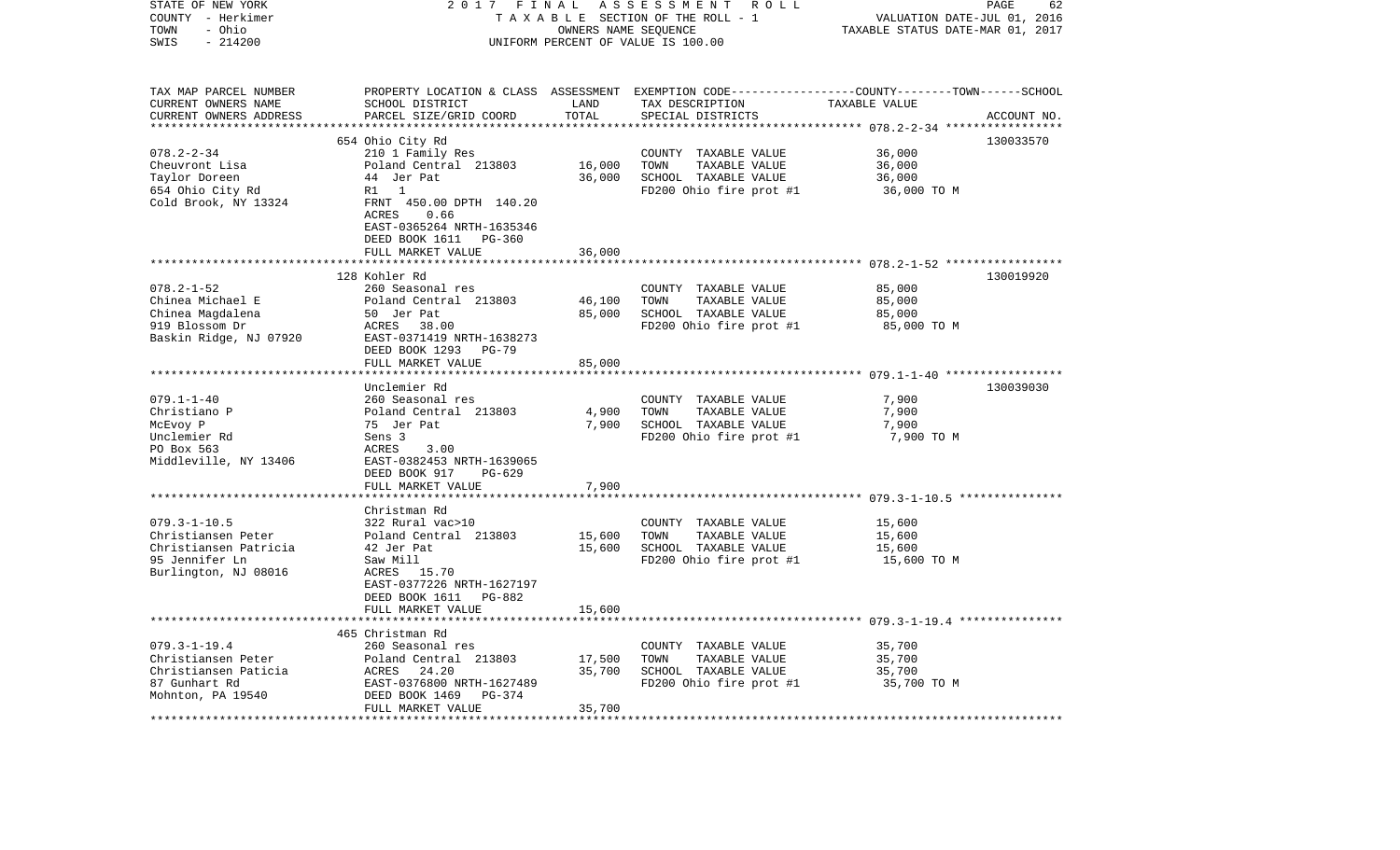| STATE OF NEW YORK<br>COUNTY - Herkimer       | 2017 FINAL                                 |                      | A S S E S S M E N T A O L L<br>T A X A B L E SECTION OF THE ROLL - 1                                               | VALUATION DATE-JUL 01, 2016      | PAGE<br>63  |
|----------------------------------------------|--------------------------------------------|----------------------|--------------------------------------------------------------------------------------------------------------------|----------------------------------|-------------|
| - Ohio<br>TOWN                               |                                            | OWNERS NAME SEQUENCE |                                                                                                                    | TAXABLE STATUS DATE-MAR 01, 2017 |             |
| $-214200$<br>SWIS                            |                                            |                      | UNIFORM PERCENT OF VALUE IS 100.00                                                                                 |                                  |             |
|                                              |                                            |                      |                                                                                                                    |                                  |             |
| TAX MAP PARCEL NUMBER<br>CURRENT OWNERS NAME | SCHOOL DISTRICT                            | LAND                 | PROPERTY LOCATION & CLASS ASSESSMENT EXEMPTION CODE---------------COUNTY-------TOWN------SCHOOL<br>TAX DESCRIPTION | TAXABLE VALUE                    |             |
| CURRENT OWNERS ADDRESS                       | PARCEL SIZE/GRID COORD                     | TOTAL                | SPECIAL DISTRICTS                                                                                                  |                                  | ACCOUNT NO. |
| **************************                   |                                            |                      |                                                                                                                    |                                  |             |
|                                              | Jones Rd                                   |                      |                                                                                                                    |                                  | 130035790   |
| $074.2 - 1 - 9$                              | 910 Priv forest                            |                      | COUNTY TAXABLE VALUE                                                                                               | 55,000                           |             |
| Chuch Communities NY Inc                     | Poland Central 213803                      | 55,000               | TOWN<br>TAXABLE VALUE                                                                                              | 55,000                           |             |
| 2032 Rt 213                                  | 22 Vrv Pat                                 | 55,000               | SCHOOL TAXABLE VALUE                                                                                               | 55,000                           |             |
| Rifton, NY 12471                             | J Jones Rd                                 |                      | FD200 Ohio fire prot #1                                                                                            | 55,000 TO M                      |             |
|                                              | P-Fr 72.5                                  |                      |                                                                                                                    |                                  |             |
|                                              | ACRES 72.50                                |                      |                                                                                                                    |                                  |             |
|                                              | EAST-0386349 NRTH-1652726                  |                      |                                                                                                                    |                                  |             |
|                                              | DEED BOOK 1234 PG-957<br>FULL MARKET VALUE | 55,000               |                                                                                                                    |                                  |             |
|                                              |                                            |                      |                                                                                                                    |                                  |             |
|                                              | Busseyville                                |                      |                                                                                                                    |                                  | 130014070   |
| $069. -3 - 41$                               | 260 Seasonal res                           |                      | COUNTY TAXABLE VALUE                                                                                               | 27,000                           |             |
| Ciccone Merino Jr                            | Poland Central 213803                      | 15,100               | TOWN<br>TAXABLE VALUE                                                                                              | 27,000                           |             |
| Ciccone Thomas W                             | 54 Rem Pat                                 | 27,000               | SCHOOL TAXABLE VALUE                                                                                               | 27,000                           |             |
| 1501 Craig St                                | ACRES 20.00                                |                      | FD200 Ohio fire prot #1                                                                                            | 27,000 TO M                      |             |
| Rome, NY 13440                               | EAST-0366469 NRTH-1659806                  |                      |                                                                                                                    |                                  |             |
|                                              | DEED BOOK 822<br>PG-442                    |                      |                                                                                                                    |                                  |             |
|                                              | FULL MARKET VALUE                          | 27,000               |                                                                                                                    |                                  |             |
|                                              | Busseyville                                |                      |                                                                                                                    |                                  | 130009870   |
| $069. -3 - 2$                                | 260 Seasonal res                           |                      | COUNTY TAXABLE VALUE                                                                                               | 23,000                           |             |
| Cifonelli Michael                            | Poland Central 213803                      | 5,700                | TOWN<br>TAXABLE VALUE                                                                                              | 23,000                           |             |
| Cosmo B                                      | 54 Rem Pat                                 | 23,000               | SCHOOL TAXABLE VALUE                                                                                               | 23,000                           |             |
| Attn: Salvatore Cifonelli                    | Sens 4                                     |                      | FD200 Ohio fire prot #1                                                                                            | 23,000 TO M                      |             |
| 9381 Cosmo Court                             | ACRES<br>4.00                              |                      |                                                                                                                    |                                  |             |
| Sauquoit, NY                                 | EAST-0366022 NRTH-1661807                  |                      |                                                                                                                    |                                  |             |
|                                              | DEED BOOK 00599 PG-00402                   |                      |                                                                                                                    |                                  |             |
|                                              | FULL MARKET VALUE                          | 23,000               |                                                                                                                    |                                  |             |
|                                              |                                            |                      |                                                                                                                    |                                  |             |
| $069. -3 - 28$                               | Busseyville<br>314 Rural vac<10            |                      | COUNTY TAXABLE VALUE                                                                                               | 2,300                            | 130014100   |
| Cifonelli Scott D                            | Poland Central 213803                      | 2,300                | TOWN<br>TAXABLE VALUE                                                                                              | 2,300                            |             |
| Cifonelli Kelly T                            | 54 Rem Pat                                 | 2,300                | SCHOOL TAXABLE VALUE                                                                                               | 2,300                            |             |
| 2687 Mohawk St                               | V12 4                                      |                      | FD200 Ohio fire prot #1                                                                                            | 2,300 TO M                       |             |
| Sauquoit, NY 13456                           | 4.00<br>ACRES                              |                      |                                                                                                                    |                                  |             |
|                                              | EAST-0366449 NRTH-1661358                  |                      |                                                                                                                    |                                  |             |
|                                              | DEED BOOK 1475<br>PG-596                   |                      |                                                                                                                    |                                  |             |
|                                              | FULL MARKET VALUE                          | 2,300                |                                                                                                                    |                                  |             |
|                                              |                                            |                      |                                                                                                                    |                                  |             |
| $073.3 - 3 - 19$                             | Rt 365<br>260 Seasonal res                 |                      | COUNTY TAXABLE VALUE                                                                                               | 5,000                            | 130030240   |
| Ciotti Andre                                 | Poland Central 213803                      | 3,800                | TOWN<br>TAXABLE VALUE                                                                                              | 5,000                            |             |
| 6586 Roberts Rd                              | 80 Rem Pat                                 | 5,000                | SCHOOL TAXABLE VALUE                                                                                               | 5,000                            |             |
| Utica, NY 13502-7114                         | Sens $3/4$                                 |                      | FD200 Ohio fire prot #1                                                                                            | 5,000 TO M                       |             |
|                                              | 0.36<br>ACRES                              |                      |                                                                                                                    |                                  |             |
|                                              | EAST-0354744 NRTH-1647048                  |                      |                                                                                                                    |                                  |             |
|                                              | DEED BOOK 1515<br>PG-386                   |                      |                                                                                                                    |                                  |             |
|                                              | FULL MARKET VALUE                          | 5,000                |                                                                                                                    |                                  |             |
| *********                                    |                                            |                      |                                                                                                                    |                                  |             |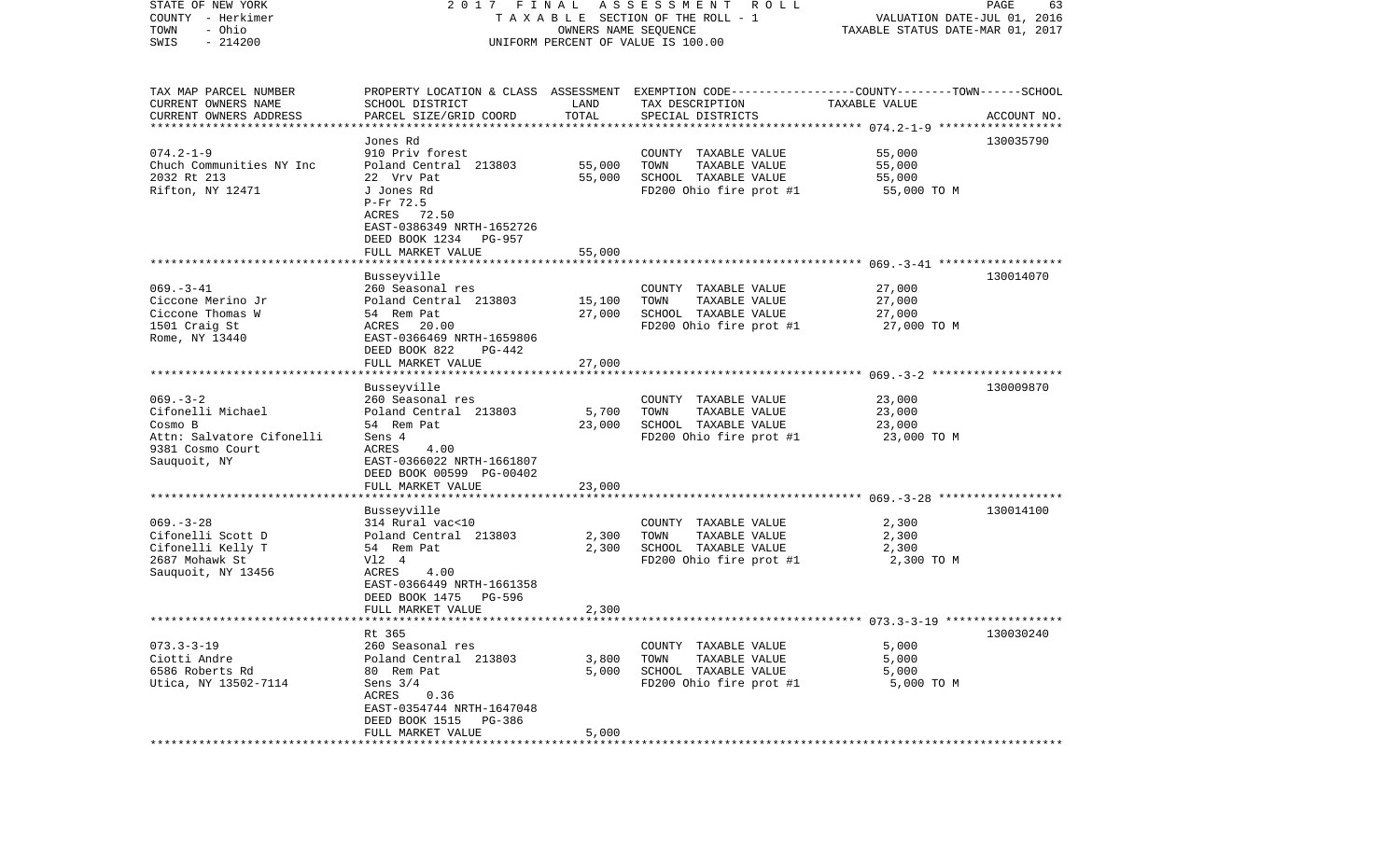| STATE OF NEW YORK       | 2017 FINAL                                            |          | A S S E S S M E N T R O L L                                                                     |                                                          | PAGE<br>64         |
|-------------------------|-------------------------------------------------------|----------|-------------------------------------------------------------------------------------------------|----------------------------------------------------------|--------------------|
| COUNTY - Herkimer       |                                                       |          | T A X A B L E SECTION OF THE ROLL - 1                                                           | VALUATION DATE-JUL 01, 2016                              |                    |
| - Ohio<br>TOWN          |                                                       |          | OWNERS NAME SEQUENCE                                                                            | TAXABLE STATUS DATE-MAR 01, 2017                         |                    |
| $-214200$<br>SWIS       |                                                       |          | UNIFORM PERCENT OF VALUE IS 100.00                                                              |                                                          |                    |
|                         |                                                       |          |                                                                                                 |                                                          |                    |
| TAX MAP PARCEL NUMBER   |                                                       |          | PROPERTY LOCATION & CLASS ASSESSMENT EXEMPTION CODE---------------COUNTY-------TOWN------SCHOOL |                                                          |                    |
| CURRENT OWNERS NAME     | SCHOOL DISTRICT                                       | LAND     | TAX DESCRIPTION                                                                                 | TAXABLE VALUE                                            |                    |
| CURRENT OWNERS ADDRESS  | PARCEL SIZE/GRID COORD                                | TOTAL    | SPECIAL DISTRICTS                                                                               |                                                          | ACCOUNT NO.        |
| *********************** |                                                       |          |                                                                                                 |                                                          |                    |
|                         | Rt 365                                                |          |                                                                                                 |                                                          | 130010770          |
| $073.3 - 3 - 20$        | 240 Rural res                                         |          | 41854<br>BAS STAR                                                                               | 0                                                        | $\Omega$<br>30,000 |
| Ciotti Andre            | Poland Central 213803                                 | 9,800    | COUNTY TAXABLE VALUE                                                                            | 53,100                                                   |                    |
| 6586 Roberts Rd         | 80 Rem Pat                                            | 53,100   | TAXABLE VALUE<br>TOWN                                                                           | 53,100                                                   |                    |
| Utica, NY . 13502-7114  | Sens 1 3/4                                            |          | SCHOOL TAXABLE VALUE                                                                            | 23,100                                                   |                    |
|                         | ACRES<br>4.00                                         |          | FD200 Ohio fire prot #1                                                                         | 53,100 TO M                                              |                    |
|                         | EAST-0354816 NRTH-1647191<br>DEED BOOK 1515<br>PG-383 |          |                                                                                                 |                                                          |                    |
|                         | FULL MARKET VALUE                                     | 53,100   |                                                                                                 |                                                          |                    |
|                         |                                                       |          |                                                                                                 |                                                          |                    |
|                         | Rt 365                                                |          |                                                                                                 |                                                          | 130040590          |
| $073.3 - 3 - 21$        | 314 Rural vac<10                                      |          | COUNTY TAXABLE VALUE                                                                            | 8,900                                                    |                    |
| Ciotti Andre            | Poland Central 213803                                 | 8,900    | TAXABLE VALUE<br>TOWN                                                                           | 8,900                                                    |                    |
| 6586 Roberts Rd         | 80 Rem Pat                                            | 8,900    | SCHOOL TAXABLE VALUE                                                                            | 8,900                                                    |                    |
| Utica, NY 13502-7114    | FRNT 161.21 DPTH 170.20                               |          | FD200 Ohio fire prot #1                                                                         | 8,900 TO M                                               |                    |
|                         | ACRES<br>0.59                                         |          |                                                                                                 |                                                          |                    |
|                         | EAST-0354769 NRTH-1646920                             |          |                                                                                                 |                                                          |                    |
|                         | DEED BOOK 1515<br>PG-389                              |          |                                                                                                 |                                                          |                    |
|                         | FULL MARKET VALUE                                     | 8,900    |                                                                                                 |                                                          |                    |
|                         |                                                       |          |                                                                                                 |                                                          |                    |
|                         | 3253 Route 8                                          |          |                                                                                                 |                                                          | 130009780          |
| $073.4 - 1 - 4$         | 210 1 Family Res                                      |          | BAS STAR<br>41854                                                                               | 0                                                        | $\Omega$<br>30,000 |
| Citrin David W          | Poland Central 213803                                 | 19,700   | COUNTY TAXABLE VALUE                                                                            | 100,700                                                  |                    |
| Citrin Melissa S        | 78 Jer Pat                                            | 100,700  | TOWN<br>TAXABLE VALUE                                                                           | 100,700                                                  |                    |
| 3253 State Rt 8         | R1<br>2                                               |          | SCHOOL TAXABLE VALUE                                                                            | 70,700                                                   |                    |
| Cold Brook, NY 13324    | FRNT 285.00 DPTH 10.00                                |          | FD200 Ohio fire prot #1                                                                         | 100,700 TO M                                             |                    |
|                         | ACRES<br>1.30                                         |          |                                                                                                 |                                                          |                    |
|                         | EAST-0365941 NRTH-1647542                             |          |                                                                                                 |                                                          |                    |
|                         | DEED BOOK 1401<br>PG-576                              |          |                                                                                                 |                                                          |                    |
|                         | FULL MARKET VALUE                                     | 100,700  |                                                                                                 |                                                          |                    |
|                         | ******************                                    | ******** |                                                                                                 | *************************** 064.11-1-16 **************** |                    |
|                         | Dead Lk                                               |          |                                                                                                 |                                                          | 130032310          |
| $064.11 - 1 - 16$       | 314 Rural vac<10 - WTRFNT                             |          | COUNTY TAXABLE VALUE                                                                            | 15,100                                                   |                    |
| Clark Curtis L          | Adirondack<br>302601                                  | 15,100   | TOWN<br>TAXABLE VALUE                                                                           | 15,100                                                   |                    |
| Brott Sandra J          | 54 Woodhull                                           | 15,100   | SCHOOL TAXABLE VALUE                                                                            | 15,100                                                   |                    |
| 6440 Town Hall Rd       | FRNT 100.00 DPTH 150.00                               |          | FD215 Ohio fire prot #3                                                                         | 15,100 TO M                                              |                    |
| Auburn, NY 13021        | EAST-0340761 NRTH-1682329                             |          |                                                                                                 |                                                          |                    |
|                         | DEED BOOK 888<br>$PG-54$                              |          |                                                                                                 |                                                          |                    |
|                         | FULL MARKET VALUE                                     | 15,100   |                                                                                                 |                                                          |                    |
|                         |                                                       |          |                                                                                                 |                                                          |                    |
|                         | Dead Lk                                               |          |                                                                                                 |                                                          | 130014340          |
| $064.11 - 1 - 17.1$     | 260 Seasonal res - WTRFNT                             |          | COUNTY TAXABLE VALUE                                                                            | 17,500                                                   |                    |
| Clark Curtis L          | Adirondack<br>302601                                  | 16,600   | TOWN<br>TAXABLE VALUE                                                                           | 17,500                                                   |                    |
| Brott Sandra J          | 54 Woodhull                                           | 17,500   | SCHOOL TAXABLE VALUE                                                                            | 17,500                                                   |                    |
| 6440 Town Hall Rd       | Lot 4 Bend Lake                                       |          | FD215 Ohio fire prot #3                                                                         | 17,500 TO M                                              |                    |
| Auburn, NY 13021        | 50.50 DPTH 194.00<br>FRNT                             |          |                                                                                                 |                                                          |                    |
|                         | EAST-0340829 NRTH-1682307                             |          |                                                                                                 |                                                          |                    |
|                         | DEED BOOK 1250<br>PG-678                              |          |                                                                                                 |                                                          |                    |
|                         | FULL MARKET VALUE                                     | 17,500   |                                                                                                 |                                                          |                    |
| **********              |                                                       |          |                                                                                                 |                                                          |                    |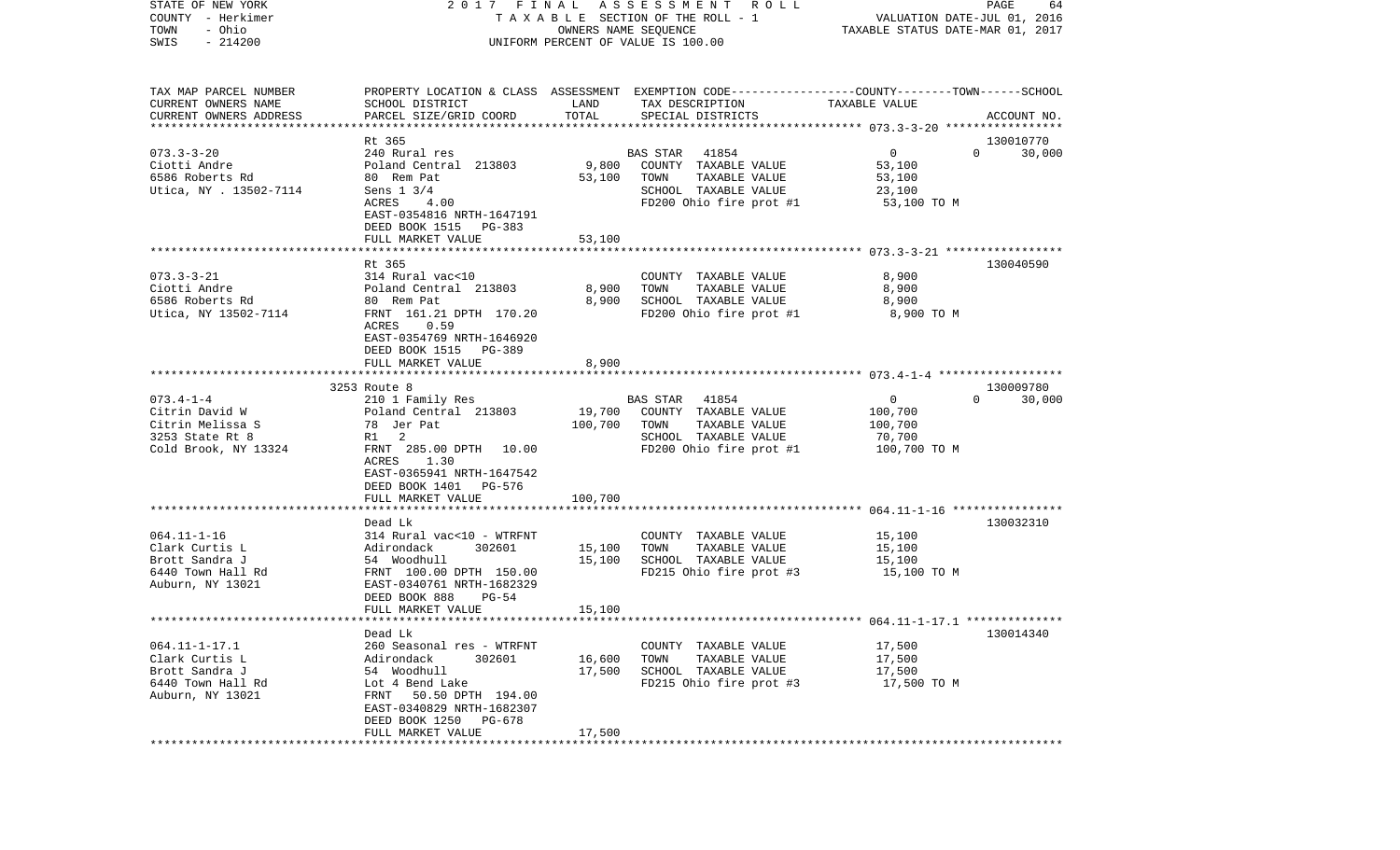| STATE OF NEW YORK        | 2017 FINAL                                   |                   | ASSESSMENT ROLL                                                                                 |                                                     | PAGE                        | 65          |
|--------------------------|----------------------------------------------|-------------------|-------------------------------------------------------------------------------------------------|-----------------------------------------------------|-----------------------------|-------------|
| COUNTY - Herkimer        |                                              |                   | TAXABLE SECTION OF THE ROLL - 1                                                                 |                                                     | VALUATION DATE-JUL 01, 2016 |             |
| TOWN<br>- Ohio           |                                              |                   | OWNERS NAME SEQUENCE                                                                            | TAXABLE STATUS DATE-MAR 01, 2017                    |                             |             |
| $-214200$<br>SWIS        |                                              |                   | UNIFORM PERCENT OF VALUE IS 100.00                                                              |                                                     |                             |             |
|                          |                                              |                   |                                                                                                 |                                                     |                             |             |
|                          |                                              |                   |                                                                                                 |                                                     |                             |             |
| TAX MAP PARCEL NUMBER    |                                              |                   | PROPERTY LOCATION & CLASS ASSESSMENT EXEMPTION CODE---------------COUNTY-------TOWN------SCHOOL |                                                     |                             |             |
| CURRENT OWNERS NAME      | SCHOOL DISTRICT                              | LAND              | TAX DESCRIPTION                                                                                 | TAXABLE VALUE                                       |                             |             |
| CURRENT OWNERS ADDRESS   | PARCEL SIZE/GRID COORD                       | TOTAL             | SPECIAL DISTRICTS                                                                               |                                                     |                             | ACCOUNT NO. |
| ***********************  |                                              |                   |                                                                                                 |                                                     |                             |             |
|                          | 264 Withers Rd                               |                   |                                                                                                 |                                                     |                             | 130014370   |
| $065. - 1 - 41$          | 260 Seasonal res                             |                   | COUNTY TAXABLE VALUE                                                                            | 58,000                                              |                             |             |
| Clark James              | Adirondack<br>302601                         | 32,300            | TOWN<br>TAXABLE VALUE                                                                           | 58,000                                              |                             |             |
| 1996 Hosier Rd           | 1 Minuse                                     | 58,000            | SCHOOL TAXABLE VALUE                                                                            | 58,000                                              |                             |             |
| Suffolk, VA 23434        | ACRES<br>50.00                               |                   | FD215 Ohio fire prot #3                                                                         | 58,000 TO M                                         |                             |             |
|                          | EAST-0359183 NRTH-1681072                    |                   |                                                                                                 |                                                     |                             |             |
|                          | DEED BOOK 1616 PG-930                        |                   |                                                                                                 |                                                     |                             |             |
|                          | FULL MARKET VALUE                            | 58,000            |                                                                                                 |                                                     |                             |             |
|                          |                                              | *******           |                                                                                                 | ********************* 074.1-1-13 ****************** |                             |             |
|                          | Figert Rd                                    |                   |                                                                                                 |                                                     |                             | 130060440   |
| $074.1 - 1 - 13$         | 210 1 Family Res                             |                   | VET COM CT 41131                                                                                | 15,000                                              | 18,775                      | 0           |
| Clark Phillip A Sr       | Poland Central 213803                        |                   | 15,500 VET DIS CT 41141                                                                         | 18,775                                              | 18,775                      | $\Omega$    |
| Clark Violet L           | Lot 2 Vr0 Pat                                |                   | 75,100 ENH STAR<br>41834                                                                        | $\overline{0}$                                      | $\Omega$                    | 65,500      |
| 1168 Figert Rd           | 2.00<br>ACRES                                |                   | COUNTY TAXABLE VALUE                                                                            | 41,325                                              |                             |             |
| Cold Brook, NY 13324     | EAST-0380130 NRTH-1649388                    |                   | TOWN<br>TAXABLE VALUE                                                                           | 37,550                                              |                             |             |
|                          | DEED BOOK 870<br>PG-341                      |                   | SCHOOL TAXABLE VALUE                                                                            | 9,600                                               |                             |             |
|                          | FULL MARKET VALUE                            |                   | 75,100 FD200 Ohio fire prot #1                                                                  | 75,100 TO M                                         |                             |             |
|                          | ***************************                  |                   |                                                                                                 |                                                     |                             |             |
|                          | Hooper Dooper Rd                             |                   |                                                                                                 |                                                     |                             | 130090205   |
| $073.2 - 1 - 34.2$       | 312 Vac w/imprv                              |                   |                                                                                                 | 4,500                                               |                             |             |
| Clark Robert             |                                              |                   | COUNTY TAXABLE VALUE<br>TOWN<br>TAXABLE VALUE                                                   |                                                     |                             |             |
| 341 Hurlbut Rd           | Poland Central 213803<br>Lot 63 Rem Pat      | 3,300<br>4,500    |                                                                                                 | 4,500<br>4,500                                      |                             |             |
|                          | ACRES<br>1.10                                |                   | SCHOOL TAXABLE VALUE                                                                            |                                                     |                             |             |
| Mexico, NY 13114         |                                              |                   | FD200 Ohio fire prot #1                                                                         | 4,500 TO M                                          |                             |             |
|                          | EAST-0370964 NRTH-1657107                    |                   |                                                                                                 |                                                     |                             |             |
|                          | DEED BOOK 648<br>PG-598                      |                   |                                                                                                 |                                                     |                             |             |
|                          | FULL MARKET VALUE<br>*********************** | 4,500             |                                                                                                 |                                                     |                             |             |
|                          |                                              |                   |                                                                                                 |                                                     |                             |             |
| $069. -3 - 6$            | Busseyville                                  |                   |                                                                                                 |                                                     |                             | 130075150   |
|                          | 314 Rural vac<10                             |                   | COUNTY TAXABLE VALUE                                                                            | 4,000                                               |                             |             |
| Clark Robert A           | Poland Central 213803                        | 4,000             | TOWN<br>TAXABLE VALUE                                                                           | 4,000                                               |                             |             |
| 341 Hurlbut Rd           | Lot 54 Jer Pat                               | 4,000             | SCHOOL TAXABLE VALUE                                                                            | 4,000                                               |                             |             |
| Mexico, NY 13114         | Vl 7A                                        |                   | FD200 Ohio fire prot #1                                                                         | 4,000 TO M                                          |                             |             |
|                          | 7.00<br>ACRES                                |                   |                                                                                                 |                                                     |                             |             |
|                          | EAST-0367428 NRTH-1662278                    |                   |                                                                                                 |                                                     |                             |             |
|                          | DEED BOOK 00613 PG-00231                     |                   |                                                                                                 |                                                     |                             |             |
|                          | FULL MARKET VALUE                            | 4,000             |                                                                                                 |                                                     |                             |             |
|                          | *****************                            |                   |                                                                                                 |                                                     |                             |             |
|                          | Busseyville                                  |                   |                                                                                                 |                                                     |                             | 130023130   |
| $069. -3 - 18$           | 314 Rural vac<10                             |                   | COUNTY TAXABLE VALUE                                                                            | 6,700                                               |                             |             |
| Clark Robert A           | Poland Central 213803                        | 6,700             | TOWN<br>TAXABLE VALUE                                                                           | 6,700                                               |                             |             |
| 341 Hurlbut Rd           | 54 Rem Pat                                   | 6,700             | SCHOOL TAXABLE VALUE                                                                            | 6,700                                               |                             |             |
| Mexico, NY 13114         | Sens 10                                      |                   | FD200 Ohio fire prot #1                                                                         | 6,700 TO M                                          |                             |             |
|                          | 10.00<br>ACRES                               |                   |                                                                                                 |                                                     |                             |             |
|                          | EAST-0369205 NRTH-1659141                    |                   |                                                                                                 |                                                     |                             |             |
|                          | DEED BOOK 00652 PG-00811                     |                   |                                                                                                 |                                                     |                             |             |
| ************************ | FULL MARKET VALUE                            | 6,700             |                                                                                                 |                                                     |                             |             |
|                          | **********************                       | ***************** |                                                                                                 |                                                     |                             |             |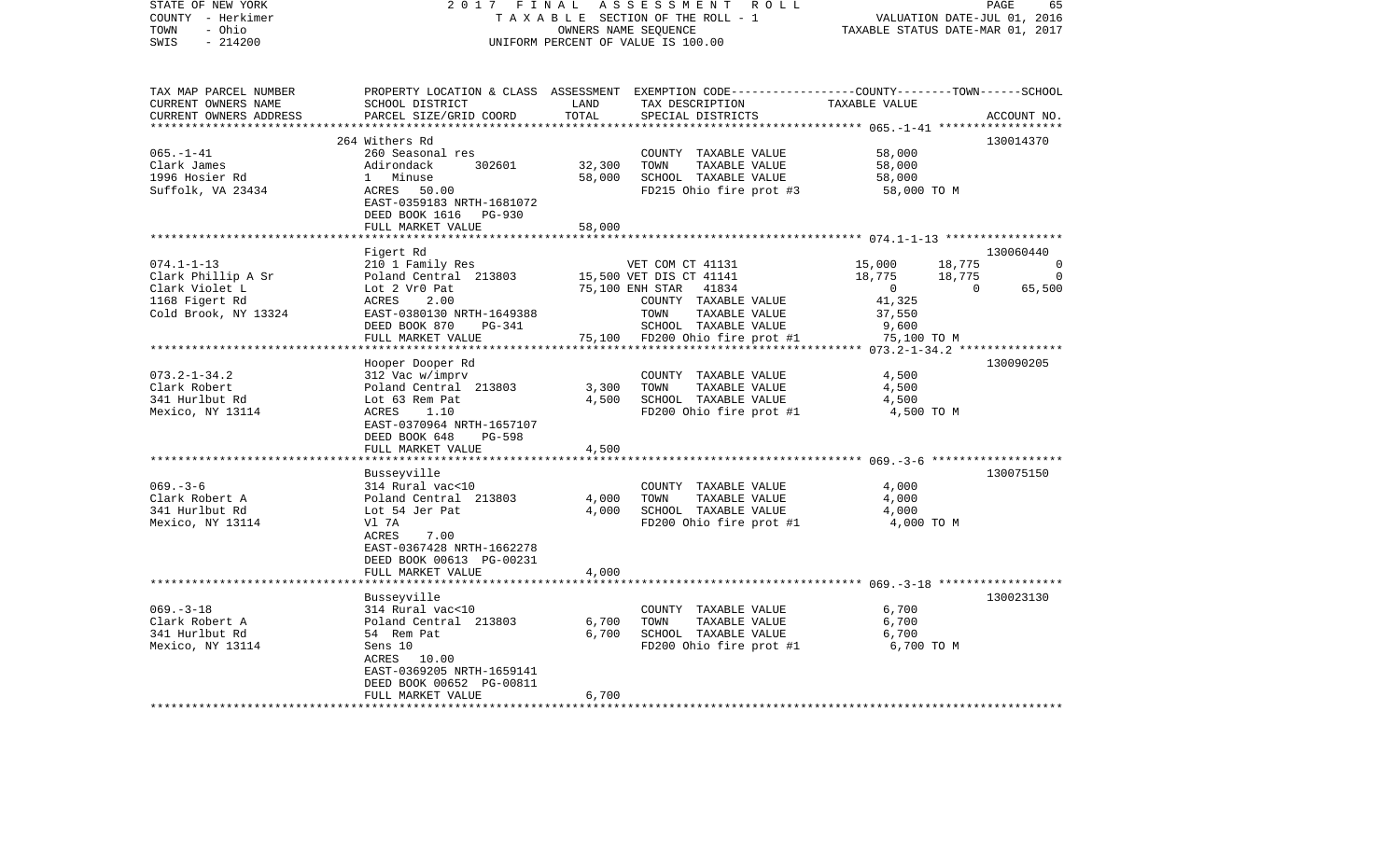| STATE OF NEW YORK<br>COUNTY - Herkimer<br>- Ohio<br>TOWN<br>$-214200$<br>SWIS            | 2017                                                                                                                                                                                                                    | FINAL                         | ASSESSMENT<br>ROLL<br>TAXABLE SECTION OF THE ROLL - 1<br>OWNERS NAME SEQUENCE<br>UNIFORM PERCENT OF VALUE IS 100.00          | VALUATION DATE-JUL 01,<br>TAXABLE STATUS DATE-MAR 01, 2017 | PAGE<br>66<br>2016              |
|------------------------------------------------------------------------------------------|-------------------------------------------------------------------------------------------------------------------------------------------------------------------------------------------------------------------------|-------------------------------|------------------------------------------------------------------------------------------------------------------------------|------------------------------------------------------------|---------------------------------|
| TAX MAP PARCEL NUMBER<br>CURRENT OWNERS NAME<br>CURRENT OWNERS ADDRESS                   | PROPERTY LOCATION & CLASS<br>SCHOOL DISTRICT<br>PARCEL SIZE/GRID COORD                                                                                                                                                  | LAND<br>TOTAL                 | ASSESSMENT EXEMPTION CODE------------------COUNTY-------TOWN------SCHOOL<br>TAX DESCRIPTION<br>SPECIAL DISTRICTS             | TAXABLE VALUE                                              | ACCOUNT NO.                     |
|                                                                                          | Hill Rd                                                                                                                                                                                                                 | $***************$             |                                                                                                                              |                                                            | 130090125                       |
| $074.3 - 1 - 26$<br>Clarke Nancy G<br>Clarke Scott<br>PO Box 322<br>Newport, NY 13416    | 260 Seasonal res<br>Poland Central 213803<br>76 Jer Pat<br><b>ACRES</b><br>2.70<br>EAST-0377901 NRTH-1645429<br>DEED BOOK 830<br>$PG-96$                                                                                | 10,400<br>13,400              | COUNTY TAXABLE VALUE<br>TOWN<br>TAXABLE VALUE<br>SCHOOL TAXABLE VALUE<br>FD200 Ohio fire prot #1                             | 13,400<br>13,400<br>13,400<br>13,400 TO M                  |                                 |
|                                                                                          | FULL MARKET VALUE<br>*******************************                                                                                                                                                                    | 13,400                        |                                                                                                                              |                                                            |                                 |
| $073.2 - 1 - 12.2$<br>Claytor Carolyn L<br>209 Mill Wood Hill Rd<br>Cold Brook, NY 13324 | Mill Wood Hill Rd<br>312 Vac w/imprv<br>Poland Central 213803<br>79 Jer Pat<br>ACRES<br>62.80<br>EAST-0372854 NRTH-1650043<br>DEED BOOK 761<br>PG-276                                                                   | 49,000<br>49,100              | COUNTY TAXABLE VALUE<br>TOWN<br>TAXABLE VALUE<br>SCHOOL TAXABLE VALUE<br>FD200 Ohio fire prot #1                             | 49,100<br>49,100<br>49,100<br>49,100 TO M                  | 130012364                       |
|                                                                                          | FULL MARKET VALUE<br>******************                                                                                                                                                                                 | 49,100                        |                                                                                                                              |                                                            |                                 |
| $073.2 - 1 - 13$<br>Claytor Carolyn L<br>209 Millwood Hill Rd<br>Cold Brook, NY 13324    | 209 Mill Wood Hill Rd<br>270 Mfg housing<br>Poland Central 213803<br>Lot 79 Rem Pat<br>ACRES<br>9.90<br>EAST-0371906 NRTH-1650334<br>DEED BOOK 761<br>PG-276                                                            | 27,000<br>55,700              | ENH STAR<br>41834<br>COUNTY TAXABLE VALUE<br>TOWN<br>TAXABLE VALUE<br>SCHOOL TAXABLE VALUE<br>FD200 Ohio fire prot #1        | 0<br>55,700<br>55,700<br>0<br>55,700 TO M                  | 130060305<br>$\Omega$<br>55,700 |
|                                                                                          | FULL MARKET VALUE                                                                                                                                                                                                       | 55,700                        |                                                                                                                              | ******************** 073.4-2-19 ******************         |                                 |
|                                                                                          | 120 Skinner Rd                                                                                                                                                                                                          |                               |                                                                                                                              |                                                            | 130030510                       |
| $073.4 - 2 - 19$<br>Clemons Gary A<br>120 Skinner Rd Rd<br>Ohio, NY 13324                | 210 1 Family Res<br>Poland Central 213803<br>77 Jer Pat<br>1.50<br>ACRES<br>EAST-0369786 NRTH-1643808<br>DEED BOOK 1444<br>PG-574<br>FULL MARKET VALUE                                                                  | 15,100<br>46,400<br>46,400    | <b>BAS STAR</b><br>41854<br>COUNTY TAXABLE VALUE<br>TOWN<br>TAXABLE VALUE<br>SCHOOL TAXABLE VALUE<br>FD200 Ohio fire prot #1 | 0<br>46,400<br>46,400<br>16,400<br>46,400 TO M             | 30,000<br>$\Omega$              |
|                                                                                          |                                                                                                                                                                                                                         |                               |                                                                                                                              | ********* 058. -2-53 ******************                    |                                 |
| $058. - 2 - 53$<br>Clifford Scott<br>1456 State Route 8<br>Cold Brook, NY 13324          | South Lake Rd<br>260 Seasonal res - WTRFNT<br>Adirondack<br>302601<br>Nob Pat<br>$\mathbf{1}$<br>FRNT 100.00 DPTH 327.30<br>ACRES<br>0.73<br>EAST-0385384 NRTH-1706277<br>DEED BOOK 1604<br>PG-631<br>FULL MARKET VALUE | 106,000<br>157,500<br>157,500 | COUNTY TAXABLE VALUE<br>TOWN<br>TAXABLE VALUE<br>SCHOOL TAXABLE VALUE<br>FD215 Ohio fire prot #3                             | 157,500<br>157,500<br>157,500<br>157,500 TO M              | 130019260                       |
|                                                                                          |                                                                                                                                                                                                                         |                               |                                                                                                                              |                                                            |                                 |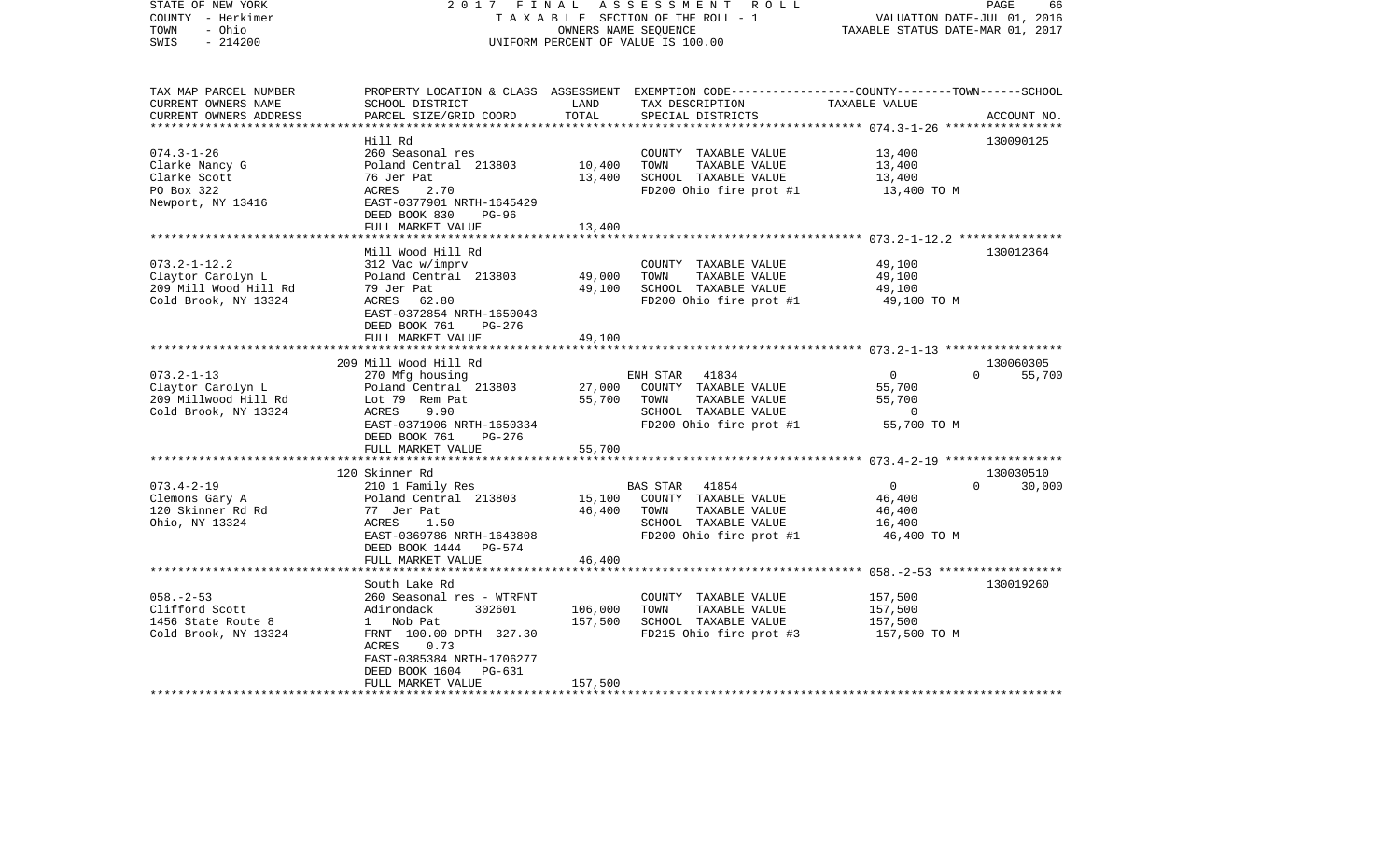| STATE OF NEW YORK                                  | 2017 FINAL                                   |                      | A S S E S S M E N T A O L L                                                                      |                                                         | PAGE<br>67         |
|----------------------------------------------------|----------------------------------------------|----------------------|--------------------------------------------------------------------------------------------------|---------------------------------------------------------|--------------------|
| COUNTY - Herkimer                                  |                                              |                      | TAXABLE SECTION OF THE ROLL - 1                                                                  | VALUATION DATE-JUL 01, 2016                             |                    |
| - Ohio<br>TOWN<br>$-214200$<br>SWIS                |                                              | OWNERS NAME SEQUENCE |                                                                                                  | TAXABLE STATUS DATE-MAR 01, 2017                        |                    |
|                                                    |                                              |                      | UNIFORM PERCENT OF VALUE IS 100.00                                                               |                                                         |                    |
|                                                    |                                              |                      |                                                                                                  |                                                         |                    |
|                                                    |                                              |                      |                                                                                                  |                                                         |                    |
| TAX MAP PARCEL NUMBER                              |                                              |                      | PROPERTY LOCATION & CLASS ASSESSMENT EXEMPTION CODE----------------COUNTY-------TOWN------SCHOOL |                                                         |                    |
| CURRENT OWNERS NAME                                | SCHOOL DISTRICT                              | LAND                 | TAX DESCRIPTION                                                                                  | TAXABLE VALUE                                           |                    |
| CURRENT OWNERS ADDRESS<br>************************ | PARCEL SIZE/GRID COORD                       | TOTAL                | SPECIAL DISTRICTS                                                                                |                                                         | ACCOUNT NO.        |
|                                                    | 448 Smith Rd                                 |                      |                                                                                                  |                                                         |                    |
| $078.2 - 1 - 56.1$                                 | 322 Rural vac>10                             |                      | COUNTY TAXABLE VALUE                                                                             | 58,300                                                  |                    |
| Cloughen Steven M                                  | Poland Central 213803                        | 58,300               | TOWN<br>TAXABLE VALUE                                                                            | 58,300                                                  |                    |
| Cloughen Elizabeth                                 | 43 Jer Pat                                   | 58,300               | SCHOOL TAXABLE VALUE                                                                             | 58,300                                                  |                    |
| 18 Grace Park Dr                                   | 78.2-1-56 DELETED USING S                    |                      | FD200 Ohio fire prot #1                                                                          | 58,300 TO M                                             |                    |
| Commack, NY 11725                                  | #4                                           |                      |                                                                                                  |                                                         |                    |
|                                                    | FRNT 1890.00 DPTH                            |                      |                                                                                                  |                                                         |                    |
|                                                    | ACRES 57.00                                  |                      |                                                                                                  |                                                         |                    |
|                                                    | EAST-0370809 NRTH-1636538                    |                      |                                                                                                  |                                                         |                    |
|                                                    | DEED BOOK 1512<br>PG-71                      |                      |                                                                                                  |                                                         |                    |
|                                                    | FULL MARKET VALUE                            | 58,300               |                                                                                                  |                                                         |                    |
|                                                    | Smith Rd                                     |                      |                                                                                                  |                                                         | 130011940          |
| $078.2 - 2 - 53.1$                                 | 910 Priv forest                              |                      | COUNTY TAXABLE VALUE                                                                             | 21,900                                                  |                    |
| Cloughen Steven M                                  | Poland Central 213803                        | 21,900               | TAXABLE VALUE<br>TOWN                                                                            | 21,900                                                  |                    |
| Cloughen Elizabeth                                 | 43 Jer Pat                                   | 21,900               | SCHOOL TAXABLE VALUE                                                                             | 21,900                                                  |                    |
| 18 Grace Park Dr                                   | V12 50                                       |                      | FD200 Ohio fire prot #1                                                                          | 21,900 TO M                                             |                    |
| Commack, NY 11725                                  | ACRES 25.00                                  |                      |                                                                                                  |                                                         |                    |
|                                                    | EAST-0370107 NRTH-1635529                    |                      |                                                                                                  |                                                         |                    |
|                                                    | DEED BOOK 1512 PG-72                         |                      |                                                                                                  |                                                         |                    |
|                                                    | FULL MARKET VALUE                            | 21,900               |                                                                                                  |                                                         |                    |
|                                                    |                                              |                      |                                                                                                  |                                                         |                    |
|                                                    | 119 Reese Rd                                 |                      |                                                                                                  |                                                         |                    |
| $078.1 - 2 - 11.11$                                | 260 Seasonal res                             |                      | COUNTY TAXABLE VALUE                                                                             | 51,000                                                  |                    |
| Coddington Jason                                   | Poland Central 213803                        | 20,600               | TAXABLE VALUE<br>TOWN                                                                            | 51,000                                                  |                    |
| 82 Old Rt. 299                                     | FRNT 357.00 DPTH                             | 51,000               | SCHOOL TAXABLE VALUE                                                                             | 51,000                                                  |                    |
| New Paltz, NY 12561                                | ACRES 10.00                                  |                      |                                                                                                  |                                                         |                    |
|                                                    | EAST-0358054 NRTH-1636858                    |                      |                                                                                                  |                                                         |                    |
|                                                    | DEED BOOK 1077 PG-332                        |                      |                                                                                                  |                                                         |                    |
|                                                    | FULL MARKET VALUE<br>*******************     | 51,000<br>******     |                                                                                                  | ************************* 074.1-2-2 ******************* |                    |
|                                                    | Route 8                                      |                      |                                                                                                  |                                                         | 130043650          |
| $074.1 - 2 - 2$                                    | 210 1 Family Res                             |                      | BAS STAR<br>41854                                                                                | $\mathbf 0$                                             | $\Omega$<br>30,000 |
| Coe Christine                                      | Poland Central 213803                        | 13,700               | COUNTY TAXABLE VALUE                                                                             | 84,900                                                  |                    |
| 3747 State Rt 8                                    | 63 Rem Pat                                   | 84,900               | TAXABLE VALUE<br>TOWN                                                                            | 84,900                                                  |                    |
| Cold Brook, NY 13324                               | FRNT 177.00 DPTH 140.00                      |                      | SCHOOL TAXABLE VALUE                                                                             | 54,900                                                  |                    |
|                                                    | ACRES<br>0.39                                |                      | FD200 Ohio fire prot #1                                                                          | 84,900 TO M                                             |                    |
|                                                    | EAST-0374120 NRTH-1652996                    |                      |                                                                                                  |                                                         |                    |
|                                                    | DEED BOOK 926<br>PG-617                      |                      |                                                                                                  |                                                         |                    |
|                                                    | FULL MARKET VALUE                            | 84,900               |                                                                                                  |                                                         |                    |
|                                                    |                                              |                      |                                                                                                  |                                                         |                    |
|                                                    | Rt 8                                         |                      |                                                                                                  |                                                         | 130043620          |
| $074.1 - 2 - 41$                                   | 314 Rural vac<10                             |                      | COUNTY TAXABLE VALUE                                                                             | 8,000                                                   |                    |
| Coe Christine                                      | Poland Central 213803                        | 8,000                | TOWN<br>TAXABLE VALUE                                                                            | 8,000                                                   |                    |
| 3747 State Rt 8                                    | 63 Rempat Sub16                              | 8,000                | SCHOOL TAXABLE VALUE                                                                             | 8,000                                                   |                    |
| Cold Brook, NY 13324                               | FRNT 220.00 DPTH 180.00                      |                      | FD200 Ohio fire prot #1                                                                          | 8,000 TO M                                              |                    |
|                                                    | ACRES 1.02                                   |                      |                                                                                                  |                                                         |                    |
|                                                    | EAST-0374213 NRTH-1652951                    |                      |                                                                                                  |                                                         |                    |
|                                                    | DEED BOOK 926<br>PG-620<br>FULL MARKET VALUE | 8,000                |                                                                                                  |                                                         |                    |
|                                                    |                                              |                      |                                                                                                  |                                                         |                    |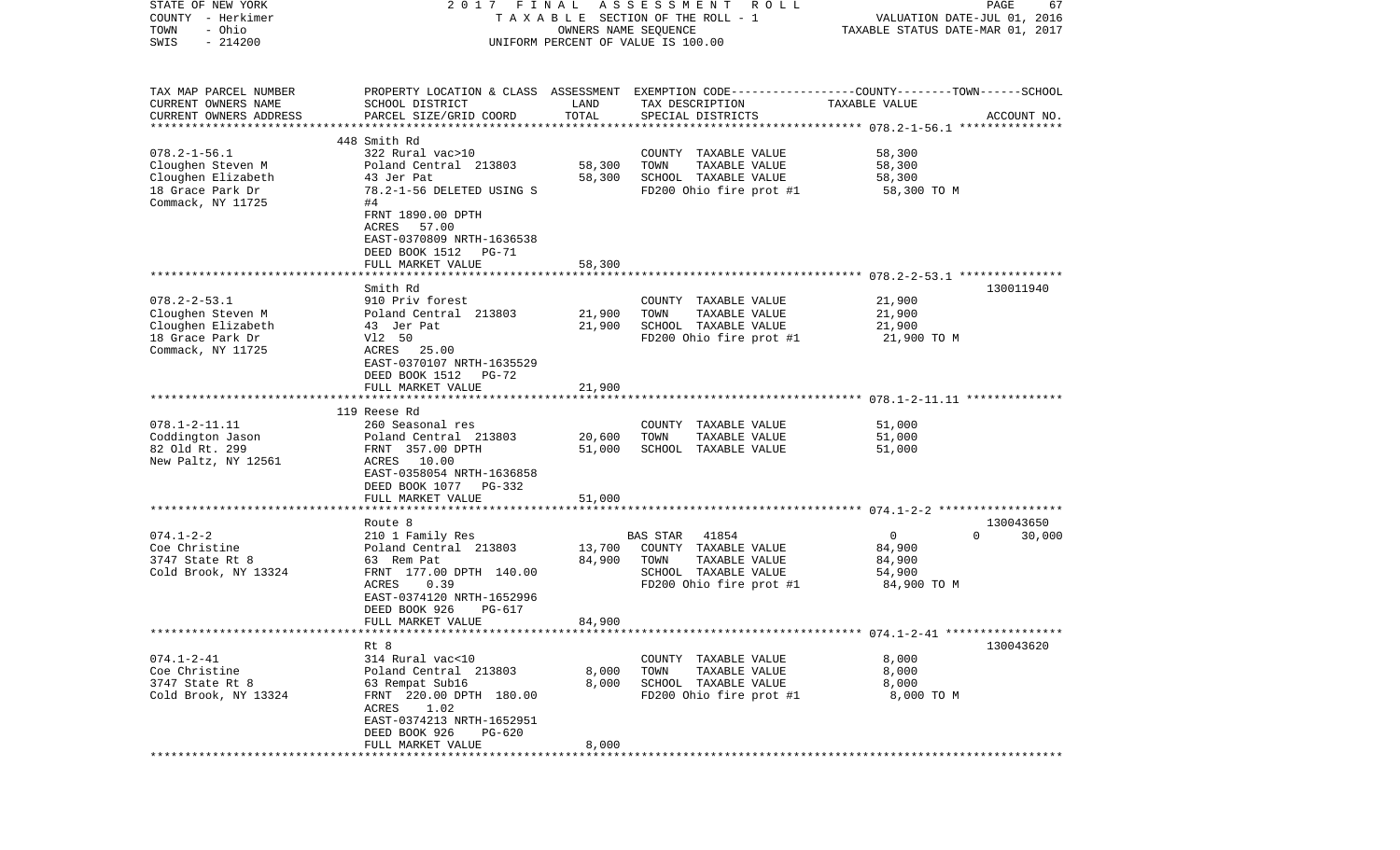| STATE OF NEW YORK<br>COUNTY - Herkimer<br>- Ohio<br>TOWN<br>$-214200$<br>SWIS                                                   | 2017 FINAL                                                                                                                                                                                 | OWNERS NAME SEQUENCE         | ASSESSMENT ROLL<br>TAXABLE SECTION OF THE ROLL - 1<br>UNIFORM PERCENT OF VALUE IS 100.00         | PAGE<br>68<br>VALUATION DATE-JUL 01, 2016<br>TAXABLE STATUS DATE-MAR 01, 2017                                   |
|---------------------------------------------------------------------------------------------------------------------------------|--------------------------------------------------------------------------------------------------------------------------------------------------------------------------------------------|------------------------------|--------------------------------------------------------------------------------------------------|-----------------------------------------------------------------------------------------------------------------|
| TAX MAP PARCEL NUMBER<br>CURRENT OWNERS NAME<br>CURRENT OWNERS ADDRESS                                                          | SCHOOL DISTRICT<br>PARCEL SIZE/GRID COORD                                                                                                                                                  | LAND<br>TOTAL                | TAX DESCRIPTION TAXABLE VALUE<br>SPECIAL DISTRICTS                                               | PROPERTY LOCATION & CLASS ASSESSMENT EXEMPTION CODE----------------COUNTY-------TOWN------SCHOOL<br>ACCOUNT NO. |
| $085.1 - 1 - 26.4$<br>Cognetto, III Vincent N<br>479 Ashwood Ave<br>Utica, NY 13502                                             | Tea Cup St<br>314 Rural vac<10<br>Poland Central 213803<br>FRNT 373.00 DPTH<br>ACRES<br>9.00<br>EAST-0380527 NRTH-1621218<br>DEED BOOK 1523 PG-817<br>FULL MARKET VALUE                    | 12,000<br>12,000<br>12,000   | COUNTY TAXABLE VALUE<br>TOWN<br>TAXABLE VALUE<br>SCHOOL TAXABLE VALUE                            | 12,000<br>12,000<br>12,000                                                                                      |
|                                                                                                                                 |                                                                                                                                                                                            |                              |                                                                                                  |                                                                                                                 |
| $078.2 - 1 - 45.1$<br>Cole Perry<br>Cole Sherry<br>30 Lincoln St<br>Plainville, CT 06062                                        | Smith Rd<br>322 Rural vac>10<br>Poland Central 213803<br>44 Jer Pat<br>ACRES 20.60<br>EAST-0369597 NRTH-1637275<br>DEED BOOK 864<br>$PG-89$                                                | 19,000<br>19,000             | COUNTY TAXABLE VALUE<br>TAXABLE VALUE<br>TOWN<br>SCHOOL TAXABLE VALUE<br>FD200 Ohio fire prot #1 | 130021630<br>19,000<br>19,000<br>19,000<br>19,000 TO M                                                          |
|                                                                                                                                 | FULL MARKET VALUE                                                                                                                                                                          | 19,000                       |                                                                                                  |                                                                                                                 |
| $078.2 - 1 - 45.2$<br>Cole Perry<br>Cole Sherry<br>30 Lincoln St<br>Plainville Conn, 06062                                      | Smith Rd<br>322 Rural vac>10<br>Poland Central 213803<br>44 Jer Pat<br>ACRES 20.00<br>EAST-0369075 NRTH-1637489<br>DEED BOOK 765<br><b>PG-470</b>                                          | 18,600<br>18,600             | COUNTY TAXABLE VALUE<br>TAXABLE VALUE<br>TOWN<br>SCHOOL TAXABLE VALUE<br>FD200 Ohio fire prot #1 | 18,600<br>18,600<br>18,600<br>18,600 TO M                                                                       |
|                                                                                                                                 | FULL MARKET VALUE                                                                                                                                                                          | 18,600                       |                                                                                                  |                                                                                                                 |
| **********************<br>$074.1 - 2 - 14.2$<br>Collier Gary T<br>Collier Bette J<br>3969 State Route 8<br>Cold Brook, NY 13324 | *********************************<br>3969 Route 8<br>210 1 Family Res<br>Poland Central 213803<br>ACRES<br>2.20<br>EAST-0376364 NRTH-1656801<br>DEED BOOK 1600 PG-765<br>FULL MARKET VALUE | 15,900<br>185,000<br>185,000 | COUNTY TAXABLE VALUE<br>TOWN<br>TAXABLE VALUE<br>SCHOOL TAXABLE VALUE                            | 185,000<br>185,000<br>185,000                                                                                   |
|                                                                                                                                 |                                                                                                                                                                                            |                              |                                                                                                  |                                                                                                                 |
| $074.1 - 2 - 25.2$<br>Collier Gary T<br>Collier Bette J<br>3969 State Route 8<br>Cold Brook, NY 13324                           | Route 8<br>314 Rural vac<10<br>Poland Central 213803<br>FRNT 98.40 DPTH<br>ACRES<br>2.60<br>EAST-0376514 NRTH-1656212<br>DEED BOOK 1600<br>PG-765                                          | 9,800<br>9,800               | COUNTY TAXABLE VALUE<br>TOWN<br>TAXABLE VALUE<br>SCHOOL TAXABLE VALUE                            | 9,800<br>9,800<br>9,800                                                                                         |
| *******************                                                                                                             | FULL MARKET VALUE                                                                                                                                                                          | 9,800                        |                                                                                                  |                                                                                                                 |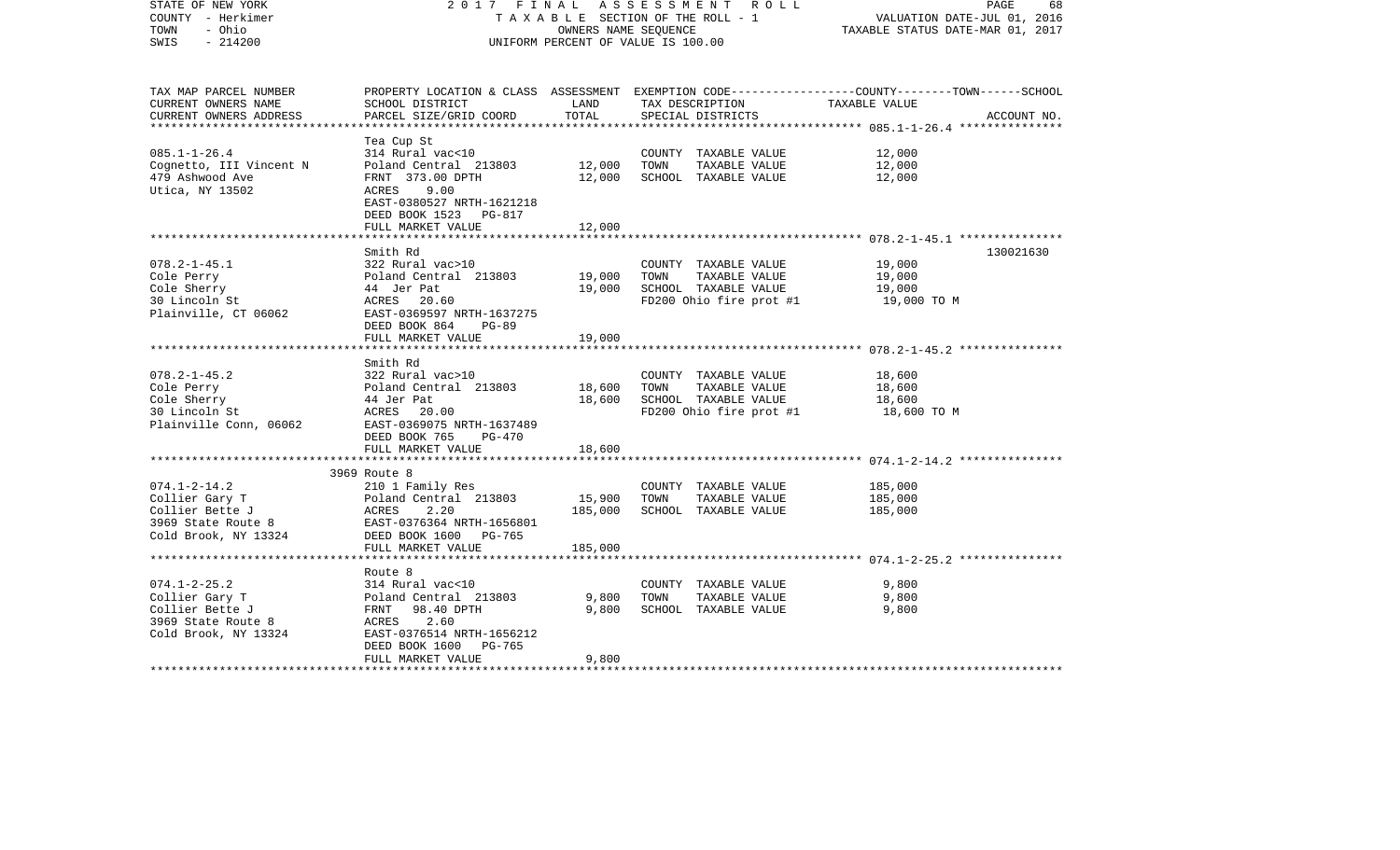| STATE OF NEW YORK<br>COUNTY - Herkimer | 2017                                                 | FINAL  | ASSESSMENT ROLL<br>TAXABLE SECTION OF THE ROLL - 1                                              |                                                      | PAGE<br>69<br>VALUATION DATE-JUL 01, 2016 |
|----------------------------------------|------------------------------------------------------|--------|-------------------------------------------------------------------------------------------------|------------------------------------------------------|-------------------------------------------|
| - Ohio<br>TOWN                         |                                                      |        | OWNERS NAME SEQUENCE                                                                            | TAXABLE STATUS DATE-MAR 01, 2017                     |                                           |
| SWIS<br>$-214200$                      |                                                      |        | UNIFORM PERCENT OF VALUE IS 100.00                                                              |                                                      |                                           |
| TAX MAP PARCEL NUMBER                  |                                                      |        | PROPERTY LOCATION & CLASS ASSESSMENT EXEMPTION CODE----------------COUNTY-------TOWN-----SCHOOL |                                                      |                                           |
| CURRENT OWNERS NAME                    | SCHOOL DISTRICT                                      | LAND   | TAX DESCRIPTION                                                                                 | TAXABLE VALUE                                        |                                           |
| CURRENT OWNERS ADDRESS                 | PARCEL SIZE/GRID COORD                               | TOTAL  | SPECIAL DISTRICTS                                                                               |                                                      | ACCOUNT NO.                               |
|                                        |                                                      |        |                                                                                                 |                                                      |                                           |
|                                        | Honnedaga Lk                                         |        |                                                                                                 |                                                      | 130006990                                 |
| $059. - 1 - 74$                        | 314 Rural vac<10 - WTRFNT                            |        | COUNTY TAXABLE VALUE                                                                            | 84,000                                               |                                           |
| Collum Sarah                           | Poland Central 213803                                | 84,000 | TOWN<br>TAXABLE VALUE                                                                           | 84,000                                               |                                           |
| 345 Rock Road East                     | P36 Moose River                                      | 84,000 | SCHOOL TAXABLE VALUE                                                                            | 84,000                                               |                                           |
| Lamberville, NJ 08530                  | $P-Fr$ 7<br>ACRES<br>8.20                            |        | FD215 Ohio fire prot #3                                                                         | 84,000 TO M                                          |                                           |
|                                        | EAST-0411739 NRTH-1703852                            |        |                                                                                                 |                                                      |                                           |
|                                        | DEED BOOK 941<br>PG-566                              |        |                                                                                                 |                                                      |                                           |
|                                        | FULL MARKET VALUE                                    | 84,000 |                                                                                                 |                                                      |                                           |
|                                        |                                                      |        |                                                                                                 |                                                      |                                           |
|                                        | Honnedaga Lk                                         |        |                                                                                                 |                                                      | 130008730                                 |
| $059. - 1 - 75$                        | 314 Rural vac<10                                     |        | COUNTY TAXABLE VALUE                                                                            | 5,100                                                |                                           |
| Collum Sarah                           | Poland Central 213803                                | 5,100  | TOWN<br>TAXABLE VALUE                                                                           | 5,100                                                |                                           |
| 345 Rock Road East                     | R36 Moose River                                      | 5,100  | SCHOOL TAXABLE VALUE                                                                            | 5,100                                                |                                           |
| Lambertville, NJ 08530                 | $P-Fr$ 6                                             |        | FD215 Ohio fire prot #3                                                                         | 5,100 TO M                                           |                                           |
|                                        | ACRES<br>5.10                                        |        |                                                                                                 |                                                      |                                           |
|                                        | EAST-0412029 NRTH-1703449<br>DEED BOOK 941<br>PG-565 |        |                                                                                                 |                                                      |                                           |
|                                        | FULL MARKET VALUE                                    | 5,100  |                                                                                                 |                                                      |                                           |
|                                        |                                                      |        |                                                                                                 |                                                      |                                           |
|                                        | 2452 Route 8                                         |        |                                                                                                 |                                                      | 130013740                                 |
| $078.2 - 2 - 47$                       | 322 Rural vac>10                                     |        | COUNTY TAXABLE VALUE                                                                            | 36,900                                               |                                           |
| Colosi Joseph                          | Poland Central 213803                                | 36,900 | TOWN<br>TAXABLE VALUE                                                                           | 36,900                                               |                                           |
| Palumbo Paul F                         | 44 Jer Pat                                           | 36,900 | SCHOOL TAXABLE VALUE                                                                            | 36,900                                               |                                           |
| 6539 Roberts Rd                        | Sens 30                                              |        | FD200 Ohio fire prot #1                                                                         | 36,900 TO M                                          |                                           |
| Deerfield, NY 13502                    | ACRES 30.00                                          |        |                                                                                                 |                                                      |                                           |
|                                        | EAST-0367499 NRTH-1633042                            |        |                                                                                                 |                                                      |                                           |
|                                        | DEED BOOK 1595<br>PG-403<br>FULL MARKET VALUE        | 36,900 |                                                                                                 |                                                      |                                           |
|                                        | ****************************                         |        |                                                                                                 |                                                      |                                           |
|                                        | Bill Hamblin Rd                                      |        |                                                                                                 |                                                      | 130060660                                 |
| $085.2 - 2 - 37$                       | 260 Seasonal res                                     |        | COUNTY TAXABLE VALUE                                                                            | 32,600                                               |                                           |
| Comstock Harold L                      | Poland Central 213803                                | 20,800 | TOWN<br>TAXABLE VALUE                                                                           | 32,600                                               |                                           |
| Comstock Harry                         | Lot 40 Jer Pat                                       | 32,600 | SCHOOL TAXABLE VALUE                                                                            | 32,600                                               |                                           |
| 141 Top Notch Rd                       | ACRES 10.00                                          |        | FD210 Ohio fire prot #2                                                                         | 32,600 TO M                                          |                                           |
| Little Falls, NY 13365-9359            | EAST-0392247 NRTH-1624310                            |        |                                                                                                 |                                                      |                                           |
|                                        | DEED BOOK 703<br><b>PG-918</b>                       |        |                                                                                                 |                                                      |                                           |
|                                        | FULL MARKET VALUE                                    | 32,600 |                                                                                                 |                                                      |                                           |
|                                        |                                                      |        |                                                                                                 | ********************** 073.4-1-50.4 **************** |                                           |
| $073.4 - 1 - 50.4$                     | Route 8<br>270 Mfg housing                           |        | VET COM C 41132                                                                                 | 10,200                                               | 0<br>$\overline{0}$                       |
| Comstock Lee S                         | Poland Central 213803                                |        | 22,800 VET COM T 41133                                                                          | $\overline{0}$<br>10,200                             | 0                                         |
| Comstock Rebecca E                     | Lot $48/49$ Jer Pat                                  |        | 40,800 BAS STAR<br>41854                                                                        | $\overline{0}$                                       | 30,000<br>$\Omega$                        |
| 2964 State Route 8                     | ACRES<br>5.00                                        |        | COUNTY TAXABLE VALUE                                                                            | 30,600                                               |                                           |
| Cold Brook, NY 13324                   | EAST-0365099 NRTH-1642604                            |        | TOWN<br>TAXABLE VALUE                                                                           | 30,600                                               |                                           |
|                                        | DEED BOOK 920<br>PG-457                              |        | SCHOOL TAXABLE VALUE                                                                            | 10,800                                               |                                           |
|                                        | FULL MARKET VALUE                                    |        | 40,800 FD200 Ohio fire prot #1                                                                  | 40,800 TO M                                          |                                           |
|                                        |                                                      |        |                                                                                                 |                                                      |                                           |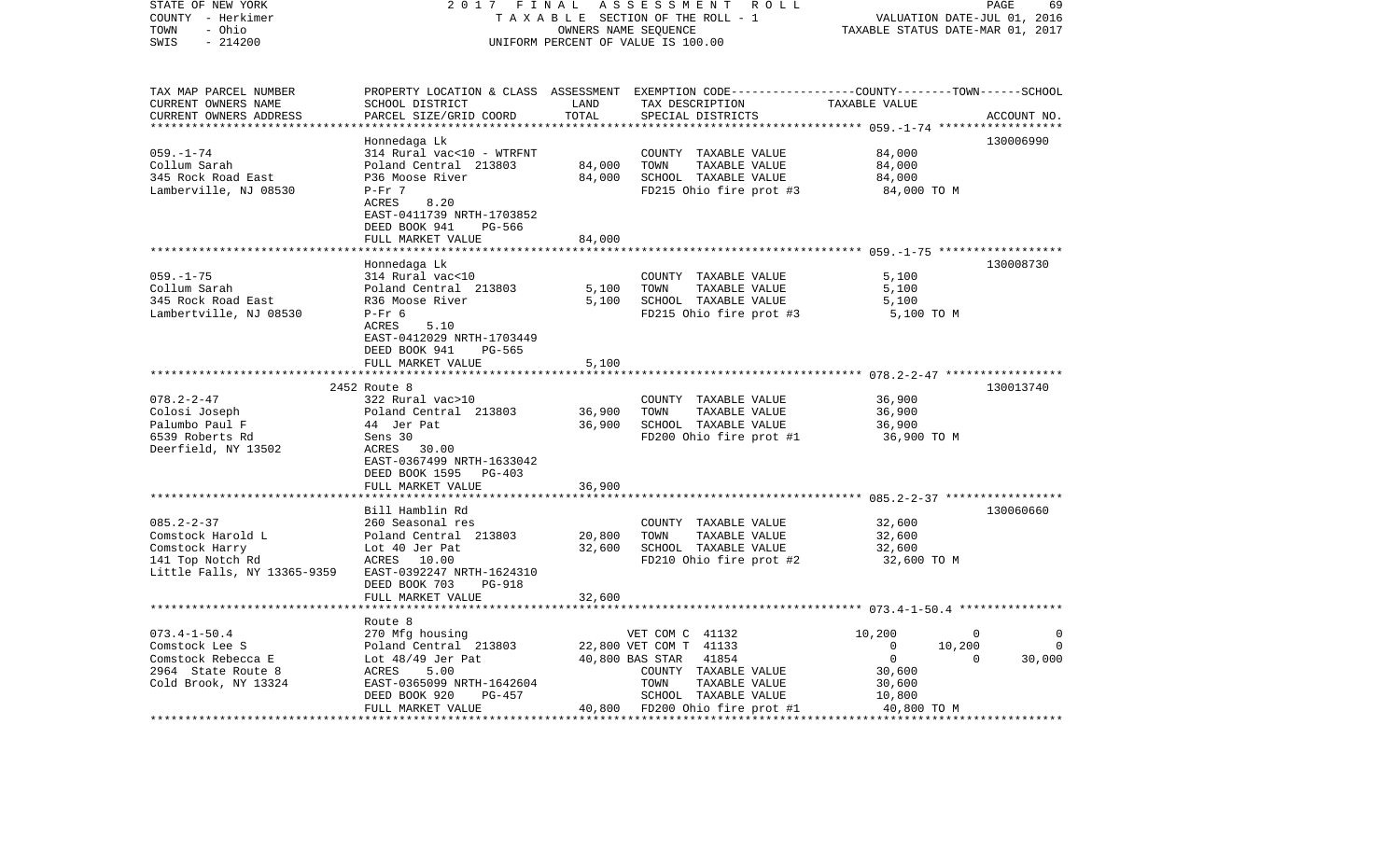| STATE OF NEW YORK<br>COUNTY - Herkimer<br>- Ohio<br>TOWN<br>SWIS<br>$-214200$ | 2017                                          | FINAL      | ASSESSMENT ROLL<br>TAXABLE SECTION OF THE ROLL - 1<br>OWNERS NAME SEQUENCE<br>UNIFORM PERCENT OF VALUE IS 100.00   | VALUATION DATE-JUL 01, 2016<br>TAXABLE STATUS DATE-MAR 01, 2017 | PAGE<br>70  |
|-------------------------------------------------------------------------------|-----------------------------------------------|------------|--------------------------------------------------------------------------------------------------------------------|-----------------------------------------------------------------|-------------|
| TAX MAP PARCEL NUMBER<br>CURRENT OWNERS NAME                                  | SCHOOL DISTRICT                               | LAND       | PROPERTY LOCATION & CLASS ASSESSMENT EXEMPTION CODE---------------COUNTY-------TOWN------SCHOOL<br>TAX DESCRIPTION | TAXABLE VALUE                                                   |             |
| CURRENT OWNERS ADDRESS                                                        | PARCEL SIZE/GRID COORD                        | TOTAL      | SPECIAL DISTRICTS                                                                                                  |                                                                 | ACCOUNT NO. |
|                                                                               |                                               | ********** |                                                                                                                    | ************** 073.2-1-35 *****                                 |             |
| $073.2 - 1 - 35$                                                              | Hooper Dooper Rd<br>314 Rural vac<10          |            | COUNTY TAXABLE VALUE                                                                                               | 5,200                                                           | 130014730   |
| Conklin Brook #10 Club                                                        | Poland Central 213803                         | 5,200      | TOWN<br>TAXABLE VALUE                                                                                              | 5,200                                                           |             |
| Attn: Michael Pettit                                                          | 63 Rem Pat                                    | 5,200      | SCHOOL TAXABLE VALUE                                                                                               | 5,200                                                           |             |
| 16 Elmwood Ave                                                                | Ten Garage                                    |            | FD200 Ohio fire prot #1                                                                                            | 5,200 TO M                                                      |             |
| Sodus, NY 14551-1108                                                          | V12 1                                         |            |                                                                                                                    |                                                                 |             |
|                                                                               | FRNT 350.00 DPTH 340.00                       |            |                                                                                                                    |                                                                 |             |
|                                                                               | ACRES<br>1.40                                 |            |                                                                                                                    |                                                                 |             |
|                                                                               | EAST-0371048 NRTH-1656862                     |            |                                                                                                                    |                                                                 |             |
|                                                                               | DEED BOOK 00524 PG-00085                      |            |                                                                                                                    |                                                                 |             |
|                                                                               | FULL MARKET VALUE                             | 5,200      |                                                                                                                    |                                                                 |             |
|                                                                               | Busseyville                                   |            |                                                                                                                    |                                                                 | 130014760   |
| $069. -3 -7$                                                                  | 920 Priv Hunt/Fi                              |            | COUNTY TAXABLE VALUE                                                                                               | 40,200                                                          |             |
| Conklin Brook #10 Club Inc                                                    | Poland Central 213803                         | 27,200     | TOWN<br>TAXABLE VALUE                                                                                              | 40,200                                                          |             |
| Attn: Michael Pettit                                                          | 54 Rem Pat                                    | 40,200     | SCHOOL TAXABLE VALUE                                                                                               | 40,200                                                          |             |
| 16 Elmwood Ave                                                                | ACRES 41.10                                   |            | FD200 Ohio fire prot #1                                                                                            | 40,200 TO M                                                     |             |
| Sodus, NY 14551                                                               | EAST-0368682 NRTH-1662635                     |            |                                                                                                                    |                                                                 |             |
|                                                                               | DEED BOOK 00000                               |            |                                                                                                                    |                                                                 |             |
|                                                                               | FULL MARKET VALUE                             | 40,200     |                                                                                                                    |                                                                 |             |
|                                                                               | Santmier Rd                                   |            |                                                                                                                    |                                                                 |             |
| $084.2 - 2 - 15.2$                                                            | 910 Priv forest                               |            | COUNTY TAXABLE VALUE                                                                                               | 57,300                                                          |             |
| Conner Steven H                                                               | Poland Central 213803                         | 57,300     | TOWN<br>TAXABLE VALUE                                                                                              | 57,300                                                          |             |
| Conner Linda J                                                                | 11 Jer. Pat                                   | 57,300     | SCHOOL TAXABLE VALUE                                                                                               | 57,300                                                          |             |
| PO Box 227                                                                    | ACRES<br>76.40                                |            |                                                                                                                    |                                                                 |             |
| WEaton, NY 13484                                                              | EAST-0369491 NRTH-1622731                     |            |                                                                                                                    |                                                                 |             |
|                                                                               | FULL MARKET VALUE                             | 57,300     |                                                                                                                    | *************** 073.4-3-1 **************                        |             |
|                                                                               | Smith Rd                                      |            |                                                                                                                    |                                                                 | 130014880   |
| $073.4 - 3 - 1$                                                               | 314 Rural vac<10                              |            | COUNTY TAXABLE VALUE                                                                                               | 3,700                                                           |             |
| Convertino Daniel                                                             | Poland Central 213803                         | 3,700      | TOWN<br>TAXABLE VALUE                                                                                              | 3,700                                                           |             |
| Convertion Jeanne                                                             | 50 Jer Pat                                    | 3,700      | SCHOOL TAXABLE VALUE                                                                                               | 3,700                                                           |             |
| 5864 Smith Hill Rd                                                            | FRNT 150.00 DPTH 200.00                       |            | FD200 Ohio fire prot #1                                                                                            | 3,700 TO M                                                      |             |
| Utica, NY 13502                                                               | ACRES<br>0.69                                 |            |                                                                                                                    |                                                                 |             |
|                                                                               | EAST-0371845 NRTH-1640960                     |            |                                                                                                                    |                                                                 |             |
|                                                                               | DEED BOOK 1076<br>PG-619<br>FULL MARKET VALUE | 3,700      |                                                                                                                    |                                                                 |             |
|                                                                               | *******************                           |            |                                                                                                                    |                                                                 |             |
|                                                                               | North Lake Rd                                 |            |                                                                                                                    |                                                                 | 130014940   |
| $064. -1 - 5.1$                                                               | 260 Seasonal res                              |            | VETFUND CT 41101                                                                                                   | 4,000<br>4,000                                                  | $\cap$      |
| Cook Dale K                                                                   | Adirondack<br>302601                          | 33,600     | COUNTY TAXABLE VALUE                                                                                               | 62,100                                                          |             |
| 3660 Potash Hill Rd                                                           | 54 Woodhull                                   | 66,100     | TOWN<br>TAXABLE VALUE                                                                                              | 62,100                                                          |             |
| Vernon, NY 13477                                                              | ACRES 19.30                                   |            | SCHOOL TAXABLE VALUE                                                                                               | 66,100                                                          |             |
|                                                                               | EAST-0341515 NRTH-1682800                     |            | FD215 Ohio fire prot #3                                                                                            | 66,100 TO M                                                     |             |
|                                                                               | DEED BOOK 1380<br>PG-424<br>FULL MARKET VALUE | 66,100     |                                                                                                                    |                                                                 |             |
|                                                                               |                                               |            |                                                                                                                    |                                                                 |             |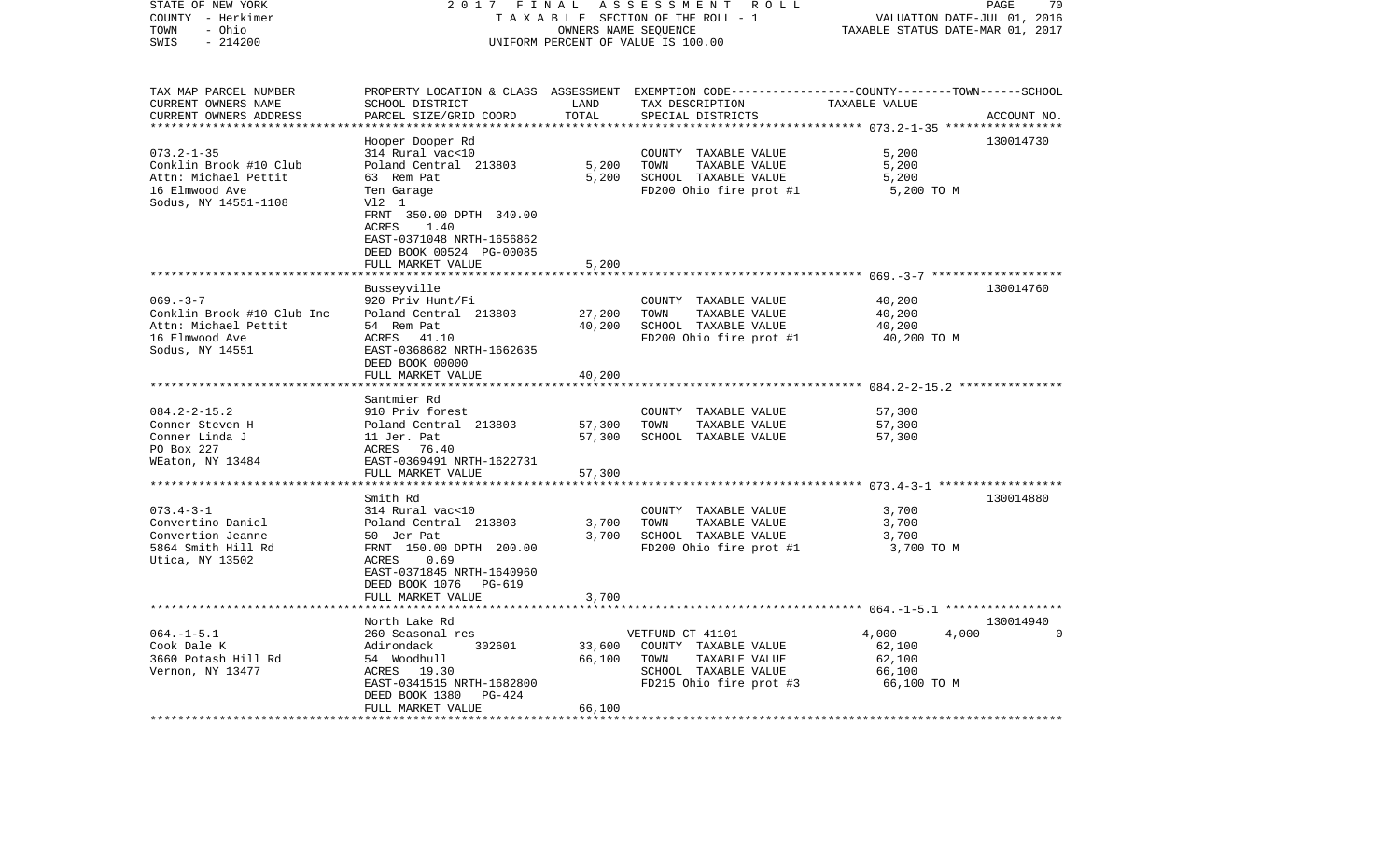| STATE OF NEW YORK<br>COUNTY - Herkimer<br>- Ohio<br>TOWN | 2017 FINAL                                                            | OWNERS NAME SEQUENCE | ASSESSMENT ROLL<br>TAXABLE SECTION OF THE ROLL - 1                                                                 | VALUATION DATE-JUL 01, 2016<br>TAXABLE STATUS DATE-MAR 01, 2017 | PAGE<br>71  |
|----------------------------------------------------------|-----------------------------------------------------------------------|----------------------|--------------------------------------------------------------------------------------------------------------------|-----------------------------------------------------------------|-------------|
| $-214200$<br>SWIS                                        |                                                                       |                      | UNIFORM PERCENT OF VALUE IS 100.00                                                                                 |                                                                 |             |
| TAX MAP PARCEL NUMBER<br>CURRENT OWNERS NAME             | SCHOOL DISTRICT                                                       | LAND                 | PROPERTY LOCATION & CLASS ASSESSMENT EXEMPTION CODE---------------COUNTY-------TOWN------SCHOOL<br>TAX DESCRIPTION | TAXABLE VALUE                                                   |             |
| CURRENT OWNERS ADDRESS<br>***********************        | PARCEL SIZE/GRID COORD                                                | TOTAL                | SPECIAL DISTRICTS                                                                                                  |                                                                 | ACCOUNT NO. |
|                                                          | North Lake Rd                                                         |                      |                                                                                                                    |                                                                 |             |
| $064. -1 - 5.2$                                          | 260 Seasonal res                                                      |                      | COUNTY TAXABLE VALUE                                                                                               | 57,500                                                          |             |
| Cook Dale K                                              | 302601<br>Adirondack                                                  | 7,800                | TOWN<br>TAXABLE VALUE                                                                                              | 57,500                                                          |             |
| 3660 Potash Hill Rd                                      | 54 Woodhull                                                           | 57,500               | SCHOOL TAXABLE VALUE                                                                                               | 57,500                                                          |             |
| Vernon Center, NY 13477                                  | ACRES<br>1.20<br>EAST-0341910 NRTH-1682399<br>DEED BOOK 772<br>PG-654 |                      | FD215 Ohio fire prot #3                                                                                            | 57,500 TO M                                                     |             |
|                                                          | FULL MARKET VALUE                                                     | 57,500               |                                                                                                                    |                                                                 |             |
|                                                          | *************************                                             | **************       |                                                                                                                    |                                                                 |             |
|                                                          | Bull Hill Rd                                                          |                      |                                                                                                                    |                                                                 | 130009060   |
| $085.4 - 2 - 2$<br>Cool Chad C                           | 322 Rural vac>10<br>Poland Central 213803                             | 25,200               | COUNTY TAXABLE VALUE<br>TAXABLE VALUE<br>TOWN                                                                      | 25,200<br>25,200                                                |             |
| Cool Cory C                                              | 23 Jer Pat                                                            | 25,200               | SCHOOL TAXABLE VALUE                                                                                               | 25,200                                                          |             |
| 3475 South Side Rd                                       | v12 24                                                                |                      | FD200 Ohio fire prot #1                                                                                            | 25,200 TO M                                                     |             |
| Frankfort, NY 13340                                      | ACRES 25.00                                                           |                      |                                                                                                                    |                                                                 |             |
|                                                          | EAST-0386889 NRTH-1615921                                             |                      |                                                                                                                    |                                                                 |             |
|                                                          | DEED BOOK 810<br>PG-398                                               |                      |                                                                                                                    |                                                                 |             |
|                                                          | FULL MARKET VALUE                                                     | 25,200               |                                                                                                                    |                                                                 |             |
|                                                          |                                                                       |                      |                                                                                                                    |                                                                 |             |
|                                                          | Route 8                                                               |                      |                                                                                                                    |                                                                 | 130060135.1 |
| $078.4 - 1 - 24.1$<br>Cooley Joan                        | 322 Rural vac>10<br>Poland Central 213803                             | 99,300               | COUNTY TAXABLE VALUE<br>TOWN<br>TAXABLE VALUE                                                                      | 99,300<br>99,300                                                |             |
| Attn: Jean Kemp                                          | Lot 20 Jer Pat                                                        | 99,300               | SCHOOL TAXABLE VALUE                                                                                               | 99,300                                                          |             |
| 10354 Woods Rd                                           | R1 165A                                                               |                      | FD200 Ohio fire prot #1                                                                                            | 99,300 TO M                                                     |             |
| Utica, NY 13502-6722                                     | FRNT 1662.00 DPTH                                                     |                      |                                                                                                                    |                                                                 |             |
|                                                          | ACRES 169.00                                                          |                      |                                                                                                                    |                                                                 |             |
|                                                          | EAST-0367436 NRTH-1627826                                             |                      |                                                                                                                    |                                                                 |             |
|                                                          | DEED BOOK 695<br>PG-811                                               |                      |                                                                                                                    |                                                                 |             |
|                                                          | FULL MARKET VALUE                                                     | 99,300               |                                                                                                                    |                                                                 |             |
|                                                          | ***********************                                               |                      |                                                                                                                    |                                                                 |             |
| $078.4 - 1 - 22$                                         | Route 8<br>910 Priv forest                                            |                      | COUNTY TAXABLE VALUE                                                                                               | 65,200                                                          | 130017400   |
| Cooley Joan C                                            | Poland Central 213803                                                 | 65,200               | TOWN<br>TAXABLE VALUE                                                                                              | 65,200                                                          |             |
| Attn: Jean Kemp                                          | 20 Jer Pat                                                            | 65,200               | SCHOOL TAXABLE VALUE                                                                                               | 65,200                                                          |             |
| 10354 Woods Rd                                           | V1 2 57                                                               |                      | FD200 Ohio fire prot #1                                                                                            | 65,200 TO M                                                     |             |
| Utica, NY 13502-6722                                     | ACRES 57.00                                                           |                      |                                                                                                                    |                                                                 |             |
|                                                          | EAST-0367670 NRTH-1629107                                             |                      |                                                                                                                    |                                                                 |             |
|                                                          | DEED BOOK 674<br><b>PG-413</b>                                        |                      |                                                                                                                    |                                                                 |             |
|                                                          | FULL MARKET VALUE                                                     | 65,200               |                                                                                                                    |                                                                 |             |
|                                                          | *******************                                                   | * * * * * * * * *    |                                                                                                                    |                                                                 |             |
| $073. - 1 - 2.2$                                         | 365<br>322 Rural vac>10                                               |                      | COUNTY TAXABLE VALUE                                                                                               | 39,961                                                          |             |
| Cooley William S Sr                                      | Poland Central 213803                                                 | 39,961               | TOWN<br>TAXABLE VALUE                                                                                              | 39,961                                                          |             |
| Joan Cooley                                              | ACRES 44.60                                                           | 39,961               | SCHOOL TAXABLE VALUE                                                                                               | 39,961                                                          |             |
| 10354 Woods Rd                                           | FULL MARKET VALUE                                                     | 39,961               |                                                                                                                    |                                                                 |             |
| Utica, NY 13502-6722                                     |                                                                       |                      |                                                                                                                    |                                                                 |             |
|                                                          |                                                                       |                      |                                                                                                                    |                                                                 |             |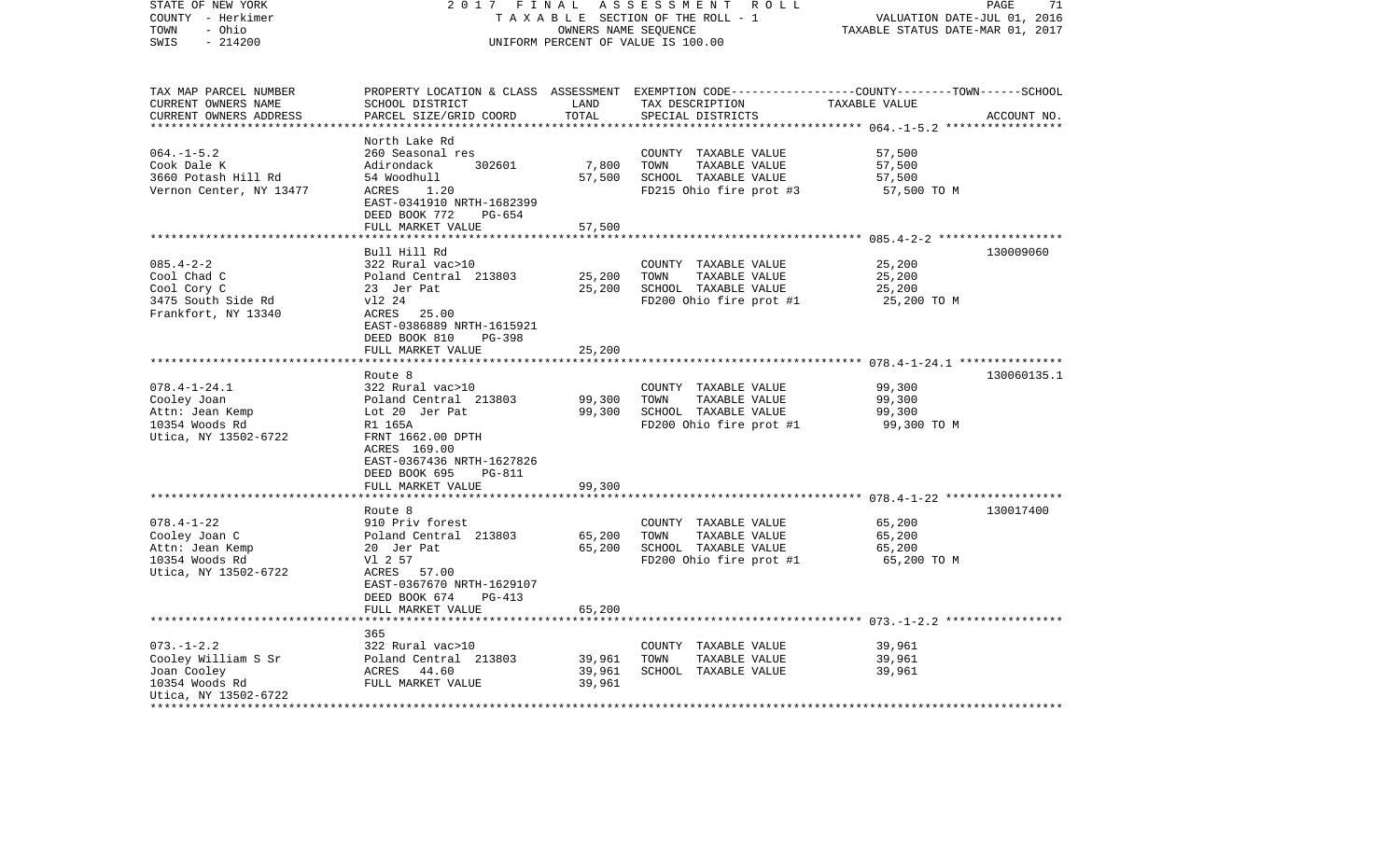| STATE OF NEW YORK         | 2017 FINAL                                            |        | ASSESSMENT ROLL                                                                                  |                                  | PAGE<br>72         |
|---------------------------|-------------------------------------------------------|--------|--------------------------------------------------------------------------------------------------|----------------------------------|--------------------|
| COUNTY - Herkimer         |                                                       |        | TAXABLE SECTION OF THE ROLL - 1                                                                  | VALUATION DATE-JUL 01, 2016      |                    |
| TOWN<br>- Ohio            |                                                       |        | OWNERS NAME SEQUENCE                                                                             | TAXABLE STATUS DATE-MAR 01, 2017 |                    |
| $-214200$<br>SWIS         |                                                       |        | UNIFORM PERCENT OF VALUE IS 100.00                                                               |                                  |                    |
|                           |                                                       |        |                                                                                                  |                                  |                    |
|                           |                                                       |        |                                                                                                  |                                  |                    |
| TAX MAP PARCEL NUMBER     |                                                       |        | PROPERTY LOCATION & CLASS ASSESSMENT EXEMPTION CODE----------------COUNTY-------TOWN------SCHOOL |                                  |                    |
| CURRENT OWNERS NAME       | SCHOOL DISTRICT                                       | LAND   | TAX DESCRIPTION                                                                                  | TAXABLE VALUE                    |                    |
| CURRENT OWNERS ADDRESS    | PARCEL SIZE/GRID COORD                                | TOTAL  | SPECIAL DISTRICTS                                                                                |                                  | ACCOUNT NO.        |
| ************************* |                                                       |        |                                                                                                  |                                  |                    |
|                           | Rt 8                                                  |        |                                                                                                  |                                  | 130028140          |
| $074.1 - 2 - 60$          | 314 Rural vac<10                                      |        | COUNTY TAXABLE VALUE                                                                             | 6,100                            |                    |
| Coon James                | Poland Central 213803                                 | 6,100  | TOWN<br>TAXABLE VALUE                                                                            | 6,100                            |                    |
| Fabris-Coon Deborah       | 75 Rem Pat                                            | 6,100  | SCHOOL TAXABLE VALUE                                                                             | 6,100                            |                    |
| 117 Sunset Ave            | FRNT 200.00 DPTH 200.00                               |        | FD200 Ohio fire prot #1                                                                          | 6,100 TO M                       |                    |
| Penn Yan, NY 14527        | 1.70<br>ACRES                                         |        |                                                                                                  |                                  |                    |
|                           | EAST-0372201 NRTH-1651265                             |        |                                                                                                  |                                  |                    |
|                           | DEED BOOK 1451<br>PG-362                              |        |                                                                                                  |                                  |                    |
|                           | FULL MARKET VALUE                                     | 6,100  |                                                                                                  |                                  |                    |
|                           |                                                       |        |                                                                                                  |                                  |                    |
|                           | 126 Coleman Rd                                        |        |                                                                                                  |                                  | 130027660          |
| $074.1 - 2 - 73$          | 260 Seasonal res                                      |        | COUNTY TAXABLE VALUE                                                                             | 42,600                           |                    |
| Coon James                | Poland Central 213803                                 | 12,400 | TOWN<br>TAXABLE VALUE                                                                            | 42,600                           |                    |
| Fabris-Coon Deborah       | 75 Rem Pat                                            | 42,600 | SCHOOL TAXABLE VALUE                                                                             | 42,600                           |                    |
| 117 Sunset Ave            | Sub 18                                                |        | FD200 Ohio fire prot #1                                                                          | 42,600 TO M                      |                    |
| Penn Yan, NY 14527        | Seas 200'X200'                                        |        |                                                                                                  |                                  |                    |
|                           | FRNT 210.00 DPTH 200.00                               |        |                                                                                                  |                                  |                    |
|                           | 0.96<br>ACRES                                         |        |                                                                                                  |                                  |                    |
|                           | EAST-0372096 NRTH-1651546                             |        |                                                                                                  |                                  |                    |
|                           | DEED BOOK 1451<br>PG-362                              |        |                                                                                                  |                                  |                    |
|                           | FULL MARKET VALUE                                     | 42,600 |                                                                                                  |                                  |                    |
|                           |                                                       |        |                                                                                                  |                                  |                    |
|                           | 2878 South Lake Rd                                    |        |                                                                                                  |                                  | 130015090          |
| $999.130 - 1 - 50.9$      | 260 Seasonal res                                      |        | AGED-ALL 41800                                                                                   | 10,000<br>10,000                 | 10,000             |
| Cooper Carlton J          | 302601<br>Adirondack                                  |        | 7,300 ENH STAR<br>41834                                                                          | $\overline{0}$                   | $\Omega$<br>10,000 |
| 2878 South Lake Rd        | Lot 1 Nob Pat                                         | 20,000 | COUNTY TAXABLE VALUE                                                                             | 10,000                           |                    |
| Forestport, NY 13338      | 18x22                                                 |        | TOWN<br>TAXABLE VALUE                                                                            | 10,000                           |                    |
|                           | Seas                                                  |        | SCHOOL TAXABLE VALUE                                                                             | 0                                |                    |
|                           | FULL MARKET VALUE<br>*************************        | 20,000 | FD217 Ohio fire prot #4                                                                          | 20,000 TO M                      |                    |
|                           |                                                       |        |                                                                                                  |                                  |                    |
|                           | 1306 Farr Rd                                          |        |                                                                                                  |                                  | 130012240          |
| $065. - 2 - 13$           | 260 Seasonal res                                      |        | COUNTY TAXABLE VALUE                                                                             | 47,300                           |                    |
| Cooper Robert             | 305201<br>Remsen                                      | 12,200 | TOWN<br>TAXABLE VALUE                                                                            | 47,300                           |                    |
| PO Box 428                | Lot 12 Rem Pat<br>FRNT 197.00 DPTH                    | 47,300 | SCHOOL TAXABLE VALUE                                                                             | 47,300                           |                    |
| Manlius, NY 13104         | 4.30                                                  |        | FD215 Ohio fire prot #3                                                                          | 47,300 TO M                      |                    |
|                           | ACRES                                                 |        |                                                                                                  |                                  |                    |
|                           | EAST-0353279 NRTH-1681615<br>DEED BOOK 1302<br>PG-497 |        |                                                                                                  |                                  |                    |
|                           | FULL MARKET VALUE                                     | 47,300 |                                                                                                  |                                  |                    |
|                           |                                                       |        |                                                                                                  |                                  |                    |
|                           | Farr Rd                                               |        |                                                                                                  |                                  | 130041130          |
| $065. - 2 - 14$           | 314 Rural vac<10                                      |        | COUNTY TAXABLE VALUE                                                                             | 2,400                            |                    |
| Cooper Robert             | Remsen<br>305201                                      | 2,400  | TOWN<br>TAXABLE VALUE                                                                            | 2,400                            |                    |
| PO Box 428                | 12 Rem Pat                                            | 2,400  | SCHOOL TAXABLE VALUE                                                                             | 2,400                            |                    |
| Manlius, NY 13104         | FRNT 126.00 DPTH 128.00                               |        | FD215 Ohio fire prot #3                                                                          | 2,400 TO M                       |                    |
|                           | 0.20<br>ACRES                                         |        |                                                                                                  |                                  |                    |
|                           | EAST-0353247 NRTH-1681872                             |        |                                                                                                  |                                  |                    |
|                           | DEED BOOK 1302<br>PG-497                              |        |                                                                                                  |                                  |                    |
|                           | FULL MARKET VALUE                                     | 2,400  |                                                                                                  |                                  |                    |
| **********                |                                                       |        |                                                                                                  |                                  |                    |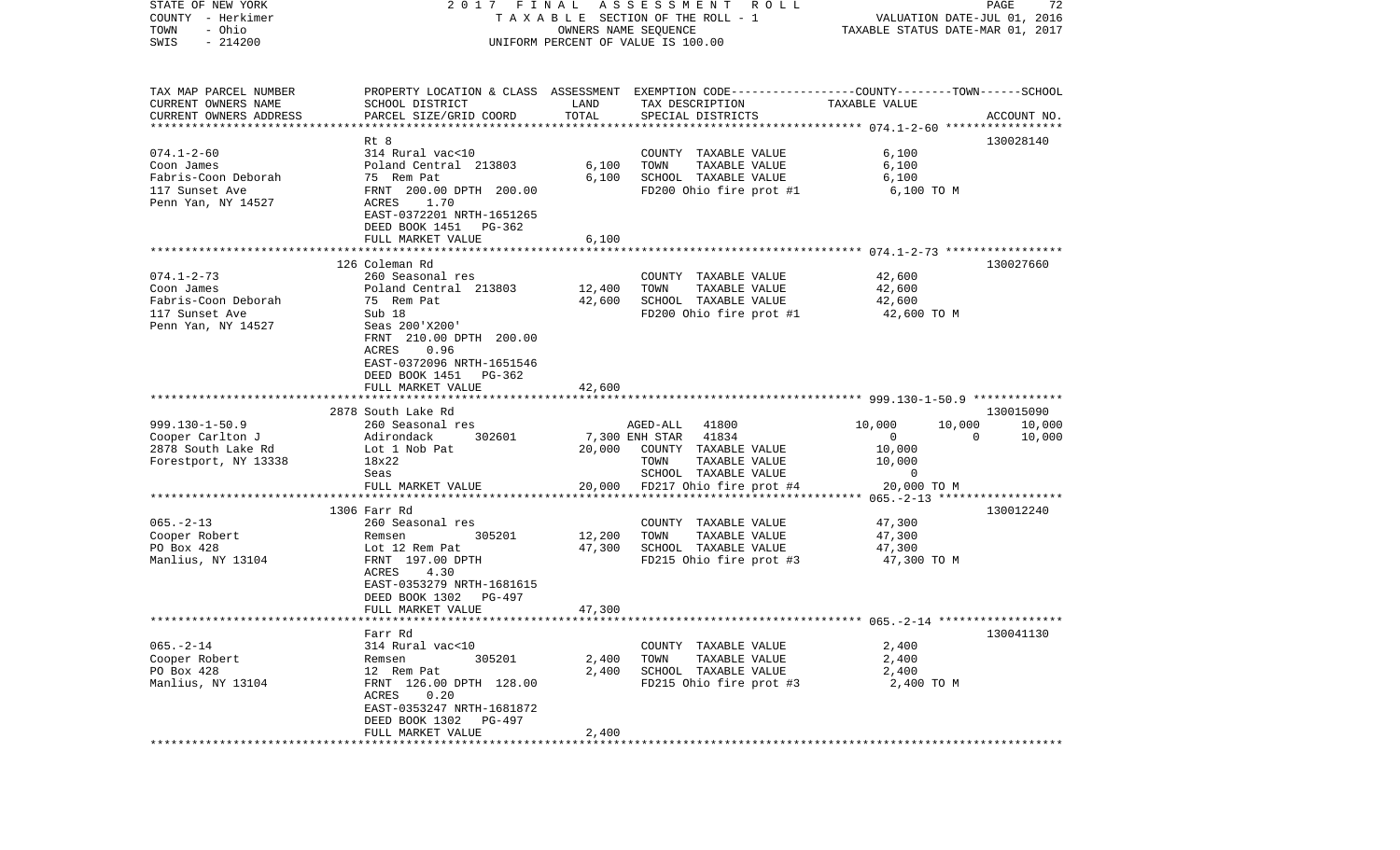| STATE OF NEW YORK<br>COUNTY - Herkimer  | 2017 FINAL<br>TAXABLE SECTION OF THE ROLL - 1        | PAGE<br>73<br>VALUATION DATE-JUL 01, 2016 |                                                                                                  |                                                     |             |
|-----------------------------------------|------------------------------------------------------|-------------------------------------------|--------------------------------------------------------------------------------------------------|-----------------------------------------------------|-------------|
| TOWN<br>- Ohio                          |                                                      | TAXABLE STATUS DATE-MAR 01, 2017          |                                                                                                  |                                                     |             |
| $-214200$<br>SWIS                       |                                                      |                                           | UNIFORM PERCENT OF VALUE IS 100.00                                                               |                                                     |             |
|                                         |                                                      |                                           |                                                                                                  |                                                     |             |
| TAX MAP PARCEL NUMBER                   |                                                      |                                           | PROPERTY LOCATION & CLASS ASSESSMENT EXEMPTION CODE----------------COUNTY-------TOWN------SCHOOL |                                                     |             |
| CURRENT OWNERS NAME                     | SCHOOL DISTRICT                                      | LAND                                      | TAX DESCRIPTION                                                                                  | TAXABLE VALUE                                       |             |
| CURRENT OWNERS ADDRESS                  | PARCEL SIZE/GRID COORD                               | TOTAL                                     | SPECIAL DISTRICTS                                                                                |                                                     | ACCOUNT NO. |
| ************************                |                                                      |                                           |                                                                                                  |                                                     |             |
|                                         | North Lake Rd                                        |                                           |                                                                                                  |                                                     | 130015060   |
| $061. -1 - 33$                          | 260 Seasonal res                                     |                                           | COUNTY TAXABLE VALUE                                                                             | 27,000                                              |             |
| Cooper William J                        | Adirondack<br>302601                                 | 13,000                                    | TOWN<br>TAXABLE VALUE                                                                            | 27,000                                              |             |
| Cooper Robert                           | 11 Minuse<br>ACRES<br>5.00                           | 27,000                                    | SCHOOL TAXABLE VALUE                                                                             | 27,000                                              |             |
| Attn: Jeffrey Harland<br>6212 Willow Dr | EAST-0361817 NRTH-1693386                            |                                           | FD215 Ohio fire prot #3                                                                          | 27,000 TO M                                         |             |
| Williamson, NY 14589                    | DEED BOOK 879<br>$PG-59$                             |                                           |                                                                                                  |                                                     |             |
|                                         | FULL MARKET VALUE                                    | 27,000                                    |                                                                                                  |                                                     |             |
|                                         |                                                      | ********                                  |                                                                                                  | ********************* 074.1-1-9.1 ***************** |             |
|                                         | 1135 Figert Rd                                       |                                           |                                                                                                  |                                                     | 130032730   |
| $074.1 - 1 - 9.1$                       | 240 Rural res                                        |                                           | BAS STAR<br>41854                                                                                | $\mathsf{O}$<br>$\Omega$                            | 30,000      |
| Corey Dale                              | Poland Central 213803                                | 62,500                                    | COUNTY TAXABLE VALUE                                                                             | 155,100                                             |             |
| 1135 Figert Rd                          | Lot 2 Vrooman                                        | 155,100                                   | TOWN<br>TAXABLE VALUE                                                                            | 155,100                                             |             |
| Ohio, NY                                | ACRES 64.00                                          |                                           | SCHOOL TAXABLE VALUE                                                                             | 125,100                                             |             |
|                                         | EAST-0378623 NRTH-1650195                            |                                           | FD200 Ohio fire prot #1                                                                          | 155,100 TO M                                        |             |
|                                         | DEED BOOK 938<br>PG-641                              |                                           |                                                                                                  |                                                     |             |
|                                         | FULL MARKET VALUE                                    | 155,100                                   |                                                                                                  |                                                     |             |
|                                         |                                                      |                                           |                                                                                                  |                                                     |             |
|                                         | Bull Hill Rd                                         |                                           |                                                                                                  |                                                     | 130015210   |
| $079.4 - 2 - 24$                        | 314 Rural vac<10                                     |                                           | COUNTY TAXABLE VALUE                                                                             | 2,800                                               |             |
| Corliss Boyd B Sr                       | Poland Central 213803                                | 2,800                                     | TOWN<br>TAXABLE VALUE                                                                            | 2,800                                               |             |
| 187 Parkhurst Rd                        | 41 Jer Pat                                           | 2,800                                     | SCHOOL TAXABLE VALUE                                                                             | 2,800                                               |             |
| Gansevoort, NY 12831                    | $V12 \t1/4$                                          |                                           | FD200 Ohio fire prot #1                                                                          | 2,800 TO M                                          |             |
|                                         | FRNT 104.00 DPTH 104.00                              |                                           |                                                                                                  |                                                     |             |
|                                         | ACRES<br>0.25                                        |                                           |                                                                                                  |                                                     |             |
|                                         | EAST-0389954 NRTH-1625160                            |                                           |                                                                                                  |                                                     |             |
|                                         | DEED BOOK 00595 PG-00793<br>FULL MARKET VALUE        | 2,800                                     |                                                                                                  |                                                     |             |
|                                         |                                                      |                                           |                                                                                                  |                                                     |             |
|                                         | Unclemier Rd                                         |                                           |                                                                                                  |                                                     | 130060405   |
| $079.1 - 1 - 14$                        | 260 Seasonal res                                     |                                           | COUNTY TAXABLE VALUE                                                                             | 38,600                                              |             |
| Corn Timothy                            | Poland Central 213803                                | 19,400                                    | TOWN<br>TAXABLE VALUE                                                                            | 38,600                                              |             |
| 1502 Burrstone Rd                       | Lot 51<br>Jer P                                      | 38,600                                    | SCHOOL TAXABLE VALUE                                                                             | 38,600                                              |             |
| Utica, NY 13502                         | ACRES<br>8.30                                        |                                           | FD200 Ohio fire prot #1                                                                          | 38,600 TO M                                         |             |
|                                         | EAST-0376338 NRTH-1634891                            |                                           |                                                                                                  |                                                     |             |
|                                         | DEED BOOK 1124<br>PG-235                             |                                           |                                                                                                  |                                                     |             |
|                                         | FULL MARKET VALUE                                    | 38,600                                    |                                                                                                  |                                                     |             |
|                                         |                                                      |                                           |                                                                                                  |                                                     |             |
|                                         | 239 Dead Lk                                          |                                           |                                                                                                  |                                                     | 130018630   |
| $064.11 - 1 - 14$                       | 210 1 Family Res - WTRFNT                            |                                           | ENH STAR<br>41834                                                                                | $\overline{0}$<br>$\Omega$                          | 65,500      |
| Cornish David L                         | Adirondack<br>302601                                 | 38,300                                    | COUNTY TAXABLE VALUE                                                                             | 139,467                                             |             |
| Sagrestano Christine L                  | 54 Woodhull                                          | 139,467                                   | TOWN<br>TAXABLE VALUE                                                                            | 139,467                                             |             |
| Cornish David                           | FRNT 100.00 DPTH 345.00                              |                                           | SCHOOL TAXABLE VALUE                                                                             | 73,967                                              |             |
| 239 Deep Lake Rd                        | EAST-0340607 NRTH-1682435                            |                                           | FD215 Ohio fire prot #3                                                                          | 139,467 TO M                                        |             |
| Foestport, NY 13338                     | DEED BOOK 1118<br>PG-976                             |                                           |                                                                                                  |                                                     |             |
|                                         | FULL MARKET VALUE<br>******************************* | 139,467                                   |                                                                                                  |                                                     |             |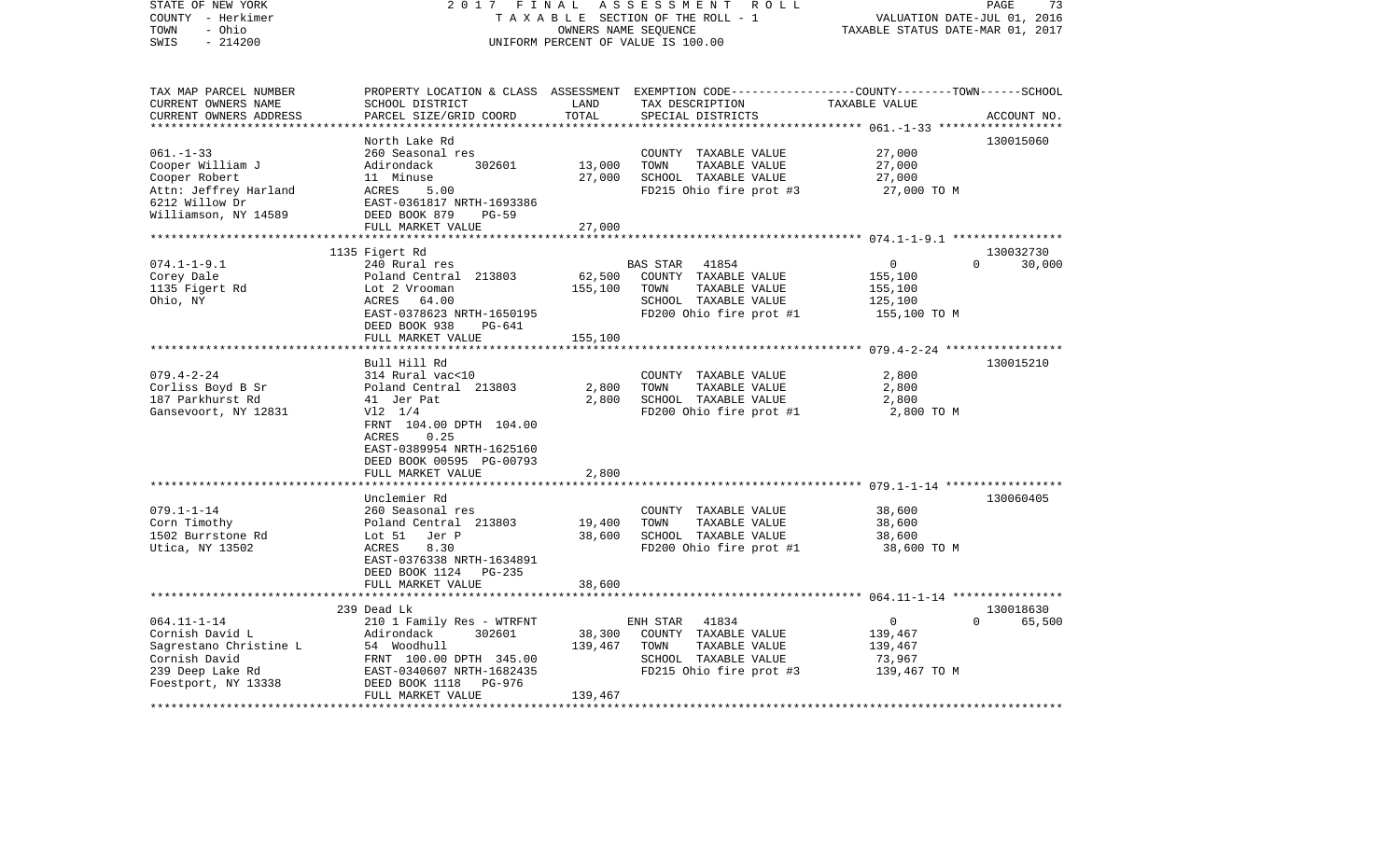| STATE OF NEW YORK         | 2017 FINAL                                                                                       |                      | A S S E S S M E N T<br>R O L L     |                                  | PAGE<br>74  |
|---------------------------|--------------------------------------------------------------------------------------------------|----------------------|------------------------------------|----------------------------------|-------------|
| COUNTY - Herkimer         |                                                                                                  |                      | TAXABLE SECTION OF THE ROLL - 1    | VALUATION DATE-JUL 01, 2016      |             |
| TOWN<br>- Ohio            |                                                                                                  | OWNERS NAME SEQUENCE |                                    | TAXABLE STATUS DATE-MAR 01, 2017 |             |
| SWIS<br>$-214200$         |                                                                                                  |                      | UNIFORM PERCENT OF VALUE IS 100.00 |                                  |             |
|                           |                                                                                                  |                      |                                    |                                  |             |
|                           |                                                                                                  |                      |                                    |                                  |             |
| TAX MAP PARCEL NUMBER     | PROPERTY LOCATION & CLASS ASSESSMENT EXEMPTION CODE----------------COUNTY-------TOWN------SCHOOL |                      |                                    |                                  |             |
| CURRENT OWNERS NAME       | SCHOOL DISTRICT                                                                                  | LAND                 | TAX DESCRIPTION                    | TAXABLE VALUE                    |             |
| CURRENT OWNERS ADDRESS    | PARCEL SIZE/GRID COORD                                                                           | TOTAL                | SPECIAL DISTRICTS                  |                                  | ACCOUNT NO. |
| ************************* |                                                                                                  |                      |                                    |                                  |             |
|                           | Dead Lk                                                                                          |                      |                                    |                                  | 130027570   |
| $064.11 - 1 - 15$         | 260 Seasonal res - WTRFNT                                                                        |                      | COUNTY TAXABLE VALUE               | 43,000                           |             |
| Cornish Kevin             | Adirondack<br>302601                                                                             | 30,200               | TOWN<br>TAXABLE VALUE              | 43,000                           |             |
| Cornish Irene             | 54 Woodhull                                                                                      | 43,000               | SCHOOL TAXABLE VALUE               | 43,000                           |             |
| 11 Hillside Dr            | N Lake Rd Dend                                                                                   |                      | FD215 Ohio fire prot #3            | 43,000 TO M                      |             |
| New York Mills, NY 13417  | Sens $1/3$                                                                                       |                      |                                    |                                  |             |
|                           | FRNT 100.00 DPTH 150.00                                                                          |                      |                                    |                                  |             |
|                           | EAST-0340655 NRTH-1682352                                                                        |                      |                                    |                                  |             |
|                           | DEED BOOK 1377 PG-23                                                                             |                      |                                    |                                  |             |
|                           | FULL MARKET VALUE                                                                                | 43,000               |                                    |                                  |             |
|                           |                                                                                                  |                      |                                    |                                  |             |
|                           | Dead Lk                                                                                          |                      |                                    |                                  | 130038130   |
| $064.11 - 1 - 25$         | 314 Rural vac<10 - WTRFNT                                                                        |                      | COUNTY TAXABLE VALUE               | 19,600                           |             |
| Cornish Kevin             | Adirondack<br>302601                                                                             | 19,600               | TOWN<br>TAXABLE VALUE              | 19,600                           |             |
| Cornish Irene             | 54 Woodhull                                                                                      | 19,600               | SCHOOL TAXABLE VALUE               | 19,600                           |             |
| 11 Hillside Dr            | 11                                                                                               |                      | FD215 Ohio fire prot #3            | 19,600 TO M                      |             |
| New York Mills, NY 13417  | FRNT 100.00 DPTH 150.00                                                                          |                      |                                    |                                  |             |
|                           | EAST-0340743 NRTH-1681670                                                                        |                      |                                    |                                  |             |
|                           | DEED BOOK 1274 PG-1                                                                              |                      |                                    |                                  |             |
|                           | FULL MARKET VALUE                                                                                | 19,600               |                                    |                                  |             |
|                           |                                                                                                  |                      |                                    |                                  |             |
|                           | Dead Lk                                                                                          |                      |                                    |                                  | 130060760   |
| $064.11 - 1 - 12$         | 314 Rural vac<10                                                                                 |                      | COUNTY TAXABLE VALUE               | 9,200                            |             |
| Cornish Kevin L           | Adirondack<br>302601                                                                             | 9,200                | TAXABLE VALUE<br>TOWN              | 9,200                            |             |
| Cornish Irene K           | Lot 54 Woodhull                                                                                  | 9,200                | SCHOOL TAXABLE VALUE               | 9,200                            |             |
| 11 Hillside Dr            | Dead Lake                                                                                        |                      | FD215 Ohio fire prot #3            | 9,200 TO M                       |             |
| New York Mills, NY 13417  | $0.22$ A<br>Vl2                                                                                  |                      |                                    |                                  |             |
|                           | FRNT<br>77.50 DPTH 176.00                                                                        |                      |                                    |                                  |             |
|                           | EAST-0340718 NRTH-1682462                                                                        |                      |                                    |                                  |             |
|                           | DEED BOOK 1377 PG-23                                                                             |                      |                                    |                                  |             |
|                           | FULL MARKET VALUE                                                                                | 9,200                |                                    |                                  |             |
|                           |                                                                                                  |                      |                                    |                                  |             |
|                           | Figert Rd<br>314 Rural vac<10                                                                    |                      |                                    |                                  | 130022170   |
| $073.4 - 2 - 59$          |                                                                                                  |                      | COUNTY TAXABLE VALUE               | 6,700                            |             |
| County of Herkimer        | Poland Central 213803                                                                            | 6,700                | TAXABLE VALUE<br>TOWN              | 6,700                            |             |
| 109 Mary St               | 77 Jer Pat                                                                                       | 6,700                | SCHOOL TAXABLE VALUE               | 6,700                            |             |
| Herkimer, NY 13350        | ACRES<br>3.00<br>EAST-0369922 NRTH-1643045                                                       |                      | FD200 Ohio fire prot #1            | 6,700 TO M                       |             |
|                           | DEED BOOK 2017                                                                                   |                      |                                    |                                  |             |
| PRIOR OWNER ON 3/01/2017  | PG-1914                                                                                          |                      |                                    |                                  |             |
| County of Herkimer        | FULL MARKET VALUE                                                                                | 6,700                |                                    |                                  |             |
|                           | Hill Rd                                                                                          |                      |                                    |                                  | 130011190   |
| $074.3 - 1 - 27$          | 260 Seasonal res                                                                                 |                      | COUNTY TAXABLE VALUE               | 121,500                          |             |
| Cowan James               | Poland Central 213803                                                                            | 62,000               | TOWN<br>TAXABLE VALUE              | 121,500                          |             |
| Cowan Andrea              | Lot 76 Jer Pat                                                                                   | 121,500              | SCHOOL TAXABLE VALUE               | 121,500                          |             |
| 222 Ramblewood Dr         | Trl W/add 47.26A                                                                                 |                      | FD200 Ohio fire prot #1            | 121,500 TO M                     |             |
| Utica, NY 13502           | ACRES 73.93                                                                                      |                      |                                    |                                  |             |
|                           | EAST-0377269 NRTH-1646890                                                                        |                      |                                    |                                  |             |
|                           | DEED BOOK 926<br>$PG-93$                                                                         |                      |                                    |                                  |             |
|                           | FULL MARKET VALUE                                                                                | 121,500              |                                    |                                  |             |
|                           |                                                                                                  |                      |                                    |                                  |             |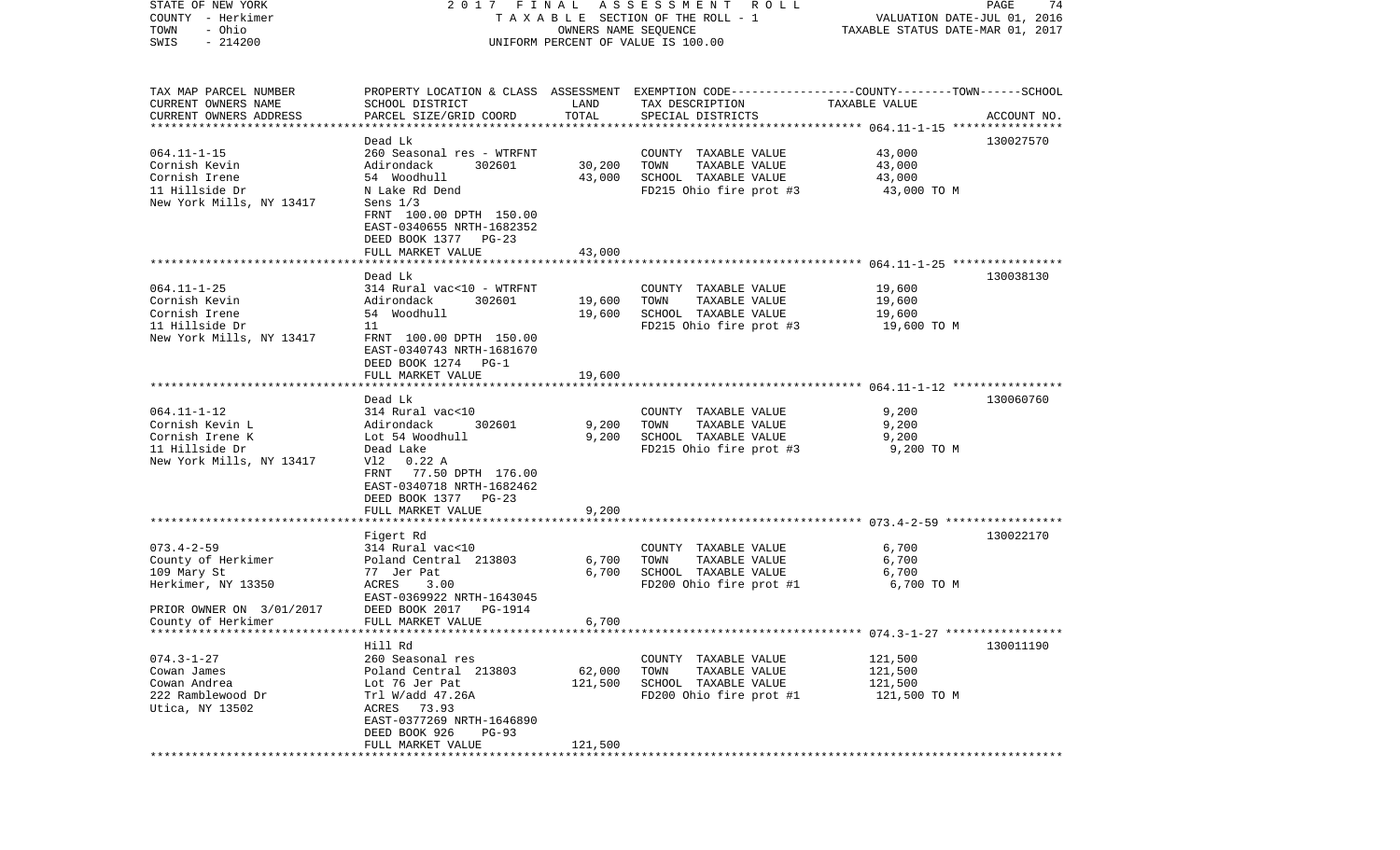| COUNTY<br>- Herkimer<br>TOWN<br>- Ohio              | TAXABLE SECTION OF THE ROLL - 1               | VALUATION DATE-JUL 01, 2016<br>TAXABLE STATUS DATE-MAR 01, 2017 |                                                                                                 |                         |                          |
|-----------------------------------------------------|-----------------------------------------------|-----------------------------------------------------------------|-------------------------------------------------------------------------------------------------|-------------------------|--------------------------|
| SWIS<br>$-214200$                                   |                                               |                                                                 | UNIFORM PERCENT OF VALUE IS 100.00                                                              |                         |                          |
| TAX MAP PARCEL NUMBER                               |                                               |                                                                 | PROPERTY LOCATION & CLASS ASSESSMENT EXEMPTION CODE---------------COUNTY-------TOWN------SCHOOL |                         |                          |
| CURRENT OWNERS NAME                                 | SCHOOL DISTRICT                               | LAND                                                            | TAX DESCRIPTION                                                                                 | TAXABLE VALUE           |                          |
| CURRENT OWNERS ADDRESS                              | PARCEL SIZE/GRID COORD                        | TOTAL                                                           | SPECIAL DISTRICTS                                                                               |                         | ACCOUNT NO.              |
|                                                     |                                               |                                                                 |                                                                                                 |                         |                          |
|                                                     | Hill Rd                                       |                                                                 |                                                                                                 |                         | 130060940                |
| $074.3 - 1 - 28$                                    | 910 Priv forest                               |                                                                 | COUNTY TAXABLE VALUE                                                                            | 41,500                  |                          |
| Cowan James<br>Cowan Andrea                         | Poland Central 213803<br>R1 50 A              | 41,500<br>41,500                                                | TOWN<br>TAXABLE VALUE<br>SCHOOL TAXABLE VALUE                                                   | 41,500<br>41,500        |                          |
| 222 Ramblewood Dr                                   | 76 Jer Pat                                    |                                                                 | FD217 Ohio fire prot #4                                                                         | 41,500 TO M             |                          |
| Deerfield, NY 13502                                 | ACRES<br>50.00                                |                                                                 |                                                                                                 |                         |                          |
|                                                     | EAST-0378237 NRTH-1646606                     |                                                                 |                                                                                                 |                         |                          |
|                                                     | DEED BOOK 947<br>$PG-249$                     |                                                                 |                                                                                                 |                         |                          |
|                                                     | FULL MARKET VALUE                             | 41,500                                                          |                                                                                                 |                         |                          |
|                                                     |                                               |                                                                 |                                                                                                 |                         |                          |
|                                                     | 1181 Figert Rd                                |                                                                 |                                                                                                 |                         | 130060895                |
| $074.1 - 1 - 11$                                    | 210 1 Family Res                              |                                                                 | 41854<br>BAS STAR                                                                               | $\mathbf{0}$            | 30,000<br>$\Omega$       |
| Cox Glenn M                                         | Poland Central 213803                         | 21,400                                                          | COUNTY TAXABLE VALUE                                                                            | 156,200                 |                          |
| 1181 Figert Rd                                      | Lot 2 Vro Pat                                 | 156,200                                                         | TOWN<br>TAXABLE VALUE                                                                           | 156,200                 |                          |
| Ohio, NY 13324                                      | R1 7A.                                        |                                                                 | SCHOOL TAXABLE VALUE                                                                            | 126,200                 |                          |
|                                                     | ACRES<br>5.80                                 |                                                                 | FD200 Ohio fire prot #1                                                                         | 156,200 TO M            |                          |
|                                                     | EAST-0380116 NRTH-1649878                     |                                                                 |                                                                                                 |                         |                          |
|                                                     | DEED BOOK 1225<br>PG-336<br>FULL MARKET VALUE | 156,200                                                         |                                                                                                 |                         |                          |
|                                                     | *************************************         |                                                                 |                                                                                                 |                         |                          |
|                                                     | 3436 South Lk                                 |                                                                 |                                                                                                 |                         | 130038010                |
| $062. - 1 - 28$                                     | 210 1 Family Res                              |                                                                 | VET WAR CT 41121                                                                                | 9,000<br>12,000         | 0                        |
| Cox Richard S                                       | Adirondack<br>302601                          |                                                                 | 20,000 BAS STAR<br>41854                                                                        | $\overline{0}$          | $\overline{0}$<br>30,000 |
| Cox Cynthia                                         | 1 Nob Pat                                     | 130,000                                                         | COUNTY TAXABLE VALUE                                                                            | 121,000                 |                          |
| 3436 South Lake Rd                                  | FRNT<br>70.00 DPTH 208.50                     |                                                                 | TOWN<br>TAXABLE VALUE                                                                           | 118,000                 |                          |
| Forestport, NY 13338                                | ACRES<br>0.10                                 |                                                                 | SCHOOL TAXABLE VALUE                                                                            | 100,000                 |                          |
|                                                     | EAST-0385053 NRTH-1703723                     |                                                                 | FD215 Ohio fire prot #3                                                                         | 130,000 TO M            |                          |
|                                                     | DEED BOOK 756<br>PG-303                       |                                                                 |                                                                                                 |                         |                          |
|                                                     | FULL MARKET VALUE                             | 130,000                                                         |                                                                                                 |                         |                          |
|                                                     |                                               |                                                                 |                                                                                                 |                         |                          |
| $059. - 1 - 64$                                     | Honnedaga Lk<br>314 Rural vac<10              |                                                                 | COUNTY TAXABLE VALUE                                                                            | 7,300                   | 130008850                |
| Cragan Brook Farrell Trustee Poland Central 213803  |                                               | 7,300                                                           | TOWN<br>TAXABLE VALUE                                                                           | 7,300                   |                          |
| Cragan Mark Trustee                                 | R40 Moose River                               | 7,300                                                           | SCHOOL TAXABLE VALUE                                                                            | 7,300                   |                          |
| 4007 Spring Island                                  | W Part                                        |                                                                 | FD215 Ohio fire prot #3                                                                         | 7,300 TO M              |                          |
| 0'Katie, SC 29909                                   | $P-Fr$ 8                                      |                                                                 |                                                                                                 |                         |                          |
|                                                     | ACRES<br>7.30                                 |                                                                 |                                                                                                 |                         |                          |
|                                                     | EAST-0413162 NRTH-1706400                     |                                                                 |                                                                                                 |                         |                          |
|                                                     | DEED BOOK 1467<br><b>PG-808</b>               |                                                                 |                                                                                                 |                         |                          |
|                                                     | FULL MARKET VALUE                             | 7,300                                                           |                                                                                                 |                         |                          |
|                                                     |                                               |                                                                 |                                                                                                 |                         |                          |
|                                                     | Honnedaga Lk                                  |                                                                 |                                                                                                 |                         | 130007110                |
| $059. -1 - 65$                                      | 260 Seasonal res - WTRFNT                     |                                                                 | COUNTY TAXABLE VALUE                                                                            | 275,000                 |                          |
| Cragan Brook Farrell Trustee<br>Cragan Mark Trustee | Poland Central 213803                         | 92,100<br>275,000                                               | TOWN<br>TAXABLE VALUE                                                                           | 275,000                 |                          |
| 4007 Spring Island                                  | P40 Moose River<br>5.40<br>ACRES              |                                                                 | SCHOOL TAXABLE VALUE<br>FD215 Ohio fire prot #3                                                 | 275,000<br>275,000 TO M |                          |
| 0'Katie, SC 29909                                   | EAST-0412660 NRTH-1706114                     |                                                                 |                                                                                                 |                         |                          |
|                                                     | DEED BOOK 1467<br><b>PG-808</b>               |                                                                 |                                                                                                 |                         |                          |
|                                                     | FULL MARKET VALUE                             | 275,000                                                         |                                                                                                 |                         |                          |
|                                                     |                                               |                                                                 |                                                                                                 |                         |                          |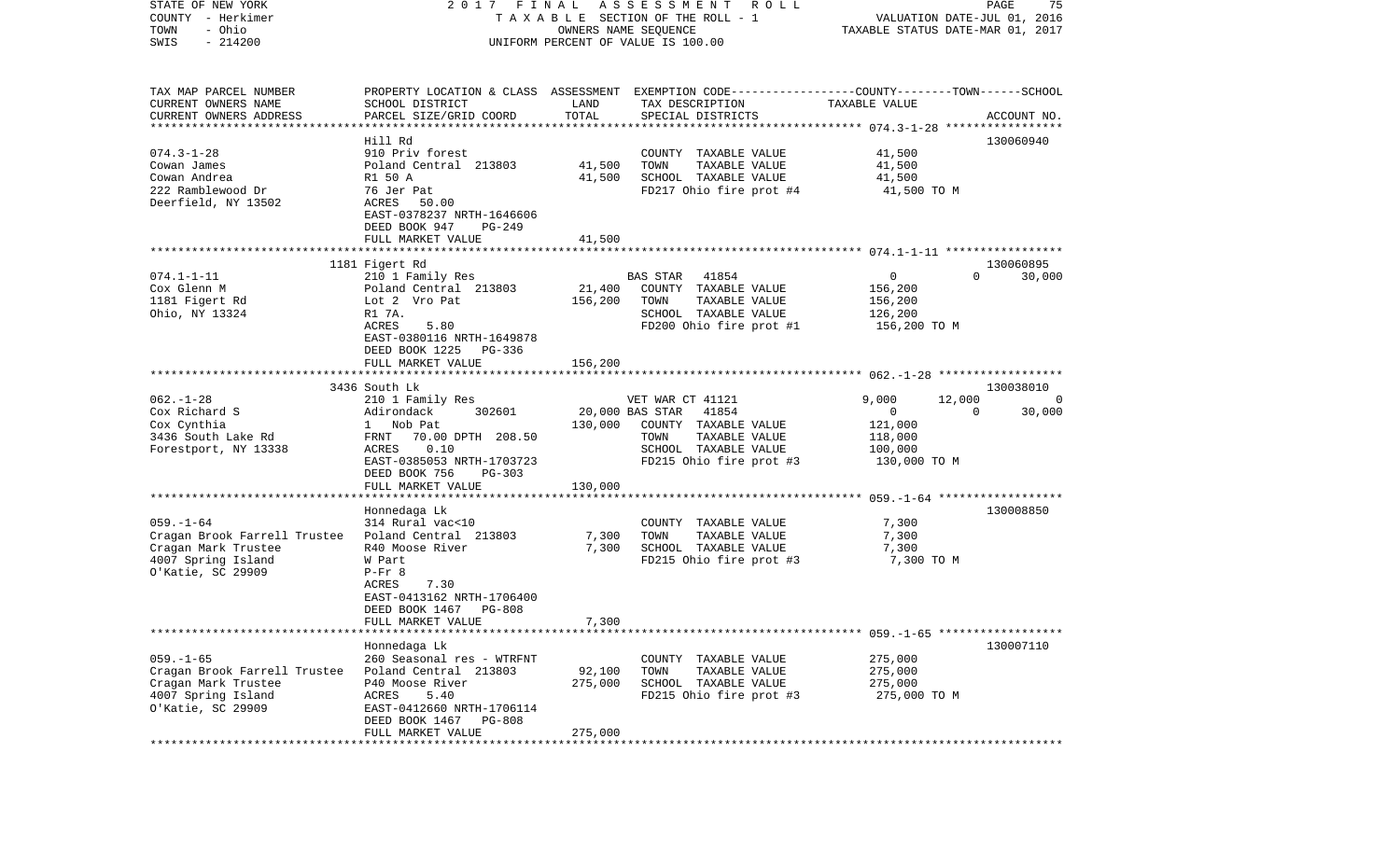| STATE OF NEW YORK                  | 2017<br>FINAL                             |                             | ASSESSMENT<br>R O L L                                                                            |                                       | PAGE<br>76  |
|------------------------------------|-------------------------------------------|-----------------------------|--------------------------------------------------------------------------------------------------|---------------------------------------|-------------|
| COUNTY - Herkimer                  | TAXABLE SECTION OF THE ROLL - 1           | VALUATION DATE-JUL 01, 2016 |                                                                                                  |                                       |             |
| - Ohio<br>TOWN                     |                                           | OWNERS NAME SEQUENCE        |                                                                                                  | TAXABLE STATUS DATE-MAR 01, 2017      |             |
| SWIS<br>$-214200$                  |                                           |                             | UNIFORM PERCENT OF VALUE IS 100.00                                                               |                                       |             |
|                                    |                                           |                             |                                                                                                  |                                       |             |
| TAX MAP PARCEL NUMBER              |                                           |                             | PROPERTY LOCATION & CLASS ASSESSMENT EXEMPTION CODE----------------COUNTY-------TOWN------SCHOOL |                                       |             |
| CURRENT OWNERS NAME                | SCHOOL DISTRICT                           | LAND                        | TAX DESCRIPTION                                                                                  | TAXABLE VALUE                         |             |
| CURRENT OWNERS ADDRESS             | PARCEL SIZE/GRID COORD                    | TOTAL                       | SPECIAL DISTRICTS                                                                                |                                       | ACCOUNT NO. |
| *********************              |                                           |                             |                                                                                                  |                                       |             |
|                                    | Conway Rd                                 |                             |                                                                                                  |                                       | 130060010   |
| $078.3 - 2 - 6$                    | 314 Rural vac<10                          |                             | COUNTY TAXABLE VALUE                                                                             | 6,100                                 |             |
| Crandall Mary C                    | Poland Central 213803                     | 6,100                       | TOWN<br>TAXABLE VALUE                                                                            | 6,100                                 |             |
| 410 N Main St                      | Lot 18                                    | 6,100                       | SCHOOL TAXABLE VALUE                                                                             | 6,100                                 |             |
| Herkimer, NY 13350                 | Jer Pat                                   |                             | FD200 Ohio fire prot #1                                                                          | 6,100 TO M                            |             |
|                                    | <b>ACRES</b><br>1.70                      |                             |                                                                                                  |                                       |             |
|                                    | EAST-0355651 NRTH-1631591                 |                             |                                                                                                  |                                       |             |
|                                    | DEED BOOK 710<br><b>PG-534</b>            |                             |                                                                                                  |                                       |             |
|                                    | FULL MARKET VALUE                         | 6,100                       |                                                                                                  |                                       |             |
|                                    |                                           |                             |                                                                                                  |                                       |             |
|                                    | Route 8                                   |                             |                                                                                                  |                                       | 130044312   |
| $070. -1 - 55.3$                   | 322 Rural vac>10                          |                             | COUNTY TAXABLE VALUE                                                                             | 61,100                                |             |
| Crane Richard A                    | Poland Central 213803                     | 61,100                      | TAXABLE VALUE<br>TOWN                                                                            | 61,100                                |             |
| Crane Mary E                       | 68 Rem Pat                                | 61,100                      | SCHOOL TAXABLE VALUE                                                                             | 61,100                                |             |
| 5785 Limestone Lane                | ACRES<br>27.00                            |                             | FD200 Ohio fire prot #1                                                                          | 61,100 TO M                           |             |
| Farmington, NY 14425               | EAST-0392965 NRTH-1659723                 |                             |                                                                                                  |                                       |             |
|                                    | DEED BOOK 1345 PG-9                       |                             |                                                                                                  |                                       |             |
|                                    | FULL MARKET VALUE                         | 61,100                      |                                                                                                  |                                       |             |
|                                    |                                           |                             |                                                                                                  | ************ 070.-1-72 ************** |             |
|                                    | Route 8                                   |                             |                                                                                                  |                                       | 130026430   |
| $070. - 1 - 72$<br>Crane Richard A | 314 Rural vac<10                          |                             | COUNTY TAXABLE VALUE<br>TOWN                                                                     | 18,800                                |             |
| Crane Mary E                       | Poland Central 213803<br>68 Rem Pat       | 18,800<br>18,800            | TAXABLE VALUE<br>SCHOOL TAXABLE VALUE                                                            | 18,800<br>18,800                      |             |
| 5785 Limestone Lane                | ACRES<br>8.33                             |                             | FD200 Ohio fire prot #1                                                                          | 18,800 TO M                           |             |
| Farmington, NY 14425               | EAST-0393600 NRTH-1659887                 |                             |                                                                                                  |                                       |             |
|                                    | DEED BOOK 1345<br>$PG-9$                  |                             |                                                                                                  |                                       |             |
|                                    | FULL MARKET VALUE                         | 18,800                      |                                                                                                  |                                       |             |
|                                    | ******************                        |                             |                                                                                                  |                                       |             |
|                                    | 500 Harvey Bridge Rd                      |                             |                                                                                                  |                                       | 130009480   |
| $073.4 - 1 - 21$                   | 210 1 Family Res                          |                             | 41854<br><b>BAS STAR</b>                                                                         | $\overline{0}$<br>$\Omega$            | 30,000      |
| Cranford Connie                    | Poland Central 213803                     | 15,100                      | COUNTY TAXABLE VALUE                                                                             | 80,000                                |             |
| 500 Harvey Bridge Rd               | 48 Jer Pat                                | 80,000                      | TOWN<br>TAXABLE VALUE                                                                            | 80,000                                |             |
| Cold Brook, NY 13324               | ACRES<br>1.50                             |                             | SCHOOL TAXABLE VALUE                                                                             | 50,000                                |             |
|                                    | EAST-0359914 NRTH-1647323                 |                             | FD200 Ohio fire prot #1                                                                          | 80,000 TO M                           |             |
|                                    | DEED BOOK 1599<br><b>PG-579</b>           |                             |                                                                                                  |                                       |             |
|                                    | FULL MARKET VALUE                         | 80,000                      |                                                                                                  |                                       |             |
|                                    | ***************                           |                             |                                                                                                  | $061 - 1 - 1$ ********************    |             |
|                                    | 8934 North Lake Rd                        |                             |                                                                                                  |                                       | 130020820   |
| $061. -1 -1$                       | 260 Seasonal res                          |                             | COUNTY TAXABLE VALUE                                                                             | 115,000                               |             |
| Creekside Lodge, LLC               | Remsen<br>305201                          | 57,300                      | TOWN<br>TAXABLE VALUE                                                                            | 115,000                               |             |
| 63 Riverside Dr                    | 11 Miller                                 | 115,000                     | SCHOOL TAXABLE VALUE                                                                             | 115,000                               |             |
| Phoenix, NY 13135                  | Woodhull Creek                            |                             | FD215 Ohio fire prot #3                                                                          | 115,000 TO M                          |             |
|                                    | ACRES 100.00                              |                             |                                                                                                  |                                       |             |
|                                    | EAST-0351523 NRTH-1697390                 |                             |                                                                                                  |                                       |             |
|                                    | DEED BOOK 2017<br>PG-155                  |                             |                                                                                                  |                                       |             |
| ************************           | FULL MARKET VALUE<br>******************** | 115,000<br>*********        |                                                                                                  |                                       |             |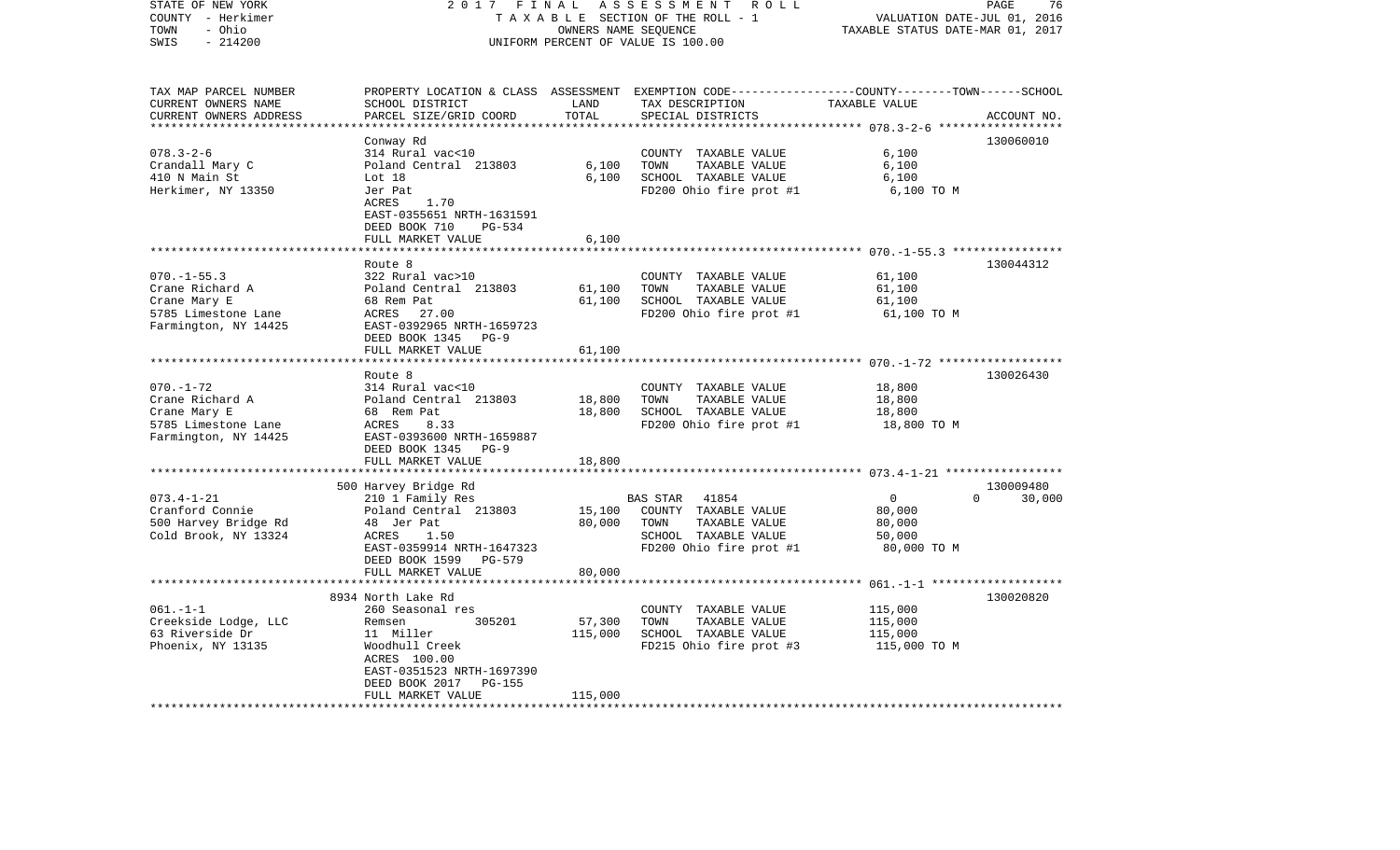| STATE OF NEW YORK<br>COUNTY - Herkimer<br>- Ohio<br>TOWN<br>$-214200$<br>SWIS | 2017 FINAL                                                                                                   | OWNERS NAME SEQUENCE | ASSESSMENT<br>R O L L<br>TAXABLE SECTION OF THE ROLL - 1<br>UNIFORM PERCENT OF VALUE IS 100.00   | VALUATION DATE-JUL 01, 2016<br>TAXABLE STATUS DATE-MAR 01, 2017 | PAGE<br>77  |
|-------------------------------------------------------------------------------|--------------------------------------------------------------------------------------------------------------|----------------------|--------------------------------------------------------------------------------------------------|-----------------------------------------------------------------|-------------|
| TAX MAP PARCEL NUMBER                                                         |                                                                                                              |                      | PROPERTY LOCATION & CLASS ASSESSMENT EXEMPTION CODE----------------COUNTY-------TOWN------SCHOOL |                                                                 |             |
| CURRENT OWNERS NAME<br>CURRENT OWNERS ADDRESS                                 | SCHOOL DISTRICT<br>PARCEL SIZE/GRID COORD                                                                    | LAND<br>TOTAL        | TAX DESCRIPTION<br>SPECIAL DISTRICTS                                                             | TAXABLE VALUE                                                   | ACCOUNT NO. |
| **********************                                                        |                                                                                                              |                      |                                                                                                  |                                                                 |             |
| $065. -1 - 39$                                                                | Farr Rd<br>260 Seasonal res                                                                                  |                      | COUNTY TAXABLE VALUE                                                                             | 31,000                                                          | 130000840   |
| Croce Nicholas J                                                              | 302601<br>Adirondack                                                                                         | 7,500                | TOWN<br>TAXABLE VALUE                                                                            | 31,000                                                          |             |
| 220 West Elm St                                                               | 30 Min Pat                                                                                                   | 31,000               | SCHOOL TAXABLE VALUE                                                                             | 31,000                                                          |             |
| ERochester, NY 14445                                                          | Sens 1                                                                                                       |                      | FD215 Ohio fire prot #3                                                                          | 31,000 TO M                                                     |             |
|                                                                               | FRNT 150.00 DPTH 250.00<br>ACRES<br>1.00<br>EAST-0359922 NRTH-1681150<br>DEED BOOK 1084 PG-555               |                      |                                                                                                  |                                                                 |             |
|                                                                               | FULL MARKET VALUE                                                                                            | 31,000               |                                                                                                  |                                                                 |             |
|                                                                               |                                                                                                              |                      | ****************************** 073.4-1-42 *****************                                      |                                                                 |             |
| $073.4 - 1 - 42$                                                              | 271 Figert Rd                                                                                                |                      |                                                                                                  | 79,500                                                          | 130060920   |
| Crossman Mark                                                                 | 260 Seasonal res<br>Poland Central 213803                                                                    | 19,200               | COUNTY TAXABLE VALUE<br>TOWN<br>TAXABLE VALUE                                                    | 79,500                                                          |             |
| Crossman Rosemary                                                             | Lot $49$                                                                                                     | 79,500               | SCHOOL TAXABLE VALUE                                                                             | 79,500                                                          |             |
| 3020 Route 91                                                                 | Jer Pat                                                                                                      |                      | FD200 Ohio fire prot #1                                                                          | 79,500 TO M                                                     |             |
| Jamesville, NY 13078                                                          | 8.00<br>ACRES<br>EAST-0366361 NRTH-1639933<br>DEED BOOK 1260 PG-319                                          |                      |                                                                                                  |                                                                 |             |
|                                                                               | FULL MARKET VALUE                                                                                            | 79,500               |                                                                                                  |                                                                 |             |
|                                                                               |                                                                                                              |                      |                                                                                                  |                                                                 |             |
|                                                                               | Haskell Rd                                                                                                   |                      |                                                                                                  |                                                                 | 130037080   |
| $070. - 1 - 28$                                                               | 260 Seasonal res                                                                                             |                      | COUNTY TAXABLE VALUE                                                                             | 30,000                                                          |             |
| Crossway Allen                                                                | Poland Central 213803                                                                                        | 8,700                | TOWN<br>TAXABLE VALUE                                                                            | 30,000                                                          |             |
| Sigsbee Robert W<br>7067 Sanger Hill Rd                                       | 104 Nob Pat<br>A Frame                                                                                       | 30,000               | SCHOOL TAXABLE VALUE<br>FD217 Ohio fire prot #4                                                  | 30,000<br>30,000 TO M                                           |             |
| Waterville, NY 13480                                                          | Sens 1.6<br>ACRES<br>1.60<br>EAST-0395741 NRTH-1664445<br>DEED BOOK 1618<br>PG-904<br>FULL MARKET VALUE      | 30,000               |                                                                                                  |                                                                 |             |
|                                                                               |                                                                                                              |                      |                                                                                                  |                                                                 |             |
|                                                                               | Harvey Bridge Rd                                                                                             |                      |                                                                                                  |                                                                 | 130060050   |
| $073.3 - 2 - 7$                                                               | 314 Rural vac<10                                                                                             |                      | COUNTY TAXABLE VALUE                                                                             | 3,500                                                           |             |
| Crowe Shawn                                                                   | Poland Central 213803                                                                                        | 3,500                | TOWN<br>TAXABLE VALUE                                                                            | 3,500                                                           |             |
| Crowe Monica                                                                  | Lot <sub>48</sub>                                                                                            | 3,500                | SCHOOL TAXABLE VALUE                                                                             | 3,500                                                           |             |
| 9411 Fisherlane Rd<br>Marcy, NY 13403                                         | Jer Pat<br>FRNT 116.00 DPTH 208.00<br>ACRES<br>0.55<br>EAST-0360326 NRTH-1646536<br>DEED BOOK 1166<br>PG-119 |                      | FD200 Ohio fire prot #1                                                                          | 3,500 TO M                                                      |             |
|                                                                               | FULL MARKET VALUE                                                                                            | 3,500                |                                                                                                  |                                                                 |             |
|                                                                               |                                                                                                              |                      |                                                                                                  |                                                                 |             |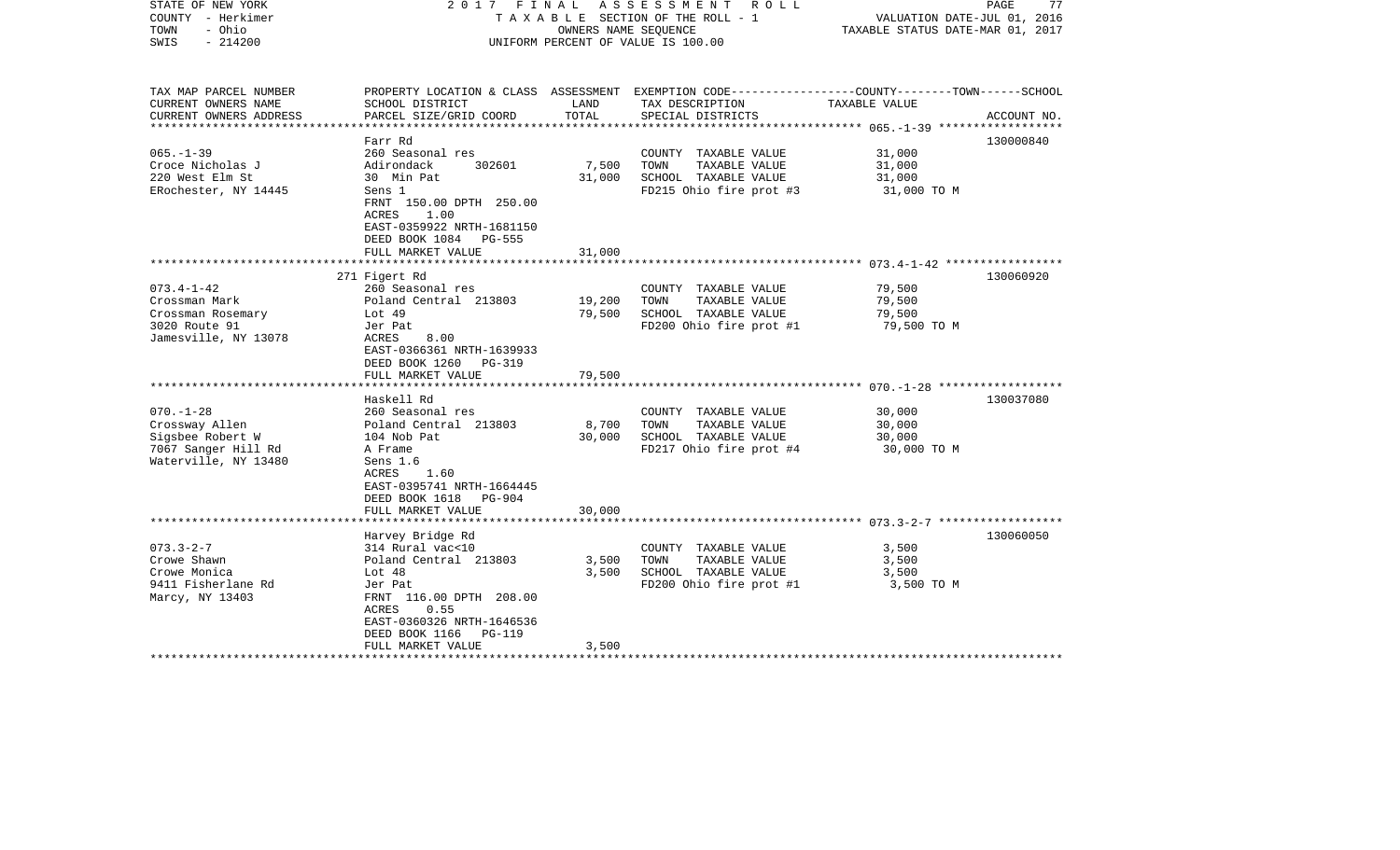| STATE OF NEW YORK<br>COUNTY - Herkimer<br>- Ohio<br>TOWN<br>$-214200$<br>SWIS                          | 2017 FINAL                                                                                                                                                                                            | OWNERS NAME SEQUENCE       | ASSESSMENT ROLL<br>TAXABLE SECTION OF THE ROLL - 1<br>UNIFORM PERCENT OF VALUE IS 100.00                                                 | VALUATION DATE-JUL 01, 2016<br>TAXABLE STATUS DATE-MAR 01, 2017 | PAGE<br>78  |
|--------------------------------------------------------------------------------------------------------|-------------------------------------------------------------------------------------------------------------------------------------------------------------------------------------------------------|----------------------------|------------------------------------------------------------------------------------------------------------------------------------------|-----------------------------------------------------------------|-------------|
| TAX MAP PARCEL NUMBER<br>CURRENT OWNERS NAME<br>CURRENT OWNERS ADDRESS<br>***********************      | SCHOOL DISTRICT<br>PARCEL SIZE/GRID COORD                                                                                                                                                             | LAND<br>TOTAL              | PROPERTY LOCATION & CLASS ASSESSMENT EXEMPTION CODE----------------COUNTY-------TOWN------SCHOOL<br>TAX DESCRIPTION<br>SPECIAL DISTRICTS | TAXABLE VALUE                                                   | ACCOUNT NO. |
| $073.3 - 2 - 8.1$<br>Crowe Shawn<br>Crowe Monica<br>9411 Fisherlane Rd<br>Marcy, NY 13403              | Harvey Bridge Rd<br>322 Rural vac>10<br>Poland Central 213803<br>Lot 48 Jer Pat<br>ACRES 36.40<br>EAST-0359890 NRTH-1645821<br>DEED BOOK 1166 PG-119<br>FULL MARKET VALUE                             | 32,600<br>32,600<br>32,600 | COUNTY TAXABLE VALUE<br>TAXABLE VALUE<br>TOWN<br>SCHOOL TAXABLE VALUE<br>FD200 Ohio fire prot #1                                         | 32,600<br>32,600<br>32,600<br>32,600 TO M                       | 130012480   |
|                                                                                                        |                                                                                                                                                                                                       |                            |                                                                                                                                          |                                                                 |             |
| $073.3 - 2 - 9$<br>Crowe Shawn<br>Crowe Monica<br>9411 Fisherlane Rd<br>Marcy, NY 13403                | Harvey Bridge Rd<br>314 Rural vac<10<br>Poland Central 213803<br>Lot 48 Jer Pa<br>Vl2<br>2 Acres<br>1.90<br>ACRES<br>EAST-0360512 NRTH-1646346<br>DEED BOOK 1166 PG-119<br>FULL MARKET VALUE          | 6,700<br>6,700<br>6,700    | COUNTY TAXABLE VALUE<br>TAXABLE VALUE<br>TOWN<br>SCHOOL TAXABLE VALUE<br>FD200 Ohio fire prot #1                                         | 6,700<br>6,700<br>6,700<br>6,700 TO M                           | 130060645   |
|                                                                                                        |                                                                                                                                                                                                       |                            |                                                                                                                                          |                                                                 |             |
| $078.2 - 3 - 2$<br>Cruthers Donald J II<br>139 Griffis Rd<br>Gloversville, NY 12078                    | Smith Rd<br>260 Seasonal res<br>Poland Central 213803<br>49 Jer Pat<br>FRNT 262.50 DPTH<br>3.50<br>ACRES<br>EAST-0369123 NRTH-1638550<br>DEED BOOK 1323<br>PG-691                                     | 11,500<br>41,500           | COUNTY TAXABLE VALUE<br>TAXABLE VALUE<br>TOWN<br>SCHOOL TAXABLE VALUE<br>FD200 Ohio fire prot #1                                         | 41,500<br>41,500<br>41,500<br>41,500 TO M                       | 130042600   |
|                                                                                                        | FULL MARKET VALUE<br>*****************************                                                                                                                                                    | 41,500                     |                                                                                                                                          |                                                                 |             |
| $078.2 - 1 - 23.5$<br>Cryan Paul<br>Cryan Debra<br>75 Pawcatuck Ave.<br>Pawcatuck, CT 06379            | 274 Figert Rd & Smith<br>260 Seasonal res<br>Poland Central 213803<br>49 Jer Pat<br>FRNT 436.00 DPTH<br>ACRES 10.90<br>EAST-0367048 NRTH-1638467<br>DEED BOOK 1166<br>PG-83<br>FULL MARKET VALUE      | 27,700<br>90,000<br>90,000 | COUNTY TAXABLE VALUE<br>TAXABLE VALUE<br>TOWN<br>SCHOOL TAXABLE VALUE<br>FD200 Ohio fire prot #1                                         | 90,000<br>90,000<br>90,000<br>90,000 TO M                       | 130026340   |
|                                                                                                        |                                                                                                                                                                                                       |                            |                                                                                                                                          |                                                                 |             |
| $073.4 - 2 - 26$<br>Currie William<br>Currie Patricia<br>Kim Bowman<br>PO Box 125<br>Newport, NY 13416 | Figert Rd<br>270 Mfg housing - WTRFNT<br>Poland Central 213803<br>77 Jer Pat<br>FRNT 190.00 DPTH 185.00<br>ACRES<br>4.00<br>EAST-0368931 NRTH-1643388<br>DEED BOOK 753<br>PG-168<br>FULL MARKET VALUE | 16,000<br>22,000<br>22,000 | COUNTY TAXABLE VALUE<br>TOWN<br>TAXABLE VALUE<br>SCHOOL TAXABLE VALUE<br>FD200 Ohio fire prot #1                                         | 22,000<br>22,000<br>22,000<br>22,000 TO M                       | 130030600   |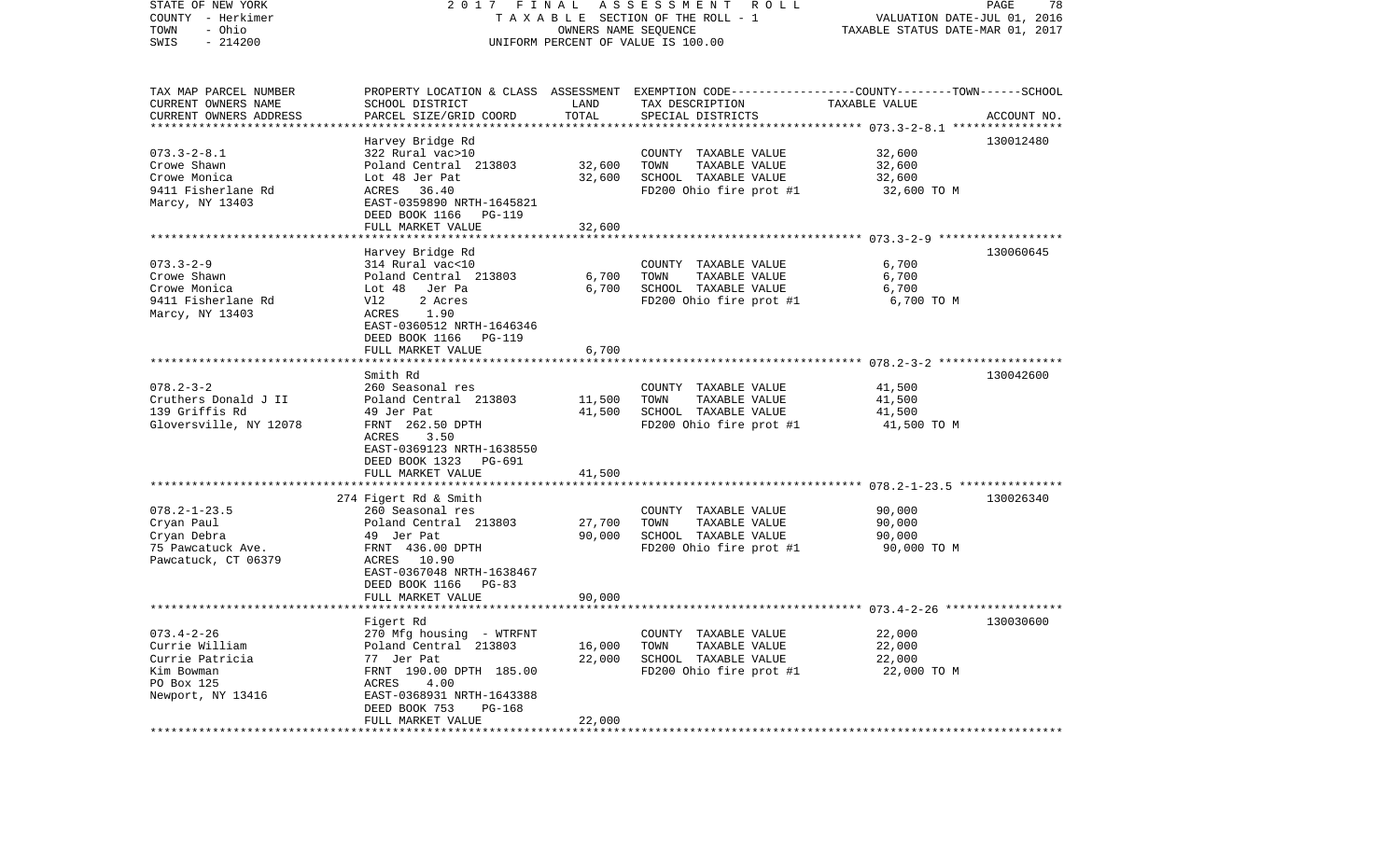| STATE OF NEW YORK                                   |                                            |                      | 2017 FINAL ASSESSMENT ROLL                                                                      |                                  | PAGE<br>79  |
|-----------------------------------------------------|--------------------------------------------|----------------------|-------------------------------------------------------------------------------------------------|----------------------------------|-------------|
| COUNTY - Herkimer                                   |                                            |                      | TAXABLE SECTION OF THE ROLL - 1                                                                 | VALUATION DATE-JUL 01, 2016      |             |
| TOWN<br>- Ohio                                      |                                            | OWNERS NAME SEQUENCE |                                                                                                 | TAXABLE STATUS DATE-MAR 01, 2017 |             |
| SWIS<br>$-214200$                                   |                                            |                      | UNIFORM PERCENT OF VALUE IS 100.00                                                              |                                  |             |
|                                                     |                                            |                      |                                                                                                 |                                  |             |
|                                                     |                                            |                      |                                                                                                 |                                  |             |
| TAX MAP PARCEL NUMBER                               |                                            |                      | PROPERTY LOCATION & CLASS ASSESSMENT EXEMPTION CODE---------------COUNTY-------TOWN------SCHOOL |                                  |             |
| CURRENT OWNERS NAME                                 | SCHOOL DISTRICT                            | LAND                 | TAX DESCRIPTION                                                                                 | TAXABLE VALUE                    |             |
| CURRENT OWNERS ADDRESS<br>************************* | PARCEL SIZE/GRID COORD                     | TOTAL                | SPECIAL DISTRICTS                                                                               |                                  | ACCOUNT NO. |
|                                                     | Route 8                                    |                      |                                                                                                 |                                  | 130038730   |
| $073.2 - 2 - 7$                                     | 322 Rural vac>10                           |                      | COUNTY TAXABLE VALUE                                                                            | 12,800                           |             |
| Curtin Patrick J                                    | Poland Central 213803                      | 12,800               | TOWN<br>TAXABLE VALUE                                                                           | 12,800                           |             |
| 310 Gordon Ave                                      | 78 Jer Pat                                 | 12,800               | SCHOOL TAXABLE VALUE                                                                            | 12,800                           |             |
| Sherrill, NY 13461                                  | Hughes                                     |                      | FD200 Ohio fire prot #1                                                                         | 12,800 TO M                      |             |
|                                                     | ACRES 12.60                                |                      |                                                                                                 |                                  |             |
|                                                     | EAST-0366915 NRTH-1650423                  |                      |                                                                                                 |                                  |             |
|                                                     | DEED BOOK 1224<br>PG-901                   |                      |                                                                                                 |                                  |             |
|                                                     | FULL MARKET VALUE                          | 12,800               |                                                                                                 |                                  |             |
|                                                     |                                            |                      |                                                                                                 |                                  |             |
|                                                     | Route 8                                    |                      |                                                                                                 |                                  | 130038730   |
| $073.2 - 2 - 6$                                     | 322 Rural vac>10                           |                      | COUNTY TAXABLE VALUE                                                                            | 17,200                           |             |
| Curtin Patrick L                                    | Poland Central 213803                      | 17,200               | TAXABLE VALUE<br>TOWN                                                                           | 17,200                           |             |
| 565 E Mountain Rd                                   | 78 Jer Pat                                 | 17,200               | SCHOOL TAXABLE VALUE                                                                            | 17,200                           |             |
| Peterborough, NH 03458                              | Hughes                                     |                      | FD200 Ohio fire prot #1                                                                         | 17,200 TO M                      |             |
|                                                     | ACRES 14.00                                |                      |                                                                                                 |                                  |             |
|                                                     | EAST-0366735 NRTH-1650006                  |                      |                                                                                                 |                                  |             |
|                                                     | DEED BOOK 1224<br>PG-905                   |                      |                                                                                                 |                                  |             |
|                                                     | FULL MARKET VALUE                          | 17,200               |                                                                                                 |                                  |             |
|                                                     |                                            |                      |                                                                                                 |                                  |             |
|                                                     | North Lake Rd                              |                      |                                                                                                 |                                  | 130011550   |
| $064. -1 - 11.1$                                    | 322 Rural vac>10                           |                      | COUNTY TAXABLE VALUE                                                                            | 26,700                           |             |
| Curtis NacnyM Scott James Gret Adirondack           | 302601                                     | 26,700               | TOWN<br>TAXABLE VALUE                                                                           | 26,700                           |             |
| Disclaimer Trust UWO Niles Cur 20 Woodhull          |                                            | 26,700               | SCHOOL TAXABLE VALUE                                                                            | 26,700                           |             |
| PO Box 25                                           | Lot 192                                    |                      | FD215 Ohio fire prot #3                                                                         | 26,700 TO M                      |             |
| Cooperstown, NY 13326                               | ACRES 30.00                                |                      |                                                                                                 |                                  |             |
|                                                     | EAST-0336140 NRTH-1682622                  |                      |                                                                                                 |                                  |             |
|                                                     | DEED BOOK 1446<br>PG-891                   |                      |                                                                                                 |                                  |             |
|                                                     | FULL MARKET VALUE                          | 26,700               |                                                                                                 |                                  |             |
|                                                     | *******************                        |                      |                                                                                                 |                                  |             |
| $058. - 2 - 33$                                     | Wolf Creek Rd<br>260 Seasonal res - WTRFNT |                      | COUNTY TAXABLE VALUE                                                                            | 202,500                          | 130023820   |
| Curtis Ron S                                        | Adirondack<br>302601                       | 117,800              | TOWN<br>TAXABLE VALUE                                                                           | 202,500                          |             |
| The M.L. Curtis-Siega Trust                         | 1 Nob Pat                                  | 202,500              | SCHOOL TAXABLE VALUE                                                                            | 202,500                          |             |
| 110 Munson Rd                                       | V12 1A                                     |                      | FD215 Ohio fire prot #3                                                                         | 202,500 TO M                     |             |
| Burlington Flats, NY 13315                          | FRNT 130.00 DPTH 380.50                    |                      |                                                                                                 |                                  |             |
|                                                     | ACRES<br>1.25                              |                      |                                                                                                 |                                  |             |
|                                                     | EAST-0376387 NRTH-1709685                  |                      |                                                                                                 |                                  |             |
|                                                     | DEED BOOK 1577<br>PG-438                   |                      |                                                                                                 |                                  |             |
|                                                     | FULL MARKET VALUE                          | 202,500              |                                                                                                 |                                  |             |
|                                                     |                                            |                      |                                                                                                 |                                  |             |
|                                                     | Harvey Bridge Rd                           |                      |                                                                                                 |                                  |             |
| $073.4 - 4 - 3$                                     | 314 Rural vac<10                           |                      | COUNTY TAXABLE VALUE                                                                            | 14,700                           |             |
| Czop Gorden                                         | Poland Central 213803                      | 14,700               | TOWN<br>TAXABLE VALUE                                                                           | 14,700                           |             |
| 42 Shinhollow Rd                                    | FRNT 420.00 DPTH                           | 14,700               | SCHOOL TAXABLE VALUE                                                                            | 14,700                           |             |
| Port Jervis, NY 12771                               | ACRES<br>7.10                              |                      |                                                                                                 |                                  |             |
|                                                     | EAST-0363889 NRTH-1643802                  |                      |                                                                                                 |                                  |             |
|                                                     | DEED BOOK 1089<br>PG-433                   |                      |                                                                                                 |                                  |             |
|                                                     | FULL MARKET VALUE                          | 14,700               |                                                                                                 |                                  |             |
|                                                     |                                            |                      |                                                                                                 |                                  |             |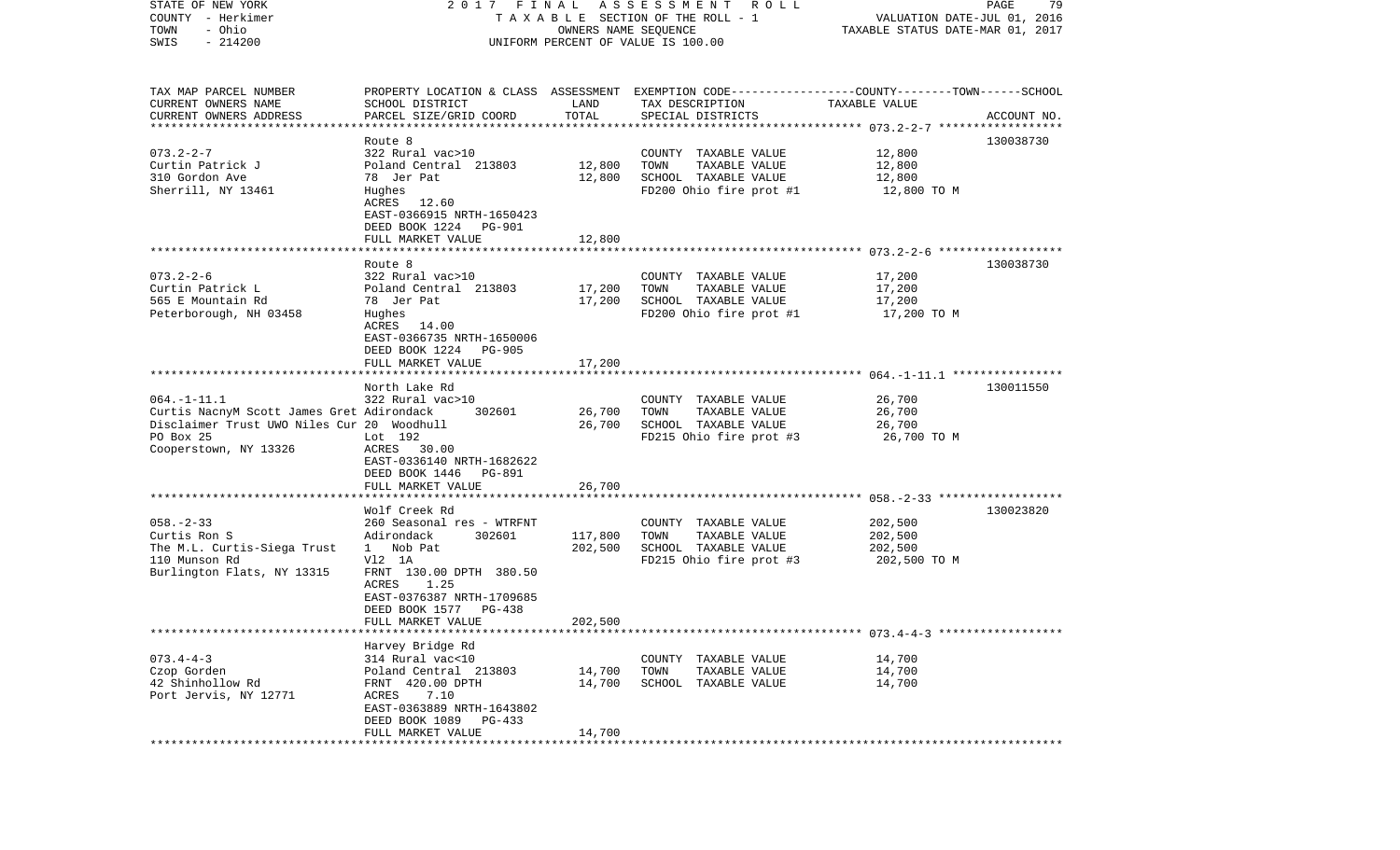| STATE OF NEW YORK<br>COUNTY - Herkimer<br>- Ohio<br>TOWN<br>$-214200$<br>SWIS |                                           | OWNERS NAME SEQUENCE | 2017 FINAL ASSESSMENT ROLL<br>TAXABLE SECTION OF THE ROLL - 1<br>UNIFORM PERCENT OF VALUE IS 100.00 | VALUATION DATE-JUL 01, 2016<br>TAXABLE STATUS DATE-MAR 01, 2017 | PAGE<br>80  |
|-------------------------------------------------------------------------------|-------------------------------------------|----------------------|-----------------------------------------------------------------------------------------------------|-----------------------------------------------------------------|-------------|
| TAX MAP PARCEL NUMBER                                                         |                                           |                      | PROPERTY LOCATION & CLASS ASSESSMENT EXEMPTION CODE----------------COUNTY-------TOWN------SCHOOL    |                                                                 |             |
| CURRENT OWNERS NAME                                                           | SCHOOL DISTRICT                           | LAND                 | TAX DESCRIPTION                                                                                     | TAXABLE VALUE                                                   |             |
| CURRENT OWNERS ADDRESS                                                        | PARCEL SIZE/GRID COORD                    | TOTAL                | SPECIAL DISTRICTS                                                                                   |                                                                 | ACCOUNT NO. |
| *************************                                                     |                                           |                      |                                                                                                     |                                                                 |             |
|                                                                               | Harvey Bridge Rd                          |                      |                                                                                                     |                                                                 |             |
| $073.4 - 4 - 1$                                                               | 314 Rural vac<10                          |                      | COUNTY TAXABLE VALUE                                                                                | 14,900                                                          |             |
| Czop Gordon                                                                   | Poland Central 213803                     | 14,900               | TOWN<br>TAXABLE VALUE                                                                               | 14,900                                                          |             |
| Huang Gordon                                                                  | FRNT 450.00 DPTH                          | 14,900               | SCHOOL TAXABLE VALUE                                                                                | 14,900                                                          |             |
| 42 Shinhollow Rd                                                              | 7.30<br>ACRES                             |                      |                                                                                                     |                                                                 |             |
| Port Jervis, NY 12771                                                         | EAST-0364324 NRTH-1644739                 |                      |                                                                                                     |                                                                 |             |
|                                                                               | DEED BOOK 1089 PG-433                     |                      |                                                                                                     |                                                                 |             |
|                                                                               | FULL MARKET VALUE                         | 14,900               |                                                                                                     |                                                                 |             |
|                                                                               |                                           |                      |                                                                                                     |                                                                 |             |
|                                                                               | Harvey Bridge Rd                          |                      |                                                                                                     |                                                                 |             |
| $073.4 - 4 - 2$<br>Czop Gordon                                                | 314 Rural vac<10<br>Poland Central 213803 | 17,100               | COUNTY TAXABLE VALUE<br>TOWN<br>TAXABLE VALUE                                                       | 17,100<br>17,100                                                |             |
| 42 Shinhollow RD                                                              | FRNT 572.00 DPTH                          | 17,100               | SCHOOL TAXABLE VALUE                                                                                | 17,100                                                          |             |
| Port Jervis, NY 12771                                                         | ACRES<br>9.30                             |                      |                                                                                                     |                                                                 |             |
|                                                                               | EAST-0364085 NRTH-1644293                 |                      |                                                                                                     |                                                                 |             |
|                                                                               | DEED BOOK 1089 PG-433                     |                      |                                                                                                     |                                                                 |             |
|                                                                               | FULL MARKET VALUE                         | 17,100               |                                                                                                     |                                                                 |             |
|                                                                               |                                           |                      |                                                                                                     |                                                                 |             |
|                                                                               | Smith Rd                                  |                      |                                                                                                     |                                                                 | 130000810   |
| $073.4 - 1 - 49$                                                              | 314 Rural vac<10                          |                      | COUNTY TAXABLE VALUE                                                                                | 10,100                                                          |             |
| D'Onofrio Anthony T                                                           | Poland Central 213803                     | 10,100               | TAXABLE VALUE<br>TOWN                                                                               | 10,100                                                          |             |
| D'Onofrio Sheila L                                                            | 49 Jer Pat                                | 10,100               | SCHOOL TAXABLE VALUE                                                                                | 10,100                                                          |             |
| PO Box 62                                                                     | 3.20<br>ACRES                             |                      | FD200 Ohio fire prot #1                                                                             | 10,100 TO M                                                     |             |
| Cold Brook, NY 13324                                                          | EAST-0365398 NRTH-1641642                 |                      |                                                                                                     |                                                                 |             |
|                                                                               | DEED BOOK 673<br>PG-339                   |                      |                                                                                                     |                                                                 |             |
|                                                                               | FULL MARKET VALUE                         | 10,100               |                                                                                                     |                                                                 |             |
|                                                                               | Rt 365                                    |                      |                                                                                                     |                                                                 | 130013170   |
| $073. - 1 - 16$                                                               | 910 Priv forest                           |                      | COUNTY TAXABLE VALUE                                                                                | 72,500                                                          |             |
| Dain John & Laura                                                             | Poland Central 213803                     | 72,500               | TAXABLE VALUE<br>TOWN                                                                               | 72,500                                                          |             |
| 251 Elizabethtown Rd                                                          | 78 Rem Pat                                | 72,500               | SCHOOL TAXABLE VALUE                                                                                | 72,500                                                          |             |
| Ilion, NY 13357                                                               | V1 101.A                                  |                      | FD217 Ohio fire prot #4                                                                             | 72,500 TO M                                                     |             |
|                                                                               | ACRES 103.00                              |                      |                                                                                                     |                                                                 |             |
|                                                                               | EAST-0360863 NRTH-1651171                 |                      |                                                                                                     |                                                                 |             |
|                                                                               | DEED BOOK 934<br>PG-640                   |                      |                                                                                                     |                                                                 |             |
|                                                                               | FULL MARKET VALUE                         | 72,500               |                                                                                                     |                                                                 |             |
|                                                                               |                                           |                      |                                                                                                     |                                                                 |             |
|                                                                               | 266 Amberg Rd                             |                      |                                                                                                     |                                                                 | 130042060   |
| $085.2 - 2 - 7.1$                                                             | 260 Seasonal res                          |                      | COUNTY TAXABLE VALUE                                                                                | 46,380                                                          |             |
| Danz, III Theodore J                                                          | Poland Central 213803                     | 10,600               | TOWN<br>TAXABLE VALUE                                                                               | 46,380                                                          |             |
| Foy Jacqueline                                                                | 22 Jer Pat                                | 46,380               | SCHOOL TAXABLE VALUE                                                                                | 46,380                                                          |             |
| 241 Brandle Rd                                                                | 85.2-2-7 DELETED USING S/                 |                      | FD210 Ohio fire prot #2                                                                             | 46,380 TO M                                                     |             |
| Altamont, NY 12009                                                            | #5<br>FRNT<br>50.00 DPTH                  |                      |                                                                                                     |                                                                 |             |
|                                                                               | ACRES<br>3.90                             |                      |                                                                                                     |                                                                 |             |
|                                                                               | EAST-0385720 NRTH-1622077                 |                      |                                                                                                     |                                                                 |             |
|                                                                               | DEED BOOK 1625<br>PG-631                  |                      |                                                                                                     |                                                                 |             |
|                                                                               | FULL MARKET VALUE                         | 46,380               |                                                                                                     |                                                                 |             |
|                                                                               |                                           |                      |                                                                                                     |                                                                 |             |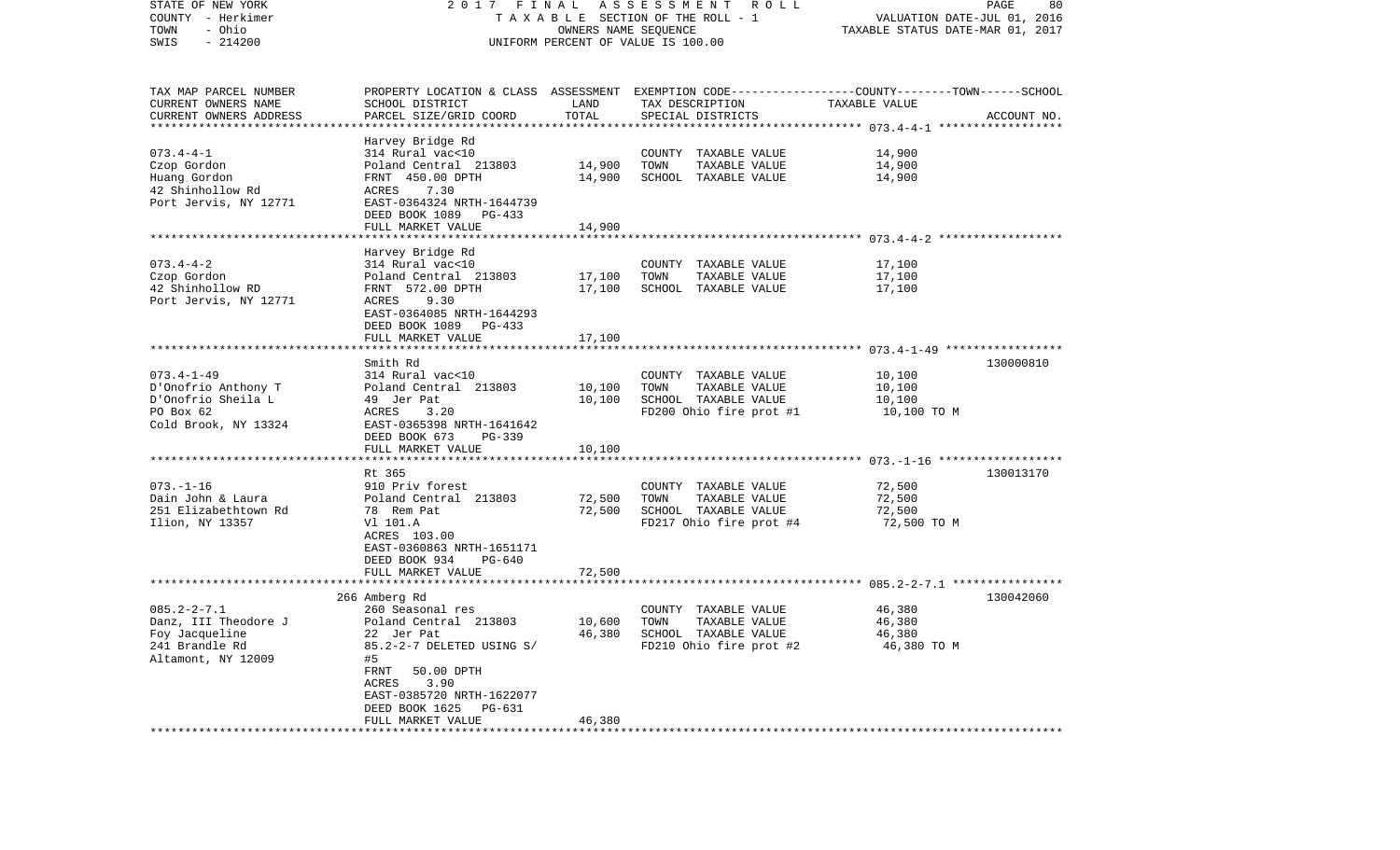| STATE OF NEW YORK<br>COUNTY - Herkimer<br>- Ohio<br>TOWN                                             | 2017 FINAL                                                                                                                                                                                                              | OWNERS NAME SEQUENCE | A S S E S S M E N T A O L L<br>T A X A B L E SECTION OF THE ROLL - 1                                                                    | VALUATION DATE-JUL 01, 2016<br>TAXABLE STATUS DATE-MAR 01, 2017 | PAGE<br>81  |
|------------------------------------------------------------------------------------------------------|-------------------------------------------------------------------------------------------------------------------------------------------------------------------------------------------------------------------------|----------------------|-----------------------------------------------------------------------------------------------------------------------------------------|-----------------------------------------------------------------|-------------|
| $-214200$<br>SWIS                                                                                    |                                                                                                                                                                                                                         |                      | UNIFORM PERCENT OF VALUE IS 100.00                                                                                                      |                                                                 |             |
| TAX MAP PARCEL NUMBER<br>CURRENT OWNERS NAME<br>CURRENT OWNERS ADDRESS                               | SCHOOL DISTRICT<br>PARCEL SIZE/GRID COORD                                                                                                                                                                               | LAND<br>TOTAL        | PROPERTY LOCATION & CLASS ASSESSMENT EXEMPTION CODE---------------COUNTY-------TOWN------SCHOOL<br>TAX DESCRIPTION<br>SPECIAL DISTRICTS | TAXABLE VALUE                                                   | ACCOUNT NO. |
|                                                                                                      | 145 Smithson Lane Spur                                                                                                                                                                                                  |                      |                                                                                                                                         |                                                                 | 130031260   |
| $073. - 2 - 60$<br>Darling David A Sr<br>Darling Betty J<br>PO Box 198<br>Salisbury Center, NY 13454 | 260 Seasonal res<br>Poland Central 213803<br>63 Rem Pat<br>V1 2 4<br>ACRES<br>4.00<br>EAST-0369858 NRTH-1655077<br>DEED BOOK 1491<br>PG-357                                                                             | 12,000<br>60,000     | COUNTY TAXABLE VALUE<br>TOWN<br>TAXABLE VALUE<br>SCHOOL TAXABLE VALUE<br>FD200 Ohio fire prot #1                                        | 60,000<br>60,000<br>60,000<br>60,000 TO M                       |             |
|                                                                                                      | FULL MARKET VALUE                                                                                                                                                                                                       | 60,000               |                                                                                                                                         |                                                                 |             |
| $073.4 - 2 - 5$<br>Darrow Brett T<br>Darrow Chelsea L<br>741 Figert Rd<br>Cold Brook, NY 13324       | 741 Figert Rd<br>240 Rural res<br>Poland Central 213803<br>77 Jer Pat<br>ACRES 85.00<br>EAST-0372023 NRTH-1646268<br>DEED BOOK 1591<br>PG-942                                                                           | 75,100<br>128,500    | COUNTY TAXABLE VALUE<br>TOWN<br>TAXABLE VALUE<br>SCHOOL TAXABLE VALUE<br>FD200 Ohio fire prot #1                                        | 128,500<br>128,500<br>128,500<br>128,500 TO M                   | 130036600   |
|                                                                                                      | FULL MARKET VALUE                                                                                                                                                                                                       | 128,500              |                                                                                                                                         |                                                                 |             |
|                                                                                                      | 134 Tea Cup St                                                                                                                                                                                                          |                      |                                                                                                                                         |                                                                 | 130060030   |
| $085.3 - 2 - 19$<br>Darrow Donald<br>PO Box 84<br>Cold Brook, NY 13324                               | 314 Rural vac<10<br>Poland Central 213803<br>Lot 9 10<br>Jer Pat<br>FRNT 127.00 DPTH 100.00<br>ACRES<br>0.29<br>EAST-0376298 NRTH-1614167<br>DEED BOOK 1151 PG-587                                                      | 1,500<br>1,500       | COUNTY TAXABLE VALUE<br>TOWN<br>TAXABLE VALUE<br>SCHOOL TAXABLE VALUE<br>FD210 Ohio fire prot #2                                        | 1,500<br>1,500<br>1,500<br>1,500 TO M                           |             |
|                                                                                                      | FULL MARKET VALUE                                                                                                                                                                                                       | 1,500                |                                                                                                                                         |                                                                 |             |
| $085.3 - 2 - 26$<br>Darrow Donald<br>Box 84<br>Cold Brook, NY 13324                                  | *************************<br>Bull Hill Rd<br>314 Rural vac<10<br>Poland Central 213803<br>Lot 9/10 Jer Pa<br>FRNT 100.00 DPTH 125.00<br>0.29<br>ACRES<br>EAST-0377425 NRTH-1613936<br>DEED BOOK 786<br>PG-624           | 2,900<br>2,900       | COUNTY TAXABLE VALUE<br>TOWN<br>TAXABLE VALUE<br>SCHOOL TAXABLE VALUE<br>FD210 Ohio fire prot #2                                        | 2,900<br>2,900<br>2,900<br>2,900 TO M                           | 130060665   |
|                                                                                                      | FULL MARKET VALUE                                                                                                                                                                                                       | 2,900                |                                                                                                                                         |                                                                 |             |
|                                                                                                      |                                                                                                                                                                                                                         |                      |                                                                                                                                         |                                                                 |             |
| $085.3 - 2 - 27$<br>Darrow Donald<br>Box 84<br>Cold Brook, NY 13318                                  | Bull Hill Rd<br>260 Seasonal res<br>Poland Central 213803<br>Lot $9-10$ Jer.p.<br>Triangle Lawton<br>V1 2<br>.75 A<br>FRNT 200.00 DPTH 100.00<br>ACRES<br>0.46<br>EAST-0377562 NRTH-1613947<br>DEED BOOK 00622 PG-00991 | 5,000<br>6,000       | COUNTY TAXABLE VALUE<br>TOWN<br>TAXABLE VALUE<br>SCHOOL TAXABLE VALUE<br>FD210 Ohio fire prot #2                                        | 6,000<br>6,000<br>6,000<br>6,000 TO M                           | 130060265   |
|                                                                                                      | FULL MARKET VALUE<br>*****************************                                                                                                                                                                      | 6,000                | **********************                                                                                                                  |                                                                 |             |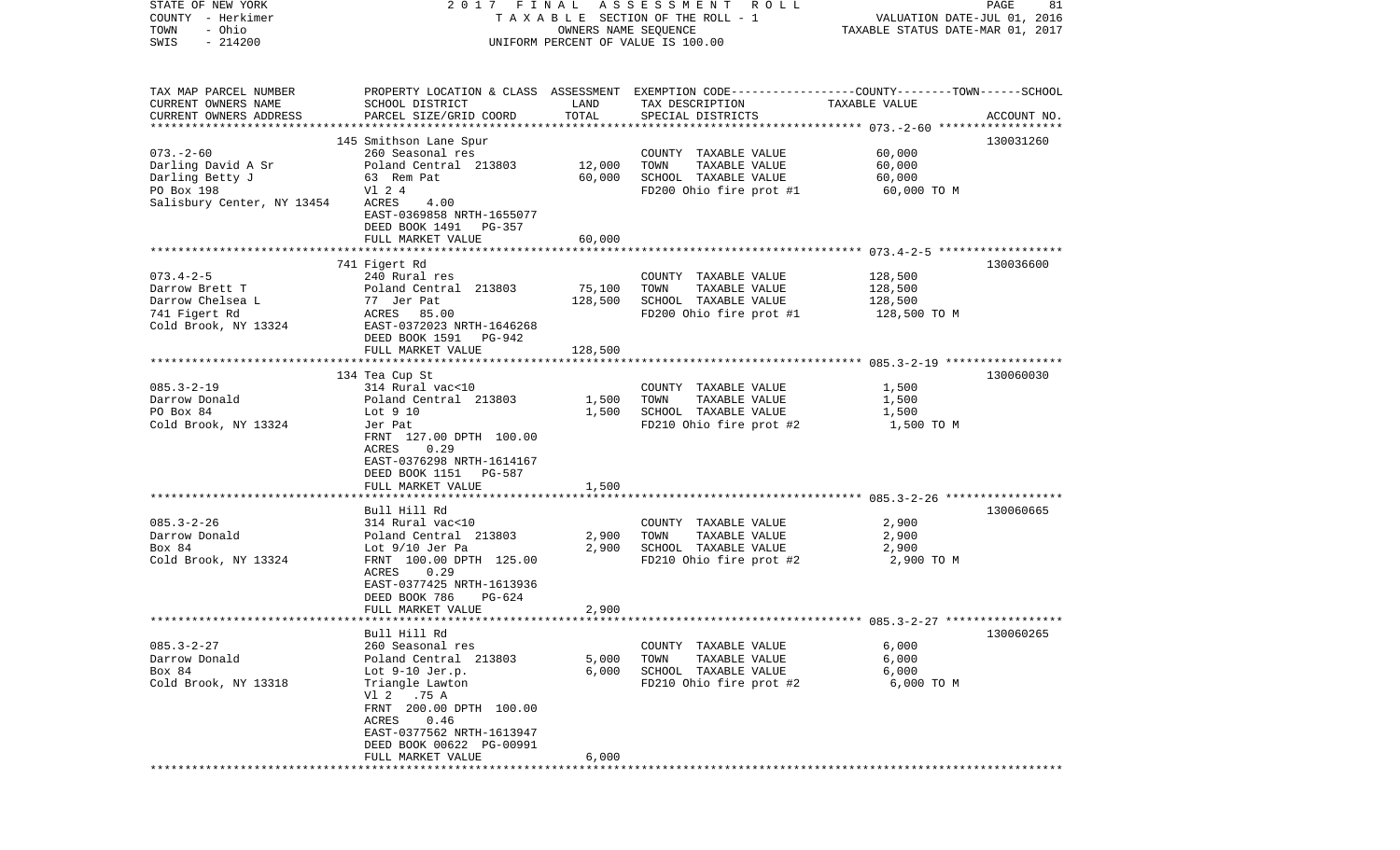| STATE OF NEW YORK<br>COUNTY - Herkimer<br>- Ohio<br>TOWN<br>$-214200$<br>SWIS                                                              | 2017 FINAL                                                                                                                                                                                                                                                                                                                                                                                                  | OWNERS NAME SEQUENCE                      | ASSESSMENT ROLL<br>TAXABLE SECTION OF THE ROLL - 1<br>UNIFORM PERCENT OF VALUE IS 100.00                                                                                                             | VALUATION DATE-JUL 01, 2016<br>TAXABLE STATUS DATE-MAR 01, 2017                | PAGE<br>82             |
|--------------------------------------------------------------------------------------------------------------------------------------------|-------------------------------------------------------------------------------------------------------------------------------------------------------------------------------------------------------------------------------------------------------------------------------------------------------------------------------------------------------------------------------------------------------------|-------------------------------------------|------------------------------------------------------------------------------------------------------------------------------------------------------------------------------------------------------|--------------------------------------------------------------------------------|------------------------|
| TAX MAP PARCEL NUMBER<br>CURRENT OWNERS NAME<br>CURRENT OWNERS ADDRESS                                                                     | SCHOOL DISTRICT<br>PARCEL SIZE/GRID COORD                                                                                                                                                                                                                                                                                                                                                                   | LAND<br>TOTAL                             | PROPERTY LOCATION & CLASS ASSESSMENT EXEMPTION CODE---------------COUNTY-------TOWN------SCHOOL<br>TAX DESCRIPTION TAXABLE VALUE<br>SPECIAL DISTRICTS                                                |                                                                                | ACCOUNT NO.            |
|                                                                                                                                            | Bull Hill Rd                                                                                                                                                                                                                                                                                                                                                                                                |                                           |                                                                                                                                                                                                      |                                                                                | 130076050              |
| $085.3 - 2 - 29$<br>Darrow Donald<br>Box 84<br>Cold Brook, NY 13324                                                                        | 314 Rural vac<10<br>Poland Central 213803<br>Lot 9<br>V1.25A<br>FRNT 100.00 DPTH 100.00                                                                                                                                                                                                                                                                                                                     | 700<br>700                                | COUNTY TAXABLE VALUE<br>TOWN<br>TAXABLE VALUE<br>SCHOOL TAXABLE VALUE<br>FD210 Ohio fire prot #2                                                                                                     | 700<br>700<br>700<br>700 TO M                                                  |                        |
|                                                                                                                                            | 0.23<br>ACRES<br>EAST-0377920 NRTH-1614050<br>DEED BOOK 00620 PG-00491<br>FULL MARKET VALUE                                                                                                                                                                                                                                                                                                                 | 700                                       |                                                                                                                                                                                                      |                                                                                |                        |
|                                                                                                                                            |                                                                                                                                                                                                                                                                                                                                                                                                             |                                           |                                                                                                                                                                                                      |                                                                                |                        |
| $085.3 - 2 - 30$<br>Darrow Donald<br>Box 84<br>Cold Brook, NY 13324<br>$085.3 - 2 - 31$<br>Darrow Donald<br>Box 84<br>Cold Brook, NY 13324 | Bull Hill Rd<br>314 Rural vac<10<br>Poland Central 213803<br>9-1 Jer Pat<br>Lawton Cor<br>FRNT 100.00 DPTH 75.00<br>0.17<br>ACRES<br>EAST-0377924 NRTH-1613966<br>DEED BOOK 747<br>PG-175<br>FULL MARKET VALUE<br>Bull Hill Rd<br>312 Vac w/imprv<br>Poland Central 213803<br>Lot9&10<br>$VI$ $1/5A$<br>FRNT 100.00 DPTH 75.00<br>ACRES 0.17<br>EAST-0378019 NRTH-1613968<br>DEED BOOK 919<br><b>PG-199</b> | 1,000<br>1,000<br>1,000<br>1,600<br>2,500 | COUNTY TAXABLE VALUE<br>TAXABLE VALUE<br>TOWN<br>SCHOOL TAXABLE VALUE<br>FD210 Ohio fire prot #2<br>COUNTY TAXABLE VALUE<br>TOWN<br>TAXABLE VALUE<br>SCHOOL TAXABLE VALUE<br>FD210 Ohio fire prot #2 | 1,000<br>1,000<br>1,000<br>1,000 TO M<br>2,500<br>2,500<br>2,500<br>2,500 TO M | 130031710<br>130076080 |
|                                                                                                                                            | FULL MARKET VALUE                                                                                                                                                                                                                                                                                                                                                                                           | 2,500                                     |                                                                                                                                                                                                      |                                                                                |                        |
|                                                                                                                                            | Bull Hill Rd                                                                                                                                                                                                                                                                                                                                                                                                |                                           |                                                                                                                                                                                                      |                                                                                | 130060425              |
| $085.3 - 2 - 32$<br>Darrow Donald<br>Box 84<br>Cold Brook, NY 13324                                                                        | 314 Rural vac<10<br>Poland Central 213803<br>Lot $9+10$ Jer P<br>V12 0.5A<br>FRNT 50.00 DPTH 175.00<br>ACRES<br>0.43<br>EAST-0378048 NRTH-1614061<br>DEED BOOK 919<br><b>PG-199</b><br>FULL MARKET VALUE                                                                                                                                                                                                    | 3,200<br>3,200<br>3,200                   | COUNTY TAXABLE VALUE<br>TOWN<br>TAXABLE VALUE<br>SCHOOL TAXABLE VALUE<br>FD210 Ohio fire prot #2                                                                                                     | 3,200<br>3,200<br>3,200<br>3,200 TO M                                          |                        |
|                                                                                                                                            |                                                                                                                                                                                                                                                                                                                                                                                                             |                                           |                                                                                                                                                                                                      |                                                                                |                        |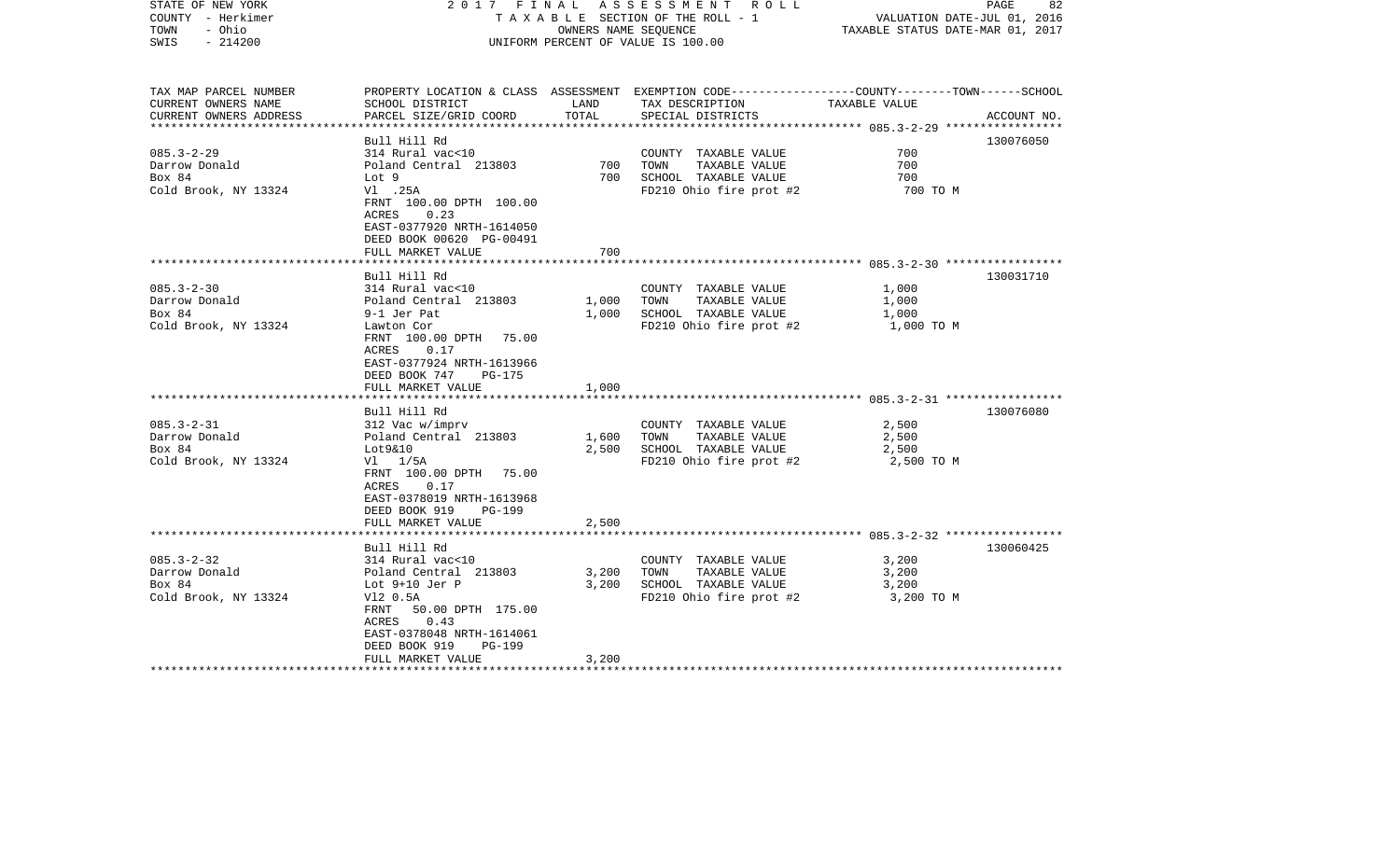| STATE OF NEW YORK<br>COUNTY - Herkimer                                 | 2017 FINAL                                                                |                      | A S S E S S M E N T A O L L<br>TAXABLE SECTION OF THE ROLL - 1                                                                           | VALUATION DATE-JUL 01, 2016      | PAGE<br>83  |
|------------------------------------------------------------------------|---------------------------------------------------------------------------|----------------------|------------------------------------------------------------------------------------------------------------------------------------------|----------------------------------|-------------|
| - Ohio<br>TOWN<br>$-214200$<br>SWIS                                    |                                                                           | OWNERS NAME SEQUENCE | UNIFORM PERCENT OF VALUE IS 100.00                                                                                                       | TAXABLE STATUS DATE-MAR 01, 2017 |             |
| TAX MAP PARCEL NUMBER<br>CURRENT OWNERS NAME<br>CURRENT OWNERS ADDRESS | SCHOOL DISTRICT<br>PARCEL SIZE/GRID COORD                                 | LAND<br>TOTAL        | PROPERTY LOCATION & CLASS ASSESSMENT EXEMPTION CODE----------------COUNTY-------TOWN------SCHOOL<br>TAX DESCRIPTION<br>SPECIAL DISTRICTS | TAXABLE VALUE                    | ACCOUNT NO. |
| **********************                                                 |                                                                           |                      |                                                                                                                                          |                                  |             |
|                                                                        | Bull Hill Rd                                                              |                      |                                                                                                                                          |                                  | 130024060   |
| $085.3 - 2 - 40$<br>Darrow Donald<br>Box 84                            | 270 Mfg housing<br>Poland Central 213803<br>Jer Pat                       | 3,700<br>4,200       | COUNTY TAXABLE VALUE<br>TOWN<br>TAXABLE VALUE                                                                                            | 4,200<br>4,200<br>4,200          |             |
| Cold Brook, NY 13324                                                   | 9<br>Trl .25A<br>FRNT 120.00 DPTH<br>75.00<br>ACRES<br>0.21               |                      | SCHOOL TAXABLE VALUE<br>FD210 Ohio fire prot #2                                                                                          | 4,200 TO M                       |             |
|                                                                        | EAST-0379298 NRTH-1613775<br>DEED BOOK 919<br>PG-202<br>FULL MARKET VALUE | 4,200                |                                                                                                                                          |                                  |             |
|                                                                        |                                                                           |                      |                                                                                                                                          |                                  |             |
| $085.3 - 2 - 51$                                                       | 176 Bull Hill Rd<br>270 Mfg housing                                       |                      | COUNTY TAXABLE VALUE                                                                                                                     | 16,600                           | 130015930   |
| Darrow Donald                                                          | Poland Central 213803                                                     | 15,100               | TOWN<br>TAXABLE VALUE                                                                                                                    | 16,600                           |             |
| PO Box 84<br>Cold Brook, NY 13324                                      | 10 Jer Pat<br>Carl Farber Pl<br>1.50<br>ACRES                             | 16,600               | SCHOOL TAXABLE VALUE<br>FD210 Ohio fire prot #2                                                                                          | 16,600<br>16,600 TO M            |             |
|                                                                        | EAST-0374617 NRTH-1614400<br>DEED BOOK 777<br>PG-068<br>FULL MARKET VALUE | 16,600               |                                                                                                                                          |                                  |             |
|                                                                        |                                                                           |                      |                                                                                                                                          |                                  |             |
|                                                                        | 548 Haskell Rd                                                            |                      |                                                                                                                                          |                                  | 130039960   |
| $071. - 1 - 17$                                                        | 260 Seasonal res                                                          |                      | COUNTY TAXABLE VALUE                                                                                                                     | 79,000                           |             |
| Darrow Edward J<br>311 Dan Davis Rd                                    | Poland Central 213803<br>103 Nob Pat                                      | 22,000<br>79,000     | TAXABLE VALUE<br>TOWN<br>SCHOOL TAXABLE VALUE                                                                                            | 79,000<br>79,000                 |             |
| Cold Brook, NY 13324                                                   | ACRES<br>3.00                                                             |                      | FD200 Ohio fire prot #1                                                                                                                  | 79,000 TO M                      |             |
|                                                                        | EAST-0400003 NRTH-1668901<br>DEED BOOK 1288<br>PG-989                     |                      |                                                                                                                                          |                                  |             |
|                                                                        | FULL MARKET VALUE<br>************************                             | 79,000               |                                                                                                                                          |                                  |             |
|                                                                        | Cumnings Rd                                                               |                      |                                                                                                                                          |                                  | 130032220   |
| $073.3 - 2 - 72.3$                                                     | 322 Rural vac>10                                                          |                      | COUNTY TAXABLE VALUE                                                                                                                     | 30,500                           |             |
| Darrow Ernest J Jr                                                     | Poland Central 213803                                                     | 30,500               | TOWN<br>TAXABLE VALUE                                                                                                                    | 30,500                           |             |
| 586 Butler Rd                                                          | 45 Jer Pat                                                                | 30,500               | SCHOOL TAXABLE VALUE                                                                                                                     | 30,500                           |             |
| Poland, NY 13431                                                       | FRNT 1832.30 DPTH<br>33.10<br>ACRES<br>EAST-0356864 NRTH-1640387          |                      | FD200 Ohio fire prot #1                                                                                                                  | 30,500 TO M                      |             |
|                                                                        | DEED BOOK 1161<br>PG-425                                                  |                      |                                                                                                                                          |                                  |             |
|                                                                        | FULL MARKET VALUE                                                         | 30,500               |                                                                                                                                          |                                  |             |
|                                                                        |                                                                           |                      | ******************************* 073.3-2-72.1 ***************                                                                             |                                  |             |
|                                                                        | Cumnings Rd                                                               |                      |                                                                                                                                          |                                  | 130032220   |
| $073.3 - 2 - 72.1$<br>Darrow James                                     | 322 Rural vac>10<br>Poland Central 213803                                 | 30,500               | COUNTY TAXABLE VALUE<br>TOWN<br>TAXABLE VALUE                                                                                            | 30,500<br>30,500                 |             |
| PO Box 606                                                             | 45 Jer Pat                                                                | 30,500               | SCHOOL TAXABLE VALUE                                                                                                                     | 30,500                           |             |
| Unionville, NY 10988                                                   | ACRES 33.10<br>EAST-0357691 NRTH-1640172                                  |                      | FD200 Ohio fire prot #1                                                                                                                  | 30,500 TO M                      |             |
|                                                                        | DEED BOOK 713<br>PG-314                                                   |                      |                                                                                                                                          |                                  |             |
|                                                                        | FULL MARKET VALUE                                                         | 30,500               |                                                                                                                                          |                                  |             |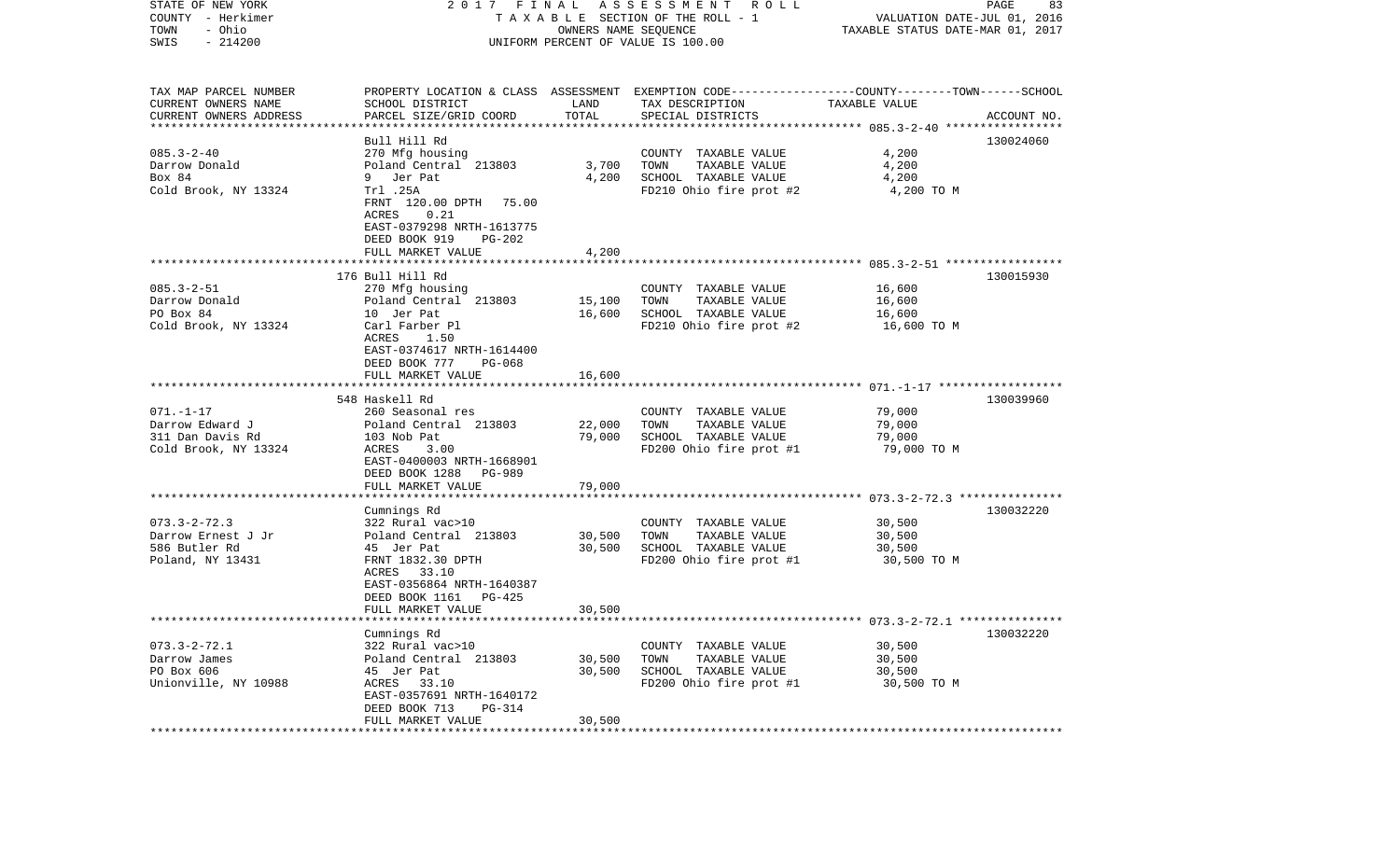| STATE OF NEW YORK                  | 2017<br>FINAL                                       |                                    | ASSESSMENT<br>R O L L                                                                            |                                                    | PAGE<br>84  |
|------------------------------------|-----------------------------------------------------|------------------------------------|--------------------------------------------------------------------------------------------------|----------------------------------------------------|-------------|
| COUNTY - Herkimer                  | TAXABLE SECTION OF THE ROLL - 1                     | VALUATION DATE-JUL 01, 2016        |                                                                                                  |                                                    |             |
| - Ohio<br>TOWN                     |                                                     | TAXABLE STATUS DATE-MAR 01, 2017   |                                                                                                  |                                                    |             |
| $-214200$<br>SWIS                  |                                                     | UNIFORM PERCENT OF VALUE IS 100.00 |                                                                                                  |                                                    |             |
|                                    |                                                     |                                    |                                                                                                  |                                                    |             |
| TAX MAP PARCEL NUMBER              |                                                     |                                    | PROPERTY LOCATION & CLASS ASSESSMENT EXEMPTION CODE----------------COUNTY-------TOWN------SCHOOL |                                                    |             |
| CURRENT OWNERS NAME                | SCHOOL DISTRICT                                     | LAND                               | TAX DESCRIPTION                                                                                  | TAXABLE VALUE                                      |             |
| CURRENT OWNERS ADDRESS             | PARCEL SIZE/GRID COORD                              | TOTAL                              | SPECIAL DISTRICTS                                                                                |                                                    | ACCOUNT NO. |
| ***********************            |                                                     |                                    |                                                                                                  |                                                    |             |
|                                    | 193 Kelly Rd                                        |                                    |                                                                                                  |                                                    | 130025950   |
| $078.2 - 2 - 1$                    | 240 Rural res                                       |                                    | COUNTY TAXABLE VALUE                                                                             | 180,000                                            |             |
| Darrow Joshua R                    | Poland Central 213803                               | 56,800                             | TOWN<br>TAXABLE VALUE                                                                            | 180,000                                            |             |
| Darrow Elizabeth R                 | 44 Jer Pat                                          | 180,000                            | SCHOOL TAXABLE VALUE                                                                             | 180,000                                            |             |
| 193 Kelly Rd                       | ACRES 54.60                                         |                                    | FD200 Ohio fire prot #1                                                                          | 180,000 TO M                                       |             |
| Cold Brook, NY 13324               | EAST-0362916 NRTH-1638802<br>DEED BOOK 2017 PG-1831 |                                    |                                                                                                  |                                                    |             |
|                                    | FULL MARKET VALUE                                   | 180,000                            |                                                                                                  |                                                    |             |
|                                    |                                                     | ********                           |                                                                                                  | ******************** 085.3-2-23 ****************** |             |
|                                    | Tea Cup St                                          |                                    |                                                                                                  |                                                    |             |
| $085.3 - 2 - 23$                   | 270 Mfg housing                                     |                                    | COUNTY TAXABLE VALUE                                                                             | 34,900                                             |             |
| Darrow Kenneth                     | Poland Central 213803                               | 30,900                             | TAXABLE VALUE<br>TOWN                                                                            | 34,900                                             |             |
| 93 Gray-Wilmurt Rd                 | ACRES 15.40                                         | 34,900                             | SCHOOL TAXABLE VALUE                                                                             | 34,900                                             |             |
| Cold Brook, NY 13324               | EAST-0377359 NRTH-1614434                           |                                    | FD210 Ohio fire prot #2                                                                          | 34,900 TO M                                        |             |
|                                    | DEED BOOK 1170<br>PG-256                            |                                    |                                                                                                  |                                                    |             |
|                                    | FULL MARKET VALUE                                   | 34,900                             |                                                                                                  |                                                    |             |
|                                    |                                                     |                                    |                                                                                                  |                                                    |             |
|                                    | Bull Hill Rd                                        |                                    |                                                                                                  |                                                    | 130044220   |
| $085.3 - 3 - 5$                    | 210 1 Family Res                                    |                                    | <b>BAS STAR</b><br>41854                                                                         | $\mathbf{0}$<br>$\Omega$                           | 30,000      |
| Darrow Megan L                     | Poland Central 213803                               | 22,000                             | COUNTY TAXABLE VALUE                                                                             | 55,000                                             |             |
| 523 Bull Hill Rd<br>Ohio, NY 13324 | 9 Jer Pat<br>ACRES<br>6.00                          | 55,000                             | TOWN<br>TAXABLE VALUE<br>SCHOOL TAXABLE VALUE                                                    | 55,000<br>25,000                                   |             |
|                                    | EAST-0381220 NRTH-1614706                           |                                    | FD210 Ohio fire prot #2                                                                          | 55,000 TO M                                        |             |
|                                    | DEED BOOK 1420<br>PG-516                            |                                    |                                                                                                  |                                                    |             |
|                                    | FULL MARKET VALUE                                   | 55,000                             |                                                                                                  |                                                    |             |
|                                    |                                                     |                                    |                                                                                                  | $065, -1-38$ *******************                   |             |
|                                    | Farr Rd                                             |                                    |                                                                                                  |                                                    | 130009720   |
| $065. - 1 - 38$                    | 260 Seasonal res                                    |                                    | COUNTY TAXABLE VALUE                                                                             | 16,100                                             |             |
| Dattel Craig T                     | Adirondack<br>302601                                | 4,100                              | TAXABLE VALUE<br>TOWN                                                                            | 16,100                                             |             |
| High St                            | Minuse<br>$1 \quad$                                 | 16,100                             | SCHOOL TAXABLE VALUE                                                                             | 16,100                                             |             |
| PO Box 146                         | Sens <sub>2</sub>                                   |                                    | FD215 Ohio fire prot #3                                                                          | 16,100 TO M                                        |             |
| Downsville, NY 13755               | FRNT 150.00 DPTH 250.00                             |                                    |                                                                                                  |                                                    |             |
|                                    | ACRES<br>2.00                                       |                                    |                                                                                                  |                                                    |             |
|                                    | EAST-0359555 NRTH-1681323                           |                                    |                                                                                                  |                                                    |             |
|                                    | DEED BOOK 935<br><b>PG-610</b>                      |                                    |                                                                                                  |                                                    |             |
|                                    | FULL MARKET VALUE                                   | 16,100                             |                                                                                                  |                                                    |             |
|                                    | Kohler Rd                                           |                                    |                                                                                                  |                                                    | 130029850   |
| $073.4 - 3 - 3$                    | 314 Rural vac<10                                    |                                    | COUNTY TAXABLE VALUE                                                                             | 4,200                                              |             |
| Dauck Michael E                    | Poland Central 213803                               | 4,200                              | TOWN<br>TAXABLE VALUE                                                                            | 4,200                                              |             |
| 290 Kohler Rd                      | 50 Jer Pat                                          | 4,200                              | SCHOOL TAXABLE VALUE                                                                             | 4,200                                              |             |
| Cold Brook, NY 13324               | V1 2 200X300                                        |                                    | FD200 Ohio fire prot #1                                                                          | 4,200 TO M                                         |             |
|                                    | ACRES<br>1.40                                       |                                    |                                                                                                  |                                                    |             |
|                                    | EAST-0372080 NRTH-1640922                           |                                    |                                                                                                  |                                                    |             |
|                                    | DEED BOOK 940<br>PG-417                             |                                    |                                                                                                  |                                                    |             |
|                                    | FULL MARKET VALUE                                   | 4,200                              |                                                                                                  |                                                    |             |
| *********************              |                                                     |                                    |                                                                                                  |                                                    |             |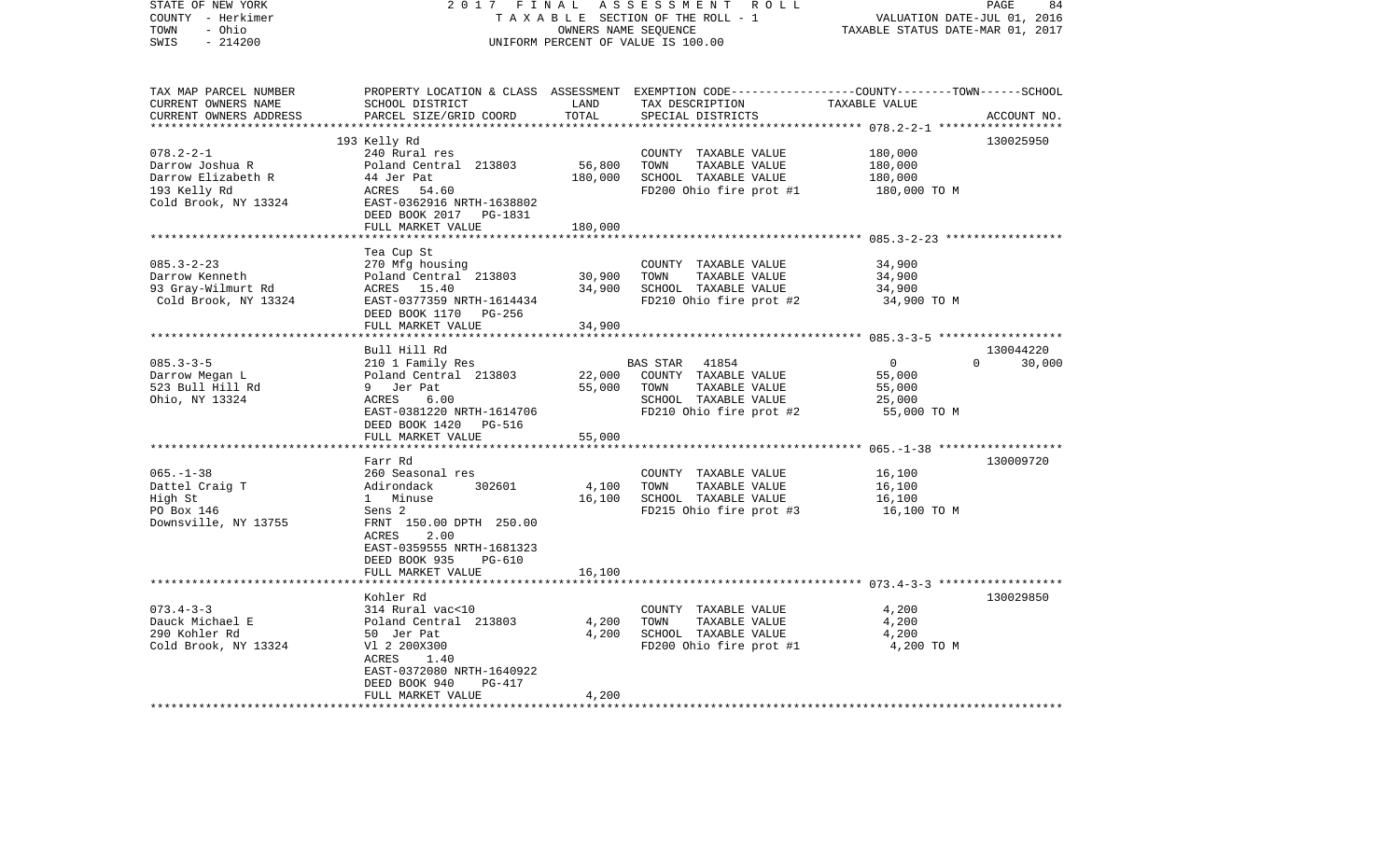| COUNTY<br>– Herkimer             |                                               |          | T A X A B L E SECTION OF THE ROLL - 1                                                           | VALUATION DATE-JUL 01, 2016                             |                   |
|----------------------------------|-----------------------------------------------|----------|-------------------------------------------------------------------------------------------------|---------------------------------------------------------|-------------------|
| - Ohio<br>TOWN                   |                                               |          | OWNERS NAME SEQUENCE                                                                            | TAXABLE STATUS DATE-MAR 01, 2017                        |                   |
| SWIS<br>$-214200$                | UNIFORM PERCENT OF VALUE IS 100.00            |          |                                                                                                 |                                                         |                   |
|                                  |                                               |          |                                                                                                 |                                                         |                   |
| TAX MAP PARCEL NUMBER            |                                               |          | PROPERTY LOCATION & CLASS ASSESSMENT EXEMPTION CODE----------------COUNTY-------TOWN-----SCHOOL |                                                         |                   |
| CURRENT OWNERS NAME              | SCHOOL DISTRICT                               | LAND     | TAX DESCRIPTION                                                                                 | TAXABLE VALUE                                           |                   |
| CURRENT OWNERS ADDRESS           | PARCEL SIZE/GRID COORD                        | TOTAL    | SPECIAL DISTRICTS                                                                               |                                                         | ACCOUNT NO.       |
|                                  |                                               |          |                                                                                                 |                                                         |                   |
|                                  | 290 Kohler Rd                                 |          |                                                                                                 |                                                         | 130015750         |
| $073.4 - 3 - 4$                  | 210 1 Family Res                              |          | VET COM CT 41131                                                                                | 10,750<br>10,750                                        | 0                 |
| Dauck Michael E<br>290 Kohler Rd | Poland Central 213803                         |          | 11,600 VET DIS CT 41141<br>43,000 ENH STAR<br>41834                                             | 21,500<br>21,500<br>$\overline{0}$                      | 0<br>$\mathbf{0}$ |
| Cold Brook, NY 13324             | 50 Jer Pat<br>FRNT 150.00 DPTH 200.00         |          | COUNTY TAXABLE VALUE                                                                            | 10,750                                                  | 43,000            |
|                                  | 0.69<br>ACRES                                 |          | TOWN<br>TAXABLE VALUE                                                                           | 10,750                                                  |                   |
|                                  | EAST-0371963 NRTH-1641223                     |          | SCHOOL TAXABLE VALUE                                                                            | 0                                                       |                   |
|                                  | DEED BOOK 877<br>PG-196                       |          | FD200 Ohio fire prot #1                                                                         | 43,000 TO M                                             |                   |
|                                  | FULL MARKET VALUE                             | 43,000   |                                                                                                 |                                                         |                   |
|                                  |                                               |          |                                                                                                 | *********************** 073.4-3-5 *******************   |                   |
|                                  | Kohler Rd                                     |          |                                                                                                 |                                                         | 130015780         |
| $073.4 - 3 - 5$                  | 312 Vac w/imprv                               |          | COUNTY TAXABLE VALUE                                                                            | 7,700                                                   |                   |
| Dauck Michael E                  | Poland Central 213803                         | 6,700    | TAXABLE VALUE<br>TOWN                                                                           | 7,700                                                   |                   |
| 290 Kohler Rd                    | 50 Jer Pat                                    | 7,700    | SCHOOL TAXABLE VALUE                                                                            | 7,700                                                   |                   |
| Cold Brook, NY 13324             | $V1$ 2 1 3/4                                  |          | FD200 Ohio fire prot #1                                                                         | 7,700 TO M                                              |                   |
|                                  | ACRES<br>2.23<br>EAST-0372152 NRTH-1641170    |          |                                                                                                 |                                                         |                   |
|                                  | DEED BOOK 877<br>PG-196                       |          |                                                                                                 |                                                         |                   |
|                                  | FULL MARKET VALUE                             | 7,700    |                                                                                                 |                                                         |                   |
|                                  | **********************                        | ******** |                                                                                                 | ************************* 073.3-2-26.1 **************** |                   |
|                                  | 162 Woods Rd                                  |          |                                                                                                 |                                                         | 130060080         |
| $073.3 - 2 - 26.1$               | 260 Seasonal res                              |          | COUNTY TAXABLE VALUE                                                                            | 49,000                                                  |                   |
| Davidson Alisha                  | Poland Central 213803                         | 12,500   | TOWN<br>TAXABLE VALUE                                                                           | 49,000                                                  |                   |
| Beauchamp Danielle               | Lot 48                                        | 49,000   | SCHOOL TAXABLE VALUE                                                                            | 49,000                                                  |                   |
| 22 Lake Shore Dr Apt 1A          | Jer Pat                                       |          | FD200 Ohio fire prot #1                                                                         | 49,000 TO M                                             |                   |
| Watervliet, NY 12189             | 1.00<br>ACRES                                 |          |                                                                                                 |                                                         |                   |
|                                  | EAST-0361151 NRTH-1644761                     |          |                                                                                                 |                                                         |                   |
|                                  | DEED BOOK 1632<br>PG-742<br>FULL MARKET VALUE | 49,000   |                                                                                                 |                                                         |                   |
|                                  |                                               |          |                                                                                                 |                                                         |                   |
|                                  | South Lake Rd                                 |          |                                                                                                 |                                                         | 130016080         |
| $058. - 2 - 54$                  | 260 Seasonal res - WTRFNT                     |          | COUNTY TAXABLE VALUE                                                                            | 145,000                                                 |                   |
| Davis Jerome F                   | Adirondack<br>302601                          | 105,900  | TAXABLE VALUE<br>TOWN                                                                           | 145,000                                                 |                   |
| Oxenford Heather L               | 1 Nob Pat                                     | 145,000  | SCHOOL TAXABLE VALUE                                                                            | 145,000                                                 |                   |
| 1699 State Route 80              | Sens $3/4$                                    |          | FD215 Ohio fire prot #3                                                                         | 145,000 TO M                                            |                   |
| New Woodstock, NY 13122          | FRNT 100.00 DPTH 327.30                       |          |                                                                                                 |                                                         |                   |
|                                  | ACRES<br>0.72                                 |          |                                                                                                 |                                                         |                   |
|                                  | EAST-0385374 NRTH-1706187                     |          |                                                                                                 |                                                         |                   |
|                                  | DEED BOOK 1541<br>PG-580                      |          |                                                                                                 |                                                         |                   |
|                                  | FULL MARKET VALUE                             | 145,000  |                                                                                                 |                                                         |                   |
|                                  | Unclemier Rd                                  |          |                                                                                                 |                                                         | 130061005         |
| $079.1 - 1 - 15$                 | 260 Seasonal res                              |          | COUNTY TAXABLE VALUE                                                                            | 24,400                                                  |                   |
| Davis Richard L                  | Poland Central 213803                         | 11,000   | TOWN<br>TAXABLE VALUE                                                                           | 24,400                                                  |                   |
| PO Box 238                       | 51 Jer Pgt                                    | 24,400   | SCHOOL TAXABLE VALUE                                                                            | 24,400                                                  |                   |
| West Winfield, NY 13491          | ACRES<br>3.00                                 |          | FD200 Ohio fire prot #1                                                                         | 24,400 TO M                                             |                   |
|                                  | EAST-0376850 NRTH-1634768                     |          |                                                                                                 |                                                         |                   |
|                                  | DEED BOOK 819<br>PG-178                       |          |                                                                                                 |                                                         |                   |
|                                  | FULL MARKET VALUE                             | 24,400   |                                                                                                 |                                                         |                   |
|                                  |                                               |          |                                                                                                 |                                                         |                   |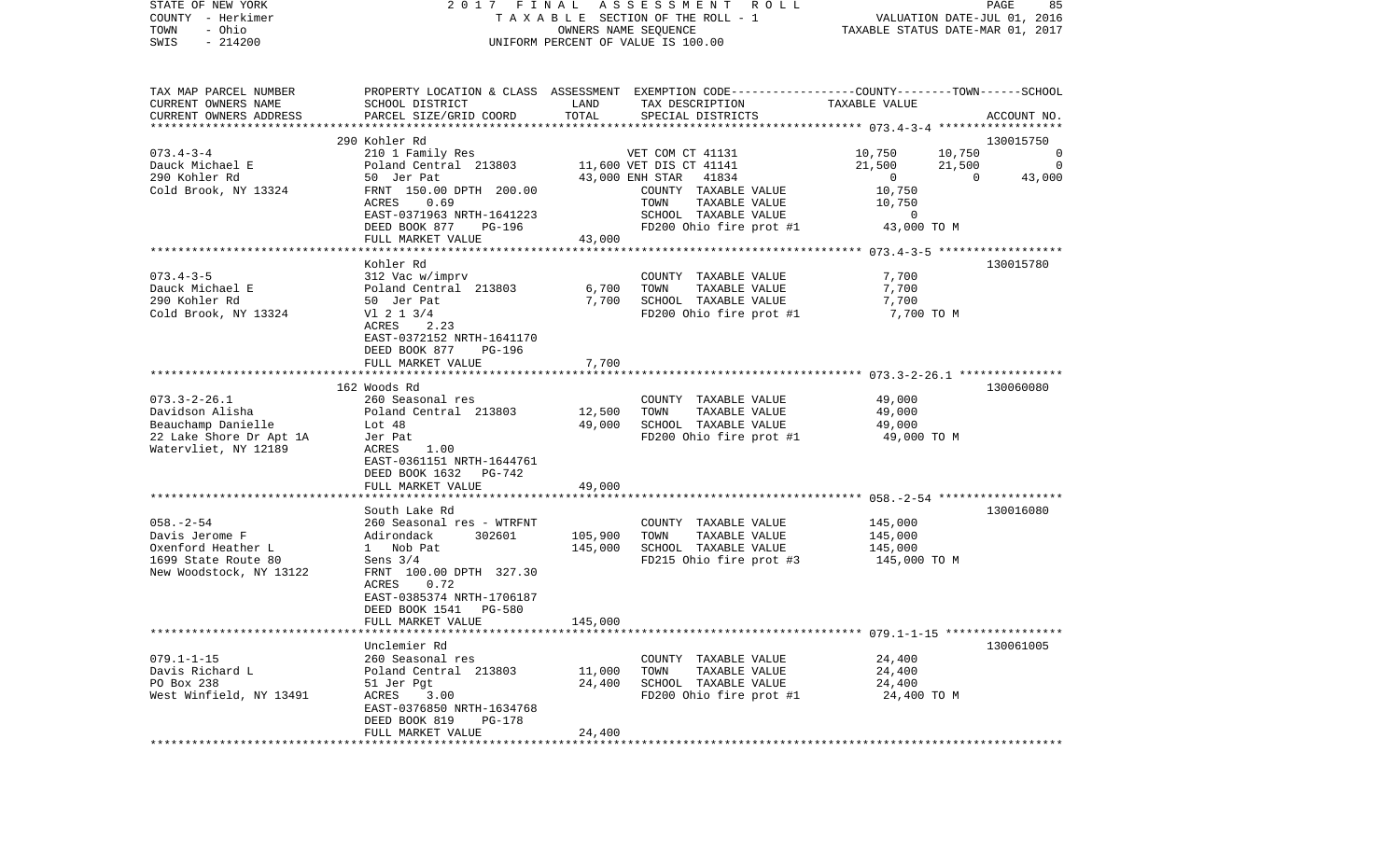| STATE OF NEW YORK                                   | 2017 FINAL                                     |                      | A S S E S S M E N T A O L L                                                                      |                                  | PAGE<br>86  |
|-----------------------------------------------------|------------------------------------------------|----------------------|--------------------------------------------------------------------------------------------------|----------------------------------|-------------|
| COUNTY - Herkimer                                   |                                                |                      | TAXABLE SECTION OF THE ROLL - 1                                                                  | VALUATION DATE-JUL 01, 2016      |             |
| - Ohio<br>TOWN                                      |                                                | OWNERS NAME SEQUENCE |                                                                                                  | TAXABLE STATUS DATE-MAR 01, 2017 |             |
| $-214200$<br>SWIS                                   |                                                |                      | UNIFORM PERCENT OF VALUE IS 100.00                                                               |                                  |             |
|                                                     |                                                |                      |                                                                                                  |                                  |             |
|                                                     |                                                |                      |                                                                                                  |                                  |             |
| TAX MAP PARCEL NUMBER                               |                                                |                      | PROPERTY LOCATION & CLASS ASSESSMENT EXEMPTION CODE----------------COUNTY-------TOWN------SCHOOL |                                  |             |
| CURRENT OWNERS NAME                                 | SCHOOL DISTRICT                                | LAND                 | TAX DESCRIPTION                                                                                  | TAXABLE VALUE                    |             |
| CURRENT OWNERS ADDRESS<br>************************* | PARCEL SIZE/GRID COORD                         | TOTAL                | SPECIAL DISTRICTS                                                                                |                                  | ACCOUNT NO. |
|                                                     |                                                |                      |                                                                                                  |                                  |             |
|                                                     | Unclemier Rd                                   |                      |                                                                                                  |                                  | 130060790   |
| $079.1 - 1 - 16$                                    | 260 Seasonal res<br>Poland Central 213803      |                      | COUNTY TAXABLE VALUE                                                                             | 20,000                           |             |
| Davis Richard L<br>PO Box 238                       |                                                | 9,200                | TOWN<br>TAXABLE VALUE                                                                            | 20,000                           |             |
|                                                     | Lot 50 Jer Pat                                 | 20,000               | SCHOOL TAXABLE VALUE                                                                             | 20,000                           |             |
| West Winfeild, NY 13491                             | V1 2 2.18 A<br>ACRES<br>2.10                   |                      | FD200 Ohio fire prot #1                                                                          | 20,000 TO M                      |             |
|                                                     | EAST-0377090 NRTH-1634711                      |                      |                                                                                                  |                                  |             |
|                                                     | DEED BOOK 1174<br>PG-101                       |                      |                                                                                                  |                                  |             |
|                                                     | FULL MARKET VALUE                              | 20,000               |                                                                                                  |                                  |             |
|                                                     |                                                |                      |                                                                                                  |                                  |             |
|                                                     | Honnedaga Lk                                   |                      |                                                                                                  |                                  | 130007050   |
| $059. - 1 - 70$                                     | 260 Seasonal res - WTRFNT                      |                      | COUNTY TAXABLE VALUE                                                                             | 309,200                          |             |
| Day Margaret E                                      | Poland Central 213803                          | 94,600               | TOWN<br>TAXABLE VALUE                                                                            | 309,200                          |             |
| 764 Brave Heart Loop                                | P38 Moose River                                | 309,200              | SCHOOL TAXABLE VALUE                                                                             | 309,200                          |             |
| Bozeman, MT 59718                                   | $P-Fr$ 5                                       |                      | FD215 Ohio fire prot #3                                                                          | 309,200 TO M                     |             |
|                                                     | ACRES<br>5.00                                  |                      |                                                                                                  |                                  |             |
|                                                     | EAST-0412496 NRTH-1704609                      |                      |                                                                                                  |                                  |             |
|                                                     | DEED BOOK 943<br>PG-372                        |                      |                                                                                                  |                                  |             |
|                                                     | FULL MARKET VALUE                              | 309,200              |                                                                                                  |                                  |             |
|                                                     |                                                |                      |                                                                                                  |                                  |             |
|                                                     | Honnedaga Lk                                   |                      |                                                                                                  |                                  | 130008790   |
| $059. -1 - 71$                                      | 314 Rural vac<10                               |                      | COUNTY TAXABLE VALUE                                                                             | 4,000                            |             |
| Day Margaret E                                      | Poland Central 213803                          | 4,000                | TOWN<br>TAXABLE VALUE                                                                            | 4,000                            |             |
| 764 Brave Heart Loop                                | R38 Moose River                                | 4,000                | SCHOOL TAXABLE VALUE                                                                             | 4,000                            |             |
| Bozeman, MT 59718                                   | $P-Fr 4$                                       |                      | FD215 Ohio fire prot #3                                                                          | 4,000 TO M                       |             |
|                                                     | ACRES<br>4.00                                  |                      |                                                                                                  |                                  |             |
|                                                     | EAST-0412866 NRTH-1704229                      |                      |                                                                                                  |                                  |             |
|                                                     | DEED BOOK 943<br>PG-371                        |                      |                                                                                                  |                                  |             |
|                                                     | FULL MARKET VALUE                              | 4,000                |                                                                                                  |                                  |             |
|                                                     |                                                |                      |                                                                                                  |                                  |             |
|                                                     | Thorpe Vly                                     |                      |                                                                                                  |                                  | 130009960   |
| $079.4 - 2 - 5$                                     | 260 Seasonal res                               |                      | COUNTY TAXABLE VALUE                                                                             | 59,800                           |             |
| Day Timothy                                         | Poland Central 213803                          | 34,800               | TOWN<br>TAXABLE VALUE                                                                            | 59,800                           |             |
| Yardley R                                           | 52 Jer Pat                                     | 59,800               | SCHOOL TAXABLE VALUE                                                                             | 59,800                           |             |
| Timothy Seymour                                     | 58,59,61                                       |                      | FD200 Ohio fire prot #1                                                                          | 59,800 TO M                      |             |
| 447 Otsego St                                       | ACRES 91.40                                    |                      |                                                                                                  |                                  |             |
| Ilion, NY 13357                                     | EAST-0385398 NRTH-1631026                      |                      |                                                                                                  |                                  |             |
|                                                     | DEED BOOK 857<br>$PG-43$                       |                      |                                                                                                  |                                  |             |
|                                                     | FULL MARKET VALUE                              | 59,800               |                                                                                                  |                                  |             |
|                                                     |                                                |                      |                                                                                                  |                                  |             |
|                                                     | 587 Ohio City Rd                               |                      |                                                                                                  |                                  | 130045120   |
| $078.2 - 2 - 18$                                    | 322 Rural vac>10                               |                      | COUNTY TAXABLE VALUE                                                                             | 20,800                           |             |
| Decarlis Andrew                                     | Poland Central 213803                          | 20,800               | TOWN<br>TAXABLE VALUE                                                                            | 20,800                           |             |
| 9633 Maynard Dr                                     | Lot 44                                         | 20,800               | SCHOOL TAXABLE VALUE                                                                             | 20,800                           |             |
| Marcy, NY 13403                                     | Jer Pat                                        |                      | FD200 Ohio fire prot #1                                                                          | 20,800 TO M                      |             |
|                                                     | R1 18.4 A                                      |                      |                                                                                                  |                                  |             |
|                                                     | ACRES<br>18.40                                 |                      |                                                                                                  |                                  |             |
|                                                     | EAST-0364284 NRTH-1636475                      |                      |                                                                                                  |                                  |             |
|                                                     | DEED BOOK 2017<br>PG-2335<br>FULL MARKET VALUE | 20,800               |                                                                                                  |                                  |             |
|                                                     |                                                |                      |                                                                                                  |                                  |             |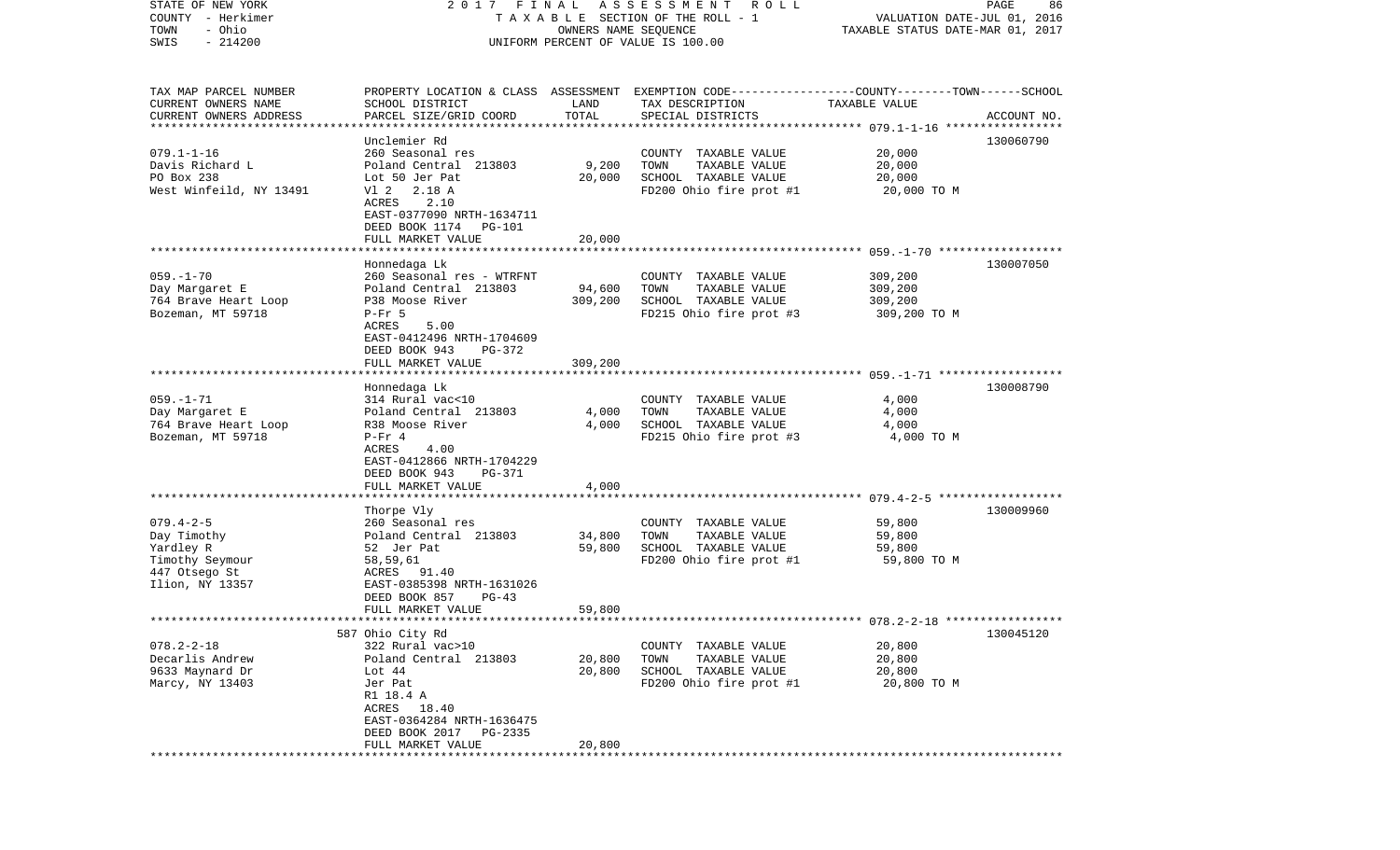| PROPERTY LOCATION & CLASS ASSESSMENT EXEMPTION CODE---------------COUNTY-------TOWN------SCHOOL<br>SCHOOL DISTRICT<br>LAND<br>TAX DESCRIPTION<br>TAXABLE VALUE<br>CURRENT OWNERS ADDRESS<br>PARCEL SIZE/GRID COORD<br>TOTAL<br>SPECIAL DISTRICTS<br>ACCOUNT NO.<br>331 Harvey Bridge Rd<br>130017910<br>$073.3 - 2 - 18$<br>41854<br>$\overline{0}$<br>270 Mfg housing<br><b>BAS STAR</b><br>$\Omega$<br>30,000<br>Decker Randy<br>Poland Central 213803<br>11,400<br>COUNTY TAXABLE VALUE<br>40,400<br>331 Harvey Bridge Rd<br>48 Jer Pat<br>40,400<br>TOWN<br>TAXABLE VALUE<br>40,400<br>Cold Brook, NY 13324<br>FRNT<br>75.00 DPTH 232.00<br>SCHOOL TAXABLE VALUE<br>10,400<br>ACRES<br>0.65<br>FD200 Ohio fire prot #1<br>40,400 TO M<br>EAST-0362154 NRTH-1645010<br>DEED BOOK 1292<br>PG-947<br>FULL MARKET VALUE<br>40,400<br>Harvey Bridge Rd<br>130075360<br>$073.3 - 2 - 19$<br>314 Rural vac<10<br>3,900<br>COUNTY TAXABLE VALUE<br>TAXABLE VALUE<br>Decker Randy<br>Poland Central 213803<br>3,900<br>TOWN<br>3,900<br>SCHOOL TAXABLE VALUE<br>331 Harvey Bridge Rd<br>Lot 48<br>3,900<br>3,900<br>Ohio, NY 13324<br>FD200 Ohio fire prot #1<br>FRNT 125.00 DPTH 350.00<br>3,900 TO M<br>0.93<br>ACRES<br>EAST-0362212 NRTH-1644881<br>DEED BOOK 1437<br>PG-826<br>FULL MARKET VALUE<br>3,900<br>130060315<br>Harvey Bridge Rd<br>2,800<br>314 Rural vac<10<br>COUNTY TAXABLE VALUE<br>TOWN<br>TAXABLE VALUE<br>Decker Randy<br>Poland Central 213803<br>2,800<br>2,800<br>2,800<br>SCHOOL TAXABLE VALUE<br>331 Harvey Bridge Rd<br>Lot 48 Jer Pat<br>2,800<br>Cold Brook, NY 13324<br>FRNT 173.00 DPTH 231.00<br>FD200 Ohio fire prot #1<br>2,800 TO M<br>ACRES<br>0.92<br>EAST-0362049 NRTH-1644823<br>DEED BOOK 1161<br>$PG-18$<br>FULL MARKET VALUE<br>2,800<br>Harvey Bridge Rd<br>130037050<br>2,200<br>314 Rural vac<10<br>COUNTY TAXABLE VALUE<br>Poland Central 213803<br>2,200<br>TOWN<br>TAXABLE VALUE<br>2,200<br>SCHOOL TAXABLE VALUE<br>2,200<br>2,200<br>48 Jer Pat<br>FRNT 125.00 DPTH 250.00<br>FD200 Ohio fire prot #1<br>2,200 TO M<br>ACRES<br>0.72<br>EAST-0362085 NRTH-1644626<br>DEED BOOK 1435<br>PG-826<br>FULL MARKET VALUE<br>2,200<br>Harvey Bridge Rd<br>130037020<br>$073.4 - 1 - 22$<br>260 Seasonal res<br>COUNTY TAXABLE VALUE<br>18,200<br>Decker Randy<br>Poland Central 213803<br>5,700<br>TOWN<br>TAXABLE VALUE<br>18,200<br>48 Jer Pat<br>18,200<br>SCHOOL TAXABLE VALUE<br>18,200<br>FD200 Ohio fire prot #1<br>18,200 TO M<br>FRNT 100.00 DPTH 342.00<br>ACRES<br>0.77<br>EAST-0362272 NRTH-1644761<br>DEED BOOK 1420<br>PG-826<br>18,200<br>FULL MARKET VALUE | COUNTY<br>– Herkimer<br>TOWN<br>- Ohio<br>$-214200$<br>SWIS | T A X A B L E SECTION OF THE ROLL - 1<br>UNIFORM PERCENT OF VALUE IS 100.00 | VALUATION DATE-JUL 01, 2016<br>TAXABLE STATUS DATE-MAR 01, 2017 |  |  |
|--------------------------------------------------------------------------------------------------------------------------------------------------------------------------------------------------------------------------------------------------------------------------------------------------------------------------------------------------------------------------------------------------------------------------------------------------------------------------------------------------------------------------------------------------------------------------------------------------------------------------------------------------------------------------------------------------------------------------------------------------------------------------------------------------------------------------------------------------------------------------------------------------------------------------------------------------------------------------------------------------------------------------------------------------------------------------------------------------------------------------------------------------------------------------------------------------------------------------------------------------------------------------------------------------------------------------------------------------------------------------------------------------------------------------------------------------------------------------------------------------------------------------------------------------------------------------------------------------------------------------------------------------------------------------------------------------------------------------------------------------------------------------------------------------------------------------------------------------------------------------------------------------------------------------------------------------------------------------------------------------------------------------------------------------------------------------------------------------------------------------------------------------------------------------------------------------------------------------------------------------------------------------------------------------------------------------------------------------------------------------------------------------------------------------------------------------------------------------------------------------------------------------------------------------------------------------------------------------------------------|-------------------------------------------------------------|-----------------------------------------------------------------------------|-----------------------------------------------------------------|--|--|
|                                                                                                                                                                                                                                                                                                                                                                                                                                                                                                                                                                                                                                                                                                                                                                                                                                                                                                                                                                                                                                                                                                                                                                                                                                                                                                                                                                                                                                                                                                                                                                                                                                                                                                                                                                                                                                                                                                                                                                                                                                                                                                                                                                                                                                                                                                                                                                                                                                                                                                                                                                                                                    |                                                             |                                                                             |                                                                 |  |  |
|                                                                                                                                                                                                                                                                                                                                                                                                                                                                                                                                                                                                                                                                                                                                                                                                                                                                                                                                                                                                                                                                                                                                                                                                                                                                                                                                                                                                                                                                                                                                                                                                                                                                                                                                                                                                                                                                                                                                                                                                                                                                                                                                                                                                                                                                                                                                                                                                                                                                                                                                                                                                                    | TAX MAP PARCEL NUMBER                                       |                                                                             |                                                                 |  |  |
|                                                                                                                                                                                                                                                                                                                                                                                                                                                                                                                                                                                                                                                                                                                                                                                                                                                                                                                                                                                                                                                                                                                                                                                                                                                                                                                                                                                                                                                                                                                                                                                                                                                                                                                                                                                                                                                                                                                                                                                                                                                                                                                                                                                                                                                                                                                                                                                                                                                                                                                                                                                                                    | CURRENT OWNERS NAME                                         |                                                                             |                                                                 |  |  |
|                                                                                                                                                                                                                                                                                                                                                                                                                                                                                                                                                                                                                                                                                                                                                                                                                                                                                                                                                                                                                                                                                                                                                                                                                                                                                                                                                                                                                                                                                                                                                                                                                                                                                                                                                                                                                                                                                                                                                                                                                                                                                                                                                                                                                                                                                                                                                                                                                                                                                                                                                                                                                    |                                                             |                                                                             |                                                                 |  |  |
|                                                                                                                                                                                                                                                                                                                                                                                                                                                                                                                                                                                                                                                                                                                                                                                                                                                                                                                                                                                                                                                                                                                                                                                                                                                                                                                                                                                                                                                                                                                                                                                                                                                                                                                                                                                                                                                                                                                                                                                                                                                                                                                                                                                                                                                                                                                                                                                                                                                                                                                                                                                                                    |                                                             |                                                                             |                                                                 |  |  |
|                                                                                                                                                                                                                                                                                                                                                                                                                                                                                                                                                                                                                                                                                                                                                                                                                                                                                                                                                                                                                                                                                                                                                                                                                                                                                                                                                                                                                                                                                                                                                                                                                                                                                                                                                                                                                                                                                                                                                                                                                                                                                                                                                                                                                                                                                                                                                                                                                                                                                                                                                                                                                    |                                                             |                                                                             |                                                                 |  |  |
|                                                                                                                                                                                                                                                                                                                                                                                                                                                                                                                                                                                                                                                                                                                                                                                                                                                                                                                                                                                                                                                                                                                                                                                                                                                                                                                                                                                                                                                                                                                                                                                                                                                                                                                                                                                                                                                                                                                                                                                                                                                                                                                                                                                                                                                                                                                                                                                                                                                                                                                                                                                                                    |                                                             |                                                                             |                                                                 |  |  |
|                                                                                                                                                                                                                                                                                                                                                                                                                                                                                                                                                                                                                                                                                                                                                                                                                                                                                                                                                                                                                                                                                                                                                                                                                                                                                                                                                                                                                                                                                                                                                                                                                                                                                                                                                                                                                                                                                                                                                                                                                                                                                                                                                                                                                                                                                                                                                                                                                                                                                                                                                                                                                    |                                                             |                                                                             |                                                                 |  |  |
|                                                                                                                                                                                                                                                                                                                                                                                                                                                                                                                                                                                                                                                                                                                                                                                                                                                                                                                                                                                                                                                                                                                                                                                                                                                                                                                                                                                                                                                                                                                                                                                                                                                                                                                                                                                                                                                                                                                                                                                                                                                                                                                                                                                                                                                                                                                                                                                                                                                                                                                                                                                                                    |                                                             |                                                                             |                                                                 |  |  |
|                                                                                                                                                                                                                                                                                                                                                                                                                                                                                                                                                                                                                                                                                                                                                                                                                                                                                                                                                                                                                                                                                                                                                                                                                                                                                                                                                                                                                                                                                                                                                                                                                                                                                                                                                                                                                                                                                                                                                                                                                                                                                                                                                                                                                                                                                                                                                                                                                                                                                                                                                                                                                    |                                                             |                                                                             |                                                                 |  |  |
|                                                                                                                                                                                                                                                                                                                                                                                                                                                                                                                                                                                                                                                                                                                                                                                                                                                                                                                                                                                                                                                                                                                                                                                                                                                                                                                                                                                                                                                                                                                                                                                                                                                                                                                                                                                                                                                                                                                                                                                                                                                                                                                                                                                                                                                                                                                                                                                                                                                                                                                                                                                                                    |                                                             |                                                                             |                                                                 |  |  |
|                                                                                                                                                                                                                                                                                                                                                                                                                                                                                                                                                                                                                                                                                                                                                                                                                                                                                                                                                                                                                                                                                                                                                                                                                                                                                                                                                                                                                                                                                                                                                                                                                                                                                                                                                                                                                                                                                                                                                                                                                                                                                                                                                                                                                                                                                                                                                                                                                                                                                                                                                                                                                    |                                                             |                                                                             |                                                                 |  |  |
|                                                                                                                                                                                                                                                                                                                                                                                                                                                                                                                                                                                                                                                                                                                                                                                                                                                                                                                                                                                                                                                                                                                                                                                                                                                                                                                                                                                                                                                                                                                                                                                                                                                                                                                                                                                                                                                                                                                                                                                                                                                                                                                                                                                                                                                                                                                                                                                                                                                                                                                                                                                                                    |                                                             |                                                                             |                                                                 |  |  |
|                                                                                                                                                                                                                                                                                                                                                                                                                                                                                                                                                                                                                                                                                                                                                                                                                                                                                                                                                                                                                                                                                                                                                                                                                                                                                                                                                                                                                                                                                                                                                                                                                                                                                                                                                                                                                                                                                                                                                                                                                                                                                                                                                                                                                                                                                                                                                                                                                                                                                                                                                                                                                    |                                                             |                                                                             |                                                                 |  |  |
|                                                                                                                                                                                                                                                                                                                                                                                                                                                                                                                                                                                                                                                                                                                                                                                                                                                                                                                                                                                                                                                                                                                                                                                                                                                                                                                                                                                                                                                                                                                                                                                                                                                                                                                                                                                                                                                                                                                                                                                                                                                                                                                                                                                                                                                                                                                                                                                                                                                                                                                                                                                                                    |                                                             |                                                                             |                                                                 |  |  |
|                                                                                                                                                                                                                                                                                                                                                                                                                                                                                                                                                                                                                                                                                                                                                                                                                                                                                                                                                                                                                                                                                                                                                                                                                                                                                                                                                                                                                                                                                                                                                                                                                                                                                                                                                                                                                                                                                                                                                                                                                                                                                                                                                                                                                                                                                                                                                                                                                                                                                                                                                                                                                    |                                                             |                                                                             |                                                                 |  |  |
|                                                                                                                                                                                                                                                                                                                                                                                                                                                                                                                                                                                                                                                                                                                                                                                                                                                                                                                                                                                                                                                                                                                                                                                                                                                                                                                                                                                                                                                                                                                                                                                                                                                                                                                                                                                                                                                                                                                                                                                                                                                                                                                                                                                                                                                                                                                                                                                                                                                                                                                                                                                                                    |                                                             |                                                                             |                                                                 |  |  |
|                                                                                                                                                                                                                                                                                                                                                                                                                                                                                                                                                                                                                                                                                                                                                                                                                                                                                                                                                                                                                                                                                                                                                                                                                                                                                                                                                                                                                                                                                                                                                                                                                                                                                                                                                                                                                                                                                                                                                                                                                                                                                                                                                                                                                                                                                                                                                                                                                                                                                                                                                                                                                    |                                                             |                                                                             |                                                                 |  |  |
|                                                                                                                                                                                                                                                                                                                                                                                                                                                                                                                                                                                                                                                                                                                                                                                                                                                                                                                                                                                                                                                                                                                                                                                                                                                                                                                                                                                                                                                                                                                                                                                                                                                                                                                                                                                                                                                                                                                                                                                                                                                                                                                                                                                                                                                                                                                                                                                                                                                                                                                                                                                                                    |                                                             |                                                                             |                                                                 |  |  |
|                                                                                                                                                                                                                                                                                                                                                                                                                                                                                                                                                                                                                                                                                                                                                                                                                                                                                                                                                                                                                                                                                                                                                                                                                                                                                                                                                                                                                                                                                                                                                                                                                                                                                                                                                                                                                                                                                                                                                                                                                                                                                                                                                                                                                                                                                                                                                                                                                                                                                                                                                                                                                    |                                                             |                                                                             |                                                                 |  |  |
|                                                                                                                                                                                                                                                                                                                                                                                                                                                                                                                                                                                                                                                                                                                                                                                                                                                                                                                                                                                                                                                                                                                                                                                                                                                                                                                                                                                                                                                                                                                                                                                                                                                                                                                                                                                                                                                                                                                                                                                                                                                                                                                                                                                                                                                                                                                                                                                                                                                                                                                                                                                                                    |                                                             |                                                                             |                                                                 |  |  |
|                                                                                                                                                                                                                                                                                                                                                                                                                                                                                                                                                                                                                                                                                                                                                                                                                                                                                                                                                                                                                                                                                                                                                                                                                                                                                                                                                                                                                                                                                                                                                                                                                                                                                                                                                                                                                                                                                                                                                                                                                                                                                                                                                                                                                                                                                                                                                                                                                                                                                                                                                                                                                    |                                                             |                                                                             |                                                                 |  |  |
|                                                                                                                                                                                                                                                                                                                                                                                                                                                                                                                                                                                                                                                                                                                                                                                                                                                                                                                                                                                                                                                                                                                                                                                                                                                                                                                                                                                                                                                                                                                                                                                                                                                                                                                                                                                                                                                                                                                                                                                                                                                                                                                                                                                                                                                                                                                                                                                                                                                                                                                                                                                                                    |                                                             |                                                                             |                                                                 |  |  |
|                                                                                                                                                                                                                                                                                                                                                                                                                                                                                                                                                                                                                                                                                                                                                                                                                                                                                                                                                                                                                                                                                                                                                                                                                                                                                                                                                                                                                                                                                                                                                                                                                                                                                                                                                                                                                                                                                                                                                                                                                                                                                                                                                                                                                                                                                                                                                                                                                                                                                                                                                                                                                    |                                                             |                                                                             |                                                                 |  |  |
|                                                                                                                                                                                                                                                                                                                                                                                                                                                                                                                                                                                                                                                                                                                                                                                                                                                                                                                                                                                                                                                                                                                                                                                                                                                                                                                                                                                                                                                                                                                                                                                                                                                                                                                                                                                                                                                                                                                                                                                                                                                                                                                                                                                                                                                                                                                                                                                                                                                                                                                                                                                                                    | $073.3 - 2 - 20$                                            |                                                                             |                                                                 |  |  |
|                                                                                                                                                                                                                                                                                                                                                                                                                                                                                                                                                                                                                                                                                                                                                                                                                                                                                                                                                                                                                                                                                                                                                                                                                                                                                                                                                                                                                                                                                                                                                                                                                                                                                                                                                                                                                                                                                                                                                                                                                                                                                                                                                                                                                                                                                                                                                                                                                                                                                                                                                                                                                    |                                                             |                                                                             |                                                                 |  |  |
|                                                                                                                                                                                                                                                                                                                                                                                                                                                                                                                                                                                                                                                                                                                                                                                                                                                                                                                                                                                                                                                                                                                                                                                                                                                                                                                                                                                                                                                                                                                                                                                                                                                                                                                                                                                                                                                                                                                                                                                                                                                                                                                                                                                                                                                                                                                                                                                                                                                                                                                                                                                                                    |                                                             |                                                                             |                                                                 |  |  |
|                                                                                                                                                                                                                                                                                                                                                                                                                                                                                                                                                                                                                                                                                                                                                                                                                                                                                                                                                                                                                                                                                                                                                                                                                                                                                                                                                                                                                                                                                                                                                                                                                                                                                                                                                                                                                                                                                                                                                                                                                                                                                                                                                                                                                                                                                                                                                                                                                                                                                                                                                                                                                    |                                                             |                                                                             |                                                                 |  |  |
|                                                                                                                                                                                                                                                                                                                                                                                                                                                                                                                                                                                                                                                                                                                                                                                                                                                                                                                                                                                                                                                                                                                                                                                                                                                                                                                                                                                                                                                                                                                                                                                                                                                                                                                                                                                                                                                                                                                                                                                                                                                                                                                                                                                                                                                                                                                                                                                                                                                                                                                                                                                                                    |                                                             |                                                                             |                                                                 |  |  |
|                                                                                                                                                                                                                                                                                                                                                                                                                                                                                                                                                                                                                                                                                                                                                                                                                                                                                                                                                                                                                                                                                                                                                                                                                                                                                                                                                                                                                                                                                                                                                                                                                                                                                                                                                                                                                                                                                                                                                                                                                                                                                                                                                                                                                                                                                                                                                                                                                                                                                                                                                                                                                    |                                                             |                                                                             |                                                                 |  |  |
|                                                                                                                                                                                                                                                                                                                                                                                                                                                                                                                                                                                                                                                                                                                                                                                                                                                                                                                                                                                                                                                                                                                                                                                                                                                                                                                                                                                                                                                                                                                                                                                                                                                                                                                                                                                                                                                                                                                                                                                                                                                                                                                                                                                                                                                                                                                                                                                                                                                                                                                                                                                                                    |                                                             |                                                                             |                                                                 |  |  |
|                                                                                                                                                                                                                                                                                                                                                                                                                                                                                                                                                                                                                                                                                                                                                                                                                                                                                                                                                                                                                                                                                                                                                                                                                                                                                                                                                                                                                                                                                                                                                                                                                                                                                                                                                                                                                                                                                                                                                                                                                                                                                                                                                                                                                                                                                                                                                                                                                                                                                                                                                                                                                    |                                                             |                                                                             |                                                                 |  |  |
|                                                                                                                                                                                                                                                                                                                                                                                                                                                                                                                                                                                                                                                                                                                                                                                                                                                                                                                                                                                                                                                                                                                                                                                                                                                                                                                                                                                                                                                                                                                                                                                                                                                                                                                                                                                                                                                                                                                                                                                                                                                                                                                                                                                                                                                                                                                                                                                                                                                                                                                                                                                                                    |                                                             |                                                                             |                                                                 |  |  |
|                                                                                                                                                                                                                                                                                                                                                                                                                                                                                                                                                                                                                                                                                                                                                                                                                                                                                                                                                                                                                                                                                                                                                                                                                                                                                                                                                                                                                                                                                                                                                                                                                                                                                                                                                                                                                                                                                                                                                                                                                                                                                                                                                                                                                                                                                                                                                                                                                                                                                                                                                                                                                    | $073.3 - 2 - 21$                                            |                                                                             |                                                                 |  |  |
|                                                                                                                                                                                                                                                                                                                                                                                                                                                                                                                                                                                                                                                                                                                                                                                                                                                                                                                                                                                                                                                                                                                                                                                                                                                                                                                                                                                                                                                                                                                                                                                                                                                                                                                                                                                                                                                                                                                                                                                                                                                                                                                                                                                                                                                                                                                                                                                                                                                                                                                                                                                                                    | Decker Randy                                                |                                                                             |                                                                 |  |  |
|                                                                                                                                                                                                                                                                                                                                                                                                                                                                                                                                                                                                                                                                                                                                                                                                                                                                                                                                                                                                                                                                                                                                                                                                                                                                                                                                                                                                                                                                                                                                                                                                                                                                                                                                                                                                                                                                                                                                                                                                                                                                                                                                                                                                                                                                                                                                                                                                                                                                                                                                                                                                                    | 331 Harvey Bridge Rd                                        |                                                                             |                                                                 |  |  |
|                                                                                                                                                                                                                                                                                                                                                                                                                                                                                                                                                                                                                                                                                                                                                                                                                                                                                                                                                                                                                                                                                                                                                                                                                                                                                                                                                                                                                                                                                                                                                                                                                                                                                                                                                                                                                                                                                                                                                                                                                                                                                                                                                                                                                                                                                                                                                                                                                                                                                                                                                                                                                    | Ohio, NY 13324                                              |                                                                             |                                                                 |  |  |
|                                                                                                                                                                                                                                                                                                                                                                                                                                                                                                                                                                                                                                                                                                                                                                                                                                                                                                                                                                                                                                                                                                                                                                                                                                                                                                                                                                                                                                                                                                                                                                                                                                                                                                                                                                                                                                                                                                                                                                                                                                                                                                                                                                                                                                                                                                                                                                                                                                                                                                                                                                                                                    |                                                             |                                                                             |                                                                 |  |  |
|                                                                                                                                                                                                                                                                                                                                                                                                                                                                                                                                                                                                                                                                                                                                                                                                                                                                                                                                                                                                                                                                                                                                                                                                                                                                                                                                                                                                                                                                                                                                                                                                                                                                                                                                                                                                                                                                                                                                                                                                                                                                                                                                                                                                                                                                                                                                                                                                                                                                                                                                                                                                                    |                                                             |                                                                             |                                                                 |  |  |
|                                                                                                                                                                                                                                                                                                                                                                                                                                                                                                                                                                                                                                                                                                                                                                                                                                                                                                                                                                                                                                                                                                                                                                                                                                                                                                                                                                                                                                                                                                                                                                                                                                                                                                                                                                                                                                                                                                                                                                                                                                                                                                                                                                                                                                                                                                                                                                                                                                                                                                                                                                                                                    |                                                             |                                                                             |                                                                 |  |  |
|                                                                                                                                                                                                                                                                                                                                                                                                                                                                                                                                                                                                                                                                                                                                                                                                                                                                                                                                                                                                                                                                                                                                                                                                                                                                                                                                                                                                                                                                                                                                                                                                                                                                                                                                                                                                                                                                                                                                                                                                                                                                                                                                                                                                                                                                                                                                                                                                                                                                                                                                                                                                                    |                                                             |                                                                             |                                                                 |  |  |
|                                                                                                                                                                                                                                                                                                                                                                                                                                                                                                                                                                                                                                                                                                                                                                                                                                                                                                                                                                                                                                                                                                                                                                                                                                                                                                                                                                                                                                                                                                                                                                                                                                                                                                                                                                                                                                                                                                                                                                                                                                                                                                                                                                                                                                                                                                                                                                                                                                                                                                                                                                                                                    |                                                             |                                                                             |                                                                 |  |  |
|                                                                                                                                                                                                                                                                                                                                                                                                                                                                                                                                                                                                                                                                                                                                                                                                                                                                                                                                                                                                                                                                                                                                                                                                                                                                                                                                                                                                                                                                                                                                                                                                                                                                                                                                                                                                                                                                                                                                                                                                                                                                                                                                                                                                                                                                                                                                                                                                                                                                                                                                                                                                                    |                                                             |                                                                             |                                                                 |  |  |
|                                                                                                                                                                                                                                                                                                                                                                                                                                                                                                                                                                                                                                                                                                                                                                                                                                                                                                                                                                                                                                                                                                                                                                                                                                                                                                                                                                                                                                                                                                                                                                                                                                                                                                                                                                                                                                                                                                                                                                                                                                                                                                                                                                                                                                                                                                                                                                                                                                                                                                                                                                                                                    |                                                             |                                                                             |                                                                 |  |  |
|                                                                                                                                                                                                                                                                                                                                                                                                                                                                                                                                                                                                                                                                                                                                                                                                                                                                                                                                                                                                                                                                                                                                                                                                                                                                                                                                                                                                                                                                                                                                                                                                                                                                                                                                                                                                                                                                                                                                                                                                                                                                                                                                                                                                                                                                                                                                                                                                                                                                                                                                                                                                                    | 331 Harvey Bridge Rd                                        |                                                                             |                                                                 |  |  |
|                                                                                                                                                                                                                                                                                                                                                                                                                                                                                                                                                                                                                                                                                                                                                                                                                                                                                                                                                                                                                                                                                                                                                                                                                                                                                                                                                                                                                                                                                                                                                                                                                                                                                                                                                                                                                                                                                                                                                                                                                                                                                                                                                                                                                                                                                                                                                                                                                                                                                                                                                                                                                    | Cold Brook, NY 13324                                        |                                                                             |                                                                 |  |  |
|                                                                                                                                                                                                                                                                                                                                                                                                                                                                                                                                                                                                                                                                                                                                                                                                                                                                                                                                                                                                                                                                                                                                                                                                                                                                                                                                                                                                                                                                                                                                                                                                                                                                                                                                                                                                                                                                                                                                                                                                                                                                                                                                                                                                                                                                                                                                                                                                                                                                                                                                                                                                                    |                                                             |                                                                             |                                                                 |  |  |
|                                                                                                                                                                                                                                                                                                                                                                                                                                                                                                                                                                                                                                                                                                                                                                                                                                                                                                                                                                                                                                                                                                                                                                                                                                                                                                                                                                                                                                                                                                                                                                                                                                                                                                                                                                                                                                                                                                                                                                                                                                                                                                                                                                                                                                                                                                                                                                                                                                                                                                                                                                                                                    |                                                             |                                                                             |                                                                 |  |  |
|                                                                                                                                                                                                                                                                                                                                                                                                                                                                                                                                                                                                                                                                                                                                                                                                                                                                                                                                                                                                                                                                                                                                                                                                                                                                                                                                                                                                                                                                                                                                                                                                                                                                                                                                                                                                                                                                                                                                                                                                                                                                                                                                                                                                                                                                                                                                                                                                                                                                                                                                                                                                                    |                                                             |                                                                             |                                                                 |  |  |
|                                                                                                                                                                                                                                                                                                                                                                                                                                                                                                                                                                                                                                                                                                                                                                                                                                                                                                                                                                                                                                                                                                                                                                                                                                                                                                                                                                                                                                                                                                                                                                                                                                                                                                                                                                                                                                                                                                                                                                                                                                                                                                                                                                                                                                                                                                                                                                                                                                                                                                                                                                                                                    |                                                             |                                                                             |                                                                 |  |  |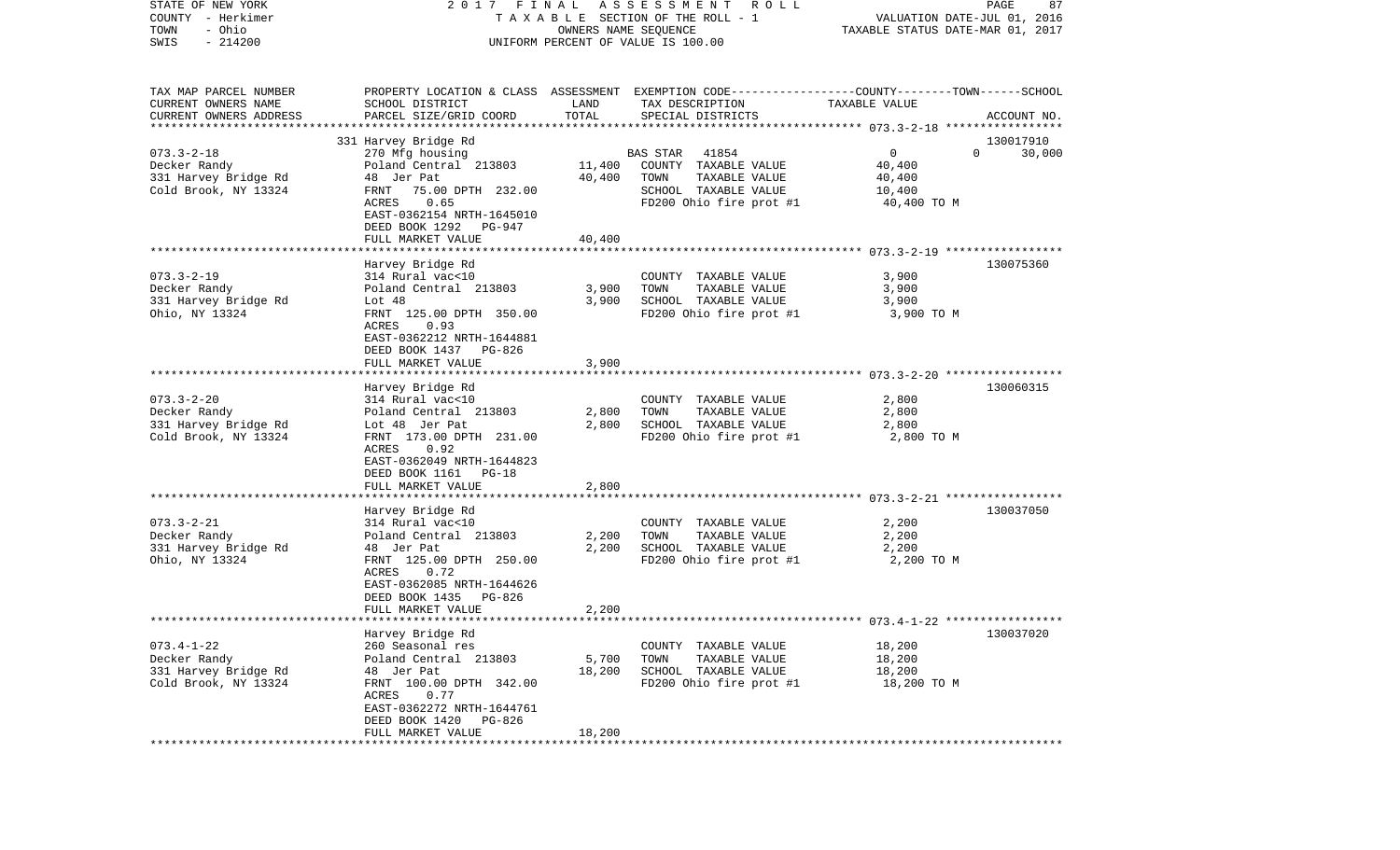| STATE OF NEW YORK         | FINAL<br>2017                                                                                   |                      | A S S E S S M E N T<br>R O L L     |                                  | PAGE<br>88                  |
|---------------------------|-------------------------------------------------------------------------------------------------|----------------------|------------------------------------|----------------------------------|-----------------------------|
| COUNTY - Herkimer         |                                                                                                 |                      | TAXABLE SECTION OF THE ROLL - 1    |                                  | VALUATION DATE-JUL 01, 2016 |
| - Ohio<br>TOWN            |                                                                                                 | OWNERS NAME SEQUENCE |                                    | TAXABLE STATUS DATE-MAR 01, 2017 |                             |
| $-214200$<br>SWIS         |                                                                                                 |                      | UNIFORM PERCENT OF VALUE IS 100.00 |                                  |                             |
|                           |                                                                                                 |                      |                                    |                                  |                             |
|                           |                                                                                                 |                      |                                    |                                  |                             |
|                           |                                                                                                 |                      |                                    |                                  |                             |
| TAX MAP PARCEL NUMBER     | PROPERTY LOCATION & CLASS ASSESSMENT EXEMPTION CODE---------------COUNTY-------TOWN------SCHOOL |                      |                                    |                                  |                             |
| CURRENT OWNERS NAME       | SCHOOL DISTRICT                                                                                 | LAND                 | TAX DESCRIPTION                    | TAXABLE VALUE                    |                             |
| CURRENT OWNERS ADDRESS    | PARCEL SIZE/GRID COORD                                                                          | TOTAL                | SPECIAL DISTRICTS                  |                                  | ACCOUNT NO.                 |
| ************************* |                                                                                                 |                      |                                    |                                  |                             |
|                           | Rt 8                                                                                            |                      |                                    |                                  | 130019680                   |
| $073.2 - 1 - 57$          | 314 Rural vac<10                                                                                |                      | COUNTY TAXABLE VALUE               | 2,000                            |                             |
| Deegan Therese            | Poland Central 213803                                                                           | 2,000                | TOWN<br>TAXABLE VALUE              | 2,000                            |                             |
| 8973 Henry Clay BLVD      | 63 Rem Pat                                                                                      | 2,000                | SCHOOL TAXABLE VALUE               | 2,000                            |                             |
| Clay, NY 13041            | H O Road                                                                                        |                      | FD200 Ohio fire prot #1            | 2,000 TO M                       |                             |
|                           | Seas .45A                                                                                       |                      |                                    |                                  |                             |
|                           | FRNT 115.00 DPTH 105.00                                                                         |                      |                                    |                                  |                             |
|                           | ACRES<br>0.27                                                                                   |                      |                                    |                                  |                             |
|                           | EAST-0371693 NRTH-1652441                                                                       |                      |                                    |                                  |                             |
|                           | DEED BOOK 1292<br>PG-665                                                                        |                      |                                    |                                  |                             |
|                           | FULL MARKET VALUE                                                                               | 2,000                |                                    |                                  |                             |
|                           |                                                                                                 |                      |                                    |                                  |                             |
|                           | 601 Fisher Rd                                                                                   |                      |                                    |                                  | 130012180                   |
| $078.4 - 1 - 5$           | 210 1 Family Res                                                                                |                      | 41834<br>ENH STAR                  | $\mathbf{0}$                     | $\Omega$<br>65,500          |
| Delano Lawrence           | Poland Central 213803                                                                           | 25,700               | COUNTY TAXABLE VALUE               | 75,000                           |                             |
| Delano Linda              | 12 Jer Pat                                                                                      | 75,000               | TOWN<br>TAXABLE VALUE              | 75,000                           |                             |
| 601 Fisher Rd             | Map Mm9d31                                                                                      |                      | SCHOOL TAXABLE VALUE               | 9,500                            |                             |
| Cold Brook, NY 13324      | R 1 8                                                                                           |                      | FD200 Ohio fire prot #1            | 75,000 TO M                      |                             |
|                           | ACRES<br>8.00                                                                                   |                      |                                    |                                  |                             |
|                           | EAST-0359969 NRTH-1624908                                                                       |                      |                                    |                                  |                             |
|                           | DEED BOOK 731<br><b>PG-080</b>                                                                  |                      |                                    |                                  |                             |
|                           | FULL MARKET VALUE                                                                               | 75,000               |                                    |                                  |                             |
|                           |                                                                                                 |                      |                                    |                                  |                             |
|                           | Ash Creek Rd                                                                                    |                      |                                    |                                  | 130014610                   |
| $078.2 - 2 - 36$          | 314 Rural vac<10                                                                                |                      | COUNTY TAXABLE VALUE               | 2,000                            |                             |
| Delano Raymond            | Poland Central 213803                                                                           | 2,000                | TAXABLE VALUE<br>TOWN              | 2,000                            |                             |
| Kazlauskas Kay            | 44 Jer Pat                                                                                      | 2,000                | SCHOOL TAXABLE VALUE               | 2,000                            |                             |
| 116 Ash Creek Rd          | ACRES<br>2.00                                                                                   |                      | FD200 Ohio fire prot #1            | 2,000 TO M                       |                             |
| Cold Brook, NY 13324      | EAST-0365736 NRTH-1634298                                                                       |                      |                                    |                                  |                             |
|                           | DEED BOOK 823<br><b>PG-109</b>                                                                  |                      |                                    |                                  |                             |
|                           |                                                                                                 |                      |                                    |                                  |                             |
|                           | FULL MARKET VALUE                                                                               | 2,000                |                                    |                                  |                             |
|                           |                                                                                                 |                      |                                    |                                  |                             |
|                           | Route 8                                                                                         |                      |                                    |                                  | 130014640                   |
| $078.2 - 2 - 40$          | 210 1 Family Res                                                                                |                      | 41854<br>BAS STAR                  | $\mathbf 0$                      | $\Omega$<br>30,000          |
| Delano Raymond            | Poland Central 213803                                                                           | 25,700               | COUNTY TAXABLE VALUE               | 78,900                           |                             |
| Kazlauskas Kay            | 44 Jer Pat                                                                                      | 78,900               | TOWN<br>TAXABLE VALUE              | 78,900                           |                             |
| 116 Ash Creek Rd          | ACRES<br>8.00 BANK<br>822                                                                       |                      | SCHOOL TAXABLE VALUE               | 48,900                           |                             |
| Cold Brook, NY 13324      | EAST-0366263 NRTH-1633968                                                                       |                      | FD200 Ohio fire prot #1            | 78,900 TO M                      |                             |
|                           | DEED BOOK 823<br><b>PG-109</b>                                                                  |                      |                                    |                                  |                             |
|                           | FULL MARKET VALUE                                                                               | 78,900               |                                    |                                  |                             |
|                           |                                                                                                 |                      |                                    |                                  |                             |
|                           | Route 8                                                                                         |                      |                                    |                                  | 130015990                   |
| $084.2 - 2 - 6.3$         | 314 Rural vac<10                                                                                |                      | COUNTY TAXABLE VALUE               | 9,000                            |                             |
| Delano Raymond            | Poland Central 213803                                                                           | 9,000                | TOWN<br>TAXABLE VALUE              | 9,000                            |                             |
| Delano Kay                | 11 Jer Pat                                                                                      | 9,000                | SCHOOL TAXABLE VALUE               | 9,000                            |                             |
| 116 Ash Creek Rd.         | FRNT 396.00 DPTH                                                                                |                      | FD200 Ohio fire prot #1            | 9,000 TO M                       |                             |
| Cold Brook, NY 13324      | ACRES 9.90                                                                                      |                      |                                    |                                  |                             |
|                           | EAST-0394437 NRTH-1622725                                                                       |                      |                                    |                                  |                             |
|                           | DEED BOOK 1177 PG-706                                                                           |                      |                                    |                                  |                             |
|                           | FULL MARKET VALUE                                                                               | 9,000                |                                    |                                  |                             |
|                           |                                                                                                 |                      |                                    |                                  |                             |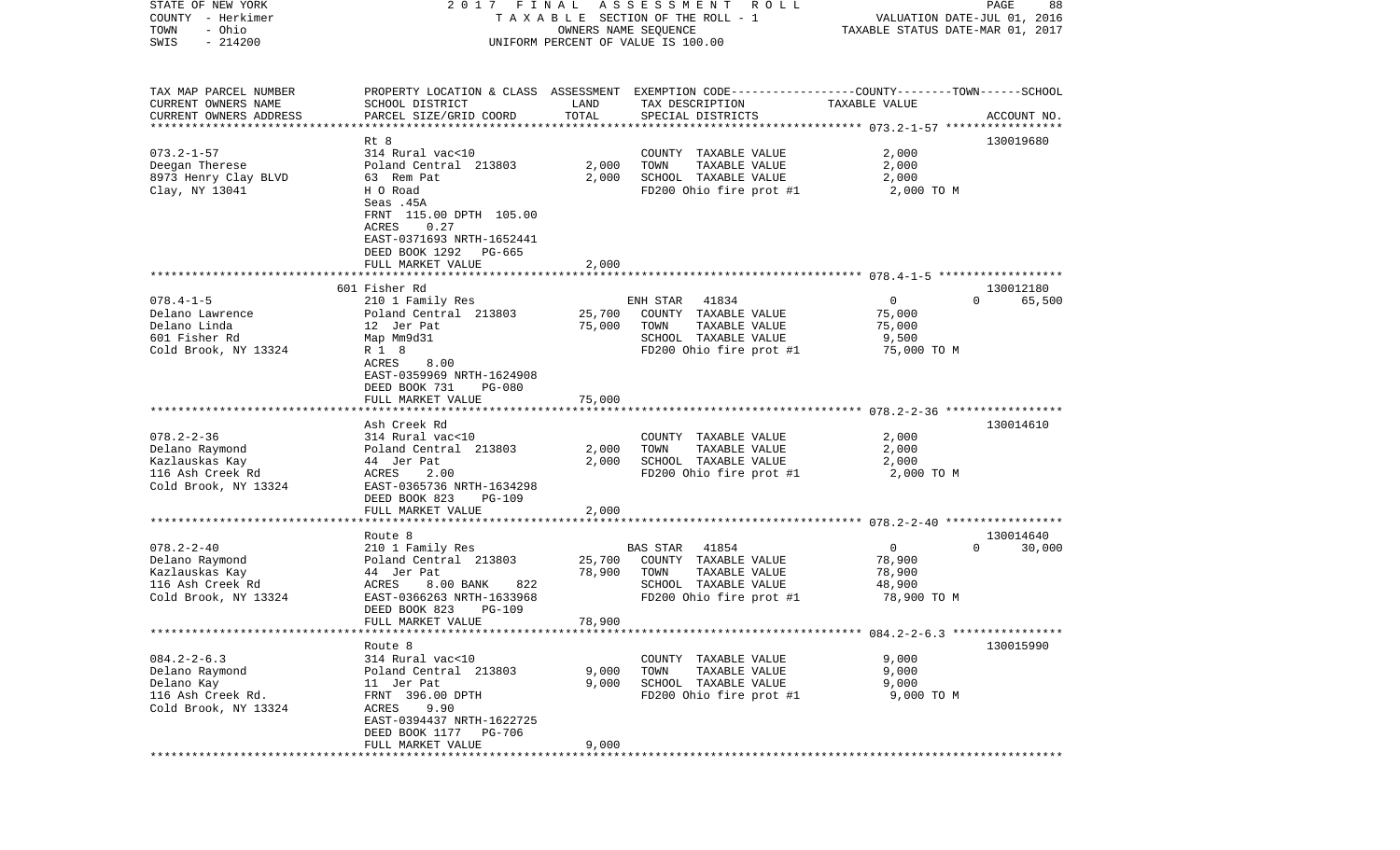| STATE OF NEW YORK<br>COUNTY - Herkimer<br>- Ohio<br>TOWN<br>$-214200$<br>SWIS                       | 2017 FINAL ASSESSMENT<br>ROLL<br>TAXABLE SECTION OF THE ROLL - 1<br>OWNERS NAME SEQUENCE<br>UNIFORM PERCENT OF VALUE IS 100.00                                                                 |                            |                                                                                                                    | PAGE<br>89<br>VALUATION DATE-JUL 01, 2016<br>TAXABLE STATUS DATE-MAR 01, 2017 |             |
|-----------------------------------------------------------------------------------------------------|------------------------------------------------------------------------------------------------------------------------------------------------------------------------------------------------|----------------------------|--------------------------------------------------------------------------------------------------------------------|-------------------------------------------------------------------------------|-------------|
| TAX MAP PARCEL NUMBER<br>CURRENT OWNERS NAME                                                        | SCHOOL DISTRICT                                                                                                                                                                                | LAND                       | PROPERTY LOCATION & CLASS ASSESSMENT EXEMPTION CODE---------------COUNTY-------TOWN------SCHOOL<br>TAX DESCRIPTION | TAXABLE VALUE                                                                 |             |
| CURRENT OWNERS ADDRESS<br>**********************                                                    | PARCEL SIZE/GRID COORD                                                                                                                                                                         | TOTAL                      | SPECIAL DISTRICTS                                                                                                  |                                                                               | ACCOUNT NO. |
|                                                                                                     | Crab Rd                                                                                                                                                                                        |                            |                                                                                                                    |                                                                               | 130010560   |
| $078.1 - 2 - 21.1$<br>Delduca Sebastian Jr<br>Francis Delduca<br>PO Box 232<br>Cold Brook, NY 13324 | 322 Rural vac>10<br>Poland Central 213803<br>18 Jer Pat<br>ACRES 23.80<br>EAST-0355700 NRTH-1634159<br>DEED BOOK 781<br>$PG-204$                                                               | 24,400<br>24,400           | COUNTY TAXABLE VALUE<br>TOWN<br>TAXABLE VALUE<br>SCHOOL TAXABLE VALUE<br>FD200 Ohio fire prot #1                   | 24,400<br>24,400<br>24,400<br>24,400 TO M                                     |             |
|                                                                                                     | FULL MARKET VALUE<br>*******************************                                                                                                                                           | 24,400                     |                                                                                                                    |                                                                               |             |
| $073.3 - 2 - 74$<br>Denmark George                                                                  | Cumnings Rd<br>314 Rural vac<10<br>Poland Central 213803                                                                                                                                       | 10,300                     | COUNTY TAXABLE VALUE<br>TOWN<br>TAXABLE VALUE                                                                      | 10,300<br>10,300                                                              | 130060095   |
| 8465 Bergen Beach Rd<br>Interlaken, NY 14847                                                        | Lot $48$<br>Jer Pat<br>V1 2 3A<br>3.40<br>ACRES<br>EAST-0360982 NRTH-1642325<br>DEED BOOK 1202<br>PG-149<br>FULL MARKET VALUE                                                                  | 10,300<br>10,300           | SCHOOL TAXABLE VALUE<br>FD200 Ohio fire prot #1                                                                    | 10,300<br>10,300 TO M                                                         |             |
|                                                                                                     |                                                                                                                                                                                                |                            |                                                                                                                    |                                                                               |             |
| $073.3 - 2 - 75$<br>Denmark George<br>8465 Bergen Beach Rd<br>Interlaken, NY 14847                  | Cumnings Rd<br>260 Seasonal res<br>Poland Central 213803<br>Lot $48$<br>Jer Pat<br>Vl 2 10Acres<br>ACRES<br>8.90<br>EAST-0361304 NRTH-1642340<br>DEED BOOK 1202<br>PG-149<br>FULL MARKET VALUE | 19,800<br>22,300<br>22,300 | COUNTY TAXABLE VALUE<br>TOWN<br>TAXABLE VALUE<br>SCHOOL TAXABLE VALUE<br>FD200 Ohio fire prot #1                   | 22,300<br>22,300<br>22,300<br>22,300 TO M                                     | 130060090   |
|                                                                                                     | **********************                                                                                                                                                                         |                            |                                                                                                                    |                                                                               |             |
| $073.3 - 2 - 76$<br>Denmark Sandra J<br>8465 Bergen beach Rd Rd<br>Interlaken, NY 14847             | Cumnings Rd<br>314 Rural vac<10<br>Poland Central 213803<br>Lot $48$<br>Jer Pat<br>V1 2 4A<br>2.70<br>ACRES<br>EAST-0361472 NRTH-1642050<br>DEED BOOK 1170<br>PG-423                           | 9,100<br>9,100             | COUNTY TAXABLE VALUE<br>TAXABLE VALUE<br>TOWN<br>SCHOOL TAXABLE VALUE<br>FD200 Ohio fire prot #1                   | 9,100<br>9,100<br>9,100<br>9,100 TO M                                         | 130060100   |
|                                                                                                     | FULL MARKET VALUE                                                                                                                                                                              | 9,100                      |                                                                                                                    |                                                                               |             |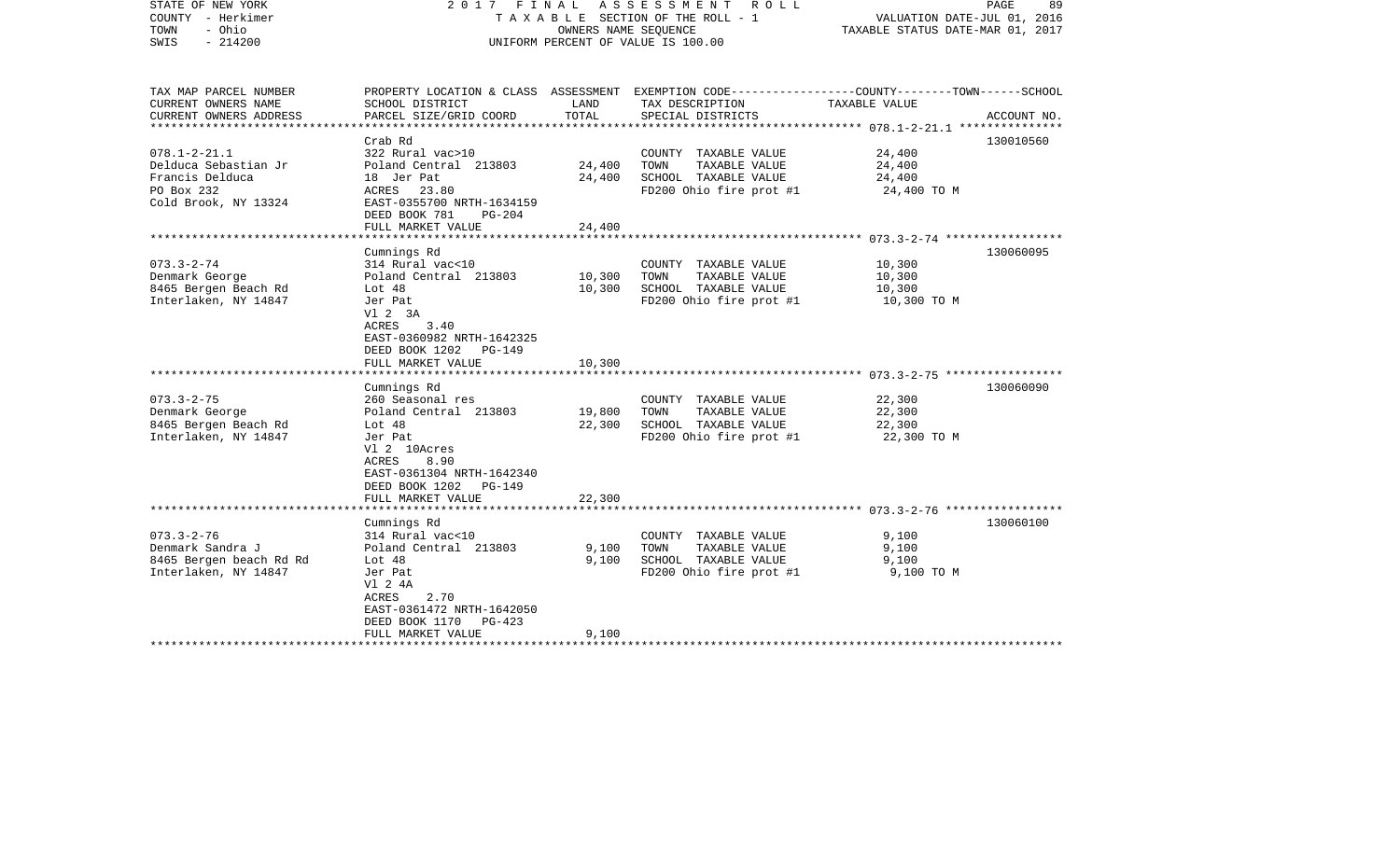| STATE OF NEW YORK<br>COUNTY - Herkimer          | 2017 FINAL<br>TAXABLE SECTION OF THE ROLL - 1                | PAGE<br>90<br>VALUATION DATE-JUL 01, 2016 |                                                                                                 |                       |             |
|-------------------------------------------------|--------------------------------------------------------------|-------------------------------------------|-------------------------------------------------------------------------------------------------|-----------------------|-------------|
| - Ohio<br>TOWN                                  |                                                              | TAXABLE STATUS DATE-MAR 01, 2017          |                                                                                                 |                       |             |
| $-214200$<br>SWIS                               |                                                              | OWNERS NAME SEQUENCE                      | UNIFORM PERCENT OF VALUE IS 100.00                                                              |                       |             |
|                                                 |                                                              |                                           |                                                                                                 |                       |             |
| TAX MAP PARCEL NUMBER                           |                                                              |                                           | PROPERTY LOCATION & CLASS ASSESSMENT EXEMPTION CODE---------------COUNTY-------TOWN------SCHOOL |                       |             |
| CURRENT OWNERS NAME                             | SCHOOL DISTRICT                                              | LAND                                      | TAX DESCRIPTION                                                                                 | TAXABLE VALUE         |             |
| CURRENT OWNERS ADDRESS                          | PARCEL SIZE/GRID COORD                                       | TOTAL                                     | SPECIAL DISTRICTS                                                                               |                       | ACCOUNT NO. |
| *************************                       |                                                              |                                           |                                                                                                 |                       |             |
|                                                 | Reese Rd                                                     |                                           |                                                                                                 |                       | 130060105   |
| $073.3 - 2 - 77$                                | 260 Seasonal res                                             |                                           | COUNTY TAXABLE VALUE                                                                            | 19,000                |             |
| Denmark Sandra J                                | Poland Central 213803                                        | 6,400                                     | TOWN<br>TAXABLE VALUE                                                                           | 19,000                |             |
| 8465 Bergen beach Rd Rd<br>Interlaken, NY 14847 | Lot 48<br>Jer Pat                                            | 19,000                                    | SCHOOL TAXABLE VALUE<br>FD200 Ohio fire prot #1                                                 | 19,000<br>19,000 TO M |             |
|                                                 | V1 2 1A                                                      |                                           |                                                                                                 |                       |             |
|                                                 | FRNT 100.00 DPTH 415.00                                      |                                           |                                                                                                 |                       |             |
|                                                 | ACRES<br>1.03                                                |                                           |                                                                                                 |                       |             |
|                                                 | EAST-0361618 NRTH-1641915                                    |                                           |                                                                                                 |                       |             |
|                                                 | DEED BOOK 1170<br>PG-423                                     |                                           |                                                                                                 |                       |             |
|                                                 | FULL MARKET VALUE                                            | 19,000                                    |                                                                                                 |                       |             |
|                                                 |                                                              |                                           |                                                                                                 |                       |             |
|                                                 | Woods Lane Rd                                                |                                           |                                                                                                 |                       | 130060550.3 |
| $073.3 - 2 - 40.3$                              | 314 Rural vac<10                                             |                                           | COUNTY TAXABLE VALUE                                                                            | 1,500                 |             |
| Dennis Fred W                                   | Poland Central 213803                                        | 1,500                                     | TOWN<br>TAXABLE VALUE                                                                           | 1,500                 |             |
| PO Box 586                                      | Lot 48 Jer Pat                                               | 1,500                                     | SCHOOL TAXABLE VALUE                                                                            | 1,500                 |             |
| Port Byron, NY 13140                            | ACRES<br>0.15<br>EAST-0360526 NRTH-1644742                   |                                           | FD200 Ohio fire prot #1                                                                         | 1,500 TO M            |             |
|                                                 | DEED BOOK 1535<br>PG-112                                     |                                           |                                                                                                 |                       |             |
|                                                 | FULL MARKET VALUE                                            | 1,500                                     |                                                                                                 |                       |             |
|                                                 |                                                              |                                           |                                                                                                 |                       |             |
|                                                 | 151 Wood Ln                                                  |                                           |                                                                                                 |                       | 130060580   |
| $073.3 - 2 - 42$                                | 260 Seasonal res                                             |                                           | COUNTY TAXABLE VALUE                                                                            | 90,000                |             |
| Dennis Fred W                                   | Poland Central 213803                                        | 14,700                                    | TAXABLE VALUE<br>TOWN                                                                           | 90,000                |             |
| PO Box 586                                      | Lot 48 Jer Pat                                               | 90,000                                    | SCHOOL TAXABLE VALUE                                                                            | 90,000                |             |
| Port Byron, NY 13140                            | ACRES<br>1.30                                                |                                           | FD200 Ohio fire prot #1                                                                         | 90,000 TO M           |             |
|                                                 | EAST-0360466 NRTH-1644532                                    |                                           |                                                                                                 |                       |             |
|                                                 | DEED BOOK 808<br>PG-317                                      |                                           |                                                                                                 |                       |             |
|                                                 | FULL MARKET VALUE<br>* * * * * * * * * * * * * * * * * * * * | 90,000                                    |                                                                                                 |                       |             |
|                                                 |                                                              |                                           |                                                                                                 |                       |             |
| $073. - 2 - 58$                                 | Hooper Dooper Rd<br>260 Seasonal res                         |                                           | COUNTY TAXABLE VALUE                                                                            | 24,000                | 130038940   |
| Derby Gaylord                                   | Poland Central 213803                                        | 9,000                                     | TOWN<br>TAXABLE VALUE                                                                           | 24,000                |             |
| Attn: Derby George                              | 63 Rem Pat                                                   | 24,000                                    | SCHOOL TAXABLE VALUE                                                                            | 24,000                |             |
| 358 Spohn Rd                                    | Seas 2A                                                      |                                           | FD200 Ohio fire prot #1                                                                         | 24,000 TO M           |             |
| Ilion, NY 13357                                 | 2.00<br>ACRES                                                |                                           |                                                                                                 |                       |             |
|                                                 | EAST-0370030 NRTH-1654678                                    |                                           |                                                                                                 |                       |             |
|                                                 | DEED BOOK 805<br>$PG-85$                                     |                                           |                                                                                                 |                       |             |
|                                                 | FULL MARKET VALUE                                            | 24,000                                    |                                                                                                 |                       |             |
|                                                 |                                                              |                                           |                                                                                                 |                       |             |
|                                                 | Hooper Dooper Rd                                             |                                           |                                                                                                 |                       | 130018450   |
| $073.2 - 1 - 31$                                | 314 Rural vac<10                                             |                                           | TAXABLE VALUE<br>COUNTY                                                                         | 12,000                |             |
| Derby George D                                  | Poland Central 213803                                        | 12,000                                    | TOWN<br>TAXABLE VALUE                                                                           | 12,000                |             |
| 1164 Webster Ave<br>Utica, NY 13501             | 63 Rem Pat<br>V12 1.75A                                      | 12,000                                    | SCHOOL TAXABLE VALUE<br>FD200 Ohio fire prot #1                                                 | 12,000                |             |
|                                                 | ACRES<br>2.10                                                |                                           |                                                                                                 | 12,000 TO M           |             |
|                                                 | EAST-0371164 NRTH-1655894                                    |                                           |                                                                                                 |                       |             |
|                                                 | DEED BOOK 1531<br>PG-956                                     |                                           |                                                                                                 |                       |             |
|                                                 | FULL MARKET VALUE                                            | 12,000                                    |                                                                                                 |                       |             |
|                                                 | ****************************                                 |                                           |                                                                                                 |                       |             |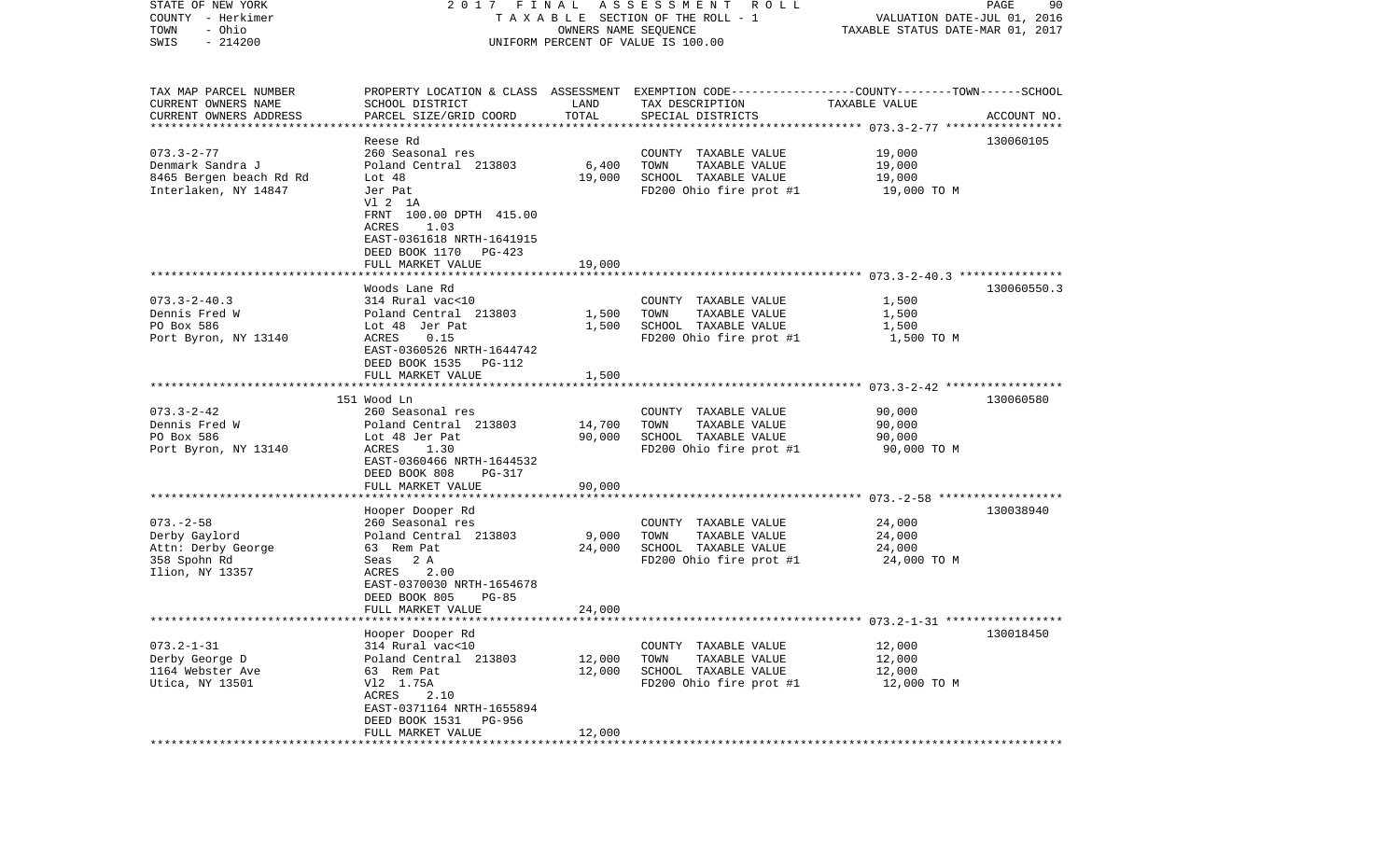| STATE OF NEW YORK<br>COUNTY - Herkimer<br>- Ohio<br>TOWN | 2017<br>FINAL<br>TAXABLE SECTION OF THE ROLL - 1 | PAGE<br>91<br>VALUATION DATE-JUL 01, 2016<br>TAXABLE STATUS DATE-MAR 01, 2017 |                                                                                                  |                                                      |                       |
|----------------------------------------------------------|--------------------------------------------------|-------------------------------------------------------------------------------|--------------------------------------------------------------------------------------------------|------------------------------------------------------|-----------------------|
| $-214200$<br>SWIS                                        |                                                  |                                                                               | UNIFORM PERCENT OF VALUE IS 100.00                                                               |                                                      |                       |
| TAX MAP PARCEL NUMBER                                    |                                                  |                                                                               | PROPERTY LOCATION & CLASS ASSESSMENT EXEMPTION CODE----------------COUNTY-------TOWN------SCHOOL |                                                      |                       |
| CURRENT OWNERS NAME                                      | SCHOOL DISTRICT                                  | LAND                                                                          | TAX DESCRIPTION                                                                                  | TAXABLE VALUE                                        |                       |
| CURRENT OWNERS ADDRESS                                   | PARCEL SIZE/GRID COORD                           | TOTAL                                                                         | SPECIAL DISTRICTS                                                                                | *********** 073.2-1-48 ******************            | ACCOUNT NO.           |
|                                                          | Hooper Dooper Rd                                 |                                                                               |                                                                                                  |                                                      | 130011730             |
| $073.2 - 1 - 48$                                         | 260 Seasonal res                                 |                                                                               | COUNTY TAXABLE VALUE                                                                             | 44,800                                               |                       |
| Derby Tyler John                                         | Poland Central 213803                            | 15,500                                                                        | TOWN<br>TAXABLE VALUE                                                                            | 44,800                                               |                       |
| 358 Spohn Rd                                             | 63 Rem Pat                                       | 44,800                                                                        | SCHOOL TAXABLE VALUE                                                                             | 44,800                                               |                       |
| Ilion, NY 13357                                          | Sub 18-19                                        |                                                                               | FD200 Ohio fire prot #1                                                                          | 44,800 TO M                                          |                       |
|                                                          | 2.00<br>ACRES<br>EAST-0371019 NRTH-1654123       |                                                                               |                                                                                                  |                                                      |                       |
|                                                          | DEED BOOK 738<br>$PG-160$                        |                                                                               |                                                                                                  |                                                      |                       |
|                                                          | FULL MARKET VALUE                                | 44,800                                                                        |                                                                                                  |                                                      |                       |
|                                                          |                                                  |                                                                               |                                                                                                  |                                                      |                       |
|                                                          | Hooper Dooper Rd                                 |                                                                               |                                                                                                  |                                                      | 130075570             |
| $073.2 - 1 - 49$                                         | 314 Rural vac<10                                 |                                                                               | COUNTY TAXABLE VALUE                                                                             | 2,600                                                |                       |
| Derby Tyler John                                         | Poland Central 213803                            | 2,600                                                                         | TOWN<br>TAXABLE VALUE                                                                            | 2,600                                                |                       |
| 358 Spohn Rd                                             | Lot 63 Rem Pat                                   | 2,600                                                                         | SCHOOL TAXABLE VALUE                                                                             | 2,600                                                |                       |
| Ilion, NY 13357                                          | FRNT 100.00 DPTH 289.00<br>ACRES<br>0.85         |                                                                               | FD200 Ohio fire prot #1                                                                          | 2,600 TO M                                           |                       |
|                                                          | EAST-0370758 NRTH-1654158                        |                                                                               |                                                                                                  |                                                      |                       |
|                                                          | DEED BOOK 879<br>PG-254                          |                                                                               |                                                                                                  |                                                      |                       |
|                                                          | FULL MARKET VALUE                                | 2,600                                                                         |                                                                                                  |                                                      |                       |
|                                                          |                                                  |                                                                               |                                                                                                  |                                                      |                       |
|                                                          | Harvey Bridge Rd                                 |                                                                               |                                                                                                  |                                                      | 130075270             |
| $073.3 - 2 - 16$                                         | 314 Rural vac<10                                 |                                                                               | COUNTY TAXABLE VALUE                                                                             | 6,400                                                |                       |
| Des Rosiers Damon<br>Des Rosiers Joyce                   | Poland Central 213803<br>Lot 48                  | 6,400<br>6,400                                                                | TOWN<br>TAXABLE VALUE<br>SCHOOL TAXABLE VALUE                                                    | 6,400<br>6,400                                       |                       |
| 362 River St                                             | ACRES<br>2.50                                    |                                                                               | FD200 Ohio fire prot #1                                                                          | 6,400 TO M                                           |                       |
| Halifax, MA 02338                                        | EAST-0361733 NRTH-1645206                        |                                                                               |                                                                                                  |                                                      |                       |
|                                                          | DEED BOOK 1183 PG-41                             |                                                                               |                                                                                                  |                                                      |                       |
|                                                          | FULL MARKET VALUE                                | 6,400                                                                         |                                                                                                  |                                                      |                       |
|                                                          | *******************************                  |                                                                               |                                                                                                  |                                                      |                       |
|                                                          | Harvey Bridge Rd                                 |                                                                               |                                                                                                  |                                                      | 130060110             |
| $073.3 - 2 - 29$                                         | 260 Seasonal res                                 |                                                                               | COUNTY TAXABLE VALUE                                                                             | 41,400                                               |                       |
| Des Rosiers Damon<br>Des Rosiers Joyce                   | Poland Central 213803<br>Lot $48$                | 7,800<br>41,400                                                               | TOWN<br>TAXABLE VALUE<br>SCHOOL TAXABLE VALUE                                                    | 41,400<br>41,400                                     |                       |
| 362 River St                                             | Jer Pat                                          |                                                                               | FD200 Ohio fire prot #1                                                                          | 41,400 TO M                                          |                       |
| Halifax, MA 02338                                        | 1.20<br>ACRES                                    |                                                                               |                                                                                                  |                                                      |                       |
|                                                          | EAST-0361661 NRTH-1644889                        |                                                                               |                                                                                                  |                                                      |                       |
|                                                          | DEED BOOK 1183<br>PG-41                          |                                                                               |                                                                                                  |                                                      |                       |
|                                                          | FULL MARKET VALUE                                | 41,400                                                                        |                                                                                                  |                                                      |                       |
|                                                          |                                                  |                                                                               |                                                                                                  | *********************** 073.2-1-12.4 *************** |                       |
| $073.2 - 1 - 12.4$                                       | 190 Millwood Hill Rd<br>210 1 Family Res         |                                                                               | BAS STAR<br>41854                                                                                | $\overline{0}$                                       | 30,000<br>$\mathbf 0$ |
| Desiato Dominick                                         | Poland Central 213803                            | 22,000                                                                        | COUNTY TAXABLE VALUE                                                                             | 44,800                                               |                       |
| 7261 Cherry Laurel Dr                                    | 79 Jer Pat                                       | 44,800                                                                        | TOWN<br>TAXABLE VALUE                                                                            | 44,800                                               |                       |
| Orlando, FL 32835-1040                                   | ACRES<br>6.00                                    |                                                                               | SCHOOL TAXABLE VALUE                                                                             | 14,800                                               |                       |
|                                                          | EAST-0371173 NRTH-1649811                        |                                                                               | FD200 Ohio fire prot #1                                                                          | 44,800 TO M                                          |                       |
|                                                          | DEED BOOK 883<br>PG-167                          |                                                                               |                                                                                                  |                                                      |                       |
|                                                          | FULL MARKET VALUE                                | 44,800<br>************                                                        |                                                                                                  |                                                      |                       |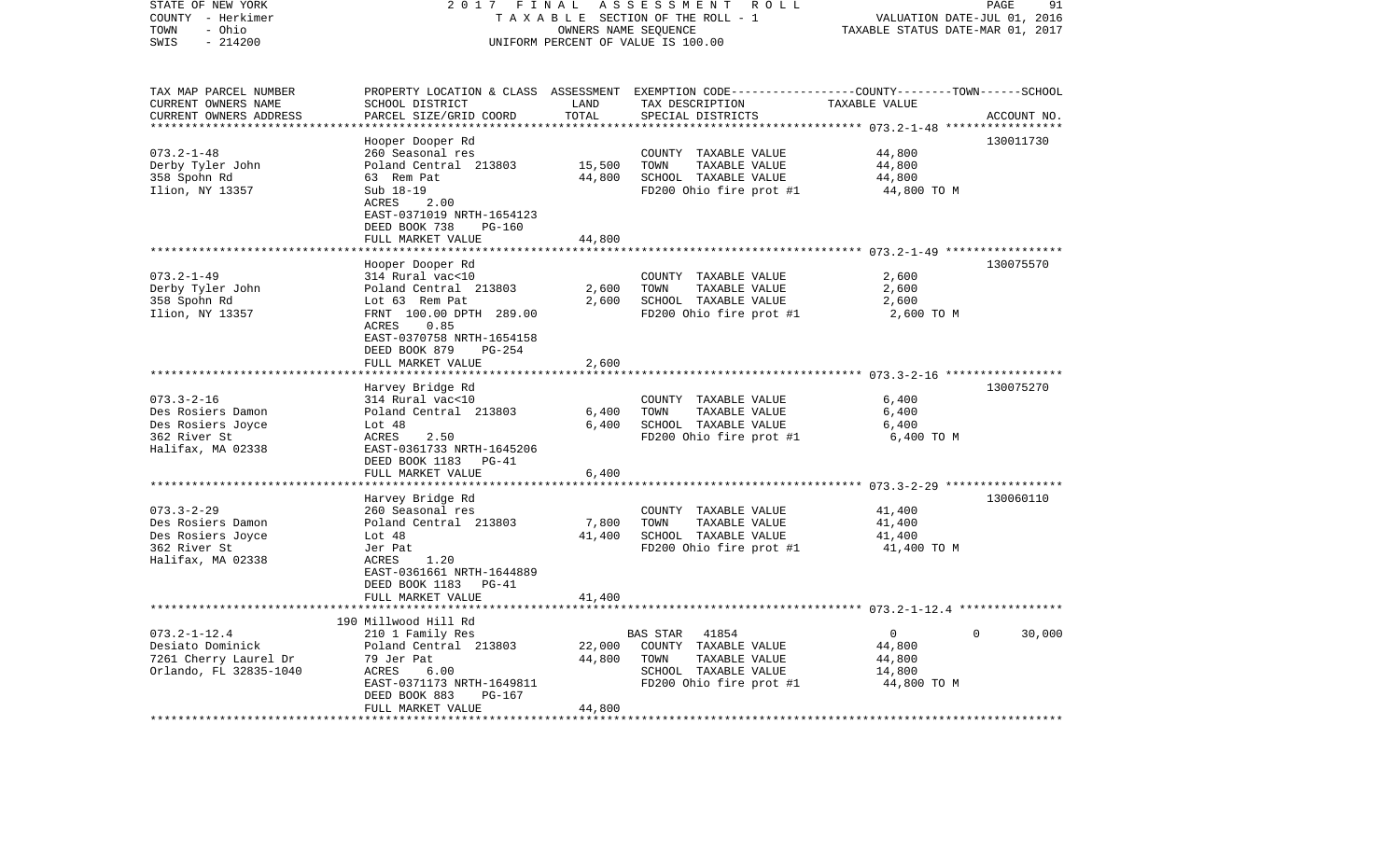| STATE OF NEW YORK<br>COUNTY - Herkimer<br>- Ohio<br>TOWN<br>$-214200$<br>SWIS | 2017 FINAL<br>A S S E S S M E N T<br>R O L L<br>TAXABLE SECTION OF THE ROLL - 1<br>OWNERS NAME SEQUENCE<br>UNIFORM PERCENT OF VALUE IS 100.00 |                |                                                                                                                    | PAGE<br>92<br>VALUATION DATE-JUL 01, 2016<br>TAXABLE STATUS DATE-MAR 01, 2017 |             |  |
|-------------------------------------------------------------------------------|-----------------------------------------------------------------------------------------------------------------------------------------------|----------------|--------------------------------------------------------------------------------------------------------------------|-------------------------------------------------------------------------------|-------------|--|
| TAX MAP PARCEL NUMBER<br>CURRENT OWNERS NAME                                  | SCHOOL DISTRICT                                                                                                                               | LAND           | PROPERTY LOCATION & CLASS ASSESSMENT EXEMPTION CODE---------------COUNTY-------TOWN------SCHOOL<br>TAX DESCRIPTION | TAXABLE VALUE                                                                 |             |  |
| CURRENT OWNERS ADDRESS                                                        | PARCEL SIZE/GRID COORD                                                                                                                        | TOTAL          | SPECIAL DISTRICTS                                                                                                  |                                                                               | ACCOUNT NO. |  |
| **********************                                                        |                                                                                                                                               |                |                                                                                                                    |                                                                               | 130060590   |  |
| $073.3 - 2 - 28$                                                              | Harvey Bridge Rd<br>314 Rural vac<10                                                                                                          |                | COUNTY TAXABLE VALUE                                                                                               | 7,100                                                                         |             |  |
| DesRosiers Damon J                                                            | Poland Central 213803                                                                                                                         | 7,100          | TOWN<br>TAXABLE VALUE                                                                                              | 7,100                                                                         |             |  |
| DesRosiers Joyce D                                                            | Lot 48 Jer Pat                                                                                                                                | 7,100          | SCHOOL TAXABLE VALUE                                                                                               | 7,100                                                                         |             |  |
| 362 River St                                                                  | V1 2 4A                                                                                                                                       |                | FD200 Ohio fire prot #1                                                                                            | 7,100 TO M                                                                    |             |  |
| Halifax, MA 02338                                                             | ACRES<br>3.50                                                                                                                                 |                |                                                                                                                    |                                                                               |             |  |
|                                                                               | EAST-0361867 NRTH-1644853                                                                                                                     |                |                                                                                                                    |                                                                               |             |  |
|                                                                               | DEED BOOK 1569<br>PG-769                                                                                                                      |                |                                                                                                                    |                                                                               |             |  |
|                                                                               | FULL MARKET VALUE                                                                                                                             | 7,100          |                                                                                                                    |                                                                               |             |  |
|                                                                               | 144 Bull Hill Rd                                                                                                                              |                |                                                                                                                    |                                                                               | 130032580   |  |
| $085.2 - 2 - 28$                                                              | 210 1 Family Res                                                                                                                              |                | COUNTY TAXABLE VALUE                                                                                               | 50,500                                                                        |             |  |
| Devereaux Lee                                                                 | Poland Central 213803                                                                                                                         | 19,000         | TOWN<br>TAXABLE VALUE                                                                                              | 50,500                                                                        |             |  |
| 144 Billy Hamlin Rd                                                           | 41 Jer Pat                                                                                                                                    | 50,500         | SCHOOL TAXABLE VALUE                                                                                               | 50,500                                                                        |             |  |
| Ohio, NY 13324                                                                | ACRES<br>5.00 BANK<br>074<br>EAST-0387426 NRTH-1622149<br>DEED BOOK 1365 PG-711                                                               |                | FD210 Ohio fire prot #2                                                                                            | 50,500 TO M                                                                   |             |  |
|                                                                               | FULL MARKET VALUE                                                                                                                             | 50,500         |                                                                                                                    |                                                                               |             |  |
|                                                                               |                                                                                                                                               |                |                                                                                                                    |                                                                               |             |  |
|                                                                               | Figert Rd                                                                                                                                     |                |                                                                                                                    |                                                                               | 130013680   |  |
| $073.4 - 2 - 20$                                                              | 314 Rural vac<10                                                                                                                              |                | COUNTY TAXABLE VALUE                                                                                               | 4,600                                                                         |             |  |
| Devoe Daniel L<br>Frascatore KarenMarie                                       | Poland Central 213803<br>77 Jer Pat                                                                                                           | 4,600<br>4,600 | TOWN<br>TAXABLE VALUE<br>SCHOOL TAXABLE VALUE                                                                      | 4,600<br>4,600                                                                |             |  |
| 42 Petrwi Circle                                                              | V12 1                                                                                                                                         |                | FD200 Ohio fire prot #1                                                                                            | 4,600 TO M                                                                    |             |  |
| Needham, MA 02492                                                             | ACRES<br>1.20                                                                                                                                 |                |                                                                                                                    |                                                                               |             |  |
|                                                                               | EAST-0369806 NRTH-1643520                                                                                                                     |                |                                                                                                                    |                                                                               |             |  |
|                                                                               | DEED BOOK 1152<br>PG-741                                                                                                                      |                |                                                                                                                    |                                                                               |             |  |
|                                                                               | FULL MARKET VALUE                                                                                                                             | 4,600          |                                                                                                                    |                                                                               |             |  |
|                                                                               | ********************                                                                                                                          |                |                                                                                                                    |                                                                               |             |  |
| $073.3 - 2 - 64$                                                              | Fly Brook Rd<br>314 Rural vac<10                                                                                                              |                | COUNTY TAXABLE VALUE                                                                                               | 3,200                                                                         | 130060300   |  |
| Dewey Jack E                                                                  | Poland Central 213803                                                                                                                         | 3,200          | TOWN<br>TAXABLE VALUE                                                                                              | 3,200                                                                         |             |  |
| Dewey Ann G                                                                   | Lot $47-48$ J.p.                                                                                                                              | 3,200          | SCHOOL TAXABLE VALUE                                                                                               | 3,200                                                                         |             |  |
| 241 CR 23                                                                     | FRNT 100.00 DPTH 187.00                                                                                                                       |                | FD200 Ohio fire prot #1                                                                                            | 3,200 TO M                                                                    |             |  |
| Norwich, NY 13815                                                             | 0.42<br>ACRES                                                                                                                                 |                |                                                                                                                    |                                                                               |             |  |
|                                                                               | EAST-0354747 NRTH-1643951                                                                                                                     |                |                                                                                                                    |                                                                               |             |  |
|                                                                               | DEED BOOK 845<br>PG-681                                                                                                                       | 3,200          |                                                                                                                    |                                                                               |             |  |
|                                                                               | FULL MARKET VALUE                                                                                                                             |                |                                                                                                                    |                                                                               |             |  |
|                                                                               | Thorpe Vly                                                                                                                                    |                |                                                                                                                    |                                                                               | 130060155   |  |
| $079.2 - 1 - 7.1$                                                             | 314 Rural vac<10                                                                                                                              |                | COUNTY TAXABLE VALUE                                                                                               | 6,300                                                                         |             |  |
| Deyle John                                                                    | Poland Central 213803                                                                                                                         | 6,300          | TOWN<br>TAXABLE VALUE                                                                                              | 6,300                                                                         |             |  |
| Deyle Daniel                                                                  | Lot 74                                                                                                                                        | 6,300          | SCHOOL TAXABLE VALUE                                                                                               | 6,300                                                                         |             |  |
| 218 Barringer Rd                                                              | Sub 109                                                                                                                                       |                | FD217 Ohio fire prot #4                                                                                            | 6,300 TO M                                                                    |             |  |
| Ilion, NY 13357                                                               | ACRES 10.90<br>EAST-0391692 NRTH-1638773                                                                                                      |                |                                                                                                                    |                                                                               |             |  |
|                                                                               | DEED BOOK 791<br>PG-554                                                                                                                       |                |                                                                                                                    |                                                                               |             |  |
|                                                                               | FULL MARKET VALUE                                                                                                                             | 6,300          |                                                                                                                    |                                                                               |             |  |
|                                                                               | *********************                                                                                                                         |                |                                                                                                                    |                                                                               |             |  |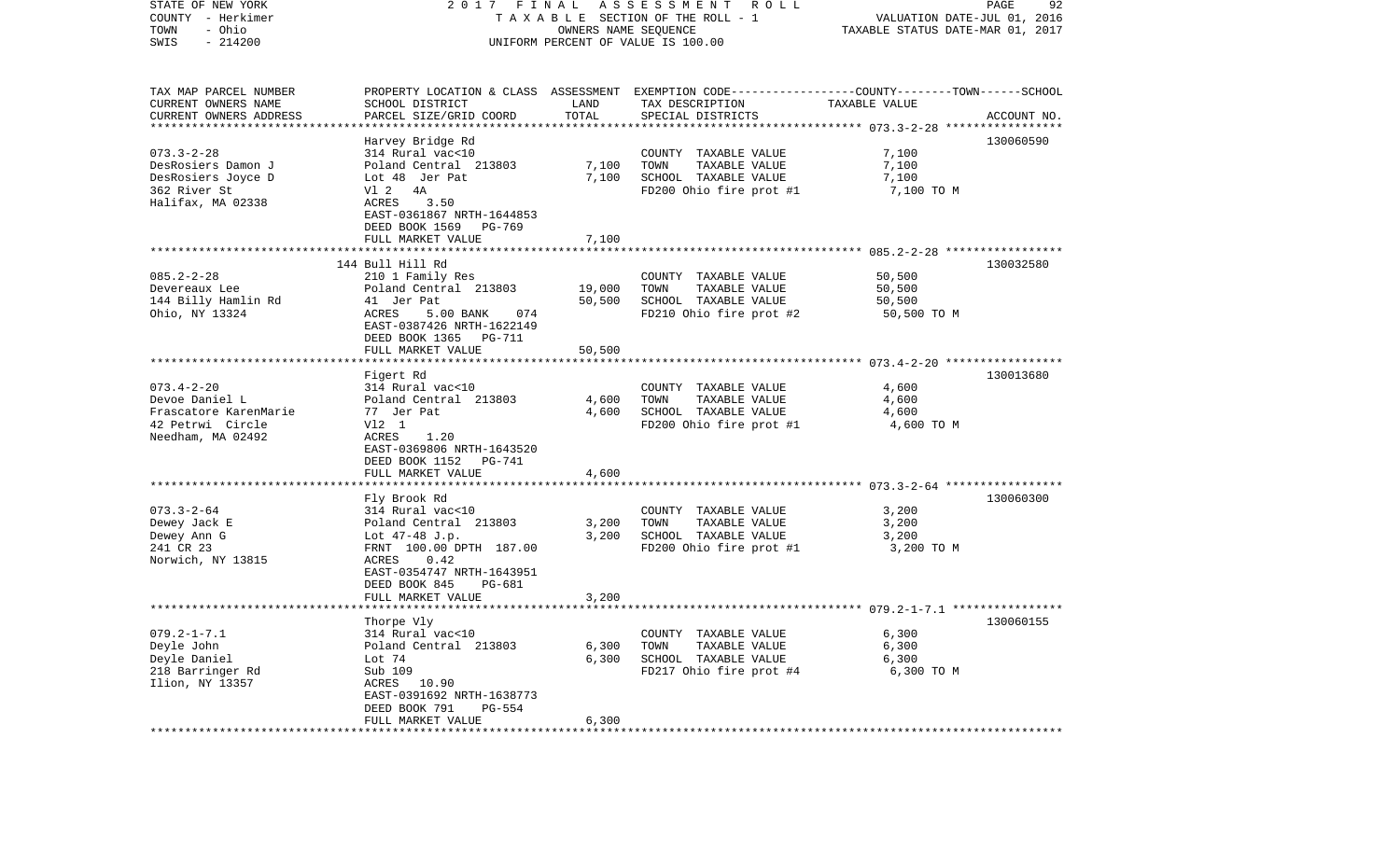| COUNTY<br>- Herkimer<br>- Ohio<br>TOWN           | T A X A B L E SECTION OF THE ROLL - 1                 | VALUATION DATE-JUL 01, 2016<br>TAXABLE STATUS DATE-MAR 01, 2017 |                                                                                                 |                    |                    |
|--------------------------------------------------|-------------------------------------------------------|-----------------------------------------------------------------|-------------------------------------------------------------------------------------------------|--------------------|--------------------|
| $-214200$<br>SWIS                                | UNIFORM PERCENT OF VALUE IS 100.00                    |                                                                 |                                                                                                 |                    |                    |
|                                                  |                                                       |                                                                 |                                                                                                 |                    |                    |
| TAX MAP PARCEL NUMBER                            |                                                       |                                                                 | PROPERTY LOCATION & CLASS ASSESSMENT EXEMPTION CODE---------------COUNTY-------TOWN------SCHOOL |                    |                    |
| CURRENT OWNERS NAME                              | SCHOOL DISTRICT                                       | LAND                                                            | TAX DESCRIPTION                                                                                 | TAXABLE VALUE      |                    |
| CURRENT OWNERS ADDRESS<br>********************** | PARCEL SIZE/GRID COORD                                | TOTAL                                                           | SPECIAL DISTRICTS                                                                               |                    | ACCOUNT NO.        |
|                                                  | 5 JeepTrail Rd                                        |                                                                 |                                                                                                 |                    | 130021660          |
| $079.2 - 1 - 6$                                  | 260 Seasonal res                                      |                                                                 | COUNTY TAXABLE VALUE                                                                            | 19,000             |                    |
| Deyle John Patrick                               | Poland Central 213803                                 | 6,500                                                           | TOWN<br>TAXABLE VALUE                                                                           | 19,000             |                    |
| Coleman Travis D                                 | 74 Jer Pat                                            | 19,000                                                          | SCHOOL TAXABLE VALUE                                                                            | 19,000             |                    |
| 218 Barringer Rd                                 | 24x16 1 1/2 Sto                                       |                                                                 | FD210 Ohio fire prot #2                                                                         | 19,000 TO M        |                    |
| Ilion, NY 13357                                  | 5.00<br>ACRES                                         |                                                                 |                                                                                                 |                    |                    |
|                                                  | EAST-0391461 NRTH-1637200                             |                                                                 |                                                                                                 |                    |                    |
|                                                  | DEED BOOK 1587 PG-438                                 |                                                                 |                                                                                                 |                    |                    |
|                                                  | FULL MARKET VALUE                                     | 19,000                                                          |                                                                                                 |                    |                    |
|                                                  | 3883 Rt 8                                             |                                                                 |                                                                                                 |                    | 130026760          |
| $074.1 - 2 - 33$                                 | 210 1 Family Res                                      |                                                                 | 41854<br>BAS STAR                                                                               | $\mathbf 0$        | 30,000<br>$\Omega$ |
| Diehl Darryl J                                   | Poland Central 213803                                 | 15,600                                                          | COUNTY TAXABLE VALUE                                                                            | 58,600             |                    |
| 3883 State Rt 8                                  | 63/ Rem Pat                                           | 58,600                                                          | TOWN<br>TAXABLE VALUE                                                                           | 58,600             |                    |
| Ohio, NY 13324                                   | FRNT 145.00 DPTH 215.00                               |                                                                 | SCHOOL TAXABLE VALUE                                                                            | 28,600             |                    |
|                                                  | 0.60<br>ACRES                                         |                                                                 | FD200 Ohio fire prot #1                                                                         | 58,600 TO M        |                    |
|                                                  | EAST-0375291 NRTH-1654983                             |                                                                 |                                                                                                 |                    |                    |
|                                                  | DEED BOOK 1246<br>PG-870<br>FULL MARKET VALUE         | 58,600                                                          |                                                                                                 |                    |                    |
|                                                  |                                                       |                                                                 |                                                                                                 |                    |                    |
|                                                  | Rt 8                                                  |                                                                 |                                                                                                 |                    | 130000630          |
| $074.1 - 2 - 31$                                 | 312 Vac w/imprv                                       |                                                                 | COUNTY TAXABLE VALUE                                                                            | 2,700              |                    |
| Dietz Gerald                                     | Poland Central 213803                                 | 2,700                                                           | TAXABLE VALUE<br>TOWN                                                                           | 2,700              |                    |
| 897 State Route 14                               | 64 Rem Pat                                            | 2,700                                                           | SCHOOL TAXABLE VALUE                                                                            | 2,700              |                    |
| Lyons, NY 14489                                  | FRNT 180.00 DPTH 66.00                                |                                                                 | FD200 Ohio fire prot #1                                                                         | 2,700 TO M         |                    |
|                                                  | ACRES<br>0.27                                         |                                                                 |                                                                                                 |                    |                    |
|                                                  | EAST-0375217 NRTH-1655389<br>DEED BOOK 1533<br>PG-512 |                                                                 |                                                                                                 |                    |                    |
|                                                  | FULL MARKET VALUE                                     | 2,700                                                           |                                                                                                 |                    |                    |
|                                                  | **********************                                |                                                                 |                                                                                                 |                    |                    |
|                                                  | Rt 365                                                |                                                                 |                                                                                                 |                    | 130016710          |
| $073.3 - 3 - 1$                                  | 312 Vac w/imprv                                       |                                                                 | COUNTY TAXABLE VALUE                                                                            | 2,500              |                    |
| Digiorgio Jack                                   | Poland Central 213803                                 | 2,400                                                           | TAXABLE VALUE<br>TOWN                                                                           | 2,500              |                    |
| Digiorgio Teresa                                 | 80 Rem Pat                                            | 2,500                                                           | SCHOOL TAXABLE VALUE                                                                            | 2,500              |                    |
| 156 Carder Lane                                  | Lots $65-66-57-5$<br>FRNT                             |                                                                 | FD200 Ohio fire prot #1                                                                         | 2,500 TO M         |                    |
| Frankfort, NY 13340                              | 80.00 DPTH 240.00<br>0.44<br>ACRES                    |                                                                 |                                                                                                 |                    |                    |
|                                                  | EAST-0354751 NRTH-1648301                             |                                                                 |                                                                                                 |                    |                    |
|                                                  | DEED BOOK 00600 PG-00622                              |                                                                 |                                                                                                 |                    |                    |
|                                                  | FULL MARKET VALUE                                     | 2,500                                                           |                                                                                                 |                    |                    |
|                                                  |                                                       |                                                                 |                                                                                                 |                    |                    |
|                                                  | 105 Route 8                                           |                                                                 |                                                                                                 |                    | 130038730          |
| $073.2 - 2 - 2$                                  | 260 Seasonal res                                      |                                                                 | COUNTY TAXABLE VALUE                                                                            | 114,500            |                    |
| Dimens Vlad<br>Nalibotsky Maya                   | Poland Central 213803<br>78 Jer Pat                   | 30,500<br>114,500                                               | TAXABLE VALUE<br>TOWN<br>SCHOOL TAXABLE VALUE                                                   | 114,500<br>114,500 |                    |
| 141 Van Sicklen St                               | Hughes                                                |                                                                 | FD200 Ohio fire prot #1                                                                         | 114,500 TO M       |                    |
| Brooklyn, NY 11223                               | FRNT 472.00 DPTH                                      |                                                                 |                                                                                                 |                    |                    |
|                                                  | ACRES<br>11.10                                        |                                                                 |                                                                                                 |                    |                    |
|                                                  | EAST-0365962 NRTH-1648301                             |                                                                 |                                                                                                 |                    |                    |
|                                                  | DEED BOOK 1236<br>PG-403                              |                                                                 |                                                                                                 |                    |                    |
|                                                  | FULL MARKET VALUE                                     | 114,500                                                         |                                                                                                 |                    |                    |
|                                                  |                                                       |                                                                 |                                                                                                 |                    |                    |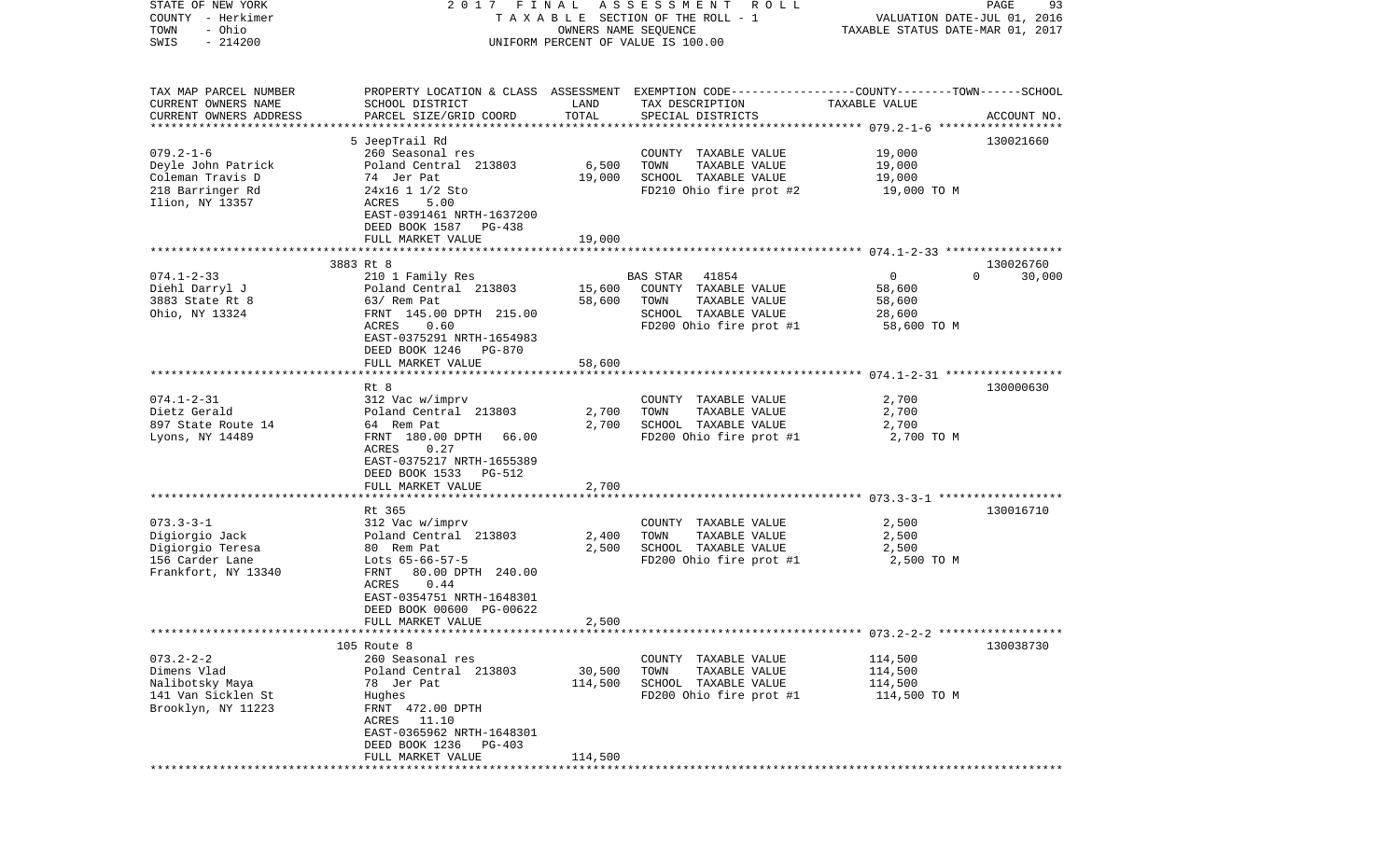| STATE OF NEW YORK                             | 2017 FINAL                        |                      | A S S E S S M E N T R O L L                                                                      |                                  | PAGE<br>94  |
|-----------------------------------------------|-----------------------------------|----------------------|--------------------------------------------------------------------------------------------------|----------------------------------|-------------|
| COUNTY - Herkimer                             |                                   |                      | TAXABLE SECTION OF THE ROLL - 1                                                                  | VALUATION DATE-JUL 01, 2016      |             |
| - Ohio<br>TOWN                                |                                   | OWNERS NAME SEQUENCE |                                                                                                  | TAXABLE STATUS DATE-MAR 01, 2017 |             |
| $-214200$<br>SWIS                             |                                   |                      | UNIFORM PERCENT OF VALUE IS 100.00                                                               |                                  |             |
|                                               |                                   |                      |                                                                                                  |                                  |             |
| TAX MAP PARCEL NUMBER                         |                                   |                      | PROPERTY LOCATION & CLASS ASSESSMENT EXEMPTION CODE----------------COUNTY-------TOWN------SCHOOL |                                  |             |
|                                               |                                   | LAND                 |                                                                                                  | TAXABLE VALUE                    |             |
| CURRENT OWNERS NAME<br>CURRENT OWNERS ADDRESS | SCHOOL DISTRICT                   | TOTAL                | TAX DESCRIPTION                                                                                  |                                  |             |
| *************************                     | PARCEL SIZE/GRID COORD            |                      | SPECIAL DISTRICTS                                                                                |                                  | ACCOUNT NO. |
|                                               | Reese Rd                          |                      |                                                                                                  |                                  |             |
| $078.1 - 2 - 9.6$                             | 322 Rural vac>10                  |                      | COUNTY TAXABLE VALUE                                                                             | 16,400                           |             |
| Dineen Bryce                                  | Poland Central 213803             | 16,400               | TOWN<br>TAXABLE VALUE                                                                            | 16,400                           |             |
| Kraeger Ben                                   | 45 Jer Pat                        | 16,400               | SCHOOL TAXABLE VALUE                                                                             | 16,400                           |             |
| 667 Military Rd                               | ACRES<br>12.10                    |                      | FD200 Ohio fire prot #1                                                                          | 16,400 TO M                      |             |
| Dolgeville, NY 13329                          | EAST-0360162 NRTH-1638659         |                      |                                                                                                  |                                  |             |
|                                               | DEED BOOK 2017 PG-191             |                      |                                                                                                  |                                  |             |
|                                               | FULL MARKET VALUE                 | 16,400               |                                                                                                  |                                  |             |
|                                               | North Lk                          |                      |                                                                                                  |                                  | 130039450   |
| $058. - 1 - 33$                               | 260 Seasonal res - WTRFNT         |                      | COUNTY TAXABLE VALUE                                                                             | 93,300                           |             |
| Dinitto Anthony                               | Adirondack<br>302601              | 92,300               | TAXABLE VALUE<br>TOWN                                                                            | 93,300                           |             |
| Dinitto Johanne                               | 1 Nob Pat                         | 93,300               | SCHOOL TAXABLE VALUE                                                                             | 93,300                           |             |
| 8163 River Rd                                 | Seas 1.0 A                        |                      | FD215 Ohio fire prot #3                                                                          | 93,300 TO M                      |             |
|                                               |                                   |                      |                                                                                                  |                                  |             |
| Rome, NY 13440                                | Sens<br>FRNT<br>2.00 DPTH<br>2.00 |                      |                                                                                                  |                                  |             |
|                                               | ACRES<br>0.92                     |                      |                                                                                                  |                                  |             |
|                                               | EAST-0380316 NRTH-1715677         |                      |                                                                                                  |                                  |             |
|                                               | DEED BOOK 00513 PG-00400          |                      |                                                                                                  |                                  |             |
|                                               | FULL MARKET VALUE                 | 93,300               |                                                                                                  |                                  |             |
|                                               |                                   |                      |                                                                                                  |                                  |             |
|                                               | South Lake Rd                     |                      |                                                                                                  |                                  | 130060025   |
| $058. - 2 - 47$                               | $312$ Vac w/imprv - WTRFNT        |                      | COUNTY TAXABLE VALUE                                                                             | 7,000                            |             |
| Dinitto Anthony                               | Adirondack<br>302601              | 5,000                | TAXABLE VALUE<br>TOWN                                                                            | 7,000                            |             |
| Dinitto Johanne                               | Lot 1                             | 7,000                | SCHOOL TAXABLE VALUE                                                                             | 7,000                            |             |
| 8163 River Rd                                 | Nob Pat                           |                      | FD215 Ohio fire prot #3                                                                          | 7,000 TO M                       |             |
| Rome, NY 13440                                | FRNT<br>30.00 DPTH 30.50          |                      |                                                                                                  |                                  |             |
|                                               | EAST-0385009 NRTH-1706800         |                      |                                                                                                  |                                  |             |
|                                               | DEED BOOK 778<br>PG-528           |                      |                                                                                                  |                                  |             |
|                                               | FULL MARKET VALUE                 | 7,000                |                                                                                                  |                                  |             |
|                                               | ************************          |                      |                                                                                                  |                                  |             |
|                                               | South Lk                          |                      |                                                                                                  |                                  | 130029250   |
| $062. -1 - 29$                                | 260 Seasonal res                  |                      | COUNTY TAXABLE VALUE                                                                             | 125,000                          |             |
| Dinitto Anthony                               | Adirondack<br>302601              | 49,000               | TOWN<br>TAXABLE VALUE                                                                            | 125,000                          |             |
| Dinitto Johanne                               | 1 Nob Pat                         | 125,000              | SCHOOL TAXABLE VALUE                                                                             | 125,000                          |             |
| 8163 River Rd                                 | FRNT 140.80 DPTH 208.50           |                      | FD215 Ohio fire prot #3                                                                          | 125,000 TO M                     |             |
| Rome, NY 13440                                | ACRES<br>0.90                     |                      |                                                                                                  |                                  |             |
|                                               | EAST-0385156 NRTH-1703708         |                      |                                                                                                  |                                  |             |
|                                               | DEED BOOK 778<br><b>PG-528</b>    |                      |                                                                                                  |                                  |             |
|                                               | FULL MARKET VALUE                 | 125,000              |                                                                                                  |                                  |             |
|                                               |                                   |                      |                                                                                                  |                                  |             |
|                                               | Figert Rd                         |                      |                                                                                                  |                                  | 130033000.3 |
| $074.3 - 1 - 10.3$                            | 314 Rural vac<10                  |                      | COUNTY TAXABLE VALUE                                                                             | 11,000                           |             |
| DiPoffi David L                               | Poland Central 213803             | 11,000               | TOWN<br>TAXABLE VALUE                                                                            | 11,000                           |             |
| DiPoffi Michael D                             | 77 Jer Pat                        | 11,000               | SCHOOL TAXABLE VALUE                                                                             | 11,000                           |             |
| 441 Shannon St                                | FRNT 340.00 DPTH                  |                      | FD200 Ohio fire prot #1                                                                          | 11,000 TO M                      |             |
| Schenectady, NY 12306                         | 3.50<br>ACRES                     |                      |                                                                                                  |                                  |             |
|                                               | EAST-0374046 NRTH-1647065         |                      |                                                                                                  |                                  |             |
|                                               | DEED BOOK 1568<br>PG-370          |                      |                                                                                                  |                                  |             |
|                                               | FULL MARKET VALUE                 | 11,000               |                                                                                                  |                                  |             |
|                                               |                                   |                      |                                                                                                  |                                  |             |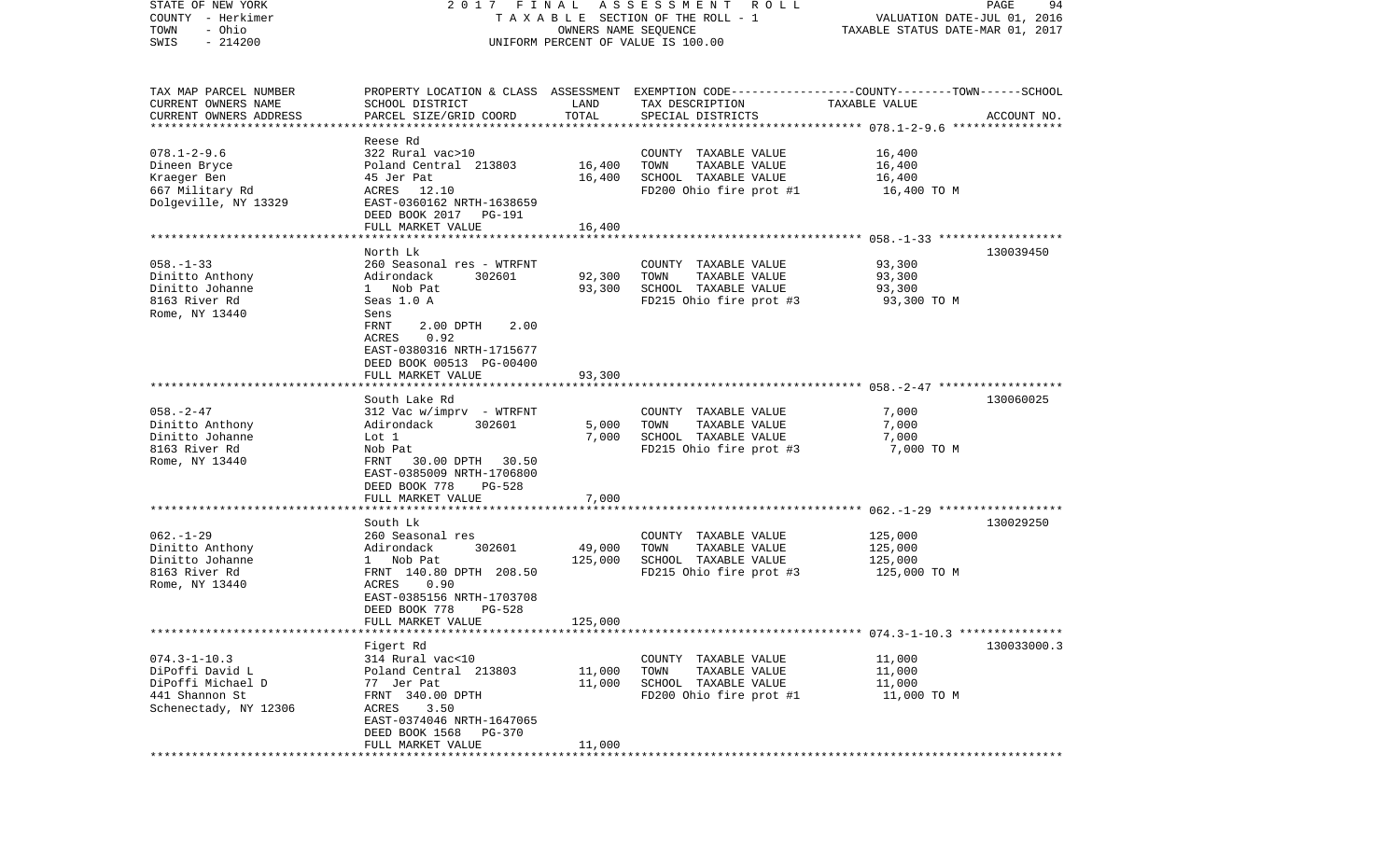| STATE OF NEW YORK      |                                      |                                  | 2017 FINAL ASSESSMENT ROLL<br>TAXABLE SECTION OF THE ROLL - 1                                    |               | PAGE<br>95  |
|------------------------|--------------------------------------|----------------------------------|--------------------------------------------------------------------------------------------------|---------------|-------------|
| COUNTY - Herkimer      |                                      | VALUATION DATE-JUL 01, 2016      |                                                                                                  |               |             |
| - Ohio<br>TOWN         |                                      | TAXABLE STATUS DATE-MAR 01, 2017 |                                                                                                  |               |             |
| $-214200$<br>SWIS      |                                      |                                  | UNIFORM PERCENT OF VALUE IS 100.00                                                               |               |             |
|                        |                                      |                                  |                                                                                                  |               |             |
| TAX MAP PARCEL NUMBER  |                                      |                                  | PROPERTY LOCATION & CLASS ASSESSMENT EXEMPTION CODE----------------COUNTY-------TOWN------SCHOOL |               |             |
| CURRENT OWNERS NAME    | SCHOOL DISTRICT                      | LAND                             | TAX DESCRIPTION                                                                                  | TAXABLE VALUE |             |
| CURRENT OWNERS ADDRESS | PARCEL SIZE/GRID COORD               | TOTAL                            | SPECIAL DISTRICTS                                                                                |               | ACCOUNT NO. |
| ********************** |                                      |                                  |                                                                                                  |               |             |
| $085.4 - 2 - 12$       | Bull Hill<br>260 Seasonal res        |                                  | COUNTY TAXABLE VALUE                                                                             | 32,500        | 130016110   |
| Dittmann Rosalie M     | Poland Central 213803                | 7,200                            | TOWN<br>TAXABLE VALUE                                                                            | 32,500        |             |
| Dittmann Dane S        | 23 Rem Pat                           | 32,500                           | SCHOOL TAXABLE VALUE                                                                             | 32,500        |             |
| 121 East Orchard St    | Sens $3/4$                           |                                  | FD210 Ohio fire prot #2                                                                          | 32,500 TO M   |             |
| Frankford, NY 13340    | ACRES<br>1.10                        |                                  |                                                                                                  |               |             |
|                        | EAST-0345800 NRTH-1190620            |                                  |                                                                                                  |               |             |
|                        | DEED BOOK 909<br>PG-179              |                                  |                                                                                                  |               |             |
|                        | FULL MARKET VALUE                    | 32,500                           |                                                                                                  |               |             |
|                        |                                      |                                  |                                                                                                  |               |             |
|                        | Christman Rd                         |                                  |                                                                                                  |               | 130013980   |
| $079.3 - 1 - 13$       | 322 Rural vac>10                     |                                  | COUNTY TAXABLE VALUE                                                                             | 23,300        |             |
| Dmitri Henry Marc      | Poland Central 213803                | 23,300                           | TAXABLE VALUE<br>TOWN                                                                            | 23,300        |             |
| PO Box 467             | 42 Jer Pat                           | 23,300                           | SCHOOL TAXABLE VALUE                                                                             | 23,300        |             |
| Newport, NY 13416      | V12 14                               |                                  | FD200 Ohio fire prot #1                                                                          | 23,300 TO M   |             |
|                        | ACRES 22.00                          |                                  |                                                                                                  |               |             |
|                        | EAST-0375572 NRTH-1629762            |                                  |                                                                                                  |               |             |
|                        | DEED BOOK 1592<br>PG-581             |                                  |                                                                                                  |               |             |
|                        | FULL MARKET VALUE                    | 23,300                           |                                                                                                  |               |             |
|                        |                                      |                                  |                                                                                                  |               |             |
| $070.4 - 1 - 12$       | Route 8<br>260 Seasonal res - WTRFNT |                                  | COUNTY TAXABLE VALUE                                                                             | 35,000        | 130044910   |
| Dobey Daniel           | Poland Central 213803                | 10,000                           | TAXABLE VALUE<br>TOWN                                                                            | 35,000        |             |
| Raimondi Sharon        | 74 Rem Pat                           | 35,000                           | SCHOOL TAXABLE VALUE                                                                             | 35,000        |             |
| 760 Lawrence Ave       | Sub 4                                |                                  | FD200 Ohio fire prot #1                                                                          | 35,000 TO M   |             |
| East Aurora, NY 14052  | FRNT 109.00 DPTH 200.00              |                                  |                                                                                                  |               |             |
|                        | 0.50<br>ACRES                        |                                  |                                                                                                  |               |             |
|                        | EAST-0389805 NRTH-1658211            |                                  |                                                                                                  |               |             |
|                        | DEED BOOK 882<br>PG-189              |                                  |                                                                                                  |               |             |
|                        | FULL MARKET VALUE                    | 35,000                           |                                                                                                  |               |             |
|                        | ***********************              | ********                         |                                                                                                  |               |             |
|                        | Route 8                              |                                  |                                                                                                  |               | 130025200   |
| $070.4 - 1 - 13$       | 322 Rural vac>10 - WTRFNT            |                                  | COUNTY TAXABLE VALUE                                                                             | 12,300        |             |
| Dobey Daniel           | Poland Central 213803                | 12,300                           | TOWN<br>TAXABLE VALUE                                                                            | 12,300        |             |
| Raimondi Sharon L      | 74 Rem Pat                           | 12,300                           | SCHOOL TAXABLE VALUE                                                                             | 12,300        |             |
| 760 Lawrence Ave       | ACRES<br>12.50                       |                                  | FD200 Ohio fire prot #1                                                                          | 12,300 TO M   |             |
| East Aurora, NY 14052  | EAST-0389438 NRTH-1658361            |                                  |                                                                                                  |               |             |
|                        | DEED BOOK 933<br><b>PG-105</b>       |                                  |                                                                                                  |               |             |
|                        | FULL MARKET VALUE                    | 12,300                           |                                                                                                  |               |             |
|                        | Bull Hill Rd                         |                                  |                                                                                                  |               | 130016920   |
| $085.4 - 2 - 10$       | 260 Seasonal res                     |                                  | COUNTY TAXABLE VALUE                                                                             | 28,500        |             |
| Donahue Thomas P       | Poland Central 213803                | 18,300                           | TOWN<br>TAXABLE VALUE                                                                            | 28,500        |             |
| PO Box 405             | Jer Pat<br>8                         | 28,500                           | SCHOOL TAXABLE VALUE                                                                             | 28,500        |             |
| Herkimer, NY 13350     | Calif Rd                             |                                  | FD210 Ohio fire prot #2                                                                          | 28,500 TO M   |             |
|                        | 3.80<br>ACRES                        |                                  |                                                                                                  |               |             |
|                        | EAST-0386367 NRTH-1615194            |                                  |                                                                                                  |               |             |
|                        | DEED BOOK 818<br><b>PG-341</b>       |                                  |                                                                                                  |               |             |
|                        | FULL MARKET VALUE                    | 28,500                           |                                                                                                  |               |             |
|                        |                                      |                                  |                                                                                                  |               |             |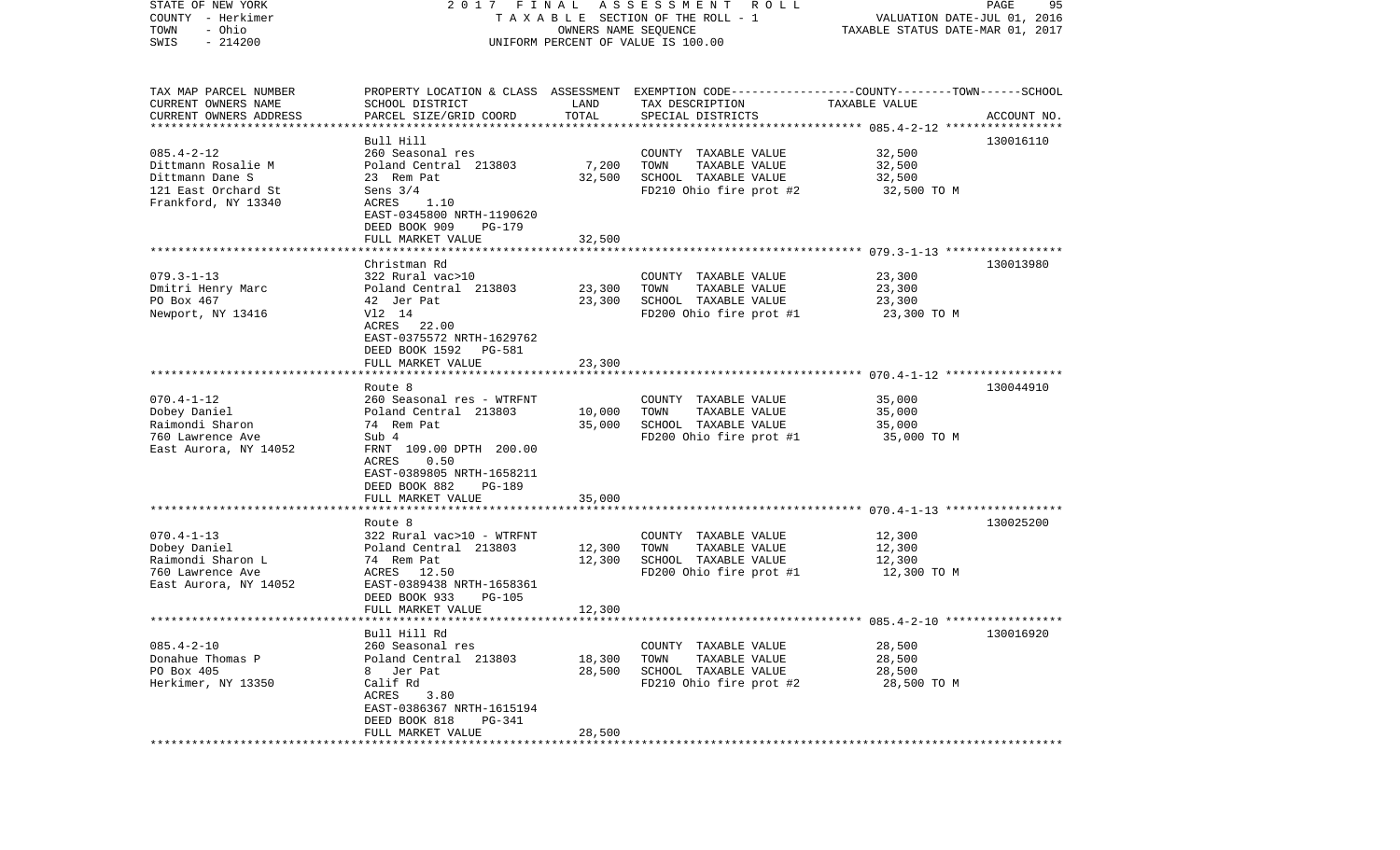| TAX MAP PARCEL NUMBER<br>PROPERTY LOCATION & CLASS ASSESSMENT EXEMPTION CODE---------------COUNTY-------TOWN------SCHOOL<br>CURRENT OWNERS NAME<br>SCHOOL DISTRICT<br>LAND<br>TAX DESCRIPTION<br>TAXABLE VALUE<br>CURRENT OWNERS ADDRESS<br>PARCEL SIZE/GRID COORD<br>TOTAL<br>SPECIAL DISTRICTS<br>ACCOUNT NO.<br>Harvey Bridge Rd<br>130060075<br>$073.3 - 2 - 23$<br>314 Rural vac<10<br>3,000<br>COUNTY TAXABLE VALUE<br>Donald W. Homovich Trust<br>Poland Central 213803<br>TAXABLE VALUE<br>3,000<br>3,000<br>TOWN<br>Becker Sherrill J<br>3,000<br>SCHOOL TAXABLE VALUE<br>Lot $48$<br>3,000<br>PO Box 119<br>FD200 Ohio fire prot #1<br>Jer Pat<br>3,000 TO M<br>Downsville, NY 13755<br>FRNT 208.00 DPTH 208.00<br>0.99<br>ACRES<br>EAST-0361661 NRTH-1644225<br>DEED BOOK 2017 PG-1204<br>FULL MARKET VALUE<br>3,000<br>Harvey Bridge Rd<br>130060070<br>$073.3 - 2 - 25$<br>314 Rural vac<10<br>COUNTY TAXABLE VALUE<br>3,000<br>Donald W. Homovich Trust<br>Poland Central 213803<br>3,000<br>TAXABLE VALUE<br>3,000<br>TOWN<br>Becker Sherrill J<br>3,000<br>SCHOOL TAXABLE VALUE<br>Lot 48<br>3,000<br>PO Box 119<br>Jer Pat<br>FD200 Ohio fire prot #1<br>3,000 TO M<br>Downsville, NY 13755<br>FRNT 208.00 DPTH 208.00<br>ACRES<br>0.99<br>EAST-0361795 NRTH-1644424<br>DEED BOOK 2017 PG-1204 |
|-----------------------------------------------------------------------------------------------------------------------------------------------------------------------------------------------------------------------------------------------------------------------------------------------------------------------------------------------------------------------------------------------------------------------------------------------------------------------------------------------------------------------------------------------------------------------------------------------------------------------------------------------------------------------------------------------------------------------------------------------------------------------------------------------------------------------------------------------------------------------------------------------------------------------------------------------------------------------------------------------------------------------------------------------------------------------------------------------------------------------------------------------------------------------------------------------------------------------------------------------------------------------------------------------------------------|
|                                                                                                                                                                                                                                                                                                                                                                                                                                                                                                                                                                                                                                                                                                                                                                                                                                                                                                                                                                                                                                                                                                                                                                                                                                                                                                                 |
|                                                                                                                                                                                                                                                                                                                                                                                                                                                                                                                                                                                                                                                                                                                                                                                                                                                                                                                                                                                                                                                                                                                                                                                                                                                                                                                 |
|                                                                                                                                                                                                                                                                                                                                                                                                                                                                                                                                                                                                                                                                                                                                                                                                                                                                                                                                                                                                                                                                                                                                                                                                                                                                                                                 |
|                                                                                                                                                                                                                                                                                                                                                                                                                                                                                                                                                                                                                                                                                                                                                                                                                                                                                                                                                                                                                                                                                                                                                                                                                                                                                                                 |
|                                                                                                                                                                                                                                                                                                                                                                                                                                                                                                                                                                                                                                                                                                                                                                                                                                                                                                                                                                                                                                                                                                                                                                                                                                                                                                                 |
|                                                                                                                                                                                                                                                                                                                                                                                                                                                                                                                                                                                                                                                                                                                                                                                                                                                                                                                                                                                                                                                                                                                                                                                                                                                                                                                 |
|                                                                                                                                                                                                                                                                                                                                                                                                                                                                                                                                                                                                                                                                                                                                                                                                                                                                                                                                                                                                                                                                                                                                                                                                                                                                                                                 |
|                                                                                                                                                                                                                                                                                                                                                                                                                                                                                                                                                                                                                                                                                                                                                                                                                                                                                                                                                                                                                                                                                                                                                                                                                                                                                                                 |
|                                                                                                                                                                                                                                                                                                                                                                                                                                                                                                                                                                                                                                                                                                                                                                                                                                                                                                                                                                                                                                                                                                                                                                                                                                                                                                                 |
|                                                                                                                                                                                                                                                                                                                                                                                                                                                                                                                                                                                                                                                                                                                                                                                                                                                                                                                                                                                                                                                                                                                                                                                                                                                                                                                 |
|                                                                                                                                                                                                                                                                                                                                                                                                                                                                                                                                                                                                                                                                                                                                                                                                                                                                                                                                                                                                                                                                                                                                                                                                                                                                                                                 |
|                                                                                                                                                                                                                                                                                                                                                                                                                                                                                                                                                                                                                                                                                                                                                                                                                                                                                                                                                                                                                                                                                                                                                                                                                                                                                                                 |
|                                                                                                                                                                                                                                                                                                                                                                                                                                                                                                                                                                                                                                                                                                                                                                                                                                                                                                                                                                                                                                                                                                                                                                                                                                                                                                                 |
| 3,000<br>FULL MARKET VALUE                                                                                                                                                                                                                                                                                                                                                                                                                                                                                                                                                                                                                                                                                                                                                                                                                                                                                                                                                                                                                                                                                                                                                                                                                                                                                      |
|                                                                                                                                                                                                                                                                                                                                                                                                                                                                                                                                                                                                                                                                                                                                                                                                                                                                                                                                                                                                                                                                                                                                                                                                                                                                                                                 |
| Rt 365<br>130045150                                                                                                                                                                                                                                                                                                                                                                                                                                                                                                                                                                                                                                                                                                                                                                                                                                                                                                                                                                                                                                                                                                                                                                                                                                                                                             |
| $073.3 - 3 - 6$<br>322 Rural vac>10<br>19,300<br>COUNTY TAXABLE VALUE                                                                                                                                                                                                                                                                                                                                                                                                                                                                                                                                                                                                                                                                                                                                                                                                                                                                                                                                                                                                                                                                                                                                                                                                                                           |
| Poland Central 213803<br>19,300<br>Donaruma Franciso S<br>TOWN<br>TAXABLE VALUE<br>19,300<br>55 Preston St<br>80 Rem Pat<br>19,300<br>SCHOOL TAXABLE VALUE<br>19,300                                                                                                                                                                                                                                                                                                                                                                                                                                                                                                                                                                                                                                                                                                                                                                                                                                                                                                                                                                                                                                                                                                                                            |
| Ridgefield, NJ 07660<br>$V12$ 10 3/4<br>FD200 Ohio fire prot #1<br>19,300 TO M<br>ACRES 17.50<br>EAST-0354685 NRTH-1648489                                                                                                                                                                                                                                                                                                                                                                                                                                                                                                                                                                                                                                                                                                                                                                                                                                                                                                                                                                                                                                                                                                                                                                                      |
| DEED BOOK 1454 PG-561                                                                                                                                                                                                                                                                                                                                                                                                                                                                                                                                                                                                                                                                                                                                                                                                                                                                                                                                                                                                                                                                                                                                                                                                                                                                                           |
| 19,300<br>FULL MARKET VALUE                                                                                                                                                                                                                                                                                                                                                                                                                                                                                                                                                                                                                                                                                                                                                                                                                                                                                                                                                                                                                                                                                                                                                                                                                                                                                     |
|                                                                                                                                                                                                                                                                                                                                                                                                                                                                                                                                                                                                                                                                                                                                                                                                                                                                                                                                                                                                                                                                                                                                                                                                                                                                                                                 |
| Bull Hill Rd<br>130018870                                                                                                                                                                                                                                                                                                                                                                                                                                                                                                                                                                                                                                                                                                                                                                                                                                                                                                                                                                                                                                                                                                                                                                                                                                                                                       |
| $079.4 - 2 - 10$<br>260 Seasonal res<br>5,000<br>COUNTY TAXABLE VALUE<br>Donohue Daniel C<br>Poland Central 213803<br>4,200<br>TOWN<br>TAXABLE VALUE<br>5,000                                                                                                                                                                                                                                                                                                                                                                                                                                                                                                                                                                                                                                                                                                                                                                                                                                                                                                                                                                                                                                                                                                                                                   |
| 3674 East Saddleback Rd<br>5,000<br>SCHOOL TAXABLE VALUE<br>41 Jer Pat<br>5,000                                                                                                                                                                                                                                                                                                                                                                                                                                                                                                                                                                                                                                                                                                                                                                                                                                                                                                                                                                                                                                                                                                                                                                                                                                 |
| Canadaigua, NY 14424<br>FRNT 118.50 DPTH 90.00<br>FD210 Ohio fire prot #2<br>5,000 TO M<br>0.25<br>ACRES<br>EAST-0388821 NRTH-1624474                                                                                                                                                                                                                                                                                                                                                                                                                                                                                                                                                                                                                                                                                                                                                                                                                                                                                                                                                                                                                                                                                                                                                                           |
| DEED BOOK 689<br>$PG-523$                                                                                                                                                                                                                                                                                                                                                                                                                                                                                                                                                                                                                                                                                                                                                                                                                                                                                                                                                                                                                                                                                                                                                                                                                                                                                       |
| FULL MARKET VALUE<br>5,000                                                                                                                                                                                                                                                                                                                                                                                                                                                                                                                                                                                                                                                                                                                                                                                                                                                                                                                                                                                                                                                                                                                                                                                                                                                                                      |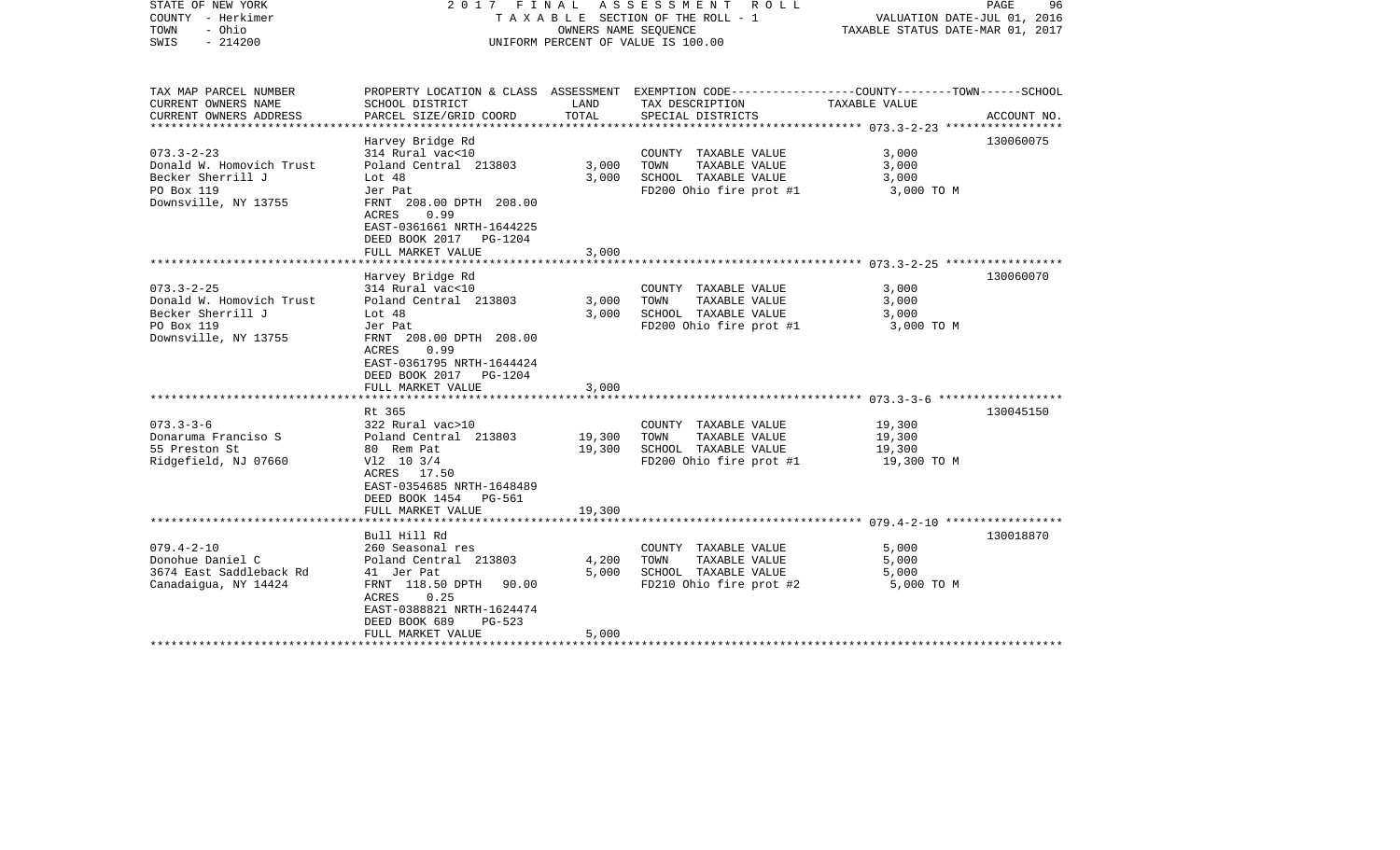| STATE OF NEW YORK        | 2017 FINAL                |                      | A S S E S S M E N T R O L L                                                                     |                                  | 97<br>PAGE  |
|--------------------------|---------------------------|----------------------|-------------------------------------------------------------------------------------------------|----------------------------------|-------------|
| COUNTY - Herkimer        |                           |                      | TAXABLE SECTION OF THE ROLL - 1                                                                 | VALUATION DATE-JUL 01, 2016      |             |
| - Ohio<br>TOWN           |                           | OWNERS NAME SEQUENCE |                                                                                                 | TAXABLE STATUS DATE-MAR 01, 2017 |             |
| $-214200$<br>SWIS        |                           |                      | UNIFORM PERCENT OF VALUE IS 100.00                                                              |                                  |             |
|                          |                           |                      |                                                                                                 |                                  |             |
|                          |                           |                      |                                                                                                 |                                  |             |
| TAX MAP PARCEL NUMBER    |                           |                      | PROPERTY LOCATION & CLASS ASSESSMENT EXEMPTION CODE---------------COUNTY-------TOWN------SCHOOL |                                  |             |
| CURRENT OWNERS NAME      | SCHOOL DISTRICT           | LAND                 | TAX DESCRIPTION                                                                                 | TAXABLE VALUE                    |             |
| CURRENT OWNERS ADDRESS   | PARCEL SIZE/GRID COORD    | TOTAL                | SPECIAL DISTRICTS                                                                               |                                  | ACCOUNT NO. |
| ************************ |                           |                      |                                                                                                 |                                  |             |
|                          | Dead Lk                   |                      |                                                                                                 |                                  | 130060150   |
| $064.11 - 1 - 32.1$      | 314 Rural vac<10 - WTRFNT |                      | COUNTY TAXABLE VALUE                                                                            | 15,200                           |             |
| Doolittle Kenneth        | Adirondack<br>302601      | 15,200               | TAXABLE VALUE<br>TOWN                                                                           | 15,200                           |             |
| Doolittle Catherine      | Lot 54 Sub 19             | 15,200               | SCHOOL TAXABLE VALUE                                                                            | 15,200                           |             |
| 151 Erwin St             | FRNT 62.00 DPTH 150.00    |                      | FD215 Ohio fire prot #3                                                                         | 15,200 TO M                      |             |
| Boonville, NY 13309      | EAST-0340095 NRTH-1682037 |                      |                                                                                                 |                                  |             |
|                          | DEED BOOK 775<br>PG-410   |                      |                                                                                                 |                                  |             |
|                          | FULL MARKET VALUE         | 15,200               |                                                                                                 |                                  |             |
|                          |                           |                      |                                                                                                 |                                  |             |
|                          | Dead Lk                   |                      |                                                                                                 |                                  | 130060155   |
| $064.11 - 1 - 32.2$      | 314 Rural vac<10 - WTRFNT |                      | COUNTY TAXABLE VALUE                                                                            | 15,400                           |             |
| Doolittle Kenneth        | Adirondack<br>302601      | 15,400               | TAXABLE VALUE<br>TOWN                                                                           | 15,400                           |             |
| Doolittle Catherine      | Lot 54 Sub19              | 15,400               | SCHOOL TAXABLE VALUE                                                                            | 15,400                           |             |
| 151 Erwin St             | FRNT 62.00 DPTH 150.00    |                      | FD215 Ohio fire prot #3                                                                         | 15,400 TO M                      |             |
| Boonville, NY 13309      | 0.37<br>ACRES             |                      |                                                                                                 |                                  |             |
|                          | EAST-0340025 NRTH-1682128 |                      |                                                                                                 |                                  |             |
|                          | DEED BOOK 775<br>PG-412   |                      |                                                                                                 |                                  |             |
|                          | FULL MARKET VALUE         | 15,400               |                                                                                                 |                                  |             |
|                          |                           |                      |                                                                                                 |                                  |             |
|                          | 237 Hooper Dooper Rd      |                      |                                                                                                 |                                  | 130039180   |
| $073.2 - 1 - 47$         | 260 Seasonal res          |                      | COUNTY TAXABLE VALUE                                                                            | 39,500                           |             |
| Dowling Daniel           | Poland Central 213803     | 19,000               | TAXABLE VALUE<br>TOWN                                                                           | 39,500                           |             |
| Smithson Donald          | 63 Rem Pat                | 39,500               | SCHOOL TAXABLE VALUE                                                                            | 39,500                           |             |
| 237 Hooper Dooper Rd     | V1 2 1                    |                      | FD200 Ohio fire prot #1                                                                         | 39,500 TO M                      |             |
| Cold Brook, NY 13324     | ACRES<br>7.70             |                      |                                                                                                 |                                  |             |
|                          | EAST-0371401 NRTH-1654136 |                      |                                                                                                 |                                  |             |
|                          | DEED BOOK 1546 PG-550     |                      |                                                                                                 |                                  |             |
|                          | FULL MARKET VALUE         | 39,500               |                                                                                                 |                                  |             |
|                          | *******************       |                      |                                                                                                 |                                  |             |
|                          |                           |                      |                                                                                                 |                                  |             |
|                          | Haskell Rd                |                      |                                                                                                 |                                  | 130036810   |
| $070. - 1 - 35$          | 260 Seasonal res          |                      | COUNTY TAXABLE VALUE                                                                            | 24,400                           |             |
| Doyle James              | Poland Central 213803     | 11,000               | TAXABLE VALUE<br>TOWN                                                                           | 24,400                           |             |
| Kerber Albert            | 104 Nob Pat               | 24,400               | SCHOOL TAXABLE VALUE                                                                            | 24,400                           |             |
| 247 Gravesville Rd       | Nobelboro                 |                      | FD217 Ohio fire prot #4                                                                         | 24,400 TO M                      |             |
| Poland, NY 13431         | 3.00<br>ACRES             |                      |                                                                                                 |                                  |             |
|                          | EAST-0395982 NRTH-1664109 |                      |                                                                                                 |                                  |             |
|                          | DEED BOOK 818<br>$PG-443$ |                      |                                                                                                 |                                  |             |
|                          | FULL MARKET VALUE         | 24,400               |                                                                                                 |                                  |             |
|                          |                           |                      |                                                                                                 |                                  |             |
|                          | Figert Rd                 |                      |                                                                                                 |                                  | 130020010   |
| $073.4 - 2 - 14.2$       | 314 Rural vac<10          |                      | COUNTY TAXABLE VALUE                                                                            | 500                              |             |
| Drennen Daniel           | Poland Central 213803     | 500                  | TAXABLE VALUE<br>TOWN                                                                           | 500                              |             |
| Drennen Dawn             | 77 Jer Pat                | 500                  | SCHOOL TAXABLE VALUE                                                                            | 500                              |             |
| 574 Figert Rd            | $P-Fr$ 25                 |                      | FD200 Ohio fire prot #1                                                                         | 500 TO M                         |             |
| Ohio, NY 13324           | FRNT 131.50 DPTH          |                      |                                                                                                 |                                  |             |
|                          | ACRES<br>2.40             |                      |                                                                                                 |                                  |             |
|                          | EAST-0370520 NRTH-1643088 |                      |                                                                                                 |                                  |             |
|                          | DEED BOOK 1334 PG-1       |                      |                                                                                                 |                                  |             |
|                          | FULL MARKET VALUE         | 500                  |                                                                                                 |                                  |             |
|                          |                           |                      |                                                                                                 |                                  |             |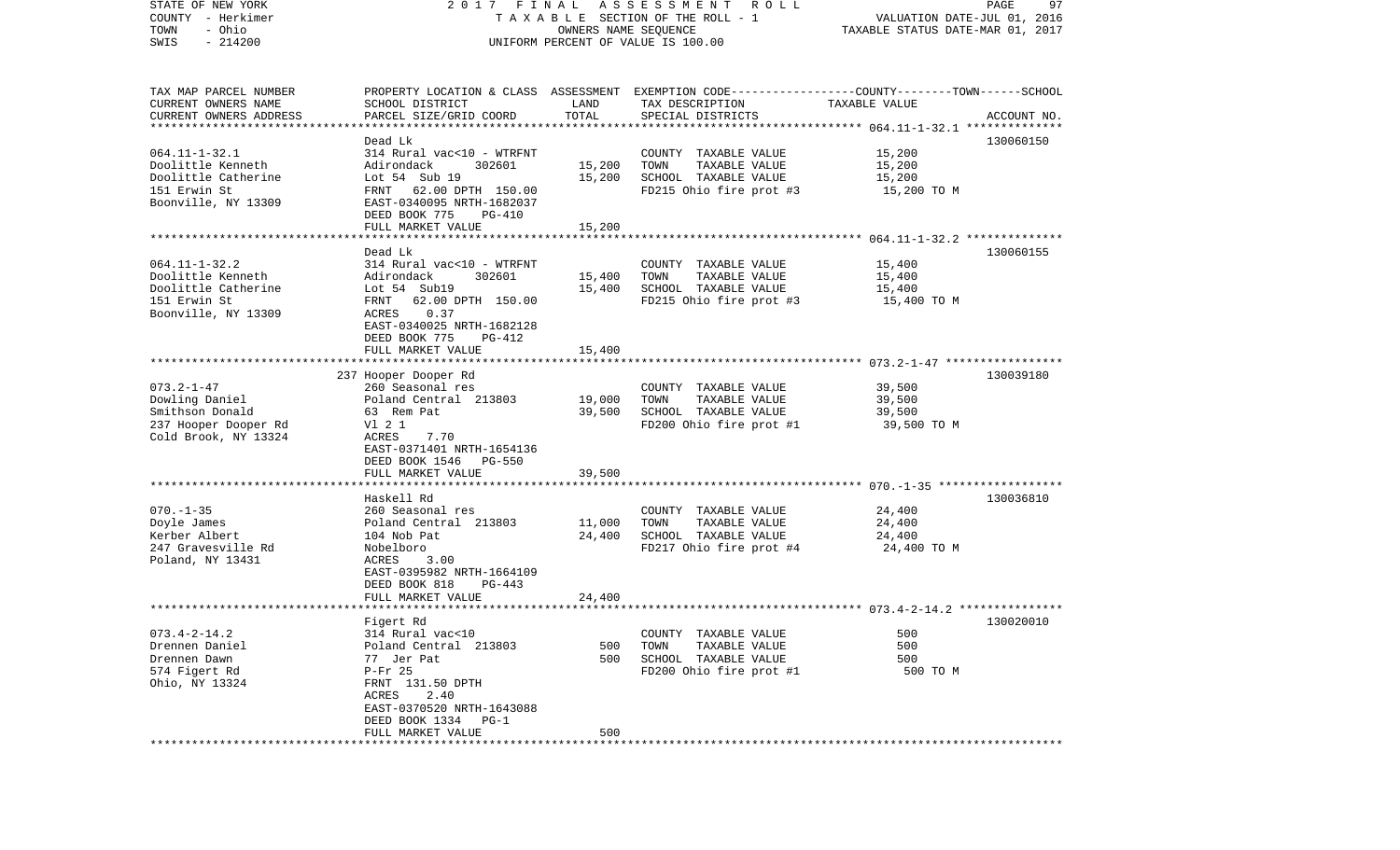| STATE OF NEW YORK<br>COUNTY - Herkimer<br>TOWN<br>- Ohio<br>$-214200$<br>SWIS |                                                      | OWNERS NAME SEQUENCE | 2017 FINAL ASSESSMENT ROLL<br>TAXABLE SECTION OF THE ROLL - 1<br>UNIFORM PERCENT OF VALUE IS 100.00               | VALUATION DATE-JUL 01, 2016<br>TAXABLE STATUS DATE-MAR 01, 2017 | PAGE<br>98               |
|-------------------------------------------------------------------------------|------------------------------------------------------|----------------------|-------------------------------------------------------------------------------------------------------------------|-----------------------------------------------------------------|--------------------------|
| TAX MAP PARCEL NUMBER<br>CURRENT OWNERS NAME                                  | SCHOOL DISTRICT                                      | LAND                 | PROPERTY LOCATION & CLASS ASSESSMENT EXEMPTION CODE---------------COUNTY-------TOWN-----SCHOOL<br>TAX DESCRIPTION | TAXABLE VALUE                                                   |                          |
| CURRENT OWNERS ADDRESS<br>***********************                             | PARCEL SIZE/GRID COORD                               | TOTAL                | SPECIAL DISTRICTS                                                                                                 |                                                                 | ACCOUNT NO.              |
|                                                                               | 574 Figert Rd                                        |                      |                                                                                                                   |                                                                 |                          |
| $073.4 - 2 - 15.2$                                                            | 210 1 Family Res                                     |                      | BAS STAR 41854                                                                                                    | $\overline{0}$                                                  | $\overline{0}$<br>30,000 |
| Drennen Daniel                                                                | Poland Central 213803                                |                      | 24,400 COUNTY TAXABLE VALUE                                                                                       | 37,600                                                          |                          |
| Drennen Dawn                                                                  | FRNT 400.00 DPTH                                     | 37,600               | TOWN<br>TAXABLE VALUE                                                                                             | 37,600                                                          |                          |
| 574 Figert Rd                                                                 | ACRES<br>6.80                                        |                      | SCHOOL TAXABLE VALUE                                                                                              | 7,600                                                           |                          |
| Cold Brook, NY 13324                                                          | EAST-0370332 NRTH-1643075<br>DEED BOOK 895<br>PG-563 |                      | FD200 Ohio fire prot #1                                                                                           | 37,600 TO M                                                     |                          |
|                                                                               | FULL MARKET VALUE                                    | 37,600               |                                                                                                                   |                                                                 |                          |
|                                                                               |                                                      |                      |                                                                                                                   |                                                                 |                          |
|                                                                               | Figert Rd                                            |                      |                                                                                                                   |                                                                 | 130017190                |
| $073.4 - 2 - 62$                                                              | 314 Rural vac<10                                     |                      | COUNTY TAXABLE VALUE                                                                                              | 3,800                                                           |                          |
| Duegaw Patrick                                                                | Poland Central 213803                                | 3,800                | TOWN<br>TAXABLE VALUE                                                                                             | 3,800                                                           |                          |
| 124 Windtree Rdg                                                              | 77 Jer Pat                                           | 3,800                | SCHOOL TAXABLE VALUE                                                                                              | 3,800                                                           |                          |
| Pickens, SC 29671                                                             | FRNT 200.00 DPTH 175.00<br>ACRES<br>0.80             |                      | FD200 Ohio fire prot #1                                                                                           | 3,800 TO M                                                      |                          |
|                                                                               | EAST-0370241 NRTH-1643308                            |                      |                                                                                                                   |                                                                 |                          |
|                                                                               | DEED BOOK 00601 PG-00853                             |                      |                                                                                                                   |                                                                 |                          |
|                                                                               | FULL MARKET VALUE                                    | 3,800                |                                                                                                                   |                                                                 |                          |
|                                                                               |                                                      |                      |                                                                                                                   |                                                                 |                          |
|                                                                               | Farr Rd                                              |                      |                                                                                                                   |                                                                 | 130018810                |
| $065. - 2 - 30.2$                                                             | 314 Rural vac<10                                     |                      | COUNTY TAXABLE VALUE                                                                                              | 1,500                                                           |                          |
| Duesler Stephen<br>8119 St. Hwy 5                                             | Remsen<br>305201<br>Lot 12 Rem Pat                   | 1,500<br>1,500       | TOWN<br>TAXABLE VALUE<br>SCHOOL TAXABLE VALUE                                                                     | 1,500<br>1,500                                                  |                          |
| St Johnsville, NY 13452                                                       | 0.50<br>ACRES                                        |                      | FD215 Ohio fire prot #3                                                                                           | 1,500 TO M                                                      |                          |
|                                                                               | EAST-0354978 NRTH-1681769                            |                      |                                                                                                                   |                                                                 |                          |
|                                                                               | DEED BOOK 941<br>$PG-1$                              |                      |                                                                                                                   |                                                                 |                          |
|                                                                               | FULL MARKET VALUE                                    | 1,500                |                                                                                                                   |                                                                 |                          |
|                                                                               | *************************                            |                      |                                                                                                                   |                                                                 |                          |
|                                                                               | 233 Fly Brook Rd                                     |                      |                                                                                                                   |                                                                 | 130029730                |
| $073.3 - 2 - 62$                                                              | 260 Seasonal res<br>Poland Central 213803            |                      | COUNTY TAXABLE VALUE<br>TOWN<br>TAXABLE VALUE                                                                     | 42,400                                                          |                          |
| Dufford Frank W Jr<br>135 Lynch Rd                                            | 47 Jer Pat                                           | 14,900<br>42,400     | SCHOOL TAXABLE VALUE                                                                                              | 42,400<br>42,400                                                |                          |
| Little Falls, NY 13365                                                        | ACRES<br>1.40                                        |                      | FD200 Ohio fire prot #1                                                                                           | 42,400 TO M                                                     |                          |
|                                                                               | EAST-0318150 NRTH-1219706                            |                      |                                                                                                                   |                                                                 |                          |
|                                                                               | DEED BOOK 1148 PG-47                                 |                      |                                                                                                                   |                                                                 |                          |
|                                                                               | FULL MARKET VALUE                                    | 42,400               |                                                                                                                   |                                                                 |                          |
|                                                                               |                                                      |                      |                                                                                                                   |                                                                 |                          |
|                                                                               | Woodhull Creek                                       |                      |                                                                                                                   |                                                                 |                          |
| $060. -1 -9$<br>Dunn Brett                                                    | 322 Rural vac>10<br>302601<br>Adirondack             | 12,000               | COUNTY TAXABLE VALUE<br>TOWN<br>TAXABLE VALUE                                                                     | 12,000<br>12,000                                                |                          |
| 4947 Gorge Rd                                                                 | ACRES 26.40                                          | 12,000               | SCHOOL TAXABLE VALUE                                                                                              | 12,000                                                          |                          |
| Cazenovia, NY 13035                                                           | EAST-0332592 NRTH-1702275                            |                      | FD215 Ohio fire prot #3                                                                                           | 12,000 TO M                                                     |                          |
|                                                                               | DEED BOOK 1577 PG-907                                |                      |                                                                                                                   |                                                                 |                          |
|                                                                               | FULL MARKET VALUE                                    | 12,000               |                                                                                                                   |                                                                 |                          |
|                                                                               |                                                      |                      |                                                                                                                   |                                                                 |                          |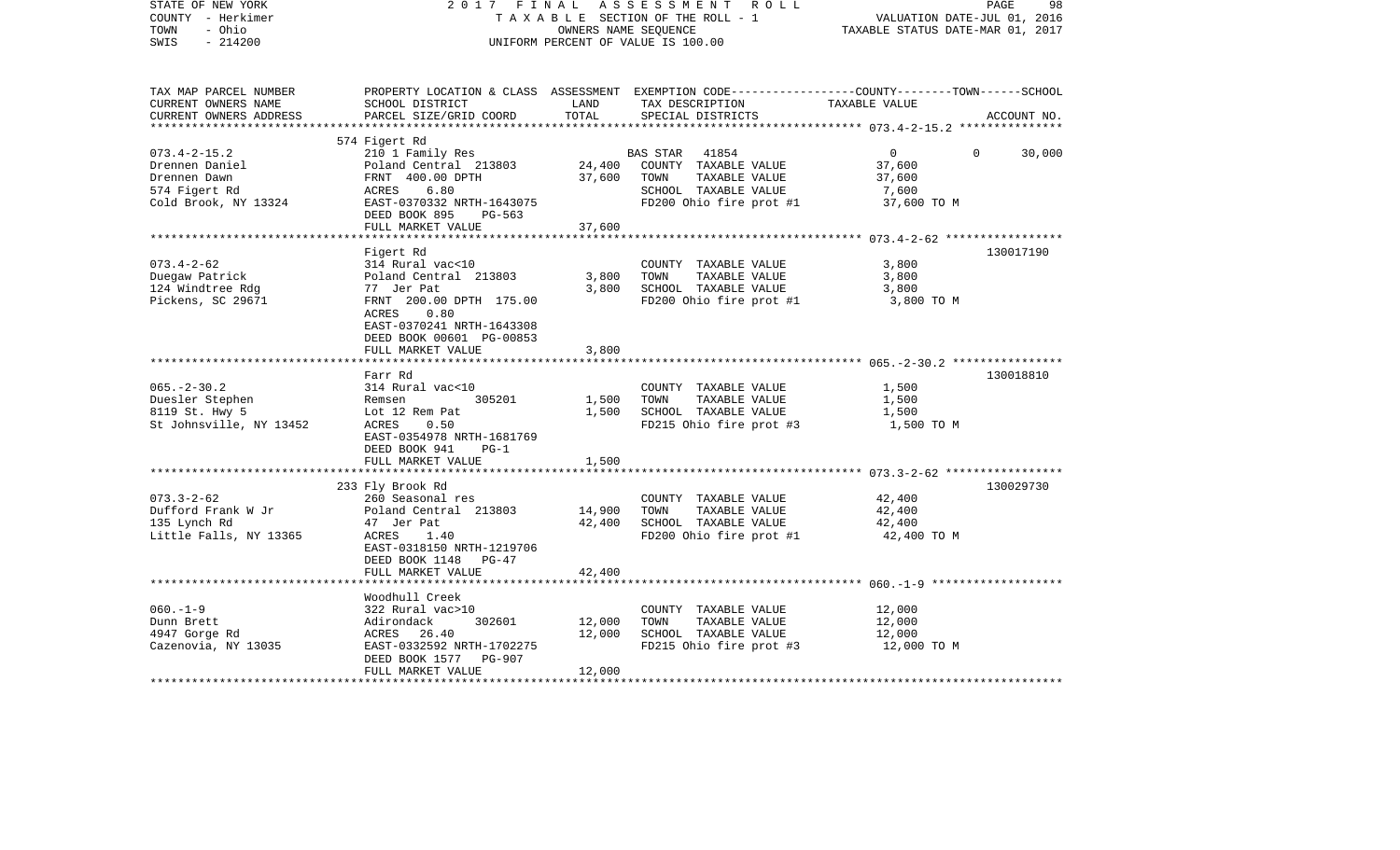| STATE OF NEW YORK         |                                            |                      | 2017 FINAL ASSESSMENT<br>R O L L                                                                |                                  | PAGE<br>99  |
|---------------------------|--------------------------------------------|----------------------|-------------------------------------------------------------------------------------------------|----------------------------------|-------------|
| COUNTY - Herkimer         |                                            |                      | T A X A B L E SECTION OF THE ROLL - 1                                                           | VALUATION DATE-JUL 01, 2016      |             |
| - Ohio<br>TOWN            |                                            | OWNERS NAME SEQUENCE |                                                                                                 | TAXABLE STATUS DATE-MAR 01, 2017 |             |
| $-214200$<br>SWIS         |                                            |                      | UNIFORM PERCENT OF VALUE IS 100.00                                                              |                                  |             |
|                           |                                            |                      |                                                                                                 |                                  |             |
|                           |                                            |                      |                                                                                                 |                                  |             |
| TAX MAP PARCEL NUMBER     |                                            |                      | PROPERTY LOCATION & CLASS ASSESSMENT EXEMPTION CODE---------------COUNTY-------TOWN------SCHOOL |                                  |             |
| CURRENT OWNERS NAME       | SCHOOL DISTRICT                            | LAND                 | TAX DESCRIPTION                                                                                 | TAXABLE VALUE                    |             |
| CURRENT OWNERS ADDRESS    | PARCEL SIZE/GRID COORD                     | TOTAL                | SPECIAL DISTRICTS                                                                               |                                  | ACCOUNT NO. |
| ************************* |                                            |                      |                                                                                                 |                                  |             |
|                           | 9 Woodhull Creek                           |                      |                                                                                                 |                                  |             |
| $060. -1 - 10$            | 260 Seasonal res                           |                      | COUNTY TAXABLE VALUE                                                                            | 30,600                           |             |
| Dunn Brett                | Adirondack<br>302601                       | 12,200               | TOWN<br>TAXABLE VALUE                                                                           | 30,600                           |             |
| 4947 Gorge Rd             | ACRES<br>6.30                              | 30,600               | SCHOOL TAXABLE VALUE                                                                            | 30,600                           |             |
| Cazenovia, NY 13035       | EAST-0332819 NRTH-1702508                  |                      | FD215 Ohio fire prot #3                                                                         | 30,600 TO M                      |             |
|                           | DEED BOOK 1577 PG-907                      |                      |                                                                                                 |                                  |             |
|                           | FULL MARKET VALUE                          | 30,600               |                                                                                                 |                                  |             |
|                           |                                            |                      |                                                                                                 |                                  |             |
|                           | 3943 Rt 8                                  |                      |                                                                                                 |                                  | 130027990   |
| $074.1 - 2 - 26$          | 210 1 Family Res                           |                      | COUNTY TAXABLE VALUE                                                                            | 60,000                           |             |
| Dutcher Janet             | Poland Central 213803                      | 15,000               | TOWN<br>TAXABLE VALUE                                                                           | 60,000                           |             |
| Sharpe Ellen              | 64 Rem Pat                                 | 60,000               | SCHOOL TAXABLE VALUE                                                                            | 60,000                           |             |
| 3943 State Route 8        | Sub 13                                     |                      | FD200 Ohio fire prot #1                                                                         | 60,000 TO M                      |             |
| Cold Brook, NY 13324      | R 1 .5                                     |                      |                                                                                                 |                                  |             |
|                           | FRNT 150.00 DPTH 150.00                    |                      |                                                                                                 |                                  |             |
|                           | 0.52<br>ACRES                              |                      |                                                                                                 |                                  |             |
|                           | EAST-0376305 NRTH-1655785                  |                      |                                                                                                 |                                  |             |
|                           | DEED BOOK 1586<br>PG-426                   |                      |                                                                                                 |                                  |             |
|                           | FULL MARKET VALUE                          | 60,000               |                                                                                                 |                                  |             |
|                           |                                            |                      |                                                                                                 |                                  |             |
|                           | 254 California Rd                          |                      |                                                                                                 |                                  | 130024270   |
| $085.3 - 3 - 27$          | 260 Seasonal res                           |                      | COUNTY TAXABLE VALUE                                                                            | 31,000                           |             |
| Dye David                 | Poland Central 213803                      | 6,000                | TAXABLE VALUE<br>TOWN                                                                           | 31,000                           |             |
| Dye Colleen               | 9 Jer Pat                                  | 31,000               | SCHOOL TAXABLE VALUE                                                                            | 31,000                           |             |
| PO Box 874691             | FRNT 99.00 DPTH 429.00                     |                      | FD210 Ohio fire prot #2                                                                         | 31,000 TO M                      |             |
| Wasilla, AK 99687         | 0.98<br>ACRES                              |                      |                                                                                                 |                                  |             |
|                           | EAST-0385638 NRTH-1614803                  |                      |                                                                                                 |                                  |             |
|                           | DEED BOOK 1590 PG-157                      |                      |                                                                                                 |                                  |             |
|                           | FULL MARKET VALUE                          | 31,000               |                                                                                                 |                                  |             |
|                           |                                            |                      |                                                                                                 |                                  |             |
|                           | California Rd                              |                      |                                                                                                 |                                  | 130040950   |
| $085.3 - 3 - 26$          | 314 Rural vac<10                           |                      | COUNTY TAXABLE VALUE                                                                            | 4,000                            |             |
| Dye David V               | Poland Central 213803                      | 4,000                | TOWN<br>TAXABLE VALUE                                                                           | 4,000                            |             |
| Dye Colleen H             | 9 Jer Pat                                  | 4,000                | SCHOOL TAXABLE VALUE                                                                            | 4,000                            |             |
| PO Box 874691             | ACRES<br>1.00                              |                      | FD210 Ohio fire prot #2                                                                         | 4,000 TO M                       |             |
| Wasilla, AK 99687         | EAST-0385528 NRTH-1614765                  |                      |                                                                                                 |                                  |             |
|                           | DEED BOOK 800<br>$PG-65$                   |                      |                                                                                                 |                                  |             |
|                           | FULL MARKET VALUE                          | 4,000                |                                                                                                 |                                  |             |
|                           |                                            |                      |                                                                                                 |                                  |             |
|                           | 149 Remonda Rd                             |                      |                                                                                                 |                                  | 130020970   |
| $074.1 - 2 - 9$           | 312 Vac w/imprv                            |                      | COUNTY TAXABLE VALUE                                                                            | 32,000                           |             |
| Dygert David              | Poland Central 213803                      | 3,500                | TAXABLE VALUE<br>TOWN                                                                           | 32,000                           |             |
| 149 Remonda Rd            | 64 Rem Pat                                 | 32,000               | SCHOOL TAXABLE VALUE                                                                            | 32,000                           |             |
| Ohio, NY 13324            | Sub 14                                     |                      | FD200 Ohio fire prot #1                                                                         | 32,000 TO M                      |             |
|                           | FRNT 110.00 DPTH 362.00                    |                      |                                                                                                 |                                  |             |
|                           | 0.57<br>ACRES<br>EAST-0374883 NRTH-1656055 |                      |                                                                                                 |                                  |             |
|                           | DEED BOOK 936                              |                      |                                                                                                 |                                  |             |
|                           | <b>PG-511</b>                              |                      |                                                                                                 |                                  |             |
|                           | FULL MARKET VALUE                          | 32,000               |                                                                                                 |                                  |             |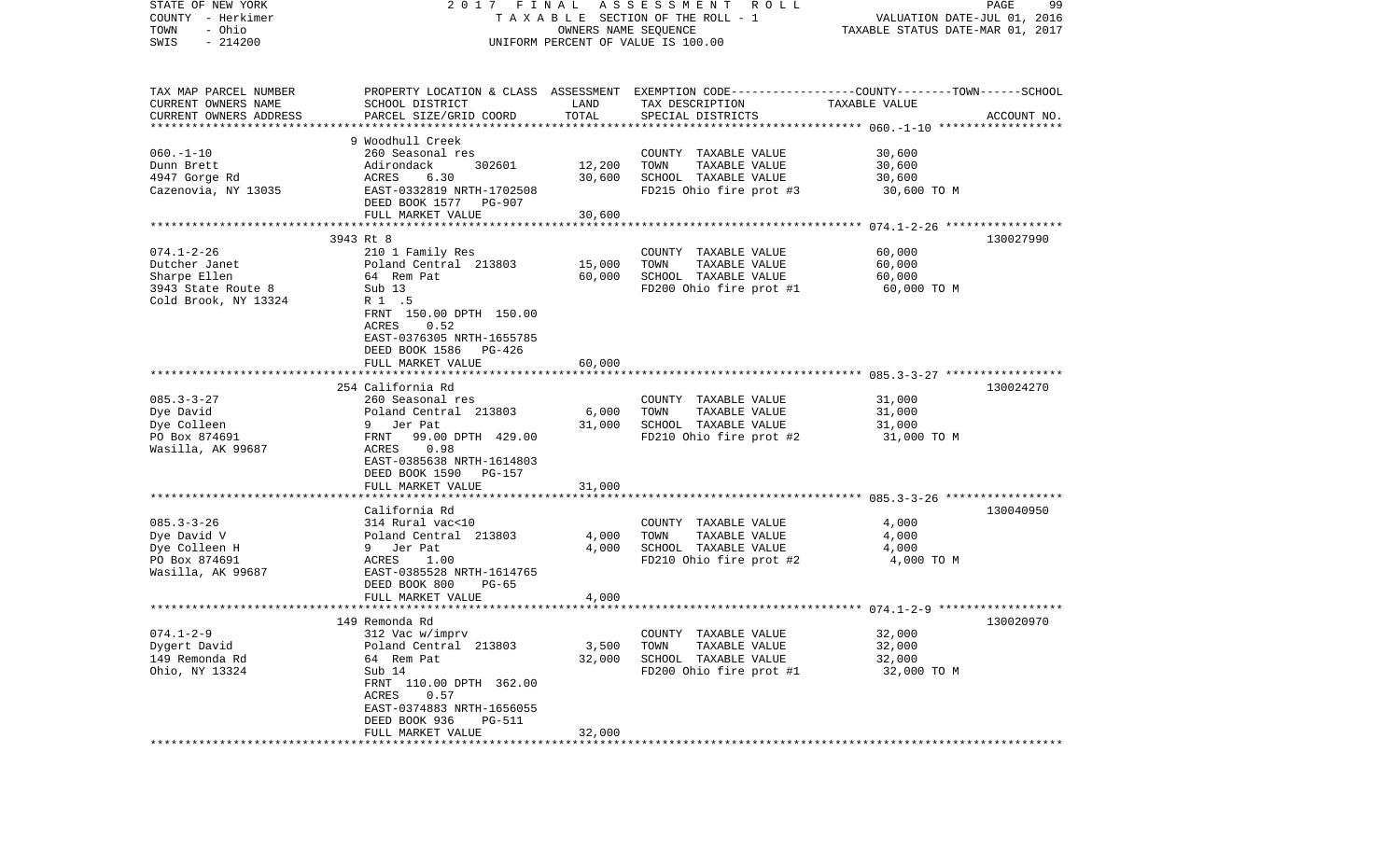| COUNTY<br>– Herkimer<br>- Ohio<br>TOWN<br>SWIS<br>$-214200$            |                                                                       |                  | T A X A B L E SECTION OF THE ROLL - 1<br>OWNERS NAME SEQUENCE<br>UNIFORM PERCENT OF VALUE IS 100.00                                     | VALUATION DATE-JUL 01, 2016<br>TAXABLE STATUS DATE-MAR 01, 2017 |                    |
|------------------------------------------------------------------------|-----------------------------------------------------------------------|------------------|-----------------------------------------------------------------------------------------------------------------------------------------|-----------------------------------------------------------------|--------------------|
| TAX MAP PARCEL NUMBER<br>CURRENT OWNERS NAME<br>CURRENT OWNERS ADDRESS | SCHOOL DISTRICT<br>PARCEL SIZE/GRID COORD                             | LAND<br>TOTAL    | PROPERTY LOCATION & CLASS ASSESSMENT EXEMPTION CODE---------------COUNTY-------TOWN------SCHOOL<br>TAX DESCRIPTION<br>SPECIAL DISTRICTS | TAXABLE VALUE                                                   | ACCOUNT NO.        |
|                                                                        |                                                                       |                  |                                                                                                                                         |                                                                 |                    |
|                                                                        | 149 Remonda Rd                                                        |                  |                                                                                                                                         |                                                                 | 130036960          |
| $074.1 - 2 - 10$                                                       | 210 1 Family Res                                                      |                  | <b>BAS STAR</b><br>41854                                                                                                                | $\mathbf 0$                                                     | 30,000<br>$\Omega$ |
| Dygert David<br>Dygert Geraldine                                       | Poland Central 213803<br>63 Rem Pat                                   | 16,400<br>86,500 | COUNTY TAXABLE VALUE<br>TAXABLE VALUE<br>TOWN                                                                                           | 86,500<br>86,500                                                |                    |
| 149 Remonda Rd                                                         | FRNT 198.00 DPTH 216.00                                               |                  | SCHOOL TAXABLE VALUE                                                                                                                    | 56,500                                                          |                    |
| Cold Brook, NY 13324                                                   | 0.72<br>ACRES<br>EAST-0374963 NRTH-1655965<br>DEED BOOK 819<br>PG-252 |                  | FD200 Ohio fire prot #1                                                                                                                 | 86,500 TO M                                                     |                    |
|                                                                        | FULL MARKET VALUE                                                     | 86,500           |                                                                                                                                         |                                                                 |                    |
|                                                                        | 976 Rt 365                                                            |                  |                                                                                                                                         |                                                                 | 130019290          |
| $073.3 - 3 - 22$                                                       | 314 Rural vac<10                                                      |                  | COUNTY TAXABLE VALUE                                                                                                                    | 48,000                                                          |                    |
| Dykstra Dolores                                                        | Poland Central 213803                                                 | 48,000           | TAXABLE VALUE<br>TOWN                                                                                                                   | 48,000                                                          |                    |
| Dykstra Fred Fernanda                                                  | 80 Rem Pat                                                            | 48,000           | SCHOOL TAXABLE VALUE                                                                                                                    | 48,000                                                          |                    |
| 2482 Co.Hwy. 26<br>Richfield Springs, NY 13439                         | ACRES<br>5.50<br>EAST-0355101 NRTH-1647297                            |                  | FD200 Ohio fire prot #1                                                                                                                 | 48,000 TO M                                                     |                    |
|                                                                        | DEED BOOK 1208<br>PG-454                                              |                  |                                                                                                                                         |                                                                 |                    |
|                                                                        | FULL MARKET VALUE                                                     | 48,000           |                                                                                                                                         |                                                                 |                    |
|                                                                        |                                                                       |                  |                                                                                                                                         |                                                                 |                    |
| $073.3 - 2 - 63$                                                       | Fly Brook Rd<br>314 Rural vac<10                                      |                  | COUNTY TAXABLE VALUE                                                                                                                    | 3,300                                                           | 130015390          |
| Dylis Donald David Jr                                                  | Poland Central 213803                                                 | 3,300            | TOWN<br>TAXABLE VALUE                                                                                                                   | 3,300                                                           |                    |
| 16 Woodberry Rd                                                        | 47 Jer Pat                                                            | 3,300            | SCHOOL TAXABLE VALUE                                                                                                                    | 3,300                                                           |                    |
| New Hartford, NY 13413                                                 | FRNT 100.00 DPTH 198.00                                               |                  | FD200 Ohio fire prot #1                                                                                                                 | 3,300 TO M                                                      |                    |
|                                                                        | 0.44<br>ACRES                                                         |                  |                                                                                                                                         |                                                                 |                    |
|                                                                        | EAST-0354745 NRTH-1644064                                             |                  |                                                                                                                                         |                                                                 |                    |
|                                                                        | DEED BOOK 776<br><b>PG-018</b><br>FULL MARKET VALUE                   | 3,300            |                                                                                                                                         |                                                                 |                    |
|                                                                        |                                                                       |                  |                                                                                                                                         |                                                                 |                    |
|                                                                        | Honnedaga Lake Rd                                                     |                  |                                                                                                                                         |                                                                 | 130006540          |
| $058. - 1 - 18$                                                        | 312 Vac w/imprv - WTRFNT                                              |                  | COUNTY TAXABLE VALUE                                                                                                                    | 89,600                                                          |                    |
| E. Wilbur Rice, III Rev. Trust Poland Central 213803                   |                                                                       | 79,600           | TAXABLE VALUE<br>TOWN                                                                                                                   | 89,600                                                          |                    |
| 8701 Vermont Route 30                                                  | P25 Moose River                                                       | 89,600           | SCHOOL TAXABLE VALUE                                                                                                                    | 89,600                                                          |                    |
| Rawsonville, VT 05155                                                  | $E$ 1/2<br>Boat House                                                 |                  | FD215 Ohio fire prot #3                                                                                                                 | 89,600 TO M                                                     |                    |
|                                                                        | 2.50<br>ACRES                                                         |                  |                                                                                                                                         |                                                                 |                    |
|                                                                        | EAST-0393992 NRTH-1713627                                             |                  |                                                                                                                                         |                                                                 |                    |
|                                                                        | DEED BOOK 1539<br>PG-190                                              |                  |                                                                                                                                         |                                                                 |                    |
|                                                                        | FULL MARKET VALUE                                                     | 89,600           |                                                                                                                                         |                                                                 |                    |
|                                                                        | Honnedaga Lake Rd                                                     |                  |                                                                                                                                         |                                                                 | 130008280          |
| $058. - 1 - 19$                                                        | 314 Rural vac<10                                                      |                  | COUNTY TAXABLE VALUE                                                                                                                    | 2,500                                                           |                    |
| E. Wilbur Rice, III Rev. Trust Poland Central 213803                   |                                                                       | 2,500            | TOWN<br>TAXABLE VALUE                                                                                                                   | 2,500                                                           |                    |
| 8701 Vermont Route 30                                                  | R25 Moose River                                                       | 2,500            | SCHOOL TAXABLE VALUE                                                                                                                    | 2,500                                                           |                    |
| Rawsonville, VT 05155                                                  | $E$ 1/2                                                               |                  | FD215 Ohio fire prot #3                                                                                                                 | 2,500 TO M                                                      |                    |
|                                                                        | $P-Fr$ 2 1/2                                                          |                  |                                                                                                                                         |                                                                 |                    |
|                                                                        | ACRES<br>2.50<br>EAST-0394056 NRTH-1714105                            |                  |                                                                                                                                         |                                                                 |                    |
|                                                                        | DEED BOOK 1539<br>PG-190                                              |                  |                                                                                                                                         |                                                                 |                    |
|                                                                        | FULL MARKET VALUE                                                     | 2,500            |                                                                                                                                         |                                                                 |                    |
|                                                                        | ****************                                                      |                  |                                                                                                                                         |                                                                 |                    |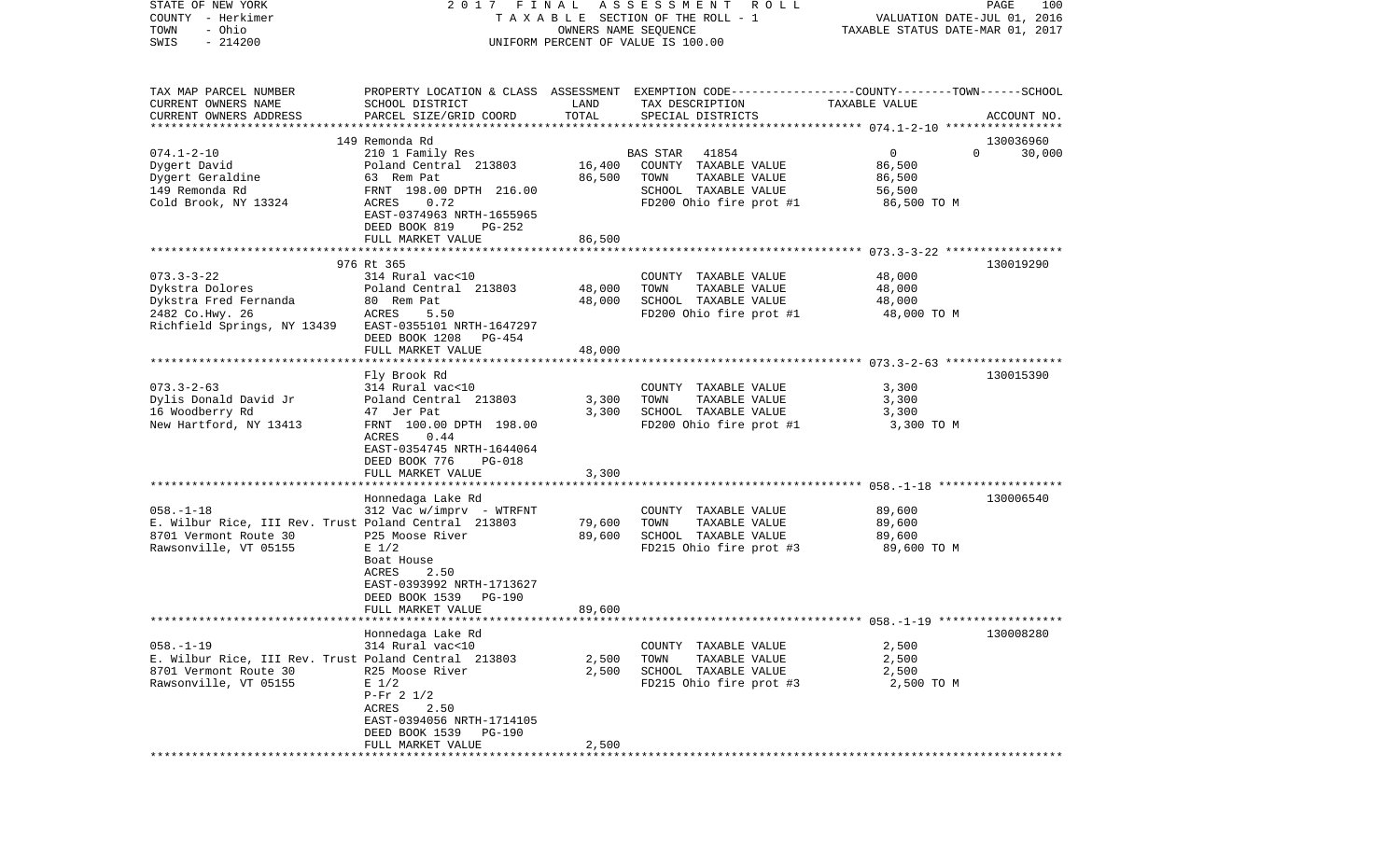| STATE OF NEW YORK<br>COUNTY - Herkimer<br>- Ohio<br>TOWN<br>$-214200$<br>SWIS                                             | 2017 FINAL                                                                                                                                                                      | OWNERS NAME SEOUENCE          | A S S E S S M E N T<br>R O L L<br>TAXABLE SECTION OF THE ROLL - 1<br>UNIFORM PERCENT OF VALUE IS 100.00                                  | VALUATION DATE-JUL 01, 2016<br>TAXABLE STATUS DATE-MAR 01, 2017 | PAGE<br>101 |
|---------------------------------------------------------------------------------------------------------------------------|---------------------------------------------------------------------------------------------------------------------------------------------------------------------------------|-------------------------------|------------------------------------------------------------------------------------------------------------------------------------------|-----------------------------------------------------------------|-------------|
| TAX MAP PARCEL NUMBER<br>CURRENT OWNERS NAME<br>CURRENT OWNERS ADDRESS                                                    | SCHOOL DISTRICT<br>PARCEL SIZE/GRID COORD                                                                                                                                       | LAND<br>TOTAL                 | PROPERTY LOCATION & CLASS ASSESSMENT EXEMPTION CODE----------------COUNTY-------TOWN------SCHOOL<br>TAX DESCRIPTION<br>SPECIAL DISTRICTS | TAXABLE VALUE                                                   | ACCOUNT NO. |
| ***********************                                                                                                   |                                                                                                                                                                                 |                               |                                                                                                                                          |                                                                 |             |
| $059. - 1 - 25$<br>E. Wilbur Rice, III Rev. Trust Poland Central 213803<br>8701 Vermont Route 30<br>Rawsonville, VT 05155 | Honnedaga Lk<br>314 Rural vac<10<br>R12 Moose River<br>W Part<br>$P-Fr$ 3<br>ACRES<br>2.60<br>EAST-0406101 NRTH-1711638<br>DEED BOOK 1539 PG-190                                | 2,600<br>2,600                | COUNTY TAXABLE VALUE<br>TOWN<br>TAXABLE VALUE<br>SCHOOL TAXABLE VALUE<br>FD215 Ohio fire prot #3                                         | 2,600<br>2,600<br>2,600<br>2,600 TO M                           | 130007740   |
|                                                                                                                           | FULL MARKET VALUE                                                                                                                                                               | 2,600                         |                                                                                                                                          | ********************** 059.-1-26 ******************             |             |
| $059. - 1 - 26$<br>E. Wilbur Rice, III Rev. Trust Poland Central 213803<br>8701 Vermont Route 30<br>Rawsonville, VT 05155 | Honnedaga Lk<br>314 Rural vac<10 - WTRFNT<br>P12 Moose River<br>W Part<br>$P-Fr$ 2<br>1.60<br>ACRES<br>EAST-0406014 NRTH-1711138<br>DEED BOOK 1539<br>PG-190                    | 65,900<br>65,900              | COUNTY TAXABLE VALUE<br>TAXABLE VALUE<br>TOWN<br>SCHOOL TAXABLE VALUE<br>FD215 Ohio fire prot #3                                         | 65,900<br>65,900<br>65,900<br>65,900 TO M                       | 130006000   |
|                                                                                                                           | FULL MARKET VALUE<br>******************                                                                                                                                         | 65,900                        |                                                                                                                                          |                                                                 |             |
| $059. -1 - 59$<br>E. Wilbur Rice, III Rev. Trust Poland Central 213803<br>8701 Vermont Route 30<br>Rawsonville, VT 05155  | Honnedaga Lk<br>314 Rural vac<10<br>R42 Moose River<br>E Part<br>$P-Fr$ 3<br>ACRES<br>5.30<br>EAST-0412754 NRTH-1707217<br>DEED BOOK 1539<br><b>PG-190</b><br>FULL MARKET VALUE | 5,300<br>5,300<br>5,300       | COUNTY TAXABLE VALUE<br>TOWN<br>TAXABLE VALUE<br>SCHOOL TAXABLE VALUE<br>FD215 Ohio fire prot #3                                         | 5,300<br>5,300<br>5,300<br>5,300 TO M                           | 130008940   |
|                                                                                                                           |                                                                                                                                                                                 |                               |                                                                                                                                          |                                                                 |             |
| $059. - 1 - 60$<br>E. Wilbur Rice, III Rev. Trust Poland Central 213803<br>8701 Vermont Route 30<br>Rawsonville, VT 05155 | Honnedaga Lk<br>260 Seasonal res - WTRFNT<br>P42 Moose River<br>Sens 7<br>ACRES<br>7.00<br>EAST-0412391 NRTH-1707027<br>DEED BOOK 1539<br>PG-190<br>FULL MARKET VALUE           | 100,300<br>325,000<br>325,000 | COUNTY TAXABLE VALUE<br>TAXABLE VALUE<br>TOWN<br>SCHOOL TAXABLE VALUE<br>FD215 Ohio fire prot #3                                         | 325,000<br>325,000<br>325,000<br>325,000 TO M                   | 130007230   |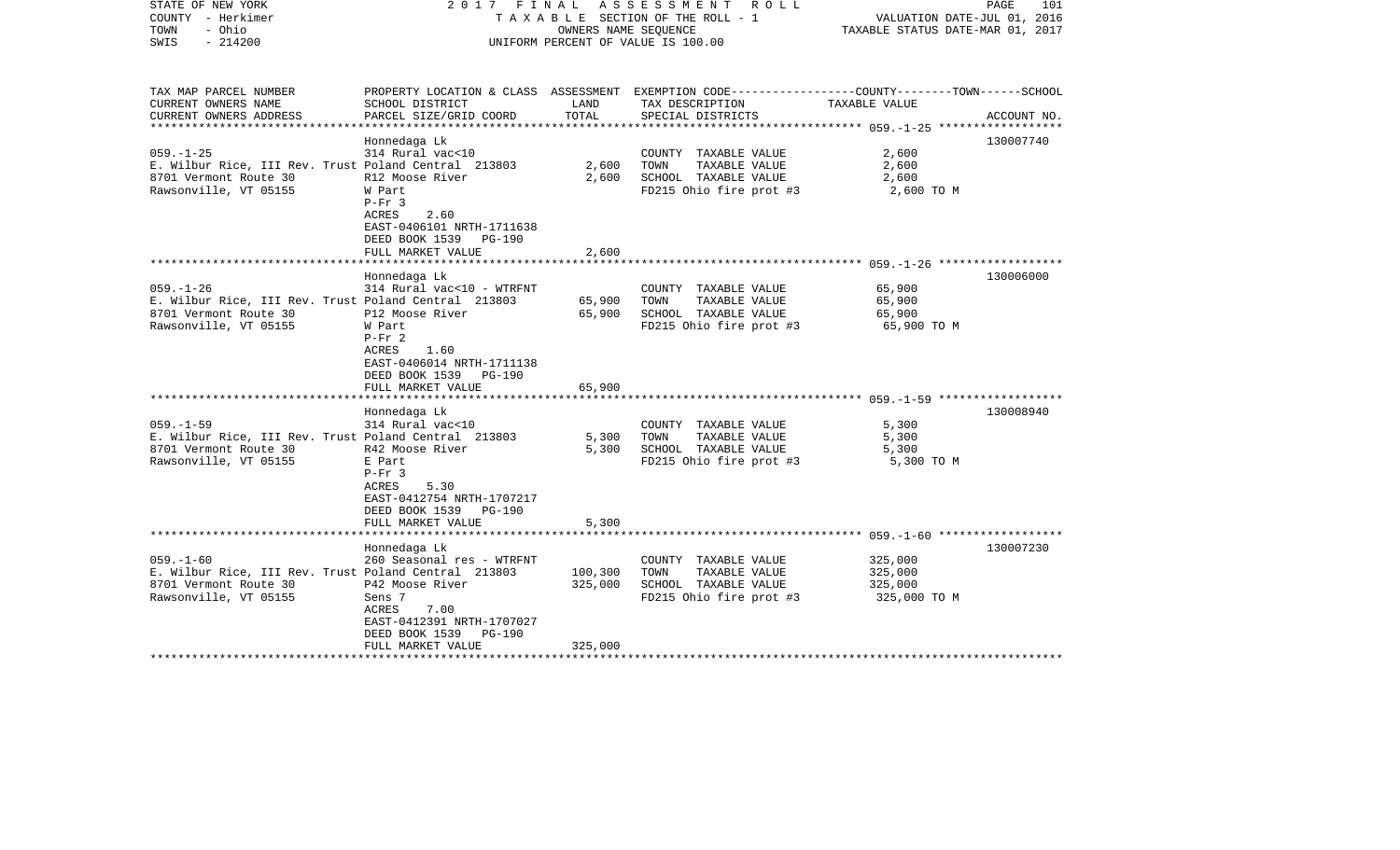| STATE OF NEW YORK                     | 2017 FINAL                                          | A S S E S S M E N T A O L L                                                                      | PAGE<br>102                                            |
|---------------------------------------|-----------------------------------------------------|--------------------------------------------------------------------------------------------------|--------------------------------------------------------|
| COUNTY - Herkimer                     |                                                     | T A X A B L E SECTION OF THE ROLL - 1                                                            | VALUATION DATE-JUL 01, 2016                            |
| - Ohio<br>TOWN<br>$-214200$           |                                                     | OWNERS NAME SEQUENCE                                                                             | TAXABLE STATUS DATE-MAR 01, 2017                       |
| SWIS                                  |                                                     | UNIFORM PERCENT OF VALUE IS 100.00                                                               |                                                        |
| TAX MAP PARCEL NUMBER                 |                                                     | PROPERTY LOCATION & CLASS ASSESSMENT EXEMPTION CODE----------------COUNTY-------TOWN------SCHOOL |                                                        |
| CURRENT OWNERS NAME                   | SCHOOL DISTRICT                                     | LAND<br>TAX DESCRIPTION                                                                          | TAXABLE VALUE                                          |
| CURRENT OWNERS ADDRESS                | PARCEL SIZE/GRID COORD                              | TOTAL<br>SPECIAL DISTRICTS                                                                       | ACCOUNT NO.                                            |
| *************************             | 3633 State Rt 8                                     |                                                                                                  |                                                        |
| $073.2 - 1 - 76$                      | 210 1 Family Res                                    | <b>BAS STAR</b><br>41854                                                                         | 130027600<br>$\mathbf{0}$<br>$\Omega$<br>30,000        |
| Eaton David                           | Poland Central 213803                               | 16,500<br>COUNTY TAXABLE VALUE                                                                   | 50,000                                                 |
| 3633 State Rt 8                       | 63 Rem Pat                                          | TAXABLE VALUE<br>50,000<br>TOWN                                                                  | 50,000                                                 |
| Ohio, NY 13324                        | Sub 18                                              | SCHOOL TAXABLE VALUE                                                                             | 20,000                                                 |
|                                       | FRNT 200.00 DPTH 150.00                             | FD200 Ohio fire prot #1                                                                          | 50,000 TO M                                            |
|                                       | ACRES<br>0.73                                       |                                                                                                  |                                                        |
|                                       | EAST-0372131 NRTH-1652194<br>DEED BOOK 1261 PG-459  |                                                                                                  |                                                        |
|                                       | FULL MARKET VALUE                                   | 50,000                                                                                           |                                                        |
|                                       |                                                     |                                                                                                  |                                                        |
|                                       | 3633 State Rt 8                                     |                                                                                                  | 130024000                                              |
| $073.2 - 1 - 77$                      | 314 Rural vac<10                                    | COUNTY TAXABLE VALUE                                                                             | 1,000                                                  |
| Eaton David<br>3633 State Rt 8        | Poland Central 213803<br>63 Rem Pat                 | 1,000<br>TOWN<br>TAXABLE VALUE<br>SCHOOL TAXABLE VALUE<br>1,000                                  | 1,000<br>1,000                                         |
| Ohio, NY 13324                        | Sub 18                                              | FD200 Ohio fire prot #1                                                                          | 1,000 TO M                                             |
|                                       | FRNT<br>66.00 DPTH 165.00                           |                                                                                                  |                                                        |
|                                       | 0.25<br>ACRES                                       |                                                                                                  |                                                        |
|                                       | EAST-0372311 NRTH-1652200                           |                                                                                                  |                                                        |
|                                       | DEED BOOK 1343 PG-288                               |                                                                                                  |                                                        |
|                                       | FULL MARKET VALUE                                   | 1,000                                                                                            |                                                        |
|                                       |                                                     |                                                                                                  |                                                        |
| $073.4 - 1 - 56.1$                    | Five Acres Ln<br>240 Rural res                      | 41854<br>BAS STAR                                                                                | 130032910<br>$\overline{0}$<br>$\Omega$<br>30,000      |
| Eddy Kenneth D                        | Poland Central 213803                               | COUNTY TAXABLE VALUE<br>29,700                                                                   | 93,200                                                 |
| Eddy Cynthia                          | 77 Jer Pat                                          | 93,200<br>TAXABLE VALUE<br>TOWN                                                                  | 93,200                                                 |
| 116 Five Acres Ln                     | ACRES 13.70                                         | SCHOOL TAXABLE VALUE                                                                             | 63,200                                                 |
| Cold Brook, NY 13324                  | EAST-0366260 NRTH-1646687                           | FD200 Ohio fire prot #1                                                                          | 93,200 TO M                                            |
|                                       | DEED BOOK 801<br>PG-518                             |                                                                                                  |                                                        |
|                                       | FULL MARKET VALUE                                   | 93,200                                                                                           |                                                        |
|                                       |                                                     | * * * * * * * * * * *                                                                            | ************************* 073.4-1-57.2 *************** |
|                                       | 3174 Route 8                                        |                                                                                                  |                                                        |
| $073.4 - 1 - 57.2$                    | 314 Rural vac<10                                    | COUNTY TAXABLE VALUE                                                                             | 8,900                                                  |
| Eddy Kenneth D                        | Poland Central 213803                               | 8,900<br>TOWN<br>TAXABLE VALUE                                                                   | 8,900                                                  |
| Eddy Cynthia A<br>116 Five Acres Lane | 77 Jer Pat<br>1.80<br>ACRES                         | 8,900<br>SCHOOL TAXABLE VALUE<br>FD200 Ohio fire prot #1                                         | 8,900<br>8,900 TO M                                    |
| Cold Brook, NY 13324                  | EAST-0365886 NRTH-1646624                           |                                                                                                  |                                                        |
|                                       | DEED BOOK 1096<br>PG-696                            |                                                                                                  |                                                        |
|                                       | FULL MARKET VALUE                                   | 8,900                                                                                            |                                                        |
|                                       |                                                     |                                                                                                  |                                                        |
|                                       | 791 Bull Hill Rd                                    |                                                                                                  | 130019860                                              |
| $085.1 - 1 - 41$                      | 240 Rural res                                       | VET COM CT 41131                                                                                 | 18,675<br>15,000<br>0                                  |
| Edwards George                        | Poland Central 213803                               | 40,100 VET DIS CT 41141                                                                          | 18,675<br>18,675<br>0                                  |
| Edwards Anita L                       | 22 Jer Pat                                          | 41854<br>74,700 BAS STAR                                                                         | $\mathbf 0$<br>0<br>30,000                             |
| 26 Red Tail Ct                        | ACRES<br>50.00                                      | COUNTY TAXABLE VALUE                                                                             | 41,025                                                 |
| Limerick, PA 19468                    | EAST-0383778 NRTH-1617206                           | TOWN<br>TAXABLE VALUE                                                                            | 37,350                                                 |
|                                       | DEED BOOK 876<br><b>PG-504</b><br>FULL MARKET VALUE | SCHOOL TAXABLE VALUE<br>74,700<br>FD210 Ohio fire prot #2                                        | 44,700<br>74,700 TO M                                  |
|                                       |                                                     |                                                                                                  |                                                        |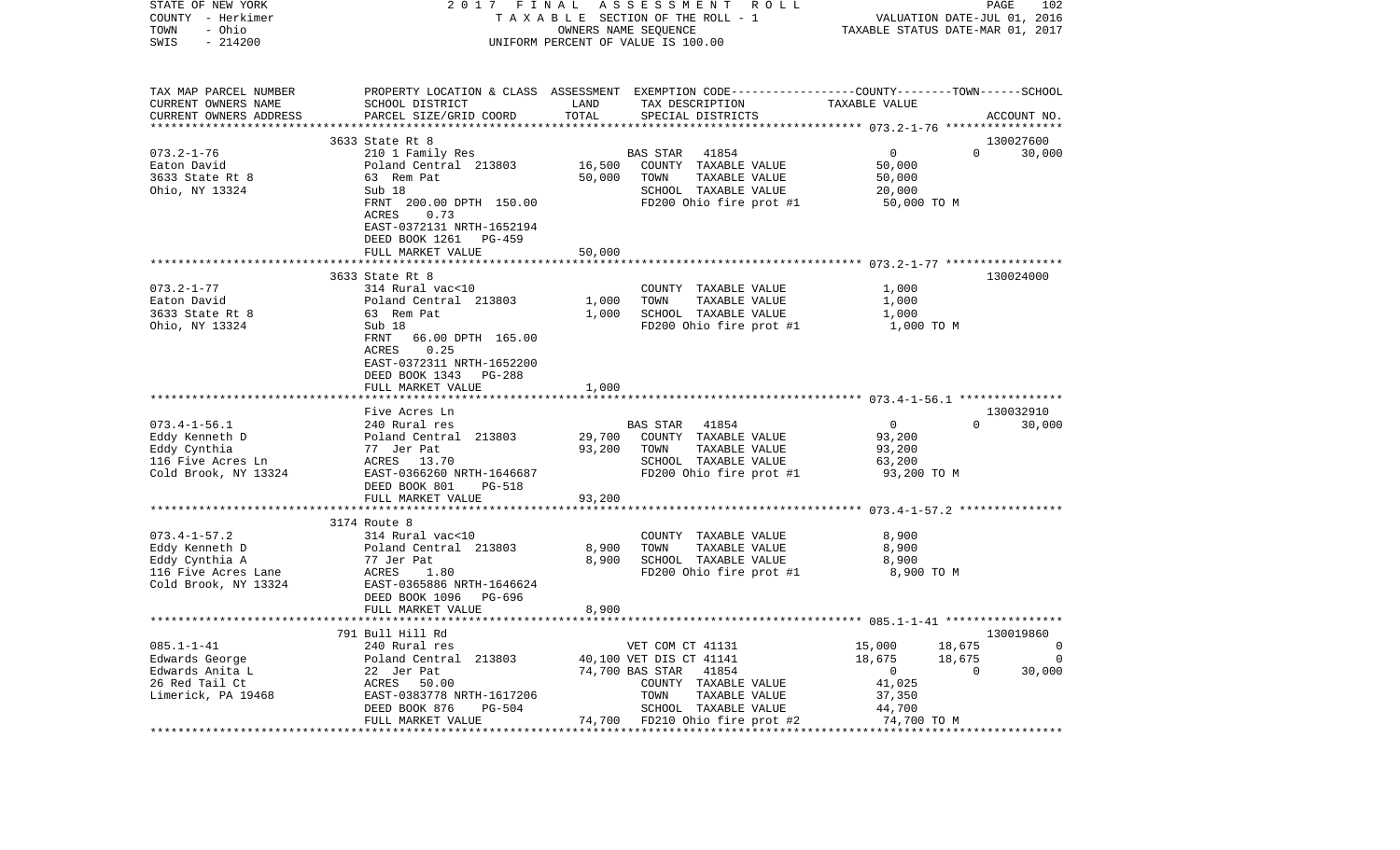| STATE OF NEW YORK<br>COUNTY - Herkimer<br>- Ohio<br>TOWN<br>SWIS<br>$-214200$ | 2017 FINAL                                                                   | OWNERS NAME SEQUENCE    | ASSESSMENT ROLL<br>TAXABLE SECTION OF THE ROLL - 1<br>UNIFORM PERCENT OF VALUE IS 100.00                           | VALUATION DATE-JUL 01, 2016<br>TAXABLE STATUS DATE-MAR 01, 2017 | PAGE<br>103        |
|-------------------------------------------------------------------------------|------------------------------------------------------------------------------|-------------------------|--------------------------------------------------------------------------------------------------------------------|-----------------------------------------------------------------|--------------------|
| TAX MAP PARCEL NUMBER<br>CURRENT OWNERS NAME                                  | SCHOOL DISTRICT                                                              | LAND                    | PROPERTY LOCATION & CLASS ASSESSMENT EXEMPTION CODE---------------COUNTY-------TOWN------SCHOOL<br>TAX DESCRIPTION | TAXABLE VALUE                                                   |                    |
| CURRENT OWNERS ADDRESS                                                        | PARCEL SIZE/GRID COORD                                                       | TOTAL                   | SPECIAL DISTRICTS                                                                                                  |                                                                 | ACCOUNT NO.        |
|                                                                               |                                                                              | *************           |                                                                                                                    |                                                                 |                    |
|                                                                               | Fly Brook Rd                                                                 |                         |                                                                                                                    |                                                                 | 130040260          |
| $073.3 - 2 - 47$                                                              | 260 Seasonal res                                                             |                         | COUNTY TAXABLE VALUE                                                                                               | 32,900                                                          |                    |
| Edwards James H Jr.<br>Edwards Greta C                                        | Poland Central 213803<br>47 Jer Pat                                          | 29,400<br>32,900        | TOWN<br>TAXABLE VALUE                                                                                              | 32,900                                                          |                    |
| 3108 North St                                                                 | Seas 15A                                                                     |                         | SCHOOL TAXABLE VALUE<br>FD217 Ohio fire prot #4                                                                    | 32,900<br>32,900 TO M                                           |                    |
| Newport, NY 13416                                                             | ACRES 22.50<br>EAST-0358338 NRTH-1643672<br>DEED BOOK 1552 PG-486            |                         |                                                                                                                    |                                                                 |                    |
|                                                                               | FULL MARKET VALUE                                                            | 32,900                  |                                                                                                                    |                                                                 |                    |
|                                                                               | 116 Bull Hill Rd                                                             |                         |                                                                                                                    |                                                                 | 130043470          |
| $085.3 - 2 - 57$                                                              | 210 1 Family Res                                                             |                         | BAS STAR 41854                                                                                                     | $\overline{0}$                                                  | $\Omega$<br>30,000 |
| Edwards Kyle D                                                                | Poland Central 213803                                                        |                         | 8,500 COUNTY TAXABLE VALUE                                                                                         | 65,000                                                          |                    |
| Edwards Sarah E                                                               | 10 Jer Pat                                                                   | 65,000                  | TOWN<br>TAXABLE VALUE                                                                                              | 65,000                                                          |                    |
| 116 Bull Hill Rd                                                              | R1 .25                                                                       |                         | SCHOOL TAXABLE VALUE                                                                                               | 35,000                                                          |                    |
| Cold Brook, NY 13324                                                          | FRNT 41.00 DPTH 177.00<br>EAST-0373466 NRTH-1611472<br>DEED BOOK 1530 PG-601 |                         | FD200 Ohio fire prot #1                                                                                            | 65,000 TO M                                                     |                    |
|                                                                               | FULL MARKET VALUE                                                            | 65,000                  |                                                                                                                    |                                                                 |                    |
|                                                                               | Bull Hill Rd                                                                 |                         |                                                                                                                    |                                                                 | 130035220          |
| $085.3 - 3 - 31.1$                                                            | 210 1 Family Res                                                             |                         | 41854<br>BAS STAR                                                                                                  | $\overline{0}$                                                  | $\Omega$<br>30,000 |
| Ehart Jodi                                                                    | Poland Central 213803                                                        |                         | 16,300 COUNTY TAXABLE VALUE                                                                                        | 85,500                                                          |                    |
| 607 Bull Hill Rd                                                              | 9 Jer Pat                                                                    | 85,500                  | TOWN<br>TAXABLE VALUE                                                                                              | 85,500                                                          |                    |
| Cold Brook, NY 13324                                                          | ACRES<br>2.40 BANK<br>641                                                    |                         | SCHOOL TAXABLE VALUE                                                                                               | 55,500                                                          |                    |
|                                                                               | EAST-0382510 NRTH-1614228                                                    |                         | FD210 Ohio fire prot #2                                                                                            | 85,500 TO M                                                     |                    |
|                                                                               | DEED BOOK 1236 PG-90                                                         |                         |                                                                                                                    |                                                                 |                    |
|                                                                               | FULL MARKET VALUE                                                            | 85,500                  |                                                                                                                    |                                                                 |                    |
|                                                                               | Bull Hill Rd                                                                 |                         |                                                                                                                    |                                                                 |                    |
| $085.3 - 3 - 31.3$                                                            | 322 Rural vac>10                                                             |                         | COUNTY TAXABLE VALUE                                                                                               | 16,300                                                          |                    |
| Ehart Jodi A                                                                  | Poland Central 213803                                                        | 16,300                  | TOWN<br>TAXABLE VALUE                                                                                              | 16,300                                                          |                    |
| Ehart Russell                                                                 | Lot 9 Jer Pat                                                                | 16,300                  | SCHOOL TAXABLE VALUE                                                                                               | 16,300                                                          |                    |
| 607 Bull Hill Rd                                                              | ACRES 12.00                                                                  |                         | FD210 Ohio fire prot #2                                                                                            | 16,300 TO M                                                     |                    |
| Ohio, NY                                                                      | EAST-0382874 NRTH-1613825<br>PG-316                                          |                         |                                                                                                                    |                                                                 |                    |
|                                                                               | DEED BOOK 944<br>FULL MARKET VALUE                                           | 16,300                  |                                                                                                                    |                                                                 |                    |
|                                                                               |                                                                              |                         |                                                                                                                    |                                                                 |                    |
|                                                                               | 340 Kohler Rd                                                                |                         |                                                                                                                    |                                                                 | 130022080          |
| $073.4 - 3 - 6$                                                               | 240 Rural res                                                                |                         | COUNTY TAXABLE VALUE                                                                                               | 63,700                                                          |                    |
| Eisemann Richard J                                                            | Poland Central 213803                                                        | 43,200                  | TOWN<br>TAXABLE VALUE                                                                                              | 63,700                                                          |                    |
| 340 Kohler Rd                                                                 | 49 Jer Pat                                                                   | 63,700                  | SCHOOL TAXABLE VALUE                                                                                               | 63,700                                                          |                    |
| Cold Brook, NY 13324                                                          | Sens 29                                                                      |                         | FD200 Ohio fire prot #1                                                                                            | 63,700 TO M                                                     |                    |
|                                                                               | ACRES 33.60 BANK<br>035<br>EAST-0372786 NRTH-1640922                         |                         |                                                                                                                    |                                                                 |                    |
|                                                                               | DEED BOOK 804<br>PG-464                                                      |                         |                                                                                                                    |                                                                 |                    |
|                                                                               | FULL MARKET VALUE                                                            | 63,700                  |                                                                                                                    |                                                                 |                    |
| ***********************                                                       | *******************                                                          | * * * * * * * * * * * * |                                                                                                                    |                                                                 |                    |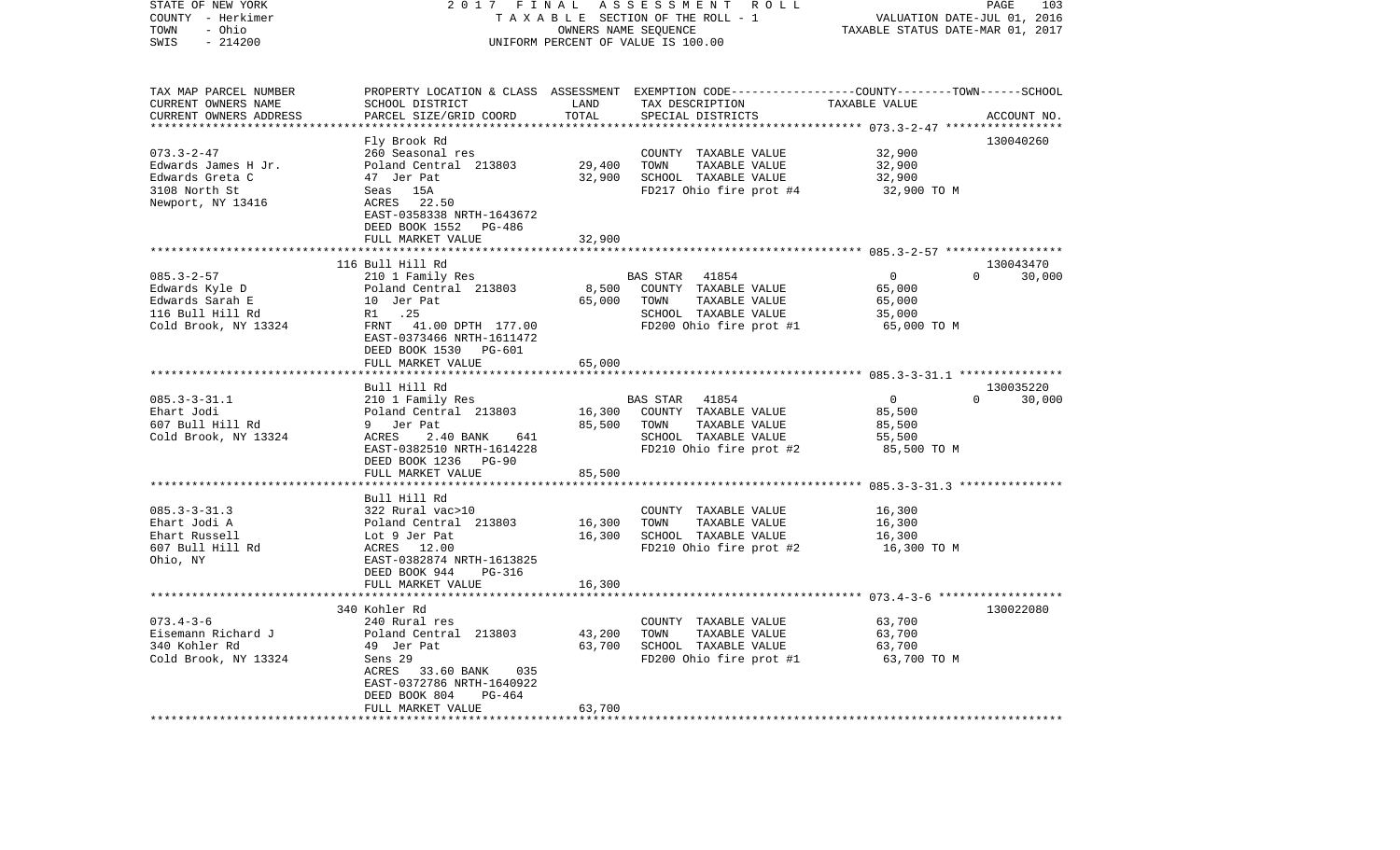| STATE OF NEW YORK<br>COUNTY - Herkimer<br>- Ohio<br>TOWN<br>$-214200$<br>SWIS                     | 2017<br>FINAL                                                                                                                                                                                                             | OWNERS NAME SEQUENCE                       | ASSESSMENT<br>R O L L<br>TAXABLE SECTION OF THE ROLL - 1<br>UNIFORM PERCENT OF VALUE IS 100.00   | 104<br>PAGE<br>VALUATION DATE-JUL 01, 2016<br>TAXABLE STATUS DATE-MAR 01, 2017                                                   |
|---------------------------------------------------------------------------------------------------|---------------------------------------------------------------------------------------------------------------------------------------------------------------------------------------------------------------------------|--------------------------------------------|--------------------------------------------------------------------------------------------------|----------------------------------------------------------------------------------------------------------------------------------|
| TAX MAP PARCEL NUMBER<br>CURRENT OWNERS NAME<br>CURRENT OWNERS ADDRESS<br>*********************** | SCHOOL DISTRICT<br>PARCEL SIZE/GRID COORD                                                                                                                                                                                 | LAND<br>TOTAL                              | TAX DESCRIPTION<br>SPECIAL DISTRICTS                                                             | PROPERTY LOCATION & CLASS ASSESSMENT EXEMPTION CODE----------------COUNTY-------TOWN------SCHOOL<br>TAXABLE VALUE<br>ACCOUNT NO. |
| $079.3 - 1 - 11.2$<br>Eklund Gary<br>Eklund Lisa<br>3 Appleton Way<br>Medway, MA 02053            | Christman Rd<br>260 Seasonal res<br>Poland Central 213803<br>42 Jer Pat<br>FRNT 625.00 DPTH<br>ACRES 18.00<br>EAST-0377387 NRTH-1628802<br>DEED BOOK 1365<br>PG-122                                                       | 26,200<br>60,000                           | COUNTY TAXABLE VALUE<br>TOWN<br>TAXABLE VALUE<br>SCHOOL TAXABLE VALUE                            | 60,000<br>60,000<br>60,000                                                                                                       |
|                                                                                                   | FULL MARKET VALUE                                                                                                                                                                                                         | 60,000                                     |                                                                                                  |                                                                                                                                  |
| $079.3 - 1 - 19.3$<br>Eklund Gary R<br>Eklund Lisa D<br>3 Appleton Way<br>Medwdy, MA 02053        | Christman Rd<br>322 Rural vac>10<br>Poland Central 213803<br>ACRES 18.00<br>EAST-0376779 NRTH-1629005<br>DEED BOOK 1365<br>PG-119<br>FULL MARKET VALUE<br>*******************                                             | 20,500<br>20,500<br>20,500                 | COUNTY TAXABLE VALUE<br>TAXABLE VALUE<br>TOWN<br>SCHOOL TAXABLE VALUE<br>FD200 Ohio fire prot #1 | 20,500<br>20,500<br>20,500<br>20,500 TO M<br>************************* 079.3-1-19.6 ***************                              |
| $079.3 - 1 - 19.6$<br>Eklund Gary R<br>Eklund Lisa D<br>3 Appleton Way<br>Medway, MA 02053        | Christman Rd<br>322 Rural vac>10<br>Poland Central 213803<br>ACRES<br>24.00<br>EAST-0376216 NRTH-1627712<br>DEED BOOK 1228<br>PG-812<br>FULL MARKET VALUE                                                                 | 13,800<br>13,800<br>13,800                 | COUNTY TAXABLE VALUE<br>TOWN<br>TAXABLE VALUE<br>SCHOOL TAXABLE VALUE                            | 13,800<br>13,800<br>13,800                                                                                                       |
| $078.1 - 2 - 19.5$<br>Elias Frank E<br>7 Fineview Dr<br>Deerfield, NY 13502                       | Conway Rd<br>314 Rural vac<10<br>Poland Central 213803<br>Lot 18 Jer Pat<br>ACRES<br>5.50<br>EAST-0358033 NRTH-1634947<br>DEED BOOK 1608<br>PG-650<br>FULL MARKET VALUE<br>*********************                          | 11,800<br>11,800<br>11,800<br>************ | COUNTY TAXABLE VALUE<br>TOWN<br>TAXABLE VALUE<br>SCHOOL TAXABLE VALUE<br>FD200 Ohio fire prot #1 | 11,800<br>11,800<br>11,800<br>11,800 TO M                                                                                        |
| $085.3 - 2 - 18$<br>Ellis Wayne<br>2049 Hanover Rd<br>Waterville, NY 13480                        | Tea Cup St<br>314 Rural vac<10<br>Poland Central 213803<br>9-1 Jer Pat<br>Triangle Lawton<br>FRNT<br>60.00 DPTH<br>60.00<br>ACRES<br>0.08<br>EAST-0376313 NRTH-1614259<br>DEED BOOK 1319<br>$PG-527$<br>FULL MARKET VALUE | 1,300<br>1,300<br>1,300                    | COUNTY TAXABLE VALUE<br>TOWN<br>TAXABLE VALUE<br>SCHOOL TAXABLE VALUE<br>FD210 Ohio fire prot #2 | 130013500<br>1,300<br>1,300<br>1,300<br>1,300 TO M                                                                               |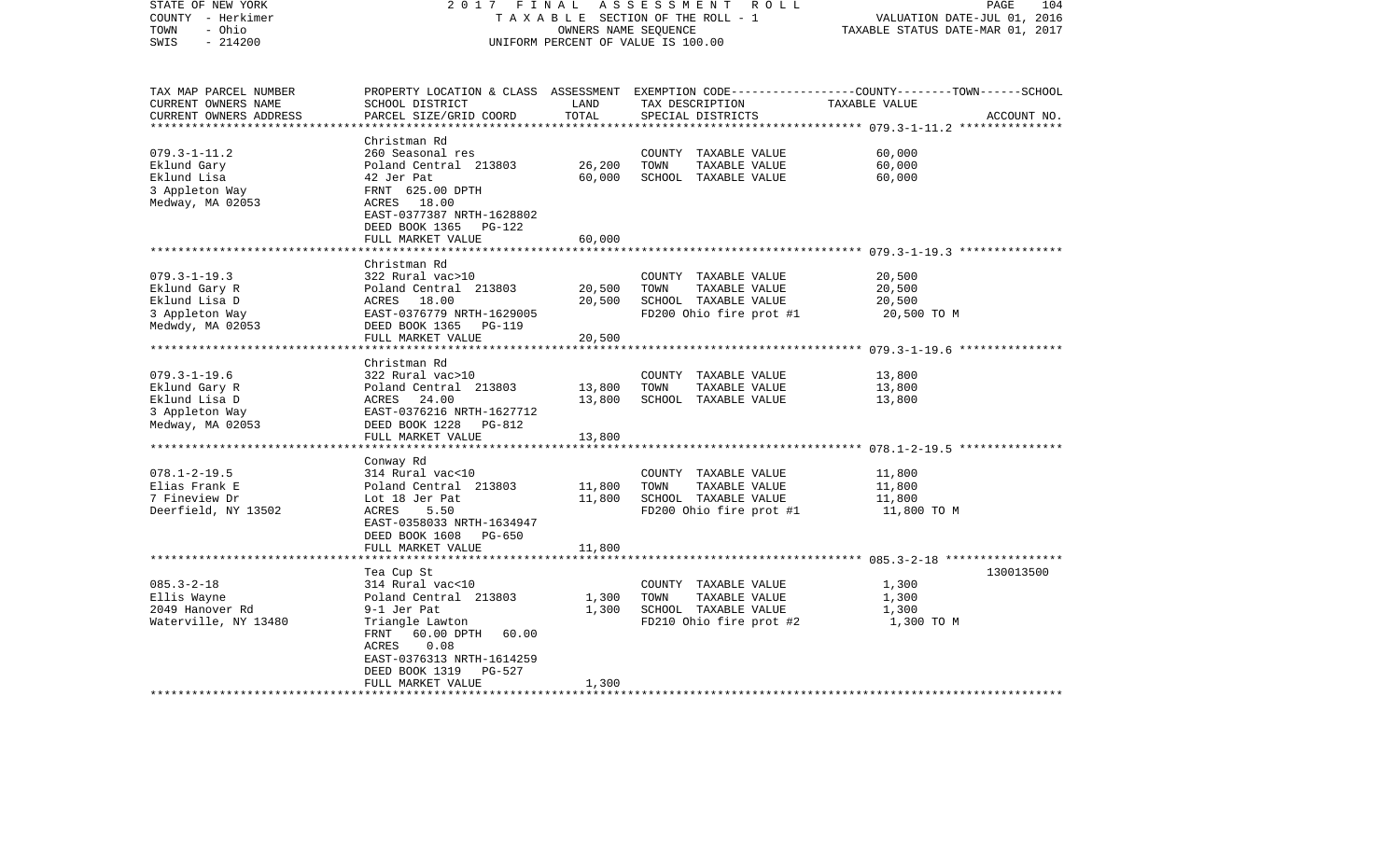| STATE OF NEW YORK                                   | 2017 FINAL                                         |                       | A S S E S S M E N T R O L L                                                                      |                                                                 | PAGE<br>105         |
|-----------------------------------------------------|----------------------------------------------------|-----------------------|--------------------------------------------------------------------------------------------------|-----------------------------------------------------------------|---------------------|
| COUNTY - Herkimer<br>- Ohio<br>TOWN                 |                                                    | OWNERS NAME SEQUENCE  | T A X A B L E SECTION OF THE ROLL - 1                                                            | VALUATION DATE-JUL 01, 2016<br>TAXABLE STATUS DATE-MAR 01, 2017 |                     |
| $-214200$<br>SWIS                                   |                                                    |                       | UNIFORM PERCENT OF VALUE IS 100.00                                                               |                                                                 |                     |
|                                                     |                                                    |                       |                                                                                                  |                                                                 |                     |
| TAX MAP PARCEL NUMBER                               |                                                    |                       | PROPERTY LOCATION & CLASS ASSESSMENT EXEMPTION CODE----------------COUNTY-------TOWN------SCHOOL |                                                                 |                     |
| CURRENT OWNERS NAME                                 | SCHOOL DISTRICT                                    | LAND                  | TAX DESCRIPTION                                                                                  | TAXABLE VALUE                                                   |                     |
| CURRENT OWNERS ADDRESS<br>************************* | PARCEL SIZE/GRID COORD                             | TOTAL                 | SPECIAL DISTRICTS                                                                                |                                                                 | ACCOUNT NO.         |
|                                                     | Bull Hill Rd                                       |                       |                                                                                                  |                                                                 | 130060250           |
| $085.3 - 2 - 22$                                    | 314 Rural vac<10                                   |                       | COUNTY TAXABLE VALUE                                                                             | 2,100                                                           |                     |
| Ellis Wayne                                         | Poland Central 213803                              | 2,100                 | TOWN<br>TAXABLE VALUE                                                                            | 2,100                                                           |                     |
| Ellis Cynthia                                       | Lot 9 & 10 J.p.                                    | 2,100                 | SCHOOL TAXABLE VALUE                                                                             | 2,100                                                           |                     |
| 2049 Hanover Rd                                     | FRNT 160.00 DPTH 135.00                            |                       | FD210 Ohio fire prot #2                                                                          | 2,100 TO M                                                      |                     |
| Waterville, NY 13480                                | 0.50<br>ACRES                                      |                       |                                                                                                  |                                                                 |                     |
|                                                     | EAST-0376755 NRTH-1613850                          |                       |                                                                                                  |                                                                 |                     |
|                                                     | DEED BOOK 11361 PG-136                             |                       |                                                                                                  |                                                                 |                     |
|                                                     | FULL MARKET VALUE                                  | 2,100                 |                                                                                                  |                                                                 |                     |
|                                                     |                                                    |                       |                                                                                                  |                                                                 |                     |
| $074.1 - 1 - 12.1$                                  | 1154 Figert Rd<br>240 Rural res                    |                       | <b>BAS STAR</b><br>41854                                                                         | $\overline{0}$<br>$\Omega$                                      | 130060905<br>30,000 |
| Ellis Wendy L                                       | Poland Central 213803                              | 29,600                | COUNTY TAXABLE VALUE                                                                             | 67,800                                                          |                     |
| 1154 Figert Rd                                      | Lot 2 Vro Pat                                      | 67,800                | TAXABLE VALUE<br>TOWN                                                                            | 67,800                                                          |                     |
| Cold Brook, NY 13324                                | Double Wide & Single                               |                       | SCHOOL TAXABLE VALUE                                                                             | 37,800                                                          |                     |
|                                                     | ACRES 13.60                                        |                       | FD200 Ohio fire prot #1                                                                          | 67,800 TO M                                                     |                     |
|                                                     | EAST-0379562 NRTH-1649142                          |                       |                                                                                                  |                                                                 |                     |
|                                                     | DEED BOOK 1119<br>PG-660                           |                       |                                                                                                  |                                                                 |                     |
|                                                     | FULL MARKET VALUE                                  | 67,800                |                                                                                                  |                                                                 |                     |
|                                                     | North Lake Rd                                      |                       |                                                                                                  |                                                                 | 130009840           |
| $061. - 1 - 30$                                     | 322 Rural vac>10                                   |                       | COUNTY TAXABLE VALUE                                                                             | 10,300                                                          |                     |
| Emanuel Episcopal Chuch                             | Adirondack<br>302601                               | 10,300                | TOWN<br>TAXABLE VALUE                                                                            | 10,300                                                          |                     |
| 588 Albany St                                       | 11 Minuse                                          | 10,300                | SCHOOL TAXABLE VALUE                                                                             | 10,300                                                          |                     |
| Little Falls, NY 13365                              | J H Lot                                            |                       | FD215 Ohio fire prot #3                                                                          | 10,300 TO M                                                     |                     |
|                                                     | $P-Fr 20$                                          |                       |                                                                                                  |                                                                 |                     |
|                                                     | ACRES 20.00                                        |                       |                                                                                                  |                                                                 |                     |
|                                                     | EAST-0364041 NRTH-1692784                          |                       |                                                                                                  |                                                                 |                     |
|                                                     | DEED BOOK 1449<br>PG-627                           |                       |                                                                                                  |                                                                 |                     |
|                                                     | FULL MARKET VALUE<br>*************************     | 10,300<br>*********** |                                                                                                  |                                                                 |                     |
|                                                     | 3786 State Route 8                                 |                       |                                                                                                  |                                                                 | 130030330           |
| $074.1 - 2 - 38$                                    | 210 1 Family Res                                   |                       | COUNTY TAXABLE VALUE                                                                             | 52,000                                                          |                     |
|                                                     | Emerald Wood Properties, LLC Poland Central 213803 | 22,800                | TOWN<br>TAXABLE VALUE                                                                            | 52,000                                                          |                     |
| 44 Woodworth Rd                                     | 64 Rem Pat                                         | 52,000                | SCHOOL TAXABLE VALUE                                                                             | 52,000                                                          |                     |
| Central Square, NY 13036                            | ACRES<br>5.00                                      |                       | FD200 Ohio fire prot #1                                                                          | 52,000 TO M                                                     |                     |
|                                                     | EAST-0375041 NRTH-1652941                          |                       |                                                                                                  |                                                                 |                     |
|                                                     | DEED BOOK 1632<br>PG-122                           |                       |                                                                                                  |                                                                 |                     |
|                                                     | FULL MARKET VALUE                                  | 52,000                |                                                                                                  |                                                                 |                     |
|                                                     | 128 Atwood Lake Rd                                 |                       |                                                                                                  |                                                                 |                     |
| $074.1 - 1 - 17.2$                                  | 240 Rural res                                      |                       | COUNTY TAXABLE VALUE                                                                             | 130,000                                                         |                     |
| Emery Douglas                                       | Poland Central<br>213803                           | 33,100                | TOWN<br>TAXABLE VALUE                                                                            | 130,000                                                         |                     |
| Emery Martha                                        | Lot 2 Vroo Pat                                     | 130,000               | SCHOOL TAXABLE VALUE                                                                             | 130,000                                                         |                     |
| 128 Atwood Lake Rd                                  | ACRES<br>18.50                                     |                       | FD200 Ohio fire prot #1                                                                          | 130,000 TO M                                                    |                     |
| Cold Brook, NY 13324                                | EAST-0381419 NRTH-1649056                          |                       |                                                                                                  |                                                                 |                     |
|                                                     | DEED BOOK 1601<br>PG-84                            |                       |                                                                                                  |                                                                 |                     |
|                                                     | FULL MARKET VALUE                                  | 130,000               |                                                                                                  |                                                                 |                     |
| ************                                        |                                                    |                       |                                                                                                  |                                                                 |                     |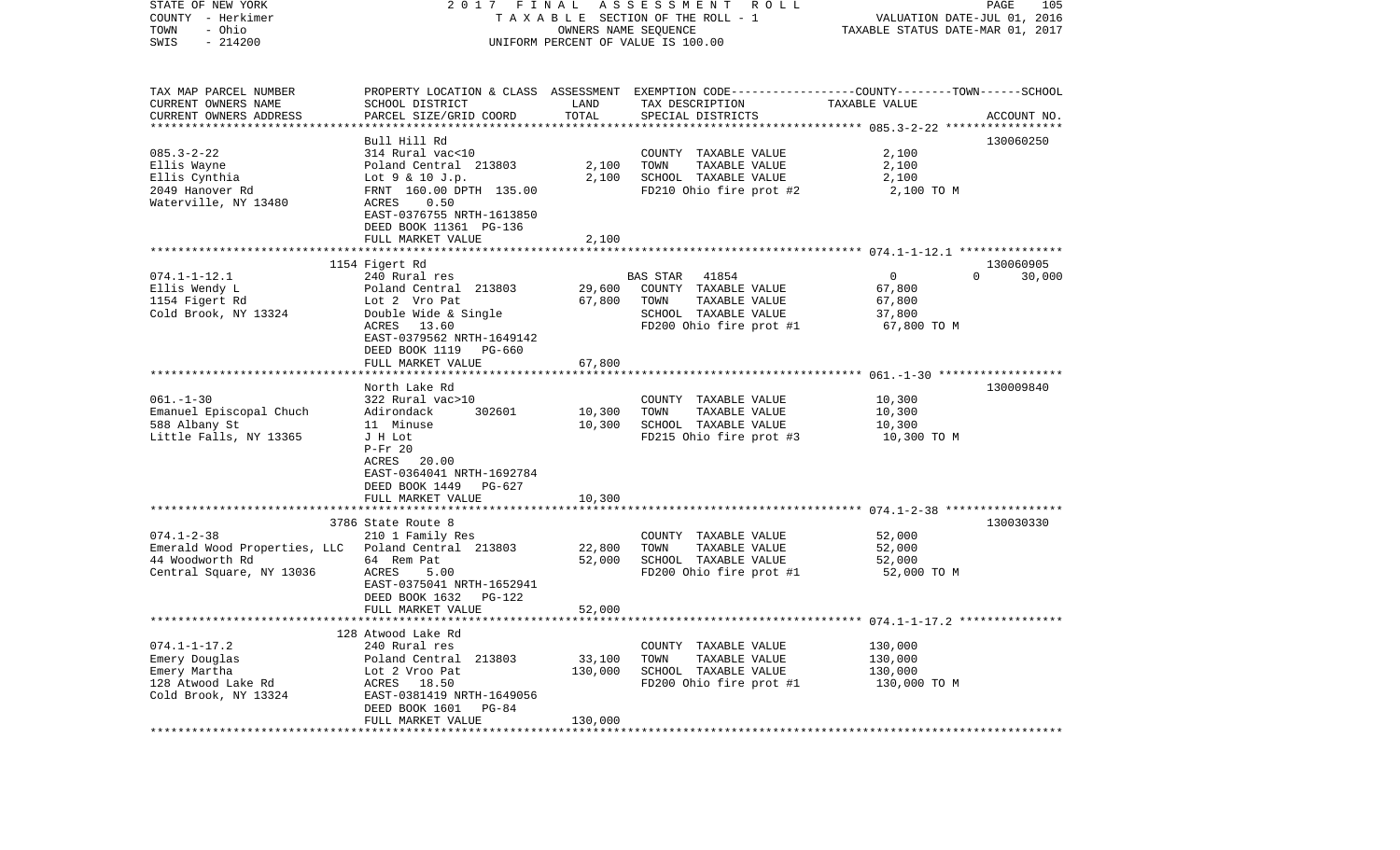| STATE OF NEW YORK<br>COUNTY - Herkimer<br>- Ohio<br>TOWN<br>$-214200$<br>SWIS                     | 2017                                                                                                                                                                                 | FINAL<br>ASSESSMENT<br>TAXABLE SECTION OF THE ROLL - 1<br>OWNERS NAME SEQUENCE<br>UNIFORM PERCENT OF VALUE IS 100.00 | PAGE<br>106<br>VALUATION DATE-JUL 01, 2016<br>TAXABLE STATUS DATE-MAR 01, 2017                                                                                            |                                                                                                                  |                         |
|---------------------------------------------------------------------------------------------------|--------------------------------------------------------------------------------------------------------------------------------------------------------------------------------------|----------------------------------------------------------------------------------------------------------------------|---------------------------------------------------------------------------------------------------------------------------------------------------------------------------|------------------------------------------------------------------------------------------------------------------|-------------------------|
| TAX MAP PARCEL NUMBER<br>CURRENT OWNERS NAME<br>CURRENT OWNERS ADDRESS<br>*********************** | SCHOOL DISTRICT<br>PARCEL SIZE/GRID COORD                                                                                                                                            | LAND<br>TOTAL                                                                                                        | PROPERTY LOCATION & CLASS ASSESSMENT EXEMPTION CODE----------------COUNTY-------TOWN------SCHOOL<br>TAX DESCRIPTION<br>SPECIAL DISTRICTS                                  | TAXABLE VALUE                                                                                                    | ACCOUNT NO.<br>******** |
| $059. -1 - 7$<br>Enderlin Holly W<br>as Trustee<br>603 West Fifth St<br>Chilicothe, OH 45601      | Honnedaga Lk<br>260 Seasonal res - WTRFNT<br>Poland Central 213803<br>P19 Moose River<br>$E$ 1/3<br>Sens 2<br>ACRES<br>9.20<br>EAST-0400768 NRTH-1711737<br>DEED BOOK 1373<br>PG-334 | 108,500<br>275,000                                                                                                   | COUNTY TAXABLE VALUE<br>TOWN<br>TAXABLE VALUE<br>SCHOOL TAXABLE VALUE<br>FD215 Ohio fire prot #3                                                                          | 275,000<br>275,000<br>275,000<br>275,000 TO M                                                                    | 130006300               |
|                                                                                                   | FULL MARKET VALUE                                                                                                                                                                    | 275,000                                                                                                              |                                                                                                                                                                           |                                                                                                                  |                         |
| $059. -1 - 8$<br>Enderlin Holly W<br>as Trustee<br>603 West Fifth St<br>Chilicothe, OH 45601      | Honnedaga Lk<br>322 Rural vac>10<br>Poland Central 213803<br>R19 Moose River<br>$E$ 1/3<br>$P-Fr$ 3<br>ACRES<br>14.70<br>EAST-0400844 NRTH-1712315<br>DEED BOOK 1373 PG-334          | 14,700<br>14,700                                                                                                     | COUNTY TAXABLE VALUE<br>TOWN<br>TAXABLE VALUE<br>SCHOOL TAXABLE VALUE<br>FD215 Ohio fire prot #3                                                                          | 14,700<br>14,700<br>14,700<br>14,700 TO M                                                                        | 130008040               |
|                                                                                                   | FULL MARKET VALUE                                                                                                                                                                    | 14,700                                                                                                               |                                                                                                                                                                           |                                                                                                                  |                         |
| $078.2 - 2 - 8.2$<br>Ensell Michael<br>Ensell Joanne<br>690 Snyder Rd<br>Cold Brook, NY 13324     | Snyder Rd<br>314 Rural vac<10<br>Poland Central 213803<br>44 Jer Pat<br>ACRES<br>1.70<br>EAST-0362113 NRTH-1635637<br>DEED BOOK 769<br>PG-610                                        | 5,000<br>5,000                                                                                                       | COUNTY TAXABLE VALUE<br>TOWN<br>TAXABLE VALUE<br>SCHOOL TAXABLE VALUE<br>FD200 Ohio fire prot #1                                                                          | 5,000<br>5,000<br>5,000<br>5,000 TO M                                                                            | 130015630               |
|                                                                                                   | FULL MARKET VALUE                                                                                                                                                                    | 5,000                                                                                                                |                                                                                                                                                                           |                                                                                                                  |                         |
|                                                                                                   | ******************<br>Snyder Rd                                                                                                                                                      |                                                                                                                      |                                                                                                                                                                           | *********************** 078.2-2-9 *******************                                                            | 130060655               |
| $078.2 - 2 - 9$<br>Ensell Michael<br>Ensell Joanne<br>690 Snyder Rd<br>Cold Brook, NY 13324       | 210 1 Family Res<br>Poland Central 213803<br>Lot 44 Jer Pat<br>FRNT 130.10 DPTH 324.00<br>0.95<br>ACRES<br>EAST-0362175 NRTH-1635819<br>DEED BOOK 748<br>PG-189                      |                                                                                                                      | VET WAR C 41122<br>12,400 VET WAR T 41123<br>79,000 BAS STAR<br>41854<br>COUNTY TAXABLE VALUE<br>TAXABLE VALUE<br>TOWN<br>SCHOOL TAXABLE VALUE<br>FD200 Ohio fire prot #1 | 9,000<br>$\mathbf{0}$<br>0<br>11,850<br>$\mathbf 0$<br>$\mathbf{0}$<br>70,000<br>67,150<br>49,000<br>79,000 TO M | 0<br>$\Omega$<br>30,000 |
|                                                                                                   | FULL MARKET VALUE                                                                                                                                                                    | 79,000                                                                                                               |                                                                                                                                                                           |                                                                                                                  |                         |
| $058. - 2 - 29$<br>Eric Koenig Realty LLC<br>127 Hayes Circle<br>Barneveld, NY 13304              | North Lake Rd<br>314 Rural vac<10 - WTRFNT<br>302601<br>Adirondack<br>1 Nob Pat<br>$V12 \t13/5$<br>FRNT 790.00 DPTH 71.68<br>ACRES 1.30<br>EAST-0376745 NRTH-1708873                 | 5,600<br>5,600                                                                                                       | COUNTY TAXABLE VALUE<br>TOWN<br>TAXABLE VALUE<br>SCHOOL TAXABLE VALUE<br>FD215 Ohio fire prot #3                                                                          | 5,600<br>5,600<br>5,600<br>5,600 TO M                                                                            | 130026940               |
|                                                                                                   | DEED BOOK 1503 PG-335<br>FULL MARKET VALUE                                                                                                                                           | 5,600                                                                                                                |                                                                                                                                                                           |                                                                                                                  |                         |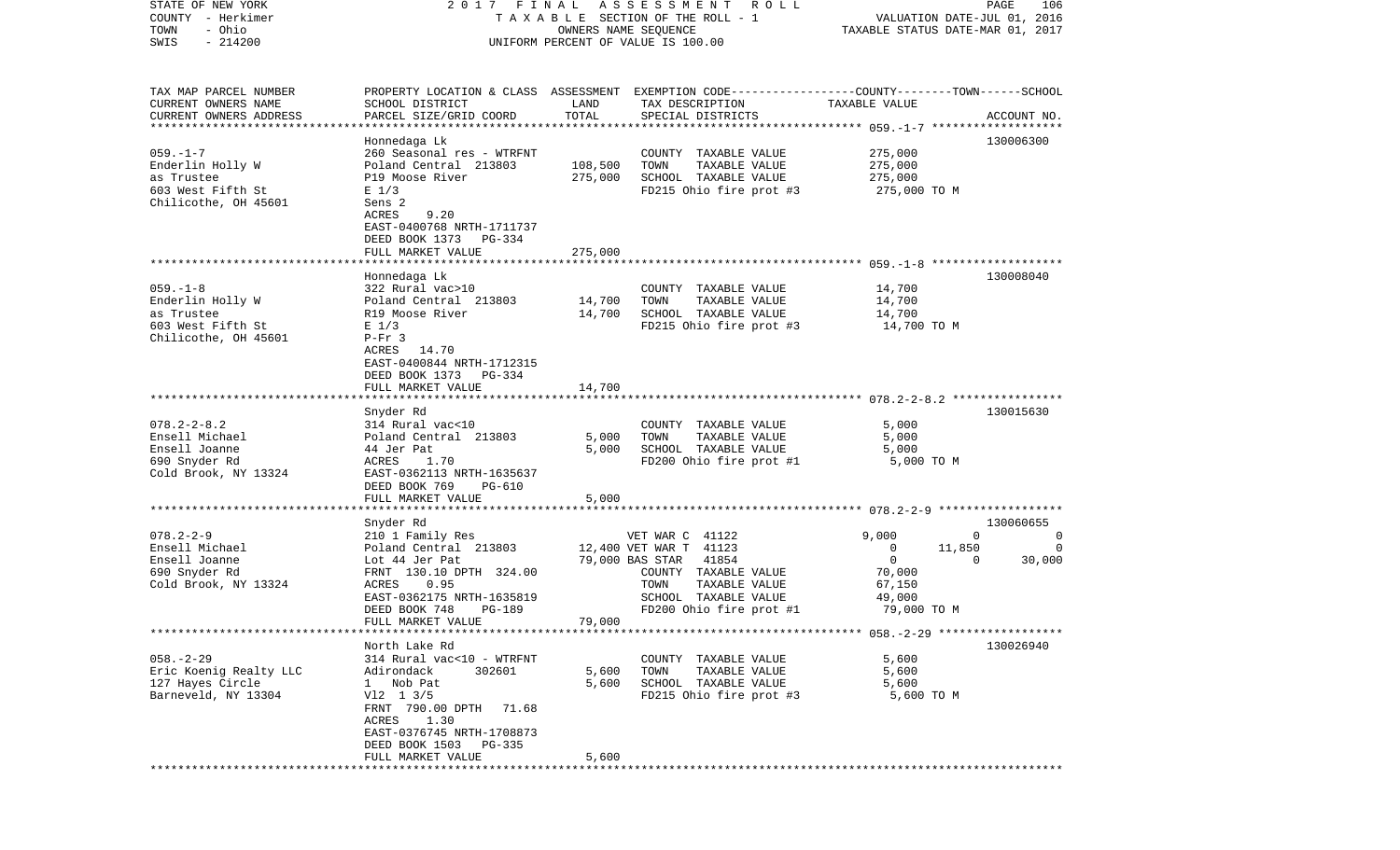| STATE OF NEW YORK<br>COUNTY - Herkimer<br>- Ohio<br>TOWN |                                                    | OWNERS NAME SEQUENCE | 2017 FINAL ASSESSMENT ROLL<br>TAXABLE SECTION OF THE ROLL - 1                                    | VALUATION DATE-JUL 01, 2016<br>TAXABLE STATUS DATE-MAR 01, 2017 | PAGE<br>107 |
|----------------------------------------------------------|----------------------------------------------------|----------------------|--------------------------------------------------------------------------------------------------|-----------------------------------------------------------------|-------------|
| $-214200$<br>SWIS                                        |                                                    |                      | UNIFORM PERCENT OF VALUE IS 100.00                                                               |                                                                 |             |
|                                                          |                                                    |                      |                                                                                                  |                                                                 |             |
| TAX MAP PARCEL NUMBER                                    |                                                    |                      | PROPERTY LOCATION & CLASS ASSESSMENT EXEMPTION CODE----------------COUNTY-------TOWN------SCHOOL |                                                                 |             |
| CURRENT OWNERS NAME<br>CURRENT OWNERS ADDRESS            | SCHOOL DISTRICT<br>PARCEL SIZE/GRID COORD          | LAND<br>TOTAL        | TAX DESCRIPTION<br>SPECIAL DISTRICTS                                                             | TAXABLE VALUE                                                   | ACCOUNT NO. |
| *************************                                |                                                    |                      |                                                                                                  |                                                                 |             |
|                                                          | 441 North Lake Rd                                  |                      |                                                                                                  |                                                                 | 130013590   |
| $064. -1 - 8.1$                                          | 444 Lumber yd/ml                                   |                      | COUNTY TAXABLE VALUE                                                                             | 100,000                                                         |             |
| Eric Koenig Realty LLC<br>127 Hayes Circle               | Adirondack<br>302601<br>54 Woodhull                | 27,800<br>100,000    | TOWN<br>TAXABLE VALUE<br>SCHOOL TAXABLE VALUE                                                    | 100,000<br>100,000                                              |             |
| Barneveld, NY 13304                                      | ACRES 11.00                                        |                      | FD215 Ohio fire prot #3                                                                          | 100,000 TO M                                                    |             |
|                                                          | EAST-0340650 NRTH-1683189<br>DEED BOOK 1503 PG-335 |                      |                                                                                                  |                                                                 |             |
|                                                          | FULL MARKET VALUE                                  | 100,000              |                                                                                                  |                                                                 |             |
|                                                          |                                                    |                      |                                                                                                  |                                                                 |             |
|                                                          | West Canada Crk                                    |                      |                                                                                                  |                                                                 | 130027030   |
| $067. - 1 - 17$<br>Eric Koenig Realty LLC                | 314 Rural vac<10<br>Poland Central 213803          | 3,700                | COUNTY TAXABLE VALUE<br>TAXABLE VALUE<br>TOWN                                                    | 3,700<br>3,700                                                  |             |
| 127 Hayes Circle                                         | 102 Nob Pat                                        | 3,700                | SCHOOL TAXABLE VALUE                                                                             | 3,700                                                           |             |
| Barneveld, NY 13304                                      | V12 6.428                                          |                      | FD217 Ohio fire prot #4                                                                          | 3,700 TO M                                                      |             |
|                                                          | ACRES<br>6.40<br>EAST-0403445 NRTH-1675419         |                      |                                                                                                  |                                                                 |             |
|                                                          | DEED BOOK 1503<br><b>PG-335</b>                    |                      |                                                                                                  |                                                                 |             |
|                                                          | FULL MARKET VALUE                                  | 3,700                |                                                                                                  |                                                                 |             |
|                                                          | Fly Brook Rd                                       |                      |                                                                                                  |                                                                 | 130030870   |
| $073.3 - 2 - 59$                                         | 314 Rural vac<10                                   |                      | COUNTY TAXABLE VALUE                                                                             | 800                                                             |             |
| Ernenwein Donald P                                       | Poland Central 213803                              | 800                  | TAXABLE VALUE<br>TOWN                                                                            | 800                                                             |             |
| Ernenwein Donna L                                        | 47 Jer Pat                                         | 800                  | SCHOOL TAXABLE VALUE                                                                             | 800                                                             |             |
| 8747 East Floyd Rd                                       | Seas 0.27 A                                        |                      | FD217 Ohio fire prot #4                                                                          | 800 TO M                                                        |             |
| Holland Patent, NY 13354                                 | FRNT 108.00 DPTH 200.00<br>ACRES<br>0.27           |                      |                                                                                                  |                                                                 |             |
|                                                          | EAST-0355083 NRTH-1644369                          |                      |                                                                                                  |                                                                 |             |
|                                                          | DEED BOOK 689<br>PG-962                            |                      |                                                                                                  |                                                                 |             |
|                                                          | FULL MARKET VALUE                                  | 800                  |                                                                                                  |                                                                 |             |
|                                                          | ************************                           |                      |                                                                                                  |                                                                 |             |
| $073.3 - 2 - 60$                                         | Fly Brook Rd<br>260 Seasonal res                   |                      | COUNTY TAXABLE VALUE                                                                             | 20,000                                                          | 130000450   |
| Ernenwein Donald P                                       | Poland Central 213803                              | 10,100               | TOWN<br>TAXABLE VALUE                                                                            | 20,000                                                          |             |
| Ernenwein Donna L                                        | 47/ Jer Pat                                        | 20,000               | SCHOOL TAXABLE VALUE                                                                             | 20,000                                                          |             |
| 8747 East Floyd Rd                                       | FRNT 89.00 DPTH 199.00                             |                      | FD217 Ohio fire prot #4                                                                          | 20,000 TO M                                                     |             |
| Holland Patent, NY 13354                                 | 0.43<br>ACRES                                      |                      |                                                                                                  |                                                                 |             |
|                                                          | EAST-0354995 NRTH-1644385                          |                      |                                                                                                  |                                                                 |             |
|                                                          | DEED BOOK 689<br>PG-960                            |                      |                                                                                                  |                                                                 |             |
|                                                          | FULL MARKET VALUE                                  | 20,000               |                                                                                                  |                                                                 |             |
|                                                          | Farr Rd                                            |                      |                                                                                                  |                                                                 | 130022110   |
| $065. - 2 - 8$                                           | 260 Seasonal res                                   |                      | COUNTY TAXABLE VALUE                                                                             | 35,000                                                          |             |
| Esch Kevin                                               | 305201<br>Remsen                                   | 12,500               | TOWN<br>TAXABLE VALUE                                                                            | 35,000                                                          |             |
| 254 Pleasant Ave                                         | 12 Rem Pat                                         | 35,000               | SCHOOL TAXABLE VALUE                                                                             | 35,000                                                          |             |
| Rome, NY 13440                                           | Sens 1                                             |                      | FD215 Ohio fire prot #3                                                                          | 35,000 TO M                                                     |             |
|                                                          | FRNT 170.00 DPTH<br>1.00<br>ACRES                  |                      |                                                                                                  |                                                                 |             |
|                                                          | EAST-0352434 NRTH-1681052                          |                      |                                                                                                  |                                                                 |             |
|                                                          | DEED BOOK 1541<br>PG-561                           |                      |                                                                                                  |                                                                 |             |
|                                                          | FULL MARKET VALUE                                  | 35,000               |                                                                                                  |                                                                 |             |
|                                                          |                                                    |                      |                                                                                                  |                                                                 |             |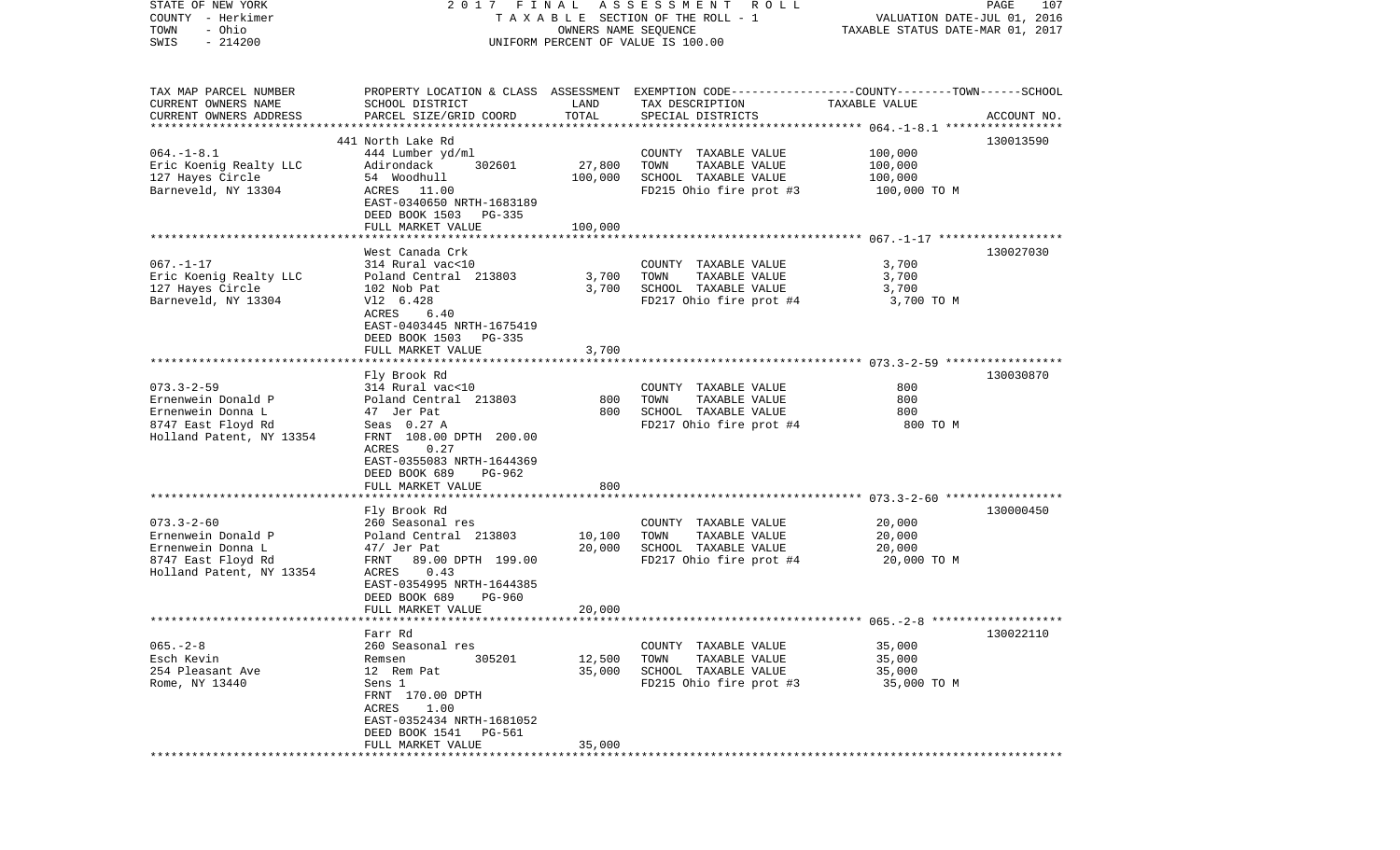| STATE OF NEW YORK<br>COUNTY - Herkimer<br>- Ohio<br>TOWN<br>SWIS<br>$-214200$          | 2017 FINAL                                                                                                                                                                 | OWNERS NAME SEQUENCE       | ASSESSMENT ROLL<br>TAXABLE SECTION OF THE ROLL - 1<br>UNIFORM PERCENT OF VALUE IS 100.00                                                | VALUATION DATE-JUL 01, 2016<br>TAXABLE STATUS DATE-MAR 01, 2017 | PAGE<br>108 |
|----------------------------------------------------------------------------------------|----------------------------------------------------------------------------------------------------------------------------------------------------------------------------|----------------------------|-----------------------------------------------------------------------------------------------------------------------------------------|-----------------------------------------------------------------|-------------|
| TAX MAP PARCEL NUMBER<br>CURRENT OWNERS NAME<br>CURRENT OWNERS ADDRESS                 | SCHOOL DISTRICT<br>PARCEL SIZE/GRID COORD                                                                                                                                  | LAND<br>TOTAL              | PROPERTY LOCATION & CLASS ASSESSMENT EXEMPTION CODE---------------COUNTY-------TOWN------SCHOOL<br>TAX DESCRIPTION<br>SPECIAL DISTRICTS | TAXABLE VALUE                                                   | ACCOUNT NO. |
|                                                                                        |                                                                                                                                                                            | * * * * * * * * * *        |                                                                                                                                         |                                                                 |             |
| $073.4 - 2 - 30.5$<br>Esposito Heather<br>376 Pancake Hollow Rd<br>Highland, NY 12528  | 255 Smith Rd<br>260 Seasonal res<br>Poland Central 213803<br>49 Jer Pat<br>ACRES<br>5.20                                                                                   | 13,100<br>64,500           | COUNTY TAXABLE VALUE<br>TAXABLE VALUE<br>TOWN<br>SCHOOL TAXABLE VALUE<br>FD200 Ohio fire prot #1                                        | 64,500<br>64,500<br>64,500<br>64,500 TO M                       |             |
|                                                                                        | EAST-0366973 NRTH-1639170<br>DEED BOOK 1159 PG-361<br>FULL MARKET VALUE                                                                                                    | 64,500                     |                                                                                                                                         |                                                                 |             |
|                                                                                        |                                                                                                                                                                            |                            |                                                                                                                                         |                                                                 |             |
| $078.4 - 1 - 8.1$<br>Evans Jon<br>Evans Laura<br>9561 Donley Rd<br>Cassville, NY 13318 | Fisher Rd<br>312 Vac w/imprv<br>Poland Central 213803<br>12 Jer Pat<br>Trl<br>0.98<br>ACRES<br>EAST-0361037 NRTH-1624588                                                   | 3,000<br>4,000             | COUNTY TAXABLE VALUE<br>TOWN<br>TAXABLE VALUE<br>SCHOOL TAXABLE VALUE<br>FD200 Ohio fire prot #1                                        | 4,000<br>4,000<br>4,000<br>4,000 TO M                           | 130044430   |
|                                                                                        | DEED BOOK 1364 PG-795<br>FULL MARKET VALUE                                                                                                                                 | 4,000                      |                                                                                                                                         |                                                                 |             |
| $069. -3 - 32$<br>Evans William C<br>10424 Starr Hill Rd<br>Remsen, NY 13438           | Busseyville<br>260 Seasonal res<br>Poland Central 213803<br>54 Jer Pat<br>ACRES<br>4.00<br>EAST-0366714 NRTH-1661117<br>DEED BOOK 1242 PG-820                              | 5,700<br>16,000            | COUNTY TAXABLE VALUE<br>TOWN<br>TAXABLE VALUE<br>SCHOOL TAXABLE VALUE<br>FD200 Ohio fire prot #1                                        | 16,000<br>16,000<br>16,000<br>16,000 TO M                       | 130016170   |
|                                                                                        | FULL MARKET VALUE                                                                                                                                                          | 16,000                     |                                                                                                                                         |                                                                 |             |
| $084.2 - 2 - 3$<br>Eykelhoff Henry<br>358 Allen Rd<br>Cold Brook, NY 13324             | Route 8<br>314 Rural vac<10<br>Poland Central 213803<br>11 Jer Pat<br>V12 7<br>ACRES<br>9.10<br>EAST-0362433 NRTH-1620586<br>DEED BOOK 00568 PG-00706<br>FULL MARKET VALUE | 16,900<br>16,900<br>16,900 | COUNTY TAXABLE VALUE<br>TOWN<br>TAXABLE VALUE<br>SCHOOL TAXABLE VALUE<br>FD200 Ohio fire prot #1                                        | 16,900<br>16,900<br>16,900<br>16,900 TO M                       | 130018300   |
|                                                                                        |                                                                                                                                                                            |                            |                                                                                                                                         |                                                                 |             |
| $084.1 - 2 - 2$<br>Eykelhoff Jean S<br>358 Allen Rd<br>Cold Brook, NY 13324            | Fisher Rd<br>322 Rural vac>10<br>Poland Central 213803<br>12 Jer Pat<br>V1 2 13.5<br>ACRES 13.50<br>EAST-0357089 NRTH-1622073<br>DEED BOOK 828<br>PG-573                   | 17,400<br>17,400<br>17,400 | COUNTY TAXABLE VALUE<br>TOWN<br>TAXABLE VALUE<br>SCHOOL TAXABLE VALUE<br>FD200 Ohio fire prot #1                                        | 17,400<br>17,400<br>17,400<br>17,400 TO M                       | 130032070   |
|                                                                                        | FULL MARKET VALUE                                                                                                                                                          | *************              |                                                                                                                                         |                                                                 |             |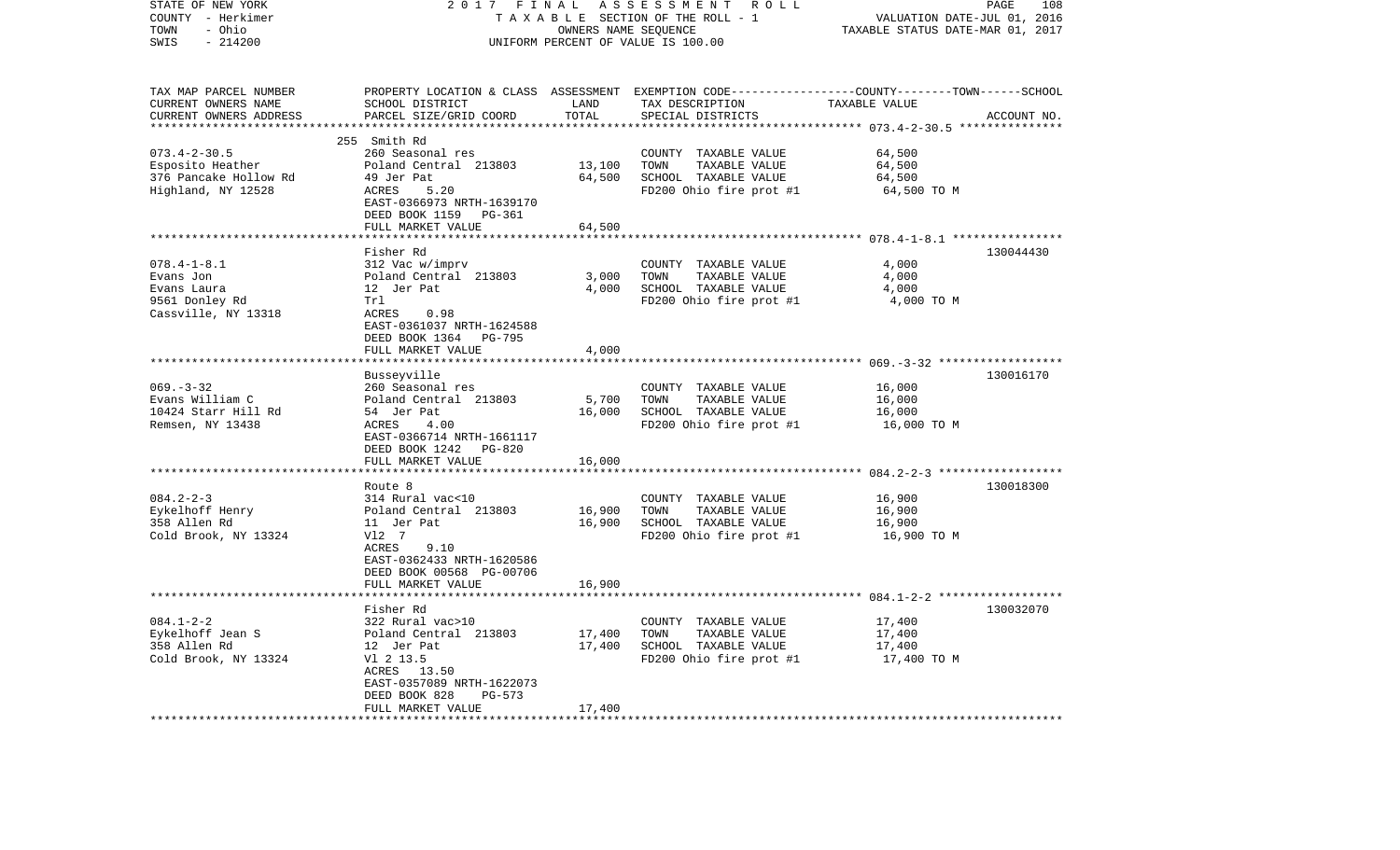| STATE OF NEW YORK<br>COUNTY - Herkimer<br>- Ohio<br>TOWN<br>SWIS<br>$-214200$                 | 2017                                                                                                                                                                                                                              | FINAL<br>OWNERS NAME SEQUENCE | ASSESSMENT<br>ROLL<br>TAXABLE SECTION OF THE ROLL - 1<br>UNIFORM PERCENT OF VALUE IS 100.00                                              | VALUATION DATE-JUL 01, 2016<br>TAXABLE STATUS DATE-MAR 01, 2017 | PAGE<br>109                     |
|-----------------------------------------------------------------------------------------------|-----------------------------------------------------------------------------------------------------------------------------------------------------------------------------------------------------------------------------------|-------------------------------|------------------------------------------------------------------------------------------------------------------------------------------|-----------------------------------------------------------------|---------------------------------|
| TAX MAP PARCEL NUMBER<br>CURRENT OWNERS NAME<br>CURRENT OWNERS ADDRESS                        | SCHOOL DISTRICT<br>PARCEL SIZE/GRID COORD                                                                                                                                                                                         | LAND<br>TOTAL                 | PROPERTY LOCATION & CLASS ASSESSMENT EXEMPTION CODE----------------COUNTY-------TOWN------SCHOOL<br>TAX DESCRIPTION<br>SPECIAL DISTRICTS | TAXABLE VALUE<br>************ 078.2-2-42 *****                  | ACCOUNT NO.                     |
|                                                                                               | Route 8                                                                                                                                                                                                                           |                               |                                                                                                                                          |                                                                 | 130060680                       |
| $078.2 - 2 - 42$<br>Eykelhoff John<br>59 Case St<br>Bantam Conn, 06750                        | 322 Rural vac>10<br>Poland Central 213803<br>Lot 44 Jer Pat<br>ACRES 18.20<br>EAST-0366134 NRTH-1632496<br>DEED BOOK 00633 PG-00776<br>FULL MARKET VALUE                                                                          | 26,900<br>26,900<br>26,900    | COUNTY TAXABLE VALUE<br>TOWN<br>TAXABLE VALUE<br>SCHOOL TAXABLE VALUE<br>FD200 Ohio fire prot #1                                         | 26,900<br>26,900<br>26,900<br>26,900 TO M                       |                                 |
|                                                                                               |                                                                                                                                                                                                                                   |                               |                                                                                                                                          |                                                                 |                                 |
| $084.2 - 2 - 5.2$<br>Eykelhoff Linda L<br>Route 8<br>Ohio, NY 13324                           | Route 8<br>910 Priv forest<br>Poland Central 213803<br>11 Jer Pat<br>Allen Farm<br>ACRES<br>70.80<br>EAST-0362691 NRTH-1621352<br>DEED BOOK 1528<br><b>PG-705</b>                                                                 | 80,800<br>80,800              | COUNTY TAXABLE VALUE<br>TOWN<br>TAXABLE VALUE<br>SCHOOL TAXABLE VALUE<br>FD200 Ohio fire prot #1                                         | 80,800<br>80,800<br>80,800<br>80,800 TO M                       | 1?00182?5                       |
|                                                                                               | FULL MARKET VALUE                                                                                                                                                                                                                 | 80,800                        |                                                                                                                                          |                                                                 |                                 |
| $084.2 - 2 - 5.5$<br>Eykelhoff Theresa<br>1793 State Route 8<br>Cold Brook, NY 13324          | 1793 Route 8<br>210 1 Family Res<br>Poland Central 213803<br>11 Jer Pat<br>ACRES<br>6.10<br>EAST-0364596 NRTH-1621117<br>DEED BOOK 692<br>$PG-629$                                                                                | 24,000<br>73,600              | ENH STAR<br>41834<br>COUNTY TAXABLE VALUE<br>TAXABLE VALUE<br>TOWN<br>SCHOOL TAXABLE VALUE<br>FD200 Ohio fire prot #1                    | $\mathbf 0$<br>73,600<br>73,600<br>8,100<br>73,600 TO M         | 130018241<br>$\Omega$<br>65,500 |
|                                                                                               | FULL MARKET VALUE                                                                                                                                                                                                                 | 73,600                        |                                                                                                                                          |                                                                 |                                 |
| $073.4 - 1 - 35$<br>Fagan John<br>Fagan Donna<br>2533 State Highway 29<br>Johnstown, NY 12095 | ***********************<br>Harvey Bridge Rd<br>314 Rural vac<10<br>Poland Central 213803<br>48 Jer Pat<br>FRNT 209.00 DPTH 209.00<br>ACRES<br>1.00<br>EAST-0362881 NRTH-1644042<br>DEED BOOK 2017<br>PG-1962<br>FULL MARKET VALUE | 4,000<br>4,000<br>4,000       | COUNTY TAXABLE VALUE<br>TAXABLE VALUE<br>TOWN<br>SCHOOL TAXABLE VALUE<br>FD200 Ohio fire prot #1                                         | 4,000<br>4,000<br>4,000<br>4,000 TO M                           | 130018420                       |
|                                                                                               | *******************                                                                                                                                                                                                               |                               |                                                                                                                                          |                                                                 |                                 |
| $058. - 2 - 27$<br>Falso Frank J<br>8 Tremain Dr<br>Fayetteville, NY 13066                    | North Lake Rd<br>260 Seasonal res - WTRFNT<br>Adirondack<br>302601<br>Nob Pat<br>$1 \quad$<br>Sens 1<br>FRNT 170.00 DPTH<br>70.00<br>EAST-0376103 NRTH-1708478<br>DEED BOOK 1157<br>PG-330<br>FULL MARKET VALUE                   | 89,000<br>225,000<br>225,000  | COUNTY TAXABLE VALUE<br>TOWN<br>TAXABLE VALUE<br>SCHOOL TAXABLE VALUE<br>FD215 Ohio fire prot #3                                         | 225,000<br>225,000<br>225,000<br>225,000 TO M                   | 130021210                       |
|                                                                                               | .                                                                                                                                                                                                                                 |                               |                                                                                                                                          |                                                                 |                                 |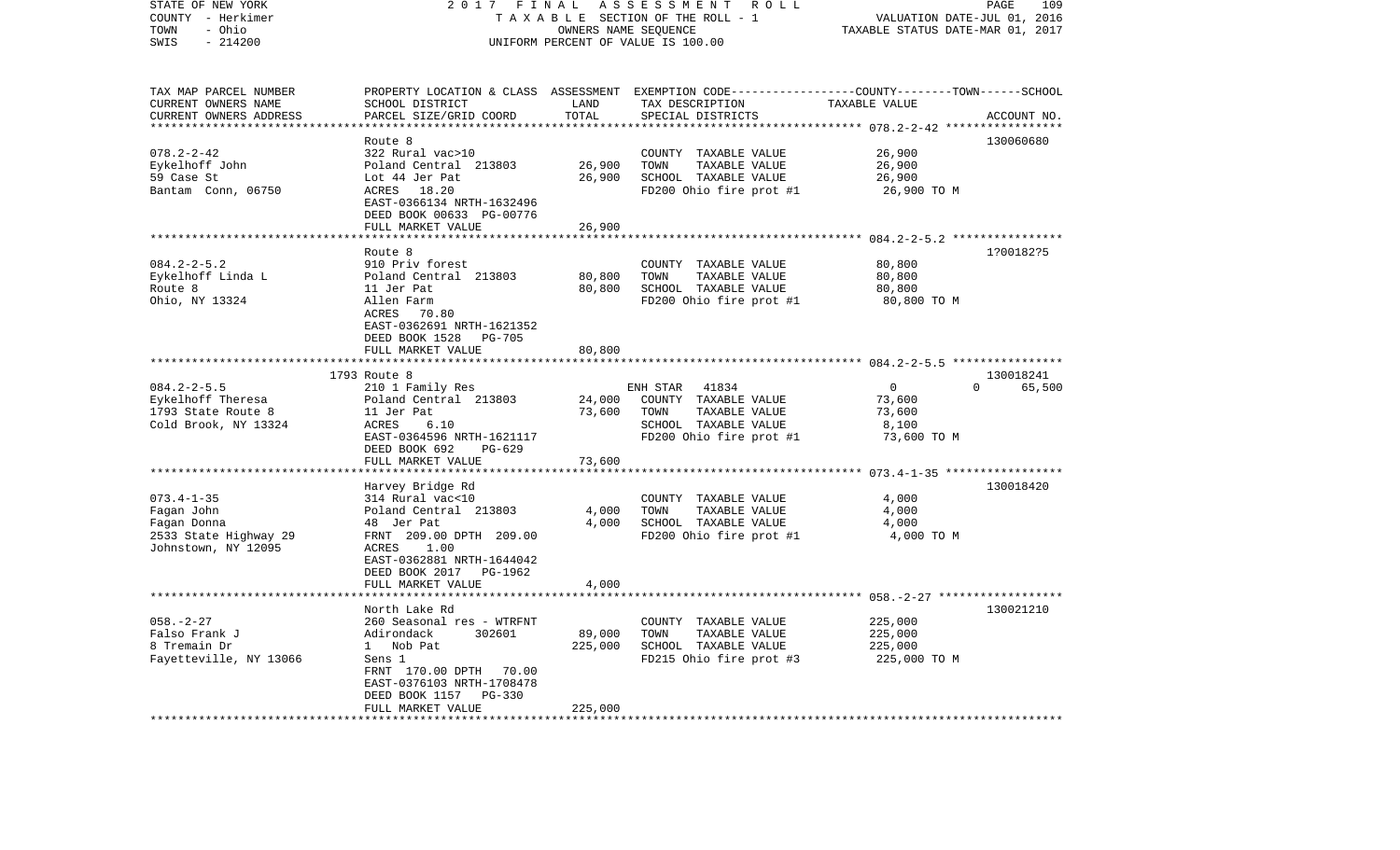| STATE OF NEW YORK                   | 2017 FINAL                                           |                      | A S S E S S M E N T<br>R O L L                                                                   |                                  | PAGE<br>110 |
|-------------------------------------|------------------------------------------------------|----------------------|--------------------------------------------------------------------------------------------------|----------------------------------|-------------|
| COUNTY - Herkimer                   |                                                      |                      | TAXABLE SECTION OF THE ROLL - 1                                                                  | VALUATION DATE-JUL 01, 2016      |             |
| - Ohio<br>TOWN<br>$-214200$<br>SWIS |                                                      | OWNERS NAME SEQUENCE | UNIFORM PERCENT OF VALUE IS 100.00                                                               | TAXABLE STATUS DATE-MAR 01, 2017 |             |
|                                     |                                                      |                      |                                                                                                  |                                  |             |
|                                     |                                                      |                      |                                                                                                  |                                  |             |
| TAX MAP PARCEL NUMBER               |                                                      |                      | PROPERTY LOCATION & CLASS ASSESSMENT EXEMPTION CODE----------------COUNTY-------TOWN------SCHOOL |                                  |             |
| CURRENT OWNERS NAME                 | SCHOOL DISTRICT                                      | LAND                 | TAX DESCRIPTION                                                                                  | TAXABLE VALUE                    |             |
| CURRENT OWNERS ADDRESS              | PARCEL SIZE/GRID COORD                               | TOTAL                | SPECIAL DISTRICTS                                                                                |                                  | ACCOUNT NO. |
| **********************              |                                                      |                      |                                                                                                  |                                  |             |
|                                     | North Lk                                             |                      |                                                                                                  |                                  | 130018750   |
| $058. - 2 - 41$                     | 260 Seasonal res - WTRFNT                            |                      | COUNTY TAXABLE VALUE                                                                             | 198,000                          |             |
| Falso Raymond Jr                    | Adirondack<br>302601                                 | 110,200              | TOWN<br>TAXABLE VALUE                                                                            | 198,000                          |             |
| 2909 Estey Rd                       | 1 Nob Pat                                            | 198,000              | SCHOOL TAXABLE VALUE                                                                             | 198,000                          |             |
| Manlius, NY 13104                   | FRNT 120.00 DPTH 273.00                              |                      | FD215 Ohio fire prot #3                                                                          | 198,000 TO M                     |             |
|                                     | EAST-0376748 NRTH-1710637                            |                      |                                                                                                  |                                  |             |
|                                     | DEED BOOK 779<br><b>PG-009</b><br>FULL MARKET VALUE  | 198,000              |                                                                                                  |                                  |             |
|                                     |                                                      |                      |                                                                                                  |                                  |             |
|                                     | Bull Hill Rd                                         |                      |                                                                                                  |                                  | 130040920   |
| $079.4 - 2 - 13$                    | 322 Rural vac>10                                     |                      | COUNTY TAXABLE VALUE                                                                             | 13,300                           |             |
| Falzareno David J                   | Poland Central 213803                                | 13,300               | TAXABLE VALUE<br>TOWN                                                                            | 13,300                           |             |
| 11 Ryans Point Dr                   | 52 Jer Pat                                           | 13,300               | SCHOOL TAXABLE VALUE                                                                             | 13,300                           |             |
| San Antonio, TX 78248               | Lot 72                                               |                      | FD217 Ohio fire prot #4                                                                          | 13,300 TO M                      |             |
|                                     | V1 2 23.1                                            |                      |                                                                                                  |                                  |             |
|                                     | ACRES 23.10                                          |                      |                                                                                                  |                                  |             |
|                                     | EAST-0390159 NRTH-1627664                            |                      |                                                                                                  |                                  |             |
|                                     | DEED BOOK 00566 PG-00440                             |                      |                                                                                                  |                                  |             |
|                                     | FULL MARKET VALUE                                    | 13,300               |                                                                                                  |                                  |             |
|                                     |                                                      |                      |                                                                                                  |                                  |             |
| $059. -1 - 83$                      | Honnedaga Lk<br>260 Seasonal res - WTRFNT            |                      | COUNTY TAXABLE VALUE                                                                             | 195,000                          | 130006780   |
| Famulari Anthony C                  | Poland Central 213803                                | 94,400               | TAXABLE VALUE<br>TOWN                                                                            | 195,000                          |             |
| Adirondack League Club              | P32 Moose River                                      | 195,000              | SCHOOL TAXABLE VALUE                                                                             | 195,000                          |             |
| 480 Merlin Rd                       | S Part                                               |                      | FD215 Ohio fire prot #3                                                                          | 195,000 TO M                     |             |
| Phoenixville, PA 19460              | ACRES<br>5.00                                        |                      |                                                                                                  |                                  |             |
|                                     | EAST-0409701 NRTH-1702733                            |                      |                                                                                                  |                                  |             |
|                                     | DEED BOOK 685<br>PG-462                              |                      |                                                                                                  |                                  |             |
|                                     | FULL MARKET VALUE                                    | 195,000              |                                                                                                  |                                  |             |
|                                     |                                                      |                      |                                                                                                  |                                  |             |
|                                     | Honnedaga Lk                                         |                      |                                                                                                  |                                  | 130008520   |
| $059. - 1 - 86$                     | 314 Rural vac<10                                     |                      | COUNTY TAXABLE VALUE                                                                             | 6,200                            |             |
| Famulari Anthony C                  | Poland Central 213803                                | 6,200                | TOWN<br>TAXABLE VALUE                                                                            | 6,200                            |             |
| Adirondack League Club              | R32 Moose River                                      | 6,200                | SCHOOL TAXABLE VALUE                                                                             | 6,200                            |             |
| 480 Merlin Rd                       | S Part                                               |                      | FD215 Ohio fire prot #3                                                                          | 6,200 TO M                       |             |
| Phoenixville, PA 19460              | 6.20<br>ACRES<br>EAST-0410155 NRTH-1702160           |                      |                                                                                                  |                                  |             |
|                                     | DEED BOOK 685<br>$PG-462$                            |                      |                                                                                                  |                                  |             |
|                                     | FULL MARKET VALUE                                    | 6,200                |                                                                                                  |                                  |             |
|                                     |                                                      |                      |                                                                                                  |                                  |             |
|                                     | Honnedaga Lk                                         |                      |                                                                                                  |                                  | 130006930   |
| $059. -1 - 78$                      | 260 Seasonal res - WTRFNT                            |                      | COUNTY TAXABLE VALUE                                                                             | 490,000                          |             |
| Famulari Peter Vincent              | Poland Central 213803                                | 138,500              | TOWN<br>TAXABLE VALUE                                                                            | 490,000                          |             |
| 909 S Highland Ave                  | P34 Moose River                                      | 490,000              | SCHOOL TAXABLE VALUE                                                                             | 490,000                          |             |
| Los Angeles, CA 90036               | S <sub>2/3</sub>                                     |                      | FD215 Ohio fire prot #3                                                                          | 490,000 TO M                     |             |
|                                     | Sens 4                                               |                      |                                                                                                  |                                  |             |
|                                     | ACRES<br>8.70                                        |                      |                                                                                                  |                                  |             |
|                                     | EAST-0410694 NRTH-1703162                            |                      |                                                                                                  |                                  |             |
|                                     | DEED BOOK 1348<br><b>PG-216</b><br>FULL MARKET VALUE | 490,000              |                                                                                                  |                                  |             |
|                                     |                                                      |                      |                                                                                                  |                                  |             |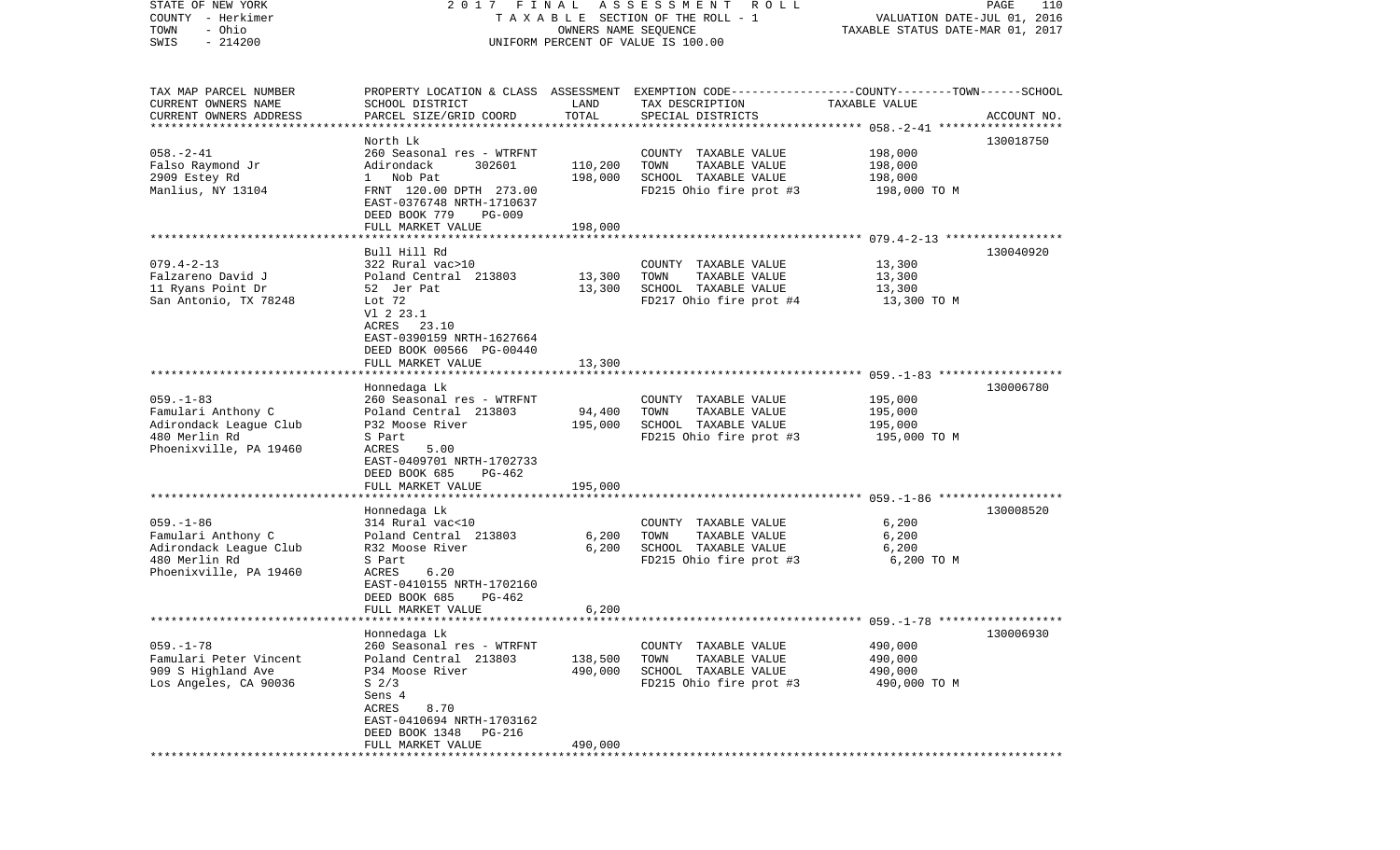| STATE OF NEW YORK<br>COUNTY - Herkimer<br>- Ohio<br>TOWN<br>$-214200$<br>SWIS            |                                                                                                                                                                                                              |                            | 2017 FINAL ASSESSMENT ROLL<br>T A X A B L E SECTION OF THE ROLL - 1<br>OWNERS NAME SEQUENCE<br>UNIFORM PERCENT OF VALUE IS 100.00 | VALUATION DATE-JUL 01, 2016<br>TAXABLE STATUS DATE-MAR 01, 2017         | PAGE<br>111        |
|------------------------------------------------------------------------------------------|--------------------------------------------------------------------------------------------------------------------------------------------------------------------------------------------------------------|----------------------------|-----------------------------------------------------------------------------------------------------------------------------------|-------------------------------------------------------------------------|--------------------|
| TAX MAP PARCEL NUMBER<br>CURRENT OWNERS NAME                                             | SCHOOL DISTRICT                                                                                                                                                                                              | LAND                       | PROPERTY LOCATION & CLASS ASSESSMENT EXEMPTION CODE---------------COUNTY-------TOWN-----SCHOOL<br>TAX DESCRIPTION                 | TAXABLE VALUE                                                           |                    |
| CURRENT OWNERS ADDRESS                                                                   | PARCEL SIZE/GRID COORD                                                                                                                                                                                       | TOTAL                      | SPECIAL DISTRICTS                                                                                                                 |                                                                         | ACCOUNT NO.        |
| $059. -1 - 79$<br>Famulari Peter Vincent<br>909 S Highland Ave<br>Los Angeles, CA 90036  | Honnedaga Lk<br>314 Rural vac<10<br>Poland Central 213803<br>R34 Moose River<br>N <sub>1/3</sub><br>$P-Fr$ 2 2/3<br>1.90<br>ACRES<br>EAST-0411262 NRTH-1702807<br>DEED BOOK 1348 PG-216                      | 1,900<br>1,900             | COUNTY TAXABLE VALUE<br>TAXABLE VALUE<br>TOWN<br>SCHOOL TAXABLE VALUE<br>FD215 Ohio fire prot #3                                  | 1,900<br>1,900<br>1,900<br>1,900 TO M                                   | 130008640          |
|                                                                                          | FULL MARKET VALUE                                                                                                                                                                                            | 1,900                      |                                                                                                                                   |                                                                         |                    |
| $059. - 1 - 80$<br>Famulari Peter Vincent<br>909 S Highland Ave<br>Los Angeles, CA 90036 | Honnedaga Lk<br>314 Rural vac<10<br>Poland Central 213803<br>R34 Moose River<br>S <sub>2/3</sub><br>$P-Fr$ 5 1/3<br>4.70<br>ACRES<br>EAST-0410998 NRTH-1702651<br>DEED BOOK 1348 PG-216<br>FULL MARKET VALUE | 4,700<br>4,700<br>4,700    | COUNTY TAXABLE VALUE<br>TAXABLE VALUE<br>TOWN<br>SCHOOL TAXABLE VALUE<br>FD215 Ohio fire prot #3                                  | 4,700<br>4,700<br>4,700<br>4,700 TO M                                   | 130008670          |
|                                                                                          | 2192 Route 8                                                                                                                                                                                                 |                            |                                                                                                                                   |                                                                         | 130060135.2        |
| $078.4 - 1 - 24.2$<br>Farber David W<br>PO Box 25<br>Piseco, NY 12139                    | 230 3 Family Res<br>Poland Central 213803<br>Lot 20 Jer Pat<br>R1 165A<br>FRNT 450.40 DPTH<br>ACRES 10.00 BANK<br>014<br>EAST-0366011 NRTH-1627782<br>DEED BOOK 1562 PG-752                                  | 18,100<br>53,000           | BAS STAR 41854<br>COUNTY TAXABLE VALUE<br>TOWN<br>TAXABLE VALUE<br>SCHOOL TAXABLE VALUE<br>FD200 Ohio fire prot #1                | $\overline{0}$<br>53,000<br>53,000<br>23,000<br>53,000 TO M             | 30,000<br>$\Omega$ |
|                                                                                          | FULL MARKET VALUE                                                                                                                                                                                            | 53,000                     |                                                                                                                                   |                                                                         |                    |
|                                                                                          | Conway Rd                                                                                                                                                                                                    |                            |                                                                                                                                   |                                                                         | 130020400          |
| $078.1 - 2 - 19.1$<br>Farley Anne Marie<br>279 Conway Rd<br>Cold Brook, NY 13324         | 240 Rural res<br>Poland Central 213803<br>Lot 18 Jer Pat<br>ACRES<br>13.80<br>EAST-0356765 NRTH-1632977<br>DEED BOOK 774<br>PG-626<br>FULL MARKET VALUE                                                      | 29,800<br>60,000<br>60,000 | 41854<br>BAS STAR<br>COUNTY TAXABLE VALUE<br>TOWN<br>TAXABLE VALUE<br>SCHOOL TAXABLE VALUE<br>FD200 Ohio fire prot #1             | $\overline{0}$<br>$\Omega$<br>60,000<br>60,000<br>30,000<br>60,000 TO M | 30,000             |
|                                                                                          | ***********************                                                                                                                                                                                      |                            |                                                                                                                                   |                                                                         |                    |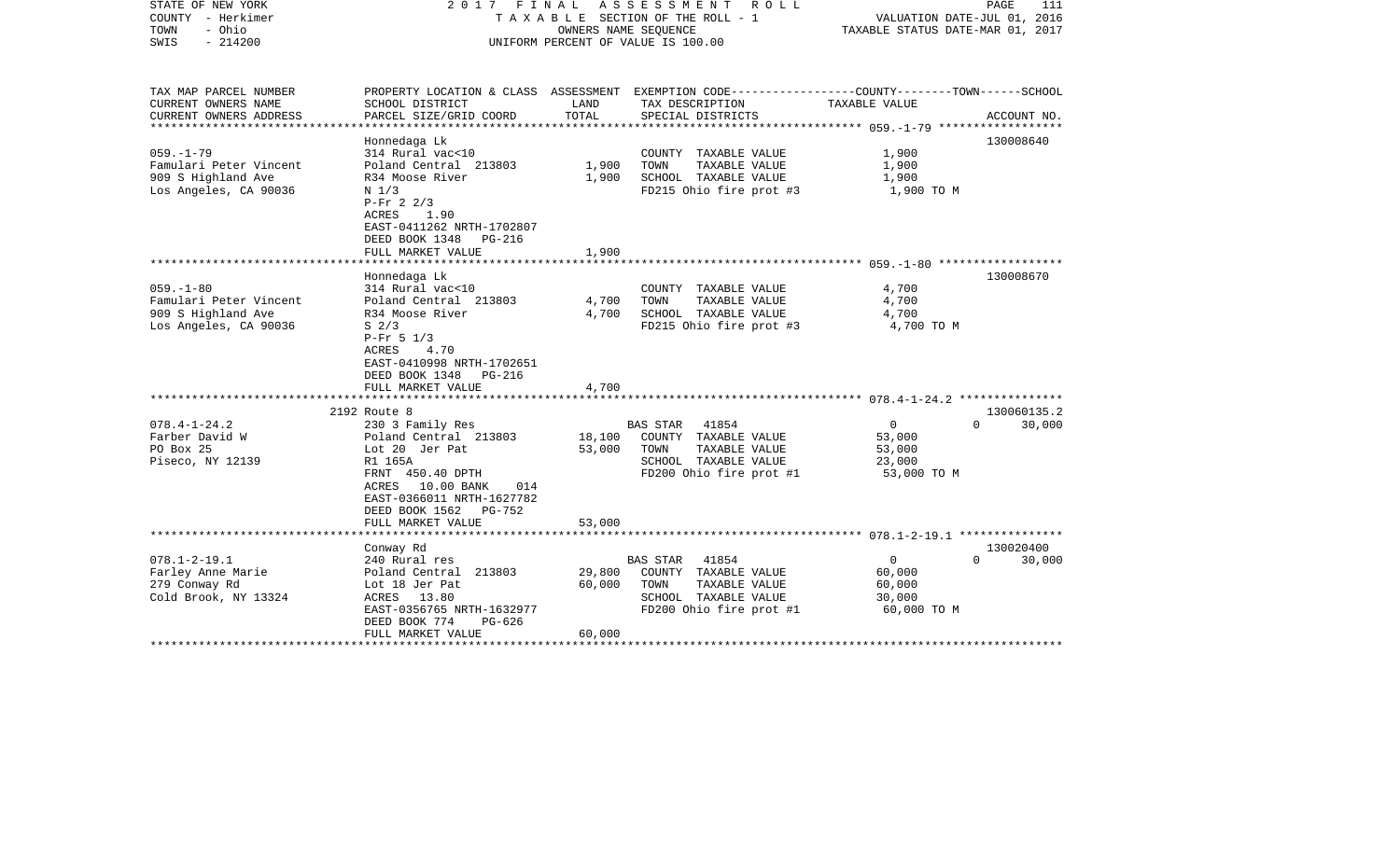| COUNTY<br>– Herkimer<br>TOWN<br>- Ohio<br>$-214200$<br>SWIS |                                           | T A X A B L E SECTION OF THE ROLL - 1<br>OWNERS NAME SEQUENCE<br>UNIFORM PERCENT OF VALUE IS 100.00 |                                                                                                 |                                                                  | VALUATION DATE-JUL 01, 2016<br>TAXABLE STATUS DATE-MAR 01, 2017 |
|-------------------------------------------------------------|-------------------------------------------|-----------------------------------------------------------------------------------------------------|-------------------------------------------------------------------------------------------------|------------------------------------------------------------------|-----------------------------------------------------------------|
| TAX MAP PARCEL NUMBER                                       |                                           |                                                                                                     | PROPERTY LOCATION & CLASS ASSESSMENT EXEMPTION CODE---------------COUNTY-------TOWN------SCHOOL |                                                                  |                                                                 |
| CURRENT OWNERS NAME<br>CURRENT OWNERS ADDRESS               | SCHOOL DISTRICT<br>PARCEL SIZE/GRID COORD | LAND<br>TOTAL                                                                                       | TAX DESCRIPTION<br>SPECIAL DISTRICTS                                                            | TAXABLE VALUE                                                    |                                                                 |
| *************************                                   |                                           |                                                                                                     |                                                                                                 |                                                                  | ACCOUNT NO.                                                     |
|                                                             | Bull Hill Rd                              |                                                                                                     |                                                                                                 |                                                                  | 130009420                                                       |
| $085.2 - 2 - 52$                                            | 210 1 Family Res                          |                                                                                                     | 41854<br>BAS STAR                                                                               | $\overline{0}$                                                   | 30,000<br>$\Omega$                                              |
| Farrell Joseph M                                            | Poland Central 213803                     | 15,200                                                                                              | COUNTY TAXABLE VALUE                                                                            | 90,600                                                           |                                                                 |
| 770 Bull Hill Rd                                            | 22 Jer Pat                                | 90,600                                                                                              | TOWN<br>TAXABLE VALUE                                                                           | 90,600                                                           |                                                                 |
| Cold Brook, NY 13324                                        | Gold Star Mother                          |                                                                                                     | SCHOOL TAXABLE VALUE                                                                            | 60,600                                                           |                                                                 |
|                                                             | War time25%                               |                                                                                                     | FD210 Ohio fire prot #2                                                                         | 90,600 TO M                                                      |                                                                 |
|                                                             | FRNT 475.00 DPTH<br>1.40<br>ACRES         |                                                                                                     |                                                                                                 |                                                                  |                                                                 |
|                                                             | EAST-0384575 NRTH-1616488                 |                                                                                                     |                                                                                                 |                                                                  |                                                                 |
|                                                             | DEED BOOK 1351<br>PG-427                  |                                                                                                     |                                                                                                 |                                                                  |                                                                 |
|                                                             | FULL MARKET VALUE                         | 90,600                                                                                              |                                                                                                 |                                                                  |                                                                 |
|                                                             | ********************                      |                                                                                                     |                                                                                                 | ***************************** 085.1-1-40.2 ***************       |                                                                 |
|                                                             | Keller Rd                                 |                                                                                                     |                                                                                                 |                                                                  | 130025830.2                                                     |
| $085.1 - 1 - 40.2$                                          | 910 Priv forest                           |                                                                                                     | COUNTY<br>TAXABLE VALUE                                                                         | 10,000                                                           |                                                                 |
| Fashner Lowell D<br>Fashner Sondra J                        | Poland Central 213803                     | 10,000<br>10,000                                                                                    | TOWN<br>TAXABLE VALUE<br>SCHOOL TAXABLE VALUE                                                   | 10,000<br>10,000                                                 |                                                                 |
| 3447 Byrket Rd                                              | 22 Jer Pat<br>ACRES<br>19.50              |                                                                                                     | FD210 Ohio fire prot #2                                                                         | 10,000 TO M                                                      |                                                                 |
| Greenville, OH 45331                                        | EAST-0381457 NRTH-1616177                 |                                                                                                     |                                                                                                 |                                                                  |                                                                 |
|                                                             | DEED BOOK 1578<br>PG-869                  |                                                                                                     |                                                                                                 |                                                                  |                                                                 |
|                                                             | FULL MARKET VALUE                         | 10,000                                                                                              |                                                                                                 |                                                                  |                                                                 |
|                                                             |                                           |                                                                                                     |                                                                                                 |                                                                  |                                                                 |
|                                                             | Keller Rd                                 |                                                                                                     |                                                                                                 |                                                                  | 130043800                                                       |
| $085.3 - 3 - 1$                                             | 314 Rural vac<10                          |                                                                                                     | COUNTY TAXABLE VALUE                                                                            | 3,600                                                            |                                                                 |
| Fashner Lowell D<br>Fashner Sondra J                        | Poland Central 213803<br>9 Jer Pat        | 3,600<br>3,600                                                                                      | TOWN<br>TAXABLE VALUE<br>SCHOOL TAXABLE VALUE                                                   | 3,600<br>3,600                                                   |                                                                 |
| 3447 Byrket Rd                                              | ACRES<br>1.30                             |                                                                                                     | FD210 Ohio fire prot #2                                                                         | 3,600 TO M                                                       |                                                                 |
| Greenville, OH 45331                                        | EAST-0381203 NRTH-1616038                 |                                                                                                     |                                                                                                 |                                                                  |                                                                 |
|                                                             | DEED BOOK 1578<br>PG-869                  |                                                                                                     |                                                                                                 |                                                                  |                                                                 |
|                                                             | FULL MARKET VALUE                         | 3,600                                                                                               |                                                                                                 |                                                                  |                                                                 |
|                                                             |                                           |                                                                                                     |                                                                                                 |                                                                  |                                                                 |
| $085.3 - 3 - 2$                                             | 211 Keller Rd                             |                                                                                                     |                                                                                                 |                                                                  | 130025860                                                       |
| Fashner Lowell D                                            | 210 1 Family Res<br>Poland Central 213803 | 26,300                                                                                              | COUNTY TAXABLE VALUE<br>TOWN<br>TAXABLE VALUE                                                   | 138,500<br>138,500                                               |                                                                 |
| Fashner Sondra J                                            | 9 Jer Pat                                 | 138,500                                                                                             | SCHOOL TAXABLE VALUE                                                                            | 138,500                                                          |                                                                 |
| 3447 Byrket Rd                                              | Sens 8                                    |                                                                                                     | FD210 Ohio fire prot #2                                                                         | 138,500 TO M                                                     |                                                                 |
| Greenville, OH 45331                                        | FRNT<br>50.00 DPTH                        |                                                                                                     |                                                                                                 |                                                                  |                                                                 |
|                                                             | 9.20<br>ACRES                             |                                                                                                     |                                                                                                 |                                                                  |                                                                 |
|                                                             | EAST-0380958 NRTH-1615960                 |                                                                                                     |                                                                                                 |                                                                  |                                                                 |
|                                                             | DEED BOOK 1578<br>PG-869                  |                                                                                                     |                                                                                                 |                                                                  |                                                                 |
|                                                             | FULL MARKET VALUE                         | 138,500                                                                                             |                                                                                                 | *********************************** 079.3-1-24 ***************** |                                                                 |
|                                                             | Christman Rd                              |                                                                                                     |                                                                                                 |                                                                  | 130018900                                                       |
| $079.3 - 1 - 24$                                            | 322 Rural vac>10                          |                                                                                                     | TAXABLE VALUE<br>COUNTY                                                                         | 9,500                                                            |                                                                 |
| Faver Willis R                                              | Poland Central 213803                     | 9,500                                                                                               | TOWN<br>TAXABLE VALUE                                                                           | 9,500                                                            |                                                                 |
| Longstaff Jane                                              | 42 Jer Pat                                | 9,500                                                                                               | SCHOOL TAXABLE VALUE                                                                            | 9,500                                                            |                                                                 |
| 208 Bethany Village                                         | Lot 3                                     |                                                                                                     | FD200 Ohio fire prot #1                                                                         | 9,500 TO M                                                       |                                                                 |
| West Coxsackie, NY 12192                                    | 16.60<br>ACRES                            |                                                                                                     |                                                                                                 |                                                                  |                                                                 |
|                                                             | EAST-0379631 NRTH-1627455                 |                                                                                                     |                                                                                                 |                                                                  |                                                                 |
|                                                             | DEED BOOK 1556<br>PG-609                  |                                                                                                     |                                                                                                 |                                                                  |                                                                 |
|                                                             | FULL MARKET VALUE                         | 9,500                                                                                               |                                                                                                 |                                                                  |                                                                 |

STATE OF NEW YORK 2 0 1 7 F I N A L A S S E S S M E N T R O L L PAGE 112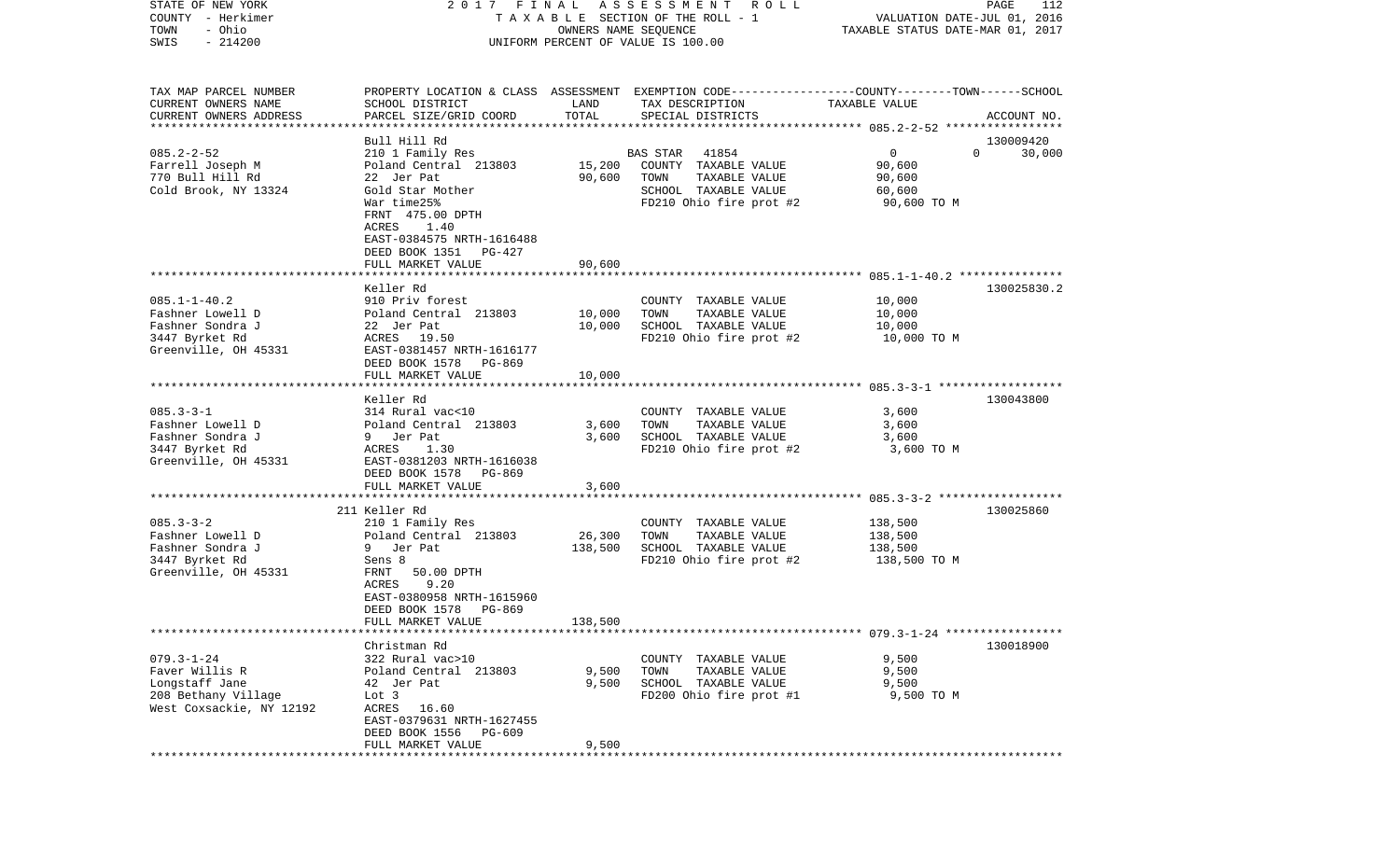| STATE OF NEW YORK<br>COUNTY - Herkimer<br>- Ohio<br>TOWN<br>$-214200$<br>SWIS | 2017 FINAL<br>A S S E S S M E N T R O L L<br>T A X A B L E SECTION OF THE ROLL - 1<br>OWNERS NAME SEQUENCE<br>UNIFORM PERCENT OF VALUE IS 100.00 |         |                                                                                                                     | PAGE<br>113<br>VALUATION DATE-JUL 01, 2016<br>TAXABLE STATUS DATE-MAR 01, 2017 |             |
|-------------------------------------------------------------------------------|--------------------------------------------------------------------------------------------------------------------------------------------------|---------|---------------------------------------------------------------------------------------------------------------------|--------------------------------------------------------------------------------|-------------|
| TAX MAP PARCEL NUMBER<br>CURRENT OWNERS NAME                                  | SCHOOL DISTRICT                                                                                                                                  | LAND    | PROPERTY LOCATION & CLASS ASSESSMENT EXEMPTION CODE----------------COUNTY-------TOWN------SCHOOL<br>TAX DESCRIPTION | TAXABLE VALUE                                                                  |             |
| CURRENT OWNERS ADDRESS                                                        | PARCEL SIZE/GRID COORD                                                                                                                           | TOTAL   | SPECIAL DISTRICTS                                                                                                   |                                                                                | ACCOUNT NO. |
| ***********************                                                       | Route 8                                                                                                                                          |         |                                                                                                                     |                                                                                | 130010740   |
| $070.4 - 1 - 22$                                                              | 210 1 Family Res - WTRFNT                                                                                                                        |         | COUNTY TAXABLE VALUE                                                                                                | 95,000                                                                         |             |
| Fedorova Elmira                                                               | Poland Central 213803                                                                                                                            | 26,800  | TOWN<br>TAXABLE VALUE                                                                                               | 95,000                                                                         |             |
| PO Box 277                                                                    | 75 Rem Pat                                                                                                                                       | 95,000  | SCHOOL TAXABLE VALUE                                                                                                | 95,000                                                                         |             |
| Cold Brook, NY 13324                                                          | Sub 4 Rt 8<br>Also Part Of 70.4-1-43<br>ACRES 12.60<br>EAST-0387640 NRTH-1657654<br>DEED BOOK 1292 PG-987                                        |         | FD200 Ohio fire prot #1                                                                                             | 95,000 TO M                                                                    |             |
|                                                                               | FULL MARKET VALUE                                                                                                                                | 95,000  |                                                                                                                     |                                                                                |             |
|                                                                               |                                                                                                                                                  |         |                                                                                                                     |                                                                                |             |
| $085.1 - 1 - 9$                                                               | Tea Cup St                                                                                                                                       |         |                                                                                                                     |                                                                                | 130022620   |
| Feldman Robert                                                                | 260 Seasonal res<br>Poland Central 213803                                                                                                        | 81,400  | COUNTY TAXABLE VALUE<br>TOWN<br>TAXABLE VALUE                                                                       | 107,400<br>107,400                                                             |             |
| Feldman Phyllis                                                               | 10 Jer Pat                                                                                                                                       | 107,400 | SCHOOL TAXABLE VALUE                                                                                                | 107,400                                                                        |             |
| 6982 County Highway 18                                                        | ACRES 106.50                                                                                                                                     |         | FD210 Ohio fire prot #2                                                                                             | 107,400 TO M                                                                   |             |
| West Winfield, NY 13491                                                       | EAST-0377191 NRTH-1618746                                                                                                                        |         |                                                                                                                     |                                                                                |             |
|                                                                               | DEED BOOK 777<br>PG-333                                                                                                                          |         |                                                                                                                     |                                                                                |             |
|                                                                               | FULL MARKET VALUE                                                                                                                                | 107,400 |                                                                                                                     |                                                                                |             |
|                                                                               | Route 8                                                                                                                                          |         |                                                                                                                     |                                                                                | 130038730   |
| $073.2 - 2 - 3$                                                               | 322 Rural vac>10                                                                                                                                 |         | COUNTY TAXABLE VALUE                                                                                                | 18,200                                                                         |             |
| Fernandez Christina M                                                         | Poland Central 213803                                                                                                                            | 18,200  | TOWN<br>TAXABLE VALUE                                                                                               | 18,200                                                                         |             |
| 1611 84th St                                                                  | 78 Jer Pat                                                                                                                                       | 18,200  | SCHOOL TAXABLE VALUE                                                                                                | 18,200                                                                         |             |
| North Bergen, NJ 07047                                                        | Hughes<br>ACRES 15.10                                                                                                                            |         | FD200 Ohio fire prot #1                                                                                             | 18,200 TO M                                                                    |             |
|                                                                               | EAST-0366045 NRTH-1648777                                                                                                                        |         |                                                                                                                     |                                                                                |             |
|                                                                               | DEED BOOK 1223 PG-607                                                                                                                            |         |                                                                                                                     |                                                                                |             |
|                                                                               | FULL MARKET VALUE                                                                                                                                | 18,200  |                                                                                                                     |                                                                                |             |
|                                                                               | Farr Rd                                                                                                                                          |         |                                                                                                                     |                                                                                | 130041970   |
| $065. -1 - 13$                                                                | 260 Seasonal res                                                                                                                                 |         | COUNTY TAXABLE VALUE                                                                                                | 45,000                                                                         |             |
| Ferris Salem                                                                  | Adirondack<br>302601                                                                                                                             | 35,000  | TOWN<br>TAXABLE VALUE                                                                                               | 45,000                                                                         |             |
| 147 Village Ln                                                                | 25 Minuse                                                                                                                                        | 45,000  | SCHOOL TAXABLE VALUE                                                                                                | 45,000                                                                         |             |
| Daytona Beach, FL 32119                                                       | N Wilmust                                                                                                                                        |         | FD215 Ohio fire prot #3                                                                                             | 45,000 TO M                                                                    |             |
|                                                                               | ACRES<br>50.00<br>EAST-0358587 NRTH-1689444                                                                                                      |         |                                                                                                                     |                                                                                |             |
|                                                                               | DEED BOOK 00635 PG-00195                                                                                                                         |         |                                                                                                                     |                                                                                |             |
|                                                                               | FULL MARKET VALUE                                                                                                                                | 45,000  |                                                                                                                     |                                                                                |             |
|                                                                               |                                                                                                                                                  |         |                                                                                                                     |                                                                                |             |
|                                                                               | South Lake Rd                                                                                                                                    |         |                                                                                                                     |                                                                                | 130040410   |
| $058. - 2 - 63$<br>Fields Lisa J                                              | 260 Seasonal res - WTRFNT<br>Adirondack<br>302601                                                                                                | 126,400 | COUNTY TAXABLE VALUE<br>TOWN<br>TAXABLE VALUE                                                                       | 222,200<br>222,200                                                             |             |
| Attn: Fields Janice                                                           | Nob Pat<br>$\mathbf{1}$                                                                                                                          | 222,200 | SCHOOL TAXABLE VALUE                                                                                                | 222,200                                                                        |             |
| 8075 South Gifford Hill Rd                                                    | FRNT 110.10 DPTH 291.50                                                                                                                          |         | FD215 Ohio fire prot #3                                                                                             | 222,200 TO M                                                                   |             |
| Holland Patent, NY 13354                                                      | ACRES<br>1.29                                                                                                                                    |         |                                                                                                                     |                                                                                |             |
|                                                                               | EAST-0385502 NRTH-1705296                                                                                                                        |         |                                                                                                                     |                                                                                |             |
|                                                                               | DEED BOOK 891<br>PG-381                                                                                                                          | 222,200 |                                                                                                                     |                                                                                |             |
|                                                                               | FULL MARKET VALUE                                                                                                                                |         |                                                                                                                     |                                                                                |             |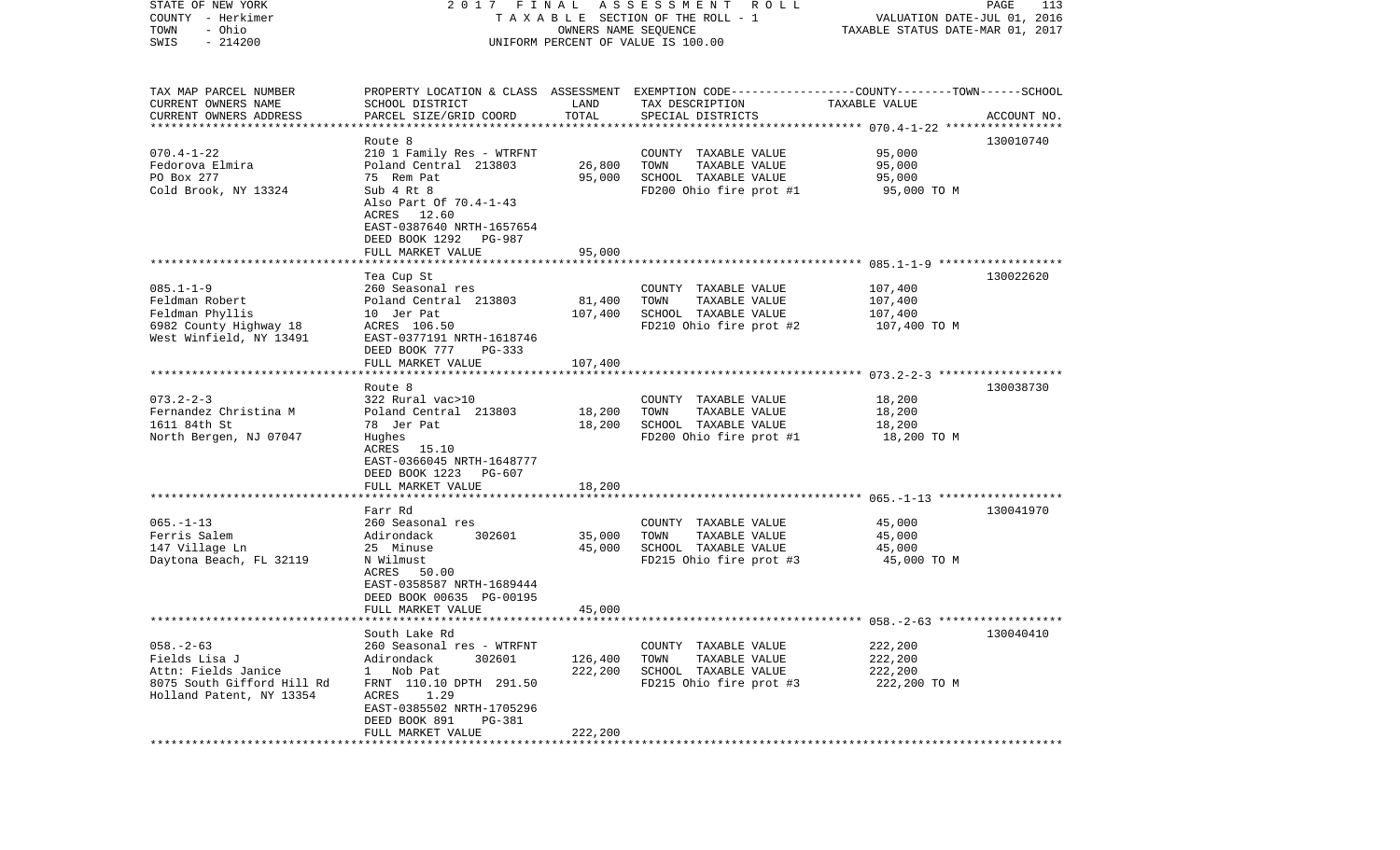| STATE OF NEW YORK<br>COUNTY - Herkimer<br>TOWN<br>- Ohio<br>$-214200$<br>SWIS                                                                                          |                                                                                                                                                                                                                                                                                                                    | OWNERS NAME SEOUENCE                           | 2017 FINAL ASSESSMENT ROLL<br>TAXABLE SECTION OF THE ROLL - 1<br>UNIFORM PERCENT OF VALUE IS 100.00                                                                                                  | VALUATION DATE-JUL 01, 2016<br>TAXABLE STATUS DATE-MAR 01, 2017                            | PAGE<br>114            |
|------------------------------------------------------------------------------------------------------------------------------------------------------------------------|--------------------------------------------------------------------------------------------------------------------------------------------------------------------------------------------------------------------------------------------------------------------------------------------------------------------|------------------------------------------------|------------------------------------------------------------------------------------------------------------------------------------------------------------------------------------------------------|--------------------------------------------------------------------------------------------|------------------------|
| TAX MAP PARCEL NUMBER<br>CURRENT OWNERS NAME<br>CURRENT OWNERS ADDRESS                                                                                                 | SCHOOL DISTRICT<br>PARCEL SIZE/GRID COORD                                                                                                                                                                                                                                                                          | LAND<br>TOTAL                                  | PROPERTY LOCATION & CLASS ASSESSMENT EXEMPTION CODE---------------COUNTY-------TOWN------SCHOOL<br>TAX DESCRIPTION<br>SPECIAL DISTRICTS                                                              | TAXABLE VALUE                                                                              | ACCOUNT NO.            |
| **********************                                                                                                                                                 |                                                                                                                                                                                                                                                                                                                    |                                                |                                                                                                                                                                                                      |                                                                                            |                        |
| $078.1 - 2 - 6$<br>Finch Larry<br>Finch Liane<br>583 Beecher Rd<br>Poland, NY 13431                                                                                    | Cummings Rd<br>322 Rural vac>10<br>Poland Central 213803<br>45 Jer Pat<br>Map Sm 264<br>$P-Fr$ 30<br>ACRES 30.90<br>EAST-0358954 NRTH-1640608                                                                                                                                                                      | 29,000<br>29,000                               | COUNTY TAXABLE VALUE<br>TOWN<br>TAXABLE VALUE<br>SCHOOL TAXABLE VALUE<br>FD200 Ohio fire prot #1                                                                                                     | 29,000<br>29,000<br>29,000<br>29,000 TO M                                                  | 130010530              |
|                                                                                                                                                                        | DEED BOOK 00657 PG-00946                                                                                                                                                                                                                                                                                           |                                                |                                                                                                                                                                                                      |                                                                                            |                        |
|                                                                                                                                                                        | FULL MARKET VALUE                                                                                                                                                                                                                                                                                                  | 29,000                                         |                                                                                                                                                                                                      |                                                                                            |                        |
|                                                                                                                                                                        | Mill Creek Lk                                                                                                                                                                                                                                                                                                      |                                                |                                                                                                                                                                                                      |                                                                                            |                        |
| $070. - 1 - 14$<br>Firley Joseph J<br>Mill St<br>PO Box 4<br>Stittville, NY 13469<br>$059. - 1 - 46$<br>Fischer C. Stewart<br>489 Stewart Dr<br>West Chester, PA 19380 | 260 Seasonal res - WTRFNT<br>Poland Central 213803<br>112 Nob Pat<br>Mill Creek<br>Sens 4.1<br>ACRES<br>5.10<br>EAST-0388916 NRTH-1668884<br>DEED BOOK 807<br>$PG-330$<br>FULL MARKET VALUE<br>Honnedaga Lk<br>260 Seasonal res - WTRFNT<br>Poland Central 213803<br>P <sub>4</sub><br>5A<br>Seas<br>3.80<br>ACRES | 9,400<br>14,400<br>14,400<br>89,400<br>167,000 | COUNTY TAXABLE VALUE<br>TOWN<br>TAXABLE VALUE<br>SCHOOL TAXABLE VALUE<br>FD217 Ohio fire prot #4<br>COUNTY TAXABLE VALUE<br>TAXABLE VALUE<br>TOWN<br>SCHOOL TAXABLE VALUE<br>FD215 Ohio fire prot #3 | 14,400<br>14,400<br>14,400<br>14,400 TO M<br>167,000<br>167,000<br>167,000<br>167,000 TO M | 130019200<br>130005701 |
|                                                                                                                                                                        | EAST-0409955 NRTH-1709473<br>DEED BOOK 1116<br>$PG-96$<br>FULL MARKET VALUE                                                                                                                                                                                                                                        | 167,000                                        |                                                                                                                                                                                                      |                                                                                            |                        |
|                                                                                                                                                                        | Honnedaga Lk                                                                                                                                                                                                                                                                                                       |                                                |                                                                                                                                                                                                      |                                                                                            | 130007380              |
| $059. - 1 - 50$<br>Fischer C. Stewart<br>489 Stewart Dr<br>West Chester, PA 19380                                                                                      | 314 Rural vac<10<br>Poland Central 213803<br>R3 Moose River<br>N Part<br>$P-Fr$ 5<br>5.00<br>ACRES<br>EAST-0410581 NRTH-1709024<br>DEED BOOK 1116<br>PG-96                                                                                                                                                         | 5,000<br>5,000                                 | COUNTY TAXABLE VALUE<br>TOWN<br>TAXABLE VALUE<br>SCHOOL TAXABLE VALUE<br>FD215 Ohio fire prot #3                                                                                                     | 5,000<br>5,000<br>5,000<br>5,000 TO M                                                      |                        |
|                                                                                                                                                                        | FULL MARKET VALUE                                                                                                                                                                                                                                                                                                  | 5,000                                          |                                                                                                                                                                                                      |                                                                                            |                        |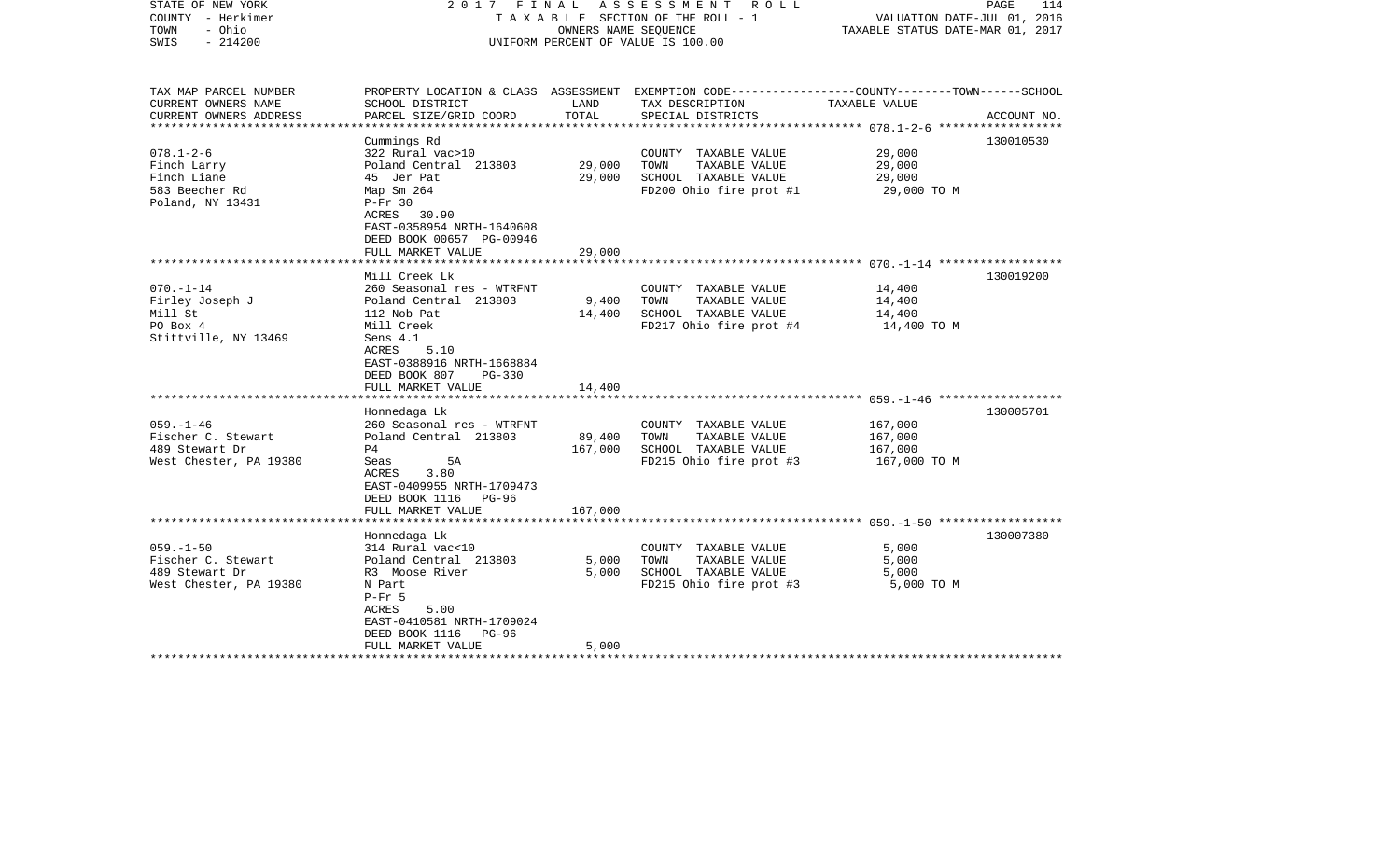| STATE OF NEW YORK<br>COUNTY - Herkimer<br>- Ohio<br>TOWN<br>$-214200$<br>SWIS                                 |                                                                                                                                                                                                 | OWNERS NAME SEQUENCE       | 2017 FINAL ASSESSMENT<br>ROLL<br>TAXABLE SECTION OF THE ROLL - 1<br>UNIFORM PERCENT OF VALUE IS 100.00                                   | VALUATION DATE-JUL 01, 2016<br>TAXABLE STATUS DATE-MAR 01, 2017 | PAGE<br>115 |
|---------------------------------------------------------------------------------------------------------------|-------------------------------------------------------------------------------------------------------------------------------------------------------------------------------------------------|----------------------------|------------------------------------------------------------------------------------------------------------------------------------------|-----------------------------------------------------------------|-------------|
| TAX MAP PARCEL NUMBER<br>CURRENT OWNERS NAME<br>CURRENT OWNERS ADDRESS                                        | SCHOOL DISTRICT<br>PARCEL SIZE/GRID COORD                                                                                                                                                       | LAND<br>TOTAL              | PROPERTY LOCATION & CLASS ASSESSMENT EXEMPTION CODE----------------COUNTY-------TOWN------SCHOOL<br>TAX DESCRIPTION<br>SPECIAL DISTRICTS | TAXABLE VALUE                                                   | ACCOUNT NO. |
|                                                                                                               |                                                                                                                                                                                                 |                            |                                                                                                                                          |                                                                 |             |
| $059. -1 - 45$<br>Fischer Charles S<br>Adirondack League Club<br>489 Stewart Dr<br>West Chester, PA 19380     | Honnedaga Lk<br>314 Rural vac<10<br>Poland Central 213803<br>R4 Moose River<br>$P-Fr$ 5<br>ACRES<br>3.50<br>EAST-0410405 NRTH-1709580<br>DEED BOOK 681<br>$PG-410$<br>FULL MARKET VALUE         | 3,500<br>3,500<br>3,500    | COUNTY TAXABLE VALUE<br>TAXABLE VALUE<br>TOWN<br>SCHOOL TAXABLE VALUE<br>FD215 Ohio fire prot #3                                         | 3,500<br>3,500<br>3,500<br>3,500 TO M                           | 130007440   |
|                                                                                                               |                                                                                                                                                                                                 |                            |                                                                                                                                          |                                                                 |             |
| $059. - 1 - 49$<br>Fischer Charles S<br>Adirondack League Club<br>489 Stewart Dr Rd<br>West Chester, PA 19380 | Honnedaga Lk<br>314 Rural vac<10 - WTRFNT<br>Poland Central 213803<br>P3 Moose River<br>N Part<br>$P-Fr 4$<br>ACRES<br>4.00<br>EAST-0410063 NRTH-1708892<br>DEED BOOK 681<br>PG-410             | 76,900<br>76,900           | COUNTY TAXABLE VALUE<br>TOWN<br>TAXABLE VALUE<br>SCHOOL TAXABLE VALUE<br>FD215 Ohio fire prot #3                                         | 76,900<br>76,900<br>76,900<br>76,900 TO M                       | 130005640   |
|                                                                                                               | FULL MARKET VALUE                                                                                                                                                                               | 76,900                     |                                                                                                                                          |                                                                 |             |
| $073.2 - 1 - 29$<br>Fisher Family Trust<br>Fisher Robert W<br>7210 Bunal Blvd<br>Rome, NY 13440               | Hooper Dooper Rd<br>314 Rural vac<10<br>Poland Central 213803<br>Lot 63 Rem P<br>V1 2<br>1.50A<br>FRNT 170.00 DPTH 340.00<br>0.98<br>ACRES<br>EAST-0370755 NRTH-1654813<br>DEED BOOK 1550 PG-19 | 2,900<br>2,900             | COUNTY TAXABLE VALUE<br>TOWN<br>TAXABLE VALUE<br>SCHOOL TAXABLE VALUE<br>FD200 Ohio fire prot #1                                         | 2,900<br>2,900<br>2,900<br>2,900 TO M                           | 130060165   |
|                                                                                                               | FULL MARKET VALUE                                                                                                                                                                               | 2,900                      |                                                                                                                                          |                                                                 |             |
| $074.3 - 1 - 10.2$<br>Fisk Patricia D<br>Kindberg Carl<br>250 Flynt St<br>Palmer, MA 01069                    | 835 Figert Rd<br>312 Vac w/imprv<br>Poland Central 213803<br>77 Jer Pat<br>FRNT 779.00 DPTH<br>ACRES 18.20<br>EAST-0373796 NRTH-1646537<br>DEED BOOK 1448<br>PG-696<br>FULL MARKET VALUE        | 26,300<br>55,000<br>55,000 | COUNTY TAXABLE VALUE<br>TAXABLE VALUE<br>TOWN<br>SCHOOL TAXABLE VALUE<br>FD200 Ohio fire prot #1                                         | 55,000<br>55,000<br>55,000<br>55,000 TO M                       | 130033000   |
|                                                                                                               |                                                                                                                                                                                                 |                            |                                                                                                                                          |                                                                 |             |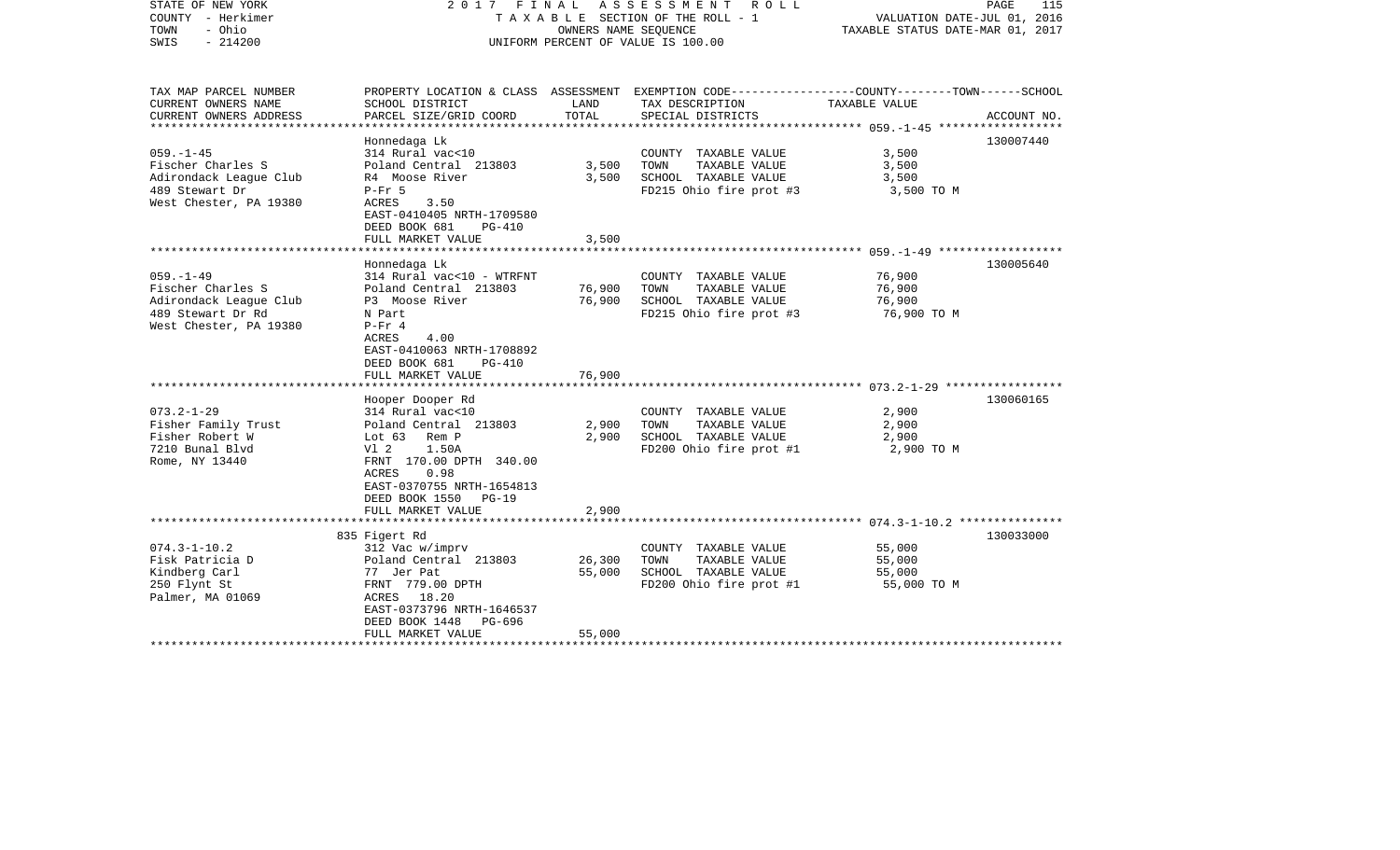| STATE OF NEW YORK<br>COUNTY - Herkimer<br>- Ohio<br>TOWN<br>$-214200$<br>SWIS | 2017 FINAL                                                                                                   | OWNERS NAME SEQUENCE | ASSESSMENT ROLL<br>TAXABLE SECTION OF THE ROLL - 1<br>UNIFORM PERCENT OF VALUE IS 100.00 | PAGE<br>116<br>VALUATION DATE-JUL 01, 2016<br>TAXABLE STATUS DATE-MAR 01, 2017                                 |
|-------------------------------------------------------------------------------|--------------------------------------------------------------------------------------------------------------|----------------------|------------------------------------------------------------------------------------------|----------------------------------------------------------------------------------------------------------------|
| TAX MAP PARCEL NUMBER<br>CURRENT OWNERS NAME<br>CURRENT OWNERS ADDRESS        | SCHOOL DISTRICT<br>PARCEL SIZE/GRID COORD                                                                    | LAND<br>TOTAL        | TAX DESCRIPTION TAXABLE VALUE<br>SPECIAL DISTRICTS                                       | PROPERTY LOCATION & CLASS ASSESSMENT EXEMPTION CODE---------------COUNTY-------TOWN------SCHOOL<br>ACCOUNT NO. |
|                                                                               | Christman Lot                                                                                                |                      |                                                                                          | 130030540                                                                                                      |
| $079.3 - 1 - 32$                                                              | 260 Seasonal res                                                                                             |                      | COUNTY TAXABLE VALUE                                                                     | 20,400                                                                                                         |
| Fitch Robert John                                                             | Poland Central 213803                                                                                        | 16,400               | TOWN<br>TAXABLE VALUE                                                                    | 20,400                                                                                                         |
| 33 E River St                                                                 | 42 Jer Pat                                                                                                   | 20,400               | SCHOOL TAXABLE VALUE                                                                     | 20,400                                                                                                         |
| Ilion, NY 13357                                                               | Lot 16, Map Mm2c4<br>V1 2 22.3<br>ACRES 22.30<br>EAST-0380892 NRTH-1626086<br>DEED BOOK 906<br><b>PG-199</b> |                      | FD217 Ohio fire prot #4                                                                  | 20,400 TO M                                                                                                    |
|                                                                               | FULL MARKET VALUE                                                                                            | 20,400               |                                                                                          |                                                                                                                |
|                                                                               | *************************                                                                                    |                      |                                                                                          |                                                                                                                |
|                                                                               | Route 8                                                                                                      |                      |                                                                                          |                                                                                                                |
| $070. - 1 - 71$<br>Flansburg William H                                        | 910 Priv forest<br>Poland Central 213803                                                                     | 129,100              | COUNTY TAXABLE VALUE<br>TOWN<br>TAXABLE VALUE                                            | 129,100<br>129,100                                                                                             |
| PO Box 45                                                                     | ACRES 152.00                                                                                                 | 129,100              | SCHOOL TAXABLE VALUE                                                                     | 129,100                                                                                                        |
| Newport, NY 13416                                                             | DEED BOOK 1580 PG-544                                                                                        |                      |                                                                                          |                                                                                                                |
|                                                                               | FULL MARKET VALUE                                                                                            | 129,100              |                                                                                          |                                                                                                                |
|                                                                               |                                                                                                              | ******************   |                                                                                          |                                                                                                                |
|                                                                               | Farr Rd                                                                                                      |                      |                                                                                          |                                                                                                                |
| $065. - 1 - 20.1$                                                             | 314 Rural vac<10                                                                                             |                      | COUNTY TAXABLE VALUE                                                                     | 12,700                                                                                                         |
| Flay Charles J                                                                | Adirondack<br>302601                                                                                         | 12,700               | TOWN<br>TAXABLE VALUE                                                                    | 12,700                                                                                                         |
| 5536 Townline Rd                                                              | FRNT 209.00 DPTH                                                                                             | 12,700               | SCHOOL TAXABLE VALUE                                                                     | 12,700                                                                                                         |
| Sanborn, NY 14132                                                             | ACRES<br>9.90<br>EAST-0356168 NRTH-1683567                                                                   |                      |                                                                                          |                                                                                                                |
|                                                                               | DEED BOOK 1565 PG-777                                                                                        |                      |                                                                                          |                                                                                                                |
|                                                                               | FULL MARKET VALUE                                                                                            | 12,700               |                                                                                          |                                                                                                                |
|                                                                               |                                                                                                              |                      |                                                                                          |                                                                                                                |
|                                                                               | Farr Rd                                                                                                      |                      |                                                                                          | 130033690                                                                                                      |
| $065. - 1 - 20.2$                                                             | 260 Seasonal res                                                                                             |                      | COUNTY TAXABLE VALUE                                                                     | 37,200                                                                                                         |
| Flay Charles J                                                                |                                                                                                              | 302601 12,200        | TOWN<br>TAXABLE VALUE                                                                    | 37,200                                                                                                         |
| Flay Gail M                                                                   | 2000 Dealboard 100<br>Reirondack 302601<br>FRNT 95.00 DPTH 400.00<br>EAST-0355781 NRTH-1683630               | 37,200               | SCHOOL TAXABLE VALUE                                                                     | 37,200                                                                                                         |
| 5536 Townline Rd                                                              |                                                                                                              |                      | FD215 Ohio fire prot #3                                                                  | 37,200 TO M                                                                                                    |
| Sanborn, NY 14132                                                             | DEED BOOK 1565 PG-777                                                                                        |                      |                                                                                          |                                                                                                                |
|                                                                               | FULL MARKET VALUE                                                                                            | 37,200               |                                                                                          |                                                                                                                |
|                                                                               | 595 Bull Hill Rd                                                                                             |                      |                                                                                          | 130076380                                                                                                      |
| $085.3 - 3 - 6$                                                               | 240 Rural res                                                                                                |                      | COUNTY TAXABLE VALUE                                                                     | 175,000                                                                                                        |
| Fleming Debra A                                                               | Poland Central 213803                                                                                        | 34,200               | TAXABLE VALUE<br>TOWN                                                                    | 175,000                                                                                                        |
| 595 Bull Hill Rd                                                              | Lot 9                                                                                                        | 175,000              | SCHOOL TAXABLE VALUE                                                                     | 175,000                                                                                                        |
| Cold Brook, NY 13324                                                          | R1 22.5A                                                                                                     |                      | FD210 Ohio fire prot #2                                                                  | 175,000 TO M                                                                                                   |
|                                                                               | ACRES 20.10                                                                                                  |                      |                                                                                          |                                                                                                                |
|                                                                               | EAST-0381681 NRTH-1614302                                                                                    |                      |                                                                                          |                                                                                                                |
|                                                                               | DEED BOOK 1528<br>PG-531                                                                                     |                      |                                                                                          |                                                                                                                |
| *********************                                                         | FULL MARKET VALUE                                                                                            | 175,000              |                                                                                          |                                                                                                                |
|                                                                               |                                                                                                              |                      |                                                                                          |                                                                                                                |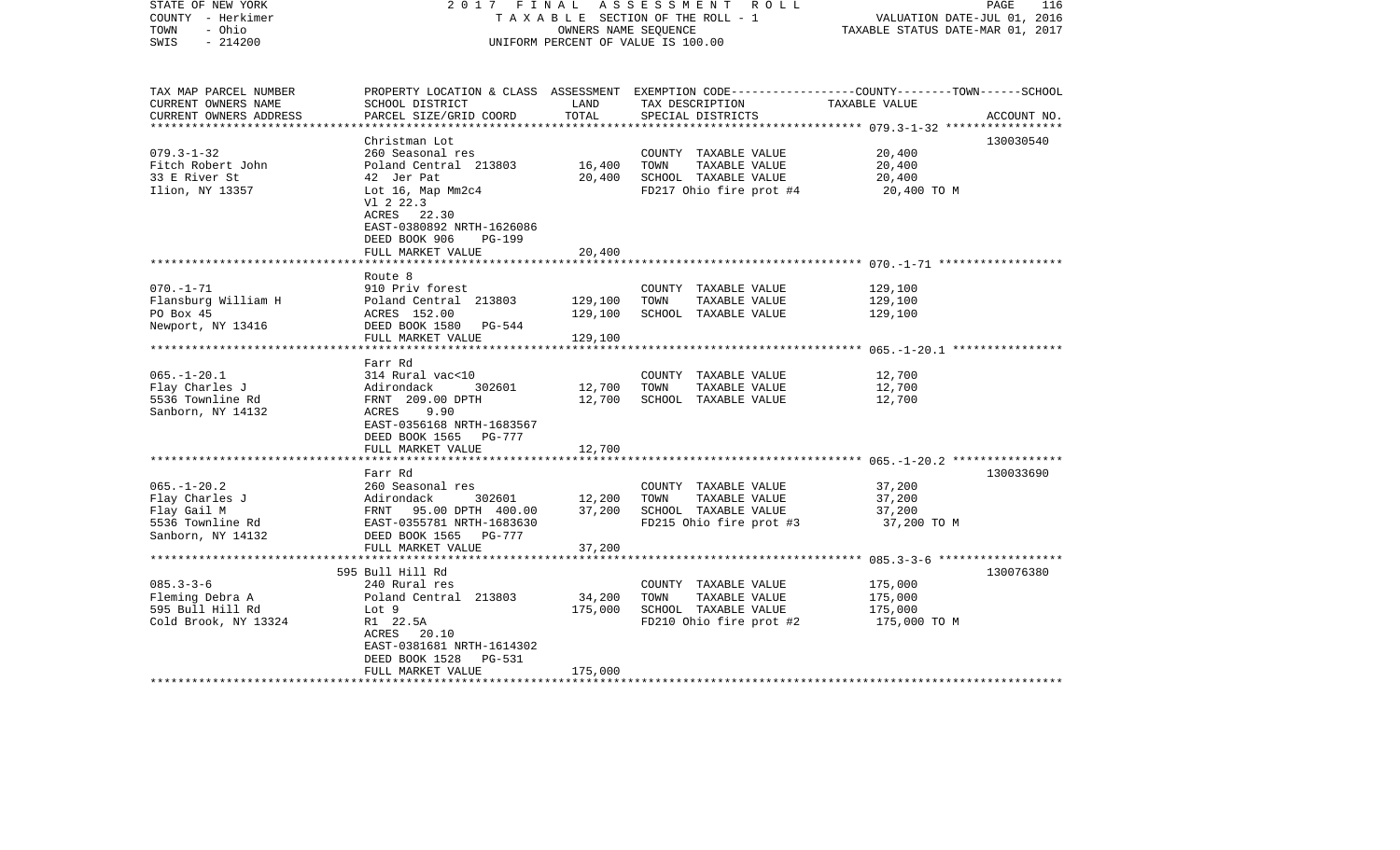| STATE OF NEW YORK<br>COUNTY - Herkimer             | 2017 FINAL                                   |                      | A S S E S S M E N T R O L L<br>TAXABLE SECTION OF THE ROLL - 1                                  |                | PAGE<br>117<br>VALUATION DATE-JUL 01, 2016 |
|----------------------------------------------------|----------------------------------------------|----------------------|-------------------------------------------------------------------------------------------------|----------------|--------------------------------------------|
| - Ohio<br>TOWN                                     |                                              | OWNERS NAME SEQUENCE |                                                                                                 |                | TAXABLE STATUS DATE-MAR 01, 2017           |
| $-214200$<br>SWIS                                  |                                              |                      | UNIFORM PERCENT OF VALUE IS 100.00                                                              |                |                                            |
|                                                    |                                              |                      |                                                                                                 |                |                                            |
| TAX MAP PARCEL NUMBER                              |                                              |                      | PROPERTY LOCATION & CLASS ASSESSMENT EXEMPTION CODE---------------COUNTY-------TOWN------SCHOOL |                |                                            |
| CURRENT OWNERS NAME                                | SCHOOL DISTRICT                              | LAND                 | TAX DESCRIPTION                                                                                 | TAXABLE VALUE  |                                            |
| CURRENT OWNERS ADDRESS<br>************************ | PARCEL SIZE/GRID COORD                       | TOTAL                | SPECIAL DISTRICTS                                                                               |                | ACCOUNT NO.                                |
|                                                    |                                              |                      |                                                                                                 |                |                                            |
| $085.3 - 3 - 31.2$                                 | Bull Hill Rd<br>322 Rural vac>10             |                      |                                                                                                 | 16,300         |                                            |
| Fleming Shawn                                      | Poland Central 213803                        | 16,300               | COUNTY TAXABLE VALUE<br>TAXABLE VALUE<br>TOWN                                                   | 16,300         |                                            |
| 595 Bull Hill Rd                                   | Lot 9 Jer Pat                                | 16,300               | SCHOOL TAXABLE VALUE                                                                            | 16,300         |                                            |
| Cold Brook, NY 13324                               | ACRES 12.00                                  |                      | FD210 Ohio fire prot #2                                                                         | 16,300 TO M    |                                            |
|                                                    | EAST-0382325 NRTH-1613527                    |                      |                                                                                                 |                |                                            |
|                                                    | DEED BOOK 1608 PG-266                        |                      |                                                                                                 |                |                                            |
|                                                    | FULL MARKET VALUE                            | 16,300               |                                                                                                 |                |                                            |
|                                                    |                                              |                      |                                                                                                 |                |                                            |
|                                                    | 122 Millwood Hill Rd                         |                      |                                                                                                 |                | 130019590                                  |
| $073.2 - 1 - 11$                                   | 210 1 Family Res                             |                      | VET COM CT 41131                                                                                | 9,400          | 9,400<br>$\circ$                           |
| Flike Shirley                                      | Poland Central 213803                        | 15,300 AGED-CT       | 41801                                                                                           | 14,100         | 14,100<br>0                                |
| 122 Millwood Hill Rd                               | 79 Jer Pat                                   |                      | 37,600 ENH STAR 41834                                                                           | $\overline{0}$ | $\Omega$<br>37,600                         |
| Cold Brook, NY 13324                               | $V12 \t1 \t2/3$                              |                      | COUNTY TAXABLE VALUE                                                                            | 14,100         |                                            |
|                                                    | 1.70<br>ACRES                                |                      | TAXABLE VALUE<br>TOWN                                                                           | 14,100         |                                            |
|                                                    | EAST-0369856 NRTH-1650212                    |                      | SCHOOL TAXABLE VALUE                                                                            | $\overline{0}$ |                                            |
|                                                    | DEED BOOK 00556 PG-00326                     |                      | FD200 Ohio fire prot #1                                                                         | 37,600 TO M    |                                            |
|                                                    | FULL MARKET VALUE                            | 37,600               |                                                                                                 |                |                                            |
|                                                    |                                              |                      |                                                                                                 |                |                                            |
|                                                    | Gray Wilmurt Rd                              |                      |                                                                                                 |                | 130037530                                  |
| $079.1 - 1 - 11$                                   | 210 1 Family Res                             |                      | BAS STAR<br>41854                                                                               | $\mathbf 0$    | $\Omega$<br>30,000                         |
| Flike Timothy                                      | Poland Central 213803                        |                      | 12,400 COUNTY TAXABLE VALUE                                                                     | 81,800         |                                            |
| 1116 Gray Wilmurt                                  | 50 Jer Pat                                   | 81,800               | TAXABLE VALUE<br>TOWN                                                                           | 81,800         |                                            |
| Cold Brook, NY 13324                               | Sens 1                                       |                      | SCHOOL TAXABLE VALUE                                                                            | 51,800         |                                            |
|                                                    | FRNT 132.00 DPTH 310.00                      |                      | FD200 Ohio fire prot #1                                                                         | 81,800 TO M    |                                            |
|                                                    | ACRES<br>0.94                                |                      |                                                                                                 |                |                                            |
|                                                    | EAST-0373890 NRTH-1634263                    |                      |                                                                                                 |                |                                            |
|                                                    | DEED BOOK 833<br>PG-639<br>FULL MARKET VALUE | 81,800               |                                                                                                 |                |                                            |
|                                                    | ************************                     |                      |                                                                                                 |                |                                            |
|                                                    | Gray Wilmurt Rd                              |                      |                                                                                                 |                | 130060540                                  |
| $079.3 - 1 - 1$                                    | 314 Rural vac<10                             |                      | COUNTY TAXABLE VALUE                                                                            | 5,200          |                                            |
| Flike Timothy                                      | Poland Central 213803                        | 5,200                | TOWN<br>TAXABLE VALUE                                                                           | 5,200          |                                            |
| 1116 Gray Wilmurt Rd                               | Lot 43 Jer Pat                               | 5,200                | SCHOOL TAXABLE VALUE                                                                            | 5,200          |                                            |
| Cold Brook, NY 13324                               | V1 2<br>1.4 A                                |                      | FD200 Ohio fire prot #1                                                                         | 5,200 TO M     |                                            |
|                                                    | ACRES<br>1.40                                |                      |                                                                                                 |                |                                            |
|                                                    | EAST-0373879 NRTH-1634094                    |                      |                                                                                                 |                |                                            |
|                                                    | DEED BOOK 833<br>PG-639                      |                      |                                                                                                 |                |                                            |
|                                                    | FULL MARKET VALUE                            | 5,200                |                                                                                                 |                |                                            |
|                                                    |                                              |                      |                                                                                                 |                |                                            |
|                                                    | 20 Honnedaga Lk                              |                      |                                                                                                 |                | 130008070                                  |
| $059. -1 -3$                                       | 322 Rural vac>10                             |                      | COUNTY TAXABLE VALUE                                                                            | 11,000         |                                            |
| Flinn Grier B                                      | Poland Central 213803                        | 11,000               | TOWN<br>TAXABLE VALUE                                                                           | 11,000         |                                            |
| 2400 North Grant Ave                               | R20 Moose River                              | 11,000               | SCHOOL TAXABLE VALUE                                                                            | 11,000         |                                            |
| Wilmington, DE 19806                               | $P-Fr$ 11                                    |                      | FD215 Ohio fire prot #3                                                                         | 11,000 TO M    |                                            |
|                                                    | ACRES 11.00                                  |                      |                                                                                                 |                |                                            |
|                                                    | EAST-0399751 NRTH-1712533                    |                      |                                                                                                 |                |                                            |
|                                                    | DEED BOOK 1282<br>PG-449                     |                      |                                                                                                 |                |                                            |
|                                                    | FULL MARKET VALUE                            | 11,000               |                                                                                                 |                |                                            |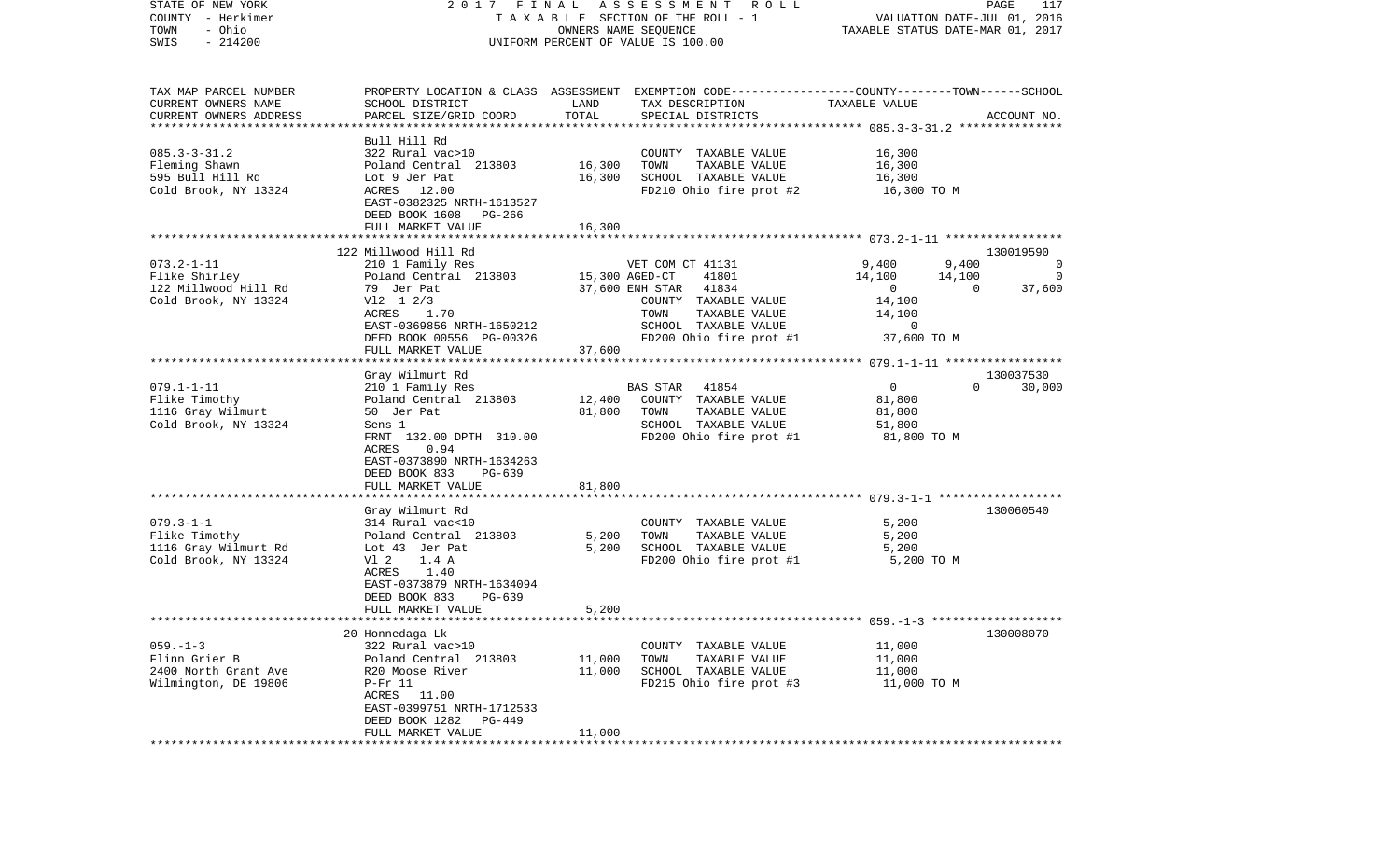| STATE OF NEW YORK<br>COUNTY - Herkimer<br>- Ohio<br>TOWN<br>$-214200$<br>SWIS                              | 2017 FINAL                                                                                                                                                                                           |                            | A S S E S S M E N T A O L L<br>T A X A B L E SECTION OF THE ROLL - 1<br>OWNERS NAME SEQUENCE<br>UNIFORM PERCENT OF VALUE IS 100.00      | VALUATION DATE-JUL 01, 2016<br>TAXABLE STATUS DATE-MAR 01, 2017 | PAGE<br>118        |
|------------------------------------------------------------------------------------------------------------|------------------------------------------------------------------------------------------------------------------------------------------------------------------------------------------------------|----------------------------|-----------------------------------------------------------------------------------------------------------------------------------------|-----------------------------------------------------------------|--------------------|
| TAX MAP PARCEL NUMBER<br>CURRENT OWNERS NAME<br>CURRENT OWNERS ADDRESS                                     | SCHOOL DISTRICT<br>PARCEL SIZE/GRID COORD                                                                                                                                                            | LAND<br>TOTAL              | PROPERTY LOCATION & CLASS ASSESSMENT EXEMPTION CODE---------------COUNTY-------TOWN------SCHOOL<br>TAX DESCRIPTION<br>SPECIAL DISTRICTS | TAXABLE VALUE                                                   | ACCOUNT NO.        |
| $059. - 1 - 4$<br>Flinn Grier B<br>2400 North Grant Ave<br>Wilmington, DE 19806                            | 20 Honnedaga Lk<br>260 Seasonal res - WTRFNT<br>Poland Central 213803<br>P20 Moose River<br>$P-Fr$ 9<br>ACRES<br>9.00<br>EAST-0399701 NRTH-1712012<br>DEED BOOK 1282<br>PG-449                       | 105,200<br>284,000         | COUNTY TAXABLE VALUE<br>TOWN<br>TAXABLE VALUE<br>SCHOOL TAXABLE VALUE<br>FD215 Ohio fire prot #3                                        | 284,000<br>284,000<br>284,000<br>284,000 TO M                   | 130006330          |
|                                                                                                            | FULL MARKET VALUE                                                                                                                                                                                    | 284,000                    |                                                                                                                                         |                                                                 |                    |
| $073. - 2 - 1$<br>Flint Steven<br>Flint Michael<br>Attn: Flint Sandra<br>39 Pashely Rd<br>Scotia, NY 12302 | Hooper Dooper Rd<br>260 Seasonal res<br>Poland Central 213803<br>63 Rem Pat<br>Pri For 140A<br>ACRES 153.00<br>EAST-0368750 NRTH-1656618<br>DEED BOOK 890                                            | 69,000<br>90,000           | COUNTY TAXABLE VALUE<br>TOWN<br>TAXABLE VALUE<br>SCHOOL TAXABLE VALUE<br>FD200 Ohio fire prot #1                                        | 90,000<br>90,000<br>90,000<br>90,000 TO M                       | 130012540          |
|                                                                                                            | PG-559<br>FULL MARKET VALUE                                                                                                                                                                          | 90,000                     |                                                                                                                                         |                                                                 |                    |
| $074.3 - 1 - 32.2$<br>Fogerty Brian J<br>Fogerty Pamela F<br>446 Hill Rd<br>Cold Brook, NY 13324           | 446 Hill Rd<br>240 Rural res<br>Poland Central 213803<br>76 Jer Pat<br>ACRES 10.00 BANK<br>620<br>EAST-0379727 NRTH-1646357<br>DEED BOOK 823<br>PG-254<br>FULL MARKET VALUE                          | 27,100<br>62,000<br>62,000 | BAS STAR 41854<br>COUNTY TAXABLE VALUE<br>TOWN<br>TAXABLE VALUE<br>SCHOOL TAXABLE VALUE<br>FD200 Ohio fire prot #1                      | $\mathbf 0$<br>62,000<br>62,000<br>32,000<br>62,000 TO M        | $\Omega$<br>30,000 |
|                                                                                                            |                                                                                                                                                                                                      |                            |                                                                                                                                         |                                                                 |                    |
| $085.3 - 3 - 11$<br>Forestieri Kevin<br>812 Salt Rd<br>Constantia, NY 13044-3709                           | 702 Bull Hill Rd<br>210 1 Family Res<br>Poland Central 213803<br>9 Jer Pat<br>FRNT 100.00 DPTH 216.00<br>0.50<br>ACRES<br>EAST-0383993 NRTH-1615348<br>DEED BOOK 1245<br>PG-797<br>FULL MARKET VALUE | 10,600<br>18,600<br>18,600 | COUNTY TAXABLE VALUE<br>TOWN<br>TAXABLE VALUE<br>SCHOOL TAXABLE VALUE<br>FD210 Ohio fire prot #2                                        | 18,600<br>18,600<br>18,600<br>18,600 TO M                       | 130041790          |
|                                                                                                            |                                                                                                                                                                                                      |                            |                                                                                                                                         |                                                                 |                    |
| $078.2 - 2 - 2.7$<br>Forman James<br>147 Kelly Rd<br>Cold Brook, NY 13324                                  | Kelly Rd<br>311 Res vac land<br>Poland Central 213803<br>Lot 44 Jer Pat<br>FRNT 400.00 DPTH<br>ACRES<br>9.50<br>EAST-0362619 NRTH-1636908<br>DEED BOOK 2017<br>PG-1089<br>FULL MARKET VALUE          | 14,000<br>14,000<br>14,000 | COUNTY TAXABLE VALUE<br>TOWN<br>TAXABLE VALUE<br>SCHOOL TAXABLE VALUE<br>FD200 Ohio fire prot #1                                        | 14,000<br>14,000<br>14,000<br>14,000 TO M                       | 155430.7           |
|                                                                                                            |                                                                                                                                                                                                      |                            |                                                                                                                                         |                                                                 |                    |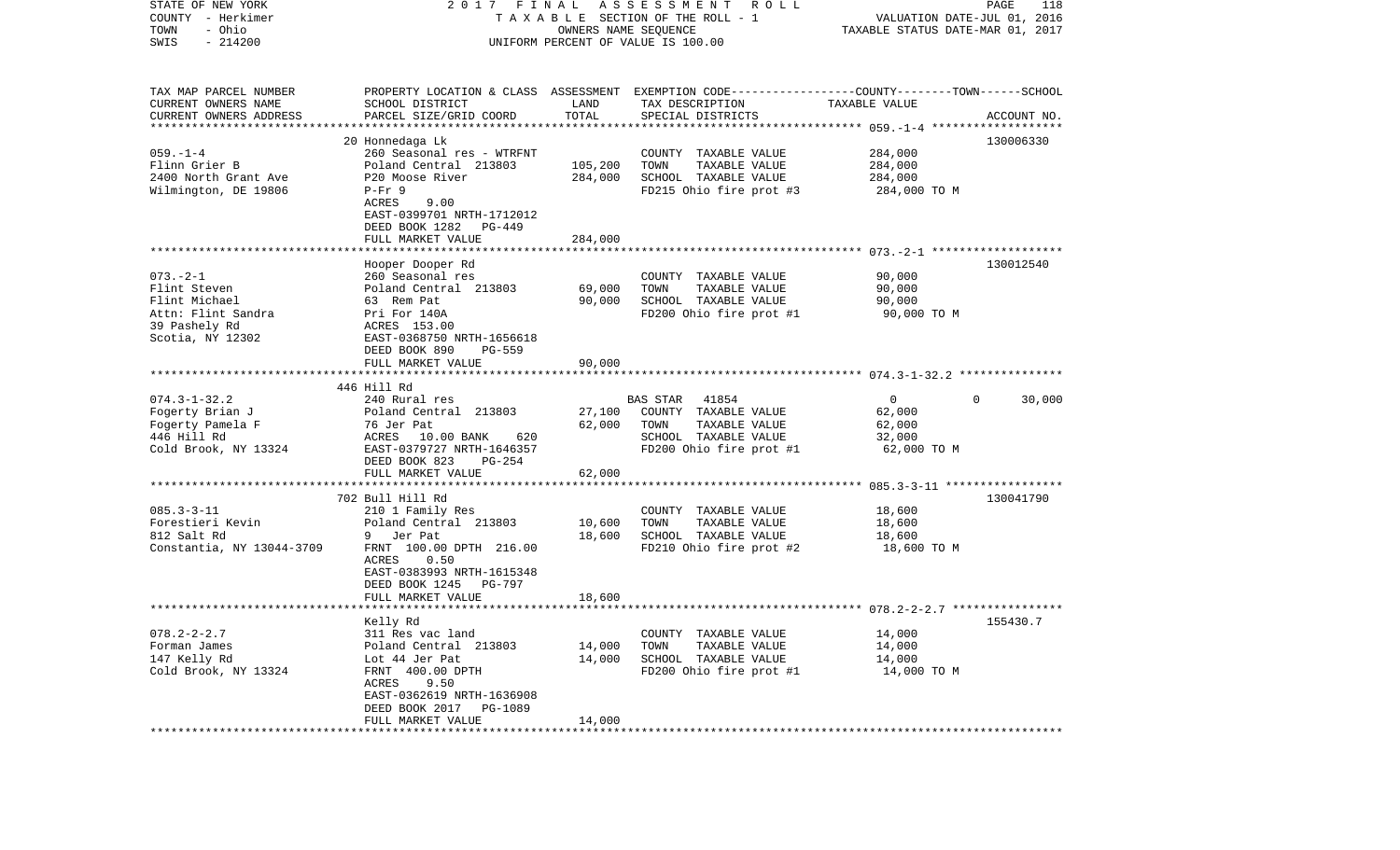| STATE OF NEW YORK<br>COUNTY - Herkimer<br>- Ohio<br>TOWN<br>SWIS<br>$-214200$                            | 2017 FINAL<br>TAXABLE SECTION OF THE ROLL - 1<br>UNIFORM PERCENT OF VALUE IS 100.00                                                                                                                             | VALUATION DATE-JUL 01, 2016<br>TAXABLE STATUS DATE-MAR 01, 2017 | PAGE<br>119                                                                                                                             |                                                                 |             |
|----------------------------------------------------------------------------------------------------------|-----------------------------------------------------------------------------------------------------------------------------------------------------------------------------------------------------------------|-----------------------------------------------------------------|-----------------------------------------------------------------------------------------------------------------------------------------|-----------------------------------------------------------------|-------------|
| TAX MAP PARCEL NUMBER<br>CURRENT OWNERS NAME<br>CURRENT OWNERS ADDRESS<br>***********************        | SCHOOL DISTRICT<br>PARCEL SIZE/GRID COORD                                                                                                                                                                       | LAND<br>TOTAL                                                   | PROPERTY LOCATION & CLASS ASSESSMENT EXEMPTION CODE---------------COUNTY-------TOWN------SCHOOL<br>TAX DESCRIPTION<br>SPECIAL DISTRICTS | TAXABLE VALUE                                                   | ACCOUNT NO. |
| $078.2 - 2 - 2.4$<br>Forman James P<br>147 Kelly Rd<br>Cold Brook, NY 13324                              | 147 Kelly Rd<br>240 Rural res<br>Poland Central 213803<br>Lot 44 Jer Pat<br>ACRES 13.50<br>EAST-0362429 NRTH-1637480<br>DEED BOOK 1322<br>PG-738<br>FULL MARKET VALUE                                           | 29,600<br>140,000<br>140,000                                    | BAS STAR<br>41854<br>COUNTY TAXABLE VALUE<br>TOWN<br>TAXABLE VALUE<br>SCHOOL TAXABLE VALUE<br>FD200 Ohio fire prot #1                   | $\overline{0}$<br>140,000<br>140,000<br>110,000<br>140,000 TO M | 0<br>30,000 |
|                                                                                                          |                                                                                                                                                                                                                 |                                                                 |                                                                                                                                         | ********* 079.4-2-25 ******************                         |             |
| $079.4 - 2 - 25$<br>Forrest Donald<br>Forrest Judy<br>PO Box 106<br>So Otselic, NY 13155                 | Bull Hill Rd<br>260 Seasonal res<br>Poland Central 213803<br>41 Jer Pat<br>FRNT 104.00 DPTH 104.00<br>ACRES<br>0.25<br>EAST-0390045 NRTH-1625110<br>DEED BOOK 700<br><b>PG-150</b>                              | 8,800<br>24,400                                                 | COUNTY TAXABLE VALUE<br>TOWN<br>TAXABLE VALUE<br>SCHOOL TAXABLE VALUE<br>FD210 Ohio fire prot #2                                        | 24,400<br>24,400<br>24,400<br>24,400 TO M                       | 130017280   |
|                                                                                                          | FULL MARKET VALUE                                                                                                                                                                                               | 24,400                                                          |                                                                                                                                         |                                                                 |             |
| $085.4 - 2 - 3$<br>Foster Rose<br>270 Old City Rd<br>Newport, NY 13416                                   | Bull Hill Rd<br>322 Rural vac>10<br>Poland Central 213803<br>23 Jer Pat<br>Sens 24 1/2<br>ACRES 24.00<br>EAST-0387568 NRTH-1615656<br>DEED BOOK 00535 PG-00040<br>FULL MARKET VALUE                             | 24,600<br>24,600<br>24,600                                      | COUNTY TAXABLE VALUE<br>TOWN<br>TAXABLE VALUE<br>SCHOOL TAXABLE VALUE<br>FD210 Ohio fire prot #2                                        | 24,600<br>24,600<br>24,600<br>24,600 TO M                       | 130016260   |
|                                                                                                          | 506 Atwood Lake Rd                                                                                                                                                                                              | *******                                                         |                                                                                                                                         | ************************** 074.2-1-12 *****************         | 130011520   |
| $074.2 - 1 - 12$<br>Four Mile Brook Trust<br>Andrews David<br>506 Atwood Lake Rd<br>Cold Brook, NY 13324 | 210 1 Family Res<br>Poland Central 213803<br>22 Vrv Pat<br>ACRES<br>2.00<br>EAST-0387729 NRTH-1650837<br>DEED BOOK 1075 PG-288                                                                                  | 15,500<br>39,300                                                | COUNTY TAXABLE VALUE<br>TOWN<br>TAXABLE VALUE<br>SCHOOL TAXABLE VALUE<br>FD200 Ohio fire prot #1                                        | 39,300<br>39,300<br>39,300<br>39,300 TO M                       |             |
|                                                                                                          | FULL MARKET VALUE                                                                                                                                                                                               | 39,300                                                          |                                                                                                                                         |                                                                 |             |
| $059. -1 - 43$<br>Fournier David M<br>110 Eden Pond Rd<br>Chadds Ford, PA 19317                          | ************************<br>Honnedaga Lk<br>260 Seasonal res - WTRFNT<br>Poland Central 213803<br>P5 Moose River<br>ACRES<br>4.10<br>EAST-0409915 NRTH-1709891<br>DEED BOOK 1530<br>PG-894<br>FULL MARKET VALUE | 89,300<br>265,000<br>265,000                                    | COUNTY TAXABLE VALUE<br>TOWN<br>TAXABLE VALUE<br>SCHOOL TAXABLE VALUE<br>FD215 Ohio fire prot #3                                        | 265,000<br>265,000<br>265,000<br>265,000 TO M                   | 130005730   |
|                                                                                                          |                                                                                                                                                                                                                 |                                                                 |                                                                                                                                         |                                                                 |             |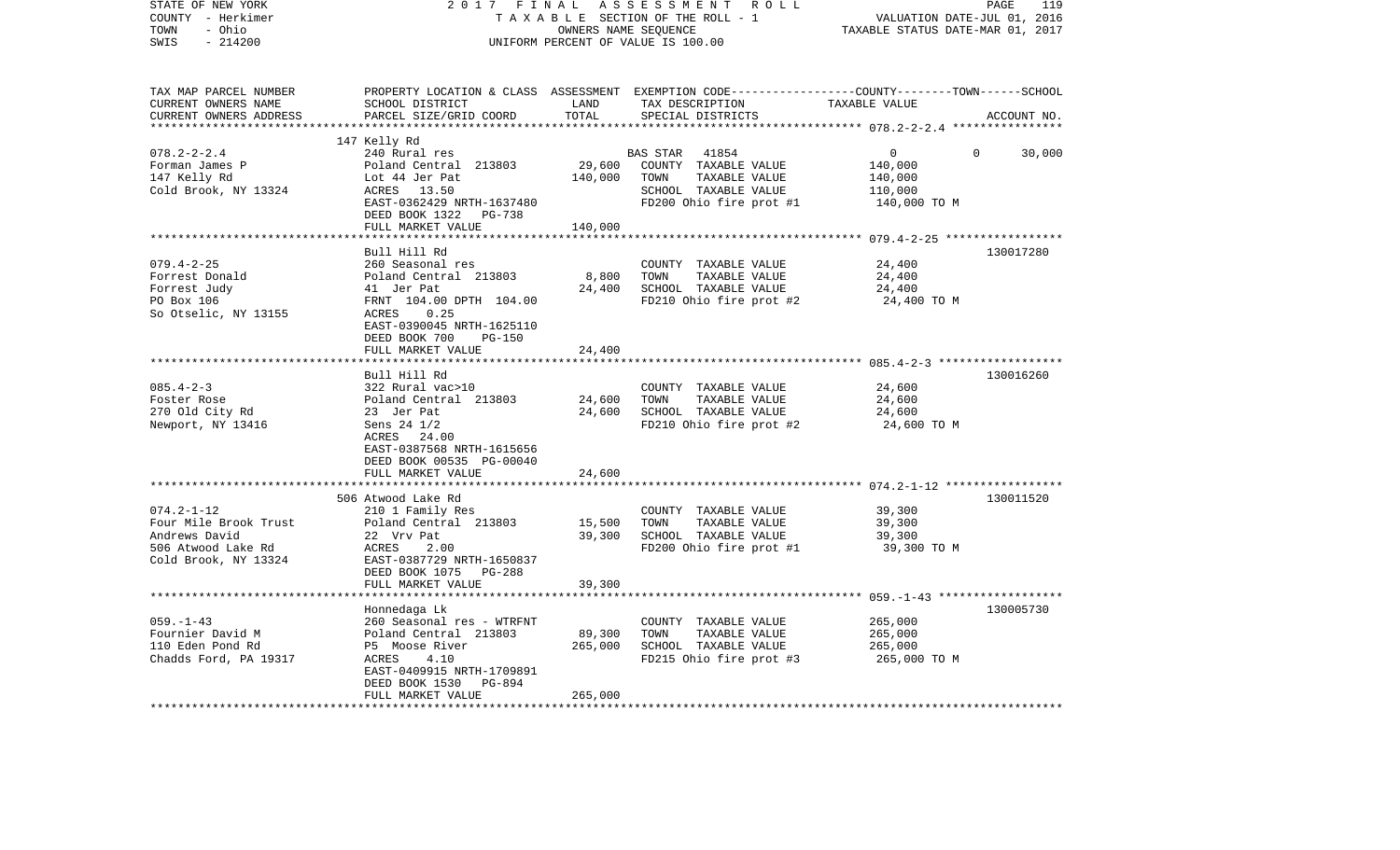| STATE OF NEW YORK<br>COUNTY - Herkimer<br>- Ohio<br>TOWN<br>SWIS<br>$-214200$                                      | 2017 FINAL<br>TAXABLE SECTION OF THE ROLL - 1<br>UNIFORM PERCENT OF VALUE IS 100.00                                                                                     | PAGE<br>120<br>VALUATION DATE-JUL 01, 2016<br>TAXABLE STATUS DATE-MAR 01, 2017 |                                                                                                                                         |                                                                     |                                 |
|--------------------------------------------------------------------------------------------------------------------|-------------------------------------------------------------------------------------------------------------------------------------------------------------------------|--------------------------------------------------------------------------------|-----------------------------------------------------------------------------------------------------------------------------------------|---------------------------------------------------------------------|---------------------------------|
| TAX MAP PARCEL NUMBER<br>CURRENT OWNERS NAME<br>CURRENT OWNERS ADDRESS                                             | SCHOOL DISTRICT<br>PARCEL SIZE/GRID COORD                                                                                                                               | LAND<br>TOTAL                                                                  | PROPERTY LOCATION & CLASS ASSESSMENT EXEMPTION CODE---------------COUNTY-------TOWN------SCHOOL<br>TAX DESCRIPTION<br>SPECIAL DISTRICTS | TAXABLE VALUE                                                       | ACCOUNT NO.                     |
| $059. - 1 - 44$<br>Fournier David M<br>110 Eden Pond Rd<br>Chadds Ford, PA 19317                                   | Honnedaga Lk<br>314 Rural vac<10<br>Poland Central 213803<br>R5 Moose River<br>5.00<br>ACRES<br>EAST-0410270 NRTH-1710039<br>DEED BOOK 1530 PG-894<br>FULL MARKET VALUE | 5,000<br>5,000<br>5,000                                                        | COUNTY TAXABLE VALUE<br>TOWN<br>TAXABLE VALUE<br>SCHOOL TAXABLE VALUE<br>FD215 Ohio fire prot #3                                        | 5,000<br>5,000<br>5,000<br>5,000 TO M                               | 130007470                       |
|                                                                                                                    | *******************************                                                                                                                                         |                                                                                |                                                                                                                                         |                                                                     |                                 |
| $073.3 - 2 - 73.7$<br>Fox Richard J<br>Fox Matthew<br>7 Pennsyvania Ave<br>Douglassville, PA 19518-7104 ACRES 3.50 | Cumnings Rd<br>260 Seasonal res<br>Poland Central 213803<br>48 Jer Pat<br>FRNT 593.70 DPTH<br>EAST-0359938 NRTH-1641624<br>DEED BOOK 1190 PG-663                        | 11,500<br>21,100                                                               | COUNTY TAXABLE VALUE<br>TOWN<br>TAXABLE VALUE<br>SCHOOL TAXABLE VALUE<br>FD200 Ohio fire prot #1                                        | 21,100<br>21,100<br>21,100<br>21,100 TO M                           |                                 |
|                                                                                                                    | FULL MARKET VALUE                                                                                                                                                       | 21,100                                                                         |                                                                                                                                         |                                                                     |                                 |
| $073.3 - 2 - 15$<br>Fox Verna Marie<br>357 Harvey Bridge Rd<br>Cold Brook, NY 13324                                | 357 Harvey Bridge Rd<br>210 1 Family Res<br>Poland Central 213803<br>48 Jer Pat<br>ACRES<br>1.50<br>EAST-0361921 NRTH-1645367<br>DEED BOOK 935<br>PG-311                | 15,100<br>38,000                                                               | ENH STAR<br>41834<br>COUNTY TAXABLE VALUE<br>TOWN<br>TAXABLE VALUE<br>SCHOOL TAXABLE VALUE<br>FD200 Ohio fire prot #1                   | $\overline{0}$<br>38,000<br>38,000<br>$\overline{0}$<br>38,000 TO M | 130020250<br>$\Omega$<br>38,000 |
|                                                                                                                    | FULL MARKET VALUE                                                                                                                                                       | 38,000                                                                         |                                                                                                                                         |                                                                     |                                 |
| $085.3 - 3 - 25$<br>Fraley Charles J<br>Fraley Charles J Jr.<br>3512 E Lydius St<br>Schenectady, NY 12303          | 283 California Rd<br>260 Seasonal res<br>Poland Central 213803<br>9 Jer Pat<br>ACRES 46.50<br>EAST-0384951 NRTH-1614678<br>DEED BOOK 1582 PG-467                        | 45,100<br>89,500                                                               | COUNTY TAXABLE VALUE<br>TAXABLE VALUE<br>TOWN<br>SCHOOL TAXABLE VALUE<br>FD210 Ohio fire prot #2                                        | 89,500<br>89,500<br>89,500<br>89,500 TO M                           | 130000090                       |
|                                                                                                                    | FULL MARKET VALUE                                                                                                                                                       | 89,500                                                                         |                                                                                                                                         |                                                                     |                                 |
| $073.4 - 1 - 67$<br>Franks Joshua<br>Franks Deborah<br>115 Five Acres Ln<br>Ohio, NY 13324                         | Fire Acres Ln<br>210 1 Family Res<br>Poland Central 213803<br>77 Jer Pat<br>ACRES<br>3.00<br>EAST-0366585 NRTH-1647802                                                  | 17,500<br>55,500                                                               | 41854<br>BAS STAR<br>COUNTY TAXABLE VALUE<br>TOWN<br>TAXABLE VALUE<br>SCHOOL TAXABLE VALUE<br>FD200 Ohio fire prot #1                   | $\overline{0}$<br>55,500<br>55,500<br>25,500<br>55,500 TO M         | 130013230<br>$\Omega$<br>30,000 |
|                                                                                                                    | DEED BOOK 946<br>PG-21<br>FULL MARKET VALUE                                                                                                                             | 55,500                                                                         |                                                                                                                                         |                                                                     |                                 |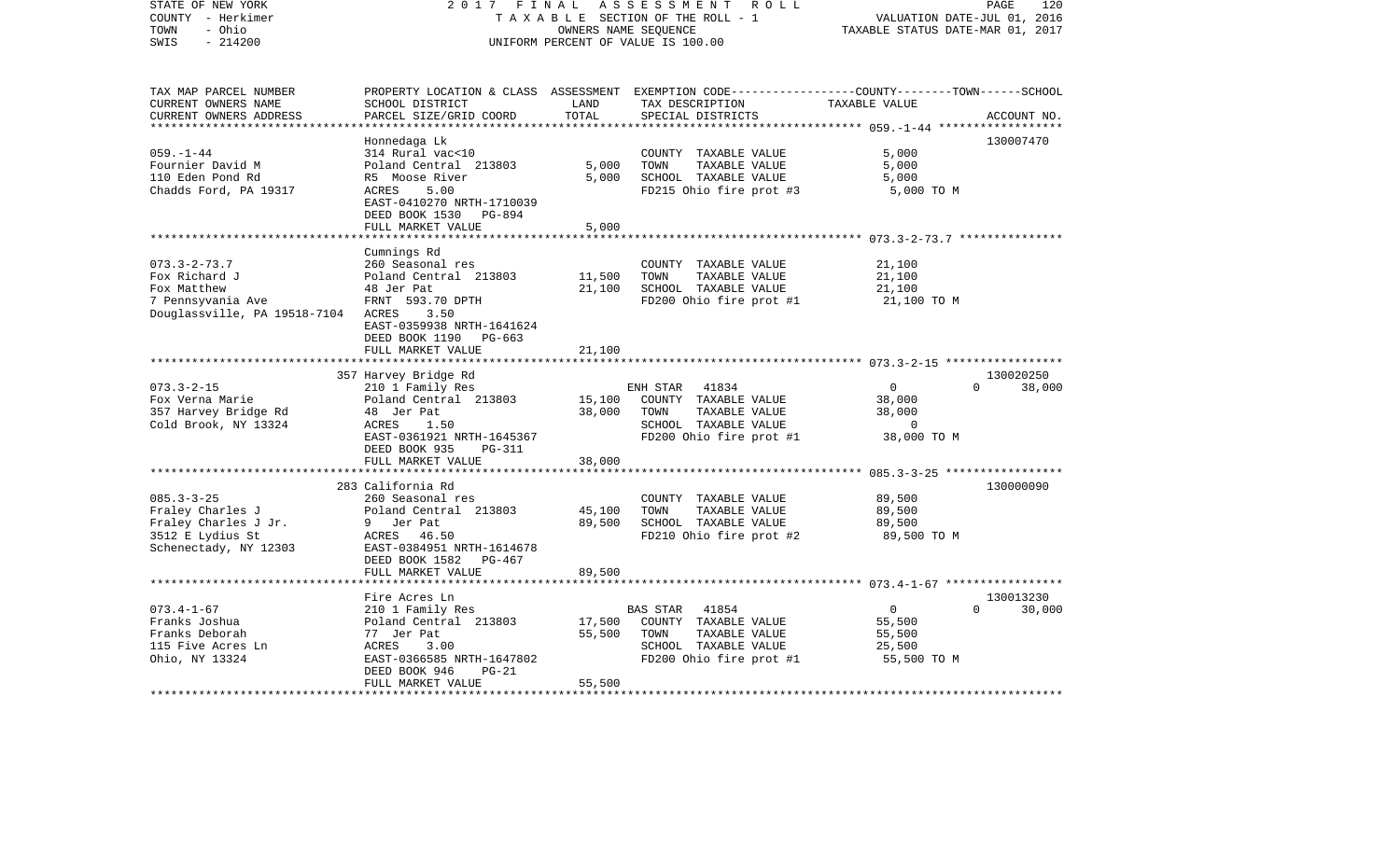| STATE OF NEW YORK<br>COUNTY - Herkimer<br>- Ohio<br>TOWN<br>$-214200$<br>SWIS                                                                                              |                                                                                                                                                    |                              | 2017 FINAL ASSESSMENT ROLL<br>TAXABLE SECTION OF THE ROLL - 1<br>OWNERS NAME SEOUENCE<br>UNIFORM PERCENT OF VALUE IS 100.00            | VALUATION DATE-JUL 01, 2016<br>TAXABLE STATUS DATE-MAR 01, 2017 | PAGE<br>121 |
|----------------------------------------------------------------------------------------------------------------------------------------------------------------------------|----------------------------------------------------------------------------------------------------------------------------------------------------|------------------------------|----------------------------------------------------------------------------------------------------------------------------------------|-----------------------------------------------------------------|-------------|
| TAX MAP PARCEL NUMBER<br>CURRENT OWNERS NAME<br>CURRENT OWNERS ADDRESS<br>***********************                                                                          | SCHOOL DISTRICT<br>PARCEL SIZE/GRID COORD                                                                                                          | LAND<br>TOTAL                | PROPERTY LOCATION & CLASS ASSESSMENT EXEMPTION CODE---------------COUNTY-------TOWN-----SCHOOL<br>TAX DESCRIPTION<br>SPECIAL DISTRICTS | TAXABLE VALUE                                                   | ACCOUNT NO. |
| $059. -1 - 51$<br>Fredrick Allen Jr Trustee Unde Poland Central 213803<br>Allen DSuzanne Revocable Trust R2 Moose River<br>1749 LaCoronilla Dr<br>Santa Barbara, CA 93109  | Honnedaga Lk<br>314 Rural vac<10<br>N Part<br>$P-Fr 2$<br>2.90<br>ACRES<br>EAST-0410602 NRTH-1708765<br>DEED BOOK 1331 PG-812<br>FULL MARKET VALUE | 2,900<br>2,900<br>2,900      | COUNTY TAXABLE VALUE<br>TOWN<br>TAXABLE VALUE<br>SCHOOL TAXABLE VALUE<br>FD215 Ohio fire prot #3                                       | 2,900<br>2,900<br>2,900<br>2,900 TO M                           | 130007320   |
|                                                                                                                                                                            |                                                                                                                                                    |                              |                                                                                                                                        |                                                                 |             |
| $059. -1 - 52$<br>Fredrick Allen Jr Trustee Unde Poland Central 213803<br>Allen DSuzanne Revocable Trust P2 Moose River<br>1749 LaCoronilla Dr<br>Santa Barbara, CA 93109  | Honnedaga Lk<br>314 Rural vac<10 - WTRFNT<br>N Part<br>$P-Fr 2$<br>ACRES<br>2.60<br>EAST-0410041 NRTH-1708607<br>DEED BOOK 1331 PG-812             | 67,900<br>67,900             | COUNTY TAXABLE VALUE<br>TOWN<br>TAXABLE VALUE<br>SCHOOL TAXABLE VALUE<br>FD215 Ohio fire prot #3                                       | 67,900<br>67,900<br>67,900<br>67,900 TO M                       | 130005580   |
|                                                                                                                                                                            | FULL MARKET VALUE                                                                                                                                  | 67,900                       |                                                                                                                                        |                                                                 |             |
| $059. -1 - 53$<br>Fredrick Allen Jr Trustee Unde Poland Central 213803<br>Allen DSuzanne Revocable Trust P2 Moose River<br>1749 LaCoronilla Dr<br>Santa Barbara, CA 93109  | Honnedaga Lk<br>920 Priv Hunt/Fi - WTRFNT<br>S Part<br>6.20<br>ACRES<br>EAST-0410105 NRTH-1708280<br>DEED BOOK 1331 PG-812<br>FULL MARKET VALUE    | 98,700<br>215,900<br>215,900 | COUNTY TAXABLE VALUE<br>TOWN<br>TAXABLE VALUE<br>SCHOOL TAXABLE VALUE<br>FD215 Ohio fire prot #3                                       | 215,900<br>215,900<br>215,900<br>215,900 TO M                   | 130005610   |
|                                                                                                                                                                            |                                                                                                                                                    |                              |                                                                                                                                        |                                                                 |             |
| $059. - 1 - 54$<br>Fredrick Allen Jr Trustee Unde Poland Central 213803<br>Allen DSuzanne Revocable Trust R2 Moose River<br>1749 LaCoronilla Dr<br>Santa Barbara, CA 93109 | Honnedaga Lk<br>314 Rural vac<10<br>S Part<br>$P-Fr$ 8<br>5.10<br>ACRES<br>EAST-0410666 NRTH-1708464<br>DEED BOOK 1331<br>PG-812                   | 5,100<br>5,100               | COUNTY TAXABLE VALUE<br>TAXABLE VALUE<br>TOWN<br>SCHOOL TAXABLE VALUE<br>FD215 Ohio fire prot #3                                       | 5,100<br>5,100<br>5,100<br>5,100 TO M                           | 130007350   |
| *********************                                                                                                                                                      | FULL MARKET VALUE                                                                                                                                  | 5,100                        |                                                                                                                                        |                                                                 |             |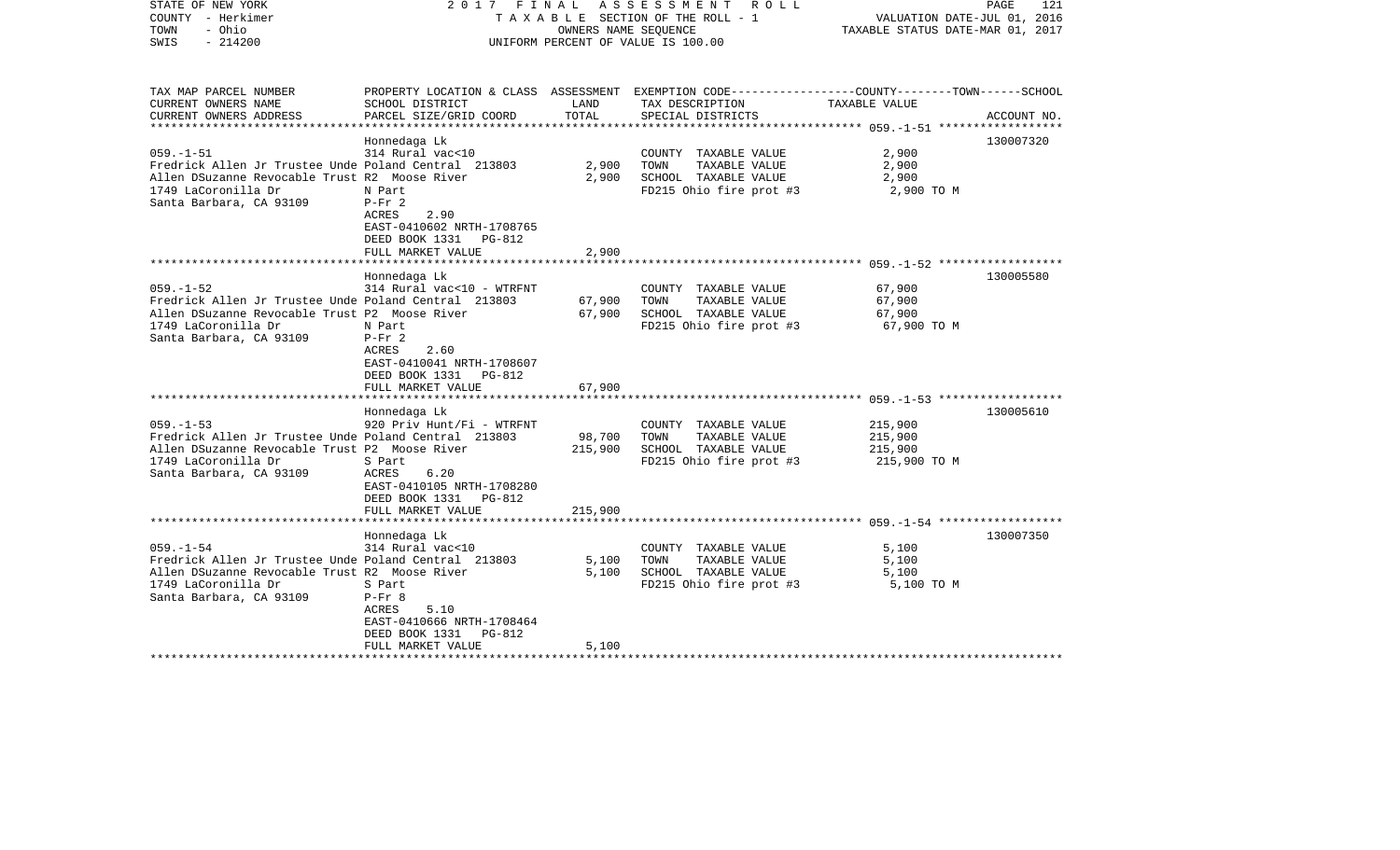| STATE OF NEW YORK<br>COUNTY - Herkimer<br>TOWN<br>- Ohio<br>SWIS<br>$-214200$ | 2017 FINAL                                                            |                   | ASSESSMENT<br>R O L L<br>TAXABLE SECTION OF THE ROLL - 1<br>OWNERS NAME SEOUENCE<br>UNIFORM PERCENT OF VALUE IS 100.00                   | VALUATION DATE-JUL 01, 2016<br>TAXABLE STATUS DATE-MAR 01, 2017 | PAGE<br>122    |
|-------------------------------------------------------------------------------|-----------------------------------------------------------------------|-------------------|------------------------------------------------------------------------------------------------------------------------------------------|-----------------------------------------------------------------|----------------|
| TAX MAP PARCEL NUMBER<br>CURRENT OWNERS NAME<br>CURRENT OWNERS ADDRESS        | SCHOOL DISTRICT<br>PARCEL SIZE/GRID COORD                             | LAND<br>TOTAL     | PROPERTY LOCATION & CLASS ASSESSMENT EXEMPTION CODE----------------COUNTY-------TOWN------SCHOOL<br>TAX DESCRIPTION<br>SPECIAL DISTRICTS | TAXABLE VALUE                                                   | ACCOUNT NO.    |
|                                                                               |                                                                       | **********        |                                                                                                                                          |                                                                 |                |
|                                                                               | Figert Rd                                                             |                   |                                                                                                                                          |                                                                 | 130013770      |
| $073.4 - 1 - 47$                                                              | 322 Rural vac>10                                                      |                   | COUNTY TAXABLE VALUE                                                                                                                     | 21,900                                                          |                |
| Friesen Garrie L<br>Friesen Sharon                                            | Poland Central 213803<br>49 Jer Pat                                   | 21,900<br>21,900  | TOWN<br>TAXABLE VALUE<br>SCHOOL TAXABLE VALUE                                                                                            | 21,900<br>21,900                                                |                |
| PO Box 879                                                                    | ACRES<br>20.00                                                        |                   | FD200 Ohio fire prot #1                                                                                                                  | 21,900 TO M                                                     |                |
| Wildomar, CA 92595                                                            | EAST-0367064 NRTH-1642097<br>DEED BOOK 00662 PG-00475                 |                   |                                                                                                                                          |                                                                 |                |
|                                                                               | FULL MARKET VALUE                                                     | 21,900            |                                                                                                                                          |                                                                 |                |
|                                                                               |                                                                       |                   |                                                                                                                                          |                                                                 |                |
|                                                                               | Atwood Lake Rd                                                        |                   |                                                                                                                                          |                                                                 | 130021930      |
| $074.2 - 1 - 15$                                                              | 260 Seasonal res                                                      |                   | COUNTY TAXABLE VALUE                                                                                                                     | 122,700                                                         |                |
| Fritschi Paula Margaret Cool<br>Murphy Patrica Grubner John Jr 15 Vrv Pat     | Poland Central 213803                                                 | 93,400<br>122,700 | TOWN<br>TAXABLE VALUE<br>SCHOOL TAXABLE VALUE                                                                                            | 122,700<br>122,700                                              |                |
| 63 N Main St                                                                  | FRNT<br>75.24 DPTH 339.60                                             |                   | FD217 Ohio fire prot #4                                                                                                                  | 122,700 TO M                                                    |                |
| Middleville, NY 13406                                                         | ACRES 117.50<br>EAST-0388249 NRTH-1649384<br>DEED BOOK 1305<br>PG-779 |                   |                                                                                                                                          |                                                                 |                |
|                                                                               | FULL MARKET VALUE                                                     | 122,700           |                                                                                                                                          |                                                                 |                |
|                                                                               | Ash Creek Rd                                                          |                   |                                                                                                                                          |                                                                 | 130060620      |
| $078.2 - 2 - 38$                                                              | 910 Priv forest                                                       |                   | COUNTY TAXABLE VALUE                                                                                                                     | 59,000                                                          |                |
| Froschauer Peter A                                                            | Poland Central 213803                                                 | 59,000            | TOWN<br>TAXABLE VALUE                                                                                                                    | 59,000                                                          |                |
| Froschauer Connie Lou                                                         | Lot 44 Jer Pat                                                        | 59,000            | SCHOOL TAXABLE VALUE                                                                                                                     | 59,000                                                          |                |
| 6724 Lawrence St                                                              | V12 85.2 A                                                            |                   | FD200 Ohio fire prot #1                                                                                                                  | 59,000 TO M                                                     |                |
| Rome, NY 13440                                                                | ACRES 85.20                                                           |                   |                                                                                                                                          |                                                                 |                |
|                                                                               | EAST-0364334 NRTH-1633128                                             |                   |                                                                                                                                          |                                                                 |                |
|                                                                               | DEED BOOK 1551 PG-638<br>FULL MARKET VALUE                            | 59,000            |                                                                                                                                          |                                                                 |                |
|                                                                               | ************************                                              |                   |                                                                                                                                          |                                                                 |                |
|                                                                               | Ohio Pardeeville Rd                                                   |                   |                                                                                                                                          |                                                                 | 130090005      |
| $078.2 - 2 - 2.5$                                                             | 314 Rural vac<10                                                      |                   | COUNTY TAXABLE VALUE                                                                                                                     | 13,500                                                          |                |
| Fullem Chrisopher                                                             | Poland Central 213803                                                 | 13,500            | TOWN<br>TAXABLE VALUE                                                                                                                    | 13,500                                                          |                |
| 493 Ohio Pardeeville Rd                                                       | Lot 44 Jer Pat                                                        | 13,500            | SCHOOL TAXABLE VALUE                                                                                                                     | 13,500                                                          |                |
| Cold Brook, NY 13324                                                          | FRNT 559.00 DPTH                                                      |                   | FD200 Ohio fire prot #1                                                                                                                  | 13,500 TO M                                                     |                |
|                                                                               | ACRES<br>8.00                                                         |                   |                                                                                                                                          |                                                                 |                |
|                                                                               | EAST-0362441 NRTH-1636484<br>DEED BOOK 1378 PG-593                    |                   |                                                                                                                                          |                                                                 |                |
|                                                                               | FULL MARKET VALUE                                                     | 13,500            |                                                                                                                                          |                                                                 |                |
|                                                                               |                                                                       | *********         |                                                                                                                                          |                                                                 |                |
|                                                                               | Ohio Pardeeville Rd                                                   |                   |                                                                                                                                          |                                                                 | 130090006      |
| $078.2 - 2 - 2.2$                                                             | 210 1 Family Res                                                      |                   | VET COM C 41132                                                                                                                          | 15,000<br>$\Omega$                                              | $\overline{0}$ |
| Fullem Christopher                                                            | Poland Central 213803                                                 |                   | 18,800 VET COM T 41133                                                                                                                   | $\Omega$<br>20,000                                              | $\Omega$       |
| 493 Ohio Pardeeville Rd                                                       | Lot 44 Jer Pat                                                        |                   | 126,000 BAS STAR<br>41854                                                                                                                | $\circ$<br>$\Omega$                                             | 30,000         |
| Ohio, NY 13324                                                                | ACRES<br>4.50 BANK<br>135                                             |                   | COUNTY TAXABLE VALUE                                                                                                                     | 111,000                                                         |                |
|                                                                               | EAST-0362010 NRTH-1636432<br>DEED BOOK 1510 PG-797                    |                   | TOWN<br>TAXABLE VALUE<br>SCHOOL TAXABLE VALUE                                                                                            | 106,000<br>96,000                                               |                |
|                                                                               | FULL MARKET VALUE                                                     |                   | 126,000 FD200 Ohio fire prot #1                                                                                                          | 126,000 TO M                                                    |                |
| ****************************                                                  | * * * * * * * * * * * * * * * * * * * *                               |                   |                                                                                                                                          |                                                                 |                |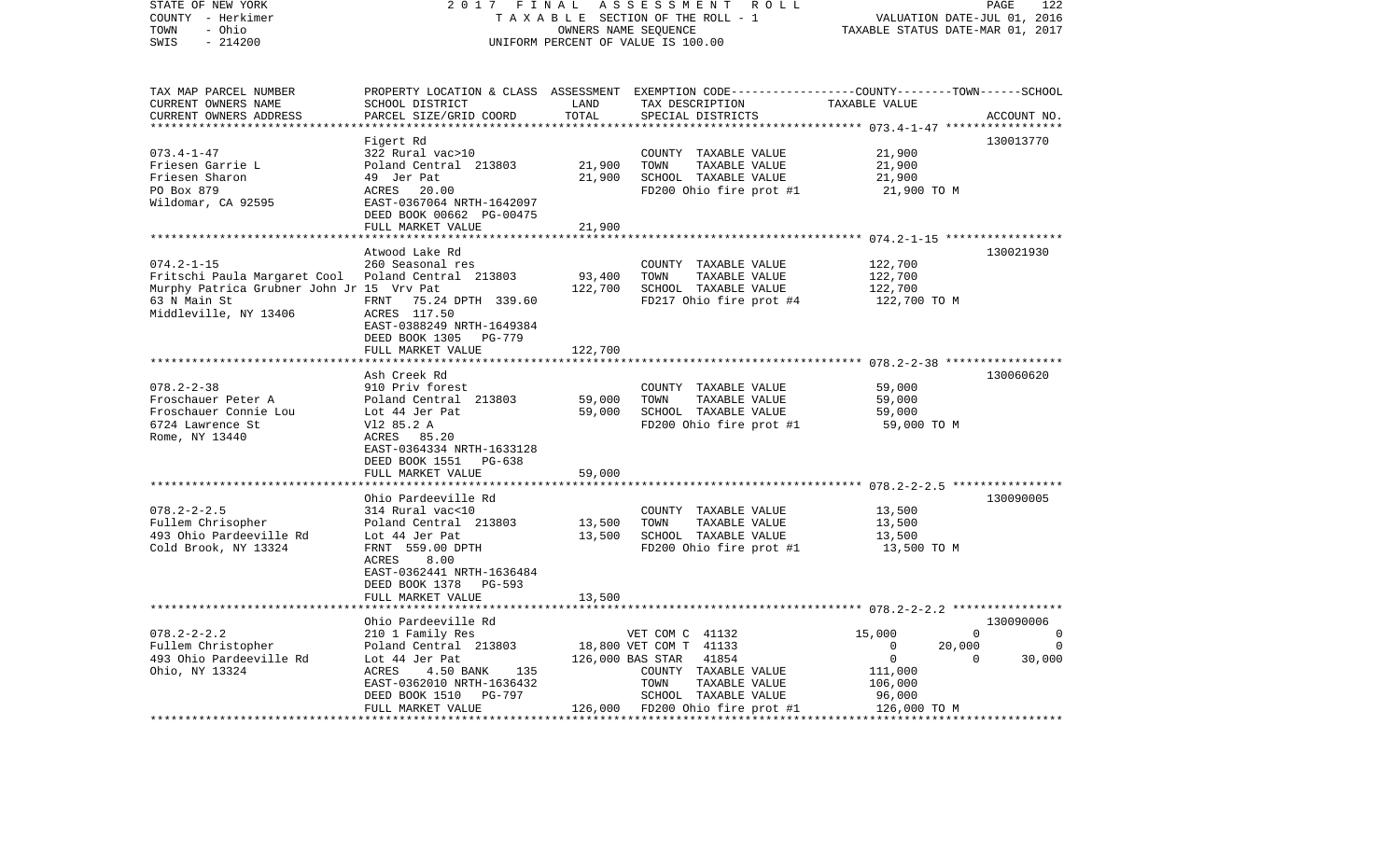| STATE OF NEW YORK<br>COUNTY - Herkimer<br>- Ohio<br>TOWN<br>$-214200$<br>SWIS                                                  | 2017 FINAL                                                                                                                                                                                  | OWNERS NAME SEQUENCE    | ASSESSMENT ROLL<br>TAXABLE SECTION OF THE ROLL - 1<br>UNIFORM PERCENT OF VALUE IS 100.00                                                | VALUATION DATE-JUL 01, 2016<br>TAXABLE STATUS DATE-MAR 01, 2017 | 123<br>PAGE |
|--------------------------------------------------------------------------------------------------------------------------------|---------------------------------------------------------------------------------------------------------------------------------------------------------------------------------------------|-------------------------|-----------------------------------------------------------------------------------------------------------------------------------------|-----------------------------------------------------------------|-------------|
| TAX MAP PARCEL NUMBER<br>CURRENT OWNERS NAME<br>CURRENT OWNERS ADDRESS                                                         | SCHOOL DISTRICT<br>PARCEL SIZE/GRID COORD                                                                                                                                                   | LAND<br>TOTAL           | PROPERTY LOCATION & CLASS ASSESSMENT EXEMPTION CODE---------------COUNTY-------TOWN------SCHOOL<br>TAX DESCRIPTION<br>SPECIAL DISTRICTS | TAXABLE VALUE                                                   | ACCOUNT NO. |
| *************************                                                                                                      |                                                                                                                                                                                             |                         |                                                                                                                                         |                                                                 |             |
| $078.2 - 2 - 2.6$<br>Fullem Christopher<br>Fullem Christna<br>493 Ohio Pardeeville Rd<br>Ohio, NY 13324                        | 451 Ohio Pardeeville Rd<br>314 Rural vac<10<br>Poland Central 213803<br>Lot 44 Jer Pat<br>FRNT 180.00 DPTH 279.00<br>0.90<br>ACRES<br>EAST-0361909 NRTH-1636834<br>DEED BOOK 1338<br>PG-152 | 2,700<br>2,700          | COUNTY TAXABLE VALUE<br>TOWN<br>TAXABLE VALUE<br>SCHOOL TAXABLE VALUE<br>FD200 Ohio fire prot #1                                        | 2,700<br>2,700<br>2,700<br>2,700 TO M                           | 155430      |
|                                                                                                                                | FULL MARKET VALUE                                                                                                                                                                           | 2,700                   |                                                                                                                                         |                                                                 |             |
| $073.2 - 1 - 44$<br>Fullem Christopher A<br>493 Pardeeville Ohio Rd<br>Ohio, NY 13324                                          | 1827 State Rt 8<br>270 Mfg housing<br>Poland Central 213803<br>Lot 63 Rem Pat<br>V1 2 3.98 A<br>Sub 19<br>ACRES<br>4.00<br>EAST-0370467 NRTH-1653228                                        | 9,800<br>24,800         | COUNTY TAXABLE VALUE<br>TAXABLE VALUE<br>TOWN<br>SCHOOL TAXABLE VALUE<br>FD200 Ohio fire prot #1                                        | 24,800<br>24,800<br>24,800<br>24,800 TO M                       | 130090135   |
|                                                                                                                                | DEED BOOK 849<br><b>PG-209</b><br>FULL MARKET VALUE                                                                                                                                         | 24,800                  |                                                                                                                                         |                                                                 |             |
| $073.2 - 1 - 51.1$<br>Fullem Christopher A<br>493 Pardeeville Ohio Rd<br>Ohio, NY 13324                                        | Hooper Dooper Rd<br>314 Rural vac<10<br>Poland Central 213803<br>63 Rem Pat<br>ACRES<br>5.50<br>EAST-0370216 NRTH-1653625<br>DEED BOOK 849<br>PG-207                                        | 11,800<br>11,800        | COUNTY TAXABLE VALUE<br>TAXABLE VALUE<br>TOWN<br>SCHOOL TAXABLE VALUE<br>FD200 Ohio fire prot #1                                        | 11,800<br>11,800<br>11,800<br>11,800 TO M                       | 130037920   |
|                                                                                                                                | FULL MARKET VALUE                                                                                                                                                                           | 11,800                  |                                                                                                                                         |                                                                 |             |
| $073.4 - 1 - 46$<br>Fuller John A<br>Gifaldi Kim Ann<br>Attn: Norris A Fuller<br>96 Shore Vista Dr<br>Rochester, NY 14612-3461 | *************************<br>Figert Rd<br>322 Rural vac>10<br>Poland Central 213803<br>49 Jer Pat<br>V12 10<br>ACRES 10.00<br>EAST-0366972 NRTH-1641638<br>DEED BOOK 815<br>$PG-97$         | 14,900<br>14,900        | COUNTY TAXABLE VALUE<br>TOWN<br>TAXABLE VALUE<br>SCHOOL TAXABLE VALUE<br>FD200 Ohio fire prot #1                                        | 14,900<br>14,900<br>14,900<br>14,900 TO M                       | 130020550   |
|                                                                                                                                | FULL MARKET VALUE                                                                                                                                                                           | 14,900                  |                                                                                                                                         |                                                                 |             |
| $069. -3 - 36.1$<br>Furlong Richard<br>Stein Tracy F<br>7754 Maple Ave<br>Holland Patent, NY 13354                             | Busseyville<br>314 Rural vac<10<br>Poland Central 213803<br>54 Rem Pat<br>ACRES<br>4.00<br>EAST-0367795 NRTH-1659956<br>DEED BOOK 863<br><b>PG-590</b><br>FULL MARKET VALUE                 | 2,300<br>2,300<br>2,300 | COUNTY TAXABLE VALUE<br>TOWN<br>TAXABLE VALUE<br>SCHOOL TAXABLE VALUE<br>FD200 Ohio fire prot #1                                        | 2,300<br>2,300<br>2,300<br>2,300 TO M                           | 130014520   |
|                                                                                                                                |                                                                                                                                                                                             |                         |                                                                                                                                         |                                                                 |             |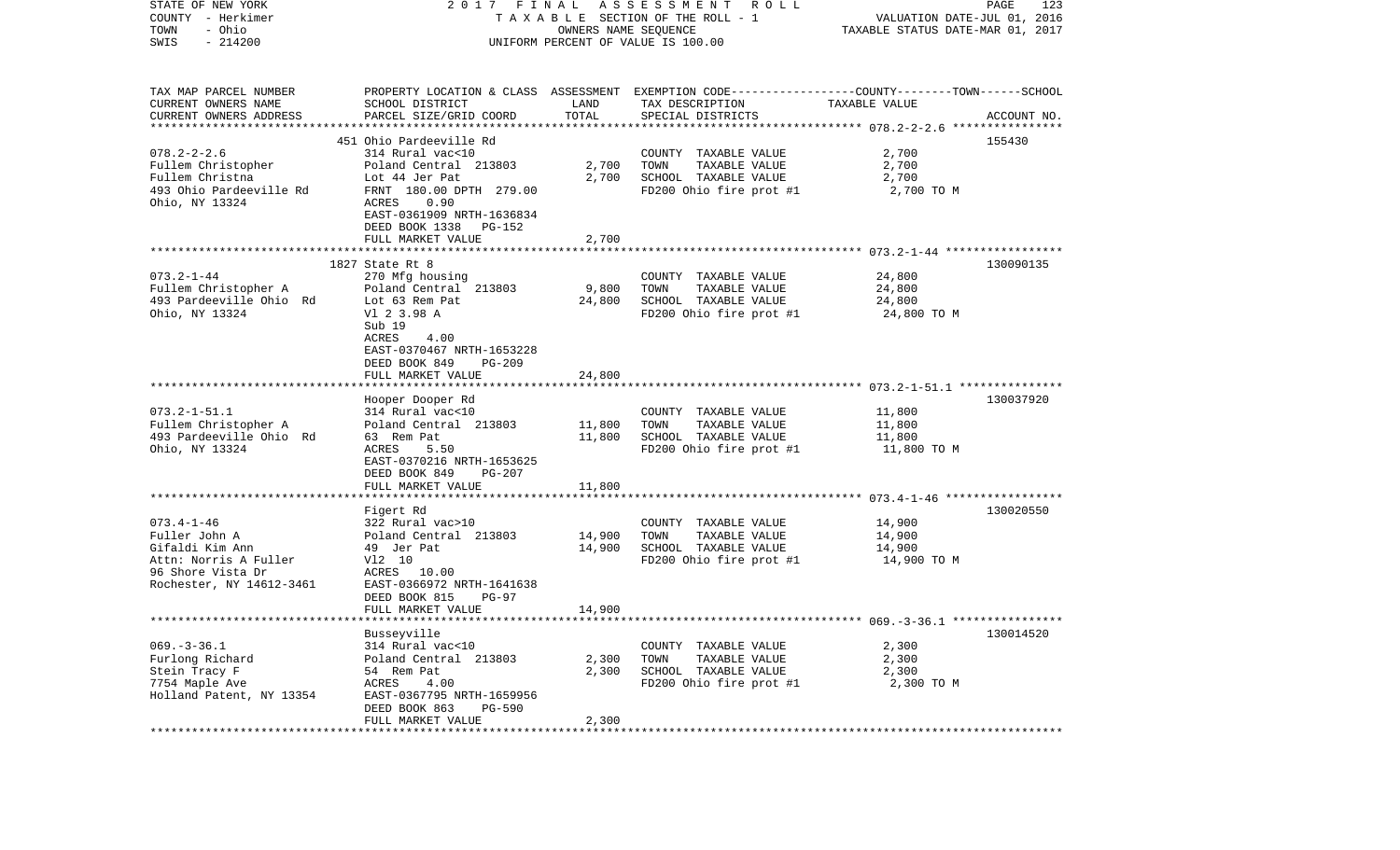| STATE OF NEW YORK<br>COUNTY - Herkimer<br>TOWN<br>- Ohio<br>$-214200$<br>SWIS                   | 2017 FINAL<br>TAXABLE SECTION OF THE ROLL - 1<br>UNIFORM PERCENT OF VALUE IS 100.00                                                                                                 | 124<br>PAGE<br>VALUATION DATE-JUL 01, 2016<br>TAXABLE STATUS DATE-MAR 01, 2017 |                                                                                                                                         |                                                            |                                 |
|-------------------------------------------------------------------------------------------------|-------------------------------------------------------------------------------------------------------------------------------------------------------------------------------------|--------------------------------------------------------------------------------|-----------------------------------------------------------------------------------------------------------------------------------------|------------------------------------------------------------|---------------------------------|
| TAX MAP PARCEL NUMBER<br>CURRENT OWNERS NAME<br>CURRENT OWNERS ADDRESS                          | SCHOOL DISTRICT<br>PARCEL SIZE/GRID COORD                                                                                                                                           | LAND<br>TOTAL<br>* * * * * * * * * *                                           | PROPERTY LOCATION & CLASS ASSESSMENT EXEMPTION CODE----------------COUNTY-------TOWN-----SCHOOL<br>TAX DESCRIPTION<br>SPECIAL DISTRICTS | TAXABLE VALUE<br>********** 069. - 3 - 37 ****             | ACCOUNT NO.                     |
| $069. -3 - 37$<br>Furlong Richard<br>Stein Tracy<br>7754 Maple Ave<br>Holland Patent, NY 13554  | Black Creek Wagon Rd<br>260 Seasonal res<br>Poland Central 213803<br>54 Rem Pat<br>Sens 4<br>ACRES 10.00<br>EAST-0367985 NRTH-1660334<br>DEED BOOK 1603 PG-299<br>FULL MARKET VALUE | 9,400<br>19,100<br>19,100                                                      | COUNTY TAXABLE VALUE<br>TOWN<br>TAXABLE VALUE<br>SCHOOL TAXABLE VALUE<br>FD217 Ohio fire prot #4                                        | 19,100<br>19,100<br>19,100<br>19,100 TO M                  | 130020340                       |
|                                                                                                 |                                                                                                                                                                                     |                                                                                |                                                                                                                                         |                                                            |                                 |
| $078.1 - 2 - 20.1$<br>Gaffney Jean<br>6 Waterford Ln<br>Utica, NY 13501                         | Conway Rd<br>322 Rural vac>10<br>Poland Central 213803<br>18 Jer Pat<br>Map Jj1b29<br>ACRES 10.50<br>EAST-0356845 NRTH-1634185<br>DEED BOOK 662<br>PG-410                           | 15,300<br>15,300                                                               | COUNTY TAXABLE VALUE<br>TOWN<br>TAXABLE VALUE<br>SCHOOL TAXABLE VALUE<br>FD200 Ohio fire prot #1                                        | 15,300<br>15,300<br>15,300<br>15,300 TO M                  | 130090110                       |
|                                                                                                 | FULL MARKET VALUE                                                                                                                                                                   | 15,300                                                                         |                                                                                                                                         |                                                            |                                 |
|                                                                                                 | Busseyville                                                                                                                                                                         |                                                                                |                                                                                                                                         |                                                            | 130076560                       |
| $069. -3 - 8$<br>Gage David<br>Lynch Robert<br>William Pratt<br>142 Jones Rd<br>Ilion, NY 13357 | 314 Rural vac<10<br>Poland Central 213803<br>Lot 54 Rem Pat<br>ACRES<br>5.00<br>EAST-0368812 NRTH-1661837<br>DEED BOOK 00611 PG-00291                                               | 2,900<br>2,900                                                                 | COUNTY TAXABLE VALUE<br>TOWN<br>TAXABLE VALUE<br>SCHOOL TAXABLE VALUE<br>FD200 Ohio fire prot #1                                        | 2,900<br>2,900<br>2,900<br>2,900 TO M                      |                                 |
|                                                                                                 | FULL MARKET VALUE                                                                                                                                                                   | 2,900                                                                          |                                                                                                                                         |                                                            |                                 |
| $074.2 - 1 - 6$<br>Gage Marcus M<br>Gage David W<br>119 Dar- Lind Lane<br>Palmyra, NY 14522     | Jones Rd<br>314 Rural vac<10<br>Poland Central 213803<br>23 Vrv Pat<br>FRNT 208.00 DPTH 208.00<br>ACRES<br>0.99<br>EAST-0389254 NRTH-1652963                                        | 4,000<br>4,000                                                                 | COUNTY TAXABLE VALUE<br>TOWN<br>TAXABLE VALUE<br>SCHOOL TAXABLE VALUE<br>FD217 Ohio fire prot #4                                        | 4,000<br>4,000<br>4,000<br>4,000 TO M                      | 130033090                       |
|                                                                                                 | DEED BOOK 872<br>$PG-084$<br>FULL MARKET VALUE                                                                                                                                      | 4,000                                                                          |                                                                                                                                         |                                                            |                                 |
|                                                                                                 |                                                                                                                                                                                     |                                                                                |                                                                                                                                         |                                                            |                                 |
| $078.2 - 1 - 21$<br>Gagnon Alain<br>Gagnon Elizabeth<br>176 Smith Rd<br>Cold Brook, NY 13324    | Smith & Route 8<br>210 1 Family Res<br>Poland Central 213803<br>49 Jer Pat<br>ACRES<br>1.50<br>EAST-0365508 NRTH-1640329<br>DEED BOOK 766<br>PG-076<br>FULL MARKET VALUE            | 15,100<br>67,500<br>67,500                                                     | ENH STAR<br>41834<br>COUNTY TAXABLE VALUE<br>TOWN<br>TAXABLE VALUE<br>SCHOOL TAXABLE VALUE<br>FD200 Ohio fire prot #1                   | $\overline{0}$<br>67,500<br>67,500<br>2,000<br>67,500 TO M | 130026370<br>$\Omega$<br>65,500 |
|                                                                                                 |                                                                                                                                                                                     |                                                                                |                                                                                                                                         |                                                            |                                 |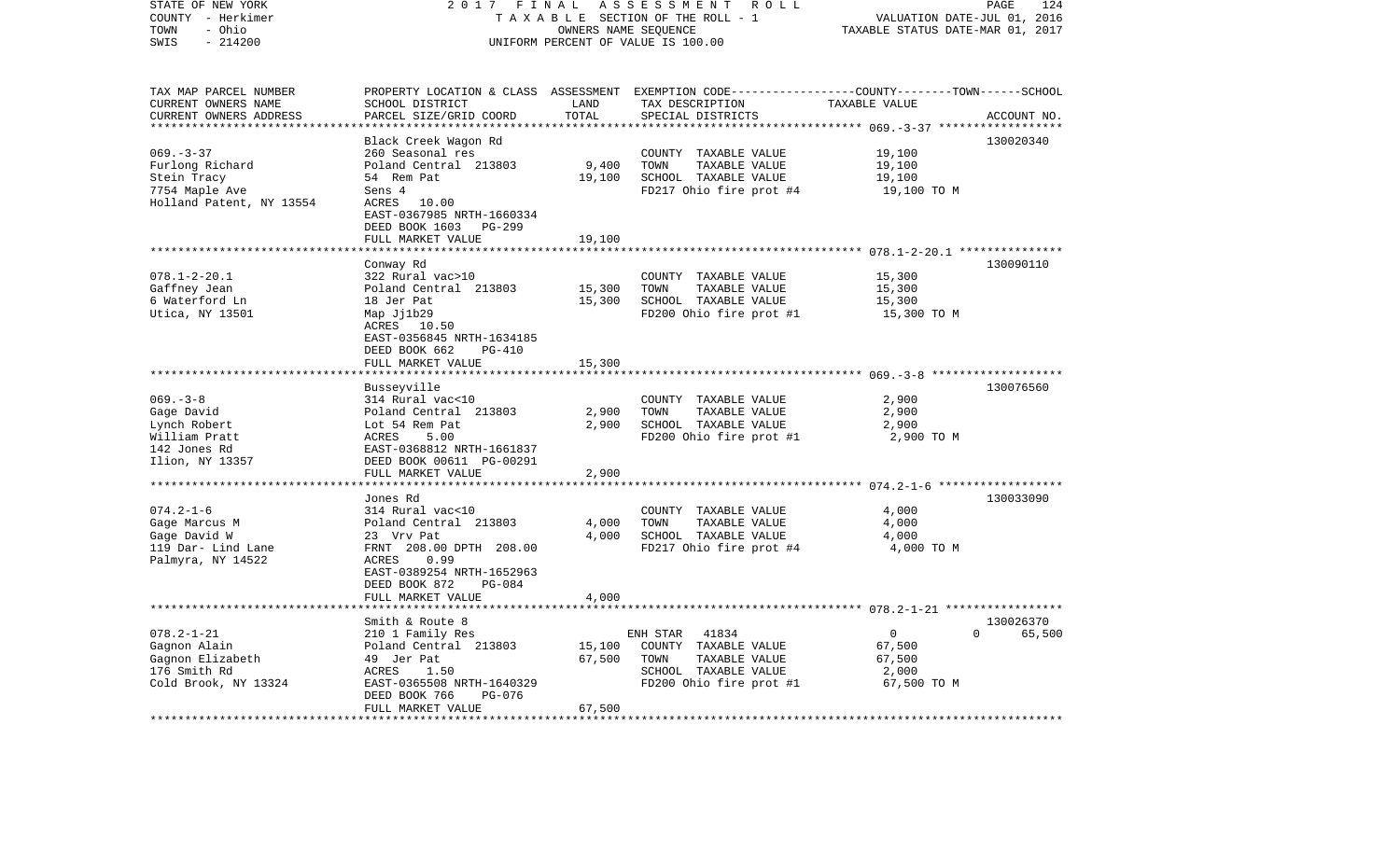| STATE OF NEW YORK                | 2017                                    | FINAL                            | ASSESSMENT<br>R O L L                                                                            |                             | PAGE<br>125        |
|----------------------------------|-----------------------------------------|----------------------------------|--------------------------------------------------------------------------------------------------|-----------------------------|--------------------|
| COUNTY - Herkimer                |                                         | OWNERS NAME SEQUENCE             | TAXABLE SECTION OF THE ROLL - 1                                                                  | VALUATION DATE-JUL 01, 2016 |                    |
| - Ohio<br>TOWN                   |                                         | TAXABLE STATUS DATE-MAR 01, 2017 |                                                                                                  |                             |                    |
| $-214200$<br>SWIS                |                                         |                                  | UNIFORM PERCENT OF VALUE IS 100.00                                                               |                             |                    |
|                                  |                                         |                                  |                                                                                                  |                             |                    |
|                                  |                                         |                                  |                                                                                                  |                             |                    |
| TAX MAP PARCEL NUMBER            |                                         |                                  | PROPERTY LOCATION & CLASS ASSESSMENT EXEMPTION CODE----------------COUNTY-------TOWN------SCHOOL |                             |                    |
| CURRENT OWNERS NAME              | SCHOOL DISTRICT                         | LAND                             | TAX DESCRIPTION                                                                                  | TAXABLE VALUE               |                    |
| CURRENT OWNERS ADDRESS           | PARCEL SIZE/GRID COORD                  | TOTAL                            | SPECIAL DISTRICTS                                                                                |                             | ACCOUNT NO.        |
| **********************           |                                         |                                  |                                                                                                  |                             |                    |
|                                  | Route 8                                 |                                  |                                                                                                  |                             | 130022230          |
| $078.2 - 1 - 22$                 | 314 Rural vac<10                        |                                  | COUNTY TAXABLE VALUE                                                                             | 8,500                       |                    |
| Gagnon Alain                     | Poland Central 213803                   | 8,500                            | TOWN<br>TAXABLE VALUE                                                                            | 8,500                       |                    |
| Gagnon Elizabeth                 | 49 Jer Pat                              | 8,500                            | SCHOOL TAXABLE VALUE                                                                             | 8,500                       |                    |
| 176 Smith Rd                     | ACRES<br>2.50                           |                                  | FD200 Ohio fire prot #1                                                                          | 8,500 TO M                  |                    |
| Cold Brook, NY 13324             | EAST-0365530 NRTH-1640221               |                                  |                                                                                                  |                             |                    |
|                                  | DEED BOOK 825<br>PG-504                 |                                  |                                                                                                  |                             |                    |
|                                  | FULL MARKET VALUE                       | 8,500                            |                                                                                                  |                             |                    |
|                                  | ************************                |                                  |                                                                                                  |                             |                    |
|                                  | North Lake Rd                           |                                  |                                                                                                  |                             | 130013470          |
| $064. -1 - 6$                    | 312 Vac w/imprv                         |                                  | COUNTY TAXABLE VALUE                                                                             | 6,600                       |                    |
| Gagnon Joseph D                  | Adirondack<br>302601                    | 5,600                            | TOWN<br>TAXABLE VALUE                                                                            | 6,600                       |                    |
| 419 Noth Lake Rd                 | 54 Woodhull                             | 6,600                            | SCHOOL TAXABLE VALUE                                                                             | 6,600                       |                    |
| Forestport, NY 13338             | R1 1.14A                                |                                  | FD215 Ohio fire prot #3                                                                          | 6,600 TO M                  |                    |
|                                  | FRNT 200.00 DPTH 207.00                 |                                  |                                                                                                  |                             |                    |
|                                  | EAST-0341079 NRTH-1683306               |                                  |                                                                                                  |                             |                    |
|                                  | DEED BOOK 932<br><b>PG-251</b>          |                                  |                                                                                                  |                             |                    |
|                                  | FULL MARKET VALUE                       | 6,600                            |                                                                                                  |                             |                    |
|                                  | ***************************             |                                  |                                                                                                  |                             |                    |
|                                  | 419 North Lake Rd                       |                                  |                                                                                                  |                             | 130060275          |
| $064. -1 - 7$                    | 270 Mfg housing                         |                                  | ENH STAR<br>41834                                                                                | 0                           | 51,300<br>$\Omega$ |
| Gagnon Joseph D                  | Adirondack<br>302601                    | 23,800                           | COUNTY TAXABLE VALUE                                                                             | 51,300                      |                    |
| c/o Sally Ganyon (Life Use)      | Lot 54 Woodhull                         | 51,300                           | TOWN<br>TAXABLE VALUE                                                                            | 51,300                      |                    |
| 419 North Lake Rd                | V1 2<br>$5/6$ A                         |                                  | SCHOOL TAXABLE VALUE                                                                             | $\mathbf 0$                 |                    |
| Forestport, NY 13338             | Lot 6                                   |                                  | FD215 Ohio fire prot #3                                                                          | 51,300 TO M                 |                    |
|                                  | FRNT 150.00 DPTH 255.00                 |                                  |                                                                                                  |                             |                    |
|                                  | EAST-0340932 NRTH-1683186               |                                  |                                                                                                  |                             |                    |
|                                  | DEED BOOK 932<br><b>PG-251</b>          |                                  |                                                                                                  |                             |                    |
|                                  | FULL MARKET VALUE                       | 51,300                           |                                                                                                  |                             |                    |
|                                  |                                         |                                  |                                                                                                  |                             |                    |
|                                  | Harvey Bridge Rd                        |                                  |                                                                                                  |                             | 130018570          |
| $073.4 - 1 - 36$                 | 271 Mfg housings                        |                                  | COUNTY TAXABLE VALUE                                                                             | 16,000                      |                    |
| Gaige Judith                     | Poland Central 213803                   | 12,500                           | TOWN<br>TAXABLE VALUE                                                                            | 16,000                      |                    |
|                                  |                                         |                                  |                                                                                                  |                             |                    |
| Henry Barbara<br>105 Elmwood Ave | 48 Jer Pat<br>FRNT 209.00 DPTH 209.00   | 16,000                           | SCHOOL TAXABLE VALUE                                                                             | 16,000                      |                    |
|                                  |                                         |                                  | FD200 Ohio fire prot #1                                                                          | 16,000 TO M                 |                    |
| Johnstown, NY 12095              | 1.00<br>ACRES                           |                                  |                                                                                                  |                             |                    |
|                                  | EAST-0362982 NRTH-1643886               |                                  |                                                                                                  |                             |                    |
|                                  | DEED BOOK 1104<br>$PG-350$              |                                  |                                                                                                  |                             |                    |
| ********************             | FULL MARKET VALUE                       | 16,000                           |                                                                                                  |                             |                    |
|                                  |                                         |                                  |                                                                                                  |                             |                    |
|                                  | 2923 South Lake Rd                      |                                  |                                                                                                  |                             | 130040710          |
| $058. - 2 - 23$                  | 260 Seasonal res - WTRFNT               |                                  | COUNTY TAXABLE VALUE                                                                             | 90,000                      |                    |
| Gambill Elna D                   | Adirondack<br>302601                    | 66,150                           | TOWN<br>TAXABLE VALUE                                                                            | 90,000                      |                    |
| 7416 Hoffman Rd                  | Nob Pat<br>$\mathbf{1}$                 | 90,000                           | SCHOOL TAXABLE VALUE                                                                             | 90,000                      |                    |
| Holland Patent, NY 13354         | Sens 1                                  |                                  | FD215 Ohio fire prot #3                                                                          | 90,000 TO M                 |                    |
|                                  | FRNT 200.00 DPTH 165.00                 |                                  |                                                                                                  |                             |                    |
|                                  | EAST-0375646 NRTH-1708387               |                                  |                                                                                                  |                             |                    |
|                                  | DEED BOOK 00657 PG-00703                |                                  |                                                                                                  |                             |                    |
|                                  | FULL MARKET VALUE<br>****************** | 90,000<br>********************   |                                                                                                  |                             |                    |
|                                  |                                         |                                  |                                                                                                  |                             |                    |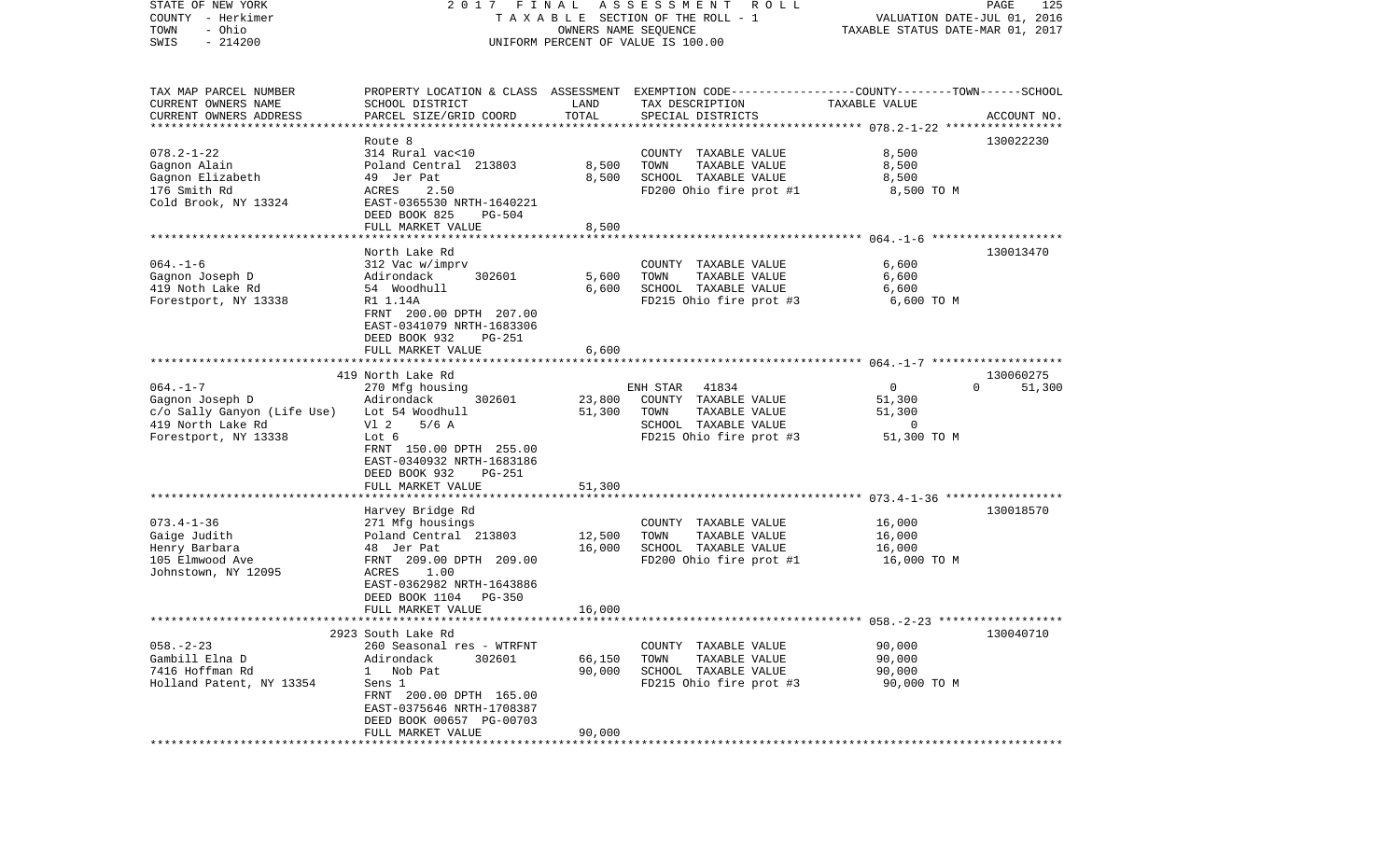| STATE OF NEW YORK<br>COUNTY - Herkimer<br>- Ohio<br>TOWN<br>$-214200$<br>SWIS | ASSESSMENT ROLL<br>2017 FINAL<br>TAXABLE SECTION OF THE ROLL - 1<br>OWNERS NAME SEQUENCE<br>UNIFORM PERCENT OF VALUE IS 100.00 |               |                                                                                                  |                          | PAGE<br>126<br>VALUATION DATE-JUL 01, 2016<br>TAXABLE STATUS DATE-MAR 01, 2017 |             |  |
|-------------------------------------------------------------------------------|--------------------------------------------------------------------------------------------------------------------------------|---------------|--------------------------------------------------------------------------------------------------|--------------------------|--------------------------------------------------------------------------------|-------------|--|
| TAX MAP PARCEL NUMBER                                                         |                                                                                                                                |               | PROPERTY LOCATION & CLASS ASSESSMENT EXEMPTION CODE----------------COUNTY-------TOWN------SCHOOL |                          |                                                                                |             |  |
| CURRENT OWNERS NAME<br>CURRENT OWNERS ADDRESS                                 | SCHOOL DISTRICT<br>PARCEL SIZE/GRID COORD                                                                                      | LAND<br>TOTAL | TAX DESCRIPTION<br>SPECIAL DISTRICTS                                                             | TAXABLE VALUE            |                                                                                | ACCOUNT NO. |  |
| ************************                                                      | California Rd                                                                                                                  |               |                                                                                                  |                          |                                                                                | 130020520   |  |
| $085.3 - 3 - 21$                                                              | 314 Rural vac<10                                                                                                               |               | COUNTY TAXABLE VALUE                                                                             | 4,000                    |                                                                                |             |  |
| Garland Roy                                                                   | Poland Central 213803                                                                                                          | 4,000         | TOWN<br>TAXABLE VALUE                                                                            | 4,000                    |                                                                                |             |  |
| Stark Marie                                                                   | 9 Jer Pat                                                                                                                      | 4,000         | SCHOOL TAXABLE VALUE                                                                             | 4,000                    |                                                                                |             |  |
| Karen Christiansen                                                            | V12 1                                                                                                                          |               | FD210 Ohio fire prot #2                                                                          | 4,000 TO M               |                                                                                |             |  |
| 4820 66th Lane                                                                | ACRES<br>1.00                                                                                                                  |               |                                                                                                  |                          |                                                                                |             |  |
| Vero Beach, FL 32967                                                          | EAST-0383347 NRTH-1614353<br>DEED BOOK 00373 PG-00031                                                                          |               |                                                                                                  |                          |                                                                                |             |  |
|                                                                               | FULL MARKET VALUE                                                                                                              | 4,000         |                                                                                                  |                          |                                                                                |             |  |
|                                                                               | ***********************                                                                                                        |               |                                                                                                  |                          |                                                                                |             |  |
|                                                                               | 165 Kelly Rd                                                                                                                   |               |                                                                                                  |                          |                                                                                |             |  |
| $078.2 - 2 - 2.3$                                                             | 240 Rural res                                                                                                                  |               | VET WAR CT 41121                                                                                 | 9.000                    | 12,000                                                                         |             |  |
| Garlick George                                                                | Poland Central 213803                                                                                                          |               | 41834<br>39,100 ENH STAR                                                                         | $\overline{0}$           | $\Omega$                                                                       | 65,500      |  |
| Garlick Shirley<br>165 Kelly Rd                                               | Lot 44 Jer Pat<br>ACRES 27.30                                                                                                  | 100,000       | COUNTY TAXABLE VALUE<br>TAXABLE VALUE<br>TOWN                                                    | 91,000<br>88,000         |                                                                                |             |  |
| Cold Brook, NY 13324                                                          | EAST-0362546 NRTH-1637944                                                                                                      |               | SCHOOL TAXABLE VALUE                                                                             | 34,500                   |                                                                                |             |  |
|                                                                               | DEED BOOK 731<br>PG-114                                                                                                        |               | FD200 Ohio fire prot #1                                                                          | 100,000 TO M             |                                                                                |             |  |
|                                                                               | FULL MARKET VALUE                                                                                                              | 100,000       |                                                                                                  |                          |                                                                                |             |  |
|                                                                               | ***********************                                                                                                        |               |                                                                                                  |                          |                                                                                |             |  |
|                                                                               | 538 Reese Rd                                                                                                                   |               |                                                                                                  |                          |                                                                                | 130018510   |  |
| $073.4 - 1 - 34$<br>Gates Arthur G                                            | 210 1 Family Res<br>Poland Central 213803                                                                                      | 16,100        | BAS STAR 41854<br>COUNTY TAXABLE VALUE                                                           | $\overline{0}$<br>74,800 | $\Omega$                                                                       | 30,000      |  |
| Gates Sandra                                                                  | 48 Jer Pat                                                                                                                     | 74,800        | TOWN<br>TAXABLE VALUE                                                                            | 74,800                   |                                                                                |             |  |
| 538 Reese Rd                                                                  | ACRES<br>2.30                                                                                                                  |               | SCHOOL TAXABLE VALUE                                                                             | 44,800                   |                                                                                |             |  |
| Cold Brook, NY 13324                                                          | EAST-0362814 NRTH-1643770                                                                                                      |               | FD200 Ohio fire prot #1                                                                          | 74,800 TO M              |                                                                                |             |  |
|                                                                               | DEED BOOK 671<br>PG-835                                                                                                        |               |                                                                                                  |                          |                                                                                |             |  |
|                                                                               | FULL MARKET VALUE                                                                                                              | 74,800        |                                                                                                  |                          |                                                                                |             |  |
|                                                                               |                                                                                                                                |               |                                                                                                  |                          |                                                                                | 130020730   |  |
| $074.1 - 2 - 90$                                                              | Route 8<br>210 1 Family Res                                                                                                    |               | VET COM C 41132                                                                                  | 15,000                   | 0                                                                              | 0           |  |
| Gates David Lee                                                               | Poland Central 213803                                                                                                          |               | 14,900 VET COM T 41133                                                                           | $\overline{0}$           | 16,375                                                                         | $\Omega$    |  |
| PO Box 315                                                                    | 63 Rem Pat                                                                                                                     |               | 65,500 BAS STAR<br>41854                                                                         | $\overline{0}$           | $\overline{0}$                                                                 | 30,000      |  |
| Cold Brook, NY 13324                                                          | Trailer                                                                                                                        |               | COUNTY TAXABLE VALUE                                                                             | 50,500                   |                                                                                |             |  |
|                                                                               | ACRES<br>1.40                                                                                                                  |               | TOWN<br>TAXABLE VALUE                                                                            | 49,125                   |                                                                                |             |  |
|                                                                               | EAST-0373274 NRTH-1652828                                                                                                      |               | SCHOOL TAXABLE VALUE                                                                             | 35,500                   |                                                                                |             |  |
|                                                                               | DEED BOOK 928<br>PG-354<br>FULL MARKET VALUE                                                                                   | 65,500        | FD200 Ohio fire prot #1                                                                          | 65,500 TO M              |                                                                                |             |  |
|                                                                               | ************************                                                                                                       |               |                                                                                                  |                          |                                                                                |             |  |
|                                                                               | North Lake Rd                                                                                                                  |               |                                                                                                  |                          |                                                                                | 130038370   |  |
| $058. - 2 - 35$                                                               | 260 Seasonal res - WTRFNT                                                                                                      |               | COUNTY TAXABLE VALUE                                                                             | 149,500                  |                                                                                |             |  |
| Gates Geoffrey K                                                              | Adirondack<br>302601                                                                                                           | 119,500       | TOWN<br>TAXABLE VALUE                                                                            | 149,500                  |                                                                                |             |  |
| 161 Wolf Creek Rd                                                             | 1 Nob Pat                                                                                                                      | 149,500       | SCHOOL TAXABLE VALUE                                                                             | 149,500                  |                                                                                |             |  |
| Forestport, NY 13338                                                          | FRNT 155.00 DPTH 274.20<br>EAST-0376242 NRTH-1709869                                                                           |               | FD215 Ohio fire prot #3                                                                          | 149,500 TO M             |                                                                                |             |  |
|                                                                               | $PG-252$<br>DEED BOOK 911<br>FULL MARKET VALUE                                                                                 | 149,500       |                                                                                                  |                          |                                                                                |             |  |
|                                                                               |                                                                                                                                |               |                                                                                                  |                          |                                                                                |             |  |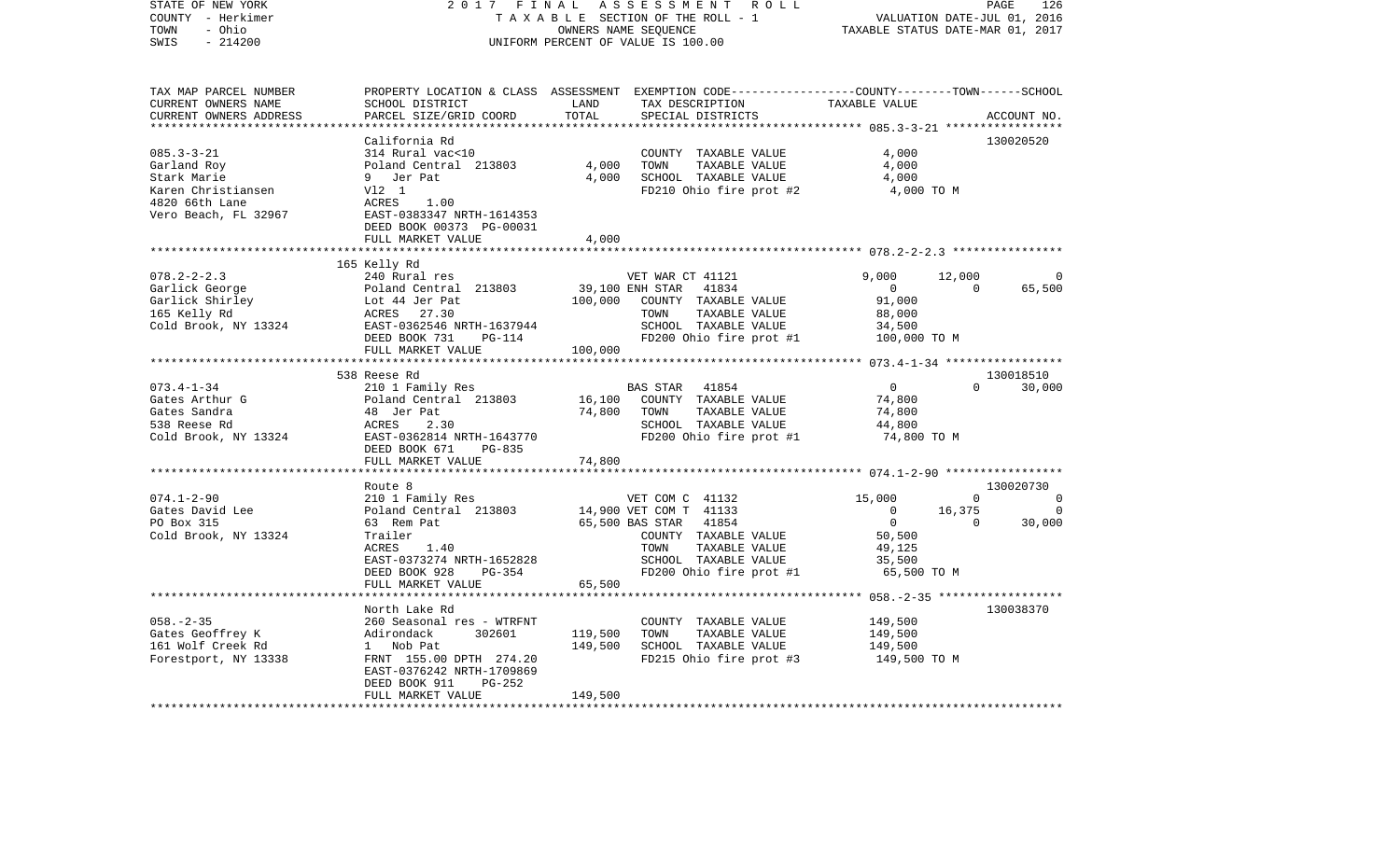| STATE OF NEW YORK<br>COUNTY - Herkimer<br>- Ohio<br>TOWN<br>$-214200$<br>SWIS |                                           | OWNERS NAME SEOUENCE | 2017 FINAL ASSESSMENT ROLL<br>T A X A B L E SECTION OF THE ROLL - 1<br>UNIFORM PERCENT OF VALUE IS 100.00          | VALUATION DATE-JUL 01, 2016<br>TAXABLE STATUS DATE-MAR 01, 2017 | 127<br>PAGE |
|-------------------------------------------------------------------------------|-------------------------------------------|----------------------|--------------------------------------------------------------------------------------------------------------------|-----------------------------------------------------------------|-------------|
| TAX MAP PARCEL NUMBER<br>CURRENT OWNERS NAME                                  | SCHOOL DISTRICT                           | LAND                 | PROPERTY LOCATION & CLASS ASSESSMENT EXEMPTION CODE---------------COUNTY-------TOWN------SCHOOL<br>TAX DESCRIPTION | TAXABLE VALUE                                                   |             |
| CURRENT OWNERS ADDRESS                                                        | PARCEL SIZE/GRID COORD                    | TOTAL                | SPECIAL DISTRICTS                                                                                                  |                                                                 | ACCOUNT NO. |
|                                                                               | Ed Smith Rd                               |                      |                                                                                                                    |                                                                 | 130022200   |
| $078.1 - 3 - 4$                                                               | 314 Rural vac<10                          |                      | COUNTY TAXABLE VALUE                                                                                               | 12,200                                                          |             |
| Gateway Properties of New York Poland Central 213803                          |                                           | 12,200               | TAXABLE VALUE<br>TOWN                                                                                              | 12,200                                                          |             |
| c/o Oscar Dorta                                                               | 45 Jer Pat                                | 12,200               | SCHOOL TAXABLE VALUE                                                                                               | 12,200                                                          |             |
| 583 Ilyssa Way                                                                | $P-Fr$ 14                                 |                      | FD217 Ohio fire prot #4                                                                                            | 12,200 TO M                                                     |             |
| Staten Island, NY 10312                                                       | FRNT 200.00 DPTH                          |                      |                                                                                                                    |                                                                 |             |
|                                                                               | 6.10<br>ACRES                             |                      |                                                                                                                    |                                                                 |             |
|                                                                               | EAST-0355276 NRTH-1640319                 |                      |                                                                                                                    |                                                                 |             |
|                                                                               | DEED BOOK 1358 PG-39<br>FULL MARKET VALUE | 12,200               |                                                                                                                    |                                                                 |             |
|                                                                               |                                           |                      |                                                                                                                    |                                                                 |             |
|                                                                               | Thorpe Vly                                |                      |                                                                                                                    |                                                                 | 130035490   |
| $079.2 - 1 - 9.1$                                                             | 260 Seasonal res                          |                      | COUNTY TAXABLE VALUE                                                                                               | 30,500                                                          |             |
| Gauthier Ricky N                                                              | Poland Central 213803                     | 9,800                | TAXABLE VALUE<br>TOWN                                                                                              | 30,500                                                          |             |
| Gauthier Irene S                                                              | 74 Jer Pat                                | 30,500               | SCHOOL TAXABLE VALUE                                                                                               | 30,500                                                          |             |
| 8959 N.Main St                                                                | Lot 100                                   |                      | FD217 Ohio fire prot #4                                                                                            | 30,500 TO M                                                     |             |
| Poland, NY 13431                                                              | Seas $21.4$<br>ACRES 10.80                |                      |                                                                                                                    |                                                                 |             |
|                                                                               | EAST-0388788 NRTH-1634726                 |                      |                                                                                                                    |                                                                 |             |
|                                                                               | DEED BOOK 1457 PG-193                     |                      |                                                                                                                    |                                                                 |             |
|                                                                               | FULL MARKET VALUE                         | 30,500               |                                                                                                                    |                                                                 |             |
|                                                                               |                                           |                      |                                                                                                                    |                                                                 |             |
|                                                                               | Bull Hill Rd                              |                      |                                                                                                                    |                                                                 | 130011760   |
| $085.3 - 2 - 39$                                                              | 210 1 Family Res                          |                      | COUNTY TAXABLE VALUE                                                                                               | 24,000                                                          |             |
| Gay Randall A                                                                 | Poland Central 213803                     | 8,500                | TAXABLE VALUE<br>TOWN                                                                                              | 24,000                                                          |             |
| Bunce Franklin<br>PO Box 146                                                  | 9 Jer Pat<br>$R1 \t1/4$                   | 24,000               | SCHOOL TAXABLE VALUE<br>FD210 Ohio fire prot #2                                                                    | 24,000                                                          |             |
| Middleville, NY 13406-0146                                                    | FRNT 85.00 DPTH 100.00                    |                      |                                                                                                                    | 24,000 TO M                                                     |             |
|                                                                               | ACRES<br>0.24                             |                      |                                                                                                                    |                                                                 |             |
|                                                                               | EAST-0379405 NRTH-1613817                 |                      |                                                                                                                    |                                                                 |             |
|                                                                               | DEED BOOK 679<br>$PG-647$                 |                      |                                                                                                                    |                                                                 |             |
|                                                                               | FULL MARKET VALUE                         | 24,000               |                                                                                                                    |                                                                 |             |
|                                                                               |                                           |                      |                                                                                                                    |                                                                 |             |
|                                                                               | 461 Bill Hamblin Rd                       |                      |                                                                                                                    |                                                                 | 130044040   |
| $085.2 - 2 - 34.1$<br>Gee Harry                                               | 260 Seasonal res<br>Poland Central 213803 | 43,500               | COUNTY TAXABLE VALUE<br>TOWN<br>TAXABLE VALUE                                                                      | 80,000<br>80,000                                                |             |
| Gee Lisa                                                                      | 40 Jer Pat                                | 80,000               | SCHOOL TAXABLE VALUE                                                                                               | 80,000                                                          |             |
| 10646 Hulser Rd                                                               | ACRES 34.00                               |                      | FD210 Ohio fire prot #2                                                                                            | 80,000 TO M                                                     |             |
| Deerfield, NY 13502                                                           | EAST-0391050 NRTH-1625472                 |                      |                                                                                                                    |                                                                 |             |
|                                                                               | DEED BOOK 1578<br>PG-623                  |                      |                                                                                                                    |                                                                 |             |
|                                                                               | FULL MARKET VALUE                         | 80,000               |                                                                                                                    |                                                                 |             |
|                                                                               |                                           |                      |                                                                                                                    |                                                                 |             |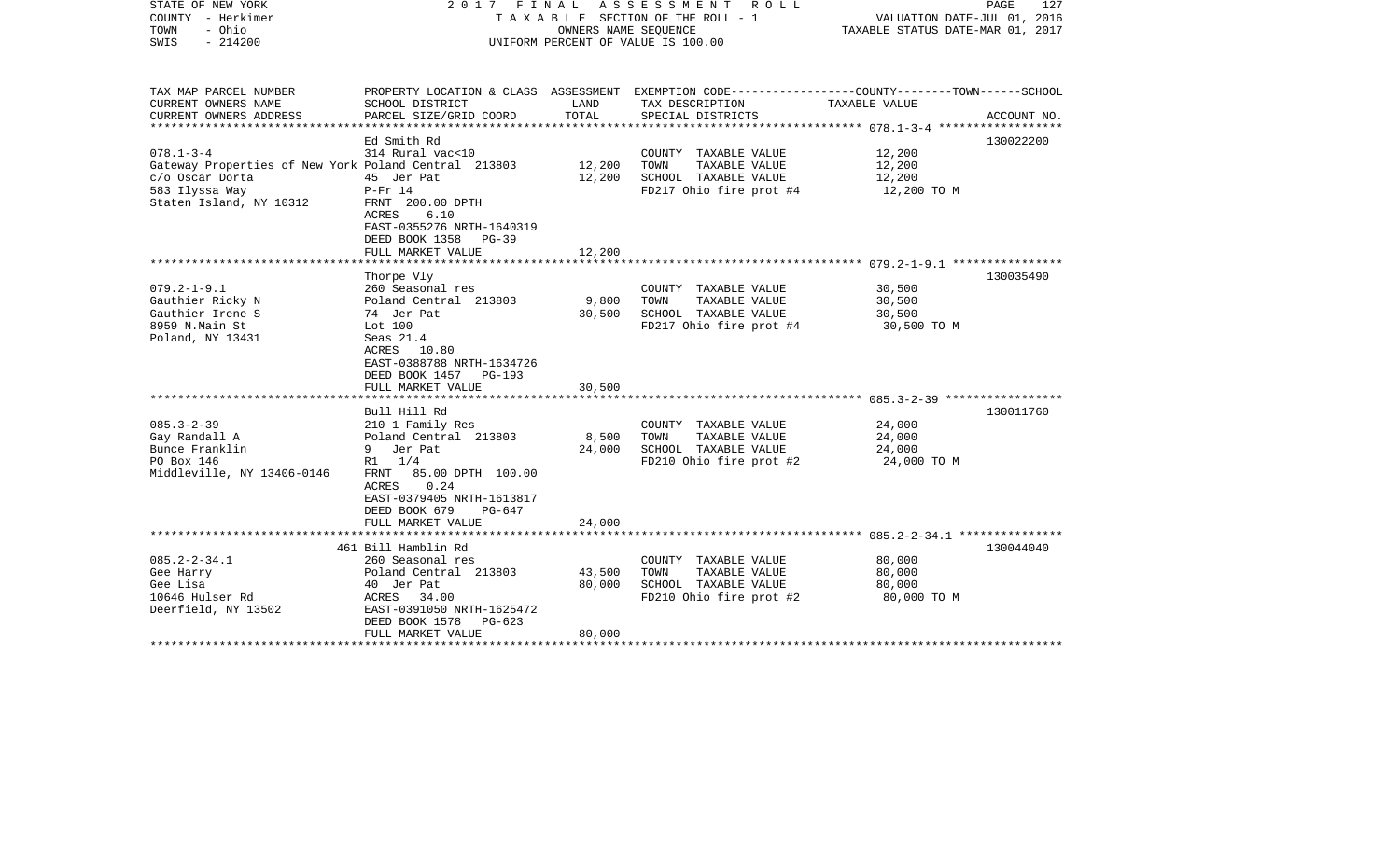| STATE OF NEW YORK<br>COUNTY - Herkimer<br>- Ohio<br>TOWN<br>SWIS<br>$-214200$                           | 2017<br>FINAL<br>TAXABLE SECTION OF THE ROLL - 1<br>UNIFORM PERCENT OF VALUE IS 100.00                                                                                                                                        | PAGE<br>128<br>VALUATION DATE-JUL 01, 2016<br>TAXABLE STATUS DATE-MAR 01, 2017 |                                                                                                                                         |                                               |             |
|---------------------------------------------------------------------------------------------------------|-------------------------------------------------------------------------------------------------------------------------------------------------------------------------------------------------------------------------------|--------------------------------------------------------------------------------|-----------------------------------------------------------------------------------------------------------------------------------------|-----------------------------------------------|-------------|
| TAX MAP PARCEL NUMBER<br>CURRENT OWNERS NAME<br>CURRENT OWNERS ADDRESS                                  | SCHOOL DISTRICT<br>PARCEL SIZE/GRID COORD                                                                                                                                                                                     | LAND<br>TOTAL                                                                  | PROPERTY LOCATION & CLASS ASSESSMENT EXEMPTION CODE---------------COUNTY-------TOWN------SCHOOL<br>TAX DESCRIPTION<br>SPECIAL DISTRICTS | TAXABLE VALUE<br>******** $064. -1 - 22$ **** | ACCOUNT NO. |
|                                                                                                         | Farr Rd                                                                                                                                                                                                                       |                                                                                |                                                                                                                                         |                                               | 130010110   |
| $064. - 1 - 22$<br>Geer Thomas Nelson<br>Gear Deborah Ann<br>363 Mowers Rd<br>Frankfort, NY 13340       | 260 Seasonal res<br>Adirondack<br>302601<br>15 Rem Pat<br>Seas 91 A<br>ACRES<br>91.00<br>EAST-0341848 NRTH-1673190<br>DEED BOOK 878<br>$PG-605$                                                                               | 78,700<br>88,000                                                               | COUNTY TAXABLE VALUE<br>TOWN<br>TAXABLE VALUE<br>SCHOOL TAXABLE VALUE<br>FD215 Ohio fire prot #3                                        | 88,000<br>88,000<br>88,000<br>88,000 TO M     |             |
|                                                                                                         | FULL MARKET VALUE                                                                                                                                                                                                             | 88,000                                                                         |                                                                                                                                         |                                               |             |
| $058. - 2 - 65$<br>Gehringer Melissa J<br>3410 Oneida St<br>Chadwicks, NY 1331902                       | 194 South Lake Clb. Rd<br>260 Seasonal res - WTRFNT<br>Adirondack<br>302601<br>South Lake<br>Seas 1A<br>FRNT 118.00 DPTH 308.20<br>ACRES<br>0.75<br>EAST-0385816 NRTH-1705373<br>DEED BOOK 1209<br>PG-70<br>FULL MARKET VALUE | 109,200<br>160,000<br>160,000                                                  | COUNTY TAXABLE VALUE<br>TOWN<br>TAXABLE VALUE<br>SCHOOL TAXABLE VALUE<br>FD215 Ohio fire prot #3                                        | 160,000<br>160,000<br>160,000<br>160,000 TO M | 130076740   |
|                                                                                                         |                                                                                                                                                                                                                               |                                                                                |                                                                                                                                         |                                               |             |
| $078.2 - 2 - 8.1$<br>Gensler Gregory T<br>Gensler Kaulleen J<br>812 Harold St<br>Ballston Spa, NY 12020 | Snyder Rd<br>260 Seasonal res<br>Poland Central 213803<br>44 Jer Pat<br>ACRES<br>23.40<br>EAST-0362601 NRTH-1635374<br>DEED BOOK 1110<br>PG-80<br>FULL MARKET VALUE                                                           | 30,000<br>85,200<br>85,200                                                     | COUNTY TAXABLE VALUE<br>TOWN<br>TAXABLE VALUE<br>SCHOOL TAXABLE VALUE<br>FD200 Ohio fire prot #1                                        | 85,200<br>85,200<br>85,200<br>85,200 TO M     | 130015630   |
|                                                                                                         | * * * * * * * * * * * * * * * * * * *                                                                                                                                                                                         |                                                                                |                                                                                                                                         | ********* 065. -1-28.2 ****************       |             |
| $065. -1 - 28.2$<br>Gentile Vincenzo<br>Gentile Grace<br>17 Kelly Rd<br>Carmel, NY 10512                | Farr Rd<br>322 Rural vac>10<br>302601<br>Adirondack<br>43.20<br>ACRES<br>EAST-0357470 NRTH-1682314<br>DEED BOOK 1560<br>PG-107<br>FULL MARKET VALUE                                                                           | 25,000<br>25,000<br>25,000                                                     | COUNTY TAXABLE VALUE<br>TOWN<br>TAXABLE VALUE<br>SCHOOL TAXABLE VALUE<br>FD215 Ohio fire prot #3                                        | 25,000<br>25,000<br>25,000<br>25,000 TO M     |             |
|                                                                                                         | ********************                                                                                                                                                                                                          |                                                                                |                                                                                                                                         |                                               |             |
| $073.3 - 3 - 25$<br>Gerardo Joseph<br>Gerardo Jenee<br>7 Jones Pl<br>Yorkville, NY 13495                | Rt 365<br>260 Seasonal res<br>Poland Central 213803<br>80 Rem Pat<br>FRNT 120.00 DPTH 252.00<br>ACRES<br>0.66<br>EAST-0355412 NRTH-1647457<br>DEED BOOK 797<br>PG-635<br>FULL MARKET VALUE                                    | 4,600<br>10,000<br>10,000                                                      | COUNTY TAXABLE VALUE<br>TOWN<br>TAXABLE VALUE<br>SCHOOL TAXABLE VALUE<br>FD200 Ohio fire prot #1                                        | 10,000<br>10,000<br>10,000<br>10,000 TO M     | 130000180   |
|                                                                                                         |                                                                                                                                                                                                                               | ***********                                                                    |                                                                                                                                         |                                               |             |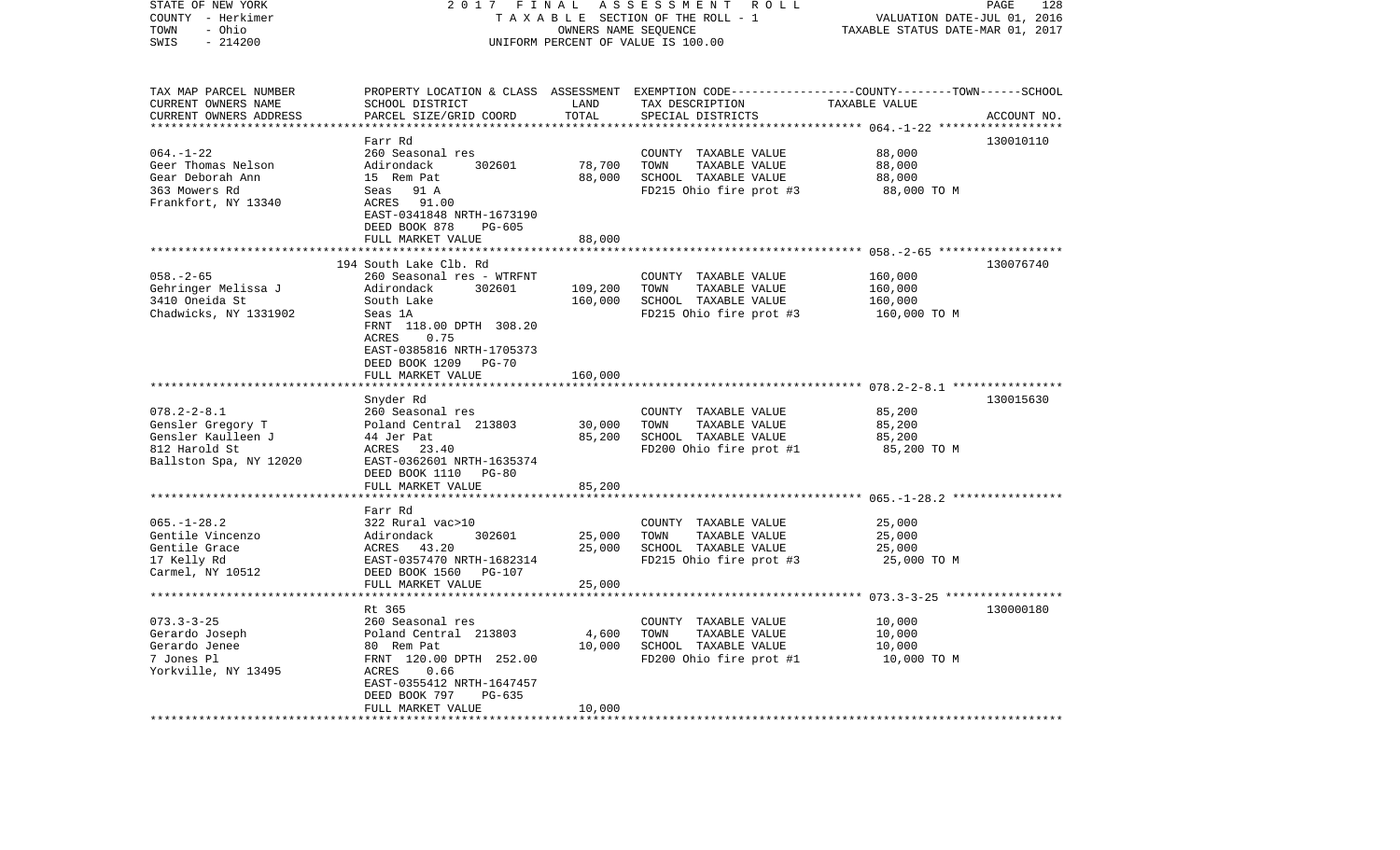| STATE OF NEW YORK                                 |                           |                      | 2017 FINAL ASSESSMENT ROLL         | PAGE                                                                                            | 129         |
|---------------------------------------------------|---------------------------|----------------------|------------------------------------|-------------------------------------------------------------------------------------------------|-------------|
| COUNTY - Herkimer                                 |                           |                      | TAXABLE SECTION OF THE ROLL - 1    | VALUATION DATE-JUL 01, 2016                                                                     |             |
| TOWN<br>- Ohio                                    |                           | OWNERS NAME SEQUENCE |                                    | TAXABLE STATUS DATE-MAR 01, 2017                                                                |             |
| SWIS<br>$-214200$                                 |                           |                      | UNIFORM PERCENT OF VALUE IS 100.00 |                                                                                                 |             |
|                                                   |                           |                      |                                    |                                                                                                 |             |
|                                                   |                           |                      |                                    |                                                                                                 |             |
| TAX MAP PARCEL NUMBER                             |                           |                      |                                    | PROPERTY LOCATION & CLASS ASSESSMENT EXEMPTION CODE---------------COUNTY-------TOWN------SCHOOL |             |
| CURRENT OWNERS NAME                               | SCHOOL DISTRICT           | LAND                 | TAX DESCRIPTION                    | TAXABLE VALUE                                                                                   |             |
| CURRENT OWNERS ADDRESS<br>*********************** | PARCEL SIZE/GRID COORD    | TOTAL                | SPECIAL DISTRICTS                  |                                                                                                 | ACCOUNT NO. |
|                                                   |                           |                      |                                    |                                                                                                 |             |
|                                                   | Farr Rd                   |                      |                                    |                                                                                                 | 130018810   |
| $065. - 2 - 30.1$                                 | 240 Rural res             |                      | TAXABLE VALUE<br>COUNTY            | 49,800                                                                                          |             |
| Gerst Dale E                                      | 305201<br>Remsen          | 36,300               | TOWN<br>TAXABLE VALUE              | 49,800                                                                                          |             |
| Shepard Patricia L                                | Lot 12 Rem Pat            | 49,800               | SCHOOL TAXABLE VALUE               | 49,800                                                                                          |             |
| 139 Penelope Rd                                   | R1 11A                    |                      | FD215 Ohio fire prot #3            | 49,800 TO M                                                                                     |             |
| Greene, NY 13778                                  | FRNT 462.00 DPTH          |                      |                                    |                                                                                                 |             |
|                                                   | ACRES<br>33.00            |                      |                                    |                                                                                                 |             |
|                                                   | EAST-0353926 NRTH-1681457 |                      |                                    |                                                                                                 |             |
|                                                   | DEED BOOK 1124 PG-10      |                      |                                    |                                                                                                 |             |
|                                                   | FULL MARKET VALUE         | 49,800               |                                    |                                                                                                 |             |
|                                                   |                           |                      |                                    |                                                                                                 |             |
|                                                   | Farr Rd                   |                      |                                    |                                                                                                 | 130032670   |
| $068. - 3 - 14$                                   | 314 Rural vac<10          |                      | COUNTY TAXABLE VALUE               | 1,000                                                                                           |             |
| Getman Janet                                      | 302601<br>Adirondack      | 1,000                | TOWN<br>TAXABLE VALUE              | 1,000                                                                                           |             |
| Getman James                                      | 16 Rem Pat                | 1,000                | SCHOOL TAXABLE VALUE               | 1,000                                                                                           |             |
| 178 Burt Rd                                       | $V12 \t1/2$               |                      | FD215 Ohio fire prot #3            | 1,000 TO M                                                                                      |             |
| Herkimer, NY 13350                                | FRNT 100.00 DPTH 200.00   |                      |                                    |                                                                                                 |             |
|                                                   | EAST-0339264 NRTH-1674367 |                      |                                    |                                                                                                 |             |
|                                                   | DEED BOOK 822<br>PG-483   |                      |                                    |                                                                                                 |             |
|                                                   | FULL MARKET VALUE         | 1,000                |                                    |                                                                                                 |             |
|                                                   |                           |                      |                                    |                                                                                                 |             |
|                                                   | Off the Cross Road        |                      |                                    |                                                                                                 | 130032640   |
| $068. -3 - 15$                                    | 260 Seasonal res          |                      | COUNTY TAXABLE VALUE               | 10,000                                                                                          |             |
| Getman Janet                                      | Adirondack<br>302601      | 1,900                | TAXABLE VALUE<br>TOWN              | 10,000                                                                                          |             |
| Getman James                                      | 16 Rem Pat                | 10,000               | SCHOOL TAXABLE VALUE               | 10,000                                                                                          |             |
| 178 Burt Rd                                       | Sens $1/2$                |                      | FD215 Ohio fire prot #3            | 10,000 TO M                                                                                     |             |
| Herkimer, NY 13350                                | FRNT 100.00 DPTH 200.00   |                      |                                    |                                                                                                 |             |
|                                                   | EAST-0339352 NRTH-1674369 |                      |                                    |                                                                                                 |             |
|                                                   | DEED BOOK 822<br>PG-483   |                      |                                    |                                                                                                 |             |
|                                                   | FULL MARKET VALUE         | 10,000               |                                    |                                                                                                 |             |
|                                                   | *****************         |                      |                                    |                                                                                                 |             |
|                                                   | Fisher Rd                 |                      |                                    |                                                                                                 |             |
|                                                   |                           |                      |                                    |                                                                                                 |             |
| $084.1 - 2 - 1.5$                                 | 910 Priv forest           |                      | COUNTY TAXABLE VALUE               | 35,700                                                                                          |             |
| Gifford Walter S                                  | Poland Central 213803     | 35,700               | TOWN<br>TAXABLE VALUE              | 35,700                                                                                          |             |
| 268 Sunset Lodge Rd                               | 12 Jer Pat                | 35,700               | SCHOOL TAXABLE VALUE               | 35,700                                                                                          |             |
| Cold Brook, NY 13324                              | FRNT 3575.00 DPTH         |                      | FD200 Ohio fire prot #1            | 35,700 TO M                                                                                     |             |
|                                                   | ACRES 50.00               |                      |                                    |                                                                                                 |             |
|                                                   | EAST-0356527 NRTH-1624205 |                      |                                    |                                                                                                 |             |
|                                                   | DEED BOOK 1346<br>PG-189  |                      |                                    |                                                                                                 |             |
|                                                   | FULL MARKET VALUE         | 35,700               |                                    |                                                                                                 |             |
|                                                   |                           |                      |                                    |                                                                                                 |             |
|                                                   | 118 Coleman Ln            |                      |                                    |                                                                                                 | 130060004   |
| $074.1 - 2 - 71$                                  | 210 1 Family Res          |                      | COUNTY TAXABLE VALUE               | 66,300                                                                                          |             |
| Gilmore Thomas                                    | Poland Central 213803     | 11,300               | TOWN<br>TAXABLE VALUE              | 66,300                                                                                          |             |
| 240 North Country Rd                              | Lot 75                    | 66,300               | SCHOOL TAXABLE VALUE               | 66,300                                                                                          |             |
| Miller Place, NY 11764                            | Rem Pat                   |                      | FD200 Ohio fire prot #1            | 66,300 TO M                                                                                     |             |
|                                                   | FRNT 50.00 DPTH 286.00    |                      |                                    |                                                                                                 |             |
|                                                   | 0.64<br>ACRES             |                      |                                    |                                                                                                 |             |
|                                                   | EAST-0371991 NRTH-1651787 |                      |                                    |                                                                                                 |             |
|                                                   | DEED BOOK 2017 PG-2093    |                      |                                    |                                                                                                 |             |
|                                                   | FULL MARKET VALUE         | 66,300               |                                    |                                                                                                 |             |
|                                                   |                           |                      |                                    |                                                                                                 |             |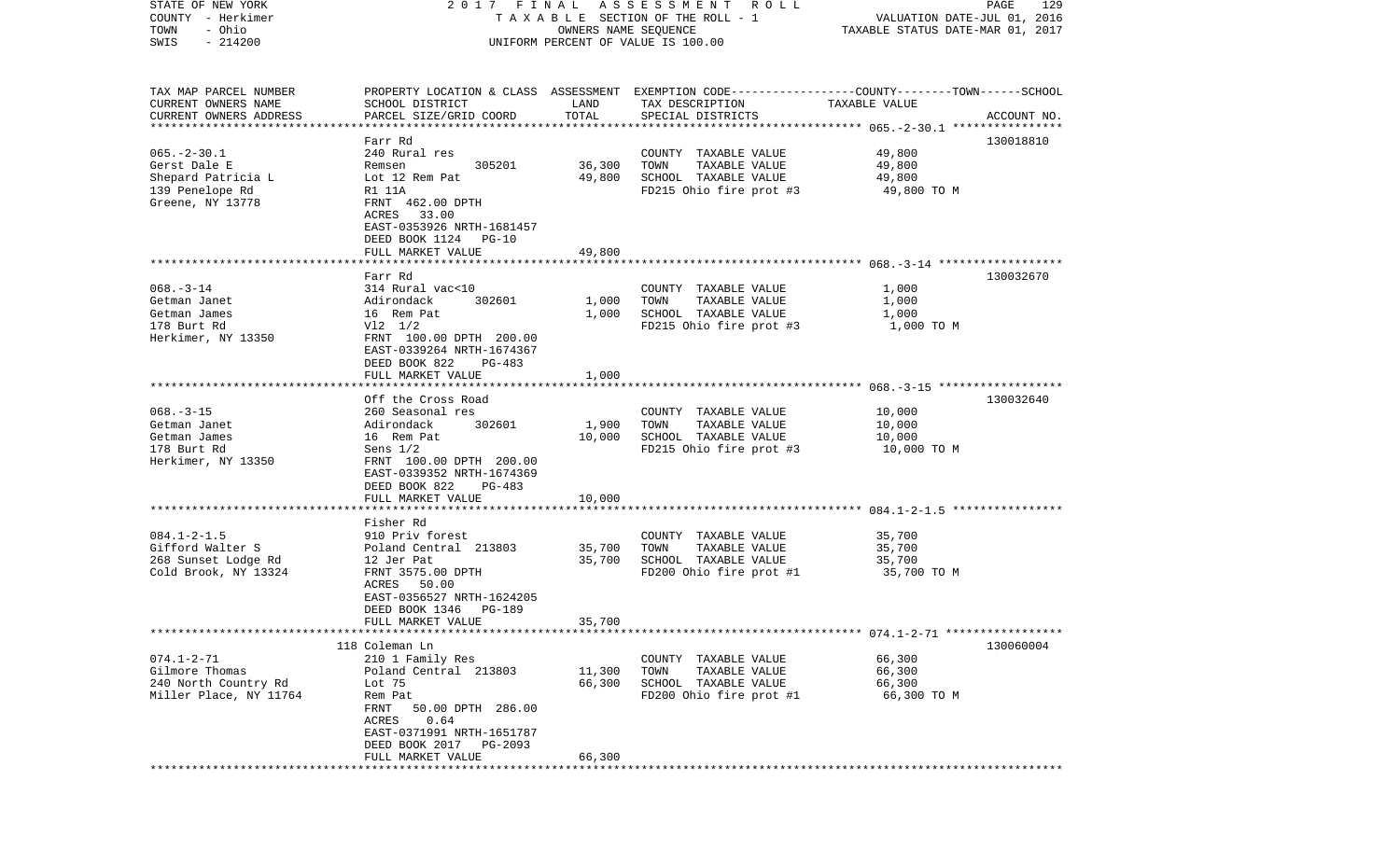| STATE OF NEW YORK                                   | 2017 FINAL                                          |                      | A S S E S S M E N T<br><b>ROLL</b>                                                              |                                  | PAGE<br>130        |
|-----------------------------------------------------|-----------------------------------------------------|----------------------|-------------------------------------------------------------------------------------------------|----------------------------------|--------------------|
| COUNTY - Herkimer                                   |                                                     |                      | TAXABLE SECTION OF THE ROLL - 1                                                                 | VALUATION DATE-JUL 01, 2016      |                    |
| - Ohio<br>TOWN                                      |                                                     | OWNERS NAME SEQUENCE |                                                                                                 | TAXABLE STATUS DATE-MAR 01, 2017 |                    |
| $-214200$<br>SWIS                                   |                                                     |                      | UNIFORM PERCENT OF VALUE IS 100.00                                                              |                                  |                    |
|                                                     |                                                     |                      |                                                                                                 |                                  |                    |
|                                                     |                                                     |                      |                                                                                                 |                                  |                    |
| TAX MAP PARCEL NUMBER                               |                                                     |                      | PROPERTY LOCATION & CLASS ASSESSMENT EXEMPTION CODE---------------COUNTY-------TOWN------SCHOOL |                                  |                    |
| CURRENT OWNERS NAME                                 | SCHOOL DISTRICT                                     | LAND                 | TAX DESCRIPTION                                                                                 | TAXABLE VALUE                    |                    |
| CURRENT OWNERS ADDRESS<br>************************* | PARCEL SIZE/GRID COORD                              | TOTAL                | SPECIAL DISTRICTS                                                                               |                                  | ACCOUNT NO.        |
|                                                     | Coleman Ln                                          |                      |                                                                                                 |                                  | 130017610          |
| $074.1 - 2 - 72$                                    | 312 Vac w/imprv                                     |                      | COUNTY TAXABLE VALUE                                                                            | 13,300                           |                    |
| Gilmore Thomas                                      | Poland Central 213803                               | 2,300                | TOWN<br>TAXABLE VALUE                                                                           | 13,300                           |                    |
| 240 North Country Rd                                | 75 Rem Pat                                          | 13,300               | SCHOOL TAXABLE VALUE                                                                            | 13,300                           |                    |
| Miller Place, NY 11764                              | FRNT 100.00 DPTH 150.00                             |                      | FD200 Ohio fire prot #1                                                                         | 13,300 TO M                      |                    |
|                                                     | ACRES<br>0.34                                       |                      |                                                                                                 |                                  |                    |
|                                                     | EAST-0372084 NRTH-1651729                           |                      |                                                                                                 |                                  |                    |
|                                                     | DEED BOOK 2017<br>PG-2093                           |                      |                                                                                                 |                                  |                    |
|                                                     | FULL MARKET VALUE                                   | 13,300               |                                                                                                 |                                  |                    |
|                                                     |                                                     |                      |                                                                                                 |                                  |                    |
|                                                     | 3650 Rt 8                                           |                      |                                                                                                 |                                  | 130014460          |
| $074.1 - 2 - 74.1$                                  | 260 Seasonal res                                    |                      | COUNTY TAXABLE VALUE                                                                            | 49,000                           |                    |
| Gilmore Thomas                                      | Poland Central 213803                               | 8,200                | TOWN<br>TAXABLE VALUE                                                                           | 49,000                           |                    |
| 240 North Country Rd                                | 75 Rem Pat                                          | 49,000               | SCHOOL TAXABLE VALUE                                                                            | 49,000                           |                    |
| Miller Place, NY 11764                              | Rem Pat                                             |                      | FD200 Ohio fire prot #1                                                                         | 49,000 TO M                      |                    |
|                                                     | ACRES<br>2.20                                       |                      |                                                                                                 |                                  |                    |
|                                                     | EAST-0372380 NRTH-1651848                           |                      |                                                                                                 |                                  |                    |
|                                                     | DEED BOOK 2017<br>PG-1028                           |                      |                                                                                                 |                                  |                    |
|                                                     | FULL MARKET VALUE                                   | 49,000               |                                                                                                 |                                  |                    |
|                                                     |                                                     |                      |                                                                                                 |                                  |                    |
| $079.1 - 1 - 30$                                    | Unclemier Rd<br>910 Priv forest                     |                      |                                                                                                 |                                  | 130042180          |
| Ginster John                                        |                                                     |                      | COUNTY TAXABLE VALUE<br>TOWN                                                                    | 31,800                           |                    |
|                                                     | Poland Central 213803                               | 31,800               | TAXABLE VALUE<br>SCHOOL TAXABLE VALUE                                                           | 31,800                           |                    |
| 739 Ravine Dr<br>Utica, NY 13502                    | 51 Jer Pat<br>Little York Rd                        | 31,800               | FD217 Ohio fire prot #4                                                                         | 31,800<br>31,800 TO M            |                    |
|                                                     | ACRES<br>50.00                                      |                      |                                                                                                 |                                  |                    |
|                                                     | EAST-0380883 NRTH-1636331                           |                      |                                                                                                 |                                  |                    |
|                                                     | DEED BOOK 1261<br>PG-973                            |                      |                                                                                                 |                                  |                    |
|                                                     | FULL MARKET VALUE                                   | 31,800               |                                                                                                 |                                  |                    |
|                                                     | ***********************                             |                      |                                                                                                 |                                  |                    |
|                                                     | 451 Ohio Pardeeville Rd                             |                      |                                                                                                 |                                  | 155430.1           |
| $078.2 - 2 - 2.1$                                   | 240 Rural res                                       |                      | BAS STAR<br>41854                                                                               | $\overline{0}$                   | $\Omega$<br>30,000 |
| Gipe Jeffrey                                        | Poland Central 213803                               | 43,500               | COUNTY TAXABLE VALUE                                                                            | 105,800                          |                    |
| Gipe Kimberly                                       | Lot 44 Jer Pat                                      | 105,800              | TOWN<br>TAXABLE VALUE                                                                           | 105,800                          |                    |
| 451 Pardeeville Ohio Rd                             | FRNT 629.00 DPTH                                    |                      | SCHOOL TAXABLE VALUE                                                                            | 75,800                           |                    |
| Cold Brook, NY 13324                                | 34.00<br>ACRES                                      |                      | FD200 Ohio fire prot #1                                                                         | 105,800 TO M                     |                    |
|                                                     | EAST-0361483 NRTH-1636935                           |                      |                                                                                                 |                                  |                    |
|                                                     | DEED BOOK 1256<br>PG-812                            |                      |                                                                                                 |                                  |                    |
|                                                     | FULL MARKET VALUE                                   | 105,800              |                                                                                                 |                                  |                    |
|                                                     |                                                     |                      |                                                                                                 |                                  |                    |
|                                                     | Harvey Bridge Rd                                    |                      |                                                                                                 |                                  | 130041820          |
| $073.4 - 1 - 23$                                    | 260 Seasonal res                                    |                      | COUNTY TAXABLE VALUE                                                                            | 36,900                           |                    |
| Glidden Terry S                                     | Poland Central 213803                               | 12,900               | TOWN<br>TAXABLE VALUE                                                                           | 36,900                           |                    |
| 12 Poolside Dr                                      | 48 Jer Pat                                          | 36,900               | SCHOOL TAXABLE VALUE                                                                            | 36,900                           |                    |
| Rochester, NY 14625-2625                            | FRNT 252.00 DPTH 220.00                             |                      | FD200 Ohio fire prot #1                                                                         | 36,900 TO M                      |                    |
|                                                     | ACRES<br>1.03                                       |                      |                                                                                                 |                                  |                    |
|                                                     | EAST-0362438 NRTH-1644658                           |                      |                                                                                                 |                                  |                    |
|                                                     | DEED BOOK 825<br><b>PG-221</b><br>FULL MARKET VALUE | 36,900               |                                                                                                 |                                  |                    |
| *************                                       |                                                     |                      |                                                                                                 |                                  |                    |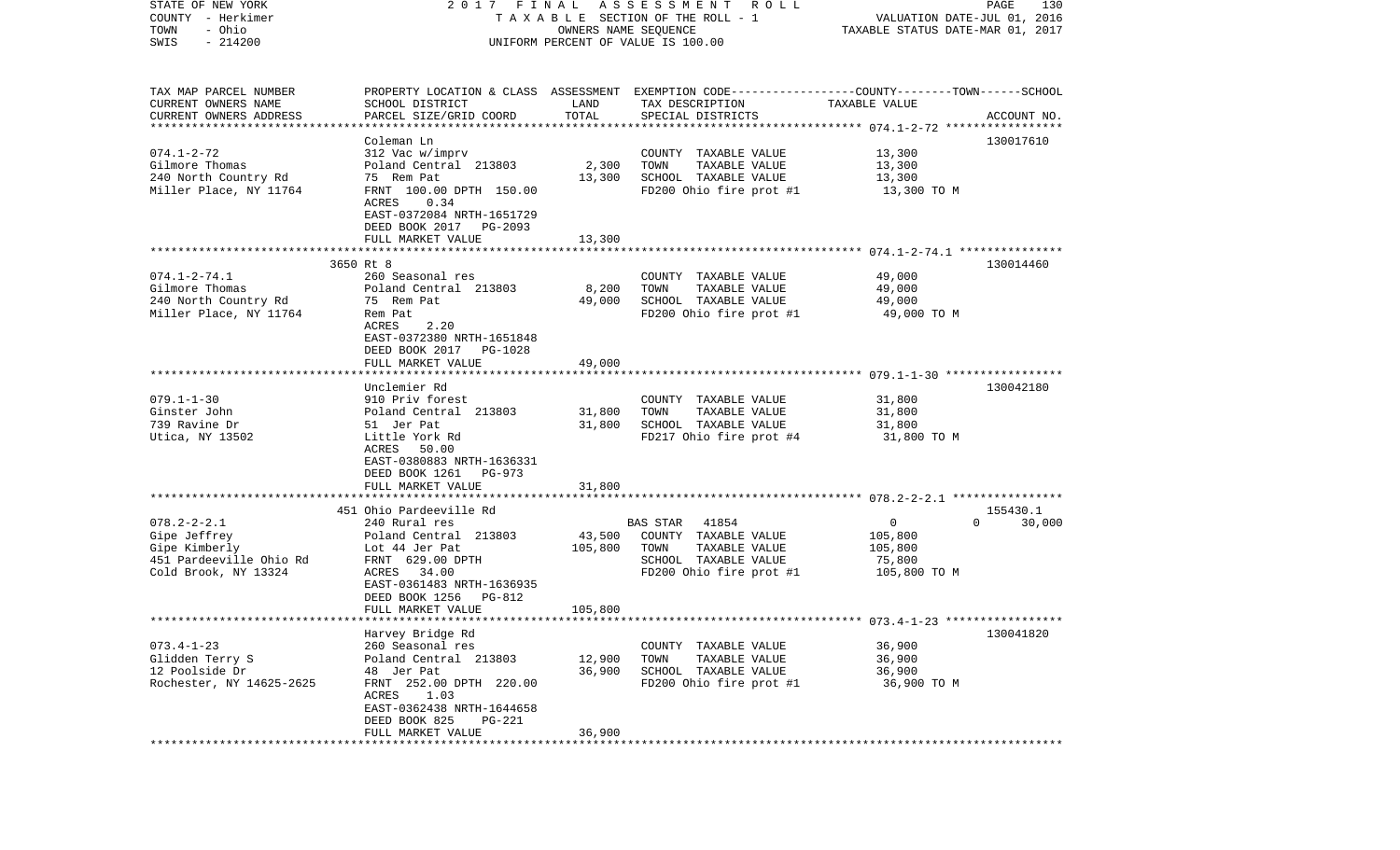| STATE OF NEW YORK<br>COUNTY - Herkimer<br>- Ohio<br>TOWN<br>$-214200$<br>SWIS         | 2017 FINAL<br>TAXABLE SECTION OF THE ROLL - 1<br>UNIFORM PERCENT OF VALUE IS 100.00                                                                                     | PAGE<br>131<br>VALUATION DATE-JUL 01, 2016<br>TAXABLE STATUS DATE-MAR 01, 2017 |                                                                                                                                         |                                                             |                                 |
|---------------------------------------------------------------------------------------|-------------------------------------------------------------------------------------------------------------------------------------------------------------------------|--------------------------------------------------------------------------------|-----------------------------------------------------------------------------------------------------------------------------------------|-------------------------------------------------------------|---------------------------------|
| TAX MAP PARCEL NUMBER<br>CURRENT OWNERS NAME<br>CURRENT OWNERS ADDRESS                | SCHOOL DISTRICT<br>PARCEL SIZE/GRID COORD                                                                                                                               | LAND<br>TOTAL                                                                  | PROPERTY LOCATION & CLASS ASSESSMENT EXEMPTION CODE---------------COUNTY-------TOWN------SCHOOL<br>TAX DESCRIPTION<br>SPECIAL DISTRICTS | TAXABLE VALUE                                               | ACCOUNT NO.                     |
|                                                                                       |                                                                                                                                                                         | ********                                                                       |                                                                                                                                         | *********** 078.4-1-8.11 ***************                    |                                 |
|                                                                                       | Route 8                                                                                                                                                                 |                                                                                |                                                                                                                                         |                                                             | 130044433                       |
| $078.4 - 1 - 8.11$<br>Goff John<br>2063 State Rt 8<br>Ohio, NY 13324                  | 322 Rural vac>10<br>Poland Central 213803<br>12 Jer Pat<br>V12 12.08A<br>ACRES 12.10 BANK 010<br>EAST-0362791 NRTH-1626324<br>DEED BOOK 1442 PG-298                     | 20,200<br>20,200                                                               | COUNTY TAXABLE VALUE<br>TOWN<br>TAXABLE VALUE<br>SCHOOL TAXABLE VALUE<br>FD200 Ohio fire prot #1                                        | 20,200<br>20,200<br>20,200<br>20,200 TO M                   |                                 |
|                                                                                       | FULL MARKET VALUE                                                                                                                                                       | 20,200                                                                         |                                                                                                                                         |                                                             |                                 |
|                                                                                       |                                                                                                                                                                         |                                                                                |                                                                                                                                         |                                                             |                                 |
| $078.4 - 1 - 8.8$<br>Goff John<br>2063 State Rt 8<br>Ohio, NY 13324                   | Rt8 & Fisher Rd<br>240 Rural res<br>Poland Central 213803<br>12 Jer Pat<br>Double Trailer & Garage<br>ACRES 12.10<br>EAST-0362761 NRTH-1626082<br>DEED BOOK 1442 PG-298 | 30,600<br>85,500                                                               | <b>BAS STAR</b><br>41854<br>COUNTY TAXABLE VALUE<br>TOWN<br>TAXABLE VALUE<br>SCHOOL TAXABLE VALUE<br>FD200 Ohio fire prot #1            | $\overline{0}$<br>85,500<br>85,500<br>55,500<br>85,500 TO M | 130044432<br>$\Omega$<br>30,000 |
|                                                                                       | FULL MARKET VALUE                                                                                                                                                       | 85,500                                                                         |                                                                                                                                         |                                                             |                                 |
|                                                                                       |                                                                                                                                                                         |                                                                                |                                                                                                                                         |                                                             |                                 |
|                                                                                       | 438 Busseyville                                                                                                                                                         |                                                                                |                                                                                                                                         |                                                             | 130038340                       |
| $069. -3 - 30$                                                                        | 260 Seasonal res                                                                                                                                                        |                                                                                | COUNTY TAXABLE VALUE                                                                                                                    | 33,600                                                      |                                 |
| Goggin Allen & Barbara                                                                | Poland Central 213803                                                                                                                                                   | 5,500                                                                          | TOWN<br>TAXABLE VALUE                                                                                                                   | 33,600                                                      |                                 |
| Route 8<br>Cold Brook, NY 13324                                                       | 54 Rem Pat<br>ACRES<br>3.80<br>EAST-0366516 NRTH-1660727<br>DEED BOOK 896<br>PG-190                                                                                     | 33,600                                                                         | SCHOOL TAXABLE VALUE<br>FD217 Ohio fire prot #4                                                                                         | 33,600<br>33,600 TO M                                       |                                 |
|                                                                                       | FULL MARKET VALUE                                                                                                                                                       | 33,600                                                                         |                                                                                                                                         |                                                             |                                 |
|                                                                                       | *************************                                                                                                                                               |                                                                                |                                                                                                                                         |                                                             |                                 |
|                                                                                       | 255 Unclemier Rd                                                                                                                                                        |                                                                                |                                                                                                                                         |                                                             |                                 |
| $079.1 - 1 - 35$                                                                      | 210 1 Family Res                                                                                                                                                        |                                                                                | COUNTY TAXABLE VALUE                                                                                                                    | 27,000                                                      |                                 |
| Goggin Dennis                                                                         | Poland Central 213803                                                                                                                                                   | 20,400                                                                         | TOWN<br>TAXABLE VALUE                                                                                                                   | 27,000                                                      |                                 |
| 833 Old State Rd<br>Poland, NY 13431                                                  | Lot 50 Jer Pat<br>ACRES<br>9.70<br>EAST-0376907 NRTH-1635650<br>DEED BOOK 1448 PG-816                                                                                   | 27,000                                                                         | SCHOOL TAXABLE VALUE<br>FD200 Ohio fire prot #1                                                                                         | 27,000<br>27,000 TO M                                       |                                 |
|                                                                                       | FULL MARKET VALUE                                                                                                                                                       | 27,000                                                                         |                                                                                                                                         |                                                             |                                 |
|                                                                                       |                                                                                                                                                                         |                                                                                |                                                                                                                                         |                                                             |                                 |
|                                                                                       | 114 Bull Hill Rd                                                                                                                                                        |                                                                                |                                                                                                                                         |                                                             | 130014550                       |
| $085.3 - 2 - 58$<br>Gokey Jason<br>Gokey Andrea<br>114 Bull Hill Rd<br>Ohio, NY 13324 | 210 1 Family Res<br>Poland Central 213803<br>10 Jer Pat<br>FRNT 112.00 DPTH 281.00<br>ACRES<br>0.61<br>EAST-0373367 NRTH-1614721<br>DEED BOOK 1430<br>PG-987            | 11,200<br>58,300                                                               | 41854<br>BAS STAR<br>COUNTY TAXABLE VALUE<br>TOWN<br>TAXABLE VALUE<br>SCHOOL TAXABLE VALUE<br>FD200 Ohio fire prot #1                   | $\mathbf{0}$<br>58,300<br>58,300<br>28,300<br>58,300 TO M   | 30,000<br>$\mathbf{0}$          |
|                                                                                       | FULL MARKET VALUE                                                                                                                                                       | 58,300                                                                         |                                                                                                                                         |                                                             |                                 |
|                                                                                       |                                                                                                                                                                         |                                                                                |                                                                                                                                         |                                                             |                                 |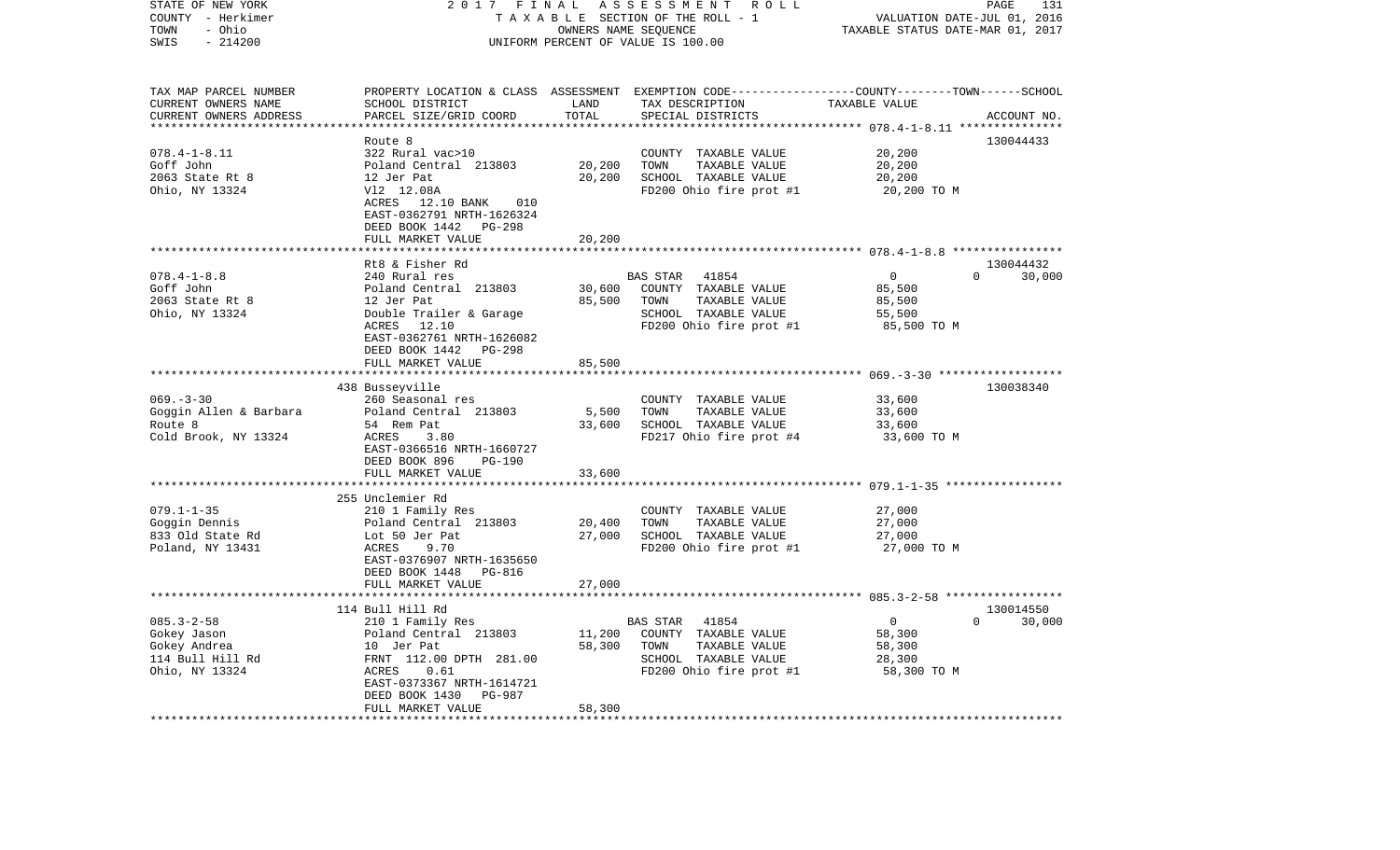| STATE OF NEW YORK       | 2017 FINAL                                            |                      | ASSESSMENT ROLL                                                                                  |                                  | PAGE<br>132 |
|-------------------------|-------------------------------------------------------|----------------------|--------------------------------------------------------------------------------------------------|----------------------------------|-------------|
| COUNTY - Herkimer       |                                                       |                      | TAXABLE SECTION OF THE ROLL - 1                                                                  | VALUATION DATE-JUL 01, 2016      |             |
| - Ohio<br>TOWN          |                                                       | OWNERS NAME SEQUENCE |                                                                                                  | TAXABLE STATUS DATE-MAR 01, 2017 |             |
| $-214200$<br>SWIS       |                                                       |                      | UNIFORM PERCENT OF VALUE IS 100.00                                                               |                                  |             |
|                         |                                                       |                      |                                                                                                  |                                  |             |
| TAX MAP PARCEL NUMBER   |                                                       |                      | PROPERTY LOCATION & CLASS ASSESSMENT EXEMPTION CODE----------------COUNTY-------TOWN------SCHOOL |                                  |             |
| CURRENT OWNERS NAME     | SCHOOL DISTRICT                                       | LAND                 | TAX DESCRIPTION                                                                                  | TAXABLE VALUE                    |             |
| CURRENT OWNERS ADDRESS  | PARCEL SIZE/GRID COORD                                | TOTAL                | SPECIAL DISTRICTS                                                                                |                                  | ACCOUNT NO. |
| *********************** |                                                       |                      |                                                                                                  |                                  |             |
|                         | California Rd                                         |                      |                                                                                                  |                                  | 130040560   |
| $085.3 - 3 - 24$        | 314 Rural vac<10                                      |                      | COUNTY TAXABLE VALUE                                                                             | 1,000                            |             |
| Gollegly Frank          | Poland Central 213803                                 | 1,000                | TOWN<br>TAXABLE VALUE                                                                            | 1,000                            |             |
| Saunders Bradley        | 9 Jer Pat                                             | 1,000                | SCHOOL TAXABLE VALUE                                                                             | 1,000                            |             |
| 136 Rockwell Dr         | V1 2 1                                                |                      | FD210 Ohio fire prot #2                                                                          | 1,000 TO M                       |             |
| Ilion, NY 13357         | ACRES<br>1.00                                         |                      |                                                                                                  |                                  |             |
|                         | EAST-0385747 NRTH-1614717<br>DEED BOOK 1612<br>PG-726 |                      |                                                                                                  |                                  |             |
|                         | FULL MARKET VALUE                                     | 1,000                |                                                                                                  |                                  |             |
|                         |                                                       |                      |                                                                                                  |                                  |             |
|                         | 286 California Rd                                     |                      |                                                                                                  |                                  | 130015240   |
| $085.3 - 3 - 28$        | 260 Seasonal res                                      |                      | COUNTY TAXABLE VALUE                                                                             | 15,000                           |             |
| Gollegly Frank          | Poland Central 213803                                 | 6,000                | TOWN<br>TAXABLE VALUE                                                                            | 15,000                           |             |
| Sanders Bradley         | 9 Jer Pat                                             | 15,000               | SCHOOL TAXABLE VALUE                                                                             | 15,000                           |             |
| 800 McKennan Rd         | FRNT 214.50 DPTH 214.50                               |                      | FD210 Ohio fire prot #2                                                                          | 15,000 TO M                      |             |
| Herkimer, NY 13350      | ACRES<br>1.00                                         |                      |                                                                                                  |                                  |             |
|                         | EAST-0385844 NRTH-1614928                             |                      |                                                                                                  |                                  |             |
|                         | DEED BOOK 1285<br>PG-924                              |                      |                                                                                                  |                                  |             |
|                         | FULL MARKET VALUE                                     | 15,000               |                                                                                                  |                                  |             |
|                         |                                                       |                      |                                                                                                  |                                  |             |
|                         | 175 Dead Lk                                           |                      |                                                                                                  |                                  | 130036210   |
| $064.11 - 1 - 26$       | 260 Seasonal res - WTRFNT                             |                      | COUNTY TAXABLE VALUE                                                                             | 130,000                          |             |
| Gonyea Grant L Sr.      | Adirondack<br>302601                                  | 28,200               | TOWN<br>TAXABLE VALUE                                                                            | 130,000                          |             |
| 15 N 4th Ave            | 54 Woodhull                                           | 130,000              | SCHOOL TAXABLE VALUE                                                                             | 130,000                          |             |
| Ilion, NY 13357         | Lot 13 14 Dend                                        |                      | FD215 Ohio fire prot #3                                                                          | 130,000 TO M                     |             |
|                         | FRNT 75.00 DPTH 150.00                                |                      |                                                                                                  |                                  |             |
|                         | EAST-0340649 NRTH-1681633                             |                      |                                                                                                  |                                  |             |
|                         | DEED BOOK 1604 PG-961                                 |                      |                                                                                                  |                                  |             |
|                         | FULL MARKET VALUE                                     | 130,000              |                                                                                                  |                                  |             |
|                         | ******************                                    |                      |                                                                                                  |                                  |             |
|                         | Dead Lk                                               |                      |                                                                                                  |                                  | 130036270   |
| $064.11 - 1 - 42$       | 314 Rural vac<10                                      |                      | COUNTY TAXABLE VALUE                                                                             | 8,600                            |             |
| Gonyea Grant L Sr.      | 302601<br>Adirondack                                  | 8,600                | TOWN<br>TAXABLE VALUE                                                                            | 8,600                            |             |
| 15 N 4th Ave            | 54 Woodhull                                           | 8,600                | SCHOOL TAXABLE VALUE                                                                             | 8,600                            |             |
| Ilion, NY 13357         | Dead Lake                                             |                      | FD215 Ohio fire prot #3                                                                          | 8,600 TO M                       |             |
|                         | FRNT 100.00 DPTH 164.50                               |                      |                                                                                                  |                                  |             |
|                         | EAST-0340775 NRTH-1681552                             |                      |                                                                                                  |                                  |             |
|                         | DEED BOOK 1604<br>PG-961                              |                      |                                                                                                  |                                  |             |
|                         | FULL MARKET VALUE                                     | 8,600                |                                                                                                  |                                  |             |
|                         |                                                       |                      |                                                                                                  |                                  |             |
|                         | Dead Lk                                               |                      |                                                                                                  |                                  | 130036240   |
| $064.11 - 1 - 44$       |                                                       |                      | COUNTY TAXABLE VALUE                                                                             | 22,200                           |             |
| Gonyea Grant L Sr.      | 312 Vac w/imprv<br>Adirondack<br>302601               | 7,200                | TOWN<br>TAXABLE VALUE                                                                            | 22,200                           |             |
|                         |                                                       |                      |                                                                                                  |                                  |             |
| 15 N 4th Ave            | 54 Woodhull<br>Cont Of Lot 12                         | 22,200               | SCHOOL TAXABLE VALUE                                                                             | 22,200                           |             |
| Ilion, NY 13357         | FRNT 125.00 DPTH 100.00                               |                      | FD215 Ohio fire prot #3                                                                          | 22,200 TO M                      |             |
|                         | EAST-0340707 NRTH-1681534                             |                      |                                                                                                  |                                  |             |
|                         | DEED BOOK 1604<br>PG-961                              |                      |                                                                                                  |                                  |             |
|                         | FULL MARKET VALUE                                     | 22,200               |                                                                                                  |                                  |             |
|                         |                                                       |                      |                                                                                                  |                                  |             |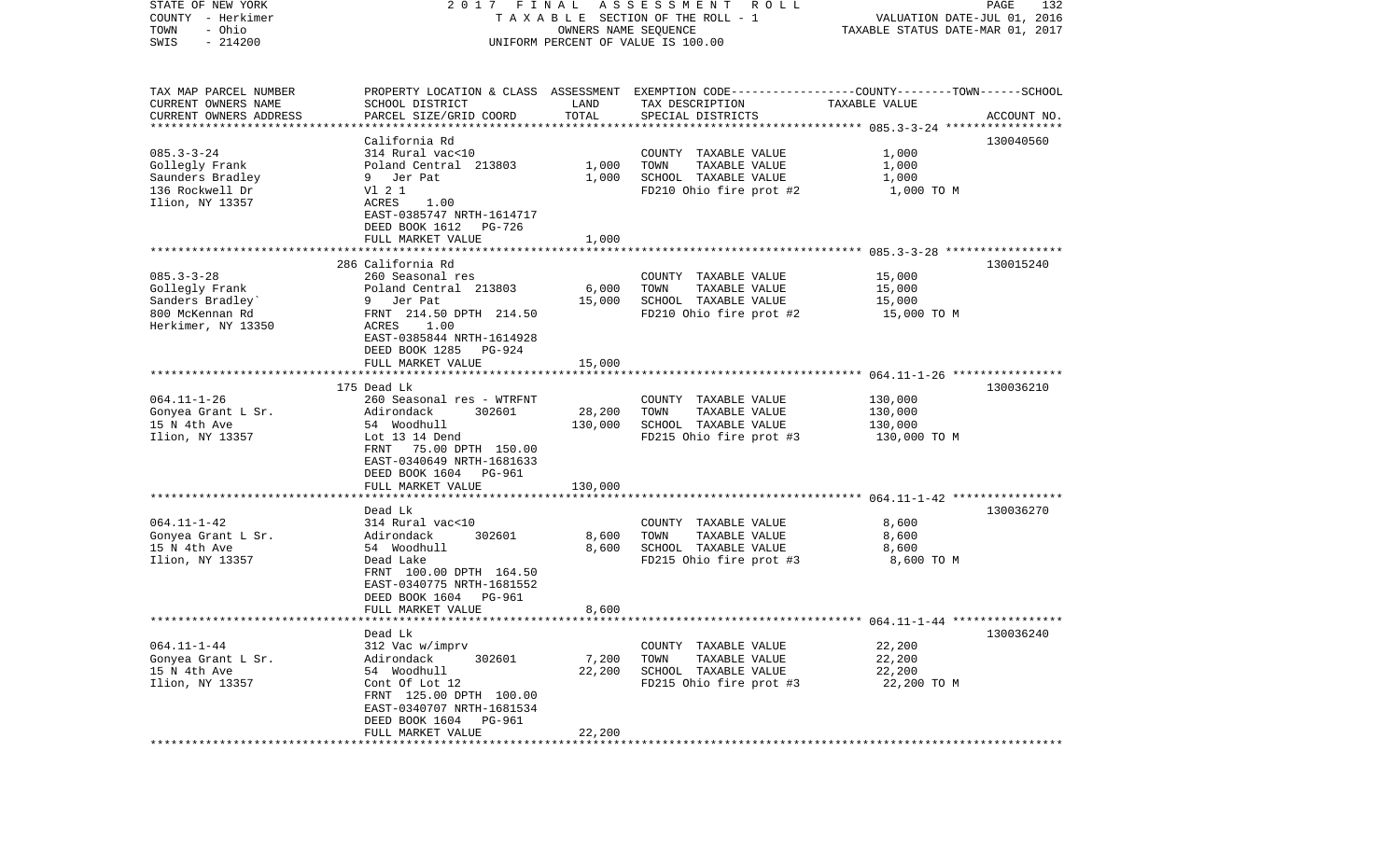| STATE OF NEW YORK | 2017 FINAL ASSESSMENT ROLL         | 133<br>PAGE                      |
|-------------------|------------------------------------|----------------------------------|
| COUNTY - Herkimer | TAXABLE SECTION OF THE ROLL - 1    | VALUATION DATE-JUL 01, 2016      |
| TOWN<br>- Ohio    | OWNERS NAME SEOUENCE               | TAXABLE STATUS DATE-MAR 01, 2017 |
| - 214200<br>SWIS  | UNIFORM PERCENT OF VALUE IS 100.00 |                                  |

| TAX MAP PARCEL NUMBER                |                                              |                |                                            | PROPERTY LOCATION & CLASS ASSESSMENT EXEMPTION CODE---------------COUNTY-------TOWN-----SCHOOL |                |
|--------------------------------------|----------------------------------------------|----------------|--------------------------------------------|------------------------------------------------------------------------------------------------|----------------|
| CURRENT OWNERS NAME                  | SCHOOL DISTRICT                              | LAND           | TAX DESCRIPTION                            | TAXABLE VALUE                                                                                  |                |
| CURRENT OWNERS ADDRESS               | PARCEL SIZE/GRID COORD                       | TOTAL          | SPECIAL DISTRICTS                          |                                                                                                | ACCOUNT NO.    |
|                                      |                                              |                |                                            | ****************** 073.4-1-12 ******************                                               |                |
|                                      | 270 Harvey Bridge Rd                         |                |                                            |                                                                                                | 130042630      |
| $073.4 - 1 - 12$                     | 270 Mfg housing                              |                | VET COM C 41132                            | 6,575<br>$\overline{0}$                                                                        | $\mathbf 0$    |
|                                      |                                              |                |                                            |                                                                                                | $\overline{0}$ |
| Goyette Donald E                     | Poland Central 213803 12,500 VET COM T 41133 |                |                                            | $\overline{0}$<br>6,575<br>$\overline{0}$                                                      |                |
| 270 Harvey Bridge Rd                 | 48  Jer Pat<br>ACRES    1.00                 |                | 26,300 BAS STAR 41854                      | $\overline{0}$                                                                                 | 26,300         |
| Cold Brook, NY 13324                 | ACRES<br>1.00                                |                | COUNTY TAXABLE VALUE                       | 19,725                                                                                         |                |
|                                      | EAST-0363124 NRTH-1644197                    |                | TOWN<br>TAXABLE VALUE                      | 19,725                                                                                         |                |
|                                      | DEED BOOK 811<br>PG-163                      |                | SCHOOL TAXABLE VALUE                       | $\overline{0}$                                                                                 |                |
|                                      | FULL MARKET VALUE                            |                | 26,300 FD200 Ohio fire prot #1 26,300 TO M |                                                                                                |                |
|                                      |                                              |                |                                            |                                                                                                |                |
|                                      | 2829 Route 8                                 |                |                                            |                                                                                                | 130033540      |
| $078.2 - 1 - 12$                     | 210 1 Family Res                             |                | VET COM CT 41131                           | 14,125<br>14,125                                                                               | $\Omega$       |
|                                      |                                              |                |                                            | $21,188$ $21,188$                                                                              |                |
| Goyette William                      | Poland Central 213803                        | 20,700 AGED-CT | 41801                                      |                                                                                                | $\overline{0}$ |
| 2829 State Route 8                   | 49 Jer Pat                                   |                | 56,500 ENH STAR 41834                      | $\overline{0}$<br>$\overline{0}$                                                               | 56,500         |
| Cold Brook, NY 13324                 | <b>ACRES</b><br>2.20                         |                | COUNTY TAXABLE VALUE                       | 21,187                                                                                         |                |
|                                      | EAST-0364883 NRTH-1639778                    |                | TAXABLE VALUE<br>TOWN                      | 21,187                                                                                         |                |
|                                      | DEED BOOK 701<br>PG-141                      |                | SCHOOL TAXABLE VALUE                       | $\overline{0}$                                                                                 |                |
|                                      | FULL MARKET VALUE                            |                | 56,500 FD200 Ohio fire prot #1             | 56,500 TO M                                                                                    |                |
|                                      |                                              |                |                                            |                                                                                                |                |
|                                      | Route 8                                      |                |                                            |                                                                                                | 130044970      |
|                                      |                                              |                |                                            |                                                                                                |                |
| $078.2 - 1 - 11$                     | 314 Rural vac<10                             | 1,000          | COUNTY TAXABLE VALUE                       | 1,000                                                                                          |                |
| Goyette William A<br>2020 State Rt 8 | Poland Central 213803                        |                | TOWN<br>TAXABLE VALUE                      | 1,000                                                                                          |                |
|                                      | 49 Jer Pat                                   | 1,000          | SCHOOL TAXABLE VALUE                       | 1,000                                                                                          |                |
| Cold Brook, NY 13324-1358            | Gar $1/2$                                    |                | FD200 Ohio fire prot #1                    | 1,000 TO M                                                                                     |                |
|                                      | FRNT 135.00 DPTH 300.00                      |                |                                            |                                                                                                |                |
|                                      | 0.42<br>ACRES                                |                |                                            |                                                                                                |                |
|                                      | EAST-0364961 NRTH-1639695                    |                |                                            |                                                                                                |                |
|                                      | DEED BOOK 872<br>PG-488                      |                |                                            |                                                                                                |                |
|                                      |                                              | 1,000          |                                            |                                                                                                |                |
|                                      | FULL MARKET VALUE                            |                |                                            |                                                                                                |                |
|                                      |                                              |                |                                            |                                                                                                |                |
|                                      | Route 8                                      |                |                                            |                                                                                                | 130029130      |
| $078.2 - 1 - 15$                     | 314 Rural vac<10                             |                | COUNTY TAXABLE VALUE                       | 3,000                                                                                          |                |
| Goyette William A Jr                 | Poland Central 213803                        | 3,000          | TAXABLE VALUE<br>TOWN                      | 3,000                                                                                          |                |
| 2829 State Rte 8                     | 49 Jer Pat                                   | 3,000          | SCHOOL TAXABLE VALUE                       | 3,000                                                                                          |                |
| Cold Brook, NY 13324                 | 1.60<br>ACRES                                |                | FD200 Ohio fire prot #1 3,000 TO M         |                                                                                                |                |
|                                      | EAST-0364740 NRTH-1640066                    |                |                                            |                                                                                                |                |
|                                      | DEED BOOK 884<br>PG-513                      |                |                                            |                                                                                                |                |
|                                      |                                              |                |                                            |                                                                                                |                |
|                                      | FULL MARKET VALUE                            | 3,000          |                                            |                                                                                                |                |
|                                      |                                              |                |                                            |                                                                                                |                |
|                                      | Route 8                                      |                |                                            |                                                                                                | 130033810      |
| $078.2 - 1 - 14$                     | 314 Rural vac<10                             |                | COUNTY TAXABLE VALUE                       | 3,000                                                                                          |                |
| Goyette William Jr                   | Poland Central 213803                        | 3,000          | TOWN<br>TAXABLE VALUE                      | 3,000                                                                                          |                |
| 2829 State Rte 8                     | 49 Jer Pat                                   | 3,000          | SCHOOL TAXABLE VALUE                       | 3,000                                                                                          |                |
| Cold Brook, NY 13324                 | ACRES<br>1.60                                |                | FD200 Ohio fire prot #1                    | 3,000 TO M                                                                                     |                |
|                                      | EAST-0364693 NRTH-1639951                    |                |                                            |                                                                                                |                |
|                                      |                                              |                |                                            |                                                                                                |                |
|                                      | DEED BOOK 884<br><b>PG-510</b>               |                |                                            |                                                                                                |                |
|                                      | FULL MARKET VALUE                            | 3,000          |                                            |                                                                                                |                |
|                                      |                                              |                |                                            |                                                                                                |                |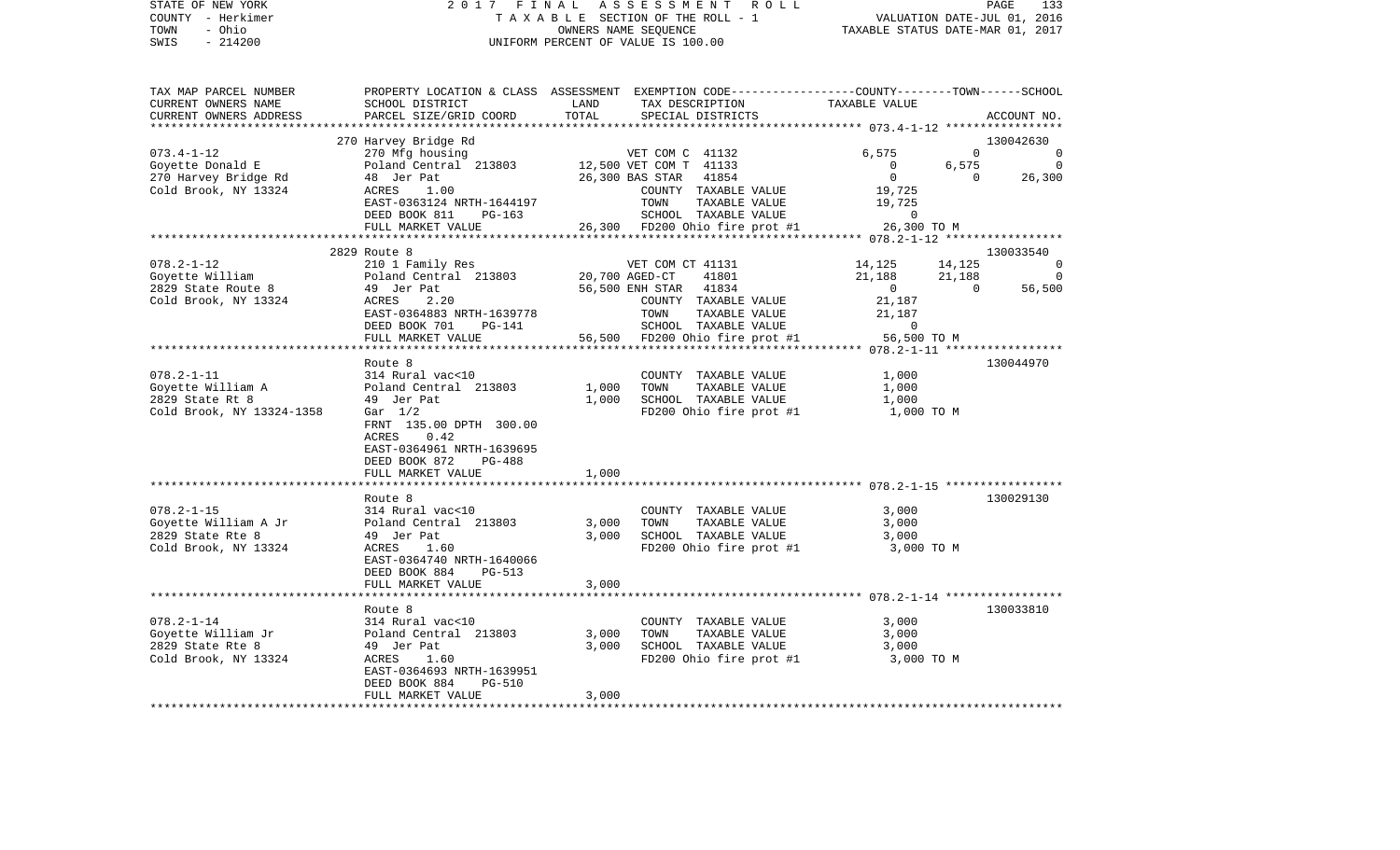| $-214200$<br>SWIS<br>UNIFORM PERCENT OF VALUE IS 100.00<br>TAX MAP PARCEL NUMBER<br>PROPERTY LOCATION & CLASS ASSESSMENT EXEMPTION CODE----------------COUNTY-------TOWN------SCHOOL<br>CURRENT OWNERS NAME<br>SCHOOL DISTRICT<br>LAND<br>TAX DESCRIPTION<br>TAXABLE VALUE<br>TOTAL<br>CURRENT OWNERS ADDRESS<br>PARCEL SIZE/GRID COORD<br>SPECIAL DISTRICTS<br>ACCOUNT NO.<br>**********************<br>130041850<br>Rt 8<br>2,000<br>$074.1 - 2 - 50$<br>314 Rural vac<10<br>COUNTY TAXABLE VALUE<br>Granato Kathleen A<br>Poland Central 213803<br>2,000<br>TOWN<br>TAXABLE VALUE<br>2,000<br>3658 State Rt. 8<br>76 Rem Pat<br>2,000<br>SCHOOL TAXABLE VALUE<br>2,000<br>Cold Brook, NY 13324<br>99.00 DPTH 246.00<br>FD200 Ohio fire prot #1<br>FRNT<br>2,000 TO M<br>ACRES<br>$0.56$ BANK<br>822<br>EAST-0372773 NRTH-1651968<br>DEED BOOK 834<br>PG-242<br>FULL MARKET VALUE<br>2,000<br>Rt 8<br>130022560<br>$074.1 - 2 - 51$<br>$\circ$<br>210 1 Family Res<br>BAS STAR<br>41854<br>$\Omega$<br>30,000<br>16,400<br>Granato Kathleen A<br>Poland Central 213803<br>COUNTY TAXABLE VALUE<br>64,800<br>3658 State Rt 8<br>64,800<br>17 Rem Pat<br>TOWN<br>TAXABLE VALUE<br>64,800<br>82.00 DPTH 239.80<br>Cold Brook, NY 13324<br>FRNT<br>SCHOOL TAXABLE VALUE<br>34,800<br>ACRES<br>$0.72$ BANK<br>FD200 Ohio fire prot #1<br>64,800 TO M<br>740<br>EAST-0372678 NRTH-1651945<br>DEED BOOK 834<br>$PG-242$<br>FULL MARKET VALUE<br>64,800<br>607 Ohio City Rd<br>130021270<br>$078.2 - 2 - 17$<br>210 1 Family Res<br>31,000<br>COUNTY TAXABLE VALUE | STATE OF NEW YORK<br>COUNTY - Herkimer<br>- Ohio<br>TOWN | 2017 FINAL | A S S E S S M E N T      R O L L<br>TAXABLE SECTION OF THE ROLL - 1<br>OWNERS NAME SEQUENCE | VALUATION DATE-JUL 01, 2016<br>TAXABLE STATUS DATE-MAR 01, 2017 | PAGE<br>134 |
|--------------------------------------------------------------------------------------------------------------------------------------------------------------------------------------------------------------------------------------------------------------------------------------------------------------------------------------------------------------------------------------------------------------------------------------------------------------------------------------------------------------------------------------------------------------------------------------------------------------------------------------------------------------------------------------------------------------------------------------------------------------------------------------------------------------------------------------------------------------------------------------------------------------------------------------------------------------------------------------------------------------------------------------------------------------------------------------------------------------------------------------------------------------------------------------------------------------------------------------------------------------------------------------------------------------------------------------------------------------------------------------------------------------------------------------------------------------------------------------------------------------------------------------------------------------|----------------------------------------------------------|------------|---------------------------------------------------------------------------------------------|-----------------------------------------------------------------|-------------|
|                                                                                                                                                                                                                                                                                                                                                                                                                                                                                                                                                                                                                                                                                                                                                                                                                                                                                                                                                                                                                                                                                                                                                                                                                                                                                                                                                                                                                                                                                                                                                              |                                                          |            |                                                                                             |                                                                 |             |
|                                                                                                                                                                                                                                                                                                                                                                                                                                                                                                                                                                                                                                                                                                                                                                                                                                                                                                                                                                                                                                                                                                                                                                                                                                                                                                                                                                                                                                                                                                                                                              |                                                          |            |                                                                                             |                                                                 |             |
|                                                                                                                                                                                                                                                                                                                                                                                                                                                                                                                                                                                                                                                                                                                                                                                                                                                                                                                                                                                                                                                                                                                                                                                                                                                                                                                                                                                                                                                                                                                                                              |                                                          |            |                                                                                             |                                                                 |             |
|                                                                                                                                                                                                                                                                                                                                                                                                                                                                                                                                                                                                                                                                                                                                                                                                                                                                                                                                                                                                                                                                                                                                                                                                                                                                                                                                                                                                                                                                                                                                                              |                                                          |            |                                                                                             |                                                                 |             |
|                                                                                                                                                                                                                                                                                                                                                                                                                                                                                                                                                                                                                                                                                                                                                                                                                                                                                                                                                                                                                                                                                                                                                                                                                                                                                                                                                                                                                                                                                                                                                              |                                                          |            |                                                                                             |                                                                 |             |
|                                                                                                                                                                                                                                                                                                                                                                                                                                                                                                                                                                                                                                                                                                                                                                                                                                                                                                                                                                                                                                                                                                                                                                                                                                                                                                                                                                                                                                                                                                                                                              |                                                          |            |                                                                                             |                                                                 |             |
|                                                                                                                                                                                                                                                                                                                                                                                                                                                                                                                                                                                                                                                                                                                                                                                                                                                                                                                                                                                                                                                                                                                                                                                                                                                                                                                                                                                                                                                                                                                                                              |                                                          |            |                                                                                             |                                                                 |             |
|                                                                                                                                                                                                                                                                                                                                                                                                                                                                                                                                                                                                                                                                                                                                                                                                                                                                                                                                                                                                                                                                                                                                                                                                                                                                                                                                                                                                                                                                                                                                                              |                                                          |            |                                                                                             |                                                                 |             |
|                                                                                                                                                                                                                                                                                                                                                                                                                                                                                                                                                                                                                                                                                                                                                                                                                                                                                                                                                                                                                                                                                                                                                                                                                                                                                                                                                                                                                                                                                                                                                              |                                                          |            |                                                                                             |                                                                 |             |
|                                                                                                                                                                                                                                                                                                                                                                                                                                                                                                                                                                                                                                                                                                                                                                                                                                                                                                                                                                                                                                                                                                                                                                                                                                                                                                                                                                                                                                                                                                                                                              |                                                          |            |                                                                                             |                                                                 |             |
|                                                                                                                                                                                                                                                                                                                                                                                                                                                                                                                                                                                                                                                                                                                                                                                                                                                                                                                                                                                                                                                                                                                                                                                                                                                                                                                                                                                                                                                                                                                                                              |                                                          |            |                                                                                             |                                                                 |             |
|                                                                                                                                                                                                                                                                                                                                                                                                                                                                                                                                                                                                                                                                                                                                                                                                                                                                                                                                                                                                                                                                                                                                                                                                                                                                                                                                                                                                                                                                                                                                                              |                                                          |            |                                                                                             |                                                                 |             |
|                                                                                                                                                                                                                                                                                                                                                                                                                                                                                                                                                                                                                                                                                                                                                                                                                                                                                                                                                                                                                                                                                                                                                                                                                                                                                                                                                                                                                                                                                                                                                              |                                                          |            |                                                                                             |                                                                 |             |
|                                                                                                                                                                                                                                                                                                                                                                                                                                                                                                                                                                                                                                                                                                                                                                                                                                                                                                                                                                                                                                                                                                                                                                                                                                                                                                                                                                                                                                                                                                                                                              |                                                          |            |                                                                                             |                                                                 |             |
|                                                                                                                                                                                                                                                                                                                                                                                                                                                                                                                                                                                                                                                                                                                                                                                                                                                                                                                                                                                                                                                                                                                                                                                                                                                                                                                                                                                                                                                                                                                                                              |                                                          |            |                                                                                             |                                                                 |             |
|                                                                                                                                                                                                                                                                                                                                                                                                                                                                                                                                                                                                                                                                                                                                                                                                                                                                                                                                                                                                                                                                                                                                                                                                                                                                                                                                                                                                                                                                                                                                                              |                                                          |            |                                                                                             |                                                                 |             |
|                                                                                                                                                                                                                                                                                                                                                                                                                                                                                                                                                                                                                                                                                                                                                                                                                                                                                                                                                                                                                                                                                                                                                                                                                                                                                                                                                                                                                                                                                                                                                              |                                                          |            |                                                                                             |                                                                 |             |
|                                                                                                                                                                                                                                                                                                                                                                                                                                                                                                                                                                                                                                                                                                                                                                                                                                                                                                                                                                                                                                                                                                                                                                                                                                                                                                                                                                                                                                                                                                                                                              |                                                          |            |                                                                                             |                                                                 |             |
|                                                                                                                                                                                                                                                                                                                                                                                                                                                                                                                                                                                                                                                                                                                                                                                                                                                                                                                                                                                                                                                                                                                                                                                                                                                                                                                                                                                                                                                                                                                                                              |                                                          |            |                                                                                             |                                                                 |             |
|                                                                                                                                                                                                                                                                                                                                                                                                                                                                                                                                                                                                                                                                                                                                                                                                                                                                                                                                                                                                                                                                                                                                                                                                                                                                                                                                                                                                                                                                                                                                                              |                                                          |            |                                                                                             |                                                                 |             |
|                                                                                                                                                                                                                                                                                                                                                                                                                                                                                                                                                                                                                                                                                                                                                                                                                                                                                                                                                                                                                                                                                                                                                                                                                                                                                                                                                                                                                                                                                                                                                              |                                                          |            |                                                                                             |                                                                 |             |
| TAXABLE VALUE<br>Grange Hall Ass C/o<br>Poland Central 213803<br>8,500<br>TOWN<br>31,000                                                                                                                                                                                                                                                                                                                                                                                                                                                                                                                                                                                                                                                                                                                                                                                                                                                                                                                                                                                                                                                                                                                                                                                                                                                                                                                                                                                                                                                                     |                                                          |            |                                                                                             |                                                                 |             |
| Mark Hall<br>44 Jer Pat<br>SCHOOL TAXABLE VALUE<br>31,000<br>31,000                                                                                                                                                                                                                                                                                                                                                                                                                                                                                                                                                                                                                                                                                                                                                                                                                                                                                                                                                                                                                                                                                                                                                                                                                                                                                                                                                                                                                                                                                          |                                                          |            |                                                                                             |                                                                 |             |
| FD217 Ohio fire prot #4<br>899 Grant Rd<br>Hall .25<br>31,000 TO M                                                                                                                                                                                                                                                                                                                                                                                                                                                                                                                                                                                                                                                                                                                                                                                                                                                                                                                                                                                                                                                                                                                                                                                                                                                                                                                                                                                                                                                                                           |                                                          |            |                                                                                             |                                                                 |             |
| Cold Brook, NY 13324<br>FRNT<br>66.00 DPTH 160.00                                                                                                                                                                                                                                                                                                                                                                                                                                                                                                                                                                                                                                                                                                                                                                                                                                                                                                                                                                                                                                                                                                                                                                                                                                                                                                                                                                                                                                                                                                            |                                                          |            |                                                                                             |                                                                 |             |
| 0.24<br>ACRES                                                                                                                                                                                                                                                                                                                                                                                                                                                                                                                                                                                                                                                                                                                                                                                                                                                                                                                                                                                                                                                                                                                                                                                                                                                                                                                                                                                                                                                                                                                                                |                                                          |            |                                                                                             |                                                                 |             |
| EAST-0364382 NRTH-1636007<br>DEED BOOK 00202 PG-74                                                                                                                                                                                                                                                                                                                                                                                                                                                                                                                                                                                                                                                                                                                                                                                                                                                                                                                                                                                                                                                                                                                                                                                                                                                                                                                                                                                                                                                                                                           |                                                          |            |                                                                                             |                                                                 |             |
| FULL MARKET VALUE<br>31,000                                                                                                                                                                                                                                                                                                                                                                                                                                                                                                                                                                                                                                                                                                                                                                                                                                                                                                                                                                                                                                                                                                                                                                                                                                                                                                                                                                                                                                                                                                                                  |                                                          |            |                                                                                             |                                                                 |             |
| *********<br>*********************                                                                                                                                                                                                                                                                                                                                                                                                                                                                                                                                                                                                                                                                                                                                                                                                                                                                                                                                                                                                                                                                                                                                                                                                                                                                                                                                                                                                                                                                                                                           |                                                          |            |                                                                                             |                                                                 |             |
| North Lake Rd<br>130024210                                                                                                                                                                                                                                                                                                                                                                                                                                                                                                                                                                                                                                                                                                                                                                                                                                                                                                                                                                                                                                                                                                                                                                                                                                                                                                                                                                                                                                                                                                                                   |                                                          |            |                                                                                             |                                                                 |             |
| $061. - 1 - 40$<br>260 Seasonal res<br>COUNTY TAXABLE VALUE<br>45,000                                                                                                                                                                                                                                                                                                                                                                                                                                                                                                                                                                                                                                                                                                                                                                                                                                                                                                                                                                                                                                                                                                                                                                                                                                                                                                                                                                                                                                                                                        |                                                          |            |                                                                                             |                                                                 |             |
| Graus Robert<br>Adirondack<br>302601<br>8,600<br>TOWN<br>TAXABLE VALUE<br>45,000                                                                                                                                                                                                                                                                                                                                                                                                                                                                                                                                                                                                                                                                                                                                                                                                                                                                                                                                                                                                                                                                                                                                                                                                                                                                                                                                                                                                                                                                             |                                                          |            |                                                                                             |                                                                 |             |
| Graus Maryann<br>45,000<br>SCHOOL TAXABLE VALUE<br>15 Minuse<br>45,000<br>8 Heritage Woods Court<br>1.50<br>FD215 Ohio fire prot #3<br>ACRES<br>45,000 TO M                                                                                                                                                                                                                                                                                                                                                                                                                                                                                                                                                                                                                                                                                                                                                                                                                                                                                                                                                                                                                                                                                                                                                                                                                                                                                                                                                                                                  |                                                          |            |                                                                                             |                                                                 |             |
| Rochester, NY 14615<br>EAST-0363147 NRTH-1697124                                                                                                                                                                                                                                                                                                                                                                                                                                                                                                                                                                                                                                                                                                                                                                                                                                                                                                                                                                                                                                                                                                                                                                                                                                                                                                                                                                                                                                                                                                             |                                                          |            |                                                                                             |                                                                 |             |
| DEED BOOK 721<br><b>PG-001</b>                                                                                                                                                                                                                                                                                                                                                                                                                                                                                                                                                                                                                                                                                                                                                                                                                                                                                                                                                                                                                                                                                                                                                                                                                                                                                                                                                                                                                                                                                                                               |                                                          |            |                                                                                             |                                                                 |             |
| 45,000<br>FULL MARKET VALUE                                                                                                                                                                                                                                                                                                                                                                                                                                                                                                                                                                                                                                                                                                                                                                                                                                                                                                                                                                                                                                                                                                                                                                                                                                                                                                                                                                                                                                                                                                                                  |                                                          |            |                                                                                             |                                                                 |             |
|                                                                                                                                                                                                                                                                                                                                                                                                                                                                                                                                                                                                                                                                                                                                                                                                                                                                                                                                                                                                                                                                                                                                                                                                                                                                                                                                                                                                                                                                                                                                                              |                                                          |            |                                                                                             |                                                                 |             |
| 246 Santmire Rd                                                                                                                                                                                                                                                                                                                                                                                                                                                                                                                                                                                                                                                                                                                                                                                                                                                                                                                                                                                                                                                                                                                                                                                                                                                                                                                                                                                                                                                                                                                                              |                                                          |            |                                                                                             |                                                                 |             |
| $084.2 - 2 - 8.3$<br>312 Vac w/imprv<br>12,000<br>COUNTY<br>TAXABLE VALUE<br>Graves Donald<br>Poland Central 213803<br>9,000<br>TOWN<br>TAXABLE VALUE<br>12,000                                                                                                                                                                                                                                                                                                                                                                                                                                                                                                                                                                                                                                                                                                                                                                                                                                                                                                                                                                                                                                                                                                                                                                                                                                                                                                                                                                                              |                                                          |            |                                                                                             |                                                                 |             |
| 7077 Stearns Rd Trlr 48<br>FRNT 208.00 DPTH<br>12,000<br>12,000<br>SCHOOL TAXABLE VALUE                                                                                                                                                                                                                                                                                                                                                                                                                                                                                                                                                                                                                                                                                                                                                                                                                                                                                                                                                                                                                                                                                                                                                                                                                                                                                                                                                                                                                                                                      |                                                          |            |                                                                                             |                                                                 |             |
| Rome, NY 13440<br>ACRES<br>3.00                                                                                                                                                                                                                                                                                                                                                                                                                                                                                                                                                                                                                                                                                                                                                                                                                                                                                                                                                                                                                                                                                                                                                                                                                                                                                                                                                                                                                                                                                                                              |                                                          |            |                                                                                             |                                                                 |             |
| EAST-0366336 NRTH-1624373                                                                                                                                                                                                                                                                                                                                                                                                                                                                                                                                                                                                                                                                                                                                                                                                                                                                                                                                                                                                                                                                                                                                                                                                                                                                                                                                                                                                                                                                                                                                    |                                                          |            |                                                                                             |                                                                 |             |
| DEED BOOK 943<br>PG-72                                                                                                                                                                                                                                                                                                                                                                                                                                                                                                                                                                                                                                                                                                                                                                                                                                                                                                                                                                                                                                                                                                                                                                                                                                                                                                                                                                                                                                                                                                                                       |                                                          |            |                                                                                             |                                                                 |             |
| 12,000<br>FULL MARKET VALUE                                                                                                                                                                                                                                                                                                                                                                                                                                                                                                                                                                                                                                                                                                                                                                                                                                                                                                                                                                                                                                                                                                                                                                                                                                                                                                                                                                                                                                                                                                                                  |                                                          |            |                                                                                             |                                                                 |             |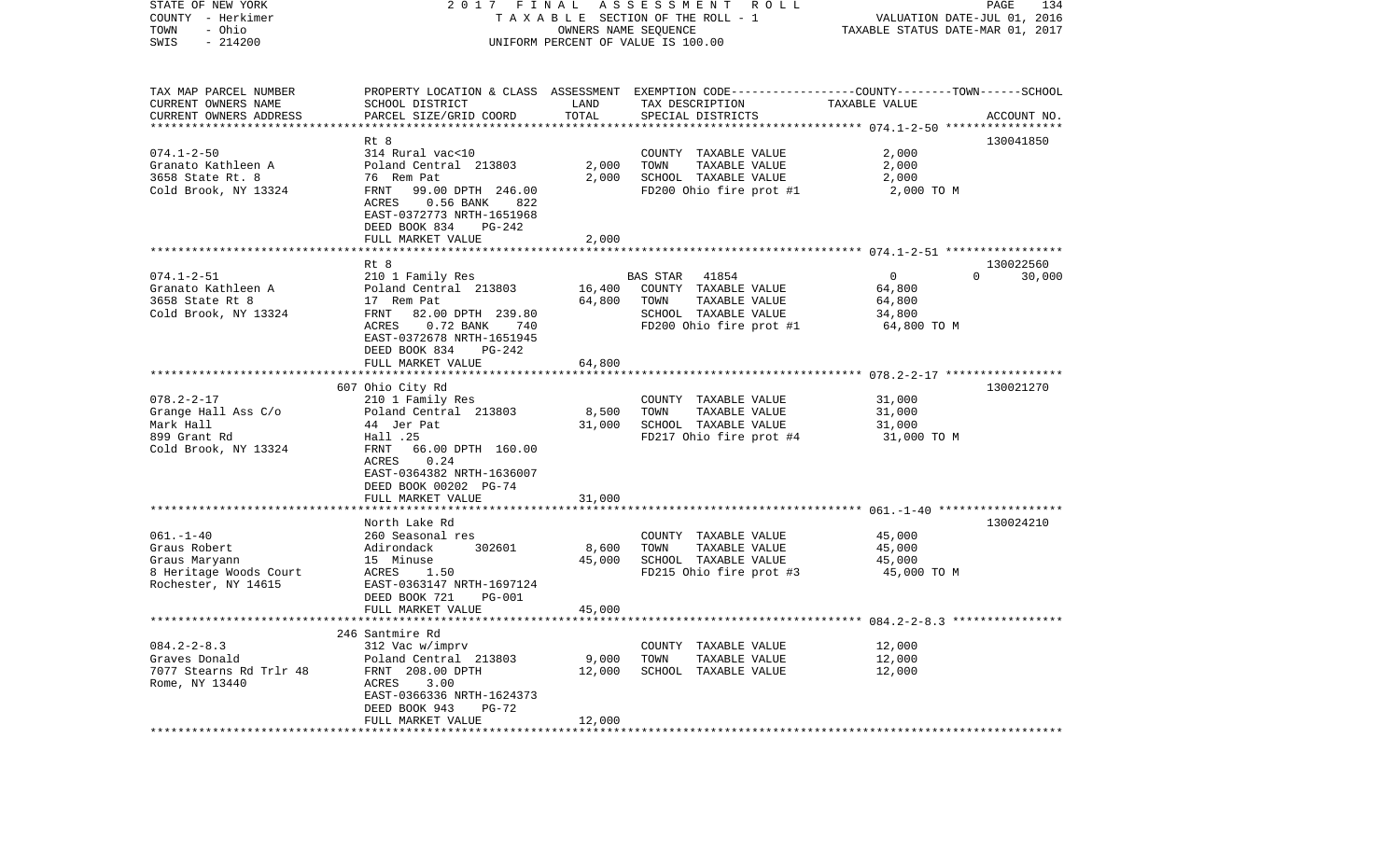| STATE OF NEW YORK<br>COUNTY - Herkimer<br>- Ohio<br>TOWN<br>$-214200$<br>SWIS                                                               | 2017<br>FINAL                                                                                                                                                                                            | OWNERS NAME SEQUENCE       | A S S E S S M E N T R O L L<br>TAXABLE SECTION OF THE ROLL - 1<br>UNIFORM PERCENT OF VALUE IS 100.00                                     | VALUATION DATE-JUL 01, 2016<br>TAXABLE STATUS DATE-MAR 01, 2017 | PAGE<br>135 |
|---------------------------------------------------------------------------------------------------------------------------------------------|----------------------------------------------------------------------------------------------------------------------------------------------------------------------------------------------------------|----------------------------|------------------------------------------------------------------------------------------------------------------------------------------|-----------------------------------------------------------------|-------------|
| TAX MAP PARCEL NUMBER<br>CURRENT OWNERS NAME<br>CURRENT OWNERS ADDRESS<br>********************                                              | SCHOOL DISTRICT<br>PARCEL SIZE/GRID COORD                                                                                                                                                                | LAND<br>TOTAL              | PROPERTY LOCATION & CLASS ASSESSMENT EXEMPTION CODE----------------COUNTY-------TOWN------SCHOOL<br>TAX DESCRIPTION<br>SPECIAL DISTRICTS | TAXABLE VALUE                                                   | ACCOUNT NO. |
| $079.3 - 1 - 40$<br>Graves James R Sr+Jr Arthur Gr Poland Central 213803<br>J Smoyer J Horodnick<br>444 E Hamilton St<br>Sherrill, NY 13461 | Christman Lot<br>260 Seasonal res<br>51 Jer Pat<br>Lot $53$<br>ACRES 17.70<br>EAST-0383620 NRTH-1631802<br>DEED BOOK 1095<br>PG-897<br>FULL MARKET VALUE                                                 | 13,800<br>31,200<br>31,200 | COUNTY TAXABLE VALUE<br>TOWN<br>TAXABLE VALUE<br>SCHOOL TAXABLE VALUE<br>FD217 Ohio fire prot #4                                         | 31,200<br>31,200<br>31,200<br>31,200 TO M                       | 130045210   |
| $085.3 - 3 - 8.1$<br>Greco Guido<br>22 Tanager Ln<br>Northport, NY 11768                                                                    | Bull Hill Rd<br>910 Priv forest<br>Poland Central 213803<br>Jer Pat<br>9<br>V12<br>ACRES 111.70<br>EAST-0382905 NRTH-1615709<br>DEED BOOK 795<br>$PG-269$<br>FULL MARKET VALUE                           | 67,200<br>67,200<br>67,200 | COUNTY TAXABLE VALUE<br>TAXABLE VALUE<br>TOWN<br>SCHOOL TAXABLE VALUE<br>FD210 Ohio fire prot #2                                         | 67,200<br>67,200<br>67,200<br>67,200 TO M                       | 130010710   |
| $085.3 - 3 - 8.3$<br>Greco Guido<br>22 Tanager Ln<br>Northport, NY 11768                                                                    | Bull Hill Rd<br>314 Rural vac<10<br>Poland Central 213803<br>9 Jer Pat<br>FRNT 165.00 DPTH<br>80.00<br>ACRES<br>0.30<br>EAST-0382472 NRTH-1614440<br>DEED BOOK 770<br>$PG-504$<br>FULL MARKET VALUE      | 900<br>900<br>900          | COUNTY TAXABLE VALUE<br>TAXABLE VALUE<br>TOWN<br>SCHOOL TAXABLE VALUE<br>FD210 Ohio fire prot #2                                         | 900<br>900<br>900<br>900 TO M                                   | 130044130   |
| $073.3 - 2 - 14$<br>Greco Josephine<br>South Hampton Trailer Park<br>31400 Darden St 209<br>Franklin, VA 23851-4339                         | Harvey Bridge Rd<br>260 Seasonal res<br>Poland Central 213803<br>48 Jer Pat<br>80.00 DPTH 208.00<br>FRNT<br>0.38<br>ACRES<br>EAST-0361796 NRTH-1645525<br>DEED BOOK 776<br>$PG-183$<br>FULL MARKET VALUE | 4,700<br>6,700<br>6,700    | COUNTY TAXABLE VALUE<br>TOWN<br>TAXABLE VALUE<br>SCHOOL TAXABLE VALUE<br>FD200 Ohio fire prot #1                                         | 6,700<br>6,700<br>6,700<br>6,700 TO M                           | 130035730   |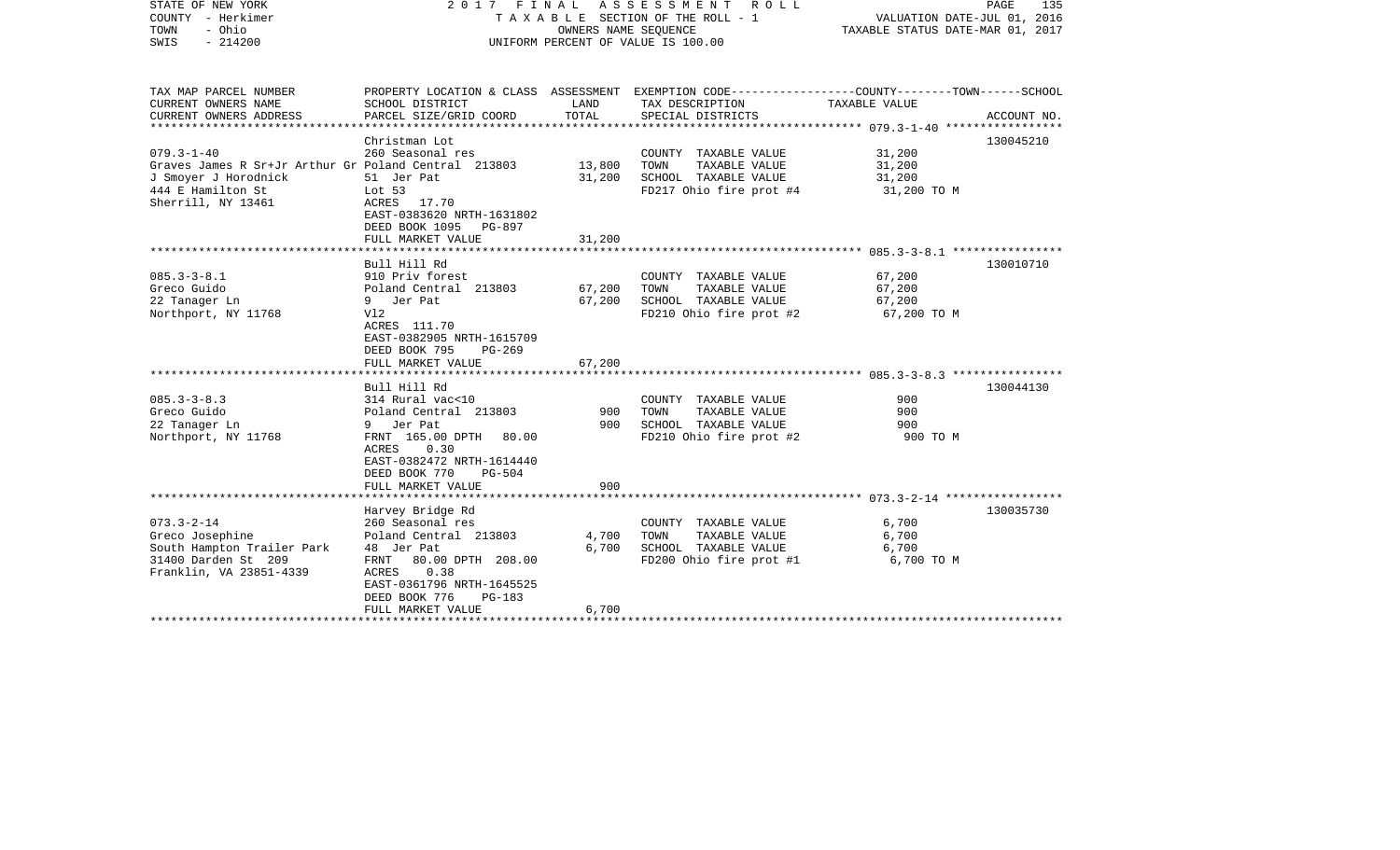| STATE OF NEW YORK          | 2017 FINAL                                 |         | A S S E S S M E N T<br>R O L L                                                                   |                  | PAGE<br>136                      |
|----------------------------|--------------------------------------------|---------|--------------------------------------------------------------------------------------------------|------------------|----------------------------------|
| COUNTY - Herkimer          |                                            |         | TAXABLE SECTION OF THE ROLL - 1                                                                  |                  | VALUATION DATE-JUL 01, 2016      |
| - Ohio<br>TOWN             |                                            |         | OWNERS NAME SEQUENCE                                                                             |                  | TAXABLE STATUS DATE-MAR 01, 2017 |
| $-214200$<br>SWIS          |                                            |         | UNIFORM PERCENT OF VALUE IS 100.00                                                               |                  |                                  |
|                            |                                            |         |                                                                                                  |                  |                                  |
| TAX MAP PARCEL NUMBER      |                                            |         | PROPERTY LOCATION & CLASS ASSESSMENT EXEMPTION CODE----------------COUNTY-------TOWN------SCHOOL |                  |                                  |
| CURRENT OWNERS NAME        | SCHOOL DISTRICT                            | LAND    | TAX DESCRIPTION                                                                                  | TAXABLE VALUE    |                                  |
| CURRENT OWNERS ADDRESS     | PARCEL SIZE/GRID COORD                     | TOTAL   | SPECIAL DISTRICTS                                                                                |                  | ACCOUNT NO.                      |
| ************************** |                                            |         |                                                                                                  |                  |                                  |
|                            | 437 Farr Rd                                |         |                                                                                                  |                  | 130043680                        |
| $068. - 3 - 17$            | 240 Rural res                              |         | VET WAR CT 41121                                                                                 | 9,000            | 12,000                           |
| Greene Irrevocable Trust   | Adirondack<br>302601                       |         | 56,700 ENH STAR 41834                                                                            | $\mathbf 0$      | 65,500<br>$\overline{0}$         |
| Greene James W             | 16 Rem Pat                                 | 163,900 | COUNTY TAXABLE VALUE                                                                             | 154,900          |                                  |
| 437 Farr Rd                | Log Home & Garage                          |         | TAXABLE VALUE<br>TOWN                                                                            | 151,900          |                                  |
| Forestport, NY 13338       | ACRES 54.40                                |         | SCHOOL TAXABLE VALUE                                                                             | 98,400           |                                  |
|                            | EAST-0339966 NRTH-1672560                  |         | FD215 Ohio fire prot #3                                                                          | 163,900 TO M     |                                  |
|                            | DEED BOOK 1629<br>PG-28                    |         |                                                                                                  |                  |                                  |
|                            | FULL MARKET VALUE                          | 163,900 |                                                                                                  |                  |                                  |
|                            |                                            |         |                                                                                                  |                  |                                  |
|                            | Kelly Rd & Ohio City Rd                    |         |                                                                                                  |                  | 130021360                        |
| $078.2 - 2 - 25$           | 210 1 Family Res                           |         | BAS STAR<br>41854                                                                                | $\overline{0}$   | $\Omega$<br>30,000               |
| Greene Jeffrey F           | Poland Central 213803                      | 25,800  | COUNTY TAXABLE VALUE                                                                             | 110,500          |                                  |
| Greene Mary Elizabeth      | 44 Jer Pat                                 | 110,500 | TOWN<br>TAXABLE VALUE                                                                            | 110,500          |                                  |
| 138 Kelly Rd               | 8.20<br>ACRES                              |         | SCHOOL TAXABLE VALUE                                                                             | 80,500           |                                  |
| Cold Brook, NY 13324       | EAST-0363503 NRTH-1636647                  |         | FD200 Ohio fire prot #1                                                                          | 110,500 TO M     |                                  |
|                            | DEED BOOK 778<br>PG-184                    |         |                                                                                                  |                  |                                  |
|                            | FULL MARKET VALUE                          | 110,500 |                                                                                                  |                  |                                  |
|                            | Fly Brook Rd                               |         |                                                                                                  |                  | 130060755                        |
| $073.3 - 2 - 53$           | 312 Vac w/imprv                            |         | COUNTY TAXABLE VALUE                                                                             | 2,500            |                                  |
| Greenwood Delbert          | Poland Central 213803                      | 2,000   | TOWN<br>TAXABLE VALUE                                                                            | 2,500            |                                  |
| Greenwood Carmel           | Lot 47 Jer Pat                             | 2,500   | SCHOOL TAXABLE VALUE                                                                             | 2,500            |                                  |
| 1879 Fisk Rd               | FRNT 100.00 DPTH 293.00                    |         | FD200 Ohio fire prot #1                                                                          | 2,500 TO M       |                                  |
| Eaton, NY 13334-9801       | 0.59<br>ACRES                              |         |                                                                                                  |                  |                                  |
|                            | EAST-0355027 NRTH-1643906                  |         |                                                                                                  |                  |                                  |
|                            | DEED BOOK 813<br>PG-368                    |         |                                                                                                  |                  |                                  |
|                            | FULL MARKET VALUE                          | 2,500   |                                                                                                  |                  |                                  |
|                            | *******************                        |         |                                                                                                  |                  |                                  |
|                            | Fly Brook Rd                               |         |                                                                                                  |                  | 130061045                        |
| $073.3 - 2 - 54$           | 314 Rural vac<10                           |         | COUNTY TAXABLE VALUE                                                                             | 1,100            |                                  |
| Greenwood Delbert J        | Poland Central 213803                      | 1,100   | TOWN<br>TAXABLE VALUE                                                                            | 1,100            |                                  |
| 1879 Fisk Rd               | 47 Jer Pgt                                 | 1,100   | SCHOOL TAXABLE VALUE                                                                             | 1,100            |                                  |
| Eaton, NY 13334            | Pr1 For 0.54A                              |         | FD200 Ohio fire prot #1                                                                          | 1,100 TO M       |                                  |
|                            | FRNT 100.00 DPTH 236.00                    |         |                                                                                                  |                  |                                  |
|                            | 0.49<br>ACRES                              |         |                                                                                                  |                  |                                  |
|                            | EAST-0354998 NRTH-1643992                  |         |                                                                                                  |                  |                                  |
|                            | DEED BOOK 1408<br>PG-651                   |         |                                                                                                  |                  |                                  |
|                            | FULL MARKET VALUE                          | 1,100   |                                                                                                  |                  |                                  |
|                            |                                            |         | ******************************* 073.2-1-17.1 ***************                                     |                  |                                  |
|                            | 291 Mill Wood Hill Rd                      |         |                                                                                                  |                  | 130061050                        |
| $073.2 - 1 - 17.1$         | 210 1 Family Res                           |         | VET COM CT 41131                                                                                 | 15,000           | 20,000<br>0                      |
| Greer Gary J               | Poland Central 213803                      |         | 25,100 VET DIS CT 41141                                                                          | 30,000           | 37,500<br>0                      |
| 291 Mill Wood Hill Rd      | Lot 79 Jer Pat                             |         | 150,000 ENH STAR<br>41834                                                                        | $\mathbf 0$      | 65,500<br>0                      |
| Ohio, NY 13324             | FRNT 775.20 DPTH                           |         | COUNTY TAXABLE VALUE                                                                             | 105,000          |                                  |
|                            | 7.10<br>ACRES<br>EAST-0372586 NRTH-1648939 |         | TOWN<br>TAXABLE VALUE<br>SCHOOL TAXABLE VALUE                                                    | 92,500<br>84,500 |                                  |
|                            | DEED BOOK 1331<br>PG-701                   |         | FD200 Ohio fire prot #1                                                                          | 150,000 TO M     |                                  |
|                            | FULL MARKET VALUE                          | 150,000 |                                                                                                  |                  |                                  |
|                            |                                            |         |                                                                                                  |                  |                                  |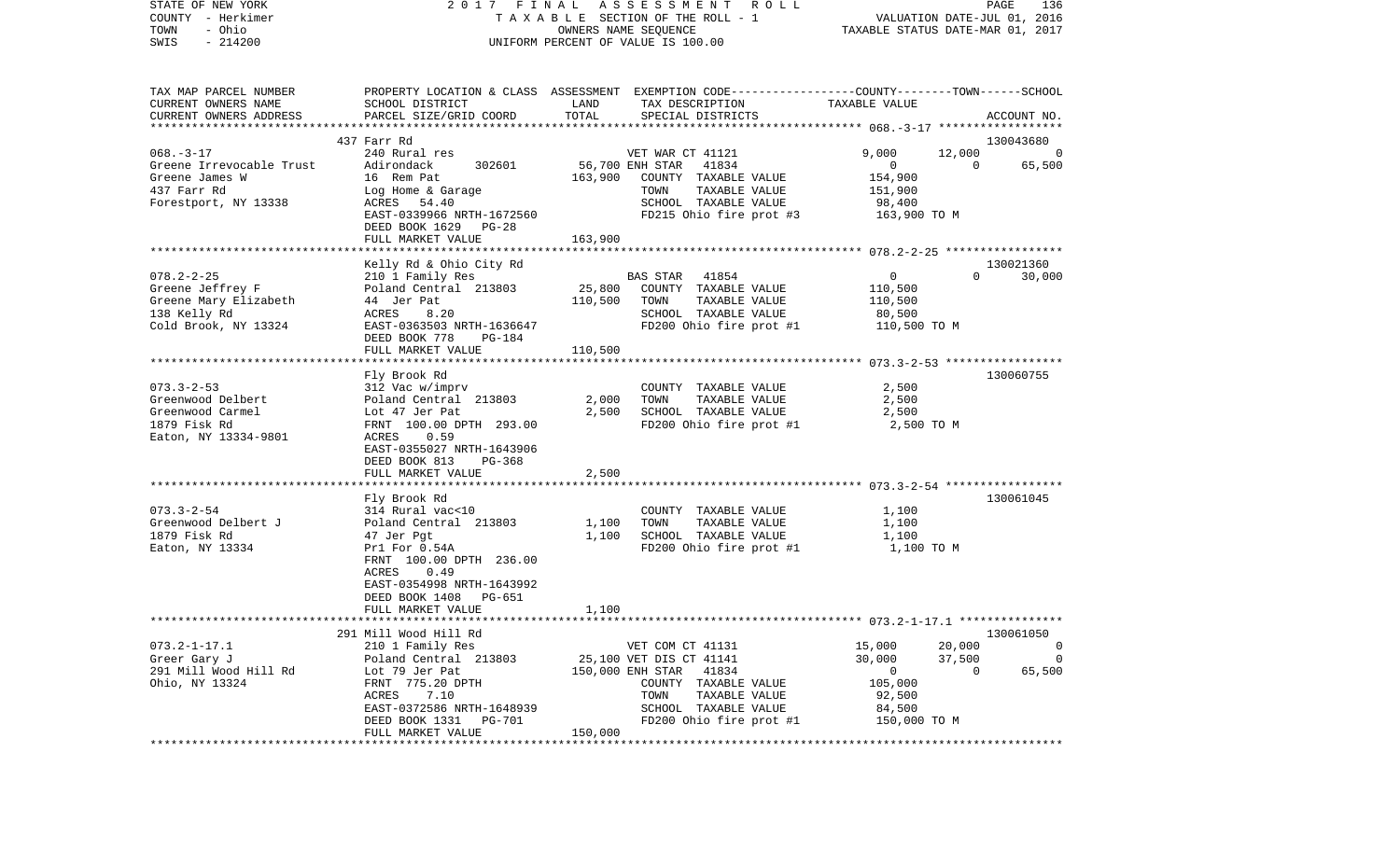| COUNTY - Herkimer<br>- Ohio<br>TOWN<br>SWIS<br>$-214200$ |                                                       |         | T A X A B L E SECTION OF THE ROLL - 1<br>OWNERS NAME SEQUENCE<br>UNIFORM PERCENT OF VALUE IS 100.00 | VALUATION DATE-JUL 01, 2016<br>TAXABLE STATUS DATE-MAR 01, 2017 |                |                |
|----------------------------------------------------------|-------------------------------------------------------|---------|-----------------------------------------------------------------------------------------------------|-----------------------------------------------------------------|----------------|----------------|
|                                                          |                                                       |         |                                                                                                     |                                                                 |                |                |
| TAX MAP PARCEL NUMBER                                    |                                                       |         | PROPERTY LOCATION & CLASS ASSESSMENT EXEMPTION CODE---------------COUNTY-------TOWN-----SCHOOL      |                                                                 |                |                |
| CURRENT OWNERS NAME                                      | SCHOOL DISTRICT                                       | LAND    | TAX DESCRIPTION                                                                                     | TAXABLE VALUE                                                   |                |                |
| CURRENT OWNERS ADDRESS                                   | PARCEL SIZE/GRID COORD                                | TOTAL   | SPECIAL DISTRICTS                                                                                   |                                                                 |                | ACCOUNT NO.    |
|                                                          |                                                       |         |                                                                                                     |                                                                 |                |                |
|                                                          | 414 Figert Rd                                         |         |                                                                                                     |                                                                 |                | 130021450      |
| $073.4 - 2 - 40$                                         | 240 Rural res<br>- WTRFNT                             |         | VETFUND CT 41101                                                                                    | 5,500                                                           | 5,500          | $\overline{0}$ |
| Gregorka Robert J                                        | Poland Central 213803                                 |         | 41854<br>168,600 BAS STAR                                                                           | $\overline{0}$                                                  | $\overline{0}$ | 30,000         |
| 414 Figert Rd                                            | 49 Jer Pat                                            | 287,200 | COUNTY TAXABLE VALUE                                                                                | 281,700                                                         |                |                |
| Cold Brook, NY 13324                                     | ACRES 229.20                                          |         | TOWN<br>TAXABLE VALUE                                                                               | 281,700                                                         |                |                |
|                                                          | EAST-0369829 NRTH-1641294                             |         | SCHOOL TAXABLE VALUE                                                                                | 257,200                                                         |                |                |
|                                                          | DEED BOOK 685<br>PG-869                               |         | FD200 Ohio fire prot #1                                                                             | 287,200 TO M                                                    |                |                |
|                                                          | FULL MARKET VALUE                                     | 287,200 |                                                                                                     |                                                                 |                |                |
|                                                          | *********************                                 |         | ********************************                                                                    | ************ 073.4-1-30.2 ***************                       |                |                |
|                                                          | Reese Rd                                              |         |                                                                                                     |                                                                 |                |                |
| $073.4 - 1 - 30.2$                                       | 314 Rural vac<10                                      |         | COUNTY TAXABLE VALUE                                                                                | 13,800                                                          |                |                |
| Gregorka Robin M                                         | Poland Central 213803                                 | 13,800  | TOWN<br>TAXABLE VALUE                                                                               | 13,800                                                          |                |                |
| Ambrosino Daniel Joseph                                  | 48 Jer Pat                                            | 13,800  | SCHOOL TAXABLE VALUE                                                                                | 13,800                                                          |                |                |
| 2629 Lake Dr                                             | ACRES<br>8.40                                         |         | FD200 Ohio fire prot #1                                                                             | 13,800 TO M                                                     |                |                |
| Singer Island, FL 33404                                  | EAST-0361631 NRTH-1642662                             |         |                                                                                                     |                                                                 |                |                |
|                                                          | DEED BOOK 1606<br>PG-615                              |         |                                                                                                     |                                                                 |                |                |
|                                                          | FULL MARKET VALUE                                     | 13,800  |                                                                                                     |                                                                 |                |                |
|                                                          |                                                       |         |                                                                                                     |                                                                 |                |                |
|                                                          | 1399 Farr Rd                                          |         |                                                                                                     |                                                                 |                | 130022590      |
| $065. - 2 - 3$                                           | 210 1 Family Res                                      |         | AGED-CT<br>41801                                                                                    | 25,250                                                          | 25,250         | $\overline{0}$ |
| Gregory Francis G                                        | 305201<br>Remsen                                      |         | 16,500 AGED-SCHL 41804                                                                              | $\overline{0}$                                                  | $\overline{0}$ | 22,725         |
| 1399 Far Rd                                              | 12 Rem Pat<br>12 Re<br>ACRES                          |         | 50,500 ENH STAR 41834                                                                               | $\overline{0}$                                                  | $\overline{0}$ | 27,775         |
| Forestport, NY 13338                                     | 2.50                                                  |         | COUNTY TAXABLE VALUE                                                                                | 25,250                                                          |                |                |
|                                                          | EAST-0354910 NRTH-1682523                             |         | TOWN<br>TAXABLE VALUE                                                                               | 25,250                                                          |                |                |
|                                                          | DEED BOOK 779<br>PG-138                               |         | SCHOOL TAXABLE VALUE                                                                                | $\overline{0}$                                                  |                |                |
|                                                          | FULL MARKET VALUE                                     |         | 50,500 FD215 Ohio fire prot #3                                                                      | 50,500 TO M                                                     |                |                |
|                                                          |                                                       |         |                                                                                                     |                                                                 |                |                |
|                                                          | Figert Rd                                             |         |                                                                                                     |                                                                 |                | 130013320      |
| $074.1 - 1 - 8$                                          | 210 1 Family Res                                      |         | BAS STAR<br>41854                                                                                   | $\overline{0}$                                                  | $\Omega$       | 30,000         |
| Greiner Danielle J                                       |                                                       | 23,500  | COUNTY TAXABLE VALUE                                                                                | 97,100                                                          |                |                |
| Roark Brandon                                            | Poland Central 213803<br>1 Vrv Pat<br>ACRES 6.50      | 97,100  | TAXABLE VALUE<br>TOWN                                                                               | 97,100                                                          |                |                |
| 1111 Figert Rd                                           |                                                       |         | SCHOOL TAXABLE VALUE                                                                                | 67,100                                                          |                |                |
| Ohio, NY 13324                                           | EAST-0378369 NRTH-1649557<br>DEED BOOK 1513<br>PG-434 |         | FD200 Ohio fire prot #1                                                                             | 97,100 TO M                                                     |                |                |
|                                                          | FULL MARKET VALUE                                     | 97,100  |                                                                                                     |                                                                 |                |                |
|                                                          |                                                       |         |                                                                                                     |                                                                 |                |                |
|                                                          | 2957 South Lake Rd                                    |         |                                                                                                     |                                                                 |                | 130036780      |
| $058. - 2 - 28$                                          | 260 Seasonal res - WTRFNT                             |         | COUNTY TAXABLE VALUE                                                                                | 115,500                                                         |                |                |
| Gribnau Steven Dean                                      | Adirondack<br>302601<br>Adirondack<br>1 Nob Pat       | 77,400  | TOWN<br>TAXABLE VALUE                                                                               | 115,500                                                         |                |                |
| Gribnau Linda                                            |                                                       | 115,500 | SCHOOL TAXABLE VALUE                                                                                | 115,500                                                         |                |                |
| 139 Hoes Ln                                              | Seas .29A                                             |         | FD215 Ohio fire prot #3                                                                             | 115,500 TO M                                                    |                |                |
| Shelburne, VT 05482                                      | FRNT 125.00 DPTH 73.00                                |         |                                                                                                     |                                                                 |                |                |
|                                                          | EAST-0376275 NRTH-1708570                             |         |                                                                                                     |                                                                 |                |                |
|                                                          | DEED BOOK 1542<br>PG-955                              |         |                                                                                                     |                                                                 |                |                |
|                                                          | FULL MARKET VALUE                                     | 115,500 |                                                                                                     |                                                                 |                |                |
|                                                          |                                                       |         |                                                                                                     |                                                                 |                |                |

STATE OF NEW YORK 2 0 1 7 F I N A L A S S E S S M E N T R O L L PAGE 137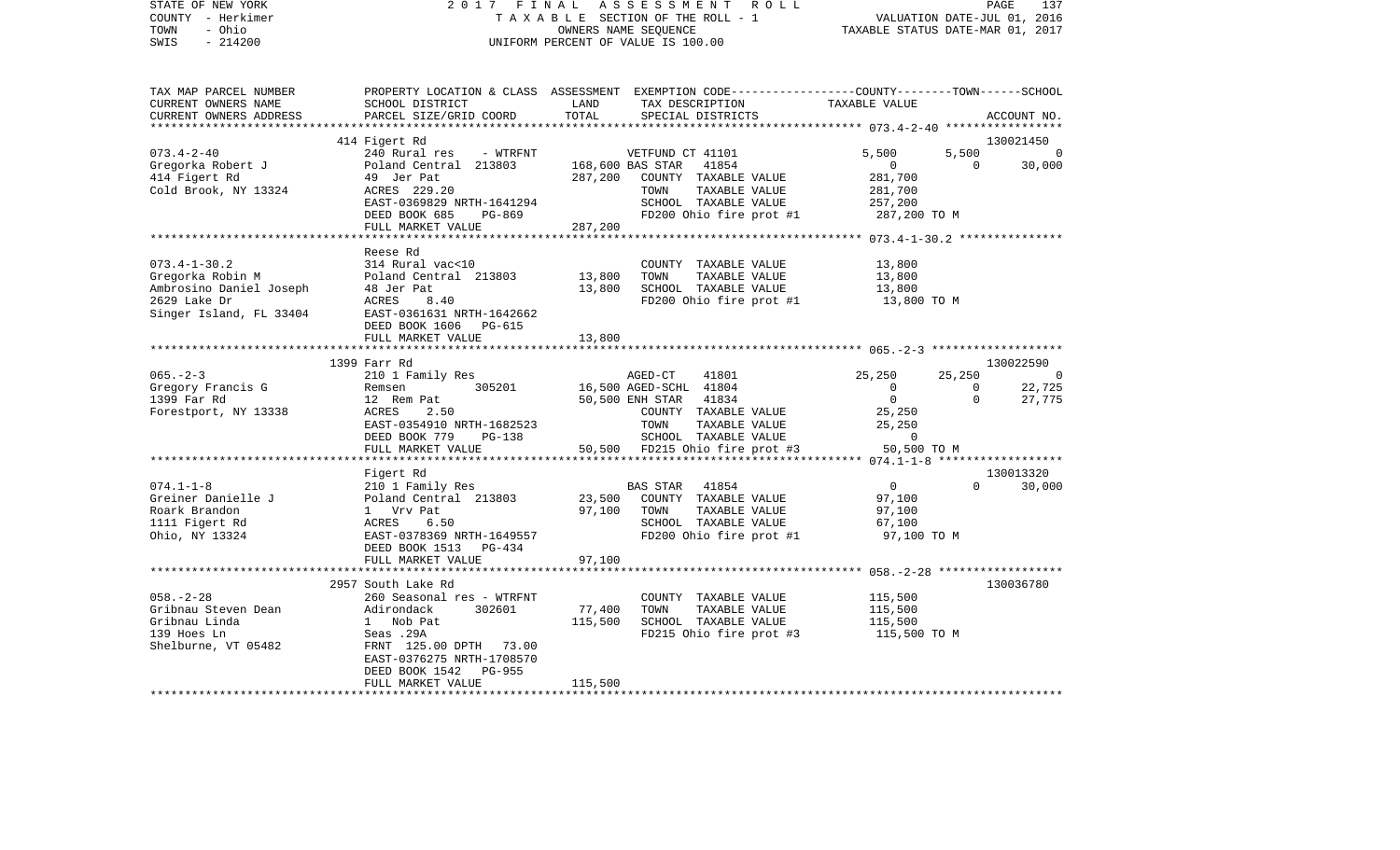| STATE OF NEW YORK<br>COUNTY - Herkimer<br>- Ohio<br>TOWN<br>$-214200$<br>SWIS | 2017 FINAL                                                             | OWNERS NAME SEQUENCE | A S S E S S M E N T<br><b>ROLL</b><br>TAXABLE SECTION OF THE ROLL - 1<br>UNIFORM PERCENT OF VALUE IS 100.00        | VALUATION DATE-JUL 01, 2016<br>TAXABLE STATUS DATE-MAR 01, 2017 | PAGE<br>138        |
|-------------------------------------------------------------------------------|------------------------------------------------------------------------|----------------------|--------------------------------------------------------------------------------------------------------------------|-----------------------------------------------------------------|--------------------|
| TAX MAP PARCEL NUMBER<br>CURRENT OWNERS NAME                                  | SCHOOL DISTRICT                                                        | LAND                 | PROPERTY LOCATION & CLASS ASSESSMENT EXEMPTION CODE---------------COUNTY-------TOWN------SCHOOL<br>TAX DESCRIPTION | TAXABLE VALUE                                                   |                    |
| CURRENT OWNERS ADDRESS<br>************************                            | PARCEL SIZE/GRID COORD                                                 | TOTAL                | SPECIAL DISTRICTS                                                                                                  |                                                                 | ACCOUNT NO.        |
|                                                                               | Haskell Rd                                                             |                      |                                                                                                                    |                                                                 | 130037710          |
| $070. - 1 - 26$                                                               | 260 Seasonal res                                                       |                      | COUNTY TAXABLE VALUE                                                                                               | 20,000                                                          |                    |
| Griffiths Brian                                                               | Poland Central 213803                                                  | 8,900                | TOWN<br>TAXABLE VALUE                                                                                              | 20,000                                                          |                    |
| 127 Junior Hickling Rd<br>Edmeston, NY 13335                                  | 104 Nob Pat<br>V1 2 1.8                                                | 20,000               | SCHOOL TAXABLE VALUE<br>FD217 Ohio fire prot #4                                                                    | 20,000<br>20,000 TO M                                           |                    |
|                                                                               | ACRES<br>1.80                                                          |                      |                                                                                                                    |                                                                 |                    |
|                                                                               | EAST-0395483 NRTH-1664419<br>DEED BOOK 1337 PG-381                     |                      |                                                                                                                    |                                                                 |                    |
|                                                                               | FULL MARKET VALUE                                                      | 20,000               |                                                                                                                    |                                                                 |                    |
|                                                                               |                                                                        |                      |                                                                                                                    |                                                                 | 130011310          |
| $073.3 - 2 - 12$                                                              | Harvey Bridge Rd<br>314 Rural vac<10                                   |                      | COUNTY TAXABLE VALUE                                                                                               | 10,000                                                          |                    |
| Grimaldi Joel                                                                 | Poland Central 213803                                                  | 10,000               | TOWN<br>TAXABLE VALUE                                                                                              | 10,000                                                          |                    |
| 82 Taber Rd                                                                   | 48 Jer Pat                                                             | 10,000               | SCHOOL TAXABLE VALUE                                                                                               | 10,000                                                          |                    |
| New Hartford, NY 12413                                                        | ACRES<br>3.00<br>EAST-0361205 NRTH-1646042<br>DEED BOOK 1517<br>PG-315 |                      | FD217 Ohio fire prot #4                                                                                            | 10,000 TO M                                                     |                    |
|                                                                               | FULL MARKET VALUE                                                      | 10,000               |                                                                                                                    |                                                                 |                    |
|                                                                               | Route 365                                                              |                      |                                                                                                                    |                                                                 | 130060995          |
| $073.2 - 1 - 53$                                                              | 433 Auto body                                                          |                      | COUNTY TAXABLE VALUE                                                                                               | 66,610                                                          |                    |
| Grimshaw Gary E                                                               | Poland Central 213803                                                  | 38,800               | TOWN<br>TAXABLE VALUE                                                                                              | 66,610                                                          |                    |
| Grimshaw Alison D<br>1836 Star Route 365                                      | Lot 63 Rem Pat<br>ACRES<br>26.80                                       | 66,610               | SCHOOL TAXABLE VALUE<br>FD200 Ohio fire prot #1                                                                    | 66,610<br>66,610 TO M                                           |                    |
| Cold Brook, NY 13324                                                          | EAST-0370931 NRTH-1653419<br>DEED BOOK 843<br>PG-56                    |                      |                                                                                                                    |                                                                 |                    |
|                                                                               | FULL MARKET VALUE                                                      | 66,610               |                                                                                                                    |                                                                 |                    |
|                                                                               | ************************<br>1836 State Rt 365                          |                      |                                                                                                                    |                                                                 | 130029550          |
| $073.2 - 1 - 67$                                                              | 270 Mfg housing                                                        |                      | <b>BAS STAR</b><br>41854                                                                                           | $\mathbf 0$                                                     | $\Omega$<br>30,000 |
| Grimshaw Gary Edward                                                          | Poland Central 213803                                                  | 18,300               | COUNTY TAXABLE VALUE                                                                                               | 66,300                                                          |                    |
| Walker Alison Diana                                                           | 76 Rem Pat                                                             | 66,300               | TOWN<br>TAXABLE VALUE                                                                                              | 66,300                                                          |                    |
| 1836 State Route 365                                                          | Sub 18 & 19                                                            |                      | SCHOOL TAXABLE VALUE                                                                                               | 36,300                                                          |                    |
| Cold Brook, NY 13324                                                          | Trl 1<br>FRNT 180.00 DPTH 260.00<br>ACRES<br>1.07                      |                      | FD200 Ohio fire prot #1                                                                                            | 66,300 TO M                                                     |                    |
|                                                                               | EAST-0370795 NRTH-1652461                                              |                      |                                                                                                                    |                                                                 |                    |
|                                                                               | DEED BOOK 704<br>PG-348<br>FULL MARKET VALUE                           |                      |                                                                                                                    |                                                                 |                    |
|                                                                               |                                                                        | 66,300               |                                                                                                                    |                                                                 |                    |
|                                                                               | Rt 365                                                                 |                      |                                                                                                                    |                                                                 |                    |
| $073.2 - 1 - 55$                                                              | 314 Rural vac<10                                                       |                      | COUNTY TAXABLE VALUE                                                                                               | 10,100                                                          |                    |
| Grimshaw Gary Jr<br>Marella Crystal                                           | Poland Central 213803<br>FRNT 130.00 DPTH                              | 10,100<br>10,100     | TOWN<br>TAXABLE VALUE<br>SCHOOL TAXABLE VALUE                                                                      | 10,100<br>10,100                                                |                    |
| PO Box 32                                                                     | ACRES<br>2.90                                                          |                      | FD200 Ohio fire prot #1                                                                                            | 10,100 TO M                                                     |                    |
| Cold Brook, NY 13324                                                          | EAST-0371473 NRTH-1652717<br>DEED BOOK 1442<br>PG-786                  |                      |                                                                                                                    |                                                                 |                    |
|                                                                               | FULL MARKET VALUE                                                      | 10,100               |                                                                                                                    |                                                                 |                    |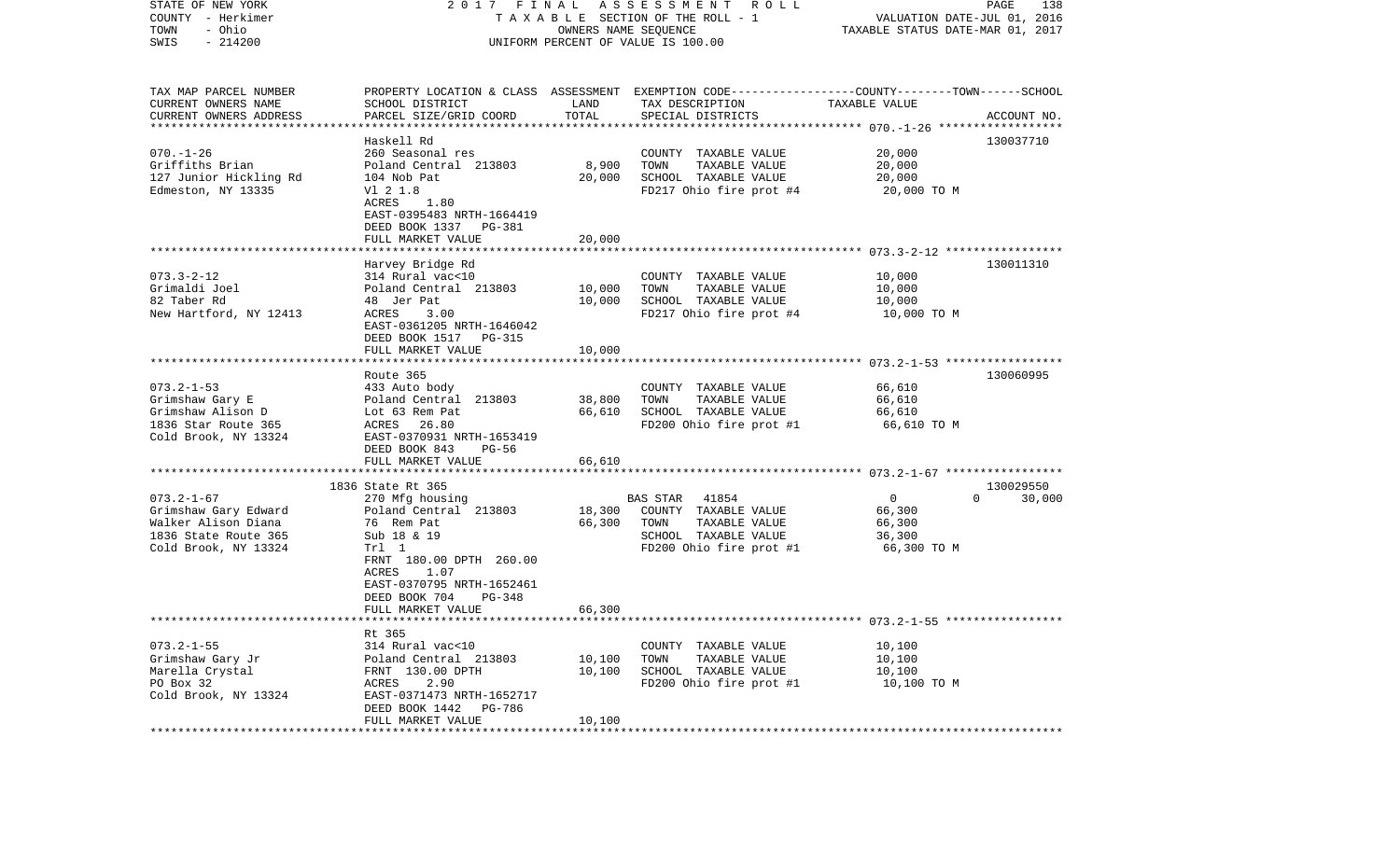| STATE OF NEW YORK<br>COUNTY - Herkimer<br>- Ohio<br>TOWN | 2017                                      | FINAL            | ASSESSMENT<br>R O L L<br>TAXABLE SECTION OF THE ROLL - 1<br>OWNERS NAME SEQUENCE                                   | VALUATION DATE-JUL 01, 2016<br>TAXABLE STATUS DATE-MAR 01, 2017 | PAGE<br>139 |
|----------------------------------------------------------|-------------------------------------------|------------------|--------------------------------------------------------------------------------------------------------------------|-----------------------------------------------------------------|-------------|
| $-214200$<br>SWIS                                        |                                           |                  | UNIFORM PERCENT OF VALUE IS 100.00                                                                                 |                                                                 |             |
| TAX MAP PARCEL NUMBER<br>CURRENT OWNERS NAME             | SCHOOL DISTRICT                           | LAND             | PROPERTY LOCATION & CLASS ASSESSMENT EXEMPTION CODE---------------COUNTY-------TOWN------SCHOOL<br>TAX DESCRIPTION | TAXABLE VALUE                                                   |             |
| CURRENT OWNERS ADDRESS                                   | PARCEL SIZE/GRID COORD                    | TOTAL            | SPECIAL DISTRICTS                                                                                                  |                                                                 | ACCOUNT NO. |
|                                                          |                                           |                  |                                                                                                                    | ********* 073.2-1-66 *****                                      |             |
|                                                          | 1836 State Rt 365                         |                  |                                                                                                                    |                                                                 | 130041370   |
| $073.2 - 1 - 66$                                         | 312 Vac w/imprv                           |                  | COUNTY TAXABLE VALUE                                                                                               | 4,000                                                           |             |
| Grimshaw Gary Sr                                         | Poland Central 213803                     | 3,000            | TOWN<br>TAXABLE VALUE                                                                                              | 4,000                                                           |             |
| Grimshaw Alison                                          | 63 Rem Pat                                | 4,000            | SCHOOL TAXABLE VALUE                                                                                               | 4,000                                                           |             |
| 1836 State Route 365<br>Cold Brook, NY 13324             | $VI$ 2 1 1/2<br>ACRES<br>1.00             |                  | FD200 Ohio fire prot #1                                                                                            | 4,000 TO M                                                      |             |
|                                                          | EAST-0371004 NRTH-1652347                 |                  |                                                                                                                    |                                                                 |             |
|                                                          | DEED BOOK 836<br>PG-683                   |                  |                                                                                                                    |                                                                 |             |
|                                                          | FULL MARKET VALUE                         | 4,000            |                                                                                                                    |                                                                 |             |
|                                                          |                                           |                  |                                                                                                                    |                                                                 |             |
|                                                          | Honnedaga Lk                              |                  |                                                                                                                    |                                                                 | 130005910   |
| $059. - 1 - 31$                                          | 260 Seasonal res - WTRFNT                 |                  | COUNTY TAXABLE VALUE                                                                                               | 220,000                                                         |             |
| Grose Peter Trustee                                      | Poland Central 213803                     | 111,400          | TOWN<br>TAXABLE VALUE                                                                                              | 220,000                                                         |             |
| Lot 10 Realty Trust<br>1321 Bluegrass Way                | P10 Moose River<br>10.00<br>ACRES         | 220,000          | SCHOOL TAXABLE VALUE<br>FD215 Ohio fire prot #3                                                                    | 220,000<br>220,000 TO M                                         |             |
| Gambrills, MD 21051                                      | EAST-0407212 NRTH-1711023                 |                  |                                                                                                                    |                                                                 |             |
|                                                          | DEED BOOK 1326<br>PG-224                  |                  |                                                                                                                    |                                                                 |             |
|                                                          | FULL MARKET VALUE                         | 220,000          |                                                                                                                    |                                                                 |             |
|                                                          |                                           | *************    |                                                                                                                    |                                                                 |             |
|                                                          | Honnedaga Lk                              |                  |                                                                                                                    |                                                                 | 130007650   |
| $059. -1 - 32$                                           | 322 Rural vac>10                          |                  | COUNTY TAXABLE VALUE                                                                                               | 10,600                                                          |             |
| Grose Peter Trustee                                      | Poland Central 213803                     | 10,600           | TOWN<br>TAXABLE VALUE                                                                                              | 10,600                                                          |             |
| Lot 10 Realty Trust                                      | R10 Moose River                           | 10,600           | SCHOOL TAXABLE VALUE                                                                                               | 10,600                                                          |             |
| 1321 Bluegrass Way<br>Gambrills, MD 21051                | 10.60<br>ACRES<br>11.50                   |                  | FD215 Ohio fire prot #3                                                                                            | 10,600 TO M                                                     |             |
|                                                          | EAST-0407282 NRTH-1711502                 |                  |                                                                                                                    |                                                                 |             |
|                                                          | DEED BOOK 1326<br>PG-224                  |                  |                                                                                                                    |                                                                 |             |
|                                                          | FULL MARKET VALUE                         | 10,600           |                                                                                                                    |                                                                 |             |
|                                                          |                                           |                  |                                                                                                                    |                                                                 |             |
|                                                          | 438 Busseyville                           |                  |                                                                                                                    |                                                                 | 130042570   |
| $069. -3 - 5$                                            | 260 Seasonal res                          |                  | COUNTY TAXABLE VALUE                                                                                               | 17,800                                                          |             |
| Groves Fenton                                            | Poland Central 213803                     | 8,100            | TOWN<br>TAXABLE VALUE                                                                                              | 17,800                                                          |             |
| Groves Stephen<br>15 Cedar St                            | 54 Rem Pat<br>Seas 7.80A                  | 17,800           | SCHOOL TAXABLE VALUE<br>FD217 Ohio fire prot #4                                                                    | 17,800<br>17,800 TO M                                           |             |
| PO Box 205                                               | ACRES<br>7.80                             |                  |                                                                                                                    |                                                                 |             |
| Morrisville, NY 13408                                    | EAST-0366998 NRTH-1662119                 |                  |                                                                                                                    |                                                                 |             |
|                                                          | DEED BOOK 690<br>$PG-008$                 |                  |                                                                                                                    |                                                                 |             |
|                                                          | FULL MARKET VALUE                         | 17,800           |                                                                                                                    |                                                                 |             |
|                                                          |                                           |                  |                                                                                                                    | ********************** 073.4-4-9 *******************            |             |
|                                                          | Harvey Bridge                             |                  |                                                                                                                    |                                                                 |             |
| $073.4 - 4 - 9$                                          | 260 Seasonal res                          |                  | COUNTY TAXABLE VALUE                                                                                               | 43,000                                                          |             |
| Grow Robert<br>3570 Apollo Dr                            | Poland Central 213803<br>FRNT 389.00 DPTH | 20,700<br>43,000 | TOWN<br>TAXABLE VALUE<br>SCHOOL TAXABLE VALUE                                                                      | 43,000<br>43,000                                                |             |
| Orefield, PA 18069                                       | ACRES<br>10.20                            |                  |                                                                                                                    |                                                                 |             |
|                                                          | EAST-0364247 NRTH-1641246                 |                  |                                                                                                                    |                                                                 |             |
|                                                          | DEED BOOK 1089<br>PG-246                  |                  |                                                                                                                    |                                                                 |             |
|                                                          | FULL MARKET VALUE                         | 43,000           |                                                                                                                    |                                                                 |             |
|                                                          | *****************                         |                  |                                                                                                                    |                                                                 |             |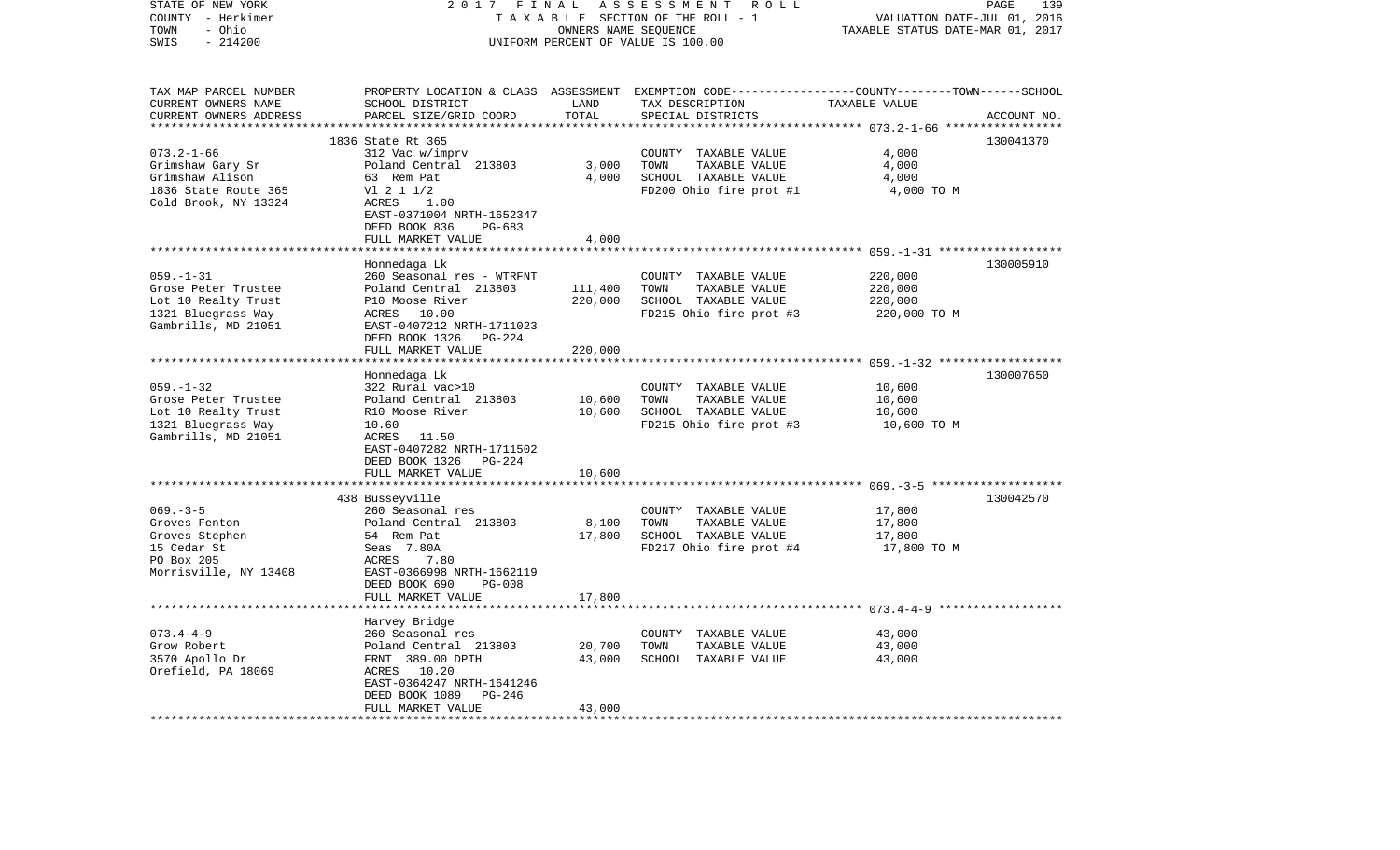| STATE OF NEW YORK<br>COUNTY - Herkimer<br>- Ohio<br>TOWN<br>$-214200$<br>SWIS                       | 2017 FINAL                                                                                                                                                                             |                                     | ASSESSMENT ROLL<br>TAXABLE SECTION OF THE ROLL - 1<br>OWNERS NAME SEQUENCE<br>UNIFORM PERCENT OF VALUE IS 100.00                                      | VALUATION DATE-JUL 01, 2016<br>TAXABLE STATUS DATE-MAR 01, 2017 | PAGE<br>140         |
|-----------------------------------------------------------------------------------------------------|----------------------------------------------------------------------------------------------------------------------------------------------------------------------------------------|-------------------------------------|-------------------------------------------------------------------------------------------------------------------------------------------------------|-----------------------------------------------------------------|---------------------|
| TAX MAP PARCEL NUMBER<br>CURRENT OWNERS NAME<br>CURRENT OWNERS ADDRESS                              | SCHOOL DISTRICT<br>PARCEL SIZE/GRID COORD                                                                                                                                              | LAND<br>TOTAL                       | PROPERTY LOCATION & CLASS ASSESSMENT EXEMPTION CODE---------------COUNTY-------TOWN------SCHOOL<br>TAX DESCRIPTION TAXABLE VALUE<br>SPECIAL DISTRICTS |                                                                 | ACCOUNT NO.         |
| $079.4 - 2 - 26.7$<br>Grower Jeffrey<br>Grower Anna<br>1950 Newport Gray Rd<br>Cold Brook, NY 13324 | Bull Hill Rd<br>260 Seasonal res<br>Poland Central 213803 6,000<br>Lot 41 Jer Pat<br>ACRES<br>1.00<br>EAST-0389648 NRTH-1625026<br>DEED BOOK 726<br>PG-092                             | 35,000                              | COUNTY TAXABLE VALUE<br>TOWN<br>TAXABLE VALUE<br>SCHOOL TAXABLE VALUE<br>FD210 Ohio fire prot #2 35,000 TO M                                          | 35,000<br>35,000<br>35,000                                      |                     |
|                                                                                                     | FULL MARKET VALUE                                                                                                                                                                      | 35,000                              |                                                                                                                                                       |                                                                 |                     |
| $085.3 - 3 - 9$<br>Grower Jeffrey<br>1950 Newport Gray Rd<br>Cold Brook, NY 13324                   | 724 Bull Hill Rd<br>270 Mfg housing<br>Poland Central 213803<br>Lot 9 Jer Pat<br>R1 1.12 A<br>ACRES<br>1.10<br>EAST-0384257 NRTH-1615802<br>DEED BOOK 1507 PG-427<br>FULL MARKET VALUE | 13,700<br>26,200<br>26,200          | COUNTY TAXABLE VALUE<br>TOWN<br>TAXABLE VALUE<br>SCHOOL TAXABLE VALUE<br>FD210 Ohio fire prot #2                                                      | 26,200<br>26,200<br>26,200<br>26,200 TO M                       | 130076110           |
|                                                                                                     |                                                                                                                                                                                        | *****************                   |                                                                                                                                                       |                                                                 |                     |
| $079.4 - 2 - 9$<br>Grower John<br>Grower Kim<br>278 Billy Hamlin Rd<br>Cold Brook, NY 13324         | Bull Hill Rd<br>322 Rural vac>10<br>Poland Central 213803 26,400<br>Lot 41 Jer Pat<br>ACRES 26.80<br>EAST-0388558 NRTH-1624688<br>DEED BOOK 875<br>PG-146                              | 26,400                              | COUNTY TAXABLE VALUE<br>TOWN<br>TAXABLE VALUE<br>SCHOOL TAXABLE VALUE<br>$FD200$ Ohio fire prot #1 26,400 TO M                                        | 26,400<br>26,400<br>26,400                                      | 0060600             |
|                                                                                                     | FULL MARKET VALUE                                                                                                                                                                      | 26,400                              |                                                                                                                                                       |                                                                 |                     |
| $079.4 - 2 - 26.6$<br>Grower John                                                                   | Bull Hill Rd<br>210 1 Family Res<br>Poland Central 213803                                                                                                                              | 10,200                              | BAS STAR<br>41854<br>COUNTY TAXABLE VALUE                                                                                                             | $\overline{0}$<br>$\Omega$<br>70,000                            | 130021840<br>30,000 |
| Grower Kim<br>278 Billy Hamlin Rd<br>Cold Brook, NY 13324                                           | 41 Jer Pat<br>FRNT 104.00 DPTH 182.00<br>ACRES<br>0.44<br>EAST-0388907 NRTH-1624050<br>DEED BOOK 689<br>PG-351                                                                         | 70,000                              | TOWN<br>TAXABLE VALUE<br>SCHOOL TAXABLE VALUE<br>FD210 Ohio fire prot #2                                                                              | 70,000<br>40,000<br>70,000 TO M                                 |                     |
|                                                                                                     | FULL MARKET VALUE                                                                                                                                                                      | 70,000                              |                                                                                                                                                       |                                                                 |                     |
| $079.4 - 2 - 26.8$<br>Ohio, NY 13324<br>*************************************                       | Bull Hill Rd<br>314 Rural vac<10<br>FRNT 280.00 DPTH 108.00<br>FULL MARKET VALUE                                                                                                       | 500<br>500<br>500<br>************** | COUNTY TAXABLE VALUE<br>TOWN<br>TAXABLE VALUE<br>SCHOOL TAXABLE VALUE                                                                                 | 500<br>500<br>500                                               |                     |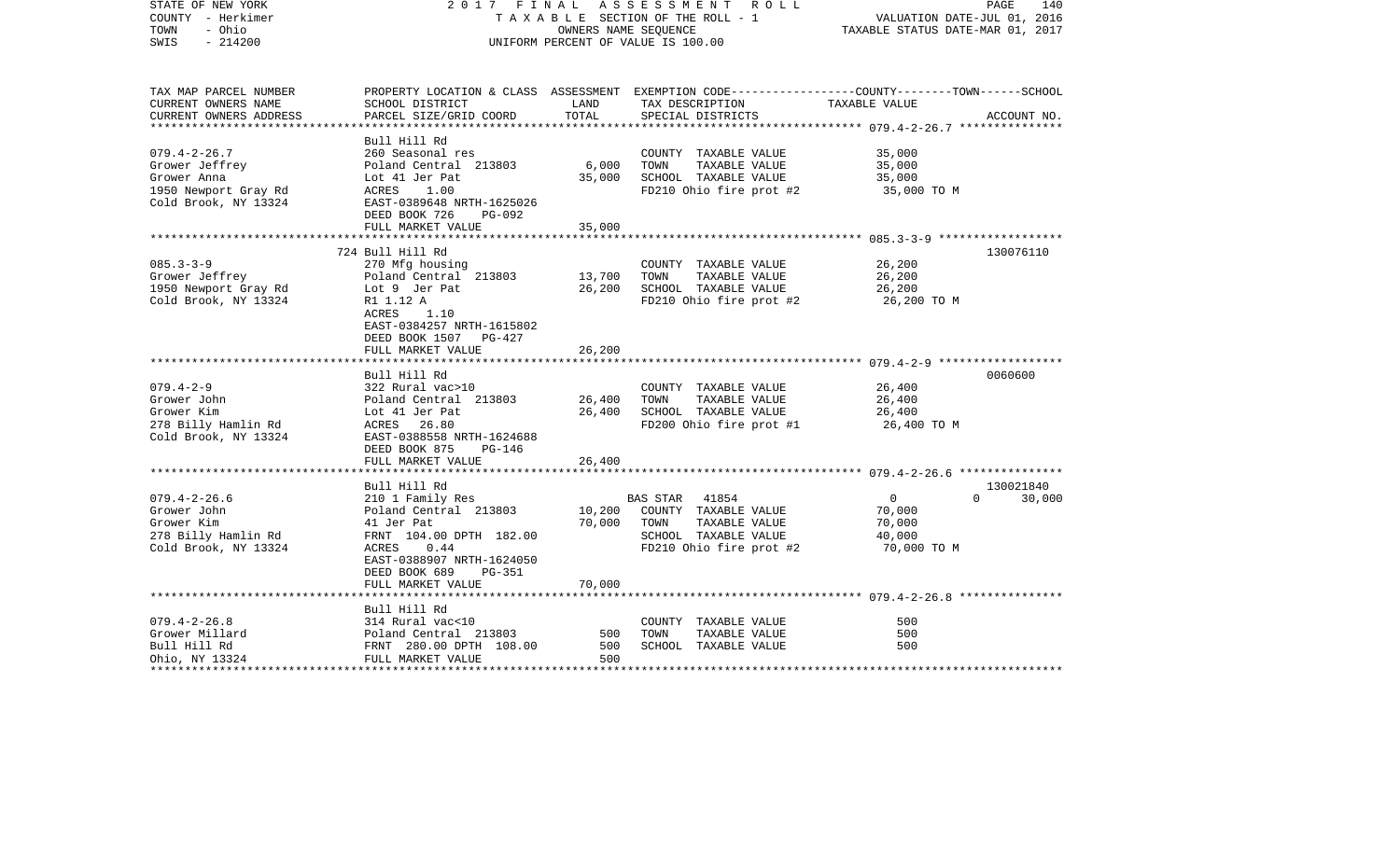| STATE OF NEW YORK      | 2017 FINAL                                         |                 | A S S E S S M E N T A O L L                                                                     |                | PAGE<br>141                       |
|------------------------|----------------------------------------------------|-----------------|-------------------------------------------------------------------------------------------------|----------------|-----------------------------------|
| COUNTY - Herkimer      |                                                    |                 | TAXABLE SECTION OF THE ROLL - 1                                                                 |                | VALUATION DATE-JUL 01, 2016       |
| - Ohio<br>TOWN         |                                                    |                 | OWNERS NAME SEQUENCE                                                                            |                | TAXABLE STATUS DATE-MAR 01, 2017  |
| $-214200$<br>SWIS      |                                                    |                 | UNIFORM PERCENT OF VALUE IS 100.00                                                              |                |                                   |
|                        |                                                    |                 |                                                                                                 |                |                                   |
|                        |                                                    |                 |                                                                                                 |                |                                   |
| TAX MAP PARCEL NUMBER  |                                                    |                 | PROPERTY LOCATION & CLASS ASSESSMENT EXEMPTION CODE---------------COUNTY-------TOWN------SCHOOL |                |                                   |
| CURRENT OWNERS NAME    | SCHOOL DISTRICT                                    | LAND            | TAX DESCRIPTION                                                                                 | TAXABLE VALUE  |                                   |
| CURRENT OWNERS ADDRESS | PARCEL SIZE/GRID COORD                             | TOTAL           | SPECIAL DISTRICTS                                                                               |                | ACCOUNT NO.                       |
| ********************** |                                                    |                 |                                                                                                 |                |                                   |
|                        | Bull Hill Rd                                       |                 |                                                                                                 |                | 130042240                         |
| $079.4 - 2 - 23$       | 270 Mfg housing                                    |                 | VET WAR CT 41121                                                                                | 4,095          | 4,095<br>0                        |
| Grower Millard F       | Poland Central 213803                              |                 | 8,300 ENH STAR<br>41834                                                                         | $\overline{0}$ | 27,300<br>$\overline{0}$          |
| 318 Billy Hamlin Rd    | 41 Jer Pat                                         | 27,300          | COUNTY TAXABLE VALUE                                                                            | 23,205         |                                   |
| Cold Brook, NY 13324   | Trailer & Garage                                   |                 | TAXABLE VALUE<br>TOWN                                                                           | 23,205         |                                   |
|                        | FRNT 100.00 DPTH 100.00                            |                 | SCHOOL TAXABLE VALUE                                                                            | $\overline{0}$ |                                   |
|                        | ACRES<br>0.23                                      |                 | FD210 Ohio fire prot #2                                                                         | 27,300 TO M    |                                   |
|                        | EAST-0389100 NRTH-1624806                          |                 |                                                                                                 |                |                                   |
|                        | DEED BOOK 821<br>PG-144                            |                 |                                                                                                 |                |                                   |
|                        | FULL MARKET VALUE                                  | 27,300          |                                                                                                 |                |                                   |
|                        |                                                    |                 |                                                                                                 |                |                                   |
|                        | Bull Hill Rd                                       |                 |                                                                                                 |                | 130021840                         |
| $079.4 - 2 - 26.1$     | 322 Rural vac>10                                   |                 | COUNTY TAXABLE VALUE                                                                            | 19,300         |                                   |
| Grower Millard F       | Poland Central 213803                              | 19,300          | TOWN<br>TAXABLE VALUE                                                                           | 19,300         |                                   |
| 318 Billy Hamlin Rd    | Lot 41 Jer Pat                                     | 19,300          | SCHOOL TAXABLE VALUE                                                                            | 19,300         |                                   |
| Cold Brook, NY 13324   | ACRES 19.90                                        |                 | FD210 Ohio fire prot #2                                                                         | 19,300 TO M    |                                   |
|                        | EAST-0389479 NRTH-1624498                          |                 |                                                                                                 |                |                                   |
|                        | DEED BOOK 821<br>PG-144                            |                 |                                                                                                 |                |                                   |
|                        | FULL MARKET VALUE                                  | 19,300          |                                                                                                 |                |                                   |
|                        |                                                    |                 |                                                                                                 |                |                                   |
|                        | Bull Hill Rd                                       |                 |                                                                                                 |                | 130021840                         |
| $079.4 - 2 - 26.5$     | 314 Rural vac<10                                   |                 | COUNTY TAXABLE VALUE                                                                            | 2,300          |                                   |
| Grower Millard F       | Poland Central 213803                              | 2,300           | TAXABLE VALUE<br>TOWN                                                                           | 2,300          |                                   |
| 318 Billy Hamlin Rd    | Lot 41 Jer Pat                                     | 2,300           | SCHOOL TAXABLE VALUE                                                                            | 2,300          |                                   |
| Cold Brook, NY 13324   | 87.00 DPTH<br>FRNT<br>96.00                        |                 | FD210 Ohio fire prot #2                                                                         | 2,300 TO M     |                                   |
|                        | 0.19<br>ACRES                                      |                 |                                                                                                 |                |                                   |
|                        | EAST-0388920 NRTH-1624290                          |                 |                                                                                                 |                |                                   |
|                        | DEED BOOK 821<br>PG-144                            |                 |                                                                                                 |                |                                   |
|                        | FULL MARKET VALUE<br>***************************** | 2,300           |                                                                                                 |                |                                   |
|                        | 160 Bull Hill Rd                                   |                 |                                                                                                 |                | 130015900                         |
| $085.3 - 2 - 52$       | 210 1 Family Res                                   |                 | VET WAR CT 41121                                                                                | 8,400          | 8,400<br>$\overline{\phantom{0}}$ |
| Grower Raymond         | Poland Central 213803                              | 10,800 ENH STAR | 41834                                                                                           | $\overline{0}$ | 56,000<br>$\Omega$                |
| Grower Alice           | 10 Jer Pat                                         | 56,000          | COUNTY TAXABLE VALUE                                                                            | 47,600         |                                   |
| 160 Bull Hill Rd       | Furdon Place                                       |                 | TAXABLE VALUE<br>TOWN                                                                           | 47,600         |                                   |
| Cold Brook, NY 13324   | FRNT 76.00 DPTH 165.00                             |                 | SCHOOL TAXABLE VALUE                                                                            | $\mathbf 0$    |                                   |
|                        | ACRES<br>0.53                                      |                 | FD200 Ohio fire prot #1                                                                         | 56,000 TO M    |                                   |
|                        | EAST-0374332 NRTH-1614482                          |                 |                                                                                                 |                |                                   |
|                        | DEED BOOK 744<br><b>PG-149</b>                     |                 |                                                                                                 |                |                                   |
|                        | FULL MARKET VALUE                                  | 56,000          |                                                                                                 |                |                                   |
|                        |                                                    |                 |                                                                                                 |                |                                   |
|                        | Black Creek Rd                                     |                 |                                                                                                 |                | 130020580                         |
| $085.3 - 2 - 54$       | 314 Rural vac<10                                   |                 | COUNTY TAXABLE VALUE                                                                            | 2,900          |                                   |
| Grower Raymond         | Poland Central 213803                              | 2,900           | TOWN<br>TAXABLE VALUE                                                                           | 2,900          |                                   |
| Grower Alice           | 10 Jer Pat                                         | 2,900           | SCHOOL TAXABLE VALUE                                                                            | 2,900          |                                   |
| 160 Bull Hill Rd       | FRNT 80.00 DPTH 150.00                             |                 | FD200 Ohio fire prot #1                                                                         | 2,900 TO M     |                                   |
| Cold Brook, NY 13324   | ACRES 0.28                                         |                 |                                                                                                 |                |                                   |
|                        | EAST-0374146 NRTH-1614534                          |                 |                                                                                                 |                |                                   |
|                        | DEED BOOK 798<br>PG-576                            |                 |                                                                                                 |                |                                   |
|                        | FULL MARKET VALUE                                  | 2,900           |                                                                                                 |                |                                   |
|                        |                                                    |                 |                                                                                                 |                |                                   |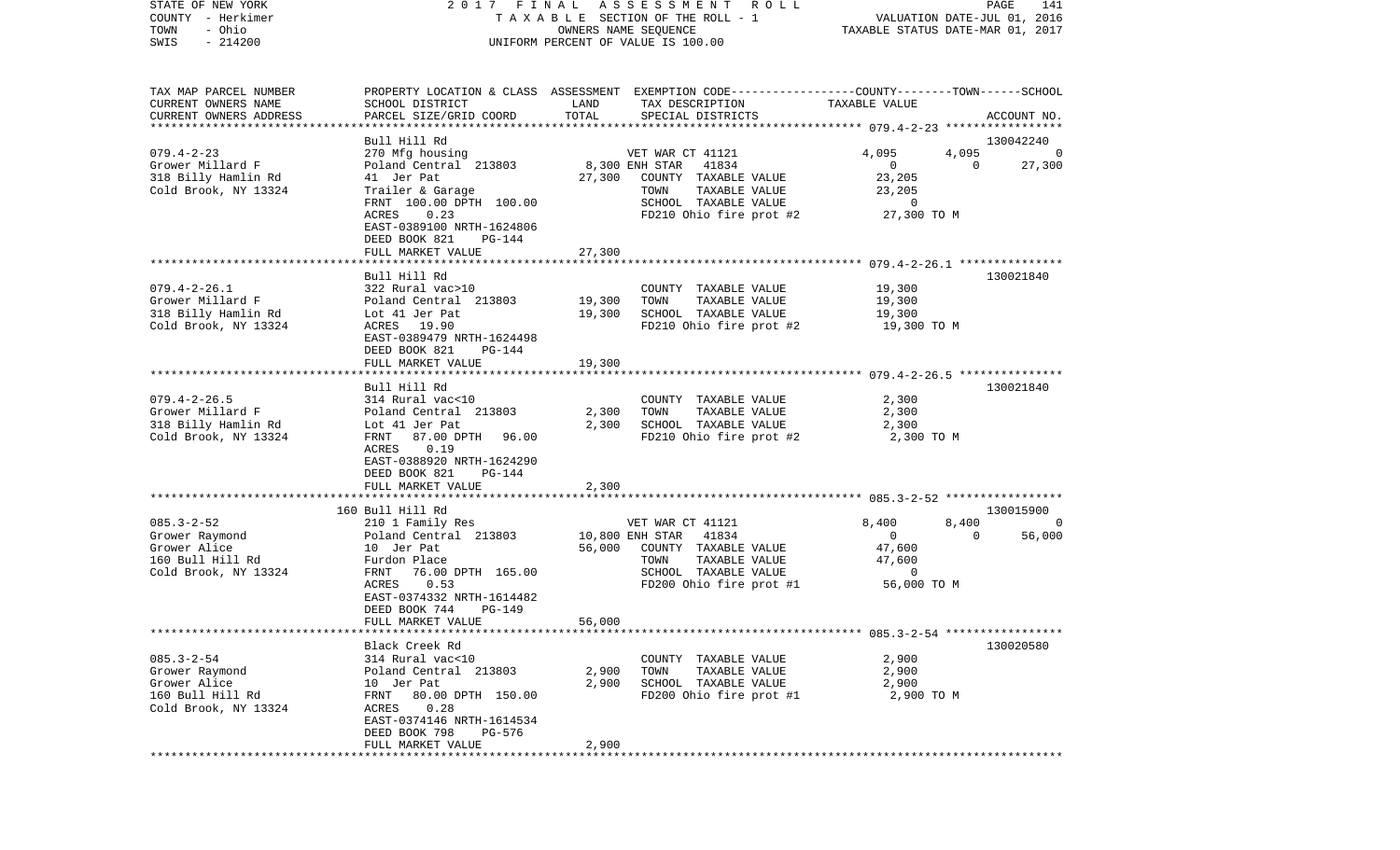| STATE OF NEW YORK<br>COUNTY - Herkimer<br>- Ohio<br>TOWN<br>SWIS<br>$-214200$                    | 2017<br>FINAL                                                                                                                                                                                                   | OWNERS NAME SEQUENCE          | ASSESSMENT ROLL<br>TAXABLE SECTION OF THE ROLL - 1<br>UNIFORM PERCENT OF VALUE IS 100.00                                                | VALUATION DATE-JUL 01, 2016<br>TAXABLE STATUS DATE-MAR 01, 2017 | PAGE<br>142                     |
|--------------------------------------------------------------------------------------------------|-----------------------------------------------------------------------------------------------------------------------------------------------------------------------------------------------------------------|-------------------------------|-----------------------------------------------------------------------------------------------------------------------------------------|-----------------------------------------------------------------|---------------------------------|
| TAX MAP PARCEL NUMBER<br>CURRENT OWNERS NAME<br>CURRENT OWNERS ADDRESS                           | SCHOOL DISTRICT<br>PARCEL SIZE/GRID COORD                                                                                                                                                                       | LAND<br>TOTAL<br>************ | PROPERTY LOCATION & CLASS ASSESSMENT EXEMPTION CODE---------------COUNTY-------TOWN------SCHOOL<br>TAX DESCRIPTION<br>SPECIAL DISTRICTS | TAXABLE VALUE<br>*********** 085.3-2-53 *****                   | ACCOUNT NO.                     |
| $085.3 - 2 - 53$<br>Grower Raymond B<br>Grower Alice<br>160 Bull Hill Rd<br>Cold Brook, NY 13324 | Black Creek Rd<br>260 Seasonal res<br>Poland Central 213803<br>Lot 10 Jer Pat<br>80.00 DPTH 150.00<br>FRNT<br>ACRES<br>0.28<br>EAST-0374229 NRTH-1614515<br>DEED BOOK 756<br><b>PG-351</b><br>FULL MARKET VALUE | 4,300<br>15,000<br>15,000     | COUNTY TAXABLE VALUE<br>TOWN<br>TAXABLE VALUE<br>SCHOOL TAXABLE VALUE<br>FD200 Ohio fire prot #1                                        | 15,000<br>15,000<br>15,000<br>15,000 TO M                       | 130075840                       |
|                                                                                                  |                                                                                                                                                                                                                 |                               |                                                                                                                                         |                                                                 |                                 |
| $070. - 1 - 62$<br>Grygiel -Smith Rita M<br>1204 Cedarbrook Dr<br>Rome, NY 13440                 | Rt 8 Nobelboro<br>260 Seasonal res<br>Poland Central 213803<br>68 Rem Pat<br>ACRES<br>1.00<br>EAST-0392863 NRTH-1660149<br>DEED BOOK 756<br><b>PG-060</b>                                                       | 5,000<br>20,300               | COUNTY TAXABLE VALUE<br>TOWN<br>TAXABLE VALUE<br>SCHOOL TAXABLE VALUE<br>FD217 Ohio fire prot #4                                        | 20,300<br>20,300<br>20,300<br>20,300 TO M                       | 130033300                       |
|                                                                                                  | FULL MARKET VALUE                                                                                                                                                                                               | 20,300                        |                                                                                                                                         |                                                                 |                                 |
|                                                                                                  | ********************************                                                                                                                                                                                |                               |                                                                                                                                         |                                                                 |                                 |
| $085.1 - 1 - 24$<br>Gubler Harry<br>Gubler Lynn<br>2206 County Rt 7<br>Capake, NY 12516          | Tea Cup St<br>260 Seasonal res<br>Poland Central 213803<br>22 Jer Pat<br>50.00 DPTH 330.00<br>FRNT<br>ACRES<br>0.38<br>EAST-0380109 NRTH-1621923<br>DEED BOOK 741<br>PG-157<br>FULL MARKET VALUE                | 1,700<br>10,300<br>10,300     | COUNTY TAXABLE VALUE<br>TAXABLE VALUE<br>TOWN<br>SCHOOL TAXABLE VALUE<br>FD210 Ohio fire prot #2                                        | 10,300<br>10,300<br>10,300<br>10,300 TO M                       | 130024150                       |
|                                                                                                  | ************************                                                                                                                                                                                        |                               |                                                                                                                                         |                                                                 |                                 |
| $085.1 - 1 - 25$<br>Gubler Harry<br>Gubler Lynn<br>2206 County Route 7<br>Copake, NY 12516       | Tea Cup St<br>314 Rural vac<10<br>Poland Central 213803<br>22 Jer Pat<br>FRNT 100.00 DPTH 330.00<br>ACRES<br>0.73<br>EAST-0380068 NRTH-1621859<br>DEED BOOK 741<br>PG-157                                       | 2,200<br>2,200                | COUNTY TAXABLE VALUE<br>TOWN<br>TAXABLE VALUE<br>SCHOOL TAXABLE VALUE<br>FD210 Ohio fire prot #2                                        | 2,200<br>2,200<br>2,200<br>2,200 TO M                           | 130024120                       |
|                                                                                                  | FULL MARKET VALUE                                                                                                                                                                                               | 2,200                         |                                                                                                                                         |                                                                 |                                 |
|                                                                                                  |                                                                                                                                                                                                                 |                               |                                                                                                                                         |                                                                 |                                 |
| $074.1 - 1 - 10$<br>Guerrera Alice L<br>1165 Figert Rd<br>Cold Brook, NY 13324                   | 1165 Figert Rd<br>210 1 Family Res<br>Poland Central 213803<br>Lot 2 Uro Pgt<br>ACRES<br>3.00 BANK<br>641<br>EAST-0379834 NRTH-1649949<br>$PG-340$<br>DEED BOOK 733<br>FULL MARKET VALUE                        | 17,500<br>37,900<br>37,900    | ENH STAR<br>41834<br>COUNTY TAXABLE VALUE<br>TAXABLE VALUE<br>TOWN<br>SCHOOL TAXABLE VALUE<br>FD200 Ohio fire prot #1                   | $\overline{0}$<br>37,900<br>37,900<br>0<br>37,900 TO M          | 130061035<br>$\Omega$<br>37,900 |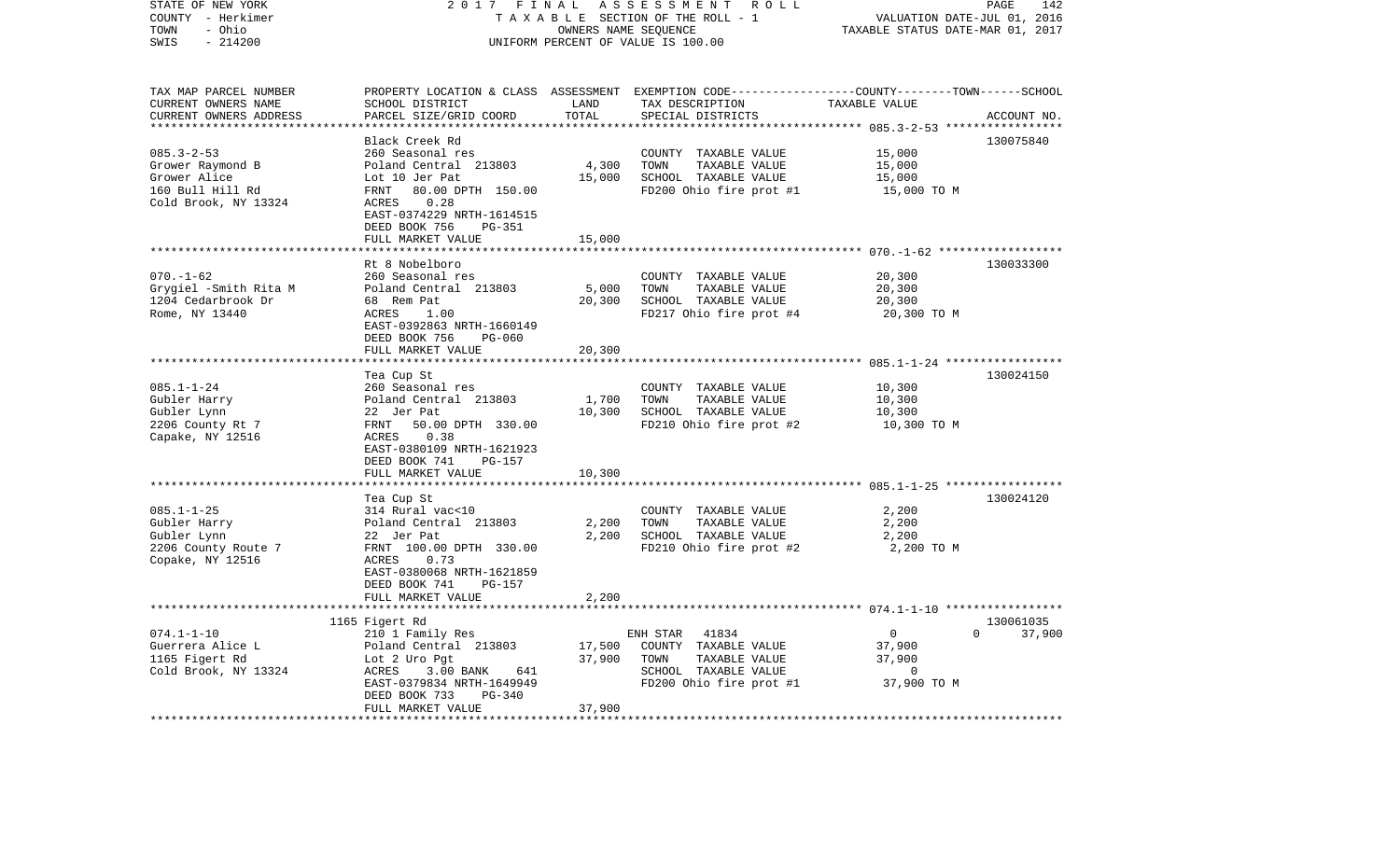| STATE OF NEW YORK                 | 2017 FINAL                                                                                      |        | A S S E S S M E N T A O L L                     |                                  | PAGE<br>143 |
|-----------------------------------|-------------------------------------------------------------------------------------------------|--------|-------------------------------------------------|----------------------------------|-------------|
| COUNTY - Herkimer                 |                                                                                                 |        | TAXABLE SECTION OF THE ROLL - 1                 | VALUATION DATE-JUL 01, 2016      |             |
| - Ohio<br>TOWN                    | OWNERS NAME SEQUENCE                                                                            |        |                                                 | TAXABLE STATUS DATE-MAR 01, 2017 |             |
| $-214200$<br>SWIS                 | UNIFORM PERCENT OF VALUE IS 100.00                                                              |        |                                                 |                                  |             |
|                                   |                                                                                                 |        |                                                 |                                  |             |
|                                   |                                                                                                 |        |                                                 |                                  |             |
| TAX MAP PARCEL NUMBER             | PROPERTY LOCATION & CLASS ASSESSMENT EXEMPTION CODE---------------COUNTY-------TOWN------SCHOOL |        |                                                 |                                  |             |
| CURRENT OWNERS NAME               | SCHOOL DISTRICT                                                                                 | LAND   | TAX DESCRIPTION                                 | TAXABLE VALUE                    |             |
| CURRENT OWNERS ADDRESS            | PARCEL SIZE/GRID COORD                                                                          | TOTAL  | SPECIAL DISTRICTS                               |                                  | ACCOUNT NO. |
| *************************         |                                                                                                 |        |                                                 |                                  |             |
| $085.2 - 2 - 9$                   | 853 Bull Hill Rd<br>260 Seasonal res                                                            |        |                                                 | 18,800                           | 130042450   |
| Guidera George                    | Poland Central 213803                                                                           | 8,700  | COUNTY TAXABLE VALUE<br>TOWN<br>TAXABLE VALUE   | 18,800                           |             |
| 6710 Kuntz Rd                     | 22 Jer Pat                                                                                      | 18,800 | SCHOOL TAXABLE VALUE                            | 18,800                           |             |
| Glenfield, NY 13343               | Bull Hill Rd 1.75A                                                                              |        | FD210 Ohio fire prot #2                         | 18,800 TO M                      |             |
|                                   | V12 Map Sm288                                                                                   |        |                                                 |                                  |             |
|                                   | ACRES<br>1.60                                                                                   |        |                                                 |                                  |             |
|                                   | EAST-0385335 NRTH-1618105                                                                       |        |                                                 |                                  |             |
|                                   | DEED BOOK 1491<br>PG-749                                                                        |        |                                                 |                                  |             |
|                                   | FULL MARKET VALUE                                                                               | 18,800 |                                                 |                                  |             |
|                                   |                                                                                                 |        |                                                 |                                  |             |
|                                   | Figert Rd                                                                                       |        |                                                 |                                  | 130025890   |
| $078.2 - 2 - 50$                  | 910 Priv forest                                                                                 |        | COUNTY TAXABLE VALUE                            | 41,500                           |             |
| Guilbeault Leon W Sr              | Poland Central 213803                                                                           | 41,500 | TOWN<br>TAXABLE VALUE                           | 41,500                           |             |
| 7 Biette Rd                       | 44 Jer Pat                                                                                      | 41,500 | SCHOOL TAXABLE VALUE                            | 41,500                           |             |
| Clifton Park, NY 12065            | ACRES 50.00                                                                                     |        | FD200 Ohio fire prot #1                         | 41,500 TO M                      |             |
|                                   | EAST-0366082 NRTH-1637553                                                                       |        |                                                 |                                  |             |
|                                   | DEED BOOK 764<br>PG-508                                                                         |        |                                                 |                                  |             |
|                                   | FULL MARKET VALUE                                                                               | 41,500 |                                                 |                                  |             |
|                                   |                                                                                                 |        |                                                 |                                  |             |
|                                   | Hooper Dooper Rd                                                                                |        |                                                 |                                  | 130017250   |
| $073.2 - 1 - 37$                  | 270 Mfg housing                                                                                 |        | COUNTY TAXABLE VALUE                            | 12,800                           |             |
| Hadcock Francis L                 | Poland Central 213803                                                                           | 7,800  | TOWN<br>TAXABLE VALUE                           | 12,800                           |             |
| PO Box 181                        | 63 Rem Pat                                                                                      | 12,800 | SCHOOL TAXABLE VALUE                            | 12,800                           |             |
| Mohawk, NY 13407                  | Sub 18                                                                                          |        | FD200 Ohio fire prot #1                         | 12,800 TO M                      |             |
|                                   | ACRES<br>1.20                                                                                   |        |                                                 |                                  |             |
|                                   | EAST-0370773 NRTH-1654473                                                                       |        |                                                 |                                  |             |
|                                   | DEED BOOK 796<br>PG-193                                                                         |        |                                                 |                                  |             |
|                                   | FULL MARKET VALUE                                                                               | 12,800 |                                                 |                                  |             |
|                                   | ****************************                                                                    |        |                                                 |                                  |             |
|                                   | 393 Reese Rd                                                                                    |        |                                                 |                                  | 130037380   |
| $073.3 - 2 - 78.1$                | 260 Seasonal res                                                                                |        | COUNTY TAXABLE VALUE                            | 38,000                           |             |
| Hagadorn Rickey Jr                | Poland Central 213803                                                                           | 20,700 | TOWN<br>TAXABLE VALUE                           | 38,000                           |             |
| Jones William<br>1806 RT 32 North | 48 Rem Pat<br>FRNT 925.00 DPTH                                                                  | 38,000 | SCHOOL TAXABLE VALUE<br>FD200 Ohio fire prot #1 | 38,000                           |             |
| Gansevoort, NY 12831              | ACRES 10.20                                                                                     |        |                                                 | 38,000 TO M                      |             |
|                                   | EAST-0361036 NRTH-1641393                                                                       |        |                                                 |                                  |             |
|                                   | DEED BOOK 932<br>PG-536                                                                         |        |                                                 |                                  |             |
|                                   | FULL MARKET VALUE                                                                               | 38,000 |                                                 |                                  |             |
|                                   |                                                                                                 |        |                                                 |                                  |             |
|                                   | Coleman Rd                                                                                      |        |                                                 |                                  | 130016380   |
| $074.1 - 2 - 65$                  | 260 Seasonal res                                                                                |        | COUNTY TAXABLE VALUE                            | 20,400                           |             |
| Hailston David C                  | Poland Central 213803                                                                           | 4,200  | TOWN<br>TAXABLE VALUE                           | 20,400                           |             |
| PO Box 302                        | 76 Rem Pat                                                                                      | 20,400 | SCHOOL TAXABLE VALUE                            | 20,400                           |             |
| Ilion, NY 13357                   | Lot $19$                                                                                        |        | FD200 Ohio fire prot #1                         | 20,400 TO M                      |             |
|                                   | FRNT 115.00 DPTH 100.00                                                                         |        |                                                 |                                  |             |
|                                   | 0.26<br>ACRES                                                                                   |        |                                                 |                                  |             |
|                                   | EAST-0371959 NRTH-1651485                                                                       |        |                                                 |                                  |             |
|                                   | DEED BOOK 827<br>PG-468                                                                         |        |                                                 |                                  |             |
|                                   | FULL MARKET VALUE                                                                               | 20,400 |                                                 |                                  |             |
|                                   |                                                                                                 |        |                                                 |                                  |             |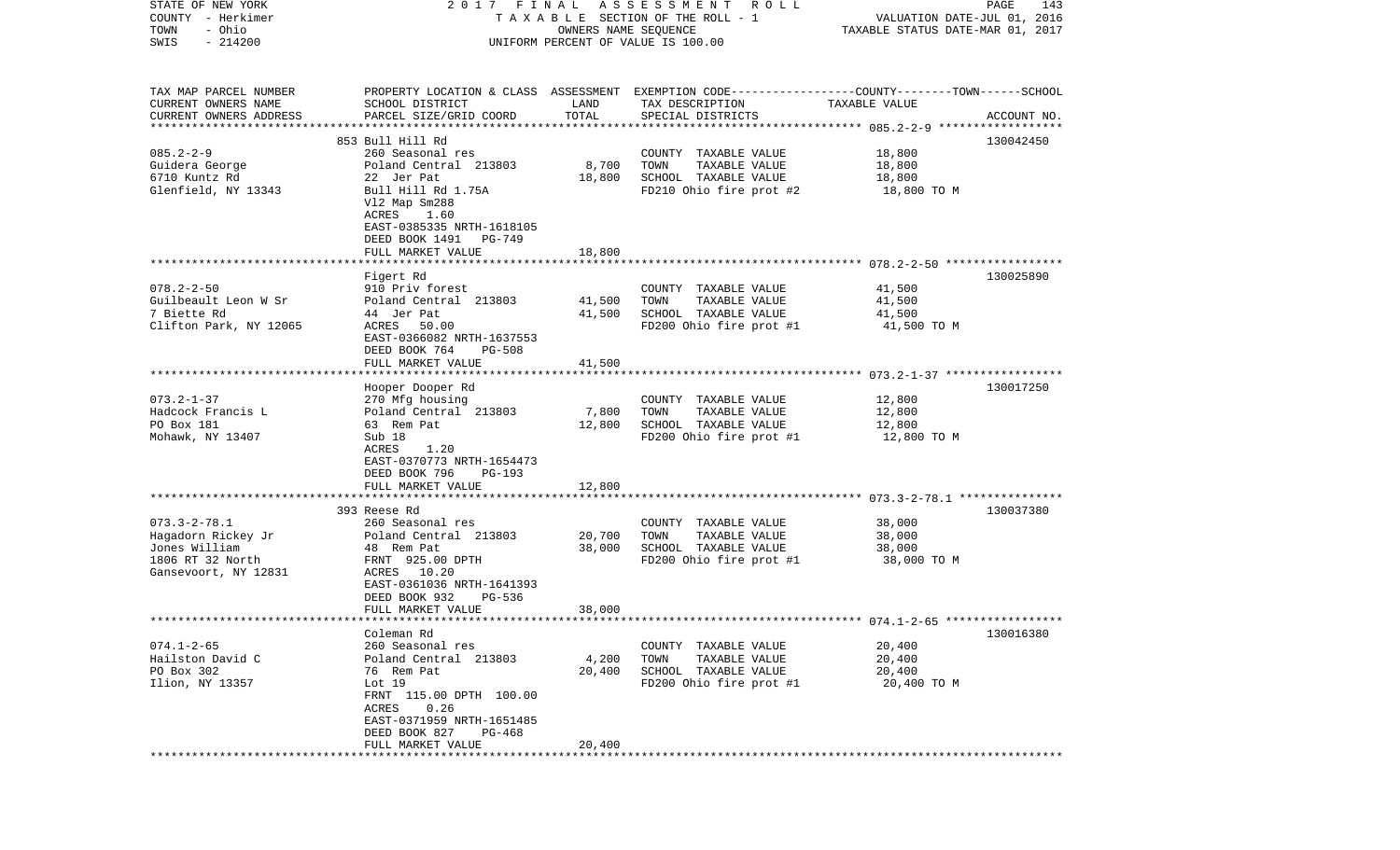| STATE OF NEW YORK<br>COUNTY - Herkimer<br>- Ohio<br>TOWN | 2017 FINAL                                   |                  | A S S E S S M E N T R O L L<br>TAXABLE SECTION OF THE ROLL - 1<br>OWNERS NAME SEQUENCE | PAGE<br>VALUATION DATE-JUL 01, 2016<br>TAXABLE STATUS DATE-MAR 01, 2017                        | 144         |
|----------------------------------------------------------|----------------------------------------------|------------------|----------------------------------------------------------------------------------------|------------------------------------------------------------------------------------------------|-------------|
| $-214200$<br>SWIS                                        |                                              |                  | UNIFORM PERCENT OF VALUE IS 100.00                                                     |                                                                                                |             |
| TAX MAP PARCEL NUMBER                                    |                                              |                  |                                                                                        | PROPERTY LOCATION & CLASS ASSESSMENT EXEMPTION CODE---------------COUNTY-------TOWN-----SCHOOL |             |
| CURRENT OWNERS NAME                                      | SCHOOL DISTRICT                              | LAND             | TAX DESCRIPTION TAXABLE VALUE                                                          |                                                                                                |             |
| CURRENT OWNERS ADDRESS<br>*************************      | PARCEL SIZE/GRID COORD                       | TOTAL            | SPECIAL DISTRICTS                                                                      |                                                                                                | ACCOUNT NO. |
|                                                          | Cumnings Rd                                  |                  |                                                                                        |                                                                                                |             |
| $073.3 - 2 - 73.6$                                       | 314 Rural vac<10                             |                  | COUNTY TAXABLE VALUE                                                                   | 10,400                                                                                         |             |
| Hall Dale H                                              | Poland Central 213803                        | 10,400           | TOWN<br>TAXABLE VALUE                                                                  | 10,400                                                                                         |             |
| Hall Laurie Orlando                                      | 48 Jer Pat                                   | 10,400           | SCHOOL TAXABLE VALUE                                                                   | 10,400                                                                                         |             |
| 25 O'Connell RD Ext                                      | ACRES<br>3.60                                |                  | FD200 Ohio fire prot #1                                                                | 10,400 TO M                                                                                    |             |
| Colchester, CT 06415-5012                                | EAST-0359650 NRTH-1641506                    |                  |                                                                                        |                                                                                                |             |
|                                                          | DEED BOOK 839<br>$PG-13$                     |                  |                                                                                        |                                                                                                |             |
|                                                          | FULL MARKET VALUE                            | 10,400           |                                                                                        |                                                                                                |             |
|                                                          |                                              |                  |                                                                                        |                                                                                                |             |
|                                                          | 1926 Route 8                                 |                  |                                                                                        | 130015990                                                                                      |             |
| $084.2 - 2 - 6.2$<br>Hall James L                        | 240 Rural res<br>Poland Central 213803       | 28,500           | COUNTY TAXABLE VALUE<br>TOWN<br>TAXABLE VALUE                                          | 70,000<br>70,000                                                                               |             |
| 1926 State RT 8                                          | 11 Jer Pat                                   | 70,000           | SCHOOL TAXABLE VALUE                                                                   | 70,000                                                                                         |             |
| Ohio, NY 13324                                           | FRNT 297.30 DPTH                             |                  | FD200 Ohio fire prot #1                                                                | 70,000 TO M                                                                                    |             |
|                                                          | ACRES 10.00                                  |                  |                                                                                        |                                                                                                |             |
|                                                          | EAST-0363512 NRTH-1623467                    |                  |                                                                                        |                                                                                                |             |
|                                                          | DEED BOOK 1177 PG-102                        |                  |                                                                                        |                                                                                                |             |
|                                                          | FULL MARKET VALUE                            | 70,000           |                                                                                        |                                                                                                |             |
|                                                          |                                              |                  |                                                                                        |                                                                                                |             |
|                                                          | S W Corner Lot #64                           |                  |                                                                                        | 130019530                                                                                      |             |
| $070. - 1 - 69$                                          | 322 Rural vac>10                             |                  | COUNTY TAXABLE VALUE                                                                   | 22,800                                                                                         |             |
| Hall Mary                                                | Poland Central 213803                        | 22,800<br>22,800 | TAXABLE VALUE<br>TOWN                                                                  | 22,800<br>22,800                                                                               |             |
| Hall Adele<br>PO Box 61                                  | 64 Rem Pat<br>ACRES<br>39.70                 |                  | SCHOOL TAXABLE VALUE<br>FD200 Ohio fire prot #1                                        | 22,800 TO M                                                                                    |             |
| Poland, NY 13431                                         | EAST-0373007 NRTH-1657274                    |                  |                                                                                        |                                                                                                |             |
|                                                          | DEED BOOK 787<br>PG-181                      |                  |                                                                                        |                                                                                                |             |
|                                                          | FULL MARKET VALUE                            | 22,800           |                                                                                        |                                                                                                |             |
|                                                          |                                              |                  |                                                                                        |                                                                                                |             |
|                                                          | S W Corner Lot #64                           |                  |                                                                                        | 130034950                                                                                      |             |
| $070. - 1 - 70$                                          | 314 Rural vac<10                             |                  | COUNTY TAXABLE VALUE                                                                   | 1,700                                                                                          |             |
| Hall Mary                                                | Poland Central 213803                        | 1,700            | TOWN<br>TAXABLE VALUE                                                                  | 1,700                                                                                          |             |
| Hall Adele                                               | 64 Rem Pat                                   | 1,700            | SCHOOL TAXABLE VALUE                                                                   | 1,700                                                                                          |             |
| PO Box 61                                                | ACRES<br>3.00                                |                  | FD200 Ohio fire prot #1                                                                | 1,700 TO M                                                                                     |             |
| Poland, NY 13431                                         | EAST-0373810 NRTH-1656888                    |                  |                                                                                        |                                                                                                |             |
|                                                          | DEED BOOK 787<br>PG-181<br>FULL MARKET VALUE | 1,700            |                                                                                        |                                                                                                |             |
|                                                          |                                              |                  |                                                                                        |                                                                                                |             |
|                                                          | North Lake Rd                                |                  |                                                                                        | 130029190                                                                                      |             |
| $064. -1 -19$                                            | 910 Priv forest                              |                  | COUNTY TAXABLE VALUE                                                                   | 36,800                                                                                         |             |
| Halpin Martin H III                                      | 302601<br>Adirondack                         | 36,800           | TOWN<br>TAXABLE VALUE                                                                  | 36,800                                                                                         |             |
| Attn: Halpin Arthur                                      | 8 Rem Pat                                    | 36,800           | SCHOOL TAXABLE VALUE                                                                   | 36,800                                                                                         |             |
| 159 Hayes                                                | ACRES 73.50                                  |                  | FD215 Ohio fire prot #3                                                                | 36,800 TO M                                                                                    |             |
| Barneveld, NY 13304                                      | EAST-0336672 NRTH-1675086                    |                  |                                                                                        |                                                                                                |             |
|                                                          | PG-419<br>DEED BOOK 820                      |                  |                                                                                        |                                                                                                |             |
|                                                          | FULL MARKET VALUE                            | 36,800           |                                                                                        |                                                                                                |             |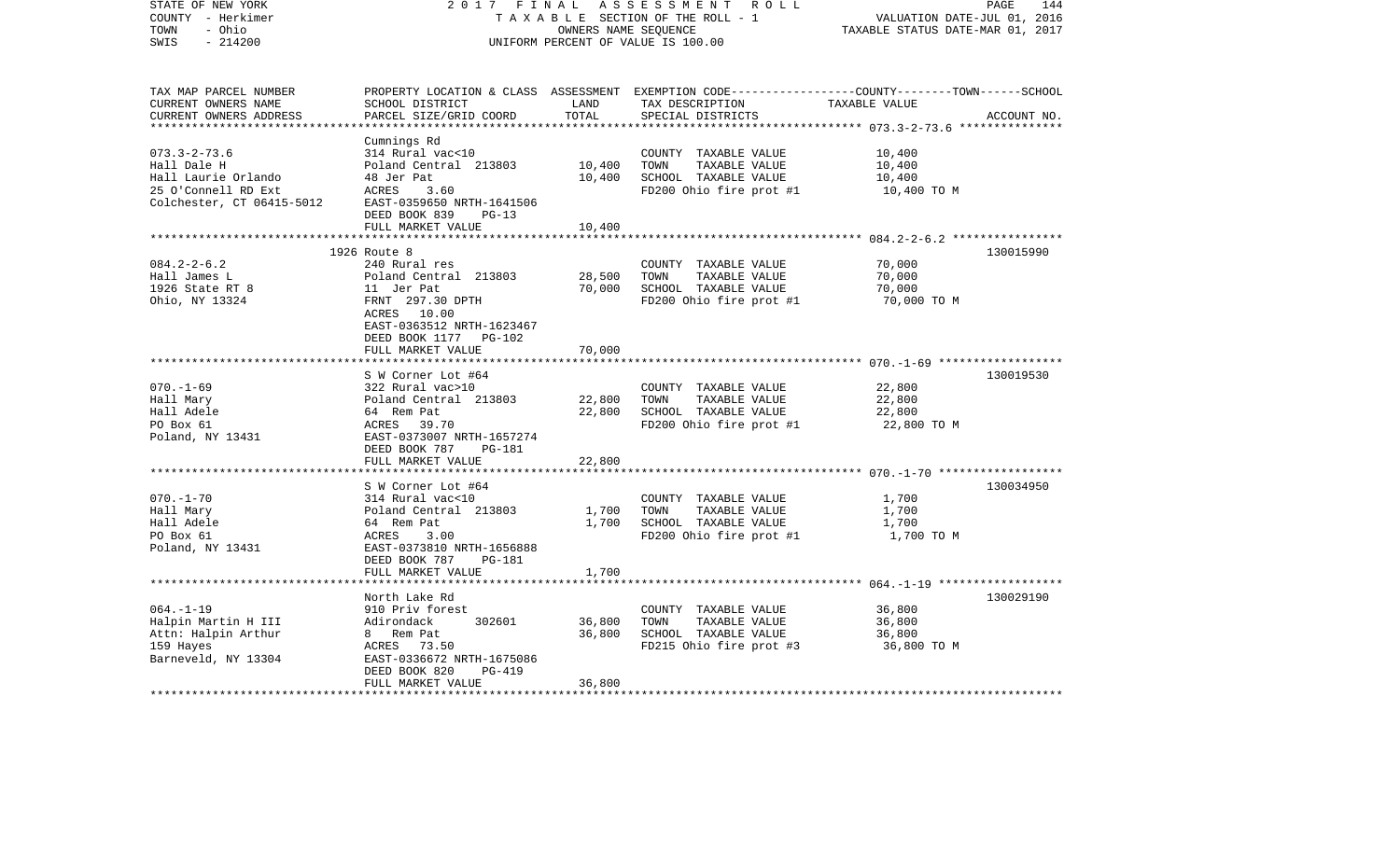| STATE OF NEW YORK<br>COUNTY - Herkimer<br>- Ohio<br>TOWN<br>SWIS<br>$-214200$                        | 2017<br>FINAL<br>ASSESSMENT<br>R O L L<br>TAXABLE SECTION OF THE ROLL - 1<br>OWNERS NAME SEQUENCE<br>UNIFORM PERCENT OF VALUE IS 100.00                                           |                                        |                                                                                                                                          | PAGE<br>145<br>VALUATION DATE-JUL 01, 2016<br>TAXABLE STATUS DATE-MAR 01, 2017                  |             |
|------------------------------------------------------------------------------------------------------|-----------------------------------------------------------------------------------------------------------------------------------------------------------------------------------|----------------------------------------|------------------------------------------------------------------------------------------------------------------------------------------|-------------------------------------------------------------------------------------------------|-------------|
| TAX MAP PARCEL NUMBER<br>CURRENT OWNERS NAME<br>CURRENT OWNERS ADDRESS<br>**********************     | SCHOOL DISTRICT<br>PARCEL SIZE/GRID COORD<br>************************                                                                                                             | LAND<br>TOTAL<br>* * * * * * * * * * * | PROPERTY LOCATION & CLASS ASSESSMENT EXEMPTION CODE----------------COUNTY-------TOWN------SCHOOL<br>TAX DESCRIPTION<br>SPECIAL DISTRICTS | TAXABLE VALUE                                                                                   | ACCOUNT NO. |
| $085.3 - 2 - 38$<br>Haltigan Julia<br>132 Ludlow St Apt 7<br>New York, NY 10002                      | Bull Hill Rd<br>260 Seasonal res<br>Poland Central 213803<br>9 Jer Pat<br>Sens 28<br>ACRES 19.50<br>EAST-0380130 NRTH-1616668<br>DEED BOOK 1199<br>PG-173<br>FULL MARKET VALUE    | 33,800<br>59,000<br>59,000             | COUNTY TAXABLE VALUE<br>TOWN<br>TAXABLE VALUE<br>SCHOOL TAXABLE VALUE<br>FD210 Ohio fire prot #2                                         | 59,000<br>59,000<br>59,000<br>59,000 TO M                                                       | 130014400   |
|                                                                                                      |                                                                                                                                                                                   |                                        |                                                                                                                                          | ****************************** 073.3-2-78.3 ***************                                     |             |
| $073.3 - 2 - 78.3$<br>Hammond Michael<br>Hammond Lois<br>155 South Line RD<br>Middle Grove, NY 12850 | Reese Rd<br>260 Seasonal res<br>Poland Central 213803<br>FRNT 580.00 DPTH<br>ACRES<br>5.00<br>EAST-0360635 NRTH-1640958<br>DEED BOOK 882<br><b>PG-110</b>                         | 12,500<br>22,500                       | COUNTY TAXABLE VALUE<br>TOWN<br>TAXABLE VALUE<br>SCHOOL TAXABLE VALUE<br>FD200 Ohio fire prot #1                                         | 22,500<br>22,500<br>22,500<br>22,500 TO M                                                       |             |
|                                                                                                      | FULL MARKET VALUE                                                                                                                                                                 | 22,500                                 |                                                                                                                                          |                                                                                                 |             |
| $079.1 - 1 - 33.3$<br>Hanley Brian G Jr<br>110 Bristol Rd<br>Fayetteville, NY 13066                  | Unclemier Rd<br>260 Seasonal res<br>Poland Central 213803<br>51 Jer Pat<br>ACRES 25.00<br>EAST-0380063 NRTH-1636905                                                               | 31,100<br>36,100                       | COUNTY TAXABLE VALUE<br>TOWN<br>TAXABLE VALUE<br>SCHOOL TAXABLE VALUE<br>FD200 Ohio fire prot #1                                         | ********************* 079.1-1-33.3 ***************<br>36,100<br>36,100<br>36,100<br>36,100 TO M |             |
|                                                                                                      | DEED BOOK 930<br>$PG-349$                                                                                                                                                         |                                        |                                                                                                                                          |                                                                                                 |             |
|                                                                                                      | FULL MARKET VALUE<br>*********************                                                                                                                                        | 36,100                                 |                                                                                                                                          |                                                                                                 |             |
| $074.1 - 1 - 9.2$<br>Haponski Arthur E<br>Haponski Sheila M<br>1153 Figert Rd<br>Ohio, NY 13324      | 1153 Figert Rd<br>240 Rural res<br>Poland Central 213803<br>Lot 2 Vrooman<br>ACRES<br>3.80<br>EAST-0379652 NRTH-1649958<br>DEED BOOK 1506<br><b>PG-754</b>                        | 18,300<br>115,000                      | 41854<br>BAS STAR<br>COUNTY TAXABLE VALUE<br>TOWN<br>TAXABLE VALUE<br>SCHOOL TAXABLE VALUE<br>FD200 Ohio fire prot #1                    | 0<br>0<br>115,000<br>115,000<br>85,000<br>115,000 TO M                                          | 30,000      |
|                                                                                                      | FULL MARKET VALUE<br>***************                                                                                                                                              | 115,000                                |                                                                                                                                          | *********************** 079.3-1-38 *****************                                            |             |
| $079.3 - 1 - 38$<br>Harkins James G Jr<br>2017 Newport Gray Rd<br>Cold Brook, NY 13324               | Christman Lot<br>322 Rural vac>10<br>Poland Central 213803<br>51 Jer Pat<br>Lot $55$<br>ACRES 17.70<br>EAST-0383251 NRTH-1631111<br>DEED BOOK 00638 PG-00226<br>FULL MARKET VALUE | 8,900<br>8,900<br>8,900<br>********    | COUNTY TAXABLE VALUE<br>TOWN<br>TAXABLE VALUE<br>SCHOOL TAXABLE VALUE<br>FD217 Ohio fire prot #4                                         | 8,900<br>8,900<br>8,900<br>8,900 TO M                                                           | 130023670   |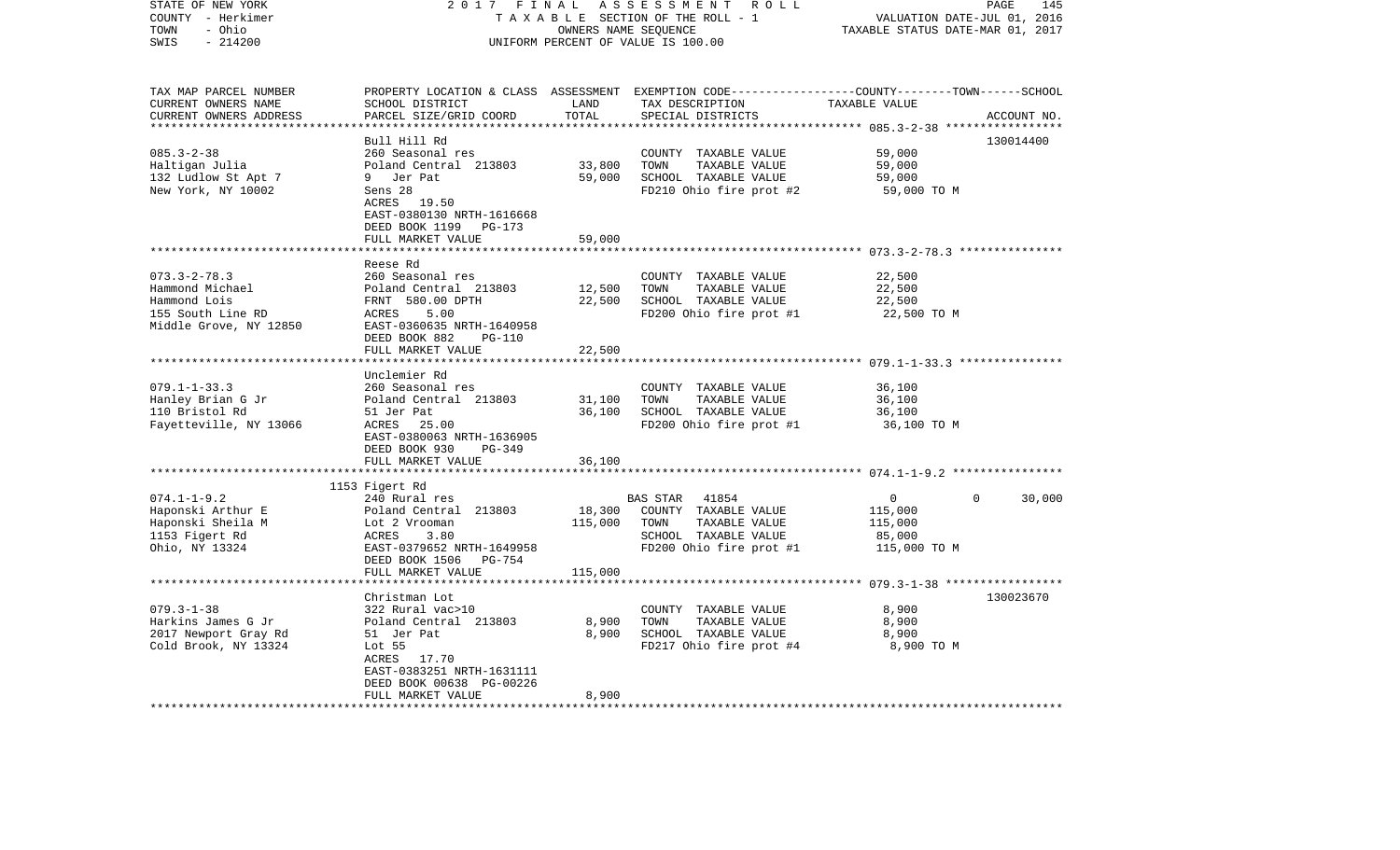| STATE OF NEW YORK<br>COUNTY - Herkimer<br>- Ohio<br>TOWN<br>SWIS<br>$-214200$             | 2017 FINAL                                                                                                                                                                       |                         | A S S E S S M E N T R O L L<br>TAXABLE SECTION OF THE ROLL - 1<br>OWNERS NAME SEQUENCE<br>UNIFORM PERCENT OF VALUE IS 100.00                                                 | VALUATION DATE-JUL 01, 2016<br>TAXABLE STATUS DATE-MAR 01, 2017                                      | PAGE<br>146                     |
|-------------------------------------------------------------------------------------------|----------------------------------------------------------------------------------------------------------------------------------------------------------------------------------|-------------------------|------------------------------------------------------------------------------------------------------------------------------------------------------------------------------|------------------------------------------------------------------------------------------------------|---------------------------------|
| TAX MAP PARCEL NUMBER<br>CURRENT OWNERS NAME<br>CURRENT OWNERS ADDRESS                    | SCHOOL DISTRICT<br>PARCEL SIZE/GRID COORD                                                                                                                                        | LAND<br>TOTAL           | PROPERTY LOCATION & CLASS ASSESSMENT EXEMPTION CODE---------------COUNTY-------TOWN------SCHOOL<br>TAX DESCRIPTION<br>TAX DESCRIPTION<br>--------------<br>SPECIAL DISTRICTS | TAXABLE VALUE                                                                                        | ACCOUNT NO.                     |
|                                                                                           | 635 Bull Hill Rd                                                                                                                                                                 |                         |                                                                                                                                                                              |                                                                                                      |                                 |
| $085.3 - 3 - 8.2$<br>Harlow Timothy<br>635 Bull Hill Rd<br>Cold Brook, NY 13324           | 210 1 Family Res<br>Poland Central 213803<br>Lot 9 Jer Pat<br>ACRES<br>4.50<br>EAST-0382674 NRTH-1614521<br>DEED BOOK 2017 PG-2277                                               | 18,800<br>30,000        | BAS STAR 41854<br>COUNTY TAXABLE VALUE<br>TOWN<br>TAXABLE VALUE<br>SCHOOL TAXABLE VALUE<br>FD210 Ohio fire prot #2                                                           | $\Omega$<br>30,000<br>30,000<br>$\overline{0}$<br>30,000 TO M                                        | 30,000<br>$\Omega$              |
|                                                                                           | FULL MARKET VALUE                                                                                                                                                                | 30,000                  |                                                                                                                                                                              |                                                                                                      |                                 |
| $078.2 - 2 - 44.1$<br>Harris Jeffrey<br>Harris Bertha<br>125 Franken Rd<br>Ohio, NY 13324 | Route 8<br>314 Rural vac<10<br>Poland Central 213803<br>44 Jer Pat<br>Lot 20 Jer Pat<br>2.50<br>ACRES<br>EAST-0367348 NRTH-1632144<br>DEED BOOK 1528 PG-579<br>FULL MARKET VALUE | 6,000<br>6,000<br>6,000 | COUNTY TAXABLE VALUE<br>TOWN<br>TAXABLE VALUE<br>SCHOOL TAXABLE VALUE<br>FD200 Ohio fire prot #1                                                                             | 6,000<br>6,000<br>6,000<br>6,000 TO M                                                                | 130018390                       |
|                                                                                           |                                                                                                                                                                                  |                         |                                                                                                                                                                              |                                                                                                      |                                 |
| $078.2 - 2 - 52.1$<br>Harris Jeffrey<br>125 Franken Rd<br>Cold Brook, NY 13324            | 125 Franken Rd<br>240 Rural res<br>Poland Central 213803<br>43 Jer Pat<br>ACRES 33.80<br>EAST-0368575 NRTH-1634021<br>DEED BOOK 1528<br>PG-579                                   | 43,300<br>92,000        | COUNTY TAXABLE VALUE<br>TOWN<br>TAXABLE VALUE<br>SCHOOL TAXABLE VALUE<br>FD200 Ohio fire prot #1                                                                             | 92,000<br>92,000<br>92,000<br>92,000 TO M                                                            | 130036510                       |
|                                                                                           | FULL MARKET VALUE                                                                                                                                                                | 92,000                  |                                                                                                                                                                              |                                                                                                      |                                 |
|                                                                                           | *************************                                                                                                                                                        |                         |                                                                                                                                                                              |                                                                                                      |                                 |
| $073.4 - 1 - 75.2$<br>Hart Jerry R<br>260 Five Acre Ln<br>Cold Brook, NY 13324            | 260 Five Acre Ln<br>240 Rural res<br>Poland Central 213803<br>Lot 76 Jer Pat<br>ACRES 114.80 BANK 035<br>EAST-0370049 NRTH-1648278<br>DEED BOOK 1158 PG-967                      |                         | VET COM CT 41131<br>92,000 ENH STAR 41834<br>150,000 COUNTY TAXABLE VALUE<br>TOWN<br>TAXABLE VALUE<br>SCHOOL TAXABLE VALUE<br>FD200 Ohio fire prot #1                        | 15,000<br>20,000<br>$\overline{0}$<br>$\overline{0}$<br>135,000<br>130,000<br>84,500<br>150,000 TO M | 130090095<br>$\sim$ 0<br>65,500 |
|                                                                                           | FULL MARKET VALUE                                                                                                                                                                | 150,000                 |                                                                                                                                                                              |                                                                                                      |                                 |
|                                                                                           | 539 Reese Rd                                                                                                                                                                     |                         |                                                                                                                                                                              |                                                                                                      | 130018480                       |
| $073.4 - 1 - 28$<br>Hart Marquerite<br>539 Reese Rd<br>Cold Brook, NY 13324               | 270 Mfg housing<br>Poland Central 213803<br>48 Jer Pat<br>ACRES<br>1.50<br>EAST-0362551 NRTH-1643916<br>DEED BOOK 796<br>PG-404<br>FULL MARKET VALUE                             | 5,500<br>9,000<br>9,000 | BAS STAR 41854<br>COUNTY TAXABLE VALUE<br>TOWN<br>TAXABLE VALUE<br>SCHOOL TAXABLE VALUE<br>FD200 Ohio fire prot #1                                                           | $\overline{0}$<br>9,000<br>9,000<br>$\overline{\phantom{0}}$<br>9,000 TO M                           | $\Omega$<br>9,000               |
|                                                                                           |                                                                                                                                                                                  |                         |                                                                                                                                                                              |                                                                                                      |                                 |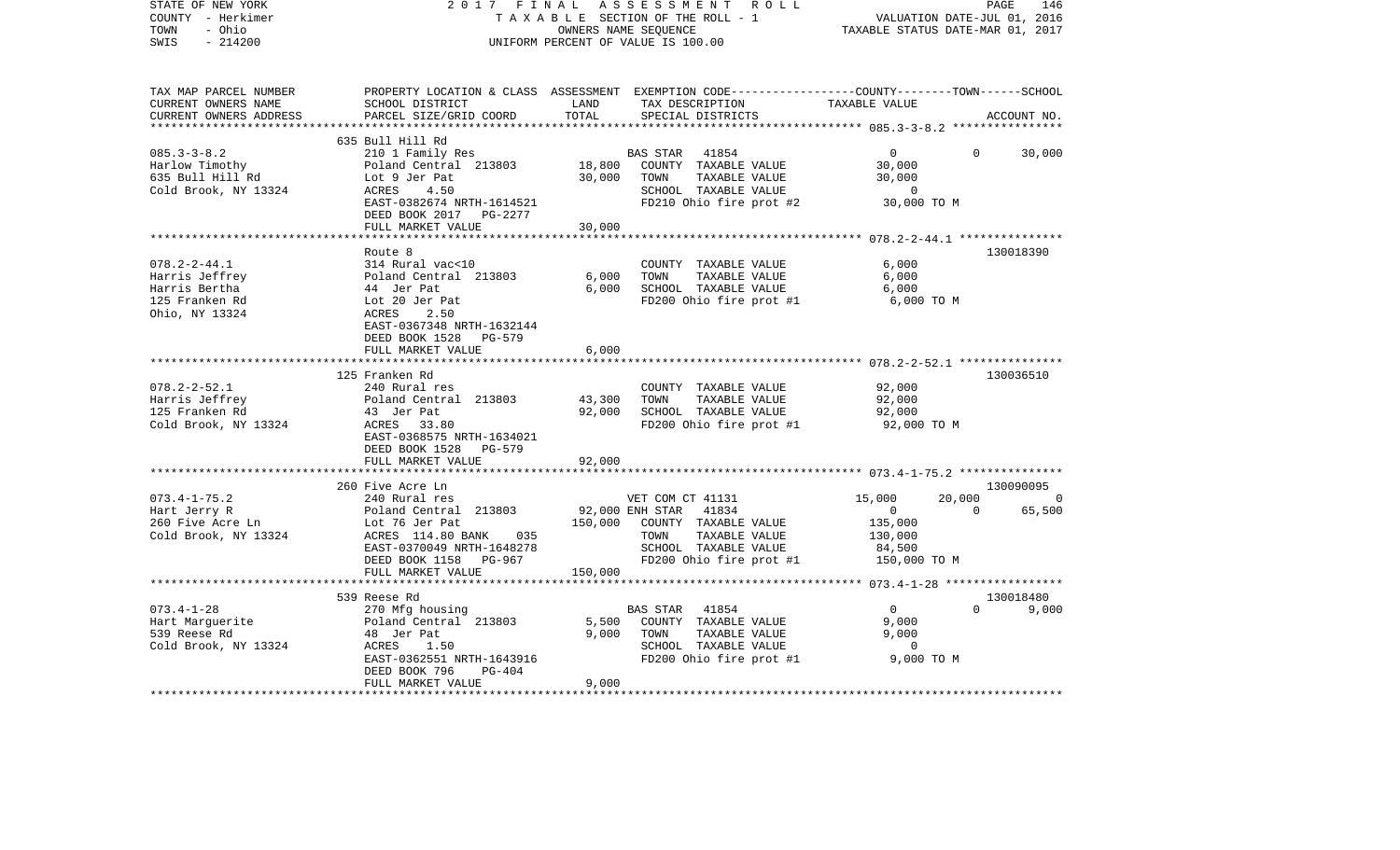| STATE OF NEW YORK<br>COUNTY - Herkimer<br>- Ohio<br>TOWN<br>$-214200$<br>SWIS                        | FINAL<br>2017                                                                                                                                                                                 | OWNERS NAME SEQUENCE                  | A S S E S S M E N T<br>R O L L<br>TAXABLE SECTION OF THE ROLL - 1<br>UNIFORM PERCENT OF VALUE IS 100.00                       | VALUATION DATE-JUL 01, 2016<br>TAXABLE STATUS DATE-MAR 01, 2017                                  | PAGE<br>147 |
|------------------------------------------------------------------------------------------------------|-----------------------------------------------------------------------------------------------------------------------------------------------------------------------------------------------|---------------------------------------|-------------------------------------------------------------------------------------------------------------------------------|--------------------------------------------------------------------------------------------------|-------------|
| TAX MAP PARCEL NUMBER<br>CURRENT OWNERS NAME<br>CURRENT OWNERS ADDRESS<br>************************** | PROPERTY LOCATION & CLASS ASSESSMENT EXEMPTION CODE----------------COUNTY-------TOWN------SCHOOL<br>SCHOOL DISTRICT<br>PARCEL SIZE/GRID COORD                                                 | LAND<br>TOTAL                         | TAX DESCRIPTION<br>SPECIAL DISTRICTS                                                                                          | TAXABLE VALUE                                                                                    | ACCOUNT NO. |
|                                                                                                      | 341 Kohler Rd                                                                                                                                                                                 |                                       |                                                                                                                               |                                                                                                  | 130021120   |
| $073.4 - 2 - 13$<br>Hart Stephen L<br>Hart Ann L<br>341 Kohler Rd<br>Cold Brook, NY 13324            | 240 Rural res<br>Poland Central 213803<br>49- Jer Pat<br>Kohler<br>ACRES<br>81.80 BANK<br>291<br>EAST-0371950 NRTH-1642671<br>DEED BOOK 881<br>PG-293<br>FULL MARKET VALUE                    | 73,200 ENH STAR<br>101,300<br>101,300 | VET COM CT 41131<br>41834<br>COUNTY TAXABLE VALUE<br>TAXABLE VALUE<br>TOWN<br>SCHOOL TAXABLE VALUE<br>FD200 Ohio fire prot #1 | 15,000<br>20,000<br>$\mathbf{0}$<br>$\overline{0}$<br>86,300<br>81,300<br>35,800<br>101,300 TO M | 65,500      |
|                                                                                                      |                                                                                                                                                                                               |                                       |                                                                                                                               |                                                                                                  |             |
| $073.4 - 1 - 11$<br>Hart William<br>254 Harvey Bridge Rd<br>Cold Brook, NY 13324                     | 254 Harvey Bridge Rd<br>270 Mfg housing<br>Poland Central 213803<br>48 Jer Pat<br>ACRES<br>3.40<br>EAST-0326758 NRTH-1219368<br>DEED BOOK 785<br>PG-656                                       | 17,900<br>23,000                      | COUNTY TAXABLE VALUE<br>TAXABLE VALUE<br>TOWN<br>SCHOOL TAXABLE VALUE<br>FD200 Ohio fire prot #1                              | 23,000<br>23,000<br>23,000<br>23,000 TO M                                                        | 130023190   |
|                                                                                                      | FULL MARKET VALUE                                                                                                                                                                             | 23,000                                |                                                                                                                               |                                                                                                  |             |
| $073.4 - 1 - 14$<br>Hart William D<br>254 Harvey Bridge Rd<br>Cold Brook, NY 13324                   | 254 Harvey Bridge Rd<br>271 Mfg housings<br>Poland Central 213803<br>48 Jer Pat<br>FRNT 1026.00 DPTH<br>ACRES<br>52.20<br>EAST-0363304 NRTH-1645050<br>DEED BOOK 00622 PG-00470               | 41,700<br>65,200                      | COUNTY TAXABLE VALUE<br>TAXABLE VALUE<br>TOWN<br>SCHOOL TAXABLE VALUE<br>FD200 Ohio fire prot #1                              | 65,200<br>65,200<br>65,200<br>65,200 TO M                                                        | 130038970   |
|                                                                                                      | FULL MARKET VALUE<br>******************                                                                                                                                                       | 65,200                                |                                                                                                                               |                                                                                                  |             |
| $078.3 - 2 - 5.1$<br>Harvey Allen W<br>127 Boon St<br>Barneveld, NY 13304                            | Conway Rd<br>240 Rural res<br>Poland Central 213803<br>18 Jer Pat<br>Sub 4<br>R1 85A<br>FRNT 2050.00 DPTH<br>ACRES<br>70.80<br>EAST-0356259 NRTH-1631830<br>DEED BOOK 1433<br>PG-472          | 66,600<br>76,600                      | COUNTY TAXABLE VALUE<br>TOWN<br>TAXABLE VALUE<br>SCHOOL TAXABLE VALUE<br>FD200 Ohio fire prot #1                              | 76,600<br>76,600<br>76,600<br>76,600 TO M                                                        | 130022530   |
|                                                                                                      | FULL MARKET VALUE                                                                                                                                                                             | 76,600                                |                                                                                                                               |                                                                                                  |             |
| $078.3 - 2 - 5.2$<br>Harvey Michael J<br>141 Dagenkolb Rd<br>Cold Brook, NY 13324                    | 141 Dagenkolb Rd<br>314 Rural vac<10<br>Poland Central 213803<br>18 Jer Pat<br>Sub 4<br>R1 85A<br>ACRES<br>2.80<br>EAST-0355653 NRTH-1630592<br>DEED BOOK 00627 PG-00979<br>FULL MARKET VALUE | 6,600<br>6,600<br>6,600               | COUNTY TAXABLE VALUE<br>TAXABLE VALUE<br>TOWN<br>SCHOOL TAXABLE VALUE<br>FD200 Ohio fire prot #1                              | 6,600<br>6,600<br>6,600<br>6,600 TO M                                                            | 130022530   |
|                                                                                                      |                                                                                                                                                                                               |                                       |                                                                                                                               |                                                                                                  |             |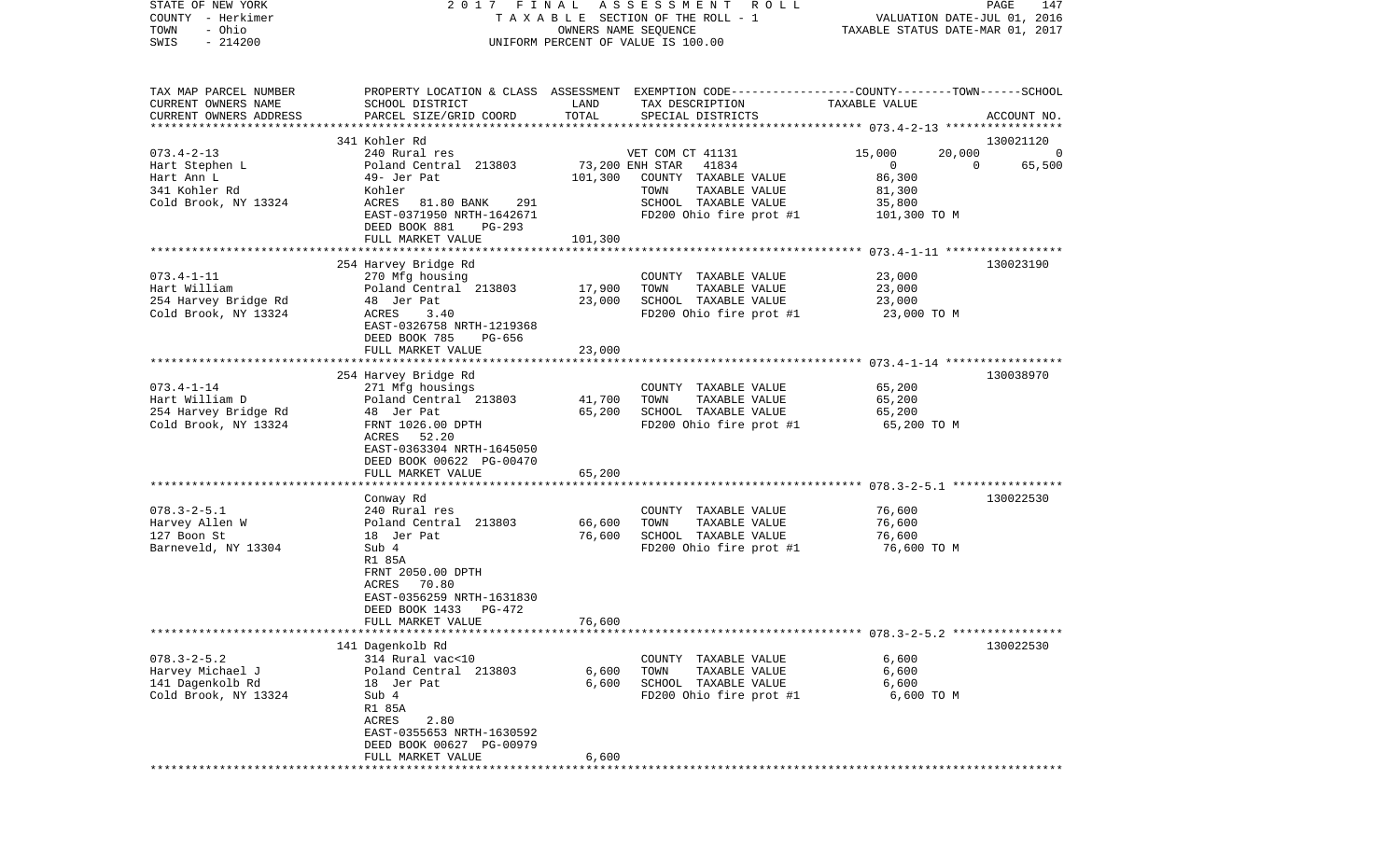| COUNTY<br>- Herkimer<br>TOWN<br>- Ohio<br>SWIS<br>$-214200$         | TAXABLE SECTION OF THE ROLL - 1<br>OWNERS NAME SEQUENCE<br>UNIFORM PERCENT OF VALUE IS 100.00 |        |                                                                                                 | VALUATION DATE-JUL 01, 2016<br>TAXABLE STATUS DATE-MAR 01, 2017 |                       |
|---------------------------------------------------------------------|-----------------------------------------------------------------------------------------------|--------|-------------------------------------------------------------------------------------------------|-----------------------------------------------------------------|-----------------------|
| TAX MAP PARCEL NUMBER                                               |                                                                                               |        | PROPERTY LOCATION & CLASS ASSESSMENT EXEMPTION CODE---------------COUNTY-------TOWN------SCHOOL |                                                                 |                       |
| CURRENT OWNERS NAME                                                 | SCHOOL DISTRICT                                                                               | LAND   | TAX DESCRIPTION                                                                                 | TAXABLE VALUE                                                   |                       |
| CURRENT OWNERS ADDRESS                                              | PARCEL SIZE/GRID COORD                                                                        | TOTAL  | SPECIAL DISTRICTS                                                                               |                                                                 | ACCOUNT NO.           |
| **************************                                          |                                                                                               |        |                                                                                                 |                                                                 |                       |
|                                                                     | 609 Ohio City Rd                                                                              |        |                                                                                                 |                                                                 | 130060930<br>$\Omega$ |
| $078.2 - 2 - 16$<br>Harvey Robert                                   | 210 1 Family Res<br>Poland Central 213803                                                     | 23,800 | VET WAR CT 41121<br>COUNTY TAXABLE VALUE                                                        | 8,700<br>8,700<br>49,300                                        |                       |
| 609 Ohio City Rd                                                    | Lot 44                                                                                        | 58,000 | TAXABLE VALUE<br>TOWN                                                                           | 49,300                                                          |                       |
| Cold Brook, NY 13324                                                | Jer Pat                                                                                       |        | SCHOOL TAXABLE VALUE                                                                            | 58,000                                                          |                       |
|                                                                     | ACRES<br>6.60                                                                                 |        | FD200 Ohio fire prot #1                                                                         | 58,000 TO M                                                     |                       |
|                                                                     | EAST-0364716 NRTH-1636278                                                                     |        |                                                                                                 |                                                                 |                       |
|                                                                     | DEED BOOK 00642 PG-00456                                                                      |        |                                                                                                 |                                                                 |                       |
|                                                                     | FULL MARKET VALUE                                                                             | 58,000 |                                                                                                 |                                                                 |                       |
|                                                                     |                                                                                               |        |                                                                                                 |                                                                 |                       |
| $078.3 - 2 - 4$                                                     | 342 Conway Rd                                                                                 |        |                                                                                                 | $\mathbf 0$                                                     | 130022500<br>$\Omega$ |
| Harvey Robert James Sr                                              | 270 Mfg housing<br>Poland Central 213803                                                      | 14,300 | BAS STAR<br>41854<br>COUNTY TAXABLE VALUE                                                       | 22,000                                                          | 22,000                |
| Harvey Robin Shirley                                                | 18 Jer Pat                                                                                    | 22,000 | TOWN<br>TAXABLE VALUE                                                                           | 22,000                                                          |                       |
| 342 Conway Rd                                                       | Sub 4                                                                                         |        | SCHOOL TAXABLE VALUE                                                                            | $\mathbf 0$                                                     |                       |
| Cold Brook, NY 13324                                                | V1 2 2                                                                                        |        | FD200 Ohio fire prot #1                                                                         | 22,000 TO M                                                     |                       |
|                                                                     | 1.20<br>ACRES                                                                                 |        |                                                                                                 |                                                                 |                       |
|                                                                     | EAST-0355535 NRTH-1632301                                                                     |        |                                                                                                 |                                                                 |                       |
|                                                                     | DEED BOOK 789<br>PG-258                                                                       |        |                                                                                                 |                                                                 |                       |
|                                                                     | FULL MARKET VALUE                                                                             | 22,000 |                                                                                                 |                                                                 |                       |
|                                                                     | North Lake Rd                                                                                 |        |                                                                                                 |                                                                 | 130026310             |
| $061. - 1 - 36$                                                     | 260 Seasonal res                                                                              |        | COUNTY TAXABLE VALUE                                                                            | 68,400                                                          |                       |
| Hass Richard K                                                      | Adirondack<br>302601                                                                          | 55,900 | TOWN<br>TAXABLE VALUE                                                                           | 68,400                                                          |                       |
| Hass Dawn M                                                         | 14 Minuse                                                                                     | 68,400 | SCHOOL TAXABLE VALUE                                                                            | 68,400                                                          |                       |
| 9312 Burch Hill Rd                                                  | Sens 97 3/4                                                                                   |        | FD215 Ohio fire prot #3                                                                         | 68,400 TO M                                                     |                       |
| Springwater, NY 14560                                               | 97.70<br>ACRES                                                                                |        |                                                                                                 |                                                                 |                       |
|                                                                     | EAST-0364704 NRTH-1695034                                                                     |        |                                                                                                 |                                                                 |                       |
|                                                                     | DEED BOOK 1086<br>$PG-133$<br>FULL MARKET VALUE                                               | 68,400 |                                                                                                 |                                                                 |                       |
|                                                                     |                                                                                               |        |                                                                                                 |                                                                 |                       |
|                                                                     | Fisher Rd                                                                                     |        |                                                                                                 |                                                                 | 130000690             |
| $078.4 - 1 - 6$                                                     | 240 Rural res                                                                                 |        | BAS STAR<br>41854                                                                               | $\overline{0}$                                                  | $\Omega$<br>30,000    |
| Hatch Nathaniel                                                     | Poland Central 213803                                                                         | 33,000 | COUNTY TAXABLE VALUE                                                                            | 72,000                                                          |                       |
| Hatch Shelly                                                        | 12 Jer Pat                                                                                    | 72,000 | TOWN<br>TAXABLE VALUE                                                                           | 72,000                                                          |                       |
| 674 Fisher Rd                                                       | R1 14.90 A                                                                                    |        | SCHOOL TAXABLE VALUE                                                                            | 42,000                                                          |                       |
| Cold Brook, NY 13324                                                | ACRES 18.40 BANK<br>035<br>EAST-0361997 NRTH-1624504                                          |        | FD200 Ohio fire prot #1                                                                         | 72,000 TO M                                                     |                       |
|                                                                     | DEED BOOK 841<br>$PG-12$                                                                      |        |                                                                                                 |                                                                 |                       |
|                                                                     | FULL MARKET VALUE                                                                             | 72,000 |                                                                                                 |                                                                 |                       |
|                                                                     |                                                                                               |        |                                                                                                 |                                                                 |                       |
|                                                                     | Hooper Dooper Rd                                                                              |        |                                                                                                 |                                                                 | 130012390             |
| $069. -3 - 40$                                                      | 260 Seasonal res                                                                              |        | COUNTY TAXABLE VALUE                                                                            | 57,500                                                          |                       |
| Hatton Lawrence                                                     | Poland Central 213803                                                                         | 51,500 | TOWN<br>TAXABLE VALUE                                                                           | 57,500                                                          |                       |
| Hatton Mary                                                         | 54 Rem Pat                                                                                    | 57,500 | SCHOOL TAXABLE VALUE                                                                            | 57,500                                                          |                       |
| 2215 Cypress Island Dr Apt 405 Seas 100A<br>Pompano Beach, FL 33069 |                                                                                               |        | FD217 Ohio fire prot #4                                                                         | 57,500 TO M                                                     |                       |
|                                                                     | ACRES 100.00<br>EAST-0368040 NRTH-1659472                                                     |        |                                                                                                 |                                                                 |                       |
|                                                                     | DEED BOOK 00623 PG-00381                                                                      |        |                                                                                                 |                                                                 |                       |
|                                                                     | FULL MARKET VALUE                                                                             | 57,500 |                                                                                                 |                                                                 |                       |
|                                                                     | *****************                                                                             |        |                                                                                                 |                                                                 |                       |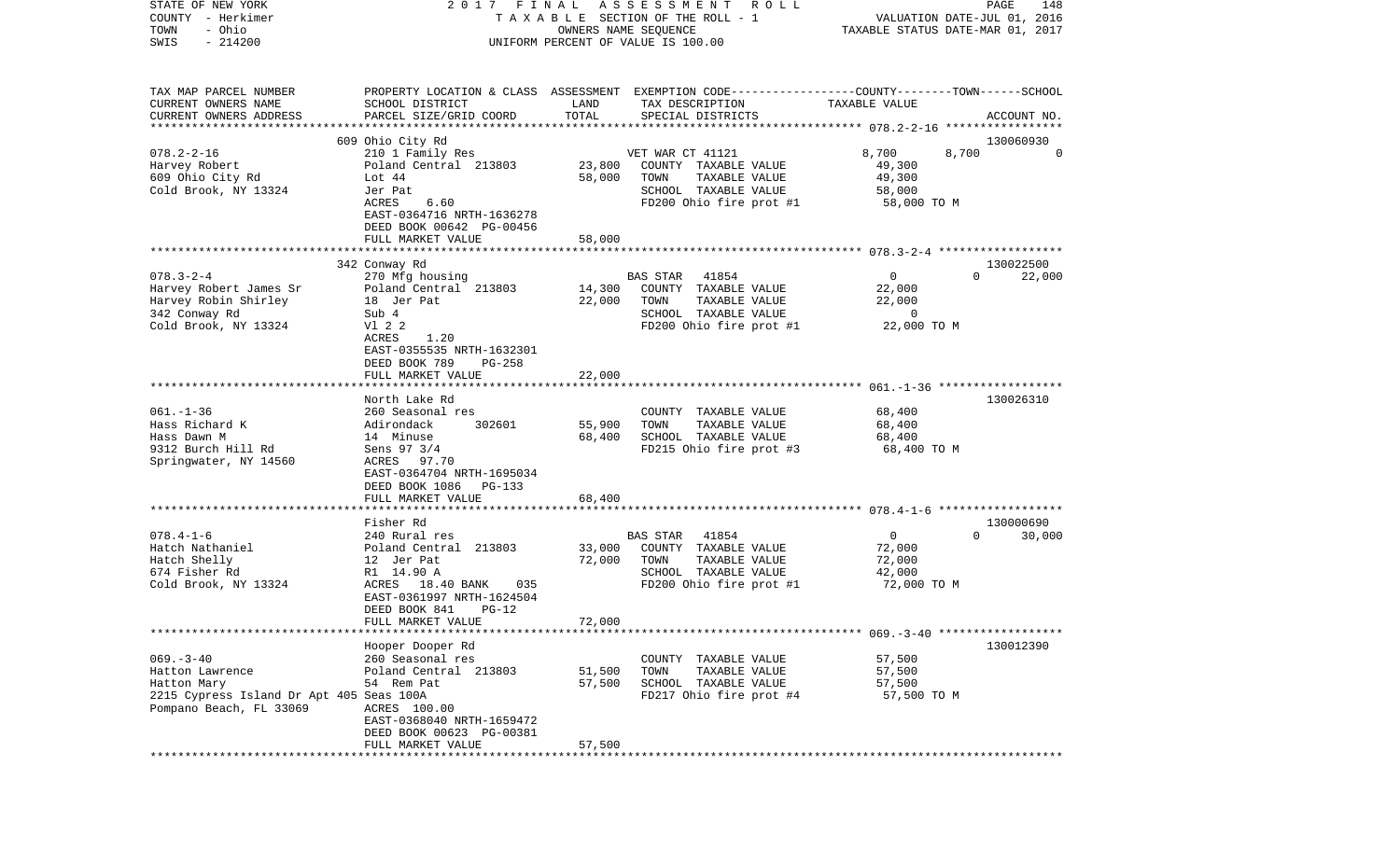| STATE OF NEW YORK<br>COUNTY - Herkimer<br>- Ohio<br>TOWN<br>$-214200$<br>SWIS                     | 2017 FINAL                                                                                                                                                                              | OWNERS NAME SEQUENCE          | ASSESSMENT<br>R O L L<br>TAXABLE SECTION OF THE ROLL - 1<br>UNIFORM PERCENT OF VALUE IS 100.00                                           | VALUATION DATE-JUL 01, 2016<br>TAXABLE STATUS DATE-MAR 01, 2017 | PAGE<br>149 |
|---------------------------------------------------------------------------------------------------|-----------------------------------------------------------------------------------------------------------------------------------------------------------------------------------------|-------------------------------|------------------------------------------------------------------------------------------------------------------------------------------|-----------------------------------------------------------------|-------------|
| TAX MAP PARCEL NUMBER<br>CURRENT OWNERS NAME<br>CURRENT OWNERS ADDRESS                            | SCHOOL DISTRICT<br>PARCEL SIZE/GRID COORD                                                                                                                                               | LAND<br>TOTAL                 | PROPERTY LOCATION & CLASS ASSESSMENT EXEMPTION CODE----------------COUNTY-------TOWN------SCHOOL<br>TAX DESCRIPTION<br>SPECIAL DISTRICTS | TAXABLE VALUE                                                   | ACCOUNT NO. |
| $058. - 2 - 24$<br>Hawkins Charles E III<br>2574 E Hill Rd<br>Marcellus, NY 13108                 | North Lake Rd<br>260 Seasonal res - WTRFNT<br>Adirondack<br>302601<br>1 Nob Pat<br>FRNT 125.00 DPTH 165.00<br>EAST-0375786 NRTH-1708419<br>DEED BOOK 791<br>PG-266<br>FULL MARKET VALUE | 84,000<br>164,000<br>164,000  | COUNTY TAXABLE VALUE<br>TOWN<br>TAXABLE VALUE<br>SCHOOL TAXABLE VALUE<br>FD215 Ohio fire prot #3                                         | 164,000<br>164,000<br>164,000<br>164,000 TO M                   | 130031950   |
|                                                                                                   |                                                                                                                                                                                         |                               |                                                                                                                                          |                                                                 |             |
| $059. - 1 - 97$<br>Hawley Richard D<br>Sclafani Georgia H<br>3 Standish Ter<br>Syracuse, NY 13224 | Honnedaga Lk<br>314 Rural vac<10<br>Poland Central 213803<br>R30 Moose River<br>ACRES<br>9.70<br>EAST-0396959 NRTH-1710230                                                              | 9,700<br>9,700                | COUNTY TAXABLE VALUE<br>TOWN<br>TAXABLE VALUE<br>SCHOOL TAXABLE VALUE<br>FD215 Ohio fire prot #3                                         | 9,700<br>9,700<br>9,700<br>9,700 TO M                           | 130008460   |
|                                                                                                   | DEED BOOK 1531 PG-683<br>FULL MARKET VALUE                                                                                                                                              | 9,700                         |                                                                                                                                          |                                                                 |             |
|                                                                                                   |                                                                                                                                                                                         |                               |                                                                                                                                          |                                                                 |             |
| $059. - 1 - 98$<br>Hawley Richard D<br>Sclafani Georgia H<br>3 Standish Ter<br>Syracuse, NY 13224 | Honnedaga Lk<br>260 Seasonal res - WTRFNT<br>Poland Central 213803<br>P30 Moose River<br>8.50<br>ACRES<br>EAST-0397080 NRTH-1710914<br>DEED BOOK 1531<br>PG-683<br>FULL MARKET VALUE    | 102,800<br>240,000<br>240,000 | COUNTY TAXABLE VALUE<br>TOWN<br>TAXABLE VALUE<br>SCHOOL TAXABLE VALUE<br>FD215 Ohio fire prot #3                                         | 240,000<br>240,000<br>240,000<br>240,000 TO M                   | 130006720   |
|                                                                                                   |                                                                                                                                                                                         |                               |                                                                                                                                          |                                                                 |             |
| $061. - 1 - 41.1$<br>Hayes Lorie<br>Hayes Heather<br>1832 North Lake Rd<br>Ohio, NY 13338         | 1832 North Lake Rd<br>260 Seasonal res<br>302601<br>Adirondack<br>15 Minuse<br>ACRES 85.80<br>EAST-0365011 NRTH-1695801<br>DEED BOOK 2017 PG-1863                                       | 69,300<br>105,000             | COUNTY TAXABLE VALUE<br>TOWN<br>TAXABLE VALUE<br>SCHOOL TAXABLE VALUE<br>FD215 Ohio fire prot #3                                         | 105,000<br>105,000<br>105,000<br>105,000 TO M                   | 130022710   |
|                                                                                                   | FULL MARKET VALUE                                                                                                                                                                       | 105,000                       |                                                                                                                                          |                                                                 |             |
| $065. - 1 - 3$<br>Hayes Thomas W<br>22 Hickory Ridge Rd South<br>Putney, VT 05346                 | Farr Rd<br>260 Seasonal res<br>305201<br>Remsen<br>Lot 20 Miller T<br>ACRES<br>13.20<br>EAST-0350573 NRTH-1686295<br>DEED BOOK 861<br>$PG-21$<br>FULL MARKET VALUE                      | 5,900<br>6,900<br>6,900       | COUNTY TAXABLE VALUE<br>TOWN<br>TAXABLE VALUE<br>SCHOOL TAXABLE VALUE<br>FD215 Ohio fire prot #3                                         | 6,900<br>6,900<br>6,900<br>6,900 ТО М                           | 130060865   |
|                                                                                                   |                                                                                                                                                                                         |                               |                                                                                                                                          |                                                                 |             |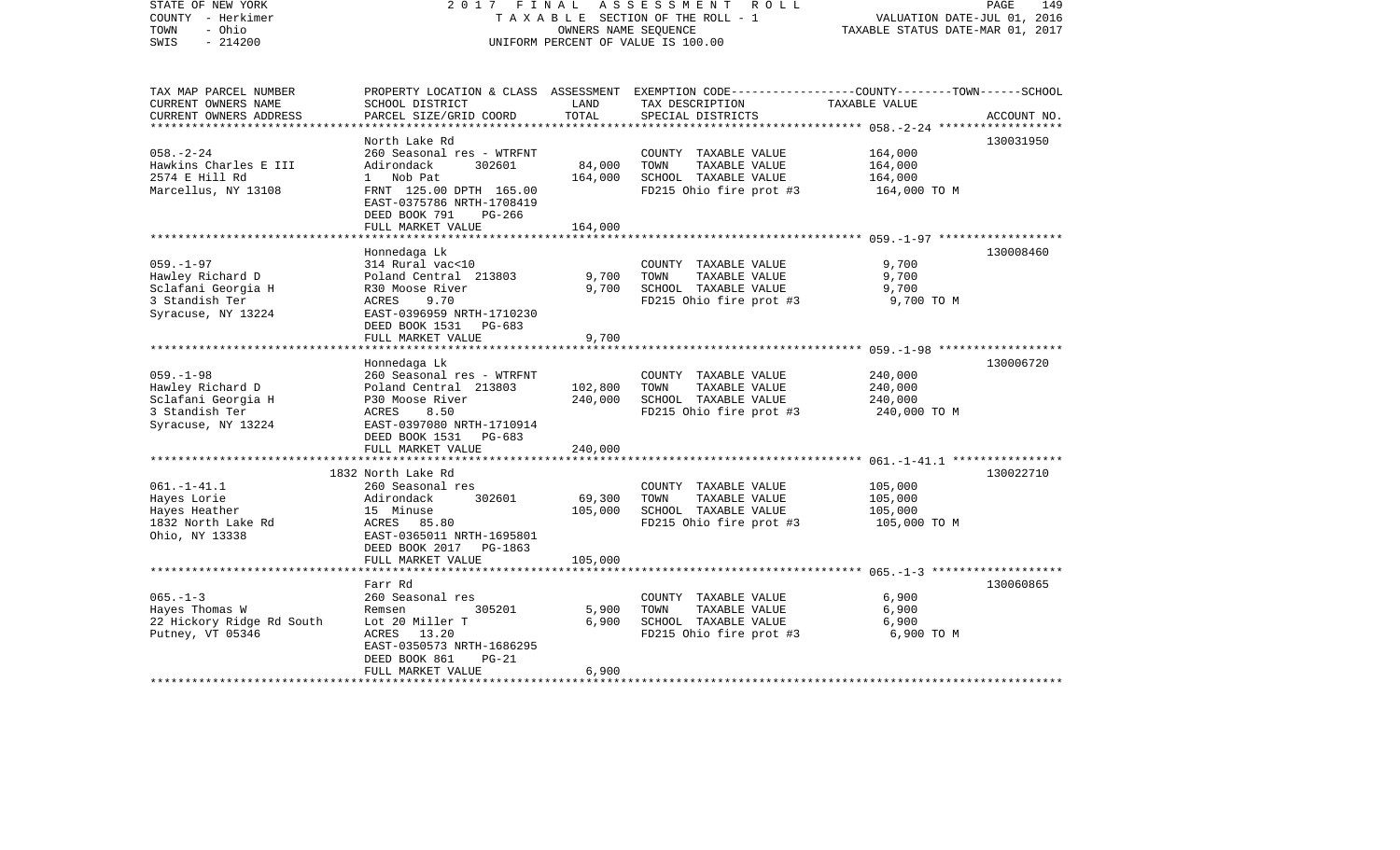| STATE OF NEW YORK<br>COUNTY - Herkimer<br>- Ohio<br>TOWN<br>$-214200$<br>SWIS | 2017 FINAL                                                                                                                           | OWNERS NAME SEOUENCE | ASSESSMENT<br>R O L L<br>TAXABLE SECTION OF THE ROLL - 1<br>UNIFORM PERCENT OF VALUE IS 100.00                      | VALUATION DATE-JUL 01, 2016<br>TAXABLE STATUS DATE-MAR 01, 2017 | PAGE<br>150 |
|-------------------------------------------------------------------------------|--------------------------------------------------------------------------------------------------------------------------------------|----------------------|---------------------------------------------------------------------------------------------------------------------|-----------------------------------------------------------------|-------------|
| TAX MAP PARCEL NUMBER<br>CURRENT OWNERS NAME                                  | SCHOOL DISTRICT                                                                                                                      | LAND                 | PROPERTY LOCATION & CLASS ASSESSMENT EXEMPTION CODE----------------COUNTY-------TOWN------SCHOOL<br>TAX DESCRIPTION | TAXABLE VALUE                                                   |             |
| CURRENT OWNERS ADDRESS                                                        | PARCEL SIZE/GRID COORD                                                                                                               | TOTAL                | SPECIAL DISTRICTS                                                                                                   |                                                                 | ACCOUNT NO. |
|                                                                               | 244 Kohler Rd                                                                                                                        |                      |                                                                                                                     |                                                                 | 130041220   |
| $079.1 - 1 - 2$                                                               | 260 Seasonal res                                                                                                                     |                      | COUNTY TAXABLE VALUE                                                                                                | 55,000                                                          |             |
| Heap Jan                                                                      | Poland Central 213803                                                                                                                | 40,900               | TOWN<br>TAXABLE VALUE                                                                                               | 55,000                                                          |             |
| 221 South Main St                                                             | 50 Jer Pat                                                                                                                           | 55,000               | SCHOOL TAXABLE VALUE                                                                                                | 55,000                                                          |             |
| Herkimer, NY 13350                                                            | V1 2 50                                                                                                                              |                      | FD217 Ohio fire prot #4                                                                                             | 55,000 TO M                                                     |             |
|                                                                               | ACRES 46.00<br>EAST-0372413 NRTH-1640013                                                                                             |                      |                                                                                                                     |                                                                 |             |
|                                                                               | DEED BOOK 1115 PG-371<br>FULL MARKET VALUE                                                                                           | 55,000               |                                                                                                                     |                                                                 |             |
|                                                                               |                                                                                                                                      |                      |                                                                                                                     |                                                                 |             |
|                                                                               | Honnedaga Lk                                                                                                                         |                      |                                                                                                                     |                                                                 | 130028410   |
| $059. -1 - 1.1$                                                               | 910 Priv forest                                                                                                                      |                      | COUNTY TAXABLE VALUE                                                                                                | 27,008                                                          |             |
| Heartwood Forest Land Fund                                                    | Poland Central 213803                                                                                                                | 27,008               | TAXABLE VALUE<br>TOWN                                                                                               | 27,008                                                          |             |
| Insurance Co                                                                  | Conservation Easm .8400                                                                                                              | 27,008               | SCHOOL TAXABLE VALUE                                                                                                | 27,008                                                          |             |
| PO Box 9162                                                                   | 2 Moose River                                                                                                                        |                      | FD217 Ohio fire prot #4                                                                                             | 27,008 TO M                                                     |             |
| Chaple Hill, NC 27515                                                         | ACRES 645.00<br>EAST-0399501 NRTH-1718040<br>DEED BOOK 942<br>$PG-497$<br>CONSERVATION ESMT % 84.00                                  |                      |                                                                                                                     |                                                                 |             |
|                                                                               | FULL MARKET VALUE                                                                                                                    | 27,008               |                                                                                                                     |                                                                 |             |
|                                                                               | *********************<br>Near Sand Lk                                                                                                |                      |                                                                                                                     |                                                                 | 130029010   |
| $053. -2 - 1.1$                                                               | 910 Priv forest                                                                                                                      |                      | COUNTY TAXABLE VALUE                                                                                                | 21,888                                                          |             |
| Heartwood Forestland Fund IV L Adirondack                                     | 302601                                                                                                                               | 21,888               | TOWN<br>TAXABLE VALUE                                                                                               | 21,888                                                          |             |
| Co Llc                                                                        | Conservation Easm .8400                                                                                                              | 21,888               | SCHOOL TAXABLE VALUE                                                                                                | 21,888                                                          |             |
| 1512 East Franklin St Suite104 24 Moose River<br>Chapel Hill, NC 27514        | ACRES 325.00<br>EAST-0370049 NRTH-1722273<br>DEED BOOK 941<br>PG-497<br>CONSERVATION ESMT % 84.00<br>FULL MARKET VALUE               | 21,888               | FD217 Ohio fire prot #4                                                                                             | 21,888 TO M                                                     |             |
|                                                                               | *******************                                                                                                                  | ***********          |                                                                                                                     |                                                                 |             |
|                                                                               | Near North Br                                                                                                                        |                      |                                                                                                                     |                                                                 | 130028530   |
| $054. -2 - 3.1$                                                               | 910 Priv forest                                                                                                                      |                      | COUNTY TAXABLE VALUE                                                                                                | 20,528                                                          |             |
| Heartwood Forestland Fund IV L Poland Central 213803                          |                                                                                                                                      | 20,528               | TOWN<br>TAXABLE VALUE                                                                                               | 20,528                                                          |             |
| Co Llc                                                                        | 008. Conservation Easm                                                                                                               | 20,528               | SCHOOL TAXABLE VALUE                                                                                                | 20,528                                                          |             |
| PO Box 9162<br>Chaple Hill, NC 27515                                          | Ex Strip<br>ACRES 285.00<br>EAST-0387238 NRTH-1733392<br>DEED BOOK 941<br>$PG-497$<br>CONSERVATION ESMT % 84.00<br>FULL MARKET VALUE | 20,528               | FD217 Ohio fire prot #4                                                                                             | 20,528 TO M                                                     |             |
|                                                                               | *******************                                                                                                                  |                      |                                                                                                                     |                                                                 |             |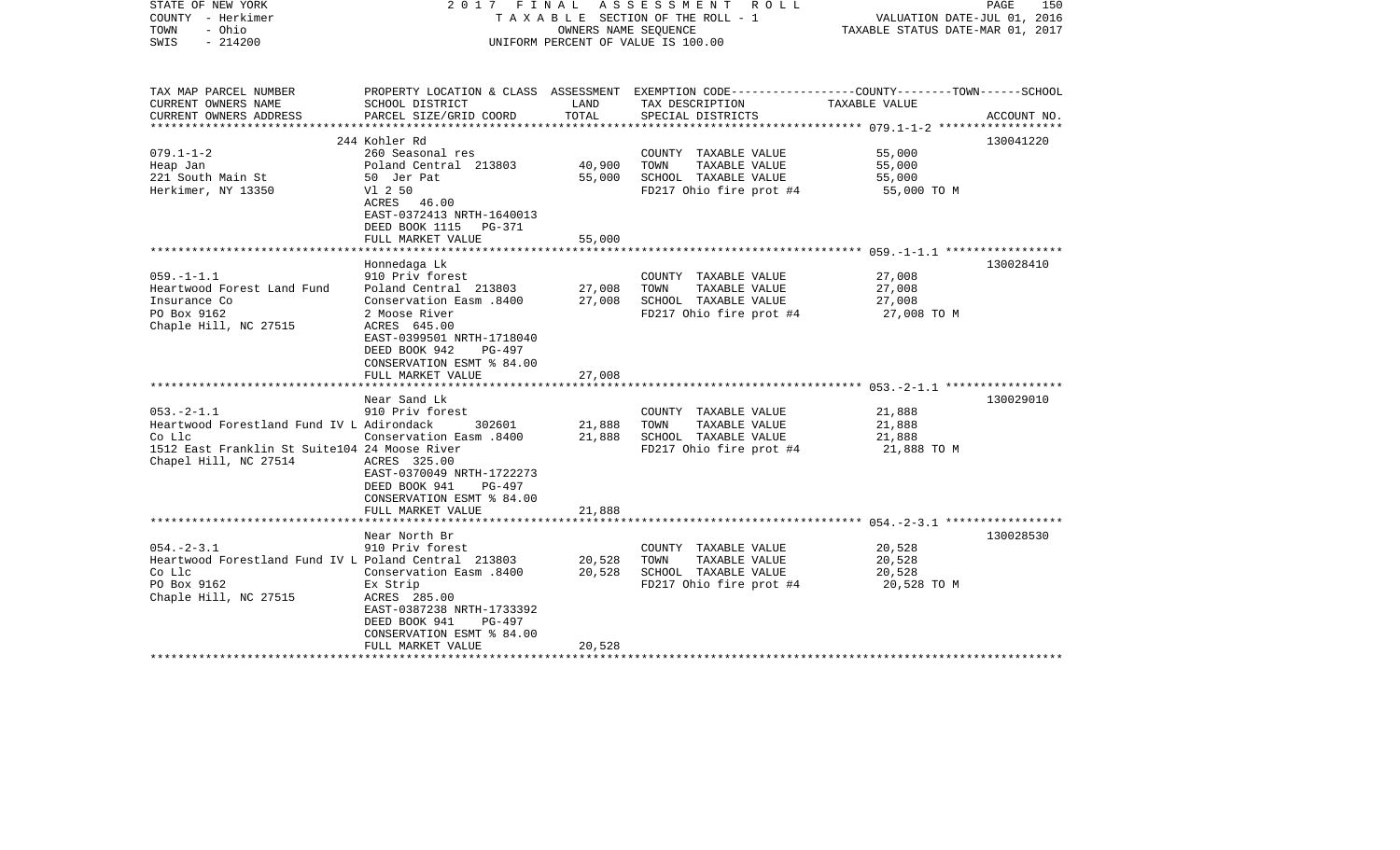| STATE OF NEW YORK<br>COUNTY - Herkimer<br>- Ohio<br>TOWN<br>SWIS<br>$-214200$                                                              | FINAL<br>2017                                                                                                                                                                                   | OWNERS NAME SEQUENCE       | ASSESSMENT<br>R O L L<br>TAXABLE SECTION OF THE ROLL - 1<br>UNIFORM PERCENT OF VALUE IS 100.00                                          | VALUATION DATE-JUL 01, 2016<br>TAXABLE STATUS DATE-MAR 01, 2017 | PAGE<br>151 |
|--------------------------------------------------------------------------------------------------------------------------------------------|-------------------------------------------------------------------------------------------------------------------------------------------------------------------------------------------------|----------------------------|-----------------------------------------------------------------------------------------------------------------------------------------|-----------------------------------------------------------------|-------------|
| TAX MAP PARCEL NUMBER<br>CURRENT OWNERS NAME<br>CURRENT OWNERS ADDRESS                                                                     | SCHOOL DISTRICT<br>PARCEL SIZE/GRID COORD                                                                                                                                                       | LAND<br>TOTAL              | PROPERTY LOCATION & CLASS ASSESSMENT EXEMPTION CODE---------------COUNTY-------TOWN------SCHOOL<br>TAX DESCRIPTION<br>SPECIAL DISTRICTS | TAXABLE VALUE                                                   | ACCOUNT NO. |
|                                                                                                                                            | Near North Br                                                                                                                                                                                   | *************              |                                                                                                                                         | ************* 054.-2-6                                          | 130028440   |
| $054. - 2 - 6$<br>Heartwood Forestland Fund IV L Poland Central 213803<br>Co LLC<br>PO Box 9162<br>Chapel Hill, NC 27515                   | 910 Priv forest<br>Conservation Easm .8400<br>$P-Fr$ 620<br>ACRES 620.00<br>EAST-0396466 NRTH-1721714<br>DEED BOOK 941<br>PG-497<br>CONSERVATION ESMT % 84.00                                   | 26,608<br>26,608           | COUNTY TAXABLE VALUE<br>TOWN<br>TAXABLE VALUE<br>SCHOOL TAXABLE VALUE<br>FD217 Ohio fire prot #4                                        | 26,608<br>26,608<br>26,608<br>26,608 ТО М                       |             |
|                                                                                                                                            | FULL MARKET VALUE                                                                                                                                                                               | 26,608                     |                                                                                                                                         |                                                                 |             |
|                                                                                                                                            |                                                                                                                                                                                                 |                            |                                                                                                                                         |                                                                 |             |
| $054. -2 - 11$<br>Heartwood Forestland Fund IV L Adirondack<br>Co LLC<br>1512 East FranklinSt Suite 104 P-Fr 620<br>Chaple Hill, NC 27514  | Near North Br<br>910 Priv forest<br>302601<br>Conservation Easm .8400<br>ACRES 620.00<br>EAST-0380973 NRTH-1724106<br>DEED BOOK 941<br>PG-497<br>CONSERVATION ESMT % 84.00<br>FULL MARKET VALUE | 26,608<br>26,608<br>26,608 | COUNTY TAXABLE VALUE<br>TAXABLE VALUE<br>TOWN<br>SCHOOL TAXABLE VALUE<br>FD217 Ohio fire prot #4                                        | 26,608<br>26,608<br>26,608<br>26,608 TO M                       | 130028800   |
|                                                                                                                                            | * * * * * * * * * * * * * * * * * * *<br>Near North Br                                                                                                                                          | **************             |                                                                                                                                         |                                                                 | 130028860   |
| $054. -2 - 12$<br>Heartwood Forestland Fund IV L Adirondack<br>Co LLC<br>1512 East Franklin St Suite 10 P-Fr 620<br>Chaple Hill, NC 27514  | 910 Priv forest<br>302601<br>Conservation Easm .8400<br>ACRES 620.00<br>EAST-0373610 NRTH-1725238<br>DEED BOOK 941<br>PG-497<br>CONSERVATION ESMT % 84.00                                       | 26,608<br>26,608           | COUNTY TAXABLE VALUE<br>TAXABLE VALUE<br>TOWN<br>SCHOOL TAXABLE VALUE<br>FD217 Ohio fire prot #4                                        | 26,608<br>26,608<br>26,608<br>26,608 TO M                       |             |
|                                                                                                                                            | FULL MARKET VALUE<br>********************                                                                                                                                                       | 26,608                     |                                                                                                                                         |                                                                 |             |
| $054. - 2 - 13$<br>Heartwood Forestland Fund IV L Adirondack<br>Co LLC<br>1512 East Franklin St Suite 10 P-Fr 620<br>Chapel Hill, NC 27514 | Near North Br<br>910 Priv forest<br>302601<br>Conservation Easm .8400<br>ACRES 620.00<br>EAST-0376986 NRTH-1721247<br>DEED BOOK 941<br>PG-497<br>CONSERVATION ESMT % 84.00<br>FULL MARKET VALUE | 26,608<br>26,608<br>26,608 | COUNTY TAXABLE VALUE<br>TOWN<br>TAXABLE VALUE<br>SCHOOL TAXABLE VALUE<br>FD217 Ohio fire prot #4                                        | 26,608<br>26,608<br>26,608<br>26,608 TO M                       | 130028890   |
|                                                                                                                                            |                                                                                                                                                                                                 |                            |                                                                                                                                         |                                                                 |             |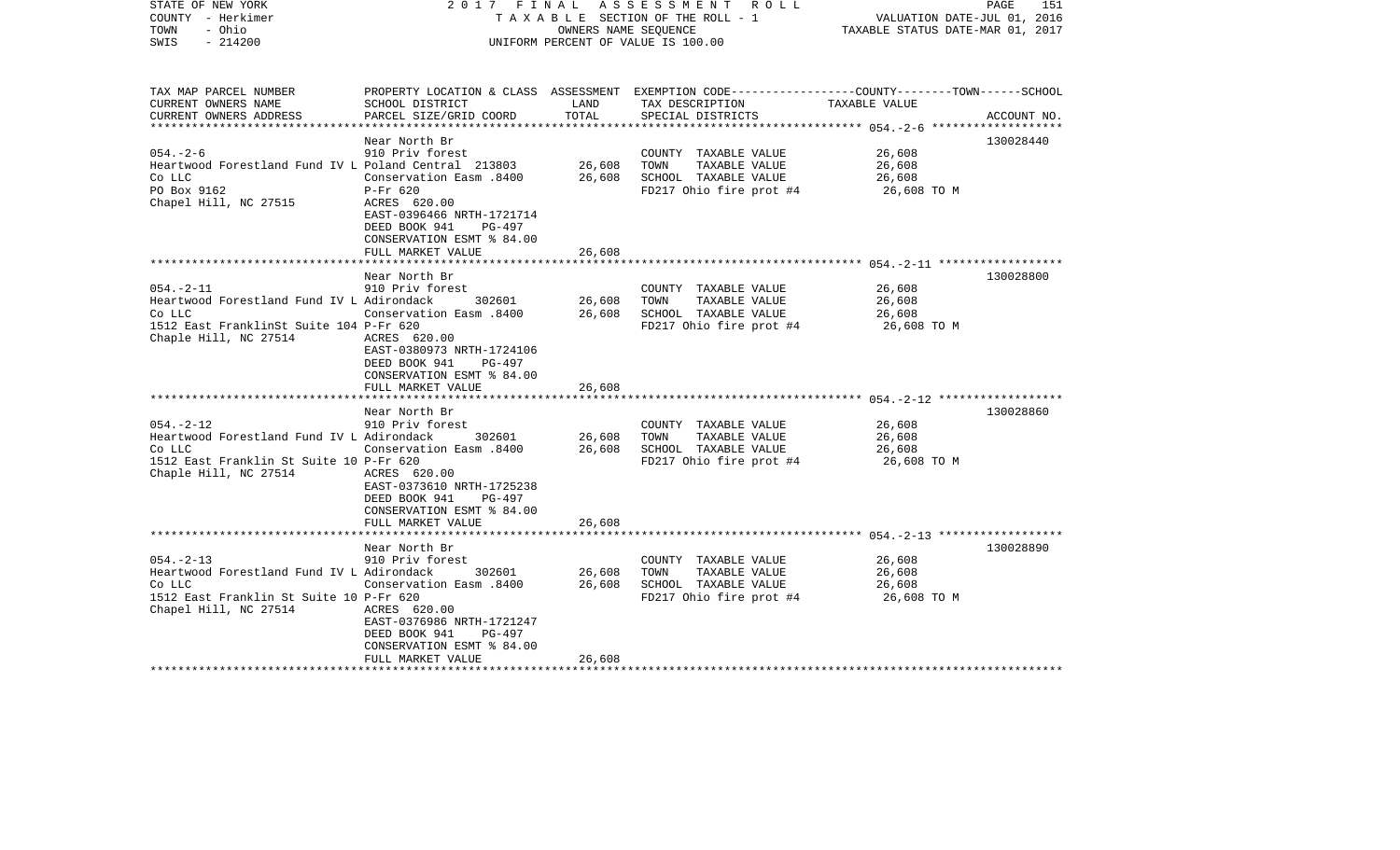COUNTY - Herkimer **T A X A B L E** SECTION OF THE ROLL - 1 VALUATION DATE-JUL 01, 2016 TOWN - Ohio OWNERS NAME SEQUENCE TAXABLE STATUS DATE-MAR 01, 2017 SWIS - 214200 UNIFORM PERCENT OF VALUE IS 100.00TAX MAP PARCEL NUMBER PROPERTY LOCATION & CLASS ASSESSMENT EXEMPTION CODE------------------COUNTY--------TOWN------SCHOOL CURRENT OWNERS NAME SCHOOL DISTRICT LAND TAX DESCRIPTION TAXABLE VALUECURRENT OWNERS ADDRESS PARCEL SIZE/GRID COORD TOTAL SPECIAL DISTRICTS ACCOUNT NO. \*\*\*\*\*\*\*\*\*\*\*\*\*\*\*\*\*\*\*\*\*\*\*\*\*\*\*\*\*\*\*\*\*\*\*\*\*\*\*\*\*\*\*\*\*\*\*\*\*\*\*\*\*\*\*\*\*\*\*\*\*\*\*\*\*\*\*\*\*\*\*\*\*\*\*\*\*\*\*\*\*\*\*\*\*\*\*\*\*\*\*\*\*\*\*\*\*\*\*\*\*\*\* 054.-2-14 \*\*\*\*\*\*\*\*\*\*\*\*\*\*\*\*\*\*Near North Br 130028980 054.-2-14 910 Priv forest COUNTY TAXABLE VALUE 11,936 Heartwood Forestland Fund IV L Adirondack 302601 11,936 TOWN TAXABLE VALUE 11,936 Co LLC Conservation Easm .8400 11,936 SCHOOL TAXABLE VALUE 11,936 1512 East Fraklin St Suite 104 ACRES 151.90 FD217 Ohio fire prot #4 11,936 TO M Chapel Hill, NC 27514 EAST-0373449 NRTH-1719782 DEED BOOK 941 PG-497 CONSERVATION ESMT % 84.00 FULL MARKET VALUE 11,936 \*\*\*\*\*\*\*\*\*\*\*\*\*\*\*\*\*\*\*\*\*\*\*\*\*\*\*\*\*\*\*\*\*\*\*\*\*\*\*\*\*\*\*\*\*\*\*\*\*\*\*\*\*\*\*\*\*\*\*\*\*\*\*\*\*\*\*\*\*\*\*\*\*\*\*\*\*\*\*\*\*\*\*\*\*\*\*\*\*\*\*\*\*\*\*\*\*\*\*\*\*\*\* 058.-1-1 \*\*\*\*\*\*\*\*\*\*\*\*\*\*\*\*\*\*\* North Lk 130028920058.-1-1 910 Priv forest - WTRFNT COUNTY TAXABLE VALUE 36,736 Heartwood Forestland Fund IV L Adirondack 302601 36,736 TOWN TAXABLE VALUE 36,736 Co LLC Conservation Easm .8400 36,736 SCHOOL TAXABLE VALUE 36,736 1512 East Frankin St Suite 104 Township 6 FD217 Ohio fire prot #4 36,736 TO M Chapel Hill, NC 27514 ACRES 463.60 EAST-0380469 NRTH-1717411 DEED BOOK 941 PG-497 CONSERVATION ESMT % 84.00FULL MARKET VALUE 36,736 \*\*\*\*\*\*\*\*\*\*\*\*\*\*\*\*\*\*\*\*\*\*\*\*\*\*\*\*\*\*\*\*\*\*\*\*\*\*\*\*\*\*\*\*\*\*\*\*\*\*\*\*\*\*\*\*\*\*\*\*\*\*\*\*\*\*\*\*\*\*\*\*\*\*\*\*\*\*\*\*\*\*\*\*\*\*\*\*\*\*\*\*\*\*\*\*\*\*\*\*\*\*\* 058.-1-2 \*\*\*\*\*\*\*\*\*\*\*\*\*\*\*\*\*\*\* North Lk 130028770058.-1-2 910 Priv forest - WTRFNT COUNTY TAXABLE VALUE 43,152 Heartwood Forestland Fund IV L Adirondack 302601 43,152 TOWN TAXABLE VALUE 43,152 Co LLC Conservation Easm .8400 43,152 SCHOOL TAXABLE VALUE 43,152 1512 East Franklin St Suite 10 ACRES 629.80 FD217 Ohio fire prot #4 43,152 TO M Chapel Hill, NC 27514 EAST-0384391 NRTH-1719900 DEED BOOK 941 PG-497 CONSERVATION ESMT % 84.00FULL MARKET VALUE 43.152 \*\*\*\*\*\*\*\*\*\*\*\*\*\*\*\*\*\*\*\*\*\*\*\*\*\*\*\*\*\*\*\*\*\*\*\*\*\*\*\*\*\*\*\*\*\*\*\*\*\*\*\*\*\*\*\*\*\*\*\*\*\*\*\*\*\*\*\*\*\*\*\*\*\*\*\*\*\*\*\*\*\*\*\*\*\*\*\*\*\*\*\*\*\*\*\*\*\*\*\*\*\*\* 058.-1-3 \*\*\*\*\*\*\*\*\*\*\*\*\*\*\*\*\*\*\* Honnedaga Lake Rd 130028650 058.-1-3 910 Priv forest COUNTY TAXABLE VALUE 27,168 Heartwood Forestland Fund IV L Poland Central 213803 27,168 TOWN TAXABLE VALUE 27,168 Co LLC Conservation Easm .8400 27,168 SCHOOL TAXABLE VALUE 27,168 PO Box 9162 ACRES 654.90 FD217 Ohio fire prot #4 27,168 TO M EAST-0392022 NRTH-1718767 DEED BOOK 941 PG-497 CONSERVATION ESMT % 84.00 FULL MARKET VALUE 27,168 \*\*\*\*\*\*\*\*\*\*\*\*\*\*\*\*\*\*\*\*\*\*\*\*\*\*\*\*\*\*\*\*\*\*\*\*\*\*\*\*\*\*\*\*\*\*\*\*\*\*\*\*\*\*\*\*\*\*\*\*\*\*\*\*\*\*\*\*\*\*\*\*\*\*\*\*\*\*\*\*\*\*\*\*\*\*\*\*\*\*\*\*\*\*\*\*\*\*\*\*\*\*\* 058.-1-4 \*\*\*\*\*\*\*\*\*\*\*\*\*\*\*\*\*\*\* Honnedaga Lake Rd 130028740 058.-1-4 910 Priv forest COUNTY TAXABLE VALUE 26,608 Heartwood Forestland Fund IV L Poland Central 213803 26,608 TOWN TAXABLE VALUE 26,608 Co LLC Conservation Easm .8400 26,608 SCHOOL TAXABLE VALUE 26,608 PO Box 9162 **P-Fr 620** P-Fr 620 **FD217** Ohio fire prot #4 26,608 TO M Chapel Hill, NC 27515 ACRES 620.00 EAST-0387538 NRTH-1715850 DEED BOOK 941 PG-497 CONSERVATION ESMT % 84.00FULL MARKET VALUE 26,608 \*\*\*\*\*\*\*\*\*\*\*\*\*\*\*\*\*\*\*\*\*\*\*\*\*\*\*\*\*\*\*\*\*\*\*\*\*\*\*\*\*\*\*\*\*\*\*\*\*\*\*\*\*\*\*\*\*\*\*\*\*\*\*\*\*\*\*\*\*\*\*\*\*\*\*\*\*\*\*\*\*\*\*\*\*\*\*\*\*\*\*\*\*\*\*\*\*\*\*\*\*\*\*\*\*\*\*\*\*\*\*\*\*\*\*\*\*\*\*\*\*\*\*\*\*\*\*\*\*\*\*\*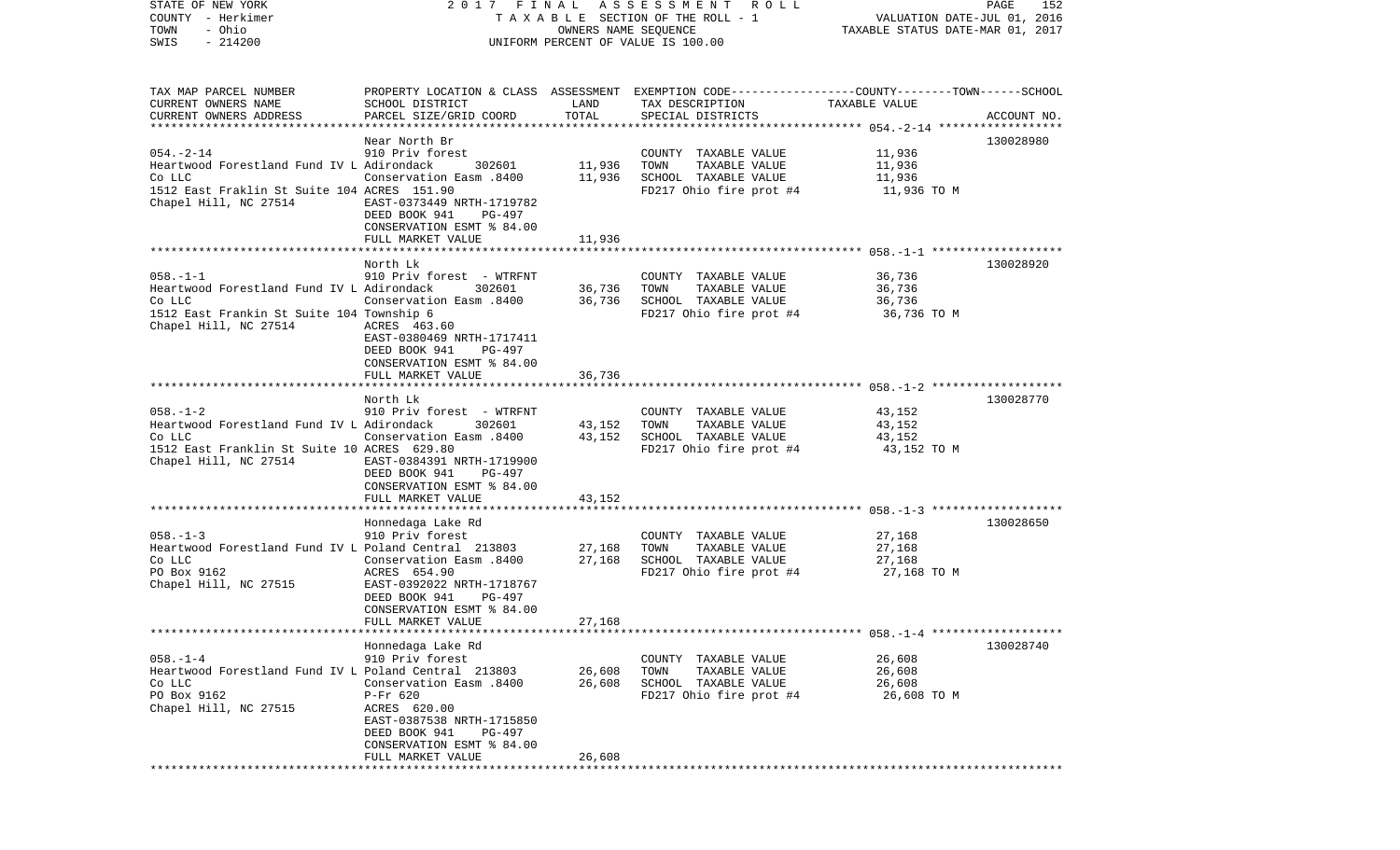| STATE OF NEW YORK<br>COUNTY - Herkimer<br>- Ohio<br>TOWN<br>SWIS<br>$-214200$                                                                | A S S E S S M E N T<br>2017 FINAL<br>R O L L<br>TAXABLE SECTION OF THE ROLL - 1<br>OWNERS NAME SEQUENCE<br>UNIFORM PERCENT OF VALUE IS 100.00                                                                                                     |                                                 |                                                                                                                          | PAGE<br>153<br>VALUATION DATE-JUL 01, 2016<br>TAXABLE STATUS DATE-MAR 01, 2017 |                        |
|----------------------------------------------------------------------------------------------------------------------------------------------|---------------------------------------------------------------------------------------------------------------------------------------------------------------------------------------------------------------------------------------------------|-------------------------------------------------|--------------------------------------------------------------------------------------------------------------------------|--------------------------------------------------------------------------------|------------------------|
| TAX MAP PARCEL NUMBER<br>CURRENT OWNERS NAME                                                                                                 | SCHOOL DISTRICT                                                                                                                                                                                                                                   | LAND                                            | PROPERTY LOCATION & CLASS ASSESSMENT EXEMPTION CODE---------------COUNTY-------TOWN------SCHOOL<br>TAX DESCRIPTION       | TAXABLE VALUE                                                                  |                        |
| CURRENT OWNERS ADDRESS                                                                                                                       | PARCEL SIZE/GRID COORD<br>***********************                                                                                                                                                                                                 | TOTAL                                           | SPECIAL DISTRICTS                                                                                                        |                                                                                | ACCOUNT NO.            |
| $058. - 1 - 5$<br>Heartwood Forestland Fund IV L Poland Central 213803<br>Co LLC<br>PO Box 9162<br>Chapel Hill, NC 27515                     | Honnedaga Lake Rd<br>910 Priv forest<br><b>Conservation Easm.8400</b><br>ACRES 168.30<br>EAST-0384395 NRTH-1714186<br>DEED BOOK 941<br>PG-497<br>CONSERVATION ESMT % 84.00                                                                        | 13,008<br>13,008                                | COUNTY TAXABLE VALUE<br>TOWN<br>TAXABLE VALUE<br>SCHOOL TAXABLE VALUE<br>FD217 Ohio fire prot #4                         | 13,008<br>13,008<br>13,008<br>13,008 TO M                                      | 130028950              |
| ******************************                                                                                                               | FULL MARKET VALUE<br>******************                                                                                                                                                                                                           | 13,008                                          |                                                                                                                          |                                                                                |                        |
| $058. - 1 - 6.1$<br>Heartwood Forestland Fund IV L Poland Central 213803<br>Co LLC<br>PO Box 9162<br>Chapel Hill, NC 27515<br>$054. - 2 - 5$ | Honnedaga Lake Rd<br>910 Priv forest<br>Conservation Easm .8400<br>ACRES 508.10<br>EAST-0391141 NRTH-1711772<br>DEED BOOK 941<br>PG-497<br>CONSERVATION ESMT % 84.00<br>FULL MARKET VALUE<br>****************<br>Near North Br<br>910 Priv forest | 25,040<br>25,040<br>25,040<br>* * * * * * * * * | COUNTY TAXABLE VALUE<br>TAXABLE VALUE<br>TOWN<br>SCHOOL TAXABLE VALUE<br>FD217 Ohio fire prot #4<br>COUNTY TAXABLE VALUE | 25,040<br>25,040<br>25,040<br>25,040 TO M<br>26,608                            | 130028710<br>130028470 |
| Heartwood Forestland FundIv Li Poland Central 213803<br>Co LLC<br>PO Box 9162<br>Chapel Hill, NC 27515                                       | <b>Conservation Easm.8400</b><br>$P-Fr$ 620<br>ACRES 620.00<br>EAST-0393079 NRTH-1726097<br>DEED BOOK 941<br>PG-497<br>CONSERVATION ESMT % 84.00<br>FULL MARKET VALUE                                                                             | 26,608<br>26,608<br>26,608                      | TOWN<br>TAXABLE VALUE<br>SCHOOL TAXABLE VALUE<br>FD217 Ohio fire prot #4                                                 | 26,608<br>26,608<br>26,608 TO M                                                |                        |
|                                                                                                                                              | Near North Br                                                                                                                                                                                                                                     |                                                 |                                                                                                                          |                                                                                | 130028590              |
| $054. - 2 - 8$<br>Heartwood Forsetland Fund IV<br>Co LLC<br>PO Box 9162<br>Chapel Hill, NC 27515                                             | 910 Priv forest<br>Poland Central 213803<br>Conservation Easm .8400<br>P-Fr 620<br>ACRES 620.00<br>EAST-0385497 NRTH-1727204<br>DEED BOOK 941<br>$PG-497$<br>CONSERVATION ESMT % 84.00<br>FULL MARKET VALUE                                       | 26,608<br>26,608<br>26,608                      | COUNTY TAXABLE VALUE<br>TOWN<br>TAXABLE VALUE<br>SCHOOL TAXABLE VALUE<br>FD217 Ohio fire prot #4                         | 26,608<br>26,608<br>26,608<br>26,608 TO M                                      |                        |
|                                                                                                                                              |                                                                                                                                                                                                                                                   |                                                 |                                                                                                                          |                                                                                |                        |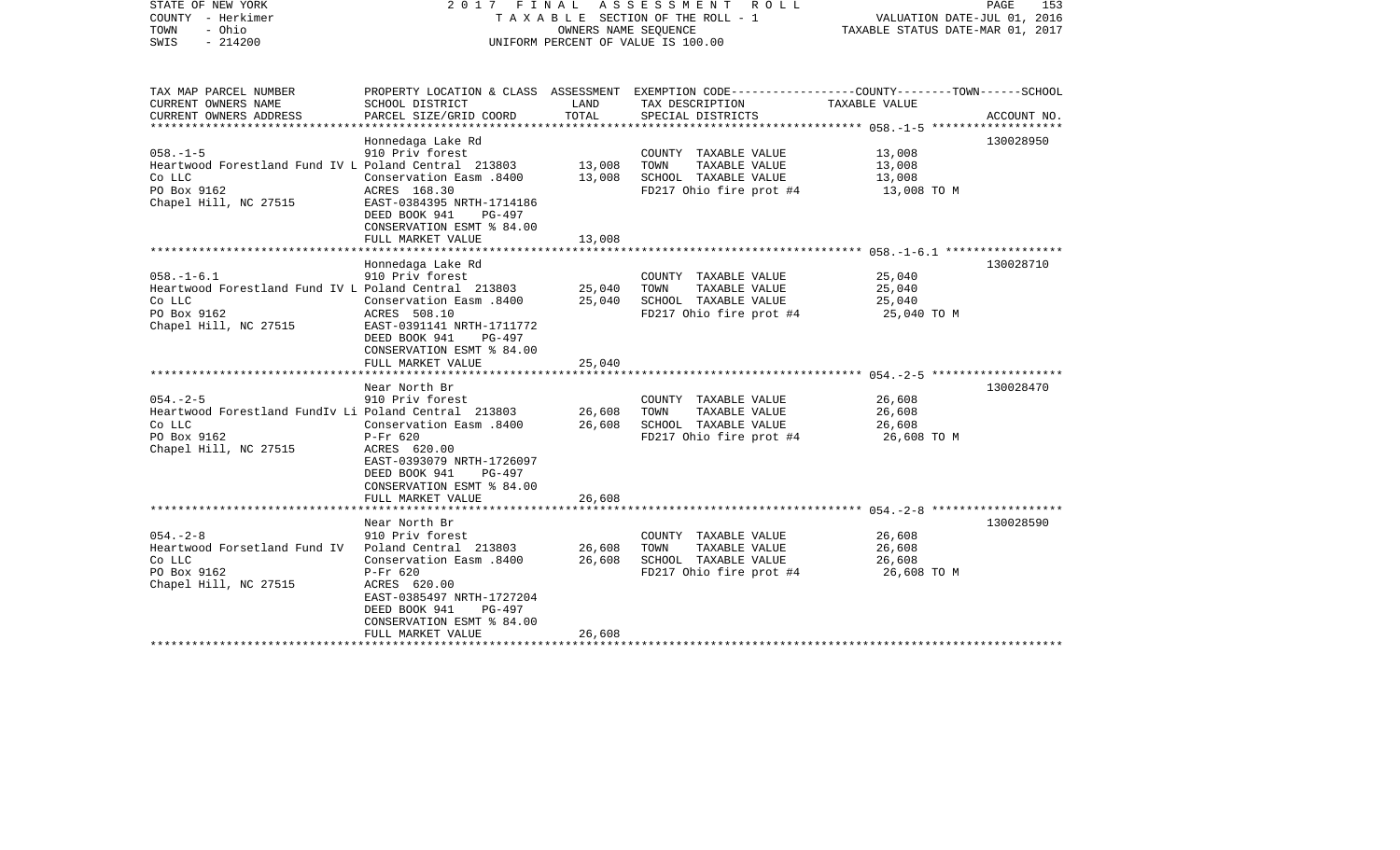| STATE OF NEW YORK<br>COUNTY - Herkimer<br>TOWN<br>- Ohio<br>$-214200$<br>SWIS                                                              | 2017 FINAL                                                                                                                                                | OWNERS NAME SEQUENCE | ASSESSMENT ROLL<br>T A X A B L E SECTION OF THE ROLL - 1<br>UNIFORM PERCENT OF VALUE IS 100.00                     | VALUATION DATE-JUL 01, 2016<br>TAXABLE STATUS DATE-MAR 01, 2017 | PAGE<br>154 |
|--------------------------------------------------------------------------------------------------------------------------------------------|-----------------------------------------------------------------------------------------------------------------------------------------------------------|----------------------|--------------------------------------------------------------------------------------------------------------------|-----------------------------------------------------------------|-------------|
| TAX MAP PARCEL NUMBER<br>CURRENT OWNERS NAME                                                                                               | SCHOOL DISTRICT                                                                                                                                           | LAND                 | PROPERTY LOCATION & CLASS ASSESSMENT EXEMPTION CODE---------------COUNTY-------TOWN------SCHOOL<br>TAX DESCRIPTION | TAXABLE VALUE                                                   |             |
| CURRENT OWNERS ADDRESS                                                                                                                     | PARCEL SIZE/GRID COORD                                                                                                                                    | TOTAL                | SPECIAL DISTRICTS                                                                                                  | **************** 054.-2-9 **************                        | ACCOUNT NO. |
|                                                                                                                                            | Near North Br                                                                                                                                             |                      |                                                                                                                    |                                                                 | 130028560   |
| $054. - 2 - 9$<br>Heartwood Forsetland Fund IV<br>Co LLC<br>PO Box 9162                                                                    | 910 Priv forest<br>Poland Central 213803<br>Conservation Easm .8400<br>ACRES 610.00                                                                       | 26,448<br>26,448     | COUNTY TAXABLE VALUE<br>TOWN<br>TAXABLE VALUE<br>SCHOOL TAXABLE VALUE<br>FD217 Ohio fire prot #4                   | 26,448<br>26,448<br>26,448<br>26,448 TO M                       |             |
| Chapel Hill, NC 27515                                                                                                                      | EAST-0382253 NRTH-1731518<br>DEED BOOK 941<br>PG-497<br>CONSERVATION ESMT % 84.00                                                                         |                      |                                                                                                                    |                                                                 |             |
|                                                                                                                                            | FULL MARKET VALUE                                                                                                                                         | 26,448               |                                                                                                                    |                                                                 |             |
|                                                                                                                                            | Near North Br                                                                                                                                             |                      |                                                                                                                    |                                                                 | 130028500   |
| $054. - 2 - 4$<br>Heartwood Forsetland Fund IV L Poland Central 213803<br>Co LLC<br>PO Box 9162                                            | 910 Priv forest<br>0400 Conservation Easm                                                                                                                 | 26,608<br>26,608     | COUNTY TAXABLE VALUE<br>TOWN<br>TAXABLE VALUE<br>SCHOOL TAXABLE VALUE                                              | 26,608<br>26,608<br>26,608                                      |             |
| Chapel Hill, NC 27515                                                                                                                      | $P-Fr$ 620<br>ACRES 620.00<br>EAST-0389762 NRTH-1730461<br>DEED BOOK 941<br>PG-497<br>CONSERVATION ESMT % 84.00                                           |                      | FD217 Ohio fire prot #4                                                                                            | 26,608 TO M                                                     |             |
|                                                                                                                                            | FULL MARKET VALUE                                                                                                                                         | 26,608               |                                                                                                                    |                                                                 |             |
|                                                                                                                                            | Near North Br                                                                                                                                             |                      |                                                                                                                    |                                                                 | 130028620   |
| $054. - 2 - 7$<br>Heartwood Forstland Fund IV Li Poland Central 213803<br>Co LLC                                                           | 910 Priv forest<br>Conservation Easm .8400                                                                                                                | 26,608<br>26,608     | COUNTY TAXABLE VALUE<br>TAXABLE VALUE<br>TOWN<br>SCHOOL TAXABLE VALUE                                              | 26,608<br>26,608<br>26,608                                      |             |
| PO Box 9162<br>Chapel Hill, NC 27515                                                                                                       | $P-Fr$ 620<br>ACRES 620.00<br>EAST-0388963 NRTH-1723006<br>DEED BOOK 941<br>PG-497<br>CONSERVATION ESMT % 84.00<br>FULL MARKET VALUE                      | 26,608               | FD217 Ohio fire prot #4                                                                                            | 26,608 TO M                                                     |             |
|                                                                                                                                            |                                                                                                                                                           |                      |                                                                                                                    | ************************* 054.-2-10 *******************         |             |
|                                                                                                                                            | Near North Br                                                                                                                                             |                      |                                                                                                                    |                                                                 | 130028830   |
| $054. - 2 - 10$<br>Heartwood Forstland Fund IV Li Adirondack<br>Co LLC<br>1512 East Franklin St Suite 10 P-Fr 620<br>Chapel Hill, NC 27514 | 910 Priv forest<br>302601<br>Conservation Easm .8400<br>ACRES 620.00<br>EAST-0377913 NRTH-1728341<br>DEED BOOK 941<br>PG-497<br>CONSERVATION ESMT % 84.00 | 26,608<br>26,608     | COUNTY TAXABLE VALUE<br>TOWN<br>TAXABLE VALUE<br>SCHOOL TAXABLE VALUE<br>FD217 Ohio fire prot #4                   | 26,608<br>26,608<br>26,608<br>26,608 TO M                       |             |
|                                                                                                                                            | FULL MARKET VALUE                                                                                                                                         | 26,608               |                                                                                                                    |                                                                 |             |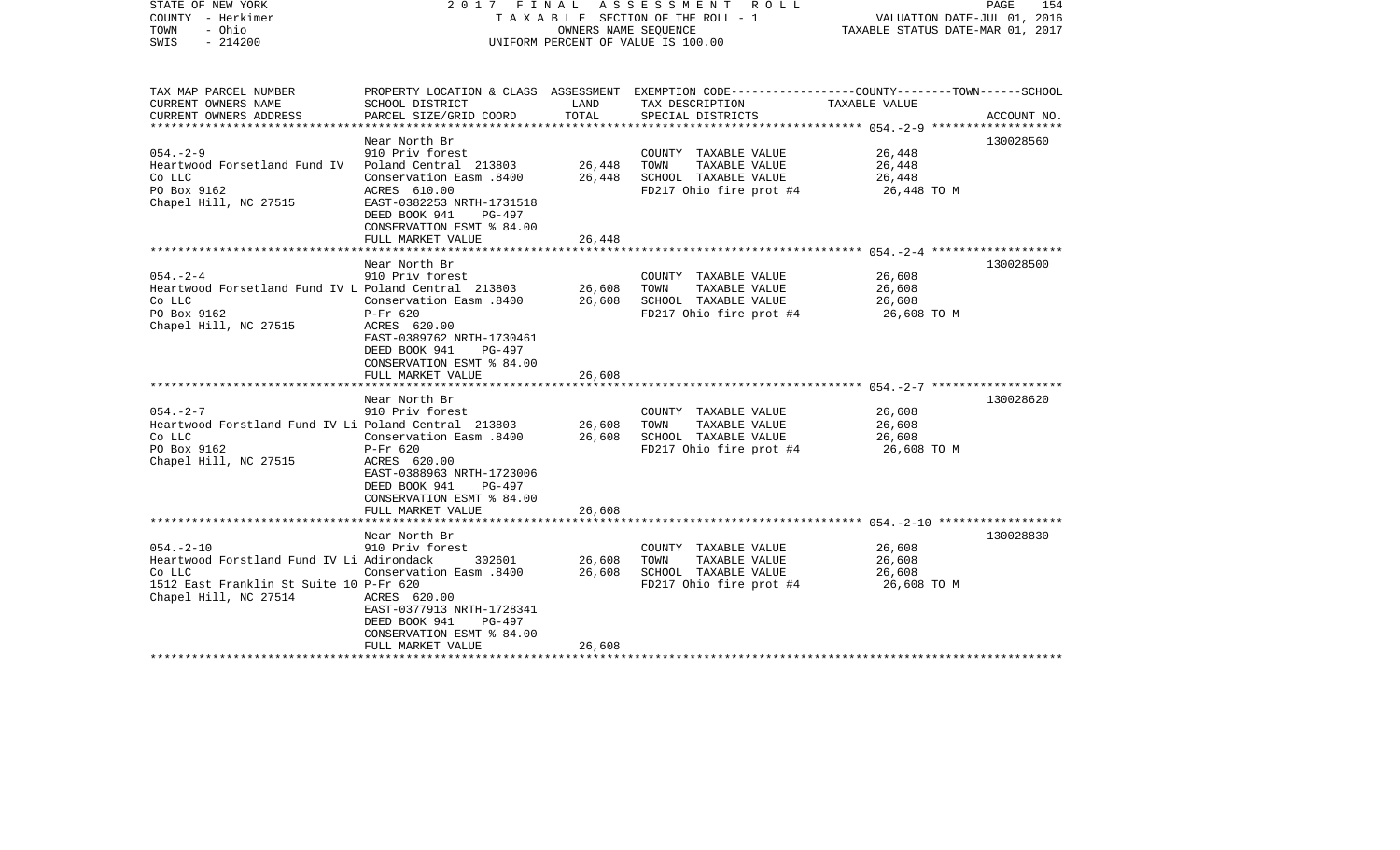| COUNTY<br>– Herkimer<br>- Ohio<br>TOWN<br>$-214200$<br>SWIS                                                              | T A X A B L E SECTION OF THE ROLL - 1<br>OWNERS NAME SEQUENCE<br>UNIFORM PERCENT OF VALUE IS 100.00                                                                                            |                            | VALUATION DATE-JUL 01, 2016<br>TAXABLE STATUS DATE-MAR 01, 2017                                                                         |                                                                  |                     |
|--------------------------------------------------------------------------------------------------------------------------|------------------------------------------------------------------------------------------------------------------------------------------------------------------------------------------------|----------------------------|-----------------------------------------------------------------------------------------------------------------------------------------|------------------------------------------------------------------|---------------------|
| TAX MAP PARCEL NUMBER<br>CURRENT OWNERS NAME<br>CURRENT OWNERS ADDRESS                                                   | SCHOOL DISTRICT<br>PARCEL SIZE/GRID COORD                                                                                                                                                      | LAND<br>TOTAL              | PROPERTY LOCATION & CLASS ASSESSMENT EXEMPTION CODE---------------COUNTY-------TOWN------SCHOOL<br>TAX DESCRIPTION<br>SPECIAL DISTRICTS | TAXABLE VALUE                                                    | ACCOUNT NO.         |
|                                                                                                                          |                                                                                                                                                                                                |                            |                                                                                                                                         |                                                                  |                     |
| $058. - 1 - 7$<br>Heartwood Forstland Fund IV Li Poland Central 213803<br>Co LLC<br>PO Box 9162<br>Chaple Hill, NC 27515 | Honnedaga Lake Rd<br>910 Priv forest<br>Conservation Easm .8400<br>ACRES 151.00<br>EAST-0394634 NRTH-1708773<br>DEED BOOK 941<br>PG-497<br>CONSERVATION ESMT % 84.00                           | 11,872<br>11,872           | COUNTY TAXABLE VALUE<br>TOWN<br>TAXABLE VALUE<br>SCHOOL TAXABLE VALUE<br>FD217 Ohio fire prot #4                                        | 11,872<br>11,872<br>11,872<br>11,872 TO M                        | 130028680           |
|                                                                                                                          | FULL MARKET VALUE                                                                                                                                                                              | 11,872                     |                                                                                                                                         |                                                                  |                     |
|                                                                                                                          |                                                                                                                                                                                                |                            |                                                                                                                                         |                                                                  |                     |
| $079.1 - 1 - 33.4$<br>Hedges Danny G<br>PO Box 3<br>Harriman, NY 10926                                                   | 279 Unclemier Rd<br>310 Res Vac<br>Poland Central 213803<br>51 Jer Pat<br>FRNT 550.00 DPTH<br>ACRES<br>92.00<br>EAST-0378797 NRTH-1636547<br>DEED BOOK 1512<br>PG-601                          | 67,412<br>67,412           | COUNTY TAXABLE VALUE<br>TAXABLE VALUE<br>TOWN<br>SCHOOL TAXABLE VALUE<br>FD200 Ohio fire prot #1                                        | 67,412<br>67,412<br>67,412<br>67,412 TO M                        |                     |
|                                                                                                                          | FULL MARKET VALUE                                                                                                                                                                              | 67,412                     |                                                                                                                                         |                                                                  |                     |
| $068. - 3 - 3$<br>Helder Phillip R<br>Helder Elfriede A<br>15 B Montauk Ave<br>East Northport, NY 11731                  | Farr Rd<br>260 Seasonal res<br>Adirondack<br>302601<br>16 Rem Pat<br>$P-Fr$ 37.06A<br>ACRES 37.06<br>EAST-0336417 NRTH-1672408<br>DEED BOOK 00622 PG-00450<br>FULL MARKET VALUE                | 24,900<br>36,000<br>36,000 | COUNTY TAXABLE VALUE<br>TOWN<br>TAXABLE VALUE<br>SCHOOL TAXABLE VALUE<br>FD215 Ohio fire prot #3                                        | 36,000<br>36,000<br>36,000<br>36,000 TO M                        | 130035820           |
|                                                                                                                          |                                                                                                                                                                                                |                            |                                                                                                                                         |                                                                  |                     |
| $078.2 - 1 - 5.4$<br>Helmer Keith<br>Helmer Kim<br>4823 Military Rd<br>Poland, NY 13431                                  | 246 Kelly Rd<br>210 1 Family Res<br>Poland Central 213803<br>Lot 49 Jer Pat<br>FRNT 600.00 DPTH<br>ACRES<br>8.50<br>EAST-0364296 NRTH-1639159<br>DEED BOOK 1604<br>PG-454<br>FULL MARKET VALUE | 26,100<br>77,500<br>77,500 | COUNTY TAXABLE VALUE<br>TOWN<br>TAXABLE VALUE<br>SCHOOL TAXABLE VALUE<br>FD200 Ohio fire prot #1                                        | 77,500<br>77,500<br>77,500<br>77,500 TO M                        | 130035550.4         |
|                                                                                                                          |                                                                                                                                                                                                |                            |                                                                                                                                         |                                                                  |                     |
| $078.2 - 1 - 9$<br>Hemingway David<br>VonDorpp Noreen<br>PO Box 242<br>Cold Brook, NY 13324                              | Route 8<br>210 1 Family Res<br>Poland Central 213803<br>49 Jer Pat<br>FRNT 160.00 DPTH 350.00<br>ACRES<br>1.60<br>EAST-0364809 NRTH-1639651<br>DEED BOOK 1257<br>PG-790<br>FULL MARKET VALUE   | 20,200<br>79,200<br>79,200 | 41854<br><b>BAS STAR</b><br>COUNTY TAXABLE VALUE<br>TOWN<br>TAXABLE VALUE<br>SCHOOL TAXABLE VALUE<br>FD200 Ohio fire prot #1            | 0<br>$\overline{0}$<br>79,200<br>79,200<br>49,200<br>79,200 TO M | 130019020<br>30,000 |
|                                                                                                                          |                                                                                                                                                                                                |                            |                                                                                                                                         |                                                                  |                     |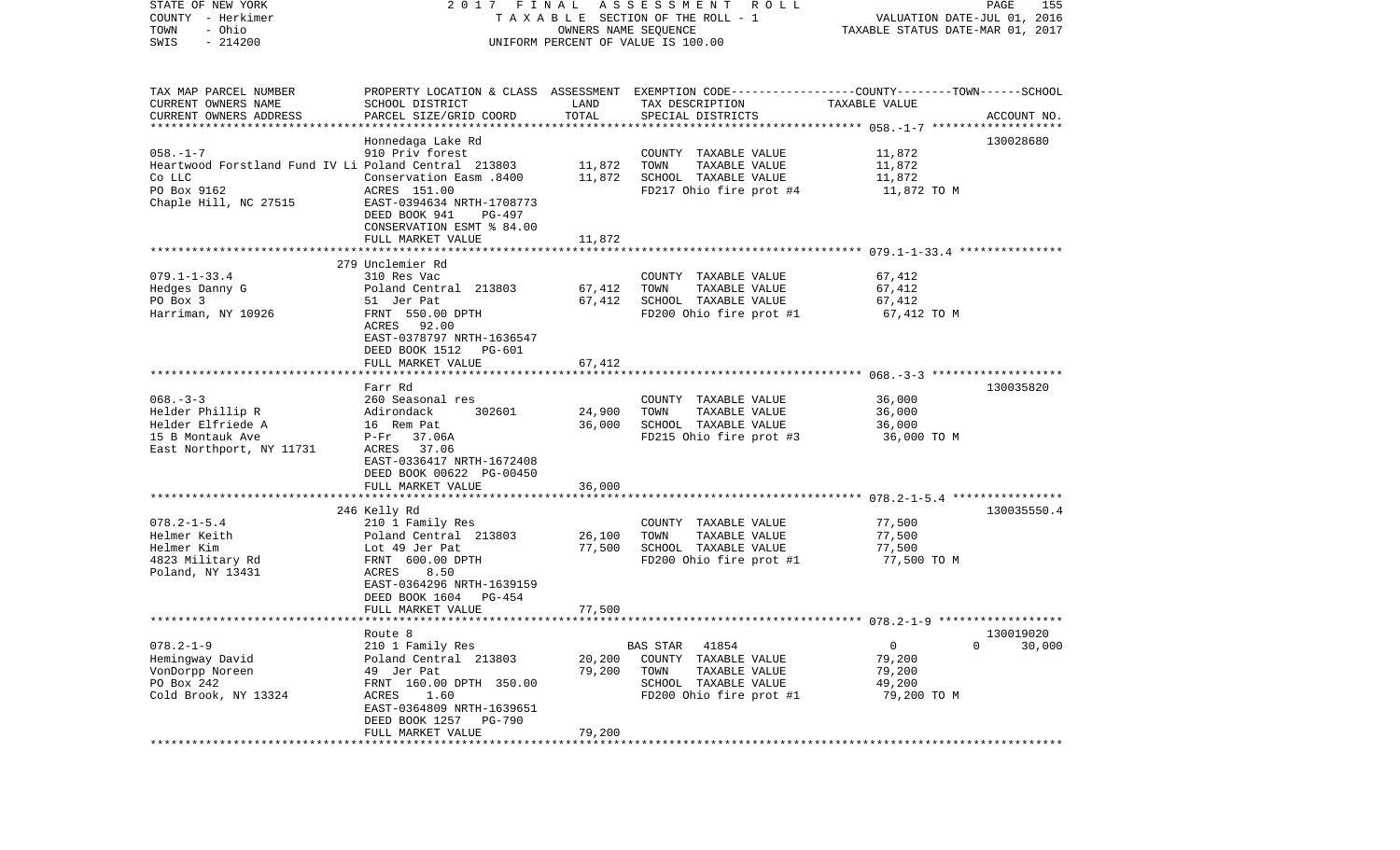| STATE OF NEW YORK<br>COUNTY - Herkimer<br>- Ohio<br>TOWN<br>$-214200$<br>SWIS | 2017 FINAL                                            | OWNERS NAME SEQUENCE    | ASSESSMENT<br>ROLL<br>TAXABLE SECTION OF THE ROLL - 1<br>UNIFORM PERCENT OF VALUE IS 100.00 | 156<br>PAGE<br>VALUATION DATE-JUL 01, 2016<br>TAXABLE STATUS DATE-MAR 01, 2017                                    |
|-------------------------------------------------------------------------------|-------------------------------------------------------|-------------------------|---------------------------------------------------------------------------------------------|-------------------------------------------------------------------------------------------------------------------|
|                                                                               |                                                       |                         |                                                                                             |                                                                                                                   |
| TAX MAP PARCEL NUMBER<br>CURRENT OWNERS NAME                                  | SCHOOL DISTRICT                                       | LAND                    | TAX DESCRIPTION                                                                             | PROPERTY LOCATION & CLASS ASSESSMENT EXEMPTION CODE----------------COUNTY-------TOWN------SCHOOL<br>TAXABLE VALUE |
| CURRENT OWNERS ADDRESS                                                        | PARCEL SIZE/GRID COORD                                | TOTAL                   | SPECIAL DISTRICTS                                                                           | ACCOUNT NO.                                                                                                       |
|                                                                               |                                                       | **************          |                                                                                             |                                                                                                                   |
|                                                                               | Route 8                                               |                         |                                                                                             | 130019050                                                                                                         |
| $078.2 - 1 - 10$                                                              | 314 Rural vac<10                                      |                         | COUNTY TAXABLE VALUE                                                                        | 10,800                                                                                                            |
| Hemingway David                                                               | Poland Central 213803                                 | 10,800                  | TOWN<br>TAXABLE VALUE                                                                       | 10,800                                                                                                            |
| VonDorpp Noreen                                                               | 49 Jer Pat                                            | 10,800                  | SCHOOL TAXABLE VALUE                                                                        | 10,800                                                                                                            |
| PO Box 242                                                                    | 4.20<br>ACRES                                         |                         | FD200 Ohio fire prot #1                                                                     | 10,800 TO M                                                                                                       |
| Cold Brook, NY 13324                                                          | EAST-0364472 NRTH-1639686                             |                         |                                                                                             |                                                                                                                   |
|                                                                               | DEED BOOK 1257 PG-790                                 |                         |                                                                                             |                                                                                                                   |
|                                                                               | FULL MARKET VALUE                                     | 10,800                  |                                                                                             |                                                                                                                   |
|                                                                               | ************************                              |                         |                                                                                             | ************************ 079.1-1-17 *****************                                                             |
|                                                                               | 272 Unclemier Rd                                      |                         |                                                                                             | 130060545                                                                                                         |
| $079.1 - 1 - 17$                                                              | 210 1 Family Res                                      |                         | COUNTY TAXABLE VALUE                                                                        | 30,100                                                                                                            |
| Henley Gary                                                                   | Poland Central 213803                                 | 16,300                  | TOWN<br>TAXABLE VALUE                                                                       | 30,100                                                                                                            |
| Henley Susan                                                                  | Lot 51 Jer Pat                                        | 30,100                  | SCHOOL TAXABLE VALUE                                                                        | 30,100                                                                                                            |
| 3365 W Encanto Dr                                                             | ACRES<br>2.40                                         |                         | FD200 Ohio fire prot #1                                                                     | 30,100 TO M                                                                                                       |
| Eloy, AZ 85131                                                                | EAST-0377201 NRTH-1634596<br>DEED BOOK 1162<br>PG-440 |                         |                                                                                             |                                                                                                                   |
|                                                                               | FULL MARKET VALUE                                     | 30,100                  |                                                                                             |                                                                                                                   |
|                                                                               |                                                       |                         |                                                                                             |                                                                                                                   |
|                                                                               | Mill Creek Lk                                         |                         |                                                                                             | 130009630                                                                                                         |
| $070. -1 -15$                                                                 | 260 Seasonal res - WTRFNT                             |                         | COUNTY TAXABLE VALUE                                                                        | 28,500                                                                                                            |
| Hennings Michael J                                                            | Poland Central 213803                                 | 10,100                  | TOWN<br>TAXABLE VALUE                                                                       | 28,500                                                                                                            |
| 223 Plumb Rd                                                                  | 104 Nob Pat                                           | 28,500                  | SCHOOL TAXABLE VALUE                                                                        | 28,500                                                                                                            |
| Poland, NY 13431                                                              | ACRES<br>6.40                                         |                         | FD217 Ohio fire prot #4                                                                     | 28,500 TO M                                                                                                       |
|                                                                               | EAST-0389117 NRTH-1668888                             |                         |                                                                                             |                                                                                                                   |
|                                                                               | DEED BOOK 1382<br>PG-466                              |                         |                                                                                             |                                                                                                                   |
|                                                                               | FULL MARKET VALUE                                     | 28,500                  |                                                                                             |                                                                                                                   |
|                                                                               |                                                       |                         |                                                                                             |                                                                                                                   |
|                                                                               | Haskell Rd                                            |                         |                                                                                             | 130009660                                                                                                         |
| $071.3 - 2 - 5$                                                               | 314 Rural vac<10                                      |                         | COUNTY TAXABLE VALUE                                                                        | 1,000                                                                                                             |
| Hennings Michael J                                                            | Poland Central 213803                                 | 1,000                   | TOWN<br>TAXABLE VALUE                                                                       | 1,000                                                                                                             |
| 223 Plumb Rd                                                                  | 104 Nob Pat                                           | 1,000                   | SCHOOL TAXABLE VALUE                                                                        | 1,000                                                                                                             |
| Poland, NY 13431                                                              | $V12 \t1/2$                                           |                         | FD217 Ohio fire prot #4                                                                     | 1,000 TO M                                                                                                        |
|                                                                               | FRNT 100.00 DPTH 231.00                               |                         |                                                                                             |                                                                                                                   |
|                                                                               | 0.53<br>ACRES                                         |                         |                                                                                             |                                                                                                                   |
|                                                                               | EAST-0395553 NRTH-1663314                             |                         |                                                                                             |                                                                                                                   |
|                                                                               | DEED BOOK 1382 PG-466                                 |                         |                                                                                             |                                                                                                                   |
|                                                                               |                                                       | 1,000                   |                                                                                             |                                                                                                                   |
|                                                                               | FULL MARKET VALUE                                     |                         |                                                                                             |                                                                                                                   |
|                                                                               |                                                       |                         |                                                                                             |                                                                                                                   |
|                                                                               | Rt. 8                                                 |                         |                                                                                             |                                                                                                                   |
| $078.4 - 1 - 20.1$                                                            | 910 Priv forest                                       |                         | COUNTY TAXABLE VALUE                                                                        | 50,800                                                                                                            |
| Henry Ronald B                                                                | Poland Central 213803                                 | 50,800                  | TOWN<br>TAXABLE VALUE                                                                       | 50,800                                                                                                            |
| 1334 Main St                                                                  | FRNT 1555.00 DPTH                                     | 50,800                  | SCHOOL TAXABLE VALUE                                                                        | 50,800                                                                                                            |
| Schenectady, NY 12303                                                         | ACRES 49.00                                           |                         |                                                                                             |                                                                                                                   |
|                                                                               | EAST-0368151 NRTH-1630828                             |                         |                                                                                             |                                                                                                                   |
| *********************                                                         | FULL MARKET VALUE<br>*************************        | 50,800<br>************* |                                                                                             |                                                                                                                   |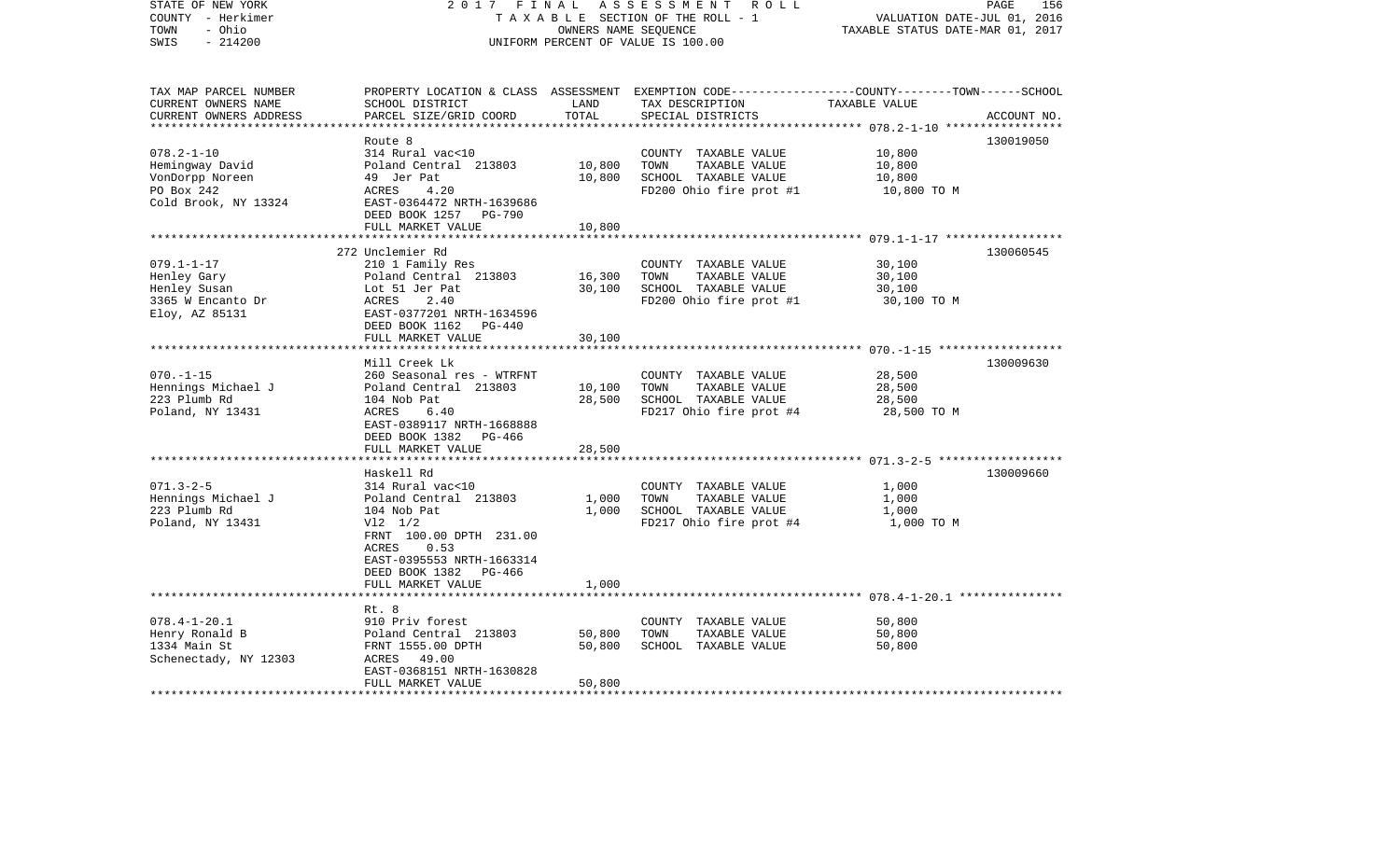| STATE OF NEW YORK<br>COUNTY - Herkimer<br>- Ohio<br>TOWN<br>$-214200$<br>SWIS                          |                                                                                                                                                                                                                    | OWNERS NAME SEQUENCE       | 2017 FINAL ASSESSMENT ROLL<br>TAXABLE SECTION OF THE ROLL - 1<br>UNIFORM PERCENT OF VALUE IS 100.00                                     | VALUATION DATE-JUL 01, 2016<br>TAXABLE STATUS DATE-MAR 01, 2017 | PAGE<br>157                |
|--------------------------------------------------------------------------------------------------------|--------------------------------------------------------------------------------------------------------------------------------------------------------------------------------------------------------------------|----------------------------|-----------------------------------------------------------------------------------------------------------------------------------------|-----------------------------------------------------------------|----------------------------|
| TAX MAP PARCEL NUMBER<br>CURRENT OWNERS NAME<br>CURRENT OWNERS ADDRESS<br>*************************    | SCHOOL DISTRICT<br>PARCEL SIZE/GRID COORD                                                                                                                                                                          | LAND<br>TOTAL              | PROPERTY LOCATION & CLASS ASSESSMENT EXEMPTION CODE---------------COUNTY-------TOWN------SCHOOL<br>TAX DESCRIPTION<br>SPECIAL DISTRICTS | TAXABLE VALUE                                                   | ACCOUNT NO.                |
| $078.4 - 1 - 23$<br>Henry Ronald B<br>1334 Main St<br>Schenectady, NY 12303                            | 2264 Route 8<br>260 Seasonal res<br>Poland Central 213803<br>20 Jer Pat<br>ACRES 10.00<br>EAST-0366571 NRTH-1629437<br>DEED BOOK 820<br>PG-327<br>FULL MARKET VALUE                                                | 15,800<br>87,000<br>87,000 | COUNTY TAXABLE VALUE<br>TOWN<br>TAXABLE VALUE<br>SCHOOL TAXABLE VALUE<br>FD200 Ohio fire prot #1                                        | 87,000<br>87,000<br>87,000<br>87,000 TO M                       | 130033870                  |
| $079.1 - 1 - 19.1$<br>Herthum Charles<br>208 Comenale Crescent<br>New York Mills, NY 13417             | 288 Unclemier Rd<br>260 Seasonal res<br>Poland Central 213803<br>51<br>ACRES 71.80<br>EAST-0377887 NRTH-1633211<br>DEED BOOK 1158 PG-420<br>FULL MARKET VALUE                                                      | 46,800<br>51,800<br>51,800 | COUNTY TAXABLE VALUE<br>TAXABLE VALUE<br>TOWN<br>SCHOOL TAXABLE VALUE<br>FD200 Ohio fire prot #1                                        | 51,800<br>51,800<br>51,800<br>51,800 TO M                       | 130041460                  |
| $070. - 1 - 57$<br>Hewitt David John<br>4539 Brooks Rd<br>Morrisville, NY 13408                        | Route 8 Nobelboro<br>314 Rural vac<10<br>Poland Central 213803<br>Lot $68$<br>FRNT 100.00 DPTH 200.00<br>0.46<br>ACRES<br>EAST-0393166 NRTH-1660474<br>DEED BOOK 736<br>PG-137<br>FULL MARKET VALUE                | 1,000<br>1,000<br>1,000    | COUNTY TAXABLE VALUE<br>TAXABLE VALUE<br>TOWN<br>SCHOOL TAXABLE VALUE<br>FD200 Ohio fire prot #1                                        | 1,000<br>1,000<br>1,000<br>1,000 TO M                           | 130075930                  |
| $070. - 1 - 58$<br>Hewitt David John<br>4539 Brooks Rd<br>Morrisville, NY 13408                        | ***********************<br>Route 8<br>314 Rural vac<10<br>Poland Central 213803<br>Lot 68<br>FRNT 100.00 DPTH 200.00<br>ACRES<br>0.46<br>EAST-0393097 NRTH-1660402<br>DEED BOOK 736<br>PG-137<br>FULL MARKET VALUE | 1,000<br>1,000<br>1,000    | COUNTY TAXABLE VALUE<br>TAXABLE VALUE<br>TOWN<br>SCHOOL TAXABLE VALUE<br>FD200 Ohio fire prot #1                                        | 1,000<br>1,000<br>1,000<br>1,000 TO M                           | 130075960                  |
| $078.2 - 1 - 20$<br>Hicks Stewart Sr<br>Hicks Winifred P<br>2862 State Route 8<br>Cold Brook, NY 13324 | 2862 Route 8<br>210 1 Family Res<br>Poland Central 213803<br>49 Jer Pat<br>24x38 Double Wide<br>FRNT 135.00 DPTH 105.00<br>ACRES 1.80<br>EAST-0365463 NRTH-1640432<br>DEED BOOK 735<br>PG-318<br>FULL MARKET VALUE | 20,400<br>50,500<br>50,500 | ENH STAR 41834<br>COUNTY TAXABLE VALUE<br>TAXABLE VALUE<br>TOWN<br>SCHOOL TAXABLE VALUE<br>FD200 Ohio fire prot #1                      | $\Omega$<br>50,500<br>50,500<br>0<br>50,500 TO M                | 130016800<br>$0 \t 50,500$ |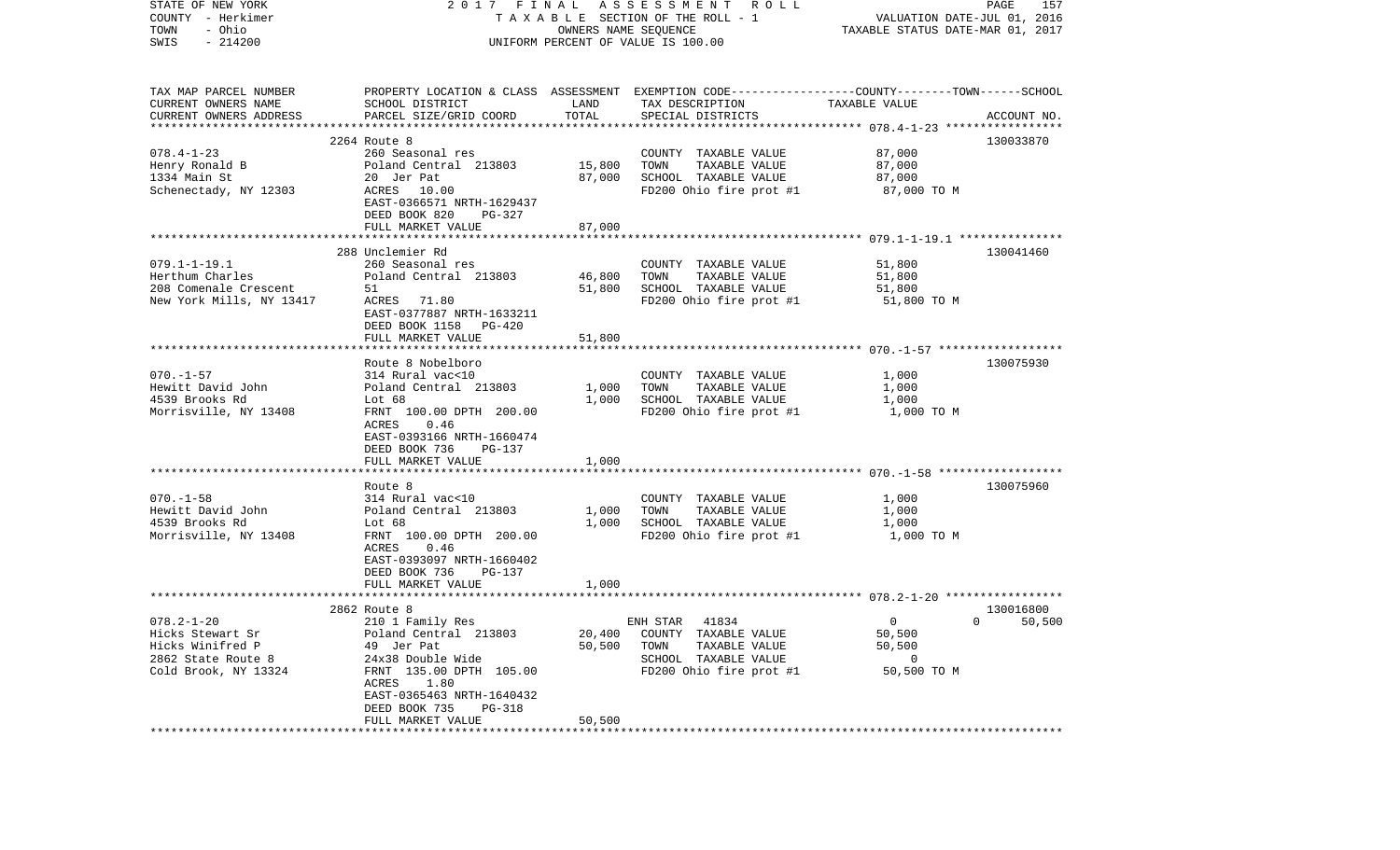| STATE OF NEW YORK<br>COUNTY - Herkimer<br>- Ohio<br>TOWN | 2 0 1 7<br>FINAL<br>TAXABLE SECTION OF THE ROLL - 1                 | 158<br>PAGE<br>VALUATION DATE-JUL 01,<br>2016<br>TAXABLE STATUS DATE-MAR 01, 2017 |                                                                                            |               |             |
|----------------------------------------------------------|---------------------------------------------------------------------|-----------------------------------------------------------------------------------|--------------------------------------------------------------------------------------------|---------------|-------------|
| SWIS<br>$-214200$                                        | UNIFORM PERCENT OF VALUE IS 100.00                                  |                                                                                   |                                                                                            |               |             |
| TAX MAP PARCEL NUMBER<br>CURRENT OWNERS NAME             | PROPERTY LOCATION & CLASS<br>SCHOOL DISTRICT                        | LAND                                                                              | ASSESSMENT EXEMPTION CODE-----------------COUNTY-------TOWN------SCHOOL<br>TAX DESCRIPTION | TAXABLE VALUE |             |
| CURRENT OWNERS ADDRESS                                   | PARCEL SIZE/GRID COORD                                              | TOTAL                                                                             | SPECIAL DISTRICTS                                                                          |               | ACCOUNT NO. |
|                                                          |                                                                     | * * * * * * * * * * *                                                             |                                                                                            |               |             |
| $074.1 - 1 - 6$                                          | Figert Rd<br>910 Priv forest                                        |                                                                                   | COUNTY TAXABLE VALUE                                                                       | 47,400        | 130012450   |
| Hidden Valley Hunting Club                               | Poland Central 213803                                               | 47,300                                                                            | TAXABLE VALUE<br>TOWN                                                                      | 47,400        |             |
| Attn: Leslie S Crossett                                  | Lot 79 Jer Pat                                                      | 47,400                                                                            | SCHOOL TAXABLE VALUE                                                                       | 47,400        |             |
| 1642 Castle Rd                                           | V1 2 93                                                             |                                                                                   | FD200 Ohio fire prot #1                                                                    | 47,400 TO M   |             |
| Newport, NY 13416                                        | ACRES 94.10<br>EAST-0374769 NRTH-1649973<br>DEED BOOK 924<br>PG-181 |                                                                                   |                                                                                            |               |             |
|                                                          | FULL MARKET VALUE                                                   | 47,400                                                                            |                                                                                            |               |             |
|                                                          | 282 Reese Rd                                                        |                                                                                   |                                                                                            |               |             |
| $078.1 - 2 - 9.7$                                        | 260 Seasonal res                                                    |                                                                                   | COUNTY TAXABLE VALUE                                                                       | 43,000        |             |
| Hill Denise                                              | Poland Central 213803                                               | 24,800                                                                            | TOWN<br>TAXABLE VALUE                                                                      | 43,000        |             |
| PO Box 124                                               | 45 Jer Pat                                                          | 43,000                                                                            | SCHOOL TAXABLE VALUE                                                                       | 43,000        |             |
| Cold Brook, NY 13324                                     | ACRES 12.00                                                         |                                                                                   | FD200 Ohio fire prot #1                                                                    | 43,000 TO M   |             |
|                                                          | EAST-0360417 NRTH-1639160                                           |                                                                                   |                                                                                            |               |             |
|                                                          | DEED BOOK 1496<br>PG-220                                            |                                                                                   |                                                                                            |               |             |
|                                                          | FULL MARKET VALUE<br>********************                           | 43,000                                                                            |                                                                                            |               |             |
|                                                          | 1551 Gray Wilmurt Rd                                                |                                                                                   |                                                                                            |               |             |
| $074.3 - 1 - 34.4$                                       | 260 Seasonal res                                                    |                                                                                   | COUNTY<br>TAXABLE VALUE                                                                    | 38,500        |             |
| Hill Spurgeon C                                          | Poland Central 213803                                               | 12,500                                                                            | TOWN<br>TAXABLE VALUE                                                                      | 38,500        |             |
| 5730 Dresserville Rd                                     | FRNT 350.00 DPTH                                                    | 38,500                                                                            | SCHOOL TAXABLE VALUE                                                                       | 38,500        |             |
| Muravin, NY 13118                                        | ACRES<br>5.00                                                       |                                                                                   |                                                                                            |               |             |
|                                                          | EAST-0377756 NRTH-1641730<br>DEED BOOK 1089                         |                                                                                   |                                                                                            |               |             |
|                                                          | PG-701<br>FULL MARKET VALUE                                         | 38,500                                                                            |                                                                                            |               |             |
|                                                          | **********************                                              |                                                                                   |                                                                                            |               |             |
|                                                          | North Lk                                                            |                                                                                   |                                                                                            |               | 130009750   |
| $058. - 2 - 8.1$                                         | 322 Rural vac>10                                                    |                                                                                   | COUNTY TAXABLE VALUE                                                                       | 20,000        |             |
| Hilts Bernard                                            | Adirondack<br>302601                                                | 20,000                                                                            | TOWN<br>TAXABLE VALUE                                                                      | 20,000        |             |
| Hilts Jacqueline                                         | $\mathbf{1}$<br>Nob Pat                                             | 20,000                                                                            | SCHOOL TAXABLE VALUE                                                                       | 20,000        |             |
| 6936 Irish Rd                                            | ACRES 17.70                                                         |                                                                                   | FD215 Ohio fire prot #3                                                                    | 20,000 TO M   |             |
| Marcy, NY 13403                                          | EAST-0376953 NRTH-1713882<br>DEED BOOK 1429<br>PG-507               |                                                                                   |                                                                                            |               |             |
|                                                          | FULL MARKET VALUE                                                   | 20,000                                                                            |                                                                                            |               |             |
|                                                          |                                                                     |                                                                                   |                                                                                            |               |             |
|                                                          | North Lk                                                            |                                                                                   |                                                                                            |               | 130009750   |
| $058. - 2 - 8.2$                                         | 260 Seasonal res - WTRFNT                                           |                                                                                   | COUNTY TAXABLE VALUE                                                                       | 248,500       |             |
| Hilts Bernard                                            | Adirondack<br>302601                                                | 154,100                                                                           | TOWN<br>TAXABLE VALUE                                                                      | 248,500       |             |
| Hilts Jacqueline                                         | 1 Nob Pat                                                           | 248,500                                                                           | SCHOOL TAXABLE VALUE                                                                       | 248,500       |             |
| 6936 Irish Rd<br>Marcy, NY 13403                         | V1 3.77A<br>ACRES<br>3.50                                           |                                                                                   | FD215 Ohio fire prot #3                                                                    | 248,500 TO M  |             |
|                                                          | EAST-0377216 NRTH-1713426                                           |                                                                                   |                                                                                            |               |             |
|                                                          | DEED BOOK 1429<br><b>PG-507</b>                                     |                                                                                   |                                                                                            |               |             |
|                                                          | FULL MARKET VALUE                                                   | 248,500                                                                           |                                                                                            |               |             |
|                                                          |                                                                     |                                                                                   |                                                                                            |               |             |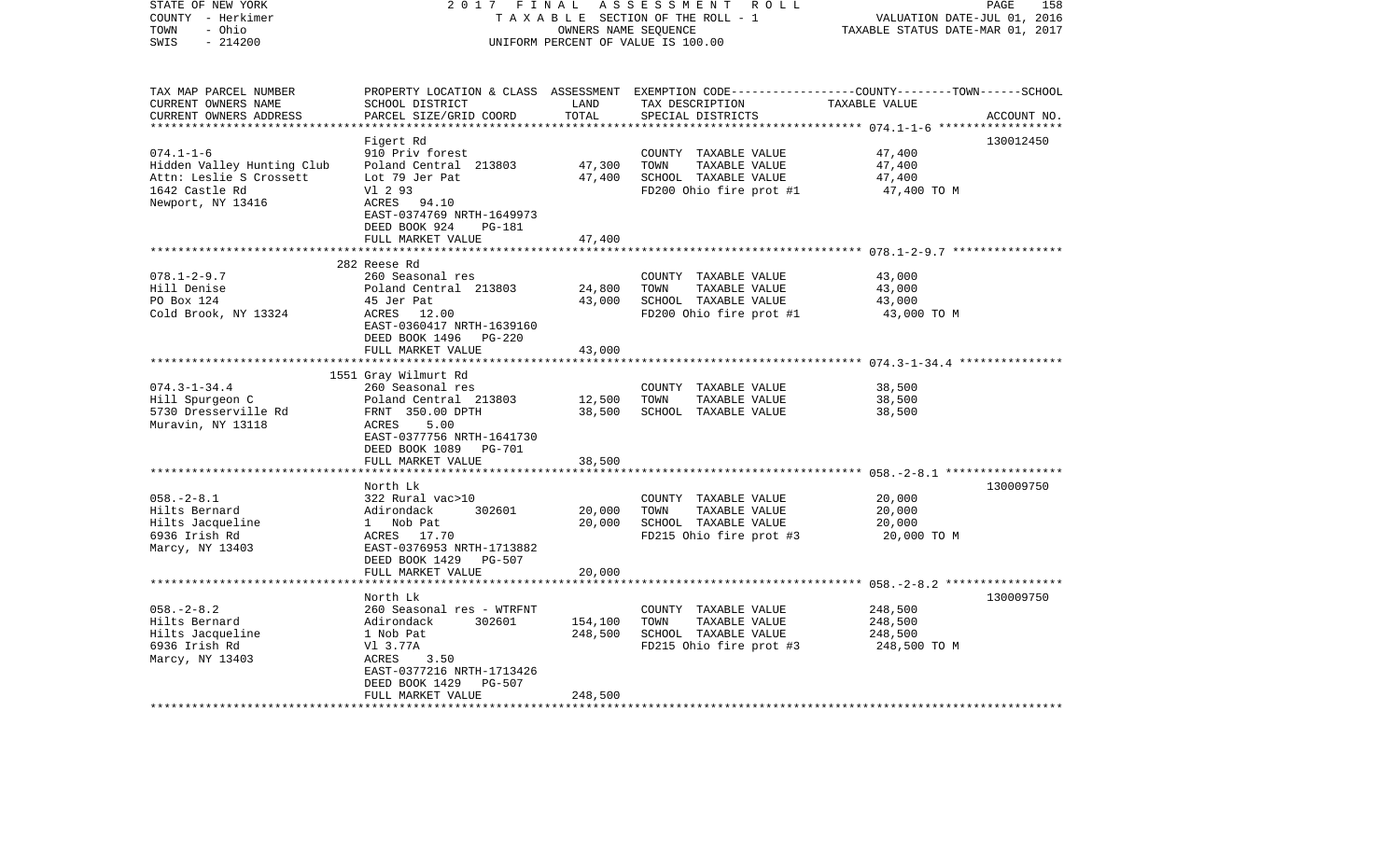| STATE OF NEW YORK<br>COUNTY - Herkimer<br>- Ohio<br>TOWN<br>$-214200$<br>SWIS | 2017 FINAL                                                                                       | OWNERS NAME SEQUENCE | A S S E S S M E N T R O L L<br>TAXABLE SECTION OF THE ROLL - 1<br>UNIFORM PERCENT OF VALUE IS 100.00 | VALUATION DATE-JUL 01, 2016<br>TAXABLE STATUS DATE-MAR 01, 2017 | PAGE<br>159 |
|-------------------------------------------------------------------------------|--------------------------------------------------------------------------------------------------|----------------------|------------------------------------------------------------------------------------------------------|-----------------------------------------------------------------|-------------|
|                                                                               |                                                                                                  |                      |                                                                                                      |                                                                 |             |
| TAX MAP PARCEL NUMBER                                                         | PROPERTY LOCATION & CLASS ASSESSMENT EXEMPTION CODE----------------COUNTY-------TOWN------SCHOOL |                      |                                                                                                      |                                                                 |             |
| CURRENT OWNERS NAME                                                           | SCHOOL DISTRICT                                                                                  | LAND                 | TAX DESCRIPTION                                                                                      | TAXABLE VALUE                                                   |             |
| CURRENT OWNERS ADDRESS                                                        | PARCEL SIZE/GRID COORD                                                                           | TOTAL                | SPECIAL DISTRICTS                                                                                    |                                                                 | ACCOUNT NO. |
|                                                                               |                                                                                                  |                      |                                                                                                      |                                                                 |             |
|                                                                               | 277 Tea Cup St                                                                                   |                      |                                                                                                      |                                                                 | 130044190   |
| $085.1 - 1 - 8.1$                                                             | 910 Priv forest                                                                                  |                      | COUNTY TAXABLE VALUE                                                                                 | 39,700                                                          |             |
| Hilts Logging Excavating LLC Poland Central 213803<br>179 Axtel Rd            | 10 Jer Pat                                                                                       | 39,700               | TOWN<br>TAXABLE VALUE<br>SCHOOL TAXABLE VALUE                                                        | 39,700<br>39,700                                                |             |
| Edmeston, NY 13335                                                            | 56.30<br>ACRES                                                                                   | 39,700               | FD210 Ohio fire prot #2                                                                              | 39,700 TO M                                                     |             |
|                                                                               | EAST-0376023 NRTH-1617390                                                                        |                      |                                                                                                      |                                                                 |             |
|                                                                               | DEED BOOK 1420 PG-676                                                                            |                      |                                                                                                      |                                                                 |             |
|                                                                               | FULL MARKET VALUE                                                                                | 39,700               |                                                                                                      |                                                                 |             |
|                                                                               |                                                                                                  |                      |                                                                                                      |                                                                 |             |
|                                                                               | Tea Cup St                                                                                       |                      |                                                                                                      |                                                                 | 130044192   |
| $085.1 - 1 - 8.2$                                                             | 322 Rural vac>10                                                                                 |                      | COUNTY TAXABLE VALUE                                                                                 | 19,800                                                          |             |
| Hilts Logging Excavating LLC Poland Central 213803                            |                                                                                                  | 19,800               | TAXABLE VALUE<br>TOWN                                                                                | 19,800                                                          |             |
| 179 Axtel Rd                                                                  | 10 Jer Pat                                                                                       | 19,800               | SCHOOL TAXABLE VALUE                                                                                 | 19,800                                                          |             |
| Edmeston, NY 13335                                                            | ACRES 17.00                                                                                      |                      | FD210 Ohio fire prot #2                                                                              | 19,800 TO M                                                     |             |
|                                                                               | EAST-0377072 NRTH-1617243                                                                        |                      |                                                                                                      |                                                                 |             |
|                                                                               | DEED BOOK 1420 PG-676<br>FULL MARKET VALUE                                                       | 19,800               |                                                                                                      |                                                                 |             |
|                                                                               |                                                                                                  |                      |                                                                                                      |                                                                 |             |
|                                                                               | Tea Cup St                                                                                       |                      |                                                                                                      |                                                                 | 130030060   |
| $085.1 - 1 - 42$                                                              | 314 Rural vac<10                                                                                 |                      | COUNTY TAXABLE VALUE                                                                                 | 5,500                                                           |             |
| Hilts Logging Excavating LLC Poland Central 213803                            |                                                                                                  | 5,500                | TAXABLE VALUE<br>TOWN                                                                                | 5,500                                                           |             |
| 179 Axtel Rd                                                                  | 10 Jer Pat                                                                                       | 5,500                | SCHOOL TAXABLE VALUE                                                                                 | 5,500                                                           |             |
| Edmeston, NY 13335                                                            | ACRES<br>1.50                                                                                    |                      | FD210 Ohio fire prot #2                                                                              | 5,500 TO M                                                      |             |
|                                                                               | EAST-0377574 NRTH-1617275                                                                        |                      |                                                                                                      |                                                                 |             |
|                                                                               | DEED BOOK 1420<br>PG-676                                                                         |                      |                                                                                                      |                                                                 |             |
|                                                                               | FULL MARKET VALUE                                                                                | 5,500                |                                                                                                      |                                                                 |             |
|                                                                               | 406 Billy Hamblin Rd                                                                             |                      |                                                                                                      |                                                                 | 130042960   |
| $085.2 - 2 - 32$                                                              | 270 Mfg housing                                                                                  |                      | COUNTY TAXABLE VALUE                                                                                 | 6,300                                                           |             |
| Hitchcock Peter                                                               | Poland Central 213803                                                                            | 5,300                | TAXABLE VALUE<br>TOWN                                                                                | 6,300                                                           |             |
| Hitchcock Theresa                                                             | 40 Jer Pat                                                                                       | 6,300                | SCHOOL TAXABLE VALUE                                                                                 | 6,300                                                           |             |
| 2066 County Road 16                                                           | Tr1 5/8                                                                                          |                      | FD217 Ohio fire prot #4                                                                              | 6,300 TO M                                                      |             |
| Plymouth, NY 13832                                                            | FRNT 125.00 DPTH 200.00                                                                          |                      |                                                                                                      |                                                                 |             |
|                                                                               | ACRES<br>0.57                                                                                    |                      |                                                                                                      |                                                                 |             |
|                                                                               | EAST-0390248 NRTH-1624981                                                                        |                      |                                                                                                      |                                                                 |             |
|                                                                               | DEED BOOK 891<br>PG-368                                                                          |                      |                                                                                                      |                                                                 |             |
|                                                                               | FULL MARKET VALUE                                                                                | 6,300                |                                                                                                      |                                                                 |             |
|                                                                               | Billy Hamlin Rd                                                                                  |                      |                                                                                                      |                                                                 | 130042990   |
| $085.2 - 2 - 31$                                                              | 314 Rural vac<10                                                                                 |                      | COUNTY TAXABLE VALUE                                                                                 | 3,500                                                           |             |
| Hitchcock Peter D                                                             | Poland Central 213803                                                                            | 3,500                | TAXABLE VALUE<br>TOWN                                                                                | 3,500                                                           |             |
| Hitchcock Theresa M                                                           | 40 Jer Pat                                                                                       | 3,500                | SCHOOL TAXABLE VALUE                                                                                 | 3,500                                                           |             |
| 2066 County Road 16                                                           | $VI$ 2 5/8                                                                                       |                      | FD217 Ohio fire prot #4                                                                              | 3,500 TO M                                                      |             |
| Plymouth, NY 13832                                                            | FRNT 125.00 DPTH 200.00                                                                          |                      |                                                                                                      |                                                                 |             |
|                                                                               | 0.57<br>ACRES                                                                                    |                      |                                                                                                      |                                                                 |             |
|                                                                               | EAST-0390130 NRTH-1625009                                                                        |                      |                                                                                                      |                                                                 |             |
|                                                                               | DEED BOOK 891<br>PG-368                                                                          |                      |                                                                                                      |                                                                 |             |
|                                                                               | FULL MARKET VALUE                                                                                | 3,500                |                                                                                                      |                                                                 |             |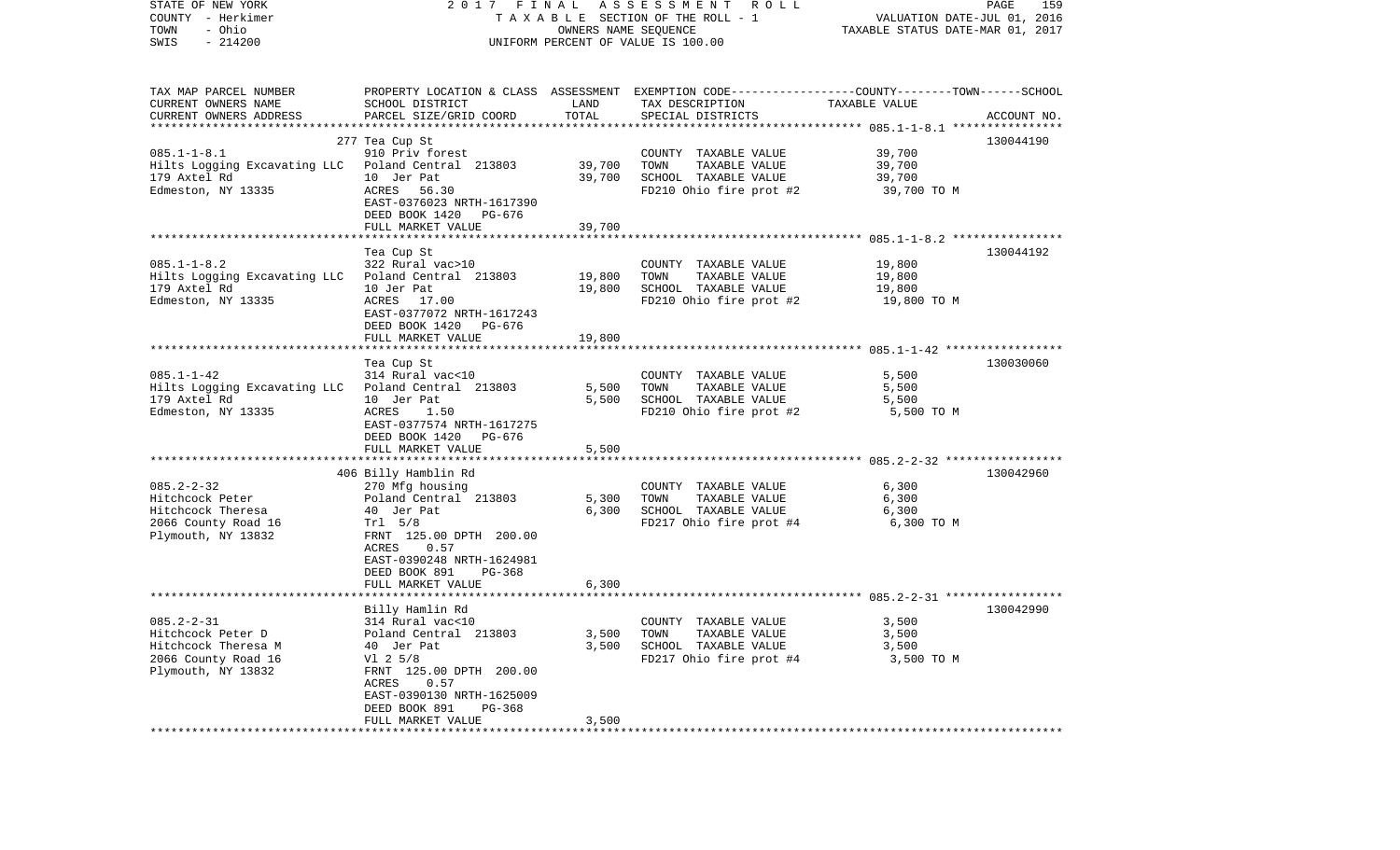| STATE OF NEW YORK      |                                                                                                 |                      | 2017 FINAL ASSESSMENT ROLL         |                                  | PAGE<br>160 |
|------------------------|-------------------------------------------------------------------------------------------------|----------------------|------------------------------------|----------------------------------|-------------|
| COUNTY - Herkimer      |                                                                                                 |                      | TAXABLE SECTION OF THE ROLL - 1    | VALUATION DATE-JUL 01, 2016      |             |
| - Ohio<br>TOWN         |                                                                                                 | OWNERS NAME SEQUENCE |                                    | TAXABLE STATUS DATE-MAR 01, 2017 |             |
| $-214200$<br>SWIS      |                                                                                                 |                      | UNIFORM PERCENT OF VALUE IS 100.00 |                                  |             |
|                        |                                                                                                 |                      |                                    |                                  |             |
|                        |                                                                                                 |                      |                                    |                                  |             |
| TAX MAP PARCEL NUMBER  | PROPERTY LOCATION & CLASS ASSESSMENT EXEMPTION CODE---------------COUNTY-------TOWN------SCHOOL |                      |                                    |                                  |             |
| CURRENT OWNERS NAME    | SCHOOL DISTRICT                                                                                 | LAND                 | TAX DESCRIPTION                    | TAXABLE VALUE                    |             |
| CURRENT OWNERS ADDRESS | PARCEL SIZE/GRID COORD                                                                          | TOTAL                | SPECIAL DISTRICTS                  |                                  | ACCOUNT NO. |
|                        |                                                                                                 |                      |                                    |                                  |             |
|                        | 448 Smith Rd                                                                                    |                      |                                    |                                  |             |
| $078.2 - 1 - 56.5$     | 910 Priv forest                                                                                 |                      | COUNTY TAXABLE VALUE               | 21,644                           |             |
| Hoehl Maureen          | Poland Central 213803                                                                           | 21,644               | TOWN<br>TAXABLE VALUE              | 21,644                           |             |
| 1910 Margerum Ave      | 43 Jer Pat                                                                                      | 21,644               | SCHOOL TAXABLE VALUE               | 21,644                           |             |
| Lake Como, NJ 07719    | 78.2-1-56 DELETED USING S                                                                       |                      | FD200 Ohio fire prot #1            | 21,644 TO M                      |             |
|                        | #4                                                                                              |                      |                                    |                                  |             |
|                        | FRNT 1172.00 DPTH                                                                               |                      |                                    |                                  |             |
|                        | ACRES 35.00                                                                                     |                      |                                    |                                  |             |
|                        | EAST-0372007 NRTH-1635596                                                                       |                      |                                    |                                  |             |
|                        | DEED BOOK 1506 PG-573                                                                           |                      |                                    |                                  |             |
|                        | FULL MARKET VALUE                                                                               | 21,644               |                                    |                                  |             |
|                        |                                                                                                 |                      |                                    |                                  |             |
|                        | Smith Rd                                                                                        |                      |                                    |                                  | 130011940   |
| $078.2 - 2 - 53.2$     | 910 Priv forest                                                                                 |                      | COUNTY TAXABLE VALUE               | 15,240                           |             |
| Hoehl Maureen          | Poland Central 213803                                                                           | 15,240               | TOWN<br>TAXABLE VALUE              | 15,240                           |             |
| 1910 Margerum Ave      | 43 Jer Pat                                                                                      | 15,240               | SCHOOL TAXABLE VALUE               | 15,240                           |             |
| Lake Como, NJ 07719    | V12 50                                                                                          |                      | FD200 Ohio fire prot #1            | 15,240 TO M                      |             |
|                        | ACRES 20.00                                                                                     |                      |                                    |                                  |             |
|                        | EAST-0371065 NRTH-1635049                                                                       |                      |                                    |                                  |             |
|                        | DEED BOOK 1506 PG-573                                                                           |                      |                                    |                                  |             |
|                        | FULL MARKET VALUE                                                                               | 15,240               |                                    |                                  |             |
|                        |                                                                                                 |                      |                                    |                                  |             |
|                        | Honnedaga Lk                                                                                    |                      |                                    |                                  | 130006150   |
| $059. -1 -15$          | 260 Seasonal res - WTRFNT                                                                       |                      | COUNTY TAXABLE VALUE               | 325,000                          |             |
| Hoen Thomas Deford     | Poland Central 213803                                                                           | 120,200              | TOWN<br>TAXABLE VALUE              | 325,000                          |             |
| Adirondack League Club | P17 Moose River                                                                                 | 325,000              | SCHOOL TAXABLE VALUE               | 325,000                          |             |
| 5307 Fall Road Ter     | 3 Camps-1 Kitchen-Boathou                                                                       |                      | FD215 Ohio fire prot #3            | 325,000 TO M                     |             |
| Baltimore, MD 21210    | ACRES 14.80                                                                                     |                      |                                    |                                  |             |
|                        | EAST-0403127 NRTH-1711576                                                                       |                      |                                    |                                  |             |
|                        | DEED BOOK 859<br>PG-105                                                                         |                      |                                    |                                  |             |
|                        | FULL MARKET VALUE                                                                               | 325,000              |                                    |                                  |             |
|                        |                                                                                                 |                      |                                    |                                  |             |
|                        | Honnedaga Lk                                                                                    |                      |                                    |                                  | 130007890   |
| $059. - 1 - 16$        | 322 Rural vac>10                                                                                |                      | COUNTY TAXABLE VALUE               | 14,000                           |             |
| Hoen Thomas Deford     | Poland Central 213803                                                                           | 14,000               | TAXABLE VALUE<br>TOWN              | 14,000                           |             |
| Adirondack League Club | R17 Moose River                                                                                 | 14,000               | SCHOOL TAXABLE VALUE               | 14,000                           |             |
| 5307 Fall Road Ter     | ACRES 14.00                                                                                     |                      | FD215 Ohio fire prot #3            | 14,000 TO M                      |             |
| Baltimore, MD 21210    | EAST-0403147 NRTH-1712162                                                                       |                      |                                    |                                  |             |
|                        | DEED BOOK 859<br><b>PG-105</b>                                                                  |                      |                                    |                                  |             |
|                        | FULL MARKET VALUE                                                                               | 14,000               |                                    |                                  |             |
|                        |                                                                                                 |                      |                                    |                                  |             |
|                        | Thorpe Vly                                                                                      |                      |                                    |                                  | 130011640   |
| $079.2 - 1 - 5$        | 910 Priv forest                                                                                 |                      | COUNTY TAXABLE VALUE               | 161,700                          |             |
| Hoffman Stephen        | Poland Central 213803                                                                           | 161,700              | TOWN<br>TAXABLE VALUE              | 161,700                          |             |
| PO Box 156             | Lot 74 T 52 I P                                                                                 | 161,700              | SCHOOL TAXABLE VALUE               | 161,700                          |             |
| Selingrove, PA 17870   | Thorpe Fly L 92                                                                                 |                      | FD217 Ohio fire prot #4            | 161,700 TO M                     |             |
|                        | ACRES 574.20                                                                                    |                      |                                    |                                  |             |
|                        | EAST-0392946 NRTH-1635245                                                                       |                      |                                    |                                  |             |
|                        | DEED BOOK 1360 PG-673                                                                           |                      |                                    |                                  |             |
|                        | FULL MARKET VALUE                                                                               | 161,700              |                                    |                                  |             |
|                        |                                                                                                 |                      |                                    |                                  |             |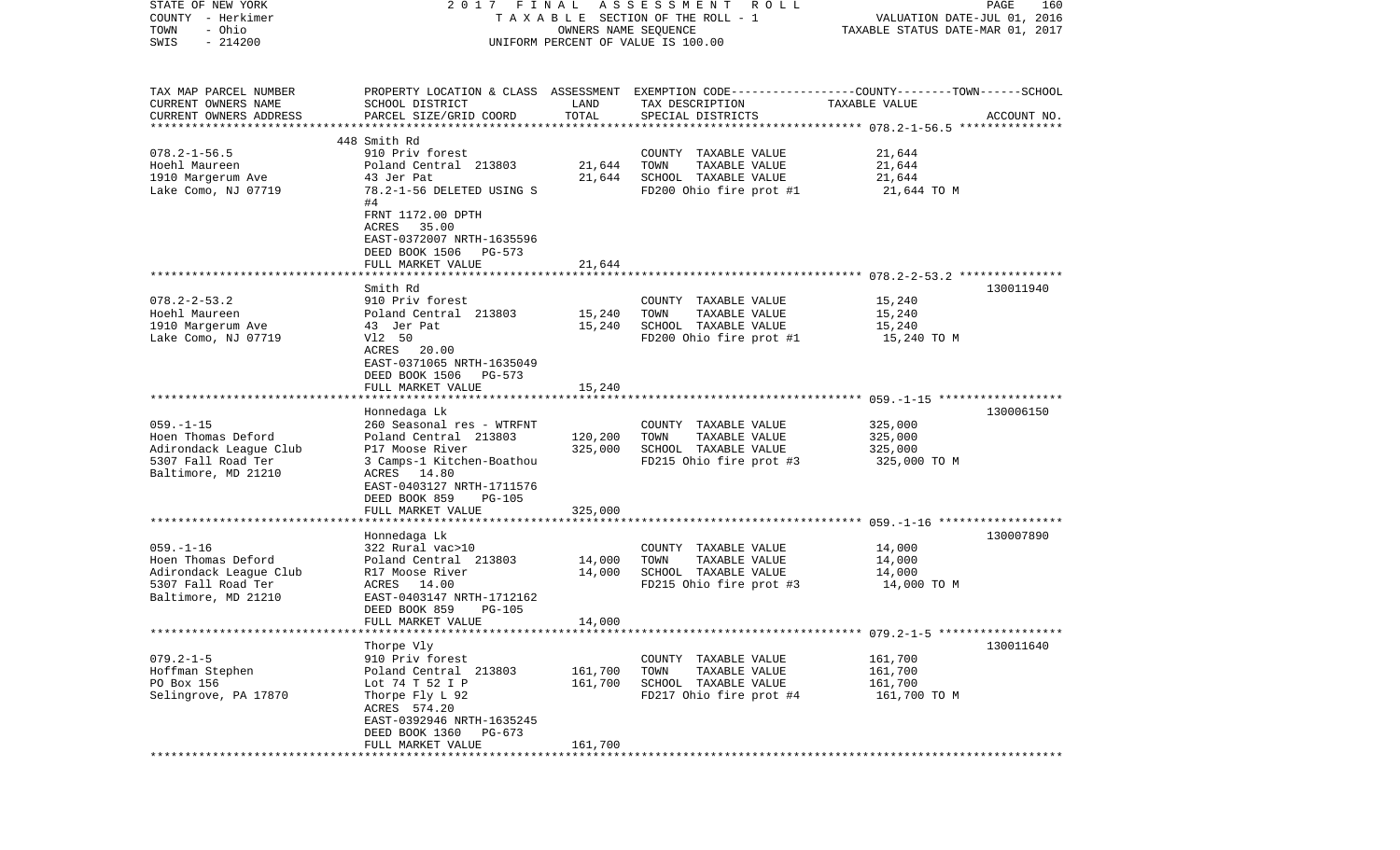| STATE OF NEW YORK<br>COUNTY - Herkimer<br>- Ohio<br>TOWN<br>$-214200$<br>SWIS | 2017                                       | FINAL<br>OWNERS NAME SEQUENCE | ASSESSMENT ROLL<br>TAXABLE SECTION OF THE ROLL - 1<br>UNIFORM PERCENT OF VALUE IS 100.00                           | VALUATION DATE-JUL 01, 2016<br>TAXABLE STATUS DATE-MAR 01, 2017 | PAGE<br>161        |
|-------------------------------------------------------------------------------|--------------------------------------------|-------------------------------|--------------------------------------------------------------------------------------------------------------------|-----------------------------------------------------------------|--------------------|
|                                                                               |                                            |                               |                                                                                                                    |                                                                 |                    |
| TAX MAP PARCEL NUMBER<br>CURRENT OWNERS NAME                                  | SCHOOL DISTRICT                            | LAND                          | PROPERTY LOCATION & CLASS ASSESSMENT EXEMPTION CODE---------------COUNTY-------TOWN------SCHOOL<br>TAX DESCRIPTION | TAXABLE VALUE                                                   |                    |
| CURRENT OWNERS ADDRESS                                                        | PARCEL SIZE/GRID COORD                     | TOTAL                         | SPECIAL DISTRICTS                                                                                                  |                                                                 | ACCOUNT NO.        |
| ******************                                                            |                                            |                               |                                                                                                                    |                                                                 |                    |
|                                                                               | 168 Amberg Rd                              |                               |                                                                                                                    |                                                                 | 130041190          |
| $085.2 - 2 - 6$                                                               | 210 1 Family Res                           |                               | COUNTY TAXABLE VALUE                                                                                               | 110,000                                                         |                    |
| Hoffmann Henry Jr<br>Hoffmann Susan                                           | Poland Central 213803<br>22<br>Jer Pat     | 18,500                        | TOWN<br>TAXABLE VALUE<br>SCHOOL TAXABLE VALUE                                                                      | 110,000<br>110,000                                              |                    |
| 168 Amberg Rd                                                                 | ACRES<br>4.00                              | 110,000                       | FD210 Ohio fire prot #2                                                                                            | 110,000 TO M                                                    |                    |
| Cold Brook, NY 13324                                                          | EAST-0385910 NRTH-1621774                  |                               |                                                                                                                    |                                                                 |                    |
|                                                                               | DEED BOOK 752<br><b>PG-270</b>             |                               |                                                                                                                    |                                                                 |                    |
|                                                                               | FULL MARKET VALUE                          | 110,000                       |                                                                                                                    |                                                                 |                    |
|                                                                               |                                            |                               |                                                                                                                    |                                                                 |                    |
|                                                                               | Bull Hill Rd                               |                               |                                                                                                                    |                                                                 | 130030090          |
| $085.4 - 2 - 1$                                                               | 260 Seasonal res                           |                               | COUNTY TAXABLE VALUE                                                                                               | 80,000                                                          |                    |
| Holk Theodore C                                                               | Poland Central 213803                      | 47,000                        | TAXABLE VALUE<br>TOWN                                                                                              | 80,000                                                          |                    |
| Holk Deborah Y<br>14 Brookside Dr                                             | 23 Jer Pat<br>ACRES 49.50                  | 80,000                        | SCHOOL TAXABLE VALUE<br>FD210 Ohio fire prot #2                                                                    | 80,000<br>80,000 TO M                                           |                    |
| Mohawk, NY 13407                                                              | EAST-0353400 NRTH-1190730                  |                               |                                                                                                                    |                                                                 |                    |
|                                                                               | DEED BOOK 2016 PG-221                      |                               |                                                                                                                    |                                                                 |                    |
|                                                                               | FULL MARKET VALUE                          | 80,000                        |                                                                                                                    |                                                                 |                    |
|                                                                               |                                            |                               |                                                                                                                    |                                                                 |                    |
|                                                                               | 687 Figert Rd                              |                               |                                                                                                                    |                                                                 | 130033030          |
| $073.4 - 2 - 8$                                                               | 240 Rural res                              |                               | BAS STAR<br>41854                                                                                                  | $\overline{0}$                                                  | $\Omega$<br>30,000 |
| Holland Russell N<br>Brown Susan E                                            | Poland Central 213803<br>77 Jer Pat        | 37,500<br>187,600             | COUNTY TAXABLE VALUE<br>TOWN<br>TAXABLE VALUE                                                                      | 187,600<br>187,600                                              |                    |
| 687 Figert Rd                                                                 | ACRES 24.80                                |                               | SCHOOL TAXABLE VALUE                                                                                               | 157,600                                                         |                    |
| Cold Brook, NY 13324                                                          | EAST-0370594 NRTH-1646184                  |                               | FD200 Ohio fire prot #1                                                                                            | 187,600 TO M                                                    |                    |
|                                                                               | DEED BOOK 907<br>PG-266                    |                               |                                                                                                                    |                                                                 |                    |
|                                                                               | FULL MARKET VALUE                          | 187,600                       |                                                                                                                    |                                                                 |                    |
|                                                                               | ********************                       |                               |                                                                                                                    | ************************ 078.1-2-16 ******************          |                    |
|                                                                               | Conway Rd                                  |                               |                                                                                                                    |                                                                 | 130023760          |
| $078.1 - 2 - 16$<br>Holley Richard Dunn John J 1V Poland Central 213803       | 314 Rural vac<10                           | 18,750                        | COUNTY TAXABLE VALUE<br>TOWN<br>TAXABLE VALUE                                                                      | 18,750<br>18,750                                                |                    |
| Eldridge Donald W                                                             | 45 Jer Pat                                 | 18,750                        | SCHOOL TAXABLE VALUE                                                                                               | 18,750                                                          |                    |
| PO Box 6265                                                                   | V1 2 6A                                    |                               | FD200 Ohio fire prot #1                                                                                            | 18,750 TO M                                                     |                    |
| Watertown, NY 13601                                                           | ACRES 12.50                                |                               |                                                                                                                    |                                                                 |                    |
|                                                                               | EAST-0358532 NRTH-1635817                  |                               |                                                                                                                    |                                                                 |                    |
|                                                                               | DEED BOOK 796<br>PG-625                    |                               |                                                                                                                    |                                                                 |                    |
|                                                                               | FULL MARKET VALUE                          | 18,750                        |                                                                                                                    |                                                                 |                    |
|                                                                               | Ohio City Rd                               |                               |                                                                                                                    |                                                                 | 130021510          |
| $078.2 - 2 - 15$                                                              | 322 Rural vac>10                           |                               | COUNTY TAXABLE VALUE                                                                                               | 15,500                                                          |                    |
| Holman Jennifer L                                                             | Poland Central 213803                      | 15,500                        | TAXABLE VALUE<br>TOWN                                                                                              | 15,500                                                          |                    |
| Holman Christian J                                                            | 44 Jer Pat                                 | 15,500                        | SCHOOL TAXABLE VALUE                                                                                               | 15,500                                                          |                    |
| 5 Diamond Ave                                                                 | R1 2 1/4                                   |                               | FD200 Ohio fire prot #1                                                                                            | 15,500 TO M                                                     |                    |
| Barnesville, PA 18214                                                         | FRNT 240.50 DPTH                           |                               |                                                                                                                    |                                                                 |                    |
|                                                                               | ACRES 10.80                                |                               |                                                                                                                    |                                                                 |                    |
|                                                                               | EAST-0364561 NRTH-1634878<br><b>PG-290</b> |                               |                                                                                                                    |                                                                 |                    |
|                                                                               | DEED BOOK 1548<br>FULL MARKET VALUE        | 15,500                        |                                                                                                                    |                                                                 |                    |
| *************************                                                     | ******************************             |                               |                                                                                                                    |                                                                 |                    |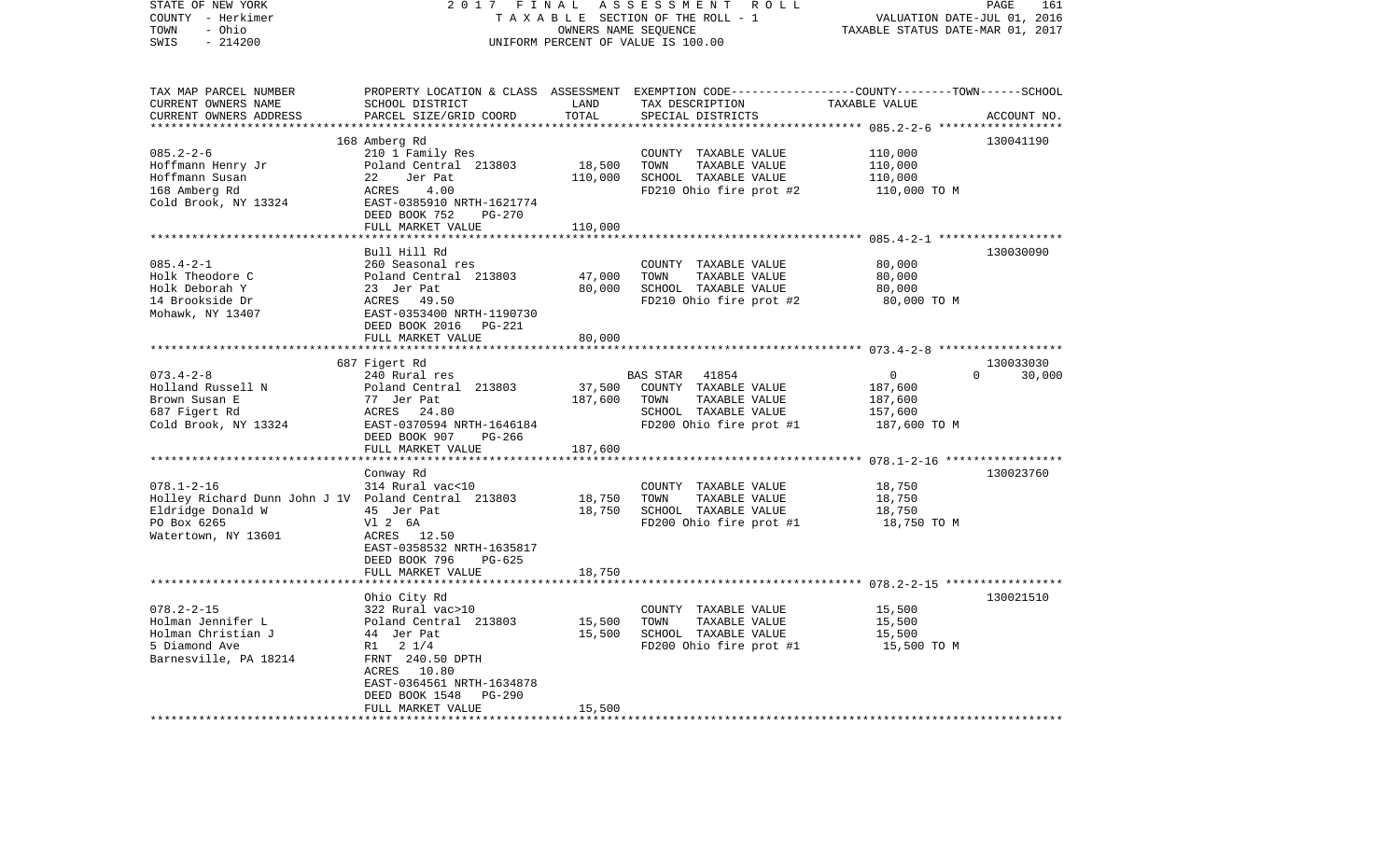| STATE OF NEW YORK<br>COUNTY - Herkimer<br>- Ohio<br>TOWN<br>$-214200$<br>SWIS                         | 2017<br>FINAL<br>ASSESSMENT<br>ROLL<br>TAXABLE SECTION OF THE ROLL - 1<br>OWNERS NAME SEQUENCE<br>UNIFORM PERCENT OF VALUE IS 100.00                                                   |                              | PAGE<br>162<br>VALUATION DATE-JUL 01, 2016<br>TAXABLE STATUS DATE-MAR 01, 2017                                                          |                                                             |             |
|-------------------------------------------------------------------------------------------------------|----------------------------------------------------------------------------------------------------------------------------------------------------------------------------------------|------------------------------|-----------------------------------------------------------------------------------------------------------------------------------------|-------------------------------------------------------------|-------------|
| TAX MAP PARCEL NUMBER<br>CURRENT OWNERS NAME<br>CURRENT OWNERS ADDRESS                                | SCHOOL DISTRICT<br>PARCEL SIZE/GRID COORD                                                                                                                                              | LAND<br>TOTAL<br>*********** | PROPERTY LOCATION & CLASS ASSESSMENT EXEMPTION CODE---------------COUNTY-------TOWN------SCHOOL<br>TAX DESCRIPTION<br>SPECIAL DISTRICTS | TAXABLE VALUE<br>********* 078.2-2-35 *****                 | ACCOUNT NO. |
| $078.2 - 2 - 35$<br>Holman Jennifer L<br>Holman Christian J<br>5 Diamond Ave<br>Barnesville, PA 18214 | 171 Ash Creek Rd<br>210 1 Family Res<br>Poland Central 213803<br>44 Jer Pat<br>Barn 29<br>ACRES<br>19.00<br>EAST-0364980 NRTH-1634840<br>DEED BOOK 1548<br>PG-290<br>FULL MARKET VALUE | 33,400<br>164,500<br>164,500 | COUNTY TAXABLE VALUE<br>TOWN<br>TAXABLE VALUE<br>SCHOOL TAXABLE VALUE<br>FD200 Ohio fire prot #1                                        | 164,500<br>164,500<br>164,500<br>164,500 TO M               | 130021570   |
| $073.2 - 1 - 73.1$<br>Holmes Richard F<br>Evans Donald T<br>7665 Humphrey Rd<br>Oriskany, NY 13424    | *********************<br>Hooper Dooper Rd<br>270 Mfg housing<br>Poland Central 213803<br>63 Rem Pat<br>ACRES<br>5.50<br>EAST-0371362 NRTH-1655200<br>DEED BOOK 1587<br>PG-395          | 20,500<br>27,500             | COUNTY TAXABLE VALUE<br>TOWN<br>TAXABLE VALUE<br>SCHOOL TAXABLE VALUE<br>FD200 Ohio fire prot #1                                        | 27,500<br>27,500<br>27,500<br>27,500 TO M                   | 130039990   |
|                                                                                                       | FULL MARKET VALUE<br>********************<br>Bull Hill Rd                                                                                                                              | 27,500                       |                                                                                                                                         | ************************ 079.4-2-12 ******************      | 130018840   |
| $079.4 - 2 - 12$<br>Homer Jacqueline<br>3 Walnut<br>PO Box 1297<br>Richfield Springs, NY 13439        | 312 Vac w/imprv<br>Poland Central 213803<br>41 Jer Pat<br>FRNT 340.00 DPTH 100.00<br>ACRES<br>0.78<br>EAST-0388756 NRTH-1624241                                                        | 2,900<br>3,500               | COUNTY TAXABLE VALUE<br>TOWN<br>TAXABLE VALUE<br>SCHOOL TAXABLE VALUE<br>FD210 Ohio fire prot #2                                        | 3,500<br>3,500<br>3,500<br>3,500 TO M                       |             |
|                                                                                                       | DEED BOOK 916<br>PG-247<br>FULL MARKET VALUE                                                                                                                                           | 3,500                        |                                                                                                                                         | ************************ 073.-2-10 *******************      |             |
| $073. - 2 - 10$<br>Hooper Dooper Lodge Inc.<br>436 Hooper Dooper Rd<br>Cold Brook, NY 13324           | 436 Hooper Dooper Rd<br>260 Seasonal res<br>Poland Central 213803<br>63 Rem Pat<br>ACRES<br>15.80<br>EAST-0371345 NRTH-1658353<br>DEED BOOK 1133<br>PG-351                             | 24,700<br>55,000             | COUNTY TAXABLE VALUE<br>TOWN<br>TAXABLE VALUE<br>SCHOOL TAXABLE VALUE<br>FD217 Ohio fire prot #4                                        | 55,000<br>55,000<br>55,000<br>55,000 TO M                   | 130023490   |
|                                                                                                       | FULL MARKET VALUE<br>*************                                                                                                                                                     | 55,000                       |                                                                                                                                         | ****************************** 085.3-2-25 ***************** |             |
| $085.3 - 2 - 25$<br>Hopfmann Alwin E<br>Hopfmann Mary Beth<br>17 Wheeler Rd<br>Rutland, MA 01543      | Bull Hill Rd<br>314 Rural vac<10<br>Poland Central 213803<br>Lot $9-10$ Jer P.<br>FRNT 200.00 DPTH 175.00<br>ACRES<br>0.80<br>EAST-0377252 NRTH-1613931                                | 3,800<br>3,800               | COUNTY TAXABLE VALUE<br>TOWN<br>TAXABLE VALUE<br>SCHOOL TAXABLE VALUE<br>FD210 Ohio fire prot #2                                        | 3,800<br>3,800<br>3,800<br>3,800 TO M                       | 130060270   |
| ************************                                                                              | DEED BOOK 919<br>$PG-653$<br>FULL MARKET VALUE<br>***********************                                                                                                              | 3,800                        |                                                                                                                                         |                                                             |             |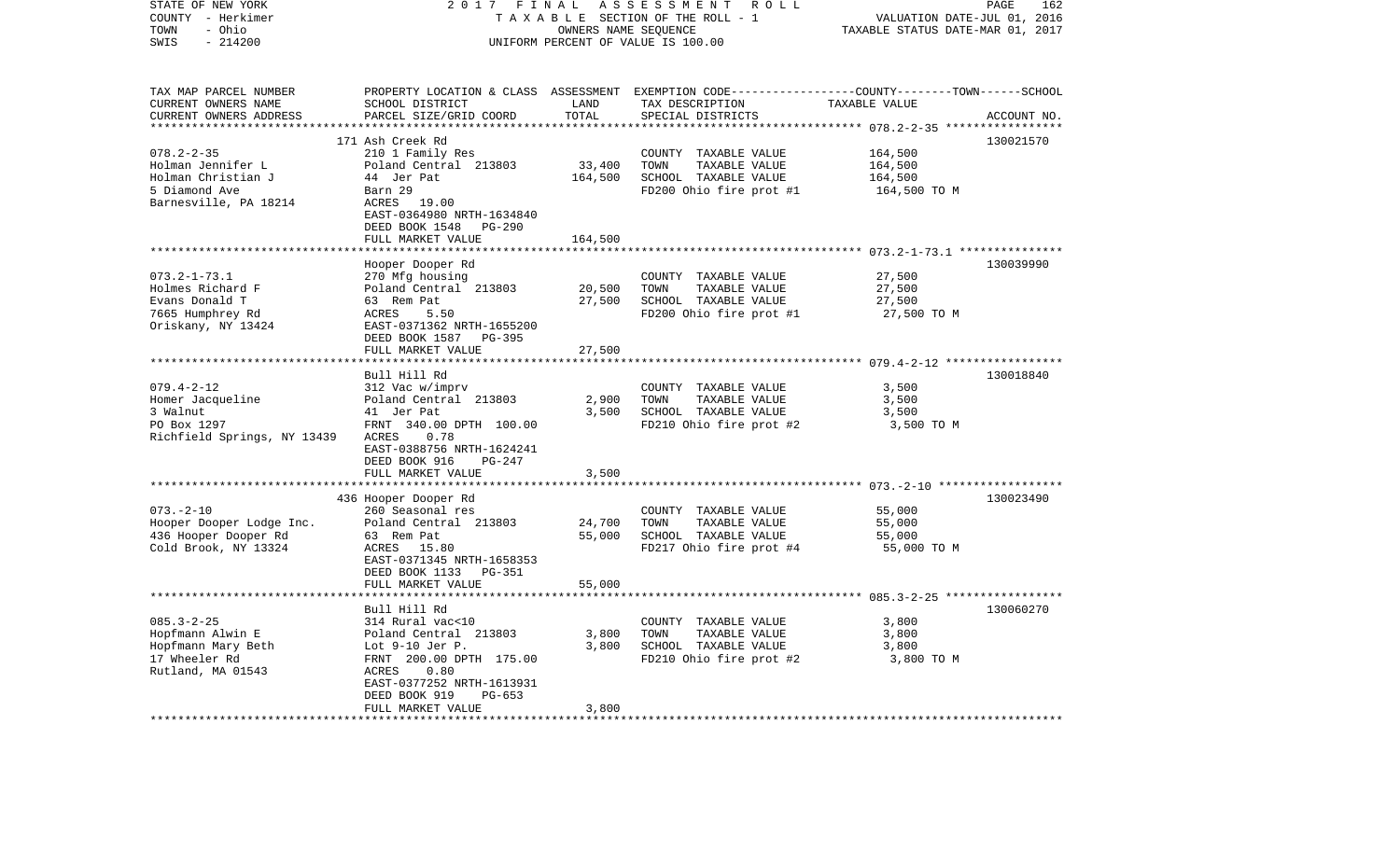| STATE OF NEW YORK<br>COUNTY - Herkimer<br>- Ohio<br>TOWN<br>$-214200$<br>SWIS | 2017 FINAL                                                   | OWNERS NAME SEQUENCE | ASSESSMENT<br>R O L L<br>TAXABLE SECTION OF THE ROLL - 1<br>UNIFORM PERCENT OF VALUE IS 100.00                     | VALUATION DATE-JUL 01, 2016<br>TAXABLE STATUS DATE-MAR 01, 2017 | PAGE<br>163 |
|-------------------------------------------------------------------------------|--------------------------------------------------------------|----------------------|--------------------------------------------------------------------------------------------------------------------|-----------------------------------------------------------------|-------------|
| TAX MAP PARCEL NUMBER<br>CURRENT OWNERS NAME                                  | SCHOOL DISTRICT                                              | LAND                 | PROPERTY LOCATION & CLASS ASSESSMENT EXEMPTION CODE---------------COUNTY-------TOWN------SCHOOL<br>TAX DESCRIPTION | TAXABLE VALUE                                                   |             |
| CURRENT OWNERS ADDRESS                                                        | PARCEL SIZE/GRID COORD                                       | TOTAL                | SPECIAL DISTRICTS                                                                                                  |                                                                 | ACCOUNT NO. |
| ************************                                                      |                                                              |                      |                                                                                                                    |                                                                 |             |
|                                                                               | 223 Bull Hill Rd                                             |                      |                                                                                                                    |                                                                 | 130034890   |
| $085.3 - 2 - 7.1$                                                             | 240 Rural res                                                |                      | COUNTY TAXABLE VALUE                                                                                               | 80,000                                                          |             |
| Hopple, II Robert H                                                           | Poland Central 213803                                        | 37,600               | TOWN<br>TAXABLE VALUE                                                                                              | 80,000                                                          |             |
| Hopple Kimberly K                                                             | 10 Jer Pat                                                   | 80,000               | SCHOOL TAXABLE VALUE                                                                                               | 80,000                                                          |             |
| 6230 Cider Press Rd<br>Harrisburg, PA 17111                                   | FRNT 436.30 DPTH<br>ACRES 25.00<br>EAST-0375692 NRTH-1614977 |                      | FD200 Ohio fire prot #1                                                                                            | 80,000 TO M                                                     |             |
|                                                                               | DEED BOOK 1362 PG-261                                        |                      |                                                                                                                    |                                                                 |             |
|                                                                               | FULL MARKET VALUE                                            | 80,000               |                                                                                                                    |                                                                 |             |
|                                                                               | ***************************                                  |                      |                                                                                                                    |                                                                 |             |
|                                                                               | Ohio Pardeeville Rd                                          |                      |                                                                                                                    |                                                                 | 130037334   |
| $078.1 - 2 - 11.3$                                                            | 314 Rural vac<10                                             |                      | COUNTY TAXABLE VALUE                                                                                               | 14,100                                                          |             |
| Horn Frank J                                                                  | Poland Central 213803                                        | 14,100               | TAXABLE VALUE<br>TOWN                                                                                              | 14,100                                                          |             |
| 119 Zeller Rd                                                                 | 45 Jer Pat                                                   | 14,100               | SCHOOL TAXABLE VALUE                                                                                               | 14,100                                                          |             |
| Sharon Springs, NY 13459                                                      | ACRES<br>8.90                                                |                      | FD200 Ohio fire prot #1                                                                                            | 14,100 TO M                                                     |             |
|                                                                               | EAST-0357058 NRTH-1636730                                    |                      |                                                                                                                    |                                                                 |             |
|                                                                               | DEED BOOK 716<br><b>PG-107</b>                               |                      |                                                                                                                    |                                                                 |             |
|                                                                               | FULL MARKET VALUE                                            | 14,100               |                                                                                                                    |                                                                 |             |
|                                                                               | Route 8 & Remonda Rd                                         |                      |                                                                                                                    |                                                                 | 130026400   |
| $074.1 - 2 - 92$                                                              | 210 1 Family Res                                             |                      | BAS STAR<br>41854                                                                                                  | $\overline{0}$<br>$\Omega$                                      | 30,000      |
| Horne Leann                                                                   | Poland Central 213803                                        | 13,800               | COUNTY TAXABLE VALUE                                                                                               | 87,700                                                          |             |
| 3901 State Rt 8                                                               | 64 Rem Pat                                                   | 87,700               | TAXABLE VALUE<br>TOWN                                                                                              | 87,700                                                          |             |
| Cold Brook, NY 13324                                                          | FRNT 150.00 DPTH 115.00                                      |                      | SCHOOL TAXABLE VALUE                                                                                               | 57,700                                                          |             |
|                                                                               | ACRES<br>0.40                                                |                      | FD200 Ohio fire prot #1                                                                                            | 87,700 TO M                                                     |             |
|                                                                               | EAST-0375472 NRTH-1655318                                    |                      |                                                                                                                    |                                                                 |             |
|                                                                               | DEED BOOK 1230<br>PG-900                                     |                      |                                                                                                                    |                                                                 |             |
|                                                                               | FULL MARKET VALUE                                            | 87,700               |                                                                                                                    |                                                                 |             |
|                                                                               |                                                              |                      |                                                                                                                    |                                                                 |             |
|                                                                               | Tea Cup St                                                   |                      |                                                                                                                    |                                                                 | 130060740   |
| $085.1 - 1 - 26.1$                                                            | 260 Seasonal res                                             |                      | COUNTY TAXABLE VALUE                                                                                               | 35,000                                                          |             |
| Horstman Mark                                                                 | Poland Central 213803                                        | 14,000               | TAXABLE VALUE<br>TOWN                                                                                              | 35,000                                                          |             |
| PO Box 174                                                                    | Lot 22 Jer Pat                                               | 35,000               | SCHOOL TAXABLE VALUE                                                                                               | 35,000                                                          |             |
| Hinkley, NY 13352                                                             | ACRES<br>8.70                                                |                      | FD210 Ohio fire prot #2                                                                                            | 35,000 TO M                                                     |             |
|                                                                               | EAST-0380645 NRTH-1620926<br>DEED BOOK 1608<br><b>PG-271</b> |                      |                                                                                                                    |                                                                 |             |
|                                                                               | FULL MARKET VALUE                                            | 35,000               |                                                                                                                    |                                                                 |             |
|                                                                               |                                                              |                      |                                                                                                                    |                                                                 |             |
|                                                                               | North Lake Is                                                |                      |                                                                                                                    |                                                                 | 130014910   |
| $058. - 2 - 73$                                                               | 260 Seasonal res                                             |                      | COUNTY TAXABLE VALUE                                                                                               | 23,500                                                          |             |
| House Frank                                                                   | Adirondack<br>302601                                         | $\mathbf 0$          | TOWN<br>TAXABLE VALUE                                                                                              | 23,500                                                          |             |
| House Cheryl                                                                  | 1 Nob Pat                                                    | 23,500               | SCHOOL TAXABLE VALUE                                                                                               | 23,500                                                          |             |
| 2479 County Rt 37                                                             | FULL MARKET VALUE                                            | 23,500               | FD217 Ohio fire prot #4                                                                                            | 23,500 TO M                                                     |             |
| Central Square, NY 13036                                                      |                                                              |                      |                                                                                                                    |                                                                 |             |
|                                                                               |                                                              |                      |                                                                                                                    |                                                                 |             |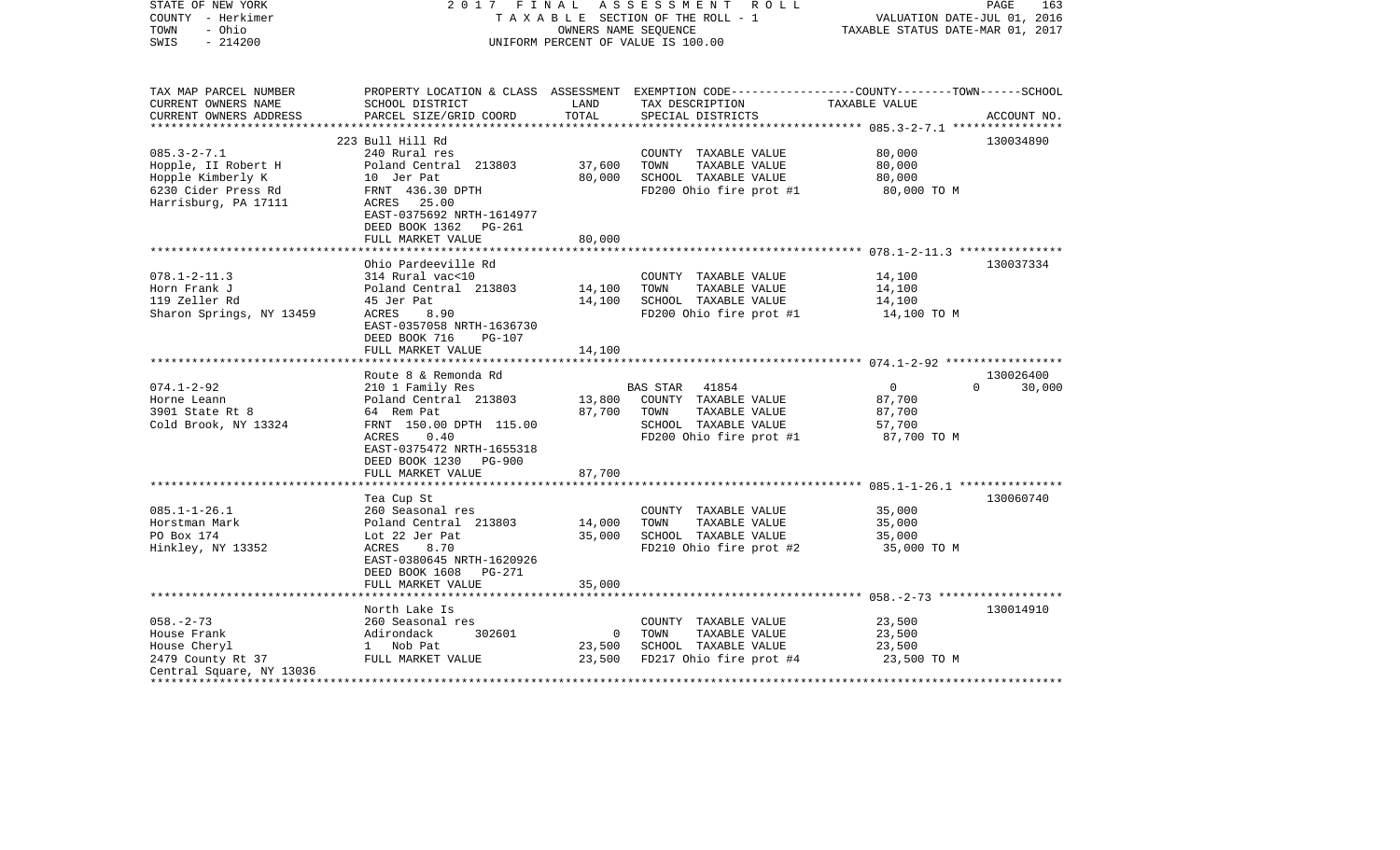| STATE OF NEW YORK                               | 2017 FINAL                                            |                      | A S S E S S M E N T<br>R O L L                                                                   |                                  | PAGE<br>164 |
|-------------------------------------------------|-------------------------------------------------------|----------------------|--------------------------------------------------------------------------------------------------|----------------------------------|-------------|
| COUNTY - Herkimer                               |                                                       |                      | TAXABLE SECTION OF THE ROLL - 1                                                                  | VALUATION DATE-JUL 01, 2016      |             |
| - Ohio<br>TOWN                                  |                                                       | OWNERS NAME SEQUENCE |                                                                                                  | TAXABLE STATUS DATE-MAR 01, 2017 |             |
| $-214200$<br>SWIS                               |                                                       |                      | UNIFORM PERCENT OF VALUE IS 100.00                                                               |                                  |             |
|                                                 |                                                       |                      |                                                                                                  |                                  |             |
|                                                 |                                                       |                      |                                                                                                  |                                  |             |
| TAX MAP PARCEL NUMBER<br>CURRENT OWNERS NAME    | SCHOOL DISTRICT                                       | LAND                 | PROPERTY LOCATION & CLASS ASSESSMENT EXEMPTION CODE----------------COUNTY-------TOWN------SCHOOL | TAXABLE VALUE                    |             |
|                                                 |                                                       | TOTAL                | TAX DESCRIPTION                                                                                  |                                  |             |
| CURRENT OWNERS ADDRESS<br>********************* | PARCEL SIZE/GRID COORD<br>***********************     |                      | SPECIAL DISTRICTS                                                                                |                                  | ACCOUNT NO. |
|                                                 | Harvey Bridge Rd                                      |                      |                                                                                                  |                                  |             |
| $073.4 - 4 - 6$                                 | 314 Rural vac<10                                      |                      | COUNTY TAXABLE VALUE                                                                             | 11,600                           |             |
| Houser David                                    | Poland Central 213803                                 | 11,600               | TOWN<br>TAXABLE VALUE                                                                            | 11,600                           |             |
| Houser Sherry                                   | FRNT 425.00 DPTH                                      | 11,600               | SCHOOL TAXABLE VALUE                                                                             | 11,600                           |             |
| 1153 Ashbourne Dr                               | ACRES<br>5.30                                         |                      |                                                                                                  |                                  |             |
| Reading, PA 19605                               | EAST-0363553 NRTH-1642755                             |                      |                                                                                                  |                                  |             |
|                                                 | DEED BOOK 1076 PG-797                                 |                      |                                                                                                  |                                  |             |
|                                                 | FULL MARKET VALUE                                     | 11,600               |                                                                                                  |                                  |             |
|                                                 | ********************                                  |                      |                                                                                                  |                                  |             |
|                                                 | Honnedaga Lk                                          |                      |                                                                                                  |                                  | 130005970   |
| $059. - 1 - 27$                                 | 920 Priv Hunt/Fi - WTRFNT                             |                      | COUNTY TAXABLE VALUE                                                                             | 150,000                          |             |
| Houston Camp Trust                              | Poland Central 213803                                 | 101,900              | TAXABLE VALUE<br>TOWN                                                                            | 150,000                          |             |
| Johnson Carol S                                 | P12 Moose River                                       | 150,000              | SCHOOL TAXABLE VALUE                                                                             | 150,000                          |             |
| 34 Edgecomb St                                  | E Part                                                |                      | FD215 Ohio fire prot #3                                                                          | 150,000 TO M                     |             |
|                                                 | 7.60<br>ACRES                                         |                      |                                                                                                  |                                  |             |
| Albany, NY 12209                                | EAST-0406446 NRTH-1711089                             |                      |                                                                                                  |                                  |             |
|                                                 | DEED BOOK 2016<br>PG-2532                             |                      |                                                                                                  |                                  |             |
|                                                 | FULL MARKET VALUE                                     |                      |                                                                                                  |                                  |             |
|                                                 |                                                       | 150,000              |                                                                                                  |                                  |             |
|                                                 | Honnedaga Lk                                          |                      |                                                                                                  |                                  | 130007710   |
| $059. - 1 - 28$                                 | 314 Rural vac<10                                      |                      | COUNTY TAXABLE VALUE                                                                             | 7,900                            |             |
| Houston Camp Trust                              | Poland Central 213803                                 | 7,900                | TOWN<br>TAXABLE VALUE                                                                            | 7,900                            |             |
|                                                 |                                                       | 7,900                | SCHOOL TAXABLE VALUE                                                                             |                                  |             |
| Johnson Carol S                                 | R12 Moose River                                       |                      |                                                                                                  | 7,900                            |             |
| 34 Edgecomb St                                  | E Part                                                |                      | FD215 Ohio fire prot #3                                                                          | 7,900 TO M                       |             |
| Albany, NY 12209                                | $P-Fr$ 7                                              |                      |                                                                                                  |                                  |             |
|                                                 | 7.90<br>ACRES                                         |                      |                                                                                                  |                                  |             |
|                                                 | EAST-0406528 NRTH-1711610                             |                      |                                                                                                  |                                  |             |
|                                                 | DEED BOOK 2016 PG-2532                                |                      |                                                                                                  |                                  |             |
|                                                 | FULL MARKET VALUE<br>*********************            | 7,900                |                                                                                                  |                                  |             |
|                                                 | 407 Bull Hill Rd                                      |                      |                                                                                                  |                                  | 130011790   |
| $085.3 - 2 - 33$                                | 210 1 Family Res                                      |                      | COUNTY TAXABLE VALUE                                                                             | 7,600                            |             |
| Howland John                                    | Poland Central 213803                                 | 5,600                | TOWN<br>TAXABLE VALUE                                                                            | 7,600                            |             |
| 407 Bull Hill Rd                                | 9 Jer Pat                                             | 7,600                | SCHOOL TAXABLE VALUE                                                                             | 7,600                            |             |
| Cold Brook, NY 13324                            | FRNT 274.00 DPTH 125.00                               |                      | FD210 Ohio fire prot #2                                                                          | 7,600 TO M                       |             |
|                                                 | ACRES<br>0.69                                         |                      |                                                                                                  |                                  |             |
|                                                 |                                                       |                      |                                                                                                  |                                  |             |
|                                                 | EAST-0378577 NRTH-1613933<br>DEED BOOK 1527           |                      |                                                                                                  |                                  |             |
|                                                 | <b>PG-287</b><br>FULL MARKET VALUE                    | 7,600                |                                                                                                  |                                  |             |
| *******************                             |                                                       |                      |                                                                                                  |                                  |             |
|                                                 | Bull Hill Rd                                          |                      |                                                                                                  |                                  | 130024030   |
| $085.3 - 2 - 34$                                | 314 Rural vac<10                                      |                      | COUNTY TAXABLE VALUE                                                                             | 1,000                            |             |
| Howland John                                    | Poland Central 213803                                 | 1,000                | TAXABLE VALUE<br>TOWN                                                                            | 1,000                            |             |
| Howland Mary                                    | Jer Pat<br>9                                          | 1,000                | SCHOOL TAXABLE VALUE                                                                             | 1,000                            |             |
| 407 Bull Hill Rd                                | 95.00                                                 |                      | FD210 Ohio fire prot #2                                                                          |                                  |             |
|                                                 | 70.00 DPTH<br>FRNT                                    |                      |                                                                                                  | 1,000 TO M                       |             |
| Ohio, NY 13324                                  | 0.15<br>ACRES                                         |                      |                                                                                                  |                                  |             |
|                                                 | EAST-0378733 NRTH-1613864<br>DEED BOOK 890<br>$PG-15$ |                      |                                                                                                  |                                  |             |
|                                                 |                                                       | 1,000                |                                                                                                  |                                  |             |
|                                                 | FULL MARKET VALUE<br>****************************     |                      | ***********************************                                                              |                                  |             |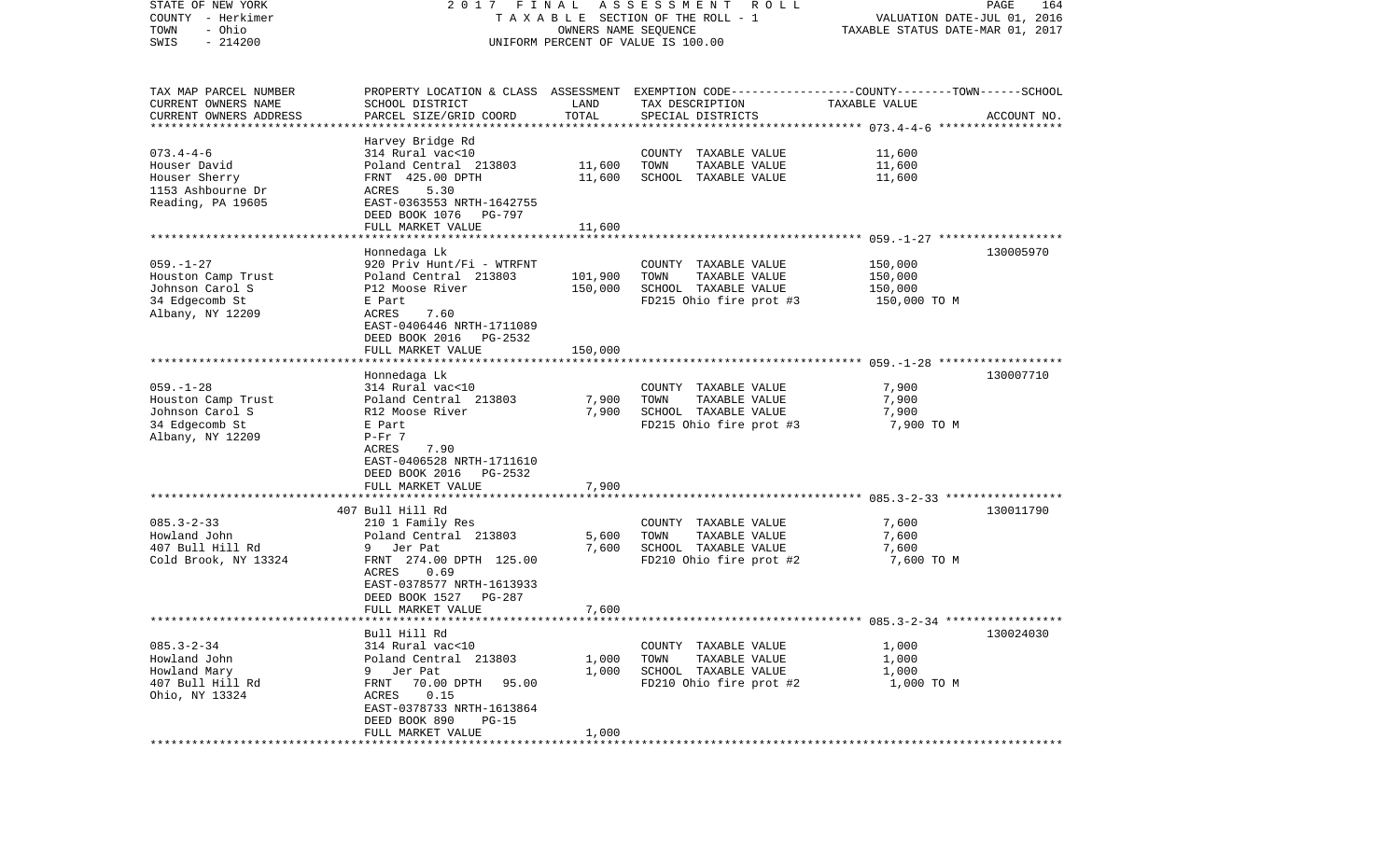| STATE OF NEW YORK      | 2017                       | FINAL                | A S S E S S M E N T R O L L                                                                     |                                  | PAGE<br>165 |
|------------------------|----------------------------|----------------------|-------------------------------------------------------------------------------------------------|----------------------------------|-------------|
| COUNTY - Herkimer      |                            |                      | T A X A B L E SECTION OF THE ROLL - 1                                                           | VALUATION DATE-JUL 01, 2016      |             |
| - Ohio<br>TOWN         |                            | OWNERS NAME SEQUENCE |                                                                                                 | TAXABLE STATUS DATE-MAR 01, 2017 |             |
| $-214200$<br>SWIS      |                            |                      | UNIFORM PERCENT OF VALUE IS 100.00                                                              |                                  |             |
|                        |                            |                      |                                                                                                 |                                  |             |
|                        |                            |                      |                                                                                                 |                                  |             |
| TAX MAP PARCEL NUMBER  |                            |                      | PROPERTY LOCATION & CLASS ASSESSMENT EXEMPTION CODE---------------COUNTY-------TOWN------SCHOOL |                                  |             |
| CURRENT OWNERS NAME    | SCHOOL DISTRICT            | LAND                 | TAX DESCRIPTION                                                                                 | TAXABLE VALUE                    |             |
| CURRENT OWNERS ADDRESS | PARCEL SIZE/GRID COORD     | TOTAL                | SPECIAL DISTRICTS                                                                               |                                  | ACCOUNT NO. |
|                        |                            |                      |                                                                                                 |                                  |             |
|                        | 407 Bull Hill Rd           |                      |                                                                                                 |                                  | 130060215   |
| $085.3 - 2 - 36$       | 210 1 Family Res           |                      | 41854<br>BAS STAR                                                                               | $\overline{0}$<br>$\Omega$       | 30,000      |
| Howland John           | Poland Central 213803      | 25,600               | COUNTY TAXABLE VALUE                                                                            | 62,600                           |             |
| Howland Mary           | Lot 9<br>Jer P             | 62,600               | TOWN<br>TAXABLE VALUE                                                                           | 62,600                           |             |
| 407 Bull Hill Rd       | Dbl Trailer & Single Trai  |                      | SCHOOL TAXABLE VALUE                                                                            | 32,600                           |             |
| Cold Brook, NY 13324   | ACRES<br>7.80              |                      | FD210 Ohio fire prot #2                                                                         | 62,600 TO M                      |             |
|                        | EAST-0378804 NRTH-1614273  |                      |                                                                                                 |                                  |             |
|                        | DEED BOOK 890<br>PG-15     |                      |                                                                                                 |                                  |             |
|                        | FULL MARKET VALUE          | 62,600               |                                                                                                 |                                  |             |
|                        |                            |                      |                                                                                                 |                                  |             |
|                        | 565 Ohio City Rd           |                      |                                                                                                 |                                  |             |
| $078.2 - 2 - 19.1$     | 270 Mfg housing            |                      | COUNTY TAXABLE VALUE                                                                            | 21,100                           |             |
| Huckabone Frank        | Poland Central 213803      | 15,100               | TOWN<br>TAXABLE VALUE                                                                           | 21,100                           |             |
| c/o Kelly Gonzalez     | 44 Jer Pat                 | 21,100               | SCHOOL TAXABLE VALUE                                                                            | 21,100                           |             |
| 1420 Buckley Rd        | Sens 5                     |                      | FD200 Ohio fire prot #1                                                                         | 21,100 TO M                      |             |
| Utica, NY 13501        | ACRES<br>1.50              |                      |                                                                                                 |                                  |             |
|                        | EAST-0363644 NRTH-1636321  |                      |                                                                                                 |                                  |             |
|                        | DEED BOOK 805<br>PG-429    |                      |                                                                                                 |                                  |             |
|                        | FULL MARKET VALUE          | 21,100               |                                                                                                 |                                  |             |
|                        | Hooper Dooper Rd           |                      |                                                                                                 |                                  | 130076800   |
| $073.2 - 1 - 28$       | 260 Seasonal res           |                      | COUNTY TAXABLE VALUE                                                                            | 22,000                           |             |
| Hughes Brett H         | Poland Central 213803      | 6,000                | TOWN<br>TAXABLE VALUE                                                                           | 22,000                           |             |
| Hughes Jacqueline M    | Lot $63$                   | 22,000               | SCHOOL TAXABLE VALUE                                                                            | 22,000                           |             |
| 572 Beecher Rd         | FRNT 208.00 DPTH 208.00    |                      | FD200 Ohio fire prot #1                                                                         | 22,000 TO M                      |             |
| Poland, NY 13431       | ACRES<br>0.99              |                      |                                                                                                 |                                  |             |
|                        | EAST-0370543 NRTH-1654768  |                      |                                                                                                 |                                  |             |
|                        | DEED BOOK 1564 PG-349      |                      |                                                                                                 |                                  |             |
|                        | FULL MARKET VALUE          | 22,000               |                                                                                                 |                                  |             |
|                        |                            |                      |                                                                                                 |                                  |             |
|                        | 509 Bull Hill Rd           |                      |                                                                                                 |                                  | 130027630   |
| $085.3 - 3 - 3.1$      | 240 Rural res              |                      | BAS STAR 41854                                                                                  | $\overline{0}$<br>$\Omega$       | 30,000      |
| Hulbert Addison C      | Poland Central 213803      | 36,200               | COUNTY TAXABLE VALUE                                                                            | 102,000                          |             |
| Hulbert Mark           | 9 Jer Pat                  | 102,000              | TOWN<br>TAXABLE VALUE                                                                           | 102,000                          |             |
| 479 Bull Hill Rd       | FRNT 1688.00 DPTH          |                      | SCHOOL TAXABLE VALUE                                                                            | 72,000                           |             |
| Cold Brook, NY 13324   | 23.00<br>ACRES             |                      | FD210 Ohio fire prot #2                                                                         | 102,000 TO M                     |             |
|                        | EAST-0380303 NRTH-1614528  |                      |                                                                                                 |                                  |             |
|                        | DEED BOOK 868<br>PG-293    |                      |                                                                                                 |                                  |             |
|                        | FULL MARKET VALUE          | 102,000              |                                                                                                 |                                  |             |
|                        |                            |                      |                                                                                                 |                                  |             |
|                        | 122 Billy Hamlin Rd        |                      |                                                                                                 |                                  | 130060730   |
| $085.2 - 2 - 25$       | 210 1 Family Res           |                      | 41854<br>BAS STAR                                                                               | 0<br>0                           | 30,000      |
| Hulbert Addison G Jr   | Poland Central 213803      | 11,900               | COUNTY<br>TAXABLE VALUE                                                                         | 31,000                           |             |
| Hulbert Lorry          | Lot 41 Jer Pat             | 31,000               | TOWN<br>TAXABLE VALUE                                                                           | 31,000                           |             |
| 122 Billy Hamlin Rd    | R1 1A                      |                      | SCHOOL TAXABLE VALUE                                                                            | 1,000                            |             |
| Cold Brook, NY 13431   | 160.00 DPTH 210.00<br>FRNT |                      | FD200 Ohio fire prot #1                                                                         | 31,000 TO M                      |             |
|                        | ACRES<br>0.77              |                      |                                                                                                 |                                  |             |
|                        | EAST-0387083 NRTH-1621699  |                      |                                                                                                 |                                  |             |
|                        | DEED BOOK 751<br>PG-125    |                      |                                                                                                 |                                  |             |
|                        | FULL MARKET VALUE          | 31,000               |                                                                                                 |                                  |             |
|                        |                            |                      |                                                                                                 |                                  |             |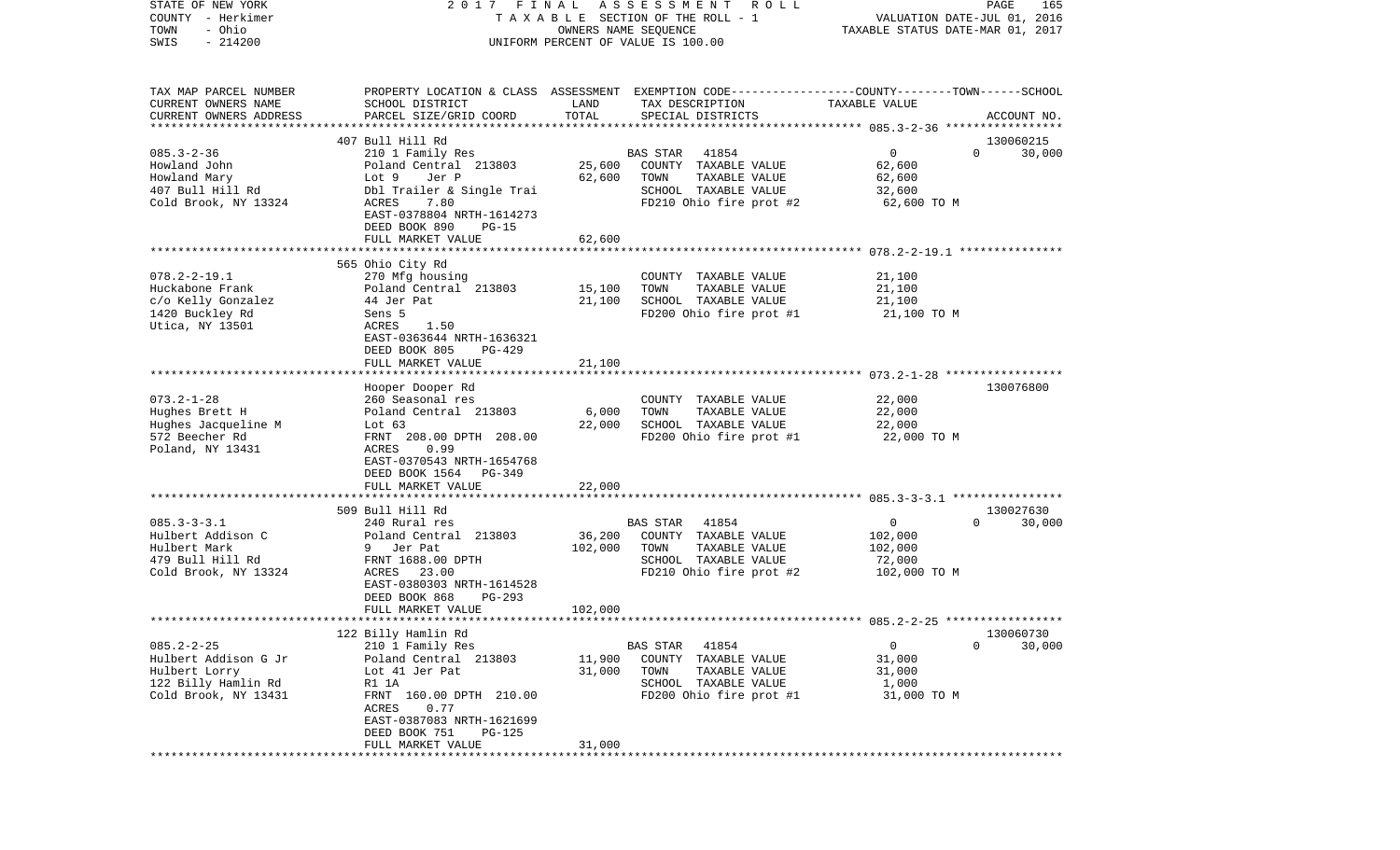| TOWN<br>- Ohio<br>OWNERS NAME SEQUENCE<br>SWIS<br>$-214200$<br>UNIFORM PERCENT OF VALUE IS 100.00                                            | VALUATION DATE-JUL 01, 2016      |
|----------------------------------------------------------------------------------------------------------------------------------------------|----------------------------------|
|                                                                                                                                              | TAXABLE STATUS DATE-MAR 01, 2017 |
|                                                                                                                                              |                                  |
|                                                                                                                                              |                                  |
|                                                                                                                                              |                                  |
|                                                                                                                                              |                                  |
| TAX MAP PARCEL NUMBER<br>PROPERTY LOCATION & CLASS ASSESSMENT EXEMPTION CODE----------------COUNTY-------TOWN------SCHOOL                    |                                  |
| CURRENT OWNERS NAME<br>SCHOOL DISTRICT<br>LAND<br>TAX DESCRIPTION<br>TAXABLE VALUE                                                           |                                  |
| TOTAL<br>CURRENT OWNERS ADDRESS<br>PARCEL SIZE/GRID COORD<br>SPECIAL DISTRICTS                                                               | ACCOUNT NO.                      |
| *****************************                                                                                                                |                                  |
| 509 Bull Hill Rd Rd                                                                                                                          | 130044280                        |
| $085.3 - 3 - 4$<br>ENH STAR 41834<br>$\overline{0}$<br>210 1 Family Res                                                                      | $\Omega$<br>35,000               |
| 12,100<br>35,000<br>Hulbert Carol R<br>Poland Central 213803<br>COUNTY TAXABLE VALUE                                                         |                                  |
| Hulbert Addison<br>35,000<br>9 Jer Pat<br>TOWN<br>TAXABLE VALUE<br>35,000                                                                    |                                  |
| SCHOOL TAXABLE VALUE<br>$\sim$ 0                                                                                                             |                                  |
| nuibert Addison<br>509 Bull Hill Rd<br>Cold Brook, NY 13324<br>FRNT 181.50 DPTH 206.00<br>FD210 Ohio fire prot #2 35,000 TO M                |                                  |
| ACRES<br>0.84                                                                                                                                |                                  |
| EAST-0380697 NRTH-1614156                                                                                                                    |                                  |
| DEED BOOK 834<br>PG-547                                                                                                                      |                                  |
| FULL MARKET VALUE<br>35,000                                                                                                                  |                                  |
|                                                                                                                                              |                                  |
| Bull Hill Rd                                                                                                                                 | 130016290                        |
| $085.2 - 2 - 4$<br>3,000<br>314 Rural vac<10<br>COUNTY TAXABLE VALUE                                                                         |                                  |
| Poland Central 213803<br>TAXABLE VALUE                                                                                                       |                                  |
| 3,000<br>Hulbert Lorry<br>TOWN<br>3,000                                                                                                      |                                  |
| 22 Jer Pat<br>ACRES 1.0<br>122 Billy Hamlin Rd<br>3,000<br>SCHOOL TAXABLE VALUE<br>3,000                                                     |                                  |
| Cold Brook, NY 13324<br>1.00<br>FD210 Ohio fire prot #2<br>3,000 TO M                                                                        |                                  |
| EAST-0386839 NRTH-1621861                                                                                                                    |                                  |
| DEED BOOK 1231<br>PG-143                                                                                                                     |                                  |
| 3,000<br>FULL MARKET VALUE                                                                                                                   |                                  |
|                                                                                                                                              |                                  |
| Farr Rd                                                                                                                                      | 130033690                        |
| $065. - 1 - 20.3$<br>19,500<br>COUNTY TAXABLE VALUE                                                                                          |                                  |
| 11,400<br>TAXABLE VALUE<br>19,500<br>Hull Donald A<br>TOWN                                                                                   |                                  |
| 19,500<br>Hull Jeffrey W<br>SCHOOL TAXABLE VALUE<br>19,500                                                                                   |                                  |
| 4996 Route 365<br>FD215 Ohio fire prot #3<br>19,500 TO M                                                                                     |                                  |
| 260 Seasonal res<br>Poland Central 213803<br>FRNT 95.00 DPTH 300.00<br>EAST-0355738 NRTH-1683769<br>DEED BOOK 885 PG-620<br>Verona, NY 13478 |                                  |
| 19,500<br>FULL MARKET VALUE                                                                                                                  |                                  |
|                                                                                                                                              |                                  |
| 213 Fire Acres Ln                                                                                                                            | 130060415                        |
| 11,675<br>$073.4 - 1 - 70$<br>210 1 Family Res<br>VET COM C 41132                                                                            | $\overline{0}$<br>0              |
| Humphrey Alan J<br>Poland Central 213803<br>12,500 VET COM T 41133<br>$\overline{0}$                                                         | 11,675<br>$\overline{0}$         |
| Lot 77 Jer Pat<br>213 Fire Acres Ln<br>46,700 VET DIS CT 41141<br>2,335                                                                      | 2,335<br>0                       |
| Cold Brook, NY 13324<br>FRNT 200.00 DPTH 216.00<br>BAS STAR<br>41854<br>$\overline{0}$                                                       | 30,000<br>$\Omega$               |
| 32,690<br>1.00<br>COUNTY TAXABLE VALUE<br>ACRES                                                                                              |                                  |
| EAST-0368214 NRTH-1648079<br>TOWN<br>TAXABLE VALUE<br>32,690                                                                                 |                                  |
| $PG-9$<br>16,700                                                                                                                             |                                  |
|                                                                                                                                              |                                  |
| DEED BOOK 1227<br>SCHOOL TAXABLE VALUE                                                                                                       |                                  |
| 46,700 TO M<br>46,700 FD217 Ohio fire prot #4<br>FULL MARKET VALUE                                                                           | 130037330                        |
|                                                                                                                                              |                                  |
| Reese & Pardeeville                                                                                                                          |                                  |
| $078.1 - 2 - 11.7$<br>43,800<br>COUNTY TAXABLE VALUE                                                                                         |                                  |
| 910 Priv forest<br>Poland Central 213803<br>Hyland John C Jr<br>43,800<br>TOWN<br>TAXABLE VALUE<br>43,800                                    |                                  |
| 427 Closter Dock Rd<br>43,800<br>SCHOOL TAXABLE VALUE<br>45 Jer Pat<br>43,800                                                                |                                  |
| <b>ACRES</b><br>Closter, NJ 07624<br>43,800 TO M<br>53.80<br>FD200 Ohio fire prot #1                                                         |                                  |
| EAST-0358899 NRTH-1639407                                                                                                                    |                                  |
| <b>PG-129</b><br>DEED BOOK 715<br>FULL MARKET VALUE<br>43,800                                                                                |                                  |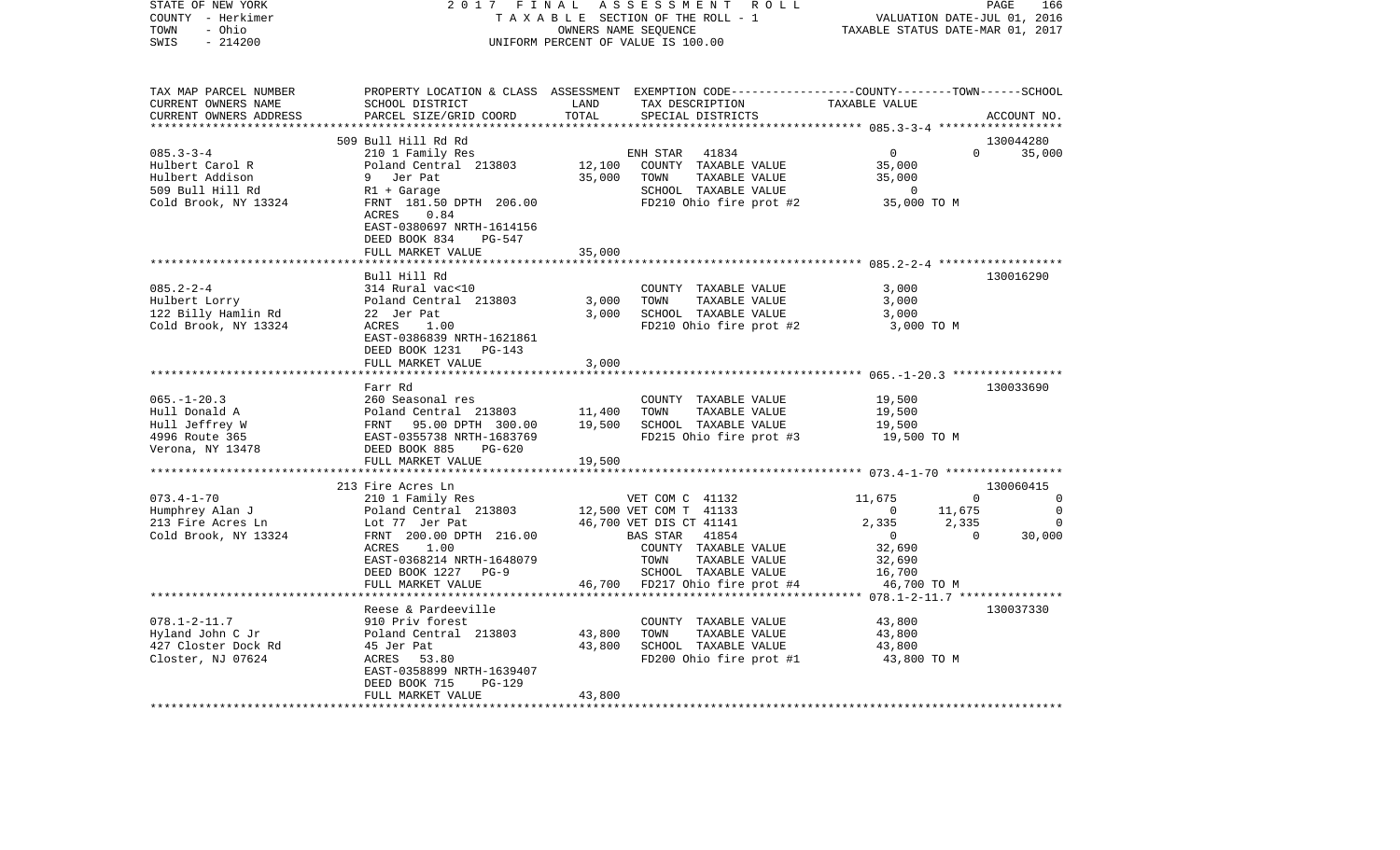| STATE OF NEW YORK<br>COUNTY - Herkimer<br>- Ohio<br>TOWN<br>$-214200$<br>SWIS                                                          | FINAL<br>2017<br>TAXABLE SECTION OF THE ROLL - 1<br>UNIFORM PERCENT OF VALUE IS 100.00                                                                                                             | PAGE<br>167<br>VALUATION DATE-JUL 01, 2016<br>TAXABLE STATUS DATE-MAR 01, 2017 |                                                                                                                                          |                                                         |             |
|----------------------------------------------------------------------------------------------------------------------------------------|----------------------------------------------------------------------------------------------------------------------------------------------------------------------------------------------------|--------------------------------------------------------------------------------|------------------------------------------------------------------------------------------------------------------------------------------|---------------------------------------------------------|-------------|
| TAX MAP PARCEL NUMBER<br>CURRENT OWNERS NAME<br>CURRENT OWNERS ADDRESS<br>**********************                                       | SCHOOL DISTRICT<br>PARCEL SIZE/GRID COORD<br>***********************                                                                                                                               | LAND<br>TOTAL                                                                  | PROPERTY LOCATION & CLASS ASSESSMENT EXEMPTION CODE----------------COUNTY-------TOWN------SCHOOL<br>TAX DESCRIPTION<br>SPECIAL DISTRICTS | TAXABLE VALUE                                           | ACCOUNT NO. |
| $065. -1 - 28.1$<br>Ingalls William R<br>Ingalls Carolyn M<br>404 Chepachet Rd<br>West Winfield, NY 13491                              | Farr Rd<br>260 Seasonal res<br>Adirondack<br>302601<br>30 Minuse<br>Farr In Woods<br>Sens 78 1/4<br>ACRES<br>29.30<br>EAST-0356546 NRTH-1682908<br>DEED BOOK 1573<br>PG-129<br>FULL MARKET VALUE   | 33,900<br>47,500<br>47,500                                                     | COUNTY TAXABLE VALUE<br>TOWN<br>TAXABLE VALUE<br>SCHOOL TAXABLE VALUE<br>FD215 Ohio fire prot #3                                         | 47,500<br>47,500<br>47,500<br>47,500 TO M               | 130018780   |
|                                                                                                                                        |                                                                                                                                                                                                    |                                                                                |                                                                                                                                          |                                                         |             |
| $073.2 - 1 - 41$<br>Jackson Douglas<br>2674 Mount Hope Ave<br>Oneida, NY 13421                                                         | Hooper Dooper Rd<br>314 Rural vac<10<br>Poland Central 213803<br>Lot $63$<br>FRNT 208.00 DPTH 208.00<br>0.99<br>ACRES<br>EAST-0371872 NRTH-1653985<br>DEED BOOK 725<br>PG-293<br>FULL MARKET VALUE | 4,000<br>4,000<br>4,000                                                        | COUNTY TAXABLE VALUE<br>TOWN<br>TAXABLE VALUE<br>SCHOOL TAXABLE VALUE<br>FD200 Ohio fire prot #1                                         | 4,000<br>4,000<br>4,000<br>4,000 TO M                   | 130075390   |
|                                                                                                                                        |                                                                                                                                                                                                    |                                                                                |                                                                                                                                          |                                                         |             |
| $073.2 - 1 - 42$<br>Jackson Douglas<br>2674 Mount Hope Ave<br>Oneida, NY 13421                                                         | Hooper Dooper Rd<br>314 Rural vac<10<br>Poland Central 213803<br>Lot $63$<br>FRNT 208.00 DPTH 208.00<br>ACRES<br>0.99<br>EAST-0371668 NRTH-1654006<br>DEED BOOK 725<br>PG-293                      | 3,000<br>3,000                                                                 | COUNTY TAXABLE VALUE<br>TAXABLE VALUE<br>TOWN<br>SCHOOL TAXABLE VALUE<br>FD200 Ohio fire prot #1                                         | 3,000<br>3,000<br>3,000<br>3,000 TO M                   | 130076500   |
|                                                                                                                                        | FULL MARKET VALUE                                                                                                                                                                                  | 3,000                                                                          |                                                                                                                                          | ************************* 073.4-2-25 ****************** |             |
| $073.4 - 2 - 25$<br>Jaikin Peter<br>Jaikin Ruth<br>60 E.Spofford Ave<br>Doldeville, NY 13329                                           | Figert Rd<br>314 Rural vac<10 - WTRFNT<br>Poland Central 213803<br>77 Jer Pat<br>Seas 1A<br>1.20<br>ACRES<br>EAST-0369375 NRTH-1643433<br>DEED BOOK 1386<br><b>PG-706</b>                          | 10,300<br>10,300                                                               | COUNTY TAXABLE VALUE<br>TOWN<br>TAXABLE VALUE<br>SCHOOL TAXABLE VALUE<br>FD200 Ohio fire prot #1                                         | 10,300<br>10,300<br>10,300<br>10,300 TO M               | 130023640   |
|                                                                                                                                        | FULL MARKET VALUE                                                                                                                                                                                  | 10,300                                                                         |                                                                                                                                          |                                                         |             |
| $069. -2 -15$<br>Jake Associates, LLC<br>c/o Harding & Carbone, Inc.<br>1235 North Loop West Ste 205 ACRES 500.00<br>Houston, TX 77008 | South Branch Cr<br>910 Priv forest<br>Poland Central 213803<br>56 Rem Pat<br>EAST-0357771 NRTH-1660316<br>DEED BOOK 1542<br>PG-947<br>FULL MARKET VALUE                                            | 142,700<br>142,700<br>142,700                                                  | COUNTY TAXABLE VALUE<br>TAXABLE VALUE<br>TOWN<br>SCHOOL TAXABLE VALUE<br>FD217 Ohio fire prot #4                                         | 142,700<br>142,700<br>142,700<br>142,700 TO M           | 130030150   |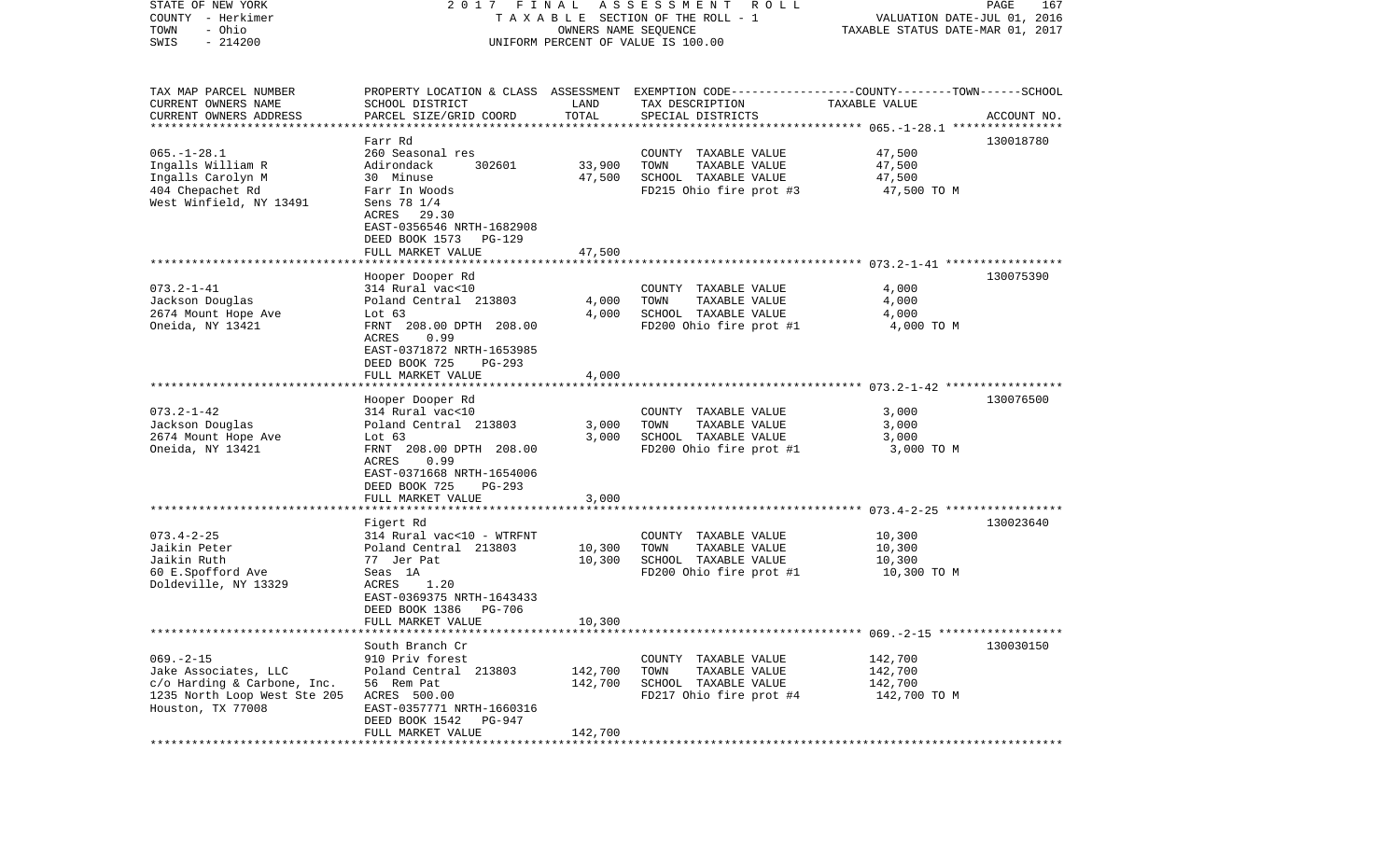| - Herkimer<br>COUNTY<br>TOWN<br>- Ohio<br>$-214200$<br>SWIS | TAXABLE SECTION OF THE ROLL - 1<br>OWNERS NAME SEQUENCE<br>UNIFORM PERCENT OF VALUE IS 100.00 |                                     |                                                                                                                     | VALUATION DATE-JUL 01, 2016<br>TAXABLE STATUS DATE-MAR 01, 2017 |                    |
|-------------------------------------------------------------|-----------------------------------------------------------------------------------------------|-------------------------------------|---------------------------------------------------------------------------------------------------------------------|-----------------------------------------------------------------|--------------------|
| TAX MAP PARCEL NUMBER<br>CURRENT OWNERS NAME                | SCHOOL DISTRICT                                                                               | LAND                                | PROPERTY LOCATION & CLASS ASSESSMENT EXEMPTION CODE----------------COUNTY-------TOWN------SCHOOL<br>TAX DESCRIPTION | TAXABLE VALUE                                                   |                    |
| CURRENT OWNERS ADDRESS                                      | PARCEL SIZE/GRID COORD                                                                        | TOTAL                               | SPECIAL DISTRICTS                                                                                                   |                                                                 | ACCOUNT NO.        |
| ********************                                        |                                                                                               |                                     |                                                                                                                     |                                                                 |                    |
|                                                             | Mill Wood Hill Rd                                                                             |                                     |                                                                                                                     |                                                                 | 130012366          |
| $073.2 - 1 - 12.3$                                          | 210 1 Family Res                                                                              |                                     | BAS STAR<br>41854                                                                                                   | $\overline{0}$                                                  | $\Omega$<br>30,000 |
| Jankowski Richard D                                         | Poland Central 213803                                                                         | 22,000                              | COUNTY TAXABLE VALUE                                                                                                | 80,000                                                          |                    |
| PO Box 52                                                   | 79 Jer Pat                                                                                    | 80,000                              | TOWN<br>TAXABLE VALUE                                                                                               | 80,000                                                          |                    |
| Cold Brook, NY 13324                                        | <b>ACRES</b><br>6.00                                                                          |                                     | SCHOOL TAXABLE VALUE                                                                                                | 50,000                                                          |                    |
|                                                             | EAST-0372726 NRTH-1649299                                                                     |                                     | FD200 Ohio fire prot #1                                                                                             | 80,000 TO M                                                     |                    |
|                                                             | DEED BOOK 879<br>PG-252                                                                       |                                     |                                                                                                                     |                                                                 |                    |
|                                                             | FULL MARKET VALUE                                                                             | 80,000<br>* * * * * * * * * * * * * |                                                                                                                     |                                                                 |                    |
|                                                             | Kohler Rd                                                                                     |                                     |                                                                                                                     |                                                                 | 130060815          |
| $074.3 - 1 - 16$                                            | 312 Vac w/imprv                                                                               |                                     | COUNTY TAXABLE VALUE                                                                                                | 14,600                                                          |                    |
| Javis Wendy                                                 | Poland Central 213803                                                                         | 9,600                               | TOWN<br>TAXABLE VALUE                                                                                               | 14,600                                                          |                    |
| 377 Kohler Rd                                               | Lot 76 Jer Pat                                                                                | 14,600                              | SCHOOL TAXABLE VALUE                                                                                                | 14,600                                                          |                    |
| Ohio, NY 13324                                              | 5.10<br>ACRES                                                                                 |                                     | FD200 Ohio fire prot #1                                                                                             | 14,600 TO M                                                     |                    |
|                                                             | EAST-0373544 NRTH-1641777                                                                     |                                     |                                                                                                                     |                                                                 |                    |
|                                                             | DEED BOOK 1447 PG-509                                                                         |                                     |                                                                                                                     |                                                                 |                    |
|                                                             | FULL MARKET VALUE                                                                             | 14,600                              |                                                                                                                     |                                                                 |                    |
|                                                             | Kohler Rd                                                                                     |                                     |                                                                                                                     |                                                                 | 130060230          |
| $074.3 - 1 - 17$                                            | 210 1 Family Res                                                                              |                                     | 41854<br>BAS STAR                                                                                                   | $\overline{0}$                                                  | $\Omega$<br>30,000 |
| Javis Wendy                                                 | Poland Central 213803                                                                         | 11,100                              | COUNTY TAXABLE VALUE                                                                                                | 80,400                                                          |                    |
| 377 Kohler Rd                                               | Lot 76 Jer Pat                                                                                | 80,400                              | TOWN<br>TAXABLE VALUE                                                                                               | 80,400                                                          |                    |
| Ohio, NY 13324                                              | FRNT 260.00 DPTH 265.00                                                                       |                                     | SCHOOL TAXABLE VALUE                                                                                                | 50,400                                                          |                    |
|                                                             | ACRES<br>0.60                                                                                 |                                     | FD200 Ohio fire prot #1                                                                                             | 80,400 TO M                                                     |                    |
|                                                             | EAST-0373265 NRTH-1641463                                                                     |                                     |                                                                                                                     |                                                                 |                    |
|                                                             | DEED BOOK 1447 PG-509                                                                         |                                     |                                                                                                                     |                                                                 |                    |
|                                                             | FULL MARKET VALUE                                                                             | 80,400                              |                                                                                                                     |                                                                 |                    |
|                                                             |                                                                                               |                                     |                                                                                                                     |                                                                 |                    |
|                                                             | Route 8                                                                                       |                                     |                                                                                                                     |                                                                 | 130038670          |
| $073.2 - 1 - 3$                                             | 210 1 Family Res<br>Poland Central 213803                                                     |                                     | N/P-RELIG 25110<br>COUNTY TAXABLE VALUE                                                                             | 72,300<br>$\Omega$                                              | 72,300<br>72,300   |
| Jay Michael<br>Jay Gail                                     | 79 Jer Pat                                                                                    | 25,500<br>72,300                    | TAXABLE VALUE<br>TOWN                                                                                               | $\mathbf 0$                                                     |                    |
| 3443 State Route 8                                          | ACRES<br>7.50                                                                                 |                                     | SCHOOL TAXABLE VALUE                                                                                                | $\Omega$                                                        |                    |
| Cold Brook, NY 13324                                        | EAST-0368458 NRTH-1650316                                                                     |                                     | FD200 Ohio fire prot #1                                                                                             | 0 TO M                                                          |                    |
|                                                             | DEED BOOK 779<br>PG-457                                                                       |                                     | 72,300 EX                                                                                                           |                                                                 |                    |
|                                                             | FULL MARKET VALUE                                                                             | 72,300                              |                                                                                                                     |                                                                 |                    |
|                                                             |                                                                                               |                                     |                                                                                                                     |                                                                 |                    |
|                                                             | 295 Reese Rd                                                                                  |                                     |                                                                                                                     |                                                                 | 130037320          |
| $078.1 - 2 - 11.8$                                          | 260 Seasonal res                                                                              |                                     | COUNTY TAXABLE VALUE                                                                                                | 90,000                                                          |                    |
| Jayne Bret D                                                | Poland Central 213803                                                                         | 24,100                              | TAXABLE VALUE<br>TOWN                                                                                               | 90,000                                                          |                    |
| PO Box 487                                                  | 45 Jer Pat                                                                                    | 90,000                              | SCHOOL TAXABLE VALUE                                                                                                | 90,000                                                          |                    |
| West Hampton, NY 11977                                      | ACRES 15.00<br>EAST-0359727 NRTH-1639980                                                      |                                     | FD200 Ohio fire prot #1                                                                                             | 90,000 TO M                                                     |                    |
|                                                             | DEED BOOK 717<br>PG-312                                                                       |                                     |                                                                                                                     |                                                                 |                    |
|                                                             | FULL MARKET VALUE                                                                             | 90,000                              |                                                                                                                     |                                                                 |                    |
|                                                             |                                                                                               |                                     |                                                                                                                     |                                                                 |                    |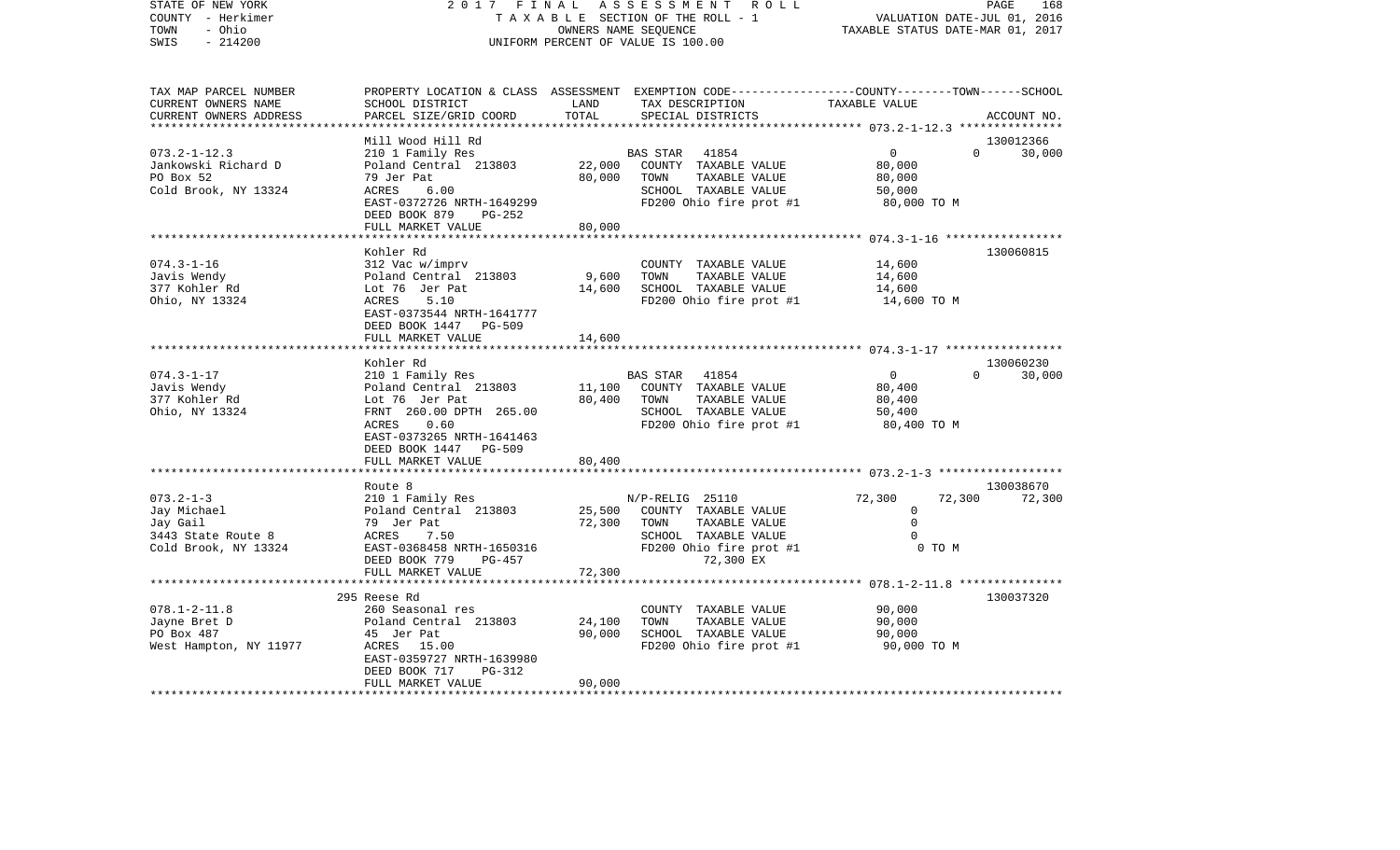| STATE OF NEW YORK<br>COUNTY - Herkimer<br>- Ohio<br>TOWN<br>$-214200$<br>SWIS | 2017 FINAL                 | OWNERS NAME SEQUENCE | ASSESSMENT<br>R O L L<br>TAXABLE SECTION OF THE ROLL - 1<br>UNIFORM PERCENT OF VALUE IS 100.00 | VALUATION DATE-JUL 01, 2016<br>TAXABLE STATUS DATE-MAR 01, 2017 | PAGE<br>169 |
|-------------------------------------------------------------------------------|----------------------------|----------------------|------------------------------------------------------------------------------------------------|-----------------------------------------------------------------|-------------|
| TAX MAP PARCEL NUMBER                                                         |                            |                      | PROPERTY LOCATION & CLASS ASSESSMENT EXEMPTION CODE---------------COUNTY-------TOWN-----SCHOOL |                                                                 |             |
| CURRENT OWNERS NAME                                                           | SCHOOL DISTRICT            | LAND                 | TAX DESCRIPTION                                                                                | TAXABLE VALUE                                                   |             |
| CURRENT OWNERS ADDRESS                                                        | PARCEL SIZE/GRID COORD     | TOTAL                | SPECIAL DISTRICTS                                                                              |                                                                 | ACCOUNT NO. |
|                                                                               | North Lake Rd              |                      |                                                                                                |                                                                 | 130011550   |
| $064. -1 - 11.3$                                                              | 311 Res vac land           |                      | COUNTY TAXABLE VALUE                                                                           | 3,000                                                           |             |
| JBA Tower, LLC                                                                | 302601<br>Adirondack       | 3,000                | TOWN<br>TAXABLE VALUE                                                                          | 3,000                                                           |             |
| 5630 Horatio St                                                               | 20 Woodhull                | 3,000                | SCHOOL TAXABLE VALUE                                                                           | 3,000                                                           |             |
| Utica, NY 13502                                                               | Lot 192                    |                      | FD215 Ohio fire prot #3                                                                        | 3,000 TO M                                                      |             |
|                                                                               | FRNT 100.00 DPTH 146.00    |                      |                                                                                                |                                                                 |             |
|                                                                               | EAST-0335481 NRTH-1680596  |                      |                                                                                                |                                                                 |             |
|                                                                               | DEED BOOK 1588 PG-67       |                      |                                                                                                |                                                                 |             |
|                                                                               | FULL MARKET VALUE          | 3,000                |                                                                                                |                                                                 |             |
|                                                                               | **********************     | ************         |                                                                                                |                                                                 |             |
|                                                                               | Gray Wilmurt Rd            |                      |                                                                                                |                                                                 | 130060345   |
| $079.1 - 1 - 4$                                                               | 322 Rural vac>10           |                      | COUNTY TAXABLE VALUE                                                                           | 18,100                                                          |             |
| Jedrzejek Joseph                                                              | Poland Central 213803      | 18,100               | TOWN<br>TAXABLE VALUE                                                                          | 18,100                                                          |             |
| Jedrzejek Diana                                                               | Lot 50 Jer Pat             | 18,100               | SCHOOL TAXABLE VALUE                                                                           | 18,100                                                          |             |
| 1321 Gray Wilmurt Rd                                                          | 14.50<br>ACRES             |                      | FD200 Ohio fire prot #1                                                                        | 18,100 TO M                                                     |             |
| Cold Brook, NY 13324                                                          | EAST-0374617 NRTH-1638716  |                      |                                                                                                |                                                                 |             |
|                                                                               | DEED BOOK 787<br>PG-502    |                      |                                                                                                |                                                                 |             |
|                                                                               | FULL MARKET VALUE          | 18,100               |                                                                                                |                                                                 |             |
|                                                                               |                            |                      |                                                                                                |                                                                 |             |
|                                                                               | Gray Wilmurt Rd            |                      |                                                                                                |                                                                 | 130026880   |
| $079.1 - 1 - 5$                                                               | 210 1 Family Res           |                      | <b>BAS STAR</b><br>41854                                                                       | $\Omega$<br>$\Omega$                                            | 30,000      |
| Jedrzejek Joseph                                                              | Poland Central 213803      | 20,500               | COUNTY TAXABLE VALUE                                                                           | 97,500                                                          |             |
| Jedrzejek Diana                                                               | 50 Jer Pat                 | 97,500               | TAXABLE VALUE<br>TOWN                                                                          | 97,500                                                          |             |
| 1321 Gray Wilmurt Rd                                                          | ACRES<br>5.50              |                      | SCHOOL TAXABLE VALUE                                                                           | 67,500                                                          |             |
| Cold Brook, NY 13324                                                          | EAST-0374995 NRTH-1638088  |                      | FD200 Ohio fire prot #1                                                                        | 97,500 TO M                                                     |             |
|                                                                               | DEED BOOK 787<br>PG-502    |                      |                                                                                                |                                                                 |             |
|                                                                               | FULL MARKET VALUE          | 97,500               |                                                                                                |                                                                 |             |
|                                                                               | ***********************    |                      |                                                                                                |                                                                 |             |
|                                                                               | 3371 Route 8               |                      |                                                                                                |                                                                 | 130060335   |
| $073.2 - 1 - 78$                                                              | 240 Rural res              |                      | <b>BAS STAR</b><br>41854                                                                       | $\overline{0}$<br>$\Omega$                                      | 30,000      |
| Jersey George                                                                 | Poland Central 213803      | 36,100               | COUNTY TAXABLE VALUE                                                                           | 185,000                                                         |             |
| Jersey Tina                                                                   | Lot 77 Jer Pat             | 185,000              | TOWN<br>TAXABLE VALUE                                                                          | 185,000                                                         |             |
| 3371 State Rt 8                                                               | 023<br>ACRES<br>17.10 BANK |                      | SCHOOL TAXABLE VALUE                                                                           | 155,000                                                         |             |
| Cold Brook, NY 13324                                                          | EAST-0367362 NRTH-1649412  |                      | FD200 Ohio fire prot #1                                                                        | 185,000 TO M                                                    |             |
|                                                                               | DEED BOOK 889<br>$PG-11$   |                      |                                                                                                |                                                                 |             |
|                                                                               | FULL MARKET VALUE          | 185,000              |                                                                                                |                                                                 |             |
|                                                                               |                            |                      |                                                                                                |                                                                 |             |
|                                                                               | Hooper Dooper Rd           |                      |                                                                                                |                                                                 |             |
| $069. -3 - 24$                                                                | 322 Rural vac>10           |                      | COUNTY TAXABLE VALUE                                                                           | 9,100                                                           |             |
| Joasil Osman                                                                  | Poland Central 213803      | 9,100                | TOWN<br>TAXABLE VALUE                                                                          | 9,100                                                           |             |
| 4025 Carpenter Ave                                                            | ACRES 15.90                | 9,100                | SCHOOL TAXABLE VALUE                                                                           | 9,100                                                           |             |
| Bronx, NY 10466                                                               | EAST-0367592 NRTH-1661439  |                      | FD200 Ohio fire prot #1                                                                        | 9,100 TO M                                                      |             |
|                                                                               | DEED BOOK 1154<br>PG-159   |                      |                                                                                                |                                                                 |             |
|                                                                               | FULL MARKET VALUE          | 9,100                |                                                                                                |                                                                 |             |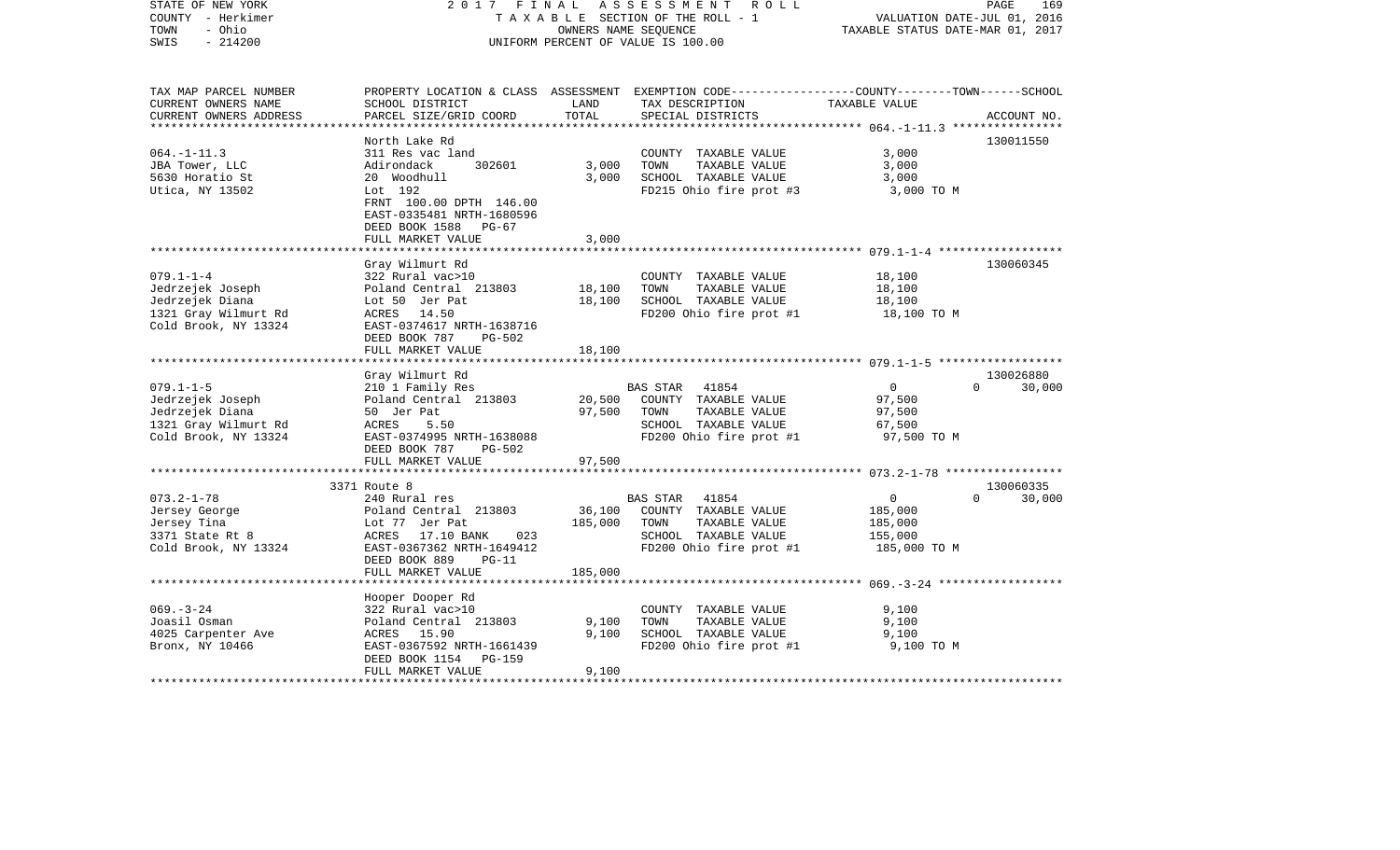| STATE OF NEW YORK<br>COUNTY - Herkimer            | 2017 FINAL                                         |                      | ASSESSMENT<br>R O L L<br>TAXABLE SECTION OF THE ROLL - 1                                        | VALUATION DATE-JUL 01, 2016      | PAGE<br>170        |
|---------------------------------------------------|----------------------------------------------------|----------------------|-------------------------------------------------------------------------------------------------|----------------------------------|--------------------|
| - Ohio<br>TOWN                                    |                                                    | OWNERS NAME SEQUENCE |                                                                                                 | TAXABLE STATUS DATE-MAR 01, 2017 |                    |
| $-214200$<br>SWIS                                 |                                                    |                      | UNIFORM PERCENT OF VALUE IS 100.00                                                              |                                  |                    |
|                                                   |                                                    |                      |                                                                                                 |                                  |                    |
| TAX MAP PARCEL NUMBER                             |                                                    |                      | PROPERTY LOCATION & CLASS ASSESSMENT EXEMPTION CODE---------------COUNTY-------TOWN------SCHOOL |                                  |                    |
| CURRENT OWNERS NAME                               | SCHOOL DISTRICT                                    | LAND                 | TAX DESCRIPTION                                                                                 | TAXABLE VALUE                    |                    |
| CURRENT OWNERS ADDRESS<br>*********************** | PARCEL SIZE/GRID COORD                             | TOTAL                | SPECIAL DISTRICTS                                                                               |                                  | ACCOUNT NO.        |
|                                                   | Dead Lk                                            |                      |                                                                                                 |                                  | 130025620          |
| $064.11 - 1 - 33$                                 | 210 1 Family Res - WTRFNT                          |                      | BAS STAR<br>41854                                                                               | 0                                | $\Omega$<br>30,000 |
| Johnson Alfred D                                  | Adirondack<br>302601                               | 56,500               | COUNTY TAXABLE VALUE                                                                            | 127,500                          |                    |
| 362 North Lake Rd                                 | 54 Woodhull                                        | 127,500              | TOWN<br>TAXABLE VALUE                                                                           | 127,500                          |                    |
| Forestport, NY 13338                              | House 600 Garage 200 Barn                          |                      | SCHOOL TAXABLE VALUE                                                                            | 97,500                           |                    |
|                                                   | ACRES<br>2.20                                      |                      | FD215 Ohio fire prot #3                                                                         | 127,500 TO M                     |                    |
|                                                   | EAST-0340056 NRTH-1682398<br>DEED BOOK 1156 PG-722 |                      |                                                                                                 |                                  |                    |
|                                                   | FULL MARKET VALUE                                  | 127,500              |                                                                                                 |                                  |                    |
|                                                   |                                                    |                      |                                                                                                 |                                  |                    |
|                                                   | 145 Snyder Rd                                      |                      |                                                                                                 |                                  | 130035340          |
| $078.3 - 2 - 11$                                  | 312 Vac w/imprv                                    |                      | COUNTY TAXABLE VALUE                                                                            | 94,000                           |                    |
| Johnson Brian                                     | Poland Central 213803                              | 91,700               | TOWN<br>TAXABLE VALUE                                                                           | 94,000                           |                    |
| Johnson Shelly                                    | 12 Jer Pat                                         | 94,000               | SCHOOL TAXABLE VALUE                                                                            | 94,000                           |                    |
| PO Box 671                                        | V12 165<br>ACRES 140.10                            |                      | FD200 Ohio fire prot #1                                                                         | 94,000 TO M                      |                    |
| Philmont, NY 12565                                | EAST-0359328 NRTH-1626776                          |                      |                                                                                                 |                                  |                    |
|                                                   | DEED BOOK 1605<br>PG-31                            |                      |                                                                                                 |                                  |                    |
|                                                   | FULL MARKET VALUE                                  | 94,000               |                                                                                                 |                                  |                    |
|                                                   |                                                    |                      |                                                                                                 |                                  |                    |
|                                                   | 744 Bull Hill Rd                                   |                      |                                                                                                 |                                  | 130024750          |
| $085.3 - 3 - 12.1$                                | 210 1 Family Res                                   |                      | BAS STAR<br>41854                                                                               | $\mathbf 0$                      | $\Omega$<br>30,000 |
| Johnson Dana L                                    | Poland Central 213803                              | 16,300               | COUNTY TAXABLE VALUE                                                                            | 53,000                           |                    |
| PO Box 141                                        | 9 Jer Pat                                          | 53,000               | TOWN<br>TAXABLE VALUE                                                                           | 53,000                           |                    |
| Poland, NY 13431                                  | ACRES<br>2.40                                      |                      | SCHOOL TAXABLE VALUE                                                                            | 23,000                           |                    |
|                                                   | EAST-0384415 NRTH-1616072                          |                      | FD210 Ohio fire prot #2                                                                         | 53,000 TO M                      |                    |
|                                                   | DEED BOOK 817<br>PG-123                            |                      |                                                                                                 |                                  |                    |
|                                                   | FULL MARKET VALUE<br>********************          | 53,000               |                                                                                                 |                                  |                    |
|                                                   | North Lake Rd                                      |                      |                                                                                                 |                                  | 130024930          |
| $064. -1 -14$                                     | 910 Priv forest                                    |                      | COUNTY TAXABLE VALUE                                                                            | 49,800                           |                    |
| Johnson Edward W                                  | 302601<br>Adirondack                               | 49,800               | TOWN<br>TAXABLE VALUE                                                                           | 49,800                           |                    |
| Johnson Eric Carl                                 | 54 Woodhull                                        | 49,800               | SCHOOL TAXABLE VALUE                                                                            | 49,800                           |                    |
| Christine                                         | Dead Lake                                          |                      | FD215 Ohio fire prot #3                                                                         | 49,800 TO M                      |                    |
| 6080 Cavanaugh Rd                                 | 86.50                                              |                      |                                                                                                 |                                  |                    |
| Marcy, NY 13403                                   | 87.10<br>ACRES                                     |                      |                                                                                                 |                                  |                    |
|                                                   | EAST-0339329 NRTH-1681347                          |                      |                                                                                                 |                                  |                    |
|                                                   | DEED BOOK 815<br>PG-330                            |                      |                                                                                                 |                                  |                    |
|                                                   | FULL MARKET VALUE                                  | 49,800               |                                                                                                 |                                  |                    |
|                                                   |                                                    |                      |                                                                                                 |                                  |                    |
|                                                   | North Lake Rd                                      |                      |                                                                                                 |                                  | 130024870          |
| $064. -1 - 17$<br>Johnson Fred                    | 260 Seasonal res<br>Adirondack<br>302601           | 94,800               | COUNTY TAXABLE VALUE<br>TOWN<br>TAXABLE VALUE                                                   | 131,100<br>131,100               |                    |
| Johnson Clara                                     | Lot 20 Woodhull                                    | 131,100              | SCHOOL TAXABLE VALUE                                                                            | 131,100                          |                    |
| 4410 Kelley Rd                                    | Seas 103.90A                                       |                      | FD215 Ohio fire prot #3                                                                         | 131,100 TO M                     |                    |
| Canastota, NY 13032                               | FRNT 2210.00 DPTH                                  |                      |                                                                                                 |                                  |                    |
|                                                   | ACRES 109.40                                       |                      |                                                                                                 |                                  |                    |
|                                                   | EAST-0338493 NRTH-1681428                          |                      |                                                                                                 |                                  |                    |
|                                                   | DEED BOOK 681<br>$PG-50$                           |                      |                                                                                                 |                                  |                    |
|                                                   | FULL MARKET VALUE                                  | 131,100              |                                                                                                 |                                  |                    |
|                                                   |                                                    |                      |                                                                                                 |                                  |                    |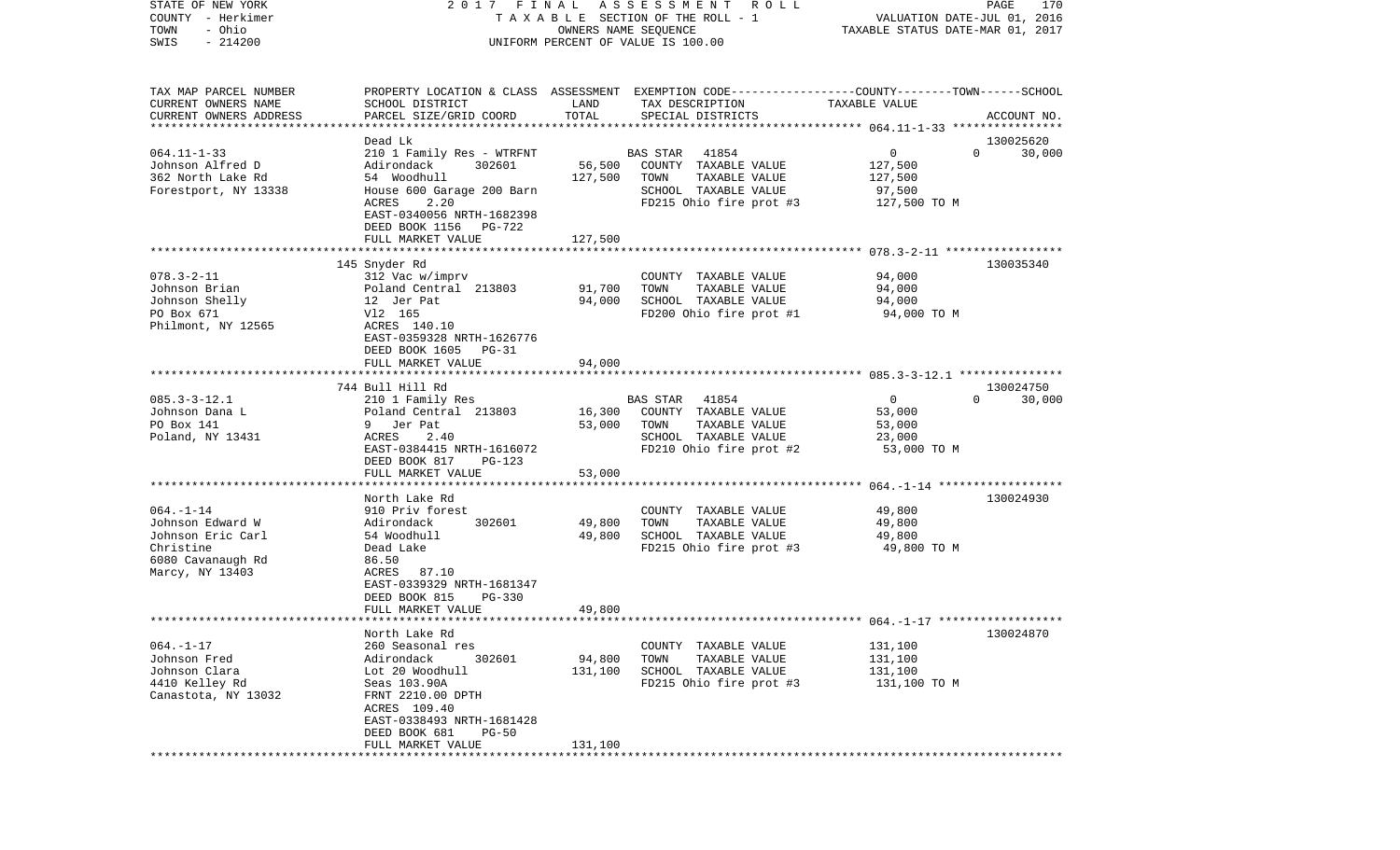| STATE OF NEW YORK<br>COUNTY - Herkimer<br>TOWN<br>- Ohio<br>$-214200$<br>SWIS                         | 2017 FINAL                                                                                                                                                                                                  |                            | ASSESSMENT<br>R O L L<br>TAXABLE SECTION OF THE ROLL - 1<br>OWNERS NAME SEQUENCE<br>UNIFORM PERCENT OF VALUE IS 100.00                                                                | VALUATION DATE-JUL 01, 2016<br>TAXABLE STATUS DATE-MAR 01, 2017                                                              | PAGE<br>171                                                                                                   |
|-------------------------------------------------------------------------------------------------------|-------------------------------------------------------------------------------------------------------------------------------------------------------------------------------------------------------------|----------------------------|---------------------------------------------------------------------------------------------------------------------------------------------------------------------------------------|------------------------------------------------------------------------------------------------------------------------------|---------------------------------------------------------------------------------------------------------------|
| TAX MAP PARCEL NUMBER<br>CURRENT OWNERS NAME<br>CURRENT OWNERS ADDRESS                                | SCHOOL DISTRICT<br>PARCEL SIZE/GRID COORD                                                                                                                                                                   | LAND<br>TOTAL              | PROPERTY LOCATION & CLASS ASSESSMENT EXEMPTION CODE----------------COUNTY-------TOWN------SCHOOL<br>TAX DESCRIPTION<br>SPECIAL DISTRICTS                                              | TAXABLE VALUE                                                                                                                | ACCOUNT NO.                                                                                                   |
|                                                                                                       | Dead Lk                                                                                                                                                                                                     |                            |                                                                                                                                                                                       |                                                                                                                              | 130024840                                                                                                     |
| $064.11 - 1 - 30$<br>Johnson Gilbert F<br>4410 Kelley Rd<br>Canastota, NY 13032                       | 314 Rural vac<10 - WTRFNT<br>Adirondack<br>302601<br>54 Woodhull<br>Dend Lake<br>VI <sub>2</sub><br>FRNT 125.00 DPTH 56.00                                                                                  | 12,000<br>12,000           | COUNTY TAXABLE VALUE<br>TOWN<br>TAXABLE VALUE<br>SCHOOL TAXABLE VALUE<br>FD215 Ohio fire prot #3                                                                                      | 12,000<br>12,000<br>12,000<br>12,000 TO M                                                                                    |                                                                                                               |
|                                                                                                       | ACRES<br>0.31<br>EAST-0340249 NRTH-1682019<br>DEED BOOK 00599 PG-00703<br>FULL MARKET VALUE                                                                                                                 | 12,000                     |                                                                                                                                                                                       |                                                                                                                              |                                                                                                               |
|                                                                                                       |                                                                                                                                                                                                             |                            |                                                                                                                                                                                       |                                                                                                                              |                                                                                                               |
| $064.11 - 1 - 31$<br>Johnson James<br>Lawson Sue<br>127 Deep Lake Rd<br>Forestport, NY 13338          | Dead Lk<br>260 Seasonal res - WTRFNT<br>Adirondack<br>302601<br>54 Woodhull<br>Sub 21 A<br>Sens $1/2$<br>FRNT 125.00 DPTH 175.00<br>EAST-0340186 NRTH-1682049<br>DEED BOOK 1452 PG-489<br>FULL MARKET VALUE | 30,600<br>80,500<br>80,500 | COUNTY TAXABLE VALUE<br>TAXABLE VALUE<br>TOWN<br>SCHOOL TAXABLE VALUE<br>FD215 Ohio fire prot #3                                                                                      | 80,500<br>80,500<br>80,500<br>80,500 TO M                                                                                    | 130024960                                                                                                     |
|                                                                                                       |                                                                                                                                                                                                             |                            |                                                                                                                                                                                       |                                                                                                                              |                                                                                                               |
| $079.1 - 1 - 38$<br>Johnson John E<br>Johnson Wanda G<br>1418 Gray Wilmurt Rd<br>Cold Brook, NY 13324 | Gray Wilmurt Rd<br>240 Rural res<br>Poland Central 213803<br>50 Jer Pat<br>ACRES<br>55.30<br>EAST-0377929 NRTH-1638888<br>DEED BOOK 811<br>PG-652<br>FULL MARKET VALUE                                      | 112,300                    | VET COM C 41132<br>57,500 VET COM T 41133<br>112,300 VET DIS C 41142<br>VET DIS T 41143<br>BAS STAR<br>41854<br>COUNTY TAXABLE VALUE<br>TAXABLE VALUE<br>TOWN<br>SCHOOL TAXABLE VALUE | 15,000<br>20,000<br>$\Omega$<br>30,000<br>33,690<br>$\Omega$<br>$\overline{0}$<br>67,300<br>58,610<br>82,300<br>112,300 TO M | 130029970<br>$\overline{0}$<br>0<br>$\mathbf 0$<br>$\Omega$<br>$\Omega$<br>$\Omega$<br>$\mathbf{0}$<br>30,000 |
|                                                                                                       |                                                                                                                                                                                                             |                            | FD200 Ohio fire prot #1                                                                                                                                                               |                                                                                                                              |                                                                                                               |
| $085.3 - 2 - 6$<br>Johnson John F<br>126 Bull Hill Rd<br>Cold Brook, NY 13324                         | Black Creek Rd<br>312 Vac w/imprv<br>Poland Central 213803<br>10 Jer Pat<br>FRNT 120.50 DPTH 264.00<br>ACRES<br>0.73<br>EAST-0373722 NRTH-1614874<br>DEED BOOK 1256<br>PG-386<br>FULL MARKET VALUE          | 6,700<br>8,700<br>8,700    | COUNTY TAXABLE VALUE<br>TOWN<br>TAXABLE VALUE<br>SCHOOL TAXABLE VALUE<br>FD200 Ohio fire prot #1                                                                                      | 8,700<br>8,700<br>8,700<br>8,700 TO M                                                                                        | 130030660                                                                                                     |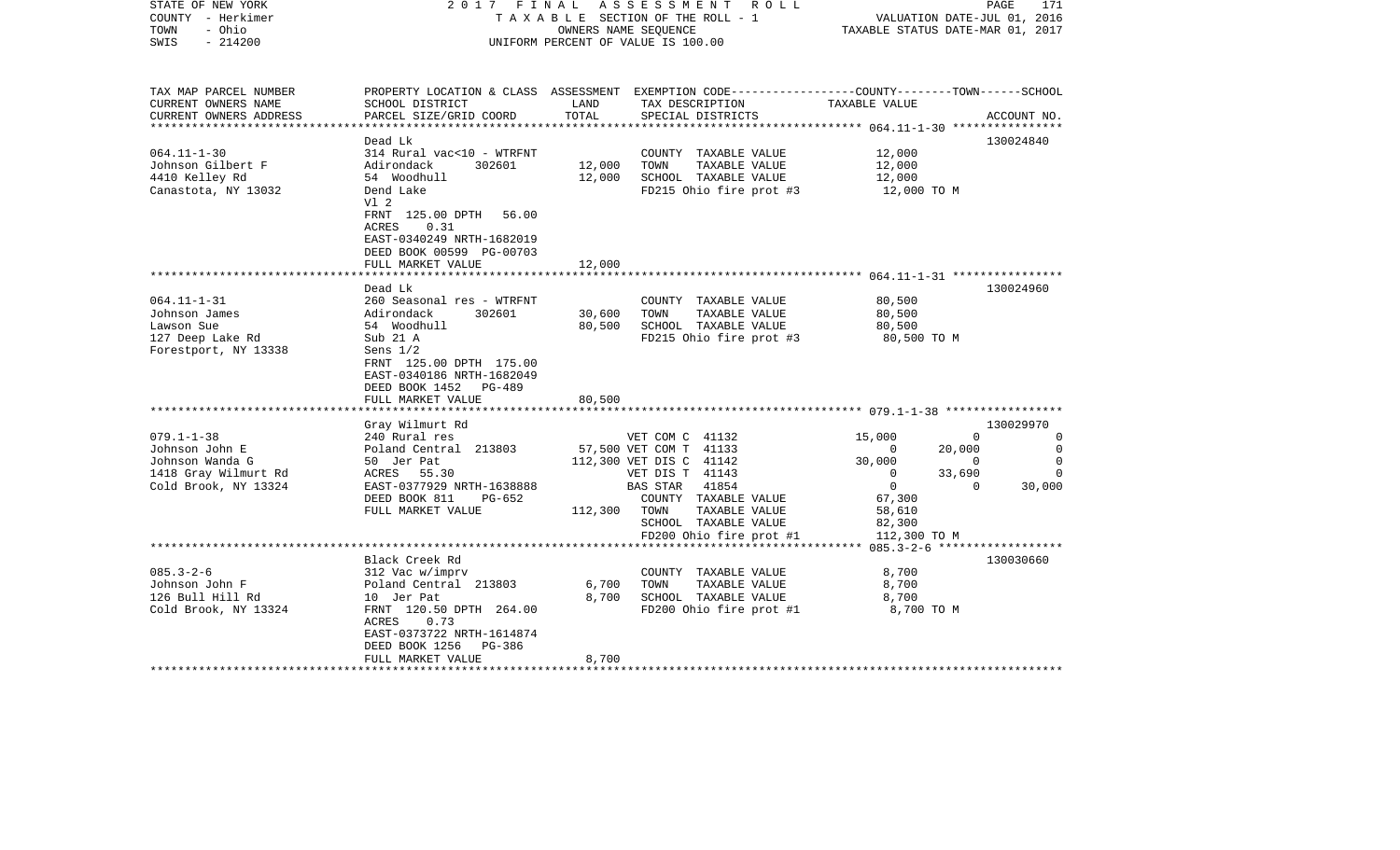| STATE OF NEW YORK<br>COUNTY - Herkimer<br>- Ohio<br>TOWN<br>$-214200$<br>SWIS                                        | 2017 FINAL ASSESSMENT ROLL<br>TAXABLE SECTION OF THE ROLL - 1<br>OWNERS NAME SEQUENCE<br>UNIFORM PERCENT OF VALUE IS 100.00                                                                                                |                            |                                                                                                                                         | PAGE<br>172<br>VALUATION DATE-JUL 01, 2016<br>TAXABLE STATUS DATE-MAR 01, 2017 |                                                                            |  |
|----------------------------------------------------------------------------------------------------------------------|----------------------------------------------------------------------------------------------------------------------------------------------------------------------------------------------------------------------------|----------------------------|-----------------------------------------------------------------------------------------------------------------------------------------|--------------------------------------------------------------------------------|----------------------------------------------------------------------------|--|
| TAX MAP PARCEL NUMBER<br>CURRENT OWNERS NAME<br>CURRENT OWNERS ADDRESS<br>*************************                  | SCHOOL DISTRICT<br>PARCEL SIZE/GRID COORD                                                                                                                                                                                  | LAND<br>TOTAL              | PROPERTY LOCATION & CLASS ASSESSMENT EXEMPTION CODE---------------COUNTY-------TOWN------SCHOOL<br>TAX DESCRIPTION<br>SPECIAL DISTRICTS | TAXABLE VALUE                                                                  | ACCOUNT NO.                                                                |  |
| $085.3 - 2 - 55$<br>Johnson John F<br>126 Bull Hill Rd<br>Cold Brook, NY 13324                                       | 126 Bull Hill Rd<br>210 1 Family Res<br>Poland Central 213803<br>10 Jer Pat<br>ACRES<br>8.40<br>EAST-0373984 NRTH-1614317                                                                                                  |                            | VET COM CT 41131<br>26,000 VET DIS CT 41141<br>60,000 ENH STAR 41834<br>COUNTY TAXABLE VALUE<br>TOWN<br>TAXABLE VALUE                   | 15,000<br>30,000<br>$\overline{0}$<br>15,000<br>15,000                         | 130030840<br>15,000<br>0<br>30,000<br>$\overline{0}$<br>60,000<br>$\Omega$ |  |
|                                                                                                                      | DEED BOOK 804<br>PG-144<br>FULL MARKET VALUE                                                                                                                                                                               |                            | SCHOOL TAXABLE VALUE<br>60,000 FD200 Ohio fire prot #1                                                                                  | $\mathbf{0}$<br>60,000 TO M                                                    |                                                                            |  |
| $064. -1 - 10$<br>Johnson Marjorie<br>4410 Kelley Rd<br>Canastota, NY 13032                                          | North Lake Rd<br>260 Seasonal res<br>Adirondack<br>302601<br>20 Woodhull<br>Abds $1/2$<br>FRNT 132.00 DPTH 165.00<br>EAST-0337560 NRTH-1681497<br>DEED BOOK 1580 PG-228<br>FULL MARKET VALUE                               | 10,600<br>22,100<br>22,100 | COUNTY TAXABLE VALUE<br>TAXABLE VALUE<br>TOWN<br>SCHOOL TAXABLE VALUE<br>FD215 Ohio fire prot #3                                        | 22,100<br>22,100<br>22,100<br>22,100 TO M                                      | 130027360                                                                  |  |
|                                                                                                                      |                                                                                                                                                                                                                            |                            |                                                                                                                                         |                                                                                |                                                                            |  |
| $085.1 - 1 - 39$<br>Johnson Trust<br>et al<br>c/o Marjorie J. Johnson<br>113 Farrington Rd<br>Newport, NY 13416-2420 | Tea Cup St<br>322 Rural vac>10<br>Poland Central 213803<br>22 Jer Pat<br>ACRES 40.20<br>EAST-0383015 NRTH-1619508<br>DEED BOOK 1446 PG-645<br>FULL MARKET VALUE                                                            | 23,100<br>23,100<br>23,100 | COUNTY TAXABLE VALUE<br>TAXABLE VALUE<br>TOWN<br>SCHOOL TAXABLE VALUE<br>FD210 Ohio fire prot #2                                        | 23,100<br>23,100<br>23,100<br>23,100 TO M                                      | 130024720                                                                  |  |
|                                                                                                                      | ********************************                                                                                                                                                                                           |                            |                                                                                                                                         |                                                                                |                                                                            |  |
| $078.1 - 2 - 21.3$<br>Johnston Bruce L<br>5047 Clinton Rd<br>Whitesboro, NY 13492                                    | Crab Rd<br>314 Rural vac<10<br>Poland Central 213803<br>18 Jer Pat<br>FRNT 260.00 DPTH<br>ACRES 1.50<br>EAST-0355478 NRTH-1633071<br>DEED BOOK 781<br>$PG-204$<br>FULL MARKET VALUE                                        | 5,500<br>5,500<br>5,500    | COUNTY TAXABLE VALUE<br>TAXABLE VALUE<br>TOWN<br>SCHOOL TAXABLE VALUE<br>FD200 Ohio fire prot #1                                        | 5,500<br>5,500<br>5,500<br>5,500 TO M                                          | 130010560.3                                                                |  |
|                                                                                                                      |                                                                                                                                                                                                                            |                            |                                                                                                                                         |                                                                                |                                                                            |  |
| $074.1 - 1 - 27$<br>Jones Douglas<br>Jones Nancy<br>174 Graves Rd<br>Newport, NY 13416                               | Route 8<br>314 Rural vac<10<br>Poland Central 213803<br>75 Rem Pat<br>Sub 9<br>Sens <sub>2</sub><br>ACRES<br>2.00<br>EAST-0381995 NRTH-1656012<br>DEED BOOK 00625 PG-00213<br>FULL MARKET VALUE<br>*********************** | 4,100<br>4,100<br>4,100    | COUNTY TAXABLE VALUE<br>TAXABLE VALUE<br>TOWN<br>SCHOOL TAXABLE VALUE<br>FD200 Ohio fire prot #1                                        | 4,100<br>4,100<br>4,100<br>4,100 TO M                                          | 130038160                                                                  |  |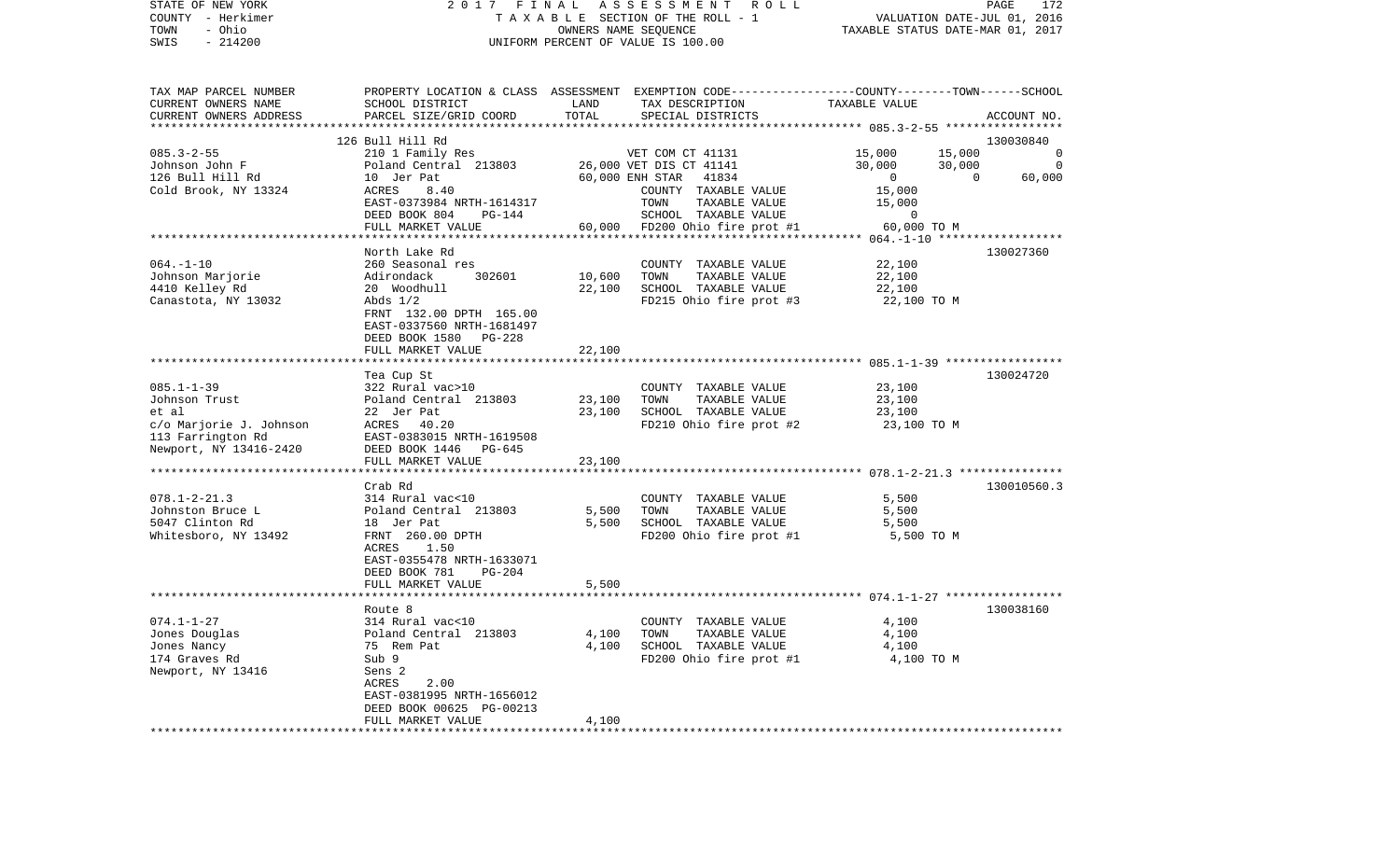| STATE OF NEW YORK<br>COUNTY - Herkimer<br>- Ohio<br>TOWN<br>$-214200$<br>SWIS              | 2017 FINAL<br>ASSESSMENT<br>R O L L<br>TAXABLE SECTION OF THE ROLL - 1<br>OWNERS NAME SEQUENCE<br>UNIFORM PERCENT OF VALUE IS 100.00                                                           |                                      |                                                                                                                                         | PAGE<br>173<br>VALUATION DATE-JUL 01, 2016<br>TAXABLE STATUS DATE-MAR 01, 2017 |                     |
|--------------------------------------------------------------------------------------------|------------------------------------------------------------------------------------------------------------------------------------------------------------------------------------------------|--------------------------------------|-----------------------------------------------------------------------------------------------------------------------------------------|--------------------------------------------------------------------------------|---------------------|
| TAX MAP PARCEL NUMBER<br>CURRENT OWNERS NAME<br>CURRENT OWNERS ADDRESS                     | SCHOOL DISTRICT<br>PARCEL SIZE/GRID COORD                                                                                                                                                      | LAND<br>TOTAL                        | PROPERTY LOCATION & CLASS ASSESSMENT EXEMPTION CODE---------------COUNTY-------TOWN------SCHOOL<br>TAX DESCRIPTION<br>SPECIAL DISTRICTS | TAXABLE VALUE                                                                  | ACCOUNT NO.         |
| $074.1 - 1 - 26$<br>Jones Douglas M<br>Jones Nancy W<br>174 Graves Rd<br>Newport, NY 13416 | Route 8<br>314 Rural vac<10<br>Poland Central 213803<br>ACRES<br>1.50<br>EAST-0381811 NRTH-1656007<br>FULL MARKET VALUE                                                                        | 3,150<br>3,150<br>3,150<br>********* | COUNTY TAXABLE VALUE<br>TOWN<br>TAXABLE VALUE<br>SCHOOL TAXABLE VALUE<br>FD200 Ohio fire prot #1                                        | 3,150<br>3,150<br>3,150<br>3,150 TO M                                          |                     |
| $058. - 2 - 51$<br>Jones Joseph J<br>Jones Mary<br>PO Box 61<br>Westernville, NY 13486     | South Lake Rd<br>260 Seasonal res - WTRFNT<br>Adirondack<br>302601<br>Lot 1 Nob Pat<br>Seas 1 A<br>V1 2 1A<br>FRNT 155.00 DPTH 279.30<br>EAST-0385375 NRTH-1706556<br>DEED BOOK 00651 PG-00124 | 70,000<br>116,000                    | COUNTY TAXABLE VALUE<br>TOWN<br>TAXABLE VALUE<br>SCHOOL TAXABLE VALUE<br>FD215 Ohio fire prot #3                                        | 116,000<br>116,000<br>116,000<br>116,000 TO M                                  | 130019770           |
|                                                                                            | FULL MARKET VALUE                                                                                                                                                                              | 116,000                              |                                                                                                                                         |                                                                                |                     |
| $085.4 - 2 - 4$<br>Jones Kenneth G<br>Jones Heidi L<br>866 State Rt 51<br>Ilion, NY 13357  | Bull Hill Rd<br>260 Seasonal res<br>Poland Central 213803<br>23 Jer Pat<br>ACRES 83.00<br>EAST-0391885 NRTH-1613428<br>DEED BOOK 891<br>PG-621                                                 | 54,000<br>89,600                     | COUNTY TAXABLE VALUE<br>TAXABLE VALUE<br>TOWN<br>SCHOOL TAXABLE VALUE<br>FD210 Ohio fire prot #2                                        | 89,600<br>89,600<br>89,600<br>89,600 TO M                                      | 130044610           |
|                                                                                            | FULL MARKET VALUE                                                                                                                                                                              | 89,600                               |                                                                                                                                         |                                                                                |                     |
| $085.4 - 2 - 5$<br>Jones Kenneth G<br>Jones Heidi L<br>866 State Rt 51<br>Ilion, NY 13357  | Bull Hill Rd<br>314 Rural vac<10<br>Poland Central 213803<br>23 Jer Pat<br>2.80<br>ACRES<br>EAST-0392251 NRTH-1611478<br>DEED BOOK 891<br>$PG-621$                                             | 1,600<br>1,600                       | COUNTY TAXABLE VALUE<br>TOWN<br>TAXABLE VALUE<br>SCHOOL TAXABLE VALUE<br>FD210 Ohio fire prot #2                                        | 1,600<br>1,600<br>1,600<br>1,600 TO M                                          |                     |
|                                                                                            | FULL MARKET VALUE                                                                                                                                                                              | 1,600                                |                                                                                                                                         | ***************************** 078.4-1-8.7 ****************                     |                     |
| $078.4 - 1 - 8.7$<br>Jones Kevin<br>Jones Sharon<br>695 Fisher Rd<br>Cold Brook, NY 13324  | Fisher Rd<br>210 1 Family Res<br>Poland Central 213803<br>12 Jer Pat<br>ACRES<br>8.30 BANK<br>641<br>EAST-0361908 NRTH-1625370<br>DEED BOOK 770<br>$PG-643$<br>FULL MARKET VALUE               | 25,900<br>160,000<br>160,000         | <b>BAS STAR</b><br>41854<br>COUNTY TAXABLE VALUE<br>TOWN<br>TAXABLE VALUE<br>SCHOOL TAXABLE VALUE<br>FD200 Ohio fire prot #1            | $\mathbf{0}$<br>$\Omega$<br>160,000<br>160,000<br>130,000<br>160,000 TO M      | 130044432<br>30,000 |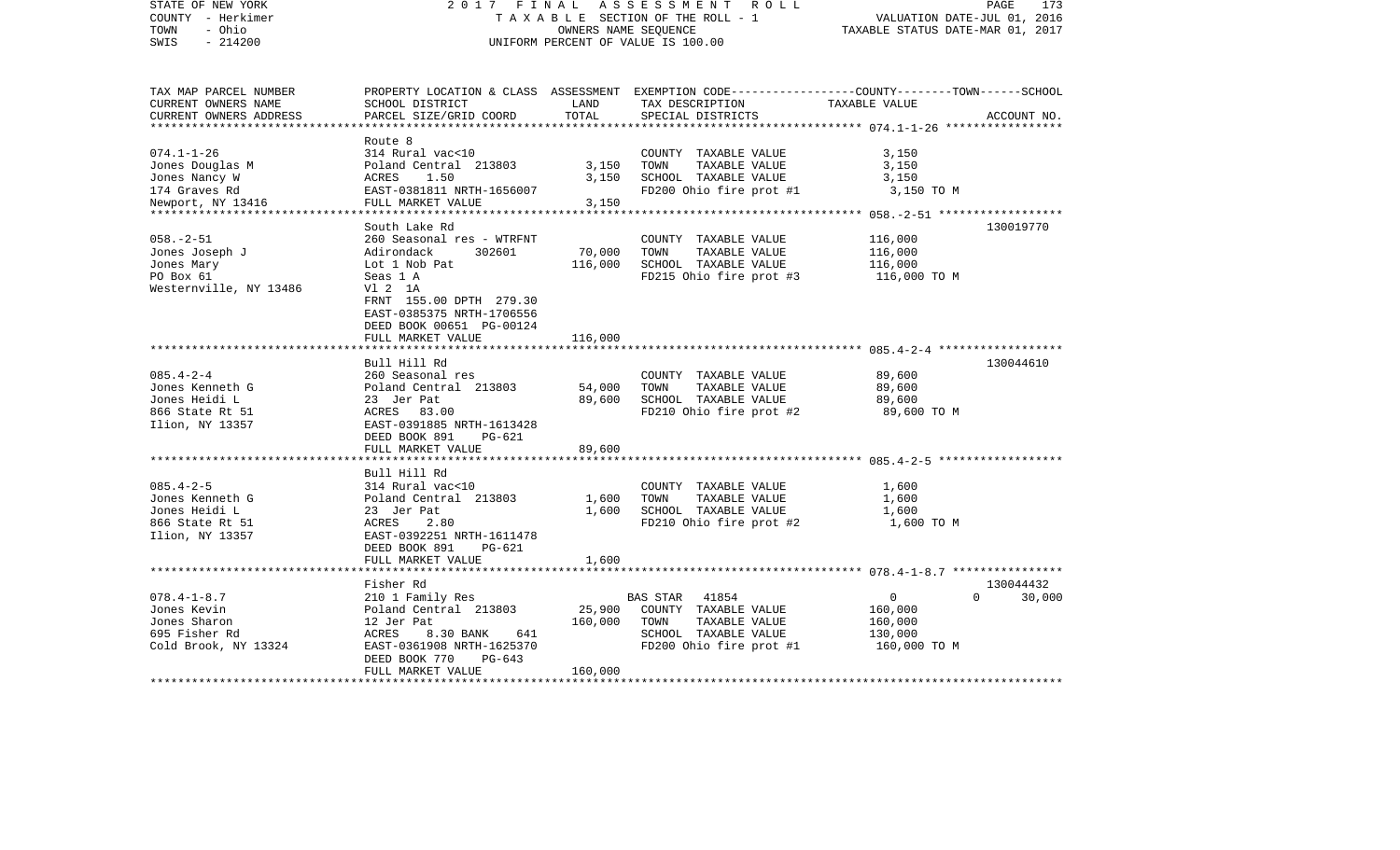| STATE OF NEW YORK<br>COUNTY - Herkimer<br>- Ohio<br>TOWN                                           | 2017 FINAL                                                                                                                                                    | OWNERS NAME SEQUENCE | A S S E S S M E N T R O L L<br>TAXABLE SECTION OF THE ROLL - 1                                                                          | VALUATION DATE-JUL 01, 2016<br>TAXABLE STATUS DATE-MAR 01, 2017 | PAGE<br>174 |
|----------------------------------------------------------------------------------------------------|---------------------------------------------------------------------------------------------------------------------------------------------------------------|----------------------|-----------------------------------------------------------------------------------------------------------------------------------------|-----------------------------------------------------------------|-------------|
| SWIS<br>$-214200$                                                                                  |                                                                                                                                                               |                      | UNIFORM PERCENT OF VALUE IS 100.00                                                                                                      |                                                                 |             |
| TAX MAP PARCEL NUMBER<br>CURRENT OWNERS NAME<br>CURRENT OWNERS ADDRESS<br>************************ | SCHOOL DISTRICT<br>PARCEL SIZE/GRID COORD                                                                                                                     | LAND<br>TOTAL        | PROPERTY LOCATION & CLASS ASSESSMENT EXEMPTION CODE---------------COUNTY-------TOWN------SCHOOL<br>TAX DESCRIPTION<br>SPECIAL DISTRICTS | TAXABLE VALUE                                                   | ACCOUNT NO. |
|                                                                                                    | Gray Wilmurt Rd                                                                                                                                               |                      |                                                                                                                                         |                                                                 | 130035190   |
| $074.1 - 1 - 1$<br>Jones Thomas R<br>Vivlamore Thomas R<br>Stone Rd<br>PO Box 536                  | 260 Seasonal res<br>Poland Central 213803<br>1 Vrv Pat<br>S Of W C Gorge<br>V1 2 5                                                                            | 14,000<br>35,000     | COUNTY TAXABLE VALUE<br>TOWN<br>TAXABLE VALUE<br>SCHOOL TAXABLE VALUE<br>FD200 Ohio fire prot #1                                        | 35,000<br>35,000<br>35,000<br>35,000 TO M                       |             |
| West Winfield, NY 13491                                                                            | ACRES<br>3.50<br>EAST-0381364 NRTH-1655180<br>DEED BOOK 697<br>PG-312<br>FULL MARKET VALUE                                                                    | 35,000               |                                                                                                                                         |                                                                 |             |
|                                                                                                    |                                                                                                                                                               |                      |                                                                                                                                         |                                                                 |             |
| $073.2 - 1 - 73.2$<br>Jones Walter<br>Jones Donna<br>33 Beechnut Ter<br>Whitesboro, NY 13492       | Hooper Dooper Rd<br>314 Rural vac<10<br>Poland Central 213803<br>63 Rem Pat<br>ACRES<br>3.00<br>EAST-0371290 NRTH-1655610                                     | 10,000<br>10,000     | COUNTY TAXABLE VALUE<br>TOWN<br>TAXABLE VALUE<br>SCHOOL TAXABLE VALUE<br>FD200 Ohio fire prot #1                                        | 10,000<br>10,000<br>10,000<br>10,000 TO M                       |             |
|                                                                                                    | DEED BOOK 1334<br>PG-943<br>FULL MARKET VALUE                                                                                                                 | 10,000               |                                                                                                                                         |                                                                 |             |
|                                                                                                    | Route 8                                                                                                                                                       |                      |                                                                                                                                         |                                                                 | 130034980   |
| $073.4 - 1 - 5$<br>Jordan Richard<br>Jordan Maureen<br>PO Box 105<br>Montrose, PA 18801            | 322 Rural vac>10<br>Poland Central 213803<br>Lot 78<br>fronts on West Canada Cr<br>ACRES<br>47.00<br>EAST-0365246 NRTH-1647516<br>DEED BOOK 1377 PG-828       | 58,600<br>58,600     | COUNTY TAXABLE VALUE<br>TOWN<br>TAXABLE VALUE<br>SCHOOL TAXABLE VALUE<br>FD200 Ohio fire prot #1                                        | 58,600<br>58,600<br>58,600<br>58,600 TO M                       |             |
|                                                                                                    | FULL MARKET VALUE                                                                                                                                             | 58,600               |                                                                                                                                         |                                                                 |             |
|                                                                                                    | ********************<br>Route 8                                                                                                                               |                      |                                                                                                                                         |                                                                 | 130016590   |
| $073.4 - 1 - 8$<br>Jordan Richard M<br>Jordan Maureen<br>PO Box 105<br>Montrose, PA 18801          | 910 Priv forest<br>Poland Central 213803<br>78 Jer Pat<br>Hane Pl<br>ACRES 125.90<br>EAST-0364141 NRTH-1646649<br>DEED BOOK 1371<br>PG-497                    | 127,900<br>127,900   | COUNTY TAXABLE VALUE<br>TOWN<br>TAXABLE VALUE<br>SCHOOL TAXABLE VALUE<br>FD200 Ohio fire prot #1                                        | 127,900<br>127,900<br>127,900<br>127,900 TO M                   |             |
|                                                                                                    | FULL MARKET VALUE                                                                                                                                             | 127,900              |                                                                                                                                         |                                                                 |             |
|                                                                                                    | Coonradt Rd                                                                                                                                                   |                      |                                                                                                                                         |                                                                 |             |
| $085.2 - 2 - 42$<br>Judd Wesley<br>Judd Donald<br>1543 Belle Meade Ct<br>Prescott, AZ 86301        | 260 Seasonal res<br>Poland Central 213803<br>40 Jer Pat<br>Sub Goodrich Rd<br>Sens 1<br>FRNT 208.50 DPTH 208.50<br>1.00<br>ACRES<br>EAST-0390366 NRTH-1621822 | 6,000<br>10,000      | COUNTY<br>TAXABLE VALUE<br>TOWN<br>TAXABLE VALUE<br>SCHOOL TAXABLE VALUE<br>FD210 Ohio fire prot #2                                     | 10,000<br>10,000<br>10,000<br>10,000 TO M                       | 130025230   |
|                                                                                                    | DEED BOOK 00600 PG-00747<br>FULL MARKET VALUE<br>************************                                                                                     | 10,000               |                                                                                                                                         |                                                                 |             |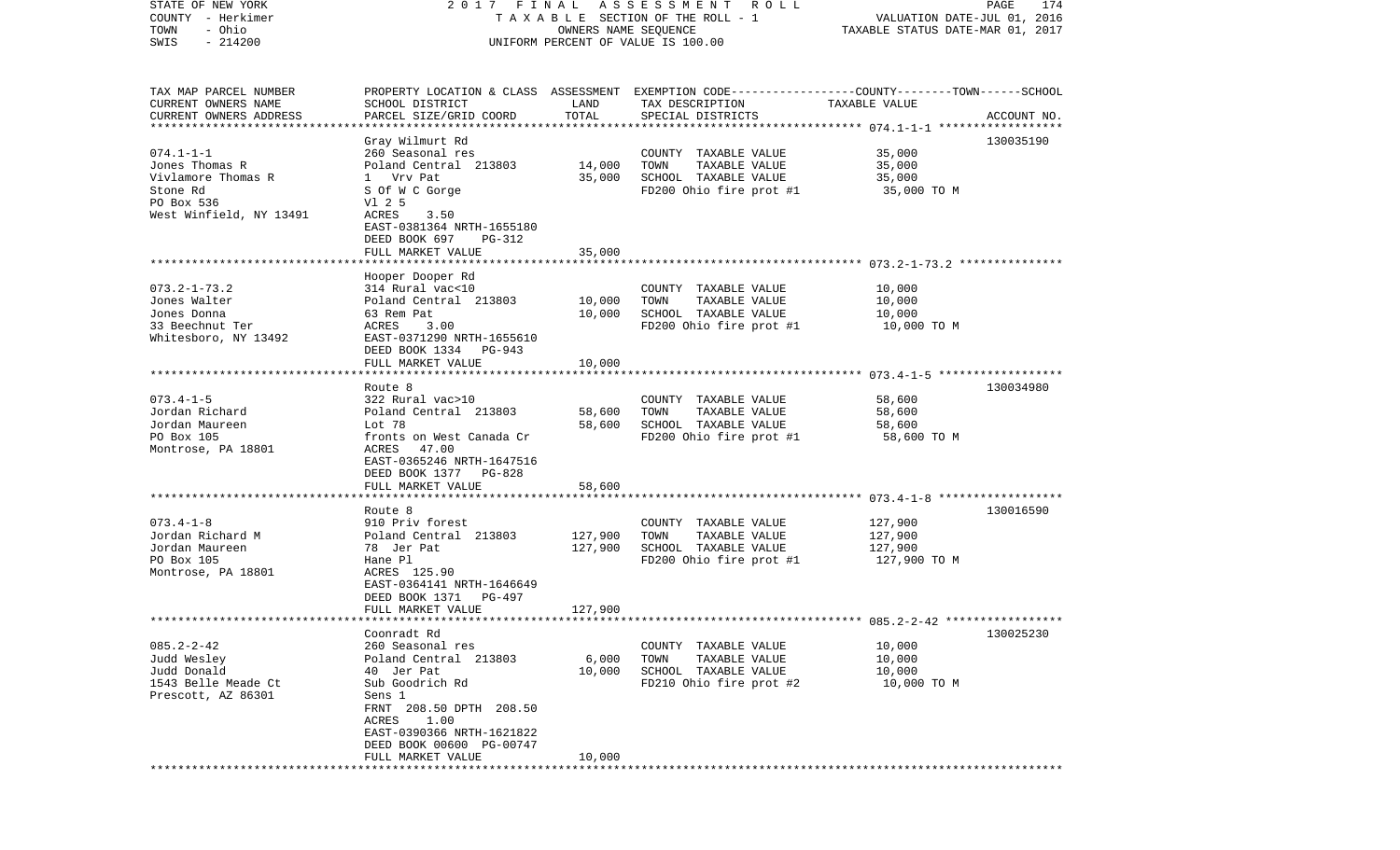| STATE OF NEW YORK<br>COUNTY - Herkimer<br>- Ohio<br>TOWN<br>$-214200$<br>SWIS                                             | 2017 FINAL                                                                                                                                                                                                                  | OWNERS NAME SEQUENCE          | A S S E S S M E N T R O L L<br>T A X A B L E SECTION OF THE ROLL - 1<br>UNIFORM PERCENT OF VALUE IS 100.00                              | VALUATION DATE-JUL 01, 2016<br>TAXABLE STATUS DATE-MAR 01, 2017 | PAGE<br>175 |
|---------------------------------------------------------------------------------------------------------------------------|-----------------------------------------------------------------------------------------------------------------------------------------------------------------------------------------------------------------------------|-------------------------------|-----------------------------------------------------------------------------------------------------------------------------------------|-----------------------------------------------------------------|-------------|
| TAX MAP PARCEL NUMBER<br>CURRENT OWNERS NAME<br>CURRENT OWNERS ADDRESS                                                    | SCHOOL DISTRICT<br>PARCEL SIZE/GRID COORD                                                                                                                                                                                   | LAND<br>TOTAL                 | PROPERTY LOCATION & CLASS ASSESSMENT EXEMPTION CODE---------------COUNTY-------TOWN------SCHOOL<br>TAX DESCRIPTION<br>SPECIAL DISTRICTS | TAXABLE VALUE                                                   | ACCOUNT NO. |
| $060. -1 - 6$<br>Jweid Albert L<br>Jweid Gregory B<br>2492 King Rd<br>Sauquoit, NY 13456                                  | Woodhull Crk<br>260 Seasonal res<br>Adirondack<br>302601<br>3 Woodhull<br>Sens 6<br>ACRES<br>9.00<br>EAST-0339580 NRTH-1703104<br>DEED BOOK 2017 PG-984<br>FULL MARKET VALUE                                                | 8,800<br>14,100<br>14,100     | COUNTY TAXABLE VALUE<br>TOWN<br>TAXABLE VALUE<br>SCHOOL TAXABLE VALUE<br>FD215 Ohio fire prot #3                                        | 14,100<br>14,100<br>14,100<br>14,100 TO M                       | 130025260   |
|                                                                                                                           |                                                                                                                                                                                                                             |                               |                                                                                                                                         |                                                                 |             |
| $073. - 1 - 15$<br>Ka Wan Rod Ton Ka Wan Rod<br>Gun Club<br>Susan B Doolittle<br>8366 St Rt 28 Hwy<br>Barneveld, NY 13304 | Rt 365<br>910 Priv forest<br>Poland Central 213803<br>78 Rem Pat<br>P-Fr 229<br>ACRES 229.00<br>EAST-0362025 NRTH-1651603<br>DEED BOOK 214<br>PG-427<br>FULL MARKET VALUE                                                   | 137,500<br>137,500<br>137,500 | COUNTY TAXABLE VALUE<br>TOWN<br>TAXABLE VALUE<br>SCHOOL TAXABLE VALUE<br>FD217 Ohio fire prot #4                                        | 137,500<br>137,500<br>137,500<br>137,500 TO M                   | 130041040   |
|                                                                                                                           |                                                                                                                                                                                                                             |                               |                                                                                                                                         |                                                                 |             |
| $058. - 2 - 75$<br>Kaiser A. David<br>Kaiser Diane D<br>11160 Pitford Rd<br>Forestport, NY 13338                          | 2827 South Lake Rd<br>260 Seasonal res<br>302601<br>Adirondack<br>Lot 1 Nob Pat<br>$0.11$ A Seas<br>State Permit<br>FRNT 100.00 DPTH<br>50.00<br>DEED BOOK 1239 PG-576                                                      | $\Omega$<br>97,500            | COUNTY TAXABLE VALUE<br>TAXABLE VALUE<br>TOWN<br>SCHOOL TAXABLE VALUE<br>FD217 Ohio fire prot #4                                        | 97,500<br>97,500<br>97,500<br>97,500 TO M                       | 130032490   |
|                                                                                                                           | FULL MARKET VALUE                                                                                                                                                                                                           | 97,500                        |                                                                                                                                         |                                                                 |             |
| $070.4 - 1 - 19$<br>Kaminski Joseph 4th<br>8329 Broken Willow Ln<br>Fort Richey, FL 34668                                 | Route 8<br>314 Rural vac<10 - WTRFNT<br>Poland Central 213803<br>74<br>Sub 4<br>FRNT 166.00 DPTH 66.50<br>0.25<br>ACRES<br>EAST-0389550 NRTH-1658313<br>DEED BOOK 1327<br>PG-281                                            | 3,000<br>3,000                | COUNTY TAXABLE VALUE<br>TOWN<br>TAXABLE VALUE<br>SCHOOL TAXABLE VALUE<br>FD217 Ohio fire prot #4                                        | 3,000<br>3,000<br>3,000<br>3,000 TO M                           | 130025350   |
|                                                                                                                           | FULL MARKET VALUE                                                                                                                                                                                                           | 3,000                         |                                                                                                                                         |                                                                 |             |
| $070.4 - 1 - 20$<br>Kaminski Joseph 4th<br>8329 Broken Willow Ln<br>Fort Richey, FL 34668                                 | Route 8<br>314 Rural vac<10 - WTRFNT<br>Poland Central 213803<br>74 Rem Pat<br>Sub 4<br>Sens $1/4$<br>FRNT 166.00 DPTH<br>66.50<br>0.25<br>ACRES<br>EAST-0389570 NRTH-1658253<br>DEED BOOK 1327 PG-281<br>FULL MARKET VALUE | 3,000<br>3,000<br>3,000       | COUNTY TAXABLE VALUE<br>TOWN<br>TAXABLE VALUE<br>SCHOOL TAXABLE VALUE<br>FD200 Ohio fire prot #1                                        | 3,000<br>3,000<br>3,000<br>3,000 TO M                           | 130025440   |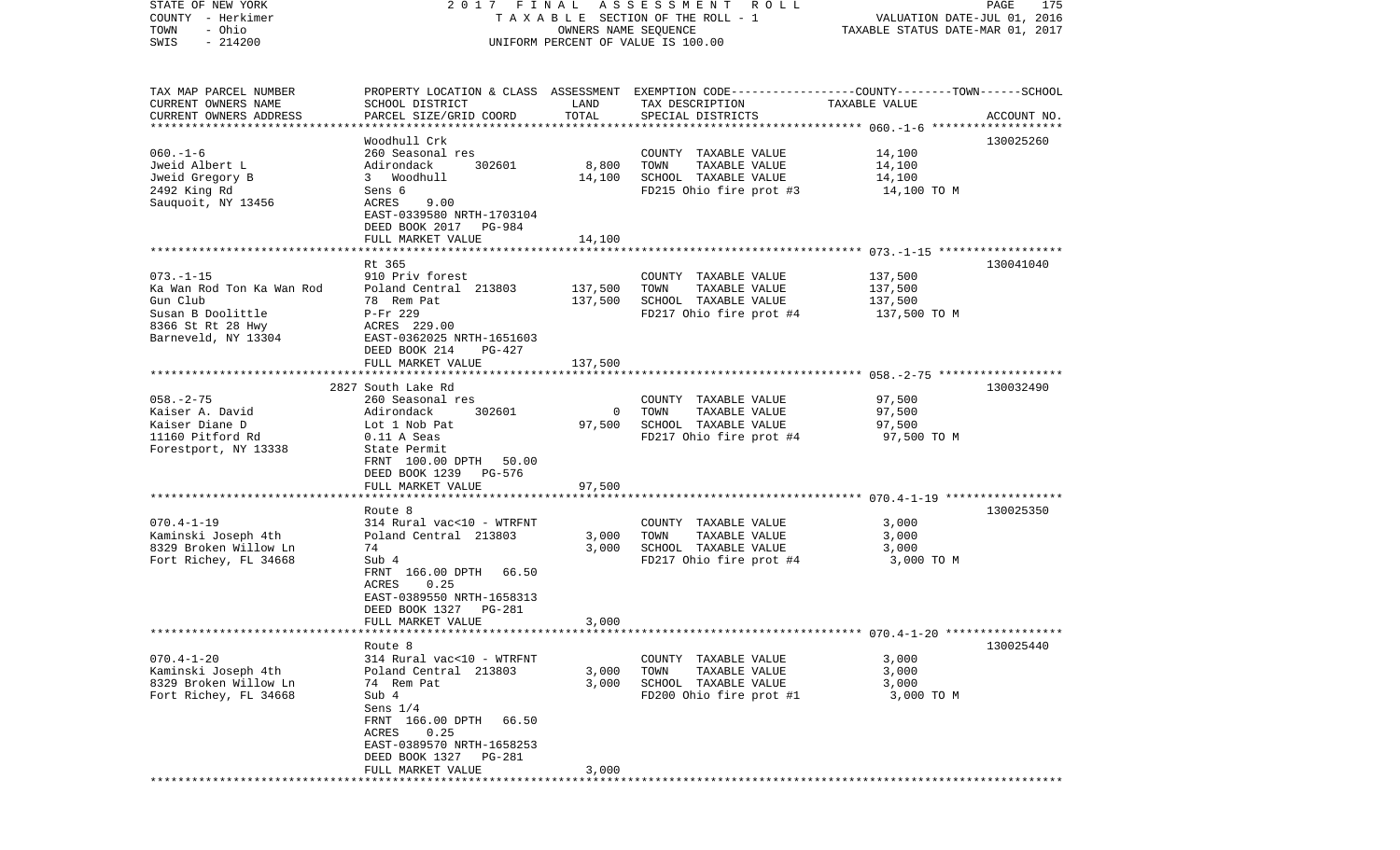| STATE OF NEW YORK      | 2017 FINAL                                   |                      | A S S E S S M E N T<br>R O L L                                                                   |                                  | PAGE<br>176 |
|------------------------|----------------------------------------------|----------------------|--------------------------------------------------------------------------------------------------|----------------------------------|-------------|
| COUNTY - Herkimer      |                                              |                      | T A X A B L E SECTION OF THE ROLL - 1                                                            | VALUATION DATE-JUL 01, 2016      |             |
| - Ohio<br>TOWN         |                                              |                      | OWNERS NAME SEQUENCE                                                                             | TAXABLE STATUS DATE-MAR 01, 2017 |             |
| $-214200$<br>SWIS      |                                              |                      | UNIFORM PERCENT OF VALUE IS 100.00                                                               |                                  |             |
|                        |                                              |                      |                                                                                                  |                                  |             |
| TAX MAP PARCEL NUMBER  |                                              |                      | PROPERTY LOCATION & CLASS ASSESSMENT EXEMPTION CODE----------------COUNTY-------TOWN------SCHOOL |                                  |             |
| CURRENT OWNERS NAME    | SCHOOL DISTRICT                              | LAND                 | TAX DESCRIPTION                                                                                  | TAXABLE VALUE                    |             |
| CURRENT OWNERS ADDRESS | PARCEL SIZE/GRID COORD                       | TOTAL                | SPECIAL DISTRICTS                                                                                |                                  | ACCOUNT NO. |
| *******************    |                                              |                      |                                                                                                  |                                  |             |
|                        | California Rd                                |                      |                                                                                                  |                                  | 130034770   |
| $085.3 - 3 - 14$       | 312 Vac w/imprv                              |                      | COUNTY TAXABLE VALUE                                                                             | 4,400                            |             |
| Kamp Kevin J           | Poland Central 213803                        | 3,900                | TOWN<br>TAXABLE VALUE                                                                            | 4,400                            |             |
| 33-35 River Dr         | Jer Pat<br>9                                 | 4,400                | SCHOOL TAXABLE VALUE                                                                             | 4,400                            |             |
| Ilion, NY 13357        | FRNT 260.00 DPTH 200.00                      |                      | FD210 Ohio fire prot #2                                                                          | 4,400 TO M                       |             |
|                        | ACRES<br>1.30                                |                      |                                                                                                  |                                  |             |
|                        | EAST-0383930 NRTH-1614791                    |                      |                                                                                                  |                                  |             |
|                        | DEED BOOK 1451<br>PG-50                      |                      |                                                                                                  |                                  |             |
|                        | FULL MARKET VALUE                            | 4,400                |                                                                                                  |                                  |             |
|                        |                                              |                      |                                                                                                  |                                  |             |
|                        | California Rd                                |                      |                                                                                                  |                                  | 130034740   |
| $085.3 - 3 - 15$       | 260 Seasonal res                             |                      | COUNTY TAXABLE VALUE                                                                             | 21,000                           |             |
| Kamp Kevin J           | Poland Central 213803                        | 12,400               | TAXABLE VALUE<br>TOWN                                                                            | 21,000                           |             |
| 33-35 River Dr         | 9 Jer Pat                                    |                      | SCHOOL TAXABLE VALUE                                                                             |                                  |             |
|                        |                                              | 21,000               |                                                                                                  | 21,000                           |             |
| Ilion, NY 13357        | 4.70<br>ACRES                                |                      | FD210 Ohio fire prot #2                                                                          | 21,000 TO M                      |             |
|                        | EAST-0384199 NRTH-1614947                    |                      |                                                                                                  |                                  |             |
|                        | DEED BOOK 1451<br>$PG-50$                    |                      |                                                                                                  |                                  |             |
|                        | FULL MARKET VALUE<br>*********************** | 21,000<br>********** |                                                                                                  |                                  |             |
|                        |                                              |                      |                                                                                                  |                                  |             |
|                        | Haskell Rd                                   |                      |                                                                                                  |                                  | 130025470   |
| $070. - 1 - 25$        | 314 Rural vac<10                             |                      | COUNTY TAXABLE VALUE                                                                             | 5,700                            |             |
| Karlik Richard Arthur  | Poland Central 213803                        | 5,700                | TOWN<br>TAXABLE VALUE                                                                            | 5,700                            |             |
| Miller                 | 104 Nob Pat                                  | 5,700                | SCHOOL TAXABLE VALUE                                                                             | 5,700                            |             |
| Attn: Steve Garlock    | $P-Fr$ 2 3/4                                 |                      | FD217 Ohio fire prot #4                                                                          | 5,700 TO M                       |             |
| 25 South St Apt 19     | FRNT 133.00 DPTH 319.00                      |                      |                                                                                                  |                                  |             |
| Marcellus, NY 13108    | ACRES<br>0.87                                |                      |                                                                                                  |                                  |             |
|                        | EAST-0395330 NRTH-1664377                    |                      |                                                                                                  |                                  |             |
|                        | DEED BOOK 00579 PG-00800                     |                      |                                                                                                  |                                  |             |
|                        | FULL MARKET VALUE                            | 5,700                |                                                                                                  |                                  |             |
|                        |                                              |                      |                                                                                                  |                                  |             |
|                        | Haskell Rd                                   |                      |                                                                                                  |                                  | 130025500   |
| $070. - 1 - 20$        | 260 Seasonal res                             |                      | COUNTY TAXABLE VALUE                                                                             | 15,000                           |             |
| Karlik Steve Jr        | Poland Central 213803                        | 9,800                | TOWN<br>TAXABLE VALUE                                                                            | 15,000                           |             |
| Richard Karlik         | 104 Nob Pat                                  | 15,000               | SCHOOL TAXABLE VALUE                                                                             | 15,000                           |             |
| 25 South St Apt 19     | V1 2 2                                       |                      | FD217 Ohio fire prot #4                                                                          | 15,000 TO M                      |             |
| Marcellus, NY 13108    | 2.80<br>ACRES                                |                      |                                                                                                  |                                  |             |
|                        | EAST-0395651 NRTH-1664164                    |                      |                                                                                                  |                                  |             |
|                        | DEED BOOK 00579 PG-00800                     |                      |                                                                                                  |                                  |             |
|                        | FULL MARKET VALUE                            | 15,000               |                                                                                                  |                                  |             |
| ********************   | ***********************                      |                      |                                                                                                  |                                  |             |
|                        | 156 Coleman Rd                               |                      |                                                                                                  |                                  | 130037830   |
| $074.1 - 2 - 56$       | 210 1 Family Res                             |                      | COUNTY<br>TAXABLE VALUE                                                                          | 75,000                           |             |
| Karwacki John          | Poland Central 213803                        | 15,200               | TOWN<br>TAXABLE VALUE                                                                            | 75,000                           |             |
| Karwacki Maureen       | 75<br>Rem Pat                                | 75,000               | SCHOOL TAXABLE VALUE                                                                             | 75,000                           |             |
| 1120 Hammond Ave       | 1 A<br>R1                                    |                      | FD200 Ohio fire prot #1                                                                          | 75,000 TO M                      |             |
| Utica, NY 13501        | ACRES<br>1.60                                |                      |                                                                                                  |                                  |             |
|                        | EAST-0372875 NRTH-1651293                    |                      |                                                                                                  |                                  |             |
|                        | DEED BOOK 1599<br>PG-364                     |                      |                                                                                                  |                                  |             |
|                        | FULL MARKET VALUE                            | 75,000               |                                                                                                  |                                  |             |
|                        |                                              |                      |                                                                                                  |                                  |             |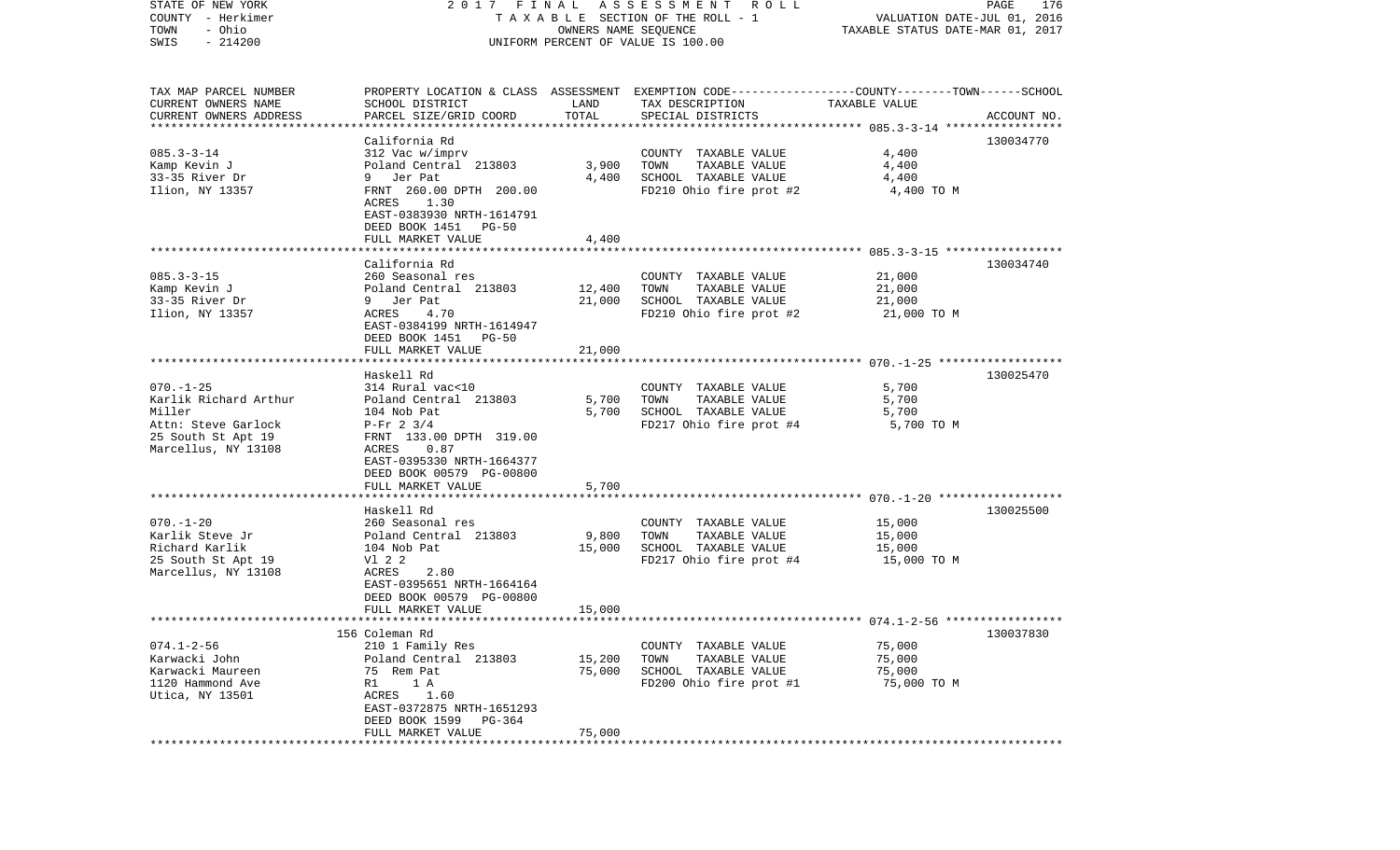| STATE OF NEW YORK                    | 2017 FINAL                                                                                      |                      | A S S E S S M E N T<br><b>ROLL</b>            |                                                          | PAGE<br>177 |
|--------------------------------------|-------------------------------------------------------------------------------------------------|----------------------|-----------------------------------------------|----------------------------------------------------------|-------------|
| COUNTY - Herkimer                    |                                                                                                 |                      | TAXABLE SECTION OF THE ROLL - 1               | VALUATION DATE-JUL 01, 2016                              |             |
| - Ohio<br>TOWN                       |                                                                                                 | OWNERS NAME SEQUENCE |                                               | TAXABLE STATUS DATE-MAR 01, 2017                         |             |
| $-214200$<br>SWIS                    |                                                                                                 |                      | UNIFORM PERCENT OF VALUE IS 100.00            |                                                          |             |
|                                      |                                                                                                 |                      |                                               |                                                          |             |
|                                      |                                                                                                 |                      |                                               |                                                          |             |
| TAX MAP PARCEL NUMBER                | PROPERTY LOCATION & CLASS ASSESSMENT EXEMPTION CODE---------------COUNTY-------TOWN------SCHOOL |                      |                                               |                                                          |             |
| CURRENT OWNERS NAME                  | SCHOOL DISTRICT                                                                                 | LAND                 | TAX DESCRIPTION                               | TAXABLE VALUE                                            |             |
| CURRENT OWNERS ADDRESS               | PARCEL SIZE/GRID COORD                                                                          | TOTAL                | SPECIAL DISTRICTS                             |                                                          | ACCOUNT NO. |
| *************************            |                                                                                                 |                      |                                               |                                                          |             |
|                                      | 4787 Route 8<br>260 Seasonal res                                                                |                      |                                               |                                                          | 130000600   |
| $070.4 - 1 - 3.2$<br>Kashorek John A | Poland Central 213803                                                                           | 84,000               | COUNTY TAXABLE VALUE<br>TOWN<br>TAXABLE VALUE | 115,000<br>115,000                                       |             |
| Kashorek Denise H                    | 68 Rem Pat                                                                                      | 115,000              | SCHOOL TAXABLE VALUE                          | 115,000                                                  |             |
| 104 Main St                          | $P-Fr$ 67                                                                                       |                      | FD200 Ohio fire prot #1                       | 115,000 TO M                                             |             |
| Potsdam, NY 13676                    | FRNT 1263.00 DPTH                                                                               |                      |                                               |                                                          |             |
|                                      | ACRES<br>72.50                                                                                  |                      |                                               |                                                          |             |
|                                      | EAST-0390926 NRTH-1660593                                                                       |                      |                                               |                                                          |             |
|                                      | DEED BOOK 1538<br>PG-59                                                                         |                      |                                               |                                                          |             |
|                                      | FULL MARKET VALUE                                                                               | 115,000              |                                               |                                                          |             |
|                                      |                                                                                                 |                      |                                               |                                                          |             |
|                                      | Woodhull Crk                                                                                    |                      |                                               |                                                          | 130030630   |
| $060. - 1 - 11$                      | 260 Seasonal res                                                                                |                      | COUNTY TAXABLE VALUE                          | 19,400                                                   |             |
| Keach Ronald H                       | Adirondack<br>302601                                                                            | 6,900                | TOWN<br>TAXABLE VALUE                         | 19,400                                                   |             |
| Miller Barry                         | 3 Woodhull                                                                                      | 19,400               | SCHOOL TAXABLE VALUE                          | 19,400                                                   |             |
| 218 Hamilton Ave                     | Sens 5                                                                                          |                      | FD215 Ohio fire prot #3                       | 19,400 TO M                                              |             |
| Sherrill, NY 13461                   | ACRES<br>5.70                                                                                   |                      |                                               |                                                          |             |
|                                      | EAST-0337096 NRTH-1698362                                                                       |                      |                                               |                                                          |             |
|                                      | DEED BOOK 1349<br>PG-237                                                                        |                      |                                               |                                                          |             |
|                                      | FULL MARKET VALUE                                                                               | 19,400               |                                               |                                                          |             |
|                                      |                                                                                                 |                      |                                               |                                                          |             |
| $070. - 1 - 30$                      | Haskell Rd<br>260 Seasonal res                                                                  |                      |                                               | 16,500                                                   | 130016350   |
| Kearns Hillary Degroat               | Poland Central 213803                                                                           | 8,200                | COUNTY TAXABLE VALUE<br>TAXABLE VALUE<br>TOWN | 16,500                                                   |             |
| Degroat Allen M                      | 104 Nob Pat                                                                                     | 16,500               | SCHOOL TAXABLE VALUE                          | 16,500                                                   |             |
| 1054 Reilly St                       | $VI$ 2 1 1/4                                                                                    |                      | FD200 Ohio fire prot #1                       | 16,500 TO M                                              |             |
| Bay Shore, NY 11706                  | ACRES<br>1.30                                                                                   |                      |                                               |                                                          |             |
|                                      | EAST-0396045 NRTH-1664455                                                                       |                      |                                               |                                                          |             |
|                                      | DEED BOOK 1414<br><b>PG-229</b>                                                                 |                      |                                               |                                                          |             |
|                                      | FULL MARKET VALUE                                                                               | 16,500               |                                               |                                                          |             |
|                                      | *****************                                                                               |                      |                                               | ************************** 065.-1-40 ******************* |             |
|                                      | Withers Rd                                                                                      |                      |                                               |                                                          | 130026070   |
| $065. - 1 - 40$                      | 260 Seasonal res                                                                                |                      | COUNTY TAXABLE VALUE                          | 37,100                                                   |             |
| Kelley Timothy P                     | Adirondack<br>302601                                                                            | 7,900                | TOWN<br>TAXABLE VALUE                         | 37,100                                                   |             |
| 51 Wheeler Ave                       | 30 Minuse                                                                                       | 37,100               | SCHOOL TAXABLE VALUE                          | 37,100                                                   |             |
| Cortland, NY 13045                   | ACRES<br>7.50                                                                                   |                      | FD215 Ohio fire prot #3                       | 37,100 TO M                                              |             |
|                                      | EAST-0360448 NRTH-1680999                                                                       |                      |                                               |                                                          |             |
|                                      | DEED BOOK 00629 PG-00267                                                                        |                      |                                               |                                                          |             |
|                                      | FULL MARKET VALUE                                                                               | 37,100               |                                               |                                                          |             |
|                                      |                                                                                                 |                      |                                               |                                                          |             |
|                                      | 2758 Route 8                                                                                    |                      |                                               |                                                          | 130035400   |
| $078.2 - 1 - 32$                     | 210 1 Family Res                                                                                |                      | BAS STAR<br>41854                             | 0<br>0                                                   | 30,000      |
| Kelly Edward Jr                      | Poland Central 213803                                                                           | 13,800               | COUNTY<br>TAXABLE VALUE                       | 46,000                                                   |             |
| 2758 State Rt 8                      | Lot 49 Jer Pat                                                                                  | 46,000               | TOWN<br>TAXABLE VALUE                         | 46,000                                                   |             |
| Cold Brook, NY 13324                 | R1 1A                                                                                           |                      | SCHOOL TAXABLE VALUE                          | 16,000                                                   |             |
|                                      | FRNT 122.18 DPTH 130.00<br>ACRES<br>$0.40$ BANK<br>291                                          |                      | FD200 Ohio fire prot #1                       | 46,000 TO M                                              |             |
|                                      | EAST-0365249 NRTH-1638426                                                                       |                      |                                               |                                                          |             |
|                                      | DEED BOOK 844<br>PG-562                                                                         |                      |                                               |                                                          |             |
|                                      | FULL MARKET VALUE                                                                               | 46,000               |                                               |                                                          |             |
|                                      | ******************************                                                                  |                      | *************************************         |                                                          |             |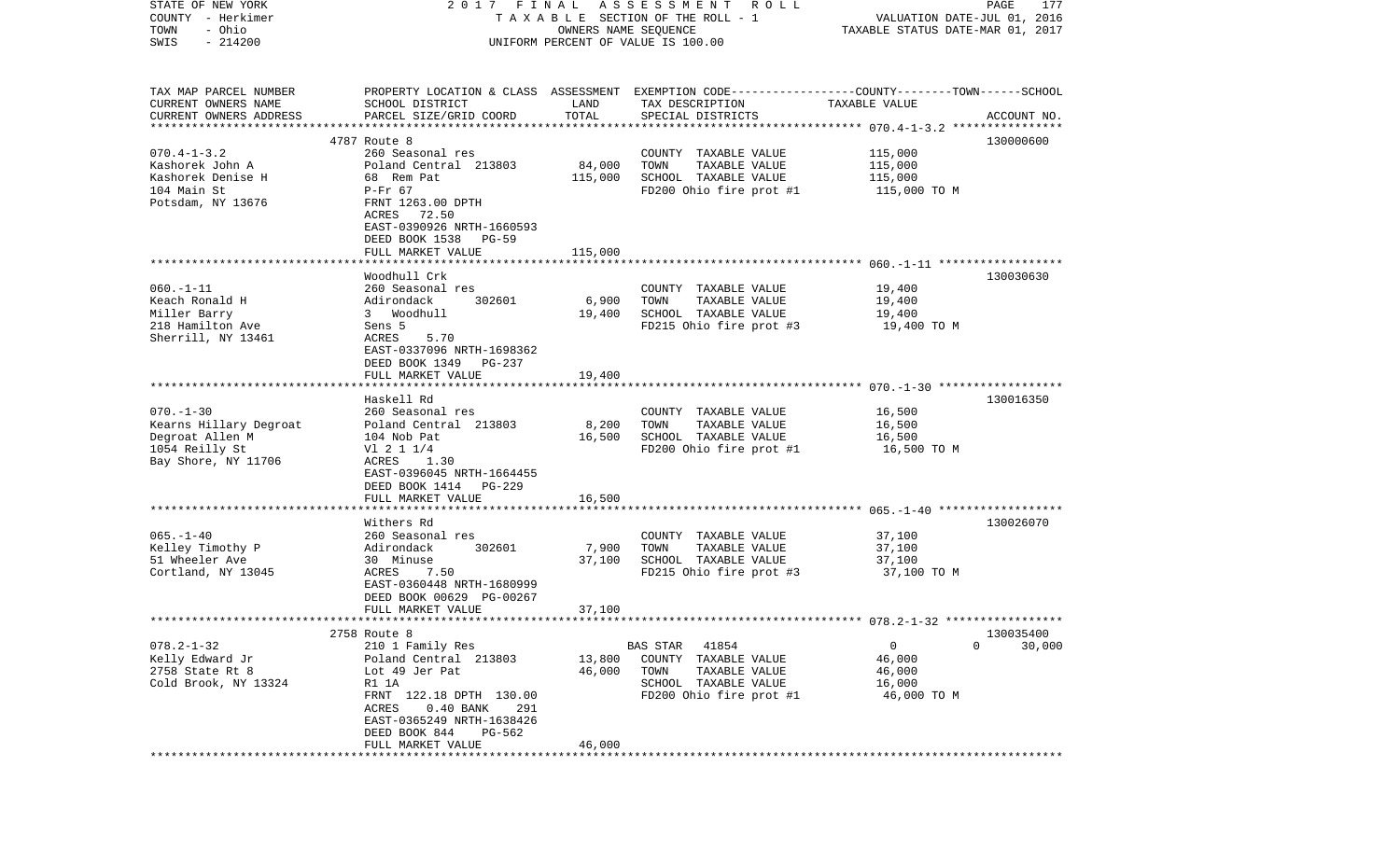| STATE OF NEW YORK<br>COUNTY - Herkimer<br>- Ohio<br>TOWN<br>$-214200$<br>SWIS                                                  |                                                                                                                                                                                 | OWNERS NAME SEQUENCE       | 2017 FINAL ASSESSMENT ROLL<br>TAXABLE SECTION OF THE ROLL - 1<br>UNIFORM PERCENT OF VALUE IS 100.00                   | VALUATION DATE-JUL 01, 2016<br>TAXABLE STATUS DATE-MAR 01, 2017     | PAGE<br>178                     |
|--------------------------------------------------------------------------------------------------------------------------------|---------------------------------------------------------------------------------------------------------------------------------------------------------------------------------|----------------------------|-----------------------------------------------------------------------------------------------------------------------|---------------------------------------------------------------------|---------------------------------|
| TAX MAP PARCEL NUMBER<br>CURRENT OWNERS NAME                                                                                   | SCHOOL DISTRICT                                                                                                                                                                 | LAND<br>TOTAL              | PROPERTY LOCATION & CLASS ASSESSMENT EXEMPTION CODE---------------COUNTY-------TOWN------SCHOOL<br>TAX DESCRIPTION    | TAXABLE VALUE                                                       |                                 |
| CURRENT OWNERS ADDRESS<br>*************************                                                                            | PARCEL SIZE/GRID COORD                                                                                                                                                          |                            | SPECIAL DISTRICTS                                                                                                     |                                                                     | ACCOUNT NO.                     |
|                                                                                                                                | Figert Rd                                                                                                                                                                       |                            |                                                                                                                       |                                                                     | 130031170                       |
| $078.2 - 1 - 34$<br>Kelly Edward Jr.<br>2758 State Route 8<br>Cold Brook, NY 13324                                             | 314 Rural vac<10<br>Poland Central 213803<br>49 Jer Pat<br>FRNT 209.00 DPTH 150.00<br>ACRES<br>0.72                                                                             | 2,200<br>2,200             | COUNTY TAXABLE VALUE<br>TOWN<br>TAXABLE VALUE<br>SCHOOL TAXABLE VALUE<br>FD200 Ohio fire prot #1                      | 2,200<br>2,200<br>2,200<br>2,200 TO M                               |                                 |
|                                                                                                                                | EAST-0365686 NRTH-1638210<br>DEED BOOK 2016<br>PG-2232                                                                                                                          |                            |                                                                                                                       |                                                                     |                                 |
|                                                                                                                                | FULL MARKET VALUE                                                                                                                                                               | 2,200                      |                                                                                                                       |                                                                     |                                 |
|                                                                                                                                |                                                                                                                                                                                 |                            |                                                                                                                       |                                                                     |                                 |
| $078.2 - 1 - 33$<br>Kelly Edward W Jr<br>2758 State Rt 8<br>Cold Brook, NY 13324                                               | 2758 Route 8<br>270 Mfg housing<br>Poland Central 213803<br>49 Jer Pat<br>1.00<br>ACRES<br>EAST-0365510 NRTH-1638317<br>DEED BOOK 844<br>PG-564<br>FULL MARKET VALUE            | 10,000<br>19,000<br>19,000 | 41854<br>BAS STAR<br>COUNTY TAXABLE VALUE<br>TAXABLE VALUE<br>TOWN<br>SCHOOL TAXABLE VALUE<br>FD200 Ohio fire prot #1 | $\overline{0}$<br>19,000<br>19,000<br>$\overline{0}$<br>19,000 TO M | 130034320<br>$\Omega$<br>19,000 |
|                                                                                                                                |                                                                                                                                                                                 |                            |                                                                                                                       |                                                                     |                                 |
| $069. -3 - 25$<br>Kendra J. Kruse Living Trust Poland Central 213803<br>Kruse Kendra J<br>10679 John St<br>Barneveld, NY 13304 | Busseyville<br>260 Seasonal res<br>Lot 54 Jer Pat<br>ACRES 15.00<br>EAST-0368104 NRTH-1661838<br>DEED BOOK 1611 PG-766<br>FULL MARKET VALUE                                     | 12,200<br>32,700<br>32,700 | COUNTY TAXABLE VALUE<br>TAXABLE VALUE<br>TOWN<br>SCHOOL TAXABLE VALUE<br>FD200 Ohio fire prot #1                      | 32,700<br>32,700<br>32,700<br>32,700 TO M                           | 130076470                       |
|                                                                                                                                |                                                                                                                                                                                 |                            |                                                                                                                       |                                                                     |                                 |
| $070. - 1 - 27$<br>Kennett Bernard W<br>204 Betsinger Rd Apt 45<br>Sherrill, NY 13461                                          | Haskell Rd<br>260 Seasonal res<br>Poland Central 213803<br>104 Nob Pat<br>Sub 6 Mill Cr<br>$P-Fr 1.8$<br>1.80<br>ACRES<br>EAST-0395626 NRTH-1664430<br>DEED BOOK 889<br>PG-389  | 8,900<br>23,100            | COUNTY TAXABLE VALUE<br>TOWN<br>TAXABLE VALUE<br>SCHOOL TAXABLE VALUE<br>FD217 Ohio fire prot #4                      | 23,100<br>23,100<br>23,100<br>23,100 TO M                           | 130026220                       |
|                                                                                                                                |                                                                                                                                                                                 |                            |                                                                                                                       |                                                                     |                                 |
| $079.3 - 1 - 21$<br>Keno Mitchell<br>Hammond John R<br>13 Hillside Place<br>Ilion, NY 13357                                    | Christman Rd<br>260 Seasonal res<br>Poland Central 213803<br>42 Jer Pat<br>Sens 25<br>ACRES 25.00<br>EAST-0380318 NRTH-1630664<br>DEED BOOK 1495<br>PG-271<br>FULL MARKET VALUE | 18,000<br>26,100<br>26,100 | COUNTY TAXABLE VALUE<br>TOWN<br>TAXABLE VALUE<br>SCHOOL TAXABLE VALUE<br>FD217 Ohio fire prot #4                      | 26,100<br>26,100<br>26,100<br>26,100 TO M                           | 130026250                       |
|                                                                                                                                | FULL MARKET VALUE<br>**********************                                                                                                                                     | 23,100                     |                                                                                                                       |                                                                     |                                 |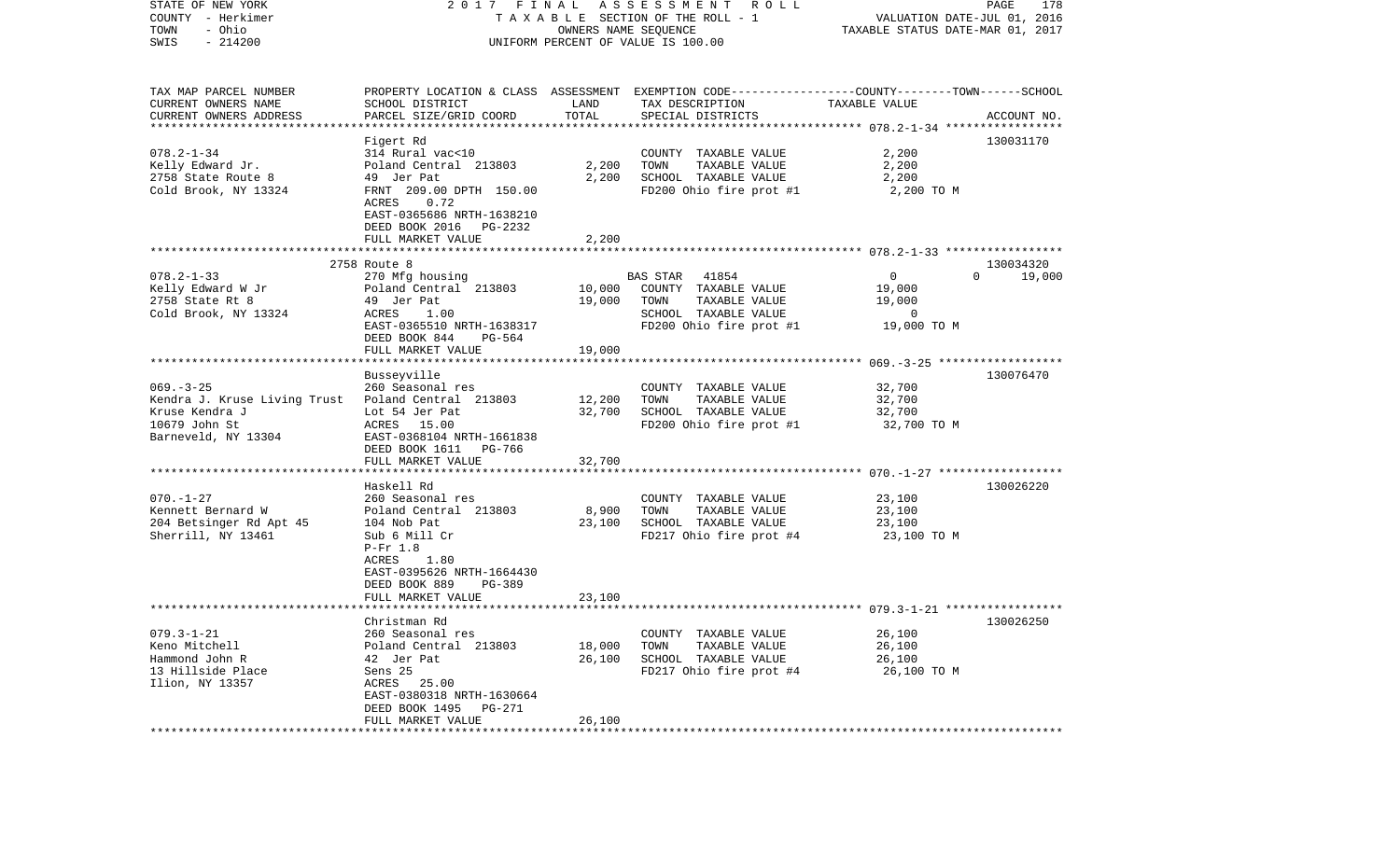| STATE OF NEW YORK         | 2017 FINAL                                    |                       | A S S E S S M E N T R O L L                                                                     |                                  | PAGE<br>179 |
|---------------------------|-----------------------------------------------|-----------------------|-------------------------------------------------------------------------------------------------|----------------------------------|-------------|
| COUNTY - Herkimer         |                                               |                       | T A X A B L E SECTION OF THE ROLL - 1                                                           | VALUATION DATE-JUL 01, 2016      |             |
| - Ohio<br>TOWN            |                                               | OWNERS NAME SEQUENCE  |                                                                                                 | TAXABLE STATUS DATE-MAR 01, 2017 |             |
| $-214200$<br>SWIS         |                                               |                       | UNIFORM PERCENT OF VALUE IS 100.00                                                              |                                  |             |
|                           |                                               |                       |                                                                                                 |                                  |             |
| TAX MAP PARCEL NUMBER     |                                               |                       | PROPERTY LOCATION & CLASS ASSESSMENT EXEMPTION CODE---------------COUNTY-------TOWN------SCHOOL |                                  |             |
| CURRENT OWNERS NAME       | SCHOOL DISTRICT                               | LAND                  | TAX DESCRIPTION                                                                                 | TAXABLE VALUE                    |             |
| CURRENT OWNERS ADDRESS    | PARCEL SIZE/GRID COORD                        | TOTAL                 | SPECIAL DISTRICTS                                                                               |                                  | ACCOUNT NO. |
|                           |                                               |                       |                                                                                                 |                                  |             |
|                           | 893 Withers Rd                                |                       |                                                                                                 |                                  | 130034560   |
| $065. - 1 - 37$           | 260 Seasonal res                              |                       | COUNTY TAXABLE VALUE                                                                            | 43,100                           |             |
| Kenyon Philip A           | Adirondack<br>302601                          | 4,100                 | TOWN<br>TAXABLE VALUE                                                                           | 43,100                           |             |
| Kenyon Linda L            | 1 Minuse                                      | 43,100                | SCHOOL TAXABLE VALUE                                                                            | 43,100                           |             |
| 118 Peck Road Ext.        | Sens 2                                        |                       | FD215 Ohio fire prot #3                                                                         | 43,100 TO M                      |             |
| Syracuse, NY 13209        | ACRES<br>2.00                                 |                       |                                                                                                 |                                  |             |
|                           | EAST-0359725 NRTH-1681485                     |                       |                                                                                                 |                                  |             |
|                           | DEED BOOK 1608<br>PG-985                      |                       |                                                                                                 |                                  |             |
|                           | FULL MARKET VALUE                             | 43,100                |                                                                                                 |                                  |             |
|                           | Off Haskell Rd                                |                       |                                                                                                 |                                  | 130013530   |
| $070. - 1 - 23$           | 260 Seasonal res                              |                       | COUNTY TAXABLE VALUE                                                                            | 35,000                           |             |
| Kermizian Christopher     | Poland Central 213803                         | 9,400                 | TOWN<br>TAXABLE VALUE                                                                           | 35,000                           |             |
| Kermizian David           | 104 Nob Pat                                   | 35,000                | SCHOOL TAXABLE VALUE                                                                            | 35,000                           |             |
| 465 Christman Rd          | $P-Fr$ 3                                      |                       | FD200 Ohio fire prot #1                                                                         | 35,000 TO M                      |             |
| Cold Brook, NY 13324      | ACRES<br>2.20                                 |                       |                                                                                                 |                                  |             |
|                           | EAST-0394914 NRTH-1664565                     |                       |                                                                                                 |                                  |             |
|                           | DEED BOOK 1105<br>PG-170                      |                       |                                                                                                 |                                  |             |
|                           | FULL MARKET VALUE                             | 35,000                |                                                                                                 |                                  |             |
|                           |                                               |                       |                                                                                                 |                                  |             |
|                           | Off Haskell Rd                                |                       |                                                                                                 |                                  | 130013560   |
| $070. - 1 - 32$           | 314 Rural vac<10                              |                       | COUNTY TAXABLE VALUE                                                                            | 2,600                            |             |
| Kermizian Christopher     | Poland Central 213803                         | 2,600                 | TOWN<br>TAXABLE VALUE                                                                           | 2,600                            |             |
| Kermizian David           | 104 Nob Pat                                   | 2,600                 | SCHOOL TAXABLE VALUE                                                                            | 2,600                            |             |
| 465 Christman Rd          | $P-Fr$ 8                                      |                       | FD200 Ohio fire prot #1                                                                         | 2,600 TO M                       |             |
| Cold Brook, NY 13324      | FRNT 132.00 DPTH 281.00                       |                       |                                                                                                 |                                  |             |
|                           | ACRES<br>0.85                                 |                       |                                                                                                 |                                  |             |
|                           | EAST-0396348 NRTH-1664467                     |                       |                                                                                                 |                                  |             |
|                           | DEED BOOK 1105<br>PG-170                      |                       |                                                                                                 |                                  |             |
|                           | FULL MARKET VALUE<br>************************ | 2,600<br>************ |                                                                                                 |                                  |             |
|                           | Harvey Bridge Rd                              |                       |                                                                                                 |                                  | 130018540   |
| $073.4 - 1 - 37$          | 312 Vac w/imprv                               |                       | COUNTY TAXABLE VALUE                                                                            | 3,100                            |             |
| Kermizian Contruction LLC | Poland Central 213803                         | 3,000                 | TOWN<br>TAXABLE VALUE                                                                           | 3,100                            |             |
| 465 Christman Rd          | 48 Jer Pat                                    | 3,100                 | SCHOOL TAXABLE VALUE                                                                            | 3,100                            |             |
| Cold Brook, NY 13324      | FRNT 209.00 DPTH 209.00                       |                       | FD200 Ohio fire prot #1                                                                         | 3,100 TO M                       |             |
|                           | ACRES<br>1.00                                 |                       |                                                                                                 |                                  |             |
|                           | EAST-0363103 NRTH-1643722                     |                       |                                                                                                 |                                  |             |
|                           | DEED BOOK 1543<br>PG-951                      |                       |                                                                                                 |                                  |             |
|                           | FULL MARKET VALUE                             | 3,100                 |                                                                                                 |                                  |             |
|                           |                                               |                       |                                                                                                 |                                  |             |
|                           | 425 Tea Cup St                                |                       |                                                                                                 |                                  | 130043440   |
| $085.1 - 1 - 33$          | 260 Seasonal res                              |                       | COUNTY TAXABLE VALUE                                                                            | 57,460                           |             |
| Kermizian Contruction LLC | Poland Central 213803                         | 10,700                | TAXABLE VALUE<br>TOWN                                                                           | 57,460                           |             |
| 465 Christman Rd          | 22 Jer Pat                                    | 57,460                | SCHOOL TAXABLE VALUE                                                                            | 57,460                           |             |
| Cold Brook, NY 13324      | ACRES<br>4.00                                 |                       | FD210 Ohio fire prot #2                                                                         | 57,460 TO M                      |             |
|                           | EAST-0379117 NRTH-1618937                     |                       |                                                                                                 |                                  |             |
|                           | DEED BOOK 1509 PG-252                         |                       |                                                                                                 |                                  |             |
|                           | FULL MARKET VALUE                             | 57,460                |                                                                                                 |                                  |             |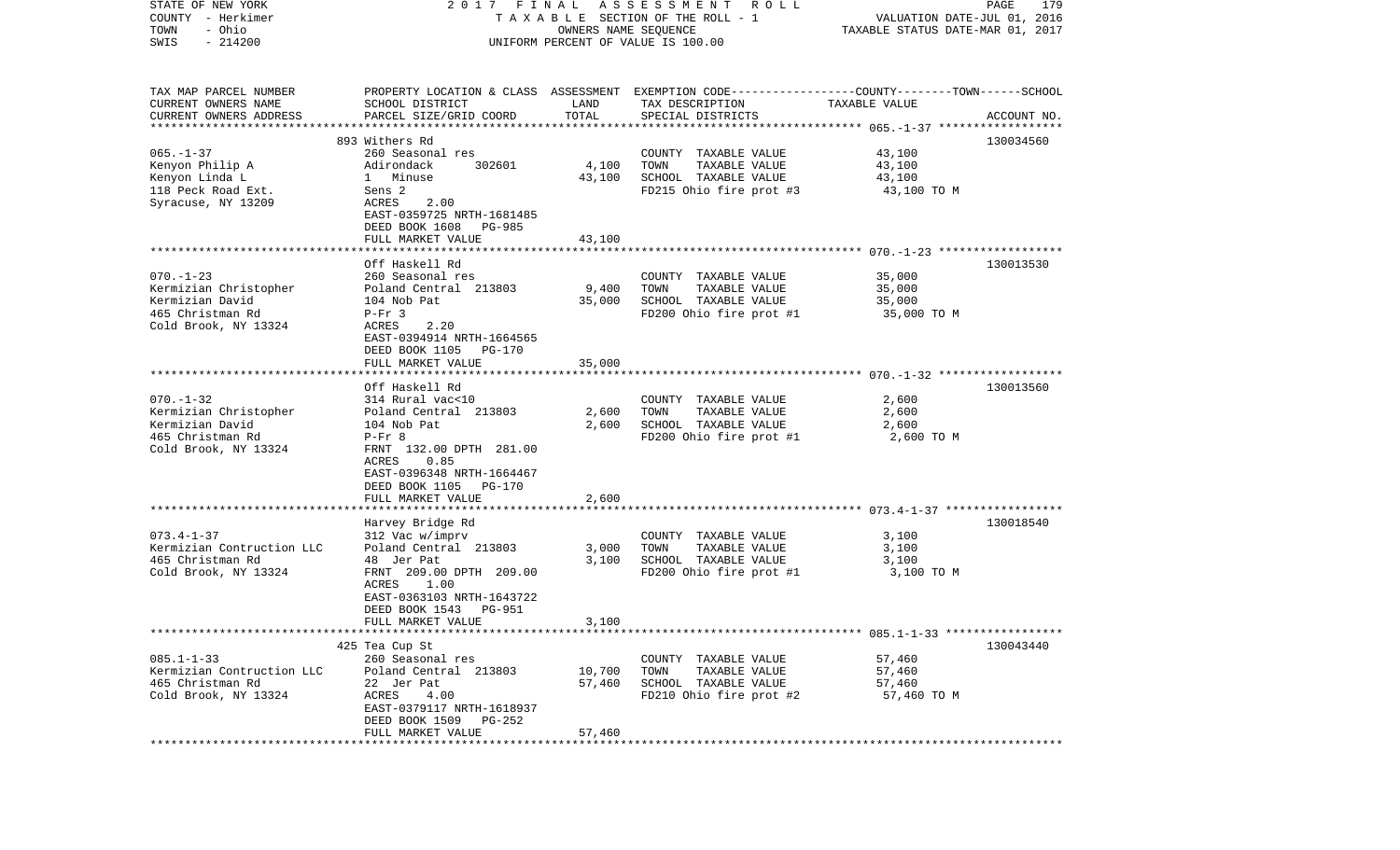| STATE OF NEW YORK<br>COUNTY - Herkimer<br>- Ohio<br>TOWN<br>$-214200$<br>SWIS                                                      | 2017 FINAL                                                                                                                                                                                                              |                               | ASSESSMENT ROLL<br>TAXABLE SECTION OF THE ROLL - 1<br>OWNERS NAME SEOUENCE<br>UNIFORM PERCENT OF VALUE IS 100.00                        | VALUATION DATE-JUL 01, 2016<br>TAXABLE STATUS DATE-MAR 01, 2017 | PAGE<br>180                     |
|------------------------------------------------------------------------------------------------------------------------------------|-------------------------------------------------------------------------------------------------------------------------------------------------------------------------------------------------------------------------|-------------------------------|-----------------------------------------------------------------------------------------------------------------------------------------|-----------------------------------------------------------------|---------------------------------|
| TAX MAP PARCEL NUMBER<br>CURRENT OWNERS NAME<br>CURRENT OWNERS ADDRESS<br>************************                                 | SCHOOL DISTRICT<br>PARCEL SIZE/GRID COORD                                                                                                                                                                               | LAND<br>TOTAL                 | PROPERTY LOCATION & CLASS ASSESSMENT EXEMPTION CODE---------------COUNTY-------TOWN------SCHOOL<br>TAX DESCRIPTION<br>SPECIAL DISTRICTS | TAXABLE VALUE                                                   | ACCOUNT NO.                     |
| $085.2 - 2 - 11.3$<br>Kermizian David<br>Kermizian Christopher<br>465 Christman Rd<br>Cold Brook, NY 13324                         | Bull Hill Rd<br>260 Seasonal res<br>Poland Central 213803<br>22 Jer Pat<br>82.3a<br>Abd F Map Jj1c15<br>ACRES<br>9.80<br>EAST-0386014 NRTH-1620921<br>DEED BOOK 1574 PG-94<br>FULL MARKET VALUE                         | 15,000<br>55,000<br>55,000    | COUNTY TAXABLE VALUE<br>TOWN<br>TAXABLE VALUE<br>SCHOOL TAXABLE VALUE<br>FD210 Ohio fire prot #2                                        | 55,000<br>55,000<br>55,000<br>55,000 TO M                       | 130042030.3                     |
|                                                                                                                                    |                                                                                                                                                                                                                         |                               |                                                                                                                                         |                                                                 |                                 |
| $079.3 - 1 - 10.2$<br>Kermizian Michael S<br>Kermizian Shelley L<br>465 Christman Rd<br>Ohio, NY 13324                             | 310 Christman Rd<br>322 Rural vac>10<br>Poland Central 213803<br>42 Jer Pat<br>Saw Mill<br>FRNT 286.00 DPTH<br>ACRES 10.80<br>EAST-0377794 NRTH-1628510<br>DEED BOOK 1165 PG-796<br>FULL MARKET VALUE                   | 15,500<br>15,500<br>15,500    | COUNTY TAXABLE VALUE<br>TOWN<br>TAXABLE VALUE<br>SCHOOL TAXABLE VALUE<br>FD200 Ohio fire prot #1                                        | 15,500<br>15,500<br>15,500<br>15,500 TO M                       |                                 |
|                                                                                                                                    | Christman Rd                                                                                                                                                                                                            |                               |                                                                                                                                         |                                                                 | 130060195                       |
| $079.3 - 1 - 18$<br>Kermizian Michael S<br>465 Christman Rd<br>Cold Brook, NY 13324                                                | 322 Rural vac>10<br>Poland Central 213803<br>Lot 42<br>Jerpa<br>V1 2<br>11A<br>ACRES<br>11.00<br>EAST-0379350 NRTH-1631527<br>DEED BOOK 00625 PG-00813<br>FULL MARKET VALUE                                             | 6,300<br>6,300<br>6,300       | COUNTY TAXABLE VALUE<br>TOWN<br>TAXABLE VALUE<br>SCHOOL TAXABLE VALUE<br>FD200 Ohio fire prot #1                                        | 6,300<br>6,300<br>6,300<br>6,300 TO M                           |                                 |
|                                                                                                                                    | *************************                                                                                                                                                                                               |                               |                                                                                                                                         |                                                                 |                                 |
| $079.3 - 1 - 19.1$<br>Kermizian Michael S<br>Kermizian Shelley<br>465 Christman Rd<br>Cold Brook, NY 13324<br>******************** | 465 Christman Rd<br>240 Rural res<br>Poland Central 213803<br>42 Jer Pat<br>Pr. ID 079.3-1-11.1/079.3<br>FRNT 655.00 DPTH<br>ACRES 248.60<br>EAST-0377833 NRTH-1631554<br>DEED BOOK 00618 PG-00734<br>FULL MARKET VALUE | 154,500<br>260,000<br>260,000 | ENH STAR<br>41834<br>COUNTY TAXABLE VALUE<br>TOWN<br>TAXABLE VALUE<br>SCHOOL TAXABLE VALUE<br>FD200 Ohio fire prot #1                   | 0<br>260,000<br>260,000<br>194,500<br>260,000 то м              | 130014010<br>$\Omega$<br>65,500 |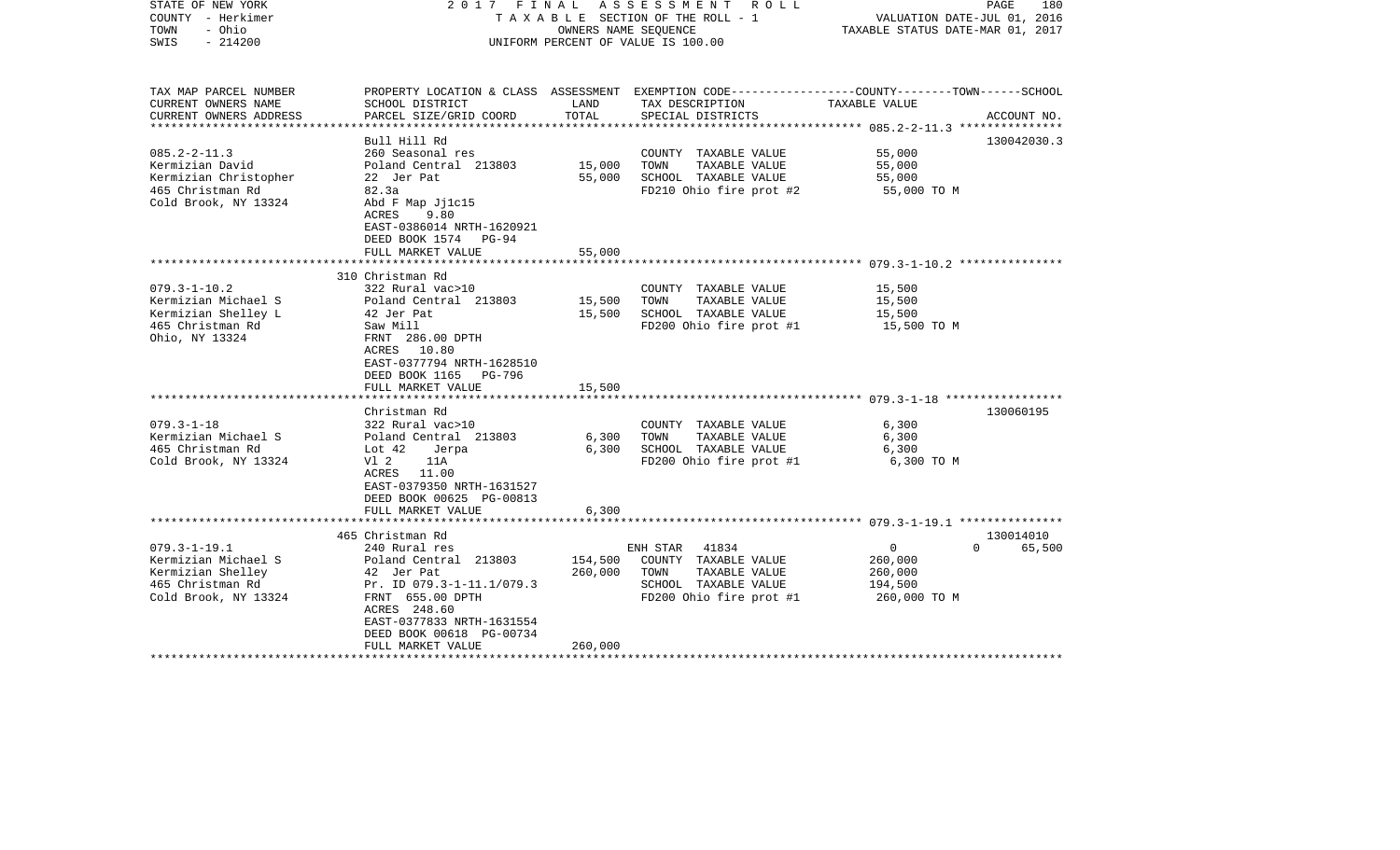| STATE OF NEW YORK<br>COUNTY - Herkimer<br>- Ohio<br>TOWN<br>$-214200$<br>SWIS                              | 2017 FINAL                                                                                                                                                                          | OWNERS NAME SEQUENCE       | A S S E S S M E N T<br>R O L L<br>T A X A B L E SECTION OF THE ROLL - 1<br>UNIFORM PERCENT OF VALUE IS 100.00                           | VALUATION DATE-JUL 01, 2016<br>TAXABLE STATUS DATE-MAR 01, 2017 | PAGE<br>181 |
|------------------------------------------------------------------------------------------------------------|-------------------------------------------------------------------------------------------------------------------------------------------------------------------------------------|----------------------------|-----------------------------------------------------------------------------------------------------------------------------------------|-----------------------------------------------------------------|-------------|
| TAX MAP PARCEL NUMBER<br>CURRENT OWNERS NAME<br>CURRENT OWNERS ADDRESS                                     | SCHOOL DISTRICT<br>PARCEL SIZE/GRID COORD                                                                                                                                           | LAND<br>TOTAL              | PROPERTY LOCATION & CLASS ASSESSMENT EXEMPTION CODE---------------COUNTY-------TOWN------SCHOOL<br>TAX DESCRIPTION<br>SPECIAL DISTRICTS | TAXABLE VALUE                                                   | ACCOUNT NO. |
| *****************                                                                                          | ********************                                                                                                                                                                |                            |                                                                                                                                         |                                                                 |             |
| $079.3 - 1 - 39$<br>Kermizian Michael S<br>Kermizian Shelley L<br>465 Christman Rd<br>Cold Brook, NY 13324 | Christman Lot<br>260 Seasonal res<br>Poland Central 213803<br>51 Jer Pat<br>Sub 54<br>V12 17.7<br>ACRES 17.70<br>EAST-0383435 NRTH-1631415                                          | 13,900<br>36,500           | COUNTY TAXABLE VALUE<br>TAXABLE VALUE<br>TOWN<br>SCHOOL TAXABLE VALUE<br>FD200 Ohio fire prot #1                                        | 36,500<br>36,500<br>36,500<br>36,500 TO M                       | 130010980   |
|                                                                                                            | DEED BOOK 913<br>PG-182                                                                                                                                                             |                            |                                                                                                                                         |                                                                 |             |
|                                                                                                            | FULL MARKET VALUE                                                                                                                                                                   | 36,500                     |                                                                                                                                         |                                                                 |             |
|                                                                                                            | 140 Unclemier Rd                                                                                                                                                                    |                            |                                                                                                                                         |                                                                 | 130036870   |
| $079.1 - 1 - 12$                                                                                           | 910 Priv forest                                                                                                                                                                     |                            | COUNTY TAXABLE VALUE                                                                                                                    | 76,100                                                          |             |
| Kern Edward G<br>Kern Linda<br>21 Old Noxon Rd<br>Poughkeepsie, NY 12603                                   | Poland Central 213803<br>50 Jer Pat<br>V1 2 72 A<br>ACRES 110.80                                                                                                                    | 76,100<br>76,100           | TOWN<br>TAXABLE VALUE<br>SCHOOL TAXABLE VALUE<br>FD200 Ohio fire prot #1                                                                | 76,100<br>76,100<br>76,100 TO M                                 |             |
|                                                                                                            | EAST-0375320 NRTH-1634299<br>DEED BOOK 909<br>$PG-351$<br>FULL MARKET VALUE                                                                                                         | 76,100                     |                                                                                                                                         |                                                                 |             |
|                                                                                                            |                                                                                                                                                                                     |                            |                                                                                                                                         |                                                                 |             |
| $079.1 - 1 - 13$<br>Kern Kari<br>6308 RT 82<br>Stanfordville, NY 12581                                     | Unclemier Rd<br>260 Seasonal res<br>Poland Central 213803<br>Lot 50 Jer Pat<br>5 A.<br>R1<br>ACRES<br>3.60<br>EAST-0374343 NRTH-1635576<br>DEED BOOK 1261 PG-164                    | 18,100<br>69,200           | COUNTY TAXABLE VALUE<br>TOWN<br>TAXABLE VALUE<br>SCHOOL TAXABLE VALUE<br>FD200 Ohio fire prot #1                                        | 69,200<br>69,200<br>69,200<br>69,200 TO M                       | 130060820   |
|                                                                                                            | FULL MARKET VALUE                                                                                                                                                                   | 69,200                     |                                                                                                                                         |                                                                 |             |
|                                                                                                            |                                                                                                                                                                                     |                            |                                                                                                                                         |                                                                 |             |
| $079.4 - 2 - 11$<br>Kerns Connie<br>Kerns James<br>378 Bull Hill Rd<br>COld Brook, NY 13324                | Bull Hill Rd<br>314 Rural vac<10<br>Poland Central 213803<br>41 Jer Pat<br>V1 2 7.5A<br>7.50<br>ACRES<br>EAST-0388951 NRTH-1625172<br>DEED BOOK 1170<br>PG-337<br>FULL MARKET VALUE | 13,200<br>13,200<br>13,200 | COUNTY TAXABLE VALUE<br>TOWN<br>TAXABLE VALUE<br>SCHOOL TAXABLE VALUE<br>FD210 Ohio fire prot #2                                        | 13,200<br>13,200<br>13,200<br>13,200 TO M                       | 130032520   |
|                                                                                                            |                                                                                                                                                                                     |                            |                                                                                                                                         |                                                                 |             |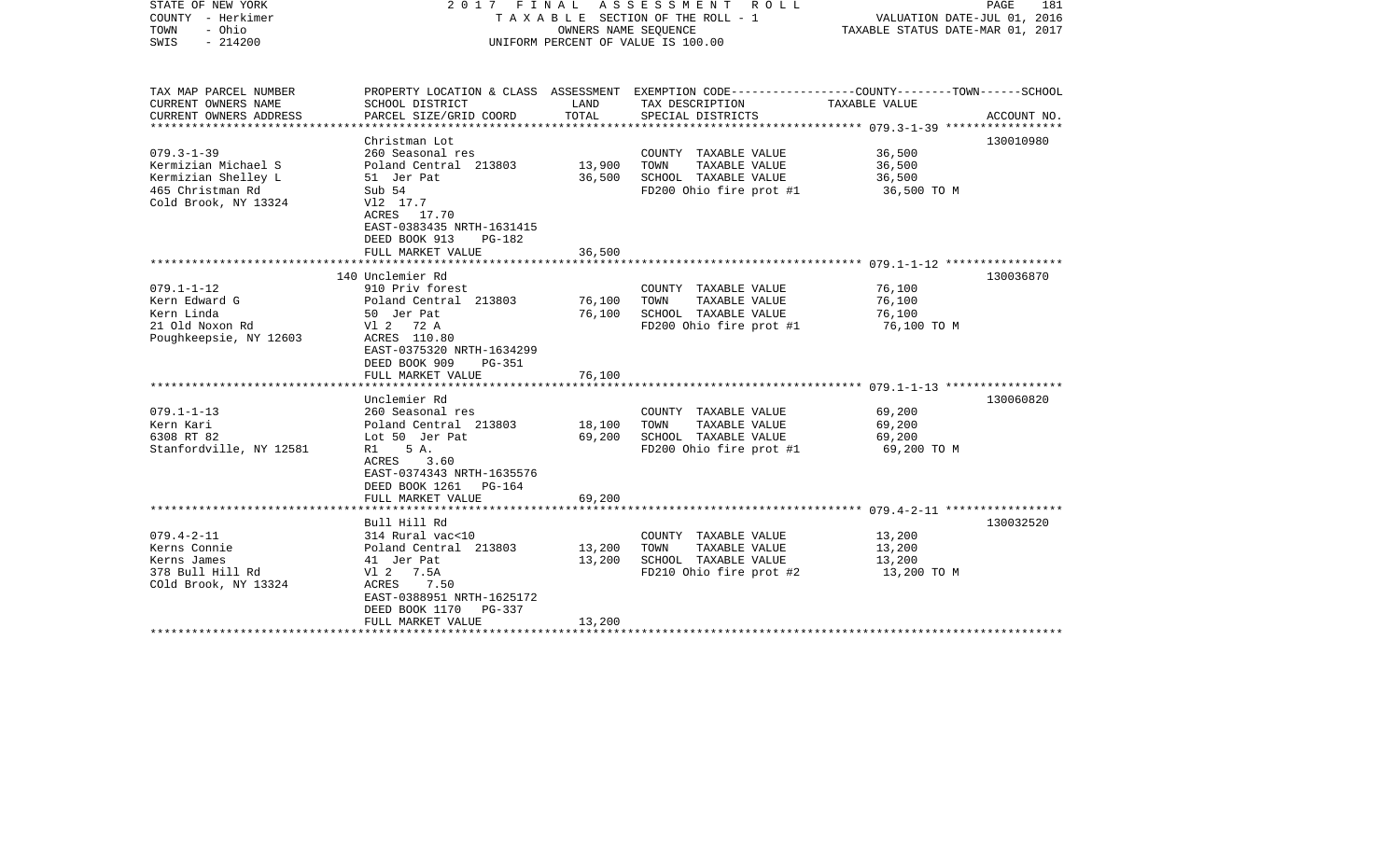| COUNTY<br>- Herkimer<br>- Ohio<br>TOWN<br>$-214200$<br>SWIS                                          |                                                                                                                                                                                                           | OWNERS NAME SEQUENCE          | TAXABLE SECTION OF THE ROLL - 1<br>UNIFORM PERCENT OF VALUE IS 100.00                                                                   | VALUATION DATE-JUL 01, 2016<br>TAXABLE STATUS DATE-MAR 01, 2017 |                                 |
|------------------------------------------------------------------------------------------------------|-----------------------------------------------------------------------------------------------------------------------------------------------------------------------------------------------------------|-------------------------------|-----------------------------------------------------------------------------------------------------------------------------------------|-----------------------------------------------------------------|---------------------------------|
| TAX MAP PARCEL NUMBER<br>CURRENT OWNERS NAME<br>CURRENT OWNERS ADDRESS                               | SCHOOL DISTRICT<br>PARCEL SIZE/GRID COORD                                                                                                                                                                 | LAND<br>TOTAL                 | PROPERTY LOCATION & CLASS ASSESSMENT EXEMPTION CODE---------------COUNTY-------TOWN------SCHOOL<br>TAX DESCRIPTION<br>SPECIAL DISTRICTS | TAXABLE VALUE                                                   | ACCOUNT NO.                     |
| $079.4 - 2 - 29$<br>Kerns Connie<br>378 Billy Hamlin Rd<br>Cold Brook, NY 13324                      | Bull Hill Rd<br>210 1 Family Res<br>Poland Central 213803<br>41 Jer Pat<br>ACRES<br>1.40 BANK<br>641 —<br>EAST-0389670 NRTH-1625304<br>DEED BOOK 853<br>PG-82<br>FULL MARKET VALUE                        | 14,900<br>82,300<br>82,300    | 41854<br>BAS STAR<br>COUNTY TAXABLE VALUE<br>TOWN<br>TAXABLE VALUE<br>SCHOOL TAXABLE VALUE<br>FD210 Ohio fire prot #2                   | $\overline{0}$<br>82,300<br>82,300<br>52,300<br>82,300 TO M     | 130021810<br>$\Omega$<br>30,000 |
|                                                                                                      |                                                                                                                                                                                                           |                               |                                                                                                                                         |                                                                 |                                 |
| $079.4 - 2 - 26.2$<br>Kerns James<br>Kerns Connie<br>378 Billy Hamlin Rd<br>Cold Brook, NY 13324     | Bull Hill Rd<br>210 1 Family Res<br>Poland Central 213803<br>41 Jer Pat<br>3.20<br>ACRES<br>EAST-0389395 NRTH-1625333<br>DEED BOOK 948<br>PG-261<br>FULL MARKET VALUE                                     | 17,700<br>35,000<br>35,000    | COUNTY TAXABLE VALUE<br>TOWN<br>TAXABLE VALUE<br>SCHOOL TAXABLE VALUE<br>FD210 Ohio fire prot #2                                        | 35,000<br>35,000<br>35,000<br>35,000 TO M                       | 130021840                       |
|                                                                                                      |                                                                                                                                                                                                           |                               |                                                                                                                                         |                                                                 |                                 |
| $085.2 - 2 - 27$<br>Kerns James<br>378 Billy Hamlin Rd<br>Cold Brook, NY 13324                       | Bull Hill Rd<br>322 Rural vac>10<br>Poland Central 213803<br>41 Jer Pat<br>R1 40A Trl<br>ACRES 31.40<br>EAST-0388076 NRTH-1621826<br>DEED BOOK 945<br><b>PG-145</b>                                       | 29,400<br>29,400              | COUNTY TAXABLE VALUE<br>TOWN<br>TAXABLE VALUE<br>SCHOOL TAXABLE VALUE<br>FD200 Ohio fire prot #1                                        | 29,400<br>29,400<br>29,400<br>29,400 TO M                       | 130023610                       |
|                                                                                                      | FULL MARKET VALUE                                                                                                                                                                                         | 29,400<br>**********          |                                                                                                                                         |                                                                 |                                 |
|                                                                                                      | 136 Whaley Rd                                                                                                                                                                                             |                               |                                                                                                                                         |                                                                 | 130024660                       |
| $074.3 - 1 - 19.1$<br>Kerr Thomas J<br>Kerr Arlene Maxfield<br>136 Whaley Rd<br>Cold Brook, NY 13324 | 240 Rural res<br>Poland Central 213803<br>76 Jer Pat<br>ACRES 14.10<br>EAST-0374777 NRTH-1641263<br>DEED BOOK 702<br>$PG-290$<br>FULL MARKET VALUE                                                        | 30,000<br>92,400<br>92,400    | BAS STAR<br>41854<br>COUNTY TAXABLE VALUE<br>TOWN<br>TAXABLE VALUE<br>SCHOOL TAXABLE VALUE<br>FD200 Ohio fire prot #1                   | $\overline{0}$<br>92,400<br>92,400<br>62,400<br>92,400 TO M     | $\Omega$<br>30,000              |
|                                                                                                      |                                                                                                                                                                                                           |                               |                                                                                                                                         | ************* 058.-2-64 *******************                     |                                 |
| $058. - 2 - 64$<br>Kershaw Kristin<br>kershaw Adam P<br>5334 English Ave<br>Hamilton, NY             | South Lake Rd<br>260 Seasonal res - WTRFNT<br>Adirondack<br>302601<br>1 Nob Pat<br>FRNT 163.00 DPTH 291.50<br>ACRES<br>1.57<br>EAST-0385673 NRTH-1705346<br>DEED BOOK 1411<br>PG-915<br>FULL MARKET VALUE | 130,600<br>180,000<br>180,000 | COUNTY TAXABLE VALUE<br>TOWN<br>TAXABLE VALUE<br>SCHOOL TAXABLE VALUE<br>FD215 Ohio fire prot #3                                        | 180,000<br>180,000<br>180,000<br>180,000 TO M                   | 130018930                       |
| *********************                                                                                |                                                                                                                                                                                                           |                               |                                                                                                                                         |                                                                 |                                 |

PAGE 182

STATE OF NEW YORK 2 0 1 7 F I N A L A S S E S S M E N T R O L L PAGE 182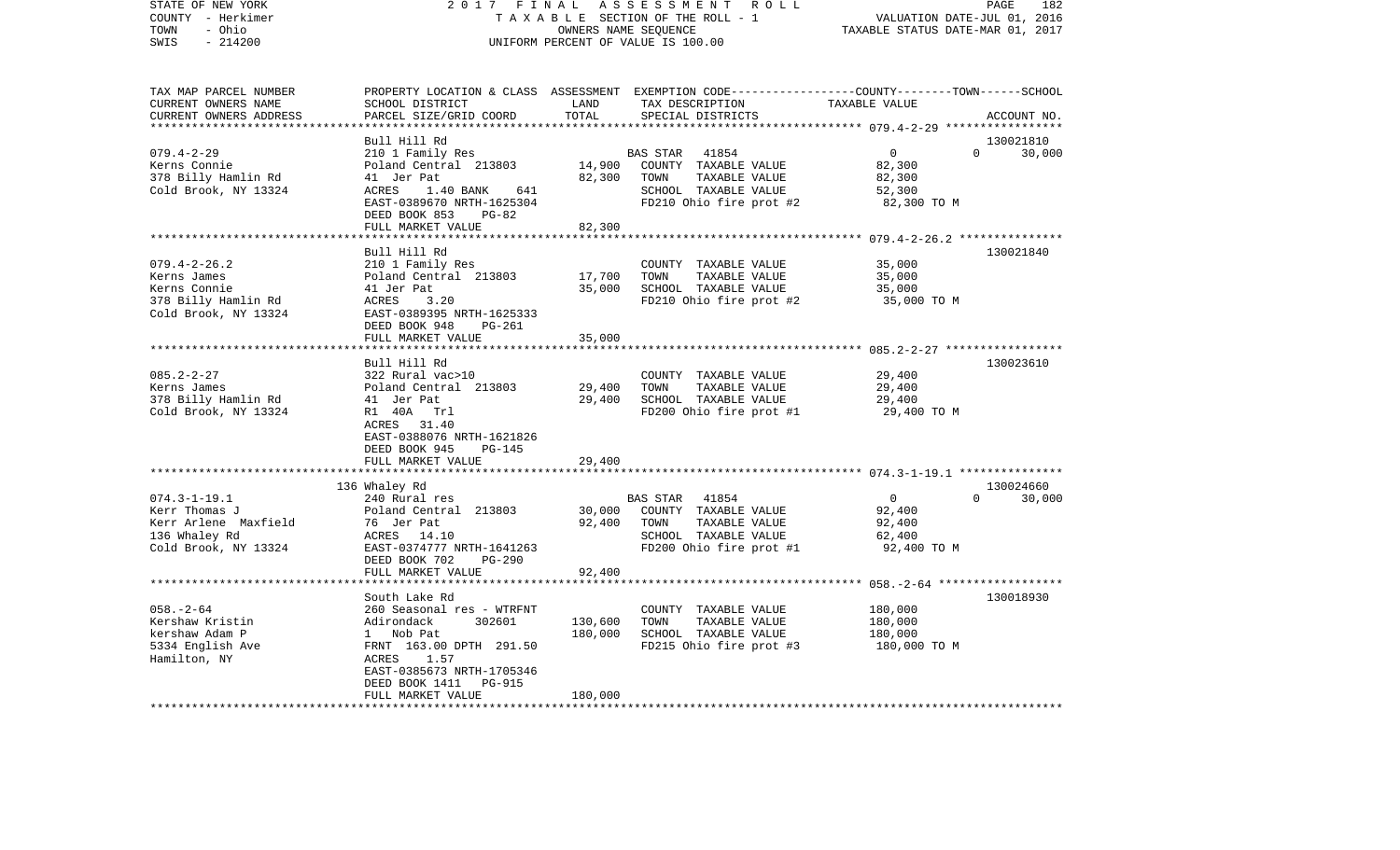| STATE OF NEW YORK<br>COUNTY - Herkimer  | 2017 FINAL                          | OWNERS NAME SEQUENCE             | ASSESSMENT<br>R O L L<br>TAXABLE SECTION OF THE ROLL - 1 | PAGE<br>183<br>VALUATION DATE-JUL 01, 2016                                                       |  |
|-----------------------------------------|-------------------------------------|----------------------------------|----------------------------------------------------------|--------------------------------------------------------------------------------------------------|--|
| - Ohio<br>TOWN<br>$-214200$<br>SWIS     | UNIFORM PERCENT OF VALUE IS 100.00  | TAXABLE STATUS DATE-MAR 01, 2017 |                                                          |                                                                                                  |  |
|                                         |                                     |                                  |                                                          |                                                                                                  |  |
| TAX MAP PARCEL NUMBER                   |                                     |                                  |                                                          | PROPERTY LOCATION & CLASS ASSESSMENT EXEMPTION CODE----------------COUNTY-------TOWN------SCHOOL |  |
| CURRENT OWNERS NAME                     | SCHOOL DISTRICT                     | LAND                             | TAX DESCRIPTION                                          | TAXABLE VALUE                                                                                    |  |
| CURRENT OWNERS ADDRESS                  | PARCEL SIZE/GRID COORD              | TOTAL                            | SPECIAL DISTRICTS                                        | ACCOUNT NO.                                                                                      |  |
| ***********************                 |                                     |                                  |                                                          |                                                                                                  |  |
|                                         | 282 Figert Rd                       |                                  |                                                          |                                                                                                  |  |
| $073.4 - 2 - 30.3$                      | 210 1 Family Res                    | 20,000                           | COUNTY TAXABLE VALUE<br>TOWN                             | 165,000                                                                                          |  |
| Kervin James B Jr.<br>Kervin Roxanne L  | Poland Central 213803<br>49 Jer Pat | 165,000                          | TAXABLE VALUE                                            | 165,000                                                                                          |  |
| 282 Figert Rd                           | ACRES<br>5.20                       |                                  | SCHOOL TAXABLE VALUE<br>FD200 Ohio fire prot #1          | 165,000<br>165,000 TO M                                                                          |  |
| Cold Brook, NY 13324                    | EAST-0367235 NRTH-1639667           |                                  |                                                          |                                                                                                  |  |
|                                         | DEED BOOK 1546 PG-962               |                                  |                                                          |                                                                                                  |  |
|                                         | FULL MARKET VALUE                   | 165,000                          |                                                          |                                                                                                  |  |
|                                         | ***********************             | ************                     |                                                          |                                                                                                  |  |
|                                         | Route 8                             |                                  |                                                          | 130042840                                                                                        |  |
| $073.4 - 1 - 57.1$                      | 314 Rural vac<10                    |                                  | COUNTY TAXABLE VALUE                                     | 8,900                                                                                            |  |
| Keyes Kimberly E                        | Poland Central 213803               | 8,900                            | TAXABLE VALUE<br>TOWN                                    | 8,900                                                                                            |  |
| 3208 Route 8                            | 77 Jer Pat                          | 8,900                            | SCHOOL TAXABLE VALUE                                     | 8,900                                                                                            |  |
| Ohio, NY 13324                          | ACRES<br>$1.80$ BANK<br>641         |                                  | FD200 Ohio fire prot #1                                  | 8,900 TO M                                                                                       |  |
|                                         | EAST-0365736 NRTH-1646297           |                                  |                                                          |                                                                                                  |  |
|                                         | DEED BOOK 1599 PG-851               |                                  |                                                          |                                                                                                  |  |
|                                         | FULL MARKET VALUE                   | 8,900                            |                                                          |                                                                                                  |  |
|                                         |                                     |                                  |                                                          |                                                                                                  |  |
|                                         | 3208 Route 8                        |                                  |                                                          | 130042810                                                                                        |  |
| $073.4 - 1 - 58$                        | 210 1 Family Res                    |                                  | COUNTY TAXABLE VALUE                                     | 63,700                                                                                           |  |
| Keyes Kimberly E                        | Poland Central 213803               | 17,600                           | TOWN<br>TAXABLE VALUE                                    | 63,700                                                                                           |  |
| 3208 Route 8                            | 77 Jer Pat                          | 63,700                           | SCHOOL TAXABLE VALUE                                     | 63,700                                                                                           |  |
| Ohio, NY 13324                          | FRNT 209.00 DPTH 213.70             |                                  | FD200 Ohio fire prot #1                                  | 63,700 TO M                                                                                      |  |
|                                         | ACRES<br>1.01                       |                                  |                                                          |                                                                                                  |  |
|                                         | EAST-0365992 NRTH-1646869           |                                  |                                                          |                                                                                                  |  |
|                                         | DEED BOOK 1599<br>PG-851            |                                  |                                                          |                                                                                                  |  |
|                                         | FULL MARKET VALUE                   | 63,700                           |                                                          |                                                                                                  |  |
|                                         | ******************************      |                                  |                                                          |                                                                                                  |  |
|                                         | Smith Rd                            |                                  |                                                          |                                                                                                  |  |
| $078.2 - 1 - 63$                        | 260 Seasonal res                    |                                  | COUNTY TAXABLE VALUE                                     | 46,900                                                                                           |  |
| Kiddney Darin                           | Poland Central 213803               | 19,100                           | TOWN<br>TAXABLE VALUE                                    | 46,900                                                                                           |  |
| Kiddney Sherry                          | Lot 49 Jer Pat                      | 46,900                           | SCHOOL TAXABLE VALUE                                     | 46,900                                                                                           |  |
| 223 Ferguson Rd                         | ACRES<br>7.80                       |                                  | FD200 Ohio fire prot #1                                  | 46,900 TO M                                                                                      |  |
| Frankfort, NY 13340                     | EAST-0365625 NRTH-1639957           |                                  |                                                          |                                                                                                  |  |
|                                         | DEED BOOK 865<br>PG-207             |                                  |                                                          |                                                                                                  |  |
|                                         | FULL MARKET VALUE                   | 46,900                           |                                                          |                                                                                                  |  |
|                                         | *******************************     |                                  |                                                          |                                                                                                  |  |
|                                         | Fly Brook Rd                        |                                  |                                                          | 130014850                                                                                        |  |
| $073.3 - 2 - 58$                        | 260 Seasonal res                    |                                  | COUNTY TAXABLE VALUE                                     | 25,000                                                                                           |  |
| King Allan                              | Poland Central 213803<br>47 Jer Pat | 9,700<br>25,000                  | TOWN<br>TAXABLE VALUE                                    | 25,000                                                                                           |  |
| King Patrica                            | FRNT<br>85.00 DPTH 200.00           |                                  | SCHOOL TAXABLE VALUE                                     | 25,000                                                                                           |  |
| 4305 State Rt 49<br>Blossvale, NY 13308 | 0.37<br>ACRES                       |                                  | FD200 Ohio fire prot #1                                  | 25,000 TO M                                                                                      |  |
|                                         | EAST-0354911 NRTH-1644344           |                                  |                                                          |                                                                                                  |  |
|                                         | DEED BOOK 784<br>$PG-225$           |                                  |                                                          |                                                                                                  |  |
|                                         | FULL MARKET VALUE                   | 25,000                           |                                                          |                                                                                                  |  |
|                                         |                                     |                                  |                                                          |                                                                                                  |  |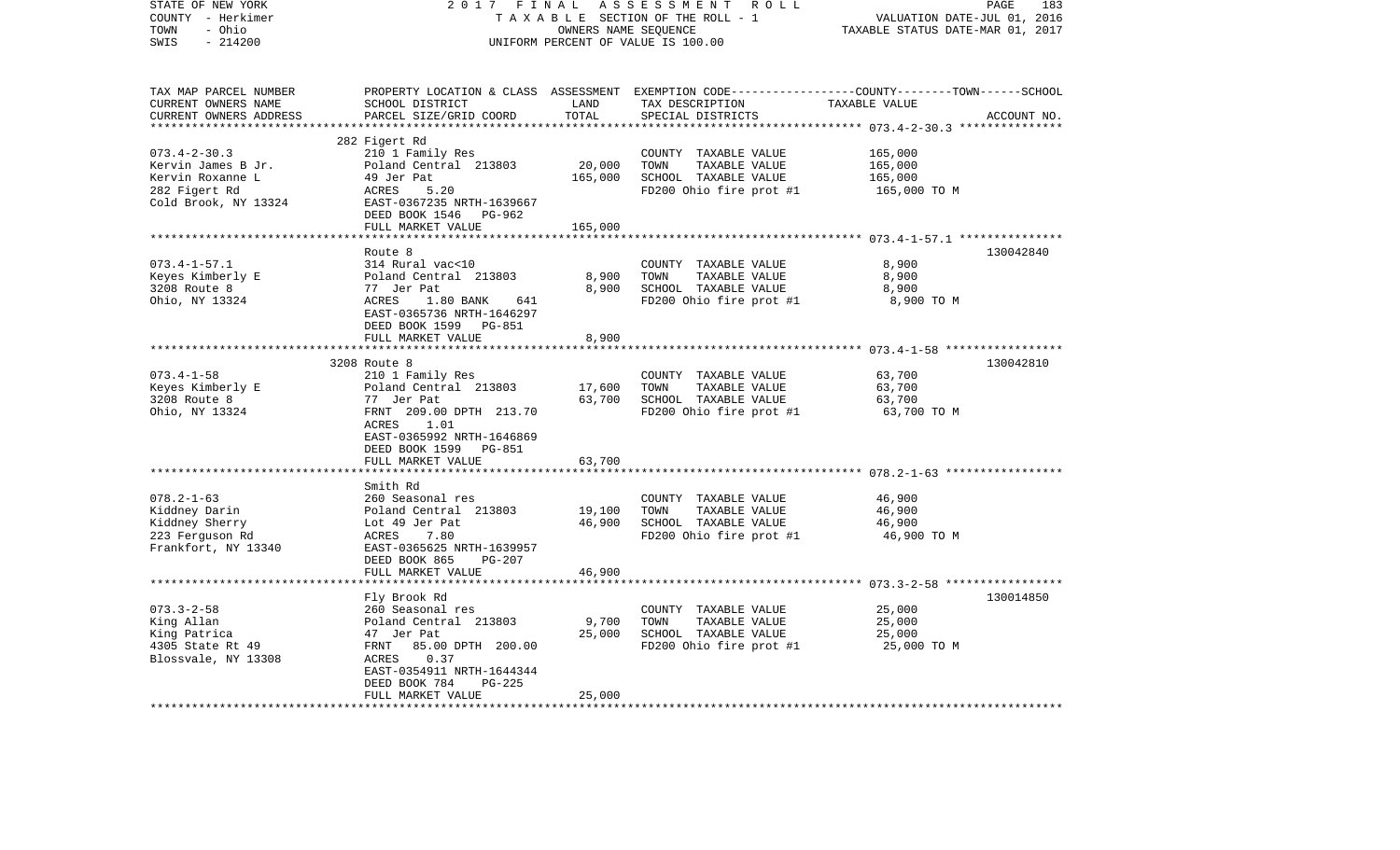| STATE OF NEW YORK<br>COUNTY - Herkimer<br>TOWN<br>- Ohio<br>$-214200$<br>SWIS | 2017 FINAL                                                                                     |                 | ASSESSMENT ROLL<br>TAXABLE SECTION OF THE ROLL - 1<br>OWNERS NAME SEOUENCE<br>UNIFORM PERCENT OF VALUE IS 100.00 | VALUATION DATE-JUL 01, 2016<br>TAXABLE STATUS DATE-MAR 01, 2017 | PAGE<br>184        |
|-------------------------------------------------------------------------------|------------------------------------------------------------------------------------------------|-----------------|------------------------------------------------------------------------------------------------------------------|-----------------------------------------------------------------|--------------------|
| TAX MAP PARCEL NUMBER                                                         |                                                                                                |                 | PROPERTY LOCATION & CLASS ASSESSMENT EXEMPTION CODE---------------COUNTY-------TOWN------SCHOOL                  |                                                                 |                    |
| CURRENT OWNERS NAME<br>CURRENT OWNERS ADDRESS                                 | SCHOOL DISTRICT<br>PARCEL SIZE/GRID COORD                                                      | LAND<br>TOTAL   | TAX DESCRIPTION<br>SPECIAL DISTRICTS                                                                             | TAXABLE VALUE                                                   | ACCOUNT NO.        |
|                                                                               |                                                                                                |                 |                                                                                                                  | ******************** 078.4-1-25 ******************              |                    |
| $078.4 - 1 - 25$                                                              | Route 8<br>314 Rural vac<10                                                                    |                 | COUNTY TAXABLE VALUE                                                                                             | 2,000                                                           | 130026520          |
| King Jeffrey C                                                                | Poland Central 213803                                                                          | 2,000           | TAXABLE VALUE<br>TOWN                                                                                            | 2,000                                                           |                    |
| Roach Jennifer                                                                | 20 Jer Pat                                                                                     | 2,000           | SCHOOL TAXABLE VALUE                                                                                             | 2,000                                                           |                    |
| 2134 State Rt8                                                                | FRNT 180.00 DPTH 242.00                                                                        |                 | FD200 Ohio fire prot #1                                                                                          | 2,000 TO M                                                      |                    |
| Cold Brook, NY 13324                                                          | ACRES<br>0.97<br>EAST-0364936 NRTH-1627134<br>DEED BOOK 1278<br>PG-747                         |                 |                                                                                                                  |                                                                 |                    |
|                                                                               | FULL MARKET VALUE                                                                              | 2,000           |                                                                                                                  |                                                                 |                    |
|                                                                               | 2134 Route 8                                                                                   |                 |                                                                                                                  |                                                                 | 130026490          |
| $078.4 - 1 - 26$                                                              | 210 1 Family Res                                                                               |                 | BAS STAR<br>41854                                                                                                | $\overline{0}$                                                  | 30,000<br>$\Omega$ |
| King Jeffrey C                                                                | Poland Central 213803                                                                          | 18,000          | COUNTY TAXABLE VALUE                                                                                             | 61,200                                                          |                    |
| Roach Jennifer                                                                | 12 Jer Pat                                                                                     | 61,200          | TOWN<br>TAXABLE VALUE                                                                                            | 61,200                                                          |                    |
| 2134 State Route 8                                                            | V12 1                                                                                          |                 | SCHOOL TAXABLE VALUE                                                                                             | 31,200                                                          |                    |
| Cold Brook, NY 13324                                                          | FRNT 180.00 DPTH 297.00<br>1.08<br>ACRES<br>EAST-0364815 NRTH-1626992<br>DEED BOOK 1342 PG-869 |                 | FD200 Ohio fire prot #1                                                                                          | 61,200 TO M                                                     |                    |
|                                                                               | FULL MARKET VALUE                                                                              | 61,200          |                                                                                                                  |                                                                 |                    |
|                                                                               |                                                                                                |                 |                                                                                                                  |                                                                 |                    |
| $074.4 - 1 - 11$                                                              | Four Mile                                                                                      |                 |                                                                                                                  |                                                                 | 130026580          |
| Kirk Norman A Jr                                                              | 260 Seasonal res                                                                               |                 | COUNTY TAXABLE VALUE<br>TOWN<br>TAXABLE VALUE                                                                    | 21,200                                                          |                    |
| Kirk David M                                                                  | Poland Central 213803<br>21 Urv Pat                                                            | 9,700<br>21,200 | SCHOOL TAXABLE VALUE                                                                                             | 21,200<br>21,200                                                |                    |
| Attn. Norman A. Kirk, Sr.                                                     | Sens 10.63                                                                                     |                 | FD217 Ohio fire prot #4                                                                                          | 21,200 TO M                                                     |                    |
| 197 Cardinal Dr<br>Montgomery, NY 12549                                       | ACRES 10.60<br>EAST-0394831 NRTH-1649092<br>DEED BOOK 1350<br>PG-929<br>FULL MARKET VALUE      | 21,200          |                                                                                                                  |                                                                 |                    |
|                                                                               |                                                                                                |                 |                                                                                                                  |                                                                 |                    |
|                                                                               | Rt 8                                                                                           |                 |                                                                                                                  |                                                                 | 130023730          |
| $074.1 - 2 - 62$                                                              | 312 Vac w/imprv                                                                                |                 | COUNTY TAXABLE VALUE                                                                                             | 2,900                                                           |                    |
| Klosek Wayne                                                                  | Poland Central 213803                                                                          | 1,900           | TOWN<br>TAXABLE VALUE                                                                                            | 2,900                                                           |                    |
| Klosek Carolyn                                                                | 76 Rem Pat                                                                                     | 2,900           | SCHOOL TAXABLE VALUE                                                                                             | 2,900                                                           |                    |
| 10552 Joslyn Rd                                                               | Priest Place Su                                                                                |                 | FD200 Ohio fire prot #1                                                                                          | 2,900 TO M                                                      |                    |
| Remsen, NY 13438                                                              | R1 68X100<br>FRNT 100.00 DPTH<br>60.00<br>0.14<br>ACRES                                        |                 |                                                                                                                  |                                                                 |                    |
|                                                                               | EAST-0371837 NRTH-1651360                                                                      |                 |                                                                                                                  |                                                                 |                    |
|                                                                               | DEED BOOK 1357<br>PG-136                                                                       |                 |                                                                                                                  |                                                                 |                    |
|                                                                               | FULL MARKET VALUE                                                                              | 2,900           |                                                                                                                  |                                                                 |                    |
|                                                                               |                                                                                                |                 | *****************************                                                                                    |                                                                 |                    |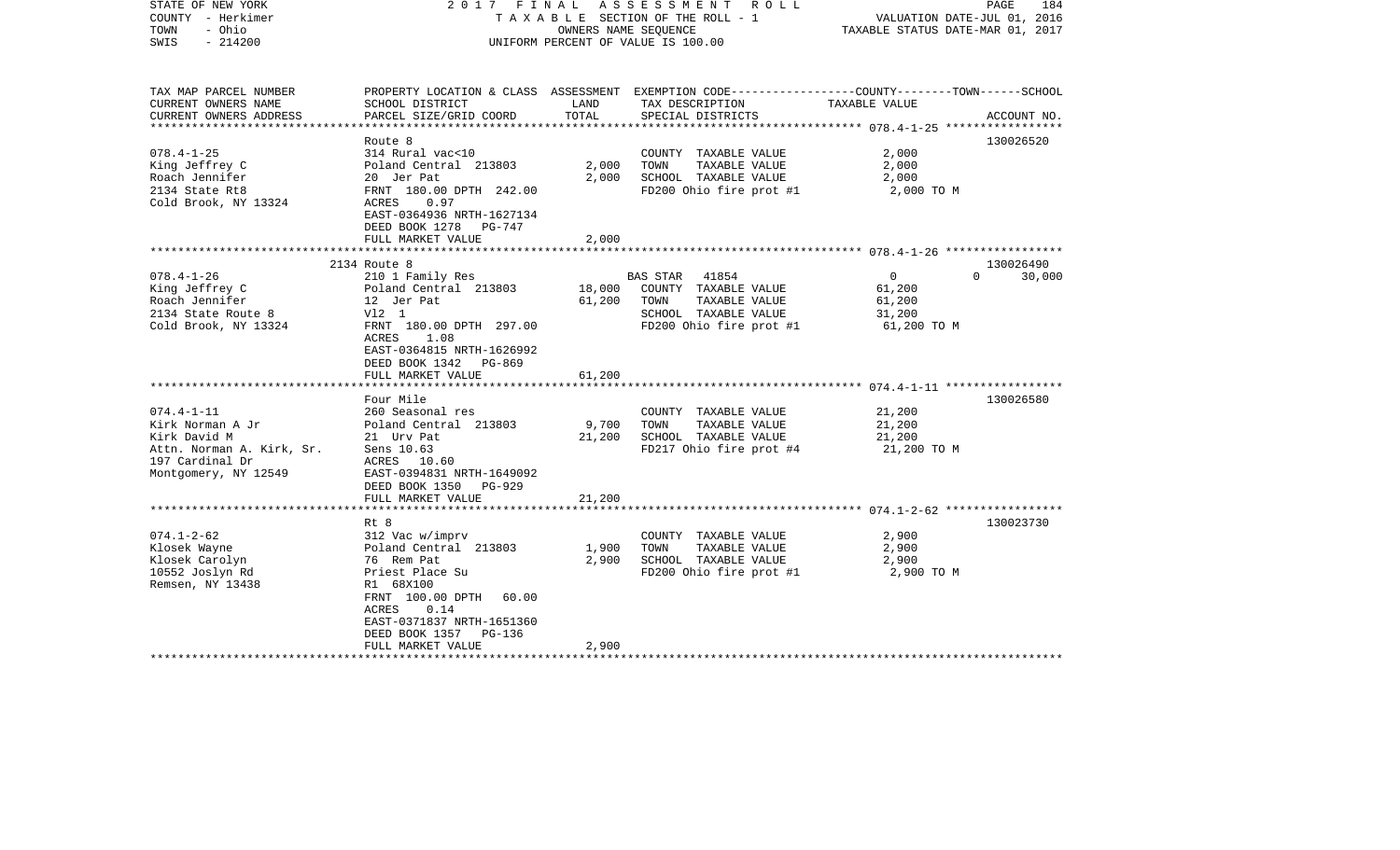| STATE OF NEW YORK      | 2017 FINAL                                                                                      |         | A S S E S S M E N T A O L L                   |                                  | PAGE<br>185        |
|------------------------|-------------------------------------------------------------------------------------------------|---------|-----------------------------------------------|----------------------------------|--------------------|
| COUNTY - Herkimer      |                                                                                                 |         | TAXABLE SECTION OF THE ROLL - 1               | VALUATION DATE-JUL 01, 2016      |                    |
| - Ohio<br>TOWN         |                                                                                                 |         | OWNERS NAME SEQUENCE                          | TAXABLE STATUS DATE-MAR 01, 2017 |                    |
| $-214200$<br>SWIS      |                                                                                                 |         | UNIFORM PERCENT OF VALUE IS 100.00            |                                  |                    |
|                        |                                                                                                 |         |                                               |                                  |                    |
|                        |                                                                                                 |         |                                               |                                  |                    |
| TAX MAP PARCEL NUMBER  | PROPERTY LOCATION & CLASS ASSESSMENT EXEMPTION CODE---------------COUNTY-------TOWN------SCHOOL |         |                                               |                                  |                    |
| CURRENT OWNERS NAME    | SCHOOL DISTRICT                                                                                 | LAND    | TAX DESCRIPTION                               | TAXABLE VALUE                    |                    |
| CURRENT OWNERS ADDRESS | PARCEL SIZE/GRID COORD                                                                          | TOTAL   | SPECIAL DISTRICTS                             |                                  | ACCOUNT NO.        |
|                        |                                                                                                 |         |                                               |                                  |                    |
|                        | 131 Coleman Rd                                                                                  |         |                                               |                                  | 130023700          |
| $074.1 - 2 - 63$       | 260 Seasonal res                                                                                |         | COUNTY TAXABLE VALUE                          | 125,000                          |                    |
| Klosek Wayne           | Poland Central 213803                                                                           | 4,500   | TOWN<br>TAXABLE VALUE                         | 125,000                          |                    |
| Klosek Carolyn         | 76 Rem Pat                                                                                      | 125,000 | SCHOOL TAXABLE VALUE                          | 125,000                          |                    |
| 10552 Joslyn Rd        | Sub 18-19                                                                                       |         | FD200 Ohio fire prot #1                       | 125,000 TO M                     |                    |
| Remsen, NY 13438       | Seas .50A                                                                                       |         |                                               |                                  |                    |
|                        | FRNT 100.00 DPTH 150.00                                                                         |         |                                               |                                  |                    |
|                        | ACRES<br>0.34                                                                                   |         |                                               |                                  |                    |
|                        | EAST-0371765 NRTH-1651363                                                                       |         |                                               |                                  |                    |
|                        | DEED BOOK 1358<br>PG-136<br>FULL MARKET VALUE                                                   | 125,000 |                                               |                                  |                    |
|                        |                                                                                                 |         |                                               |                                  |                    |
|                        |                                                                                                 |         |                                               |                                  | 130026730          |
| $999.130 - 2 - 67.3$   | 260 Seasonal res                                                                                |         | COUNTY TAXABLE VALUE                          | 35,000                           |                    |
| Knapp Le Roy           | 302601<br>Adirondack                                                                            | 300     | TOWN<br>TAXABLE VALUE                         | 35,000                           |                    |
| c/o Bonnie Fagle       | 1 Nob Pat                                                                                       | 35,000  | SCHOOL TAXABLE VALUE                          | 35,000                           |                    |
| 2575 Adams St          | State Permit                                                                                    |         | FD217 Ohio fire prot #4                       | 35,000 TO M                      |                    |
| Eugene, OR 97402       | ACRES<br>0.01                                                                                   |         |                                               |                                  |                    |
|                        | DEED BOOK 00594 PG-00683                                                                        |         |                                               |                                  |                    |
|                        | FULL MARKET VALUE                                                                               | 35,000  |                                               |                                  |                    |
|                        |                                                                                                 |         |                                               |                                  |                    |
|                        | North Lk                                                                                        |         |                                               |                                  | 130040800          |
| $058. - 2 - 3$         | 260 Seasonal res - WTRFNT                                                                       |         | COUNTY TAXABLE VALUE                          | 123,000                          |                    |
| Knobel Robert T        | Adirondack<br>302601                                                                            | 106,200 | TOWN<br>TAXABLE VALUE                         | 123,000                          |                    |
| Knobel Larry R         | 1 Nob Pat                                                                                       | 123,000 | SCHOOL TAXABLE VALUE                          | 123,000                          |                    |
| 1867 Oshea Rd          | ACRES<br>2.70                                                                                   |         | FD215 Ohio fire prot #3                       | 123,000 TO M                     |                    |
| Homer, NY 13077        | EAST-0377594 NRTH-1714684                                                                       |         |                                               |                                  |                    |
|                        | DEED BOOK 680<br>PG-937                                                                         |         |                                               |                                  |                    |
|                        | FULL MARKET VALUE                                                                               | 123,000 |                                               |                                  |                    |
|                        |                                                                                                 |         |                                               |                                  |                    |
|                        | Haskell Rd                                                                                      |         |                                               |                                  | 130040890          |
| $071.3 - 2 - 18$       | 210 1 Family Res                                                                                |         | ENH STAR<br>41834                             | $\overline{0}$                   | $\Omega$<br>28,000 |
| Knobloch David C       | Poland Central 213803                                                                           | 11,800  | COUNTY TAXABLE VALUE                          | 28,000                           |                    |
| 147 Haskell Rd         | 104 Nob Pat                                                                                     | 28,000  | TOWN<br>TAXABLE VALUE<br>SCHOOL TAXABLE VALUE | 28,000<br>$\overline{0}$         |                    |
| Cold Brook, NY 13324   | Seas .3A<br>50.00 DPTH 339.00                                                                   |         |                                               | 28,000 TO M                      |                    |
|                        | FRNT<br>0.39<br>ACRES                                                                           |         | FD200 Ohio fire prot #1                       |                                  |                    |
|                        | EAST-0395768 NRTH-1662989                                                                       |         |                                               |                                  |                    |
|                        | DEED BOOK 907<br>$PG-253$                                                                       |         |                                               |                                  |                    |
|                        | FULL MARKET VALUE                                                                               | 28,000  |                                               |                                  |                    |
|                        |                                                                                                 |         |                                               |                                  |                    |
|                        | Haskell Rd                                                                                      |         |                                               |                                  | 130027150          |
| $071.3 - 2 - 19$       | 314 Rural vac<10                                                                                |         | COUNTY TAXABLE VALUE                          | 6,100                            |                    |
| Knobloch David C       | Poland Central 213803                                                                           | 6,100   | TOWN<br>TAXABLE VALUE                         | 6,100                            |                    |
| 147 Haskell Rd         | 104 Nob Pat                                                                                     | 6,100   | SCHOOL TAXABLE VALUE                          | 6,100                            |                    |
| Cold Brook, NY 13324   | FRNT 179.00 DPTH 329.00                                                                         |         | FD200 Ohio fire prot #1                       | 6,100 TO M                       |                    |
|                        | ACRES 1.70                                                                                      |         |                                               |                                  |                    |
|                        | EAST-0395746 NRTH-1662842                                                                       |         |                                               |                                  |                    |
|                        | DEED BOOK 704<br>PG-25                                                                          |         |                                               |                                  |                    |
|                        | FULL MARKET VALUE                                                                               | 6,100   |                                               |                                  |                    |
|                        |                                                                                                 |         |                                               |                                  |                    |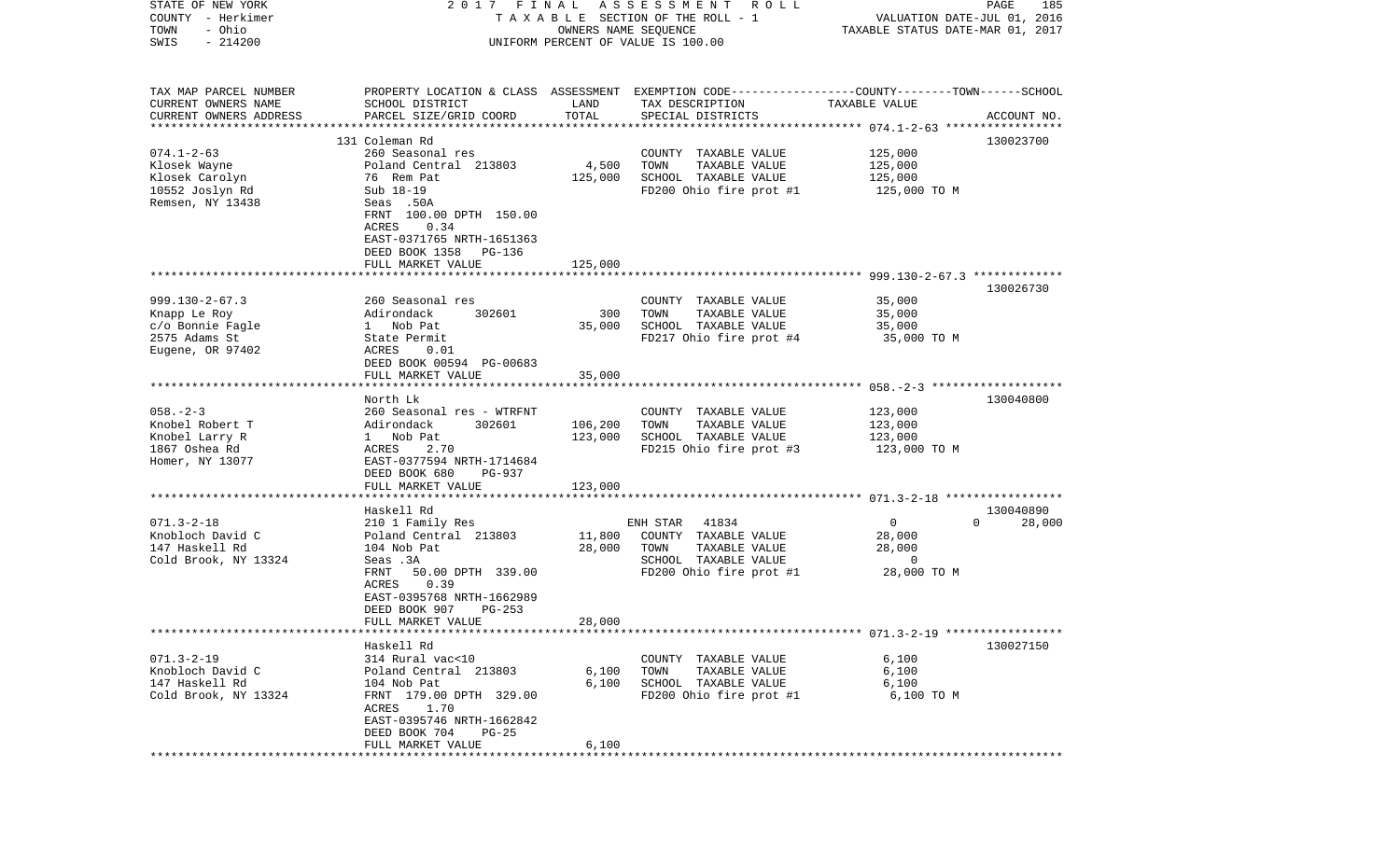| STATE OF NEW YORK<br>COUNTY - Herkimer | 2017<br>FINAL<br>TAXABLE SECTION OF THE ROLL - 1            | 186<br>PAGE<br>VALUATION DATE-JUL 01, 2016 |                                                                                                 |                        |                    |
|----------------------------------------|-------------------------------------------------------------|--------------------------------------------|-------------------------------------------------------------------------------------------------|------------------------|--------------------|
| - Ohio<br>TOWN<br>$-214200$<br>SWIS    | UNIFORM PERCENT OF VALUE IS 100.00                          | TAXABLE STATUS DATE-MAR 01, 2017           |                                                                                                 |                        |                    |
| TAX MAP PARCEL NUMBER                  |                                                             |                                            | PROPERTY LOCATION & CLASS ASSESSMENT EXEMPTION CODE---------------COUNTY-------TOWN------SCHOOL |                        |                    |
| CURRENT OWNERS NAME                    | SCHOOL DISTRICT                                             | LAND                                       | TAX DESCRIPTION                                                                                 | TAXABLE VALUE          |                    |
| CURRENT OWNERS ADDRESS                 | PARCEL SIZE/GRID COORD                                      | TOTAL                                      | SPECIAL DISTRICTS                                                                               |                        | ACCOUNT NO.        |
| *************************              |                                                             |                                            |                                                                                                 |                        |                    |
|                                        | North Lake Rd                                               |                                            |                                                                                                 |                        | 130027060          |
| $058. - 2 - 31$                        | 260 Seasonal res - WTRFNT                                   |                                            | COUNTY TAXABLE VALUE                                                                            | 230,700                |                    |
| Koenig Bruce E                         | Adirondack<br>302601                                        | 163,200                                    | TOWN<br>TAXABLE VALUE                                                                           | 230,700                |                    |
| North Lake Rd                          | 1 Nob Pat                                                   | 230,700                                    | SCHOOL TAXABLE VALUE                                                                            | 230,700                |                    |
| Forestport, NY 13338                   | Garage 400<br>Camp 900 New Camp 1000<br>ACRES<br>5.20       |                                            | FD215 Ohio fire prot #3                                                                         | 230,700 TO M           |                    |
|                                        | EAST-0376820 NRTH-1709467<br>DEED BOOK 759<br><b>PG-257</b> |                                            |                                                                                                 |                        |                    |
|                                        | FULL MARKET VALUE                                           | 230,700                                    |                                                                                                 |                        |                    |
|                                        |                                                             |                                            |                                                                                                 |                        |                    |
|                                        | 367 North Lake Rd                                           |                                            |                                                                                                 |                        |                    |
| $064. -1 - 8.2$                        | 240 Rural res                                               |                                            | ENH STAR 41834                                                                                  | $\overline{0}$         | $\Omega$<br>65,500 |
| Koenig Bruce E                         | 302601<br>Adirondack                                        | 55,300                                     | COUNTY TAXABLE VALUE                                                                            | 154,364                |                    |
| 367 North Lake Rd                      | 54 Woodhull                                                 | 154,364                                    | TOWN<br>TAXABLE VALUE                                                                           | 154,364                |                    |
| Forestport, NY 13338                   | ACRES 34.00<br>EAST-0339464 NRTH-1682837                    |                                            | SCHOOL TAXABLE VALUE<br>FD215 Ohio fire prot #3                                                 | 88,864<br>154,364 TO M |                    |
|                                        | DEED BOOK 759<br>PG-255                                     |                                            |                                                                                                 |                        |                    |
|                                        | FULL MARKET VALUE                                           | 154,364                                    |                                                                                                 |                        |                    |
|                                        |                                                             |                                            |                                                                                                 |                        |                    |
|                                        | 121 Wolf Creek Rd                                           |                                            |                                                                                                 |                        | 130060640          |
| $058. - 2 - 30$                        | 260 Seasonal res - WTRFNT                                   |                                            | COUNTY TAXABLE VALUE                                                                            | 179,400                |                    |
| Koenig Eric                            | Adirondack<br>302601                                        | 133,400                                    | TOWN<br>TAXABLE VALUE                                                                           | 179,400                |                    |
| 9681 Route 365                         | ACRES<br>4.30                                               | 179,400                                    | SCHOOL TAXABLE VALUE                                                                            | 179,400                |                    |
| Holland Patent, NY 13304               | EAST-0377192 NRTH-1709346                                   |                                            | FD215 Ohio fire prot #3                                                                         | 179,400 TO M           |                    |
|                                        | DEED BOOK 1499 PG-899                                       |                                            |                                                                                                 |                        |                    |
|                                        | FULL MARKET VALUE                                           | 179,400                                    |                                                                                                 |                        |                    |
|                                        | *****************************                               |                                            |                                                                                                 |                        |                    |
|                                        | Gray Wilmurt Rd                                             |                                            |                                                                                                 |                        | 130034110          |
| $079.3 - 1 - 4$                        | 260 Seasonal res                                            |                                            | COUNTY TAXABLE VALUE                                                                            | 20,000                 |                    |
| Kolosky Dave J                         | Poland Central 213803                                       | 12,500                                     | TOWN<br>TAXABLE VALUE                                                                           | 20,000                 |                    |
| Pompeii J                              | 43 Jer Pat                                                  | 20,000                                     | SCHOOL TAXABLE VALUE                                                                            | 20,000                 |                    |
| 97 Corson Rd<br>Main, NY 13802         | ACRES<br>1.00<br>EAST-0373564 NRTH-1631580                  |                                            | FD200 Ohio fire prot #1                                                                         | 20,000 TO M            |                    |
|                                        | DEED BOOK 707<br>$PG-248$                                   |                                            |                                                                                                 |                        |                    |
|                                        | FULL MARKET VALUE                                           | 20,000                                     |                                                                                                 |                        |                    |
|                                        |                                                             |                                            |                                                                                                 |                        |                    |
|                                        | 269 Conway Rd                                               |                                            |                                                                                                 |                        |                    |
| $078.1 - 2 - 19.2$                     | 240 Rural res                                               |                                            | VET WAR CT 41121                                                                                | 9,000                  | 10,500             |
| Koop Sheila                            | Poland Central 213803                                       |                                            | 28,400 ENH STAR<br>41834                                                                        | $\overline{0}$         | $\Omega$<br>65,500 |
| 269 Conway Rd                          | Lot 18 Jer Pat                                              | 70,000                                     | COUNTY TAXABLE VALUE                                                                            | 61,000                 |                    |
| Cold Brook, NY 13324                   | ACRES 11.90                                                 |                                            | TOWN<br>TAXABLE VALUE                                                                           | 59,500                 |                    |
|                                        | EAST-0357158 NRTH-1633491<br>PG-447<br>DEED BOOK 885        |                                            | SCHOOL TAXABLE VALUE<br>FD200 Ohio fire prot #1                                                 | 4,500<br>70,000 TO M   |                    |
|                                        | FULL MARKET VALUE                                           | 70,000                                     |                                                                                                 |                        |                    |
|                                        |                                                             |                                            |                                                                                                 |                        |                    |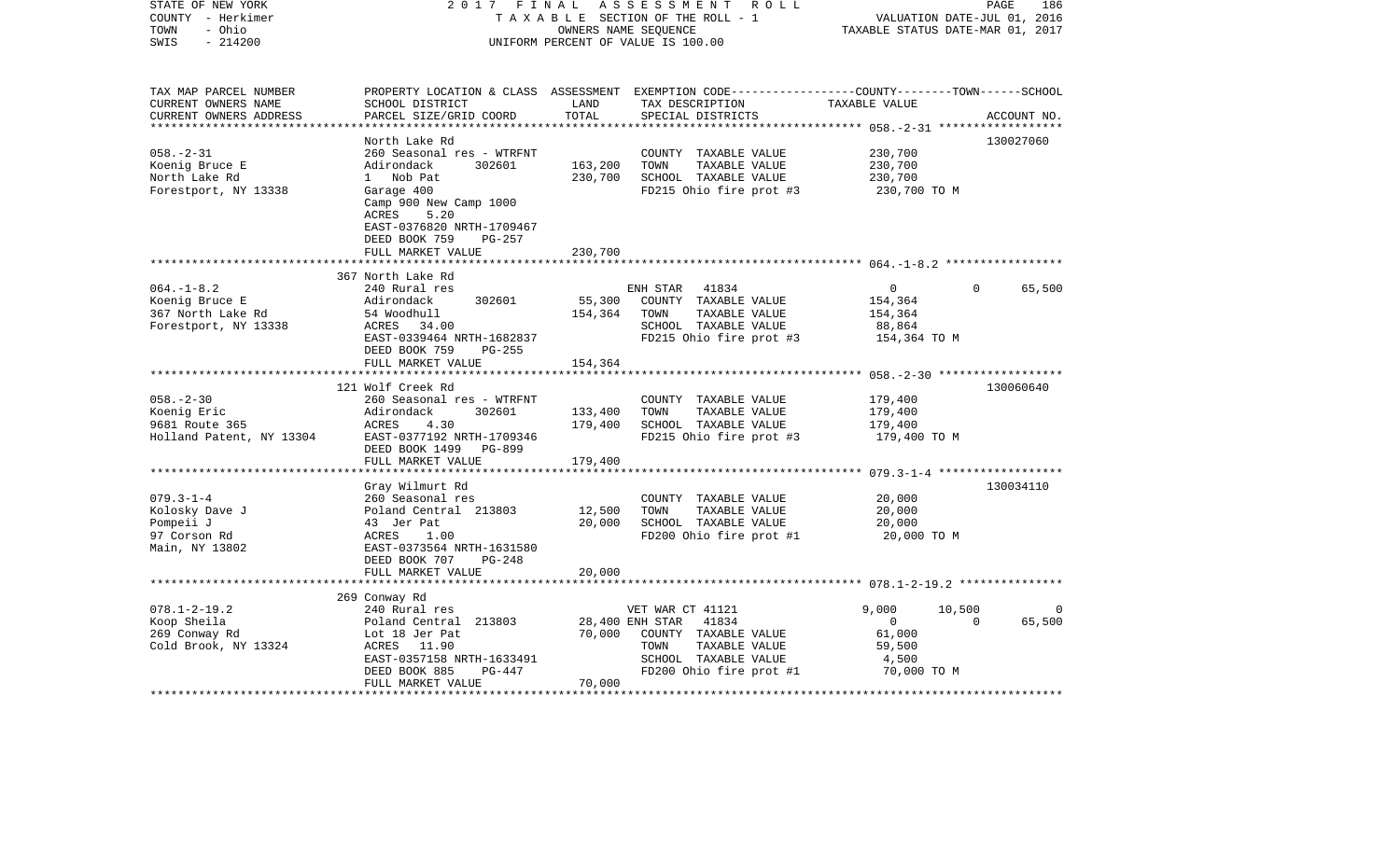| STATE OF NEW YORK<br>COUNTY - Herkimer<br>- Ohio<br>TOWN<br>$-214200$<br>SWIS                       | 2017 FINAL                                                                                                                                                                                     |                                     | ASSESSMENT<br>R O L L<br>TAXABLE SECTION OF THE ROLL - 1<br>OWNERS NAME SEQUENCE<br>UNIFORM PERCENT OF VALUE IS 100.00                   | VALUATION DATE-JUL 01, 2016<br>TAXABLE STATUS DATE-MAR 01, 2017                           | PAGE<br>187 |
|-----------------------------------------------------------------------------------------------------|------------------------------------------------------------------------------------------------------------------------------------------------------------------------------------------------|-------------------------------------|------------------------------------------------------------------------------------------------------------------------------------------|-------------------------------------------------------------------------------------------|-------------|
| TAX MAP PARCEL NUMBER<br>CURRENT OWNERS NAME<br>CURRENT OWNERS ADDRESS                              | SCHOOL DISTRICT<br>PARCEL SIZE/GRID COORD                                                                                                                                                      | LAND<br>TOTAL                       | PROPERTY LOCATION & CLASS ASSESSMENT EXEMPTION CODE----------------COUNTY-------TOWN------SCHOOL<br>TAX DESCRIPTION<br>SPECIAL DISTRICTS | TAXABLE VALUE                                                                             | ACCOUNT NO. |
| $074.3 - 1 - 14$<br>Kosto Michael<br>Kosto Gladys<br>497 Tanzman Rd<br>Parksville, NY 12768         | Kohler Rd<br>260 Seasonal res<br>Poland Central 213803<br>76 Jer Pat<br>ACRES<br>45.00<br>EAST-0374347 NRTH-1643031<br>DEED BOOK 1565 PG-889<br>FULL MARKET VALUE                              | 50,600<br>71,600<br>71,600          | COUNTY TAXABLE VALUE<br>TOWN<br>TAXABLE VALUE<br>SCHOOL TAXABLE VALUE<br>FD200 Ohio fire prot #1                                         | 71,600<br>71,600<br>71,600<br>71,600 TO M                                                 | 130017970   |
| $085.3 - 2 - 16$<br>Kotary Patrick<br>Kotary Veronica<br>20 Maryland Blvd<br>Hampton Bays, NY 11946 | Tea Cup St<br>314 Rural vac<10<br>Poland Central 213803<br>Lot 9 & 10 J.p.<br>FRNT 100.00 DPTH 210.00<br>EAST-0376641 NRTH-1614803<br>DEED BOOK 765<br>PG-497<br>FULL MARKET VALUE             | 3,400<br>3,400<br>3,400             | COUNTY TAXABLE VALUE<br>TOWN<br>TAXABLE VALUE<br>SCHOOL TAXABLE VALUE<br>FD210 Ohio fire prot #2                                         | 3,400<br>3,400<br>3,400<br>3,400 TO M                                                     | 130060260   |
| $085.3 - 2 - 17$<br>Kotary Patrick<br>Kotary Veronica<br>20 Maryland Blvd<br>Hampton Bays, NY 11946 | Tea Cup St<br>314 Rural vac<10<br>Poland Central 213803<br>Lot 9-10 Jer P.<br>FRNT 100.00 DPTH 110.00<br>0.25<br>ACRES<br>EAST-0376553 NRTH-1614729<br>DEED BOOK 745<br>PG-097                 | 2,800<br>2,800                      | COUNTY TAXABLE VALUE<br>TAXABLE VALUE<br>TOWN<br>SCHOOL TAXABLE VALUE<br>FD210 Ohio fire prot #2                                         | 2,800<br>2,800<br>2,800<br>2,800 TO M                                                     | 130060770   |
| $085.2 - 2 - 30$<br>Kotary Patrick Jr<br>20 Maryland Blvd<br>Hampton Bays, NY 11946                 | FULL MARKET VALUE<br>Bull Hill Rd<br>312 Vac w/imprv<br>Poland Central 213803<br>Lot 41 Jer Pat<br>20.40<br>ACRES<br>EAST-0388962 NRTH-1623331<br>DEED BOOK 696<br>PG-523<br>FULL MARKET VALUE | 2,800<br>21,200<br>41,200<br>41,200 | COUNTY TAXABLE VALUE<br>TOWN<br>TAXABLE VALUE<br>SCHOOL TAXABLE VALUE<br>FD210 Ohio fire prot #2                                         | 41,200<br>41,200<br>41,200<br>41,200 TO M                                                 | 130060605   |
| $085.2 - 2 - 44$<br>Kotary Patrick Jr<br>20 Maryland Blvd<br>Hampton Bays, NY 11946                 | ******************<br>Coonradt Rd<br>322 Rural vac>10<br>Poland Central 213803<br>40 Jer Pat<br>29.20<br>ACRES<br>EAST-0389904 NRTH-1622919<br>PG-523<br>DEED BOOK 696<br>FULL MARKET VALUE    | 16,800<br>16,800<br>16,800          | COUNTY TAXABLE VALUE<br>TOWN<br>TAXABLE VALUE<br>SCHOOL TAXABLE VALUE<br>FD210 Ohio fire prot #2                                         | ****************** 085.2-2-44 **************<br>16,800<br>16,800<br>16,800<br>16,800 TO M | 130018090   |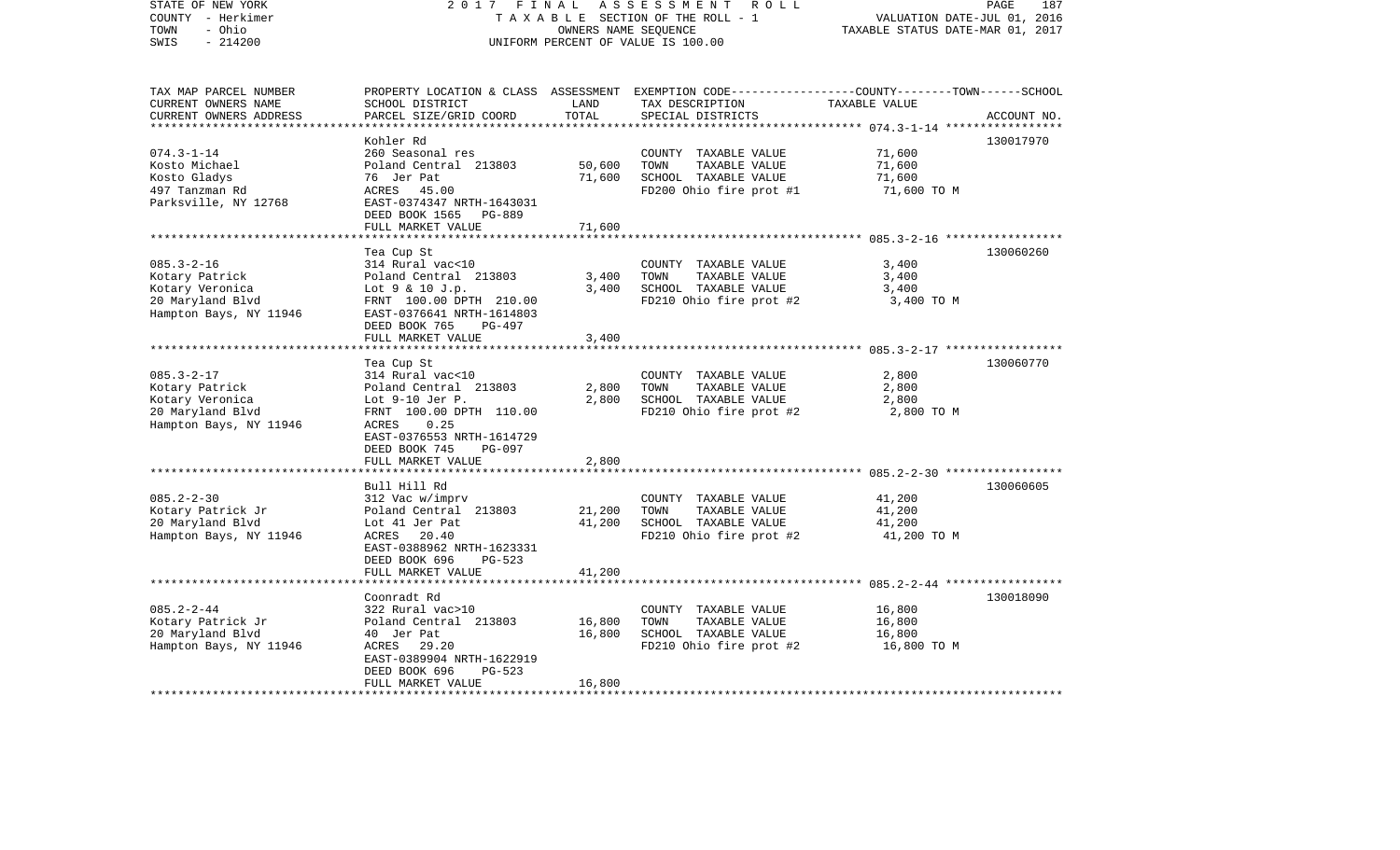| STATE OF NEW YORK<br>COUNTY - Herkimer<br>- Ohio<br>TOWN<br>$-214200$<br>SWIS                                             | 2017 FINAL<br>TAXABLE SECTION OF THE ROLL - 1<br>UNIFORM PERCENT OF VALUE IS 100.00                                                                                                                  | PAGE<br>188<br>VALUATION DATE-JUL 01, 2016<br>TAXABLE STATUS DATE-MAR 01, 2017 |                                                                                                                                         |                                                                |                    |
|---------------------------------------------------------------------------------------------------------------------------|------------------------------------------------------------------------------------------------------------------------------------------------------------------------------------------------------|--------------------------------------------------------------------------------|-----------------------------------------------------------------------------------------------------------------------------------------|----------------------------------------------------------------|--------------------|
| TAX MAP PARCEL NUMBER<br>CURRENT OWNERS NAME<br>CURRENT OWNERS ADDRESS                                                    | SCHOOL DISTRICT<br>PARCEL SIZE/GRID COORD                                                                                                                                                            | LAND<br>TOTAL                                                                  | PROPERTY LOCATION & CLASS ASSESSMENT EXEMPTION CODE---------------COUNTY-------TOWN------SCHOOL<br>TAX DESCRIPTION<br>SPECIAL DISTRICTS | TAXABLE VALUE                                                  | ACCOUNT NO.        |
|                                                                                                                           | 972 Figert Rd                                                                                                                                                                                        |                                                                                |                                                                                                                                         |                                                                | 130027120          |
| $074.3 - 1 - 4$<br>Kraszewski Francis P<br>Kraszewski Mercedes V<br>972 Figert Rd<br>Ohio, NY 13324                       | 210 1 Family Res<br>Poland Central 213803<br>80 Jer Pat<br>4.20<br>ACRES<br>EAST-0376793 NRTH-1648315<br>DEED BOOK 2017 PG-2638                                                                      | 18,600<br>165,000                                                              | BAS STAR<br>41854<br>COUNTY TAXABLE VALUE<br>TOWN<br>TAXABLE VALUE<br>SCHOOL TAXABLE VALUE<br>FD200 Ohio fire prot #1                   | $\mathbf{0}$<br>165,000<br>165,000<br>135,000<br>165,000 TO M  | $\Omega$<br>30,000 |
|                                                                                                                           | FULL MARKET VALUE                                                                                                                                                                                    | 165,000<br>**********************                                              |                                                                                                                                         | ************************ 078.3-2-10 ******************         |                    |
| $078.3 - 2 - 10$<br>Krauciunas James P<br>Krauciunas Patricia<br>343 Fisher Ln<br>Cold Brook, NY 13324                    | Fisher Rd<br>910 Priv forest<br>Poland Central 213803<br>12 Jer Pat<br>R1 188.8A<br>ACRES 130.90<br>EAST-0357105 NRTH-1627783<br>DEED BOOK 805<br>PG-498<br>FULL MARKET VALUE                        | 43,000<br>43,000<br>43,000                                                     | COUNTY TAXABLE VALUE<br>TOWN<br>TAXABLE VALUE<br>SCHOOL TAXABLE VALUE<br>FD200 Ohio fire prot #1                                        | 43,000<br>43,000<br>43,000<br>43,000 TO M                      | 130036840          |
|                                                                                                                           |                                                                                                                                                                                                      |                                                                                |                                                                                                                                         |                                                                |                    |
| $078.3 - 2 - 12.2$<br>Krauciunas James P<br>Krauciunas Patricia<br>343 Fisher Ln<br>Cold Brook, NY 13324<br>************* | 343 Fisher Ln<br>240 Rural res<br>Poland Central 213803<br>ACRES 44.50 BANK<br>740<br>EAST-0356777 NRTH-1625493<br>FULL MARKET VALUE<br>*********************                                        | 47,600<br>109,800<br>109,800<br>* * * * * * * * * *                            | BAS STAR<br>41854<br>COUNTY TAXABLE VALUE<br>TOWN<br>TAXABLE VALUE<br>SCHOOL TAXABLE VALUE<br>FD200 Ohio fire prot #1                   | $\overline{0}$<br>109,800<br>109,800<br>79,800<br>109,800 TO M | $\Omega$<br>30,000 |
|                                                                                                                           | Gray Wilmurt Rd                                                                                                                                                                                      |                                                                                |                                                                                                                                         | ****** 078.4-1-32 *****************                            | 130036030          |
| $078.4 - 1 - 32$<br>Kristman Gary J<br>729 Burdett Dr Twin Oaks<br>Aston, PA 19014                                        | 910 Priv forest<br>Poland Central 213803<br>20 Jer Pat<br>$P-Fr$ 70<br>ACRES 70.00<br>EAST-0371032 NRTH-1628188<br>DEED BOOK 00609 PG-00444                                                          | 38,500<br>38,500                                                               | COUNTY TAXABLE VALUE<br>TOWN<br>TAXABLE VALUE<br>SCHOOL TAXABLE VALUE<br>FD200 Ohio fire prot #1                                        | 38,500<br>38,500<br>38,500<br>38,500 TO M                      |                    |
|                                                                                                                           | FULL MARKET VALUE                                                                                                                                                                                    | 38,500                                                                         |                                                                                                                                         |                                                                |                    |
| $078.4 - 1 - 34$<br>Kristman Gary J<br>729 Burdett<br>Aston, PA 19014                                                     | *******************<br>Nellis Rd<br>910 Priv forest<br>Poland Central 213803<br>43 Jer Pat<br>V1 2 57<br>ACRES<br>51.50<br>EAST-0370678 NRTH-1630103<br>DEED BOOK 879<br>PG-670<br>FULL MARKET VALUE | *********<br>42,400<br>42,400<br>42,400                                        | COUNTY TAXABLE VALUE<br>TOWN<br>TAXABLE VALUE<br>SCHOOL TAXABLE VALUE<br>FD200 Ohio fire prot #1                                        | 42,400<br>42,400<br>42,400<br>42,400 TO M                      | 130035250          |
| ***********************                                                                                                   | *******************************                                                                                                                                                                      | *************                                                                  |                                                                                                                                         |                                                                |                    |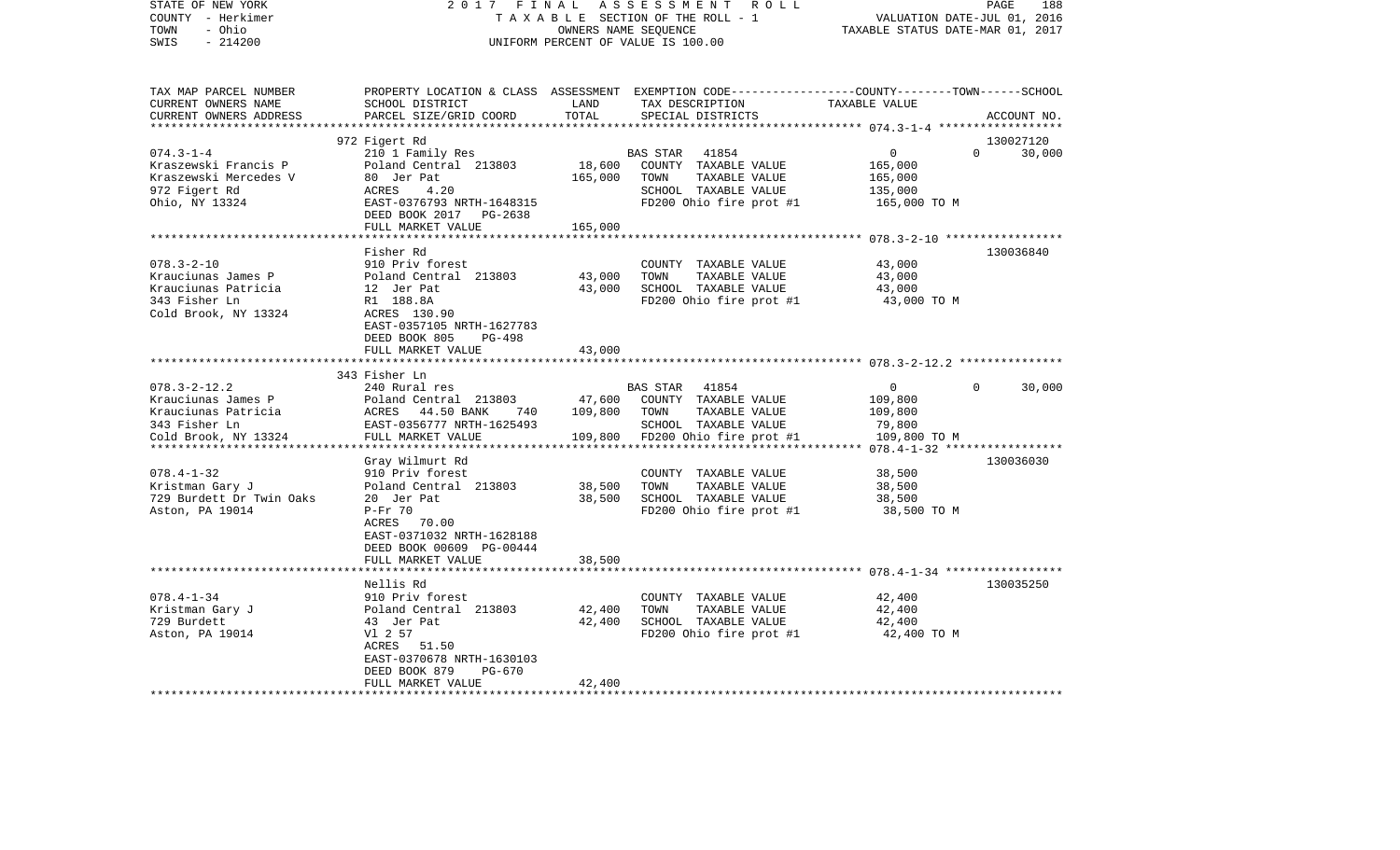| STATE OF NEW YORK<br>COUNTY - Herkimer<br>TOWN<br>- Ohio<br>$-214200$<br>SWIS                       | 2017 FINAL<br>TAXABLE SECTION OF THE ROLL - 1<br>UNIFORM PERCENT OF VALUE IS 100.00                                                                                            | PAGE<br>189<br>VALUATION DATE-JUL 01, 2016<br>TAXABLE STATUS DATE-MAR 01, 2017 |                                                                                                                        |                                                             |                                                              |
|-----------------------------------------------------------------------------------------------------|--------------------------------------------------------------------------------------------------------------------------------------------------------------------------------|--------------------------------------------------------------------------------|------------------------------------------------------------------------------------------------------------------------|-------------------------------------------------------------|--------------------------------------------------------------|
| TAX MAP PARCEL NUMBER<br>CURRENT OWNERS NAME<br>CURRENT OWNERS ADDRESS<br>************************* | PROPERTY LOCATION & CLASS ASSESSMENT EXEMPTION CODE----------------COUNTY-------TOWN------SCHOOL<br>SCHOOL DISTRICT<br>PARCEL SIZE/GRID COORD                                  | LAND<br>TOTAL                                                                  | TAX DESCRIPTION<br>SPECIAL DISTRICTS                                                                                   | TAXABLE VALUE                                               | ACCOUNT NO.                                                  |
| $078.1 - 3 - 1$<br>Kroes Daniel E<br>3953 Overlook Point Ct<br>Baton Ruoge, LA 70817                | Ed Smith Rd<br>314 Rural vac<10<br>Poland Central 213803<br>45 Jer Pat<br>$P-Fr$ 14<br>FRNT 1295.70 DPTH<br>ACRES<br>6.00<br>EAST-0355308 NRTH-1641190<br>DEED BOOK 1368 PG-84 | 12,100<br>12,100                                                               | COUNTY TAXABLE VALUE<br>TOWN<br>TAXABLE VALUE<br>SCHOOL TAXABLE VALUE<br>FD217 Ohio fire prot #4                       | 12,100<br>12,100<br>12,100<br>12,100 TO M                   | 130022200                                                    |
|                                                                                                     | FULL MARKET VALUE                                                                                                                                                              | 12,100                                                                         |                                                                                                                        |                                                             |                                                              |
| $078.2 - 1 - 1.3$<br>Krull Thomas<br>Krull Darlene<br>261 Kelly Rd<br>Cold Brook, NY 13324          | Kelly Rd<br>314 Rural vac<10<br>Poland Central 213803<br>49 Jer Pat<br>ACRES<br>5.40<br>EAST-0364146 NRTH-1640269<br>DEED BOOK 1206 PG-21<br>FULL MARKET VALUE                 | 11,700<br>11,700<br>11,700                                                     | COUNTY TAXABLE VALUE<br>TOWN<br>TAXABLE VALUE<br>SCHOOL TAXABLE VALUE<br>FD200 Ohio fire prot #1                       | 11,700<br>11,700<br>11,700<br>11,700 TO M                   |                                                              |
|                                                                                                     |                                                                                                                                                                                |                                                                                |                                                                                                                        |                                                             |                                                              |
| $078.2 - 1 - 1.1$<br>Krull Thomas G<br>Krull Darlene<br>261 Kelly Rd<br>Cold Brook, NY 13324        | Kelly Rd<br>322 Rural vac>10<br>Poland Central 213803<br>49 Jer Pat<br>ACRES 17.70<br>EAST-0363642 NRTH-1640432<br>DEED BOOK 846<br>PG-673<br>FULL MARKET VALUE                | 20,300<br>20,300<br>20,300                                                     | COUNTY TAXABLE VALUE<br>TOWN<br>TAXABLE VALUE<br>SCHOOL TAXABLE VALUE<br>FD200 Ohio fire prot #1                       | 20,300<br>20,300<br>20,300<br>20,300 TO M                   | 130035280                                                    |
|                                                                                                     |                                                                                                                                                                                | ********                                                                       |                                                                                                                        | ************************ 078.2-1-1.2 *****************      |                                                              |
| $078.2 - 1 - 1.2$<br>Krull Thomas G<br>Krull Darlene S<br>261 Kelly Rd<br>Cold Brook, NY 13324      | Kelly Rd<br>322 Rural vac>10<br>Poland Central 213803<br>49 Jer Pat<br>ACRES 17.70<br>EAST-0363816 NRTH-1641024                                                                | 20,300<br>20,300                                                               | COUNTY TAXABLE VALUE<br>TAXABLE VALUE<br>TOWN<br>SCHOOL TAXABLE VALUE<br>FD200 Ohio fire prot #1                       | 20,300<br>20,300<br>20,300<br>20,300 TO M                   |                                                              |
|                                                                                                     | DEED BOOK 879<br>PG-256<br>FULL MARKET VALUE<br>*****************************                                                                                                  | 20,300                                                                         |                                                                                                                        |                                                             |                                                              |
|                                                                                                     | Kelly Rd                                                                                                                                                                       |                                                                                |                                                                                                                        |                                                             | 130025980                                                    |
| $078.2 - 1 - 4$<br>Krull Thomas G<br>Krull Darlene<br>261 Kelly Rd<br>Cold Brook, NY 13324          | 210 1 Family Res<br>Poland Central 213803<br>44 Jer Pat<br>ACRES<br>1.95<br>EAST-0363823 NRTH-1639231                                                                          |                                                                                | VET COM C 41132<br>15,500 VET COM T 41133<br>45,900 BAS STAR<br>41854<br>COUNTY TAXABLE VALUE<br>TOWN<br>TAXABLE VALUE | 11,475<br>$\overline{0}$<br>$\mathbf 0$<br>34,425<br>34,425 | $\Omega$<br>0<br>11,475<br>$\Omega$<br>30,000<br>$\mathbf 0$ |
|                                                                                                     | DEED BOOK 805<br>PG-435<br>FULL MARKET VALUE                                                                                                                                   |                                                                                | SCHOOL TAXABLE VALUE<br>45,900 FD200 Ohio fire prot #1                                                                 | 15,900<br>45,900 TO M                                       |                                                              |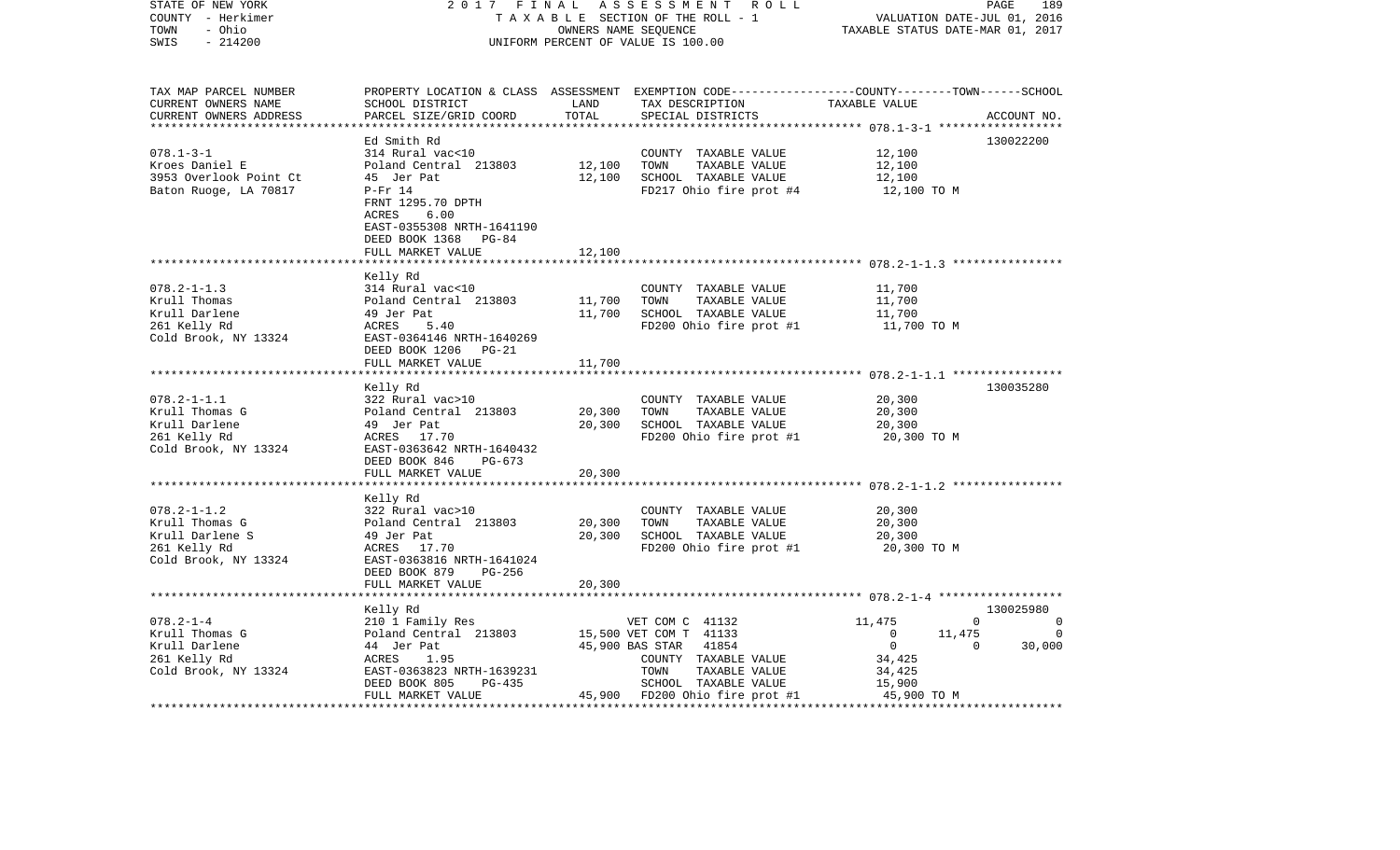| STATE OF NEW YORK<br>COUNTY - Herkimer<br>- Ohio<br>TOWN | 2017 FINAL                                           | OWNERS NAME SEQUENCE | A S S E S S M E N T<br>R O L L<br>TAXABLE SECTION OF THE ROLL - 1                                                  | VALUATION DATE-JUL 01, 2016<br>TAXABLE STATUS DATE-MAR 01, 2017 | 190<br>PAGE |
|----------------------------------------------------------|------------------------------------------------------|----------------------|--------------------------------------------------------------------------------------------------------------------|-----------------------------------------------------------------|-------------|
| $-214200$<br>SWIS                                        |                                                      |                      | UNIFORM PERCENT OF VALUE IS 100.00                                                                                 |                                                                 |             |
| TAX MAP PARCEL NUMBER<br>CURRENT OWNERS NAME             | SCHOOL DISTRICT                                      | LAND                 | PROPERTY LOCATION & CLASS ASSESSMENT EXEMPTION CODE---------------COUNTY-------TOWN------SCHOOL<br>TAX DESCRIPTION | TAXABLE VALUE                                                   |             |
| CURRENT OWNERS ADDRESS                                   | PARCEL SIZE/GRID COORD                               | TOTAL                | SPECIAL DISTRICTS                                                                                                  |                                                                 | ACCOUNT NO. |
|                                                          | 4350 State Rt 8                                      |                      |                                                                                                                    |                                                                 | 130000570   |
| $074.1 - 1 - 41$                                         | 210 1 Family Res                                     |                      | COUNTY TAXABLE VALUE                                                                                               | 115,000                                                         |             |
| Krumholtz Family Trust                                   | Poland Central 213803                                | 20,500               | TOWN<br>TAXABLE VALUE                                                                                              | 115,000                                                         |             |
| 12 Butternut Dr                                          | 68 Rem Pat                                           | 115,000              | SCHOOL TAXABLE VALUE                                                                                               | 115,000                                                         |             |
| Baltimore, MD 21220-5502                                 | Sub 7<br>ACRES<br>2.00                               |                      | FD200 Ohio fire prot #1                                                                                            | 115,000 TO M                                                    |             |
|                                                          | EAST-0384195 NRTH-1655162                            |                      |                                                                                                                    |                                                                 |             |
|                                                          | DEED BOOK 1471<br>PG-709                             |                      |                                                                                                                    |                                                                 |             |
|                                                          | FULL MARKET VALUE                                    | 115,000              |                                                                                                                    |                                                                 |             |
|                                                          | Reese Rd                                             |                      |                                                                                                                    |                                                                 | 130037332   |
| $078.1 - 2 - 11.9$                                       | 260 Seasonal res                                     |                      | COUNTY TAXABLE VALUE                                                                                               | 60,000                                                          |             |
| Kuklinski Richard J                                      | Poland Central 213803                                | 30,300               | TOWN<br>TAXABLE VALUE                                                                                              | 60,000                                                          |             |
| 405 Manor Dr                                             | 45 Jer Pat                                           | 60,000               | SCHOOL TAXABLE VALUE                                                                                               | 60,000                                                          |             |
| E Syracuse, NY 13057                                     | Log Home Under Const                                 |                      | FD200 Ohio fire prot #1                                                                                            | 60,000 TO M                                                     |             |
|                                                          | ACRES<br>14.60<br>EAST-0359988 NRTH-1640552          |                      |                                                                                                                    |                                                                 |             |
|                                                          | DEED BOOK 715<br>$PG-128$                            |                      |                                                                                                                    |                                                                 |             |
|                                                          | FULL MARKET VALUE                                    | 60,000               |                                                                                                                    |                                                                 |             |
|                                                          |                                                      |                      |                                                                                                                    |                                                                 | 130039330   |
| $078.1 - 2 - 10.1$                                       | 389 Ohio City Rd<br>260 Seasonal res                 |                      | COUNTY TAXABLE VALUE                                                                                               | 50,000                                                          |             |
| Kurasz Joseph W                                          | Poland Central 213803                                | 19,600               | TAXABLE VALUE<br>TOWN                                                                                              | 50,000                                                          |             |
| 707 Texas Rd                                             | 45 Jer Pat                                           | 50,000               | SCHOOL TAXABLE VALUE                                                                                               | 50,000                                                          |             |
| Easton, PA 18042                                         | ACRES<br>8.50                                        |                      | FD200 Ohio fire prot #1                                                                                            | 50,000 TO M                                                     |             |
|                                                          | EAST-0360433 NRTH-1636353<br>DEED BOOK 835<br>PG-120 |                      |                                                                                                                    |                                                                 |             |
|                                                          | FULL MARKET VALUE                                    | 50,000               |                                                                                                                    |                                                                 |             |
|                                                          | ********************                                 |                      |                                                                                                                    |                                                                 |             |
|                                                          | Amberg Rd                                            |                      |                                                                                                                    |                                                                 | 130027300   |
| $085.1 - 1 - 18$<br>Kuyahoora Hare Club                  | 920 Priv Hunt/Fi<br>Poland Central 213803            | 45,300               | COUNTY TAXABLE VALUE<br>TOWN<br>TAXABLE VALUE                                                                      | 62,900<br>62,900                                                |             |
| c/o Harry Snow                                           | 214 Jer Pat                                          | 62,900               | SCHOOL TAXABLE VALUE                                                                                               | 62,900                                                          |             |
| 7333 Davis Rd                                            | Haver Pl Teacup                                      |                      | FD210 Ohio fire prot #2                                                                                            | 62,900 TO M                                                     |             |
| Rome, NY 13440                                           | ACRES<br>94.00                                       |                      |                                                                                                                    |                                                                 |             |
|                                                          | EAST-0383413 NRTH-1622580                            |                      |                                                                                                                    |                                                                 |             |
|                                                          | DEED BOOK 484<br>PG-607<br>FULL MARKET VALUE         | 62,900               |                                                                                                                    |                                                                 |             |
|                                                          |                                                      |                      |                                                                                                                    |                                                                 |             |
|                                                          | Hooper Dooper Rd                                     |                      |                                                                                                                    |                                                                 | 130019710   |
| $073.2 - 1 - 33$                                         | 210 1 Family Res                                     |                      | COUNTY TAXABLE VALUE                                                                                               | 29,200                                                          |             |
| Kwet Colleen<br>436 Hooper Dooper Ave                    | Poland Central 213803<br>63 Rem Pat                  | 11,600<br>29,200     | TOWN<br>TAXABLE VALUE<br>SCHOOL TAXABLE VALUE                                                                      | 29,200<br>29,200                                                |             |
| Cold Brook, NY 13724                                     | $P-Fr 2$                                             |                      | FD200 Ohio fire prot #1                                                                                            | 29,200 TO M                                                     |             |
|                                                          | ACRES<br>2.00                                        |                      |                                                                                                                    |                                                                 |             |
|                                                          | EAST-0371375 NRTH-1657683                            |                      |                                                                                                                    |                                                                 |             |
|                                                          | DEED BOOK 1588<br>PG-493<br>FULL MARKET VALUE        | 29,200               |                                                                                                                    |                                                                 |             |
|                                                          |                                                      |                      |                                                                                                                    |                                                                 |             |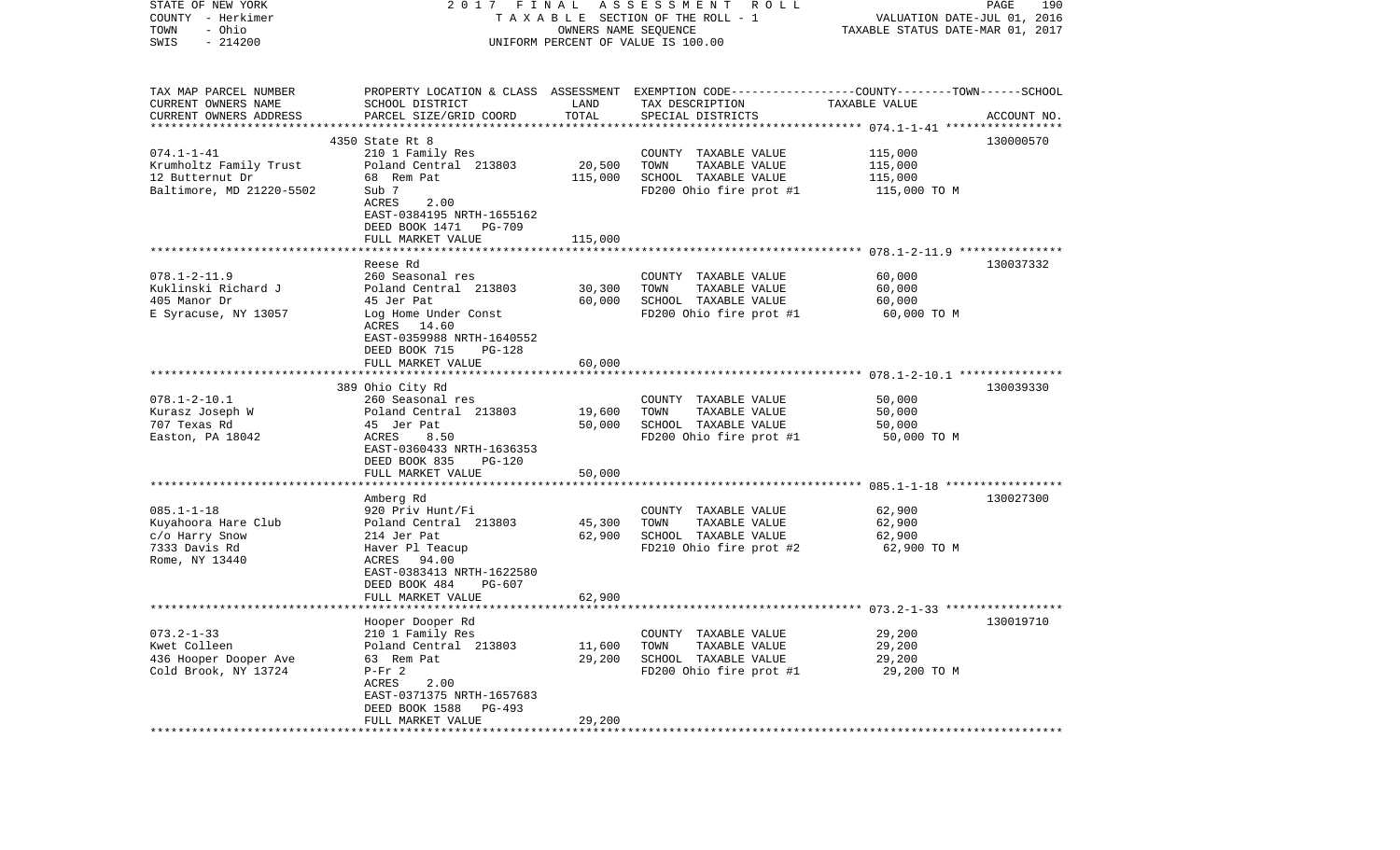| STATE OF NEW YORK<br>COUNTY - Herkimer<br>- Ohio<br>TOWN<br>$-214200$<br>SWIS                     | 2017 FINAL                                                                                                                                                                                        | OWNERS NAME SEQUENCE    | A S S E S S M E N T A O L L<br>TAXABLE SECTION OF THE ROLL - 1<br>UNIFORM PERCENT OF VALUE IS 100.00                                    | VALUATION DATE-JUL 01, 2016<br>TAXABLE STATUS DATE-MAR 01, 2017 | 191<br>PAGE                     |
|---------------------------------------------------------------------------------------------------|---------------------------------------------------------------------------------------------------------------------------------------------------------------------------------------------------|-------------------------|-----------------------------------------------------------------------------------------------------------------------------------------|-----------------------------------------------------------------|---------------------------------|
| TAX MAP PARCEL NUMBER<br>CURRENT OWNERS NAME<br>CURRENT OWNERS ADDRESS<br>*********************** | SCHOOL DISTRICT<br>PARCEL SIZE/GRID COORD                                                                                                                                                         | LAND<br>TOTAL           | PROPERTY LOCATION & CLASS ASSESSMENT EXEMPTION CODE---------------COUNTY-------TOWN------SCHOOL<br>TAX DESCRIPTION<br>SPECIAL DISTRICTS | TAXABLE VALUE                                                   | ACCOUNT NO.                     |
| $073.4 - 1 - 72.4$<br>La Barge James<br>245 Five Acres Ln<br>Ohio, NY 13324                       | Rt 8<br>314 Rural vac<10<br>Poland Central 213803<br>77jer Pat R1.12<br>FRNT 570.00 DPTH<br>9.40<br>ACRES<br>EAST-0367893 NRTH-1648930<br>DEED BOOK 1370 PG-30                                    | 10,300<br>10,300        | COUNTY TAXABLE VALUE<br>TOWN<br>TAXABLE VALUE<br>SCHOOL TAXABLE VALUE<br>FD200 Ohio fire prot #1                                        | 10,300<br>10,300<br>10,300<br>10,300 TO M                       | 130010230                       |
|                                                                                                   | FULL MARKET VALUE                                                                                                                                                                                 | 10,300                  |                                                                                                                                         |                                                                 |                                 |
| $073.4 - 1 - 72.1$<br>LaBarge James<br>246 Five Acres Ln<br>Ohio, NY 13324                        | 245 Five Acres Ln<br>240 Rural res<br>Poland Central 213803<br>77jer Pat R1.12<br>FRNT 407.00 DPTH<br>2.70<br>ACRES<br>EAST-0368474 NRTH-1648623                                                  | 28,600<br>51,500        | COUNTY TAXABLE VALUE<br>TAXABLE VALUE<br>TOWN<br>SCHOOL TAXABLE VALUE<br>FD200 Ohio fire prot #1                                        | 51,500<br>51,500<br>51,500<br>51,500 TO M                       | 130010230                       |
|                                                                                                   | DEED BOOK 1510 PG-399<br>FULL MARKET VALUE                                                                                                                                                        | 51,500                  |                                                                                                                                         |                                                                 |                                 |
| $073.4 - 1 - 72.2$<br>Labarge James<br>246 Five Acres Lane<br>Cold Brook, NY 13324                | Five Acre Ln<br>210 1 Family Res<br>Poland Central 213803<br>Lot 77 Jer Pat<br>4.3a<br>ACRES<br>4.30<br>EAST-0368768 NRTH-1648476<br>DEED BOOK 673<br>PG-889                                      | 18,700<br>36,700        | 41854<br>BAS STAR<br>COUNTY TAXABLE VALUE<br>TAXABLE VALUE<br>TOWN<br>SCHOOL TAXABLE VALUE<br>FD200 Ohio fire prot #1                   | $\mathbf 0$<br>36,700<br>36,700<br>6,700<br>36,700 TO M         | 130090085<br>$\Omega$<br>30,000 |
|                                                                                                   | FULL MARKET VALUE                                                                                                                                                                                 | 36,700                  |                                                                                                                                         |                                                                 |                                 |
| $073.3 - 2 - 45.2$<br>Lacomb Louis<br>Lacomb Brigid<br>PO Box 177<br>Newport, NY 13416            | ***********************<br>Fly Brook Rd<br>260 Seasonal res<br>Poland Central 213803<br>Lot 48 Jer Pat<br>Seas 1A<br>ACRES<br>1.00<br>EAST-0359321 NRTH-1643685<br>DEED BOOK 833<br><b>PG-190</b> | 6,000<br>11,500         | COUNTY TAXABLE VALUE<br>TOWN<br>TAXABLE VALUE<br>SCHOOL TAXABLE VALUE<br>FD200 Ohio fire prot #1                                        | 11,500<br>11,500<br>11,500<br>11,500 TO M                       | 130090020                       |
|                                                                                                   | FULL MARKET VALUE                                                                                                                                                                                 | 11,500                  |                                                                                                                                         |                                                                 |                                 |
| $073.3 - 2 - 45.4$<br>Lacomb Louis<br>Lacomb Brigid<br>PO Box 177<br>Newport, NY 13416            | Fly Brook<br>314 Rural vac<10<br>Poland Central 213803<br>Lot 48 Jer Pat<br>ACRES<br>8.30<br>EAST-0356115 NRTH-1642998<br>DEED BOOK 856<br>$PG-95$<br>FULL MARKET VALUE                           | 4,800<br>4,800<br>4,800 | COUNTY TAXABLE VALUE<br>TOWN<br>TAXABLE VALUE<br>SCHOOL TAXABLE VALUE<br>FD200 Ohio fire prot #1                                        | 4,800<br>4,800<br>4,800<br>4,800 TO M                           |                                 |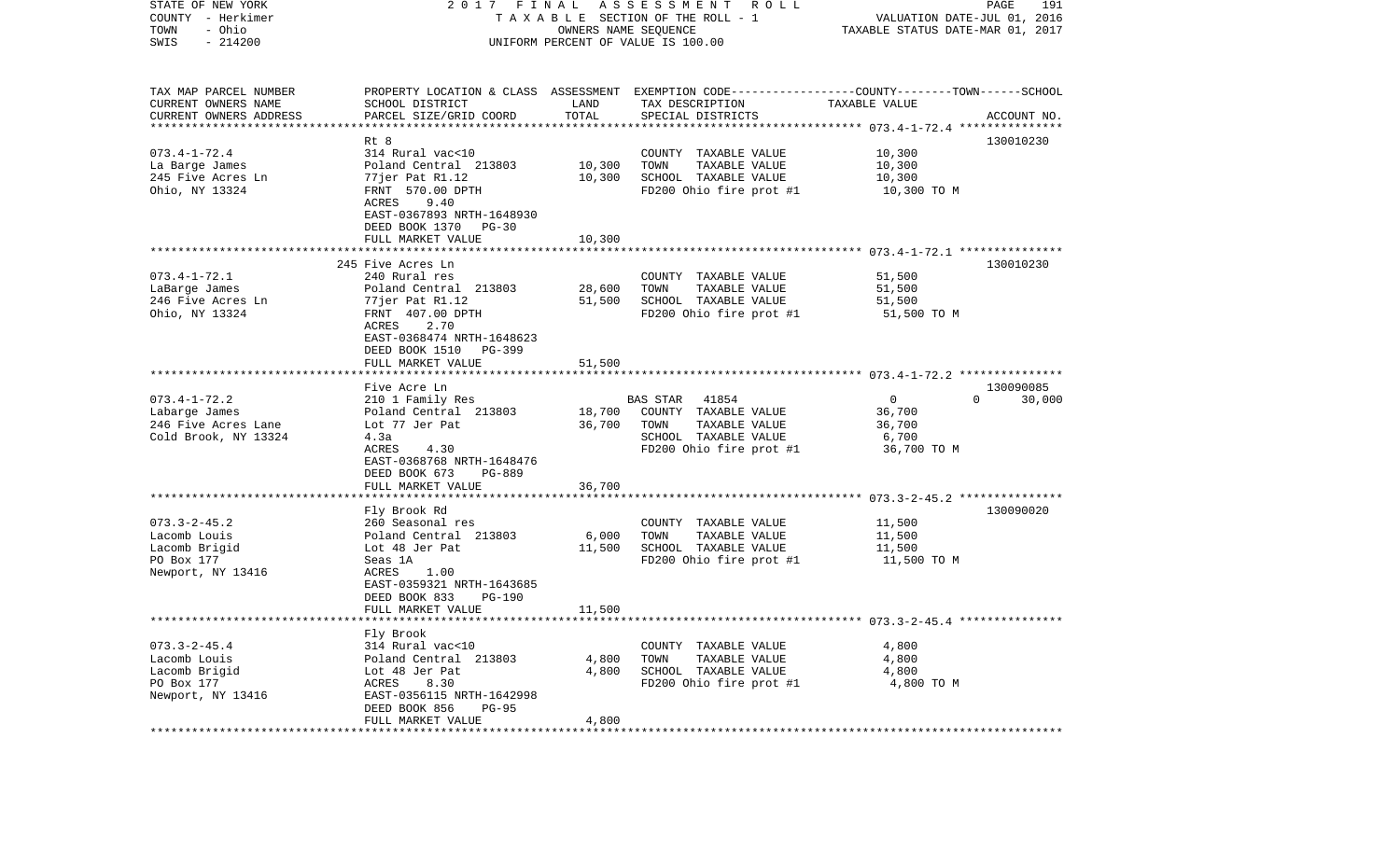| STATE OF NEW YORK<br>COUNTY - Herkimer<br>- Ohio<br>TOWN               | 2017<br>FINAL                                                         | OWNERS NAME SEQUENCE         | ASSESSMENT<br>R O L L<br>TAXABLE SECTION OF THE ROLL - 1                | VALUATION DATE-JUL 01, 2016<br>TAXABLE STATUS DATE-MAR 01, 2017 | PAGE<br>192 |
|------------------------------------------------------------------------|-----------------------------------------------------------------------|------------------------------|-------------------------------------------------------------------------|-----------------------------------------------------------------|-------------|
| SWIS<br>$-214200$                                                      |                                                                       |                              | UNIFORM PERCENT OF VALUE IS 100.00                                      |                                                                 |             |
| TAX MAP PARCEL NUMBER                                                  | PROPERTY LOCATION & CLASS                                             |                              | ASSESSMENT EXEMPTION CODE-----------------COUNTY-------TOWN------SCHOOL |                                                                 |             |
| CURRENT OWNERS NAME<br>CURRENT OWNERS ADDRESS<br>********************* | SCHOOL DISTRICT<br>PARCEL SIZE/GRID COORD<br>************************ | LAND<br>TOTAL<br>*********** | TAX DESCRIPTION<br>SPECIAL DISTRICTS                                    | TAXABLE VALUE                                                   | ACCOUNT NO. |
|                                                                        | Fly Brook Rd                                                          |                              |                                                                         |                                                                 |             |
| $073.3 - 2 - 45.5$                                                     | 314 Rural vac<10                                                      |                              | COUNTY TAXABLE VALUE                                                    | 3,400                                                           |             |
| Lacomb Louis                                                           | Poland Central 213803                                                 | 3,400                        | TAXABLE VALUE<br>TOWN                                                   | 3,400                                                           |             |
| Lacomb Brigid                                                          | Lot 48 Jer Pat                                                        | 3,400                        | SCHOOL TAXABLE VALUE                                                    | 3,400                                                           |             |
| PO Box 177                                                             | 6.00<br>ACRES                                                         |                              | FD200 Ohio fire prot #1                                                 | 3,400 TO M                                                      |             |
| Newport, NY 13416                                                      | EAST-0357237 NRTH-1643118<br>DEED BOOK 866<br>$PG-628$                |                              |                                                                         |                                                                 |             |
|                                                                        | FULL MARKET VALUE                                                     | 3,400                        |                                                                         |                                                                 |             |
|                                                                        | *****************                                                     | *******                      |                                                                         | ************* 073.3-2-71 ******************                     |             |
|                                                                        | Cummings Rd                                                           |                              |                                                                         |                                                                 | 130039090   |
| $073.3 - 2 - 71$                                                       | 322 Rural vac>10                                                      |                              | COUNTY TAXABLE VALUE                                                    | 16,500                                                          |             |
| LaComb Louis                                                           | Poland Central 213803                                                 | 16,500                       | TAXABLE VALUE<br>TOWN                                                   | 16,500                                                          |             |
| PO Box 177                                                             | 45 Jer Pat                                                            | 16,500                       | SCHOOL TAXABLE VALUE                                                    | 16,500                                                          |             |
| Newport, NY 13416                                                      | ACRES 17.00                                                           |                              | FD200 Ohio fire prot #1                                                 | 16,500 TO M                                                     |             |
|                                                                        | EAST-0356694 NRTH-1641865<br>DEED BOOK 1345<br>PG-411                 |                              |                                                                         |                                                                 |             |
|                                                                        | FULL MARKET VALUE                                                     | 16,500                       |                                                                         |                                                                 |             |
|                                                                        |                                                                       |                              |                                                                         |                                                                 |             |
|                                                                        | Fly Brook Rd                                                          |                              |                                                                         |                                                                 | 130030390   |
| $073.3 - 2 - 45.1$                                                     | 910 Priv forest                                                       |                              | COUNTY TAXABLE VALUE                                                    | 65,700                                                          |             |
| LaComb Louis C                                                         | Poland Central 213803                                                 | 65,700                       | TOWN<br>TAXABLE VALUE                                                   | 65,700                                                          |             |
| LaComb Brigid A                                                        | Lot 48 Jer Pat                                                        | 65,700                       | SCHOOL TAXABLE VALUE                                                    | 65,700                                                          |             |
| Box 177                                                                | V12 96A                                                               |                              | FD200 Ohio fire prot #1                                                 | 65,700 TO M                                                     |             |
| Newport, NY 13416                                                      | ACRES<br>96.00                                                        |                              |                                                                         |                                                                 |             |
|                                                                        | EAST-0358335 NRTH-1642656                                             |                              |                                                                         |                                                                 |             |
|                                                                        | DEED BOOK 697<br>$PG-98$                                              |                              |                                                                         |                                                                 |             |
|                                                                        | FULL MARKET VALUE                                                     | 65,700                       |                                                                         |                                                                 |             |
|                                                                        | **************************                                            |                              |                                                                         |                                                                 |             |
|                                                                        | Fly Brook Rd                                                          |                              |                                                                         |                                                                 | 130090210   |
| $073.3 - 2 - 45.3$                                                     | 314 Rural vac<10                                                      |                              | COUNTY TAXABLE VALUE                                                    | 7,000                                                           |             |
| Lacomb Louis C                                                         | Poland Central 213803                                                 | 7,000                        | TOWN<br>TAXABLE VALUE                                                   | 7,000                                                           |             |
| Lacomb Brigid H                                                        | Lot 48 Jer Pat                                                        | 7,000                        | SCHOOL TAXABLE VALUE                                                    | 7,000                                                           |             |
| PO Box 177                                                             | ACRES<br>10.00                                                        |                              | FD200 Ohio fire prot #1                                                 | 7,000 TO M                                                      |             |
| Newport, NY 13416                                                      | EAST-0356745 NRTH-1642856<br>DEED BOOK 881                            |                              |                                                                         |                                                                 |             |
|                                                                        | PG-439<br>FULL MARKET VALUE                                           | 7,000                        |                                                                         |                                                                 |             |
|                                                                        |                                                                       |                              |                                                                         |                                                                 |             |
|                                                                        | Cumnings Rd                                                           |                              |                                                                         |                                                                 | 130032220   |
| $073.3 - 2 - 72.2$                                                     |                                                                       |                              |                                                                         | 20,200                                                          |             |
| Lacomb Louis C                                                         | 322 Rural vac>10<br>Poland Central 213803                             | 20,200                       | COUNTY TAXABLE VALUE<br>TOWN<br>TAXABLE VALUE                           | 20,200                                                          |             |
| Lacomb Brigid A                                                        | 45 Jer Pat                                                            | 20,200                       | SCHOOL TAXABLE VALUE                                                    | 20,200                                                          |             |
| 154 Newport-Gray Rd                                                    | FRNT 1738.00 DPTH                                                     |                              | FD200 Ohio fire prot #1                                                 | 20,200 TO M                                                     |             |
| Newport, NY 13416                                                      | ACRES<br>30.30                                                        |                              |                                                                         |                                                                 |             |
|                                                                        | EAST-0357829 NRTH-1641462                                             |                              |                                                                         |                                                                 |             |
|                                                                        | DEED BOOK 1161<br><b>PG-415</b>                                       |                              |                                                                         |                                                                 |             |
|                                                                        | FULL MARKET VALUE                                                     | 20,200                       |                                                                         |                                                                 |             |
| *********************                                                  |                                                                       |                              |                                                                         |                                                                 |             |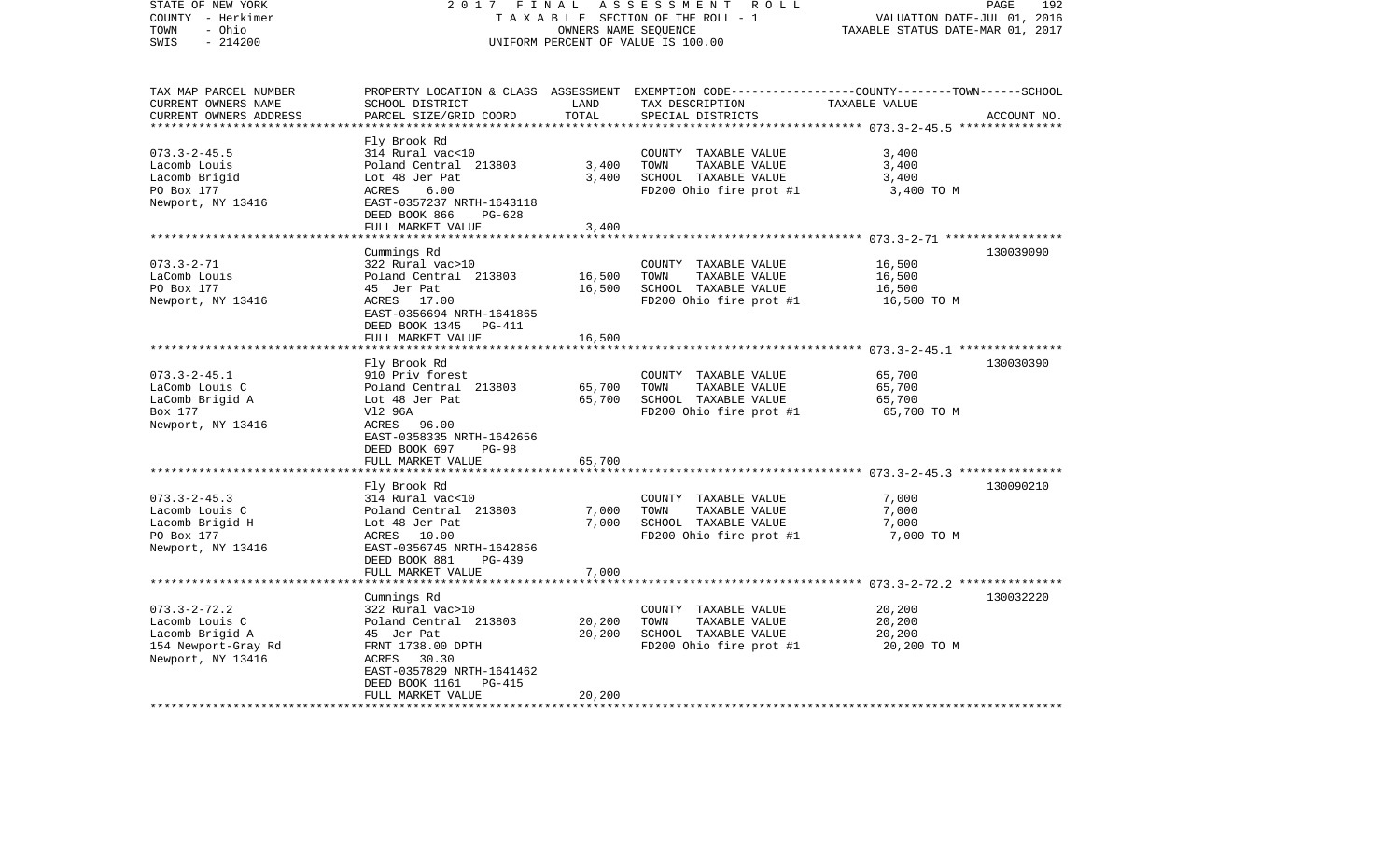| STATE OF NEW YORK<br>COUNTY - Herkimer        | 2017                                                                 | FINAL                 | ASSESSMENT ROLL<br>TAXABLE SECTION OF THE ROLL - 1 | PAGE<br>VALUATION DATE-JUL 01, 2016                                                             | 193         |
|-----------------------------------------------|----------------------------------------------------------------------|-----------------------|----------------------------------------------------|-------------------------------------------------------------------------------------------------|-------------|
| - Ohio<br>TOWN<br>SWIS<br>$-214200$           |                                                                      | OWNERS NAME SEQUENCE  | UNIFORM PERCENT OF VALUE IS 100.00                 | TAXABLE STATUS DATE-MAR 01, 2017                                                                |             |
| TAX MAP PARCEL NUMBER                         |                                                                      |                       |                                                    | PROPERTY LOCATION & CLASS ASSESSMENT EXEMPTION CODE---------------COUNTY-------TOWN------SCHOOL |             |
| CURRENT OWNERS NAME<br>CURRENT OWNERS ADDRESS | SCHOOL DISTRICT<br>PARCEL SIZE/GRID COORD                            | LAND<br>TOTAL         | TAX DESCRIPTION<br>SPECIAL DISTRICTS               | TAXABLE VALUE                                                                                   | ACCOUNT NO. |
|                                               |                                                                      | * * * * * * * * * * * |                                                    | **************************** 073.3-2-73.2 ***************                                       |             |
|                                               | Cumning Rd                                                           |                       |                                                    |                                                                                                 |             |
| $073.3 - 2 - 73.2$                            | 322 Rural vac>10                                                     |                       | COUNTY TAXABLE VALUE                               | 15,000                                                                                          |             |
| LaComb Louis C                                | Poland Central 213803                                                | 15,000                | TAXABLE VALUE<br>TOWN                              | 15,000                                                                                          |             |
| PO Box 177                                    | 48 Jer Pat                                                           | 15,000                | SCHOOL TAXABLE VALUE                               | 15,000                                                                                          |             |
| Newport, NY 13416                             | 10.10<br>ACRES<br>EAST-0360281 NRTH-1642340<br>DEED BOOK 1276 PG-535 |                       | FD200 Ohio fire prot #1                            | 15,000 TO M                                                                                     |             |
|                                               | FULL MARKET VALUE                                                    | 15,000                |                                                    |                                                                                                 |             |
|                                               | **********************************                                   |                       |                                                    |                                                                                                 |             |
|                                               | Cumnings Rd                                                          |                       |                                                    |                                                                                                 |             |
| $073.3 - 2 - 73.3$                            | 312 Vac w/imprv                                                      |                       | COUNTY TAXABLE VALUE                               | 20,000                                                                                          |             |
| LaComb Louis C                                | Poland Central 213803                                                | 19,500                | TOWN<br>TAXABLE VALUE                              | 20,000                                                                                          |             |
| LaComb Brigid H                               | 48 Jer Pat<br>FRNT 440.00 DPTH                                       | 20,000                | SCHOOL TAXABLE VALUE<br>FD200 Ohio fire prot #1    | 20,000                                                                                          |             |
| PO Box 177<br>Newport, NY 13416               | ACRES 18.00                                                          |                       |                                                    | 20,000 TO M                                                                                     |             |
|                                               | EAST-0359658 NRTH-1642364<br>DEED BOOK 1323 PG-962                   |                       |                                                    |                                                                                                 |             |
|                                               | FULL MARKET VALUE                                                    | 20,000                |                                                    |                                                                                                 |             |
|                                               |                                                                      |                       |                                                    |                                                                                                 |             |
|                                               | Fly Brook Rd                                                         |                       |                                                    |                                                                                                 | 130090030   |
| $073.3 - 2 - 66$<br>Lacomb Nora               | 260 Seasonal res<br>Poland Central 213803                            | 19,300                | COUNTY TAXABLE VALUE<br>TOWN<br>TAXABLE VALUE      | 30,100<br>30,100                                                                                |             |
| Rt8                                           | Lot 48 Jer Pat                                                       | 30,100                | SCHOOL TAXABLE VALUE                               | 30,100                                                                                          |             |
| PO Box 77                                     | Seas 8.10A                                                           |                       | FD200 Ohio fire prot #1                            | 30,100 TO M                                                                                     |             |
| Cold Brook, NY 13324                          | ACRES<br>8.10                                                        |                       |                                                    |                                                                                                 |             |
|                                               | EAST-0354728 NRTH-1644253                                            |                       |                                                    |                                                                                                 |             |
|                                               | DEED BOOK 820<br>PG-548                                              |                       |                                                    |                                                                                                 |             |
|                                               | FULL MARKET VALUE                                                    | 30,100                |                                                    |                                                                                                 |             |
|                                               | Farr Rd                                                              |                       |                                                    |                                                                                                 | 130015810   |
| $065. -2 - 16$                                | 260 Seasonal res                                                     |                       | COUNTY TAXABLE VALUE                               | 35,000                                                                                          |             |
| Ladd Robert K                                 | 305201<br>Remsen                                                     | 18,900                | TOWN<br>TAXABLE VALUE                              | 35,000                                                                                          |             |
| Ladd Frances                                  | 12 Rem Pat                                                           | 35,000                | SCHOOL TAXABLE VALUE                               | 35,000                                                                                          |             |
| 10118 Mapledale Rd                            | FRNT 1016.50 DPTH                                                    |                       | FD215 Ohio fire prot #3                            | 35,000 TO M                                                                                     |             |
| Holland Patent, NY 13354                      | ACRES<br>7.50                                                        |                       |                                                    |                                                                                                 |             |
|                                               | EAST-0354311 NRTH-1682110                                            |                       |                                                    |                                                                                                 |             |
|                                               | DEED BOOK 1401 PG-707<br>FULL MARKET VALUE                           | 35,000                |                                                    |                                                                                                 |             |
|                                               | *************************                                            |                       |                                                    |                                                                                                 |             |
|                                               | Farr Rd                                                              |                       |                                                    |                                                                                                 | 130060515   |
| $068. -3 - 8$                                 | 270 Mfg housing                                                      |                       | COUNTY TAXABLE VALUE                               | 10,800                                                                                          |             |
| Lado William A                                | 302601<br>Adirondack                                                 | 2,800                 | TOWN<br>TAXABLE VALUE                              | 10,800                                                                                          |             |
| PO Box 1188                                   | Lot 16 Rem Pat                                                       | 10,800                | SCHOOL TAXABLE VALUE                               | 10,800                                                                                          |             |
| Oneonta, NY 13820                             | 1.20<br>ACRES                                                        |                       | FD215 Ohio fire prot #3                            | 10,800 TO M                                                                                     |             |
|                                               | EAST-0338642 NRTH-1674148                                            |                       |                                                    |                                                                                                 |             |
|                                               | DEED BOOK 751<br><b>PG-350</b><br>FULL MARKET VALUE                  | 10,800                |                                                    |                                                                                                 |             |
|                                               |                                                                      |                       |                                                    |                                                                                                 |             |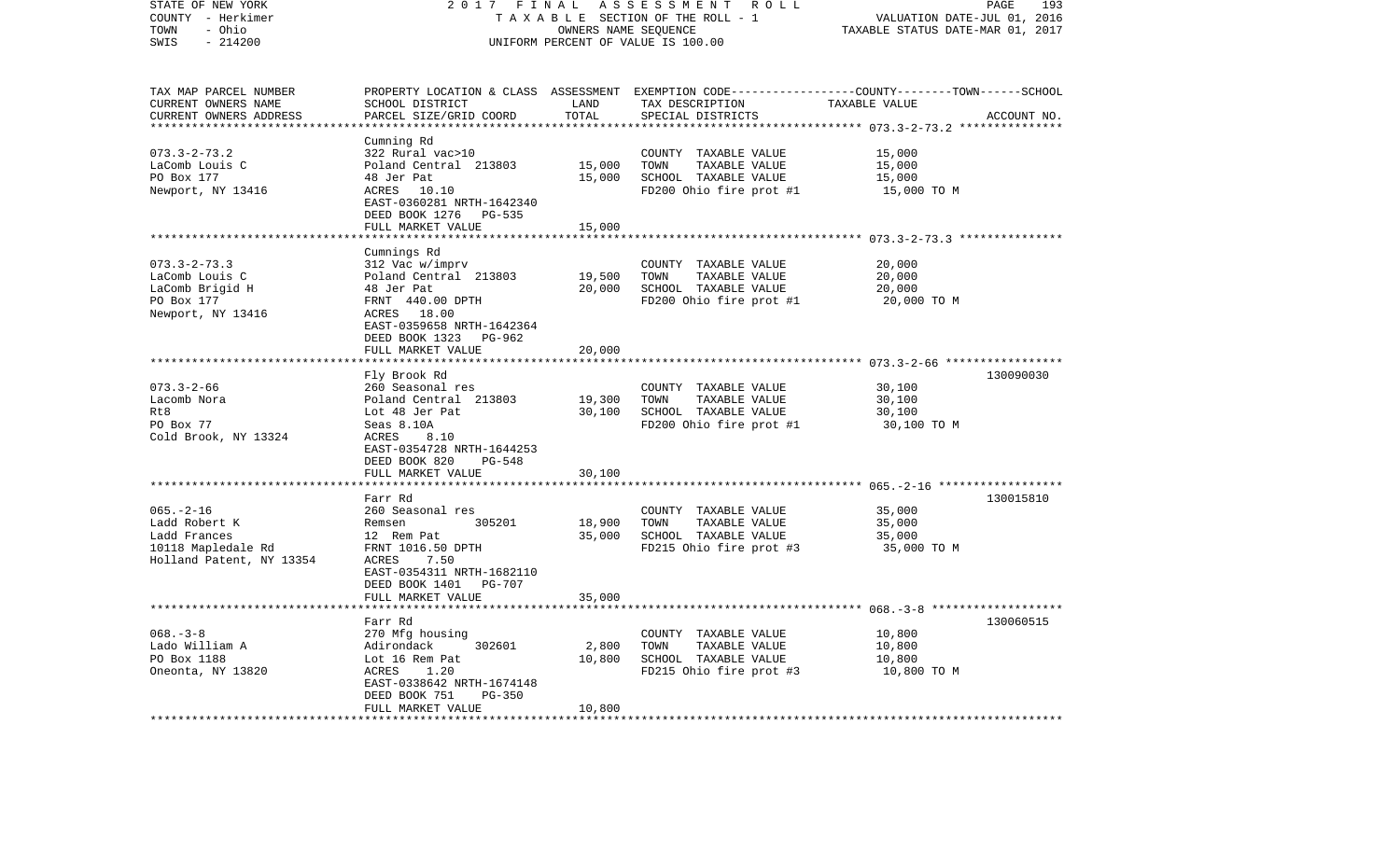| STATE OF NEW YORK<br>COUNTY - Herkimer<br>- Ohio<br>TOWN<br>$-214200$<br>SWIS                           | 2017 FINAL                                                                                                                                                                       | OWNERS NAME SEQUENCE | A S S E S S M E N T R O L L<br>TAXABLE SECTION OF THE ROLL - 1<br>UNIFORM PERCENT OF VALUE IS 100.00               | VALUATION DATE-JUL 01, 2016<br>TAXABLE STATUS DATE-MAR 01, 2017 | 194<br>PAGE |
|---------------------------------------------------------------------------------------------------------|----------------------------------------------------------------------------------------------------------------------------------------------------------------------------------|----------------------|--------------------------------------------------------------------------------------------------------------------|-----------------------------------------------------------------|-------------|
| TAX MAP PARCEL NUMBER<br>CURRENT OWNERS NAME                                                            | SCHOOL DISTRICT                                                                                                                                                                  | LAND                 | PROPERTY LOCATION & CLASS ASSESSMENT EXEMPTION CODE---------------COUNTY-------TOWN------SCHOOL<br>TAX DESCRIPTION | TAXABLE VALUE                                                   |             |
| CURRENT OWNERS ADDRESS<br>*************************                                                     | PARCEL SIZE/GRID COORD                                                                                                                                                           | TOTAL                | SPECIAL DISTRICTS                                                                                                  |                                                                 | ACCOUNT NO. |
|                                                                                                         | Farr Rd                                                                                                                                                                          |                      |                                                                                                                    |                                                                 | 130027390   |
| $068. - 3 - 9$<br>Lado William A<br>PO Box 1188<br>Oneonta, NY 13820                                    | 314 Rural vac<10<br>Adirondack<br>302601<br>16 Rem Pat<br>V1 2 1                                                                                                                 | 1,500<br>1,500       | COUNTY TAXABLE VALUE<br>TOWN<br>TAXABLE VALUE<br>SCHOOL TAXABLE VALUE<br>FD215 Ohio fire prot #3                   | 1,500<br>1,500<br>1,500<br>1,500 TO M                           |             |
|                                                                                                         | FRNT 200.00 DPTH 226.00<br>EAST-0338828 NRTH-1674298<br>DEED BOOK 00643 PG-00575<br>FULL MARKET VALUE                                                                            | 1,500                |                                                                                                                    |                                                                 |             |
|                                                                                                         |                                                                                                                                                                                  |                      |                                                                                                                    |                                                                 |             |
| $068. - 3 - 10.2$<br>Lagoy Richard<br>Lagoy Rose Marie<br>19 N Sconondoa St Box 184<br>Vernon, NY 13476 | Off the Cross Road<br>260 Seasonal res<br>Adirondack<br>302601<br>16 Rem Pat<br>FRNT 269.00 DPTH 108.00<br>0.66<br>ACRES<br>EAST-0339612 NRTH-1674233<br>DEED BOOK 784<br>PG-656 | 2,200<br>25,000      | COUNTY TAXABLE VALUE<br>TOWN<br>TAXABLE VALUE<br>SCHOOL TAXABLE VALUE<br>FD215 Ohio fire prot #3                   | 25,000<br>25,000<br>25,000<br>25,000 TO M                       |             |
|                                                                                                         | FULL MARKET VALUE                                                                                                                                                                | 25,000               |                                                                                                                    |                                                                 |             |
|                                                                                                         |                                                                                                                                                                                  |                      |                                                                                                                    |                                                                 |             |
| $068. -3 - 10.1$<br>LaGoy Seth E<br>7019 Sanger Hill Rd<br>Waterville, NY 13480                         | Farr Rd<br>260 Seasonal res<br>Adirondack<br>302601<br>16 Rem Pat<br>ACRES 27.80<br>EAST-0339007 NRTH-1674671<br>DEED BOOK 1451 PG-335                                           | 21,500<br>48,400     | COUNTY TAXABLE VALUE<br>TAXABLE VALUE<br>TOWN<br>SCHOOL TAXABLE VALUE<br>FD215 Ohio fire prot #3                   | 48,400<br>48,400<br>48,400<br>48,400 TO M                       | 130027450   |
|                                                                                                         | FULL MARKET VALUE                                                                                                                                                                | 48,400               |                                                                                                                    |                                                                 |             |
|                                                                                                         |                                                                                                                                                                                  |                      |                                                                                                                    |                                                                 |             |
| $078.2 - 2 - 6$<br>Lamb, IV W. Joseph<br>707 Texas Rd<br>Easton, PA 18042                               | 415 Ohio-Pardeeville Rd<br>260 Seasonal res<br>Poland Central 213803<br>44 Jer Pat<br>V12 6.2A<br>ACRES<br>5.90<br>EAST-0360975 NRTH-1636206<br>DEED BOOK 1554<br>PG-535         | 20,500<br>56,000     | COUNTY TAXABLE VALUE<br>TOWN<br>TAXABLE VALUE<br>SCHOOL TAXABLE VALUE<br>FD200 Ohio fire prot #1                   | 56,000<br>56,000<br>56,000<br>56,000 TO M                       | 130013950   |
|                                                                                                         | FULL MARKET VALUE                                                                                                                                                                | 56,000               |                                                                                                                    |                                                                 |             |
| $085.3 - 2 - 49$<br>Lamphere Nicole L<br>Lamphere Tracy S<br>12221 Brayton Rd<br>Poland, NY 13431       | 206 Black Creek Rd<br>270 Mfg housing<br>Poland Central 213803<br>Lot 10 Jer Pat<br>FRNT 379.00 DPTH<br>ACRES<br>1.40<br>EAST-0375208 NRTH-1614264<br>DEED BOOK 1557<br>$PG-204$ | 14,900<br>26,400     | COUNTY TAXABLE VALUE<br>TOWN<br>TAXABLE VALUE<br>SCHOOL TAXABLE VALUE<br>FD200 Ohio fire prot #1                   | 26,400<br>26,400<br>26,400<br>26,400 TO M                       | 130090050   |
|                                                                                                         | FULL MARKET VALUE                                                                                                                                                                | 26,400               |                                                                                                                    |                                                                 |             |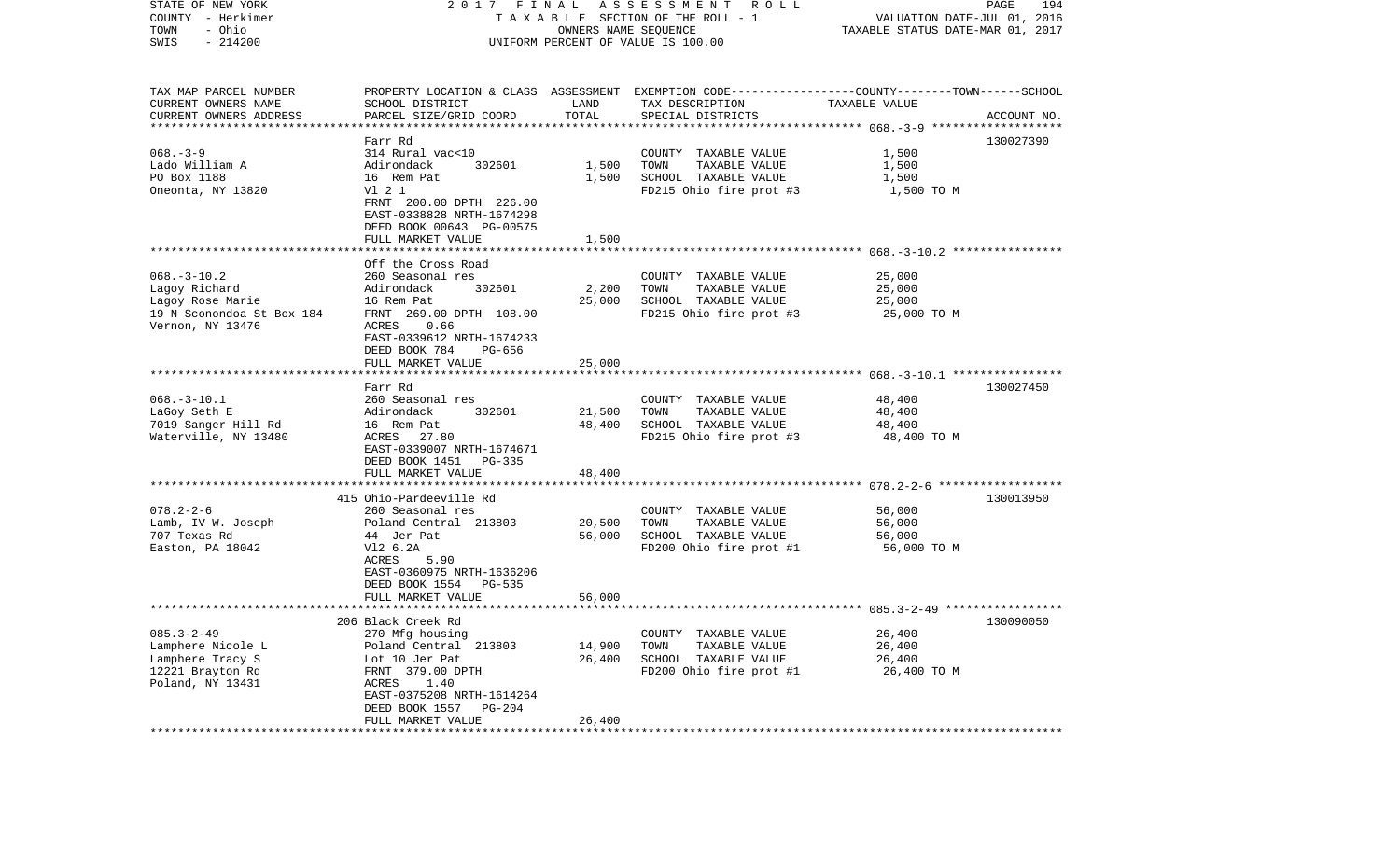| STATE OF NEW YORK<br>COUNTY - Herkimer<br>- Ohio<br>TOWN                                       |                                                                                                                                                                        | OWNERS NAME SEQUENCE          | 2017 FINAL ASSESSMENT ROLL<br>TAXABLE SECTION OF THE ROLL - 1                                                                           | VALUATION DATE-JUL 01, 2016<br>TAXABLE STATUS DATE-MAR 01, 2017         | PAGE<br>195 |
|------------------------------------------------------------------------------------------------|------------------------------------------------------------------------------------------------------------------------------------------------------------------------|-------------------------------|-----------------------------------------------------------------------------------------------------------------------------------------|-------------------------------------------------------------------------|-------------|
| $-214200$<br>SWIS                                                                              |                                                                                                                                                                        |                               | UNIFORM PERCENT OF VALUE IS 100.00                                                                                                      |                                                                         |             |
| TAX MAP PARCEL NUMBER<br>CURRENT OWNERS NAME<br>CURRENT OWNERS ADDRESS                         | SCHOOL DISTRICT<br>PARCEL SIZE/GRID COORD                                                                                                                              | LAND<br>TOTAL                 | PROPERTY LOCATION & CLASS ASSESSMENT EXEMPTION CODE---------------COUNTY-------TOWN------SCHOOL<br>TAX DESCRIPTION<br>SPECIAL DISTRICTS | TAXABLE VALUE                                                           | ACCOUNT NO. |
|                                                                                                | 117 Haskell Ln                                                                                                                                                         |                               |                                                                                                                                         |                                                                         | 130038310   |
| $074.1 - 2 - 53$<br>Landers Lory L<br>Artz Julie L<br>117 Haskell Lane<br>Ohio, NY 13324       | 210 1 Family Res<br>Poland Central 213803<br>75 Rem Pat<br>ACRES<br>2.00<br>EAST-0372821 NRTH-1651755<br>DEED BOOK 1174 PG-652<br>FULL MARKET VALUE                    | 15,500<br>84,300<br>84,300    | 41854<br>BAS STAR<br>COUNTY TAXABLE VALUE<br>TOWN<br>TAXABLE VALUE<br>SCHOOL TAXABLE VALUE<br>FD200 Ohio fire prot #1                   | $\overline{0}$<br>$\Omega$<br>84,300<br>84,300<br>54,300<br>84,300 TO M | 30,000      |
|                                                                                                |                                                                                                                                                                        |                               |                                                                                                                                         |                                                                         |             |
| $074.3 - 1 - 23$<br>Lang Charles<br>Lang Diana<br>PO Box 101<br>Greentowne, PA 18426           | Hill Rd<br>260 Seasonal res<br>Poland Central 213803<br>76 Jer Pat<br>Dagenkolb Camp<br>Sens 60<br>ACRES 60.00<br>EAST-0376005 NRTH-1643176<br>DEED BOOK 906<br>PG-317 | 53,600<br>113,000             | COUNTY TAXABLE VALUE<br>TOWN<br>TAXABLE VALUE<br>SCHOOL TAXABLE VALUE<br>FD200 Ohio fire prot #1                                        | 113,000<br>113,000<br>113,000<br>113,000 TO M                           | 130018990   |
|                                                                                                | FULL MARKET VALUE                                                                                                                                                      | 113,000                       |                                                                                                                                         |                                                                         |             |
| $065. - 2 - 2$<br>Lapide John<br>Lapide Alisa<br>966 Kuser Rd<br>Hamilton, NJ 08619-4019       | Farr Rd<br>910 Priv forest<br>305201<br>Remsen<br>Lot 12 Rem Pat<br>V1 2 60 A<br>Was Not In Bk<br>ACRES<br>72.30<br>EAST-0352712 NRTH-1682527                          | 54,900<br>54,900              | COUNTY TAXABLE VALUE<br>TOWN<br>TAXABLE VALUE<br>SCHOOL TAXABLE VALUE<br>FD215 Ohio fire prot #3                                        | 54,900<br>54,900<br>54,900<br>54,900 TO M                               | 130061100   |
|                                                                                                | DEED BOOK 699<br>PG-420                                                                                                                                                |                               |                                                                                                                                         |                                                                         |             |
| $065. - 2 - 7$                                                                                 | FULL MARKET VALUE<br>********************<br>Farr Rd<br>260 Seasonal res                                                                                               | 54,900<br>* * * * * * * * * * | COUNTY TAXABLE VALUE                                                                                                                    | 20,000                                                                  | 130042660   |
| Lapide John<br>Lapide Alisa<br>966 Kuser Rd<br>Hamilton, NJ 08619-4019                         | 305201<br>Remsen<br>12 Rem Pat<br>FRNT 330.00 DPTH 132.00<br>ACRES<br>0.60<br>EAST-0353460 NRTH-1682020<br>DEED BOOK 699<br>PG-420                                     | 5,700<br>20,000               | TOWN<br>TAXABLE VALUE<br>SCHOOL TAXABLE VALUE<br>FD215 Ohio fire prot #3                                                                | 20,000<br>20,000<br>20,000 то м                                         |             |
|                                                                                                | FULL MARKET VALUE                                                                                                                                                      | 20,000                        |                                                                                                                                         |                                                                         |             |
| $065. - 2 - 15$<br>Lapierre Dale<br>Lapierre Cynthia<br>5809 Marlow Dr<br>E Syracuse, NY 13057 | Farr Rd<br>260 Seasonal res<br>305201<br>Remsen<br>12 Rem Pat<br>FRNT 674.00 DPTH<br>2.00<br>ACRES<br>EAST-0353600 NRTH-1681935<br>DEED BOOK 753<br>PG-341             | 9,000<br>44,200               | COUNTY TAXABLE VALUE<br>TOWN<br>TAXABLE VALUE<br>SCHOOL TAXABLE VALUE<br>FD215 Ohio fire prot #3                                        | 44,200<br>44,200<br>44,200<br>44,200 TO M                               | 130029760   |
|                                                                                                | FULL MARKET VALUE                                                                                                                                                      | 44,200                        |                                                                                                                                         |                                                                         |             |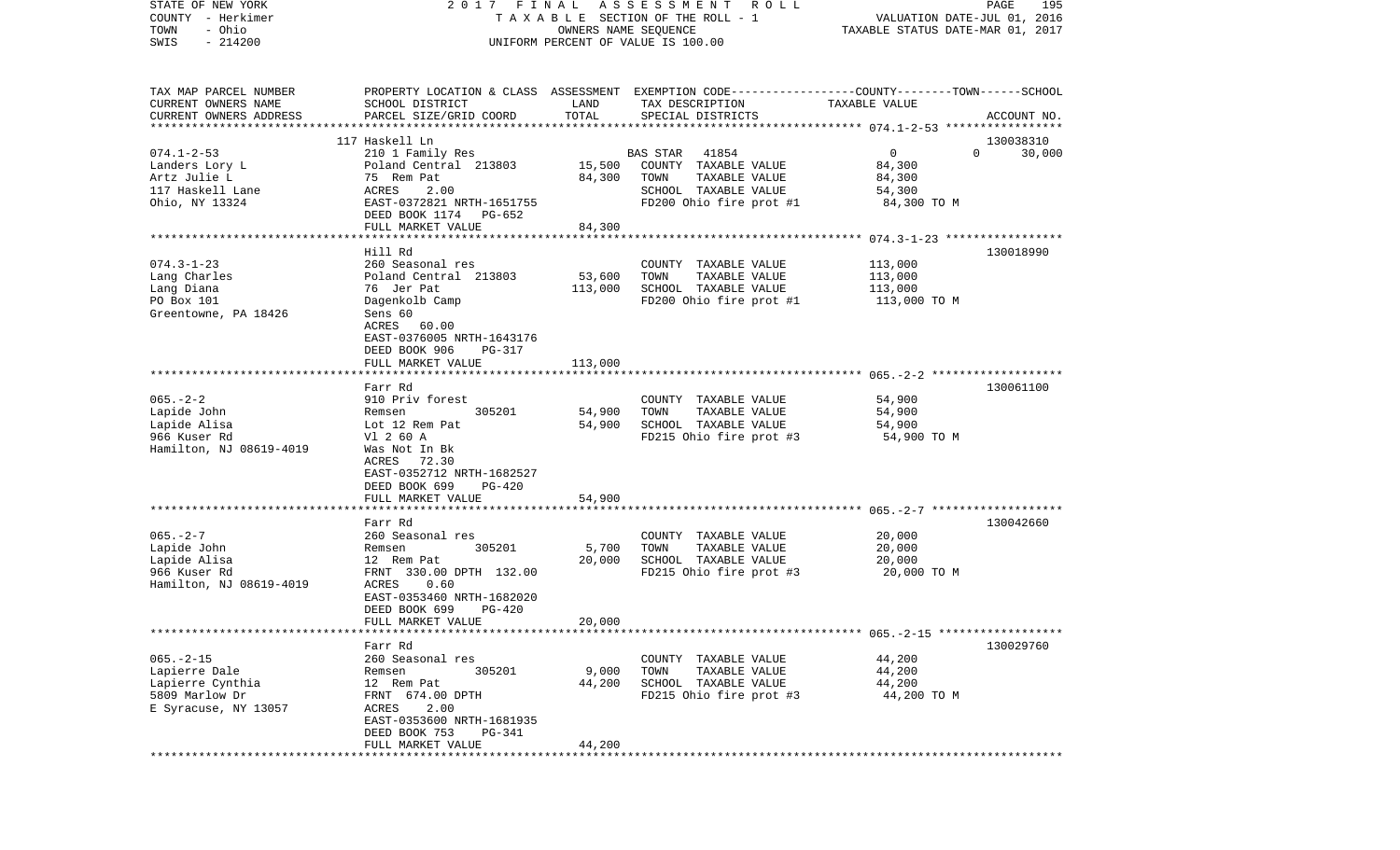| PROPERTY LOCATION & CLASS ASSESSMENT EXEMPTION CODE---------------COUNTY-------TOWN------SCHOOL<br>CURRENT OWNERS NAME<br>SCHOOL DISTRICT<br>LAND<br>TAX DESCRIPTION<br>TAXABLE VALUE<br>TOTAL<br>PARCEL SIZE/GRID COORD<br>SPECIAL DISTRICTS<br>ACCOUNT NO.<br>*************************<br>236 Hill Rd<br>130020880<br>$074.3 - 1 - 24.1$<br>68,000<br>312 Vac w/imprv<br>COUNTY TAXABLE VALUE<br>Poland Central 213803<br>33,100<br>TOWN<br>TAXABLE VALUE<br>68,000<br>SCHOOL TAXABLE VALUE<br>76 Jer Pat<br>68,000<br>68,000<br>V1 42A<br>FD200 Ohio fire prot #1<br>68,000 TO M<br>ACRES 24.00<br>EAST-0376944 NRTH-1644027<br>DEED BOOK 1086<br>PG-274<br>FULL MARKET VALUE<br>68,000<br>3655 Rt 8<br>418 Inn/lodge<br>107,800<br>COUNTY TAXABLE VALUE<br>Larb MGMT LLc<br>22,300<br>Poland Central 213803<br>TOWN<br>TAXABLE VALUE<br>107,800<br>3655 Rt 8<br>107,800<br>SCHOOL TAXABLE VALUE<br>75 Rem Pat<br>107,800<br>Sub 18<br>Cold Brook, NY 13324<br>FD200 Ohio fire prot #1<br>107,800 TO M<br>Haskells Inn<br>ACRES<br>4.00<br>EAST-0372561 NRTH-1652277<br>DEED BOOK 1512<br>PG-229<br>FULL MARKET VALUE<br>107,800<br>Mill Creek Lk<br>130030480<br>$070. -1 - 13.1$<br>260 Seasonal res - WTRFNT<br>COUNTY TAXABLE VALUE<br>19,700<br>Lareau Richard<br>TOWN<br>TAXABLE VALUE<br>19,700<br>Poland Central 213803<br>14,800<br>19,700<br>104 Nob Pat<br>SCHOOL TAXABLE VALUE<br>19,700<br>FD217 Ohio fire prot #4<br>ACRES<br>5.90<br>19,700 TO M<br>EAST-0388482 NRTH-1668931<br>DEED BOOK 1527 PG-470<br>19,700<br>FULL MARKET VALUE<br>Mill Creek Lk<br>130030480<br>260 Seasonal res - WTRFNT<br>COUNTY TAXABLE VALUE<br>55,000<br>Poland Central 213803<br>14,300<br>TOWN<br>TAXABLE VALUE<br>55,000<br>48 Easy St<br>ACRES<br>5.00<br>55,000<br>SCHOOL TAXABLE VALUE<br>55,000<br>Catskill, NY 12414<br>EAST-0388697 NRTH-1668840<br>FD217 Ohio fire prot #4<br>55,000 TO M<br>DEED BOOK 1527<br>PG-470<br>55,000<br>FULL MARKET VALUE<br>130023910<br>South Lake Rd<br>145,000<br>260 Seasonal res - WTRFNT<br>COUNTY TAXABLE VALUE<br>Larry Hotaling as Trustee unde Adirondack<br>95,800<br>TAXABLE VALUE<br>145,000<br>302601<br>TOWN<br>Hotaling Irrevocable Living Tr 1 Nob Pat<br>145,000<br>SCHOOL TAXABLE VALUE<br>145,000<br>615 East Hamilton<br>FD215 Ohio fire prot #3<br>Seas 1A<br>145,000 TO M<br>Sherrill, NY 13461<br>FRNT<br>78.00 DPTH 202.40<br>ACRES<br>0.36<br>EAST-0385263 NRTH-1705462<br>DEED BOOK 1512<br>PG-337 | STATE OF NEW YORK<br>COUNTY - Herkimer<br>- Ohio<br>TOWN<br>$-214200$<br>SWIS | 2017 FINAL | OWNERS NAME SEQUENCE | A S S E S S M E N T R O L L<br>TAXABLE SECTION OF THE ROLL - 1<br>UNIFORM PERCENT OF VALUE IS 100.00 | VALUATION DATE-JUL 01, 2016<br>TAXABLE STATUS DATE-MAR 01, 2017 | PAGE<br>196 |
|---------------------------------------------------------------------------------------------------------------------------------------------------------------------------------------------------------------------------------------------------------------------------------------------------------------------------------------------------------------------------------------------------------------------------------------------------------------------------------------------------------------------------------------------------------------------------------------------------------------------------------------------------------------------------------------------------------------------------------------------------------------------------------------------------------------------------------------------------------------------------------------------------------------------------------------------------------------------------------------------------------------------------------------------------------------------------------------------------------------------------------------------------------------------------------------------------------------------------------------------------------------------------------------------------------------------------------------------------------------------------------------------------------------------------------------------------------------------------------------------------------------------------------------------------------------------------------------------------------------------------------------------------------------------------------------------------------------------------------------------------------------------------------------------------------------------------------------------------------------------------------------------------------------------------------------------------------------------------------------------------------------------------------------------------------------------------------------------------------------------------------------------------------------------------------------------------------------------------------------------------------------------------------------------------------------------------------------------------------------------------------------------------------------------------------------------------------------------|-------------------------------------------------------------------------------|------------|----------------------|------------------------------------------------------------------------------------------------------|-----------------------------------------------------------------|-------------|
|                                                                                                                                                                                                                                                                                                                                                                                                                                                                                                                                                                                                                                                                                                                                                                                                                                                                                                                                                                                                                                                                                                                                                                                                                                                                                                                                                                                                                                                                                                                                                                                                                                                                                                                                                                                                                                                                                                                                                                                                                                                                                                                                                                                                                                                                                                                                                                                                                                                                     | TAX MAP PARCEL NUMBER                                                         |            |                      |                                                                                                      |                                                                 |             |
|                                                                                                                                                                                                                                                                                                                                                                                                                                                                                                                                                                                                                                                                                                                                                                                                                                                                                                                                                                                                                                                                                                                                                                                                                                                                                                                                                                                                                                                                                                                                                                                                                                                                                                                                                                                                                                                                                                                                                                                                                                                                                                                                                                                                                                                                                                                                                                                                                                                                     | CURRENT OWNERS ADDRESS                                                        |            |                      |                                                                                                      |                                                                 |             |
|                                                                                                                                                                                                                                                                                                                                                                                                                                                                                                                                                                                                                                                                                                                                                                                                                                                                                                                                                                                                                                                                                                                                                                                                                                                                                                                                                                                                                                                                                                                                                                                                                                                                                                                                                                                                                                                                                                                                                                                                                                                                                                                                                                                                                                                                                                                                                                                                                                                                     |                                                                               |            |                      |                                                                                                      |                                                                 |             |
|                                                                                                                                                                                                                                                                                                                                                                                                                                                                                                                                                                                                                                                                                                                                                                                                                                                                                                                                                                                                                                                                                                                                                                                                                                                                                                                                                                                                                                                                                                                                                                                                                                                                                                                                                                                                                                                                                                                                                                                                                                                                                                                                                                                                                                                                                                                                                                                                                                                                     |                                                                               |            |                      |                                                                                                      |                                                                 |             |
|                                                                                                                                                                                                                                                                                                                                                                                                                                                                                                                                                                                                                                                                                                                                                                                                                                                                                                                                                                                                                                                                                                                                                                                                                                                                                                                                                                                                                                                                                                                                                                                                                                                                                                                                                                                                                                                                                                                                                                                                                                                                                                                                                                                                                                                                                                                                                                                                                                                                     | LaPlaca Frank                                                                 |            |                      |                                                                                                      |                                                                 |             |
|                                                                                                                                                                                                                                                                                                                                                                                                                                                                                                                                                                                                                                                                                                                                                                                                                                                                                                                                                                                                                                                                                                                                                                                                                                                                                                                                                                                                                                                                                                                                                                                                                                                                                                                                                                                                                                                                                                                                                                                                                                                                                                                                                                                                                                                                                                                                                                                                                                                                     | 50 Highland Terrace                                                           |            |                      |                                                                                                      |                                                                 |             |
|                                                                                                                                                                                                                                                                                                                                                                                                                                                                                                                                                                                                                                                                                                                                                                                                                                                                                                                                                                                                                                                                                                                                                                                                                                                                                                                                                                                                                                                                                                                                                                                                                                                                                                                                                                                                                                                                                                                                                                                                                                                                                                                                                                                                                                                                                                                                                                                                                                                                     | Manhasset, NY 11030                                                           |            |                      |                                                                                                      |                                                                 |             |
|                                                                                                                                                                                                                                                                                                                                                                                                                                                                                                                                                                                                                                                                                                                                                                                                                                                                                                                                                                                                                                                                                                                                                                                                                                                                                                                                                                                                                                                                                                                                                                                                                                                                                                                                                                                                                                                                                                                                                                                                                                                                                                                                                                                                                                                                                                                                                                                                                                                                     |                                                                               |            |                      |                                                                                                      |                                                                 |             |
|                                                                                                                                                                                                                                                                                                                                                                                                                                                                                                                                                                                                                                                                                                                                                                                                                                                                                                                                                                                                                                                                                                                                                                                                                                                                                                                                                                                                                                                                                                                                                                                                                                                                                                                                                                                                                                                                                                                                                                                                                                                                                                                                                                                                                                                                                                                                                                                                                                                                     |                                                                               |            |                      |                                                                                                      |                                                                 |             |
|                                                                                                                                                                                                                                                                                                                                                                                                                                                                                                                                                                                                                                                                                                                                                                                                                                                                                                                                                                                                                                                                                                                                                                                                                                                                                                                                                                                                                                                                                                                                                                                                                                                                                                                                                                                                                                                                                                                                                                                                                                                                                                                                                                                                                                                                                                                                                                                                                                                                     |                                                                               |            |                      |                                                                                                      |                                                                 |             |
|                                                                                                                                                                                                                                                                                                                                                                                                                                                                                                                                                                                                                                                                                                                                                                                                                                                                                                                                                                                                                                                                                                                                                                                                                                                                                                                                                                                                                                                                                                                                                                                                                                                                                                                                                                                                                                                                                                                                                                                                                                                                                                                                                                                                                                                                                                                                                                                                                                                                     |                                                                               |            |                      |                                                                                                      |                                                                 |             |
|                                                                                                                                                                                                                                                                                                                                                                                                                                                                                                                                                                                                                                                                                                                                                                                                                                                                                                                                                                                                                                                                                                                                                                                                                                                                                                                                                                                                                                                                                                                                                                                                                                                                                                                                                                                                                                                                                                                                                                                                                                                                                                                                                                                                                                                                                                                                                                                                                                                                     |                                                                               |            |                      |                                                                                                      |                                                                 |             |
|                                                                                                                                                                                                                                                                                                                                                                                                                                                                                                                                                                                                                                                                                                                                                                                                                                                                                                                                                                                                                                                                                                                                                                                                                                                                                                                                                                                                                                                                                                                                                                                                                                                                                                                                                                                                                                                                                                                                                                                                                                                                                                                                                                                                                                                                                                                                                                                                                                                                     | $073.2 - 1 - 58.2$                                                            |            |                      |                                                                                                      |                                                                 |             |
|                                                                                                                                                                                                                                                                                                                                                                                                                                                                                                                                                                                                                                                                                                                                                                                                                                                                                                                                                                                                                                                                                                                                                                                                                                                                                                                                                                                                                                                                                                                                                                                                                                                                                                                                                                                                                                                                                                                                                                                                                                                                                                                                                                                                                                                                                                                                                                                                                                                                     |                                                                               |            |                      |                                                                                                      |                                                                 |             |
|                                                                                                                                                                                                                                                                                                                                                                                                                                                                                                                                                                                                                                                                                                                                                                                                                                                                                                                                                                                                                                                                                                                                                                                                                                                                                                                                                                                                                                                                                                                                                                                                                                                                                                                                                                                                                                                                                                                                                                                                                                                                                                                                                                                                                                                                                                                                                                                                                                                                     |                                                                               |            |                      |                                                                                                      |                                                                 |             |
|                                                                                                                                                                                                                                                                                                                                                                                                                                                                                                                                                                                                                                                                                                                                                                                                                                                                                                                                                                                                                                                                                                                                                                                                                                                                                                                                                                                                                                                                                                                                                                                                                                                                                                                                                                                                                                                                                                                                                                                                                                                                                                                                                                                                                                                                                                                                                                                                                                                                     |                                                                               |            |                      |                                                                                                      |                                                                 |             |
|                                                                                                                                                                                                                                                                                                                                                                                                                                                                                                                                                                                                                                                                                                                                                                                                                                                                                                                                                                                                                                                                                                                                                                                                                                                                                                                                                                                                                                                                                                                                                                                                                                                                                                                                                                                                                                                                                                                                                                                                                                                                                                                                                                                                                                                                                                                                                                                                                                                                     |                                                                               |            |                      |                                                                                                      |                                                                 |             |
|                                                                                                                                                                                                                                                                                                                                                                                                                                                                                                                                                                                                                                                                                                                                                                                                                                                                                                                                                                                                                                                                                                                                                                                                                                                                                                                                                                                                                                                                                                                                                                                                                                                                                                                                                                                                                                                                                                                                                                                                                                                                                                                                                                                                                                                                                                                                                                                                                                                                     |                                                                               |            |                      |                                                                                                      |                                                                 |             |
|                                                                                                                                                                                                                                                                                                                                                                                                                                                                                                                                                                                                                                                                                                                                                                                                                                                                                                                                                                                                                                                                                                                                                                                                                                                                                                                                                                                                                                                                                                                                                                                                                                                                                                                                                                                                                                                                                                                                                                                                                                                                                                                                                                                                                                                                                                                                                                                                                                                                     |                                                                               |            |                      |                                                                                                      |                                                                 |             |
|                                                                                                                                                                                                                                                                                                                                                                                                                                                                                                                                                                                                                                                                                                                                                                                                                                                                                                                                                                                                                                                                                                                                                                                                                                                                                                                                                                                                                                                                                                                                                                                                                                                                                                                                                                                                                                                                                                                                                                                                                                                                                                                                                                                                                                                                                                                                                                                                                                                                     |                                                                               |            |                      |                                                                                                      |                                                                 |             |
|                                                                                                                                                                                                                                                                                                                                                                                                                                                                                                                                                                                                                                                                                                                                                                                                                                                                                                                                                                                                                                                                                                                                                                                                                                                                                                                                                                                                                                                                                                                                                                                                                                                                                                                                                                                                                                                                                                                                                                                                                                                                                                                                                                                                                                                                                                                                                                                                                                                                     |                                                                               |            |                      |                                                                                                      |                                                                 |             |
|                                                                                                                                                                                                                                                                                                                                                                                                                                                                                                                                                                                                                                                                                                                                                                                                                                                                                                                                                                                                                                                                                                                                                                                                                                                                                                                                                                                                                                                                                                                                                                                                                                                                                                                                                                                                                                                                                                                                                                                                                                                                                                                                                                                                                                                                                                                                                                                                                                                                     |                                                                               |            |                      |                                                                                                      |                                                                 |             |
|                                                                                                                                                                                                                                                                                                                                                                                                                                                                                                                                                                                                                                                                                                                                                                                                                                                                                                                                                                                                                                                                                                                                                                                                                                                                                                                                                                                                                                                                                                                                                                                                                                                                                                                                                                                                                                                                                                                                                                                                                                                                                                                                                                                                                                                                                                                                                                                                                                                                     |                                                                               |            |                      |                                                                                                      |                                                                 |             |
|                                                                                                                                                                                                                                                                                                                                                                                                                                                                                                                                                                                                                                                                                                                                                                                                                                                                                                                                                                                                                                                                                                                                                                                                                                                                                                                                                                                                                                                                                                                                                                                                                                                                                                                                                                                                                                                                                                                                                                                                                                                                                                                                                                                                                                                                                                                                                                                                                                                                     | 48 Easy St                                                                    |            |                      |                                                                                                      |                                                                 |             |
|                                                                                                                                                                                                                                                                                                                                                                                                                                                                                                                                                                                                                                                                                                                                                                                                                                                                                                                                                                                                                                                                                                                                                                                                                                                                                                                                                                                                                                                                                                                                                                                                                                                                                                                                                                                                                                                                                                                                                                                                                                                                                                                                                                                                                                                                                                                                                                                                                                                                     | Catskill, NY 12414                                                            |            |                      |                                                                                                      |                                                                 |             |
|                                                                                                                                                                                                                                                                                                                                                                                                                                                                                                                                                                                                                                                                                                                                                                                                                                                                                                                                                                                                                                                                                                                                                                                                                                                                                                                                                                                                                                                                                                                                                                                                                                                                                                                                                                                                                                                                                                                                                                                                                                                                                                                                                                                                                                                                                                                                                                                                                                                                     |                                                                               |            |                      |                                                                                                      |                                                                 |             |
|                                                                                                                                                                                                                                                                                                                                                                                                                                                                                                                                                                                                                                                                                                                                                                                                                                                                                                                                                                                                                                                                                                                                                                                                                                                                                                                                                                                                                                                                                                                                                                                                                                                                                                                                                                                                                                                                                                                                                                                                                                                                                                                                                                                                                                                                                                                                                                                                                                                                     |                                                                               |            |                      |                                                                                                      |                                                                 |             |
|                                                                                                                                                                                                                                                                                                                                                                                                                                                                                                                                                                                                                                                                                                                                                                                                                                                                                                                                                                                                                                                                                                                                                                                                                                                                                                                                                                                                                                                                                                                                                                                                                                                                                                                                                                                                                                                                                                                                                                                                                                                                                                                                                                                                                                                                                                                                                                                                                                                                     |                                                                               |            |                      |                                                                                                      |                                                                 |             |
|                                                                                                                                                                                                                                                                                                                                                                                                                                                                                                                                                                                                                                                                                                                                                                                                                                                                                                                                                                                                                                                                                                                                                                                                                                                                                                                                                                                                                                                                                                                                                                                                                                                                                                                                                                                                                                                                                                                                                                                                                                                                                                                                                                                                                                                                                                                                                                                                                                                                     |                                                                               |            |                      |                                                                                                      |                                                                 |             |
|                                                                                                                                                                                                                                                                                                                                                                                                                                                                                                                                                                                                                                                                                                                                                                                                                                                                                                                                                                                                                                                                                                                                                                                                                                                                                                                                                                                                                                                                                                                                                                                                                                                                                                                                                                                                                                                                                                                                                                                                                                                                                                                                                                                                                                                                                                                                                                                                                                                                     | $070. -1 - 13.2$                                                              |            |                      |                                                                                                      |                                                                 |             |
|                                                                                                                                                                                                                                                                                                                                                                                                                                                                                                                                                                                                                                                                                                                                                                                                                                                                                                                                                                                                                                                                                                                                                                                                                                                                                                                                                                                                                                                                                                                                                                                                                                                                                                                                                                                                                                                                                                                                                                                                                                                                                                                                                                                                                                                                                                                                                                                                                                                                     | Lareau Richard                                                                |            |                      |                                                                                                      |                                                                 |             |
|                                                                                                                                                                                                                                                                                                                                                                                                                                                                                                                                                                                                                                                                                                                                                                                                                                                                                                                                                                                                                                                                                                                                                                                                                                                                                                                                                                                                                                                                                                                                                                                                                                                                                                                                                                                                                                                                                                                                                                                                                                                                                                                                                                                                                                                                                                                                                                                                                                                                     |                                                                               |            |                      |                                                                                                      |                                                                 |             |
|                                                                                                                                                                                                                                                                                                                                                                                                                                                                                                                                                                                                                                                                                                                                                                                                                                                                                                                                                                                                                                                                                                                                                                                                                                                                                                                                                                                                                                                                                                                                                                                                                                                                                                                                                                                                                                                                                                                                                                                                                                                                                                                                                                                                                                                                                                                                                                                                                                                                     |                                                                               |            |                      |                                                                                                      |                                                                 |             |
|                                                                                                                                                                                                                                                                                                                                                                                                                                                                                                                                                                                                                                                                                                                                                                                                                                                                                                                                                                                                                                                                                                                                                                                                                                                                                                                                                                                                                                                                                                                                                                                                                                                                                                                                                                                                                                                                                                                                                                                                                                                                                                                                                                                                                                                                                                                                                                                                                                                                     |                                                                               |            |                      |                                                                                                      |                                                                 |             |
|                                                                                                                                                                                                                                                                                                                                                                                                                                                                                                                                                                                                                                                                                                                                                                                                                                                                                                                                                                                                                                                                                                                                                                                                                                                                                                                                                                                                                                                                                                                                                                                                                                                                                                                                                                                                                                                                                                                                                                                                                                                                                                                                                                                                                                                                                                                                                                                                                                                                     |                                                                               |            |                      |                                                                                                      |                                                                 |             |
|                                                                                                                                                                                                                                                                                                                                                                                                                                                                                                                                                                                                                                                                                                                                                                                                                                                                                                                                                                                                                                                                                                                                                                                                                                                                                                                                                                                                                                                                                                                                                                                                                                                                                                                                                                                                                                                                                                                                                                                                                                                                                                                                                                                                                                                                                                                                                                                                                                                                     |                                                                               |            |                      |                                                                                                      |                                                                 |             |
|                                                                                                                                                                                                                                                                                                                                                                                                                                                                                                                                                                                                                                                                                                                                                                                                                                                                                                                                                                                                                                                                                                                                                                                                                                                                                                                                                                                                                                                                                                                                                                                                                                                                                                                                                                                                                                                                                                                                                                                                                                                                                                                                                                                                                                                                                                                                                                                                                                                                     | $058. - 2 - 61$                                                               |            |                      |                                                                                                      |                                                                 |             |
|                                                                                                                                                                                                                                                                                                                                                                                                                                                                                                                                                                                                                                                                                                                                                                                                                                                                                                                                                                                                                                                                                                                                                                                                                                                                                                                                                                                                                                                                                                                                                                                                                                                                                                                                                                                                                                                                                                                                                                                                                                                                                                                                                                                                                                                                                                                                                                                                                                                                     |                                                                               |            |                      |                                                                                                      |                                                                 |             |
|                                                                                                                                                                                                                                                                                                                                                                                                                                                                                                                                                                                                                                                                                                                                                                                                                                                                                                                                                                                                                                                                                                                                                                                                                                                                                                                                                                                                                                                                                                                                                                                                                                                                                                                                                                                                                                                                                                                                                                                                                                                                                                                                                                                                                                                                                                                                                                                                                                                                     |                                                                               |            |                      |                                                                                                      |                                                                 |             |
|                                                                                                                                                                                                                                                                                                                                                                                                                                                                                                                                                                                                                                                                                                                                                                                                                                                                                                                                                                                                                                                                                                                                                                                                                                                                                                                                                                                                                                                                                                                                                                                                                                                                                                                                                                                                                                                                                                                                                                                                                                                                                                                                                                                                                                                                                                                                                                                                                                                                     |                                                                               |            |                      |                                                                                                      |                                                                 |             |
|                                                                                                                                                                                                                                                                                                                                                                                                                                                                                                                                                                                                                                                                                                                                                                                                                                                                                                                                                                                                                                                                                                                                                                                                                                                                                                                                                                                                                                                                                                                                                                                                                                                                                                                                                                                                                                                                                                                                                                                                                                                                                                                                                                                                                                                                                                                                                                                                                                                                     |                                                                               |            |                      |                                                                                                      |                                                                 |             |
|                                                                                                                                                                                                                                                                                                                                                                                                                                                                                                                                                                                                                                                                                                                                                                                                                                                                                                                                                                                                                                                                                                                                                                                                                                                                                                                                                                                                                                                                                                                                                                                                                                                                                                                                                                                                                                                                                                                                                                                                                                                                                                                                                                                                                                                                                                                                                                                                                                                                     |                                                                               |            |                      |                                                                                                      |                                                                 |             |
|                                                                                                                                                                                                                                                                                                                                                                                                                                                                                                                                                                                                                                                                                                                                                                                                                                                                                                                                                                                                                                                                                                                                                                                                                                                                                                                                                                                                                                                                                                                                                                                                                                                                                                                                                                                                                                                                                                                                                                                                                                                                                                                                                                                                                                                                                                                                                                                                                                                                     |                                                                               |            |                      |                                                                                                      |                                                                 |             |
| 145,000<br>FULL MARKET VALUE                                                                                                                                                                                                                                                                                                                                                                                                                                                                                                                                                                                                                                                                                                                                                                                                                                                                                                                                                                                                                                                                                                                                                                                                                                                                                                                                                                                                                                                                                                                                                                                                                                                                                                                                                                                                                                                                                                                                                                                                                                                                                                                                                                                                                                                                                                                                                                                                                                        |                                                                               |            |                      |                                                                                                      |                                                                 |             |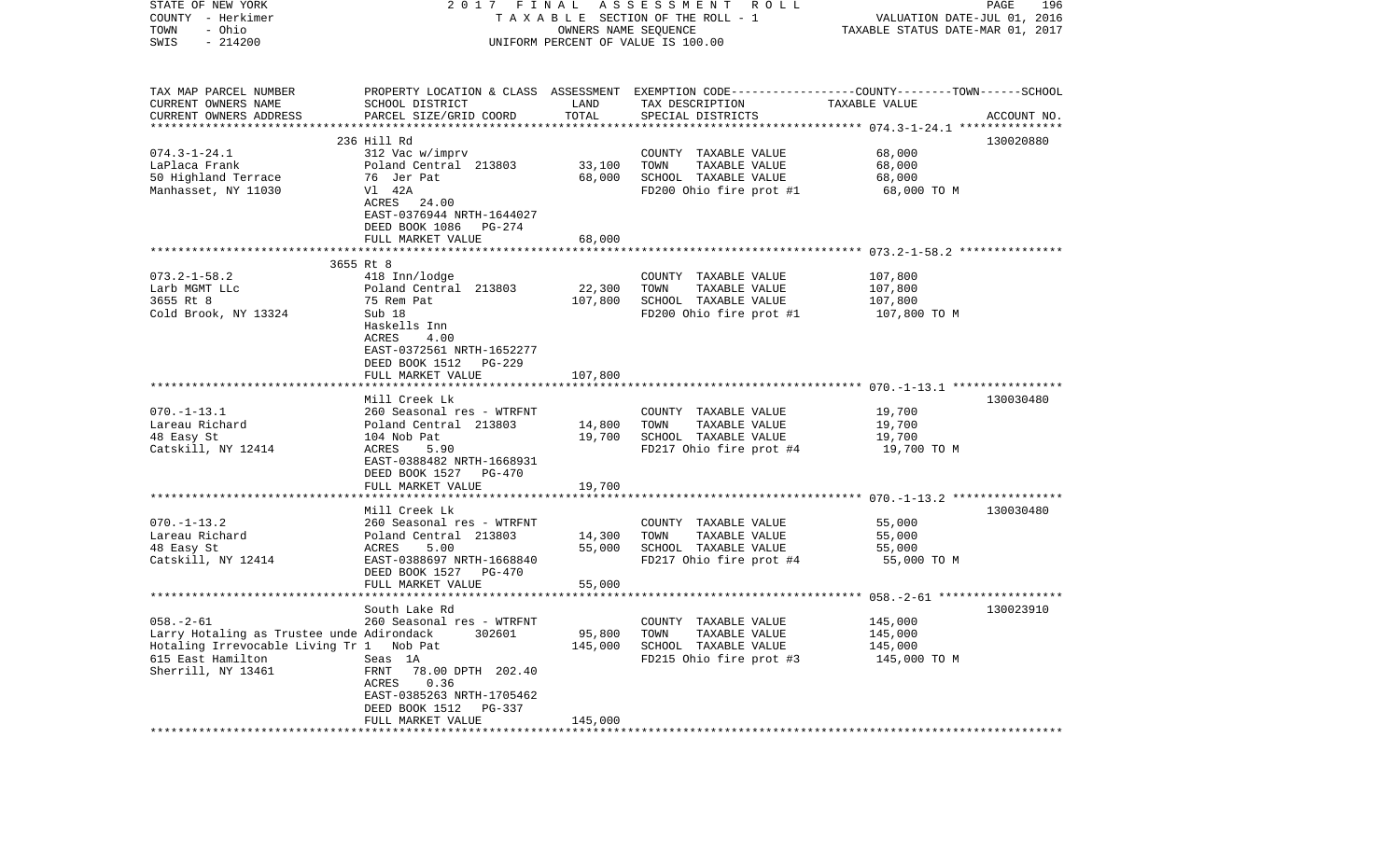| - Ohio<br>TAXABLE STATUS DATE-MAR 01, 2017<br>TOWN<br>OWNERS NAME SEQUENCE<br>$-214200$<br>SWIS<br>UNIFORM PERCENT OF VALUE IS 100.00<br>PROPERTY LOCATION & CLASS ASSESSMENT EXEMPTION CODE----------------COUNTY-------TOWN------SCHOOL<br>TAX MAP PARCEL NUMBER<br>CURRENT OWNERS NAME<br>SCHOOL DISTRICT<br>LAND<br>TAX DESCRIPTION<br>TAXABLE VALUE<br>TOTAL<br>CURRENT OWNERS ADDRESS<br>PARCEL SIZE/GRID COORD<br>SPECIAL DISTRICTS<br>ACCOUNT NO.<br>* * * * * * * * * *<br>************ 074.1-2-7.2 *****************<br>3802 Route 8<br>130030901<br>$\Omega$<br>$\overline{0}$<br>$074.1 - 2 - 7.2$<br>210 1 Family Res<br>BAS STAR<br>41854<br>30,000<br>23,000<br>Lasher Gary D<br>Poland Central 213803<br>COUNTY TAXABLE VALUE<br>71,200<br>75 Rem Pat<br>71,200<br>TAXABLE VALUE<br>Levesque Deanna<br>TOWN<br>71,200<br>3802 State Rt 8<br>ACRES<br>5.20<br>SCHOOL TAXABLE VALUE<br>41,200<br>Cold Brook, NY 13324<br>EAST-0375301 NRTH-1653190<br>FD200 Ohio fire prot #1<br>71,200 TO M<br>DEED BOOK 854<br>PG-632<br>FULL MARKET VALUE<br>71,200<br>Figert Rd<br>130027720<br>$073.4 - 2 - 2$<br>314 Rural vac<10<br>7,100<br>COUNTY TAXABLE VALUE<br>Poland Central 213803<br>7,100<br>7,100<br>Laskowski Alex Sr<br>TOWN<br>TAXABLE VALUE<br>Laskowski Alex Jr<br>77 Jer Pat<br>7,100<br>SCHOOL TAXABLE VALUE<br>7,100<br>FRNT 210.00 DPTH 420.00<br>FD200 Ohio fire prot #1<br>7,100 TO M<br>9563 Hayes Rd<br>Marcy, NY 13403<br>2.03<br>ACRES<br>EAST-0373862 NRTH-1645952<br>DEED BOOK 00518 PG-00309<br>7,100<br>FULL MARKET VALUE<br>163 Wolf Creek Rd<br>130043740<br>$058. - 2 - 36$<br>260 Seasonal res - WTRFNT<br>185,500<br>COUNTY TAXABLE VALUE<br>302601<br>104,900<br>TOWN<br>TAXABLE VALUE<br>185,500<br>Lavere James R<br>Adirondack<br>Lavere Carolyn<br>1 Nob Pat<br>185,500<br>SCHOOL TAXABLE VALUE<br>185,500<br>168 Progress Dr<br>FD215 Ohio fire prot #3<br>185,500 TO M<br>N Lake<br>Doylestown, PA 18901<br>V L2 1<br>FRNT 100.00 DPTH 274.00<br>EAST-0376314 NRTH-1709982<br>DEED BOOK 804<br>PG-651<br>185,500<br>FULL MARKET VALUE<br>Honnedaga Lk<br>130007170<br>$059. - 1 - 62$<br>287,300<br>260 Seasonal res - WTRFNT<br>COUNTY TAXABLE VALUE<br>TOWN<br>287,300<br>Lawrence Frederica W<br>Poland Central 213803<br>129,600<br>TAXABLE VALUE<br>Adirondack League Club<br>P41 Moose River<br>287,300<br>SCHOOL TAXABLE VALUE<br>287,300<br>16501 Cypress Villa Lane<br>FD215 Ohio fire prot #3<br>287,300 TO M<br>E Part<br>Fort Meyers, FL 33908<br>ACRES 12.30<br>EAST-0412707 NRTH-1706625<br>287,300<br>FULL MARKET VALUE<br>* * * * * * * * *<br>166 Fire Acres Ln<br>130030750<br>$073.4 - 1 - 65$<br>$\mathbf 0$<br>$\Omega$<br>30,000<br>240 Rural res<br>BAS STAR<br>41854<br>Lawrence Joseph<br>Poland Central 213803<br>68,400<br>COUNTY TAXABLE VALUE<br>125,400<br>166 Fire Acres Ln<br>77 Jer Pat<br>125,400<br>TOWN<br>TAXABLE VALUE<br>125,400<br>Ohio, NY 13324<br>ACRES<br>73.80<br>SCHOOL TAXABLE VALUE<br>95,400<br>FD200 Ohio fire prot #1<br>EAST-0369057 NRTH-1647101<br>125,400 TO M<br>DEED BOOK 1224<br>PG-717<br>FULL MARKET VALUE<br>125,400<br>*****************************<br>********** | STATE OF NEW YORK<br>COUNTY - Herkimer | 2017 | FINAL | ASSESSMENT ROLL<br>TAXABLE SECTION OF THE ROLL - 1 | VALUATION DATE-JUL 01, 2016 | PAGE<br>197 |
|---------------------------------------------------------------------------------------------------------------------------------------------------------------------------------------------------------------------------------------------------------------------------------------------------------------------------------------------------------------------------------------------------------------------------------------------------------------------------------------------------------------------------------------------------------------------------------------------------------------------------------------------------------------------------------------------------------------------------------------------------------------------------------------------------------------------------------------------------------------------------------------------------------------------------------------------------------------------------------------------------------------------------------------------------------------------------------------------------------------------------------------------------------------------------------------------------------------------------------------------------------------------------------------------------------------------------------------------------------------------------------------------------------------------------------------------------------------------------------------------------------------------------------------------------------------------------------------------------------------------------------------------------------------------------------------------------------------------------------------------------------------------------------------------------------------------------------------------------------------------------------------------------------------------------------------------------------------------------------------------------------------------------------------------------------------------------------------------------------------------------------------------------------------------------------------------------------------------------------------------------------------------------------------------------------------------------------------------------------------------------------------------------------------------------------------------------------------------------------------------------------------------------------------------------------------------------------------------------------------------------------------------------------------------------------------------------------------------------------------------------------------------------------------------------------------------------------------------------------------------------------------------------------------------------------------------------------------------------------------------------------------------------------------------------------------------------------------------------------------------------------------------------------------------------------|----------------------------------------|------|-------|----------------------------------------------------|-----------------------------|-------------|
|                                                                                                                                                                                                                                                                                                                                                                                                                                                                                                                                                                                                                                                                                                                                                                                                                                                                                                                                                                                                                                                                                                                                                                                                                                                                                                                                                                                                                                                                                                                                                                                                                                                                                                                                                                                                                                                                                                                                                                                                                                                                                                                                                                                                                                                                                                                                                                                                                                                                                                                                                                                                                                                                                                                                                                                                                                                                                                                                                                                                                                                                                                                                                                                 |                                        |      |       |                                                    |                             |             |
|                                                                                                                                                                                                                                                                                                                                                                                                                                                                                                                                                                                                                                                                                                                                                                                                                                                                                                                                                                                                                                                                                                                                                                                                                                                                                                                                                                                                                                                                                                                                                                                                                                                                                                                                                                                                                                                                                                                                                                                                                                                                                                                                                                                                                                                                                                                                                                                                                                                                                                                                                                                                                                                                                                                                                                                                                                                                                                                                                                                                                                                                                                                                                                                 |                                        |      |       |                                                    |                             |             |
|                                                                                                                                                                                                                                                                                                                                                                                                                                                                                                                                                                                                                                                                                                                                                                                                                                                                                                                                                                                                                                                                                                                                                                                                                                                                                                                                                                                                                                                                                                                                                                                                                                                                                                                                                                                                                                                                                                                                                                                                                                                                                                                                                                                                                                                                                                                                                                                                                                                                                                                                                                                                                                                                                                                                                                                                                                                                                                                                                                                                                                                                                                                                                                                 |                                        |      |       |                                                    |                             |             |
|                                                                                                                                                                                                                                                                                                                                                                                                                                                                                                                                                                                                                                                                                                                                                                                                                                                                                                                                                                                                                                                                                                                                                                                                                                                                                                                                                                                                                                                                                                                                                                                                                                                                                                                                                                                                                                                                                                                                                                                                                                                                                                                                                                                                                                                                                                                                                                                                                                                                                                                                                                                                                                                                                                                                                                                                                                                                                                                                                                                                                                                                                                                                                                                 |                                        |      |       |                                                    |                             |             |
|                                                                                                                                                                                                                                                                                                                                                                                                                                                                                                                                                                                                                                                                                                                                                                                                                                                                                                                                                                                                                                                                                                                                                                                                                                                                                                                                                                                                                                                                                                                                                                                                                                                                                                                                                                                                                                                                                                                                                                                                                                                                                                                                                                                                                                                                                                                                                                                                                                                                                                                                                                                                                                                                                                                                                                                                                                                                                                                                                                                                                                                                                                                                                                                 |                                        |      |       |                                                    |                             |             |
|                                                                                                                                                                                                                                                                                                                                                                                                                                                                                                                                                                                                                                                                                                                                                                                                                                                                                                                                                                                                                                                                                                                                                                                                                                                                                                                                                                                                                                                                                                                                                                                                                                                                                                                                                                                                                                                                                                                                                                                                                                                                                                                                                                                                                                                                                                                                                                                                                                                                                                                                                                                                                                                                                                                                                                                                                                                                                                                                                                                                                                                                                                                                                                                 |                                        |      |       |                                                    |                             |             |
|                                                                                                                                                                                                                                                                                                                                                                                                                                                                                                                                                                                                                                                                                                                                                                                                                                                                                                                                                                                                                                                                                                                                                                                                                                                                                                                                                                                                                                                                                                                                                                                                                                                                                                                                                                                                                                                                                                                                                                                                                                                                                                                                                                                                                                                                                                                                                                                                                                                                                                                                                                                                                                                                                                                                                                                                                                                                                                                                                                                                                                                                                                                                                                                 |                                        |      |       |                                                    |                             |             |
|                                                                                                                                                                                                                                                                                                                                                                                                                                                                                                                                                                                                                                                                                                                                                                                                                                                                                                                                                                                                                                                                                                                                                                                                                                                                                                                                                                                                                                                                                                                                                                                                                                                                                                                                                                                                                                                                                                                                                                                                                                                                                                                                                                                                                                                                                                                                                                                                                                                                                                                                                                                                                                                                                                                                                                                                                                                                                                                                                                                                                                                                                                                                                                                 |                                        |      |       |                                                    |                             |             |
|                                                                                                                                                                                                                                                                                                                                                                                                                                                                                                                                                                                                                                                                                                                                                                                                                                                                                                                                                                                                                                                                                                                                                                                                                                                                                                                                                                                                                                                                                                                                                                                                                                                                                                                                                                                                                                                                                                                                                                                                                                                                                                                                                                                                                                                                                                                                                                                                                                                                                                                                                                                                                                                                                                                                                                                                                                                                                                                                                                                                                                                                                                                                                                                 |                                        |      |       |                                                    |                             |             |
|                                                                                                                                                                                                                                                                                                                                                                                                                                                                                                                                                                                                                                                                                                                                                                                                                                                                                                                                                                                                                                                                                                                                                                                                                                                                                                                                                                                                                                                                                                                                                                                                                                                                                                                                                                                                                                                                                                                                                                                                                                                                                                                                                                                                                                                                                                                                                                                                                                                                                                                                                                                                                                                                                                                                                                                                                                                                                                                                                                                                                                                                                                                                                                                 |                                        |      |       |                                                    |                             |             |
|                                                                                                                                                                                                                                                                                                                                                                                                                                                                                                                                                                                                                                                                                                                                                                                                                                                                                                                                                                                                                                                                                                                                                                                                                                                                                                                                                                                                                                                                                                                                                                                                                                                                                                                                                                                                                                                                                                                                                                                                                                                                                                                                                                                                                                                                                                                                                                                                                                                                                                                                                                                                                                                                                                                                                                                                                                                                                                                                                                                                                                                                                                                                                                                 |                                        |      |       |                                                    |                             |             |
|                                                                                                                                                                                                                                                                                                                                                                                                                                                                                                                                                                                                                                                                                                                                                                                                                                                                                                                                                                                                                                                                                                                                                                                                                                                                                                                                                                                                                                                                                                                                                                                                                                                                                                                                                                                                                                                                                                                                                                                                                                                                                                                                                                                                                                                                                                                                                                                                                                                                                                                                                                                                                                                                                                                                                                                                                                                                                                                                                                                                                                                                                                                                                                                 |                                        |      |       |                                                    |                             |             |
|                                                                                                                                                                                                                                                                                                                                                                                                                                                                                                                                                                                                                                                                                                                                                                                                                                                                                                                                                                                                                                                                                                                                                                                                                                                                                                                                                                                                                                                                                                                                                                                                                                                                                                                                                                                                                                                                                                                                                                                                                                                                                                                                                                                                                                                                                                                                                                                                                                                                                                                                                                                                                                                                                                                                                                                                                                                                                                                                                                                                                                                                                                                                                                                 |                                        |      |       |                                                    |                             |             |
|                                                                                                                                                                                                                                                                                                                                                                                                                                                                                                                                                                                                                                                                                                                                                                                                                                                                                                                                                                                                                                                                                                                                                                                                                                                                                                                                                                                                                                                                                                                                                                                                                                                                                                                                                                                                                                                                                                                                                                                                                                                                                                                                                                                                                                                                                                                                                                                                                                                                                                                                                                                                                                                                                                                                                                                                                                                                                                                                                                                                                                                                                                                                                                                 |                                        |      |       |                                                    |                             |             |
|                                                                                                                                                                                                                                                                                                                                                                                                                                                                                                                                                                                                                                                                                                                                                                                                                                                                                                                                                                                                                                                                                                                                                                                                                                                                                                                                                                                                                                                                                                                                                                                                                                                                                                                                                                                                                                                                                                                                                                                                                                                                                                                                                                                                                                                                                                                                                                                                                                                                                                                                                                                                                                                                                                                                                                                                                                                                                                                                                                                                                                                                                                                                                                                 |                                        |      |       |                                                    |                             |             |
|                                                                                                                                                                                                                                                                                                                                                                                                                                                                                                                                                                                                                                                                                                                                                                                                                                                                                                                                                                                                                                                                                                                                                                                                                                                                                                                                                                                                                                                                                                                                                                                                                                                                                                                                                                                                                                                                                                                                                                                                                                                                                                                                                                                                                                                                                                                                                                                                                                                                                                                                                                                                                                                                                                                                                                                                                                                                                                                                                                                                                                                                                                                                                                                 |                                        |      |       |                                                    |                             |             |
|                                                                                                                                                                                                                                                                                                                                                                                                                                                                                                                                                                                                                                                                                                                                                                                                                                                                                                                                                                                                                                                                                                                                                                                                                                                                                                                                                                                                                                                                                                                                                                                                                                                                                                                                                                                                                                                                                                                                                                                                                                                                                                                                                                                                                                                                                                                                                                                                                                                                                                                                                                                                                                                                                                                                                                                                                                                                                                                                                                                                                                                                                                                                                                                 |                                        |      |       |                                                    |                             |             |
|                                                                                                                                                                                                                                                                                                                                                                                                                                                                                                                                                                                                                                                                                                                                                                                                                                                                                                                                                                                                                                                                                                                                                                                                                                                                                                                                                                                                                                                                                                                                                                                                                                                                                                                                                                                                                                                                                                                                                                                                                                                                                                                                                                                                                                                                                                                                                                                                                                                                                                                                                                                                                                                                                                                                                                                                                                                                                                                                                                                                                                                                                                                                                                                 |                                        |      |       |                                                    |                             |             |
|                                                                                                                                                                                                                                                                                                                                                                                                                                                                                                                                                                                                                                                                                                                                                                                                                                                                                                                                                                                                                                                                                                                                                                                                                                                                                                                                                                                                                                                                                                                                                                                                                                                                                                                                                                                                                                                                                                                                                                                                                                                                                                                                                                                                                                                                                                                                                                                                                                                                                                                                                                                                                                                                                                                                                                                                                                                                                                                                                                                                                                                                                                                                                                                 |                                        |      |       |                                                    |                             |             |
|                                                                                                                                                                                                                                                                                                                                                                                                                                                                                                                                                                                                                                                                                                                                                                                                                                                                                                                                                                                                                                                                                                                                                                                                                                                                                                                                                                                                                                                                                                                                                                                                                                                                                                                                                                                                                                                                                                                                                                                                                                                                                                                                                                                                                                                                                                                                                                                                                                                                                                                                                                                                                                                                                                                                                                                                                                                                                                                                                                                                                                                                                                                                                                                 |                                        |      |       |                                                    |                             |             |
|                                                                                                                                                                                                                                                                                                                                                                                                                                                                                                                                                                                                                                                                                                                                                                                                                                                                                                                                                                                                                                                                                                                                                                                                                                                                                                                                                                                                                                                                                                                                                                                                                                                                                                                                                                                                                                                                                                                                                                                                                                                                                                                                                                                                                                                                                                                                                                                                                                                                                                                                                                                                                                                                                                                                                                                                                                                                                                                                                                                                                                                                                                                                                                                 |                                        |      |       |                                                    |                             |             |
|                                                                                                                                                                                                                                                                                                                                                                                                                                                                                                                                                                                                                                                                                                                                                                                                                                                                                                                                                                                                                                                                                                                                                                                                                                                                                                                                                                                                                                                                                                                                                                                                                                                                                                                                                                                                                                                                                                                                                                                                                                                                                                                                                                                                                                                                                                                                                                                                                                                                                                                                                                                                                                                                                                                                                                                                                                                                                                                                                                                                                                                                                                                                                                                 |                                        |      |       |                                                    |                             |             |
|                                                                                                                                                                                                                                                                                                                                                                                                                                                                                                                                                                                                                                                                                                                                                                                                                                                                                                                                                                                                                                                                                                                                                                                                                                                                                                                                                                                                                                                                                                                                                                                                                                                                                                                                                                                                                                                                                                                                                                                                                                                                                                                                                                                                                                                                                                                                                                                                                                                                                                                                                                                                                                                                                                                                                                                                                                                                                                                                                                                                                                                                                                                                                                                 |                                        |      |       |                                                    |                             |             |
|                                                                                                                                                                                                                                                                                                                                                                                                                                                                                                                                                                                                                                                                                                                                                                                                                                                                                                                                                                                                                                                                                                                                                                                                                                                                                                                                                                                                                                                                                                                                                                                                                                                                                                                                                                                                                                                                                                                                                                                                                                                                                                                                                                                                                                                                                                                                                                                                                                                                                                                                                                                                                                                                                                                                                                                                                                                                                                                                                                                                                                                                                                                                                                                 |                                        |      |       |                                                    |                             |             |
|                                                                                                                                                                                                                                                                                                                                                                                                                                                                                                                                                                                                                                                                                                                                                                                                                                                                                                                                                                                                                                                                                                                                                                                                                                                                                                                                                                                                                                                                                                                                                                                                                                                                                                                                                                                                                                                                                                                                                                                                                                                                                                                                                                                                                                                                                                                                                                                                                                                                                                                                                                                                                                                                                                                                                                                                                                                                                                                                                                                                                                                                                                                                                                                 |                                        |      |       |                                                    |                             |             |
|                                                                                                                                                                                                                                                                                                                                                                                                                                                                                                                                                                                                                                                                                                                                                                                                                                                                                                                                                                                                                                                                                                                                                                                                                                                                                                                                                                                                                                                                                                                                                                                                                                                                                                                                                                                                                                                                                                                                                                                                                                                                                                                                                                                                                                                                                                                                                                                                                                                                                                                                                                                                                                                                                                                                                                                                                                                                                                                                                                                                                                                                                                                                                                                 |                                        |      |       |                                                    |                             |             |
|                                                                                                                                                                                                                                                                                                                                                                                                                                                                                                                                                                                                                                                                                                                                                                                                                                                                                                                                                                                                                                                                                                                                                                                                                                                                                                                                                                                                                                                                                                                                                                                                                                                                                                                                                                                                                                                                                                                                                                                                                                                                                                                                                                                                                                                                                                                                                                                                                                                                                                                                                                                                                                                                                                                                                                                                                                                                                                                                                                                                                                                                                                                                                                                 |                                        |      |       |                                                    |                             |             |
|                                                                                                                                                                                                                                                                                                                                                                                                                                                                                                                                                                                                                                                                                                                                                                                                                                                                                                                                                                                                                                                                                                                                                                                                                                                                                                                                                                                                                                                                                                                                                                                                                                                                                                                                                                                                                                                                                                                                                                                                                                                                                                                                                                                                                                                                                                                                                                                                                                                                                                                                                                                                                                                                                                                                                                                                                                                                                                                                                                                                                                                                                                                                                                                 |                                        |      |       |                                                    |                             |             |
|                                                                                                                                                                                                                                                                                                                                                                                                                                                                                                                                                                                                                                                                                                                                                                                                                                                                                                                                                                                                                                                                                                                                                                                                                                                                                                                                                                                                                                                                                                                                                                                                                                                                                                                                                                                                                                                                                                                                                                                                                                                                                                                                                                                                                                                                                                                                                                                                                                                                                                                                                                                                                                                                                                                                                                                                                                                                                                                                                                                                                                                                                                                                                                                 |                                        |      |       |                                                    |                             |             |
|                                                                                                                                                                                                                                                                                                                                                                                                                                                                                                                                                                                                                                                                                                                                                                                                                                                                                                                                                                                                                                                                                                                                                                                                                                                                                                                                                                                                                                                                                                                                                                                                                                                                                                                                                                                                                                                                                                                                                                                                                                                                                                                                                                                                                                                                                                                                                                                                                                                                                                                                                                                                                                                                                                                                                                                                                                                                                                                                                                                                                                                                                                                                                                                 |                                        |      |       |                                                    |                             |             |
|                                                                                                                                                                                                                                                                                                                                                                                                                                                                                                                                                                                                                                                                                                                                                                                                                                                                                                                                                                                                                                                                                                                                                                                                                                                                                                                                                                                                                                                                                                                                                                                                                                                                                                                                                                                                                                                                                                                                                                                                                                                                                                                                                                                                                                                                                                                                                                                                                                                                                                                                                                                                                                                                                                                                                                                                                                                                                                                                                                                                                                                                                                                                                                                 |                                        |      |       |                                                    |                             |             |
|                                                                                                                                                                                                                                                                                                                                                                                                                                                                                                                                                                                                                                                                                                                                                                                                                                                                                                                                                                                                                                                                                                                                                                                                                                                                                                                                                                                                                                                                                                                                                                                                                                                                                                                                                                                                                                                                                                                                                                                                                                                                                                                                                                                                                                                                                                                                                                                                                                                                                                                                                                                                                                                                                                                                                                                                                                                                                                                                                                                                                                                                                                                                                                                 |                                        |      |       |                                                    |                             |             |
|                                                                                                                                                                                                                                                                                                                                                                                                                                                                                                                                                                                                                                                                                                                                                                                                                                                                                                                                                                                                                                                                                                                                                                                                                                                                                                                                                                                                                                                                                                                                                                                                                                                                                                                                                                                                                                                                                                                                                                                                                                                                                                                                                                                                                                                                                                                                                                                                                                                                                                                                                                                                                                                                                                                                                                                                                                                                                                                                                                                                                                                                                                                                                                                 |                                        |      |       |                                                    |                             |             |
|                                                                                                                                                                                                                                                                                                                                                                                                                                                                                                                                                                                                                                                                                                                                                                                                                                                                                                                                                                                                                                                                                                                                                                                                                                                                                                                                                                                                                                                                                                                                                                                                                                                                                                                                                                                                                                                                                                                                                                                                                                                                                                                                                                                                                                                                                                                                                                                                                                                                                                                                                                                                                                                                                                                                                                                                                                                                                                                                                                                                                                                                                                                                                                                 |                                        |      |       |                                                    |                             |             |
|                                                                                                                                                                                                                                                                                                                                                                                                                                                                                                                                                                                                                                                                                                                                                                                                                                                                                                                                                                                                                                                                                                                                                                                                                                                                                                                                                                                                                                                                                                                                                                                                                                                                                                                                                                                                                                                                                                                                                                                                                                                                                                                                                                                                                                                                                                                                                                                                                                                                                                                                                                                                                                                                                                                                                                                                                                                                                                                                                                                                                                                                                                                                                                                 |                                        |      |       |                                                    |                             |             |
|                                                                                                                                                                                                                                                                                                                                                                                                                                                                                                                                                                                                                                                                                                                                                                                                                                                                                                                                                                                                                                                                                                                                                                                                                                                                                                                                                                                                                                                                                                                                                                                                                                                                                                                                                                                                                                                                                                                                                                                                                                                                                                                                                                                                                                                                                                                                                                                                                                                                                                                                                                                                                                                                                                                                                                                                                                                                                                                                                                                                                                                                                                                                                                                 |                                        |      |       |                                                    |                             |             |
|                                                                                                                                                                                                                                                                                                                                                                                                                                                                                                                                                                                                                                                                                                                                                                                                                                                                                                                                                                                                                                                                                                                                                                                                                                                                                                                                                                                                                                                                                                                                                                                                                                                                                                                                                                                                                                                                                                                                                                                                                                                                                                                                                                                                                                                                                                                                                                                                                                                                                                                                                                                                                                                                                                                                                                                                                                                                                                                                                                                                                                                                                                                                                                                 |                                        |      |       |                                                    |                             |             |
|                                                                                                                                                                                                                                                                                                                                                                                                                                                                                                                                                                                                                                                                                                                                                                                                                                                                                                                                                                                                                                                                                                                                                                                                                                                                                                                                                                                                                                                                                                                                                                                                                                                                                                                                                                                                                                                                                                                                                                                                                                                                                                                                                                                                                                                                                                                                                                                                                                                                                                                                                                                                                                                                                                                                                                                                                                                                                                                                                                                                                                                                                                                                                                                 |                                        |      |       |                                                    |                             |             |
|                                                                                                                                                                                                                                                                                                                                                                                                                                                                                                                                                                                                                                                                                                                                                                                                                                                                                                                                                                                                                                                                                                                                                                                                                                                                                                                                                                                                                                                                                                                                                                                                                                                                                                                                                                                                                                                                                                                                                                                                                                                                                                                                                                                                                                                                                                                                                                                                                                                                                                                                                                                                                                                                                                                                                                                                                                                                                                                                                                                                                                                                                                                                                                                 |                                        |      |       |                                                    |                             |             |
|                                                                                                                                                                                                                                                                                                                                                                                                                                                                                                                                                                                                                                                                                                                                                                                                                                                                                                                                                                                                                                                                                                                                                                                                                                                                                                                                                                                                                                                                                                                                                                                                                                                                                                                                                                                                                                                                                                                                                                                                                                                                                                                                                                                                                                                                                                                                                                                                                                                                                                                                                                                                                                                                                                                                                                                                                                                                                                                                                                                                                                                                                                                                                                                 |                                        |      |       |                                                    |                             |             |
|                                                                                                                                                                                                                                                                                                                                                                                                                                                                                                                                                                                                                                                                                                                                                                                                                                                                                                                                                                                                                                                                                                                                                                                                                                                                                                                                                                                                                                                                                                                                                                                                                                                                                                                                                                                                                                                                                                                                                                                                                                                                                                                                                                                                                                                                                                                                                                                                                                                                                                                                                                                                                                                                                                                                                                                                                                                                                                                                                                                                                                                                                                                                                                                 |                                        |      |       |                                                    |                             |             |
|                                                                                                                                                                                                                                                                                                                                                                                                                                                                                                                                                                                                                                                                                                                                                                                                                                                                                                                                                                                                                                                                                                                                                                                                                                                                                                                                                                                                                                                                                                                                                                                                                                                                                                                                                                                                                                                                                                                                                                                                                                                                                                                                                                                                                                                                                                                                                                                                                                                                                                                                                                                                                                                                                                                                                                                                                                                                                                                                                                                                                                                                                                                                                                                 |                                        |      |       |                                                    |                             |             |
|                                                                                                                                                                                                                                                                                                                                                                                                                                                                                                                                                                                                                                                                                                                                                                                                                                                                                                                                                                                                                                                                                                                                                                                                                                                                                                                                                                                                                                                                                                                                                                                                                                                                                                                                                                                                                                                                                                                                                                                                                                                                                                                                                                                                                                                                                                                                                                                                                                                                                                                                                                                                                                                                                                                                                                                                                                                                                                                                                                                                                                                                                                                                                                                 |                                        |      |       |                                                    |                             |             |
|                                                                                                                                                                                                                                                                                                                                                                                                                                                                                                                                                                                                                                                                                                                                                                                                                                                                                                                                                                                                                                                                                                                                                                                                                                                                                                                                                                                                                                                                                                                                                                                                                                                                                                                                                                                                                                                                                                                                                                                                                                                                                                                                                                                                                                                                                                                                                                                                                                                                                                                                                                                                                                                                                                                                                                                                                                                                                                                                                                                                                                                                                                                                                                                 |                                        |      |       |                                                    |                             |             |
|                                                                                                                                                                                                                                                                                                                                                                                                                                                                                                                                                                                                                                                                                                                                                                                                                                                                                                                                                                                                                                                                                                                                                                                                                                                                                                                                                                                                                                                                                                                                                                                                                                                                                                                                                                                                                                                                                                                                                                                                                                                                                                                                                                                                                                                                                                                                                                                                                                                                                                                                                                                                                                                                                                                                                                                                                                                                                                                                                                                                                                                                                                                                                                                 |                                        |      |       |                                                    |                             |             |
|                                                                                                                                                                                                                                                                                                                                                                                                                                                                                                                                                                                                                                                                                                                                                                                                                                                                                                                                                                                                                                                                                                                                                                                                                                                                                                                                                                                                                                                                                                                                                                                                                                                                                                                                                                                                                                                                                                                                                                                                                                                                                                                                                                                                                                                                                                                                                                                                                                                                                                                                                                                                                                                                                                                                                                                                                                                                                                                                                                                                                                                                                                                                                                                 |                                        |      |       |                                                    |                             |             |
|                                                                                                                                                                                                                                                                                                                                                                                                                                                                                                                                                                                                                                                                                                                                                                                                                                                                                                                                                                                                                                                                                                                                                                                                                                                                                                                                                                                                                                                                                                                                                                                                                                                                                                                                                                                                                                                                                                                                                                                                                                                                                                                                                                                                                                                                                                                                                                                                                                                                                                                                                                                                                                                                                                                                                                                                                                                                                                                                                                                                                                                                                                                                                                                 |                                        |      |       |                                                    |                             |             |
|                                                                                                                                                                                                                                                                                                                                                                                                                                                                                                                                                                                                                                                                                                                                                                                                                                                                                                                                                                                                                                                                                                                                                                                                                                                                                                                                                                                                                                                                                                                                                                                                                                                                                                                                                                                                                                                                                                                                                                                                                                                                                                                                                                                                                                                                                                                                                                                                                                                                                                                                                                                                                                                                                                                                                                                                                                                                                                                                                                                                                                                                                                                                                                                 |                                        |      |       |                                                    |                             |             |
|                                                                                                                                                                                                                                                                                                                                                                                                                                                                                                                                                                                                                                                                                                                                                                                                                                                                                                                                                                                                                                                                                                                                                                                                                                                                                                                                                                                                                                                                                                                                                                                                                                                                                                                                                                                                                                                                                                                                                                                                                                                                                                                                                                                                                                                                                                                                                                                                                                                                                                                                                                                                                                                                                                                                                                                                                                                                                                                                                                                                                                                                                                                                                                                 |                                        |      |       |                                                    |                             |             |
|                                                                                                                                                                                                                                                                                                                                                                                                                                                                                                                                                                                                                                                                                                                                                                                                                                                                                                                                                                                                                                                                                                                                                                                                                                                                                                                                                                                                                                                                                                                                                                                                                                                                                                                                                                                                                                                                                                                                                                                                                                                                                                                                                                                                                                                                                                                                                                                                                                                                                                                                                                                                                                                                                                                                                                                                                                                                                                                                                                                                                                                                                                                                                                                 |                                        |      |       |                                                    |                             |             |
|                                                                                                                                                                                                                                                                                                                                                                                                                                                                                                                                                                                                                                                                                                                                                                                                                                                                                                                                                                                                                                                                                                                                                                                                                                                                                                                                                                                                                                                                                                                                                                                                                                                                                                                                                                                                                                                                                                                                                                                                                                                                                                                                                                                                                                                                                                                                                                                                                                                                                                                                                                                                                                                                                                                                                                                                                                                                                                                                                                                                                                                                                                                                                                                 |                                        |      |       |                                                    |                             |             |
|                                                                                                                                                                                                                                                                                                                                                                                                                                                                                                                                                                                                                                                                                                                                                                                                                                                                                                                                                                                                                                                                                                                                                                                                                                                                                                                                                                                                                                                                                                                                                                                                                                                                                                                                                                                                                                                                                                                                                                                                                                                                                                                                                                                                                                                                                                                                                                                                                                                                                                                                                                                                                                                                                                                                                                                                                                                                                                                                                                                                                                                                                                                                                                                 |                                        |      |       |                                                    |                             |             |
|                                                                                                                                                                                                                                                                                                                                                                                                                                                                                                                                                                                                                                                                                                                                                                                                                                                                                                                                                                                                                                                                                                                                                                                                                                                                                                                                                                                                                                                                                                                                                                                                                                                                                                                                                                                                                                                                                                                                                                                                                                                                                                                                                                                                                                                                                                                                                                                                                                                                                                                                                                                                                                                                                                                                                                                                                                                                                                                                                                                                                                                                                                                                                                                 |                                        |      |       |                                                    |                             |             |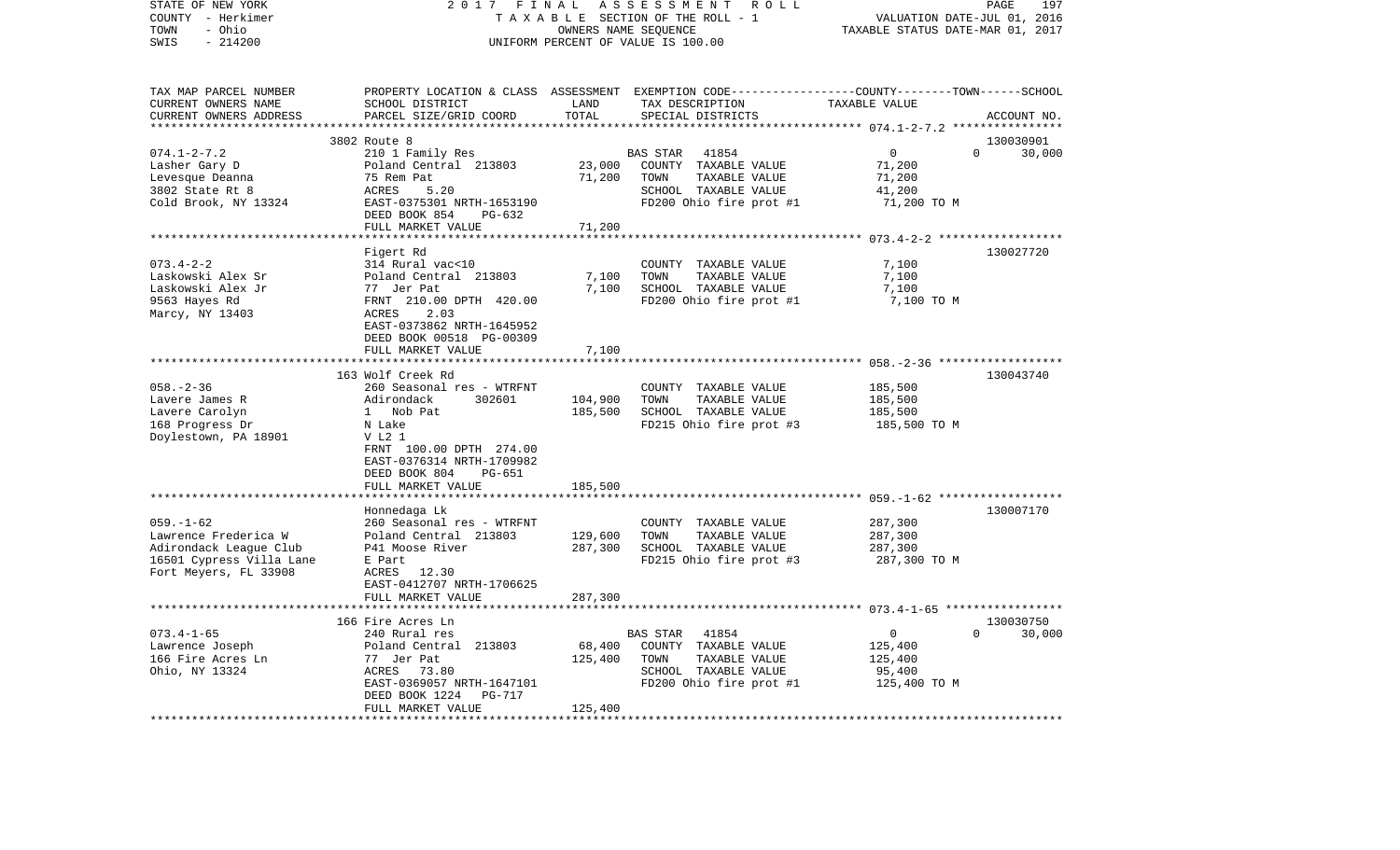| STATE OF NEW YORK<br>COUNTY - Herkimer<br>- Ohio<br>TOWN<br>$-214200$<br>SWIS | 2017 FINAL                                                                                                                                                                  | OWNERS NAME SEQUENCE       | A S S E S S M E N T R O L L<br>TAXABLE SECTION OF THE ROLL - 1<br>UNIFORM PERCENT OF VALUE IS 100.00                                    | VALUATION DATE-JUL 01, 2016<br>TAXABLE STATUS DATE-MAR 01, 2017 | PAGE<br>198        |
|-------------------------------------------------------------------------------|-----------------------------------------------------------------------------------------------------------------------------------------------------------------------------|----------------------------|-----------------------------------------------------------------------------------------------------------------------------------------|-----------------------------------------------------------------|--------------------|
| TAX MAP PARCEL NUMBER<br>CURRENT OWNERS NAME<br>CURRENT OWNERS ADDRESS        | SCHOOL DISTRICT<br>PARCEL SIZE/GRID COORD                                                                                                                                   | LAND<br>TOTAL              | PROPERTY LOCATION & CLASS ASSESSMENT EXEMPTION CODE---------------COUNTY-------TOWN------SCHOOL<br>TAX DESCRIPTION<br>SPECIAL DISTRICTS | TAXABLE VALUE                                                   | ACCOUNT NO.        |
| ************************                                                      |                                                                                                                                                                             |                            |                                                                                                                                         |                                                                 |                    |
| $074.1 - 2 - 3$<br>Lawson Dina<br>3681 State Rt 8<br>Cold Brook, NY 13324     | Off Rt 8<br>322 Rural vac>10<br>Poland Central 213803<br>63 Jer Pat<br>ACRES 10.00<br>EAST-0372397 NRTH-1655901<br>DEED BOOK 1452 PG-350                                    | 5,700<br>5,700             | COUNTY TAXABLE VALUE<br>TOWN<br>TAXABLE VALUE<br>SCHOOL TAXABLE VALUE<br>FD200 Ohio fire prot #1                                        | 5,700<br>5,700<br>5,700<br>5,700 TO M                           | 130032970          |
|                                                                               | FULL MARKET VALUE                                                                                                                                                           | 5,700                      |                                                                                                                                         |                                                                 |                    |
| $074.1 - 2 - 79$<br>Lawson Dina<br>3681 State Rt 8<br>Cold Brook, NY 13324    | Rt 8<br>314 Rural vac<10<br>Poland Central 213803<br>FRNT 165.00 DPTH 198.00<br>ACRES<br>0.75<br>EAST-0372922 NRTH-1652261<br>DEED BOOK 1502<br>PG-686<br>FULL MARKET VALUE | 2,000<br>2,000<br>2,000    | COUNTY TAXABLE VALUE<br>TOWN<br>TAXABLE VALUE<br>SCHOOL TAXABLE VALUE                                                                   | 2,000<br>2,000<br>2,000                                         |                    |
|                                                                               | ***************************                                                                                                                                                 |                            |                                                                                                                                         |                                                                 |                    |
| $074.1 - 2 - 80$<br>Lawson Dina<br>3861 State Rt 8<br>Cold Brook, NY 13324    | Rt 8<br>300 Vacant Land<br>Poland Central 213803<br>63 Rem Pat<br>2.70<br>ACRES<br>EAST-0373449 NRTH-1652517<br>DEED BOOK 1520<br>PG-469                                    | 21,200<br>21,200           | COUNTY TAXABLE VALUE<br>TOWN<br>TAXABLE VALUE<br>SCHOOL TAXABLE VALUE<br>FD200 Ohio fire prot #1                                        | 21,200<br>21,200<br>21,200<br>21,200 TO M                       | 130013860          |
|                                                                               | FULL MARKET VALUE                                                                                                                                                           | 21,200                     |                                                                                                                                         |                                                                 |                    |
|                                                                               | State Rt 8                                                                                                                                                                  |                            |                                                                                                                                         |                                                                 | 130023430          |
| $074.1 - 2 - 4$<br>Lawson Dina .<br>3681 State Rt 8<br>Cold Brook, NY 13324   | 240 Rural res<br>Poland Central 213803<br>76 Rem Pat<br>Sub 17<br>R 1 44<br>ACRES 44.00<br>EAST-0372458 NRTH-1653925<br>DEED BOOK 1502<br>PG-689                            | 65,700<br>167,188          | <b>BAS STAR</b><br>41854<br>COUNTY TAXABLE VALUE<br>TAXABLE VALUE<br>TOWN<br>SCHOOL TAXABLE VALUE<br>FD200 Ohio fire prot #1            | 0<br>167,188<br>167,188<br>137,188<br>167,188 TO M              | 30,000<br>$\Omega$ |
|                                                                               | FULL MARKET VALUE                                                                                                                                                           | 167,188                    |                                                                                                                                         |                                                                 |                    |
| $074.1 - 2 - 47$                                                              | 168 Coleman Rd<br>260 Seasonal res                                                                                                                                          |                            | COUNTY TAXABLE VALUE                                                                                                                    | 80,000                                                          | 130013890          |
| Lawson George<br>168 Coleman Rd<br>Cold Brook, NY 13324                       | Poland Central 213803<br>63 Rem Pat<br>Sub 17<br>Building On Creek<br>ACRES<br>2.20<br>EAST-0373114 NRTH-1651693<br>DEED BOOK 1395<br>PG-245<br>FULL MARKET VALUE           | 19,600<br>80,000<br>80,000 | TAXABLE VALUE<br>TOWN<br>SCHOOL TAXABLE VALUE<br>FD200 Ohio fire prot #1                                                                | 80,000<br>80,000<br>80,000 TO M                                 |                    |
|                                                                               |                                                                                                                                                                             |                            |                                                                                                                                         |                                                                 |                    |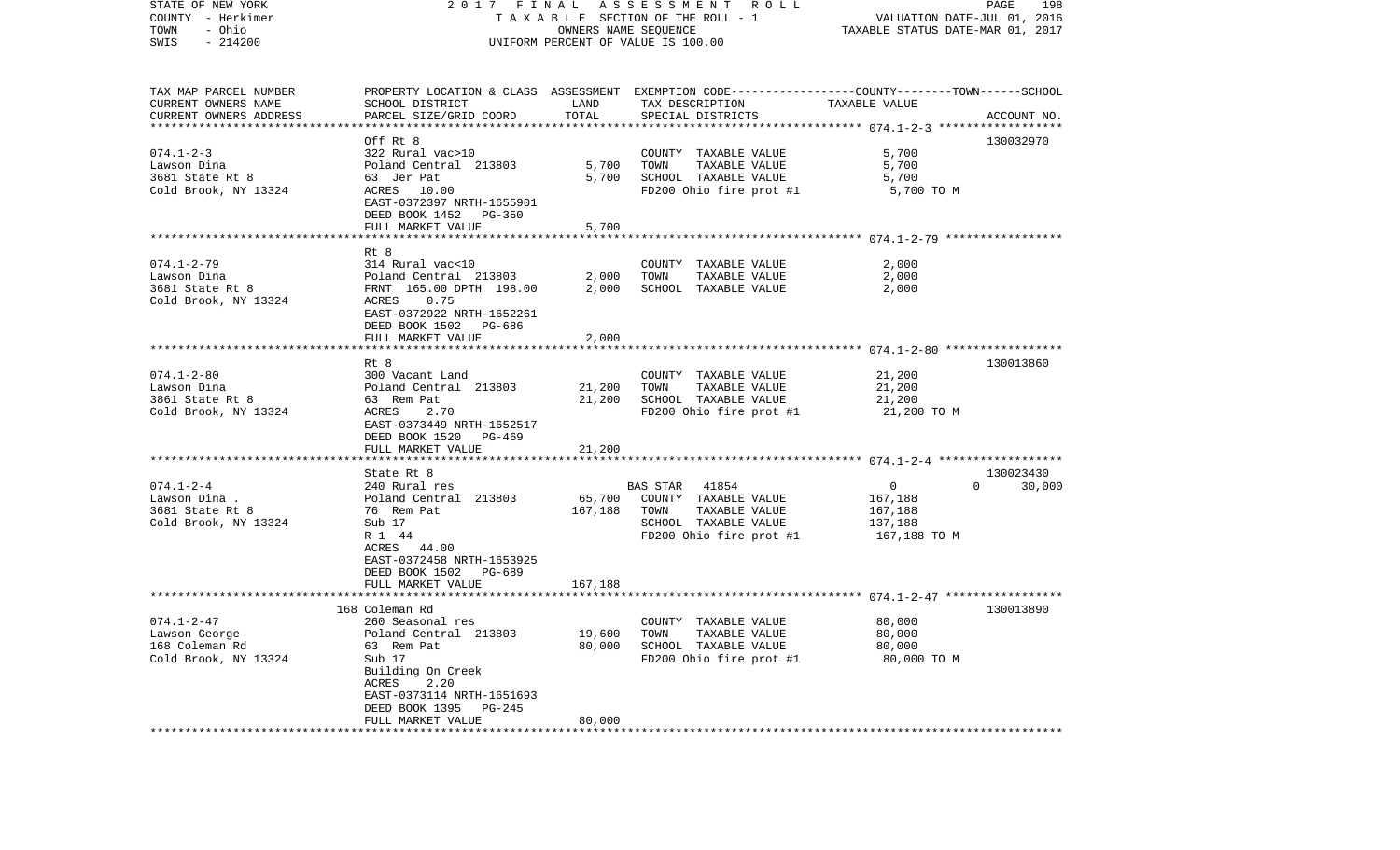| STATE OF NEW YORK<br>COUNTY - Herkimer<br>TOWN<br>- Ohio<br>$-214200$<br>SWIS | 2017 FINAL                                         | OWNERS NAME SEOUENCE | A S S E S S M E N T R O L L<br>T A X A B L E SECTION OF THE ROLL - 1<br>UNIFORM PERCENT OF VALUE IS 100.00 | VALUATION DATE-JUL 01, 2016<br>TAXABLE STATUS DATE-MAR 01, 2017 | PAGE<br>199 |
|-------------------------------------------------------------------------------|----------------------------------------------------|----------------------|------------------------------------------------------------------------------------------------------------|-----------------------------------------------------------------|-------------|
| TAX MAP PARCEL NUMBER                                                         |                                                    |                      | PROPERTY LOCATION & CLASS ASSESSMENT EXEMPTION CODE----------------COUNTY-------TOWN------SCHOOL           |                                                                 |             |
| CURRENT OWNERS NAME<br>CURRENT OWNERS ADDRESS                                 | SCHOOL DISTRICT<br>PARCEL SIZE/GRID COORD          | LAND<br>TOTAL        | TAX DESCRIPTION<br>SPECIAL DISTRICTS                                                                       | TAXABLE VALUE                                                   | ACCOUNT NO. |
| *****************                                                             |                                                    |                      |                                                                                                            | ********************* 074.1-2-45 ******************             |             |
|                                                                               | Rt 8                                               |                      |                                                                                                            |                                                                 | 130026670   |
| $074.1 - 2 - 45$                                                              | 210 1 Family Res                                   |                      | COUNTY TAXABLE VALUE                                                                                       | 60,000                                                          |             |
| Lawson George D                                                               | Poland Central 213803                              | 19,900               | TOWN<br>TAXABLE VALUE                                                                                      | 60,000                                                          |             |
| 3020 State Rt                                                                 | 76 Rem Pat                                         | 60,000               | SCHOOL TAXABLE VALUE                                                                                       | 60,000                                                          |             |
| Cold Brook, NY 13324                                                          | Sub 18                                             |                      | FD200 Ohio fire prot #1                                                                                    | 60,000 TO M                                                     |             |
|                                                                               | House & Garage<br>ACRES<br>1.40                    |                      |                                                                                                            |                                                                 |             |
|                                                                               | EAST-0373210 NRTH-1652001                          |                      |                                                                                                            |                                                                 |             |
|                                                                               | DEED BOOK 1395<br>PG-245                           |                      |                                                                                                            |                                                                 |             |
|                                                                               | FULL MARKET VALUE<br>***************************** | 60,000               |                                                                                                            |                                                                 |             |
|                                                                               | Route 8                                            |                      |                                                                                                            |                                                                 | 130060020   |
| $073.4 - 1 - 50.1$                                                            | 312 Vac w/imprv                                    |                      | COUNTY TAXABLE VALUE                                                                                       | 14,900                                                          |             |
| Lawson George J                                                               | Poland Central 213803                              | 12,900               | TOWN<br>TAXABLE VALUE                                                                                      | 14,900                                                          |             |
| 3020 St Rt 8                                                                  | Lot $48/49$ Jer Pat                                | 14,900               | SCHOOL TAXABLE VALUE                                                                                       | 14,900                                                          |             |
| Cold Brook, NY 13324                                                          | FRNT 479.00 DPTH                                   |                      | FD200 Ohio fire prot #1                                                                                    | 14,900 TO M                                                     |             |
|                                                                               | ACRES 10.00                                        |                      |                                                                                                            |                                                                 |             |
|                                                                               | EAST-0365068 NRTH-1642929                          |                      |                                                                                                            |                                                                 |             |
|                                                                               | DEED BOOK 00617 PG-00401                           |                      |                                                                                                            |                                                                 |             |
|                                                                               | FULL MARKET VALUE                                  | 14,900               |                                                                                                            |                                                                 |             |
|                                                                               | 3583 Route 8                                       |                      |                                                                                                            |                                                                 | 130012510   |
| $073.2 - 1 - 63$                                                              | 210 1 Family Res                                   |                      | ENH STAR 41834                                                                                             | $\overline{0}$<br>$\Omega$                                      | 65,500      |
| Lawson James G                                                                | Poland Central 213803                              | 20,300               | COUNTY TAXABLE VALUE                                                                                       | 89,550                                                          |             |
| Difilleppo Lawson Barbara                                                     | Lot 63 Rem Pat                                     | 89,550               | TAXABLE VALUE<br>TOWN                                                                                      | 89,550                                                          |             |
| 3583 State Route 8                                                            | R 1 1.5 A                                          |                      | SCHOOL TAXABLE VALUE                                                                                       | 24,050                                                          |             |
| Cold Brook, NY 13324                                                          | $F = 15$                                           |                      | FD200 Ohio fire prot #1                                                                                    | 89,550 TO M                                                     |             |
|                                                                               | 1.20<br>ACRES                                      |                      |                                                                                                            |                                                                 |             |
|                                                                               | EAST-0371098 NRTH-1652149                          |                      |                                                                                                            |                                                                 |             |
|                                                                               | DEED BOOK 667<br>$PG-263$                          |                      |                                                                                                            |                                                                 |             |
|                                                                               | FULL MARKET VALUE                                  | 89,550               |                                                                                                            |                                                                 |             |
|                                                                               | 242 Route 8                                        |                      |                                                                                                            |                                                                 | 130014430   |
| $073.2 - 1 - 58.1$                                                            | 322 Rural vac>10                                   |                      | COUNTY TAXABLE VALUE                                                                                       | 25,000                                                          |             |
| Lawson Keith                                                                  | Poland Central 213803                              | 25,000               | TOWN<br>TAXABLE VALUE                                                                                      | 25,000                                                          |             |
| State Rt 8                                                                    | 75 Rem Pat                                         | 25,000               | SCHOOL TAXABLE VALUE                                                                                       | 25,000                                                          |             |
| Ohio, NY 13324                                                                | Sub 18                                             |                      | FD200 Ohio fire prot #1                                                                                    | 25,000 TO M                                                     |             |
|                                                                               | FRNT 1936.00 DPTH                                  |                      |                                                                                                            |                                                                 |             |
|                                                                               | 24.70<br>ACRES                                     |                      |                                                                                                            |                                                                 |             |
|                                                                               | EAST-0372174 NRTH-1653175                          |                      |                                                                                                            |                                                                 |             |
|                                                                               | DEED BOOK 1299<br>PG-811                           |                      |                                                                                                            |                                                                 |             |
|                                                                               | FULL MARKET VALUE<br>*******************           | 25,000               |                                                                                                            |                                                                 |             |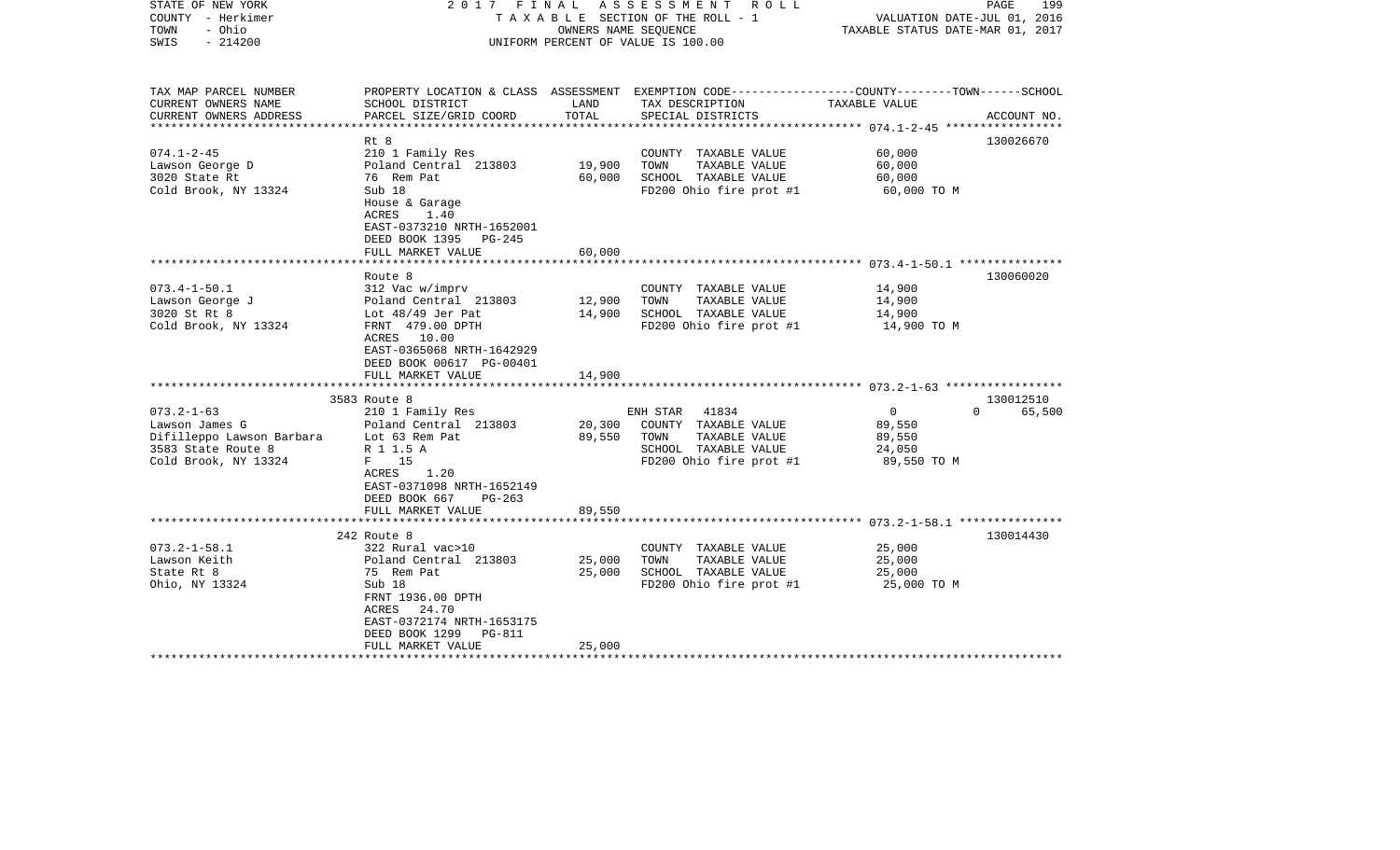| STATE OF NEW YORK      | 2017 FINAL                                                                                       |                      | A S S E S S M E N T R O L L        |                                  | PAGE<br>200                 |
|------------------------|--------------------------------------------------------------------------------------------------|----------------------|------------------------------------|----------------------------------|-----------------------------|
| COUNTY - Herkimer      |                                                                                                  |                      | TAXABLE SECTION OF THE ROLL - 1    |                                  | VALUATION DATE-JUL 01, 2016 |
| - Ohio<br>TOWN         |                                                                                                  | OWNERS NAME SEQUENCE |                                    | TAXABLE STATUS DATE-MAR 01, 2017 |                             |
| $-214200$<br>SWIS      |                                                                                                  |                      | UNIFORM PERCENT OF VALUE IS 100.00 |                                  |                             |
|                        |                                                                                                  |                      |                                    |                                  |                             |
|                        |                                                                                                  |                      |                                    |                                  |                             |
| TAX MAP PARCEL NUMBER  | PROPERTY LOCATION & CLASS ASSESSMENT EXEMPTION CODE----------------COUNTY-------TOWN------SCHOOL |                      |                                    |                                  |                             |
| CURRENT OWNERS NAME    | SCHOOL DISTRICT                                                                                  | LAND                 | TAX DESCRIPTION                    | TAXABLE VALUE                    |                             |
| CURRENT OWNERS ADDRESS | PARCEL SIZE/GRID COORD                                                                           | TOTAL                | SPECIAL DISTRICTS                  |                                  | ACCOUNT NO.                 |
|                        |                                                                                                  |                      |                                    |                                  |                             |
|                        | 3578 Route 8                                                                                     |                      |                                    |                                  | 130028200                   |
| $073.2 - 1 - 61$       | 210 1 Family Res                                                                                 |                      | <b>BAS STAR</b><br>41854           | $\mathbf 0$                      | $\Omega$<br>30,000          |
| Lawson Keith           | Poland Central 213803                                                                            | 18,100               | COUNTY TAXABLE VALUE               | 118,200                          |                             |
| 3578 State Route 8     | 76 Rem Pat                                                                                       | 118,200              | TOWN<br>TAXABLE VALUE              | 118,200                          |                             |
| Cold Brook, NY 13324   | Sub 18 19                                                                                        |                      | SCHOOL TAXABLE VALUE               | 88,200                           |                             |
|                        | FRNT 230.00 DPTH 198.00                                                                          |                      | FD200 Ohio fire prot #1            | 118,200 TO M                     |                             |
|                        | ACRES<br>1.05                                                                                    |                      |                                    |                                  |                             |
|                        | EAST-0371243 NRTH-1651938                                                                        |                      |                                    |                                  |                             |
|                        | DEED BOOK 1578<br>PG-959                                                                         |                      |                                    |                                  |                             |
|                        | FULL MARKET VALUE                                                                                | 118,200              |                                    |                                  |                             |
|                        |                                                                                                  |                      |                                    |                                  |                             |
|                        | 123 Ash Creek Rd                                                                                 |                      |                                    |                                  |                             |
| $078.2 - 2 - 39.3$     | 210 1 Family Res                                                                                 |                      | COUNTY TAXABLE VALUE               | 143,500                          |                             |
| Lawson Kyle            | Poland Central 213803                                                                            | 25,400               | TOWN<br>TAXABLE VALUE              | 143,500                          |                             |
| 123 Ash Creek Rd       | FRNT 389.00 DPTH                                                                                 | 143,500              | SCHOOL TAXABLE VALUE               | 143,500                          |                             |
| Cold Brook, NY 13324   | ACRES<br>7.50                                                                                    |                      |                                    |                                  |                             |
|                        | EAST-0366057 NRTH-1633221                                                                        |                      |                                    |                                  |                             |
|                        | DEED BOOK 1565<br>PG-112                                                                         |                      |                                    |                                  |                             |
|                        | FULL MARKET VALUE                                                                                | 143,500              |                                    |                                  |                             |
|                        |                                                                                                  |                      |                                    |                                  |                             |
|                        | 3702 Rt 8                                                                                        |                      |                                    |                                  | 130027960                   |
| $074.1 - 2 - 44$       | 210 1 Family Res                                                                                 |                      | 41801<br>AGED-CT                   | 59,350                           | 59,350<br>0                 |
| Lawson Margaret        | Poland Central 213803                                                                            | 22,700 ENH STAR      | 41834                              | $\overline{0}$                   | 65,500<br>$\Omega$          |
| Ingersoll M            | 63 Rem Pat                                                                                       | 118,700              | COUNTY TAXABLE VALUE               | 59,350                           |                             |
| Attn: Sharon Jones     | Sub 17                                                                                           |                      | TOWN<br>TAXABLE VALUE              | 59,350                           |                             |
| 695 Fisher Rd          | House & Garage                                                                                   |                      | SCHOOL TAXABLE VALUE               | 53,200                           |                             |
| Cold Brook, NY 13324   | ACRES<br>4.80                                                                                    |                      | FD200 Ohio fire prot #1            | 118,700 TO M                     |                             |
|                        | EAST-0373638 NRTH-1652152                                                                        |                      |                                    |                                  |                             |
|                        | DEED BOOK 890<br><b>PG-505</b>                                                                   |                      |                                    |                                  |                             |
|                        | FULL MARKET VALUE                                                                                | 118,700              |                                    |                                  |                             |
|                        | **************************                                                                       | *************        |                                    |                                  |                             |
|                        | Off Route 8                                                                                      |                      |                                    |                                  | 130020910                   |
| $070. - 1 - 67$        | 260 Seasonal res                                                                                 |                      | COUNTY TAXABLE VALUE               | 25,160                           |                             |
| Lawson Michael S       | Poland Central 213803                                                                            | 9,400                | TOWN<br>TAXABLE VALUE              | 25,160                           |                             |
| 259 Allen Rd           | 64 Rem Pat                                                                                       | 25,160               | SCHOOL TAXABLE VALUE               | 25,160                           |                             |
| Cold Brook, NY 13324   | ACRES<br>1.00                                                                                    |                      | FD200 Ohio fire prot #1            | 25,160 TO M                      |                             |
|                        | EAST-0377044 NRTH-1658773                                                                        |                      |                                    |                                  |                             |
|                        | DEED BOOK 1502<br>PG-692                                                                         |                      |                                    |                                  |                             |
|                        | FULL MARKET VALUE                                                                                | 25,160               |                                    |                                  |                             |
|                        |                                                                                                  |                      |                                    |                                  |                             |
|                        | 358 Allen Rd                                                                                     |                      |                                    |                                  | 130018270                   |
| $084.2 - 2 - 2$        | 240 Rural res                                                                                    |                      | COUNTY<br>TAXABLE VALUE            | 200,000                          |                             |
| Lawson Michael S       | Poland Central 213803                                                                            | 155,600              | TOWN<br>TAXABLE VALUE              | 200,000                          |                             |
| Lawson Karen           |                                                                                                  | 200,000              | SCHOOL TAXABLE VALUE               |                                  |                             |
| 259 Allen Rd           | 12 Jer Pat<br>J Allen Rd                                                                         |                      |                                    | 200,000                          |                             |
|                        |                                                                                                  |                      | FD200 Ohio fire prot #1            | 200,000 TO M                     |                             |
| Cold Brook, NY 13324   | R1-800, 2G-200, Pb-100, B400                                                                     |                      |                                    |                                  |                             |
|                        | ACRES 251.30                                                                                     |                      |                                    |                                  |                             |
|                        | EAST-0360838 NRTH-1622085                                                                        |                      |                                    |                                  |                             |
|                        | DEED BOOK 1576<br><b>PG-228</b>                                                                  |                      |                                    |                                  |                             |
|                        | FULL MARKET VALUE                                                                                | 200,000              |                                    |                                  |                             |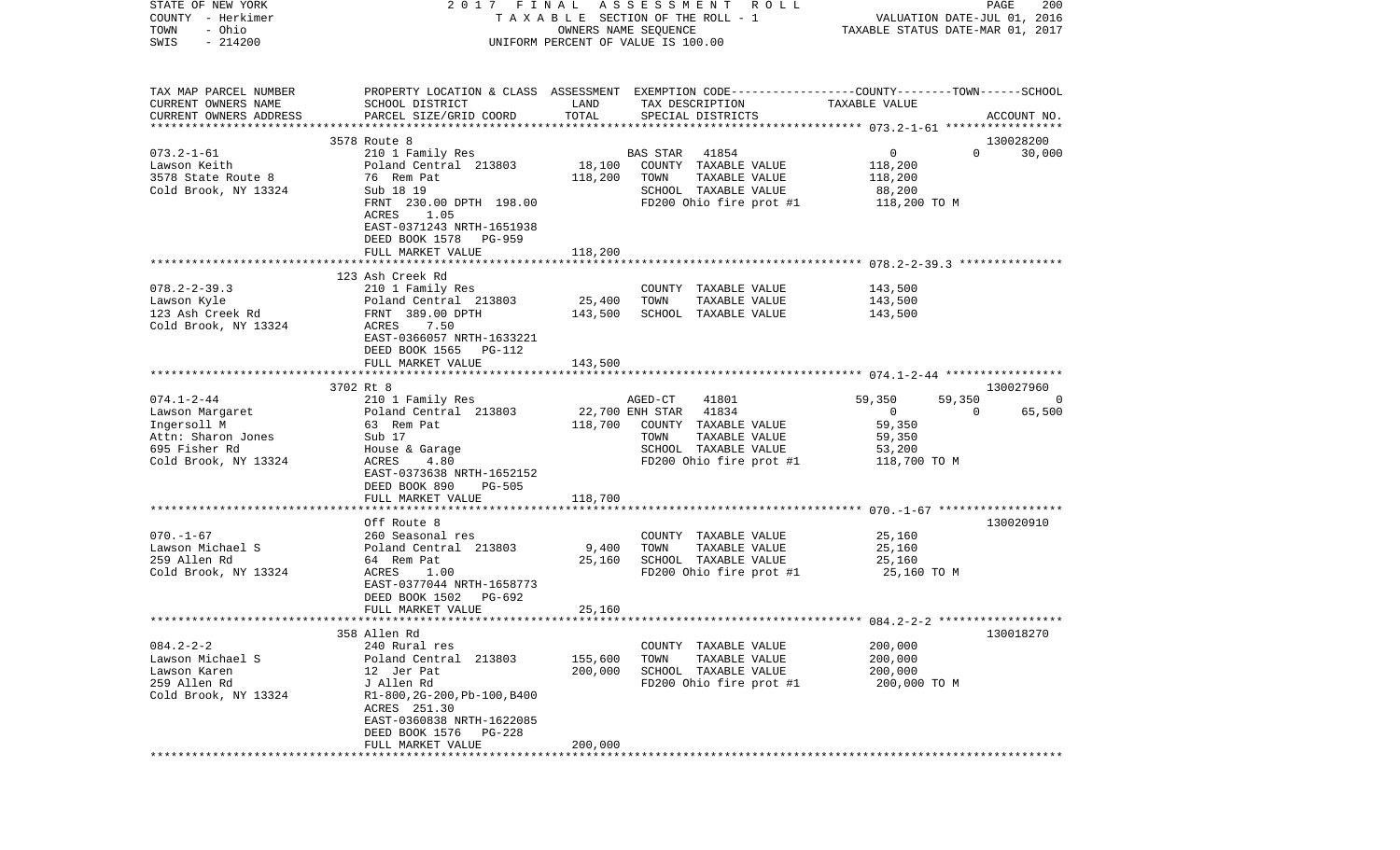| STATE OF NEW YORK<br>COUNTY - Herkimer<br>- Ohio<br>TOWN<br>$-214200$<br>SWIS | 2017 FINAL                                                                                       |              | ASSESSMENT ROLL<br>TAXABLE SECTION OF THE ROLL - 1<br>OWNERS NAME SEQUENCE<br>UNIFORM PERCENT OF VALUE IS 100.00 | TAXABLE STATUS DATE-MAR 01, 2017                     | PAGE<br>VALUATION DATE-JUL 01, 2016 | 201         |
|-------------------------------------------------------------------------------|--------------------------------------------------------------------------------------------------|--------------|------------------------------------------------------------------------------------------------------------------|------------------------------------------------------|-------------------------------------|-------------|
| TAX MAP PARCEL NUMBER                                                         | PROPERTY LOCATION & CLASS ASSESSMENT EXEMPTION CODE----------------COUNTY-------TOWN------SCHOOL |              |                                                                                                                  |                                                      |                                     |             |
| CURRENT OWNERS NAME                                                           | SCHOOL DISTRICT                                                                                  | LAND         | TAX DESCRIPTION                                                                                                  | TAXABLE VALUE                                        |                                     |             |
| CURRENT OWNERS ADDRESS                                                        | PARCEL SIZE/GRID COORD                                                                           | TOTAL        | SPECIAL DISTRICTS                                                                                                |                                                      |                                     | ACCOUNT NO. |
|                                                                               | 3935 Rt 8                                                                                        |              |                                                                                                                  |                                                      |                                     | 130028020   |
| $074.1 - 2 - 27$                                                              | 210 1 Family Res                                                                                 |              | VET WAR CT 41121                                                                                                 | 9,000                                                | 12,000                              | 0           |
| Lawson Roberta                                                                | Poland Central 213803                                                                            |              | 19,600 VET WAR CT 41121                                                                                          | 9,000                                                | 12,000                              | 0           |
| Lawson Merle                                                                  | 64 Rem Pat                                                                                       |              | 41834<br>84,000 ENH STAR                                                                                         | $\overline{0}$                                       | $\Omega$                            | 65,500      |
| 3935 State Rt 8                                                               | Sub 14                                                                                           |              | COUNTY TAXABLE VALUE                                                                                             | 66,000                                               |                                     |             |
| Cold Brook, NY 13324                                                          | FRNT 320.00 DPTH 149.00                                                                          |              | TOWN<br>TAXABLE VALUE                                                                                            | 60,000                                               |                                     |             |
|                                                                               | ACRES<br>1.26                                                                                    |              | SCHOOL TAXABLE VALUE                                                                                             | 18,500                                               |                                     |             |
|                                                                               | EAST-0376031 NRTH-1655657                                                                        |              | FD200 Ohio fire prot #1                                                                                          | 84,000 TO M                                          |                                     |             |
|                                                                               | DEED BOOK 778<br>PG-109<br>FULL MARKET VALUE                                                     | 84,000       |                                                                                                                  |                                                      |                                     |             |
|                                                                               |                                                                                                  | ************ |                                                                                                                  | *********************** 078.2-2-37 ***************** |                                     |             |
|                                                                               | 145 Ash Creek Rd                                                                                 |              |                                                                                                                  |                                                      |                                     | 130060670   |
| $078.2 - 2 - 37$                                                              | 210 1 Family Res                                                                                 |              | 41854<br>BAS STAR                                                                                                | $\overline{0}$                                       | $\Omega$                            | 30,000      |
| Lawson Ryan S                                                                 | Poland Central 213803                                                                            | 22,600       | COUNTY TAXABLE VALUE                                                                                             | 119,000                                              |                                     |             |
| 145 Ash Creek Rd                                                              | Lot 44 Jer Pat                                                                                   | 119,000      | TOWN<br>TAXABLE VALUE                                                                                            | 119,000                                              |                                     |             |
| Ohio, NY 13324                                                                | ACRES<br>6.20                                                                                    |              | SCHOOL TAXABLE VALUE                                                                                             | 89,000                                               |                                     |             |
|                                                                               | EAST-0365389 NRTH-1634032                                                                        |              | FD200 Ohio fire prot #1                                                                                          | 119,000 TO M                                         |                                     |             |
|                                                                               | DEED BOOK 1505<br>PG-417<br>FULL MARKET VALUE                                                    | 119,000      |                                                                                                                  |                                                      |                                     |             |
|                                                                               |                                                                                                  |              |                                                                                                                  |                                                      |                                     |             |
|                                                                               | Farr Rd                                                                                          |              |                                                                                                                  |                                                      |                                     | 130043950   |
| $065. - 1 - 36$                                                               | 260 Seasonal res                                                                                 |              | COUNTY TAXABLE VALUE                                                                                             | 56,200                                               |                                     |             |
| Layton Edward G                                                               | 302601<br>Adirondack                                                                             | 19,400       | TOWN<br>TAXABLE VALUE                                                                                            | 56,200                                               |                                     |             |
| 6525 Stage Rd                                                                 | 1 Minuse                                                                                         | 56,200       | SCHOOL TAXABLE VALUE                                                                                             | 56,200                                               |                                     |             |
| Utica, NY 13502                                                               | Sens 17                                                                                          |              | FD215 Ohio fire prot #3                                                                                          | 56,200 TO M                                          |                                     |             |
|                                                                               | ACRES<br>27.40                                                                                   |              |                                                                                                                  |                                                      |                                     |             |
|                                                                               | EAST-0358800 NRTH-1682031<br>DEED BOOK 819<br>$PG-43$                                            |              |                                                                                                                  |                                                      |                                     |             |
|                                                                               | FULL MARKET VALUE                                                                                | 56,200       |                                                                                                                  |                                                      |                                     |             |
|                                                                               |                                                                                                  |              |                                                                                                                  |                                                      |                                     |             |
|                                                                               | 110 Gray-Wilmurt & Atwood La                                                                     |              |                                                                                                                  |                                                      |                                     | 130090065   |
| $074.1 - 1 - 15$                                                              | 210 1 Family Res                                                                                 |              | 41834<br>ENH STAR                                                                                                | $\overline{0}$                                       | $\Omega$                            | 65,500      |
| Lazio Elizabeth A                                                             | Poland Central 213803                                                                            | 19,000       | COUNTY TAXABLE VALUE                                                                                             | 115,000                                              |                                     |             |
| Rizzo Christine J                                                             | Lot 2 Vroom Pat                                                                                  | 115,000      | TOWN<br>TAXABLE VALUE                                                                                            | 115,000                                              |                                     |             |
| 110 Atwood Lake Rd                                                            | 5.00 BANK<br>ACRES<br>021                                                                        |              | SCHOOL TAXABLE VALUE                                                                                             | 49,500                                               |                                     |             |
| Cold Brook, NY 13324                                                          | EAST-0380596 NRTH-1649268<br><b>PG-100</b>                                                       |              | FD200 Ohio fire prot #1                                                                                          | 115,000 TO M                                         |                                     |             |
|                                                                               | DEED BOOK 789<br>FULL MARKET VALUE                                                               | 115,000      |                                                                                                                  |                                                      |                                     |             |
|                                                                               |                                                                                                  |              |                                                                                                                  |                                                      |                                     |             |
|                                                                               | 769 Gray Wilmurt Rd                                                                              |              |                                                                                                                  |                                                      |                                     |             |
| $079.3 - 1 - 9.2$                                                             | 240 Rural res                                                                                    |              | COUNTY TAXABLE VALUE                                                                                             | 153,000                                              |                                     |             |
| LBK Trust                                                                     | Poland Central 213803                                                                            | 77,300       | TAXABLE VALUE<br>TOWN                                                                                            | 153,000                                              |                                     |             |
| Kennedy Joseph                                                                | FRNT 1390.00 DPTH                                                                                | 153,000      | SCHOOL TAXABLE VALUE                                                                                             | 153,000                                              |                                     |             |
| PO Box 441                                                                    | ACRES 88.60<br>EAST-0372654 NRTH-1627516                                                         |              | FD200 Ohio fire prot #1                                                                                          | 153,000 TO M                                         |                                     |             |
| Waterville, NY 13480                                                          |                                                                                                  |              |                                                                                                                  |                                                      |                                     |             |
|                                                                               | PG-931<br>DEED BOOK 1565<br>FULL MARKET VALUE                                                    | 153,000      |                                                                                                                  |                                                      |                                     |             |
|                                                                               |                                                                                                  |              |                                                                                                                  |                                                      |                                     |             |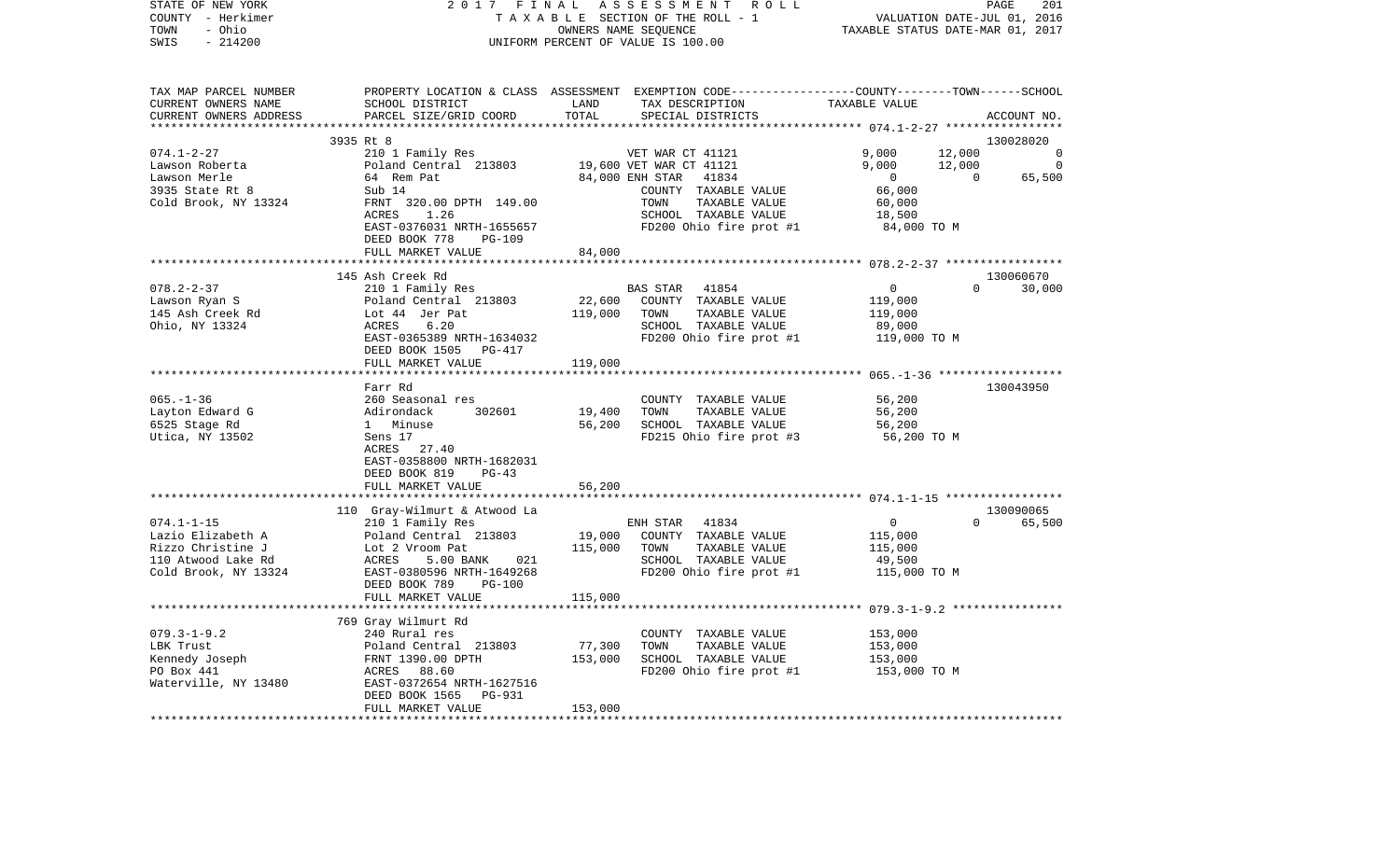| STATE OF NEW YORK<br>COUNTY - Herkimer<br>- Ohio<br>TOWN | 2017 FINAL                                                                                                                                                                                    |        | A S S E S S M E N T R O L L<br>TAXABLE SECTION OF THE ROLL - 1<br>OWNERS NAME SEQUENCE | VALUATION DATE-JUL 01, 2016<br>TAXABLE STATUS DATE-MAR 01, 2017 | PAGE           | 202          |
|----------------------------------------------------------|-----------------------------------------------------------------------------------------------------------------------------------------------------------------------------------------------|--------|----------------------------------------------------------------------------------------|-----------------------------------------------------------------|----------------|--------------|
| $-214200$<br>SWIS                                        |                                                                                                                                                                                               |        | UNIFORM PERCENT OF VALUE IS 100.00                                                     |                                                                 |                |              |
| TAX MAP PARCEL NUMBER                                    | PROPERTY LOCATION & CLASS ASSESSMENT EXEMPTION CODE----------------COUNTY-------TOWN------SCHOOL                                                                                              |        |                                                                                        |                                                                 |                |              |
| CURRENT OWNERS NAME                                      | SCHOOL DISTRICT                                                                                                                                                                               | LAND   | TAX DESCRIPTION                                                                        | TAXABLE VALUE                                                   |                |              |
| CURRENT OWNERS ADDRESS                                   | PARCEL SIZE/GRID COORD                                                                                                                                                                        | TOTAL  | SPECIAL DISTRICTS                                                                      |                                                                 |                | ACCOUNT NO.  |
|                                                          |                                                                                                                                                                                               |        |                                                                                        |                                                                 |                |              |
| $073.3 - 2 - 8.3$                                        | 469 Harvey Bridge Rd<br>260 Seasonal res                                                                                                                                                      |        | COUNTY TAXABLE VALUE                                                                   | 41,900                                                          |                |              |
| LeClair Leon                                             | Poland Central 213803                                                                                                                                                                         | 24,100 | TOWN<br>TAXABLE VALUE                                                                  | 41,900                                                          |                |              |
| LeClair Joan                                             | FRNT 300.00 DPTH                                                                                                                                                                              | 41,900 | SCHOOL TAXABLE VALUE                                                                   | 41,900                                                          |                |              |
| 512 Tamarack St                                          | ACRES 15.00                                                                                                                                                                                   |        | FD200 Ohio fire prot #1                                                                | 41,900 TO M                                                     |                |              |
| Utica, NY 13502                                          | EAST-0359636 NRTH-1646486                                                                                                                                                                     |        |                                                                                        |                                                                 |                |              |
|                                                          | DEED BOOK 937 PG-280                                                                                                                                                                          |        |                                                                                        |                                                                 |                |              |
|                                                          | FULL MARKET VALUE                                                                                                                                                                             | 41,900 |                                                                                        |                                                                 |                |              |
|                                                          |                                                                                                                                                                                               |        |                                                                                        |                                                                 |                |              |
|                                                          | 224 Dead Lk                                                                                                                                                                                   |        |                                                                                        |                                                                 |                | 130000360    |
| $064.11 - 1 - 5$                                         | 270 Mfg housing                                                                                                                                                                               |        | VET WAR CT 41121                                                                       | 5,700                                                           | 5,700          | $\mathbf{0}$ |
|                                                          | Example the Sandra J<br>Lee Sandra J<br>224 Deep Lake Rd<br>224 Deep Lake Rd<br>224 Deep Lake Rd<br>224 Deep Lake Rd<br>224 Deep Lake Rd<br>225 Deep Lake Rd<br>225 BAST-0340917 NRTH-1682463 |        | 14,000 VET DIS CT 41141<br>38,000 ENH STAR 41834                                       | 17,100                                                          | 17,100         | $\circ$      |
|                                                          |                                                                                                                                                                                               |        |                                                                                        | $\sim$ 0                                                        | $\overline{0}$ | 38,000       |
|                                                          |                                                                                                                                                                                               |        | COUNTY TAXABLE VALUE                                                                   | 15,200<br>15,200                                                |                |              |
|                                                          | DEED BOOK 803<br>PG-478                                                                                                                                                                       |        | TOWN<br>TAXABLE VALUE<br>SCHOOL TAXABLE VALUE                                          | $\overline{0}$                                                  |                |              |
| Forestport, NY 13338                                     | FULL MARKET VALUE                                                                                                                                                                             |        | 38,000 FD215 Ohio fire prot #3                                                         | 38,000 TO M                                                     |                |              |
|                                                          |                                                                                                                                                                                               |        |                                                                                        |                                                                 |                |              |
|                                                          | Dead Lk                                                                                                                                                                                       |        |                                                                                        |                                                                 |                | 130039120    |
| $064.11 - 1 - 6$                                         | 314 Rural vac<10                                                                                                                                                                              |        | COUNTY TAXABLE VALUE                                                                   | 9,300                                                           |                |              |
| Lee Jeffrey C                                            |                                                                                                                                                                                               | 9,300  | TAXABLE VALUE<br>TOWN                                                                  | 9,300                                                           |                |              |
| Lee Sandra                                               |                                                                                                                                                                                               | 9,300  | SCHOOL TAXABLE VALUE                                                                   | 9,300                                                           |                |              |
| 224 Deep Lake Rd                                         | Adirondack 302601<br>54 Woodhull<br>FRNT 155.00 DPTH 200.00<br>EAST-0341089 NRTH-1682519                                                                                                      |        | FD215 Ohio fire prot #3                                                                | 9,300 TO M                                                      |                |              |
| PO Box 52                                                |                                                                                                                                                                                               |        |                                                                                        |                                                                 |                |              |
| Forestport, NY 13338                                     | DEED BOOK 818<br><b>PG-109</b>                                                                                                                                                                |        |                                                                                        |                                                                 |                |              |
|                                                          | FULL MARKET VALUE                                                                                                                                                                             | 9,300  |                                                                                        |                                                                 |                |              |
|                                                          |                                                                                                                                                                                               |        |                                                                                        |                                                                 |                | 130076200    |
| $064.11 - 1 - 7$                                         | Dead Lk<br>314 Rural vac<10                                                                                                                                                                   |        | COUNTY TAXABLE VALUE                                                                   | 9,300                                                           |                |              |
| Lee Jeffrey C                                            | Adirondack<br>302601                                                                                                                                                                          | 9,300  | TOWN<br>TAXABLE VALUE                                                                  | 9,300                                                           |                |              |
| Lee Sandra J                                             | Lot $54$                                                                                                                                                                                      | 9,300  | SCHOOL TAXABLE VALUE                                                                   | 9,300                                                           |                |              |
| 224 Dead Lk                                              | $2$ lots $(11 \& 12)$                                                                                                                                                                         |        | FD215 Ohio fire prot #3                                                                | 9,300 TO M                                                      |                |              |
| PO Box 52                                                | V1.75                                                                                                                                                                                         |        |                                                                                        |                                                                 |                |              |
| Forestport, NY 13338                                     | FRNT 150.00 DPTH 200.00                                                                                                                                                                       |        |                                                                                        |                                                                 |                |              |
|                                                          | EAST-0341165 NRTH-1682417                                                                                                                                                                     |        |                                                                                        |                                                                 |                |              |
|                                                          | DEED BOOK 1153 PG-523                                                                                                                                                                         |        |                                                                                        |                                                                 |                |              |
|                                                          | FULL MARKET VALUE                                                                                                                                                                             | 9,300  |                                                                                        |                                                                 |                |              |
|                                                          |                                                                                                                                                                                               |        |                                                                                        |                                                                 |                |              |
|                                                          | Dead Lk                                                                                                                                                                                       |        |                                                                                        |                                                                 |                | 130017940    |
| $064.11 - 1 - 8$                                         | 314 Rural vac<10                                                                                                                                                                              |        | COUNTY TAXABLE VALUE                                                                   | 7,500                                                           |                |              |
| Lee Jeffrey C                                            | Adirondack<br>302601                                                                                                                                                                          | 7,500  | TAXABLE VALUE<br>TOWN                                                                  | 7,500                                                           |                |              |
| Lee Sandra J<br>224 Dead Lk                              | 54 Woodhull<br>Dend Lake                                                                                                                                                                      | 7,500  | SCHOOL TAXABLE VALUE                                                                   | 7,500<br>7,500 TO M                                             |                |              |
| PO Box 52                                                | $V12 \t3/8$                                                                                                                                                                                   |        | FD215 Ohio fire prot #3                                                                |                                                                 |                |              |
| Foresport, NY 13338                                      | FRNT 150.00 DPTH 100.00                                                                                                                                                                       |        |                                                                                        |                                                                 |                |              |
|                                                          | EAST-0341029 NRTH-1682337                                                                                                                                                                     |        |                                                                                        |                                                                 |                |              |
|                                                          | DEED BOOK 1153<br>PG-524                                                                                                                                                                      |        |                                                                                        |                                                                 |                |              |
|                                                          | FULL MARKET VALUE                                                                                                                                                                             | 7,500  |                                                                                        |                                                                 |                |              |
|                                                          |                                                                                                                                                                                               |        |                                                                                        |                                                                 |                |              |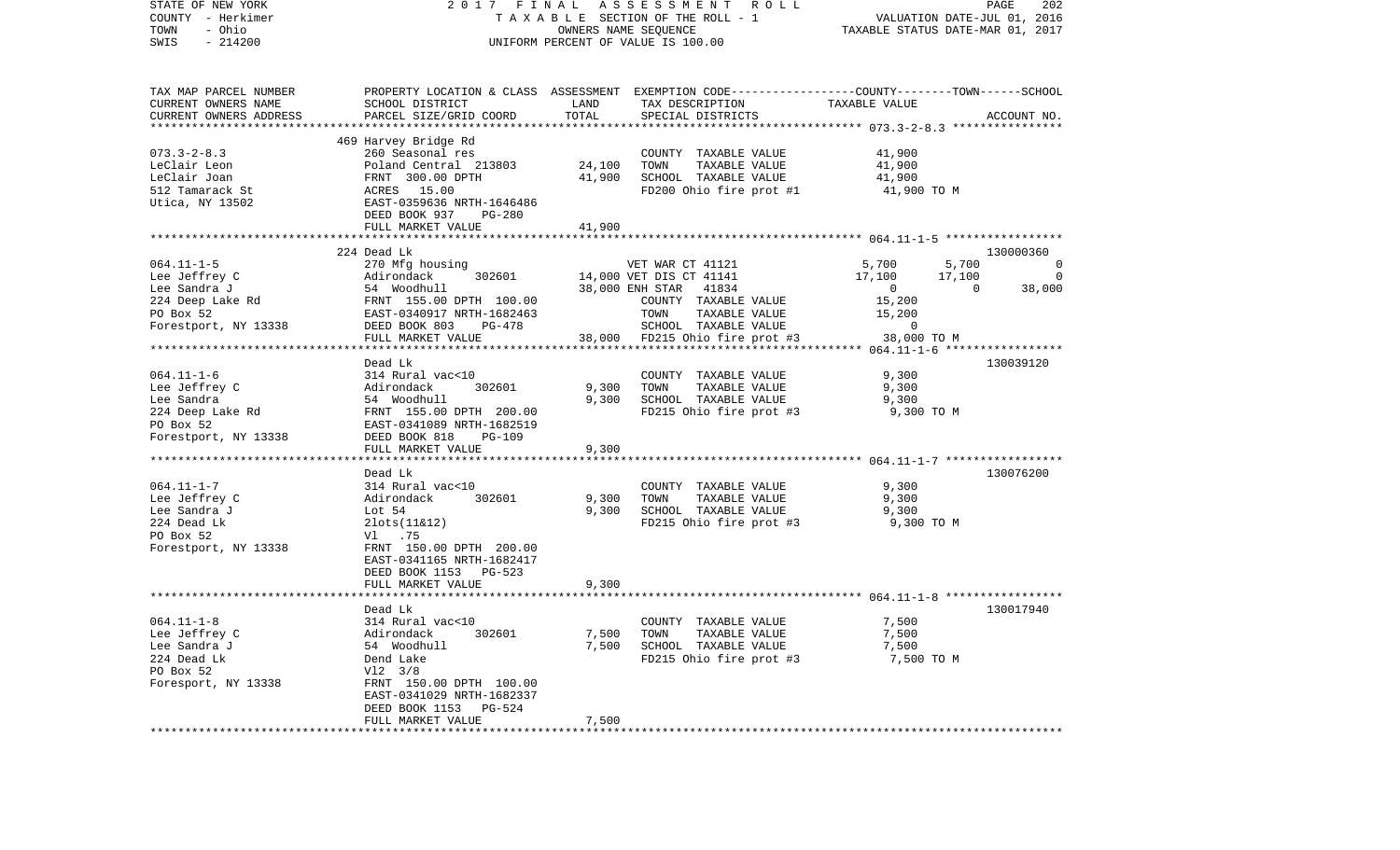| STATE OF NEW YORK<br>COUNTY - Herkimer<br>- Ohio<br>TOWN<br>$-214200$<br>SWIS                               |                                                                                                                                                                       |                  | 2017 FINAL ASSESSMENT ROLL<br>TAXABLE SECTION OF THE ROLL - 1<br>OWNERS NAME SEQUENCE<br>UNIFORM PERCENT OF VALUE IS 100.00 | VALUATION DATE-JUL 01, 2016<br>TAXABLE STATUS DATE-MAR 01, 2017 | PAGE<br>203 |
|-------------------------------------------------------------------------------------------------------------|-----------------------------------------------------------------------------------------------------------------------------------------------------------------------|------------------|-----------------------------------------------------------------------------------------------------------------------------|-----------------------------------------------------------------|-------------|
| TAX MAP PARCEL NUMBER<br>CURRENT OWNERS NAME                                                                | SCHOOL DISTRICT                                                                                                                                                       | LAND             | PROPERTY LOCATION & CLASS ASSESSMENT EXEMPTION CODE---------------COUNTY-------TOWN-----SCHOOL<br>TAX DESCRIPTION           | TAXABLE VALUE                                                   |             |
| CURRENT OWNERS ADDRESS                                                                                      | PARCEL SIZE/GRID COORD                                                                                                                                                | TOTAL            | SPECIAL DISTRICTS                                                                                                           |                                                                 | ACCOUNT NO. |
|                                                                                                             | Dead Lk                                                                                                                                                               |                  |                                                                                                                             |                                                                 | 130060240   |
| $064.11 - 1 - 9$<br>Lee Jeffrey C<br>Lee Sandra J<br>224 Dead Lk<br>PO Box 52                               | 314 Rural vac<10<br>Adirondack<br>302601<br>Lot 54 Woodhull<br>Dead L Lot 15<br>P Fr. 0.36 A                                                                          | 7,500<br>7,500   | COUNTY TAXABLE VALUE<br>TOWN<br>TAXABLE VALUE<br>SCHOOL TAXABLE VALUE<br>FD215 Ohio fire prot #3                            | 7,500<br>7,500<br>7,500<br>7,500 TO M                           |             |
| Foresport, NY 13338                                                                                         | FRNT 150.00 DPTH 100.00<br>EAST-0341309 NRTH-1682302<br>DEED BOOK 1153 PG-524<br>FULL MARKET VALUE                                                                    | 7,500            |                                                                                                                             |                                                                 |             |
|                                                                                                             | Dead Lk                                                                                                                                                               |                  |                                                                                                                             |                                                                 | 130076140   |
| $064.11 - 1 - 10$<br>Lee Jeffrey C<br>Lee Sandra J<br>224 Dead Lk<br>PO Box 52<br>Foresport, NY 13338       | 314 Rural vac<10<br>Adirondack<br>302601<br>Lot 54<br>Dead L.1.13-14<br>P Fr. 0.69 A<br>FRNT 150.00 DPTH 200.00<br>EAST-0341190 NRTH-1682242<br>DEED BOOK 1153 PG-524 | 9,300<br>9,300   | COUNTY TAXABLE VALUE<br>TAXABLE VALUE<br>TOWN<br>SCHOOL TAXABLE VALUE<br>FD215 Ohio fire prot #3                            | 9,300<br>9,300<br>9,300<br>9,300 TO M                           |             |
|                                                                                                             | FULL MARKET VALUE                                                                                                                                                     | 9,300            |                                                                                                                             |                                                                 |             |
| $064.11 - 1 - 11$<br>Lee Jeffrey C<br>Lee Sandra<br>224 Deep Lake Rd<br>PO Box 52<br>Forestport, NY 13338   | Dead Lk<br>314 Rural vac<10<br>Adirondack<br>302601<br>54 Woodhull<br>Dead Lake<br>$VI$ 2 $1/2$<br>FRNT 74.50 DPTH 107.50<br>EAST-0340809 NRTH-1682412                | 5,600<br>5,600   | COUNTY TAXABLE VALUE<br>TOWN<br>TAXABLE VALUE<br>SCHOOL TAXABLE VALUE<br>FD215 Ohio fire prot #3                            | 5,600<br>5,600<br>5,600<br>5,600 TO M                           | 130040080   |
|                                                                                                             | DEED BOOK 886<br>$PG-50$<br>FULL MARKET VALUE                                                                                                                         | 5,600            |                                                                                                                             |                                                                 |             |
|                                                                                                             | Dead Lk                                                                                                                                                               |                  |                                                                                                                             |                                                                 |             |
| $064.11 - 1 - 17.2$<br>Lee Jeffrey C<br>Lee Sandra<br>224 Deep Lake Rd<br>PO Box 52<br>Forestport, NY 13338 | $312$ Vac w/imprv - WTRFNT<br>302601<br>Adirondack<br>54 Woodhull<br>FRNT 50.50 DPTH 188.00<br>EAST-0340874 NRTH-1682279<br>DEED BOOK 886<br>$PG-50$                  | 16,600<br>18,600 | COUNTY TAXABLE VALUE<br>TOWN<br>TAXABLE VALUE<br>SCHOOL TAXABLE VALUE<br>FD215 Ohio fire prot #3                            | 18,600<br>18,600<br>18,600<br>18,600 TO M                       |             |
|                                                                                                             | FULL MARKET VALUE                                                                                                                                                     | 18,600           |                                                                                                                             |                                                                 |             |
|                                                                                                             |                                                                                                                                                                       |                  |                                                                                                                             |                                                                 |             |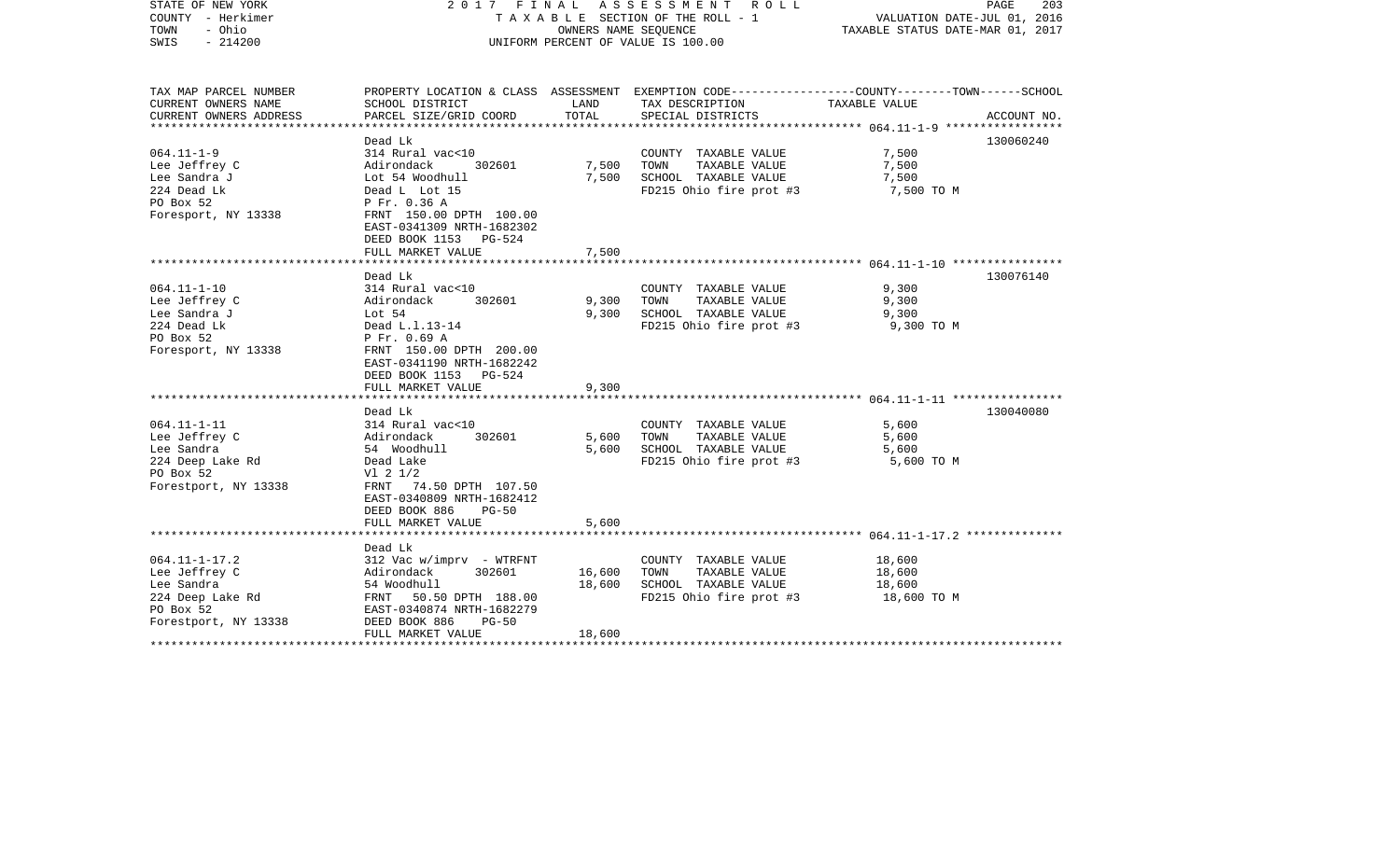| STATE OF NEW YORK<br>COUNTY - Herkimer<br>- Ohio<br>TOWN<br>$-214200$<br>SWIS                                                    |                                                                                                                                                                                                                                            |                         | 2017 FINAL ASSESSMENT ROLL<br>TAXABLE SECTION OF THE ROLL - 1<br>OWNERS NAME SEOUENCE<br>UNIFORM PERCENT OF VALUE IS 100.00             | VALUATION DATE-JUL 01, 2016<br>TAXABLE STATUS DATE-MAR 01, 2017 | PAGE<br>204 |
|----------------------------------------------------------------------------------------------------------------------------------|--------------------------------------------------------------------------------------------------------------------------------------------------------------------------------------------------------------------------------------------|-------------------------|-----------------------------------------------------------------------------------------------------------------------------------------|-----------------------------------------------------------------|-------------|
| TAX MAP PARCEL NUMBER<br>CURRENT OWNERS NAME<br>CURRENT OWNERS ADDRESS                                                           | SCHOOL DISTRICT<br>PARCEL SIZE/GRID COORD                                                                                                                                                                                                  | LAND<br>TOTAL           | PROPERTY LOCATION & CLASS ASSESSMENT EXEMPTION CODE---------------COUNTY-------TOWN------SCHOOL<br>TAX DESCRIPTION<br>SPECIAL DISTRICTS | TAXABLE VALUE                                                   | ACCOUNT NO. |
|                                                                                                                                  |                                                                                                                                                                                                                                            |                         |                                                                                                                                         |                                                                 |             |
| $074.1 - 2 - 42$<br>Lee Kendra G<br>3742 State Rt 8<br>Cold Brook, NY 13324                                                      | 3742 Rt 8<br>210 1 Family Res<br>Poland Central 213803<br>64 Rem Pat<br>Sub 6<br>ACRES<br>1.20<br>EAST-0374216 NRTH-1652670<br>DEED BOOK 931<br>PG-163                                                                                     | 19,300<br>63,200        | COUNTY TAXABLE VALUE<br>TOWN<br>TAXABLE VALUE<br>SCHOOL TAXABLE VALUE<br>FD200 Ohio fire prot #1                                        | 63,200<br>63,200<br>63,200<br>63,200 TO M                       | 130015540   |
|                                                                                                                                  | FULL MARKET VALUE                                                                                                                                                                                                                          | 63,200                  |                                                                                                                                         |                                                                 |             |
|                                                                                                                                  |                                                                                                                                                                                                                                            |                         |                                                                                                                                         |                                                                 |             |
| $073.2 - 1 - 40$<br>Lee Richard<br>421 Mountain Ave<br>North Plainfield N Jersey                                                 | Hooper Dooper Rd<br>314 Rural vac<10<br>Poland Central 213803<br>63 Rem Pat<br>Sub 18<br>07060 Vl 2<br>1A<br>FRNT 208.00 DPTH 208.00<br><b>ACRES</b><br>0.99<br>EAST-0371862 NRTH-1654171<br>DEED BOOK 00603 PG-00088<br>FULL MARKET VALUE | 4,000<br>4,000<br>4,000 | COUNTY TAXABLE VALUE<br>TAXABLE VALUE<br>TOWN<br>SCHOOL TAXABLE VALUE<br>FD217 Ohio fire prot #4                                        | 4,000<br>4,000<br>4,000<br>4,000 TO M                           | 130029460   |
|                                                                                                                                  |                                                                                                                                                                                                                                            |                         |                                                                                                                                         |                                                                 |             |
| $068. - 3 - 12$<br>Lefevre Living Trust Ivan J Tr Adirondack<br>Lefevre Germaine Trutee<br>306 Buck Lane<br>Forestport, NY 13338 | Off the Cross Rd. (Darrow<br>260 Seasonal res<br>302601<br>16 Rem Pat<br>V1 2 .5<br>FRNT 100.00 DPTH 200.00<br>EAST-0339057 NRTH-1674375<br>DEED BOOK 1468 PG-586                                                                          | 1,900<br>14,000         | COUNTY TAXABLE VALUE<br>TAXABLE VALUE<br>TOWN<br>SCHOOL TAXABLE VALUE<br>FD215 Ohio fire prot #3                                        | 14,000<br>14,000<br>14,000<br>14,000 TO M                       | 130041430   |
|                                                                                                                                  | FULL MARKET VALUE                                                                                                                                                                                                                          | 14,000                  |                                                                                                                                         |                                                                 |             |
| $085.3 - 2 - 20$<br>Leigh Martin R<br>Leigh Pamela L<br>114 Tea Cup St<br>Cold Brook, NY 13324                                   | Tea Cup St<br>314 Rural vac<10<br>Poland Central 213803<br>Lot 9 10<br>Jers Pat<br>V1 2 1A<br>ACRES<br>1.00<br>EAST-0376273 NRTH-1614004<br>DEED BOOK 1597<br>PG-667                                                                       | 3,000<br>3,000          | COUNTY TAXABLE VALUE<br>TAXABLE VALUE<br>TOWN<br>SCHOOL TAXABLE VALUE<br>FD210 Ohio fire prot #2                                        | 3,000<br>3,000<br>3,000<br>3,000 TO M                           | 130060035   |
| **********************                                                                                                           | FULL MARKET VALUE                                                                                                                                                                                                                          | 3,000                   |                                                                                                                                         |                                                                 |             |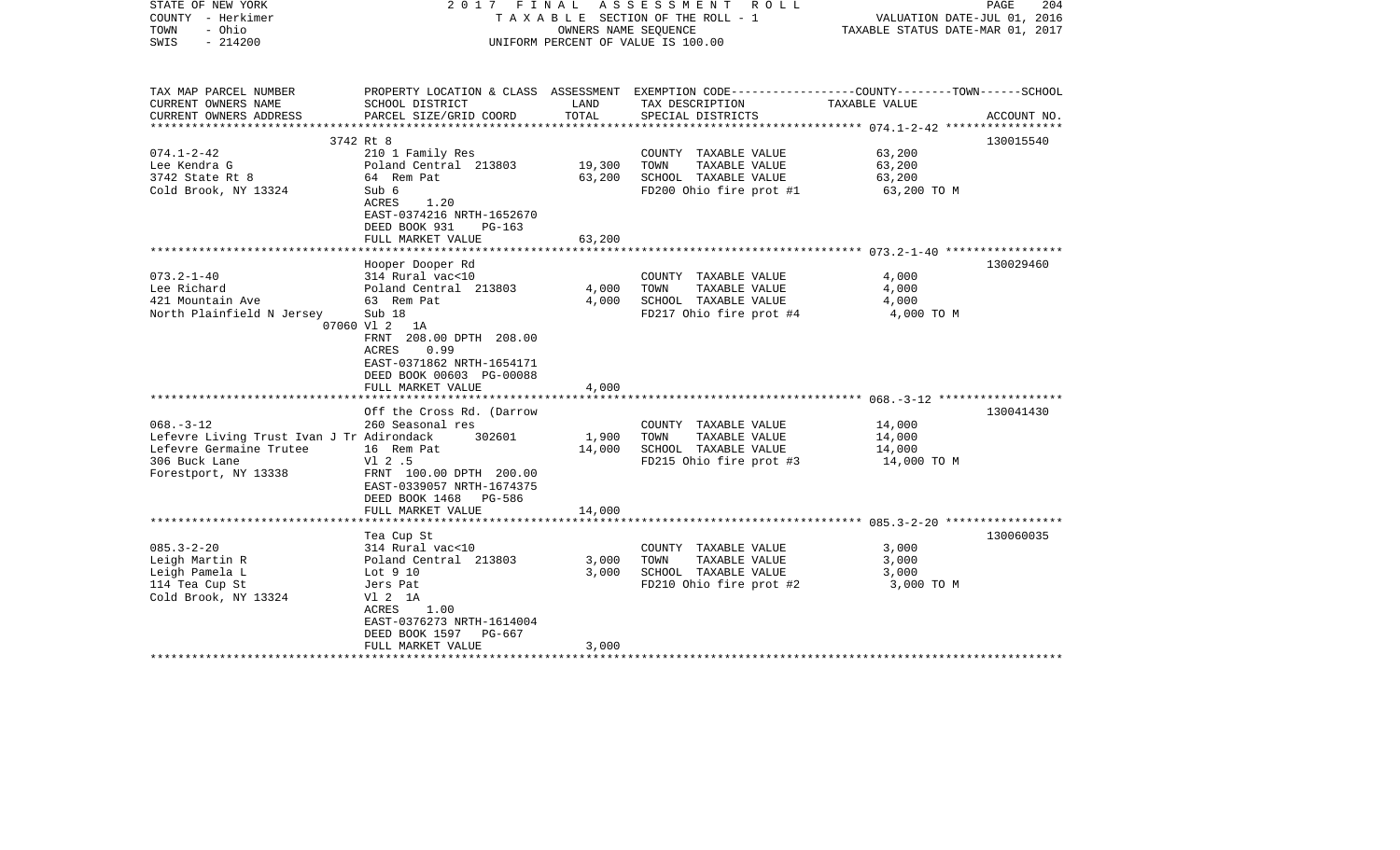| STATE OF NEW YORK<br>COUNTY - Herkimer       | 2017<br>FINAL                                        |                                  | ASSESSMENT<br>R O L L<br>TAXABLE SECTION OF THE ROLL - 1                                                           |                                                     | PAGE<br>205<br>VALUATION DATE-JUL 01, 2016 |
|----------------------------------------------|------------------------------------------------------|----------------------------------|--------------------------------------------------------------------------------------------------------------------|-----------------------------------------------------|--------------------------------------------|
| - Ohio<br>TOWN<br>$-214200$<br>SWIS          | UNIFORM PERCENT OF VALUE IS 100.00                   | TAXABLE STATUS DATE-MAR 01, 2017 |                                                                                                                    |                                                     |                                            |
|                                              |                                                      |                                  |                                                                                                                    |                                                     |                                            |
| TAX MAP PARCEL NUMBER<br>CURRENT OWNERS NAME | SCHOOL DISTRICT                                      | LAND                             | PROPERTY LOCATION & CLASS ASSESSMENT EXEMPTION CODE---------------COUNTY-------TOWN------SCHOOL<br>TAX DESCRIPTION | TAXABLE VALUE                                       |                                            |
| CURRENT OWNERS ADDRESS                       | PARCEL SIZE/GRID COORD                               | TOTAL                            | SPECIAL DISTRICTS                                                                                                  |                                                     | ACCOUNT NO.                                |
|                                              |                                                      | ***********                      |                                                                                                                    | ****************** 085.3-2-21 *****                 | ************                               |
|                                              | 114 Tea Cup St                                       |                                  |                                                                                                                    |                                                     | 130060455                                  |
| $085.3 - 2 - 21$                             | 270 Mfg housing                                      |                                  | VET COM CT 41131                                                                                                   | 10,000                                              | 10,000<br>0                                |
| Leigh Martin R                               | Poland Central 213803                                |                                  | 12,500 VET DIS CT 41141                                                                                            | 20,000                                              | 20,000<br>$\overline{0}$                   |
| Leigh Pamela L                               | Lot $9-10$ Jer P.                                    |                                  | 40,000 BAS STAR<br>41854                                                                                           | $\overline{0}$                                      | $\Omega$<br>30,000                         |
| 114 Tea Cup St                               | Trailer & Barn                                       |                                  | COUNTY TAXABLE VALUE                                                                                               | 10,000                                              |                                            |
| Cold Brook, NY 13324                         | ACRES<br>1.00                                        |                                  | TOWN<br>TAXABLE VALUE                                                                                              | 10,000                                              |                                            |
|                                              | EAST-0376196 NRTH-1613809                            |                                  | SCHOOL TAXABLE VALUE                                                                                               | 10,000                                              |                                            |
|                                              | DEED BOOK 1597 PG-667<br>FULL MARKET VALUE           | 40,000                           | FD200 Ohio fire prot #1                                                                                            | 40,000 TO M                                         |                                            |
|                                              | ****************************                         |                                  |                                                                                                                    |                                                     |                                            |
|                                              | Route 8                                              |                                  |                                                                                                                    |                                                     |                                            |
| $073.2 - 1 - 23$                             | 314 Rural vac<10                                     |                                  | COUNTY TAXABLE VALUE                                                                                               | 6,500                                               |                                            |
| LeRoy Thomas F                               | Poland Central 213803                                | 6,500                            | TOWN<br>TAXABLE VALUE                                                                                              | 6,500                                               |                                            |
| 7177 Hoose Rd                                | ACRES<br>1.20                                        | 6,500                            | SCHOOL TAXABLE VALUE                                                                                               | 6,500                                               |                                            |
| Earlville, NY 13332                          | EAST-0367200 NRTH-1650504<br>DEED BOOK 933<br>PG-679 |                                  | FD200 Ohio fire prot #1                                                                                            | 6,500 TO M                                          |                                            |
|                                              | FULL MARKET VALUE                                    | 6,500                            |                                                                                                                    |                                                     |                                            |
|                                              |                                                      | ********                         |                                                                                                                    | ********************* 079.3-1-35 ****************** |                                            |
| $079.3 - 1 - 35$                             | Christman Lot                                        |                                  |                                                                                                                    |                                                     | 130043350                                  |
| Lesniak Jean                                 | 260 Seasonal res<br>Poland Central 213803            | 16,400                           | COUNTY TAXABLE VALUE<br>TOWN<br>TAXABLE VALUE                                                                      | 33,000<br>33,000                                    |                                            |
| PO Box 472                                   | 21/ Jer Pat                                          | 33,000                           | SCHOOL TAXABLE VALUE                                                                                               | 33,000                                              |                                            |
| Newport, NY 13416                            | Lot 19                                               |                                  | FD217 Ohio fire prot #4                                                                                            | 33,000 TO M                                         |                                            |
|                                              | ACRES<br>22.30                                       |                                  |                                                                                                                    |                                                     |                                            |
|                                              | EAST-0381481 NRTH-1627503                            |                                  |                                                                                                                    |                                                     |                                            |
|                                              | DEED BOOK 1078<br>PG-849                             |                                  |                                                                                                                    |                                                     |                                            |
|                                              | FULL MARKET VALUE                                    | 33,000                           |                                                                                                                    |                                                     |                                            |
|                                              | ********************                                 | ***********                      |                                                                                                                    |                                                     |                                            |
|                                              | Rt 8                                                 |                                  |                                                                                                                    |                                                     | 130020610                                  |
| $074.1 - 2 - 32$                             | 210 1 Family Res                                     |                                  | COUNTY TAXABLE VALUE                                                                                               | 38,500                                              |                                            |
| Lewis Patrica A                              | Poland Central 213803<br>64 Rem Pat                  | 14,000                           | TOWN<br>TAXABLE VALUE                                                                                              | 38,500                                              |                                            |
| 105 Remonda Rd<br>Cold Brook, NY 13324       | Sub 14                                               | 38,500                           | SCHOOL TAXABLE VALUE<br>FD200 Ohio fire prot #1                                                                    | 38,500<br>38,500 TO M                               |                                            |
|                                              | FRNT 123.00 DPTH 185.00                              |                                  |                                                                                                                    |                                                     |                                            |
|                                              | ACRES<br>0.42                                        |                                  |                                                                                                                    |                                                     |                                            |
|                                              | EAST-0375366 NRTH-1655171                            |                                  |                                                                                                                    |                                                     |                                            |
|                                              | DEED BOOK 1190<br><b>PG-514</b>                      |                                  |                                                                                                                    |                                                     |                                            |
|                                              | FULL MARKET VALUE                                    | 38,500                           |                                                                                                                    |                                                     |                                            |
|                                              | *********************                                |                                  |                                                                                                                    |                                                     |                                            |
|                                              | North Lake Rd                                        |                                  |                                                                                                                    |                                                     | 130060000                                  |
| $058. - 2 - 25$                              | 260 Seasonal res - WTRFNT                            |                                  | COUNTY TAXABLE VALUE                                                                                               | 51,500                                              |                                            |
| Lindovski William F                          | Adirondack<br>302601                                 | 1,500                            | TOWN<br>TAXABLE VALUE                                                                                              | 51,500                                              |                                            |
| Lindovski Barbara T                          | Lot 1 Nob                                            | 51,500                           | SCHOOL TAXABLE VALUE                                                                                               | 51,500                                              |                                            |
| 92 Kenyon Rd                                 | FRNT 91.00 DPTH 70.00                                |                                  | FD215 Ohio fire prot #3                                                                                            | 51,500 TO M                                         |                                            |
| Mexico, NY 13114                             | EAST-0375912 NRTH-1708427                            |                                  |                                                                                                                    |                                                     |                                            |
|                                              | DEED BOOK 1609<br><b>PG-981</b>                      |                                  |                                                                                                                    |                                                     |                                            |
|                                              | FULL MARKET VALUE                                    | 51,500                           |                                                                                                                    |                                                     |                                            |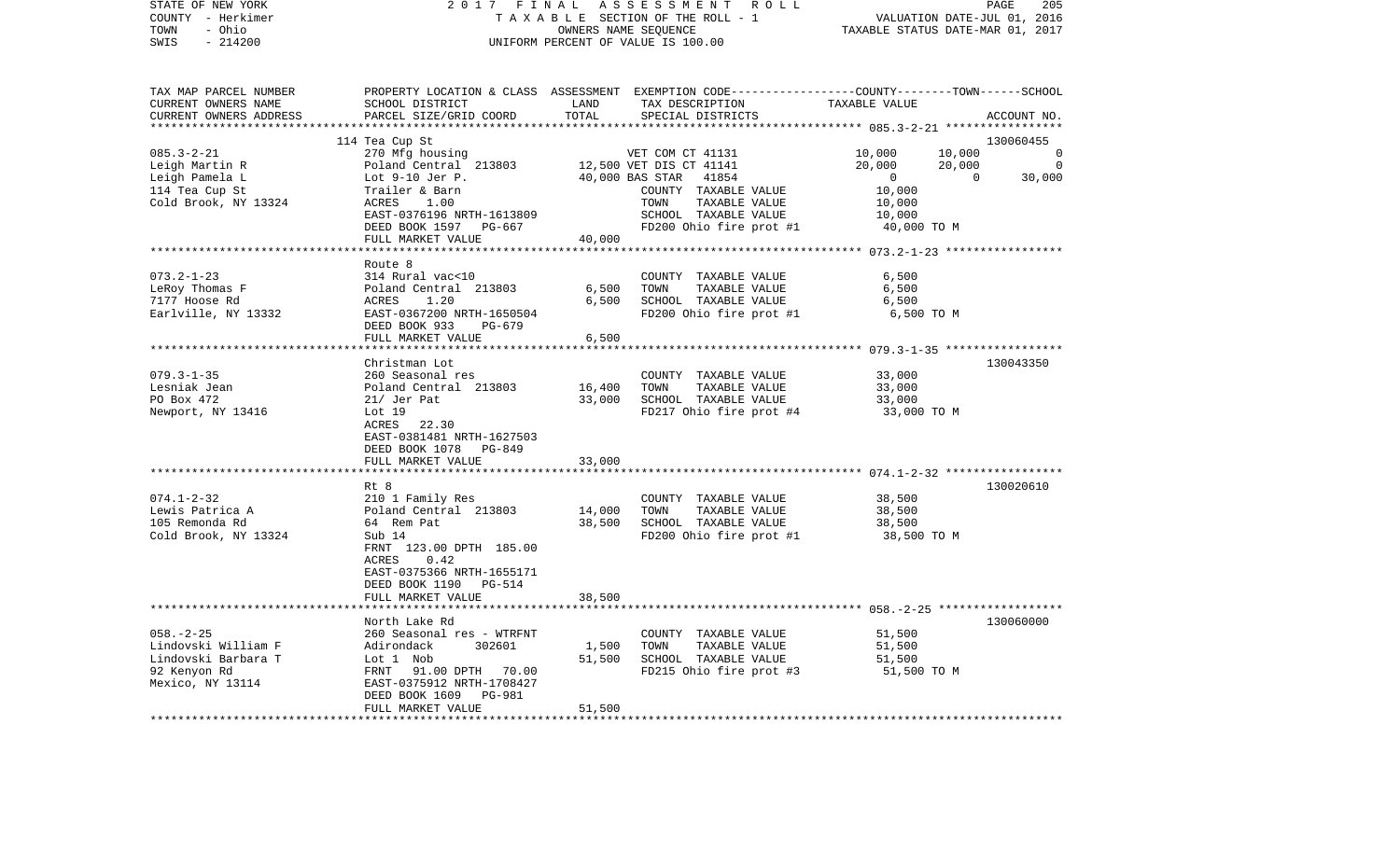| STATE OF NEW YORK<br>COUNTY - Herkimer<br>- Ohio<br>TOWN<br>$-214200$<br>SWIS                                                         |                                                                                                                                                                                                        | OWNERS NAME SEQUENCE       | 2017 FINAL ASSESSMENT ROLL<br>TAXABLE SECTION OF THE ROLL - 1<br>UNIFORM PERCENT OF VALUE IS 100.00                                      | VALUATION DATE-JUL 01, 2016<br>TAXABLE STATUS DATE-MAR 01, 2017 | PAGE<br>206                     |
|---------------------------------------------------------------------------------------------------------------------------------------|--------------------------------------------------------------------------------------------------------------------------------------------------------------------------------------------------------|----------------------------|------------------------------------------------------------------------------------------------------------------------------------------|-----------------------------------------------------------------|---------------------------------|
| TAX MAP PARCEL NUMBER<br>CURRENT OWNERS NAME<br>CURRENT OWNERS ADDRESS                                                                | SCHOOL DISTRICT<br>PARCEL SIZE/GRID COORD                                                                                                                                                              | LAND<br>TOTAL              | PROPERTY LOCATION & CLASS ASSESSMENT EXEMPTION CODE----------------COUNTY-------TOWN------SCHOOL<br>TAX DESCRIPTION<br>SPECIAL DISTRICTS | TAXABLE VALUE                                                   | ACCOUNT NO.                     |
| $085.2 - 2 - 45.2$<br>Lindsell Frank<br>Lindsell Debraah Lindsell Jame 40 Jer Pat<br>202 Coonradt Rd<br>Cold Brook, NY 13324          | Coonradt Rd<br>322 Rural vac>10<br>Poland Central 213803<br>$P-Fr$ 74<br>FRNT 1450.00 DPTH<br>ACRES 14.00<br>EAST-0389482 NRTH-1620910<br>DEED BOOK 1374 PG-625                                        | 17,700<br>17,700           | COUNTY TAXABLE VALUE<br>TOWN<br>TAXABLE VALUE<br>SCHOOL TAXABLE VALUE<br>FD210 Ohio fire prot #2                                         | 17,700<br>17,700<br>17,700<br>17,700 TO M                       |                                 |
|                                                                                                                                       | FULL MARKET VALUE                                                                                                                                                                                      | 17,700                     |                                                                                                                                          |                                                                 |                                 |
| $085.2 - 2 - 46$<br>LIndsell Frank<br>Lindsell Deborah<br>202 Coonradt Rd<br>Cold Brook, NY 13324-9801                                | Coonradt Rd<br>240 Rural res<br>Poland Central 213803<br>23 Jer Pat<br>ACRES 50.00<br>EAST-0389858 NRTH-1619872                                                                                        | 54,000<br>313,500          | BAS STAR 41854<br>COUNTY TAXABLE VALUE<br>TAXABLE VALUE<br>TOWN<br>SCHOOL TAXABLE VALUE<br>FD210 Ohio fire prot #2                       | $\mathbf 0$<br>313,500<br>313,500<br>283,500<br>313,500 TO M    | 130016830<br>30,000<br>$\Omega$ |
|                                                                                                                                       | DEED BOOK 1374 PG-625                                                                                                                                                                                  |                            |                                                                                                                                          |                                                                 |                                 |
|                                                                                                                                       | FULL MARKET VALUE                                                                                                                                                                                      | 313,500                    |                                                                                                                                          |                                                                 |                                 |
| $085.2 - 2 - 47$<br>Lindsell Frank<br>Lindsell Debraah Lindsell Jame 23 Jer Pat<br>202 Coonradt Rd<br>Cold Brook, NY 13324            | Coonradt Rd<br>322 Rural vac>10<br>Poland Central 213803<br>ACRES 25.00<br>EAST-0388960 NRTH-1619295<br>DEED BOOK 1374 PG-625                                                                          | 14,400<br>14,400           | COUNTY TAXABLE VALUE<br>TAXABLE VALUE<br>TOWN<br>SCHOOL TAXABLE VALUE<br>FD210 Ohio fire prot #2                                         | 14,400<br>14,400<br>14,400<br>14,400 TO M                       | 130042090                       |
|                                                                                                                                       | FULL MARKET VALUE<br>*************************                                                                                                                                                         | 14,400                     |                                                                                                                                          | ****************************** 085.2-2-48 *****************     |                                 |
| $085.2 - 2 - 48$<br>Lindsell Frank Lindsell Debora Poland Central 213803<br>Lindsell James<br>202 Coonradt Rd<br>Cold Brook, NY 13324 | Coonradt Rd<br>322 Rural vac>10<br>23 Jer Pat<br>ACRES 25.00<br>EAST-0389986 NRTH-1618973<br>DEED BOOK 1375 PG-625                                                                                     | 14,400<br>14,400           | COUNTY TAXABLE VALUE<br>TOWN<br>TAXABLE VALUE<br>SCHOOL TAXABLE VALUE<br>FD210 Ohio fire prot #2                                         | 14,400<br>14,400<br>14,400<br>14,400 TO M                       | 130016860                       |
|                                                                                                                                       | FULL MARKET VALUE                                                                                                                                                                                      | 14,400                     |                                                                                                                                          |                                                                 |                                 |
| $078.1 - 3 - 2$<br>Linzey Irving<br>101 Mountain House Rd<br>Palenville, NY 12463                                                     | Ed Smith Rd<br>314 Rural vac<10<br>Poland Central 213803<br>45 Jer Pat<br>$P-Fr 14$<br>FRNT 228.40 DPTH<br>ACRES<br>6.00<br>EAST-0355516 NRTH-1641089<br>DEED BOOK 1431<br>PG-106<br>FULL MARKET VALUE | 12,100<br>12,100<br>12,100 | COUNTY TAXABLE VALUE<br>TAXABLE VALUE<br>TOWN<br>SCHOOL TAXABLE VALUE<br>FD217 Ohio fire prot #4                                         | 12,100<br>12,100<br>12,100<br>12,100 TO M                       | 130022200                       |
|                                                                                                                                       |                                                                                                                                                                                                        |                            |                                                                                                                                          |                                                                 |                                 |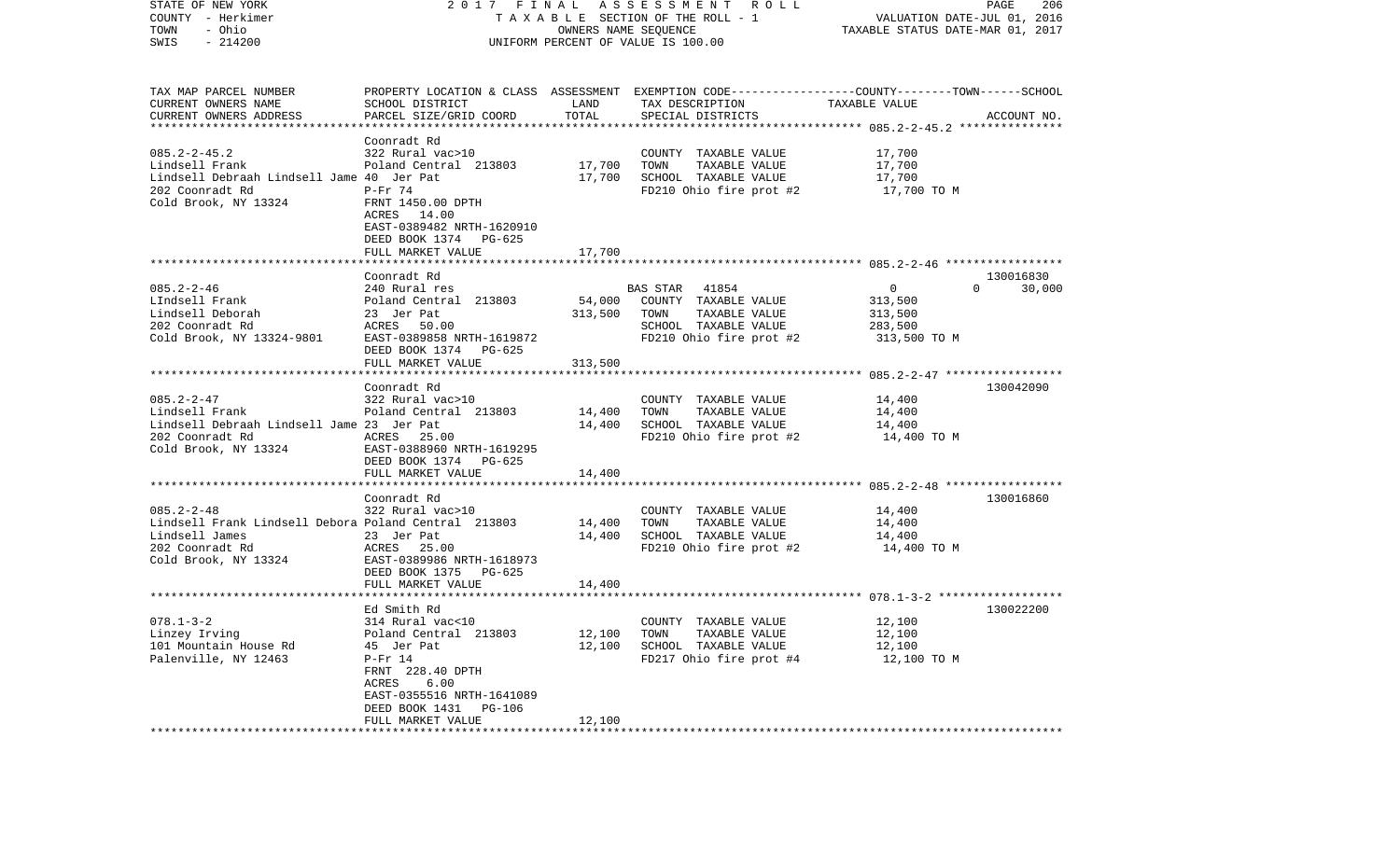| STATE OF NEW YORK<br>COUNTY - Herkimer<br>- Ohio<br>TOWN<br>SWIS<br>$-214200$                     | 2017                                                                                                                                                      | FINAL<br>OWNERS NAME SEQUENCE | ASSESSMENT<br>R O L L<br>TAXABLE SECTION OF THE ROLL - 1<br>UNIFORM PERCENT OF VALUE IS 100.00                                           | VALUATION DATE-JUL 01, 2016<br>TAXABLE STATUS DATE-MAR 01, 2017 | PAGE<br>207 |
|---------------------------------------------------------------------------------------------------|-----------------------------------------------------------------------------------------------------------------------------------------------------------|-------------------------------|------------------------------------------------------------------------------------------------------------------------------------------|-----------------------------------------------------------------|-------------|
| TAX MAP PARCEL NUMBER<br>CURRENT OWNERS NAME<br>CURRENT OWNERS ADDRESS                            | SCHOOL DISTRICT<br>PARCEL SIZE/GRID COORD                                                                                                                 | LAND<br>TOTAL                 | PROPERTY LOCATION & CLASS ASSESSMENT EXEMPTION CODE----------------COUNTY-------TOWN------SCHOOL<br>TAX DESCRIPTION<br>SPECIAL DISTRICTS | TAXABLE VALUE                                                   | ACCOUNT NO. |
|                                                                                                   | Harvey Bridge Rd                                                                                                                                          |                               |                                                                                                                                          |                                                                 | 130011340   |
| $073.4 - 1 - 19.1$<br>Little Rough, LLC<br>50 Bilberry Rd<br>Bridgewater, CT 06752                | 240 Rural res<br>Poland Central 213803<br>48 Jer Pat<br>FRNT 2020.00 DPTH<br>ACRES 108.80<br>EAST-0361839 NRTH-1647122<br>DEED BOOK 1449<br><b>PG-595</b> | 75,600<br>85,600              | COUNTY TAXABLE VALUE<br>TOWN<br>TAXABLE VALUE<br>SCHOOL TAXABLE VALUE<br>FD200 Ohio fire prot #1                                         | 85,600<br>85,600<br>85,600<br>85,600 TO M                       |             |
|                                                                                                   | FULL MARKET VALUE                                                                                                                                         | 85,600                        |                                                                                                                                          |                                                                 |             |
| $079.1 - 1 - 29$<br>Little York Creek, LLC<br>17 Willow Ln<br>East Lyme, CT 06333                 | Unclemier Rd<br>260 Seasonal res<br>Poland Central 213803<br>51 Jer Pat<br>ACRES<br>75.00<br>EAST-0382044 NRTH-1635810<br>DEED BOOK 1621<br>$PG-345$      | 50,000<br>115,200             | COUNTY TAXABLE VALUE<br>TOWN<br>TAXABLE VALUE<br>SCHOOL TAXABLE VALUE<br>FD217 Ohio fire prot #4                                         | 115,200<br>115,200<br>115,200<br>115,200 TO M                   | 130028170   |
|                                                                                                   | FULL MARKET VALUE                                                                                                                                         | 115,200                       |                                                                                                                                          |                                                                 |             |
| $079.1 - 1 - 41$<br>Little York Creek, LLC<br>17 Willow Ln<br>East Lyme, CT 06333                 | Little York<br>910 Priv forest<br>Poland Central 213803<br>75 Jer Pat<br>ACRES 952.80<br>EAST-0384293 NRTH-1640236<br>DEED BOOK 1621 PG-345               | 202,800<br>202,800            | COUNTY TAXABLE VALUE<br>TOWN<br>TAXABLE VALUE<br>SCHOOL TAXABLE VALUE<br>FD217 Ohio fire prot #4                                         | 202,800<br>202,800<br>202,800<br>202,800 TO M                   | 130016200   |
|                                                                                                   | FULL MARKET VALUE                                                                                                                                         | 202,800                       |                                                                                                                                          |                                                                 |             |
| $065. -1 - 2$<br>Lobb Jerry<br>116 Moorage Ave<br>Bayville, NJ 08721                              | North Lake Rd<br>260 Seasonal res<br>305201<br>Remsen<br>19 Miller<br>ACRES<br>96.20<br>EAST-0351785 NRTH-1686892<br>DEED BOOK 1606<br>PG-22              | 55,500<br>115,000             | COUNTY TAXABLE VALUE<br>TOWN<br>TAXABLE VALUE<br>SCHOOL TAXABLE VALUE<br>FD215 Ohio fire prot #3                                         | 115,000<br>115,000<br>115,000<br>115,000 TO M                   | 130041250   |
|                                                                                                   | FULL MARKET VALUE                                                                                                                                         | 115,000                       |                                                                                                                                          |                                                                 |             |
| $074.3 - 1 - 20$<br>Loduca Dennis<br>Loduca Laura<br>147 Corey Pl<br>Huntington Station, NY 11746 | Whaley Rd<br>322 Rural vac>10<br>Poland Central 213803<br>76 Jer Pqt<br>Whaley Pl<br>V1 31.82A<br>ACRES 31.82<br>EAST-0375475 NRTH-1640875                | 29,600<br>29,600              | COUNTY TAXABLE VALUE<br>TOWN<br>TAXABLE VALUE<br>SCHOOL TAXABLE VALUE<br>FD200 Ohio fire prot #1                                         | 29,600<br>29,600<br>29,600<br>700 TO M                          | 130061020   |
| ************************                                                                          | DEED BOOK 701<br>PG-882<br>FULL MARKET VALUE<br>* * * * * * * * * * * * * * * * * * * *                                                                   | 29,600                        |                                                                                                                                          |                                                                 |             |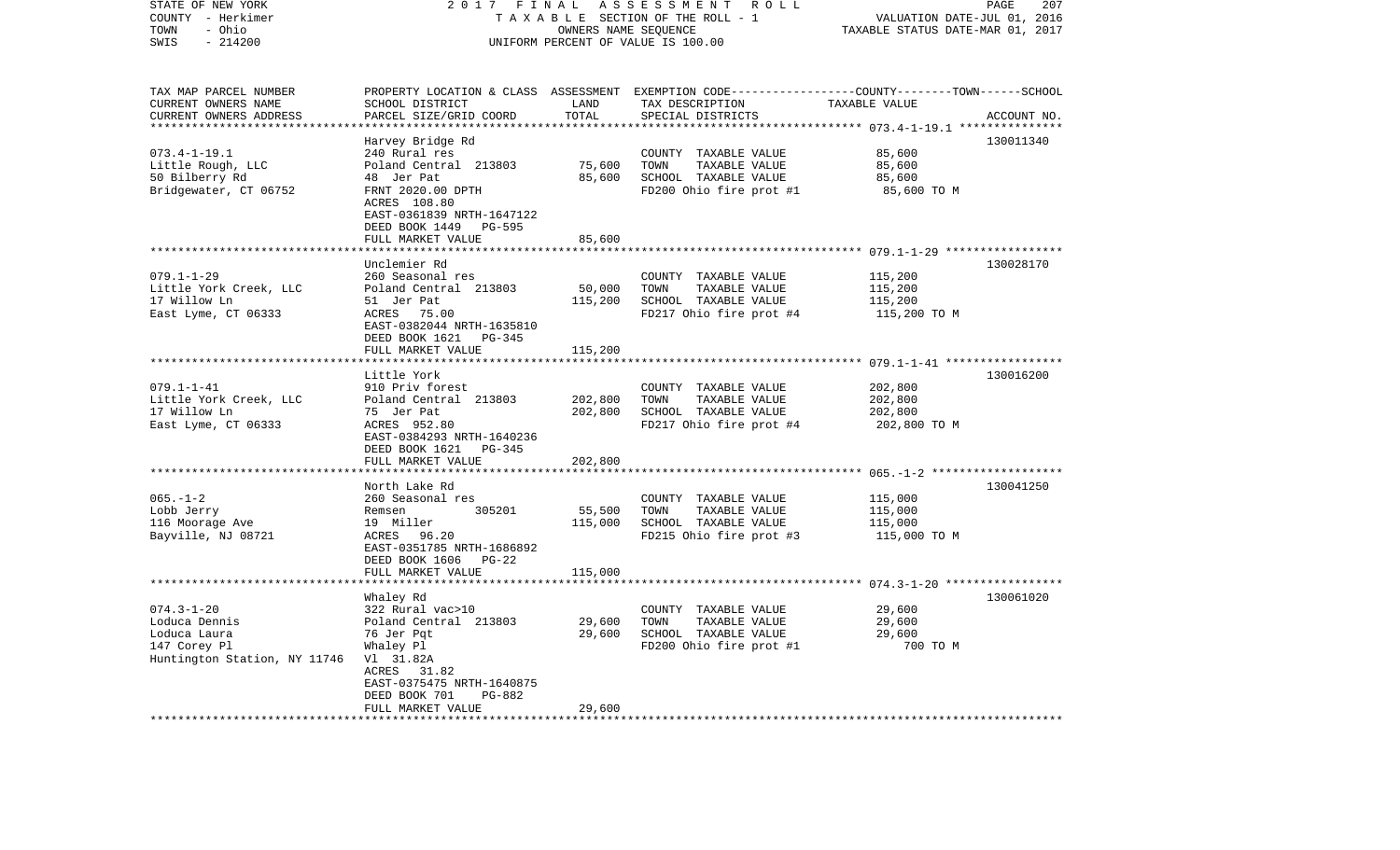| STATE OF NEW YORK         | 2017 FINAL                                                                                      |                      | A S S E S S M E N T A O L L           |                                  | PAGE<br>208        |
|---------------------------|-------------------------------------------------------------------------------------------------|----------------------|---------------------------------------|----------------------------------|--------------------|
| COUNTY - Herkimer         |                                                                                                 |                      | T A X A B L E SECTION OF THE ROLL - 1 | VALUATION DATE-JUL 01, 2016      |                    |
| - Ohio<br>TOWN            |                                                                                                 | OWNERS NAME SEQUENCE |                                       | TAXABLE STATUS DATE-MAR 01, 2017 |                    |
| $-214200$<br>SWIS         |                                                                                                 |                      | UNIFORM PERCENT OF VALUE IS 100.00    |                                  |                    |
|                           |                                                                                                 |                      |                                       |                                  |                    |
|                           |                                                                                                 |                      |                                       |                                  |                    |
| TAX MAP PARCEL NUMBER     | PROPERTY LOCATION & CLASS ASSESSMENT EXEMPTION CODE---------------COUNTY-------TOWN------SCHOOL |                      |                                       |                                  |                    |
| CURRENT OWNERS NAME       | SCHOOL DISTRICT                                                                                 | LAND                 | TAX DESCRIPTION                       | TAXABLE VALUE                    |                    |
| CURRENT OWNERS ADDRESS    | PARCEL SIZE/GRID COORD                                                                          | TOTAL                | SPECIAL DISTRICTS                     |                                  | ACCOUNT NO.        |
| ************************* |                                                                                                 |                      |                                       |                                  |                    |
|                           | Rt 8                                                                                            |                      |                                       |                                  | 130038250          |
| $074.1 - 2 - 48$          | 314 Rural vac<10                                                                                |                      | COUNTY TAXABLE VALUE                  | 4,600                            |                    |
| Loomis Douglas G          | Poland Central 213803                                                                           | 4,600                | TOWN<br>TAXABLE VALUE                 | 4,600                            |                    |
| 3668 State Route 8        | 76 Rem Pat                                                                                      | 4,600                | SCHOOL TAXABLE VALUE                  | 4,600                            |                    |
| Cold Brook, NY 13324      | FRNT<br>50.00 DPTH 165.00                                                                       |                      | FD200 Ohio fire prot #1               | 4,600 TO M                       |                    |
|                           | ACRES<br>0.19<br>EAST-0372953 NRTH-1652003                                                      |                      |                                       |                                  |                    |
|                           |                                                                                                 |                      |                                       |                                  |                    |
|                           | DEED BOOK 1084 PG-21                                                                            |                      |                                       |                                  |                    |
|                           | FULL MARKET VALUE                                                                               | 4,600                |                                       |                                  |                    |
|                           | 3668 State Route 8                                                                              |                      |                                       |                                  | 130017130          |
| $074.1 - 2 - 49$          | 210 1 Family Res                                                                                |                      | 41854<br><b>BAS STAR</b>              | $\overline{0}$                   | $\Omega$<br>30,000 |
| Loomis Douglas G          | Poland Central 213803                                                                           | 15,300               | COUNTY TAXABLE VALUE                  | 68,500                           |                    |
| 3668 State Rt 8           | 76 Rem Pat                                                                                      | 68,500               | TAXABLE VALUE<br>TOWN                 | 68,500                           |                    |
| Cold Brook, NY 13324      | FRNT 99.00 DPTH 246.00                                                                          |                      | SCHOOL TAXABLE VALUE                  | 38,500                           |                    |
|                           | 0.56<br>ACRES                                                                                   |                      | FD200 Ohio fire prot #1               | 68,500 TO M                      |                    |
|                           | EAST-0372874 NRTH-1651983                                                                       |                      |                                       |                                  |                    |
|                           | DEED BOOK 1084<br>$PG-23$                                                                       |                      |                                       |                                  |                    |
|                           | FULL MARKET VALUE                                                                               | 68,500               |                                       |                                  |                    |
|                           |                                                                                                 |                      |                                       |                                  |                    |
|                           | 3253 Route 8                                                                                    |                      |                                       |                                  | 130038730          |
| $073.2 - 2 - 1$           | 210 1 Family Res                                                                                |                      | COUNTY TAXABLE VALUE                  | 142,000                          |                    |
| Lopez Anthony M           | Poland Central 213803                                                                           | 22,300               | TOWN<br>TAXABLE VALUE                 | 142,000                          |                    |
| Lopez Rene                | 78 Jer Pat                                                                                      | 142,000              | SCHOOL TAXABLE VALUE                  | 142,000                          |                    |
| 332 Ridge Rd              | Hughes                                                                                          |                      | FD200 Ohio fire prot #1               | 142,000 TO M                     |                    |
| Hartsdale, NY 10530       | FRNT 329.50 DPTH                                                                                |                      |                                       |                                  |                    |
|                           | ACRES<br>4.10                                                                                   |                      |                                       |                                  |                    |
|                           | EAST-0365962 NRTH-1647825                                                                       |                      |                                       |                                  |                    |
|                           | DEED BOOK 1238<br>PG-323                                                                        |                      |                                       |                                  |                    |
|                           | FULL MARKET VALUE                                                                               | 142,000              |                                       |                                  |                    |
|                           | *********************                                                                           | *********            |                                       |                                  |                    |
|                           | North Lk                                                                                        |                      |                                       |                                  | 130023340          |
| $058. - 2 - 39$           | 260 Seasonal res - WTRFNT                                                                       |                      | COUNTY TAXABLE VALUE                  | 204,000                          |                    |
| Lotierzo Gerald           | Adirondack<br>302601                                                                            | 131,900              | TOWN<br>TAXABLE VALUE                 | 204,000                          |                    |
| Lotierzo Susan            | 1 Nob Pat                                                                                       | 204,000              | SCHOOL TAXABLE VALUE                  | 204,000                          |                    |
| 8214 Dexter Pkwy          | 1.50<br>ACRES                                                                                   |                      | FD215 Ohio fire prot #3               | 204,000 TO M                     |                    |
| Baldwinsville, NY 13027   | EAST-0376549 NRTH-1710312                                                                       |                      |                                       |                                  |                    |
|                           | DEED BOOK 777<br>PG-183                                                                         |                      |                                       |                                  |                    |
|                           | FULL MARKET VALUE                                                                               | 204,000              |                                       |                                  |                    |
| *******************       |                                                                                                 |                      |                                       |                                  |                    |
|                           | Honnedaga Lk                                                                                    |                      |                                       |                                  | 130007530          |
| $059. - 1 - 37$           | 314 Rural vac<10                                                                                |                      | COUNTY TAXABLE VALUE                  | 3,000                            |                    |
| Lovejoy Jesse Robert      | Poland Central 213803                                                                           | 3,000                | TOWN<br>TAXABLE VALUE                 | 3,000                            |                    |
| Adirondack League Club    | R7 Moose River                                                                                  | 3,000                | SCHOOL TAXABLE VALUE                  | 3,000                            |                    |
| 203 Hommocks Rd           | E Part                                                                                          |                      | FD215 Ohio fire prot #3               | 3,000 TO M                       |                    |
| Larchmont, NY 10538       | $P-Fr$ 3<br>3.00                                                                                |                      |                                       |                                  |                    |
|                           | ACRES<br>EAST-0408877 NRTH-1711126                                                              |                      |                                       |                                  |                    |
|                           | DEED BOOK 800<br>PG-492                                                                         |                      |                                       |                                  |                    |
|                           | FULL MARKET VALUE                                                                               | 3,000                |                                       |                                  |                    |
|                           |                                                                                                 |                      |                                       |                                  |                    |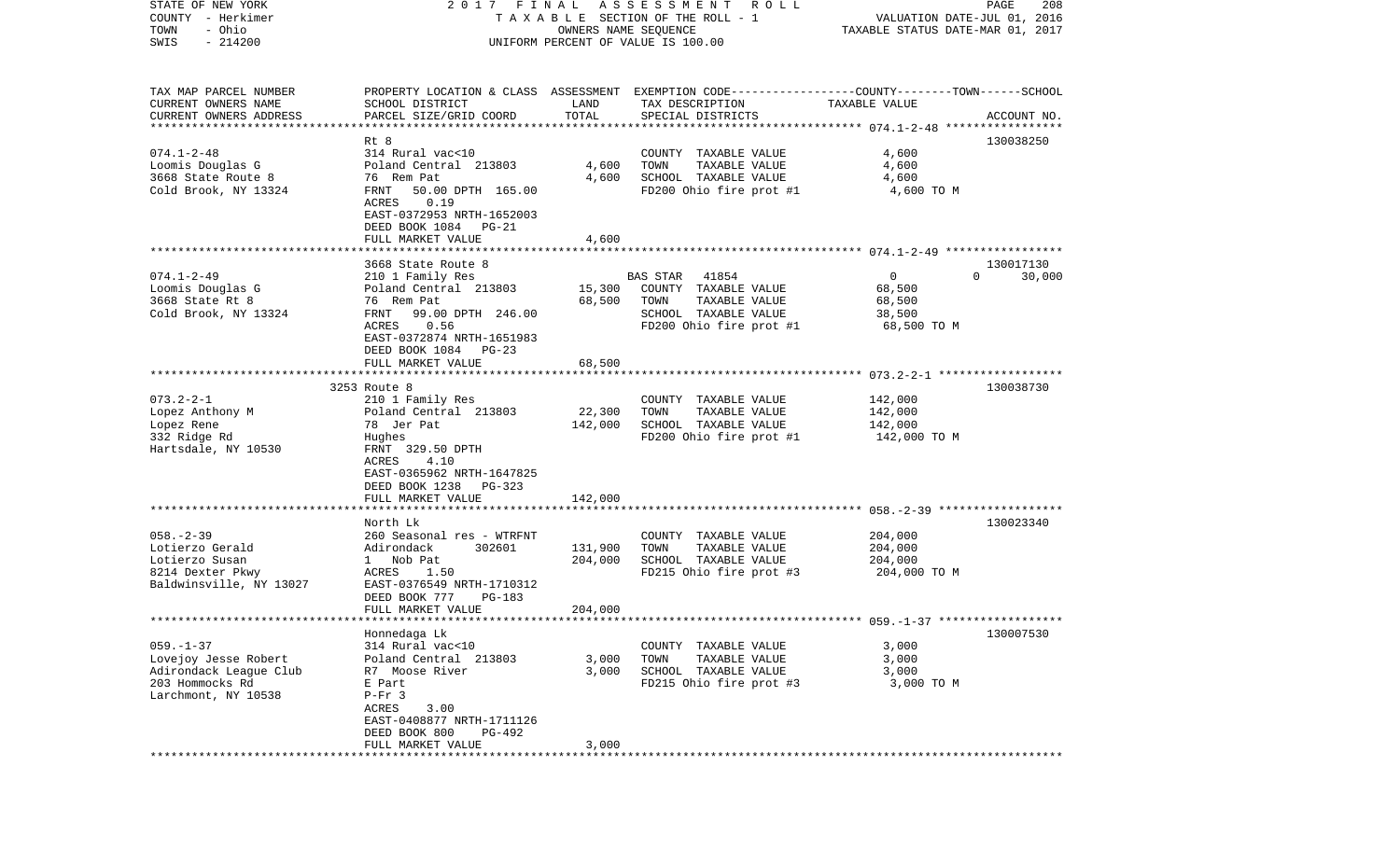| STATE OF NEW YORK<br>COUNTY - Herkimer         | 2017 FINAL                                            |                      | A S S E S S M E N T<br>R O L L<br>TAXABLE SECTION OF THE ROLL - 1                                | VALUATION DATE-JUL 01, 2016                              | 209<br>PAGE |
|------------------------------------------------|-------------------------------------------------------|----------------------|--------------------------------------------------------------------------------------------------|----------------------------------------------------------|-------------|
| - Ohio<br>TOWN<br>$-214200$<br>SWIS            |                                                       | OWNERS NAME SEQUENCE | UNIFORM PERCENT OF VALUE IS 100.00                                                               | TAXABLE STATUS DATE-MAR 01, 2017                         |             |
| TAX MAP PARCEL NUMBER                          |                                                       |                      | PROPERTY LOCATION & CLASS ASSESSMENT EXEMPTION CODE----------------COUNTY-------TOWN------SCHOOL |                                                          |             |
| CURRENT OWNERS NAME                            | SCHOOL DISTRICT                                       | LAND                 | TAX DESCRIPTION                                                                                  | TAXABLE VALUE                                            |             |
| CURRENT OWNERS ADDRESS                         | PARCEL SIZE/GRID COORD                                | TOTAL                | SPECIAL DISTRICTS                                                                                |                                                          | ACCOUNT NO. |
| **********************                         |                                                       |                      |                                                                                                  |                                                          |             |
|                                                | Honnedaga Lk                                          |                      |                                                                                                  |                                                          | 130005790   |
| $059. -1 - 38$<br>Lovejoy Jesse Robert         | 314 Rural vac<10 - WTRFNT<br>Poland Central 213803    | 67,400               | COUNTY TAXABLE VALUE<br>TOWN<br>TAXABLE VALUE                                                    | 67,400<br>67,400                                         |             |
| Adirondack League Club                         | P7 Moose River                                        | 67,400               | SCHOOL TAXABLE VALUE                                                                             | 67,400                                                   |             |
| 203 Hommocks Rd                                | E Part                                                |                      | FD215 Ohio fire prot #3                                                                          | 67,400 TO M                                              |             |
| Larchmont, NY 10538                            | $P-Fr$ 2                                              |                      |                                                                                                  |                                                          |             |
|                                                | 2.00<br>ACRES                                         |                      |                                                                                                  |                                                          |             |
|                                                | EAST-0408818 NRTH-1710636                             |                      |                                                                                                  |                                                          |             |
|                                                | DEED BOOK 800<br>PG-492                               |                      |                                                                                                  |                                                          |             |
|                                                | FULL MARKET VALUE                                     | 67,400               |                                                                                                  |                                                          |             |
|                                                | Honnedaga Lk                                          |                      |                                                                                                  |                                                          | 130007500   |
| $059. -1 - 41$                                 | 322 Rural vac>10                                      |                      | COUNTY TAXABLE VALUE                                                                             | 16,000                                                   |             |
| Lovejoy Jesse Robert                           | Poland Central 213803                                 | 16,000               | TOWN<br>TAXABLE VALUE                                                                            | 16,000                                                   |             |
| Adirondack League Club                         | R6 Moose River                                        | 16,000               | SCHOOL TAXABLE VALUE                                                                             | 16,000                                                   |             |
| 203 Hommocks Rd                                | $P-Fr$ 16                                             |                      | FD215 Ohio fire prot #3                                                                          | 16,000 TO M                                              |             |
| Larchmont, NY 10538                            | ACRES 16.00<br>EAST-0409735 NRTH-1710730              |                      |                                                                                                  |                                                          |             |
|                                                | DEED BOOK 800<br>PG-492                               |                      |                                                                                                  |                                                          |             |
|                                                | FULL MARKET VALUE                                     | 16,000               |                                                                                                  |                                                          |             |
|                                                |                                                       |                      |                                                                                                  |                                                          |             |
|                                                | Honnedaga Lk                                          |                      |                                                                                                  |                                                          | 130005760   |
| $059. -1 - 42$                                 | 260 Seasonal res - WTRFNT                             |                      | COUNTY TAXABLE VALUE                                                                             | 550,000                                                  |             |
| Lovejoy Jesse Robert<br>Adirondack League Club | Poland Central 213803<br>P6 Moose River               | 101,400<br>550,000   | TAXABLE VALUE<br>TOWN<br>SCHOOL TAXABLE VALUE                                                    | 550,000<br>550,000                                       |             |
| 203 Hommocks Rd                                | Sens 16                                               |                      | FD215 Ohio fire prot #3                                                                          | 550,000 TO M                                             |             |
| Larchmont, NY 10538                            | ACRES<br>7.10                                         |                      |                                                                                                  |                                                          |             |
|                                                | EAST-0409509 NRTH-1710328                             |                      |                                                                                                  |                                                          |             |
|                                                | DEED BOOK 800<br>PG-492                               |                      |                                                                                                  |                                                          |             |
|                                                | FULL MARKET VALUE                                     | 550,000              |                                                                                                  |                                                          |             |
|                                                |                                                       |                      |                                                                                                  | ************************* 085.1-1-29 ******************  | 130029220   |
| $085.1 - 1 - 29$                               | Tea Cup St<br>314 Rural vac<10                        |                      | COUNTY TAXABLE VALUE                                                                             | 7,600                                                    |             |
| Lovell George E                                | Poland Central 213803                                 | 7,600                | TOWN<br>TAXABLE VALUE                                                                            | 7,600                                                    |             |
| Lovell Carol J                                 | 22 Jer Pat                                            | 7,600                | SCHOOL TAXABLE VALUE                                                                             | 7,600                                                    |             |
| PO Box 94                                      | ACRES<br>5.00                                         |                      | FD210 Ohio fire prot #2                                                                          | 7,600 TO M                                               |             |
| Poland, NY 13431                               | EAST-0379861 NRTH-1619048                             |                      |                                                                                                  |                                                          |             |
|                                                | DEED BOOK 1171<br>PG-272                              |                      |                                                                                                  |                                                          |             |
| *************************                      | FULL MARKET VALUE<br>***********************          | 7,600                |                                                                                                  | *************************** 079.3-1-10.3 *************** |             |
|                                                | 116 Christman Road Spur                               |                      |                                                                                                  |                                                          |             |
| $079.3 - 1 - 10.3$                             | 260 Seasonal res                                      |                      | COUNTY<br>TAXABLE VALUE                                                                          | 32,000                                                   |             |
| Lubrano Luigi                                  | Poland Central 213803                                 | 22,000               | TOWN<br>TAXABLE VALUE                                                                            | 32,000                                                   |             |
| Lubrano Diana                                  | FRNT 750.00 DPTH                                      | 32,000               | SCHOOL<br>TAXABLE VALUE                                                                          | 32,000                                                   |             |
| 425 E 72nd St Apt 1E                           | ACRES 12.00                                           |                      |                                                                                                  |                                                          |             |
| New York, NY 10021                             | EAST-0378401 NRTH-1628600<br>DEED BOOK 1586<br>PG-287 |                      |                                                                                                  |                                                          |             |
|                                                | FULL MARKET VALUE                                     | 32,000               |                                                                                                  |                                                          |             |
|                                                |                                                       |                      |                                                                                                  |                                                          |             |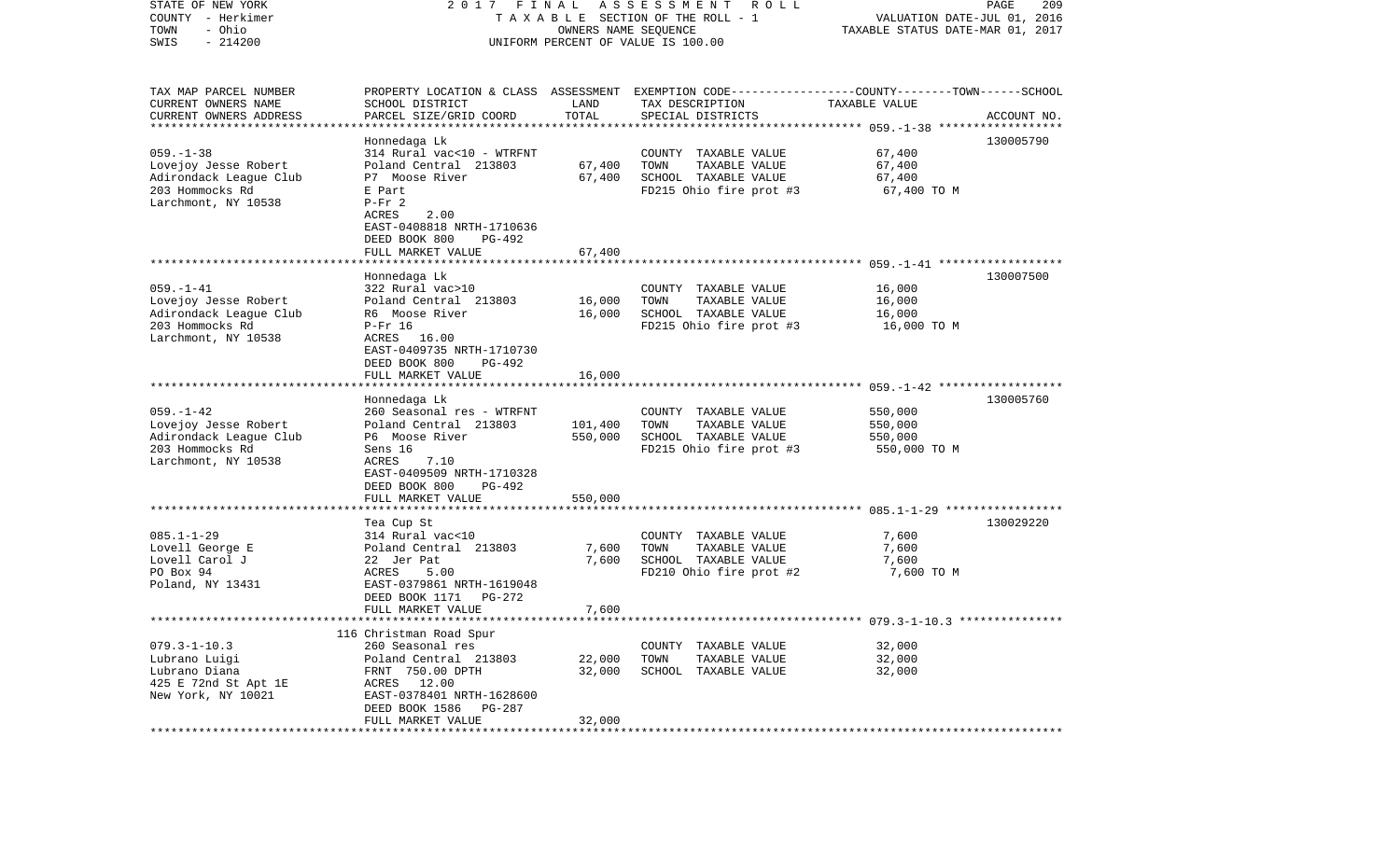| STATE OF NEW YORK                     |                                                                                                |                      | 2017 FINAL ASSESSMENT ROLL                    |                                  | PAGE<br>210 |
|---------------------------------------|------------------------------------------------------------------------------------------------|----------------------|-----------------------------------------------|----------------------------------|-------------|
| COUNTY - Herkimer                     |                                                                                                |                      | TAXABLE SECTION OF THE ROLL - 1               | VALUATION DATE-JUL 01, 2016      |             |
| - Ohio<br>TOWN<br>$-214200$<br>SWIS   |                                                                                                | OWNERS NAME SEQUENCE | UNIFORM PERCENT OF VALUE IS 100.00            | TAXABLE STATUS DATE-MAR 01, 2017 |             |
|                                       |                                                                                                |                      |                                               |                                  |             |
|                                       |                                                                                                |                      |                                               |                                  |             |
| TAX MAP PARCEL NUMBER                 | PROPERTY LOCATION & CLASS ASSESSMENT EXEMPTION CODE---------------COUNTY-------TOWN-----SCHOOL |                      |                                               |                                  |             |
| CURRENT OWNERS NAME                   | SCHOOL DISTRICT                                                                                | LAND                 | TAX DESCRIPTION                               | TAXABLE VALUE                    |             |
| CURRENT OWNERS ADDRESS                | PARCEL SIZE/GRID COORD                                                                         | TOTAL                | SPECIAL DISTRICTS                             |                                  | ACCOUNT NO. |
|                                       |                                                                                                |                      |                                               |                                  |             |
|                                       | 4107 Rt 8                                                                                      |                      |                                               |                                  | 130022440   |
| $074.1 - 2 - 20$<br>Lucchesi Joseph L | 260 Seasonal res<br>Poland Central 213803                                                      | 19,300               | COUNTY TAXABLE VALUE<br>TOWN<br>TAXABLE VALUE | 72,000<br>72,000                 |             |
| Lucchesi Grace M                      | 76 Rem Pat                                                                                     | 72,000               | SCHOOL TAXABLE VALUE                          | 72,000                           |             |
| 107 Terrytown Heights Dr              | ACRES<br>1.20                                                                                  |                      | FD200 Ohio fire prot #1                       | 72,000 TO M                      |             |
| Syracuse, NY 13219                    | EAST-0379534 NRTH-1655784                                                                      |                      |                                               |                                  |             |
|                                       | DEED BOOK 2017 PG-1031                                                                         |                      |                                               |                                  |             |
|                                       | FULL MARKET VALUE                                                                              | 72,000               |                                               |                                  |             |
|                                       |                                                                                                |                      |                                               |                                  |             |
|                                       | West Canada Crk                                                                                |                      |                                               |                                  | 130012120   |
| $067. - 1 - 37$                       | 260 Seasonal res                                                                               |                      | COUNTY TAXABLE VALUE                          | 44,500                           |             |
| Luke Tim J                            | Poland Central 213803                                                                          | 6,600                | TAXABLE VALUE<br>TOWN                         | 44,500                           |             |
| 828 Country Line Rd                   | 107 Nob Pat                                                                                    | 44,500               | SCHOOL TAXABLE VALUE                          | 44,500                           |             |
| Fulton, NY 13069                      | ACRES<br>5.20                                                                                  |                      | FD200 Ohio fire prot #1                       | 44,500 TO M                      |             |
|                                       | EAST-0412552 NRTH-1684675<br>DEED BOOK 874<br>PG-366                                           |                      |                                               |                                  |             |
|                                       | FULL MARKET VALUE                                                                              | 44,500               |                                               |                                  |             |
|                                       |                                                                                                |                      |                                               |                                  |             |
|                                       | Gray Wilmurt Rd                                                                                |                      |                                               |                                  | 130015660   |
| $085.3 - 2 - 71$                      | 322 Rural vac>10                                                                               |                      | COUNTY TAXABLE VALUE                          | 20,500                           |             |
| Luther Mark                           | Poland Central 213803                                                                          | 20,500               | TAXABLE VALUE<br>TOWN                         | 20,500                           |             |
| 113 Gray Wilmurt Rd                   | 10 Jer Pat                                                                                     | 20,500               | SCHOOL TAXABLE VALUE                          | 20,500                           |             |
| Ohio, NY 13324                        | 17.82a                                                                                         |                      | FD200 Ohio fire prot #1                       | 20,500 TO M                      |             |
|                                       | V12 Map Sm232                                                                                  |                      |                                               |                                  |             |
|                                       | ACRES 18.00                                                                                    |                      |                                               |                                  |             |
|                                       | EAST-0372427 NRTH-1615219                                                                      |                      |                                               |                                  |             |
|                                       | DEED BOOK 1442<br>PG-451<br>FULL MARKET VALUE                                                  | 20,500               |                                               |                                  |             |
|                                       | *******************************                                                                |                      |                                               |                                  |             |
|                                       | Bull Hill Rd                                                                                   |                      |                                               |                                  | 130029310   |
| $085.3 - 2 - 45$                      | 322 Rural vac>10                                                                               |                      | COUNTY TAXABLE VALUE                          | 19,400                           |             |
| Luther Wayne                          | Poland Central 213803                                                                          | 19,400               | TOWN<br>TAXABLE VALUE                         | 19,400                           |             |
| Attn: Luther Edward                   | 9 Jer Pat                                                                                      | 19,400               | SCHOOL TAXABLE VALUE                          | 19,400                           |             |
| 113 Gray Wilmurt Rd                   | Vl 2 15.5A                                                                                     |                      | FD210 Ohio fire prot #2                       | 19,400 TO M                      |             |
| Cold Brook, NY 13324                  | ACRES 16.40                                                                                    |                      |                                               |                                  |             |
|                                       | EAST-0376396 NRTH-1613344                                                                      |                      |                                               |                                  |             |
|                                       | DEED BOOK 00618 PG-00051                                                                       |                      |                                               |                                  |             |
|                                       | FULL MARKET VALUE                                                                              | 19,400               |                                               |                                  |             |
|                                       |                                                                                                |                      |                                               |                                  |             |
| $085.3 - 2 - 69$                      | 113 Gray Wilmurt Rd<br>210 1 Family Res                                                        |                      | 41834<br>ENH STAR                             | 130029340<br>$\mathsf{O}$        | 0<br>48,000 |
| Luther Wayne                          | Poland Central 213803                                                                          | 9,400                | COUNTY TAXABLE VALUE                          | 48,000                           |             |
| Luther Mark                           | 10 Jer Pat                                                                                     | 48,000               | TOWN<br>TAXABLE VALUE                         | 48,000                           |             |
| Attn: Edward Luther                   | Map Sm174                                                                                      |                      | SCHOOL TAXABLE VALUE                          | 0                                |             |
| 113 Gray-Wilmurt Rd                   | .6<br>R1                                                                                       |                      | FD210 Ohio fire prot #2                       | 48,000 TO M                      |             |
| Cold Brook, NY 13324                  | FRNT 129.90 DPTH 110.00                                                                        |                      |                                               |                                  |             |
|                                       | 0.33<br>ACRES                                                                                  |                      |                                               |                                  |             |
|                                       | EAST-0373039 NRTH-1615112                                                                      |                      |                                               |                                  |             |
|                                       | DEED BOOK 889<br>PG-503                                                                        |                      |                                               |                                  |             |
|                                       | FULL MARKET VALUE                                                                              | 48,000               |                                               |                                  |             |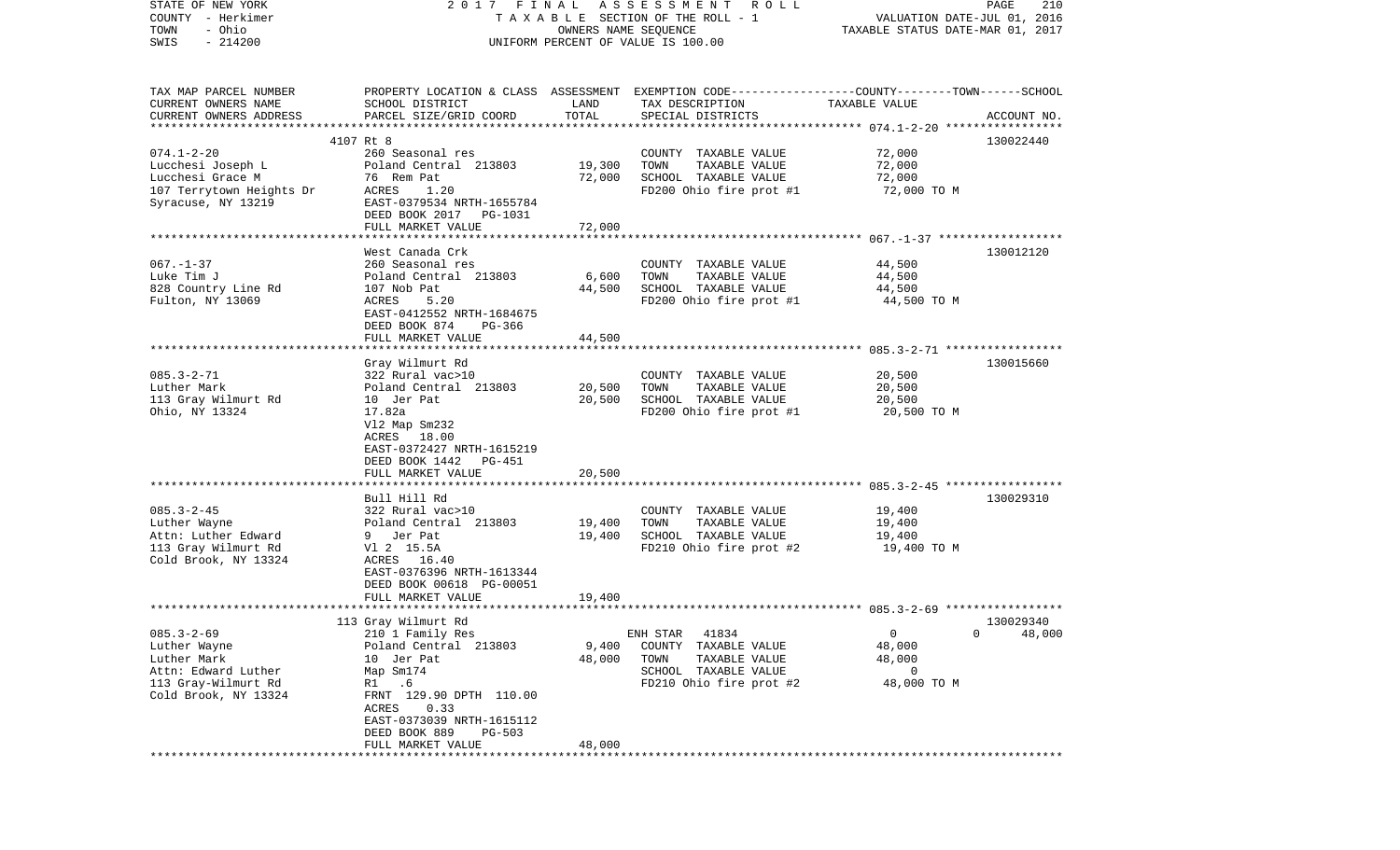| STATE OF NEW YORK        | 2017 FINAL                |                      | A S S E S S M E N T R O L L        | PAGE                                                                                             | 211         |
|--------------------------|---------------------------|----------------------|------------------------------------|--------------------------------------------------------------------------------------------------|-------------|
| COUNTY - Herkimer        |                           |                      | TAXABLE SECTION OF THE ROLL - 1    | VALUATION DATE-JUL 01, 2016                                                                      |             |
| - Ohio<br>TOWN           |                           | OWNERS NAME SEQUENCE |                                    | TAXABLE STATUS DATE-MAR 01, 2017                                                                 |             |
| $-214200$<br>SWIS        |                           |                      | UNIFORM PERCENT OF VALUE IS 100.00 |                                                                                                  |             |
|                          |                           |                      |                                    |                                                                                                  |             |
|                          |                           |                      |                                    |                                                                                                  |             |
| TAX MAP PARCEL NUMBER    |                           |                      |                                    | PROPERTY LOCATION & CLASS ASSESSMENT EXEMPTION CODE----------------COUNTY-------TOWN------SCHOOL |             |
| CURRENT OWNERS NAME      | SCHOOL DISTRICT           | LAND                 | TAX DESCRIPTION                    | TAXABLE VALUE                                                                                    |             |
| CURRENT OWNERS ADDRESS   | PARCEL SIZE/GRID COORD    | TOTAL                | SPECIAL DISTRICTS                  |                                                                                                  | ACCOUNT NO. |
| ************************ |                           |                      |                                    |                                                                                                  |             |
|                          | Gray Wilmurt Rd           |                      |                                    |                                                                                                  | 130060880   |
| $085.3 - 2 - 70$         | 314 Rural vac<10          |                      | COUNTY TAXABLE VALUE               | 4,600                                                                                            |             |
| Luther Wayne             | Poland Central 213803     | 4,600                | TOWN<br>TAXABLE VALUE              | 4,600                                                                                            |             |
| Luther Mark              | Lot 10 Jer Pat            | 4,600                | SCHOOL TAXABLE VALUE               | 4,600                                                                                            |             |
| Attn: Luther Edward      | V1 2 1.18 A               |                      | FD200 Ohio fire prot #1            | 4,600 TO M                                                                                       |             |
| 113 Gray Wilmurt Rd      | Gray Rd Map Sm 174        |                      |                                    |                                                                                                  |             |
| Cold Brook, NY 13324     | ACRES<br>1.20             |                      |                                    |                                                                                                  |             |
|                          | EAST-0372917 NRTH-1615156 |                      |                                    |                                                                                                  |             |
|                          | DEED BOOK 00641 PG-00971  |                      |                                    |                                                                                                  |             |
|                          | FULL MARKET VALUE         | 4,600                |                                    |                                                                                                  |             |
|                          |                           |                      |                                    |                                                                                                  |             |
|                          | 103 Ohio City & Reese Rd  |                      |                                    |                                                                                                  |             |
| $078.1 - 2 - 11.4$       | 210 1 Family Res          |                      | COUNTY TAXABLE VALUE               | 52,500                                                                                           |             |
| Lynam Dennis M           | Poland Central 213803     | 25,900               | TOWN<br>TAXABLE VALUE              | 52,500                                                                                           |             |
| Lynam Susan E            | 45 Jer Pat Lot 4          | 52,500               | SCHOOL TAXABLE VALUE               | 52,500                                                                                           |             |
| 621 Sheafe Rd Lot 59     | ACRES<br>8.30             |                      | FD200 Ohio fire prot #1            | 52,500 TO M                                                                                      |             |
| Poughkeepsie, NY 12601   | EAST-0357976 NRTH-1636510 |                      |                                    |                                                                                                  |             |
|                          | DEED BOOK 817<br>PG-458   |                      |                                    |                                                                                                  |             |
|                          | FULL MARKET VALUE         | 52,500               |                                    |                                                                                                  |             |
|                          |                           |                      |                                    |                                                                                                  |             |
|                          | 233 Harvey Bridge Rd      |                      |                                    |                                                                                                  | 130029820   |
| $073.4 - 1 - 38$         | 210 1 Family Res          |                      | COUNTY TAXABLE VALUE               | 25,000                                                                                           |             |
| Lynch Arthur             | Poland Central 213803     | 12,500               | TOWN<br>TAXABLE VALUE              | 25,000                                                                                           |             |
| 2862 State Route 8       | 48 Jer Pat                | 25,000               | SCHOOL TAXABLE VALUE               | 25,000                                                                                           |             |
| Cold Brook, NY 13324     | FRNT 209.00 DPTH 209.00   |                      | FD200 Ohio fire prot #1            | 25,000 TO M                                                                                      |             |
|                          | 1.00<br>ACRES             |                      |                                    |                                                                                                  |             |
|                          | EAST-0363222 NRTH-1643544 |                      |                                    |                                                                                                  |             |
|                          | DEED BOOK 1608 PG-109     |                      |                                    |                                                                                                  |             |
|                          | FULL MARKET VALUE         | 25,000               |                                    |                                                                                                  |             |
|                          |                           |                      |                                    |                                                                                                  |             |
|                          | 399 Smith Rd              |                      |                                    |                                                                                                  | 130017700   |
| $078.2 - 1 - 44$         | 210 1 Family Res          |                      | 41854<br>BAS STAR                  | $\overline{0}$<br>$\Omega$                                                                       | 30,000      |
| Lynch Leon F             | Poland Central 213803     | 9,400                | COUNTY TAXABLE VALUE               | 40,000                                                                                           |             |
| Miga Jennifer L          | 49 Jer Pat                | 40,000               | TOWN<br>TAXABLE VALUE              | 40,000                                                                                           |             |
| Smith Rd                 | Sens $3/8$                |                      | SCHOOL TAXABLE VALUE               | 10,000                                                                                           |             |
| PO Box 42                | FRNT 100.00 DPTH 150.00   |                      | FD200 Ohio fire prot #1            | 40,000 TO M                                                                                      |             |
| Cold Brook, NY 13324     | ACRES<br>0.34             |                      |                                    |                                                                                                  |             |
|                          | EAST-0369734 NRTH-1638158 |                      |                                    |                                                                                                  |             |
|                          | DEED BOOK 909<br>PG-213   |                      |                                    |                                                                                                  |             |
|                          | FULL MARKET VALUE         | 40,000               |                                    |                                                                                                  |             |
|                          |                           |                      |                                    |                                                                                                  |             |
|                          | Busseyville               |                      |                                    |                                                                                                  | 130029400   |
| $069. -3 - 1$            | 260 Seasonal res          |                      | COUNTY TAXABLE VALUE               | 14,900                                                                                           |             |
| Lynch Richard Thomas     | Poland Central 213803     | 8,200                | TOWN<br>TAXABLE VALUE              | 14,900                                                                                           |             |
| Russo                    | 54 Rem Pat                | 14,900               | SCHOOL TAXABLE VALUE               | 14,900                                                                                           |             |
| 6914 Guyder Rd           | N W Cor                   |                      | FD217 Ohio fire prot #4            | 14,900 TO M                                                                                      |             |
| Memphis, NY 13112        | Sens 8                    |                      |                                    |                                                                                                  |             |
|                          | ACRES<br>8.00             |                      |                                    |                                                                                                  |             |
|                          | EAST-0365642 NRTH-1661647 |                      |                                    |                                                                                                  |             |
|                          | DEED BOOK 00440 PG-00321  |                      |                                    |                                                                                                  |             |
|                          | FULL MARKET VALUE         | 14,900               |                                    |                                                                                                  |             |
|                          |                           |                      |                                    |                                                                                                  |             |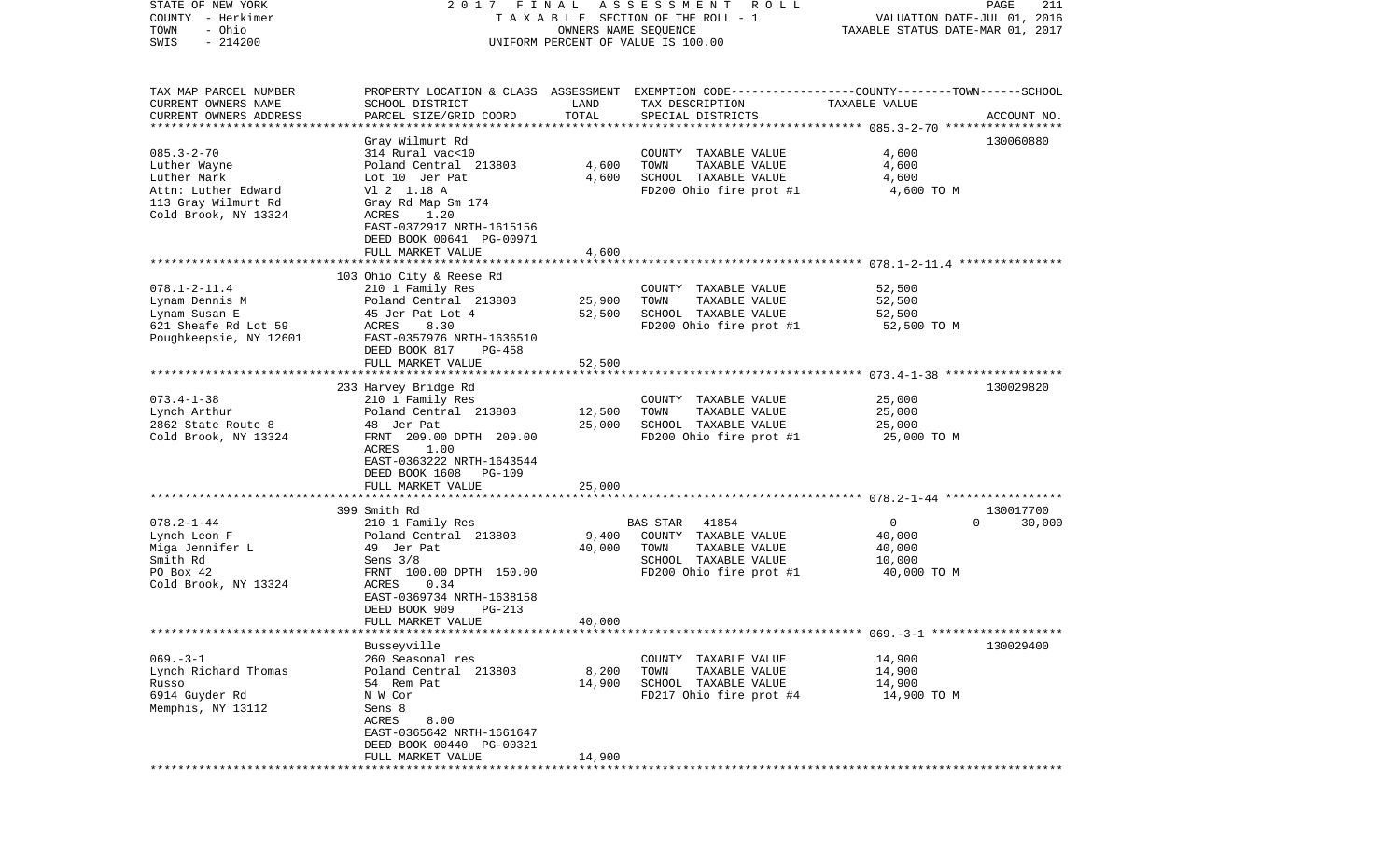| STATE OF NEW YORK         | 2017 FINAL                                                                                      |                      | A S S E S S M E N T R O L L           |                                  | PAGE<br>212 |
|---------------------------|-------------------------------------------------------------------------------------------------|----------------------|---------------------------------------|----------------------------------|-------------|
| COUNTY - Herkimer         |                                                                                                 |                      | T A X A B L E SECTION OF THE ROLL - 1 | VALUATION DATE-JUL 01, 2016      |             |
| - Ohio<br>TOWN            |                                                                                                 | OWNERS NAME SEQUENCE |                                       | TAXABLE STATUS DATE-MAR 01, 2017 |             |
| $-214200$<br>SWIS         |                                                                                                 |                      | UNIFORM PERCENT OF VALUE IS 100.00    |                                  |             |
|                           |                                                                                                 |                      |                                       |                                  |             |
|                           |                                                                                                 |                      |                                       |                                  |             |
|                           |                                                                                                 |                      |                                       |                                  |             |
| TAX MAP PARCEL NUMBER     | PROPERTY LOCATION & CLASS ASSESSMENT EXEMPTION CODE---------------COUNTY-------TOWN------SCHOOL |                      |                                       |                                  |             |
| CURRENT OWNERS NAME       | SCHOOL DISTRICT                                                                                 | LAND                 | TAX DESCRIPTION                       | TAXABLE VALUE                    |             |
| CURRENT OWNERS ADDRESS    | PARCEL SIZE/GRID COORD                                                                          | TOTAL                | SPECIAL DISTRICTS                     |                                  | ACCOUNT NO. |
| ************************* |                                                                                                 |                      |                                       |                                  |             |
|                           | Coleman Rd                                                                                      |                      |                                       |                                  | 130026280   |
| $074.1 - 2 - 61$          | 260 Seasonal res                                                                                |                      | COUNTY TAXABLE VALUE                  | 23,000                           |             |
| Lyons Carol               | Poland Central 213803                                                                           | 12,500               | TOWN<br>TAXABLE VALUE                 | 23,000                           |             |
| Smith Nancy               | 76 Rem Pat                                                                                      | 23,000               | SCHOOL TAXABLE VALUE                  | 23,000                           |             |
| 3695 Howlett Hill Rd      | Sub 19                                                                                          |                      | FD200 Ohio fire prot #1               | 23,000 TO M                      |             |
| Camillus, NY 13031        | V12 .26                                                                                         |                      |                                       |                                  |             |
|                           | FRNT 117.75 DPTH 100.00                                                                         |                      |                                       |                                  |             |
|                           | ACRES<br>0.27                                                                                   |                      |                                       |                                  |             |
|                           | EAST-0372031 NRTH-1651305                                                                       |                      |                                       |                                  |             |
|                           | DEED BOOK 916<br>PG-240                                                                         |                      |                                       |                                  |             |
|                           | FULL MARKET VALUE                                                                               | 23,000               |                                       |                                  |             |
|                           |                                                                                                 |                      |                                       |                                  |             |
|                           | 1881 Bull Hill Rd                                                                               |                      |                                       |                                  | 130020700   |
| $074.3 - 1 - 31.2$        | 312 Vac w/imprv                                                                                 |                      | COUNTY TAXABLE VALUE                  | 25,000                           |             |
| Mabbett Daryl W           | Poland Central 213803                                                                           | 16,800               | TOWN<br>TAXABLE VALUE                 | 25,000                           |             |
| Smithson Candace          | 80 Jer Pat                                                                                      | 25,000               | SCHOOL TAXABLE VALUE                  | 25,000                           |             |
| 6 Burns Ave               | V1 13A                                                                                          |                      | FD200 Ohio fire prot #1               | 25,000 TO M                      |             |
| Mohawk, NY 13407          | ACRES 14.10                                                                                     |                      |                                       |                                  |             |
|                           | EAST-0379713 NRTH-1647123                                                                       |                      |                                       |                                  |             |
|                           | DEED BOOK 1445 PG-696                                                                           |                      |                                       |                                  |             |
|                           | FULL MARKET VALUE                                                                               | 25,000               |                                       |                                  |             |
|                           |                                                                                                 |                      |                                       |                                  |             |
|                           | Fischer Rd                                                                                      |                      |                                       |                                  | 130044433   |
| $078.4 - 1 - 8.3$         | 322 Rural vac>10                                                                                |                      | COUNTY TAXABLE VALUE                  | 14,900                           |             |
| Mahar Joseph C            | Poland Central 213803                                                                           | 14,900               | TOWN<br>TAXABLE VALUE                 | 14,900                           |             |
| Mahar Marie               | 12 Jer Pat                                                                                      | 14,900               | SCHOOL TAXABLE VALUE                  | 14,900                           |             |
| 200 Chancellor Dr         |                                                                                                 |                      | FD200 Ohio fire prot #1               |                                  |             |
|                           | V12 10 A<br>ACRES 10.00                                                                         |                      |                                       | 14,900 TO M                      |             |
| Virginia Beach, VA 23452  |                                                                                                 |                      |                                       |                                  |             |
|                           | EAST-0362240 NRTH-1625354                                                                       |                      |                                       |                                  |             |
|                           | DEED BOOK 684<br>PG-404                                                                         |                      |                                       |                                  |             |
|                           | FULL MARKET VALUE                                                                               | 14,900               |                                       |                                  |             |
|                           |                                                                                                 |                      |                                       |                                  |             |
|                           | 3099 Route 8                                                                                    |                      |                                       |                                  | 130039480   |
| $073.4 - 1 - 9$           | 270 Mfg housing                                                                                 |                      | COUNTY TAXABLE VALUE                  | 40,000                           |             |
| Maher Jason F             | Poland Central 213803                                                                           | 24,700               | TOWN<br>TAXABLE VALUE                 | 40,000                           |             |
| 5957 State Route 26       | 48 Jer Pat                                                                                      | 40,000               | SCHOOL TAXABLE VALUE                  | 40,000                           |             |
| Rome, NY 13340            | ACRES<br>6.80                                                                                   |                      | FD200 Ohio fire prot #1               | 40,000 TO M                      |             |
|                           | EAST-0364517 NRTH-1645112                                                                       |                      |                                       |                                  |             |
|                           | DEED BOOK 1141<br>PG-604                                                                        |                      |                                       |                                  |             |
|                           | FULL MARKET VALUE                                                                               | 40,000               |                                       |                                  |             |
|                           |                                                                                                 |                      |                                       |                                  |             |
|                           | Busseyville                                                                                     |                      |                                       |                                  | 130030450   |
| $069. -3 - 26$            | 260 Seasonal res                                                                                |                      | COUNTY TAXABLE VALUE                  | 22,000                           |             |
| Maida Dale                | Poland Central 213803                                                                           | 4,900                | TOWN<br>TAXABLE VALUE                 | 22,000                           |             |
| Maida Theresa             | 54 Rem Pat                                                                                      | 22,000               | SCHOOL TAXABLE VALUE                  | 22,000                           |             |
| 12104 Twin Rock Rd        | Sens 3                                                                                          |                      | FD217 Ohio fire prot #4               | 22,000 TO M                      |             |
| PO Box 224                | ACRES<br>3.00                                                                                   |                      |                                       |                                  |             |
| Hinckley, NY 13352        | EAST-0367367 NRTH-1661720                                                                       |                      |                                       |                                  |             |
|                           | DEED BOOK 1597 PG-988                                                                           |                      |                                       |                                  |             |
|                           | FULL MARKET VALUE                                                                               | 22,000               |                                       |                                  |             |
|                           |                                                                                                 |                      |                                       |                                  |             |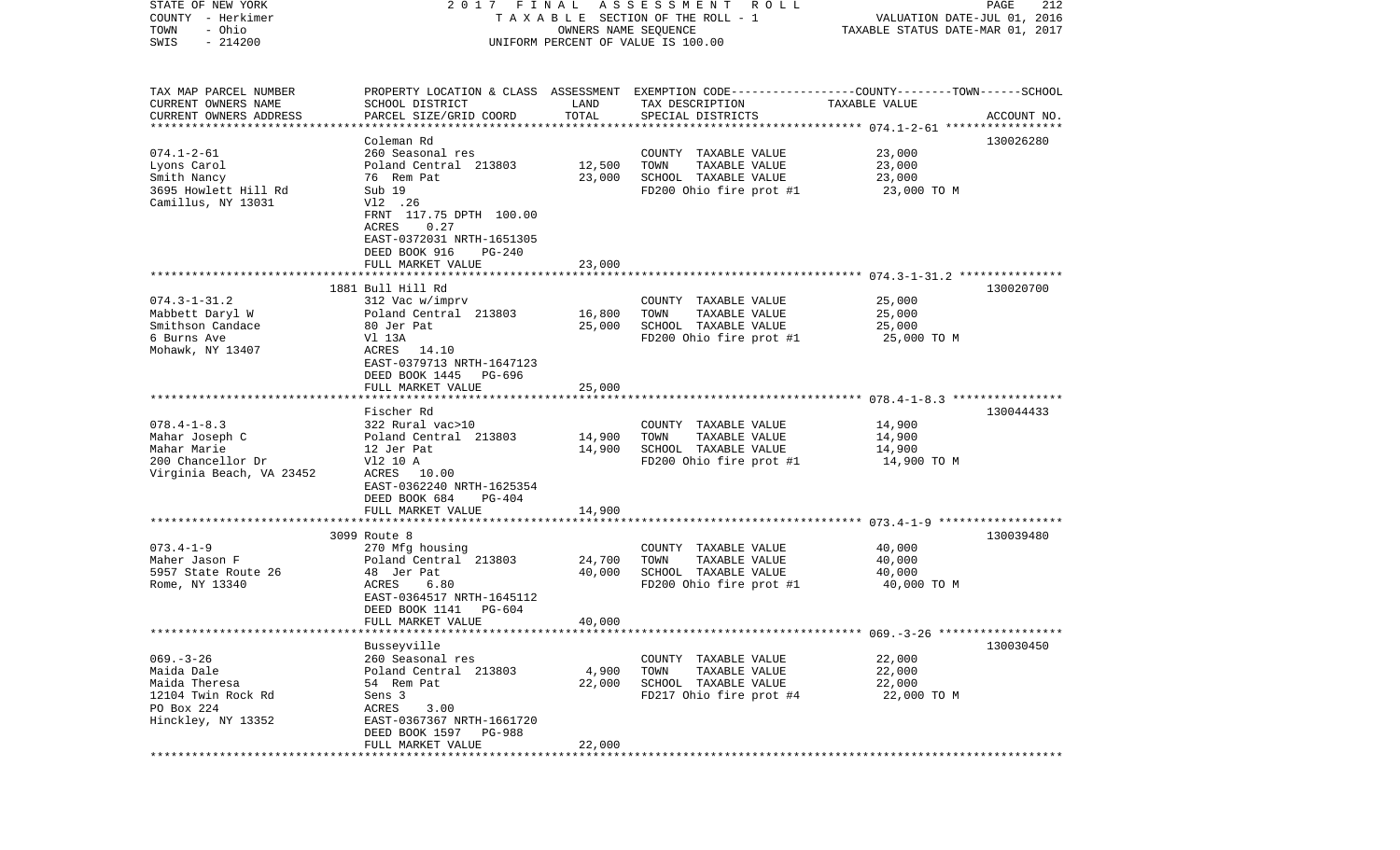| STATE OF NEW YORK<br>COUNTY - Herkimer<br>- Ohio<br>TOWN<br>$-214200$<br>SWIS                            | 2017 FINAL                                                                                                                                                                                                 | OWNERS NAME SEQUENCE    | A S S E S S M E N T<br>R O L L<br>TAXABLE SECTION OF THE ROLL - 1<br>UNIFORM PERCENT OF VALUE IS 100.00                                  | VALUATION DATE-JUL 01, 2016<br>TAXABLE STATUS DATE-MAR 01, 2017 | PAGE<br>213 |
|----------------------------------------------------------------------------------------------------------|------------------------------------------------------------------------------------------------------------------------------------------------------------------------------------------------------------|-------------------------|------------------------------------------------------------------------------------------------------------------------------------------|-----------------------------------------------------------------|-------------|
| TAX MAP PARCEL NUMBER<br>CURRENT OWNERS NAME<br>CURRENT OWNERS ADDRESS<br>***********************        | SCHOOL DISTRICT<br>PARCEL SIZE/GRID COORD                                                                                                                                                                  | LAND<br>TOTAL           | PROPERTY LOCATION & CLASS ASSESSMENT EXEMPTION CODE----------------COUNTY-------TOWN------SCHOOL<br>TAX DESCRIPTION<br>SPECIAL DISTRICTS | TAXABLE VALUE                                                   | ACCOUNT NO. |
| $073.3 - 2 - 45.6$<br>Maine Michael J<br>Maine Melissa A<br>5707 State Rt 28<br>Newport, NY 13416        | Fly Brook Rd<br>322 Rural vac>10<br>Poland Central 213803<br>Lot 48 Jer Pat<br>V12 12.12 A<br>ACRES 12.12<br>EAST-0357073 NRTH-1643512<br>DEED BOOK 1539 PG-607                                            | 13,100<br>13,100        | COUNTY TAXABLE VALUE<br>TOWN<br>TAXABLE VALUE<br>SCHOOL TAXABLE VALUE<br>FD200 Ohio fire prot #1                                         | 13,100<br>13,100<br>13,100<br>13,100 TO M                       | 130030396   |
|                                                                                                          | FULL MARKET VALUE                                                                                                                                                                                          | 13,100                  |                                                                                                                                          |                                                                 |             |
| $073.3 - 2 - 48$<br>Maine Michael J<br>Maine Melissa A<br>5707 State Rt 28<br>Newport, NY 13416          | Fly Brook Rd<br>314 Rural vac<10<br>Poland Central 213803<br>Lot 48 Jer Pat<br>V1 2<br>1.18 A<br>1.20<br>ACRES<br>EAST-0356452 NRTH-1643428                                                                | 3,600<br>3,600          | COUNTY TAXABLE VALUE<br>TOWN<br>TAXABLE VALUE<br>SCHOOL TAXABLE VALUE<br>FD200 Ohio fire prot #1                                         | 3,600<br>3,600<br>3,600<br>3,600 TO M                           | 130060290   |
|                                                                                                          | DEED BOOK 1539<br>PG-607<br>FULL MARKET VALUE                                                                                                                                                              | 3,600                   |                                                                                                                                          |                                                                 |             |
| $073.3 - 2 - 49$<br>Maine Michael J<br>Maine Melissa H<br>5707 State Route 28<br>Newport, NY 13416       | Fly Brook Rd<br>314 Rural vac<10<br>Poland Central 213803<br>47 Jer Pat<br>$P-Fr 1$<br>FRNT 200.00 DPTH 200.00<br>0.91<br>ACRES<br>EAST-0356289 NRTH-1643515<br>DEED BOOK 1597 PG-995<br>FULL MARKET VALUE | 2,700<br>2,700<br>2,700 | COUNTY TAXABLE VALUE<br>TAXABLE VALUE<br>TOWN<br>SCHOOL TAXABLE VALUE<br>FD200 Ohio fire prot #1                                         | 2,700<br>2,700<br>2,700<br>2,700 TO M                           | 130017220   |
|                                                                                                          | * * * * * * * * * * * * * * * * * *                                                                                                                                                                        | ********                |                                                                                                                                          | *************************** 073.3-2-82 ******************       |             |
| $073.3 - 2 - 82$<br>Maine Michael J<br>Maine Melissa A<br>5707 State Route 28<br>Newport, NY 13416       | Fly Brook Rd<br>314 Rural vac<10<br>Poland Central 213803<br>Lot 48 Jer Pat<br>ACRES<br>5.80<br>EAST-0356009 NRTH-1643433<br>DEED BOOK 1594<br>PG-203                                                      | 8,700<br>8,700          | COUNTY TAXABLE VALUE<br>TOWN<br>TAXABLE VALUE<br>SCHOOL TAXABLE VALUE<br>FD200 Ohio fire prot #1                                         | 8,700<br>8,700<br>8,700<br>8,700 TO M                           | 130030390   |
|                                                                                                          | FULL MARKET VALUE                                                                                                                                                                                          | 8,700                   |                                                                                                                                          |                                                                 |             |
|                                                                                                          | Kohler Rd                                                                                                                                                                                                  |                         |                                                                                                                                          |                                                                 |             |
| $078.2 - 1 - 54$<br>Maisch Harry M<br>Maisch Audrey H<br>132 Division Ave<br>Hasbrouck Heights, NJ 07604 | 322 Rural vac>10<br>Poland Central 213803<br>50 Jer Pat<br>Trailer<br>43.20<br>ACRES<br>EAST-0371883 NRTH-1639191<br>DEED BOOK 00637 PG-01041                                                              | 37,000<br>37,000        | COUNTY TAXABLE VALUE<br>TOWN<br>TAXABLE VALUE<br>SCHOOL TAXABLE VALUE<br>FD200 Ohio fire prot #1                                         | 37,000<br>37,000<br>37,000<br>37,000 TO M                       | 130021150   |
|                                                                                                          | FULL MARKET VALUE                                                                                                                                                                                          | 37,000                  |                                                                                                                                          |                                                                 |             |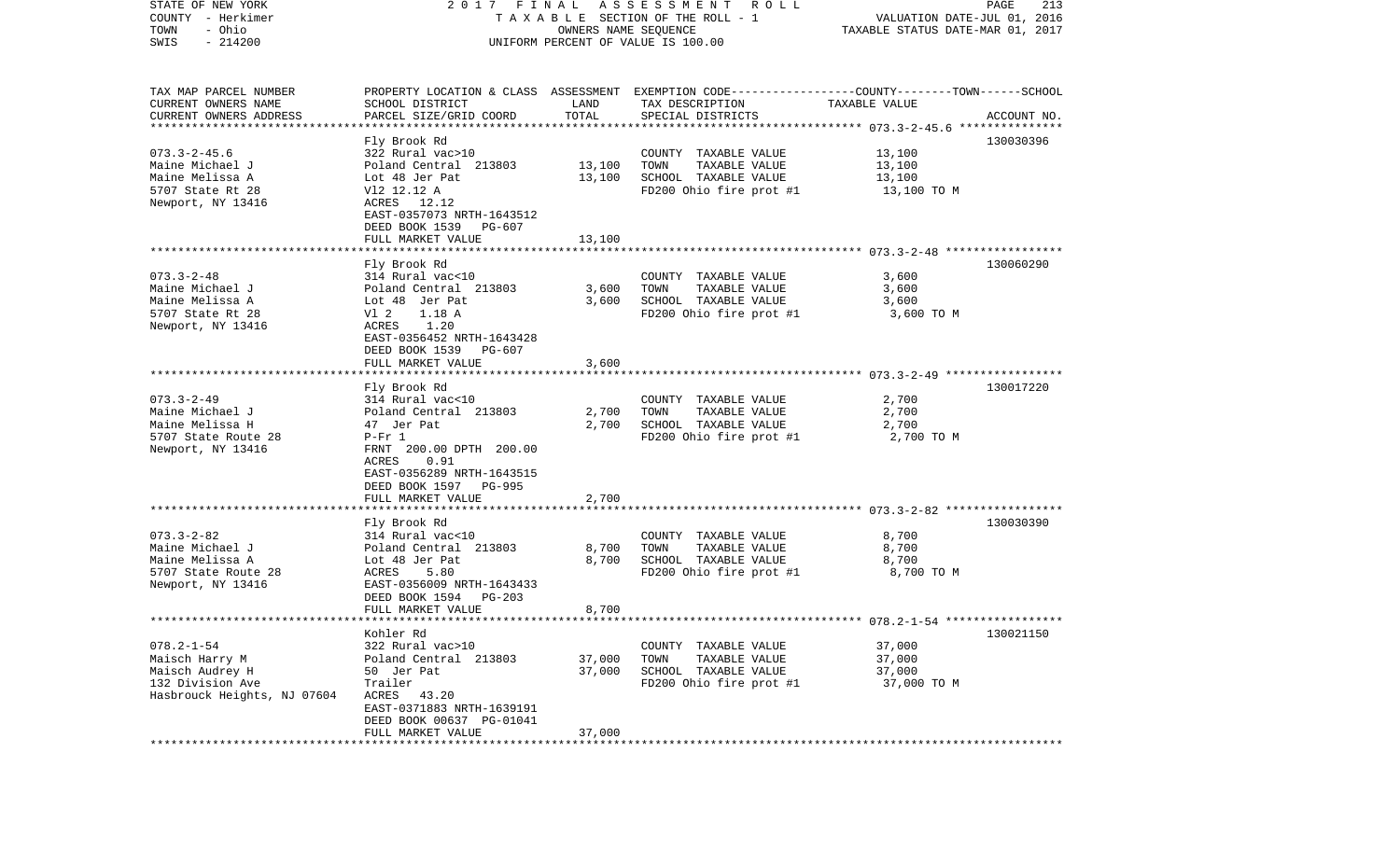| STATE OF NEW YORK<br>COUNTY - Herkimer<br>- Ohio<br>TOWN<br>$-214200$<br>SWIS | 2017 FINAL                                                                              | OWNERS NAME SEQUENCE | ASSESSMENT ROLL<br>TAXABLE SECTION OF THE ROLL - 1<br>UNIFORM PERCENT OF VALUE IS 100.00                                                | VALUATION DATE-JUL 01, 2016<br>TAXABLE STATUS DATE-MAR 01, 2017 | PAGE<br>214 |
|-------------------------------------------------------------------------------|-----------------------------------------------------------------------------------------|----------------------|-----------------------------------------------------------------------------------------------------------------------------------------|-----------------------------------------------------------------|-------------|
| TAX MAP PARCEL NUMBER<br>CURRENT OWNERS NAME<br>CURRENT OWNERS ADDRESS        | SCHOOL DISTRICT<br>PARCEL SIZE/GRID COORD                                               | LAND<br>TOTAL        | PROPERTY LOCATION & CLASS ASSESSMENT EXEMPTION CODE---------------COUNTY-------TOWN------SCHOOL<br>TAX DESCRIPTION<br>SPECIAL DISTRICTS | TAXABLE VALUE                                                   | ACCOUNT NO. |
| $078.2 - 1 - 23.2$                                                            | 277 Smith Rd<br>260 Seasonal res                                                        |                      | COUNTY TAXABLE VALUE                                                                                                                    | 64,400                                                          |             |
| Malone Francis                                                                | Poland Central 213803                                                                   | 32,000               | TOWN<br>TAXABLE VALUE                                                                                                                   | 64,400                                                          |             |
| 1 Court St                                                                    | 49 Jer Pat                                                                              | 64,400               | SCHOOL TAXABLE VALUE                                                                                                                    | 64,400                                                          |             |
| Little Falls, NY 13356                                                        | FRNT 598.00 DPTH<br>ACRES 17.00<br>EAST-0367817 NRTH-1639482<br>DEED BOOK 882<br>PG-487 |                      | FD200 Ohio fire prot #1                                                                                                                 | 64,400 TO M                                                     |             |
|                                                                               | FULL MARKET VALUE                                                                       | 64,400<br>*********  |                                                                                                                                         |                                                                 |             |
|                                                                               |                                                                                         |                      |                                                                                                                                         |                                                                 |             |
| $073.4 - 1 - 19.2$                                                            | 346 Harvey Bridge Rd<br>270 Mfg housing                                                 |                      | BAS STAR<br>41854                                                                                                                       | $\overline{0}$<br>$\Omega$                                      | 30,000      |
| Maloy Michelle E                                                              | Poland Central 213803                                                                   |                      | 40,400 COUNTY TAXABLE VALUE                                                                                                             | 65,900                                                          |             |
| 346 Harvey Bridge Rd                                                          | ACRES 29.30                                                                             | 65,900               | TOWN<br>TAXABLE VALUE                                                                                                                   | 65,900                                                          |             |
| Cold Brook, NY 13324                                                          |                                                                                         |                      | SCHOOL TAXABLE VALUE                                                                                                                    | 35,900                                                          |             |
|                                                                               |                                                                                         |                      | FD200 Ohio fire prot #1                                                                                                                 | 65,900 TO M                                                     |             |
|                                                                               | FULL MARKET VALUE                                                                       | 65,900               |                                                                                                                                         |                                                                 |             |
|                                                                               |                                                                                         |                      |                                                                                                                                         |                                                                 |             |
|                                                                               | Farr Rd                                                                                 |                      |                                                                                                                                         |                                                                 | 130031920   |
| $068. - 3 - 19$                                                               | 322 Rural vac>10                                                                        |                      | COUNTY TAXABLE VALUE                                                                                                                    | 6,100                                                           |             |
| Mandes George J                                                               | 302601<br>Adirondack                                                                    | 6,100                | TOWN<br>TAXABLE VALUE                                                                                                                   | 6,100                                                           |             |
| PO Box 3181                                                                   | 30 Rem Pat                                                                              | 6,100                | SCHOOL TAXABLE VALUE                                                                                                                    | 6,100                                                           |             |
| Homer, AK 99603                                                               | ACRES 10.60<br>EAST-0336730 NRTH-1669053<br>DEED BOOK 843<br>PG-583                     |                      | FD215 Ohio fire prot #3                                                                                                                 | 6,100 TO M                                                      |             |
|                                                                               | FULL MARKET VALUE                                                                       | 6,100                |                                                                                                                                         |                                                                 |             |
|                                                                               | Farr Rd                                                                                 |                      |                                                                                                                                         |                                                                 |             |
| $068. - 3 - 20$                                                               | 322 Rural vac>10                                                                        |                      | COUNTY TAXABLE VALUE                                                                                                                    | 29,900                                                          | 130031860   |
| Mandes George J                                                               | 302601<br>Adirondack                                                                    | 29,900               | TOWN<br>TAXABLE VALUE                                                                                                                   | 29,900                                                          |             |
| PO Box 3181                                                                   | 31 Rem Pat                                                                              | 29,900               | SCHOOL TAXABLE VALUE                                                                                                                    | 29,900                                                          |             |
| Homer, AK 99603                                                               | ACRES<br>32.30<br>EAST-0337631 NRTH-1668905<br>DEED BOOK 843<br>$PG-583$                |                      | FD215 Ohio fire prot #3                                                                                                                 | 29,900 TO M                                                     |             |
|                                                                               | FULL MARKET VALUE<br>*********************                                              | 29,900               |                                                                                                                                         |                                                                 |             |
|                                                                               |                                                                                         |                      |                                                                                                                                         |                                                                 |             |
| $068. - 3 - 21$                                                               | Farr Rd<br>910 Priv forest                                                              |                      | COUNTY TAXABLE VALUE                                                                                                                    | 68,500                                                          | 130031890   |
|                                                                               | 302601                                                                                  |                      | TOWN                                                                                                                                    |                                                                 |             |
| Mandes George J<br>PO Box 3181                                                | Adirondack<br>31 Rem Pat                                                                | 68,500<br>68,500     | TAXABLE VALUE<br>SCHOOL TAXABLE VALUE                                                                                                   | 68,500<br>68,500                                                |             |
| Homer, AK 99603                                                               | ACRES 95.00                                                                             |                      | FD215 Ohio fire prot #3                                                                                                                 | 68,500 TO M                                                     |             |
|                                                                               | EAST-0339141 NRTH-1669009                                                               |                      |                                                                                                                                         |                                                                 |             |
|                                                                               | DEED BOOK 843<br>$PG-583$                                                               |                      |                                                                                                                                         |                                                                 |             |
|                                                                               | FULL MARKET VALUE                                                                       | 68,500               |                                                                                                                                         |                                                                 |             |
|                                                                               |                                                                                         |                      |                                                                                                                                         |                                                                 |             |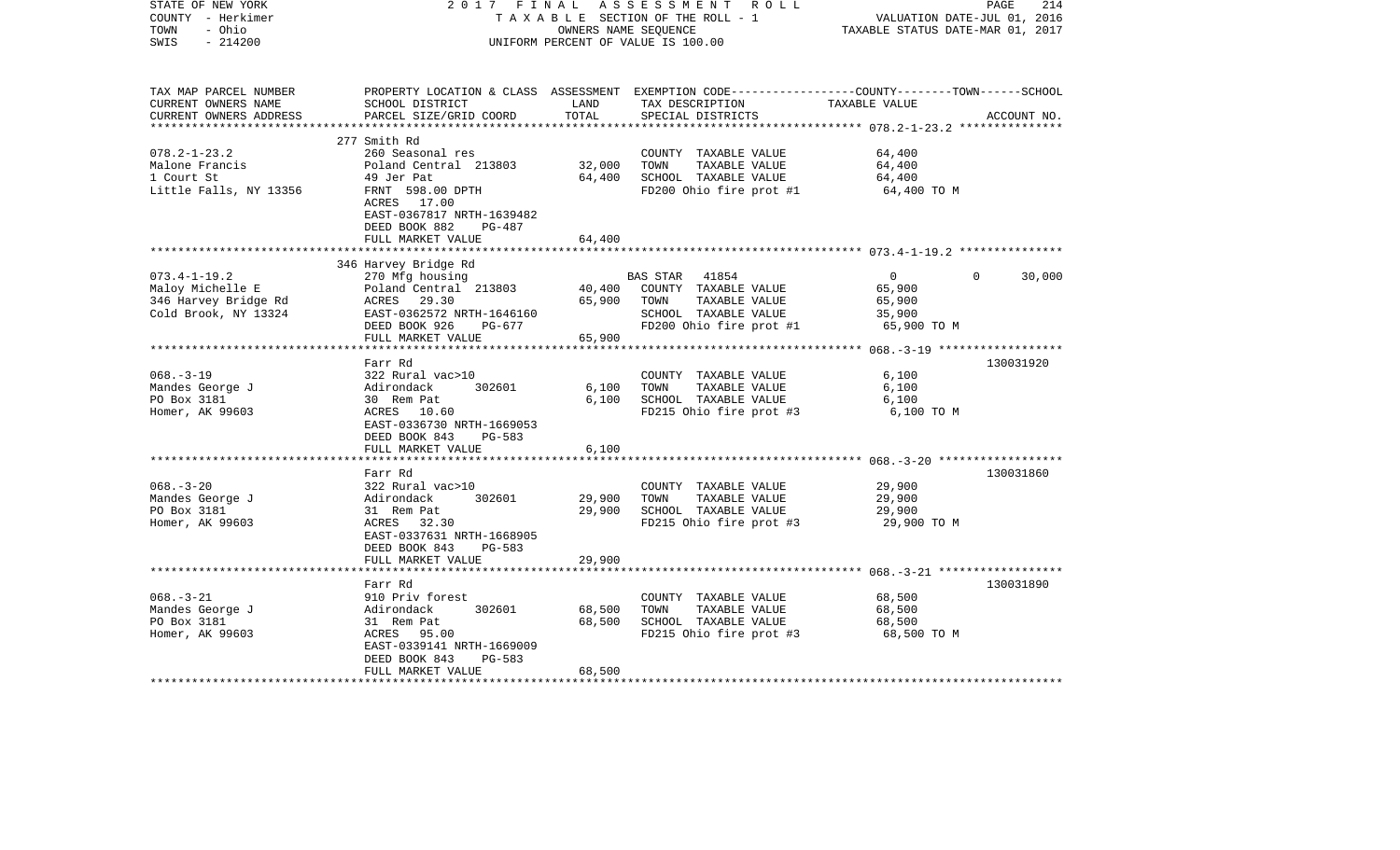| STATE OF NEW YORK<br>COUNTY - Herkimer<br>TOWN<br>- Ohio<br>$-214200$<br>SWIS | 2017 FINAL                                                            | OWNERS NAME SEQUENCE | ASSESSMENT<br>R O L L<br>TAXABLE SECTION OF THE ROLL - 1<br>UNIFORM PERCENT OF VALUE IS 100.00                                           | VALUATION DATE-JUL 01, 2016<br>TAXABLE STATUS DATE-MAR 01, 2017 | PAGE<br>215 |
|-------------------------------------------------------------------------------|-----------------------------------------------------------------------|----------------------|------------------------------------------------------------------------------------------------------------------------------------------|-----------------------------------------------------------------|-------------|
| TAX MAP PARCEL NUMBER<br>CURRENT OWNERS NAME<br>CURRENT OWNERS ADDRESS        | SCHOOL DISTRICT<br>PARCEL SIZE/GRID COORD                             | LAND<br>TOTAL        | PROPERTY LOCATION & CLASS ASSESSMENT EXEMPTION CODE----------------COUNTY-------TOWN------SCHOOL<br>TAX DESCRIPTION<br>SPECIAL DISTRICTS | TAXABLE VALUE                                                   | ACCOUNT NO. |
|                                                                               | Farr Rd                                                               |                      |                                                                                                                                          |                                                                 | 130031770   |
| $068. - 3 - 25$                                                               | 322 Rural vac>10                                                      |                      | COUNTY TAXABLE VALUE                                                                                                                     | 31,600                                                          |             |
| Mandes George J                                                               | 302601<br>Adirondack                                                  | 31,600               | TOWN<br>TAXABLE VALUE                                                                                                                    | 31,600                                                          |             |
| PO Box 3181                                                                   | 31 Rem Pat                                                            | 31,600               | SCHOOL TAXABLE VALUE                                                                                                                     | 31,600                                                          |             |
| Homer, AK 99603                                                               | ACRES 40.00<br>EAST-0340498 NRTH-1669175<br>DEED BOOK 843<br>PG-583   |                      | FD215 Ohio fire prot #3                                                                                                                  | 31,600 TO M                                                     |             |
|                                                                               | FULL MARKET VALUE                                                     | 31,600               |                                                                                                                                          |                                                                 |             |
|                                                                               | Farr Rd                                                               |                      |                                                                                                                                          |                                                                 | 130031830   |
| $068. - 3 - 26$                                                               | 314 Rural vac<10                                                      |                      | COUNTY TAXABLE VALUE                                                                                                                     | 2,800                                                           |             |
| Mandes George J                                                               | 302601<br>Adirondack                                                  | 2,800                | TOWN<br>TAXABLE VALUE                                                                                                                    | 2,800                                                           |             |
| PO Box 3181                                                                   | 31 Rem Pat                                                            | 2,800                | SCHOOL TAXABLE VALUE                                                                                                                     | 2,800                                                           |             |
| Homer, AK 99603                                                               | ACRES<br>4.90<br>EAST-0339756 NRTH-1667633<br>DEED BOOK 843<br>PG-583 |                      | FD215 Ohio fire prot #3                                                                                                                  | 2,800 TO M                                                      |             |
|                                                                               | FULL MARKET VALUE                                                     | 2,800                |                                                                                                                                          |                                                                 |             |
|                                                                               |                                                                       |                      |                                                                                                                                          |                                                                 |             |
| $068. - 3 - 27$                                                               | Farr Rd<br>314 Rural vac<10                                           |                      | COUNTY TAXABLE VALUE                                                                                                                     | 3,400                                                           | 130031800   |
| Mandes George J                                                               | 302601<br>Adirondack                                                  | 3,400                | TOWN<br>TAXABLE VALUE                                                                                                                    | 3,400                                                           |             |
| PO Box 3181                                                                   | 31 Rem Pat                                                            | 3,400                | SCHOOL TAXABLE VALUE                                                                                                                     | 3,400                                                           |             |
| Homer, AK 99603                                                               | 6.00<br>ACRES<br>EAST-0340237 NRTH-1667859<br>DEED BOOK 843<br>PG-583 |                      | FD215 Ohio fire prot #3                                                                                                                  | 3,400 TO M                                                      |             |
|                                                                               | FULL MARKET VALUE                                                     | 3,400                |                                                                                                                                          |                                                                 |             |
|                                                                               | Farr Rd                                                               |                      |                                                                                                                                          |                                                                 | 130031740   |
| $068. - 3 - 30.1$                                                             | 322 Rural vac>10                                                      |                      | COUNTY TAXABLE VALUE                                                                                                                     | 24,300                                                          |             |
| Mandes George J                                                               | 302601<br>Adirondack                                                  | 24,300               | TOWN<br>TAXABLE VALUE                                                                                                                    | 24,300                                                          |             |
| PO Box 3181                                                                   | 31 Rem Pat                                                            | 24,300               | SCHOOL TAXABLE VALUE                                                                                                                     | 24,300                                                          |             |
| Homer, AK 99603                                                               | ACRES 42.27<br>EAST-0341808 NRTH-1667736<br>DEED BOOK 843<br>PG-583   |                      | FD215 Ohio fire prot #3                                                                                                                  | 24,300 TO M                                                     |             |
|                                                                               | FULL MARKET VALUE                                                     | 24,300               |                                                                                                                                          |                                                                 |             |
|                                                                               | Hill Rd                                                               |                      |                                                                                                                                          |                                                                 | 130020700   |
| $074.3 - 1 - 31.1$                                                            | 312 Vac w/imprv                                                       |                      | COUNTY TAXABLE VALUE                                                                                                                     | 20,000                                                          |             |
| Mangle Elizbeth                                                               | Poland Central 213803                                                 | 13,400               | TOWN<br>TAXABLE VALUE                                                                                                                    | 20,000                                                          |             |
| Thomas Mary                                                                   | 80 Jer Pat                                                            | 20,000               | SCHOOL TAXABLE VALUE                                                                                                                     | 20,000                                                          |             |
| PO Box 790                                                                    | ACRES<br>9.30                                                         |                      | FD200 Ohio fire prot #1                                                                                                                  | 20,000 TO M                                                     |             |
| Lake Pleasant, NY 12108                                                       | EAST-0380034 NRTH-1648217                                             |                      |                                                                                                                                          |                                                                 |             |
|                                                                               | DEED BOOK 1164<br>PG-200                                              |                      |                                                                                                                                          |                                                                 |             |
|                                                                               | FULL MARKET VALUE                                                     | 20,000               |                                                                                                                                          |                                                                 |             |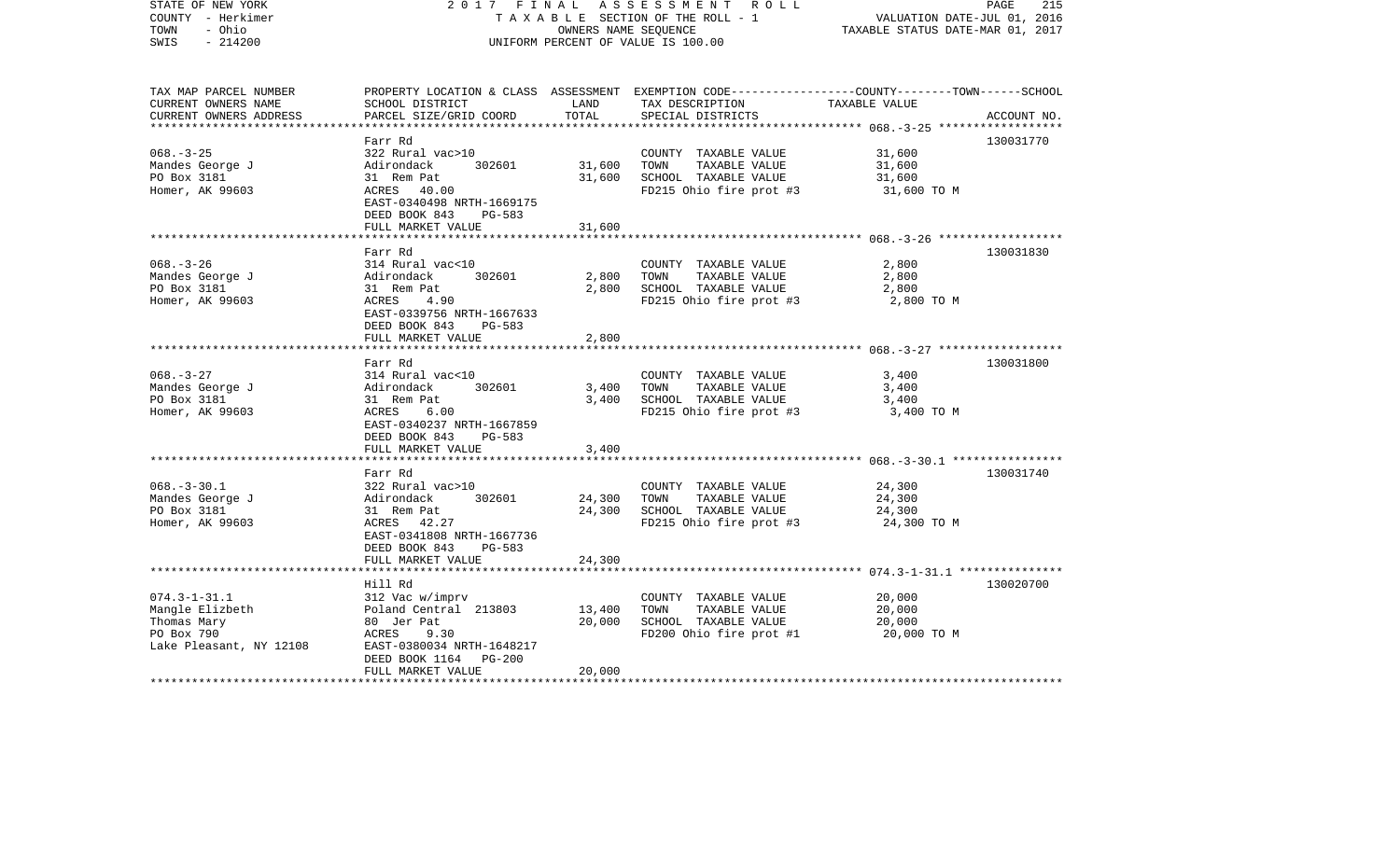| STATE OF NEW YORK<br>COUNTY - Herkimer   | 2017                                                                   | FINAL                | ASSESSMENT ROLL<br>TAXABLE SECTION OF THE ROLL - 1                                              | VALUATION DATE-JUL 01, 2016      | PAGE<br>216 |
|------------------------------------------|------------------------------------------------------------------------|----------------------|-------------------------------------------------------------------------------------------------|----------------------------------|-------------|
| - Ohio<br>TOWN<br>SWIS<br>$-214200$      |                                                                        | OWNERS NAME SEQUENCE | UNIFORM PERCENT OF VALUE IS 100.00                                                              | TAXABLE STATUS DATE-MAR 01, 2017 |             |
|                                          |                                                                        |                      |                                                                                                 |                                  |             |
| TAX MAP PARCEL NUMBER                    |                                                                        |                      | PROPERTY LOCATION & CLASS ASSESSMENT EXEMPTION CODE---------------COUNTY-------TOWN------SCHOOL |                                  |             |
| CURRENT OWNERS NAME                      | SCHOOL DISTRICT                                                        | LAND                 | TAX DESCRIPTION                                                                                 | TAXABLE VALUE                    |             |
| CURRENT OWNERS ADDRESS                   | PARCEL SIZE/GRID COORD                                                 | TOTAL                | SPECIAL DISTRICTS                                                                               | ********** 073.3-3-16 *****      | ACCOUNT NO. |
|                                          | 179 Warney Rd                                                          |                      |                                                                                                 |                                  | 130045180   |
| $073.3 - 3 - 16$                         | 270 Mfg housing                                                        |                      | COUNTY TAXABLE VALUE                                                                            | 24,800                           |             |
| March Jason                              | Poland Central 213803                                                  | 16,800               | TOWN<br>TAXABLE VALUE                                                                           | 24,800                           |             |
| 179 Warney Rd                            | 80 Rem Pat                                                             | 24,800               | SCHOOL TAXABLE VALUE                                                                            | 24,800                           |             |
| Remsen, NY 13438                         | FRNT 361.00 DPTH 195.00                                                |                      | FD200 Ohio fire prot #1                                                                         | 24,800 TO M                      |             |
|                                          | ACRES<br>0.81<br>EAST-0354607 NRTH-1647508<br>DEED BOOK 1624<br>PG-273 |                      |                                                                                                 |                                  |             |
|                                          | FULL MARKET VALUE                                                      | 24,800               |                                                                                                 |                                  |             |
|                                          |                                                                        |                      |                                                                                                 |                                  |             |
|                                          | Ohio City Rd                                                           |                      |                                                                                                 |                                  |             |
| $078.1 - 2 - 10.7$                       | 322 Rural vac>10                                                       |                      | COUNTY TAXABLE VALUE                                                                            | 18,600                           |             |
| Martello Alice                           | Poland Central 213803                                                  | 18,600               | TOWN<br>TAXABLE VALUE                                                                           | 18,600                           |             |
| 1835 Bridgepointe Cir Unit 17 45 Jer Pat |                                                                        | 18,600               | SCHOOL TAXABLE VALUE                                                                            | 18,600                           |             |
| Vero Beach, FL 32967                     | ACRES<br>20.00                                                         |                      | FD200 Ohio fire prot #1                                                                         | 18,600 TO M                      |             |
|                                          | EAST-0361755 NRTH-1639125                                              |                      |                                                                                                 |                                  |             |
|                                          | DEED BOOK 1140<br>PG-664                                               |                      |                                                                                                 |                                  |             |
|                                          | FULL MARKET VALUE                                                      | 18,600               |                                                                                                 |                                  |             |
|                                          |                                                                        |                      |                                                                                                 |                                  |             |
| $085.1 - 1 - 26.2$                       | Tea Cup St                                                             |                      |                                                                                                 |                                  |             |
| Martin Francis                           | 314 Rural vac<10<br>Poland Central 213803                              | 14,400               | COUNTY TAXABLE VALUE<br>TOWN<br>TAXABLE VALUE                                                   | 14,400<br>14,400                 |             |
| 1109 State Route 37                      | Lot 22 Jer Pat                                                         | 14,400               | SCHOOL TAXABLE VALUE                                                                            | 14,400                           |             |
| Hogansburg, NY 13655                     | ACRES<br>9.30                                                          |                      | FD210 Ohio fire prot #2                                                                         | 14,400 TO M                      |             |
|                                          | EAST-0380463 NRTH-1621748                                              |                      |                                                                                                 |                                  |             |
|                                          | DEED BOOK 1410<br>PG-783                                               |                      |                                                                                                 |                                  |             |
|                                          | FULL MARKET VALUE                                                      | 14,400               |                                                                                                 |                                  |             |
|                                          |                                                                        | ************         |                                                                                                 |                                  |             |
|                                          | 260 Cross Road Spur                                                    |                      |                                                                                                 |                                  | 130029880   |
| $068. -3 - 13$                           | 260 Seasonal res                                                       |                      | COUNTY TAXABLE VALUE                                                                            | 20,000                           |             |
| Martin Garrett K                         | Adirondack<br>302601                                                   | 1,900                | TOWN<br>TAXABLE VALUE                                                                           | 20,000                           |             |
| Martin Brenda L                          | 16 Rem Pat                                                             | 20,000               | SCHOOL TAXABLE VALUE                                                                            | 20,000                           |             |
| 5636 Ike Dixon Rd                        | Wild $1/2$                                                             |                      | FD215 Ohio fire prot #3                                                                         | 20,000 TO M                      |             |
| Camillus, NY 13031                       | FRNT 100.00 DPTH 200.00                                                |                      |                                                                                                 |                                  |             |
|                                          | EAST-0339153 NRTH-1674362                                              |                      |                                                                                                 |                                  |             |
|                                          | DEED BOOK 1607 PG-684                                                  |                      |                                                                                                 |                                  |             |
|                                          | FULL MARKET VALUE                                                      | 20,000               |                                                                                                 |                                  |             |
|                                          | 1446 Farr Rd                                                           |                      |                                                                                                 |                                  | 130041940   |
| $065. - 1 - 27$                          | 260 Seasonal res                                                       |                      | COUNTY TAXABLE VALUE                                                                            | 30,000                           |             |
| Martin George                            | Adirondack<br>302601                                                   | 19,800               | TOWN<br>TAXABLE VALUE                                                                           | 30,000                           |             |
| Martin Sandra                            | 30 Minuse                                                              | 30,000               | SCHOOL TAXABLE VALUE                                                                            | 30,000                           |             |
| 3086 Black Creek Rd                      | Seas 9.50A                                                             |                      | FD215 Ohio fire prot #3                                                                         | 30,000 TO M                      |             |
| Cold Brook, NY 13324                     | ACRES<br>8.80                                                          |                      |                                                                                                 |                                  |             |
|                                          | EAST-0356309 NRTH-1682290                                              |                      |                                                                                                 |                                  |             |
|                                          | DEED BOOK 1443<br><b>PG-508</b>                                        |                      |                                                                                                 |                                  |             |
|                                          | FULL MARKET VALUE                                                      | 30,000               |                                                                                                 |                                  |             |
| **********************                   | .                                                                      |                      |                                                                                                 |                                  |             |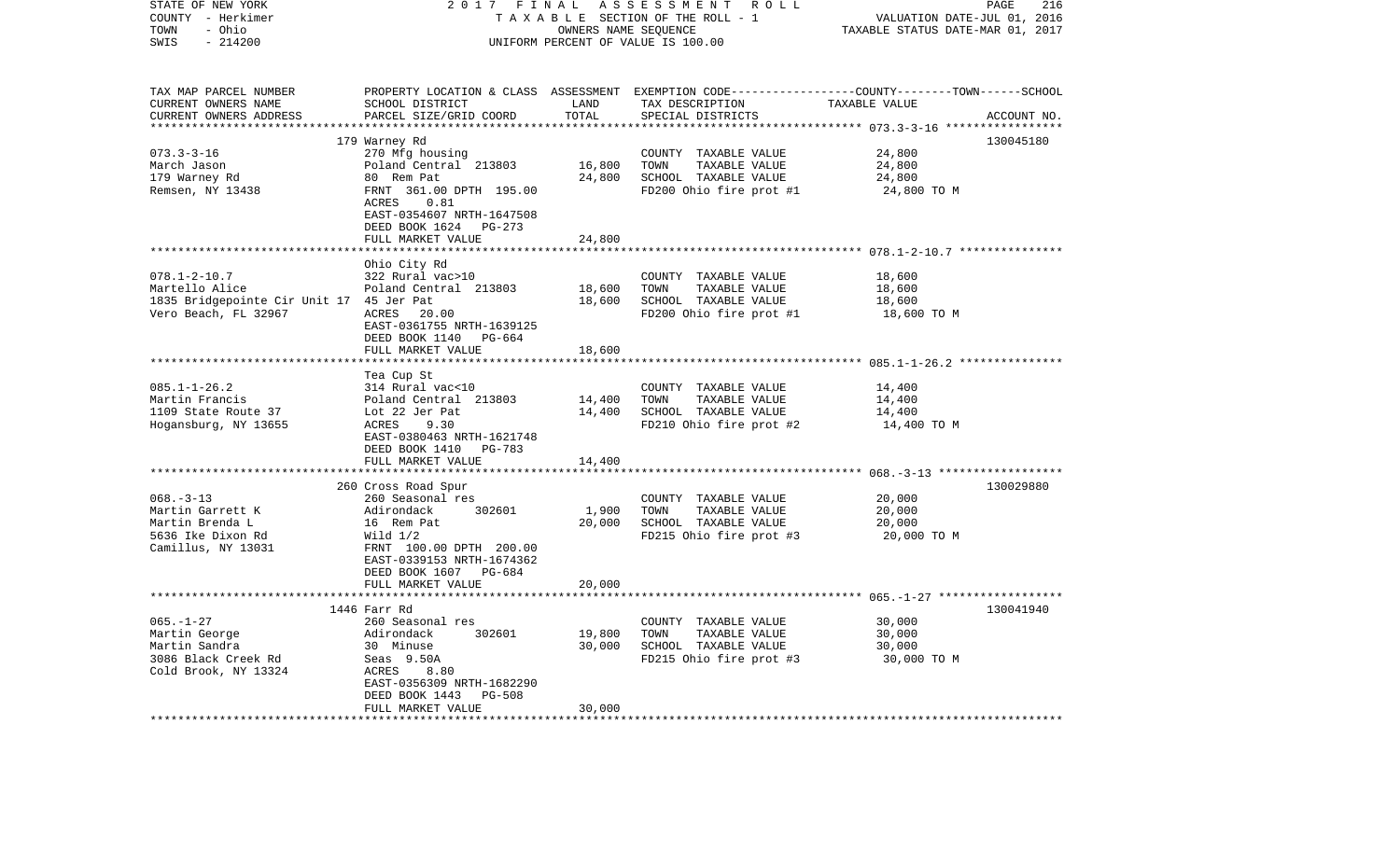| STATE OF NEW YORK<br>COUNTY - Herkimer<br>- Ohio<br>TOWN | 2017 FINAL                                            | OWNERS NAME SEQUENCE           | A S S E S S M E N T R O L L<br>TAXABLE SECTION OF THE ROLL - 1                                                     | VALUATION DATE-JUL 01, 2016<br>TAXABLE STATUS DATE-MAR 01, 2017 | PAGE<br>217 |
|----------------------------------------------------------|-------------------------------------------------------|--------------------------------|--------------------------------------------------------------------------------------------------------------------|-----------------------------------------------------------------|-------------|
| $-214200$<br>SWIS                                        |                                                       |                                | UNIFORM PERCENT OF VALUE IS 100.00                                                                                 |                                                                 |             |
| TAX MAP PARCEL NUMBER<br>CURRENT OWNERS NAME             | SCHOOL DISTRICT                                       | LAND<br>TOTAL                  | PROPERTY LOCATION & CLASS ASSESSMENT EXEMPTION CODE---------------COUNTY-------TOWN------SCHOOL<br>TAX DESCRIPTION | TAXABLE VALUE                                                   |             |
| CURRENT OWNERS ADDRESS<br>*************************      | PARCEL SIZE/GRID COORD                                |                                | SPECIAL DISTRICTS                                                                                                  |                                                                 | ACCOUNT NO. |
|                                                          | Farr Rd                                               |                                |                                                                                                                    |                                                                 | 130060525   |
| $068. - 3 - 2$                                           | 314 Rural vac<10                                      |                                | COUNTY TAXABLE VALUE                                                                                               | 600                                                             |             |
| Martin Gilbert                                           | Adirondack<br>302601                                  | 600                            | TOWN<br>TAXABLE VALUE                                                                                              | 600                                                             |             |
| Martin Susan H<br>7139 Kerwin Rd                         | Lot 16 Rem Pat<br>P.fr. 1 A                           | 600                            | SCHOOL TAXABLE VALUE<br>FD215 Ohio fire prot #3                                                                    | 600<br>600 TO M                                                 |             |
| Booneville, NY 13309                                     | ACRES<br>1.00                                         |                                |                                                                                                                    |                                                                 |             |
|                                                          | EAST-0336570 NRTH-1670756<br>DEED BOOK 1412 PG-160    |                                |                                                                                                                    |                                                                 |             |
|                                                          | FULL MARKET VALUE                                     | 600                            |                                                                                                                    |                                                                 |             |
|                                                          |                                                       |                                |                                                                                                                    |                                                                 |             |
| $068. -3 - 18$                                           | Farr Rd<br>910 Priv forest                            |                                | COUNTY TAXABLE VALUE                                                                                               | 78,300                                                          | 130029100   |
| Martin Gilbert                                           | 302601<br>Adirondack                                  | 78,300                         | TOWN<br>TAXABLE VALUE                                                                                              | 78,300                                                          |             |
| 7139 Kerwin Rd                                           | 16 Rem Pat                                            | 78,300                         | SCHOOL TAXABLE VALUE                                                                                               | 78,300                                                          |             |
| Booneville, NY 13309                                     | P Fr 199 A                                            |                                | FD215 Ohio fire prot #3                                                                                            | 78,300 TO M                                                     |             |
|                                                          | ACRES 113.40                                          |                                |                                                                                                                    |                                                                 |             |
|                                                          | EAST-0338861 NRTH-1670810<br>DEED BOOK 1412<br>PG-160 |                                |                                                                                                                    |                                                                 |             |
|                                                          | FULL MARKET VALUE                                     | 78,300                         |                                                                                                                    |                                                                 |             |
|                                                          |                                                       |                                |                                                                                                                    |                                                                 |             |
|                                                          | Figert Rd                                             |                                |                                                                                                                    |                                                                 | 130019650   |
| $073.4 - 2 - 54$                                         | 260 Seasonal res                                      |                                | COUNTY TAXABLE VALUE                                                                                               | 23,300                                                          |             |
| Martin Kenneth<br>Martin Elizabeth                       | Poland Central 213803<br>77 Jer Pat                   | 8,600<br>23,300                | TOWN<br>TAXABLE VALUE<br>SCHOOL TAXABLE VALUE                                                                      | 23,300<br>23,300                                                |             |
| 7272 Lakeshore Rd                                        | ACRES<br>1.58                                         |                                | FD200 Ohio fire prot #1                                                                                            | 23,300 TO M                                                     |             |
| Cicero, NY 13039                                         | EAST-0369373 NRTH-1643084                             |                                |                                                                                                                    |                                                                 |             |
|                                                          | DEED BOOK 815<br><b>PG-220</b>                        |                                |                                                                                                                    |                                                                 |             |
|                                                          | FULL MARKET VALUE<br>********************             | 23,300<br>******************** |                                                                                                                    |                                                                 |             |
|                                                          | Ohio City Rd                                          |                                |                                                                                                                    |                                                                 | 130029670   |
| $078.1 - 2 - 3.1$                                        | 322 Rural vac>10                                      |                                | COUNTY TAXABLE VALUE                                                                                               | 18,000                                                          |             |
| Martin Marvin                                            | Poland Central 213803                                 | 18,000                         | TOWN<br>TAXABLE VALUE                                                                                              | 18,000                                                          |             |
| Martin Laura                                             | 45 Jer Pat                                            | 18,000                         | SCHOOL TAXABLE VALUE                                                                                               | 18,000                                                          |             |
| 9297 Summit Rd                                           | 78.1-2-3 DELETED USING S/                             |                                | FD200 Ohio fire prot #1                                                                                            | 18,000 TO M                                                     |             |
| PO Box 373<br>Cassville, NY 13318                        | #3<br>ACRES 17.40                                     |                                |                                                                                                                    |                                                                 |             |
|                                                          | EAST-0355406 NRTH-1638947                             |                                |                                                                                                                    |                                                                 |             |
|                                                          | DEED BOOK 1603<br>PG-699                              |                                |                                                                                                                    |                                                                 |             |
|                                                          | FULL MARKET VALUE                                     | 18,000                         |                                                                                                                    |                                                                 |             |
|                                                          |                                                       |                                |                                                                                                                    |                                                                 |             |
| $078.1 - 2 - 4.1$                                        | Ohio City Rd                                          |                                |                                                                                                                    |                                                                 | 130023880   |
| Martin Marvin                                            | 322 Rural vac>10<br>Poland Central 213803             | 28,000                         | COUNTY TAXABLE VALUE<br>TOWN<br>TAXABLE VALUE                                                                      | 28,000<br>28,000                                                |             |
| Martin Laura                                             | 45 Jer Pat                                            | 28,000                         | SCHOOL TAXABLE VALUE                                                                                               | 28,000                                                          |             |
| 9297 Summit Rd                                           | ACRES<br>35.60                                        |                                | FD200 Ohio fire prot #1                                                                                            | 28,000 TO M                                                     |             |
| PO Box 373                                               | EAST-0356106 NRTH-1638336                             |                                |                                                                                                                    |                                                                 |             |
| Cassville, NY 13318                                      | DEED BOOK 1603<br>PG-699                              |                                |                                                                                                                    |                                                                 |             |
|                                                          | FULL MARKET VALUE<br>****************************     | 28,000<br>*************        |                                                                                                                    |                                                                 |             |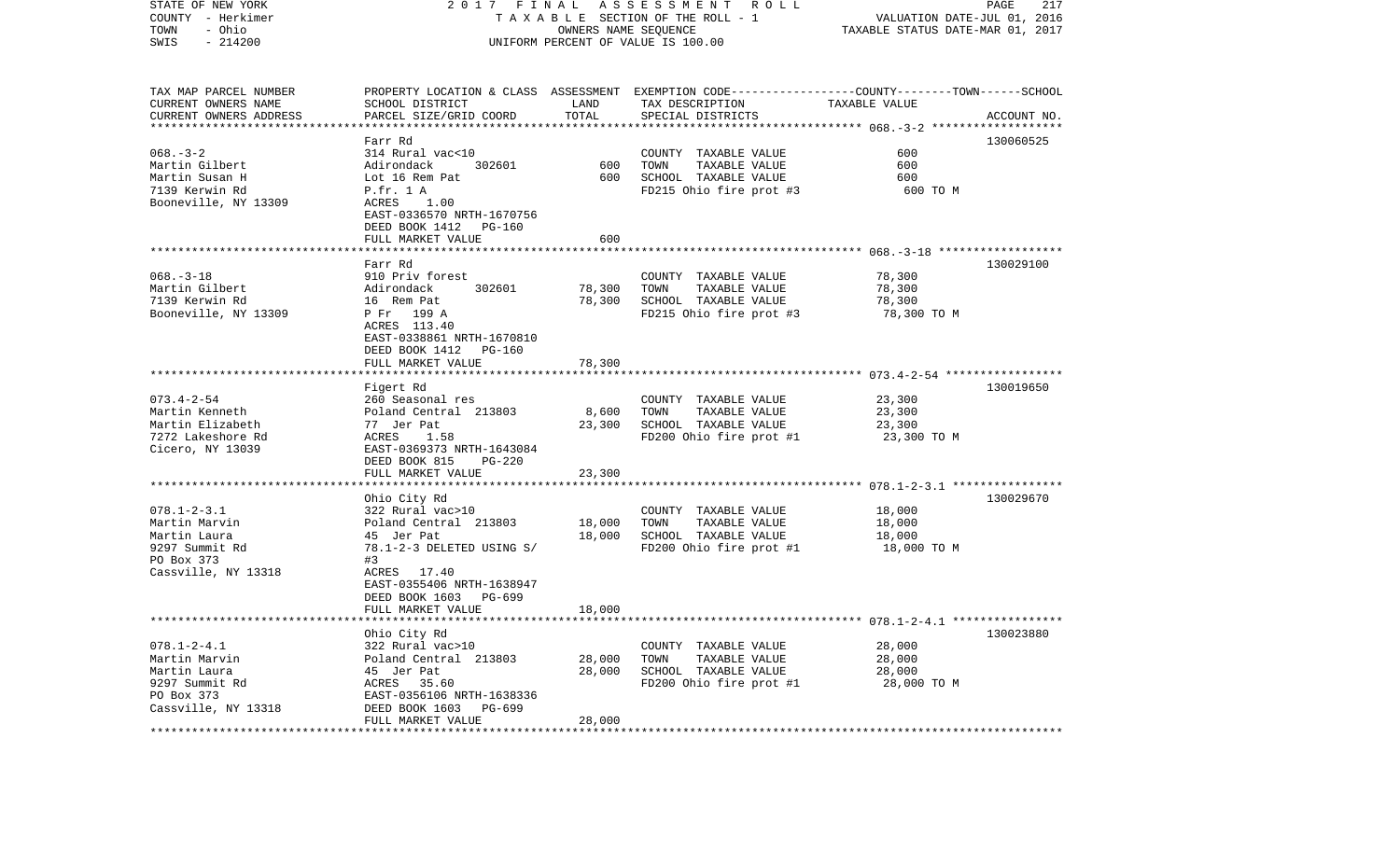| STATE OF NEW YORK<br>COUNTY - Herkimer<br>- Ohio<br>TOWN |                                                                                                                    | OWNERS NAME SEQUENCE | 2017 FINAL ASSESSMENT ROLL<br>TAXABLE SECTION OF THE ROLL - 1 | VALUATION DATE-JUL 01, 2016<br>TAXABLE STATUS DATE-MAR 01, 2017 | PAGE<br>218 |
|----------------------------------------------------------|--------------------------------------------------------------------------------------------------------------------|----------------------|---------------------------------------------------------------|-----------------------------------------------------------------|-------------|
| $-214200$<br>SWIS                                        |                                                                                                                    |                      | UNIFORM PERCENT OF VALUE IS 100.00                            |                                                                 |             |
| TAX MAP PARCEL NUMBER<br>CURRENT OWNERS NAME             | PROPERTY LOCATION & CLASS ASSESSMENT EXEMPTION CODE----------------COUNTY-------TOWN-----SCHOOL<br>SCHOOL DISTRICT | LAND                 | TAX DESCRIPTION                                               | TAXABLE VALUE                                                   |             |
| CURRENT OWNERS ADDRESS                                   | PARCEL SIZE/GRID COORD                                                                                             | TOTAL                | SPECIAL DISTRICTS                                             |                                                                 | ACCOUNT NO. |
|                                                          | 123 Ohio City Rd                                                                                                   |                      |                                                               |                                                                 |             |
| $078.1 - 2 - 4.2$                                        | 322 Rural vac>10                                                                                                   |                      | COUNTY TAXABLE VALUE                                          | 18,500                                                          |             |
| Martin Marvin                                            | Poland Central 213803                                                                                              | 18,500               | TOWN<br>TAXABLE VALUE                                         | 18,500                                                          |             |
| Martin Laura                                             | 45 Jer Pat                                                                                                         | 18,500               | SCHOOL TAXABLE VALUE                                          | 18,500                                                          |             |
| 9297 Summit Rd<br>PO Box 373                             | ACRES 18.10                                                                                                        |                      | FD200 Ohio fire prot #1                                       | 18,500 TO M                                                     |             |
| Cassville, NY 13318                                      | EAST-0355687 NRTH-1638550<br>DEED BOOK 1603 PG-699<br>DEED BOOK 1603 PG-699                                        |                      |                                                               |                                                                 |             |
|                                                          | FULL MARKET VALUE                                                                                                  | 18,500               |                                                               |                                                                 |             |
|                                                          |                                                                                                                    |                      |                                                               |                                                                 |             |
|                                                          | 715 Fisher Rd                                                                                                      |                      |                                                               |                                                                 | 130018180   |
| $078.4 - 1 - 7$                                          | 210 1 Family Res                                                                                                   |                      | COUNTY TAXABLE VALUE                                          | 50,000                                                          |             |
| Matteson Shirley                                         | Poland Central 213803<br>12 Jer Pat                                                                                | 11,400<br>50,000     | TAXABLE VALUE<br>TOWN<br>SCHOOL TAXABLE VALUE                 | 50,000                                                          |             |
| Matteson Paul<br>11203 Maplecrest Dr SE                  | Ella Sheppard P                                                                                                    |                      | FD200 Ohio fire prot #1                                       | 50,000<br>50,000 TO M                                           |             |
| Huntsville, AL 35803-1515                                | R1 1                                                                                                               |                      |                                                               |                                                                 |             |
|                                                          | FRNT 220.50 DPTH 204.40                                                                                            |                      |                                                               |                                                                 |             |
|                                                          | 0.66<br>ACRES                                                                                                      |                      |                                                               |                                                                 |             |
|                                                          | EAST-0362362 NRTH-1624829                                                                                          |                      |                                                               |                                                                 |             |
|                                                          | DEED BOOK 836<br>PG-506                                                                                            |                      |                                                               |                                                                 |             |
|                                                          | FULL MARKET VALUE                                                                                                  | 50,000               |                                                               |                                                                 |             |
|                                                          | Off Rt 8 On W C Crk                                                                                                |                      |                                                               |                                                                 | 130031680   |
| $073.2 - 1 - 5$                                          | 314 Rural vac<10                                                                                                   |                      | COUNTY TAXABLE VALUE                                          | 1,000                                                           |             |
| Matthews Teresa A                                        | Poland Central 213803                                                                                              | 1,000                | TAXABLE VALUE<br>TOWN                                         | 1,000                                                           |             |
| 1058 State Rt 170                                        | 79 Jer Pat                                                                                                         | 1,000                | SCHOOL TAXABLE VALUE                                          | 1,000                                                           |             |
| Little Falls, NY 13365                                   | FRNT 133.00 DPTH 128.00                                                                                            |                      | FD200 Ohio fire prot #1                                       | 1,000 TO M                                                      |             |
|                                                          | ACRES<br>0.28<br>EAST-0369920 NRTH-1652206                                                                         |                      |                                                               |                                                                 |             |
|                                                          | DEED BOOK 704<br>PG-821                                                                                            |                      |                                                               |                                                                 |             |
|                                                          | FULL MARKET VALUE                                                                                                  | 1,000                |                                                               |                                                                 |             |
|                                                          |                                                                                                                    |                      |                                                               |                                                                 |             |
|                                                          | Route 8                                                                                                            |                      |                                                               |                                                                 | 130032940   |
| $073.2 - 1 - 9$                                          | 314 Rural vac<10                                                                                                   |                      | COUNTY TAXABLE VALUE                                          | 2,000                                                           |             |
| Matthews Teresa A<br>1058 State Rt 170                   | Poland Central 213803<br>79 Jer Pat                                                                                | 2,000<br>2,000       | TOWN<br>TAXABLE VALUE<br>SCHOOL TAXABLE VALUE                 | 2,000<br>2,000                                                  |             |
| Little Falls, NY 13365                                   | $V12$ 1                                                                                                            |                      | FD200 Ohio fire prot #1                                       | 2,000 TO M                                                      |             |
|                                                          | 0.78<br>ACRES                                                                                                      |                      |                                                               |                                                                 |             |
|                                                          | EAST-0370245 NRTH-1651320                                                                                          |                      |                                                               |                                                                 |             |
|                                                          | DEED BOOK 702<br>PG-077                                                                                            |                      |                                                               |                                                                 |             |
|                                                          | FULL MARKET VALUE                                                                                                  | 2,000                |                                                               |                                                                 |             |
|                                                          |                                                                                                                    |                      |                                                               |                                                                 | 130044439   |
| $078.4 - 1 - 8.9$                                        | Fisher Rd<br>322 Rural vac>10                                                                                      |                      | COUNTY TAXABLE VALUE                                          | 15,700                                                          |             |
| Mauzy Bradley                                            | Poland Central 213803                                                                                              | 15,700               | TAXABLE VALUE<br>TOWN                                         | 15,700                                                          |             |
| Mauzy Jeanne                                             | 12 Jer Pat                                                                                                         | 15,700               | SCHOOL TAXABLE VALUE                                          | 15,700                                                          |             |
| c/o Jennifer Quinlan                                     | ACRES 11.10                                                                                                        |                      | FD200 Ohio fire prot #1                                       | 15,700 TO M                                                     |             |
| 525 Harlequin Ln                                         | EAST-0361547 NRTH-1625240                                                                                          |                      |                                                               |                                                                 |             |
| Severna Park, MD 21146                                   | DEED BOOK 693<br><b>PG-191</b>                                                                                     |                      |                                                               |                                                                 |             |
|                                                          | FULL MARKET VALUE                                                                                                  | 15,700               |                                                               |                                                                 |             |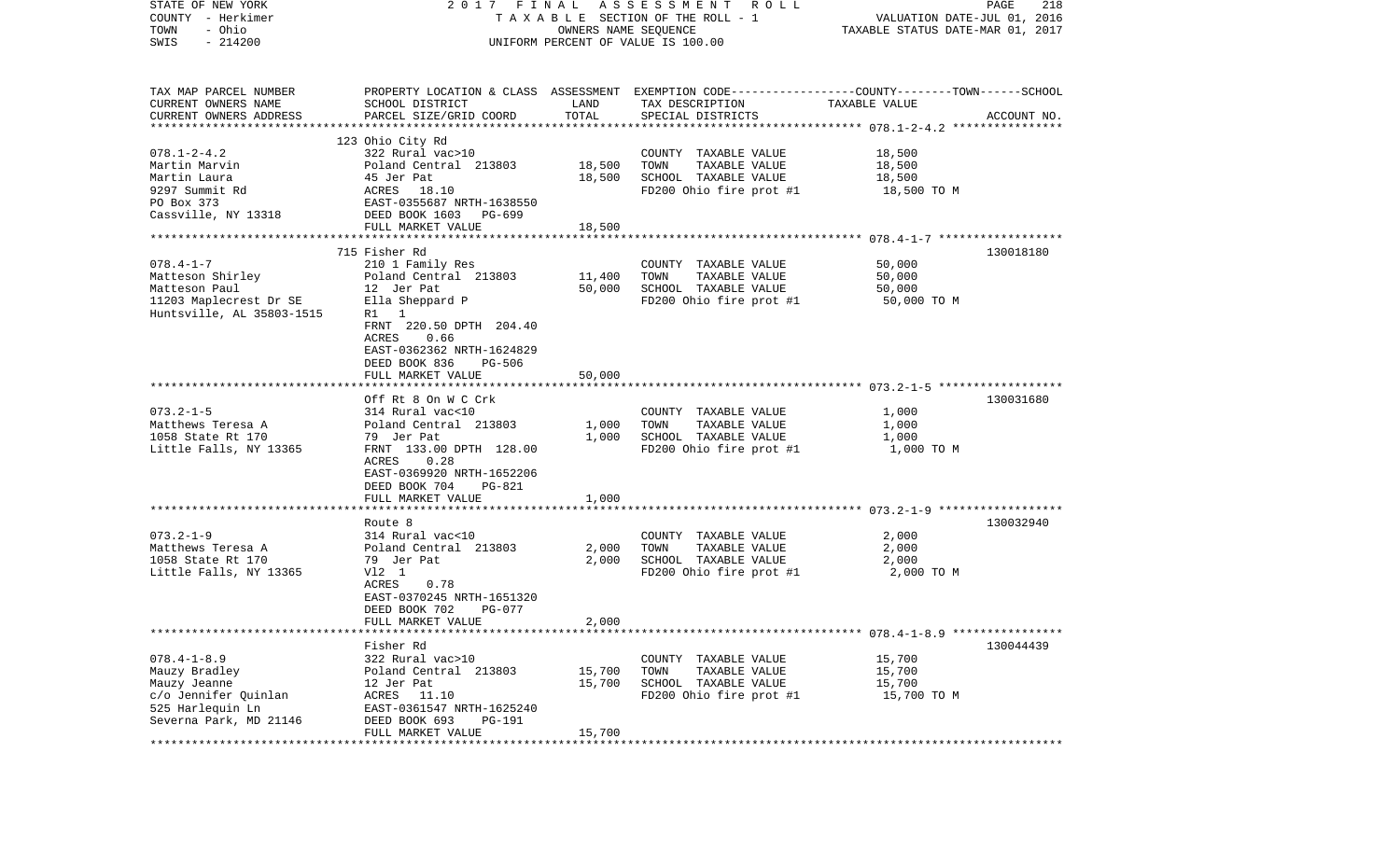| STATE OF NEW YORK<br>COUNTY - Herkimer |                                               |                      | 2017 FINAL ASSESSMENT ROLL<br>TAXABLE SECTION OF THE ROLL - 1                                   | VALUATION DATE-JUL 01, 2016      | PAGE<br>219 |
|----------------------------------------|-----------------------------------------------|----------------------|-------------------------------------------------------------------------------------------------|----------------------------------|-------------|
| - Ohio<br>TOWN                         |                                               | OWNERS NAME SEQUENCE |                                                                                                 | TAXABLE STATUS DATE-MAR 01, 2017 |             |
| $-214200$<br>SWIS                      |                                               |                      | UNIFORM PERCENT OF VALUE IS 100.00                                                              |                                  |             |
|                                        |                                               |                      |                                                                                                 |                                  |             |
| TAX MAP PARCEL NUMBER                  |                                               |                      | PROPERTY LOCATION & CLASS ASSESSMENT EXEMPTION CODE---------------COUNTY-------TOWN------SCHOOL |                                  |             |
| CURRENT OWNERS NAME                    | SCHOOL DISTRICT                               | LAND                 | TAX DESCRIPTION                                                                                 | TAXABLE VALUE                    |             |
| CURRENT OWNERS ADDRESS                 | PARCEL SIZE/GRID COORD                        | TOTAL                | SPECIAL DISTRICTS                                                                               |                                  | ACCOUNT NO. |
|                                        |                                               |                      |                                                                                                 |                                  |             |
|                                        | 1381 Gray Wilmurt Rd                          |                      |                                                                                                 |                                  | 130060945   |
| $079.1 - 1 - 3$                        | 240 Rural res                                 |                      | 41834<br>ENH STAR                                                                               | $\mathbf 0$<br>$\Omega$          | 65,500      |
| Maxfield Russell Jr                    | Poland Central 213803                         | 41,500               | COUNTY TAXABLE VALUE                                                                            | 96,500                           |             |
| 1381 Gray Wilmurt Rd                   | Lot 50 Jer Pat                                | 96,500               | TOWN<br>TAXABLE VALUE                                                                           | 96,500                           |             |
| Cold Brook, NY 13324                   | ACRES 31.00                                   |                      | SCHOOL TAXABLE VALUE                                                                            | 31,000                           |             |
|                                        | EAST-0374103 NRTH-1639686                     |                      | FD200 Ohio fire prot #1                                                                         | 96,500 TO M                      |             |
|                                        | DEED BOOK 735<br>PG-106                       |                      |                                                                                                 |                                  |             |
|                                        | FULL MARKET VALUE                             | 96,500               |                                                                                                 |                                  |             |
|                                        | West Canada Crk                               |                      |                                                                                                 |                                  | 130010470   |
| $067. - 1 - 18$                        | 260 Seasonal res                              |                      | COUNTY TAXABLE VALUE                                                                            | 36,100                           |             |
| Mazur Steven R                         | Poland Central 213803                         | 23,000               | TAXABLE VALUE<br>TOWN                                                                           | 36,100                           |             |
| Mazur Jennifer R                       | 147 Nob Pat                                   | 36,100               | SCHOOL TAXABLE VALUE                                                                            | 36,100                           |             |
| 2079 Fish Creek Rd                     | Burke Lot                                     |                      | FD200 Ohio fire prot #1                                                                         | 36,100 TO M                      |             |
| Constableville, NY 13325               | $P-Fr$ 50                                     |                      |                                                                                                 |                                  |             |
|                                        | ACRES 50.80                                   |                      |                                                                                                 |                                  |             |
|                                        | EAST-0405090 NRTH-1675599                     |                      |                                                                                                 |                                  |             |
|                                        | DEED BOOK 1142<br>PG-427                      |                      |                                                                                                 |                                  |             |
|                                        | FULL MARKET VALUE                             | 36,100               |                                                                                                 |                                  |             |
|                                        |                                               |                      |                                                                                                 |                                  |             |
|                                        | West Canada Crk                               |                      |                                                                                                 |                                  | 130010500   |
| $067. - 1 - 21$<br>Mazur Steven R      | 910 Priv forest<br>Poland Central 213803      | 36,900               | COUNTY TAXABLE VALUE<br>TAXABLE VALUE<br>TOWN                                                   | 36,900<br>36,900                 |             |
| Mazur Jennifer R                       | 146 Nob Pat                                   | 36,900               | SCHOOL TAXABLE VALUE                                                                            | 36,900                           |             |
| 2079 Fish Creek Rd                     | New Survey                                    |                      | FD200 Ohio fire prot #1                                                                         | 36,900 TO M                      |             |
| Constableville, NY 13325               | $P-Fr$ 50                                     |                      |                                                                                                 |                                  |             |
|                                        | ACRES 51.10                                   |                      |                                                                                                 |                                  |             |
|                                        | EAST-0405607 NRTH-1676694                     |                      |                                                                                                 |                                  |             |
|                                        | DEED BOOK 1142<br>PG-424                      |                      |                                                                                                 |                                  |             |
|                                        | FULL MARKET VALUE                             | 36,900               |                                                                                                 |                                  |             |
|                                        | ********************                          | * * * * * * * * * *  |                                                                                                 |                                  |             |
|                                        | Farr Rd                                       |                      |                                                                                                 |                                  | 130016230   |
| $068. -3 - 1$                          | 322 Rural vac>10                              |                      | COUNTY TAXABLE VALUE                                                                            | 7,300                            |             |
| McAndrew Michael                       | 305201<br>Remsen                              | 7,300                | TOWN<br>TAXABLE VALUE                                                                           | 7,300                            |             |
| McAndrew Denise                        | 31 Rem Pat                                    | 7,300                | SCHOOL TAXABLE VALUE                                                                            | 7,300                            |             |
| 3433 Route 91<br>Jamesville, NY 13078  | V1 2 10<br>ACRES 12.80                        |                      | FD215 Ohio fire prot #3                                                                         | 7,300 TO M                       |             |
|                                        | EAST-0336509 NRTH-1669984                     |                      |                                                                                                 |                                  |             |
|                                        | DEED BOOK 1215<br>PG-627                      |                      |                                                                                                 |                                  |             |
|                                        | FULL MARKET VALUE                             | 7,300                |                                                                                                 |                                  |             |
|                                        |                                               |                      |                                                                                                 |                                  |             |
|                                        | Rt 365                                        |                      |                                                                                                 |                                  | 130031350   |
| $073. - 1 - 9$                         | 260 Seasonal res                              |                      | COUNTY TAXABLE VALUE                                                                            | 24,000                           |             |
| McArthur Sara Beth                     | Poland Central 213803                         | 7,900                | TOWN<br>TAXABLE VALUE                                                                           | 24,000                           |             |
| 32 Yankee Lake Rd                      | 77 Rem Pat                                    | 24,000               | SCHOOL TAXABLE VALUE                                                                            | 24,000                           |             |
| Wurtsboro, NY 12790                    | Sens $1 \frac{4}{5}$                          |                      | FD217 Ohio fire prot #4                                                                         | 24,000 TO M                      |             |
|                                        | ACRES 1.80                                    |                      |                                                                                                 |                                  |             |
|                                        | EAST-0366826 NRTH-1652198                     |                      |                                                                                                 |                                  |             |
|                                        | DEED BOOK 1288<br>PG-681<br>FULL MARKET VALUE | 24,000               |                                                                                                 |                                  |             |
|                                        |                                               |                      |                                                                                                 |                                  |             |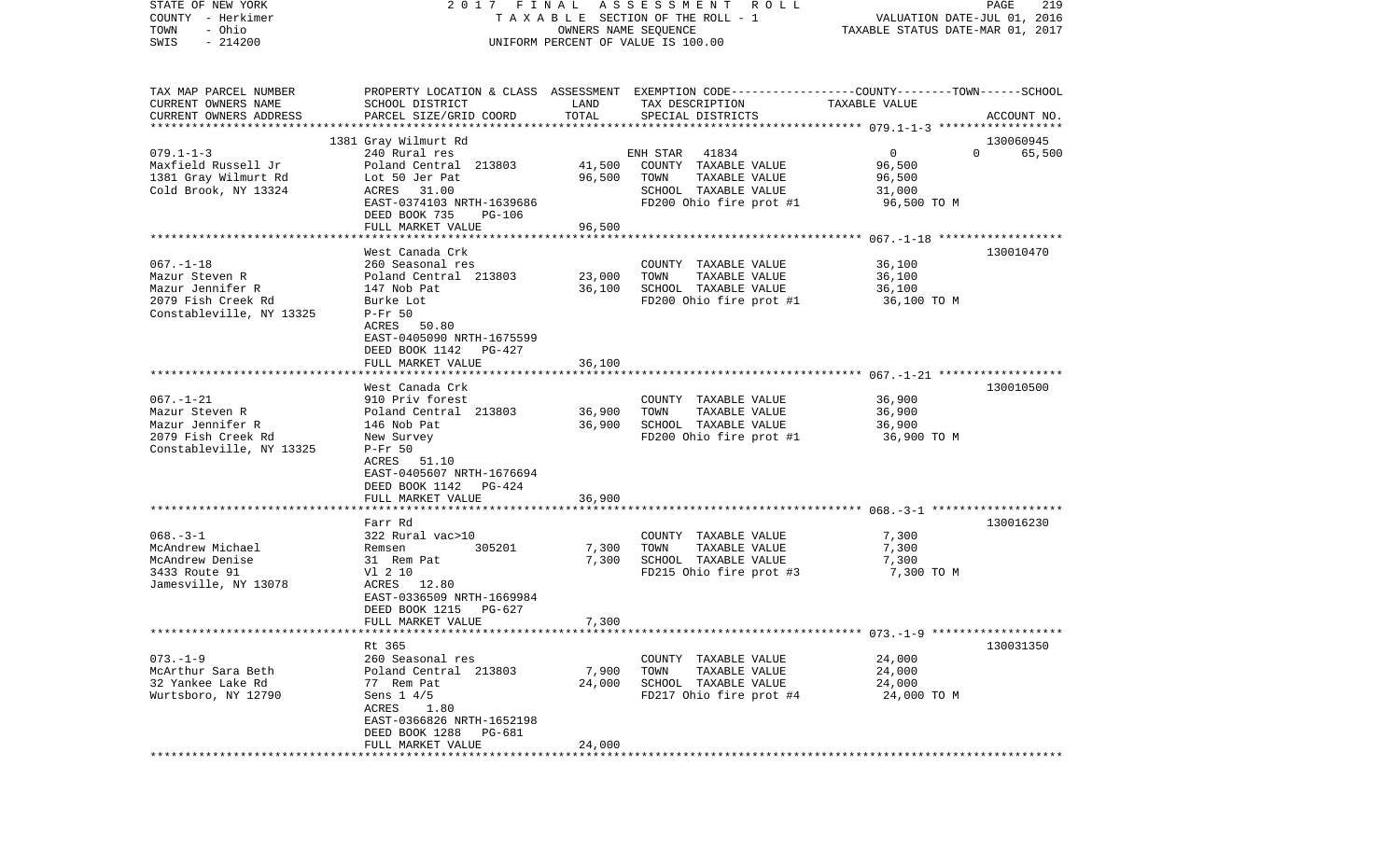| STATE OF NEW YORK<br>COUNTY - Herkimer<br>- Ohio<br>TOWN<br>$-214200$<br>SWIS | 2017 FINAL                                    |        | A S S E S S M E N T<br><b>ROLL</b><br>TAXABLE SECTION OF THE ROLL - 1<br>OWNERS NAME SEQUENCE<br>UNIFORM PERCENT OF VALUE IS 100.00 | VALUATION DATE-JUL 01, 2016<br>TAXABLE STATUS DATE-MAR 01, 2017 | PAGE<br>220        |
|-------------------------------------------------------------------------------|-----------------------------------------------|--------|-------------------------------------------------------------------------------------------------------------------------------------|-----------------------------------------------------------------|--------------------|
|                                                                               |                                               |        |                                                                                                                                     |                                                                 |                    |
| TAX MAP PARCEL NUMBER<br>CURRENT OWNERS NAME                                  | SCHOOL DISTRICT                               | LAND   | PROPERTY LOCATION & CLASS ASSESSMENT EXEMPTION CODE---------------COUNTY-------TOWN------SCHOOL<br>TAX DESCRIPTION                  | TAXABLE VALUE                                                   |                    |
| CURRENT OWNERS ADDRESS<br>*************************                           | PARCEL SIZE/GRID COORD                        | TOTAL  | SPECIAL DISTRICTS                                                                                                                   |                                                                 | ACCOUNT NO.        |
|                                                                               | Rt 365                                        |        |                                                                                                                                     |                                                                 | 130031380          |
| $073. - 1 - 11$                                                               | 314 Rural vac<10                              |        | COUNTY TAXABLE VALUE                                                                                                                | 1,100                                                           |                    |
| McArthur Sara Beth                                                            | Poland Central 213803                         | 1,100  | TOWN<br>TAXABLE VALUE                                                                                                               | 1,100                                                           |                    |
| 32 Yankee Lake Rd                                                             | 77 Rem Pat                                    | 1,100  | SCHOOL TAXABLE VALUE                                                                                                                | 1,100                                                           |                    |
| Wurtsboro, NY 12790                                                           | V1 2 2                                        |        | FD217 Ohio fire prot #4                                                                                                             | 1,100 TO M                                                      |                    |
|                                                                               | ACRES<br>2.00                                 |        |                                                                                                                                     |                                                                 |                    |
|                                                                               | EAST-0365502 NRTH-1654854                     |        |                                                                                                                                     |                                                                 |                    |
|                                                                               | DEED BOOK 1288<br>PG-681<br>FULL MARKET VALUE | 1,100  |                                                                                                                                     |                                                                 |                    |
|                                                                               |                                               |        |                                                                                                                                     |                                                                 |                    |
|                                                                               | Off Harvey Bridge Rd                          |        |                                                                                                                                     |                                                                 |                    |
| $073.3 - 2 - 26.2$                                                            | 270 Mfg housing                               |        | COUNTY TAXABLE VALUE                                                                                                                | 28,500                                                          |                    |
| McAvey Laura                                                                  | Poland Central 213803                         | 15,300 | TOWN<br>TAXABLE VALUE                                                                                                               | 28,500                                                          |                    |
| 147 Woods Rd                                                                  | Lot 48 Jer Pat                                | 28,500 | SCHOOL TAXABLE VALUE                                                                                                                | 28,500                                                          |                    |
| Cold Brook, NY 13324                                                          | ACRES<br>1.70                                 |        | FD200 Ohio fire prot #1                                                                                                             | 28,500 TO M                                                     |                    |
|                                                                               | EAST-0361433 NRTH-1644593                     |        |                                                                                                                                     |                                                                 |                    |
|                                                                               | DEED BOOK 885<br>PG-112                       |        |                                                                                                                                     |                                                                 |                    |
|                                                                               | FULL MARKET VALUE                             | 28,500 |                                                                                                                                     |                                                                 |                    |
|                                                                               | 147 Woods Rd                                  |        |                                                                                                                                     |                                                                 | 130060115          |
| $073.3 - 2 - 27$                                                              | 210 1 Family Res                              |        | ENH STAR<br>41834                                                                                                                   | $\mathbf 0$                                                     | $\Omega$<br>38,200 |
| McAvey Laura                                                                  | Poland Central 213803                         | 15,100 | COUNTY TAXABLE VALUE                                                                                                                | 38,200                                                          |                    |
| 147 Woods Rd                                                                  | Lot 48                                        | 38,200 | TOWN<br>TAXABLE VALUE                                                                                                               | 38,200                                                          |                    |
| Cold Brook, NY 13324                                                          | Jer Pat                                       |        | SCHOOL TAXABLE VALUE                                                                                                                | $\Omega$                                                        |                    |
|                                                                               | ACRES<br>1.50                                 |        | FD200 Ohio fire prot #1                                                                                                             | 38,200 TO M                                                     |                    |
|                                                                               | EAST-0361605 NRTH-1644727                     |        |                                                                                                                                     |                                                                 |                    |
|                                                                               | DEED BOOK 876<br>$PG-47$<br>FULL MARKET VALUE |        |                                                                                                                                     |                                                                 |                    |
|                                                                               | ********************                          | 38,200 |                                                                                                                                     |                                                                 |                    |
|                                                                               | Route 8 & Kelly Rd                            |        |                                                                                                                                     |                                                                 | 130031440          |
| $073.4 - 1 - 41$                                                              | 270 Mfg housing                               |        | <b>BAS STAR</b><br>41854                                                                                                            | $\overline{0}$                                                  | $\Omega$<br>30,000 |
| McCaw George Jr                                                               | Poland Central 213803                         | 25,800 | COUNTY TAXABLE VALUE                                                                                                                | 35,800                                                          |                    |
| 2879 State Rt 8                                                               | 49 Jer Pat                                    | 35,800 | TOWN<br>TAXABLE VALUE                                                                                                               | 35,800                                                          |                    |
| Ohio, NY 13324                                                                | Camp                                          |        | SCHOOL TAXABLE VALUE                                                                                                                | 5,800                                                           |                    |
|                                                                               | 7.80<br>ACRES                                 |        | FD200 Ohio fire prot #1                                                                                                             | 35,800 TO M                                                     |                    |
|                                                                               | EAST-0365240 NRTH-1640848                     |        |                                                                                                                                     |                                                                 |                    |
|                                                                               | DEED BOOK 1246<br>PG-431                      |        |                                                                                                                                     |                                                                 |                    |
|                                                                               | FULL MARKET VALUE                             | 35,800 |                                                                                                                                     |                                                                 |                    |
|                                                                               | Honnedaga Lake Rd                             |        |                                                                                                                                     |                                                                 | 130008400          |
| $058. -1 - 11$                                                                | 322 Rural vac>10                              |        | COUNTY TAXABLE VALUE                                                                                                                | 10,900                                                          |                    |
| McCluskey Christine L                                                         | Poland Central 213803                         | 10,900 | TOWN<br>TAXABLE VALUE                                                                                                               | 10,900                                                          |                    |
| PO Box 50                                                                     | R28 Moose River                               | 10,900 | SCHOOL TAXABLE VALUE                                                                                                                | 10,900                                                          |                    |
| Remsen, NY 13438                                                              | $P-Fr 10$                                     |        | FD215 Ohio fire prot #3                                                                                                             | 10,900 TO M                                                     |                    |
|                                                                               | ACRES 10.90                                   |        |                                                                                                                                     |                                                                 |                    |
|                                                                               | EAST-0394151 NRTH-1711695                     |        |                                                                                                                                     |                                                                 |                    |
|                                                                               | DEED BOOK 1401<br><b>PG-135</b>               |        |                                                                                                                                     |                                                                 |                    |
|                                                                               | FULL MARKET VALUE                             | 10,900 |                                                                                                                                     |                                                                 |                    |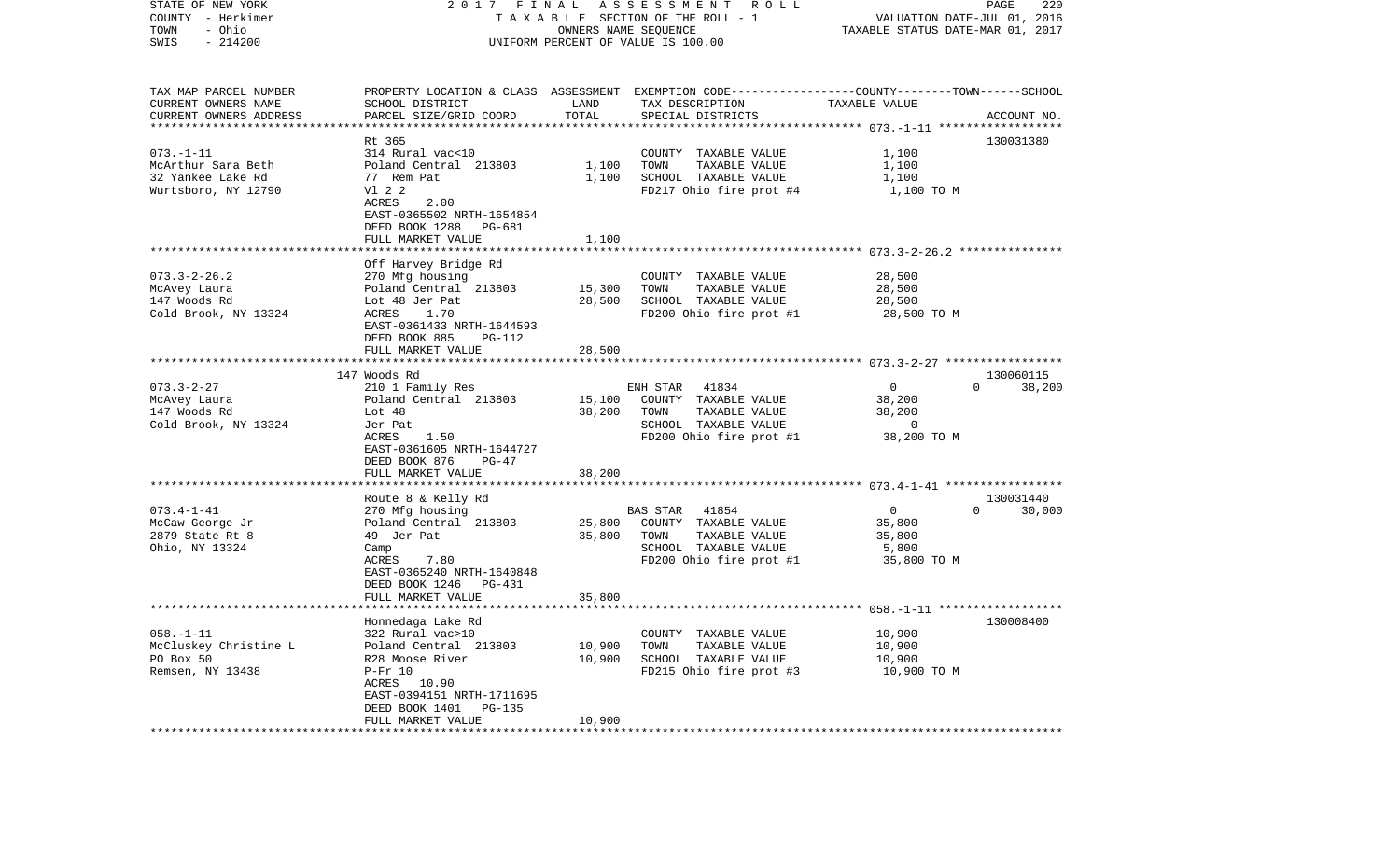| STATE OF NEW YORK<br>COUNTY - Herkimer<br>TOWN<br>- Ohio<br>$-214200$<br>SWIS                                                                                | 2017<br>FINAL<br>TAXABLE SECTION OF THE ROLL - 1<br>UNIFORM PERCENT OF VALUE IS 100.00                                                                                                           | PAGE<br>221<br>VALUATION DATE-JUL 01, 2016<br>TAXABLE STATUS DATE-MAR 01, 2017 |                                                                                                                                        |                                               |             |
|--------------------------------------------------------------------------------------------------------------------------------------------------------------|--------------------------------------------------------------------------------------------------------------------------------------------------------------------------------------------------|--------------------------------------------------------------------------------|----------------------------------------------------------------------------------------------------------------------------------------|-----------------------------------------------|-------------|
| TAX MAP PARCEL NUMBER<br>CURRENT OWNERS NAME<br>CURRENT OWNERS ADDRESS                                                                                       | SCHOOL DISTRICT<br>PARCEL SIZE/GRID COORD                                                                                                                                                        | LAND<br>TOTAL<br>************                                                  | PROPERTY LOCATION & CLASS ASSESSMENT EXEMPTION CODE---------------COUNTY-------TOWN-----SCHOOL<br>TAX DESCRIPTION<br>SPECIAL DISTRICTS | TAXABLE VALUE<br>*********** 058.-1-10 ****** | ACCOUNT NO. |
| $058. - 1 - 10$<br>McCluskey Kevin<br>c/o Christine McCluskey<br>PO Box 50<br>Remsen, NY 13438                                                               | Honnedaga Lake Rd<br>260 Seasonal res - WTRFNT<br>Poland Central 213803<br>P28 Moose River<br>Sens 7<br>ACRES<br>8.20<br>EAST-0394263 NRTH-1712345<br>DEED BOOK 1401 PG-135<br>FULL MARKET VALUE | 105,900<br>284,000<br>284,000                                                  | COUNTY TAXABLE VALUE<br>TOWN<br>TAXABLE VALUE<br>SCHOOL TAXABLE VALUE<br>FD215 Ohio fire prot #3                                       | 284,000<br>284,000<br>284,000<br>284,000 TO M | 130006660   |
|                                                                                                                                                              |                                                                                                                                                                                                  |                                                                                |                                                                                                                                        |                                               |             |
| $078.1 - 2 - 10.3$<br>McCormick Gregory P<br>McCormick Susan M<br>317 Plumb Rd<br>Poland, NY 13431                                                           | Ohio City Rd<br>260 Seasonal res<br>Poland Central 213803<br>ACRES 10.20<br>EAST-0360494 NRTH-1637001<br>DEED BOOK 1611 PG-37<br>FULL MARKET VALUE<br>*******************                        | 20,700<br>36,400<br>36,400<br>*************                                    | COUNTY TAXABLE VALUE<br>TOWN<br>TAXABLE VALUE<br>SCHOOL TAXABLE VALUE<br>FD200 Ohio fire prot #1                                       | 36,400<br>36,400<br>36,400<br>36,400 TO M     |             |
|                                                                                                                                                              | Hooper Dooper Rd                                                                                                                                                                                 |                                                                                |                                                                                                                                        |                                               | 130031470   |
| $073.2 - 1 - 72$<br>McCurry Carl<br>5723 Jerry Rd<br>Marcy, NY 13403                                                                                         | 314 Rural vac<10<br>Poland Central 213803<br>75 Rem Pat<br>FRNT 200.00 DPTH 200.00<br>ACRES<br>0.92<br>EAST-0371293 NRTH-1654529<br>DEED BOOK 1594 PG-972<br>FULL MARKET VALUE                   | 3,900<br>3,900<br>3,900                                                        | COUNTY TAXABLE VALUE<br>TOWN<br>TAXABLE VALUE<br>SCHOOL TAXABLE VALUE<br>FD200 Ohio fire prot #1                                       | 3,900<br>3,900<br>3,900<br>3,900 TO M         |             |
|                                                                                                                                                              |                                                                                                                                                                                                  |                                                                                |                                                                                                                                        |                                               |             |
| $085.3 - 2 - 50$<br>McCusker Joseph M<br>McCusker Elizabeth B<br>198 Bull Hill Rd<br>Ohio, NY 13324                                                          | 198 Bull Hill Rd<br>210 1 Family Res<br>Poland Central 213803<br>Lot 10 Jer Pat<br>Dbl Trailer & Garage<br>FRNT 150.00 DPTH 200.00<br>ACRES<br>4.20<br>EAST-0374833 NRTH-1614163                 | 18,600<br>43,000                                                               | COUNTY TAXABLE VALUE<br>TAXABLE VALUE<br>TOWN<br>SCHOOL TAXABLE VALUE<br>FD200 Ohio fire prot #1                                       | 43,000<br>43,000<br>43,000<br>43,000 TO M     | 130060630   |
|                                                                                                                                                              | DEED BOOK 1169 PG-798<br>FULL MARKET VALUE                                                                                                                                                       | 43,000                                                                         |                                                                                                                                        |                                               |             |
|                                                                                                                                                              | ******************************                                                                                                                                                                   |                                                                                |                                                                                                                                        |                                               |             |
| $073.3 - 2 - 83$<br>McEwan Sharon Trustee of the f Poland Central 213803<br>McEwan Living Trust 12-13-04 FRNT 646.00 DPTH<br>6640 Daily Rd<br>Rome, NY 13340 | Fly Brook Rd<br>314 Rural vac<10<br>ACRES<br>2.90<br>EAST-0354793 NRTH-1643532<br>DEED BOOK 1456<br>PG-928<br>FULL MARKET VALUE                                                                  | 6,600<br>6,600<br>6,600                                                        | COUNTY TAXABLE VALUE<br>TOWN<br>TAXABLE VALUE<br>SCHOOL TAXABLE VALUE<br>FD200 Ohio fire prot #1                                       | 6,600<br>6,600<br>6,600<br>6,600 TO M         |             |
|                                                                                                                                                              |                                                                                                                                                                                                  |                                                                                |                                                                                                                                        |                                               |             |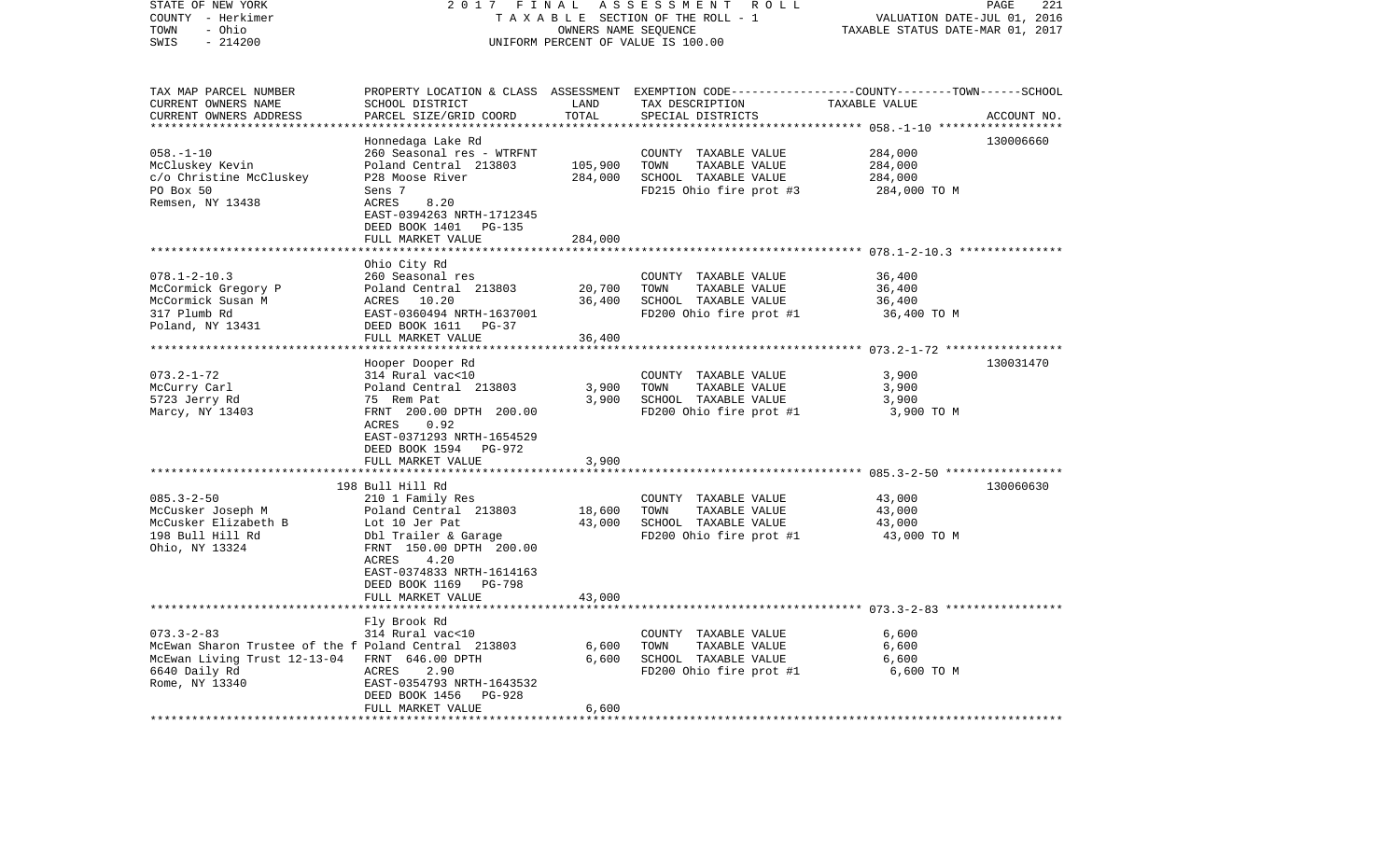| STATE OF NEW YORK                                | 2017 FINAL                                          |                          | ASSESSMENT<br>ROLL                                                                              | PAGE                                                        | 222         |
|--------------------------------------------------|-----------------------------------------------------|--------------------------|-------------------------------------------------------------------------------------------------|-------------------------------------------------------------|-------------|
| COUNTY - Herkimer                                |                                                     |                          | TAXABLE SECTION OF THE ROLL - 1                                                                 | VALUATION DATE-JUL 01, 2016                                 |             |
| - Ohio<br>TOWN                                   |                                                     | OWNERS NAME SEQUENCE     |                                                                                                 | TAXABLE STATUS DATE-MAR 01, 2017                            |             |
| SWIS<br>$-214200$                                |                                                     |                          | UNIFORM PERCENT OF VALUE IS 100.00                                                              |                                                             |             |
|                                                  |                                                     |                          |                                                                                                 |                                                             |             |
|                                                  |                                                     |                          |                                                                                                 |                                                             |             |
| TAX MAP PARCEL NUMBER                            |                                                     |                          | PROPERTY LOCATION & CLASS ASSESSMENT EXEMPTION CODE---------------COUNTY-------TOWN------SCHOOL |                                                             |             |
| CURRENT OWNERS NAME                              | SCHOOL DISTRICT                                     | LAND                     | TAX DESCRIPTION                                                                                 | TAXABLE VALUE                                               |             |
| CURRENT OWNERS ADDRESS<br>********************** | PARCEL SIZE/GRID COORD<br>************************* | TOTAL<br>*************** | SPECIAL DISTRICTS                                                                               |                                                             | ACCOUNT NO. |
|                                                  | Reese Rd                                            |                          |                                                                                                 |                                                             |             |
| $073.4 - 1 - 31.2$                               | 312 Vac w/imprv                                     |                          | COUNTY TAXABLE VALUE                                                                            | 15,500                                                      |             |
| Mcfadden Brian                                   | Poland Central 213803                               | 11,500                   | TOWN<br>TAXABLE VALUE                                                                           | 15,500                                                      |             |
| Barden Patricia                                  | 48 Jer Pat                                          | 15,500                   | SCHOOL TAXABLE VALUE                                                                            | 15,500                                                      |             |
| PO Box 47                                        | ACRES<br>3.50                                       |                          | FD200 Ohio fire prot #1                                                                         | 15,500 TO M                                                 |             |
| Cold Brook, NY 13324                             | EAST-0361158 NRTH-1640864                           |                          |                                                                                                 |                                                             |             |
|                                                  | DEED BOOK 1464 PG-348                               |                          |                                                                                                 |                                                             |             |
|                                                  | FULL MARKET VALUE                                   | 15,500                   |                                                                                                 |                                                             |             |
|                                                  |                                                     | *******                  |                                                                                                 | ******************* 078.1-2-10.5 ***************            |             |
|                                                  | 226 Christmas Rd                                    |                          |                                                                                                 |                                                             |             |
| $078.1 - 2 - 10.5$                               | 240 Rural res                                       |                          | 41834<br>ENH STAR                                                                               | 0<br>0                                                      | 60,000      |
| McFadden Brian                                   | Poland Central 213803                               | 20,700                   | COUNTY TAXABLE VALUE                                                                            | 60,000                                                      |             |
| Barden Patricia                                  | ACRES<br>10.20                                      | 60,000                   | TOWN<br>TAXABLE VALUE                                                                           | 60,000                                                      |             |
| PO Box 47                                        | EAST-0360897 NRTH-1637775                           |                          | SCHOOL TAXABLE VALUE                                                                            | $\mathbf 0$                                                 |             |
| Cold Brook, NY 13324                             | DEED BOOK 1464<br>$PG-348$                          |                          | FD200 Ohio fire prot #1                                                                         | 60,000 TO M                                                 |             |
|                                                  | FULL MARKET VALUE                                   | 60,000                   |                                                                                                 |                                                             |             |
|                                                  |                                                     |                          |                                                                                                 |                                                             |             |
| $079.3 - 1 - 34$                                 | 43 Christman Lot                                    |                          |                                                                                                 | 10,625                                                      |             |
|                                                  | 322 Rural vac>10                                    | 10,625                   | COUNTY TAXABLE VALUE<br>TAXABLE VALUE<br>TOWN                                                   | 10,625                                                      |             |
| McKee John<br>McKee Rita                         | Poland Central 213803<br>ACRES 22.30                | 10,625                   | SCHOOL TAXABLE VALUE                                                                            | 10,625                                                      |             |
| 3 Clemson Ct                                     | EAST-0381323 NRTH-1627016                           |                          | FD217 Ohio fire prot #4                                                                         | 10,625 TO M                                                 |             |
| Rockville, MD 20850                              | DEED BOOK 578<br>PG-547                             |                          |                                                                                                 |                                                             |             |
|                                                  | FULL MARKET VALUE                                   | 10,625                   |                                                                                                 |                                                             |             |
|                                                  | *******************                                 |                          |                                                                                                 | ************************* 079.3-1-20 ******************     |             |
|                                                  | Christman Rd                                        |                          |                                                                                                 |                                                             | 130031620   |
| $079.3 - 1 - 20$                                 | 322 Rural vac>10                                    |                          | COUNTY TAXABLE VALUE                                                                            | 15,130                                                      |             |
| McKee John R                                     | Poland Central 213803                               | 15,130                   | TOWN<br>TAXABLE VALUE                                                                           | 15,130                                                      |             |
| McKee Rita A                                     | 51 Jer Pat                                          | 15,130                   | SCHOOL TAXABLE VALUE                                                                            | 15,130                                                      |             |
| 3 Clemson Ct                                     | Lots 33&34                                          |                          | FD217 Ohio fire prot #4                                                                         | 15,130 TO M                                                 |             |
| Rockville, MD 20850                              | Pri For 43A                                         |                          |                                                                                                 |                                                             |             |
|                                                  | ACRES 43.00                                         |                          |                                                                                                 |                                                             |             |
|                                                  | EAST-0381671 NRTH-1632284                           |                          |                                                                                                 |                                                             |             |
|                                                  | DEED BOOK 00566 PG-00227                            |                          |                                                                                                 |                                                             |             |
|                                                  | FULL MARKET VALUE                                   | 15,130                   |                                                                                                 |                                                             |             |
|                                                  | ***********                                         |                          |                                                                                                 | ****************************** 079.3-1-22 ***************** |             |
|                                                  | Christman Rd                                        |                          |                                                                                                 |                                                             | 130031560   |
| $079.3 - 1 - 22$                                 | 260 Seasonal res                                    |                          | COUNTY TAXABLE VALUE                                                                            | 44,370                                                      |             |
| McKee John R                                     | Poland Central 213803                               | 42,170                   | TOWN<br>TAXABLE VALUE                                                                           | 44,370                                                      |             |
| McKee Rita A<br>3 Clemson Ct                     | 42 Jer Pat                                          | 44,370                   | SCHOOL TAXABLE VALUE                                                                            | 44,370                                                      |             |
| Rockville, MD 20850                              | $L$ 25-28, 31, 32<br>V1 2 129.7                     |                          | FD217 Ohio fire prot #4                                                                         | 44,370 TO M                                                 |             |
|                                                  | ACRES 129.70                                        |                          |                                                                                                 |                                                             |             |
|                                                  | EAST-0380985 NRTH-1629930                           |                          |                                                                                                 |                                                             |             |
|                                                  | DEED BOOK 00566 PG-00229                            |                          |                                                                                                 |                                                             |             |
|                                                  | FULL MARKET VALUE                                   | 44,370                   |                                                                                                 |                                                             |             |
| ************************                         |                                                     |                          |                                                                                                 |                                                             |             |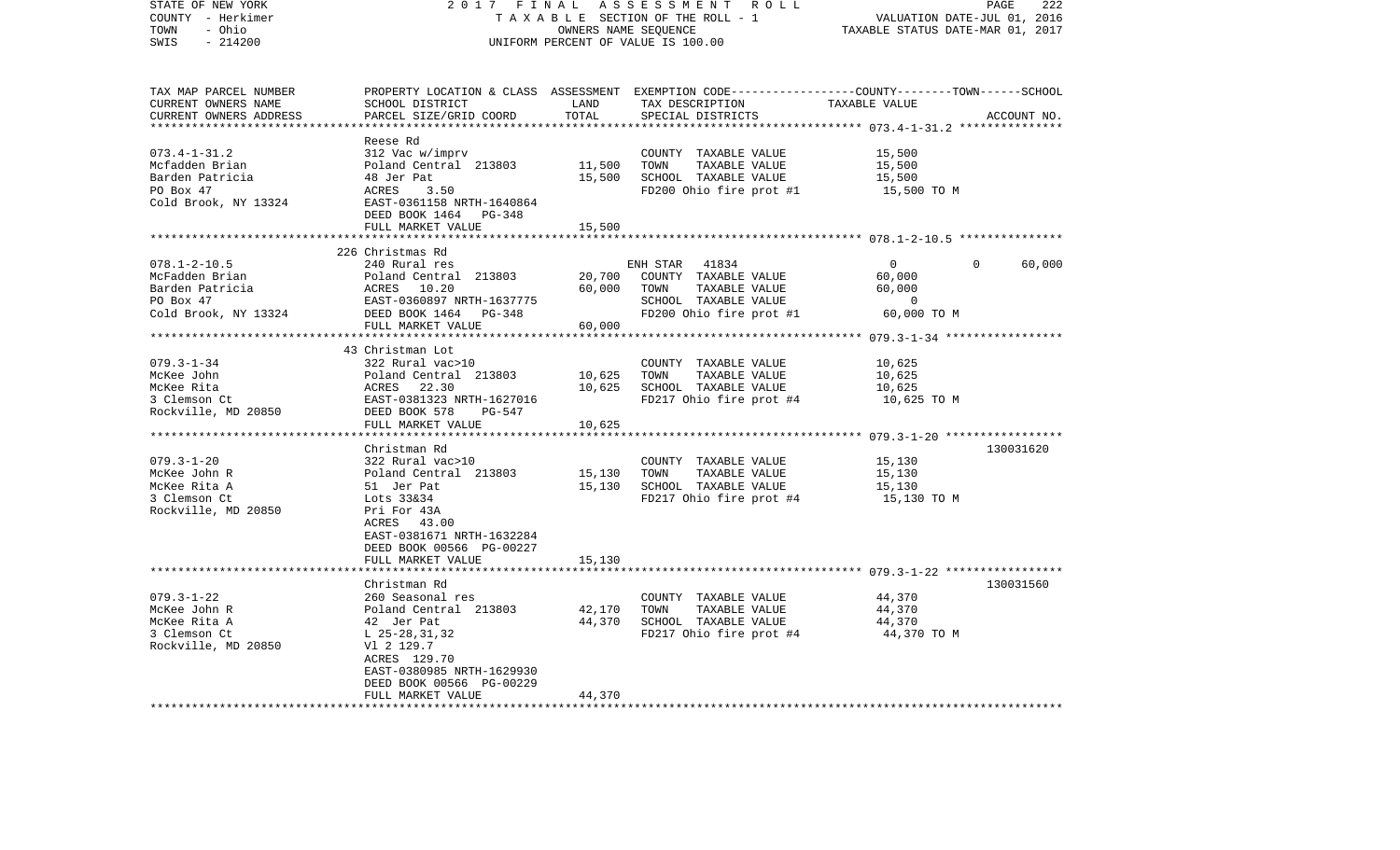| STATE OF NEW YORK<br>COUNTY - Herkimer<br>- Ohio<br>TOWN | 2017 FINAL                                     | OWNERS NAME SEQUENCE | A S S E S S M E N T R O L L<br>TAXABLE SECTION OF THE ROLL - 1                                  | VALUATION DATE-JUL 01, 2016<br>TAXABLE STATUS DATE-MAR 01, 2017 | 223<br>PAGE |
|----------------------------------------------------------|------------------------------------------------|----------------------|-------------------------------------------------------------------------------------------------|-----------------------------------------------------------------|-------------|
| $-214200$<br>SWIS                                        |                                                |                      | UNIFORM PERCENT OF VALUE IS 100.00                                                              |                                                                 |             |
| TAX MAP PARCEL NUMBER                                    |                                                |                      | PROPERTY LOCATION & CLASS ASSESSMENT EXEMPTION CODE---------------COUNTY-------TOWN------SCHOOL |                                                                 |             |
| CURRENT OWNERS NAME                                      | SCHOOL DISTRICT                                | LAND                 | TAX DESCRIPTION                                                                                 | TAXABLE VALUE                                                   |             |
| CURRENT OWNERS ADDRESS                                   | PARCEL SIZE/GRID COORD                         | TOTAL                | SPECIAL DISTRICTS                                                                               |                                                                 | ACCOUNT NO. |
| *************************                                |                                                |                      |                                                                                                 |                                                                 |             |
|                                                          | Christman Rd                                   |                      |                                                                                                 |                                                                 | 130031590   |
| $079.3 - 1 - 27$                                         | 322 Rural vac>10                               |                      | COUNTY TAXABLE VALUE                                                                            | 17,340                                                          |             |
| McKee John R                                             | Poland Central 213803                          | 17,340               | TOWN<br>TAXABLE VALUE                                                                           | 17,340                                                          |             |
| McKee Rita A<br>3 Clemson Ct                             | 21 Jer Pat<br>Lots 5 6 18                      | 17,340               | SCHOOL TAXABLE VALUE<br>FD217 Ohio fire prot #4                                                 | 17,340                                                          |             |
| Rockville, MD 20850                                      | P-Fr 58.6                                      |                      |                                                                                                 | 17,340 TO M                                                     |             |
|                                                          | ACRES<br>36.30                                 |                      |                                                                                                 |                                                                 |             |
|                                                          | EAST-0379072 NRTH-1626358                      |                      |                                                                                                 |                                                                 |             |
|                                                          | DEED BOOK 00578 PG-00547                       |                      |                                                                                                 |                                                                 |             |
|                                                          | FULL MARKET VALUE                              | 17,340               |                                                                                                 |                                                                 |             |
|                                                          |                                                |                      |                                                                                                 |                                                                 |             |
|                                                          | Reese Rd                                       |                      |                                                                                                 |                                                                 | 130030120   |
| $078.1 - 2 - 9.1$                                        | 260 Seasonal res                               |                      | COUNTY TAXABLE VALUE                                                                            | 44,000                                                          |             |
| McKercher Paul R                                         | Poland Central 213803                          | 19,400               | TOWN<br>TAXABLE VALUE                                                                           | 44,000                                                          |             |
| McKercher Mary Jane                                      | 45 Jer Pat                                     | 44,000               | SCHOOL TAXABLE VALUE                                                                            | 44,000                                                          |             |
| 1205 Main St                                             | $P-Fr$ 94                                      |                      | FD200 Ohio fire prot #1                                                                         | 44,000 TO M                                                     |             |
| Vestal, NY 13850                                         | ACRES<br>8.30                                  |                      |                                                                                                 |                                                                 |             |
|                                                          | EAST-0359381 NRTH-1636465                      |                      |                                                                                                 |                                                                 |             |
|                                                          | DEED BOOK 806<br>PG-708                        |                      |                                                                                                 |                                                                 |             |
|                                                          | FULL MARKET VALUE                              | 44,000               |                                                                                                 |                                                                 |             |
|                                                          |                                                |                      |                                                                                                 |                                                                 |             |
|                                                          | Ohio City Rd                                   |                      |                                                                                                 |                                                                 |             |
| $078.1 - 2 - 10.2$                                       | 322 Rural vac>10                               |                      | COUNTY TAXABLE VALUE                                                                            | 15,400                                                          |             |
| Mckercher Paul R                                         | Poland Central 213803                          | 15,400               | TAXABLE VALUE<br>TOWN                                                                           | 15,400                                                          |             |
| Mckercher Mary J                                         | ACRES 10.70                                    | 15,400               | SCHOOL TAXABLE VALUE                                                                            | 15,400                                                          |             |
| 1205 Main St                                             | EAST-0359939 NRTH-1636513                      |                      | FD200 Ohio fire prot #1                                                                         | 15,400 TO M                                                     |             |
| Vestal, NY 13850                                         | DEED BOOK 834<br>$PG-269$<br>FULL MARKET VALUE |                      |                                                                                                 |                                                                 |             |
|                                                          |                                                | 15,400               |                                                                                                 |                                                                 |             |
|                                                          | 202 Coonradt Rd                                |                      |                                                                                                 |                                                                 | 130039810   |
| $085.2 - 2 - 45.1$                                       | 260 Seasonal res                               |                      | COUNTY TAXABLE VALUE                                                                            | 75,000                                                          |             |
| McKernon Thomas J                                        | Poland Central 213803                          | 44,800               | TOWN<br>TAXABLE VALUE                                                                           | 75,000                                                          |             |
| 985 Sandy Plains Rd                                      | 40 Jer Pat                                     | 75,000               | SCHOOL TAXABLE VALUE                                                                            | 75,000                                                          |             |
| Leeds, NY 12451                                          | $P-Fr$ 74                                      |                      | FD210 Ohio fire prot #2                                                                         | 75,000 TO M                                                     |             |
|                                                          | ACRES 46.10                                    |                      |                                                                                                 |                                                                 |             |
|                                                          | EAST-0389385 NRTH-1621751                      |                      |                                                                                                 |                                                                 |             |
|                                                          | DEED BOOK 1280<br>PG-663                       |                      |                                                                                                 |                                                                 |             |
|                                                          | FULL MARKET VALUE                              | 75,000               |                                                                                                 |                                                                 |             |
|                                                          |                                                |                      |                                                                                                 |                                                                 |             |
|                                                          | Farr Rd                                        |                      |                                                                                                 |                                                                 | 130011220   |
| $068. -3 - 16$                                           | 260 Seasonal res                               |                      | COUNTY TAXABLE VALUE                                                                            | 11,000                                                          |             |
| McLaughlin Joseph E                                      | Adirondack<br>302601                           | 3,800                | TOWN<br>TAXABLE VALUE                                                                           | 11,000                                                          |             |
| McLaughlin Marilyn A                                     | 16 Rem Pat                                     | 11,000               | SCHOOL TAXABLE VALUE                                                                            | 11,000                                                          |             |
| 27257 Nellis Rd                                          | $P-Fr$ 1.4                                     |                      | FD215 Ohio fire prot #3                                                                         | 11,000 TO M                                                     |             |
| Evans Mills, NY 13637                                    | 1.80<br>ACRES                                  |                      |                                                                                                 |                                                                 |             |
|                                                          | EAST-0339492 NRTH-1674378                      |                      |                                                                                                 |                                                                 |             |
|                                                          | DEED BOOK 1268<br>PG-851                       |                      |                                                                                                 |                                                                 |             |
|                                                          | FULL MARKET VALUE<br>**********************    | 11,000<br>*********  |                                                                                                 |                                                                 |             |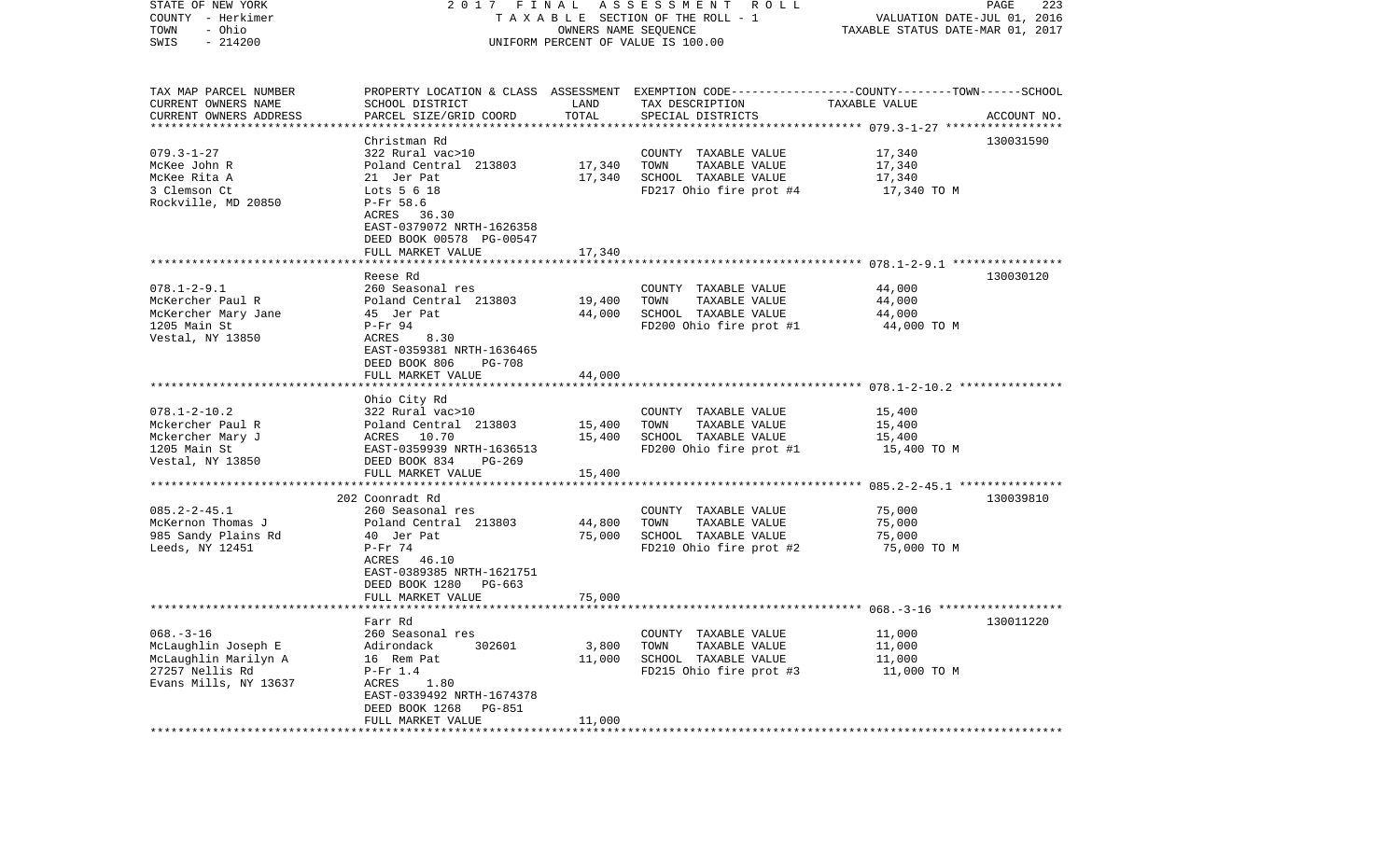| STATE OF NEW YORK<br>COUNTY - Herkimer<br>- Ohio<br>TOWN<br>$-214200$<br>SWIS                                        | 2017 FINAL<br>A S S E S S M E N T<br>R O L L<br>TAXABLE SECTION OF THE ROLL - 1<br>OWNERS NAME SEQUENCE<br>UNIFORM PERCENT OF VALUE IS 100.00                                                           |                           |                                                                                                                                         | 224<br>PAGE<br>VALUATION DATE-JUL 01, 2016<br>TAXABLE STATUS DATE-MAR 01, 2017 |             |
|----------------------------------------------------------------------------------------------------------------------|---------------------------------------------------------------------------------------------------------------------------------------------------------------------------------------------------------|---------------------------|-----------------------------------------------------------------------------------------------------------------------------------------|--------------------------------------------------------------------------------|-------------|
| TAX MAP PARCEL NUMBER<br>CURRENT OWNERS NAME<br>CURRENT OWNERS ADDRESS<br>***********************                    | SCHOOL DISTRICT<br>PARCEL SIZE/GRID COORD                                                                                                                                                               | LAND<br>TOTAL             | PROPERTY LOCATION & CLASS ASSESSMENT EXEMPTION CODE---------------COUNTY-------TOWN------SCHOOL<br>TAX DESCRIPTION<br>SPECIAL DISTRICTS | TAXABLE VALUE                                                                  | ACCOUNT NO. |
| $064.11 - 1 - 2$<br>Mclean Robert<br>Marilyn Swenson<br>22 College Hills Dr<br>Farmingville, NY 11738                | 388 Dead Lk<br>260 Seasonal res - WTRFNT<br>302601<br>Adirondack<br>54 Woodhull<br>FRNT 139.20 DPTH 292.00<br>BANK<br>600<br>EAST-0340535 NRTH-1682567<br>DEED BOOK 769<br>PG-345                       | 39,500<br>72,000          | COUNTY TAXABLE VALUE<br>TOWN<br>TAXABLE VALUE<br>SCHOOL TAXABLE VALUE<br>FD215 Ohio fire prot #3                                        | 72,000<br>72,000<br>72,000<br>72,000 TO M                                      | 130009540   |
|                                                                                                                      | FULL MARKET VALUE                                                                                                                                                                                       | 72,000                    |                                                                                                                                         |                                                                                |             |
| $079.3 - 1 - 9.1$<br>McMullen David L<br>8012 Stillbrook Rd<br>Manassas, VA 20110                                    | Gray Wilmurt Rd<br>910 Priv forest<br>Poland Central 213803<br>FRNT 1400.00 DPTH<br>ACRES 128.40<br>EAST-0375206 NRTH-1626481<br>DEED BOOK 931<br>$PG-83$                                               | 85,800<br>85,800          | COUNTY TAXABLE VALUE<br>TOWN<br>TAXABLE VALUE<br>SCHOOL TAXABLE VALUE<br>FD200 Ohio fire prot #1                                        | 85,800<br>85,800<br>85,800<br>85,800 TO M                                      |             |
|                                                                                                                      | FULL MARKET VALUE                                                                                                                                                                                       | 85,800                    |                                                                                                                                         |                                                                                |             |
|                                                                                                                      |                                                                                                                                                                                                         | ************              |                                                                                                                                         |                                                                                |             |
| $065. -1 - 25$<br>McMullin Richard J Jr<br>2285 Stafford Rd<br>Cortland, NY 13045                                    | 1440 Farr Rd<br>260 Seasonal res<br>302601<br>Adirondack<br>Lot 30<br>Seas 1A<br>FRNT 143.00 DPTH 200.00<br>EAST-0355586 NRTH-1682523<br>DEED BOOK 1489<br>PG-795                                       | 11,400<br>27,000          | COUNTY TAXABLE VALUE<br>TOWN<br>TAXABLE VALUE<br>SCHOOL TAXABLE VALUE<br>FD215 Ohio fire prot #3                                        | 27,000<br>27,000<br>27,000<br>27,000 TO M                                      | 130076680   |
|                                                                                                                      | FULL MARKET VALUE                                                                                                                                                                                       | 27,000                    |                                                                                                                                         |                                                                                |             |
| $065. - 1 - 26$<br>McMullin Richard J Jr<br>2285 Stafford Rd<br>Cortland, NY 13045                                   | ********************<br>1442 Farr Rd<br>260 Seasonal res<br>Adirondack<br>302601<br>Lot 30 Minuse<br>ACRES<br>1.80<br>EAST-0355852 NRTH-1682424<br>DEED BOOK 1507<br><b>PG-519</b><br>FULL MARKET VALUE | 8,900<br>27,500<br>27,500 | COUNTY TAXABLE VALUE<br>TOWN<br>TAXABLE VALUE<br>SCHOOL TAXABLE VALUE<br>FD215 Ohio fire prot #3                                        | 27,500<br>27,500<br>27,500<br>27,500 TO M                                      | 130060975   |
|                                                                                                                      |                                                                                                                                                                                                         |                           |                                                                                                                                         |                                                                                |             |
| $067. - 1 - 12$<br>Mcmurray Stephen P<br>Mcmurray Michael J<br>Attn: Axtell Clayton<br>PO Box 338<br>Cowen, WV 26206 | West Canada Crk<br>260 Seasonal res<br>Poland Central 213803<br>114 Nob Pat<br>Big Brook<br>Sens 1.08<br>ACRES<br>1.40<br>EAST-0400904 NRTH-1681048<br>DEED BOOK 892<br>$PG-629$<br>FULL MARKET VALUE   | 3,100<br>10,000<br>10,000 | COUNTY TAXABLE VALUE<br>TAXABLE VALUE<br>TOWN<br>SCHOOL TAXABLE VALUE<br>FD217 Ohio fire prot #4                                        | 10,000<br>10,000<br>10,000<br>10,000 TO M                                      | 130033480   |
|                                                                                                                      |                                                                                                                                                                                                         |                           |                                                                                                                                         |                                                                                |             |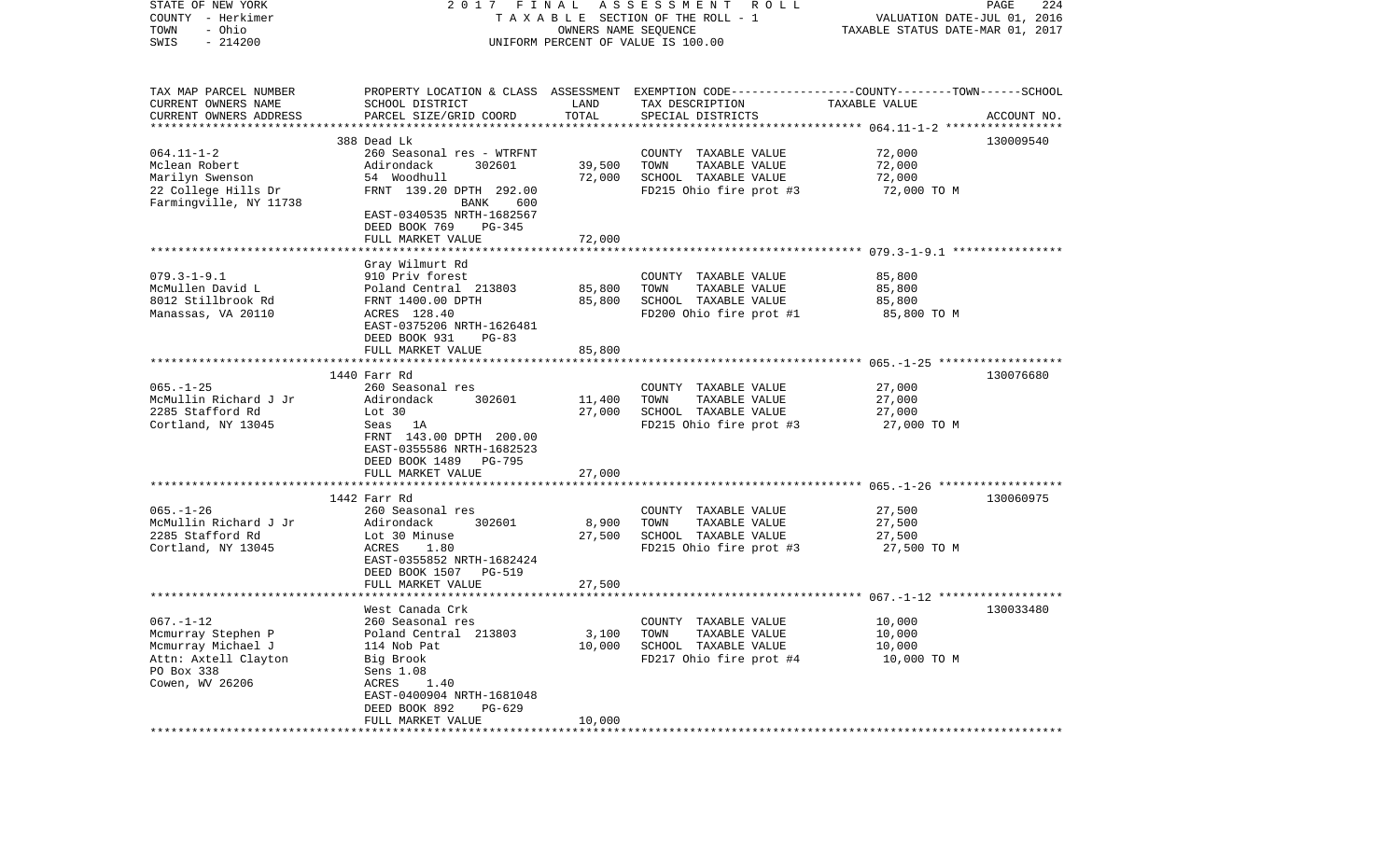| STATE OF NEW YORK                             | 2017 FINAL                                                                                      |                      | A S S E S S M E N T<br>R O L L       |                                  | 225<br>PAGE       |
|-----------------------------------------------|-------------------------------------------------------------------------------------------------|----------------------|--------------------------------------|----------------------------------|-------------------|
| COUNTY - Herkimer                             |                                                                                                 |                      | TAXABLE SECTION OF THE ROLL - 1      | VALUATION DATE-JUL 01, 2016      |                   |
| - Ohio<br>TOWN<br>$-214200$<br>SWIS           |                                                                                                 | OWNERS NAME SEQUENCE | UNIFORM PERCENT OF VALUE IS 100.00   | TAXABLE STATUS DATE-MAR 01, 2017 |                   |
|                                               |                                                                                                 |                      |                                      |                                  |                   |
|                                               |                                                                                                 |                      |                                      |                                  |                   |
|                                               |                                                                                                 |                      |                                      |                                  |                   |
| TAX MAP PARCEL NUMBER                         | PROPERTY LOCATION & CLASS ASSESSMENT EXEMPTION CODE---------------COUNTY-------TOWN------SCHOOL | LAND                 |                                      |                                  |                   |
| CURRENT OWNERS NAME<br>CURRENT OWNERS ADDRESS | SCHOOL DISTRICT<br>PARCEL SIZE/GRID COORD                                                       | TOTAL                | TAX DESCRIPTION<br>SPECIAL DISTRICTS | TAXABLE VALUE                    | ACCOUNT NO.       |
| ************************                      |                                                                                                 |                      |                                      |                                  |                   |
|                                               | North Lk                                                                                        |                      |                                      |                                  | 130023970         |
| $058. - 2 - 13$                               | 260 Seasonal res - WTRFNT                                                                       |                      | COUNTY TAXABLE VALUE                 | 103,000                          |                   |
| McNitt Tracy E                                | Adirondack<br>302601                                                                            | 94,700               | TOWN<br>TAXABLE VALUE                | 103,000                          |                   |
| Silcox Timothy L                              | 1 Nob Pat                                                                                       | 103,000              | SCHOOL TAXABLE VALUE                 | 103,000                          |                   |
| Bruce Youman                                  | Camp Mayhew                                                                                     |                      | FD215 Ohio fire prot #3              | 103,000 TO M                     |                   |
| 10387 Baldwin Rd                              | Seas 1A                                                                                         |                      |                                      |                                  |                   |
| West Edmeston, NY 13485                       | FRNT 70.00 DPTH 320.00                                                                          |                      |                                      |                                  |                   |
|                                               | EAST-0376057 NRTH-1712356                                                                       |                      |                                      |                                  |                   |
|                                               | DEED BOOK 1321<br>PG-662                                                                        |                      |                                      |                                  |                   |
|                                               | FULL MARKET VALUE                                                                               | 103,000              |                                      |                                  |                   |
|                                               |                                                                                                 |                      |                                      |                                  |                   |
|                                               | Route <sub>8</sub>                                                                              |                      |                                      |                                  | 130020430         |
| $073.4 - 1 - 55.1$                            | 910 Priv forest - WTRFNT                                                                        |                      | COUNTY TAXABLE VALUE                 | 82,600                           |                   |
| McPherson Lucienne                            | Poland Central 213803                                                                           | 82,600               | TOWN<br>TAXABLE VALUE                | 82,600                           |                   |
| 898 Hance Rd                                  | 77 Jer Pat                                                                                      | 82,600               | SCHOOL TAXABLE VALUE                 | 82,600                           |                   |
| Binghamton, NY 13903                          | Mc Intosh Pl                                                                                    |                      | FD200 Ohio fire prot #1              | 82,600 TO M                      |                   |
|                                               | 92.30<br>ACRES                                                                                  |                      |                                      |                                  |                   |
|                                               | EAST-0367144 NRTH-1644737<br>DEED BOOK 674<br>PG-711                                            |                      |                                      |                                  |                   |
|                                               | FULL MARKET VALUE                                                                               | 82,600               |                                      |                                  |                   |
|                                               |                                                                                                 |                      |                                      |                                  |                   |
|                                               | 243 Black Creek Rd                                                                              |                      |                                      |                                  |                   |
| $085.3 - 2 - 7.4$                             | 210 1 Family Res                                                                                |                      | COUNTY TAXABLE VALUE                 | 69,500                           |                   |
| McQuiggan Charles                             | Poland Central 213803                                                                           | 20,200               | TOWN<br>TAXABLE VALUE                | 69,500                           |                   |
| McQuiggan Lisa Mary                           | 10 Jer Pat                                                                                      | 69,500               | SCHOOL TAXABLE VALUE                 | 69,500                           |                   |
| 243 Black Creek Rd                            | FRNT 851.00 DPTH                                                                                |                      | FD200 Ohio fire prot #1              | 69,500 TO M                      |                   |
| Cold Brook, NY 13324                          | ACRES<br>5.40                                                                                   |                      |                                      |                                  |                   |
|                                               | EAST-0375920 NRTH-1614199                                                                       |                      |                                      |                                  |                   |
|                                               | DEED BOOK 1565<br>PG-341                                                                        |                      |                                      |                                  |                   |
|                                               | FULL MARKET VALUE                                                                               | 69,500               |                                      |                                  |                   |
|                                               | **********************                                                                          |                      |                                      |                                  |                   |
|                                               | 1646 Rt 365                                                                                     |                      |                                      |                                  | 130030270         |
| $073. - 1 - 7$                                | 260 Seasonal res                                                                                |                      | COUNTY TAXABLE VALUE                 | 42,000                           |                   |
| Melious Andrew                                | Poland Central 213803                                                                           | 28,100               | TOWN<br>TAXABLE VALUE                | 42,000                           |                   |
| Melious Earlene                               | 79 Rem Pat                                                                                      | 42,000               | SCHOOL TAXABLE VALUE                 | 42,000                           |                   |
| Box 166 Mohawk Dr                             | 42.60<br>ACRES                                                                                  |                      | FD217 Ohio fire prot #4              | 42,000 TO M                      |                   |
| Tribes Hill, NY 12177                         | EAST-0366455 NRTH-1652921                                                                       |                      |                                      |                                  |                   |
|                                               | DEED BOOK 679<br>$PG-94$                                                                        |                      |                                      |                                  |                   |
|                                               | FULL MARKET VALUE                                                                               | 42,000               |                                      |                                  |                   |
|                                               | 103 Haskell Ln                                                                                  |                      |                                      |                                  | 130017550         |
| $074.1 - 2 - 52$                              | 210 1 Family Res                                                                                |                      | VET WAR C 41122                      | 9,000                            | $\mathbf{0}$<br>0 |
| Mendez Felix Jr.                              | Poland Central 213803                                                                           |                      | 13,200 VET WAR T 41123               | 10,875<br>0                      | 0                 |
| 103 Haskell Ln                                | 63 Rem Pat                                                                                      |                      | 72,500 BAS STAR<br>41854             | 0                                | 30,000<br>0       |
| Cold Brook, NY 13324                          | Sub 18                                                                                          |                      | COUNTY TAXABLE VALUE                 | 63,500                           |                   |
|                                               | FRNT<br>82.00 DPTH 181.00                                                                       |                      | TOWN<br>TAXABLE VALUE                | 61,625                           |                   |
|                                               | 0.34<br>ACRES                                                                                   |                      | SCHOOL TAXABLE VALUE                 | 42,500                           |                   |
|                                               | EAST-0372587 NRTH-1651970                                                                       |                      | FD200 Ohio fire prot #1              | 72,500 TO M                      |                   |
|                                               | DEED BOOK 1118<br>PG-621                                                                        |                      |                                      |                                  |                   |
|                                               | FULL MARKET VALUE                                                                               | 72,500               |                                      |                                  |                   |
|                                               | **************************                                                                      |                      | ***********************************  |                                  |                   |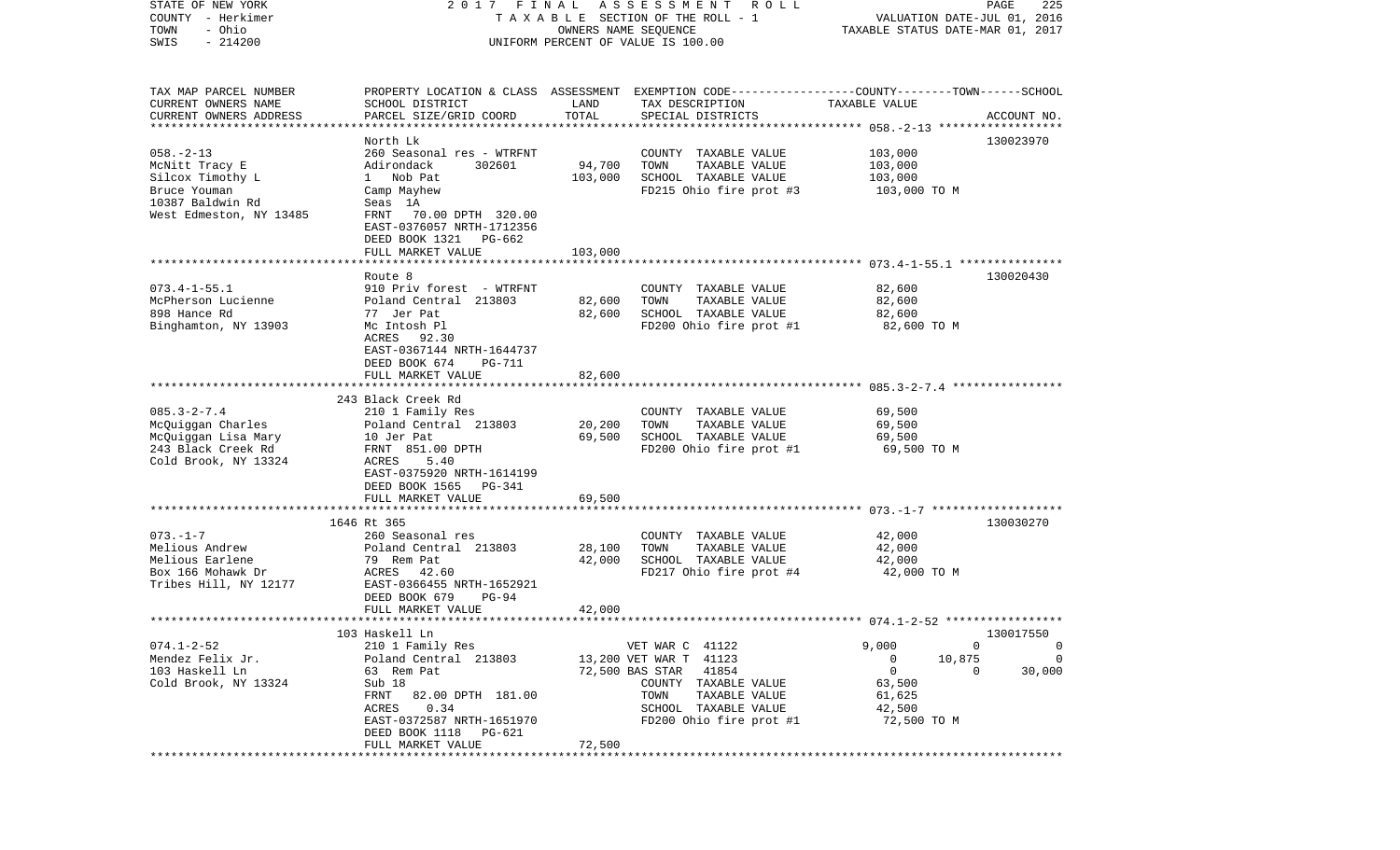| STATE OF NEW YORK<br>COUNTY - Herkimer<br>- Ohio<br>TOWN<br>$-214200$<br>SWIS                      | 2017 FINAL<br>ASSESSMENT<br>ROLL<br>TAXABLE SECTION OF THE ROLL - 1<br>OWNERS NAME SEQUENCE<br>UNIFORM PERCENT OF VALUE IS 100.00                                                           |                           |                                                                                                  | PAGE<br>226<br>VALUATION DATE-JUL 01, 2016<br>TAXABLE STATUS DATE-MAR 01, 2017                                                               |             |
|----------------------------------------------------------------------------------------------------|---------------------------------------------------------------------------------------------------------------------------------------------------------------------------------------------|---------------------------|--------------------------------------------------------------------------------------------------|----------------------------------------------------------------------------------------------------------------------------------------------|-------------|
| TAX MAP PARCEL NUMBER<br>CURRENT OWNERS NAME<br>CURRENT OWNERS ADDRESS                             | SCHOOL DISTRICT<br>PARCEL SIZE/GRID COORD                                                                                                                                                   | LAND<br>TOTAL<br>******** | TAX DESCRIPTION<br>SPECIAL DISTRICTS                                                             | PROPERTY LOCATION & CLASS ASSESSMENT EXEMPTION CODE---------------COUNTY-------TOWN------SCHOOL<br>TAXABLE VALUE<br>********* 073.4-5-4 **** | ACCOUNT NO. |
| $073.4 - 5 - 4$<br>Mendola Gasper<br>Mendola Karen A<br>3050 State Route 8<br>Cold Brook, NY 13324 | 3050 Route 8<br>210 1 Family Res<br>Poland Central 213803<br>49 Jer Pat<br>FRNT 386.00 DPTH<br>ACRES 13.50<br>EAST-0365201 NRTH-1643629<br>DEED BOOK 1504 PG-731                            | 31,300<br>77,000          | COUNTY TAXABLE VALUE<br>TOWN<br>TAXABLE VALUE<br>SCHOOL TAXABLE VALUE<br>FD200 Ohio fire prot #1 | 77,000<br>77,000<br>77,000<br>77,000 TO M                                                                                                    | 130012900   |
|                                                                                                    | FULL MARKET VALUE<br>********************                                                                                                                                                   | 77,000                    |                                                                                                  |                                                                                                                                              |             |
| $085.1 - 1 - 26.3$<br>Meola Thomas ETAL<br>557 High St<br>Monroe, NY 10950                         | Tea Cup St<br>260 Seasonal res<br>Poland Central 213803<br>Lot 22 Jer Pat<br>ACRES 10.10<br>EAST-0380491 NRTH-1621476<br>DEED BOOK 1222<br>PG-818                                           | 20,700<br>36,000          | COUNTY TAXABLE VALUE<br>TOWN<br>TAXABLE VALUE<br>SCHOOL TAXABLE VALUE<br>FD210 Ohio fire prot #2 | 36,000<br>36,000<br>36,000<br>36,000 TO M                                                                                                    |             |
|                                                                                                    | FULL MARKET VALUE                                                                                                                                                                           | 36,000                    |                                                                                                  |                                                                                                                                              |             |
|                                                                                                    | **********************                                                                                                                                                                      |                           |                                                                                                  |                                                                                                                                              |             |
| $058. - 2 - 56$<br>Merrill Jerry S<br>Merrill Patricia C<br>21377 Church St<br>Rodman, NY 13682    | South Lake Rd<br>260 Seasonal res - WTRFNT<br>Adirondack<br>302601<br>1 Nob Pat<br>Sens 1<br>FRNT 100.00 DPTH 318.90<br>ACRES<br>0.69<br>EAST-0385336 NRTH-1705989<br>DEED BOOK 1592 PG-963 | 105,600<br>195,500        | COUNTY TAXABLE VALUE<br>TOWN<br>TAXABLE VALUE<br>SCHOOL TAXABLE VALUE<br>FD215 Ohio fire prot #3 | 195,500<br>195,500<br>195,500<br>195,500 TO M                                                                                                | 130021720   |
|                                                                                                    | FULL MARKET VALUE                                                                                                                                                                           | 195,500                   |                                                                                                  |                                                                                                                                              |             |
| $074.3 - 1 - 1.1$<br>Messina Silvestro<br>Messina Ann<br>PO Box 138<br>Moreland, GA 30259          | Figert Rd<br>322 Rural vac>10<br>Poland Central 213803<br>80 Jer Pat<br>ACRES 10.80<br>EAST-0377853 NRTH-1648745<br>DEED BOOK 742<br>$PG-285$                                               | 15,500<br>15,500          | COUNTY TAXABLE VALUE<br>TOWN<br>TAXABLE VALUE<br>SCHOOL TAXABLE VALUE<br>FD200 Ohio fire prot #1 | 15,500<br>15,500<br>15,500<br>15,500 TO M                                                                                                    | 130041880   |
|                                                                                                    | FULL MARKET VALUE                                                                                                                                                                           | 15,500                    |                                                                                                  |                                                                                                                                              |             |
| $084.2 - 2 - 9$<br>Messing John<br>Messing Frieda<br>14 Garden Court<br>Bay Side, NY 11706         | Gray Wilmurt Rd<br>910 Priv forest<br>Poland Central 213803<br>10- Jer Pat<br>ACRES 122.80<br>EAST-0370424 NRTH-1623544                                                                     | 83,000<br>83,000          | COUNTY TAXABLE VALUE<br>TOWN<br>TAXABLE VALUE<br>SCHOOL TAXABLE VALUE<br>FD200 Ohio fire prot #1 | 83,000<br>83,000<br>83,000<br>83,000 TO M                                                                                                    | 130032700   |
| *********************                                                                              | DEED BOOK 1082<br>$PG-246$<br>FULL MARKET VALUE                                                                                                                                             | 83,000                    |                                                                                                  |                                                                                                                                              |             |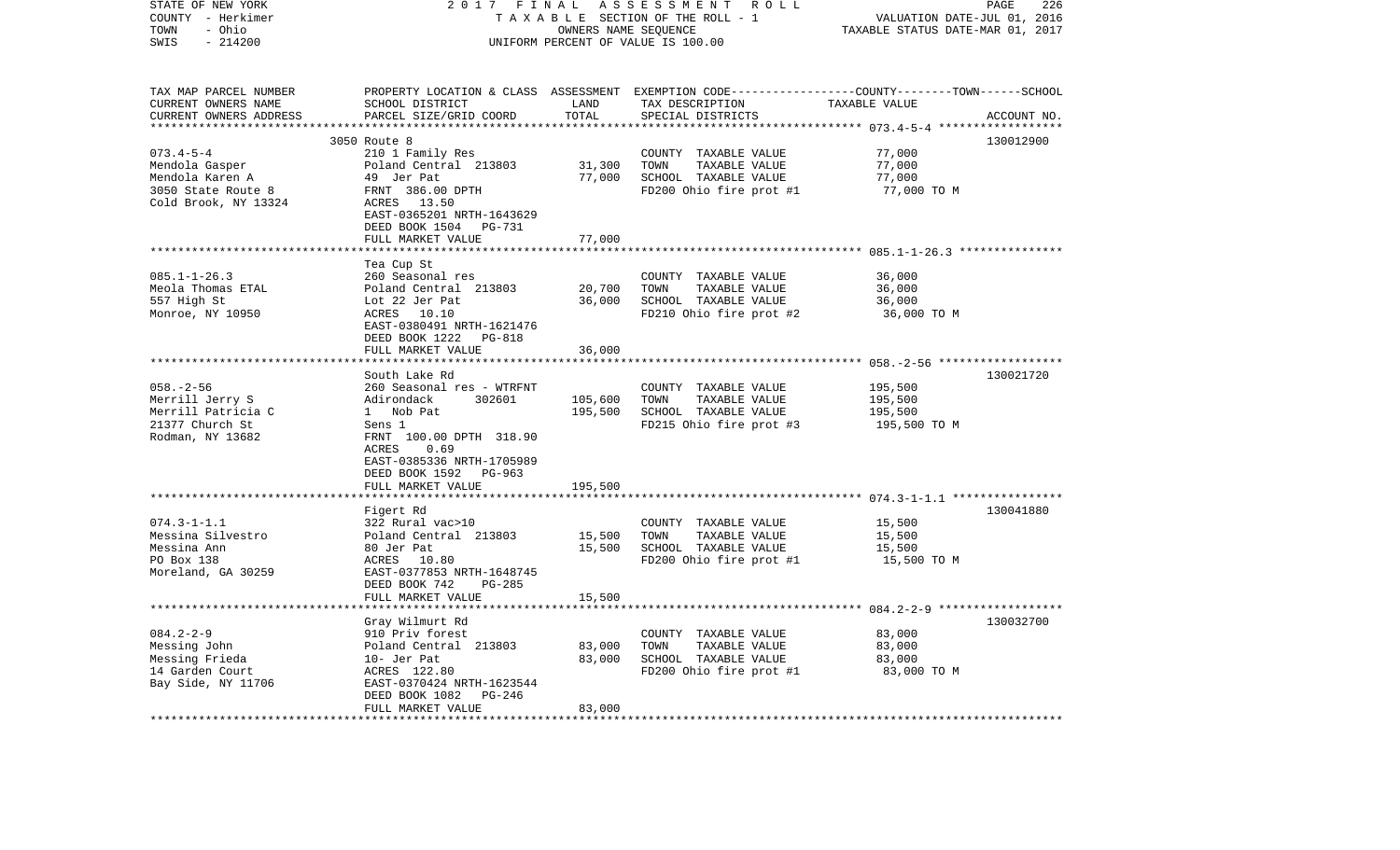| STATE OF NEW YORK<br>COUNTY - Herkimer<br>- Ohio<br>TOWN<br>SWIS<br>$-214200$                               | 2017<br>FINAL<br>TAXABLE SECTION OF THE ROLL - 1<br>UNIFORM PERCENT OF VALUE IS 100.00                                                                                                        | PAGE<br>227<br>VALUATION DATE-JUL 01, 2016<br>TAXABLE STATUS DATE-MAR 01, 2017 |                                                                                                                                         |                                                             |                                 |
|-------------------------------------------------------------------------------------------------------------|-----------------------------------------------------------------------------------------------------------------------------------------------------------------------------------------------|--------------------------------------------------------------------------------|-----------------------------------------------------------------------------------------------------------------------------------------|-------------------------------------------------------------|---------------------------------|
| TAX MAP PARCEL NUMBER<br>CURRENT OWNERS NAME<br>CURRENT OWNERS ADDRESS                                      | SCHOOL DISTRICT<br>PARCEL SIZE/GRID COORD                                                                                                                                                     | LAND<br>TOTAL                                                                  | PROPERTY LOCATION & CLASS ASSESSMENT EXEMPTION CODE---------------COUNTY-------TOWN------SCHOOL<br>TAX DESCRIPTION<br>SPECIAL DISTRICTS | TAXABLE VALUE<br>********* 074.1-1-36 *****                 | ACCOUNT NO.                     |
| $074.1 - 1 - 36$<br>Metropolitan Mortgage<br>Attn: Maida Brian C<br>4212 State Rt 8<br>Cold Brook, NY 13324 | Route 8<br>314 Rural vac<10<br>Poland Central 213803<br>75 Rem Pat<br>Sub 10<br>V1 2 8.5<br><b>ACRES</b><br>6.90                                                                              | 14,500<br>14,500                                                               | COUNTY TAXABLE VALUE<br>TOWN<br>TAXABLE VALUE<br>SCHOOL TAXABLE VALUE<br>FD200 Ohio fire prot #1                                        | 14,500<br>14,500<br>14,500<br>14,500 TO M                   | 130038490                       |
|                                                                                                             | EAST-0381045 NRTH-1655509<br>DEED BOOK 831<br>PG-242<br>FULL MARKET VALUE<br>*******************                                                                                              | 14,500                                                                         |                                                                                                                                         |                                                             |                                 |
| $074.1 - 1 - 38$<br>Metropolitan Mortgage<br>Attn: Maida Brian C<br>4212 State Rt8<br>Cold Brook, NY 13324  | Route 8<br>314 Rural vac<10<br>Poland Central 213803<br>ACRES<br>1.00<br>EAST-0380578 NRTH-1655473<br>DEED BOOK 884<br>$PG-569$<br>FULL MARKET VALUE                                          | 8,000<br>8,000<br>8,000                                                        | COUNTY TAXABLE VALUE<br>TOWN<br>TAXABLE VALUE<br>SCHOOL TAXABLE VALUE<br>FD200 Ohio fire prot #1                                        | 8,000<br>8,000<br>8,000<br>8,000 TO M                       |                                 |
| $078.2 - 2 - 23$<br>Meyers Patricia<br>549 Ohio City Rd<br>Cold Brook, NY 13324                             | 549 Ohio City Rd<br>270 Mfg housing<br>Poland Central 213803<br>44 Jer Pat<br>ACRES<br>1.10<br>EAST-0363362 NRTH-1636420<br>DEED BOOK 932<br>PG-681<br>FULL MARKET VALUE                      | 13,700<br>36,600<br>36,600                                                     | COUNTY TAXABLE VALUE<br>TAXABLE VALUE<br>TOWN<br>SCHOOL TAXABLE VALUE<br>FD200 Ohio fire prot #1                                        | 36,600<br>36,600<br>36,600<br>36,600 TO M                   | 130032550                       |
|                                                                                                             |                                                                                                                                                                                               |                                                                                |                                                                                                                                         |                                                             |                                 |
| $073.4 - 1 - 31.1$<br>Meza Oscar A<br>Meza Stephanie<br>414 Reese Rd<br>Cold Brook, NY 13324                | 414 Reese Rd<br>240 Rural res<br>Poland Central 213803<br>48 Jer Pat<br>FRNT 905.00 DPTH<br>ACRES<br>68.20<br>EAST-0362238 NRTH-1641114<br>DEED BOOK 887<br>$PG-654$                          | 58,500<br>84,000                                                               | 41854<br>BAS STAR<br>COUNTY TAXABLE VALUE<br>TAXABLE VALUE<br>TOWN<br>SCHOOL TAXABLE VALUE<br>FD200 Ohio fire prot #1                   | $\overline{0}$<br>84,000<br>84,000<br>54,000<br>84,000 TO M | 130017880<br>$\Omega$<br>30,000 |
|                                                                                                             | FULL MARKET VALUE<br>*******************                                                                                                                                                      | 84,000                                                                         |                                                                                                                                         |                                                             |                                 |
| $068. - 3 - 28$<br>Mihlon Dane<br>186 Queens Dr S<br>Little Silver, NJ 07739<br>************************    | Farr Rd<br>314 Rural vac<10<br>305201<br>Remsen<br>31 Rem Pat<br>V1 2 4<br>ACRES<br>4.00<br>EAST-0340446 NRTH-1667521<br>DEED BOOK 907<br>PG-323<br>FULL MARKET VALUE<br>******************** | 2,300<br>2,300<br>2,300                                                        | COUNTY TAXABLE VALUE<br>TOWN<br>TAXABLE VALUE<br>SCHOOL TAXABLE VALUE<br>FD215 Ohio fire prot #3                                        | 2,300<br>2,300<br>2,300<br>2,300 TO M                       | 130017490                       |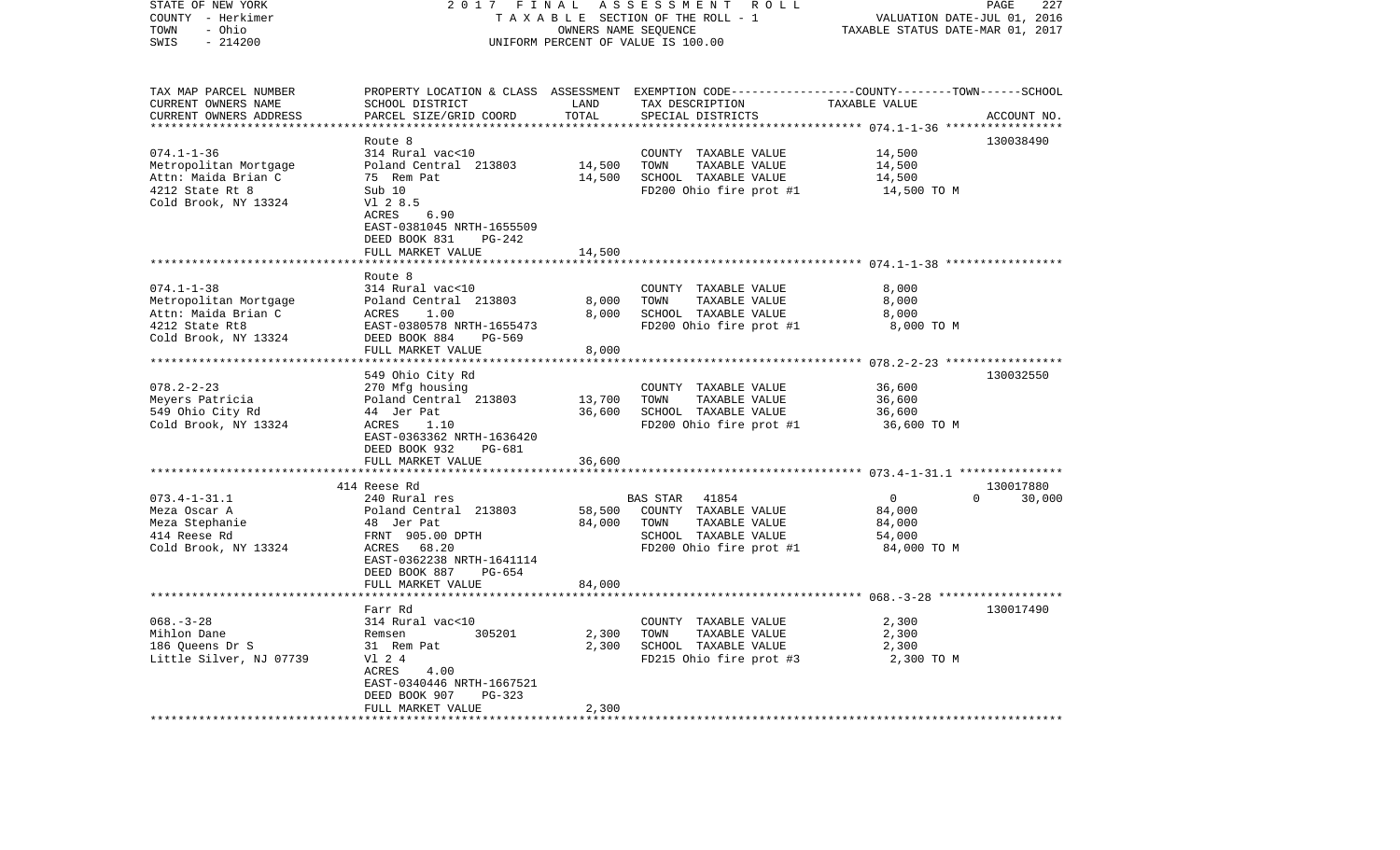| STATE OF NEW YORK<br>COUNTY - Herkimer<br>- Ohio<br>TOWN<br>SWIS<br>$-214200$ | 2017<br>FINAL<br>TAXABLE SECTION OF THE ROLL - 1<br>UNIFORM PERCENT OF VALUE IS 100.00      | PAGE<br>228<br>VALUATION DATE-JUL 01, 2016<br>TAXABLE STATUS DATE-MAR 01, 2017 |                                                                                                                    |                |                    |
|-------------------------------------------------------------------------------|---------------------------------------------------------------------------------------------|--------------------------------------------------------------------------------|--------------------------------------------------------------------------------------------------------------------|----------------|--------------------|
| TAX MAP PARCEL NUMBER<br>CURRENT OWNERS NAME                                  | SCHOOL DISTRICT                                                                             | LAND                                                                           | PROPERTY LOCATION & CLASS ASSESSMENT EXEMPTION CODE---------------COUNTY-------TOWN------SCHOOL<br>TAX DESCRIPTION | TAXABLE VALUE  |                    |
| CURRENT OWNERS ADDRESS                                                        | PARCEL SIZE/GRID COORD                                                                      | TOTAL                                                                          | SPECIAL DISTRICTS                                                                                                  |                | ACCOUNT NO.        |
| ***********************                                                       | **************************<br>Farr Rd                                                       | ***********                                                                    |                                                                                                                    |                | 1666728            |
| $068. - 3 - 29$                                                               | 322 Rural vac>10                                                                            |                                                                                | COUNTY TAXABLE VALUE                                                                                               | 6,100          |                    |
| Mihlon Dane                                                                   | Remsen<br>305201                                                                            | 6,100                                                                          | TOWN<br>TAXABLE VALUE                                                                                              | 6,100          |                    |
| 186 Queens Dr S                                                               | 31 Rem Pat                                                                                  | 6,100                                                                          | SCHOOL TAXABLE VALUE                                                                                               | 6,100          |                    |
| Little Silver, NJ 07739                                                       | V1 2 15<br>ACRES 10.70<br>EAST-0342393 NRTH-1666726<br>DEED BOOK 947<br>PG-48               |                                                                                | FD215 Ohio fire prot #3                                                                                            | 6,100 TO M     |                    |
|                                                                               | FULL MARKET VALUE                                                                           | 6,100                                                                          |                                                                                                                    |                |                    |
|                                                                               | Farr Rd                                                                                     |                                                                                |                                                                                                                    |                | 130031740          |
| $068. - 3 - 30.2$                                                             | 260 Seasonal res                                                                            |                                                                                | COUNTY TAXABLE VALUE                                                                                               | 45,000         |                    |
| Mihlon Dane S                                                                 | Adirondack<br>302601                                                                        | 19,200                                                                         | TOWN<br>TAXABLE VALUE                                                                                              | 45,000         |                    |
| Anderson Kenneth                                                              | 31 Rem Pat                                                                                  | 45,000                                                                         | SCHOOL TAXABLE VALUE                                                                                               | 45,000         |                    |
| 186 Queens Dr S                                                               | Vl 8A                                                                                       |                                                                                | FD215 Ohio fire prot #3                                                                                            | 45,000 TO M    |                    |
| Little Silver, NJ 07739                                                       | ACRES<br>8.00<br>EAST-0341691 NRTH-1668569<br>DEED BOOK 1160<br>PG-938<br>FULL MARKET VALUE | 45,000                                                                         |                                                                                                                    |                |                    |
|                                                                               |                                                                                             | ***********                                                                    |                                                                                                                    |                |                    |
|                                                                               | Honnedaga Lk                                                                                |                                                                                |                                                                                                                    |                | 130007020          |
| $059. - 1 - 73$                                                               | 260 Seasonal res - WTRFNT                                                                   |                                                                                | COUNTY TAXABLE VALUE                                                                                               | 265,500        |                    |
| Millard Alexander J                                                           | Poland Central 213803                                                                       | 101,300                                                                        | TAXABLE VALUE<br>TOWN                                                                                              | 265,500        |                    |
| 745 Ridge Dr                                                                  | P37 Moose River                                                                             | 265,500                                                                        | SCHOOL TAXABLE VALUE                                                                                               | 265,500        |                    |
| Mclean Virginia, 22101                                                        | 8.20<br>ACRES<br>EAST-0412168 NRTH-1704240<br>DEED BOOK 1438<br>PG-88                       |                                                                                | FD215 Ohio fire prot #3                                                                                            | 265,500 TO M   |                    |
|                                                                               | FULL MARKET VALUE                                                                           | 265,500                                                                        |                                                                                                                    |                |                    |
|                                                                               | *****************************<br>880 Bull Hill Rd                                           | *************                                                                  |                                                                                                                    |                | 130025770          |
| $085.2 - 2 - 14$                                                              | 240 Rural res                                                                               |                                                                                | <b>BAS STAR</b><br>41854                                                                                           | $\overline{0}$ | $\Omega$<br>30,000 |
| Miller Andrew                                                                 | Poland Central 213803                                                                       | 27,700                                                                         | COUNTY TAXABLE VALUE                                                                                               | 60,000         |                    |
| Miller Angela                                                                 | 22 Jer Pat                                                                                  | 60,000                                                                         | TOWN<br>TAXABLE VALUE                                                                                              | 60,000         |                    |
| 880 Bull Hill Rd                                                              | ACRES<br>10.80                                                                              |                                                                                | SCHOOL TAXABLE VALUE                                                                                               | 30,000         |                    |
| Ohio, NY 13324                                                                | EAST-0385527 NRTH-1618517                                                                   |                                                                                | FD210 Ohio fire prot #2                                                                                            | 60,000 TO M    |                    |
|                                                                               | DEED BOOK 1503<br>PG-534                                                                    |                                                                                |                                                                                                                    |                |                    |
|                                                                               | FULL MARKET VALUE                                                                           | 60,000                                                                         |                                                                                                                    |                |                    |
|                                                                               |                                                                                             |                                                                                |                                                                                                                    |                |                    |
| $073.2 - 1 - 1$                                                               | 228 Red Pine Rd<br>260 Seasonal res                                                         |                                                                                |                                                                                                                    | 75,000         | 130018600          |
| Miller Joan F Co Trustee                                                      | Poland Central 213803                                                                       | 15,000                                                                         | COUNTY TAXABLE VALUE<br>TOWN<br>TAXABLE VALUE                                                                      | 75,000         |                    |
| Miller Clinton H Co Trustee                                                   | 78 Jer Pat                                                                                  | 75,000                                                                         | SCHOOL TAXABLE VALUE                                                                                               | 75,000         |                    |
| 7434 Silver Pine Dr                                                           | ACRES<br>1.00                                                                               |                                                                                | FD200 Ohio fire prot #1                                                                                            | 75,000 TO M    |                    |
| Springfield, VA 22153-1819                                                    | EAST-0366984 NRTH-1650657<br>DEED BOOK 1394<br>$PG-22$                                      |                                                                                |                                                                                                                    |                |                    |
|                                                                               | FULL MARKET VALUE                                                                           | 75,000                                                                         |                                                                                                                    |                |                    |
| *******************                                                           |                                                                                             |                                                                                |                                                                                                                    |                |                    |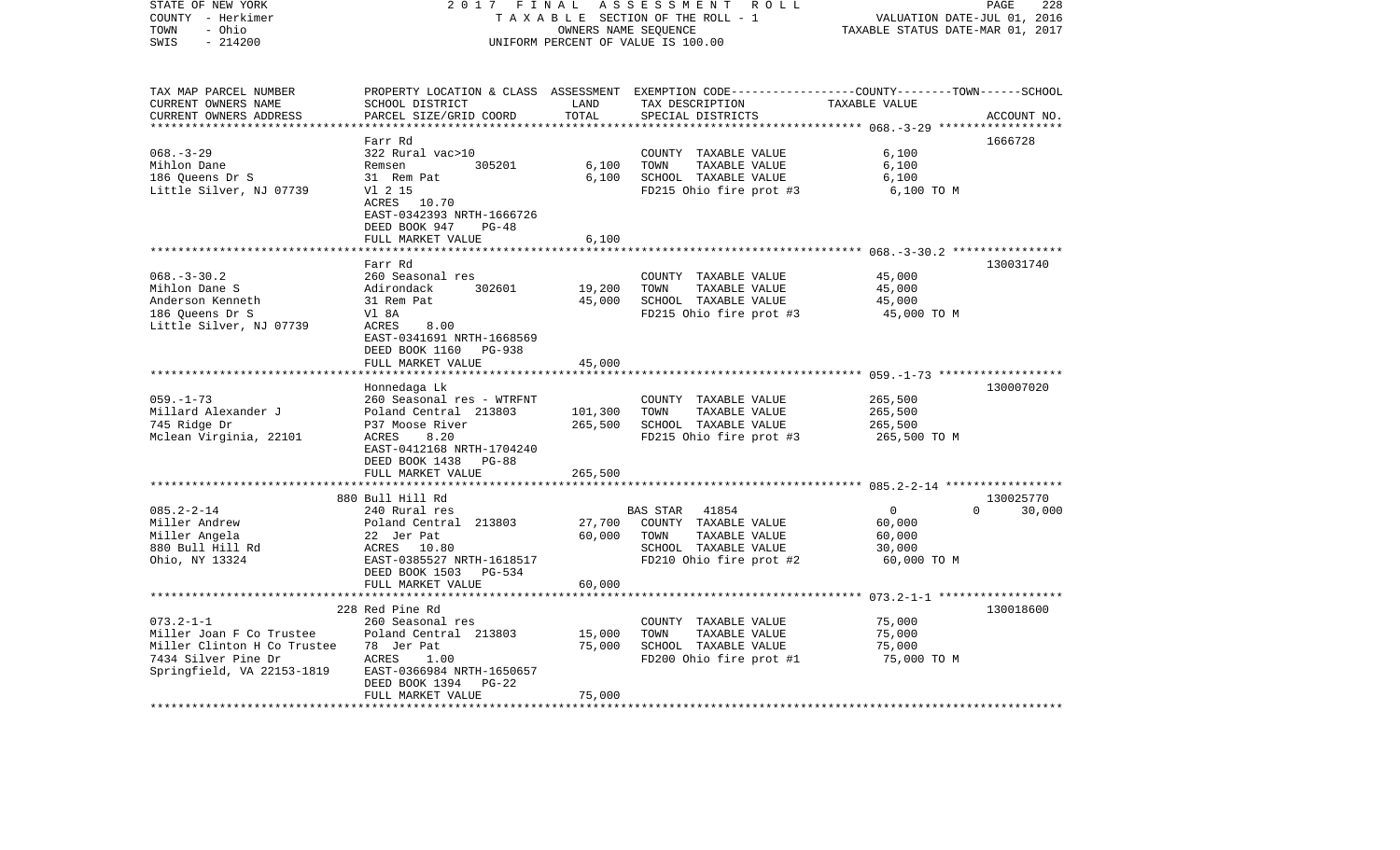| STATE OF NEW YORK<br>COUNTY - Herkimer<br>- Ohio<br>TOWN<br>$-214200$<br>SWIS                        |                                                                                                                                                                                                                | OWNERS NAME SEQUENCE       | 2017 FINAL ASSESSMENT<br>R O L L<br>TAXABLE SECTION OF THE ROLL - 1<br>UNIFORM PERCENT OF VALUE IS 100.00                              | VALUATION DATE-JUL 01, 2016<br>TAXABLE STATUS DATE-MAR 01, 2017 | 229<br>PAGE        |
|------------------------------------------------------------------------------------------------------|----------------------------------------------------------------------------------------------------------------------------------------------------------------------------------------------------------------|----------------------------|----------------------------------------------------------------------------------------------------------------------------------------|-----------------------------------------------------------------|--------------------|
| TAX MAP PARCEL NUMBER<br>CURRENT OWNERS NAME<br>CURRENT OWNERS ADDRESS                               | SCHOOL DISTRICT<br>PARCEL SIZE/GRID COORD                                                                                                                                                                      | LAND<br>TOTAL              | PROPERTY LOCATION & CLASS ASSESSMENT EXEMPTION CODE---------------COUNTY-------TOWN-----SCHOOL<br>TAX DESCRIPTION<br>SPECIAL DISTRICTS | TAXABLE VALUE                                                   | ACCOUNT NO.        |
| $079.3 - 1 - 9.3$<br>Miller John<br>Miller Patricia<br>680 Gray Wilmurt Rd<br>Cold Brook, NY 13324   | Gray Wilmurt<br>322 Rural vac>10<br>Poland Central 213803<br>FRNT 522.00 DPTH<br>ACRES 10.00<br>EAST-0373009 NRTH-1626452<br>DEED BOOK 899<br>PG-240<br>FULL MARKET VALUE                                      | 14,900<br>14,900<br>14,900 | COUNTY TAXABLE VALUE<br>TOWN<br>TAXABLE VALUE<br>SCHOOL TAXABLE VALUE<br>FD200 Ohio fire prot #1                                       | 14,900<br>14,900<br>14,900<br>14,900 TO M                       |                    |
|                                                                                                      |                                                                                                                                                                                                                |                            |                                                                                                                                        |                                                                 |                    |
| $079.3 - 1 - 7$<br>Miller John S<br>Miller Patricia J<br>680 Gray Wilmurt Rd<br>Cold Brook, NY 13324 | Gray Wilmurt Rd<br>314 Rural vac<10<br>Poland Central 213803<br>20 Jer Pat<br>V1 2 1<br>FRNT 260.00 DPTH 150.00<br>ACRES<br>0.84<br>EAST-0373530 NRTH-1626348<br>DEED BOOK 00594 PG-00669<br>FULL MARKET VALUE | 3,900<br>3,900<br>3,900    | COUNTY TAXABLE VALUE<br>TOWN<br>TAXABLE VALUE<br>SCHOOL TAXABLE VALUE<br>FD200 Ohio fire prot #1                                       | 3,900<br>3,900<br>3,900<br>3,900 TO M                           | 130030720          |
|                                                                                                      |                                                                                                                                                                                                                |                            |                                                                                                                                        |                                                                 |                    |
|                                                                                                      | 680 Gray Wilmurt Rd                                                                                                                                                                                            |                            |                                                                                                                                        |                                                                 | 130030690          |
| $079.3 - 1 - 8$<br>Miller John S<br>Miller Patricia J<br>680 Gray Wilmurt Rd<br>Cold Brook, NY 13324 | 210 1 Family Res<br>Poland Central 213803<br>20 Jer Pat<br>R 1 1<br>FRNT 240.00 DPTH 130.00<br>ACRES<br>0.63<br>EAST-0373446 NRTH-1626114<br>DEED BOOK 00594 PG-00713                                          | 11,300<br>90,000           | ENH STAR 41834<br>COUNTY TAXABLE VALUE<br>TAXABLE VALUE<br>TOWN<br>SCHOOL TAXABLE VALUE<br>FD200 Ohio fire prot #1                     | $\mathsf{O}$<br>90,000<br>90,000<br>24,500<br>90,000 TO M       | $\Omega$<br>65,500 |
|                                                                                                      | FULL MARKET VALUE<br>************************                                                                                                                                                                  | 90,000<br>**********       |                                                                                                                                        |                                                                 |                    |
| $085.3 - 2 - 2$<br>Miller Roy<br>Miller Beverly J<br>105 Bull Hill Rd<br>Cold Brook, NY 13324        | 105 Bull Hill Rd<br>210 1 Family Res<br>Poland Central 213803<br>10 Jer Pat<br>FRNT 150.00 DPTH 120.00<br>ACRES<br>0.44<br>EAST-0373256 NRTH-1614943<br>DEED BOOK 00518 PG-00145                               | 10,200<br>63,300           | COUNTY TAXABLE VALUE<br>TOWN<br>TAXABLE VALUE<br>SCHOOL TAXABLE VALUE<br>FD200 Ohio fire prot #1                                       | 63,300<br>63,300<br>63,300<br>63,300 TO M                       | 130030780          |
|                                                                                                      | FULL MARKET VALUE                                                                                                                                                                                              | 63,300                     |                                                                                                                                        |                                                                 |                    |
| $085.3 - 2 - 3$<br>Miller Roy Jr<br>Miller Beverly<br>105 Bull Hill Rd                               | Black Creek Rd<br>314 Rural vac<10<br>Poland Central 213803<br>10 Jer Pat<br>$VI$ 2 $1/3$                                                                                                                      | 2,800<br>2,800             | COUNTY TAXABLE VALUE<br>TOWN<br>TAXABLE VALUE<br>SCHOOL TAXABLE VALUE<br>FD200 Ohio fire prot #1                                       | 2,800<br>2,800<br>2,800<br>2,800 TO M                           | 130030810          |
| Cold Brook, NY 13324                                                                                 | FRNT 100.00 DPTH 110.00<br>0.25<br>ACRES<br>EAST-0373376 NRTH-1614914<br>DEED BOOK 00597 PG-00283<br>FULL MARKET VALUE                                                                                         | 2,800                      |                                                                                                                                        |                                                                 |                    |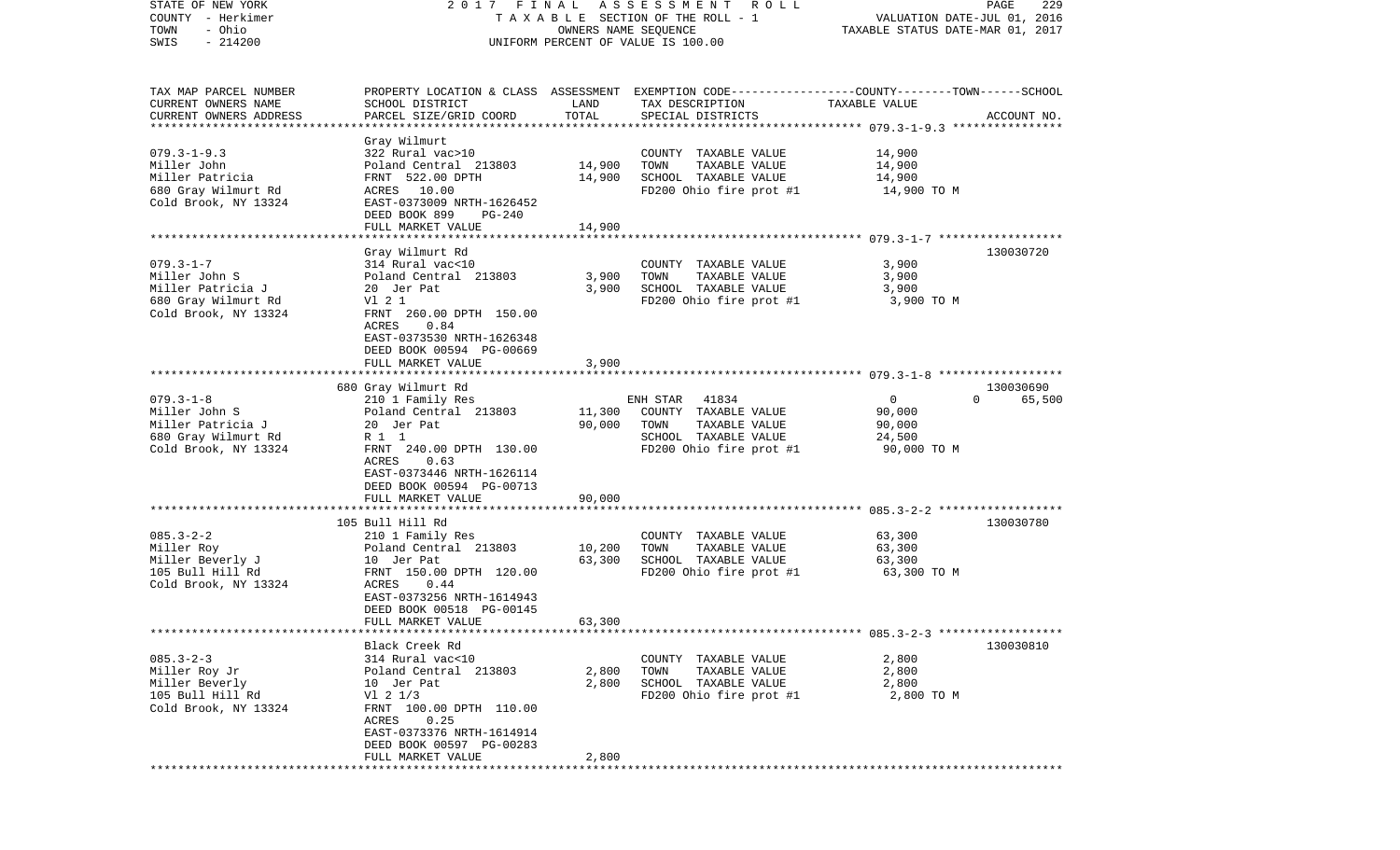| STATE OF NEW YORK<br>COUNTY - Herkimer<br>- Ohio<br>TOWN<br>SWIS<br>$-214200$                                  | 2017 FINAL<br>TAXABLE SECTION OF THE ROLL - 1<br>UNIFORM PERCENT OF VALUE IS 100.00                                                                                     | PAGE<br>230<br>VALUATION DATE-JUL 01, 2016<br>TAXABLE STATUS DATE-MAR 01, 2017 |                                                                                                                                                                             |                                                                                                                           |                                            |
|----------------------------------------------------------------------------------------------------------------|-------------------------------------------------------------------------------------------------------------------------------------------------------------------------|--------------------------------------------------------------------------------|-----------------------------------------------------------------------------------------------------------------------------------------------------------------------------|---------------------------------------------------------------------------------------------------------------------------|--------------------------------------------|
| TAX MAP PARCEL NUMBER<br>CURRENT OWNERS NAME<br>CURRENT OWNERS ADDRESS<br>************************             | SCHOOL DISTRICT<br>PARCEL SIZE/GRID COORD                                                                                                                               | LAND<br>TOTAL                                                                  | PROPERTY LOCATION & CLASS ASSESSMENT EXEMPTION CODE----------------COUNTY-------TOWN-----SCHOOL<br>TAX DESCRIPTION<br>SPECIAL DISTRICTS                                     | TAXABLE VALUE                                                                                                             | ACCOUNT NO.                                |
| $073.3 - 4 - 3$<br>Miller Wayne<br>Miller Jean<br>190 Pulaski Hwy<br>Pine Island, NY 10969                     | Fly Brook Rd<br>314 Rural vac<10<br>Poland Central 213803<br>45 Jer Pat<br>ACRES<br>3.80<br>EAST-0355377 NRTH-1642033<br>DEED BOOK 780<br>PG-676<br>FULL MARKET VALUE   | 10,600<br>10,600<br>10,600                                                     | COUNTY TAXABLE VALUE<br>TAXABLE VALUE<br>TOWN<br>SCHOOL TAXABLE VALUE<br>FD200 Ohio fire prot #1                                                                            | 10,600<br>10,600<br>10,600<br>10,600 TO M                                                                                 |                                            |
| $064.11 - 1 - 37$<br>Miranda Stephen<br>3365 State Rt 12<br>Waterville, NY 13480                               | Dead Lk<br>260 Seasonal res<br>Adirondack<br>302601<br>54 Woodhull<br>FRNT 100.00 DPTH 150.00<br>EAST-0340481 NRTH-1681502<br>DEED BOOK 1079 PG-179                     | 7,500<br>15,000                                                                | COUNTY TAXABLE VALUE<br>TAXABLE VALUE<br>TOWN<br>SCHOOL TAXABLE VALUE<br>FD215 Ohio fire prot #3                                                                            | 15,000<br>15,000<br>15,000<br>15,000 TO M                                                                                 | 130037860                                  |
|                                                                                                                | FULL MARKET VALUE<br>* * * * * * * * * * * * * * * * * * * *                                                                                                            | 15,000                                                                         |                                                                                                                                                                             |                                                                                                                           |                                            |
| $073.4 - 1 - 32$<br>Misiaszek Thaddeus J<br>12 Helen Ave<br>New Hartford, NY 13413                             | 444 Reese Rd<br>312 Vac w/imprv<br>Poland Central 213803<br>48 Jer Pat<br>ACRES<br>3.00<br>EAST-0362043 NRTH-1642027<br>DEED BOOK 1261 PG-830                           | 9,000<br>19,000                                                                | COUNTY TAXABLE VALUE<br>TOWN<br>TAXABLE VALUE<br>SCHOOL TAXABLE VALUE<br>FD200 Ohio fire prot #1                                                                            | 19,000<br>19,000<br>19,000<br>19,000 TO M                                                                                 | 130021750                                  |
|                                                                                                                | FULL MARKET VALUE                                                                                                                                                       | 19,000                                                                         |                                                                                                                                                                             |                                                                                                                           |                                            |
| $078.2 - 1 - 7$<br>Moffatt Erney Jr<br>2801 Rt 8<br>Cold Brook, NY 13324                                       | Route 8<br>210 1 Family Res<br>Poland Central 213803<br>49 Jer Pat<br>ACRES<br>2.80<br>EAST-0364752 NRTH-1639353<br>DEED BOOK 828<br>PG-601<br>FULL MARKET VALUE        | 21,300<br>33,300<br>33,300                                                     | 41854<br>BAS STAR<br>COUNTY TAXABLE VALUE<br>TAXABLE VALUE<br>TOWN<br>SCHOOL TAXABLE VALUE<br>FD200 Ohio fire prot #1                                                       | $\overline{0}$<br>33,300<br>33,300<br>3,300<br>33,300 TO M                                                                | 130017370<br>$\Omega$<br>30,000            |
| $078.2 - 1 - 26$<br>Moffatt Phyllis<br>Moffatt Erney E<br>2802 State Rt 8<br>PO Box 76<br>Cold Brook, NY 13324 | 2802 State Rt 8<br>270 Mfg housing<br>Poland Central 213803<br>49 Jer Pat<br>R1 Trailer + Bldg<br>FRNT 208.70 DPTH 208.70<br>ACRES<br>1.00<br>EAST-0365289 NRTH-1639313 |                                                                                | VETFUND CT 41101<br>17,500 AGED-CT<br>41801<br>39,500 ENH STAR<br>41834<br>COUNTY TAXABLE VALUE<br>TOWN<br>TAXABLE VALUE<br>SCHOOL TAXABLE VALUE<br>FD200 Ohio fire prot #1 | 28,000<br>28,000<br>5,750<br>5,750<br>$\overline{0}$<br>$\overline{0}$<br>5,750<br>5,750<br>$\overline{0}$<br>39,500 TO M | 130038100<br>0<br>$\overline{0}$<br>39,500 |
|                                                                                                                | DEED BOOK 00652 PG-00697<br>FULL MARKET VALUE                                                                                                                           | 39,500                                                                         |                                                                                                                                                                             |                                                                                                                           |                                            |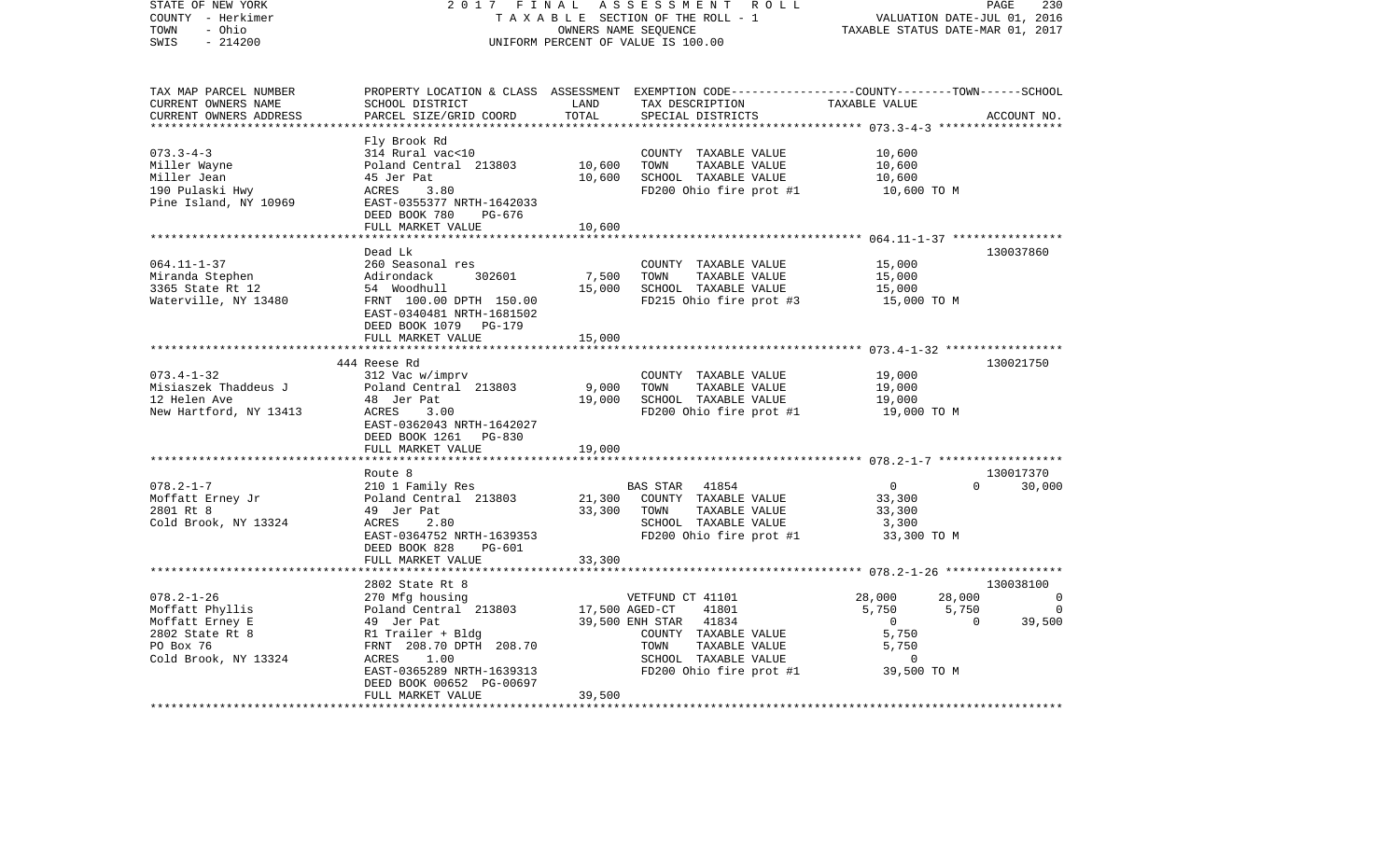| STATE OF NEW YORK<br>COUNTY - Herkimer<br>- Ohio<br>TOWN<br>$-214200$<br>SWIS         | 2017 FINAL<br>TAXABLE SECTION OF THE ROLL - 1<br>UNIFORM PERCENT OF VALUE IS 100.00                                                                                                                  | PAGE<br>231<br>VALUATION DATE-JUL 01, 2016<br>TAXABLE STATUS DATE-MAR 01, 2017 |                                                                                                                                         |                                                             |                                 |
|---------------------------------------------------------------------------------------|------------------------------------------------------------------------------------------------------------------------------------------------------------------------------------------------------|--------------------------------------------------------------------------------|-----------------------------------------------------------------------------------------------------------------------------------------|-------------------------------------------------------------|---------------------------------|
| TAX MAP PARCEL NUMBER<br>CURRENT OWNERS NAME<br>CURRENT OWNERS ADDRESS                | SCHOOL DISTRICT<br>PARCEL SIZE/GRID COORD                                                                                                                                                            | LAND<br>TOTAL                                                                  | PROPERTY LOCATION & CLASS ASSESSMENT EXEMPTION CODE---------------COUNTY-------TOWN------SCHOOL<br>TAX DESCRIPTION<br>SPECIAL DISTRICTS | TAXABLE VALUE                                               | ACCOUNT NO.                     |
| $085.2 - 2 - 29$<br>Monahan Terry J<br>PO Box 4674<br>Westlake Village, CA 91362      | 186 Billy Hamlin Rd<br>240 Rural res<br>Poland Central 213803<br>41 Jer Pat<br>ACRES 17.83<br>EAST-0387922 NRTH-1622727<br>FULL MARKET VALUE                                                         | 26,100<br>51,500<br>51,500                                                     | COUNTY TAXABLE VALUE<br>TOWN<br>TAXABLE VALUE<br>SCHOOL TAXABLE VALUE<br>FD210 Ohio fire prot #2                                        | 51,500<br>51,500<br>51,500<br>51,500 TO M                   | 130018060                       |
|                                                                                       |                                                                                                                                                                                                      |                                                                                |                                                                                                                                         |                                                             |                                 |
| $085.2 - 2 - 53$<br>Monahan Terry J<br>PO Box 4674<br>Westlake Village, CA 91362      | Billy Hamlin Rd<br>314 Rural vac<10<br>Poland Central 213803<br>Lot 40 Jer Pat<br>ACRES<br>5.00<br>EAST-0388265 NRTH-1623068<br>DEED BOOK 667<br>$PG-30$                                             | 11,400<br>11,400<br>11,400                                                     | COUNTY TAXABLE VALUE<br>TAXABLE VALUE<br>TOWN<br>SCHOOL TAXABLE VALUE<br>FD217 Ohio fire prot #4                                        | 11,400<br>11,400<br>11,400<br>11,400 TO M                   |                                 |
|                                                                                       | FULL MARKET VALUE                                                                                                                                                                                    |                                                                                |                                                                                                                                         |                                                             |                                 |
| $073.4 - 1 - 40.1$<br>Moore Clint P<br>4502 Carpenter Bridge Rd<br>Felton, DE 19943   | 106 Short Cut Rd<br>210 1 Family Res<br>Poland Central 213803<br>48 Jer Pat<br>ACRES 10.10<br>EAST-0364277 NRTH-1642764<br>DEED BOOK 1508 PG-205<br>FULL MARKET VALUE                                | 28,400<br>85,000<br>85,000                                                     | COUNTY TAXABLE VALUE<br>TOWN<br>TAXABLE VALUE<br>SCHOOL TAXABLE VALUE<br>FD200 Ohio fire prot #1                                        | 85,000<br>85,000<br>85,000<br>85,000 TO M                   | 130012720                       |
|                                                                                       |                                                                                                                                                                                                      |                                                                                |                                                                                                                                         |                                                             |                                 |
| $078.2 - 2 - 43$<br>Morabito Theresa<br>6328 Valley View Lane<br>Long Grove, IL 60047 | Route 8<br>260 Seasonal res<br>Poland Central 213803<br>Lot 44 Jer Pat<br>Vl2<br>13.8 A<br>ACRES 15.10<br>EAST-0366487 NRTH-1632250<br>DEED BOOK 1176 PG-205<br>FULL MARKET VALUE                    | 16,900<br>22,200<br>22,200                                                     | COUNTY TAXABLE VALUE<br>TAXABLE VALUE<br>TOWN<br>SCHOOL TAXABLE VALUE<br>FD200 Ohio fire prot #1                                        | 22,200<br>22,200<br>22,200<br>22,200 TO M                   | 130060685                       |
|                                                                                       |                                                                                                                                                                                                      |                                                                                |                                                                                                                                         | ********************* 085.3-2-42 ******************         |                                 |
| $085.3 - 2 - 42$<br>Moran Benjamen<br>422 Bull Hill Rd<br>Ohio, NY 13324              | Bull Hill Rd<br>210 1 Family Res<br>Poland Central 213803<br>Lot 10 Jer Pat<br>FRNT 233.00 DPTH 153.00<br>ACRES<br>0.66<br>EAST-0378913 NRTH-1613590<br>DEED BOOK 932<br>PG-122<br>FULL MARKET VALUE | 11,400<br>67,500<br>67,500                                                     | BAS STAR<br>41854<br>COUNTY TAXABLE VALUE<br>TAXABLE VALUE<br>TOWN<br>SCHOOL TAXABLE VALUE<br>FD210 Ohio fire prot #2                   | $\overline{0}$<br>67,500<br>67,500<br>37,500<br>67,500 TO M | 130061015<br>$\Omega$<br>30,000 |
|                                                                                       |                                                                                                                                                                                                      |                                                                                |                                                                                                                                         |                                                             |                                 |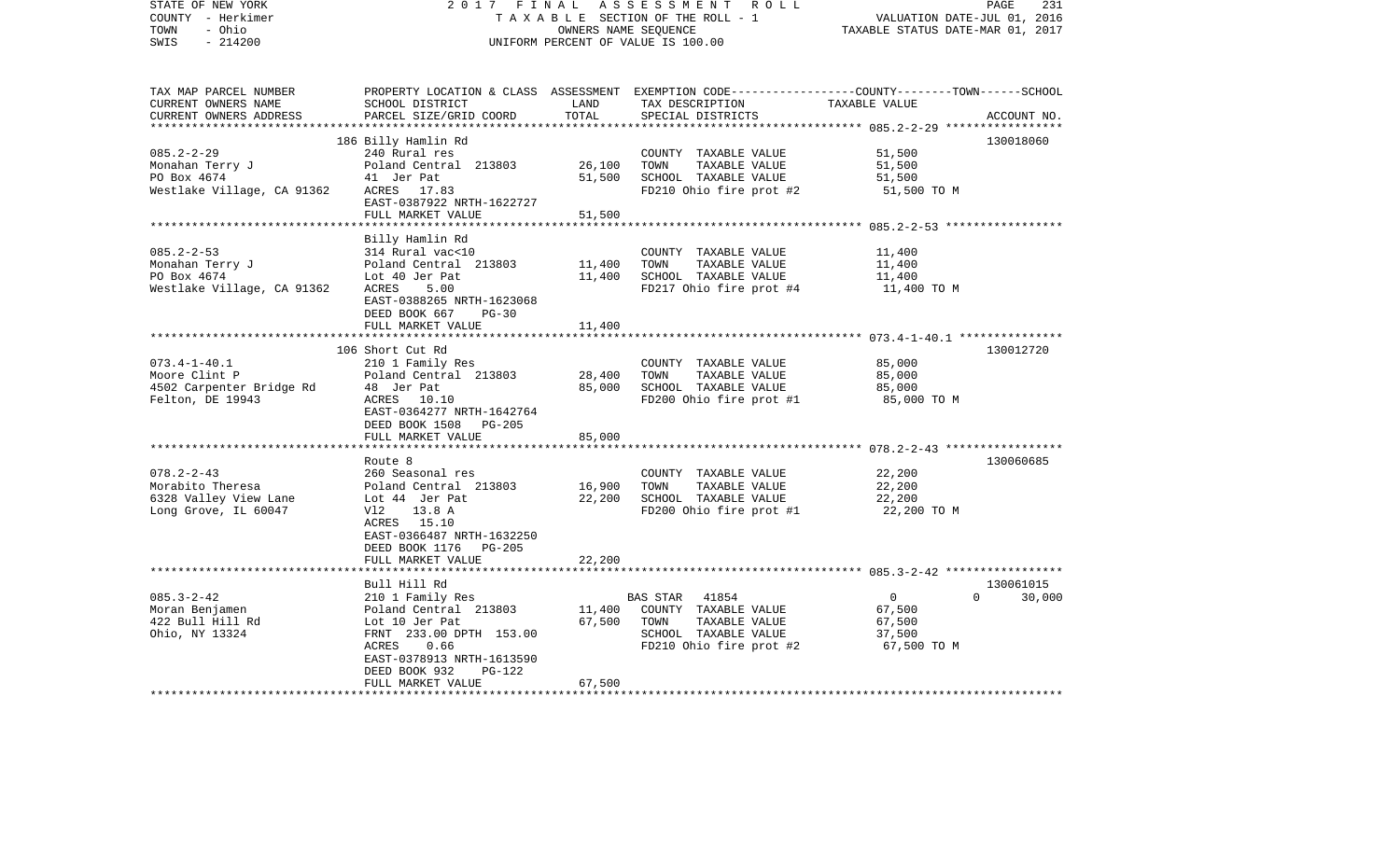| STATE OF NEW YORK       | 2017 FINAL                                                                                      |         | A S S E S S M E N T R O L L        |                                  | PAGE<br>232                 |
|-------------------------|-------------------------------------------------------------------------------------------------|---------|------------------------------------|----------------------------------|-----------------------------|
| COUNTY - Herkimer       |                                                                                                 |         | TAXABLE SECTION OF THE ROLL - 1    |                                  | VALUATION DATE-JUL 01, 2016 |
| - Ohio<br>TOWN          |                                                                                                 |         | OWNERS NAME SEQUENCE               | TAXABLE STATUS DATE-MAR 01, 2017 |                             |
| $-214200$<br>SWIS       |                                                                                                 |         | UNIFORM PERCENT OF VALUE IS 100.00 |                                  |                             |
|                         |                                                                                                 |         |                                    |                                  |                             |
| TAX MAP PARCEL NUMBER   | PROPERTY LOCATION & CLASS ASSESSMENT EXEMPTION CODE---------------COUNTY-------TOWN------SCHOOL |         |                                    |                                  |                             |
| CURRENT OWNERS NAME     | SCHOOL DISTRICT                                                                                 | LAND    | TAX DESCRIPTION                    | TAXABLE VALUE                    |                             |
| CURRENT OWNERS ADDRESS  | PARCEL SIZE/GRID COORD                                                                          | TOTAL   | SPECIAL DISTRICTS                  |                                  | ACCOUNT NO.                 |
|                         |                                                                                                 |         |                                    |                                  |                             |
|                         | Smith Rd                                                                                        |         |                                    |                                  | 130019800                   |
| $078.2 - 1 - 46$        | 322 Rural vac>10                                                                                |         | COUNTY TAXABLE VALUE               | 18,400                           |                             |
| Moran Kim M             | Poland Central 213803                                                                           | 18,400  | TOWN<br>TAXABLE VALUE              | 18,400                           |                             |
| Moran Dale P            | 44 Jer Pat                                                                                      | 18,400  | SCHOOL TAXABLE VALUE               | 18,400                           |                             |
| PO Box 436              | V12 15                                                                                          |         | FD200 Ohio fire prot #1            | 18,400 TO M                      |                             |
| Newport, NY 13431       | ACRES 15.00                                                                                     |         |                                    |                                  |                             |
|                         | EAST-0369985 NRTH-1636992                                                                       |         |                                    |                                  |                             |
|                         | DEED BOOK 1448<br>PG-118                                                                        |         |                                    |                                  |                             |
|                         | FULL MARKET VALUE                                                                               | 18,400  |                                    |                                  |                             |
|                         |                                                                                                 |         |                                    |                                  |                             |
|                         | Route 365                                                                                       |         |                                    |                                  | 130028322                   |
| $073. - 1 - 13.2$       | 240 Rural res                                                                                   |         | 41854<br><b>BAS STAR</b>           | $\overline{0}$                   | $\Omega$<br>30,000          |
| Morgan Rodney           | Poland Central 213803                                                                           | 81,400  | COUNTY TAXABLE VALUE               | 165,000                          |                             |
| 1514 State Rt 365       | 77 Rem Pat                                                                                      | 165,000 | TAXABLE VALUE<br>TOWN              | 165,000                          |                             |
| Remsen, NY 13438        | Little Deer Lake                                                                                |         | SCHOOL TAXABLE VALUE               | 135,000                          |                             |
|                         | ACRES<br>87.70                                                                                  |         | FD200 Ohio fire prot #1            | 165,000 TO M                     |                             |
|                         | EAST-0365295 NRTH-1650309                                                                       |         |                                    |                                  |                             |
|                         | DEED BOOK 745<br>PG-216                                                                         |         |                                    |                                  |                             |
|                         | FULL MARKET VALUE                                                                               | 165,000 |                                    |                                  |                             |
|                         |                                                                                                 |         |                                    |                                  |                             |
|                         | Whaley & Hill Rd                                                                                |         |                                    |                                  |                             |
| $074.3 - 1 - 22.2$      | 270 Mfg housing                                                                                 |         | 41854<br>BAS STAR                  | $\overline{0}$                   | $\Omega$<br>30,000          |
| Morgan Thomas           | Poland Central 213803                                                                           | 25,900  | COUNTY TAXABLE VALUE               | 42,900                           |                             |
| Beauchamp Joan          | Lot 76 Jer Pat                                                                                  | 42,900  | TOWN<br>TAXABLE VALUE              | 42,900                           |                             |
| 107 Whaley Rd           | 8.30 BANK<br>ACRES<br>740                                                                       |         | SCHOOL TAXABLE VALUE               | 12,900                           |                             |
| Cold Brook, NY 13324    | EAST-0375329 NRTH-1641959                                                                       |         | FD200 Ohio fire prot #1            | 42,900 TO M                      |                             |
|                         | DEED BOOK 817<br>PG-704                                                                         |         |                                    |                                  |                             |
|                         | FULL MARKET VALUE                                                                               | 42,900  |                                    |                                  |                             |
|                         | **********************************                                                              |         |                                    |                                  |                             |
|                         | Figert Rd                                                                                       |         |                                    |                                  | 130033000.4                 |
| $074.3 - 1 - 10.4$      | 314 Rural vac<10                                                                                |         | COUNTY TAXABLE VALUE               | 12,500                           |                             |
| Morris Matthew B        | Poland Central 213803                                                                           | 12,500  | TOWN<br>TAXABLE VALUE              | 12,500                           |                             |
| 50 Lake Shore Circle Dr | 77 Jer Pat                                                                                      | 12,500  | SCHOOL TAXABLE VALUE               | 12,500                           |                             |
| Nassau, NY 12123        | FRNT 811.20 DPTH                                                                                |         | FD200 Ohio fire prot #1            | 12,500 TO M                      |                             |
|                         | 3.70<br>ACRES                                                                                   |         |                                    |                                  |                             |
|                         | EAST-0374360 NRTH-1646922                                                                       |         |                                    |                                  |                             |
|                         | DEED BOOK 1572<br>PG-710                                                                        |         |                                    |                                  |                             |
|                         | FULL MARKET VALUE                                                                               | 12,500  |                                    |                                  |                             |
|                         |                                                                                                 |         |                                    |                                  |                             |
|                         | 4150 Route 8                                                                                    |         |                                    |                                  | 130022470                   |
| $074.1 - 1 - 37$        | 210 1 Family Res                                                                                |         | 41834<br>ENH STAR                  | $\mathbf 0$                      | 65,500<br>$\overline{0}$    |
| Morrow Glenn            | Poland Central 213803                                                                           | 17,500  | COUNTY TAXABLE VALUE               | 98,000                           |                             |
| Morrow Sandra           | 75 Rem Pat                                                                                      | 98,000  | TOWN<br>TAXABLE VALUE              | 98,000                           |                             |
| 4150 State Rt 8         | Sub 10                                                                                          |         | SCHOOL TAXABLE VALUE               | 32,500                           |                             |
| Cold Brook, NY 13324    | R1 1 A                                                                                          |         | FD200 Ohio fire prot #1            | 98,000 TO M                      |                             |
|                         | ACRES<br>1.00 BANK<br>720                                                                       |         |                                    |                                  |                             |
|                         | EAST-0380388 NRTH-1655482                                                                       |         |                                    |                                  |                             |
|                         | DEED BOOK 871<br>PG-606                                                                         |         |                                    |                                  |                             |
|                         | FULL MARKET VALUE                                                                               | 98,000  |                                    |                                  |                             |
|                         |                                                                                                 |         |                                    |                                  |                             |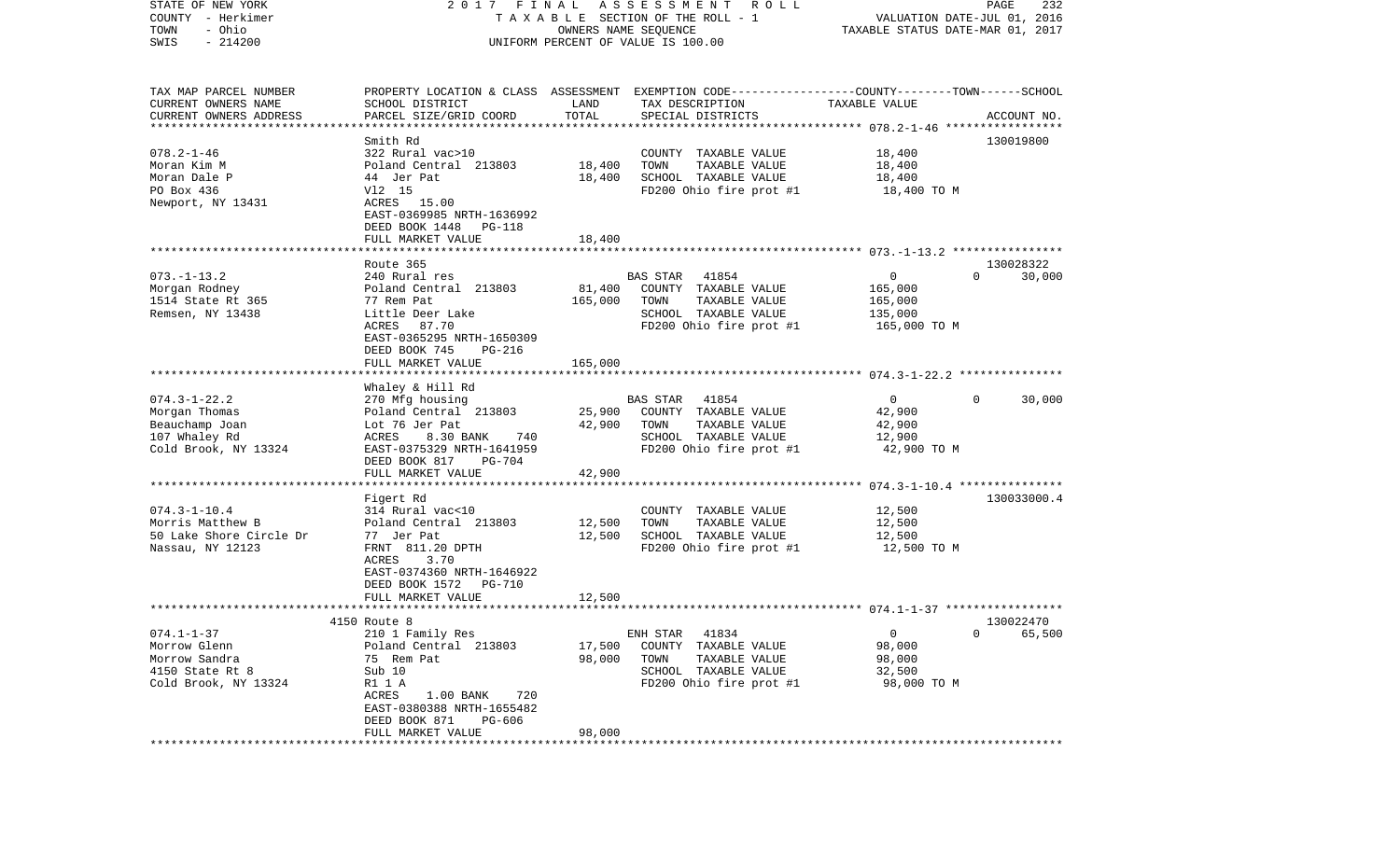| STATE OF NEW YORK<br>COUNTY - Herkimer<br>TOWN<br>- Ohio<br>$-214200$<br>SWIS                                  | 2017 FINAL<br>TAXABLE SECTION OF THE ROLL - 1<br>UNIFORM PERCENT OF VALUE IS 100.00                                                                                                                | PAGE<br>233<br>VALUATION DATE-JUL 01, 2016<br>TAXABLE STATUS DATE-MAR 01, 2017 |                                                                                                                                          |                                                             |                                 |
|----------------------------------------------------------------------------------------------------------------|----------------------------------------------------------------------------------------------------------------------------------------------------------------------------------------------------|--------------------------------------------------------------------------------|------------------------------------------------------------------------------------------------------------------------------------------|-------------------------------------------------------------|---------------------------------|
| TAX MAP PARCEL NUMBER<br>CURRENT OWNERS NAME<br>CURRENT OWNERS ADDRESS                                         | SCHOOL DISTRICT<br>PARCEL SIZE/GRID COORD                                                                                                                                                          | LAND<br>TOTAL<br>***********                                                   | PROPERTY LOCATION & CLASS ASSESSMENT EXEMPTION CODE----------------COUNTY-------TOWN------SCHOOL<br>TAX DESCRIPTION<br>SPECIAL DISTRICTS | TAXABLE VALUE                                               | ACCOUNT NO.                     |
|                                                                                                                | Rt 8                                                                                                                                                                                               |                                                                                |                                                                                                                                          |                                                             | 130076290                       |
| $074.1 - 2 - 21$<br>Morrow Glenn<br>Morrow Sandra<br>4150 State Rt 8<br>Cold Brook, NY 13324                   | 314 Rural vac<10<br>Poland Central 213803<br>Lot 76 Sub 11<br>ACRES<br>1.10 BANK<br>720<br>EAST-0380128 NRTH-1655400<br>DEED BOOK 871<br>PG-606<br>FULL MARKET VALUE                               | 8,100<br>8,100<br>8,100                                                        | COUNTY TAXABLE VALUE<br>TOWN<br>TAXABLE VALUE<br>SCHOOL TAXABLE VALUE<br>FD200 Ohio fire prot #1                                         | 8,100<br>8,100<br>8,100<br>8,100 TO M                       |                                 |
|                                                                                                                |                                                                                                                                                                                                    |                                                                                |                                                                                                                                          |                                                             |                                 |
| $085.3 - 2 - 48$<br>Morse Eva M<br>224 Black Creek Rd<br>Ohio, NY 13324                                        | 224 Black Creek Rd<br>240 Rural res<br>Poland Central 213803<br>10 Jer Pat<br>Trl 1<br>ACRES 11.40<br>EAST-0375410 NRTH-1613790<br>DEED BOOK 1306 PG-491<br>FULL MARKET VALUE                      | 28,100<br>93,000<br>93,000                                                     | BAS STAR<br>41854<br>COUNTY TAXABLE VALUE<br>TOWN<br>TAXABLE VALUE<br>SCHOOL TAXABLE VALUE<br>FD200 Ohio fire prot #1                    | $\overline{0}$<br>93,000<br>93,000<br>63,000<br>93,000 TO M | 130034860<br>$\Omega$<br>30,000 |
|                                                                                                                |                                                                                                                                                                                                    |                                                                                |                                                                                                                                          |                                                             |                                 |
| $066. - 1 - 47$<br>Mountain Shanty Hunting<br>Club<br>Attn: Chris Rishel<br>1204 Ridley Rd<br>Phelps, NY 14532 | Near Black Crk<br>260 Seasonal res<br>Poland Central 213803<br>79 Nob Pat<br>ACRES<br>1.00<br>EAST-0386798 NRTH-1676112<br>DEED BOOK 00270 PG-00483<br>FULL MARKET VALUE                           | 2,500<br>7,800<br>7,800                                                        | COUNTY TAXABLE VALUE<br>TOWN<br>TAXABLE VALUE<br>SCHOOL TAXABLE VALUE<br>FD217 Ohio fire prot #4                                         | 7,800<br>7,800<br>7,800<br>7,800 TO M                       | 130031080                       |
|                                                                                                                |                                                                                                                                                                                                    | * * * * * * * * * * * * * * *                                                  |                                                                                                                                          |                                                             |                                 |
| $085.2 - 2 - 36$<br>Mower Arnold<br>Mower Beverley<br>2893 State Rt 169<br>Little Falls, NY 13365              | Billy Hamlin Rd<br>322 Rural vac>10<br>Poland Central 213803<br>Lot 40 Jer Pat<br>ACRES<br>10.00<br>EAST-0391780 NRTH-1624322<br>DEED BOOK 00634 PG-00627                                          | 14,900<br>14,900                                                               | COUNTY TAXABLE VALUE<br>TOWN<br>TAXABLE VALUE<br>SCHOOL TAXABLE VALUE<br>FD210 Ohio fire prot #2                                         | 14,900<br>14,900<br>14,900<br>14,900 TO M                   | 130060535                       |
|                                                                                                                | FULL MARKET VALUE<br>***********************                                                                                                                                                       | 14,900                                                                         |                                                                                                                                          |                                                             |                                 |
|                                                                                                                | 2687 Route 8                                                                                                                                                                                       |                                                                                |                                                                                                                                          |                                                             | 130034290                       |
| $078.2 - 2 - 28$<br>Mower David M<br>2687 State Rt 8<br>Cold Brook, NY 13324                                   | 210 1 Family Res<br>Poland Central 213803<br>44 Jer Pat<br>1.2 A<br>Com<br>FRNT 147.80 DPTH 264.00<br>ACRES<br>1.06<br>EAST-0365038 NRTH-1637058<br>$PG-249$<br>DEED BOOK 833<br>FULL MARKET VALUE | 18,200<br>111,000<br>111,000                                                   | BAS STAR<br>41854<br>COUNTY TAXABLE VALUE<br>TOWN<br>TAXABLE VALUE<br>SCHOOL TAXABLE VALUE<br>FD200 Ohio fire prot #1                    | $\mathbf 0$<br>111,000<br>111,000<br>81,000<br>111,000 TO M | $\Omega$<br>30,000              |
| ************************                                                                                       | ********************                                                                                                                                                                               | .                                                                              |                                                                                                                                          |                                                             |                                 |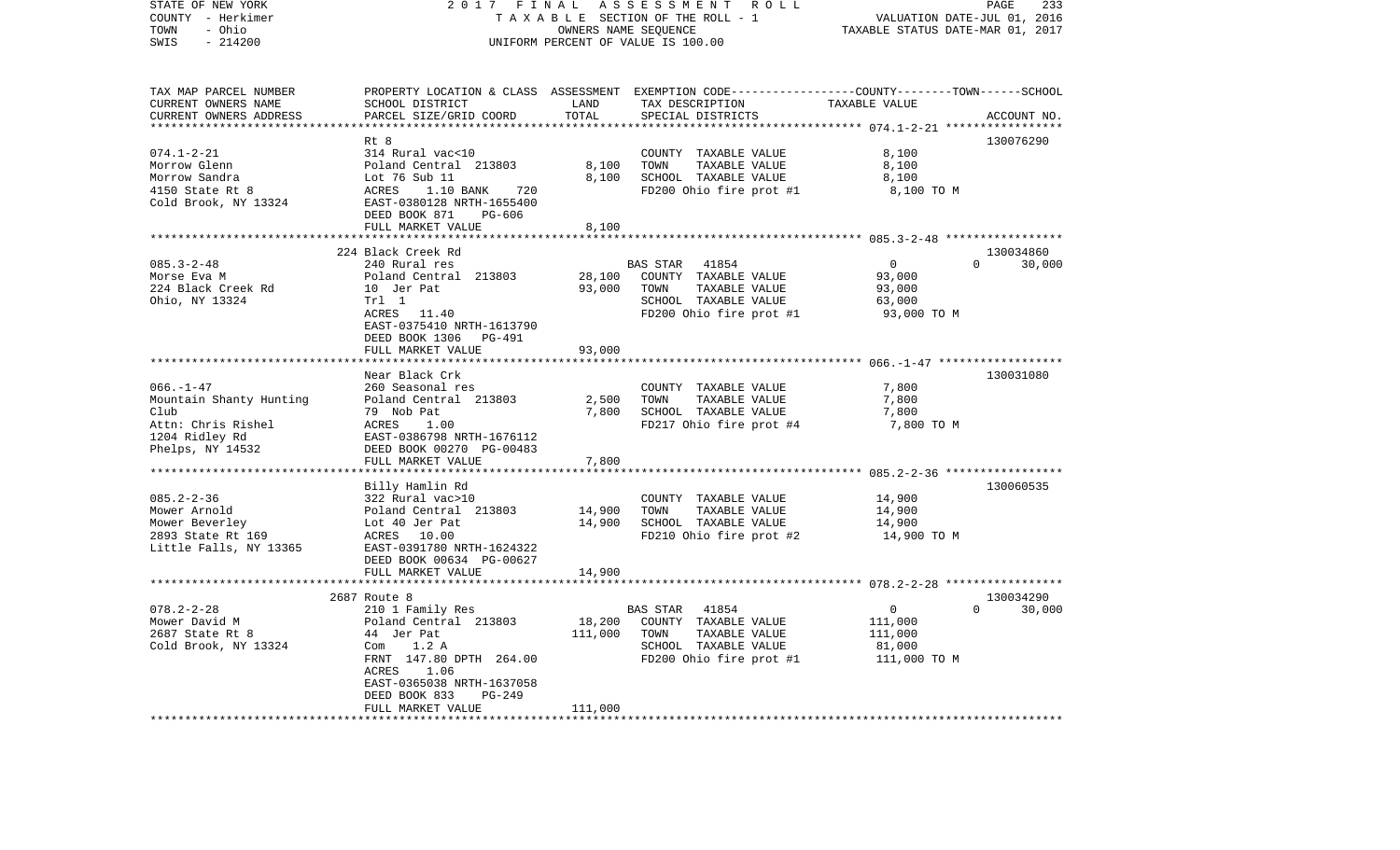| STATE OF NEW YORK<br>COUNTY - Herkimer<br>- Ohio<br>TOWN<br>$-214200$<br>SWIS                               | 2017 FINAL<br>TAXABLE SECTION OF THE ROLL - 1<br>UNIFORM PERCENT OF VALUE IS 100.00                                                                     | A S S E S S M E N T R O L L<br>PAGE<br>234<br>VALUATION DATE-JUL 01, 2016<br>TAXABLE STATUS DATE-MAR 01, 2017 |                                                                                                                                    |                                                                               |                                    |                               |
|-------------------------------------------------------------------------------------------------------------|---------------------------------------------------------------------------------------------------------------------------------------------------------|---------------------------------------------------------------------------------------------------------------|------------------------------------------------------------------------------------------------------------------------------------|-------------------------------------------------------------------------------|------------------------------------|-------------------------------|
| TAX MAP PARCEL NUMBER<br>CURRENT OWNERS NAME<br>CURRENT OWNERS ADDRESS                                      | PROPERTY LOCATION & CLASS ASSESSMENT EXEMPTION CODE---------------COUNTY-------TOWN-----SCHOOL<br>SCHOOL DISTRICT<br>PARCEL SIZE/GRID COORD             | LAND<br>TOTAL                                                                                                 | TAX DESCRIPTION<br>SPECIAL DISTRICTS                                                                                               | TAXABLE VALUE                                                                 |                                    | ACCOUNT NO.                   |
|                                                                                                             |                                                                                                                                                         | * * * * * * * * * * * * * *                                                                                   |                                                                                                                                    |                                                                               |                                    |                               |
| 078.4-1-27<br>Mower James S<br>430 Brennan Rd<br>Ilion, NY 13357                                            | Route 8<br>322 Rural vac>10<br>Poland Central 213803<br>12 Jer Pat<br>P-Fr 14<br>ACRES 20.20<br>EAST-0364304 NRTH-1626139<br>DEED BOOK 1610 PG-396      | 15,000<br>15,000                                                                                              | COUNTY TAXABLE VALUE<br>TAXABLE VALUE<br>TOWN<br>SCHOOL TAXABLE VALUE<br>FD200 Ohio fire prot #1                                   | 15,000<br>15,000<br>15,000<br>15,000 TO M                                     |                                    | 130012870                     |
|                                                                                                             | FULL MARKET VALUE                                                                                                                                       | 15,000                                                                                                        |                                                                                                                                    |                                                                               |                                    |                               |
| $074.1 - 1 - 28$<br>Mowers Katherine A<br>c/o Charlotte Clifford<br>4249 State Rt 8<br>Cold Brook, NY 13324 | 4249 Route 8<br>210 1 Family Res<br>Poland Central 213803<br>Lot 75 Rem Pat<br>Sub 9 House<br>R1 1.3A<br>ACRES<br>1.30<br>EAST-0382309 NRTH-1655990     | 19,700 ENH STAR                                                                                               | AGED-ALL 41800<br>41834<br>45,000 COUNTY TAXABLE VALUE<br>TOWN<br>TAXABLE VALUE<br>SCHOOL TAXABLE VALUE<br>FD200 Ohio fire prot #1 | 22,500<br>$\overline{0}$<br>22,500<br>22,500<br>$\overline{0}$<br>45,000 TO M | 22,500<br>$\overline{\phantom{0}}$ | 130060340<br>22,500<br>22,500 |
|                                                                                                             | DEED BOOK 1263 PG-579                                                                                                                                   |                                                                                                               |                                                                                                                                    |                                                                               |                                    |                               |
|                                                                                                             | FULL MARKET VALUE                                                                                                                                       | 45,000                                                                                                        |                                                                                                                                    |                                                                               |                                    |                               |
|                                                                                                             | Route 8                                                                                                                                                 |                                                                                                               |                                                                                                                                    |                                                                               |                                    | 130060190                     |
| $074.1 - 1 - 31.1$<br>Mowers Katherine Wright<br>Mowers Mark E<br>4268 State RT8<br>Cold Brook, NY 13324    | 270 Mfg housing<br>Poland Central 213803<br>Lot 75 Sub9<br>FRNT 347.00 DPTH<br>ACRES<br>4.90<br>EAST-0382580 NRTH-1655443<br>DEED BOOK 1336 PG-599      | 22,700<br>56,700                                                                                              | 41834<br>ENH STAR<br>COUNTY TAXABLE VALUE<br>TAXABLE VALUE<br>TOWN<br>SCHOOL TAXABLE VALUE<br>FD200 Ohio fire prot #1              | $\overline{0}$<br>56,700<br>56,700<br>$\overline{0}$<br>56,700 TO M           | $\Omega$                           | 56,700                        |
|                                                                                                             | FULL MARKET VALUE                                                                                                                                       | 56,700                                                                                                        |                                                                                                                                    |                                                                               |                                    |                               |
| $074.1 - 1 - 24.2$<br>Mowers Mark E<br>4268 State Route 8<br>Cold Brook, NY 13324                           | Route 8<br>314 Rural vac<10<br>Poland Central 213803<br>FRNT 76.00 DPTH 460.00<br>0.80<br>ACRES<br>EAST-0382940 NRTH-1655493<br>DEED BOOK 924<br>PG-555 | 900<br>900                                                                                                    | COUNTY TAXABLE VALUE<br>TAXABLE VALUE<br>TOWN<br>SCHOOL TAXABLE VALUE<br>FD200 Ohio fire prot #1                                   | 900<br>900<br>900<br>900 TO M                                                 |                                    |                               |
|                                                                                                             | FULL MARKET VALUE<br>*********************                                                                                                              | 900                                                                                                           |                                                                                                                                    |                                                                               |                                    |                               |
| $074.1 - 1 - 24.3$<br>Mowers Mark E<br>4268 State Route 8<br>Cold Brook, NY 13324                           | Route 8<br>314 Rural vac<10<br>Poland Central 213803<br>ACRES<br>0.10<br>EAST-0382891 NRTH-1655221<br>DEED BOOK 924<br>PG-558<br>FULL MARKET VALUE      | 100<br>100<br>100                                                                                             | COUNTY TAXABLE VALUE<br>TOWN<br>TAXABLE VALUE<br>SCHOOL TAXABLE VALUE<br>FD200 Ohio fire prot #1                                   | 100<br>100<br>100<br>100 TO M                                                 |                                    |                               |
|                                                                                                             |                                                                                                                                                         |                                                                                                               |                                                                                                                                    |                                                                               |                                    |                               |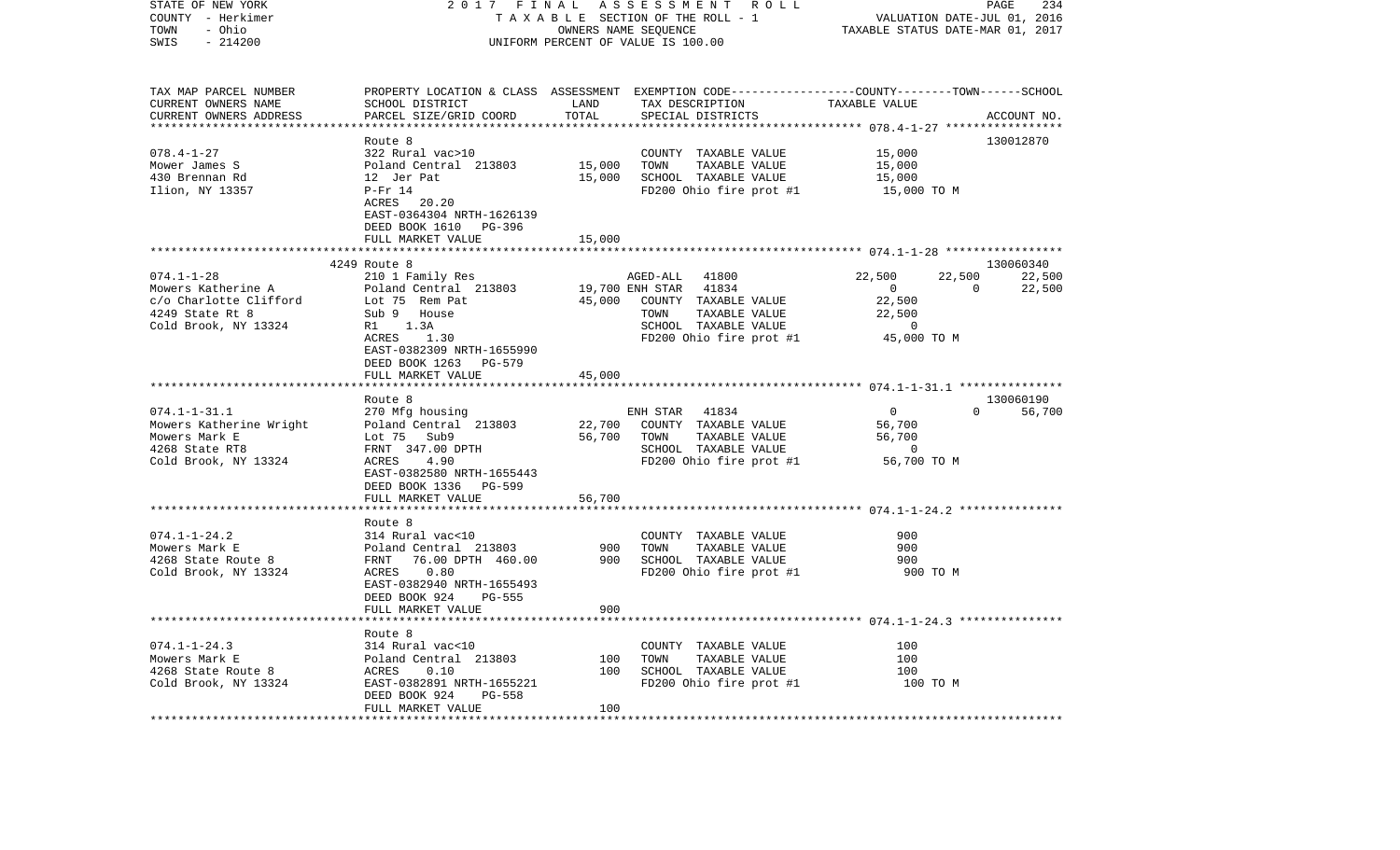| STATE OF NEW YORK<br>COUNTY - Herkimer<br>- Ohio<br>TOWN<br>$-214200$<br>SWIS                     | 2017<br>F I N A L                                                                                                                                                        |                              | ASSESSMENT<br>R O L L<br>TAXABLE SECTION OF THE ROLL - 1<br>OWNERS NAME SEQUENCE<br>UNIFORM PERCENT OF VALUE IS 100.00                   | VALUATION DATE-JUL 01, 2016<br>TAXABLE STATUS DATE-MAR 01, 2017                                                                    | PAGE<br>235         |
|---------------------------------------------------------------------------------------------------|--------------------------------------------------------------------------------------------------------------------------------------------------------------------------|------------------------------|------------------------------------------------------------------------------------------------------------------------------------------|------------------------------------------------------------------------------------------------------------------------------------|---------------------|
| TAX MAP PARCEL NUMBER<br>CURRENT OWNERS NAME<br>CURRENT OWNERS ADDRESS<br>*********************** | SCHOOL DISTRICT<br>PARCEL SIZE/GRID COORD<br>*************************                                                                                                   | LAND<br>TOTAL                | PROPERTY LOCATION & CLASS ASSESSMENT EXEMPTION CODE----------------COUNTY-------TOWN------SCHOOL<br>TAX DESCRIPTION<br>SPECIAL DISTRICTS | TAXABLE VALUE                                                                                                                      | ACCOUNT NO.         |
| $074.1 - 1 - 31.2$<br>Mowers Mark E<br>4268 State Route 8<br>Ohio, NY 13324                       | Route 8<br>210 1 Family Res<br>Poland Central 213803<br>FRNT 107.00 DPTH<br>ACRES<br>4.00<br>EAST-0382786 NRTH-1655298<br>DEED BOOK 922<br>$PG-213$<br>FULL MARKET VALUE | 22,300<br>151,660<br>151,660 | <b>BAS STAR</b><br>41854<br>COUNTY TAXABLE VALUE<br>TOWN<br>TAXABLE VALUE<br>SCHOOL TAXABLE VALUE<br>FD200 Ohio fire prot #1             | 0<br>0<br>151,660<br>151,660<br>121,660<br>151,660 TO M                                                                            | 30,000              |
|                                                                                                   |                                                                                                                                                                          | ********                     |                                                                                                                                          | ********* 074.3-1-34.5 ****************                                                                                            |                     |
| $074.3 - 1 - 34.5$<br>Muller Darleen R<br>203 Whaley Rd<br>Cold Brook, NY 13324                   | 203 Whaley Rd<br>240 Rural res<br>Poland Central 213803<br>76 Jer Pat<br>FRNT 542.00 DPTH<br>ACRES 11.90<br>EAST-0376502 NRTH-1641160<br>DEED BOOK 1262 PG-556           | 28,400<br>85,000             | 41854<br>BAS STAR<br>COUNTY TAXABLE VALUE<br>TOWN<br>TAXABLE VALUE<br>SCHOOL TAXABLE VALUE<br>FD200 Ohio fire prot #1                    | $\overline{0}$<br>$\Omega$<br>85,000<br>85,000<br>55,000<br>85,000 TO M                                                            | 130015330<br>30,000 |
|                                                                                                   | FULL MARKET VALUE                                                                                                                                                        | 85,000                       |                                                                                                                                          |                                                                                                                                    |                     |
|                                                                                                   |                                                                                                                                                                          |                              |                                                                                                                                          |                                                                                                                                    |                     |
| $068. - 3 - 31$<br>Murdock Emily A<br>700 Lenox Ave<br>Utica, NY 13502                            | Farr Rd<br>314 Rural vac<10<br>Remsen<br>305201<br>31 Rem Pat<br>$P-Fr$ 15<br>2.90<br>ACRES<br>EAST-0342837 NRTH-1666402<br>DEED BOOK 834<br>$PG-264$                    | 6,600<br>6,600               | COUNTY TAXABLE VALUE<br>TAXABLE VALUE<br>TOWN<br>SCHOOL TAXABLE VALUE<br>FD215 Ohio fire prot #3                                         | 6,600<br>6,600<br>6,600<br>6,600 TO M                                                                                              | 130045030           |
|                                                                                                   | FULL MARKET VALUE                                                                                                                                                        | 6,600<br>********            |                                                                                                                                          |                                                                                                                                    |                     |
| $078.3 - 2 - 7$<br>Murdock Gary<br>Murdock Viola<br>226 Dagenkolb Rd<br>Ohio, NY 13324            | 226 Dagenkolb Rd<br>240 Rural res<br>Poland Central 213803<br>18 Jer Pat<br>ACRES 87.70<br>EAST-0357309 NRTH-1630881                                                     | 76,700<br>260,000            | <b>BAS STAR</b><br>41854<br>COUNTY TAXABLE VALUE<br>TOWN<br>TAXABLE VALUE<br>SCHOOL TAXABLE VALUE<br>FD200 Ohio fire prot #1             | ********************* 078.3-2-7 *******************<br>$\overline{0}$<br>$\Omega$<br>260,000<br>260,000<br>230,000<br>260,000 TO M | 130023160<br>30,000 |
|                                                                                                   | DEED BOOK 823<br>$PG-524$<br>FULL MARKET VALUE                                                                                                                           | 260,000                      |                                                                                                                                          |                                                                                                                                    |                     |
|                                                                                                   |                                                                                                                                                                          |                              |                                                                                                                                          |                                                                                                                                    |                     |
| $078.3 - 2 - 8.2$<br>Murdock Gary<br>Murdock Viola<br>226 Dagenkolb Rd<br>Ohio, NY 13324          | Dagenkolb Rd<br>314 Rural vac<10<br>Poland Central 213803<br>19 Jer Pat<br>8.40<br>ACRES<br>EAST-0358335 NRTH-1631203<br>$PG-524$<br>DEED BOOK 823<br>FULL MARKET VALUE  | 13,800<br>13,800<br>13,800   | COUNTY TAXABLE VALUE<br>TOWN<br>TAXABLE VALUE<br>SCHOOL TAXABLE VALUE<br>FD200 Ohio fire prot #1                                         | 13,800<br>13,800<br>13,800<br>13,800 TO M                                                                                          |                     |
|                                                                                                   |                                                                                                                                                                          |                              |                                                                                                                                          |                                                                                                                                    |                     |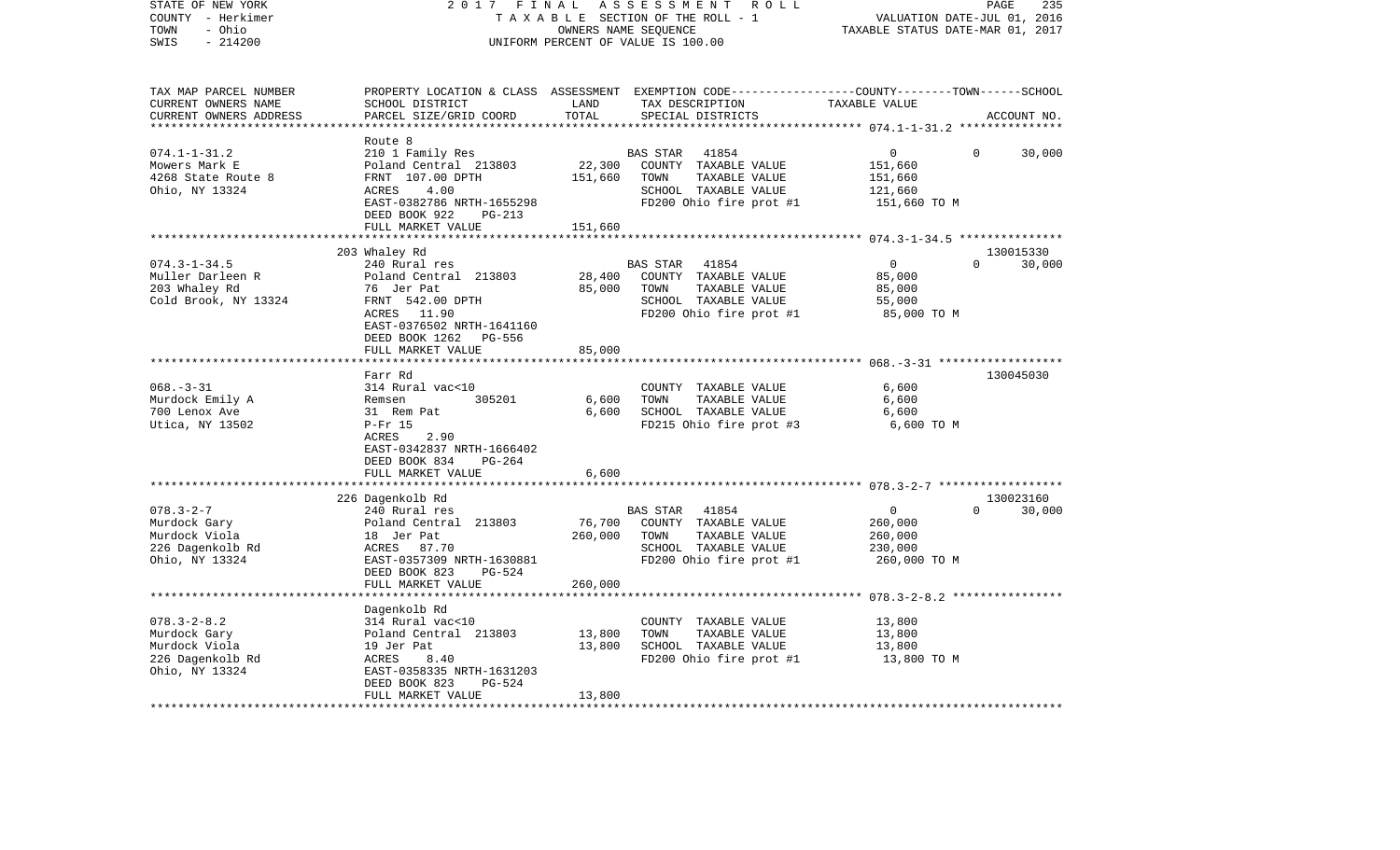| STATE OF NEW YORK<br>COUNTY - Herkimer<br>- Ohio<br>TOWN<br>$-214200$<br>SWIS                  | 2017 FINAL                                                                                                                                                                                                         | OWNERS NAME SEQUENCE                           | ASSESSMENT<br>R O L L<br>TAXABLE SECTION OF THE ROLL - 1<br>UNIFORM PERCENT OF VALUE IS 100.00                                          | PAGE<br>VALUATION DATE-JUL 01,<br>TAXABLE STATUS DATE-MAR 01, 2017 | 236<br>2016 |
|------------------------------------------------------------------------------------------------|--------------------------------------------------------------------------------------------------------------------------------------------------------------------------------------------------------------------|------------------------------------------------|-----------------------------------------------------------------------------------------------------------------------------------------|--------------------------------------------------------------------|-------------|
| TAX MAP PARCEL NUMBER<br>CURRENT OWNERS NAME<br>CURRENT OWNERS ADDRESS<br>******************** | SCHOOL DISTRICT<br>PARCEL SIZE/GRID COORD                                                                                                                                                                          | LAND<br>TOTAL                                  | PROPERTY LOCATION & CLASS ASSESSMENT EXEMPTION CODE---------------COUNTY-------TOWN------SCHOOL<br>TAX DESCRIPTION<br>SPECIAL DISTRICTS | TAXABLE VALUE                                                      | ACCOUNT NO. |
| $078.3 - 2 - 8.3$<br>Murdock Gary E<br>Murdock Viola A<br>226 Dagen Kolb Rd<br>Ohio, NY 13324  | Dagen Kolb Rd<br>322 Rural vac>10<br>Poland Central 213803<br>FRNT 300.00 DPTH<br>ACRES<br>11.70<br>EAST-0358565 NRTH-1631019<br>DEED BOOK 921<br>$PG-91$                                                          | 16,100<br>16,100                               | COUNTY TAXABLE VALUE<br>TOWN<br>TAXABLE VALUE<br>SCHOOL TAXABLE VALUE<br>FD200 Ohio fire prot #1                                        | 16,100<br>16,100<br>16,100<br>16,100 TO M                          |             |
|                                                                                                | FULL MARKET VALUE                                                                                                                                                                                                  | 16,100                                         |                                                                                                                                         |                                                                    |             |
| $070. - 1 - 24$<br>Murphy Daniel P<br>4616 Amerman Rd<br>Skaneateles, NY 13152-9509            | 136 Haskell Rd<br>260 Seasonal res<br>Poland Central 213803<br>104 Nob Pat<br>ACRES<br>4.10<br>EAST-0395145 NRTH-1664361<br>DEED BOOK 824<br>$PG-306$                                                              | 18,600<br>70,000                               | COUNTY TAXABLE VALUE<br>TOWN<br><b>TAXABLE VALUE</b><br>SCHOOL TAXABLE VALUE<br>FD217 Ohio fire prot #4                                 | 70,000<br>70,000<br>70,000<br>70,000 TO M                          | 130040770   |
|                                                                                                | FULL MARKET VALUE                                                                                                                                                                                                  | 70,000                                         |                                                                                                                                         |                                                                    |             |
|                                                                                                | ******************                                                                                                                                                                                                 |                                                |                                                                                                                                         | *************************** 073.-2-3 ********************          |             |
| $073. - 2 - 3$<br>Murphy Justin Matthew<br>9 Hickox Rd<br>Harpursville, NY 13787               | Hooper Dooper Rd<br>314 Rural vac<10<br>Poland Central 213803<br>Lot 76<br>Rem P<br>Vl2<br>5 A<br>5.00<br>ACRES<br>EAST-0370170 NRTH-1655661<br>DEED BOOK 2017<br>PG-1751                                          | 8,100<br>8,100                                 | COUNTY TAXABLE VALUE<br>TOWN<br>TAXABLE VALUE<br>SCHOOL TAXABLE VALUE<br>FD200 Ohio fire prot #1                                        | 8,100<br>8,100<br>8,100<br>8,100 TO M                              | 130060420   |
|                                                                                                | FULL MARKET VALUE                                                                                                                                                                                                  | 8,100                                          |                                                                                                                                         |                                                                    |             |
| $074.3 - 1 - 42.2$<br>Murray Nieves<br>124 W Houston St<br>New York, NY 10012                  | *************************<br>1848 Gray Wilmurt Rd<br>260 Seasonal res<br>Poland Central 213803<br>80 Jer Pat<br>ACRES<br>38.40<br>EAST-0381183 NRTH-1645442<br>DEED BOOK 838<br><b>PG-104</b><br>FULL MARKET VALUE | **************<br>46,300<br>105,000<br>105,000 | COUNTY TAXABLE VALUE<br>TOWN<br>TAXABLE VALUE<br>SCHOOL TAXABLE VALUE<br>FD200 Ohio fire prot #1                                        | 105,000<br>105,000<br>105,000<br>105,000 TO M                      |             |
|                                                                                                |                                                                                                                                                                                                                    |                                                |                                                                                                                                         |                                                                    |             |
| $073.4 - 1 - 40.2$<br>Muthig Beverly<br>2959 State Rt 8<br>Cold Brook, NY 13324                | 2959 State Rt 8<br>210 1 Family Res<br>Poland Central 213803<br>48 Jer Pat<br>ACRES<br>3.40<br>EAST-0364577 NRTH-1642291<br>DEED BOOK 1294<br>$PG-573$<br>FULL MARKET VALUE                                        | 21,800<br>106,000<br>106,000                   | 41834<br>ENH STAR<br>COUNTY TAXABLE VALUE<br>TAXABLE VALUE<br>TOWN<br>SCHOOL TAXABLE VALUE<br>FD200 Ohio fire prot #1                   | 0<br>0<br>106,000<br>106,000<br>40,500<br>106,000 TO M             | 65,500      |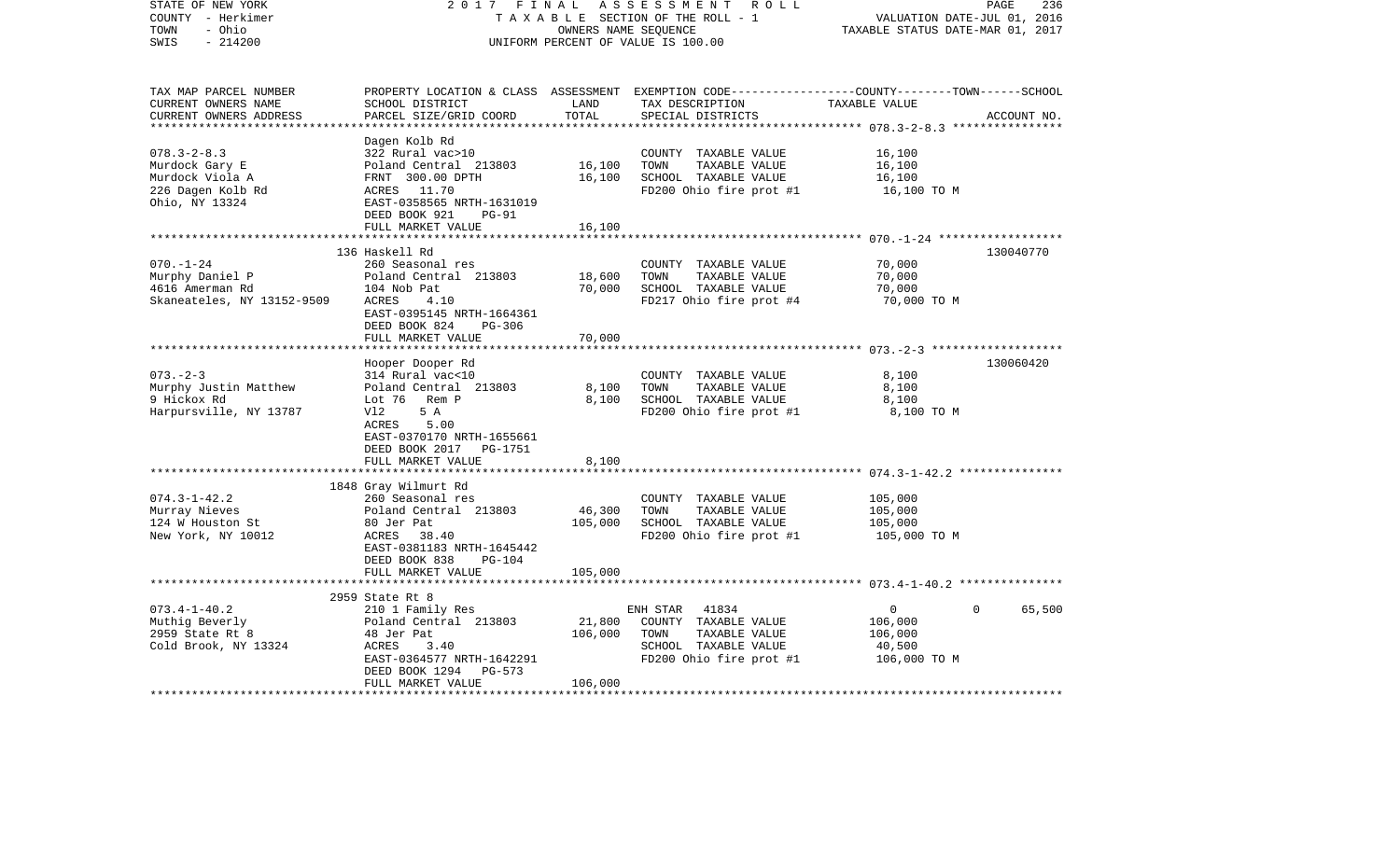| STATE OF NEW YORK<br>COUNTY - Herkimer<br>- Ohio<br>TOWN<br>$-214200$<br>SWIS                         | 2017<br>FINAL<br>TAXABLE SECTION OF THE ROLL - 1<br>UNIFORM PERCENT OF VALUE IS 100.00                                                                              | PAGE<br>237<br>VALUATION DATE-JUL 01, 2016<br>TAXABLE STATUS DATE-MAR 01, 2017 |                                                                                                                                          |                                                                      |                     |
|-------------------------------------------------------------------------------------------------------|---------------------------------------------------------------------------------------------------------------------------------------------------------------------|--------------------------------------------------------------------------------|------------------------------------------------------------------------------------------------------------------------------------------|----------------------------------------------------------------------|---------------------|
| TAX MAP PARCEL NUMBER<br>CURRENT OWNERS NAME<br>CURRENT OWNERS ADDRESS<br>**********************      | SCHOOL DISTRICT<br>PARCEL SIZE/GRID COORD                                                                                                                           | LAND<br>TOTAL                                                                  | PROPERTY LOCATION & CLASS ASSESSMENT EXEMPTION CODE----------------COUNTY-------TOWN------SCHOOL<br>TAX DESCRIPTION<br>SPECIAL DISTRICTS | TAXABLE VALUE                                                        | ACCOUNT NO.         |
| $073.4 - 1 - 27.2$<br>Muzzy Michael<br>Coleman Chis<br>287 Harvey Bridge<br>Cold Brook, NY 13324      | Harvey Bridge Rd<br>210 1 Family Res<br>Poland Central 213803<br>48 Jer Pat<br>FRNT 396.00 DPTH 196.00<br>EAST-0362706 NRTH-1644318<br>DEED BOOK 776<br>PG-392      | 15,100<br>46,000                                                               | COUNTY TAXABLE VALUE<br>TOWN<br>TAXABLE VALUE<br>SCHOOL TAXABLE VALUE<br>FD200 Ohio fire prot #1                                         | 46,000<br>46,000<br>46,000<br>46,000 TO M                            |                     |
|                                                                                                       | FULL MARKET VALUE                                                                                                                                                   | 46,000                                                                         |                                                                                                                                          |                                                                      |                     |
| $074.3 - 1 - 9$<br>Nash Martin D<br>Nash Arthur W Jr<br>4044 M St<br>Philadelphia, PA 19124           | Figert Rd<br>260 Seasonal res<br>Poland Central 213803<br>76 Jer Pgt<br>ACRES<br>25.00<br>EAST-0375402 NRTH-1646402<br>DEED BOOK 845<br>$PG-303$                    | 37,600<br>53,600                                                               | COUNTY TAXABLE VALUE<br>TOWN<br>TAXABLE VALUE<br>SCHOOL TAXABLE VALUE<br>FD200 Ohio fire prot #1                                         | 53,600<br>53,600<br>53,600<br>53,600 TO M                            | 130090105           |
|                                                                                                       | FULL MARKET VALUE                                                                                                                                                   | 53,600                                                                         |                                                                                                                                          |                                                                      |                     |
|                                                                                                       | *******************                                                                                                                                                 |                                                                                |                                                                                                                                          | *********************** 074.3-1-24.2 ****************                |                     |
|                                                                                                       | Hill Rd                                                                                                                                                             |                                                                                |                                                                                                                                          |                                                                      | 130020885           |
| $074.3 - 1 - 24.2$<br>Nash Martin David<br>4044 M St<br>Philadelphia, PA 19124                        | 322 Rural vac>10<br>Poland Central 213803<br>76 Jer Pat<br>ACRES<br>14.30<br>EAST-0376832 NRTH-1645497<br>DEED BOOK 686<br>$PG-92$                                  | 17,900<br>17,900                                                               | COUNTY TAXABLE VALUE<br>TOWN<br>TAXABLE VALUE<br>SCHOOL TAXABLE VALUE<br>FD200 Ohio fire prot #1                                         | 17,900<br>17,900<br>17,900<br>17,900 TO M                            |                     |
|                                                                                                       | FULL MARKET VALUE                                                                                                                                                   | 17,900                                                                         |                                                                                                                                          |                                                                      |                     |
|                                                                                                       | *************************                                                                                                                                           |                                                                                |                                                                                                                                          |                                                                      |                     |
| $073.3 - 2 - 73.8$<br>Nelson Gregory<br>Nelson Julie<br>459 Blue Hill Ter<br>Franklin Lakes, NJ 07417 | Cumnings Rd<br>260 Seasonal res<br>Poland Central 213803<br>48 Jer Pat<br>ACRES 14.40<br>EAST-0360293 NRTH-1641431<br>DEED BOOK 1620<br>PG-444<br>FULL MARKET VALUE | 23,700<br>37,500<br>37,500                                                     | COUNTY TAXABLE VALUE<br>TOWN<br>TAXABLE VALUE<br>SCHOOL TAXABLE VALUE<br>FD200 Ohio fire prot #1                                         | 37,500<br>37,500<br>37,500<br>37,500 TO M                            |                     |
|                                                                                                       |                                                                                                                                                                     |                                                                                |                                                                                                                                          | ************* 073.2-1-68.1 ****************                          |                     |
| $073.2 - 1 - 68.1$<br>Newland Michael<br>Newland Marion<br>PO Box 95<br>Hinkley, NY 13352             | 1832 Route 365<br>210 1 Family Res<br>Poland Central 213803<br>76 Rem Pat<br>FRNT 110.00 DPTH 319.00<br>ACRES<br>0.85                                               | 17,000<br>85,400                                                               | <b>BAS STAR</b><br>41854<br>COUNTY TAXABLE VALUE<br>TOWN<br>TAXABLE VALUE<br>SCHOOL TAXABLE VALUE<br>FD200 Ohio fire prot #1             | $\mathbf 0$<br>$\Omega$<br>85,400<br>85,400<br>55,400<br>85,400 TO M | 130041340<br>30,000 |
|                                                                                                       | EAST-0370467 NRTH-1652258<br>DEED BOOK 1278<br>PG-496<br>FULL MARKET VALUE                                                                                          | 85,400                                                                         |                                                                                                                                          |                                                                      |                     |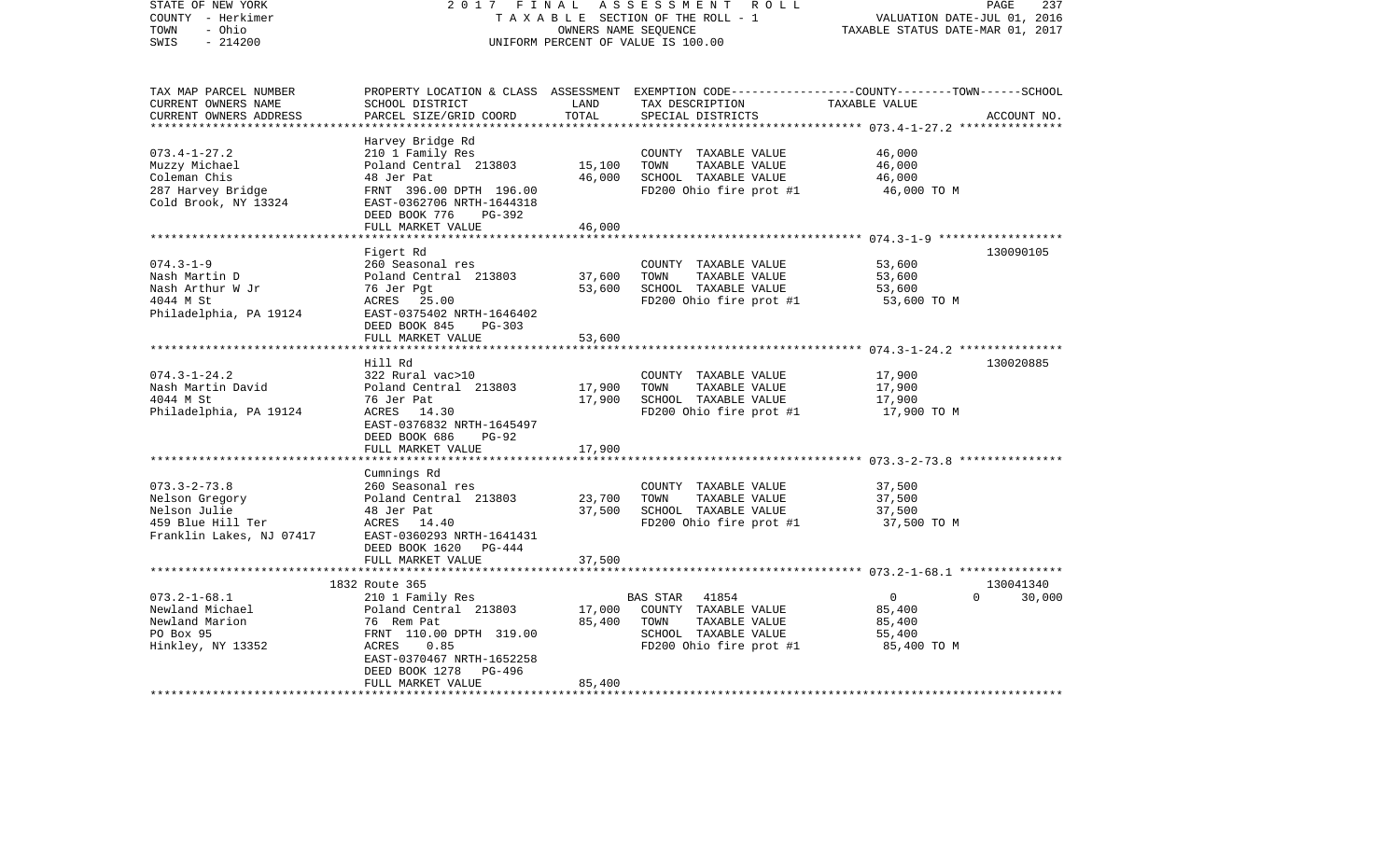| STATE OF NEW YORK<br>COUNTY - Herkimer<br>- Ohio<br>TOWN<br>SWIS<br>$-214200$ | 2017<br>FINAL<br>TAXABLE SECTION OF THE ROLL - 1<br>UNIFORM PERCENT OF VALUE IS 100.00                                  | PAGE<br>238<br>VALUATION DATE-JUL 01, 2016<br>TAXABLE STATUS DATE-MAR 01, 2017 |                                                                                                                    |                                    |                         |
|-------------------------------------------------------------------------------|-------------------------------------------------------------------------------------------------------------------------|--------------------------------------------------------------------------------|--------------------------------------------------------------------------------------------------------------------|------------------------------------|-------------------------|
|                                                                               |                                                                                                                         |                                                                                |                                                                                                                    |                                    |                         |
| TAX MAP PARCEL NUMBER<br>CURRENT OWNERS NAME                                  | SCHOOL DISTRICT                                                                                                         | LAND                                                                           | PROPERTY LOCATION & CLASS ASSESSMENT EXEMPTION CODE---------------COUNTY-------TOWN------SCHOOL<br>TAX DESCRIPTION | TAXABLE VALUE                      |                         |
| CURRENT OWNERS ADDRESS                                                        | PARCEL SIZE/GRID COORD                                                                                                  | TOTAL                                                                          | SPECIAL DISTRICTS                                                                                                  |                                    | ACCOUNT NO.             |
|                                                                               |                                                                                                                         | **************                                                                 |                                                                                                                    |                                    |                         |
|                                                                               | 1832 Route 365                                                                                                          |                                                                                |                                                                                                                    |                                    | 130041340               |
| $073.2 - 1 - 68.2$                                                            | 314 Rural vac<10                                                                                                        |                                                                                | COUNTY TAXABLE VALUE                                                                                               | 2,000                              |                         |
| Newland Michael                                                               | Poland Central 213803                                                                                                   | 2,000                                                                          | TAXABLE VALUE<br>TOWN                                                                                              | 2,000                              |                         |
| Newland Marion<br>PO Box 95                                                   | 76 Rem Pat<br>FRNT 191.00 DPTH 301.00                                                                                   | 2,000                                                                          | SCHOOL TAXABLE VALUE<br>FD200 Ohio fire prot #1                                                                    | 2,000<br>2,000 TO M                |                         |
| Hinkley, NY 13352                                                             | ACRES<br>0.81<br>EAST-0370645 NRTH-1652409<br>DEED BOOK 1311 PG-505                                                     |                                                                                |                                                                                                                    |                                    |                         |
|                                                                               | FULL MARKET VALUE                                                                                                       | 2,000                                                                          |                                                                                                                    |                                    |                         |
|                                                                               |                                                                                                                         |                                                                                |                                                                                                                    |                                    |                         |
|                                                                               | Route 8                                                                                                                 |                                                                                |                                                                                                                    |                                    |                         |
| $073.4 - 1 - 50.3$                                                            | 314 Rural vac<10                                                                                                        |                                                                                | COUNTY TAXABLE VALUE                                                                                               | 30,000                             |                         |
| Newport Telephone Co Inc                                                      | Poland Central 213803                                                                                                   | 30,000                                                                         | TOWN<br>TAXABLE VALUE                                                                                              | 30,000                             |                         |
| Bridge St                                                                     | Lot $48/49$ Jer Pat                                                                                                     | 30,000                                                                         | SCHOOL TAXABLE VALUE                                                                                               | 30,000                             |                         |
| Newport, NY 13416                                                             | 50.00 DPTH 109.00<br>FRNT<br>0.12<br>ACRES<br>EAST-0364753 NRTH-1642582<br>DEED BOOK 766<br>PG-535<br>FULL MARKET VALUE | 30,000                                                                         | FD200 Ohio fire prot #1                                                                                            | 30,000 TO M                        |                         |
|                                                                               |                                                                                                                         |                                                                                |                                                                                                                    |                                    |                         |
|                                                                               | Five-Acre Ln                                                                                                            |                                                                                |                                                                                                                    |                                    |                         |
| $073.2 - 1 - 74$                                                              | 314 Rural vac<10                                                                                                        |                                                                                | COUNTY TAXABLE VALUE                                                                                               | 8,200                              |                         |
| Newton-Bickelhaupt Teresa                                                     | Poland Central 213803                                                                                                   | 8,200                                                                          | TAXABLE VALUE<br>TOWN                                                                                              | 8,200                              |                         |
| Bickelhaupt Mark J                                                            | FRNT 140.00 DPTH 363.00                                                                                                 | 8,200                                                                          | SCHOOL TAXABLE VALUE                                                                                               | 8,200                              |                         |
| 1058 State Rt 170<br>Little Falls, NY 13365                                   | ACRES<br>1.17<br>DEED BOOK 824<br>PG-658                                                                                |                                                                                |                                                                                                                    |                                    |                         |
|                                                                               | FULL MARKET VALUE                                                                                                       | 8,200                                                                          |                                                                                                                    |                                    |                         |
|                                                                               |                                                                                                                         |                                                                                |                                                                                                                    |                                    |                         |
|                                                                               | Fly Brook Rd                                                                                                            |                                                                                |                                                                                                                    |                                    | 130014820               |
| $073.3 - 2 - 55$                                                              | 314 Rural vac<10                                                                                                        |                                                                                | COUNTY TAXABLE VALUE                                                                                               | 3,200                              |                         |
| Nicewicz Stanley A                                                            | Poland Central 213803                                                                                                   | 3,200                                                                          | TOWN<br>TAXABLE VALUE                                                                                              | 3,200                              |                         |
| 422 Van Roen Rd                                                               | 47 Jer Pat                                                                                                              | 3,200                                                                          | SCHOOL TAXABLE VALUE                                                                                               | 3,200                              |                         |
| Utica, NY 13502                                                               | FRNT 100.00 DPTH 177.00<br>ACRES<br>0.41<br>EAST-0354975 NRTH-1644103<br>DEED BOOK 724<br>PG-320                        |                                                                                | FD200 Ohio fire prot #1                                                                                            | 3,200 TO M                         |                         |
|                                                                               | FULL MARKET VALUE                                                                                                       | 3,200                                                                          |                                                                                                                    |                                    |                         |
|                                                                               |                                                                                                                         |                                                                                |                                                                                                                    |                                    |                         |
|                                                                               | 298 Billy Hamlin Rd                                                                                                     |                                                                                |                                                                                                                    |                                    | 130021840               |
| $079.4 - 2 - 26.4$<br>Nicholas James                                          | 210 1 Family Res<br>Poland Central 213803                                                                               | 10,600 ENH STAR                                                                | 41801<br>AGED-CT<br>41834                                                                                          | 31,100<br>31,100<br>$\overline{0}$ | $\Omega$<br>62,200<br>0 |
| Nicholas Janice                                                               | 41 Jer Pat                                                                                                              | 62,200                                                                         | COUNTY TAXABLE VALUE                                                                                               | 31,100                             |                         |
| 298 Billy Hamlin Rd                                                           | FRNT 147.00 DPTH 145.00                                                                                                 |                                                                                | TOWN<br>TAXABLE VALUE                                                                                              | 31,100                             |                         |
| Cold Brook, NY 13324                                                          | 0.49<br>ACRES                                                                                                           |                                                                                | SCHOOL TAXABLE VALUE                                                                                               | 0                                  |                         |
|                                                                               | EAST-0389018 NRTH-1624491<br>DEED BOOK 681<br>PG-557                                                                    |                                                                                | FD210 Ohio fire prot #2                                                                                            | 62,200 TO M                        |                         |
|                                                                               | FULL MARKET VALUE                                                                                                       | 62,200                                                                         |                                                                                                                    |                                    |                         |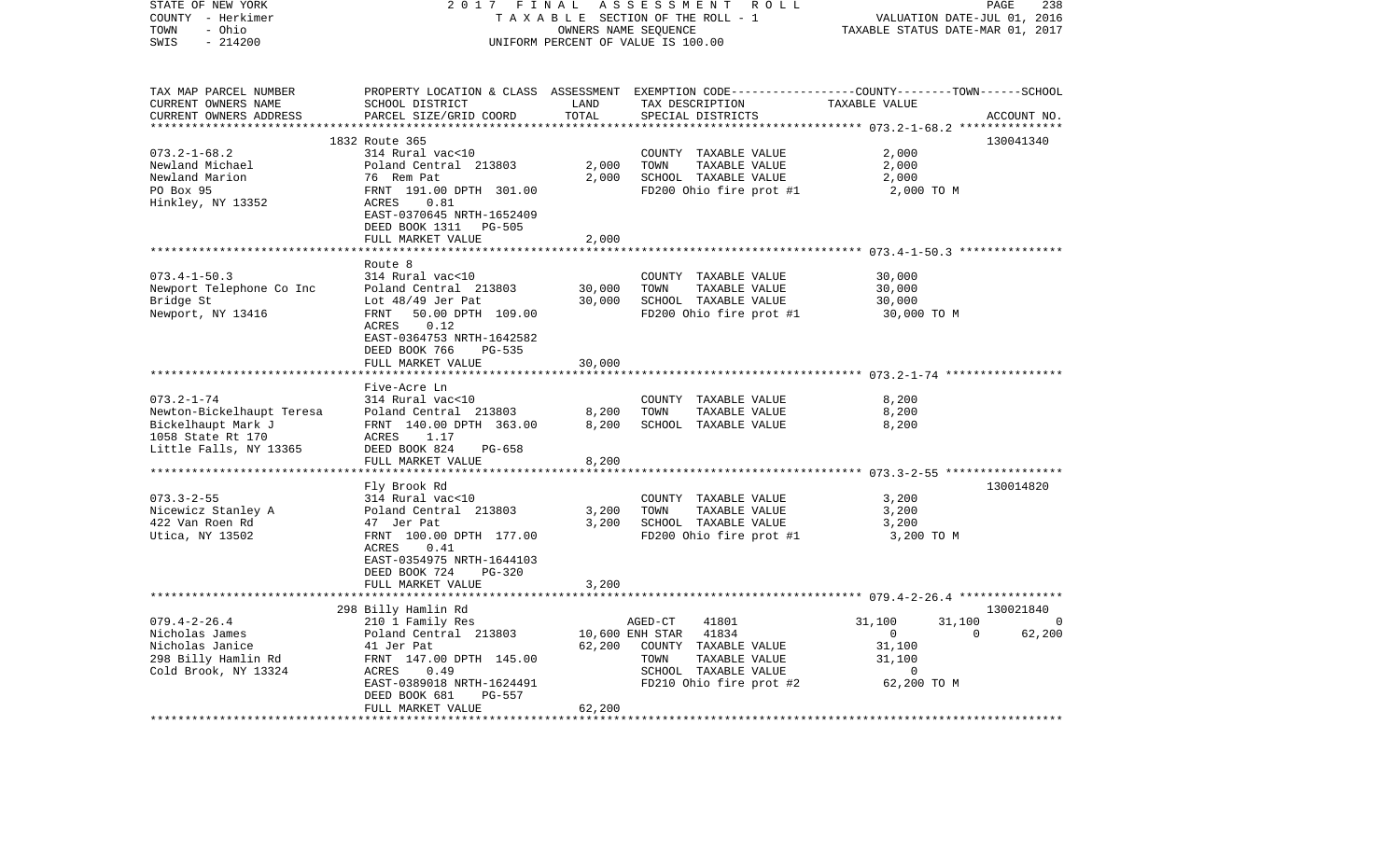| STATE OF NEW YORK<br>COUNTY - Herkimer<br>- Ohio<br>TOWN<br>$-214200$<br>SWIS                           | 2017 FINAL                                                                                                                                                                                                             |                              | A S S E S S M E N T R O L L<br>TAXABLE SECTION OF THE ROLL - 1<br>OWNERS NAME SEQUENCE<br>UNIFORM PERCENT OF VALUE IS 100.00            | VALUATION DATE-JUL 01, 2016<br>TAXABLE STATUS DATE-MAR 01, 2017 | PAGE<br>239                     |
|---------------------------------------------------------------------------------------------------------|------------------------------------------------------------------------------------------------------------------------------------------------------------------------------------------------------------------------|------------------------------|-----------------------------------------------------------------------------------------------------------------------------------------|-----------------------------------------------------------------|---------------------------------|
| TAX MAP PARCEL NUMBER<br>CURRENT OWNERS NAME<br>CURRENT OWNERS ADDRESS                                  | SCHOOL DISTRICT<br>PARCEL SIZE/GRID COORD                                                                                                                                                                              | LAND<br>TOTAL                | PROPERTY LOCATION & CLASS ASSESSMENT EXEMPTION CODE---------------COUNTY-------TOWN------SCHOOL<br>TAX DESCRIPTION<br>SPECIAL DISTRICTS | TAXABLE VALUE                                                   | ACCOUNT NO.                     |
| $079.4 - 2 - 27$<br>Nicholas Janice<br>298 Billy Hamlin Rd<br>Cold Brook, NY 13324                      | Bull Hill Rd<br>260 Seasonal res<br>Poland Central 213803<br>41 Jer Pat<br>FRNT 104.00 DPTH 104.00<br>ACRES<br>0.25<br>EAST-0388950 NRTH-1624384<br>DEED BOOK 718<br>PG-285                                            | 8,800<br>19,000              | COUNTY TAXABLE VALUE<br>TOWN<br>TAXABLE VALUE<br>SCHOOL TAXABLE VALUE<br>FD210 Ohio fire prot #2                                        | 19,000<br>19,000<br>19,000<br>19,000 TO M                       | 130034470                       |
|                                                                                                         | FULL MARKET VALUE                                                                                                                                                                                                      | 19,000                       |                                                                                                                                         |                                                                 |                                 |
| $078.4 - 1 - 39$<br>Nicolosi Francis A<br>Nicolosi Geraldine E<br>400 Nellis Rd<br>Cold Brook, NY 13324 | 400 Nellis Rd<br>240 Rural res<br>Poland Central 213803<br>Lot 43<br>V1 2 50A<br>FRNT 3157.60 DPTH<br>ACRES 38.60<br>EAST-0372615 NRTH-1631820<br>DEED BOOK 1169 PG-973<br>FULL MARKET VALUE                           | 46,600<br>216,000<br>216,000 | ENH STAR<br>41834<br>COUNTY TAXABLE VALUE<br>TAXABLE VALUE<br>TOWN<br>SCHOOL TAXABLE VALUE<br>FD200 Ohio fire prot #1                   | $\overline{0}$<br>216,000<br>216,000<br>150,500<br>216,000 TO M | 130060140<br>65,500<br>$\Omega$ |
|                                                                                                         |                                                                                                                                                                                                                        |                              |                                                                                                                                         |                                                                 |                                 |
| $074.4 - 1 - 19$<br>Niemetz Lynn<br>844 Hurricane Rd<br>Cold Brook, NY 13324                            | Four Mile<br>260 Seasonal res<br>Poland Central 213803<br>Lot 16&21 Uro Pat<br>ACRES 10.00<br>EAST-0390900 NRTH-1649655<br>DEED BOOK 904<br>PG-525                                                                     | 9,400<br>25,900              | COUNTY TAXABLE VALUE<br>TOWN<br>TAXABLE VALUE<br>SCHOOL TAXABLE VALUE<br>FD200 Ohio fire prot #1                                        | 25,900<br>25,900<br>25,900<br>25,900 TO M                       |                                 |
|                                                                                                         | FULL MARKET VALUE                                                                                                                                                                                                      | 25,900                       |                                                                                                                                         |                                                                 |                                 |
| $073.4 - 1 - 6$<br>Nightingale Amy B<br>3223 Route 8<br>Cold Brook, NY 13324                            | Route 8<br>210 1 Family Res<br>Poland Central 213803<br>78 Jer Pat<br>1.80<br>ACRES<br>EAST-0365753 NRTH-1647230<br>DEED BOOK 1489<br>PG-306<br>FULL MARKET VALUE                                                      | 20,400<br>119,700<br>119,700 | BAS STAR 41854<br>COUNTY TAXABLE VALUE<br>TOWN<br>TAXABLE VALUE<br>SCHOOL TAXABLE VALUE<br>FD200 Ohio fire prot #1                      | $\overline{0}$<br>119,700<br>119,700<br>89,700<br>119,700 TO M  | 130060935<br>30,000<br>$\Omega$ |
|                                                                                                         |                                                                                                                                                                                                                        |                              |                                                                                                                                         |                                                                 |                                 |
| $073.3 - 2 - 2$<br>Nightingale James<br>497 Harvey Bridge Rd<br>Cold Brook, NY 13324                    | 497 Harvey Bridge Rd<br>314 Rural vac<10<br>Poland Central 213803<br>48 Jer Pat<br>FRNT 208.00 DPTH 208.00<br>ACRES<br>$1.00$ BANK<br>023<br>EAST-0359697 NRTH-1647088<br>DEED BOOK 899<br>PG-564<br>FULL MARKET VALUE | 4,000<br>4,000<br>4,000      | COUNTY TAXABLE VALUE<br>TOWN<br>TAXABLE VALUE<br>SCHOOL TAXABLE VALUE<br>FD200 Ohio fire prot #1                                        | 4,000<br>4,000<br>4,000<br>4,000 TO M                           | 130035670                       |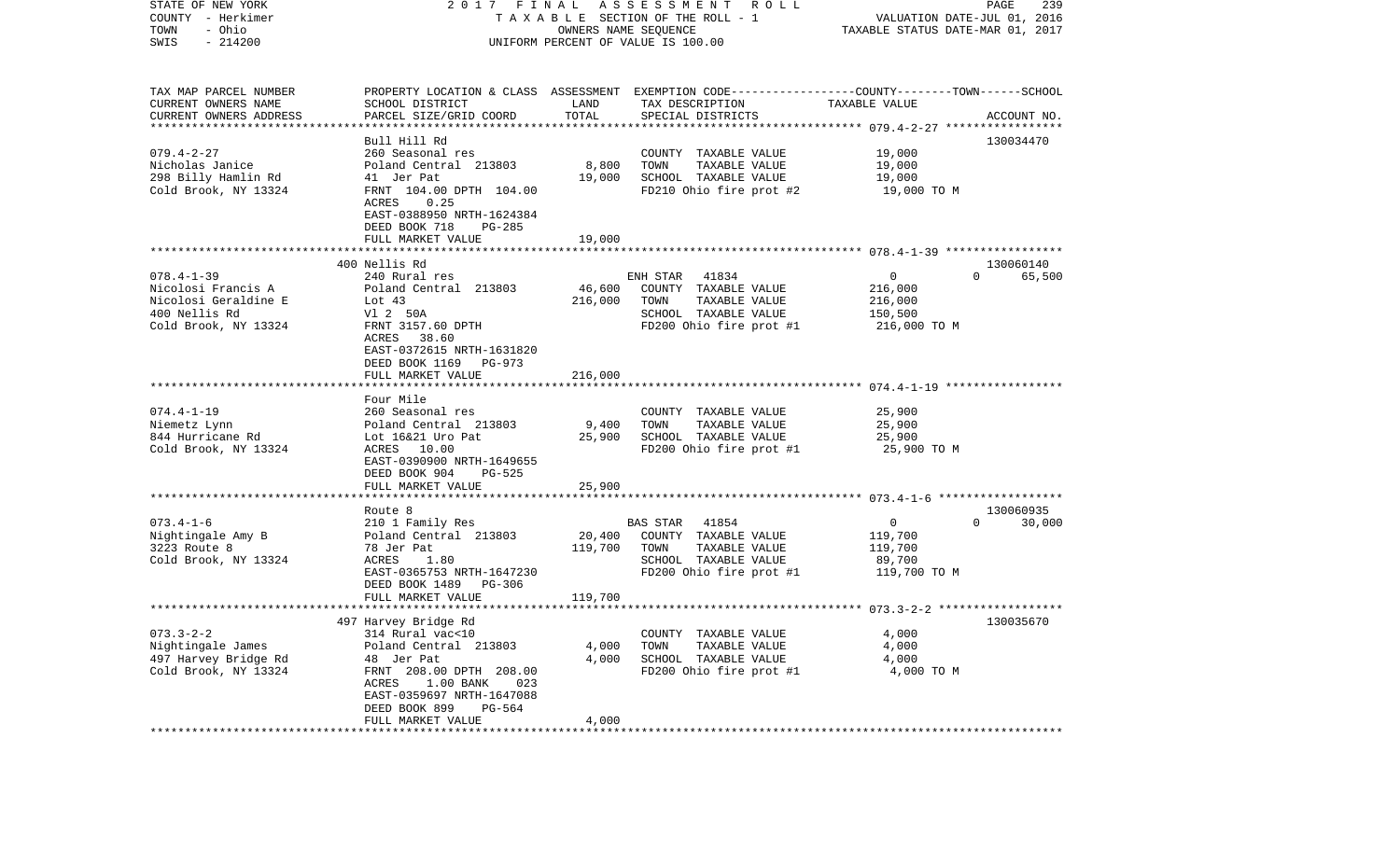| STATE OF NEW YORK<br>COUNTY - Herkimer<br>- Ohio<br>TOWN<br>$-214200$<br>SWIS                                                               | 2017 FINAL<br>TAXABLE SECTION OF THE ROLL - 1<br>UNIFORM PERCENT OF VALUE IS 100.00                                                                                                                       | PAGE<br>240<br>VALUATION DATE-JUL 01, 2016<br>TAXABLE STATUS DATE-MAR 01, 2017 |                                                                                                                                                   |                                                                        |                                                                        |
|---------------------------------------------------------------------------------------------------------------------------------------------|-----------------------------------------------------------------------------------------------------------------------------------------------------------------------------------------------------------|--------------------------------------------------------------------------------|---------------------------------------------------------------------------------------------------------------------------------------------------|------------------------------------------------------------------------|------------------------------------------------------------------------|
| TAX MAP PARCEL NUMBER<br>CURRENT OWNERS NAME<br>CURRENT OWNERS ADDRESS                                                                      | SCHOOL DISTRICT<br>PARCEL SIZE/GRID COORD                                                                                                                                                                 | LAND<br>TOTAL                                                                  | PROPERTY LOCATION & CLASS ASSESSMENT EXEMPTION CODE---------------COUNTY-------TOWN------SCHOOL<br>TAX DESCRIPTION<br>SPECIAL DISTRICTS           | TAXABLE VALUE                                                          | ACCOUNT NO.                                                            |
|                                                                                                                                             | 497 Harvey Bridge Rd                                                                                                                                                                                      |                                                                                |                                                                                                                                                   |                                                                        | 130060830                                                              |
| $073.3 - 2 - 3$<br>Nightingale James<br>497 Harvey Bridge Rd<br>Cold Brook, NY 13324                                                        | 210 1 Family Res<br>Poland Central 213803<br>Lot 48 Jer Pat<br>FRNT 208.00 DPTH 416.00<br>ACRES<br>1.90 BANK<br>023<br>EAST-0359447 NRTH-1646888<br>DEED BOOK 899<br>PG-564                               | 15,400<br>54,500                                                               | BAS STAR<br>41854<br>COUNTY TAXABLE VALUE<br>TAXABLE VALUE<br>TOWN<br>SCHOOL TAXABLE VALUE<br>FD200 Ohio fire prot #1                             | $\overline{0}$<br>54,500<br>54,500<br>24,500<br>54,500 TO M            | $\Omega$<br>30,000                                                     |
|                                                                                                                                             | FULL MARKET VALUE                                                                                                                                                                                         | 54,500                                                                         |                                                                                                                                                   |                                                                        |                                                                        |
| $073.3 - 2 - 44$<br>Nightingale Jim<br>Nightingale Suellen<br>497 Harvey Bridge Rd<br>Cold Brook, NY 13324                                  | *************************<br>511 Harvey Bridge Rd<br>260 Seasonal res<br>Poland Central 213803<br>Lot $48$<br>ACRES<br>2.00<br>EAST-0359354 NRTH-1647142<br>DEED BOOK 1541<br>PG-767<br>FULL MARKET VALUE | 9,000<br>17,500<br>17,500                                                      | COUNTY TAXABLE VALUE<br>TAXABLE VALUE<br>TOWN<br>SCHOOL TAXABLE VALUE<br>FD200 Ohio fire prot #1                                                  | 17,500<br>17,500<br>17,500<br>17,500 TO M                              | 130075300                                                              |
|                                                                                                                                             | Ohio City Rd                                                                                                                                                                                              |                                                                                |                                                                                                                                                   |                                                                        |                                                                        |
| $078.1 - 2 - 10.4$<br>Nivens Revocable Family Trust Poland Central 213803<br>Nivens Sheri J<br>62 Francestown Tpke<br>Mont Vernon, NH 03057 | 322 Rural vac>10<br>ACRES 10.20<br>EAST-0360688 NRTH-1637394<br>DEED BOOK 1623 PG-486<br>FULL MARKET VALUE                                                                                                | 11,700<br>11,700<br>11,700                                                     | COUNTY TAXABLE VALUE<br>TAXABLE VALUE<br>TOWN<br>SCHOOL TAXABLE VALUE<br>FD200 Ohio fire prot #1                                                  | 11,700<br>11,700<br>11,700<br>11,700 TO M                              |                                                                        |
|                                                                                                                                             |                                                                                                                                                                                                           |                                                                                |                                                                                                                                                   |                                                                        |                                                                        |
|                                                                                                                                             | Route 8                                                                                                                                                                                                   |                                                                                |                                                                                                                                                   |                                                                        | 130044311                                                              |
| $070. - 1 - 55.2$<br>Noble David<br>4970 State Rt 8<br>Cold Brook, NY 13324                                                                 | 240 Rural res<br>Poland Central 213803<br>68 Rem Pat<br>ACRES 40.00<br>EAST-0395036 NRTH-1661072<br>DEED BOOK 1076<br>PG-467                                                                              |                                                                                | VET WAR C 41122<br>56,500 VET WAR T 41123<br>41854<br>154,400 BAS STAR<br>COUNTY TAXABLE VALUE<br>TOWN<br>TAXABLE VALUE<br>SCHOOL TAXABLE VALUE   | 9,000<br>$\mathbf{0}$<br>$\mathsf{O}$<br>145,400<br>142,400<br>124,400 | $\mathbf 0$<br>$\Omega$<br>12,000<br>$\mathbf 0$<br>$\Omega$<br>30,000 |
|                                                                                                                                             | FULL MARKET VALUE<br>************************                                                                                                                                                             |                                                                                | 154,400 FD200 Ohio fire prot #1                                                                                                                   | 154,400 TO M                                                           |                                                                        |
|                                                                                                                                             | 158 Fly Brook Rd                                                                                                                                                                                          |                                                                                |                                                                                                                                                   |                                                                        | 130019140                                                              |
| $073.3 - 2 - 68$<br>Noga Edward<br>158 Fly Brook Rd<br>Cold Brook, NY 13324                                                                 | 240 Rural res<br>Poland Central 213803<br>47 Jer Pat<br>Sens 1.45A<br>ACRES 11.10<br>EAST-0355450 NRTH-1642877<br>DEED BOOK 688<br>PG-831<br>FULL MARKET VALUE                                            | 38,000<br>38,000                                                               | AGED-ALL<br>41800<br>27,900 ENH STAR<br>41834<br>COUNTY TAXABLE VALUE<br>TOWN<br>TAXABLE VALUE<br>SCHOOL TAXABLE VALUE<br>FD217 Ohio fire prot #4 | 19,000<br>$\mathbf 0$<br>19,000<br>19,000<br>$\circ$<br>38,000 TO M    | 19,000<br>19,000<br>$\Omega$<br>19,000                                 |
|                                                                                                                                             |                                                                                                                                                                                                           |                                                                                |                                                                                                                                                   |                                                                        |                                                                        |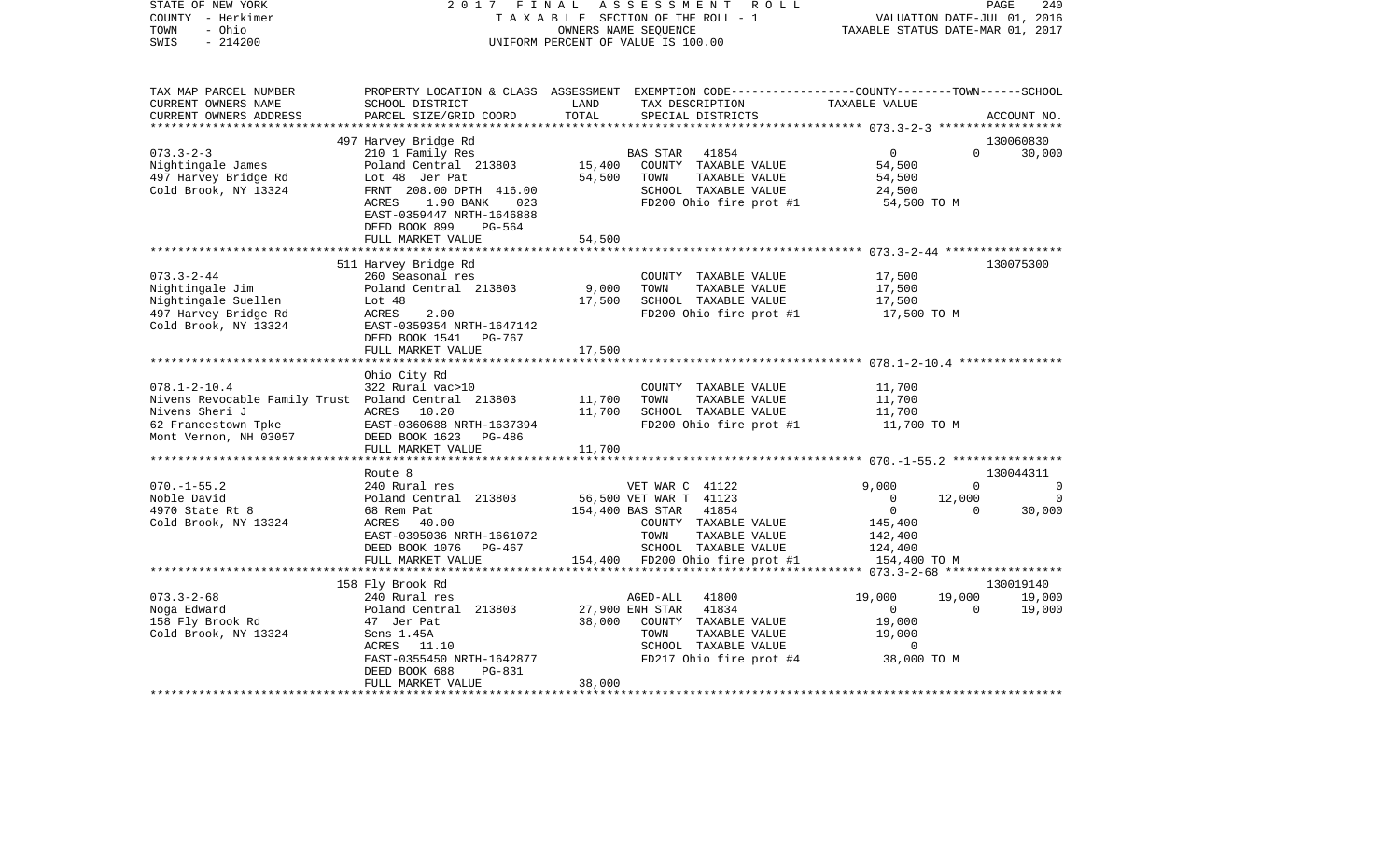| STATE OF NEW YORK<br>COUNTY - Herkimer<br>- Ohio<br>TOWN<br>$-214200$<br>SWIS                              | 2017 FINAL                                                                                                                                                                                                              | OWNERS NAME SEQUENCE          | ASSESSMENT<br>R O L L<br>T A X A B L E SECTION OF THE ROLL - 1<br>UNIFORM PERCENT OF VALUE IS 100.00                                    | VALUATION DATE-JUL 01, 2016<br>TAXABLE STATUS DATE-MAR 01, 2017 | 241<br>PAGE |
|------------------------------------------------------------------------------------------------------------|-------------------------------------------------------------------------------------------------------------------------------------------------------------------------------------------------------------------------|-------------------------------|-----------------------------------------------------------------------------------------------------------------------------------------|-----------------------------------------------------------------|-------------|
| TAX MAP PARCEL NUMBER<br>CURRENT OWNERS NAME<br>CURRENT OWNERS ADDRESS                                     | SCHOOL DISTRICT<br>PARCEL SIZE/GRID COORD                                                                                                                                                                               | LAND<br>TOTAL                 | PROPERTY LOCATION & CLASS ASSESSMENT EXEMPTION CODE---------------COUNTY-------TOWN------SCHOOL<br>TAX DESCRIPTION<br>SPECIAL DISTRICTS | TAXABLE VALUE                                                   | ACCOUNT NO. |
| $058. - 2 - 49$<br>Nolan Patrick J<br>C Nolan Claudia B<br>27 Highview Dr<br>Deerfield, NY 13501           | South Lake Rd<br>312 Vac w/imprv - WTRFNT<br>Adirondack<br>302601<br>1 Nob Pat<br>16x24<br>Sens $1/2$<br>FRNT 320.00 DPTH<br>90.00<br><b>ACRES</b><br>0.37<br>EAST-0385036 NRTH-1706619<br>DEED BOOK 825<br>PG-668      | 96,300<br>97,300              | COUNTY TAXABLE VALUE<br>TOWN<br>TAXABLE VALUE<br>SCHOOL TAXABLE VALUE<br>FD215 Ohio fire prot #3                                        | 97,300<br>97,300<br>97,300<br>97,300 TO M                       | 130015360   |
|                                                                                                            | FULL MARKET VALUE                                                                                                                                                                                                       | 97,300                        |                                                                                                                                         |                                                                 |             |
| $058. - 2 - 50$<br>Nolan Patrick J<br>Nolan Claudia B<br>27 Highview Dr<br>Deerfield, NY 13501             | South Lake Rd<br>260 Seasonal res - WTRFNT<br>Adirondack<br>302601<br>Lot 1 Nob Pat<br>V12 1A S.lake<br>V12 1<br>FRNT 111.30 DPTH 279.30<br>EAST-0385239 NRTH-1706659<br>DEED BOOK 825<br>$PG-668$<br>FULL MARKET VALUE | 99,700<br>153,500<br>153,500  | COUNTY TAXABLE VALUE<br>TOWN<br>TAXABLE VALUE<br>SCHOOL TAXABLE VALUE<br>FD215 Ohio fire prot #3                                        | 153,500<br>153,500<br>153,500<br>153,500 TO M                   | 130027000   |
| $058. - 2 - 55$<br>North Harpersfield<br>Hunting Club<br>John E Wright<br>PO Box 91<br>Jefferson, NY 12093 | South Lake Rd<br>260 Seasonal res - WTRFNT<br>Adirondack<br>302601<br>1 Nob Pat<br>Quonset Camp<br>Sens 1<br>FRNT 100.00 DPTH 302.50<br>EAST-0385355 NRTH-1706084<br>DEED BOOK 00588 PG-00430<br>FULL MARKET VALUE      | 105,600<br>160,000<br>160,000 | COUNTY TAXABLE VALUE<br>TOWN<br>TAXABLE VALUE<br>SCHOOL TAXABLE VALUE<br>FD215 Ohio fire prot #3                                        | 160,000<br>160,000<br>160,000<br>160,000 TO M                   | 130032340   |
| $058. - 2 - 60$<br>Northup Fred<br>Northup Anne<br>111 Lynch Rd<br>Little Falls, NY 13365                  | South Lake Rd<br>260 Seasonal res - WTRFNT<br>Adirondack<br>302601<br>1 Nob Pat<br>Sens<br>FRNT<br>95.80 DPTH 233.40<br>EAST-0385276 NRTH-1705577<br>DEED BOOK 944<br>$PG-452$<br>FULL MARKET VALUE                     | 110,800<br>177,698<br>177,698 | COUNTY TAXABLE VALUE<br>TOWN<br>TAXABLE VALUE<br>SCHOOL TAXABLE VALUE<br>FD215 Ohio fire prot #3                                        | 177,698<br>177,698<br>177,698<br>177,698 TO M                   | 130011010   |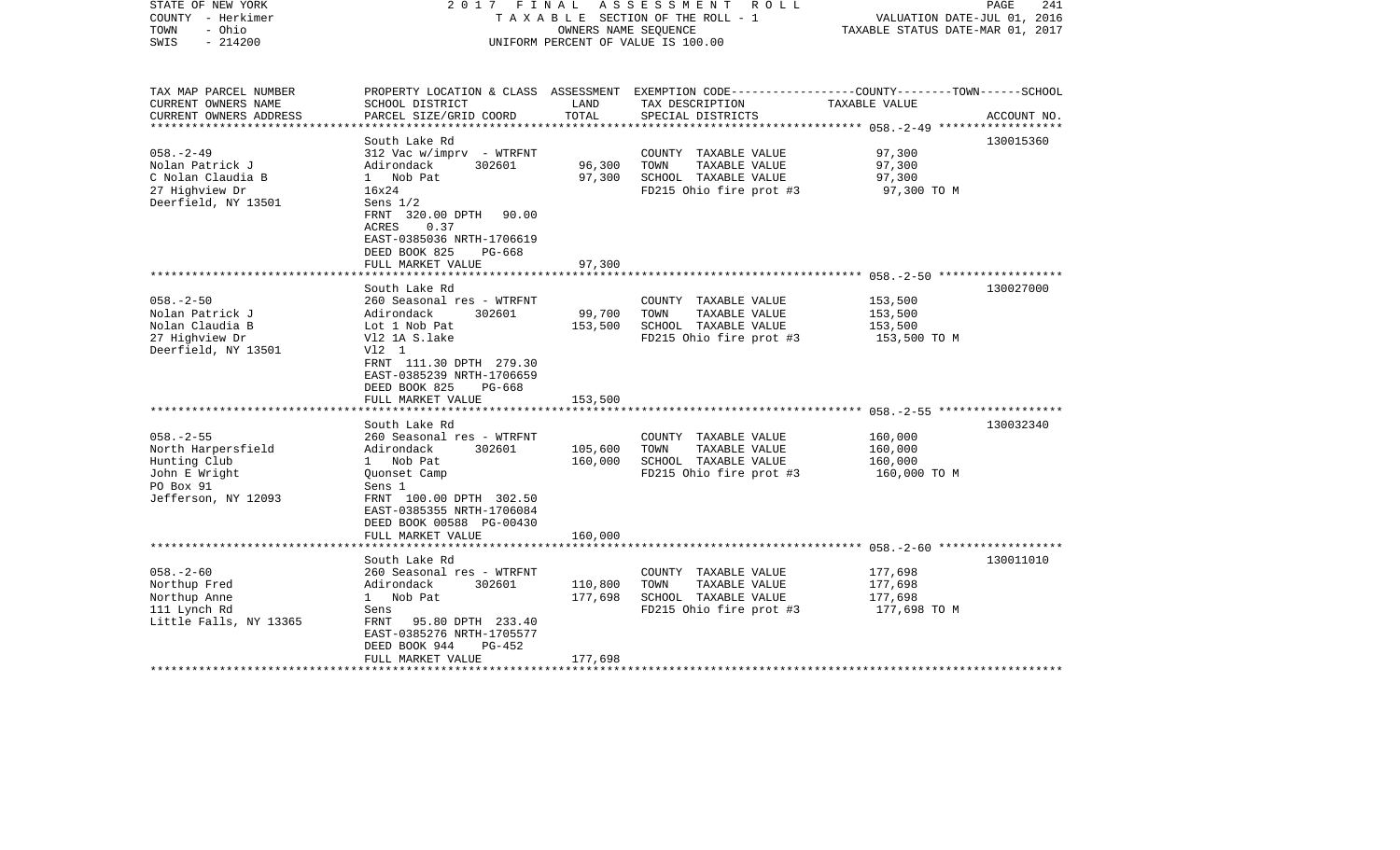| STATE OF NEW YORK                                | 2017 FINAL                |                      | ASSESSMENT<br>ROLL                                                                             |                                                     | PAGE<br>242 |
|--------------------------------------------------|---------------------------|----------------------|------------------------------------------------------------------------------------------------|-----------------------------------------------------|-------------|
| COUNTY - Herkimer                                |                           |                      | TAXABLE SECTION OF THE ROLL - 1                                                                | VALUATION DATE-JUL 01, 2016                         |             |
| - Ohio<br>TOWN                                   |                           | OWNERS NAME SEQUENCE |                                                                                                | TAXABLE STATUS DATE-MAR 01, 2017                    |             |
| $-214200$<br>SWIS                                |                           |                      | UNIFORM PERCENT OF VALUE IS 100.00                                                             |                                                     |             |
|                                                  |                           |                      |                                                                                                |                                                     |             |
|                                                  |                           |                      |                                                                                                |                                                     |             |
| TAX MAP PARCEL NUMBER                            |                           |                      | PROPERTY LOCATION & CLASS ASSESSMENT EXEMPTION CODE---------------COUNTY-------TOWN-----SCHOOL |                                                     |             |
| CURRENT OWNERS NAME                              | SCHOOL DISTRICT           | LAND                 | TAX DESCRIPTION                                                                                | TAXABLE VALUE                                       |             |
| CURRENT OWNERS ADDRESS<br>********************** | PARCEL SIZE/GRID COORD    | TOTAL                | SPECIAL DISTRICTS                                                                              |                                                     | ACCOUNT NO. |
|                                                  | Busseyville               |                      |                                                                                                |                                                     | 130032400   |
| $069. -3 - 31$                                   | 314 Rural vac<10          |                      | COUNTY TAXABLE VALUE                                                                           | 1,300                                               |             |
| Norton Family Trust                              | Poland Central 213803     | 1,300                | TOWN<br>TAXABLE VALUE                                                                          | 1,300                                               |             |
| Norton Thomas J                                  | 54 Rem Pat                | 1,300                | SCHOOL TAXABLE VALUE                                                                           | 1,300                                               |             |
| 631 Herkimer Rd                                  | $P-Fr 4$                  |                      | FD217 Ohio fire prot #4                                                                        | 1,300 TO M                                          |             |
| Utica, NY 13502                                  | 2.20<br>ACRES             |                      |                                                                                                |                                                     |             |
|                                                  | EAST-0366913 NRTH-1660844 |                      |                                                                                                |                                                     |             |
|                                                  | DEED BOOK 1555<br>PG-929  |                      |                                                                                                |                                                     |             |
|                                                  | FULL MARKET VALUE         | 1,300                |                                                                                                |                                                     |             |
|                                                  |                           |                      |                                                                                                |                                                     |             |
|                                                  | Bull Hill Rd              |                      |                                                                                                |                                                     | 130032430   |
| $085.4 - 2 - 11$                                 | 910 Priv forest           |                      | COUNTY TAXABLE VALUE                                                                           | 28,700                                              |             |
| Nowak John A 111                                 | Poland Central 213803     | 28,700               | TAXABLE VALUE<br>TOWN                                                                          | 28,700                                              |             |
| Nowak Living Trust Erika M                       | 23 Jer Pat                | 28,700               | SCHOOL TAXABLE VALUE                                                                           | 28,700                                              |             |
| 9075 West Antoinette Way                         | ACRES<br>50.00            |                      | FD210 Ohio fire prot #2                                                                        | 28,700 TO M                                         |             |
| Flagstaff, AZ 86001                              | EAST-0392758 NRTH-1615870 |                      |                                                                                                |                                                     |             |
|                                                  | DEED BOOK 1257<br>PG-951  |                      |                                                                                                |                                                     |             |
|                                                  | FULL MARKET VALUE         | 28,700               |                                                                                                |                                                     |             |
|                                                  |                           |                      |                                                                                                |                                                     |             |
|                                                  | 431 Santmier Rd           |                      |                                                                                                |                                                     | 130021540   |
| $084.2 - 2 - 7$                                  | 910 Priv forest           |                      | COUNTY TAXABLE VALUE                                                                           | 58,800                                              |             |
| Nozzi Merle                                      | Poland Central 213803     | 58,800               | TOWN<br>TAXABLE VALUE                                                                          | 58,800                                              |             |
| Aquino Frank                                     | 11 Jer Pat                | 58,800               | SCHOOL TAXABLE VALUE                                                                           | 58,800                                              |             |
| 138 Amann Rd                                     | V12 71.778                |                      | FD200 Ohio fire prot #1                                                                        | 58,800 TO M                                         |             |
| Honeoye Falls, NY 14472                          | ACRES 81.80               |                      |                                                                                                |                                                     |             |
|                                                  | EAST-0365327 NRTH-1624509 |                      |                                                                                                |                                                     |             |
|                                                  | DEED BOOK 1334<br>PG-274  |                      |                                                                                                |                                                     |             |
|                                                  | FULL MARKET VALUE         | 58,800               |                                                                                                |                                                     |             |
|                                                  |                           |                      |                                                                                                | ************************* 074.1-2-82 ************** |             |
|                                                  | Rt 8                      |                      |                                                                                                |                                                     | 130044520   |
| $074.1 - 2 - 82$                                 | 314 Rural vac<10          |                      | COUNTY TAXABLE VALUE                                                                           | 4,000                                               |             |
| O'Connor Felicia                                 | Poland Central 213803     | 4,000                | TOWN<br>TAXABLE VALUE                                                                          | 4,000                                               |             |
| PO Box 143                                       | 63 Rem Pat                | 4,000                | SCHOOL TAXABLE VALUE                                                                           | 4,000                                               |             |
| Hinckley, NY 13352                               | Sub 17                    |                      | FD200 Ohio fire prot #1                                                                        | 4,000 TO M                                          |             |
|                                                  | FRNT 253.00 DPTH 185.00   |                      |                                                                                                |                                                     |             |
|                                                  | 0.92<br>ACRES             |                      |                                                                                                |                                                     |             |
|                                                  | EAST-0373876 NRTH-1652710 |                      |                                                                                                |                                                     |             |
|                                                  | DEED BOOK 927<br>PG-441   |                      |                                                                                                |                                                     |             |
|                                                  | FULL MARKET VALUE         | 4,000                |                                                                                                |                                                     |             |
| *******************                              |                           |                      |                                                                                                |                                                     |             |
|                                                  | Rt 8                      |                      |                                                                                                |                                                     | 130075780   |
| $074.1 - 2 - 84$                                 | 314 Rural vac<10          |                      | COUNTY TAXABLE VALUE                                                                           | 3,700                                               |             |
| O'Connor Michael                                 | Poland Central 213803     | 3,700                | TOWN<br>TAXABLE VALUE                                                                          | 3,700                                               |             |
| Ln                                               | Lot $63$                  | 3,700                | SCHOOL TAXABLE VALUE                                                                           | 3,700                                               |             |
| PO Box 143                                       | V12 2.50 A                |                      | FD200 Ohio fire prot #1                                                                        | 3,700 TO M                                          |             |
| Hinckley, NY 13352                               | ACRES<br>0.70             |                      |                                                                                                |                                                     |             |
|                                                  | EAST-0373999 NRTH-1652984 |                      |                                                                                                |                                                     |             |
|                                                  | DEED BOOK 663<br>$PG-83$  |                      |                                                                                                |                                                     |             |
|                                                  | FULL MARKET VALUE         | 3,700                |                                                                                                |                                                     |             |
|                                                  | ************************  |                      | **********************                                                                         |                                                     |             |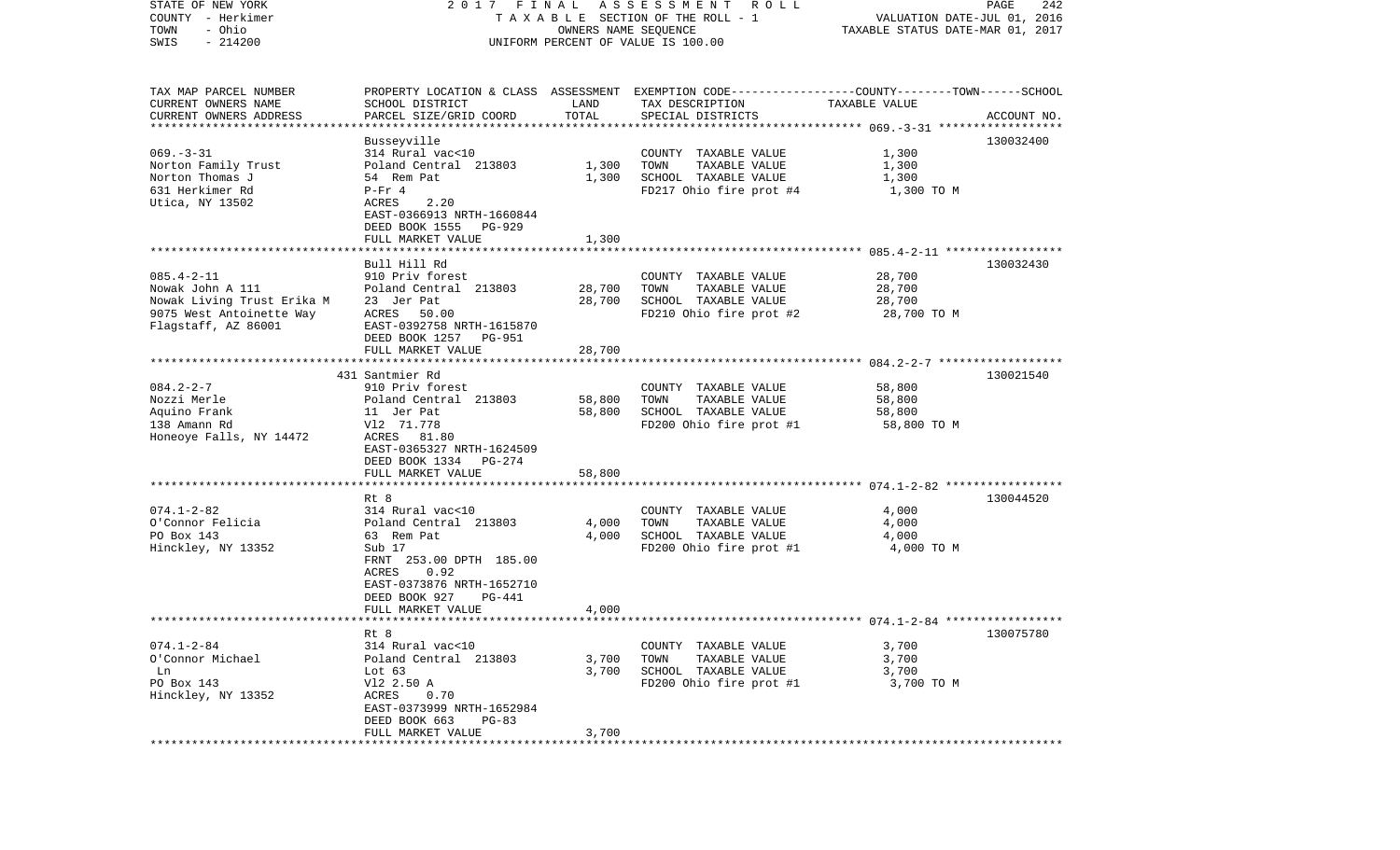| STATE OF NEW YORK<br>COUNTY - Herkimer<br>- Ohio<br>TOWN<br>$-214200$<br>SWIS | 2017 FINAL                                                                                                                | OWNERS NAME SEQUENCE    | A S S E S S M E N T<br>R O L L<br>T A X A B L E SECTION OF THE ROLL - 1<br>UNIFORM PERCENT OF VALUE IS 100.00      | VALUATION DATE-JUL 01, 2016<br>TAXABLE STATUS DATE-MAR 01, 2017 | PAGE<br>243 |
|-------------------------------------------------------------------------------|---------------------------------------------------------------------------------------------------------------------------|-------------------------|--------------------------------------------------------------------------------------------------------------------|-----------------------------------------------------------------|-------------|
| TAX MAP PARCEL NUMBER<br>CURRENT OWNERS NAME                                  | SCHOOL DISTRICT                                                                                                           | LAND                    | PROPERTY LOCATION & CLASS ASSESSMENT EXEMPTION CODE---------------COUNTY-------TOWN------SCHOOL<br>TAX DESCRIPTION | TAXABLE VALUE                                                   |             |
| CURRENT OWNERS ADDRESS<br>********************                                | PARCEL SIZE/GRID COORD<br>********************                                                                            | TOTAL<br>************** | SPECIAL DISTRICTS                                                                                                  |                                                                 | ACCOUNT NO. |
|                                                                               | Rt 8                                                                                                                      |                         |                                                                                                                    |                                                                 | 130043050   |
| $074.1 - 2 - 83$                                                              | 260 Seasonal res                                                                                                          |                         | COUNTY TAXABLE VALUE                                                                                               | 43,000                                                          |             |
| O'Connor Michael A                                                            | Poland Central 213803                                                                                                     | 12,500                  | TAXABLE VALUE<br>TOWN                                                                                              | 43,000                                                          |             |
| PO Box 143                                                                    | 63 Rem Pat                                                                                                                | 43,000                  | SCHOOL TAXABLE VALUE                                                                                               | 43,000                                                          |             |
| Hinckley, NY 13352                                                            | R1 1.24A<br>ACRES<br>1.00<br>EAST-0373771 NRTH-1652868<br>DEED BOOK 686<br><b>PG-281</b>                                  |                         | FD200 Ohio fire prot #1                                                                                            | 43,000 TO M                                                     |             |
|                                                                               | FULL MARKET VALUE                                                                                                         | 43,000                  |                                                                                                                    |                                                                 |             |
|                                                                               | ******************                                                                                                        |                         |                                                                                                                    |                                                                 |             |
|                                                                               | Rt 8                                                                                                                      |                         |                                                                                                                    |                                                                 | 130090130   |
| $074.1 - 2 - 85$<br>O'Connor Michael A                                        | 210 1 Family Res                                                                                                          | 13,700                  | 41854<br><b>BAS STAR</b><br>COUNTY TAXABLE VALUE                                                                   | $\mathbf{0}$<br>$\Omega$                                        | 30,000      |
| PO Box 143                                                                    | Poland Central 213803<br>Lot 63 Rem Pat                                                                                   | 58,800                  | TOWN<br>TAXABLE VALUE                                                                                              | 58,800<br>58,800                                                |             |
| Hinckley, NY 13352                                                            | R1 1.26A                                                                                                                  |                         | SCHOOL TAXABLE VALUE                                                                                               | 28,800                                                          |             |
|                                                                               | Map Sm 321<br>ACRES<br>1.10<br>EAST-0373869 NRTH-1653077<br>DEED BOOK 663<br>$PG-83$                                      |                         | FD200 Ohio fire prot #1                                                                                            | 58,800 TO M                                                     |             |
|                                                                               | FULL MARKET VALUE<br>***********************                                                                              | 58,800                  |                                                                                                                    |                                                                 |             |
|                                                                               | Route 8                                                                                                                   |                         |                                                                                                                    |                                                                 | 130012780   |
| $074.1 - 1 - 40$                                                              | 314 Rural vac<10                                                                                                          |                         | COUNTY TAXABLE VALUE                                                                                               | 17,800                                                          |             |
| O'Connor Rene                                                                 | Poland Central 213803                                                                                                     | 17,800                  | TOWN<br>TAXABLE VALUE                                                                                              | 17,800                                                          |             |
| O'Connor Michael                                                              | 74 Rem Pat                                                                                                                | 17,800                  | SCHOOL TAXABLE VALUE                                                                                               | 17,800                                                          |             |
| 74 Werner Rd                                                                  | ACRES<br>9.90                                                                                                             |                         | FD200 Ohio fire prot #1                                                                                            | 17,800 TO M                                                     |             |
| Clifton Park, NY 12065                                                        | EAST-0383779 NRTH-1655186<br>DEED BOOK 1392<br>PG-244                                                                     |                         |                                                                                                                    |                                                                 |             |
|                                                                               | FULL MARKET VALUE                                                                                                         | 17,800                  |                                                                                                                    |                                                                 |             |
|                                                                               | 991 Figert Rd                                                                                                             |                         |                                                                                                                    |                                                                 | 130017580   |
| $074.3 - 1 - 5.3$                                                             | 260 Seasonal res                                                                                                          |                         | COUNTY TAXABLE VALUE                                                                                               | 40,000                                                          |             |
| O'Grady Ryan E                                                                | Poland Central 213803                                                                                                     | 10,600                  | TAXABLE VALUE<br>TOWN                                                                                              | 40,000                                                          |             |
| PO Box 464                                                                    | 80 Jer Pat                                                                                                                | 40,000                  | SCHOOL TAXABLE VALUE                                                                                               | 40,000                                                          |             |
| Westmoreland, NY 13490                                                        | House 800 Garage 200 P Br<br>FRNT 2570.00 DPTH<br>ACRES<br>3.80<br>EAST-0376210 NRTH-1647630<br>DEED BOOK 2016<br>PG-2587 |                         | FD200 Ohio fire prot #1                                                                                            | 40,000 TO M                                                     |             |
|                                                                               | FULL MARKET VALUE                                                                                                         | 40,000                  |                                                                                                                    |                                                                 |             |
|                                                                               |                                                                                                                           |                         |                                                                                                                    |                                                                 |             |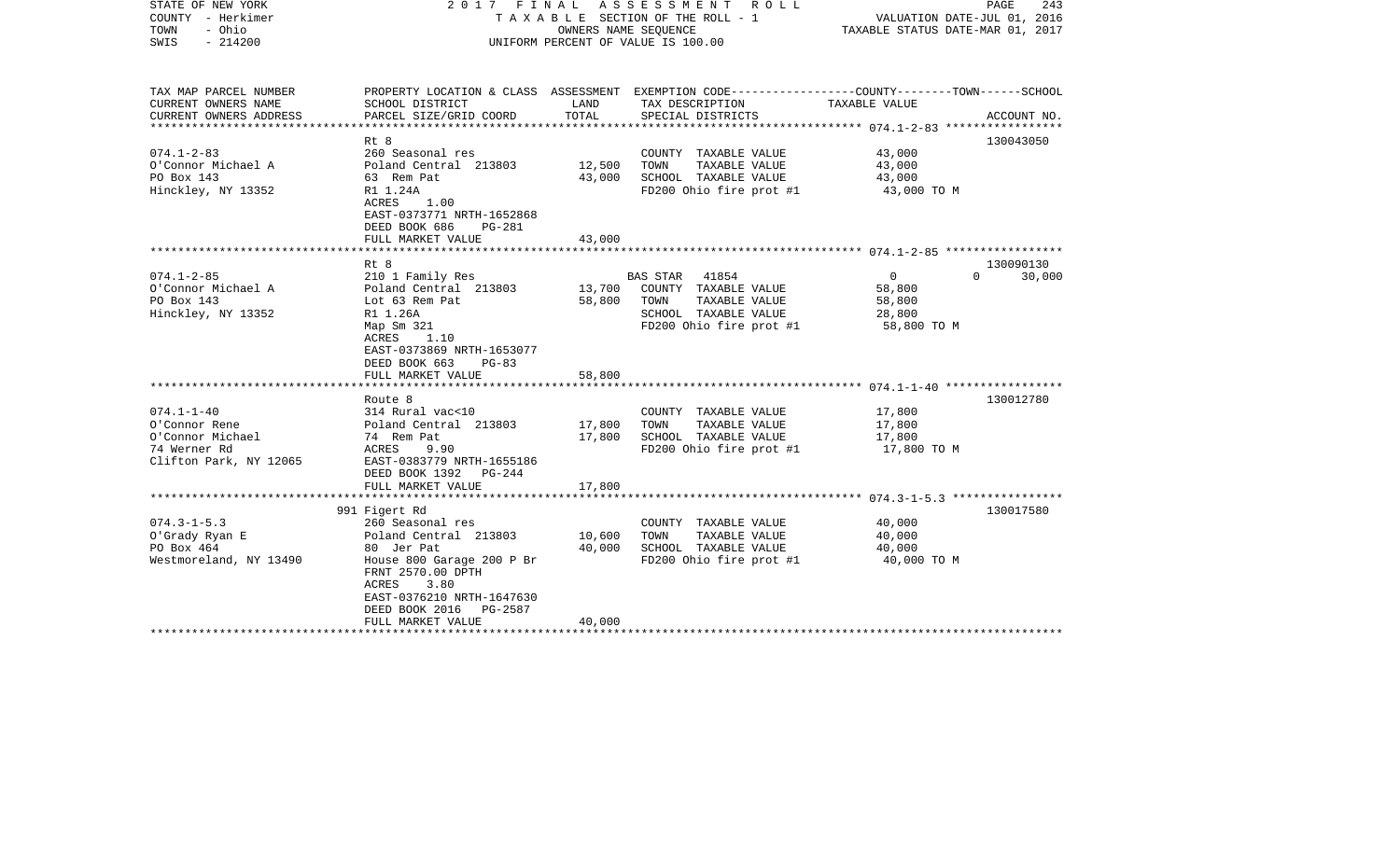| STATE OF NEW YORK<br>COUNTY - Herkimer<br>- Ohio<br>TOWN<br>$-214200$<br>SWIS                    |                                                                                                              |                 | 2017 FINAL ASSESSMENT ROLL<br>TAXABLE SECTION OF THE ROLL - 1<br>OWNERS NAME SEQUENCE<br>UNIFORM PERCENT OF VALUE IS 100.00            |                    | PAGE<br>244<br>VALUATION DATE-JUL 01, 2016<br>TAXABLE STATUS DATE-MAR 01, 2017 |
|--------------------------------------------------------------------------------------------------|--------------------------------------------------------------------------------------------------------------|-----------------|----------------------------------------------------------------------------------------------------------------------------------------|--------------------|--------------------------------------------------------------------------------|
| TAX MAP PARCEL NUMBER<br>CURRENT OWNERS NAME<br>CURRENT OWNERS ADDRESS<br>********************** | SCHOOL DISTRICT<br>PARCEL SIZE/GRID COORD                                                                    | LAND<br>TOTAL   | PROPERTY LOCATION & CLASS ASSESSMENT EXEMPTION CODE---------------COUNTY-------TOWN-----SCHOOL<br>TAX DESCRIPTION<br>SPECIAL DISTRICTS | TAXABLE VALUE      | ACCOUNT NO.                                                                    |
|                                                                                                  | Amberg Rd                                                                                                    |                 |                                                                                                                                        |                    | 130039210                                                                      |
| $085.2 - 2 - 1$                                                                                  | 240 Rural res                                                                                                |                 | VET WAR C 41122                                                                                                                        | 9,000              | $\Omega$<br>$\Omega$                                                           |
| O'Rourke Joseph                                                                                  | Poland Central 213803                                                                                        |                 | 128,100 VET WAR T 41123                                                                                                                | $\mathbf{0}$       | 12,000<br>$\overline{0}$                                                       |
| O'Rourke Brenda<br>225 Amberg Rd                                                                 | 41 Jer Pat<br>ACRES 186.90                                                                                   |                 | 203,000 BAS STAR 41854<br>COUNTY TAXABLE VALUE                                                                                         | $\circ$            | $\Omega$<br>30,000                                                             |
| Cold Brook, NY 13324                                                                             | EAST-0386156 NRTH-1623730                                                                                    |                 | TOWN<br>TAXABLE VALUE                                                                                                                  | 194,000<br>191,000 |                                                                                |
|                                                                                                  | DEED BOOK 710<br>PG-257                                                                                      |                 | SCHOOL TAXABLE VALUE                                                                                                                   | 173,000            |                                                                                |
|                                                                                                  | FULL MARKET VALUE                                                                                            |                 | 203,000 FD210 Ohio fire prot #2                                                                                                        | 203,000 TO M       |                                                                                |
|                                                                                                  |                                                                                                              |                 |                                                                                                                                        |                    |                                                                                |
|                                                                                                  | Kohler Rd                                                                                                    |                 |                                                                                                                                        |                    | 130011400                                                                      |
| $074.3 - 1 - 15$                                                                                 | 210 1 Family Res                                                                                             |                 | COUNTY TAXABLE VALUE                                                                                                                   | 42,700             |                                                                                |
| O'Sullivan Robert                                                                                | Poland Central 213803                                                                                        | 15,100          | TAXABLE VALUE<br>TOWN                                                                                                                  | 42,700             |                                                                                |
| O'Sullivan Phyllis                                                                               | 76 Jer Pat                                                                                                   | 42,700          | SCHOOL TAXABLE VALUE                                                                                                                   | 42,700             |                                                                                |
| 331 Emmons Hill Rd                                                                               | Sens $1 \frac{1}{2}$                                                                                         |                 | FD200 Ohio fire prot #1                                                                                                                | 42,700 TO M        |                                                                                |
| Oneonta, NY 13820                                                                                | ACRES 1.50<br>EAST-0373836 NRTH-1641944<br>DEED BOOK 1461<br><b>PG-540</b>                                   |                 |                                                                                                                                        |                    |                                                                                |
|                                                                                                  | FULL MARKET VALUE                                                                                            | 42,700          |                                                                                                                                        |                    |                                                                                |
|                                                                                                  |                                                                                                              |                 |                                                                                                                                        |                    |                                                                                |
|                                                                                                  | Harvey Bridge Rd                                                                                             |                 |                                                                                                                                        |                    | 130060060                                                                      |
| $073.3 - 2 - 24$                                                                                 | 314 Rural vac<10                                                                                             |                 | COUNTY TAXABLE VALUE                                                                                                                   | 1,200              |                                                                                |
| Odell Ronald W                                                                                   | Poland Central 213803                                                                                        | 1,200           | TAXABLE VALUE<br>TOWN                                                                                                                  | 1,200              |                                                                                |
| Odell Janet R                                                                                    | Lot 48                                                                                                       | 1,200           | SCHOOL TAXABLE VALUE                                                                                                                   | 1,200              |                                                                                |
| 3545 River Rd                                                                                    | Jer Pat                                                                                                      |                 | FD200 Ohio fire prot #1                                                                                                                | 1,200 TO M         |                                                                                |
| Downsville, NY 13755                                                                             | V1 2 1A<br>FRNT 132.00 DPTH 180.00<br>0.49<br>ACRES<br>EAST-0361975 NRTH-1644427<br>DEED BOOK 00616 PG-00551 |                 |                                                                                                                                        |                    |                                                                                |
|                                                                                                  | FULL MARKET VALUE                                                                                            | 1,200           |                                                                                                                                        |                    |                                                                                |
|                                                                                                  | ********************<br>North Lake Rd                                                                        | **********      |                                                                                                                                        |                    | 130060745                                                                      |
| $061. - 1 - 38$<br>Ogley Paul                                                                    | 260 Seasonal res<br>302601                                                                                   |                 | COUNTY TAXABLE VALUE<br>TOWN<br>TAXABLE VALUE                                                                                          | 25,000             |                                                                                |
| 5936 Tower Hill Rd                                                                               | Adirondack<br>Lot 15 Minuse                                                                                  | 8,600<br>25,000 | SCHOOL TAXABLE VALUE                                                                                                                   | 25,000<br>25,000   |                                                                                |
| Byron, NY 14422                                                                                  | V1 2 2.5 A                                                                                                   |                 | FD215 Ohio fire prot #3                                                                                                                | 25,000 TO M        |                                                                                |
|                                                                                                  | ACRES 1.50<br>EAST-0362837 NRTH-1696467<br>DEED BOOK 1128<br>PG-794<br>FULL MARKET VALUE                     | 25,000          |                                                                                                                                        |                    |                                                                                |
|                                                                                                  |                                                                                                              |                 |                                                                                                                                        |                    |                                                                                |
|                                                                                                  | North Lake Rd                                                                                                |                 |                                                                                                                                        |                    | 130022680                                                                      |
| $061. - 1 - 37$                                                                                  | 314 Rural vac<10                                                                                             |                 | COUNTY TAXABLE VALUE                                                                                                                   | 4,800              |                                                                                |
| Ogley Paul F                                                                                     | 302601<br>Adirondack                                                                                         | 4,800           | TOWN<br>TAXABLE VALUE                                                                                                                  | 4,800              |                                                                                |
| 5936 Tower Hill Rd                                                                               | 14 Minuse                                                                                                    | 4,800           | SCHOOL TAXABLE VALUE                                                                                                                   | 4,800              |                                                                                |
| Byron, NY 14422                                                                                  | ACRES<br>1.60<br>EAST-0362834 NRTH-1696342<br>DEED BOOK 709<br>$PG-32$                                       |                 | FD215 Ohio fire prot #3                                                                                                                | 4,800 TO M         |                                                                                |
|                                                                                                  | FULL MARKET VALUE                                                                                            | 4,800           |                                                                                                                                        |                    |                                                                                |
| *************                                                                                    |                                                                                                              |                 |                                                                                                                                        |                    |                                                                                |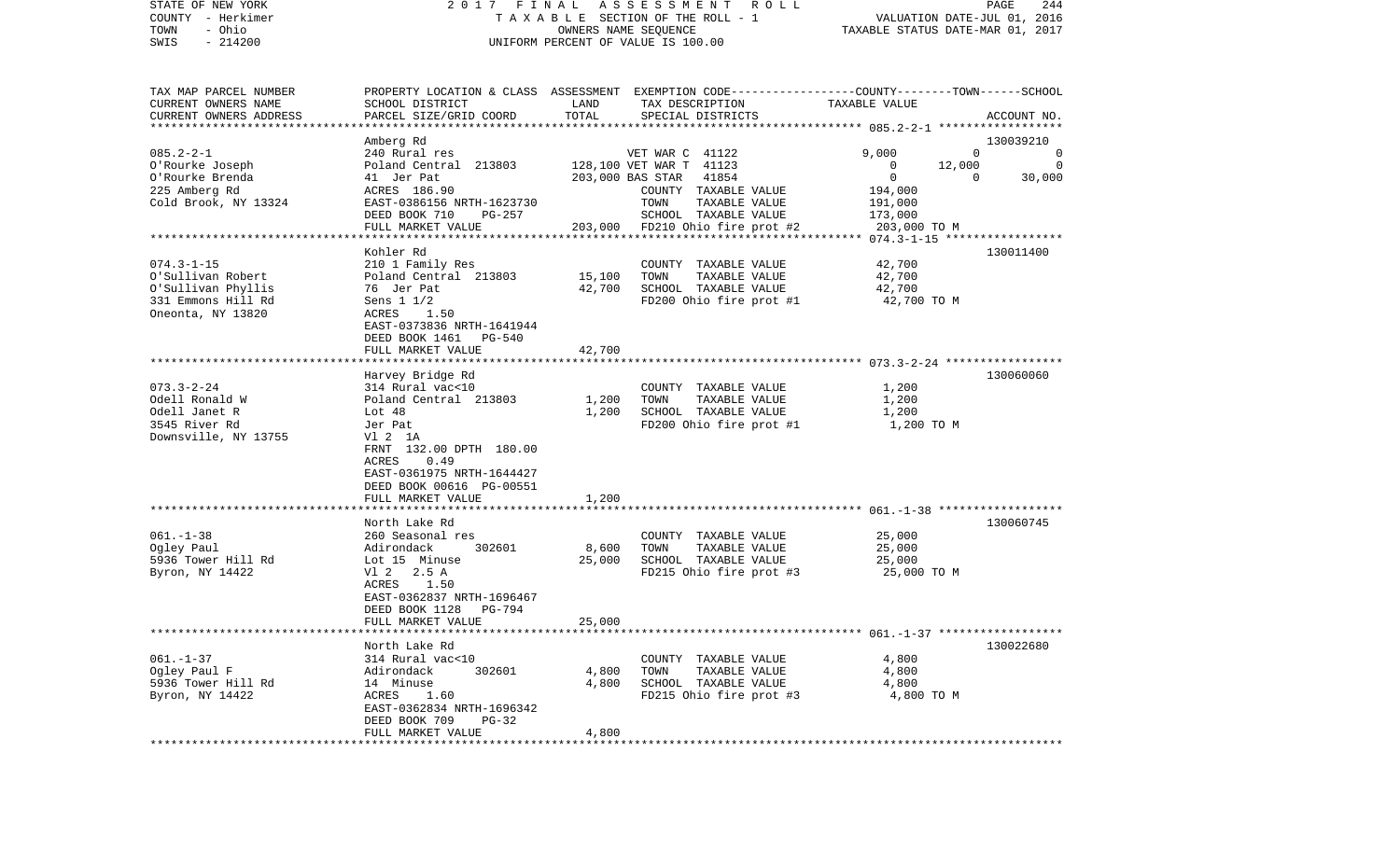| COUNTY<br>- Herkimer   | TAXABLE SECTION OF THE ROLL - 1 | VALUATION DATE-JUL 01, 2016                                                                     |                                      |  |
|------------------------|---------------------------------|-------------------------------------------------------------------------------------------------|--------------------------------------|--|
| - Ohio<br>TOWN         |                                 | TAXABLE STATUS DATE-MAR 01, 2017                                                                |                                      |  |
| $-214200$<br>SWIS      |                                 | UNIFORM PERCENT OF VALUE IS 100.00                                                              |                                      |  |
|                        |                                 |                                                                                                 |                                      |  |
|                        |                                 |                                                                                                 |                                      |  |
| TAX MAP PARCEL NUMBER  |                                 | PROPERTY LOCATION & CLASS ASSESSMENT EXEMPTION CODE---------------COUNTY-------TOWN------SCHOOL |                                      |  |
| CURRENT OWNERS NAME    | SCHOOL DISTRICT                 | LAND<br>TAX DESCRIPTION                                                                         | TAXABLE VALUE                        |  |
| CURRENT OWNERS ADDRESS | PARCEL SIZE/GRID COORD          | TOTAL<br>SPECIAL DISTRICTS                                                                      | ACCOUNT NO.                          |  |
|                        |                                 |                                                                                                 |                                      |  |
|                        | Rt 8                            |                                                                                                 | 130018960                            |  |
| $074.1 - 2 - 58$       | 210 1 Family Res                | 41854<br><b>BAS STAR</b>                                                                        | 0<br>$\Omega$<br>30,000              |  |
| Olah Catherine         | Poland Central 213803           | 15,500<br>COUNTY TAXABLE VALUE                                                                  | 99,200                               |  |
| 142 Coleman Rd         | 75 Rem Pat                      | 99,200<br>TOWN<br>TAXABLE VALUE                                                                 | 99,200                               |  |
| Cold Brook, NY 13324   | House + 2 S Garage + 1 S        | SCHOOL TAXABLE VALUE                                                                            | 69,200                               |  |
|                        | 2.00<br>ACRES                   | FD200 Ohio fire prot #1                                                                         | 99,200 TO M                          |  |
|                        | EAST-0372505 NRTH-1651253       |                                                                                                 |                                      |  |
|                        | DEED BOOK 1345<br>PG-654        |                                                                                                 |                                      |  |
|                        | FULL MARKET VALUE               | 99,200                                                                                          |                                      |  |
|                        |                                 |                                                                                                 |                                      |  |
|                        | Rt 8                            |                                                                                                 | 130060350                            |  |
| $074.1 - 2 - 59$       | 314 Rural vac<10                | COUNTY TAXABLE VALUE                                                                            | 4,000                                |  |
| Olah Catherine         | Poland Central 213803           | 4,000<br>TOWN<br>TAXABLE VALUE                                                                  | 4,000                                |  |
| 142 Coleman Rd         | Lot 75 Rem Pat                  | 4,000<br>SCHOOL TAXABLE VALUE                                                                   | 4,000                                |  |
| Cold Brook, NY 13324   | 1.44A<br>Vl2                    | FD200 Ohio fire prot #1                                                                         | 4,000 TO M                           |  |
|                        | ACRES<br>1.00                   |                                                                                                 |                                      |  |
|                        | EAST-0372364 NRTH-1651256       |                                                                                                 |                                      |  |
|                        | DEED BOOK 1345<br>PG-654        |                                                                                                 |                                      |  |
|                        | FULL MARKET VALUE               | 4,000                                                                                           |                                      |  |
|                        | ******************              | **********                                                                                      |                                      |  |
|                        | Farr Rd                         |                                                                                                 | 130029070                            |  |
| $065. - 1 - 22$        | 260 Seasonal res                | COUNTY TAXABLE VALUE                                                                            | 16,000                               |  |
| Olearczyk Mark K       | Adirondack<br>302601            | 5,300<br>TOWN<br>TAXABLE VALUE                                                                  | 16,000                               |  |
| Olearczyk Carolyn D    | 30 Minuse                       | 16,000<br>SCHOOL TAXABLE VALUE                                                                  | 16,000                               |  |
| 150 Hayes Circle       | Larr Lands                      | FD215 Ohio fire prot #3                                                                         | 16,000 TO M                          |  |
| Barneveld, NY 13304    | New Camp                        |                                                                                                 |                                      |  |
|                        | FRNT 100.00 DPTH 200.00         |                                                                                                 |                                      |  |
|                        | EAST-0355703 NRTH-1682873       |                                                                                                 |                                      |  |
|                        | DEED BOOK 1273<br>PG-259        |                                                                                                 |                                      |  |
|                        | FULL MARKET VALUE               | 16,000                                                                                          |                                      |  |
|                        |                                 |                                                                                                 |                                      |  |
|                        | 207 Nellis Rd                   |                                                                                                 | 130036000                            |  |
| $078.2 - 2 - 56$       | 210 1 Family Res                | VET WAR CT 41121                                                                                | 9,000<br>12,000<br>$\Omega$          |  |
| Olezeski Arthur        | Poland Central 213803           | 15,500 ENH STAR<br>41834                                                                        | $\overline{0}$<br>65,500<br>$\Omega$ |  |
| Olezeski Rosina        | 43 Jer Pat                      | 87,500<br>COUNTY TAXABLE VALUE                                                                  | 78,500                               |  |
| 207 Nellis Rd          | ACRES<br>$2.00$ BANK<br>412     | TAXABLE VALUE<br>TOWN                                                                           | 75,500                               |  |
| Cold Brook, NY 13324   | EAST-0369374 NRTH-1632214       | SCHOOL TAXABLE VALUE                                                                            | 22,000                               |  |
|                        | DEED BOOK 694<br>PG-160         | FD200 Ohio fire prot #1                                                                         | 87,500 TO M                          |  |
|                        | FULL MARKET VALUE               | 87,500                                                                                          |                                      |  |
|                        |                                 |                                                                                                 |                                      |  |
|                        | Nellis Rd                       |                                                                                                 | 130032010                            |  |
| $078.4 - 1 - 18$       | 322 Rural vac>10                | COUNTY TAXABLE VALUE                                                                            | 18,100                               |  |
| Olezeski Arthur        | Poland Central 213803           | 18,100<br>TOWN<br>TAXABLE VALUE                                                                 | 18,100                               |  |
| Olezeski Rosina        | 43 Jer Pat                      | SCHOOL TAXABLE VALUE<br>18,100                                                                  | 18,100                               |  |
| 207 Nellis Rd          | ACRES<br>14.50                  | FD200 Ohio fire prot #1                                                                         | 18,100 TO M                          |  |
| Cold Brook, NY 13324   | EAST-0368919 NRTH-1631552       |                                                                                                 |                                      |  |
|                        | DEED BOOK 839<br>PG-199         |                                                                                                 |                                      |  |
|                        | FULL MARKET VALUE               | 18,100                                                                                          |                                      |  |
|                        |                                 |                                                                                                 |                                      |  |

STATE OF NEW YORK 2 0 1 7 F I N A L A S S E S S M E N T R O L L PAGE 245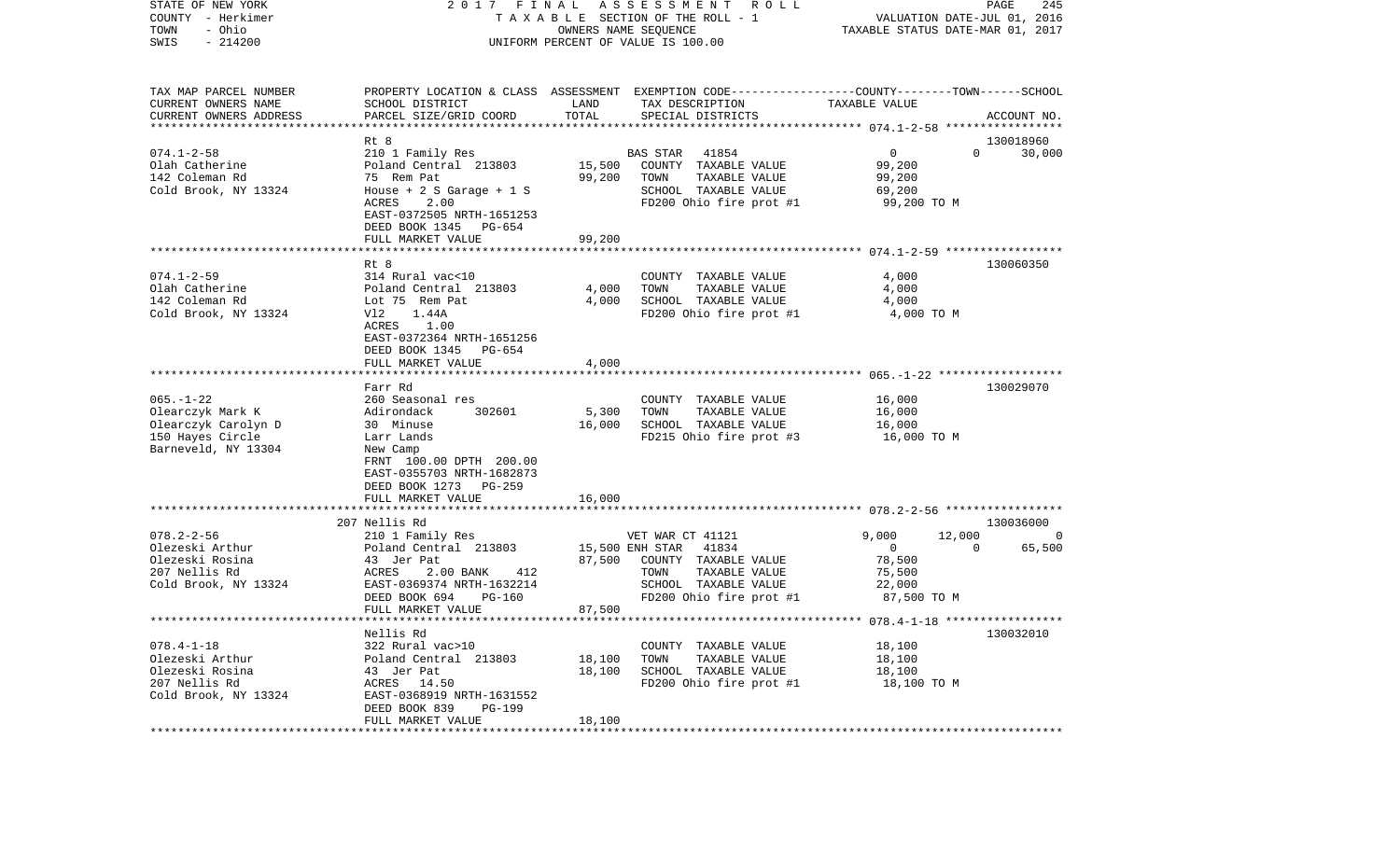| STATE OF NEW YORK<br>COUNTY - Herkimer<br>- Ohio<br>TOWN<br>$-214200$<br>SWIS                                                                                                                                    | 2017 FINAL                                                                                                                                                                                                                                                                                                          | OWNERS NAME SEQUENCE                           | ASSESSMENT<br>R O L L<br>TAXABLE SECTION OF THE ROLL - 1<br>UNIFORM PERCENT OF VALUE IS 100.00                                                                                                       | VALUATION DATE-JUL 01, 2016<br>TAXABLE STATUS DATE-MAR 01, 2017                            | PAGE<br>246            |
|------------------------------------------------------------------------------------------------------------------------------------------------------------------------------------------------------------------|---------------------------------------------------------------------------------------------------------------------------------------------------------------------------------------------------------------------------------------------------------------------------------------------------------------------|------------------------------------------------|------------------------------------------------------------------------------------------------------------------------------------------------------------------------------------------------------|--------------------------------------------------------------------------------------------|------------------------|
| TAX MAP PARCEL NUMBER<br>CURRENT OWNERS NAME                                                                                                                                                                     | SCHOOL DISTRICT                                                                                                                                                                                                                                                                                                     | LAND<br>TOTAL                                  | PROPERTY LOCATION & CLASS ASSESSMENT EXEMPTION CODE----------------COUNTY-------TOWN------SCHOOL<br>TAX DESCRIPTION                                                                                  | TAXABLE VALUE                                                                              |                        |
| CURRENT OWNERS ADDRESS<br>********************                                                                                                                                                                   | PARCEL SIZE/GRID COORD<br>***********************                                                                                                                                                                                                                                                                   | ***************                                | SPECIAL DISTRICTS                                                                                                                                                                                    |                                                                                            | ACCOUNT NO.            |
| $065. -2 - 24.1$<br>Oliver Robert J<br>Oliver Deborah<br>6787 Fosterville Rd<br>Auburn, NY 13021                                                                                                                 | Withers Rd<br>260 Seasonal res<br>Remsen<br>305201<br>12 Rem Pat<br>N Wilmuct<br>7.10<br>ACRES<br>5.60<br>EAST-0355357 NRTH-1682262                                                                                                                                                                                 | 14,300<br>48,600                               | COUNTY TAXABLE VALUE<br>TOWN<br>TAXABLE VALUE<br>SCHOOL TAXABLE VALUE<br>FD215 Ohio fire prot #3                                                                                                     | 48,600<br>48,600<br>48,600<br>48,600 TO M                                                  | 130031200              |
|                                                                                                                                                                                                                  | DEED BOOK 1360<br>PG-447<br>FULL MARKET VALUE                                                                                                                                                                                                                                                                       | 48,600                                         |                                                                                                                                                                                                      |                                                                                            |                        |
|                                                                                                                                                                                                                  |                                                                                                                                                                                                                                                                                                                     |                                                |                                                                                                                                                                                                      | $068 - 3 - 11$ *******************                                                         |                        |
| $068. -3 - 11$<br>Osadchey William<br>Osadchey Linda<br>2527 Apulia Rd<br>LaFayette, NY 13084<br>$058. - 1 - 27$<br>Overholser Adrian<br>Adirondack League Club<br>7207 Gentian Ct<br>Springfield, VA 22152-3847 | Farr Rd<br>260 Seasonal res<br>Adirondack<br>302601<br>16 Rem Pat<br>$VI$ 2 $1/2$<br>FRNT 100.00 DPTH 226.00<br>EAST-0338957 NRTH-1674360<br>DEED BOOK 00653 PG-00887<br>FULL MARKET VALUE<br>Honnedaga Lk<br>260 Seasonal res - WTRFNT<br>Poland Central 213803<br>P21 Moose River<br>W <sub>1/2</sub><br>$P-Fr 4$ | 2,000<br>23,500<br>23,500<br>86,300<br>275,000 | COUNTY TAXABLE VALUE<br>TOWN<br>TAXABLE VALUE<br>SCHOOL TAXABLE VALUE<br>FD215 Ohio fire prot #3<br>COUNTY TAXABLE VALUE<br>TOWN<br>TAXABLE VALUE<br>SCHOOL TAXABLE VALUE<br>FD215 Ohio fire prot #3 | 23,500<br>23,500<br>23,500<br>23,500 TO M<br>275,000<br>275,000<br>275,000<br>275,000 TO M | 130038220<br>130006420 |
|                                                                                                                                                                                                                  | ACRES<br>4.00<br>EAST-0397842 NRTH-1712163<br>DEED BOOK 837<br>PG-618<br>FULL MARKET VALUE<br>***********************                                                                                                                                                                                               | 275,000                                        |                                                                                                                                                                                                      |                                                                                            |                        |
|                                                                                                                                                                                                                  | Honnedaga Lk                                                                                                                                                                                                                                                                                                        |                                                |                                                                                                                                                                                                      |                                                                                            | 130008160              |
| $058. - 1 - 28$<br>Overholser Adrian<br>Adirondack League Club<br>7207 Gentian Ct<br>Springfield, VA 22152-3847                                                                                                  | 314 Rural vac<10<br>Poland Central 213803<br>R21 Moose River<br>W <sub>1/2</sub><br>$P-Fr$ 3<br>4.60<br>ACRES<br>EAST-0398004 NRTH-1712778<br>DEED BOOK 837<br><b>PG-618</b>                                                                                                                                        | 4,600<br>4,600                                 | COUNTY TAXABLE VALUE<br>TOWN<br>TAXABLE VALUE<br>SCHOOL TAXABLE VALUE<br>FD215 Ohio fire prot #3                                                                                                     | 4,600<br>4,600<br>4,600<br>4,600 TO M                                                      |                        |
|                                                                                                                                                                                                                  | FULL MARKET VALUE                                                                                                                                                                                                                                                                                                   | 4,600                                          |                                                                                                                                                                                                      |                                                                                            |                        |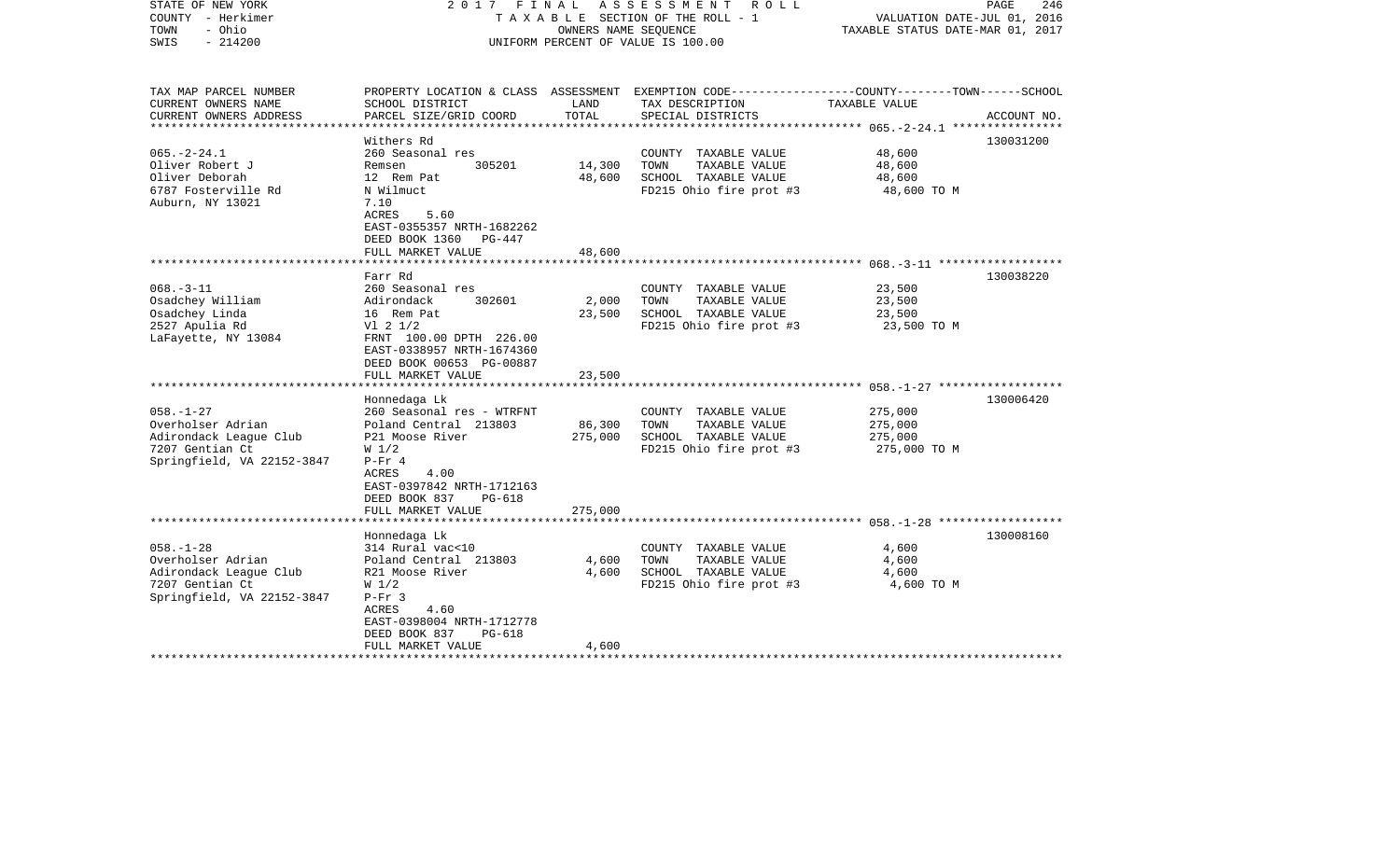| STATE OF NEW YORK<br>COUNTY - Herkimer<br>- Ohio<br>TOWN<br>$-214200$<br>SWIS                                                                           | 2017 FINAL                                                                                                                                                                                                                                                                                                |                                   | ASSESSMENT<br>R O L L<br>TAXABLE SECTION OF THE ROLL - 1<br>OWNERS NAME SEQUENCE<br>UNIFORM PERCENT OF VALUE IS 100.00                            | VALUATION DATE-JUL 01, 2016<br>TAXABLE STATUS DATE-MAR 01, 2017 | 247<br>PAGE            |
|---------------------------------------------------------------------------------------------------------------------------------------------------------|-----------------------------------------------------------------------------------------------------------------------------------------------------------------------------------------------------------------------------------------------------------------------------------------------------------|-----------------------------------|---------------------------------------------------------------------------------------------------------------------------------------------------|-----------------------------------------------------------------|------------------------|
| TAX MAP PARCEL NUMBER<br>CURRENT OWNERS NAME<br>CURRENT OWNERS ADDRESS                                                                                  | SCHOOL DISTRICT<br>PARCEL SIZE/GRID COORD                                                                                                                                                                                                                                                                 | LAND<br>TOTAL                     | PROPERTY LOCATION & CLASS ASSESSMENT EXEMPTION CODE----------------COUNTY-------TOWN------SCHOOL<br>TAX DESCRIPTION<br>SPECIAL DISTRICTS          | TAXABLE VALUE                                                   | ACCOUNT NO.            |
| **********************                                                                                                                                  |                                                                                                                                                                                                                                                                                                           |                                   |                                                                                                                                                   |                                                                 |                        |
| $058. - 1 - 29$<br>Overholser Adrian<br>Adirondack League Club<br>7207 Gentian Ct<br>Springfield, VA 22152-3847                                         | Honnedaga Lk<br>314 Rural vac<10<br>Poland Central 213803<br>R21 Moose River<br>$W$ 1/4 E 1/2<br>$P-Fr$ 3<br>2.40<br>ACRES<br>EAST-0398230 NRTH-1712726<br>DEED BOOK 837<br>PG-618                                                                                                                        | 2,400<br>2,400                    | COUNTY TAXABLE VALUE<br>TOWN<br>TAXABLE VALUE<br>SCHOOL TAXABLE VALUE<br>FD215 Ohio fire prot #3                                                  | 2,400<br>2,400<br>2,400<br>2,400 TO M                           | 130008130              |
|                                                                                                                                                         | FULL MARKET VALUE                                                                                                                                                                                                                                                                                         | 2,400                             |                                                                                                                                                   |                                                                 |                        |
| $058. - 1 - 30$<br>Overholser Adrian<br>Adirondack League Club<br>7207 Gentian Ct<br>Springfield, VA 22152-3847<br>$058. - 1 - 31$<br>Overholser Adrian | Honnedaga Lk<br>314 Rural vac<10<br>Poland Central 213803<br>R21 Moose River<br>$E$ 1/4<br>$P-Fr$ 3<br>ACRES<br>2.40<br>EAST-0398386 NRTH-1712719<br>DEED BOOK 837<br>PG-618<br>FULL MARKET VALUE<br>******************************<br>Honnedaga Lk<br>314 Rural vac<10 - WTRFNT<br>Poland Central 213803 | 2,400<br>2,400<br>2,400<br>30,000 | COUNTY TAXABLE VALUE<br>TOWN<br>TAXABLE VALUE<br>SCHOOL TAXABLE VALUE<br>FD215 Ohio fire prot #3<br>COUNTY TAXABLE VALUE<br>TAXABLE VALUE<br>TOWN | 2,400<br>2,400<br>2,400<br>2,400 TO M<br>30,000<br>30,000       | 130008100<br>130006390 |
| Adirondack League Club<br>7207 Gentian Ct<br>Springfield, VA 22152-3847                                                                                 | P21 Moose River<br>$W$ 1/4 E 1/2<br>$P-Fr 2$<br>1.60<br>ACRES<br>EAST-0398095 NRTH-1712150<br>DEED BOOK 837<br>PG-618<br>FULL MARKET VALUE                                                                                                                                                                | 30,000<br>30,000                  | SCHOOL TAXABLE VALUE<br>FD215 Ohio fire prot #3                                                                                                   | 30,000<br>30,000 TO M                                           |                        |
|                                                                                                                                                         |                                                                                                                                                                                                                                                                                                           |                                   |                                                                                                                                                   |                                                                 |                        |
| $058. - 1 - 32$<br>Overholser Adrian<br>Adirondack League Club<br>7207 Gentian Ct<br>Springfield, VA 22152-3847                                         | Honnedaga Lk<br>314 Rural vac<10 - WTRFNT<br>Poland Central 213803<br>P21 Moose River<br>$E$ 1/4<br>ACRES<br>2.00<br>EAST-0398248 NRTH-1712127<br>DEED BOOK 837<br><b>PG-618</b><br>FULL MARKET VALUE                                                                                                     | 55,400<br>55,400<br>55,400        | COUNTY TAXABLE VALUE<br>TOWN<br>TAXABLE VALUE<br>SCHOOL TAXABLE VALUE<br>FD215 Ohio fire prot #3                                                  | 55,400<br>55,400<br>55,400<br>55,400 TO M                       | 130006360              |
|                                                                                                                                                         |                                                                                                                                                                                                                                                                                                           |                                   |                                                                                                                                                   |                                                                 |                        |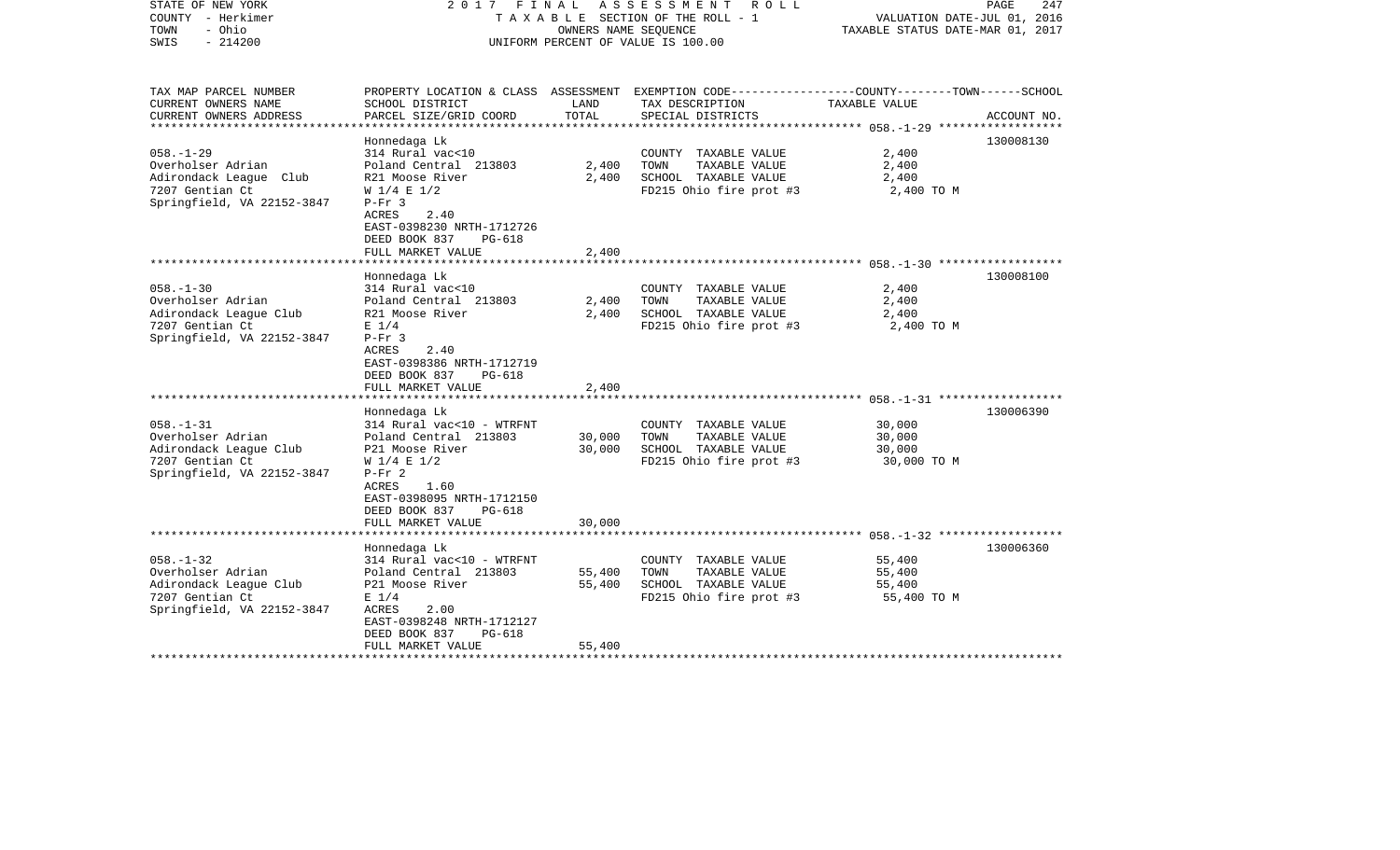| STATE OF NEW YORK<br>COUNTY - Herkimer<br>TOWN<br>- Ohio<br>$-214200$<br>SWIS                              |                                                                                                                                                                                          | OWNERS NAME SEQUENCE         | 2017 FINAL ASSESSMENT ROLL<br>T A X A B L E SECTION OF THE ROLL - 1<br>UNIFORM PERCENT OF VALUE IS 100.00          | VALUATION DATE-JUL 01, 2016<br>TAXABLE STATUS DATE-MAR 01, 2017 | PAGE<br>248 |
|------------------------------------------------------------------------------------------------------------|------------------------------------------------------------------------------------------------------------------------------------------------------------------------------------------|------------------------------|--------------------------------------------------------------------------------------------------------------------|-----------------------------------------------------------------|-------------|
| TAX MAP PARCEL NUMBER<br>CURRENT OWNERS NAME                                                               | SCHOOL DISTRICT                                                                                                                                                                          | LAND                         | PROPERTY LOCATION & CLASS ASSESSMENT EXEMPTION CODE---------------COUNTY-------TOWN------SCHOOL<br>TAX DESCRIPTION | TAXABLE VALUE                                                   |             |
| CURRENT OWNERS ADDRESS<br>**************************                                                       | PARCEL SIZE/GRID COORD                                                                                                                                                                   | TOTAL                        | SPECIAL DISTRICTS                                                                                                  |                                                                 | ACCOUNT NO. |
| $078.2 - 2 - 3$<br>Owens William<br>174 E Clark St<br>Ilion, NY 13357                                      | Kelly Rd<br>314 Rural vac<10<br>Poland Central 213803<br>44 Jer Pat<br>FRNT 100.00 DPTH 125.00<br>0.29<br>ACRES                                                                          | 2,900<br>2,900               | COUNTY TAXABLE VALUE<br>TOWN<br>TAXABLE VALUE<br>SCHOOL TAXABLE VALUE<br>FD200 Ohio fire prot #1                   | 2,900<br>2,900<br>2,900<br>2,900 TO M                           | 130011490   |
|                                                                                                            | EAST-0362817 NRTH-1636355<br>DEED BOOK 1544 PG-293                                                                                                                                       |                              |                                                                                                                    |                                                                 |             |
|                                                                                                            | FULL MARKET VALUE                                                                                                                                                                        | 2,900                        |                                                                                                                    |                                                                 |             |
| $078.2 - 2 - 4.1$<br>Owens William R<br>174 E Clark St<br>Ilion, NY 13357                                  | Kelly Rd<br>210 1 Family Res<br>Poland Central 213803<br>44 Jer Pat<br>FRNT 200.00 DPTH 346.00<br>ACRES<br>1.20<br>EAST-0326075 NRTH-1211735<br>DEED BOOK 1544<br>PG-293                 | 14,300<br>47,000             | COUNTY TAXABLE VALUE<br>TOWN<br>TAXABLE VALUE<br>SCHOOL TAXABLE VALUE<br>FD200 Ohio fire prot #1                   | 47,000<br>47,000<br>47,000<br>47,000 TO M                       | 130021390   |
|                                                                                                            | FULL MARKET VALUE                                                                                                                                                                        | 47,000                       |                                                                                                                    |                                                                 |             |
| $079.1 - 1 - 32$<br>Paciello Louis J Sr<br>Paciello Louis & Paul<br>807 Beverly Rd<br>Utica, NY 13502-2209 | Unclemier Rd<br>260 Seasonal res<br>Poland Central 213803<br>51 Jer Pat<br>FRNT 210.00 DPTH 210.00<br>ACRES 1.00<br>EAST-0379158 NRTH-1634910<br>DEED BOOK 945<br>PG-516                 | 12,500<br>30,500             | COUNTY TAXABLE VALUE<br>TOWN<br>TAXABLE VALUE<br>SCHOOL TAXABLE VALUE<br>FD200 Ohio fire prot #1                   | 30,500<br>30,500<br>30,500<br>30,500 TO M                       | 130014700   |
|                                                                                                            | FULL MARKET VALUE                                                                                                                                                                        | 30,500                       |                                                                                                                    |                                                                 |             |
| $073.4 - 3 - 2$<br>Palazzoli John<br>623 Dawes Ave<br>Utica, NY 13502                                      | Kohler Rd<br>314 Rural vac<10<br>Poland Central 213803<br>59 Jer Pat<br>$V12 \t2/3$<br>FRNT 150.00 DPTH 200.00<br>ACRES<br>0.69<br>EAST-0371910 NRTH-1641094<br>DEED BOOK 00512 PG-00063 | 3,700<br>3,700               | COUNTY TAXABLE VALUE<br>TOWN<br>TAXABLE VALUE<br>SCHOOL TAXABLE VALUE<br>FD217 Ohio fire prot #4                   | 3,700<br>3,700<br>3,700<br>3,700 TO M                           | 130032880   |
|                                                                                                            | FULL MARKET VALUE                                                                                                                                                                        | 3,700                        |                                                                                                                    |                                                                 |             |
| $059. - 1 - 35$<br>Parker Peter R<br>Adirondack League Club<br>1820 Amann Rd<br>Honeoye Falls, NY 14472    | Honnedaga Lk<br>260 Seasonal res - WTRFNT<br>Poland Central 213803<br>P8 Moose River<br>ACRES<br>4.00<br>EAST-0408533 NRTH-1710747<br>FULL MARKET VALUE                                  | 89,600<br>235,500<br>235,500 | COUNTY TAXABLE VALUE<br>TOWN<br>TAXABLE VALUE<br>SCHOOL TAXABLE VALUE<br>FD215 Ohio fire prot #3                   | 235,500<br>235,500<br>235,500<br>235,500 TO M                   | 130005850   |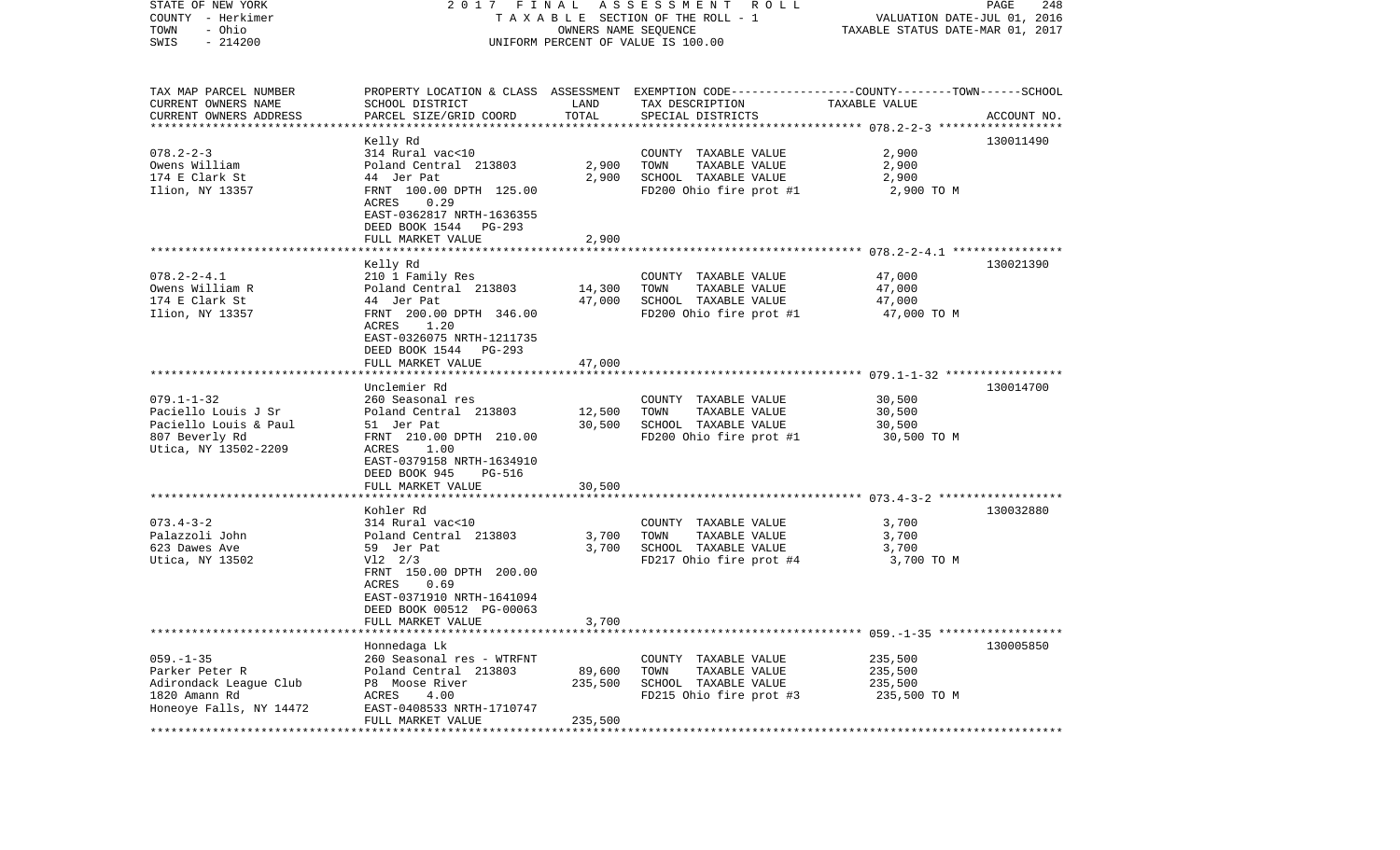| STATE OF NEW YORK<br>COUNTY - Herkimer<br>- Ohio<br>TOWN<br>SWIS<br>$-214200$                                               | 2017<br>FINAL<br>TAXABLE SECTION OF THE ROLL - 1<br>UNIFORM PERCENT OF VALUE IS 100.00                                                                                                                                                         | PAGE<br>249<br>VALUATION DATE-JUL 01, 2016<br>TAXABLE STATUS DATE-MAR 01, 2017 |                                                                                                                                          |                                                                                                       |             |
|-----------------------------------------------------------------------------------------------------------------------------|------------------------------------------------------------------------------------------------------------------------------------------------------------------------------------------------------------------------------------------------|--------------------------------------------------------------------------------|------------------------------------------------------------------------------------------------------------------------------------------|-------------------------------------------------------------------------------------------------------|-------------|
| TAX MAP PARCEL NUMBER<br>CURRENT OWNERS NAME<br>CURRENT OWNERS ADDRESS<br>***********************                           | SCHOOL DISTRICT<br>PARCEL SIZE/GRID COORD                                                                                                                                                                                                      | LAND<br>TOTAL                                                                  | PROPERTY LOCATION & CLASS ASSESSMENT EXEMPTION CODE----------------COUNTY-------TOWN------SCHOOL<br>TAX DESCRIPTION<br>SPECIAL DISTRICTS | TAXABLE VALUE                                                                                         | ACCOUNT NO. |
| $059. - 1 - 36$<br>Parker Peter R<br>Adirondack League Club<br>1820 Amann Rd<br>Honeoye Falls, NY 14472                     | Honnedaga Lk<br>314 Rural vac<10<br>Poland Central 213803<br>R8 Moose River<br>$P-Fr$ 5<br>ACRES<br>5.00<br>EAST-0408596 NRTH-1711198<br>FULL MARKET VALUE                                                                                     | 5,000<br>5,000<br>5,000                                                        | COUNTY TAXABLE VALUE<br>TOWN<br>TAXABLE VALUE<br>SCHOOL TAXABLE VALUE<br>FD215 Ohio fire prot #3                                         | 5,000<br>5,000<br>5,000<br>5,000 TO M                                                                 | 130007590   |
| $069. -3 - 22$<br>Parks James W<br>Parks Michael<br>7 Parks Rd<br>Livingston Manor, NY<br>12758693                          | Busseyville<br>314 Rural vac<10<br>Poland Central 213803<br>Lot 54<br>Vl 7A<br>ACRES<br>7.00<br>EAST-0368799 NRTH-1660649<br>DEED BOOK 834<br>PG-325                                                                                           | 4,000<br>4,000                                                                 | COUNTY TAXABLE VALUE<br>TOWN<br>TAXABLE VALUE<br>SCHOOL TAXABLE VALUE<br>FD217 Ohio fire prot #4                                         | *********** 069.-3-22 ******************<br>4,000<br>4,000<br>4,000<br>4,000 TO M                     | 130076590   |
| $069. -3 - 23$<br>Parks James W<br>Parks Michael<br>7 Parks Rd<br>Livingston Manor, NY 12758                                | FULL MARKET VALUE<br>Busseyville<br>260 Seasonal res<br>Poland Central 213803<br>Lot 54<br>Seas 8A<br>8.00<br>ACRES<br>EAST-0368581 NRTH-1660885<br>DEED BOOK 682<br><b>PG-765</b>                                                             | 4,000<br>8,200<br>20,100                                                       | COUNTY TAXABLE VALUE<br>TOWN<br>TAXABLE VALUE<br>SCHOOL TAXABLE VALUE<br>FD200 Ohio fire prot #1                                         | *************** 069.-3-23 *******************<br>20,100<br>20,100<br>20,100<br>20,100 TO M            | 130075120   |
| $070. - 1 - 22$<br>Passero Gary<br>Passero Joseph<br>242 W Main St Ste 100<br>Rochester, NY 14614                           | FULL MARKET VALUE<br>Haskell Rd<br>322 Rural vac>10<br>Poland Central 213803<br>Lot 104 Nob Pat<br>ACRES 20.20<br>EAST-0394428 NRTH-1664149                                                                                                    | 20,100<br>18,700<br>18,700                                                     | COUNTY TAXABLE VALUE<br>TOWN<br>TAXABLE VALUE<br>SCHOOL TAXABLE VALUE<br>FD217 Ohio fire prot #4                                         | ************************** 070.-1-22 *******************<br>18,700<br>18,700<br>18,700<br>18,700 TO M | 130060007   |
| ********************<br>$070. - 1 - 21$<br>Passero Ronald J<br>Passero Gary<br>242 West Main Ste 100<br>Rochester, NY 14614 | DEED BOOK 890<br>$PG-536$<br>FULL MARKET VALUE<br>*******************<br>Haskell Rd<br>260 Seasonal res<br>Poland Central 213803<br>104 Nob Pat<br>ACRES<br>5.00<br>EAST-0393878 NRTH-1664392<br>DEED BOOK 00640 PG-00694<br>FULL MARKET VALUE | 18,700<br>*********<br>12,500<br>25,000<br>25,000                              | COUNTY TAXABLE VALUE<br>TAXABLE VALUE<br>TOWN<br>SCHOOL TAXABLE VALUE<br>FD217 Ohio fire prot #4                                         | 25,000<br>25,000<br>25,000<br>25,000 TO M                                                             | 130042870   |
|                                                                                                                             |                                                                                                                                                                                                                                                | ***********                                                                    |                                                                                                                                          |                                                                                                       |             |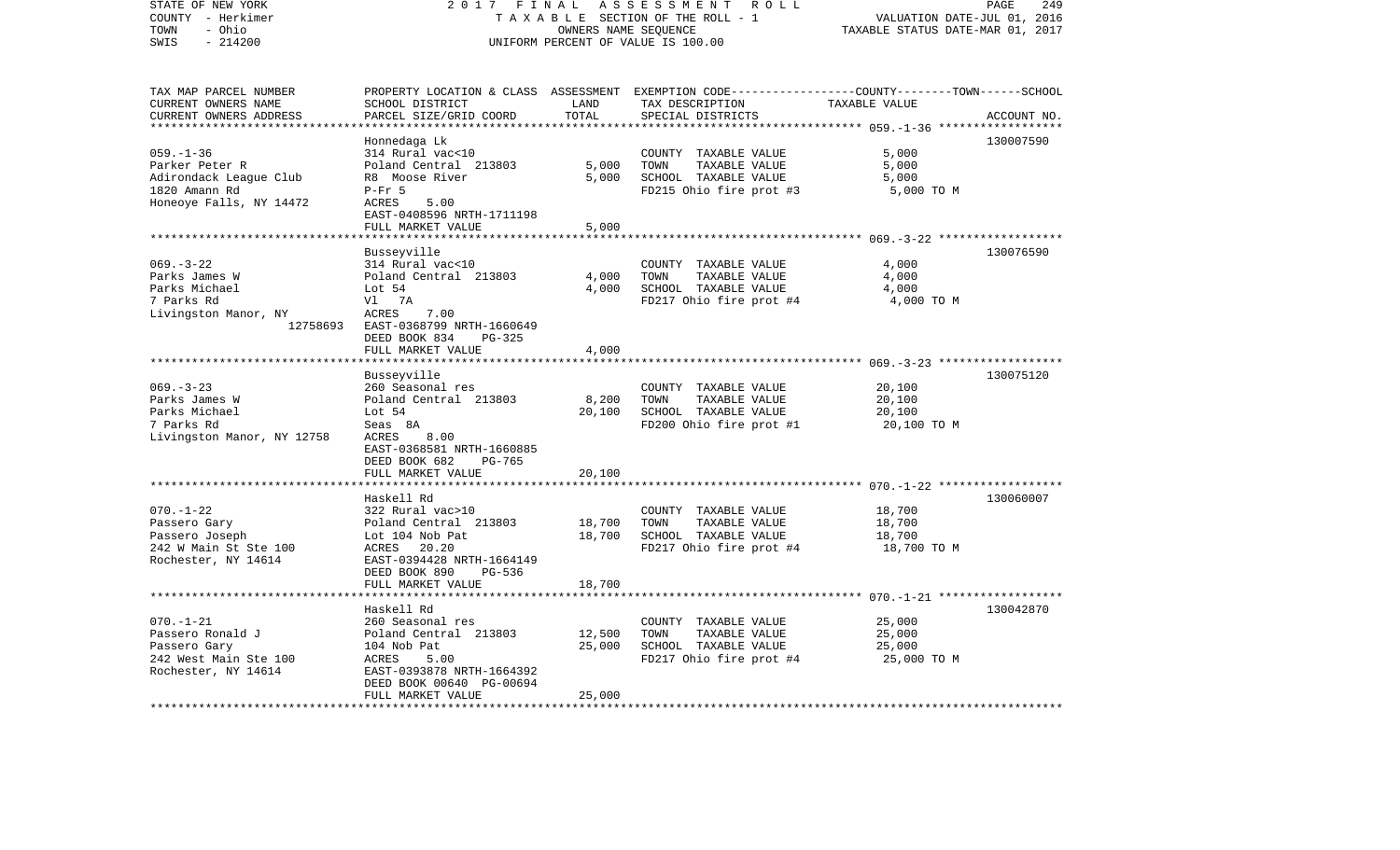| COUNTY<br>– Herkimer      |                                               |                             | T A X A B L E SECTION OF THE ROLL - 1                                                           | VALUATION DATE-JUL 01, 2016      |             |
|---------------------------|-----------------------------------------------|-----------------------------|-------------------------------------------------------------------------------------------------|----------------------------------|-------------|
| TOWN<br>- Ohio            |                                               |                             | OWNERS NAME SEQUENCE                                                                            | TAXABLE STATUS DATE-MAR 01, 2017 |             |
| SWIS<br>$-214200$         |                                               |                             | UNIFORM PERCENT OF VALUE IS 100.00                                                              |                                  |             |
|                           |                                               |                             |                                                                                                 |                                  |             |
|                           |                                               |                             |                                                                                                 |                                  |             |
| TAX MAP PARCEL NUMBER     |                                               |                             | PROPERTY LOCATION & CLASS ASSESSMENT EXEMPTION CODE---------------COUNTY-------TOWN------SCHOOL |                                  |             |
| CURRENT OWNERS NAME       | SCHOOL DISTRICT                               | LAND                        | TAX DESCRIPTION                                                                                 | TAXABLE VALUE                    |             |
| CURRENT OWNERS ADDRESS    | PARCEL SIZE/GRID COORD                        | TOTAL                       | SPECIAL DISTRICTS                                                                               |                                  | ACCOUNT NO. |
|                           |                                               |                             |                                                                                                 |                                  |             |
|                           | 376 Kohler Rd                                 |                             |                                                                                                 |                                  | 130024990   |
| $074.3 - 1 - 18$          | 240 Rural res                                 |                             | <b>BAS STAR</b><br>41854                                                                        | $\Omega$<br>$\mathbf 0$          | 30,000      |
| Pastre Wayne              | Poland Central 213803                         | 28,800                      | COUNTY TAXABLE VALUE                                                                            | 90,000                           |             |
| 376 Kohler Rd             | 76 Jer Pat                                    | 90,000                      | TOWN<br>TAXABLE VALUE                                                                           | 90,000                           |             |
| Cold Brook, NY 13324      | ACRES 12.40                                   |                             | SCHOOL TAXABLE VALUE                                                                            | 60,000                           |             |
|                           | EAST-0373847 NRTH-1641407                     |                             | FD200 Ohio fire prot #1                                                                         | 90,000 TO M                      |             |
|                           | DEED BOOK 1195<br>PG-224<br>FULL MARKET VALUE | 90,000                      |                                                                                                 |                                  |             |
|                           | *******************                           | * * * * * * * * * * * * * * |                                                                                                 |                                  |             |
|                           | Off Hooper Dooper                             |                             |                                                                                                 |                                  | 130024690   |
| $069. -3 - 21$            | 314 Rural vac<10                              |                             | COUNTY TAXABLE VALUE                                                                            | 600                              |             |
| Patapow David             | Poland Central 213803                         | 600                         | TAXABLE VALUE<br>TOWN                                                                           | 600                              |             |
| 2617 Connors Rd           | 54 Rem Pat                                    | 600                         | SCHOOL TAXABLE VALUE                                                                            | 600                              |             |
| Baldwinsville, NY 13027   | ACRES<br>1.00                                 |                             | FD200 Ohio fire prot #1                                                                         | 600 TO M                         |             |
|                           | EAST-0368350 NRTH-1659419                     |                             |                                                                                                 |                                  |             |
|                           | DEED BOOK 947<br>PG-246                       |                             |                                                                                                 |                                  |             |
|                           | FULL MARKET VALUE                             | 600                         |                                                                                                 |                                  |             |
|                           |                                               |                             |                                                                                                 |                                  |             |
|                           | Gray Wilmurt Rd                               |                             |                                                                                                 |                                  | 130090145   |
| $079.1 - 1 - 6$           | 210 1 Family Res                              |                             | BAS STAR<br>41854                                                                               | $\mathbf 0$<br>$\Omega$          | 30,000      |
| Pawlikowski Mary          | Poland Central 213803                         | 57,400                      | COUNTY TAXABLE VALUE                                                                            | 115,000                          |             |
| PO Box 256                | Lot 50 Jer Pat                                | 115,000                     | TOWN<br>TAXABLE VALUE                                                                           | 115,000                          |             |
| Poland, NY 13431          | Seas 55.0 A                                   |                             | SCHOOL TAXABLE VALUE                                                                            | 85,000                           |             |
|                           | Richer Place                                  |                             | FD200 Ohio fire prot #1                                                                         | 115,000 TO M                     |             |
|                           | 55.50 BANK<br>ACRES<br>035                    |                             |                                                                                                 |                                  |             |
|                           | EAST-0373843 NRTH-1638228                     |                             |                                                                                                 |                                  |             |
|                           | PG-559<br>DEED BOOK 871<br>FULL MARKET VALUE  | 115,000                     |                                                                                                 |                                  |             |
|                           |                                               |                             |                                                                                                 |                                  |             |
|                           | Route 8                                       |                             |                                                                                                 |                                  | 130000780   |
| $074.1 - 1 - 23$          | 260 Seasonal res                              |                             | COUNTY TAXABLE VALUE                                                                            | 29,500                           |             |
| Pawloski Michael J        | Poland Central 213803                         | 9,400                       | TOWN<br>TAXABLE VALUE                                                                           | 29,500                           |             |
| Palaski Richard L         | 75 Rem Pat                                    | 29,500                      | SCHOOL TAXABLE VALUE                                                                            | 29,500                           |             |
| 423 Deland Dr             | Sub 8                                         |                             | FD200 Ohio fire prot #1                                                                         | 29,500 TO M                      |             |
| Utica, NY 13502           | ACRES 10.00                                   |                             |                                                                                                 |                                  |             |
|                           | EAST-0381173 NRTH-1657701                     |                             |                                                                                                 |                                  |             |
|                           | DEED BOOK 830<br>$PG-16$                      |                             |                                                                                                 |                                  |             |
|                           | FULL MARKET VALUE                             | 29,500                      |                                                                                                 |                                  |             |
|                           | *********************                         |                             |                                                                                                 |                                  |             |
|                           | 124 Figert Rd                                 |                             |                                                                                                 |                                  | 130010590   |
| $078.2 - 2 - 51$          | 312 Vac w/imprv                               |                             | COUNTY TAXABLE VALUE                                                                            | 112,000                          |             |
| Pawloski Michael Tara     | Poland Central 213803                         | 110,000                     | TOWN<br>TAXABLE VALUE                                                                           | 112,000                          |             |
| Pawloski Dennis Charlotte | 44 Jer Pat                                    | 112,000                     | SCHOOL TAXABLE VALUE                                                                            | 112,000                          |             |
| 6244 Cavanaugh Rd         | P-Fr 174                                      |                             | FD200 Ohio fire prot #1                                                                         | 112,000 TO M                     |             |
| Marcy, NY 13403           | ACRES 202.30                                  |                             |                                                                                                 |                                  |             |
|                           | EAST-0367448 NRTH-1635351                     |                             |                                                                                                 |                                  |             |
|                           | DEED BOOK 1427<br>PG-472                      |                             |                                                                                                 |                                  |             |
|                           | FULL MARKET VALUE                             | 112,000                     |                                                                                                 |                                  |             |

STATE OF NEW YORK 2 0 1 7 F I N A L A S S E S S M E N T R O L L PAGE 250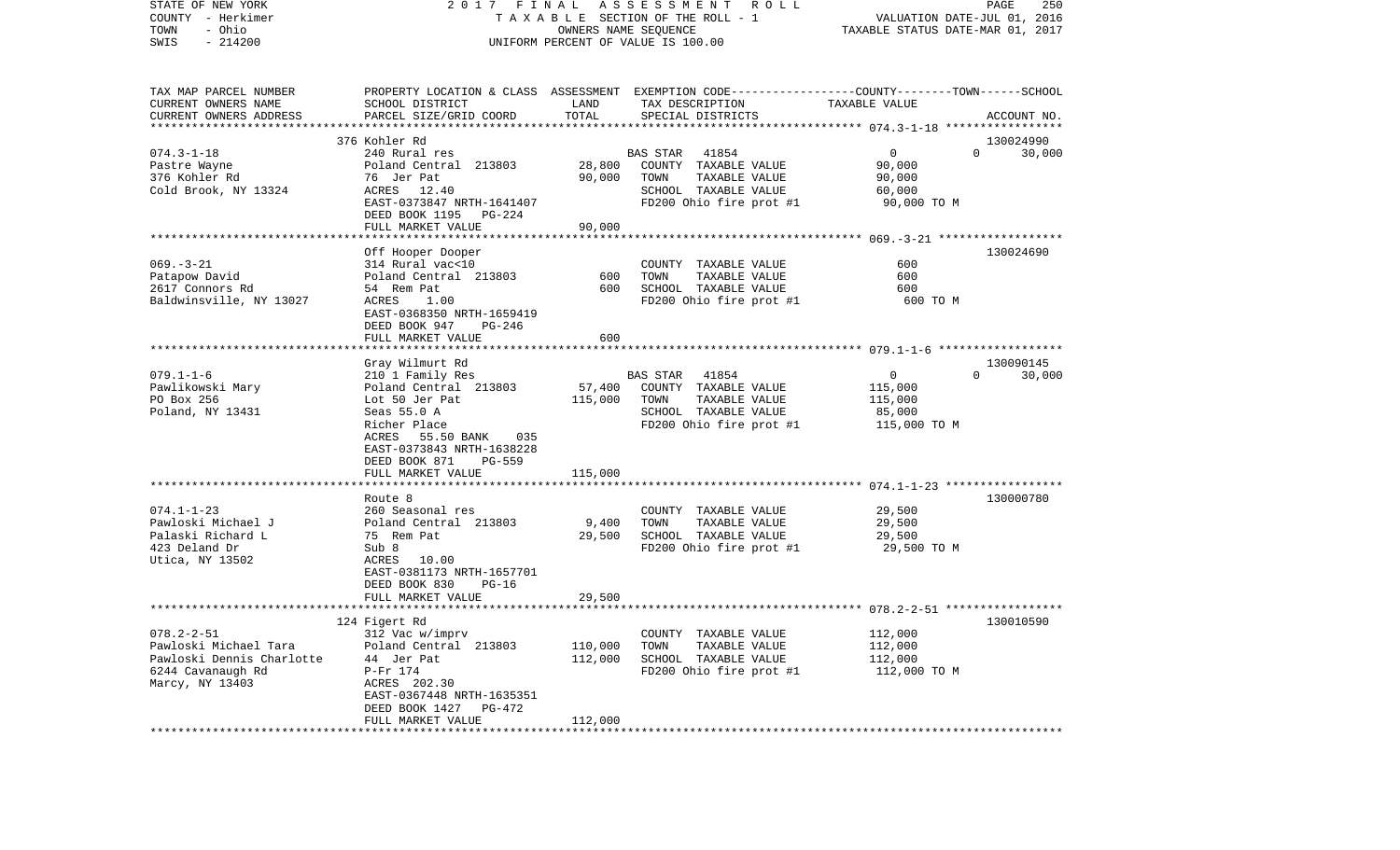| STATE OF NEW YORK<br>COUNTY - Herkimer                                                       | FINAL<br>2017                                                                                                                                                                   |                              | A S S E S S M E N T<br>R O L L<br>TAXABLE SECTION OF THE ROLL - 1                                                                       | VALUATION DATE-JUL 01, 2016                   | 251<br>PAGE |
|----------------------------------------------------------------------------------------------|---------------------------------------------------------------------------------------------------------------------------------------------------------------------------------|------------------------------|-----------------------------------------------------------------------------------------------------------------------------------------|-----------------------------------------------|-------------|
| - Ohio<br>TOWN<br>$-214200$<br>SWIS                                                          |                                                                                                                                                                                 | OWNERS NAME SEQUENCE         | UNIFORM PERCENT OF VALUE IS 100.00                                                                                                      | TAXABLE STATUS DATE-MAR 01, 2017              |             |
| TAX MAP PARCEL NUMBER<br>CURRENT OWNERS NAME<br>CURRENT OWNERS ADDRESS                       | SCHOOL DISTRICT<br>PARCEL SIZE/GRID COORD                                                                                                                                       | LAND<br>TOTAL                | PROPERTY LOCATION & CLASS ASSESSMENT EXEMPTION CODE---------------COUNTY-------TOWN------SCHOOL<br>TAX DESCRIPTION<br>SPECIAL DISTRICTS | TAXABLE VALUE                                 | ACCOUNT NO. |
| ***********************                                                                      |                                                                                                                                                                                 |                              |                                                                                                                                         |                                               |             |
|                                                                                              | Ohio City Rd                                                                                                                                                                    |                              |                                                                                                                                         |                                               | 130029430   |
| $078.2 - 2 - 21$<br>Payne Heather<br>555 Ohio City Rd<br>Ohio, NY 13324                      | 210 1 Family Res<br>Poland Central 213803<br>44 Jer Pat<br>Sens .25<br>FRNT<br>75.00 DPTH 225.00                                                                                | 9,800<br>23,800              | COUNTY TAXABLE VALUE<br>TAXABLE VALUE<br>TOWN<br>SCHOOL TAXABLE VALUE<br>FD200 Ohio fire prot #1                                        | 23,800<br>23,800<br>23,800<br>23,800 TO M     |             |
|                                                                                              | ACRES<br>0.39<br>EAST-0363502 NRTH-1636346<br>DEED BOOK 1364 PG-619<br>FULL MARKET VALUE                                                                                        | 23,800                       |                                                                                                                                         |                                               |             |
|                                                                                              |                                                                                                                                                                                 |                              |                                                                                                                                         |                                               |             |
| $078.2 - 2 - 22$<br>Payne Heather<br>555 Ohio City Rd<br>Ohio, NY 13324                      | Ohio City Rd<br>210 1 Family Res<br>Poland Central 213803<br>44 Jer Pat<br>FRNT<br>50.00 DPTH 260.00<br>0.30<br>ACRES<br>EAST-0363441 NRTH-1636378                              | 9,100<br>18,700              | COUNTY TAXABLE VALUE<br>TAXABLE VALUE<br>TOWN<br>SCHOOL TAXABLE VALUE<br>FD200 Ohio fire prot #1                                        | 18,700<br>18,700<br>18,700<br>18,700 TO M     | 130009240   |
|                                                                                              | DEED BOOK 1364 PG-620                                                                                                                                                           |                              |                                                                                                                                         |                                               |             |
|                                                                                              | FULL MARKET VALUE                                                                                                                                                               | 18,700                       |                                                                                                                                         |                                               |             |
|                                                                                              | 134 Woods Lane Rd                                                                                                                                                               |                              |                                                                                                                                         |                                               | 130060560   |
| $073.3 - 2 - 39$<br>Peck Scott<br>Peck Anne<br>802 Stoney Point Rd<br>Spencerport, NY 14559  | 314 Rural vac<10<br>Poland Central 213803<br>Lot 48 Jer Pat<br>ACRES<br>4.40<br>EAST-0360538 NRTH-1645069<br>DEED BOOK 1398 PG-431                                              | 7,700<br>7,700               | COUNTY TAXABLE VALUE<br>TAXABLE VALUE<br>TOWN<br>SCHOOL TAXABLE VALUE<br>FD200 Ohio fire prot #1                                        | 7,700<br>7,700<br>7,700<br>7,700 TO M         |             |
|                                                                                              | FULL MARKET VALUE                                                                                                                                                               | 7,700                        |                                                                                                                                         |                                               |             |
|                                                                                              | ***************************                                                                                                                                                     |                              | **********************************                                                                                                      | ********* 073.3-2-40.1 ****************       |             |
| $073.3 - 2 - 40.1$<br>Peck Scott<br>Peck Anne<br>802 Stony Point Rd<br>Spencerport, NY 14559 | 134 Woods Lane Rd<br>210 1 Family Res<br>Poland Central 213803<br>Lot 48 Jer Pat<br>ACRES<br>1.70<br>EAST-0360712 NRTH-1644864<br>DEED BOOK 1398<br>PG-431<br>FULL MARKET VALUE | 15,300<br>100,600<br>100,600 | COUNTY TAXABLE VALUE<br>TOWN<br>TAXABLE VALUE<br>SCHOOL TAXABLE VALUE<br>FD200 Ohio fire prot #1                                        | 100,600<br>100,600<br>100,600<br>100,600 TO M | 130060550.1 |
|                                                                                              |                                                                                                                                                                                 |                              |                                                                                                                                         |                                               |             |
| $078.2 - 1 - 35$<br>Penz Stanley Jr                                                          | Figert Rd<br>314 Rural vac<10<br>Poland Central 213803                                                                                                                          | 3,900                        | COUNTY TAXABLE VALUE<br>TAXABLE VALUE<br>TOWN                                                                                           | 3,900<br>3,900                                | 130033360   |
| 189 Folts Rd<br>Herkimer, NY 13350                                                           | 49 Jer Pat<br>Vl<br>FRNT 209.00 DPTH 188.00<br>0.90<br>ACRES<br>EAST-0365821 NRTH-1638220<br>DEED BOOK 00526 PG-00253<br>FULL MARKET VALUE                                      | 3,900<br>3,900               | SCHOOL TAXABLE VALUE<br>FD200 Ohio fire prot #1                                                                                         | 3,900<br>3,900 TO M                           |             |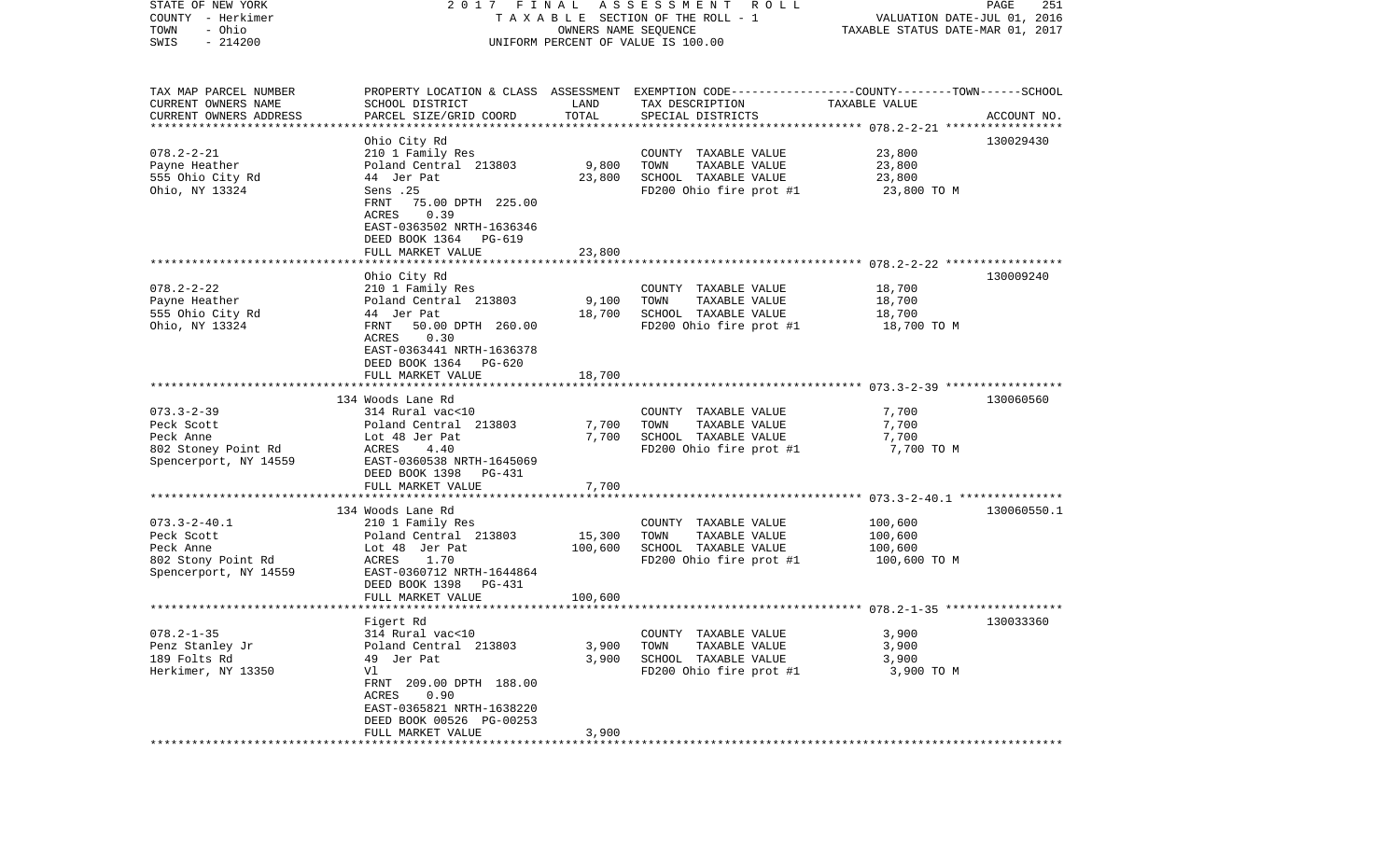| STATE OF NEW YORK<br>COUNTY - Herkimer<br>- Ohio<br>TOWN<br>$-214200$<br>SWIS                          | 2017 FINAL                                                                                                                                                           | OWNERS NAME SEQUENCE | A S S E S S M E N T R O L L<br>TAXABLE SECTION OF THE ROLL - 1<br>UNIFORM PERCENT OF VALUE IS 100.00                                    | VALUATION DATE-JUL 01, 2016<br>TAXABLE STATUS DATE-MAR 01, 2017 | PAGE<br>252        |
|--------------------------------------------------------------------------------------------------------|----------------------------------------------------------------------------------------------------------------------------------------------------------------------|----------------------|-----------------------------------------------------------------------------------------------------------------------------------------|-----------------------------------------------------------------|--------------------|
| TAX MAP PARCEL NUMBER<br>CURRENT OWNERS NAME<br>CURRENT OWNERS ADDRESS                                 | SCHOOL DISTRICT<br>PARCEL SIZE/GRID COORD                                                                                                                            | LAND<br>TOTAL        | PROPERTY LOCATION & CLASS ASSESSMENT EXEMPTION CODE---------------COUNTY-------TOWN------SCHOOL<br>TAX DESCRIPTION<br>SPECIAL DISTRICTS | TAXABLE VALUE                                                   | ACCOUNT NO.        |
| *************************                                                                              |                                                                                                                                                                      |                      |                                                                                                                                         |                                                                 |                    |
| $065. -2 - 19$<br>Perkins John S                                                                       | 1398 Farr Rd<br>260 Seasonal res<br>305201<br>Remsen                                                                                                                 | 11,600               | COUNTY TAXABLE VALUE<br>TOWN<br>TAXABLE VALUE                                                                                           | 42,000<br>42,000                                                | 130029790          |
| Perkins Deborah S<br>4778 Stonehurst Rd<br>Liverpool, NY 13090                                         | 12 Rem Pat<br>ACRES<br>3.60<br>EAST-0354283 NRTH-1681769<br>DEED BOOK 1548 PG-23                                                                                     | 42,000               | SCHOOL TAXABLE VALUE<br>FD215 Ohio fire prot #3                                                                                         | 42,000<br>42,000 TO M                                           |                    |
|                                                                                                        | FULL MARKET VALUE                                                                                                                                                    | 42,000               |                                                                                                                                         |                                                                 |                    |
| $070. - 1 - 19$<br>Perkins Richard J<br>Perkins Martha K<br>3752 Highland Ave<br>Skaneateles, NY 13152 | 180 Haskell Rd<br>260 Seasonal res<br>Poland Central 213803<br>104 Nob Pat<br>ACRES<br>7.00<br>EAST-0393358 NRTH-1664417                                             | 18,500<br>55,000     | COUNTY TAXABLE VALUE<br>TAXABLE VALUE<br>TOWN<br>SCHOOL TAXABLE VALUE<br>FD217 Ohio fire prot #4                                        | 55,000<br>55,000<br>55,000<br>55,000 TO M                       | 130023220          |
|                                                                                                        | DEED BOOK 848<br><b>PG-249</b>                                                                                                                                       |                      |                                                                                                                                         |                                                                 |                    |
|                                                                                                        | FULL MARKET VALUE                                                                                                                                                    | 55,000               |                                                                                                                                         |                                                                 |                    |
|                                                                                                        | California Rd                                                                                                                                                        |                      |                                                                                                                                         |                                                                 | 130019230          |
| $085.3 - 3 - 18$<br>Perry Anthony<br>Perry Melissa J<br>650 Bull Hill Rd<br>Cold Brook, NY 13324       | 210 1 Family Res<br>Poland Central 213803<br>9 Jer Pat<br>FRNT 100.00 DPTH 190.00<br>0.36<br>ACRES<br>EAST-0383279 NRTH-1614592<br>DEED BOOK 814<br>PG-185           | 9,600<br>33,600      | BAS STAR 41854<br>COUNTY TAXABLE VALUE<br>TAXABLE VALUE<br>TOWN<br>SCHOOL TAXABLE VALUE<br>FD210 Ohio fire prot #2                      | $\circ$<br>33,600<br>33,600<br>3,600<br>33,600 TO M             | $\Omega$<br>30,000 |
|                                                                                                        | FULL MARKET VALUE                                                                                                                                                    | 33,600               |                                                                                                                                         |                                                                 |                    |
| $073.4 - 1 - 24$                                                                                       | Harvey Bridge Rd<br>312 Vac w/imprv                                                                                                                                  |                      | COUNTY TAXABLE VALUE                                                                                                                    | 4,900                                                           | 130020460          |
| Perry Wanda F<br>297 Harvey Bridge Rd<br>Cold Brook, NY 13324                                          | Poland Central 213803<br>48 Jer Pat<br>FRNT<br>90.00 DPTH 264.00<br>ACRES<br>0.56<br>EAST-0362509 NRTH-1644529<br>DEED BOOK 837<br>PG-567                            | 4,800<br>4,900       | TAXABLE VALUE<br>TOWN<br>SCHOOL TAXABLE VALUE<br>FD200 Ohio fire prot #1                                                                | 4,900<br>4,900<br>4,900 TO M                                    |                    |
|                                                                                                        | FULL MARKET VALUE                                                                                                                                                    | 4,900                |                                                                                                                                         |                                                                 |                    |
|                                                                                                        | Harvey Bridge Rd                                                                                                                                                     |                      |                                                                                                                                         |                                                                 | 130020490          |
| $073.4 - 1 - 25$<br>Perry Wanda F<br>Gould Kevin R<br>297 Harvey Bridge Rd<br>Coldbrook, NY 13324      | 312 Vac w/imprv<br>Poland Central 213803<br>48 Jer Pat<br>Fagan Pl<br>FRNT 82.50 DPTH 264.00<br>ACRES<br>0.50<br>EAST-0362546 NRTH-1644442<br>DEED BOOK 842<br>PG-22 | 3,200<br>3,700       | COUNTY TAXABLE VALUE<br>TOWN<br>TAXABLE VALUE<br>SCHOOL TAXABLE VALUE<br>FD200 Ohio fire prot #1                                        | 3,700<br>3,700<br>3,700<br>3,700 TO M                           |                    |
|                                                                                                        | FULL MARKET VALUE                                                                                                                                                    | 3,700                |                                                                                                                                         |                                                                 |                    |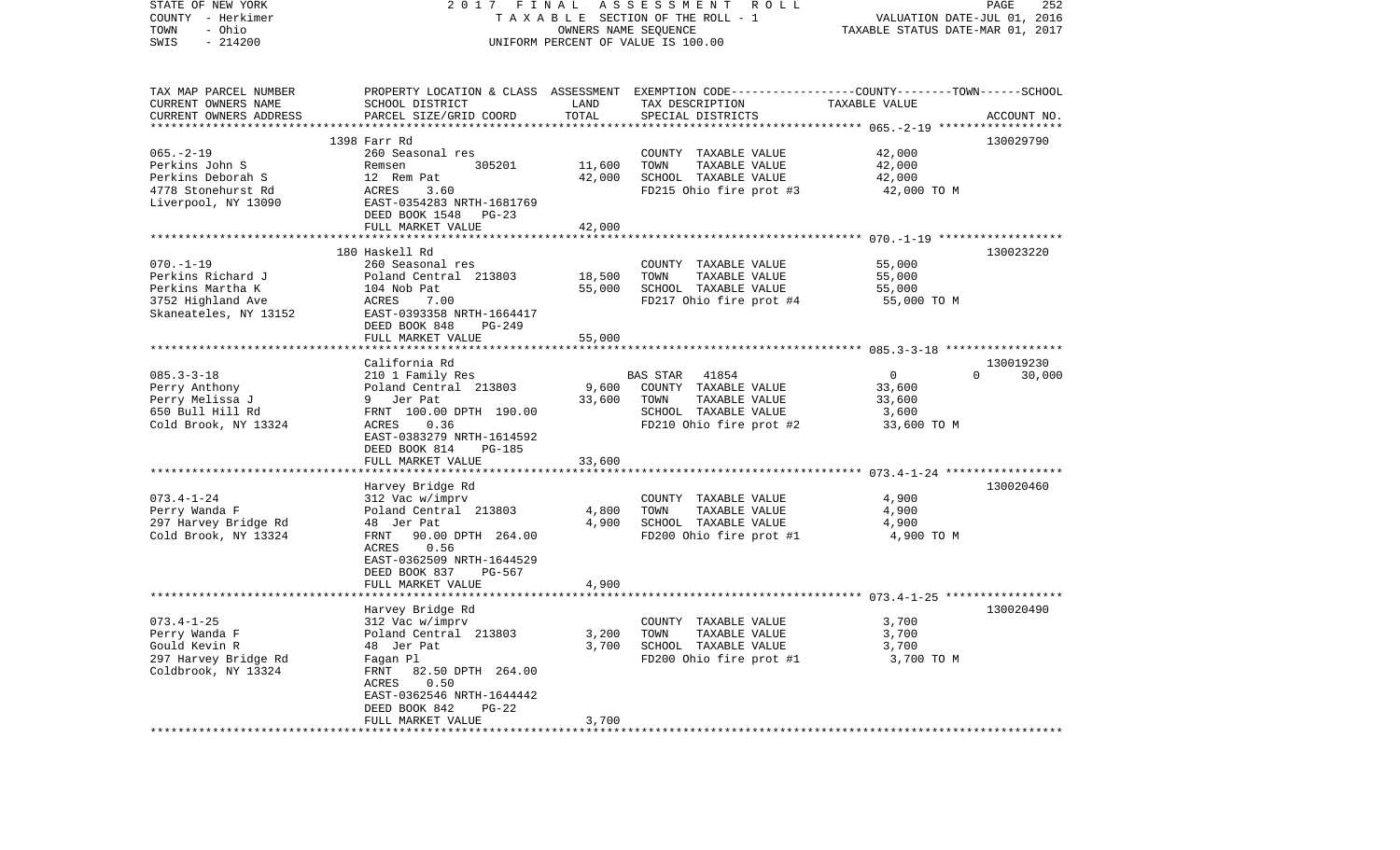| COUNTY<br>– Herkimer<br>- Ohio<br>TOWN<br>SWIS<br>$-214200$            |                                                                                                                                        |                  | T A X A B L E SECTION OF THE ROLL - 1<br>OWNERS NAME SEQUENCE<br>UNIFORM PERCENT OF VALUE IS 100.00                                     | VALUATION DATE-JUL 01, 2016<br>TAXABLE STATUS DATE-MAR 01, 2017 |                    |
|------------------------------------------------------------------------|----------------------------------------------------------------------------------------------------------------------------------------|------------------|-----------------------------------------------------------------------------------------------------------------------------------------|-----------------------------------------------------------------|--------------------|
| TAX MAP PARCEL NUMBER<br>CURRENT OWNERS NAME<br>CURRENT OWNERS ADDRESS | SCHOOL DISTRICT<br>PARCEL SIZE/GRID COORD                                                                                              | LAND<br>TOTAL    | PROPERTY LOCATION & CLASS ASSESSMENT EXEMPTION CODE---------------COUNTY-------TOWN------SCHOOL<br>TAX DESCRIPTION<br>SPECIAL DISTRICTS | TAXABLE VALUE                                                   | ACCOUNT NO.        |
| **************************                                             |                                                                                                                                        |                  |                                                                                                                                         |                                                                 |                    |
|                                                                        | Harvey Bridge Rd                                                                                                                       |                  |                                                                                                                                         |                                                                 | 130023370          |
| $073.4 - 1 - 26$                                                       | 210 1 Family Res                                                                                                                       |                  | 41854<br>BAS STAR                                                                                                                       | $\overline{0}$                                                  | 30,000<br>$\Omega$ |
| Perry Wanda F<br>Gould Kevin                                           | Poland Central 213803<br>48 Jer Pat                                                                                                    | 10,600<br>34,800 | COUNTY TAXABLE VALUE<br>TOWN<br>TAXABLE VALUE                                                                                           | 34,800<br>34,800                                                |                    |
| 297 Harvey Bridge Rd                                                   | 82.50 DPTH 264.00<br>FRNT                                                                                                              |                  | SCHOOL TAXABLE VALUE                                                                                                                    | 4,800                                                           |                    |
| Cold Brook, NY 13324                                                   | 0.50<br>ACRES                                                                                                                          |                  | FD200 Ohio fire prot #1                                                                                                                 | 34,800 TO M                                                     |                    |
|                                                                        | EAST-0362601 NRTH-1644390                                                                                                              |                  |                                                                                                                                         |                                                                 |                    |
|                                                                        | DEED BOOK 837<br>PG-567                                                                                                                |                  |                                                                                                                                         |                                                                 |                    |
|                                                                        | FULL MARKET VALUE                                                                                                                      | 34,800           |                                                                                                                                         |                                                                 |                    |
|                                                                        | 141 Withers Rd                                                                                                                         |                  |                                                                                                                                         |                                                                 | 130033630          |
| $065. - 2 - 25$                                                        | 260 Seasonal res                                                                                                                       |                  | COUNTY TAXABLE VALUE                                                                                                                    | 51,700                                                          |                    |
| Peters Clay R                                                          | 305201<br>Remsen                                                                                                                       | 34,400           | TOWN<br>TAXABLE VALUE                                                                                                                   | 51,700                                                          |                    |
| 3716 Oxford Rd                                                         | 12 Rem Pat/Withers Rd                                                                                                                  | 51,700           | SCHOOL TAXABLE VALUE                                                                                                                    | 51,700                                                          |                    |
| New Hartford, NY 13413                                                 | Sens .5/ Prior ID #:065.-<br>$/065. -2 - 24.2/065. -2 - 27$<br>FRNT 1305.00 DPTH 159.00<br>30.00<br>ACRES<br>EAST-0355850 NRTH-1681710 |                  | FD215 Ohio fire prot #3                                                                                                                 | 51,700 TO M                                                     |                    |
|                                                                        | DEED BOOK 00666 PG-00477                                                                                                               |                  |                                                                                                                                         |                                                                 |                    |
|                                                                        | FULL MARKET VALUE                                                                                                                      | 51,700           |                                                                                                                                         |                                                                 |                    |
|                                                                        | Rt 8                                                                                                                                   |                  |                                                                                                                                         |                                                                 | 130013920          |
| $074.1 - 2 - 5$                                                        | 260 Seasonal res                                                                                                                       |                  | COUNTY TAXABLE VALUE                                                                                                                    | 24,400                                                          |                    |
| Peters George                                                          | Poland Central 213803                                                                                                                  | 14,000           | TOWN<br>TAXABLE VALUE                                                                                                                   | 24,400                                                          |                    |
| Peters Brenda                                                          | 63 Rem Pat                                                                                                                             | 24,400           | SCHOOL TAXABLE VALUE                                                                                                                    | 24,400                                                          |                    |
| 24 Sunset Rd<br>Hannacroix, NY 12087                                   | ACRES<br>48.80<br>EAST-0373075 NRTH-1654333<br>DEED BOOK 1580<br>$PG-1$                                                                |                  | FD200 Ohio fire prot #1                                                                                                                 | 24,400 TO M                                                     |                    |
|                                                                        | FULL MARKET VALUE                                                                                                                      | 24,400           |                                                                                                                                         |                                                                 |                    |
|                                                                        | Dagenkolb Rd                                                                                                                           |                  |                                                                                                                                         |                                                                 | 130031290          |
| $078.1 - 2 - 18$                                                       | 240 Rural res                                                                                                                          |                  | <b>BAS STAR</b><br>41854                                                                                                                | 0                                                               | $\Omega$<br>30,000 |
| Petro Jill                                                             | Poland Central 213803                                                                                                                  | 84,000           | COUNTY TAXABLE VALUE                                                                                                                    | 150,000                                                         |                    |
| 175 Dagenkolb Rd                                                       | 18 Jer Pat                                                                                                                             | 150,000          | TOWN<br>TAXABLE VALUE                                                                                                                   | 150,000                                                         |                    |
| Ohio, NY 13324                                                         | ACRES 100.30                                                                                                                           |                  | SCHOOL TAXABLE VALUE                                                                                                                    | 120,000                                                         |                    |
|                                                                        | EAST-0358455 NRTH-1633441<br>DEED BOOK 1081<br>PG-641                                                                                  |                  | FD200 Ohio fire prot #1                                                                                                                 | 150,000 TO M                                                    |                    |
|                                                                        | FULL MARKET VALUE                                                                                                                      | 150,000          |                                                                                                                                         |                                                                 |                    |
|                                                                        |                                                                                                                                        |                  |                                                                                                                                         |                                                                 |                    |
|                                                                        | Busseyville                                                                                                                            |                  |                                                                                                                                         |                                                                 | 130033780          |
| $069. -3 - 11$                                                         | 314 Rural vac<10                                                                                                                       |                  | COUNTY TAXABLE VALUE                                                                                                                    | 5,500                                                           |                    |
| Pettit Paul<br>1638 County Rt. 4                                       | Poland Central 213803<br>54 Rem Pat                                                                                                    | 5,500<br>5,500   | TOWN<br>TAXABLE VALUE<br>SCHOOL TAXABLE VALUE                                                                                           | 5,500<br>5,500                                                  |                    |
| Central Square, NY 13036                                               | $P-Fr$                                                                                                                                 |                  | FD217 Ohio fire prot #4                                                                                                                 | 5,500 TO M                                                      |                    |
|                                                                        | 9.50<br>ACRES<br>EAST-0369547 NRTH-1662253                                                                                             |                  |                                                                                                                                         |                                                                 |                    |
|                                                                        | DEED BOOK 909<br>PG-581<br>FULL MARKET VALUE                                                                                           | 5,500            |                                                                                                                                         |                                                                 |                    |
| *************                                                          |                                                                                                                                        |                  |                                                                                                                                         |                                                                 |                    |

STATE OF NEW YORK 2 0 1 7 F I N A L A S S E S S M E N T R O L L PAGE 253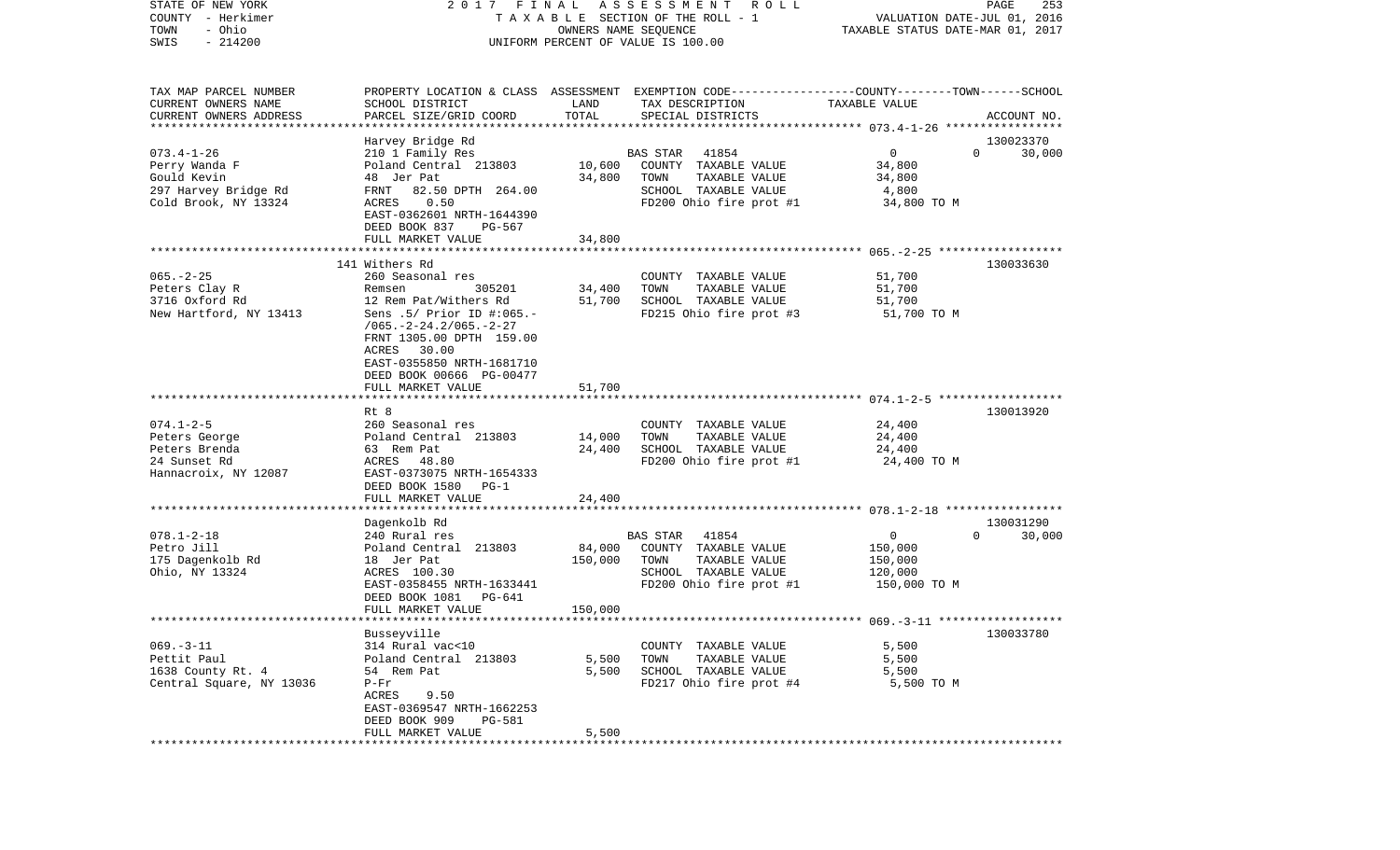| STATE OF NEW YORK<br>COUNTY - Herkimer<br>- Ohio<br>TOWN<br>$-214200$<br>SWIS                             |                                                                                                                                                                                                                      | OWNERS NAME SEQUENCE         | 2017 FINAL ASSESSMENT ROLL<br>T A X A B L E SECTION OF THE ROLL - 1<br>UNIFORM PERCENT OF VALUE IS 100.00                               | VALUATION DATE-JUL 01, 2016<br>TAXABLE STATUS DATE-MAR 01, 2017 | PAGE<br>254 |
|-----------------------------------------------------------------------------------------------------------|----------------------------------------------------------------------------------------------------------------------------------------------------------------------------------------------------------------------|------------------------------|-----------------------------------------------------------------------------------------------------------------------------------------|-----------------------------------------------------------------|-------------|
| TAX MAP PARCEL NUMBER<br>CURRENT OWNERS NAME<br>CURRENT OWNERS ADDRESS                                    | SCHOOL DISTRICT<br>PARCEL SIZE/GRID COORD                                                                                                                                                                            | LAND<br>TOTAL                | PROPERTY LOCATION & CLASS ASSESSMENT EXEMPTION CODE---------------COUNTY-------TOWN------SCHOOL<br>TAX DESCRIPTION<br>SPECIAL DISTRICTS | TAXABLE VALUE                                                   | ACCOUNT NO. |
| *********************<br>$085.2 - 2 - 39$<br>Pfalzgraf Craig J<br>47 Millbrook Rd<br>New Vernon, NJ 07976 | *************************<br>376 Coonradt Rd<br>260 Seasonal res<br>Poland Central 213803<br>40 Jer Pat<br>P-Fr 157.5<br>ACRES 171.20<br>EAST-0392852 NRTH-1620548<br>DEED BOOK 878<br>$PG-204$<br>FULL MARKET VALUE | 86,900<br>103,700<br>103,700 | COUNTY TAXABLE VALUE<br>TAXABLE VALUE<br>TOWN<br>SCHOOL TAXABLE VALUE<br>FD210 Ohio fire prot #2                                        | 103,700<br>103,700<br>103,700<br>103,700 TO M                   | 130042120   |
|                                                                                                           | ************************<br>107 Billy Hamlin Rd                                                                                                                                                                      |                              |                                                                                                                                         |                                                                 | 130076230   |
| $085.2 - 2 - 5$<br>Pham Loc<br>62 Walker St<br>North Quiney, MA 02171                                     | 311 Res vac land<br>Poland Central 213803<br>Lot 41<br>R1 2A<br>ACRES<br>2.00<br>EAST-0386708 NRTH-1621617<br>DEED BOOK 1522<br>PG-423<br>FULL MARKET VALUE                                                          | 7,000<br>7,000<br>7,000      | COUNTY TAXABLE VALUE<br>TAXABLE VALUE<br>TOWN<br>SCHOOL TAXABLE VALUE<br>FD217 Ohio fire prot #4                                        | 7,000<br>7,000<br>7,000<br>7,000 TO M                           |             |
|                                                                                                           | ******************************<br>Bull Hill Rd                                                                                                                                                                       |                              |                                                                                                                                         |                                                                 | 130042060   |
| $085.2 - 2 - 7.2$<br>Pham Loc<br>Pham Thalya<br>62 Walker St<br>Quincy, MA 02171                          | 322 Rural vac>10<br>Poland Central 213803<br>22 Jer Pat<br>85.2-2-7 DELETED USING S/<br>#5<br>FRNT 806.00 DPTH<br>ACRES 15.10<br>EAST-0386619 NRTH-1622131<br>DEED BOOK 1317 PG-538                                  | 18,500<br>18,500             | COUNTY TAXABLE VALUE<br>TOWN<br>TAXABLE VALUE<br>SCHOOL TAXABLE VALUE<br>FD210 Ohio fire prot #2                                        | 18,500<br>18,500<br>18,500<br>18,500 TO M                       |             |
|                                                                                                           | FULL MARKET VALUE                                                                                                                                                                                                    | 18,500                       |                                                                                                                                         |                                                                 |             |
| $073.3 - 3 - 27$<br>Phillips Gary Sr.<br>PO Box 154<br>Hinckley, NY 13352                                 | Rt 365<br>314 Rural vac<10<br>Poland Central 213803<br>Lot 80 Rem Pat<br>V1 2<br>.4A<br>ACRES<br>0.60<br>EAST-0354485 NRTH-1646920<br>DEED BOOK 1406<br>PG-207<br>FULL MARKET VALUE                                  | 8,900<br>8,900<br>8,900      | COUNTY TAXABLE VALUE<br>TOWN<br>TAXABLE VALUE<br>SCHOOL TAXABLE VALUE<br>FD200 Ohio fire prot #1                                        | 8,900<br>8,900<br>8,900<br>8,900 TO M                           | 130060235   |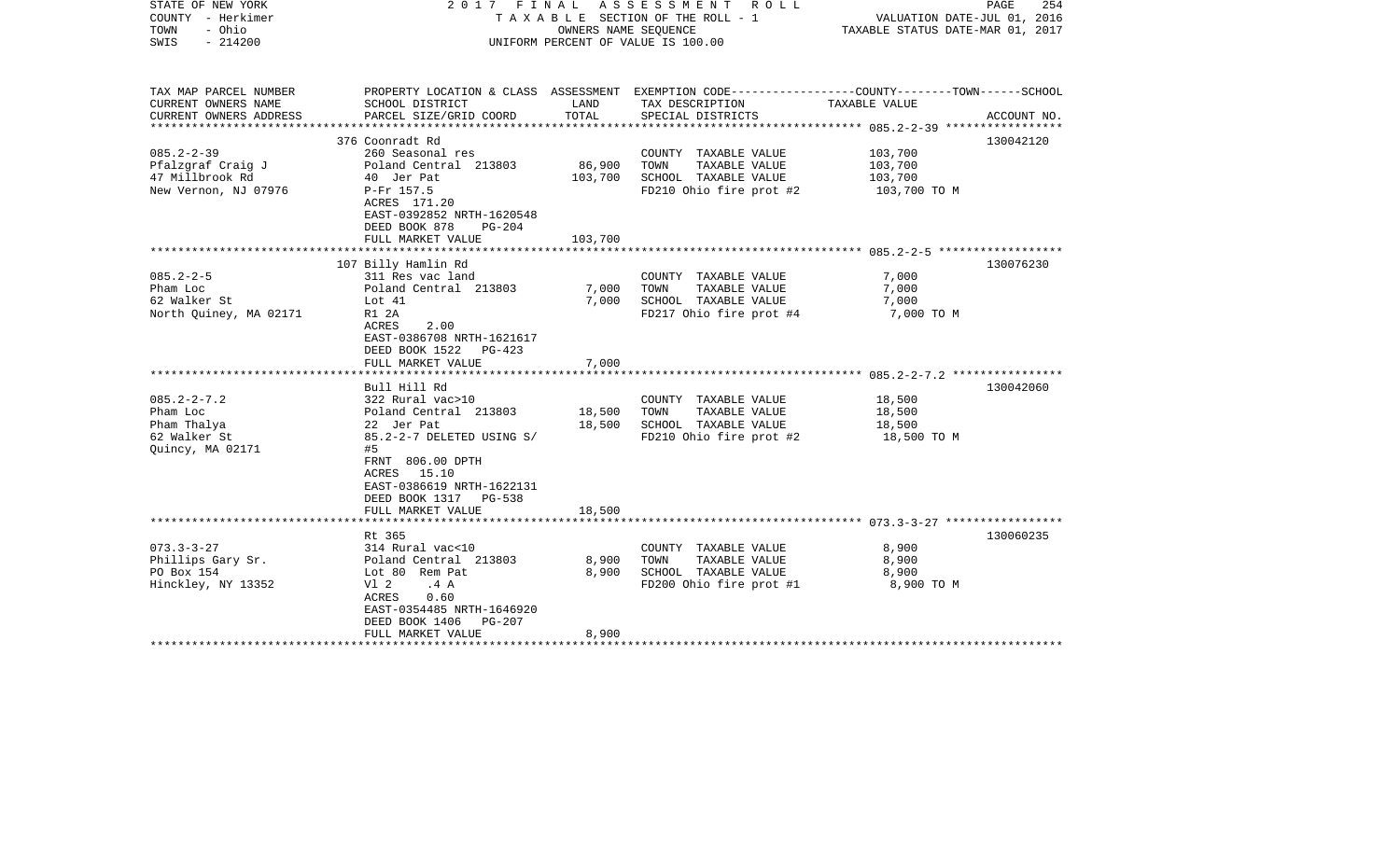| STATE OF NEW YORK<br>COUNTY - Herkimer<br>- Ohio<br>TOWN<br>$-214200$<br>SWIS | 2017 FINAL                                      |                             | ASSESSMENT ROLL<br>TAXABLE SECTION OF THE ROLL - 1<br>OWNERS NAME SEQUENCE<br>UNIFORM PERCENT OF VALUE IS 100.00 | VALUATION DATE-JUL 01, 2016<br>TAXABLE STATUS DATE-MAR 01, 2017 | PAGE<br>255   |
|-------------------------------------------------------------------------------|-------------------------------------------------|-----------------------------|------------------------------------------------------------------------------------------------------------------|-----------------------------------------------------------------|---------------|
| TAX MAP PARCEL NUMBER                                                         |                                                 |                             | PROPERTY LOCATION & CLASS ASSESSMENT EXEMPTION CODE---------------COUNTY-------TOWN------SCHOOL                  |                                                                 |               |
| CURRENT OWNERS NAME<br>CURRENT OWNERS ADDRESS                                 | SCHOOL DISTRICT<br>PARCEL SIZE/GRID COORD       | LAND<br>TOTAL               | TAX DESCRIPTION<br>SPECIAL DISTRICTS                                                                             | TAXABLE VALUE                                                   | ACCOUNT NO.   |
| **********************                                                        |                                                 |                             |                                                                                                                  |                                                                 |               |
|                                                                               | Santimire Rd                                    |                             |                                                                                                                  |                                                                 | 130060130     |
| $078.4 - 1 - 28$                                                              | 312 Vac w/imprv                                 |                             | COUNTY TAXABLE VALUE                                                                                             | 53,500                                                          |               |
| Piacentino Perry                                                              | Poland Central 213803                           | 51,500                      | TOWN<br>TAXABLE VALUE                                                                                            | 53,500                                                          |               |
| 7040 Cheese Factory Rd<br>Barneveld, NY 13304                                 | Lot 20 Jer Pat<br>Seas 65A                      | 53,500                      | SCHOOL TAXABLE VALUE<br>FD200 Ohio fire prot #1                                                                  | 53,500<br>53,500 TO M                                           |               |
|                                                                               | ACRES 68.40                                     |                             |                                                                                                                  |                                                                 |               |
|                                                                               | EAST-0365636 NRTH-1625932                       |                             |                                                                                                                  |                                                                 |               |
|                                                                               | DEED BOOK 686<br>PG-668                         |                             |                                                                                                                  |                                                                 |               |
|                                                                               | FULL MARKET VALUE<br>************************** | 53,500                      |                                                                                                                  |                                                                 |               |
|                                                                               | 221 Dead Lk                                     |                             |                                                                                                                  |                                                                 | 130042480     |
| $064.11 - 1 - 18$                                                             | 270 Mfg housing - WTRFNT                        |                             | COUNTY TAXABLE VALUE                                                                                             | 25,200                                                          |               |
| Piazza Joseph M                                                               | 302601<br>Adirondack                            | 20,100                      | TOWN<br>TAXABLE VALUE                                                                                            | 25,200                                                          |               |
| Scalise Gloria J                                                              | 54 Woodhull                                     | 25,200                      | SCHOOL TAXABLE VALUE                                                                                             | 25,200                                                          |               |
| 503 Millbrook Rd                                                              | FRNT 100.00 DPTH 166.00                         |                             | FD215 Ohio fire prot #3                                                                                          | 25,200 TO M                                                     |               |
| Rome, NY 13440                                                                | 0.37<br>ACRES<br>EAST-0340913 NRTH-1682234      |                             |                                                                                                                  |                                                                 |               |
|                                                                               | DEED BOOK 1454 PG-842                           |                             |                                                                                                                  |                                                                 |               |
|                                                                               | FULL MARKET VALUE                               | 25,200                      |                                                                                                                  |                                                                 |               |
|                                                                               | ************************                        | * * * * * * * * * * * * * * |                                                                                                                  |                                                                 |               |
|                                                                               | 134 Bull Hill Rd                                |                             |                                                                                                                  |                                                                 | 130038040     |
| $085.2 - 2 - 26$<br>Picciotto Barbara Ella                                    | 210 1 Family Res<br>Poland Central 213803       | 12,300                      | ENH STAR<br>41834<br>COUNTY TAXABLE VALUE                                                                        | $\overline{0}$<br>42,000                                        | $0 \t 42,000$ |
| 134 Billy Hamlin Rd                                                           | 41 Jer Pat                                      | 42,000                      | TOWN<br>TAXABLE VALUE                                                                                            | 42,000                                                          |               |
| Cold Brook, NY 13324                                                          | FRNT 200.00 DPTH 200.00                         |                             | SCHOOL TAXABLE VALUE                                                                                             | $\overline{0}$                                                  |               |
|                                                                               | 0.92<br>ACRES                                   |                             | FD210 Ohio fire prot #2                                                                                          | 42,000 TO M                                                     |               |
|                                                                               | EAST-0387134 NRTH-1621866<br><b>PG-525</b>      |                             |                                                                                                                  |                                                                 |               |
|                                                                               | DEED BOOK 765<br>FULL MARKET VALUE              | 42,000                      |                                                                                                                  |                                                                 |               |
|                                                                               |                                                 |                             |                                                                                                                  |                                                                 |               |
|                                                                               | West Canada Crk                                 |                             |                                                                                                                  |                                                                 | 130025560     |
| $067. - 1 - 23$                                                               | 210 1 Family Res                                |                             | COUNTY TAXABLE VALUE                                                                                             | 32,000                                                          |               |
| Pierce Daniel A                                                               | Poland Central 213803                           | 9,500                       | TOWN<br>TAXABLE VALUE                                                                                            | 32,000                                                          |               |
| 1308 Haskell Rd<br>Cold Brook, NY 13324                                       | 97 Nob Pat<br>ACRES<br>2.50                     | 32,000                      | SCHOOL TAXABLE VALUE<br>FD217 Ohio fire prot #4                                                                  | 32,000<br>32,000 TO M                                           |               |
|                                                                               | EAST-0406400 NRTH-1679769                       |                             |                                                                                                                  |                                                                 |               |
|                                                                               | DEED BOOK 769<br>PG-140                         |                             |                                                                                                                  |                                                                 |               |
|                                                                               | FULL MARKET VALUE                               | 32,000                      |                                                                                                                  |                                                                 |               |
|                                                                               |                                                 |                             |                                                                                                                  |                                                                 |               |
| $085.2 - 2 - 18$                                                              | 830 Bull Hill Rd<br>210 1 Family Res            |                             | COUNTY TAXABLE VALUE                                                                                             | 86,000                                                          | 130031320     |
| Pincott Daniel                                                                | Poland Central 213803                           | 43,500                      | TAXABLE VALUE<br>TOWN                                                                                            | 86,000                                                          |               |
| 830 Bull Hill Rd                                                              | 22 Jer Pat                                      | 86,000                      | SCHOOL TAXABLE VALUE                                                                                             | 86,000                                                          |               |
| Cold Brook, NY 13324                                                          | ACRES 40.00                                     |                             | FD210 Ohio fire prot #2                                                                                          | 86,000 то м                                                     |               |
|                                                                               | EAST-0386162 NRTH-1617140                       |                             |                                                                                                                  |                                                                 |               |
|                                                                               | PG-876<br>DEED BOOK 1522<br>FULL MARKET VALUE   | 86,000                      |                                                                                                                  |                                                                 |               |
| **********************                                                        | *********************                           |                             |                                                                                                                  |                                                                 |               |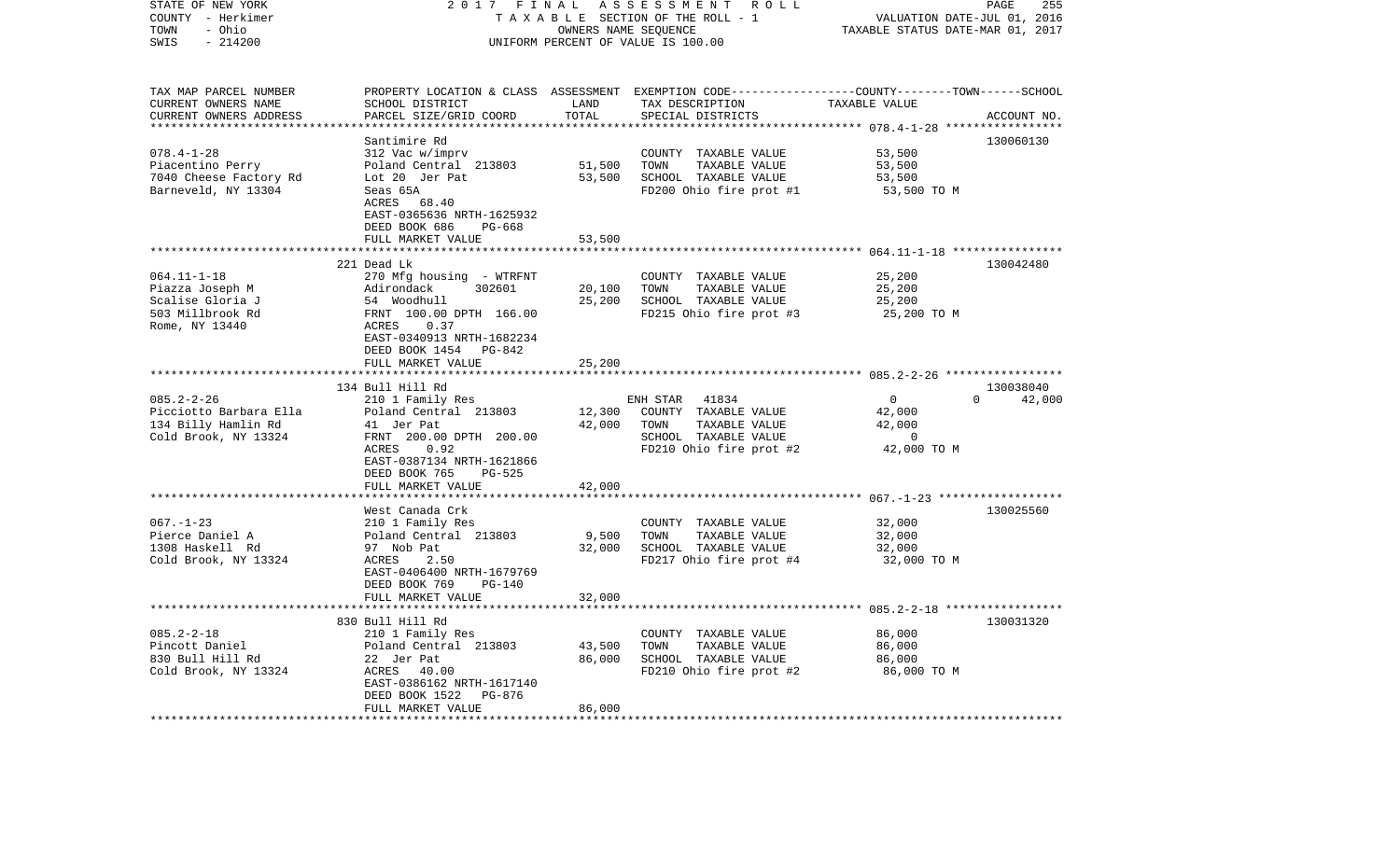| STATE OF NEW YORK<br>COUNTY - Herkimer<br>- Ohio<br>TOWN<br>$-214200$<br>SWIS                                   | 2017 FINAL                                                                                                                                                                                                 | OWNERS NAME SEQUENCE       | A S S E S S M E N T<br>R O L L<br>TAXABLE SECTION OF THE ROLL - 1<br>UNIFORM PERCENT OF VALUE IS 100.00                                | VALUATION DATE-JUL 01, 2016<br>TAXABLE STATUS DATE-MAR 01, 2017 | PAGE<br>256 |
|-----------------------------------------------------------------------------------------------------------------|------------------------------------------------------------------------------------------------------------------------------------------------------------------------------------------------------------|----------------------------|----------------------------------------------------------------------------------------------------------------------------------------|-----------------------------------------------------------------|-------------|
| TAX MAP PARCEL NUMBER<br>CURRENT OWNERS NAME<br>CURRENT OWNERS ADDRESS<br>************************              | SCHOOL DISTRICT<br>PARCEL SIZE/GRID COORD                                                                                                                                                                  | LAND<br>TOTAL              | PROPERTY LOCATION & CLASS ASSESSMENT EXEMPTION CODE---------------COUNTY-------TOWN-----SCHOOL<br>TAX DESCRIPTION<br>SPECIAL DISTRICTS | TAXABLE VALUE                                                   | ACCOUNT NO. |
| $065. - 2 - 6$<br>Pinkos John V<br>PO Box 211<br>Barneveld, NY 13304                                            | Farr Rd<br>260 Seasonal res<br>305201<br>Remsen<br>8 Rem Pat<br>FRNT 590.00 DPTH<br>3.20<br>ACRES<br>EAST-0354068 NRTH-1382407<br>DEED BOOK 1198<br><b>PG-993</b><br>FULL MARKET VALUE                     | 11,200<br>40,000<br>40,000 | COUNTY TAXABLE VALUE<br>TOWN<br>TAXABLE VALUE<br>SCHOOL TAXABLE VALUE<br>FD215 Ohio fire prot #3                                       | 40,000<br>40,000<br>40,000<br>40,000 TO M                       | 130042420   |
|                                                                                                                 |                                                                                                                                                                                                            | ***********                |                                                                                                                                        |                                                                 |             |
| $078.1 - 3 - 3$<br>Pistritto Michael<br>193 Murray St 2ndFloor<br>Meriden, CT 06450                             | 120 Cummings Rd<br>314 Rural vac<10<br>Poland Central 213803<br>45 Jer Pat<br>$P-Fr$ 14<br>FRNT 203.50 DPTH<br>6.00<br>ACRES<br>EAST-0355705 NRTH-1640963<br>DEED BOOK 1590<br>PG-956<br>FULL MARKET VALUE | 12,100<br>12,100<br>12,100 | COUNTY TAXABLE VALUE<br>TOWN<br>TAXABLE VALUE<br>SCHOOL TAXABLE VALUE<br>FD217 Ohio fire prot #4                                       | 12,100<br>12,100<br>12,100<br>12,100 TO M                       | 130022200   |
|                                                                                                                 |                                                                                                                                                                                                            | ***********                |                                                                                                                                        |                                                                 |             |
| $073.4 - 1 - 53.1$<br>Piwinski Glenn<br>Lindstrom Ruth Ann<br>313 Forest Valley Rd<br>Pleasant Vally, NY 12569  | 409 Tom Kettle Lk<br>322 Rural vac>10<br>Poland Central 213803<br>49 Jer Pat<br>V1 2 18.84A<br>ACRES 18.50<br>EAST-0366549 NRTH-1643009<br>DEED BOOK 881<br><b>PG-685</b><br>FULL MARKET VALUE             | 17,600<br>17,600<br>17,600 | COUNTY TAXABLE VALUE<br>TOWN<br>TAXABLE VALUE<br>SCHOOL TAXABLE VALUE<br>FD217 Ohio fire prot #4                                       | 17,600<br>17,600<br>17,600<br>17,600 TO M                       | 130020070   |
|                                                                                                                 |                                                                                                                                                                                                            |                            |                                                                                                                                        |                                                                 |             |
| $073.4 - 1 - 53.2$<br>Piwinski Glenn<br>Lindstrom Ruth Ann<br>313 Forest Valley Rd<br>Pleasant Valley, NY 12569 | 409 Figert Rd<br>260 Seasonal res<br>Poland Central 213803<br>49 Jer Pat<br>V12 10<br>ACRES 10.50<br>EAST-0367575 NRTH-1642507<br>DEED BOOK 860<br>$PG-685$<br>FULL MARKET VALUE<br>******************     | 21,000<br>54,600<br>54,600 | COUNTY TAXABLE VALUE<br>TAXABLE VALUE<br>TOWN<br>SCHOOL TAXABLE VALUE<br>FD200 Ohio fire prot #1                                       | 54,600<br>54,600<br>54,600<br>54,600 TO M                       | 130020071   |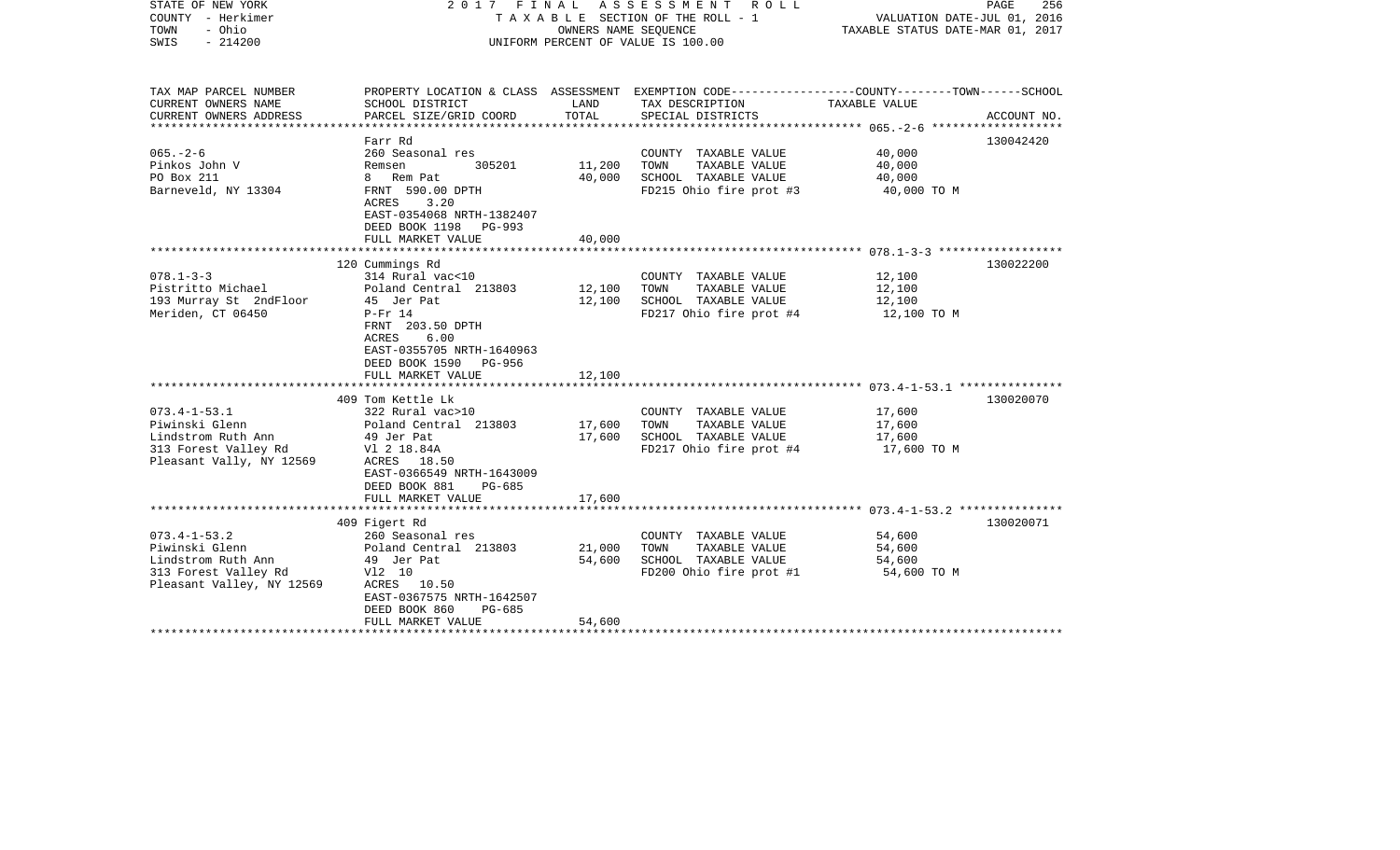| STATE OF NEW YORK<br>COUNTY - Herkimer<br>- Ohio<br>TOWN<br>SWIS<br>$-214200$                              | 2017<br>FINAL<br>ASSESSMENT ROLL<br>TAXABLE SECTION OF THE ROLL - 1<br>OWNERS NAME SEQUENCE<br>UNIFORM PERCENT OF VALUE IS 100.00                                                                             |                                            |                                                                                                                                         | PAGE<br>257<br>VALUATION DATE-JUL 01, 2016<br>TAXABLE STATUS DATE-MAR 01, 2017 |                    |  |
|------------------------------------------------------------------------------------------------------------|---------------------------------------------------------------------------------------------------------------------------------------------------------------------------------------------------------------|--------------------------------------------|-----------------------------------------------------------------------------------------------------------------------------------------|--------------------------------------------------------------------------------|--------------------|--|
| TAX MAP PARCEL NUMBER<br>CURRENT OWNERS NAME<br>CURRENT OWNERS ADDRESS                                     | SCHOOL DISTRICT<br>PARCEL SIZE/GRID COORD                                                                                                                                                                     | LAND<br>TOTAL<br>* * * * * * * * * *       | PROPERTY LOCATION & CLASS ASSESSMENT EXEMPTION CODE---------------COUNTY-------TOWN------SCHOOL<br>TAX DESCRIPTION<br>SPECIAL DISTRICTS | TAXABLE VALUE                                                                  | ACCOUNT NO.        |  |
|                                                                                                            | 651 Fischer Rd                                                                                                                                                                                                |                                            |                                                                                                                                         |                                                                                | 130044434          |  |
| $078.4 - 1 - 8.4$<br>Platt Gerald R<br>651 Fischer Rd<br>Cold Brook, NY 13324                              | 210 1 Family Res<br>Poland Central 213803<br>12 Jer Pat<br>R1 .424A<br>FRNT 167.20 DPTH 115.50<br>ACRES<br>0.43<br>EAST-0361095 NRTH-1624844<br>DEED BOOK 1219<br>PG-112                                      | 10,100<br>92,000                           | BAS STAR<br>41854<br>COUNTY TAXABLE VALUE<br>TOWN<br>TAXABLE VALUE<br>SCHOOL TAXABLE VALUE<br>FD200 Ohio fire prot #1                   | $\overline{0}$<br>92,000<br>92,000<br>62,000<br>92,000 TO M                    | $\Omega$<br>30,000 |  |
|                                                                                                            | FULL MARKET VALUE                                                                                                                                                                                             | 92,000                                     |                                                                                                                                         |                                                                                |                    |  |
| $064. -1 -4$<br>Polam Fish & Game Club<br>Robert Whelock<br>9246 Willow Dale Ave<br>New Hartfort, NY 13413 | ***************************<br>North Lake Rd<br>260 Seasonal res<br>Adirondack<br>302601<br>54 Woodhull<br>R1 4<br>3.40<br>ACRES<br>EAST-0341749 NRTH-1683436<br>DEED BOOK 516<br>PG-125<br>FULL MARKET VALUE | ************<br>17,900<br>47,900<br>47,900 | COUNTY TAXABLE VALUE<br>TOWN<br>TAXABLE VALUE<br>SCHOOL TAXABLE VALUE<br>FD215 Ohio fire prot #3                                        | 47,900<br>47,900<br>47,900<br>47,900 TO M                                      | 130034650          |  |
|                                                                                                            |                                                                                                                                                                                                               |                                            |                                                                                                                                         |                                                                                |                    |  |
| $084.2 - 2 - 15.1$<br>Polce Nicholas<br>Polce Nicholas Jr<br>PO Box 155<br>Alder Creek, NY 13301           | Santmier Rd<br>910 Priv forest<br>Poland Central 213803<br>11 Jer. Pat<br>ACRES 233.70<br>EAST-0368906 NRTH-1619092<br>DEED BOOK 1075 PG-4<br>FULL MARKET VALUE                                               | 135,200<br>135,200<br>135,200              | COUNTY TAXABLE VALUE<br>TOWN<br>TAXABLE VALUE<br>SCHOOL TAXABLE VALUE                                                                   | 135,200<br>135,200<br>135,200                                                  |                    |  |
|                                                                                                            |                                                                                                                                                                                                               |                                            |                                                                                                                                         |                                                                                |                    |  |
| $085.3 - 2 - 46$<br>Polce Nicholas<br>PO Box 155<br>Alder Creek, NY 13301                                  | Bull Hill Rd.<br>322 Rural vac>10<br>Poland Central 213803<br>FRNT 2220.00 DPTH<br>ACRES 17.10<br>DEED BOOK 1131 PG-938<br>FULL MARKET VALUE                                                                  | 19,900<br>19,900<br>19,900                 | COUNTY TAXABLE VALUE<br>TOWN<br>TAXABLE VALUE<br>SCHOOL TAXABLE VALUE                                                                   | 19,900<br>19,900<br>19,900                                                     |                    |  |
| ***********************                                                                                    |                                                                                                                                                                                                               |                                            |                                                                                                                                         |                                                                                |                    |  |
|                                                                                                            | Cummings Rd                                                                                                                                                                                                   |                                            |                                                                                                                                         |                                                                                | 130060225          |  |
| $078.1 - 2 - 5$<br>Pomichter Jason P<br>179 Pardeeville Ohio Rd<br>Cold Brook, NY 13324                    | 240 Rural res<br>Poland Central 213803<br>Lot 45<br>Jer P<br>Ella Harvey Pl<br>ACRES<br>40.90 BANK<br>135<br>EAST-0356877 NRTH-1638337<br>DEED BOOK 933<br>PG-342                                             | 47,900<br>85,600                           | BAS STAR<br>41854<br>COUNTY TAXABLE VALUE<br>TOWN<br>TAXABLE VALUE<br>SCHOOL TAXABLE VALUE<br>FD200 Ohio fire prot #1                   | $\overline{0}$<br>85,600<br>85,600<br>55,600<br>85,600 TO M                    | 30,000<br>$\Omega$ |  |
|                                                                                                            | FULL MARKET VALUE                                                                                                                                                                                             | 85,600<br>****************                 |                                                                                                                                         |                                                                                |                    |  |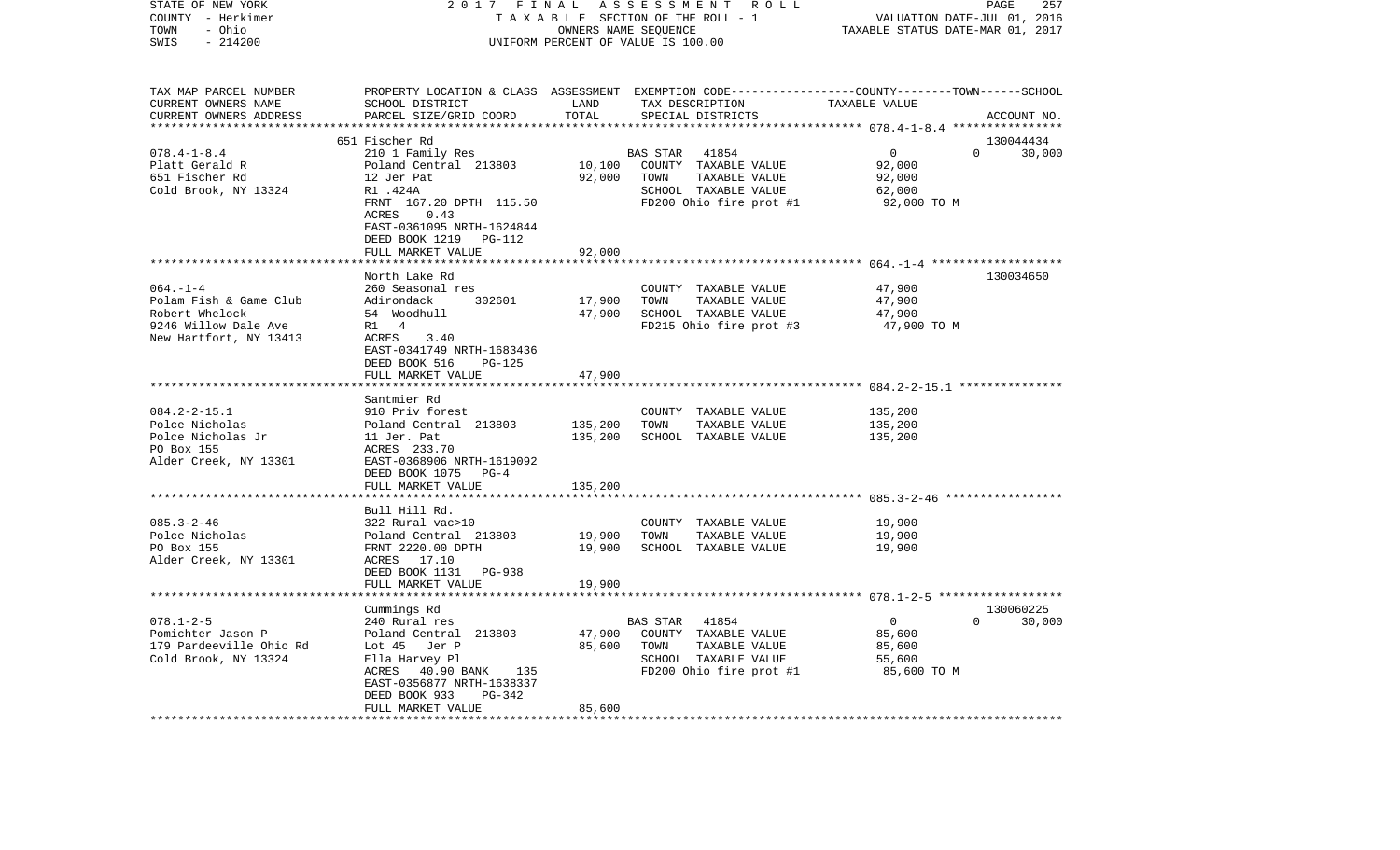| STATE OF NEW YORK<br>COUNTY - Herkimer<br>- Ohio<br>TOWN<br>$-214200$<br>SWIS                          |                                                                                                                                                                              | OWNERS NAME SEQUENCE       | 2017 FINAL ASSESSMENT ROLL<br>T A X A B L E SECTION OF THE ROLL - 1<br>UNIFORM PERCENT OF VALUE IS 100.00                                     | VALUATION DATE-JUL 01, 2016<br>TAXABLE STATUS DATE-MAR 01, 2017                              | PAGE<br>258 |
|--------------------------------------------------------------------------------------------------------|------------------------------------------------------------------------------------------------------------------------------------------------------------------------------|----------------------------|-----------------------------------------------------------------------------------------------------------------------------------------------|----------------------------------------------------------------------------------------------|-------------|
| TAX MAP PARCEL NUMBER<br>CURRENT OWNERS NAME<br>CURRENT OWNERS ADDRESS                                 | SCHOOL DISTRICT<br>PARCEL SIZE/GRID COORD                                                                                                                                    | LAND<br>TOTAL              | PROPERTY LOCATION & CLASS ASSESSMENT EXEMPTION CODE---------------COUNTY-------TOWN-----SCHOOL<br>TAX DESCRIPTION<br>SPECIAL DISTRICTS        | TAXABLE VALUE                                                                                | ACCOUNT NO. |
|                                                                                                        | 259 Nellis Rd                                                                                                                                                                |                            |                                                                                                                                               |                                                                                              |             |
| $078.2 - 1 - 56.2$<br>Poole Family Trust<br>259 Nellis Rd<br>Cold Brook, NY 13324                      | 260 Seasonal res<br>Poland Central 213803<br>43 Jer Pat<br>78.2-1-56 DELETED USING S<br>#4<br>FRNT 552.00 DPTH                                                               | 105,080                    | VET COM CT 41131<br>34,600 ENH STAR 41834<br>COUNTY TAXABLE VALUE<br>TAXABLE VALUE<br>TOWN<br>SCHOOL TAXABLE VALUE<br>FD200 Ohio fire prot #1 | 15,000<br>20,000<br>$\overline{0}$<br>$\Omega$<br>90,080<br>85,080<br>39,580<br>105,080 TO M | 65,500      |
|                                                                                                        | ACRES 20.70<br>EAST-0370923 NRTH-1633075<br>DEED BOOK 1346 PG-368<br>FULL MARKET VALUE                                                                                       | 105,080                    |                                                                                                                                               |                                                                                              |             |
|                                                                                                        | Bull Hill Rd                                                                                                                                                                 |                            |                                                                                                                                               |                                                                                              | 130000240   |
| $085.2 - 2 - 20$<br>Pope Ronald J<br>PO Box 1177<br>Tupper Lake, NY 12986                              | 322 Rural vac>10<br>Poland Central 213803<br>22 Jer Pat<br>ACRES 39.00<br>EAST-0386701 NRTH-1618170<br>DEED BOOK 860<br>PG-644                                               | 34,300<br>34,300           | COUNTY TAXABLE VALUE<br>TOWN<br>TAXABLE VALUE<br>SCHOOL TAXABLE VALUE<br>FD210 Ohio fire prot #2                                              | 34,300<br>34,300<br>34,300<br>34,300 TO M                                                    |             |
|                                                                                                        | FULL MARKET VALUE                                                                                                                                                            | 34,300                     |                                                                                                                                               |                                                                                              |             |
|                                                                                                        | Harvey Bridge Rd                                                                                                                                                             |                            |                                                                                                                                               |                                                                                              | 130020280   |
| $073.3 - 2 - 17$<br>Porter John M<br>6118 Star Rte 233<br>Rome, NY 13440                               | 260 Seasonal res<br>Poland Central 213803<br>48 Jer Pat<br>FRNT 208.00 DPTH 208.00<br>ACRES 1.00<br>EAST-0362075 NRTH-1645157                                                | 12,500<br>16,500           | COUNTY TAXABLE VALUE<br>TAXABLE VALUE<br>TOWN<br>SCHOOL TAXABLE VALUE<br>FD200 Ohio fire prot #1                                              | 16,500<br>16,500<br>16,500<br>16,500 TO M                                                    |             |
|                                                                                                        | DEED BOOK 703<br>$PG-125$<br>FULL MARKET VALUE                                                                                                                               | 16,500                     |                                                                                                                                               |                                                                                              |             |
|                                                                                                        |                                                                                                                                                                              |                            |                                                                                                                                               |                                                                                              |             |
| $078.1 - 2 - 2$<br>Portes Vivian<br>Kappmeyer Carolyn<br>1648 New 96th Ave<br>Pembroke Pines, FL 33024 | Ed Smith Rd<br>910 Priv forest<br>Poland Central 213803<br>45 Jer Pat<br>$P-Fr$ 30<br>ACRES 34.70<br>EAST-0356274 NRTH-1640640<br>DEED BOOK 1089 PG-578<br>FULL MARKET VALUE | 31,500<br>31,500<br>31,500 | COUNTY TAXABLE VALUE<br>TAXABLE VALUE<br>TOWN<br>SCHOOL TAXABLE VALUE<br>FD200 Ohio fire prot #1                                              | 31,500<br>31,500<br>31,500<br>31,500 TO M                                                    | 130040200   |
| **********************                                                                                 |                                                                                                                                                                              |                            |                                                                                                                                               |                                                                                              |             |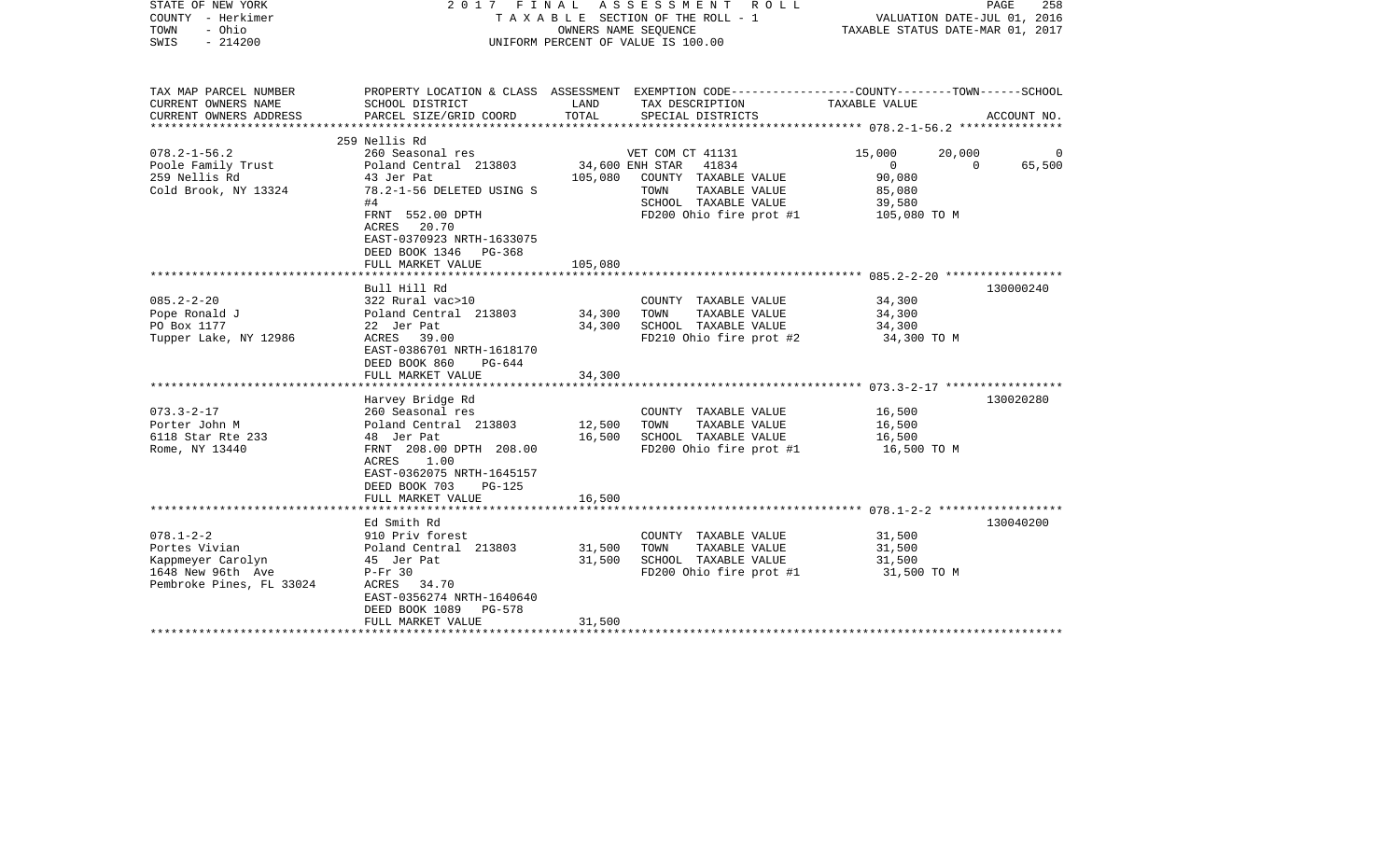| - Herkimer<br>COUNTY    | T A X A B L E SECTION OF THE ROLL - 1 | VALUATION DATE-JUL 01, 2016                                                                     |                                            |  |
|-------------------------|---------------------------------------|-------------------------------------------------------------------------------------------------|--------------------------------------------|--|
| TOWN<br>- Ohio          |                                       | OWNERS NAME SEQUENCE                                                                            | TAXABLE STATUS DATE-MAR 01, 2017           |  |
| $-214200$<br>SWIS       |                                       | UNIFORM PERCENT OF VALUE IS 100.00                                                              |                                            |  |
|                         |                                       |                                                                                                 |                                            |  |
|                         |                                       |                                                                                                 |                                            |  |
| TAX MAP PARCEL NUMBER   |                                       | PROPERTY LOCATION & CLASS ASSESSMENT EXEMPTION CODE---------------COUNTY-------TOWN------SCHOOL |                                            |  |
| CURRENT OWNERS NAME     | SCHOOL DISTRICT                       | LAND<br>TAX DESCRIPTION                                                                         | TAXABLE VALUE                              |  |
| CURRENT OWNERS ADDRESS  | PARCEL SIZE/GRID COORD                | TOTAL<br>SPECIAL DISTRICTS                                                                      | ACCOUNT NO.                                |  |
|                         |                                       |                                                                                                 |                                            |  |
|                         | 563 Figert Rd                         |                                                                                                 | 130034410                                  |  |
| $073.4 - 2 - 16$        | 270 Mfg housing                       | VET WAR CT 41121                                                                                | 3,105<br>3,105<br>$\overline{0}$           |  |
| Postiglion John         | Poland Central 213803                 | 16,700 BAS STAR<br>41854                                                                        | $\Omega$<br>20,700<br>$\overline{0}$       |  |
| 563 Figert Rd           | 77 Jer Pat                            | 20,700<br>COUNTY TAXABLE VALUE                                                                  | 17,595                                     |  |
| Cold Brook, NY 13324    | ACRES<br>2.60                         | TOWN<br>TAXABLE VALUE                                                                           | 17,595                                     |  |
|                         | EAST-0370187 NRTH-1643761             | SCHOOL TAXABLE VALUE                                                                            | $\mathbf 0$                                |  |
|                         | DEED BOOK 1276<br>PG-715              | FD200 Ohio fire prot #1                                                                         | 20,700 TO M                                |  |
|                         | FULL MARKET VALUE                     | 20,700                                                                                          |                                            |  |
|                         |                                       |                                                                                                 |                                            |  |
|                         | Kelly Rd                              |                                                                                                 |                                            |  |
| $078.2 - 1 - 1.4$       | 314 Rural vac<10                      | COUNTY TAXABLE VALUE                                                                            | 11,700                                     |  |
| Postol Joyce C          | Poland Central 213803                 | 11,700<br>TOWN<br>TAXABLE VALUE                                                                 | 11,700                                     |  |
| Postol Stanley J        | 49 Jer Pat                            | 11,700<br>SCHOOL TAXABLE VALUE                                                                  | 11,700                                     |  |
| 492 Pardeeville-Ohio Rd | ACRES<br>5.40                         | FD200 Ohio fire prot #1                                                                         | 11,700 TO M                                |  |
| Cold Brook, NY 13324    | EAST-0364291 NRTH-1640608             |                                                                                                 |                                            |  |
|                         | DEED BOOK 879<br><b>PG-258</b>        |                                                                                                 |                                            |  |
|                         | FULL MARKET VALUE                     | 11,700                                                                                          |                                            |  |
|                         |                                       |                                                                                                 |                                            |  |
|                         | 698 Snyder Rd                         |                                                                                                 |                                            |  |
| $078.2 - 2 - 10.2$      | 210 1 Family Res                      | VET COM CT 41131                                                                                | 15,000<br>15,375<br>0                      |  |
| Postol Stanley J        | Poland Central 213803                 | 12,100 VET DIS CT 41141                                                                         | 12,300<br>12,300<br>$\Omega$               |  |
| Postol Joyce C          | 44 Jer Pat                            | 61,500 ENH STAR 41834                                                                           | 61,500<br>$\overline{0}$<br>$\overline{0}$ |  |
| 698 Snyder Rd           | FRNT 241.00 DPTH 220.00               | COUNTY TAXABLE VALUE                                                                            | 34,200                                     |  |
| Cold Brook, NY 13324    | 0.85<br>ACRES                         | TOWN<br>TAXABLE VALUE                                                                           | 33,825                                     |  |
|                         | EAST-0362188 NRTH-1635969             | SCHOOL TAXABLE VALUE                                                                            | $\mathsf{O}$                               |  |
|                         | DEED BOOK 842<br>PG-606               | FD200 Ohio fire prot #1                                                                         | 61,500 TO M                                |  |
|                         | FULL MARKET VALUE                     | 61,500                                                                                          |                                            |  |
|                         | ***********************               | * * * * * * * * * * * * * * * * * * *                                                           | ************ 065.-1-32 ******************* |  |
|                         | Withers Rd                            |                                                                                                 | 130011580                                  |  |
| $065. - 1 - 32$         | 260 Seasonal res                      | COUNTY TAXABLE VALUE                                                                            | 30,000                                     |  |
| Potrzeba David          | Adirondack<br>302601                  | 3,600<br>TOWN<br>TAXABLE VALUE                                                                  | 30,000                                     |  |
| 209 Meyers Rd           | 1 Minuse                              | 30,000<br>SCHOOL TAXABLE VALUE                                                                  | 30,000                                     |  |
| Liverpool, NY 13088     | Sens 1                                | FD215 Ohio fire prot #3                                                                         | 30,000 TO M                                |  |
|                         | 1.70<br>ACRES                         |                                                                                                 |                                            |  |
|                         | EAST-0359639 NRTH-1682016             |                                                                                                 |                                            |  |
|                         | DEED BOOK 1421<br>$PG-73$             |                                                                                                 |                                            |  |
|                         | FULL MARKET VALUE                     | 30,000                                                                                          |                                            |  |
|                         |                                       |                                                                                                 |                                            |  |
|                         | Farr Rd                               |                                                                                                 | 130025050                                  |  |
| $065. - 1 - 23$         | 314 Rural vac<10                      | COUNTY TAXABLE VALUE                                                                            | 900                                        |  |
| Potrzeba Joseph J Jr    | 302601<br>Adirondack                  | 900<br>TOWN<br>TAXABLE VALUE                                                                    | 900                                        |  |
| 6599 Fox Rd             | 30 Minuse                             | 900<br>SCHOOL TAXABLE VALUE                                                                     | 900                                        |  |
| Marcy, NY 13403         | $VI$ 2 $1/4$                          | FD215 Ohio fire prot #3                                                                         | 900 TO M                                   |  |
|                         | 50.00 DPTH 200.00<br>FRNT             |                                                                                                 |                                            |  |
|                         | EAST-0355720 NRTH-1682954             |                                                                                                 |                                            |  |
|                         | DEED BOOK 1105<br><b>PG-168</b>       |                                                                                                 |                                            |  |
|                         | FULL MARKET VALUE                     | 900                                                                                             |                                            |  |
| *********************   | * * * * * * * * * * * * * * * * * * * |                                                                                                 |                                            |  |

STATE OF NEW YORK 2 0 1 7 F I N A L A S S E S S M E N T R O L L PAGE 259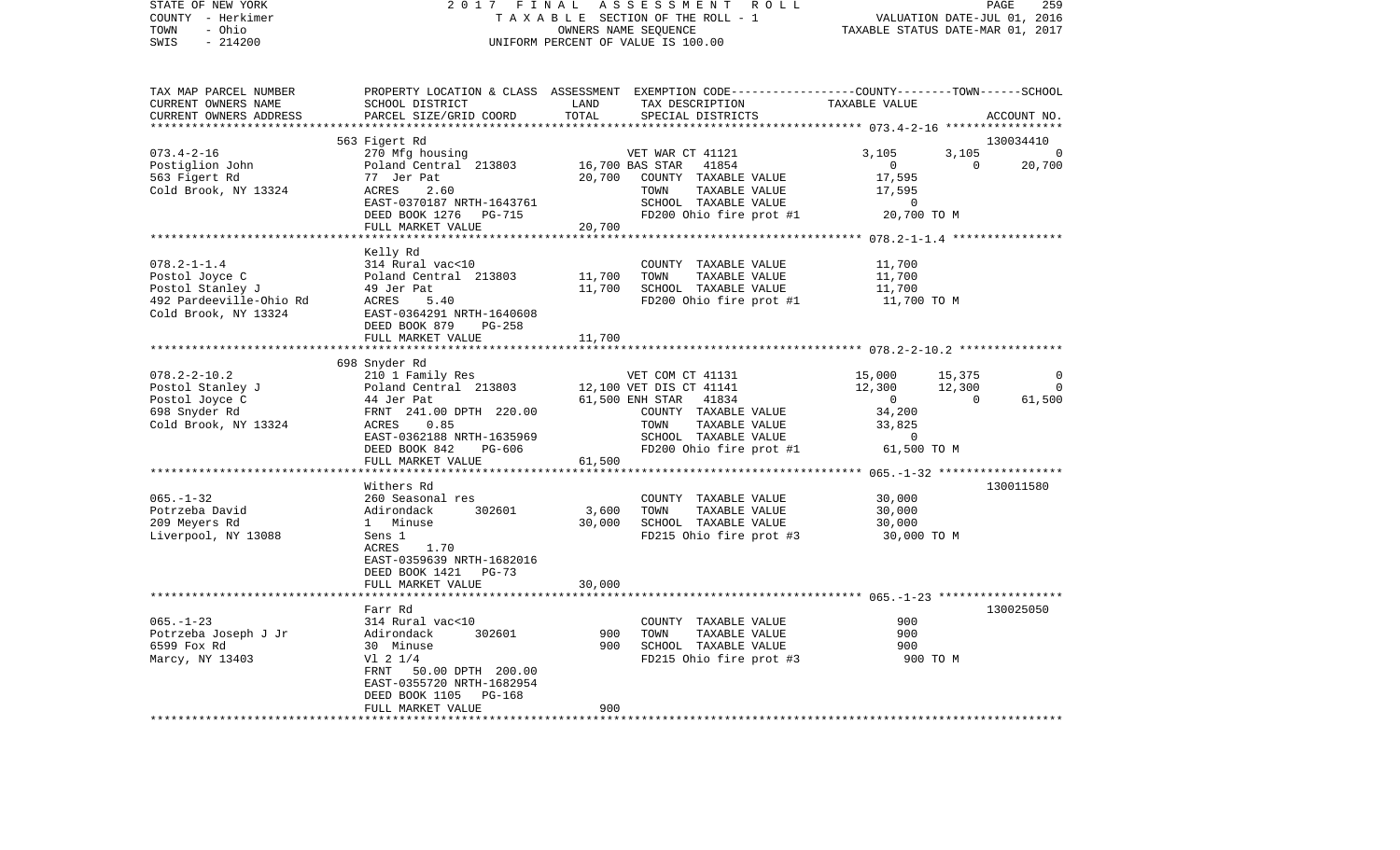| STATE OF NEW YORK<br>COUNTY - Herkimer<br>- Ohio<br>TOWN | 2017                                                                       | FINAL             | ASSESSMENT<br>ROLL<br>TAXABLE SECTION OF THE ROLL - 1<br>OWNERS NAME SEQUENCE                                      | VALUATION DATE-JUL 01, 2016<br>TAXABLE STATUS DATE-MAR 01, 2017 | PAGE<br>260              |
|----------------------------------------------------------|----------------------------------------------------------------------------|-------------------|--------------------------------------------------------------------------------------------------------------------|-----------------------------------------------------------------|--------------------------|
| $-214200$<br>SWIS                                        |                                                                            |                   | UNIFORM PERCENT OF VALUE IS 100.00                                                                                 |                                                                 |                          |
| TAX MAP PARCEL NUMBER<br>CURRENT OWNERS NAME             | SCHOOL DISTRICT                                                            | LAND              | PROPERTY LOCATION & CLASS ASSESSMENT EXEMPTION CODE---------------COUNTY-------TOWN------SCHOOL<br>TAX DESCRIPTION | TAXABLE VALUE                                                   |                          |
| CURRENT OWNERS ADDRESS                                   | PARCEL SIZE/GRID COORD                                                     | TOTAL             | SPECIAL DISTRICTS                                                                                                  |                                                                 | ACCOUNT NO.              |
| *************************                                | 306 Billy Hamlin Rd                                                        |                   |                                                                                                                    |                                                                 | 130010860                |
| $079.4 - 2 - 22$                                         | 260 Seasonal res                                                           |                   | COUNTY TAXABLE VALUE                                                                                               | 55,000                                                          |                          |
| Potter Erica R                                           | Poland Central 213803                                                      | 8,800             | TOWN<br>TAXABLE VALUE                                                                                              | 55,000                                                          |                          |
| 306 Billy Hamlin Rd                                      | 41 Jer Pat                                                                 | 55,000            | SCHOOL TAXABLE VALUE                                                                                               | 55,000                                                          |                          |
| Cold Brook, NY 13324                                     | FRNT 104.00 DPTH 104.00<br>ACRES<br>0.25                                   |                   | FD217 Ohio fire prot #4                                                                                            | 55,000 TO M                                                     |                          |
|                                                          | EAST-0389029 NRTH-1624617<br>DEED BOOK 1608<br>PG-473                      |                   |                                                                                                                    |                                                                 |                          |
|                                                          | FULL MARKET VALUE                                                          | 55,000            |                                                                                                                    |                                                                 |                          |
|                                                          |                                                                            |                   |                                                                                                                    |                                                                 |                          |
| $074.3 - 1 - 40$                                         | Gray-Wilmurt Rd<br>314 Rural vac<10                                        |                   |                                                                                                                    | 4,000                                                           | 130036990                |
| Potter George                                            | Poland Central 213803                                                      | 4,000             | COUNTY TAXABLE VALUE<br>TOWN<br>TAXABLE VALUE                                                                      | 4,000                                                           |                          |
| 6815 Benton Rd                                           | 76 Jer Pat                                                                 | 4,000             | SCHOOL TAXABLE VALUE                                                                                               | 4,000                                                           |                          |
| Marcy, NY 13403                                          | ACRES<br>1.00                                                              |                   | FD217 Ohio fire prot #4                                                                                            | 4,000 TO M                                                      |                          |
|                                                          | EAST-0380197 NRTH-1643504                                                  |                   |                                                                                                                    |                                                                 |                          |
|                                                          | DEED BOOK 724<br>$PG-334$<br>FULL MARKET VALUE                             | 4,000             |                                                                                                                    |                                                                 |                          |
|                                                          |                                                                            |                   |                                                                                                                    |                                                                 |                          |
|                                                          | 139 Coleman Rd                                                             |                   |                                                                                                                    |                                                                 | 130027750                |
| $074.1 - 2 - 75$                                         | 210 1 Family Res                                                           |                   | COUNTY TAXABLE VALUE                                                                                               | 60,000                                                          |                          |
| Potter John T<br>Potter Shirley J                        | Poland Central 213803<br>75 Rem Pat                                        | 10,300<br>60,000  | TAXABLE VALUE<br>TOWN<br>SCHOOL TAXABLE VALUE                                                                      | 60,000<br>60,000                                                |                          |
| 210 County Hwy 120 Apt 2                                 | Sub 18                                                                     |                   | FD200 Ohio fire prot #1                                                                                            | 60,000 TO M                                                     |                          |
| Dolgeville, NY 13329                                     | Trailer                                                                    |                   |                                                                                                                    |                                                                 |                          |
|                                                          | FRNT 100.00 DPTH 200.00                                                    |                   |                                                                                                                    |                                                                 |                          |
|                                                          | 0.46<br>ACRES                                                              |                   |                                                                                                                    |                                                                 |                          |
|                                                          | EAST-0372394 NRTH-1651587<br>DEED BOOK 704<br>PG-985                       |                   |                                                                                                                    |                                                                 |                          |
|                                                          | FULL MARKET VALUE                                                          | 60,000            |                                                                                                                    |                                                                 |                          |
|                                                          | ******************                                                         |                   |                                                                                                                    |                                                                 |                          |
|                                                          | Haskell Rd                                                                 |                   |                                                                                                                    |                                                                 | 130060500                |
| $071. - 1 - 6$                                           | 260 Seasonal res                                                           |                   | COUNTY TAXABLE VALUE                                                                                               | 110,000                                                         |                          |
| Potter Larry Jeffrey Irvin<br>Leuthauser Joseph          | Poland Central 213803<br>Lot 103 Nob Pat                                   | 22,000<br>110,000 | TOWN<br>TAXABLE VALUE<br>SCHOOL TAXABLE VALUE                                                                      | 110,000<br>110,000                                              |                          |
| 151 Haskell Rd                                           | ACRES<br>3.40                                                              |                   | FD217 Ohio fire prot #4                                                                                            | 110,000 TO M                                                    |                          |
| Cold Brook, NY 13324                                     | EAST-0403125 NRTH-1671957<br>DEED BOOK 1438<br>$PG-57$                     |                   |                                                                                                                    |                                                                 |                          |
|                                                          | FULL MARKET VALUE                                                          | 110,000           |                                                                                                                    |                                                                 |                          |
|                                                          | 151 Haskell Rd                                                             |                   |                                                                                                                    |                                                                 |                          |
| $071.3 - 2 - 3$                                          | 210 1 Family Res                                                           |                   | 41834<br>ENH STAR                                                                                                  | 0                                                               | 130045060<br>65,500<br>0 |
| Potter Lary                                              | Poland Central 213803                                                      | 19,800            | COUNTY<br>TAXABLE VALUE                                                                                            | 175,000                                                         |                          |
| 151 Haskell Rd                                           | 104 Nob Pat                                                                | 175,000           | TOWN<br>TAXABLE VALUE                                                                                              | 175,000                                                         |                          |
| Cold Brook, NY 13324                                     | ACRES<br>2.26                                                              |                   | SCHOOL TAXABLE VALUE                                                                                               | 109,500                                                         |                          |
|                                                          | EAST-0395780 NRTH-1663176<br>DEED BOOK 00666 PG-00258<br>FULL MARKET VALUE | 175,000           | FD200 Ohio fire prot #1                                                                                            | 175,000 TO M                                                    |                          |
| *************                                            |                                                                            |                   |                                                                                                                    |                                                                 |                          |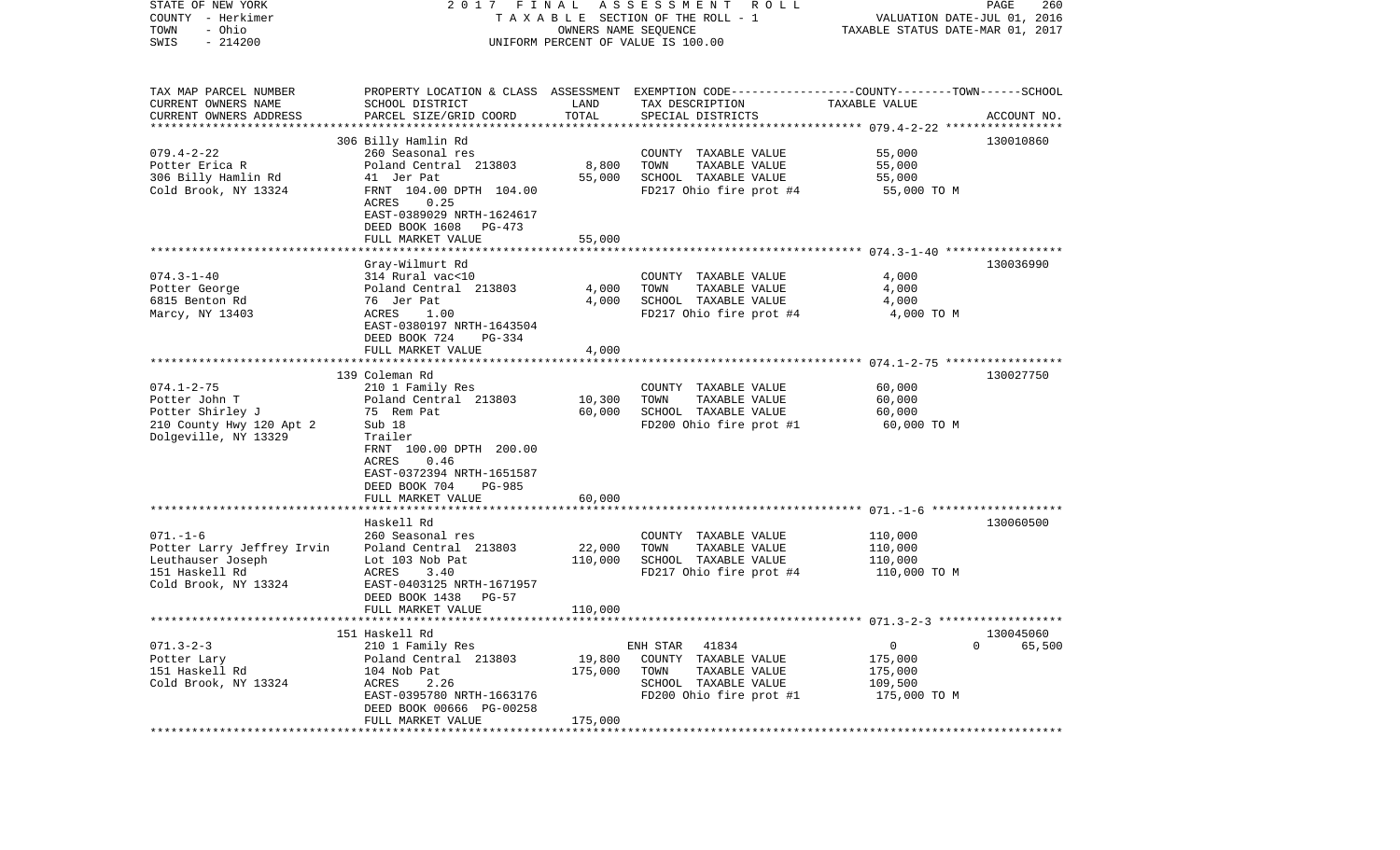| STATE OF NEW YORK<br>COUNTY - Herkimer          | 2017                                      | FINAL                | ASSESSMENT ROLL<br>TAXABLE SECTION OF THE ROLL - 1                                              | VALUATION DATE-JUL 01, 2016                          | PAGE<br>261 |
|-------------------------------------------------|-------------------------------------------|----------------------|-------------------------------------------------------------------------------------------------|------------------------------------------------------|-------------|
| - Ohio<br>TOWN<br>$-214200$<br>SWIS             |                                           | OWNERS NAME SEQUENCE | UNIFORM PERCENT OF VALUE IS 100.00                                                              | TAXABLE STATUS DATE-MAR 01, 2017                     |             |
|                                                 |                                           |                      |                                                                                                 |                                                      |             |
| TAX MAP PARCEL NUMBER                           |                                           |                      | PROPERTY LOCATION & CLASS ASSESSMENT EXEMPTION CODE---------------COUNTY-------TOWN------SCHOOL |                                                      |             |
| CURRENT OWNERS NAME                             | SCHOOL DISTRICT                           | LAND                 | TAX DESCRIPTION                                                                                 | TAXABLE VALUE                                        |             |
| CURRENT OWNERS ADDRESS                          | PARCEL SIZE/GRID COORD                    | TOTAL                | SPECIAL DISTRICTS                                                                               |                                                      | ACCOUNT NO. |
|                                                 |                                           |                      |                                                                                                 | *********** 078.1-2-11.5 ****************            |             |
|                                                 | 119 Reese Rd<br>322 Rural vac>10          |                      |                                                                                                 | 35,600                                               | 130037326   |
| $078.1 - 2 - 11.5$<br>Pratt Chester A           | Poland Central 213803                     | 35,600               | COUNTY TAXABLE VALUE<br>TAXABLE VALUE<br>TOWN                                                   | 35,600                                               |             |
| Pratt Barbara                                   | 45 Jer Pat                                | 35,600               | SCHOOL TAXABLE VALUE                                                                            | 35,600                                               |             |
| 102 Maria Ct                                    | ACRES<br>41.00                            |                      | FD200 Ohio fire prot #1                                                                         | 35,600 TO M                                          |             |
| Schenectady, NY 12306                           | EAST-0357870 NRTH-1637415                 |                      |                                                                                                 |                                                      |             |
|                                                 | DEED BOOK 2016 PG-2639                    |                      |                                                                                                 |                                                      |             |
|                                                 | FULL MARKET VALUE                         | 35,600               |                                                                                                 |                                                      |             |
|                                                 | ***********************                   |                      |                                                                                                 |                                                      |             |
|                                                 | Tea Cup St                                |                      |                                                                                                 |                                                      | 130013440   |
| $085.3 - 2 - 10$                                | 260 Seasonal res                          |                      | COUNTY TAXABLE VALUE                                                                            | 25,100                                               |             |
| Prior Michael                                   | Poland Central 213803                     | 24,100               | TOWN<br>TAXABLE VALUE                                                                           | 25,100                                               |             |
| 340 Hamilton Ave                                | 10 Jer Pat                                | 25,100               | SCHOOL TAXABLE VALUE                                                                            | 25,100                                               |             |
| Hewlett, NY 11557                               | Sens 29                                   |                      | FD210 Ohio fire prot #2                                                                         | 25,100 TO M                                          |             |
|                                                 | 20.30<br>ACRES                            |                      |                                                                                                 |                                                      |             |
|                                                 | EAST-0376557 NRTH-1615900                 |                      |                                                                                                 |                                                      |             |
|                                                 | DEED BOOK 687<br>PG-914                   |                      |                                                                                                 |                                                      |             |
|                                                 | FULL MARKET VALUE                         | 25,100               |                                                                                                 |                                                      |             |
|                                                 |                                           |                      |                                                                                                 |                                                      |             |
| $078.1 - 2 - 11.2$                              | Pardeeville Ohio Rd<br>322 Rural vac>10   |                      | COUNTY TAXABLE VALUE                                                                            | 20,200                                               | 130037324   |
| Priore Lucia                                    | Poland Central 213803                     | 20,200               | TAXABLE VALUE<br>TOWN                                                                           | 20,200                                               |             |
| Priore Franco                                   | 45 Jer Pat                                | 20,200               | SCHOOL TAXABLE VALUE                                                                            | 20,200                                               |             |
| 84 Fairfield Rd                                 | ACRES 17.50                               |                      | FD200 Ohio fire prot #1                                                                         | 20,200 TO M                                          |             |
| Clifton, NJ 07013                               | EAST-0357780 NRTH-1635899                 |                      |                                                                                                 |                                                      |             |
|                                                 | DEED BOOK 1171 PG-980                     |                      |                                                                                                 |                                                      |             |
|                                                 | FULL MARKET VALUE                         | 20,200               |                                                                                                 |                                                      |             |
|                                                 |                                           |                      |                                                                                                 |                                                      |             |
|                                                 | Crab Rd                                   |                      |                                                                                                 |                                                      | 130090115   |
| $078.1 - 2 - 23$                                | 322 Rural vac>10                          |                      | COUNTY TAXABLE VALUE                                                                            | 21,400                                               |             |
| Priore Lucia                                    | Poland Central 213803                     | 21,400               | TAXABLE VALUE<br>TOWN                                                                           | 21,400                                               |             |
| Priore Franco                                   | 18 Jer Pat                                | 21,400               | SCHOOL TAXABLE VALUE                                                                            | 21,400                                               |             |
| 84 Fairfield Rd                                 | Trailer 19.35A                            |                      | FD200 Ohio fire prot #1                                                                         | 21,400 TO M                                          |             |
| Clifton, NJ 07013                               | Map Jj1b29                                |                      |                                                                                                 |                                                      |             |
|                                                 | ACRES 19.30                               |                      |                                                                                                 |                                                      |             |
|                                                 | EAST-0356271 NRTH-1633587                 |                      |                                                                                                 |                                                      |             |
|                                                 | DEED BOOK 1171 PG-980                     |                      |                                                                                                 |                                                      |             |
|                                                 | FULL MARKET VALUE                         | 21,400               |                                                                                                 |                                                      |             |
|                                                 |                                           |                      |                                                                                                 | *********************** 074.4-1-4.2 **************** |             |
|                                                 | Little York                               |                      |                                                                                                 |                                                      | 130035430   |
| $074.4 - 1 - 4.2$<br>Przelski Irrevocable Trust | 314 Rural vac<10<br>Poland Central 213803 | 2,900                | COUNTY TAXABLE VALUE<br>TOWN<br>TAXABLE VALUE                                                   | 2,900<br>2,900                                       |             |
| Przelski Ronald S                               | 8 Vrv Pat                                 | 2,900                | SCHOOL TAXABLE VALUE                                                                            | 2,900                                                |             |
| 261 Gravesville Rd                              | ACRES<br>5.00                             |                      | FD217 Ohio fire prot #4                                                                         | 2,900 TO M                                           |             |
| Poland, NY 13431                                | EAST-0392523 NRTH-1643061                 |                      |                                                                                                 |                                                      |             |
|                                                 | DEED BOOK 2017<br><b>PG-508</b>           |                      |                                                                                                 |                                                      |             |
|                                                 | FULL MARKET VALUE                         | 2,900                |                                                                                                 |                                                      |             |
|                                                 |                                           | **********           |                                                                                                 |                                                      |             |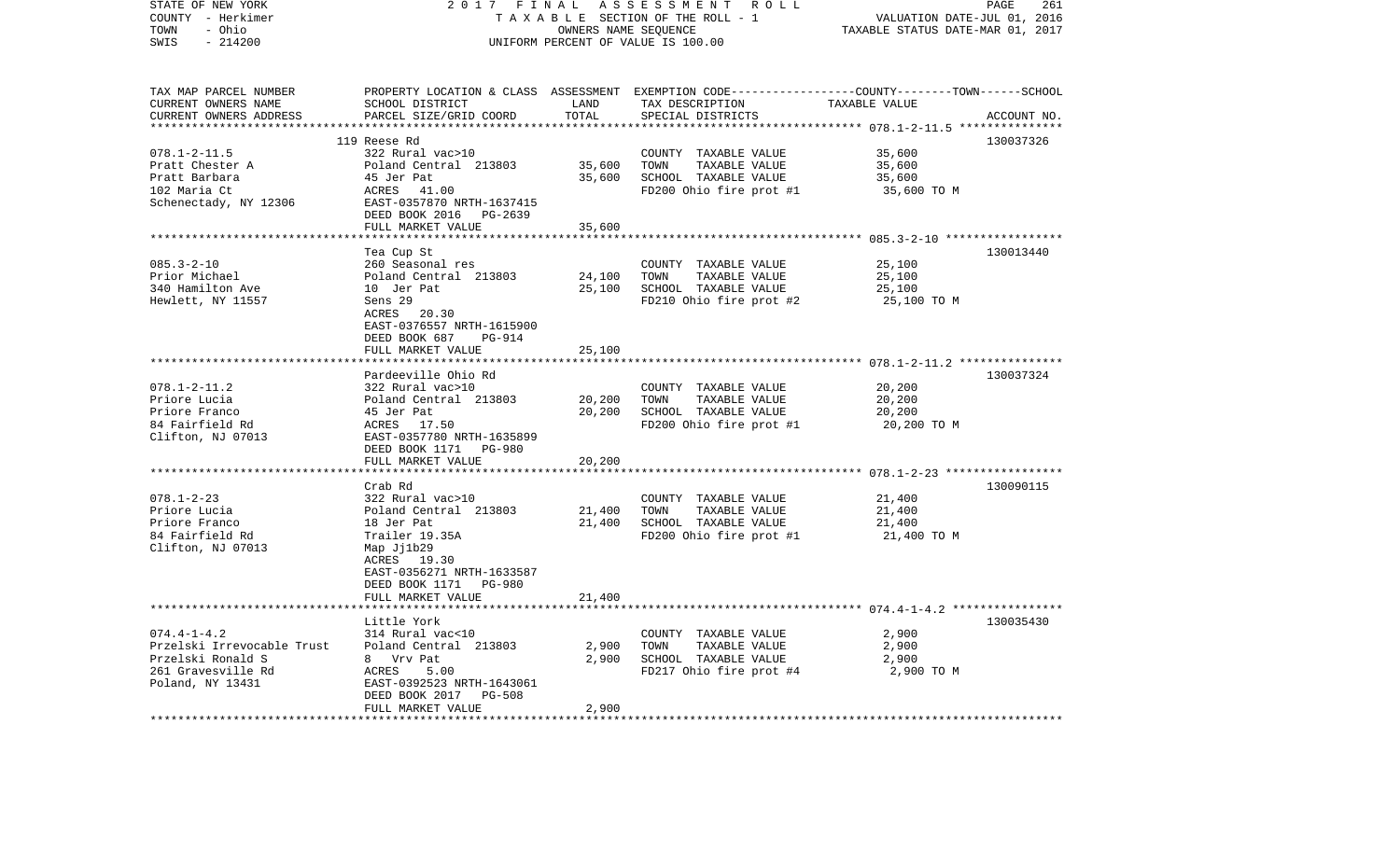| STATE OF NEW YORK                                    | 2017 FINAL                                 |                      | A S S E S S M E N T<br>R O L L                                                                  |                                  | PAGE<br>262            |
|------------------------------------------------------|--------------------------------------------|----------------------|-------------------------------------------------------------------------------------------------|----------------------------------|------------------------|
| COUNTY - Herkimer                                    |                                            |                      | TAXABLE SECTION OF THE ROLL - 1                                                                 | VALUATION DATE-JUL 01, 2016      |                        |
| - Ohio<br>TOWN                                       |                                            | OWNERS NAME SEQUENCE |                                                                                                 | TAXABLE STATUS DATE-MAR 01, 2017 |                        |
| $-214200$<br>SWIS                                    |                                            |                      | UNIFORM PERCENT OF VALUE IS 100.00                                                              |                                  |                        |
|                                                      |                                            |                      |                                                                                                 |                                  |                        |
|                                                      |                                            |                      | PROPERTY LOCATION & CLASS ASSESSMENT EXEMPTION CODE---------------COUNTY-------TOWN------SCHOOL |                                  |                        |
| TAX MAP PARCEL NUMBER<br>CURRENT OWNERS NAME         | SCHOOL DISTRICT                            | LAND                 |                                                                                                 | TAXABLE VALUE                    |                        |
|                                                      |                                            | TOTAL                | TAX DESCRIPTION                                                                                 |                                  |                        |
| CURRENT OWNERS ADDRESS<br>************************** | PARCEL SIZE/GRID COORD                     |                      | SPECIAL DISTRICTS                                                                               |                                  | ACCOUNT NO.            |
|                                                      | 560 Unclemier Rd                           |                      |                                                                                                 |                                  | 130027900              |
| $079.1 - 1 - 39$                                     | 260 Seasonal res                           |                      | COUNTY TAXABLE VALUE                                                                            | 96,000                           |                        |
| Przelski Irrevocable Trust                           | Poland Central 213803                      | 76,600               | TOWN<br>TAXABLE VALUE                                                                           | 96,000                           |                        |
| Przelski Ronald S                                    | 75 Jer Pat                                 | 96,000               | SCHOOL TAXABLE VALUE                                                                            | 96,000                           |                        |
| 261 Gravesville Rd                                   | ACRES 146.00                               |                      | FD217 Ohio fire prot #4                                                                         | 96,000 TO M                      |                        |
| Poland, NY 13431                                     | EAST-0381036 NRTH-1638817                  |                      |                                                                                                 |                                  |                        |
|                                                      | DEED BOOK 2017 PG-508                      |                      |                                                                                                 |                                  |                        |
|                                                      | FULL MARKET VALUE                          | 96,000               |                                                                                                 |                                  |                        |
|                                                      |                                            |                      |                                                                                                 |                                  |                        |
|                                                      | Fly Brook Rd                               |                      |                                                                                                 |                                  | 130040620              |
| $073.3 - 2 - 51$                                     | 314 Rural vac<10                           |                      | COUNTY TAXABLE VALUE                                                                            | 4,500                            |                        |
| Przelski Ronald                                      | Poland Central 213803                      | 4,500                | TAXABLE VALUE<br>TOWN                                                                           | 4,500                            |                        |
| 261 Gravesville Rd                                   | 47 Jer Pat                                 | 4,500                | SCHOOL TAXABLE VALUE                                                                            | 4,500                            |                        |
| Poland, NY 13431                                     | ACRES<br>1.50                              |                      | FD217 Ohio fire prot #4                                                                         | 4,500 TO M                       |                        |
|                                                      | EAST-0355260 NRTH-1643988                  |                      |                                                                                                 |                                  |                        |
|                                                      | DEED BOOK 00654 PG-00337                   |                      |                                                                                                 |                                  |                        |
|                                                      | FULL MARKET VALUE                          | 4,500                |                                                                                                 |                                  |                        |
|                                                      |                                            |                      |                                                                                                 |                                  |                        |
|                                                      | 129 Dead Lk                                |                      |                                                                                                 |                                  | 130023790              |
| $064.11 - 1 - 29$                                    | 260 Seasonal res - WTRFNT                  |                      | COUNTY TAXABLE VALUE                                                                            | 100,000                          |                        |
| Przestrzelski Gary                                   | Adirondack<br>302601                       | 30,200               | TAXABLE VALUE<br>TOWN                                                                           | 100,000                          |                        |
| Przestrzelski Mary                                   | 54 Woodhull                                | 100,000              | SCHOOL TAXABLE VALUE                                                                            | 100,000                          |                        |
|                                                      | 18                                         |                      | FD215 Ohio fire prot #3                                                                         |                                  |                        |
| 804 Center Rd                                        |                                            |                      |                                                                                                 | 100,000 TO M                     |                        |
| Frankfort, NY 13340                                  | Camp & Garage<br>FRNT 100.00 DPTH 150.00   |                      |                                                                                                 |                                  |                        |
|                                                      |                                            |                      |                                                                                                 |                                  |                        |
|                                                      | EAST-0340319 NRTH-1681921                  |                      |                                                                                                 |                                  |                        |
|                                                      | DEED BOOK 1613 PG-472                      |                      |                                                                                                 |                                  |                        |
|                                                      | FULL MARKET VALUE                          | 100,000              |                                                                                                 |                                  |                        |
|                                                      | 254 Black Creek Rd                         |                      |                                                                                                 |                                  | 130060480              |
| $085.3 - 2 - 8.1$                                    | 314 Rural vac<10                           |                      | COUNTY TAXABLE VALUE                                                                            | 2,000                            |                        |
|                                                      |                                            |                      | TOWN                                                                                            |                                  |                        |
| Rachon Bruce                                         | Poland Central 213803                      | 2,000                | TAXABLE VALUE                                                                                   | 2,000                            |                        |
| Rachon Diann                                         | Lot 10 Jer Pat                             | 2,000                | SCHOOL TAXABLE VALUE                                                                            | 2,000                            |                        |
| 254 Bull Hill Rd                                     | FRNT 200.00 DPTH 150.00                    |                      | FD200 Ohio fire prot #1                                                                         | 2,000 TO M                       |                        |
| Cold Brook, NY 13324                                 | 0.92<br>ACRES                              |                      |                                                                                                 |                                  |                        |
|                                                      | EAST-0375969 NRTH-1613861                  |                      |                                                                                                 |                                  |                        |
|                                                      | DEED BOOK 936<br>$PG-253$                  |                      |                                                                                                 |                                  |                        |
|                                                      | FULL MARKET VALUE                          | 2,000                |                                                                                                 |                                  |                        |
|                                                      | 254 Bull Hill Rd                           |                      |                                                                                                 |                                  | 130076320              |
| $085.3 - 2 - 47$                                     | 270 Mfg housing                            |                      | 41834<br>ENH STAR                                                                               | $\mathbf{0}$                     | 49,000<br>$\mathbf{0}$ |
| Rachon Bruce                                         |                                            |                      | COUNTY TAXABLE VALUE                                                                            |                                  |                        |
| Rachon Diann                                         | Poland Central 213803                      | 18,800               |                                                                                                 | 49,000<br>49,000                 |                        |
| 254 Bull Hill Rd                                     | Lot $10$                                   | 49,000               | TOWN<br>TAXABLE VALUE                                                                           |                                  |                        |
|                                                      | Trl<br>1A                                  |                      | SCHOOL TAXABLE VALUE<br>FD200 Ohio fire prot #1                                                 | 0                                |                        |
| Cold Brook, NY 13324                                 | FRNT 680.00 DPTH                           |                      |                                                                                                 | 49,000 TO M                      |                        |
|                                                      | 4.60<br>ACRES                              |                      |                                                                                                 |                                  |                        |
|                                                      | EAST-0375772 NRTH-1613702<br>DEED BOOK 859 |                      |                                                                                                 |                                  |                        |
|                                                      | PG-158<br>FULL MARKET VALUE                | 49,000               |                                                                                                 |                                  |                        |
|                                                      |                                            |                      |                                                                                                 |                                  |                        |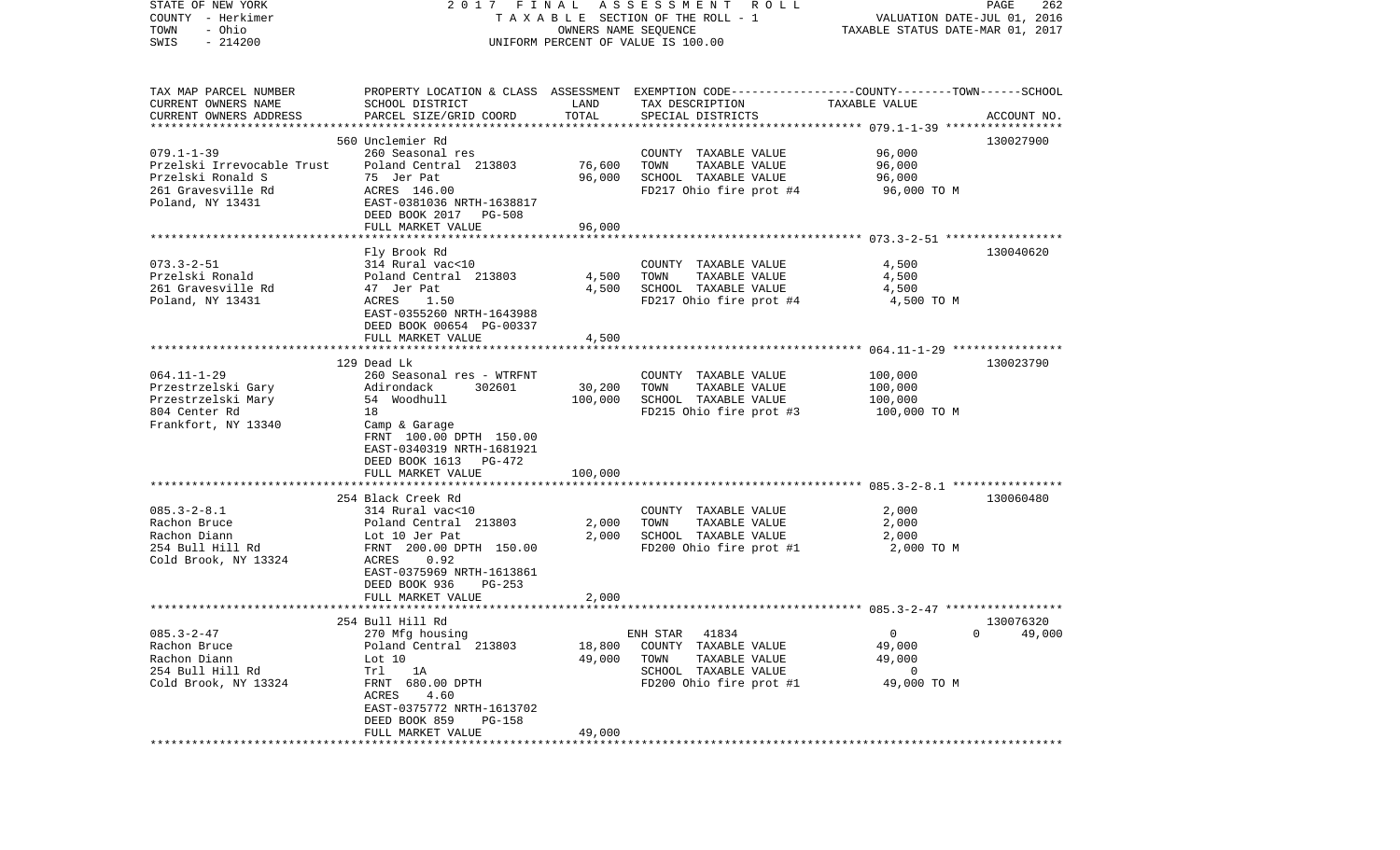| STATE OF NEW YORK<br>COUNTY - Herkimer<br>- Ohio<br>TOWN | 2017                                                  | FINAL                          | ASSESSMENT<br>R O L L<br>TAXABLE SECTION OF THE ROLL - 1<br>OWNERS NAME SEQUENCE                                    | VALUATION DATE-JUL 01, 2016<br>TAXABLE STATUS DATE-MAR 01, 2017 | PAGE<br>263 |
|----------------------------------------------------------|-------------------------------------------------------|--------------------------------|---------------------------------------------------------------------------------------------------------------------|-----------------------------------------------------------------|-------------|
| SWIS<br>$-214200$                                        |                                                       |                                | UNIFORM PERCENT OF VALUE IS 100.00                                                                                  |                                                                 |             |
| TAX MAP PARCEL NUMBER<br>CURRENT OWNERS NAME             | SCHOOL DISTRICT                                       | LAND                           | PROPERTY LOCATION & CLASS ASSESSMENT EXEMPTION CODE----------------COUNTY-------TOWN------SCHOOL<br>TAX DESCRIPTION | TAXABLE VALUE                                                   |             |
| CURRENT OWNERS ADDRESS<br>**********************         | PARCEL SIZE/GRID COORD<br>***********************     | TOTAL<br>* * * * * * * * * * * | SPECIAL DISTRICTS                                                                                                   |                                                                 | ACCOUNT NO. |
|                                                          | Black Creek Rd                                        |                                |                                                                                                                     |                                                                 |             |
| $085.3 - 2 - 7.7$                                        | 314 Rural vac<10                                      |                                | COUNTY TAXABLE VALUE                                                                                                | 4,200                                                           |             |
| Rachon Bruce W                                           | Poland Central 213803                                 | 4,200                          | TOWN<br>TAXABLE VALUE                                                                                               | 4,200                                                           |             |
| 254 Bull Hill Rd Rd                                      | ACRES<br>1.40                                         | 4,200                          | SCHOOL TAXABLE VALUE                                                                                                | 4,200                                                           |             |
| Cold Brook, NY 13324                                     | EAST-0375163 NRTH-1614059<br>DEED BOOK 1482<br>PG-332 |                                |                                                                                                                     |                                                                 |             |
|                                                          | FULL MARKET VALUE                                     | 4,200                          |                                                                                                                     |                                                                 |             |
|                                                          | ****************************                          |                                |                                                                                                                     |                                                                 |             |
|                                                          | North Lake Rd                                         |                                |                                                                                                                     |                                                                 | 130034920   |
| $061. - 1 - 32$                                          | 260 Seasonal res                                      |                                | COUNTY TAXABLE VALUE                                                                                                | 7,100                                                           |             |
| Racquet Philip E                                         | Adirondack<br>302601                                  | 3,500                          | TOWN<br>TAXABLE VALUE                                                                                               | 7,100                                                           |             |
| Michael Leonard<br>C/O Michael Racquet                   | 11 Minuse<br>FRNT 100.00 DPTH 200.00                  | 7,100                          | SCHOOL TAXABLE VALUE<br>FD215 Ohio fire prot #3                                                                     | 7,100<br>7,100 TO M                                             |             |
| 3383 McConnellsville Rd                                  | ACRES<br>1.60                                         |                                |                                                                                                                     |                                                                 |             |
| Blossvale, NY 13308                                      | EAST-0362041 NRTH-1693616                             |                                |                                                                                                                     |                                                                 |             |
|                                                          | DEED BOOK 705<br><b>PG-910</b>                        |                                |                                                                                                                     |                                                                 |             |
|                                                          | FULL MARKET VALUE                                     | 7,100                          |                                                                                                                     |                                                                 |             |
|                                                          | ************************                              |                                |                                                                                                                     |                                                                 |             |
|                                                          | 461 Figert Rd                                         |                                |                                                                                                                     |                                                                 | 130022745   |
| $073.4 - 2 - 29.1$<br>Rafferty Dorothy Trutee            | 260 Seasonal res - WTRFNT<br>Poland Central 213803    | 9,000                          | COUNTY TAXABLE VALUE<br>TOWN<br>TAXABLE VALUE                                                                       | 50,100<br>50,100                                                |             |
| of the DLR Living Trust                                  | 49 Jer Pat                                            | 50,100                         | SCHOOL TAXABLE VALUE                                                                                                | 50,100                                                          |             |
| 801 White St                                             | Seas 3.60A                                            |                                | FD200 Ohio fire prot #1                                                                                             | 50,100 TO M                                                     |             |
| Cassville, NY 13318                                      | FRNT 561.00 DPTH                                      |                                |                                                                                                                     |                                                                 |             |
|                                                          | ACRES<br>4.00                                         |                                |                                                                                                                     |                                                                 |             |
|                                                          | EAST-0368860 NRTH-1642868                             |                                |                                                                                                                     |                                                                 |             |
|                                                          | DEED BOOK 1478<br>PG-223<br>FULL MARKET VALUE         | 50,100                         |                                                                                                                     |                                                                 |             |
|                                                          |                                                       |                                |                                                                                                                     | ************************ 070.4-1-25 ******************          |             |
|                                                          | Route 8                                               |                                |                                                                                                                     |                                                                 | 130034020   |
| $070.4 - 1 - 25$                                         | 910 Priv forest                                       |                                | COUNTY TAXABLE VALUE                                                                                                | 112,200                                                         |             |
| Rainey William & Grace                                   | Poland Central 213803                                 | 112,200                        | TOWN<br>TAXABLE VALUE                                                                                               | 112,200                                                         |             |
| Rainey Bradford Kristen                                  | Rem Pat<br>8                                          | 112,200                        | SCHOOL TAXABLE VALUE                                                                                                | 112,200                                                         |             |
| 774 Bozenkill Rd<br>Altamont, NY 12009                   | ACRES 162.49<br>EAST-0384842 NRTH-1658412             |                                | FD200 Ohio fire prot #1                                                                                             | 112,200 TO M                                                    |             |
|                                                          | DEED BOOK 1515<br>PG-946                              |                                |                                                                                                                     |                                                                 |             |
|                                                          | FULL MARKET VALUE                                     | 112,200                        |                                                                                                                     |                                                                 |             |
| ***********************                                  | ******************                                    |                                |                                                                                                                     |                                                                 |             |
|                                                          | White Lead Lake Rd                                    |                                |                                                                                                                     |                                                                 | 130034050   |
| $070.4 - 1 - 26$                                         | 260 Seasonal res                                      |                                | COUNTY TAXABLE VALUE                                                                                                | 117,500                                                         |             |
| Rainey William & Grace                                   | Poland Central 213803                                 | 41,700                         | TOWN<br>TAXABLE VALUE                                                                                               | 117,500                                                         |             |
| Rainey Bradford Kristen<br>774 Bozenkill Rd              | 8 Rem Pat<br>ACRES<br>32.69                           | 117,500                        | SCHOOL TAXABLE VALUE<br>FD200 Ohio fire prot #1                                                                     | 117,500<br>117,500 TO M                                         |             |
| Altamont, NY 12009                                       | EAST-0383505 NRTH-1657232                             |                                |                                                                                                                     |                                                                 |             |
|                                                          | DEED BOOK 1515<br>PG-946                              |                                |                                                                                                                     |                                                                 |             |
|                                                          | FULL MARKET VALUE                                     | 117,500                        |                                                                                                                     |                                                                 |             |
|                                                          |                                                       |                                |                                                                                                                     |                                                                 |             |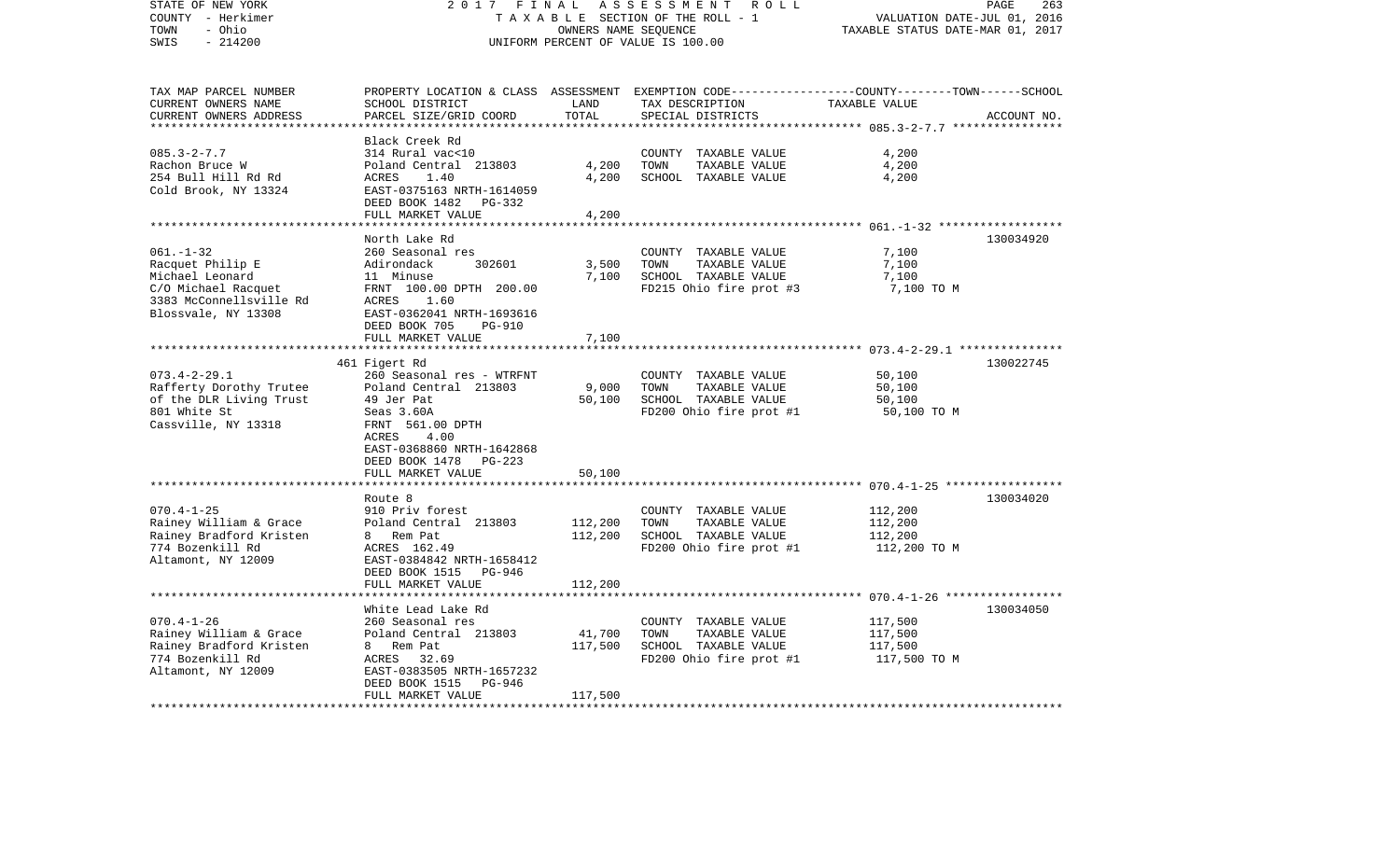| STATE OF NEW YORK<br>COUNTY - Herkimer<br>- Ohio<br>TOWN<br>SWIS<br>$-214200$                                   | 2017 FINAL                                                                                                                                                      |                            | ASSESSMENT<br>R O L L<br>TAXABLE SECTION OF THE ROLL - 1<br>OWNERS NAME SEQUENCE<br>UNIFORM PERCENT OF VALUE IS 100.00                  | VALUATION DATE-JUL 01, 2016<br>TAXABLE STATUS DATE-MAR 01, 2017 | PAGE<br>264        |
|-----------------------------------------------------------------------------------------------------------------|-----------------------------------------------------------------------------------------------------------------------------------------------------------------|----------------------------|-----------------------------------------------------------------------------------------------------------------------------------------|-----------------------------------------------------------------|--------------------|
| TAX MAP PARCEL NUMBER<br>CURRENT OWNERS NAME<br>CURRENT OWNERS ADDRESS<br>***********************               | SCHOOL DISTRICT<br>PARCEL SIZE/GRID COORD                                                                                                                       | LAND<br>TOTAL              | PROPERTY LOCATION & CLASS ASSESSMENT EXEMPTION CODE---------------COUNTY-------TOWN------SCHOOL<br>TAX DESCRIPTION<br>SPECIAL DISTRICTS | TAXABLE VALUE                                                   | ACCOUNT NO.        |
| $070.4 - 1 - 45$<br>Rainey William & Grace<br>Rainey Bradford Kristen<br>774 Bozenkill Rd<br>Altamont, NY 12009 | Route 8<br>314 Rural vac<10<br>Poland Central 213803<br>8 Rem Pat<br>ACRES<br>5.00<br>EAST-0383298 NRTH-1657857<br>DEED BOOK 1515 PG-946<br>FULL MARKET VALUE   | 5,500<br>5,500<br>5,500    | COUNTY TAXABLE VALUE<br>TOWN<br>TAXABLE VALUE<br>SCHOOL TAXABLE VALUE<br>FD200 Ohio fire prot #1                                        | 5,500<br>5,500<br>5,500<br>5,500 TO M                           | 130033960          |
|                                                                                                                 |                                                                                                                                                                 |                            |                                                                                                                                         |                                                                 |                    |
| $074.1 - 1 - 39$<br>Rainey William & Grace<br>Rainey Bradford Kristen<br>774 Bozenkill Rd<br>Altamont, NY 12009 | Route 8<br>314 Rural vac<10<br>Poland Central 213803<br>66 Rem Pat<br>Sub 7<br>FRNT 1095.00 DPTH<br>ACRES<br>6.44                                               | 7,100<br>7,100             | COUNTY TAXABLE VALUE<br>TOWN<br>TAXABLE VALUE<br>SCHOOL TAXABLE VALUE<br>FD200 Ohio fire prot #1                                        | 7,100<br>7,100<br>7,100<br>7,100 TO M                           | 130033990          |
|                                                                                                                 | EAST-0383571 NRTH-1655767<br>DEED BOOK 1515 PG-946<br>FULL MARKET VALUE                                                                                         | 7,100                      |                                                                                                                                         |                                                                 |                    |
|                                                                                                                 | 1406 Gray Wilmurt Rd                                                                                                                                            |                            |                                                                                                                                         |                                                                 | 130015270          |
| $079.1 - 1 - 37$<br>Rando Jason<br>Rando Tiffanie<br>1406 Gray Wilmurt Rd<br>Cold Brook, NY 13324               | 240 Rural res<br>Poland Central 213803<br>50 Jer Pat<br>ACRES 44.60<br>EAST-0377086 NRTH-1638679<br>DEED BOOK 1331 PG-310                                       | 50,300<br>87,000           | <b>BAS STAR</b><br>41854<br>COUNTY TAXABLE VALUE<br>TOWN<br>TAXABLE VALUE<br>SCHOOL TAXABLE VALUE<br>FD200 Ohio fire prot #1            | $\mathbf{0}$<br>87,000<br>87,000<br>57,000<br>87,000 TO M       | $\Omega$<br>30,000 |
|                                                                                                                 | FULL MARKET VALUE                                                                                                                                               | 87,000                     |                                                                                                                                         |                                                                 |                    |
| $085.2 - 2 - 34.3$<br>Raniolo William J<br>15 Woodhull Rd<br>E Setauket, NY 11733                               | Billy Hamlin Rd<br>322 Rural vac>10<br>Poland Central 213803<br>40 Jer Pat<br>ACRES<br>73.00<br>EAST-0391652 NRTH-1623757<br>DEED BOOK 671<br>$PG-305$          | 55,300<br>55,300           | COUNTY TAXABLE VALUE<br>TAXABLE VALUE<br>TOWN<br>SCHOOL TAXABLE VALUE<br>FD210 Ohio fire prot #2                                        | 55,300<br>55,300<br>55,300<br>55,300 TO M                       | 130044040          |
|                                                                                                                 | FULL MARKET VALUE                                                                                                                                               | 55,300                     |                                                                                                                                         |                                                                 |                    |
|                                                                                                                 | 359 Fisher Rd                                                                                                                                                   |                            |                                                                                                                                         | ******************** 084.1-2-1.3 ****************               |                    |
| $084.1 - 2 - 1.3$<br>Rashford Peter S<br>Rashford Angela P<br>359 Fisher Rd<br>Cold Brook, NY 13324             | 240 Rural res<br>Poland Central 213803<br>12 Jer Pat<br>ACRES<br>6.00 BANK<br>035<br>EAST-0356235 NRTH-1623004<br>DEED BOOK 853<br>$PG-68$<br>FULL MARKET VALUE | 22,000<br>85,000<br>85,000 | ENH STAR<br>41834<br>COUNTY TAXABLE VALUE<br>TOWN<br>TAXABLE VALUE<br>SCHOOL TAXABLE VALUE<br>FD200 Ohio fire prot #1                   | $\mathbf{0}$<br>85,000<br>85,000<br>19,500<br>85,000 TO M       | 65,500<br>$\Omega$ |
|                                                                                                                 |                                                                                                                                                                 |                            |                                                                                                                                         |                                                                 |                    |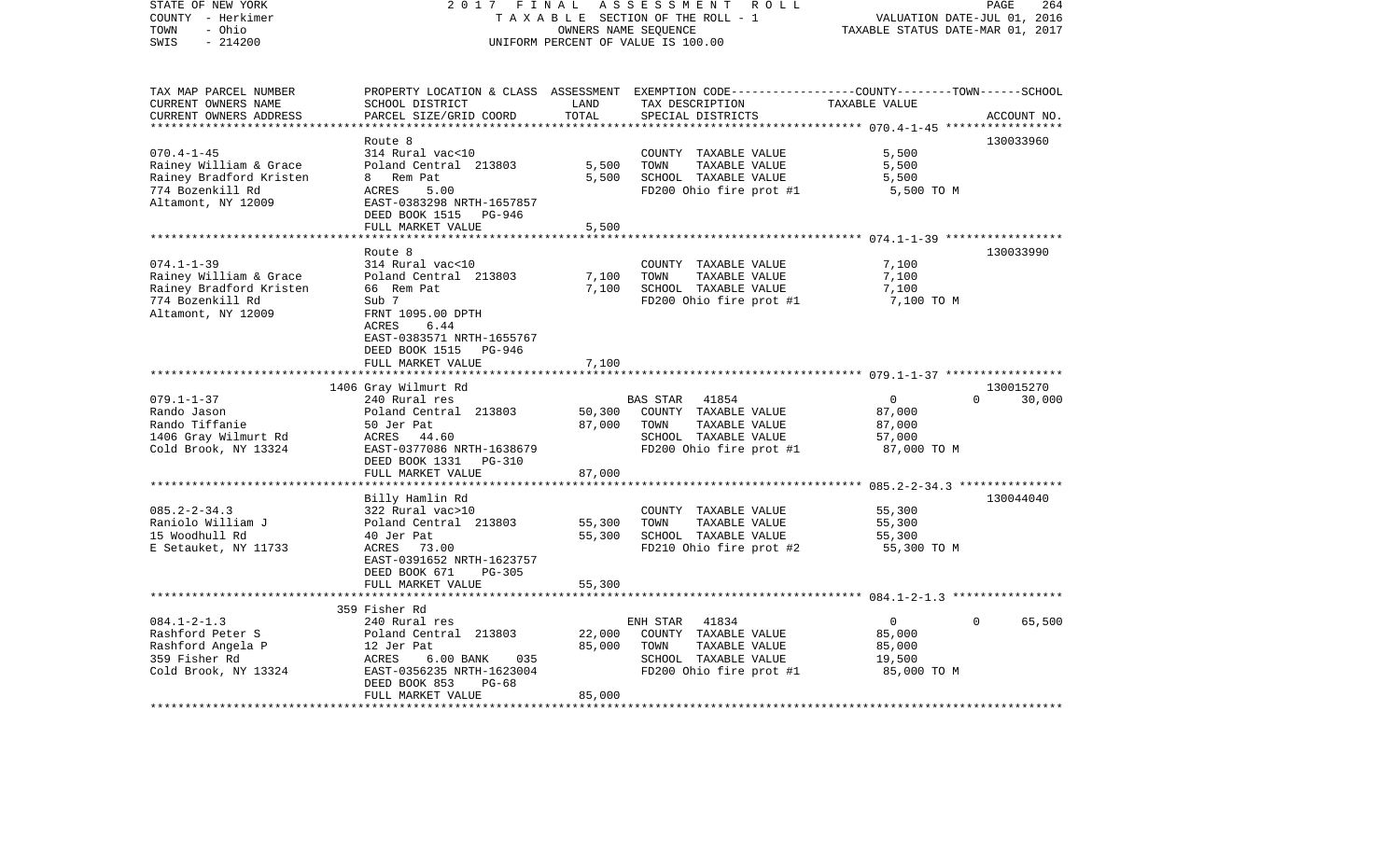| COUNTY<br>- Herkimer    |                                               |                        | T A X A B L E SECTION OF THE ROLL - 1                                                           | VALUATION DATE-JUL 01, 2016                             |             |
|-------------------------|-----------------------------------------------|------------------------|-------------------------------------------------------------------------------------------------|---------------------------------------------------------|-------------|
| - Ohio<br>TOWN          |                                               |                        | OWNERS NAME SEQUENCE                                                                            | TAXABLE STATUS DATE-MAR 01, 2017                        |             |
| SWIS<br>$-214200$       |                                               |                        | UNIFORM PERCENT OF VALUE IS 100.00                                                              |                                                         |             |
|                         |                                               |                        |                                                                                                 |                                                         |             |
| TAX MAP PARCEL NUMBER   |                                               |                        | PROPERTY LOCATION & CLASS ASSESSMENT EXEMPTION CODE---------------COUNTY-------TOWN------SCHOOL |                                                         |             |
| CURRENT OWNERS NAME     | SCHOOL DISTRICT                               | LAND                   | TAX DESCRIPTION                                                                                 | TAXABLE VALUE                                           |             |
| CURRENT OWNERS ADDRESS  | PARCEL SIZE/GRID COORD                        | TOTAL                  | SPECIAL DISTRICTS                                                                               |                                                         | ACCOUNT NO. |
|                         |                                               |                        |                                                                                                 |                                                         |             |
|                         | Bull Hill Rd                                  |                        |                                                                                                 |                                                         | 130060610   |
| $085.2 - 2 - 3$         | 210 1 Family Res                              |                        | <b>BAS STAR</b><br>41854                                                                        | 0<br>$\Omega$                                           | 30,000      |
| Raspante Jason          | Poland Central 213803                         | 15,400                 | COUNTY TAXABLE VALUE                                                                            | 58,500                                                  |             |
| 128 Amberg Rd           | Lot 23 Jer Pat                                | 58,500                 | TOWN<br>TAXABLE VALUE                                                                           | 58,500                                                  |             |
| Cold Brook, NY 13324    | ACRES<br>1.90                                 |                        | SCHOOL TAXABLE VALUE                                                                            | 28,500                                                  |             |
|                         | EAST-0386155 NRTH-1621809                     |                        | FD210 Ohio fire prot #2                                                                         | 58,500 TO M                                             |             |
|                         | DEED BOOK 1290<br>PG-276                      |                        |                                                                                                 |                                                         |             |
|                         | FULL MARKET VALUE                             | 58,500                 |                                                                                                 |                                                         |             |
|                         | *******************                           |                        |                                                                                                 | ************************* 058.-2-34 ******************* |             |
|                         | North Lake Rd                                 |                        |                                                                                                 |                                                         | 130024600   |
| $058. - 2 - 34$         | 260 Seasonal res - WTRFNT                     |                        | COUNTY TAXABLE VALUE                                                                            | 275,000                                                 |             |
| Rath John W             | Adirondack<br>302601                          | 136,700                | TOWN<br>TAXABLE VALUE                                                                           | 275,000                                                 |             |
| c/o Nancy R. Thompson   | Nob Pat<br>$\mathbf{1}$                       | 275,000                | SCHOOL TAXABLE VALUE                                                                            | 275,000                                                 |             |
| 3621 Harding Rd         | FRNT 300.00 DPTH 288.10                       |                        | FD215 Ohio fire prot #3                                                                         | 275,000 TO M                                            |             |
| Clinton, NY 13323       | EAST-0376246 NRTH-1709759                     |                        |                                                                                                 |                                                         |             |
|                         | DEED BOOK 754<br><b>PG-030</b>                |                        |                                                                                                 |                                                         |             |
|                         | FULL MARKET VALUE<br>***********************  | 275,000<br>*********** |                                                                                                 |                                                         |             |
|                         |                                               |                        |                                                                                                 |                                                         | 130018690   |
| $064.11 - 1 - 28$       | 143 Dead Lk<br>210 1 Family Res - WTRFNT      |                        | COUNTY TAXABLE VALUE                                                                            | 45,000                                                  |             |
| Raux Lawrence           | Adirondack<br>302601                          | 30,200                 | TAXABLE VALUE<br>TOWN                                                                           | 45,000                                                  |             |
| 6645 Bishop Rd          | 54 Woodhull                                   | 45,000                 | SCHOOL TAXABLE VALUE                                                                            | 45,000                                                  |             |
| Rome, NY 13440          | Lot 17                                        |                        | FD215 Ohio fire prot #3                                                                         | 45,000 TO M                                             |             |
|                         | Sens $3/4$                                    |                        |                                                                                                 |                                                         |             |
|                         | 75.00 DPTH 150.00<br>FRNT                     |                        |                                                                                                 |                                                         |             |
|                         | EAST-0340361 NRTH-1681827                     |                        |                                                                                                 |                                                         |             |
|                         | DEED BOOK 844<br><b>PG-109</b>                |                        |                                                                                                 |                                                         |             |
|                         | FULL MARKET VALUE                             | 45,000                 |                                                                                                 |                                                         |             |
|                         |                                               |                        |                                                                                                 |                                                         |             |
|                         | Dead Lk                                       |                        |                                                                                                 |                                                         | 130018720   |
| $064.11 - 1 - 35$       | 314 Rural vac<10                              |                        | COUNTY TAXABLE VALUE                                                                            | 9,300                                                   |             |
| Raux Lawrence           | 302601<br>Adirondack                          | 9,300                  | TAXABLE VALUE<br>TOWN                                                                           | 9,300                                                   |             |
| 6645 Bishop Rd          | 54 Woodhull                                   | 9,300                  | SCHOOL TAXABLE VALUE                                                                            | 9,300                                                   |             |
| Rome, NY 13440          | Dead Lake                                     |                        | FD215 Ohio fire prot #3                                                                         | 9,300 TO M                                              |             |
|                         | V11 1                                         |                        |                                                                                                 |                                                         |             |
|                         | FRNT 125.00 DPTH 239.00                       |                        |                                                                                                 |                                                         |             |
|                         | EAST-0340154 NRTH-1681709                     |                        |                                                                                                 |                                                         |             |
|                         | DEED BOOK 844<br>PG-109                       |                        |                                                                                                 |                                                         |             |
|                         | FULL MARKET VALUE                             | 9,300                  |                                                                                                 |                                                         |             |
|                         |                                               |                        |                                                                                                 | ************************* 071.3-1-1 ******************* |             |
|                         | Jones Rd                                      |                        |                                                                                                 |                                                         | 130043980   |
| $071.3 - 1 - 1$         | 260 Seasonal res                              |                        | COUNTY TAXABLE VALUE                                                                            | 45,400                                                  |             |
| Raymer Robert A         | Poland Central 213803                         | 22,800                 | TOWN<br>TAXABLE VALUE                                                                           | 45,400                                                  |             |
| PO Box 365              | 46/ Vrv Pat                                   | 45,400                 | SCHOOL TAXABLE VALUE                                                                            | 45,400                                                  |             |
| Lyons, NY 14489-0365    | ACRES<br>5.00                                 |                        | FD217 Ohio fire prot #4                                                                         | 45,400 TO M                                             |             |
|                         | EAST-0397746 NRTH-1661647                     |                        |                                                                                                 |                                                         |             |
|                         | DEED BOOK 1130<br>PG-304<br>FULL MARKET VALUE | 45,400                 |                                                                                                 |                                                         |             |
| *********************** | .                                             |                        |                                                                                                 |                                                         |             |

STATE OF NEW YORK 2 0 1 7 F I N A L A S S E S S M E N T R O L L PAGE 265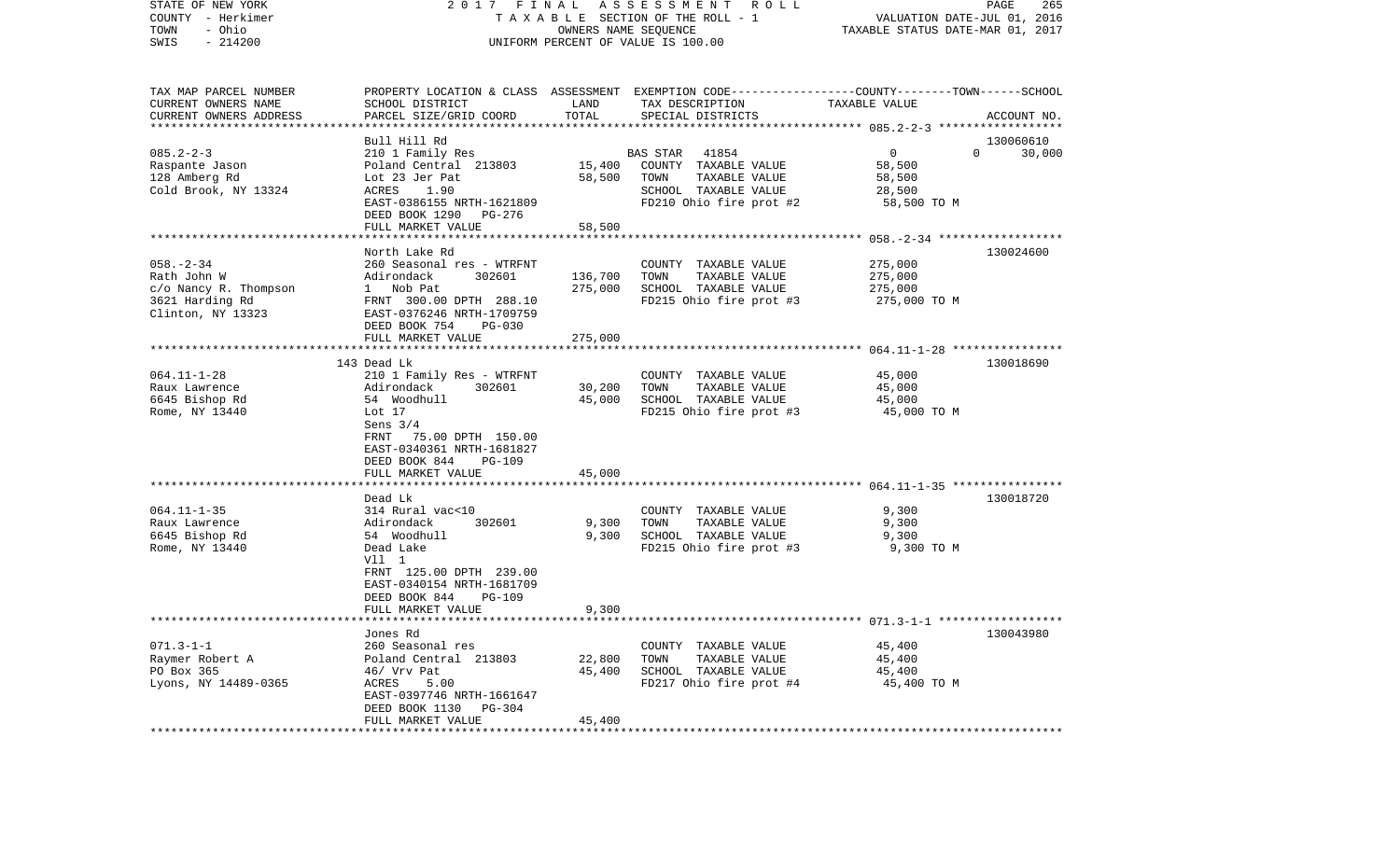| STATE OF NEW YORK<br>COUNTY - Herkimer<br>- Ohio<br>TOWN<br>SWIS<br>$-214200$                 | 2017 FINAL                                                                                                                                                                  | OWNERS NAME SEQUENCE            | ASSESSMENT ROLL<br>TAXABLE SECTION OF THE ROLL - 1<br>UNIFORM PERCENT OF VALUE IS 100.00                                                | VALUATION DATE-JUL 01, 2016<br>TAXABLE STATUS DATE-MAR 01, 2017 | PAGE<br>266 |
|-----------------------------------------------------------------------------------------------|-----------------------------------------------------------------------------------------------------------------------------------------------------------------------------|---------------------------------|-----------------------------------------------------------------------------------------------------------------------------------------|-----------------------------------------------------------------|-------------|
| TAX MAP PARCEL NUMBER<br>CURRENT OWNERS NAME<br>CURRENT OWNERS ADDRESS<br>******************  | SCHOOL DISTRICT<br>PARCEL SIZE/GRID COORD                                                                                                                                   | LAND<br>TOTAL<br>*************  | PROPERTY LOCATION & CLASS ASSESSMENT EXEMPTION CODE---------------COUNTY-------TOWN------SCHOOL<br>TAX DESCRIPTION<br>SPECIAL DISTRICTS | TAXABLE VALUE                                                   | ACCOUNT NO. |
|                                                                                               | 4648 Route 8                                                                                                                                                                |                                 |                                                                                                                                         |                                                                 | 130014190   |
| $070.4 - 1 - 21$<br>Reardon Kerry<br>Pita Gonzalo<br>641 41st St Apt 1B<br>Brooklyn, NY 11232 | 260 Seasonal res - WTRFNT<br>Poland Central 213803<br>74 Rem Pat<br>ACRES<br>22.50 BANK<br>014<br>EAST-0388503 NRTH-1658239<br>DEED BOOK 1628 PG-118<br>FULL MARKET VALUE   | 38,700<br>105,000<br>105,000    | COUNTY TAXABLE VALUE<br>TOWN<br>TAXABLE VALUE<br>SCHOOL TAXABLE VALUE<br>FD200 Ohio fire prot #1                                        | 105,000<br>105,000<br>105,000<br>105,000 TO M                   |             |
|                                                                                               |                                                                                                                                                                             |                                 |                                                                                                                                         |                                                                 |             |
| $085.3 - 2 - 43$<br>Reardon Mark A<br>1633 Route 28<br>Mohawk, NY 13407                       | Bull Hill Rd<br>210 1 Family Res<br>Poland Central 213803<br>9 Jer Pat<br>FRNT<br>60.00 DPTH 110.00<br>0.15<br>ACRES<br>EAST-0378748 NRTH-1613687<br>DEED BOOK 2017 PG-2688 | 6,300<br>27,500                 | COUNTY TAXABLE VALUE<br>TOWN<br>TAXABLE VALUE<br>SCHOOL TAXABLE VALUE<br>FD210 Ohio fire prot #2                                        | 27,500<br>27,500<br>27,500<br>27,500 TO M                       | 130024090   |
|                                                                                               | FULL MARKET VALUE                                                                                                                                                           | 27,500                          |                                                                                                                                         |                                                                 |             |
|                                                                                               |                                                                                                                                                                             |                                 |                                                                                                                                         |                                                                 |             |
| $085.3 - 2 - 44$<br>Reardon Mark A<br>1633 State Rt. 28<br>Mohawk, NY 13407                   | Bull Hill Rd<br>210 1 Family Res<br>Poland Central 213803<br>9 Jer Pat<br>FRNT 350.00 DPTH 100.00<br>0.40<br>ACRES<br>EAST-0378628 NRTH-1613752<br>DEED BOOK 909<br>PG-177  | 9,900<br>20,000                 | COUNTY TAXABLE VALUE<br>TOWN<br>TAXABLE VALUE<br>SCHOOL TAXABLE VALUE<br>FD200 Ohio fire prot #1                                        | 20,000<br>20,000<br>20,000<br>20,000 TO M                       | 130038640   |
|                                                                                               | FULL MARKET VALUE                                                                                                                                                           | 20,000                          |                                                                                                                                         |                                                                 |             |
| $085.1 - 1 - 6$<br>Rebeck Alice<br>711 Montgomery Rd<br>Hillsborough, NJ 08844                | Gray Wilmurt Rd<br>312 Vac w/imprv<br>Poland Central 213803<br>Lot 10<br>Jer Pat<br>ACRES 195.90<br>EAST-0374282 NRTH-1618995                                               | *********<br>114,200<br>128,200 | COUNTY TAXABLE VALUE<br>TOWN<br>TAXABLE VALUE<br>SCHOOL TAXABLE VALUE<br>FD200 Ohio fire prot #1                                        | 128,200<br>128,200<br>128,200<br>128,200 TO M                   | 130045938   |
|                                                                                               | DEED BOOK 1594 PG-485<br>FULL MARKET VALUE                                                                                                                                  | 128,200                         |                                                                                                                                         |                                                                 |             |
| $085.3 - 2 - 11$                                                                              | Tea Cup St<br>314 Rural vac<10                                                                                                                                              |                                 | COUNTY TAXABLE VALUE                                                                                                                    | 4,900                                                           | 130030030   |
| Reed Frederick E<br>278 Teacup St<br>Cold Brook, NY 13324                                     | Poland Central 213803<br>9 Jer Pat<br>ACRES<br>1.30                                                                                                                         | 4,900<br>4,900                  | TOWN<br>TAXABLE VALUE<br>SCHOOL TAXABLE VALUE<br>FD210 Ohio fire prot #2                                                                | 4,900<br>4,900<br>4,900 TO M                                    |             |
|                                                                                               | EAST-0377668 NRTH-1616972<br>PG-562<br>DEED BOOK 709<br>FULL MARKET VALUE                                                                                                   | 4,900                           |                                                                                                                                         |                                                                 |             |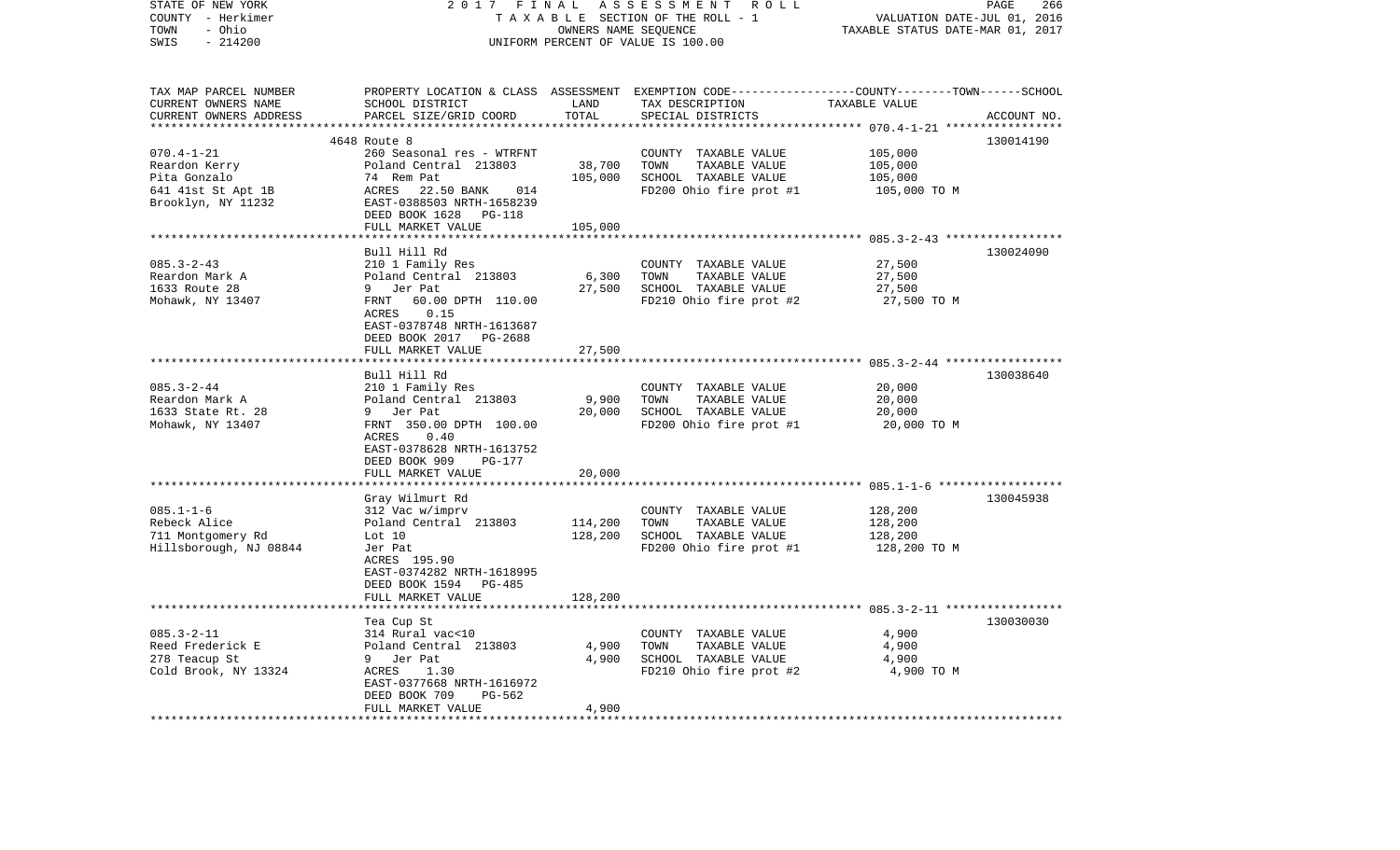| STATE OF NEW YORK<br>COUNTY - Herkimer<br>- Ohio<br>TOWN<br>$-214200$<br>SWIS                                                  | 2017 FINAL                                                                                                                                                                                     |                                                  | A S S E S S M E N T R O L L<br>TAXABLE SECTION OF THE ROLL - 1<br>OWNERS NAME SEQUENCE<br>UNIFORM PERCENT OF VALUE IS 100.00                     | VALUATION DATE-JUL 01, 2016<br>TAXABLE STATUS DATE-MAR 01, 2017                | PAGE<br>267                   |
|--------------------------------------------------------------------------------------------------------------------------------|------------------------------------------------------------------------------------------------------------------------------------------------------------------------------------------------|--------------------------------------------------|--------------------------------------------------------------------------------------------------------------------------------------------------|--------------------------------------------------------------------------------|-------------------------------|
| TAX MAP PARCEL NUMBER<br>CURRENT OWNERS NAME<br>CURRENT OWNERS ADDRESS<br>***********************                              | SCHOOL DISTRICT<br>PARCEL SIZE/GRID COORD                                                                                                                                                      | LAND<br>TOTAL                                    | PROPERTY LOCATION & CLASS ASSESSMENT EXEMPTION CODE---------------COUNTY-------TOWN------SCHOOL<br>TAX DESCRIPTION<br>SPECIAL DISTRICTS          | TAXABLE VALUE                                                                  | ACCOUNT NO.                   |
|                                                                                                                                | 278 Tea Cup St                                                                                                                                                                                 |                                                  |                                                                                                                                                  |                                                                                | 130060800                     |
| $085.3 - 2 - 12$<br>Reed Frederick E<br>278 Teacup St<br>Cold Brook, NY 13324                                                  | 210 1 Family Res<br>Poland Central 213803<br>Lot 9 Jer Pat<br>Camp & Garage<br>FRNT 165.00 DPTH 170.00<br>ACRES<br>0.64<br>EAST-0377557 NRTH-1616753                                           | 70,000                                           | AGED-CT<br>41801<br>41834<br>11,300 ENH STAR<br>COUNTY TAXABLE VALUE<br>TAXABLE VALUE<br>TOWN<br>SCHOOL TAXABLE VALUE<br>FD210 Ohio fire prot #2 | 35,000<br>35,000<br>$\overline{0}$<br>35,000<br>35,000<br>4,500<br>70,000 TO M | 0<br>$\overline{0}$<br>65,500 |
|                                                                                                                                | DEED BOOK 709<br>PG-560                                                                                                                                                                        |                                                  |                                                                                                                                                  |                                                                                |                               |
|                                                                                                                                | FULL MARKET VALUE<br>Haskell Crk                                                                                                                                                               | 70,000                                           |                                                                                                                                                  |                                                                                | 130024810                     |
| $067. - 1 - 26$<br>Reehil Roy Reehil Glen Weaver Poland Central 213803<br>Thomson Douglas<br>PO Box 184<br>Cleveland, NY 13042 | 260 Seasonal res<br>142 Nob Pat<br>ACRES 11.40<br>EAST-0409510 NRTH-1683377<br>DEED BOOK 1458<br>PG-204                                                                                        | 10,200<br>54,400                                 | COUNTY TAXABLE VALUE<br>TOWN<br>TAXABLE VALUE<br>SCHOOL TAXABLE VALUE<br>FD200 Ohio fire prot #1                                                 | 54,400<br>54,400<br>54,400<br>54,400 TO M                                      |                               |
|                                                                                                                                | FULL MARKET VALUE                                                                                                                                                                              | 54,400                                           |                                                                                                                                                  |                                                                                |                               |
|                                                                                                                                |                                                                                                                                                                                                |                                                  |                                                                                                                                                  |                                                                                |                               |
| $078.4 - 1 - 14$<br>Reel Edward<br>107 Reidy Dr<br>Ilion, NY 13357-5201                                                        | 2205 Route 8<br>210 1 Family Res<br>Poland Central 213803<br>20 Jer Pat<br>Dbl Trl-600 Sing Trl-300<br>FRNT 638.00 DPTH<br>6.80<br>ACRES<br>EAST-0365369 NRTH-1628434<br>DEED BOOK 1314 PG-310 | 25,300<br>55,400                                 | COUNTY TAXABLE VALUE<br>TAXABLE VALUE<br>TOWN<br>SCHOOL TAXABLE VALUE<br>FD200 Ohio fire prot #1                                                 | 55,400<br>55,400<br>55,400<br>55,400 TO M                                      | 130035130                     |
|                                                                                                                                | FULL MARKET VALUE                                                                                                                                                                              | 55,400                                           |                                                                                                                                                  |                                                                                |                               |
| $060. -1 - 2$<br>Reese Richard A<br>Reese Ruth I<br>3045 River Rd<br>Port Leyden, NY 13433                                     | ********************<br>Woodhull Crk<br>322 Rural vac>10<br>Adirondack<br>302601<br>Lot 9 Woodhull<br>ACRES 11.90<br>EAST-0334513 NRTH-1701505<br>DEED BOOK 665<br>PG-836<br>FULL MARKET VALUE | * * * * * * * * * * *<br>6,800<br>6,800<br>6,800 | COUNTY TAXABLE VALUE<br>TOWN<br>TAXABLE VALUE<br>SCHOOL TAXABLE VALUE<br>FD215 Ohio fire prot #3                                                 | 6,800<br>6,800<br>6,800<br>6,800 TO M                                          | 130090240                     |
|                                                                                                                                |                                                                                                                                                                                                |                                                  |                                                                                                                                                  |                                                                                |                               |
| $069. -3 - 16$<br>Reese Robert Jr<br>Oliver Angevine<br>27 Bayside Ave<br>Port Washington, NY 11050                            | Busseyville<br>260 Seasonal res<br>Poland Central 213803<br>Lot $54$<br>Seas 1 A<br>FRNT 260.00 DPTH 380.00<br>EAST-0369450 NRTH-1660207<br>PG-974<br>DEED BOOK 670<br>FULL MARKET VALUE       | 2,200<br>13,000<br>13,000                        | COUNTY TAXABLE VALUE<br>TOWN<br>TAXABLE VALUE<br>SCHOOL TAXABLE VALUE<br>FD217 Ohio fire prot #4                                                 | 13,000<br>13,000<br>13,000<br>13,000 TO M                                      | 130060955                     |
|                                                                                                                                |                                                                                                                                                                                                |                                                  |                                                                                                                                                  |                                                                                |                               |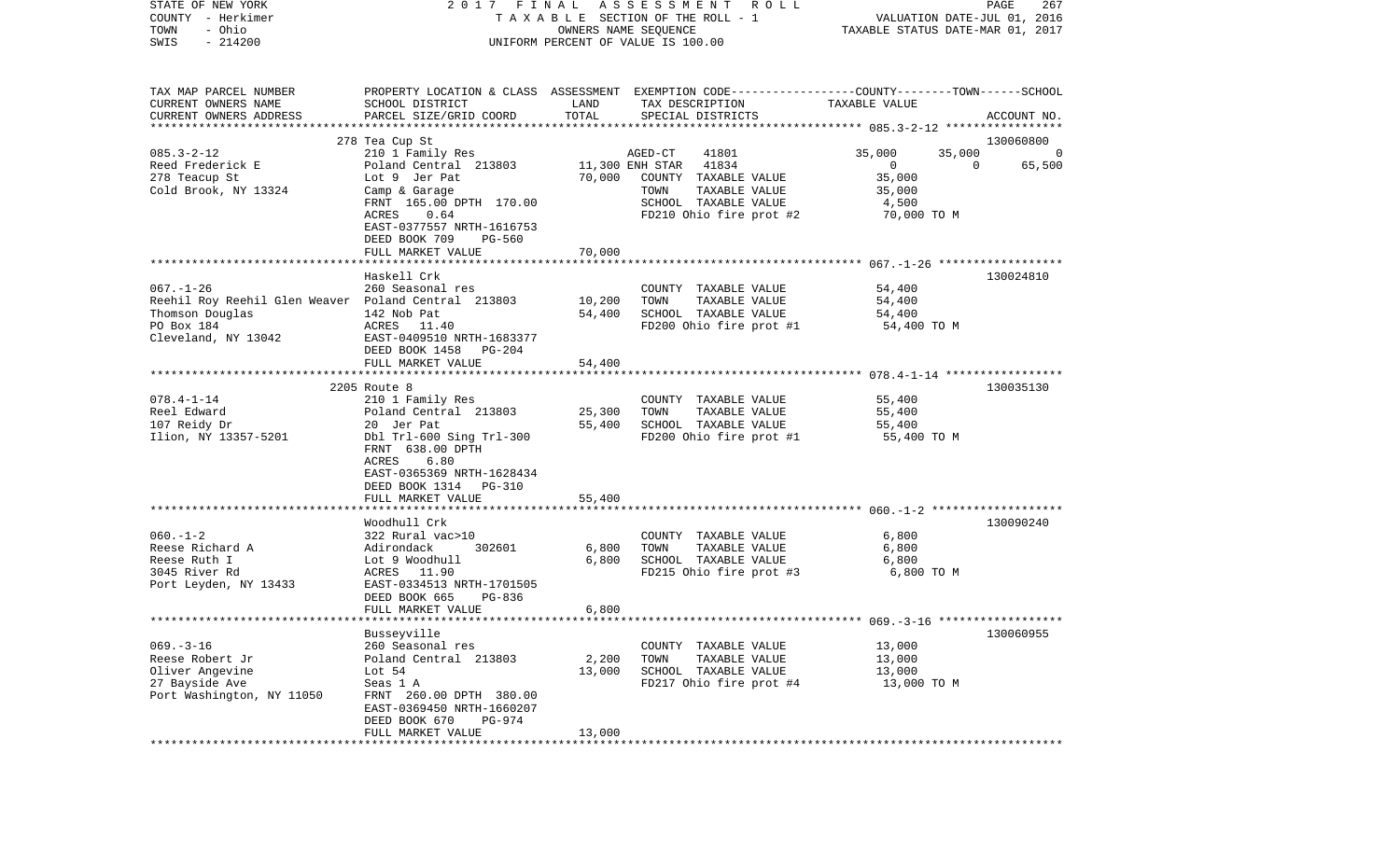| STATE OF NEW YORK<br>COUNTY - Herkimer<br>- Ohio<br>TOWN<br>$-214200$<br>SWIS                                                                 |                                                                                                                                                                                                                                | OWNERS NAME SEQUENCE       | 2017 FINAL ASSESSMENT<br>R O L L<br>T A X A B L E SECTION OF THE ROLL - 1<br>UNIFORM PERCENT OF VALUE IS 100.00                         | VALUATION DATE-JUL 01, 2016<br>TAXABLE STATUS DATE-MAR 01, 2017      | PAGE<br>268         |
|-----------------------------------------------------------------------------------------------------------------------------------------------|--------------------------------------------------------------------------------------------------------------------------------------------------------------------------------------------------------------------------------|----------------------------|-----------------------------------------------------------------------------------------------------------------------------------------|----------------------------------------------------------------------|---------------------|
| TAX MAP PARCEL NUMBER<br>CURRENT OWNERS NAME<br>CURRENT OWNERS ADDRESS                                                                        | SCHOOL DISTRICT<br>PARCEL SIZE/GRID COORD                                                                                                                                                                                      | LAND<br>TOTAL              | PROPERTY LOCATION & CLASS ASSESSMENT EXEMPTION CODE---------------COUNTY-------TOWN------SCHOOL<br>TAX DESCRIPTION<br>SPECIAL DISTRICTS | TAXABLE VALUE                                                        | ACCOUNT NO.         |
| ***********************                                                                                                                       |                                                                                                                                                                                                                                |                            |                                                                                                                                         |                                                                      |                     |
| $073.3 - 2 - 61$<br>Reinhart Thomas M<br>467 Bay Oak Drive<br>Brick, NJ 08723                                                                 | Fly Brook Rd<br>260 Seasonal res<br>Poland Central 213803<br>47 Jer Pat<br>$VI$ 2 $1/2$<br>FRNT 100.00 DPTH 179.00<br>ACRES<br>0.41                                                                                            | 10,000<br>80,900           | COUNTY TAXABLE VALUE<br>TAXABLE VALUE<br>TOWN<br>SCHOOL TAXABLE VALUE<br>FD200 Ohio fire prot #1                                        | 80,900<br>80,900<br>80,900<br>80,900 TO M                            | 130040350           |
|                                                                                                                                               | EAST-0354988 NRTH-1644204<br>DEED BOOK 1228<br>PG-755<br>FULL MARKET VALUE                                                                                                                                                     | 80,900                     |                                                                                                                                         |                                                                      |                     |
|                                                                                                                                               |                                                                                                                                                                                                                                |                            |                                                                                                                                         |                                                                      |                     |
| $085.3 - 2 - 5$<br>Renodin Sarah B<br>121 Bull Hill Rd<br>Cold Brook, NY 13324                                                                | 121 Bull Hill Rd<br>210 1 Family Res<br>Poland Central 213803<br>10 Jer Pat<br>R1 .50 A<br>FRNT 113.40 DPTH 220.00<br>ACRES<br>$0.49$ BANK<br>035<br>EAST-0373613 NRTH-1614887<br>DEED BOOK 843<br>PG-441<br>FULL MARKET VALUE | 10,600<br>65,000<br>65,000 | BAS STAR<br>41854<br>COUNTY TAXABLE VALUE<br>TAXABLE VALUE<br>TOWN<br>SCHOOL TAXABLE VALUE<br>FD200 Ohio fire prot #1                   | $\mathbf 0$<br>$\Omega$<br>65,000<br>65,000<br>35,000<br>65,000 TO M | 130039870<br>30,000 |
|                                                                                                                                               |                                                                                                                                                                                                                                |                            |                                                                                                                                         |                                                                      |                     |
| $079.2 - 1 - 14$<br>Rensma Timberlands LP<br>46164 Harger Rd<br>Titusville, PA 16354                                                          | Bull Hill Rd<br>910 Priv forest<br>Poland Central 213803<br>52 Jer Pat<br>ACRES 91.60<br>EAST-0388958 NRTH-1632742                                                                                                             | 49,200<br>49,200           | 47460<br>FOREST<br>COUNTY TAXABLE VALUE<br>TOWN<br>TAXABLE VALUE<br>SCHOOL TAXABLE VALUE<br>FD217 Ohio fire prot #4                     | 38,200<br>38,200<br>11,000<br>11,000<br>11,000<br>49,200 TO M        | 38,200              |
| MAY BE SUBJECT TO PAYMENT<br>UNDER RPTL480A UNTIL 2026                                                                                        | DEED BOOK 1462 PG-636<br>FULL MARKET VALUE                                                                                                                                                                                     | 49,200                     |                                                                                                                                         |                                                                      |                     |
|                                                                                                                                               | Mosquito Hill Rd                                                                                                                                                                                                               |                            |                                                                                                                                         |                                                                      | 130043380           |
| $079.4 - 2 - 3$<br>Rensma Timberlands LP<br>46164 Harger Rd<br>Titusville, PA 16354<br>MAY BE SUBJECT TO PAYMENT<br>UNDER RPTL480A UNTIL 2026 | 260 Seasonal res<br>Poland Central 213803<br>52 Jer Pat<br>Lot 62-71 76-86<br>ACRES 486.70<br>EAST-0388708 NRTH-1629702<br>DEED BOOK 1462<br>PG-636                                                                            | 159,300<br>161,300         | FOREST<br>47460<br>COUNTY TAXABLE VALUE<br>TOWN<br>TAXABLE VALUE<br>SCHOOL TAXABLE VALUE<br>FD217 Ohio fire prot #4                     | 124,036<br>124,036<br>37,264<br>37,264<br>37,264<br>161,300 TO M     | 124,036             |
|                                                                                                                                               | FULL MARKET VALUE                                                                                                                                                                                                              | 161,300                    |                                                                                                                                         |                                                                      |                     |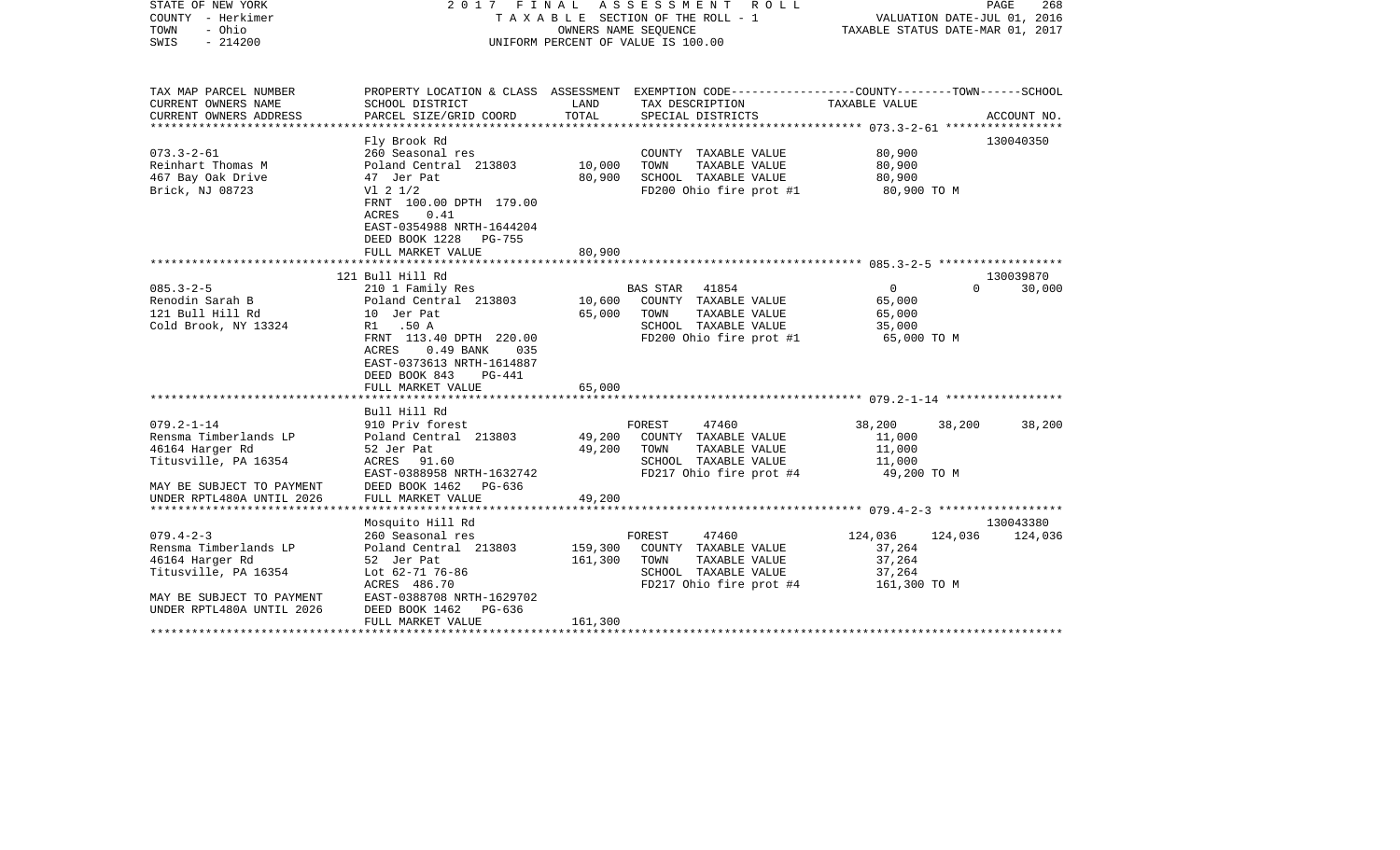| STATE OF NEW YORK<br>COUNTY - Herkimer<br>- Ohio<br>TOWN<br>$-214200$<br>SWIS                                                                                                                                                                                |                                                                                                                                                                                                                                                                                                                                                |                                                | 2017 FINAL ASSESSMENT<br>R O L L<br>T A X A B L E SECTION OF THE ROLL - 1<br>OWNERS NAME SEQUENCE<br>UNIFORM PERCENT OF VALUE IS 100.00                                                                                 | VALUATION DATE-JUL 01, 2016<br>TAXABLE STATUS DATE-MAR 01, 2017                                            | PAGE<br>269                      |
|--------------------------------------------------------------------------------------------------------------------------------------------------------------------------------------------------------------------------------------------------------------|------------------------------------------------------------------------------------------------------------------------------------------------------------------------------------------------------------------------------------------------------------------------------------------------------------------------------------------------|------------------------------------------------|-------------------------------------------------------------------------------------------------------------------------------------------------------------------------------------------------------------------------|------------------------------------------------------------------------------------------------------------|----------------------------------|
| TAX MAP PARCEL NUMBER<br>CURRENT OWNERS NAME<br>CURRENT OWNERS ADDRESS                                                                                                                                                                                       | SCHOOL DISTRICT<br>PARCEL SIZE/GRID COORD                                                                                                                                                                                                                                                                                                      | LAND<br>TOTAL                                  | PROPERTY LOCATION & CLASS ASSESSMENT EXEMPTION CODE---------------COUNTY-------TOWN------SCHOOL<br>TAX DESCRIPTION<br>SPECIAL DISTRICTS                                                                                 | TAXABLE VALUE                                                                                              | ACCOUNT NO.                      |
|                                                                                                                                                                                                                                                              |                                                                                                                                                                                                                                                                                                                                                |                                                |                                                                                                                                                                                                                         |                                                                                                            |                                  |
| $079.4 - 2 - 6$                                                                                                                                                                                                                                              | Bill Hamblin Rd<br>910 Priv forest                                                                                                                                                                                                                                                                                                             |                                                | FOREST<br>47460                                                                                                                                                                                                         | 114,819<br>114,819                                                                                         | 130012030<br>114,819             |
| Rensma Timberlands LP<br>46164 Harger Rd<br>Titusville, PA 16354<br>MAY BE SUBJECT TO PAYMENT<br>UNDER RPTL480A UNTIL 2026                                                                                                                                   | Poland Central 213803<br>41 Jer Pat<br>P-Fr 475<br>ACRES 475.00<br>EAST-0386362 NRTH-1626808<br>DEED BOOK 1493<br><b>PG-311</b>                                                                                                                                                                                                                | 153,200<br>153,200                             | COUNTY TAXABLE VALUE<br>TOWN<br>TAXABLE VALUE<br>SCHOOL TAXABLE VALUE<br>FD210 Ohio fire prot #2                                                                                                                        | 38,381<br>38,381<br>38,381<br>153,200 TO M                                                                 |                                  |
|                                                                                                                                                                                                                                                              | FULL MARKET VALUE                                                                                                                                                                                                                                                                                                                              | 153,200                                        |                                                                                                                                                                                                                         |                                                                                                            |                                  |
| ***********************                                                                                                                                                                                                                                      | *************************                                                                                                                                                                                                                                                                                                                      |                                                |                                                                                                                                                                                                                         |                                                                                                            |                                  |
| $079.4 - 2 - 16$<br>Rensma Timberlands LP<br>46164 Harger Rd<br>Titusville, PA 16354<br>MAY BE SUBJECT TO PAYMENT<br>UNDER RPTL480A UNTIL 2026<br>*************************<br>$070.4 - 1 - 23$<br>Reome Susannah L<br>124 Oswego Ave<br>Canastota, NY 13032 | Bull Hill Rd<br>910 Priv forest<br>Poland Central 213803<br>52 Jer Pat<br>Lots 88-98<br>ACRES 137.40<br>EAST-0391634 NRTH-1631452<br>DEED BOOK 1462 PG-636<br>FULL MARKET VALUE<br>Rt 8 Swan Lk<br>260 Seasonal res<br>Poland Central 213803<br>74 Rem Pat<br>Sub 5<br>89.00 DPTH 318.00<br>FRNT<br>0.65<br>ACRES<br>EAST-0386546 NRTH-1657705 | 64,600<br>64,600<br>64,600<br>15,900<br>26,600 | FOREST<br>47460<br>COUNTY TAXABLE VALUE<br>TOWN<br>TAXABLE VALUE<br>SCHOOL TAXABLE VALUE<br>FD217 Ohio fire prot #4<br>COUNTY TAXABLE VALUE<br>TOWN<br>TAXABLE VALUE<br>SCHOOL TAXABLE VALUE<br>FD217 Ohio fire prot #4 | 46,264<br>46,264<br>18,336<br>18,336<br>18,336<br>64,600 TO M<br>26,600<br>26,600<br>26,600<br>26,600 TO M | 130043320<br>46,264<br>130036690 |
| $078.4 - 1 - 31$<br>Resende Carlos<br>10 Malvern St<br>Newark, NJ 07105                                                                                                                                                                                      | DEED BOOK 1579 PG-127<br>FULL MARKET VALUE<br>657 Gray Wilmurt Rd<br>260 Seasonal res<br>Poland Central 213803<br>20 Jer Pat<br>V12 191A<br>ACRES 211.60<br>EAST-0371057 NRTH-1626403<br>DEED BOOK 2017 PG-2329                                                                                                                                | 26,600<br>139,500<br>174,500                   | COUNTY TAXABLE VALUE<br>TOWN<br>TAXABLE VALUE<br>SCHOOL TAXABLE VALUE<br>FD200 Ohio fire prot #1                                                                                                                        | 174,500<br>174,500<br>174,500<br>174,500 TO M                                                              | 130011970                        |
|                                                                                                                                                                                                                                                              | FULL MARKET VALUE                                                                                                                                                                                                                                                                                                                              | 174,500                                        |                                                                                                                                                                                                                         |                                                                                                            |                                  |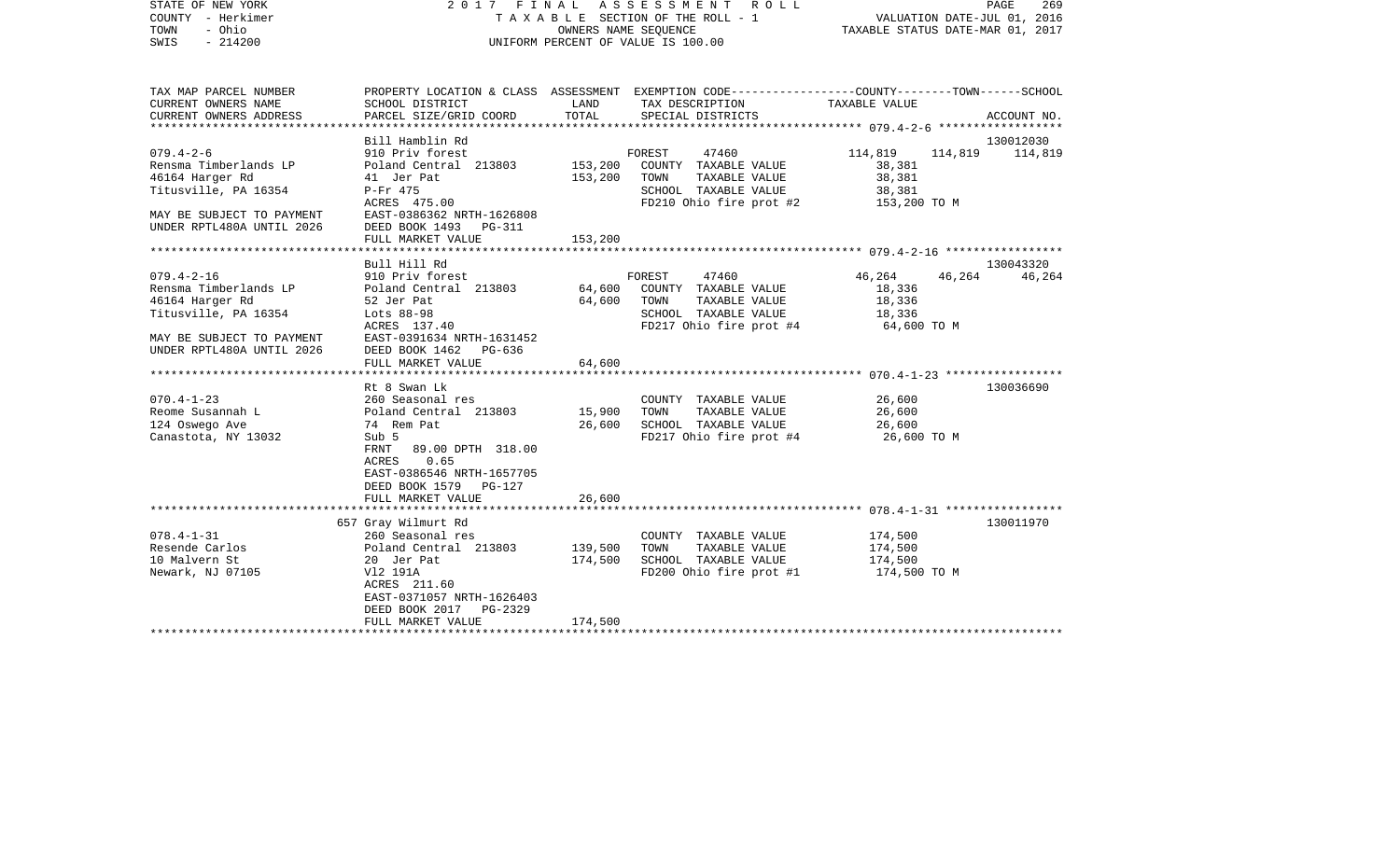| TAX MAP PARCEL NUMBER<br>PROPERTY LOCATION & CLASS ASSESSMENT EXEMPTION CODE---------------COUNTY-------TOWN------SCHOOL<br>CURRENT OWNERS NAME<br>SCHOOL DISTRICT<br>LAND<br>TAX DESCRIPTION<br>TAXABLE VALUE<br>TOTAL<br>CURRENT OWNERS ADDRESS<br>PARCEL SIZE/GRID COORD<br>SPECIAL DISTRICTS<br>ACCOUNT NO.<br>********************* 078.2-1-5.1 *****************                                                                                                                                                                          |  |
|-------------------------------------------------------------------------------------------------------------------------------------------------------------------------------------------------------------------------------------------------------------------------------------------------------------------------------------------------------------------------------------------------------------------------------------------------------------------------------------------------------------------------------------------------|--|
|                                                                                                                                                                                                                                                                                                                                                                                                                                                                                                                                                 |  |
|                                                                                                                                                                                                                                                                                                                                                                                                                                                                                                                                                 |  |
| 2779 Route 8<br>130035550.1                                                                                                                                                                                                                                                                                                                                                                                                                                                                                                                     |  |
| $078.2 - 1 - 5.1$<br>41834<br>$\overline{0}$<br>$\Omega$<br>65,500<br>210 1 Family Res<br>ENH STAR<br>Reuter Frederick L<br>Poland Central 213803<br>27,000<br>COUNTY TAXABLE VALUE<br>128,000<br>Lot 49 Jer Pat<br>128,000<br>TAXABLE VALUE<br>Murphy Liam<br>TOWN<br>128,000<br>2779 State Route 8<br>FRNT 685.00 DPTH<br>SCHOOL TAXABLE VALUE<br>62,500<br>FD200 Ohio fire prot #1<br>Cold Brook, NY 13324<br>ACRES<br>8.90<br>128,000 TO M<br>EAST-0364827 NRTH-1638926<br>DEED BOOK 2017<br>PG-2333<br>FULL MARKET VALUE<br>128,000        |  |
|                                                                                                                                                                                                                                                                                                                                                                                                                                                                                                                                                 |  |
| 527 Gray Wilmurt Rd<br>130027480<br>$078.4 - 1 - 29$<br>210 1 Family Res<br>$\circ$<br>$\Omega$<br>30,000<br>BAS STAR<br>41854<br>Reynolds Everett<br>Poland Central 213803<br>10,300<br>COUNTY TAXABLE VALUE<br>30,800<br>527 Gray Wilmurt Rd<br>20 Jer Pat<br>30,800<br>TOWN<br>TAXABLE VALUE<br>30,800<br>Cold Brook, NY 13324<br>FRNT 100.00 DPTH 200.00<br>SCHOOL TAXABLE VALUE<br>800<br>FD200 Ohio fire prot #1<br>ACRES<br>0.46<br>30,800 TO M<br>EAST-0372237 NRTH-1623278<br>DEED BOOK 891<br>$PG-153$<br>FULL MARKET VALUE<br>30,800 |  |
| 130075660<br>509 Santmire Rd                                                                                                                                                                                                                                                                                                                                                                                                                                                                                                                    |  |
| $084.2 - 2 - 11$<br>$\mathbf 0$<br>210 1 Family Res<br>41854<br>$\Omega$<br>30,000<br>BAS STAR<br>Reynolds John<br>Poland Central 213803<br>9,400<br>COUNTY TAXABLE VALUE<br>72,000<br>509 Santmire Rd<br>TOWN<br>TAXABLE VALUE<br>Lot 11<br>72,000<br>72,000<br>Cold Brook, NY 13324<br>0.33A<br>SCHOOL TAXABLE VALUE<br>42,000<br>R1<br>FRNT 100.00 DPTH 150.00<br>FD200 Ohio fire prot #1<br>72,000 TO M<br><b>ACRES</b><br>0.34<br>EAST-0370458 NRTH-1621432<br>DEED BOOK 00627 PG-00910<br>FULL MARKET VALUE<br>72,000                     |  |
| *********************                                                                                                                                                                                                                                                                                                                                                                                                                                                                                                                           |  |
| 130060780<br>Harvey Bridge Rd<br>$073.3 - 2 - 35$<br>700<br>314 Rural vac<10<br>COUNTY TAXABLE VALUE<br>Reynolds Laurence<br>Poland Central 213803<br>700<br>TOWN<br>TAXABLE VALUE<br>700<br>700<br>SCHOOL TAXABLE VALUE<br>700<br>Reynolds Deborah M<br>Lot 48 Jer Pat<br>12536 Basswood Dr<br>FD200 Ohio fire prot #1<br>700 TO M<br>V1 2 0.5 A<br>FRNT 100.00 DPTH 100.00<br>Manassas, VA 22111<br>ACRES<br>0.23<br>EAST-0361397 NRTH-1644251<br>DEED BOOK 00639 PG-00114                                                                    |  |
| 700<br>FULL MARKET VALUE                                                                                                                                                                                                                                                                                                                                                                                                                                                                                                                        |  |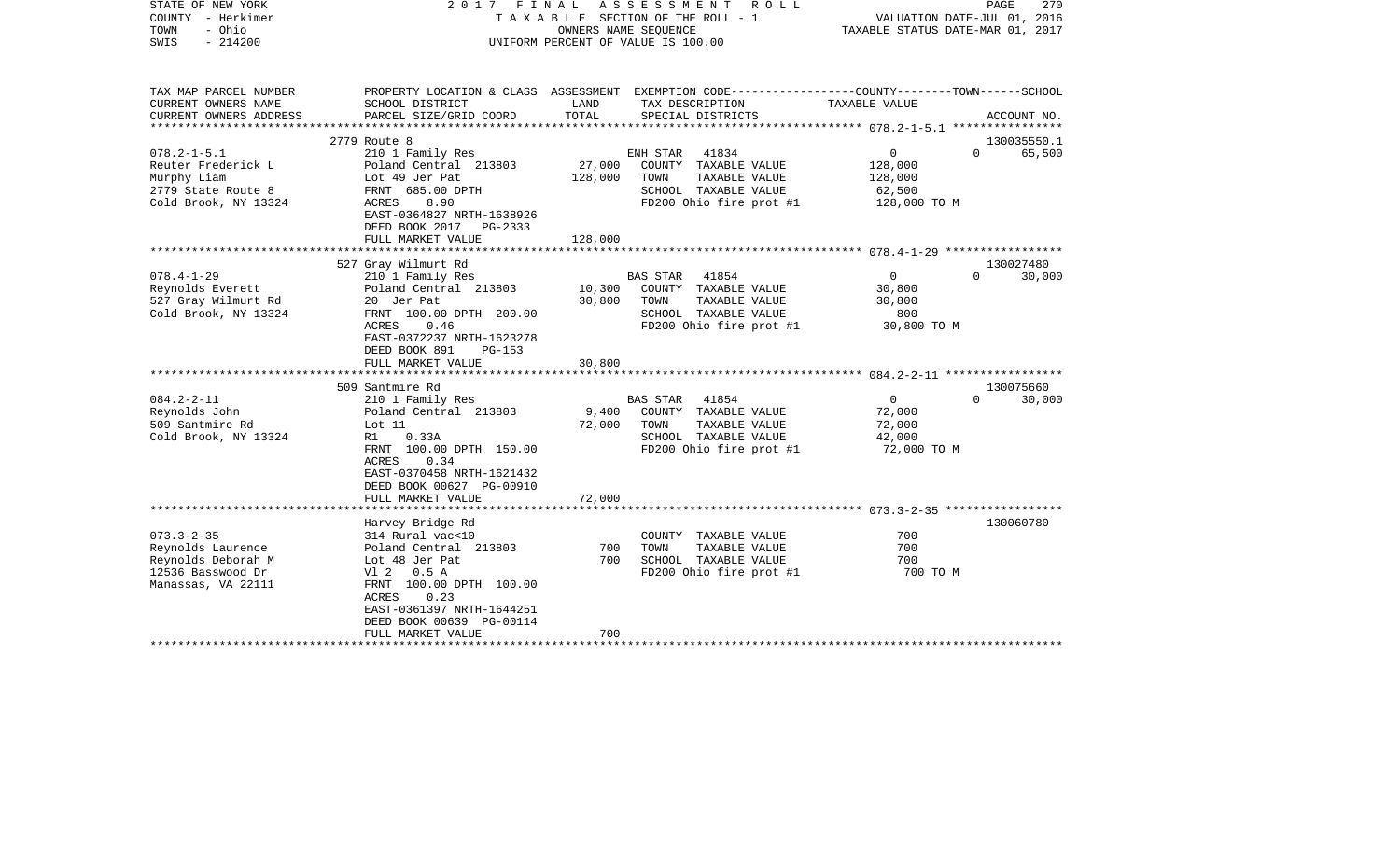| STATE OF NEW YORK<br>COUNTY - Herkimer<br>TOWN<br>- Ohio<br>$-214200$<br>SWIS                                           |                                                                                                                                                                                                                          | OWNERS NAME SEOUENCE      | 2017 FINAL ASSESSMENT ROLL<br>TAXABLE SECTION OF THE ROLL - 1<br>UNIFORM PERCENT OF VALUE IS 100.00                                     | VALUATION DATE-JUL 01, 2016<br>TAXABLE STATUS DATE-MAR 01, 2017            | PAGE<br>271         |
|-------------------------------------------------------------------------------------------------------------------------|--------------------------------------------------------------------------------------------------------------------------------------------------------------------------------------------------------------------------|---------------------------|-----------------------------------------------------------------------------------------------------------------------------------------|----------------------------------------------------------------------------|---------------------|
| TAX MAP PARCEL NUMBER<br>CURRENT OWNERS NAME<br>CURRENT OWNERS ADDRESS                                                  | SCHOOL DISTRICT<br>PARCEL SIZE/GRID COORD                                                                                                                                                                                | LAND<br>TOTAL             | PROPERTY LOCATION & CLASS ASSESSMENT EXEMPTION CODE----------------COUNTY-------TOWN-----SCHOOL<br>TAX DESCRIPTION<br>SPECIAL DISTRICTS | TAXABLE VALUE                                                              | ACCOUNT NO.         |
| $073.3 - 2 - 5$<br>Reynolds Wayne<br>481 Harvey Bridge Rd<br>Cold Brook, NY 13324                                       | Harvey Bridge Rd<br>270 Mfg housing<br>Poland Central 213803<br>Lot 48<br>Jer Pat<br>Trl .50A<br>FRNT 104.00 DPTH 208.00<br>0.50<br>ACRES<br>EAST-0359934 NRTH-1646830<br>DEED BOOK 694<br>PG-305                        | 10,600<br>33,600          | BAS STAR<br>41854<br>COUNTY TAXABLE VALUE<br>TOWN<br>TAXABLE VALUE<br>SCHOOL TAXABLE VALUE<br>FD200 Ohio fire prot #1                   | $\overline{0}$<br>$\Omega$<br>33,600<br>33,600<br>3,600<br>33,600 TO M     | 130060065<br>30,000 |
|                                                                                                                         | FULL MARKET VALUE                                                                                                                                                                                                        | 33,600                    |                                                                                                                                         |                                                                            |                     |
| $073.3 - 2 - 4$<br>Reynolds Wayne E<br>Reynolds Jody A<br>481 Harvey Bridge Rd<br>Cold Brook, NY 13324                  | Harvey Bridge Rd<br>314 Rural vac<10<br>Poland Central 213803<br>Lot 48<br>Jer Pat<br>$P-Fr$ 1A<br>FRNT 208.00 DPTH 208.00<br>ACRES<br>1.00<br>EAST-0359827 NRTH-1646937<br>DEED BOOK 845<br>PG-608<br>FULL MARKET VALUE | 4,000<br>4,000<br>4,000   | COUNTY TAXABLE VALUE<br>TOWN<br>TAXABLE VALUE<br>SCHOOL TAXABLE VALUE<br>FD200 Ohio fire prot #1                                        | 4,000<br>4,000<br>4,000<br>4,000 TO M                                      | 130060925           |
|                                                                                                                         |                                                                                                                                                                                                                          |                           |                                                                                                                                         |                                                                            |                     |
| $078.2 - 2 - 44.2$<br>Rhea David<br>Rhea Elizabeth J<br>2490 State Rt 8<br>Cold Brook, NY 13324                         | 2490 Route 8<br>240 Rural res<br>Poland Central 213803<br>44 Jer Pat<br>Log Home<br>ACRES 17.80<br>EAST-0366890 NRTH-1633726<br>DEED BOOK 832<br>$PG-47$                                                                 | 31,400<br>135,000         | ENH STAR<br>41834<br>COUNTY TAXABLE VALUE<br>TAXABLE VALUE<br>TOWN<br>SCHOOL TAXABLE VALUE<br>FD200 Ohio fire prot #1                   | $\Omega$<br>$\overline{0}$<br>135,000<br>135,000<br>69,500<br>135,000 TO M | 65,500              |
|                                                                                                                         | FULL MARKET VALUE                                                                                                                                                                                                        | 135,000                   |                                                                                                                                         |                                                                            |                     |
| $067. - 1 - 39$                                                                                                         | West Canada Crk<br>260 Seasonal res                                                                                                                                                                                      |                           | COUNTY TAXABLE VALUE                                                                                                                    | 41,700                                                                     | 130025530           |
| Ribble Gary J<br>White Family Irrevoc. Trust<br>c/o Lester Crimmons<br>18 Division St 608<br>Saratoga Springs, NY 12866 | Poland Central 213803<br>107 Nob Pat<br>Old Survey<br>FRNT 160.00 DPTH 272.25<br>EAST-0410440 NRTH-1683405<br>DEED BOOK 1542 PG-465<br>FULL MARKET VALUE                                                                 | 7,500<br>41,700<br>41,700 | TOWN<br>TAXABLE VALUE<br>SCHOOL TAXABLE VALUE<br>FD200 Ohio fire prot #1                                                                | 41,700<br>41,700<br>41,700 TO M                                            |                     |
|                                                                                                                         |                                                                                                                                                                                                                          |                           |                                                                                                                                         |                                                                            |                     |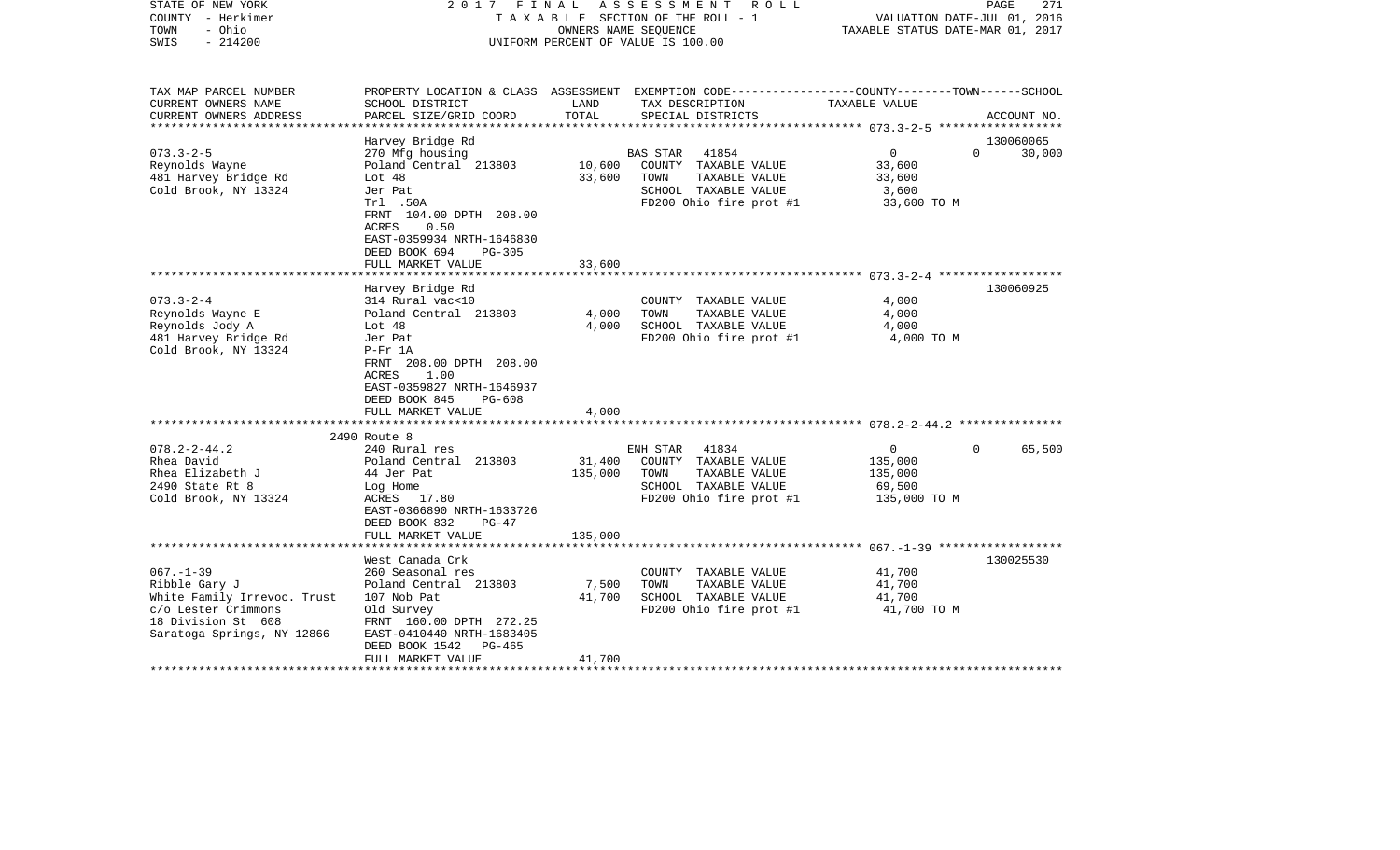| STATE OF NEW YORK<br>COUNTY - Herkimer<br>- Ohio<br>TOWN<br>$-214200$<br>SWIS                                         | 2017 FINAL                                                                                                                                                                                                      |                               | A S S E S S M E N T R O L L<br>TAXABLE SECTION OF THE ROLL - 1<br>OWNERS NAME SEQUENCE<br>UNIFORM PERCENT OF VALUE IS 100.00             | VALUATION DATE-JUL 01, 2016<br>TAXABLE STATUS DATE-MAR 01, 2017 | PAGE<br>272                     |
|-----------------------------------------------------------------------------------------------------------------------|-----------------------------------------------------------------------------------------------------------------------------------------------------------------------------------------------------------------|-------------------------------|------------------------------------------------------------------------------------------------------------------------------------------|-----------------------------------------------------------------|---------------------------------|
| TAX MAP PARCEL NUMBER<br>CURRENT OWNERS NAME<br>CURRENT OWNERS ADDRESS<br>**********************                      | SCHOOL DISTRICT<br>PARCEL SIZE/GRID COORD                                                                                                                                                                       | LAND<br>TOTAL                 | PROPERTY LOCATION & CLASS ASSESSMENT EXEMPTION CODE----------------COUNTY-------TOWN------SCHOOL<br>TAX DESCRIPTION<br>SPECIAL DISTRICTS | TAXABLE VALUE                                                   | ACCOUNT NO.                     |
| $085.2 - 2 - 55$<br>Riccardi Christopher<br>PO Box 111<br>Cold Brook, NY 13324                                        | Bull Hill Rd<br>210 1 Family Res<br>Poland Central 213803<br>41 Jer Pat<br>ACRES<br>10.00<br>EAST-0388015 NRTH-1623499<br>DEED BOOK 941<br>PG-372<br>FULL MARKET VALUE                                          | 27,100<br>47,000<br>47,000    | <b>BAS STAR</b><br>41854<br>COUNTY TAXABLE VALUE<br>TAXABLE VALUE<br>TOWN<br>SCHOOL TAXABLE VALUE<br>FD210 Ohio fire prot #2             | $\mathbf 0$<br>47,000<br>47,000<br>17,000<br>47,000 TO M        | 130039690<br>$\Omega$<br>30,000 |
| $059. - 1 - 33$<br>Rice Cynthia<br>Adirondack League Club<br>4345 Gulf Pines Dr<br>Sanibel, FL 33957-2907             | Honnedaga Lk<br>314 Rural vac<10<br>Poland Central 213803<br>R9 Moose River<br>$P-Fr$ 7<br>7.00<br><b>ACRES</b><br>EAST-0408122 NRTH-1711309<br>DEED BOOK 670<br><b>PG-551</b>                                  | 7,000<br>7,000<br>7,000       | COUNTY TAXABLE VALUE<br>TAXABLE VALUE<br>TOWN<br>SCHOOL TAXABLE VALUE<br>FD215 Ohio fire prot #3                                         | 7,000<br>7,000<br>7,000<br>7,000 TO M                           | 130007620                       |
| $059. - 1 - 34$<br>Rice Cynthia Living Trust<br>4345 Gulf Pines Dr<br>Sanibel, FL 33957                               | FULL MARKET VALUE<br>Honnedaga Lk<br>920 Priv Hunt/Fi - WTRFNT<br>Poland Central 213803<br>P9 Moose River<br>Sens 6<br>ACRES<br>6.80<br>EAST-0408019 NRTH-1710887<br>DEED BOOK 1483 PG-183<br>FULL MARKET VALUE | 100,800<br>262,000<br>262,000 | COUNTY TAXABLE VALUE<br>TAXABLE VALUE<br>TOWN<br>SCHOOL TAXABLE VALUE<br>FD215 Ohio fire prot #3                                         | 262,000<br>262,000<br>262,000<br>262,000 TO M                   | 130005880                       |
| $078.3 - 2 - 3$<br>Richard Realty Management, LLC Poland Central 213803<br>595 New Loudon Rd #121<br>Latham, NY 12110 | ********************<br>Conway Rd<br>314 Rural vac<10<br>18 Jer Pat<br>Sub 4<br>V12 1<br>1.00<br>ACRES<br>EAST-0356072 NRTH-1632769<br>DEED BOOK 1323<br>PG-216<br>FULL MARKET VALUE                            | 4,000<br>4,000<br>4,000       | COUNTY TAXABLE VALUE<br>TOWN<br>TAXABLE VALUE<br>SCHOOL TAXABLE VALUE<br>FD200 Ohio fire prot #1                                         | 4,000<br>4,000<br>4,000<br>4,000 TO M                           | 130019620                       |
| $065. -1 - 5$<br>Richter Matthew D<br>20 Hearthstone Ln<br>Rochester, NY 14617                                        | Farr Rd<br>260 Seasonal res<br>305201<br>Remsen<br>Lot 20 Miller T<br>ACRES<br>8.80<br>EAST-0351133 NRTH-1685789<br>DEED BOOK 918<br>PG-664<br>FULL MARKET VALUE<br>*******************                         | 8,700<br>23,900<br>23,900     | COUNTY TAXABLE VALUE<br>TOWN<br>TAXABLE VALUE<br>SCHOOL TAXABLE VALUE<br>FD215 Ohio fire prot #3                                         | 23,900<br>23,900<br>23,900<br>23,900 TO M                       | 130060870                       |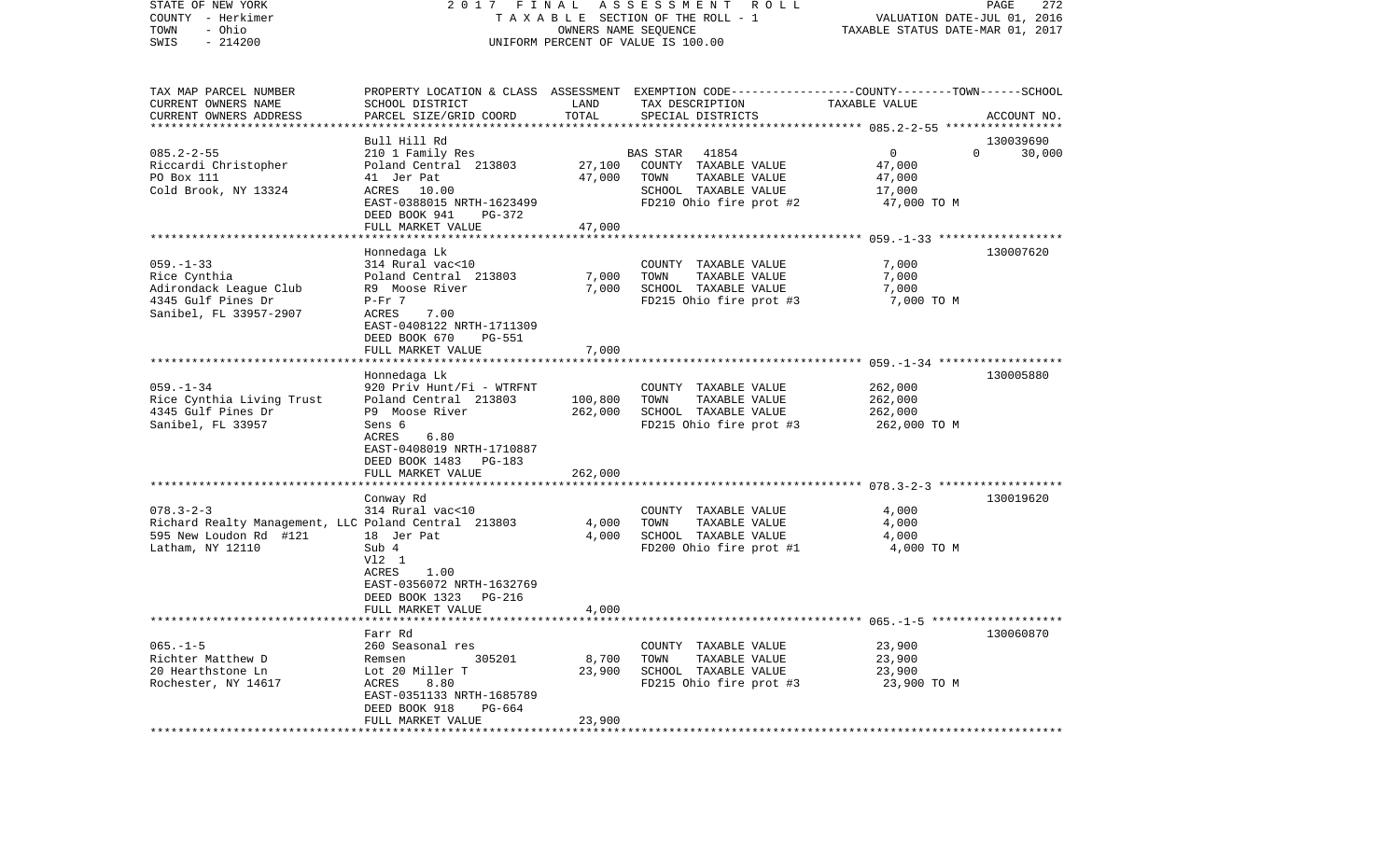| STATE OF NEW YORK                                | 2017                                       | FINAL                  | A S S E S S M E N T A O L L                                                                     |                                                        | PAGE<br>273            |
|--------------------------------------------------|--------------------------------------------|------------------------|-------------------------------------------------------------------------------------------------|--------------------------------------------------------|------------------------|
| COUNTY - Herkimer                                |                                            |                        | TAXABLE SECTION OF THE ROLL - 1                                                                 | VALUATION DATE-JUL 01, 2016                            |                        |
| - Ohio<br>TOWN<br>$-214200$<br>SWIS              |                                            |                        | OWNERS NAME SEQUENCE<br>UNIFORM PERCENT OF VALUE IS 100.00                                      | TAXABLE STATUS DATE-MAR 01, 2017                       |                        |
|                                                  |                                            |                        |                                                                                                 |                                                        |                        |
| TAX MAP PARCEL NUMBER                            |                                            |                        | PROPERTY LOCATION & CLASS ASSESSMENT EXEMPTION CODE---------------COUNTY-------TOWN------SCHOOL |                                                        |                        |
| CURRENT OWNERS NAME                              | SCHOOL DISTRICT                            | LAND                   | TAX DESCRIPTION                                                                                 | TAXABLE VALUE                                          |                        |
| CURRENT OWNERS ADDRESS<br>********************** | PARCEL SIZE/GRID COORD                     | TOTAL                  | SPECIAL DISTRICTS                                                                               |                                                        | ACCOUNT NO.            |
|                                                  | Farr Rd                                    |                        |                                                                                                 |                                                        | 130060860              |
| $065. - 1 - 6$                                   | 314 Rural vac<10                           |                        | COUNTY TAXABLE VALUE                                                                            | 8,000                                                  |                        |
| Richter Matthew D                                | 305201<br>Remsen                           | 8,000                  | TOWN<br>TAXABLE VALUE                                                                           | 8,000                                                  |                        |
| 20 Hearthstone Ln                                | Lot 20 Miller T                            | 8.000                  | SCHOOL TAXABLE VALUE                                                                            | 8,000                                                  |                        |
| Rochester, NY 14617                              | V1 2 14 A                                  |                        | FD215 Ohio fire prot #3                                                                         | 8,000 TO M                                             |                        |
|                                                  | ACRES 10.00                                |                        |                                                                                                 |                                                        |                        |
|                                                  | EAST-0351547 NRTH-1685681                  |                        |                                                                                                 |                                                        |                        |
|                                                  | DEED BOOK 1082<br>PG-516                   |                        |                                                                                                 |                                                        |                        |
|                                                  | FULL MARKET VALUE                          | 8,000                  |                                                                                                 |                                                        |                        |
|                                                  | 500 Pardeeville-Ohio Rd                    |                        |                                                                                                 |                                                        |                        |
| $078.2 - 2 - 10.3$                               | 270 Mfg housing                            |                        | VET WAR C 41122                                                                                 | 4,455                                                  | $\mathbf 0$<br>0       |
| Rickard Carl W                                   | Poland Central 213803                      |                        | 11,900 VET WAR T 41123                                                                          | $\mathbf 0$<br>4,455                                   | $\mathbf 0$            |
| Rickard Patricia M                               | 44 Jer Pat                                 |                        | 41854<br>29,700 BAS STAR                                                                        | $\mathbf{0}$                                           | 29,700<br>$\mathbf{0}$ |
| 500 Pardeeville-Ohio Rd                          | FRNT 154.00 DPTH 200.00                    |                        | COUNTY TAXABLE VALUE                                                                            | 25,245                                                 |                        |
| Cold Brook, NY 13324                             | 0.75<br>ACRES                              |                        | TAXABLE VALUE<br>TOWN                                                                           | 25,245                                                 |                        |
|                                                  | EAST-0362341 NRTH-1635985                  |                        | SCHOOL TAXABLE VALUE                                                                            | $\overline{0}$                                         |                        |
|                                                  | DEED BOOK 842<br>PG-608                    |                        | FD200 Ohio fire prot #1                                                                         | 29,700 TO M                                            |                        |
|                                                  | FULL MARKET VALUE                          | 29,700                 |                                                                                                 |                                                        |                        |
|                                                  | Ohio City Rd                               |                        |                                                                                                 |                                                        | 130060690              |
| $078.2 - 2 - 11$                                 | 210 1 Family Res                           |                        | 41854<br>BAS STAR                                                                               | 0                                                      | $\Omega$<br>30,000     |
| Rickard Gary W                                   | Poland Central 213803                      | 12,300                 | COUNTY TAXABLE VALUE                                                                            | 65,000                                                 |                        |
| Rickard Kathryn A                                | Lot 44 Jer Pat.                            | 65,000                 | TAXABLE VALUE<br>TOWN                                                                           | 65,000                                                 |                        |
| Hcr Box 96                                       | Trailer                                    |                        | SCHOOL TAXABLE VALUE                                                                            | 35,000                                                 |                        |
| Cold Brook, NY 13324                             | FRNT 198.00 DPTH 200.00                    |                        | FD200 Ohio fire prot #1                                                                         | 65,000 TO M                                            |                        |
|                                                  | ACRES<br>0.91                              |                        |                                                                                                 |                                                        |                        |
|                                                  | EAST-0362800 NRTH-1636058                  |                        |                                                                                                 |                                                        |                        |
|                                                  | DEED BOOK 795<br>PG-275                    |                        |                                                                                                 |                                                        |                        |
|                                                  | FULL MARKET VALUE<br>********************* | 65,000                 |                                                                                                 | ************************* 079.1-1-19.2 *************** |                        |
|                                                  | 290 Unclemier Rd                           |                        |                                                                                                 |                                                        | 130041462              |
| $079.1 - 1 - 19.2$                               | 240 Rural res                              |                        | COUNTY TAXABLE VALUE                                                                            | 50,000                                                 |                        |
| Rickard Kathryn A                                | Poland Central 213803                      | 30,500                 | TOWN<br>TAXABLE VALUE                                                                           | 50,000                                                 |                        |
| 522 Pardeeville-Ohio Rd                          | 51 Jer Pat                                 | 50,000                 | SCHOOL TAXABLE VALUE                                                                            | 50,000                                                 |                        |
| Cold Brook, NY 13324                             | ACRES 14.80                                |                        | FD200 Ohio fire prot #1                                                                         | 50,000 TO M                                            |                        |
|                                                  | EAST-0377718 NRTH-1634167                  |                        |                                                                                                 |                                                        |                        |
|                                                  | DEED BOOK 1596<br>PG-717                   |                        |                                                                                                 |                                                        |                        |
|                                                  | FULL MARKET VALUE                          | 50,000                 |                                                                                                 |                                                        |                        |
|                                                  | 651 Ohio City Rd                           |                        |                                                                                                 |                                                        | 130021600              |
| $078.2 - 2 - 49.1$                               | 210 1 Family Res                           |                        | COUNTY TAXABLE VALUE                                                                            | 49,900                                                 |                        |
| Rickard Patricia M                               | Poland Central 213803                      | 24,700                 | TOWN<br>TAXABLE VALUE                                                                           | 49,900                                                 |                        |
| Rickard Carl W                                   | 44 Jer Pat                                 | 49,900                 | SCHOOL TAXABLE VALUE                                                                            | 49,900                                                 |                        |
| 651 Ohio City Rd                                 | ACRES<br>5.70                              |                        | FD200 Ohio fire prot #1                                                                         | 49,900 TO M                                            |                        |
| Cold Brook, NY 13324                             | EAST-0365209 NRTH-1635895                  |                        |                                                                                                 |                                                        |                        |
|                                                  | DEED BOOK 1404<br>PG-680                   |                        |                                                                                                 |                                                        |                        |
|                                                  | FULL MARKET VALUE<br>********************  | 49,900<br>************ |                                                                                                 |                                                        |                        |
|                                                  |                                            |                        |                                                                                                 |                                                        |                        |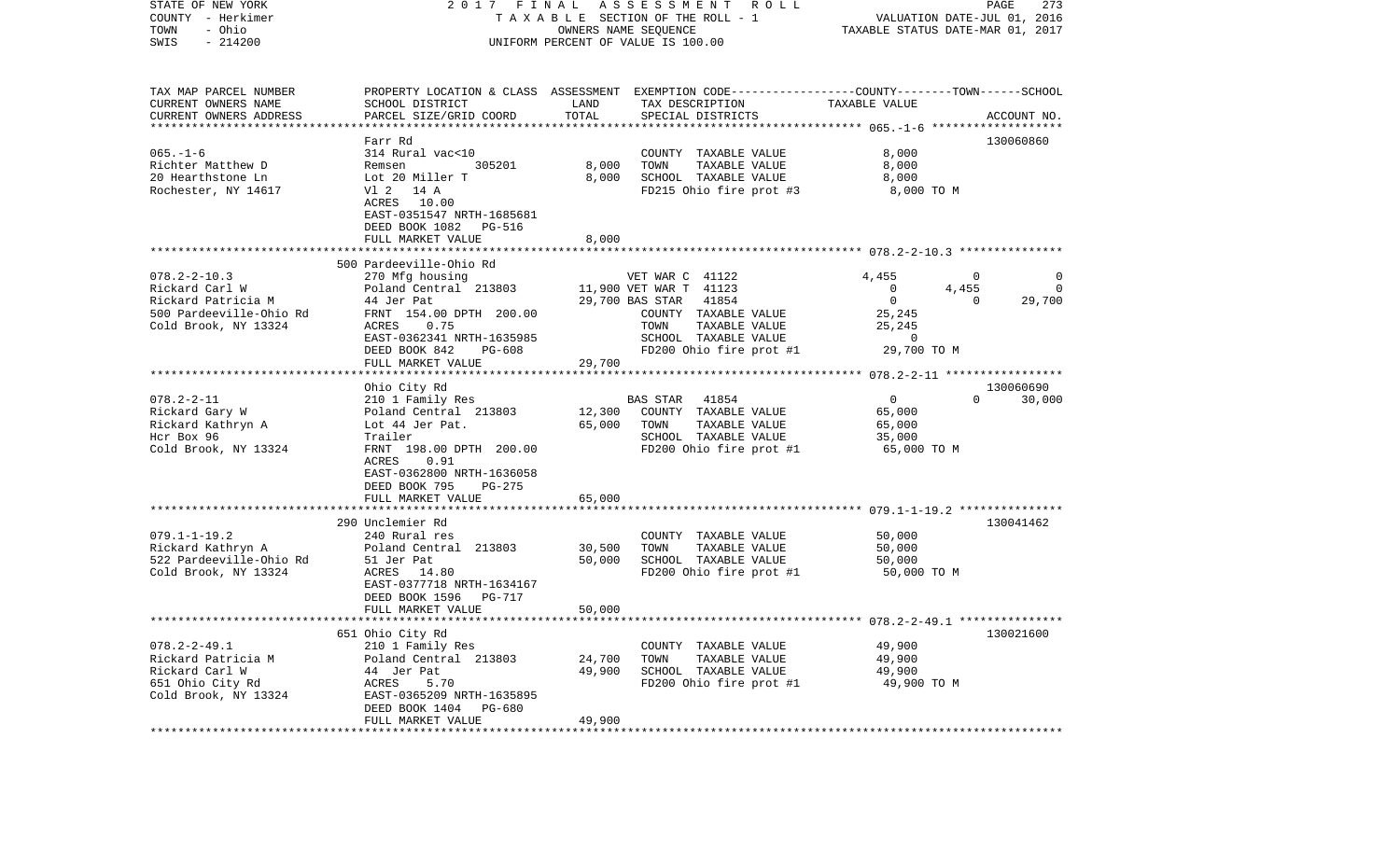| STATE OF NEW YORK<br>COUNTY - Herkimer<br>TOWN<br>- Ohio |                                                                                                                            |              | 2017 FINAL ASSESSMENT ROLL<br>OWNERS NAME SEQUENCE              | TAXABLE STATUS DATE-MAR 01, 2017 | PAGE<br>274             |
|----------------------------------------------------------|----------------------------------------------------------------------------------------------------------------------------|--------------|-----------------------------------------------------------------|----------------------------------|-------------------------|
| SWIS - 214200                                            |                                                                                                                            |              | UNIFORM PERCENT OF VALUE IS 100.00                              |                                  |                         |
| TAX MAP PARCEL NUMBER                                    | PROPERTY LOCATION & CLASS ASSESSMENT EXEMPTION CODE----------------COUNTY-------TOWN-----SCHOOL<br>SCHOOL DISTRICT         | LAND         |                                                                 |                                  |                         |
| CURRENT OWNERS NAME<br>CURRENT OWNERS ADDRESS            | PARCEL SIZE/GRID COORD                                                                                                     | TOTAL        | TAX DESCRIPTION TAXABLE VALUE<br>SPECIAL DISTRICTS              |                                  | ACCOUNT NO.             |
|                                                          |                                                                                                                            |              |                                                                 |                                  |                         |
|                                                          | Nellis Rd                                                                                                                  |              |                                                                 |                                  | 130032040               |
| 078.2-2-54<br>Rickard Paul                               |                                                                                                                            |              | BAS STAR 41854                                                  | $\overline{0}$<br>139,600        | $0 \t 30,000$           |
|                                                          |                                                                                                                            | 139,600 TOWN | COUNTY TAXABLE VALUE<br>TAXABLE VALUE                           | 139,600                          |                         |
|                                                          |                                                                                                                            |              | SCHOOL TAXABLE VALUE                                            | 109,600                          |                         |
|                                                          | EAST-0369729 NRTH-1633623                                                                                                  |              | FD200 Ohio fire prot #1                                         | 139,600 ТО М                     |                         |
|                                                          | DEED BOOK 853<br>PG-694                                                                                                    |              |                                                                 |                                  |                         |
|                                                          | FULL MARKET VALUE                                                                                                          | 139,600      |                                                                 |                                  |                         |
|                                                          |                                                                                                                            |              |                                                                 |                                  |                         |
|                                                          | Route 8(Eykelhoff)                                                                                                         |              |                                                                 | $\Omega$                         | 130018255               |
| 084.2-2-5.4<br>Rickard Ronald                            | 210 1 Family Res<br>Poland Central 213803<br>11 Jer Pat<br>ACRES 5.70                                                      |              | BAS STAR 41854<br>23,500 COUNTY TAXABLE VALUE<br>BAS STAR 41854 | $\overline{0}$<br>135,000        | 30,000                  |
|                                                          |                                                                                                                            | 135,000      | TOWN<br>TAXABLE VALUE                                           | 135,000                          |                         |
| nichard nomard<br>Rickard Sara<br>1779 State Rt 8        |                                                                                                                            |              | SCHOOL TAXABLE VALUE                                            | 105,000                          |                         |
|                                                          | Cold Brook, NY 13324 EAST-0362880 NRTH-1620729                                                                             |              | $FD200$ Ohio fire prot #1 $135,000$ TO M                        |                                  |                         |
|                                                          | DEED BOOK 766 PG-544                                                                                                       |              |                                                                 |                                  |                         |
|                                                          | FULL MARKET VALUE                                                                                                          | 135,000      |                                                                 |                                  |                         |
|                                                          |                                                                                                                            |              |                                                                 |                                  |                         |
| 078.2-2-10.1                                             | 514 Pardeeville-Ohio Rd<br>210 1 Family Res                                                                                |              | VET WAR CT 41121                                                | 9,000                            | 130036120<br>$10,200$ 0 |
| Rickard Ward                                             | Poland Central 213803 14,700 ENH STAR 41834                                                                                |              |                                                                 | $\overline{0}$<br>$\sim$ 0       | 65,500                  |
| Rickard Helen                                            | 44 Jer Pat                                                                                                                 |              | 68,000 COUNTY TAXABLE VALUE                                     | 59,000                           |                         |
|                                                          | 514 Pardeeville-Ohio Rd               House 700 Garage 200 Sm G<br>Cold Brook, NY 13324             Jim Tr 350 Carl Tr 450 |              | TOWN<br>TAXABLE VALUE                                           | 57,800                           |                         |
| Cold Brook, NY 13324                                     |                                                                                                                            |              | SCHOOL TAXABLE VALUE                                            | 2,500                            |                         |
|                                                          | ACRES<br>1.30                                                                                                              |              | FD200 Ohio fire prot #1                                         | 68,000 TO M                      |                         |
|                                                          | EAST-0362596 NRTH-1635997                                                                                                  |              |                                                                 |                                  |                         |
|                                                          | DEED BOOK 00532 PG-00553                                                                                                   | 68,000       |                                                                 |                                  |                         |
|                                                          | FULL MARKET VALUE                                                                                                          |              |                                                                 |                                  |                         |
|                                                          | Figert Rd                                                                                                                  |              |                                                                 |                                  | 130031140               |
|                                                          |                                                                                                                            |              | COUNTY TAXABLE VALUE                                            | 3,500                            |                         |
|                                                          |                                                                                                                            | 3,500        | TAXABLE VALUE<br>TOWN                                           | 3,500                            |                         |
| Box 131                                                  | 49 Jer Pat                                                                                                                 | 3,500        | SCHOOL TAXABLE VALUE                                            | 3,500                            |                         |
| Old Forge, NY 13420 V1 2 3/4                             |                                                                                                                            |              | FD217 Ohio fire prot #4                                         | 3,500 TO M                       |                         |
|                                                          | FRNT 110.00 DPTH 297.00                                                                                                    |              |                                                                 |                                  |                         |
|                                                          | ACRES<br>0.75<br>EAST-0365835 NRTH-1638332                                                                                 |              |                                                                 |                                  |                         |
|                                                          | DEED BOOK 676<br>PG-340                                                                                                    |              |                                                                 |                                  |                         |
|                                                          | FULL MARKET VALUE                                                                                                          | 3,500        |                                                                 |                                  |                         |
|                                                          |                                                                                                                            |              |                                                                 |                                  |                         |
|                                                          | Four Mile                                                                                                                  |              |                                                                 |                                  | 130031110               |
| $074.4 - 1 - 10$                                         | 260 Seasonal res                                                                                                           |              | COUNTY TAXABLE VALUE                                            | 26,500                           |                         |
| Riedman Lawrence                                         | Poland Central 213803                                                                                                      | 12,200       | TOWN<br>TAXABLE VALUE                                           | 26,500                           |                         |
| 8025 Mitchell Rd<br>Holland Patent, NY 13354             | 21 Urv<br>Four Mile Creek                                                                                                  | 26,500       | SCHOOL TAXABLE VALUE<br>FD217 Ohio fire prot #4                 | 26,500<br>26,500 TO M            |                         |
|                                                          | ACRES 15.00                                                                                                                |              |                                                                 |                                  |                         |
|                                                          | EAST-0393546 NRTH-1649560                                                                                                  |              |                                                                 |                                  |                         |
|                                                          | DEED BOOK 1122<br>PG-893                                                                                                   |              |                                                                 |                                  |                         |
|                                                          | FULL MARKET VALUE                                                                                                          | 26,500       |                                                                 |                                  |                         |
|                                                          |                                                                                                                            |              |                                                                 |                                  |                         |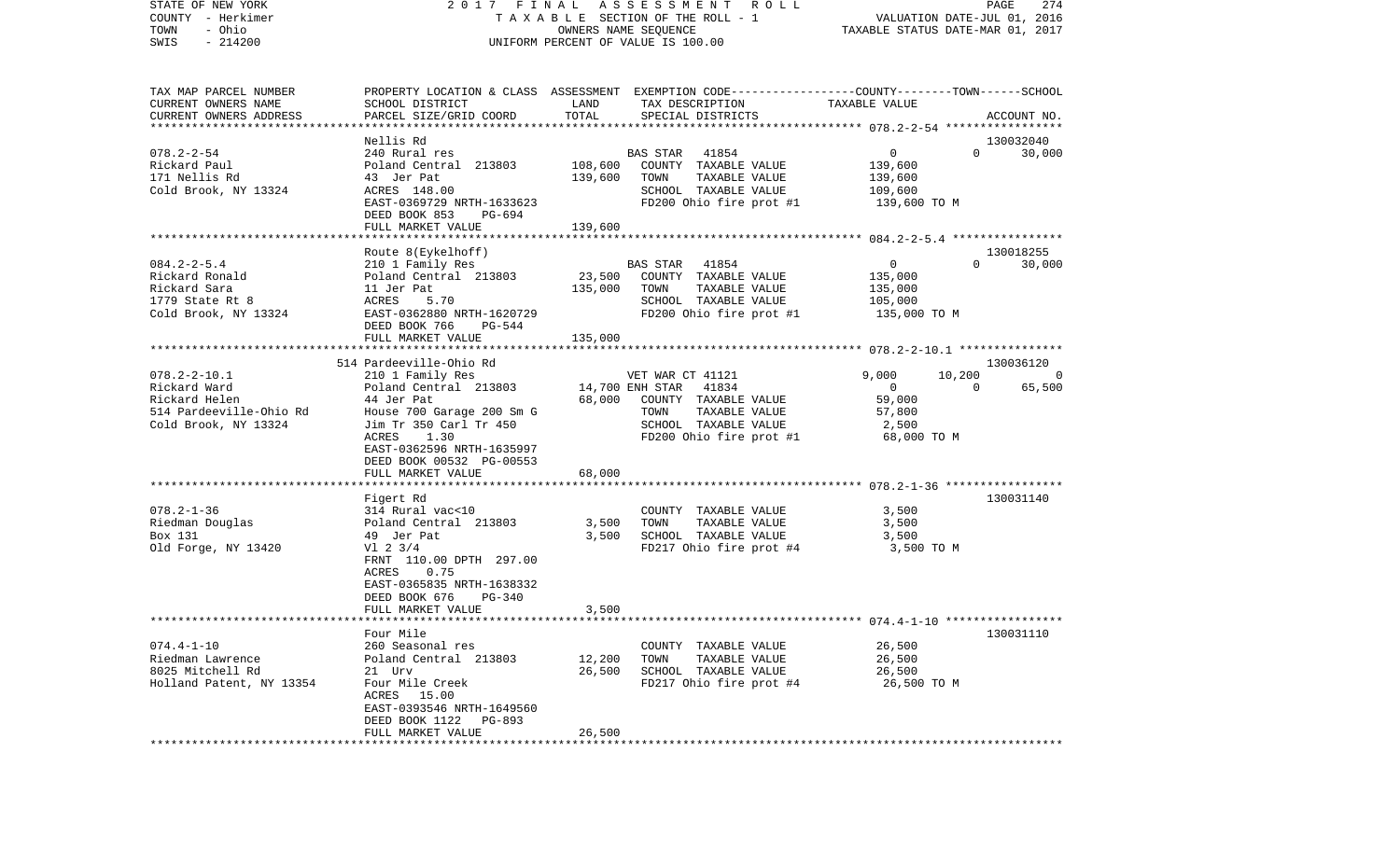| STATE OF NEW YORK                             | 2017 FINAL                                |                      | A S S E S S M E N T R O L L                     | PAGE                                                                                            | 275         |
|-----------------------------------------------|-------------------------------------------|----------------------|-------------------------------------------------|-------------------------------------------------------------------------------------------------|-------------|
| COUNTY - Herkimer                             |                                           |                      | T A X A B L E SECTION OF THE ROLL - 1           | VALUATION DATE-JUL 01, 2016                                                                     |             |
| TOWN<br>- Ohio<br>$-214200$<br>SWIS           |                                           | OWNERS NAME SEQUENCE |                                                 | TAXABLE STATUS DATE-MAR 01, 2017                                                                |             |
|                                               |                                           |                      | UNIFORM PERCENT OF VALUE IS 100.00              |                                                                                                 |             |
|                                               |                                           |                      |                                                 |                                                                                                 |             |
|                                               |                                           |                      |                                                 |                                                                                                 |             |
| TAX MAP PARCEL NUMBER                         |                                           |                      |                                                 | PROPERTY LOCATION & CLASS ASSESSMENT EXEMPTION CODE---------------COUNTY-------TOWN------SCHOOL |             |
| CURRENT OWNERS NAME<br>CURRENT OWNERS ADDRESS | SCHOOL DISTRICT<br>PARCEL SIZE/GRID COORD | LAND<br>TOTAL        | TAX DESCRIPTION<br>SPECIAL DISTRICTS            | TAXABLE VALUE                                                                                   | ACCOUNT NO. |
| ************************                      |                                           |                      |                                                 |                                                                                                 |             |
|                                               | Fly Brook Rd                              |                      |                                                 |                                                                                                 | 130030399   |
| $073.3 - 2 - 45.7$                            | 322 Rural vac>10                          |                      | COUNTY TAXABLE VALUE                            | 19,300                                                                                          |             |
| Rinaldi Richard L                             | Poland Central 213803                     | 19,300               | TOWN<br>TAXABLE VALUE                           | 19,300                                                                                          |             |
| Rinaldi Michelle A                            | 48 Jer Pat                                | 19,300               | SCHOOL TAXABLE VALUE                            | 19,300                                                                                          |             |
| 143 Hinman Rd                                 | V12 20.96 A                               |                      | FD200 Ohio fire prot #1                         | 19,300 TO M                                                                                     |             |
| Mohawk, NY 13407                              | ACRES 21.00                               |                      |                                                 |                                                                                                 |             |
|                                               | EAST-0358550 NRTH-1644360                 |                      |                                                 |                                                                                                 |             |
|                                               | DEED BOOK 1379<br>PG-291                  |                      |                                                 |                                                                                                 |             |
|                                               | FULL MARKET VALUE                         | 19,300               |                                                 |                                                                                                 |             |
|                                               | Unclemier Rd                              |                      |                                                 |                                                                                                 | 130060785   |
| $079.1 - 1 - 31$                              | 260 Seasonal res                          |                      | COUNTY TAXABLE VALUE                            | 50,000                                                                                          |             |
| Ritzel Mark                                   | Poland Central 213803                     | 32,500               | TOWN<br>TAXABLE VALUE                           | 50,000                                                                                          |             |
| Ritzel Diane W                                | Lot 51 Jer Pat                            | 50,000               | SCHOOL TAXABLE VALUE                            | 50,000                                                                                          |             |
| 7017 State Rt 8                               | Camp & Garage                             |                      | FD200 Ohio fire prot #1                         | 50,000 TO M                                                                                     |             |
| Utica, NY 13502                               | ACRES 27.10                               |                      |                                                 |                                                                                                 |             |
|                                               | EAST-0380324 NRTH-1636584                 |                      |                                                 |                                                                                                 |             |
|                                               | DEED BOOK 838<br>PG-177                   |                      |                                                 |                                                                                                 |             |
|                                               | FULL MARKET VALUE                         | 50,000               |                                                 |                                                                                                 |             |
|                                               | Unclemier Rd                              |                      |                                                 |                                                                                                 |             |
| $079.1 - 1 - 33.2$                            | 322 Rural vac>10                          |                      | COUNTY TAXABLE VALUE                            | 25,200                                                                                          |             |
| Rivera David                                  | Poland Central 213803                     | 25,200               | TOWN<br>TAXABLE VALUE                           | 25,200                                                                                          |             |
| 1613 Elk Valley Rd                            | Lot 51 Jer Pat                            | 25,200               | SCHOOL TAXABLE VALUE                            | 25,200                                                                                          |             |
| Forest, VA 24551                              | ACRES 25.00                               |                      | FD200 Ohio fire prot #1                         | 25,200 TO M                                                                                     |             |
|                                               | EAST-0379701 NRTH-1636915                 |                      |                                                 |                                                                                                 |             |
|                                               | DEED BOOK 1155<br>PG-184                  |                      |                                                 |                                                                                                 |             |
|                                               | FULL MARKET VALUE                         | 25,200               |                                                 |                                                                                                 |             |
|                                               | **************************                |                      |                                                 |                                                                                                 |             |
|                                               | 448 Smith Rd                              |                      |                                                 |                                                                                                 |             |
| $078.2 - 1 - 56.3$<br>Rivera Juan J           | 322 Rural vac>10<br>Poland Central 213803 | 25,500               | COUNTY TAXABLE VALUE<br>TOWN<br>TAXABLE VALUE   | 25,500<br>25,500                                                                                |             |
| 100 Rocko Dr                                  | 43 Jer Pat                                | 25,500               | SCHOOL TAXABLE VALUE                            | 25,500                                                                                          |             |
| Myrtle Beach, SC 29579                        | FRNT 636.00 DPTH                          |                      | FD200 Ohio fire prot #1                         | 25,500 TO M                                                                                     |             |
|                                               | ACRES 25.40                               |                      |                                                 |                                                                                                 |             |
|                                               | EAST-0371512 NRTH-1633153                 |                      |                                                 |                                                                                                 |             |
|                                               | DEED BOOK 1348<br>$PG-32$                 |                      |                                                 |                                                                                                 |             |
|                                               | FULL MARKET VALUE                         | 25,500               |                                                 |                                                                                                 |             |
|                                               |                                           |                      |                                                 |                                                                                                 |             |
|                                               | 448 Smith Rd                              |                      |                                                 |                                                                                                 |             |
| $078.2 - 1 - 56.4$                            | 910 Priv forest                           |                      | COUNTY TAXABLE VALUE                            | 44,625                                                                                          |             |
| Rivera Juan J                                 | Poland Central 213803<br>43 Jer Pat       | 44,625               | TOWN<br>TAXABLE VALUE                           | 44,625                                                                                          |             |
| 100 Rocko Dr<br>Myrtle Beach, SC 29579        | 78.2-1-56 DELETED USING S                 | 44,625               | SCHOOL TAXABLE VALUE<br>FD200 Ohio fire prot #1 | 44,625<br>44,625 TO M                                                                           |             |
|                                               | #4                                        |                      |                                                 |                                                                                                 |             |
|                                               | FRNT 2107.00 DPTH                         |                      |                                                 |                                                                                                 |             |
|                                               | ACRES 70.10                               |                      |                                                 |                                                                                                 |             |
|                                               | EAST-0372690 NRTH-1634564                 |                      |                                                 |                                                                                                 |             |
|                                               | DEED BOOK 1419<br>PG-261                  |                      |                                                 |                                                                                                 |             |
|                                               | FULL MARKET VALUE                         | 44,625               |                                                 |                                                                                                 |             |
|                                               |                                           |                      |                                                 |                                                                                                 |             |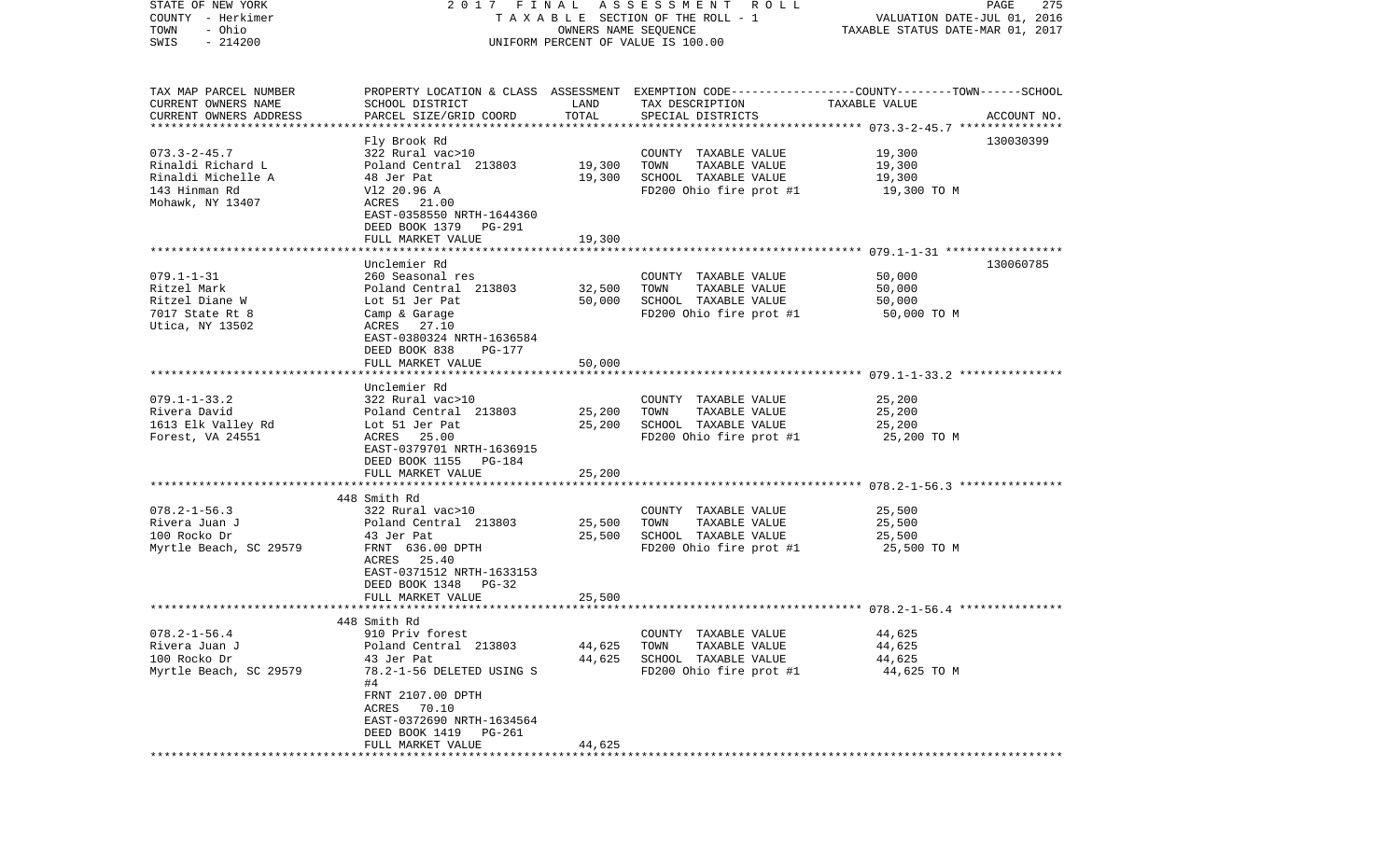| STATE OF NEW YORK<br>COUNTY - Herkimer<br>- Ohio<br>TOWN<br>$-214200$<br>SWIS | 2017 FINAL ASSESSMENT<br>R O L L<br>T A X A B L E SECTION OF THE ROLL - 1<br>OWNERS NAME SEQUENCE<br>UNIFORM PERCENT OF VALUE IS 100.00 |         |                                                                                                                     | PAGE<br>276<br>VALUATION DATE-JUL 01, 2016<br>TAXABLE STATUS DATE-MAR 01, 2017 |                    |  |
|-------------------------------------------------------------------------------|-----------------------------------------------------------------------------------------------------------------------------------------|---------|---------------------------------------------------------------------------------------------------------------------|--------------------------------------------------------------------------------|--------------------|--|
| TAX MAP PARCEL NUMBER<br>CURRENT OWNERS NAME                                  | SCHOOL DISTRICT                                                                                                                         | LAND    | PROPERTY LOCATION & CLASS ASSESSMENT EXEMPTION CODE----------------COUNTY-------TOWN------SCHOOL<br>TAX DESCRIPTION | TAXABLE VALUE                                                                  |                    |  |
| CURRENT OWNERS ADDRESS                                                        | PARCEL SIZE/GRID COORD                                                                                                                  | TOTAL   | SPECIAL DISTRICTS                                                                                                   |                                                                                | ACCOUNT NO.        |  |
| *************************                                                     |                                                                                                                                         |         |                                                                                                                     |                                                                                | 130012000          |  |
| $078.4 - 1 - 30$                                                              | Gray Wilmurt Rd<br>910 Priv forest                                                                                                      |         | COUNTY TAXABLE VALUE                                                                                                | 73,400                                                                         |                    |  |
| Rivera Luis A                                                                 | Poland Central 213803                                                                                                                   | 73,300  | TOWN<br>TAXABLE VALUE                                                                                               | 73,400                                                                         |                    |  |
| 8 Cynthia Court                                                               | 20 Jer Pat                                                                                                                              | 73,400  | SCHOOL TAXABLE VALUE                                                                                                | 73,400                                                                         |                    |  |
| Setauket, NY 11733                                                            | R1 146.5                                                                                                                                |         | FD200 Ohio fire prot #1                                                                                             | 73,400 TO M                                                                    |                    |  |
|                                                                               | ACRES 146.50                                                                                                                            |         |                                                                                                                     |                                                                                |                    |  |
|                                                                               | EAST-0371156 NRTH-1624739<br>DEED BOOK 121<br>$PG-18$                                                                                   |         |                                                                                                                     |                                                                                |                    |  |
|                                                                               | FULL MARKET VALUE                                                                                                                       | 73,400  |                                                                                                                     |                                                                                |                    |  |
|                                                                               |                                                                                                                                         |         |                                                                                                                     |                                                                                |                    |  |
|                                                                               | Unclemier Rd                                                                                                                            |         |                                                                                                                     |                                                                                | 130060810          |  |
| $079.1 - 1 - 18$<br>Roach Mark R                                              | 260 Seasonal res<br>Poland Central 213803                                                                                               | 12,000  | COUNTY TAXABLE VALUE<br>TAXABLE VALUE<br>TOWN                                                                       | 17,000<br>17,000                                                               |                    |  |
| PO Box 621                                                                    | Lot 51 Jer Pat                                                                                                                          | 17,000  | SCHOOL TAXABLE VALUE                                                                                                | 17,000                                                                         |                    |  |
| Clark Mills, NY 13321                                                         | ACRES<br>4.00                                                                                                                           |         | FD200 Ohio fire prot #1                                                                                             | 17,000 TO M                                                                    |                    |  |
|                                                                               | EAST-0377474 NRTH-1634514                                                                                                               |         |                                                                                                                     |                                                                                |                    |  |
|                                                                               | DEED BOOK 1291 PG-476                                                                                                                   |         |                                                                                                                     |                                                                                |                    |  |
|                                                                               | FULL MARKET VALUE                                                                                                                       | 17,000  |                                                                                                                     |                                                                                |                    |  |
|                                                                               | 2614 Route 8                                                                                                                            |         |                                                                                                                     |                                                                                |                    |  |
| $078.2 - 2 - 49.2$                                                            | 240 Rural res                                                                                                                           |         | BAS STAR<br>41854                                                                                                   | $\overline{0}$                                                                 | 30,000<br>$\Omega$ |  |
| Roark Arthur                                                                  | Poland Central 213803                                                                                                                   | 29,400  | COUNTY TAXABLE VALUE                                                                                                | 167,500                                                                        |                    |  |
| Kemler Carrie L                                                               | 44 Jer Pat                                                                                                                              | 167,500 | TAXABLE VALUE<br>TOWN                                                                                               | 167,500                                                                        |                    |  |
| 2614 State Rt 8<br>Cold Brook, NY 13324                                       | ACRES 11.00<br>EAST-0365754 NRTH-1635588                                                                                                |         | SCHOOL TAXABLE VALUE<br>FD200 Ohio fire prot #1                                                                     | 137,500<br>167,500 TO M                                                        |                    |  |
|                                                                               | DEED BOOK 815<br>PG-541                                                                                                                 |         |                                                                                                                     |                                                                                |                    |  |
|                                                                               | FULL MARKET VALUE                                                                                                                       | 167,500 |                                                                                                                     |                                                                                |                    |  |
|                                                                               |                                                                                                                                         |         |                                                                                                                     |                                                                                |                    |  |
|                                                                               | Thorpe Vly                                                                                                                              |         |                                                                                                                     |                                                                                | 130035490          |  |
| $079.2 - 1 - 9.2$<br>Roark Arthur                                             | 260 Seasonal res<br>Poland Central 213803                                                                                               | 6,300   | COUNTY TAXABLE VALUE<br>TAXABLE VALUE<br>TOWN                                                                       | 20,300<br>20,300                                                               |                    |  |
| Roark Carrie                                                                  | 74 Jer Pat                                                                                                                              | 20,300  | SCHOOL TAXABLE VALUE                                                                                                | 20,300                                                                         |                    |  |
| 2614 State Rt. 8                                                              | Lot 100                                                                                                                                 |         | FD217 Ohio fire prot #4                                                                                             | 20,300 TO M                                                                    |                    |  |
| Ohio, NY 13324                                                                | Seas 21.4                                                                                                                               |         |                                                                                                                     |                                                                                |                    |  |
|                                                                               | ACRES 10.90                                                                                                                             |         |                                                                                                                     |                                                                                |                    |  |
|                                                                               | EAST-0389672 NRTH-1634304<br>DEED BOOK 1343 PG-869                                                                                      |         |                                                                                                                     |                                                                                |                    |  |
|                                                                               | FULL MARKET VALUE                                                                                                                       | 20,300  |                                                                                                                     |                                                                                |                    |  |
|                                                                               |                                                                                                                                         |         |                                                                                                                     |                                                                                |                    |  |
|                                                                               | Thorpe Vly                                                                                                                              |         |                                                                                                                     |                                                                                | 130011280          |  |
| $079.2 - 1 - 12$                                                              | 910 Priv forest                                                                                                                         |         | COUNTY TAXABLE VALUE                                                                                                | 49,500                                                                         |                    |  |
| Roark Arthur Ashton James<br>Roark Danial D                                   | Poland Central 213803                                                                                                                   | 49,500  | TAXABLE VALUE<br>TOWN<br>SCHOOL TAXABLE VALUE                                                                       | 49,500                                                                         |                    |  |
| 2164 State Rt 8                                                               | 52 Jer Pat<br>P-Fr 125                                                                                                                  | 49,500  | FD217 Ohio fire prot #4                                                                                             | 49,500<br>49,500 TO M                                                          |                    |  |
| Cold Brook, NY 13324                                                          | ACRES 125.00                                                                                                                            |         |                                                                                                                     |                                                                                |                    |  |
|                                                                               | EAST-0386479 NRTH-1633328                                                                                                               |         |                                                                                                                     |                                                                                |                    |  |
|                                                                               | DEED BOOK 1373<br>PG-604                                                                                                                |         |                                                                                                                     |                                                                                |                    |  |
|                                                                               | FULL MARKET VALUE                                                                                                                       | 49,500  |                                                                                                                     |                                                                                |                    |  |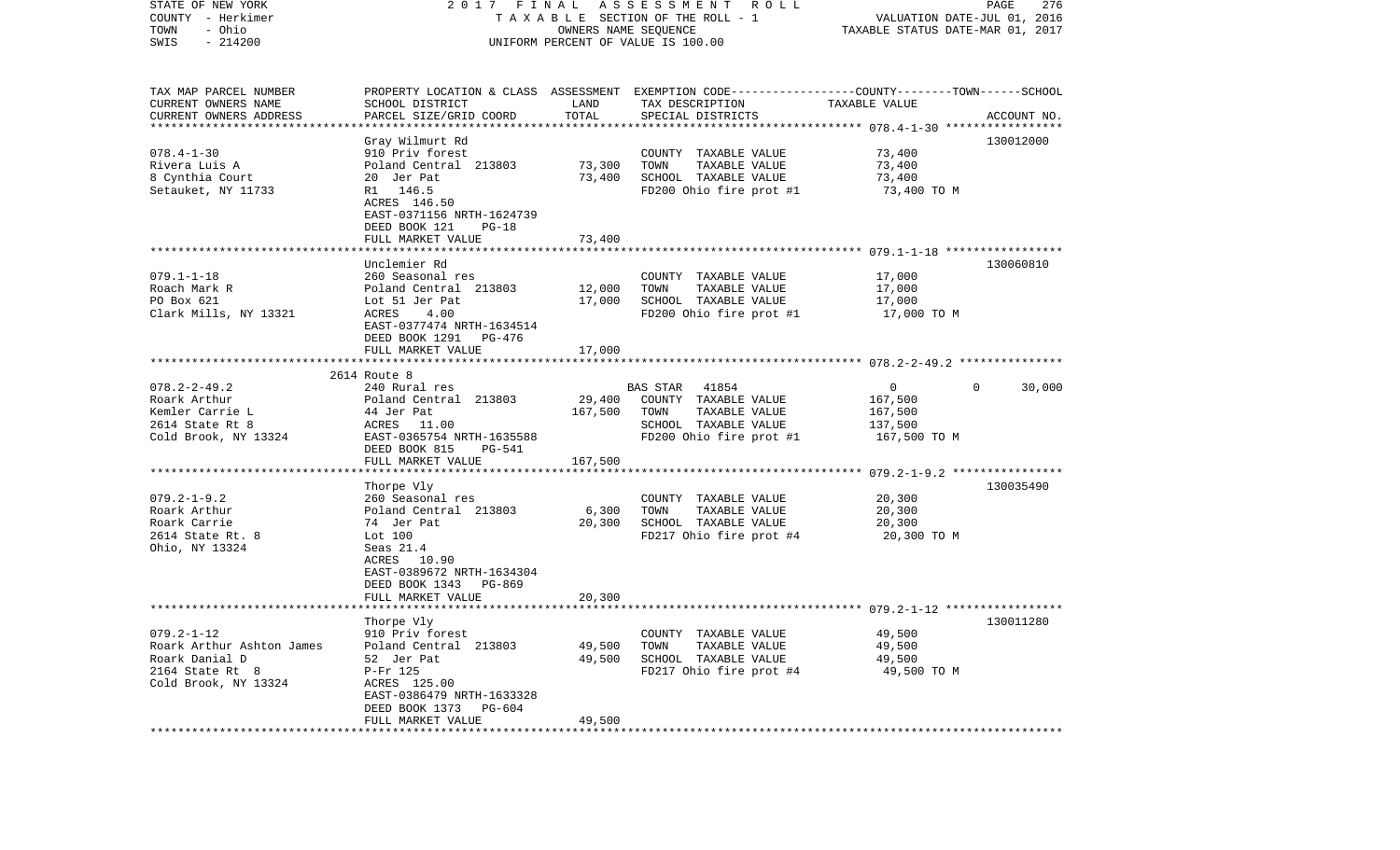| STATE OF NEW YORK<br>COUNTY - Herkimer<br>- Ohio<br>TOWN<br>$-214200$<br>SWIS                 | 2017 FINAL ASSESSMENT ROLL<br>TAXABLE SECTION OF THE ROLL - 1<br>OWNERS NAME SEQUENCE<br>UNIFORM PERCENT OF VALUE IS 100.00                                                                  |                            |                                                                                                                                                                        | PAGE<br>277<br>VALUATION DATE-JUL 01, 2016<br>TAXABLE STATUS DATE-MAR 01, 2017       |                                                                              |  |
|-----------------------------------------------------------------------------------------------|----------------------------------------------------------------------------------------------------------------------------------------------------------------------------------------------|----------------------------|------------------------------------------------------------------------------------------------------------------------------------------------------------------------|--------------------------------------------------------------------------------------|------------------------------------------------------------------------------|--|
| TAX MAP PARCEL NUMBER<br>CURRENT OWNERS NAME<br>CURRENT OWNERS ADDRESS                        | SCHOOL DISTRICT<br>PARCEL SIZE/GRID COORD                                                                                                                                                    | LAND<br>TOTAL              | PROPERTY LOCATION & CLASS ASSESSMENT EXEMPTION CODE----------------COUNTY-------TOWN------SCHOOL<br>TAX DESCRIPTION<br>SPECIAL DISTRICTS                               | TAXABLE VALUE                                                                        | ACCOUNT NO.                                                                  |  |
| $079.1 - 1 - 8$<br>Roark Benjamin<br>247 Nellis Rd<br>Cold Brook, NY 13324                    | 1251 Gray Wilmurt Rd<br>240 Rural res<br>Poland Central 213803<br>50 Jer Pat<br>ACRES 13.30 BANK 023<br>EAST-0374096 NRTH-1636966<br>DEED BOOK 930<br>PG-138<br>FULL MARKET VALUE            | 115,000<br>115,000         | BAS STAR<br>41854<br>22,900 COUNTY TAXABLE VALUE<br>TAXABLE VALUE<br>TOWN<br>SCHOOL TAXABLE VALUE<br>FD200 Ohio fire prot #1                                           | $\mathsf{O}$<br>115,000<br>115,000<br>85,000<br>115,000 TO M                         | 130034830<br>$\Omega$<br>30,000                                              |  |
| $079.2 - 1 - 10$<br>Roark Benjamin<br>Roark Jessica<br>1251 Gray Wilmurt Rd<br>Ohio, NY 13324 | Thorpe Vly<br>260 Seasonal res<br>Poland Central 213803<br>Lot 74 Jer Pat<br>Lot 99 Vl 2<br>21.7 A<br>ACRES<br>21.70<br>EAST-0389023 NRTH-1633997<br>DEED BOOK 1571<br>PG-634                | 12,500<br>17,000           | COUNTY TAXABLE VALUE<br>TAXABLE VALUE<br>TOWN<br>SCHOOL TAXABLE VALUE<br>FD200 Ohio fire prot #1                                                                       | 17,000<br>17,000<br>17,000<br>17,000 TO M                                            | 130090075                                                                    |  |
|                                                                                               | FULL MARKET VALUE                                                                                                                                                                            | 17,000                     |                                                                                                                                                                        |                                                                                      |                                                                              |  |
| $078.2 - 1 - 30$<br>Roark Bonnie<br>2768 State Rt 8<br>Cold Brook, NY 13324                   | Route 8<br>210 1 Family Res<br>Poland Central 213803<br>49 Jer Pat<br>FRNT 200.00 DPTH 200.00<br>ACRES<br>0.92<br>EAST-0365272 NRTH-1638565<br>DEED BOOK 00657 PG-00885<br>FULL MARKET VALUE | 81,500                     | VET WAR C 41122<br>17,200 VET WAR T 41123<br>81,500 ENH STAR 41834<br>COUNTY TAXABLE VALUE<br>TOWN<br>TAXABLE VALUE<br>SCHOOL TAXABLE VALUE<br>FD200 Ohio fire prot #1 | 9,000<br>$\mathbf{0}$<br>$\overline{0}$<br>72,500<br>69,500<br>16,000<br>81,500 TO M | 130036630<br>$\Omega$<br>0<br>12,000<br>$\Omega$<br>$\overline{0}$<br>65,500 |  |
| $073.4 - 1 - 45$<br>Roark Brandon<br>Roark Daniel<br>787 Figert Rd<br>Cold Brook, NY 13324    | *************************<br>Figert Rd<br>322 Rural vac>10<br>Poland Central 213803<br>49 Jer Pat<br>Pines10<br>2.70<br>ACRES<br>EAST-0366640 NRTH-1641223<br>DEED BOOK 1612<br>PG-919       | 14,900<br>14,900           | COUNTY TAXABLE VALUE<br>TOWN<br>TAXABLE VALUE<br>SCHOOL TAXABLE VALUE<br>FD200 Ohio fire prot #1                                                                       | 14,900<br>14,900<br>14,900<br>14,900 TO M                                            | 130013080                                                                    |  |
| $078.2 - 1 - 25$<br>Roark Danial D<br>787 Figert Rd<br>Cold Brook, NY 13324                   | FULL MARKET VALUE<br>Route 8<br>312 Vac w/imprv<br>Poland Central 213803<br>49 Jer Pat<br>ACRES<br>5.30                                                                                      | 14,900<br>12,700<br>39,000 | COUNTY TAXABLE VALUE<br>TOWN<br>TAXABLE VALUE<br>SCHOOL TAXABLE VALUE<br>FD200 Ohio fire prot #1                                                                       | 39,000<br>39,000<br>39,000<br>39,000 TO M                                            | 130031410                                                                    |  |
|                                                                                               | EAST-0365813 NRTH-1639319<br>DEED BOOK 1360<br>PG-846<br>FULL MARKET VALUE<br>* * * * * * * * * * * * * * * * *                                                                              | 39,000                     |                                                                                                                                                                        |                                                                                      |                                                                              |  |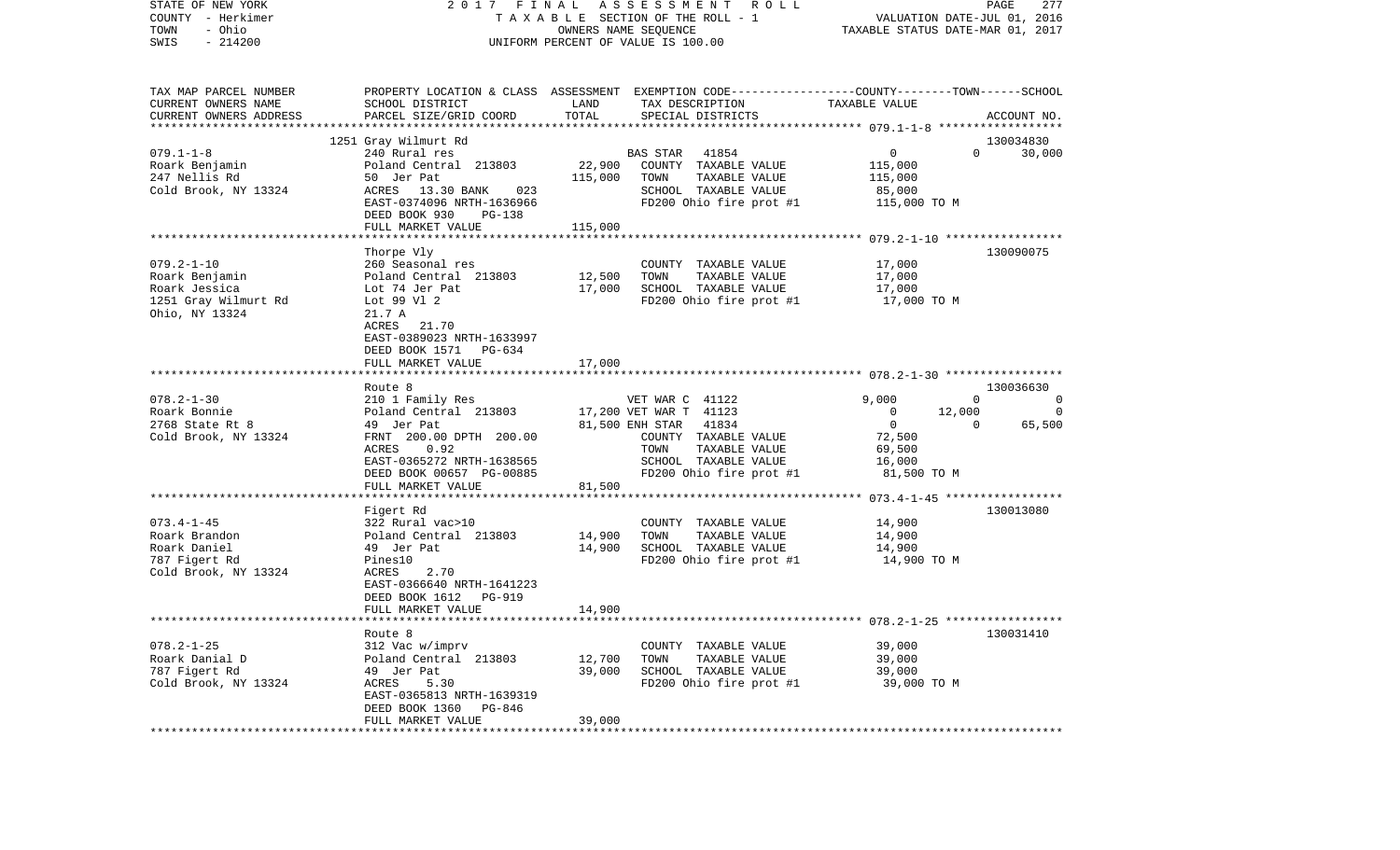| STATE OF NEW YORK<br>COUNTY - Herkimer<br>- Ohio<br>TOWN<br>$-214200$<br>SWIS             |                                                                                                                                                       | OWNERS NAME SEQUENCE | 2017 FINAL ASSESSMENT ROLL<br>TAXABLE SECTION OF THE ROLL - 1<br>UNIFORM PERCENT OF VALUE IS 100.00                                      | VALUATION DATE-JUL 01, 2016<br>TAXABLE STATUS DATE-MAR 01, 2017 | PAGE<br>278                     |
|-------------------------------------------------------------------------------------------|-------------------------------------------------------------------------------------------------------------------------------------------------------|----------------------|------------------------------------------------------------------------------------------------------------------------------------------|-----------------------------------------------------------------|---------------------------------|
| TAX MAP PARCEL NUMBER<br>CURRENT OWNERS NAME<br>CURRENT OWNERS ADDRESS                    | SCHOOL DISTRICT<br>PARCEL SIZE/GRID COORD                                                                                                             | LAND<br>TOTAL        | PROPERTY LOCATION & CLASS ASSESSMENT EXEMPTION CODE----------------COUNTY-------TOWN------SCHOOL<br>TAX DESCRIPTION<br>SPECIAL DISTRICTS | TAXABLE VALUE                                                   | ACCOUNT NO.                     |
|                                                                                           |                                                                                                                                                       |                      |                                                                                                                                          |                                                                 | 130038850                       |
| $073.4 - 2 - 10$<br>Roark Daniel D<br>787 Figert Rd<br>Cold Brook, NY 13324               | Figert Rd<br>314 Rural vac<10<br>Poland Central 213803 11,000<br>77 Jer Pat<br>ACRES<br>9.20<br>EAST-0370336 NRTH-1644885<br>DEED BOOK 1612    PG-724 | 11,000               | COUNTY TAXABLE VALUE<br>TOWN<br>TAXABLE VALUE<br>SCHOOL TAXABLE VALUE<br>FD200 Ohio fire prot #1                                         | 11,000<br>11,000<br>11,000<br>11,000 TO M                       |                                 |
|                                                                                           | FULL MARKET VALUE                                                                                                                                     | 11,000               |                                                                                                                                          |                                                                 |                                 |
| $073.4 - 2 - 3$<br>Roark David                                                            | Figert Rd<br>210 1 Family Res                                                                                                                         |                      | BAS STAR 41854<br>COUNTY TAXABLE VALUE                                                                                                   | $\overline{0}$<br>83,900                                        | 130000750<br>30,000<br>$\Omega$ |
| Roark Robin<br>787 Figert<br>Cold Brook, NY 13324                                         | Poland Central 213803<br>Lot 77 Jer Pat<br>ACRES<br>6.50<br>EAST-0373526 NRTH-1645562<br>DEED BOOK 781<br>PG-299                                      | 23,700<br>83,900     | TOWN<br>TAXABLE VALUE<br>SCHOOL TAXABLE VALUE<br>FD200 Ohio fire prot $#1$ 83,900 TO M                                                   | 83,900<br>53,900                                                |                                 |
|                                                                                           | FULL MARKET VALUE                                                                                                                                     | 83,900               |                                                                                                                                          |                                                                 |                                 |
|                                                                                           | 135 Nellis Rd                                                                                                                                         |                      |                                                                                                                                          |                                                                 |                                 |
| $078.2 - 2 - 52.2$<br>Roark Donna<br>Roark Angel<br>135 Nellis Rd<br>Cold Brook, NY 13324 | 270 Mfg housing<br>Poland Central 213803<br>FRNT 1002.00 DPTH<br>ACRES<br>1.30<br>EAST-0367893 NRTH-1632018<br>DEED BOOK 868<br>PG-441                | 14,700<br>37,700     | ENH STAR 41834<br>COUNTY TAXABLE VALUE<br>TOWN<br>TAXABLE VALUE<br>SCHOOL TAXABLE VALUE<br>FD200 Ohio fire prot $#1$ 37,700 TO M         | $\overline{0}$<br>37,700<br>37,700<br>$\overline{0}$            | $\Omega$<br>37,700              |
|                                                                                           | FULL MARKET VALUE<br>*****************                                                                                                                | 37,700               |                                                                                                                                          |                                                                 |                                 |
| $078.2 - 2 - 55$<br>Roark Gordon<br>Roark Susan<br>247 Nellis Rd<br>Cold Brook, NY 13324  | 247 Nellis Rd<br>210 1 Family Res<br>Poland Central 213803<br>43 Jer Pat<br>ACRES<br>1.40<br>EAST-0370131 NRTH-1632223<br>DEED BOOK 788<br>PG-258     | 14,900<br>100,000    | ENH STAR 41834<br>COUNTY TAXABLE VALUE<br>TOWN<br>TAXABLE VALUE<br>SCHOOL TAXABLE VALUE<br>FD200 Ohio fire prot #1 100,000 TO M          | $\overline{0}$<br>100,000<br>100,000<br>34,500                  | $\Omega$<br>65,500              |
|                                                                                           | FULL MARKET VALUE                                                                                                                                     | 100,000              |                                                                                                                                          |                                                                 |                                 |
|                                                                                           | 921 Gray Wilmurt Rd                                                                                                                                   |                      |                                                                                                                                          |                                                                 | 130090010                       |
| $078.4 - 1 - 38$<br>Roark Gordon<br>Roark SUSAN<br>247 Nellis Rd<br>Cold Brook, NY 13324  | 260 Seasonal res<br>Poland Central 213803<br>43 Jer Pat<br>ACRES 11.30<br>EAST-0373095 NRTH-1630620<br>DEED BOOK 1422<br>PG-105                       | 21,500<br>25,500     | COUNTY TAXABLE VALUE<br>TOWN<br>TAXABLE VALUE<br>SCHOOL TAXABLE VALUE<br>FD200 Ohio fire prot $#1$ 25,500 TO M                           | 25,500<br>25,500<br>25,500                                      |                                 |
|                                                                                           | FULL MARKET VALUE                                                                                                                                     | 25,500               |                                                                                                                                          |                                                                 |                                 |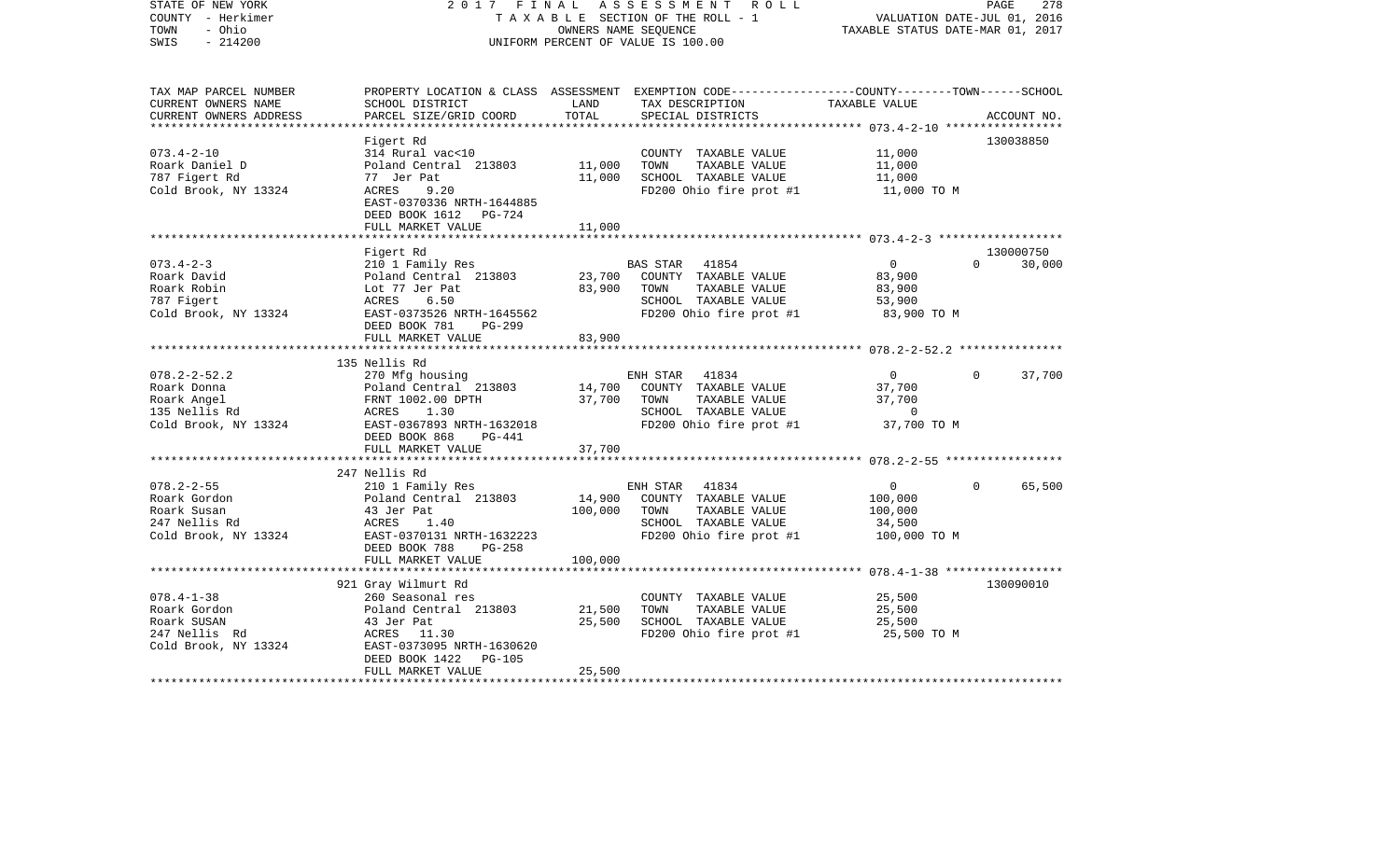| STATE OF NEW YORK                                    |                                                                                                 |                      | 2017 FINAL ASSESSMENT ROLL                    |                                  | PAGE     | 279         |
|------------------------------------------------------|-------------------------------------------------------------------------------------------------|----------------------|-----------------------------------------------|----------------------------------|----------|-------------|
| COUNTY - Herkimer                                    |                                                                                                 |                      | TAXABLE SECTION OF THE ROLL - 1               | VALUATION DATE-JUL 01, 2016      |          |             |
| - Ohio<br>TOWN                                       |                                                                                                 | OWNERS NAME SEQUENCE |                                               | TAXABLE STATUS DATE-MAR 01, 2017 |          |             |
| $-214200$<br>SWIS                                    |                                                                                                 |                      | UNIFORM PERCENT OF VALUE IS 100.00            |                                  |          |             |
|                                                      |                                                                                                 |                      |                                               |                                  |          |             |
|                                                      |                                                                                                 |                      |                                               |                                  |          |             |
| TAX MAP PARCEL NUMBER                                | PROPERTY LOCATION & CLASS ASSESSMENT EXEMPTION CODE---------------COUNTY-------TOWN------SCHOOL |                      |                                               |                                  |          |             |
| CURRENT OWNERS NAME                                  | SCHOOL DISTRICT                                                                                 | LAND                 | TAX DESCRIPTION                               | TAXABLE VALUE                    |          |             |
| CURRENT OWNERS ADDRESS<br>*************************  | PARCEL SIZE/GRID COORD                                                                          | TOTAL                | SPECIAL DISTRICTS                             |                                  |          | ACCOUNT NO. |
|                                                      | Thorpe Vly                                                                                      |                      |                                               |                                  |          | 130037140   |
| $079.2 - 1 - 13$                                     | 322 Rural vac>10                                                                                |                      | COUNTY TAXABLE VALUE                          | 13,200                           |          |             |
| Roark Gordon A Sr.                                   | Poland Central 213803                                                                           | 13,100               | TOWN<br>TAXABLE VALUE                         | 13,200                           |          |             |
| Roark Gordaon A Jr.                                  | 52 Jer Pat                                                                                      | 13,200               | SCHOOL TAXABLE VALUE                          | 13,200                           |          |             |
| 247 Nellis Rd                                        | Lot 87                                                                                          |                      | FD217 Ohio fire prot #4                       | 13,200 TO M                      |          |             |
| Cold Brook, NY 13324                                 | V1 2 22.9                                                                                       |                      |                                               |                                  |          |             |
|                                                      | ACRES 22.90                                                                                     |                      |                                               |                                  |          |             |
|                                                      | EAST-0387828 NRTH-1633324                                                                       |                      |                                               |                                  |          |             |
|                                                      | DEED BOOK 1584 PG-313                                                                           |                      |                                               |                                  |          |             |
|                                                      | FULL MARKET VALUE                                                                               | 13,200               |                                               |                                  |          |             |
|                                                      |                                                                                                 |                      |                                               |                                  |          |             |
|                                                      | 331 Nellis Rd                                                                                   |                      |                                               |                                  |          |             |
| $078.2 - 1 - 60.1$                                   | 322 Rural vac>10                                                                                |                      | COUNTY TAXABLE VALUE                          | 14,900                           |          |             |
| Roark Gordon Jr.                                     | Poland Central 213803                                                                           | 14,900               | TAXABLE VALUE<br>TOWN                         | 14,900                           |          |             |
| 331 Nellis Rd                                        | 43 Jer. Pat                                                                                     | 14,900               | SCHOOL TAXABLE VALUE                          | 14,900                           |          |             |
| Cold Brook, NY 13324                                 | FRNT 150.00 DPTH                                                                                |                      | FD200 Ohio fire prot #1                       | 14,900 TO M                      |          |             |
|                                                      | ACRES 10.00<br>EAST-0371984 NRTH-1633277                                                        |                      |                                               |                                  |          |             |
|                                                      | FULL MARKET VALUE                                                                               | 14,900               |                                               |                                  |          |             |
|                                                      |                                                                                                 |                      |                                               |                                  |          |             |
|                                                      | 331 Nellis Rd                                                                                   |                      |                                               |                                  |          |             |
| $078.2 - 1 - 60.2$                                   | 210 1 Family Res                                                                                |                      | BAS STAR 41854                                | $\overline{0}$                   | $\Omega$ | 30,000      |
| Roark Gordon Jr.                                     | Poland Central 213803                                                                           | 19,000               | COUNTY TAXABLE VALUE                          | 155,000                          |          |             |
| 331 Nellis Rd                                        | 43 Jer. Pat                                                                                     | 155,000              | TOWN<br>TAXABLE VALUE                         | 155,000                          |          |             |
| Cold Brook, NY 13324                                 | $Pr.ID 078. -2-1-60$                                                                            |                      | SCHOOL TAXABLE VALUE                          | 125,000                          |          |             |
|                                                      | FRNT 300.00 DPTH                                                                                |                      | FD200 Ohio fire prot #1                       | 155,000 TO M                     |          |             |
|                                                      | ACRES<br>5.00                                                                                   |                      |                                               |                                  |          |             |
|                                                      | EAST-0371903 NRTH-1632700                                                                       |                      |                                               |                                  |          |             |
|                                                      | FULL MARKET VALUE                                                                               | 155,000              |                                               |                                  |          |             |
|                                                      |                                                                                                 |                      |                                               |                                  |          |             |
|                                                      | 2776 Route 8                                                                                    |                      |                                               |                                  |          | 130036450   |
| $078.2 - 1 - 29$                                     | 210 1 Family Res                                                                                |                      | VET COM CT 41131                              | 15,000                           | 20,000   | $\circ$     |
| Roark Harold                                         | Poland Central 213803                                                                           | 23,400 ENH STAR      | 41834                                         | $\overline{0}$                   | $\Omega$ | 65,500      |
| Roark Ruth<br>2776 State Rt 8                        | 49 Jer Pat<br>Trailer-350                                                                       | 94,000               | COUNTY TAXABLE VALUE<br>TOWN<br>TAXABLE VALUE | 79,000<br>74,000                 |          |             |
| Cold Brook, NY 13324                                 | Modular Home-1100                                                                               |                      | SCHOOL TAXABLE VALUE                          | 28,500                           |          |             |
|                                                      | ACRES<br>5.60                                                                                   |                      | FD200 Ohio fire prot #1                       | 94,000 TO M                      |          |             |
|                                                      | EAST-0365339 NRTH-1639023                                                                       |                      |                                               |                                  |          |             |
|                                                      | DEED BOOK 699<br>$PG-636$                                                                       |                      |                                               |                                  |          |             |
|                                                      | FULL MARKET VALUE                                                                               | 94,000               |                                               |                                  |          |             |
|                                                      |                                                                                                 |                      |                                               |                                  |          |             |
|                                                      | Thorpe Vly                                                                                      |                      |                                               |                                  |          | 130060490   |
| $079.2 - 1 - 11$                                     | 260 Seasonal res                                                                                |                      | COUNTY TAXABLE VALUE                          | 21,000                           |          |             |
| Roark Harold James William Don Poland Central 213803 |                                                                                                 | 11,300               | TOWN<br>TAXABLE VALUE                         | 21,000                           |          |             |
| Bill Roark                                           | Lot 74 Jer Pat                                                                                  | 21,000               | SCHOOL TAXABLE VALUE                          | 21,000                           |          |             |
| 2768 State RT 8                                      | Lot 122 22.5A                                                                                   |                      | FD217 Ohio fire prot #4                       | 21,000 TO M                      |          |             |
| Cold Brook, NY 13324                                 | ACRES 22.50                                                                                     |                      |                                               |                                  |          |             |
|                                                      | EAST-0387266 NRTH-1634834                                                                       |                      |                                               |                                  |          |             |
|                                                      | DEED BOOK 00630 PG-00699                                                                        |                      |                                               |                                  |          |             |
|                                                      | FULL MARKET VALUE                                                                               | 21,000               |                                               |                                  |          |             |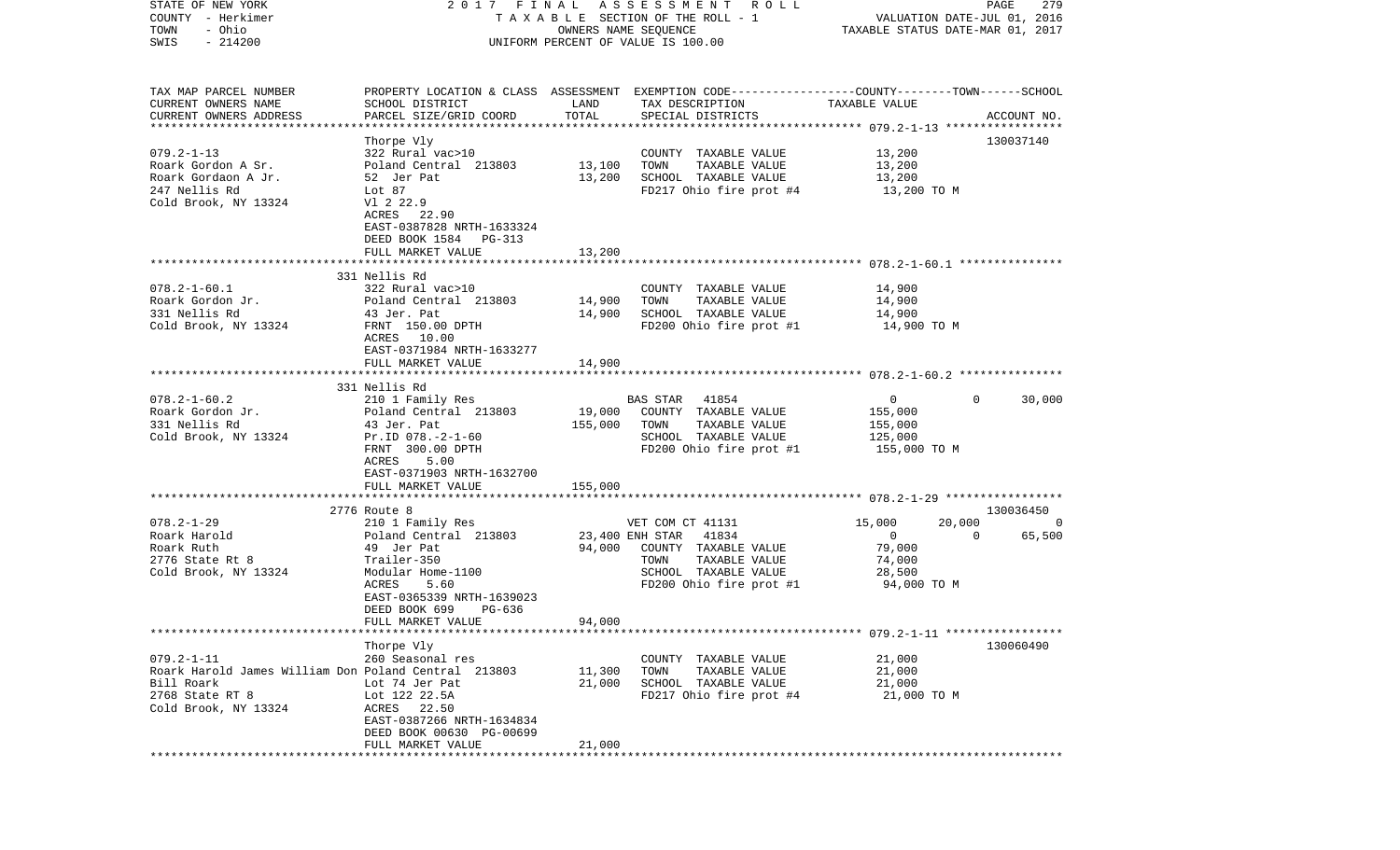| STATE OF NEW YORK<br>COUNTY - Herkimer<br>- Ohio<br>TOWN<br>SWIS<br>$-214200$                                | 2017 FINAL                                                                                                                                                                                                                |                                            | ASSESSMENT<br>ROLL<br>TAXABLE SECTION OF THE ROLL - 1<br>OWNERS NAME SEQUENCE<br>UNIFORM PERCENT OF VALUE IS 100.00                      | VALUATION DATE-JUL 01, 2016<br>TAXABLE STATUS DATE-MAR 01, 2017                                                                                  | PAGE<br>280         |
|--------------------------------------------------------------------------------------------------------------|---------------------------------------------------------------------------------------------------------------------------------------------------------------------------------------------------------------------------|--------------------------------------------|------------------------------------------------------------------------------------------------------------------------------------------|--------------------------------------------------------------------------------------------------------------------------------------------------|---------------------|
| TAX MAP PARCEL NUMBER<br>CURRENT OWNERS NAME<br>CURRENT OWNERS ADDRESS                                       | SCHOOL DISTRICT<br>PARCEL SIZE/GRID COORD                                                                                                                                                                                 | LAND<br>TOTAL<br>* * * * * * * * * * * * * | PROPERTY LOCATION & CLASS ASSESSMENT EXEMPTION CODE----------------COUNTY-------TOWN------SCHOOL<br>TAX DESCRIPTION<br>SPECIAL DISTRICTS | TAXABLE VALUE                                                                                                                                    | ACCOUNT NO.         |
| $073.4 - 2 - 4$<br>Roark Robin<br>Roark David<br>Figert Rd<br>Cold Brook, NY 13324                           | Figert Rd<br>322 Rural vac>10<br>Poland Central 213803<br>77 Jer Pat<br>ACRES<br>31.30<br>EAST-0370578 NRTH-1645301<br>DEED BOOK 873<br>$PG-464$<br>FULL MARKET VALUE                                                     | 25,900<br>25,900<br>25,900                 | COUNTY TAXABLE VALUE<br>TOWN<br>TAXABLE VALUE<br>SCHOOL TAXABLE VALUE<br>FD200 Ohio fire prot #1                                         | 25,900<br>25,900<br>25,900<br>25,900 TO M                                                                                                        | 130019110           |
| $085.3 - 3 - 7$<br>Roberts Family Trust<br>325 Kings Rd Apt 218<br>Schenectady, NY 12304                     | ********************<br>California Rd<br>314 Rural vac<10<br>Poland Central 213803<br>9 Jer Pat<br>FRNT 200.00 DPTH 250.00<br>1.03<br>ACRES<br>EAST-0383281 NRTH-1614149<br>DEED BOOK 1350<br>PG-125<br>FULL MARKET VALUE | 3,100<br>3,100<br>3,100                    | COUNTY TAXABLE VALUE<br>TOWN<br>TAXABLE VALUE<br>SCHOOL TAXABLE VALUE<br>FD210 Ohio fire prot #2                                         | ********************** 085.3-3-7 *******************<br>3,100<br>3,100<br>3,100<br>3,100 TO M                                                    | 130015690           |
| $085.3 - 3 - 20$<br>Roberts Family Trust<br>325 Kings Rd Apt 218<br>Schenectady, NY 12304                    | *******************<br>California Rd<br>314 Rural vac<10<br>Poland Central 213803<br>9 Jer Pat<br>V1 2 2<br>ACRES<br>2.00<br>EAST-0383077 NRTH-1614266<br>DEED BOOK 1350<br>$PG-125$<br>FULL MARKET VALUE                 | ********<br>7,000<br>7,000<br>7,000        | COUNTY TAXABLE VALUE<br>TOWN<br>TAXABLE VALUE<br>SCHOOL TAXABLE VALUE<br>FD210 Ohio fire prot #2                                         | 7,000<br>7,000<br>7,000<br>7,000 TO M                                                                                                            | 130015720           |
| $999.130 - 3 - 66.6$<br>Roberts Hobart V Jr<br>c/o Peter Roberts<br>10365 Degrand St<br>White Lake, MI 48386 | North Lake Rd<br>260 Seasonal res<br>Adirondack<br>302601<br>1 Nob Pat<br>ACRES<br>0.01<br>FULL MARKET VALUE<br>****************                                                                                          | 100<br>25,000<br>25,000<br>*********       | COUNTY TAXABLE VALUE<br>TOWN<br>TAXABLE VALUE<br>SCHOOL TAXABLE VALUE<br>FD217 Ohio fire prot #4                                         | ************ 999.130-3-66.6 **************<br>25,000<br>25,000<br>25,000<br>25,000 TO M<br>*********************** 073.2-1-52 ****************** | 130036660           |
| $073.2 - 1 - 52$<br>Roberts Jerry<br>PO Box 75<br>Cold Brook, NY 13324<br>************************           | 169 Hooper Dooper Rd<br>210 1 Family Res<br>Poland Central 213803<br>Lot $63$<br>R-1 1.625A<br>ACRES<br>1.60<br>EAST-0371819 NRTH-1653600<br>DEED BOOK 00611 PG-00748<br>FULL MARKET VALUE<br>************************    | 15,200<br>51,300<br>51,300<br>**********   | ENH STAR<br>41834<br>COUNTY TAXABLE VALUE<br>TAXABLE VALUE<br>TOWN<br>SCHOOL TAXABLE VALUE<br>FD200 Ohio fire prot #1                    | $\mathbf{0}$<br>$\Omega$<br>51,300<br>51,300<br>$\mathbf 0$<br>51,300 TO M                                                                       | 130075450<br>51,300 |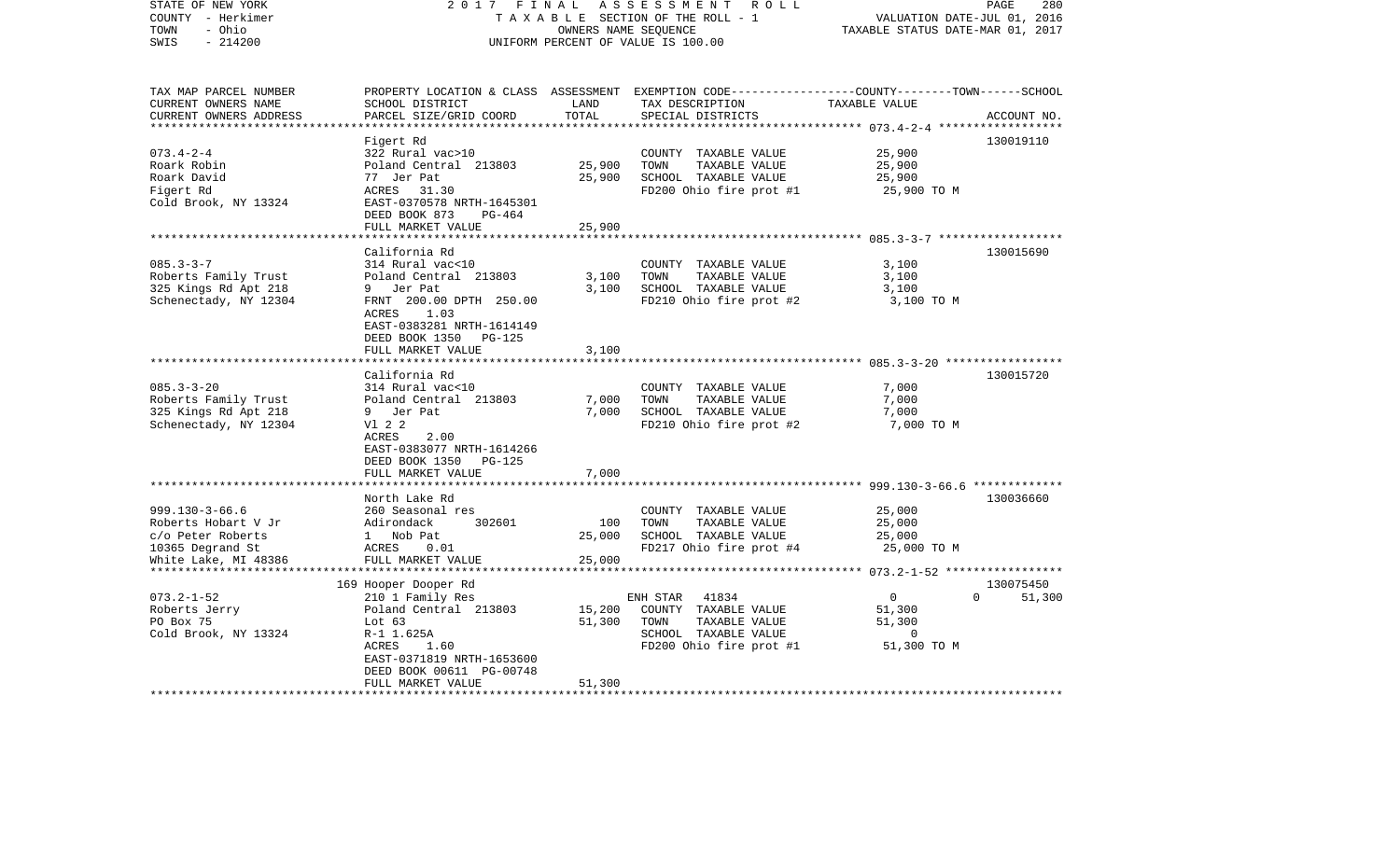| STATE OF NEW YORK              | 2017 FINAL                                           |                                  | A S S E S S M E N T R O L L                                                                     |                | PAGE<br>281             |
|--------------------------------|------------------------------------------------------|----------------------------------|-------------------------------------------------------------------------------------------------|----------------|-------------------------|
| COUNTY - Herkimer              | T A X A B L E SECTION OF THE ROLL - 1                | VALUATION DATE-JUL 01, 2016      |                                                                                                 |                |                         |
| - Ohio<br>TOWN                 |                                                      | TAXABLE STATUS DATE-MAR 01, 2017 |                                                                                                 |                |                         |
| $-214200$<br>SWIS              |                                                      |                                  | UNIFORM PERCENT OF VALUE IS 100.00                                                              |                |                         |
| TAX MAP PARCEL NUMBER          |                                                      |                                  | PROPERTY LOCATION & CLASS ASSESSMENT EXEMPTION CODE---------------COUNTY-------TOWN------SCHOOL |                |                         |
| CURRENT OWNERS NAME            | SCHOOL DISTRICT                                      | LAND                             | TAX DESCRIPTION                                                                                 | TAXABLE VALUE  |                         |
| CURRENT OWNERS ADDRESS         | PARCEL SIZE/GRID COORD                               | TOTAL                            | SPECIAL DISTRICTS                                                                               |                | ACCOUNT NO.             |
| *************************      |                                                      |                                  |                                                                                                 |                |                         |
|                                | Christman Lot                                        |                                  |                                                                                                 |                | 130033180               |
| $079.3 - 1 - 31$               | 322 Rural vac>10                                     |                                  | COUNTY TAXABLE VALUE                                                                            | 7,800          |                         |
| Roberts Jerry                  | Poland Central 213803                                | 7,800                            | TOWN<br>TAXABLE VALUE                                                                           | 7,800          |                         |
| Roberts Harold Estate          | 42 Jer Pat                                           | 7,800                            | SCHOOL TAXABLE VALUE                                                                            | 7,800          |                         |
| Box 75<br>Cold Brook, NY 13324 | Lot 15, Map Mm2c4<br>$UI-2 22.3A$                    |                                  | FD217 Ohio fire prot #4                                                                         | 7,800 TO M     |                         |
|                                | ACRES 22.30                                          |                                  |                                                                                                 |                |                         |
|                                | EAST-0380694 NRTH-1625666                            |                                  |                                                                                                 |                |                         |
|                                | DEED BOOK 00611 PG-00746                             |                                  |                                                                                                 |                |                         |
|                                | FULL MARKET VALUE                                    | 7,800                            |                                                                                                 |                |                         |
|                                |                                                      |                                  |                                                                                                 |                |                         |
|                                | Hooper Dooper Rd                                     |                                  |                                                                                                 |                | 130032280               |
| $073.2 - 1 - 43$               | 314 Rural vac<10                                     |                                  | COUNTY TAXABLE VALUE                                                                            | 2,000          |                         |
| Roberts Jerry W                | Poland Central 213803                                | 2,000                            | TOWN<br>TAXABLE VALUE                                                                           | 2,000          |                         |
| PO Box 75                      | 63 Rem Pat                                           | 2,000                            | SCHOOL TAXABLE VALUE                                                                            | 2,000          |                         |
| Cold Brook, NY 13324           | FRNT 208.00 DPTH 416.00                              |                                  | FD200 Ohio fire prot #1                                                                         | 2,000 TO M     |                         |
|                                | 2.00<br>ACRES<br>EAST-0371744 NRTH-1653798           |                                  |                                                                                                 |                |                         |
|                                | FULL MARKET VALUE                                    | 2,000                            |                                                                                                 |                |                         |
|                                |                                                      |                                  |                                                                                                 |                |                         |
|                                | 4019 Rt 8                                            |                                  |                                                                                                 |                | 130034500               |
| $074.1 - 2 - 23$               | 210 1 Family Res                                     |                                  | 41834<br>ENH STAR                                                                               | $\mathbf 0$    | $\Omega$<br>65,500      |
| Roberts Joe                    | Poland Central 213803                                | 22,000                           | COUNTY TAXABLE VALUE                                                                            | 77,000         |                         |
| Roberts Kim                    | 64 Rem Pat                                           | 77,000                           | TAXABLE VALUE<br>TOWN                                                                           | 77,000         |                         |
| 4019 State Rt 8                | Sub 12                                               |                                  | SCHOOL TAXABLE VALUE                                                                            | 11,500         |                         |
| Cold Brook, NY 13324           | 3.70<br>ACRES                                        |                                  | FD200 Ohio fire prot #1                                                                         | 77,000 TO M    |                         |
|                                | EAST-0377552 NRTH-1656145                            |                                  |                                                                                                 |                |                         |
|                                | DEED BOOK 1111 PG-209                                | 77,000                           |                                                                                                 |                |                         |
|                                | FULL MARKET VALUE<br>******************************* |                                  |                                                                                                 |                |                         |
|                                | 110 Withers Rd                                       |                                  |                                                                                                 |                | 130026190               |
| $065. - 2 - 22$                | 210 1 Family Res                                     |                                  | VET WAR C 41122                                                                                 | 5,550          | $\mathbf{0}$<br>$\circ$ |
| Roberts John M                 | 305201<br>Remsen                                     |                                  | 12,500 VET WAR T 41123                                                                          | 0              | 5,550<br>0              |
| 110 Withers Rd                 | 12 Rem Pat                                           |                                  | 37,000 BAS STAR<br>41854                                                                        | $\overline{0}$ | $\mathbf{0}$<br>30,000  |
| Forestport, NY 13338           | Seas 0.5 A                                           |                                  | COUNTY TAXABLE VALUE                                                                            | 31,450         |                         |
|                                | FRNT 215.00 DPTH 319.00                              |                                  | TAXABLE VALUE<br>TOWN                                                                           | 31,450         |                         |
|                                | ACRES<br>1.00                                        |                                  | SCHOOL TAXABLE VALUE                                                                            | 7,000          |                         |
|                                | EAST-0355036 NRTH-1682168                            |                                  | FD215 Ohio fire prot #3                                                                         | 37,000 TO M    |                         |
|                                | DEED BOOK 00658 PG-00745                             |                                  |                                                                                                 |                |                         |
|                                | FULL MARKET VALUE                                    | 37,000                           |                                                                                                 |                |                         |
|                                | Tea Cup St                                           |                                  |                                                                                                 |                | 130038280               |
| $085.1 - 1 - 28$               | 322 Rural vac>10                                     |                                  | COUNTY TAXABLE VALUE                                                                            | 19,100         |                         |
| Roberts William J              | Poland Central 213803                                | 19,100                           | TOWN<br>TAXABLE VALUE                                                                           | 19,100         |                         |
| Roberts Mary E                 | 22 Jer Pat                                           | 19,100                           | SCHOOL TAXABLE VALUE                                                                            | 19,100         |                         |
| 253 Waite Rd                   | ACRES 16.00                                          |                                  | FD210 Ohio fire prot #2                                                                         | 19,100 TO M    |                         |
| Amsterdam, NY 12010            | EAST-0380668 NRTH-1620364                            |                                  |                                                                                                 |                |                         |
|                                | DEED BOOK 1216<br>PG-726                             |                                  |                                                                                                 |                |                         |
|                                | FULL MARKET VALUE                                    | 19,100                           |                                                                                                 |                |                         |
| **************                 |                                                      |                                  |                                                                                                 |                |                         |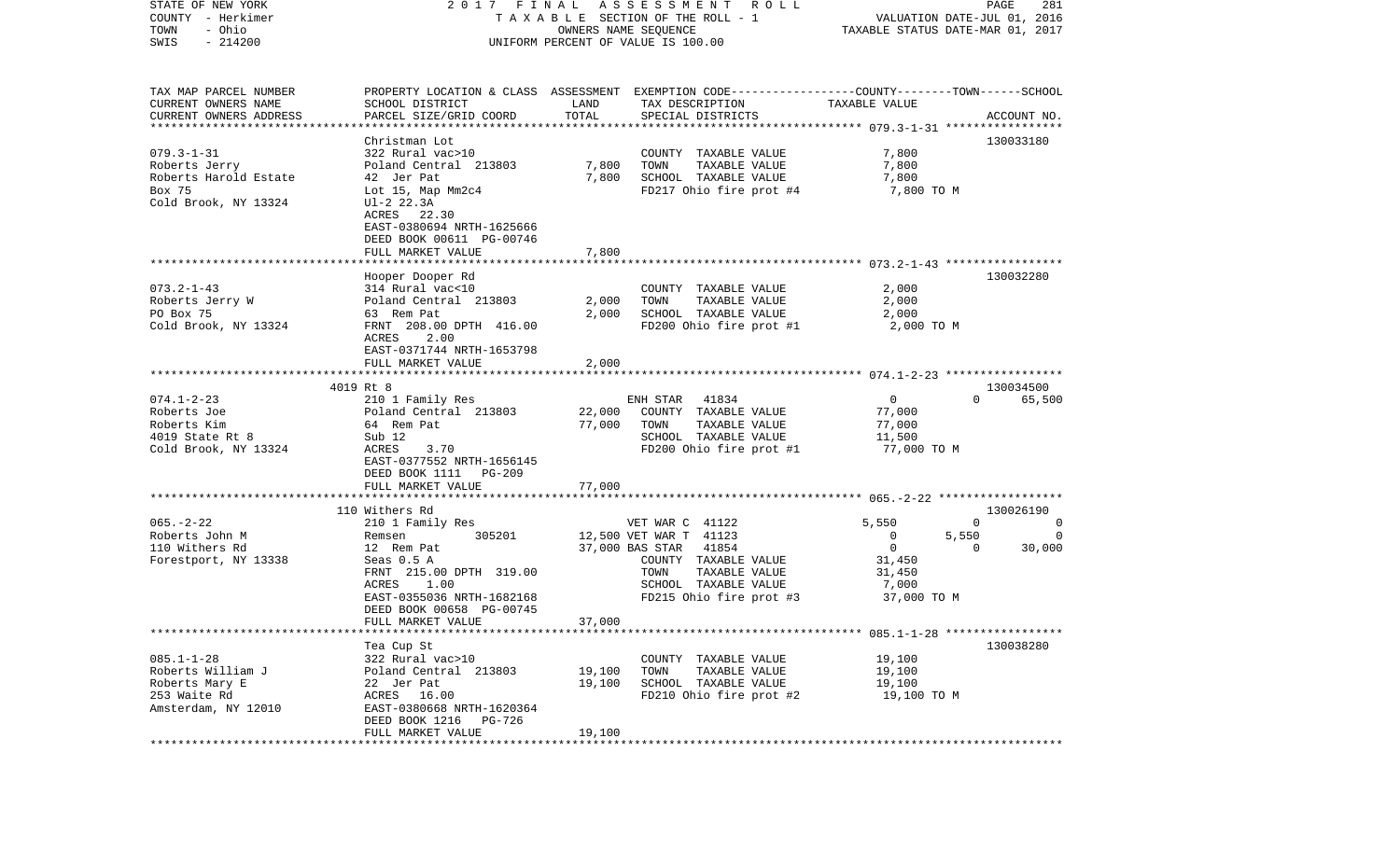| STATE OF NEW YORK<br>COUNTY - Herkimer<br>- Ohio<br>TOWN<br>SWIS<br>$-214200$                                     | 2017<br>FINAL                                                                                                                                                                            | OWNERS NAME SEQUENCE         | ASSESSMENT<br>ROLL<br>TAXABLE SECTION OF THE ROLL - 1<br>UNIFORM PERCENT OF VALUE IS 100.00                                              | VALUATION DATE-JUL 01, 2016<br>TAXABLE STATUS DATE-MAR 01, 2017                                                      | PAGE<br>282         |
|-------------------------------------------------------------------------------------------------------------------|------------------------------------------------------------------------------------------------------------------------------------------------------------------------------------------|------------------------------|------------------------------------------------------------------------------------------------------------------------------------------|----------------------------------------------------------------------------------------------------------------------|---------------------|
| TAX MAP PARCEL NUMBER<br>CURRENT OWNERS NAME<br>CURRENT OWNERS ADDRESS                                            | SCHOOL DISTRICT<br>PARCEL SIZE/GRID COORD                                                                                                                                                | LAND<br>TOTAL                | PROPERTY LOCATION & CLASS ASSESSMENT EXEMPTION CODE----------------COUNTY-------TOWN------SCHOOL<br>TAX DESCRIPTION<br>SPECIAL DISTRICTS | TAXABLE VALUE                                                                                                        | ACCOUNT NO.         |
|                                                                                                                   | Gray Wilmurt Rd                                                                                                                                                                          |                              |                                                                                                                                          |                                                                                                                      | 130036725           |
| $079.3 - 1 - 3.2$<br>Robinson Martin A<br>Robinson Amy<br>1024 Gray Wilmurt Rd<br>Cold Brook, NY 13324            | 270 Mfg housing<br>Poland Central 213803<br>Lot 43 Jer Pat<br>ACRES<br>2.10<br>EAST-0373507 NRTH-1632523<br>DEED BOOK 944<br>$PG-8$                                                      | 15,700<br>34,000             | 41854<br>BAS STAR<br>COUNTY TAXABLE VALUE<br>TOWN<br>TAXABLE VALUE<br>SCHOOL TAXABLE VALUE<br>FD200 Ohio fire prot #1                    | $\mathbf{0}$<br>$\Omega$<br>34,000<br>34,000<br>4,000<br>34,000 TO M                                                 | 30,000              |
|                                                                                                                   | FULL MARKET VALUE                                                                                                                                                                        | 34,000                       |                                                                                                                                          |                                                                                                                      |                     |
| $079.3 - 1 - 2$<br>Robinson Martin W<br>1004 Gray-Wilmurt Rd<br>Cold Brook, NY 13324                              | 1004 Gray Wilmurt Rd<br>210 1 Family Res<br>Poland Central 213803<br>43 Jer Pat<br>Sens 1<br>1.20<br>ACRES<br>EAST-0373857 NRTH-1632475<br>DEED BOOK 805<br>$PG-81$<br>FULL MARKET VALUE | 14,300<br>26,000<br>26,000   | ENH STAR<br>41834<br>COUNTY TAXABLE VALUE<br>TOWN<br>TAXABLE VALUE<br>SCHOOL TAXABLE VALUE<br>FD200 Ohio fire prot #1                    | ************ 079.3-1-2 *******************<br>$\mathbf{0}$<br>0<br>26,000<br>26,000<br>$\overline{0}$<br>26,000 TO M | 130013830<br>26,000 |
|                                                                                                                   | ******************                                                                                                                                                                       | **********                   |                                                                                                                                          |                                                                                                                      |                     |
| $079.3 - 1 - 3.3$<br>Robinson Martin W<br>1004 Gray Wilmurt Rd<br>Cold Brook, NY 13324                            | Gray Wilmurt Rd<br>910 Priv forest<br>Poland Central 213803<br>ACRES 103.10<br>EAST-0374929 NRTH-1631567<br>DEED BOOK 918<br>$PG-91$<br>FULL MARKET VALUE                                | 66,200<br>66,200<br>66,200   | COUNTY TAXABLE VALUE<br>TOWN<br>TAXABLE VALUE<br>SCHOOL TAXABLE VALUE                                                                    | 66,200<br>66,200<br>66,200                                                                                           |                     |
|                                                                                                                   |                                                                                                                                                                                          |                              |                                                                                                                                          |                                                                                                                      |                     |
| $074.3 - 1 - 42.1$<br>Robinson Ronald<br>Robinson Elizbeth<br>1832 Lenape-Unionville Rd<br>West Chester, PA 19382 | Gray Wilmurt Rd<br>240 Rural res<br>Poland Central 213803<br>80 Jer Pat<br>ACRES<br>38.50<br>EAST-0380781 NRTH-1644790<br>DEED BOOK 1221<br>PG-626<br>FULL MARKET VALUE                  | 46,400<br>160,500<br>160,500 | COUNTY TAXABLE VALUE<br>TOWN<br>TAXABLE VALUE<br>SCHOOL TAXABLE VALUE<br>FD200 Ohio fire prot #1                                         | 160,500<br>160,500<br>160,500<br>160,500 TO M                                                                        | 130033390           |
|                                                                                                                   | **********************                                                                                                                                                                   |                              |                                                                                                                                          |                                                                                                                      |                     |
| $078.2 - 3 - 3$<br>Rodriguez Joel Vincent<br>133 Hagedoran Mills Rd<br>Broadalbin, NY 12025                       | Smith Rd<br>260 Seasonal res<br>Poland Central 213803<br>49 Jer Pat<br>FRNT 262.50 DPTH<br>3.50<br>ACRES<br>EAST-0369391 NRTH-1638473<br>DEED BOOK 1308<br>PG-366<br>FULL MARKET VALUE   | 11,500<br>41,500<br>41,500   | COUNTY TAXABLE VALUE<br>TOWN<br>TAXABLE VALUE<br>SCHOOL TAXABLE VALUE<br>FD200 Ohio fire prot #1                                         | 41,500<br>41,500<br>41,500<br>41,500 TO M                                                                            | 130042600           |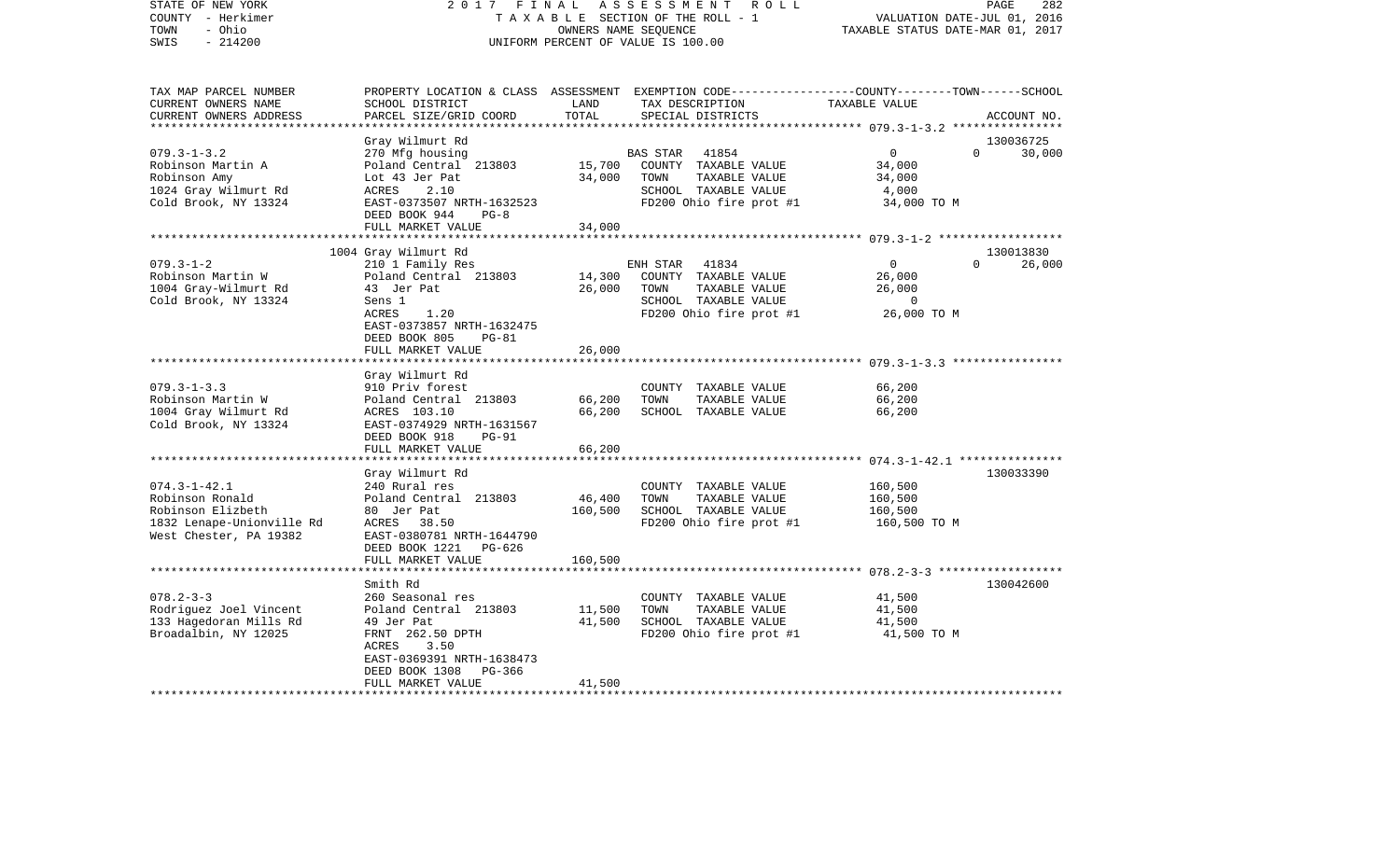| STATE OF NEW YORK<br>COUNTY - Herkimer<br>- Ohio<br>TOWN<br>$-214200$<br>SWIS                         | 2017 FINAL ASSESSMENT ROLL<br>T A X A B L E SECTION OF THE ROLL - 1<br>OWNERS NAME SEOUENCE<br>UNIFORM PERCENT OF VALUE IS 100.00                                                                                  |                            |                                                                                                                                          | PAGE<br>283<br>VALUATION DATE-JUL 01, 2016<br>TAXABLE STATUS DATE-MAR 01, 2017 |                    |
|-------------------------------------------------------------------------------------------------------|--------------------------------------------------------------------------------------------------------------------------------------------------------------------------------------------------------------------|----------------------------|------------------------------------------------------------------------------------------------------------------------------------------|--------------------------------------------------------------------------------|--------------------|
| TAX MAP PARCEL NUMBER<br>CURRENT OWNERS NAME<br>CURRENT OWNERS ADDRESS                                | SCHOOL DISTRICT<br>PARCEL SIZE/GRID COORD                                                                                                                                                                          | LAND<br>TOTAL              | PROPERTY LOCATION & CLASS ASSESSMENT EXEMPTION CODE----------------COUNTY-------TOWN------SCHOOL<br>TAX DESCRIPTION<br>SPECIAL DISTRICTS | TAXABLE VALUE                                                                  | ACCOUNT NO.        |
| $073.3 - 2 - 38$<br>Roehr Alan J<br>Roehr Sarah J<br>70 Scott Ave<br>Castleton, NY 12033              | Harvey Bridge Rd<br>260 Seasonal res<br>Poland Central 213803<br>Lot 48 Jer Pat<br>V1 2 1 A<br>FRNT 150.00 DPTH 289.00<br>1.00<br>ACRES<br>EAST-0360922 NRTH-1645038<br>DEED BOOK 1627 PG-437<br>FULL MARKET VALUE | 6,000<br>8,000<br>8,000    | COUNTY TAXABLE VALUE<br>TOWN<br>TAXABLE VALUE<br>SCHOOL TAXABLE VALUE<br>FD200 Ohio fire prot #1                                         | 8,000<br>8,000<br>8,000<br>8,000 TO M                                          | 130060585          |
|                                                                                                       |                                                                                                                                                                                                                    |                            |                                                                                                                                          |                                                                                |                    |
| $073.3 - 2 - 10$<br>Rogers Charles<br>Rogers Donna L<br>6748 Jackson Hill Rd<br>Chittenango, NY 13037 | Harvey Bridge Rd<br>314 Rural vac<10<br>Poland Central 213803<br>Lot 48 Jer Pat<br>P Fr 3.74 A<br>ACRES<br>2.40<br>EAST-0360704 NRTH-1646217<br>DEED BOOK 1352 PG-854<br>FULL MARKET VALUE                         | 8,200<br>8,200<br>8,200    | COUNTY TAXABLE VALUE<br>TAXABLE VALUE<br>TOWN<br>SCHOOL TAXABLE VALUE<br>FD200 Ohio fire prot #1                                         | 8,200<br>8,200<br>8,200<br>8,200 TO M                                          | 130090070          |
|                                                                                                       | Harvey Bridge Rd                                                                                                                                                                                                   |                            |                                                                                                                                          |                                                                                | 130060355          |
| $073.3 - 2 - 11$<br>Rogers Charles<br>Rogers Donna L<br>6748 Jackson Hill Rd<br>Chittenango, NY 13037 | 270 Mfg housing<br>Poland Central 213803<br>Lot 48 Jer Pat<br>Trailer & Garage<br>FRNT 300.00 DPTH 145.00<br>1.00<br>ACRES<br>EAST-0360938 NRTH-1646269<br>DEED BOOK 1352 PG-853                                   | 12,500<br>41,100           | COUNTY TAXABLE VALUE<br>TOWN<br>TAXABLE VALUE<br>SCHOOL TAXABLE VALUE<br>FD200 Ohio fire prot #1                                         | 41,100<br>41,100<br>41,100<br>41,100 TO M                                      |                    |
|                                                                                                       | FULL MARKET VALUE                                                                                                                                                                                                  | 41,100                     |                                                                                                                                          |                                                                                |                    |
|                                                                                                       | 1648 Rt 365                                                                                                                                                                                                        |                            |                                                                                                                                          |                                                                                | 130034140          |
| $073. - 1 - 10$<br>Rogers Helen<br>1648 St Hwy 365<br>Remsen, NY 13438                                | 270 Mfg housing<br>Poland Central 213803<br>79<br>V12 48.1<br>ACRES 53.00<br>EAST-0366842 NRTH-1653001<br>DEED BOOK 678<br>PG-644<br>FULL MARKET VALUE                                                             | 45,700<br>52,000<br>52,000 | 41834<br>ENH STAR<br>COUNTY TAXABLE VALUE<br>TOWN<br>TAXABLE VALUE<br>SCHOOL TAXABLE VALUE<br>FD217 Ohio fire prot #4                    | $\overline{0}$<br>52,000<br>52,000<br>$\Omega$<br>52,000 TO M                  | $\Omega$<br>52,000 |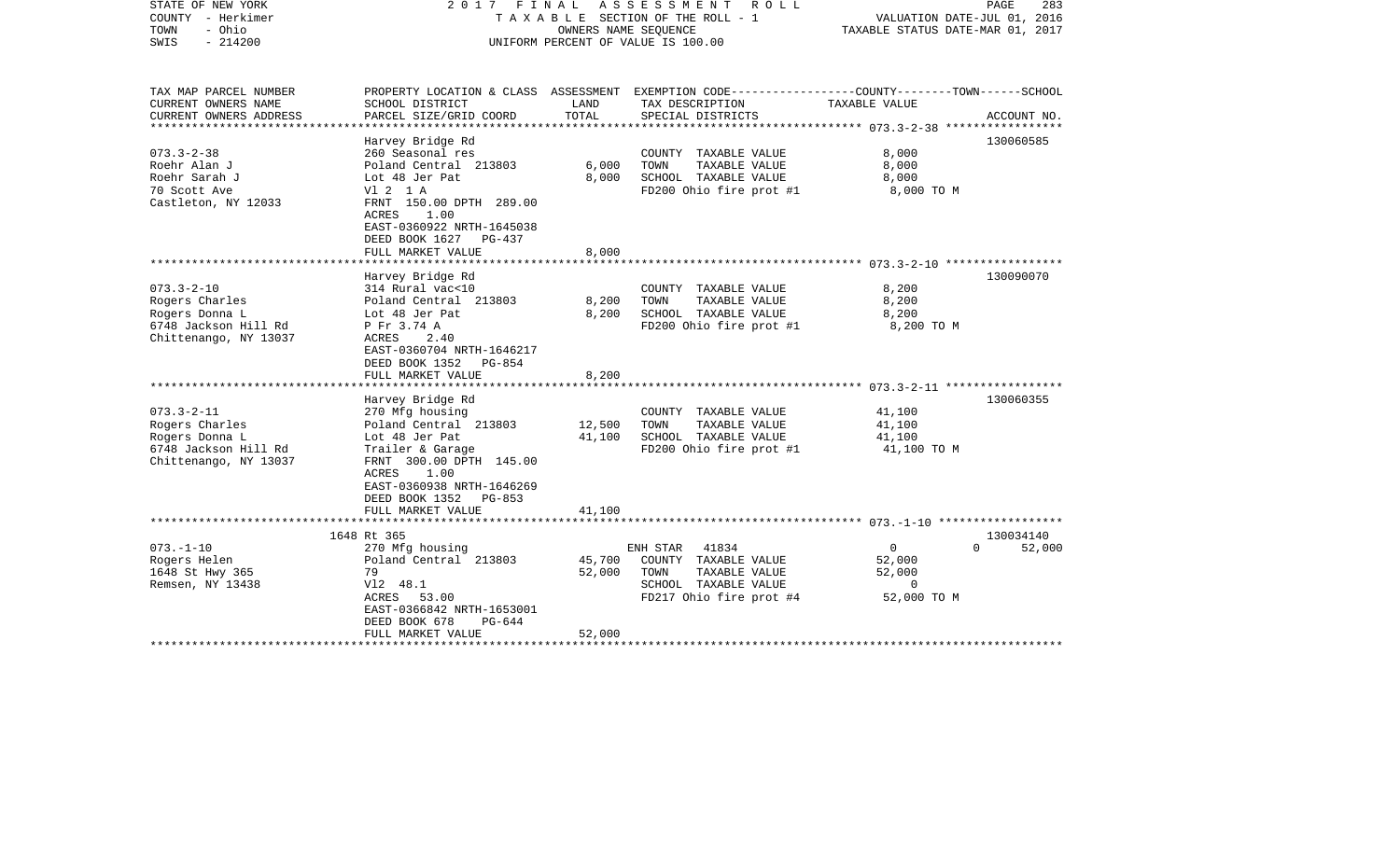| STATE OF NEW YORK<br>COUNTY - Herkimer       | 2017                                      | FINAL                            | A S S E S S M E N T<br>R O L L<br>TAXABLE SECTION OF THE ROLL - 1                                                  | VALUATION DATE-JUL 01, 2016 | PAGE<br>284 |
|----------------------------------------------|-------------------------------------------|----------------------------------|--------------------------------------------------------------------------------------------------------------------|-----------------------------|-------------|
| - Ohio<br>TOWN                               |                                           | TAXABLE STATUS DATE-MAR 01, 2017 |                                                                                                                    |                             |             |
| $-214200$<br>SWIS                            |                                           |                                  | OWNERS NAME SEQUENCE<br>UNIFORM PERCENT OF VALUE IS 100.00                                                         |                             |             |
|                                              |                                           |                                  |                                                                                                                    |                             |             |
| TAX MAP PARCEL NUMBER<br>CURRENT OWNERS NAME | SCHOOL DISTRICT                           | LAND                             | PROPERTY LOCATION & CLASS ASSESSMENT EXEMPTION CODE---------------COUNTY-------TOWN------SCHOOL<br>TAX DESCRIPTION | TAXABLE VALUE               |             |
| CURRENT OWNERS ADDRESS                       | PARCEL SIZE/GRID COORD                    | TOTAL                            | SPECIAL DISTRICTS                                                                                                  |                             | ACCOUNT NO. |
| **********************                       |                                           |                                  |                                                                                                                    |                             |             |
|                                              | Rt 8                                      |                                  |                                                                                                                    |                             | 130031650   |
| $074.1 - 2 - 18$                             | 322 Rural vac>10                          |                                  | COUNTY TAXABLE VALUE                                                                                               | 29,200                      |             |
| Rohde Christopher                            | Poland Central 213803                     | 29,200                           | TOWN<br>TAXABLE VALUE                                                                                              | 29,200                      |             |
| Rohde Karen                                  | 76 Rem Pat                                | 29,200                           | SCHOOL TAXABLE VALUE                                                                                               | 29,200                      |             |
| 35 Townsend Rd                               | Sub 11                                    |                                  | FD200 Ohio fire prot #1                                                                                            | 29,200 TO M                 |             |
| Wanaque, NJ 07465                            | V1 2<br>21A                               |                                  |                                                                                                                    |                             |             |
|                                              | ACRES<br>20.30                            |                                  |                                                                                                                    |                             |             |
|                                              | EAST-0379471 NRTH-1656052                 |                                  |                                                                                                                    |                             |             |
|                                              | DEED BOOK 1511<br>PG-793                  |                                  |                                                                                                                    |                             |             |
|                                              | FULL MARKET VALUE                         | 29,200                           |                                                                                                                    |                             |             |
|                                              |                                           |                                  |                                                                                                                    |                             |             |
|                                              | 4081 State Rt 8                           |                                  |                                                                                                                    |                             | 130038520   |
| $074.1 - 2 - 22$                             | 210 1 Family Res<br>Poland Central 213803 |                                  | COUNTY TAXABLE VALUE                                                                                               | 80,700                      |             |
| Rohde Christopher<br>Rohde Karen             | 76 Rem Pat                                | 21,600<br>80,700                 | TOWN<br>TAXABLE VALUE<br>SCHOOL TAXABLE VALUE                                                                      | 80,700                      |             |
| 35 Townsend Rd                               | R1 4A                                     |                                  | FD200 Ohio fire prot #1                                                                                            | 80,700<br>80,700 TO M       |             |
| Wanaque, NJ 07465                            | ACRES<br>3.10                             |                                  |                                                                                                                    |                             |             |
|                                              | EAST-0378850 NRTH-1656004                 |                                  |                                                                                                                    |                             |             |
|                                              | DEED BOOK 1400<br>PG-234                  |                                  |                                                                                                                    |                             |             |
|                                              | FULL MARKET VALUE                         | 80,700                           |                                                                                                                    |                             |             |
|                                              |                                           |                                  |                                                                                                                    |                             |             |
|                                              | North Lake Rd                             |                                  |                                                                                                                    |                             | 130028230   |
| $058. - 2 - 18$                              | 260 Seasonal res - WTRFNT                 |                                  | COUNTY TAXABLE VALUE                                                                                               | 95,000                      |             |
| Rolewicz Burton                              | Adirondack<br>302601                      | 85,000                           | TOWN<br>TAXABLE VALUE                                                                                              | 95,000                      |             |
| Rolewicz Sandra                              | 1 Nob Pat                                 | 95,000                           | SCHOOL TAXABLE VALUE                                                                                               | 95,000                      |             |
| 4486 Thieme Gulf Rd                          | Sens $1/2$                                |                                  | FD215 Ohio fire prot #3                                                                                            | 95,000 TO M                 |             |
| Vernon, NY 13476                             | FRNT 129.60 DPTH 161.90                   |                                  |                                                                                                                    |                             |             |
|                                              | EAST-0375334 NRTH-1708826                 |                                  |                                                                                                                    |                             |             |
|                                              | DEED BOOK 1610<br>PG-596                  |                                  |                                                                                                                    |                             |             |
|                                              | FULL MARKET VALUE<br>******************   | 95,000                           |                                                                                                                    |                             |             |
|                                              |                                           |                                  |                                                                                                                    |                             |             |
| $085.2 - 2 - 19$                             | Bull Hill Rd                              |                                  |                                                                                                                    |                             | 130060220   |
| Romagnano Edward F                           | 260 Seasonal res<br>Poland Central 213803 | 25,700                           | COUNTY TAXABLE VALUE<br>TOWN<br>TAXABLE VALUE                                                                      | 57,600<br>57,600            |             |
| Romagnano Karen A                            | Lot 22<br>Jer P                           | 57,600                           | SCHOOL TAXABLE VALUE                                                                                               | 57,600                      |             |
| 295 High Hill Rd                             | 8.00<br>ACRES                             |                                  | FD210 Ohio fire prot #2                                                                                            | 57,600 TO M                 |             |
| Catskill, NY 12414                           | EAST-0385802 NRTH-1617760                 |                                  |                                                                                                                    |                             |             |
|                                              | DEED BOOK 806<br>$PG-475$                 |                                  |                                                                                                                    |                             |             |
|                                              | FULL MARKET VALUE                         | 57,600                           |                                                                                                                    |                             |             |
|                                              |                                           |                                  |                                                                                                                    |                             |             |
|                                              | Route 8                                   |                                  |                                                                                                                    |                             | 130038610   |
| $078.4 - 1 - 11$                             | 210 1 Family Res                          |                                  | 41854<br>BAS STAR                                                                                                  | 0                           | 30,000<br>0 |
| Root Philip K                                | Poland Central 213803                     | 18,700                           | COUNTY<br>TAXABLE VALUE                                                                                            | 68,000                      |             |
| Root Valerie A                               | 20 Jer Pat                                | 68,000                           | TOWN<br>TAXABLE VALUE                                                                                              | 68,000                      |             |
| 2133 State Rte 8                             | ACRES<br>1.10                             |                                  | SCHOOL TAXABLE VALUE                                                                                               | 38,000                      |             |
| Cold Brook, NY 13324                         | EAST-0364708 NRTH-1627282                 |                                  | FD200 Ohio fire prot #1                                                                                            | 68,000 TO M                 |             |
|                                              | DEED BOOK 903<br>PG-691                   |                                  |                                                                                                                    |                             |             |
|                                              | FULL MARKET VALUE                         | 68,000                           |                                                                                                                    |                             |             |
|                                              |                                           |                                  |                                                                                                                    |                             |             |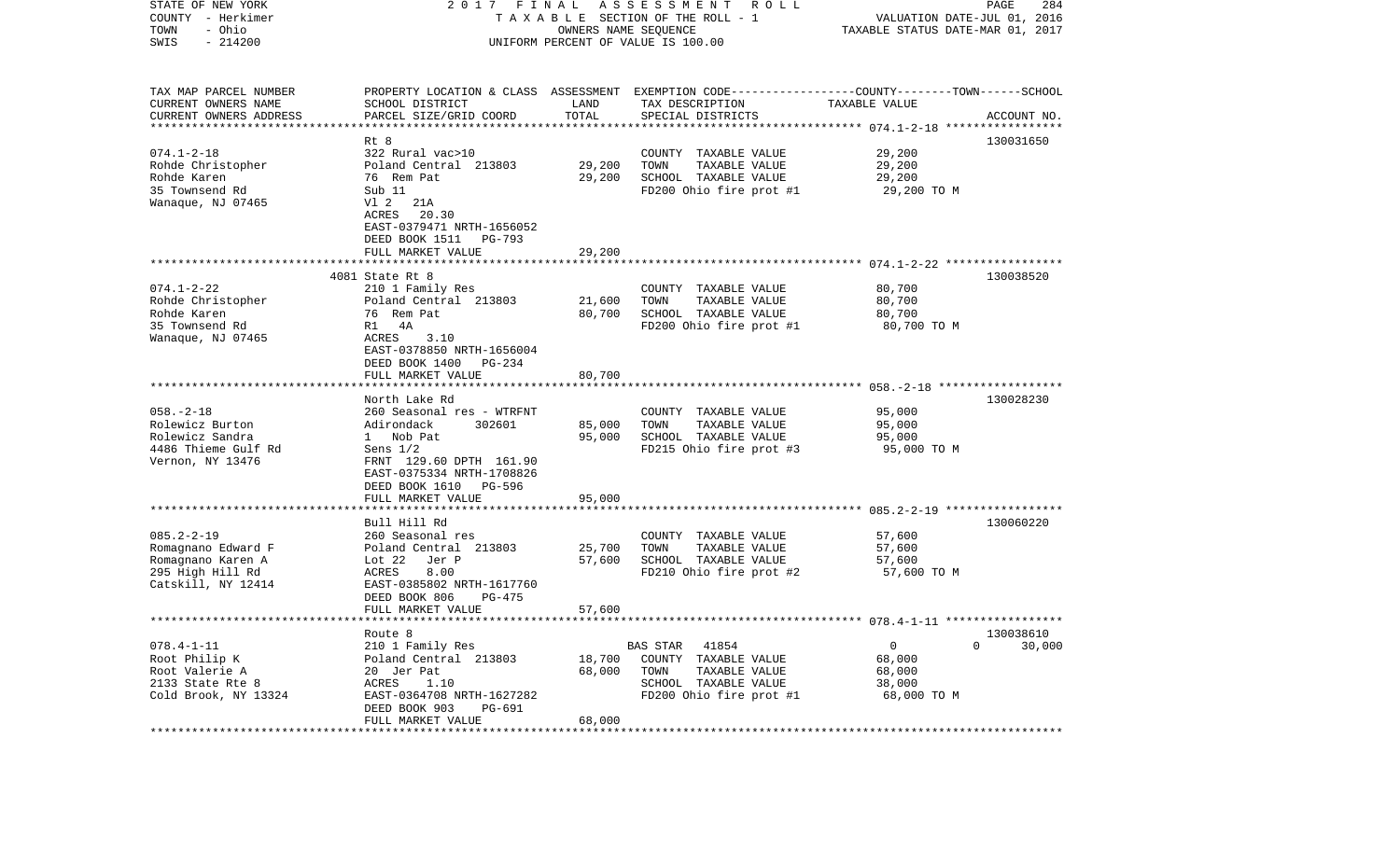| STATE OF NEW YORK                   |                                                                                                  |                      | 2017 FINAL ASSESSMENT ROLL            |                                                                 | PAGE<br>285 |
|-------------------------------------|--------------------------------------------------------------------------------------------------|----------------------|---------------------------------------|-----------------------------------------------------------------|-------------|
| COUNTY - Herkimer<br>- Ohio<br>TOWN |                                                                                                  | OWNERS NAME SEQUENCE | T A X A B L E SECTION OF THE ROLL - 1 | VALUATION DATE-JUL 01, 2016<br>TAXABLE STATUS DATE-MAR 01, 2017 |             |
| $-214200$<br>SWIS                   |                                                                                                  |                      | UNIFORM PERCENT OF VALUE IS 100.00    |                                                                 |             |
|                                     |                                                                                                  |                      |                                       |                                                                 |             |
|                                     |                                                                                                  |                      |                                       |                                                                 |             |
| TAX MAP PARCEL NUMBER               | PROPERTY LOCATION & CLASS ASSESSMENT EXEMPTION CODE----------------COUNTY-------TOWN------SCHOOL |                      |                                       |                                                                 |             |
| CURRENT OWNERS NAME                 | SCHOOL DISTRICT                                                                                  | LAND                 | TAX DESCRIPTION                       | TAXABLE VALUE                                                   |             |
| CURRENT OWNERS ADDRESS              | PARCEL SIZE/GRID COORD                                                                           | TOTAL                | SPECIAL DISTRICTS                     |                                                                 | ACCOUNT NO. |
| *************************           |                                                                                                  |                      |                                       |                                                                 |             |
|                                     | Busseyville                                                                                      |                      |                                       |                                                                 | 130060960   |
| $069. -3 - 19$                      | 322 Rural vac>10                                                                                 |                      | COUNTY TAXABLE VALUE                  | 10,500                                                          |             |
| Rosato William A                    | Poland Central 213803                                                                            | 10,500               | TOWN<br>TAXABLE VALUE                 | 10,500                                                          |             |
| Rosato Janice Anne                  | Lot 54 Rem Pat                                                                                   | 10,500               | SCHOOL TAXABLE VALUE                  | 10,500                                                          |             |
| 3671 Old Hershey Rd                 | .vl2 25 A                                                                                        |                      | FD200 Ohio fire prot #1               | 10,500 TO M                                                     |             |
| Elizabethtown, PA 17022             | ACRES 18.30<br>EAST-0368124 NRTH-1658074                                                         |                      |                                       |                                                                 |             |
|                                     | DEED BOOK 1267 PG-330                                                                            |                      |                                       |                                                                 |             |
|                                     | FULL MARKET VALUE                                                                                | 10,500               |                                       |                                                                 |             |
|                                     |                                                                                                  |                      |                                       |                                                                 |             |
|                                     | Busseyville                                                                                      |                      |                                       |                                                                 | 130042270   |
| $069. -3 - 20$                      | 260 Seasonal res                                                                                 |                      | COUNTY TAXABLE VALUE                  | 52,500                                                          |             |
| Rosato William A                    | Poland Central 213803                                                                            | 16,500               | TAXABLE VALUE<br>TOWN                 | 52,500                                                          |             |
| 3671 Old Hersey Rd                  | 54 Rem Pat                                                                                       | 52,500               | SCHOOL TAXABLE VALUE                  | 52,500                                                          |             |
| Elizabethtown, PA 17022             | ACRES 22.50                                                                                      |                      | FD200 Ohio fire prot #1               | 52,500 TO M                                                     |             |
|                                     | EAST-0367007 NRTH-1658288                                                                        |                      |                                       |                                                                 |             |
|                                     | DEED BOOK 1108<br>PG-941                                                                         |                      |                                       |                                                                 |             |
|                                     | FULL MARKET VALUE                                                                                | 52,500               |                                       |                                                                 |             |
|                                     |                                                                                                  |                      |                                       |                                                                 |             |
|                                     | Rt 365                                                                                           |                      |                                       |                                                                 | 130033900   |
| $073.3 - 3 - 8$                     | 314 Rural vac<10                                                                                 |                      | COUNTY TAXABLE VALUE                  | 1,000                                                           |             |
| Ross Earl                           | Poland Central 213803                                                                            | 1,000                | TAXABLE VALUE<br>TOWN                 | 1,000                                                           |             |
| Ross Eunice K                       | 80 Rem Pat                                                                                       | 1,000                | SCHOOL TAXABLE VALUE                  | 1,000                                                           |             |
| 440 Filbert St                      | $V12 \t1/8$                                                                                      |                      | FD200 Ohio fire prot #1               | 1,000 TO M                                                      |             |
| Half Moon Bay, CA 94019-1814        | 40.00 DPTH 120.00<br>FRNT                                                                        |                      |                                       |                                                                 |             |
|                                     | 0.11<br>ACRES<br>EAST-0354829 NRTH-1647804                                                       |                      |                                       |                                                                 |             |
|                                     | DEED BOOK 810<br>PG-428                                                                          |                      |                                       |                                                                 |             |
|                                     | FULL MARKET VALUE                                                                                | 1,000                |                                       |                                                                 |             |
|                                     | *****************************                                                                    |                      |                                       |                                                                 |             |
|                                     | Rt 365                                                                                           |                      |                                       |                                                                 | 130033930   |
| $073.3 - 3 - 9$                     | 314 Rural vac<10                                                                                 |                      | COUNTY TAXABLE VALUE                  | 1,000                                                           |             |
| Ross Earl                           | Poland Central 213803                                                                            | 1,000                | TOWN<br>TAXABLE VALUE                 | 1,000                                                           |             |
| Ross Eunice K                       | 80 Rem Pat                                                                                       | 1,000                | SCHOOL TAXABLE VALUE                  | 1,000                                                           |             |
| 440 Filbert St                      | Vl                                                                                               |                      | FD200 Ohio fire prot #1               | 1,000 TO M                                                      |             |
| Half Moon Bay, CA 94019-1814        | FRNT 40.00 DPTH 120.00                                                                           |                      |                                       |                                                                 |             |
|                                     | 0.11<br>ACRES                                                                                    |                      |                                       |                                                                 |             |
|                                     | EAST-0354873 NRTH-1647820                                                                        |                      |                                       |                                                                 |             |
|                                     | DEED BOOK 810<br>$PG-428$                                                                        |                      |                                       |                                                                 |             |
|                                     | FULL MARKET VALUE                                                                                | 1,000                |                                       |                                                                 |             |
|                                     |                                                                                                  |                      |                                       |                                                                 |             |
|                                     | Gray-Wilmurr Rd                                                                                  |                      |                                       |                                                                 | 130036930   |
| $074.3 - 1 - 39$                    | 314 Rural vac<10                                                                                 |                      | COUNTY TAXABLE VALUE                  | 15,300                                                          |             |
| Rotach Ronald                       | Poland Central 213803                                                                            | 15,300               | TOWN<br>TAXABLE VALUE                 | 15,300                                                          |             |
| Rotach Rockie                       | 76 Jer Pat                                                                                       | 15,300               | SCHOOL TAXABLE VALUE                  | 15,300                                                          |             |
| 9339 Route 274<br>Remsen, NY 13438  | Trl 10.5                                                                                         |                      | FD200 Ohio fire prot #1               | 15,300 TO M                                                     |             |
|                                     | ACRES 10.50<br>EAST-0380264 NRTH-1643279                                                         |                      |                                       |                                                                 |             |
|                                     | DEED BOOK 1533 PG-731                                                                            |                      |                                       |                                                                 |             |
|                                     | FULL MARKET VALUE                                                                                | 15,300               |                                       |                                                                 |             |
|                                     |                                                                                                  |                      |                                       |                                                                 |             |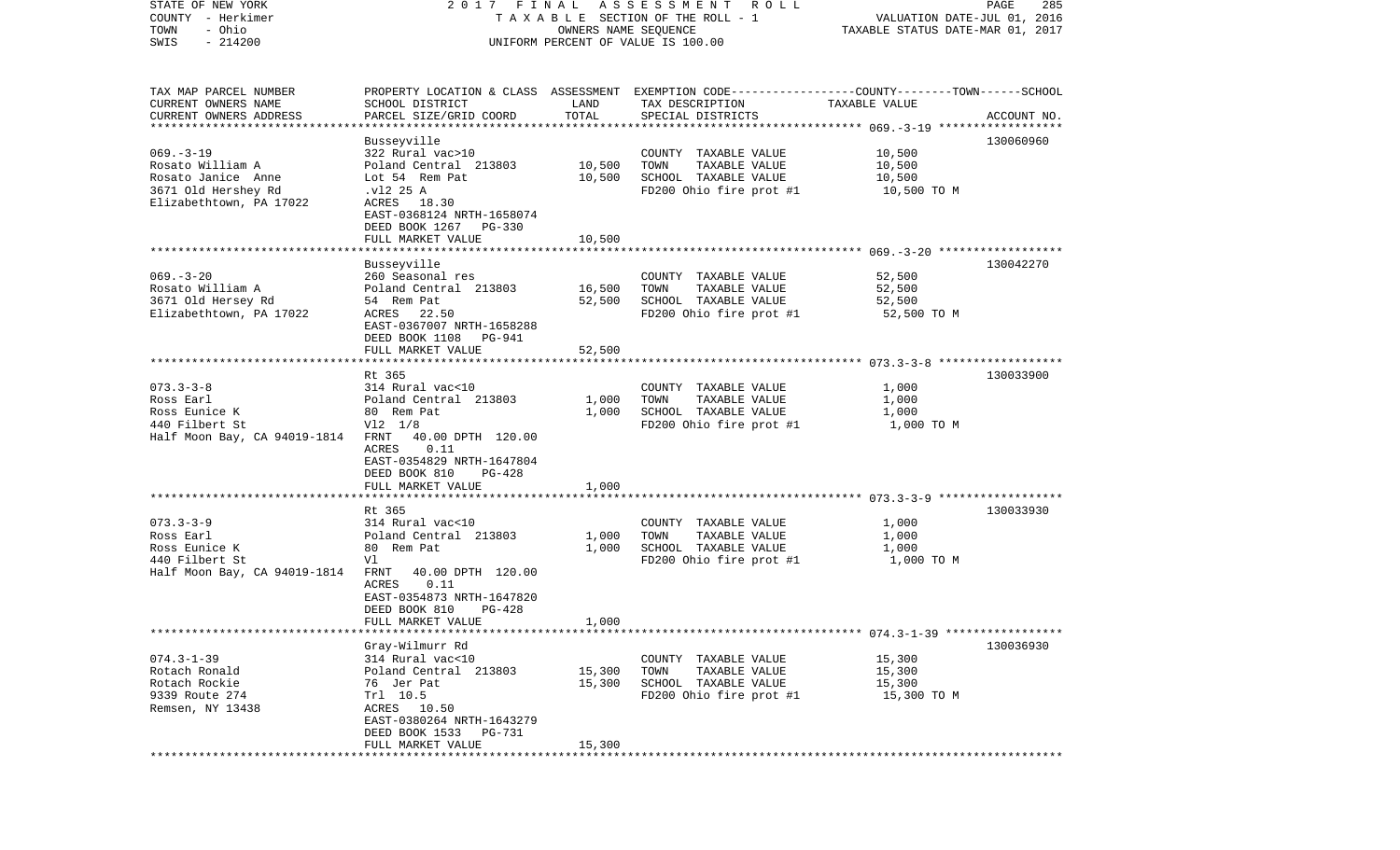| STATE OF NEW YORK<br>COUNTY - Herkimer<br>- Ohio | 2017 FINAL<br>TAXABLE SECTION OF THE ROLL - 1                         | PAGE<br>286<br>VALUATION DATE-JUL 01, 2016<br>TAXABLE STATUS DATE-MAR 01, 2017 |                                                                                                                    |                                                |             |
|--------------------------------------------------|-----------------------------------------------------------------------|--------------------------------------------------------------------------------|--------------------------------------------------------------------------------------------------------------------|------------------------------------------------|-------------|
| TOWN<br>SWIS<br>$-214200$                        |                                                                       | OWNERS NAME SEQUENCE                                                           | UNIFORM PERCENT OF VALUE IS 100.00                                                                                 |                                                |             |
| TAX MAP PARCEL NUMBER<br>CURRENT OWNERS NAME     | SCHOOL DISTRICT                                                       | LAND                                                                           | PROPERTY LOCATION & CLASS ASSESSMENT EXEMPTION CODE---------------COUNTY-------TOWN------SCHOOL<br>TAX DESCRIPTION | TAXABLE VALUE                                  |             |
| CURRENT OWNERS ADDRESS<br>********************** | PARCEL SIZE/GRID COORD                                                | TOTAL                                                                          | SPECIAL DISTRICTS                                                                                                  |                                                | ACCOUNT NO. |
|                                                  | Bull Hill Rd                                                          |                                                                                |                                                                                                                    |                                                | 130021300   |
| $085.3 - 2 - 37$                                 | 260 Seasonal res                                                      |                                                                                | COUNTY TAXABLE VALUE                                                                                               | 37,000                                         |             |
| Rullan Jaime                                     | Poland Central 213803                                                 | 29,600                                                                         | TOWN<br>TAXABLE VALUE                                                                                              | 37,000                                         |             |
| Rullan Joyce                                     | Jer Pat<br>9                                                          | 37,000                                                                         | SCHOOL TAXABLE VALUE                                                                                               | 37,000                                         |             |
| 14 Cronk Rd<br>Wallkill, NY 12589                | Triangle<br>V12 46A.<br>ACRES 49.50                                   |                                                                                | FD210 Ohio fire prot #2                                                                                            | 37,000 TO M                                    |             |
|                                                  | EAST-0379534 NRTH-1615025<br>DEED BOOK 833<br><b>PG-193</b>           |                                                                                |                                                                                                                    |                                                |             |
|                                                  | FULL MARKET VALUE                                                     | 37,000                                                                         |                                                                                                                    |                                                |             |
|                                                  |                                                                       |                                                                                |                                                                                                                    |                                                |             |
| $078.1 - 2 - 9.8$                                | Reese Rd<br>322 Rural vac>10                                          |                                                                                | COUNTY TAXABLE VALUE                                                                                               | 16,200                                         |             |
| Russell Robert E                                 | Poland Central 213803                                                 | 16,200                                                                         | TOWN<br>TAXABLE VALUE                                                                                              | 16,200                                         |             |
| 244 Barton Rd                                    | 45 Jer Pat                                                            | 16,200                                                                         | SCHOOL TAXABLE VALUE                                                                                               | 16,200                                         |             |
| Buskirk, NY 12028                                | ACRES 11.90                                                           |                                                                                | FD200 Ohio fire prot #1                                                                                            | 16,200 TO M                                    |             |
|                                                  | EAST-0360650 NRTH-1639666<br>DEED BOOK 802<br>$PG-630$                |                                                                                |                                                                                                                    |                                                |             |
|                                                  | FULL MARKET VALUE                                                     | 16,200                                                                         |                                                                                                                    |                                                |             |
|                                                  |                                                                       |                                                                                |                                                                                                                    |                                                |             |
|                                                  | Rt 365                                                                |                                                                                |                                                                                                                    |                                                | 130037170   |
| $073.3 - 3 - 26$<br>Ryan Honore A                | 314 Rural vac<10<br>Poland Central 213803                             | 8,100                                                                          | COUNTY TAXABLE VALUE<br>TOWN<br>TAXABLE VALUE                                                                      | 8,100<br>8,100                                 |             |
| Colvin Ryan G                                    | 80 Rem Pat                                                            | 8,100                                                                          | SCHOOL TAXABLE VALUE                                                                                               | 8,100                                          |             |
| PO Box 270                                       | V1 2 50X375                                                           |                                                                                | FD200 Ohio fire prot #1                                                                                            | 8,100 TO M                                     |             |
| Northville, NY 12134                             | FRNT<br>50.00 DPTH 375.00<br>0.43<br>ACRES                            |                                                                                |                                                                                                                    |                                                |             |
|                                                  | EAST-0355577 NRTH-1647149<br>DEED BOOK 00625 PG-00875                 |                                                                                |                                                                                                                    |                                                |             |
|                                                  | FULL MARKET VALUE                                                     | 8,100                                                                          |                                                                                                                    |                                                |             |
|                                                  | *****************                                                     |                                                                                |                                                                                                                    | ************************ 078.1-2-9.3 ********* |             |
|                                                  | Reese Rd                                                              |                                                                                |                                                                                                                    |                                                |             |
| $078.1 - 2 - 9.3$<br>Ryan James E                | 260 Seasonal res<br>Poland Central 213803                             | 22,300                                                                         | COUNTY TAXABLE VALUE<br>TOWN<br>TAXABLE VALUE                                                                      | 54,000<br>54,000                               |             |
| Ryan Carol B                                     | 45 Jer Pat                                                            | 54,000                                                                         | SCHOOL TAXABLE VALUE                                                                                               | 54,000                                         |             |
| 249 Bornt Hill Rd                                | ACRES 12.40                                                           |                                                                                | FD200 Ohio fire prot #1                                                                                            | 54,000 TO M                                    |             |
| Endicott, NY 13760                               | EAST-0359407 NRTH-1637137<br>DEED BOOK 795<br>PG-683                  |                                                                                |                                                                                                                    |                                                |             |
|                                                  | FULL MARKET VALUE                                                     | 54,000                                                                         |                                                                                                                    |                                                |             |
|                                                  | Honnedaga Lk                                                          |                                                                                |                                                                                                                    |                                                | 130006750   |
| $059. - 1 - 90$                                  | 260 Seasonal res - WTRFNT                                             |                                                                                | COUNTY TAXABLE VALUE                                                                                               | 321,500                                        |             |
| Ryan Sara Ballantine                             | Poland Central 213803                                                 | 109,100                                                                        | TOWN<br>TAXABLE VALUE                                                                                              | 321,500                                        |             |
| 45 W High Point Rd                               | P31 Moose River                                                       | 321,500                                                                        | SCHOOL TAXABLE VALUE                                                                                               | 321,500                                        |             |
| Stuart, FL 34996                                 | ACRES<br>8.50<br>EAST-0408417 NRTH-1707260<br>DEED BOOK 850<br>PG-273 |                                                                                | FD215 Ohio fire prot #3                                                                                            | 321,500 TO M                                   |             |
|                                                  | FULL MARKET VALUE                                                     | 321,500                                                                        |                                                                                                                    |                                                |             |
| ***********                                      |                                                                       |                                                                                |                                                                                                                    |                                                |             |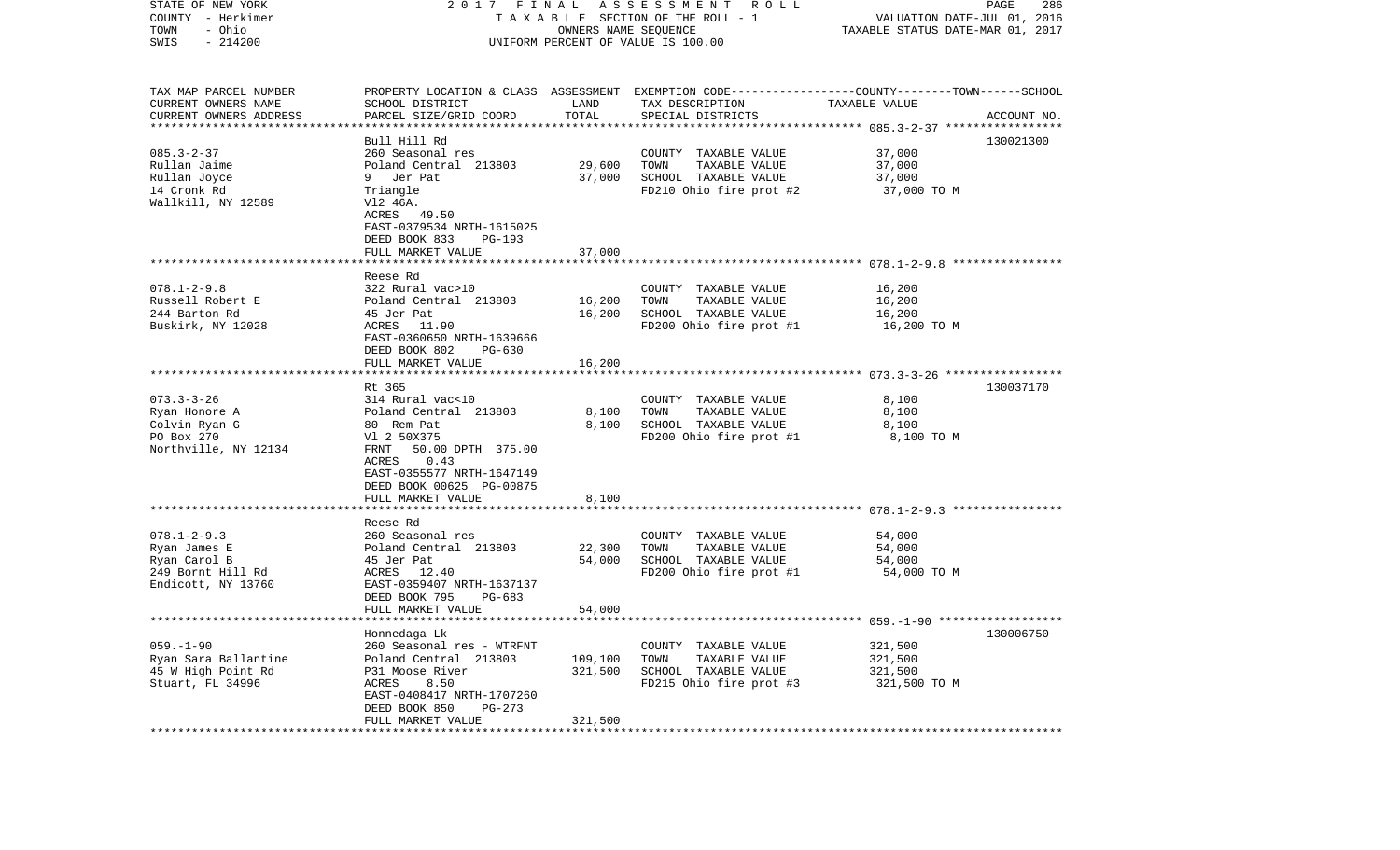| STATE OF NEW YORK<br>COUNTY - Herkimer<br>- Ohio<br>TOWN<br>$-214200$<br>SWIS                              | FINAL<br>A S S E S S M E N T R O L L<br>2017<br>TAXABLE SECTION OF THE ROLL - 1<br>OWNERS NAME SEQUENCE<br>UNIFORM PERCENT OF VALUE IS 100.00                                       |                  |                                                                                                                                          | PAGE<br>287<br>VALUATION DATE-JUL 01, 2016<br>TAXABLE STATUS DATE-MAR 01, 2017 |               |  |
|------------------------------------------------------------------------------------------------------------|-------------------------------------------------------------------------------------------------------------------------------------------------------------------------------------|------------------|------------------------------------------------------------------------------------------------------------------------------------------|--------------------------------------------------------------------------------|---------------|--|
| TAX MAP PARCEL NUMBER<br>CURRENT OWNERS NAME<br>CURRENT OWNERS ADDRESS                                     | SCHOOL DISTRICT<br>PARCEL SIZE/GRID COORD                                                                                                                                           | LAND<br>TOTAL    | PROPERTY LOCATION & CLASS ASSESSMENT EXEMPTION CODE----------------COUNTY-------TOWN------SCHOOL<br>TAX DESCRIPTION<br>SPECIAL DISTRICTS | TAXABLE VALUE                                                                  | ACCOUNT NO.   |  |
| *********************                                                                                      |                                                                                                                                                                                     |                  |                                                                                                                                          |                                                                                |               |  |
|                                                                                                            | Honnedaga Lk                                                                                                                                                                        |                  |                                                                                                                                          |                                                                                | 130008490     |  |
| $059. - 1 - 91$<br>Ryan Sara Ballantine<br>45 W High Point Rd<br>Stuart, FL 34996                          | 314 Rural vac<10<br>Poland Central 213803<br>R31 Moose River<br>$P-Fr$ 7                                                                                                            | 7,000<br>7,000   | COUNTY TAXABLE VALUE<br>TOWN<br>TAXABLE VALUE<br>SCHOOL TAXABLE VALUE<br>FD215 Ohio fire prot #3                                         | 7,000<br>7,000<br>7,000<br>7,000 TO M                                          |               |  |
|                                                                                                            | ACRES<br>7.00<br>EAST-0407920 NRTH-1706926<br>DEED BOOK 850<br>$PG-273$                                                                                                             |                  |                                                                                                                                          |                                                                                |               |  |
|                                                                                                            | FULL MARKET VALUE                                                                                                                                                                   | 7,000            |                                                                                                                                          |                                                                                |               |  |
|                                                                                                            |                                                                                                                                                                                     |                  |                                                                                                                                          |                                                                                |               |  |
| $073.3 - 2 - 32$<br>Rys Steven<br>37 3rd St<br>Yorkville, NY 13495-1523                                    | Harvey Bridge Rd<br>314 Rural vac<10<br>Poland Central 213803<br>Lot 48 Jer Pat<br>3.70<br>ACRES<br>EAST-0360862 NRTH-1645631<br>DEED BOOK 1372<br>PG-199                           | 7,200<br>7,200   | COUNTY TAXABLE VALUE<br>TOWN<br>TAXABLE VALUE<br>SCHOOL TAXABLE VALUE<br>FD200 Ohio fire prot #1                                         | 7,200<br>7,200<br>7,200<br>7,200 TO M                                          | 130060565     |  |
|                                                                                                            | FULL MARKET VALUE                                                                                                                                                                   | 7,200            |                                                                                                                                          |                                                                                |               |  |
|                                                                                                            | ******************                                                                                                                                                                  |                  |                                                                                                                                          |                                                                                |               |  |
|                                                                                                            | 128 Woods Ln                                                                                                                                                                        |                  |                                                                                                                                          |                                                                                | 130060570     |  |
| $073.3 - 2 - 37$<br>Rys Steven<br>37 3rd St<br>Yorkville, NY 13495-1523                                    | 270 Mfg housing<br>Poland Central 213803<br>Lot 48 Jer Pat<br>FRNT 166.00 DPTH 250.00<br>ACRES<br>0.95<br>EAST-0360704 NRTH-1645327<br>DEED BOOK 1372<br>PG-203                     | 5,900<br>6,900   | COUNTY TAXABLE VALUE<br>TAXABLE VALUE<br>TOWN<br>SCHOOL TAXABLE VALUE<br>FD200 Ohio fire prot #1                                         | 6,900<br>6,900<br>6,900<br>6,900 TO M                                          |               |  |
|                                                                                                            | FULL MARKET VALUE<br>***********************                                                                                                                                        | 6,900            |                                                                                                                                          |                                                                                |               |  |
|                                                                                                            | 148 Gray Wilmurt Rd                                                                                                                                                                 |                  |                                                                                                                                          |                                                                                |               |  |
| $085.3 - 2 - 1.2$<br>Salerno Anthony A<br>Salerno Dorothy S<br>148 Gray Wilmurt Rd<br>Cold Brook, NY 13324 | 240 Rural res<br>Poland Central 213803<br>10 Jer Pat<br>ACRES 10.00 BANK<br>028<br>EAST-0373393 NRTH-1615964<br>DEED BOOK 815<br>$PG-28$                                            | 27,100<br>75,000 | <b>BAS STAR</b><br>41854<br>COUNTY TAXABLE VALUE<br>TOWN<br>TAXABLE VALUE<br>SCHOOL TAXABLE VALUE<br>FD200 Ohio fire prot #1             | $\mathbf 0$<br>75,000<br>75,000<br>45,000<br>75,000 TO M                       | 0<br>30,000   |  |
|                                                                                                            | FULL MARKET VALUE                                                                                                                                                                   | 75,000           |                                                                                                                                          |                                                                                |               |  |
|                                                                                                            |                                                                                                                                                                                     |                  |                                                                                                                                          |                                                                                | 130024540     |  |
| $073.2 - 1 - 75$<br>Sales Justin<br>3675 State Rt 8<br>Cold Brook, NY 13324                                | 3675 Rt 8<br>210 1 Family Res<br>Poland Central 213803<br>76 Rem Pat<br>Sub 18<br>FRNT 150.00 DPTH 135.00<br>ACRES<br>0.42<br>EAST-0371909 NRTH-1652180<br>DEED BOOK 1076<br>PG-253 | 14,000<br>70,000 | BAS STAR<br>41854<br>COUNTY TAXABLE VALUE<br>TOWN<br>TAXABLE VALUE<br>SCHOOL TAXABLE VALUE<br>FD200 Ohio fire prot #1                    | $\Omega$<br>70,000<br>70,000<br>40,000<br>70,000 TO M                          | $0 \t 30,000$ |  |
|                                                                                                            | FULL MARKET VALUE                                                                                                                                                                   | 70,000           |                                                                                                                                          |                                                                                |               |  |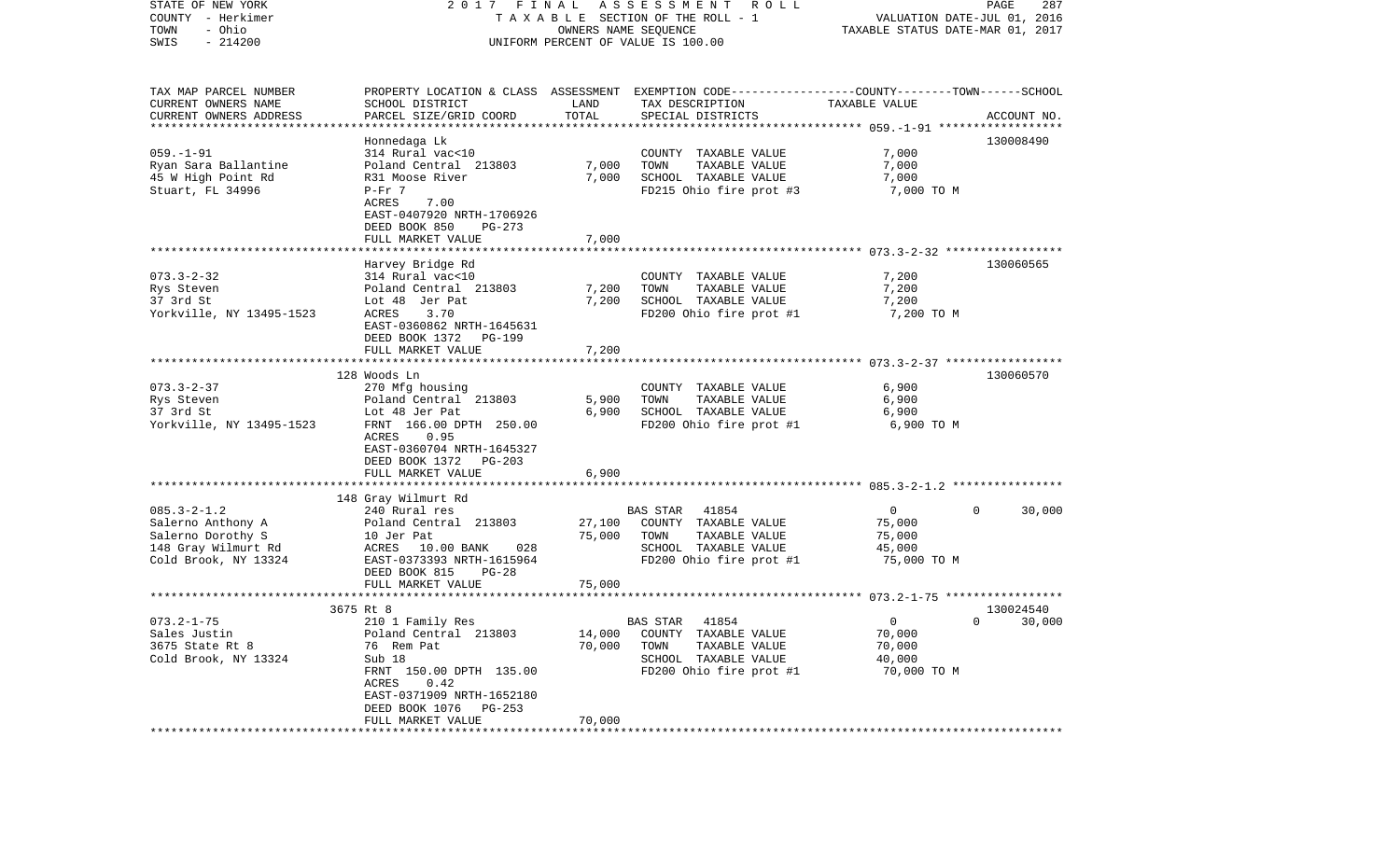| STATE OF NEW YORK<br>COUNTY - Herkimer<br>- Ohio<br>TOWN<br>$-214200$<br>SWIS | 2017 FINAL                                                                   | OWNERS NAME SEQUENCE | ASSESSMENT<br>ROLL<br>TAXABLE SECTION OF THE ROLL - 1<br>UNIFORM PERCENT OF VALUE IS 100.00                         | VALUATION DATE-JUL 01, 2016<br>TAXABLE STATUS DATE-MAR 01, 2017 | PAGE<br>288 |
|-------------------------------------------------------------------------------|------------------------------------------------------------------------------|----------------------|---------------------------------------------------------------------------------------------------------------------|-----------------------------------------------------------------|-------------|
| TAX MAP PARCEL NUMBER<br>CURRENT OWNERS NAME                                  | SCHOOL DISTRICT                                                              | LAND                 | PROPERTY LOCATION & CLASS ASSESSMENT EXEMPTION CODE----------------COUNTY-------TOWN------SCHOOL<br>TAX DESCRIPTION | TAXABLE VALUE                                                   |             |
| CURRENT OWNERS ADDRESS                                                        | PARCEL SIZE/GRID COORD                                                       | TOTAL                | SPECIAL DISTRICTS                                                                                                   |                                                                 | ACCOUNT NO. |
| *********************                                                         | *******************                                                          | ***********          |                                                                                                                     |                                                                 |             |
|                                                                               | Smith Rd                                                                     |                      |                                                                                                                     |                                                                 |             |
| $078.2 - 1 - 23.4$                                                            | 260 Seasonal res                                                             |                      | COUNTY TAXABLE VALUE                                                                                                | 37,500                                                          |             |
| Sasenbery Warren<br>515 Warren Rd                                             | Poland Central 213803<br>FRNT 1192.00 DPTH                                   | 18,800<br>37,500     | TOWN<br>TAXABLE VALUE<br>SCHOOL TAXABLE VALUE                                                                       | 37,500<br>37,500                                                |             |
| Cockeysville, MD 21030                                                        | ACRES<br>7.40<br>EAST-0366688 NRTH-1638855                                   |                      |                                                                                                                     |                                                                 |             |
|                                                                               | DEED BOOK 1112 PG-1                                                          |                      |                                                                                                                     |                                                                 |             |
|                                                                               | FULL MARKET VALUE                                                            | 37,500               |                                                                                                                     |                                                                 |             |
|                                                                               | 2677 Route 8                                                                 |                      |                                                                                                                     |                                                                 | 130034230   |
| $078.2 - 2 - 30$                                                              | 210 1 Family Res                                                             |                      | 41854<br><b>BAS STAR</b>                                                                                            | $\mathbf 0$<br>$\Omega$                                         | 30,000      |
| Satterlee Deborah L                                                           | Poland Central 213803                                                        | 19,200               | COUNTY TAXABLE VALUE                                                                                                | 80,000                                                          |             |
| Satterlee Joan                                                                | 44 Jer Pat                                                                   | 80,000               | TOWN<br>TAXABLE VALUE                                                                                               | 80,000                                                          |             |
| 2677 State Rt 8                                                               | FRNT 135.00 DPTH 450.00                                                      |                      | SCHOOL TAXABLE VALUE                                                                                                | 50,000                                                          |             |
| Cold Brook, NY 13324                                                          | 1.18<br>ACRES                                                                |                      | FD200 Ohio fire prot #1                                                                                             | 80,000 TO M                                                     |             |
|                                                                               | EAST-0365032 NRTH-1636832<br>DEED BOOK 767<br>PG-693                         |                      |                                                                                                                     |                                                                 |             |
|                                                                               | FULL MARKET VALUE                                                            | 80,000               |                                                                                                                     | *************************** 078.2-2-29 *****************        |             |
|                                                                               | 2683 Route 8                                                                 |                      |                                                                                                                     |                                                                 | 130034260   |
| $078.2 - 2 - 29$                                                              | 210 1 Family Res                                                             |                      | 41854<br><b>BAS STAR</b>                                                                                            | $\mathbf{0}$<br>$\Omega$                                        | 30,000      |
| Satterlee Joanne M                                                            | Poland Central 213803                                                        | 14,000               | COUNTY TAXABLE VALUE                                                                                                | 74,000                                                          |             |
| 2683 State Rt 8                                                               | 44 Jer Pat                                                                   | 74,000               | TOWN<br>TAXABLE VALUE                                                                                               | 74,000                                                          |             |
| Cold Brook, NY 13324                                                          | FRNT 137.13 DPTH 300.12                                                      |                      | SCHOOL TAXABLE VALUE                                                                                                | 44,000                                                          |             |
|                                                                               | ACRES<br>0.42<br>EAST-0365136 NRTH-1636930<br>DEED BOOK 814<br><b>PG-131</b> |                      | FD200 Ohio fire prot #1                                                                                             | 74,000 TO M                                                     |             |
|                                                                               | FULL MARKET VALUE                                                            | 74,000               |                                                                                                                     |                                                                 |             |
|                                                                               | 2677 Route 8                                                                 |                      |                                                                                                                     |                                                                 | 130034350   |
| $078.2 - 1 - 19$                                                              | 270 Mfg housing                                                              |                      | COUNTY TAXABLE VALUE                                                                                                | 45,300                                                          |             |
| Satterlee Lloyd J                                                             | Poland Central 213803                                                        | 19,300               | TAXABLE VALUE<br>TOWN                                                                                               | 45,300                                                          |             |
| Satterlee Joan E                                                              | 49 Jer Pat                                                                   | 45,300               | SCHOOL TAXABLE VALUE                                                                                                | 45,300                                                          |             |
| 2677 State Rt 8                                                               | Trailer                                                                      |                      | FD200 Ohio fire prot #1                                                                                             | 45,300 TO M                                                     |             |
| Cold Brook, NY 13324                                                          | FRNT 140.00 DPTH 335.00                                                      |                      |                                                                                                                     |                                                                 |             |
|                                                                               | 1.20<br>ACRES                                                                |                      |                                                                                                                     |                                                                 |             |
|                                                                               | EAST-0364809 NRTH-1640615<br>DEED BOOK 802<br>$PG-415$                       |                      |                                                                                                                     |                                                                 |             |
|                                                                               | FULL MARKET VALUE                                                            | 45,300               |                                                                                                                     |                                                                 |             |
|                                                                               |                                                                              |                      |                                                                                                                     |                                                                 |             |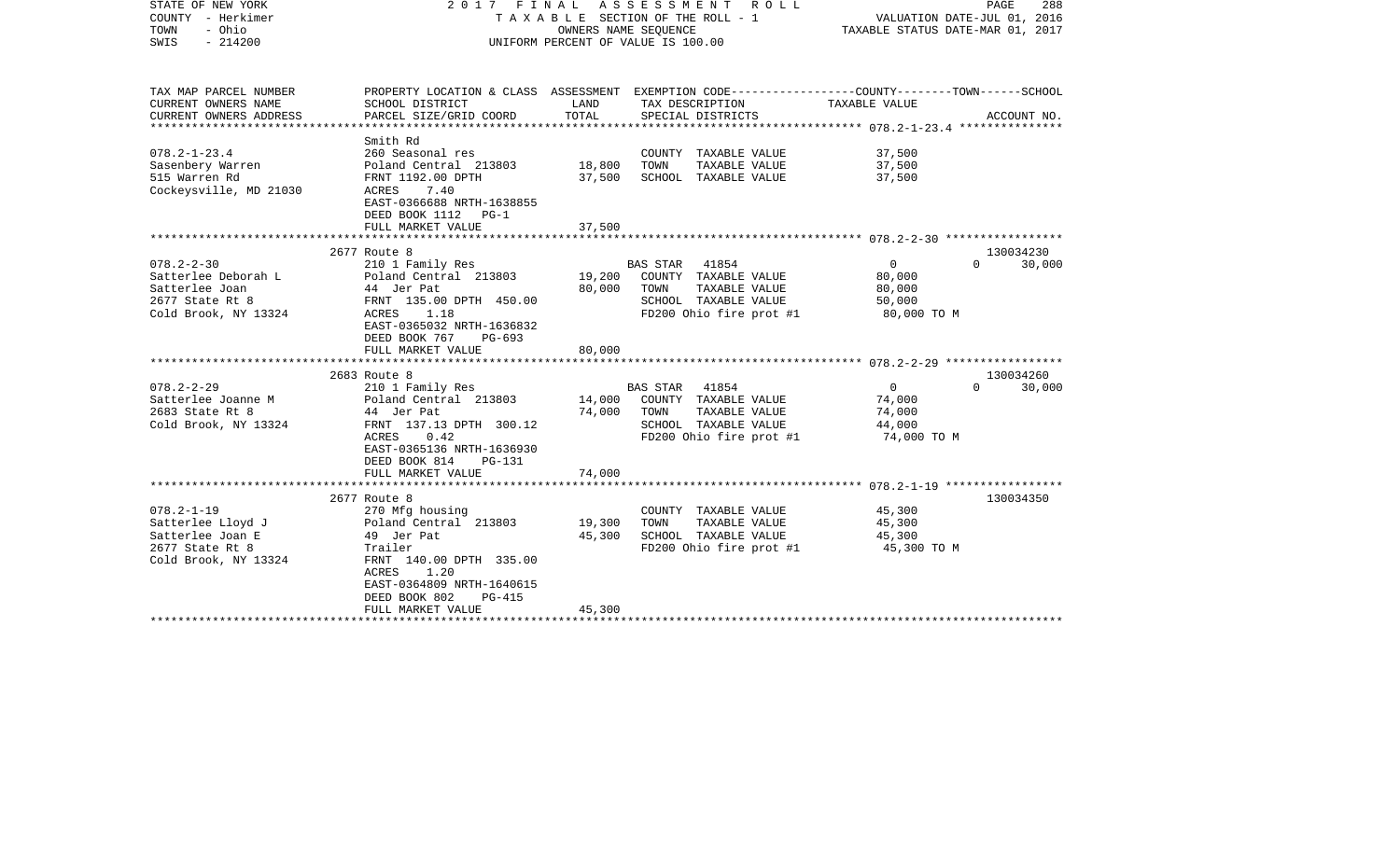|                                                                                                                                                                                |                                                                                                                                                                                         | UNIFORM PERCENT OF VALUE IS 100.00                                                                        | VALUATION DATE-JUL 01, 2016<br>TAXABLE STATUS DATE-MAR 01, 2017     |                                                                                                                     |  |
|--------------------------------------------------------------------------------------------------------------------------------------------------------------------------------|-----------------------------------------------------------------------------------------------------------------------------------------------------------------------------------------|-----------------------------------------------------------------------------------------------------------|---------------------------------------------------------------------|---------------------------------------------------------------------------------------------------------------------|--|
| SCHOOL DISTRICT                                                                                                                                                                | LAND                                                                                                                                                                                    | TAX DESCRIPTION                                                                                           | TAXABLE VALUE                                                       | ACCOUNT NO.                                                                                                         |  |
|                                                                                                                                                                                |                                                                                                                                                                                         |                                                                                                           |                                                                     |                                                                                                                     |  |
|                                                                                                                                                                                |                                                                                                                                                                                         |                                                                                                           |                                                                     | 130037470                                                                                                           |  |
| Poland Central 213803<br>43 Jer Pat<br>R 1 1<br>FRNT 231.00 DPTH 140.00<br>ACRES<br>0.74                                                                                       |                                                                                                                                                                                         | 41834<br>COUNTY TAXABLE VALUE<br>TOWN<br>TAXABLE VALUE<br>SCHOOL TAXABLE VALUE<br>FD200 Ohio fire prot #1 | 0<br>62,300<br>62,300<br>46,800<br>112,300 TO M                     | $\overline{0}$<br>$\mathbf 0$<br>65,500                                                                             |  |
| DEED BOOK 00590 PG-00717                                                                                                                                                       |                                                                                                                                                                                         |                                                                                                           |                                                                     |                                                                                                                     |  |
| FULL MARKET VALUE                                                                                                                                                              | 112,300                                                                                                                                                                                 |                                                                                                           |                                                                     |                                                                                                                     |  |
| Nellis Rd<br>322 Rural vac>10<br>43 Jer Pat<br>FRNT 2180.00 DPTH<br>ACRES<br>47.00<br>EAST-0372908 NRTH-1633214<br>PG-639                                                      | 43,400<br>43,400                                                                                                                                                                        | COUNTY TAXABLE VALUE<br>TOWN<br>TAXABLE VALUE<br>SCHOOL TAXABLE VALUE<br>FD200 Ohio fire prot #1          | 43,400<br>43,400<br>43,400<br>43,400 TO M                           | 130036720.4                                                                                                         |  |
| FULL MARKET VALUE                                                                                                                                                              | 43,400                                                                                                                                                                                  |                                                                                                           |                                                                     |                                                                                                                     |  |
|                                                                                                                                                                                |                                                                                                                                                                                         |                                                                                                           |                                                                     |                                                                                                                     |  |
| 210 1 Family Res<br>Poland Central 213803<br>43 Jer Pat<br>FRNT 734.00 DPTH<br>ACRES<br>3.00<br>EAST-0373128 NRTH-1632524                                                      | 17,500<br>180,000                                                                                                                                                                       | COUNTY TAXABLE VALUE<br>TAXABLE VALUE<br>TOWN<br>SCHOOL TAXABLE VALUE<br>FD200 Ohio fire prot #1          | 180,000<br>180,000<br>180,000<br>180,000 TO M                       | 130036720.5                                                                                                         |  |
| FULL MARKET VALUE                                                                                                                                                              | 180,000                                                                                                                                                                                 |                                                                                                           |                                                                     |                                                                                                                     |  |
| Route 8<br>260 Seasonal res<br>Poland Central 213803<br>78 Jer Pat<br>FRNT 100.00 DPTH 100.00<br>0.23<br>ACRES<br>EAST-0365789 NRTH-1647028<br>DEED BOOK 1390<br><b>PG-281</b> | 3,300<br>5,000                                                                                                                                                                          | COUNTY TAXABLE VALUE<br>TOWN<br>TAXABLE VALUE<br>SCHOOL TAXABLE VALUE<br>FD200 Ohio fire prot #1          | 5,000<br>5,000<br>5,000<br>5,000 TO M                               | 130029640                                                                                                           |  |
| FULL MARKET VALUE                                                                                                                                                              | 5,000                                                                                                                                                                                   |                                                                                                           |                                                                     |                                                                                                                     |  |
| Reese Rd                                                                                                                                                                       |                                                                                                                                                                                         |                                                                                                           |                                                                     | 130037328                                                                                                           |  |
| 910 Priv forest<br>Poland Central 213803<br>45 Jer Pat<br>ACRES<br>51.00<br>EAST-0358442 NRTH-1638423<br>DEED BOOK 1579<br>PG-733<br>FULL MARKET VALUE                         | 42,100<br>42,100<br>42,100                                                                                                                                                              | COUNTY TAXABLE VALUE<br>TAXABLE VALUE<br>TOWN<br>SCHOOL TAXABLE VALUE<br>FD200 Ohio fire prot #1          | 42,100<br>42,100<br>42,100<br>42,100 TO M                           |                                                                                                                     |  |
|                                                                                                                                                                                | PARCEL SIZE/GRID COORD<br>1095 Gray Wilmurt Rd<br>210 1 Family Res<br>EAST-0373567 NRTH-1633947<br>Poland Central 213803<br>DEED BOOK 1505<br>399 Nellis Rd<br>DEED BOOK 1597<br>PG-277 | TOTAL                                                                                                     | SPECIAL DISTRICTS<br>VETFUND CT 41101<br>11,800 ENH STAR<br>112,300 | PROPERTY LOCATION & CLASS ASSESSMENT EXEMPTION CODE---------------COUNTY-------TOWN------SCHOOL<br>50,000<br>50,000 |  |

STATE OF NEW YORK 2 0 1 7 F I N A L A S S E S S M E N T R O L L PAGE 289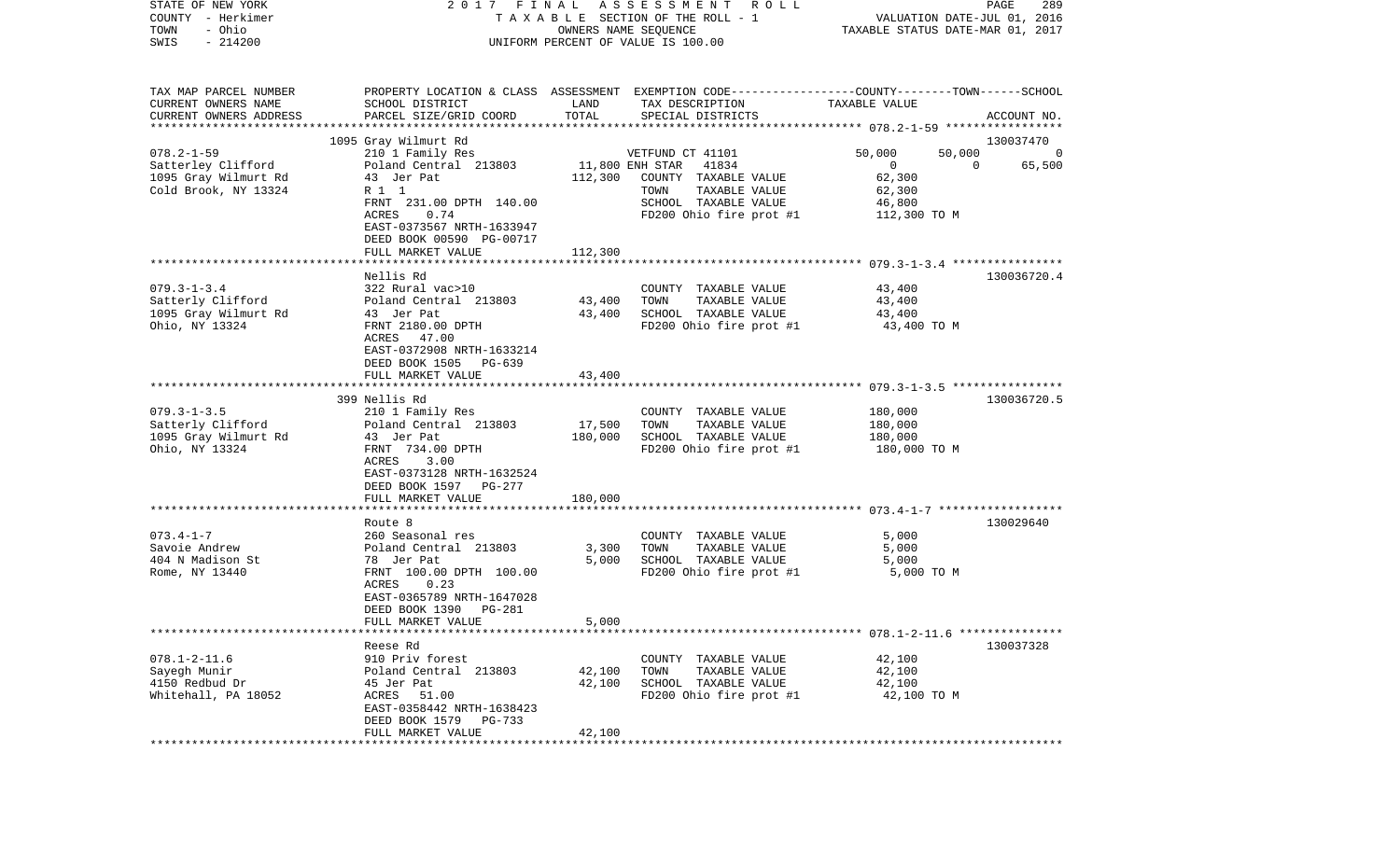| STATE OF NEW YORK<br>COUNTY - Herkimer<br>TOWN<br>- Ohio<br>$-214200$<br>SWIS | 2017 FINAL                                     | OWNERS NAME SEQUENCE | ASSESSMENT<br>R O L L<br>TAXABLE SECTION OF THE ROLL - 1<br>UNIFORM PERCENT OF VALUE IS 100.00                                         | VALUATION DATE-JUL 01, 2016<br>TAXABLE STATUS DATE-MAR 01, 2017 | PAGE<br>290 |
|-------------------------------------------------------------------------------|------------------------------------------------|----------------------|----------------------------------------------------------------------------------------------------------------------------------------|-----------------------------------------------------------------|-------------|
| TAX MAP PARCEL NUMBER<br>CURRENT OWNERS NAME<br>CURRENT OWNERS ADDRESS        | SCHOOL DISTRICT<br>PARCEL SIZE/GRID COORD      | LAND<br>TOTAL        | PROPERTY LOCATION & CLASS ASSESSMENT EXEMPTION CODE---------------COUNTY-------TOWN-----SCHOOL<br>TAX DESCRIPTION<br>SPECIAL DISTRICTS | TAXABLE VALUE                                                   | ACCOUNT NO. |
| ***********************                                                       |                                                |                      |                                                                                                                                        |                                                                 |             |
|                                                                               | 152 Five Acres Ln                              |                      |                                                                                                                                        |                                                                 | 130015840   |
| $073.4 - 1 - 63$<br>Scalise Fred E                                            | 210 1 Family Res<br>Poland Central 213803      | 15,100               | BAS STAR 41854<br>COUNTY TAXABLE VALUE                                                                                                 | $\overline{0}$<br>$\Omega$<br>60,500                            | 30,000      |
| 152 Five Acres Ln                                                             | 77 Jer Pat                                     | 60,500               | TOWN<br>TAXABLE VALUE                                                                                                                  | 60,500                                                          |             |
| Cold Brook, NY 13324                                                          | Rt 8                                           |                      | SCHOOL TAXABLE VALUE                                                                                                                   | 30,500                                                          |             |
|                                                                               | ACRES<br>1.50                                  |                      | FD200 Ohio fire prot #1                                                                                                                | 60,500 TO M                                                     |             |
|                                                                               | EAST-0367246 NRTH-1647178                      |                      |                                                                                                                                        |                                                                 |             |
|                                                                               | DEED BOOK 919<br>PG-672                        |                      |                                                                                                                                        |                                                                 |             |
|                                                                               | FULL MARKET VALUE                              | 60,500               |                                                                                                                                        |                                                                 |             |
|                                                                               | ***************************                    | ************         |                                                                                                                                        |                                                                 |             |
|                                                                               | 152 Five Acres Ln                              |                      |                                                                                                                                        |                                                                 | 130015870   |
| $073.4 - 1 - 64$                                                              | 314 Rural vac<10                               |                      | COUNTY TAXABLE VALUE                                                                                                                   | 9,400                                                           |             |
| Scalise Fred E<br>152 Five Acres Lane Ln                                      | Poland Central 213803<br>77 Jer Pat            | 9,400<br>9,400       | TOWN<br>TAXABLE VALUE<br>SCHOOL TAXABLE VALUE                                                                                          | 9,400<br>9,400                                                  |             |
| Cold Brook, NY 13324                                                          | ACRES<br>6.90                                  |                      | FD200 Ohio fire prot #1                                                                                                                | 9,400 TO M                                                      |             |
|                                                                               | EAST-0367846 NRTH-1646851                      |                      |                                                                                                                                        |                                                                 |             |
|                                                                               | DEED BOOK 919<br>PG-672                        |                      |                                                                                                                                        |                                                                 |             |
|                                                                               | FULL MARKET VALUE                              | 9,400                |                                                                                                                                        |                                                                 |             |
|                                                                               |                                                |                      |                                                                                                                                        |                                                                 |             |
|                                                                               | Figert Rd                                      |                      |                                                                                                                                        |                                                                 | 130000510   |
| $073.4 - 2 - 30.1$                                                            | 312 Vac w/imprv                                |                      | COUNTY TAXABLE VALUE                                                                                                                   | 65,000                                                          |             |
| Scandel Kevin                                                                 | Poland Central 213803                          | 10,000               | TOWN<br>TAXABLE VALUE                                                                                                                  | 65,000                                                          |             |
| PO Box 455                                                                    | 49 Jer Pat                                     | 65,000               | SCHOOL TAXABLE VALUE                                                                                                                   | 65,000                                                          |             |
| West Havastraw, NY 10993                                                      | 5.20<br>ACRES<br>EAST-0367480 NRTH-1640197     |                      | FD200 Ohio fire prot #1                                                                                                                | 65,000 TO M                                                     |             |
|                                                                               | DEED BOOK 776<br><b>PG-570</b>                 |                      |                                                                                                                                        |                                                                 |             |
|                                                                               | FULL MARKET VALUE                              | 65,000               |                                                                                                                                        |                                                                 |             |
|                                                                               | *********************                          |                      |                                                                                                                                        |                                                                 |             |
|                                                                               | 310 Santmire Rd                                |                      |                                                                                                                                        |                                                                 | 130037412   |
| $084.2 - 2 - 8.2$                                                             | 271 Mfg housings                               |                      | ENH STAR<br>41834                                                                                                                      | $\overline{0}$<br>$\Omega$                                      | 65,500      |
| Schaller Frank H                                                              | Poland Central 213803                          | 75,500               | COUNTY TAXABLE VALUE                                                                                                                   | 91,500                                                          |             |
| 310 Santmire Rd                                                               | 11 Jer Pat                                     | 91,500               | TAXABLE VALUE<br>TOWN                                                                                                                  | 91,500                                                          |             |
| PO Box 31                                                                     | ACRES 101.60                                   |                      | SCHOOL TAXABLE VALUE                                                                                                                   | 26,000                                                          |             |
| Cold Brook, NY 13324                                                          | EAST-0366859 NRTH-1623151                      |                      | FD200 Ohio fire prot #1                                                                                                                | 91,500 TO M                                                     |             |
|                                                                               | DEED BOOK 709<br>$PG-040$<br>FULL MARKET VALUE | 91,500               |                                                                                                                                        |                                                                 |             |
|                                                                               |                                                |                      |                                                                                                                                        |                                                                 |             |
|                                                                               | 409 Fisher Ln                                  |                      |                                                                                                                                        |                                                                 |             |
| $078.3 - 2 - 12.1$                                                            | 240 Rural res                                  |                      | COUNTY TAXABLE VALUE                                                                                                                   | 97,500                                                          |             |
| Schermerhorn Michael L                                                        | Poland Central 213803                          | 30,500               | TOWN<br>TAXABLE VALUE                                                                                                                  | 97,500                                                          |             |
| Schermerhorn Marylou E                                                        | ACRES 14.90                                    | 97,500               | SCHOOL TAXABLE VALUE                                                                                                                   | 97,500                                                          |             |
| 409 Fisher Ln                                                                 | EAST-0357752 NRTH-1625018                      |                      | FD200 Ohio fire prot #1                                                                                                                | 97,500 TO M                                                     |             |
| Ohio, NY 13324                                                                | $PG-228$<br>DEED BOOK 1558                     |                      |                                                                                                                                        |                                                                 |             |
|                                                                               | FULL MARKET VALUE                              | 97,500               |                                                                                                                                        |                                                                 |             |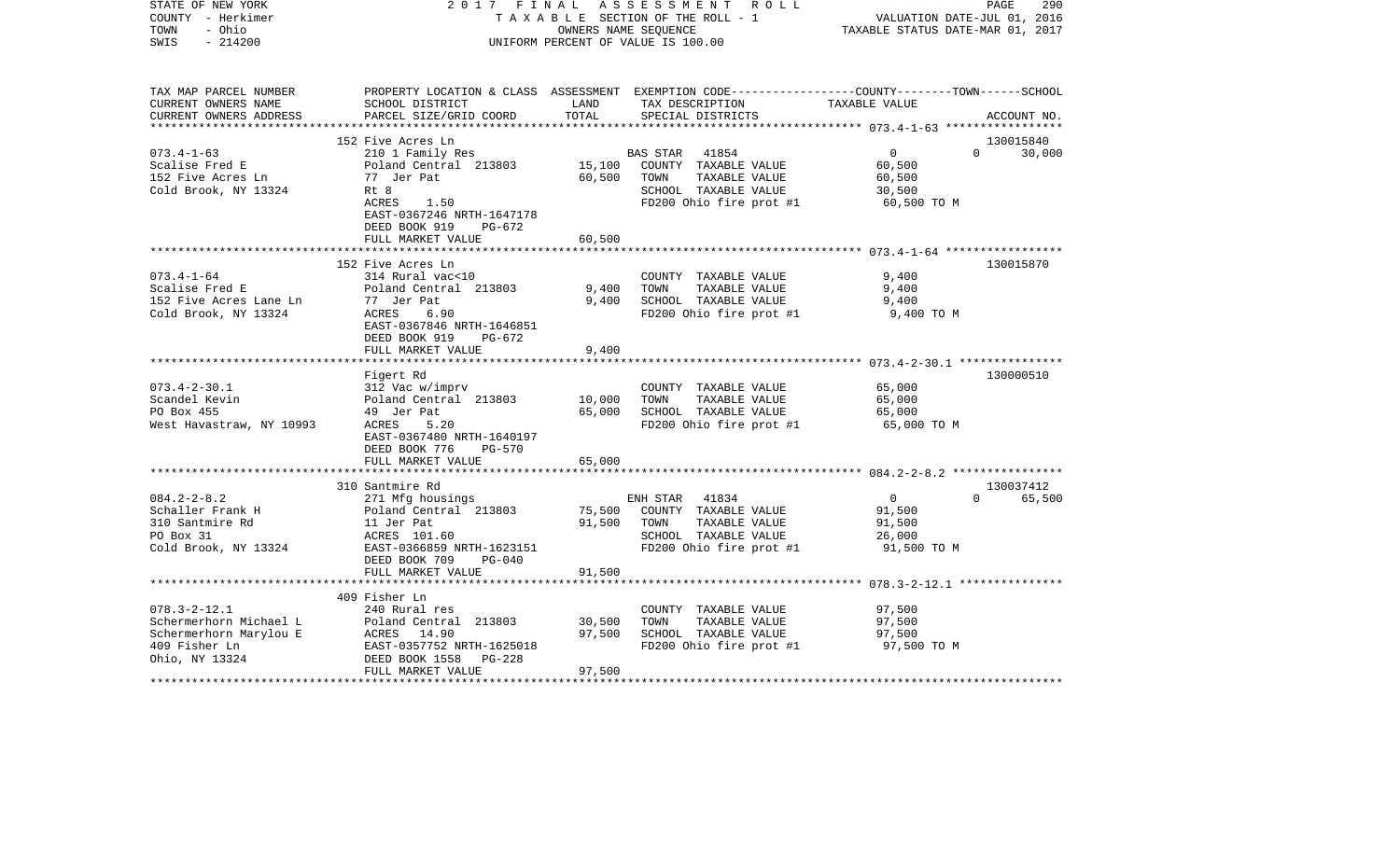| STATE OF NEW YORK<br>COUNTY - Herkimer<br>- Ohio<br>TOWN<br>$-214200$<br>SWIS |                                                                                                           | OWNERS NAME SEQUENCE | 2017 FINAL ASSESSMENT ROLL<br>TAXABLE SECTION OF THE ROLL - 1<br>UNIFORM PERCENT OF VALUE IS 100.00 | PAGE<br>291<br>VALUATION DATE-JUL 01, 2016<br>TAXABLE STATUS DATE-MAR 01, 2017                                  |
|-------------------------------------------------------------------------------|-----------------------------------------------------------------------------------------------------------|----------------------|-----------------------------------------------------------------------------------------------------|-----------------------------------------------------------------------------------------------------------------|
| TAX MAP PARCEL NUMBER<br>CURRENT OWNERS NAME                                  | SCHOOL DISTRICT                                                                                           | LAND                 | TAX DESCRIPTION                                                                                     | PROPERTY LOCATION & CLASS ASSESSMENT EXEMPTION CODE---------------COUNTY-------TOWN-----SCHOOL<br>TAXABLE VALUE |
| CURRENT OWNERS ADDRESS                                                        | PARCEL SIZE/GRID COORD                                                                                    | TOTAL                | SPECIAL DISTRICTS                                                                                   | ACCOUNT NO.                                                                                                     |
|                                                                               | Rt 365                                                                                                    |                      |                                                                                                     |                                                                                                                 |
| $073.3 - 3 - 4$                                                               | 314 Rural vac<10                                                                                          |                      | COUNTY TAXABLE VALUE                                                                                | 2,000                                                                                                           |
| Schmidt Steven                                                                | Poland Central 213803                                                                                     | 2,000                | TOWN<br>TAXABLE VALUE                                                                               | 2,000                                                                                                           |
| 1482 Co Rt 57                                                                 | 80 Rem Pat                                                                                                | 2,000                | SCHOOL TAXABLE VALUE                                                                                | 2,000                                                                                                           |
| Fulton, NY 13069                                                              | Seas 2A<br>ACRES<br>0.24<br>EAST-0355047 NRTH-1648262<br>DEED BOOK 1520 PG-211                            |                      | FD200 Ohio fire prot #1                                                                             | 2,000 TO M                                                                                                      |
|                                                                               | FULL MARKET VALUE                                                                                         | 2,000                |                                                                                                     |                                                                                                                 |
|                                                                               | Rt 365                                                                                                    |                      |                                                                                                     |                                                                                                                 |
| $073.3 - 3 - 5$                                                               | 314 Rural vac<10                                                                                          |                      | COUNTY TAXABLE VALUE                                                                                | 7,400                                                                                                           |
| Schmidt Steven                                                                | Poland Central 213803                                                                                     | 7,400                | TOWN<br>TAXABLE VALUE                                                                               | 7,400                                                                                                           |
| 1482 Co Rt 57                                                                 | 80 Rem Pat                                                                                                | 7,400                | SCHOOL TAXABLE VALUE                                                                                | 7,400                                                                                                           |
| Fulton, NY 13069                                                              | Seas 2A<br>FRNT 260.00 DPTH<br>ACRES<br>0.69<br>EAST-0355091 NRTH-1648116<br>DEED BOOK 1520 PG-211        |                      | FD200 Ohio fire prot #1                                                                             | 7,400 TO M                                                                                                      |
|                                                                               | FULL MARKET VALUE                                                                                         | 7,400                |                                                                                                     |                                                                                                                 |
|                                                                               | 993 Rt 365                                                                                                |                      |                                                                                                     | 130037800                                                                                                       |
| $073.3 - 3 - 14$                                                              | 260 Seasonal res                                                                                          |                      | COUNTY TAXABLE VALUE                                                                                | 34,700                                                                                                          |
| Schmidt Steven                                                                | Poland Central 213803                                                                                     | 13,100               | TOWN<br>TAXABLE VALUE                                                                               | 34,700                                                                                                          |
| 1482 County Route 57                                                          | 80 Rem Pat                                                                                                | 34,700               | SCHOOL TAXABLE VALUE                                                                                | 34,700                                                                                                          |
| Fulton, NY 13069                                                              | Seas 2A<br>FRNT 130.00 DPTH 120.00<br>0.33<br>ACRES<br>EAST-0355197 NRTH-1647890<br>DEED BOOK 1520 PG-211 |                      | FD200 Ohio fire prot #1                                                                             | 34,700 TO M                                                                                                     |
|                                                                               | FULL MARKET VALUE                                                                                         | 34,700               |                                                                                                     |                                                                                                                 |
|                                                                               | 351 Cummings Rd                                                                                           |                      |                                                                                                     | 130039390                                                                                                       |
| $073.3 - 2 - 73.1$                                                            | 260 Seasonal res                                                                                          |                      | COUNTY TAXABLE VALUE                                                                                | 36,500                                                                                                          |
| Schneider John Wiegand Rober Poland Central 213803                            |                                                                                                           | 21,200               | TAXABLE VALUE<br>TOWN                                                                               | 36,500                                                                                                          |
| Jones David J                                                                 | 48 Jer Pat                                                                                                | 36,500               | SCHOOL TAXABLE VALUE                                                                                | 36,500                                                                                                          |
| 8346 Nates Lane<br>Cicero, NY 13039                                           | $P-Fr$ 37.2<br>ACRES 37.20<br>EAST-0360539 NRTH-1643240<br>DEED BOOK 1533 PG-554                          |                      | FD217 Ohio fire prot #4                                                                             | 36,500 TO M                                                                                                     |
|                                                                               | FULL MARKET VALUE                                                                                         | 36,500               |                                                                                                     |                                                                                                                 |
|                                                                               |                                                                                                           |                      |                                                                                                     |                                                                                                                 |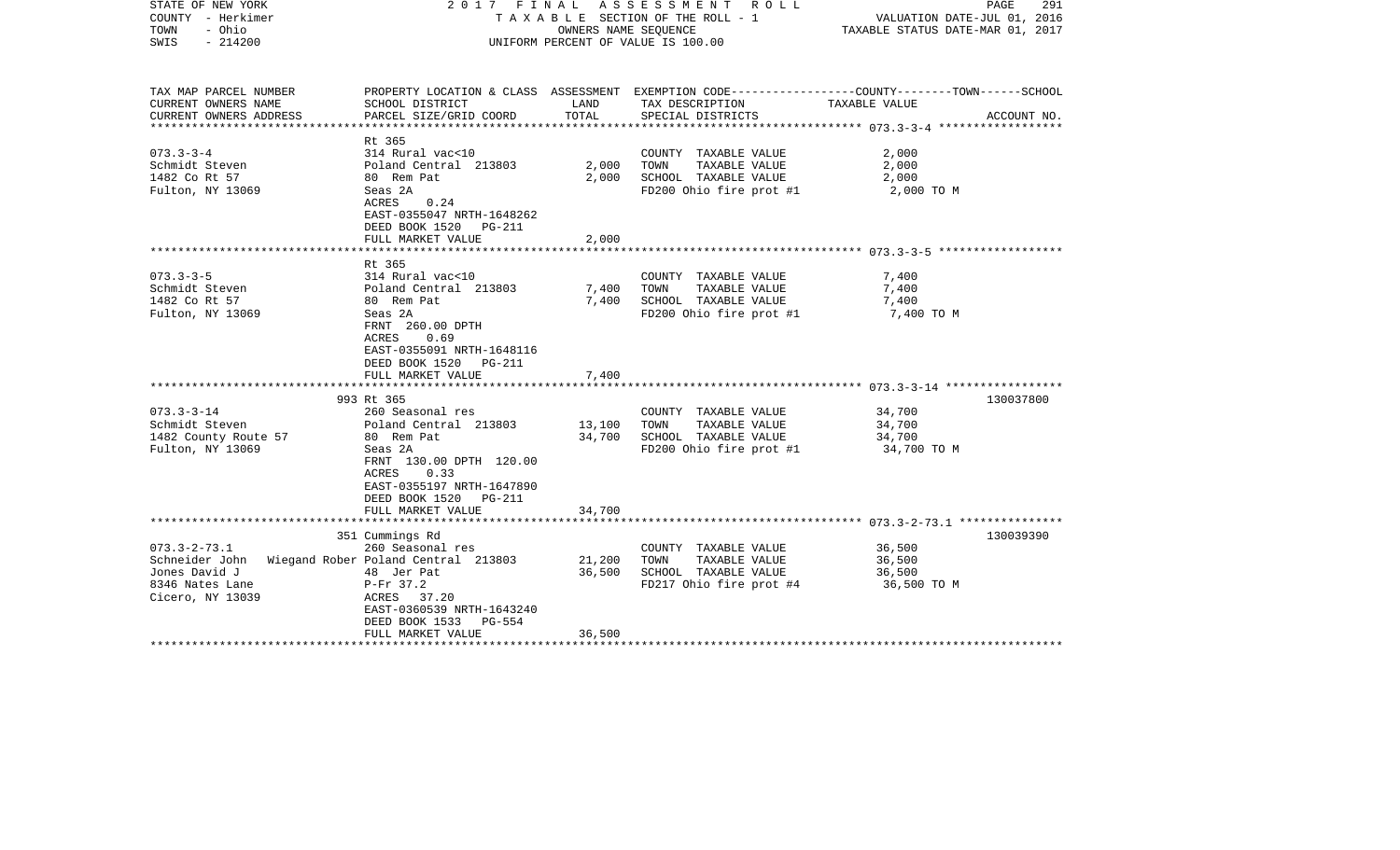| STATE OF NEW YORK<br>COUNTY - Herkimer<br>- Ohio<br>TOWN<br>$-214200$<br>SWIS                                                             | 2017 FINAL                                                                                                                                                                                                            | OWNERS NAME SEQUENCE       | A S S E S S M E N T<br>R O L L<br>TAXABLE SECTION OF THE ROLL - 1<br>UNIFORM PERCENT OF VALUE IS 100.00                                  | VALUATION DATE-JUL 01, 2016<br>TAXABLE STATUS DATE-MAR 01, 2017 | PAGE<br>292 |
|-------------------------------------------------------------------------------------------------------------------------------------------|-----------------------------------------------------------------------------------------------------------------------------------------------------------------------------------------------------------------------|----------------------------|------------------------------------------------------------------------------------------------------------------------------------------|-----------------------------------------------------------------|-------------|
| TAX MAP PARCEL NUMBER<br>CURRENT OWNERS NAME<br>CURRENT OWNERS ADDRESS                                                                    | SCHOOL DISTRICT<br>PARCEL SIZE/GRID COORD                                                                                                                                                                             | LAND<br>TOTAL              | PROPERTY LOCATION & CLASS ASSESSMENT EXEMPTION CODE----------------COUNTY-------TOWN------SCHOOL<br>TAX DESCRIPTION<br>SPECIAL DISTRICTS | TAXABLE VALUE                                                   | ACCOUNT NO. |
| ************************<br>$074.3 - 1 - 1.2$<br>Schneyer Peter A<br>Schneyer Lisa<br>PO Box 34<br>Glendale, MA 01229                     | Figert Rd<br>260 Seasonal res<br>Poland Central 213803<br>80 Jer Pat<br>ACRES 46.40<br>EAST-0376886 NRTH-1649458<br>DEED BOOK 1145 PG-329<br>FULL MARKET VALUE                                                        | 51,500<br>82,300<br>82,300 | COUNTY TAXABLE VALUE<br>TOWN<br>TAXABLE VALUE<br>SCHOOL TAXABLE VALUE<br>FD200 Ohio fire prot #1                                         | 82,300<br>82,300<br>82,300<br>82,300 TO M                       | 130041880   |
| $073.2 - 1 - 25$<br>Schorer William H<br>566 Millers Mills Rd<br>West Winfield, NY 13491                                                  | Hooper Dooper Rd<br>314 Rural vac<10<br>Poland Central 213803<br>Lot $63$<br>Vl 2<br>ACRES<br>1.60<br>EAST-0369910 NRTH-1654435<br>DEED BOOK 00609 PG-00911<br>FULL MARKET VALUE                                      | 4,800<br>4,800<br>4,800    | COUNTY TAXABLE VALUE<br>TAXABLE VALUE<br>TOWN<br>SCHOOL TAXABLE VALUE<br>FD200 Ohio fire prot #1                                         | 4,800<br>4,800<br>4,800<br>4,800 TO M                           | 130075510   |
| ************************<br>$073.2 - 1 - 26$<br>Schorer William Harold<br>566 Millers Mills Rd<br>West Winfield, NY 13491                 | Hooper Dooper Rd<br>260 Seasonal res<br>Poland Central 213803<br>63 Rem Pat<br>ACRES<br>1.50<br>EAST-0370167 NRTH-1654443<br>DEED BOOK 00602 PG-00994<br>FULL MARKET VALUE                                            | 8,600<br>12,000<br>12,000  | COUNTY TAXABLE VALUE<br>TOWN<br>TAXABLE VALUE<br>SCHOOL TAXABLE VALUE<br>FD200 Ohio fire prot #1                                         | 12,000<br>12,000<br>12,000<br>12,000 TO M                       | 130037950   |
| $085.3 - 2 - 65$<br>Schram Edward<br>c/o Magdalene Schram<br>19360 Magnolia Grove Sq Unit 3 FRNT 86.00 DPTH 145.00<br>Lansdowne, VA 20176 | Gray Wilmurt Rd<br>314 Rural vac<10<br>Poland Central 213803<br>10 Jer Pat<br>ACRES<br>0.14<br>EAST-0373101 NRTH-1614533<br>DEED BOOK 808<br>PG-582<br>FULL MARKET VALUE                                              | 1,900<br>1,900<br>1,900    | COUNTY TAXABLE VALUE<br>TAXABLE VALUE<br>TOWN<br>SCHOOL TAXABLE VALUE<br>FD200 Ohio fire prot #1                                         | 1,900<br>1,900<br>1,900<br>1,900 TO M                           | 130043860   |
| $071.3 - 2 - 15$<br>Schreck Robert<br>Schreck Marilyn<br>56 Orchard St<br>Hauppauge, NY 11787                                             | 158 Haskell Rd<br>260 Seasonal res<br>Poland Central 213803<br>104 Nob Pat<br>Seas + Garage<br>FRNT 110.00 DPTH 149.00<br>ACRES<br>0.38<br>EAST-0396096 NRTH-1663242<br>DEED BOOK 00644 PG-00393<br>FULL MARKET VALUE | 11,700<br>60,500<br>60,500 | COUNTY TAXABLE VALUE<br>TAXABLE VALUE<br>TOWN<br>SCHOOL TAXABLE VALUE<br>FD217 Ohio fire prot #4                                         | 60,500<br>60,500<br>60,500<br>60,500 TO M                       | 130010200   |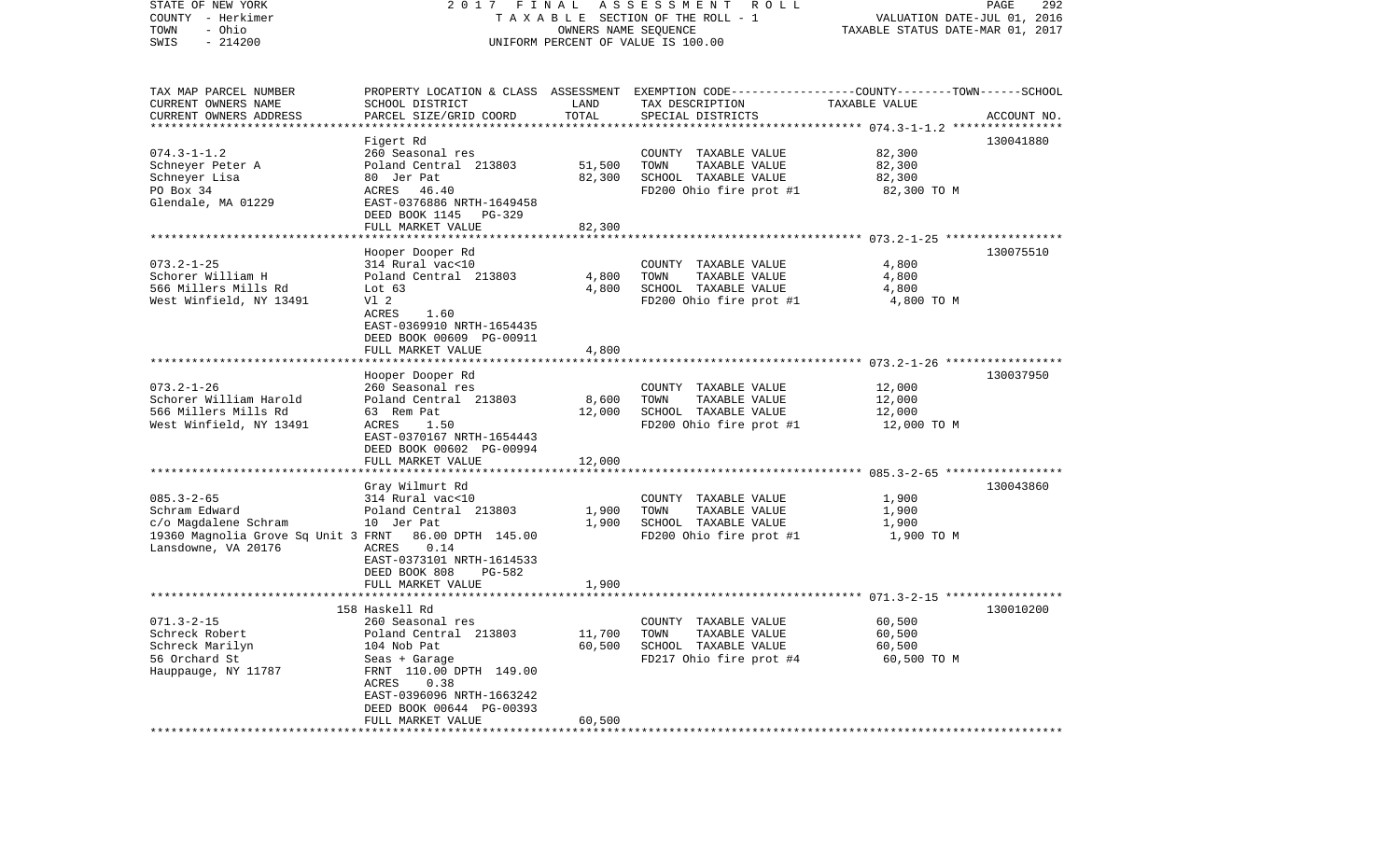| STATE OF NEW YORK<br>COUNTY - Herkimer   | 2017 FINAL                                |                  | A S S E S S M E N T A O L L<br>TAXABLE SECTION OF THE ROLL - 1                                   | VALUATION DATE-JUL 01, 2016      | PAGE<br>293                     |
|------------------------------------------|-------------------------------------------|------------------|--------------------------------------------------------------------------------------------------|----------------------------------|---------------------------------|
| - Ohio<br>TOWN<br>$-214200$<br>SWIS      |                                           |                  | OWNERS NAME SEQUENCE<br>UNIFORM PERCENT OF VALUE IS 100.00                                       | TAXABLE STATUS DATE-MAR 01, 2017 |                                 |
| TAX MAP PARCEL NUMBER                    |                                           |                  | PROPERTY LOCATION & CLASS ASSESSMENT EXEMPTION CODE----------------COUNTY-------TOWN------SCHOOL |                                  |                                 |
| CURRENT OWNERS NAME                      | SCHOOL DISTRICT                           | LAND             | TAX DESCRIPTION                                                                                  | TAXABLE VALUE                    |                                 |
| CURRENT OWNERS ADDRESS                   | PARCEL SIZE/GRID COORD                    | TOTAL            | SPECIAL DISTRICTS                                                                                |                                  | ACCOUNT NO.                     |
| **********************                   |                                           |                  |                                                                                                  |                                  |                                 |
| $071.3 - 2 - 7$                          | Haskell Rd<br>314 Rural vac<10            |                  | COUNTY TAXABLE VALUE                                                                             | 5,300                            | 130043140                       |
| Schreck Robert A                         | Poland Central 213803                     | 5,300            | TOWN<br>TAXABLE VALUE                                                                            | 5,300                            |                                 |
| Schreck Marilyn                          | 104 Nob Pat                               | 5,300            | SCHOOL TAXABLE VALUE                                                                             | 5,300                            |                                 |
| 56 Orchard St                            | FRNT 191.50 DPTH 270.00                   |                  | FD217 Ohio fire prot #4                                                                          | 5,300 TO M                       |                                 |
| Hauppauge, NY 11788                      | 0.81<br>ACRES                             |                  |                                                                                                  |                                  |                                 |
|                                          | EAST-0395686 NRTH-1662503                 |                  |                                                                                                  |                                  |                                 |
|                                          | DEED BOOK 751<br>PG-222                   |                  |                                                                                                  |                                  |                                 |
|                                          | FULL MARKET VALUE                         | 5,300            |                                                                                                  |                                  |                                 |
|                                          |                                           |                  |                                                                                                  |                                  |                                 |
|                                          | Haskell Rd                                |                  |                                                                                                  |                                  | 130030930                       |
| $071.3 - 2 - 8$<br>Schreck Robert A      | 210 1 Family Res<br>Poland Central 213803 | 14,400           | COUNTY TAXABLE VALUE<br>TOWN<br>TAXABLE VALUE                                                    | 18,400<br>18,400                 |                                 |
| Schreck Marilyn                          | 68 Rem Pat                                | 18,400           | SCHOOL TAXABLE VALUE                                                                             | 18,400                           |                                 |
| 56 Orchard St                            | FRNT 225.00 DPTH 240.00                   |                  | FD200 Ohio fire prot #1                                                                          | 18,400 TO M                      |                                 |
| Hauppauge, NY 11787                      | ACRES<br>0.79                             |                  |                                                                                                  |                                  |                                 |
|                                          | EAST-0395664 NRTH-1662365                 |                  |                                                                                                  |                                  |                                 |
|                                          | DEED BOOK 1344<br>PG-158                  |                  |                                                                                                  |                                  |                                 |
|                                          | FULL MARKET VALUE                         | 18,400           |                                                                                                  |                                  |                                 |
|                                          |                                           |                  |                                                                                                  |                                  |                                 |
| $071.3 - 2 - 14$                         | Haskell Rd                                |                  |                                                                                                  |                                  | 130024480                       |
| Schreck Robert A                         | 314 Rural vac<10<br>Poland Central 213803 | 4,200            | COUNTY TAXABLE VALUE<br>TAXABLE VALUE<br>TOWN                                                    | 4,200<br>4,200                   |                                 |
| Schreck Marilyn                          | 104 Nob Pat                               | 4,200            | SCHOOL TAXABLE VALUE                                                                             | 4,200                            |                                 |
| 56 Orchard St                            | T 7 Moose River                           |                  | FD200 Ohio fire prot #1                                                                          | 4,200 TO M                       |                                 |
| Hauppauge, NY 11788                      | 90.00 DPTH 200.00<br>FRNT                 |                  |                                                                                                  |                                  |                                 |
|                                          | 0.35<br>ACRES                             |                  |                                                                                                  |                                  |                                 |
|                                          | EAST-0396089 NRTH-1663179                 |                  |                                                                                                  |                                  |                                 |
|                                          | DEED BOOK 886<br>PG-531                   |                  |                                                                                                  |                                  |                                 |
|                                          | FULL MARKET VALUE                         | 4,200            |                                                                                                  |                                  |                                 |
|                                          | ***********************                   | **********       |                                                                                                  |                                  |                                 |
| $073.3 - 2 - 30$                         | 134 Woods Rd                              |                  | ENH STAR<br>41834                                                                                | 0                                | 130075240<br>$\Omega$<br>27,400 |
| Schreiber Diane                          | 270 Mfg housing<br>Poland Central 213803  | 19,000           | COUNTY TAXABLE VALUE                                                                             | 27,400                           |                                 |
| 134 Woods Rd                             | Lot 48                                    | 27,400           | TAXABLE VALUE<br>TOWN                                                                            | 27,400                           |                                 |
| Cold Brook, NY 13324                     | 5.00<br>ACRES                             |                  | SCHOOL TAXABLE VALUE                                                                             | $\mathbf 0$                      |                                 |
|                                          | EAST-0361339 NRTH-1645081                 |                  | FD217 Ohio fire prot #4                                                                          | 27,400 TO M                      |                                 |
|                                          | DEED BOOK 1211<br>PG-451                  |                  |                                                                                                  |                                  |                                 |
|                                          | FULL MARKET VALUE                         | 27,400           |                                                                                                  |                                  |                                 |
|                                          |                                           |                  |                                                                                                  |                                  |                                 |
|                                          | Conway Rd                                 |                  |                                                                                                  |                                  | 130090100                       |
| $078.1 - 2 - 15$                         | 322 Rural vac>10                          |                  | COUNTY TAXABLE VALUE                                                                             | 22,900                           |                                 |
| Schumacher David P<br>469 Harding Rd Ave | Poland Central 213803                     | 22,900<br>22,900 | TOWN<br>TAXABLE VALUE<br>SCHOOL TAXABLE VALUE                                                    | 22,900<br>22,900                 |                                 |
| Laurence Harbor, NJ 08879                | 18 Jer Pat<br>ACRES 21.40                 |                  | FD200 Ohio fire prot #1                                                                          | 22,900 TO M                      |                                 |
|                                          | EAST-0357163 NRTH-1635154                 |                  |                                                                                                  |                                  |                                 |
|                                          | DEED BOOK 868<br><b>PG-181</b>            |                  |                                                                                                  |                                  |                                 |
|                                          | FULL MARKET VALUE                         | 22,900           |                                                                                                  |                                  |                                 |
|                                          |                                           |                  |                                                                                                  |                                  |                                 |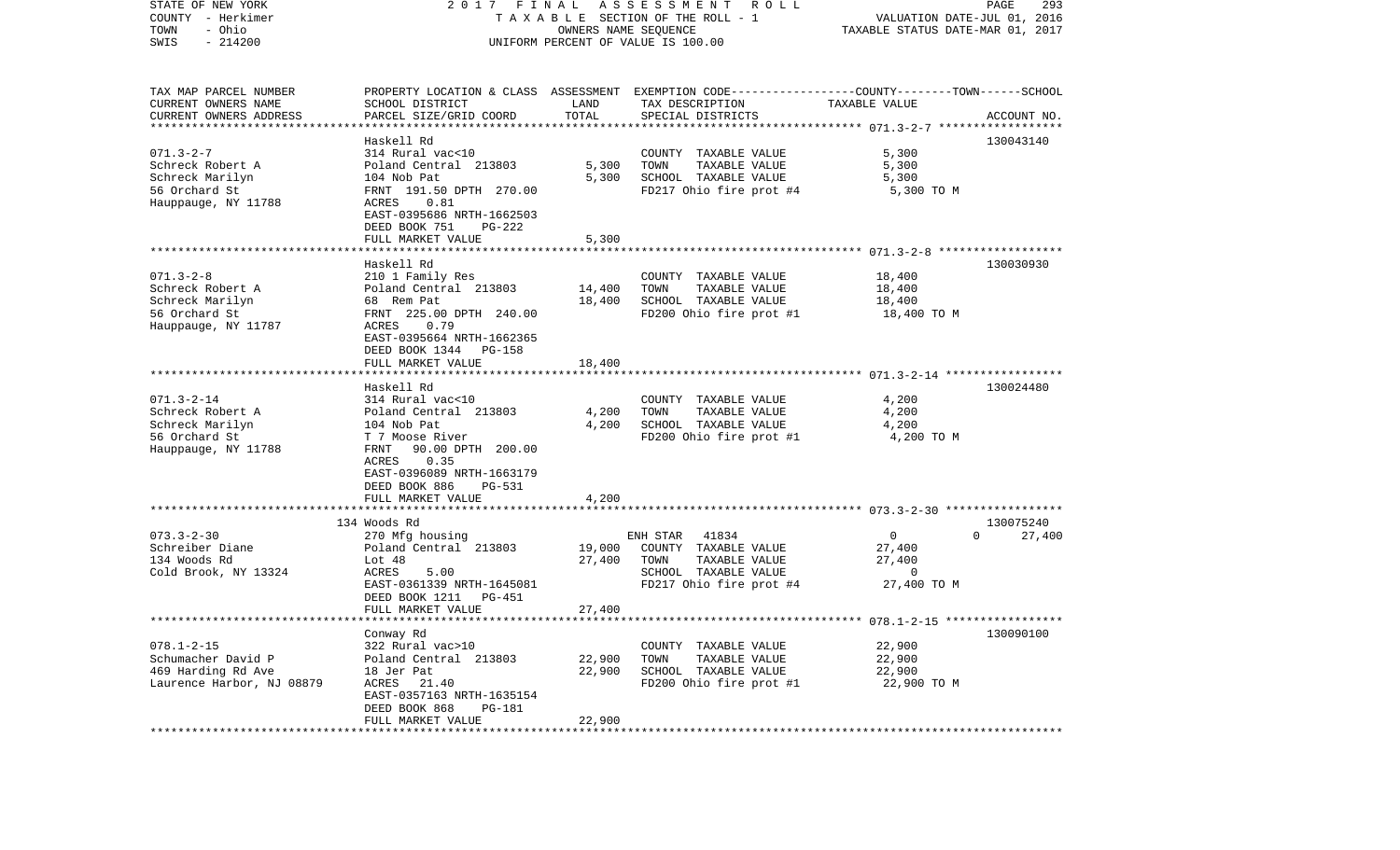| STATE OF NEW YORK<br>COUNTY - Herkimer<br>- Ohio<br>TOWN<br>$-214200$<br>SWIS                                        | 2017 FINAL                                                                                                                                                                                                                 | OWNERS NAME SEQUENCE                  | A S S E S S M E N T<br>R O L L<br>TAXABLE SECTION OF THE ROLL - 1<br>UNIFORM PERCENT OF VALUE IS 100.00                                 | VALUATION DATE-JUL 01, 2016<br>TAXABLE STATUS DATE-MAR 01, 2017 | 294<br>PAGE                     |
|----------------------------------------------------------------------------------------------------------------------|----------------------------------------------------------------------------------------------------------------------------------------------------------------------------------------------------------------------------|---------------------------------------|-----------------------------------------------------------------------------------------------------------------------------------------|-----------------------------------------------------------------|---------------------------------|
| TAX MAP PARCEL NUMBER<br>CURRENT OWNERS NAME<br>CURRENT OWNERS ADDRESS<br>*************************                  | SCHOOL DISTRICT<br>PARCEL SIZE/GRID COORD                                                                                                                                                                                  | LAND<br>TOTAL                         | PROPERTY LOCATION & CLASS ASSESSMENT EXEMPTION CODE---------------COUNTY-------TOWN------SCHOOL<br>TAX DESCRIPTION<br>SPECIAL DISTRICTS | TAXABLE VALUE                                                   | ACCOUNT NO.                     |
| $085.3 - 2 - 61$<br>Schumacher Gordon Jr<br>Schumacher Rhenda L<br>94 Gray Wilmurt Rd<br>Cold Brook, NY 13324        | 94 Gray Wilmurt Rd<br>210 1 Family Res<br>Poland Central 213803<br>10 Jer Pat<br>1.67<br>FRNT 115.00 DPTH 126.00<br>ACRES<br>0.34<br>EAST-0373223 NRTH-1614787<br>DEED BOOK 833<br>PG-605                                  | 9,400<br>55,000                       | <b>BAS STAR</b><br>41854<br>COUNTY TAXABLE VALUE<br>TAXABLE VALUE<br>TOWN<br>SCHOOL TAXABLE VALUE<br>FD200 Ohio fire prot #1            | $\mathbf 0$<br>55,000<br>55,000<br>25,000<br>55,000 TO M        | 130038070<br>$\Omega$<br>30,000 |
| $078.2 - 1 - 45.3$<br>Schumacher Kimberlie<br>18 Cervens Rd 2<br>Tolland, CT 06084                                   | FULL MARKET VALUE<br>358 Smith Rd<br>260 Seasonal res<br>Poland Central 213803<br>44 Jer Pat<br>ACRES 19.50<br>EAST-0368580 NRTH-1637686<br>DEED BOOK 888<br>PG-350                                                        | 55,000<br>27,300<br>37,000            | COUNTY TAXABLE VALUE<br>TAXABLE VALUE<br>TOWN<br>SCHOOL TAXABLE VALUE<br>FD200 Ohio fire prot #1                                        | 37,000<br>37,000<br>37,000<br>37,000 TO M                       |                                 |
| $078.4 - 1 - 8.5$<br>Schumacher Michael<br>Lawson Stephanie<br>749 Fisher Rd<br>Cold Brook, NY 13324                 | FULL MARKET VALUE<br>749 Fisher Rd<br>240 Rural res<br>Poland Central 213803<br>12 Jer Pat<br>Seas 26.45 A<br>ACRES 26.50<br>EAST-0363320 NRTH-1625260<br>DEED BOOK 1607 PG-113                                            | 37,000<br>38,600<br>125,000           | COUNTY TAXABLE VALUE<br>TOWN<br>TAXABLE VALUE<br>SCHOOL TAXABLE VALUE<br>FD200 Ohio fire prot #1                                        | 125,000<br>125,000<br>125,000<br>125,000 TO M                   | 130044435                       |
| $079.1 - 1 - 46$<br>Sczerbaniewicz Leo J<br>Sczerbaniewicz Lorraine F<br>9 Butternut Cir<br>Whitesboro, NY 13492     | FULL MARKET VALUE<br>****************************<br>Unclemier Rd<br>260 Seasonal res<br>Poland Central 213803<br>50 Jer Pat<br>ACRES<br>3.30<br>EAST-0378603 NRTH-1634404<br>DEED BOOK 675<br>PG-251<br>FULL MARKET VALUE | 125,000<br>11,300<br>36,800<br>36,800 | COUNTY TAXABLE VALUE<br>TOWN<br>TAXABLE VALUE<br>SCHOOL TAXABLE VALUE<br>FD200 Ohio fire prot #1                                        | 36,800<br>36,800<br>36,800<br>36,800 TO M                       | 130041475                       |
| $074.1 - 2 - 81$<br>Secretary of Veterans Affairs Poland Central 213803<br>245 West Houston St<br>New York, NY 10014 | 3703 State Route 8<br>210 1 Family Res<br>76 Rem Pat<br>Sub 17<br>ACRES<br>1.50<br>EAST-0373662 NRTH-1652654<br>DEED BOOK 1594<br>PG-988<br>FULL MARKET VALUE                                                              | 20,100<br>180,000<br>180,000          | COUNTY TAXABLE VALUE<br>TOWN<br>TAXABLE VALUE<br>SCHOOL TAXABLE VALUE<br>FD200 Ohio fire prot #1                                        | 180,000<br>180,000<br>180,000<br>180,000 TO M                   | 130021690                       |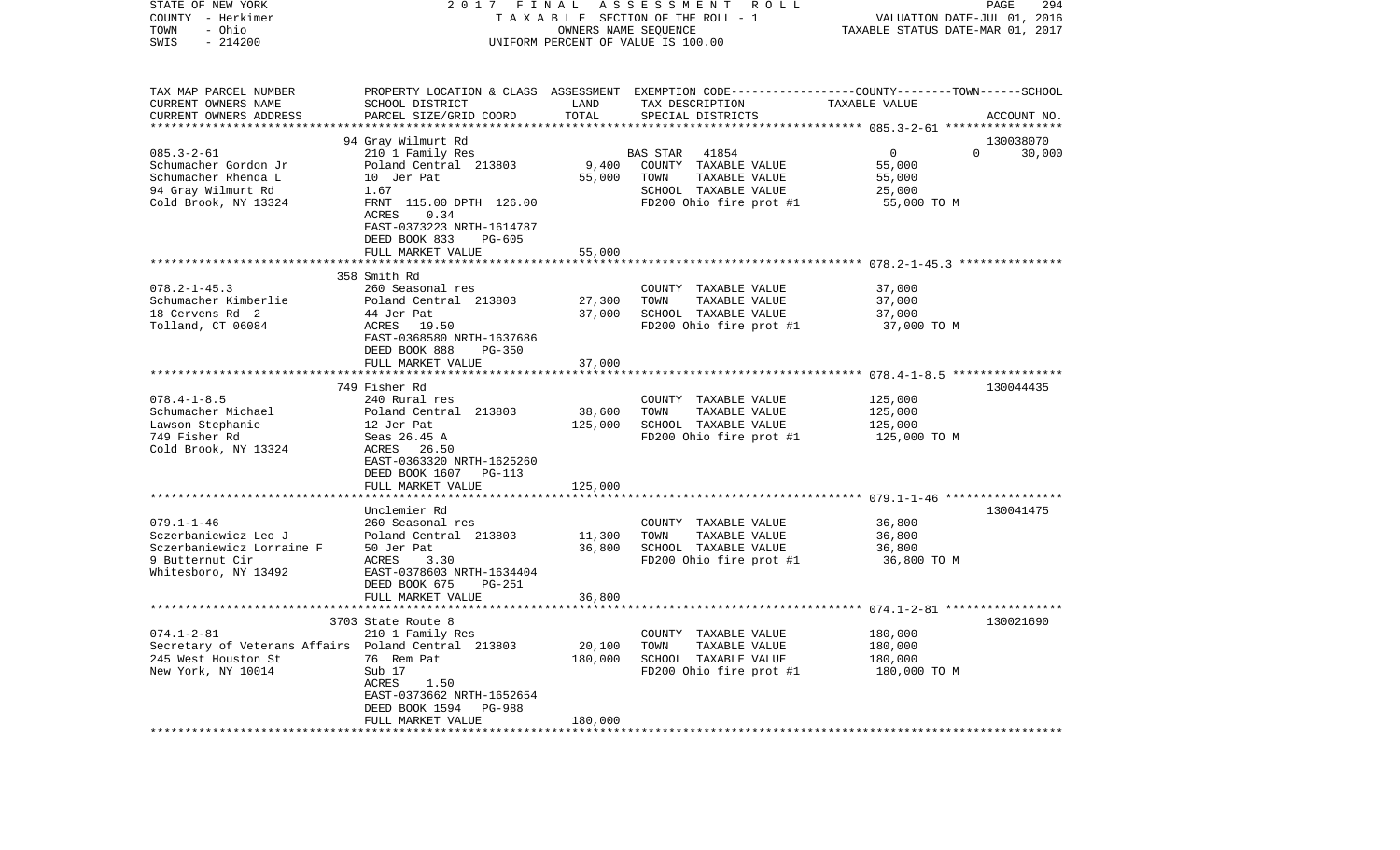| STATE OF NEW YORK<br>COUNTY - Herkimer<br>- Ohio<br>TOWN | 2017 FINAL                                          |                      | A S S E S S M E N T R O L L<br>TAXABLE SECTION OF THE ROLL - 1                                  | VALUATION DATE-JUL 01, 2016      | PAGE<br>295 |
|----------------------------------------------------------|-----------------------------------------------------|----------------------|-------------------------------------------------------------------------------------------------|----------------------------------|-------------|
| $-214200$<br>SWIS                                        |                                                     | OWNERS NAME SEQUENCE | UNIFORM PERCENT OF VALUE IS 100.00                                                              | TAXABLE STATUS DATE-MAR 01, 2017 |             |
|                                                          |                                                     |                      |                                                                                                 |                                  |             |
| TAX MAP PARCEL NUMBER                                    |                                                     |                      | PROPERTY LOCATION & CLASS ASSESSMENT EXEMPTION CODE---------------COUNTY-------TOWN------SCHOOL |                                  |             |
| CURRENT OWNERS NAME                                      | SCHOOL DISTRICT                                     | LAND<br>TOTAL        | TAX DESCRIPTION                                                                                 | TAXABLE VALUE                    |             |
| CURRENT OWNERS ADDRESS                                   | PARCEL SIZE/GRID COORD                              |                      | SPECIAL DISTRICTS                                                                               |                                  | ACCOUNT NO. |
|                                                          | Farr Rd                                             |                      |                                                                                                 |                                  | 130060280   |
| $068. - 3 - 5$                                           | 260 Seasonal res                                    |                      | COUNTY TAXABLE VALUE                                                                            | 27,700                           |             |
| Seddon David                                             | Adirondack<br>302601                                | 23,700               | TOWN<br>TAXABLE VALUE                                                                           | 27,700                           |             |
| 153 Southard Rd                                          | Lot 16 Rem Pat                                      | 27,700               | SCHOOL TAXABLE VALUE                                                                            | 27,700                           |             |
| Saratoga Springs, NY                                     | P Fr 35.04A<br>12866-6616 ACRES 35.04               |                      | FD215 Ohio fire prot #3                                                                         | 27,700 TO M                      |             |
|                                                          | EAST-0337587 NRTH-1672374                           |                      |                                                                                                 |                                  |             |
|                                                          | DEED BOOK 872<br><b>PG-118</b><br>FULL MARKET VALUE | 27,700               |                                                                                                 |                                  |             |
|                                                          |                                                     |                      |                                                                                                 |                                  |             |
|                                                          | Farr Rd                                             |                      |                                                                                                 |                                  | 130035850   |
| $068. -3 -4$                                             | 260 Seasonal res                                    |                      | COUNTY TAXABLE VALUE                                                                            | 41,500                           |             |
| Seddon John                                              | 302601<br>Adirondack                                | 28,700               | TOWN<br>TAXABLE VALUE                                                                           | 41,500                           |             |
| Seddon Betty Lou                                         | 16 Rem Pat                                          | 41,500               | SCHOOL TAXABLE VALUE                                                                            | 41,500                           |             |
| 153 Southard Rd                                          | P Fr 43.7 A<br>ACRES 43.70                          |                      | FD215 Ohio fire prot #3                                                                         | 41,500 TO M                      |             |
| Saratoga Springs, NY 12866                               | EAST-0337145 NRTH-1672351                           |                      |                                                                                                 |                                  |             |
|                                                          | DEED BOOK 00623 PG-00074                            |                      |                                                                                                 |                                  |             |
|                                                          | FULL MARKET VALUE                                   | 41,500               |                                                                                                 |                                  |             |
|                                                          |                                                     |                      |                                                                                                 |                                  |             |
|                                                          | Farr Rd                                             |                      |                                                                                                 |                                  | 60285       |
| $068. -3 - 6.1$<br>Seddon John                           | 910 Priv forest<br>302601<br>Adirondack             | 40,100               | COUNTY TAXABLE VALUE<br>TOWN<br>TAXABLE VALUE                                                   | 40,100<br>40,100                 |             |
| Betty Lou                                                | Lot 16 Rem Pat                                      | 40,100               | SCHOOL TAXABLE VALUE                                                                            | 40,100                           |             |
| 153 Southard Rd                                          | V1 2 73.26A                                         |                      | FD215 Ohio fire prot #3                                                                         | 40,100 TO M                      |             |
| Saratoga Springs, NY 12866                               | ACRES 73.26                                         |                      |                                                                                                 |                                  |             |
|                                                          | EAST-0338143 NRTH-1673121                           |                      |                                                                                                 |                                  |             |
|                                                          | DEED BOOK 680<br><b>PG-309</b>                      |                      |                                                                                                 |                                  |             |
|                                                          | FULL MARKET VALUE                                   | 40,100               |                                                                                                 |                                  |             |
|                                                          | 148 Smithson Ln                                     |                      |                                                                                                 |                                  | 130075600   |
| $073.2 - 1 - 27$                                         | 260 Seasonal res                                    |                      | COUNTY TAXABLE VALUE                                                                            | 50,000                           |             |
| Seelbach Lyle W II                                       | Poland Central 213803                               | 8,600                | TOWN<br>TAXABLE VALUE                                                                           | 50,000                           |             |
| 1194 Jordanville Rd                                      | Lot 63 Rem Pat                                      | 50,000               | SCHOOL TAXABLE VALUE                                                                            | 50,000                           |             |
| Richfield Springs, NY 13439                              | Sub 19 Tr 1.5 A                                     |                      | FD200 Ohio fire prot #1                                                                         | 50,000 TO M                      |             |
|                                                          | ACRES<br>1.50<br>EAST-0370569 NRTH-1654486          |                      |                                                                                                 |                                  |             |
|                                                          | DEED BOOK 910<br>PG-363                             |                      |                                                                                                 |                                  |             |
|                                                          | FULL MARKET VALUE                                   | 50,000               |                                                                                                 |                                  |             |
|                                                          |                                                     |                      |                                                                                                 |                                  |             |
|                                                          | Rt 365                                              |                      |                                                                                                 |                                  | 130060040   |
| $073.3 - 3 - 3$                                          | 314 Rural vac<10                                    |                      | TAXABLE VALUE<br>COUNTY                                                                         | 2,000                            |             |
| Seelman Stephen<br>Seelman Carmela                       | Poland Central 213803<br>Lot $80$                   | 2,000<br>2,000       | TOWN<br>TAXABLE VALUE<br>SCHOOL TAXABLE VALUE                                                   | 2,000<br>2,000                   |             |
| 989 State RT 365                                         | Lot $# 70$                                          |                      | FD200 Ohio fire prot #1                                                                         | 2,000 TO M                       |             |
| Remsen, NY 13438                                         | FRNT 120.00 DPTH 240.00                             |                      |                                                                                                 |                                  |             |
|                                                          | 0.77<br>ACRES                                       |                      |                                                                                                 |                                  |             |
|                                                          | EAST-0354955 NRTH-1648135                           |                      |                                                                                                 |                                  |             |
|                                                          | DEED BOOK 1094<br>PG-468                            |                      |                                                                                                 |                                  |             |
|                                                          | FULL MARKET VALUE                                   | 2,000                |                                                                                                 |                                  |             |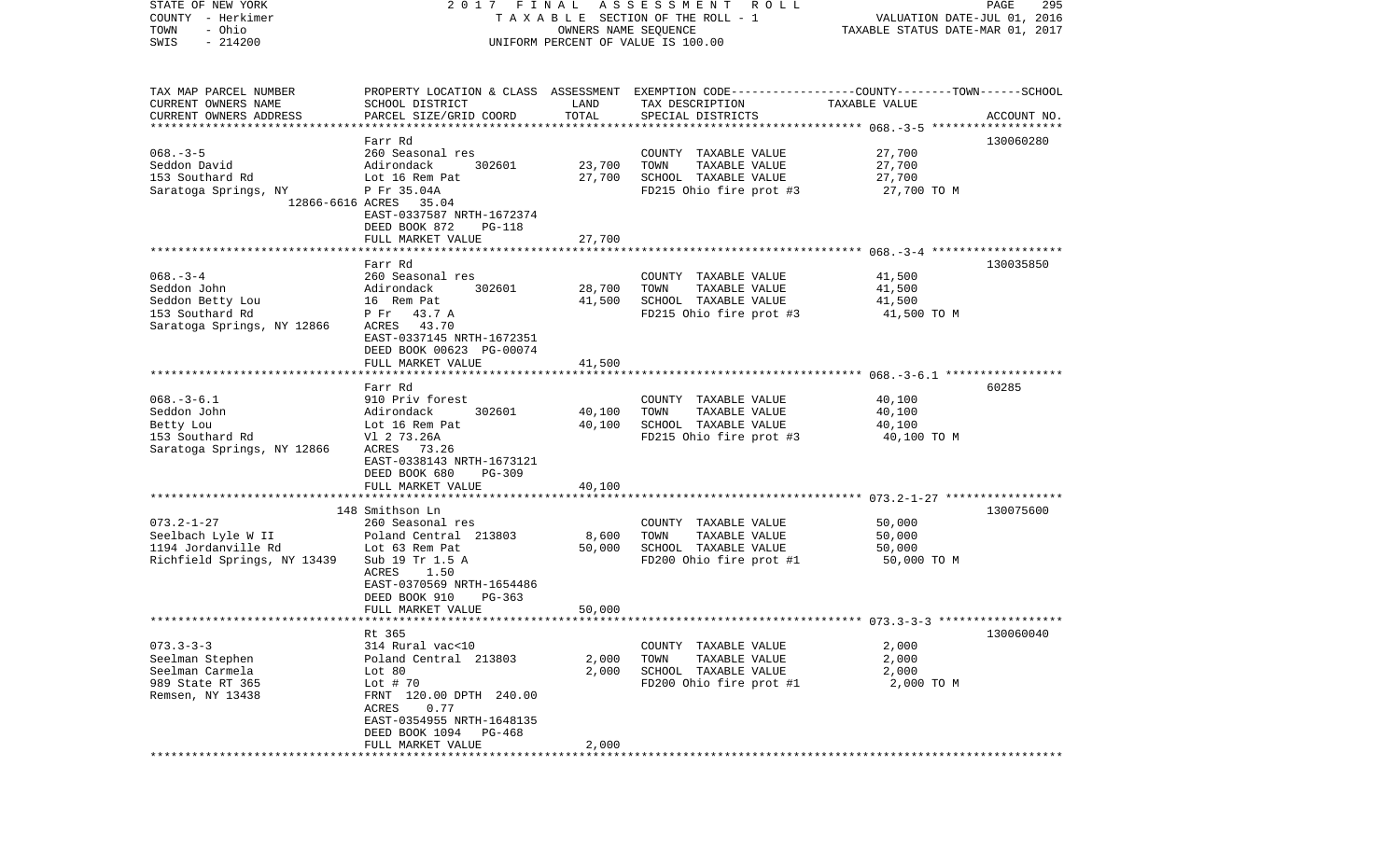| STATE OF NEW YORK<br>COUNTY - Herkimer<br>- Ohio<br>TOWN<br>$-214200$<br>SWIS | 2017 FINAL                                                                                                                                  |                  | ASSESSMENT<br>R O L L<br>TAXABLE SECTION OF THE ROLL - 1<br>OWNERS NAME SEOUENCE<br>UNIFORM PERCENT OF VALUE IS 100.00 | VALUATION DATE-JUL 01, 2016<br>TAXABLE STATUS DATE-MAR 01, 2017 | PAGE<br>296        |
|-------------------------------------------------------------------------------|---------------------------------------------------------------------------------------------------------------------------------------------|------------------|------------------------------------------------------------------------------------------------------------------------|-----------------------------------------------------------------|--------------------|
| TAX MAP PARCEL NUMBER<br>CURRENT OWNERS NAME                                  | SCHOOL DISTRICT                                                                                                                             | LAND             | PROPERTY LOCATION & CLASS ASSESSMENT EXEMPTION CODE---------------COUNTY-------TOWN------SCHOOL<br>TAX DESCRIPTION     | TAXABLE VALUE                                                   |                    |
| CURRENT OWNERS ADDRESS                                                        | PARCEL SIZE/GRID COORD                                                                                                                      | TOTAL            | SPECIAL DISTRICTS                                                                                                      |                                                                 | ACCOUNT NO.        |
| ******************                                                            |                                                                                                                                             |                  |                                                                                                                        |                                                                 |                    |
|                                                                               | 989 State Rt 365                                                                                                                            |                  |                                                                                                                        |                                                                 | 130017730          |
| $073.3 - 3 - 13$                                                              | 210 1 Family Res                                                                                                                            |                  | VET WAR CT 41121                                                                                                       | 5,400<br>5,400                                                  | $\Omega$           |
| Seelman Stephen                                                               | Poland Central 213803                                                                                                                       |                  | 15,500 BAS STAR<br>41854                                                                                               | $\mathbf{0}$                                                    | $\Omega$<br>30,000 |
| Seelman Carmela<br>989 State Rt 365                                           | 80 Rem Pat<br>R1 1/8 1.30 Acres                                                                                                             | 36,000           | COUNTY TAXABLE VALUE<br>TOWN<br>TAXABLE VALUE                                                                          | 30,600<br>30,600                                                |                    |
| Remsen, NY 13438                                                              | FRNT 120.00 DPTH 219.00                                                                                                                     |                  | SCHOOL TAXABLE VALUE                                                                                                   | 6,000                                                           |                    |
|                                                                               | <b>ACRES</b><br>0.59                                                                                                                        |                  | FD200 Ohio fire prot #1                                                                                                | 36,000 TO M                                                     |                    |
|                                                                               | EAST-0355055 NRTH-1647898<br>DEED BOOK 1094 PG-468                                                                                          |                  |                                                                                                                        |                                                                 |                    |
|                                                                               | FULL MARKET VALUE                                                                                                                           | 36,000           |                                                                                                                        |                                                                 |                    |
|                                                                               |                                                                                                                                             |                  |                                                                                                                        |                                                                 |                    |
| $073.3 - 3 - 10$                                                              | Rt 365                                                                                                                                      |                  |                                                                                                                        |                                                                 | 130017850          |
| Seelman Stephen P                                                             | 312 Vac w/imprv<br>Poland Central 213803                                                                                                    | 2,300            | COUNTY TAXABLE VALUE<br>TOWN<br>TAXABLE VALUE                                                                          | 3,000<br>3,000                                                  |                    |
| 989 State Rt 365                                                              | 80 Rem Pat                                                                                                                                  | 3,000            | SCHOOL TAXABLE VALUE                                                                                                   | 3,000                                                           |                    |
| Remsen, NY 13438                                                              | Subs 41 42 49                                                                                                                               |                  | FD200 Ohio fire prot #1                                                                                                | 3,000 TO M                                                      |                    |
|                                                                               | Seas .50A<br>FRNT<br>80.00 DPTH 199.00<br>0.34<br>ACRES<br>EAST-0354957 NRTH-1647881<br>DEED BOOK 940<br><b>PG-415</b><br>FULL MARKET VALUE | 3,000            |                                                                                                                        |                                                                 |                    |
|                                                                               |                                                                                                                                             |                  |                                                                                                                        |                                                                 |                    |
|                                                                               | 131 Millwood Hill Rd                                                                                                                        |                  |                                                                                                                        |                                                                 | 130013620          |
| $073.2 - 1 - 10$<br>Seigle John W                                             | 210 1 Family Res                                                                                                                            | 14,300           | <b>BAS STAR</b><br>41854<br>COUNTY TAXABLE VALUE                                                                       | $\mathbf 0$                                                     | $\Omega$<br>30,000 |
| Seigle Lisa K                                                                 | Poland Central 213803<br>79 Jer Pat                                                                                                         | 70,000           | TOWN<br>TAXABLE VALUE                                                                                                  | 70,000<br>70,000                                                |                    |
| 131 Millwood Hill Rd                                                          | ACRES<br>1.20 BANK<br>035                                                                                                                   |                  | SCHOOL TAXABLE VALUE                                                                                                   | 40,000                                                          |                    |
| Cold Brook, NY 13324                                                          | EAST-0370123 NRTH-1650641                                                                                                                   |                  | FD200 Ohio fire prot #1                                                                                                | 70,000 TO M                                                     |                    |
|                                                                               | DEED BOOK 799<br>$PG-404$                                                                                                                   |                  |                                                                                                                        |                                                                 |                    |
|                                                                               | FULL MARKET VALUE                                                                                                                           | 70,000           |                                                                                                                        |                                                                 |                    |
|                                                                               |                                                                                                                                             | ********         |                                                                                                                        | ******** 079.4-2-14 *****************                           |                    |
|                                                                               | Bull Hill Rd                                                                                                                                |                  |                                                                                                                        |                                                                 | 130029910          |
| $079.4 - 2 - 14$                                                              | 322 Rural vac>10                                                                                                                            |                  | COUNTY TAXABLE VALUE                                                                                                   | 24,800                                                          |                    |
| Semit David<br>Osley Stephen J                                                | Poland Central 213803<br>Lot 52 Jer Pat                                                                                                     | 24,800<br>24,800 | TOWN<br>TAXABLE VALUE<br>SCHOOL TAXABLE VALUE                                                                          | 24,800<br>24,800                                                |                    |
| 53 Center St                                                                  | Lots 73-75                                                                                                                                  |                  | FD217 Ohio fire prot #4                                                                                                | 24,800 TO M                                                     |                    |
| Little Falls, NY 13365                                                        | Vl2<br>43.2 A                                                                                                                               |                  |                                                                                                                        |                                                                 |                    |
|                                                                               | ACRES 43.20                                                                                                                                 |                  |                                                                                                                        |                                                                 |                    |
|                                                                               | EAST-0390941 NRTH-1628106                                                                                                                   |                  |                                                                                                                        |                                                                 |                    |
|                                                                               | DEED BOOK 00665 PG-954                                                                                                                      |                  |                                                                                                                        |                                                                 |                    |
|                                                                               | FULL MARKET VALUE                                                                                                                           | 24,800           |                                                                                                                        |                                                                 |                    |
|                                                                               |                                                                                                                                             |                  |                                                                                                                        |                                                                 |                    |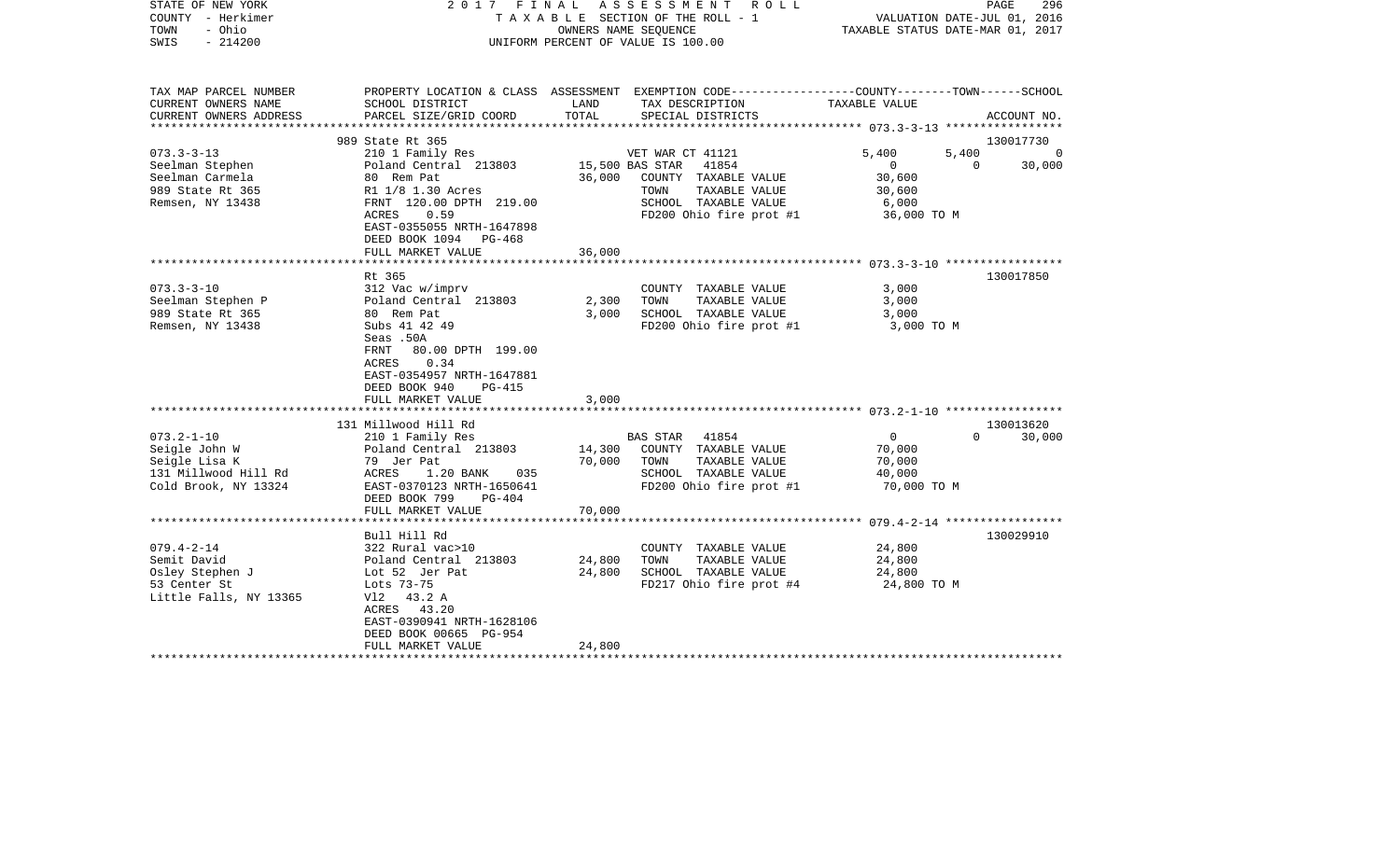| STATE OF NEW YORK<br>COUNTY - Herkimer              |                                                             |                      | 2017 FINAL ASSESSMENT ROLL<br>TAXABLE SECTION OF THE ROLL - 1                                   | VALUATION DATE-JUL 01, 2016                             | PAGE<br>297 |
|-----------------------------------------------------|-------------------------------------------------------------|----------------------|-------------------------------------------------------------------------------------------------|---------------------------------------------------------|-------------|
| - Ohio<br>TOWN                                      |                                                             | OWNERS NAME SEQUENCE |                                                                                                 | TAXABLE STATUS DATE-MAR 01, 2017                        |             |
| $-214200$<br>SWIS                                   |                                                             |                      | UNIFORM PERCENT OF VALUE IS 100.00                                                              |                                                         |             |
|                                                     |                                                             |                      |                                                                                                 |                                                         |             |
| TAX MAP PARCEL NUMBER                               |                                                             |                      | PROPERTY LOCATION & CLASS ASSESSMENT EXEMPTION CODE---------------COUNTY-------TOWN------SCHOOL |                                                         |             |
| CURRENT OWNERS NAME                                 | SCHOOL DISTRICT                                             | LAND                 | TAX DESCRIPTION                                                                                 | TAXABLE VALUE                                           |             |
| CURRENT OWNERS ADDRESS<br>************************* | PARCEL SIZE/GRID COORD                                      | TOTAL                | SPECIAL DISTRICTS                                                                               |                                                         | ACCOUNT NO. |
|                                                     | Bull Hill Rd                                                |                      |                                                                                                 |                                                         | 130027840   |
| $079.4 - 2 - 15$                                    | 322 Rural vac>10                                            |                      | COUNTY TAXABLE VALUE                                                                            | 11,600                                                  |             |
| Semit David J                                       | Poland Central 213803                                       | 11,600               | TOWN<br>TAXABLE VALUE                                                                           | 11,600                                                  |             |
| PO Box 774                                          | 52 Jer Pat                                                  | 11,600               | SCHOOL TAXABLE VALUE                                                                            | 11,600                                                  |             |
| Herkimer, NY 13350                                  | Lot 74                                                      |                      | FD217 Ohio fire prot #4                                                                         | 11,600 TO M                                             |             |
|                                                     | V1 2 20.2                                                   |                      |                                                                                                 |                                                         |             |
|                                                     | ACRES<br>20.20                                              |                      |                                                                                                 |                                                         |             |
|                                                     | EAST-0391070 NRTH-1627315                                   |                      |                                                                                                 |                                                         |             |
|                                                     | DEED BOOK 694<br>PG-065<br>FULL MARKET VALUE                | 11,600               |                                                                                                 |                                                         |             |
|                                                     |                                                             |                      |                                                                                                 |                                                         |             |
|                                                     | 187 Dead Lk                                                 |                      |                                                                                                 |                                                         | 130032820   |
| $064.11 - 1 - 24$                                   | 270 Mfg housing - WTRFNT                                    |                      | COUNTY TAXABLE VALUE                                                                            | 53,200                                                  |             |
| Setter Frederick W Jr                               | Adirondack<br>302601                                        | 28,200               | TOWN<br>TAXABLE VALUE                                                                           | 53,200                                                  |             |
| Setter Sylvia                                       | 54 117 Woodhul                                              | 53,200               | SCHOOL TAXABLE VALUE                                                                            | 53,200                                                  |             |
| 4758 Jasper Rd Unit 101                             | Lot 10 150 Drop                                             |                      | FD215 Ohio fire prot #3                                                                         | 53,200 TO M                                             |             |
| New Port Richey, FL 34652                           | Trl & Garage .41A                                           |                      |                                                                                                 |                                                         |             |
|                                                     | FRNT 75.00 DPTH 150.00                                      |                      |                                                                                                 |                                                         |             |
|                                                     | EAST-0340813 NRTH-1681759<br>DEED BOOK 679<br><b>PG-985</b> |                      |                                                                                                 |                                                         |             |
|                                                     | FULL MARKET VALUE                                           | 53,200               |                                                                                                 |                                                         |             |
|                                                     |                                                             |                      |                                                                                                 |                                                         |             |
|                                                     | North Lake Rd                                               |                      |                                                                                                 |                                                         | 130037980   |
| $064. -1 - 13$                                      | 260 Seasonal res                                            |                      | COUNTY TAXABLE VALUE                                                                            | 74,800                                                  |             |
| Sexton Daniel                                       | 302601<br>Adirondack                                        | 34,100               | TOWN<br>TAXABLE VALUE                                                                           | 74,800                                                  |             |
| Seamans James M                                     | 20 Woodhull                                                 | 74,800               | SCHOOL TAXABLE VALUE                                                                            | 74,800                                                  |             |
| 7377 SR 291                                         | ACRES 20.00                                                 |                      | FD215 Ohio fire prot #3                                                                         | 74,800 TO M                                             |             |
| Stittville, NY 13469                                | EAST-0337891 NRTH-1680642<br>DEED BOOK 1625<br>PG-472       |                      |                                                                                                 |                                                         |             |
|                                                     | FULL MARKET VALUE                                           | 74,800               |                                                                                                 |                                                         |             |
|                                                     | *********************                                       |                      |                                                                                                 | ************************* 073.4-1-69 ****************** |             |
|                                                     | Fire Acres Ln                                               |                      |                                                                                                 |                                                         | 130075690   |
| $073.4 - 1 - 69$                                    | 210 1 Family Res                                            |                      | COUNTY TAXABLE VALUE                                                                            | 60,000                                                  |             |
| Shafer Charles                                      | Poland Central 213803                                       | 10,900               | TOWN<br>TAXABLE VALUE                                                                           | 60,000                                                  |             |
| Shafer Terry                                        | Lot 77                                                      | 60,000               | SCHOOL TAXABLE VALUE                                                                            | 60,000                                                  |             |
| PO Box 98                                           | FRNT 156.00 DPTH 156.00                                     |                      | FD200 Ohio fire prot #1                                                                         | 60,000 TO M                                             |             |
| Yorkville, NY 13495-0098                            | ACRES<br>0.56<br>EAST-0368328 NRTH-1648257                  |                      |                                                                                                 |                                                         |             |
|                                                     | DEED BOOK 00626 PG-00964                                    |                      |                                                                                                 |                                                         |             |
|                                                     | FULL MARKET VALUE                                           | 60,000               |                                                                                                 |                                                         |             |
|                                                     |                                                             |                      |                                                                                                 |                                                         |             |
|                                                     | Christman Rd                                                |                      |                                                                                                 |                                                         |             |
| $079.3 - 1 - 19.5$                                  | 260 Seasonal res                                            |                      | COUNTY TAXABLE VALUE                                                                            | 45,000                                                  |             |
| Shalvoy Chris                                       | Poland Central 213803                                       | 26,400               | TOWN<br>TAXABLE VALUE                                                                           | 45,000                                                  |             |
| Shalvoy Gayle                                       | FRNT 1265.00 DPTH                                           | 45,000               | SCHOOL TAXABLE VALUE                                                                            | 45,000                                                  |             |
| 512 Beechwood Dr                                    | ACRES<br>9.00                                               |                      | FD200 Ohio fire prot #1                                                                         | 45,000 TO M                                             |             |
| East Rochester, NY 14445                            | EAST-0378129 NRTH-1629555<br>DEED BOOK 936                  |                      |                                                                                                 |                                                         |             |
|                                                     | PG-341<br>FULL MARKET VALUE                                 | 45,000               |                                                                                                 |                                                         |             |
| ************                                        |                                                             |                      |                                                                                                 |                                                         |             |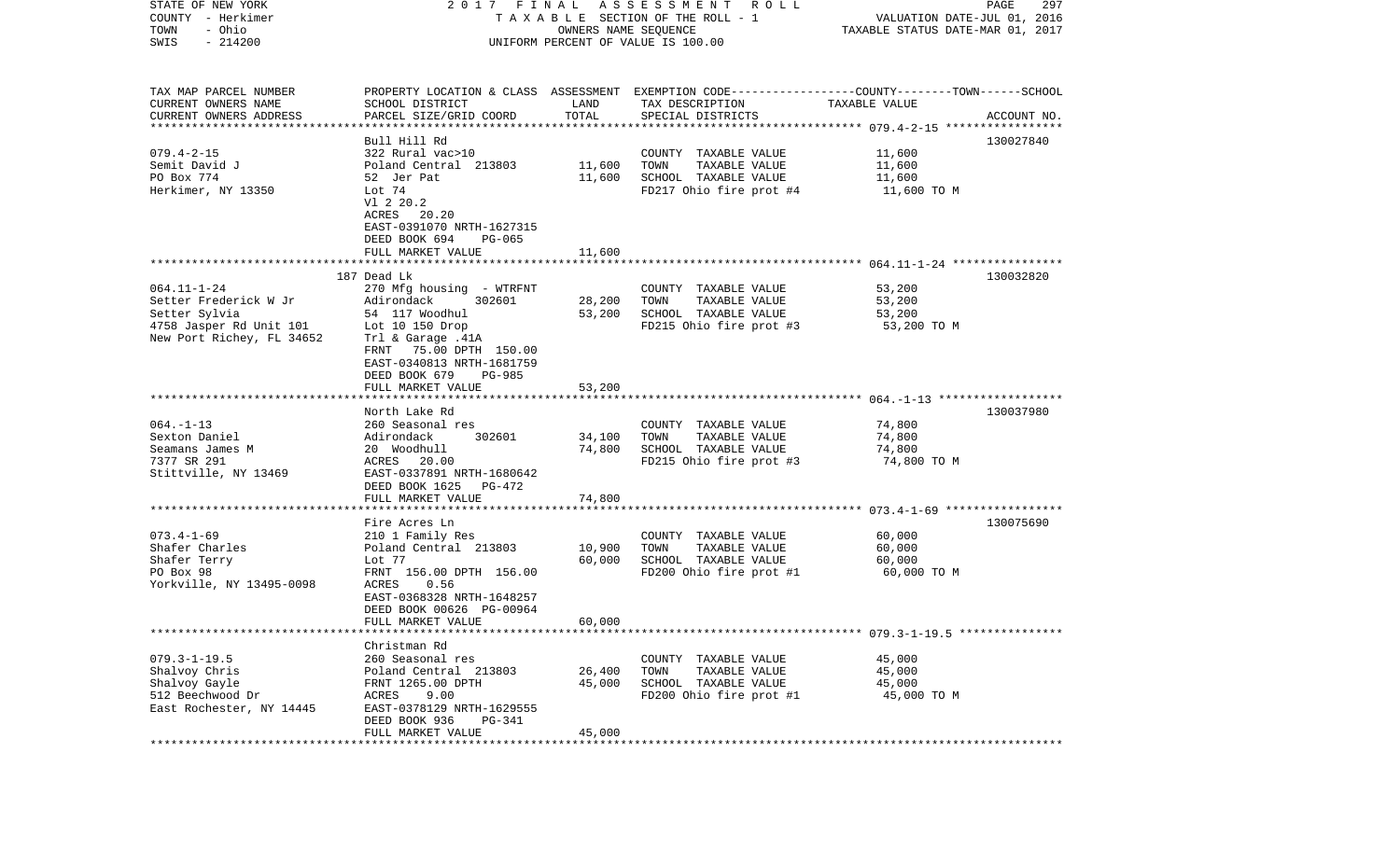| STATE OF NEW YORK                                  | FINAL<br>2017                                    |                      | A S S E S S M E N T R O L L                                                                      |                                  | PAGE<br>298                    |
|----------------------------------------------------|--------------------------------------------------|----------------------|--------------------------------------------------------------------------------------------------|----------------------------------|--------------------------------|
| COUNTY - Herkimer                                  |                                                  |                      | TAXABLE SECTION OF THE ROLL - 1                                                                  |                                  | VALUATION DATE-JUL 01, 2016    |
| - Ohio<br>TOWN                                     |                                                  | OWNERS NAME SEQUENCE |                                                                                                  | TAXABLE STATUS DATE-MAR 01, 2017 |                                |
| $-214200$<br>SWIS                                  |                                                  |                      | UNIFORM PERCENT OF VALUE IS 100.00                                                               |                                  |                                |
|                                                    |                                                  |                      |                                                                                                  |                                  |                                |
|                                                    |                                                  |                      |                                                                                                  |                                  |                                |
| TAX MAP PARCEL NUMBER                              |                                                  |                      | PROPERTY LOCATION & CLASS ASSESSMENT EXEMPTION CODE----------------COUNTY-------TOWN------SCHOOL |                                  |                                |
| CURRENT OWNERS NAME                                | SCHOOL DISTRICT                                  | LAND                 | TAX DESCRIPTION                                                                                  | TAXABLE VALUE                    |                                |
| CURRENT OWNERS ADDRESS<br>************************ | PARCEL SIZE/GRID COORD                           | TOTAL                | SPECIAL DISTRICTS                                                                                |                                  | ACCOUNT NO.                    |
|                                                    | Santmire Rd                                      |                      |                                                                                                  |                                  | 130013410                      |
| $084.2 - 2 - 10$                                   | 240 Rural res                                    |                      | <b>BAS STAR</b><br>41854                                                                         | $\mathbf 0$                      | $\Omega$<br>30,000             |
| Shanahan William                                   | Poland Central 213803                            | 37,400               | COUNTY TAXABLE VALUE                                                                             | 64,500                           |                                |
| Pleksy Nancy                                       | 11 Jer Pat                                       | 64,500               | TAXABLE VALUE<br>TOWN                                                                            | 64,500                           |                                |
| 531 Santmire Rd                                    | ACRES<br>24.70                                   |                      | SCHOOL TAXABLE VALUE                                                                             | 34,500                           |                                |
| Cold Brook, NY 13324                               | EAST-0371113 NRTH-1621941                        |                      | FD200 Ohio fire prot #1                                                                          | 64,500 TO M                      |                                |
|                                                    | DEED BOOK 786<br>PG-380                          |                      |                                                                                                  |                                  |                                |
|                                                    | FULL MARKET VALUE                                | 64,500               |                                                                                                  |                                  |                                |
|                                                    | *************************************            |                      |                                                                                                  |                                  |                                |
|                                                    | 2932 Route 8                                     |                      |                                                                                                  |                                  |                                |
| $073.4 - 1 - 50.2$                                 | 240 Rural res                                    |                      | COUNTY TAXABLE VALUE                                                                             | 60,000                           |                                |
| Sharpe Philip A                                    | Poland Central 213803                            | 27,300               | TAXABLE VALUE<br>TOWN                                                                            | 60,000                           |                                |
| Sharpe Carol J                                     | Lot 49 Jer Pat                                   | 60,000               | SCHOOL TAXABLE VALUE                                                                             | 60,000                           |                                |
| 2932 State Rt 8                                    | R1 Stor Barn Tr Horse Bar                        |                      | FD200 Ohio fire prot #1                                                                          | 60,000 TO M                      |                                |
| Cold Brook, NY 13324                               | <b>ACRES</b><br>9.00                             |                      |                                                                                                  |                                  |                                |
|                                                    | EAST-0365109 NRTH-1642187                        |                      |                                                                                                  |                                  |                                |
|                                                    | DEED BOOK 703<br>$PG-630$                        |                      |                                                                                                  |                                  |                                |
|                                                    | FULL MARKET VALUE                                | 60,000               |                                                                                                  |                                  |                                |
|                                                    | Five Acres Ln                                    |                      |                                                                                                  |                                  | 130042540                      |
| $073.4 - 1 - 61$                                   | 314 Rural vac<10                                 |                      | COUNTY TAXABLE VALUE                                                                             | 1,500                            |                                |
| Sharpe William                                     | Poland Central 213803                            | 1,500                | TAXABLE VALUE<br>TOWN                                                                            | 1,500                            |                                |
| Sharpe Ellen                                       | 77 Jer Pat                                       | 1,500                | SCHOOL TAXABLE VALUE                                                                             | 1,500                            |                                |
| 130 Five Acres Ln                                  | $VI$ 2 $1/2$                                     |                      | FD200 Ohio fire prot #1                                                                          | 1,500 TO M                       |                                |
| Cold Brook, NY 13324                               | 61.00 DPTH 360.00<br>FRNT                        |                      |                                                                                                  |                                  |                                |
|                                                    | 0.50<br>ACRES                                    |                      |                                                                                                  |                                  |                                |
|                                                    | EAST-0366905 NRTH-1647236                        |                      |                                                                                                  |                                  |                                |
|                                                    | DEED BOOK 830<br>PG-49                           |                      |                                                                                                  |                                  |                                |
|                                                    | FULL MARKET VALUE                                | 1,500                |                                                                                                  |                                  |                                |
|                                                    | **********************                           |                      |                                                                                                  |                                  |                                |
|                                                    | Five Acres Ln                                    |                      |                                                                                                  |                                  | 130042510                      |
| $073.4 - 1 - 62$                                   | 210 1 Family Res                                 |                      | VET WAR C 41122                                                                                  | 7,770                            | $\overline{0}$<br>$\mathbf{0}$ |
| Sharpe William                                     | Poland Central 213803                            |                      | 13,700 VET WAR T 41123                                                                           | 0<br>7,770                       | 0                              |
| Sharpe Ellen                                       | 77 Jer Pat                                       |                      | 51,800 BAS STAR<br>41854                                                                         | $\mathbf 0$                      | $\Omega$<br>30,000             |
| 130 Five Acres Ln                                  | R 1 150X360                                      |                      | COUNTY TAXABLE VALUE                                                                             | 44,030                           |                                |
| Cold Brook, NY 13324                               | ACRES<br>1.10                                    |                      | TAXABLE VALUE<br>TOWN                                                                            | 44,030                           |                                |
|                                                    | EAST-0366933 NRTH-1647333                        |                      | SCHOOL TAXABLE VALUE                                                                             | 21,800                           |                                |
|                                                    | DEED BOOK 830<br>$PG-49$                         |                      | FD200 Ohio fire prot #1                                                                          | 51,800 TO M                      |                                |
| ************************                           | FULL MARKET VALUE<br>*************************** | 51,800               |                                                                                                  |                                  |                                |
|                                                    | 616 Ohio City Rd                                 |                      |                                                                                                  |                                  | 130019980                      |
| $078.2 - 2 - 13$                                   | 260 Seasonal res                                 |                      | COUNTY TAXABLE VALUE                                                                             | 71,500                           |                                |
| Shaver Robert                                      | Poland Central 213803                            | 62,500               | TOWN<br>TAXABLE VALUE                                                                            | 71,500                           |                                |
| Shaver Carol                                       | 44 Jer Pat                                       | 71,500               | SCHOOL TAXABLE VALUE                                                                             | 71,500                           |                                |
| 138 Folts Rd                                       | Ohio                                             |                      | FD200 Ohio fire prot #1                                                                          | 71,500 TO M                      |                                |
| Herkimer, NY 13350                                 | V1 75.5A                                         |                      |                                                                                                  |                                  |                                |
|                                                    | ACRES<br>64.90                                   |                      |                                                                                                  |                                  |                                |
|                                                    | EAST-0363639 NRTH-1635244                        |                      |                                                                                                  |                                  |                                |
|                                                    | DEED BOOK 924<br>$PG-523$                        |                      |                                                                                                  |                                  |                                |
|                                                    | FULL MARKET VALUE                                | 71,500               |                                                                                                  |                                  |                                |
|                                                    |                                                  |                      |                                                                                                  |                                  |                                |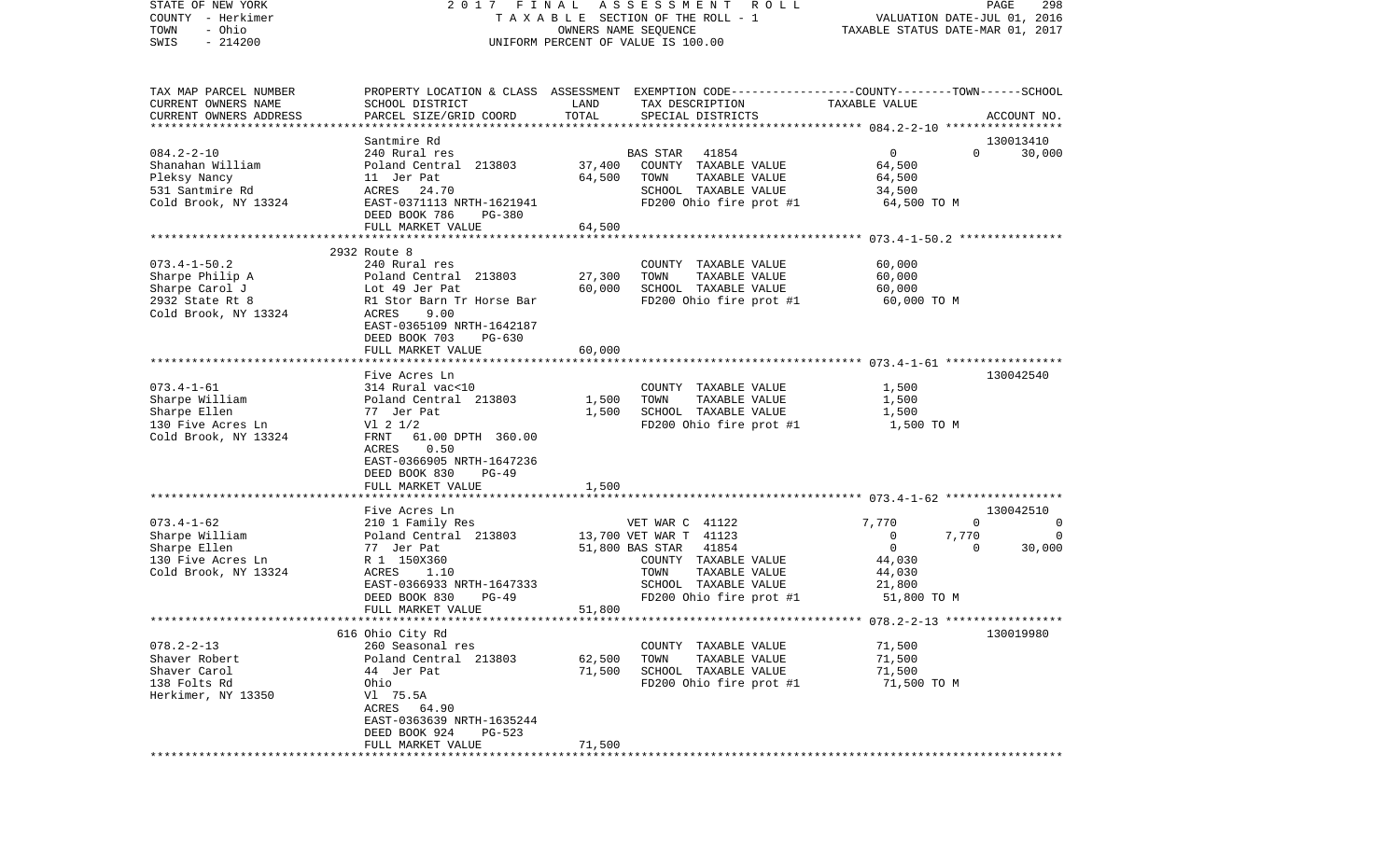| STATE OF NEW YORK<br>COUNTY - Herkimer<br>- Ohio<br>TOWN<br>SWIS<br>$-214200$ |                                                                                                                       | OWNERS NAME SEQUENCE | 2017 FINAL ASSESSMENT ROLL<br>TAXABLE SECTION OF THE ROLL - 1<br>UNIFORM PERCENT OF VALUE IS 100.00               | VALUATION DATE-JUL 01, 2016<br>TAXABLE STATUS DATE-MAR 01, 2017 | PAGE<br>299        |
|-------------------------------------------------------------------------------|-----------------------------------------------------------------------------------------------------------------------|----------------------|-------------------------------------------------------------------------------------------------------------------|-----------------------------------------------------------------|--------------------|
| TAX MAP PARCEL NUMBER<br>CURRENT OWNERS NAME                                  | SCHOOL DISTRICT                                                                                                       | LAND                 | PROPERTY LOCATION & CLASS ASSESSMENT EXEMPTION CODE---------------COUNTY-------TOWN-----SCHOOL<br>TAX DESCRIPTION | TAXABLE VALUE                                                   |                    |
| CURRENT OWNERS ADDRESS                                                        | PARCEL SIZE/GRID COORD                                                                                                | TOTAL                | SPECIAL DISTRICTS                                                                                                 |                                                                 | ACCOUNT NO.        |
|                                                                               | 2161 State Rt 8                                                                                                       |                      |                                                                                                                   |                                                                 | 130038580          |
| $078.4 - 1 - 12$                                                              | 210 1 Family Res                                                                                                      |                      | 41834<br>ENH STAR                                                                                                 | $\overline{0}$                                                  | $\Omega$<br>47,500 |
| Sheppard Gerald L                                                             | Poland Central 213803                                                                                                 | 17,500               | COUNTY TAXABLE VALUE                                                                                              | 47,500                                                          |                    |
| Sheppard Annie L                                                              | 20 Jer Pat                                                                                                            | 47,500               | TAXABLE VALUE<br>TOWN                                                                                             | 47,500                                                          |                    |
| 2161 State Rt 8                                                               | FRNT 208.00 DPTH 208.00                                                                                               |                      | SCHOOL TAXABLE VALUE                                                                                              | $\mathbf 0$                                                     |                    |
| Cold Brook, NY 13324                                                          | 0.99<br>ACRES                                                                                                         |                      | FD200 Ohio fire prot #1                                                                                           | 47,500 TO M                                                     |                    |
|                                                                               | EAST-0365030 NRTH-1627607<br>DEED BOOK 00581 PG-00767                                                                 |                      |                                                                                                                   |                                                                 |                    |
|                                                                               | FULL MARKET VALUE                                                                                                     | 47,500               |                                                                                                                   |                                                                 |                    |
|                                                                               |                                                                                                                       |                      |                                                                                                                   |                                                                 |                    |
|                                                                               | 2131 Route 8                                                                                                          |                      |                                                                                                                   |                                                                 | 130028260          |
| $078.4 - 1 - 10$                                                              | 270 Mfg housing                                                                                                       |                      | COUNTY TAXABLE VALUE                                                                                              | 20,600                                                          |                    |
| Sheridan John                                                                 | Poland Central 213803                                                                                                 | 17,600               | TAXABLE VALUE<br>TOWN                                                                                             | 20,600                                                          |                    |
| Sheridan Susanne<br>643 State Rt 365                                          | 12 Jer Pat<br>Rt 8                                                                                                    | 20,600               | SCHOOL TAXABLE VALUE                                                                                              | 20,600                                                          |                    |
| Remsen, NY 13438                                                              | Sens 1.5<br>FRNT 110.00 DPTH 400.00<br><b>ACRES</b><br>1.01<br>EAST-0364483 NRTH-1627196<br>DEED BOOK 1405 PG-289     |                      | FD200 Ohio fire prot #1                                                                                           | 20,600 TO M                                                     |                    |
|                                                                               | FULL MARKET VALUE                                                                                                     | 20,600               |                                                                                                                   |                                                                 |                    |
|                                                                               | Rt 365                                                                                                                |                      |                                                                                                                   |                                                                 | 130034710          |
| $073.3 - 3 - 18$                                                              | 314 Rural vac<10                                                                                                      |                      | COUNTY TAXABLE VALUE                                                                                              | 12,800                                                          |                    |
| Sheridan John E                                                               | Poland Central 213803                                                                                                 | 12,800               | TOWN<br>TAXABLE VALUE                                                                                             | 12,800                                                          |                    |
| 643 State Rte 365                                                             | 80 Rem Pat                                                                                                            | 12,800               | SCHOOL TAXABLE VALUE                                                                                              | 12,800                                                          |                    |
| Remsen, NY 13438-5716                                                         | FRNT 167.30 DPTH<br>1.90<br>ACRES<br>EAST-0354578 NRTH-1647083<br>DEED BOOK 683<br><b>PG-118</b><br>FULL MARKET VALUE | 12,800               | FD200 Ohio fire prot #1                                                                                           | 12,800 TO M                                                     |                    |
|                                                                               |                                                                                                                       |                      |                                                                                                                   |                                                                 |                    |
|                                                                               | California Rd                                                                                                         |                      |                                                                                                                   |                                                                 | 130042360          |
| $085.2 - 2 - 49$                                                              | 910 Priv forest                                                                                                       |                      | COUNTY TAXABLE VALUE                                                                                              | 158,700                                                         |                    |
| Shivas Land Development                                                       | Poland Central 213803                                                                                                 | 158,700              | TAXABLE VALUE<br>TOWN                                                                                             | 158,700                                                         |                    |
| Corp<br>Prince ST Station<br>PO Box 685<br>New York, NY 10012                 | 23 Jer Pat<br>P-Fr 499<br>ACRES 543.90<br>EAST-0389921 NRTH-1617302<br>DEED BOOK 701<br>PG-927                        | 158,700              | SCHOOL TAXABLE VALUE<br>FD217 Ohio fire prot #4                                                                   | 158,700<br>158,700 TO M                                         |                    |
|                                                                               | FULL MARKET VALUE                                                                                                     | 158,700              |                                                                                                                   |                                                                 |                    |
|                                                                               |                                                                                                                       |                      |                                                                                                                   |                                                                 |                    |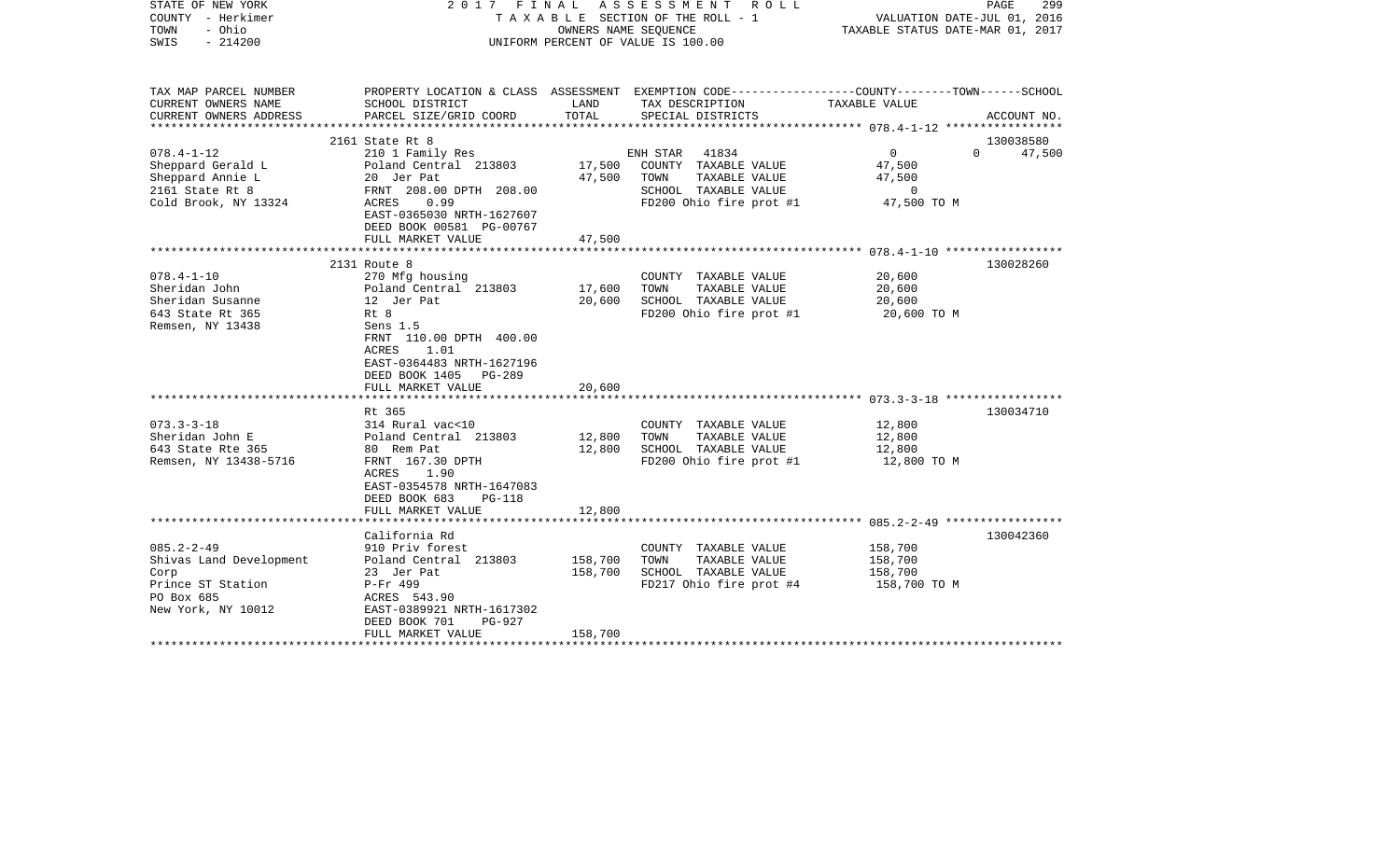| STATE OF NEW YORK<br>COUNTY - Herkimer<br>- Ohio<br>TOWN<br>SWIS<br>$-214200$ | 2017 FINAL                                           | OWNERS NAME SEQUENCE | ASSESSMENT ROLL<br>TAXABLE SECTION OF THE ROLL - 1<br>UNIFORM PERCENT OF VALUE IS 100.00        | VALUATION DATE-JUL 01, 2016<br>TAXABLE STATUS DATE-MAR 01, 2017 | PAGE<br>300        |
|-------------------------------------------------------------------------------|------------------------------------------------------|----------------------|-------------------------------------------------------------------------------------------------|-----------------------------------------------------------------|--------------------|
| TAX MAP PARCEL NUMBER                                                         |                                                      |                      | PROPERTY LOCATION & CLASS ASSESSMENT EXEMPTION CODE----------------COUNTY-------TOWN-----SCHOOL |                                                                 |                    |
| CURRENT OWNERS NAME                                                           | SCHOOL DISTRICT                                      | LAND                 | TAX DESCRIPTION                                                                                 | TAXABLE VALUE                                                   |                    |
| CURRENT OWNERS ADDRESS                                                        | PARCEL SIZE/GRID COORD                               | TOTAL                | SPECIAL DISTRICTS                                                                               |                                                                 | ACCOUNT NO.        |
|                                                                               |                                                      |                      |                                                                                                 |                                                                 |                    |
| $085.4 - 2 - 7$                                                               | California Rd                                        |                      |                                                                                                 | 166,200                                                         | 130042330          |
|                                                                               | 910 Priv forest<br>Poland Central 213803             | 166,200              | COUNTY TAXABLE VALUE<br>TOWN                                                                    | 166,200                                                         |                    |
| Shivas Land Development<br>Corp                                               | 8 Jer Pat                                            | 166,200              | TAXABLE VALUE<br>SCHOOL TAXABLE VALUE                                                           | 166,200                                                         |                    |
| Prince ST Station                                                             | P-Fr 532.6                                           |                      | FD217 Ohio fire prot #4                                                                         | 166,200 то м                                                    |                    |
| PO Box 685                                                                    | ACRES 597.80                                         |                      |                                                                                                 |                                                                 |                    |
| New York, NY 10012                                                            | EAST-0389446 NRTH-1610415                            |                      |                                                                                                 |                                                                 |                    |
|                                                                               | DEED BOOK 701<br>$PG-927$                            |                      |                                                                                                 |                                                                 |                    |
|                                                                               | FULL MARKET VALUE                                    | 166,200              |                                                                                                 |                                                                 |                    |
|                                                                               |                                                      |                      |                                                                                                 |                                                                 |                    |
|                                                                               | California Rd                                        |                      |                                                                                                 |                                                                 | 130042390          |
| $085.4 - 2 - 9$                                                               | 910 Priv forest                                      |                      | COUNTY TAXABLE VALUE                                                                            | 93,600                                                          |                    |
| Shivas Land Development                                                       | Poland Central 213803                                | 93,600               | TOWN<br>TAXABLE VALUE                                                                           | 93,600                                                          |                    |
| Corp                                                                          | 8 Jer Pat                                            | 93,600               | SCHOOL TAXABLE VALUE                                                                            | 93,600                                                          |                    |
| Prince St Station                                                             | P-Fr 190.42                                          |                      | FD217 Ohio fire prot #4                                                                         | 93,600 TO M                                                     |                    |
| PO Box 685                                                                    | ACRES 156.80                                         |                      |                                                                                                 |                                                                 |                    |
| New York, NY 10012                                                            | EAST-0387284 NRTH-1613849<br>DEED BOOK 701<br>PG-927 |                      |                                                                                                 |                                                                 |                    |
|                                                                               | FULL MARKET VALUE                                    | 93,600               |                                                                                                 |                                                                 |                    |
|                                                                               |                                                      |                      |                                                                                                 |                                                                 |                    |
|                                                                               | 3226 Route 8                                         |                      |                                                                                                 |                                                                 | 130038760          |
| $073.4 - 1 - 60$                                                              | 210 1 Family Res                                     |                      | ENH STAR<br>41834                                                                               | $\overline{0}$                                                  | 62,500<br>$\Omega$ |
| Shorter Louis                                                                 | Poland Central 213803                                | 20,300               | COUNTY TAXABLE VALUE                                                                            | 62,500                                                          |                    |
| Shorter Cora                                                                  | 77 Jer Pat                                           | 62,500               | TOWN<br>TAXABLE VALUE                                                                           | 62,500                                                          |                    |
| 3226 State Rt 8                                                               | ACRES<br>1.71                                        |                      | SCHOOL TAXABLE VALUE                                                                            | $\overline{0}$                                                  |                    |
| Cold Brook, NY 13324                                                          | EAST-0366183 NRTH-1647251                            |                      | FD200 Ohio fire prot #1                                                                         | 62,500 TO M                                                     |                    |
|                                                                               | DEED BOOK 00526 PG-00574                             |                      |                                                                                                 |                                                                 |                    |
|                                                                               | FULL MARKET VALUE                                    | 62,500               |                                                                                                 |                                                                 |                    |
|                                                                               |                                                      |                      |                                                                                                 |                                                                 |                    |
| $073.4 - 1 - 59$                                                              | Route 8<br>210 1 Family Res                          |                      | COUNTY TAXABLE VALUE                                                                            | 63,000                                                          | 130041760          |
| Shorter William                                                               | Poland Central 213803                                | 16,800               | TOWN<br>TAXABLE VALUE                                                                           | 63,000                                                          |                    |
| 3220 State Rt 8                                                               | 77 Jer Pat                                           | 63,000               | SCHOOL TAXABLE VALUE                                                                            | 63,000                                                          |                    |
| Cold Brook, NY 13324                                                          | FRNT 170.00 DPTH 210.00                              |                      | FD200 Ohio fire prot #1                                                                         | 63,000 TO M                                                     |                    |
|                                                                               | ACRES<br>0.79                                        |                      |                                                                                                 |                                                                 |                    |
|                                                                               | EAST-0366064 NRTH-1647059                            |                      |                                                                                                 |                                                                 |                    |
|                                                                               | DEED BOOK 707<br>PG-407                              |                      |                                                                                                 |                                                                 |                    |
|                                                                               | FULL MARKET VALUE                                    | 63,000               |                                                                                                 |                                                                 |                    |
|                                                                               |                                                      |                      |                                                                                                 | ************************** 074.2-1-10.2 ****************        |                    |
|                                                                               | Atwood Lake Rd                                       |                      |                                                                                                 |                                                                 |                    |
| $074.2 - 1 - 10.2$                                                            | 260 Seasonal res                                     |                      | COUNTY TAXABLE VALUE                                                                            | 34,300                                                          |                    |
| Shupe Scott D                                                                 | Poland Central 213803                                | 15,900               | TOWN<br>TAXABLE VALUE                                                                           | 34,300                                                          |                    |
| Shupe Jane                                                                    | 22 Vrm Pat                                           | 34,300               | SCHOOL TAXABLE VALUE                                                                            | 34,300                                                          |                    |
| 1431 Lestina Beach Rd<br>Bridgeport, NY 13030                                 | ACRES<br>8.00<br>EAST-0389158 NRTH-1651702           |                      | FD200 Ohio fire prot #1                                                                         | 34,300 TO M                                                     |                    |
|                                                                               | DEED BOOK 782<br><b>PG-150</b>                       |                      |                                                                                                 |                                                                 |                    |
|                                                                               | FULL MARKET VALUE                                    | 34,300               |                                                                                                 |                                                                 |                    |
|                                                                               |                                                      |                      |                                                                                                 |                                                                 |                    |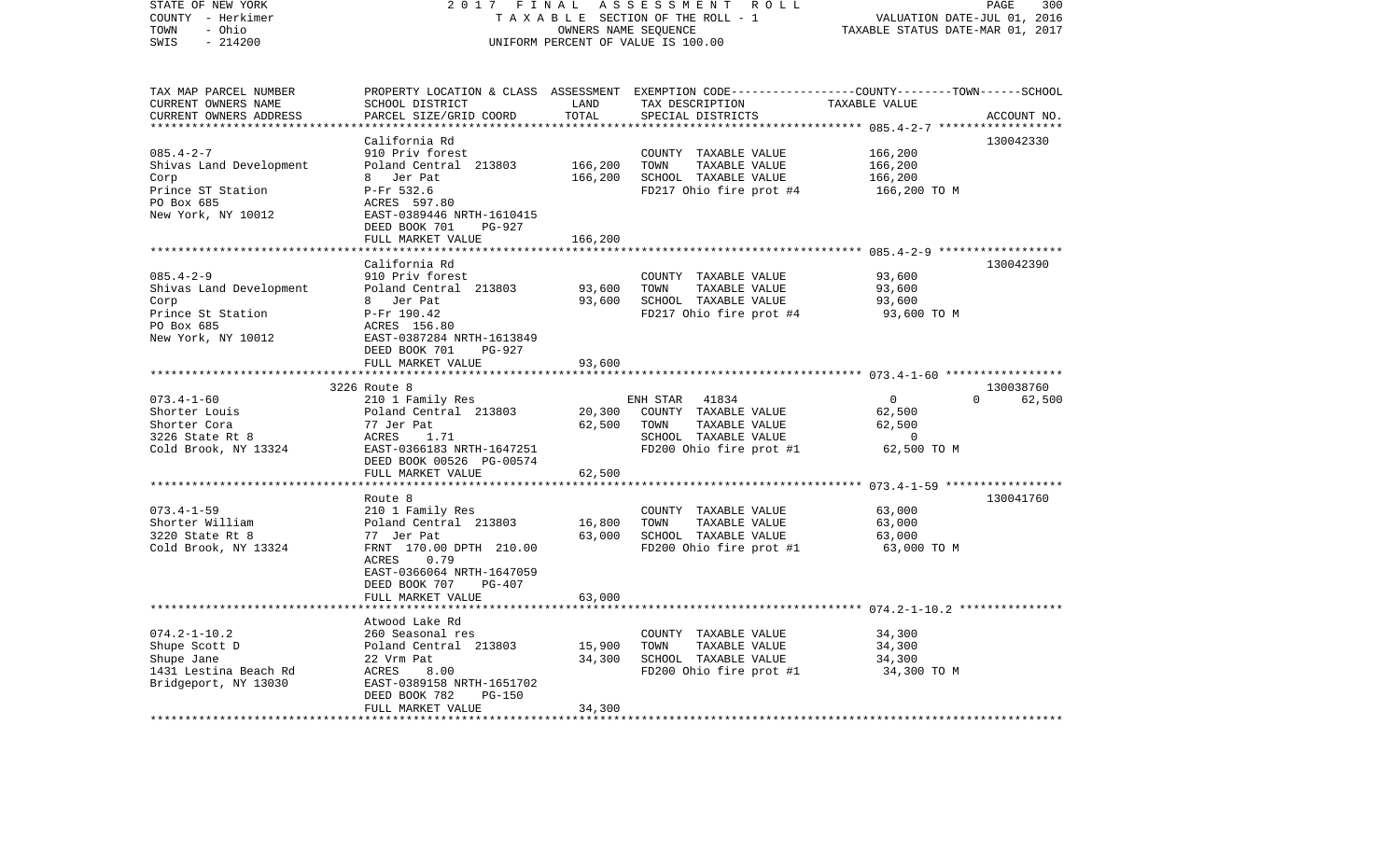| STATE OF NEW YORK<br>COUNTY - Herkimer                 |                                                   |                | 2017 FINAL ASSESSMENT ROLL<br>TAXABLE SECTION OF THE ROLL - 1                                   | VALUATION DATE-JUL 01, 2016      | PAGE<br>301 |
|--------------------------------------------------------|---------------------------------------------------|----------------|-------------------------------------------------------------------------------------------------|----------------------------------|-------------|
| - Ohio<br>TOWN                                         |                                                   |                | OWNERS NAME SEQUENCE                                                                            | TAXABLE STATUS DATE-MAR 01, 2017 |             |
| $-214200$<br>SWIS                                      |                                                   |                | UNIFORM PERCENT OF VALUE IS 100.00                                                              |                                  |             |
|                                                        |                                                   |                |                                                                                                 |                                  |             |
| TAX MAP PARCEL NUMBER                                  |                                                   |                | PROPERTY LOCATION & CLASS ASSESSMENT EXEMPTION CODE---------------COUNTY-------TOWN------SCHOOL |                                  |             |
| CURRENT OWNERS NAME                                    | SCHOOL DISTRICT                                   | LAND           | TAX DESCRIPTION                                                                                 | TAXABLE VALUE                    |             |
| CURRENT OWNERS ADDRESS                                 | PARCEL SIZE/GRID COORD                            | TOTAL          | SPECIAL DISTRICTS                                                                               |                                  | ACCOUNT NO. |
|                                                        | Farr Rd                                           |                |                                                                                                 |                                  |             |
| $065. - 2 - 17$                                        | 260 Seasonal res                                  |                | COUNTY TAXABLE VALUE                                                                            | 16,000                           | 130015510   |
| Shypski Thomas                                         | 305201<br>Remsen                                  | 5,800          | TOWN<br>TAXABLE VALUE                                                                           | 16,000                           |             |
| Shypski Richard                                        | 12 Rem Pat                                        | 16,000         | SCHOOL TAXABLE VALUE                                                                            | 16,000                           |             |
| 82 Lake St                                             | FRNT<br>70.00 DPTH                                |                | FD215 Ohio fire prot #3                                                                         | 16,000 TO M                      |             |
| PO Box 350                                             | ACRES<br>0.80                                     |                |                                                                                                 |                                  |             |
| Richfield Springs, NY 13439                            | EAST-0354724 NRTH-1682146                         |                |                                                                                                 |                                  |             |
|                                                        | DEED BOOK 721<br>PG-199                           |                |                                                                                                 |                                  |             |
|                                                        | FULL MARKET VALUE                                 | 16,000         |                                                                                                 |                                  |             |
|                                                        | Farr Rd                                           |                |                                                                                                 |                                  | 130076530   |
| $065. - 2 - 20$                                        | 314 Rural vac<10                                  |                | COUNTY TAXABLE VALUE                                                                            | 3,600                            |             |
| Shypski Thomas                                         | 305201<br>Remsen                                  | 3,600          | TOWN<br>TAXABLE VALUE                                                                           | 3,600                            |             |
| 82 Lake St                                             | Lot $12$                                          | 3,600          | SCHOOL TAXABLE VALUE                                                                            | 3,600                            |             |
| PO Box 350                                             | V1 1.25A                                          |                | FD215 Ohio fire prot #3                                                                         | 3,600 TO M                       |             |
| Richfield Springs, NY 13439                            | FRNT 240.00 DPTH                                  |                |                                                                                                 |                                  |             |
|                                                        | 0.60<br>ACRES<br>EAST-0354842 NRTH-1682253        |                |                                                                                                 |                                  |             |
|                                                        | DEED BOOK 929<br>PG-297                           |                |                                                                                                 |                                  |             |
|                                                        | FULL MARKET VALUE                                 | 3,600          |                                                                                                 |                                  |             |
|                                                        |                                                   |                |                                                                                                 |                                  |             |
|                                                        | Smith Rd                                          |                |                                                                                                 |                                  | 130060435   |
| $078.2 - 1 - 43$                                       | 260 Seasonal res                                  |                | COUNTY TAXABLE VALUE                                                                            | 18,400                           |             |
| Simchock Philip                                        | Poland Central 213803                             | 16,400         | TOWN<br>TAXABLE VALUE                                                                           | 18,400                           |             |
| 30 Paddock Pl                                          | Lot 49 Jer Pat                                    | 18,400         | SCHOOL TAXABLE VALUE                                                                            | 18,400                           |             |
| Newburgh, NY 12550                                     | Seas 6.25 A<br>ACRES<br>6.30                      |                | FD200 Ohio fire prot #1                                                                         | 18,400 TO M                      |             |
|                                                        | EAST-0370051 NRTH-1638252                         |                |                                                                                                 |                                  |             |
|                                                        | DEED BOOK 1589<br>$PG-1$                          |                |                                                                                                 |                                  |             |
|                                                        | FULL MARKET VALUE                                 | 18,400         |                                                                                                 |                                  |             |
|                                                        | **********************                            |                |                                                                                                 |                                  |             |
|                                                        | Fly Brook Rd                                      |                |                                                                                                 |                                  | 130060485   |
| $073.3 - 2 - 65$                                       | 314 Rural vac<10                                  |                | COUNTY TAXABLE VALUE                                                                            | 3,200                            |             |
| Simmons Russell & Karen<br>Trustees of Russell & Karen | Poland Central 213803<br>Lot 47 Jer Pat           | 3,200<br>3,200 | TOWN<br>TAXABLE VALUE<br>SCHOOL TAXABLE VALUE                                                   | 3,200<br>3,200                   |             |
| 58 Birkdale Rd                                         | FRNT 100.00 DPTH 185.00                           |                | FD200 Ohio fire prot #1                                                                         | 3,200 TO M                       |             |
| Bedford, NH 03110-4300                                 | ACRES<br>0.42                                     |                |                                                                                                 |                                  |             |
|                                                        | EAST-0354765 NRTH-1643856                         |                |                                                                                                 |                                  |             |
|                                                        | DEED BOOK 934<br>PG-589                           |                |                                                                                                 |                                  |             |
|                                                        | FULL MARKET VALUE                                 | 3,200          |                                                                                                 |                                  |             |
|                                                        |                                                   |                |                                                                                                 |                                  |             |
| $064.11 - 1 - 19$                                      | 215 Deep Lake Rd                                  |                |                                                                                                 |                                  | 130033750   |
| Simons William                                         | 260 Seasonal res - WTRFNT<br>Adirondack<br>302601 | 15,600         | COUNTY TAXABLE VALUE<br>TAXABLE VALUE<br>TOWN                                                   | 20,000<br>20,000                 |             |
| 8790 Old River Rd                                      | 54 Woodhull                                       | 20,000         | SCHOOL TAXABLE VALUE                                                                            | 20,000                           |             |
| Marcy, NY 13403                                        | Lot 6 Dend Lake                                   |                | FD215 Ohio fire prot #3                                                                         | 20,000 TO M                      |             |
|                                                        | R1 0.75 A                                         |                |                                                                                                 |                                  |             |
|                                                        | 60.00 DPTH 145.00<br>FRNT                         |                |                                                                                                 |                                  |             |
|                                                        | EAST-0340938 NRTH-1682134                         |                |                                                                                                 |                                  |             |
|                                                        | DEED BOOK 1287 PG-586                             | 20,000         |                                                                                                 |                                  |             |
|                                                        | FULL MARKET VALUE                                 |                |                                                                                                 |                                  |             |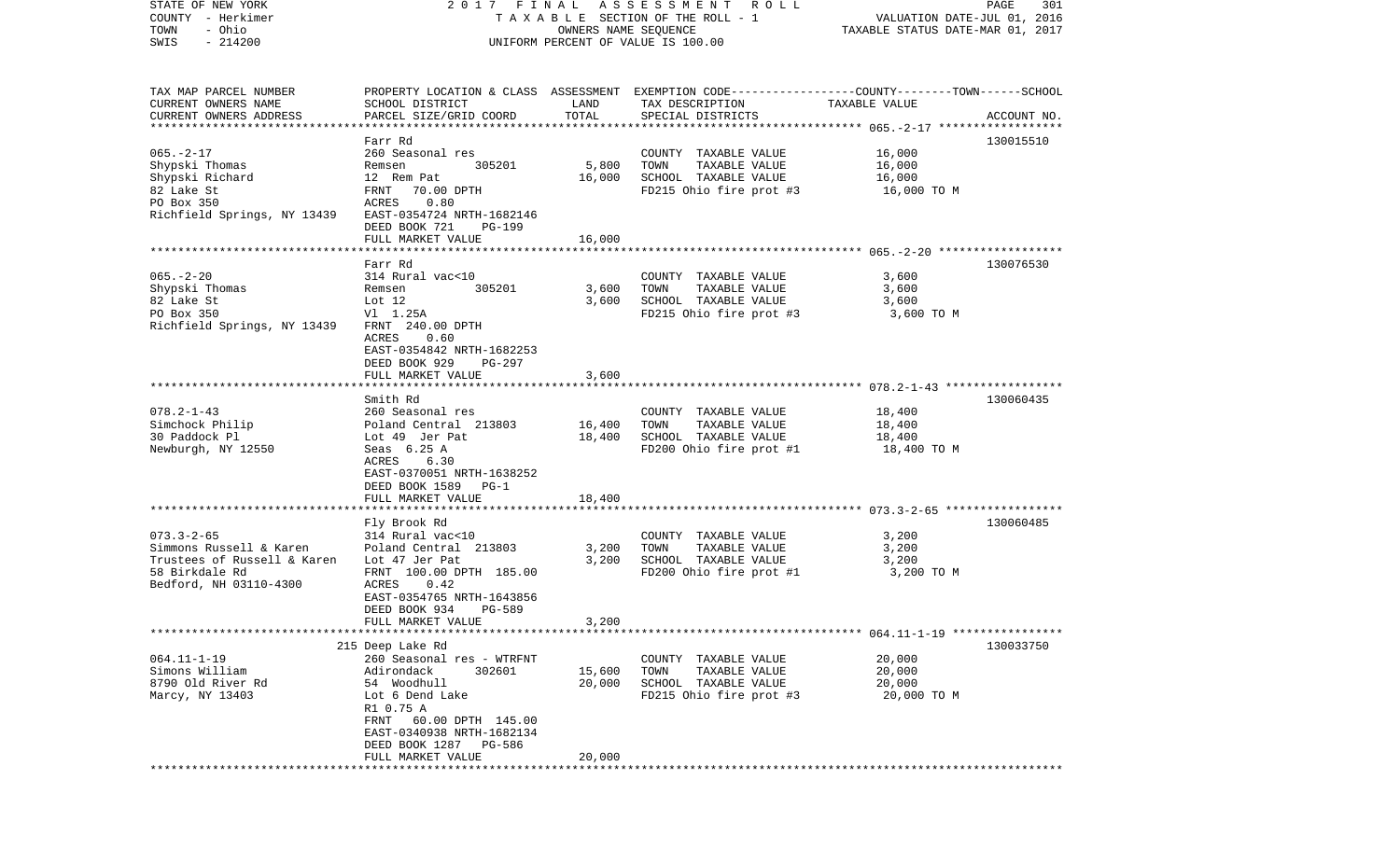| STATE OF NEW YORK<br>COUNTY - Herkimer<br>- Ohio<br>TOWN<br>$-214200$<br>SWIS                       | 2017 FINAL<br>TAXABLE SECTION OF THE ROLL - 1<br>UNIFORM PERCENT OF VALUE IS 100.00 | PAGE<br>302<br>VALUATION DATE-JUL 01, 2016<br>TAXABLE STATUS DATE-MAR 01, 2017 |                                                                                                                                                      |                                  |                |
|-----------------------------------------------------------------------------------------------------|-------------------------------------------------------------------------------------|--------------------------------------------------------------------------------|------------------------------------------------------------------------------------------------------------------------------------------------------|----------------------------------|----------------|
| TAX MAP PARCEL NUMBER<br>CURRENT OWNERS NAME<br>CURRENT OWNERS ADDRESS<br>************************* | SCHOOL DISTRICT<br>PARCEL SIZE/GRID COORD                                           | LAND<br>TOTAL                                                                  | PROPERTY LOCATION & CLASS ASSESSMENT EXEMPTION CODE---------------COUNTY-------TOWN-----SCHOOL<br>TAX DESCRIPTION TAXABLE VALUE<br>SPECIAL DISTRICTS |                                  | ACCOUNT NO.    |
|                                                                                                     | Dead Lk                                                                             |                                                                                |                                                                                                                                                      |                                  | 130060145      |
| $064.11 - 1 - 20$                                                                                   | 314 Rural vac<10                                                                    |                                                                                | COUNTY TAXABLE VALUE                                                                                                                                 | 7,800                            |                |
| Simons William                                                                                      | Adirondack<br>302601                                                                | 7,800                                                                          | TOWN<br>TAXABLE VALUE                                                                                                                                | 7,800                            |                |
| 8790 Old River Rd                                                                                   | Lot 54 Dead L.                                                                      | 7,800                                                                          | SCHOOL TAXABLE VALUE                                                                                                                                 | 7,800                            |                |
| Marcy, NY 13403                                                                                     | Vl 2 .25 A                                                                          |                                                                                | FD215 Ohio fire prot #3                                                                                                                              | 7,800 TO M                       |                |
|                                                                                                     | FRNT 198.00 DPTH 84.00                                                              |                                                                                |                                                                                                                                                      |                                  |                |
|                                                                                                     | EAST-0341014 NRTH-1682124                                                           |                                                                                |                                                                                                                                                      |                                  |                |
|                                                                                                     | DEED BOOK 1287 PG-587                                                               |                                                                                |                                                                                                                                                      |                                  |                |
|                                                                                                     | FULL MARKET VALUE                                                                   | 7,800                                                                          |                                                                                                                                                      |                                  |                |
|                                                                                                     |                                                                                     |                                                                                |                                                                                                                                                      |                                  |                |
|                                                                                                     | Ohio City Rd                                                                        |                                                                                |                                                                                                                                                      |                                  |                |
| $078.1 - 2 - 10.6$                                                                                  | 322 Rural vac>10                                                                    |                                                                                | COUNTY TAXABLE VALUE                                                                                                                                 | 11,800                           |                |
| Siverd Edward P                                                                                     | Poland Central 213803                                                               | 11,800                                                                         | TOWN<br>TAXABLE VALUE                                                                                                                                | 11,800                           |                |
| 34 Davy Dr                                                                                          | 45 Jer Pat                                                                          | 11,800                                                                         | SCHOOL TAXABLE VALUE                                                                                                                                 | 11,800                           |                |
| Rochester, NY 14624                                                                                 | ACRES 10.30                                                                         |                                                                                | FD200 Ohio fire prot #1                                                                                                                              | 11,800 TO M                      |                |
|                                                                                                     | EAST-0361058 NRTH-1638175                                                           |                                                                                |                                                                                                                                                      |                                  |                |
|                                                                                                     | DEED BOOK 833<br>PG-695                                                             |                                                                                |                                                                                                                                                      |                                  |                |
|                                                                                                     | FULL MARKET VALUE                                                                   | 11,800                                                                         |                                                                                                                                                      |                                  |                |
|                                                                                                     | 262 Millwood Hill Rd                                                                |                                                                                |                                                                                                                                                      |                                  | 130011430      |
| $073.2 - 1 - 18$                                                                                    | 210 1 Family Res                                                                    |                                                                                | VET COM CT 41131                                                                                                                                     | 15,000<br>20,000                 | $\overline{0}$ |
| Skinner Rodney                                                                                      | Poland Central 213803                                                               |                                                                                | 15,500 VET DIS CT 41141                                                                                                                              | 30,000<br>40,000                 | $\overline{0}$ |
| PO Box 33                                                                                           | 79 Jer Pat                                                                          |                                                                                | 112,000 ENH STAR 41834                                                                                                                               | $\overline{0}$<br>$\overline{0}$ | 65,500         |
| Cold Brook, NY 13324                                                                                | 021<br>ACRES<br>2.00 BANK                                                           |                                                                                | COUNTY TAXABLE VALUE                                                                                                                                 | 67,000                           |                |
|                                                                                                     | EAST-0371765 NRTH-1648843                                                           |                                                                                | TOWN<br>TAXABLE VALUE                                                                                                                                | 52,000                           |                |
|                                                                                                     | DEED BOOK 764<br>PG-304                                                             |                                                                                | SCHOOL TAXABLE VALUE                                                                                                                                 | 46,500                           |                |
|                                                                                                     | FULL MARKET VALUE                                                                   |                                                                                | 112,000 FD200 Ohio fire prot #1                                                                                                                      | 112,000 TO M                     |                |
|                                                                                                     |                                                                                     |                                                                                |                                                                                                                                                      |                                  |                |
|                                                                                                     | Harvey Bridge Rd                                                                    |                                                                                |                                                                                                                                                      |                                  |                |
| $073.3 - 2 - 43.3$                                                                                  | 314 Rural vac<10                                                                    |                                                                                | COUNTY TAXABLE VALUE                                                                                                                                 | 8,200                            |                |
| Slater Carl                                                                                         | Poland Central 213803                                                               | 8,200                                                                          | TAXABLE VALUE<br>TOWN                                                                                                                                | 8,200                            |                |
| Slater Joyce                                                                                        | Lot 48 Jer Pat                                                                      | 8,200                                                                          | SCHOOL TAXABLE VALUE                                                                                                                                 | 8,200                            |                |
| 129 Barnhart Rd                                                                                     | ACRES<br>5.10                                                                       |                                                                                | FD200 Ohio fire prot #1                                                                                                                              | 8,200 TO M                       |                |
| Remsen, NY 13438                                                                                    | EAST-0359359 NRTH-1644861                                                           |                                                                                |                                                                                                                                                      |                                  |                |
|                                                                                                     | DEED BOOK 784<br>PG-340                                                             |                                                                                |                                                                                                                                                      |                                  |                |
|                                                                                                     | FULL MARKET VALUE                                                                   | 8,200                                                                          |                                                                                                                                                      |                                  |                |
|                                                                                                     |                                                                                     |                                                                                |                                                                                                                                                      |                                  |                |
|                                                                                                     | Snyder Rd                                                                           |                                                                                |                                                                                                                                                      |                                  | 130060675      |
| $078.4 - 1 - 1$                                                                                     | 322 Rural vac>10                                                                    |                                                                                | COUNTY TAXABLE VALUE                                                                                                                                 | 17,700                           |                |
| Slayton Jeannie                                                                                     | Poland Central 213803                                                               | 17,700                                                                         | TOWN<br>TAXABLE VALUE                                                                                                                                | 17,700                           |                |
| 627 Wormwood Hill Rd                                                                                | Lot 19 Jer Pat                                                                      | 17,700                                                                         | SCHOOL TAXABLE VALUE                                                                                                                                 | 17,700                           |                |
| Mansfield, CT 06250                                                                                 | ACRES 14.00                                                                         |                                                                                | FD200 Ohio fire prot #1                                                                                                                              | 17,700 TO M                      |                |
|                                                                                                     | EAST-0362301 NRTH-1631022                                                           |                                                                                |                                                                                                                                                      |                                  |                |
|                                                                                                     | DEED BOOK 1521<br>PG-567                                                            |                                                                                |                                                                                                                                                      |                                  |                |
|                                                                                                     | FULL MARKET VALUE                                                                   | 17,700                                                                         |                                                                                                                                                      |                                  |                |
|                                                                                                     |                                                                                     |                                                                                |                                                                                                                                                      |                                  |                |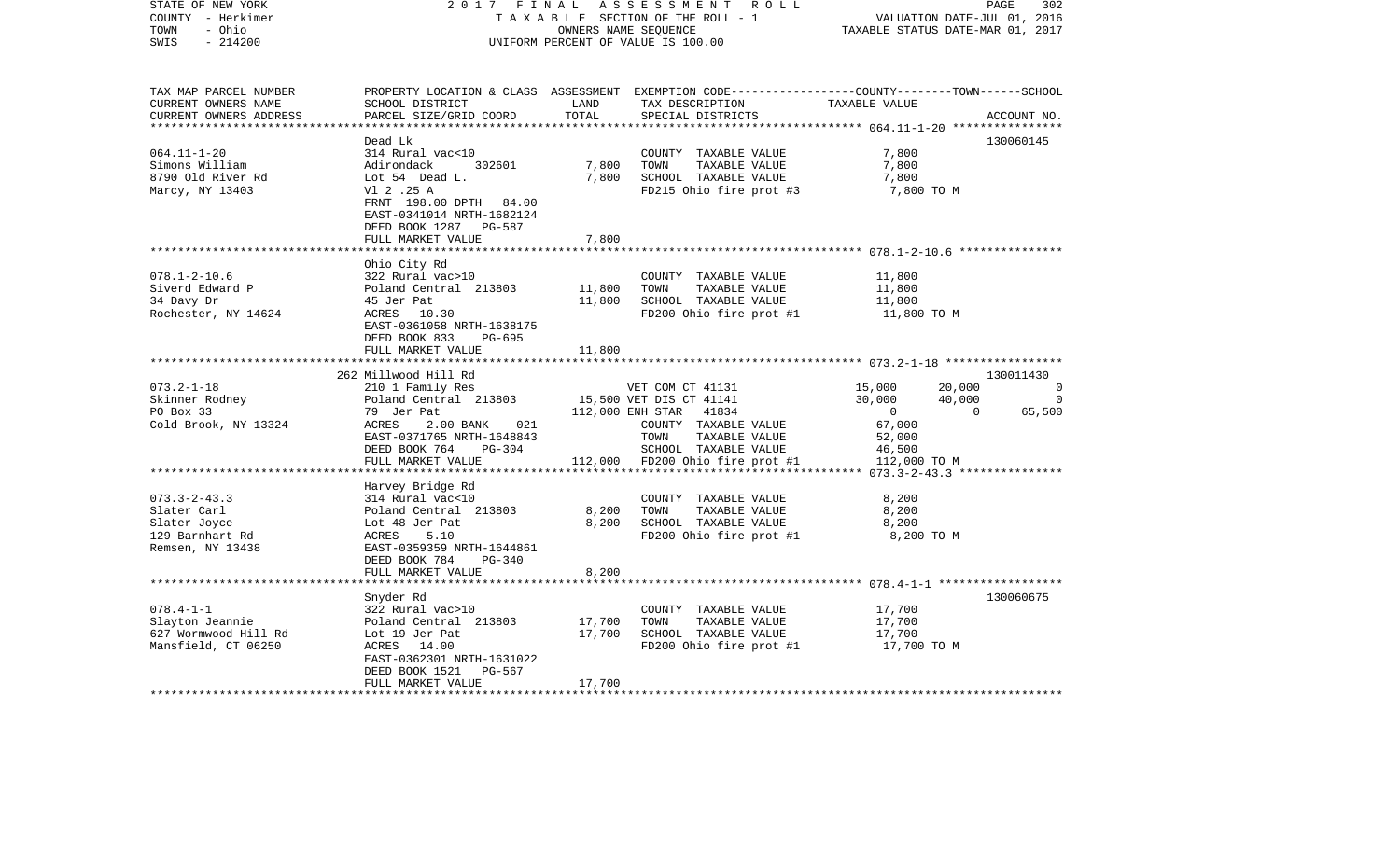| STATE OF NEW YORK<br>COUNTY - Herkimer<br>- Ohio<br>TOWN<br>SWIS<br>$-214200$                                    | 2017 FINAL                                                                                                                                                                                        |                              | ASSESSMENT ROLL<br>TAXABLE SECTION OF THE ROLL - 1<br>OWNERS NAME SEQUENCE<br>UNIFORM PERCENT OF VALUE IS 100.00                                                                   | VALUATION DATE-JUL 01, 2016<br>TAXABLE STATUS DATE-MAR 01, 2017                                     | PAGE<br>303                                      |
|------------------------------------------------------------------------------------------------------------------|---------------------------------------------------------------------------------------------------------------------------------------------------------------------------------------------------|------------------------------|------------------------------------------------------------------------------------------------------------------------------------------------------------------------------------|-----------------------------------------------------------------------------------------------------|--------------------------------------------------|
| TAX MAP PARCEL NUMBER<br>CURRENT OWNERS NAME<br>CURRENT OWNERS ADDRESS                                           | SCHOOL DISTRICT<br>PARCEL SIZE/GRID COORD                                                                                                                                                         | LAND<br>TOTAL<br>*********** | PROPERTY LOCATION & CLASS ASSESSMENT EXEMPTION CODE---------------COUNTY-------TOWN-----SCHOOL<br>TAX DESCRIPTION<br>SPECIAL DISTRICTS                                             | TAXABLE VALUE                                                                                       | ACCOUNT NO.                                      |
|                                                                                                                  | Fisher Rd                                                                                                                                                                                         |                              |                                                                                                                                                                                    |                                                                                                     | 130012210                                        |
| $084.1 - 2 - 3$<br>Slayton Jeannie<br>627 Wormwood Hill Rd<br>Mansfield, CT 06250                                | 910 Priv forest<br>Poland Central 213803<br>12 Jer Pat<br>ACRES 58.00<br>EAST-0358971 NRTH-1622717<br>DEED BOOK 1521 PG-571<br>FULL MARKET VALUE                                                  | 34,800<br>34,800<br>34,800   | COUNTY TAXABLE VALUE<br>TOWN<br>TAXABLE VALUE<br>SCHOOL TAXABLE VALUE<br>FD200 Ohio fire prot #1                                                                                   | 34,800<br>34,800<br>34,800<br>34,800 TO M                                                           |                                                  |
|                                                                                                                  |                                                                                                                                                                                                   |                              |                                                                                                                                                                                    |                                                                                                     |                                                  |
| $084.2 - 2 - 4$<br>Slayton Jeannie<br>627 Wormwood Hill Rd<br>Mansfield, CT 06250                                | Route 8<br>314 Rural vac<10<br>Poland Central 213803<br>11 Jer Pat<br>Vl2<br>FRNT 262.00 DPTH 207.00<br>ACRES<br>1.00<br>EAST-0362820 NRTH-1619322<br>DEED BOOK 1521 PG-564<br>FULL MARKET VALUE  | 1,000<br>1,000<br>1,000      | COUNTY TAXABLE VALUE<br>TOWN<br>TAXABLE VALUE<br>SCHOOL TAXABLE VALUE<br>$FD200$ Ohio fire prot #1 $1,000$ TO M                                                                    | 1,000<br>1,000<br>1,000                                                                             | 130018330                                        |
|                                                                                                                  |                                                                                                                                                                                                   |                              |                                                                                                                                                                                    |                                                                                                     |                                                  |
| $074.3 - 1 - 36$<br>Smith Charles W<br>Smith Iva L<br>Attn: Jack Smith<br>5 Herkimer St<br>Middleville, NY 13406 | Gray-Wilmurt Rd<br>314 Rural vac<10<br>Poland Central 213803<br>76 Jer Pat<br>FRNT 150.00 DPTH 150.00<br>ACRES 0.52<br>EAST-0378781 NRTH-1642005<br>DEED BOOK 00522 PG-00281<br>FULL MARKET VALUE | 3,400<br>3,400<br>3,400      | COUNTY TAXABLE VALUE<br>TOWN<br>TAXABLE VALUE<br>SCHOOL TAXABLE VALUE<br>FD200 Ohio fire prot #1                                                                                   | 3,400<br>3,400<br>3,400<br>3,400 TO M                                                               | 130014040                                        |
|                                                                                                                  | ***********************                                                                                                                                                                           |                              |                                                                                                                                                                                    |                                                                                                     |                                                  |
| $074.1 - 2 - 39$                                                                                                 | 3778 Rt 8<br>210 1 Family Res                                                                                                                                                                     |                              | VET WAR CT 41121                                                                                                                                                                   | 9,000<br>9,450                                                                                      | 130011040<br>0                                   |
| Smith Douglas R<br>Smith Carol R<br>3778 State Rt 8<br>Cold Brook, NY 13324                                      | Poland Central 213803<br>64 Rem Pat<br>ACRES<br>1.44<br>EAST-0374819 NRTH-1652836<br>DEED BOOK 892<br>PG-454                                                                                      | 63,000                       | 20,300 ENH STAR<br>41834<br>COUNTY TAXABLE VALUE<br>TOWN<br>TAXABLE VALUE<br>SCHOOL TAXABLE VALUE<br>FD200 Ohio fire prot #1                                                       | $\overline{0}$<br>54,000<br>53,550<br>$\Omega$<br>63,000 TO M                                       | 63,000<br>$\overline{0}$                         |
|                                                                                                                  | FULL MARKET VALUE                                                                                                                                                                                 | 63,000                       |                                                                                                                                                                                    |                                                                                                     |                                                  |
|                                                                                                                  | **********************<br>622 Tea Cup St                                                                                                                                                          |                              |                                                                                                                                                                                    | 9,000                                                                                               | 130020160<br>$\Omega$                            |
| $085.1 - 1 - 20$<br>Smith Gerald<br>Smith Susan<br>$622$ Tea Cup St<br>Cold Brook, NY 13324                      | 240 Rural res<br>Poland Central 213803<br>22 Jer Pat<br>ACRES 126.00<br>EAST-0382351 NRTH-1621652<br>PG-274<br>DEED BOOK 861<br>FULL MARKET VALUE                                                 |                              | VET WAR C 41122<br>73,400 VET WAR T 41123<br>41834<br>103,400 ENH STAR<br>COUNTY TAXABLE VALUE<br>TOWN<br>TAXABLE VALUE<br>SCHOOL TAXABLE VALUE<br>103,400 FD210 Ohio fire prot #2 | $\overline{0}$<br>12,000<br>$\overline{0}$<br>94,400<br>91,400<br>37,900<br>103,400<br>103,400 TO M | $\overline{0}$<br>$\Omega$<br>$\Omega$<br>65,500 |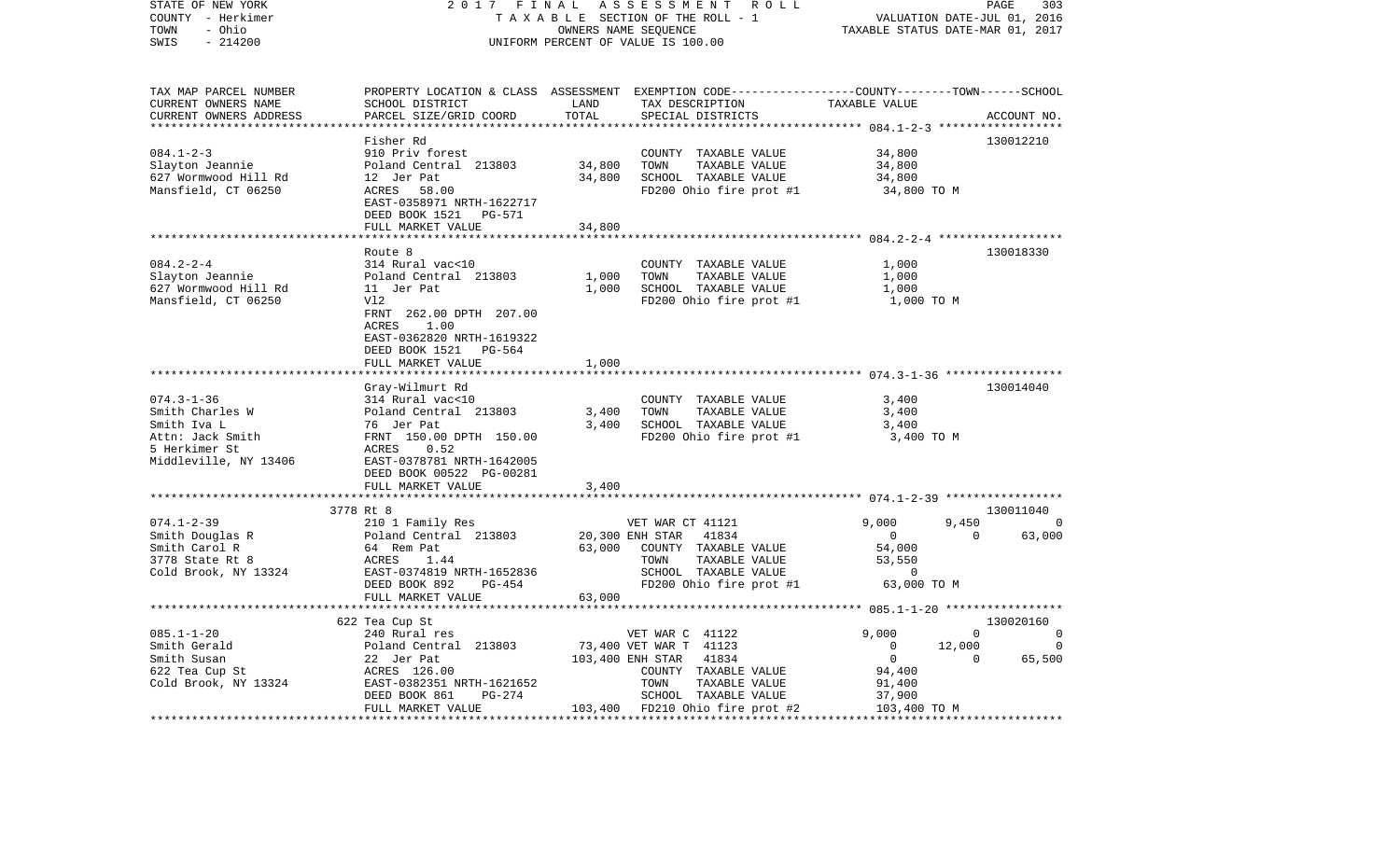| OWNERS NAME SEQUENCE<br>$-214200$<br>SWIS<br>UNIFORM PERCENT OF VALUE IS 100.00<br>TAX MAP PARCEL NUMBER<br>PROPERTY LOCATION & CLASS<br>ASSESSMENT EXEMPTION CODE-----------------COUNTY-------TOWN------SCHOOL<br>CURRENT OWNERS NAME<br>SCHOOL DISTRICT<br>LAND<br>TAX DESCRIPTION<br>TAXABLE VALUE<br>TOTAL<br>CURRENT OWNERS ADDRESS<br>PARCEL SIZE/GRID COORD<br>SPECIAL DISTRICTS<br>ACCOUNT NO.<br>***********************<br>633 Fisher Rd<br>$078.4 - 1 - 4.4$<br>210 1 Family Res<br>0<br>30,000<br>BAS STAR<br>41854<br>$\Omega$<br>Smith Karen<br>Poland Central 213803<br>26,500<br>COUNTY TAXABLE VALUE<br>74,000<br>633 Fisher Rd<br>12 Jer Pat<br>74,000<br>TOWN<br>TAXABLE VALUE<br>74,000<br>Cold Brook, NY 13324<br>ACRES<br>9.20<br>SCHOOL TAXABLE VALUE<br>44,000<br>FD200 Ohio fire prot #1<br>74,000 TO M<br>EAST-0360713 NRTH-1625094<br>DEED BOOK 842<br><b>PG-113</b><br>FULL MARKET VALUE<br>74,000<br>***********<br>*******************<br>Snyder Rd<br>$078.4 - 1 - 4.6$<br>270 Mfg housing<br>34,700<br>COUNTY TAXABLE VALUE<br>Smith Matthew<br>Poland Central 213803<br>25,700<br>TAXABLE VALUE<br>34,700<br>TOWN<br>248 Snyder Rd<br>34,700<br>SCHOOL TAXABLE VALUE<br>34,700<br>12 Jer Pat<br>Cold Brook, NY 13324<br>ACRES<br>8.00<br>FD200 Ohio fire prot #1<br>34,700 TO M<br>EAST-0360750 NRTH-1626366<br>DEED BOOK 812<br>PG-600<br>34,700<br>FULL MARKET VALUE<br>Smith Rd<br>130042600<br>$078.2 - 3 - 1$<br>314 Rural vac<10<br>12,400<br>COUNTY TAXABLE VALUE<br>12,400<br>TAXABLE VALUE<br>12,400<br>Smith Paul<br>Poland Central 213803<br>TOWN<br>12,400<br>SCHOOL TAXABLE VALUE<br>Van Valkenburgh Jessica<br>49 Jer Pat<br>12,400<br>FRNT 262.50 DPTH<br>FD200 Ohio fire prot #1<br>82 Oak Leaf Dr<br>12,400 TO M<br>Stuyvesant, NY 12173<br>ACRES<br>3.50<br>EAST-0368879 NRTH-1638634<br>DEED BOOK 1370 PG-630<br>12,400<br>FULL MARKET VALUE<br>*******************<br>*********************************** 058.-2-38 *******************<br>130076650<br>North Lk<br>$058. - 2 - 38$<br>260 Seasonal res - WTRFNT<br>COUNTY TAXABLE VALUE<br>206,000<br>TOWN<br>Smith Stephen<br>Adirondack<br>302601<br>104,600<br>TAXABLE VALUE<br>206,000<br>145 Gibbs St Apt F<br>206,000<br>SCHOOL TAXABLE VALUE<br>Lot 1<br>206,000<br>Rochester, NY 14605-2919<br>FD215 Ohio fire prot #3<br>206,000 TO M<br>FRNT 110.00 DPTH 275.00<br>EAST-0376440 NRTH-1710143<br>DEED BOOK 847<br><b>PG-102</b><br>206,000<br>FULL MARKET VALUE<br>130076710<br>North Lk<br>$058. - 2 - 37$<br>314 Rural vac<10 - WTRFNT<br>COUNTY TAXABLE VALUE<br>42,600<br>42,600<br>Smith Stephen Slade<br>Adirondack<br>302601<br>42,600<br>TOWN<br>TAXABLE VALUE<br>145 Gibbs St Apt F<br>Lot 1<br>42,600<br>SCHOOL TAXABLE VALUE<br>42,600<br>Rochester, NY 14605-2919<br>FD215 Ohio fire prot #3<br>Vl<br>1A<br>42,600 TO M<br>FRNT<br>95.00 DPTH 275.00<br>EAST-0376383 NRTH-1710070<br>DEED BOOK 848<br>PG-246<br>FULL MARKET VALUE<br>42,600 | STATE OF NEW YORK<br>COUNTY - Herkimer | 2017<br>FINAL<br>TAXABLE SECTION OF THE ROLL - 1 | PAGE<br>304<br>VALUATION DATE-JUL 01, 2016<br>TAXABLE STATUS DATE-MAR 01, 2017 |  |  |
|-------------------------------------------------------------------------------------------------------------------------------------------------------------------------------------------------------------------------------------------------------------------------------------------------------------------------------------------------------------------------------------------------------------------------------------------------------------------------------------------------------------------------------------------------------------------------------------------------------------------------------------------------------------------------------------------------------------------------------------------------------------------------------------------------------------------------------------------------------------------------------------------------------------------------------------------------------------------------------------------------------------------------------------------------------------------------------------------------------------------------------------------------------------------------------------------------------------------------------------------------------------------------------------------------------------------------------------------------------------------------------------------------------------------------------------------------------------------------------------------------------------------------------------------------------------------------------------------------------------------------------------------------------------------------------------------------------------------------------------------------------------------------------------------------------------------------------------------------------------------------------------------------------------------------------------------------------------------------------------------------------------------------------------------------------------------------------------------------------------------------------------------------------------------------------------------------------------------------------------------------------------------------------------------------------------------------------------------------------------------------------------------------------------------------------------------------------------------------------------------------------------------------------------------------------------------------------------------------------------------------------------------------------------------------------------------------------------------------------------------------------------------------------------------------------------------------------------------------------------------------------------------------------------------------------------------------------------------------|----------------------------------------|--------------------------------------------------|--------------------------------------------------------------------------------|--|--|
|                                                                                                                                                                                                                                                                                                                                                                                                                                                                                                                                                                                                                                                                                                                                                                                                                                                                                                                                                                                                                                                                                                                                                                                                                                                                                                                                                                                                                                                                                                                                                                                                                                                                                                                                                                                                                                                                                                                                                                                                                                                                                                                                                                                                                                                                                                                                                                                                                                                                                                                                                                                                                                                                                                                                                                                                                                                                                                                                                                         | - Ohio<br>TOWN                         |                                                  |                                                                                |  |  |
|                                                                                                                                                                                                                                                                                                                                                                                                                                                                                                                                                                                                                                                                                                                                                                                                                                                                                                                                                                                                                                                                                                                                                                                                                                                                                                                                                                                                                                                                                                                                                                                                                                                                                                                                                                                                                                                                                                                                                                                                                                                                                                                                                                                                                                                                                                                                                                                                                                                                                                                                                                                                                                                                                                                                                                                                                                                                                                                                                                         |                                        |                                                  |                                                                                |  |  |
|                                                                                                                                                                                                                                                                                                                                                                                                                                                                                                                                                                                                                                                                                                                                                                                                                                                                                                                                                                                                                                                                                                                                                                                                                                                                                                                                                                                                                                                                                                                                                                                                                                                                                                                                                                                                                                                                                                                                                                                                                                                                                                                                                                                                                                                                                                                                                                                                                                                                                                                                                                                                                                                                                                                                                                                                                                                                                                                                                                         |                                        |                                                  |                                                                                |  |  |
|                                                                                                                                                                                                                                                                                                                                                                                                                                                                                                                                                                                                                                                                                                                                                                                                                                                                                                                                                                                                                                                                                                                                                                                                                                                                                                                                                                                                                                                                                                                                                                                                                                                                                                                                                                                                                                                                                                                                                                                                                                                                                                                                                                                                                                                                                                                                                                                                                                                                                                                                                                                                                                                                                                                                                                                                                                                                                                                                                                         |                                        |                                                  |                                                                                |  |  |
|                                                                                                                                                                                                                                                                                                                                                                                                                                                                                                                                                                                                                                                                                                                                                                                                                                                                                                                                                                                                                                                                                                                                                                                                                                                                                                                                                                                                                                                                                                                                                                                                                                                                                                                                                                                                                                                                                                                                                                                                                                                                                                                                                                                                                                                                                                                                                                                                                                                                                                                                                                                                                                                                                                                                                                                                                                                                                                                                                                         |                                        |                                                  |                                                                                |  |  |
|                                                                                                                                                                                                                                                                                                                                                                                                                                                                                                                                                                                                                                                                                                                                                                                                                                                                                                                                                                                                                                                                                                                                                                                                                                                                                                                                                                                                                                                                                                                                                                                                                                                                                                                                                                                                                                                                                                                                                                                                                                                                                                                                                                                                                                                                                                                                                                                                                                                                                                                                                                                                                                                                                                                                                                                                                                                                                                                                                                         |                                        |                                                  |                                                                                |  |  |
|                                                                                                                                                                                                                                                                                                                                                                                                                                                                                                                                                                                                                                                                                                                                                                                                                                                                                                                                                                                                                                                                                                                                                                                                                                                                                                                                                                                                                                                                                                                                                                                                                                                                                                                                                                                                                                                                                                                                                                                                                                                                                                                                                                                                                                                                                                                                                                                                                                                                                                                                                                                                                                                                                                                                                                                                                                                                                                                                                                         |                                        |                                                  |                                                                                |  |  |
|                                                                                                                                                                                                                                                                                                                                                                                                                                                                                                                                                                                                                                                                                                                                                                                                                                                                                                                                                                                                                                                                                                                                                                                                                                                                                                                                                                                                                                                                                                                                                                                                                                                                                                                                                                                                                                                                                                                                                                                                                                                                                                                                                                                                                                                                                                                                                                                                                                                                                                                                                                                                                                                                                                                                                                                                                                                                                                                                                                         |                                        |                                                  |                                                                                |  |  |
|                                                                                                                                                                                                                                                                                                                                                                                                                                                                                                                                                                                                                                                                                                                                                                                                                                                                                                                                                                                                                                                                                                                                                                                                                                                                                                                                                                                                                                                                                                                                                                                                                                                                                                                                                                                                                                                                                                                                                                                                                                                                                                                                                                                                                                                                                                                                                                                                                                                                                                                                                                                                                                                                                                                                                                                                                                                                                                                                                                         |                                        |                                                  |                                                                                |  |  |
|                                                                                                                                                                                                                                                                                                                                                                                                                                                                                                                                                                                                                                                                                                                                                                                                                                                                                                                                                                                                                                                                                                                                                                                                                                                                                                                                                                                                                                                                                                                                                                                                                                                                                                                                                                                                                                                                                                                                                                                                                                                                                                                                                                                                                                                                                                                                                                                                                                                                                                                                                                                                                                                                                                                                                                                                                                                                                                                                                                         |                                        |                                                  |                                                                                |  |  |
|                                                                                                                                                                                                                                                                                                                                                                                                                                                                                                                                                                                                                                                                                                                                                                                                                                                                                                                                                                                                                                                                                                                                                                                                                                                                                                                                                                                                                                                                                                                                                                                                                                                                                                                                                                                                                                                                                                                                                                                                                                                                                                                                                                                                                                                                                                                                                                                                                                                                                                                                                                                                                                                                                                                                                                                                                                                                                                                                                                         |                                        |                                                  |                                                                                |  |  |
|                                                                                                                                                                                                                                                                                                                                                                                                                                                                                                                                                                                                                                                                                                                                                                                                                                                                                                                                                                                                                                                                                                                                                                                                                                                                                                                                                                                                                                                                                                                                                                                                                                                                                                                                                                                                                                                                                                                                                                                                                                                                                                                                                                                                                                                                                                                                                                                                                                                                                                                                                                                                                                                                                                                                                                                                                                                                                                                                                                         |                                        |                                                  |                                                                                |  |  |
|                                                                                                                                                                                                                                                                                                                                                                                                                                                                                                                                                                                                                                                                                                                                                                                                                                                                                                                                                                                                                                                                                                                                                                                                                                                                                                                                                                                                                                                                                                                                                                                                                                                                                                                                                                                                                                                                                                                                                                                                                                                                                                                                                                                                                                                                                                                                                                                                                                                                                                                                                                                                                                                                                                                                                                                                                                                                                                                                                                         |                                        |                                                  |                                                                                |  |  |
|                                                                                                                                                                                                                                                                                                                                                                                                                                                                                                                                                                                                                                                                                                                                                                                                                                                                                                                                                                                                                                                                                                                                                                                                                                                                                                                                                                                                                                                                                                                                                                                                                                                                                                                                                                                                                                                                                                                                                                                                                                                                                                                                                                                                                                                                                                                                                                                                                                                                                                                                                                                                                                                                                                                                                                                                                                                                                                                                                                         |                                        |                                                  |                                                                                |  |  |
|                                                                                                                                                                                                                                                                                                                                                                                                                                                                                                                                                                                                                                                                                                                                                                                                                                                                                                                                                                                                                                                                                                                                                                                                                                                                                                                                                                                                                                                                                                                                                                                                                                                                                                                                                                                                                                                                                                                                                                                                                                                                                                                                                                                                                                                                                                                                                                                                                                                                                                                                                                                                                                                                                                                                                                                                                                                                                                                                                                         |                                        |                                                  |                                                                                |  |  |
|                                                                                                                                                                                                                                                                                                                                                                                                                                                                                                                                                                                                                                                                                                                                                                                                                                                                                                                                                                                                                                                                                                                                                                                                                                                                                                                                                                                                                                                                                                                                                                                                                                                                                                                                                                                                                                                                                                                                                                                                                                                                                                                                                                                                                                                                                                                                                                                                                                                                                                                                                                                                                                                                                                                                                                                                                                                                                                                                                                         |                                        |                                                  |                                                                                |  |  |
|                                                                                                                                                                                                                                                                                                                                                                                                                                                                                                                                                                                                                                                                                                                                                                                                                                                                                                                                                                                                                                                                                                                                                                                                                                                                                                                                                                                                                                                                                                                                                                                                                                                                                                                                                                                                                                                                                                                                                                                                                                                                                                                                                                                                                                                                                                                                                                                                                                                                                                                                                                                                                                                                                                                                                                                                                                                                                                                                                                         |                                        |                                                  |                                                                                |  |  |
|                                                                                                                                                                                                                                                                                                                                                                                                                                                                                                                                                                                                                                                                                                                                                                                                                                                                                                                                                                                                                                                                                                                                                                                                                                                                                                                                                                                                                                                                                                                                                                                                                                                                                                                                                                                                                                                                                                                                                                                                                                                                                                                                                                                                                                                                                                                                                                                                                                                                                                                                                                                                                                                                                                                                                                                                                                                                                                                                                                         |                                        |                                                  |                                                                                |  |  |
|                                                                                                                                                                                                                                                                                                                                                                                                                                                                                                                                                                                                                                                                                                                                                                                                                                                                                                                                                                                                                                                                                                                                                                                                                                                                                                                                                                                                                                                                                                                                                                                                                                                                                                                                                                                                                                                                                                                                                                                                                                                                                                                                                                                                                                                                                                                                                                                                                                                                                                                                                                                                                                                                                                                                                                                                                                                                                                                                                                         |                                        |                                                  |                                                                                |  |  |
|                                                                                                                                                                                                                                                                                                                                                                                                                                                                                                                                                                                                                                                                                                                                                                                                                                                                                                                                                                                                                                                                                                                                                                                                                                                                                                                                                                                                                                                                                                                                                                                                                                                                                                                                                                                                                                                                                                                                                                                                                                                                                                                                                                                                                                                                                                                                                                                                                                                                                                                                                                                                                                                                                                                                                                                                                                                                                                                                                                         |                                        |                                                  |                                                                                |  |  |
|                                                                                                                                                                                                                                                                                                                                                                                                                                                                                                                                                                                                                                                                                                                                                                                                                                                                                                                                                                                                                                                                                                                                                                                                                                                                                                                                                                                                                                                                                                                                                                                                                                                                                                                                                                                                                                                                                                                                                                                                                                                                                                                                                                                                                                                                                                                                                                                                                                                                                                                                                                                                                                                                                                                                                                                                                                                                                                                                                                         |                                        |                                                  |                                                                                |  |  |
|                                                                                                                                                                                                                                                                                                                                                                                                                                                                                                                                                                                                                                                                                                                                                                                                                                                                                                                                                                                                                                                                                                                                                                                                                                                                                                                                                                                                                                                                                                                                                                                                                                                                                                                                                                                                                                                                                                                                                                                                                                                                                                                                                                                                                                                                                                                                                                                                                                                                                                                                                                                                                                                                                                                                                                                                                                                                                                                                                                         |                                        |                                                  |                                                                                |  |  |
|                                                                                                                                                                                                                                                                                                                                                                                                                                                                                                                                                                                                                                                                                                                                                                                                                                                                                                                                                                                                                                                                                                                                                                                                                                                                                                                                                                                                                                                                                                                                                                                                                                                                                                                                                                                                                                                                                                                                                                                                                                                                                                                                                                                                                                                                                                                                                                                                                                                                                                                                                                                                                                                                                                                                                                                                                                                                                                                                                                         |                                        |                                                  |                                                                                |  |  |
|                                                                                                                                                                                                                                                                                                                                                                                                                                                                                                                                                                                                                                                                                                                                                                                                                                                                                                                                                                                                                                                                                                                                                                                                                                                                                                                                                                                                                                                                                                                                                                                                                                                                                                                                                                                                                                                                                                                                                                                                                                                                                                                                                                                                                                                                                                                                                                                                                                                                                                                                                                                                                                                                                                                                                                                                                                                                                                                                                                         |                                        |                                                  |                                                                                |  |  |
|                                                                                                                                                                                                                                                                                                                                                                                                                                                                                                                                                                                                                                                                                                                                                                                                                                                                                                                                                                                                                                                                                                                                                                                                                                                                                                                                                                                                                                                                                                                                                                                                                                                                                                                                                                                                                                                                                                                                                                                                                                                                                                                                                                                                                                                                                                                                                                                                                                                                                                                                                                                                                                                                                                                                                                                                                                                                                                                                                                         |                                        |                                                  |                                                                                |  |  |
|                                                                                                                                                                                                                                                                                                                                                                                                                                                                                                                                                                                                                                                                                                                                                                                                                                                                                                                                                                                                                                                                                                                                                                                                                                                                                                                                                                                                                                                                                                                                                                                                                                                                                                                                                                                                                                                                                                                                                                                                                                                                                                                                                                                                                                                                                                                                                                                                                                                                                                                                                                                                                                                                                                                                                                                                                                                                                                                                                                         |                                        |                                                  |                                                                                |  |  |
|                                                                                                                                                                                                                                                                                                                                                                                                                                                                                                                                                                                                                                                                                                                                                                                                                                                                                                                                                                                                                                                                                                                                                                                                                                                                                                                                                                                                                                                                                                                                                                                                                                                                                                                                                                                                                                                                                                                                                                                                                                                                                                                                                                                                                                                                                                                                                                                                                                                                                                                                                                                                                                                                                                                                                                                                                                                                                                                                                                         |                                        |                                                  |                                                                                |  |  |
|                                                                                                                                                                                                                                                                                                                                                                                                                                                                                                                                                                                                                                                                                                                                                                                                                                                                                                                                                                                                                                                                                                                                                                                                                                                                                                                                                                                                                                                                                                                                                                                                                                                                                                                                                                                                                                                                                                                                                                                                                                                                                                                                                                                                                                                                                                                                                                                                                                                                                                                                                                                                                                                                                                                                                                                                                                                                                                                                                                         |                                        |                                                  |                                                                                |  |  |
|                                                                                                                                                                                                                                                                                                                                                                                                                                                                                                                                                                                                                                                                                                                                                                                                                                                                                                                                                                                                                                                                                                                                                                                                                                                                                                                                                                                                                                                                                                                                                                                                                                                                                                                                                                                                                                                                                                                                                                                                                                                                                                                                                                                                                                                                                                                                                                                                                                                                                                                                                                                                                                                                                                                                                                                                                                                                                                                                                                         |                                        |                                                  |                                                                                |  |  |
|                                                                                                                                                                                                                                                                                                                                                                                                                                                                                                                                                                                                                                                                                                                                                                                                                                                                                                                                                                                                                                                                                                                                                                                                                                                                                                                                                                                                                                                                                                                                                                                                                                                                                                                                                                                                                                                                                                                                                                                                                                                                                                                                                                                                                                                                                                                                                                                                                                                                                                                                                                                                                                                                                                                                                                                                                                                                                                                                                                         |                                        |                                                  |                                                                                |  |  |
|                                                                                                                                                                                                                                                                                                                                                                                                                                                                                                                                                                                                                                                                                                                                                                                                                                                                                                                                                                                                                                                                                                                                                                                                                                                                                                                                                                                                                                                                                                                                                                                                                                                                                                                                                                                                                                                                                                                                                                                                                                                                                                                                                                                                                                                                                                                                                                                                                                                                                                                                                                                                                                                                                                                                                                                                                                                                                                                                                                         |                                        |                                                  |                                                                                |  |  |
|                                                                                                                                                                                                                                                                                                                                                                                                                                                                                                                                                                                                                                                                                                                                                                                                                                                                                                                                                                                                                                                                                                                                                                                                                                                                                                                                                                                                                                                                                                                                                                                                                                                                                                                                                                                                                                                                                                                                                                                                                                                                                                                                                                                                                                                                                                                                                                                                                                                                                                                                                                                                                                                                                                                                                                                                                                                                                                                                                                         |                                        |                                                  |                                                                                |  |  |
|                                                                                                                                                                                                                                                                                                                                                                                                                                                                                                                                                                                                                                                                                                                                                                                                                                                                                                                                                                                                                                                                                                                                                                                                                                                                                                                                                                                                                                                                                                                                                                                                                                                                                                                                                                                                                                                                                                                                                                                                                                                                                                                                                                                                                                                                                                                                                                                                                                                                                                                                                                                                                                                                                                                                                                                                                                                                                                                                                                         |                                        |                                                  |                                                                                |  |  |
|                                                                                                                                                                                                                                                                                                                                                                                                                                                                                                                                                                                                                                                                                                                                                                                                                                                                                                                                                                                                                                                                                                                                                                                                                                                                                                                                                                                                                                                                                                                                                                                                                                                                                                                                                                                                                                                                                                                                                                                                                                                                                                                                                                                                                                                                                                                                                                                                                                                                                                                                                                                                                                                                                                                                                                                                                                                                                                                                                                         |                                        |                                                  |                                                                                |  |  |
|                                                                                                                                                                                                                                                                                                                                                                                                                                                                                                                                                                                                                                                                                                                                                                                                                                                                                                                                                                                                                                                                                                                                                                                                                                                                                                                                                                                                                                                                                                                                                                                                                                                                                                                                                                                                                                                                                                                                                                                                                                                                                                                                                                                                                                                                                                                                                                                                                                                                                                                                                                                                                                                                                                                                                                                                                                                                                                                                                                         |                                        |                                                  |                                                                                |  |  |
|                                                                                                                                                                                                                                                                                                                                                                                                                                                                                                                                                                                                                                                                                                                                                                                                                                                                                                                                                                                                                                                                                                                                                                                                                                                                                                                                                                                                                                                                                                                                                                                                                                                                                                                                                                                                                                                                                                                                                                                                                                                                                                                                                                                                                                                                                                                                                                                                                                                                                                                                                                                                                                                                                                                                                                                                                                                                                                                                                                         |                                        |                                                  |                                                                                |  |  |
|                                                                                                                                                                                                                                                                                                                                                                                                                                                                                                                                                                                                                                                                                                                                                                                                                                                                                                                                                                                                                                                                                                                                                                                                                                                                                                                                                                                                                                                                                                                                                                                                                                                                                                                                                                                                                                                                                                                                                                                                                                                                                                                                                                                                                                                                                                                                                                                                                                                                                                                                                                                                                                                                                                                                                                                                                                                                                                                                                                         |                                        |                                                  |                                                                                |  |  |
|                                                                                                                                                                                                                                                                                                                                                                                                                                                                                                                                                                                                                                                                                                                                                                                                                                                                                                                                                                                                                                                                                                                                                                                                                                                                                                                                                                                                                                                                                                                                                                                                                                                                                                                                                                                                                                                                                                                                                                                                                                                                                                                                                                                                                                                                                                                                                                                                                                                                                                                                                                                                                                                                                                                                                                                                                                                                                                                                                                         |                                        |                                                  |                                                                                |  |  |
|                                                                                                                                                                                                                                                                                                                                                                                                                                                                                                                                                                                                                                                                                                                                                                                                                                                                                                                                                                                                                                                                                                                                                                                                                                                                                                                                                                                                                                                                                                                                                                                                                                                                                                                                                                                                                                                                                                                                                                                                                                                                                                                                                                                                                                                                                                                                                                                                                                                                                                                                                                                                                                                                                                                                                                                                                                                                                                                                                                         |                                        |                                                  |                                                                                |  |  |
|                                                                                                                                                                                                                                                                                                                                                                                                                                                                                                                                                                                                                                                                                                                                                                                                                                                                                                                                                                                                                                                                                                                                                                                                                                                                                                                                                                                                                                                                                                                                                                                                                                                                                                                                                                                                                                                                                                                                                                                                                                                                                                                                                                                                                                                                                                                                                                                                                                                                                                                                                                                                                                                                                                                                                                                                                                                                                                                                                                         |                                        |                                                  |                                                                                |  |  |
|                                                                                                                                                                                                                                                                                                                                                                                                                                                                                                                                                                                                                                                                                                                                                                                                                                                                                                                                                                                                                                                                                                                                                                                                                                                                                                                                                                                                                                                                                                                                                                                                                                                                                                                                                                                                                                                                                                                                                                                                                                                                                                                                                                                                                                                                                                                                                                                                                                                                                                                                                                                                                                                                                                                                                                                                                                                                                                                                                                         |                                        |                                                  |                                                                                |  |  |
|                                                                                                                                                                                                                                                                                                                                                                                                                                                                                                                                                                                                                                                                                                                                                                                                                                                                                                                                                                                                                                                                                                                                                                                                                                                                                                                                                                                                                                                                                                                                                                                                                                                                                                                                                                                                                                                                                                                                                                                                                                                                                                                                                                                                                                                                                                                                                                                                                                                                                                                                                                                                                                                                                                                                                                                                                                                                                                                                                                         |                                        |                                                  |                                                                                |  |  |
|                                                                                                                                                                                                                                                                                                                                                                                                                                                                                                                                                                                                                                                                                                                                                                                                                                                                                                                                                                                                                                                                                                                                                                                                                                                                                                                                                                                                                                                                                                                                                                                                                                                                                                                                                                                                                                                                                                                                                                                                                                                                                                                                                                                                                                                                                                                                                                                                                                                                                                                                                                                                                                                                                                                                                                                                                                                                                                                                                                         |                                        |                                                  |                                                                                |  |  |
|                                                                                                                                                                                                                                                                                                                                                                                                                                                                                                                                                                                                                                                                                                                                                                                                                                                                                                                                                                                                                                                                                                                                                                                                                                                                                                                                                                                                                                                                                                                                                                                                                                                                                                                                                                                                                                                                                                                                                                                                                                                                                                                                                                                                                                                                                                                                                                                                                                                                                                                                                                                                                                                                                                                                                                                                                                                                                                                                                                         |                                        |                                                  |                                                                                |  |  |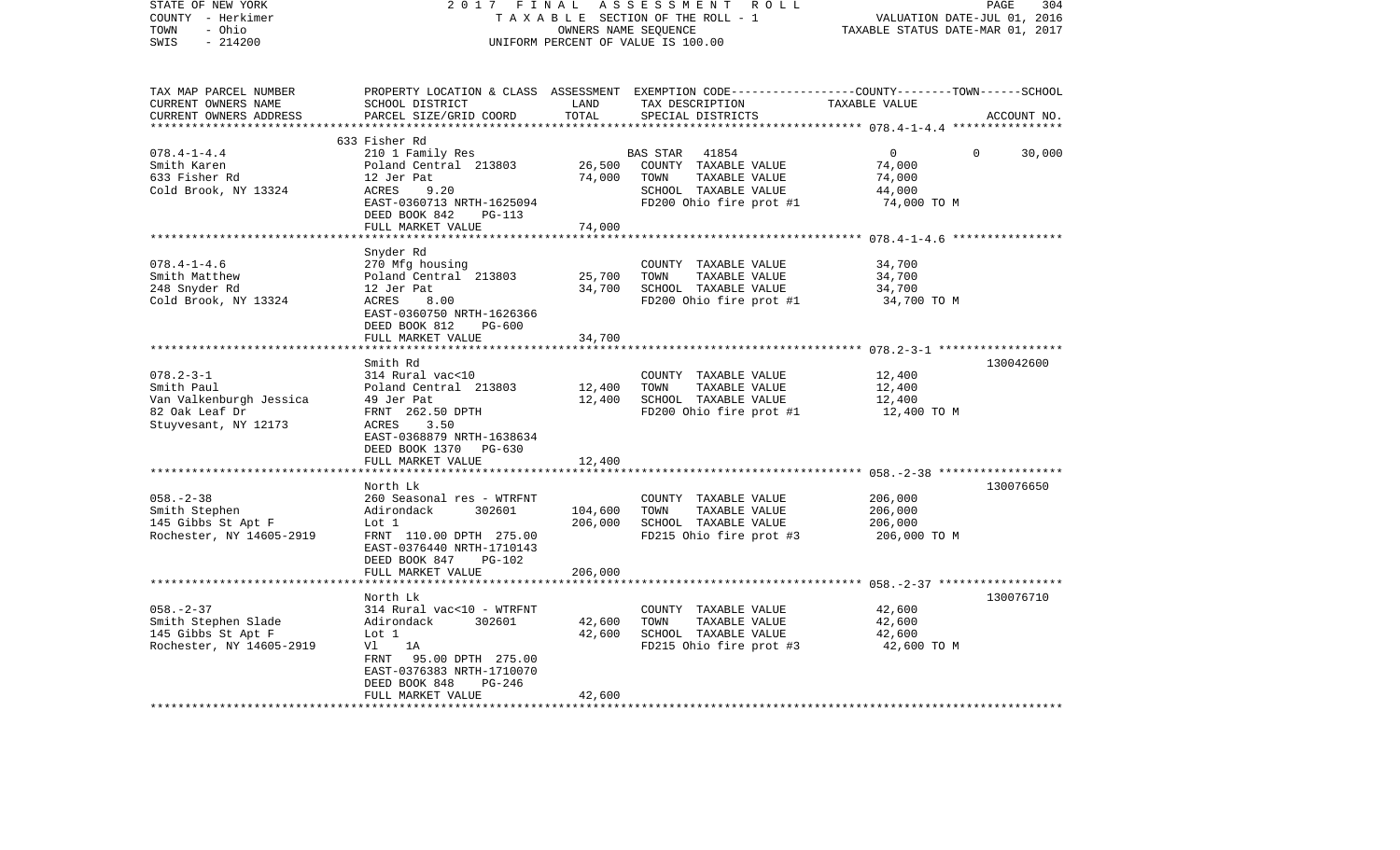| STATE OF NEW YORK<br>COUNTY - Herkimer<br>- Ohio<br>TOWN<br>$-214200$<br>SWIS                            |                                                                                                                                                                                                                                  | OWNERS NAME SEOUENCE       | 2017 FINAL ASSESSMENT ROLL<br>T A X A B L E SECTION OF THE ROLL - 1<br>UNIFORM PERCENT OF VALUE IS 100.00          | VALUATION DATE-JUL 01, 2016<br>TAXABLE STATUS DATE-MAR 01, 2017 | PAGE<br>305 |
|----------------------------------------------------------------------------------------------------------|----------------------------------------------------------------------------------------------------------------------------------------------------------------------------------------------------------------------------------|----------------------------|--------------------------------------------------------------------------------------------------------------------|-----------------------------------------------------------------|-------------|
| TAX MAP PARCEL NUMBER<br>CURRENT OWNERS NAME                                                             | SCHOOL DISTRICT                                                                                                                                                                                                                  | LAND                       | PROPERTY LOCATION & CLASS ASSESSMENT EXEMPTION CODE---------------COUNTY-------TOWN------SCHOOL<br>TAX DESCRIPTION | TAXABLE VALUE                                                   |             |
| CURRENT OWNERS ADDRESS<br>***********************                                                        | PARCEL SIZE/GRID COORD                                                                                                                                                                                                           | TOTAL                      | SPECIAL DISTRICTS                                                                                                  |                                                                 | ACCOUNT NO. |
|                                                                                                          | Route 8                                                                                                                                                                                                                          |                            |                                                                                                                    |                                                                 | 130018120   |
| $070.4 - 1 - 4$<br>Smith William A<br>Thomas Donald<br>4142 Avon Caledonia Rd<br>Caledonia, NY 14423     | 270 Mfg housing<br>Poland Central 213803<br>74 Rem Pat<br>Sub 4<br>Trl 23<br>ACRES 18.40<br>EAST-0390332 NRTH-1659243<br>DEED BOOK 878<br>$PG-213$                                                                               | 27,100<br>27,200           | COUNTY TAXABLE VALUE<br>TOWN<br>TAXABLE VALUE<br>SCHOOL TAXABLE VALUE<br>FD200 Ohio fire prot #1                   | 27,200<br>27,200<br>27,200<br>27,200 TO M                       |             |
|                                                                                                          | FULL MARKET VALUE                                                                                                                                                                                                                | 27,200                     |                                                                                                                    |                                                                 |             |
|                                                                                                          |                                                                                                                                                                                                                                  |                            |                                                                                                                    |                                                                 |             |
| $070.4 - 1 - 14$<br>Smith William A<br>Powers Elizabeth<br>4142 Avon Caledonia Rd<br>Caledonia, NY 14423 | Swan Lk<br>910 Priv forest - WTRFNT<br>Poland Central 213803<br>74 Rem Pat<br>ACRES 218.90<br>EAST-0388586 NRTH-1659560<br>DEED BOOK 697<br>PG-760                                                                               | 216,700<br>216,700         | COUNTY TAXABLE VALUE<br>TOWN<br>TAXABLE VALUE<br>SCHOOL TAXABLE VALUE<br>FD200 Ohio fire prot #1                   | 216,700<br>216,700<br>216,700<br>216,700 TO M                   | 130015030   |
|                                                                                                          | FULL MARKET VALUE                                                                                                                                                                                                                | 216,700                    |                                                                                                                    |                                                                 |             |
|                                                                                                          | ********************                                                                                                                                                                                                             |                            |                                                                                                                    |                                                                 |             |
| $070.4 - 1 - 15$<br>Smith William A<br>Powers Elizabeth<br>4142 Avon Caledonia Rd<br>Caledonia, NY 14423 | 4673 Route 8<br>260 Seasonal res - WTRFNT<br>Poland Central 213803<br>74 Rem Pat<br>40x225<br>House 900<br>FRNT 110.00 DPTH 300.00<br>ACRES<br>0.76<br>EAST-0389451 NRTH-1658885<br>DEED BOOK 697<br>PG-776<br>FULL MARKET VALUE | 27,000<br>56,000<br>56,000 | COUNTY TAXABLE VALUE<br>TAXABLE VALUE<br>TOWN<br>SCHOOL TAXABLE VALUE<br>FD200 Ohio fire prot #1                   | 56,000<br>56,000<br>56,000<br>56,000 TO M                       | 130009180   |
| *************************                                                                                | ****************************                                                                                                                                                                                                     |                            |                                                                                                                    |                                                                 |             |
| $070.4 - 1 - 16$<br>Smith William A<br>Powers Elizabeth<br>4142 Avon Caledonia Rd<br>Caledonia, NY 14423 | Route 8<br>260 Seasonal res - WTRFNT<br>Poland Central 213803<br>Lot 74<br>Sub 4<br>FRNT 150.00 DPTH 377.00<br>ACRES<br>1.50<br>EAST-0389344 NRTH-1658851<br>DEED BOOK 697<br>PG-768                                             | 32,200<br>90,000           | COUNTY TAXABLE VALUE<br>TOWN<br>TAXABLE VALUE<br>SCHOOL TAXABLE VALUE<br>FD200 Ohio fire prot #1                   | 90,000<br>90,000<br>90,000<br>90,000 TO M                       | 130060160   |
|                                                                                                          | FULL MARKET VALUE                                                                                                                                                                                                                | 90,000                     |                                                                                                                    |                                                                 |             |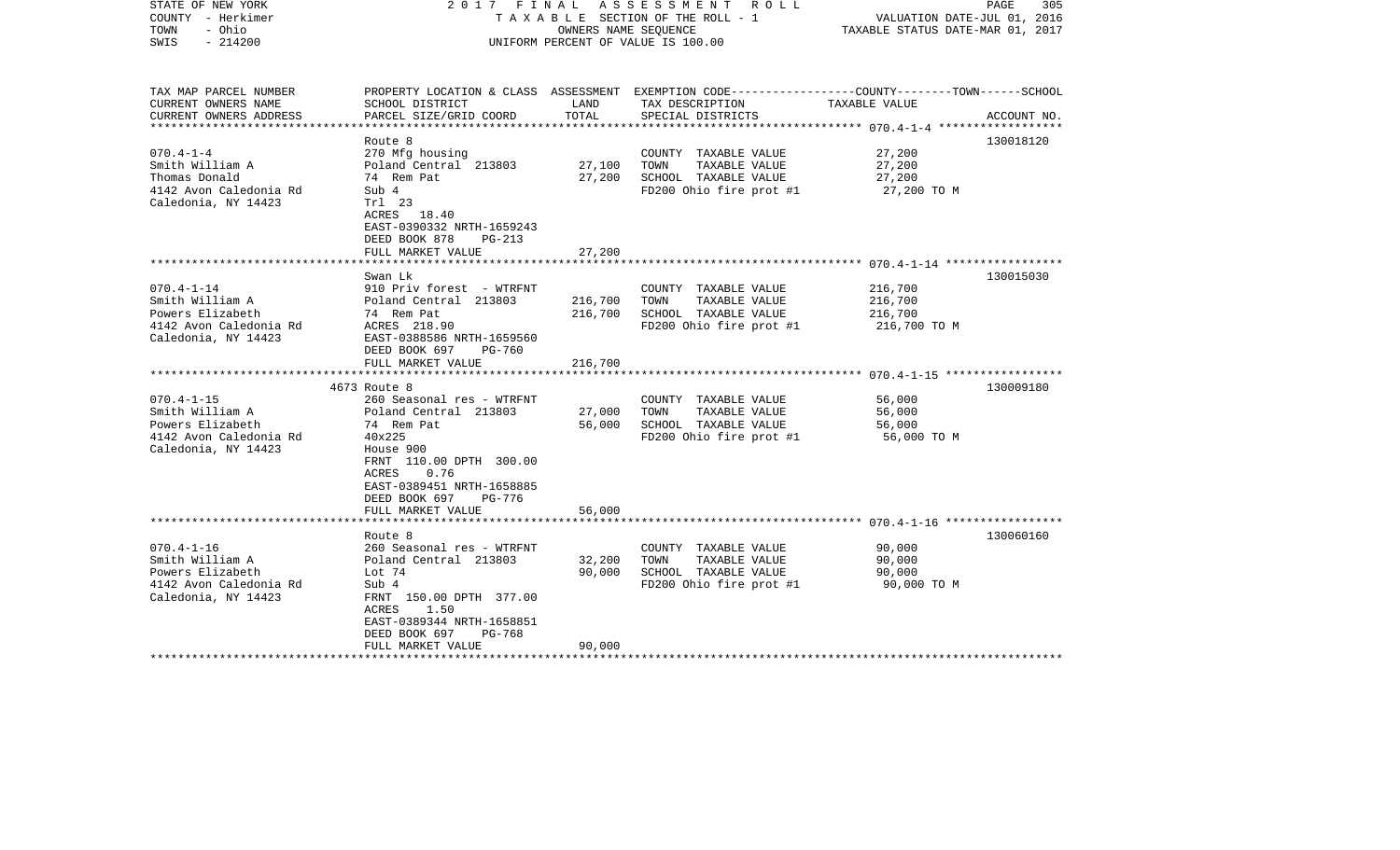| STATE OF NEW YORK                  |                                     |                      | 2017 FINAL ASSESSMENT ROLL                                                                      |                                  | PAGE<br>306 |
|------------------------------------|-------------------------------------|----------------------|-------------------------------------------------------------------------------------------------|----------------------------------|-------------|
| COUNTY - Herkimer                  |                                     |                      | TAXABLE SECTION OF THE ROLL - 1                                                                 | VALUATION DATE-JUL 01, 2016      |             |
| - Ohio<br>TOWN                     |                                     | OWNERS NAME SEQUENCE |                                                                                                 | TAXABLE STATUS DATE-MAR 01, 2017 |             |
| $-214200$<br>SWIS                  |                                     |                      | UNIFORM PERCENT OF VALUE IS 100.00                                                              |                                  |             |
|                                    |                                     |                      |                                                                                                 |                                  |             |
| TAX MAP PARCEL NUMBER              |                                     |                      | PROPERTY LOCATION & CLASS ASSESSMENT EXEMPTION CODE---------------COUNTY-------TOWN------SCHOOL |                                  |             |
| CURRENT OWNERS NAME                | SCHOOL DISTRICT                     | LAND                 | TAX DESCRIPTION                                                                                 | TAXABLE VALUE                    |             |
| CURRENT OWNERS ADDRESS             | PARCEL SIZE/GRID COORD              | TOTAL                | SPECIAL DISTRICTS                                                                               |                                  | ACCOUNT NO. |
|                                    |                                     |                      |                                                                                                 |                                  |             |
|                                    | Route 8                             |                      |                                                                                                 |                                  | 130015450   |
| $070.4 - 1 - 17$                   | 314 Rural vac<10                    |                      | COUNTY TAXABLE VALUE                                                                            | 1,000                            |             |
| Smith William A                    | Poland Central 213803               | 1,000                | TOWN<br>TAXABLE VALUE                                                                           | 1,000                            |             |
| Powers Elizabeth                   | 74 Rem Pat                          | 1,000                | SCHOOL TAXABLE VALUE                                                                            | 1,000                            |             |
| 4142 Avon Caledonia Rd             | FRNT 120.00 DPTH 105.00             |                      | FD200 Ohio fire prot #1                                                                         | 1,000 TO M                       |             |
| Caledonia, NY 14423                | ACRES<br>0.29                       |                      |                                                                                                 |                                  |             |
|                                    | EAST-0389227 NRTH-1658775<br>PG-760 |                      |                                                                                                 |                                  |             |
|                                    | DEED BOOK 697<br>FULL MARKET VALUE  | 1,000                |                                                                                                 |                                  |             |
|                                    |                                     |                      |                                                                                                 |                                  |             |
|                                    | Route 8                             |                      |                                                                                                 |                                  | 130025320   |
| $070.4 - 1 - 18$                   | 314 Rural vac<10                    |                      | COUNTY TAXABLE VALUE                                                                            | 1,000                            |             |
| Smith William A                    | Poland Central 213803               | 1,000                | TOWN<br>TAXABLE VALUE                                                                           | 1,000                            |             |
| Powers Elizabeth                   | 74 Rem Pat                          | 1,000                | SCHOOL TAXABLE VALUE                                                                            | 1,000                            |             |
| 4142 Avon Caledonia Rd             | FRNT 103.00 DPTH 150.00             |                      | FD200 Ohio fire prot #1                                                                         | 1,000 TO M                       |             |
| Caledonia, NY 14423                | 0.36<br>ACRES                       |                      |                                                                                                 |                                  |             |
|                                    | EAST-0389109 NRTH-1658758           |                      |                                                                                                 |                                  |             |
|                                    | DEED BOOK 697<br>PG-776             |                      |                                                                                                 |                                  |             |
|                                    | FULL MARKET VALUE                   | 1,000                |                                                                                                 |                                  |             |
|                                    |                                     |                      |                                                                                                 |                                  |             |
|                                    | Hooper Dooper Rd                    |                      |                                                                                                 |                                  | 130012420   |
| $073.2 - 1 - 39$                   | 260 Seasonal res                    |                      | COUNTY TAXABLE VALUE                                                                            | 20,900                           |             |
| Smithson Donald                    | Poland Central 213803               | 12,400               | TOWN<br>TAXABLE VALUE                                                                           | 20,900                           |             |
| Smithson Alysha                    | 63 Rem Pat                          | 20,900               | SCHOOL TAXABLE VALUE                                                                            | 20,900                           |             |
| 237 Hooper Dooper Ave              | Sub 18                              |                      | FD200 Ohio fire prot #1                                                                         | 20,900 TO M                      |             |
| Cold Brook, NY 13324               | Seas 8 A<br>FRNT 166.00 DPTH 255.00 |                      |                                                                                                 |                                  |             |
|                                    | ACRES<br>0.97                       |                      |                                                                                                 |                                  |             |
|                                    | EAST-0371451 NRTH-1654458           |                      |                                                                                                 |                                  |             |
|                                    | DEED BOOK 1570 PG-892               |                      |                                                                                                 |                                  |             |
|                                    | FULL MARKET VALUE                   | 20,900               |                                                                                                 |                                  |             |
|                                    |                                     |                      |                                                                                                 |                                  |             |
|                                    | 134 Smithson Ln                     |                      |                                                                                                 |                                  | 130075630   |
| $073.2 - 1 - 50$                   | 260 Seasonal res                    |                      | COUNTY TAXABLE VALUE                                                                            | 35,000                           |             |
| Smithson Stephen J                 | Poland Central 213803               | 15,100               | TAXABLE VALUE<br>TOWN                                                                           | 35,000                           |             |
| 134 Smithson Ln                    | Lot $63$                            | 35,000               | SCHOOL TAXABLE VALUE                                                                            | 35,000                           |             |
| Cold Brook, NY 13324               | ACRES<br>1.50                       |                      | FD200 Ohio fire prot #1                                                                         | 35,000 TO M                      |             |
|                                    | EAST-0370586 NRTH-1654145           |                      |                                                                                                 |                                  |             |
|                                    | DEED BOOK 1256<br>PG-343            |                      |                                                                                                 |                                  |             |
|                                    | FULL MARKET VALUE                   | 35,000               |                                                                                                 |                                  |             |
|                                    |                                     |                      |                                                                                                 |                                  |             |
|                                    | 985 Bull Hill Rd                    |                      |                                                                                                 |                                  | 130042000   |
| $085.2 - 2 - 10$                   | 210 1 Family Res                    |                      | COUNTY TAXABLE VALUE                                                                            | 60,000                           |             |
| Snow Harry Jr                      | Poland Central 213803               | 5,900                | TOWN<br>TAXABLE VALUE                                                                           | 60,000                           |             |
| 985 Bull Hill Rd<br>Ohio, NY 13324 | 22 Jer Pat<br>R 1 1                 | 60,000               | SCHOOL TAXABLE VALUE<br>FD210 Ohio fire prot #2                                                 | 60,000<br>60,000 TO M            |             |
|                                    | FRNT 209.00 DPTH 214.00             |                      |                                                                                                 |                                  |             |
|                                    | 0.91<br>ACRES                       |                      |                                                                                                 |                                  |             |
|                                    | EAST-0386025 NRTH-1620394           |                      |                                                                                                 |                                  |             |
|                                    | DEED BOOK 1513 PG-272               |                      |                                                                                                 |                                  |             |
|                                    | FULL MARKET VALUE                   | 60,000               |                                                                                                 |                                  |             |
|                                    |                                     |                      |                                                                                                 |                                  |             |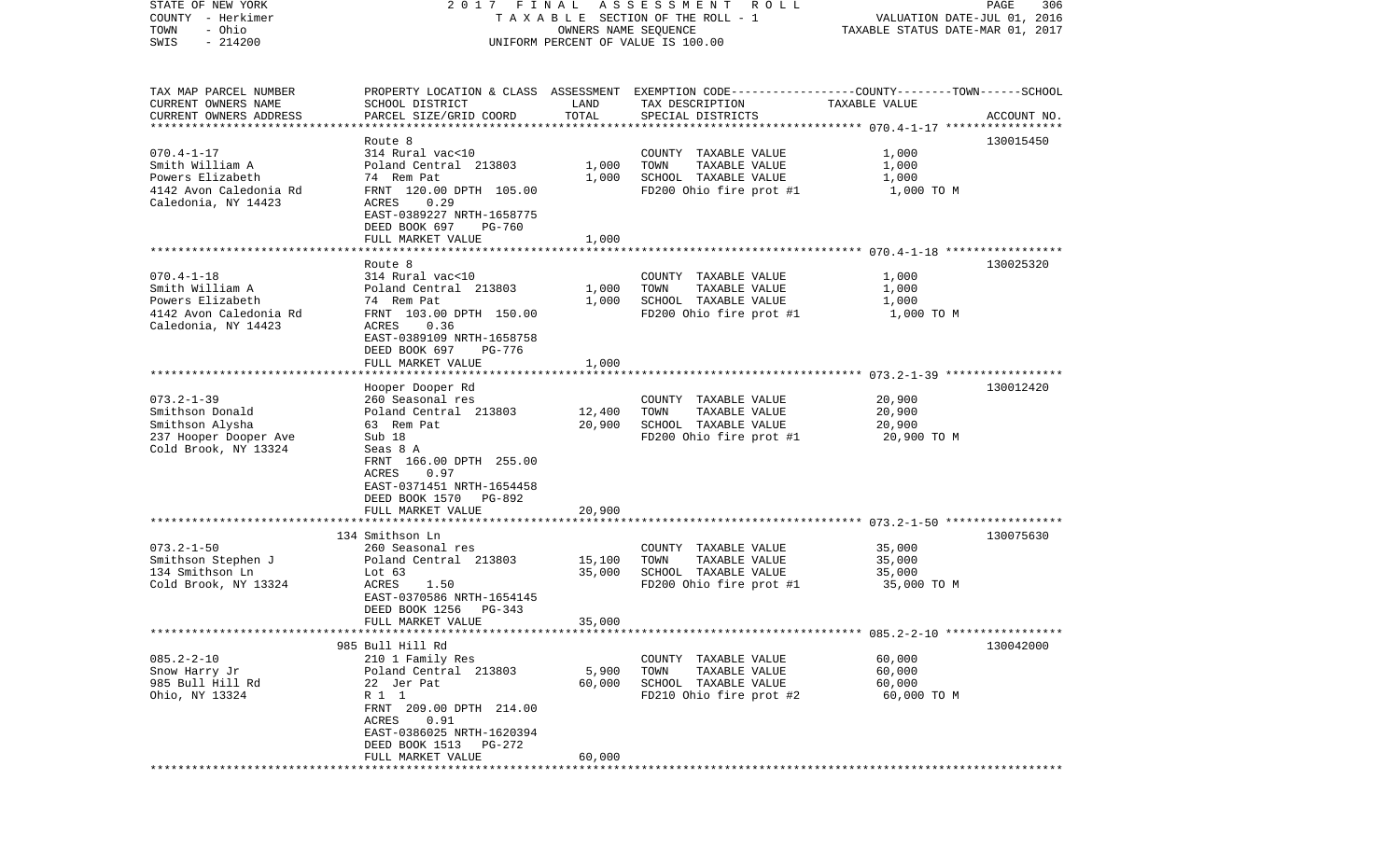| STATE OF NEW YORK<br>COUNTY - Herkimer<br>- Ohio<br>TOWN<br>SWIS<br>$-214200$               | 2017<br>FINAL<br>ASSESSMENT ROLL<br>TAXABLE SECTION OF THE ROLL - 1<br>OWNERS NAME SEQUENCE<br>UNIFORM PERCENT OF VALUE IS 100.00                                                        |                                      |                                                                                                                                         | PAGE<br>307<br>VALUATION DATE-JUL 01, 2016<br>TAXABLE STATUS DATE-MAR 01, 2017 |             |  |
|---------------------------------------------------------------------------------------------|------------------------------------------------------------------------------------------------------------------------------------------------------------------------------------------|--------------------------------------|-----------------------------------------------------------------------------------------------------------------------------------------|--------------------------------------------------------------------------------|-------------|--|
| TAX MAP PARCEL NUMBER<br>CURRENT OWNERS NAME<br>CURRENT OWNERS ADDRESS                      | SCHOOL DISTRICT<br>PARCEL SIZE/GRID COORD                                                                                                                                                | LAND<br>TOTAL<br>* * * * * * * * * * | PROPERTY LOCATION & CLASS ASSESSMENT EXEMPTION CODE---------------COUNTY-------TOWN------SCHOOL<br>TAX DESCRIPTION<br>SPECIAL DISTRICTS | TAXABLE VALUE<br>*********** 078.1-2-17 ******************                     | ACCOUNT NO. |  |
|                                                                                             | Ohio City Rd                                                                                                                                                                             |                                      |                                                                                                                                         |                                                                                | 130039240   |  |
| $078.1 - 2 - 17$<br>Snyder Timothy H<br>7334 West Ave<br>Newport, NY 13416                  | 910 Priv forest<br>Poland Central 213803<br>45 Jer Pat<br>53.70<br>ACRES<br>EAST-0359368 NRTH-1635358<br>DEED BOOK 1401 PG-333<br>FULL MARKET VALUE                                      | 37,600<br>37,600<br>37,600           | COUNTY TAXABLE VALUE<br>TAXABLE VALUE<br>TOWN<br>SCHOOL TAXABLE VALUE<br>FD200 Ohio fire prot #1                                        | 37,600<br>37,600<br>37,600<br>37,600 TO M                                      |             |  |
|                                                                                             | **************************************                                                                                                                                                   |                                      |                                                                                                                                         |                                                                                |             |  |
| $078.1 - 2 - 24$<br>Snyder Timothy H<br>7334 West Ave<br>Newport, NY 13416                  | Dagen Kolb Rd<br>322 Rural vac>10<br>Poland Central 213803<br>19 Jet Pat<br>ACRES 26.30<br>EAST-0359408 NRTH-1633116<br>DEED BOOK 1401 PG-333                                            | 19,700<br>19,700                     | COUNTY TAXABLE VALUE<br>TOWN<br>TAXABLE VALUE<br>SCHOOL TAXABLE VALUE<br>FD200 Ohio fire prot #1                                        | 19,700<br>19,700<br>19,700<br>19,700 TO M                                      |             |  |
|                                                                                             | FULL MARKET VALUE<br>************************                                                                                                                                            | 19,700                               |                                                                                                                                         |                                                                                |             |  |
| $078.3 - 2 - 8.1$<br>Snyder Timothy H<br>7334 West Ave<br>Newport, NY 13416                 | Dagenkolb Rd<br>910 Priv forest<br>Poland Central 213803<br>19 Jer Pat<br>F<br>100<br>ACRES 73.40<br>EAST-0358570 NRTH-1630099<br>DEED BOOK 1401<br>PG-333                               | 47,700<br>47,700                     | COUNTY TAXABLE VALUE<br>TOWN<br>TAXABLE VALUE<br>SCHOOL TAXABLE VALUE<br>FD200 Ohio fire prot #1                                        | 47,700<br>47,700<br>47,700<br>47,700 TO M                                      | 130039270   |  |
|                                                                                             | FULL MARKET VALUE                                                                                                                                                                        | 47,700                               |                                                                                                                                         |                                                                                |             |  |
| $078.4 - 1 - 3$<br>Snyder Timothy H<br>7334 West Ave<br>Newport, NY 13416                   | Snyder Rd<br>240 Rural res<br>Poland Central 213803<br>19 Jer Pat<br>R1 420A<br>ACRES 470.00<br>EAST-0361290 NRTH-1629195<br>DEED BOOK 1401 PG-333                                       | 188,000<br>228,000                   | COUNTY TAXABLE VALUE<br>TAXABLE VALUE<br>TOWN<br>SCHOOL TAXABLE VALUE<br>FD200 Ohio fire prot #1                                        | 228,000<br>228,000<br>228,000<br>228,000 TO M                                  | 130039300   |  |
|                                                                                             | FULL MARKET VALUE<br>************************                                                                                                                                            | 228,000                              |                                                                                                                                         |                                                                                |             |  |
| $062. -1 -3$<br>Sobik John Jr<br>Sobik Beverley I<br>211 W 25th St<br>St. Sanfard, FL 32771 | North Lake Rd<br>260 Seasonal res<br>302601<br>Adirondack<br>3 Nob Pat<br>Black River<br>ACRES 10.00<br>EAST-0372644 NRTH-1705018<br>DEED BOOK 827<br><b>PG-139</b><br>FULL MARKET VALUE | 22,500<br>56,100<br>56,100           | COUNTY TAXABLE VALUE<br>TOWN<br>TAXABLE VALUE<br>SCHOOL TAXABLE VALUE<br>FD215 Ohio fire prot #3                                        | 56,100<br>56,100<br>56,100<br>56,100 TO M                                      | 130029280   |  |
|                                                                                             | ************************                                                                                                                                                                 | ***********                          |                                                                                                                                         |                                                                                |             |  |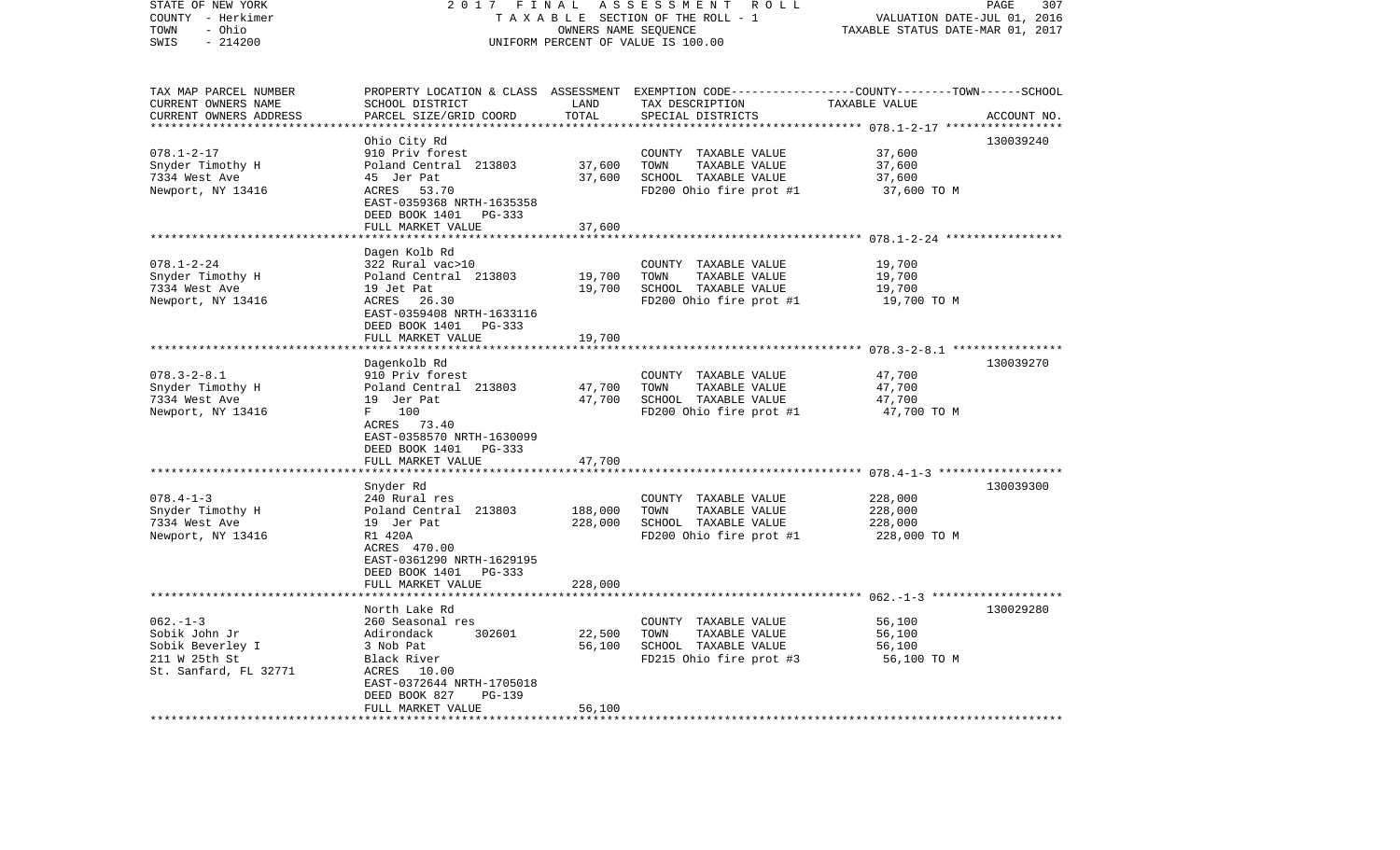| STATE OF NEW YORK<br>COUNTY - Herkimer<br>- Ohio<br>TOWN<br>$-214200$<br>SWIS                                     | 2017 FINAL                                                                                                                                                                                                 |                                                     | ASSESSMENT<br>ROLL<br>TAXABLE SECTION OF THE ROLL - 1<br>OWNERS NAME SEQUENCE<br>UNIFORM PERCENT OF VALUE IS 100.00 | VALUATION DATE-JUL 01, 2016<br>TAXABLE STATUS DATE-MAR 01, 2017                                                  | PAGE<br>308 |
|-------------------------------------------------------------------------------------------------------------------|------------------------------------------------------------------------------------------------------------------------------------------------------------------------------------------------------------|-----------------------------------------------------|---------------------------------------------------------------------------------------------------------------------|------------------------------------------------------------------------------------------------------------------|-------------|
| TAX MAP PARCEL NUMBER<br>CURRENT OWNERS NAME<br>CURRENT OWNERS ADDRESS<br>***********************                 | SCHOOL DISTRICT<br>PARCEL SIZE/GRID COORD                                                                                                                                                                  | LAND<br>TOTAL                                       | TAX DESCRIPTION<br>SPECIAL DISTRICTS                                                                                | PROPERTY LOCATION & CLASS ASSESSMENT EXEMPTION CODE---------------COUNTY-------TOWN------SCHOOL<br>TAXABLE VALUE | ACCOUNT NO. |
| $074.3 - 1 - 32.4$<br>Soto Jose<br>Soto Desiree<br>73 Autumn Ridge Dr<br>Glassboro, NJ 08028                      | Hill Rd<br>312 Vac w/imprv<br>Poland Central 213803<br>FRNT 788.00 DPTH<br>ACRES 17.10<br>DEED BOOK 1291<br>PG-805<br>FULL MARKET VALUE                                                                    | 32,100<br>54,500<br>54,500<br>* * * * * * * * * * * | COUNTY TAXABLE VALUE<br>TOWN<br>TAXABLE VALUE<br>SCHOOL TAXABLE VALUE                                               | 54,500<br>54,500<br>54,500                                                                                       |             |
| $058. - 2 - 48$<br>South Lake Camp, LLC<br>11 Old Farm Cir<br>Pittsford, NY 14534                                 | South Lake Rd<br>260 Seasonal res - WTRFNT<br>302601<br>Adirondack<br>1 Nob Pat<br>ACRES<br>1.00<br>EAST-0385225 NRTH-1706849<br>DEED BOOK 1300<br>PG-100<br>FULL MARKET VALUE                             | 83,000<br>146,500<br>146,500                        | COUNTY TAXABLE VALUE<br>TOWN<br>TAXABLE VALUE<br>SCHOOL TAXABLE VALUE<br>FD215 Ohio fire prot #3                    | 146,500<br>146,500<br>146,500<br>146,500 TO M                                                                    | 130026970   |
| $058. - 2 - 58$<br>South Lake Club Inc<br>Attn: Michael Miller<br>6028 Quail Ridge Dr<br>Tully, NY 13159          | South Lake Rd<br>260 Seasonal res<br>Adirondack<br>302601<br>1 Nob Pat<br>FRNT 100.00 DPTH 288.50<br>ACRES<br>0.62<br>EAST-0385300 NRTH-1705780<br>DEED BOOK 00577 PG-00779<br>FULL MARKET VALUE           | 104,900<br>145,000<br>145,000                       | COUNTY TAXABLE VALUE<br>TOWN<br>TAXABLE VALUE<br>SCHOOL TAXABLE VALUE<br>FD215 Ohio fire prot #3                    | 145,000<br>145,000<br>145,000<br>145,000 TO M                                                                    | 130039510   |
| $058. - 2 - 67$<br>South Lake Hideout, LLC<br>Ward Peter K<br>10810 French Rd<br>Remsen, NY 13438                 | South Lake Clb<br>260 Seasonal res - WTRFNT<br>302601<br>Adirondack<br>1 Nob Pat<br>FRNT 115.00 DPTH 305.86<br>ACRES<br>0.83<br>EAST-0386044 NRTH-1705425<br>DEED BOOK 1575<br>PG-479<br>FULL MARKET VALUE | 112,400<br>115,000<br>115,000                       | COUNTY TAXABLE VALUE<br>TOWN<br>TAXABLE VALUE<br>SCHOOL TAXABLE VALUE<br>FD215 Ohio fire prot #3                    | 115,000<br>115,000<br>115,000<br>115,000 TO M                                                                    | 130031050   |
| $078.1 - 2 - 12$<br>Spanek Edward & Eleanor<br>Trustees Spanek Family Trust<br>1416 Buckley Rd<br>Utica, NY 13501 | Ohio City Rd<br>314 Rural vac<10<br>Poland Central 213803<br>45 Jer Pat<br>V1 2 1<br>EAST-0320478 NRTH-1212053<br>DEED BOOK 1504<br><b>PG-215</b><br>FULL MARKET VALUE                                     | 4,000<br>4,000<br>4,000                             | COUNTY TAXABLE VALUE<br>TOWN<br>TAXABLE VALUE<br>SCHOOL TAXABLE VALUE<br>FD200 Ohio fire prot #1                    | 4,000<br>4,000<br>4,000<br>4,000 TO M                                                                            | 130039540   |
|                                                                                                                   |                                                                                                                                                                                                            |                                                     |                                                                                                                     |                                                                                                                  |             |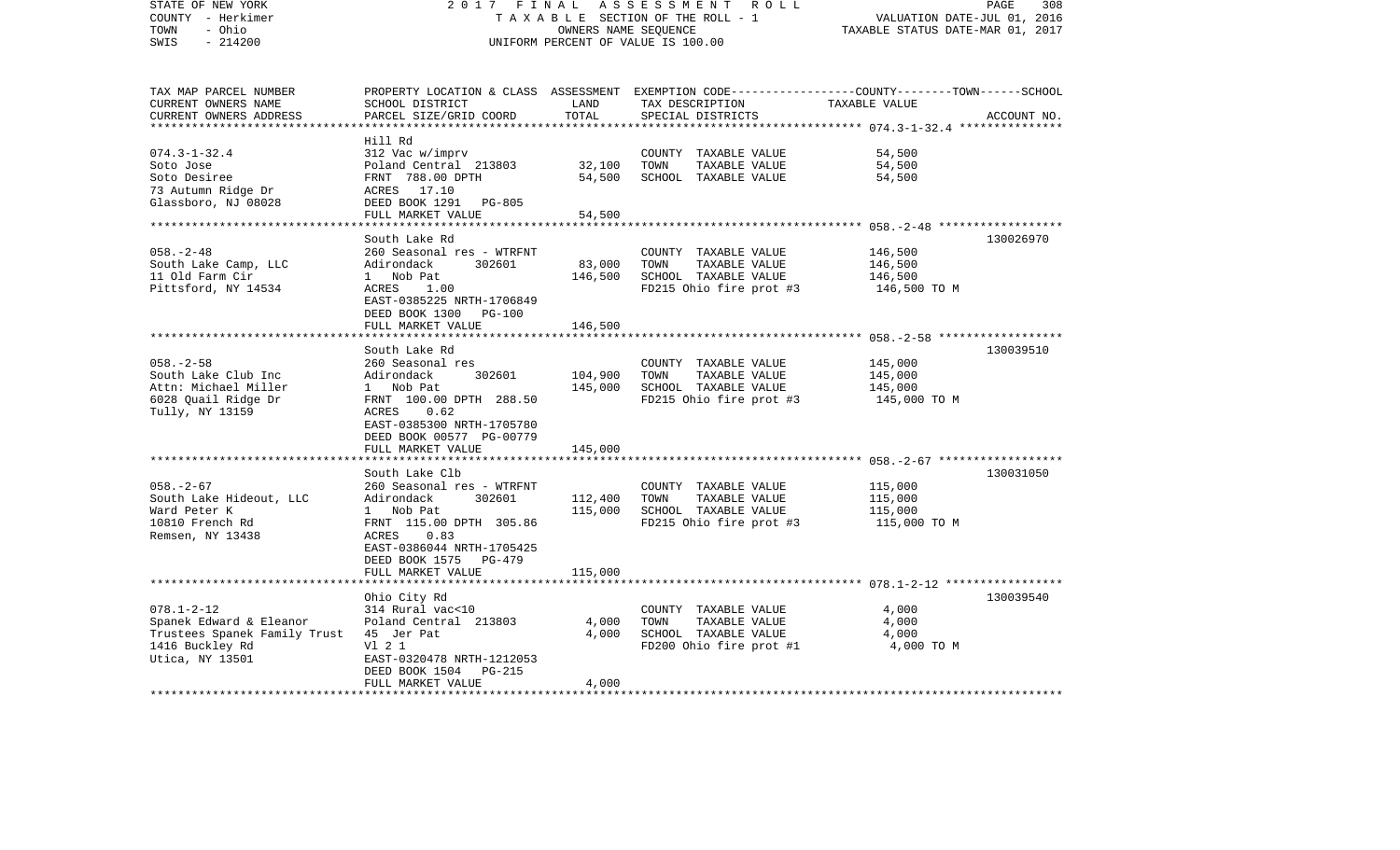| STATE OF NEW YORK<br>COUNTY - Herkimer<br>- Ohio<br>TOWN<br>$-214200$<br>SWIS |                                            | OWNERS NAME SEQUENCE | 2017 FINAL ASSESSMENT ROLL<br>TAXABLE SECTION OF THE ROLL - 1<br>UNIFORM PERCENT OF VALUE IS 100.00 | VALUATION DATE-JUL 01, 2016<br>TAXABLE STATUS DATE-MAR 01, 2017 | PAGE<br>309 |
|-------------------------------------------------------------------------------|--------------------------------------------|----------------------|-----------------------------------------------------------------------------------------------------|-----------------------------------------------------------------|-------------|
| TAX MAP PARCEL NUMBER                                                         |                                            |                      | PROPERTY LOCATION & CLASS ASSESSMENT EXEMPTION CODE---------------COUNTY-------TOWN------SCHOOL     |                                                                 |             |
| CURRENT OWNERS NAME<br>CURRENT OWNERS ADDRESS                                 | SCHOOL DISTRICT<br>PARCEL SIZE/GRID COORD  | LAND<br>TOTAL        | TAX DESCRIPTION<br>SPECIAL DISTRICTS                                                                | TAXABLE VALUE                                                   | ACCOUNT NO. |
|                                                                               |                                            |                      |                                                                                                     |                                                                 |             |
|                                                                               | Reese Rd Rd                                |                      |                                                                                                     |                                                                 |             |
| $078.1 - 2 - 9.9$                                                             | 260 Seasonal res                           |                      | COUNTY TAXABLE VALUE                                                                                | 105,000                                                         |             |
| Speanburg Nathan W                                                            | Poland Central 213803                      | 22,500               | TAXABLE VALUE<br>TOWN                                                                               | 105,000                                                         |             |
| 10 Tracy Dr                                                                   | 45 Jer Pat                                 | 105,000              | SCHOOL TAXABLE VALUE                                                                                | 105,000                                                         |             |
| Greenwich, NY 12834                                                           | ACRES 11.90                                |                      | FD200 Ohio fire prot #1                                                                             | 105,000 TO M                                                    |             |
|                                                                               | EAST-0360887 NRTH-1640160                  |                      |                                                                                                     |                                                                 |             |
|                                                                               | DEED BOOK 1273 PG-888<br>FULL MARKET VALUE | 105,000              |                                                                                                     |                                                                 |             |
|                                                                               |                                            |                      |                                                                                                     |                                                                 |             |
|                                                                               | Ohio City Rd                               |                      |                                                                                                     |                                                                 |             |
| $078.1 - 2 - 10.8$                                                            | 322 Rural vac>10                           |                      | COUNTY TAXABLE VALUE                                                                                | 18,700                                                          |             |
| Speanburg Nathan W                                                            | Poland Central 213803                      | 18,700               | TAXABLE VALUE<br>TOWN                                                                               | 18,700                                                          |             |
| 10 Tracy Dr                                                                   | 45 Jer Pat                                 | 18,700               | SCHOOL TAXABLE VALUE                                                                                | 18,700                                                          |             |
| Greenwich, NY 12834                                                           | ACRES 20.20                                |                      | FD200 Ohio fire prot #1                                                                             | 18,700 TO M                                                     |             |
|                                                                               | EAST-0361270 NRTH-1639312                  |                      |                                                                                                     |                                                                 |             |
|                                                                               | DEED BOOK 1273 PG-883                      |                      |                                                                                                     |                                                                 |             |
|                                                                               | FULL MARKET VALUE                          | 18,700               |                                                                                                     |                                                                 |             |
|                                                                               |                                            |                      |                                                                                                     |                                                                 |             |
|                                                                               | North Lk                                   |                      |                                                                                                     |                                                                 | 130039630   |
| $058. - 2 - 10$                                                               | 260 Seasonal res - WTRFNT                  |                      | COUNTY TAXABLE VALUE                                                                                | 150,000                                                         |             |
| Spellicy Jeffrey<br>17 Pond Rd                                                | 302601<br>Adirondack<br>1 Nob Pat          | 129,000<br>150,000   | TAXABLE VALUE<br>TOWN<br>SCHOOL TAXABLE VALUE                                                       | 150,000<br>150,000                                              |             |
| Gouverneur, NY 13642                                                          | FRNT 254.00 DPTH 226.50                    |                      | FD215 Ohio fire prot #3                                                                             | 150,000 TO M                                                    |             |
|                                                                               | ACRES 1.32                                 |                      |                                                                                                     |                                                                 |             |
|                                                                               | EAST-0376416 NRTH-1712563                  |                      |                                                                                                     |                                                                 |             |
|                                                                               | DEED BOOK 838<br>PG-529                    |                      |                                                                                                     |                                                                 |             |
|                                                                               | FULL MARKET VALUE                          | 150,000              |                                                                                                     |                                                                 |             |
|                                                                               |                                            |                      |                                                                                                     |                                                                 |             |
|                                                                               | 392 North Lake Rd                          |                      |                                                                                                     |                                                                 | 130040380   |
| $058. - 2 - 14$                                                               | 260 Seasonal res - WTRFNT                  |                      | COUNTY TAXABLE VALUE                                                                                | 109,100                                                         |             |
| Spellicy Theresa                                                              | Adirondack<br>302601                       | 89,400               | TAXABLE VALUE<br>TOWN                                                                               | 109,100                                                         |             |
| PO Box 684                                                                    | 1 Nob Pat                                  | 109,100              | SCHOOL TAXABLE VALUE                                                                                | 109,100                                                         |             |
| Jamesville, NY 13078                                                          | FRNT 400.00 DPTH 60.00                     |                      | FD215 Ohio fire prot #3                                                                             | 109,100 TO M                                                    |             |
|                                                                               | EAST-0375938 NRTH-1712221                  |                      |                                                                                                     |                                                                 |             |
|                                                                               | DEED BOOK 1398 PG-463                      |                      |                                                                                                     |                                                                 |             |
|                                                                               | FULL MARKET VALUE                          | 109,100              |                                                                                                     |                                                                 |             |
|                                                                               | North Lake Rd                              |                      |                                                                                                     |                                                                 | 130030960   |
| $058. - 2 - 15$                                                               | 210 1 Family Res                           |                      | COUNTY TAXABLE VALUE                                                                                | 111,400                                                         |             |
| Sperry Burton                                                                 | Adirondack 302601                          | 77,500               | TOWN<br>TAXABLE VALUE                                                                               | 111,400                                                         |             |
| Bourgeois Tammy                                                               | 1 Nob Pat                                  | 111,400              | SCHOOL TAXABLE VALUE                                                                                | 111,400                                                         |             |
| 2881 South Lake Rd                                                            | Garage 10 X 36                             |                      | FD215 Ohio fire prot #3                                                                             | 111,400 TO M                                                    |             |
| Forestport, NY 13338                                                          | House & Camp Trailer                       |                      |                                                                                                     |                                                                 |             |
|                                                                               | FRNT 108.00 DPTH 198.00                    |                      |                                                                                                     |                                                                 |             |
|                                                                               | ACRES<br>0.21                              |                      |                                                                                                     |                                                                 |             |
|                                                                               | EAST-0375048 NRTH-1709007                  |                      |                                                                                                     |                                                                 |             |
|                                                                               | DEED BOOK 1103<br>PG-89                    |                      |                                                                                                     |                                                                 |             |
|                                                                               | FULL MARKET VALUE                          | 111,400              |                                                                                                     |                                                                 |             |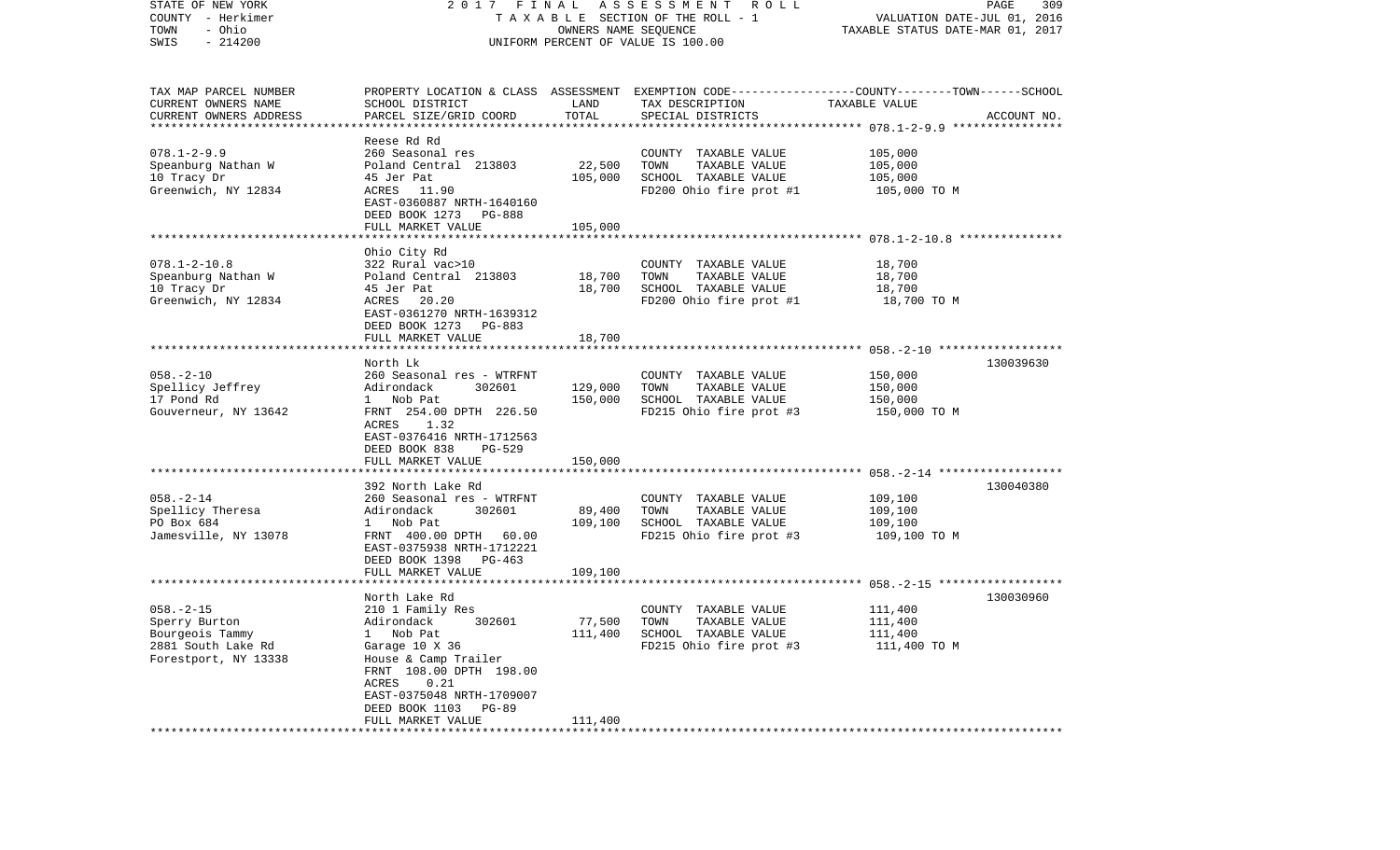| STATE OF NEW YORK                                 | 2017<br>FINAL                                                | PAGE<br>310                      |                                                                                                  |                      |             |
|---------------------------------------------------|--------------------------------------------------------------|----------------------------------|--------------------------------------------------------------------------------------------------|----------------------|-------------|
| COUNTY - Herkimer                                 | TAXABLE SECTION OF THE ROLL - 1                              | VALUATION DATE-JUL 01, 2016      |                                                                                                  |                      |             |
| TOWN<br>- Ohio                                    |                                                              | TAXABLE STATUS DATE-MAR 01, 2017 |                                                                                                  |                      |             |
| $-214200$<br>SWIS                                 |                                                              |                                  | UNIFORM PERCENT OF VALUE IS 100.00                                                               |                      |             |
|                                                   |                                                              |                                  |                                                                                                  |                      |             |
| TAX MAP PARCEL NUMBER                             |                                                              |                                  | PROPERTY LOCATION & CLASS ASSESSMENT EXEMPTION CODE----------------COUNTY-------TOWN------SCHOOL |                      |             |
| CURRENT OWNERS NAME                               | SCHOOL DISTRICT                                              | LAND                             | TAX DESCRIPTION                                                                                  | TAXABLE VALUE        |             |
| CURRENT OWNERS ADDRESS<br>*********************** | PARCEL SIZE/GRID COORD<br>**************************         | TOTAL<br>**************          | SPECIAL DISTRICTS                                                                                |                      | ACCOUNT NO. |
|                                                   | North Lake Rd                                                |                                  |                                                                                                  |                      | 130039660   |
| $058. - 2 - 20$                                   | 314 Rural vac<10                                             |                                  |                                                                                                  | 17,500               |             |
| Sperry Burton                                     | Adirondack<br>302601                                         | 17,500                           | COUNTY TAXABLE VALUE<br>TOWN<br>TAXABLE VALUE                                                    | 17,500               |             |
| Carstenbrock Melanie A                            | Nob Pat<br>$1 \quad$                                         | 17,500                           | SCHOOL TAXABLE VALUE                                                                             | 17,500               |             |
| 2881 South Lake Rd                                | FRNT 97.00 DPTH 185.00                                       |                                  | FD215 Ohio fire prot #3                                                                          | 17,500 TO M          |             |
| Forestport, NY 13338                              | EAST-0375171 NRTH-1708678                                    |                                  |                                                                                                  |                      |             |
|                                                   |                                                              |                                  |                                                                                                  |                      |             |
|                                                   | DEED BOOK 1348<br><b>PG-829</b><br>FULL MARKET VALUE         |                                  |                                                                                                  |                      |             |
|                                                   |                                                              | 17,500<br>***********            |                                                                                                  |                      |             |
|                                                   | North Lake Rd                                                |                                  |                                                                                                  |                      | 130060325   |
| $058. - 2 - 21$                                   | 210 1 Family Res                                             |                                  | COUNTY TAXABLE VALUE                                                                             | 90,400               |             |
| Sperry Burton                                     | Adirondack<br>302601                                         | 41,000                           | TOWN<br>TAXABLE VALUE                                                                            | 90,400               |             |
|                                                   | Lot 1 Nob Pat                                                | 90,400                           | SCHOOL TAXABLE VALUE                                                                             | 90,400               |             |
| Carstenbrock Melanie A<br>2881 South Lake Rd      | FRNT 100.00 DPTH 197.00                                      |                                  | FD215 Ohio fire prot #3                                                                          |                      |             |
|                                                   |                                                              |                                  |                                                                                                  | 90,400 TO M          |             |
| Forestport, NY 13338                              | EAST-0375246 NRTH-1708605<br>DEED BOOK 1348<br><b>PG-829</b> |                                  |                                                                                                  |                      |             |
|                                                   | FULL MARKET VALUE                                            | 90,400                           |                                                                                                  |                      |             |
|                                                   |                                                              |                                  |                                                                                                  |                      |             |
|                                                   | North Lk                                                     |                                  |                                                                                                  |                      | 130039720   |
| $058. - 2 - 42$                                   | 260 Seasonal res - WTRFNT                                    |                                  | COUNTY TAXABLE VALUE                                                                             | 136,770              |             |
| Sperry Kelvin                                     | Adirondack<br>302601                                         | 126,300                          | TAXABLE VALUE<br>TOWN                                                                            | 136,770              |             |
| Murad Claire Alyson                               | $\mathbf{1}$<br>Nob Pat                                      | 136,770                          | SCHOOL TAXABLE VALUE                                                                             | 136,770              |             |
| 6452 Glass Factory Rd                             | ACRES<br>1.80                                                |                                  | FD215 Ohio fire prot #3                                                                          | 136,770 TO M         |             |
| Marcy, NY 13403                                   | EAST-0376824 NRTH-1710777                                    |                                  |                                                                                                  |                      |             |
|                                                   | DEED BOOK 869<br>PG-199                                      |                                  |                                                                                                  |                      |             |
|                                                   | FULL MARKET VALUE                                            | 136,770                          |                                                                                                  |                      |             |
|                                                   |                                                              |                                  |                                                                                                  |                      |             |
|                                                   | Figert Rd                                                    |                                  |                                                                                                  |                      | 130037590   |
| $073.4 - 2 - 17$                                  | 314 Rural vac<10                                             |                                  | COUNTY TAXABLE VALUE                                                                             | 3,900                |             |
| Spight Dennis                                     | Poland Central 213803                                        | 3,900                            | TAXABLE VALUE<br>TOWN                                                                            | 3,900                |             |
| Davis Margaret A                                  | 77 Jer Pat                                                   | 3,900                            | SCHOOL TAXABLE VALUE                                                                             | 3,900                |             |
| 116 Skinner Rd                                    | FRNT 200.00 DPTH 200.00                                      |                                  | FD217 Ohio fire prot #4                                                                          | 3,900 TO M           |             |
| Cold Brook, NY 13324                              | 0.92<br>ACRES                                                |                                  |                                                                                                  |                      |             |
|                                                   | EAST-0370017 NRTH-1643505                                    |                                  |                                                                                                  |                      |             |
|                                                   | DEED BOOK 666<br>PG-00647                                    |                                  |                                                                                                  |                      |             |
|                                                   | FULL MARKET VALUE                                            | 3,900                            |                                                                                                  |                      |             |
|                                                   |                                                              |                                  |                                                                                                  |                      |             |
|                                                   | 116 Figert Rd                                                |                                  |                                                                                                  |                      | 130000030   |
| $073.4 - 2 - 18$                                  | 210 1 Family Res                                             |                                  | <b>BAS STAR</b><br>41854                                                                         | $\Omega$<br>$\Omega$ | 30,000      |
| Spight Dennis                                     | Poland Central 213803                                        | 15,500                           | COUNTY TAXABLE VALUE                                                                             | 52,500               |             |
| Spight Margaret                                   | 77 Jer Pat                                                   | 52,500                           | TOWN<br>TAXABLE VALUE                                                                            | 52,500               |             |
| 116 Skinner (Figert) Rd                           | R1 2A                                                        |                                  | SCHOOL TAXABLE VALUE                                                                             | 22,500               |             |
| Cold Brook, NY 13324                              | <b>ACRES</b><br>2.00                                         |                                  | FD200 Ohio fire prot #1                                                                          | 52,500 TO M          |             |
|                                                   | EAST-0369976 NRTH-1643803                                    |                                  |                                                                                                  |                      |             |
|                                                   | DEED BOOK 00633 PG-00647                                     |                                  |                                                                                                  |                      |             |
|                                                   | FULL MARKET VALUE                                            | 52,500                           |                                                                                                  |                      |             |
|                                                   |                                                              |                                  |                                                                                                  |                      |             |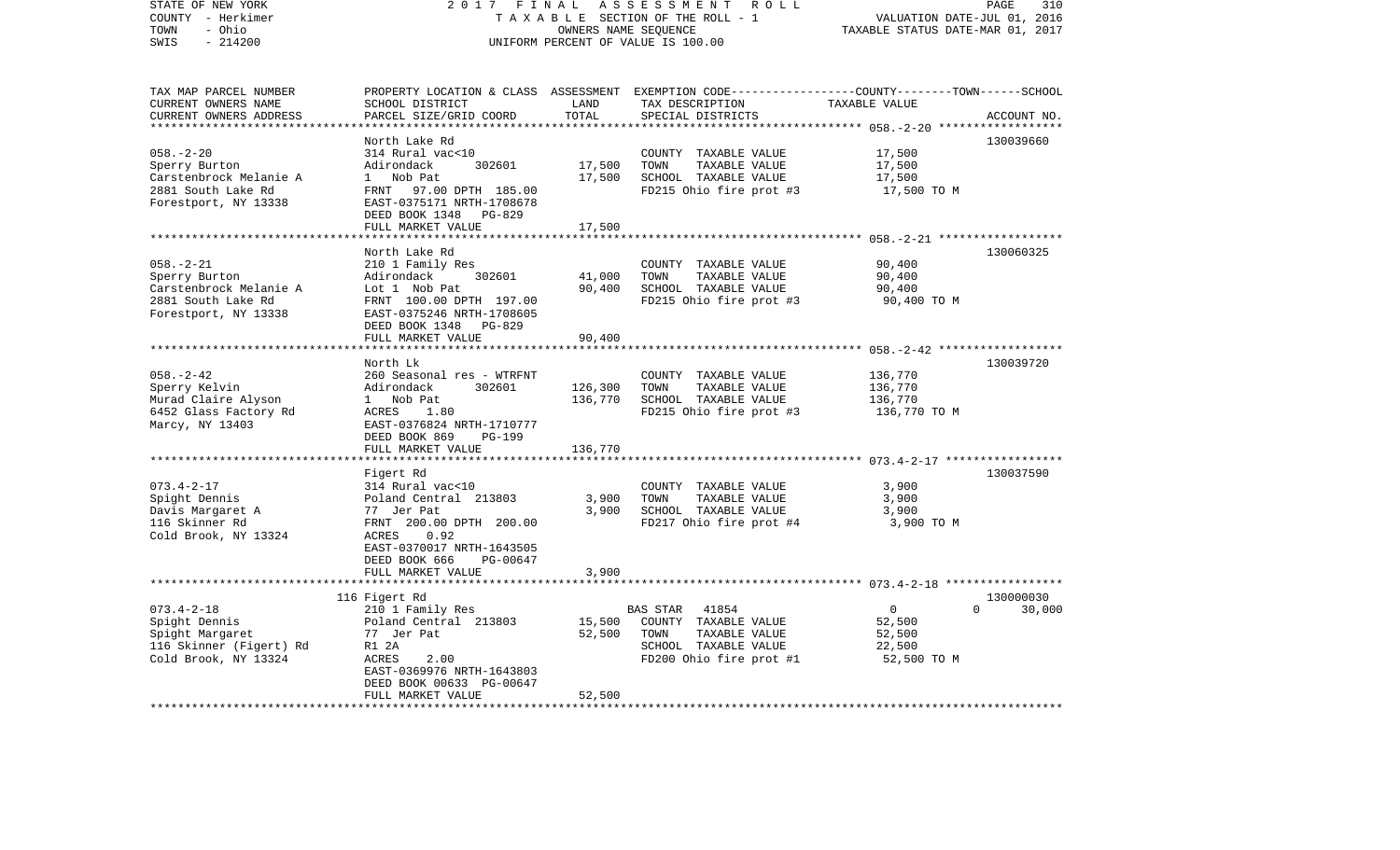| STATE OF NEW YORK<br>COUNTY - Herkimer<br>- Ohio<br>TOWN<br>$-214200$<br>SWIS | 2017 FINAL<br>TAXABLE SECTION OF THE ROLL - 1<br>UNIFORM PERCENT OF VALUE IS 100.00 | R O L L<br>PAGE<br>311<br>VALUATION DATE-JUL 01, 2016<br>TAXABLE STATUS DATE-MAR 01, 2017 |                                                                                                 |                       |                    |
|-------------------------------------------------------------------------------|-------------------------------------------------------------------------------------|-------------------------------------------------------------------------------------------|-------------------------------------------------------------------------------------------------|-----------------------|--------------------|
|                                                                               |                                                                                     |                                                                                           |                                                                                                 |                       |                    |
| TAX MAP PARCEL NUMBER                                                         |                                                                                     |                                                                                           | PROPERTY LOCATION & CLASS ASSESSMENT EXEMPTION CODE---------------COUNTY-------TOWN------SCHOOL |                       |                    |
| CURRENT OWNERS NAME<br>CURRENT OWNERS ADDRESS                                 | SCHOOL DISTRICT<br>PARCEL SIZE/GRID COORD                                           | LAND<br>TOTAL                                                                             | TAX DESCRIPTION<br>SPECIAL DISTRICTS                                                            | TAXABLE VALUE         | ACCOUNT NO.        |
| *************************                                                     |                                                                                     |                                                                                           |                                                                                                 |                       |                    |
|                                                                               | Route 365                                                                           |                                                                                           |                                                                                                 |                       | 130041400          |
| $073.2 - 1 - 64$                                                              | 314 Rural vac<10                                                                    |                                                                                           | COUNTY TAXABLE VALUE                                                                            | 2,000                 |                    |
| Spina Salvatore                                                               | Poland Central 213803                                                               | 2,000                                                                                     | TOWN<br>TAXABLE VALUE                                                                           | 2,000                 |                    |
| 1862 State Rt 365                                                             | 63 Rem Pat                                                                          | 2,000                                                                                     | SCHOOL TAXABLE VALUE                                                                            | 2,000                 |                    |
| Cold Brook, NY 13324                                                          | V1 2 1<br>FRNT 130.00 DPTH 178.00                                                   |                                                                                           | FD200 Ohio fire prot #1                                                                         | 2,000 TO M            |                    |
|                                                                               | ACRES<br>$0.94$ BANK<br>035                                                         |                                                                                           |                                                                                                 |                       |                    |
|                                                                               | EAST-0371340 NRTH-1652293                                                           |                                                                                           |                                                                                                 |                       |                    |
|                                                                               | DEED BOOK 00610 PG-00499                                                            |                                                                                           |                                                                                                 |                       |                    |
|                                                                               | FULL MARKET VALUE                                                                   | 2,000                                                                                     |                                                                                                 |                       |                    |
|                                                                               | 1862 State Rt 365                                                                   |                                                                                           |                                                                                                 |                       | 130041310          |
| $073.2 - 1 - 65$                                                              | 210 1 Family Res                                                                    |                                                                                           | 41854<br>BAS STAR                                                                               | $\mathbf{0}$          | 30,000<br>$\Omega$ |
| Spina Salvatore                                                               | Poland Central 213803                                                               | 17,500                                                                                    | COUNTY TAXABLE VALUE                                                                            | 74,500                |                    |
| 1862 State Rt 365                                                             | 76 Rem Pat                                                                          | 74,500                                                                                    | TOWN<br>TAXABLE VALUE                                                                           | 74,500                |                    |
| Coldbrook, NY 13324                                                           | R 1 .75<br>FRNT 200.00 DPTH 178.00                                                  |                                                                                           | SCHOOL TAXABLE VALUE<br>FD200 Ohio fire prot #1                                                 | 44,500<br>74,500 TO M |                    |
|                                                                               | ACRES<br>1.00 BANK<br>092                                                           |                                                                                           |                                                                                                 |                       |                    |
|                                                                               | EAST-0371184 NRTH-1652329                                                           |                                                                                           |                                                                                                 |                       |                    |
|                                                                               | DEED BOOK 00610 PG-00499                                                            |                                                                                           |                                                                                                 |                       |                    |
|                                                                               | FULL MARKET VALUE                                                                   | 74,500                                                                                    |                                                                                                 |                       |                    |
|                                                                               | 151 Dead Lk                                                                         |                                                                                           |                                                                                                 |                       | 130029940          |
| $064.11 - 1 - 36$                                                             | 210 1 Family Res                                                                    |                                                                                           | 41834<br>ENH STAR                                                                               | $\mathbf 0$           | $\Omega$<br>65,000 |
| Spiros Chris K                                                                | 302601<br>Adirondack                                                                | 11,400                                                                                    | COUNTY TAXABLE VALUE                                                                            | 65,000                |                    |
| Spiros Rhondalee                                                              | 54 Woodhull                                                                         | 65,000                                                                                    | TAXABLE VALUE<br>TOWN                                                                           | 65,000                |                    |
| 151 Deep Lake Rd                                                              | FRNT 178.00 DPTH 215.00                                                             |                                                                                           | SCHOOL TAXABLE VALUE                                                                            | 0                     |                    |
| Forestport, NY 13338                                                          | BANK<br>014<br>EAST-0340259 NRTH-1681611                                            |                                                                                           | FD215 Ohio fire prot #3                                                                         | 65,000 TO M           |                    |
|                                                                               | DEED BOOK 941<br><b>PG-199</b>                                                      |                                                                                           |                                                                                                 |                       |                    |
|                                                                               | FULL MARKET VALUE                                                                   | 65,000                                                                                    |                                                                                                 |                       |                    |
|                                                                               |                                                                                     |                                                                                           |                                                                                                 |                       |                    |
|                                                                               | Rt 8 & Smith Rd                                                                     |                                                                                           |                                                                                                 |                       |                    |
| $073.4 - 1 - 48$                                                              | 312 Vac w/imprv                                                                     |                                                                                           | COUNTY TAXABLE VALUE                                                                            | 40,300                |                    |
| Spuziani Robert Trustee<br>Spuziani Michele Truste                            | Poland Central 213803<br>ACRES 40.60                                                | 34,300<br>40,300                                                                          | TAXABLE VALUE<br>TOWN<br>SCHOOL TAXABLE VALUE                                                   | 40,300<br>40,300      |                    |
| 87 Taber Rd                                                                   | EAST-0366000 NRTH-1642345                                                           |                                                                                           | FD200 Ohio fire prot #1                                                                         | 40,300 TO M           |                    |
| New Hartford, NY 13413                                                        | DEED BOOK 1404<br>PG-769                                                            |                                                                                           |                                                                                                 |                       |                    |
|                                                                               | FULL MARKET VALUE                                                                   | 40,300                                                                                    |                                                                                                 |                       |                    |
| *************************                                                     |                                                                                     |                                                                                           |                                                                                                 |                       |                    |
| $058. - 1 - 20$                                                               | Honnedaga Lake Rd<br>314 Rural vac<10                                               |                                                                                           | COUNTY TAXABLE VALUE                                                                            | 5,000                 | 130008250          |
| Squier Lore                                                                   | Poland Central 213803                                                               | 5,000                                                                                     | TOWN<br>TAXABLE VALUE                                                                           | 5,000                 |                    |
| PO Box 257                                                                    | R24 Moose River                                                                     | 5,000                                                                                     | SCHOOL TAXABLE VALUE                                                                            | 5,000                 |                    |
| New Lebanon, NY 12125                                                         | $P-Fr 4$                                                                            |                                                                                           | FD215 Ohio fire prot #3                                                                         | 5,000 TO M            |                    |
|                                                                               | ACRES<br>5.00                                                                       |                                                                                           |                                                                                                 |                       |                    |
|                                                                               | EAST-0394354 NRTH-1714044<br>DEED BOOK 1539<br>PG-305                               |                                                                                           |                                                                                                 |                       |                    |
|                                                                               | FULL MARKET VALUE                                                                   | 5,000                                                                                     |                                                                                                 |                       |                    |
| ************                                                                  |                                                                                     |                                                                                           |                                                                                                 |                       |                    |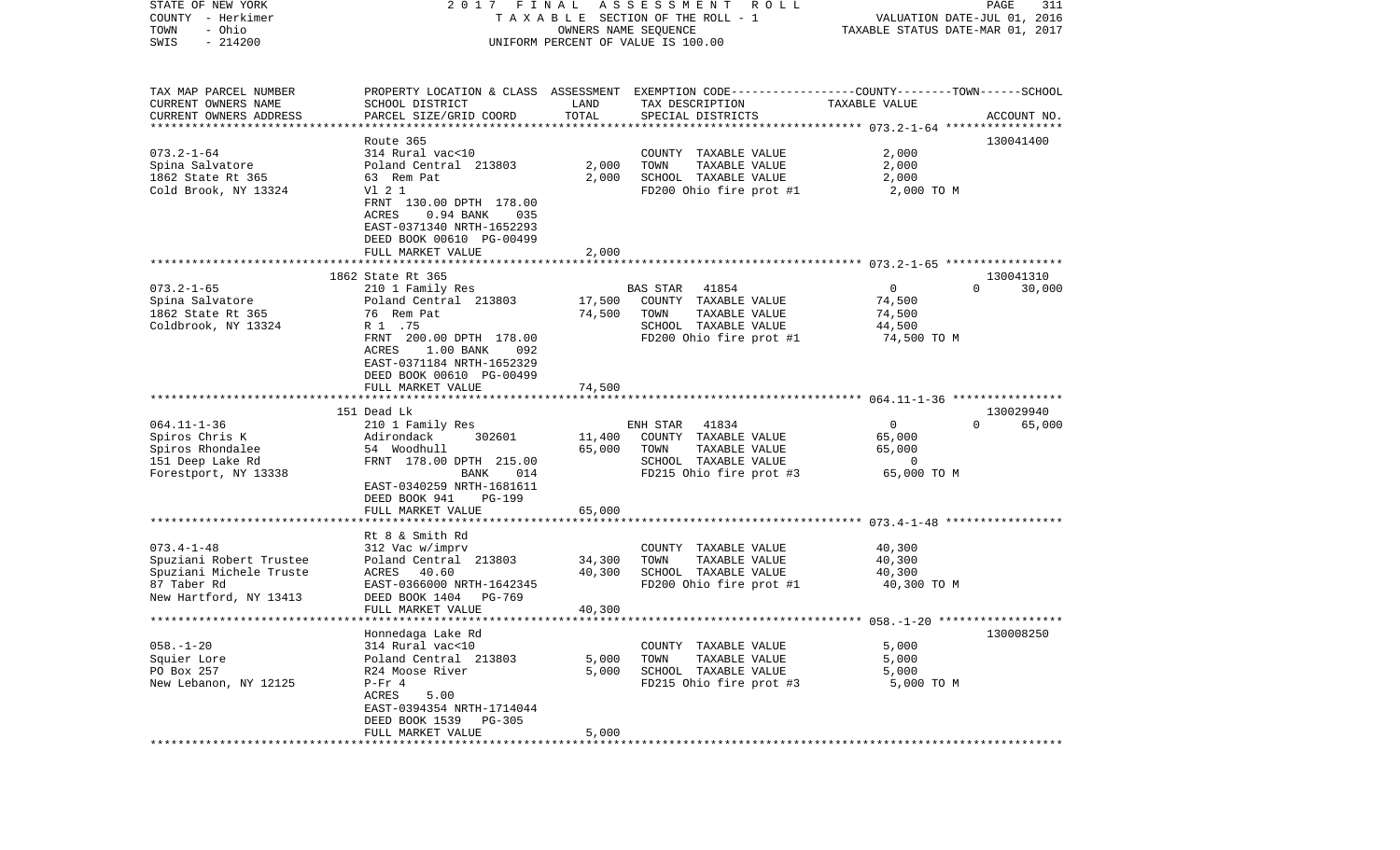| STATE OF NEW YORK<br>COUNTY - Herkimer<br>- Ohio<br>TOWN<br>SWIS<br>$-214200$ | 2017<br>F I N A L                                    | OWNERS NAME SEOUENCE | ASSESSMENT<br>R O L L<br>TAXABLE SECTION OF THE ROLL - 1<br>UNIFORM PERCENT OF VALUE IS 100.00                      | VALUATION DATE-JUL 01, 2016<br>TAXABLE STATUS DATE-MAR 01, 2017 | PAGE<br>312 |
|-------------------------------------------------------------------------------|------------------------------------------------------|----------------------|---------------------------------------------------------------------------------------------------------------------|-----------------------------------------------------------------|-------------|
|                                                                               |                                                      |                      |                                                                                                                     |                                                                 |             |
| TAX MAP PARCEL NUMBER<br>CURRENT OWNERS NAME                                  | SCHOOL DISTRICT                                      | LAND                 | PROPERTY LOCATION & CLASS ASSESSMENT EXEMPTION CODE----------------COUNTY-------TOWN------SCHOOL<br>TAX DESCRIPTION | TAXABLE VALUE                                                   |             |
| CURRENT OWNERS ADDRESS                                                        | PARCEL SIZE/GRID COORD                               | TOTAL                | SPECIAL DISTRICTS                                                                                                   |                                                                 | ACCOUNT NO. |
|                                                                               |                                                      | ******               |                                                                                                                     | ******** 058.-1-21 ****                                         |             |
|                                                                               | Honnedaga Lake Rd                                    |                      |                                                                                                                     |                                                                 | 130006510   |
| $058. - 1 - 21$                                                               | 260 Seasonal res - WTRFNT                            |                      | COUNTY TAXABLE VALUE<br>TOWN                                                                                        | 295,000                                                         |             |
| Squier Lore<br>PO Box 257                                                     | Poland Central 213803<br>P24 Moose River             | 94,800<br>295,000    | TAXABLE VALUE<br>SCHOOL TAXABLE VALUE                                                                               | 295,000<br>295,000                                              |             |
| New Lebanon, NY 12125                                                         | ACRES<br>5.00                                        |                      | FD215 Ohio fire prot #3                                                                                             | 295,000 TO M                                                    |             |
|                                                                               | EAST-0394313 NRTH-1713575                            |                      |                                                                                                                     |                                                                 |             |
|                                                                               | DEED BOOK 1539<br>PG-305                             |                      |                                                                                                                     |                                                                 |             |
|                                                                               | FULL MARKET VALUE                                    | 295,000              |                                                                                                                     |                                                                 |             |
|                                                                               | * * * * * * * * * * * * * * * * * * *                |                      |                                                                                                                     |                                                                 | 130006480   |
| $058. - 1 - 22$                                                               | Honnedaga Lake Rd<br>314 Rural vac<10 - WTRFNT       |                      | COUNTY TAXABLE VALUE                                                                                                | 87,000                                                          |             |
| Squier Lore                                                                   | Poland Central 213803                                | 87,000               | TOWN<br>TAXABLE VALUE                                                                                               | 87,000                                                          |             |
| PO Box 257                                                                    | P23 Moose River                                      | 87,000               | SCHOOL TAXABLE VALUE                                                                                                | 87,000                                                          |             |
| New Lebanon, NY 12125                                                         | $P-Fr$ 5                                             |                      | FD215 Ohio fire prot #3                                                                                             | 87,000 TO M                                                     |             |
|                                                                               | ACRES<br>5.70                                        |                      |                                                                                                                     |                                                                 |             |
|                                                                               | EAST-0394792 NRTH-1713469                            |                      |                                                                                                                     |                                                                 |             |
|                                                                               | DEED BOOK 1539<br>$PG-300$<br>FULL MARKET VALUE      | 87,000               |                                                                                                                     |                                                                 |             |
|                                                                               |                                                      |                      |                                                                                                                     |                                                                 |             |
|                                                                               | Honnedaga Lake Rd                                    |                      |                                                                                                                     |                                                                 | 130008220   |
| $058. - 1 - 23$                                                               | 314 Rural vac<10                                     |                      | COUNTY TAXABLE VALUE                                                                                                | 8,100                                                           |             |
| Squier Lore                                                                   | Poland Central 213803                                | 8,100                | TOWN<br>TAXABLE VALUE                                                                                               | 8,100                                                           |             |
| PO Box 257                                                                    | R23 Moose River                                      | 8,100                | SCHOOL TAXABLE VALUE                                                                                                | 8,100                                                           |             |
| New Lebanon, NY 12125                                                         | ACRES<br>8.10<br>EAST-0394915 NRTH-1713867           |                      | FD215 Ohio fire prot #3                                                                                             | 8,100 TO M                                                      |             |
|                                                                               | DEED BOOK 1539<br><b>PG-300</b>                      |                      |                                                                                                                     |                                                                 |             |
|                                                                               | FULL MARKET VALUE                                    | 8,100                |                                                                                                                     |                                                                 |             |
|                                                                               | ******************                                   | *******              |                                                                                                                     | ********************** 064.11-1-21 ****************             |             |
|                                                                               | Dead Lk                                              |                      |                                                                                                                     |                                                                 | 130022320   |
| $064.11 - 1 - 21$                                                             | 314 Rural vac<10 - WTRFNT                            |                      | COUNTY TAXABLE VALUE                                                                                                | 20,000                                                          |             |
| Stachelski Tara B                                                             | Adirondack<br>302601                                 | 20,000               | TAXABLE VALUE<br>TOWN                                                                                               | 20,000                                                          |             |
| 38 Gilligan Rd<br>East Greenbush, NY 12061                                    | 54 Woodhull<br>FRNT<br>60.00 DPTH 148.80             | 20,000               | SCHOOL TAXABLE VALUE<br>FD215 Ohio fire prot #3                                                                     | 20,000<br>20,000 TO M                                           |             |
|                                                                               | ACRES<br>1.00                                        |                      |                                                                                                                     |                                                                 |             |
|                                                                               | EAST-0340992 NRTH-1682011                            |                      |                                                                                                                     |                                                                 |             |
|                                                                               | DEED BOOK 1370<br>PG-327                             |                      |                                                                                                                     |                                                                 |             |
|                                                                               | FULL MARKET VALUE                                    | 20,000               |                                                                                                                     |                                                                 |             |
|                                                                               | ******************                                   |                      |                                                                                                                     | *************** 064.11-1-22 *****************                   |             |
| $064.11 - 1 - 22$                                                             | 197 Dead Lk<br>260 Seasonal res - WTRFNT             |                      | COUNTY TAXABLE VALUE                                                                                                | 80,000                                                          | 130022350   |
| Stachelski Tara B                                                             | Adirondack<br>302601                                 | 31,100               | TOWN<br>TAXABLE VALUE                                                                                               | 80,000                                                          |             |
| 38 Gilligan Rd                                                                | 54 Woodhull                                          | 80,000               | SCHOOL TAXABLE VALUE                                                                                                | 80,000                                                          |             |
| East Greenbush, NY 12061                                                      | Knownas Lot 7 0                                      |                      | FD215 Ohio fire prot #3                                                                                             | 80,000 TO M                                                     |             |
|                                                                               | FRNT 112.00 DPTH 146.00                              |                      |                                                                                                                     |                                                                 |             |
|                                                                               | EAST-0340980 NRTH-1681903                            |                      |                                                                                                                     |                                                                 |             |
|                                                                               | <b>PG-327</b><br>DEED BOOK 1370<br>FULL MARKET VALUE | 80,000               |                                                                                                                     |                                                                 |             |
| ***********************                                                       | *****************                                    |                      |                                                                                                                     |                                                                 |             |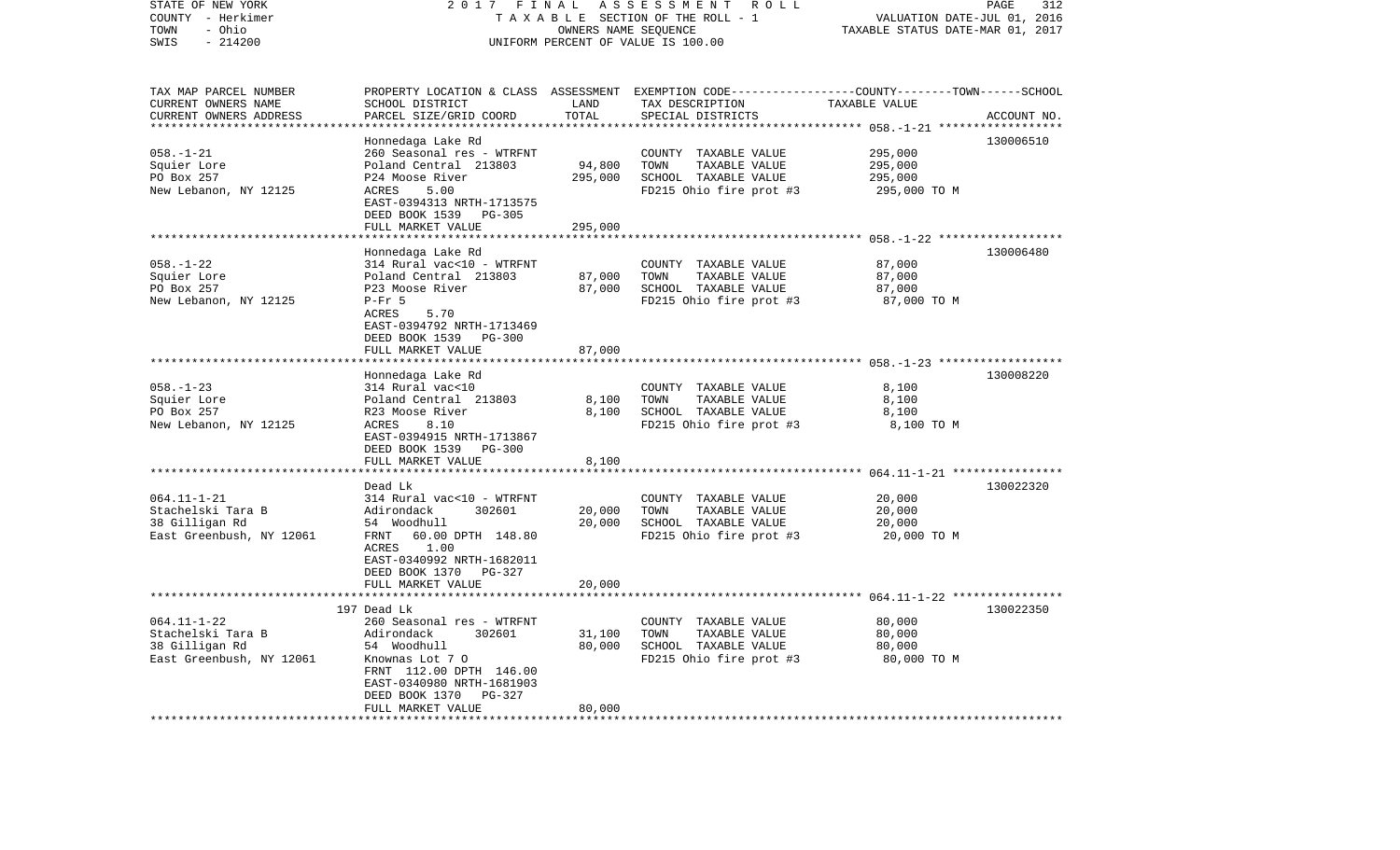| STATE OF NEW YORK                        | 2017 FINAL                                             |                      | A S S E S S M E N T<br>R O L L                                                                  |                                                          | PAGE<br>313 |
|------------------------------------------|--------------------------------------------------------|----------------------|-------------------------------------------------------------------------------------------------|----------------------------------------------------------|-------------|
| COUNTY - Herkimer                        |                                                        |                      | TAXABLE SECTION OF THE ROLL - 1                                                                 | VALUATION DATE-JUL 01, 2016                              |             |
| - Ohio<br>TOWN                           |                                                        | OWNERS NAME SEQUENCE |                                                                                                 | TAXABLE STATUS DATE-MAR 01, 2017                         |             |
| $-214200$<br>SWIS                        |                                                        |                      | UNIFORM PERCENT OF VALUE IS 100.00                                                              |                                                          |             |
| TAX MAP PARCEL NUMBER                    |                                                        |                      | PROPERTY LOCATION & CLASS ASSESSMENT EXEMPTION CODE---------------COUNTY-------TOWN------SCHOOL |                                                          |             |
| CURRENT OWNERS NAME                      | SCHOOL DISTRICT                                        | LAND                 | TAX DESCRIPTION                                                                                 | TAXABLE VALUE                                            |             |
| CURRENT OWNERS ADDRESS                   | PARCEL SIZE/GRID COORD                                 | TOTAL                | SPECIAL DISTRICTS                                                                               |                                                          | ACCOUNT NO. |
| *************************                |                                                        |                      |                                                                                                 |                                                          |             |
|                                          | 199 Dead Lk                                            |                      |                                                                                                 |                                                          | 130022260   |
| $064.11 - 1 - 23$<br>Stachelski Tara B   | 260 Seasonal res - WTRFNT<br>Adirondack<br>302601      | 28,700               | COUNTY TAXABLE VALUE<br>TOWN<br>TAXABLE VALUE                                                   | 49,900<br>49,900                                         |             |
| 38 Gilligan Rd                           | 54 Woodhull                                            | 49,900               | SCHOOL TAXABLE VALUE                                                                            | 49,900                                                   |             |
| East Greenbush, NY 12061                 | Dend Lake Lot 9                                        |                      | FD215 Ohio fire prot #3                                                                         | 49,900 TO M                                              |             |
|                                          | 83.00 DPTH 145.00<br>FRNT<br>EAST-0340934 NRTH-1681802 |                      |                                                                                                 |                                                          |             |
|                                          | DEED BOOK 1370 PG-327                                  |                      |                                                                                                 |                                                          |             |
|                                          | FULL MARKET VALUE                                      | 49,900               |                                                                                                 |                                                          |             |
|                                          | Dead Lk                                                |                      |                                                                                                 |                                                          | 130022380   |
| $064.11 - 1 - 46$                        | 314 Rural vac<10                                       |                      | COUNTY TAXABLE VALUE                                                                            | 9,800                                                    |             |
| Stachelski Tara B                        | 302601<br>Adirondack                                   | 9,800                | TOWN<br>TAXABLE VALUE                                                                           | 9,800                                                    |             |
| 38 Gilligan Rd                           | 54 Woodhull                                            | 9,800                | SCHOOL TAXABLE VALUE                                                                            | 9,800                                                    |             |
| East Greenbush, NY 12061                 | Lot 18 Ft                                              |                      | FD215 Ohio fire prot #3                                                                         | 9,800 TO M                                               |             |
|                                          | FRNT 255.00 DPTH 150.00                                |                      |                                                                                                 |                                                          |             |
|                                          | 0.91<br>ACRES                                          |                      |                                                                                                 |                                                          |             |
|                                          | EAST-0341075 NRTH-1681797                              |                      |                                                                                                 |                                                          |             |
|                                          | DEED BOOK 1370<br>PG-327                               |                      |                                                                                                 |                                                          |             |
|                                          | FULL MARKET VALUE                                      | 9,800                |                                                                                                 |                                                          |             |
|                                          | Dead Lk                                                |                      |                                                                                                 |                                                          | 130036420   |
| $064.11 - 1 - 47$                        | 314 Rural vac<10                                       |                      | COUNTY TAXABLE VALUE                                                                            | 10,300                                                   |             |
| Stachelski Tara B                        | Adirondack<br>302601                                   | 10,300               | TAXABLE VALUE<br>TOWN                                                                           | 10,300                                                   |             |
| 38 Gilligan Rd                           | 54 Woodhull                                            | 10,300               | SCHOOL TAXABLE VALUE                                                                            | 10,300                                                   |             |
| East Greenbush, NY 12061                 | FRNT 144.00 DPTH 465.00                                |                      | FD215 Ohio fire prot #3                                                                         | 10,300 TO M                                              |             |
|                                          | ACRES<br>1.25                                          |                      |                                                                                                 |                                                          |             |
|                                          | EAST-0341144 NRTH-1681693                              |                      |                                                                                                 |                                                          |             |
|                                          | DEED BOOK 1370<br>PG-327                               |                      |                                                                                                 |                                                          |             |
|                                          | FULL MARKET VALUE                                      | 10,300               |                                                                                                 |                                                          |             |
|                                          |                                                        |                      |                                                                                                 | *************************** 078.1-2-19.3 *************** |             |
| $078.1 - 2 - 19.3$                       | Conway Rd<br>314 Rural vac<10                          |                      | COUNTY TAXABLE VALUE                                                                            | 13,300                                                   |             |
| Stafford Jeffrey                         | Poland Central 213803                                  | 13,300               | TOWN<br>TAXABLE VALUE                                                                           | 13,300                                                   |             |
| Petro Jill                               | Lot 18 Jer Pat                                         | 13,300               | SCHOOL TAXABLE VALUE                                                                            | 13,300                                                   |             |
| 175 Dagenkolb Rd                         | 7.70<br>ACRES                                          |                      | FD200 Ohio fire prot #1                                                                         | 13,300 TO M                                              |             |
| Ohio, NY 13324                           | EAST-0357506 NRTH-1634057                              |                      |                                                                                                 |                                                          |             |
|                                          | DEED BOOK 1189<br>PG-763                               |                      |                                                                                                 |                                                          |             |
|                                          | FULL MARKET VALUE                                      | 13,300               |                                                                                                 |                                                          |             |
|                                          |                                                        |                      |                                                                                                 |                                                          |             |
|                                          | Snyder Rd                                              |                      |                                                                                                 |                                                          |             |
| $078.4 - 1 - 4.3$                        | 270 Mfg housing                                        |                      | COUNTY TAXABLE VALUE                                                                            | 44,300                                                   |             |
| Stafford Jeffrey                         | Poland Central 213803                                  | 28,300               | TOWN<br>TAXABLE VALUE                                                                           | 44,300<br>44,300                                         |             |
| 175 Dagenkolb Rd<br>Cold Brook, NY 13324 | 12 Jer Pat<br>ACRES 11.70                              | 44,300               | SCHOOL TAXABLE VALUE<br>FD200 Ohio fire prot #1                                                 | 44,300 TO M                                              |             |
|                                          | EAST-0360625 NRTH-1625487                              |                      |                                                                                                 |                                                          |             |
|                                          | DEED BOOK 867<br>PG-210                                |                      |                                                                                                 |                                                          |             |
|                                          | FULL MARKET VALUE                                      | 44,300               |                                                                                                 |                                                          |             |
|                                          |                                                        |                      |                                                                                                 |                                                          |             |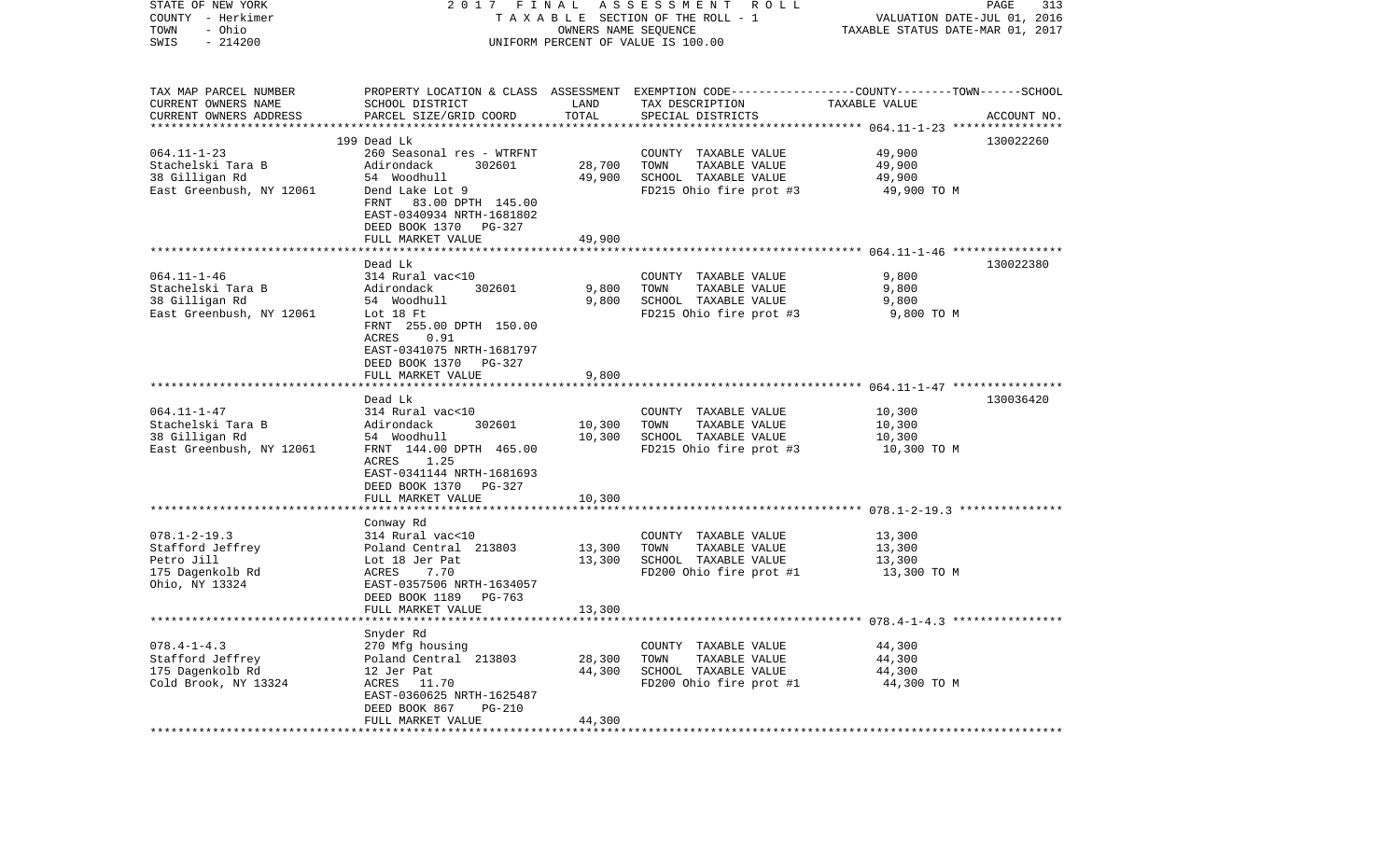| STATE OF NEW YORK<br>COUNTY - Herkimer<br>- Ohio<br>TOWN<br>$-214200$<br>SWIS                        | 2017<br>FINAL<br>ASSESSMENT ROLL<br>TAXABLE SECTION OF THE ROLL - 1<br>OWNERS NAME SEQUENCE<br>UNIFORM PERCENT OF VALUE IS 100.00                                                      |                            |                                                                                                                                          | PAGE<br>314<br>VALUATION DATE-JUL 01, 2016<br>TAXABLE STATUS DATE-MAR 01, 2017 |                     |  |
|------------------------------------------------------------------------------------------------------|----------------------------------------------------------------------------------------------------------------------------------------------------------------------------------------|----------------------------|------------------------------------------------------------------------------------------------------------------------------------------|--------------------------------------------------------------------------------|---------------------|--|
| TAX MAP PARCEL NUMBER<br>CURRENT OWNERS NAME<br>CURRENT OWNERS ADDRESS<br>**********************     | SCHOOL DISTRICT<br>PARCEL SIZE/GRID COORD                                                                                                                                              | LAND<br>TOTAL              | PROPERTY LOCATION & CLASS ASSESSMENT EXEMPTION CODE----------------COUNTY-------TOWN------SCHOOL<br>TAX DESCRIPTION<br>SPECIAL DISTRICTS | TAXABLE VALUE                                                                  | ACCOUNT NO.         |  |
| $078.4 - 1 - 4.5$<br>Stafford Jeffrey<br>175 Dagenkolb Rd<br>Cold Brook, NY 13324                    | Snyder Rd<br>210 1 Family Res<br>Poland Central 213803<br>12 Jer Pat<br>FRNT 200.00 DPTH<br>ACRES<br>5.90<br>EAST-0361322 NRTH-1627121<br>DEED BOOK 869<br>PG-266<br>FULL MARKET VALUE | 21,700<br>68,900<br>68,900 | BAS STAR<br>41854<br>COUNTY TAXABLE VALUE<br>TOWN<br>TAXABLE VALUE<br>SCHOOL TAXABLE VALUE<br>FD200 Ohio fire prot #1                    | $\mathbf{0}$<br>$\mathbf 0$<br>68,900<br>68,900<br>38,900<br>68,900 TO M       | 30,000              |  |
|                                                                                                      |                                                                                                                                                                                        |                            |                                                                                                                                          |                                                                                |                     |  |
| $078.4 - 1 - 4.7$<br>Stafford Jeffrey<br>Smith Matthew D<br>175 Dagenkolb Rd<br>Cold Brook, NY 13324 | Snyder Rd<br>322 Rural vac>10<br>Poland Central 213803<br>FRNT 654.00 DPTH<br>ACRES 18.50<br>EAST-0361156 NRTH-1626727<br>DEED BOOK 869<br>PG-266                                      | 20,900<br>20,900           | COUNTY TAXABLE VALUE<br>TOWN<br>TAXABLE VALUE<br>SCHOOL TAXABLE VALUE<br>FD200 Ohio fire prot #1                                         | 20,900<br>20,900<br>20,900<br>20,900 TO M                                      |                     |  |
|                                                                                                      | FULL MARKET VALUE                                                                                                                                                                      | 20,900                     |                                                                                                                                          |                                                                                |                     |  |
|                                                                                                      | ********************                                                                                                                                                                   |                            |                                                                                                                                          |                                                                                |                     |  |
| $078.4 - 1 - 4.1$<br>Stafford Jeffrey J<br>175 Dagenkolb Rd<br>Ohio, NY 13324                        | Snyder Rd<br>270 Mfg housing<br>Poland Central 213803<br>12 Jer Pat<br>Map Mm9d31<br>ACRES 13.60<br>EAST-0360621 NRTH-1626029<br>DEED BOOK 1387 PG-642                                 | 29,600<br>37,600           | COUNTY TAXABLE VALUE<br>TOWN<br>TAXABLE VALUE<br>SCHOOL TAXABLE VALUE<br>FD200 Ohio fire prot #1                                         | 37,600<br>37,600<br>37,600<br>37,600 TO M                                      | 130033210           |  |
|                                                                                                      | FULL MARKET VALUE                                                                                                                                                                      | 37,600                     |                                                                                                                                          |                                                                                |                     |  |
|                                                                                                      | *************************                                                                                                                                                              | * * * * * * * * * * * *    |                                                                                                                                          |                                                                                |                     |  |
| $078.4 - 1 - 4.2$<br>Stafford Jeffrey J<br>175 Dagenkolb Rd Rd<br>Ohio, NY 13324                     | 160 Snyder Rd<br>210 1 Family Res<br>Poland Central 213803<br>12 Jer Pat<br>ACRES<br>8.00<br>EAST-0360724 NRTH-1625782<br>DEED BOOK 1387<br>PG-646                                     | 25,700<br>75,000           | COUNTY TAXABLE VALUE<br>TAXABLE VALUE<br>TOWN<br>SCHOOL TAXABLE VALUE<br>FD200 Ohio fire prot #1                                         | 75,000<br>75,000<br>75,000<br>75,000 TO M                                      |                     |  |
|                                                                                                      | FULL MARKET VALUE                                                                                                                                                                      | 75,000                     |                                                                                                                                          |                                                                                |                     |  |
|                                                                                                      |                                                                                                                                                                                        |                            |                                                                                                                                          |                                                                                |                     |  |
| $078.3 - 2 - 16$<br>Stanczyk Michael D<br>515 Fisher Rd<br>Ohio, NY 13324                            | 515 Fisher Rd<br>210 1 Family Res<br>Poland Central 213803<br>Lot 12 Jer Pat<br>ACRES<br>5.10 BANK<br>740<br>EAST-0358319 NRTH-1624742<br>DEED BOOK 779<br>PG-657<br>FULL MARKET VALUE | 19,300<br>63,000<br>63,000 | 41854<br>BAS STAR<br>COUNTY TAXABLE VALUE<br>TOWN<br>TAXABLE VALUE<br>SCHOOL TAXABLE VALUE<br>FD200 Ohio fire prot #1                    | $\mathsf{O}$<br>$\Omega$<br>63,000<br>63,000<br>33,000<br>63,000 TO M          | 130076440<br>30,000 |  |
|                                                                                                      |                                                                                                                                                                                        |                            |                                                                                                                                          |                                                                                |                     |  |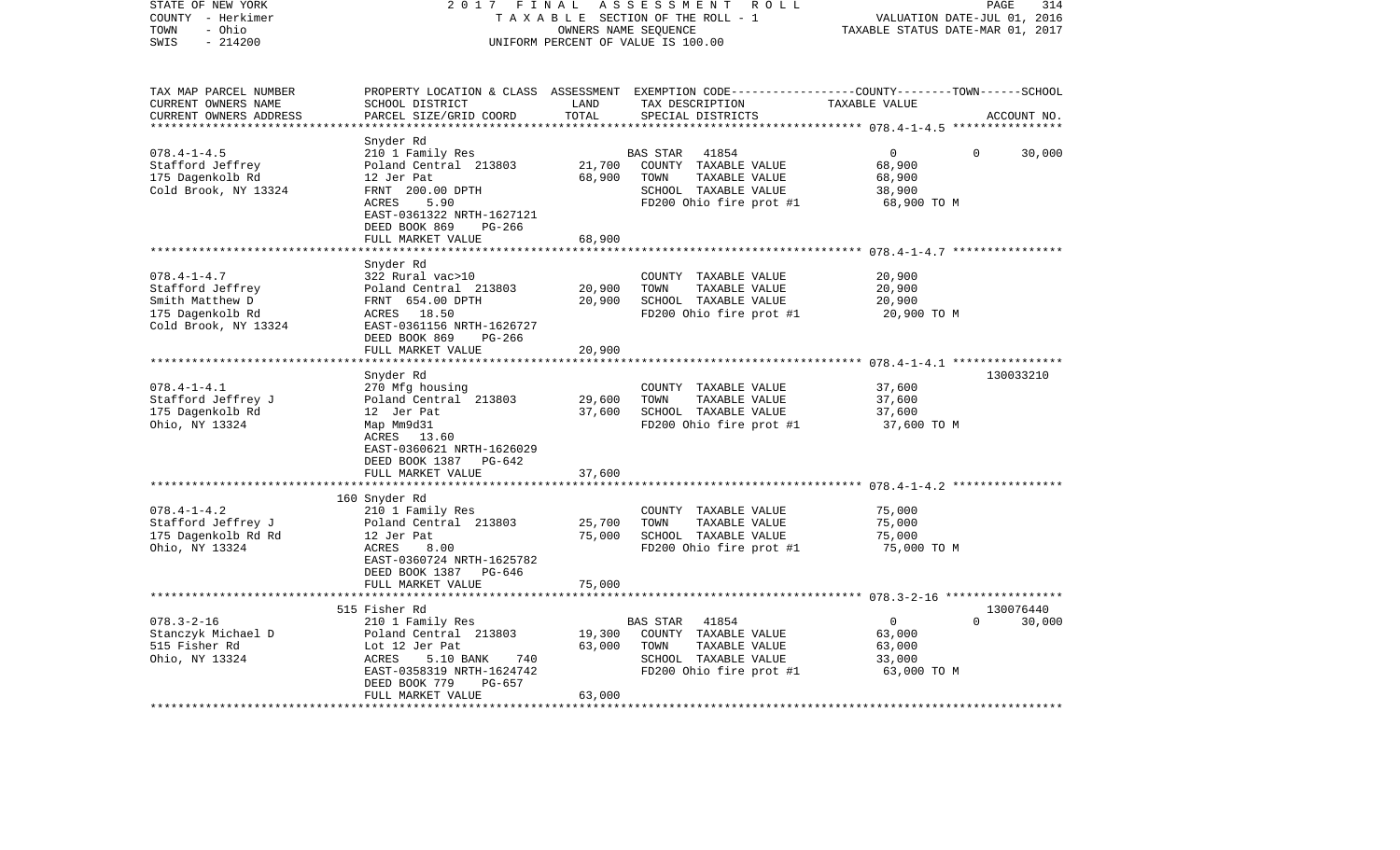STATE OF NEW YORK 2 0 1 7 F I N A L A S S E S S M E N T R O L L PAGE 315VALUATION DATE-JUL 01, 2016 COUNTY - Herkimer T A X A B L E SECTION OF THE ROLL - 1 TOWN - Ohio OWNERS NAME SEQUENCE TAXABLE STATUS DATE-MAR 01, 2017 SWIS - 214200 UNIFORM PERCENT OF VALUE IS 100.00TAX MAP PARCEL NUMBER PROPERTY LOCATION & CLASS ASSESSMENT EXEMPTION CODE------------------COUNTY--------TOWN------SCHOOL CURRENT OWNERS NAME SCHOOL DISTRICT LAND TAX DESCRIPTION TAXABLE VALUECURRENT OWNERS ADDRESS PARCEL SIZE/GRID COORD TOTAL SPECIAL DISTRICTS ACCOUNT NO. \*\*\*\*\*\*\*\*\*\*\*\*\*\*\*\*\*\*\*\*\*\*\*\*\*\*\*\*\*\*\*\*\*\*\*\*\*\*\*\*\*\*\*\*\*\*\*\*\*\*\*\*\*\*\*\*\*\*\*\*\*\*\*\*\*\*\*\*\*\*\*\*\*\*\*\*\*\*\*\*\*\*\*\*\*\*\*\*\*\*\*\*\*\*\*\*\*\*\*\*\*\*\* 085.3-3-19 \*\*\*\*\*\*\*\*\*\*\*\*\*\*\*\*\* California Rd 13002451014,200 085.3-3-19 210 1 Family Res BAS STAR 41854 0 0 14,200 Stanier Philip Poland Central 213803 9,200 COUNTY TAXABLE VALUE 14,200 Attn: Chrismer Frances 22 Jer Pat 14,200 TOWN TAXABLE VALUE 14,200 782 Ringwood Rd FRNT 215.00 DPTH 125.00 SCHOOL TAXABLE VALUE 0 ACRES 0.31 **If the ST 200 TO M** FD210 Ohio fire prot #2 14,200 TO M EAST-0383187 NRTH-1614520 DEED BOOK 734 PG-307 FULL MARKET VALUE 14,200 \*\*\*\*\*\*\*\*\*\*\*\*\*\*\*\*\*\*\*\*\*\*\*\*\*\*\*\*\*\*\*\*\*\*\*\*\*\*\*\*\*\*\*\*\*\*\*\*\*\*\*\*\*\*\*\*\*\*\*\*\*\*\*\*\*\*\*\*\*\*\*\*\*\*\*\*\*\*\*\*\*\*\*\*\*\*\*\*\*\*\*\*\*\*\*\*\*\*\*\*\*\*\* 071.3-2-6 \*\*\*\*\*\*\*\*\*\*\*\*\*\*\*\*\*\* 131 Haskell Rd 130039840071.3-2-6 210 1 Family Res VET COM CT 41131 13,575 13,575 0 Steele Stella Poland Central 213803 17,200 AGED-CT 41801 20,363 20,363 0 Smith Edna A Cot 68 Rem Pat 54,300 ENH STAR 41834 0 0 54,300 c/o Edna A. Smith Seas 1.12 A COUNTY TAXABLE VALUE 20,362 382 Indian Rd FRNT 160.00 DPTH 315.00 TOWN TAXABLE VALUE 20,362 Fonda, NY 12068 ACRES 1.16 SCHOOL TAXABLE VALUE 0 EAST-0395706 NRTH-1662647 FD200 Ohio fire prot #1 54,300 TO M DEED BOOK 833 PG-321FULL MARKET VALUE 54,300 \*\*\*\*\*\*\*\*\*\*\*\*\*\*\*\*\*\*\*\*\*\*\*\*\*\*\*\*\*\*\*\*\*\*\*\*\*\*\*\*\*\*\*\*\*\*\*\*\*\*\*\*\*\*\*\*\*\*\*\*\*\*\*\*\*\*\*\*\*\*\*\*\*\*\*\*\*\*\*\*\*\*\*\*\*\*\*\*\*\*\*\*\*\*\*\*\*\*\*\*\*\*\* 073.4-1-75.3 \*\*\*\*\*\*\*\*\*\*\*\*\*\*\* Five Acre Ln 130090095073.4-1-75.3 314 Rural vac<10 COUNTY TAXABLE VALUE 3,500 Steele Tammy Lynn Poland Central 213803 3,500 TOWN TAXABLE VALUE 3,500 9869 River Rd 1st Floor Utica, NY 13502 ACRES 1.20 FD200 Ohio fire prot #1 3,500 TO M EAST-0368568 NRTH-1648154 DEED BOOK 1299 PG-605FULL MARKET VALUE 3,500 \*\*\*\*\*\*\*\*\*\*\*\*\*\*\*\*\*\*\*\*\*\*\*\*\*\*\*\*\*\*\*\*\*\*\*\*\*\*\*\*\*\*\*\*\*\*\*\*\*\*\*\*\*\*\*\*\*\*\*\*\*\*\*\*\*\*\*\*\*\*\*\*\*\*\*\*\*\*\*\*\*\*\*\*\*\*\*\*\*\*\*\*\*\*\*\*\*\*\*\*\*\*\* 085.3-2-56 \*\*\*\*\*\*\*\*\*\*\*\*\*\*\*\*\* 120 Black Creek Rd 130060725085.3-2-56 210 1 Family Res ENH STAR 41834 0 0 54,000 Sternberg Charles Poland Central 213803 16,700 COUNTY TAXABLE VALUE 54,000 Sternberg Janice  $Lot 10$  Jer Pat  $54,000$  TOWN TAXABLE VALUE 54,000 120 Bull Hill Rd Dbl Trailer & Garage SCHOOL TAXABLE VALUE 0 Cold Brook, NY 13324  $ACRES$  2.60  $FD200$  Ohio fire prot #1 54,000 TO M EAST-0373537 NRTH-1614496 DEED BOOK 769 PG-487 FULL MARKET VALUE 54,000 \*\*\*\*\*\*\*\*\*\*\*\*\*\*\*\*\*\*\*\*\*\*\*\*\*\*\*\*\*\*\*\*\*\*\*\*\*\*\*\*\*\*\*\*\*\*\*\*\*\*\*\*\*\*\*\*\*\*\*\*\*\*\*\*\*\*\*\*\*\*\*\*\*\*\*\*\*\*\*\*\*\*\*\*\*\*\*\*\*\*\*\*\*\*\*\*\*\*\*\*\*\*\* 078.2-2-14 \*\*\*\*\*\*\*\*\*\*\*\*\*\*\*\*\* Ohio City Rd 130000720 078.2-2-14 210 1 Family Res BAS STAR 41854 0 0 30,000 Steves Metthew J **Poland Central 213803** 17,700 COUNTY TAXABLE VALUE Steves Tanya J 44 Jer Pat 71,100 TOWN TAXABLE VALUE 71,100 103 Church St R 1 .3 SCHOOL TAXABLE VALUE 41,100 Cold Brook, NY 13324 FRNT 100.00 DPTH 135.00 FD200 Ohio fire prot #1 71,100 TO M ACRES 3.20 EAST-0364927 NRTH-1636200 DEED BOOK 1253 PG-627FULL MARKET VALUE 71,100 \*\*\*\*\*\*\*\*\*\*\*\*\*\*\*\*\*\*\*\*\*\*\*\*\*\*\*\*\*\*\*\*\*\*\*\*\*\*\*\*\*\*\*\*\*\*\*\*\*\*\*\*\*\*\*\*\*\*\*\*\*\*\*\*\*\*\*\*\*\*\*\*\*\*\*\*\*\*\*\*\*\*\*\*\*\*\*\*\*\*\*\*\*\*\*\*\*\*\*\*\*\*\*\*\*\*\*\*\*\*\*\*\*\*\*\*\*\*\*\*\*\*\*\*\*\*\*\*\*\*\*\*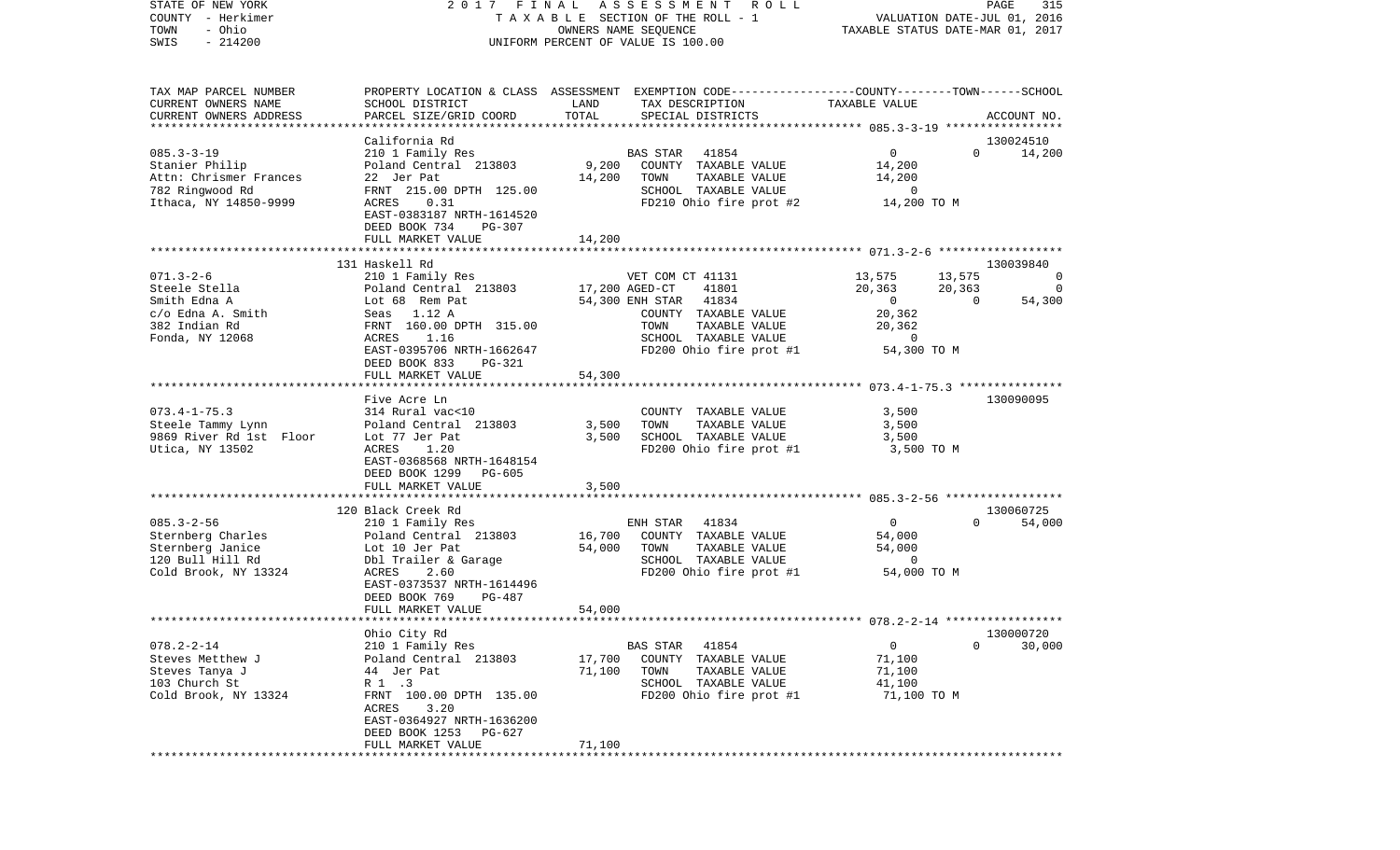| STATE OF NEW YORK<br>COUNTY - Herkimer<br>- Ohio<br>TOWN<br>$-214200$<br>SWIS                     | 2017 FINAL ASSESSMENT ROLL<br>TAXABLE SECTION OF THE ROLL - 1<br>OWNERS NAME SEQUENCE<br>UNIFORM PERCENT OF VALUE IS 100.00                                                |                           |                                                                                                                      | PAGE<br>316<br>VALUATION DATE-JUL 01, 2016<br>TAXABLE STATUS DATE-MAR 01, 2017                                                 |  |  |
|---------------------------------------------------------------------------------------------------|----------------------------------------------------------------------------------------------------------------------------------------------------------------------------|---------------------------|----------------------------------------------------------------------------------------------------------------------|--------------------------------------------------------------------------------------------------------------------------------|--|--|
| TAX MAP PARCEL NUMBER<br>CURRENT OWNERS NAME<br>CURRENT OWNERS ADDRESS<br>*********************** | SCHOOL DISTRICT<br>PARCEL SIZE/GRID COORD                                                                                                                                  | LAND<br>TOTAL             | TAX DESCRIPTION<br>SPECIAL DISTRICTS                                                                                 | PROPERTY LOCATION & CLASS ASSESSMENT EXEMPTION CODE---------------COUNTY-------TOWN-----SCHOOL<br>TAXABLE VALUE<br>ACCOUNT NO. |  |  |
|                                                                                                   | South Lake Rd                                                                                                                                                              |                           |                                                                                                                      | 130023250                                                                                                                      |  |  |
| $058. - 2 - 59$<br>Stinson Todd<br>776 Betty Brook Rd<br>South Kortright, NY 13842                | 260 Seasonal res - WTRFNT<br>Adirondack<br>302601<br>1 Nob Pat<br>95.80 DPTH 254.50<br>FRNT<br>ACRES<br>0.64                                                               | 103,800<br>148,000        | COUNTY TAXABLE VALUE<br>TOWN<br>TAXABLE VALUE<br>SCHOOL TAXABLE VALUE<br>FD215 Ohio fire prot #3                     | 148,000<br>148,000<br>148,000<br>148,000 TO M                                                                                  |  |  |
|                                                                                                   | EAST-0385285 NRTH-1705678<br>DEED BOOK 1593 PG-157<br>FULL MARKET VALUE                                                                                                    | 148,000                   |                                                                                                                      |                                                                                                                                |  |  |
|                                                                                                   |                                                                                                                                                                            |                           |                                                                                                                      |                                                                                                                                |  |  |
| $073.3 - 2 - 50$<br>Stokes Clifford W<br>3247 Whitelaw Rd<br>Canastota, NY 13032                  | Fly Brook Rd<br>260 Seasonal res<br>Poland Central 213803<br>47 Jer Pat<br>ACRES<br>1.80<br>EAST-0355606 NRTH-1643438<br>DEED BOOK 804<br>PG-506                           | 15,400<br>29,500          | VETFUND CT 41101<br>COUNTY TAXABLE VALUE<br>TOWN<br>TAXABLE VALUE<br>SCHOOL TAXABLE VALUE<br>FD200 Ohio fire prot #1 | 130018000<br>21,900<br>21,900<br>$\Omega$<br>7,600<br>7,600<br>29,500<br>29,500 TO M                                           |  |  |
|                                                                                                   | FULL MARKET VALUE                                                                                                                                                          | 29,500                    |                                                                                                                      |                                                                                                                                |  |  |
|                                                                                                   |                                                                                                                                                                            |                           |                                                                                                                      |                                                                                                                                |  |  |
| $058. - 2 - 19$<br>Stoller Frederick C<br>11 Bayberry Ln<br>Whitesboro, NY 13492                  | North Lake Rd<br>260 Seasonal res - WTRFNT<br>Adirondack<br>302601<br>1 Nob Pat<br>Sens $1/4$<br>FRNT 77.00 DPTH 119.90<br>EAST-0375395 NRTH-1708727                       | 77,500<br>100,375         | COUNTY TAXABLE VALUE<br>TOWN<br>TAXABLE VALUE<br>SCHOOL TAXABLE VALUE<br>FD215 Ohio fire prot #3                     | 130040050<br>100,375<br>100,375<br>100,375<br>100,375 TO M                                                                     |  |  |
|                                                                                                   | DEED BOOK 00581 PG-00243                                                                                                                                                   |                           |                                                                                                                      |                                                                                                                                |  |  |
|                                                                                                   | FULL MARKET VALUE                                                                                                                                                          | 100,375                   |                                                                                                                      |                                                                                                                                |  |  |
| $065. - 2 - 28$<br>Storsberg Edmund<br>10903 Depot St<br>Remsen, NY 13438                         | Withers Rd<br>260 Seasonal res<br>Remsen<br>305201<br>12 Rem Pat<br>Sens $1/2$<br>ACRES<br>0.44<br>EAST-0356734 NRTH-1681653<br>DEED BOOK 1492 PG-697<br>FULL MARKET VALUE | 4,900<br>22,500<br>22,500 | COUNTY TAXABLE VALUE<br>TAXABLE VALUE<br>TOWN<br>SCHOOL TAXABLE VALUE<br>FD215 Ohio fire prot #3                     | 130027780<br>22,500<br>22,500<br>22,500<br>22,500 TO M                                                                         |  |  |
|                                                                                                   |                                                                                                                                                                            |                           |                                                                                                                      |                                                                                                                                |  |  |
| $060. -1 - 8$<br>Stratton Arthur<br>8 Farnham St<br>Cazenovia, NY 13035                           | Woodhull Creek<br>322 Rural vac>10<br>Adirondack<br>302601<br>ACRES 11.50<br>EAST-0333013 NRTH-1702710<br>FULL MARKET VALUE                                                | 5,200<br>5,200<br>5,200   | COUNTY TAXABLE VALUE<br>TOWN<br>TAXABLE VALUE<br>SCHOOL TAXABLE VALUE<br>FD215 Ohio fire prot #3                     | 5,200<br>5,200<br>5,200<br>5,200 TO M                                                                                          |  |  |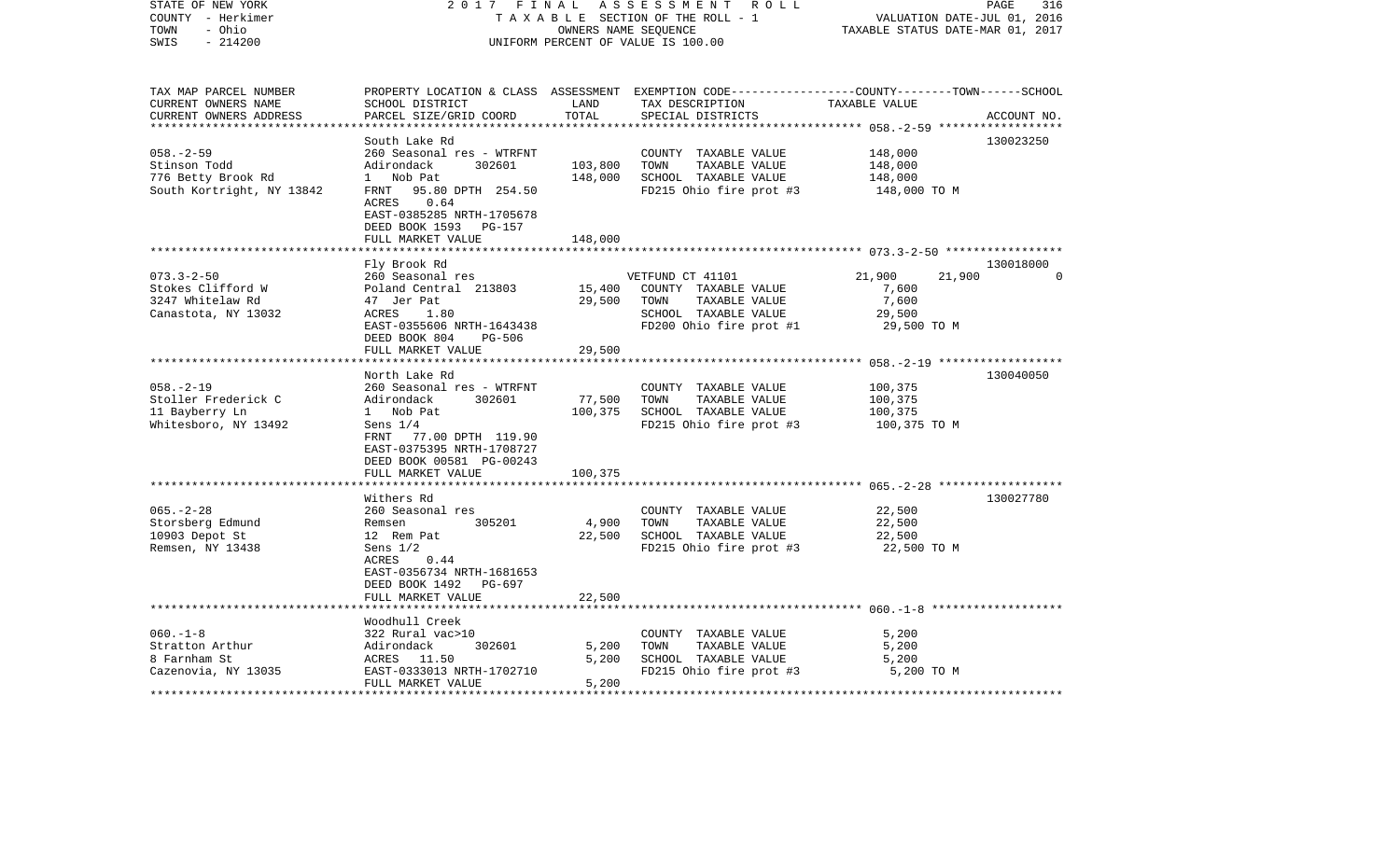| STATE OF NEW YORK<br>COUNTY - Herkimer<br>TOWN<br>- Ohio<br>$-214200$<br>SWIS                    | 2017 FINAL<br>TAXABLE SECTION OF THE ROLL - 1<br>UNIFORM PERCENT OF VALUE IS 100.00                                                                                          | PAGE<br>317<br>VALUATION DATE-JUL 01, 2016<br>TAXABLE STATUS DATE-MAR 01, 2017 |                                                                                                                                         |                                           |             |
|--------------------------------------------------------------------------------------------------|------------------------------------------------------------------------------------------------------------------------------------------------------------------------------|--------------------------------------------------------------------------------|-----------------------------------------------------------------------------------------------------------------------------------------|-------------------------------------------|-------------|
| TAX MAP PARCEL NUMBER<br>CURRENT OWNERS NAME<br>CURRENT OWNERS ADDRESS                           | SCHOOL DISTRICT<br>PARCEL SIZE/GRID COORD                                                                                                                                    | LAND<br>TOTAL                                                                  | PROPERTY LOCATION & CLASS ASSESSMENT EXEMPTION CODE---------------COUNTY-------TOWN------SCHOOL<br>TAX DESCRIPTION<br>SPECIAL DISTRICTS | TAXABLE VALUE                             | ACCOUNT NO. |
| $078.1 - 2 - 19.4$<br>Stremouchow John<br>Stremouchow Helen<br>7 Oak St<br>Orangeburg, NY 10962  | Conway Rd<br>260 Seasonal res<br>Poland Central 213803<br>Lot 18 Jer Pat<br>ACRES<br>6.00<br>EAST-0357771 NRTH-1634499<br>DEED BOOK 766<br>PG-696<br>FULL MARKET VALUE       | 15,500<br>16,000<br>16,000                                                     | COUNTY TAXABLE VALUE<br>TOWN<br>TAXABLE VALUE<br>SCHOOL TAXABLE VALUE<br>FD200 Ohio fire prot #1                                        | 16,000<br>16,000<br>16,000<br>16,000 TO M |             |
|                                                                                                  |                                                                                                                                                                              |                                                                                |                                                                                                                                         |                                           |             |
| $073.4 - 1 - 30.3$<br>Subik Steven J<br>Subik Deborah A<br>801 Co Hwy 116<br>Johnstown, NY 12095 | 491 Reese Rd<br>260 Seasonal res<br>Poland Central 213803<br>48 Jer Pat<br>ACRES<br>9.00<br>EAST-0361763 NRTH-1642952<br>$PG-34$                                             | 19,900<br>50,140                                                               | COUNTY TAXABLE VALUE<br>TOWN<br>TAXABLE VALUE<br>SCHOOL TAXABLE VALUE<br>FD200 Ohio fire prot #1                                        | 50,140<br>50,140<br>50,140<br>50,140 TO M |             |
|                                                                                                  | DEED BOOK 853<br>FULL MARKET VALUE                                                                                                                                           | 50,140                                                                         |                                                                                                                                         |                                           |             |
|                                                                                                  |                                                                                                                                                                              |                                                                                |                                                                                                                                         |                                           |             |
| $073.4 - 4 - 7$<br>Sullivan Michael<br>Sullivan Kerry<br>119 Ben Bar Cir<br>Whitesboro, NY 13492 | Harvey Bridge<br>322 Rural vac>10<br>Poland Central 213803<br>FRNT 531.00 DPTH<br>ACRES 15.10<br>EAST-0363696 NRTH-1642053<br>DEED BOOK 1591 PG-144                          | 18,500<br>18,500                                                               | COUNTY TAXABLE VALUE<br>TOWN<br>TAXABLE VALUE<br>SCHOOL TAXABLE VALUE                                                                   | 18,500<br>18,500<br>18,500                |             |
|                                                                                                  | FULL MARKET VALUE                                                                                                                                                            | 18,500                                                                         |                                                                                                                                         |                                           |             |
| $071.3 - 2 - 16$<br>Sullivan Shawn<br>Sullivan Teresa                                            | 172 Haskell Rd<br>314 Rural vac<10 - WTRFNT<br>Poland Central 213803<br>104 Nob Pat                                                                                          | 7,600<br>7,600                                                                 | COUNTY TAXABLE VALUE<br>TOWN<br>TAXABLE VALUE<br>SCHOOL TAXABLE VALUE                                                                   | 7,600<br>7,600<br>7,600                   | 130035070   |
| 172 Haskell Rd<br>Cold Brook, NY 13324                                                           | ACRES<br>3.80<br>EAST-0396479 NRTH-1663139<br>DEED BOOK 893<br>$PG-45$<br>FULL MARKET VALUE                                                                                  | 7,600                                                                          | FD200 Ohio fire prot #1                                                                                                                 | 7,600 TO M                                |             |
|                                                                                                  | **************                                                                                                                                                               |                                                                                |                                                                                                                                         |                                           |             |
| $071.3 - 2 - 17$<br>Sullivan Shawn R<br>172 Haskell Rd<br>Ohio, NY 13324                         | 172 Haskell Rd<br>240 Rural res<br>- WTRFNT<br>Poland Central 213803<br>104 Nob Pat<br>ACRES 18.10<br>EAST-0396443 NRTH-1663505<br>DEED BOOK 1259 PG-42<br>FULL MARKET VALUE | 27,000<br>98,500<br>98,500                                                     | COUNTY TAXABLE VALUE<br>TOWN<br>TAXABLE VALUE<br>SCHOOL TAXABLE VALUE<br>FD200 Ohio fire prot #1                                        | 98,500<br>98,500<br>98,500<br>98,500 TO M | 130035040   |
|                                                                                                  |                                                                                                                                                                              |                                                                                |                                                                                                                                         |                                           |             |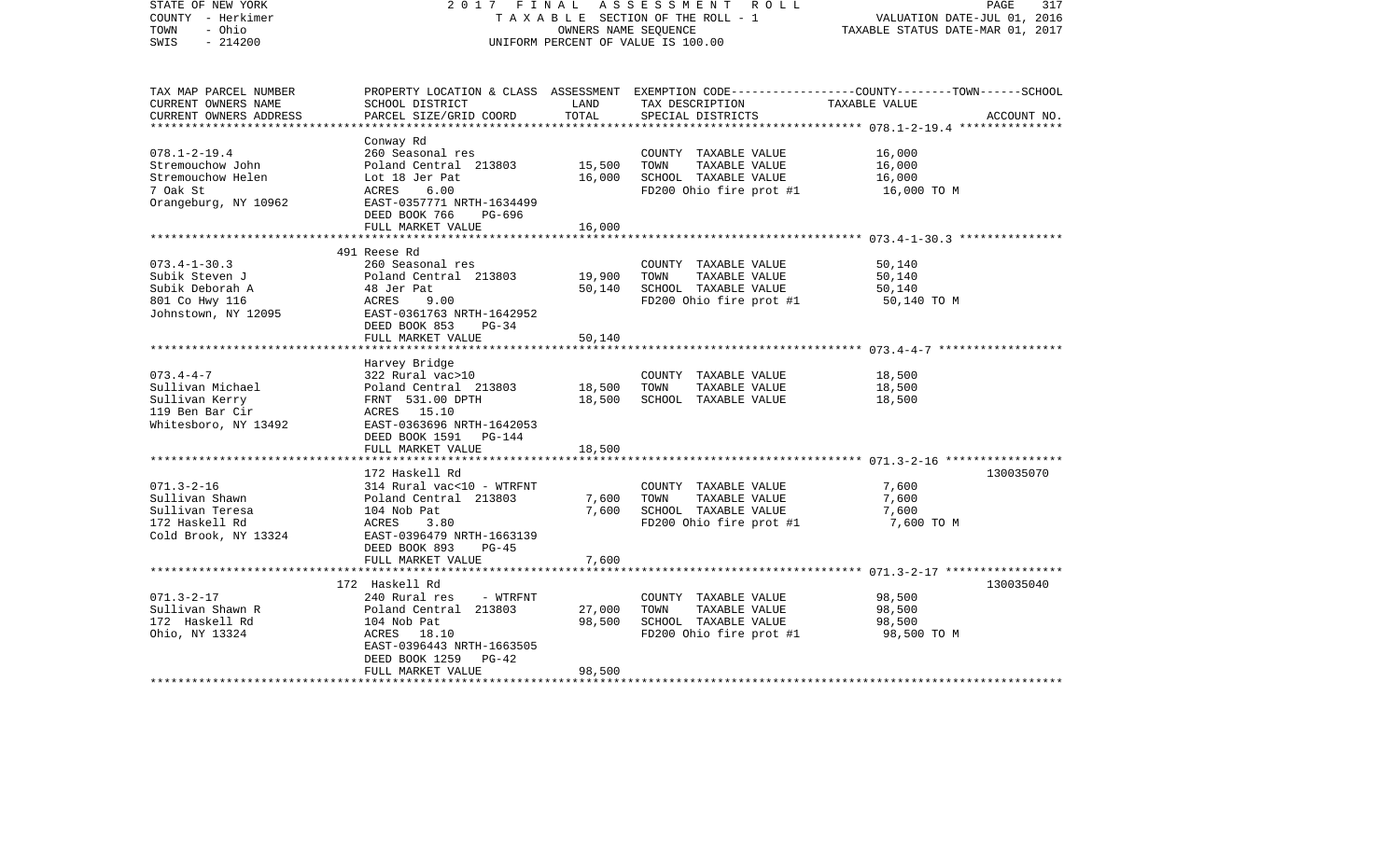| COUNTY<br>– Herkimer<br>TOWN<br>- Ohio<br>$-214200$<br>SWIS | T A X A B L E SECTION OF THE ROLL - 1<br>OWNERS NAME SEQUENCE<br>UNIFORM PERCENT OF VALUE IS 100.00 |                    |                                                                                                 | VALUATION DATE-JUL 01, 2016<br>TAXABLE STATUS DATE-MAR 01, 2017 |             |  |
|-------------------------------------------------------------|-----------------------------------------------------------------------------------------------------|--------------------|-------------------------------------------------------------------------------------------------|-----------------------------------------------------------------|-------------|--|
| TAX MAP PARCEL NUMBER                                       |                                                                                                     |                    | PROPERTY LOCATION & CLASS ASSESSMENT EXEMPTION CODE---------------COUNTY-------TOWN------SCHOOL |                                                                 |             |  |
| CURRENT OWNERS NAME<br>CURRENT OWNERS ADDRESS               | SCHOOL DISTRICT<br>PARCEL SIZE/GRID COORD                                                           | LAND<br>TOTAL      | TAX DESCRIPTION<br>SPECIAL DISTRICTS                                                            | TAXABLE VALUE                                                   | ACCOUNT NO. |  |
| *************************                                   |                                                                                                     |                    |                                                                                                 |                                                                 |             |  |
|                                                             | Honnedaga Lk                                                                                        |                    |                                                                                                 |                                                                 | 130007290   |  |
| $059. -1 - 55$                                              | 314 Rural vac<10                                                                                    |                    | COUNTY TAXABLE VALUE                                                                            | 4,000                                                           |             |  |
| Susan M. Bowers Living Trust                                | Poland Central 213803                                                                               | 4,000              | TOWN<br>TAXABLE VALUE                                                                           | 4,000                                                           |             |  |
| Bowers Susan M                                              | R1 Moose River                                                                                      | 4,000              | SCHOOL TAXABLE VALUE                                                                            | 4,000                                                           |             |  |
| 141 Gilchrist Ave                                           | Upland Reservat                                                                                     |                    | FD215 Ohio fire prot #3                                                                         | 4,000 TO M                                                      |             |  |
| PO Box 715                                                  | $P-Fr$ 5                                                                                            |                    |                                                                                                 |                                                                 |             |  |
| Boca Grande, FL 33921                                       | 4.00<br>ACRES<br>EAST-0410717 NRTH-1708185<br>DEED BOOK 1570<br>PG-434                              |                    |                                                                                                 |                                                                 |             |  |
|                                                             | FULL MARKET VALUE                                                                                   | 4,000              |                                                                                                 |                                                                 |             |  |
|                                                             |                                                                                                     |                    |                                                                                                 |                                                                 |             |  |
|                                                             | Honnedaga Lk                                                                                        |                    |                                                                                                 |                                                                 | 130005550   |  |
| $059. - 1 - 56$                                             | 260 Seasonal res - WTRFNT<br>Poland Central 213803                                                  |                    | COUNTY TAXABLE VALUE                                                                            | 320,000                                                         |             |  |
| Susan M. Bowers Living Trust<br>Bowers Susan M              | P1 Moose River                                                                                      | 106,000<br>320,000 | TAXABLE VALUE<br>TOWN<br>SCHOOL TAXABLE VALUE                                                   | 320,000<br>320,000                                              |             |  |
| 141 Gilchrist Ave                                           | Boathouse-Playhouse-Guest                                                                           |                    | FD215 Ohio fire prot #3                                                                         | 320,000 TO M                                                    |             |  |
| PO Box 715                                                  | ACRES<br>8.70                                                                                       |                    |                                                                                                 |                                                                 |             |  |
| Boca Grande, FL 33921                                       | EAST-0410221 NRTH-1707849                                                                           |                    |                                                                                                 |                                                                 |             |  |
|                                                             | DEED BOOK 1570<br>PG-434                                                                            |                    |                                                                                                 |                                                                 |             |  |
|                                                             | FULL MARKET VALUE                                                                                   | 320,000            |                                                                                                 |                                                                 |             |  |
|                                                             |                                                                                                     | ***************    |                                                                                                 |                                                                 |             |  |
|                                                             | Farr Rd<br>260 Seasonal res                                                                         |                    |                                                                                                 |                                                                 | 130042750   |  |
| $064. -1 - 25$<br>Sutherland Dale                           | Adirondack<br>302601                                                                                | 14,900             | COUNTY TAXABLE VALUE<br>TOWN<br>TAXABLE VALUE                                                   | 32,000<br>32,000                                                |             |  |
| Sutherland Mary Ann                                         | 15 Rem Pat                                                                                          | 32,000             | SCHOOL TAXABLE VALUE                                                                            | 32,000                                                          |             |  |
| Alvord Rd Rd1                                               | Seas 5.80 A                                                                                         |                    | FD215 Ohio fire prot #3                                                                         | 32,000 TO M                                                     |             |  |
| Stittville, NY 13469                                        | 5.80<br>ACRES                                                                                       |                    |                                                                                                 |                                                                 |             |  |
|                                                             | EAST-0341138 NRTH-1671526                                                                           |                    |                                                                                                 |                                                                 |             |  |
|                                                             | DEED BOOK 696<br>$PG-727$                                                                           |                    |                                                                                                 |                                                                 |             |  |
|                                                             | FULL MARKET VALUE                                                                                   | 32,000             |                                                                                                 |                                                                 |             |  |
|                                                             |                                                                                                     |                    |                                                                                                 |                                                                 |             |  |
| $064. - 1 - 26$                                             | Farr Rd<br>323 Vacant rural                                                                         |                    | COUNTY TAXABLE VALUE                                                                            | 3,000                                                           | 130060200   |  |
| Sutherland Dale S                                           | 302601<br>Adirondack                                                                                | 3,000              | TOWN<br>TAXABLE VALUE                                                                           | 3,000                                                           |             |  |
| Sutherland Mary Ann                                         | Lot 15<br>Rem P                                                                                     | 3,000              | SCHOOL TAXABLE VALUE                                                                            | 3,000                                                           |             |  |
| RD1 Alvord Rd                                               | Vl2<br>1A.                                                                                          |                    | FD215 Ohio fire prot #3                                                                         | 3,000 TO M                                                      |             |  |
| Stittville, NY 13469                                        | 1.00<br>ACRES                                                                                       |                    |                                                                                                 |                                                                 |             |  |
|                                                             | EAST-0340979 NRTH-1671333                                                                           |                    |                                                                                                 |                                                                 |             |  |
|                                                             | DEED BOOK 698<br>$PG-685$                                                                           |                    |                                                                                                 |                                                                 |             |  |
|                                                             | FULL MARKET VALUE                                                                                   | 3,000              |                                                                                                 |                                                                 |             |  |
|                                                             | Farr Rd                                                                                             |                    |                                                                                                 |                                                                 | 130040320   |  |
| $068. - 3 - 24$                                             | 260 Seasonal res                                                                                    |                    | COUNTY<br>TAXABLE VALUE                                                                         | 50,600                                                          |             |  |
| Sutherland Dale S                                           | 305201<br>Remsen                                                                                    | 33,600             | TOWN<br>TAXABLE VALUE                                                                           | 50,600                                                          |             |  |
| Sutherland Neil E                                           | 32 Rem Pat                                                                                          | 50,600             | SCHOOL TAXABLE VALUE                                                                            | 50,600                                                          |             |  |
| Alvord Rd                                                   | P-Fr 28.8                                                                                           |                    | FD215 Ohio fire prot #3                                                                         | 50,600 TO M                                                     |             |  |
| Stittville, NY 13469                                        | ACRES<br>28.80                                                                                      |                    |                                                                                                 |                                                                 |             |  |
|                                                             | EAST-0341625 NRTH-1670182                                                                           |                    |                                                                                                 |                                                                 |             |  |
|                                                             | DEED BOOK 679<br>PG-359                                                                             |                    |                                                                                                 |                                                                 |             |  |
|                                                             | FULL MARKET VALUE<br>***************                                                                | 50,600             |                                                                                                 |                                                                 |             |  |

STATE OF NEW YORK 2 0 1 7 F I N A L A S S E S S M E N T R O L L PAGE 318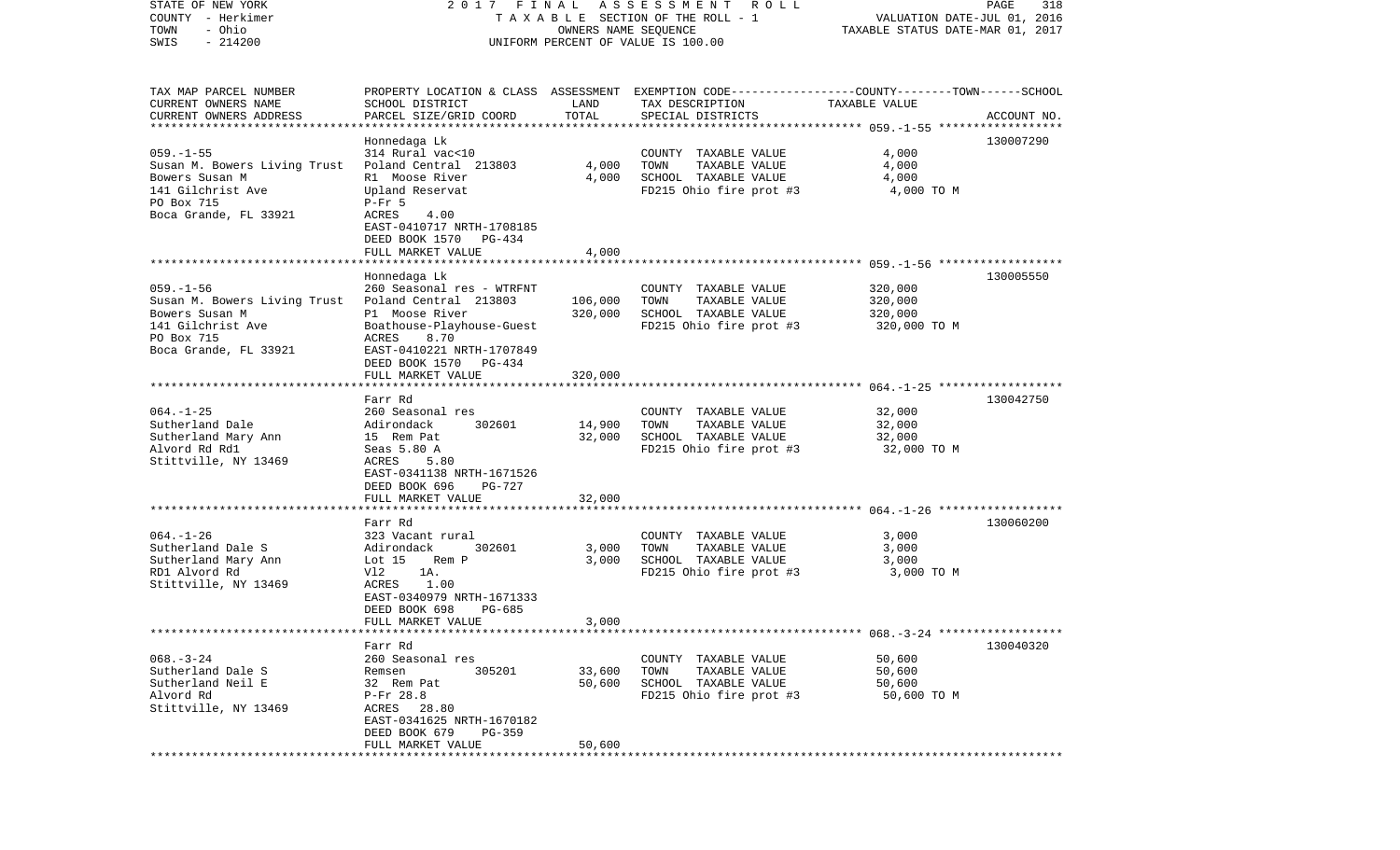| STATE OF NEW YORK<br>COUNTY - Herkimer<br>- Ohio<br>TOWN<br>$-214200$<br>SWIS | 2017 FINAL                                 | OWNERS NAME SEQUENCE | A S S E S S M E N T<br>ROLL<br>TAXABLE SECTION OF THE ROLL - 1<br>UNIFORM PERCENT OF VALUE IS 100.00 | VALUATION DATE-JUL 01, 2016<br>TAXABLE STATUS DATE-MAR 01, 2017 | PAGE<br>319 |
|-------------------------------------------------------------------------------|--------------------------------------------|----------------------|------------------------------------------------------------------------------------------------------|-----------------------------------------------------------------|-------------|
|                                                                               |                                            |                      |                                                                                                      |                                                                 |             |
| TAX MAP PARCEL NUMBER                                                         |                                            |                      | PROPERTY LOCATION & CLASS ASSESSMENT EXEMPTION CODE----------------COUNTY-------TOWN------SCHOOL     |                                                                 |             |
| CURRENT OWNERS NAME                                                           | SCHOOL DISTRICT                            | LAND                 | TAX DESCRIPTION                                                                                      | TAXABLE VALUE                                                   |             |
| CURRENT OWNERS ADDRESS<br>*************************                           | PARCEL SIZE/GRID COORD                     | TOTAL                | SPECIAL DISTRICTS                                                                                    |                                                                 | ACCOUNT NO. |
|                                                                               |                                            |                      |                                                                                                      |                                                                 |             |
| $058. - 2 - 6$                                                                | North Lk<br>260 Seasonal res - WTRFNT      |                      | COUNTY TAXABLE VALUE                                                                                 | 189,500                                                         | 130060775   |
| Swensen Warren                                                                | Adirondack<br>302601                       | 125,000              | TAXABLE VALUE<br>TOWN                                                                                | 189,500                                                         |             |
| 7 Laura Ave                                                                   | Lot 1 Nob Pat                              | 189,500              | SCHOOL TAXABLE VALUE                                                                                 | 189,500                                                         |             |
| E Patchoque                                                                   | V1 2<br>0.1 A                              |                      | FD215 Ohio fire prot #3                                                                              | 189,500 TO M                                                    |             |
| Long Island, NY 11772                                                         | FRNT 200.00 DPTH 200.00                    |                      |                                                                                                      |                                                                 |             |
|                                                                               | ACRES<br>1.00                              |                      |                                                                                                      |                                                                 |             |
|                                                                               | EAST-0377347 NRTH-1713808                  |                      |                                                                                                      |                                                                 |             |
|                                                                               | DEED BOOK 00635 PG-00667                   |                      |                                                                                                      |                                                                 |             |
|                                                                               | FULL MARKET VALUE                          | 189,500              |                                                                                                      |                                                                 |             |
|                                                                               |                                            |                      |                                                                                                      |                                                                 |             |
|                                                                               | 265 Hill Rd                                |                      |                                                                                                      |                                                                 | 130020880   |
| $074.3 - 1 - 24.3$                                                            | 322 Rural vac>10                           |                      | COUNTY TAXABLE VALUE                                                                                 | 26,200                                                          |             |
| Sweringen Michael                                                             | Poland Central 213803                      | 26,200               | TOWN<br>TAXABLE VALUE                                                                                | 26,200                                                          |             |
| 314 Parkville Ave                                                             | 76 Jer Pat                                 | 26,200               | SCHOOL TAXABLE VALUE                                                                                 | 26,200                                                          |             |
| Brooklyn, NY 11230                                                            | ACRES<br>26.50                             |                      | FD200 Ohio fire prot #1                                                                              | 26,200 TO M                                                     |             |
|                                                                               | EAST-0376123 NRTH-1644800<br>DEED BOOK 826 |                      |                                                                                                      |                                                                 |             |
|                                                                               | PG-193<br>FULL MARKET VALUE                | 26,200               |                                                                                                      |                                                                 |             |
|                                                                               |                                            |                      |                                                                                                      |                                                                 |             |
|                                                                               | Hill Rd                                    |                      |                                                                                                      |                                                                 | 130038550   |
| $074.3 - 1 - 25$                                                              | 260 Seasonal res                           |                      | COUNTY TAXABLE VALUE                                                                                 | 36,600                                                          |             |
| Sweringen Michael                                                             | Poland Central 213803                      | 20,600               | TOWN<br>TAXABLE VALUE                                                                                | 36,600                                                          |             |
| 314 Parkville Ave                                                             | 76 Jer Pat                                 | 36,600               | SCHOOL TAXABLE VALUE                                                                                 | 36,600                                                          |             |
| Brooklyn, NY 11230                                                            | ACRES 10.00                                |                      | FD200 Ohio fire prot #1                                                                              | 36,600 TO M                                                     |             |
|                                                                               | EAST-0377318 NRTH-1644974                  |                      |                                                                                                      |                                                                 |             |
|                                                                               | DEED BOOK 829<br>PG-486                    |                      |                                                                                                      |                                                                 |             |
|                                                                               | FULL MARKET VALUE                          | 36,600               |                                                                                                      |                                                                 |             |
|                                                                               | ***********************                    |                      |                                                                                                      |                                                                 |             |
|                                                                               | North Lake Rd                              |                      |                                                                                                      |                                                                 |             |
| $058. - 2 - 8.5$                                                              | 311 Res vac land - WTRFNT                  |                      | COUNTY TAXABLE VALUE                                                                                 | 4,000                                                           |             |
| Swierczek Stephen                                                             | Adirondack<br>302601                       | 4,000                | TOWN<br>TAXABLE VALUE                                                                                | 4,000                                                           |             |
| Swierczek Elaine<br>408 North Lake Loop Rd                                    | 1 Nob Pat<br>ACRES<br>0.40                 | 4,000                | SCHOOL TAXABLE VALUE<br>FD215 Ohio fire prot #3                                                      | 4,000<br>4,000 TO M                                             |             |
| Forestport, NY 13338                                                          | EAST-0376587 NRTH-1712746                  |                      |                                                                                                      |                                                                 |             |
|                                                                               | DEED BOOK 1601<br><b>PG-768</b>            |                      |                                                                                                      |                                                                 |             |
|                                                                               | FULL MARKET VALUE                          | 4,000                |                                                                                                      |                                                                 |             |
|                                                                               |                                            |                      |                                                                                                      |                                                                 |             |
|                                                                               | 408 North Lake Loop Rd                     |                      |                                                                                                      |                                                                 | 130026610   |
| $058. - 2 - 9$                                                                | 210 1 Family Res - WTRFNT                  |                      | ENH STAR<br>41834                                                                                    | $\Omega$                                                        | 0 65,500    |
| Swierczek Stephen                                                             | 302601<br>Adirondack                       | 107,800              | COUNTY TAXABLE VALUE                                                                                 | 230,000                                                         |             |
| Swierczek Elaine                                                              | Nob Pat<br>$\mathbf{1}$                    | 230,000              | TAXABLE VALUE<br>TOWN                                                                                | 230,000                                                         |             |
| 408 North Lake Loop Rd                                                        | Sens 1                                     |                      | SCHOOL TAXABLE VALUE                                                                                 | 164,500                                                         |             |
| Forestport, NY 13338                                                          | FRNT 120.00 DPTH 226.50                    |                      | FD215 Ohio fire prot #3                                                                              | 230,000 TO M                                                    |             |
|                                                                               | ACRES<br>0.53                              |                      |                                                                                                      |                                                                 |             |
|                                                                               | EAST-0376541 NRTH-1712646                  |                      |                                                                                                      |                                                                 |             |
|                                                                               | DEED BOOK 1261<br>PG-411                   |                      |                                                                                                      |                                                                 |             |
|                                                                               | FULL MARKET VALUE                          | 230,000              |                                                                                                      |                                                                 |             |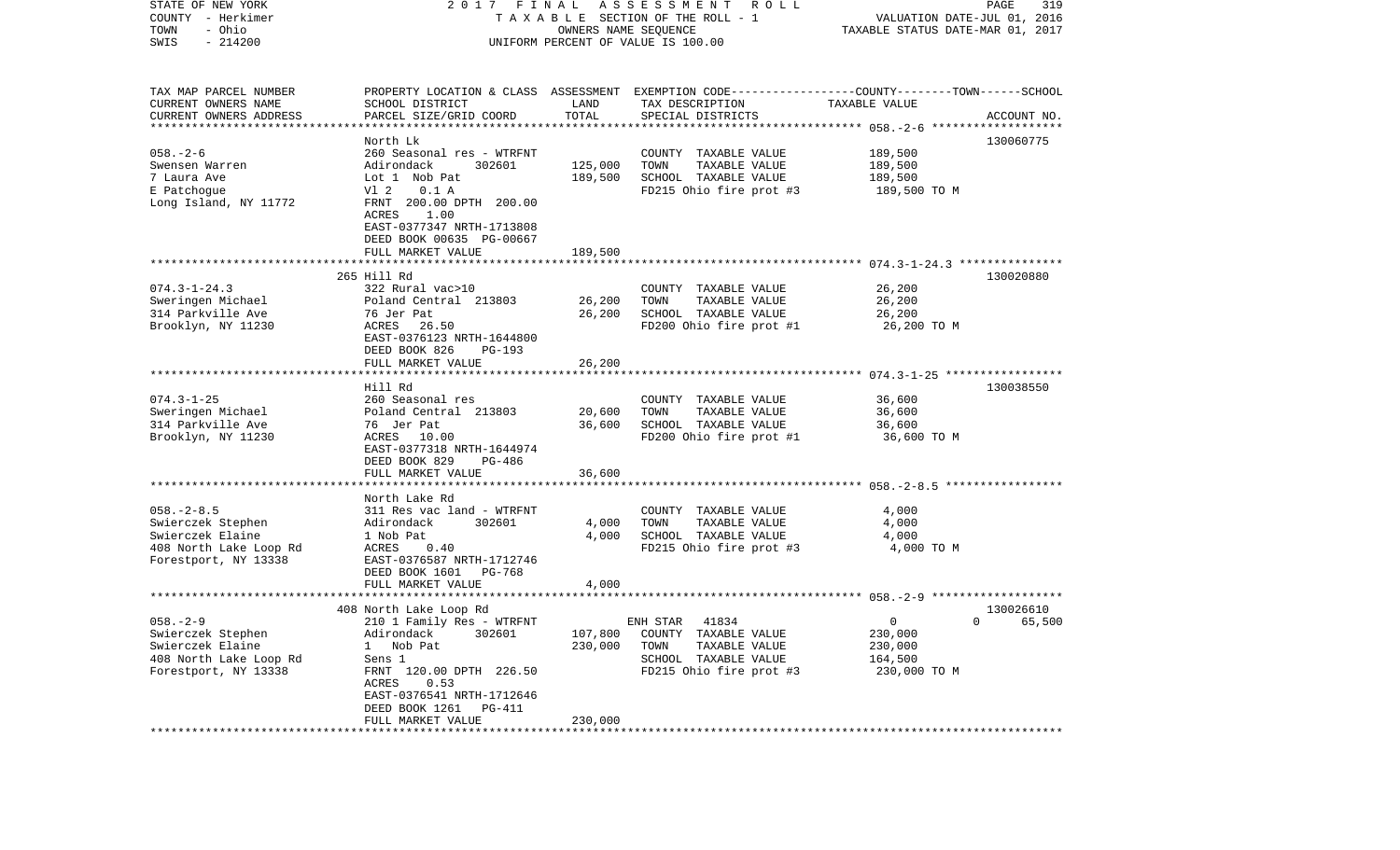| STATE OF NEW YORK                          | 2017<br>FINAL                                 | PAGE<br>320<br>VALUATION DATE-JUL 01, 2016 |                                                                         |                                             |             |
|--------------------------------------------|-----------------------------------------------|--------------------------------------------|-------------------------------------------------------------------------|---------------------------------------------|-------------|
| COUNTY - Herkimer<br>- Ohio<br>TOWN        | TAXABLE SECTION OF THE ROLL - 1               | TAXABLE STATUS DATE-MAR 01, 2017           |                                                                         |                                             |             |
| $-214200$<br>SWIS                          |                                               | OWNERS NAME SEQUENCE                       | UNIFORM PERCENT OF VALUE IS 100.00                                      |                                             |             |
|                                            |                                               |                                            |                                                                         |                                             |             |
|                                            |                                               |                                            |                                                                         |                                             |             |
| TAX MAP PARCEL NUMBER                      | PROPERTY LOCATION & CLASS                     |                                            | ASSESSMENT EXEMPTION CODE-----------------COUNTY-------TOWN------SCHOOL |                                             |             |
| CURRENT OWNERS NAME                        | SCHOOL DISTRICT                               | LAND                                       | TAX DESCRIPTION                                                         | TAXABLE VALUE                               |             |
| CURRENT OWNERS ADDRESS                     | PARCEL SIZE/GRID COORD                        | TOTAL                                      | SPECIAL DISTRICTS                                                       |                                             | ACCOUNT NO. |
| ***********************                    | *********************************             |                                            |                                                                         |                                             |             |
|                                            | 642 Atwood Lake Rd                            |                                            |                                                                         |                                             |             |
| $074.2 - 1 - 5.3$<br>Sylvia Michael        | 210 1 Family Res<br>Poland Central 213803     | 18,600                                     | COUNTY TAXABLE VALUE<br>TOWN<br>TAXABLE VALUE                           | 76,400<br>76,400                            |             |
| 642 Atwood Lake Rd                         | ACRES<br>4.10                                 | 76,400                                     | SCHOOL TAXABLE VALUE                                                    | 76,400                                      |             |
| Cold Brook, NY 13324                       | EAST-0389218 NRTH-1652675                     |                                            | FD200 Ohio fire prot #1                                                 | 76,400 TO M                                 |             |
|                                            | DEED BOOK 2017 PG-1242                        |                                            |                                                                         |                                             |             |
|                                            | FULL MARKET VALUE                             | 76,400                                     |                                                                         |                                             |             |
|                                            |                                               |                                            |                                                                         |                                             |             |
|                                            | 119 Franken Rd                                |                                            |                                                                         |                                             | 130012150   |
| $078.2 - 2 - 46$                           | 210 1 Family Res                              |                                            | COUNTY TAXABLE VALUE                                                    | 50,000                                      |             |
| Szalkowski Darrell                         | Poland Central 213803                         | 12,500                                     | TOWN<br>TAXABLE VALUE                                                   | 50,000                                      |             |
| 519 Parklane Dr                            | 44 Jer Pat                                    | 50,000                                     | SCHOOL TAXABLE VALUE                                                    | 50,000                                      |             |
| Utica, NY 13502                            | Creedon Rd                                    |                                            | FD200 Ohio fire prot #1                                                 | 50,000 TO M                                 |             |
|                                            | Sens 1                                        |                                            |                                                                         |                                             |             |
|                                            | ACRES<br>1.00                                 |                                            |                                                                         |                                             |             |
|                                            | EAST-0367477 NRTH-1632378                     |                                            |                                                                         |                                             |             |
|                                            | DEED BOOK 1534 PG-500<br>FULL MARKET VALUE    | 50,000                                     |                                                                         |                                             |             |
|                                            |                                               |                                            |                                                                         | ********** 074.2-1-10.1 ****************    |             |
|                                            | Atwood Lake Rd                                |                                            |                                                                         |                                             | 130017100   |
| $074.2 - 1 - 10.1$                         | 260 Seasonal res                              |                                            | COUNTY TAXABLE VALUE                                                    | 52,000                                      |             |
| Talgo Arnold Osinski John                  | Poland Central 213803                         | 40,300                                     | TOWN<br>TAXABLE VALUE                                                   | 52,000                                      |             |
| Gizzi Philip J Jr                          | 22 Vrv Pat                                    | 52,000                                     | SCHOOL TAXABLE VALUE                                                    | 52,000                                      |             |
| 9927 Wynn Rd                               | Four Mile Creek                               |                                            | FD200 Ohio fire prot #1                                                 | 52,000 TO M                                 |             |
| Holland Patent, NY 13354                   | ACRES<br>29.10                                |                                            |                                                                         |                                             |             |
|                                            | EAST-0389568 NRTH-1651284                     |                                            |                                                                         |                                             |             |
|                                            | DEED BOOK 1408 PG-606                         |                                            |                                                                         |                                             |             |
|                                            | FULL MARKET VALUE                             | 52,000                                     |                                                                         |                                             |             |
|                                            |                                               |                                            |                                                                         | ************* 085.3-3-22 ****************** |             |
|                                            | California Rd                                 |                                            |                                                                         |                                             | 130026640   |
| $085.3 - 3 - 22$                           | 260 Seasonal res<br>Poland Central 213803     | 30,700                                     | COUNTY TAXABLE VALUE<br>TOWN<br>TAXABLE VALUE                           | 50,000<br>50,000                            |             |
| Tangorra Frank & Cosimo<br>Tangorra Philip | 9 Jer Pat                                     | 50,000                                     | SCHOOL TAXABLE VALUE                                                    | 50,000                                      |             |
| Attn: Tangorra Philip                      | ACRES 15.20                                   |                                            | FD210 Ohio fire prot #2                                                 | 50,000 TO M                                 |             |
| 629 Joslin Hill Rd                         | EAST-0384204 NRTH-1614123                     |                                            |                                                                         |                                             |             |
| Frankfort, NY 13340                        | DEED BOOK 925<br>$PG-113$                     |                                            |                                                                         |                                             |             |
|                                            | FULL MARKET VALUE                             | 50,000                                     |                                                                         |                                             |             |
|                                            | *******************                           | * * * * * * * * *                          |                                                                         |                                             |             |
|                                            | California Rd                                 |                                            |                                                                         |                                             | 130027180   |
| $085.3 - 3 - 23$                           | 312 Vac w/imprv                               |                                            | COUNTY TAXABLE VALUE                                                    | 21,200                                      |             |
| Tangorra Frank P                           | Poland Central 213803                         | 19,200                                     | TOWN<br>TAXABLE VALUE                                                   | 21,200                                      |             |
| Philip A Cosimo Jr                         | 9 Jer Pat                                     | 21,200                                     | SCHOOL TAXABLE VALUE                                                    | 21,200                                      |             |
| Tangorra Philp                             | ACRES<br>17.50                                |                                            | FD210 Ohio fire prot #2                                                 | 21,200 TO M                                 |             |
| 629 Joslin Hill Rd                         | EAST-0384259 NRTH-1613717                     |                                            |                                                                         |                                             |             |
| Frankfort, NY 13341                        | DEED BOOK 935<br>$PG-269$                     |                                            |                                                                         |                                             |             |
|                                            | FULL MARKET VALUE<br>************************ | 21,200<br>**********                       |                                                                         |                                             |             |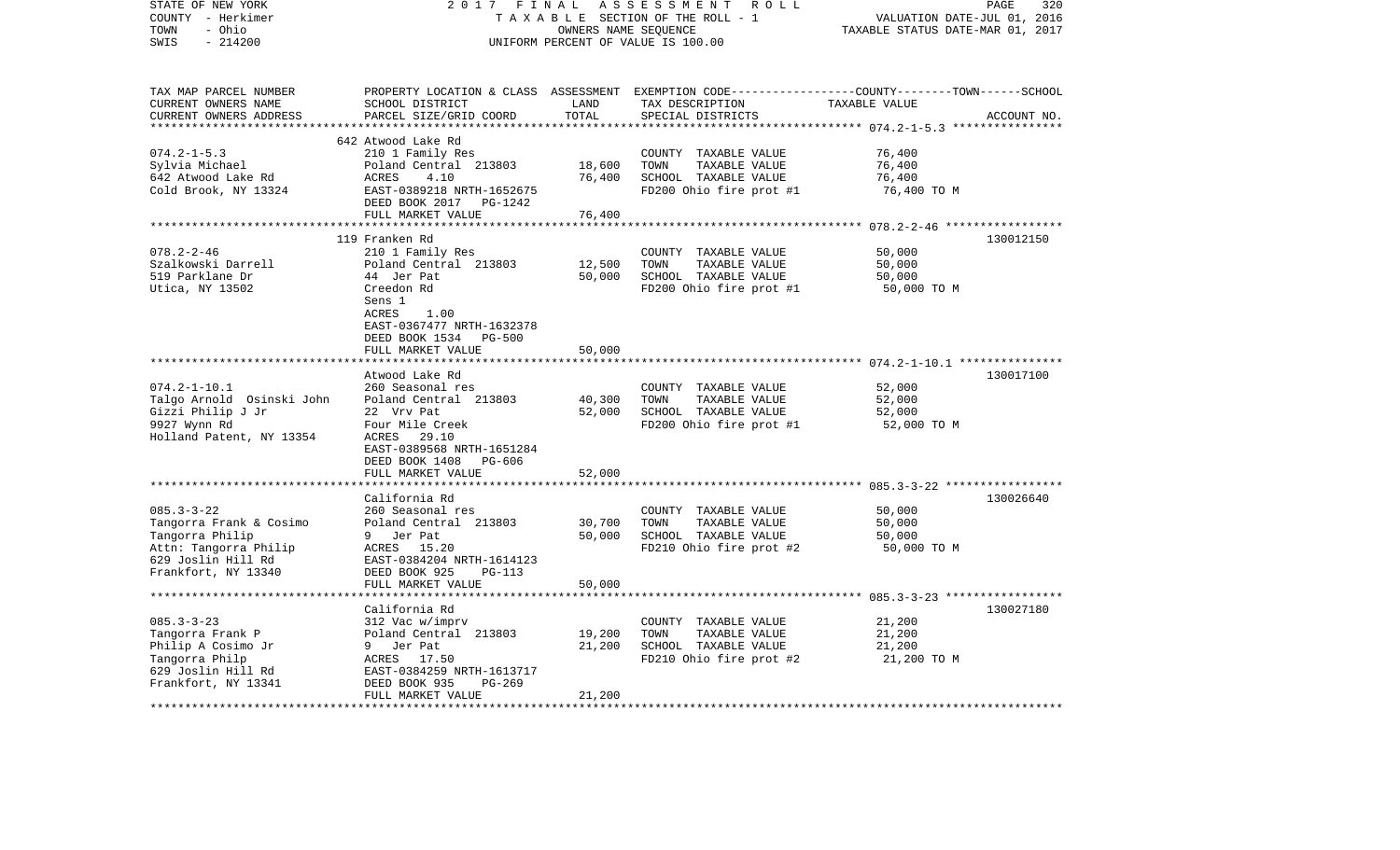| STATE OF NEW YORK<br>COUNTY - Herkimer<br>- Ohio<br>TOWN<br>$-214200$<br>SWIS                                                                                                                           | FINAL<br>A S S E S S M E N T<br>2017<br>R O L L<br>TAXABLE SECTION OF THE ROLL - 1<br>OWNERS NAME SEQUENCE<br>UNIFORM PERCENT OF VALUE IS 100.00                                                                                                                                                                                                                                        |                                                             |                                                                                                                                                                                                      | PAGE<br>321<br>VALUATION DATE-JUL 01, 2016<br>TAXABLE STATUS DATE-MAR 01, 2017             |                        |  |
|---------------------------------------------------------------------------------------------------------------------------------------------------------------------------------------------------------|-----------------------------------------------------------------------------------------------------------------------------------------------------------------------------------------------------------------------------------------------------------------------------------------------------------------------------------------------------------------------------------------|-------------------------------------------------------------|------------------------------------------------------------------------------------------------------------------------------------------------------------------------------------------------------|--------------------------------------------------------------------------------------------|------------------------|--|
| TAX MAP PARCEL NUMBER<br>CURRENT OWNERS NAME                                                                                                                                                            | SCHOOL DISTRICT                                                                                                                                                                                                                                                                                                                                                                         | LAND                                                        | PROPERTY LOCATION & CLASS ASSESSMENT EXEMPTION CODE----------------COUNTY-------TOWN------SCHOOL<br>TAX DESCRIPTION                                                                                  | TAXABLE VALUE                                                                              |                        |  |
| CURRENT OWNERS ADDRESS<br>**********************                                                                                                                                                        | PARCEL SIZE/GRID COORD                                                                                                                                                                                                                                                                                                                                                                  | TOTAL                                                       | SPECIAL DISTRICTS                                                                                                                                                                                    |                                                                                            | ACCOUNT NO.            |  |
|                                                                                                                                                                                                         | Gray Wilmurt Rd                                                                                                                                                                                                                                                                                                                                                                         |                                                             |                                                                                                                                                                                                      |                                                                                            | 130032370              |  |
| $085.3 - 2 - 66$<br>Tanner Richard<br>87 Gray Wilmurt Rd<br>Cold Brook, NY 13324                                                                                                                        | 210 1 Family Res<br>Poland Central 213803<br>10 Jer Pat<br>R1<br>19<br>7.10<br>ACRES<br>EAST-0371817 NRTH-1615224<br>DEED BOOK 1278<br>PG-434                                                                                                                                                                                                                                           | 25,100<br>129,400                                           | <b>BAS STAR</b><br>41854<br>COUNTY TAXABLE VALUE<br>TOWN<br>TAXABLE VALUE<br>SCHOOL TAXABLE VALUE<br>FD200 Ohio fire prot #1                                                                         | 0<br>$\Omega$<br>129,400<br>129,400<br>99,400<br>129,400 TO M                              | 30,000                 |  |
|                                                                                                                                                                                                         | FULL MARKET VALUE                                                                                                                                                                                                                                                                                                                                                                       | 129,400                                                     |                                                                                                                                                                                                      |                                                                                            |                        |  |
| $058. - 1 - 17$<br>Tapscott Leslie<br>c/o Robert Tapscott<br>9 Chequessett Rd<br>Reading, MA 01867<br>$059. -1 - 69$<br>Tapscott Leslie<br>c/o Robert Tapscott<br>9 Chequessett Rd<br>Reading, MA 01867 | Honnedaga Lake Rd<br>$312$ Vac w/imprv - WTRFNT<br>Poland Central 213803<br>P25 Moose River<br>Boat House<br>ACRES<br>4.70<br>EAST-0393845 NRTH-1713950<br>DEED BOOK 1576<br>PG-680<br>FULL MARKET VALUE<br>Honnedaga Lk<br>920 Priv Hunt/Fi - WTRFNT<br>Poland Central 213803<br>P39 Moose River<br>Sens 10<br>ACRES<br>37.28<br>EAST-0413076 NRTH-1705347<br>DEED BOOK 1576<br>PG-680 | 81,200<br>83,000<br>83,000<br>207,600<br>387,900<br>387,900 | COUNTY TAXABLE VALUE<br>TOWN<br>TAXABLE VALUE<br>SCHOOL TAXABLE VALUE<br>FD215 Ohio fire prot #3<br>COUNTY TAXABLE VALUE<br>TAXABLE VALUE<br>TOWN<br>SCHOOL TAXABLE VALUE<br>FD215 Ohio fire prot #3 | 83,000<br>83,000<br>83,000<br>83,000 TO M<br>387,900<br>387,900<br>387,900<br>387,900 TO M | 130006570<br>130007080 |  |
|                                                                                                                                                                                                         | FULL MARKET VALUE                                                                                                                                                                                                                                                                                                                                                                       |                                                             |                                                                                                                                                                                                      |                                                                                            |                        |  |
| $079.3 - 1 - 25$<br>Tarbox Rodney D<br>2446 State RT 168<br>Mohawk, NY 13407                                                                                                                            | Christman Rd<br>260 Seasonal res<br>Poland Central 213803<br>42 Jer Pat<br>Lot 1, 17, Map Mm2c4<br>V1 2 22.3 23<br>ACRES 61.30<br>EAST-0379464 NRTH-1627088<br>DEED BOOK 826<br><b>PG-499</b><br>FULL MARKET VALUE                                                                                                                                                                      | 38,300<br>58,100<br>58,100                                  | COUNTY TAXABLE VALUE<br>TOWN<br>TAXABLE VALUE<br>SCHOOL TAXABLE VALUE<br>FD217 Ohio fire prot #4                                                                                                     | 58,100<br>58,100<br>58,100<br>58,100 TO M                                                  | 130036180              |  |
|                                                                                                                                                                                                         |                                                                                                                                                                                                                                                                                                                                                                                         |                                                             |                                                                                                                                                                                                      |                                                                                            |                        |  |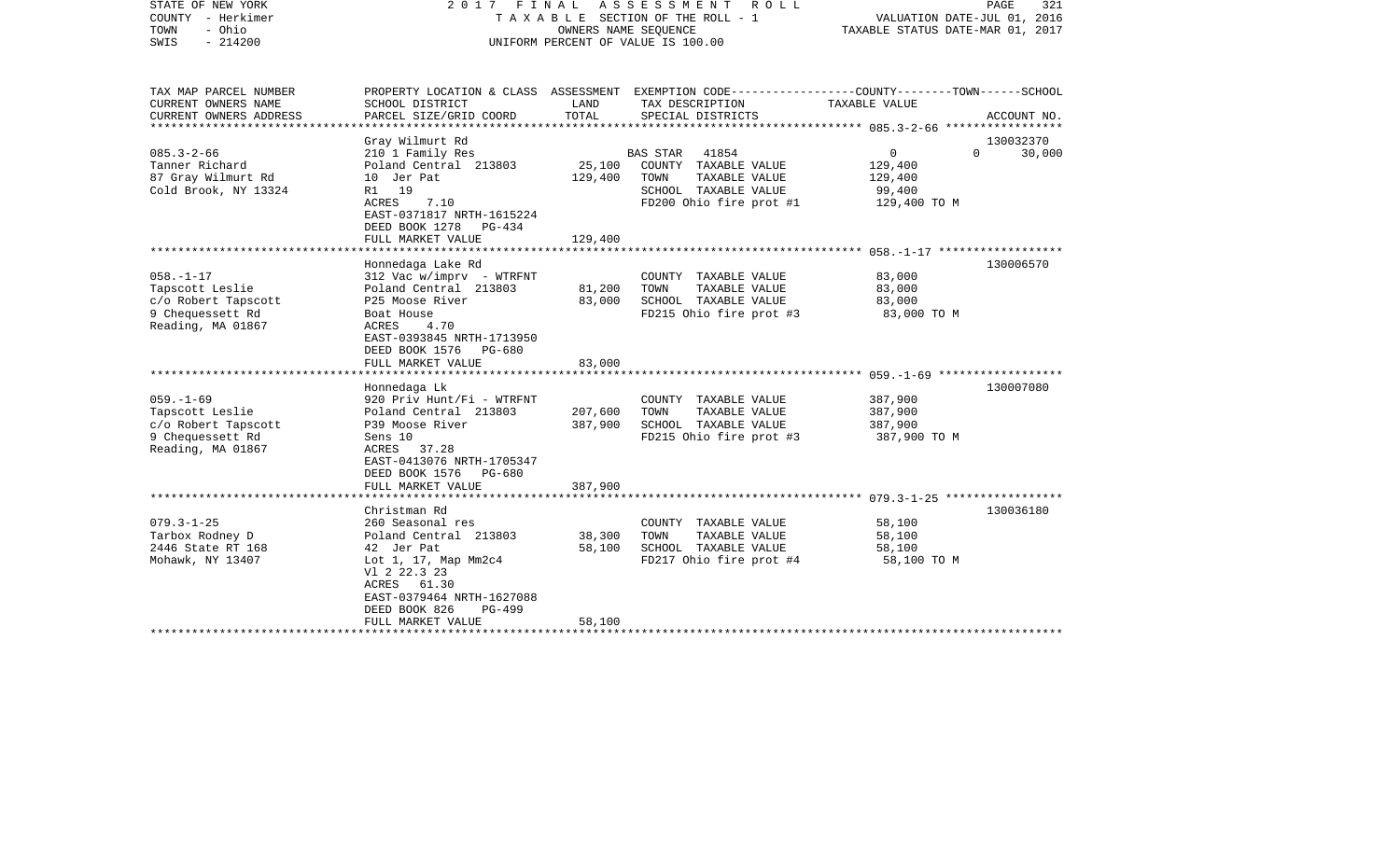| COUNTY<br>- Herkimer                      |                                               | T A X A B L E SECTION OF THE ROLL - 1 | VALUATION DATE-JUL 01, 2016<br>TAXABLE STATUS DATE-MAR 01, 2017                                |                                                        |             |
|-------------------------------------------|-----------------------------------------------|---------------------------------------|------------------------------------------------------------------------------------------------|--------------------------------------------------------|-------------|
| - Ohio<br>TOWN                            |                                               | OWNERS NAME SEQUENCE                  |                                                                                                |                                                        |             |
| SWIS<br>$-214200$                         | UNIFORM PERCENT OF VALUE IS 100.00            |                                       |                                                                                                |                                                        |             |
|                                           |                                               |                                       |                                                                                                |                                                        |             |
| TAX MAP PARCEL NUMBER                     |                                               |                                       | PROPERTY LOCATION & CLASS ASSESSMENT EXEMPTION CODE---------------COUNTY-------TOWN-----SCHOOL |                                                        |             |
| CURRENT OWNERS NAME                       | SCHOOL DISTRICT                               | LAND                                  | TAX DESCRIPTION                                                                                | TAXABLE VALUE                                          |             |
| CURRENT OWNERS ADDRESS                    | PARCEL SIZE/GRID COORD                        | TOTAL                                 | SPECIAL DISTRICTS                                                                              |                                                        | ACCOUNT NO. |
|                                           |                                               |                                       |                                                                                                |                                                        |             |
|                                           | Christman Rd                                  |                                       |                                                                                                |                                                        | 130009690   |
| $079.3 - 1 - 10.1$                        | 210 1 Family Res                              |                                       | <b>BAS STAR</b><br>41854                                                                       | 0<br>$\Omega$                                          | 30,000      |
| Taylor George Jr                          | Poland Central 213803                         | 12,500                                | COUNTY TAXABLE VALUE                                                                           | 101,500                                                |             |
| 300 Christman Rd                          | 42 Jer Pat                                    | 101,500                               | TOWN<br>TAXABLE VALUE                                                                          | 101,500                                                |             |
| Cold Brook, NY 13324                      | Tr & Garage                                   |                                       | SCHOOL TAXABLE VALUE                                                                           | 71,500                                                 |             |
|                                           | ACRES<br>1.00                                 |                                       | FD200 Ohio fire prot #1                                                                        | 101,500 TO M                                           |             |
|                                           | EAST-0377875 NRTH-1629016                     |                                       |                                                                                                |                                                        |             |
|                                           | DEED BOOK 833<br>$PG-621$                     |                                       |                                                                                                |                                                        |             |
|                                           | FULL MARKET VALUE                             | 101,500                               |                                                                                                |                                                        |             |
|                                           |                                               |                                       |                                                                                                |                                                        |             |
|                                           | 1119 Gray Wilmurt Rd                          |                                       |                                                                                                |                                                        | 130036060   |
| $078.2 - 1 - 57$                          | 210 1 Family Res                              |                                       | <b>BAS STAR</b><br>41854                                                                       | $\mathbf 0$<br>$\Omega$                                | 30,000      |
| Taylor James                              | Poland Central 213803                         | 11,100                                | COUNTY TAXABLE VALUE                                                                           | 68,000                                                 |             |
| Taylor Debbie                             | 50 Jer Pat                                    | 68,000                                | TOWN<br>TAXABLE VALUE                                                                          | 68,000                                                 |             |
| 1119 Gray Wilmurt Rd                      | FRNT 169.50 DPTH 167.50                       |                                       | SCHOOL TAXABLE VALUE                                                                           | 38,000                                                 |             |
| Cold Brook, NY 13324                      | ACRES<br>0.59 BANK<br>043                     |                                       | FD200 Ohio fire prot #1                                                                        | 68,000 TO M                                            |             |
|                                           | EAST-0373673 NRTH-1634416                     |                                       |                                                                                                |                                                        |             |
|                                           | DEED BOOK 772<br>$PG-578$                     |                                       |                                                                                                |                                                        |             |
|                                           | FULL MARKET VALUE                             | 68,000                                |                                                                                                |                                                        |             |
|                                           |                                               |                                       |                                                                                                | ************************ 078.2-1-58 ****************** |             |
|                                           | 1119 Gray Wilmurt Rd                          |                                       |                                                                                                |                                                        | 130037500   |
| $078.2 - 1 - 58$                          | 314 Rural vac<10                              |                                       | COUNTY TAXABLE VALUE                                                                           | 1,500                                                  |             |
| Taylor James W                            | Poland Central 213803                         | 1,500                                 | TOWN<br>TAXABLE VALUE                                                                          | 1,500                                                  |             |
| Taylor Debbie M                           | 43 Jer Pat                                    | 1,500                                 | SCHOOL TAXABLE VALUE                                                                           | 1,500                                                  |             |
| 1119 Gray Wilmurt Rd                      | FRNT 260.00 DPTH 167.50                       |                                       | FD200 Ohio fire prot #1                                                                        | 1,500 TO M                                             |             |
| Cold Brook, NY 13324                      | 0.92<br>ACRES                                 |                                       |                                                                                                |                                                        |             |
|                                           | EAST-0373621 NRTH-1634169                     |                                       |                                                                                                |                                                        |             |
|                                           | DEED BOOK 909<br>PG-171                       |                                       |                                                                                                |                                                        |             |
|                                           | FULL MARKET VALUE                             | 1,500                                 |                                                                                                |                                                        |             |
|                                           |                                               |                                       |                                                                                                |                                                        |             |
| $078.2 - 1 - 37$                          | Figert Rd<br>322 Rural vac>10                 |                                       | COUNTY TAXABLE VALUE                                                                           | 17,000                                                 | 130014220   |
|                                           |                                               |                                       | TOWN                                                                                           |                                                        |             |
| Taylor Kathleen N<br>Taylor Raymond W     | Poland Central 213803                         | 17,000<br>17,000                      | TAXABLE VALUE                                                                                  | 17,000                                                 |             |
|                                           | 49 Jer Pat<br>V1 2 8.A                        |                                       | SCHOOL TAXABLE VALUE                                                                           | 17,000                                                 |             |
| 183 Five Acres Ln<br>Cold Brook, NY 13324 | ACRES 13.00                                   |                                       | FD200 Ohio fire prot #1                                                                        | 17,000 TO M                                            |             |
|                                           | EAST-0365787 NRTH-1638702                     |                                       |                                                                                                |                                                        |             |
|                                           |                                               |                                       |                                                                                                |                                                        |             |
|                                           | DEED BOOK 00664 PG-00665<br>FULL MARKET VALUE |                                       |                                                                                                |                                                        |             |
|                                           |                                               | 17,000                                |                                                                                                |                                                        |             |
|                                           | Figert Rd                                     |                                       |                                                                                                |                                                        | 130033720   |
| $073.4 - 2 - 6$                           | 260 Seasonal res                              |                                       | COUNTY TAXABLE VALUE                                                                           | 38,900                                                 |             |
| Taylor Michael R                          | Poland Central 213803                         | 10,100                                | TAXABLE VALUE<br>TOWN                                                                          | 38,900                                                 |             |
| 1131 Tilden Ave                           | 77 Jer Pat                                    | 38,900                                | SCHOOL TAXABLE VALUE                                                                           | 38,900                                                 |             |
| Utica, NY 13501                           | ACRES<br>3.20                                 |                                       | FD200 Ohio fire prot #1                                                                        | 38,900 TO M                                            |             |
|                                           | EAST-0372968 NRTH-1644782                     |                                       |                                                                                                |                                                        |             |
|                                           | DEED BOOK 1484<br>PG-114                      |                                       |                                                                                                |                                                        |             |
|                                           | FULL MARKET VALUE                             | 38,900                                |                                                                                                |                                                        |             |
|                                           |                                               |                                       |                                                                                                |                                                        |             |

STATE OF NEW YORK 2 0 1 7 F I N A L A S S E S S M E N T R O L L PAGE 322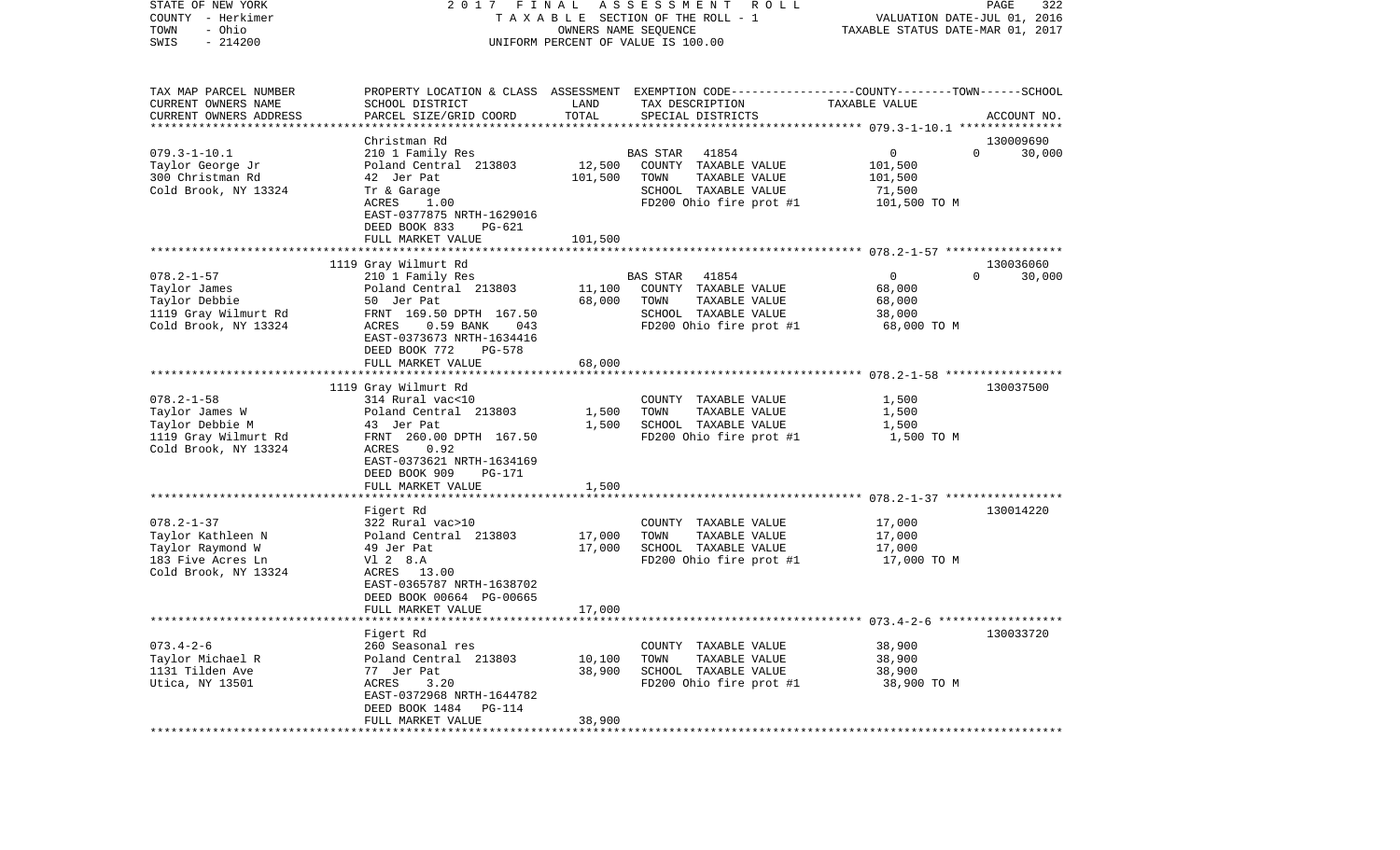| STATE OF NEW YORK       | 2017 FINAL                |        | ASSESSMENT<br>R O L L                                                                           |                                          |                | PAGE<br>323                 |
|-------------------------|---------------------------|--------|-------------------------------------------------------------------------------------------------|------------------------------------------|----------------|-----------------------------|
| COUNTY - Herkimer       |                           |        | TAXABLE SECTION OF THE ROLL - 1                                                                 |                                          |                | VALUATION DATE-JUL 01, 2016 |
| - Ohio<br>TOWN          |                           |        | OWNERS NAME SEQUENCE                                                                            | TAXABLE STATUS DATE-MAR 01, 2017         |                |                             |
| SWIS<br>$-214200$       |                           |        | UNIFORM PERCENT OF VALUE IS 100.00                                                              |                                          |                |                             |
|                         |                           |        |                                                                                                 |                                          |                |                             |
|                         |                           |        |                                                                                                 |                                          |                |                             |
|                         |                           |        |                                                                                                 |                                          |                |                             |
|                         |                           |        |                                                                                                 |                                          |                |                             |
| TAX MAP PARCEL NUMBER   |                           |        | PROPERTY LOCATION & CLASS ASSESSMENT EXEMPTION CODE---------------COUNTY-------TOWN------SCHOOL |                                          |                |                             |
| CURRENT OWNERS NAME     | SCHOOL DISTRICT           | LAND   | TAX DESCRIPTION                                                                                 | TAXABLE VALUE                            |                |                             |
| CURRENT OWNERS ADDRESS  | PARCEL SIZE/GRID COORD    | TOTAL  | SPECIAL DISTRICTS                                                                               |                                          |                | ACCOUNT NO.                 |
| *********************** |                           |        |                                                                                                 |                                          |                |                             |
|                         | Five Acres Ln             |        |                                                                                                 |                                          |                |                             |
| $073.4 - 1 - 66.2$      | 210 1 Family Res          |        | <b>BAS STAR</b><br>41854                                                                        | $\overline{0}$                           | $\Omega$       | 30,000                      |
|                         |                           |        |                                                                                                 |                                          |                |                             |
| Taylor Raymond Jr       | Poland Central 213803     | 18,200 | COUNTY TAXABLE VALUE                                                                            | 92,100                                   |                |                             |
| Taylor Jacqueline       | Lot 77 Jer Pat            | 92,100 | TAXABLE VALUE<br>TOWN                                                                           | 92,100                                   |                |                             |
| 183 Five Acres Ln       | ACRES<br>3.70             |        | SCHOOL TAXABLE VALUE                                                                            | 62,100                                   |                |                             |
| Cold Brook, NY 13324    | EAST-0367837 NRTH-1647920 |        | FD200 Ohio fire prot #1                                                                         | 92,100 TO M                              |                |                             |
|                         | DEED BOOK 824<br>PG-693   |        |                                                                                                 |                                          |                |                             |
|                         | FULL MARKET VALUE         | 92,100 |                                                                                                 |                                          |                |                             |
|                         |                           |        |                                                                                                 |                                          |                |                             |
|                         | 143 Five Acres Ln         |        |                                                                                                 |                                          |                | 130040440                   |
| $073.4 - 1 - 66.1$      | 240 Rural res             |        | VET WAR CT 41121                                                                                | 9,000                                    | 12,000         | $\Omega$                    |
|                         |                           |        |                                                                                                 |                                          |                |                             |
| Taylor Raymond W        | Poland Central 213803     |        | 38,000 VET DIS CT 41141                                                                         | 17,760                                   | 17,760         | $\Omega$                    |
| Taylor Kathleen N       | Lot 77 Jer Pat            |        | 118,400 ENH STAR<br>41834                                                                       | $\overline{0}$                           | $\overline{0}$ | 65,500                      |
| 143 Five Acres Ln       | ACRES<br>25.60            |        | COUNTY TAXABLE VALUE                                                                            | 91,640                                   |                |                             |
| Cold Brook, NY 13324    | EAST-0367262 NRTH-1648286 |        | TOWN<br>TAXABLE VALUE                                                                           | 88,640                                   |                |                             |
|                         | DEED BOOK 00657 PG-00362  |        | SCHOOL TAXABLE VALUE                                                                            | 52,900                                   |                |                             |
|                         | FULL MARKET VALUE         |        | 118,400 FD200 Ohio fire prot #1                                                                 | 118,400 TO M                             |                |                             |
|                         | *******************       |        |                                                                                                 | *********** 074.3-1-22.1 *************** |                |                             |
|                         | 120 Hill Rd               |        |                                                                                                 |                                          |                | 130060890                   |
|                         |                           |        |                                                                                                 |                                          |                |                             |
| $074.3 - 1 - 22.1$      | 240 Rural res             |        | COUNTY TAXABLE VALUE                                                                            | 85,000                                   |                |                             |
| Taylor Samantha R       | Poland Central 213803     | 28,300 | TOWN<br>TAXABLE VALUE                                                                           | 85,000                                   |                |                             |
| 120 Hill Rd             | Lot 76 Jer Pat            | 85,000 | SCHOOL TAXABLE VALUE                                                                            | 85,000                                   |                |                             |
| Cold Brook, NY 13324    | ACRES 11.70               |        | FD200 Ohio fire prot #1                                                                         | 85,000 TO M                              |                |                             |
|                         | EAST-0375140 NRTH-1642470 |        |                                                                                                 |                                          |                |                             |
|                         | DEED BOOK 2017 PG-263     |        |                                                                                                 |                                          |                |                             |
|                         | FULL MARKET VALUE         | 85,000 |                                                                                                 |                                          |                |                             |
|                         | ********************      |        |                                                                                                 |                                          |                |                             |
|                         | Gray Wilmurt Rd           |        |                                                                                                 |                                          |                | 130040470                   |
| $078.4 - 1 - 36$        |                           |        | 41854                                                                                           | $\overline{0}$                           | $\Omega$       | 30,000                      |
|                         | 210 1 Family Res          |        | BAS STAR                                                                                        |                                          |                |                             |
| Taylor Wayne F          | Poland Central 213803     | 12,500 | COUNTY TAXABLE VALUE                                                                            | 52,100                                   |                |                             |
| Attn: Taylor Wayne      | 43 Jer Pat                | 52,100 | TOWN<br>TAXABLE VALUE                                                                           | 52,100                                   |                |                             |
| 879 Gray Wilmurt        | R1 & Garage               |        | SCHOOL TAXABLE VALUE                                                                            | 22,100                                   |                |                             |
| Cold Brook, NY 13324    | ACRES<br>1.00             |        | FD200 Ohio fire prot #1                                                                         | 52,100 TO M                              |                |                             |
|                         | EAST-0373918 NRTH-1629920 |        |                                                                                                 |                                          |                |                             |
|                         | DEED BOOK 1124<br>PG-565  |        |                                                                                                 |                                          |                |                             |
|                         | FULL MARKET VALUE         | 52,100 |                                                                                                 |                                          |                |                             |
|                         | ************************* |        |                                                                                                 |                                          |                |                             |
|                         |                           |        |                                                                                                 |                                          |                | 130016890                   |
|                         | 897 Gray Wilmurt Rd       |        |                                                                                                 |                                          |                |                             |
| $078.4 - 1 - 37$        | 270 Mfg housing           |        | VET WAR CT 41121                                                                                | 6,630                                    | 6,630          | 0                           |
| Taylor William L Sr     | Poland Central 213803     |        | 28,200 ENH STAR<br>41834                                                                        | $\overline{0}$                           | $\mathbf 0$    | 44,200                      |
| 897 Gray Wilmurt Rd     | 43 Jer Pat                | 44,200 | COUNTY TAXABLE VALUE                                                                            | 37,570                                   |                |                             |
| Ohio, NY 13324          | P-Fr 11.567 A             |        | TAXABLE VALUE<br>TOWN                                                                           | 37,570                                   |                |                             |
|                         | ACRES 11.60               |        | SCHOOL TAXABLE VALUE                                                                            | 0                                        |                |                             |
|                         | EAST-0373182 NRTH-1630226 |        | FD200 Ohio fire prot #1                                                                         | 44,200 TO M                              |                |                             |
|                         | DEED BOOK 1522<br>$PG-77$ |        |                                                                                                 |                                          |                |                             |
|                         | FULL MARKET VALUE         | 44,200 |                                                                                                 |                                          |                |                             |
|                         |                           |        |                                                                                                 |                                          |                |                             |
|                         |                           |        |                                                                                                 |                                          |                |                             |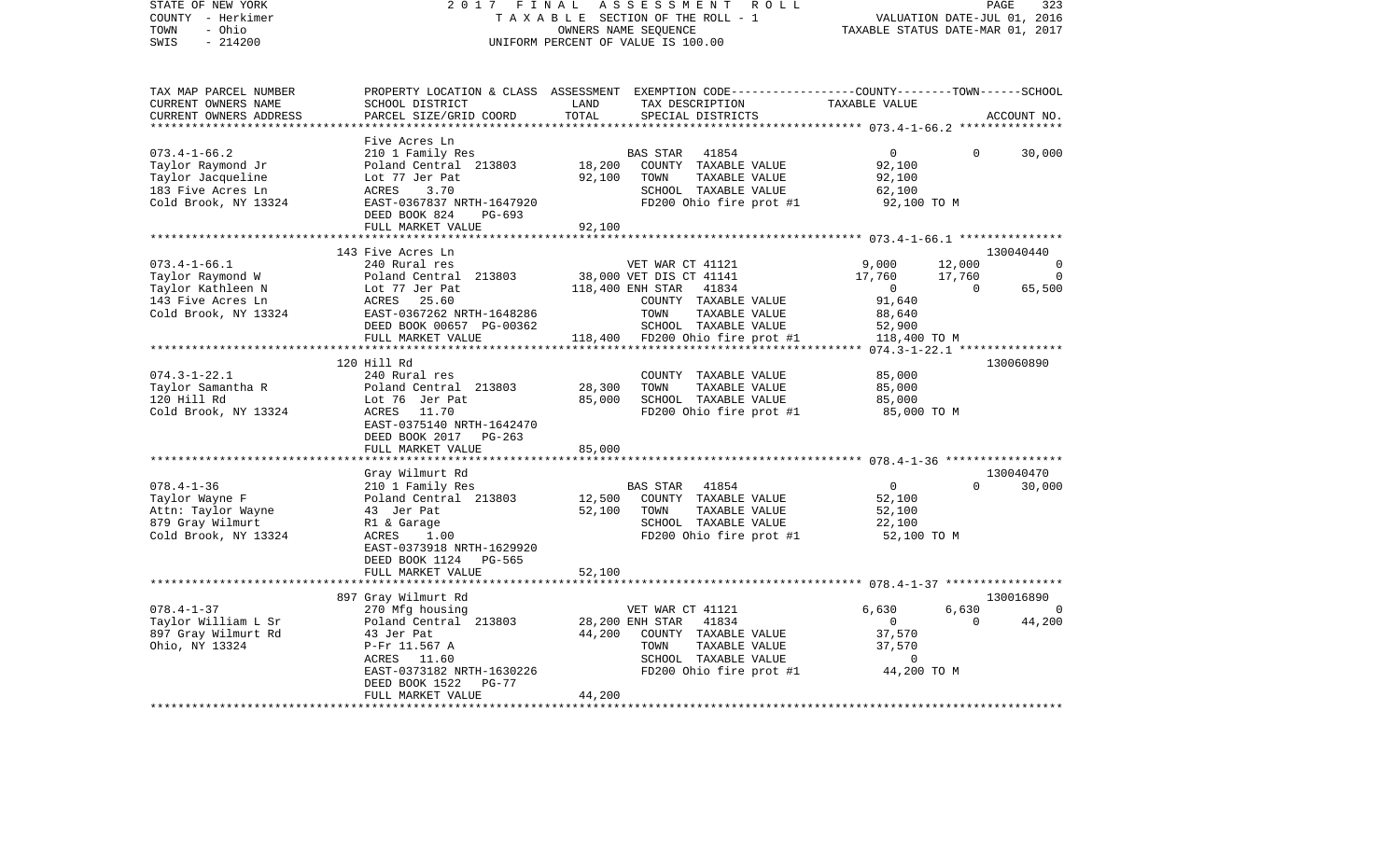| STATE OF NEW YORK<br>COUNTY - Herkimer<br>TOWN<br>- Ohio<br>SWIS<br>$-214200$                                                       | 2017 FINAL<br>TAXABLE SECTION OF THE ROLL - 1<br>UNIFORM PERCENT OF VALUE IS 100.00                                                                                                        | PAGE<br>324<br>VALUATION DATE-JUL 01, 2016<br>TAXABLE STATUS DATE-MAR 01, 2017 |                                                                                                                                         |                                                         |             |
|-------------------------------------------------------------------------------------------------------------------------------------|--------------------------------------------------------------------------------------------------------------------------------------------------------------------------------------------|--------------------------------------------------------------------------------|-----------------------------------------------------------------------------------------------------------------------------------------|---------------------------------------------------------|-------------|
| TAX MAP PARCEL NUMBER<br>CURRENT OWNERS NAME<br>CURRENT OWNERS ADDRESS<br>***********************                                   | SCHOOL DISTRICT<br>PARCEL SIZE/GRID COORD                                                                                                                                                  | LAND<br>TOTAL                                                                  | PROPERTY LOCATION & CLASS ASSESSMENT EXEMPTION CODE---------------COUNTY-------TOWN------SCHOOL<br>TAX DESCRIPTION<br>SPECIAL DISTRICTS | TAXABLE VALUE                                           | ACCOUNT NO. |
| $085.1 - 1 - 7$<br>Teesdale David<br>Houck Edward<br>Fredrick Reed<br>278 Tea Cup St<br>Cold Brook, NY 13324                        | Tea Cup St<br>312 Vac w/imprv<br>Poland Central 213803<br>10 Jer Pat<br>FRNT<br>50.00 DPTH 100.00<br>0.12<br>ACRES<br>EAST-0377680 NRTH-1617489<br>DEED BOOK 00626 PG-00118                | 1,300<br>3,300                                                                 | COUNTY TAXABLE VALUE<br>TOWN<br>TAXABLE VALUE<br>SCHOOL TAXABLE VALUE<br>FD210 Ohio fire prot #2                                        | 3,300<br>3,300<br>3,300<br>3,300 TO M                   | 130038910   |
|                                                                                                                                     | FULL MARKET VALUE                                                                                                                                                                          | 3,300                                                                          |                                                                                                                                         |                                                         |             |
| $073.2 - 1 - 21$<br>Teige Albert I Jr<br>80 Read Ave<br>Tuckahoe, NY 10707                                                          | Mill Wood Hill Rd<br>314 Rural vac<10<br>Poland Central 213803<br>Lot 79<br>5A<br>Vl<br>ACRES<br>5.70<br>EAST-0372146 NRTH-1648492<br>DEED BOOK 00610 PG-00818                             | 11,900<br>11,900                                                               | COUNTY TAXABLE VALUE<br>TAXABLE VALUE<br>TOWN<br>SCHOOL TAXABLE VALUE<br>FD200 Ohio fire prot #1                                        | 11,900<br>11,900<br>11,900<br>11,900 TO M               | 130075090   |
|                                                                                                                                     | FULL MARKET VALUE                                                                                                                                                                          | 11,900                                                                         |                                                                                                                                         |                                                         |             |
| $073.2 - 1 - 19$<br>Teige John E<br>491 Quiet Ct<br>Simi Valley, CA 93065                                                           | Mill Wood Hill Rd<br>314 Rural vac<10<br>Poland Central 213803<br>Lot 79<br>ACRES<br>2.30<br>EAST-0371700 NRTH-1648653<br>DEED BOOK 00610 PG-00820<br>FULL MARKET VALUE                    | 6,200<br>6,200<br>6,200                                                        | COUNTY TAXABLE VALUE<br>TOWN<br>TAXABLE VALUE<br>SCHOOL TAXABLE VALUE<br>FD200 Ohio fire prot #1                                        | 6,200<br>6,200<br>6,200<br>6,200 TO M                   | 130075030   |
|                                                                                                                                     |                                                                                                                                                                                            |                                                                                |                                                                                                                                         | ************************* 073.2-1-20 ****************** |             |
| $073.2 - 1 - 20$<br>Teige John Elias<br>491 Quiet Ct<br>Simi Valley, CA 93065                                                       | Mill Wood Hill Rd<br>314 Rural vac<10<br>Poland Central 213803<br>79 Jer Pat<br>Bus 1<br>FRNT 200.00 DPTH 210.00<br>1.00<br>ACRES<br>EAST-0372023 NRTH-1648777<br>DEED BOOK 00609 PG-00035 | 4,000<br>4,000                                                                 | COUNTY TAXABLE VALUE<br>TOWN<br>TAXABLE VALUE<br>SCHOOL TAXABLE VALUE<br>FD200 Ohio fire prot #1                                        | 4,000<br>4,000<br>4,000<br>4,000 TO M                   | 130029520   |
|                                                                                                                                     | FULL MARKET VALUE                                                                                                                                                                          | 4,000                                                                          |                                                                                                                                         |                                                         |             |
| ***********************<br>$073.2 - 1 - 24$<br>Terwilliger Thomas A<br>Terwilliger Shannon B<br>49 W Court St<br>Cortland, NY 13045 | Route 8<br>314 Rural vac<10<br>Poland Central 213803<br>FRNT 208.70 DPTH 208.70<br>ACRES<br>1.00<br>EAST-0366805 NRTH-1650750<br>DEED BOOK 933<br>PG-676<br>FULL MARKET VALUE              | 5,500<br>5,500<br>5,500                                                        | COUNTY TAXABLE VALUE<br>TOWN<br>TAXABLE VALUE<br>SCHOOL TAXABLE VALUE<br>FD200 Ohio fire prot #1                                        | 5,500<br>5,500<br>5,500<br>5,500 TO M                   |             |
|                                                                                                                                     |                                                                                                                                                                                            |                                                                                |                                                                                                                                         |                                                         |             |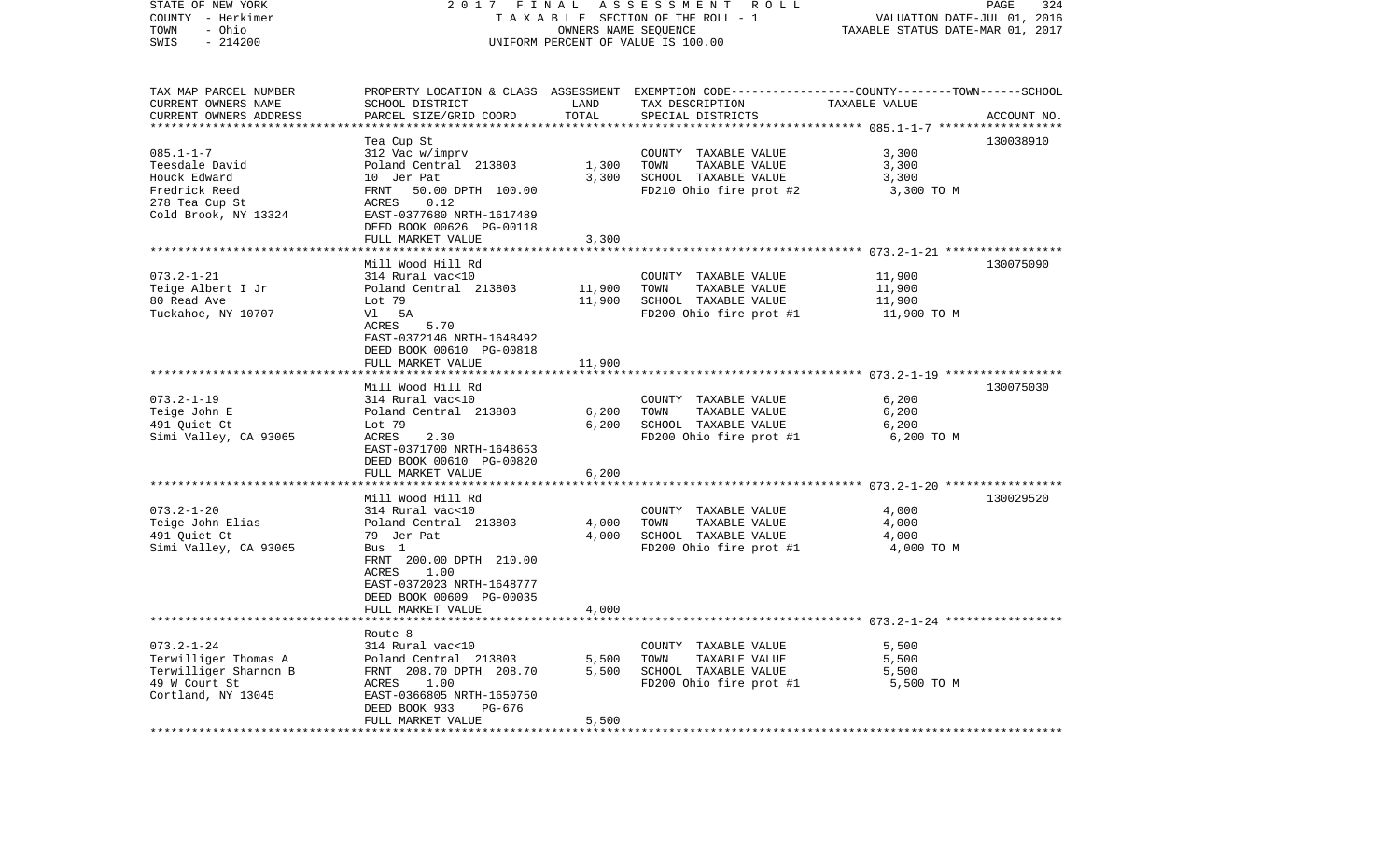| STATE OF NEW YORK<br>COUNTY - Herkimer<br>- Ohio<br>TOWN | 2017<br>FINAL<br>TAXABLE SECTION OF THE ROLL - 1 | PAGE<br>325<br>VALUATION DATE-JUL 01, 2016<br>TAXABLE STATUS DATE-MAR 01, 2017 |                                                                                                                    |                                                 |             |
|----------------------------------------------------------|--------------------------------------------------|--------------------------------------------------------------------------------|--------------------------------------------------------------------------------------------------------------------|-------------------------------------------------|-------------|
| SWIS<br>$-214200$                                        |                                                  |                                                                                | UNIFORM PERCENT OF VALUE IS 100.00                                                                                 |                                                 |             |
| TAX MAP PARCEL NUMBER<br>CURRENT OWNERS NAME             | SCHOOL DISTRICT                                  | LAND                                                                           | PROPERTY LOCATION & CLASS ASSESSMENT EXEMPTION CODE---------------COUNTY-------TOWN------SCHOOL<br>TAX DESCRIPTION | TAXABLE VALUE                                   |             |
| CURRENT OWNERS ADDRESS                                   | PARCEL SIZE/GRID COORD                           | TOTAL                                                                          | SPECIAL DISTRICTS                                                                                                  |                                                 | ACCOUNT NO. |
| ***********************                                  | *****************************<br>Little York     |                                                                                |                                                                                                                    |                                                 | 130040650   |
| $074.4 - 1 - 4.1$                                        | 260 Seasonal res                                 |                                                                                | COUNTY TAXABLE VALUE                                                                                               | 61,500                                          |             |
| Thayer Robert J                                          | Poland Central 213803                            | 58,000                                                                         | TOWN<br>TAXABLE VALUE                                                                                              | 61,500                                          |             |
| 9 Collins Ave                                            | 8 Vrv Pat                                        | 61,500                                                                         | SCHOOL TAXABLE VALUE                                                                                               | 61,500                                          |             |
| Whithsboro, NY 13492                                     | ACRES 190.00                                     |                                                                                | FD217 Ohio fire prot #4                                                                                            | 61,500 TO M                                     |             |
|                                                          | EAST-0390604 NRTH-1644610                        |                                                                                |                                                                                                                    |                                                 |             |
|                                                          | DEED BOOK 815<br><b>PG-415</b>                   |                                                                                |                                                                                                                    |                                                 |             |
|                                                          | FULL MARKET VALUE                                | 61,500                                                                         |                                                                                                                    |                                                 |             |
|                                                          |                                                  |                                                                                |                                                                                                                    | ********** 074.4-1-5 *******************        |             |
| $074.4 - 1 - 5$                                          | Little York<br>910 Priv forest                   |                                                                                | COUNTY TAXABLE VALUE                                                                                               | 33,000                                          | 130040680   |
| Thayer Robert J                                          | Poland Central 213803                            | 33,000                                                                         | TOWN<br>TAXABLE VALUE                                                                                              | 33,000                                          |             |
| 9 Collins Ave                                            | 13 Vrv Pat                                       | 33,000                                                                         | SCHOOL TAXABLE VALUE                                                                                               | 33,000                                          |             |
| Whitesboro, NY 13492                                     | $P-Fr$ 100                                       |                                                                                | FD217 Ohio fire prot #4                                                                                            | 33,000 TO M                                     |             |
|                                                          | ACRES 100.00                                     |                                                                                |                                                                                                                    |                                                 |             |
|                                                          | EAST-0391077 NRTH-1645568                        |                                                                                |                                                                                                                    |                                                 |             |
|                                                          | DEED BOOK 815<br>PG-415                          |                                                                                |                                                                                                                    |                                                 |             |
|                                                          | FULL MARKET VALUE                                | 33,000                                                                         |                                                                                                                    |                                                 |             |
|                                                          |                                                  |                                                                                |                                                                                                                    | ***************** 059.-1-72 ******************* |             |
|                                                          | Honnedaga Lk                                     |                                                                                |                                                                                                                    |                                                 | 130008760   |
| $059. - 1 - 72$<br>the Alexander J Millard               | 314 Rural vac<10<br>Poland Central 213803        | 5,300                                                                          | COUNTY TAXABLE VALUE<br>TOWN<br>TAXABLE VALUE                                                                      | 5,300<br>5,300                                  |             |
| Revocable Trust                                          | R37 Moose River                                  | 5,300                                                                          | SCHOOL TAXABLE VALUE                                                                                               | 5,300                                           |             |
| 745 Ridge Dr                                             | $P-Fr$ 6                                         |                                                                                | FD215 Ohio fire prot #3                                                                                            | 5,300 TO M                                      |             |
| Mclean, VA 22102                                         | 5.30<br>ACRES                                    |                                                                                |                                                                                                                    |                                                 |             |
|                                                          | EAST-0412500 NRTH-1703863                        |                                                                                |                                                                                                                    |                                                 |             |
|                                                          | DEED BOOK 1438<br><b>PG-87</b>                   |                                                                                |                                                                                                                    |                                                 |             |
|                                                          | FULL MARKET VALUE                                | 5,300                                                                          |                                                                                                                    |                                                 |             |
|                                                          |                                                  | *******                                                                        |                                                                                                                    |                                                 |             |
|                                                          | Honnedaga Lake Rd                                |                                                                                |                                                                                                                    |                                                 | 130008430   |
| $058. - 1 - 8$                                           | 314 Rural vac<10                                 |                                                                                | COUNTY TAXABLE VALUE                                                                                               | 9,800                                           |             |
| The Blueberry Bank Trust                                 | Poland Central 213803                            | 9,800                                                                          | TOWN<br>TAXABLE VALUE                                                                                              | 9,800                                           |             |
| One Drum Rd                                              | R29 Moose River<br>ACRES                         | 9,800                                                                          | SCHOOL TAXABLE VALUE                                                                                               | 9,800                                           |             |
| Rowayton, CT 06853                                       | 9.80<br>EAST-0394686 NRTH-1711396                |                                                                                | FD215 Ohio fire prot #3                                                                                            | 9,800 TO M                                      |             |
|                                                          | DEED BOOK 1554<br>PG-892                         |                                                                                |                                                                                                                    |                                                 |             |
|                                                          | FULL MARKET VALUE                                | 9,800                                                                          |                                                                                                                    |                                                 |             |
|                                                          | *******************                              |                                                                                |                                                                                                                    |                                                 |             |
|                                                          | Honnedaga Lake Rd                                |                                                                                |                                                                                                                    |                                                 | 130006690   |
| $058. - 1 - 9$                                           | 920 Priv Hunt/Fi - WTRFNT                        |                                                                                | COUNTY TAXABLE VALUE                                                                                               | 288,300                                         |             |
| The Blueberry Bank Trust                                 | Poland Central 213803                            | 102,700                                                                        | TOWN<br>TAXABLE VALUE                                                                                              | 288,300                                         |             |
| One Drum Rd                                              | P29 Moose River                                  | 288,300                                                                        | SCHOOL TAXABLE VALUE                                                                                               | 288,300                                         |             |
| Rowayton, CT 06853                                       | 7.00<br><b>ACRES</b>                             |                                                                                | FD215 Ohio fire prot #3                                                                                            | 288,300 TO M                                    |             |
|                                                          | EAST-0394807 NRTH-1712035                        |                                                                                |                                                                                                                    |                                                 |             |
|                                                          | PG-892<br>DEED BOOK 1554                         |                                                                                |                                                                                                                    |                                                 |             |
| *************************                                | FULL MARKET VALUE<br>************************    | 288,300<br>**********                                                          |                                                                                                                    |                                                 |             |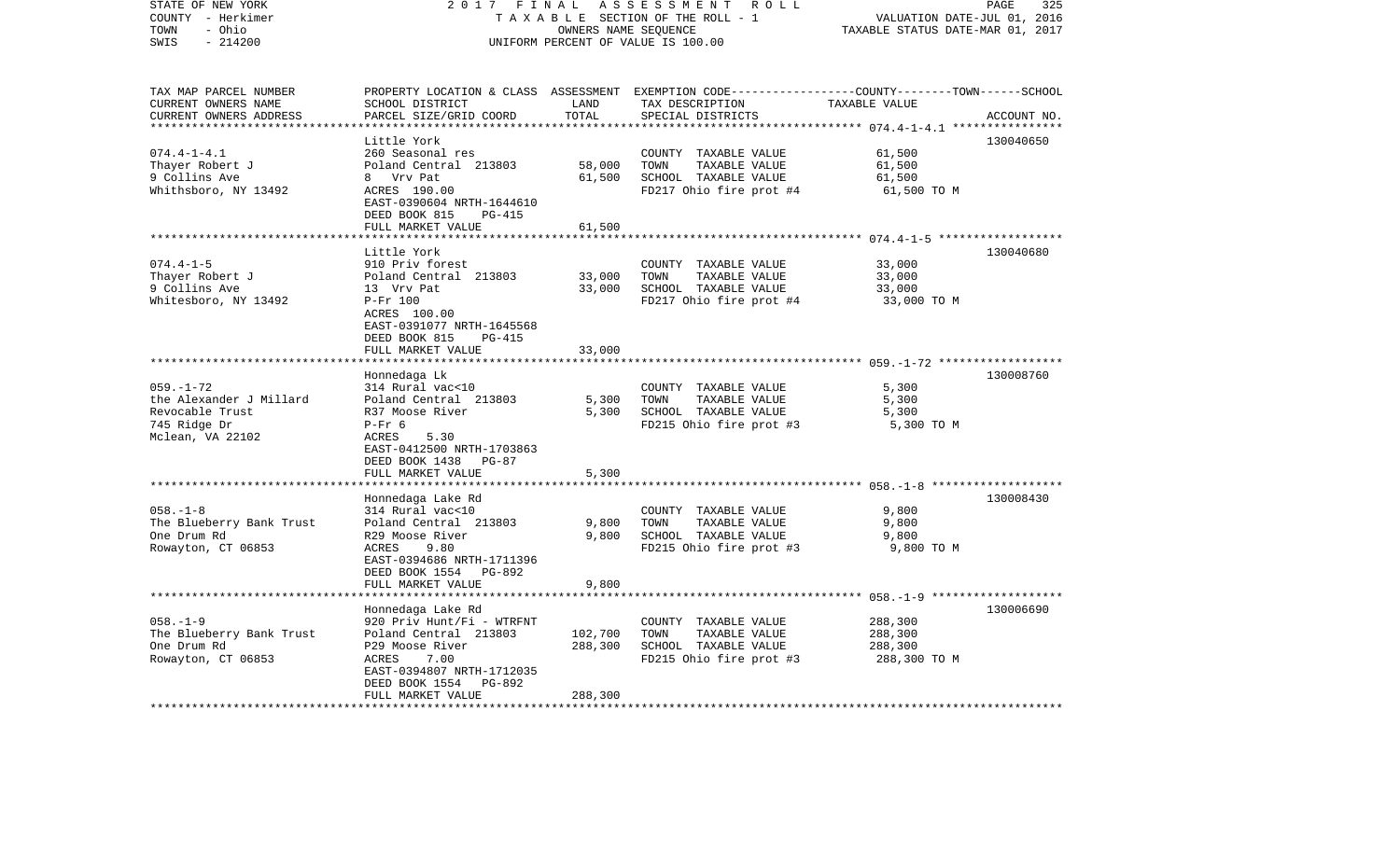| STATE OF NEW YORK<br>COUNTY - Herkimer       | 2017<br>FINAL<br>TAXABLE SECTION OF THE ROLL - 1 | ASSESSMENT ROLL<br>326<br>PAGE<br>VALUATION DATE-JUL 01, 2016<br>TAXABLE STATUS DATE-MAR 01, 2017 |                                                                                                                     |                  |                    |
|----------------------------------------------|--------------------------------------------------|---------------------------------------------------------------------------------------------------|---------------------------------------------------------------------------------------------------------------------|------------------|--------------------|
| - Ohio<br>TOWN<br>$-214200$<br>SWIS          | UNIFORM PERCENT OF VALUE IS 100.00               |                                                                                                   |                                                                                                                     |                  |                    |
| TAX MAP PARCEL NUMBER<br>CURRENT OWNERS NAME | SCHOOL DISTRICT                                  | LAND                                                                                              | PROPERTY LOCATION & CLASS ASSESSMENT EXEMPTION CODE----------------COUNTY-------TOWN------SCHOOL<br>TAX DESCRIPTION | TAXABLE VALUE    |                    |
| CURRENT OWNERS ADDRESS                       | PARCEL SIZE/GRID COORD                           | TOTAL                                                                                             | SPECIAL DISTRICTS                                                                                                   |                  | ACCOUNT NO.        |
|                                              |                                                  |                                                                                                   |                                                                                                                     |                  |                    |
|                                              | Kohler Rd                                        |                                                                                                   |                                                                                                                     |                  | 130090200          |
| $078.2 - 1 - 42.2$                           | 312 Vac w/imprv                                  |                                                                                                   | COUNTY TAXABLE VALUE                                                                                                | 23,000           |                    |
| The Kathleen Lapertosa<br>Family Trust       | Poland Central 213803<br>49 Jer Pat              | 22,000<br>23,000                                                                                  | TOWN<br>TAXABLE VALUE<br>SCHOOL TAXABLE VALUE                                                                       | 23,000<br>23,000 |                    |
| 5136 Wilcox Rd                               | ACRES 20.10                                      |                                                                                                   | FD217 Ohio fire prot #4                                                                                             | 23,000 TO M      |                    |
| Whitesboro, NY 13492                         | EAST-0369817 NRTH-1638896                        |                                                                                                   |                                                                                                                     |                  |                    |
|                                              | DEED BOOK 1516<br>PG-698                         |                                                                                                   |                                                                                                                     |                  |                    |
|                                              | FULL MARKET VALUE                                | 23,000                                                                                            |                                                                                                                     |                  |                    |
|                                              |                                                  |                                                                                                   |                                                                                                                     |                  |                    |
|                                              | Thorpe Vly                                       |                                                                                                   |                                                                                                                     |                  |                    |
| $079.2 - 1 - 7.2$                            | 260 Seasonal res                                 |                                                                                                   | COUNTY TAXABLE VALUE                                                                                                | 10,500           |                    |
| The Maxies                                   | Poland Central 213803                            | 8,900                                                                                             | TOWN<br>TAXABLE VALUE                                                                                               | 10,500           |                    |
| 6981 RT291                                   | Lot 74 Sub 109                                   | 10,500                                                                                            | SCHOOL TAXABLE VALUE                                                                                                | 10,500           |                    |
| Marcy, NY 13403                              | ACRES<br>9.20                                    |                                                                                                   | FD217 Ohio fire prot #4                                                                                             | 10,500 TO M      |                    |
|                                              | EAST-0390797 NRTH-1639230                        |                                                                                                   |                                                                                                                     |                  |                    |
|                                              | DEED BOOK 841<br>$PG-21$                         |                                                                                                   |                                                                                                                     |                  |                    |
|                                              | FULL MARKET VALUE                                | 10,500                                                                                            |                                                                                                                     |                  |                    |
|                                              |                                                  |                                                                                                   |                                                                                                                     |                  |                    |
| $078.2 - 2 - 61$                             | Ohio City Rd                                     |                                                                                                   |                                                                                                                     |                  | 130045420          |
| The North Star Grange                        | 260 Seasonal res<br>Poland Central 213803        | 11,400                                                                                            | COUNTY TAXABLE VALUE<br>TOWN<br>TAXABLE VALUE                                                                       | 11,400<br>11,400 |                    |
| c/o Mark S. Hall                             | FRNT 180.00 DPTH 160.00                          | 11,400                                                                                            | SCHOOL TAXABLE VALUE                                                                                                | 11,400           |                    |
| 577 Grant Rd                                 | ACRES<br>0.66                                    |                                                                                                   | FD217 Ohio fire prot #4                                                                                             | 11,400 TO M      |                    |
| Cold Brook, NY 13324-2512                    | EAST-0364268 NRTH-1636053                        |                                                                                                   |                                                                                                                     |                  |                    |
|                                              | DEED BOOK 1350<br>PG-632                         |                                                                                                   |                                                                                                                     |                  |                    |
|                                              | FULL MARKET VALUE                                | 11,400                                                                                            |                                                                                                                     |                  |                    |
|                                              | ******************************                   |                                                                                                   |                                                                                                                     |                  |                    |
|                                              | 626 Gray Wilmurt Rd                              |                                                                                                   |                                                                                                                     |                  | 130033510          |
| $085.1 - 1 - 1$                              | 240 Rural res                                    |                                                                                                   | <b>BAS STAR</b><br>41854                                                                                            | 0                | $\Omega$<br>30,000 |
| Thomas Allen                                 | Poland Central 213803                            | 91,100                                                                                            | COUNTY TAXABLE VALUE                                                                                                | 244,500          |                    |
| Thomas Lena                                  | 21 Jer Pat                                       | 244,500                                                                                           | TOWN<br>TAXABLE VALUE                                                                                               | 244,500          |                    |
| 626 Gray Wilmurt Rd                          | Trailer 400                                      |                                                                                                   | SCHOOL TAXABLE VALUE                                                                                                | 214,500          |                    |
| Ohio, NY 13324                               | ACRES 112.90                                     |                                                                                                   | FD200 Ohio fire prot #1                                                                                             | 244,500 TO M     |                    |
|                                              | EAST-0374594 NRTH-1624989                        |                                                                                                   |                                                                                                                     |                  |                    |
|                                              | DEED BOOK 1290<br>PG-877                         |                                                                                                   |                                                                                                                     |                  |                    |
|                                              | FULL MARKET VALUE<br>*********************       | 244,500                                                                                           |                                                                                                                     |                  |                    |
|                                              | Rt 365                                           |                                                                                                   |                                                                                                                     |                  | 130034800          |
| $073.3 - 3 - 23$                             | 210 1 Family Res                                 |                                                                                                   | <b>BAS STAR</b><br>41854                                                                                            | $\mathbf 0$      | $\Omega$<br>30,000 |
| Thomas Bruce                                 | Poland Central 213803                            | 21,700                                                                                            | COUNTY TAXABLE VALUE                                                                                                | 120,000          |                    |
| 998 State Rt 365                             | 80 Rem Pat                                       | 120,000                                                                                           | TOWN<br>TAXABLE VALUE                                                                                               | 120,000          |                    |
| Remsen, NY 13438                             | ACRES<br>3.30                                    |                                                                                                   | SCHOOL TAXABLE VALUE                                                                                                | 90,000           |                    |
|                                              | EAST-0355243 NRTH-1647481                        |                                                                                                   | FD200 Ohio fire prot #1                                                                                             | 120,000 TO M     |                    |
|                                              | DEED BOOK 00646 PG-00136                         |                                                                                                   |                                                                                                                     |                  |                    |
|                                              | FULL MARKET VALUE                                | 120,000                                                                                           |                                                                                                                     |                  |                    |
|                                              |                                                  |                                                                                                   |                                                                                                                     |                  |                    |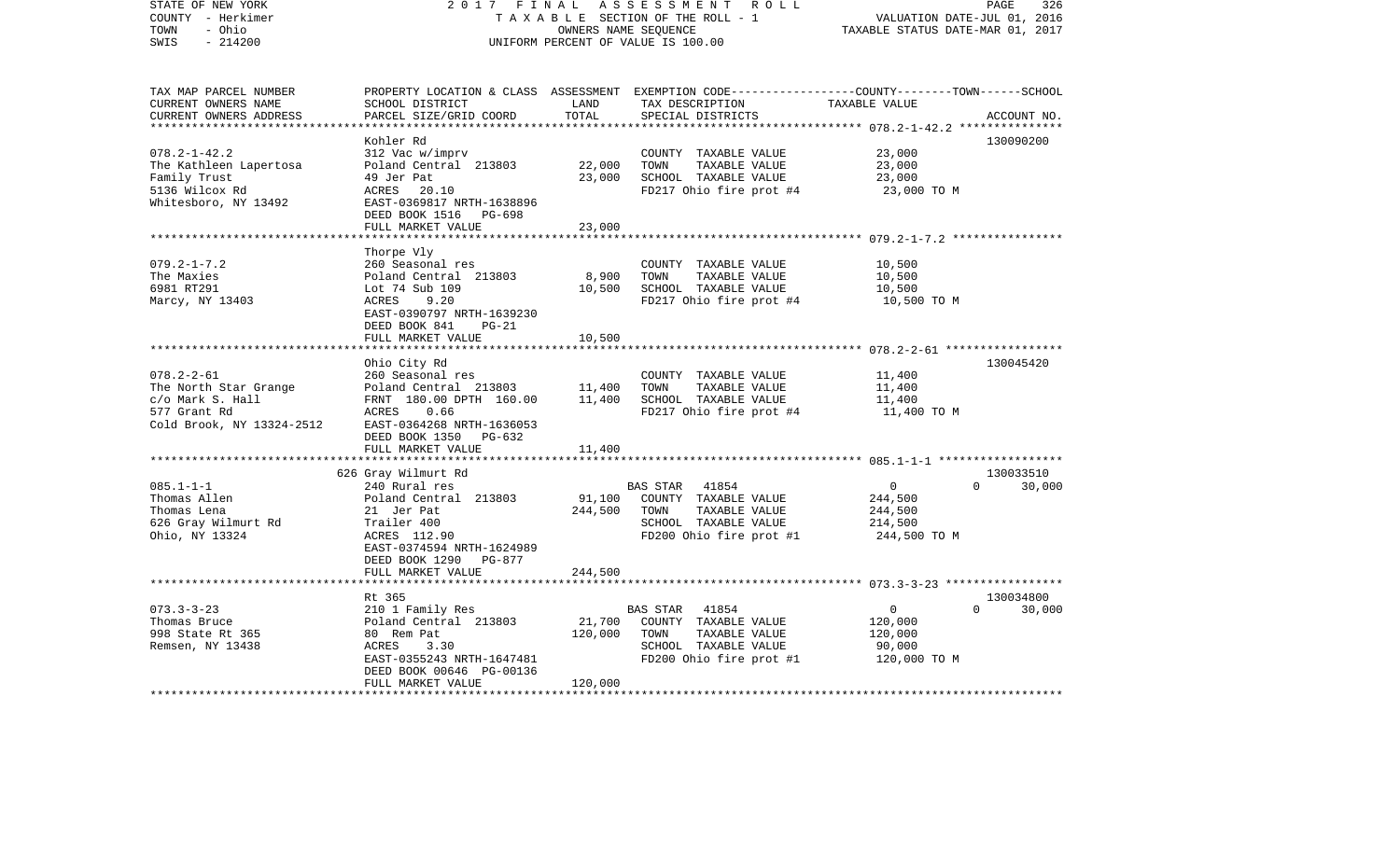| STATE OF NEW YORK<br>COUNTY - Herkimer<br>- Ohio<br>TOWN<br>$-214200$<br>SWIS                                                 | 2017<br>FINAL<br>TAXABLE SECTION OF THE ROLL - 1<br>UNIFORM PERCENT OF VALUE IS 100.00                                                                                                     | PAGE<br>327<br>VALUATION DATE-JUL 01, 2016<br>TAXABLE STATUS DATE-MAR 01, 2017 |                                                                                                                       |                                                                       |             |
|-------------------------------------------------------------------------------------------------------------------------------|--------------------------------------------------------------------------------------------------------------------------------------------------------------------------------------------|--------------------------------------------------------------------------------|-----------------------------------------------------------------------------------------------------------------------|-----------------------------------------------------------------------|-------------|
| TAX MAP PARCEL NUMBER<br>CURRENT OWNERS NAME<br>CURRENT OWNERS ADDRESS<br>********************                                | PROPERTY LOCATION & CLASS<br>SCHOOL DISTRICT<br>PARCEL SIZE/GRID COORD                                                                                                                     | LAND<br>TOTAL<br>************                                                  | ASSESSMENT EXEMPTION CODE-----------------COUNTY-------TOWN------SCHOOL<br>TAX DESCRIPTION<br>SPECIAL DISTRICTS       | TAXABLE VALUE                                                         | ACCOUNT NO. |
| $073.3 - 3 - 24$<br>Thomas Bruce D<br>Thomas Cathy A<br>998 State Rt 365<br>Remsen, NY 13438                                  | Rt 365<br>260 Seasonal res<br>Poland Central 213803<br>80 Rem Pat<br>FRNT 120.00 DPTH 120.00<br>0.33<br>ACRES<br>EAST-0355318 NRTH-1647295<br>DEED BOOK 822<br>PG-446<br>FULL MARKET VALUE | 3,700<br>18,800<br>18,800                                                      | COUNTY TAXABLE VALUE<br>TOWN<br>TAXABLE VALUE<br>SCHOOL TAXABLE VALUE<br>FD200 Ohio fire prot #1                      | 18,800<br>18,800<br>18,800<br>18,800 TO M                             | 130016140   |
|                                                                                                                               |                                                                                                                                                                                            |                                                                                |                                                                                                                       | **************** 085.2-2-34.2 ****************                        |             |
| $085.2 - 2 - 34.2$<br>Thomas Dale J<br>Attn: Robert Ranialo<br>1716 White St<br>N Bellmore, NY 11710                          | Bill Hamblin Rd<br>322 Rural vac>10<br>Poland Central 213803<br>Lot 40 Jer Pat<br>ACRES<br>45.00<br>EAST-0390473 NRTH-1624174<br>$PG-54$<br>DEED BOOK 669                                  | 38,200<br>38,200                                                               | COUNTY TAXABLE VALUE<br>TOWN<br>TAXABLE VALUE<br>SCHOOL TAXABLE VALUE<br>FD210 Ohio fire prot #2                      | 38,200<br>38,200<br>38,200<br>38,200 TO M                             | 130090235   |
|                                                                                                                               | FULL MARKET VALUE                                                                                                                                                                          | 38,200                                                                         |                                                                                                                       |                                                                       |             |
| $064.11 - 1 - 1$<br>Thomas J. Cavallo Living Trust Adirondack<br>Cavallo Thomas J<br>9344 Paris Hill Rd<br>Sauquoit, NY 13456 | *******************<br>376 North Lake Rd<br>210 1 Family Res - WTRFNT<br>302601<br>54 Woodhull<br>FRNT 175.40 DPTH 240.10<br>EAST-0340377 NRTH-1682575<br>DEED BOOK 1624<br>PG-923         | ***********<br>39,700<br>97,500<br>97,500                                      | COUNTY TAXABLE VALUE<br>TOWN<br>TAXABLE VALUE<br>SCHOOL TAXABLE VALUE<br>FD215 Ohio fire prot #3                      | 97,500<br>97,500<br>97,500<br>97,500 TO M                             | 130025680   |
|                                                                                                                               | FULL MARKET VALUE<br>***********************                                                                                                                                               |                                                                                |                                                                                                                       |                                                                       |             |
| $074.1 - 1 - 17.1$<br>Thomas Mary C<br>Mangle Elizabeth<br>PO Box 790<br>Lake Pleasant, NY 12108-0790                         | Atwood Lake Rd<br>312 Vac w/imprv<br>Poland Central<br>213803<br>Lot 2 Vroo Pat<br>ACRES<br>25.00<br>EAST-0381048 NRTH-1648439<br>DEED BOOK 833<br>PG-191                                  | 24,200<br>44,000                                                               | COUNTY TAXABLE VALUE<br>TOWN<br>TAXABLE VALUE<br>SCHOOL TAXABLE VALUE<br>FD200 Ohio fire prot #1                      | 44,000<br>44,000<br>44,000<br>44,000 TO M                             | 130060700   |
|                                                                                                                               | FULL MARKET VALUE                                                                                                                                                                          | 44,000                                                                         |                                                                                                                       |                                                                       |             |
| $074.1 - 1 - 12.2$<br>Thomas Mary E<br>PO Box 790<br>Lake Pleasant, NY 12108-0790                                             | Figert Rd<br>210 1 Family Res<br>Poland Central 213803<br>Lot 2 Vrooman Patent<br>Seas 8.29A<br><b>ACRES</b><br>8.29<br>EAST-0380163 NRTH-1649027                                          | 25,900<br>69,500                                                               | BAS STAR<br>41854<br>COUNTY TAXABLE VALUE<br>TOWN<br>TAXABLE VALUE<br>SCHOOL TAXABLE VALUE<br>FD200 Ohio fire prot #1 | $\mathbf{0}$<br>$\Omega$<br>69,500<br>69,500<br>39,500<br>69,500 TO M | 30,000      |
| ********************                                                                                                          | DEED BOOK 806<br>PG-256<br>FULL MARKET VALUE                                                                                                                                               | 69,500                                                                         |                                                                                                                       |                                                                       |             |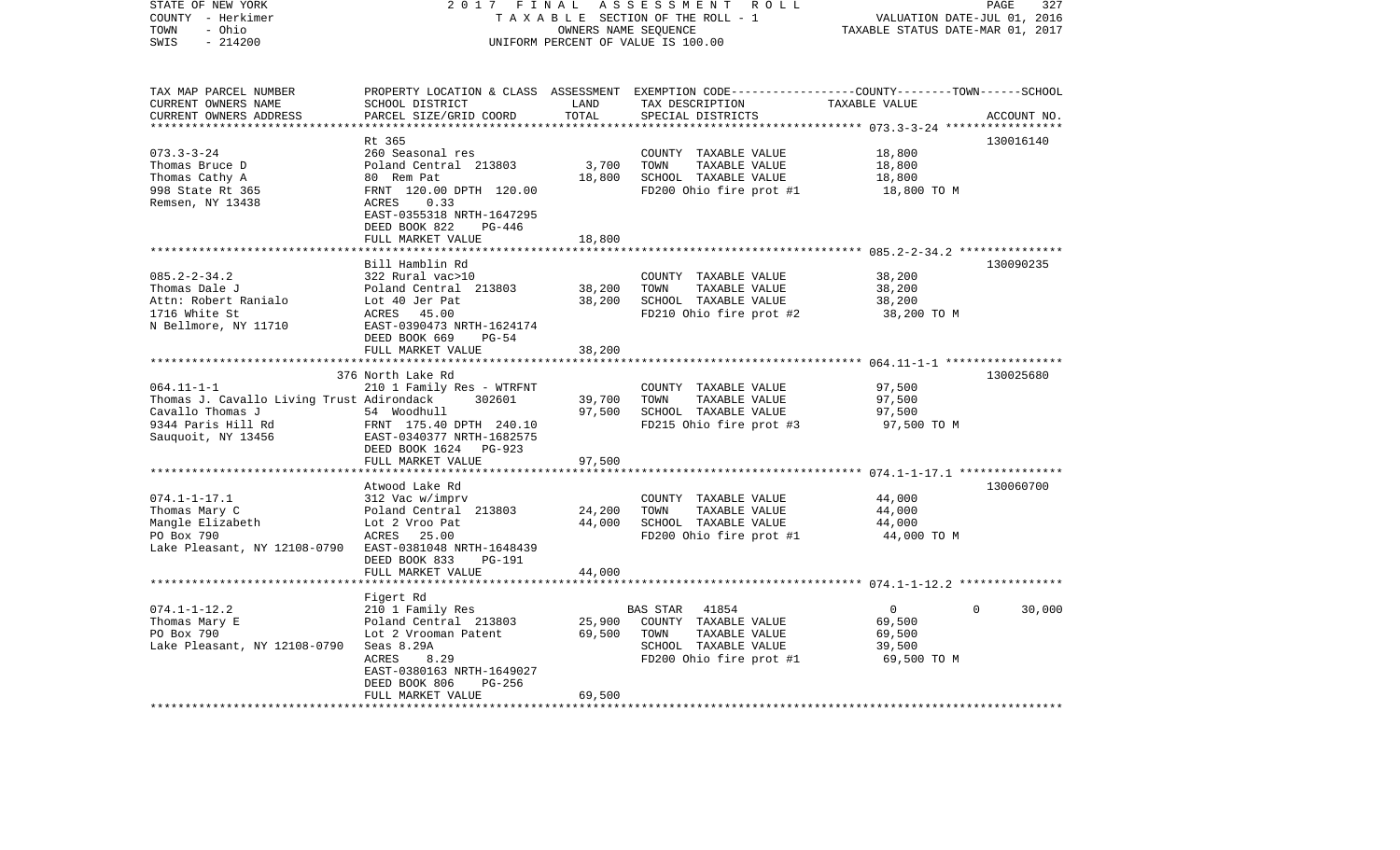| STATE OF NEW YORK       | 2017 FINAL                                   |                             | ASSESSMENT<br>R O L L                                                                            |                                                     | PAGE<br>328 |
|-------------------------|----------------------------------------------|-----------------------------|--------------------------------------------------------------------------------------------------|-----------------------------------------------------|-------------|
| COUNTY - Herkimer       | TAXABLE SECTION OF THE ROLL - 1              | VALUATION DATE-JUL 01, 2016 |                                                                                                  |                                                     |             |
| - Ohio<br>TOWN          |                                              | OWNERS NAME SEQUENCE        |                                                                                                  | TAXABLE STATUS DATE-MAR 01, 2017                    |             |
| $-214200$<br>SWIS       |                                              |                             | UNIFORM PERCENT OF VALUE IS 100.00                                                               |                                                     |             |
|                         |                                              |                             |                                                                                                  |                                                     |             |
| TAX MAP PARCEL NUMBER   |                                              |                             | PROPERTY LOCATION & CLASS ASSESSMENT EXEMPTION CODE----------------COUNTY-------TOWN------SCHOOL |                                                     |             |
| CURRENT OWNERS NAME     | SCHOOL DISTRICT                              | LAND                        | TAX DESCRIPTION                                                                                  | TAXABLE VALUE                                       |             |
| CURRENT OWNERS ADDRESS  | PARCEL SIZE/GRID COORD                       | TOTAL                       | SPECIAL DISTRICTS                                                                                |                                                     | ACCOUNT NO. |
| *********************** |                                              |                             |                                                                                                  |                                                     |             |
|                         | Farr Rd                                      |                             |                                                                                                  |                                                     | 130024300   |
| $065. - 1 - 31$         | 314 Rural vac<10                             |                             |                                                                                                  | 900                                                 |             |
|                         | 302601                                       | 900                         | COUNTY TAXABLE VALUE<br>TOWN                                                                     | 900                                                 |             |
| Thomas Mitchell R       | Adirondack                                   |                             | TAXABLE VALUE                                                                                    |                                                     |             |
| Tabor Joseph            | 1 Munuse                                     | 900                         | SCHOOL TAXABLE VALUE                                                                             | 900                                                 |             |
| PO Box 153              | 1.50<br>ACRES                                |                             | FD215 Ohio fire prot #3                                                                          | 900 TO M                                            |             |
| Barneveld, NY 13304     | EAST-0358509 NRTH-1682531                    |                             |                                                                                                  |                                                     |             |
|                         | DEED BOOK 805<br>$PG-84$                     |                             |                                                                                                  |                                                     |             |
|                         | FULL MARKET VALUE                            | 900                         |                                                                                                  |                                                     |             |
|                         |                                              |                             |                                                                                                  | ****************** 071.3-2-4 *******************    |             |
|                         | Haskell Rd                                   |                             |                                                                                                  |                                                     | 130045090   |
| $071.3 - 2 - 4$         | 260 Seasonal res                             |                             | COUNTY TAXABLE VALUE                                                                             | 17,500                                              |             |
| Thompson Glenn G        | Poland Central 213803                        | 5,100                       | TOWN<br>TAXABLE VALUE                                                                            | 17,500                                              |             |
| 11 Edgewood Dr          | 104 Nob Pat                                  | 17,500                      | SCHOOL TAXABLE VALUE                                                                             | 17,500                                              |             |
| Horseheads, NY 14845    | $P-Fr 1/2$                                   |                             | FD217 Ohio fire prot #4                                                                          | 17,500 TO M                                         |             |
|                         | FRNT 100.00 DPTH 228.00                      |                             |                                                                                                  |                                                     |             |
|                         | 0.52<br>ACRES                                |                             |                                                                                                  |                                                     |             |
|                         | EAST-0395641 NRTH-1663274                    |                             |                                                                                                  |                                                     |             |
|                         | DEED BOOK 878<br>PG-466                      |                             |                                                                                                  |                                                     |             |
|                         | FULL MARKET VALUE                            | 17,500                      |                                                                                                  |                                                     |             |
|                         |                                              |                             |                                                                                                  |                                                     |             |
|                         | Rt 8                                         |                             |                                                                                                  |                                                     | 130044340   |
| $074.1 - 2 - 57$        | 210 1 Family Res - WTRFNT                    |                             | COUNTY TAXABLE VALUE                                                                             | 86,500                                              |             |
| Thompson Mark           | Poland Central 213803                        | 15,200                      | TOWN<br>TAXABLE VALUE                                                                            | 86,500                                              |             |
| Thompson Diane          | 75 Rem Pat                                   | 86,500                      | SCHOOL TAXABLE VALUE                                                                             | 86,500                                              |             |
| 190 Figert Rd           | ACRES<br>1.60                                |                             | FD200 Ohio fire prot #1                                                                          | 86,500 TO M                                         |             |
| Cold Brook, NY 13324    | EAST-0372687 NRTH-1651266                    |                             |                                                                                                  |                                                     |             |
|                         |                                              |                             |                                                                                                  |                                                     |             |
|                         | DEED BOOK 730<br>PG-126<br>FULL MARKET VALUE | 86,500                      |                                                                                                  |                                                     |             |
|                         |                                              |                             |                                                                                                  | ********************* 058.-2-17 ******************* |             |
|                         | North Lake Rd                                |                             |                                                                                                  |                                                     |             |
|                         |                                              |                             |                                                                                                  |                                                     | 130040830   |
| $058. - 2 - 17$         | 260 Seasonal res - WTRFNT                    |                             | COUNTY TAXABLE VALUE                                                                             | 173,500                                             |             |
| Thornton Ernest         | Adirondack<br>302601                         | 104,700                     | TOWN<br>TAXABLE VALUE                                                                            | 173,500                                             |             |
| Norma Trs               | 1 Nob Pat                                    | 173,500                     | SCHOOL TAXABLE VALUE                                                                             | 173,500                                             |             |
| 11247 Webster Hill Rd   | FRNT 120.00 DPTH 174.00                      |                             | FD215 Ohio fire prot #3                                                                          | 173,500 TO M                                        |             |
| Boonville, NY 13309     | EAST-0375233 NRTH-1708904                    |                             |                                                                                                  |                                                     |             |
|                         | DEED BOOK 676<br>$PG-425$                    |                             |                                                                                                  |                                                     |             |
|                         | FULL MARKET VALUE                            | 173,500                     |                                                                                                  |                                                     |             |
| *******************     | *******************                          |                             |                                                                                                  |                                                     |             |
|                         | Busseyville                                  |                             |                                                                                                  |                                                     | 130035940   |
| $069. -3 - 4$           | 260 Seasonal res                             |                             | COUNTY TAXABLE VALUE                                                                             | 16,800                                              |             |
| Thorp Russell Sr        | Poland Central 213803                        | 5,700                       | TOWN<br>TAXABLE VALUE                                                                            | 16,800                                              |             |
| Thorp Russell Jr        | 54 Rem Pat                                   | 16,800                      | SCHOOL TAXABLE VALUE                                                                             | 16,800                                              |             |
| Attn: Stephen Thorp     | ACRES<br>4.00                                |                             | FD200 Ohio fire prot #1                                                                          | 16,800 TO M                                         |             |
| 5363 Cooper St          | EAST-0366588 NRTH-1661978                    |                             |                                                                                                  |                                                     |             |
| Vernon, NY 13476        | <b>PG-070</b><br>DEED BOOK 718               |                             |                                                                                                  |                                                     |             |
|                         | FULL MARKET VALUE                            | 16,800                      |                                                                                                  |                                                     |             |
|                         |                                              | ************                |                                                                                                  |                                                     |             |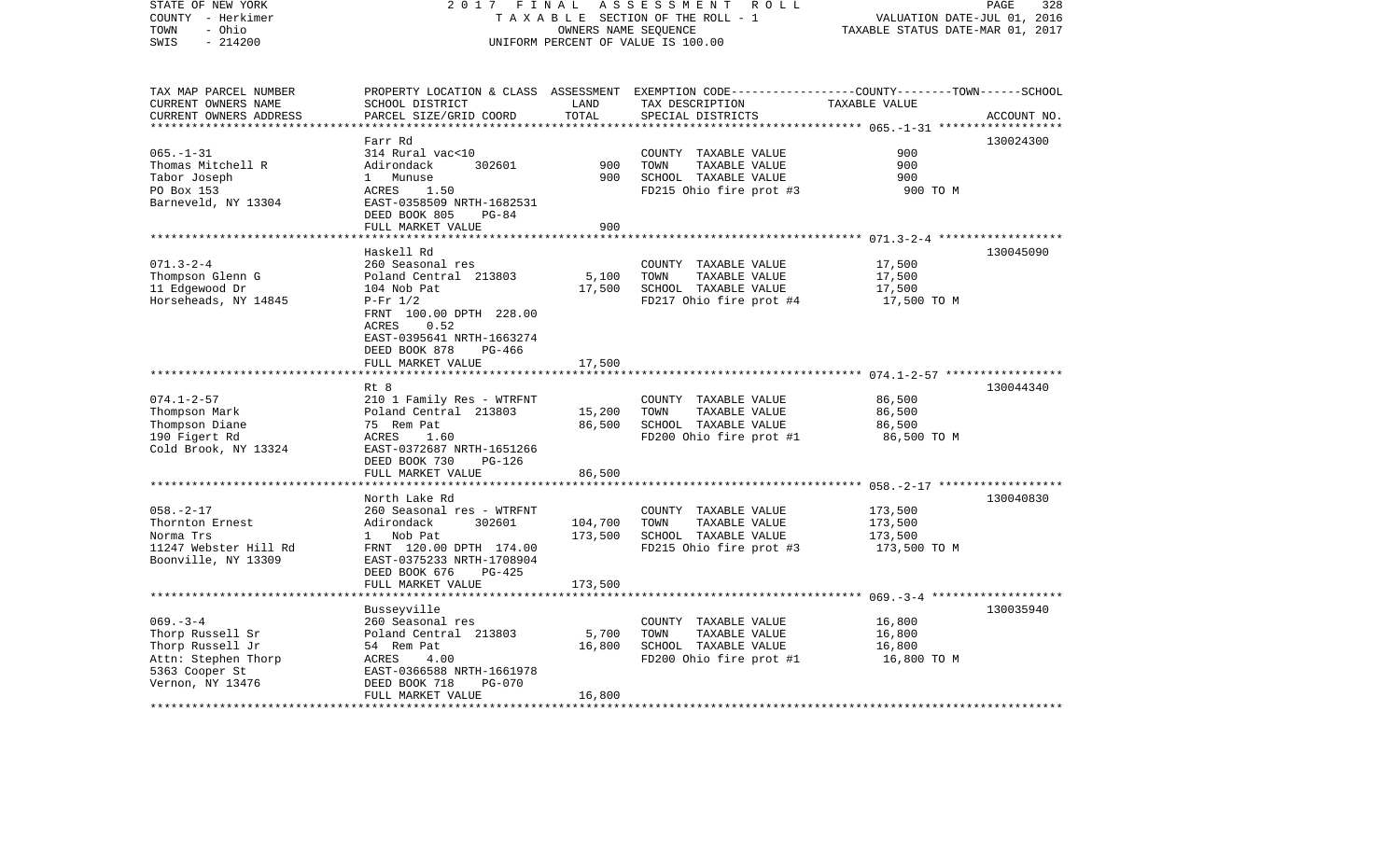| STATE OF NEW YORK<br>COUNTY - Herkimer<br>- Ohio<br>TOWN<br>$-214200$<br>SWIS                           | 2017 FINAL<br>TAXABLE SECTION OF THE ROLL - 1<br>UNIFORM PERCENT OF VALUE IS 100.00                                                                                             | PAGE<br>329<br>VALUATION DATE-JUL 01, 2016<br>TAXABLE STATUS DATE-MAR 01, 2017 |                                                                                                                                                                 |                                                    |             |
|---------------------------------------------------------------------------------------------------------|---------------------------------------------------------------------------------------------------------------------------------------------------------------------------------|--------------------------------------------------------------------------------|-----------------------------------------------------------------------------------------------------------------------------------------------------------------|----------------------------------------------------|-------------|
| TAX MAP PARCEL NUMBER<br>CURRENT OWNERS NAME<br>CURRENT OWNERS ADDRESS<br>**********************        | PROPERTY LOCATION & CLASS<br>SCHOOL DISTRICT<br>PARCEL SIZE/GRID COORD                                                                                                          | LAND<br>TOTAL<br>***********                                                   | ASSESSMENT EXEMPTION CODE-----------------COUNTY-------TOWN------SCHOOL<br>TAX DESCRIPTION<br>SPECIAL DISTRICTS                                                 | TAXABLE VALUE                                      | ACCOUNT NO. |
| $069. - 3 - 27$<br>Thorp Stephen<br>5032 Moore Rd<br>Westmoreland, NY 13490                             | Busseyville<br>314 Rural vac<10<br>Poland Central 213803<br>54 Rem Pat<br>V1 2 3<br>ACRES<br>3.00<br>EAST-0366806 NRTH-1661518<br>DEED BOOK 1411<br>PG-781<br>FULL MARKET VALUE | 1,700<br>1,700<br>1,700                                                        | COUNTY TAXABLE VALUE<br>TOWN<br>TAXABLE VALUE<br>SCHOOL TAXABLE VALUE<br>FD217 Ohio fire prot #4                                                                | 1,700<br>1,700<br>1,700<br>1,700 TO M              | 130040860   |
|                                                                                                         |                                                                                                                                                                                 |                                                                                |                                                                                                                                                                 | ******************** 073.4-1-54 ****************** |             |
| $073.4 - 1 - 54$<br>Tillson Michael A<br>Tillson Kathleen<br>6113 Fish House Rd<br>Galway, NY 12074     | Figert Rd<br>910 Priv forest - WTRFNT<br>Poland Central 213803<br>49 Jer Pat<br>ACRES<br>54.00<br>EAST-0367327 NRTH-1643450<br>DEED BOOK 796<br>$PG-023$                        | 54,300<br>54,300                                                               | COUNTY TAXABLE VALUE<br>TOWN<br>TAXABLE VALUE<br>SCHOOL TAXABLE VALUE<br>FD200 Ohio fire prot #1                                                                | 54,300<br>54,300<br>54,300<br>54,300 TO M          | 130014670   |
|                                                                                                         | FULL MARKET VALUE                                                                                                                                                               | 54,300                                                                         |                                                                                                                                                                 |                                                    |             |
| $073.4 - 1 - 56.2$<br>Timian Susan J<br>Timiam Catherine M<br>124 Five Acres Ln<br>Cold Brook, NY 13324 | *********************<br>124 Five Acre Ln<br>260 Seasonal res<br>Poland Central 213803<br>77 Jer Pat<br>ACRES 120.00<br>EAST-0367795 NRTH-1645968<br>DEED BOOK 1502<br>PG-113   | * * * * * * * * * * * *<br>94,600<br>140,000                                   | ****************************** 073.4-1-56.2 ***************<br>COUNTY TAXABLE VALUE<br>TOWN<br>TAXABLE VALUE<br>SCHOOL TAXABLE VALUE<br>FD200 Ohio fire prot #1 | 140,000<br>140,000<br>140,000<br>140,000 TO M      |             |
|                                                                                                         | FULL MARKET VALUE<br>**********************                                                                                                                                     | 140,000                                                                        |                                                                                                                                                                 |                                                    |             |
| $074.4 - 1 - 9$<br>Timmler Barbara<br>Peron Russell M<br>5607 Smith Rd<br>Verona, NY 13478              | Four Mile<br>260 Seasonal res<br>Poland Central 213803<br>16 Vrv Pat<br>ACRES<br>10.00<br>EAST-0390970 NRTH-1648977<br>DEED BOOK 793<br>PG-348<br>FULL MARKET VALUE             | 9,400<br>28,000<br>28,000                                                      | COUNTY TAXABLE VALUE<br>TOWN<br>TAXABLE VALUE<br>SCHOOL TAXABLE VALUE<br>FD217 Ohio fire prot #4                                                                | 28,000<br>28,000<br>28,000<br>28,000 TO M          | 130033420   |
|                                                                                                         |                                                                                                                                                                                 |                                                                                |                                                                                                                                                                 |                                                    |             |
| $074.1 - 1 - 20$<br>Tioga Construction Co Inc<br>333 Gros Blvd<br>Herkimer, NY 13350                    | Route 8<br>720 Mine/quarry<br>Poland Central 213803<br>75 Rem Pat<br>Sub 10<br>ACRES<br>45.30<br>EAST-0380270 NRTH-1656788<br>PG-304<br>DEED BOOK 844                           | 56,700<br>56,700                                                               | COUNTY TAXABLE VALUE<br>TOWN<br>TAXABLE VALUE<br>SCHOOL TAXABLE VALUE<br>FD200 Ohio fire prot #1                                                                | 56,700<br>56,700<br>56,700<br>56,700 TO M          | 130038460   |
|                                                                                                         | FULL MARKET VALUE                                                                                                                                                               | 56,700                                                                         |                                                                                                                                                                 |                                                    |             |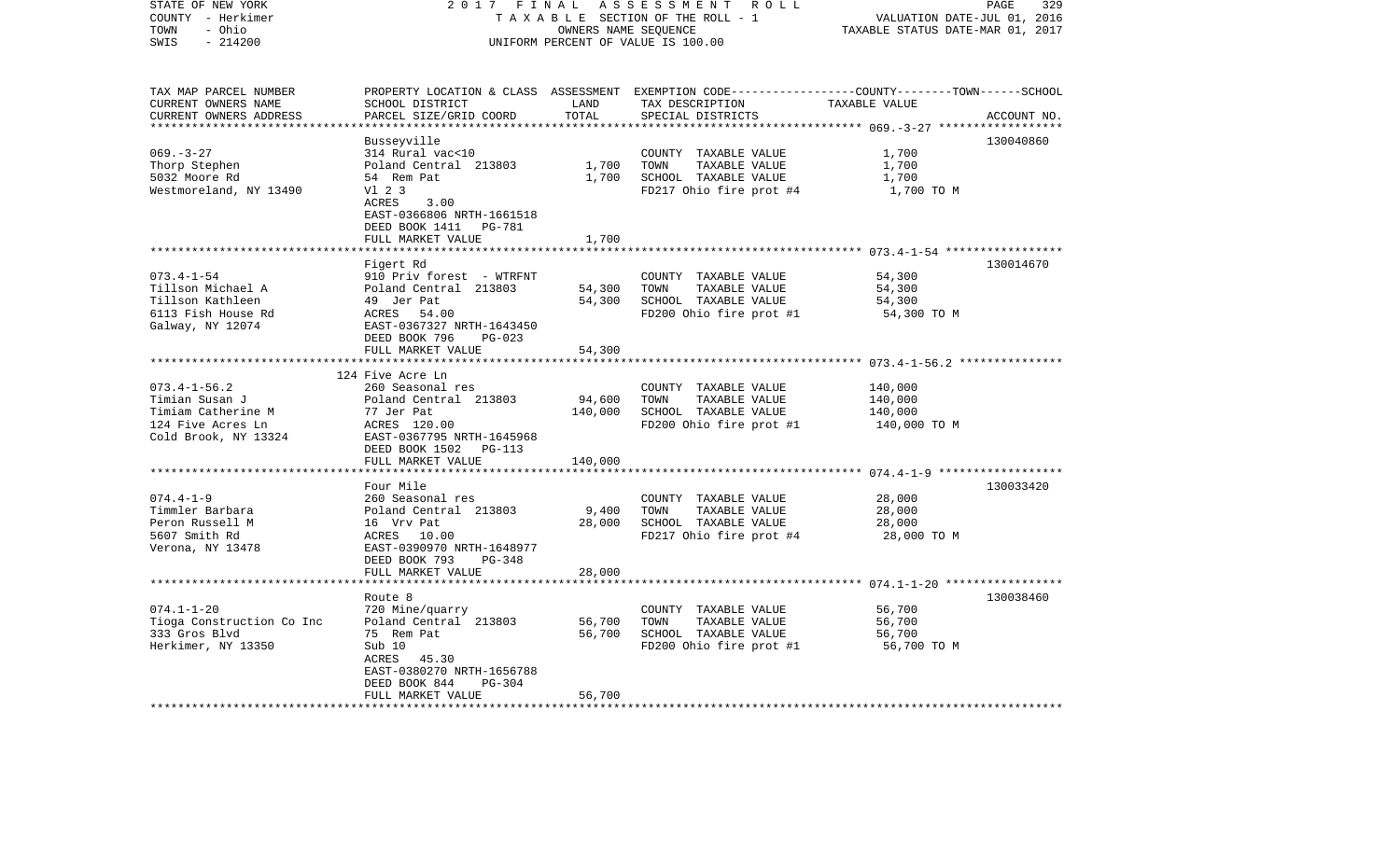| STATE OF NEW YORK<br>COUNTY - Herkimer<br>- Ohio<br>TOWN<br>$-214200$<br>SWIS                           | 2017 FINAL                                                                                                                                                                                             |                            | A S S E S S M E N T R O L L<br>TAXABLE SECTION OF THE ROLL - 1<br>OWNERS NAME SEQUENCE<br>UNIFORM PERCENT OF VALUE IS 100.00 | VALUATION DATE-JUL 01, 2016<br>TAXABLE STATUS DATE-MAR 01, 2017 | PAGE<br>330 |
|---------------------------------------------------------------------------------------------------------|--------------------------------------------------------------------------------------------------------------------------------------------------------------------------------------------------------|----------------------------|------------------------------------------------------------------------------------------------------------------------------|-----------------------------------------------------------------|-------------|
| TAX MAP PARCEL NUMBER<br>CURRENT OWNERS NAME                                                            | SCHOOL DISTRICT                                                                                                                                                                                        | LAND                       | PROPERTY LOCATION & CLASS ASSESSMENT EXEMPTION CODE----------------COUNTY-------TOWN------SCHOOL<br>TAX DESCRIPTION          | TAXABLE VALUE                                                   |             |
| CURRENT OWNERS ADDRESS<br>*********************                                                         | PARCEL SIZE/GRID COORD                                                                                                                                                                                 | TOTAL                      | SPECIAL DISTRICTS                                                                                                            |                                                                 | ACCOUNT NO. |
| $079.1 - 1 - 9.2$<br>Tirrito Louis A<br>Tirrito Elizabeth A<br>3959 State Hwy 30<br>Amsterdam, NY 12010 | Gray Wilmurt Rd<br>314 Rural vac<10<br>Poland Central 213803<br>Lot 50<br>Jer Pat<br>10 Acres<br>FRNT 880.00 DPTH<br>8.00<br>ACRES<br>EAST-0373907 NRTH-1636023<br>DEED BOOK 1625<br>$PG-343$          | 13,500<br>13,500           | COUNTY TAXABLE VALUE<br>TAXABLE VALUE<br>TOWN<br>SCHOOL TAXABLE VALUE<br>FD217 Ohio fire prot #4                             | 13,500<br>13,500<br>13,500<br>13,500 TO M                       | 130045758.2 |
|                                                                                                         | FULL MARKET VALUE                                                                                                                                                                                      | 13,500                     |                                                                                                                              |                                                                 |             |
|                                                                                                         |                                                                                                                                                                                                        |                            |                                                                                                                              |                                                                 |             |
| $079.1 - 1 - 10$<br>Tirrito Louis A<br>Tirrito Elizabeth A<br>3959 State Hwy 30<br>Amsterdam, NY 12010  | Gray Wilmurt Rd<br>330 Vacant comm<br>Poland Central 213803<br>Lot 50<br>Jer Pat<br>4 Acres<br>4.00<br>ACRES<br>EAST-0373735 NRTH-1635517<br>DEED BOOK 1625<br>PG-343<br>FULL MARKET VALUE             | 10,700<br>10,700<br>10,700 | COUNTY TAXABLE VALUE<br>TOWN<br>TAXABLE VALUE<br>SCHOOL TAXABLE VALUE<br>FD217 Ohio fire prot #4                             | 10,700<br>10,700<br>10,700<br>10,700 TO M                       | 130045788   |
|                                                                                                         |                                                                                                                                                                                                        |                            |                                                                                                                              |                                                                 |             |
| $079.1 - 1 - 26$<br>Toledo Victor<br>Ferentini Joseph<br>88 Oval Ct<br>Yonkers, NY 10710                | Unclemier Rd<br>910 Priv forest<br>Poland Central 213803<br>51 Jer Pat<br>Lot 36, 37, 43-52<br>ACRES 198.00<br>EAST-0384544 NRTH-1633684<br>DEED BOOK 882<br>$PG-357$                                  | 93,500<br>93,500           | COUNTY TAXABLE VALUE<br>TOWN<br>TAXABLE VALUE<br>SCHOOL TAXABLE VALUE<br>FD217 Ohio fire prot #4                             | 93,500<br>93,500<br>93,500<br>93,500 TO M                       | 130024180   |
|                                                                                                         | FULL MARKET VALUE                                                                                                                                                                                      | 93,500                     |                                                                                                                              |                                                                 |             |
| $079.1 - 1 - 27.1$<br>Toledo Victor<br>Ferentini Joseph<br>88 Oval Ct<br>Yonkers, NY 10710              | *******************<br>Unclemier Rd<br>910 Priv forest<br>Poland Central 213803<br>51 Jer Pat<br>Lot 38<br>ACRES<br>78.80<br>EAST-0383327 NRTH-1635074<br>DEED BOOK 882<br>PG-357<br>FULL MARKET VALUE | 42,900<br>42,900<br>42,900 | COUNTY TAXABLE VALUE<br>TOWN<br>TAXABLE VALUE<br>SCHOOL TAXABLE VALUE<br>FD200 Ohio fire prot #1                             | 42,900<br>42,900<br>42,900<br>42,900 TO M                       | 130010020   |
|                                                                                                         |                                                                                                                                                                                                        |                            |                                                                                                                              |                                                                 |             |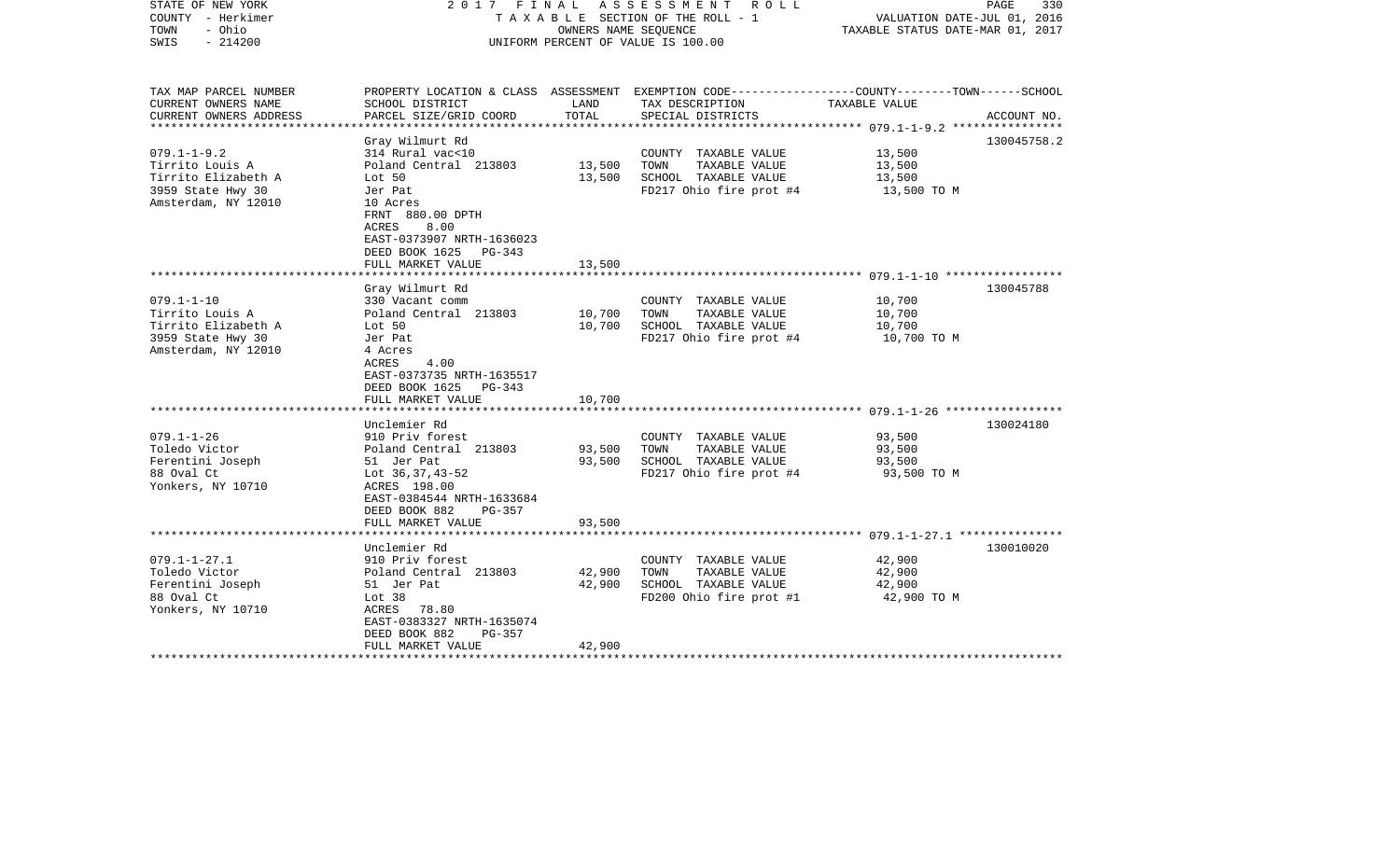| STATE OF NEW YORK<br>COUNTY - Herkimer<br>- Ohio<br>TOWN<br>$-214200$<br>SWIS                     | 2017 FINAL<br>A S S E S S M E N T<br>R O L L<br>TAXABLE SECTION OF THE ROLL - 1<br>OWNERS NAME SEQUENCE<br>UNIFORM PERCENT OF VALUE IS 100.00                                |                            |                                                                                                                    | PAGE<br>331<br>VALUATION DATE-JUL 01, 2016<br>TAXABLE STATUS DATE-MAR 01, 2017 |             |  |
|---------------------------------------------------------------------------------------------------|------------------------------------------------------------------------------------------------------------------------------------------------------------------------------|----------------------------|--------------------------------------------------------------------------------------------------------------------|--------------------------------------------------------------------------------|-------------|--|
| TAX MAP PARCEL NUMBER<br>CURRENT OWNERS NAME                                                      | SCHOOL DISTRICT                                                                                                                                                              | LAND                       | PROPERTY LOCATION & CLASS ASSESSMENT EXEMPTION CODE---------------COUNTY-------TOWN------SCHOOL<br>TAX DESCRIPTION | TAXABLE VALUE                                                                  |             |  |
| CURRENT OWNERS ADDRESS<br>*************************                                               | PARCEL SIZE/GRID COORD                                                                                                                                                       | TOTAL                      | SPECIAL DISTRICTS                                                                                                  |                                                                                | ACCOUNT NO. |  |
|                                                                                                   | Thorpe Vly                                                                                                                                                                   |                            |                                                                                                                    |                                                                                | 130043260   |  |
| $079.2 - 1 - 8$<br>Toledo Victor<br>Ferentini Joseph<br>88 Oval Ct<br>Yonkers, NY 10710           | 910 Priv forest<br>Poland Central 213803<br>74 J.p. P.fr.<br>Lot 101-108-112-121<br>ACRES 440.00<br>EAST-0389379 NRTH-1637320                                                | 148,300<br>148,300         | COUNTY TAXABLE VALUE<br>TOWN<br>TAXABLE VALUE<br>SCHOOL TAXABLE VALUE<br>FD217 Ohio fire prot #4                   | 148,300<br>148,300<br>148,300<br>148,300 TO M                                  |             |  |
|                                                                                                   | DEED BOOK 882<br>PG-357                                                                                                                                                      |                            |                                                                                                                    |                                                                                |             |  |
|                                                                                                   | FULL MARKET VALUE                                                                                                                                                            | 148,300                    |                                                                                                                    |                                                                                |             |  |
| $073. - 1 - 5$<br>Ton Ka Wan Rod & Gun Club<br>Gun Club<br>8366 St. Rt. 28<br>Barneveld, NY 13304 | Off Rt 365<br>920 Priv Hunt/Fi<br>Poland Central 213803<br>61 Rem Pat<br>Com 500<br>ACRES 539.90<br>EAST-0359396 NRTH-1655744<br>DEED BOOK 214<br>PG-427                     | 169,400<br>218,000         | COUNTY TAXABLE VALUE<br>TOWN<br>TAXABLE VALUE<br>SCHOOL TAXABLE VALUE<br>FD217 Ohio fire prot #4                   | 218,000<br>218,000<br>218,000<br>218,000 TO M                                  | 130041070   |  |
|                                                                                                   | FULL MARKET VALUE                                                                                                                                                            | 218,000                    |                                                                                                                    |                                                                                |             |  |
| $073.4 - 4 - 4$<br>Tonge Orie<br>410 Merrick Ave<br>East Meadow, NY 11554                         | Harvey Bridge Rd<br>314 Rural vac<10<br>Poland Central 213803<br>FRNT 1428.00 DPTH<br>ACRES<br>7.20<br>EAST-0363718 NRTH-1643408                                             | 12,900<br>12,900           | COUNTY TAXABLE VALUE<br>TOWN<br>TAXABLE VALUE<br>SCHOOL TAXABLE VALUE                                              | 12,900<br>12,900<br>12,900                                                     |             |  |
|                                                                                                   | DEED BOOK 1090<br>PG-140<br>FULL MARKET VALUE                                                                                                                                | 12,900                     |                                                                                                                    |                                                                                |             |  |
|                                                                                                   | ******************                                                                                                                                                           |                            |                                                                                                                    |                                                                                |             |  |
| $084.2 - 2 - 16$<br>Toper Bryan G<br>Goodwin Michele Ann<br>346 Darling Rd<br>Salem, CT 06420     | Santmire Rd<br>312 Vac w/imprv<br>Poland Central 213803<br>10 Jer Pat<br>Shed 75<br>ACRES 79.13<br>EAST-0371599 NRTH-1620066<br>DEED BOOK 674<br>PG-813<br>FULL MARKET VALUE | 58,800<br>70,000<br>70,000 | COUNTY TAXABLE VALUE<br>TOWN<br>TAXABLE VALUE<br>SCHOOL TAXABLE VALUE<br>FD200 Ohio fire prot #1                   | 70,000<br>70,000<br>70,000<br>70,000 TO M                                      | 130020940   |  |
|                                                                                                   |                                                                                                                                                                              |                            |                                                                                                                    |                                                                                |             |  |
| $078.2 - 1 - 41$<br>Toth Debra L<br>2042 County Highway 10<br>Laurens, NY 13796                   | Smith Rd<br>314 Rural vac<10<br>Poland Central 213803<br>49 Jer Pat<br>V12 10A<br>ACRES 10.00<br>EAST-0368759 NRTH-1639217<br>DEED BOOK 6111<br>PG-356<br>FULL MARKET VALUE  | 11,600<br>11,600<br>11,600 | COUNTY TAXABLE VALUE<br>TOWN<br>TAXABLE VALUE<br>SCHOOL TAXABLE VALUE<br>FD200 Ohio fire prot #1                   | 11,600<br>11,600<br>11,600<br>11,600 TO M                                      | 130012960   |  |
|                                                                                                   | ***********************                                                                                                                                                      |                            |                                                                                                                    |                                                                                |             |  |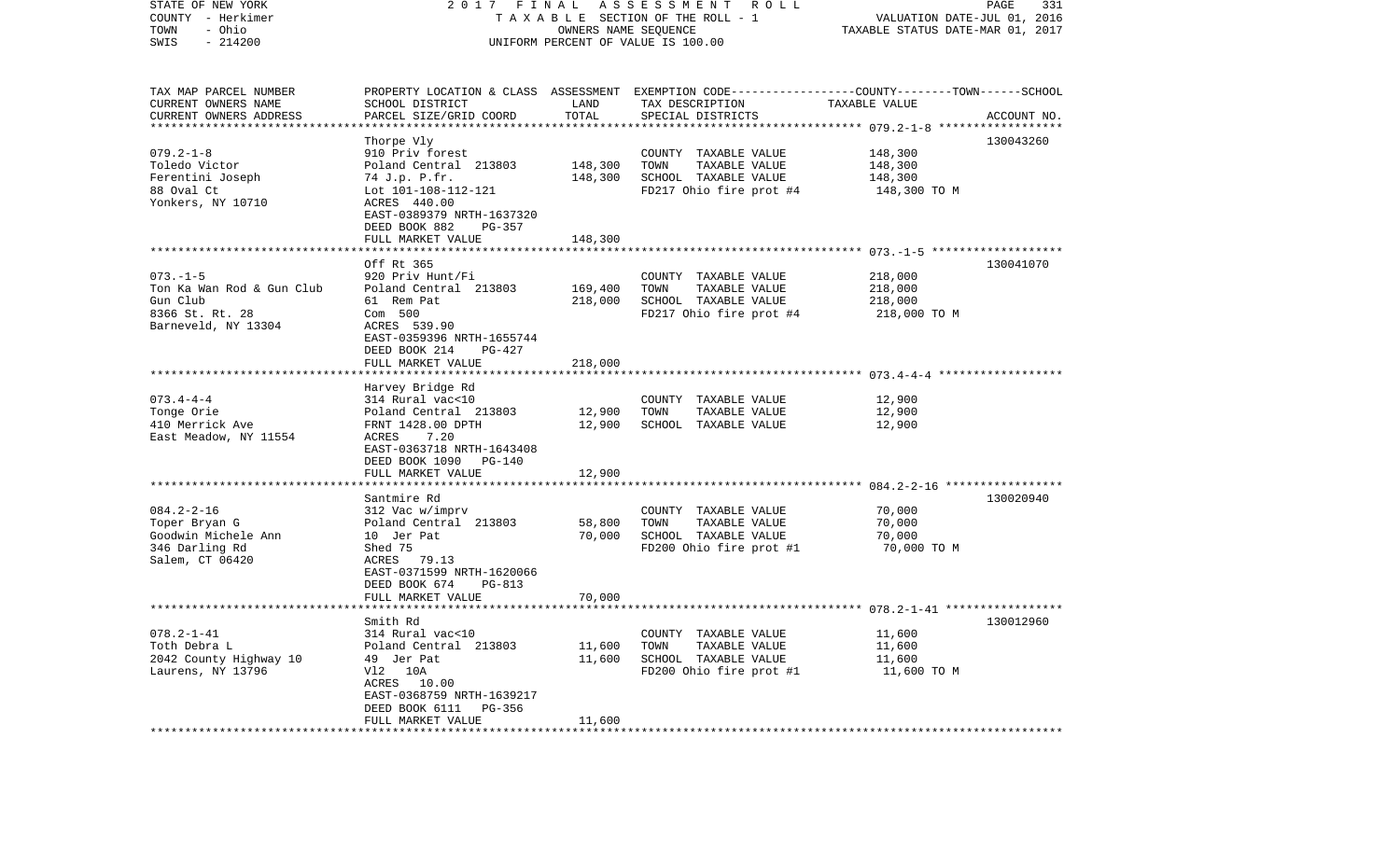| STATE OF NEW YORK<br>COUNTY - Herkimer<br>- Ohio<br>TOWN | 2017 FINAL<br>TAXABLE SECTION OF THE ROLL - 1                         | PAGE<br>332<br>VALUATION DATE-JUL 01, 2016<br>TAXABLE STATUS DATE-MAR 01, 2017 |                                                                                                 |                |               |
|----------------------------------------------------------|-----------------------------------------------------------------------|--------------------------------------------------------------------------------|-------------------------------------------------------------------------------------------------|----------------|---------------|
| $-214200$<br>SWIS                                        |                                                                       |                                                                                | UNIFORM PERCENT OF VALUE IS 100.00                                                              |                |               |
| TAX MAP PARCEL NUMBER                                    |                                                                       |                                                                                | PROPERTY LOCATION & CLASS ASSESSMENT EXEMPTION CODE---------------COUNTY-------TOWN------SCHOOL |                |               |
| CURRENT OWNERS NAME<br>CURRENT OWNERS ADDRESS            | SCHOOL DISTRICT<br>PARCEL SIZE/GRID COORD                             | LAND<br>TOTAL                                                                  | TAX DESCRIPTION<br>SPECIAL DISTRICTS                                                            | TAXABLE VALUE  | ACCOUNT NO.   |
|                                                          |                                                                       |                                                                                |                                                                                                 |                |               |
|                                                          | Smith Rd                                                              |                                                                                |                                                                                                 |                |               |
| $078.2 - 1 - 23.3$                                       | 314 Rural vac<10                                                      |                                                                                | COUNTY TAXABLE VALUE                                                                            | 13,800         |               |
| Toth Timothy F                                           | Poland Central 213803                                                 | 13,800                                                                         | TOWN<br>TAXABLE VALUE                                                                           | 13,800         |               |
| Toth Debra Leona                                         | FRNT 930.00 DPTH                                                      | 13,800                                                                         | SCHOOL TAXABLE VALUE                                                                            | 13,800         |               |
| 2042 Co Hwy 10                                           | ACRES<br>8.40                                                         |                                                                                | FD200 Ohio fire prot #1                                                                         | 13,800 TO M    |               |
| Laurens, NY 13796                                        | EAST-0368245 NRTH-1638816                                             |                                                                                |                                                                                                 |                |               |
|                                                          | DEED BOOK 1361 PG-65                                                  |                                                                                |                                                                                                 |                |               |
|                                                          | FULL MARKET VALUE                                                     | 13,800                                                                         |                                                                                                 |                |               |
|                                                          | ***************************                                           |                                                                                |                                                                                                 |                |               |
| $078.2 - 1 - 40$                                         | 315 Smith Rd<br>260 Seasonal res                                      |                                                                                |                                                                                                 | 56,200         | 130036750     |
|                                                          | Poland Central 213803                                                 | 20,600                                                                         | COUNTY TAXABLE VALUE<br>TOWN<br>TAXABLE VALUE                                                   | 56,200         |               |
| Toth Timothy F<br>Toth Debra Leona                       |                                                                       | 56,200                                                                         | SCHOOL TAXABLE VALUE                                                                            | 56,200         |               |
|                                                          |                                                                       |                                                                                | FD200 Ohio fire prot #1                                                                         | 56,200 ТО М    |               |
| Toth Debra Leona<br>2042 Co Hwy 10<br>Laurens, NY 13796  | 49 Jersey<br>ACRES 10.00<br>-- 0368300 J<br>EAST-0368300 NRTH-1639388 |                                                                                |                                                                                                 |                |               |
|                                                          | DEED BOOK 1361 PG-65                                                  |                                                                                |                                                                                                 |                |               |
|                                                          | FULL MARKET VALUE                                                     | 56,200                                                                         |                                                                                                 |                |               |
|                                                          |                                                                       | ***********                                                                    |                                                                                                 |                |               |
|                                                          | 372 Gray Wilmurt Rd                                                   |                                                                                |                                                                                                 |                | 130041010     |
| $085.1 - 1 - 5$                                          | 240 Rural res                                                         |                                                                                | BAS STAR<br>41854                                                                               | $\overline{0}$ | $0 \t 30,000$ |
| Tranter Scott                                            | Poland Central 213803                                                 | 69,300                                                                         | COUNTY TAXABLE VALUE                                                                            | 210,500        |               |
| Tranter Kim                                              | 10 Jer Pat                                                            | 210,500                                                                        | TOWN<br>TAXABLE VALUE                                                                           | 210,500        |               |
| 372 Gray Wilmurt Rd                                      | barn                                                                  |                                                                                | SCHOOL TAXABLE VALUE                                                                            | 180,500        |               |
| Cold Brook, NY 13324                                     | Gazabo                                                                |                                                                                | FD200 Ohio fire prot #1                                                                         | 210,500 TO M   |               |
|                                                          | ACRES<br>75.00                                                        |                                                                                |                                                                                                 |                |               |
|                                                          | EAST-0373466 NRTH-1620675                                             |                                                                                |                                                                                                 |                |               |
|                                                          | DEED BOOK 932<br>PG-157<br>FULL MARKET VALUE                          | 210,500                                                                        |                                                                                                 |                |               |
|                                                          | ***********************                                               |                                                                                |                                                                                                 |                |               |
|                                                          | Farr Rd                                                               |                                                                                |                                                                                                 |                | 130041160     |
| $065. - 1 - 24$                                          | 260 Seasonal res                                                      |                                                                                | COUNTY TAXABLE VALUE                                                                            | 19,500         |               |
| Traut Jackson W                                          | Adirondack<br>302601                                                  | 10,800                                                                         | TOWN<br>TAXABLE VALUE                                                                           | 19,500         |               |
| Traut Fern L                                             | 30 Minuse                                                             | 19,500                                                                         | SCHOOL TAXABLE VALUE                                                                            | 19,500         |               |
| 2702 South Side Rd                                       | Sens 5.25                                                             |                                                                                | FD215 Ohio fire prot #3                                                                         | 19,500 TO M    |               |
| Frankfort, NY 13340                                      | ACRES<br>2.90                                                         |                                                                                |                                                                                                 |                |               |
|                                                          | EAST-0355758 NRTH-1683257                                             |                                                                                |                                                                                                 |                |               |
|                                                          | DEED BOOK 00633 PG-00569                                              |                                                                                |                                                                                                 |                |               |
|                                                          | FULL MARKET VALUE                                                     | 19,500                                                                         |                                                                                                 |                |               |
|                                                          |                                                                       |                                                                                |                                                                                                 |                |               |
|                                                          | Withers Rd                                                            |                                                                                |                                                                                                 |                | 130041100     |
| $065. - 2 - 29$                                          | 260 Seasonal res                                                      |                                                                                | COUNTY TAXABLE VALUE                                                                            | 19,100         |               |
| Traut Karl A                                             | 305201<br>Remsen                                                      | 16,600                                                                         | TOWN<br>TAXABLE VALUE                                                                           | 19,100         |               |
| 705 Imperial Palm Dr                                     | 12 Rem Pat                                                            | 19,100                                                                         | SCHOOL TAXABLE VALUE                                                                            | 19,100         |               |
| Largo Fla, 33771                                         | ACRES 42.00                                                           |                                                                                | FD215 Ohio fire prot #3                                                                         | 19,100 TO M    |               |
|                                                          | EAST-0354161 NRTH-1680839                                             |                                                                                |                                                                                                 |                |               |
|                                                          | DEED BOOK 788<br>PG-333<br>FULL MARKET VALUE                          | 19,100                                                                         |                                                                                                 |                |               |
|                                                          |                                                                       |                                                                                |                                                                                                 |                |               |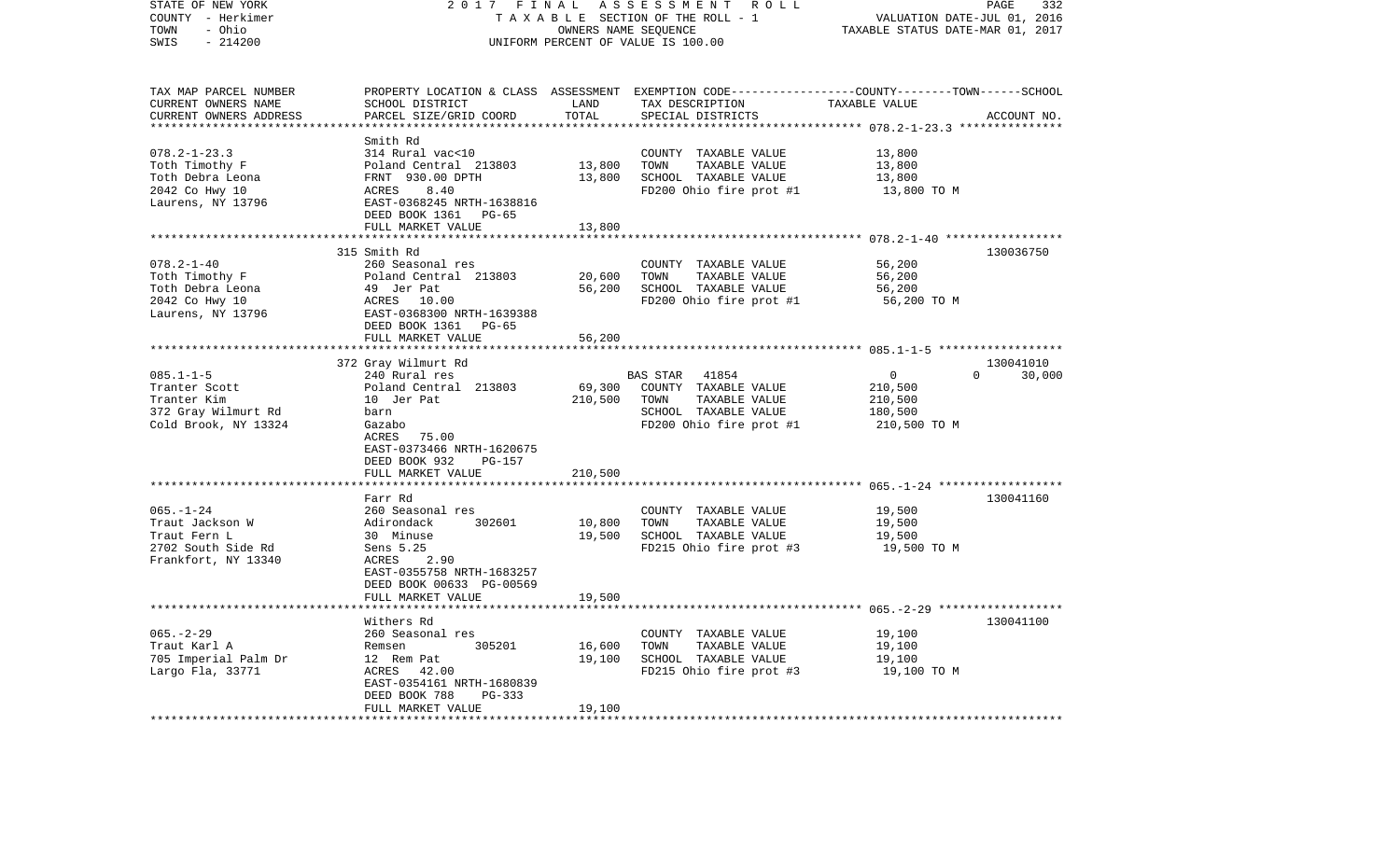| STATE OF NEW YORK<br>COUNTY - Herkimer<br>- Ohio<br>TOWN<br>$-214200$<br>SWIS                       |                                                    | OWNERS NAME SEQUENCE | 2017 FINAL ASSESSMENT ROLL<br>TAXABLE SECTION OF THE ROLL - 1<br>UNIFORM PERCENT OF VALUE IS 100.00                                    | VALUATION DATE-JUL 01, 2016<br>TAXABLE STATUS DATE-MAR 01, 2017 | PAGE<br>333        |
|-----------------------------------------------------------------------------------------------------|----------------------------------------------------|----------------------|----------------------------------------------------------------------------------------------------------------------------------------|-----------------------------------------------------------------|--------------------|
| TAX MAP PARCEL NUMBER<br>CURRENT OWNERS NAME<br>CURRENT OWNERS ADDRESS<br>************************* | SCHOOL DISTRICT<br>PARCEL SIZE/GRID COORD          | LAND<br>TOTAL        | PROPERTY LOCATION & CLASS ASSESSMENT EXEMPTION CODE---------------COUNTY-------TOWN-----SCHOOL<br>TAX DESCRIPTION<br>SPECIAL DISTRICTS | TAXABLE VALUE                                                   | ACCOUNT NO.        |
|                                                                                                     | Figert Rd                                          |                      |                                                                                                                                        |                                                                 | 130060720          |
| $074.3 - 1 - 6$                                                                                     | 270 Mfg housing                                    |                      | 41854<br><b>BAS STAR</b>                                                                                                               | $\mathbf{0}$                                                    | $\Omega$<br>25,600 |
| True Steven                                                                                         | Poland Central 213803                              | 15,100               | COUNTY TAXABLE VALUE                                                                                                                   | 25,600                                                          |                    |
| True Susan L                                                                                        | Lot 80 Jer Pat                                     | 25,600               | TAXABLE VALUE<br>TOWN                                                                                                                  | 25,600                                                          |                    |
| PO Box 17                                                                                           | 1.50<br>ACRES                                      |                      | SCHOOL TAXABLE VALUE                                                                                                                   | $\overline{0}$                                                  |                    |
| Cold Brook, NY 13324                                                                                | EAST-0375029 NRTH-1647608<br>DEED BOOK 1269 PG-702 |                      | FD200 Ohio fire prot #1                                                                                                                | 25,600 TO M                                                     |                    |
|                                                                                                     | FULL MARKET VALUE                                  | 25,600               |                                                                                                                                        |                                                                 |                    |
|                                                                                                     |                                                    |                      |                                                                                                                                        |                                                                 |                    |
|                                                                                                     | Gray-Wilmurt Rd                                    |                      |                                                                                                                                        |                                                                 | 130017040          |
| $074.3 - 1 - 32.1$<br>Tucker Sandra                                                                 | 322 Rural vac>10                                   |                      | COUNTY TAXABLE VALUE                                                                                                                   | 19,900                                                          |                    |
| 1833 Gray-Wilmurt Rd                                                                                | Poland Central 213803<br>76 Jer Pgt                | 19,900<br>19,900     | TAXABLE VALUE<br>TOWN<br>SCHOOL TAXABLE VALUE                                                                                          | 19,900<br>19,900                                                |                    |
| Ohio, NY 13324                                                                                      | 51.68a                                             |                      | FD200 Ohio fire prot #1                                                                                                                | 19,900 TO M                                                     |                    |
|                                                                                                     | 2 Cm 10                                            |                      |                                                                                                                                        |                                                                 |                    |
|                                                                                                     | FRNT 915.00 DPTH                                   |                      |                                                                                                                                        |                                                                 |                    |
|                                                                                                     | ACRES 17.10                                        |                      |                                                                                                                                        |                                                                 |                    |
|                                                                                                     | EAST-0379054 NRTH-1645576                          |                      |                                                                                                                                        |                                                                 |                    |
|                                                                                                     | DEED BOOK 1601 PG-986                              |                      |                                                                                                                                        |                                                                 |                    |
|                                                                                                     | FULL MARKET VALUE                                  | 19,900               |                                                                                                                                        |                                                                 |                    |
|                                                                                                     |                                                    |                      |                                                                                                                                        |                                                                 |                    |
|                                                                                                     | 1833 Gray-Wilmurt Rd                               |                      |                                                                                                                                        |                                                                 |                    |
| $074.3 - 1 - 32.3$                                                                                  | 210 1 Family Res                                   |                      | COUNTY TAXABLE VALUE                                                                                                                   | 106,500                                                         |                    |
| Tucker Sandra<br>1833 Gray-Wilmurt Rd                                                               | Poland Central 213803<br>FRNT 1986.00 DPTH         | 26,400<br>106,500    | TOWN<br>TAXABLE VALUE<br>SCHOOL TAXABLE VALUE                                                                                          | 106,500<br>106,500                                              |                    |
| Ohio, NY 13324                                                                                      | ACRES 18.30                                        |                      | FD200 Ohio fire prot #1                                                                                                                | 106,500 ТО М                                                    |                    |
|                                                                                                     | EAST-0379345 NRTH-1645766                          |                      |                                                                                                                                        |                                                                 |                    |
|                                                                                                     | DEED BOOK 1601 PG-979                              |                      |                                                                                                                                        |                                                                 |                    |
|                                                                                                     | FULL MARKET VALUE                                  | 106,500              |                                                                                                                                        |                                                                 |                    |
|                                                                                                     |                                                    |                      |                                                                                                                                        |                                                                 |                    |
|                                                                                                     | South Lake Rd                                      |                      |                                                                                                                                        |                                                                 | 130041280          |
| $058. - 2 - 62$                                                                                     | 260 Seasonal res - WTRFNT                          |                      | COUNTY TAXABLE VALUE                                                                                                                   | 195,000                                                         |                    |
| Tudman David                                                                                        | Adirondack<br>302601                               | 116,800              | TOWN<br>TAXABLE VALUE                                                                                                                  | 195,000                                                         |                    |
| Tudman Gail                                                                                         | 1 Nob Pat                                          | 195,000              | SCHOOL TAXABLE VALUE                                                                                                                   | 195,000                                                         |                    |
| 5186 Quincy Circle                                                                                  | S Lake<br>FRNT 10.00 DPTH 242.00                   |                      | FD215 Ohio fire prot #3                                                                                                                | 195,000 TO M                                                    |                    |
| Canandaiga, NY 14424                                                                                | ACRES<br>0.71                                      |                      |                                                                                                                                        |                                                                 |                    |
|                                                                                                     | EAST-0385320 NRTH-1705334                          |                      |                                                                                                                                        |                                                                 |                    |
|                                                                                                     | DEED BOOK 725<br>PG-315                            |                      |                                                                                                                                        |                                                                 |                    |
|                                                                                                     | FULL MARKET VALUE                                  | 195,000              |                                                                                                                                        |                                                                 |                    |
|                                                                                                     |                                                    |                      |                                                                                                                                        |                                                                 |                    |
|                                                                                                     | 119 Harvey Bridge Rd                               |                      |                                                                                                                                        |                                                                 |                    |
| $073.4 - 4 - 8$                                                                                     | 240 Rural res                                      |                      | <b>BAS STAR</b><br>41854                                                                                                               | $\mathbf 0$                                                     | $\circ$<br>30,000  |
| Turcotte William Matthew 11                                                                         | Poland Central 213803                              | 30,600               | COUNTY TAXABLE VALUE                                                                                                                   | 108,000                                                         |                    |
| 119 Harvey Bridge Rd                                                                                | FRNT 1496.00 DPTH                                  | 108,000              | TOWN<br>TAXABLE VALUE                                                                                                                  | 108,000                                                         |                    |
| Cold Brook, NY 13324                                                                                | ACRES 15.00                                        |                      | SCHOOL TAXABLE VALUE                                                                                                                   | 78,000                                                          |                    |
|                                                                                                     | EAST-0364355 NRTH-1641246                          |                      |                                                                                                                                        |                                                                 |                    |
|                                                                                                     | DEED BOOK 1089 PG-942                              |                      |                                                                                                                                        |                                                                 |                    |
|                                                                                                     | FULL MARKET VALUE                                  | 108,000              |                                                                                                                                        |                                                                 |                    |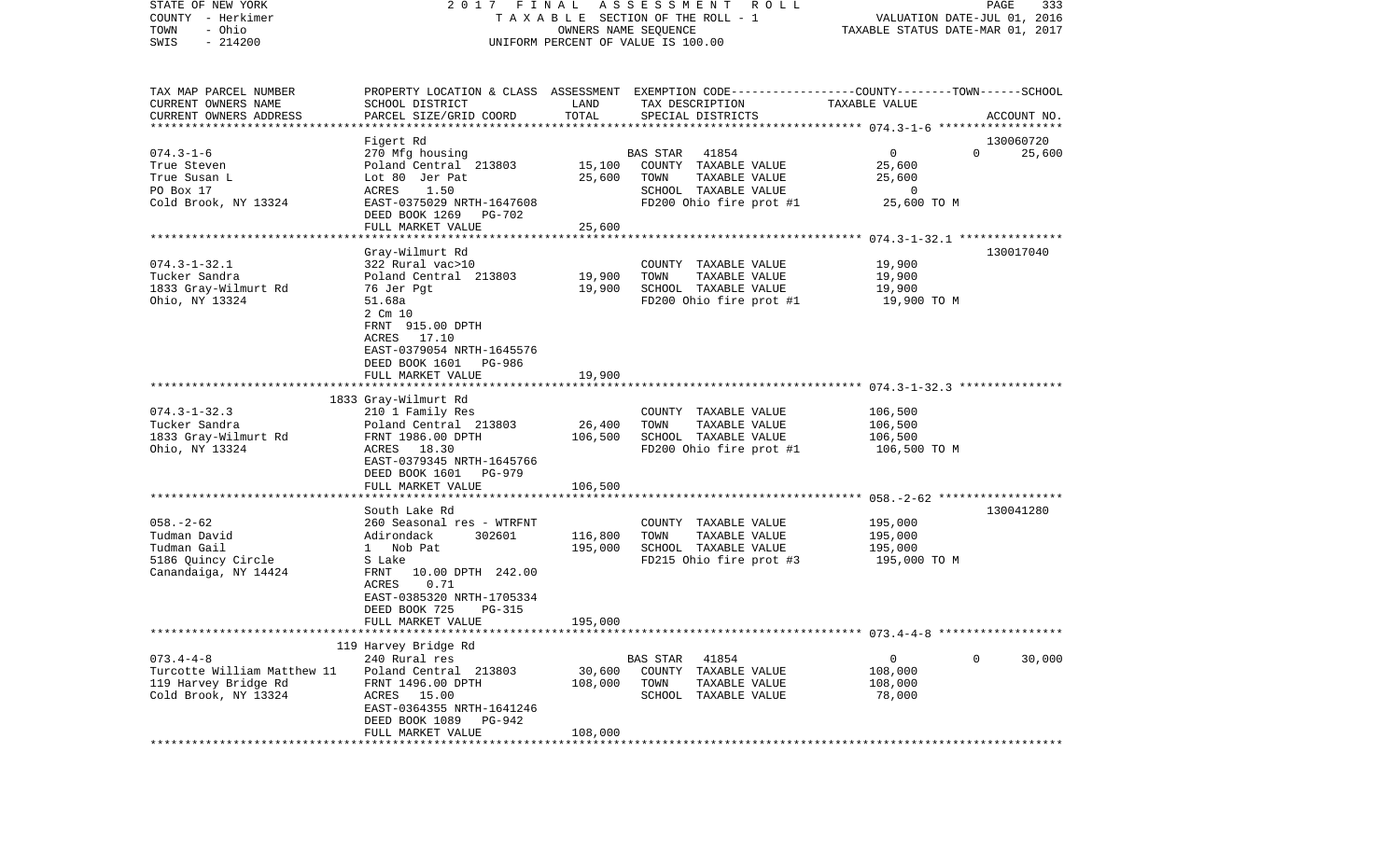| STATE OF NEW YORK<br>COUNTY - Herkimer<br>- Ohio<br>TOWN<br>$-214200$<br>SWIS                      |                                                                                                                                                                                                | OWNERS NAME SEQUENCE       | 2017 FINAL ASSESSMENT ROLL<br>TAXABLE SECTION OF THE ROLL - 1<br>UNIFORM PERCENT OF VALUE IS 100.00                                      | VALUATION DATE-JUL 01, 2016<br>TAXABLE STATUS DATE-MAR 01, 2017 | PAGE<br>334 |
|----------------------------------------------------------------------------------------------------|------------------------------------------------------------------------------------------------------------------------------------------------------------------------------------------------|----------------------------|------------------------------------------------------------------------------------------------------------------------------------------|-----------------------------------------------------------------|-------------|
| TAX MAP PARCEL NUMBER<br>CURRENT OWNERS NAME<br>CURRENT OWNERS ADDRESS                             | SCHOOL DISTRICT<br>PARCEL SIZE/GRID COORD                                                                                                                                                      | LAND<br>TOTAL              | PROPERTY LOCATION & CLASS ASSESSMENT EXEMPTION CODE----------------COUNTY-------TOWN------SCHOOL<br>TAX DESCRIPTION<br>SPECIAL DISTRICTS | TAXABLE VALUE                                                   | ACCOUNT NO. |
| $073.4 - 2 - 27$<br>Turzanski Michael<br>Turzanski Josephine<br>6234 Trenton Rd<br>Utica, NY 13502 | Figert Rd<br>314 Rural vac<10 - WTRFNT<br>Poland Central 213803<br>49 Jer Pat<br>V1 2 2<br>ACRES<br>1.20<br>EAST-0369088 NRTH-1643037<br>DEED BOOK 00524 PG-00424<br>FULL MARKET VALUE         | 11,800<br>11,800<br>11,800 | COUNTY TAXABLE VALUE<br>TAXABLE VALUE<br>TOWN<br>SCHOOL TAXABLE VALUE<br>FD200 Ohio fire prot #1                                         | 11,800<br>11,800<br>11,800<br>11,800 TO M                       | 130041520   |
|                                                                                                    |                                                                                                                                                                                                |                            |                                                                                                                                          |                                                                 |             |
| $061. - 1 - 11$<br>Tuttle Mark T<br>Rd1 Cedarville Rd<br>Box 487<br>Frankfort, NY 13340            | North Lake Rd<br>314 Rural vac<10<br>Adirondack<br>302601<br>7 Miller<br>Sens 530X100<br>ACRES<br>1.20<br>EAST-0356506 NRTH-1691307<br>DEED BOOK 687<br>$PG-314$<br>FULL MARKET VALUE          | 4,600<br>4,600<br>4,600    | COUNTY TAXABLE VALUE<br>TAXABLE VALUE<br>TOWN<br>SCHOOL TAXABLE VALUE<br>FD215 Ohio fire prot #3                                         | 4,600<br>4,600<br>4,600<br>4,600 TO M                           | 130041550   |
|                                                                                                    | North Lake Rd                                                                                                                                                                                  |                            |                                                                                                                                          |                                                                 | 130041580   |
| $061. - 1 - 12$<br>Tuttle Mark T<br>Rd1 Cedarville Rd<br>Box 487<br>Frankfort, NY 13340            | 314 Rural vac<10<br>Adirondack<br>302601<br>7 Miller<br>V1 2 125X100<br>FRNT 100.00 DPTH 125.00<br>0.29<br>ACRES<br>EAST-0356216 NRTH-1691444<br>DEED BOOK 687<br>PG-314<br>FULL MARKET VALUE  | 1,000<br>1,000<br>1,000    | COUNTY TAXABLE VALUE<br>TOWN<br>TAXABLE VALUE<br>SCHOOL TAXABLE VALUE<br>FD215 Ohio fire prot #3                                         | 1,000<br>1,000<br>1,000<br>1,000 TO M                           |             |
|                                                                                                    |                                                                                                                                                                                                |                            |                                                                                                                                          |                                                                 |             |
| $061. - 1 - 13$<br>Tuttle Mark T<br>Rd1 Cedarville Rd<br>Box 487<br>Frankfort, NY 13340            | North Lake Rd<br>322 Rural vac>10<br>Remsen<br>305201<br>7 Woodhull<br>Miller Lot<br>$P-Fr$ 14.5<br>ACRES 12.30<br>EAST-0355542 NRTH-1691795<br>DEED BOOK 687<br>$PG-314$<br>FULL MARKET VALUE | 16,500<br>16,500<br>16,500 | COUNTY TAXABLE VALUE<br>TAXABLE VALUE<br>TOWN<br>SCHOOL TAXABLE VALUE<br>FD215 Ohio fire prot #3                                         | 16,500<br>16,500<br>16,500<br>16,500 TO M                       | 130041610   |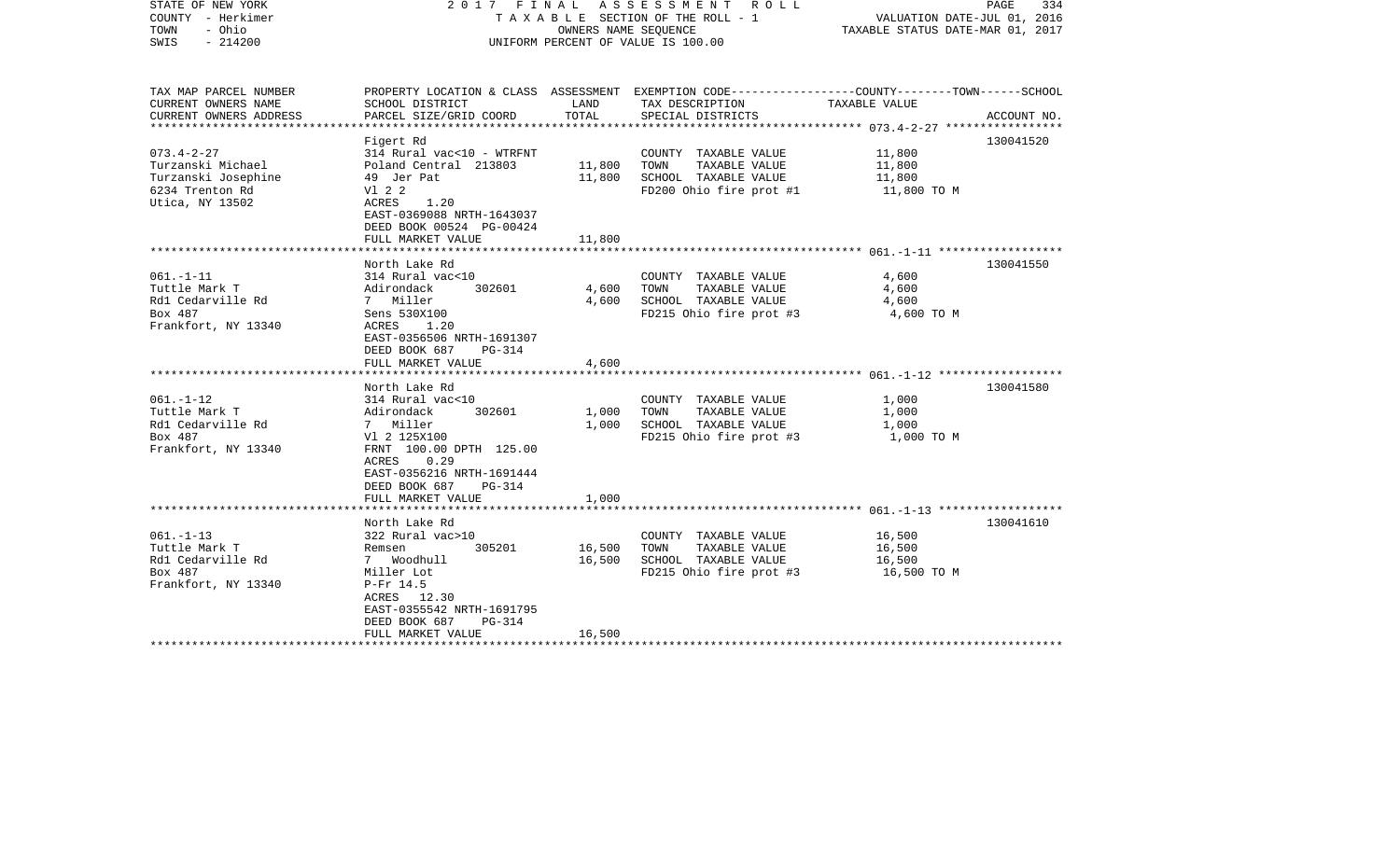| COUNTY<br>- Herkimer<br>TOWN<br>- Ohio<br>SWIS<br>$-214200$                                                         | TAXABLE SECTION OF THE ROLL - 1<br>UNIFORM PERCENT OF VALUE IS 100.00                                                                                                                     | VALUATION DATE-JUL 01, 2016<br>TAXABLE STATUS DATE-MAR 01, 2017 |                                                                                                                    |                                                        |              |
|---------------------------------------------------------------------------------------------------------------------|-------------------------------------------------------------------------------------------------------------------------------------------------------------------------------------------|-----------------------------------------------------------------|--------------------------------------------------------------------------------------------------------------------|--------------------------------------------------------|--------------|
| TAX MAP PARCEL NUMBER<br>CURRENT OWNERS NAME                                                                        | SCHOOL DISTRICT                                                                                                                                                                           | LAND                                                            | PROPERTY LOCATION & CLASS ASSESSMENT EXEMPTION CODE---------------COUNTY-------TOWN------SCHOOL<br>TAX DESCRIPTION | TAXABLE VALUE                                          |              |
| CURRENT OWNERS ADDRESS                                                                                              | PARCEL SIZE/GRID COORD                                                                                                                                                                    | TOTAL                                                           | SPECIAL DISTRICTS                                                                                                  |                                                        | ACCOUNT NO.  |
| **********************                                                                                              | ************************                                                                                                                                                                  |                                                                 |                                                                                                                    |                                                        | ************ |
| $073. - 2 - 8$<br>Twenty-Two Sportsmen Club<br>Attn: Ray Donley Jr<br>126 State Rt. 51<br>W Winfield, NY 13491      | Hooper Dooper Rd<br>260 Seasonal res<br>Poland Central 213803<br>63 Rem Pat<br>Com.5<br>FRNT<br>50.00 DPTH 330.00<br>ACRES<br>13.30                                                       | 22,900<br>43,300                                                | COUNTY TAXABLE VALUE<br>TOWN<br>TAXABLE VALUE<br>SCHOOL TAXABLE VALUE<br>FD217 Ohio fire prot #4                   | 43,300<br>43,300<br>43,300<br>43,300 TO M              | 130041670    |
|                                                                                                                     | EAST-0370717 NRTH-1658619<br>DEED BOOK 00458 PG-00401<br>FULL MARKET VALUE                                                                                                                | 43,300                                                          |                                                                                                                    |                                                        |              |
|                                                                                                                     | Thorpe Vly                                                                                                                                                                                |                                                                 |                                                                                                                    |                                                        | 130041700    |
| $079.2 - 1 - 4$<br>Twin Vlys Hunting Lodge<br>Attn: Daniel Bandych<br>903 Newport Gray RD 1 Rd<br>Newport, NY 13416 | 260 Seasonal res<br>Poland Central 213803<br>74 Jer Pat<br>35x17 2 Story C<br>Sens .976<br>ACRES<br>1.00                                                                                  | 2,500<br>12,600                                                 | COUNTY TAXABLE VALUE<br>TOWN<br>TAXABLE VALUE<br>SCHOOL TAXABLE VALUE<br>FD217 Ohio fire prot #4                   | 12,600<br>12,600<br>12,600<br>12,600 TO M              |              |
|                                                                                                                     | EAST-0395403 NRTH-1636375<br>DEED BOOK 00561 PG-00652<br>FULL MARKET VALUE                                                                                                                | 12,600                                                          |                                                                                                                    |                                                        |              |
|                                                                                                                     | Harvey Bridge Rd                                                                                                                                                                          |                                                                 |                                                                                                                    |                                                        | 130060555    |
| $073.3 - 2 - 41$<br>Twomey Joseph<br>Twomey Paula<br>1021 Palmer Dr<br>Canastota, NY 13032                          | 260 Seasonal res<br>Poland Central 213803<br>Lot 48 Jer Pat<br>1.50<br>ACRES<br>EAST-0360818 NRTH-1644558<br>DEED BOOK 1086<br>$PG-10$<br>FULL MARKET VALUE<br>************************** | 15,100<br>34,300<br>34,300                                      | COUNTY TAXABLE VALUE<br>TOWN<br>TAXABLE VALUE<br>SCHOOL TAXABLE VALUE<br>FD200 Ohio fire prot #1                   | 34,300<br>34,300<br>34,300<br>34,300 TO M              |              |
|                                                                                                                     | Harvey Bridge Rd                                                                                                                                                                          |                                                                 |                                                                                                                    |                                                        | 130060710    |
| $073.3 - 2 - 43.1$<br>Twomey Joseph<br>Twomey Jennifer<br>99 Brentwood Lane<br>Fairport, NY 14450                   | 260 Seasonal res<br>Poland Central 213803<br>Lot 48 Jer Pat<br>6.60<br>ACRES<br>EAST-0360081 NRTH-1644687<br>DEED BOOK 1244<br>PG-992                                                     | 17,300<br>35,500                                                | COUNTY TAXABLE VALUE<br>TOWN<br>TAXABLE VALUE<br>SCHOOL TAXABLE VALUE<br>FD200 Ohio fire prot #1                   | 35,500<br>35,500<br>35,500<br>35,500 TO M              |              |
|                                                                                                                     | FULL MARKET VALUE                                                                                                                                                                         | 35,500                                                          |                                                                                                                    |                                                        |              |
|                                                                                                                     | ****************                                                                                                                                                                          | ********                                                        |                                                                                                                    | ************************* 073.3-2-40.2 *************** |              |
| $073.3 - 2 - 40.2$<br>Twomey Joseph D<br>Twomey Paula<br>1021 Palmer Dr<br>Canastota, NY 13032                      | Woods Lane Rd<br>314 Rural vac<10<br>Poland Central 213803<br>Lot 48 Jer Pat<br>0.20<br>ACRES<br>EAST-0360630 NRTH-1644692<br>DEED BOOK 1437<br>$PG-58$                                   | 1,800<br>1,800                                                  | COUNTY TAXABLE VALUE<br>TOWN<br>TAXABLE VALUE<br>SCHOOL TAXABLE VALUE<br>FD200 Ohio fire prot #1                   | 1,800<br>1,800<br>1,800<br>1,800 TO M                  | 130060550.2  |
| ***********************                                                                                             | FULL MARKET VALUE<br>********************************                                                                                                                                     | 1,800                                                           |                                                                                                                    |                                                        |              |

STATE OF NEW YORK 2 0 1 7 F I N A L A S S E S S M E N T R O L L PAGE 335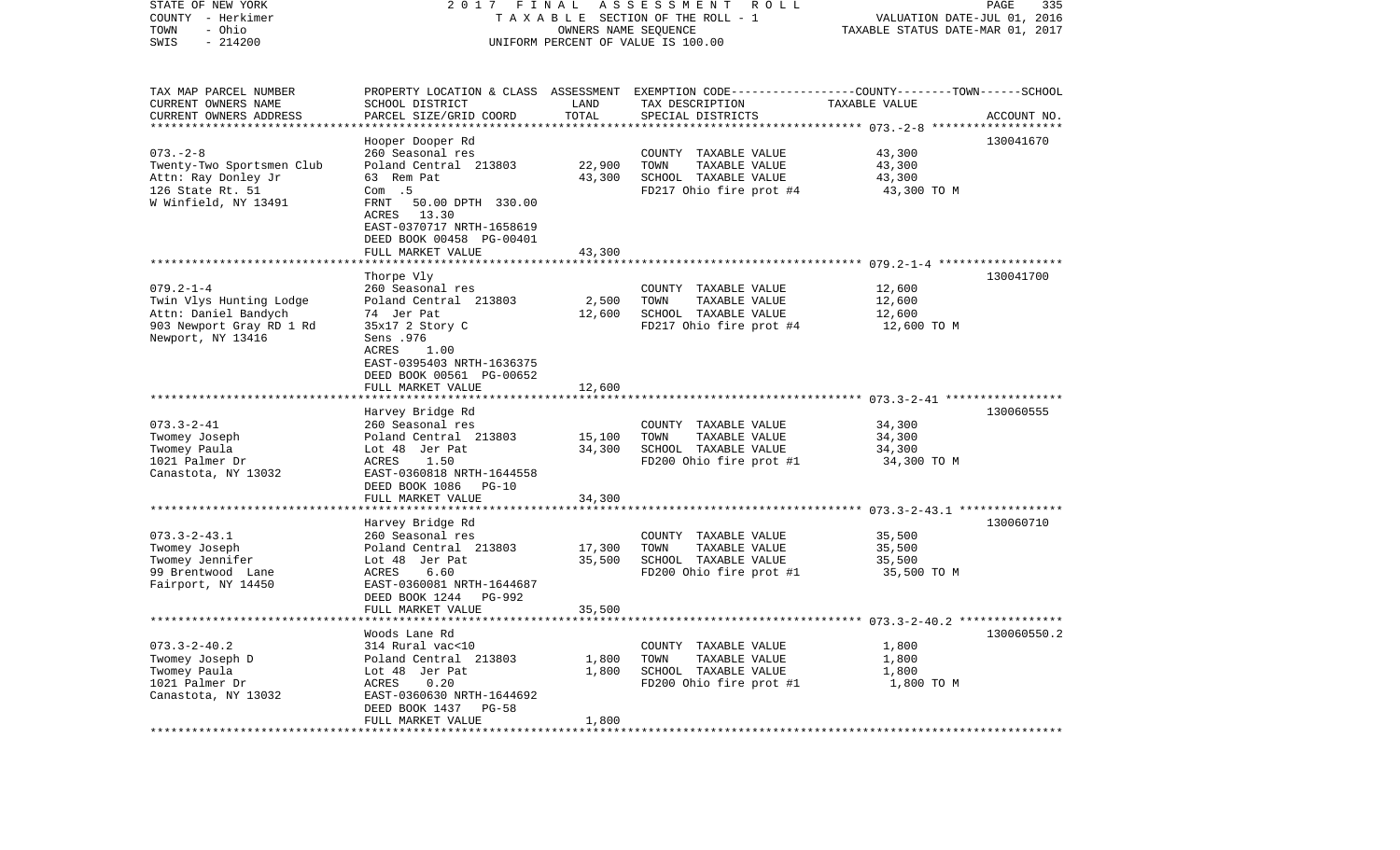| STATE OF NEW YORK<br>COUNTY - Herkimer<br>- Ohio<br>TOWN<br>$-214200$<br>SWIS                      |                                                                                                                                                                                                      |                               | 2017 FINAL ASSESSMENT ROLL<br>TAXABLE SECTION OF THE ROLL - 1<br>OWNERS NAME SEQUENCE<br>UNIFORM PERCENT OF VALUE IS 100.00 | VALUATION DATE-JUL 01, 2016<br>TAXABLE STATUS DATE-MAR 01, 2017 | PAGE<br>336                     |
|----------------------------------------------------------------------------------------------------|------------------------------------------------------------------------------------------------------------------------------------------------------------------------------------------------------|-------------------------------|-----------------------------------------------------------------------------------------------------------------------------|-----------------------------------------------------------------|---------------------------------|
| TAX MAP PARCEL NUMBER<br>CURRENT OWNERS NAME<br>CURRENT OWNERS ADDRESS                             | PROPERTY LOCATION & CLASS ASSESSMENT EXEMPTION CODE----------------COUNTY-------TOWN------SCHOOL<br>SCHOOL DISTRICT<br>PARCEL SIZE/GRID COORD                                                        | LAND<br>TOTAL                 | TAX DESCRIPTION<br>SPECIAL DISTRICTS                                                                                        | TAXABLE VALUE                                                   | ACCOUNT NO.                     |
| $058. - 2 - 8.3$<br>Tyksinski Jill<br>3455 Craig Rd<br>Clinton, NY 13323                           | 452 North Lake Loop Rd<br>260 Seasonal res - WTRFNT<br>302601<br>Adirondack<br>1 Nob Pat<br>ACRES<br>5.60<br>EAST-0376932 NRTH-1713074<br>DEED BOOK 1622 PG-304<br>FULL MARKET VALUE                 | 169,700<br>240,000<br>240,000 | COUNTY TAXABLE VALUE<br>TOWN<br>TAXABLE VALUE<br>SCHOOL TAXABLE VALUE<br>FD215 Ohio fire prot #3                            | 240,000<br>240,000<br>240,000<br>240,000 TO M                   |                                 |
|                                                                                                    |                                                                                                                                                                                                      |                               |                                                                                                                             |                                                                 |                                 |
| $078.4 - 1 - 15$<br>Upson Parnell<br>Couchman Alexandra<br>2263 State RT 8<br>Cold Brook, NY 13324 | 2263 Route 8<br>240 Rural res<br>Poland Central 213803<br>19 Jer Pat<br>Fr 1 139A<br>FRNT 1191.00 DPTH<br>ACRES 134.60<br>EAST-0364477 NRTH-1629506<br>DEED BOOK 1158<br>PG-448<br>FULL MARKET VALUE | 99,300<br>133,000<br>133,000  | BAS STAR 41854<br>COUNTY TAXABLE VALUE<br>TAXABLE VALUE<br>TOWN<br>SCHOOL TAXABLE VALUE<br>FD200 Ohio fire prot #1          | $\mathbf{0}$<br>133,000<br>133,000<br>103,000<br>133,000 TO M   | 130023580<br>$\Omega$<br>30,000 |
|                                                                                                    |                                                                                                                                                                                                      |                               |                                                                                                                             |                                                                 |                                 |
| $085.3 - 3 - 13$<br>Urich Fred T<br>Urich Delcia<br>326 Bronner Rd<br>Little Falls, NY 13365       | California Rd<br>260 Seasonal res<br>Poland Central 213803<br>9 Jer Pat<br>Calif Rd<br>Sens 15<br>ACRES 15.00<br>EAST-0385520 NRTH-1615478<br>DEED BOOK 00656 PG-00697<br>FULL MARKET VALUE          | 24,100<br>41,100<br>41,100    | COUNTY TAXABLE VALUE<br>TAXABLE VALUE<br>TOWN<br>SCHOOL TAXABLE VALUE<br>FD210 Ohio fire prot #2                            | 41,100<br>41,100<br>41,100<br>41,100 TO M                       | 130035010                       |
|                                                                                                    | 572 Gray Wilmurt Rd                                                                                                                                                                                  |                               |                                                                                                                             |                                                                 | 130009270                       |
| $085.1 - 1 - 2$<br>Uris Daniel<br>572 Gray Wilmurt Rd<br>Cold Brook, NY 13324                      | 240 Rural res<br>Poland Central 213803<br>21 Jer Pat<br>Barn 100<br>ACRES 212.00<br>EAST-0374171 NRTH-1623418<br>DEED BOOK 861<br>$PG-493$                                                           | 137,900<br>165,900            | BAS STAR<br>41854<br>COUNTY TAXABLE VALUE<br>TAXABLE VALUE<br>TOWN<br>SCHOOL TAXABLE VALUE<br>FD200 Ohio fire prot #1       | 0<br>165,900<br>165,900<br>135,900<br>165,900 TO M              | $\Omega$<br>30,000              |
|                                                                                                    | FULL MARKET VALUE                                                                                                                                                                                    | 165,900                       |                                                                                                                             |                                                                 |                                 |
| $074.1 - 2 - 64$<br>Uvanni David<br>15 Newton St<br>ILion, NY 13357                                | Rt 8<br>312 Vac w/imprv<br>Poland Central 213803<br>76 Rem Pat<br>Sub 19<br>V12 .4<br>FRNT 100.00 DPTH 300.00<br>ACRES 0.45<br>EAST-0371832 NRTH-1651475<br>DEED BOOK 928<br>PG-100                  | 2,500<br>3,500                | COUNTY TAXABLE VALUE<br>TOWN<br>TAXABLE VALUE<br>SCHOOL TAXABLE VALUE<br>FD200 Ohio fire prot #1                            | 3,500<br>3,500<br>3,500<br>3,500 TO M                           | 130009360                       |
|                                                                                                    | FULL MARKET VALUE                                                                                                                                                                                    | 3,500                         |                                                                                                                             |                                                                 |                                 |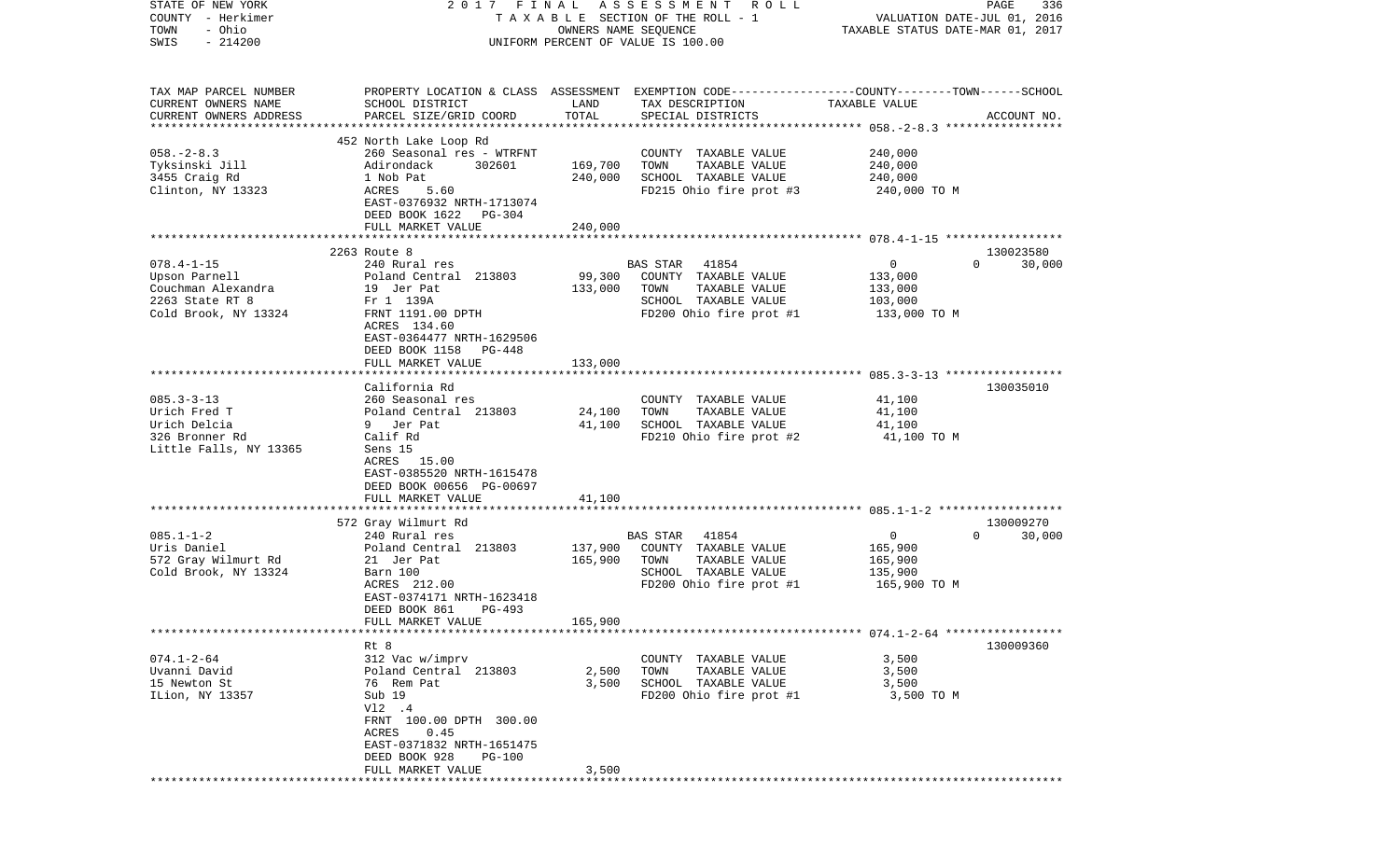| STATE OF NEW YORK<br>COUNTY - Herkimer<br>- Ohio<br>TOWN<br>$-214200$<br>SWIS |                                                      | OWNERS NAME SEQUENCE | 2017 FINAL ASSESSMENT ROLL<br>T A X A B L E SECTION OF THE ROLL - 1<br>UNIFORM PERCENT OF VALUE IS 100.00         | VALUATION DATE-JUL 01, 2016<br>TAXABLE STATUS DATE-MAR 01, 2017 | PAGE<br>337 |
|-------------------------------------------------------------------------------|------------------------------------------------------|----------------------|-------------------------------------------------------------------------------------------------------------------|-----------------------------------------------------------------|-------------|
| TAX MAP PARCEL NUMBER<br>CURRENT OWNERS NAME                                  | SCHOOL DISTRICT                                      | LAND                 | PROPERTY LOCATION & CLASS ASSESSMENT EXEMPTION CODE---------------COUNTY-------TOWN-----SCHOOL<br>TAX DESCRIPTION | TAXABLE VALUE                                                   |             |
| CURRENT OWNERS ADDRESS                                                        | PARCEL SIZE/GRID COORD                               | TOTAL                | SPECIAL DISTRICTS                                                                                                 |                                                                 | ACCOUNT NO. |
|                                                                               | Figert Rd                                            |                      |                                                                                                                   |                                                                 | 130045000   |
| $073.4 - 2 - 61$                                                              | 314 Rural vac<10                                     |                      | COUNTY TAXABLE VALUE                                                                                              | 3,800                                                           |             |
| Valeriano Frank A Jr                                                          | Poland Central 213803                                | 3,800                | TOWN<br>TAXABLE VALUE                                                                                             | 3,800                                                           |             |
| Attn: Cheryl Valeriano                                                        | 77 Jer Pat                                           | 3,800                | SCHOOL TAXABLE VALUE                                                                                              | 3,800                                                           |             |
| 2125 Tally Ho Ter                                                             | V12 1                                                |                      | FD200 Ohio fire prot #1                                                                                           | 3,800 TO M                                                      |             |
| Norfolk, VA 23518                                                             | FRNT 200.00 DPTH 175.00                              |                      |                                                                                                                   |                                                                 |             |
|                                                                               | 0.80<br>ACRES                                        |                      |                                                                                                                   |                                                                 |             |
|                                                                               | EAST-0370004 NRTH-1643256<br>DEED BOOK 677<br>PG-784 |                      |                                                                                                                   |                                                                 |             |
|                                                                               | FULL MARKET VALUE                                    | 3,800                |                                                                                                                   |                                                                 |             |
|                                                                               |                                                      |                      |                                                                                                                   |                                                                 |             |
|                                                                               | 452 Billy Hamlin Rd                                  |                      |                                                                                                                   |                                                                 | 130023280   |
| $085.2 - 2 - 33$                                                              | 270 Mfg housing                                      |                      | COUNTY TAXABLE VALUE                                                                                              | 12,800                                                          |             |
| Vallese Elinor J                                                              | Poland Central 213803                                | 10,300               | TOWN<br>TAXABLE VALUE                                                                                             | 12,800                                                          |             |
| 538 West Lake Ave                                                             | 40 Jer Pat                                           | 12,800               | SCHOOL TAXABLE VALUE                                                                                              | 12,800                                                          |             |
| Herkimer, NY 13350                                                            | $100'$ x $200'$                                      |                      | FD210 Ohio fire prot #2                                                                                           | 12,800 TO M                                                     |             |
|                                                                               | Seas .046A                                           |                      |                                                                                                                   |                                                                 |             |
|                                                                               | FRNT 100.00 DPTH 200.00                              |                      |                                                                                                                   |                                                                 |             |
|                                                                               | 0.46<br>ACRES<br>EAST-0391024 NRTH-1624384           |                      |                                                                                                                   |                                                                 |             |
|                                                                               | DEED BOOK 1448 PG-302                                |                      |                                                                                                                   |                                                                 |             |
|                                                                               | FULL MARKET VALUE                                    | 12,800               |                                                                                                                   |                                                                 |             |
|                                                                               |                                                      |                      |                                                                                                                   |                                                                 |             |
|                                                                               | Hooper Dooper Rd                                     |                      |                                                                                                                   |                                                                 | 130075420   |
| $073.2 - 1 - 54$                                                              | 314 Rural vac<10                                     |                      | COUNTY TAXABLE VALUE                                                                                              | 7,300                                                           |             |
| Valtin Walter B                                                               | Poland Central 213803                                | 7,300                | TOWN<br>TAXABLE VALUE                                                                                             | 7,300                                                           |             |
| Valtin Cecile                                                                 | Lot $63$                                             | 7,300                | SCHOOL TAXABLE VALUE                                                                                              | 7,300                                                           |             |
| East Main St                                                                  | ACRES<br>2.10                                        |                      | FD200 Ohio fire prot #1                                                                                           | 7,300 TO M                                                      |             |
| PO Box 187                                                                    | EAST-0371613 NRTH-1653021                            |                      |                                                                                                                   |                                                                 |             |
| Milford, NY 13807                                                             | DEED BOOK 740<br>PG-048<br>FULL MARKET VALUE         | 7,300                |                                                                                                                   |                                                                 |             |
|                                                                               |                                                      |                      |                                                                                                                   |                                                                 |             |
|                                                                               | Rt 8                                                 |                      |                                                                                                                   |                                                                 | 130041910   |
| $074.1 - 2 - 43$                                                              | 314 Rural vac<10                                     |                      | COUNTY TAXABLE VALUE                                                                                              | 9,800                                                           |             |
| Van Allen Theresa                                                             | Poland Central 213803                                | 9,800                | TOWN<br>TAXABLE VALUE                                                                                             | 9,800                                                           |             |
| 2090 State Rt 169                                                             | 63/ Rem Pat                                          | 9,800                | SCHOOL TAXABLE VALUE                                                                                              | 9,800                                                           |             |
| Little Falls, NY 13365                                                        | Sens 3.5                                             |                      | FD200 Ohio fire prot #1                                                                                           | 9,800 TO M                                                      |             |
|                                                                               | ACRES<br>2.60                                        |                      |                                                                                                                   |                                                                 |             |
|                                                                               | EAST-0374033 NRTH-1652444                            |                      |                                                                                                                   |                                                                 |             |
|                                                                               | DEED BOOK 1519<br>PG-501                             | 9,800                |                                                                                                                   |                                                                 |             |
| ************************                                                      | FULL MARKET VALUE                                    |                      |                                                                                                                   |                                                                 |             |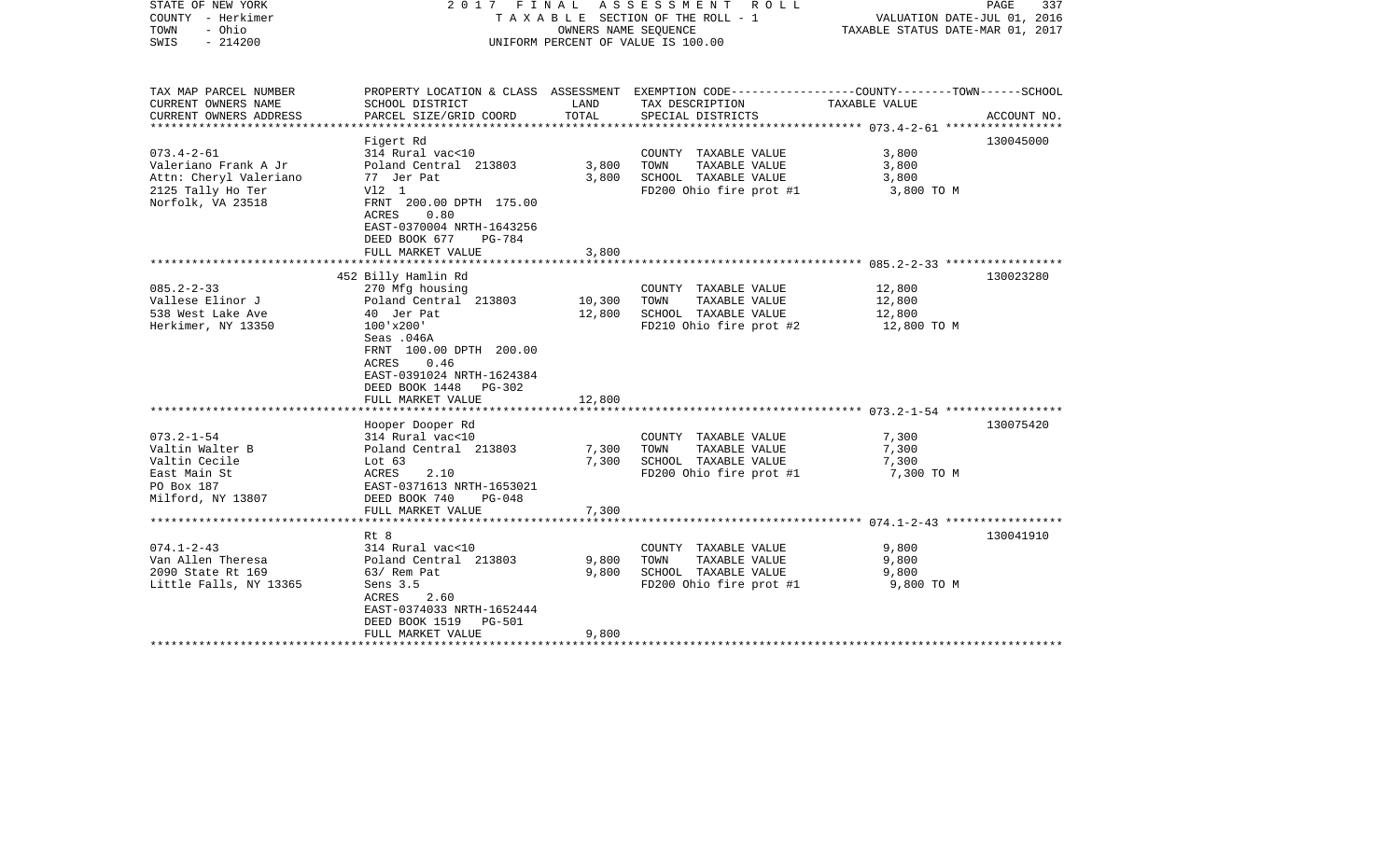| STATE OF NEW YORK<br>COUNTY - Herkimer            | 2017<br>FINAL<br>TAXABLE SECTION OF THE ROLL - 1 | PAGE<br>338<br>VALUATION DATE-JUL 01, 2016 |                                                                                                 |                                                |                                 |
|---------------------------------------------------|--------------------------------------------------|--------------------------------------------|-------------------------------------------------------------------------------------------------|------------------------------------------------|---------------------------------|
| TOWN<br>- Ohio                                    |                                                  | TAXABLE STATUS DATE-MAR 01, 2017           |                                                                                                 |                                                |                                 |
| $-214200$<br>SWIS                                 |                                                  | UNIFORM PERCENT OF VALUE IS 100.00         |                                                                                                 |                                                |                                 |
| TAX MAP PARCEL NUMBER                             |                                                  |                                            | PROPERTY LOCATION & CLASS ASSESSMENT EXEMPTION CODE---------------COUNTY-------TOWN------SCHOOL |                                                |                                 |
| CURRENT OWNERS NAME                               | SCHOOL DISTRICT                                  | LAND                                       | TAX DESCRIPTION                                                                                 | TAXABLE VALUE                                  |                                 |
| CURRENT OWNERS ADDRESS<br>*********************** | PARCEL SIZE/GRID COORD                           | TOTAL                                      | SPECIAL DISTRICTS                                                                               |                                                | ACCOUNT NO.                     |
|                                                   | 3020 State Rt. 8                                 |                                            |                                                                                                 |                                                |                                 |
| $073.4 - 1 - 50.5$                                | 314 Rural vac<10                                 |                                            | COUNTY TAXABLE VALUE                                                                            | 14,600                                         |                                 |
| VanAllen Sandra                                   | Poland Central 213803                            | 14,600                                     | TAXABLE VALUE<br>TOWN                                                                           | 14,600                                         |                                 |
| 3020 Route 8                                      | FRNT 150.00 DPTH                                 | 14,600                                     | SCHOOL TAXABLE VALUE                                                                            | 14,600                                         |                                 |
| Ohio, NY 13324                                    | ACRES<br>7.00                                    |                                            | FD200 Ohio fire prot #1                                                                         | 14,600 TO M                                    |                                 |
|                                                   | EAST-0365099 NRTH-1643265                        |                                            |                                                                                                 |                                                |                                 |
|                                                   | DEED BOOK 1560<br>PG-842                         |                                            |                                                                                                 |                                                |                                 |
|                                                   | FULL MARKET VALUE                                | 14,600                                     |                                                                                                 |                                                |                                 |
|                                                   | 3020 Route 8                                     |                                            |                                                                                                 |                                                | 130042900                       |
| $073.4 - 1 - 51$                                  | 210 1 Family Res                                 |                                            | COUNTY TAXABLE VALUE                                                                            | 98,500                                         |                                 |
| VanAllen Sandra                                   | Poland Central 213803                            | 21,500                                     | TOWN<br>TAXABLE VALUE                                                                           | 98,500                                         |                                 |
| 3020 Route 8                                      | 48/ Jer Pat                                      | 98,500                                     | SCHOOL TAXABLE VALUE                                                                            | 98,500                                         |                                 |
| Ohio, NY 13324                                    | ACRES<br>3.00                                    |                                            | FD200 Ohio fire prot #1                                                                         | 98,500 TO M                                    |                                 |
|                                                   | EAST-0364785 NRTH-1643522                        |                                            |                                                                                                 |                                                |                                 |
|                                                   | DEED BOOK 1560<br>PG-842                         |                                            |                                                                                                 |                                                |                                 |
|                                                   | FULL MARKET VALUE                                | 98,500                                     |                                                                                                 |                                                |                                 |
|                                                   | **************************                       |                                            |                                                                                                 |                                                |                                 |
| $070. - 1 - 59$                                   | 4879 Route 8<br>210 1 Family Res                 |                                            | 41834<br>ENH STAR                                                                               | $\Omega$                                       | 130075870<br>$\Omega$<br>52,750 |
| Vanetten Brian E Sr                               | Poland Central 213803                            | 17,200                                     | COUNTY TAXABLE VALUE                                                                            | 52,750                                         |                                 |
| Vanetten Violet                                   | Lot 68                                           | 52,750                                     | TOWN<br>TAXABLE VALUE                                                                           | 52,750                                         |                                 |
| 4879 State Route 8                                | FRNT 200.00 DPTH 200.00                          |                                            | SCHOOL TAXABLE VALUE                                                                            | $\mathbf 0$                                    |                                 |
| Cold Brook, NY 13324                              | 0.92<br>ACRES                                    |                                            | FD200 Ohio fire prot #1                                                                         | 52,750 TO M                                    |                                 |
|                                                   | EAST-0393011 NRTH-1660297                        |                                            |                                                                                                 |                                                |                                 |
|                                                   | DEED BOOK 849<br>PG-173                          |                                            |                                                                                                 |                                                |                                 |
|                                                   | FULL MARKET VALUE                                | 52,750                                     |                                                                                                 |                                                |                                 |
|                                                   |                                                  |                                            |                                                                                                 | **************** 079.1-1-20 ****************** |                                 |
| $079.1 - 1 - 20$                                  | Unclemier Rd<br>260 Seasonal res                 |                                            | COUNTY TAXABLE VALUE                                                                            | 31,000                                         | 130060400                       |
| Vanwie David                                      | Poland Central 213803                            | 12,500                                     | TOWN<br>TAXABLE VALUE                                                                           | 31,000                                         |                                 |
| Forys Edward A                                    | Lot 51 Jer Pat                                   | 31,000                                     | SCHOOL TAXABLE VALUE                                                                            | 31,000                                         |                                 |
| Edward Forys                                      | ACRES<br>5.00                                    |                                            | FD200 Ohio fire prot #1                                                                         | 31,000 TO M                                    |                                 |
| 38 Juniper Ridge Rd                               | EAST-0378313 NRTH-1634476                        |                                            |                                                                                                 |                                                |                                 |
| Danbury, CT 06811                                 | DEED BOOK 00659 PG-00685                         |                                            |                                                                                                 |                                                |                                 |
|                                                   | FULL MARKET VALUE                                | 31,000                                     |                                                                                                 |                                                |                                 |
|                                                   |                                                  | **************                             |                                                                                                 |                                                |                                 |
|                                                   | 88 Gray Wilmurt Rd                               |                                            |                                                                                                 |                                                | 130029370                       |
| $085.3 - 2 - 62$                                  | 210 1 Family Res                                 |                                            | ENH STAR<br>41834<br>COUNTY TAXABLE VALUE                                                       | $\overline{0}$                                 | $\Omega$<br>65,500              |
| Vaughn Joan L<br>88 Gray-Wilmurt Rd               | Poland Central 213803<br>10 Jer Pat              | 8,800<br>70,700                            | TOWN<br>TAXABLE VALUE                                                                           | 70,700<br>70,700                               |                                 |
| Cold Brook, NY 13324                              | 69.00 DPTH 170.00<br>FRNT                        |                                            | SCHOOL TAXABLE VALUE                                                                            | 5,200                                          |                                 |
|                                                   | 0.26<br>ACRES                                    |                                            | FD210 Ohio fire prot #2                                                                         | 70,700 TO M                                    |                                 |
|                                                   | EAST-0373217 NRTH-1614699                        |                                            |                                                                                                 |                                                |                                 |
|                                                   | DEED BOOK 703<br>PG-495                          |                                            |                                                                                                 |                                                |                                 |
|                                                   | FULL MARKET VALUE                                | 70,700                                     |                                                                                                 |                                                |                                 |
|                                                   |                                                  |                                            |                                                                                                 |                                                |                                 |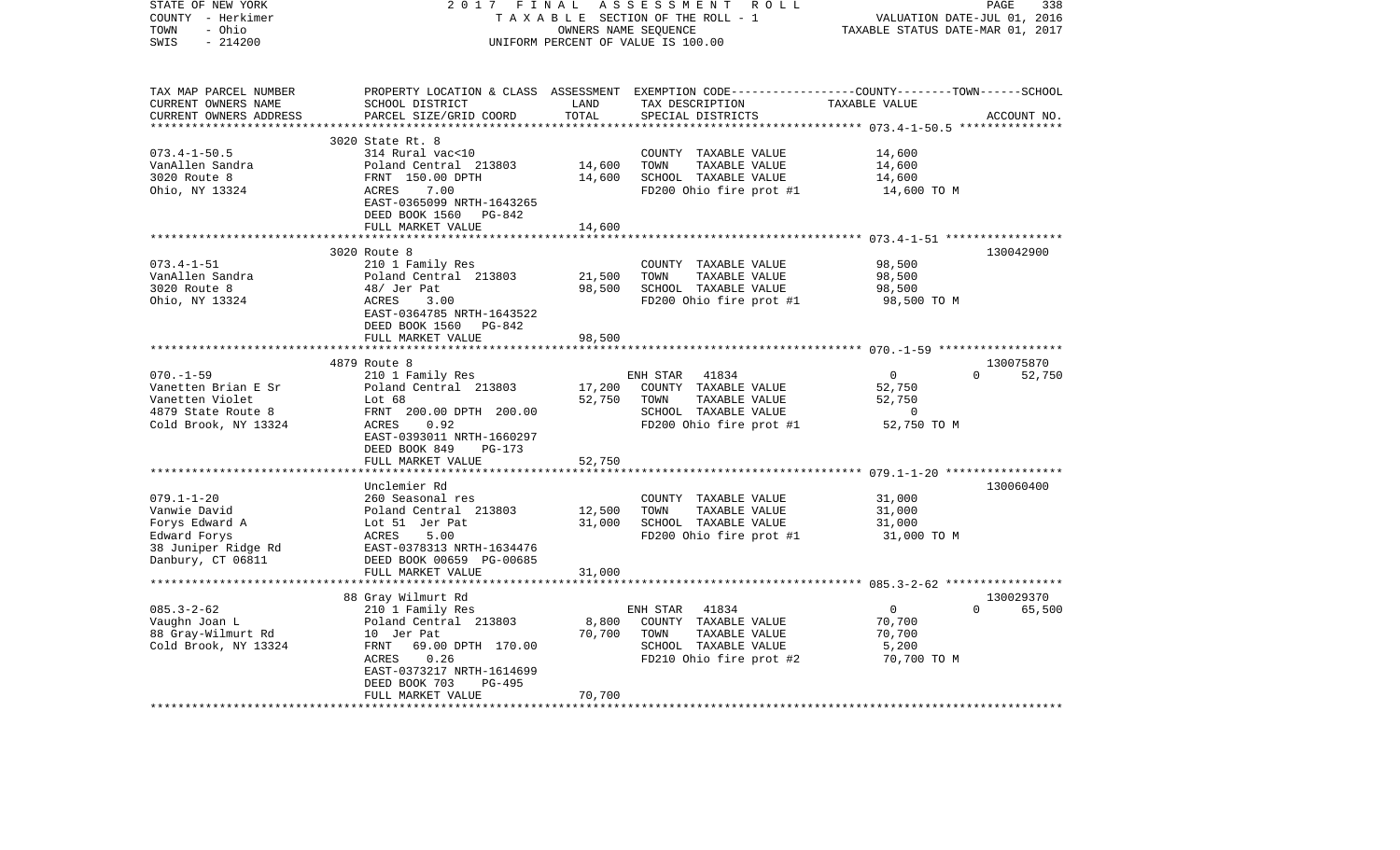| STATE OF NEW YORK<br>COUNTY - Herkimer     | 2017                                                  | FINAL                | A S S E S S M E N T A O L L<br>TAXABLE SECTION OF THE ROLL - 1                                  | VALUATION DATE-JUL 01, 2016      | 339<br>PAGE        |
|--------------------------------------------|-------------------------------------------------------|----------------------|-------------------------------------------------------------------------------------------------|----------------------------------|--------------------|
| - Ohio<br>TOWN                             |                                                       | OWNERS NAME SEQUENCE |                                                                                                 | TAXABLE STATUS DATE-MAR 01, 2017 |                    |
| SWIS<br>$-214200$                          |                                                       |                      | UNIFORM PERCENT OF VALUE IS 100.00                                                              |                                  |                    |
|                                            |                                                       |                      |                                                                                                 |                                  |                    |
| TAX MAP PARCEL NUMBER                      |                                                       |                      | PROPERTY LOCATION & CLASS ASSESSMENT EXEMPTION CODE---------------COUNTY-------TOWN------SCHOOL |                                  |                    |
| CURRENT OWNERS NAME                        | SCHOOL DISTRICT                                       | LAND                 | TAX DESCRIPTION                                                                                 | <b>TAXABLE VALUE</b>             |                    |
| CURRENT OWNERS ADDRESS                     | PARCEL SIZE/GRID COORD                                | TOTAL                | SPECIAL DISTRICTS                                                                               |                                  | ACCOUNT NO.        |
|                                            | Route 8                                               |                      |                                                                                                 |                                  | 130044760          |
| $070.4 - 1 - 11$                           | 270 Mfg housing                                       |                      | 41854<br>BAS STAR                                                                               | $\mathbf{0}$                     | $\Omega$<br>24,000 |
| Vennaro Edward J                           | Poland Central 213803                                 | 13,000               | COUNTY TAXABLE VALUE                                                                            | 24,000                           |                    |
| 4680 State Rt 8                            | 74 Rem Pat                                            | 24,000               | TOWN<br>TAXABLE VALUE                                                                           | 24,000                           |                    |
| Cold Brook, NY 13324-0110                  | Sub 2                                                 |                      | SCHOOL TAXABLE VALUE                                                                            | $\overline{0}$                   |                    |
|                                            | FRNT 165.00 DPTH<br>85.00                             |                      | FD200 Ohio fire prot #1                                                                         | 24,000 TO M                      |                    |
|                                            | ACRES<br>0.32                                         |                      |                                                                                                 |                                  |                    |
|                                            | EAST-0389612 NRTH-1658700<br>DEED BOOK 789            |                      |                                                                                                 |                                  |                    |
|                                            | PG-116<br>FULL MARKET VALUE                           | 24,000               |                                                                                                 |                                  |                    |
|                                            |                                                       |                      |                                                                                                 |                                  |                    |
|                                            | Route 8                                               |                      |                                                                                                 |                                  | 130012930          |
| $078.4 - 1 - 21$                           | 910 Priv forest                                       |                      | COUNTY TAXABLE VALUE                                                                            | 33,400                           |                    |
| Verdade Francisco                          | Poland Central 213803                                 | 33,400               | TOWN<br>TAXABLE VALUE                                                                           | 33,400                           |                    |
| Verdade Susan<br>989 Hand Ave              | 43 Jer Pat<br>V12 57A                                 | 33,400               | SCHOOL TAXABLE VALUE<br>FD200 Ohio fire prot #1                                                 | 33,400<br>33,400 TO M            |                    |
| Cape May Court House, NJ 08210 ACRES 55.70 |                                                       |                      |                                                                                                 |                                  |                    |
|                                            | EAST-0368431 NRTH-1629927                             |                      |                                                                                                 |                                  |                    |
|                                            | DEED BOOK 1426<br>PG-852                              |                      |                                                                                                 |                                  |                    |
|                                            | FULL MARKET VALUE                                     | 33,400               |                                                                                                 |                                  |                    |
|                                            | Nellis Rd                                             |                      |                                                                                                 |                                  | 130012990          |
| $078.4 - 1 - 33$                           | 322 Rural vac>10                                      |                      | COUNTY TAXABLE VALUE                                                                            | 29,500                           |                    |
| Verdade Francisco                          | Poland Central 213803                                 | 29,500               | TOWN<br>TAXABLE VALUE                                                                           | 29,500                           |                    |
| Verdade Susan                              | 43 Jer Pat                                            | 29,500               | SCHOOL TAXABLE VALUE                                                                            | 29,500                           |                    |
| 989 Hand Ave                               | V12 48.3A                                             |                      | FD200 Ohio fire prot #1                                                                         | 29,500 TO M                      |                    |
| Cape May Court House, NJ 08210 ACRES 48.30 |                                                       |                      |                                                                                                 |                                  |                    |
|                                            | EAST-0370182 NRTH-1630232<br>DEED BOOK 1426<br>PG-852 |                      |                                                                                                 |                                  |                    |
|                                            | FULL MARKET VALUE                                     | 29,500               |                                                                                                 |                                  |                    |
|                                            |                                                       |                      |                                                                                                 |                                  |                    |
|                                            | Unclemier Rd                                          |                      |                                                                                                 |                                  | 130060910          |
| $079.1 - 1 - 34$                           | 260 Seasonal res                                      |                      | COUNTY TAXABLE VALUE                                                                            | 36,600                           |                    |
| Verkruysse Glenn                           | Poland Central 213803                                 | 22,700               | TAXABLE VALUE<br>TOWN                                                                           | 36,600                           |                    |
| 146 West 3rd St<br>Howell, NJ 07731        | Lot 50 Jer Pat<br>V1 2 13 A                           | 36,600               | SCHOOL TAXABLE VALUE<br>FD200 Ohio fire prot #1                                                 | 36,600<br>36,600 TO M            |                    |
|                                            | ACRES<br>13.00                                        |                      |                                                                                                 |                                  |                    |
|                                            | EAST-0377370 NRTH-1635576                             |                      |                                                                                                 |                                  |                    |
|                                            | DEED BOOK 816<br>PG-656                               |                      |                                                                                                 |                                  |                    |
|                                            | FULL MARKET VALUE                                     | 36,600               |                                                                                                 |                                  |                    |
|                                            |                                                       |                      |                                                                                                 |                                  |                    |
| $078.2 - 1 - 24$                           | 2824 Route 8<br>260 Seasonal res                      |                      | COUNTY TAXABLE VALUE                                                                            | 55,000                           | 130043500          |
| Vesely Michael Sr                          | Poland Central 213803                                 | 23,100               | TOWN<br>TAXABLE VALUE                                                                           | 55,000                           |                    |
| Vesely Coleen                              | 49 Jer Pat                                            | 55,000               | SCHOOL TAXABLE VALUE                                                                            | 55,000                           |                    |
| 7622 St Hwy 80                             | ACRES<br>5.30                                         |                      | FD200 Ohio fire prot #1                                                                         | 55,000 TO M                      |                    |
| Cooperstown, NY 13326                      | EAST-0365511 NRTH-1639669                             |                      |                                                                                                 |                                  |                    |
|                                            | DEED BOOK 1181<br>PG-935                              |                      |                                                                                                 |                                  |                    |
|                                            | FULL MARKET VALUE                                     | 55,000               |                                                                                                 |                                  |                    |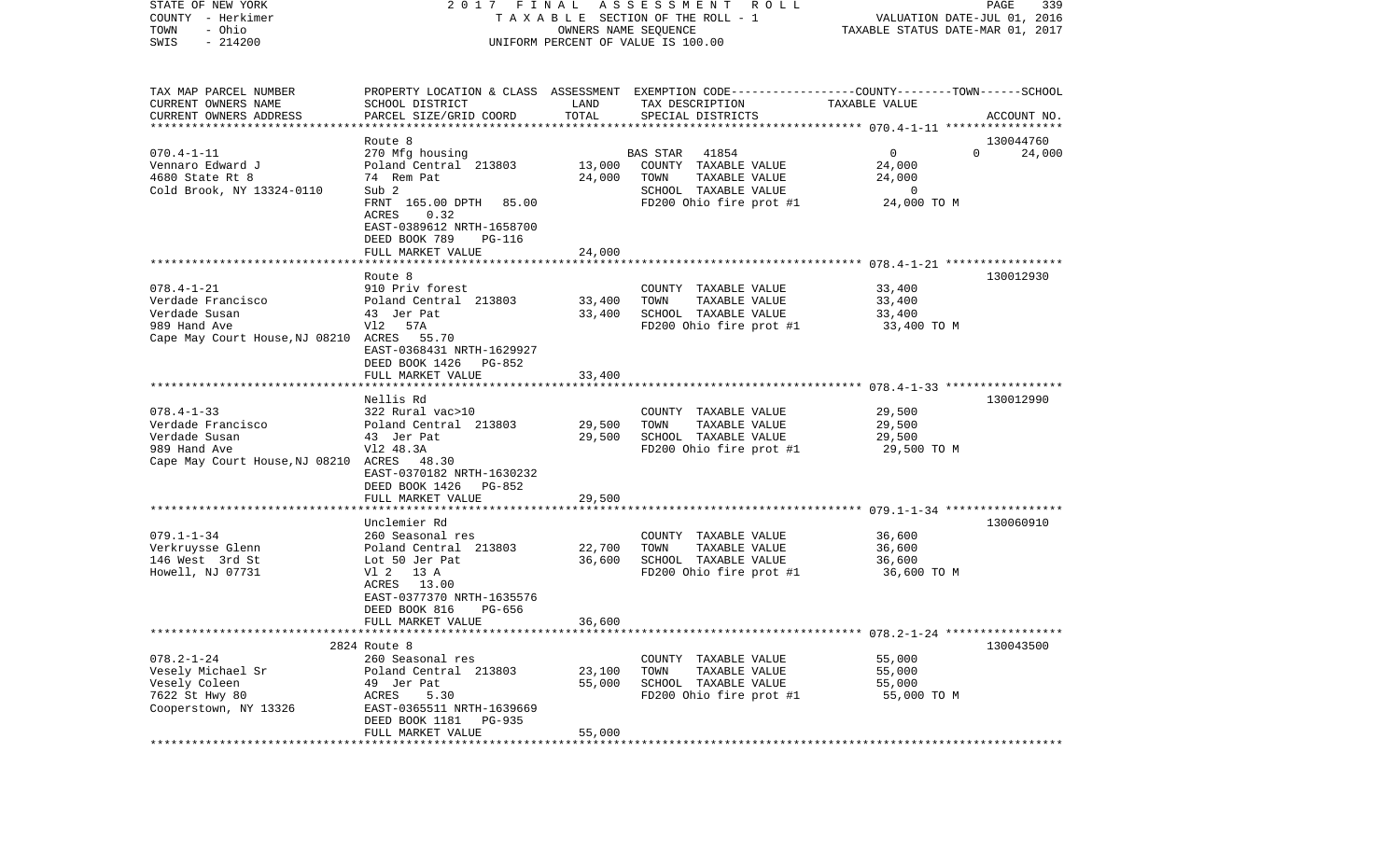| STATE OF NEW YORK<br>COUNTY - Herkimer<br>- Ohio<br>TOWN                                           | 2 0 1 7<br>FINAL<br>TAXABLE SECTION OF THE ROLL - 1                                                                                                               | 340<br>PAGE<br>VALUATION DATE-JUL 01, 2016<br>TAXABLE STATUS DATE-MAR 01, 2017 |                                                                                                  |                                                                                                                                  |
|----------------------------------------------------------------------------------------------------|-------------------------------------------------------------------------------------------------------------------------------------------------------------------|--------------------------------------------------------------------------------|--------------------------------------------------------------------------------------------------|----------------------------------------------------------------------------------------------------------------------------------|
| $-214200$<br>SWIS                                                                                  |                                                                                                                                                                   |                                                                                | UNIFORM PERCENT OF VALUE IS 100.00                                                               |                                                                                                                                  |
| TAX MAP PARCEL NUMBER<br>CURRENT OWNERS NAME<br>CURRENT OWNERS ADDRESS                             | SCHOOL DISTRICT<br>PARCEL SIZE/GRID COORD                                                                                                                         | LAND<br>TOTAL                                                                  | TAX DESCRIPTION<br>SPECIAL DISTRICTS                                                             | PROPERTY LOCATION & CLASS ASSESSMENT EXEMPTION CODE----------------COUNTY-------TOWN------SCHOOL<br>TAXABLE VALUE<br>ACCOUNT NO. |
| *******************                                                                                |                                                                                                                                                                   | *************                                                                  |                                                                                                  |                                                                                                                                  |
| $073.3 - 2 - 73.5$<br>Vitarius Fredrick II<br>Vitarius Shan<br>PO Box 250<br>Rifton, NY 12471      | Cummings Rd<br>260 Seasonal res<br>Poland Central 213803<br>48 Jer Pat<br>ACRES<br>6.00<br>EAST-0359531 NRTH-1641264<br>DEED BOOK 938<br><b>PG-185</b>            | 15,500<br>34,600                                                               | COUNTY TAXABLE VALUE<br>TOWN<br>TAXABLE VALUE<br>SCHOOL TAXABLE VALUE<br>FD200 Ohio fire prot #1 | 34,600<br>34,600<br>34,600<br>34,600 TO M                                                                                        |
|                                                                                                    | FULL MARKET VALUE                                                                                                                                                 | 34,600                                                                         |                                                                                                  |                                                                                                                                  |
| $073.4 - 2 - 21$<br>Voce Lana<br>Voce Matthew T<br>9705 Lake Bess #624<br>Winter Haven, FL 33884   | Figert Rd<br>260 Seasonal res<br>Poland Central 213803<br>77 Jer Pat<br>ACRES<br>1.40<br>EAST-0369577 NRTH-1643459<br>DEED BOOK 877<br>PG-498                     | 14,900<br>41,900                                                               | COUNTY TAXABLE VALUE<br>TOWN<br>TAXABLE VALUE<br>SCHOOL TAXABLE VALUE<br>FD200 Ohio fire prot #1 | 130013650<br>41,900<br>41,900<br>41,900<br>41,900 TO M                                                                           |
|                                                                                                    | FULL MARKET VALUE                                                                                                                                                 | 41,900                                                                         |                                                                                                  |                                                                                                                                  |
|                                                                                                    | * * * * * * * * * * * * * * * * * * *<br>Fly Brook Rd                                                                                                             |                                                                                |                                                                                                  | ************************* 073.3-2-69.3 ***************                                                                           |
| $073.3 - 2 - 69.3$<br>Vona Grace<br>135 Richards Ave<br>Norwalk, CT 06854                          | 322 Rural vac>10<br>Poland Central 213803<br>45 Jer Pat<br>ACRES 13.50<br>EAST-0355001 NRTH-1642455<br>DEED BOOK 828<br>$PG-59$<br>FULL MARKET VALUE              | 17,400<br>17,400<br>17,400                                                     | COUNTY TAXABLE VALUE<br>TOWN<br>TAXABLE VALUE<br>SCHOOL TAXABLE VALUE<br>FD200 Ohio fire prot #1 | 17,400<br>17,400<br>17,400<br>17,400 TO M                                                                                        |
|                                                                                                    | *********************                                                                                                                                             | *********                                                                      |                                                                                                  |                                                                                                                                  |
| $065. - 2 - 4$<br>Voninski John<br>Voninski Sharon<br>3740 Oran Delphi Rd<br>Manlius, NY 13104     | Farr Rd<br>260 Seasonal res<br>305201<br>Remsen<br>12 Rem Pat<br>ACRES<br>69.50<br>EAST-0353094 NRTH-1683273<br>DEED BOOK 778<br>PG-682<br>FULL MARKET VALUE      | 59,300<br>100,000<br>100,000                                                   | COUNTY TAXABLE VALUE<br>TOWN<br>TAXABLE VALUE<br>SCHOOL TAXABLE VALUE<br>FD215 Ohio fire prot #3 | 130010080<br>100,000<br>100,000<br>100,000<br>100,000 TO M                                                                       |
|                                                                                                    |                                                                                                                                                                   |                                                                                |                                                                                                  | $078.2 - 3 - 4$ *******************                                                                                              |
| $078.2 - 3 - 4$<br>Vredenburg Robert<br>Vredenburg Tina M<br>One Memphis Court<br>Walden, NY 12586 | Smith Rd<br>314 Rural vac<10<br>Poland Central 213803<br>49 Jer Pat<br>FRNT 262.50 DPTH<br>ACRES<br>3.50<br>EAST-0369644 NRTH-1638377<br>DEED BOOK 1395<br>PG-369 | 12,400<br>12,400                                                               | COUNTY TAXABLE VALUE<br>TOWN<br>TAXABLE VALUE<br>SCHOOL TAXABLE VALUE<br>FD200 Ohio fire prot #1 | 130042600<br>12,400<br>12,400<br>12,400<br>12,400 TO M                                                                           |
|                                                                                                    | FULL MARKET VALUE                                                                                                                                                 | 12,400                                                                         |                                                                                                  |                                                                                                                                  |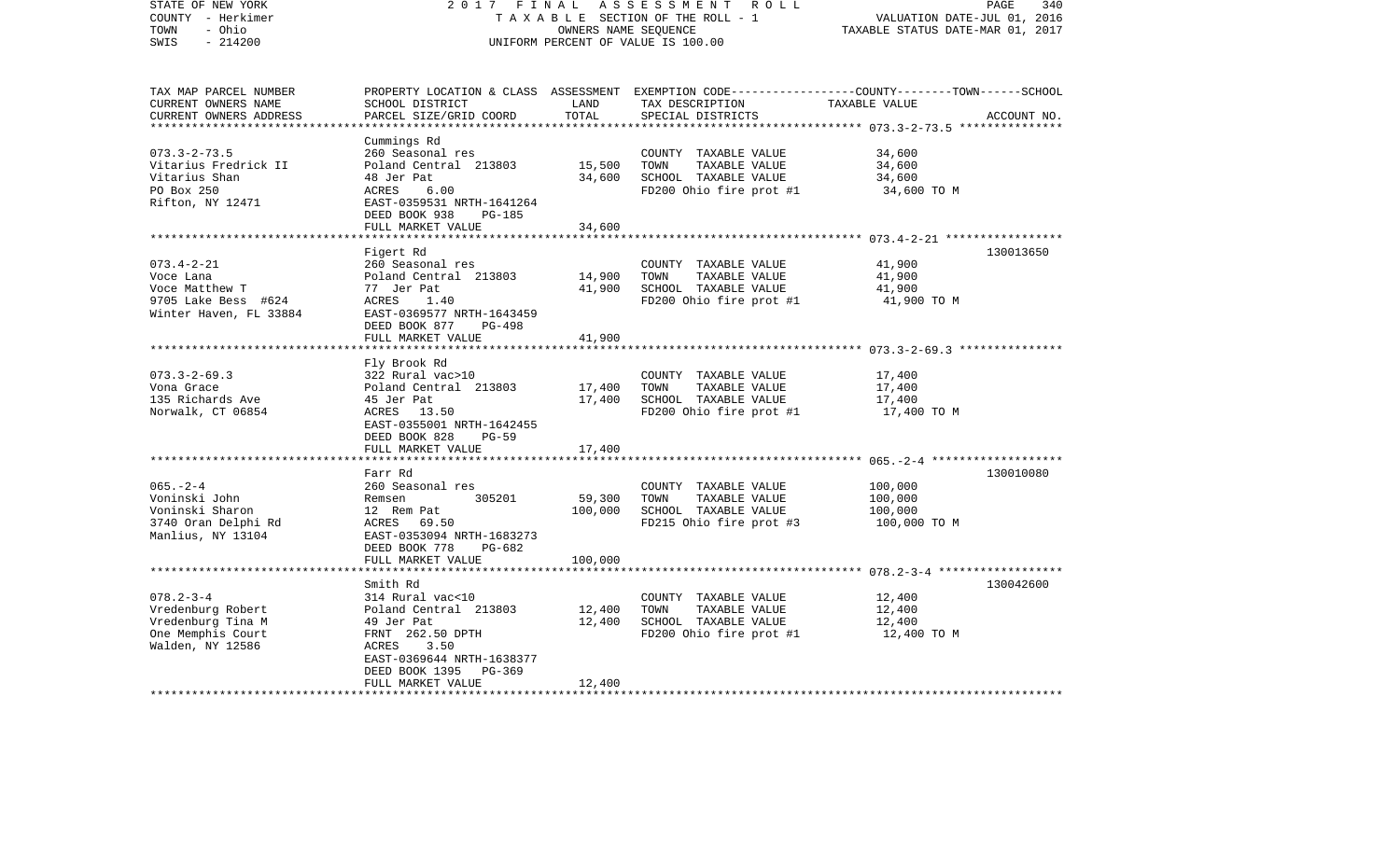| STATE OF NEW YORK<br>COUNTY - Herkimer<br>- Ohio<br>TOWN<br>SWIS<br>$-214200$ |                                                                                                                                               | 2017 FINAL ASSESSMENT ROLL<br>T A X A B L E SECTION OF THE ROLL - 1<br>OWNERS NAME SEQUENCE<br>UNIFORM PERCENT OF VALUE IS 100.00 |                                                                                | VALUATION DATE-JUL 01, 2016<br>TAXABLE STATUS DATE-MAR 01, 2017 | PAGE                                     |
|-------------------------------------------------------------------------------|-----------------------------------------------------------------------------------------------------------------------------------------------|-----------------------------------------------------------------------------------------------------------------------------------|--------------------------------------------------------------------------------|-----------------------------------------------------------------|------------------------------------------|
| TAX MAP PARCEL NUMBER<br>CURRENT OWNERS NAME<br>CURRENT OWNERS ADDRESS        | PROPERTY LOCATION & CLASS ASSESSMENT EXEMPTION CODE----------------COUNTY-------TOWN------SCHOOL<br>SCHOOL DISTRICT<br>PARCEL SIZE/GRID COORD | LAND<br>TOTAL<br>SPECIAL DISTRICTS                                                                                                | TAX DESCRIPTION<br>SERCIAL DISTRICTS                                           |                                                                 | ACCOUNT NO.                              |
|                                                                               |                                                                                                                                               |                                                                                                                                   |                                                                                |                                                                 |                                          |
| $073.2 - 1 - 45$                                                              | 161 Hooper Dooper Rd<br>240 Rural res                                                                                                         | BAS STAR 41854                                                                                                                    |                                                                                | $\overline{0}$                                                  | 130060205<br>15,600<br>$\Omega$          |
| Waghorn Steven<br>161 Hooper Dooper Ave<br>Ohio, NY 13324                     | Poland Central 213803<br>Poland Ce<br>Lot 63<br>Rem P<br>Trailer<br>FRNT 75.00 DPTH 208.00                                                    | 9,600 COUNTY TAXABLE VALUE<br>15,600 TOWN                                                                                         | TAXABLE VALUE<br>SCHOOL TAXABLE VALUE<br>FD200 Ohio fire prot #1 $15,600$ TO M | 15,600<br>15,600<br>$\overline{0}$                              |                                          |
|                                                                               | ACRES<br>0.36<br>EAST-0371740 NRTH-1653455<br>DEED BOOK 00622 PG-00934<br>FULL MARKET VALUE                                                   | 15,600                                                                                                                            |                                                                                |                                                                 |                                          |
|                                                                               |                                                                                                                                               |                                                                                                                                   |                                                                                |                                                                 |                                          |
|                                                                               | 1015 Figert Rd                                                                                                                                |                                                                                                                                   |                                                                                |                                                                 | 130076620                                |
| $074.3 - 1 - 2$<br>Wagschal Kenneth D<br>1015 Figert Rd<br>Ohio, NY 13324     | 210 1 Family Res<br>Poland Central 213803<br>Lot 80<br>FRNT 78.00 DPTH 470.00                                                                 | 12,100 VET COM T 41133<br>53,200 VET DIS CT 41141<br>BAS STAR 41854                                                               | VET COM C 41132                                                                | 13,300<br>$\sim$ 0<br>13,300<br>7,980 7,980<br>$\overline{0}$   | $\mathbf{0}$<br>30,000<br>$\overline{0}$ |
|                                                                               | 0.85<br>ACRES<br>EAST-0377077 NRTH-1648864<br>DEED BOOK 1379 PG-253                                                                           | TOWN                                                                                                                              | COUNTY TAXABLE VALUE<br>TAXABLE VALUE<br>SCHOOL TAXABLE VALUE                  | 31,920<br>31,920<br>23,200                                      |                                          |
|                                                                               | FULL MARKET VALUE                                                                                                                             |                                                                                                                                   | 53,200 FD200 Ohio fire prot #1 53,200 TO M                                     |                                                                 |                                          |
|                                                                               |                                                                                                                                               |                                                                                                                                   |                                                                                |                                                                 |                                          |
| $074.3 - 1 - 3$                                                               | 1015 Figert Rd<br>312 Vac w/imprv                                                                                                             |                                                                                                                                   | COUNTY TAXABLE VALUE                                                           | 18,900                                                          | 130013290                                |
| Wagschal Kenneth D                                                            | Poland Central 213803                                                                                                                         | 2,900<br>TOWN                                                                                                                     | TAXABLE VALUE                                                                  | 18,900                                                          |                                          |
| 1015 Figert Rd                                                                | 80 Jer Pat                                                                                                                                    | 18,900 SCHOOL TAXABLE VALUE                                                                                                       |                                                                                | 18,900                                                          |                                          |
| Ohio, NY 13324                                                                | FRNT 78.00 DPTH 470.00<br>0.89<br>ACRES<br>EAST-0376977 NRTH-1648829<br>DEED BOOK 1379 PG-253                                                 |                                                                                                                                   | FD200 Ohio fire prot #1                                                        | 18,900 TO M                                                     |                                          |
|                                                                               | FULL MARKET VALUE                                                                                                                             | 18,900                                                                                                                            |                                                                                |                                                                 |                                          |
|                                                                               | Figert Rd                                                                                                                                     |                                                                                                                                   |                                                                                |                                                                 | 130017580                                |
| $074.3 - 1 - 5.2$                                                             | 314 Rural vac<10                                                                                                                              |                                                                                                                                   | COUNTY TAXABLE VALUE                                                           | 2,900                                                           |                                          |
| Wagschal Kenneth D                                                            | Poland Central 213803                                                                                                                         | TOWN<br>2,900                                                                                                                     | TAXABLE VALUE                                                                  | 2,900                                                           |                                          |
| 1015 Figert Rd<br>Ohio, NY 13324                                              | 80 Jer Pat<br>House 800 Garage 200 P Br<br>FRNT 50.00 DPTH 250.00<br>ACRES<br>0.29<br>EAST-0377026 NRTH-1648743<br>DEED BOOK 1379 PG-253      | 2,900                                                                                                                             | SCHOOL TAXABLE VALUE<br>FD200 Ohio fire prot #1                                | 2,900<br>2,900 TO M                                             |                                          |
|                                                                               | FULL MARKET VALUE                                                                                                                             | 2,900                                                                                                                             |                                                                                |                                                                 |                                          |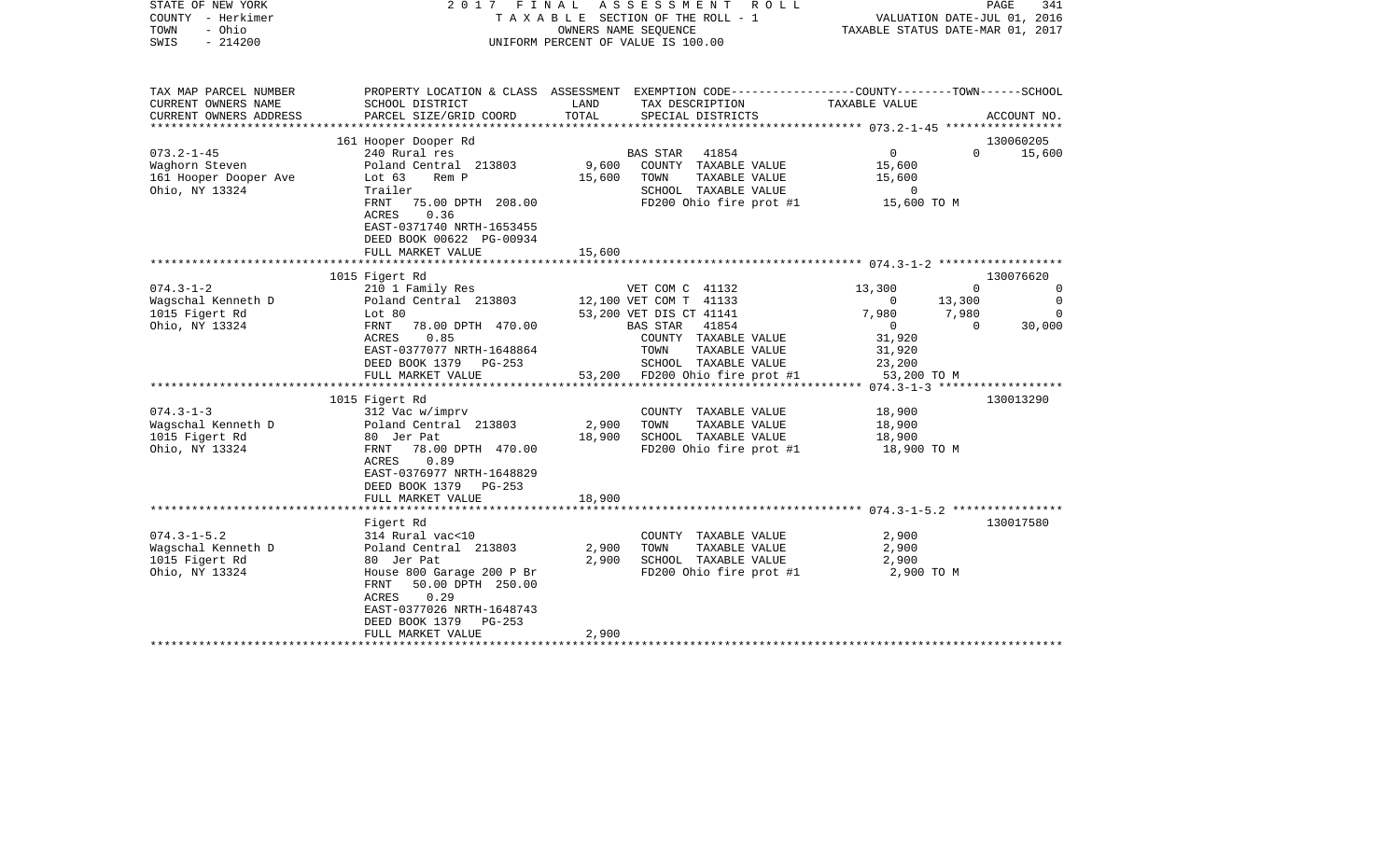| STATE OF NEW YORK        | 2017 FINAL                           |                                  | ASSESSMENT<br>R O L L                                                                            |                                          | PAGE<br>342 |
|--------------------------|--------------------------------------|----------------------------------|--------------------------------------------------------------------------------------------------|------------------------------------------|-------------|
| COUNTY - Herkimer        | TAXABLE SECTION OF THE ROLL - 1      | VALUATION DATE-JUL 01, 2016      |                                                                                                  |                                          |             |
| - Ohio<br>TOWN           |                                      | TAXABLE STATUS DATE-MAR 01, 2017 |                                                                                                  |                                          |             |
| SWIS<br>$-214200$        |                                      |                                  | UNIFORM PERCENT OF VALUE IS 100.00                                                               |                                          |             |
|                          |                                      |                                  |                                                                                                  |                                          |             |
| TAX MAP PARCEL NUMBER    |                                      |                                  | PROPERTY LOCATION & CLASS ASSESSMENT EXEMPTION CODE----------------COUNTY-------TOWN------SCHOOL |                                          |             |
| CURRENT OWNERS NAME      | SCHOOL DISTRICT                      | LAND                             | TAX DESCRIPTION                                                                                  | TAXABLE VALUE                            |             |
| CURRENT OWNERS ADDRESS   | PARCEL SIZE/GRID COORD               | TOTAL                            | SPECIAL DISTRICTS                                                                                |                                          | ACCOUNT NO. |
| ***********************  |                                      |                                  |                                                                                                  |                                          |             |
|                          | Unclemier Rd                         |                                  |                                                                                                  |                                          | 130061025   |
| $079.1 - 1 - 22$         | 314 Rural vac<10                     |                                  | COUNTY TAXABLE VALUE                                                                             | 6,000                                    |             |
| Wainman Thomas           | Poland Central 213803                | 6,000                            | TOWN<br>TAXABLE VALUE                                                                            | 6,000                                    |             |
| 105 Gillette Ave         | 50 Jer Pgt                           | 6,000                            | SCHOOL TAXABLE VALUE                                                                             | 6,000                                    |             |
| Troy, NY 12180           | 2.00<br>ACRES                        |                                  | FD200 Ohio fire prot #1                                                                          | 6,000 TO M                               |             |
|                          | EAST-0379495 NRTH-1634494            |                                  |                                                                                                  |                                          |             |
|                          | DEED BOOK 2017 PG-1287               |                                  |                                                                                                  |                                          |             |
|                          | FULL MARKET VALUE                    | 6,000                            |                                                                                                  |                                          |             |
|                          |                                      | ******                           |                                                                                                  | ********** 079.1-1-45 ****************** |             |
|                          | 378 Unclemier Rd                     |                                  |                                                                                                  |                                          | 130041470   |
| $079.1 - 1 - 45$         | 260 Seasonal res                     |                                  | COUNTY TAXABLE VALUE                                                                             | 28,600                                   |             |
| Wainman Thomas           | Poland Central 213803                | 24,100                           | TOWN<br>TAXABLE VALUE                                                                            | 28,600                                   |             |
| 105 Gillette Ave         | 50 Jer Pat                           | 28,600                           | SCHOOL TAXABLE VALUE                                                                             | 28,600                                   |             |
| Troy, NY 12180           | ACRES 15.00                          |                                  | FD200 Ohio fire prot #1                                                                          | 28,600 TO M                              |             |
|                          | EAST-0379293 NRTH-1634146            |                                  |                                                                                                  |                                          |             |
|                          | DEED BOOK 2017 PG-1287               |                                  |                                                                                                  |                                          |             |
|                          | FULL MARKET VALUE                    | 28,600                           |                                                                                                  |                                          |             |
|                          | **********************               | **********                       |                                                                                                  |                                          |             |
|                          | 606 Fisher Rd                        |                                  |                                                                                                  |                                          | 130039360   |
| $084.1 - 2 - 4$          | 210 1 Family Res                     |                                  | COUNTY TAXABLE VALUE                                                                             | 34,000                                   |             |
| Wakefield Lee J          | Poland Central 213803                | 18,300                           | TAXABLE VALUE<br>TOWN                                                                            | 34,000                                   |             |
| 105 Sotherden DR         | 12 Jer Pat                           | 34,000                           | SCHOOL TAXABLE VALUE                                                                             | 34,000                                   |             |
| Liverpool, NY 13090      | ACRES<br>3.80                        |                                  | FD200 Ohio fire prot #1                                                                          | 34,000 TO M                              |             |
|                          | EAST-0360735 NRTH-1624646            |                                  |                                                                                                  |                                          |             |
|                          | DEED BOOK 819<br>PG-313              |                                  |                                                                                                  |                                          |             |
|                          | FULL MARKET VALUE                    | 34,000                           |                                                                                                  |                                          |             |
|                          |                                      |                                  |                                                                                                  |                                          |             |
|                          | Route 8                              |                                  |                                                                                                  |                                          | 130038730   |
| $073.2 - 2 - 4$          | 322 Rural vac>10                     |                                  | COUNTY TAXABLE VALUE                                                                             | 20,900                                   |             |
| Walch Christopher J      | Poland Central 213803                | 20,900                           | TAXABLE VALUE<br>TOWN                                                                            | 20,900                                   |             |
| Walch Amy J              | 78 Jer Pat                           | 20,900                           | SCHOOL TAXABLE VALUE                                                                             | 20,900                                   |             |
| 61 Rosemont Ave          | Hughes                               |                                  | FD200 Ohio fire prot #1                                                                          | 20,900 TO M                              |             |
| Farmingville, NY 11738   | ACRES 18.10                          |                                  |                                                                                                  |                                          |             |
|                          | EAST-0366158 NRTH-1689250            |                                  |                                                                                                  |                                          |             |
|                          | DEED BOOK 1238<br>PG-508             |                                  |                                                                                                  |                                          |             |
|                          | FULL MARKET VALUE<br>*************** | 20,900                           |                                                                                                  |                                          |             |
|                          |                                      |                                  |                                                                                                  | ********** 079.1-1-33.1 ***************  |             |
| $079.1 - 1 - 33.1$       | 279 Unclemier Rd<br>260 Seasonal res |                                  | COUNTY TAXABLE VALUE                                                                             | 52,588                                   | 130041490   |
| Walker Ronald D          | Poland Central 213803                | 6,888                            | TOWN<br>TAXABLE VALUE                                                                            | 52,588                                   |             |
| 873 U.S. Route 6         | 51 Jer Pat                           | 52,588                           | SCHOOL TAXABLE VALUE                                                                             | 52,588                                   |             |
| Port Jervis, NY 12771    | FRNT 600.00 DPTH                     |                                  | FD200 Ohio fire prot #1                                                                          | 52,588 TO M                              |             |
|                          | 7.40<br>ACRES                        |                                  |                                                                                                  |                                          |             |
|                          | EAST-0377749 NRTH-1635029            |                                  |                                                                                                  |                                          |             |
|                          | PG-238<br>DEED BOOK 1081             |                                  |                                                                                                  |                                          |             |
|                          | FULL MARKET VALUE                    | 52,588                           |                                                                                                  |                                          |             |
| ************************ | **********************               | * * * * * * * * * *              |                                                                                                  |                                          |             |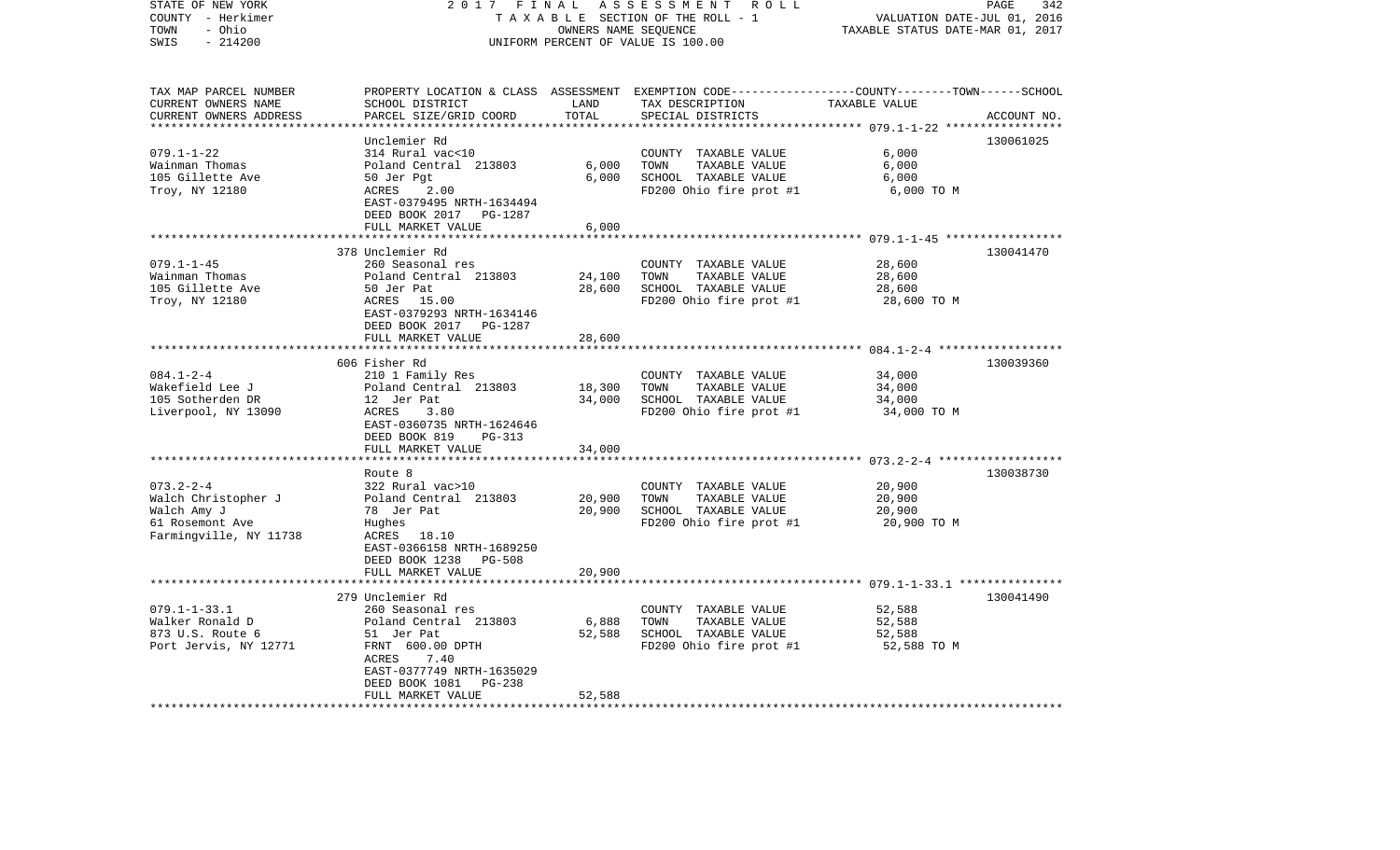| STATE OF NEW YORK<br>COUNTY - Herkimer<br>- Ohio<br>TOWN | 2017                                                                                            | FINAL<br>OWNERS NAME SEQUENCE    | ASSESSMENT ROLL<br>TAXABLE SECTION OF THE ROLL - 1                                                                 | VALUATION DATE-JUL 01, 2016                | PAGE<br>343 |
|----------------------------------------------------------|-------------------------------------------------------------------------------------------------|----------------------------------|--------------------------------------------------------------------------------------------------------------------|--------------------------------------------|-------------|
| SWIS<br>$-214200$                                        | UNIFORM PERCENT OF VALUE IS 100.00                                                              | TAXABLE STATUS DATE-MAR 01, 2017 |                                                                                                                    |                                            |             |
| TAX MAP PARCEL NUMBER<br>CURRENT OWNERS NAME             | SCHOOL DISTRICT                                                                                 | LAND                             | PROPERTY LOCATION & CLASS ASSESSMENT EXEMPTION CODE---------------COUNTY-------TOWN------SCHOOL<br>TAX DESCRIPTION | TAXABLE VALUE                              |             |
| CURRENT OWNERS ADDRESS                                   | PARCEL SIZE/GRID COORD                                                                          | TOTAL                            | SPECIAL DISTRICTS                                                                                                  |                                            | ACCOUNT NO. |
|                                                          |                                                                                                 |                                  |                                                                                                                    | ************ 078.4-1-8.2 ***************** |             |
|                                                          | 2083 Route 8                                                                                    |                                  |                                                                                                                    |                                            | 130044432   |
| $078.4 - 1 - 8.2$                                        | 240 Rural res                                                                                   |                                  | COUNTY TAXABLE VALUE                                                                                               | 110,000                                    |             |
| Walts Adam                                               | Poland Central 213803                                                                           | 80,300                           | TOWN<br>TAXABLE VALUE                                                                                              | 110,000                                    |             |
| Walts Toni<br>2083 Route 8                               | 12 Jer Pat<br>ACRES<br>57.80 BANK<br>813                                                        | 110,000                          | SCHOOL TAXABLE VALUE                                                                                               | 110,000                                    |             |
| Ohio, NY 13324                                           | EAST-0362986 NRTH-1626823<br>DEED BOOK 1603 PG-678                                              |                                  | FD200 Ohio fire prot #1                                                                                            | 110,000 TO M                               |             |
|                                                          | FULL MARKET VALUE                                                                               | 110,000                          |                                                                                                                    |                                            |             |
|                                                          |                                                                                                 |                                  |                                                                                                                    |                                            |             |
|                                                          | Black Creek Rd                                                                                  |                                  |                                                                                                                    |                                            | 130045848   |
| $085.3 - 2 - 59$                                         | 312 Vac w/imprv                                                                                 |                                  | COUNTY TAXABLE VALUE                                                                                               | 10,500                                     |             |
| Wares William<br>Wares Kelly                             | Poland Central 213803<br>Lot 10                                                                 | 500<br>10,500                    | TOWN<br>TAXABLE VALUE<br>SCHOOL TAXABLE VALUE                                                                      | 10,500<br>10,500                           |             |
| 2183 Dairy Hill Rd                                       | Jer Pat                                                                                         |                                  | FD217 Ohio fire prot #4                                                                                            | 10,500 TO M                                |             |
| Newport, NY 13324                                        | 40.00 DPTH 40.00<br>FRNT<br>ACRES<br>0.04<br>EAST-0373301 NRTH-1614803<br>DEED BOOK 1271 PG-699 |                                  |                                                                                                                    |                                            |             |
|                                                          | FULL MARKET VALUE                                                                               | 10,500                           |                                                                                                                    |                                            |             |
|                                                          | Haskell Rd                                                                                      |                                  |                                                                                                                    |                                            | 130042720   |
| $070. - 1 - 29$                                          | 260 Seasonal res                                                                                |                                  | COUNTY TAXABLE VALUE                                                                                               | 21,866                                     |             |
| Warner Daniel J                                          | Poland Central 213803                                                                           | 8,600                            | TOWN<br>TAXABLE VALUE                                                                                              | 21,866                                     |             |
| Warner Darryl O                                          | 104 Nob Pat                                                                                     | 21,866                           | SCHOOL TAXABLE VALUE                                                                                               | 21,866                                     |             |
| 6695 Park Row                                            | ACRES<br>1.50                                                                                   |                                  | FD217 Ohio fire prot #4                                                                                            | 21,866 TO M                                |             |
| Brewerton, NY 13029                                      | EAST-0395887 NRTH-1664443<br>DEED BOOK 925<br>PG-116                                            |                                  |                                                                                                                    |                                            |             |
|                                                          | FULL MARKET VALUE                                                                               | 21,866                           |                                                                                                                    |                                            |             |
|                                                          |                                                                                                 |                                  |                                                                                                                    |                                            |             |
|                                                          | Haskell Rd                                                                                      |                                  |                                                                                                                    |                                            | 130010620   |
| $070. - 1 - 36$                                          | 322 Rural vac>10                                                                                |                                  | COUNTY TAXABLE VALUE                                                                                               | 11,800                                     |             |
| Warner Daniel J                                          | Poland Central 213803                                                                           | 11,800                           | TOWN<br>TAXABLE VALUE                                                                                              | 11,800                                     |             |
| Warner Darryl O<br>6695 Park Row                         | 104 Nob Pat<br>Nob Pat                                                                          | 11,800                           | SCHOOL TAXABLE VALUE<br>FD200 Ohio fire prot #1                                                                    | 11,800<br>11,800 TO M                      |             |
| Brewerton, NY 13029                                      | ACRES<br>22.20                                                                                  |                                  |                                                                                                                    |                                            |             |
|                                                          | EAST-0395249 NRTH-1663754<br>DEED BOOK 925<br>PG-120                                            |                                  |                                                                                                                    |                                            |             |
|                                                          | FULL MARKET VALUE                                                                               | 11,800                           |                                                                                                                    |                                            |             |
|                                                          |                                                                                                 | *********                        |                                                                                                                    |                                            |             |
|                                                          | Billy Hamlin Rd                                                                                 |                                  |                                                                                                                    |                                            | 130026850   |
| $085.2 - 2 - 50$<br>Warner Shane W                       | 260 Seasonal res                                                                                | 7,500                            | COUNTY TAXABLE VALUE<br>TOWN<br>TAXABLE VALUE                                                                      | 25,000<br>25,000                           |             |
| Fisher Melvin A                                          | Poland Central 213803<br>40 Jer Pat                                                             | 25,000                           | SCHOOL TAXABLE VALUE                                                                                               | 25,000                                     |             |
| 5671 Middle Rd                                           | ACRES<br>1.00                                                                                   |                                  | FD210 Ohio fire prot #2                                                                                            | 25,000 TO M                                |             |
| Munnsville, NY 13409                                     | EAST-0392505 NRTH-1624647<br>DEED BOOK 1450<br>PG-986                                           |                                  |                                                                                                                    |                                            |             |
| ***********************                                  | FULL MARKET VALUE<br>******************                                                         | 25,000<br>* * * * * * * * *      |                                                                                                                    |                                            |             |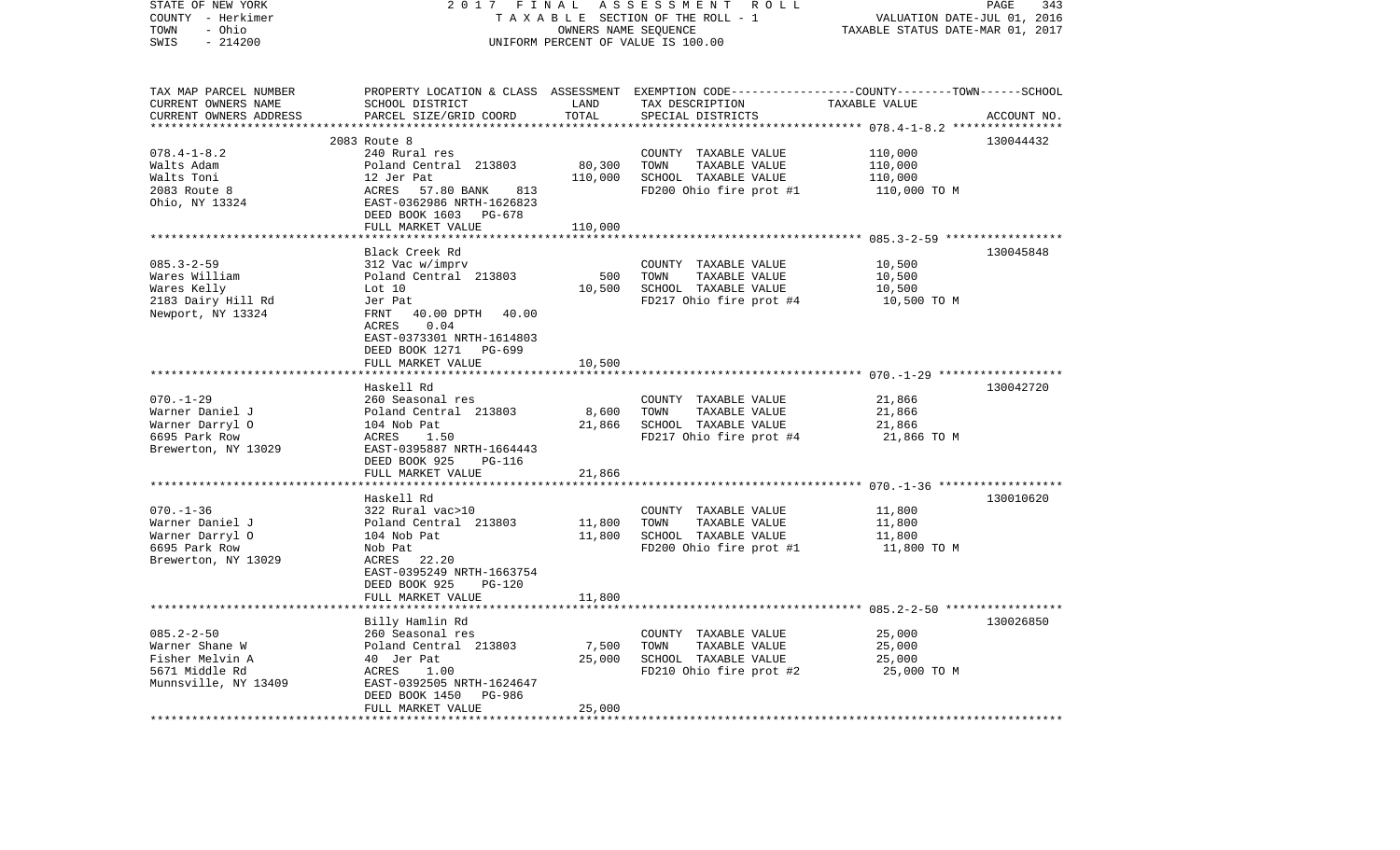| TAXABLE SECTION OF THE ROLL - 1<br>VALUATION DATE-JUL 01, 2016<br>- Ohio<br>TAXABLE STATUS DATE-MAR 01, 2017<br>OWNERS NAME SEQUENCE<br>$-214200$<br>UNIFORM PERCENT OF VALUE IS 100.00<br>PROPERTY LOCATION & CLASS ASSESSMENT EXEMPTION CODE---------------COUNTY-------TOWN------SCHOOL<br>LAND<br>CURRENT OWNERS NAME<br>SCHOOL DISTRICT<br>TAX DESCRIPTION<br>TAXABLE VALUE<br>CURRENT OWNERS ADDRESS<br>TOTAL<br>PARCEL SIZE/GRID COORD<br>SPECIAL DISTRICTS<br>ACCOUNT NO.<br>************************<br>286 Hill Rd<br>$074.3 - 1 - 24.4$<br>260 Seasonal res<br>89,980<br>COUNTY TAXABLE VALUE<br>Poland Central 213803<br>21,900<br>TOWN<br>89,980<br>Warren Clinton<br>TAXABLE VALUE<br>Warren Teresa<br>FRNT 650.00 DPTH<br>89,980<br>SCHOOL TAXABLE VALUE<br>89,980<br>286 Hill Rd<br>ACRES<br>20.00<br>PO Box 60<br>EAST-0377476 NRTH-1644401<br>Cold Brook, NY 13324<br>DEED BOOK 1083<br>$PG-360$<br>FULL MARKET VALUE<br>89,980<br>***************<br>130025920<br>273 Kelly Rd<br>$078.2 - 1 - 2$<br>$\overline{0}$<br>$\Omega$<br>65,500<br>240 Rural res<br>ENH STAR<br>41834<br>Watson David J<br>Poland Central 213803<br>41,900<br>COUNTY TAXABLE VALUE<br>80,000<br>80,000<br>49 Jer Pat<br>TOWN<br>TAXABLE VALUE<br>80,000<br>31.60<br>SCHOOL TAXABLE VALUE<br>14,500<br>ACRES<br>EAST-0363173 NRTH-1639868<br>FD200 Ohio fire prot #1<br>80,000 TO M<br>DEED BOOK 1516<br>PG-606<br>FULL MARKET VALUE<br>80,000<br>Harvey Bridge Rd<br>130032100<br>$073.3 - 2 - 13$<br>60,900<br>260 Seasonal res<br>COUNTY TAXABLE VALUE<br>TAXABLE VALUE<br>60,900<br>Poland Central 213803<br>26,400<br>TOWN<br>Wattinger Hansjorg<br>60,900<br>SCHOOL TAXABLE VALUE<br>PO Box 134<br>48 Jer Pat<br>60,900<br>8.70<br>FD200 Ohio fire prot #1<br>60,900 TO M<br>Remsen, NY 13438<br>ACRES<br>EAST-0361448 NRTH-1645721<br>DEED BOOK 787<br>PG-534<br>FULL MARKET VALUE<br>60,900<br>Nobelsboro Rt 8<br>130019320<br>$070. - 1 - 63$<br>314 Rural vac<10<br>COUNTY TAXABLE VALUE<br>8,600<br>8,600<br>Weakley Brad<br>Poland Central 213803<br>TOWN<br>TAXABLE VALUE<br>8,600<br>SCHOOL TAXABLE VALUE<br>8942 North Main St<br>68 Rem Pat<br>8,600<br>8,600<br>Poland, NY 13431<br>FRNT 333.30 DPTH 198.00<br>FD200 Ohio fire prot #1<br>8,600 TO M<br>1.50<br>ACRES<br>EAST-0392055 NRTH-1659609<br>DEED BOOK 1300<br>$PG-26$<br>8,600<br>FULL MARKET VALUE<br>4833 Route 8-Nobelboro<br>130024240<br>260 Seasonal res<br>COUNTY TAXABLE VALUE<br>10,400<br>Poland Central 213803<br>10,400<br>TOWN<br>TAXABLE VALUE<br>10,400<br>68 Rem Pat<br>10,400<br>SCHOOL TAXABLE VALUE<br>10,400<br>2 Bl 4 1/4<br>FD200 Ohio fire prot #1<br>10,400 TO M<br>5.10<br>ACRES<br>EAST-0392463 NRTH-1659953<br>DEED BOOK 1444<br>PG-647<br>10,400<br>FULL MARKET VALUE | STATE OF NEW YORK     | 2017 | FINAL | ASSESSMENT ROLL | 344<br>PAGE |
|--------------------------------------------------------------------------------------------------------------------------------------------------------------------------------------------------------------------------------------------------------------------------------------------------------------------------------------------------------------------------------------------------------------------------------------------------------------------------------------------------------------------------------------------------------------------------------------------------------------------------------------------------------------------------------------------------------------------------------------------------------------------------------------------------------------------------------------------------------------------------------------------------------------------------------------------------------------------------------------------------------------------------------------------------------------------------------------------------------------------------------------------------------------------------------------------------------------------------------------------------------------------------------------------------------------------------------------------------------------------------------------------------------------------------------------------------------------------------------------------------------------------------------------------------------------------------------------------------------------------------------------------------------------------------------------------------------------------------------------------------------------------------------------------------------------------------------------------------------------------------------------------------------------------------------------------------------------------------------------------------------------------------------------------------------------------------------------------------------------------------------------------------------------------------------------------------------------------------------------------------------------------------------------------------------------------------------------------------------------------------------------------------------------------------------------------------------------------------------------------------------------------------------------------------------------------------------------------------------------------------------------------------------------------------------------------------------------------------------------------------------------------------|-----------------------|------|-------|-----------------|-------------|
|                                                                                                                                                                                                                                                                                                                                                                                                                                                                                                                                                                                                                                                                                                                                                                                                                                                                                                                                                                                                                                                                                                                                                                                                                                                                                                                                                                                                                                                                                                                                                                                                                                                                                                                                                                                                                                                                                                                                                                                                                                                                                                                                                                                                                                                                                                                                                                                                                                                                                                                                                                                                                                                                                                                                                                          | COUNTY - Herkimer     |      |       |                 |             |
|                                                                                                                                                                                                                                                                                                                                                                                                                                                                                                                                                                                                                                                                                                                                                                                                                                                                                                                                                                                                                                                                                                                                                                                                                                                                                                                                                                                                                                                                                                                                                                                                                                                                                                                                                                                                                                                                                                                                                                                                                                                                                                                                                                                                                                                                                                                                                                                                                                                                                                                                                                                                                                                                                                                                                                          | TOWN                  |      |       |                 |             |
|                                                                                                                                                                                                                                                                                                                                                                                                                                                                                                                                                                                                                                                                                                                                                                                                                                                                                                                                                                                                                                                                                                                                                                                                                                                                                                                                                                                                                                                                                                                                                                                                                                                                                                                                                                                                                                                                                                                                                                                                                                                                                                                                                                                                                                                                                                                                                                                                                                                                                                                                                                                                                                                                                                                                                                          | SWIS                  |      |       |                 |             |
|                                                                                                                                                                                                                                                                                                                                                                                                                                                                                                                                                                                                                                                                                                                                                                                                                                                                                                                                                                                                                                                                                                                                                                                                                                                                                                                                                                                                                                                                                                                                                                                                                                                                                                                                                                                                                                                                                                                                                                                                                                                                                                                                                                                                                                                                                                                                                                                                                                                                                                                                                                                                                                                                                                                                                                          |                       |      |       |                 |             |
|                                                                                                                                                                                                                                                                                                                                                                                                                                                                                                                                                                                                                                                                                                                                                                                                                                                                                                                                                                                                                                                                                                                                                                                                                                                                                                                                                                                                                                                                                                                                                                                                                                                                                                                                                                                                                                                                                                                                                                                                                                                                                                                                                                                                                                                                                                                                                                                                                                                                                                                                                                                                                                                                                                                                                                          | TAX MAP PARCEL NUMBER |      |       |                 |             |
|                                                                                                                                                                                                                                                                                                                                                                                                                                                                                                                                                                                                                                                                                                                                                                                                                                                                                                                                                                                                                                                                                                                                                                                                                                                                                                                                                                                                                                                                                                                                                                                                                                                                                                                                                                                                                                                                                                                                                                                                                                                                                                                                                                                                                                                                                                                                                                                                                                                                                                                                                                                                                                                                                                                                                                          |                       |      |       |                 |             |
|                                                                                                                                                                                                                                                                                                                                                                                                                                                                                                                                                                                                                                                                                                                                                                                                                                                                                                                                                                                                                                                                                                                                                                                                                                                                                                                                                                                                                                                                                                                                                                                                                                                                                                                                                                                                                                                                                                                                                                                                                                                                                                                                                                                                                                                                                                                                                                                                                                                                                                                                                                                                                                                                                                                                                                          |                       |      |       |                 |             |
|                                                                                                                                                                                                                                                                                                                                                                                                                                                                                                                                                                                                                                                                                                                                                                                                                                                                                                                                                                                                                                                                                                                                                                                                                                                                                                                                                                                                                                                                                                                                                                                                                                                                                                                                                                                                                                                                                                                                                                                                                                                                                                                                                                                                                                                                                                                                                                                                                                                                                                                                                                                                                                                                                                                                                                          |                       |      |       |                 |             |
|                                                                                                                                                                                                                                                                                                                                                                                                                                                                                                                                                                                                                                                                                                                                                                                                                                                                                                                                                                                                                                                                                                                                                                                                                                                                                                                                                                                                                                                                                                                                                                                                                                                                                                                                                                                                                                                                                                                                                                                                                                                                                                                                                                                                                                                                                                                                                                                                                                                                                                                                                                                                                                                                                                                                                                          |                       |      |       |                 |             |
|                                                                                                                                                                                                                                                                                                                                                                                                                                                                                                                                                                                                                                                                                                                                                                                                                                                                                                                                                                                                                                                                                                                                                                                                                                                                                                                                                                                                                                                                                                                                                                                                                                                                                                                                                                                                                                                                                                                                                                                                                                                                                                                                                                                                                                                                                                                                                                                                                                                                                                                                                                                                                                                                                                                                                                          |                       |      |       |                 |             |
|                                                                                                                                                                                                                                                                                                                                                                                                                                                                                                                                                                                                                                                                                                                                                                                                                                                                                                                                                                                                                                                                                                                                                                                                                                                                                                                                                                                                                                                                                                                                                                                                                                                                                                                                                                                                                                                                                                                                                                                                                                                                                                                                                                                                                                                                                                                                                                                                                                                                                                                                                                                                                                                                                                                                                                          |                       |      |       |                 |             |
|                                                                                                                                                                                                                                                                                                                                                                                                                                                                                                                                                                                                                                                                                                                                                                                                                                                                                                                                                                                                                                                                                                                                                                                                                                                                                                                                                                                                                                                                                                                                                                                                                                                                                                                                                                                                                                                                                                                                                                                                                                                                                                                                                                                                                                                                                                                                                                                                                                                                                                                                                                                                                                                                                                                                                                          |                       |      |       |                 |             |
|                                                                                                                                                                                                                                                                                                                                                                                                                                                                                                                                                                                                                                                                                                                                                                                                                                                                                                                                                                                                                                                                                                                                                                                                                                                                                                                                                                                                                                                                                                                                                                                                                                                                                                                                                                                                                                                                                                                                                                                                                                                                                                                                                                                                                                                                                                                                                                                                                                                                                                                                                                                                                                                                                                                                                                          |                       |      |       |                 |             |
|                                                                                                                                                                                                                                                                                                                                                                                                                                                                                                                                                                                                                                                                                                                                                                                                                                                                                                                                                                                                                                                                                                                                                                                                                                                                                                                                                                                                                                                                                                                                                                                                                                                                                                                                                                                                                                                                                                                                                                                                                                                                                                                                                                                                                                                                                                                                                                                                                                                                                                                                                                                                                                                                                                                                                                          |                       |      |       |                 |             |
|                                                                                                                                                                                                                                                                                                                                                                                                                                                                                                                                                                                                                                                                                                                                                                                                                                                                                                                                                                                                                                                                                                                                                                                                                                                                                                                                                                                                                                                                                                                                                                                                                                                                                                                                                                                                                                                                                                                                                                                                                                                                                                                                                                                                                                                                                                                                                                                                                                                                                                                                                                                                                                                                                                                                                                          |                       |      |       |                 |             |
|                                                                                                                                                                                                                                                                                                                                                                                                                                                                                                                                                                                                                                                                                                                                                                                                                                                                                                                                                                                                                                                                                                                                                                                                                                                                                                                                                                                                                                                                                                                                                                                                                                                                                                                                                                                                                                                                                                                                                                                                                                                                                                                                                                                                                                                                                                                                                                                                                                                                                                                                                                                                                                                                                                                                                                          |                       |      |       |                 |             |
|                                                                                                                                                                                                                                                                                                                                                                                                                                                                                                                                                                                                                                                                                                                                                                                                                                                                                                                                                                                                                                                                                                                                                                                                                                                                                                                                                                                                                                                                                                                                                                                                                                                                                                                                                                                                                                                                                                                                                                                                                                                                                                                                                                                                                                                                                                                                                                                                                                                                                                                                                                                                                                                                                                                                                                          |                       |      |       |                 |             |
|                                                                                                                                                                                                                                                                                                                                                                                                                                                                                                                                                                                                                                                                                                                                                                                                                                                                                                                                                                                                                                                                                                                                                                                                                                                                                                                                                                                                                                                                                                                                                                                                                                                                                                                                                                                                                                                                                                                                                                                                                                                                                                                                                                                                                                                                                                                                                                                                                                                                                                                                                                                                                                                                                                                                                                          |                       |      |       |                 |             |
|                                                                                                                                                                                                                                                                                                                                                                                                                                                                                                                                                                                                                                                                                                                                                                                                                                                                                                                                                                                                                                                                                                                                                                                                                                                                                                                                                                                                                                                                                                                                                                                                                                                                                                                                                                                                                                                                                                                                                                                                                                                                                                                                                                                                                                                                                                                                                                                                                                                                                                                                                                                                                                                                                                                                                                          |                       |      |       |                 |             |
|                                                                                                                                                                                                                                                                                                                                                                                                                                                                                                                                                                                                                                                                                                                                                                                                                                                                                                                                                                                                                                                                                                                                                                                                                                                                                                                                                                                                                                                                                                                                                                                                                                                                                                                                                                                                                                                                                                                                                                                                                                                                                                                                                                                                                                                                                                                                                                                                                                                                                                                                                                                                                                                                                                                                                                          | Gorton Donna J        |      |       |                 |             |
|                                                                                                                                                                                                                                                                                                                                                                                                                                                                                                                                                                                                                                                                                                                                                                                                                                                                                                                                                                                                                                                                                                                                                                                                                                                                                                                                                                                                                                                                                                                                                                                                                                                                                                                                                                                                                                                                                                                                                                                                                                                                                                                                                                                                                                                                                                                                                                                                                                                                                                                                                                                                                                                                                                                                                                          | 273 Kelly Rd          |      |       |                 |             |
|                                                                                                                                                                                                                                                                                                                                                                                                                                                                                                                                                                                                                                                                                                                                                                                                                                                                                                                                                                                                                                                                                                                                                                                                                                                                                                                                                                                                                                                                                                                                                                                                                                                                                                                                                                                                                                                                                                                                                                                                                                                                                                                                                                                                                                                                                                                                                                                                                                                                                                                                                                                                                                                                                                                                                                          | Ohio, NY 13324        |      |       |                 |             |
|                                                                                                                                                                                                                                                                                                                                                                                                                                                                                                                                                                                                                                                                                                                                                                                                                                                                                                                                                                                                                                                                                                                                                                                                                                                                                                                                                                                                                                                                                                                                                                                                                                                                                                                                                                                                                                                                                                                                                                                                                                                                                                                                                                                                                                                                                                                                                                                                                                                                                                                                                                                                                                                                                                                                                                          |                       |      |       |                 |             |
|                                                                                                                                                                                                                                                                                                                                                                                                                                                                                                                                                                                                                                                                                                                                                                                                                                                                                                                                                                                                                                                                                                                                                                                                                                                                                                                                                                                                                                                                                                                                                                                                                                                                                                                                                                                                                                                                                                                                                                                                                                                                                                                                                                                                                                                                                                                                                                                                                                                                                                                                                                                                                                                                                                                                                                          |                       |      |       |                 |             |
|                                                                                                                                                                                                                                                                                                                                                                                                                                                                                                                                                                                                                                                                                                                                                                                                                                                                                                                                                                                                                                                                                                                                                                                                                                                                                                                                                                                                                                                                                                                                                                                                                                                                                                                                                                                                                                                                                                                                                                                                                                                                                                                                                                                                                                                                                                                                                                                                                                                                                                                                                                                                                                                                                                                                                                          |                       |      |       |                 |             |
|                                                                                                                                                                                                                                                                                                                                                                                                                                                                                                                                                                                                                                                                                                                                                                                                                                                                                                                                                                                                                                                                                                                                                                                                                                                                                                                                                                                                                                                                                                                                                                                                                                                                                                                                                                                                                                                                                                                                                                                                                                                                                                                                                                                                                                                                                                                                                                                                                                                                                                                                                                                                                                                                                                                                                                          |                       |      |       |                 |             |
|                                                                                                                                                                                                                                                                                                                                                                                                                                                                                                                                                                                                                                                                                                                                                                                                                                                                                                                                                                                                                                                                                                                                                                                                                                                                                                                                                                                                                                                                                                                                                                                                                                                                                                                                                                                                                                                                                                                                                                                                                                                                                                                                                                                                                                                                                                                                                                                                                                                                                                                                                                                                                                                                                                                                                                          |                       |      |       |                 |             |
|                                                                                                                                                                                                                                                                                                                                                                                                                                                                                                                                                                                                                                                                                                                                                                                                                                                                                                                                                                                                                                                                                                                                                                                                                                                                                                                                                                                                                                                                                                                                                                                                                                                                                                                                                                                                                                                                                                                                                                                                                                                                                                                                                                                                                                                                                                                                                                                                                                                                                                                                                                                                                                                                                                                                                                          |                       |      |       |                 |             |
|                                                                                                                                                                                                                                                                                                                                                                                                                                                                                                                                                                                                                                                                                                                                                                                                                                                                                                                                                                                                                                                                                                                                                                                                                                                                                                                                                                                                                                                                                                                                                                                                                                                                                                                                                                                                                                                                                                                                                                                                                                                                                                                                                                                                                                                                                                                                                                                                                                                                                                                                                                                                                                                                                                                                                                          |                       |      |       |                 |             |
|                                                                                                                                                                                                                                                                                                                                                                                                                                                                                                                                                                                                                                                                                                                                                                                                                                                                                                                                                                                                                                                                                                                                                                                                                                                                                                                                                                                                                                                                                                                                                                                                                                                                                                                                                                                                                                                                                                                                                                                                                                                                                                                                                                                                                                                                                                                                                                                                                                                                                                                                                                                                                                                                                                                                                                          |                       |      |       |                 |             |
|                                                                                                                                                                                                                                                                                                                                                                                                                                                                                                                                                                                                                                                                                                                                                                                                                                                                                                                                                                                                                                                                                                                                                                                                                                                                                                                                                                                                                                                                                                                                                                                                                                                                                                                                                                                                                                                                                                                                                                                                                                                                                                                                                                                                                                                                                                                                                                                                                                                                                                                                                                                                                                                                                                                                                                          |                       |      |       |                 |             |
|                                                                                                                                                                                                                                                                                                                                                                                                                                                                                                                                                                                                                                                                                                                                                                                                                                                                                                                                                                                                                                                                                                                                                                                                                                                                                                                                                                                                                                                                                                                                                                                                                                                                                                                                                                                                                                                                                                                                                                                                                                                                                                                                                                                                                                                                                                                                                                                                                                                                                                                                                                                                                                                                                                                                                                          |                       |      |       |                 |             |
|                                                                                                                                                                                                                                                                                                                                                                                                                                                                                                                                                                                                                                                                                                                                                                                                                                                                                                                                                                                                                                                                                                                                                                                                                                                                                                                                                                                                                                                                                                                                                                                                                                                                                                                                                                                                                                                                                                                                                                                                                                                                                                                                                                                                                                                                                                                                                                                                                                                                                                                                                                                                                                                                                                                                                                          |                       |      |       |                 |             |
|                                                                                                                                                                                                                                                                                                                                                                                                                                                                                                                                                                                                                                                                                                                                                                                                                                                                                                                                                                                                                                                                                                                                                                                                                                                                                                                                                                                                                                                                                                                                                                                                                                                                                                                                                                                                                                                                                                                                                                                                                                                                                                                                                                                                                                                                                                                                                                                                                                                                                                                                                                                                                                                                                                                                                                          |                       |      |       |                 |             |
|                                                                                                                                                                                                                                                                                                                                                                                                                                                                                                                                                                                                                                                                                                                                                                                                                                                                                                                                                                                                                                                                                                                                                                                                                                                                                                                                                                                                                                                                                                                                                                                                                                                                                                                                                                                                                                                                                                                                                                                                                                                                                                                                                                                                                                                                                                                                                                                                                                                                                                                                                                                                                                                                                                                                                                          |                       |      |       |                 |             |
|                                                                                                                                                                                                                                                                                                                                                                                                                                                                                                                                                                                                                                                                                                                                                                                                                                                                                                                                                                                                                                                                                                                                                                                                                                                                                                                                                                                                                                                                                                                                                                                                                                                                                                                                                                                                                                                                                                                                                                                                                                                                                                                                                                                                                                                                                                                                                                                                                                                                                                                                                                                                                                                                                                                                                                          |                       |      |       |                 |             |
|                                                                                                                                                                                                                                                                                                                                                                                                                                                                                                                                                                                                                                                                                                                                                                                                                                                                                                                                                                                                                                                                                                                                                                                                                                                                                                                                                                                                                                                                                                                                                                                                                                                                                                                                                                                                                                                                                                                                                                                                                                                                                                                                                                                                                                                                                                                                                                                                                                                                                                                                                                                                                                                                                                                                                                          |                       |      |       |                 |             |
|                                                                                                                                                                                                                                                                                                                                                                                                                                                                                                                                                                                                                                                                                                                                                                                                                                                                                                                                                                                                                                                                                                                                                                                                                                                                                                                                                                                                                                                                                                                                                                                                                                                                                                                                                                                                                                                                                                                                                                                                                                                                                                                                                                                                                                                                                                                                                                                                                                                                                                                                                                                                                                                                                                                                                                          |                       |      |       |                 |             |
|                                                                                                                                                                                                                                                                                                                                                                                                                                                                                                                                                                                                                                                                                                                                                                                                                                                                                                                                                                                                                                                                                                                                                                                                                                                                                                                                                                                                                                                                                                                                                                                                                                                                                                                                                                                                                                                                                                                                                                                                                                                                                                                                                                                                                                                                                                                                                                                                                                                                                                                                                                                                                                                                                                                                                                          |                       |      |       |                 |             |
|                                                                                                                                                                                                                                                                                                                                                                                                                                                                                                                                                                                                                                                                                                                                                                                                                                                                                                                                                                                                                                                                                                                                                                                                                                                                                                                                                                                                                                                                                                                                                                                                                                                                                                                                                                                                                                                                                                                                                                                                                                                                                                                                                                                                                                                                                                                                                                                                                                                                                                                                                                                                                                                                                                                                                                          |                       |      |       |                 |             |
|                                                                                                                                                                                                                                                                                                                                                                                                                                                                                                                                                                                                                                                                                                                                                                                                                                                                                                                                                                                                                                                                                                                                                                                                                                                                                                                                                                                                                                                                                                                                                                                                                                                                                                                                                                                                                                                                                                                                                                                                                                                                                                                                                                                                                                                                                                                                                                                                                                                                                                                                                                                                                                                                                                                                                                          |                       |      |       |                 |             |
|                                                                                                                                                                                                                                                                                                                                                                                                                                                                                                                                                                                                                                                                                                                                                                                                                                                                                                                                                                                                                                                                                                                                                                                                                                                                                                                                                                                                                                                                                                                                                                                                                                                                                                                                                                                                                                                                                                                                                                                                                                                                                                                                                                                                                                                                                                                                                                                                                                                                                                                                                                                                                                                                                                                                                                          |                       |      |       |                 |             |
|                                                                                                                                                                                                                                                                                                                                                                                                                                                                                                                                                                                                                                                                                                                                                                                                                                                                                                                                                                                                                                                                                                                                                                                                                                                                                                                                                                                                                                                                                                                                                                                                                                                                                                                                                                                                                                                                                                                                                                                                                                                                                                                                                                                                                                                                                                                                                                                                                                                                                                                                                                                                                                                                                                                                                                          |                       |      |       |                 |             |
|                                                                                                                                                                                                                                                                                                                                                                                                                                                                                                                                                                                                                                                                                                                                                                                                                                                                                                                                                                                                                                                                                                                                                                                                                                                                                                                                                                                                                                                                                                                                                                                                                                                                                                                                                                                                                                                                                                                                                                                                                                                                                                                                                                                                                                                                                                                                                                                                                                                                                                                                                                                                                                                                                                                                                                          |                       |      |       |                 |             |
|                                                                                                                                                                                                                                                                                                                                                                                                                                                                                                                                                                                                                                                                                                                                                                                                                                                                                                                                                                                                                                                                                                                                                                                                                                                                                                                                                                                                                                                                                                                                                                                                                                                                                                                                                                                                                                                                                                                                                                                                                                                                                                                                                                                                                                                                                                                                                                                                                                                                                                                                                                                                                                                                                                                                                                          | $070. - 1 - 65$       |      |       |                 |             |
|                                                                                                                                                                                                                                                                                                                                                                                                                                                                                                                                                                                                                                                                                                                                                                                                                                                                                                                                                                                                                                                                                                                                                                                                                                                                                                                                                                                                                                                                                                                                                                                                                                                                                                                                                                                                                                                                                                                                                                                                                                                                                                                                                                                                                                                                                                                                                                                                                                                                                                                                                                                                                                                                                                                                                                          | Weakley Brad          |      |       |                 |             |
|                                                                                                                                                                                                                                                                                                                                                                                                                                                                                                                                                                                                                                                                                                                                                                                                                                                                                                                                                                                                                                                                                                                                                                                                                                                                                                                                                                                                                                                                                                                                                                                                                                                                                                                                                                                                                                                                                                                                                                                                                                                                                                                                                                                                                                                                                                                                                                                                                                                                                                                                                                                                                                                                                                                                                                          | 8942 N. Main St       |      |       |                 |             |
|                                                                                                                                                                                                                                                                                                                                                                                                                                                                                                                                                                                                                                                                                                                                                                                                                                                                                                                                                                                                                                                                                                                                                                                                                                                                                                                                                                                                                                                                                                                                                                                                                                                                                                                                                                                                                                                                                                                                                                                                                                                                                                                                                                                                                                                                                                                                                                                                                                                                                                                                                                                                                                                                                                                                                                          | Poland, NY 13431      |      |       |                 |             |
|                                                                                                                                                                                                                                                                                                                                                                                                                                                                                                                                                                                                                                                                                                                                                                                                                                                                                                                                                                                                                                                                                                                                                                                                                                                                                                                                                                                                                                                                                                                                                                                                                                                                                                                                                                                                                                                                                                                                                                                                                                                                                                                                                                                                                                                                                                                                                                                                                                                                                                                                                                                                                                                                                                                                                                          |                       |      |       |                 |             |
|                                                                                                                                                                                                                                                                                                                                                                                                                                                                                                                                                                                                                                                                                                                                                                                                                                                                                                                                                                                                                                                                                                                                                                                                                                                                                                                                                                                                                                                                                                                                                                                                                                                                                                                                                                                                                                                                                                                                                                                                                                                                                                                                                                                                                                                                                                                                                                                                                                                                                                                                                                                                                                                                                                                                                                          |                       |      |       |                 |             |
|                                                                                                                                                                                                                                                                                                                                                                                                                                                                                                                                                                                                                                                                                                                                                                                                                                                                                                                                                                                                                                                                                                                                                                                                                                                                                                                                                                                                                                                                                                                                                                                                                                                                                                                                                                                                                                                                                                                                                                                                                                                                                                                                                                                                                                                                                                                                                                                                                                                                                                                                                                                                                                                                                                                                                                          |                       |      |       |                 |             |
|                                                                                                                                                                                                                                                                                                                                                                                                                                                                                                                                                                                                                                                                                                                                                                                                                                                                                                                                                                                                                                                                                                                                                                                                                                                                                                                                                                                                                                                                                                                                                                                                                                                                                                                                                                                                                                                                                                                                                                                                                                                                                                                                                                                                                                                                                                                                                                                                                                                                                                                                                                                                                                                                                                                                                                          | ********************  |      |       |                 |             |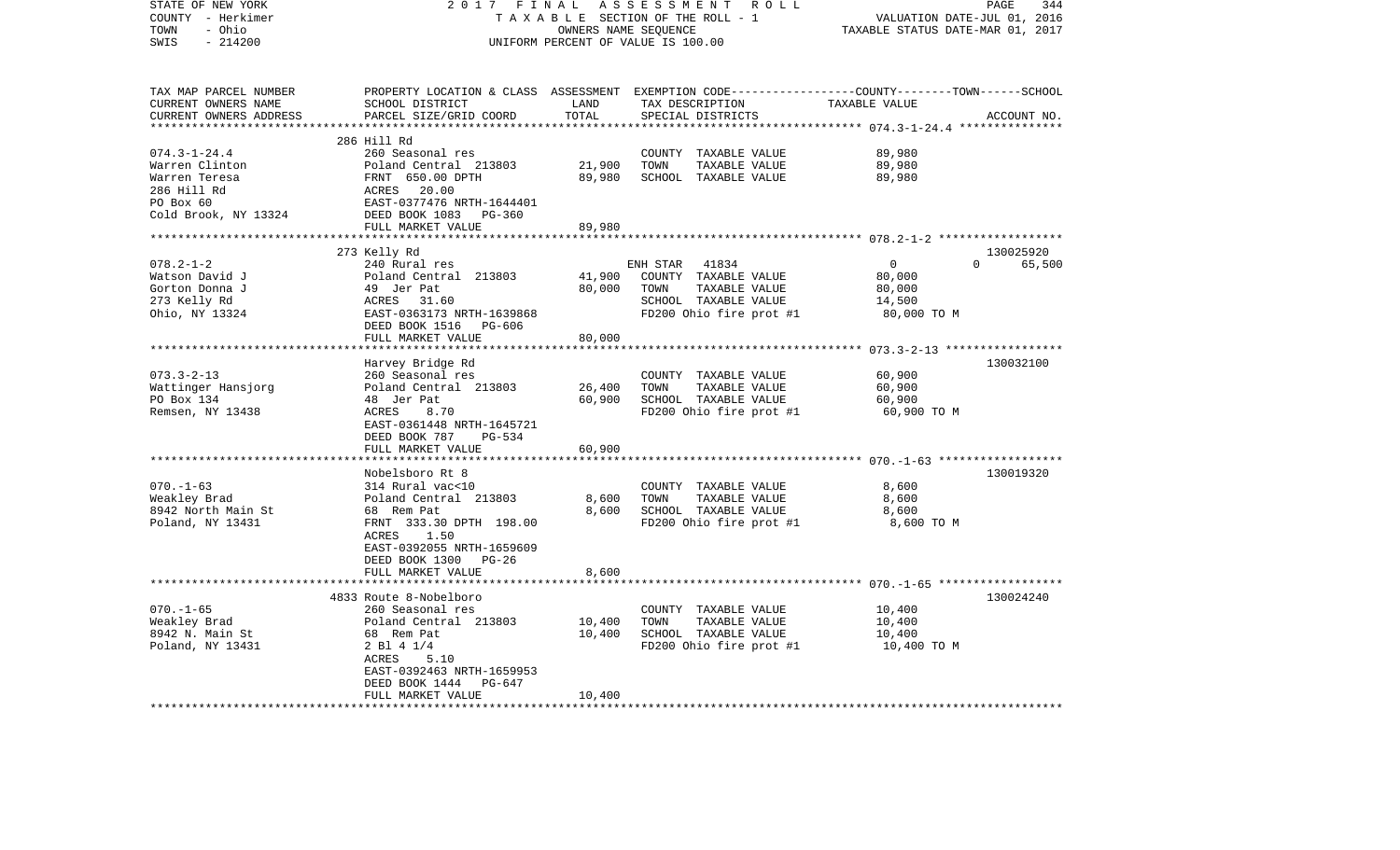| STATE OF NEW YORK<br>COUNTY - Herkimer           | 2017<br>FINAL<br>TAXABLE SECTION OF THE ROLL - 1 | 345<br>PAGE<br>VALUATION DATE-JUL 01, 2016 |                                                                                                  |                                         |                    |
|--------------------------------------------------|--------------------------------------------------|--------------------------------------------|--------------------------------------------------------------------------------------------------|-----------------------------------------|--------------------|
| TOWN<br>- Ohio<br>$-214200$<br>SWIS              | UNIFORM PERCENT OF VALUE IS 100.00               | TAXABLE STATUS DATE-MAR 01, 2017           |                                                                                                  |                                         |                    |
|                                                  |                                                  |                                            |                                                                                                  |                                         |                    |
| TAX MAP PARCEL NUMBER                            |                                                  |                                            | PROPERTY LOCATION & CLASS ASSESSMENT EXEMPTION CODE----------------COUNTY-------TOWN------SCHOOL |                                         |                    |
| CURRENT OWNERS NAME                              | SCHOOL DISTRICT                                  | LAND                                       | TAX DESCRIPTION                                                                                  | TAXABLE VALUE                           |                    |
| CURRENT OWNERS ADDRESS<br>********************** | PARCEL SIZE/GRID COORD                           | TOTAL                                      | SPECIAL DISTRICTS                                                                                |                                         | ACCOUNT NO.        |
|                                                  | Black Creek Lk                                   |                                            |                                                                                                  |                                         | 130043530          |
| $066. - 1 - 29$                                  | 920 Priv Hunt/Fi - WTRFNT                        |                                            | COUNTY TAXABLE VALUE                                                                             | 171,000                                 |                    |
| Weakley-Eisenhut Becky                           | Poland Central 213803                            | 91,500                                     | TOWN<br>TAXABLE VALUE                                                                            | 171,000                                 |                    |
| Weakley Bruce F                                  | 68 Nob Pat                                       | 171,000                                    | SCHOOL TAXABLE VALUE                                                                             | 171,000                                 |                    |
| 5463 Bushart Rd                                  | Black Cr Lake                                    |                                            | FD217 Ohio fire prot #4                                                                          | 171,000 TO M                            |                    |
| Oriskany, NY 13424                               | 4 Camps                                          |                                            |                                                                                                  |                                         |                    |
|                                                  | ACRES 192.80                                     |                                            |                                                                                                  |                                         |                    |
|                                                  | EAST-0388501 NRTH-1680619                        |                                            |                                                                                                  |                                         |                    |
|                                                  | DEED BOOK 1417<br>PG-917                         |                                            |                                                                                                  |                                         |                    |
|                                                  | FULL MARKET VALUE                                | 171,000                                    |                                                                                                  |                                         |                    |
|                                                  | 236 Webb Ln                                      |                                            |                                                                                                  |                                         | 130012300          |
| $073.3 - 2 - 22$                                 | 210 1 Family Res                                 |                                            | ENH STAR<br>41834                                                                                | $\mathbf{0}$                            | 65,500<br>$\Omega$ |
| Webb Ivan                                        | Poland Central 213803                            | 48,300                                     | COUNTY TAXABLE VALUE                                                                             | 106,200                                 |                    |
| Webb Barbara                                     | 48 Jer Pat                                       | 106,200                                    | TOWN<br>TAXABLE VALUE                                                                            | 106,200                                 |                    |
| 236 Webb Ln                                      | ACRES 41.50                                      |                                            | SCHOOL TAXABLE VALUE                                                                             | 40,700                                  |                    |
| Cold Brook, NY 13324                             | EAST-0360748 NRTH-1644142                        |                                            | FD200 Ohio fire prot #1                                                                          | 106,200 TO M                            |                    |
|                                                  | DEED BOOK 00628 PG-00575                         |                                            |                                                                                                  |                                         |                    |
|                                                  | FULL MARKET VALUE                                | 106,200                                    |                                                                                                  |                                         |                    |
|                                                  |                                                  | ********                                   |                                                                                                  | ********** 078.2-2-39.1 *************** |                    |
|                                                  | Ash Creek Rd                                     |                                            |                                                                                                  |                                         | 130015600          |
| $078.2 - 2 - 39.1$                               | 910 Priv forest                                  |                                            | COUNTY TAXABLE VALUE                                                                             | 50,800                                  |                    |
| Weber Maureen                                    | Poland Central 213803                            | 50,800                                     | TOWN<br>TAXABLE VALUE                                                                            | 50,800                                  |                    |
| 4114 Dempsey Ave SW                              | 44 Jer Pat                                       | 50,800                                     | SCHOOL TAXABLE VALUE                                                                             | 50,800                                  |                    |
| Waverly, MN 55390                                | ACRES 65.50<br>EAST-0364829 NRTH-0163253         |                                            | FD200 Ohio fire prot #1                                                                          | 50,800 TO M                             |                    |
|                                                  | DEED BOOK 1211<br>PG-686                         |                                            |                                                                                                  |                                         |                    |
|                                                  | FULL MARKET VALUE                                | 50,800                                     |                                                                                                  |                                         |                    |
|                                                  | ********************                             |                                            |                                                                                                  |                                         |                    |
|                                                  | Little Salmon Lk                                 |                                            |                                                                                                  |                                         | 130042930          |
| $063. -1 - 22$                                   | 260 Seasonal res                                 |                                            | COUNTY TAXABLE VALUE                                                                             | 13,600                                  |                    |
| Wedocandors Club                                 | Poland Central 213803                            | 8,000                                      | TOWN<br>TAXABLE VALUE                                                                            | 13,600                                  |                    |
| Attn: Stephen Clark                              | 96 Nob Pat                                       | 13,600                                     | SCHOOL TAXABLE VALUE                                                                             | 13,600                                  |                    |
| 2153 Co Hwy 33                                   | Summitt                                          |                                            | FD215 Ohio fire prot #3                                                                          | 13,600 TO M                             |                    |
| Cooperstown, NY 13326                            | ACRES<br>2.00                                    |                                            |                                                                                                  |                                         |                    |
|                                                  | EAST-0403084 NRTH-1694278                        |                                            |                                                                                                  |                                         |                    |
|                                                  | FULL MARKET VALUE                                | 13,600                                     |                                                                                                  |                                         |                    |
|                                                  | 1275 Gray Wilmurt Rd                             |                                            |                                                                                                  |                                         | 130035880          |
| $079.1 - 1 - 7$                                  | 210 1 Family Res                                 |                                            | BAS STAR<br>41854                                                                                | $\mathbf{0}$                            | $\Omega$<br>30,000 |
| Wegrzyn Joseph                                   | Poland Central 213803                            | 49,900                                     | COUNTY TAXABLE VALUE                                                                             | 76,000                                  |                    |
| Wegrzyn Therese                                  | Lot 50 Jer Pat                                   | 76,000                                     | TOWN<br>TAXABLE VALUE                                                                            | 76,000                                  |                    |
| 1275 Gray Wilmurt Rd                             | ACRES<br>43.90                                   |                                            | SCHOOL TAXABLE VALUE                                                                             | 46,000                                  |                    |
| Ohio, NY 13324                                   | EAST-0373015 NRTH-1637510                        |                                            | FD200 Ohio fire prot #1                                                                          | 76,000 TO M                             |                    |
|                                                  | DEED BOOK 1367<br><b>PG-206</b>                  |                                            |                                                                                                  |                                         |                    |
|                                                  | FULL MARKET VALUE                                | 76,000                                     |                                                                                                  |                                         |                    |
|                                                  |                                                  |                                            |                                                                                                  |                                         |                    |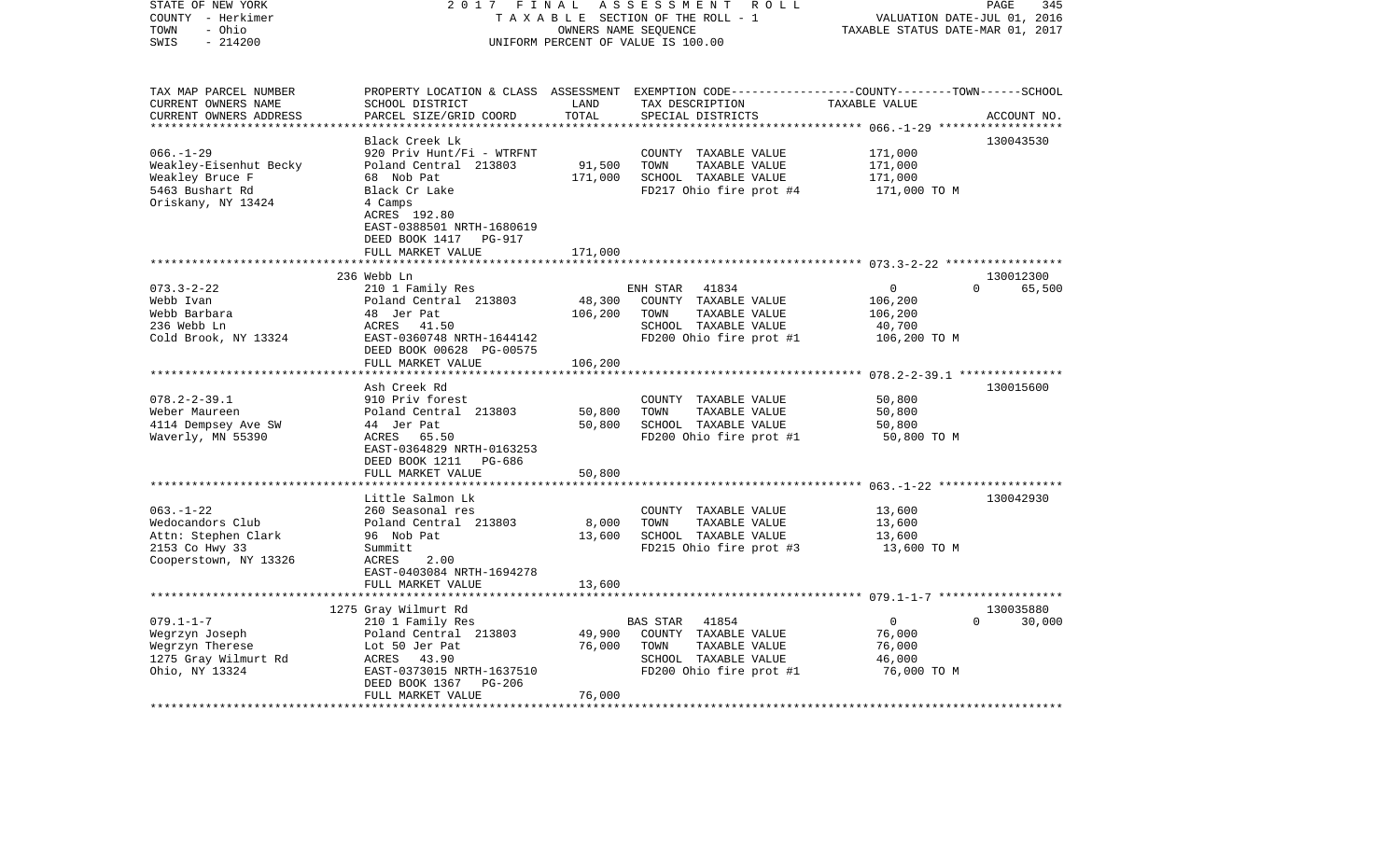| STATE OF NEW YORK<br>COUNTY - Herkimer<br>- Ohio<br>TOWN                                                     | 2017 FINAL<br>TAXABLE SECTION OF THE ROLL - 1                                                                                                                                                                       | PAGE<br>346<br>VALUATION DATE-JUL 01, 2016<br>TAXABLE STATUS DATE-MAR 01, 2017 |                                                                                                                                         |                                                          |             |
|--------------------------------------------------------------------------------------------------------------|---------------------------------------------------------------------------------------------------------------------------------------------------------------------------------------------------------------------|--------------------------------------------------------------------------------|-----------------------------------------------------------------------------------------------------------------------------------------|----------------------------------------------------------|-------------|
| SWIS<br>$-214200$                                                                                            |                                                                                                                                                                                                                     |                                                                                | UNIFORM PERCENT OF VALUE IS 100.00                                                                                                      |                                                          |             |
| TAX MAP PARCEL NUMBER<br>CURRENT OWNERS NAME<br>CURRENT OWNERS ADDRESS<br>***********************            | SCHOOL DISTRICT<br>PARCEL SIZE/GRID COORD                                                                                                                                                                           | LAND<br>TOTAL                                                                  | PROPERTY LOCATION & CLASS ASSESSMENT EXEMPTION CODE---------------COUNTY-------TOWN------SCHOOL<br>TAX DESCRIPTION<br>SPECIAL DISTRICTS | TAXABLE VALUE                                            | ACCOUNT NO. |
|                                                                                                              |                                                                                                                                                                                                                     |                                                                                |                                                                                                                                         |                                                          | 130045600   |
| $999.130 - 4 - 56$<br>Wendover Cemetery<br>Attn: Town Of Ohio<br>234 Nellis Rd                               | 695 Cemetery<br>Poland Central 213803<br>FULL MARKET VALUE                                                                                                                                                          | 1,000<br>1,000<br>1,000                                                        | NON PROF 9 25300<br>COUNTY TAXABLE VALUE<br>TOWN<br>TAXABLE VALUE<br>SCHOOL TAXABLE VALUE                                               | 1,000<br>1,000<br>$\mathbf 0$<br>$\mathbf 0$<br>$\Omega$ | 1,000       |
| Cold Brook, NY 13324                                                                                         |                                                                                                                                                                                                                     |                                                                                | FD217 Ohio fire prot #4<br>1,000 EX                                                                                                     | 0 TO M                                                   |             |
|                                                                                                              |                                                                                                                                                                                                                     |                                                                                |                                                                                                                                         |                                                          |             |
| $074.1 - 1 - 34$<br>Western United Life Co<br>Attn: Maida Brian C<br>4212 State RT 8<br>Cold Brook, NY 13324 | 4212 Route 8<br>210 1 Family Res<br>Poland Central 213803<br>75 Rem Pat<br>ACRES<br>1.20<br>EAST-0381643 NRTH-1655514<br>DEED BOOK 898<br>PG-527                                                                    | 19,300<br>80,000                                                               | COUNTY TAXABLE VALUE<br>TOWN<br>TAXABLE VALUE<br>SCHOOL TAXABLE VALUE<br>FD200 Ohio fire prot #1                                        | 80,000<br>80,000<br>80,000<br>80,000 TO M                | 130016770   |
|                                                                                                              | FULL MARKET VALUE                                                                                                                                                                                                   | 80,000                                                                         |                                                                                                                                         |                                                          |             |
| $074.1 - 1 - 35$<br>Western United Life Co<br>Attn: Maida Brian C<br>4212 State Rt 8<br>Cold Brook, NY 13324 | ******************************<br>Route 8<br>312 Vac w/imprv<br>Poland Central 213803<br>75 Rem Pat<br>Sub 10<br>Barn<br>1.25<br>ACRES<br>EAST-0381482 NRTH-1655512<br>DEED BOOK 898<br>PG-527<br>FULL MARKET VALUE | *************<br>3,300<br>5,300<br>5,300                                       | COUNTY TAXABLE VALUE<br>TOWN<br>TAXABLE VALUE<br>SCHOOL TAXABLE VALUE<br>FD200 Ohio fire prot #1                                        | 5,300<br>5,300<br>5,300<br>5,300 TO M                    | 130016740   |
|                                                                                                              |                                                                                                                                                                                                                     |                                                                                |                                                                                                                                         | ************************ 073.3-2-36 ******************   |             |
| $073.3 - 2 - 36$<br>Wheatley Lorraine<br>19 Moseley St<br>Whitesboro, NY 13492                               | 170 Woods Ln<br>270 Mfg housing<br>Poland Central 213803<br>Lot $48$<br>Tr 2A<br>2.00<br>ACRES<br>EAST-0360991 NRTH-1644628<br>DEED BOOK 1571 PG-841<br>FULL MARKET VALUE                                           | 9,000<br>20,000<br>20,000                                                      | COUNTY TAXABLE VALUE<br>TOWN<br>TAXABLE VALUE<br>SCHOOL TAXABLE VALUE<br>FD200 Ohio fire prot #1                                        | 20,000<br>20,000<br>20,000<br>20,000 TO M                | 130075210   |
|                                                                                                              | **********************                                                                                                                                                                                              |                                                                                |                                                                                                                                         | ************************** 073.2-1-58.4 **************** |             |
| $073.2 - 1 - 58.4$<br>Whelley Stephen M<br>Whelley Ruth A<br>2 Forest Dr<br>Catonsville, MD 12228            | 242 Hooper Dooper Ave<br>260 Seasonal res<br>Poland Central 213803<br>FRNT 845.40 DPTH<br>ACRES<br>6.70<br>EAST-0371582 NRTH-1654758<br>DEED BOOK 1432<br>$PG-18$                                                   | 24,100<br>90,000                                                               | COUNTY TAXABLE VALUE<br>TOWN<br>TAXABLE VALUE<br>SCHOOL TAXABLE VALUE                                                                   | 90,000<br>90,000<br>90,000                               |             |
|                                                                                                              | FULL MARKET VALUE                                                                                                                                                                                                   | 90,000                                                                         |                                                                                                                                         |                                                          |             |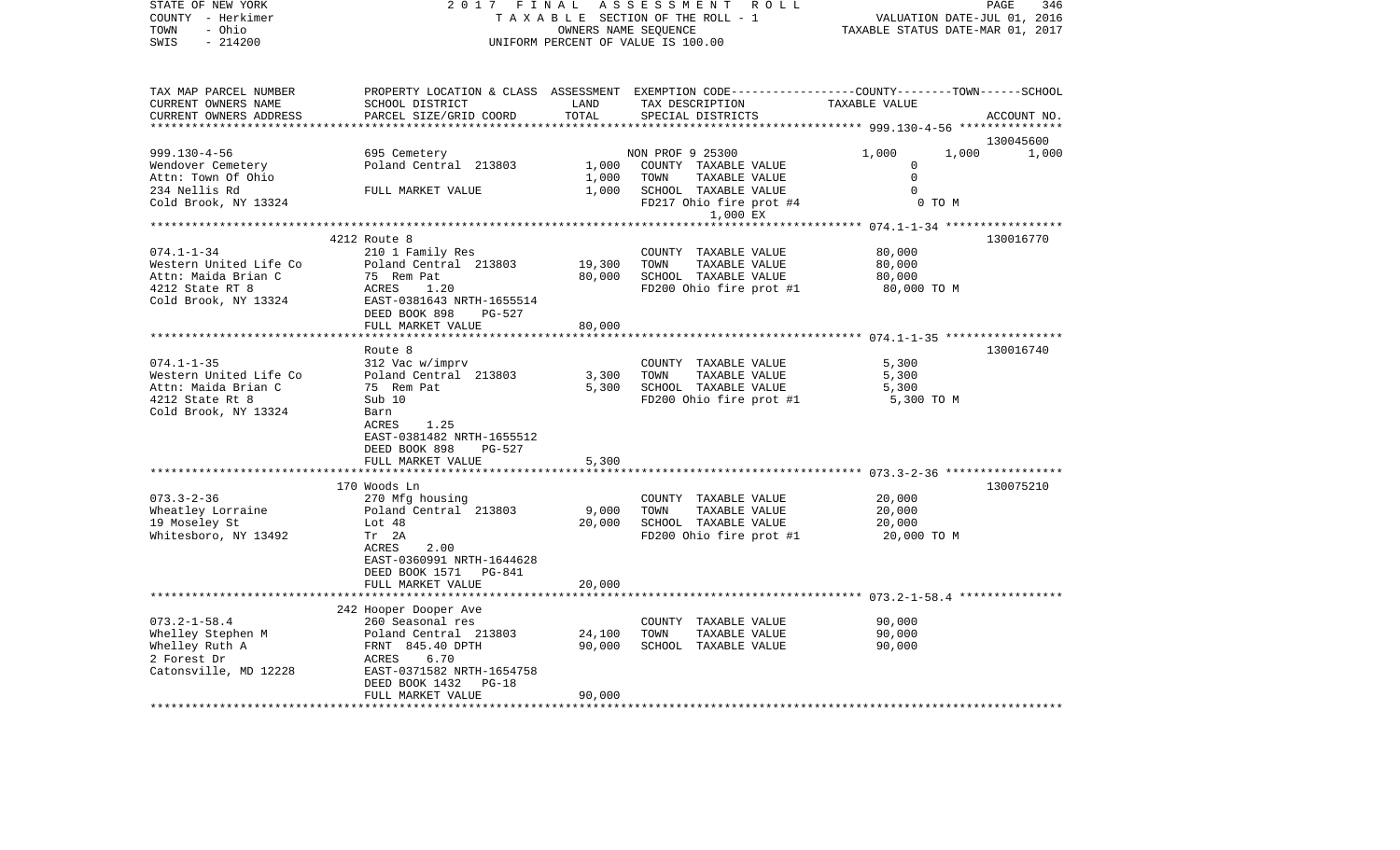| STATE OF NEW YORK<br>COUNTY - Herkimer<br>- Ohio<br>TOWN<br>$-214200$<br>SWIS |                                                        | 2017 FINAL ASSESSMENT ROLL<br>T A X A B L E SECTION OF THE ROLL - 1<br>OWNERS NAME SEQUENCE<br>UNIFORM PERCENT OF VALUE IS 100.00 |                                                                                                                     |                       | PAGE<br>347<br>VALUATION DATE-JUL 01, 2016<br>TAXABLE STATUS DATE-MAR 01, 2017 |
|-------------------------------------------------------------------------------|--------------------------------------------------------|-----------------------------------------------------------------------------------------------------------------------------------|---------------------------------------------------------------------------------------------------------------------|-----------------------|--------------------------------------------------------------------------------|
| TAX MAP PARCEL NUMBER<br>CURRENT OWNERS NAME                                  | SCHOOL DISTRICT                                        | LAND                                                                                                                              | PROPERTY LOCATION & CLASS ASSESSMENT EXEMPTION CODE----------------COUNTY-------TOWN------SCHOOL<br>TAX DESCRIPTION | TAXABLE VALUE         |                                                                                |
| CURRENT OWNERS ADDRESS                                                        | PARCEL SIZE/GRID COORD                                 | TOTAL                                                                                                                             | SPECIAL DISTRICTS                                                                                                   |                       | ACCOUNT NO.                                                                    |
|                                                                               |                                                        |                                                                                                                                   |                                                                                                                     |                       |                                                                                |
| $073.4 - 2 - 28$                                                              | 459 Figert Rd                                          |                                                                                                                                   |                                                                                                                     | $\overline{0}$        | 130018030<br>$\Omega$                                                          |
| White Thomas G                                                                | 210 1 Family Res<br>Poland Central 213803              | 9,000                                                                                                                             | ENH STAR 41834<br>COUNTY TAXABLE VALUE                                                                              | 54,200                | 54,200                                                                         |
| 459 Figert Rd                                                                 | 49 Jer Pat                                             | 54,200                                                                                                                            | TOWN<br>TAXABLE VALUE                                                                                               | 54,200                |                                                                                |
| Cold Brook, NY 13324                                                          | Seas 0.27 A                                            |                                                                                                                                   | SCHOOL TAXABLE VALUE                                                                                                | $\circ$               |                                                                                |
|                                                                               | FRNT 90.00 DPTH 134.00<br>ACRES<br>0.28                |                                                                                                                                   | FD200 Ohio fire prot #1                                                                                             | 54,200 TO M           |                                                                                |
|                                                                               | EAST-0368613 NRTH-1642953<br>DEED BOOK 682<br>$PG-129$ |                                                                                                                                   |                                                                                                                     |                       |                                                                                |
|                                                                               | FULL MARKET VALUE                                      | 54,200                                                                                                                            |                                                                                                                     |                       |                                                                                |
|                                                                               |                                                        |                                                                                                                                   |                                                                                                                     |                       |                                                                                |
|                                                                               | Figert Rd                                              |                                                                                                                                   |                                                                                                                     |                       | 130022740                                                                      |
| $073.4 - 2 - 29.2$                                                            | 314 Rural vac<10 - WTRFNT                              |                                                                                                                                   | COUNTY TAXABLE VALUE                                                                                                | 20,200                |                                                                                |
| White Thomas G                                                                | Poland Central 213803                                  | 20,200                                                                                                                            | TOWN<br>TAXABLE VALUE                                                                                               | 20,200                |                                                                                |
| 459 Figert Rd<br>Ohio, NY 13324                                               | 49 Jer Pat<br>FRNT 806.00 DPTH                         | 20,200                                                                                                                            | SCHOOL TAXABLE VALUE<br>FD200 Ohio fire prot #1                                                                     | 20,200<br>20,200 TO M |                                                                                |
|                                                                               | ACRES<br>4.50                                          |                                                                                                                                   |                                                                                                                     |                       |                                                                                |
|                                                                               | EAST-0368380 NRTH-1642763                              |                                                                                                                                   |                                                                                                                     |                       |                                                                                |
|                                                                               | DEED BOOK 683<br>PG-513                                |                                                                                                                                   |                                                                                                                     |                       |                                                                                |
|                                                                               | FULL MARKET VALUE                                      | 20,200                                                                                                                            |                                                                                                                     |                       |                                                                                |
|                                                                               |                                                        |                                                                                                                                   |                                                                                                                     |                       |                                                                                |
|                                                                               | 457 Figert Rd                                          |                                                                                                                                   |                                                                                                                     |                       | 130022770                                                                      |
| $073.4 - 2 - 31$<br>White Thomas G                                            | 314 Rural vac<10<br>Poland Central 213803              | 3,400                                                                                                                             | COUNTY TAXABLE VALUE<br>TOWN<br>TAXABLE VALUE                                                                       | 3,400<br>3,400        |                                                                                |
| 459 Figert Rd                                                                 | 49 Jer Pat                                             | 3,400                                                                                                                             | SCHOOL TAXABLE VALUE                                                                                                | 3,400                 |                                                                                |
| Ohio, NY 13324                                                                | FRNT 119.00 DPTH 199.00                                |                                                                                                                                   | FD200 Ohio fire prot #1                                                                                             | 3,400 TO M            |                                                                                |
|                                                                               | ACRES<br>0.50                                          |                                                                                                                                   |                                                                                                                     |                       |                                                                                |
|                                                                               | EAST-0367296 NRTH-1640553                              |                                                                                                                                   |                                                                                                                     |                       |                                                                                |
|                                                                               | DEED BOOK 741<br>$PG-011$                              |                                                                                                                                   |                                                                                                                     |                       |                                                                                |
|                                                                               | FULL MARKET VALUE                                      | 3,400                                                                                                                             |                                                                                                                     |                       |                                                                                |
|                                                                               | Rt 8                                                   |                                                                                                                                   |                                                                                                                     |                       | 130043920                                                                      |
| $074.1 - 2 - 46$                                                              | 260 Seasonal res                                       |                                                                                                                                   | COUNTY TAXABLE VALUE                                                                                                | 20,000                |                                                                                |
| Whitney Robert A                                                              | Poland Central 213803                                  | 8,300                                                                                                                             | TAXABLE VALUE<br>TOWN                                                                                               | 20,000                |                                                                                |
| Whitney William R                                                             | 63 Rem Pat                                             | 20,000                                                                                                                            | SCHOOL TAXABLE VALUE                                                                                                | 20,000                |                                                                                |
| 6231 Cavanaugh Rd                                                             | Sub 17                                                 |                                                                                                                                   | FD200 Ohio fire prot #1                                                                                             | 20,000 TO M           |                                                                                |
| Marcy, NY 13403                                                               | Sens 2.3                                               |                                                                                                                                   |                                                                                                                     |                       |                                                                                |
|                                                                               | 2.30<br>ACRES<br>EAST-0373318 NRTH-1651684             |                                                                                                                                   |                                                                                                                     |                       |                                                                                |
|                                                                               | DEED BOOK 1520<br>PG-46                                |                                                                                                                                   |                                                                                                                     |                       |                                                                                |
|                                                                               | FULL MARKET VALUE                                      | 20,000                                                                                                                            |                                                                                                                     |                       |                                                                                |
|                                                                               |                                                        |                                                                                                                                   |                                                                                                                     |                       |                                                                                |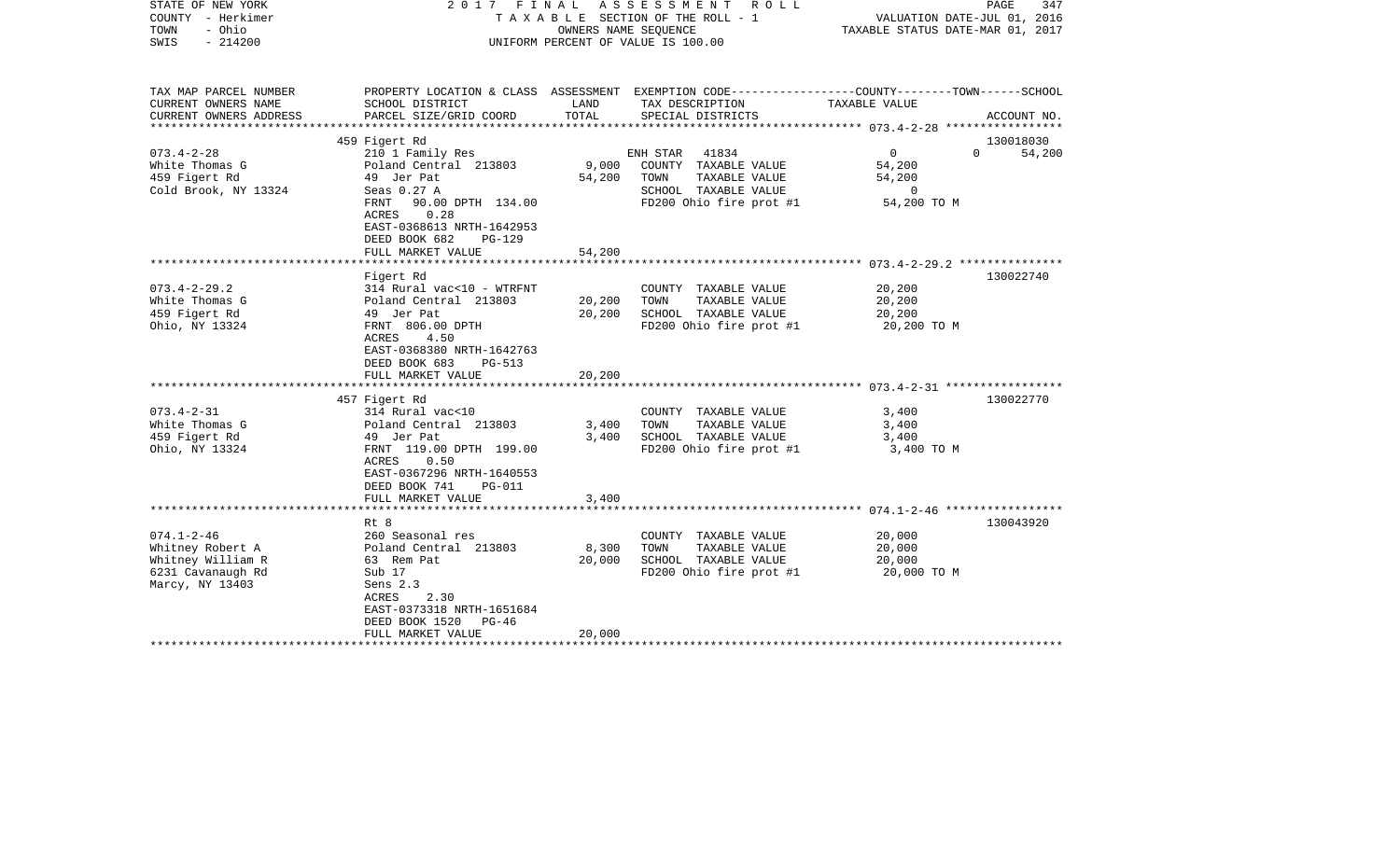| STATE OF NEW YORK<br>COUNTY - Herkimer<br>- Ohio<br>TOWN                 | 2017 FINAL                                                                  | OWNERS NAME SEQUENCE | ASSESSMENT ROLL<br>TAXABLE SECTION OF THE ROLL - 1                                               | VALUATION DATE-JUL 01, 2016<br>TAXABLE STATUS DATE-MAR 01, 2017 | PAGE<br>348 |
|--------------------------------------------------------------------------|-----------------------------------------------------------------------------|----------------------|--------------------------------------------------------------------------------------------------|-----------------------------------------------------------------|-------------|
| $-214200$<br>SWIS                                                        |                                                                             |                      | UNIFORM PERCENT OF VALUE IS 100.00                                                               |                                                                 |             |
| TAX MAP PARCEL NUMBER                                                    |                                                                             |                      | PROPERTY LOCATION & CLASS ASSESSMENT EXEMPTION CODE----------------COUNTY-------TOWN------SCHOOL |                                                                 |             |
| CURRENT OWNERS NAME<br>CURRENT OWNERS ADDRESS<br>*********************** | SCHOOL DISTRICT<br>PARCEL SIZE/GRID COORD                                   | LAND<br>TOTAL        | TAX DESCRIPTION<br>SPECIAL DISTRICTS                                                             | TAXABLE VALUE                                                   | ACCOUNT NO. |
|                                                                          | Gray Wilmurt Rd                                                             |                      |                                                                                                  |                                                                 | 130037680   |
| $085.3 - 2 - 1.1$                                                        | 910 Priv forest                                                             |                      | COUNTY TAXABLE VALUE                                                                             | 97,600                                                          |             |
| Whittlesey Jo Ann                                                        | Poland Central 213803                                                       | 97,600               | TOWN<br>TAXABLE VALUE                                                                            | 97,600                                                          |             |
| PO Box 442                                                               | 10 Jer Pat                                                                  | 97,600               | SCHOOL TAXABLE VALUE                                                                             | 97,600                                                          |             |
| Woodbury, NY 11797                                                       | ACRES 152.00<br>EAST-0374336 NRTH-1616206<br>DEED BOOK 851<br><b>PG-119</b> |                      | FD200 Ohio fire prot #1                                                                          | 97,600 TO M                                                     |             |
|                                                                          | FULL MARKET VALUE                                                           | 97,600               |                                                                                                  |                                                                 |             |
|                                                                          |                                                                             | ********             |                                                                                                  | ******************** 084.2-2-17 ******************              |             |
| $084.2 - 2 - 17$                                                         | Gray Wilmurt Rd<br>910 Priv forest                                          |                      |                                                                                                  | 132,700                                                         | 130037650   |
| Whittlesey JoAnn                                                         | Poland Central 213803                                                       | 132,700              | COUNTY TAXABLE VALUE<br>TAXABLE VALUE<br>TOWN                                                    | 132,700                                                         |             |
| PO Box 442                                                               | 10 Jer Pat                                                                  | 132,700              | SCHOOL TAXABLE VALUE                                                                             | 132,700                                                         |             |
| Woodbury, NY 11797                                                       | ACRES 241.00                                                                |                      | FD200 Ohio fire prot #1                                                                          | 132,700 TO M                                                    |             |
|                                                                          | EAST-0371083 NRTH-1617163<br>DEED BOOK 851<br><b>PG-119</b>                 |                      |                                                                                                  |                                                                 |             |
|                                                                          | FULL MARKET VALUE<br>*********************************                      | 132,700              |                                                                                                  |                                                                 |             |
|                                                                          | 819 Bull Hill Rd                                                            |                      |                                                                                                  |                                                                 | 130009390   |
| $085.2 - 2 - 16.1$                                                       | 240 Rural res                                                               |                      | COUNTY TAXABLE VALUE                                                                             | 79,000                                                          |             |
| Whyte Barbara D                                                          | Poland Central 213803                                                       | 55,900               | TOWN<br>TAXABLE VALUE                                                                            | 79,000                                                          |             |
| Whyte Eugene J                                                           | 22 Jer Pat                                                                  | 79,000               | SCHOOL TAXABLE VALUE                                                                             | 79,000                                                          |             |
| 1988 County Rt 1                                                         | House 700 Garage 100                                                        |                      | FD210 Ohio fire prot #2                                                                          | 79,000 TO M                                                     |             |
| Westtown, NY 10998                                                       | ACRES 53.10                                                                 |                      |                                                                                                  |                                                                 |             |
|                                                                          | EAST-0347890 NRTH-1193466                                                   |                      |                                                                                                  |                                                                 |             |
|                                                                          | DEED BOOK 917<br><b>PG-114</b>                                              |                      |                                                                                                  |                                                                 |             |
|                                                                          | FULL MARKET VALUE                                                           | 79,000               |                                                                                                  |                                                                 |             |
|                                                                          | ******************************                                              |                      |                                                                                                  |                                                                 |             |
|                                                                          | Millwood Hill Rd                                                            |                      |                                                                                                  |                                                                 |             |
| $073.2 - 1 - 17.2$                                                       | 210 1 Family Res                                                            |                      | 41854<br>BAS STAR                                                                                | $\Omega$<br>$\overline{0}$                                      | 30,000      |
| Wiatr William<br>Wiatr Christina                                         | Poland Central 213803                                                       | 18,500<br>180,000    | COUNTY TAXABLE VALUE<br>TOWN                                                                     | 180,000                                                         |             |
| PO Box 391                                                               | Lot 79 Jer Pat<br>FRNT 220.00 DPTH 701.36                                   |                      | TAXABLE VALUE<br>SCHOOL TAXABLE VALUE                                                            | 180,000<br>150,000                                              |             |
| Poland, NY 13431                                                         | ACRES<br>4.00                                                               |                      | FD200 Ohio fire prot #1                                                                          | 180,000 TO M                                                    |             |
|                                                                          | EAST-0372991 NRTH-1648890<br>DEED BOOK 795<br>$PG-37$                       |                      |                                                                                                  |                                                                 |             |
|                                                                          | FULL MARKET VALUE                                                           | 180,000              |                                                                                                  |                                                                 |             |
|                                                                          |                                                                             |                      |                                                                                                  |                                                                 |             |
|                                                                          | 125 Haskell Lane                                                            |                      |                                                                                                  |                                                                 | 130060915   |
| $074.1 - 2 - 54$                                                         | 312 Vac w/imprv                                                             |                      | COUNTY TAXABLE VALUE                                                                             | 4,900                                                           |             |
| Wickham Ronald                                                           | Poland Central 213803                                                       | 3,900                | TOWN<br>TAXABLE VALUE                                                                            | 4,900                                                           |             |
| Salmon Jean                                                              | Lot 75 Rem Pat                                                              | 4,900                | SCHOOL TAXABLE VALUE                                                                             | 4,900                                                           |             |
| 139 Old Alcove Rd                                                        | ACRES<br>1.30                                                               |                      | FD200 Ohio fire prot #1                                                                          | 4,900 TO M                                                      |             |
| Coeymans Hollow, NY 12046                                                | EAST-0372899 NRTH-1651580<br>DEED BOOK 940<br>PG-350<br>FULL MARKET VALUE   | 4,900                |                                                                                                  |                                                                 |             |
| *******************                                                      |                                                                             |                      |                                                                                                  |                                                                 |             |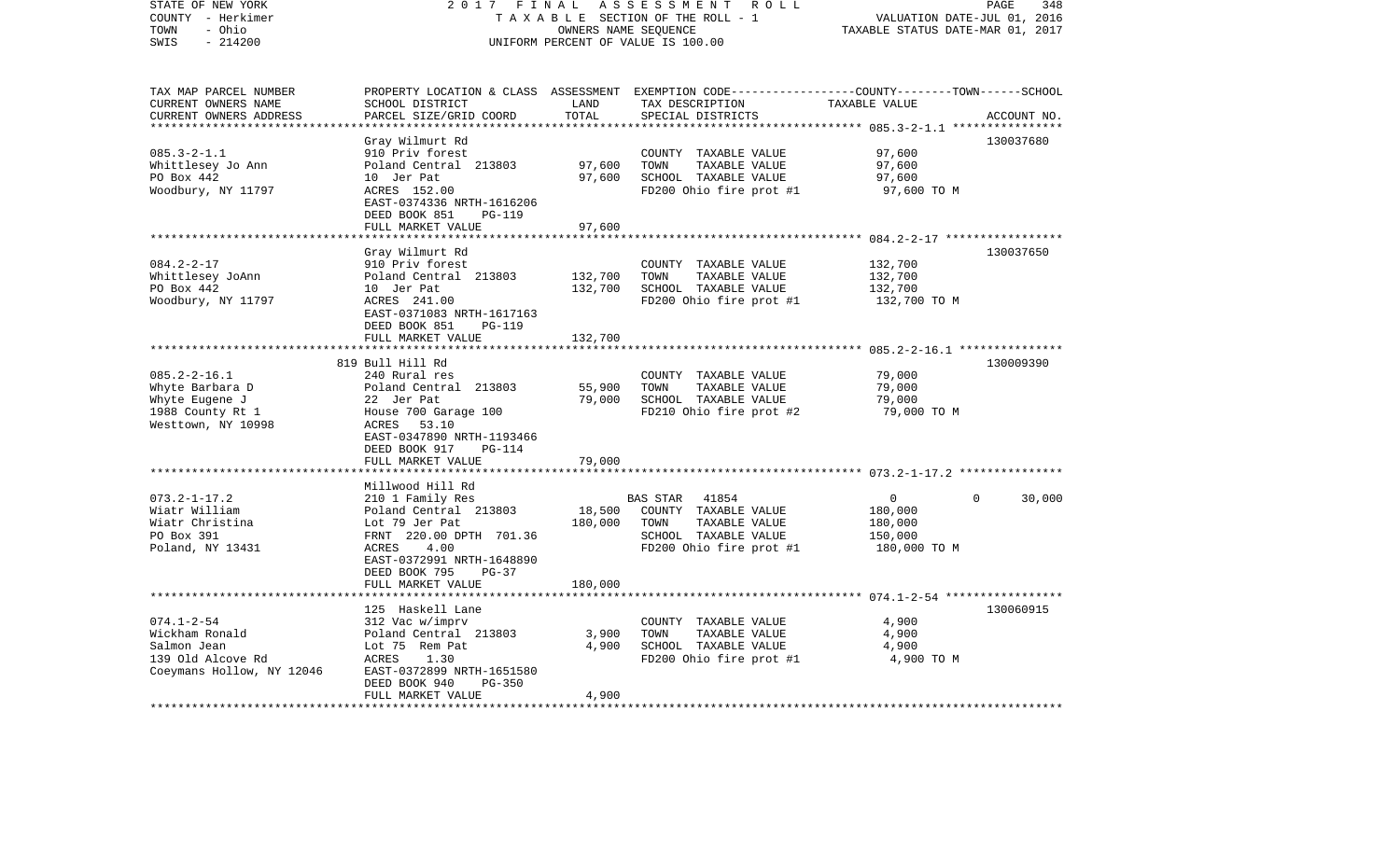| STATE OF NEW YORK<br>COUNTY - Herkimer<br>- Ohio<br>TOWN<br>$-214200$<br>SWIS                            | 2017                                                                                                                                                                         | FINAL<br>OWNERS NAME SEQUENCE | ASSESSMENT<br>R O L L<br>TAXABLE SECTION OF THE ROLL - 1<br>UNIFORM PERCENT OF VALUE IS 100.00                               | VALUATION DATE-JUL 01,<br>TAXABLE STATUS DATE-MAR 01, 2017               | PAGE<br>349<br>2016 |
|----------------------------------------------------------------------------------------------------------|------------------------------------------------------------------------------------------------------------------------------------------------------------------------------|-------------------------------|------------------------------------------------------------------------------------------------------------------------------|--------------------------------------------------------------------------|---------------------|
| TAX MAP PARCEL NUMBER<br>CURRENT OWNERS NAME<br>CURRENT OWNERS ADDRESS<br>********************           | PROPERTY LOCATION & CLASS<br>SCHOOL DISTRICT<br>PARCEL SIZE/GRID COORD                                                                                                       | LAND<br>TOTAL                 | ASSESSMENT EXEMPTION CODE-----------------COUNTY-------TOWN------SCHOOL<br>TAX DESCRIPTION<br>SPECIAL DISTRICTS              | TAXABLE VALUE                                                            | ACCOUNT NO.         |
|                                                                                                          |                                                                                                                                                                              |                               |                                                                                                                              |                                                                          |                     |
| $074.1 - 2 - 55$<br>Wickham Ronald C Jr<br>Wickham Judith<br>619 County Road 111<br>Hannacroix, NY 12087 | 164 Coleman Rd<br>210 1 Family Res<br>Poland Central 213803<br>75 Rem Pat<br>ACRES<br>1.84<br>EAST-0373084 NRTH-1651328<br>DEED BOOK 869<br>PG-281                           | 15,400<br>53,500              | COUNTY TAXABLE VALUE<br>TOWN<br>TAXABLE VALUE<br>SCHOOL TAXABLE VALUE<br>FD200 Ohio fire prot #1                             | 53,500<br>53,500<br>53,500<br>53,500 TO M                                | 130009330           |
|                                                                                                          | FULL MARKET VALUE                                                                                                                                                            | 53,500                        |                                                                                                                              |                                                                          |                     |
| $084.2 - 2 - 13.1$<br>Wiegand Robert<br>Wiegand Gale<br>482 Santmire Rd<br>Ohio, NY 13324                | Santmier Rd<br>322 Rural vac>10<br>Poland Central 213803<br>11 Jer Pat<br>ACRES 10.00<br>EAST-0369476 NRTH-1621464<br>DEED BOOK 875<br>$PG-48$                               | 14,900<br>14,900              | COUNTY<br>TAXABLE VALUE<br>TOWN<br>TAXABLE VALUE<br>SCHOOL TAXABLE VALUE<br>FD200 Ohio fire prot #1                          | 14,900<br>14,900<br>14,900<br>14,900 TO M                                | 130043410           |
|                                                                                                          | FULL MARKET VALUE                                                                                                                                                            | 14,900                        |                                                                                                                              |                                                                          |                     |
|                                                                                                          | **********************                                                                                                                                                       |                               |                                                                                                                              | ********************* 084.2-2-14 ******************                      |                     |
|                                                                                                          | 482 Santmire Rd                                                                                                                                                              |                               |                                                                                                                              |                                                                          | 130015991           |
| $084.2 - 2 - 14$<br>Wiegand Robert<br>Wiegand Gale C<br>482 Santmire Rd<br>Ohio, NY 13324                | 240 Rural res<br>Poland Central 213803<br>11 Jer Pat<br>ACRES<br>49.80<br>EAST-0368615 NRTH-1620677<br>DEED BOOK 855<br>$PG-235$                                             | 53,700<br>119,200             | <b>BAS STAR</b><br>41854<br>COUNTY TAXABLE VALUE<br>TOWN<br>TAXABLE VALUE<br>SCHOOL TAXABLE VALUE<br>FD200 Ohio fire prot #1 | $\Omega$<br>0<br>119,200<br>119,200<br>89,200<br>119,200 TO M            | 30,000              |
|                                                                                                          | FULL MARKET VALUE                                                                                                                                                            | 119,200                       |                                                                                                                              |                                                                          |                     |
|                                                                                                          | *************************                                                                                                                                                    |                               |                                                                                                                              |                                                                          |                     |
| $084.2 - 2 - 20$<br>Wiegand Robert<br>Wiegand Gale C<br>482 Santmire Rd<br>Ohio, NY 13324                | East Of Route 8<br>910 Priv forest<br>Poland Central 213803<br>11 Jer Pat<br>ACRES<br>71.40<br>EAST-0366324 NRTH-1618413<br>DEED BOOK 855<br>$PG-235$                        | 25,000<br>25,000              | COUNTY TAXABLE VALUE<br>TOWN<br>TAXABLE VALUE<br>SCHOOL TAXABLE VALUE<br>FD200 Ohio fire prot #1                             | 25,000<br>25,000<br>25,000<br>25,000 TO M                                | 130015992           |
|                                                                                                          | FULL MARKET VALUE                                                                                                                                                            | 25,000                        |                                                                                                                              |                                                                          |                     |
| $074.1 - 2 - 30$<br>Wilcox Gary<br>56 W Main St<br>Mohawk, NY 13407                                      | Rt 8<br>314 Rural vac<10<br>Poland Central 213803<br>64 Rem Pat<br>FRNT 150.00 DPTH<br>66.00<br>ACRES<br>0.23<br>EAST-0375193 NRTH-1655548<br>DEED BOOK 798<br><b>PG-515</b> | 700<br>700                    | COUNTY TAXABLE VALUE<br>TOWN<br>TAXABLE VALUE<br>SCHOOL TAXABLE VALUE<br>FD200 Ohio fire prot #1                             | ********** 074.1-2-30 *****************<br>700<br>700<br>700<br>700 TO M | 130035100           |
|                                                                                                          | FULL MARKET VALUE                                                                                                                                                            | 700                           |                                                                                                                              |                                                                          |                     |
|                                                                                                          |                                                                                                                                                                              |                               |                                                                                                                              |                                                                          |                     |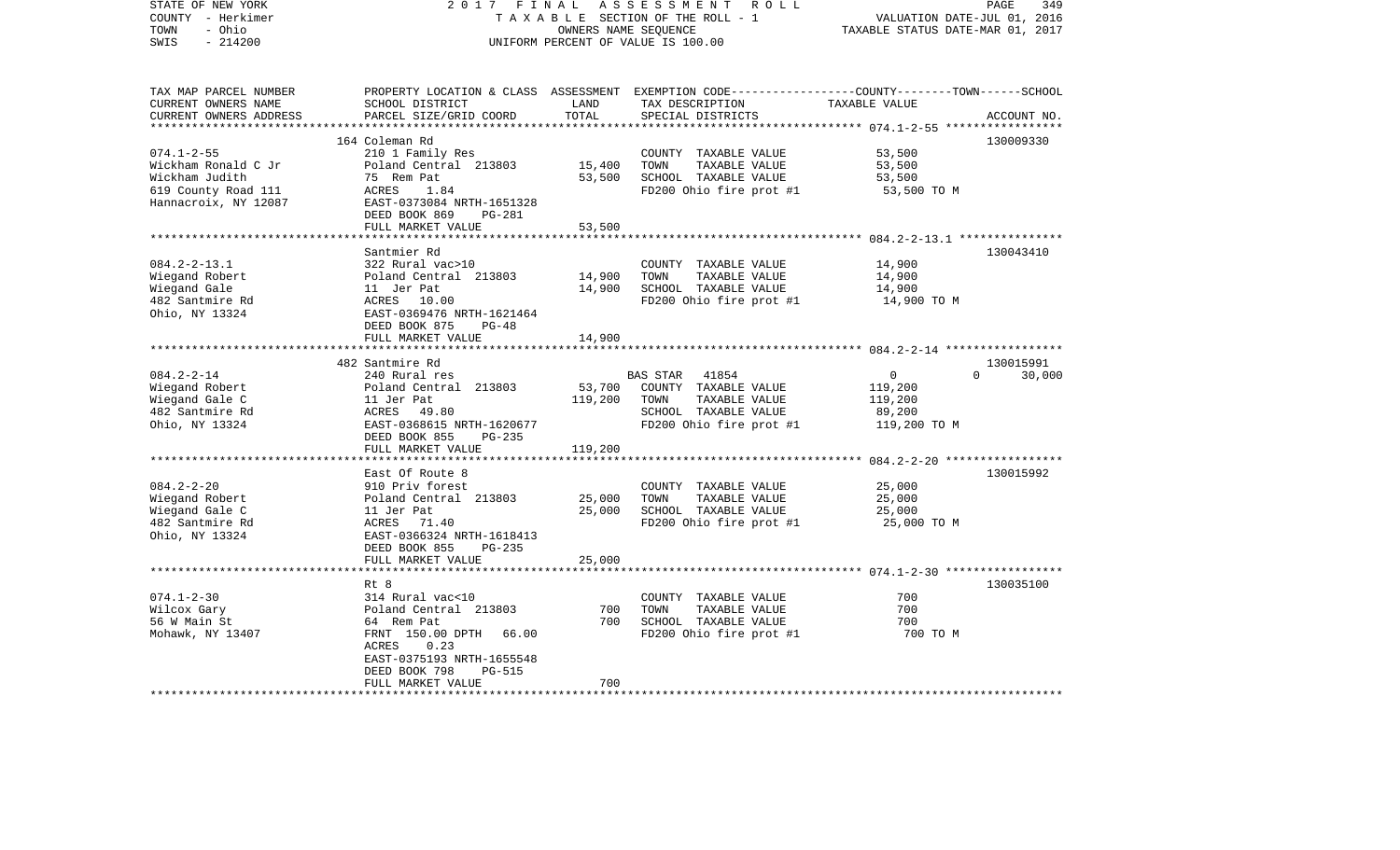| STATE OF NEW YORK<br>COUNTY - Herkimer<br>- Ohio<br>TOWN<br>$-214200$<br>SWIS                  | 2017 FINAL                                                                                                                                                            | OWNERS NAME SEQUENCE       | ASSESSMENT ROLL<br>TAXABLE SECTION OF THE ROLL - 1<br>UNIFORM PERCENT OF VALUE IS 100.00                                                | VALUATION DATE-JUL 01, 2016<br>TAXABLE STATUS DATE-MAR 01, 2017 | 350<br>PAGE |
|------------------------------------------------------------------------------------------------|-----------------------------------------------------------------------------------------------------------------------------------------------------------------------|----------------------------|-----------------------------------------------------------------------------------------------------------------------------------------|-----------------------------------------------------------------|-------------|
| TAX MAP PARCEL NUMBER<br>CURRENT OWNERS NAME<br>CURRENT OWNERS ADDRESS                         | SCHOOL DISTRICT<br>PARCEL SIZE/GRID COORD                                                                                                                             | LAND<br>TOTAL              | PROPERTY LOCATION & CLASS ASSESSMENT EXEMPTION CODE---------------COUNTY-------TOWN------SCHOOL<br>TAX DESCRIPTION<br>SPECIAL DISTRICTS | TAXABLE VALUE                                                   | ACCOUNT NO. |
| $073.3 - 4 - 2$<br>Wilcox Michael<br>Wilcox Joyce<br>1292 Rt 14<br>Phelps, NY 14532            | Fly Brook Rd<br>314 Rural vac<10<br>Poland Central 213803<br>45 Jer Pat<br>ACRES<br>6.00<br>EAST-0355622 NRTH-1642385<br>DEED BOOK 856<br>PG-378<br>FULL MARKET VALUE | 8,800<br>8,800<br>8,800    | COUNTY TAXABLE VALUE<br>TOWN<br>TAXABLE VALUE<br>SCHOOL TAXABLE VALUE<br>FD200 Ohio fire prot #1                                        | 8,800<br>8,800<br>8,800<br>8,800 TO M                           |             |
|                                                                                                |                                                                                                                                                                       |                            |                                                                                                                                         |                                                                 |             |
| $073.3 - 4 - 4$<br>Wilcox Michael<br>Wilcox Joyce<br>1292 Route 14<br>Phelps, NY 14532         | Fly Brook Rd<br>314 Rural vac<10<br>Poland Central 213803<br>45 Jer Pat<br>ACRES<br>3.40<br>EAST-0355602 NRTH-1641970                                                 | 4,532<br>4,532             | COUNTY TAXABLE VALUE<br>TOWN<br>TAXABLE VALUE<br>SCHOOL TAXABLE VALUE<br>FD200 Ohio fire prot #1                                        | 4,532<br>4,532<br>4,532<br>4,532 TO M                           |             |
|                                                                                                | DEED BOOK 1261 PG-746<br>FULL MARKET VALUE                                                                                                                            | 4,532                      |                                                                                                                                         |                                                                 |             |
|                                                                                                |                                                                                                                                                                       |                            |                                                                                                                                         |                                                                 |             |
| $073.3 - 4 - 5$<br>Wilcox Michael J<br>Wilcox Joyce<br>1292 Rt 14 Lyons Rd<br>Phelps, NY 14532 | Fly Brook Rd<br>260 Seasonal res<br>Poland Central 213803<br>45 Jer Pat<br>ACRES 12.80<br>EAST-0356043 NRTH-1641924<br>DEED BOOK 810<br>PG-696                        | 21,100<br>30,700           | COUNTY TAXABLE VALUE<br>TOWN<br>TAXABLE VALUE<br>SCHOOL TAXABLE VALUE<br>FD200 Ohio fire prot #1                                        | 30,700<br>30,700<br>30,700<br>30,700 TO M                       |             |
|                                                                                                | FULL MARKET VALUE                                                                                                                                                     | 30,700                     |                                                                                                                                         |                                                                 |             |
|                                                                                                | Bull Hill Rd                                                                                                                                                          |                            |                                                                                                                                         |                                                                 | 130017670   |
| $079.4 - 2 - 7$<br>Wild 's Hunt Club Inc<br>2738 State Route 51 St<br>ILion, NY 13357          | 910 Priv forest<br>Poland Central 213803<br>41 Jer Pat<br>ACRES 178.80<br>EAST-0384286 NRTH-1625479<br>DEED BOOK 1273 PG-254<br>FULL MARKET VALUE                     | 84,300<br>84,300<br>84,300 | COUNTY TAXABLE VALUE<br>TOWN<br>TAXABLE VALUE<br>SCHOOL TAXABLE VALUE<br>FD210 Ohio fire prot #2                                        | 84,300<br>84,300<br>84,300<br>84,300 TO M                       |             |
|                                                                                                |                                                                                                                                                                       |                            |                                                                                                                                         |                                                                 |             |
| $085.1 - 1 - 17$<br>Wild 's Hunt Club Inc<br>2738 State Route 51 St<br>ILion, NY 13357         | Tea Cup St<br>260 Seasonal res<br>Poland Central 213803<br>21- Jer Pat<br>ACRES 96.00<br>EAST-0381871 NRTH-1623967<br>DEED BOOK 1273 PG-254<br>FULL MARKET VALUE      | 52,900<br>62,900<br>62,900 | COUNTY TAXABLE VALUE<br>TOWN<br>TAXABLE VALUE<br>SCHOOL TAXABLE VALUE<br>FD210 Ohio fire prot #2                                        | 62,900<br>62,900<br>62,900<br>62,900 TO M                       | 130017640   |
|                                                                                                |                                                                                                                                                                       |                            |                                                                                                                                         |                                                                 |             |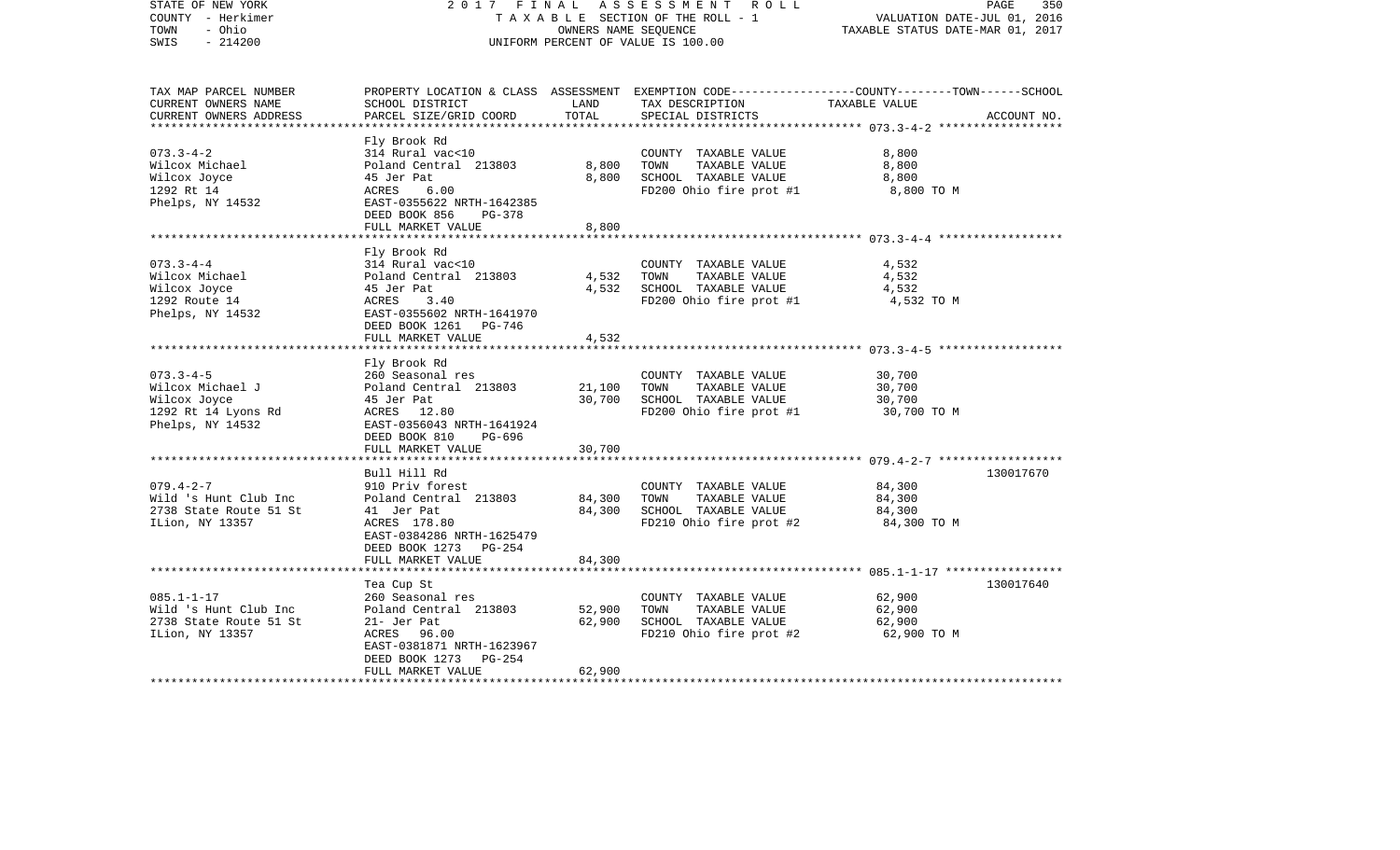| STATE OF NEW YORK<br>COUNTY - Herkimer | 2017 FINAL                                                                                       |                      | ASSESSMENT<br>R O L L<br>TAXABLE SECTION OF THE ROLL - 1 | VALUATION DATE-JUL 01, 2016      | PAGE<br>351 |
|----------------------------------------|--------------------------------------------------------------------------------------------------|----------------------|----------------------------------------------------------|----------------------------------|-------------|
| - Ohio<br>TOWN                         |                                                                                                  | OWNERS NAME SEQUENCE |                                                          | TAXABLE STATUS DATE-MAR 01, 2017 |             |
| $-214200$<br>SWIS                      |                                                                                                  |                      | UNIFORM PERCENT OF VALUE IS 100.00                       |                                  |             |
|                                        |                                                                                                  |                      |                                                          |                                  |             |
| TAX MAP PARCEL NUMBER                  | PROPERTY LOCATION & CLASS ASSESSMENT EXEMPTION CODE----------------COUNTY-------TOWN------SCHOOL |                      |                                                          |                                  |             |
| CURRENT OWNERS NAME                    | SCHOOL DISTRICT                                                                                  | LAND                 | TAX DESCRIPTION                                          | TAXABLE VALUE                    |             |
| CURRENT OWNERS ADDRESS                 | PARCEL SIZE/GRID COORD                                                                           | TOTAL                | SPECIAL DISTRICTS                                        |                                  | ACCOUNT NO. |
| **********************                 |                                                                                                  |                      |                                                          |                                  |             |
|                                        | California Rd                                                                                    |                      |                                                          |                                  | 130060475   |
| $085.3 - 3 - 17$                       | 314 Rural vac<10                                                                                 |                      | COUNTY TAXABLE VALUE                                     | 12,900                           |             |
| Williams Joseph                        | Poland Central 213803                                                                            | 12,900               | TOWN<br>TAXABLE VALUE                                    | 12,900                           |             |
| 126 North St                           | Lot 9 Jer Pat.                                                                                   | 12,900               | SCHOOL TAXABLE VALUE                                     | 12,900                           |             |
| Ilion, NY 13357                        | ACRES<br>7.14                                                                                    |                      | FD210 Ohio fire prot #2                                  | 12,900 TO M                      |             |
|                                        | EAST-0383710 NRTH-1614931<br>DEED BOOK 1575<br>PG-64                                             |                      |                                                          |                                  |             |
|                                        | FULL MARKET VALUE                                                                                | 12,900               |                                                          |                                  |             |
|                                        |                                                                                                  |                      |                                                          |                                  |             |
|                                        | Hooper Dooper Rd                                                                                 |                      |                                                          |                                  | 130043590   |
| $073.2 - 1 - 38$                       | 314 Rural vac<10                                                                                 |                      | COUNTY TAXABLE VALUE                                     | 4,000                            |             |
| Williams Laurence                      | Poland Central 213803                                                                            | 4,000                | TAXABLE VALUE<br>TOWN                                    | 4,000                            |             |
| PO Box 21                              | 76 Rem Pat                                                                                       | 4,000                | SCHOOL TAXABLE VALUE                                     | 4,000                            |             |
| Hinckley, NY 13352                     | FRNT 165.00 DPTH 264.00                                                                          |                      | FD200 Ohio fire prot #1                                  | 4,000 TO M                       |             |
|                                        | 1.00<br>ACRES                                                                                    |                      |                                                          |                                  |             |
|                                        | EAST-0370944 NRTH-1654433                                                                        |                      |                                                          |                                  |             |
|                                        | DEED BOOK 702<br><b>PG-800</b>                                                                   |                      |                                                          |                                  |             |
|                                        | FULL MARKET VALUE                                                                                | 4,000                |                                                          |                                  |             |
|                                        | 104 Oconnor Ln                                                                                   |                      |                                                          |                                  |             |
| $074.1 - 2 - 93$                       | 270 Mfg housing                                                                                  |                      | COUNTY TAXABLE VALUE                                     | 24,100                           |             |
| Williams Marion                        | Poland Central 213803                                                                            | 16,600               | TOWN<br>TAXABLE VALUE                                    | 24,100                           |             |
| Wengert Heather A                      | 63 Rem Pat                                                                                       | 24,100               | SCHOOL TAXABLE VALUE                                     | 24,100                           |             |
| 10144 Mapledale Rd                     | FRNT 215.00 DPTH 195.00                                                                          |                      | FD200 Ohio fire prot #1                                  | 24,100 TO M                      |             |
| Holland Patent, NY 13354               | 0.74<br>ACRES                                                                                    |                      |                                                          |                                  |             |
|                                        | EAST-0374048 NRTH-1652838                                                                        |                      |                                                          |                                  |             |
|                                        | DEED BOOK 816<br>PG-46                                                                           |                      |                                                          |                                  |             |
|                                        | FULL MARKET VALUE                                                                                | 24,100               |                                                          |                                  |             |
|                                        | Bull Hill Rd                                                                                     |                      |                                                          |                                  | 130026460   |
| $085.3 - 2 - 28$                       | 314 Rural vac<10                                                                                 |                      | COUNTY TAXABLE VALUE                                     | 1,000                            |             |
| Williams Natalie                       | Poland Central 213803                                                                            | 1,000                | TOWN<br>TAXABLE VALUE                                    | 1,000                            |             |
| PO Box 6                               | 910 Jer Pat                                                                                      | 1,000                | SCHOOL TAXABLE VALUE                                     | 1,000                            |             |
| Utica, NY 13503                        | Lawton Cor                                                                                       |                      | FD210 Ohio fire prot #2                                  | 1,000 TO M                       |             |
|                                        | FRNT 100.00 DPTH 75.00                                                                           |                      |                                                          |                                  |             |
|                                        | 0.17<br>ACRES                                                                                    |                      |                                                          |                                  |             |
|                                        | EAST-0377827 NRTH-1613953                                                                        |                      |                                                          |                                  |             |
|                                        | DEED BOOK 818<br>PG-145                                                                          |                      |                                                          |                                  |             |
| *******************                    | FULL MARKET VALUE                                                                                | 1,000                |                                                          |                                  |             |
|                                        | Route 8                                                                                          |                      |                                                          |                                  | 130061110   |
| $070.4 - 1 - 24$                       | 260 Seasonal res                                                                                 |                      | COUNTY TAXABLE VALUE                                     | 30,000                           |             |
| Willis Charles E                       | Poland Central 213803                                                                            | 13,200               | TOWN<br>TAXABLE VALUE                                    | 30,000                           |             |
| 31 Grove St                            | Lot 74 Rem Pat                                                                                   | 30,000               | SCHOOL TAXABLE VALUE                                     | 30,000                           |             |
| Geneva, NY 14456                       | Sub 5                                                                                            |                      | FD200 Ohio fire prot #1                                  | 30,000 TO M                      |             |
|                                        | FRNT<br>46.00 DPTH 318.00                                                                        |                      |                                                          |                                  |             |
|                                        | 0.34<br>ACRES                                                                                    |                      |                                                          |                                  |             |
|                                        | EAST-0386585 NRTH-1657756                                                                        |                      |                                                          |                                  |             |
|                                        | DEED BOOK 707<br>PG-126                                                                          |                      |                                                          |                                  |             |
|                                        | FULL MARKET VALUE                                                                                | 30,000               |                                                          |                                  |             |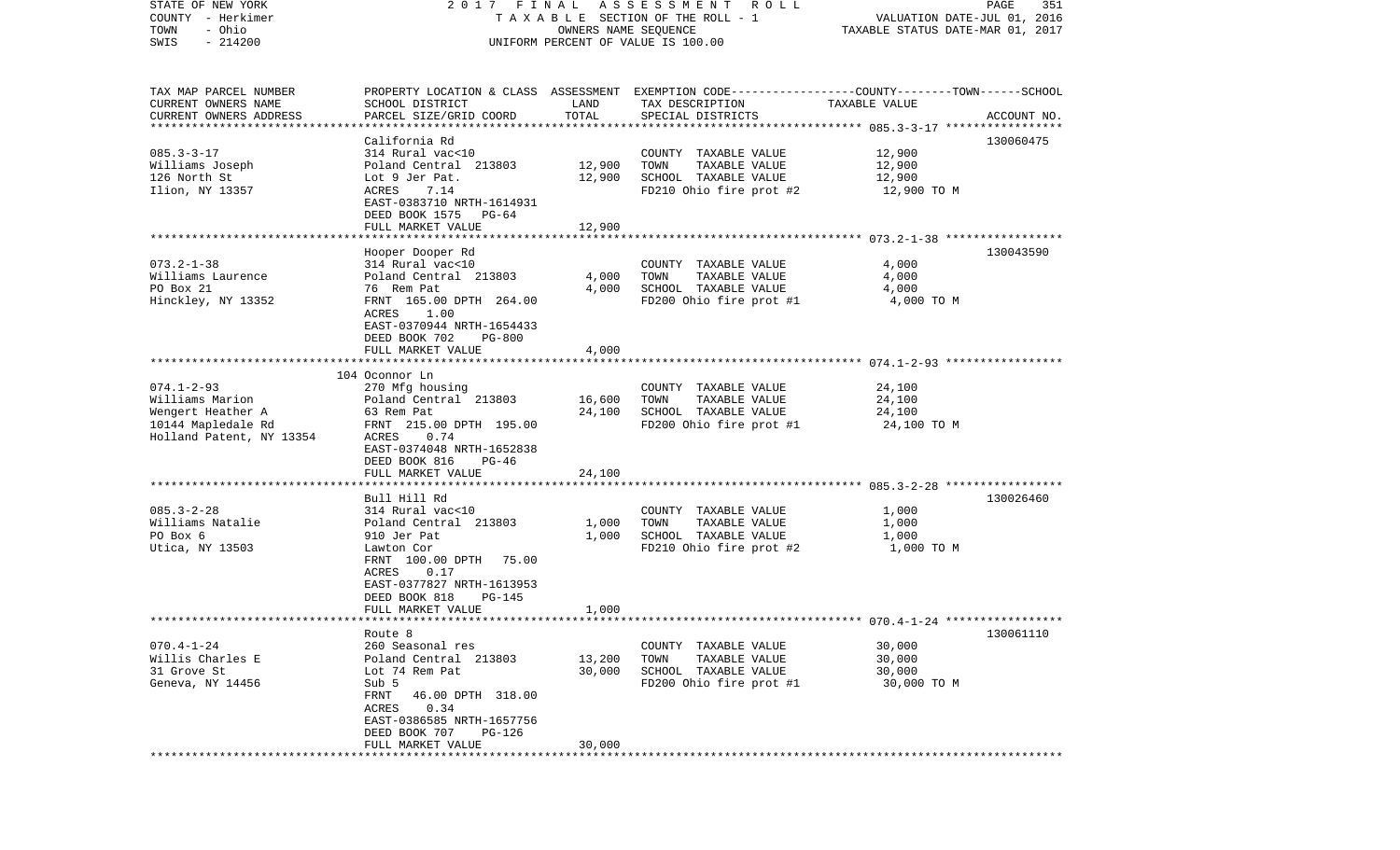| STATE OF NEW YORK<br>COUNTY - Herkimer<br>- Ohio<br>TOWN<br>$-214200$<br>SWIS                                               | 2017 FINAL                                                                                                                                                       |                            | ASSESSMENT ROLL<br>TAXABLE SECTION OF THE ROLL - 1<br>OWNERS NAME SEQUENCE<br>UNIFORM PERCENT OF VALUE IS 100.00 | PAGE<br>352<br>VALUATION DATE-JUL 01, 2016<br>TAXABLE STATUS DATE-MAR 01, 2017                                                  |
|-----------------------------------------------------------------------------------------------------------------------------|------------------------------------------------------------------------------------------------------------------------------------------------------------------|----------------------------|------------------------------------------------------------------------------------------------------------------|---------------------------------------------------------------------------------------------------------------------------------|
| TAX MAP PARCEL NUMBER<br>CURRENT OWNERS NAME<br>CURRENT OWNERS ADDRESS<br>*************************                         | SCHOOL DISTRICT<br>PARCEL SIZE/GRID COORD                                                                                                                        | LAND<br>TOTAL              | TAX DESCRIPTION<br>SPECIAL DISTRICTS                                                                             | PROPERTY LOCATION & CLASS ASSESSMENT EXEMPTION CODE---------------COUNTY-------TOWN------SCHOOL<br>TAXABLE VALUE<br>ACCOUNT NO. |
| $084.2 - 2 - 6.1$<br>Willis Walter K<br>PO Box 625<br>Fort Montgomery, NY 10922                                             | Route 8<br>322 Rural vac>10<br>Poland Central 213803<br>11 Jer Pat<br>FRNT 1141.00 DPTH<br>ACRES 18.60<br>EAST-0363452 NRTH-1622725<br>DEED BOOK 1629<br>PG-703  | 15,000<br>15,000           | COUNTY TAXABLE VALUE<br>TOWN<br>TAXABLE VALUE<br>SCHOOL TAXABLE VALUE<br>FD200 Ohio fire prot #1                 | 130015990<br>15,000<br>15,000<br>15,000<br>15,000 TO M                                                                          |
| $085.1 - 1 - 38$<br>Willits Stewart                                                                                         | FULL MARKET VALUE<br>Tea Cup St<br>260 Seasonal res<br>Poland Central 213803                                                                                     | 15,000<br>10,700<br>40,700 | COUNTY TAXABLE VALUE<br>TAXABLE VALUE<br>TOWN                                                                    | 130026700<br>40,700<br>40,700<br>40,700                                                                                         |
| PSC 50 Box 1236<br>APO, AE 09494                                                                                            | 22 Jer Pat<br>ACRES<br>4.00<br>EAST-0382106 NRTH-1619191<br>DEED BOOK 929<br>PG-327<br>FULL MARKET VALUE                                                         | 40,700                     | SCHOOL TAXABLE VALUE<br>FD210 Ohio fire prot #2                                                                  | 40,700 TO M                                                                                                                     |
| $085.1 - 1 - 40.1$<br>Willits Stewart S<br>Pattison -Willits Victoria S 22 Jer Pat<br>PSC 50 Box 1236<br>APO, AE 09494      | Keller Rd<br>910 Priv forest<br>Poland Central 213803<br>ACRES 133.40<br>EAST-0381404 NRTH-1617842<br>DEED BOOK 1477 PG-418                                      | 65,200<br>65,200           | COUNTY TAXABLE VALUE<br>TAXABLE VALUE<br>TOWN<br>SCHOOL TAXABLE VALUE<br>FD210 Ohio fire prot #2                 | 130025830.1<br>65,200<br>65,200<br>65,200<br>65,200 TO M                                                                        |
|                                                                                                                             | FULL MARKET VALUE                                                                                                                                                | 65,200                     |                                                                                                                  |                                                                                                                                 |
| $085.3 - 3 - 3.2$<br>Willits Stewart S<br>Pattison -Willits Victoria S FRNT 927.00 DPTH<br>PSC 50 Box 1236<br>APO, AE 09494 | Keller Rd<br>322 Rural vac>10<br>Poland Central 213803<br>ACRES 23.10<br>EAST-0380756 NRTH-1615276<br>DEED BOOK 1477 PG-418                                      | 24,000<br>24,000           | COUNTY TAXABLE VALUE<br>TOWN<br>TAXABLE VALUE<br>SCHOOL TAXABLE VALUE<br>FD210 Ohio fire prot #2                 | 24,000<br>24,000<br>24,000<br>24,000 TO M                                                                                       |
|                                                                                                                             | FULL MARKET VALUE                                                                                                                                                | 24,000                     |                                                                                                                  |                                                                                                                                 |
| $073.4 - 1 - 33.2$<br>Wilson Denis<br>Wilson Susan<br>379 Johnson Ave<br>Gloversville, NY 12078                             | Reese Rd<br>314 Rural vac<10<br>Poland Central 213803<br>48 Jerpat<br>ACRES<br>4.20<br>EAST-0362856 NRTH-1643236<br>DEED BOOK 770<br>PG-622<br>FULL MARKET VALUE | 10,800<br>10,800<br>10,800 | COUNTY TAXABLE VALUE<br>TOWN<br>TAXABLE VALUE<br>SCHOOL TAXABLE VALUE<br>FD200 Ohio fire prot #1                 | 10,800<br>10,800<br>10,800<br>10,800 TO M                                                                                       |
|                                                                                                                             |                                                                                                                                                                  |                            |                                                                                                                  |                                                                                                                                 |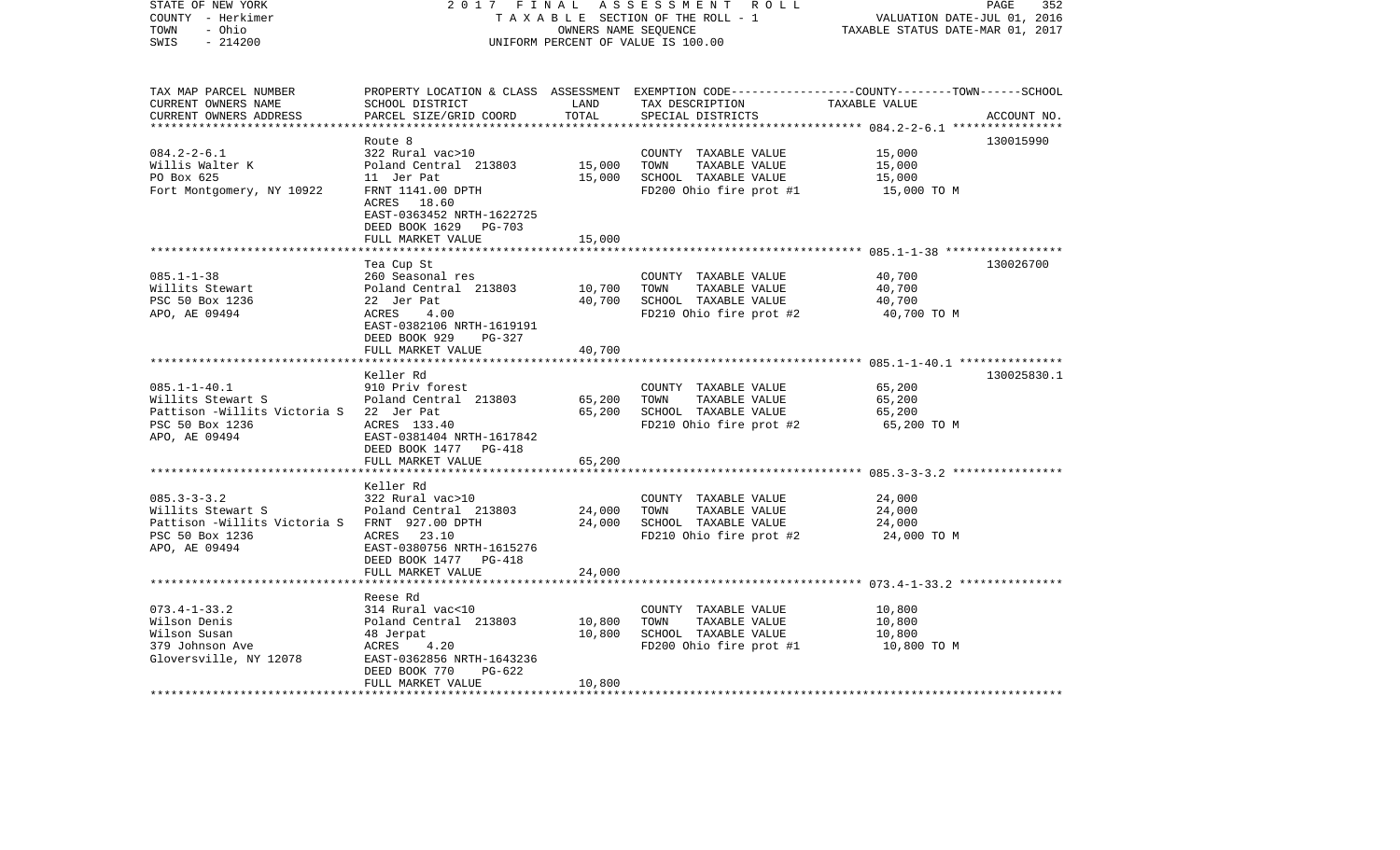| STATE OF NEW YORK<br>COUNTY - Herkimer<br>- Ohio<br>TOWN<br>$-214200$<br>SWIS |                                              | OWNERS NAME SEQUENCE  | 2017 FINAL ASSESSMENT<br>R O L L<br>TAXABLE SECTION OF THE ROLL - 1<br>UNIFORM PERCENT OF VALUE IS 100.00           | VALUATION DATE-JUL 01, 2016<br>TAXABLE STATUS DATE-MAR 01, 2017 | PAGE<br>353        |
|-------------------------------------------------------------------------------|----------------------------------------------|-----------------------|---------------------------------------------------------------------------------------------------------------------|-----------------------------------------------------------------|--------------------|
|                                                                               |                                              |                       |                                                                                                                     |                                                                 |                    |
| TAX MAP PARCEL NUMBER<br>CURRENT OWNERS NAME                                  | SCHOOL DISTRICT                              | LAND                  | PROPERTY LOCATION & CLASS ASSESSMENT EXEMPTION CODE----------------COUNTY-------TOWN------SCHOOL<br>TAX DESCRIPTION | TAXABLE VALUE                                                   |                    |
| CURRENT OWNERS ADDRESS                                                        | PARCEL SIZE/GRID COORD                       | TOTAL                 | SPECIAL DISTRICTS                                                                                                   |                                                                 | ACCOUNT NO.        |
|                                                                               | Four Mile                                    |                       |                                                                                                                     |                                                                 |                    |
| $074.2 - 1 - 26$                                                              | 260 Seasonal res                             |                       | COUNTY TAXABLE VALUE                                                                                                | 35,600                                                          |                    |
| Wojnas John                                                                   | Poland Central 213803                        | 9,800                 | TOWN<br>TAXABLE VALUE                                                                                               | 35,600                                                          |                    |
| Wojnas Scott                                                                  | Vro Pat                                      | 35,600                | SCHOOL TAXABLE VALUE                                                                                                | 35,600                                                          |                    |
| 6318 Glass Factory Rd                                                         | Part Of Lot 21                               |                       | FD217 Ohio fire prot #4                                                                                             | 35,600 TO M                                                     |                    |
| Marcy, NY 13403                                                               | ACRES 10.80<br>EAST-0391531 NRTH-1650318     |                       |                                                                                                                     |                                                                 |                    |
|                                                                               | DEED BOOK 1334 PG-737                        |                       |                                                                                                                     |                                                                 |                    |
|                                                                               | FULL MARKET VALUE                            | 35,600                |                                                                                                                     |                                                                 |                    |
|                                                                               |                                              |                       |                                                                                                                     |                                                                 |                    |
|                                                                               | Four Mile                                    |                       |                                                                                                                     |                                                                 | 130033450          |
| $074.4 - 1 - 8.1$                                                             | 260 Seasonal res                             |                       | COUNTY TAXABLE VALUE                                                                                                | 147,900                                                         |                    |
| Wojnas John                                                                   | Poland Central 213803                        | 114,500               | TAXABLE VALUE<br>TOWN                                                                                               | 147,900                                                         |                    |
| Wojnas Kyle                                                                   | Lot 16 & 21                                  | 147,900               | SCHOOL TAXABLE VALUE                                                                                                | 147,900                                                         |                    |
| 6318 Glass Factory Rd                                                         | P Fr Vro Pat                                 |                       | FD217 Ohio fire prot #4                                                                                             | 147,900 TO M                                                    |                    |
| Marcy, NY 13403                                                               | ACRES 239.20                                 |                       |                                                                                                                     |                                                                 |                    |
|                                                                               | EAST-0393607 NRTH-1647722                    |                       |                                                                                                                     |                                                                 |                    |
|                                                                               | DEED BOOK 852<br>PG-368<br>FULL MARKET VALUE |                       |                                                                                                                     |                                                                 |                    |
|                                                                               |                                              | 147,900               |                                                                                                                     |                                                                 |                    |
|                                                                               | 1296 North Lake Rd                           |                       |                                                                                                                     |                                                                 | 130033150          |
| $061. - 1 - 14$                                                               | 240 Rural res                                |                       | ENH STAR 41834                                                                                                      | $\mathsf{O}$                                                    | $\Omega$<br>65,500 |
| Wolff Edward                                                                  | 305201<br>Remsen                             | 33,700                | COUNTY TAXABLE VALUE                                                                                                | 125,000                                                         |                    |
| 1296 North Lake Rd                                                            | 7 Woodhull                                   | 125,000               | TAXABLE VALUE<br>TOWN                                                                                               | 125,000                                                         |                    |
| Forestport, NY 13338                                                          | Miller Lot                                   |                       | SCHOOL TAXABLE VALUE                                                                                                | 59,500                                                          |                    |
|                                                                               | Sens 14                                      |                       | FD215 Ohio fire prot #3                                                                                             | 125,000 TO M                                                    |                    |
|                                                                               | ACRES 19.40                                  |                       |                                                                                                                     |                                                                 |                    |
|                                                                               | EAST-0355684 NRTH-1692012                    |                       |                                                                                                                     |                                                                 |                    |
|                                                                               | DEED BOOK 945<br>PG-537                      |                       |                                                                                                                     |                                                                 |                    |
|                                                                               | FULL MARKET VALUE<br>********************    | 125,000<br>********** |                                                                                                                     |                                                                 |                    |
|                                                                               | Haskell Rd                                   |                       |                                                                                                                     |                                                                 | 130014130          |
| $071.3 - 2 - 1$                                                               | 260 Seasonal res                             |                       | COUNTY TAXABLE VALUE                                                                                                | 38,000                                                          |                    |
| Worlock Victoria                                                              | Poland Central 213803                        | 9,400                 | TOWN<br>TAXABLE VALUE                                                                                               | 38,000                                                          |                    |
| 461 McKennan Rd                                                               | 104 Nob Pat                                  | 38,000                | SCHOOL TAXABLE VALUE                                                                                                | 38,000                                                          |                    |
| Herkimer, NY 13350                                                            | $V12 \t1/4$                                  |                       | FD200 Ohio fire prot #1                                                                                             | 38,000 TO M                                                     |                    |
|                                                                               | FRNT 100.00 DPTH 329.00                      |                       |                                                                                                                     |                                                                 |                    |
|                                                                               | EAST-0395766 NRTH-1663533                    |                       |                                                                                                                     |                                                                 |                    |
|                                                                               | DEED BOOK 795<br><b>PG-500</b>               |                       |                                                                                                                     |                                                                 |                    |
|                                                                               | FULL MARKET VALUE                            | 38,000                |                                                                                                                     |                                                                 |                    |
|                                                                               |                                              |                       |                                                                                                                     |                                                                 |                    |
|                                                                               | Haskell Rd                                   |                       |                                                                                                                     |                                                                 | 130014160          |
| $071.3 - 2 - 2$<br>Worlock Victoria                                           | 314 Rural vac<10<br>Poland Central 213803    | 1,000                 | COUNTY TAXABLE VALUE<br>TOWN<br>TAXABLE VALUE                                                                       | 1,000<br>1,000                                                  |                    |
| 461 McKennan Rd                                                               | 104 Nob Pat                                  | 1,000                 | SCHOOL TAXABLE VALUE                                                                                                | 1,000                                                           |                    |
| Herkimer, NY 13350                                                            | $P-Fr$ .6                                    |                       | FD200 Ohio fire prot #1                                                                                             | 1,000 TO M                                                      |                    |
|                                                                               | FRNT 36.00 DPTH 112.00                       |                       |                                                                                                                     |                                                                 |                    |
|                                                                               | EAST-0395836 NRTH-1663372                    |                       |                                                                                                                     |                                                                 |                    |
|                                                                               | DEED BOOK 795 PG-500                         |                       |                                                                                                                     |                                                                 |                    |
|                                                                               | FULL MARKET VALUE                            | 1,000                 |                                                                                                                     |                                                                 |                    |
|                                                                               |                                              |                       |                                                                                                                     |                                                                 |                    |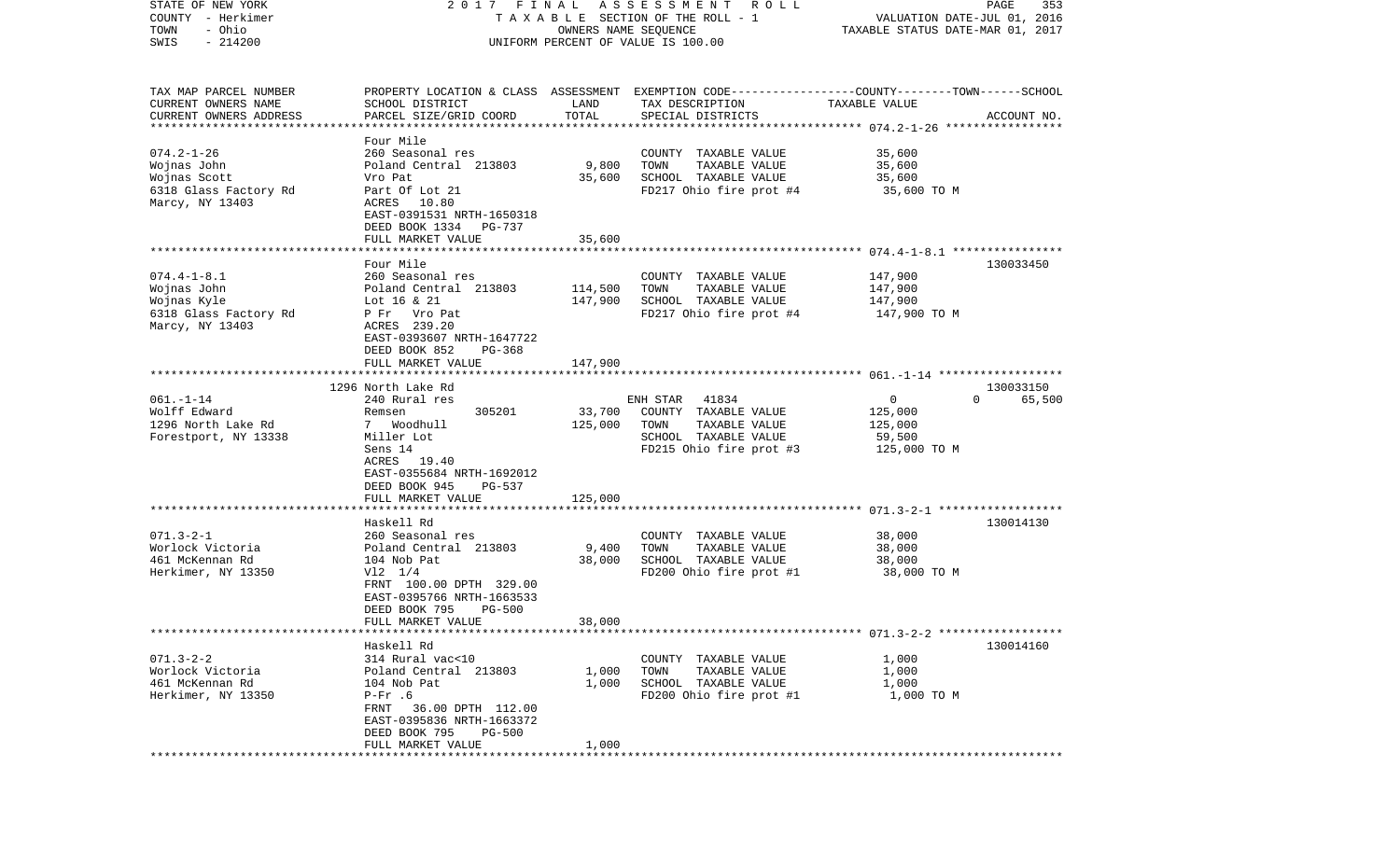| STATE OF NEW YORK<br>COUNTY - Herkimer<br>- Ohio<br>TOWN<br>$-214200$<br>SWIS                      | 2017<br>FINAL<br>TAXABLE SECTION OF THE ROLL - 1<br>UNIFORM PERCENT OF VALUE IS 100.00                                                                                                                      | PAGE<br>354<br>VALUATION DATE-JUL 01, 2016<br>TAXABLE STATUS DATE-MAR 01, 2017 |                                                                                                                                          |                                                             |                                                      |
|----------------------------------------------------------------------------------------------------|-------------------------------------------------------------------------------------------------------------------------------------------------------------------------------------------------------------|--------------------------------------------------------------------------------|------------------------------------------------------------------------------------------------------------------------------------------|-------------------------------------------------------------|------------------------------------------------------|
| TAX MAP PARCEL NUMBER<br>CURRENT OWNERS NAME<br>CURRENT OWNERS ADDRESS<br>************************ | SCHOOL DISTRICT<br>PARCEL SIZE/GRID COORD                                                                                                                                                                   | LAND<br>TOTAL                                                                  | PROPERTY LOCATION & CLASS ASSESSMENT EXEMPTION CODE----------------COUNTY-------TOWN------SCHOOL<br>TAX DESCRIPTION<br>SPECIAL DISTRICTS | TAXABLE VALUE                                               | ACCOUNT NO.                                          |
| $073. - 1 - 20$<br>Wright Donna<br>115 Beechwood Ln<br>Cold Brook, NY 13324                        | Rt 365 & Old Northwood Rd<br>210 1 Family Res<br>Poland Central 213803<br>79 Rem Pat<br>FRNT 530.00 DPTH 100.00<br>0.73<br>ACRES<br>EAST-0359697 NRTH-1648201<br>DEED BOOK 1463 PG-771<br>FULL MARKET VALUE | 11,800<br>48,200<br>48,200                                                     | COUNTY TAXABLE VALUE<br>TOWN<br>TAXABLE VALUE<br>SCHOOL TAXABLE VALUE<br>FD200 Ohio fire prot #1                                         | 48,200<br>48,200<br>48,200<br>48,200 TO M                   | 130022050                                            |
|                                                                                                    |                                                                                                                                                                                                             |                                                                                |                                                                                                                                          |                                                             |                                                      |
| $073.3 - 2 - 84$<br>Wright Donna<br>115 Beechwood Ln<br>Cold Brook, NY 13324                       | Old Northwood Rd.<br>314 Rural vac<10<br>Poland Central 213803<br>FRNT 66.00 DPTH 47.00<br>EAST-0359778 NRTH-1648204<br>DEED BOOK 1463<br>PG-771<br>FULL MARKET VALUE                                       | 1<br>$\mathbf{1}$<br>1                                                         | COUNTY TAXABLE VALUE<br>TOWN<br>TAXABLE VALUE<br>SCHOOL TAXABLE VALUE                                                                    | 1<br>$\mathbf{1}$<br>$\mathbf{1}$                           |                                                      |
|                                                                                                    | **********************                                                                                                                                                                                      |                                                                                |                                                                                                                                          |                                                             |                                                      |
| $074.4 - 1 - 12$<br>Wright Edward<br>4218 State Rt 8<br>Cold Brook, NY 13324                       | Four Mile<br>314 Rural vac<10<br>Poland Central 213803<br>16 Vrv Pat<br>V L2 5<br>ACRES<br>5.00<br>EAST-0392843 NRTH-1649802<br>DEED BOOK 00475 PG-00415                                                    | 2,900<br>2,900                                                                 | COUNTY TAXABLE VALUE<br>TAXABLE VALUE<br>TOWN<br>SCHOOL TAXABLE VALUE<br>FD200 Ohio fire prot #1                                         | 2,900<br>2,900<br>2,900<br>2,900 TO M                       | 130044490                                            |
|                                                                                                    | FULL MARKET VALUE                                                                                                                                                                                           | 2,900                                                                          |                                                                                                                                          |                                                             |                                                      |
|                                                                                                    |                                                                                                                                                                                                             |                                                                                |                                                                                                                                          |                                                             |                                                      |
| $074.1 - 1 - 25$<br>Wright Edward E Jr<br>4217 State Rt 8<br>Cold Brook, NY 13324                  | 4217 Route 8<br>210 1 Family Res<br>Poland Central 213803<br>75 Rem Pat<br>Sub 9<br>ACRES<br>2.00<br>EAST-0381629 NRTH-1656011<br>DEED BOOK 839<br>$PG-359$                                                 | 20,500<br>120,000                                                              | 41854<br>BAS STAR<br>COUNTY TAXABLE VALUE<br>TOWN<br>TAXABLE VALUE<br>SCHOOL TAXABLE VALUE<br>FD200 Ohio fire prot #1                    | $\mathbf 0$<br>120,000<br>120,000<br>90,000<br>120,000 TO M | 130035640<br>30,000<br>$\Omega$                      |
|                                                                                                    | FULL MARKET VALUE<br>*************************                                                                                                                                                              | 120,000                                                                        |                                                                                                                                          |                                                             |                                                      |
| $074.1 - 1 - 33$<br>Wright Edward E Jr                                                             | 4218 Route 8<br>210 1 Family Res<br>Poland Central 213803                                                                                                                                                   |                                                                                | VET WAR CT 41121<br>23,100 ENH STAR<br>41834                                                                                             | 9,000<br>$\overline{0}$                                     | 130060185<br>9,750<br>$\Omega$<br>$\Omega$<br>65,000 |
| Wrigjht Jeffrey<br>Wright Edward Sr<br>4218 State Route 8<br>Cold Brook, NY 13324                  | Lot 75 Rem Pat<br>5.30<br>ACRES<br>EAST-0381928 NRTH-1655511<br>DEED BOOK 1286<br>PG-338                                                                                                                    | 65,000                                                                         | COUNTY TAXABLE VALUE<br>TOWN<br>TAXABLE VALUE<br>SCHOOL TAXABLE VALUE<br>FD200 Ohio fire prot #1                                         | 56,000<br>55,250<br>0<br>65,000 TO M                        |                                                      |
|                                                                                                    | FULL MARKET VALUE<br>******************************                                                                                                                                                         | 65,000<br>********************                                                 |                                                                                                                                          |                                                             |                                                      |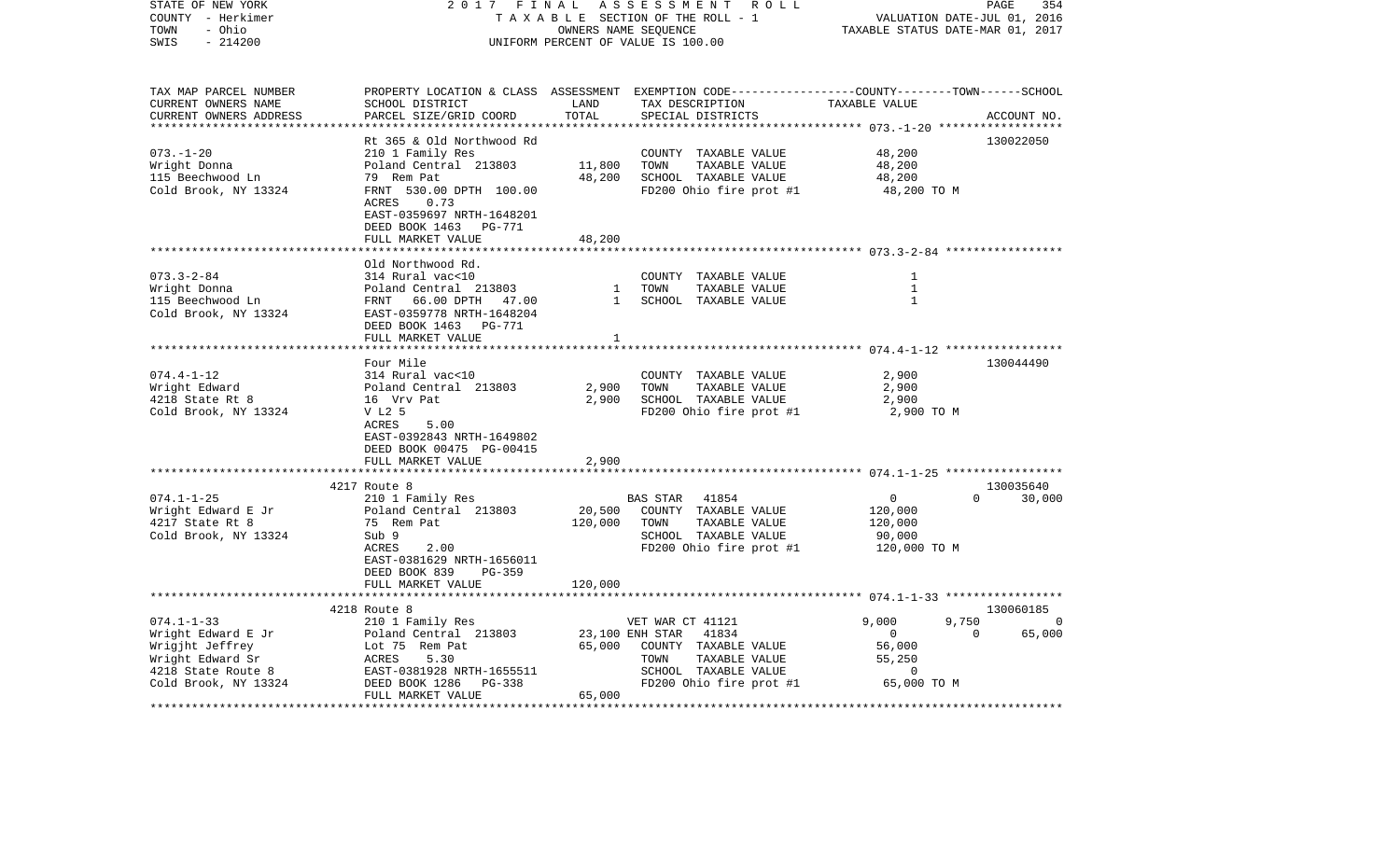| STATE OF NEW YORK                                    |                           |                      | 2017 FINAL ASSESSMENT<br>ROLL                                                                    |                                  | PAGE<br>355        |
|------------------------------------------------------|---------------------------|----------------------|--------------------------------------------------------------------------------------------------|----------------------------------|--------------------|
| COUNTY - Herkimer<br>- Ohio                          |                           |                      | T A X A B L E SECTION OF THE ROLL - 1                                                            | VALUATION DATE-JUL 01, 2016      |                    |
| TOWN<br>$-214200$                                    |                           | OWNERS NAME SEQUENCE |                                                                                                  | TAXABLE STATUS DATE-MAR 01, 2017 |                    |
| SWIS                                                 |                           |                      | UNIFORM PERCENT OF VALUE IS 100.00                                                               |                                  |                    |
|                                                      |                           |                      |                                                                                                  |                                  |                    |
|                                                      |                           |                      |                                                                                                  |                                  |                    |
| TAX MAP PARCEL NUMBER                                |                           |                      | PROPERTY LOCATION & CLASS ASSESSMENT EXEMPTION CODE----------------COUNTY-------TOWN------SCHOOL |                                  |                    |
| CURRENT OWNERS NAME                                  | SCHOOL DISTRICT           | LAND                 | TAX DESCRIPTION                                                                                  | TAXABLE VALUE                    |                    |
| CURRENT OWNERS ADDRESS                               | PARCEL SIZE/GRID COORD    | TOTAL                | SPECIAL DISTRICTS                                                                                |                                  | ACCOUNT NO.        |
| *************************                            |                           |                      |                                                                                                  |                                  |                    |
|                                                      | Hooper Dooper Rd          |                      |                                                                                                  |                                  |                    |
| $073.2 - 1 - 51.2$                                   | 260 Seasonal res          |                      | COUNTY TAXABLE VALUE                                                                             | 45,800                           |                    |
| Wright Frederick T                                   | Poland Central 213803     | 10,800               | TOWN<br>TAXABLE VALUE                                                                            | 45,800                           |                    |
| Wright Gina M                                        | 63 Rem Pat                | 45,800               | SCHOOL TAXABLE VALUE                                                                             | 45,800                           |                    |
| 3149 Burns Rd                                        | Seas                      |                      | FD200 Ohio fire prot #1                                                                          | 45,800 TO M                      |                    |
| Vernon Center, NY 13477                              | ACRES<br>2.90             |                      |                                                                                                  |                                  |                    |
|                                                      | EAST-0370263 NRTH-1654170 |                      |                                                                                                  |                                  |                    |
|                                                      | DEED BOOK 847<br>PG-133   |                      |                                                                                                  |                                  |                    |
|                                                      | FULL MARKET VALUE         | 45,800               |                                                                                                  |                                  |                    |
|                                                      |                           |                      |                                                                                                  |                                  |                    |
|                                                      | Hooper Dooper Rd          |                      |                                                                                                  |                                  | 130060310          |
| $073.2 - 1 - 69$                                     | 314 Rural vac<10          |                      | COUNTY TAXABLE VALUE                                                                             | 6,000                            |                    |
| Wright Frederick T                                   | Poland Central 213803     | 6,000                | TAXABLE VALUE<br>TOWN                                                                            | 6,000                            |                    |
| Wright Gina M                                        | Lot 63 Rem Pat            | 6,000                | SCHOOL TAXABLE VALUE                                                                             | 6,000                            |                    |
| 3149 Burns Rd                                        | ACRES<br>2.00             |                      | FD200 Ohio fire prot #1                                                                          | 6,000 TO M                       |                    |
| Vernon Center, NY 13477                              | EAST-0370301 NRTH-1654647 |                      |                                                                                                  |                                  |                    |
|                                                      | DEED BOOK 847<br>PG-133   |                      |                                                                                                  |                                  |                    |
|                                                      | FULL MARKET VALUE         | 6,000                |                                                                                                  |                                  |                    |
|                                                      |                           |                      |                                                                                                  |                                  |                    |
|                                                      | Kohler Rd                 |                      |                                                                                                  |                                  | 130090150          |
| $078.2 - 1 - 42.3$                                   | 322 Rural vac>10          |                      | COUNTY TAXABLE VALUE                                                                             | 16,100                           |                    |
| Wright John                                          | Poland Central 213803     | 16,100               | TAXABLE VALUE<br>TOWN                                                                            | 16,100                           |                    |
| Wright Richard                                       | Lot 49 Jer Pat            | 16,100               | SCHOOL TAXABLE VALUE                                                                             | 16,100                           |                    |
| 3523 State Rt 8                                      | ACRES 17.10               |                      | FD200 Ohio fire prot #1                                                                          | 16,100 TO M                      |                    |
| Cold Brook, NY 13324                                 | EAST-0370038 NRTH-1639371 |                      |                                                                                                  |                                  |                    |
|                                                      | DEED BOOK 833<br>PG-292   |                      |                                                                                                  |                                  |                    |
|                                                      | FULL MARKET VALUE         | 16,100               |                                                                                                  |                                  |                    |
|                                                      |                           |                      |                                                                                                  |                                  |                    |
|                                                      | 3523 State Rt 8           |                      |                                                                                                  |                                  | 130044640          |
| $073.2 - 1 - 8$                                      | 210 1 Family Res          |                      | ENH STAR 41834                                                                                   | $\mathbf{0}$                     | $\Omega$<br>65,500 |
| Wright John D                                        | Poland Central 213803     | 17,500               | COUNTY TAXABLE VALUE                                                                             | 87,700                           |                    |
| 3523 State Rt 8                                      | 79 Jer Pat                | 87,700               | TOWN<br>TAXABLE VALUE                                                                            | 87,700                           |                    |
| Cold Brook, NY 13324                                 | FRNT 350.00 DPTH          |                      | SCHOOL TAXABLE VALUE                                                                             | 22,200                           |                    |
|                                                      | ACRES<br>2.20 BANK<br>067 |                      | FD200 Ohio fire prot #1                                                                          | 87,700 TO M                      |                    |
|                                                      | EAST-0370020 NRTH-1651542 |                      |                                                                                                  |                                  |                    |
|                                                      |                           |                      |                                                                                                  |                                  |                    |
|                                                      | DEED BOOK 00601 PG-00831  |                      |                                                                                                  |                                  |                    |
|                                                      | FULL MARKET VALUE         | 87,700               |                                                                                                  |                                  |                    |
|                                                      |                           |                      |                                                                                                  |                                  | 130044460          |
|                                                      | Route 8                   |                      |                                                                                                  |                                  |                    |
| $074.1 - 1 - 24.1$                                   | 910 Priv forest           |                      | COUNTY TAXABLE VALUE                                                                             | 43,400                           |                    |
| Wright John Edward Nancy Jones Poland Central 213803 |                           | 43,400               | TAXABLE VALUE<br>TOWN                                                                            | 43,400                           |                    |
| Wesley Edward & Nancy                                | 75 Rem Pat                | 43,400               | SCHOOL TAXABLE VALUE                                                                             | 43,400                           |                    |
| Attn: Katherine Mowers                               | Sub 9                     |                      | FD200 Ohio fire prot #1                                                                          | 43,400 TO M                      |                    |
| 4268 State Rt 8                                      | Vl2<br>72A                |                      |                                                                                                  |                                  |                    |
| Cold Brook, NY 13324                                 | FRNT 733.00 DPTH          |                      |                                                                                                  |                                  |                    |
|                                                      | ACRES<br>65.60            |                      |                                                                                                  |                                  |                    |
|                                                      | EAST-0381968 NRTH-1657008 |                      |                                                                                                  |                                  |                    |
|                                                      | DEED BOOK 00549 PG-00464  |                      |                                                                                                  |                                  |                    |
|                                                      | FULL MARKET VALUE         | 43,400               |                                                                                                  |                                  |                    |
|                                                      |                           |                      |                                                                                                  |                                  |                    |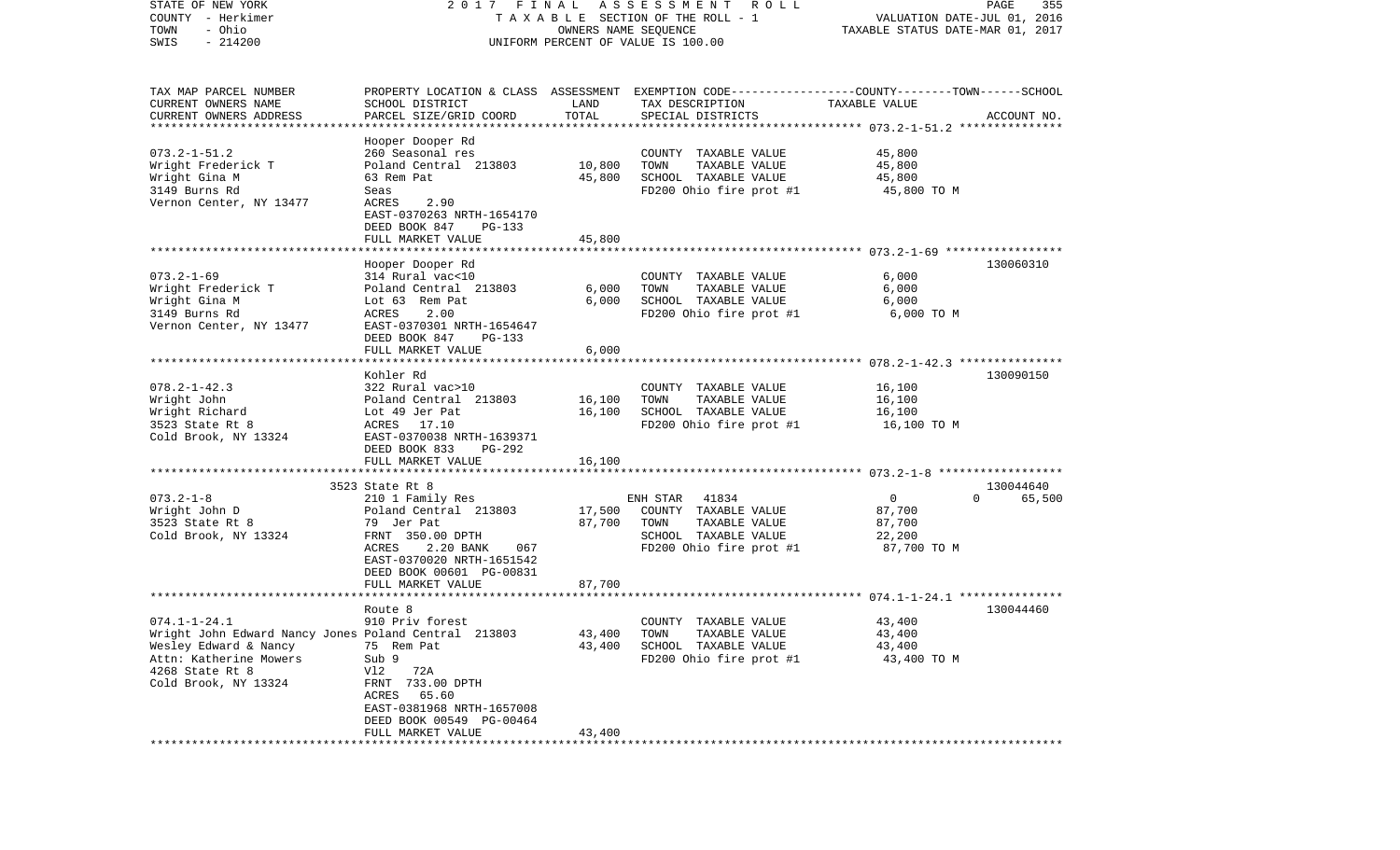| COUNTY - Herkimer      |                                         |         | TAXABLE SECTION OF THE ROLL - 1                                                                | VALUATION DATE-JUL 01, 2016      |                    |
|------------------------|-----------------------------------------|---------|------------------------------------------------------------------------------------------------|----------------------------------|--------------------|
| TOWN<br>- Ohio         |                                         |         | OWNERS NAME SEQUENCE                                                                           | TAXABLE STATUS DATE-MAR 01, 2017 |                    |
| SWIS<br>$-214200$      |                                         |         | UNIFORM PERCENT OF VALUE IS 100.00                                                             |                                  |                    |
|                        |                                         |         |                                                                                                |                                  |                    |
|                        |                                         |         |                                                                                                |                                  |                    |
| TAX MAP PARCEL NUMBER  |                                         |         | PROPERTY LOCATION & CLASS ASSESSMENT EXEMPTION CODE---------------COUNTY-------TOWN-----SCHOOL |                                  |                    |
| CURRENT OWNERS NAME    | SCHOOL DISTRICT                         | LAND    | TAX DESCRIPTION TAXABLE VALUE                                                                  |                                  |                    |
| CURRENT OWNERS ADDRESS | PARCEL SIZE/GRID COORD                  | TOTAL   | SPECIAL DISTRICTS                                                                              |                                  | ACCOUNT NO.        |
|                        |                                         |         |                                                                                                |                                  |                    |
|                        | 190 Figert Rd                           |         |                                                                                                |                                  | 130017460          |
| $078.2 - 1 - 38$       | 240 Rural res                           |         | 41834<br>ENH STAR                                                                              | $\overline{0}$<br>$\Omega$       | 65,500             |
| Wright Richard         | Poland Central 213803                   | 30,600  | COUNTY TAXABLE VALUE                                                                           | 116,800                          |                    |
| 190 Figert Rd          | 49 Jer Pat                              | 116,800 | TOWN<br>TAXABLE VALUE                                                                          | 116,800                          |                    |
| Cold Brook, NY 13324   | V1 2 15                                 |         | SCHOOL TAXABLE VALUE                                                                           | 51,300                           |                    |
|                        | ACRES 15.00 BANK 023                    |         | FD200 Ohio fire prot #1                                                                        | 116,800 TO M                     |                    |
|                        | EAST-0366986 NRTH-1637693               |         |                                                                                                |                                  |                    |
|                        | DEED BOOK 855<br>PG-182                 |         |                                                                                                |                                  |                    |
|                        | FULL MARKET VALUE                       | 116,800 |                                                                                                |                                  |                    |
|                        |                                         |         |                                                                                                |                                  |                    |
|                        | 1193 Rt 365                             |         |                                                                                                |                                  | 130011370          |
| $073. - 1 - 19$        | 240 Rural res                           |         | BAS STAR 41854                                                                                 | $\overline{0}$                   | $\Omega$<br>30,000 |
| Wright Richard J       | Poland Central 213803                   |         | 78,600 COUNTY TAXABLE VALUE                                                                    | 174,050                          |                    |
| 1193 State Route 365   | 79 Jer Pat                              | 174,050 | TOWN<br>TAXABLE VALUE                                                                          | 174,050                          |                    |
| Remsen, NY 13438       | 023<br>ACRES 68.00 BANK                 |         | SCHOOL TAXABLE VALUE                                                                           | 144,050                          |                    |
|                        | EAST-0358571 NRTH-1650005               |         | FD200 Ohio fire prot #1                                                                        | 174,050 TO M                     |                    |
|                        | DEED BOOK 855<br>PG-593                 |         |                                                                                                |                                  |                    |
|                        | FULL MARKET VALUE                       | 174,050 |                                                                                                |                                  |                    |
|                        |                                         |         |                                                                                                |                                  |                    |
|                        | Route 8                                 |         |                                                                                                |                                  | 130044580          |
| $073.2 - 1 - 6$        | 314 Rural vac<10                        |         | COUNTY TAXABLE VALUE                                                                           | 1,700                            |                    |
| Wright Wesley          | Poland Central 213803                   | 1,700   | TOWN<br>TAXABLE VALUE                                                                          | 1,700                            |                    |
| Wright Jane            |                                         | 1,700   | SCHOOL TAXABLE VALUE                                                                           | 1,700                            |                    |
| 3531 State Route 8     | 79 Jer Pat<br>ACRES 1.5<br>1.50         |         | FD200 Ohio fire prot #1                                                                        | 1,700 TO M                       |                    |
| Cold Brook, NY 13324   | EAST-0370077 NRTH-1651775               |         |                                                                                                |                                  |                    |
|                        | DEED BOOK 00599 PG-00108                |         |                                                                                                |                                  |                    |
|                        | FULL MARKET VALUE                       | 1,700   |                                                                                                |                                  |                    |
|                        |                                         |         |                                                                                                |                                  |                    |
|                        | 3531 Route 8                            |         |                                                                                                |                                  | 130044550          |
| $073.2 - 1 - 7$        | 210 1 Family Res                        |         | ENH STAR<br>41834                                                                              | $\overline{0}$<br>$\Omega$       | 65,500             |
| Wright Wesley          | Poland Central 213803                   | 14,900  | COUNTY TAXABLE VALUE                                                                           | 81,800                           |                    |
| Wright Jane            | 79 Jer Pat                              | 81,800  | TOWN<br>TAXABLE VALUE                                                                          | 81,800                           |                    |
| 3531 State Rt 8        | FRNT 148.00 DPTH 148.00                 |         | SCHOOL TAXABLE VALUE                                                                           | 16,300                           |                    |
| Cold Brook, NY 13324   | 0.50<br>ACRES                           |         | FD200 Ohio fire prot #1                                                                        | 81,800 TO M                      |                    |
|                        | EAST-0370199 NRTH-1651586               |         |                                                                                                |                                  |                    |
|                        | DEED BOOK 00583 PG-00429                |         |                                                                                                |                                  |                    |
|                        | FULL MARKET VALUE                       | 81,800  |                                                                                                |                                  |                    |
|                        |                                         |         |                                                                                                |                                  |                    |
|                        | Kohler Rd                               |         |                                                                                                |                                  |                    |
| $078.2 - 1 - 42.4$     | 322 Rural vac>10                        |         | COUNTY TAXABLE VALUE                                                                           | 16,100                           |                    |
| Wright Wesley          |                                         | 16,100  | TOWN<br>TAXABLE VALUE                                                                          | 16,100                           |                    |
| Wright Jane            | Poland Central 213803<br>Lot 49 Jer Pat | 16,100  | SCHOOL TAXABLE VALUE                                                                           | 16,100                           |                    |
| 3531 State Rt 8        | V12 17.94 A                             |         | FD200 Ohio fire prot #1                                                                        | 16,100 TO M                      |                    |
| Cold Brook, NY 13324   | ACRES 17.90                             |         |                                                                                                |                                  |                    |
|                        | EAST-0370223 NRTH-1639771               |         |                                                                                                |                                  |                    |
|                        | PG-610<br>DEED BOOK 825                 |         |                                                                                                |                                  |                    |
|                        | FULL MARKET VALUE                       | 16,100  |                                                                                                |                                  |                    |
|                        |                                         |         |                                                                                                |                                  |                    |

STATE OF NEW YORK 2 0 1 7 F I N A L A S S E S S M E N T R O L L PAGE 356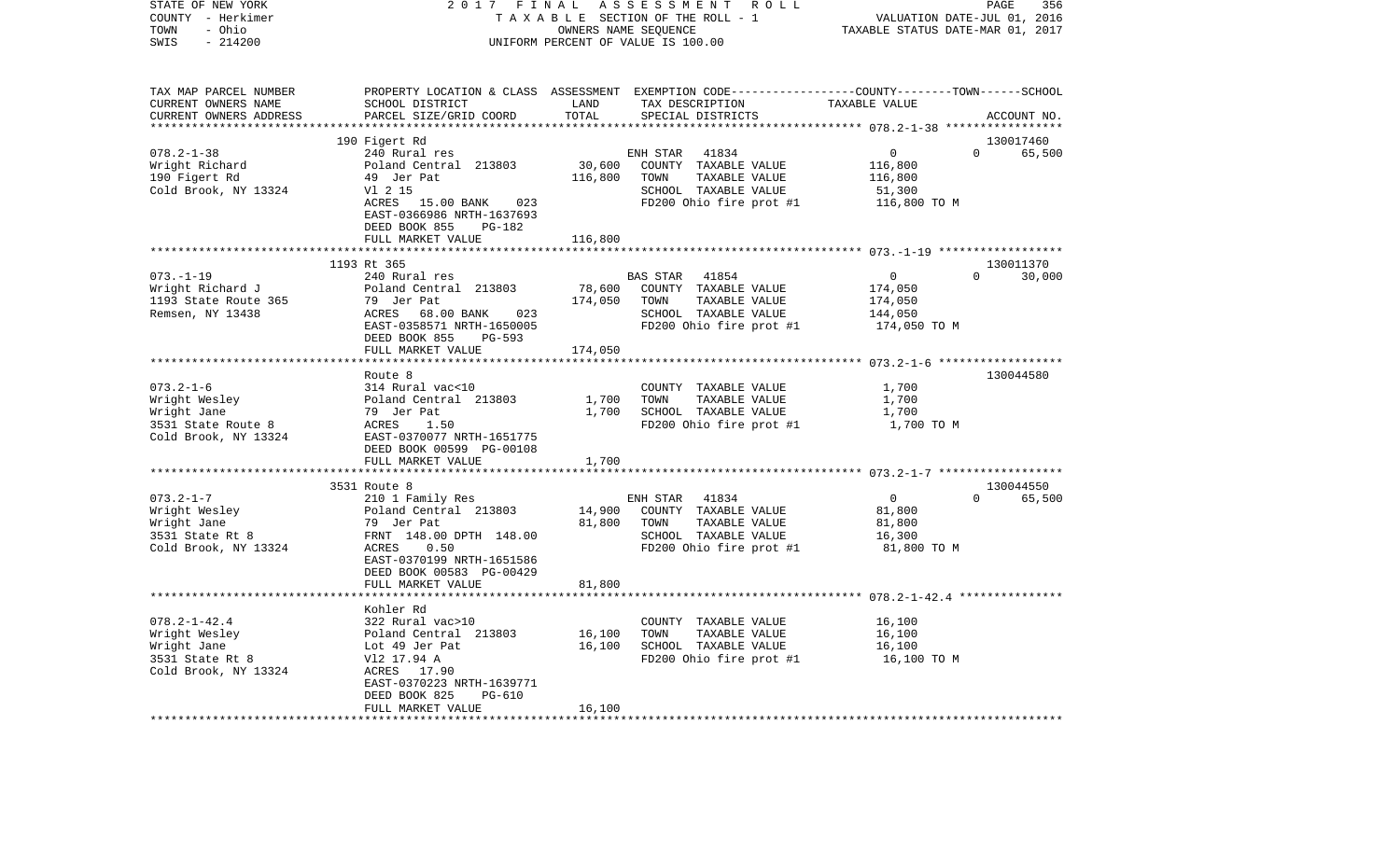| STATE OF NEW YORK<br>COUNTY - Herkimer<br>- Ohio<br>TOWN<br>$-214200$<br>SWIS | 2017 FINAL                                                                                     | OWNERS NAME SEQUENCE | ASSESSMENT ROLL<br>TAXABLE SECTION OF THE ROLL - 1<br>UNIFORM PERCENT OF VALUE IS 100.00                                                              | VALUATION DATE-JUL 01, 2016<br>TAXABLE STATUS DATE-MAR 01, 2017 | PAGE<br>357    |
|-------------------------------------------------------------------------------|------------------------------------------------------------------------------------------------|----------------------|-------------------------------------------------------------------------------------------------------------------------------------------------------|-----------------------------------------------------------------|----------------|
| TAX MAP PARCEL NUMBER<br>CURRENT OWNERS NAME<br>CURRENT OWNERS ADDRESS        | SCHOOL DISTRICT<br>PARCEL SIZE/GRID COORD                                                      | LAND<br>TOTAL        | PROPERTY LOCATION & CLASS ASSESSMENT EXEMPTION CODE---------------COUNTY-------TOWN------SCHOOL<br>TAX DESCRIPTION TAXABLE VALUE<br>SPECIAL DISTRICTS |                                                                 | ACCOUNT NO.    |
|                                                                               | 4248 Route 8                                                                                   |                      |                                                                                                                                                       |                                                                 | 130060180      |
| $074.1 - 1 - 32$                                                              | 210 1 Family Res                                                                               |                      | VET COM CT 41131                                                                                                                                      | 15,000<br>19,050                                                | $\overline{a}$ |
| Wright William E                                                              | Poland Central 213803                                                                          |                      | 22,000 BAS STAR 41854                                                                                                                                 | $\overline{0}$<br>$\overline{0}$                                | 30,000         |
| 4248 State Rt 8                                                               | Lot 75                                                                                         |                      | 76,200 COUNTY TAXABLE VALUE                                                                                                                           | 61,200                                                          |                |
| Cold Brook, NY 13324                                                          | Sub 9                                                                                          |                      | TAXABLE VALUE<br>TOWN                                                                                                                                 | 57,150                                                          |                |
|                                                                               | R1<br>5.5A                                                                                     |                      | SCHOOL TAXABLE VALUE                                                                                                                                  | 46,200                                                          |                |
|                                                                               | ACRES<br>5.50                                                                                  |                      | FD217 Ohio fire prot #4                                                                                                                               | 76,200 TO M                                                     |                |
|                                                                               | EAST-0382298 NRTH-1655489                                                                      |                      |                                                                                                                                                       |                                                                 |                |
|                                                                               | DEED BOOK 721<br>PG-086                                                                        |                      |                                                                                                                                                       |                                                                 |                |
|                                                                               | FULL MARKET VALUE                                                                              | 76,200               |                                                                                                                                                       |                                                                 |                |
|                                                                               |                                                                                                | *********            |                                                                                                                                                       |                                                                 |                |
|                                                                               | Rt 365                                                                                         |                      |                                                                                                                                                       |                                                                 | 130013200      |
| $073. - 1 - 17$                                                               | 270 Mfg housing                                                                                |                      | COUNTY TAXABLE VALUE                                                                                                                                  | 43,500                                                          |                |
| Wyman Donald D                                                                | Poland Central 213803                                                                          | 16,900               | TOWN<br>TAXABLE VALUE                                                                                                                                 | 43,500                                                          |                |
| 9167 Plank Rd                                                                 | 78 Rem Pat                                                                                     | 43,500               | SCHOOL TAXABLE VALUE                                                                                                                                  | 43,500                                                          |                |
| Remsen, NY 13438                                                              | Vl2<br>1A                                                                                      |                      | FD200 Ohio fire prot #1                                                                                                                               | 43,500 TO M                                                     |                |
|                                                                               | FRNT 165.00 DPTH 218.00<br>ACRES<br>0.83<br>EAST-0361255 NRTH-1649439<br>DEED BOOK 1473 PG-341 |                      |                                                                                                                                                       |                                                                 |                |
|                                                                               | FULL MARKET VALUE                                                                              | 43,500<br>********** |                                                                                                                                                       |                                                                 |                |
|                                                                               | Rt 8                                                                                           |                      |                                                                                                                                                       |                                                                 | 130027930      |
| $074.1 - 2 - 12$                                                              | 260 Seasonal res                                                                               |                      | COUNTY TAXABLE VALUE                                                                                                                                  | 30,000                                                          |                |
| Yager Steven M                                                                | Poland Central 213803                                                                          | 1,400                | TAXABLE VALUE<br>TOWN                                                                                                                                 | 30,000                                                          |                |
| Yager Tammy M                                                                 | 64 Rem Pat                                                                                     | 30,000               | SCHOOL TAXABLE VALUE                                                                                                                                  | 30,000                                                          |                |
| 439 Griswold Dr                                                               | Sub 14                                                                                         |                      | FD200 Ohio fire prot #1                                                                                                                               | 30,000 TO M                                                     |                |
| Lake Worth, FL 33461-5744                                                     | Sens $1/4$                                                                                     |                      |                                                                                                                                                       |                                                                 |                |
|                                                                               | FRNT 100.00 DPTH 100.00<br>0.23<br>ACRES                                                       |                      |                                                                                                                                                       |                                                                 |                |
|                                                                               | EAST-0375051 NRTH-1657192                                                                      |                      |                                                                                                                                                       |                                                                 |                |
|                                                                               | DEED BOOK 1395 PG-407                                                                          |                      |                                                                                                                                                       |                                                                 |                |
|                                                                               | FULL MARKET VALUE<br>*************************                                                 | 30,000               |                                                                                                                                                       |                                                                 |                |
|                                                                               | 228 Mill Wood Hill Rd                                                                          |                      |                                                                                                                                                       |                                                                 | 130060045      |
| $073.2 - 1 - 14$                                                              | 312 Vac w/imprv                                                                                |                      | COUNTY TAXABLE VALUE                                                                                                                                  | 19,500                                                          |                |
| Yocum Sandra                                                                  | Poland Central 213803                                                                          | 15,500               | TOWN<br>TAXABLE VALUE                                                                                                                                 | 19,500                                                          |                |
| PO Box 127                                                                    | Lot 79                                                                                         | 19,500               | SCHOOL TAXABLE VALUE                                                                                                                                  | 19,500                                                          |                |
| Marcy, NY 13403                                                               | Jer Pat                                                                                        |                      | FD200 Ohio fire prot #1                                                                                                                               | 19,500 TO M                                                     |                |
|                                                                               | ACRES<br>2.00                                                                                  |                      |                                                                                                                                                       |                                                                 |                |
|                                                                               | EAST-0371591 NRTH-1649499                                                                      |                      |                                                                                                                                                       |                                                                 |                |
|                                                                               | DEED BOOK 1351 PG-676                                                                          |                      |                                                                                                                                                       |                                                                 |                |
|                                                                               | FULL MARKET VALUE                                                                              | 19,500               |                                                                                                                                                       |                                                                 |                |
| *********************                                                         | ***********************                                                                        |                      |                                                                                                                                                       |                                                                 |                |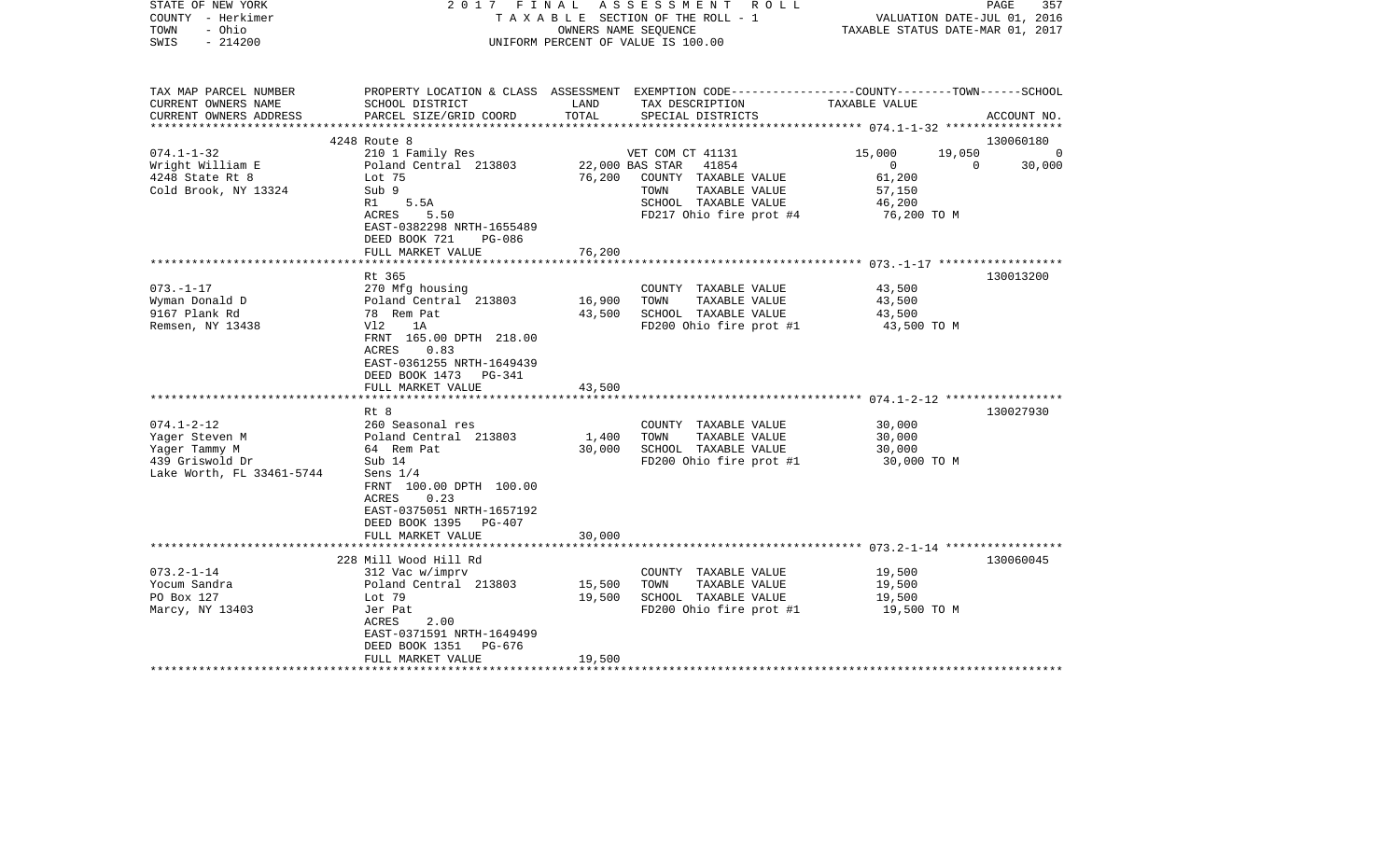| STATE OF NEW YORK<br>COUNTY - Herkimer<br>- Ohio<br>TOWN<br>$-214200$<br>SWIS                                                           | 2017 FINAL                                                                                                                                                                                                        | OWNERS NAME SEQUENCE          | A S S E S S M E N T<br>R O L L<br>TAXABLE SECTION OF THE ROLL - 1<br>UNIFORM PERCENT OF VALUE IS 100.00                                          | TAXABLE STATUS DATE-MAR 01, 2017                                         | PAGE<br>358<br>VALUATION DATE-JUL 01, 2016 |
|-----------------------------------------------------------------------------------------------------------------------------------------|-------------------------------------------------------------------------------------------------------------------------------------------------------------------------------------------------------------------|-------------------------------|--------------------------------------------------------------------------------------------------------------------------------------------------|--------------------------------------------------------------------------|--------------------------------------------|
| TAX MAP PARCEL NUMBER<br>CURRENT OWNERS NAME<br>CURRENT OWNERS ADDRESS<br>************************                                      | SCHOOL DISTRICT<br>PARCEL SIZE/GRID COORD                                                                                                                                                                         | LAND<br>TOTAL                 | PROPERTY LOCATION & CLASS ASSESSMENT EXEMPTION CODE---------------COUNTY-------TOWN------SCHOOL<br>TAX DESCRIPTION<br>SPECIAL DISTRICTS          | TAXABLE VALUE                                                            | ACCOUNT NO.                                |
| $073.3 - 3 - 7$<br>Young Christopher<br>959 State Route 365<br>Remsen, NY 13438                                                         | 959 State Route 365<br>210 1 Family Res<br>Poland Central 213803<br>80 Rem Pat<br>Trl 2<br>ACRES<br>2.00<br>EAST-0354532 NRTH-1647773<br>DEED BOOK 1628 PG-730                                                    | 20,500<br>78,500              | COUNTY TAXABLE VALUE<br>TOWN<br>TAXABLE VALUE<br>SCHOOL TAXABLE VALUE<br>FD200 Ohio fire prot #1                                                 | 78,500<br>78,500<br>78,500<br>78,500 TO M                                | 130034200                                  |
|                                                                                                                                         | FULL MARKET VALUE                                                                                                                                                                                                 | 78,500                        |                                                                                                                                                  |                                                                          |                                            |
| $073.3 - 2 - 31$<br>Young Donald<br>Young Nancy<br>56 East 8Th Ave<br>Gloversville, NY 12078                                            | Harvey Bridge Rd<br>270 Mfg housing<br>Poland Central 213803<br>Lot 48 Jer P.<br>5.00<br>ACRES<br>EAST-0361094 NRTH-1645342<br>DEED BOOK 723<br><b>PG-192</b>                                                     | 12,500<br>17,500              | COUNTY TAXABLE VALUE<br>TAXABLE VALUE<br>TOWN<br>SCHOOL TAXABLE VALUE<br>FD200 Ohio fire prot #1                                                 | 17,500<br>17,500<br>17,500<br>17,500 TO M                                | 130060575                                  |
|                                                                                                                                         | FULL MARKET VALUE                                                                                                                                                                                                 | 17,500                        |                                                                                                                                                  |                                                                          |                                            |
|                                                                                                                                         |                                                                                                                                                                                                                   |                               |                                                                                                                                                  |                                                                          |                                            |
| $074.1 - 2 - 19$<br>Young Roger<br>Young Randall<br>C/O David M. Brooks<br>C/O Vincent Quinlan<br>863 Jennings Rd<br>Marathon, NY 13803 | Rt 8<br>260 Seasonal res<br>Poland Central 213803<br>76 Rem Pat<br>Sub 11<br>FRNT 100.00 DPTH 200.00<br>ACRES<br>0.46<br>EAST-0380112 NRTH-1655645<br>DEED BOOK 783<br>PG-341                                     | 4,100<br>26,500               | COUNTY TAXABLE VALUE<br>TOWN<br>TAXABLE VALUE<br>SCHOOL TAXABLE VALUE<br>FD200 Ohio fire prot #1                                                 | 26,500<br>26,500<br>26,500<br>26,500 TO M                                | 130026550                                  |
|                                                                                                                                         | FULL MARKET VALUE                                                                                                                                                                                                 | 26,500                        |                                                                                                                                                  |                                                                          |                                            |
|                                                                                                                                         | *******************************<br>4700 Route 8                                                                                                                                                                   |                               |                                                                                                                                                  |                                                                          | 130044880                                  |
| $070.4 - 1 - 6.1$<br>Youngs George<br>Youngs Jean<br>2346 Five Forks Trl<br>The Villages, FL 32162-1217                                 | 270 Mfg housing - WTRFNT<br>Poland Central 213803<br>74 Rem Pat<br>FRNT 258.00 DPTH<br>6.00<br>ACRES<br>EAST-0390102 NRTH-1658767<br>FULL MARKET VALUE                                                            | 43,000<br>43,000              | VET WAR CT 41121<br>11,400 ENH STAR<br>41834<br>COUNTY TAXABLE VALUE<br>TOWN<br>TAXABLE VALUE<br>SCHOOL TAXABLE VALUE<br>FD200 Ohio fire prot #1 | 6,450<br>6,450<br>0<br>36,550<br>36,550<br>$\overline{0}$<br>43,000 TO M | $\overline{0}$<br>$\Omega$<br>43,000       |
|                                                                                                                                         |                                                                                                                                                                                                                   |                               |                                                                                                                                                  |                                                                          |                                            |
| $058. - 2 - 66$<br>Youngs Kyle<br>104 Woodgate Dr<br>Boonville, NY 13309                                                                | South Lk<br>260 Seasonal res - WTRFNT<br>Adirondack<br>302601<br>Nob Pat<br>$\mathbf{1}$<br>FRNT 115.00 DPTH 308.20<br>ACRES<br>0.80<br>EAST-0385935 NRTH-1705410<br>DEED BOOK 728<br>PG-090<br>FULL MARKET VALUE | 110,500<br>153,000<br>153,000 | COUNTY TAXABLE VALUE<br>TAXABLE VALUE<br>TOWN<br>SCHOOL TAXABLE VALUE<br>FD215 Ohio fire prot #3                                                 | 153,000<br>153,000<br>153,000<br>153,000 TO M                            | 130029490                                  |
|                                                                                                                                         |                                                                                                                                                                                                                   |                               |                                                                                                                                                  |                                                                          |                                            |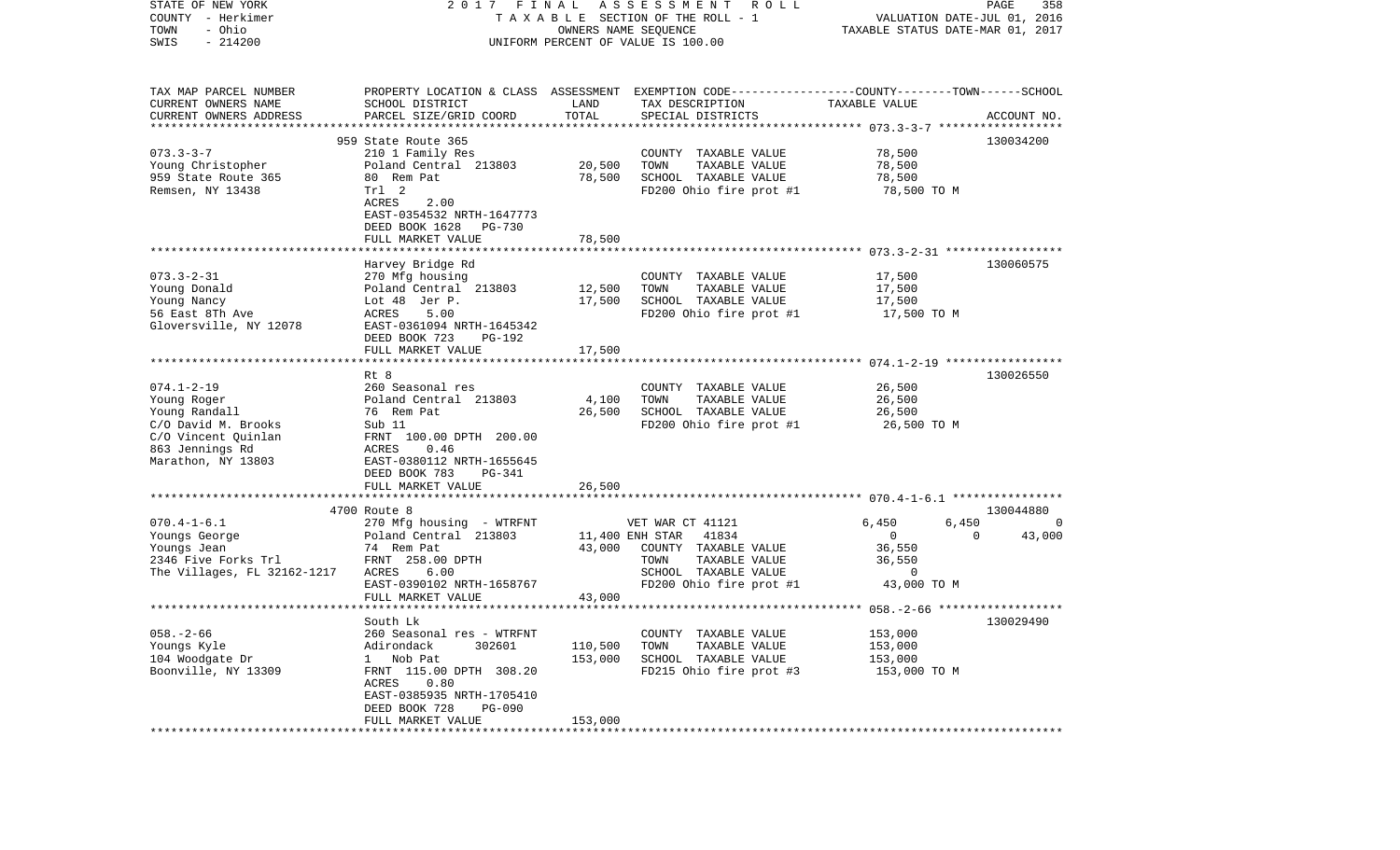| STATE OF NEW YORK         | 2017 FINAL                |        | A S S E S S M E N T R O L L                                                                     |                                  | PAGE         | 359         |
|---------------------------|---------------------------|--------|-------------------------------------------------------------------------------------------------|----------------------------------|--------------|-------------|
| COUNTY - Herkimer         |                           |        | TAXABLE SECTION OF THE ROLL - 1                                                                 | VALUATION DATE-JUL 01, 2016      |              |             |
| - Ohio<br>TOWN            |                           |        | OWNERS NAME SEQUENCE                                                                            | TAXABLE STATUS DATE-MAR 01, 2017 |              |             |
| $-214200$<br>SWIS         |                           |        | UNIFORM PERCENT OF VALUE IS 100.00                                                              |                                  |              |             |
|                           |                           |        |                                                                                                 |                                  |              |             |
| TAX MAP PARCEL NUMBER     |                           |        | PROPERTY LOCATION & CLASS ASSESSMENT EXEMPTION CODE---------------COUNTY-------TOWN------SCHOOL |                                  |              |             |
| CURRENT OWNERS NAME       | SCHOOL DISTRICT           | LAND   | TAX DESCRIPTION                                                                                 | TAXABLE VALUE                    |              |             |
| CURRENT OWNERS ADDRESS    | PARCEL SIZE/GRID COORD    | TOTAL  | SPECIAL DISTRICTS                                                                               |                                  |              | ACCOUNT NO. |
| ************************* |                           |        |                                                                                                 |                                  |              |             |
|                           | Route 8                   |        |                                                                                                 |                                  |              |             |
| $070.4 - 1 - 6.2$         | 270 Mfg housing           |        | ENH STAR<br>41834                                                                               | $\mathbf{0}$                     | $\mathbf{0}$ | 22,180      |
| Youngs Melvin J           | Poland Central 213803     | 9,180  | COUNTY TAXABLE VALUE                                                                            | 22,180                           |              |             |
| 4742 Route 8              | 74 Rem Pat                | 22,180 | TAXABLE VALUE<br>TOWN                                                                           | 22,180                           |              |             |
| Ohio, NY 13324            | FRNT 127.90 DPTH          |        | SCHOOL TAXABLE VALUE                                                                            | $\overline{0}$                   |              |             |
|                           | ACRES<br>0.90             |        | FD200 Ohio fire prot #1                                                                         | 22,180 TO M                      |              |             |
|                           | EAST-0390782 NRTH-1658963 |        |                                                                                                 |                                  |              |             |
|                           | DEED BOOK 1471 PG-345     |        |                                                                                                 |                                  |              |             |
|                           | FULL MARKET VALUE         | 22,180 |                                                                                                 |                                  |              |             |
|                           |                           |        |                                                                                                 |                                  |              |             |
|                           | 4732 Route 8              |        |                                                                                                 |                                  |              |             |
| $070.4 - 1 - 6.3$         | 270 Mfg housing           |        | BAS STAR<br>41854                                                                               | $\overline{0}$                   | $\Omega$     | 30,000      |
| Youngs Michael            | Poland Central 213803     | 11,220 | COUNTY TAXABLE VALUE                                                                            | 37,220                           |              |             |
| 4732 Route 8              | 74 Rem Pat                | 37,220 | TOWN<br>TAXABLE VALUE                                                                           | 37,220                           |              |             |
| Ohio, NY 13324            | FRNT 227.00 DPTH          |        | SCHOOL TAXABLE VALUE                                                                            | 7,220                            |              |             |
|                           | ACRES<br>1.40             |        | FD200 Ohio fire prot #1                                                                         | 37,220 TO M                      |              |             |
|                           | EAST-0390631 NRTH-1658930 |        |                                                                                                 |                                  |              |             |
|                           | DEED BOOK 1471 PG-345     |        |                                                                                                 |                                  |              |             |
|                           | FULL MARKET VALUE         | 37,220 |                                                                                                 |                                  |              |             |
|                           |                           |        |                                                                                                 |                                  |              |             |
|                           | Hooper Dooper Rd          |        |                                                                                                 |                                  |              | 130060430   |
| $073.2 - 1 - 30$          | 270 Mfg housing           |        | AGED-ALL 41800                                                                                  | 11,000                           | 11,000       | 11,000      |
| Yurewich Susan H          | Poland Central 213803     |        | 41834<br>15,100 ENH STAR                                                                        | $\overline{0}$                   | $\Omega$     | 11,000      |
| PO Box 225                | Lot 63 Jer Pat            | 22,000 | COUNTY TAXABLE VALUE                                                                            | 11,000                           |              |             |
| Hinckley, NY 13352        | ACRES<br>1.50             |        | TOWN<br>TAXABLE VALUE                                                                           | 11,000                           |              |             |
|                           | EAST-0370917 NRTH-1655808 |        | SCHOOL TAXABLE VALUE                                                                            | $\mathbf 0$                      |              |             |
|                           | DEED BOOK 798<br>PG-235   |        | FD200 Ohio fire prot #1                                                                         | 22,000 TO M                      |              |             |
|                           | FULL MARKET VALUE         | 22,000 |                                                                                                 |                                  |              |             |
|                           |                           |        |                                                                                                 |                                  |              |             |
|                           | Corner of Millwood & Fige |        |                                                                                                 |                                  |              | 130033000   |
| $074.3 - 1 - 10.1$        | 260 Seasonal res          |        | COUNTY TAXABLE VALUE                                                                            | 30,000                           |              |             |
| Zajesky Nancy L           | Poland Central 213803     | 20,700 | TOWN<br>TAXABLE VALUE                                                                           | 30,000                           |              |             |
| Zajesky William E         | 77 Jer Pat                | 30,000 | SCHOOL TAXABLE VALUE                                                                            | 30,000                           |              |             |
| 9 Hunter Ave              | FRNT 415.00 DPTH          |        | FD200 Ohio fire prot #1                                                                         | 30,000 TO M                      |              |             |
| Latham, NY 12110          | ACRES 14.59               |        |                                                                                                 |                                  |              |             |
|                           | EAST-0373323 NRTH-1647099 |        |                                                                                                 |                                  |              |             |
|                           | DEED BOOK 1585<br>PG-475  |        |                                                                                                 |                                  |              |             |
|                           | FULL MARKET VALUE         | 30,000 |                                                                                                 |                                  |              |             |
|                           |                           |        |                                                                                                 |                                  |              |             |
|                           | Figert Rd                 |        |                                                                                                 |                                  |              |             |
| $074.3 - 1 - 11.1$        | 910 Priv forest           |        | COUNTY TAXABLE VALUE                                                                            | 28,700                           |              |             |
| Zakrzewski Henry V        | Poland Central 213803     | 28,700 | TOWN<br>TAXABLE VALUE                                                                           | 28,700                           |              |             |
| Zakrzewski Ida C          | 76 Jer Pat                | 28,700 | SCHOOL TAXABLE VALUE                                                                            | 28,700                           |              |             |
| 834 Figert Rd             | V1 2 50 A                 |        |                                                                                                 | 28,700 TO M                      |              |             |
|                           |                           |        | FD200 Ohio fire prot #1                                                                         |                                  |              |             |
| Cold Brook, NY 13324      | Map Sm 222                |        |                                                                                                 |                                  |              |             |
|                           | 54.20<br>ACRES            |        |                                                                                                 |                                  |              |             |
|                           | EAST-0374871 NRTH-1645209 |        |                                                                                                 |                                  |              |             |
|                           | DEED BOOK 848<br>PG-496   |        |                                                                                                 |                                  |              |             |
|                           | FULL MARKET VALUE         | 28,700 |                                                                                                 |                                  |              |             |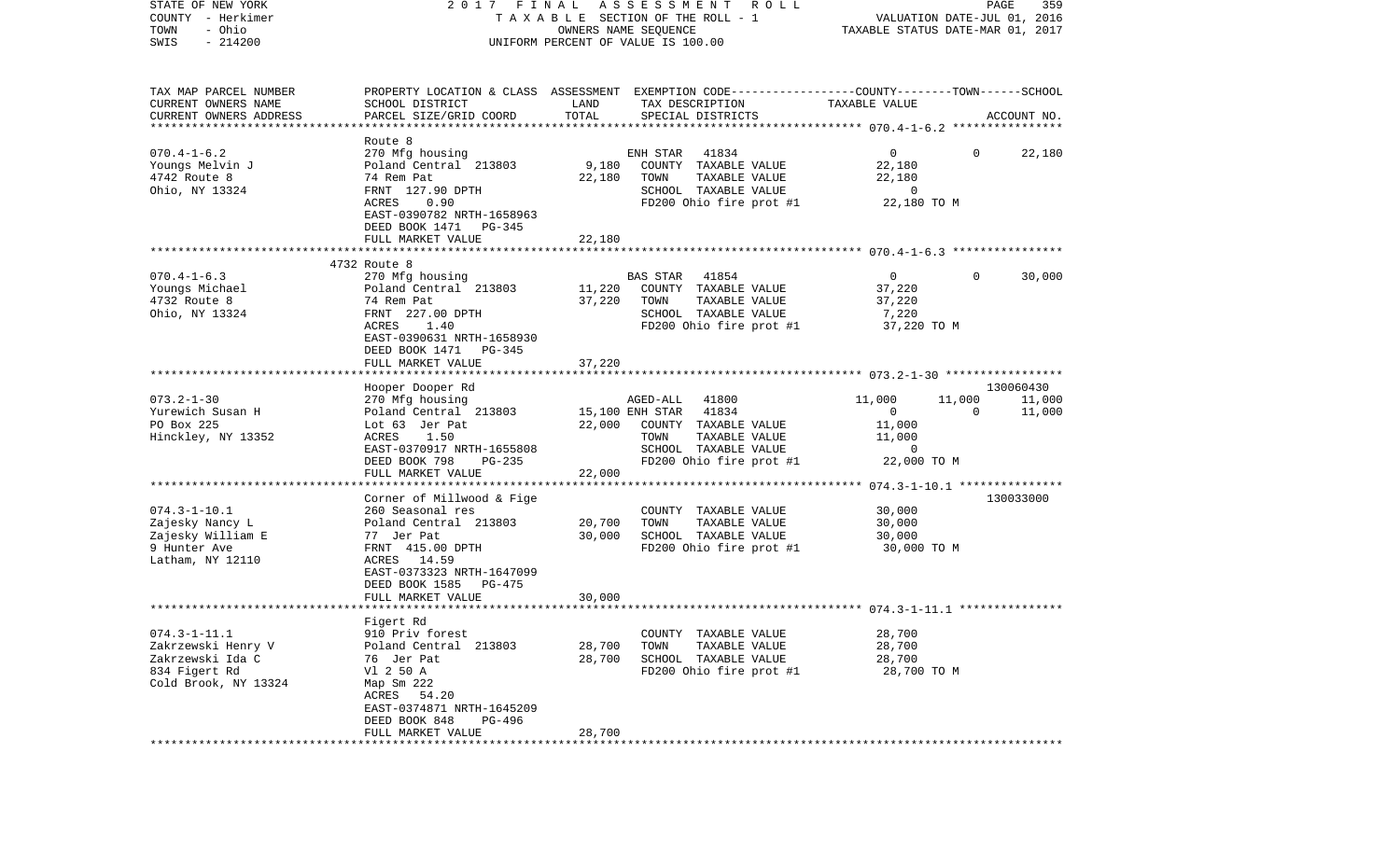| STATE OF NEW YORK<br>COUNTY - Herkimer<br>- Ohio<br>TOWN<br>SWIS<br>$-214200$                     | FINAL<br>2017                                                                                                                                                                                                | OWNERS NAME SEOUENCE       | A S S E S S M E N T<br>ROLL<br>TAXABLE SECTION OF THE ROLL - 1<br>UNIFORM PERCENT OF VALUE IS 100.00                          | VALUATION DATE-JUL 01, 2016<br>TAXABLE STATUS DATE-MAR 01, 2017                        | 360<br>PAGE        |
|---------------------------------------------------------------------------------------------------|--------------------------------------------------------------------------------------------------------------------------------------------------------------------------------------------------------------|----------------------------|-------------------------------------------------------------------------------------------------------------------------------|----------------------------------------------------------------------------------------|--------------------|
|                                                                                                   |                                                                                                                                                                                                              |                            |                                                                                                                               |                                                                                        |                    |
| TAX MAP PARCEL NUMBER<br>CURRENT OWNERS NAME<br>CURRENT OWNERS ADDRESS                            | PROPERTY LOCATION & CLASS ASSESSMENT EXEMPTION CODE----------------COUNTY-------TOWN------SCHOOL<br>SCHOOL DISTRICT<br>PARCEL SIZE/GRID COORD                                                                | LAND<br>TOTAL              | TAX DESCRIPTION<br>SPECIAL DISTRICTS                                                                                          | TAXABLE VALUE                                                                          | ACCOUNT NO.        |
|                                                                                                   |                                                                                                                                                                                                              |                            |                                                                                                                               |                                                                                        |                    |
|                                                                                                   | 834 Figert Rd                                                                                                                                                                                                |                            |                                                                                                                               |                                                                                        | 130027240          |
| $074.3 - 1 - 11.2$<br>834 Figert Rd<br>Cold Brook, NY 13324                                       | 240 Rural res<br>Zakrzewski Henry V               Poland Central 213803          37,600 ENH STAR<br>76 Jer Pat<br>ACRES 25.00<br>EAST-0375229 NRTH-1645867<br>DEED BOOK 856<br>$PG-621$<br>FULL MARKET VALUE | 110,700<br>110,700         | VET WAR CT 41121<br>41834<br>COUNTY TAXABLE VALUE<br>TOWN<br>TAXABLE VALUE<br>SCHOOL TAXABLE VALUE<br>FD200 Ohio fire prot #1 | 9,000<br>12,000<br>$\Omega$<br>$\Omega$<br>101,700<br>98,700<br>45,200<br>110,700 TO M | $\Omega$<br>65,500 |
|                                                                                                   | Hooper Dooper Rd                                                                                                                                                                                             |                            |                                                                                                                               |                                                                                        | 130043890          |
| $073.2 - 1 - 36$<br>Zalocha Terry E<br>Zalocha Thomas A<br>355 Higby Rd<br>New Hartford, NY 13413 | 260 Seasonal res<br>Poland Central 213803<br>63 Rem Pat<br>Bennett Camp<br>ACRES 13.50<br>EAST-0371460 NRTH-1656431<br>DEED BOOK 1351 PG-240<br>FULL MARKET VALUE                                            | 23,000<br>90,000<br>90,000 | COUNTY TAXABLE VALUE<br>TAXABLE VALUE<br>TOWN<br>SCHOOL TAXABLE VALUE<br>FD217 Ohio fire prot #4                              | 90,000<br>90,000<br>90,000<br>90,000 TO M                                              |                    |
|                                                                                                   |                                                                                                                                                                                                              |                            |                                                                                                                               |                                                                                        |                    |
| $074.3 - 1 - 5.1$<br>Zarnoch Laurene R<br>PO Box 804<br>Oriskany, NY 13424                        | 946 Figert Rd<br>240 Rural res<br>Poland Central 213803 72,700<br>80 Jer Pat<br>House 800 Garage 200 P Br<br>FRNT 2570.00 DPTH<br>81.00<br>ACRES<br>EAST-0376210 NRTH-1647630                                | 131,200                    | COUNTY TAXABLE VALUE<br>TAXABLE VALUE<br>TOWN<br>SCHOOL TAXABLE VALUE<br>FD200 Ohio fire prot #1                              | 131,200<br>131,200<br>131,200<br>131,200 TO M                                          | 130017580          |

FULL MARKET VALUE 131,200 \*\*\*\*\*\*\*\*\*\*\*\*\*\*\*\*\*\*\*\*\*\*\*\*\*\*\*\*\*\*\*\*\*\*\*\*\*\*\*\*\*\*\*\*\*\*\*\*\*\*\*\*\*\*\*\*\*\*\*\*\*\*\*\*\*\*\*\*\*\*\*\*\*\*\*\*\*\*\*\*\*\*\*\*\*\*\*\*\*\*\*\*\*\*\*\*\*\*\*\*\*\*\*\*\*\*\*\*\*\*\*\*\*\*\*\*\*\*\*\*\*\*\*\*\*\*\*\*\*\*\*\*

DEED BOOK 694 PG-664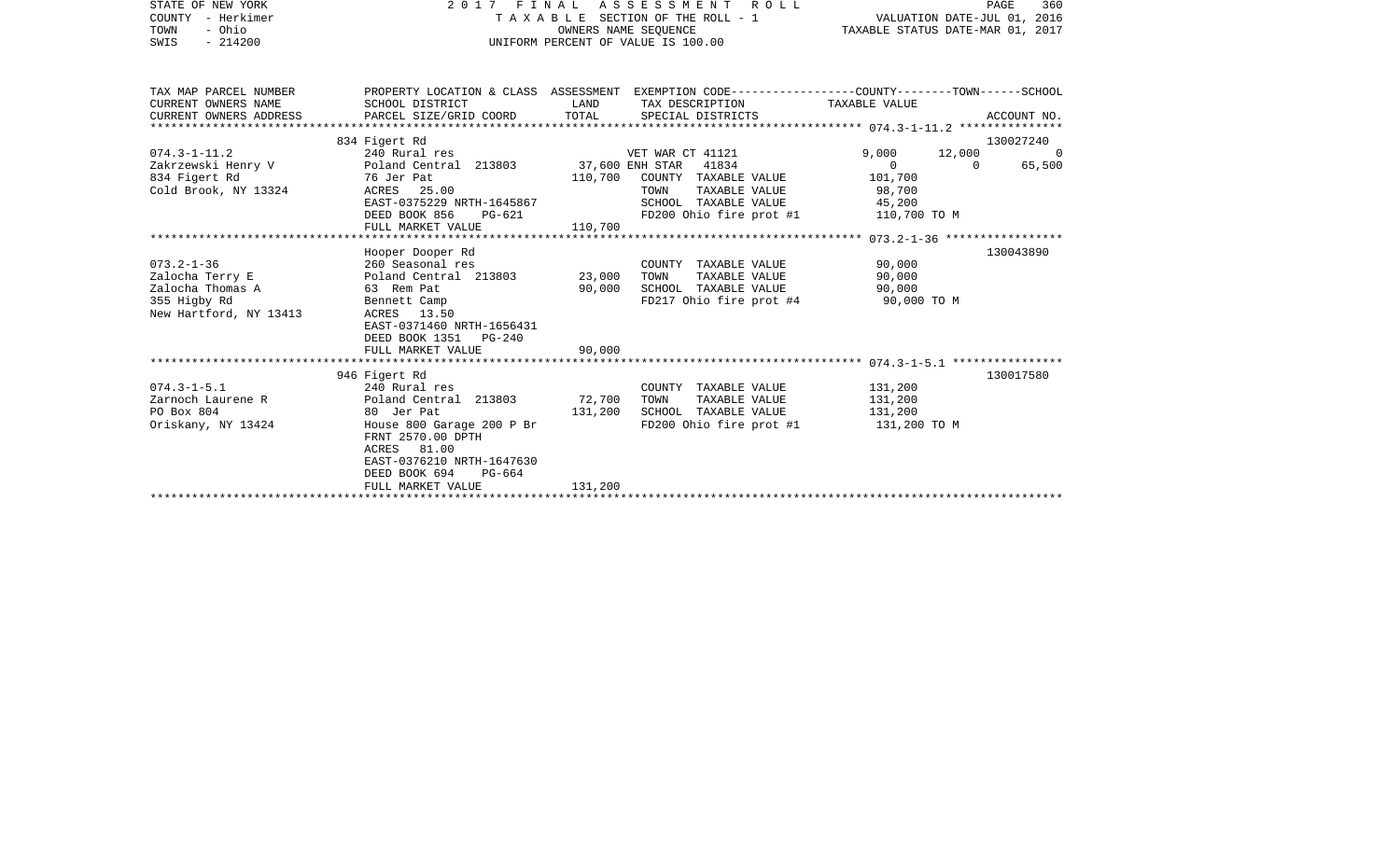| STATE OF NEW YORK | 2017 FINAL ASSESSMENT ROLL         | 361<br>PAGE                      |
|-------------------|------------------------------------|----------------------------------|
| COUNTY - Herkimer | TAXABLE SECTION OF THE ROLL - 1    | VALUATION DATE-JUL 01, 2016      |
| TOWN<br>- Ohio    |                                    | TAXABLE STATUS DATE-MAR 01, 2017 |
| SWIS - 214200     | UNIFORM PERCENT OF VALUE IS 100.00 | RPS150/V04/L015                  |
|                   |                                    | CURRENT DATE 6/20/2017           |

# R O L L S E C T I O N T O T A L S

### \*\*\* S P E C I A L D I S T R I C T S U M M A R Y \*\*\*

|      |                      | TOTAL   | EXTENSION     | EXTENSION | AD VALOREM | EXEMPT | TAXABLE   |
|------|----------------------|---------|---------------|-----------|------------|--------|-----------|
| CODE | DISTRICT NAME        | PARCELS | TYPE          | VALUE     | VALUE      | AMOUNT | VALUE     |
|      |                      |         |               |           |            |        |           |
|      | FD200 Ohio fire prot |         | 1,005 TOTAL M |           | 50034,074  | 72,300 | 49961,774 |
|      | FD210 Ohio fire prot |         | 165 TOTAL M   |           | 6796,040   |        | 6796,040  |
|      | FD215 Ohio fire prot |         | 350 TOTAL M   |           | 41087,874  |        | 41087,874 |
|      | FD217 Ohio fire prot |         | 180 TOTAL M   |           | 6947,395   | 1,000  | 6946,395  |

# \*\*\* S C H O O L D I S T R I C T S U M M A R Y \*\*\*

| CODE                       | DISTRICT NAME                          | TOTAL<br>PARCELS   | ASSESSED<br>LAND                 | ASSESSED<br>TOTAL                  | <b>EXEMPT</b><br>AMOUNT     | TOTAL<br>TAXABLE                   | <b>STAR</b><br>AMOUNT           | STAR<br>TAXABLE                    |
|----------------------------|----------------------------------------|--------------------|----------------------------------|------------------------------------|-----------------------------|------------------------------------|---------------------------------|------------------------------------|
| 213803<br>302601<br>305201 | Poland Central<br>Adirondack<br>Remsen | 1,489<br>217<br>39 | 51210,669<br>9131,894<br>669,600 | 90663,234<br>14991,818<br>1379,700 | 514,640<br>81,750<br>22,725 | 90148,594<br>14910,068<br>1356,975 | 10996,630<br>641,800<br>123,275 | 79151,964<br>14268,268<br>1233,700 |
|                            | SUB-TOTAL                              | 1,745              | 61012,163                        | 107034,752                         | 619,115                     | 106415,637                         | 11761,705                       | 94653,932                          |
|                            | TOTAL                                  | 1,745              | 61012,163                        | 107034,752                         | 619,115                     | 106415,637                         | 11761,705                       | 94653,932                          |

#### \*\*\* S Y S T E M C O D E S S U M M A R Y \*\*\*

#### NO SYSTEM EXEMPTIONS AT THIS LEVEL

# \*\*\* E X E M P T I O N S U M M A R Y \*\*\*

| CODE  | DESCRIPTION | TOTAL<br>PARCELS | COUNTY  | TOWN    | SCHOOL |
|-------|-------------|------------------|---------|---------|--------|
|       |             |                  |         |         |        |
| 25110 | $N/P-RELIG$ |                  | 72,300  | 72,300  | 72,300 |
| 25300 | NON PROF 9  |                  | 1,000   | 1,000   | 1,000  |
| 41101 | VETFUND CT  |                  | 109,400 | 109,400 |        |
| 41121 | VET WAR CT  | 21               | 174,480 | 208,380 |        |
| 41122 | VET WAR C   | 10               | 80,775  |         |        |
| 41123 | VET WAR T   | 10               |         | 100,500 |        |
| 41131 | VET COM CT  | 19               | 260,475 | 312,350 |        |
| 41132 | VET COM C   | 10               | 128,225 |         |        |
| 41133 | VET COM T   | 10               |         | 149,600 |        |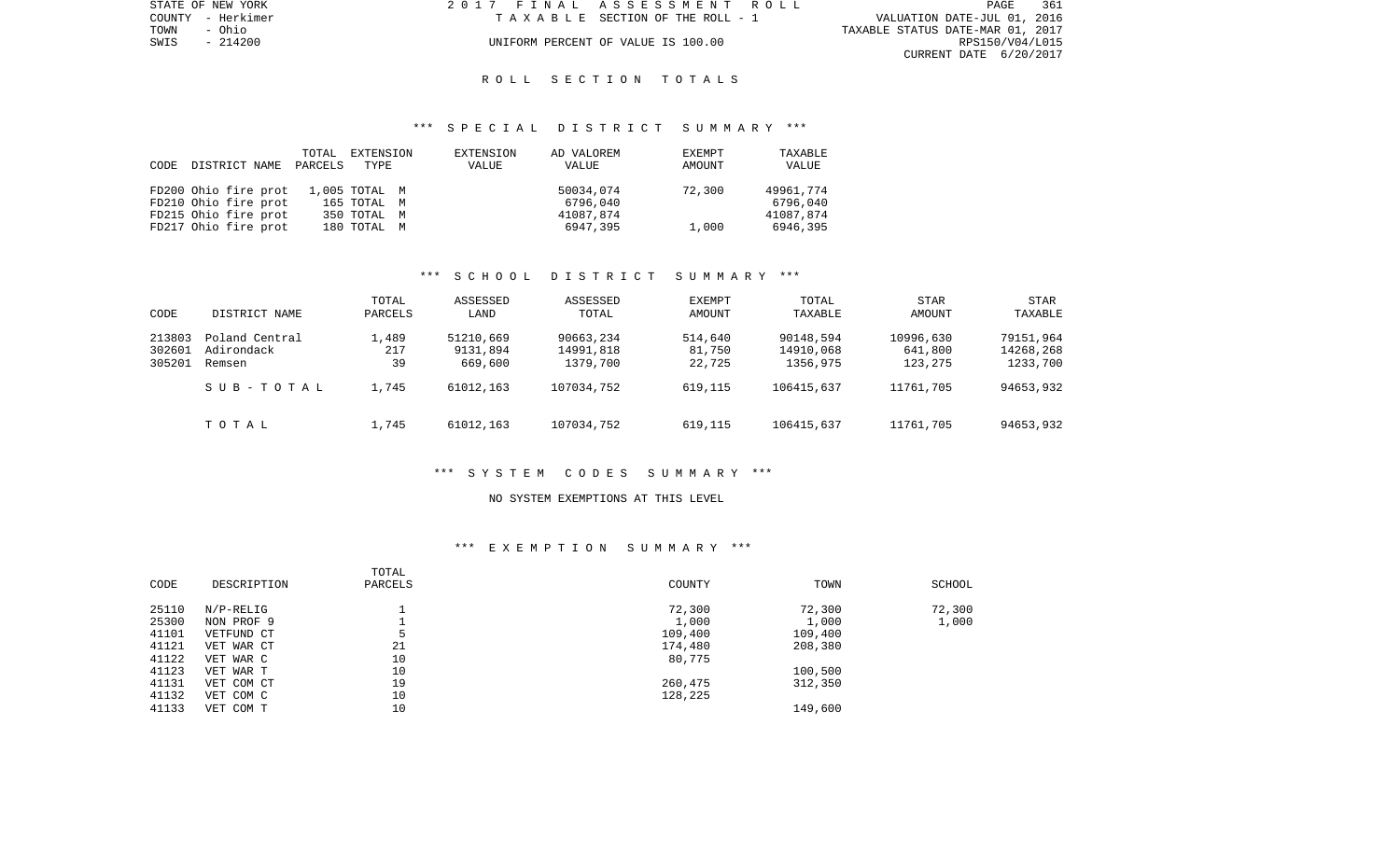|      | STATE OF NEW YORK | 2017 FINAL ASSESSMENT ROLL         |                                  | PAGE            | 362 |
|------|-------------------|------------------------------------|----------------------------------|-----------------|-----|
|      | COUNTY - Herkimer | TAXABLE SECTION OF THE ROLL - 1    | VALUATION DATE-JUL 01, 2016      |                 |     |
| TOWN | – Ohio            |                                    | TAXABLE STATUS DATE-MAR 01, 2017 |                 |     |
| SWIS | - 214200          | UNIFORM PERCENT OF VALUE IS 100.00 |                                  | RPS150/V04/L015 |     |
|      |                   |                                    | CURRENT DATE 6/20/2017           |                 |     |

# R O L L S E C T I O N T O T A L S

# \*\*\* E X E M P T I O N S U M M A R Y \*\*\*

| CODE           | DESCRIPTION             | TOTAL<br>PARCELS | COUNTY            | TOWN     | SCHOOL    |
|----------------|-------------------------|------------------|-------------------|----------|-----------|
| 41141<br>41142 | VET DIS CT<br>VET DIS C | 14<br>◠<br>4     | 266,000<br>60,000 | 293,500  |           |
| 41143          | VET DIS T               | 2                |                   | 73,690   |           |
| 41162          | CW 15 VET/              |                  | 9,000             |          |           |
| 41800          | AGED-ALL                | 5                | 129,750           | 128,250  | 134,250   |
| 41801          | AGED-CT                 | 10               | 299,289           | 299,289  |           |
| 41804          | AGED-SCHL               |                  |                   |          | 22,725    |
| 41834          | ENH STAR                | 106              |                   |          | 5900,405  |
| 41854          | <b>BAS STAR</b>         | 199              |                   |          | 5861,300  |
| 47460          | FOREST                  | $\overline{ }$   | 388,840           | 388,840  | 388,840   |
|                | TOTAL                   | 434              | 1979,534          | 2137,099 | 12380,820 |

# \*\*\* G R A N D T O T A L S \*\*\*

| ROLL<br>SEC | DESCRIPTION | TOTAL<br>PARCELS | <b><i>ASSESSED</i></b><br>LAND | ASSESSED<br>TOTAL | TAXABLE<br>COUNTY | TAXABLE<br>TOWN | TAXABLE<br>SCHOOL | STAR<br>TAXABLE |
|-------------|-------------|------------------|--------------------------------|-------------------|-------------------|-----------------|-------------------|-----------------|
|             | TAXABLE     | .745             | 61012,163                      | 107034,752        | 105055,218        | 104897,653      | 106415,637        | 94653,932       |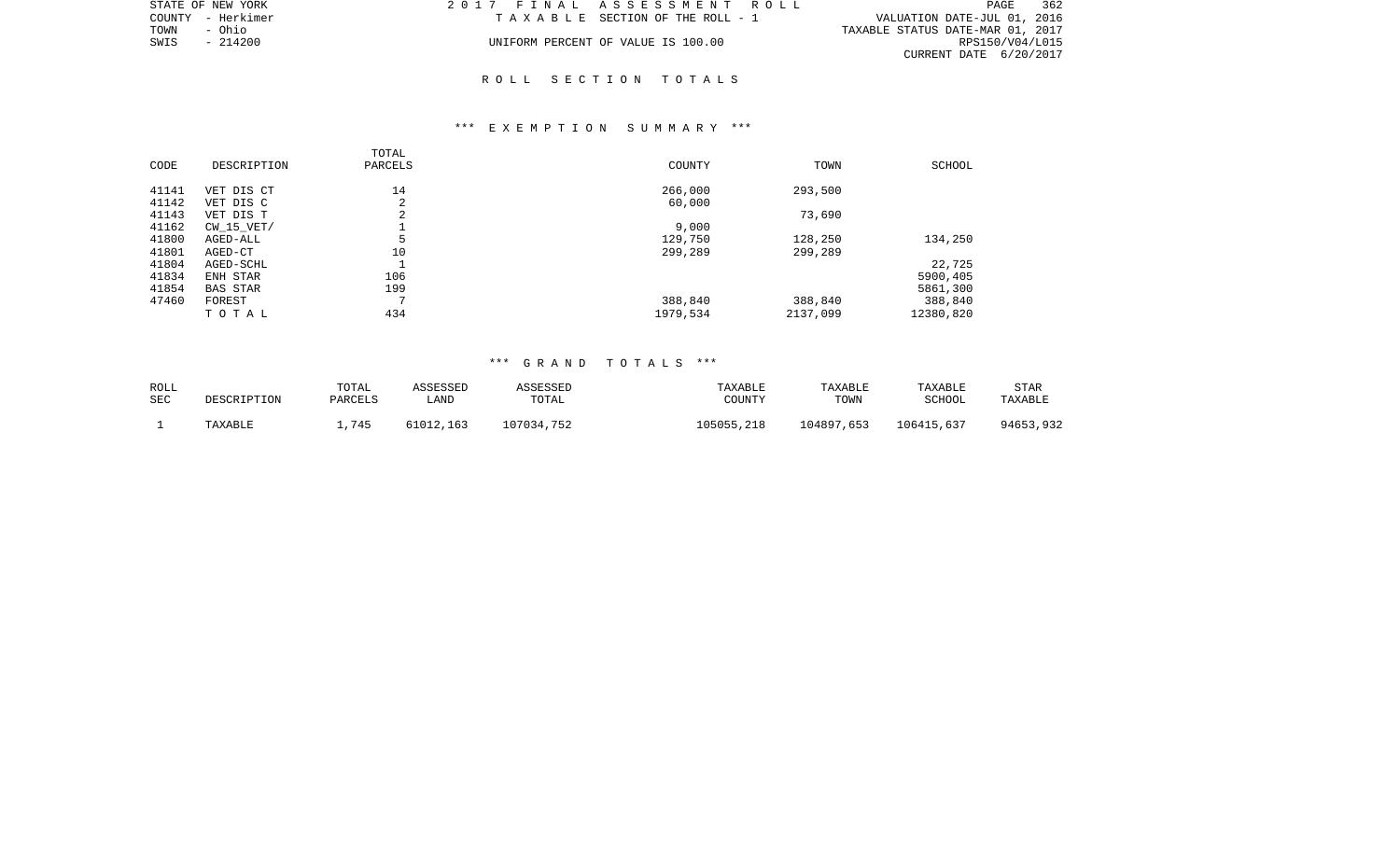| STATE OF NEW YORK<br>COUNTY - Herkimer<br>- Ohio<br>TOWN<br>SWIS<br>$-214200$ | FINAL<br>2017                                                                                                                                                         | OWNERS NAME SEQUENCE          | A S S E S S M E N T A O L L<br>STATE OWNED LAND SECTION OF THE ROLL - 3<br>UNIFORM PERCENT OF VALUE IS 100.00                           | PAGE<br>363<br>VALUATION DATE-JUL 01, 2016<br>TAXABLE STATUS DATE-MAR 01, 2017 |             |
|-------------------------------------------------------------------------------|-----------------------------------------------------------------------------------------------------------------------------------------------------------------------|-------------------------------|-----------------------------------------------------------------------------------------------------------------------------------------|--------------------------------------------------------------------------------|-------------|
| TAX MAP PARCEL NUMBER<br>CURRENT OWNERS NAME<br>CURRENT OWNERS ADDRESS        | SCHOOL DISTRICT<br>PARCEL SIZE/GRID COORD                                                                                                                             | LAND<br>TOTAL                 | PROPERTY LOCATION & CLASS ASSESSMENT EXEMPTION CODE---------------COUNTY-------TOWN------SCHOOL<br>TAX DESCRIPTION<br>SPECIAL DISTRICTS | TAXABLE VALUE                                                                  | ACCOUNT NO. |
| $333. - 1 - 33$<br>14 Acres Barge Canal<br>Albany, NY 12223                   | Lot 48 Poland Cen Sch D<br>931 Forest s532a<br>Poland Central 213803<br>48<br>Sfl <sub>2</sub><br>DEED BOOK 00000<br>FULL MARKET VALUE                                | 7,500<br>7,500<br>7,500       | COUNTY TAXABLE VALUE<br>TAXABLE VALUE<br>TOWN<br>SCHOOL TAXABLE VALUE<br>FD217 Ohio fire prot #4                                        | 7,500<br>7,500<br>7,500<br>7,500 TO M                                          | 1410001     |
| $060. -1 - 15$<br>Adgates Eastern Tract<br>Albany, NY 12223                   | Kirk Lot Adgate E Ard Csd<br>931 Forest s532a<br>302601<br>Adirondack<br>Sfl 1626<br>ACRES 1626.00<br>EAST-0345148 NRTH-1695252<br>FULL MARKET VALUE                  | 812,300<br>812,300<br>812,300 | COUNTY TAXABLE VALUE<br>TOWN<br>TAXABLE VALUE<br>SCHOOL TAXABLE VALUE<br>FD215 Ohio fire prot #3                                        | 812,300<br>812,300<br>812,300<br>812,300 TO M                                  | 400001      |
| $060. -1 - 16$<br>Adgates Eastern Tract<br>Albany, NY 12223                   | Hamilton Lot Adr Csd<br>931 Forest s532a<br>302601<br>Adirondack<br>Sfl 825<br>ACRES 825.00<br>EAST-0345728 NRTH-1688802<br>FULL MARKET VALUE                         | 580,900<br>580,900<br>580,900 | COUNTY TAXABLE VALUE<br>TOWN<br>TAXABLE VALUE<br>SCHOOL TAXABLE VALUE<br>FD215 Ohio fire prot #3                                        | 580,900<br>580,900<br>580,900<br>580,900 TO M                                  | 0380001     |
| $061. - 1 - 2$<br>Adgates Eastern Tract<br>Albany, NY 12223                   | Lot 12 Remsen Cen Sd<br>931 Forest s532a<br>Remsen<br>305201<br>12<br>Sfl 100<br>ACRES 100.00<br>EAST-0351573 NRTH-1696296<br>FULL MARKET VALUE                       | 49,800<br>49,800<br>49,800    | COUNTY TAXABLE VALUE<br>TAXABLE VALUE<br>TOWN<br>SCHOOL TAXABLE VALUE<br>FD215 Ohio fire prot #3                                        | 49,800<br>49,800<br>49,800<br>49,800 TO M                                      | 0520001     |
| $061. -1 -3$<br>Adgates Eastern Tract<br>Albany, NY 12223                     | ******************<br>Lot 13 Remsen Cen Sd<br>931 Forest s532a<br>Remsen<br>305201<br>13<br>Sfl 100<br>ACRES 100.00<br>EAST-0351611 NRTH-1695178<br>FULL MARKET VALUE | 45,300<br>45,300<br>45,300    | COUNTY TAXABLE VALUE<br>TOWN<br>TAXABLE VALUE<br>SCHOOL TAXABLE VALUE<br>FD215 Ohio fire prot #3                                        | 45,300<br>45,300<br>45,300<br>45,300 TO M                                      | 0530001     |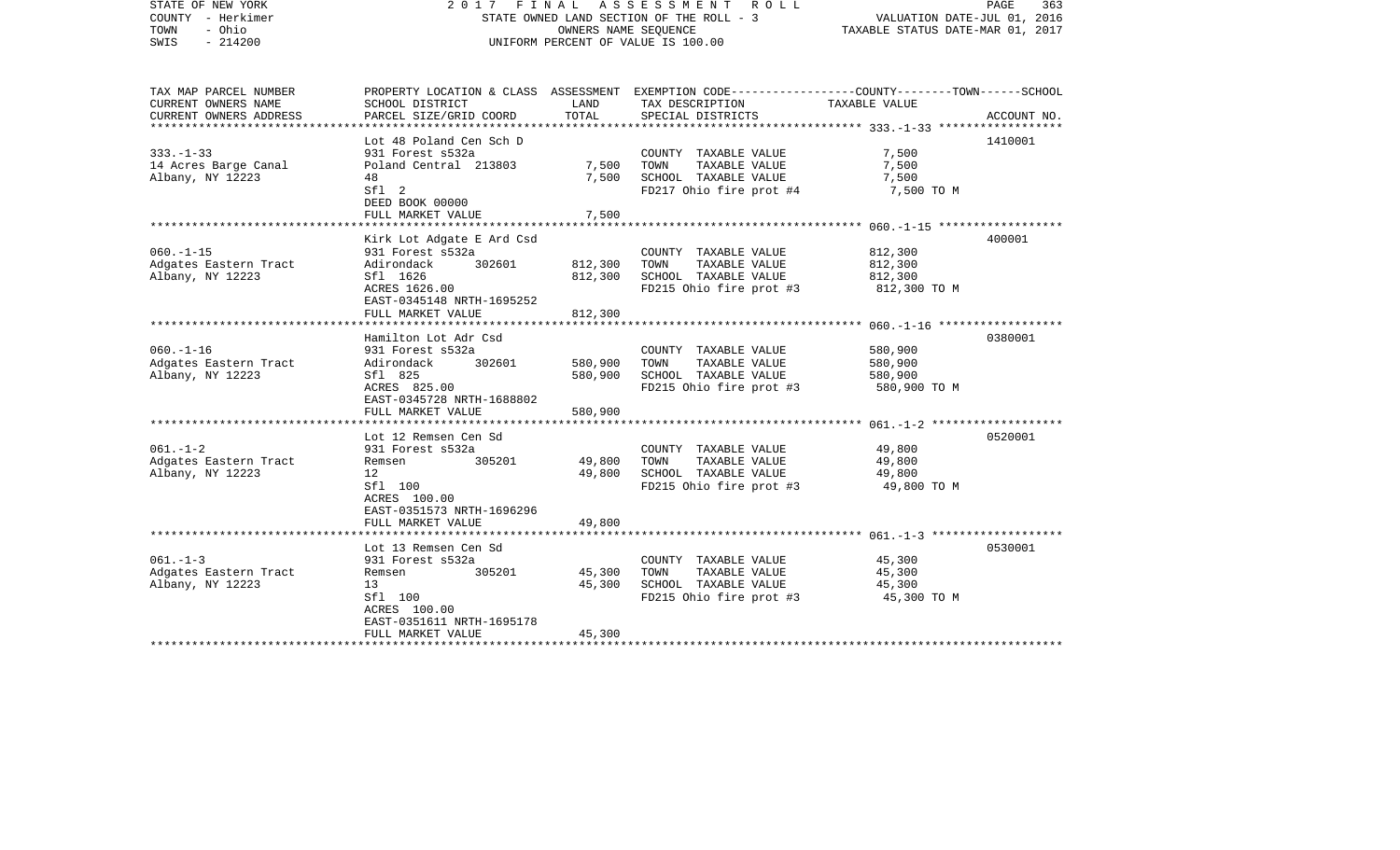| STATE OF NEW YORK<br>COUNTY - Herkimer<br>TOWN<br>- Ohio<br>$-214200$<br>SWIS | 2017                                                                      | FINAL         | A S S E S S M E N T R O L L<br>STATE OWNED LAND SECTION OF THE ROLL - 3<br>OWNERS NAME SEQUENCE<br>UNIFORM PERCENT OF VALUE IS 100.00   | VALUATION DATE-JUL 01, 2016<br>TAXABLE STATUS DATE-MAR 01, 2017 | PAGE<br>364 |
|-------------------------------------------------------------------------------|---------------------------------------------------------------------------|---------------|-----------------------------------------------------------------------------------------------------------------------------------------|-----------------------------------------------------------------|-------------|
| TAX MAP PARCEL NUMBER<br>CURRENT OWNERS NAME<br>CURRENT OWNERS ADDRESS        | SCHOOL DISTRICT<br>PARCEL SIZE/GRID COORD                                 | LAND<br>TOTAL | PROPERTY LOCATION & CLASS ASSESSMENT EXEMPTION CODE---------------COUNTY-------TOWN------SCHOOL<br>TAX DESCRIPTION<br>SPECIAL DISTRICTS | TAXABLE VALUE                                                   | ACCOUNT NO. |
|                                                                               | Lot 14 Remsen Cen Sd                                                      |               |                                                                                                                                         |                                                                 | 0540001     |
| $061. - 1 - 4$                                                                | 931 Forest s532a                                                          |               | COUNTY TAXABLE VALUE                                                                                                                    | 47,600                                                          |             |
| Adgates Eastern Tract                                                         | 305201<br>Remsen                                                          | 47,600        | TOWN<br>TAXABLE VALUE                                                                                                                   | 47,600                                                          |             |
| Albany, NY 12223                                                              | 14                                                                        | 47,600        | SCHOOL TAXABLE VALUE                                                                                                                    | 47,600                                                          |             |
|                                                                               | Sfl 100<br>ACRES 100.00<br>EAST-0351652 NRTH-1694005<br>FULL MARKET VALUE | 47,600        | FD215 Ohio fire prot #3                                                                                                                 | 47,600 TO M                                                     |             |
|                                                                               |                                                                           |               |                                                                                                                                         |                                                                 |             |
|                                                                               | Lot 15 Remsen Cen Sd                                                      |               |                                                                                                                                         |                                                                 | 0550001     |
| $061. -1 - 5$                                                                 | 931 Forest s532a                                                          |               | COUNTY TAXABLE VALUE                                                                                                                    | 60,100                                                          |             |
| Adgates Eastern Tract                                                         | 305201<br>Remsen                                                          | 60,100        | TOWN<br>TAXABLE VALUE                                                                                                                   | 60,100                                                          |             |
| Albany, NY 12223                                                              | 15<br>Sfl 100                                                             | 60,100        | SCHOOL TAXABLE VALUE<br>FD215 Ohio fire prot #3                                                                                         | 60,100<br>60,100 TO M                                           |             |
|                                                                               | ACRES 100.00<br>EAST-0351643 NRTH-1692733                                 |               |                                                                                                                                         |                                                                 |             |
|                                                                               | FULL MARKET VALUE                                                         | 60,100        |                                                                                                                                         |                                                                 |             |
|                                                                               | Lot 16 Remsen Cen Sd                                                      |               |                                                                                                                                         |                                                                 | 0560001     |
| $061. - 1 - 6$                                                                | 931 Forest s532a                                                          |               | COUNTY TAXABLE VALUE                                                                                                                    | 90,100                                                          |             |
| Adgates Eastern Tract                                                         | 305201<br>Remsen                                                          | 90,100        | TOWN<br>TAXABLE VALUE                                                                                                                   | 90,100                                                          |             |
| Albany, NY 12223                                                              | 16                                                                        | 90,100        | SCHOOL TAXABLE VALUE                                                                                                                    | 90,100                                                          |             |
|                                                                               | Sfl 100<br>ACRES 100.00<br>EAST-0351615 NRTH-1691241                      |               | FD215 Ohio fire prot #3                                                                                                                 | 90,100 TO M                                                     |             |
|                                                                               | FULL MARKET VALUE                                                         | 90,100        |                                                                                                                                         |                                                                 |             |
|                                                                               | Lot 17 Remsen Cen Sd                                                      |               |                                                                                                                                         |                                                                 | 0570001     |
| $061. - 1 - 7$                                                                | 931 Forest s532a                                                          |               | COUNTY TAXABLE VALUE                                                                                                                    | 97,400                                                          |             |
| Adgates Eastern Tract                                                         | 305201<br>Remsen                                                          | 97,400        | TOWN<br>TAXABLE VALUE                                                                                                                   | 97,400                                                          |             |
| Albany, NY 12223                                                              | 17                                                                        | 97,400        | SCHOOL TAXABLE VALUE                                                                                                                    | 97,400                                                          |             |
|                                                                               | Sfl 100<br>ACRES 100.00<br>EAST-0351565 NRTH-1689953                      |               | FD215 Ohio fire prot #3                                                                                                                 | 97,400 TO M                                                     |             |
|                                                                               | FULL MARKET VALUE                                                         | 97,400        |                                                                                                                                         |                                                                 |             |
|                                                                               | Lot 4 Remsen Cen Sd                                                       |               |                                                                                                                                         |                                                                 | 0450001     |
| $061. - 1 - 8$                                                                | 931 Forest s532a                                                          |               | COUNTY TAXABLE VALUE                                                                                                                    | 70,500                                                          |             |
| Adgates Eastern Tract                                                         | 305201<br>Remsen                                                          | 70,500        | TOWN<br>TAXABLE VALUE                                                                                                                   | 70,500                                                          |             |
| Albany, NY 12223                                                              | 4                                                                         | 70,500        | SCHOOL TAXABLE VALUE                                                                                                                    | 70,500                                                          |             |
|                                                                               | Sfl 100                                                                   |               | FD215 Ohio fire prot #3                                                                                                                 | 70,500 TO M                                                     |             |
|                                                                               | ACRES 100.00<br>EAST-0354652 NRTH-1688519                                 |               |                                                                                                                                         |                                                                 |             |
|                                                                               | FULL MARKET VALUE                                                         | 70,500        |                                                                                                                                         |                                                                 |             |
|                                                                               |                                                                           |               |                                                                                                                                         |                                                                 |             |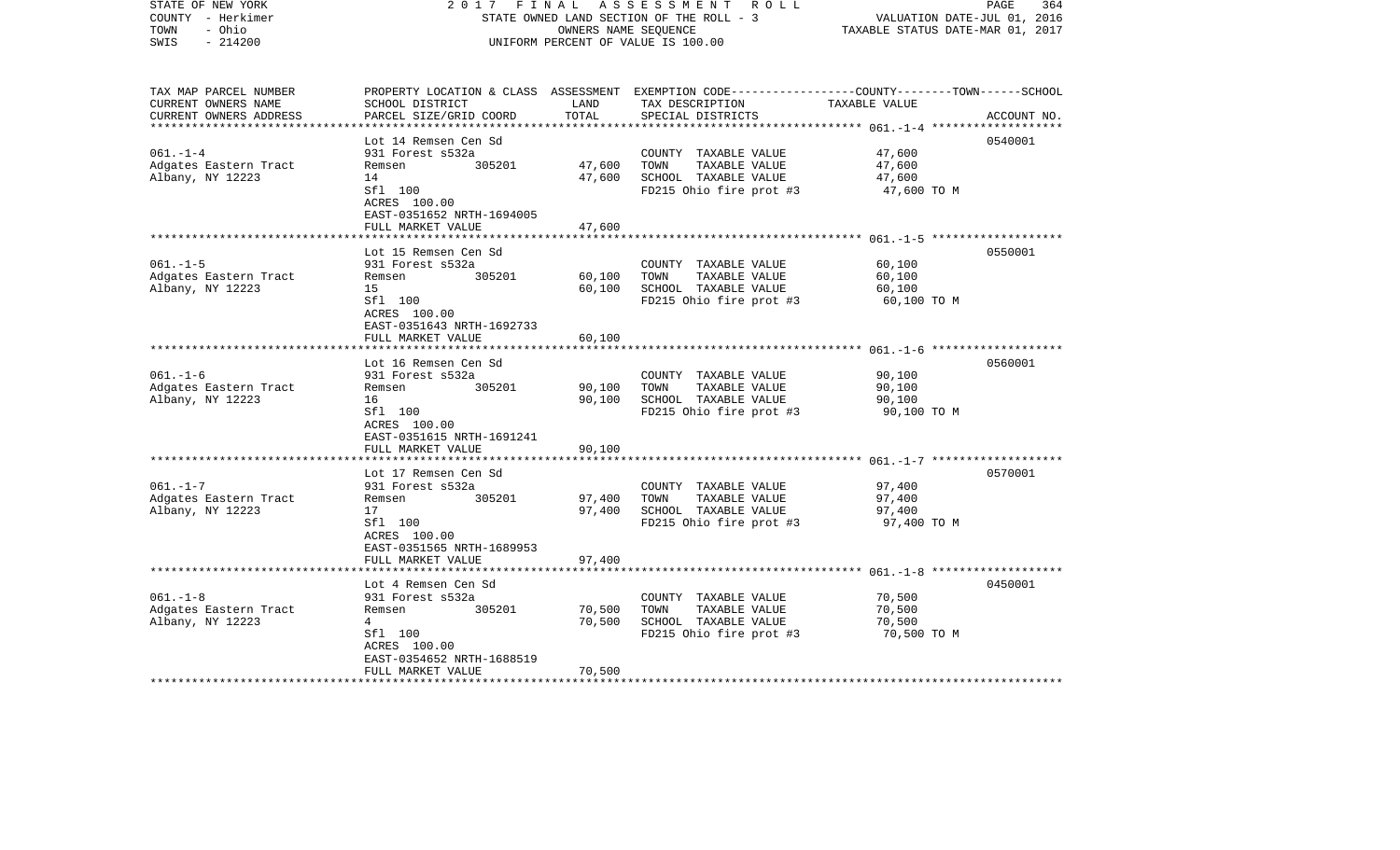| STATE OF NEW YORK<br>COUNTY - Herkimer<br>- Ohio<br>TOWN<br>$-214200$<br>SWIS | FINAL<br>2017                                         | OWNERS NAME SEQUENCE | A S S E S S M E N T R O L L<br>STATE OWNED LAND SECTION OF THE ROLL - 3<br>UNIFORM PERCENT OF VALUE IS 100.00                          | VALUATION DATE-JUL 01, 2016<br>TAXABLE STATUS DATE-MAR 01, 2017 | PAGE<br>365 |
|-------------------------------------------------------------------------------|-------------------------------------------------------|----------------------|----------------------------------------------------------------------------------------------------------------------------------------|-----------------------------------------------------------------|-------------|
| TAX MAP PARCEL NUMBER<br>CURRENT OWNERS NAME<br>CURRENT OWNERS ADDRESS        | SCHOOL DISTRICT<br>PARCEL SIZE/GRID COORD             | LAND<br>TOTAL        | PROPERTY LOCATION & CLASS ASSESSMENT EXEMPTION CODE--------------COUNTY-------TOWN------SCHOOL<br>TAX DESCRIPTION<br>SPECIAL DISTRICTS | TAXABLE VALUE                                                   | ACCOUNT NO. |
|                                                                               | Lot 5 Remsen Cen Sd                                   |                      |                                                                                                                                        |                                                                 | 0460001     |
| $061. - 1 - 9$                                                                | 931 Forest s532a                                      |                      | COUNTY TAXABLE VALUE                                                                                                                   | 63,800                                                          |             |
| Adgates Eastern Tract                                                         | 305201<br>Remsen                                      | 63,800               | TOWN<br>TAXABLE VALUE                                                                                                                  | 63,800                                                          |             |
| Albany, NY 12223                                                              | 5                                                     | 63,800               | SCHOOL TAXABLE VALUE                                                                                                                   | 63,800                                                          |             |
|                                                                               | Sfl 100A<br>ACRES 100.00<br>EAST-0318260 NRTH-1265270 |                      | FD215 Ohio fire prot #3                                                                                                                | 63,800 TO M                                                     |             |
|                                                                               | FULL MARKET VALUE                                     | 63,800               |                                                                                                                                        |                                                                 |             |
|                                                                               | Lot 6 Remsen Cen Sd                                   |                      |                                                                                                                                        |                                                                 | 0470001     |
| $061. - 1 - 10$                                                               | 931 Forest s532a                                      |                      | COUNTY TAXABLE VALUE                                                                                                                   | 68,600                                                          |             |
| Adgates Eastern Tract                                                         | 305201<br>Remsen                                      | 68,600               | TOWN<br>TAXABLE VALUE                                                                                                                  | 68,600                                                          |             |
| Albany, NY 12223                                                              | 6                                                     | 68,600               | SCHOOL TAXABLE VALUE                                                                                                                   | 68,600                                                          |             |
|                                                                               | Sfl 100<br>ACRES 100.00<br>EAST-0354845 NRTH-1691138  |                      | FD215 Ohio fire prot #3                                                                                                                | 68,600 TO M                                                     |             |
|                                                                               | FULL MARKET VALUE                                     | 68,600               |                                                                                                                                        |                                                                 |             |
|                                                                               | Lot 7 Remsen Cen Sd                                   |                      |                                                                                                                                        |                                                                 | 0480001     |
| $061. - 1 - 15$                                                               | 931 Forest s532a                                      |                      | COUNTY TAXABLE VALUE                                                                                                                   | 46,100                                                          |             |
| Adgates Eastern Tract                                                         | Remsen<br>305201                                      | 46,100               | TOWN<br>TAXABLE VALUE                                                                                                                  | 46,100                                                          |             |
| Albany, NY 12223                                                              | $7^{\circ}$                                           | 46,100               | SCHOOL TAXABLE VALUE                                                                                                                   | 46,100                                                          |             |
|                                                                               | Sfl 70<br>ACRES 70.00<br>EAST-0354330 NRTH-1692658    |                      | FD215 Ohio fire prot #3                                                                                                                | 46,100 TO M                                                     |             |
|                                                                               | FULL MARKET VALUE                                     | 46,100               |                                                                                                                                        |                                                                 |             |
|                                                                               | Lot 8 Remsen Cen Sd                                   |                      |                                                                                                                                        |                                                                 | 0490001     |
| $061. - 1 - 16$                                                               | 931 Forest s532a                                      |                      | COUNTY TAXABLE VALUE                                                                                                                   | 78,500                                                          |             |
| Adgates Eastern Tract                                                         | 305201<br>Remsen                                      | 78,500               | TOWN<br>TAXABLE VALUE                                                                                                                  | 78,500                                                          |             |
| Albany, NY 12223                                                              | 8                                                     | 78,500               | SCHOOL TAXABLE VALUE                                                                                                                   | 78,500                                                          |             |
|                                                                               | Sfl 100<br>ACRES 100.00<br>EAST-0355109 NRTH-1693417  |                      | FD215 Ohio fire prot #3                                                                                                                | 78,500 TO M                                                     |             |
|                                                                               | FULL MARKET VALUE                                     | 78,500               |                                                                                                                                        |                                                                 |             |
|                                                                               | Lot 9 Remsen Cen Sd                                   |                      |                                                                                                                                        |                                                                 | 0500001     |
| $061. - 1 - 17$                                                               | 931 Forest s532a                                      |                      | COUNTY TAXABLE VALUE                                                                                                                   | 75,000                                                          |             |
| Adgates Eastern Tract                                                         | 305201<br>Remsen                                      | 75,000               | TOWN<br>TAXABLE VALUE                                                                                                                  | 75,000                                                          |             |
| Albany, NY 12223                                                              | 9                                                     | 75,000               | SCHOOL TAXABLE VALUE                                                                                                                   | 75,000                                                          |             |
|                                                                               | Sfl 100<br>ACRES 100.00                               |                      | FD215 Ohio fire prot #3                                                                                                                | 75,000 TO M                                                     |             |
|                                                                               | EAST-0355353 NRTH-1694423<br>FULL MARKET VALUE        | 75,000               |                                                                                                                                        |                                                                 |             |
|                                                                               |                                                       |                      |                                                                                                                                        |                                                                 |             |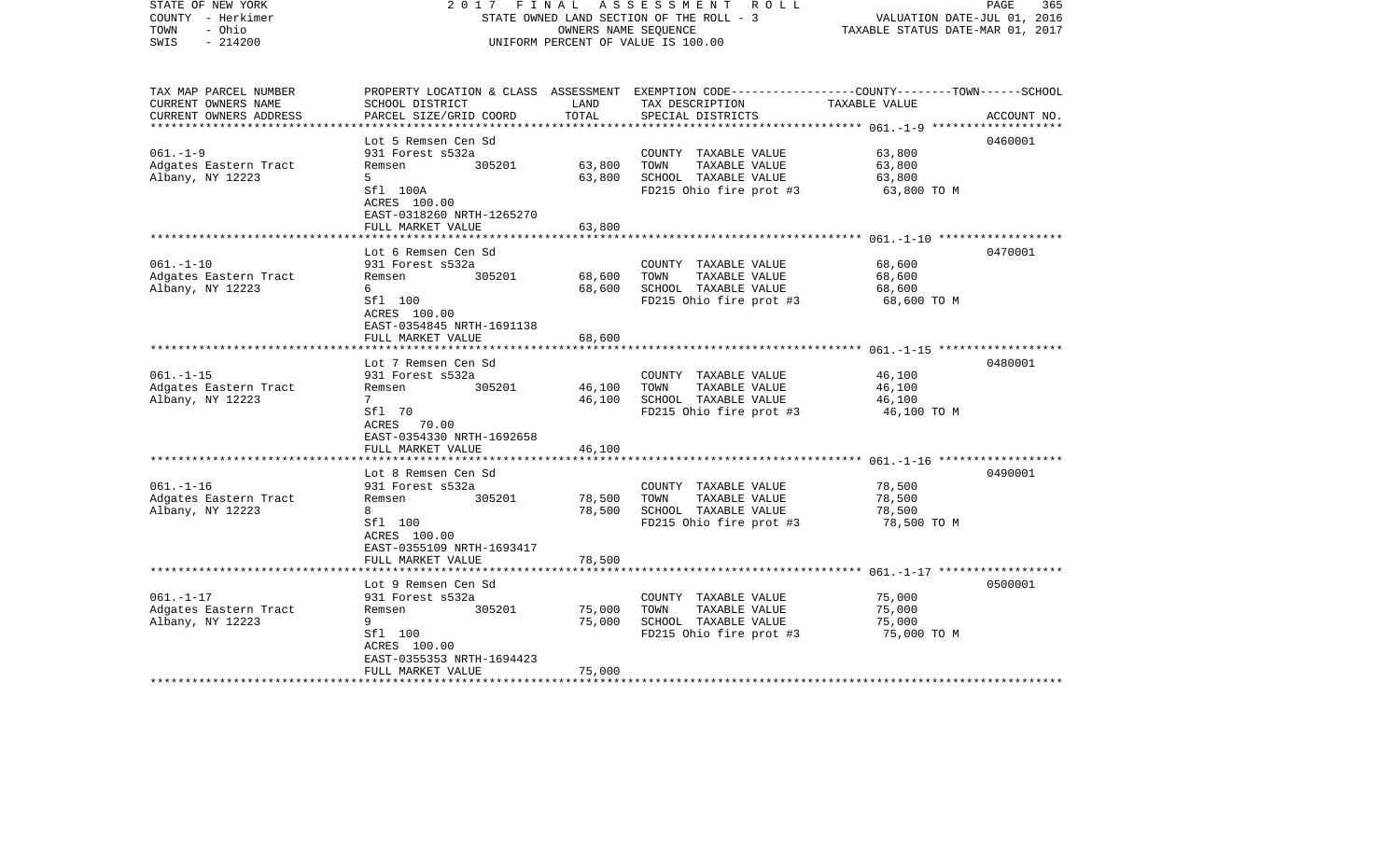| STATE OF NEW YORK<br>COUNTY - Herkimer<br>- Ohio<br>TOWN<br>$-214200$<br>SWIS | 2017                                                 | FINAL         | A S S E S S M E N T R O L L<br>STATE OWNED LAND SECTION OF THE ROLL - 3<br>OWNERS NAME SEQUENCE<br>UNIFORM PERCENT OF VALUE IS 100.00   | VALUATION DATE-JUL 01, 2016<br>TAXABLE STATUS DATE-MAR 01, 2017 | PAGE<br>366 |
|-------------------------------------------------------------------------------|------------------------------------------------------|---------------|-----------------------------------------------------------------------------------------------------------------------------------------|-----------------------------------------------------------------|-------------|
| TAX MAP PARCEL NUMBER<br>CURRENT OWNERS NAME<br>CURRENT OWNERS ADDRESS        | SCHOOL DISTRICT<br>PARCEL SIZE/GRID COORD            | LAND<br>TOTAL | PROPERTY LOCATION & CLASS ASSESSMENT EXEMPTION CODE---------------COUNTY-------TOWN------SCHOOL<br>TAX DESCRIPTION<br>SPECIAL DISTRICTS | TAXABLE VALUE                                                   | ACCOUNT NO. |
|                                                                               | Lot 10 Remsen Cen Sd                                 |               |                                                                                                                                         |                                                                 | 0510001     |
| $061. - 1 - 18$                                                               | 931 Forest s532a                                     |               | COUNTY TAXABLE VALUE                                                                                                                    | 66,800                                                          |             |
| Adgates Eastern Tract                                                         | 305201<br>Remsen                                     | 66,800        | TOWN<br>TAXABLE VALUE                                                                                                                   | 66,800                                                          |             |
| Albany, NY 12223                                                              | 10                                                   | 66,800        | SCHOOL TAXABLE VALUE                                                                                                                    | 66,800                                                          |             |
|                                                                               | Sfl 100<br>ACRES 100.00<br>EAST-0355610 NRTH-1695559 |               | FD215 Ohio fire prot #3                                                                                                                 | 66,800 TO M                                                     |             |
|                                                                               | FULL MARKET VALUE                                    | 66,800        |                                                                                                                                         |                                                                 |             |
|                                                                               | Lot 16 Adirondack Cen Sd                             |               |                                                                                                                                         |                                                                 | 0730001     |
| $061. - 1 - 19$                                                               | 931 Forest s532a                                     |               | COUNTY TAXABLE VALUE                                                                                                                    | 64,500                                                          |             |
| Adgates Eastern Tract                                                         | Adirondack<br>302601                                 | 64,500        | TOWN<br>TAXABLE VALUE                                                                                                                   | 64,500                                                          |             |
| Albany, NY 12223                                                              | 16                                                   | 64,500        | SCHOOL TAXABLE VALUE                                                                                                                    | 64,500                                                          |             |
|                                                                               | Sfl 100<br>ACRES 100.00<br>EAST-0360518 NRTH-1697976 |               | FD215 Ohio fire prot #3                                                                                                                 | 64,500 TO M                                                     |             |
|                                                                               | FULL MARKET VALUE                                    | 64,500        |                                                                                                                                         |                                                                 |             |
|                                                                               |                                                      |               |                                                                                                                                         |                                                                 |             |
| $061. - 1 - 20$                                                               | Lot 17 Adirondack Cen Sd<br>931 Forest s532a         |               | COUNTY TAXABLE VALUE                                                                                                                    | 60,400                                                          | 0740001     |
| Adgates Eastern Tract                                                         | 302601<br>Adirondack                                 | 60,400        | TAXABLE VALUE<br>TOWN                                                                                                                   | 60,400                                                          |             |
| Albany, NY 12223                                                              | 17                                                   | 60,400        | SCHOOL TAXABLE VALUE                                                                                                                    | 60,400                                                          |             |
|                                                                               | Sfl 100<br>ACRES 100.00<br>EAST-0360321 NRTH-1697142 |               | FD215 Ohio fire prot #3                                                                                                                 | 60,400 TO M                                                     |             |
|                                                                               | FULL MARKET VALUE                                    | 60,400        |                                                                                                                                         |                                                                 |             |
|                                                                               | Lot 18 Adirondack Cen Sd                             |               |                                                                                                                                         |                                                                 | 0750001     |
| $061. - 1 - 21$                                                               | 931 Forest s532a                                     |               | COUNTY TAXABLE VALUE                                                                                                                    | 61,200                                                          |             |
| Adgates Eastern Tract                                                         | Adirondack<br>302601                                 | 61,200        | TOWN<br>TAXABLE VALUE                                                                                                                   | 61,200                                                          |             |
| Albany, NY 12223                                                              | 18                                                   | 61,200        | SCHOOL TAXABLE VALUE                                                                                                                    | 61,200                                                          |             |
|                                                                               | Sfl 100<br>ACRES 100.00<br>EAST-0360198 NRTH-1696264 |               | FD215 Ohio fire prot #3                                                                                                                 | 61,200 TO M                                                     |             |
|                                                                               | FULL MARKET VALUE                                    | 61,200        |                                                                                                                                         |                                                                 |             |
|                                                                               |                                                      |               |                                                                                                                                         |                                                                 |             |
| $061. - 1 - 22$                                                               | Lot 19 Adirondack Csd<br>931 Forest s532a            |               | COUNTY TAXABLE VALUE                                                                                                                    | 69,300                                                          | 0760001     |
| Adgates Eastern Tract                                                         | 302601<br>Adirondack                                 | 69,300        | TOWN<br>TAXABLE VALUE                                                                                                                   | 69,300                                                          |             |
| Albany, NY 12223                                                              | 19                                                   | 69,300        | SCHOOL TAXABLE VALUE                                                                                                                    | 69,300                                                          |             |
|                                                                               | Sfl 100                                              |               | FD215 Ohio fire prot #3                                                                                                                 | 69,300 TO M                                                     |             |
|                                                                               | ACRES 100.00                                         |               |                                                                                                                                         |                                                                 |             |
|                                                                               | EAST-0359942 NRTH-1695397                            |               |                                                                                                                                         |                                                                 |             |
|                                                                               | FULL MARKET VALUE                                    | 69,300        |                                                                                                                                         |                                                                 |             |
|                                                                               |                                                      |               |                                                                                                                                         |                                                                 |             |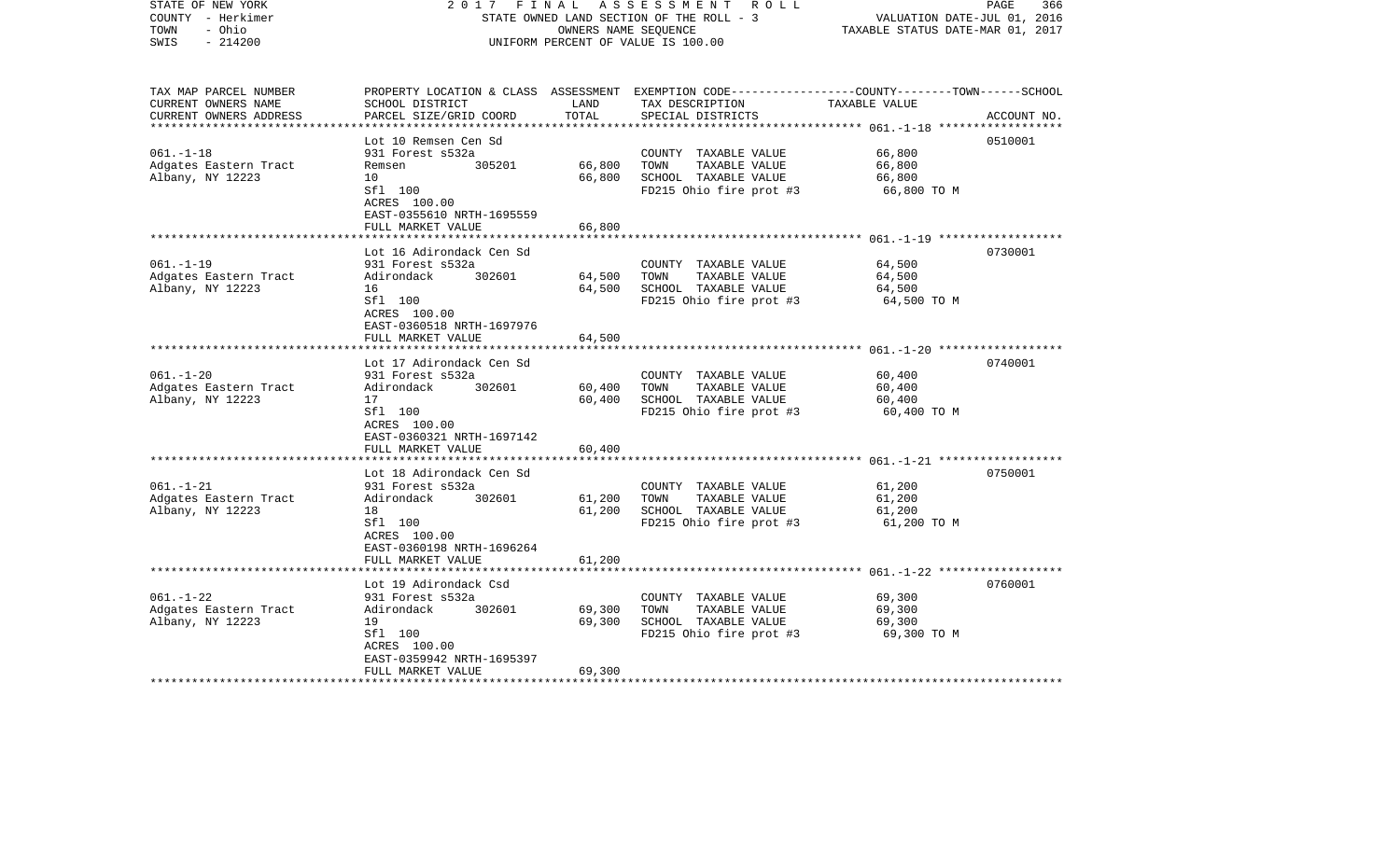| STATE OF NEW YORK<br>COUNTY - Herkimer<br>- Ohio<br>TOWN<br>$-214200$<br>SWIS | 2 0 1 7<br>FINAL<br>STATE OWNED LAND SECTION OF THE ROLL - 3<br>UNIFORM PERCENT OF VALUE IS 100.00                                                       | 367<br>PAGE<br>VALUATION DATE-JUL 01, 2016<br>TAXABLE STATUS DATE-MAR 01, 2017 |                                                                                                                                          |                                           |             |
|-------------------------------------------------------------------------------|----------------------------------------------------------------------------------------------------------------------------------------------------------|--------------------------------------------------------------------------------|------------------------------------------------------------------------------------------------------------------------------------------|-------------------------------------------|-------------|
| TAX MAP PARCEL NUMBER<br>CURRENT OWNERS NAME<br>CURRENT OWNERS ADDRESS        | SCHOOL DISTRICT<br>PARCEL SIZE/GRID COORD                                                                                                                | LAND<br>TOTAL                                                                  | PROPERTY LOCATION & CLASS ASSESSMENT EXEMPTION CODE----------------COUNTY-------TOWN------SCHOOL<br>TAX DESCRIPTION<br>SPECIAL DISTRICTS | TAXABLE VALUE                             | ACCOUNT NO. |
|                                                                               | ************************<br>Lot 20 Adirondack Csd                                                                                                        | * * * * * * * * * * * * * *                                                    |                                                                                                                                          |                                           | 0770001     |
| $061. - 1 - 23$<br>Adgates Eastern Tract<br>Albany, NY 12223                  | 931 Forest s532a<br>Adirondack<br>302601<br>20<br>Sfl 100<br>ACRES 100.00                                                                                | 71,200<br>71,200                                                               | COUNTY TAXABLE VALUE<br>TOWN<br>TAXABLE VALUE<br>SCHOOL TAXABLE VALUE<br>FD215 Ohio fire prot #3                                         | 71,200<br>71,200<br>71,200<br>71,200 TO M |             |
|                                                                               | EAST-0359620 NRTH-1694536                                                                                                                                |                                                                                |                                                                                                                                          |                                           |             |
|                                                                               | FULL MARKET VALUE                                                                                                                                        | 71,200                                                                         |                                                                                                                                          |                                           |             |
| $061. - 1 - 24$<br>Adgates Eastern Tract<br>Albany, NY 12223                  | Lot 21 Adirondack Csd<br>931 Forest s532a<br>Adirondack<br>302601<br>21<br>Sfl 100<br>ACRES 100.00<br>EAST-0359526 NRTH-1693512                          | 68,300<br>68,300                                                               | COUNTY TAXABLE VALUE<br>TOWN<br>TAXABLE VALUE<br>SCHOOL TAXABLE VALUE<br>FD215 Ohio fire prot #3                                         | 68,300<br>68,300<br>68,300<br>68,300 TO M | 0780001     |
|                                                                               | FULL MARKET VALUE                                                                                                                                        | 68,300                                                                         |                                                                                                                                          |                                           |             |
|                                                                               | ****************                                                                                                                                         |                                                                                |                                                                                                                                          | $061, -1 - 25$ *******************        |             |
| $061. -1 - 25$                                                                | Lot 22 Adirondack Csd<br>931 Forest s532a                                                                                                                |                                                                                | COUNTY TAXABLE VALUE                                                                                                                     | 60,100                                    | 0790001     |
| Adgates Eastern Tract<br>Albany, NY 12223                                     | Adirondack<br>302601<br>22<br>Sfl 100<br>ACRES 100.00<br>EAST-0359323 NRTH-1692499                                                                       | 60,100<br>60,100                                                               | TOWN<br>TAXABLE VALUE<br>SCHOOL TAXABLE VALUE<br>FD215 Ohio fire prot #3                                                                 | 60,100<br>60,100<br>60,100 TO M           |             |
|                                                                               | FULL MARKET VALUE<br>******************                                                                                                                  | 60,100<br>**********                                                           |                                                                                                                                          |                                           |             |
| $061. - 1 - 26$<br>Adgates Eastern Tract<br>Albany, NY 12223                  | Lot 23 Adirondack Csd<br>931 Forest s532a<br>Adirondack<br>302601<br>23<br>Sfl 100<br>ACRES 100.00<br>EAST-0358819 NRTH-1691549<br>FULL MARKET VALUE     | 66,600<br>66,600<br>66,600                                                     | COUNTY TAXABLE VALUE<br>TAXABLE VALUE<br>TOWN<br>SCHOOL TAXABLE VALUE<br>FD215 Ohio fire prot #3                                         | 66,600<br>66,600<br>66,600<br>66,600 TO M | 0800001     |
|                                                                               |                                                                                                                                                          |                                                                                |                                                                                                                                          | $061, -1 - 27$ *******************        |             |
| $061. - 1 - 27$<br>Adgates Eastern Tract<br>Albany, NY 12223                  | Lot 8 Adirondack Csd<br>931 Forest s532a<br>Adirondack<br>302601<br>8<br>Sfl 100<br>ACRES 100.00<br>EAST-0362791 NRTH-1689597<br>DEED BOOK 257<br>PG-236 | 62,900<br>62,900                                                               | COUNTY TAXABLE VALUE<br>TOWN<br>TAXABLE VALUE<br>SCHOOL TAXABLE VALUE<br>FD215 Ohio fire prot #3                                         | 62,900<br>62,900<br>62,900<br>62,900 TO M | 0670001     |
|                                                                               | FULL MARKET VALUE                                                                                                                                        | 62,900                                                                         |                                                                                                                                          |                                           |             |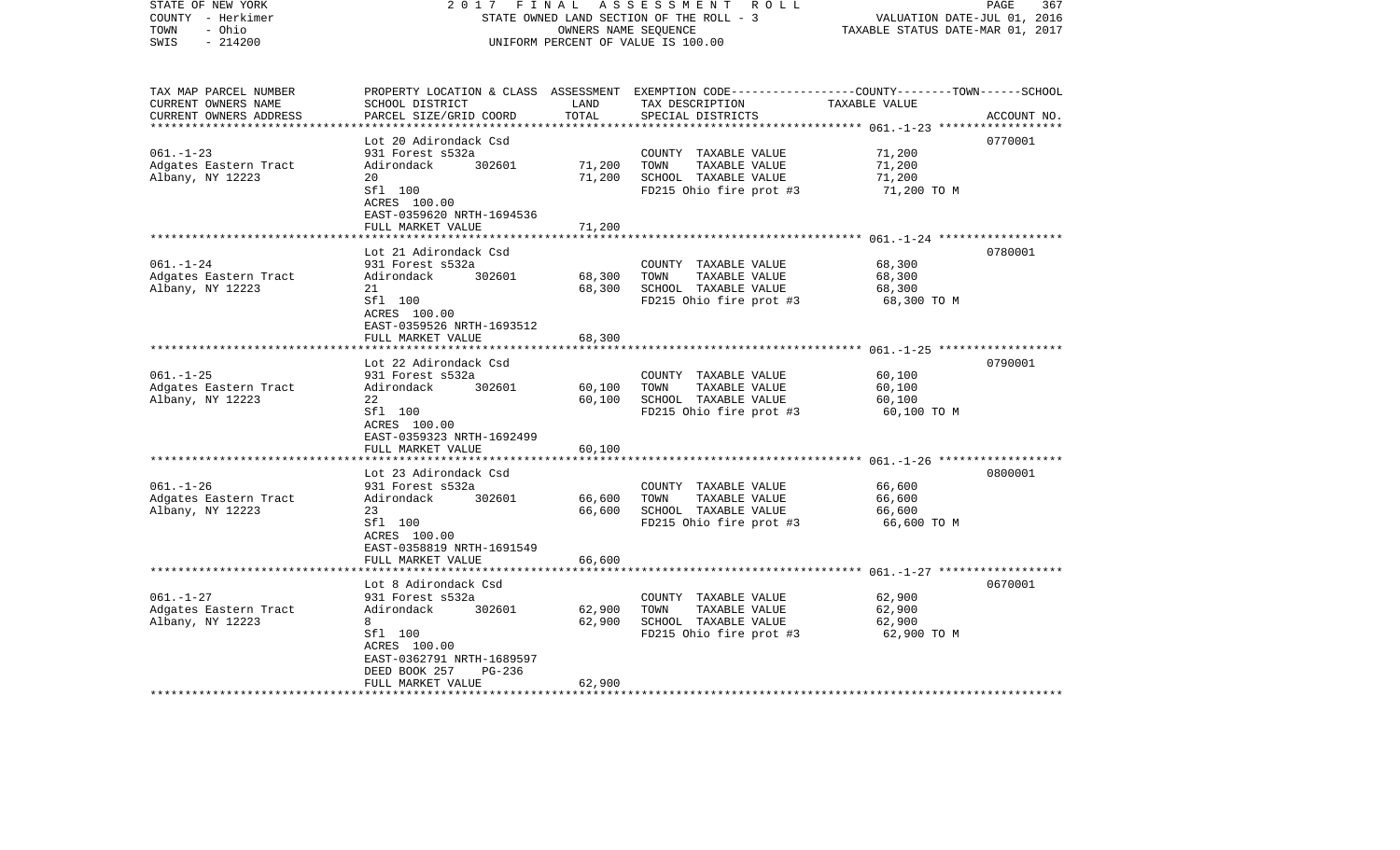| STATE OF NEW YORK<br>COUNTY - Herkimer | 2017                                      | FINAL                            | ASSESSMENT ROLL<br>STATE OWNED LAND SECTION OF THE ROLL - 3                                     | VALUATION DATE-JUL 01, 2016               | 368<br>PAGE |
|----------------------------------------|-------------------------------------------|----------------------------------|-------------------------------------------------------------------------------------------------|-------------------------------------------|-------------|
| - Ohio<br>TOWN                         |                                           | TAXABLE STATUS DATE-MAR 01, 2017 |                                                                                                 |                                           |             |
| SWIS<br>$-214200$                      |                                           |                                  | OWNERS NAME SEQUENCE<br>UNIFORM PERCENT OF VALUE IS 100.00                                      |                                           |             |
|                                        |                                           |                                  |                                                                                                 |                                           |             |
| TAX MAP PARCEL NUMBER                  |                                           |                                  | PROPERTY LOCATION & CLASS ASSESSMENT EXEMPTION CODE---------------COUNTY-------TOWN------SCHOOL |                                           |             |
| CURRENT OWNERS NAME                    | SCHOOL DISTRICT                           | LAND                             | TAX DESCRIPTION                                                                                 | TAXABLE VALUE                             |             |
| CURRENT OWNERS ADDRESS                 | PARCEL SIZE/GRID COORD                    | TOTAL                            | SPECIAL DISTRICTS                                                                               |                                           | ACCOUNT NO. |
|                                        | ***********************                   | ***********                      |                                                                                                 |                                           |             |
|                                        | Lot 9 Adirondack Csd                      |                                  |                                                                                                 |                                           | 0680001     |
| $061. - 1 - 28$                        | 931 Forest s532a                          |                                  | COUNTY TAXABLE VALUE                                                                            | 63,400                                    |             |
| Adgates Eastern Tract                  | Adirondack<br>302601                      | 63,400                           | TOWN<br>TAXABLE VALUE                                                                           | 63,400                                    |             |
| Albany, NY 12223                       | 9                                         | 63,400                           | SCHOOL TAXABLE VALUE                                                                            | 63,400                                    |             |
|                                        | Sfl 100                                   |                                  | FD215 Ohio fire prot #3                                                                         | 63,400 ТО М                               |             |
|                                        | ACRES 100.00                              |                                  |                                                                                                 |                                           |             |
|                                        | EAST-0363086 NRTH-1690653                 |                                  |                                                                                                 |                                           |             |
|                                        | FULL MARKET VALUE                         | 63,400                           |                                                                                                 |                                           |             |
|                                        |                                           |                                  |                                                                                                 | $061. - 1 - 29$ ****************          |             |
|                                        | Lot 10 Adirondack Csd                     |                                  |                                                                                                 |                                           | 0690001     |
| $061. - 1 - 29$                        | 931 Forest s532a                          |                                  | COUNTY TAXABLE VALUE                                                                            | 65,100                                    |             |
| Adgates Eastern Tract                  | Adirondack<br>302601<br>10                | 65,100<br>65,100                 | TOWN<br>TAXABLE VALUE<br>SCHOOL TAXABLE VALUE                                                   | 65,100                                    |             |
| Albany, NY 12223                       | Sfl 100                                   |                                  | FD215 Ohio fire prot #3                                                                         | 65,100                                    |             |
|                                        | ACRES 100.00                              |                                  |                                                                                                 | 65,100 TO M                               |             |
|                                        | EAST-0363524 NRTH-1691634                 |                                  |                                                                                                 |                                           |             |
|                                        | DEED BOOK 257<br>PG-236                   |                                  |                                                                                                 |                                           |             |
|                                        | FULL MARKET VALUE                         | 65,100                           |                                                                                                 |                                           |             |
|                                        |                                           |                                  |                                                                                                 | *************** 061.-1-31 *************** |             |
|                                        | Lot 11 Adirondack Csd                     |                                  |                                                                                                 |                                           | 0700001     |
| $061. - 1 - 31$                        | 931 Forest s532a                          |                                  | COUNTY TAXABLE VALUE                                                                            | 40,300                                    |             |
| Adgates Eastern Tract                  | Adirondack<br>302601                      | 40,300                           | TOWN<br>TAXABLE VALUE                                                                           | 40,300                                    |             |
| All East Of Black River E              | 11                                        | 40,300                           | SCHOOL TAXABLE VALUE                                                                            | 40,300                                    |             |
| Albany, NY 12223                       | Sfl 70                                    |                                  | FD215 Ohio fire prot #3                                                                         | 40,300 TO M                               |             |
|                                        | ACRES 70.00                               |                                  |                                                                                                 |                                           |             |
|                                        | EAST-0363902 NRTH-1692359                 |                                  |                                                                                                 |                                           |             |
|                                        | DEED BOOK 257<br>PG-236                   |                                  |                                                                                                 |                                           |             |
|                                        | FULL MARKET VALUE                         | 40,300                           |                                                                                                 |                                           |             |
|                                        |                                           |                                  |                                                                                                 |                                           |             |
|                                        | Lot 12 Adirondack Csd                     |                                  |                                                                                                 |                                           | 0710001     |
| $061. - 1 - 34$                        | 931 Forest s532a                          |                                  | COUNTY TAXABLE VALUE                                                                            | 67,200                                    |             |
| Adgates Eastern Tract                  | Adirondack<br>302601                      | 67,200                           | TOWN<br>TAXABLE VALUE                                                                           | 67,200                                    |             |
| Albany, NY 12223                       | 12                                        | 67,200                           | SCHOOL TAXABLE VALUE                                                                            | 67,200                                    |             |
|                                        | Sfl 100                                   |                                  | FD215 Ohio fire prot #3                                                                         | 67,200 TO M                               |             |
|                                        | ACRES 100.00<br>EAST-0364315 NRTH-1693334 |                                  |                                                                                                 |                                           |             |
|                                        | FULL MARKET VALUE                         | 67,200                           |                                                                                                 |                                           |             |
|                                        | *******************                       |                                  |                                                                                                 |                                           |             |
|                                        | Lot 13 Adirondack Csd                     |                                  |                                                                                                 |                                           | 0720001     |
| $061. -1 -35$                          | 931 Forest s532a                          |                                  | COUNTY TAXABLE VALUE                                                                            | 71,500                                    |             |
| Adgates Eastern Tract                  | Adirondack<br>302601                      | 71,500                           | TOWN<br>TAXABLE VALUE                                                                           | 71,500                                    |             |
| Albany, NY 12223                       | 13                                        | 71,500                           | SCHOOL TAXABLE VALUE                                                                            | 71,500                                    |             |
|                                        | Sfl 100                                   |                                  | FD215 Ohio fire prot #3                                                                         | 71,500 TO M                               |             |
|                                        | ACRES 100.00                              |                                  |                                                                                                 |                                           |             |
|                                        | EAST-0364540 NRTH-1694169                 |                                  |                                                                                                 |                                           |             |
|                                        | FULL MARKET VALUE                         | 71,500                           |                                                                                                 |                                           |             |
| *************************              | ***********************                   | ***************                  |                                                                                                 |                                           |             |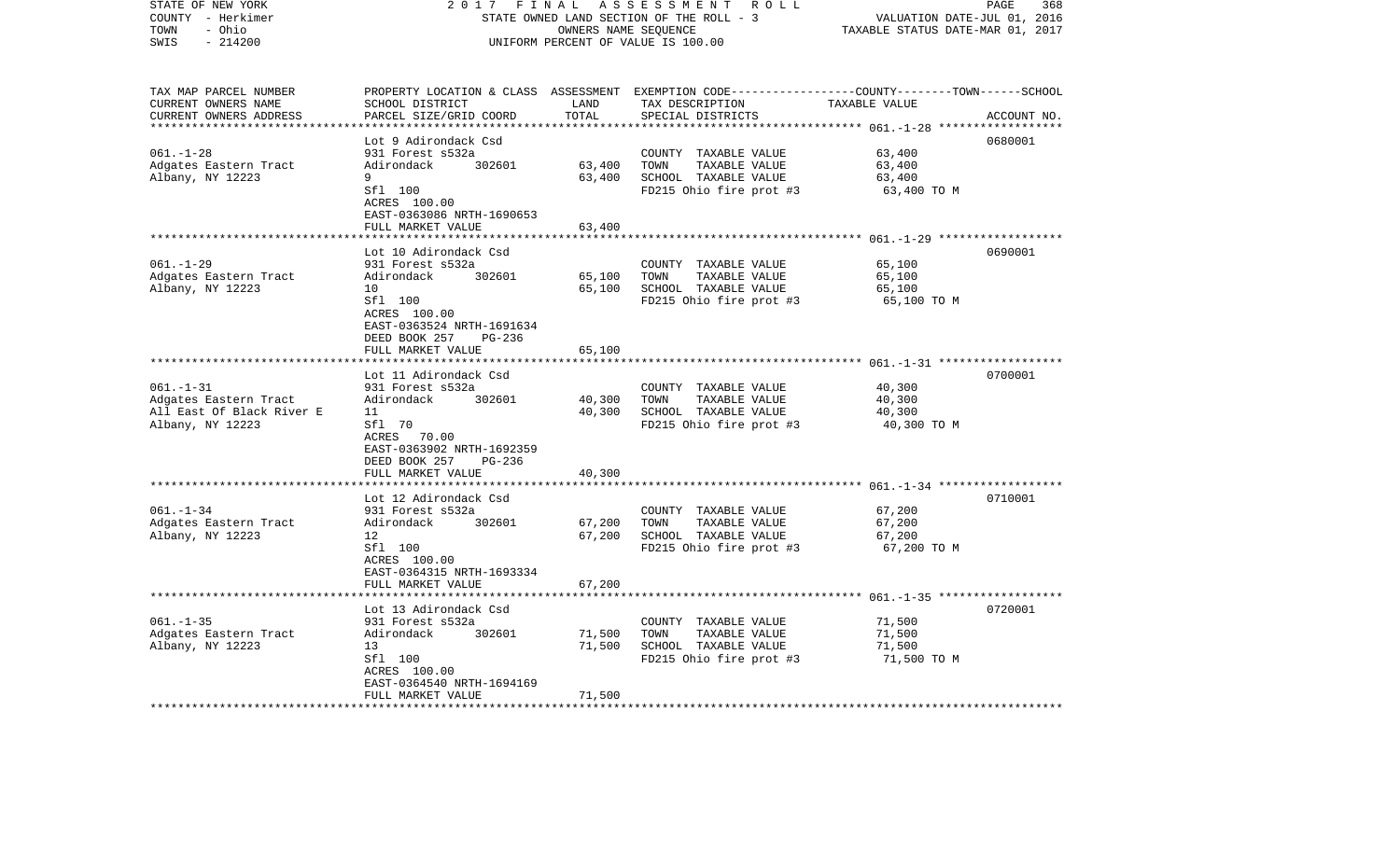| STATE OF NEW YORK<br>COUNTY - Herkimer<br>- Ohio<br>TOWN<br>$-214200$<br>SWIS      | 2017<br>FINAL                                                                                                                                               | OWNERS NAME SEQUENCE          | ASSESSMENT<br>R O L L<br>STATE OWNED LAND SECTION OF THE ROLL - 3<br>UNIFORM PERCENT OF VALUE IS 100.00                                 | VALUATION DATE-JUL 01, 2016<br>TAXABLE STATUS DATE-MAR 01, 2017 | PAGE<br>369 |
|------------------------------------------------------------------------------------|-------------------------------------------------------------------------------------------------------------------------------------------------------------|-------------------------------|-----------------------------------------------------------------------------------------------------------------------------------------|-----------------------------------------------------------------|-------------|
| TAX MAP PARCEL NUMBER<br>CURRENT OWNERS NAME<br>CURRENT OWNERS ADDRESS             | SCHOOL DISTRICT<br>PARCEL SIZE/GRID COORD                                                                                                                   | LAND<br>TOTAL                 | PROPERTY LOCATION & CLASS ASSESSMENT EXEMPTION CODE---------------COUNTY-------TOWN------SCHOOL<br>TAX DESCRIPTION<br>SPECIAL DISTRICTS | TAXABLE VALUE                                                   | ACCOUNT NO. |
| $064. -1 - 3$<br>Adgates Eastern Tract<br>Jewett Lot<br>Albany, NY 12223           | Lot 34 Remsen Cen Sch D<br>931 Forest s532a<br>302601<br>Adirondack<br>Sfl 773<br>ACRES 773.00<br>EAST-0346281 NRTH-1685137<br>FULL MARKET VALUE            | 561,500<br>561,500<br>561,500 | COUNTY TAXABLE VALUE<br>TOWN<br>TAXABLE VALUE<br>SCHOOL TAXABLE VALUE<br>FD215 Ohio fire prot #3                                        | 561,500<br>561,500<br>561,500<br>561,500 TO M                   | 0390001     |
| $065. -1 -1$<br>Adgates Eastern Tract<br>Albany, NY 12223                          | Lot 18 Remsen Cen Sch D<br>931 Forest s532a<br>305201<br>Remsen<br>18<br>Sfl 100<br>ACRES 100.00<br>EAST-0351809 NRTH-1688501                               | 65,400<br>65,400              | COUNTY TAXABLE VALUE<br>TOWN<br>TAXABLE VALUE<br>SCHOOL TAXABLE VALUE<br>FD215 Ohio fire prot #3                                        | 65,400<br>65,400<br>65,400<br>65,400 TO M                       | 0580001     |
|                                                                                    | FULL MARKET VALUE<br>**********************                                                                                                                 | 65,400                        |                                                                                                                                         |                                                                 |             |
| $065. -1 - 8$<br>Adgates Eastern Tract<br>Ex 60 Acres West End<br>Albany, NY 12223 | L 20 Rem Csd Adgates E Tr<br>931 Forest s532a<br>305201<br>Remsen<br>20<br>Sfl 40<br>ACRES 31.90<br>EAST-0352592 NRTH-1684735                               | 38,300<br>38,300              | COUNTY TAXABLE VALUE<br>TOWN<br>TAXABLE VALUE<br>SCHOOL TAXABLE VALUE<br>FD215 Ohio fire prot #3                                        | 38,300<br>38,300<br>38,300<br>38,300 TO M                       | 0590001     |
|                                                                                    | FULL MARKET VALUE<br>*******************                                                                                                                    | 38,300                        |                                                                                                                                         |                                                                 |             |
| $065. -1 - 9$<br>Adgates Eastern Tract<br>Albany, NY 12223                         | Lot 1 Remsen Cen Sch D<br>931 Forest s532a<br>Remsen<br>305201<br>$\mathbf{1}$<br>Sfl 100<br>ACRES 100.00<br>EAST-0354253 NRTH-1683956<br>FULL MARKET VALUE | 88,500<br>88,500<br>88,500    | COUNTY TAXABLE VALUE<br>TOWN<br>TAXABLE VALUE<br>SCHOOL TAXABLE VALUE<br>FD215 Ohio fire prot #3                                        | 88,500<br>88,500<br>88,500<br>88,500 TO M                       | 0420001     |
|                                                                                    |                                                                                                                                                             |                               |                                                                                                                                         |                                                                 |             |
| $065. - 1 - 10$<br>Adgates Eastern Tract<br>Albany, NY 12223                       | Lot 2 Remsen Cen Sch D<br>931 Forest s532a<br>Remsen<br>305201<br>2<br>Sfl 100<br>ACRES 100.00<br>EAST-0354238 NRTH-1685652<br>FULL MARKET VALUE            | 82,500<br>82,500<br>82,500    | COUNTY TAXABLE VALUE<br>TOWN<br>TAXABLE VALUE<br>SCHOOL TAXABLE VALUE<br>FD215 Ohio fire prot #3                                        | 82,500<br>82,500<br>82,500<br>82,500 TO M                       | 0430001     |
| ********************                                                               |                                                                                                                                                             |                               |                                                                                                                                         |                                                                 |             |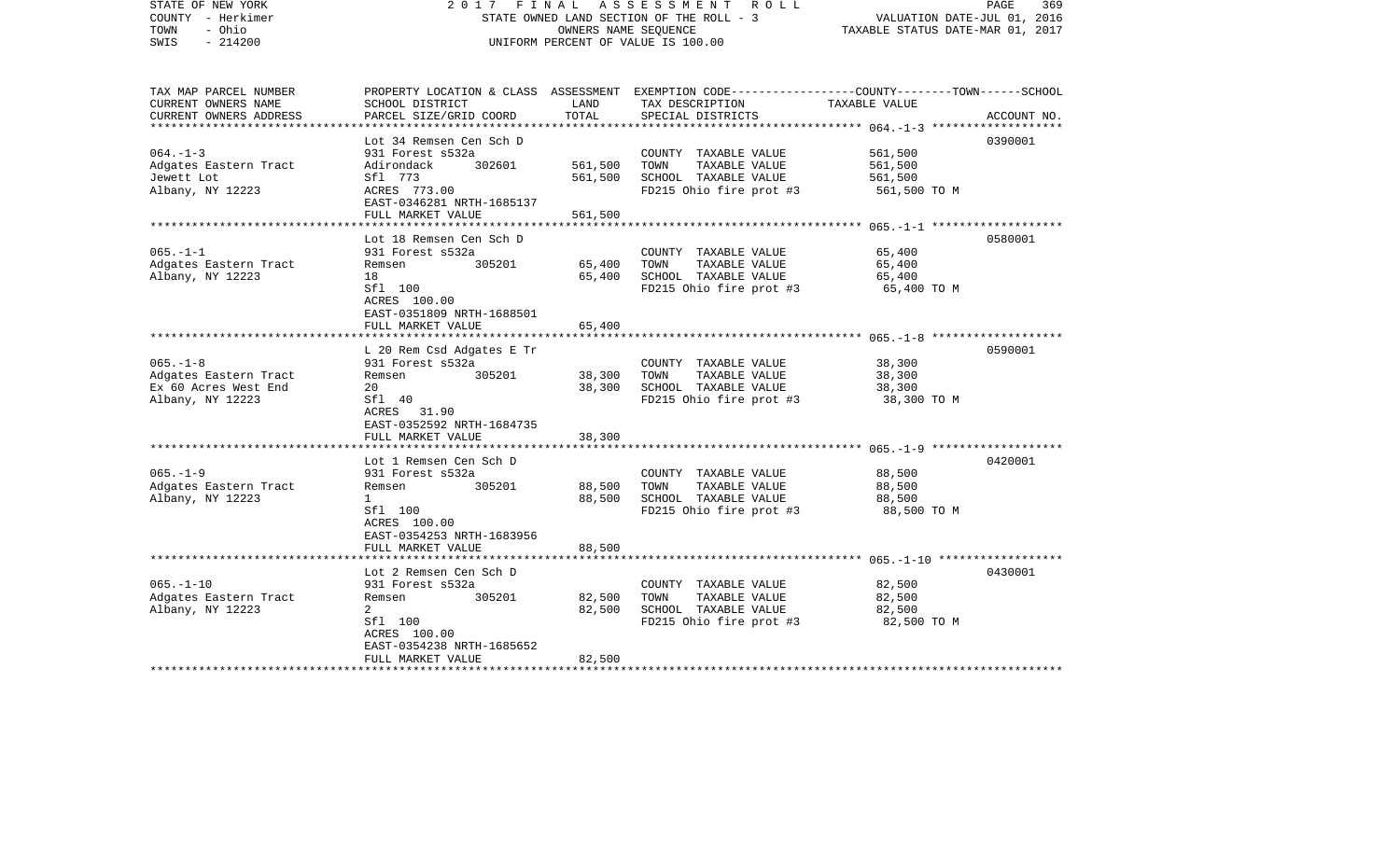| STATE OF NEW YORK<br>COUNTY - Herkimer<br>- Ohio<br>TOWN<br>$-214200$<br>SWIS | 2017<br>FINAL<br>STATE OWNED LAND SECTION OF THE ROLL - 3<br>UNIFORM PERCENT OF VALUE IS 100.00                                                          | 370<br>PAGE<br>VALUATION DATE-JUL 01, 2016<br>TAXABLE STATUS DATE-MAR 01, 2017 |                                                                                                                                          |                                            |             |
|-------------------------------------------------------------------------------|----------------------------------------------------------------------------------------------------------------------------------------------------------|--------------------------------------------------------------------------------|------------------------------------------------------------------------------------------------------------------------------------------|--------------------------------------------|-------------|
| TAX MAP PARCEL NUMBER<br>CURRENT OWNERS NAME<br>CURRENT OWNERS ADDRESS        | SCHOOL DISTRICT<br>PARCEL SIZE/GRID COORD                                                                                                                | LAND<br>TOTAL                                                                  | PROPERTY LOCATION & CLASS ASSESSMENT EXEMPTION CODE----------------COUNTY-------TOWN------SCHOOL<br>TAX DESCRIPTION<br>SPECIAL DISTRICTS | TAXABLE VALUE                              | ACCOUNT NO. |
| ***********************                                                       | ************************                                                                                                                                 | *************                                                                  |                                                                                                                                          |                                            |             |
| $065. -1 - 11$<br>Adgates Eastern Tract<br>Albany, NY 12223                   | Lot 3 Remsen Cen Sch D<br>931 Forest s532a<br>Remsen<br>305201<br>3                                                                                      | 87,400<br>87,400                                                               | COUNTY TAXABLE VALUE<br>TAXABLE VALUE<br>TOWN<br>SCHOOL TAXABLE VALUE                                                                    | 87,400<br>87,400<br>87,400                 | 0440001     |
|                                                                               | Sfl 100<br>ACRES 100.00<br>EAST-0354671 NRTH-1687277<br>FULL MARKET VALUE                                                                                | 87,400                                                                         | FD215 Ohio fire prot #3                                                                                                                  | 87,400 TO M                                |             |
|                                                                               |                                                                                                                                                          |                                                                                |                                                                                                                                          | ************ 065.-1-12 ******************* |             |
| $065. - 1 - 12$<br>Adgates Eastern Tract<br>Albany, NY 12223                  | Lot 24 Adirondack Csd<br>931 Forest s532a<br>Adirondack<br>302601<br>24<br>Sfl 100<br>ACRES 100.00                                                       | 74,700<br>74,700                                                               | COUNTY TAXABLE VALUE<br>TOWN<br>TAXABLE VALUE<br>SCHOOL TAXABLE VALUE<br>FD215 Ohio fire prot #3                                         | 74,700<br>74,700<br>74,700<br>74,700 TO M  | 0810001     |
|                                                                               | EAST-0358791 NRTH-1690285<br>FULL MARKET VALUE                                                                                                           | 74,700                                                                         |                                                                                                                                          |                                            |             |
|                                                                               |                                                                                                                                                          |                                                                                |                                                                                                                                          |                                            |             |
| $065. - 1 - 14$<br>Adgates Eastern Tract<br>Albany, NY 12223                  | Lot 25 Adirondack Csd<br>931 Forest s532a<br>Adirondack<br>302601<br>25<br>Sfl 50<br>ACRES 50.00<br>EAST-0358336 NRTH-1688851<br>DEED BOOK 257<br>PG-236 | 36,300<br>36,300                                                               | COUNTY TAXABLE VALUE<br>TOWN<br>TAXABLE VALUE<br>SCHOOL TAXABLE VALUE<br>FD215 Ohio fire prot #3                                         | 36,300<br>36,300<br>36,300<br>36,300 TO M  | 0820001     |
|                                                                               | FULL MARKET VALUE<br>*************************                                                                                                           | 36,300                                                                         |                                                                                                                                          |                                            |             |
| $065. -1 -15$<br>Adgates Eastern Tract<br>Albany, NY 12223                    | Lot 26 Adirondack Csd<br>931 Forest s532a<br>Adirondack<br>302601<br>26<br>Sfl 100<br>ACRES 94.20                                                        | 66,600<br>66,600                                                               | COUNTY TAXABLE VALUE<br>TOWN<br>TAXABLE VALUE<br>SCHOOL TAXABLE VALUE<br>FD215 Ohio fire prot #3                                         | 66,600<br>66,600<br>66,600<br>66,600 TO M  | 0830001     |
|                                                                               | EAST-0358255 NRTH-1687661<br>FULL MARKET VALUE<br>*************************                                                                              | 66,600                                                                         |                                                                                                                                          |                                            |             |
|                                                                               | Lot 27 Adirondack Csd                                                                                                                                    |                                                                                |                                                                                                                                          |                                            | 0840001     |
| $065. - 1 - 16$<br>Adgates Eastern Tract<br>Albany, NY 12223                  | 931 Forest s532a<br>Adirondack<br>302601<br>27<br>Sfl 100<br>ACRES 95.30<br>EAST-0357977 NRTH-1686450<br>DEED BOOK 257<br>PG-236                         | 69,500<br>69,500                                                               | COUNTY TAXABLE VALUE<br>TOWN<br>TAXABLE VALUE<br>SCHOOL TAXABLE VALUE<br>FD215 Ohio fire prot #3                                         | 69,500<br>69,500<br>69,500<br>69,500 TO M  |             |
|                                                                               | FULL MARKET VALUE                                                                                                                                        | 69,500                                                                         |                                                                                                                                          |                                            |             |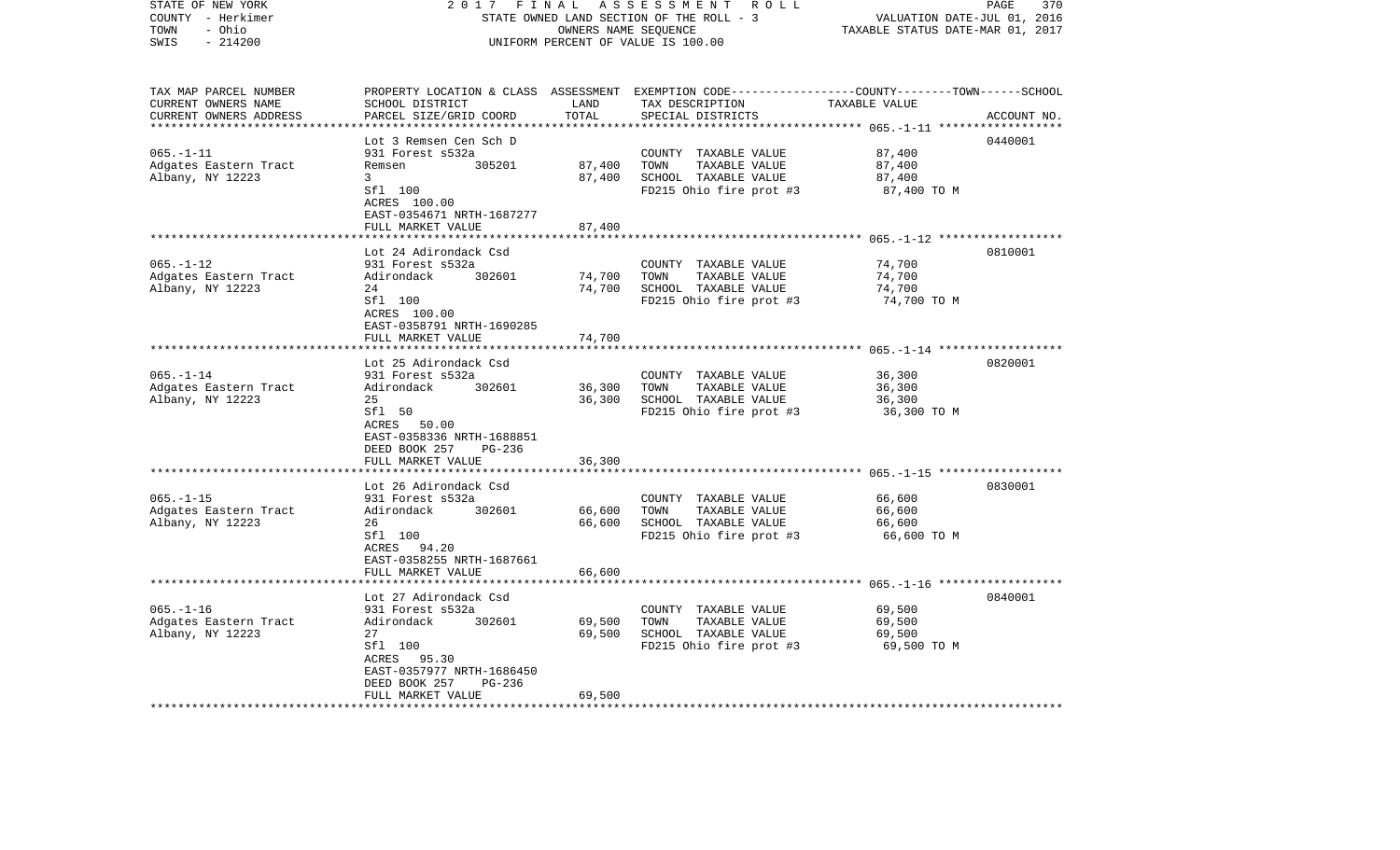| STATE OF NEW YORK<br>COUNTY - Herkimer<br>- Ohio<br>TOWN<br>$-214200$<br>SWIS                       | 2 0 1 7<br>FINAL<br>STATE OWNED LAND SECTION OF THE ROLL - 3<br>UNIFORM PERCENT OF VALUE IS 100.00 | PAGE<br>371<br>VALUATION DATE-JUL 01, 2016<br>TAXABLE STATUS DATE-MAR 01, 2017 |                                                                                                                                         |               |             |
|-----------------------------------------------------------------------------------------------------|----------------------------------------------------------------------------------------------------|--------------------------------------------------------------------------------|-----------------------------------------------------------------------------------------------------------------------------------------|---------------|-------------|
| TAX MAP PARCEL NUMBER<br>CURRENT OWNERS NAME<br>CURRENT OWNERS ADDRESS<br>************************* | SCHOOL DISTRICT<br>PARCEL SIZE/GRID COORD                                                          | LAND<br>TOTAL                                                                  | PROPERTY LOCATION & CLASS ASSESSMENT EXEMPTION CODE---------------COUNTY-------TOWN------SCHOOL<br>TAX DESCRIPTION<br>SPECIAL DISTRICTS | TAXABLE VALUE | ACCOUNT NO. |
|                                                                                                     | Lot 28 Adirondack Sd                                                                               |                                                                                |                                                                                                                                         |               | 0850001     |
| $065. - 1 - 17$                                                                                     | 931 Forest s532a                                                                                   |                                                                                | COUNTY TAXABLE VALUE                                                                                                                    | 77,800        |             |
| Adgates Eastern Tract                                                                               | Adirondack<br>302601                                                                               | 77,800                                                                         | TOWN<br>TAXABLE VALUE                                                                                                                   | 77,800        |             |
| Albany, NY 12223                                                                                    | 28                                                                                                 | 77,800                                                                         | SCHOOL TAXABLE VALUE                                                                                                                    | 77,800        |             |
|                                                                                                     | Sfl 100                                                                                            |                                                                                | FD215 Ohio fire prot #3                                                                                                                 | 77,800 TO M   |             |
|                                                                                                     | ACRES 100.00                                                                                       |                                                                                |                                                                                                                                         |               |             |
|                                                                                                     | EAST-0357752 NRTH-1685142                                                                          | 77,800                                                                         |                                                                                                                                         |               |             |
|                                                                                                     | FULL MARKET VALUE<br>*****************************                                                 |                                                                                |                                                                                                                                         |               |             |
|                                                                                                     | Lot 29 Adiron Csd Blocka                                                                           |                                                                                |                                                                                                                                         |               | 0860001     |
| $065. - 1 - 18$                                                                                     | 931 Forest s532a                                                                                   |                                                                                | COUNTY TAXABLE VALUE                                                                                                                    | 68,900        |             |
| Adgates Eastern Tract                                                                               | Adirondack<br>302601                                                                               | 68,900                                                                         | TOWN<br>TAXABLE VALUE                                                                                                                   | 68,900        |             |
| Minuse J H Lots                                                                                     | 29                                                                                                 | 68,900                                                                         | SCHOOL TAXABLE VALUE                                                                                                                    | 68,900        |             |
| Albany, NY 12223                                                                                    | Sfl 100                                                                                            |                                                                                | FD215 Ohio fire prot #3                                                                                                                 | 68,900 TO M   |             |
|                                                                                                     | ACRES 95.50                                                                                        |                                                                                |                                                                                                                                         |               |             |
|                                                                                                     | EAST-0357461 NRTH-1683840<br>DEED BOOK 257<br>PG-236                                               |                                                                                |                                                                                                                                         |               |             |
|                                                                                                     | FULL MARKET VALUE                                                                                  | 68,900                                                                         |                                                                                                                                         |               |             |
|                                                                                                     |                                                                                                    |                                                                                |                                                                                                                                         |               |             |
|                                                                                                     | Lot 2 Adirondack Csd                                                                               |                                                                                |                                                                                                                                         |               | 0610001     |
| $065. - 1 - 42$                                                                                     | 931 Forest s532a                                                                                   |                                                                                | COUNTY TAXABLE VALUE                                                                                                                    | 64,100        |             |
| Adgates Eastern Tract                                                                               | Adirondack<br>302601                                                                               | 64,100                                                                         | TAXABLE VALUE<br>TOWN                                                                                                                   | 64,100        |             |
| Minuse J H Lot                                                                                      | $\mathbf{2}$                                                                                       | 64,100                                                                         | SCHOOL TAXABLE VALUE                                                                                                                    | 64,100        |             |
| Albany, NY 12223                                                                                    | Sfl 100                                                                                            |                                                                                | FD215 Ohio fire prot #3                                                                                                                 | 64,100 TO M   |             |
|                                                                                                     | ACRES 92.50<br>EAST-0359946 NRTH-1682563                                                           |                                                                                |                                                                                                                                         |               |             |
|                                                                                                     | FULL MARKET VALUE                                                                                  | 64,100                                                                         |                                                                                                                                         |               |             |
|                                                                                                     |                                                                                                    |                                                                                |                                                                                                                                         |               |             |
|                                                                                                     | Lot 3 Adirondack Csd                                                                               |                                                                                |                                                                                                                                         |               | 0620001     |
| $065. -1 - 43$                                                                                      | 931 Forest s532a                                                                                   |                                                                                | COUNTY TAXABLE VALUE                                                                                                                    | 80,800        |             |
| Adgates Eastern Tract                                                                               | Adirondack<br>302601                                                                               | 80,800                                                                         | TAXABLE VALUE<br>TOWN                                                                                                                   | 80,800        |             |
| Albany, NY 12223                                                                                    | 3 <sup>7</sup>                                                                                     | 80,800                                                                         | SCHOOL TAXABLE VALUE                                                                                                                    | 80,800        |             |
|                                                                                                     | Sfl 100                                                                                            |                                                                                | FD215 Ohio fire prot #3                                                                                                                 | 80,800 TO M   |             |
|                                                                                                     | ACRES 100.00<br>EAST-0360447 NRTH-1683801                                                          |                                                                                |                                                                                                                                         |               |             |
|                                                                                                     | FULL MARKET VALUE                                                                                  | 80,800                                                                         |                                                                                                                                         |               |             |
|                                                                                                     |                                                                                                    |                                                                                |                                                                                                                                         |               |             |
|                                                                                                     | Lot 4 Adirondack Csd                                                                               |                                                                                |                                                                                                                                         |               | 0630001     |
| $065. - 1 - 44$                                                                                     | 931 Forest s532a                                                                                   |                                                                                | COUNTY TAXABLE VALUE                                                                                                                    | 71,300        |             |
| Adgates Eastern Tract                                                                               | Adirondack<br>302601                                                                               | 71,300                                                                         | TAXABLE VALUE<br>TOWN                                                                                                                   | 71,300        |             |
| Albany, NY 12223                                                                                    | $4\overline{ }$                                                                                    | 71,300                                                                         | SCHOOL TAXABLE VALUE                                                                                                                    | 71,300        |             |
|                                                                                                     | Sfl 100                                                                                            |                                                                                | FD215 Ohio fire prot #3                                                                                                                 | 71,300 TO M   |             |
|                                                                                                     | ACRES 94.60                                                                                        |                                                                                |                                                                                                                                         |               |             |
|                                                                                                     | EAST-0360948 NRTH-1684977<br>FULL MARKET VALUE                                                     | 71,300                                                                         |                                                                                                                                         |               |             |
|                                                                                                     |                                                                                                    |                                                                                |                                                                                                                                         |               |             |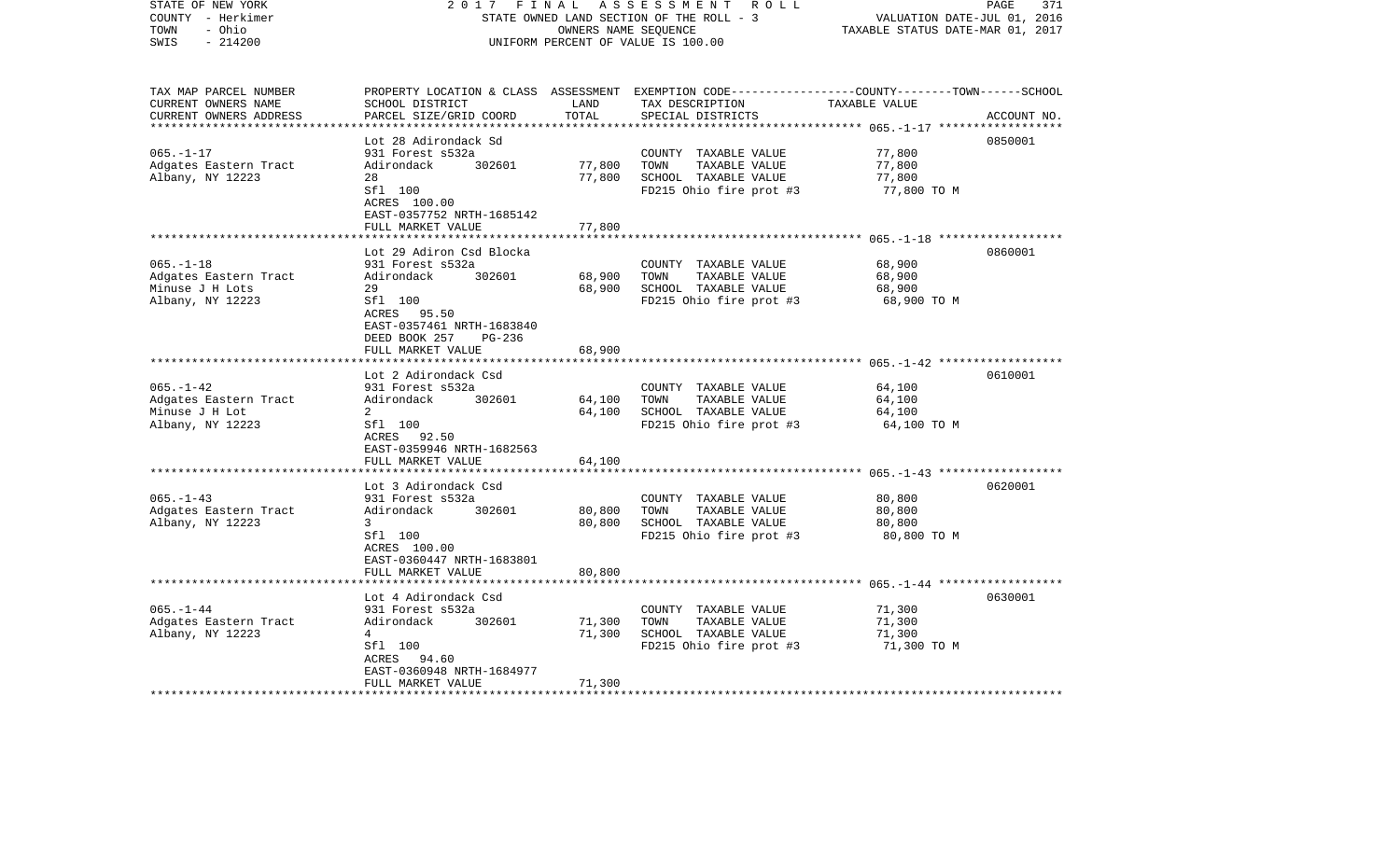| STATE OF NEW YORK         |                                                      |                      | 2017 FINAL ASSESSMENT ROLL                                                                     |                                  | PAGE<br>372 |
|---------------------------|------------------------------------------------------|----------------------|------------------------------------------------------------------------------------------------|----------------------------------|-------------|
| COUNTY - Herkimer         |                                                      |                      | STATE OWNED LAND SECTION OF THE ROLL - 3                                                       | VALUATION DATE-JUL 01, 2016      |             |
| TOWN<br>- Ohio            |                                                      | OWNERS NAME SEQUENCE |                                                                                                | TAXABLE STATUS DATE-MAR 01, 2017 |             |
| SWIS<br>$-214200$         |                                                      |                      | UNIFORM PERCENT OF VALUE IS 100.00                                                             |                                  |             |
|                           |                                                      |                      |                                                                                                |                                  |             |
| TAX MAP PARCEL NUMBER     |                                                      |                      | PROPERTY LOCATION & CLASS ASSESSMENT EXEMPTION CODE---------------COUNTY-------TOWN-----SCHOOL |                                  |             |
| CURRENT OWNERS NAME       | SCHOOL DISTRICT                                      | LAND                 | TAX DESCRIPTION                                                                                | TAXABLE VALUE                    |             |
| CURRENT OWNERS ADDRESS    | PARCEL SIZE/GRID COORD                               | TOTAL                | SPECIAL DISTRICTS                                                                              |                                  | ACCOUNT NO. |
| ************************* |                                                      |                      |                                                                                                |                                  |             |
|                           | Lot 5 Adirondack Csd                                 |                      |                                                                                                |                                  | 0640001     |
| $065. -1 - 45$            | 931 Forest s532a                                     |                      | COUNTY TAXABLE VALUE                                                                           | 65,200                           |             |
| Adgates Eastern Tract     | 302601<br>Adirondack                                 | 65,200               | TOWN<br>TAXABLE VALUE                                                                          | 65,200                           |             |
| Albany, NY 12223          | 5.                                                   | 65,200               | SCHOOL TAXABLE VALUE                                                                           | 65,200                           |             |
|                           | Sfl 100                                              |                      | FD215 Ohio fire prot #3                                                                        | 65,200 TO M                      |             |
|                           | ACRES 100.00                                         |                      |                                                                                                |                                  |             |
|                           | EAST-0361435 NRTH-1686104                            |                      |                                                                                                |                                  |             |
|                           | DEED BOOK 257<br>PG-236                              |                      |                                                                                                |                                  |             |
|                           | FULL MARKET VALUE                                    | 65,200               |                                                                                                |                                  |             |
|                           |                                                      |                      |                                                                                                |                                  |             |
|                           | Lot 6 Adirondack Csd                                 |                      |                                                                                                |                                  | 0650001     |
| $065. - 1 - 46$           | 931 Forest s532a                                     |                      | COUNTY TAXABLE VALUE                                                                           | 58,000                           |             |
| Adgates Eastern Tract     | 302601<br>Adirondack                                 | 58,000               | TAXABLE VALUE<br>TOWN                                                                          | 58,000                           |             |
| Albany, NY 12223          | 6                                                    | 58,000               | SCHOOL TAXABLE VALUE                                                                           | 58,000                           |             |
|                           | Sfl 100                                              |                      | FD215 Ohio fire prot #3                                                                        | 58,000 TO M                      |             |
|                           | ACRES 100.00                                         |                      |                                                                                                |                                  |             |
|                           | EAST-0361698 NRTH-1687584<br>DEED BOOK 257<br>PG-236 |                      |                                                                                                |                                  |             |
|                           | FULL MARKET VALUE                                    | 58,000               |                                                                                                |                                  |             |
|                           |                                                      |                      |                                                                                                |                                  |             |
|                           | Lot 7 Adirondack Csd                                 |                      |                                                                                                |                                  | 0660001     |
| $065. - 1 - 47$           | 931 Forest s532a                                     |                      | COUNTY TAXABLE VALUE                                                                           | 63,300                           |             |
| Adgates Eastern Tract     | 302601<br>Adirondack                                 | 63,300               | TOWN<br>TAXABLE VALUE                                                                          | 63,300                           |             |
| Albany, NY 12223          | $7^{\circ}$                                          | 63,300               | SCHOOL TAXABLE VALUE                                                                           | 63,300                           |             |
|                           | Sfl 100                                              |                      | FD215 Ohio fire prot #3                                                                        | 63,300 TO M                      |             |
|                           | ACRES 100.00                                         |                      |                                                                                                |                                  |             |
|                           | EAST-0362346 NRTH-1688641                            |                      |                                                                                                |                                  |             |
|                           | DEED BOOK 257<br>PG-236                              |                      |                                                                                                |                                  |             |
|                           | FULL MARKET VALUE                                    | 63,300               |                                                                                                |                                  |             |
|                           | ***********************                              |                      |                                                                                                |                                  |             |
|                           | Block P Poland Cen Sch D                             |                      |                                                                                                |                                  | 1180005     |
| $073.4 - 2 - 65$          | 931 Forest s532a                                     |                      | COUNTY TAXABLE VALUE                                                                           | 5,200                            |             |
| Adgates Eastern Tract     | Poland Central 213803                                | 5,200                | TOWN<br>TAXABLE VALUE                                                                          | 5,200                            |             |
| Albany, NY 12223          | 49                                                   | 5,200                | SCHOOL TAXABLE VALUE                                                                           | 5,200                            |             |
|                           | Sfl 111                                              |                      | FD217 Ohio fire prot #4                                                                        | 5,200 TO M                       |             |
|                           | 75.00 DPTH 200.00<br>FRNT                            |                      |                                                                                                |                                  |             |
|                           | 0.34<br>ACRES                                        |                      |                                                                                                |                                  |             |
|                           | EAST-0331715 NRTH-1218144                            |                      |                                                                                                |                                  |             |
|                           | FULL MARKET VALUE                                    | 5,200                |                                                                                                |                                  |             |
|                           | Lots 103 .039A Pol Csd                               |                      |                                                                                                |                                  | 1140003     |
| $073.4 - 2 - 66$          | 931 Forest s532a                                     |                      | COUNTY TAXABLE VALUE                                                                           | 3,200                            |             |
| Adgates Eastern Tract     | Poland Central 213803                                | 3,200                | TOWN<br>TAXABLE VALUE                                                                          | 3,200                            |             |
| Albany, NY 12223          | 49                                                   | 3,200                | SCHOOL TAXABLE VALUE                                                                           | 3,200                            |             |
|                           | Sfl 68                                               |                      | FD217 Ohio fire prot #4                                                                        | 3,200 TO M                       |             |
|                           | FRNT<br>75.00 DPTH 150.00                            |                      |                                                                                                |                                  |             |
|                           | ACRES<br>0.26                                        |                      |                                                                                                |                                  |             |
|                           | EAST-0368748 NRTH-1642164                            |                      |                                                                                                |                                  |             |
|                           | FULL MARKET VALUE                                    | 3,200                |                                                                                                |                                  |             |
| *************             |                                                      |                      |                                                                                                |                                  |             |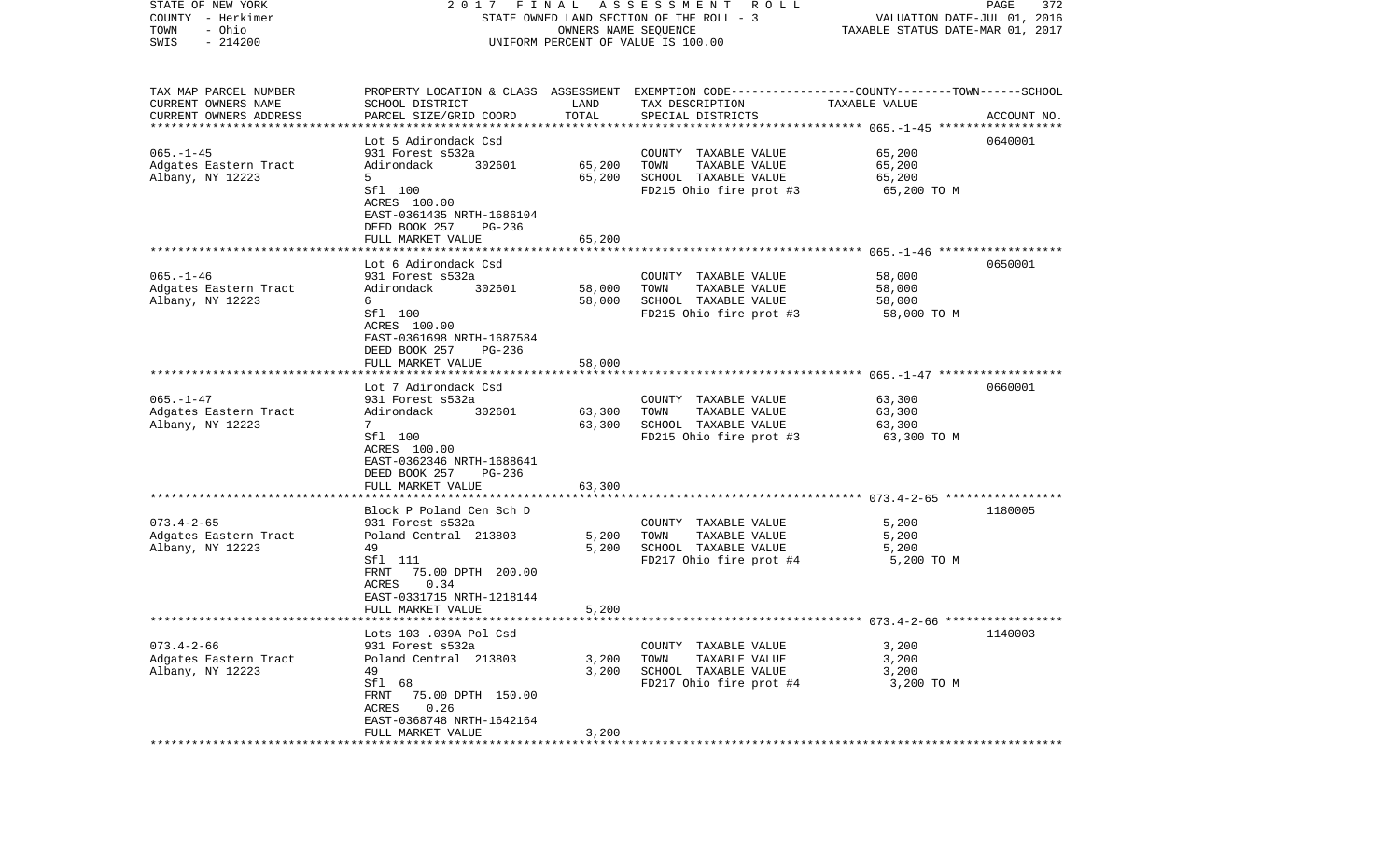| STATE OF NEW YORK      | 2017                        | FINAL | A S S E S S M E N T A O L L                                                                     |                                  | PAGE<br>373 |
|------------------------|-----------------------------|-------|-------------------------------------------------------------------------------------------------|----------------------------------|-------------|
| COUNTY - Herkimer      |                             |       | STATE OWNED LAND SECTION OF THE ROLL - 3                                                        | VALUATION DATE-JUL 01, 2016      |             |
| TOWN<br>- Ohio         |                             |       | OWNERS NAME SEQUENCE                                                                            | TAXABLE STATUS DATE-MAR 01, 2017 |             |
| SWIS<br>$-214200$      |                             |       | UNIFORM PERCENT OF VALUE IS 100.00                                                              |                                  |             |
|                        |                             |       |                                                                                                 |                                  |             |
| TAX MAP PARCEL NUMBER  |                             |       | PROPERTY LOCATION & CLASS ASSESSMENT EXEMPTION CODE---------------COUNTY-------TOWN------SCHOOL |                                  |             |
| CURRENT OWNERS NAME    | SCHOOL DISTRICT             | LAND  | TAX DESCRIPTION                                                                                 | TAXABLE VALUE                    |             |
| CURRENT OWNERS ADDRESS | PARCEL SIZE/GRID COORD      | TOTAL | SPECIAL DISTRICTS                                                                               |                                  | ACCOUNT NO. |
| ********************** |                             |       |                                                                                                 |                                  |             |
|                        | L 3-6,104,147 .043A Pcsd    |       |                                                                                                 |                                  | 1100001     |
| $073.4 - 2 - 68$       | 931 Forest s532a            |       | COUNTY TAXABLE VALUE                                                                            | 1,200                            |             |
| Adgates Eastern Tract  | Poland Central 213803       | 1,200 | TOWN<br>TAXABLE VALUE                                                                           | 1,200                            |             |
| Albany, NY 12223       | 49                          | 1,200 | SCHOOL TAXABLE VALUE                                                                            | 1,200                            |             |
|                        | Sfl 26                      |       | FD217 Ohio fire prot #4                                                                         | 1,200 TO M                       |             |
|                        | 25.00 DPTH 150.00<br>FRNT   |       |                                                                                                 |                                  |             |
|                        | 0.29<br>ACRES               |       |                                                                                                 |                                  |             |
|                        | EAST-0368030 NRTH-1642092   |       |                                                                                                 |                                  |             |
|                        | FULL MARKET VALUE           | 1,200 |                                                                                                 |                                  |             |
|                        |                             |       |                                                                                                 |                                  |             |
|                        | Block J .043A Each Pcsd     |       |                                                                                                 |                                  | 1060002     |
| $073.4 - 2 - 69$       | 931 Forest s532a            |       | COUNTY TAXABLE VALUE                                                                            | 3,200                            |             |
| Adgates Eastern Tract  | Poland Central 213803       | 3,200 | TAXABLE VALUE<br>TOWN                                                                           | 3,200                            |             |
| Albany, NY 12223       | 49                          | 3,200 | SCHOOL TAXABLE VALUE                                                                            | 3,200                            |             |
|                        | Sfl 64                      |       | FD217 Ohio fire prot #4                                                                         | 3,200 TO M                       |             |
|                        | FRNT 150.00 DPTH 75.00      |       |                                                                                                 |                                  |             |
|                        | 0.26<br>ACRES               |       |                                                                                                 |                                  |             |
|                        | EAST-0367846 NRTH-1641897   |       |                                                                                                 |                                  |             |
|                        | FULL MARKET VALUE           | 3,200 |                                                                                                 |                                  |             |
|                        |                             |       |                                                                                                 |                                  |             |
|                        | Block I .043A Each Pcsd     |       |                                                                                                 |                                  | 1040002     |
| $073.4 - 2 - 70$       | 931 Forest s532a            |       | COUNTY TAXABLE VALUE                                                                            | 2,800                            |             |
| Adgates Eastern Tract  | Poland Central 213803       | 2,800 | TOWN<br>TAXABLE VALUE                                                                           | 2,800                            |             |
| Albany, NY 12223       | 49                          | 2,800 | SCHOOL TAXABLE VALUE                                                                            | 2,800                            |             |
|                        | Sfl 60                      |       | FD217 Ohio fire prot #4                                                                         | 2,800 TO M                       |             |
|                        | FRNT 100.00 DPTH<br>75.00   |       |                                                                                                 |                                  |             |
|                        | 0.17<br>ACRES               |       |                                                                                                 |                                  |             |
|                        | EAST-0367923 NRTH-1641642   |       |                                                                                                 |                                  |             |
|                        | FULL MARKET VALUE           | 2,800 |                                                                                                 |                                  |             |
|                        |                             |       |                                                                                                 |                                  |             |
|                        | L1, 2, 136, 137.043A Pcsd   |       |                                                                                                 |                                  | 1080001     |
| $073.4 - 2 - 74$       | 931 Forest s532a            |       | COUNTY TAXABLE VALUE                                                                            | 800                              |             |
| Adgates Eastern Tract  | Poland Central 213803       | 800   | TOWN<br>TAXABLE VALUE                                                                           | 800                              |             |
| Albany, NY 12223       | 49                          | 800   | SCHOOL TAXABLE VALUE                                                                            | 800                              |             |
|                        | Sfl 17                      |       | FD217 Ohio fire prot #4                                                                         | 800 TO M                         |             |
|                        | 50.00 DPTH<br>FRNT<br>75.00 |       |                                                                                                 |                                  |             |
|                        | ACRES<br>0.09               |       |                                                                                                 |                                  |             |
|                        | EAST-0368721 NRTH-1641724   |       |                                                                                                 |                                  |             |
|                        | FULL MARKET VALUE           | 800   |                                                                                                 |                                  |             |
|                        |                             |       |                                                                                                 |                                  |             |
|                        | L40, 42, 141 .043A Pcsd     |       |                                                                                                 |                                  | 1020001     |
| $073.4 - 2 - 76$       | 931 Forest s532a            |       | COUNTY TAXABLE VALUE                                                                            | 800                              |             |
| Adgates Eastern Tract  | Poland Central 213803       | 800   | TOWN<br>TAXABLE VALUE                                                                           | 800                              |             |
| Albany, NY 12223       | 49                          | 800   | SCHOOL TAXABLE VALUE                                                                            | 800                              |             |
|                        | Sfl 17                      |       | FD217 Ohio fire prot #4                                                                         | 800 TO M                         |             |
|                        | 50.00 DPTH<br>75.00<br>FRNT |       |                                                                                                 |                                  |             |
|                        | 0.09<br>ACRES               |       |                                                                                                 |                                  |             |
|                        | EAST-0332025 NRTH-1216584   |       |                                                                                                 |                                  |             |
|                        | FULL MARKET VALUE           | 800   |                                                                                                 |                                  |             |
| ************           |                             |       |                                                                                                 |                                  |             |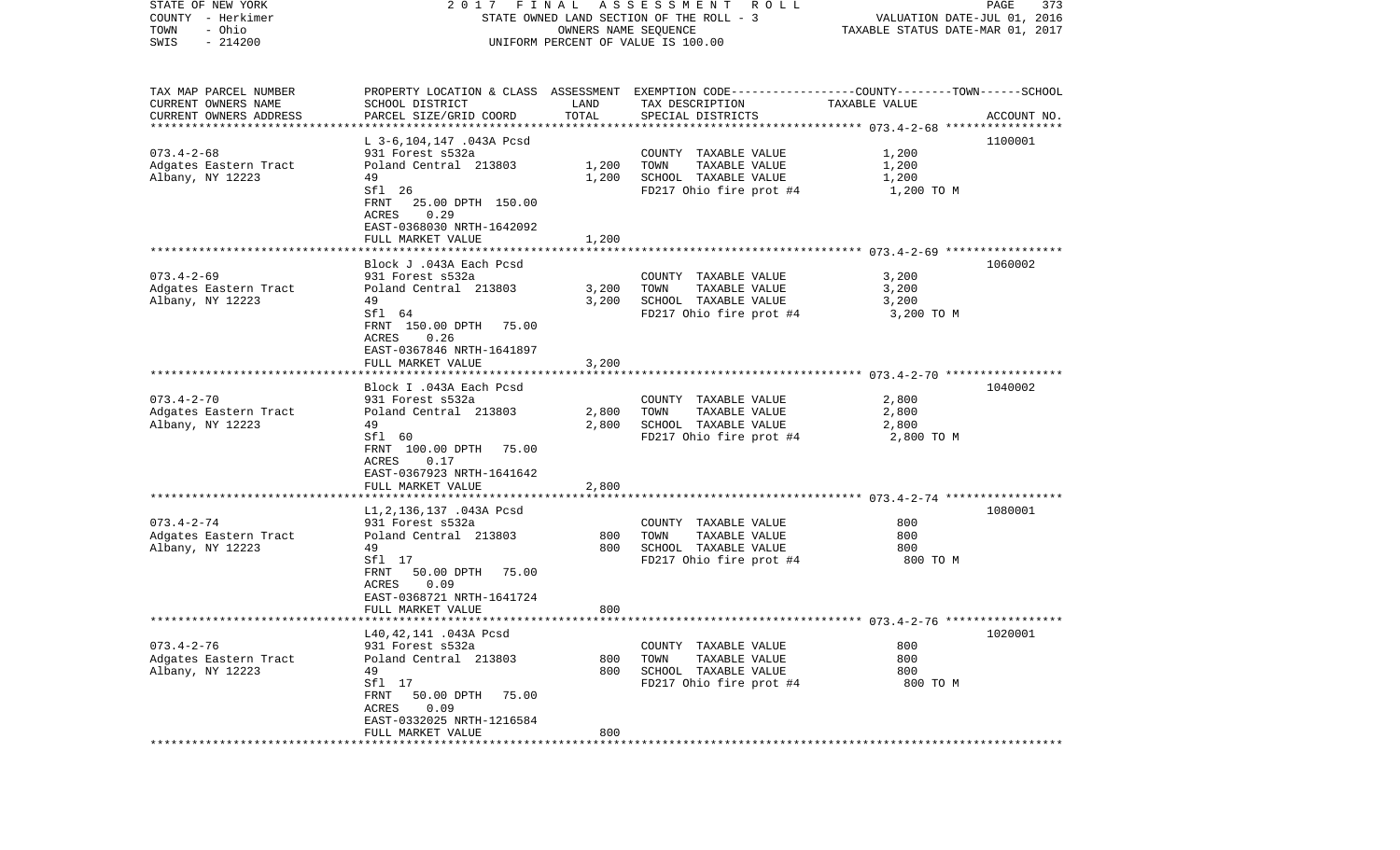| STATE OF NEW YORK      | 2017                                           | FINAL | A S S E S S M E N T     R O L L                                                                 |                                  | PAGE<br>374 |
|------------------------|------------------------------------------------|-------|-------------------------------------------------------------------------------------------------|----------------------------------|-------------|
| COUNTY - Herkimer      |                                                |       | STATE OWNED LAND SECTION OF THE ROLL - 3                                                        | VALUATION DATE-JUL 01, 2016      |             |
| TOWN<br>- Ohio         |                                                |       | OWNERS NAME SEQUENCE                                                                            | TAXABLE STATUS DATE-MAR 01, 2017 |             |
| SWIS<br>$-214200$      |                                                |       | UNIFORM PERCENT OF VALUE IS 100.00                                                              |                                  |             |
|                        |                                                |       |                                                                                                 |                                  |             |
|                        |                                                |       |                                                                                                 |                                  |             |
| TAX MAP PARCEL NUMBER  |                                                |       | PROPERTY LOCATION & CLASS ASSESSMENT EXEMPTION CODE---------------COUNTY-------TOWN------SCHOOL |                                  |             |
| CURRENT OWNERS NAME    | SCHOOL DISTRICT                                | LAND  | TAX DESCRIPTION                                                                                 | TAXABLE VALUE                    |             |
| CURRENT OWNERS ADDRESS | PARCEL SIZE/GRID COORD                         | TOTAL | SPECIAL DISTRICTS                                                                               |                                  | ACCOUNT NO. |
| ********************** |                                                |       |                                                                                                 |                                  |             |
|                        | L101,107,108 .043A Pcsd                        |       |                                                                                                 |                                  | 0880001     |
| $073.4 - 2 - 78$       | 931 Forest s532a                               |       | COUNTY TAXABLE VALUE                                                                            | 600                              |             |
| Adgates Eastern Tract  | Poland Central 213803                          | 600   | TOWN<br>TAXABLE VALUE                                                                           | 600                              |             |
| Albany, NY 12223       | 49                                             | 600   | SCHOOL TAXABLE VALUE                                                                            | 600                              |             |
|                        | Sfl .13<br>50.00 DPTH<br>FRNT<br>75.00         |       | FD217 Ohio fire prot #4                                                                         | 600 TO M                         |             |
|                        | ACRES<br>0.09                                  |       |                                                                                                 |                                  |             |
|                        | EAST-0367761 NRTH-1641453                      |       |                                                                                                 |                                  |             |
|                        | FULL MARKET VALUE                              | 600   |                                                                                                 |                                  |             |
|                        |                                                |       |                                                                                                 |                                  |             |
|                        | L7, 55-57, 60, 66, 107 Pcsd                    |       |                                                                                                 |                                  | 0980002     |
| $073.4 - 2 - 79$       | 931 Forest s532a                               |       | COUNTY TAXABLE VALUE                                                                            | 1,400                            |             |
| Adgates Eastern Tract  | Poland Central 213803                          | 1,400 | TAXABLE VALUE<br>TOWN                                                                           | 1,400                            |             |
| Albany, NY 12223       | 49                                             | 1,400 | SCHOOL TAXABLE VALUE                                                                            | 1,400                            |             |
|                        | Sfl .30                                        |       | FD217 Ohio fire prot #4                                                                         | 1,400 TO M                       |             |
|                        | FRNT<br>25.00 DPTH 150.00                      |       |                                                                                                 |                                  |             |
|                        | 0.09<br>ACRES                                  |       |                                                                                                 |                                  |             |
|                        | EAST-0367666 NRTH-1641272                      |       |                                                                                                 |                                  |             |
|                        | FULL MARKET VALUE                              | 1,400 |                                                                                                 |                                  |             |
|                        |                                                |       |                                                                                                 |                                  |             |
|                        | L69,70,172 .037A Pcsd                          |       |                                                                                                 |                                  | 0940006     |
| $073.4 - 2 - 80$       | 931 Forest s532a                               |       | COUNTY TAXABLE VALUE                                                                            | 4,900                            |             |
| Adgates Eastern Tract  | Poland Central 213803                          | 4,900 | TOWN<br>TAXABLE VALUE                                                                           | 4,900                            |             |
| Albany, NY 12223       | 49                                             | 4,900 | SCHOOL TAXABLE VALUE                                                                            | 4,900                            |             |
|                        | Sfl 1.04                                       |       | FD217 Ohio fire prot #4                                                                         | 4,900 TO M                       |             |
|                        | FRNT<br>75.00 DPTH<br>75.00                    |       |                                                                                                 |                                  |             |
|                        | 0.13<br>ACRES                                  |       |                                                                                                 |                                  |             |
|                        | EAST-0367610 NRTH-1641069                      |       |                                                                                                 |                                  |             |
|                        | FULL MARKET VALUE                              | 4,900 |                                                                                                 |                                  |             |
|                        |                                                |       |                                                                                                 |                                  |             |
|                        | Block E .043A Each Pcsd                        |       |                                                                                                 |                                  | 0960003     |
| $073.4 - 2 - 85$       | 931 Forest s532a                               |       | COUNTY TAXABLE VALUE                                                                            | 5,700                            |             |
| Adgates Eastern Tract  | Poland Central 213803                          | 5,700 | TOWN<br>TAXABLE VALUE                                                                           | 5,700                            |             |
| Albany, NY 12223       | 49                                             | 5,700 | SCHOOL TAXABLE VALUE                                                                            | 5,700                            |             |
|                        | Sfl 1.20                                       |       | FD217 Ohio fire prot #4                                                                         | 5,700 TO M                       |             |
|                        | FRNT 125.00 DPTH<br>75.00                      |       |                                                                                                 |                                  |             |
|                        | 0.22<br>ACRES                                  |       |                                                                                                 |                                  |             |
|                        | EAST-0368803 NRTH-1640502<br>FULL MARKET VALUE |       |                                                                                                 |                                  |             |
|                        |                                                | 5,700 |                                                                                                 |                                  |             |
|                        | Bk C .037, .043, .053 Pcsd                     |       |                                                                                                 |                                  | 0920005     |
| $073.4 - 2 - 91$       | 931 Forest s532a                               |       | COUNTY TAXABLE VALUE                                                                            | 3,800                            |             |
| Adgates Eastern Tract  | Poland Central 213803                          | 3,800 | TOWN<br>TAXABLE VALUE                                                                           | 3,800                            |             |
| Albany, NY 12223       | 49                                             | 3,800 | SCHOOL TAXABLE VALUE                                                                            | 3,800                            |             |
|                        | Sfl .81                                        |       | FD217 Ohio fire prot #4                                                                         | 3,800 TO M                       |             |
|                        | FRNT<br>50.00 DPTH<br>75.00                    |       |                                                                                                 |                                  |             |
|                        | 0.09<br>ACRES                                  |       |                                                                                                 |                                  |             |
|                        | EAST-0367489 NRTH-1640770                      |       |                                                                                                 |                                  |             |
|                        | FULL MARKET VALUE                              | 3,800 |                                                                                                 |                                  |             |
| ***********            |                                                |       |                                                                                                 |                                  |             |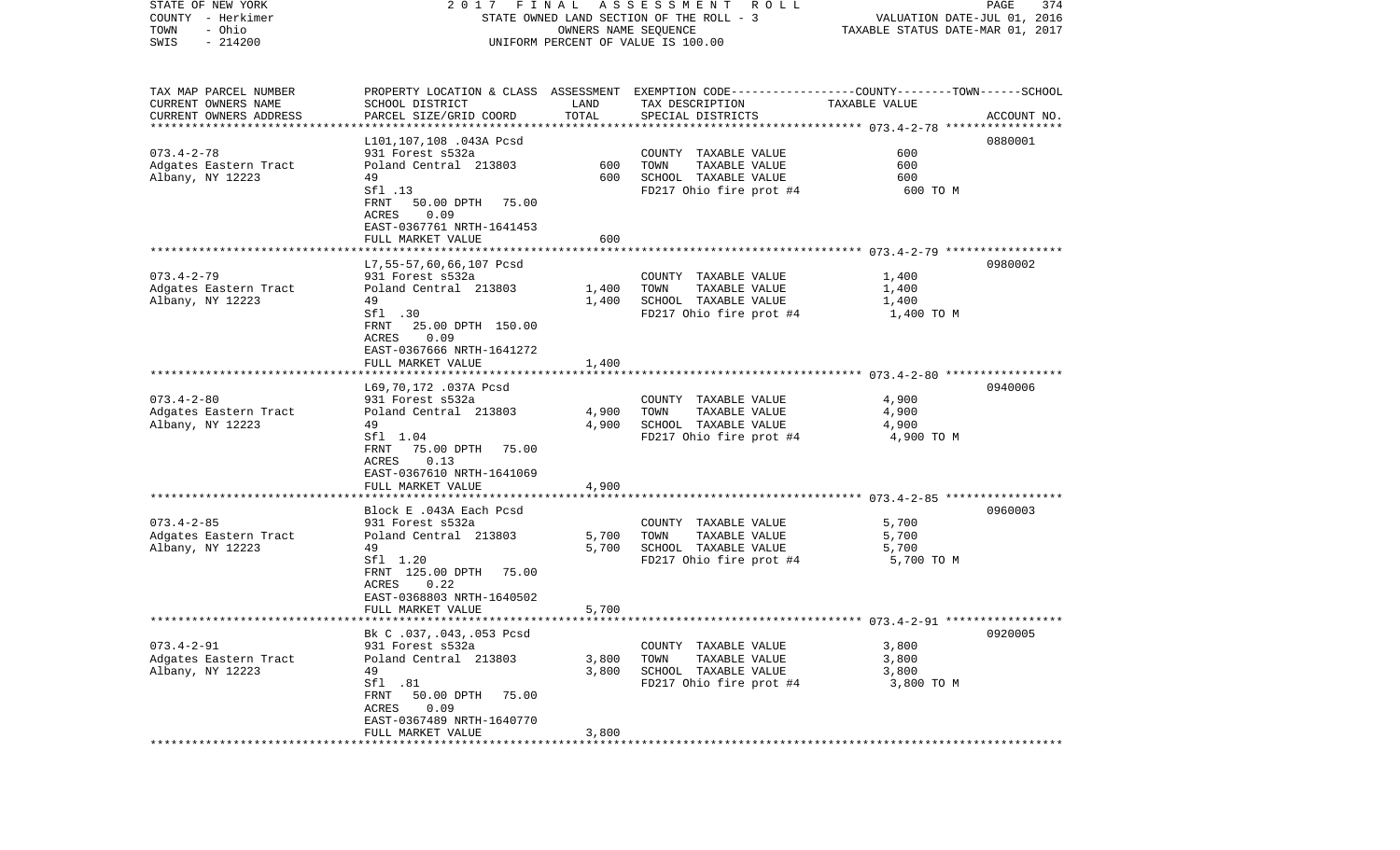| STATE OF NEW YORK<br>COUNTY - Herkimer<br>- Ohio<br>TOWN<br>$-214200$<br>SWIS                     | 2 0 1 7<br>FINAL<br>STATE OWNED LAND SECTION OF THE ROLL - 3<br>UNIFORM PERCENT OF VALUE IS 100.00                                                                                        | PAGE<br>375<br>VALUATION DATE-JUL 01, 2016<br>TAXABLE STATUS DATE-MAR 01, 2017 |                                                                                                                                          |                                                          |             |
|---------------------------------------------------------------------------------------------------|-------------------------------------------------------------------------------------------------------------------------------------------------------------------------------------------|--------------------------------------------------------------------------------|------------------------------------------------------------------------------------------------------------------------------------------|----------------------------------------------------------|-------------|
| TAX MAP PARCEL NUMBER<br>CURRENT OWNERS NAME<br>CURRENT OWNERS ADDRESS<br>*********************** | SCHOOL DISTRICT<br>PARCEL SIZE/GRID COORD                                                                                                                                                 | LAND<br>TOTAL                                                                  | PROPERTY LOCATION & CLASS ASSESSMENT EXEMPTION CODE----------------COUNTY-------TOWN------SCHOOL<br>TAX DESCRIPTION<br>SPECIAL DISTRICTS | TAXABLE VALUE                                            | ACCOUNT NO. |
| $073.4 - 2 - 93$<br>Adgates Eastern Tract<br>Albany, NY 12223                                     | Blk B .043 Acre Lots Pcsd<br>931 Forest s532a<br>Poland Central 213803<br>49<br>Sfl .99<br>FRNT<br>50.00 DPTH<br>75.00<br>ACRES<br>0.09<br>EAST-0367298 NRTH-1640764<br>FULL MARKET VALUE | 4,900<br>4,900<br>4,900                                                        | COUNTY TAXABLE VALUE<br>TOWN<br>TAXABLE VALUE<br>SCHOOL TAXABLE VALUE<br>FD217 Ohio fire prot #4                                         | 4,900<br>4,900<br>4,900<br>4,900 TO M                    | 0900003     |
|                                                                                                   |                                                                                                                                                                                           | ***************                                                                |                                                                                                                                          | ************************** 073.4-2-95 ****************** |             |
| $073.4 - 2 - 95$<br>Adgates Eastern Tract<br>Albany, NY 12223                                     | Bk P.006,.037,.043 Pcsd<br>931 Forest s532a<br>Poland Central 213803<br>49<br>Sfl 23<br>FRNT<br>50.00 DPTH 150.00<br>ACRES<br>0.17<br>EAST-0331712 NRTH-1218026                           | 1,000<br>1,000                                                                 | COUNTY TAXABLE VALUE<br>TOWN<br>TAXABLE VALUE<br>SCHOOL TAXABLE VALUE<br>FD217 Ohio fire prot #4                                         | 1,000<br>1,000<br>1,000<br>1,000 TO M                    | 1160002     |
|                                                                                                   | FULL MARKET VALUE                                                                                                                                                                         | 1,000                                                                          |                                                                                                                                          |                                                          |             |
| $073.4 - 2 - 96$<br>Adgates Eastern Tract<br>Albany, NY 12223                                     | * * * * * * * * * * * * * * * * * * *<br>Lots 103,104 Poland Csd<br>931 Forest s532a<br>Poland Central 213803<br>49<br>Sfl 45<br>FRNT<br>90.00 DPTH<br>50.00<br>0.07<br>ACRES             | 2,200<br>2,200                                                                 | COUNTY TAXABLE VALUE<br>TOWN<br>TAXABLE VALUE<br>SCHOOL TAXABLE VALUE<br>FD217 Ohio fire prot #4                                         | 2,200<br>2,200<br>2,200<br>2,200 TO M                    | 1120006     |
|                                                                                                   | EAST-0368040 NRTH-1642261                                                                                                                                                                 |                                                                                |                                                                                                                                          |                                                          |             |
| $333. - 1 - 28$<br>Adgates Eastern Tract<br>Ny State<br>Albany, NY 12223                          | FULL MARKET VALUE<br>L 101,107,108 Pol Csd<br>931 Forest s532a<br>Poland Central 213803<br>49<br>Sfl 129<br>DEED BOOK 00000<br>FULL MARKET VALUE                                          | 2,200<br>600<br>600<br>600                                                     | COUNTY TAXABLE VALUE<br>TAXABLE VALUE<br>TOWN<br>SCHOOL TAXABLE VALUE<br>FD217 Ohio fire prot #4                                         | 600<br>600<br>600<br>600 TO M                            | 1000001     |
| $079.2 - 1 - 1$<br>All In Ohio<br>Ny State<br>Albany, NY 12223                                    | Lot 82 Poland Cen Sch D<br>931 Forest s532a<br>Poland Central 213803<br>82<br>Sfl 639<br>ACRES 414.30<br>EAST-0392742 NRTH-1640528<br>FULL MARKET VALUE                                   | 294,800<br>294,800<br>294,800                                                  | COUNTY TAXABLE VALUE<br>TOWN<br>TAXABLE VALUE<br>SCHOOL TAXABLE VALUE<br>FD217 Ohio fire prot #4                                         | 294,800<br>294,800<br>294,800<br>294,800 TO M            | 1490001     |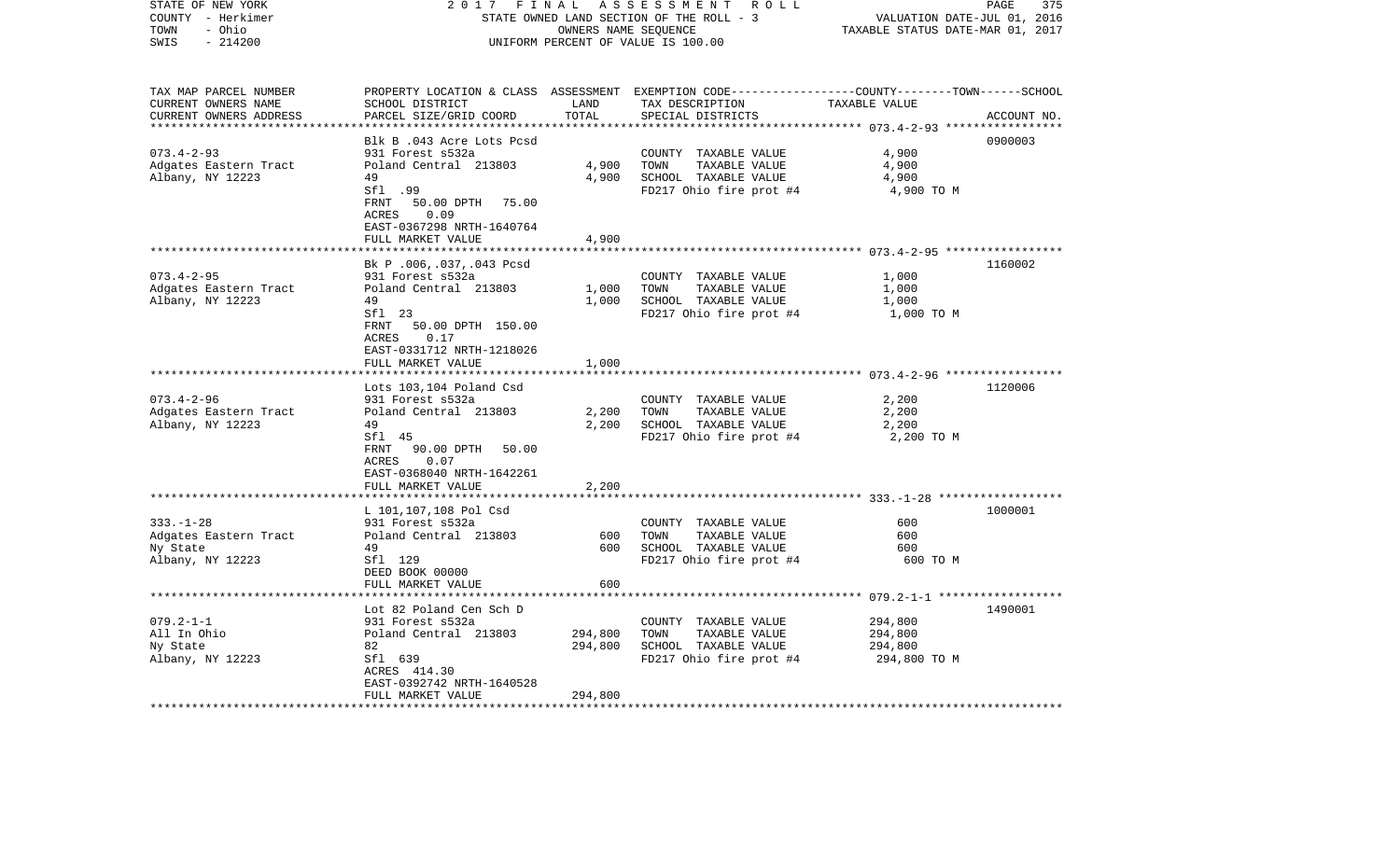| STATE OF NEW YORK                      | 2017                                        | FINAL                            | A S S E S S M E N T R O L L                                                                     |                 | PAGE<br>376 |  |  |
|----------------------------------------|---------------------------------------------|----------------------------------|-------------------------------------------------------------------------------------------------|-----------------|-------------|--|--|
| COUNTY - Herkimer                      | STATE OWNED LAND SECTION OF THE ROLL - 3    | VALUATION DATE-JUL 01, 2016      |                                                                                                 |                 |             |  |  |
| - Ohio<br>TOWN                         |                                             | TAXABLE STATUS DATE-MAR 01, 2017 |                                                                                                 |                 |             |  |  |
| SWIS<br>$-214200$                      | UNIFORM PERCENT OF VALUE IS 100.00          |                                  |                                                                                                 |                 |             |  |  |
| TAX MAP PARCEL NUMBER                  |                                             |                                  | PROPERTY LOCATION & CLASS ASSESSMENT EXEMPTION CODE---------------COUNTY-------TOWN------SCHOOL |                 |             |  |  |
| CURRENT OWNERS NAME                    | SCHOOL DISTRICT                             | LAND                             | TAX DESCRIPTION                                                                                 | TAXABLE VALUE   |             |  |  |
| CURRENT OWNERS ADDRESS                 | PARCEL SIZE/GRID COORD                      | TOTAL                            | SPECIAL DISTRICTS                                                                               |                 | ACCOUNT NO. |  |  |
| *************************              |                                             |                                  |                                                                                                 |                 |             |  |  |
|                                        | Lot 73 Poland Cen Sch D                     |                                  |                                                                                                 |                 | 1440001     |  |  |
| $079.2 - 1 - 3$                        | 931 Forest s532a                            |                                  | COUNTY TAXABLE VALUE                                                                            | 109,900         |             |  |  |
| All In Ohio                            | Poland Central 213803                       | 109,900                          | TOWN<br>TAXABLE VALUE                                                                           | 109,900         |             |  |  |
| Ny State                               | 73                                          | 109,900                          | SCHOOL TAXABLE VALUE                                                                            | 109,900         |             |  |  |
| Albany, NY 12223                       | Sfl 183.75                                  |                                  | FD217 Ohio fire prot #4                                                                         | 109,900 ТО М    |             |  |  |
|                                        | ACRES 183.80                                |                                  |                                                                                                 |                 |             |  |  |
|                                        | EAST-0395029 NRTH-1633237                   |                                  |                                                                                                 |                 |             |  |  |
|                                        | FULL MARKET VALUE                           | 109,900<br>***********           |                                                                                                 |                 |             |  |  |
|                                        | Lot 83 Moose R Tract Pcsd                   |                                  |                                                                                                 |                 | 1500001     |  |  |
| $079.2 - 1 - 2$                        | 931 Forest s532a                            |                                  | COUNTY TAXABLE VALUE                                                                            | 900             |             |  |  |
| All In Ohio South Of                   | Poland Central 213803                       | 900                              | TOWN<br>TAXABLE VALUE                                                                           | 900             |             |  |  |
| Calvin Li Ny State                     | 83                                          | 900                              | SCHOOL TAXABLE VALUE                                                                            | 900             |             |  |  |
| Albany, NY 12223                       | Sfl 3                                       |                                  | FD217 Ohio fire prot #4                                                                         | 900 TO M        |             |  |  |
|                                        | ACRES 11.30                                 |                                  |                                                                                                 |                 |             |  |  |
|                                        | EAST-0396227 NRTH-1637353                   |                                  |                                                                                                 |                 |             |  |  |
|                                        | FULL MARKET VALUE                           | 900                              |                                                                                                 |                 |             |  |  |
|                                        |                                             |                                  |                                                                                                 |                 | 1430001     |  |  |
| $079.4 - 2 - 18$                       | Lot 53 Poland Cen Sch D<br>931 Forest s532a |                                  | COUNTY TAXABLE VALUE                                                                            | 152,900         |             |  |  |
| All Of West 1/2 In Ohio                | Poland Central 213803                       | 152,900                          | TAXABLE VALUE<br>TOWN                                                                           | 152,900         |             |  |  |
| Except Ny State                        | 53                                          | 152,900                          | SCHOOL TAXABLE VALUE                                                                            | 152,900         |             |  |  |
| Albany, NY 12223                       | 357.40                                      |                                  | FD217 Ohio fire prot #4                                                                         | 152,900 TO M    |             |  |  |
|                                        | ACRES 357.40                                |                                  |                                                                                                 |                 |             |  |  |
|                                        | EAST-0393324 NRTH-1627441                   |                                  |                                                                                                 |                 |             |  |  |
|                                        | FULL MARKET VALUE                           | 152,900                          |                                                                                                 |                 |             |  |  |
|                                        |                                             |                                  |                                                                                                 |                 |             |  |  |
|                                        | Lot 121.031A Pol Csd                        |                                  |                                                                                                 |                 | 1200003     |  |  |
| $073.4 - 2 - 46$<br>Enterprise Land Co | 931 Forest s532a<br>Poland Central 213803   | 1,300                            | COUNTY TAXABLE VALUE<br>TAXABLE VALUE<br>TOWN                                                   | 1,300<br>1,300  |             |  |  |
| N Y State                              | 49                                          | 1,300                            | SCHOOL TAXABLE VALUE                                                                            | 1,300           |             |  |  |
| Albany, NY 12223                       | Sfl .27                                     |                                  | FD217 Ohio fire prot #4                                                                         | 1,300 TO M      |             |  |  |
|                                        | FRNT 125.00 DPTH 200.00                     |                                  |                                                                                                 |                 |             |  |  |
|                                        | ACRES 0.29                                  |                                  |                                                                                                 |                 |             |  |  |
|                                        | EAST-0369231 NRTH-1642451                   |                                  |                                                                                                 |                 |             |  |  |
|                                        | FULL MARKET VALUE                           | 1,300                            |                                                                                                 |                 |             |  |  |
|                                        | **************************                  |                                  |                                                                                                 |                 |             |  |  |
|                                        | Lot 137,138 .043A Ea Pcsd                   |                                  |                                                                                                 |                 | 1220001     |  |  |
| $073.4 - 2 - 50$                       | 931 Forest s532a                            |                                  | COUNTY TAXABLE VALUE                                                                            | 400             |             |  |  |
| Enterprise Land Co                     | Poland Central 213803                       | 400                              | TOWN<br>TAXABLE VALUE                                                                           | 400             |             |  |  |
| N Y State<br>Albany, NY 12223          | 49<br>Sfl .09                               | 400                              | SCHOOL TAXABLE VALUE<br>FD217 Ohio fire prot #4                                                 | 400<br>400 TO M |             |  |  |
|                                        | 50.00 DPTH 95.00<br>FRNT                    |                                  |                                                                                                 |                 |             |  |  |
|                                        | ACRES<br>0.11                               |                                  |                                                                                                 |                 |             |  |  |
|                                        | EAST-0369226 NRTH-1642739                   |                                  |                                                                                                 |                 |             |  |  |
|                                        | FULL MARKET VALUE                           | 400                              |                                                                                                 |                 |             |  |  |
|                                        |                                             |                                  |                                                                                                 |                 |             |  |  |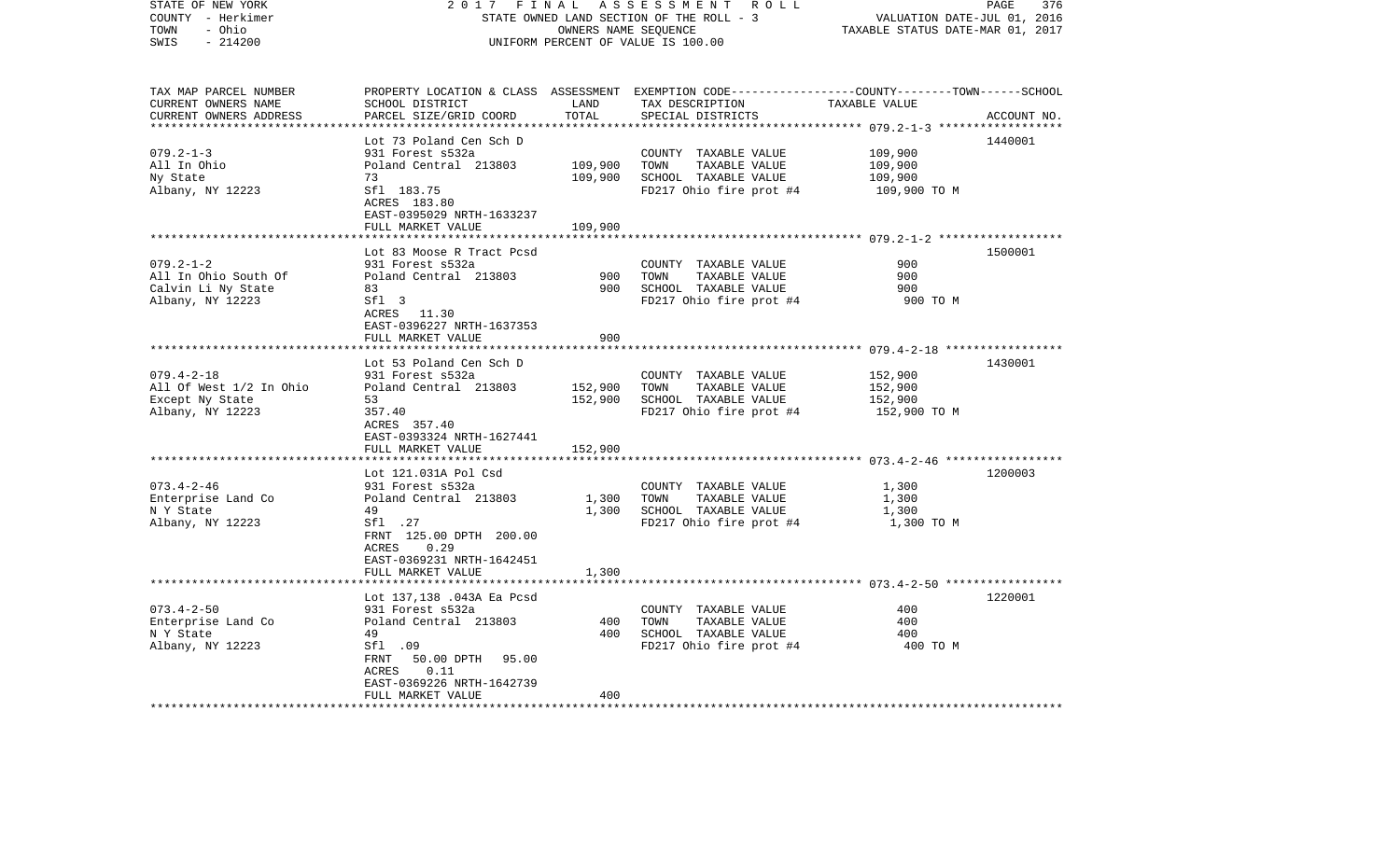| STATE OF NEW YORK<br>COUNTY - Herkimer<br>- Ohio<br>TOWN<br>SWIS<br>$-214200$                                         | 2017                                                                                                                                                                                                                                                  | FINAL<br>OWNERS NAME SEQUENCE                 | A S S E S S M E N T R O L L<br>STATE OWNED LAND SECTION OF THE ROLL - 3<br>UNIFORM PERCENT OF VALUE IS 100.00                            | VALUATION DATE-JUL 01, 2016<br>TAXABLE STATUS DATE-MAR 01, 2017 | PAGE<br>377 |
|-----------------------------------------------------------------------------------------------------------------------|-------------------------------------------------------------------------------------------------------------------------------------------------------------------------------------------------------------------------------------------------------|-----------------------------------------------|------------------------------------------------------------------------------------------------------------------------------------------|-----------------------------------------------------------------|-------------|
| TAX MAP PARCEL NUMBER<br>CURRENT OWNERS NAME<br>CURRENT OWNERS ADDRESS                                                | SCHOOL DISTRICT<br>PARCEL SIZE/GRID COORD                                                                                                                                                                                                             | LAND<br>TOTAL                                 | PROPERTY LOCATION & CLASS ASSESSMENT EXEMPTION CODE----------------COUNTY-------TOWN------SCHOOL<br>TAX DESCRIPTION<br>SPECIAL DISTRICTS | TAXABLE VALUE                                                   | ACCOUNT NO. |
| $073.4 - 2 - 51$<br>Enterprise Land Co<br>N Y State<br>Albany, NY 12223                                               | Lot 137 .049A Pol Csd<br>931 Forest s532a<br>Poland Central 213803<br>49<br>Sf1 .17<br>FRNT 25.00 DPTH<br>95.00<br>ACRES<br>0.20<br>EAST-0369240 NRTH-1642788<br>FULL MARKET VALUE                                                                    | 800<br>800<br>800                             | COUNTY TAXABLE VALUE<br>TOWN<br>TAXABLE VALUE<br>SCHOOL TAXABLE VALUE<br>FD217 Ohio fire prot #4                                         | 800<br>800<br>800<br>800 TO M                                   | 1240003     |
| $333. - 1 - 29$<br>Enterprise Land Co<br>Albany, NY 12223                                                             | L 131,138,139 Pol Csd<br>931 Forest s532a<br>Poland Central 213803<br>49<br>Sf1 .13<br>DEED BOOK 00000<br>FULL MARKET VALUE                                                                                                                           | 600<br>600<br>600                             | COUNTY TAXABLE VALUE<br>TOWN<br>TAXABLE VALUE<br>SCHOOL TAXABLE VALUE<br>FD217 Ohio fire prot #4                                         | 600<br>600<br>600<br>600 TO M                                   | 1260001     |
| $333. - 1 - 30$<br>Enterprise Land Co<br>Albany, NY 12223                                                             | L 31,32,34,35 Pol Csd<br>931 Forest s532a<br>Poland Central 213803<br>49<br>Sfl .17<br>DEED BOOK 00000<br>FULL MARKET VALUE                                                                                                                           | 800<br>800<br>800                             | COUNTY TAXABLE VALUE<br>TOWN<br>TAXABLE VALUE<br>SCHOOL TAXABLE VALUE<br>FD217 Ohio fire prot #4                                         | 800<br>800<br>800<br>800 TO M                                   | 1280001     |
| $059. -1 - 1.1 - ESMT$<br>State Of New York<br>C/O County Treasurer<br>Herkimer<br>County                             | Honnedaga Lk<br>980 Consvn easmt<br>Poland Central 213803<br>Conservation Easm .8400<br>2 Moose River<br>ACRES 645.00<br>EAST-0399501 NRTH-1718040<br>DEED BOOK 942<br>PG-497<br>CONSERVATION ESMT % 84.00<br>FULL MARKET VALUE                       | 141,792<br>141,792<br>141,792                 | COUNTY TAXABLE VALUE<br>TOWN<br>TAXABLE VALUE<br>SCHOOL TAXABLE VALUE<br>FD217 Ohio fire prot #4                                         | 141,792<br>141,792<br>141,792<br>141,792 TO M                   | 130028410   |
| $053. -2 - 1.1 - ESMT$<br>State Of New York<br>C/O County Treasurer<br>Herkimer<br>County<br>************************ | Near Sand Lk<br>980 Consvn easmt<br>302601<br>Adirondack<br>Conservation Easm .8400<br>24 Moose River<br>ACRES 325.00<br>EAST-0370049 NRTH-1722273<br>DEED BOOK 941<br>PG-497<br>CONSERVATION ESMT % 84.00<br>FULL MARKET VALUE<br>****************** | ************<br>114,912<br>114,912<br>114,912 | COUNTY TAXABLE VALUE<br>TAXABLE VALUE<br>TOWN<br>SCHOOL TAXABLE VALUE<br>FD217 Ohio fire prot #4                                         | 114,912<br>114,912<br>114,912<br>114,912 TO M                   | 130029010   |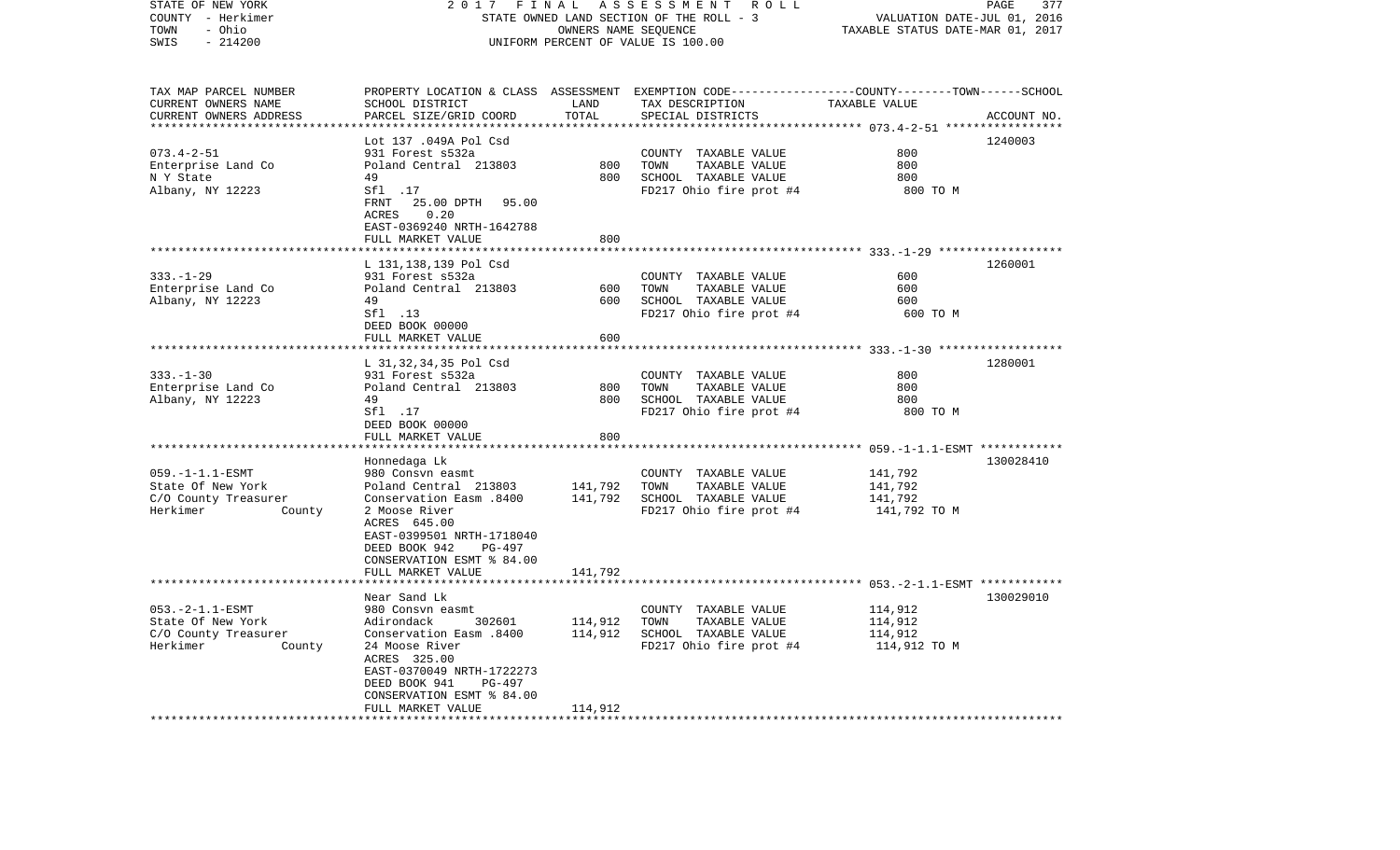| STATE OF NEW YORK<br>COUNTY - Herkimer<br>TOWN<br>- Ohio<br>$-214200$<br>SWIS                                                                                                        | FINAL<br>2017                                                                                                                                                                                                                                                                                                                                                                                                                                        | OWNERS NAME SEOUENCE                                | A S S E S S M E N T<br>R O L L<br>STATE OWNED LAND SECTION OF THE ROLL - 3<br>UNIFORM PERCENT OF VALUE IS 100.00                                                                                     | VALUATION DATE-JUL 01, 2016<br>TAXABLE STATUS DATE-MAR 01, 2017                                                                                                 | 378<br>PAGE  |
|--------------------------------------------------------------------------------------------------------------------------------------------------------------------------------------|------------------------------------------------------------------------------------------------------------------------------------------------------------------------------------------------------------------------------------------------------------------------------------------------------------------------------------------------------------------------------------------------------------------------------------------------------|-----------------------------------------------------|------------------------------------------------------------------------------------------------------------------------------------------------------------------------------------------------------|-----------------------------------------------------------------------------------------------------------------------------------------------------------------|--------------|
| TAX MAP PARCEL NUMBER<br>CURRENT OWNERS NAME<br>CURRENT OWNERS ADDRESS<br>**********************                                                                                     | SCHOOL DISTRICT<br>PARCEL SIZE/GRID COORD                                                                                                                                                                                                                                                                                                                                                                                                            | LAND<br>TOTAL                                       | PROPERTY LOCATION & CLASS ASSESSMENT EXEMPTION CODE----------------COUNTY-------TOWN------SCHOOL<br>TAX DESCRIPTION<br>SPECIAL DISTRICTS                                                             | TAXABLE VALUE                                                                                                                                                   | ACCOUNT NO.  |
|                                                                                                                                                                                      | ************************                                                                                                                                                                                                                                                                                                                                                                                                                             | ***************                                     |                                                                                                                                                                                                      |                                                                                                                                                                 | ************ |
| $054. -2 - 3.1 - ESMT$<br>State Of New York<br>C/O County Treasurer<br>Herkimer<br>County                                                                                            | Near North Br<br>980 Consyn easmt<br>Poland Central 213803<br>Conservation Easm .8400<br>Ex Strip<br>ACRES 285.00<br>EAST-0387238 NRTH-1733392<br>DEED BOOK 941<br>$PG-497$                                                                                                                                                                                                                                                                          | 107,772<br>107,772                                  | COUNTY TAXABLE VALUE<br>TOWN<br>TAXABLE VALUE<br>SCHOOL TAXABLE VALUE<br>FD217 Ohio fire prot #4                                                                                                     | 107,772<br>107,772<br>107,772<br>107,772 TO M                                                                                                                   | 130028530    |
|                                                                                                                                                                                      | CONSERVATION ESMT % 84.00                                                                                                                                                                                                                                                                                                                                                                                                                            |                                                     |                                                                                                                                                                                                      |                                                                                                                                                                 |              |
|                                                                                                                                                                                      | FULL MARKET VALUE                                                                                                                                                                                                                                                                                                                                                                                                                                    | 107,772                                             |                                                                                                                                                                                                      | ************************** 054.-2-6-ESMT **************                                                                                                         |              |
|                                                                                                                                                                                      | Near North Br                                                                                                                                                                                                                                                                                                                                                                                                                                        |                                                     |                                                                                                                                                                                                      |                                                                                                                                                                 | 130028440    |
| $054. - 2 - 6 - ESMT$<br>State Of New York<br>C/O County Treasurer<br>Herkimer<br>County<br>$054. -2 - 11 - ESMT$<br>State Of New York<br>C/O County Treasurer<br>Herkimer<br>County | 980 Consyn easmt<br>Poland Central 213803<br>Conservation Easm .8400<br>P-Fr 620<br>ACRES 620.00<br>EAST-0396466 NRTH-1721714<br>DEED BOOK 941<br>PG-497<br>CONSERVATION ESMT % 84.00<br>FULL MARKET VALUE<br>****************************<br>Near North Br<br>980 Consyn easmt<br>302601<br>Adirondack<br>Conservation Easm.8400<br>$P-Fr$ 620<br>ACRES 620.00<br>EAST-0380973 NRTH-1724106<br>DEED BOOK 941<br>PG-497<br>CONSERVATION ESMT % 84.00 | 139,692<br>139,692<br>139,692<br>139,692<br>139,692 | COUNTY TAXABLE VALUE<br>TOWN<br>TAXABLE VALUE<br>SCHOOL TAXABLE VALUE<br>FD217 Ohio fire prot #4<br>COUNTY TAXABLE VALUE<br>TAXABLE VALUE<br>TOWN<br>SCHOOL TAXABLE VALUE<br>FD217 Ohio fire prot #4 | 139,692<br>139,692<br>139,692<br>139,692 TO M<br>******************************** 054.-2-11-ESMT *************<br>139,692<br>139,692<br>139,692<br>139,692 TO M | 130028800    |
|                                                                                                                                                                                      | FULL MARKET VALUE<br>********************                                                                                                                                                                                                                                                                                                                                                                                                            | 139,692                                             |                                                                                                                                                                                                      |                                                                                                                                                                 |              |
|                                                                                                                                                                                      | Near North Br                                                                                                                                                                                                                                                                                                                                                                                                                                        |                                                     |                                                                                                                                                                                                      |                                                                                                                                                                 | 130028860    |
| $054. -2 - 12 - ESMT$<br>State Of New York<br>C/O County Treasurer<br>Herkimer<br>County                                                                                             | 980 Consvn easmt<br>302601<br>Adirondack<br>Conservation Easm .8400<br>$P-Fr$ 620<br>ACRES 620.00<br>EAST-0373610 NRTH-1725238<br>DEED BOOK 941<br>PG-497<br>CONSERVATION ESMT % 84.00<br>FULL MARKET VALUE                                                                                                                                                                                                                                          | 139,692<br>139,692<br>139,692                       | COUNTY TAXABLE VALUE<br>TOWN<br>TAXABLE VALUE<br>SCHOOL TAXABLE VALUE<br>FD217 Ohio fire prot #4                                                                                                     | 139,692<br>139,692<br>139,692<br>139,692 TO M                                                                                                                   |              |
|                                                                                                                                                                                      |                                                                                                                                                                                                                                                                                                                                                                                                                                                      |                                                     |                                                                                                                                                                                                      |                                                                                                                                                                 |              |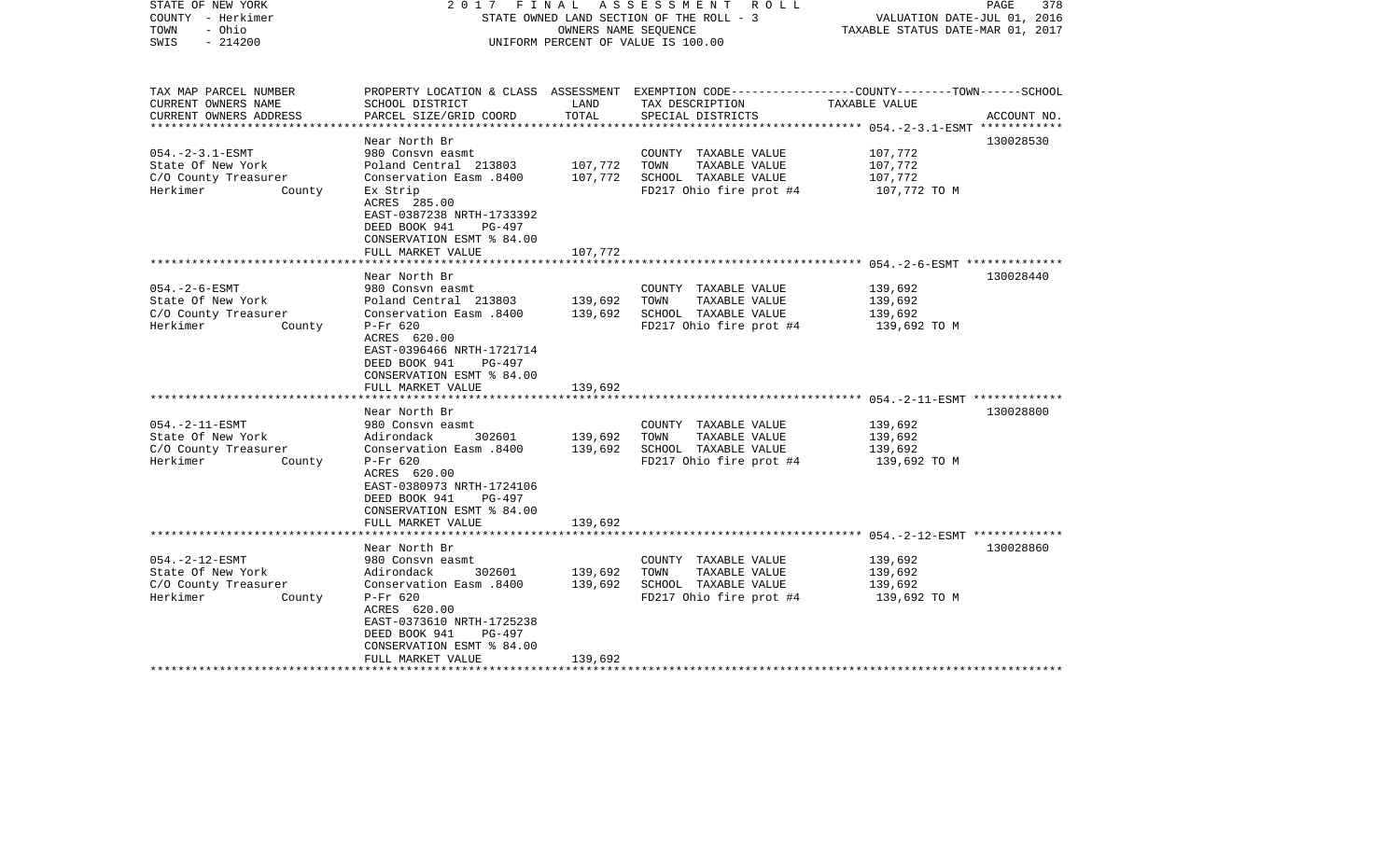| STATE OF NEW YORK<br>COUNTY - Herkimer<br>- Ohio<br>TOWN<br>SWIS<br>$-214200$            | A S S E S S M E N T<br>FINAL<br>R O L L<br>2017<br>STATE OWNED LAND SECTION OF THE ROLL - 3<br>OWNERS NAME SEQUENCE<br>UNIFORM PERCENT OF VALUE IS 100.00                                                          |                               |                                                                                                  | PAGE<br>379<br>VALUATION DATE-JUL 01, 2016<br>TAXABLE STATUS DATE-MAR 01, 2017                                   |  |
|------------------------------------------------------------------------------------------|--------------------------------------------------------------------------------------------------------------------------------------------------------------------------------------------------------------------|-------------------------------|--------------------------------------------------------------------------------------------------|------------------------------------------------------------------------------------------------------------------|--|
| TAX MAP PARCEL NUMBER<br>CURRENT OWNERS NAME                                             | SCHOOL DISTRICT                                                                                                                                                                                                    | LAND                          | TAX DESCRIPTION                                                                                  | PROPERTY LOCATION & CLASS ASSESSMENT EXEMPTION CODE---------------COUNTY-------TOWN------SCHOOL<br>TAXABLE VALUE |  |
| CURRENT OWNERS ADDRESS<br>* * * * * * * * * * * * * * * * *                              | PARCEL SIZE/GRID COORD                                                                                                                                                                                             | TOTAL                         | SPECIAL DISTRICTS                                                                                | ACCOUNT NO.<br>*************** 054.-2-13-ESMT *************                                                      |  |
|                                                                                          | Near North Br                                                                                                                                                                                                      |                               |                                                                                                  | 130028890                                                                                                        |  |
| $054. -2 - 13 - ESMT$<br>State Of New York<br>C/O County Treasurer<br>Herkimer<br>County | 980 Consyn easmt<br>302601<br>Adirondack<br>Conservation Easm .8400<br>$P-Fr$ 620<br>ACRES 620.00<br>EAST-0376986 NRTH-1721247                                                                                     | 139,692<br>139,692            | COUNTY TAXABLE VALUE<br>TAXABLE VALUE<br>TOWN<br>SCHOOL TAXABLE VALUE<br>FD217 Ohio fire prot #4 | 139,692<br>139,692<br>139,692<br>139,692 TO M                                                                    |  |
|                                                                                          | DEED BOOK 941<br>PG-497<br>CONSERVATION ESMT % 84.00<br>FULL MARKET VALUE                                                                                                                                          | 139,692                       |                                                                                                  |                                                                                                                  |  |
|                                                                                          |                                                                                                                                                                                                                    |                               |                                                                                                  |                                                                                                                  |  |
| $054. -2 - 14 - ESMT$<br>State Of New York<br>C/O County Treasurer<br>Herkimer<br>County | Near North Br<br>980 Consvn easmt<br>Adirondack<br>302601<br>Conservation Easm .8400<br>ACRES 151.90<br>EAST-0373449 NRTH-1719782<br>DEED BOOK 941<br>PG-497<br>CONSERVATION ESMT % 84.00                          | 62,664<br>62,664              | COUNTY TAXABLE VALUE<br>TOWN<br>TAXABLE VALUE<br>SCHOOL TAXABLE VALUE<br>FD217 Ohio fire prot #4 | 130028980<br>62,664<br>62,664<br>62,664<br>62,664 TO M                                                           |  |
|                                                                                          | FULL MARKET VALUE                                                                                                                                                                                                  | 62,664                        |                                                                                                  |                                                                                                                  |  |
|                                                                                          | North Lk                                                                                                                                                                                                           |                               |                                                                                                  | 130028920                                                                                                        |  |
| $058. -1 -1 - ESMT$<br>State Of New York<br>C/O County Treasurer<br>Herkimer<br>County   | 980 Consvn easmt - WTRFNT<br>Adirondack<br>302601<br>Conservation Easm .8400<br>Township 6<br>ACRES 463.60<br>EAST-0380469 NRTH-1717411<br>DEED BOOK 941<br>PG-497<br>CONSERVATION ESMT % 84.00                    | 192,864<br>192,864            | COUNTY TAXABLE VALUE<br>TOWN<br>TAXABLE VALUE<br>SCHOOL TAXABLE VALUE<br>FD217 Ohio fire prot #4 | 192,864<br>192,864<br>192,864<br>192,864 TO M                                                                    |  |
|                                                                                          | FULL MARKET VALUE<br>*******************                                                                                                                                                                           | 192,864                       |                                                                                                  |                                                                                                                  |  |
| $058. - 1 - 2 - ESMT$<br>State Of New York<br>C/O County Treasurer<br>Herkimer<br>County | North Lk<br>980 Consvn easmt - WTRFNT<br>302601<br>Adirondack<br>Conservation Easm .8400<br>ACRES 629.80<br>EAST-0384391 NRTH-1719900<br>DEED BOOK 941<br>PG-497<br>CONSERVATION ESMT % 84.00<br>FULL MARKET VALUE | 226,548<br>226,548<br>226,548 | COUNTY TAXABLE VALUE<br>TOWN<br>TAXABLE VALUE<br>SCHOOL TAXABLE VALUE<br>FD217 Ohio fire prot #4 | 130028770<br>226,548<br>226,548<br>226,548<br>226,548 TO M                                                       |  |
|                                                                                          |                                                                                                                                                                                                                    |                               |                                                                                                  |                                                                                                                  |  |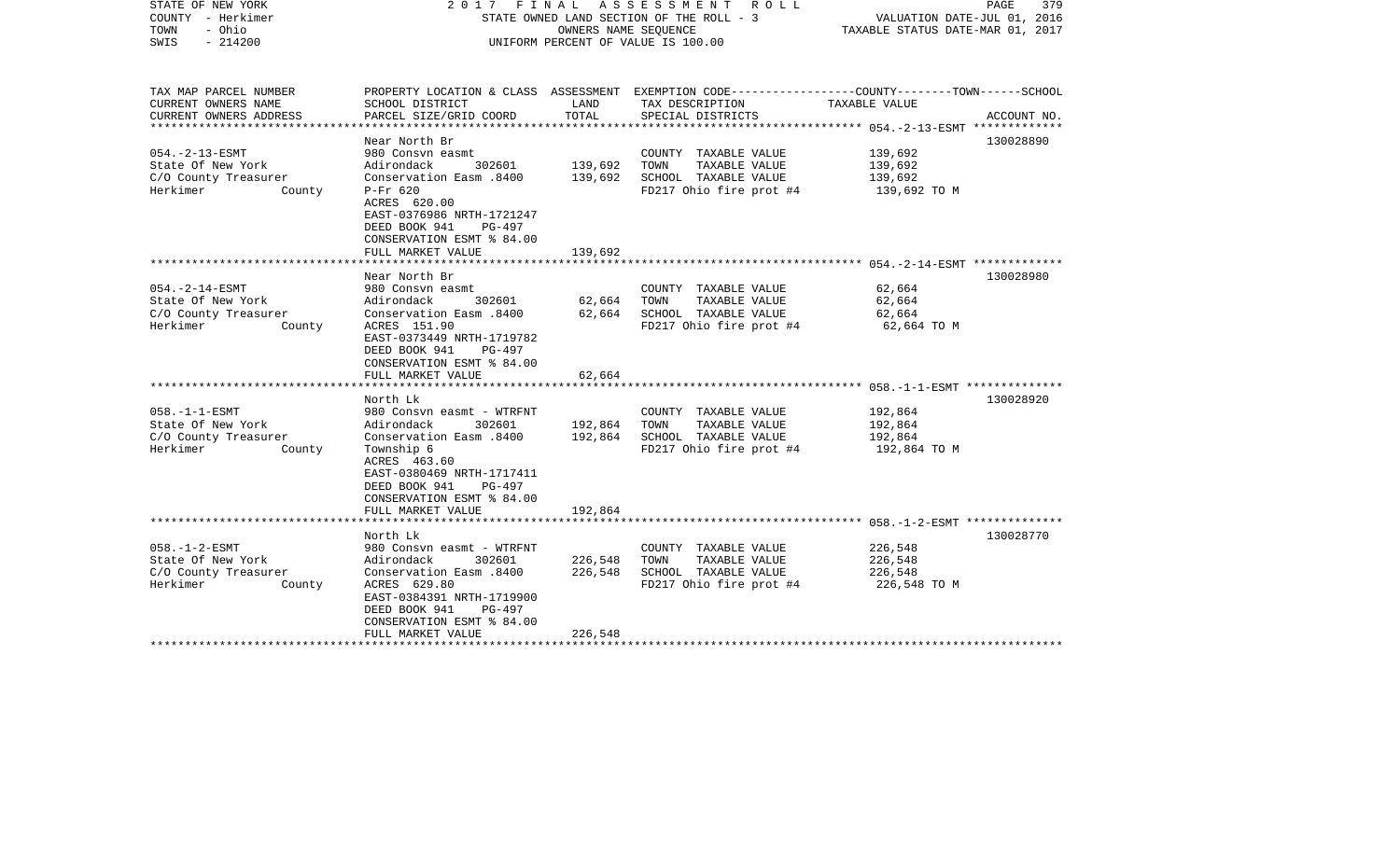COUNTY - Herkimer STATE OWNED LAND SECTION OF THE ROLL - 3 WALUATION DATE-JUL 01, 2016 TOWN - Ohio OWNERS NAME SEQUENCE TAXABLE STATUS DATE-MAR 01, 2017 SWIS - 214200 UNIFORM PERCENT OF VALUE IS 100.00TAX MAP PARCEL NUMBER PROPERTY LOCATION & CLASS ASSESSMENT EXEMPTION CODE------------------COUNTY--------TOWN------SCHOOL CURRENT OWNERS NAME SCHOOL DISTRICT LAND TAX DESCRIPTION TAXABLE VALUECURRENT OWNERS ADDRESS PARCEL SIZE/GRID COORD TOTAL SPECIAL DISTRICTS ACCOUNT NO. \*\*\*\*\*\*\*\*\*\*\*\*\*\*\*\*\*\*\*\*\*\*\*\*\*\*\*\*\*\*\*\*\*\*\*\*\*\*\*\*\*\*\*\*\*\*\*\*\*\*\*\*\*\*\*\*\*\*\*\*\*\*\*\*\*\*\*\*\*\*\*\*\*\*\*\*\*\*\*\*\*\*\*\*\*\*\*\*\*\*\*\*\*\*\*\*\*\*\*\*\*\*\* 058.-1-3-ESMT \*\*\*\*\*\*\*\*\*\*\*\*\*\* Honnedaga Lake Rd 130028650 058.-1-3-ESMT 980 Consvn easmt COUNTY TAXABLE VALUE 142,632 State Of New York Poland Central 213803 142,632 TOWN TAXABLE VALUE 142,632 C/O County Treasurer Conservation Easm .8400 142,632 SCHOOL TAXABLE VALUE 142,632 Herkimer County ACRES 654.90 FD217 Ohio fire prot #4 142,632 TO M EAST-0392022 NRTH-1718767 DEED BOOK 941 PG-497 CONSERVATION ESMT % 84.00 FULL MARKET VALUE 142,632 \*\*\*\*\*\*\*\*\*\*\*\*\*\*\*\*\*\*\*\*\*\*\*\*\*\*\*\*\*\*\*\*\*\*\*\*\*\*\*\*\*\*\*\*\*\*\*\*\*\*\*\*\*\*\*\*\*\*\*\*\*\*\*\*\*\*\*\*\*\*\*\*\*\*\*\*\*\*\*\*\*\*\*\*\*\*\*\*\*\*\*\*\*\*\*\*\*\*\*\*\*\*\* 058.-1-4-ESMT \*\*\*\*\*\*\*\*\*\*\*\*\*\* Honnedaga Lake Rd 130028740 058.-1-4-ESMT 980 Consvn easmt COUNTY TAXABLE VALUE 139,692 State Of New York Poland Central 213803 139,692 TOWN TAXABLE VALUE 139,692 C/O County Treasurer Conservation Easm .8400 139,692 SCHOOL TAXABLE VALUE 139,692 Herkimer County P-Fr 620 FORD RD217 Ohio fire prot #4 139,692 TO M ACRES 620.00 EAST-0387538 NRTH-1715850 DEED BOOK 941 PG-497 CONSERVATION ESMT % 84.00FULL MARKET VALUE 139,692 \*\*\*\*\*\*\*\*\*\*\*\*\*\*\*\*\*\*\*\*\*\*\*\*\*\*\*\*\*\*\*\*\*\*\*\*\*\*\*\*\*\*\*\*\*\*\*\*\*\*\*\*\*\*\*\*\*\*\*\*\*\*\*\*\*\*\*\*\*\*\*\*\*\*\*\*\*\*\*\*\*\*\*\*\*\*\*\*\*\*\*\*\*\*\*\*\*\*\*\*\*\*\* 058.-1-5-ESMT \*\*\*\*\*\*\*\*\*\*\*\*\*\* Honnedaga Lake Rd 130028950 058.-1-5-ESMT 980 Consvn easmt COUNTY TAXABLE VALUE 68,292 State Of New York **Poland Central 213803** 68,292 TOWN TAXABLE VALUE 68,292 C/O County Treasurer Conservation Easm .8400 68,292 SCHOOL TAXABLE VALUE 68,292 Herkimer County ACRES 168.30 FD217 Ohio fire prot #4 68,292 TO M EAST-0384395 NRTH-1714186 DEED BOOK 941 PG-497 CONSERVATION ESMT % 84.00 FULL MARKET VALUE 68,292 \*\*\*\*\*\*\*\*\*\*\*\*\*\*\*\*\*\*\*\*\*\*\*\*\*\*\*\*\*\*\*\*\*\*\*\*\*\*\*\*\*\*\*\*\*\*\*\*\*\*\*\*\*\*\*\*\*\*\*\*\*\*\*\*\*\*\*\*\*\*\*\*\*\*\*\*\*\*\*\*\*\*\*\*\*\*\*\*\*\*\*\*\*\*\*\*\*\*\*\*\*\*\* 058.-1-6.1-ESMT \*\*\*\*\*\*\*\*\*\*\*\* Honnedaga Lake Rd 130028710 058.-1-6.1-ESMT 980 Consvn easmt COUNTY TAXABLE VALUE 131,460 State Of New York **Poland Central 213803** 131,460 TOWN TAXABLE VALUE 131,460 C/O County Treasurer Conservation Easm .8400 131,460 SCHOOL TAXABLE VALUE 131,460 Herkimer County ACRES 508.10 FD217 Ohio fire prot #4 131,460 TO M EAST-0391141 NRTH-1711772 DEED BOOK 941 PG-497 CONSERVATION ESMT % 84.00 FULL MARKET VALUE 131,460 \*\*\*\*\*\*\*\*\*\*\*\*\*\*\*\*\*\*\*\*\*\*\*\*\*\*\*\*\*\*\*\*\*\*\*\*\*\*\*\*\*\*\*\*\*\*\*\*\*\*\*\*\*\*\*\*\*\*\*\*\*\*\*\*\*\*\*\*\*\*\*\*\*\*\*\*\*\*\*\*\*\*\*\*\*\*\*\*\*\*\*\*\*\*\*\*\*\*\*\*\*\*\* 054.-2-5-ESMT \*\*\*\*\*\*\*\*\*\*\*\*\*\* Near North Br 130028470054.-2-5-ESMT 980 Consvn easmt COUNTY TAXABLE VALUE 139,692 State Of New York Poland Central 213803 139,692 TOWN TAXABLE VALUE 139,692 C/O County Treasurer Conservation Easm .8400 139,692 SCHOOL TAXABLE VALUE 139,692 Herkimer County P-Fr 620 FORD RD217 Ohio fire prot #4 139,692 TO M ACRES 620.00 EAST-0393079 NRTH-1726097 DEED BOOK 941 PG-497 CONSERVATION ESMT % 84.00FULL MARKET VALUE 139,692 \*\*\*\*\*\*\*\*\*\*\*\*\*\*\*\*\*\*\*\*\*\*\*\*\*\*\*\*\*\*\*\*\*\*\*\*\*\*\*\*\*\*\*\*\*\*\*\*\*\*\*\*\*\*\*\*\*\*\*\*\*\*\*\*\*\*\*\*\*\*\*\*\*\*\*\*\*\*\*\*\*\*\*\*\*\*\*\*\*\*\*\*\*\*\*\*\*\*\*\*\*\*\*\*\*\*\*\*\*\*\*\*\*\*\*\*\*\*\*\*\*\*\*\*\*\*\*\*\*\*\*\*

STATE OF NEW YORK 2 0 1 7 F I N A L A S S E S S M E N T R O L L PAGE 380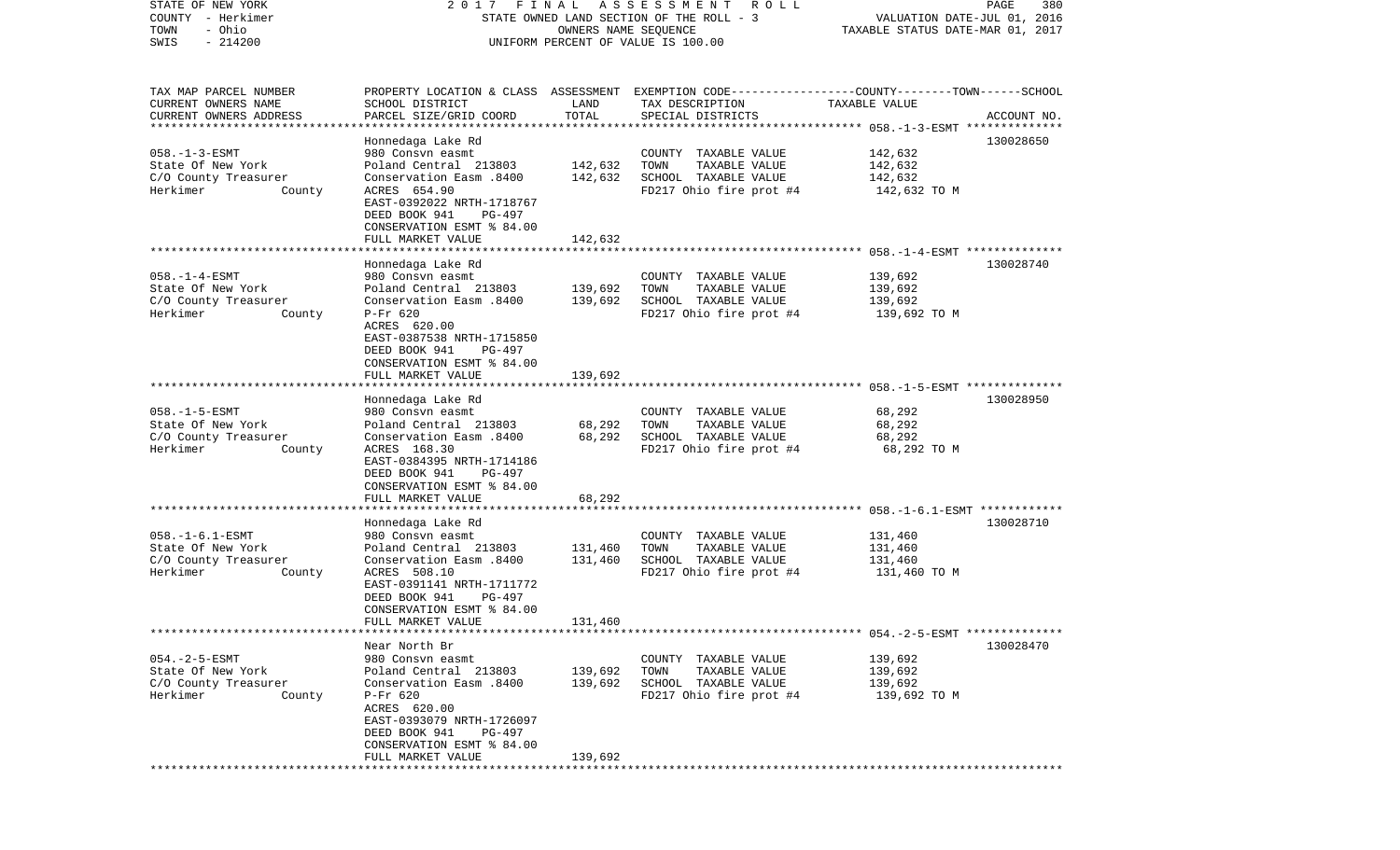| PROPERTY LOCATION & CLASS ASSESSMENT EXEMPTION CODE----------------COUNTY-------TOWN------SCHOOL<br>CURRENT OWNERS NAME<br>SCHOOL DISTRICT<br>LAND<br>TAX DESCRIPTION<br>TAXABLE VALUE<br>TOTAL<br>CURRENT OWNERS ADDRESS<br>PARCEL SIZE/GRID COORD<br>SPECIAL DISTRICTS<br>ACCOUNT NO.<br>***************** 054.-2-8-ESMT **************<br>Near North Br<br>130028590<br>980 Consyn easmt<br>139,692<br>COUNTY TAXABLE VALUE<br>State Of New York<br>Poland Central 213803<br>139,692<br>TOWN<br>TAXABLE VALUE<br>139,692<br>139,692<br>C/O County Treasurer<br>Conservation Easm .8400<br>SCHOOL TAXABLE VALUE<br>139,692<br>$P-Fr$ 620<br>FD217 Ohio fire prot #4<br>139,692 TO M<br>County<br>ACRES 620.00<br>EAST-0385497 NRTH-1727204<br>DEED BOOK 941<br>PG-497<br>CONSERVATION ESMT % 84.00<br>139,692<br>FULL MARKET VALUE<br>130028560<br>Near North Br<br>$054. -2 - 9 - ESMT$<br>980 Consvn easmt<br>COUNTY TAXABLE VALUE<br>138,852<br>Poland Central 213803<br>138,852<br>TOWN<br>State Of New York<br>TAXABLE VALUE<br>138,852<br>C/O County Treasurer<br>Conservation Easm .8400<br>138,852<br>SCHOOL TAXABLE VALUE<br>138,852<br>Herkimer<br>County<br>ACRES 610.00<br>FD217 Ohio fire prot #4<br>138,852 TO M<br>EAST-0382253 NRTH-1731518<br>DEED BOOK 941<br>PG-497<br>CONSERVATION ESMT % 84.00<br>138,852<br>FULL MARKET VALUE<br>130028500<br>Near North Br<br>$054. -2 - 4 - ESMT$<br>980 Consvn easmt<br>COUNTY TAXABLE VALUE<br>139,692<br>Poland Central 213803<br>139,692<br>TOWN<br>TAXABLE VALUE<br>139,692<br>Conservation Easm .8400<br>139,692<br>SCHOOL TAXABLE VALUE<br>139,692<br>$P-Fr$ 620<br>FD217 Ohio fire prot #4<br>139,692 TO M<br>County<br>ACRES 620.00<br>EAST-0389762 NRTH-1730461<br>DEED BOOK 941<br>PG-497<br>CONSERVATION ESMT % 84.00<br>FULL MARKET VALUE<br>139,692<br>************************** 054.-2-7-ESMT **************<br>130028620<br>Near North Br<br>$054. - 2 - 7 - ESMT$<br>139,692<br>980 Consyn easmt<br>COUNTY TAXABLE VALUE<br>State Of New York<br>Poland Central 213803<br>139,692<br>TOWN<br>TAXABLE VALUE<br>139,692<br>139,692<br>SCHOOL TAXABLE VALUE<br>C/O County Treasurer<br>Conservation Easm .8400<br>139,692<br>Herkimer<br>$P-Fr$ 620<br>FD217 Ohio fire prot #4<br>139,692 TO M<br>County<br>ACRES 620.00<br>EAST-0388963 NRTH-1723006<br>DEED BOOK 941<br>PG-497<br>CONSERVATION ESMT % 84.00<br>FULL MARKET VALUE<br>139,692 | STATE OF NEW YORK<br>COUNTY - Herkimer<br>TOWN<br>- Ohio<br>$-214200$<br>SWIS | FINAL<br>A S S E S S M E N T A O L L<br>2017<br>STATE OWNED LAND SECTION OF THE ROLL - 3<br>OWNERS NAME SEQUENCE<br>UNIFORM PERCENT OF VALUE IS 100.00 |  | PAGE<br>381<br>VALUATION DATE-JUL 01, 2016<br>TAXABLE STATUS DATE-MAR 01, 2017 |  |
|------------------------------------------------------------------------------------------------------------------------------------------------------------------------------------------------------------------------------------------------------------------------------------------------------------------------------------------------------------------------------------------------------------------------------------------------------------------------------------------------------------------------------------------------------------------------------------------------------------------------------------------------------------------------------------------------------------------------------------------------------------------------------------------------------------------------------------------------------------------------------------------------------------------------------------------------------------------------------------------------------------------------------------------------------------------------------------------------------------------------------------------------------------------------------------------------------------------------------------------------------------------------------------------------------------------------------------------------------------------------------------------------------------------------------------------------------------------------------------------------------------------------------------------------------------------------------------------------------------------------------------------------------------------------------------------------------------------------------------------------------------------------------------------------------------------------------------------------------------------------------------------------------------------------------------------------------------------------------------------------------------------------------------------------------------------------------------------------------------------------------------------------------------------------------------------------------------------------------------------------------------------------------------------------------------------------------------------------------------------------------------------------------------------------|-------------------------------------------------------------------------------|--------------------------------------------------------------------------------------------------------------------------------------------------------|--|--------------------------------------------------------------------------------|--|
|                                                                                                                                                                                                                                                                                                                                                                                                                                                                                                                                                                                                                                                                                                                                                                                                                                                                                                                                                                                                                                                                                                                                                                                                                                                                                                                                                                                                                                                                                                                                                                                                                                                                                                                                                                                                                                                                                                                                                                                                                                                                                                                                                                                                                                                                                                                                                                                                                        | TAX MAP PARCEL NUMBER                                                         |                                                                                                                                                        |  |                                                                                |  |
|                                                                                                                                                                                                                                                                                                                                                                                                                                                                                                                                                                                                                                                                                                                                                                                                                                                                                                                                                                                                                                                                                                                                                                                                                                                                                                                                                                                                                                                                                                                                                                                                                                                                                                                                                                                                                                                                                                                                                                                                                                                                                                                                                                                                                                                                                                                                                                                                                        |                                                                               |                                                                                                                                                        |  |                                                                                |  |
|                                                                                                                                                                                                                                                                                                                                                                                                                                                                                                                                                                                                                                                                                                                                                                                                                                                                                                                                                                                                                                                                                                                                                                                                                                                                                                                                                                                                                                                                                                                                                                                                                                                                                                                                                                                                                                                                                                                                                                                                                                                                                                                                                                                                                                                                                                                                                                                                                        |                                                                               |                                                                                                                                                        |  |                                                                                |  |
|                                                                                                                                                                                                                                                                                                                                                                                                                                                                                                                                                                                                                                                                                                                                                                                                                                                                                                                                                                                                                                                                                                                                                                                                                                                                                                                                                                                                                                                                                                                                                                                                                                                                                                                                                                                                                                                                                                                                                                                                                                                                                                                                                                                                                                                                                                                                                                                                                        | $054. - 2 - 8 - ESMT$                                                         |                                                                                                                                                        |  |                                                                                |  |
|                                                                                                                                                                                                                                                                                                                                                                                                                                                                                                                                                                                                                                                                                                                                                                                                                                                                                                                                                                                                                                                                                                                                                                                                                                                                                                                                                                                                                                                                                                                                                                                                                                                                                                                                                                                                                                                                                                                                                                                                                                                                                                                                                                                                                                                                                                                                                                                                                        |                                                                               |                                                                                                                                                        |  |                                                                                |  |
|                                                                                                                                                                                                                                                                                                                                                                                                                                                                                                                                                                                                                                                                                                                                                                                                                                                                                                                                                                                                                                                                                                                                                                                                                                                                                                                                                                                                                                                                                                                                                                                                                                                                                                                                                                                                                                                                                                                                                                                                                                                                                                                                                                                                                                                                                                                                                                                                                        |                                                                               |                                                                                                                                                        |  |                                                                                |  |
|                                                                                                                                                                                                                                                                                                                                                                                                                                                                                                                                                                                                                                                                                                                                                                                                                                                                                                                                                                                                                                                                                                                                                                                                                                                                                                                                                                                                                                                                                                                                                                                                                                                                                                                                                                                                                                                                                                                                                                                                                                                                                                                                                                                                                                                                                                                                                                                                                        | Herkimer                                                                      |                                                                                                                                                        |  |                                                                                |  |
|                                                                                                                                                                                                                                                                                                                                                                                                                                                                                                                                                                                                                                                                                                                                                                                                                                                                                                                                                                                                                                                                                                                                                                                                                                                                                                                                                                                                                                                                                                                                                                                                                                                                                                                                                                                                                                                                                                                                                                                                                                                                                                                                                                                                                                                                                                                                                                                                                        |                                                                               |                                                                                                                                                        |  |                                                                                |  |
|                                                                                                                                                                                                                                                                                                                                                                                                                                                                                                                                                                                                                                                                                                                                                                                                                                                                                                                                                                                                                                                                                                                                                                                                                                                                                                                                                                                                                                                                                                                                                                                                                                                                                                                                                                                                                                                                                                                                                                                                                                                                                                                                                                                                                                                                                                                                                                                                                        |                                                                               |                                                                                                                                                        |  |                                                                                |  |
|                                                                                                                                                                                                                                                                                                                                                                                                                                                                                                                                                                                                                                                                                                                                                                                                                                                                                                                                                                                                                                                                                                                                                                                                                                                                                                                                                                                                                                                                                                                                                                                                                                                                                                                                                                                                                                                                                                                                                                                                                                                                                                                                                                                                                                                                                                                                                                                                                        |                                                                               |                                                                                                                                                        |  |                                                                                |  |
|                                                                                                                                                                                                                                                                                                                                                                                                                                                                                                                                                                                                                                                                                                                                                                                                                                                                                                                                                                                                                                                                                                                                                                                                                                                                                                                                                                                                                                                                                                                                                                                                                                                                                                                                                                                                                                                                                                                                                                                                                                                                                                                                                                                                                                                                                                                                                                                                                        |                                                                               |                                                                                                                                                        |  |                                                                                |  |
|                                                                                                                                                                                                                                                                                                                                                                                                                                                                                                                                                                                                                                                                                                                                                                                                                                                                                                                                                                                                                                                                                                                                                                                                                                                                                                                                                                                                                                                                                                                                                                                                                                                                                                                                                                                                                                                                                                                                                                                                                                                                                                                                                                                                                                                                                                                                                                                                                        |                                                                               |                                                                                                                                                        |  |                                                                                |  |
|                                                                                                                                                                                                                                                                                                                                                                                                                                                                                                                                                                                                                                                                                                                                                                                                                                                                                                                                                                                                                                                                                                                                                                                                                                                                                                                                                                                                                                                                                                                                                                                                                                                                                                                                                                                                                                                                                                                                                                                                                                                                                                                                                                                                                                                                                                                                                                                                                        |                                                                               |                                                                                                                                                        |  |                                                                                |  |
|                                                                                                                                                                                                                                                                                                                                                                                                                                                                                                                                                                                                                                                                                                                                                                                                                                                                                                                                                                                                                                                                                                                                                                                                                                                                                                                                                                                                                                                                                                                                                                                                                                                                                                                                                                                                                                                                                                                                                                                                                                                                                                                                                                                                                                                                                                                                                                                                                        |                                                                               |                                                                                                                                                        |  |                                                                                |  |
|                                                                                                                                                                                                                                                                                                                                                                                                                                                                                                                                                                                                                                                                                                                                                                                                                                                                                                                                                                                                                                                                                                                                                                                                                                                                                                                                                                                                                                                                                                                                                                                                                                                                                                                                                                                                                                                                                                                                                                                                                                                                                                                                                                                                                                                                                                                                                                                                                        |                                                                               |                                                                                                                                                        |  |                                                                                |  |
|                                                                                                                                                                                                                                                                                                                                                                                                                                                                                                                                                                                                                                                                                                                                                                                                                                                                                                                                                                                                                                                                                                                                                                                                                                                                                                                                                                                                                                                                                                                                                                                                                                                                                                                                                                                                                                                                                                                                                                                                                                                                                                                                                                                                                                                                                                                                                                                                                        |                                                                               |                                                                                                                                                        |  |                                                                                |  |
|                                                                                                                                                                                                                                                                                                                                                                                                                                                                                                                                                                                                                                                                                                                                                                                                                                                                                                                                                                                                                                                                                                                                                                                                                                                                                                                                                                                                                                                                                                                                                                                                                                                                                                                                                                                                                                                                                                                                                                                                                                                                                                                                                                                                                                                                                                                                                                                                                        |                                                                               |                                                                                                                                                        |  |                                                                                |  |
|                                                                                                                                                                                                                                                                                                                                                                                                                                                                                                                                                                                                                                                                                                                                                                                                                                                                                                                                                                                                                                                                                                                                                                                                                                                                                                                                                                                                                                                                                                                                                                                                                                                                                                                                                                                                                                                                                                                                                                                                                                                                                                                                                                                                                                                                                                                                                                                                                        |                                                                               |                                                                                                                                                        |  |                                                                                |  |
|                                                                                                                                                                                                                                                                                                                                                                                                                                                                                                                                                                                                                                                                                                                                                                                                                                                                                                                                                                                                                                                                                                                                                                                                                                                                                                                                                                                                                                                                                                                                                                                                                                                                                                                                                                                                                                                                                                                                                                                                                                                                                                                                                                                                                                                                                                                                                                                                                        |                                                                               |                                                                                                                                                        |  |                                                                                |  |
|                                                                                                                                                                                                                                                                                                                                                                                                                                                                                                                                                                                                                                                                                                                                                                                                                                                                                                                                                                                                                                                                                                                                                                                                                                                                                                                                                                                                                                                                                                                                                                                                                                                                                                                                                                                                                                                                                                                                                                                                                                                                                                                                                                                                                                                                                                                                                                                                                        |                                                                               |                                                                                                                                                        |  |                                                                                |  |
|                                                                                                                                                                                                                                                                                                                                                                                                                                                                                                                                                                                                                                                                                                                                                                                                                                                                                                                                                                                                                                                                                                                                                                                                                                                                                                                                                                                                                                                                                                                                                                                                                                                                                                                                                                                                                                                                                                                                                                                                                                                                                                                                                                                                                                                                                                                                                                                                                        |                                                                               |                                                                                                                                                        |  |                                                                                |  |
|                                                                                                                                                                                                                                                                                                                                                                                                                                                                                                                                                                                                                                                                                                                                                                                                                                                                                                                                                                                                                                                                                                                                                                                                                                                                                                                                                                                                                                                                                                                                                                                                                                                                                                                                                                                                                                                                                                                                                                                                                                                                                                                                                                                                                                                                                                                                                                                                                        |                                                                               |                                                                                                                                                        |  |                                                                                |  |
|                                                                                                                                                                                                                                                                                                                                                                                                                                                                                                                                                                                                                                                                                                                                                                                                                                                                                                                                                                                                                                                                                                                                                                                                                                                                                                                                                                                                                                                                                                                                                                                                                                                                                                                                                                                                                                                                                                                                                                                                                                                                                                                                                                                                                                                                                                                                                                                                                        | State Of New York                                                             |                                                                                                                                                        |  |                                                                                |  |
|                                                                                                                                                                                                                                                                                                                                                                                                                                                                                                                                                                                                                                                                                                                                                                                                                                                                                                                                                                                                                                                                                                                                                                                                                                                                                                                                                                                                                                                                                                                                                                                                                                                                                                                                                                                                                                                                                                                                                                                                                                                                                                                                                                                                                                                                                                                                                                                                                        | C/O County Treasurer                                                          |                                                                                                                                                        |  |                                                                                |  |
|                                                                                                                                                                                                                                                                                                                                                                                                                                                                                                                                                                                                                                                                                                                                                                                                                                                                                                                                                                                                                                                                                                                                                                                                                                                                                                                                                                                                                                                                                                                                                                                                                                                                                                                                                                                                                                                                                                                                                                                                                                                                                                                                                                                                                                                                                                                                                                                                                        | Herkimer                                                                      |                                                                                                                                                        |  |                                                                                |  |
|                                                                                                                                                                                                                                                                                                                                                                                                                                                                                                                                                                                                                                                                                                                                                                                                                                                                                                                                                                                                                                                                                                                                                                                                                                                                                                                                                                                                                                                                                                                                                                                                                                                                                                                                                                                                                                                                                                                                                                                                                                                                                                                                                                                                                                                                                                                                                                                                                        |                                                                               |                                                                                                                                                        |  |                                                                                |  |
|                                                                                                                                                                                                                                                                                                                                                                                                                                                                                                                                                                                                                                                                                                                                                                                                                                                                                                                                                                                                                                                                                                                                                                                                                                                                                                                                                                                                                                                                                                                                                                                                                                                                                                                                                                                                                                                                                                                                                                                                                                                                                                                                                                                                                                                                                                                                                                                                                        |                                                                               |                                                                                                                                                        |  |                                                                                |  |
|                                                                                                                                                                                                                                                                                                                                                                                                                                                                                                                                                                                                                                                                                                                                                                                                                                                                                                                                                                                                                                                                                                                                                                                                                                                                                                                                                                                                                                                                                                                                                                                                                                                                                                                                                                                                                                                                                                                                                                                                                                                                                                                                                                                                                                                                                                                                                                                                                        |                                                                               |                                                                                                                                                        |  |                                                                                |  |
|                                                                                                                                                                                                                                                                                                                                                                                                                                                                                                                                                                                                                                                                                                                                                                                                                                                                                                                                                                                                                                                                                                                                                                                                                                                                                                                                                                                                                                                                                                                                                                                                                                                                                                                                                                                                                                                                                                                                                                                                                                                                                                                                                                                                                                                                                                                                                                                                                        |                                                                               |                                                                                                                                                        |  |                                                                                |  |
|                                                                                                                                                                                                                                                                                                                                                                                                                                                                                                                                                                                                                                                                                                                                                                                                                                                                                                                                                                                                                                                                                                                                                                                                                                                                                                                                                                                                                                                                                                                                                                                                                                                                                                                                                                                                                                                                                                                                                                                                                                                                                                                                                                                                                                                                                                                                                                                                                        |                                                                               |                                                                                                                                                        |  |                                                                                |  |
|                                                                                                                                                                                                                                                                                                                                                                                                                                                                                                                                                                                                                                                                                                                                                                                                                                                                                                                                                                                                                                                                                                                                                                                                                                                                                                                                                                                                                                                                                                                                                                                                                                                                                                                                                                                                                                                                                                                                                                                                                                                                                                                                                                                                                                                                                                                                                                                                                        |                                                                               |                                                                                                                                                        |  |                                                                                |  |
|                                                                                                                                                                                                                                                                                                                                                                                                                                                                                                                                                                                                                                                                                                                                                                                                                                                                                                                                                                                                                                                                                                                                                                                                                                                                                                                                                                                                                                                                                                                                                                                                                                                                                                                                                                                                                                                                                                                                                                                                                                                                                                                                                                                                                                                                                                                                                                                                                        |                                                                               |                                                                                                                                                        |  |                                                                                |  |
|                                                                                                                                                                                                                                                                                                                                                                                                                                                                                                                                                                                                                                                                                                                                                                                                                                                                                                                                                                                                                                                                                                                                                                                                                                                                                                                                                                                                                                                                                                                                                                                                                                                                                                                                                                                                                                                                                                                                                                                                                                                                                                                                                                                                                                                                                                                                                                                                                        |                                                                               |                                                                                                                                                        |  |                                                                                |  |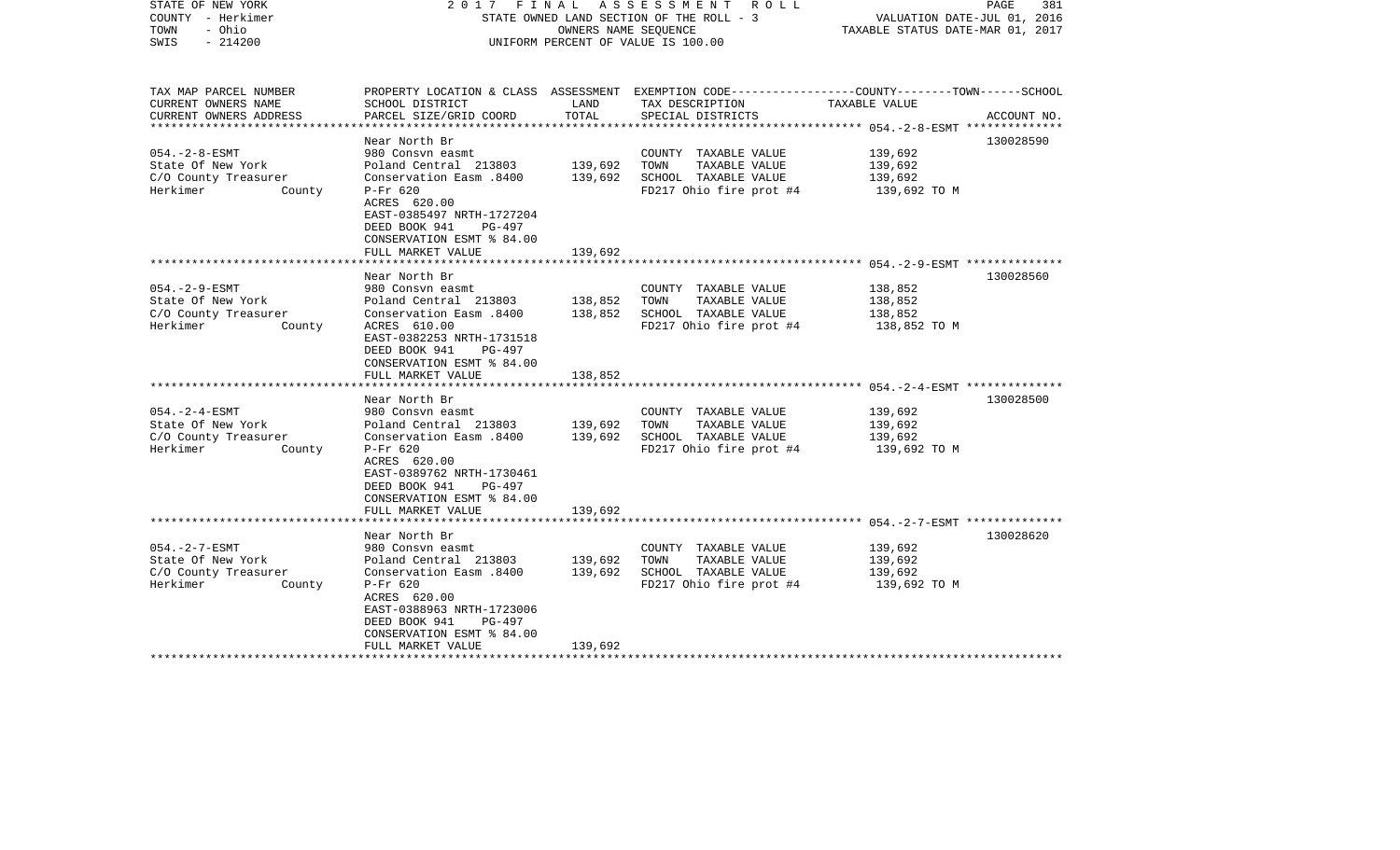| STATE OF NEW YORK<br>COUNTY - Herkimer | 2 0 1 7<br>FINAL<br>STATE OWNED LAND SECTION OF THE ROLL - 3 | 382<br>PAGE<br>VALUATION DATE-JUL 01, 2016 |                                                                                                 |                                                    |             |  |
|----------------------------------------|--------------------------------------------------------------|--------------------------------------------|-------------------------------------------------------------------------------------------------|----------------------------------------------------|-------------|--|
| - Ohio<br>TOWN<br>SWIS<br>$-214200$    | OWNERS NAME SEQUENCE<br>UNIFORM PERCENT OF VALUE IS 100.00   |                                            |                                                                                                 | TAXABLE STATUS DATE-MAR 01, 2017                   |             |  |
|                                        |                                                              |                                            |                                                                                                 |                                                    |             |  |
| TAX MAP PARCEL NUMBER                  |                                                              |                                            | PROPERTY LOCATION & CLASS ASSESSMENT EXEMPTION CODE----------------COUNTY-------TOWN-----SCHOOL |                                                    |             |  |
| CURRENT OWNERS NAME                    | SCHOOL DISTRICT                                              | LAND                                       | TAX DESCRIPTION                                                                                 | TAXABLE VALUE                                      |             |  |
| CURRENT OWNERS ADDRESS                 | PARCEL SIZE/GRID COORD                                       | TOTAL                                      | SPECIAL DISTRICTS                                                                               |                                                    | ACCOUNT NO. |  |
|                                        | Near North Br                                                |                                            |                                                                                                 | ********* 054.-2-10-ESMT *                         | 130028830   |  |
| $054. -2 - 10 - ESMT$                  | 980 Consyn easmt                                             |                                            | COUNTY TAXABLE VALUE                                                                            | 139,692                                            |             |  |
| State Of New York                      | Adirondack<br>302601                                         | 139,692                                    | TOWN<br>TAXABLE VALUE                                                                           | 139,692                                            |             |  |
| C/O County Treasurer                   | Conservation Easm .8400                                      | 139,692                                    | SCHOOL TAXABLE VALUE                                                                            | 139,692                                            |             |  |
| Herkimer<br>County                     | P-Fr 620                                                     |                                            | FD217 Ohio fire prot #4                                                                         | 139,692 TO M                                       |             |  |
|                                        | ACRES 620.00<br>EAST-0377913 NRTH-1728341                    |                                            |                                                                                                 |                                                    |             |  |
|                                        | DEED BOOK 941<br>PG-497                                      |                                            |                                                                                                 |                                                    |             |  |
|                                        | CONSERVATION ESMT % 84.00                                    |                                            |                                                                                                 |                                                    |             |  |
|                                        | FULL MARKET VALUE                                            | 139,692                                    |                                                                                                 |                                                    |             |  |
|                                        | * * * * * * * * * * * * * * * * * * * *                      |                                            |                                                                                                 |                                                    |             |  |
|                                        | Honnedaga Lake Rd                                            |                                            |                                                                                                 |                                                    | 130028680   |  |
| $058. -1 - 7 - ESMT$                   | 980 Consvn easmt                                             |                                            | COUNTY TAXABLE VALUE                                                                            | 62,328                                             |             |  |
| State Of New York                      | Poland Central 213803                                        | 62,328                                     | TOWN<br>TAXABLE VALUE                                                                           | 62,328                                             |             |  |
| C/O County Treasurer                   | Conservation Easm .8400                                      | 62,328                                     | SCHOOL TAXABLE VALUE                                                                            | 62,328                                             |             |  |
| County<br>Herkimer                     | ACRES 151.00                                                 |                                            | FD217 Ohio fire prot #4                                                                         | 62,328 TO M                                        |             |  |
|                                        | EAST-0394634 NRTH-1708773<br>PG-497                          |                                            |                                                                                                 |                                                    |             |  |
|                                        | DEED BOOK 941<br>CONSERVATION ESMT % 84.00                   |                                            |                                                                                                 |                                                    |             |  |
|                                        | FULL MARKET VALUE                                            | 62,328                                     |                                                                                                 |                                                    |             |  |
|                                        | ******************                                           | ***********                                |                                                                                                 |                                                    |             |  |
|                                        | Lot 81 Poland Cen Sch D                                      |                                            |                                                                                                 |                                                    | 1480001     |  |
| $074.3 - 1 - 47$                       | 931 Forest s532a                                             |                                            | COUNTY TAXABLE VALUE                                                                            | 395,000                                            |             |  |
| Moose River                            | Poland Central 213803                                        | 395,000                                    | TOWN<br>TAXABLE VALUE                                                                           | 395,000                                            |             |  |
| Albany, NY 12223                       | 81                                                           | 395,000                                    | SCHOOL TAXABLE VALUE                                                                            | 395,000                                            |             |  |
|                                        | Sfl 672.60                                                   |                                            | FD217 Ohio fire prot #4                                                                         | 395,000 TO M                                       |             |  |
|                                        | ACRES 625.30<br>EAST-0385845 NRTH-1643898                    |                                            |                                                                                                 |                                                    |             |  |
|                                        | FULL MARKET VALUE                                            | 395,000                                    |                                                                                                 |                                                    |             |  |
|                                        | ******************                                           |                                            |                                                                                                 |                                                    |             |  |
|                                        | Lot 135 Moose Rt Pcsd                                        |                                            |                                                                                                 |                                                    | 1870001     |  |
| $043 - 2 - 2$                          | 931 Forest s532a                                             |                                            | COUNTY TAXABLE VALUE                                                                            | 70,500                                             |             |  |
| Moose River Tract                      | Poland Central 213803                                        | 70,500                                     | TOWN<br>TAXABLE VALUE                                                                           | 70,500                                             |             |  |
| Township 3                             | 135                                                          | 70,500                                     | SCHOOL TAXABLE VALUE                                                                            | 70,500                                             |             |  |
| Albany, NY 12223                       | Sfl 160                                                      |                                            | FD215 Ohio fire prot #3                                                                         | 70,500 TO M                                        |             |  |
|                                        | ACRES 160.00                                                 |                                            |                                                                                                 |                                                    |             |  |
|                                        | EAST-0400081 NRTH-1775635<br>FULL MARKET VALUE               |                                            |                                                                                                 |                                                    |             |  |
|                                        |                                                              | 70,500                                     |                                                                                                 | ******************* 043. -2-3 ******************** |             |  |
|                                        | Lot 123 Poland Cen Schd                                      |                                            |                                                                                                 |                                                    | 1780001     |  |
| $043 - 2 - 3$                          | 931 Forest s532a                                             |                                            | COUNTY TAXABLE VALUE                                                                            | 79,600                                             |             |  |
| Moose River Tract                      | Poland Central 213803                                        | 79,600                                     | TOWN<br>TAXABLE VALUE                                                                           | 79,600                                             |             |  |
| Township 3                             | 123                                                          | 79,600                                     | SCHOOL TAXABLE VALUE                                                                            | 79,600                                             |             |  |
| Albany, NY 12223                       | Sfl 160                                                      |                                            | FD215 Ohio fire prot #3                                                                         | 79,600 TO M                                        |             |  |
|                                        | ACRES 160.00                                                 |                                            |                                                                                                 |                                                    |             |  |
|                                        | EAST-0402247 NRTH-1777096                                    |                                            |                                                                                                 |                                                    |             |  |
|                                        | FULL MARKET VALUE                                            | 79,600<br>***************                  |                                                                                                 |                                                    |             |  |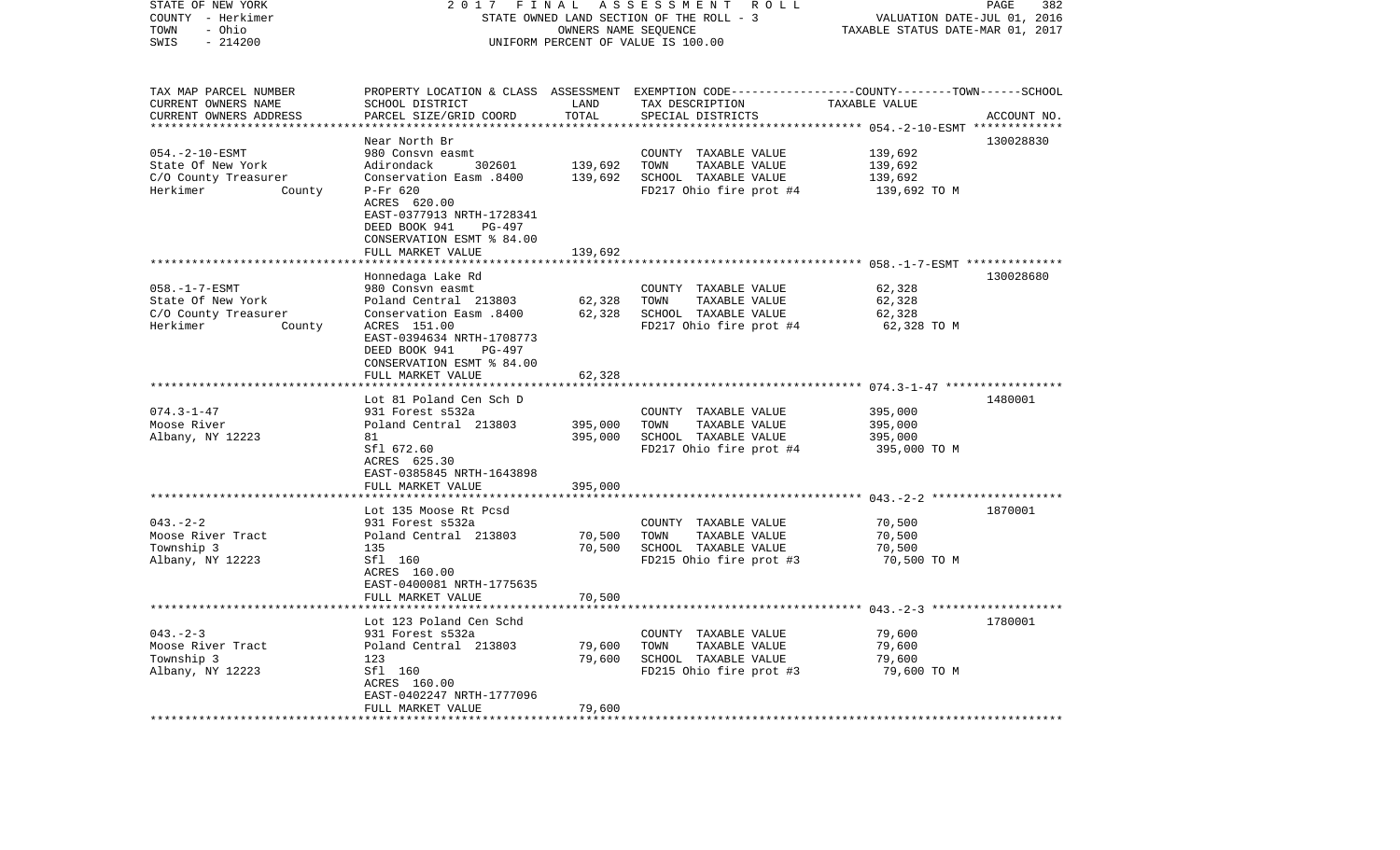| STATE OF NEW YORK<br>COUNTY - Herkimer<br>- Ohio<br>TOWN<br>$-214200$<br>SWIS | 2017<br>FINAL                                                             | OWNERS NAME SEQUENCE | A S S E S S M E N T R O L L<br>STATE OWNED LAND SECTION OF THE ROLL - 3<br>UNIFORM PERCENT OF VALUE IS 100.00                           | VALUATION DATE-JUL 01, 2016<br>TAXABLE STATUS DATE-MAR 01, 2017 | PAGE<br>383 |
|-------------------------------------------------------------------------------|---------------------------------------------------------------------------|----------------------|-----------------------------------------------------------------------------------------------------------------------------------------|-----------------------------------------------------------------|-------------|
| TAX MAP PARCEL NUMBER<br>CURRENT OWNERS NAME<br>CURRENT OWNERS ADDRESS        | SCHOOL DISTRICT<br>PARCEL SIZE/GRID COORD                                 | LAND<br>TOTAL        | PROPERTY LOCATION & CLASS ASSESSMENT EXEMPTION CODE---------------COUNTY-------TOWN------SCHOOL<br>TAX DESCRIPTION<br>SPECIAL DISTRICTS | TAXABLE VALUE                                                   | ACCOUNT NO. |
|                                                                               | Lot 111 Poland Cen Schd                                                   |                      |                                                                                                                                         |                                                                 | 1690001     |
| $043. -2 - 4$                                                                 | 931 Forest s532a                                                          |                      | COUNTY TAXABLE VALUE                                                                                                                    | 82,500                                                          |             |
| Moose River Tract                                                             | Poland Central 213803                                                     | 82,500               | TOWN<br>TAXABLE VALUE                                                                                                                   | 82,500                                                          |             |
| Albany, NY 12223                                                              | 111                                                                       | 82,500               | SCHOOL TAXABLE VALUE                                                                                                                    | 82,500                                                          |             |
|                                                                               | Sfl 160<br>ACRES 160.00<br>EAST-0404322 NRTH-1778730<br>FULL MARKET VALUE | 82,500               | FD215 Ohio fire prot #3                                                                                                                 | 82,500 TO M                                                     |             |
|                                                                               |                                                                           |                      |                                                                                                                                         |                                                                 |             |
|                                                                               | Lot 99 Ex 5A Water Pcsd                                                   |                      |                                                                                                                                         |                                                                 | 1620001     |
| $043 - 2 - 5$                                                                 | 931 Forest s532a                                                          |                      | COUNTY TAXABLE VALUE                                                                                                                    | 88,000                                                          |             |
| Moose River Tract                                                             | Poland Central 213803                                                     | 88,000               | TAXABLE VALUE<br>TOWN                                                                                                                   | 88,000                                                          |             |
| Albany, NY 12223                                                              | 99<br>Sfl 155                                                             | 88,000               | SCHOOL TAXABLE VALUE                                                                                                                    | 88,000<br>88,000 TO M                                           |             |
|                                                                               | ACRES 160.00                                                              |                      | FD215 Ohio fire prot #3                                                                                                                 |                                                                 |             |
|                                                                               | EAST-0406428 NRTH-1780061                                                 |                      |                                                                                                                                         |                                                                 |             |
|                                                                               | FULL MARKET VALUE                                                         | 88,000               |                                                                                                                                         |                                                                 |             |
|                                                                               | ***************************                                               |                      |                                                                                                                                         |                                                                 |             |
|                                                                               | Lot 87 Poland Cen Sch D                                                   |                      |                                                                                                                                         |                                                                 | 1570001     |
| $043. - 2 - 6$<br>Moose River Tract                                           | 931 Forest s532a<br>Poland Central 213803                                 | 121,600              | COUNTY TAXABLE VALUE<br>TOWN<br>TAXABLE VALUE                                                                                           | 121,600<br>121,600                                              |             |
| Albany, NY 12223                                                              | 87                                                                        | 121,600              | SCHOOL TAXABLE VALUE                                                                                                                    | 121,600                                                         |             |
|                                                                               | Sfl 160                                                                   |                      | FD215 Ohio fire prot #3                                                                                                                 | 121,600 TO M                                                    |             |
|                                                                               | ACRES 160.00                                                              |                      |                                                                                                                                         |                                                                 |             |
|                                                                               | EAST-0408677 NRTH-1781640                                                 |                      |                                                                                                                                         |                                                                 |             |
|                                                                               | FULL MARKET VALUE                                                         | 121,600              |                                                                                                                                         |                                                                 |             |
|                                                                               | Lot 75 Poland Cen Sch D                                                   |                      |                                                                                                                                         |                                                                 | 1530001     |
| $043. -2 - 7$                                                                 | 931 Forest s532a                                                          |                      | COUNTY TAXABLE VALUE                                                                                                                    | 68,500                                                          |             |
| Moose River Tract                                                             | Poland Central 213803                                                     | 68,500               | TAXABLE VALUE<br>TOWN                                                                                                                   | 68,500                                                          |             |
| All In Ohio                                                                   | 75                                                                        | 68,500               | SCHOOL TAXABLE VALUE                                                                                                                    | 68,500                                                          |             |
| Albany, NY 12223                                                              | Sfl 96                                                                    |                      | FD215 Ohio fire prot #3                                                                                                                 | 68,500 TO M                                                     |             |
|                                                                               | ACRES 74.00<br>EAST-0410320 NRTH-1782935                                  |                      |                                                                                                                                         |                                                                 |             |
|                                                                               | FULL MARKET VALUE                                                         | 68,500               |                                                                                                                                         |                                                                 |             |
|                                                                               |                                                                           |                      |                                                                                                                                         |                                                                 |             |
|                                                                               | Lot 74 Poland Cen Sch D                                                   |                      |                                                                                                                                         |                                                                 | 1520001     |
| $043. - 2 - 8$                                                                | 931 Forest s532a                                                          |                      | COUNTY TAXABLE VALUE                                                                                                                    | 14,500                                                          |             |
| Moose River Tract                                                             | Poland Central 213803                                                     | 14,500               | TOWN<br>TAXABLE VALUE                                                                                                                   | 14,500                                                          |             |
| All In Ohio<br>Albany, NY 12223                                               | 74<br>Sfl 14                                                              | 14,500               | SCHOOL TAXABLE VALUE<br>FD215 Ohio fire prot #3                                                                                         | 14,500<br>14,500 TO M                                           |             |
|                                                                               | ACRES<br>4.40                                                             |                      |                                                                                                                                         |                                                                 |             |
|                                                                               | EAST-0410823 NRTH-1781287                                                 |                      |                                                                                                                                         |                                                                 |             |
|                                                                               | FULL MARKET VALUE                                                         | 14,500               |                                                                                                                                         |                                                                 |             |
| ************************                                                      |                                                                           |                      |                                                                                                                                         |                                                                 |             |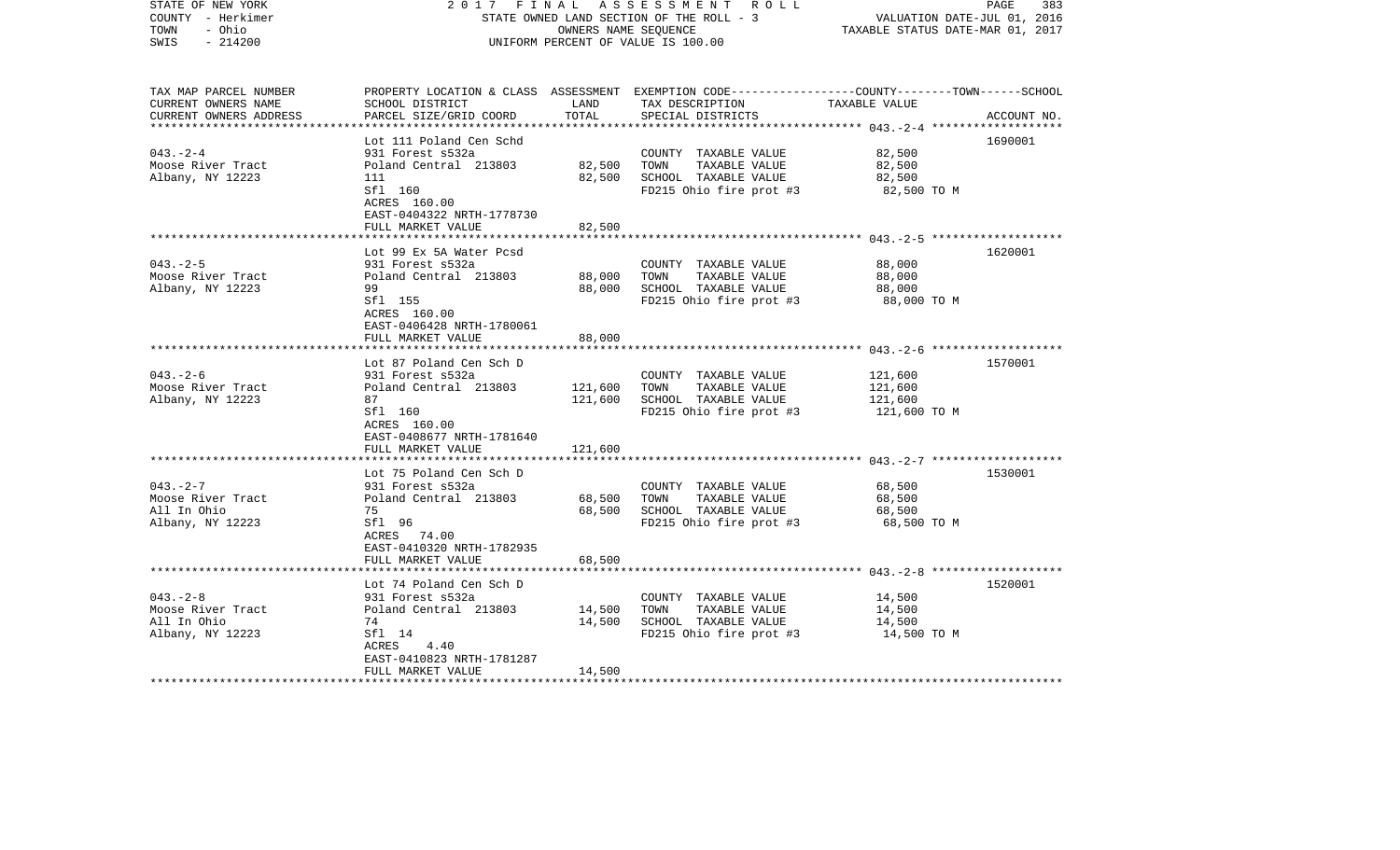| STATE OF NEW YORK<br>COUNTY - Herkimer<br>- Ohio<br>TOWN<br>$-214200$<br>SWIS                        | 2017                                                 | FINAL<br>OWNERS NAME SEQUENCE | A S S E S S M E N T R O L L<br>STATE OWNED LAND SECTION OF THE ROLL - 3<br>UNIFORM PERCENT OF VALUE IS 100.00                           | VALUATION DATE-JUL 01, 2016<br>TAXABLE STATUS DATE-MAR 01, 2017 | PAGE<br>384 |
|------------------------------------------------------------------------------------------------------|------------------------------------------------------|-------------------------------|-----------------------------------------------------------------------------------------------------------------------------------------|-----------------------------------------------------------------|-------------|
| TAX MAP PARCEL NUMBER<br>CURRENT OWNERS NAME<br>CURRENT OWNERS ADDRESS<br>************************** | SCHOOL DISTRICT<br>PARCEL SIZE/GRID COORD            | LAND<br>TOTAL                 | PROPERTY LOCATION & CLASS ASSESSMENT EXEMPTION CODE---------------COUNTY-------TOWN------SCHOOL<br>TAX DESCRIPTION<br>SPECIAL DISTRICTS | TAXABLE VALUE                                                   | ACCOUNT NO. |
|                                                                                                      | Lot 86 Ex 34A Water Pscd                             |                               |                                                                                                                                         |                                                                 | 1560001     |
| $043. - 2 - 9$                                                                                       | 582 Camping park - WTRFNT                            |                               | COUNTY TAXABLE VALUE                                                                                                                    | 1879,100                                                        |             |
| Moose River Tract                                                                                    | Poland Central 213803                                | 1879,100                      | TOWN<br>TAXABLE VALUE                                                                                                                   | 1879,100                                                        |             |
| 34 Acres Water                                                                                       | 86                                                   | 1879,100                      | SCHOOL TAXABLE VALUE                                                                                                                    | 1879,100                                                        |             |
| Albany, NY 12223                                                                                     | Sfl 117<br>ACRES 136.30<br>EAST-0410149 NRTH-1779521 |                               | FD215 Ohio fire prot #3                                                                                                                 | 1879,100 TO M                                                   |             |
|                                                                                                      | FULL MARKET VALUE                                    | 1879,100                      |                                                                                                                                         |                                                                 |             |
|                                                                                                      | Lot 98 Poland Cen Sch D                              |                               |                                                                                                                                         |                                                                 | 1610001     |
| $043. - 2 - 10$                                                                                      | 931 Forest s532a                                     |                               | COUNTY TAXABLE VALUE                                                                                                                    | 116,200                                                         |             |
| Moose River Tract                                                                                    | Poland Central 213803                                | 116,200                       | TOWN<br>TAXABLE VALUE                                                                                                                   | 116,200                                                         |             |
| Albany, NY 12223                                                                                     | 98                                                   | 116,200                       | SCHOOL TAXABLE VALUE                                                                                                                    | 116,200                                                         |             |
|                                                                                                      | Sfl 160<br>ACRES 160.00<br>EAST-0408173 NRTH-1777952 |                               | FD215 Ohio fire prot #3                                                                                                                 | 116,200 TO M                                                    |             |
|                                                                                                      | FULL MARKET VALUE                                    | 116,200                       |                                                                                                                                         |                                                                 |             |
|                                                                                                      |                                                      |                               |                                                                                                                                         |                                                                 |             |
|                                                                                                      | Lot 110 Poland Cen Sch D                             |                               |                                                                                                                                         |                                                                 | 1680001     |
| $043. -2 - 11$<br>Moose River Tract                                                                  | 931 Forest s532a<br>Poland Central 213803            |                               | COUNTY TAXABLE VALUE<br>TOWN<br>TAXABLE VALUE                                                                                           | 78,900<br>78,900                                                |             |
| Albany, NY 12223                                                                                     | 110                                                  | 78,900<br>78,900              | SCHOOL TAXABLE VALUE                                                                                                                    | 78,900                                                          |             |
|                                                                                                      | Sfl 160                                              |                               | FD215 Ohio fire prot #3                                                                                                                 | 78,900 TO M                                                     |             |
|                                                                                                      | ACRES 160.00                                         |                               |                                                                                                                                         |                                                                 |             |
|                                                                                                      | EAST-0405997 NRTH-1776499                            |                               |                                                                                                                                         |                                                                 |             |
|                                                                                                      | FULL MARKET VALUE                                    | 78,900                        |                                                                                                                                         |                                                                 |             |
|                                                                                                      |                                                      |                               |                                                                                                                                         |                                                                 |             |
| $043. -2 - 12$                                                                                       | Lot 122 Poland Cen Sch D<br>931 Forest s532a         |                               | COUNTY TAXABLE VALUE                                                                                                                    | 76,300                                                          | 1770001     |
| Moose River Tract                                                                                    | Poland Central 213803                                | 76,300                        | TAXABLE VALUE<br>TOWN                                                                                                                   | 76,300                                                          |             |
| Township 3                                                                                           | 122                                                  | 76,300                        | SCHOOL TAXABLE VALUE                                                                                                                    | 76,300                                                          |             |
| Albany, NY 12223                                                                                     | Sfl 160                                              |                               | FD215 Ohio fire prot #3                                                                                                                 | 76,300 TO M                                                     |             |
|                                                                                                      | ACRES 160.00                                         |                               |                                                                                                                                         |                                                                 |             |
|                                                                                                      | EAST-0403838 NRTH-1774941                            |                               |                                                                                                                                         |                                                                 |             |
|                                                                                                      | FULL MARKET VALUE                                    | 76,300                        |                                                                                                                                         |                                                                 |             |
|                                                                                                      |                                                      |                               |                                                                                                                                         |                                                                 |             |
| $043. -2 - 13$                                                                                       | Lot 134 3A Water Pcsd<br>931 Forest s532a            |                               | COUNTY TAXABLE VALUE                                                                                                                    | 83,800                                                          | 1860001     |
| Moose River Tract                                                                                    | Poland Central 213803                                | 83,800                        | TOWN<br>TAXABLE VALUE                                                                                                                   | 83,800                                                          |             |
| Township 3                                                                                           | 134                                                  | 83,800                        | SCHOOL TAXABLE VALUE                                                                                                                    | 83,800                                                          |             |
| Albany, NY 12223                                                                                     | Sfl 157                                              |                               | FD215 Ohio fire prot #3                                                                                                                 | 83,800 TO M                                                     |             |
|                                                                                                      | ACRES 157.00                                         |                               |                                                                                                                                         |                                                                 |             |
|                                                                                                      | EAST-0401639 NRTH-1773490                            |                               |                                                                                                                                         |                                                                 |             |
| **********************                                                                               | FULL MARKET VALUE                                    | 83,800                        |                                                                                                                                         |                                                                 |             |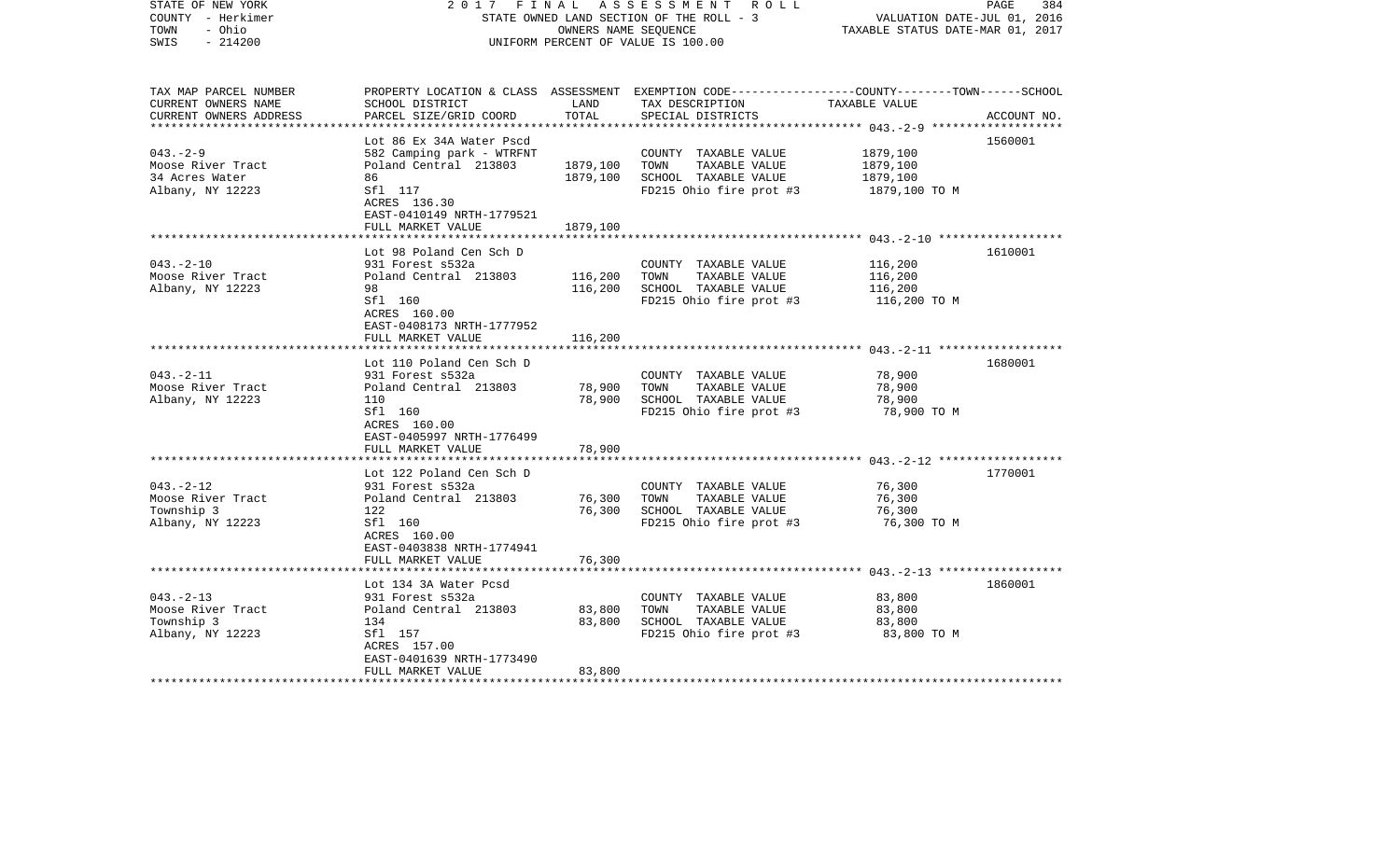| STATE OF NEW YORK<br>COUNTY - Herkimer<br>- Ohio<br>TOWN<br>$-214200$<br>SWIS                        | FINAL<br>2017                                        | OWNERS NAME SEQUENCE | A S S E S S M E N T R O L L<br>STATE OWNED LAND SECTION OF THE ROLL - 3<br>UNIFORM PERCENT OF VALUE IS 100.00                           | VALUATION DATE-JUL 01, 2016<br>TAXABLE STATUS DATE-MAR 01, 2017 | PAGE<br>385 |
|------------------------------------------------------------------------------------------------------|------------------------------------------------------|----------------------|-----------------------------------------------------------------------------------------------------------------------------------------|-----------------------------------------------------------------|-------------|
| TAX MAP PARCEL NUMBER<br>CURRENT OWNERS NAME<br>CURRENT OWNERS ADDRESS<br>************************** | SCHOOL DISTRICT<br>PARCEL SIZE/GRID COORD            | LAND<br>TOTAL        | PROPERTY LOCATION & CLASS ASSESSMENT EXEMPTION CODE---------------COUNTY-------TOWN------SCHOOL<br>TAX DESCRIPTION<br>SPECIAL DISTRICTS | TAXABLE VALUE                                                   | ACCOUNT NO. |
|                                                                                                      | Lot 133 Poland Cen Sch D                             |                      |                                                                                                                                         |                                                                 | 1850001     |
| $043. - 2 - 15$                                                                                      | 931 Forest s532a                                     |                      | COUNTY TAXABLE VALUE                                                                                                                    | 85,700                                                          |             |
| Moose River Tract                                                                                    | Poland Central 213803                                | 85,700               | TOWN<br>TAXABLE VALUE                                                                                                                   | 85,700                                                          |             |
| Township 3                                                                                           | 133                                                  | 85,700               | SCHOOL TAXABLE VALUE                                                                                                                    | 85,700                                                          |             |
| Albany, NY 12223                                                                                     | Sfl 160<br>ACRES 160.00<br>EAST-0403241 NRTH-1771279 |                      | FD215 Ohio fire prot #3                                                                                                                 | 85,700 TO M                                                     |             |
|                                                                                                      | FULL MARKET VALUE                                    | 85,700               |                                                                                                                                         |                                                                 |             |
|                                                                                                      | Lot 121 Poland Cen Sch D                             |                      |                                                                                                                                         |                                                                 | 1760001     |
| $043. - 2 - 16$                                                                                      | 931 Forest s532a                                     |                      | COUNTY TAXABLE VALUE                                                                                                                    | 88,500                                                          |             |
| Moose River Tract                                                                                    | Poland Central 213803                                | 88,500               | TOWN<br>TAXABLE VALUE                                                                                                                   | 88,500                                                          |             |
| Albany, NY 12223                                                                                     | 121                                                  | 88,500               | SCHOOL TAXABLE VALUE                                                                                                                    | 88,500                                                          |             |
|                                                                                                      | Sfl 160<br>ACRES 152.00<br>EAST-0405325 NRTH-1772794 |                      | FD215 Ohio fire prot #3                                                                                                                 | 88,500 TO M                                                     |             |
|                                                                                                      | FULL MARKET VALUE                                    | 88,500               |                                                                                                                                         |                                                                 |             |
|                                                                                                      |                                                      |                      |                                                                                                                                         |                                                                 |             |
|                                                                                                      | Lot 109 Poland Cen Sch D                             |                      |                                                                                                                                         |                                                                 | 1670001     |
| $043. -2 - 17$                                                                                       | 931 Forest s532a                                     |                      | COUNTY TAXABLE VALUE                                                                                                                    | 98,600                                                          |             |
| Moose River Tract<br>Albany, NY 12223                                                                | Poland Central 213803<br>109                         | 98,600<br>98,600     | TOWN<br>TAXABLE VALUE<br>SCHOOL TAXABLE VALUE                                                                                           | 98,600<br>98,600                                                |             |
|                                                                                                      | Sfl 160                                              |                      | FD215 Ohio fire prot #3                                                                                                                 | 98,600 TO M                                                     |             |
|                                                                                                      | ACRES 160.00                                         |                      |                                                                                                                                         |                                                                 |             |
|                                                                                                      | EAST-0407346 NRTH-1774300                            |                      |                                                                                                                                         |                                                                 |             |
|                                                                                                      | FULL MARKET VALUE                                    | 98,600               |                                                                                                                                         |                                                                 |             |
|                                                                                                      |                                                      |                      |                                                                                                                                         |                                                                 |             |
| $043. - 2 - 18$                                                                                      | Lot 97 Ex 6A Water Pcsd<br>931 Forest s532a          |                      | COUNTY TAXABLE VALUE                                                                                                                    | 671,100                                                         | 1600001     |
| Moose River Tract                                                                                    | Poland Central 213803                                | 671,100              | TOWN<br>TAXABLE VALUE                                                                                                                   | 671,100                                                         |             |
| 6 Acres Water                                                                                        | 97                                                   | 671,100              | SCHOOL TAXABLE VALUE                                                                                                                    | 671,100                                                         |             |
| Albany, NY 12223                                                                                     | Sfl 154                                              |                      | FD215 Ohio fire prot #3                                                                                                                 | 671,100 TO M                                                    |             |
|                                                                                                      | ACRES 160.00                                         |                      |                                                                                                                                         |                                                                 |             |
|                                                                                                      | EAST-0409513 NRTH-1775979                            |                      |                                                                                                                                         |                                                                 |             |
|                                                                                                      | FULL MARKET VALUE                                    | 671,100              |                                                                                                                                         |                                                                 |             |
|                                                                                                      | Lot 85 Ex 23A Water Pcsd                             |                      |                                                                                                                                         |                                                                 | 1550001     |
| $043. -2 - 19$                                                                                       | 931 Forest s532a - WTRFNT                            |                      | COUNTY TAXABLE VALUE                                                                                                                    | 886,800                                                         |             |
| Moose River Tract                                                                                    | Poland Central 213803                                | 886,800              | TAXABLE VALUE<br>TOWN                                                                                                                   | 886,800                                                         |             |
| Albany, NY 12223                                                                                     | 85                                                   | 886,800              | SCHOOL TAXABLE VALUE                                                                                                                    | 886,800                                                         |             |
|                                                                                                      | Sfl 49                                               |                      | FD215 Ohio fire prot #3                                                                                                                 | 886,800 TO M                                                    |             |
|                                                                                                      | ACRES<br>49.00                                       |                      |                                                                                                                                         |                                                                 |             |
|                                                                                                      | EAST-0410905 NRTH-1777218                            |                      |                                                                                                                                         |                                                                 |             |
| *******************                                                                                  | FULL MARKET VALUE                                    | 886,800              |                                                                                                                                         |                                                                 |             |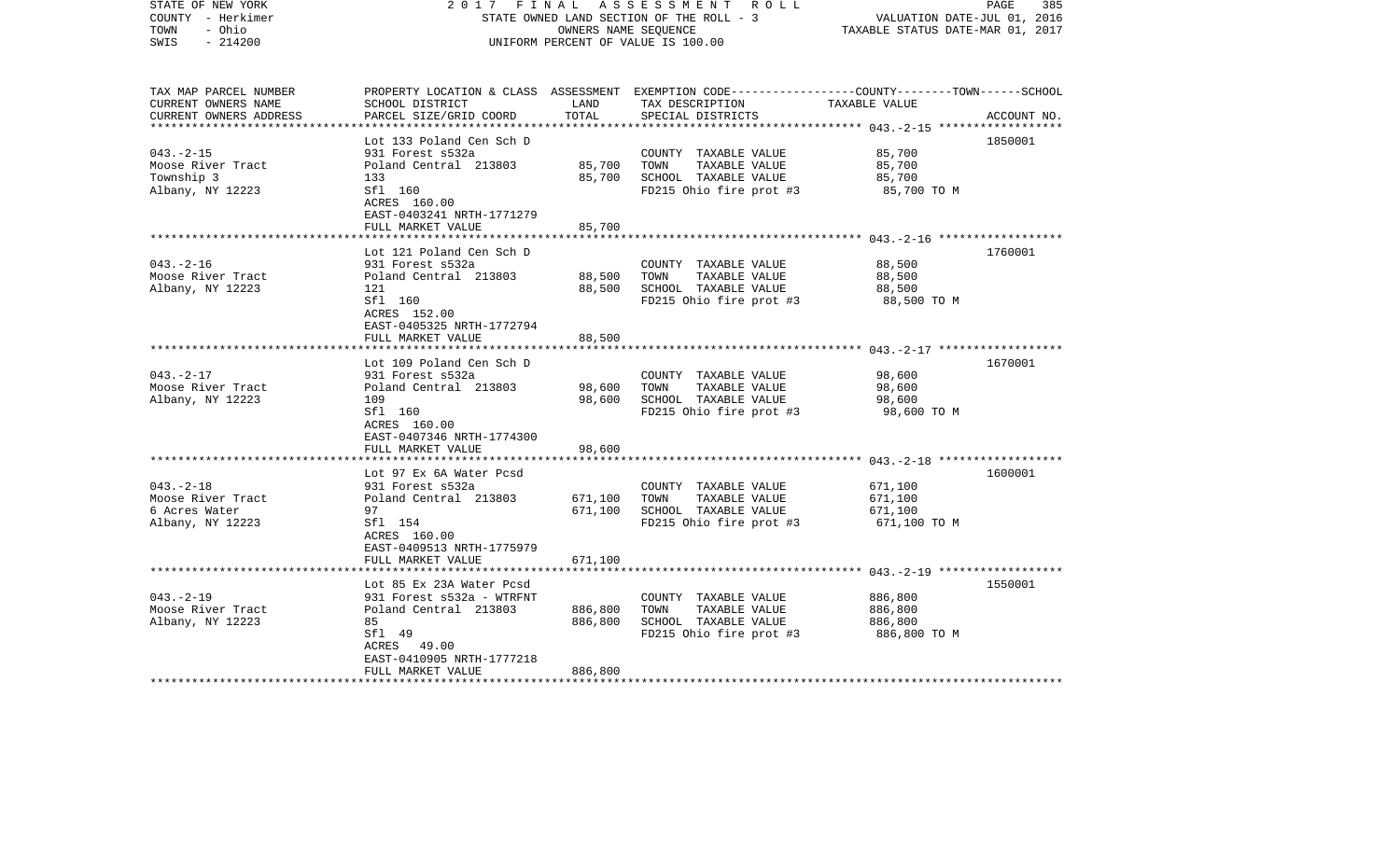| STATE OF NEW YORK<br>COUNTY - Herkimer<br>- Ohio<br>TOWN<br>$-214200$<br>SWIS | 2017                                                          | FINAL<br>OWNERS NAME SEQUENCE | A S S E S S M E N T R O L L<br>STATE OWNED LAND SECTION OF THE ROLL - 3<br>UNIFORM PERCENT OF VALUE IS 100.00                          | VALUATION DATE-JUL 01, 2016<br>TAXABLE STATUS DATE-MAR 01, 2017 | PAGE<br>386 |
|-------------------------------------------------------------------------------|---------------------------------------------------------------|-------------------------------|----------------------------------------------------------------------------------------------------------------------------------------|-----------------------------------------------------------------|-------------|
| TAX MAP PARCEL NUMBER<br>CURRENT OWNERS NAME<br>CURRENT OWNERS ADDRESS        | SCHOOL DISTRICT<br>PARCEL SIZE/GRID COORD                     | LAND<br>TOTAL                 | PROPERTY LOCATION & CLASS ASSESSMENT EXEMPTION CODE--------------COUNTY-------TOWN------SCHOOL<br>TAX DESCRIPTION<br>SPECIAL DISTRICTS | TAXABLE VALUE                                                   | ACCOUNT NO. |
|                                                                               | Lot 84 Ex 6A Water Pcsd                                       |                               |                                                                                                                                        |                                                                 | 1540001     |
| $043. - 2 - 20$                                                               | 931 Forest s532a                                              |                               | COUNTY TAXABLE VALUE                                                                                                                   | 179,100                                                         |             |
| Moose River Tract                                                             | Poland Central 213803                                         | 179,100                       | TOWN<br>TAXABLE VALUE                                                                                                                  | 179,100                                                         |             |
| 6 Acres Water                                                                 | 84                                                            | 179,100                       | SCHOOL TAXABLE VALUE                                                                                                                   | 179,100                                                         |             |
| Albany, NY 12223                                                              | Sfl 1<br>FRNT 140.00 DPTH 250.00<br>EAST-0411433 NRTH-1775636 |                               | FD215 Ohio fire prot #3                                                                                                                | 179,100 TO M                                                    |             |
|                                                                               | FULL MARKET VALUE                                             | 179,100                       |                                                                                                                                        |                                                                 |             |
|                                                                               | Lot 96 Ex 14A Water Pcsd                                      |                               |                                                                                                                                        |                                                                 | 1590001     |
| $043. -2 - 21$                                                                | 931 Forest s532a                                              |                               | COUNTY TAXABLE VALUE                                                                                                                   | 825,400                                                         |             |
| Moose River Tract                                                             | Poland Central 213803                                         | 825,400                       | TOWN<br>TAXABLE VALUE                                                                                                                  | 825,400                                                         |             |
| 14 Acres Water                                                                | 96                                                            | 825,400                       | SCHOOL TAXABLE VALUE                                                                                                                   | 825,400                                                         |             |
| Albany, NY 12223                                                              | Sfl 124<br>ACRES 114.90<br>EAST-0410761 NRTH-1773760          |                               | FD215 Ohio fire prot #3                                                                                                                | 825,400 TO M                                                    |             |
|                                                                               | FULL MARKET VALUE                                             | 825,400                       |                                                                                                                                        |                                                                 |             |
|                                                                               |                                                               |                               |                                                                                                                                        |                                                                 |             |
|                                                                               | Lot 108 Ex 6A Water Pcsd                                      |                               |                                                                                                                                        |                                                                 | 1660001     |
| $043. -2 - 22$                                                                | 931 Forest s532a                                              |                               | COUNTY TAXABLE VALUE                                                                                                                   | 89,600                                                          |             |
| Moose River Tract<br>Albany, NY 12223                                         | Poland Central 213803<br>108                                  | 89,600<br>89,600              | TOWN<br>TAXABLE VALUE<br>SCHOOL TAXABLE VALUE                                                                                          | 89,600<br>89,600                                                |             |
|                                                                               | Sfl 154                                                       |                               | FD215 Ohio fire prot #3                                                                                                                | 89,600 TO M                                                     |             |
|                                                                               | ACRES 160.00                                                  |                               |                                                                                                                                        |                                                                 |             |
|                                                                               | EAST-0408951 NRTH-1772339                                     |                               |                                                                                                                                        |                                                                 |             |
|                                                                               | FULL MARKET VALUE                                             | 89,600                        |                                                                                                                                        |                                                                 |             |
|                                                                               |                                                               |                               |                                                                                                                                        |                                                                 |             |
|                                                                               | Lot 120 Poland Cen Sch D                                      |                               |                                                                                                                                        |                                                                 | 1750001     |
| $043 - 2 - 23$                                                                | 931 Forest s532a                                              |                               | COUNTY TAXABLE VALUE                                                                                                                   | 85,800                                                          |             |
| Moose River Tract                                                             | Poland Central 213803<br>120                                  | 85,800<br>85,800              | TAXABLE VALUE<br>TOWN<br>SCHOOL TAXABLE VALUE                                                                                          | 85,800<br>85,800                                                |             |
| Albany, NY 12223                                                              | Sfl 160                                                       |                               | FD215 Ohio fire prot #3                                                                                                                | 85,800 TO M                                                     |             |
|                                                                               | ACRES 160.00                                                  |                               |                                                                                                                                        |                                                                 |             |
|                                                                               | EAST-0406813 NRTH-1770860                                     |                               |                                                                                                                                        |                                                                 |             |
|                                                                               | FULL MARKET VALUE                                             | 85,800                        |                                                                                                                                        |                                                                 |             |
|                                                                               |                                                               |                               |                                                                                                                                        |                                                                 |             |
|                                                                               | Lot 132 1A Water Pcsd                                         |                               |                                                                                                                                        |                                                                 | 1840001     |
| $043. - 2 - 24$                                                               | 931 Forest s532a                                              |                               | COUNTY TAXABLE VALUE                                                                                                                   | 68,900                                                          |             |
| Moose River Tract                                                             | Poland Central 213803                                         | 68,900                        | TOWN<br>TAXABLE VALUE                                                                                                                  | 68,900                                                          |             |
| Township 3<br>Albany, NY 12223                                                | 132<br>Sfl 159                                                | 68,900                        | SCHOOL TAXABLE VALUE<br>FD215 Ohio fire prot #3                                                                                        | 68,900<br>68,900 TO M                                           |             |
|                                                                               | ACRES 160.00                                                  |                               |                                                                                                                                        |                                                                 |             |
|                                                                               | EAST-0404628 NRTH-1769294                                     |                               |                                                                                                                                        |                                                                 |             |
|                                                                               | FULL MARKET VALUE                                             | 68,900                        |                                                                                                                                        |                                                                 |             |
| **********************                                                        |                                                               |                               |                                                                                                                                        |                                                                 |             |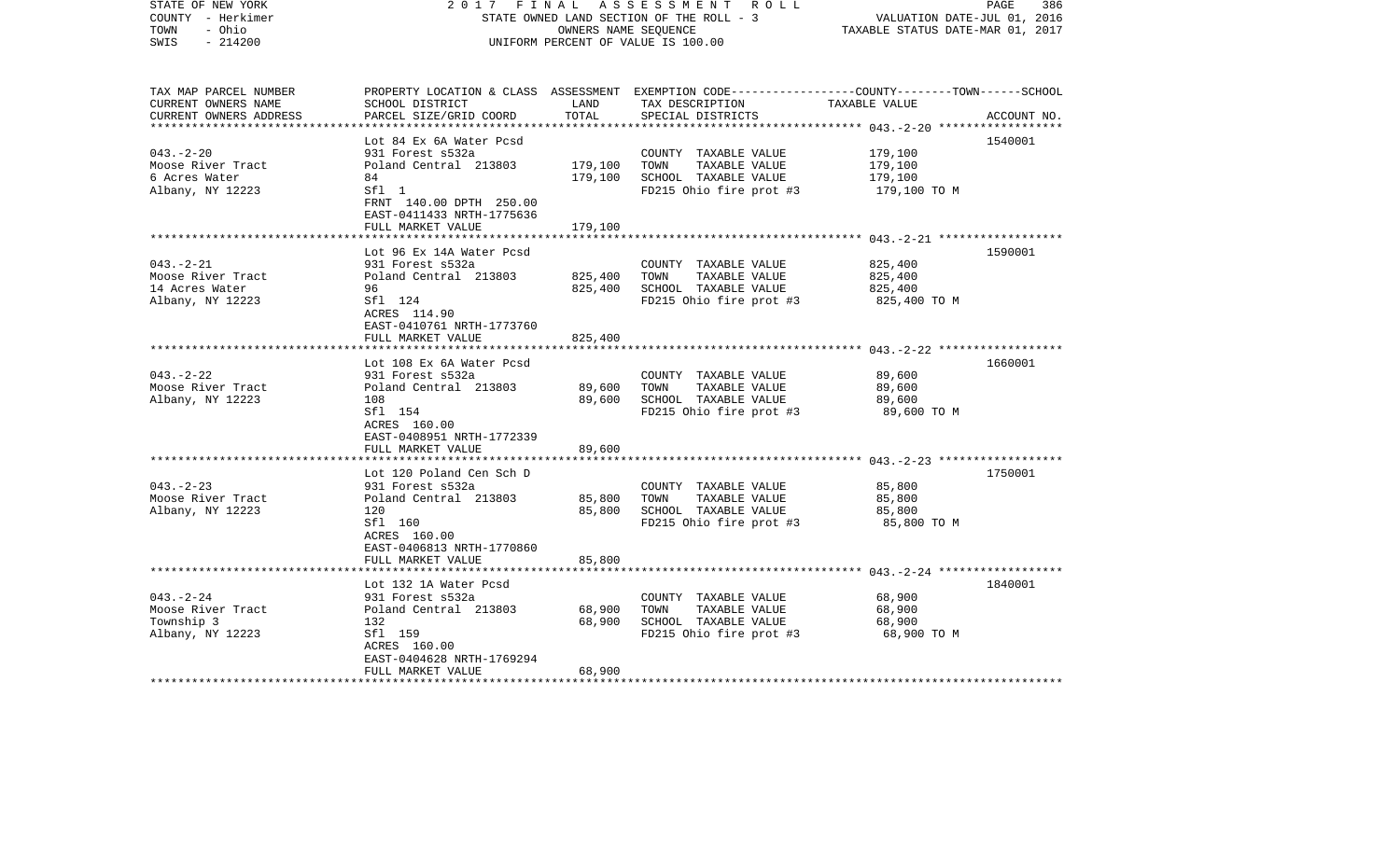| STATE OF NEW YORK<br>COUNTY - Herkimer<br>- Ohio<br>TOWN<br>$-214200$<br>SWIS | 2 0 1 7<br>FINAL                                     | OWNERS NAME SEQUENCE | A S S E S S M E N T R O L L<br>STATE OWNED LAND SECTION OF THE ROLL - 3<br>UNIFORM PERCENT OF VALUE IS 100.00                          | VALUATION DATE-JUL 01, 2016<br>TAXABLE STATUS DATE-MAR 01, 2017 | PAGE<br>387 |
|-------------------------------------------------------------------------------|------------------------------------------------------|----------------------|----------------------------------------------------------------------------------------------------------------------------------------|-----------------------------------------------------------------|-------------|
| TAX MAP PARCEL NUMBER<br>CURRENT OWNERS NAME<br>CURRENT OWNERS ADDRESS        | SCHOOL DISTRICT<br>PARCEL SIZE/GRID COORD            | LAND<br>TOTAL        | PROPERTY LOCATION & CLASS ASSESSMENT EXEMPTION CODE--------------COUNTY-------TOWN------SCHOOL<br>TAX DESCRIPTION<br>SPECIAL DISTRICTS | TAXABLE VALUE                                                   | ACCOUNT NO. |
|                                                                               | Lot 131 Poland Cen Sch D                             |                      |                                                                                                                                        |                                                                 | 1830001     |
| $043. -2 - 25$                                                                | 931 Forest s532a                                     |                      | COUNTY TAXABLE VALUE                                                                                                                   | 55,900                                                          |             |
| Moose River Tract                                                             | Poland Central 213803                                | 55,900               | TAXABLE VALUE<br>TOWN                                                                                                                  | 55,900                                                          |             |
| Township 3                                                                    | 131                                                  | 55,900               | SCHOOL TAXABLE VALUE                                                                                                                   | 55,900                                                          |             |
| Albany, NY 12223                                                              | Sfl 160<br>ACRES 160.00<br>EAST-0406125 NRTH-1767207 |                      | FD215 Ohio fire prot #3                                                                                                                | 55,900 TO M                                                     |             |
|                                                                               | FULL MARKET VALUE                                    | 55,900               |                                                                                                                                        |                                                                 |             |
|                                                                               | Lot 119 Poland Cen Sch D                             |                      |                                                                                                                                        |                                                                 | 1740001     |
| $043. - 2 - 26$                                                               | 931 Forest s532a                                     |                      | COUNTY TAXABLE VALUE                                                                                                                   | 72,000                                                          |             |
| Moose River Tract                                                             | Poland Central 213803                                | 72,000               | TOWN<br>TAXABLE VALUE                                                                                                                  | 72,000                                                          |             |
| Albany, NY 12223                                                              | 119                                                  | 72,000               | SCHOOL TAXABLE VALUE                                                                                                                   | 72,000                                                          |             |
|                                                                               | Sfl 160<br>ACRES 160.00<br>EAST-0408278 NRTH-1768733 |                      | FD215 Ohio fire prot #3                                                                                                                | 72,000 TO M                                                     |             |
|                                                                               | FULL MARKET VALUE                                    | 72,000               |                                                                                                                                        |                                                                 |             |
|                                                                               |                                                      |                      |                                                                                                                                        |                                                                 |             |
|                                                                               | Lot 107 Poland Cen Sch D                             |                      |                                                                                                                                        |                                                                 | 1650001     |
| $043. -2 - 27$                                                                | 931 Forest s532a                                     |                      | COUNTY TAXABLE VALUE                                                                                                                   | 80,100                                                          |             |
| Moose River Tract<br>Albany, NY 12223                                         | Poland Central 213803<br>107                         | 80,100<br>80,100     | TOWN<br>TAXABLE VALUE<br>SCHOOL TAXABLE VALUE                                                                                          | 80,100<br>80,100                                                |             |
|                                                                               | Sfl 160                                              |                      | FD215 Ohio fire prot #3                                                                                                                | 80,100 TO M                                                     |             |
|                                                                               | ACRES 160.00                                         |                      |                                                                                                                                        |                                                                 |             |
|                                                                               | EAST-0410336 NRTH-1770266                            |                      |                                                                                                                                        |                                                                 |             |
|                                                                               | FULL MARKET VALUE                                    | 80,100               |                                                                                                                                        |                                                                 |             |
|                                                                               |                                                      |                      |                                                                                                                                        |                                                                 |             |
| $043. - 2 - 28$                                                               | Lot 95 Poland Cen Sch D<br>931 Forest s532a          |                      | COUNTY TAXABLE VALUE                                                                                                                   | 25,300                                                          | 1580001     |
| Moose River Tract                                                             | Poland Central 213803                                | 25,300               | TAXABLE VALUE<br>TOWN                                                                                                                  | 25,300                                                          |             |
| Albany, NY 12223                                                              | 95                                                   | 25,300               | SCHOOL TAXABLE VALUE                                                                                                                   | 25,300                                                          |             |
|                                                                               | Sfl 46                                               |                      | FD215 Ohio fire prot #3                                                                                                                | 25,300 TO M                                                     |             |
|                                                                               | ACRES 29.70                                          |                      |                                                                                                                                        |                                                                 |             |
|                                                                               | EAST-0411488 NRTH-1771722                            |                      |                                                                                                                                        |                                                                 |             |
|                                                                               | FULL MARKET VALUE                                    | 25,300               |                                                                                                                                        |                                                                 |             |
|                                                                               | Lot 106 Ex 20A Water Pcsd                            |                      |                                                                                                                                        |                                                                 | 1640001     |
| $047. - 1 - 8$                                                                | 931 Forest s532a                                     |                      | COUNTY TAXABLE VALUE                                                                                                                   | 28,100                                                          |             |
| Moose River Tract                                                             | Poland Central 213803                                | 28,100               | TOWN<br>TAXABLE VALUE                                                                                                                  | 28,100                                                          |             |
| Albany, NY 12223                                                              | 106                                                  | 28,100               | SCHOOL TAXABLE VALUE                                                                                                                   | 28,100                                                          |             |
|                                                                               | Sfl 88                                               |                      | FD215 Ohio fire prot #3                                                                                                                | 28,100 TO M                                                     |             |
|                                                                               | ACRES 88.00                                          |                      |                                                                                                                                        |                                                                 |             |
|                                                                               | EAST-0411431 NRTH-1767783                            |                      |                                                                                                                                        |                                                                 |             |
| *******************                                                           | FULL MARKET VALUE                                    | 28,100               |                                                                                                                                        |                                                                 |             |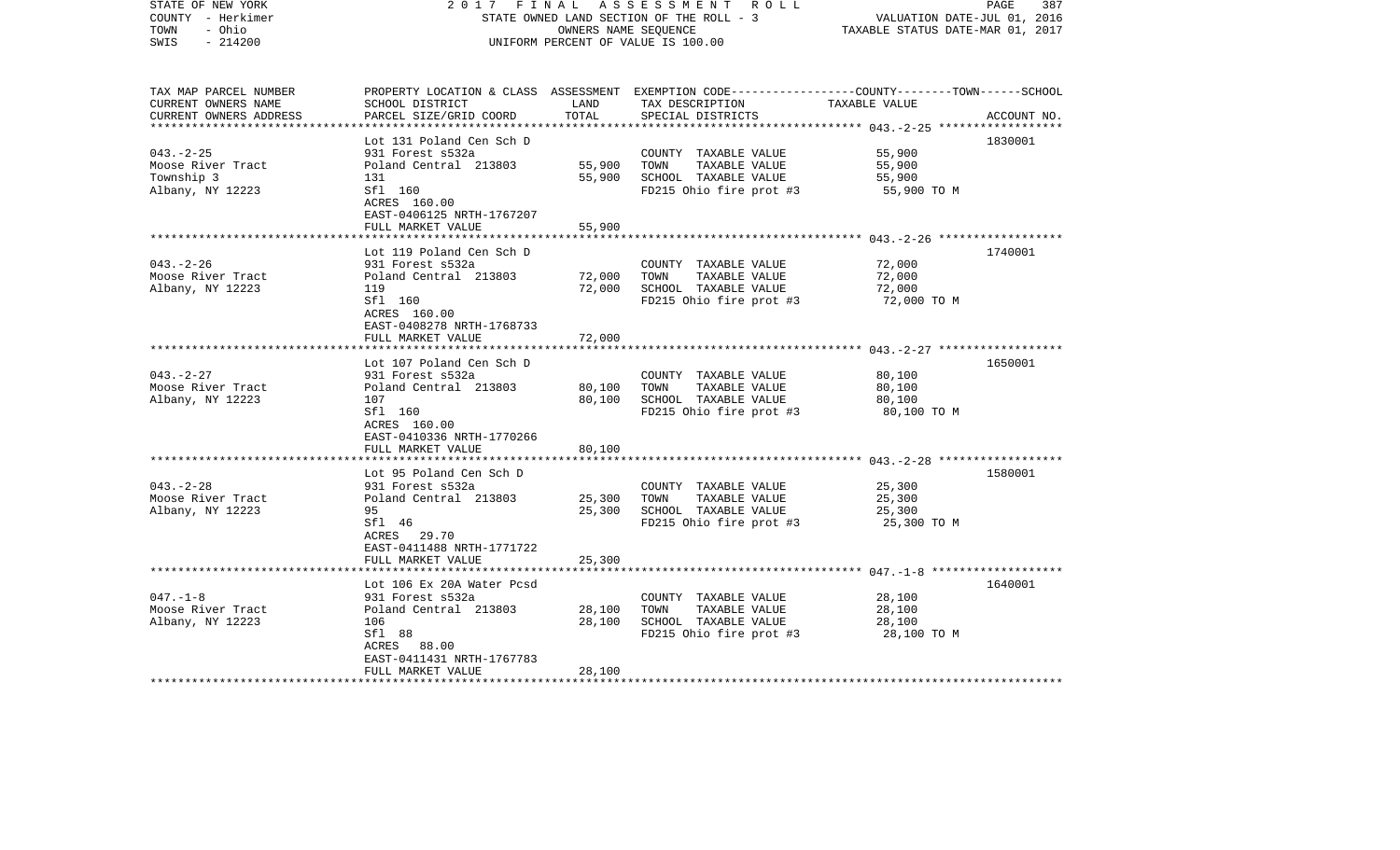| STATE OF NEW YORK<br>COUNTY - Herkimer<br>- Ohio<br>TOWN<br>$-214200$<br>SWIS | 2 0 1 7<br>FINAL                               |        | ASSESSMENT<br>R O L L<br>STATE OWNED LAND SECTION OF THE ROLL - 3<br>OWNERS NAME SEQUENCE<br>UNIFORM PERCENT OF VALUE IS 100.00 | VALUATION DATE-JUL 01, 2016<br>TAXABLE STATUS DATE-MAR 01, 2017 | PAGE<br>388 |
|-------------------------------------------------------------------------------|------------------------------------------------|--------|---------------------------------------------------------------------------------------------------------------------------------|-----------------------------------------------------------------|-------------|
|                                                                               |                                                |        |                                                                                                                                 |                                                                 |             |
| TAX MAP PARCEL NUMBER                                                         |                                                |        | PROPERTY LOCATION & CLASS ASSESSMENT EXEMPTION CODE---------------COUNTY-------TOWN------SCHOOL                                 |                                                                 |             |
| CURRENT OWNERS NAME                                                           | SCHOOL DISTRICT                                | LAND   | TAX DESCRIPTION                                                                                                                 | TAXABLE VALUE                                                   |             |
| CURRENT OWNERS ADDRESS<br>************************                            | PARCEL SIZE/GRID COORD                         | TOTAL  | SPECIAL DISTRICTS                                                                                                               |                                                                 | ACCOUNT NO. |
|                                                                               | Lot 118 Ex 4A Water Pcsd                       |        |                                                                                                                                 |                                                                 | 1730001     |
| $047. - 1 - 9$                                                                | 931 Forest s532a                               |        | COUNTY TAXABLE VALUE                                                                                                            | 61,600                                                          |             |
| Moose River Tract                                                             | Poland Central 213803                          | 61,600 | TOWN<br>TAXABLE VALUE                                                                                                           | 61,600                                                          |             |
| 4 Acres Water                                                                 | 118                                            | 61,600 | SCHOOL TAXABLE VALUE                                                                                                            | 61,600                                                          |             |
| Albany, NY 12223                                                              | Sfl 156                                        |        | FD215 Ohio fire prot #3                                                                                                         | 61,600 TO M                                                     |             |
|                                                                               | ACRES 152.50                                   |        |                                                                                                                                 |                                                                 |             |
|                                                                               | EAST-0409710 NRTH-1766523                      |        |                                                                                                                                 |                                                                 |             |
|                                                                               | FULL MARKET VALUE                              | 61,600 |                                                                                                                                 |                                                                 |             |
|                                                                               |                                                |        |                                                                                                                                 |                                                                 |             |
|                                                                               | Lot 130 Ex 16A Water Pcsd                      |        |                                                                                                                                 |                                                                 | 1820001     |
| $047. - 1 - 10$                                                               | 931 Forest s532a                               |        | COUNTY TAXABLE VALUE                                                                                                            | 60,400                                                          |             |
| Moose River Tract                                                             | Poland Central 213803                          | 60,400 | TOWN<br>TAXABLE VALUE                                                                                                           | 60,400                                                          |             |
| Township 3                                                                    | 130                                            | 60,400 | SCHOOL TAXABLE VALUE                                                                                                            | 60,400                                                          |             |
| Albany, NY 12223                                                              | Kettle Pond<br>Sfl 144                         |        | FD215 Ohio fire prot #3                                                                                                         | 60,400 TO M                                                     |             |
|                                                                               | ACRES 160.00                                   |        |                                                                                                                                 |                                                                 |             |
|                                                                               | EAST-0407655 NRTH-1765087                      |        |                                                                                                                                 |                                                                 |             |
|                                                                               | FULL MARKET VALUE                              | 60,400 |                                                                                                                                 |                                                                 |             |
|                                                                               |                                                |        |                                                                                                                                 |                                                                 |             |
|                                                                               | Lot 129 Poland Cen Sch D                       |        |                                                                                                                                 |                                                                 | 1810001     |
| $047. - 1 - 19$                                                               | 931 Forest s532a                               |        | COUNTY TAXABLE VALUE                                                                                                            | 72,200                                                          |             |
| Moose River Tract                                                             | Poland Central 213803                          | 72,200 | TAXABLE VALUE<br>TOWN                                                                                                           | 72,200                                                          |             |
| Township 3                                                                    | 129                                            | 72,200 | SCHOOL TAXABLE VALUE                                                                                                            | 72,200                                                          |             |
| Albany, NY 12223                                                              | Sfl 160                                        |        | FD215 Ohio fire prot #3                                                                                                         | 72,200 TO M                                                     |             |
|                                                                               | ACRES 160.00                                   |        |                                                                                                                                 |                                                                 |             |
|                                                                               | EAST-0409253 NRTH-1762936<br>FULL MARKET VALUE | 72,200 |                                                                                                                                 |                                                                 |             |
|                                                                               |                                                |        |                                                                                                                                 |                                                                 |             |
|                                                                               | Lot 117 Poland Cen Sch D                       |        |                                                                                                                                 |                                                                 | 1720001     |
| $047. - 1 - 20$                                                               | 931 Forest s532a                               |        | COUNTY TAXABLE VALUE                                                                                                            | 74,400                                                          |             |
| Moose River Tract                                                             | Poland Central 213803                          | 74,400 | TOWN<br>TAXABLE VALUE                                                                                                           | 74,400                                                          |             |
| Albany, NY 12223                                                              | 117                                            | 74,400 | SCHOOL TAXABLE VALUE                                                                                                            | 74,400                                                          |             |
|                                                                               | Sfl 154                                        |        | FD215 Ohio fire prot #3                                                                                                         | 74,400 TO M                                                     |             |
|                                                                               | ACRES 154.00                                   |        |                                                                                                                                 |                                                                 |             |
|                                                                               | EAST-0411304 NRTH-1764418                      |        |                                                                                                                                 |                                                                 |             |
|                                                                               | FULL MARKET VALUE                              | 74,400 |                                                                                                                                 |                                                                 |             |
|                                                                               | ****************************                   |        |                                                                                                                                 |                                                                 |             |
|                                                                               | Lot 105 Poland Cen Sch D                       |        |                                                                                                                                 |                                                                 | 1630001     |
| $047. - 1 - 21$                                                               | 931 Forest s532a                               |        | COUNTY TAXABLE VALUE                                                                                                            | 10,000                                                          |             |
| Moose River Tract                                                             | Poland Central 213803                          | 10,000 | TOWN<br>TAXABLE VALUE                                                                                                           | 10,000                                                          |             |
| Albany, NY 12223                                                              | 105                                            | 10,000 | SCHOOL TAXABLE VALUE                                                                                                            | 10,000                                                          |             |
|                                                                               | Sfl 22<br>ACRES 14.40                          |        | FD215 Ohio fire prot #3                                                                                                         | 10,000 TO M                                                     |             |
|                                                                               | EAST-0412099 NRTH-1766210                      |        |                                                                                                                                 |                                                                 |             |
|                                                                               | FULL MARKET VALUE                              | 10,000 |                                                                                                                                 |                                                                 |             |
|                                                                               |                                                |        |                                                                                                                                 |                                                                 |             |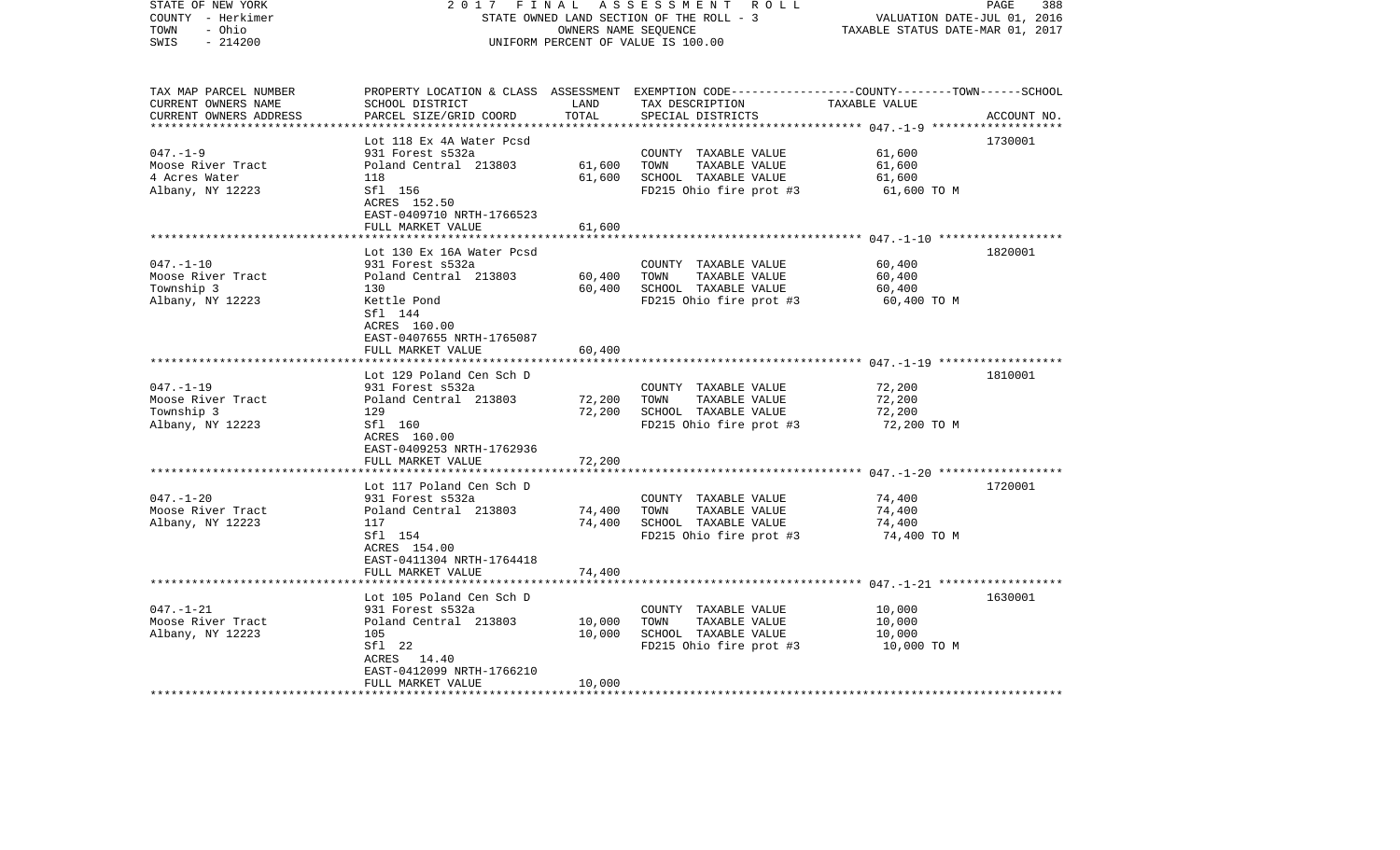| TAX MAP PARCEL NUMBER<br>PROPERTY LOCATION & CLASS ASSESSMENT EXEMPTION CODE---------------COUNTY-------TOWN------SCHOOL<br>CURRENT OWNERS NAME<br>SCHOOL DISTRICT<br>LAND<br>TAX DESCRIPTION<br>TAXABLE VALUE<br>TOTAL<br>CURRENT OWNERS ADDRESS<br>PARCEL SIZE/GRID COORD<br>SPECIAL DISTRICTS<br>ACCOUNT NO.<br>Lot 116 Poland Cen Sch D<br>1710001<br>$047. - 1 - 22$<br>931 Forest s532a<br>COUNTY TAXABLE VALUE<br>35,600 |  |
|---------------------------------------------------------------------------------------------------------------------------------------------------------------------------------------------------------------------------------------------------------------------------------------------------------------------------------------------------------------------------------------------------------------------------------|--|
|                                                                                                                                                                                                                                                                                                                                                                                                                                 |  |
|                                                                                                                                                                                                                                                                                                                                                                                                                                 |  |
|                                                                                                                                                                                                                                                                                                                                                                                                                                 |  |
| 35,600<br>Moose River Tract<br>Poland Central 213803<br>TOWN<br>TAXABLE VALUE<br>35,600                                                                                                                                                                                                                                                                                                                                         |  |
| Albany, NY 12223<br>35,600<br>SCHOOL TAXABLE VALUE<br>35,600<br>116                                                                                                                                                                                                                                                                                                                                                             |  |
| Sfl 83<br>FD215 Ohio fire prot #3<br>35,600 TO M<br>ACRES 69.20<br>EAST-0412156 NRTH-1762151                                                                                                                                                                                                                                                                                                                                    |  |
| 35,600<br>FULL MARKET VALUE                                                                                                                                                                                                                                                                                                                                                                                                     |  |
| Lot 128 Poland Cen Sch D<br>1800001                                                                                                                                                                                                                                                                                                                                                                                             |  |
| $047. - 1 - 23$<br>67,000<br>931 Forest s532a<br>COUNTY TAXABLE VALUE                                                                                                                                                                                                                                                                                                                                                           |  |
| Moose River Tract<br>Poland Central 213803<br>67,000<br>TOWN<br>TAXABLE VALUE<br>67,000                                                                                                                                                                                                                                                                                                                                         |  |
| Township 3<br>67,000<br>SCHOOL TAXABLE VALUE<br>67,000<br>128                                                                                                                                                                                                                                                                                                                                                                   |  |
| Albany, NY 12223<br>Sfl 160<br>FD215 Ohio fire prot #3<br>67,000 TO M<br>ACRES 160.00<br>EAST-0410742 NRTH-1760738                                                                                                                                                                                                                                                                                                              |  |
| 67,000<br>FULL MARKET VALUE                                                                                                                                                                                                                                                                                                                                                                                                     |  |
|                                                                                                                                                                                                                                                                                                                                                                                                                                 |  |
| Lot 127 Poland Cen Sch D<br>1790001                                                                                                                                                                                                                                                                                                                                                                                             |  |
| $047. - 1 - 33$<br>931 Forest s532a<br>COUNTY TAXABLE VALUE<br>97,200<br>97,200<br>97,200<br>Moose River Tract<br>Poland Central 213803<br>TOWN<br>TAXABLE VALUE                                                                                                                                                                                                                                                                |  |
| Township 3 All In Ohio<br>127<br>97,200<br>SCHOOL TAXABLE VALUE<br>97,200                                                                                                                                                                                                                                                                                                                                                       |  |
| Albany, NY 12223<br>FD215 Ohio fire prot #3<br>Sfl 148<br>97,200 TO M                                                                                                                                                                                                                                                                                                                                                           |  |
| ACRES 132.80                                                                                                                                                                                                                                                                                                                                                                                                                    |  |
| EAST-0412165 NRTH-1758604                                                                                                                                                                                                                                                                                                                                                                                                       |  |
| FULL MARKET VALUE<br>97,200                                                                                                                                                                                                                                                                                                                                                                                                     |  |
| *********                                                                                                                                                                                                                                                                                                                                                                                                                       |  |
| Lot 115 Poland Cen Sch D<br>1700001<br>$047. - 1 - 34$<br>931 Forest s532a<br>4,400                                                                                                                                                                                                                                                                                                                                             |  |
| COUNTY TAXABLE VALUE<br>Poland Central 213803<br>4,400<br>4,400<br>Moose River Tract<br>TOWN<br>TAXABLE VALUE                                                                                                                                                                                                                                                                                                                   |  |
| 115<br>4,400<br>SCHOOL TAXABLE VALUE<br>4,400<br>Albany, NY 12223                                                                                                                                                                                                                                                                                                                                                               |  |
| Sfl 7<br>FD215 Ohio fire prot #3<br>4,400 TO M                                                                                                                                                                                                                                                                                                                                                                                  |  |
| ACRES<br>2.80                                                                                                                                                                                                                                                                                                                                                                                                                   |  |
| EAST-0412765 NRTH-1760408                                                                                                                                                                                                                                                                                                                                                                                                       |  |
| FULL MARKET VALUE<br>4,400                                                                                                                                                                                                                                                                                                                                                                                                      |  |
|                                                                                                                                                                                                                                                                                                                                                                                                                                 |  |
| 1890001<br>Lot 103 Moose Rt Pcsd<br>$047. - 1 - 35$<br>931 Forest s532a<br>COUNTY TAXABLE VALUE<br>24,100                                                                                                                                                                                                                                                                                                                       |  |
| Moose River Tract<br>Poland Central 213803<br>24,100<br>TOWN<br>TAXABLE VALUE<br>24,100                                                                                                                                                                                                                                                                                                                                         |  |
| Township 4<br>103<br>24,100<br>SCHOOL TAXABLE VALUE<br>24,100                                                                                                                                                                                                                                                                                                                                                                   |  |
| All In Herkimer County<br>Sfl 54<br>FD215 Ohio fire prot #3<br>24,100 TO M                                                                                                                                                                                                                                                                                                                                                      |  |
| Albany, NY 12223<br>ACRES 33.30                                                                                                                                                                                                                                                                                                                                                                                                 |  |
| EAST-0412919 NRTH-1756091                                                                                                                                                                                                                                                                                                                                                                                                       |  |
| FULL MARKET VALUE<br>24,100                                                                                                                                                                                                                                                                                                                                                                                                     |  |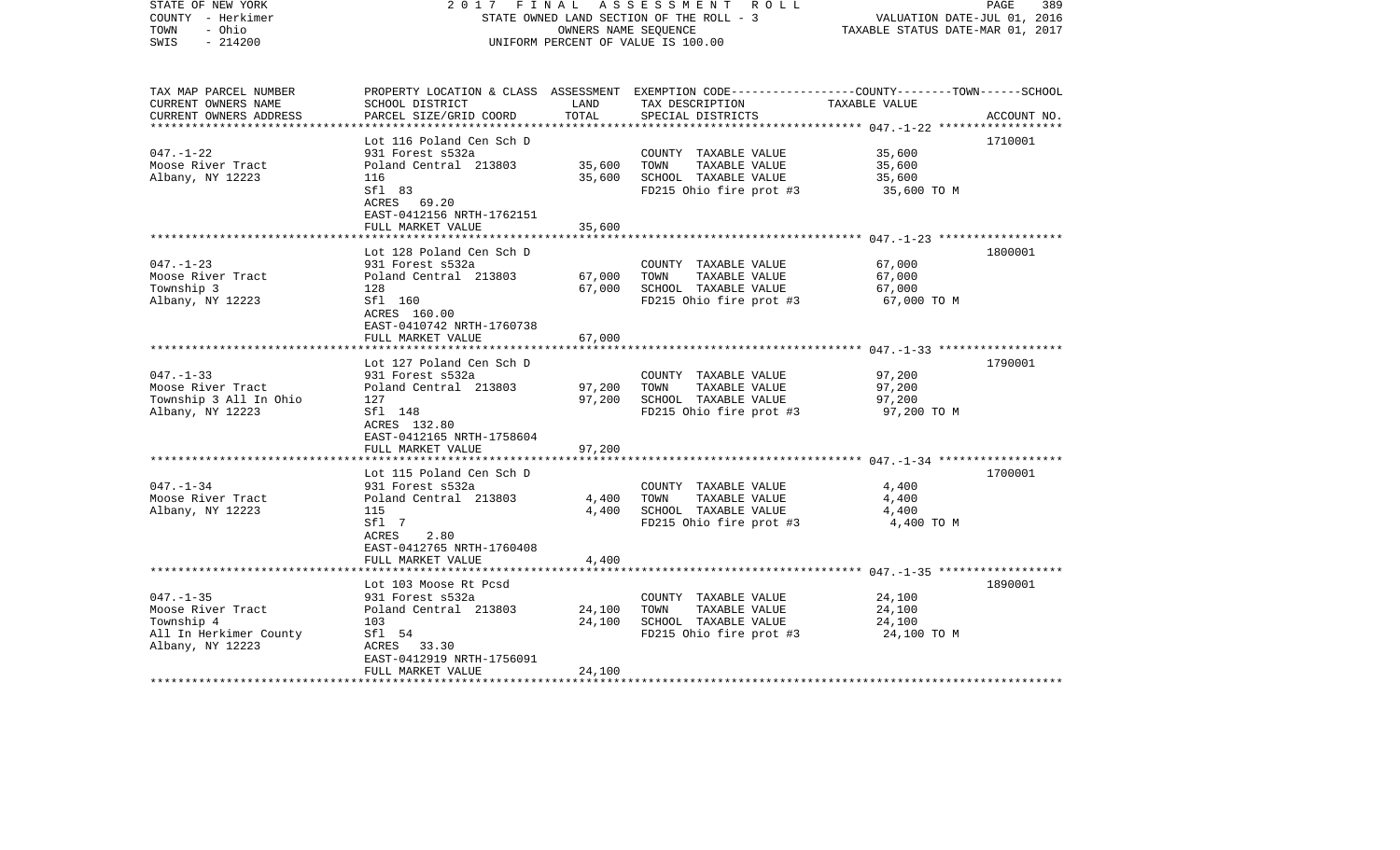| STATE OF NEW YORK<br>COUNTY - Herkimer<br>- Ohio<br>TOWN<br>$-214200$<br>SWIS                    | FINAL<br>2017                                                                                                                                               |                                    | A S S E S S M E N T<br>R O L L<br>STATE OWNED LAND SECTION OF THE ROLL - 3<br>OWNERS NAME SEOUENCE<br>UNIFORM PERCENT OF VALUE IS 100.00 | VALUATION DATE-JUL 01, 2016<br>TAXABLE STATUS DATE-MAR 01, 2017                                     | PAGE<br>390                      |
|--------------------------------------------------------------------------------------------------|-------------------------------------------------------------------------------------------------------------------------------------------------------------|------------------------------------|------------------------------------------------------------------------------------------------------------------------------------------|-----------------------------------------------------------------------------------------------------|----------------------------------|
| TAX MAP PARCEL NUMBER<br>CURRENT OWNERS NAME<br>CURRENT OWNERS ADDRESS<br>********************** | SCHOOL DISTRICT<br>PARCEL SIZE/GRID COORD                                                                                                                   | LAND<br>TOTAL                      | PROPERTY LOCATION & CLASS ASSESSMENT EXEMPTION CODE---------------COUNTY-------TOWN------SCHOOL<br>TAX DESCRIPTION<br>SPECIAL DISTRICTS  | TAXABLE VALUE                                                                                       | ACCOUNT NO.                      |
| $047. - 1 - 36$<br>Moose River Tract<br>Township 4<br>Ne Corner Township 5<br>Albany, NY 12223   | Lot A Poland Cen Sch D<br>931 Forest s532a<br>Poland Central 213803<br>Sfl 176<br>ACRES 164.70<br>EAST-0411562 NRTH-1754959<br>FULL MARKET VALUE            | 87,700<br>87,700<br>87,700         | COUNTY TAXABLE VALUE<br>TOWN<br>TAXABLE VALUE<br>SCHOOL TAXABLE VALUE<br>FD215 Ohio fire prot #3                                         | 87,700<br>87,700<br>87,700<br>87,700 TO M                                                           | 1910001                          |
| $058. - 2 - 1$<br>Moose River Tract<br>Township 4<br>Albany, NY 12223                            | Nobleboro Patent Pol Csd<br>931 Forest s532a - WTRFNT<br>Poland Central 213803<br>Sfl 937<br>ACRES 937.00<br>EAST-0354311 NRTH-1284892<br>FULL MARKET VALUE | 981,900<br>981,900<br>981,900      | COUNTY TAXABLE VALUE<br>TOWN<br>TAXABLE VALUE<br>SCHOOL TAXABLE VALUE<br>FD215 Ohio fire prot #3                                         | 981,900<br>981,900<br>981,900<br>981,900 TO M                                                       | 1920002                          |
| $074.3 - 1 - 46$<br>N E Corner<br>Albany, NY 12223                                               | Lot 80 Poland Cen Sch D<br>931 Forest s532a<br>Poland Central 213803<br>80<br>Sfl 123.5<br>ACRES 117.90<br>EAST-0381509 NRTH-1646647<br>FULL MARKET VALUE   | 76,400<br>76,400<br>76,400         | COUNTY TAXABLE VALUE<br>TAXABLE VALUE<br>TOWN<br>SCHOOL TAXABLE VALUE<br>FD217 Ohio fire prot #4                                         | ************************ 074.3-1-46 ******************<br>76,400<br>76,400<br>76,400<br>76,400 TO M | 1470001                          |
| $085.2 - 2 - 38$<br>N E Corner Except 10<br>Acres Sta Ny State<br>Albany, NY 12223               | Lot 40 Poland Cen Sch D<br>931 Forest s532a<br>Poland Central 213803<br>40<br>Sfl 125.76<br>ACRES 125.80<br>EAST-0393691 NRTH-1623182<br>FULL MARKET VALUE  | 94,900<br>94,900<br>94,900         | COUNTY TAXABLE VALUE<br>TOWN<br>TAXABLE VALUE<br>SCHOOL TAXABLE VALUE<br>FD217 Ohio fire prot #4                                         | 94,900<br>94,900<br>94,900<br>94,900 TO M                                                           | 1380001                          |
| $333. - 1 - 36$<br>New York State Land<br>Albany, NY 12223                                       | 991 Adirondack p<br>Poland Central 213803<br>Aggregate<br>C&TTaxable Only<br>401 Parcels<br>DEED BOOK 00000<br>FULL MARKET VALUE                            | $\Omega$<br>12251,900<br>12251,900 | SCHL EXMPT 50004<br>COUNTY TAXABLE VALUE<br>TOWN<br>TAXABLE VALUE<br>SCHOOL TAXABLE VALUE                                                | $\mathbf{0}$<br>12251,900<br>12251,900<br>$\mathbf 0$                                               | 130703260<br>$0 \quad 12251,900$ |
|                                                                                                  |                                                                                                                                                             |                                    |                                                                                                                                          |                                                                                                     |                                  |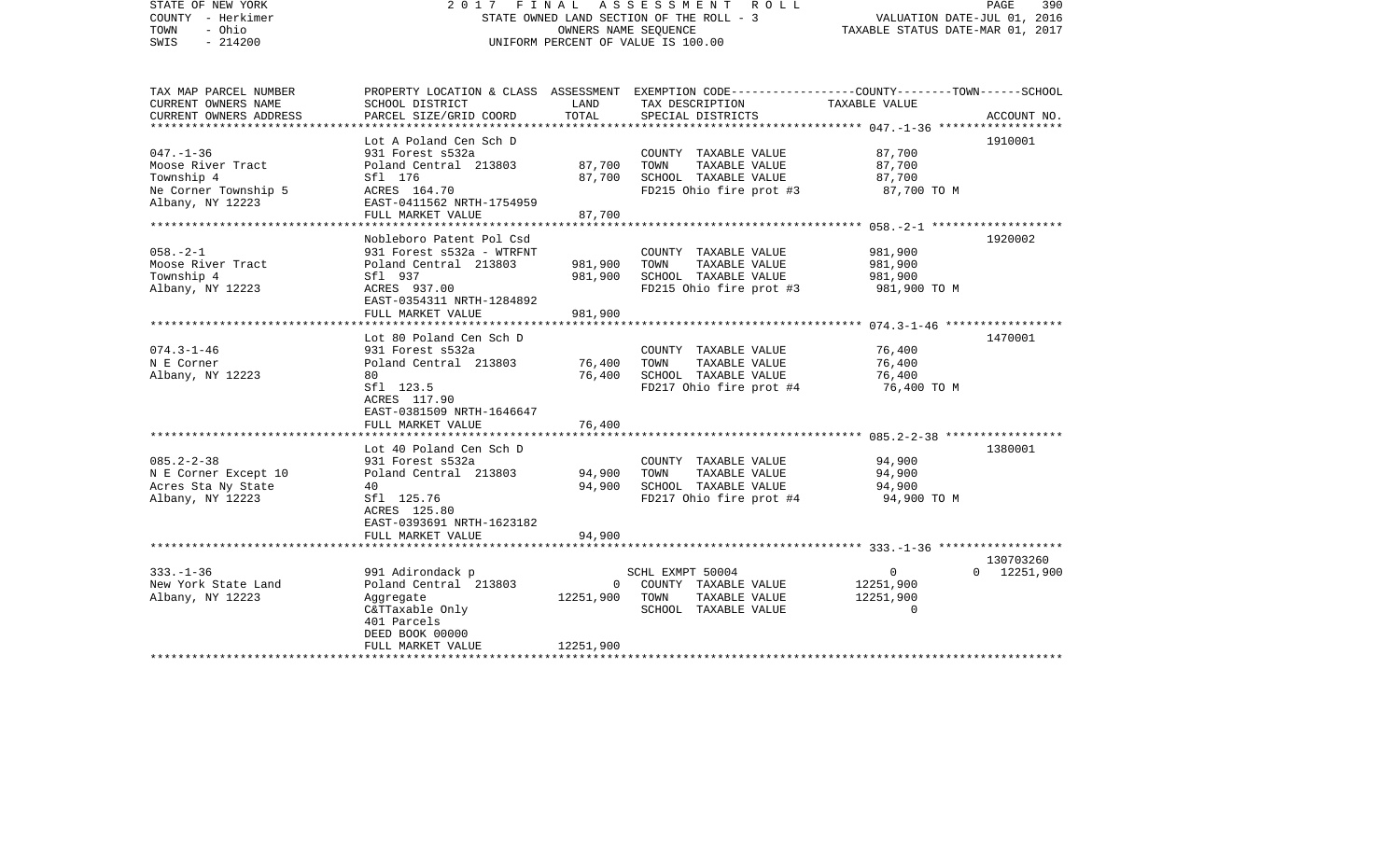| STATE OF NEW YORK<br>COUNTY - Herkimer<br>TOWN<br>- Ohio<br>SWIS<br>$-214200$                                 | 2017 FINAL ASSESSMENT ROLL<br>STATE OWNED LAND SECTION OF THE ROLL - 3<br>UNIFORM PERCENT OF VALUE IS 100.00                        | VALUATION DATE-JUL 01, 2016<br>TAXABLE STATUS DATE-MAR 01, 2017 | PAGE<br>391                                                                                                                                                                                        |                                                                                                               |                                                    |
|---------------------------------------------------------------------------------------------------------------|-------------------------------------------------------------------------------------------------------------------------------------|-----------------------------------------------------------------|----------------------------------------------------------------------------------------------------------------------------------------------------------------------------------------------------|---------------------------------------------------------------------------------------------------------------|----------------------------------------------------|
| TAX MAP PARCEL NUMBER<br>CURRENT OWNERS NAME<br>CURRENT OWNERS ADDRESS<br>* * * * * * * * * * * * * * * * * * | SCHOOL DISTRICT<br>PARCEL SIZE/GRID COORD                                                                                           | LAND<br>TOTAL                                                   | PROPERTY LOCATION & CLASS ASSESSMENT EXEMPTION CODE----------------COUNTY-------TOWN-----SCHOOL<br>TAX DESCRIPTION<br>SPECIAL DISTRICTS                                                            | TAXABLE VALUE                                                                                                 | ACCOUNT NO.                                        |
| $333. - 1 - 36.1$<br>New York State Land<br>Albany, NY 12223                                                  | 991 Adirondack p<br>Aggregate<br>Poland Taxable<br>323 Parcels<br>FULL MARKET VALUE                                                 | 14350,370 TOWN<br>14350,370                                     | SCHL TAXBL 50001<br>TAXABLE VALUE<br>SCHOOL TAXABLE VALUE                                                                                                                                          | 14350,370 14350,370<br>$\Omega$<br>$\Omega$<br>14350,370                                                      |                                                    |
|                                                                                                               |                                                                                                                                     |                                                                 |                                                                                                                                                                                                    |                                                                                                               |                                                    |
| $333. - 1 - 50$<br>New York State Land<br>Albany, NY 12223                                                    | 991 Adirondack p<br>Poland Central 213803<br>Aggregate<br>FD217 Taxable<br>201 Parcels                                              |                                                                 | CNTY EXMPT 50002<br>0 TOWN EXMPT 50003<br>7427,120 SCHL EXMPT 50004<br>COUNTY TAXABLE VALUE<br>TAXABLE VALUE<br>TOWN<br>FULL MARKET VALUE 7427,120 SCHOOL TAXABLE VALUE<br>FD217 Ohio fire prot #4 | 7427,120<br>$\overline{0}$<br>$\Omega$<br>7427,120<br>$\overline{0}$<br>$\Omega$<br>$\Omega$<br>7427,120 TO M | $\Omega$<br>7427,120<br>$\Omega$                   |
|                                                                                                               |                                                                                                                                     |                                                                 |                                                                                                                                                                                                    |                                                                                                               |                                                    |
| $333. - 1 - 52$<br>New York State Land<br>Albany, NY 12223                                                    | 991 Adirondack p<br>Poland Central 213803 0 TOWN EXMPT 50003<br>Aggregate<br>FD215 Taxable Only<br>200 Parcels<br>FULL MARKET VALUE |                                                                 | CNTY EXMPT 50002<br>4824,770 SCHL EXMPT 50004<br>COUNTY TAXABLE VALUE<br>TOWN<br>TAXABLE VALUE<br>4824,770 SCHOOL TAXABLE VALUE<br>FD215 Ohio fire prot #3                                         | 4824,770<br>$\overline{0}$<br>4824,770<br>$\Omega$<br>$\overline{0}$<br>$\Omega$<br>4824,770 TO M             | $\overline{0}$<br>$\Omega$<br>$\Omega$<br>4824,770 |
|                                                                                                               |                                                                                                                                     |                                                                 |                                                                                                                                                                                                    |                                                                                                               |                                                    |
| $333. - 2 - 40$<br>New York State Land<br>Rt 8<br>Ohio, NY                                                    | Rt 8<br>993 Transition t<br>305201<br>Remsen<br>Transition<br>C&T Taxable Only<br>ACRES<br>0.01                                     | 17,300 TOWN                                                     | SCHL EXMPT 50004<br>0 COUNTY TAXABLE VALUE<br>TAXABLE VALUE<br>SCHOOL TAXABLE VALUE                                                                                                                | $\overline{0}$<br>17,300<br>17,300<br>$\Omega$                                                                | $\Omega$<br>17,300                                 |
|                                                                                                               | FULL MARKET VALUE                                                                                                                   | 17,300                                                          |                                                                                                                                                                                                    |                                                                                                               |                                                    |
|                                                                                                               | Rt 8                                                                                                                                |                                                                 |                                                                                                                                                                                                    |                                                                                                               |                                                    |
| $333. - 2 - 41$<br>New York State Land<br>Rt 8<br>Ohio, NY                                                    | 993 Transition t<br>302601<br>Adirondack<br>Transition<br>Adirondack Taxable Only<br>ACRES<br>0.01<br>FULL MARKET VALUE             | 40,510<br>40,510                                                | CNTY EXMPT 50002<br>0 TOWN EXMPT 50003<br>COUNTY TAXABLE VALUE<br>TOWN<br>TAXABLE VALUE<br>SCHOOL TAXABLE VALUE 40,510                                                                             | 40,510<br>$\overline{0}$<br>40,510<br>$\mathbf 0$<br>$\Omega$                                                 | $\overline{0}$<br>$\Omega$<br>$\Omega$             |
|                                                                                                               |                                                                                                                                     |                                                                 |                                                                                                                                                                                                    |                                                                                                               |                                                    |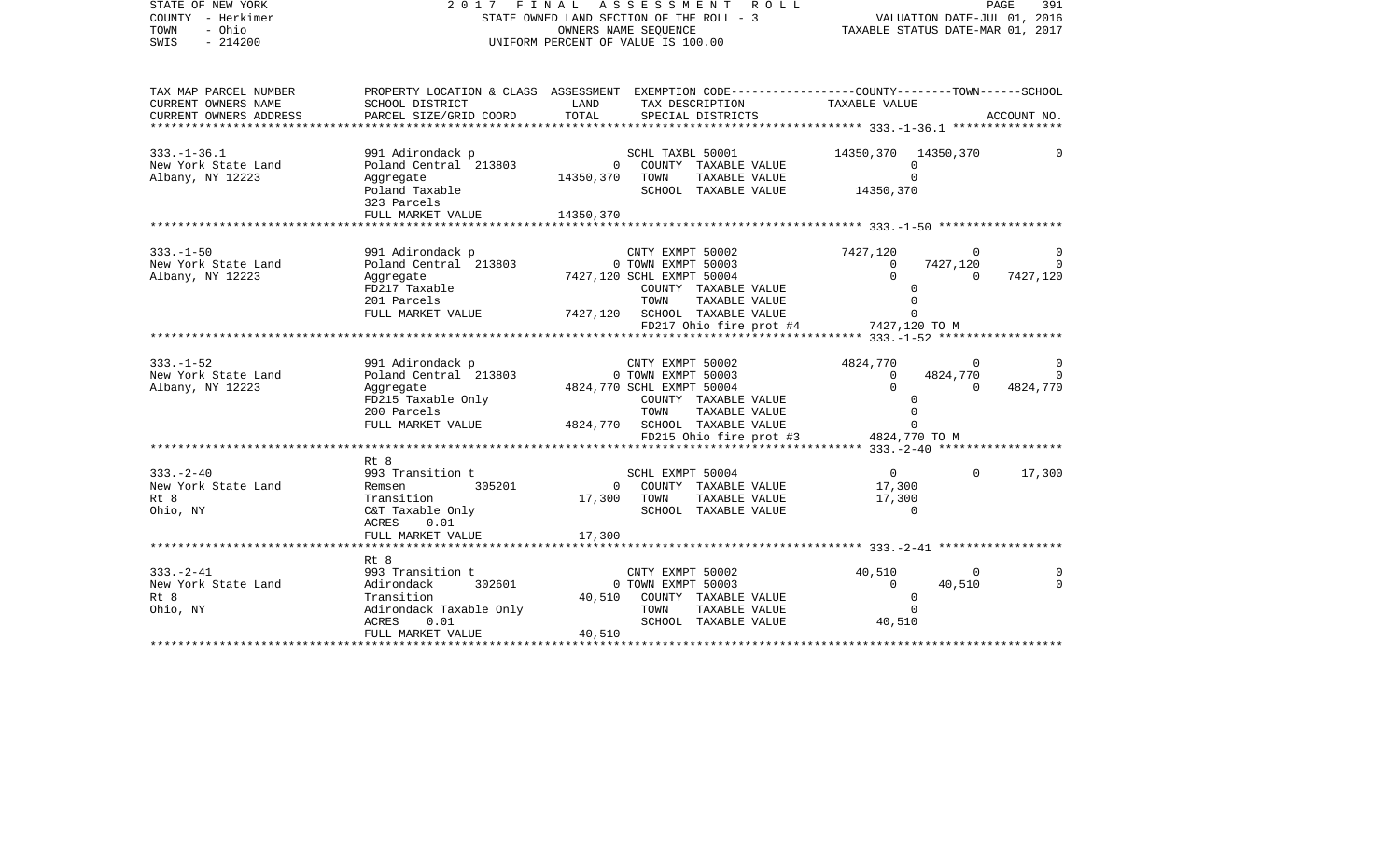| STATE OF NEW YORK<br>COUNTY - Herkimer<br>TOWN<br>- Ohio<br>SWIS - 214200 | 2 0 1 7 F I N A L A S S E S S M E N T R<br>STATE OWNED LAND SECTION OF THE ROLL - 3<br>OWNERS NAME SEQUENCE<br>UNIFORM PERCENT OF VALUE IS 100.00                                                                                                                                                                                                                                                                                         | 2017 FINAL ASSESSMENT ROLL PAGE 392<br>STATE OWNED LAND SECTION OF THE ROLL - 3<br>OWNERS NAME SEQUENCE TAXABLE STATUS DATE-MAR 01, 2017                                                                                                                                                                                 |                               |                                         |                                              |
|---------------------------------------------------------------------------|-------------------------------------------------------------------------------------------------------------------------------------------------------------------------------------------------------------------------------------------------------------------------------------------------------------------------------------------------------------------------------------------------------------------------------------------|--------------------------------------------------------------------------------------------------------------------------------------------------------------------------------------------------------------------------------------------------------------------------------------------------------------------------|-------------------------------|-----------------------------------------|----------------------------------------------|
| CURRENT OWNERS NAME                                                       | TAX MAP PARCEL NUMBER PROPERTY LOCATION & CLASS ASSESSMENT EXEMPTION CODE--------------COUNTY-------TOWN------SCHOOL<br>SCHOOL DISTRICT LAND                                                                                                                                                                                                                                                                                              | TAX DESCRIPTION                                                                                                                                                                                                                                                                                                          | TAXABLE VALUE                 |                                         |                                              |
| CURRENT OWNERS ADDRESS                                                    | PARCEL SIZE/GRID COORD TOTAL                                                                                                                                                                                                                                                                                                                                                                                                              | SPECIAL DISTRICTS                                                                                                                                                                                                                                                                                                        |                               |                                         | ACCOUNT NO.                                  |
| $333. - 2 - 42$                                                           |                                                                                                                                                                                                                                                                                                                                                                                                                                           |                                                                                                                                                                                                                                                                                                                          | 14,040                        | 14,040                                  | 0                                            |
| New York State Land<br>Albany, NY 12223                                   | Poland Taxable Only<br>FULL MARKET VALUE 14,040                                                                                                                                                                                                                                                                                                                                                                                           | 993 Transition t<br>Poland Central 213803 (COUNTY TAXABLE VALUE<br>Transition 14,040 TOWN TAXABLE VALUE                                                                                                                                                                                                                  |                               |                                         |                                              |
|                                                                           |                                                                                                                                                                                                                                                                                                                                                                                                                                           |                                                                                                                                                                                                                                                                                                                          |                               |                                         |                                              |
|                                                                           | $\begin{tabular}{lllllllllll} $\begin{smallmatrix} \texttt{N} & \texttt{N} & \texttt{N} & \texttt{N} & \texttt{N} & \texttt{N} & \texttt{N} & \texttt{N} & \texttt{N} & \texttt{N} & \texttt{N} & \texttt{N} & \texttt{N} & \texttt{N} & \texttt{N} & \texttt{N} & \texttt{N} & \texttt{N} & \texttt{N} & \texttt{N} & \texttt{N} & \texttt{N} & \texttt{N} & \texttt{N} & \texttt{N} & \texttt{N} & \texttt{N} & \texttt{N} & \texttt{N$ | 0 COUNTY TAXABLE VALUE $\begin{array}{cccc} 0 & 0 & 0 & 0 \\ 0 & 0 & 0 & 0 \\ 0 & 0 & 0 & 0 \\ 0 & 0 & 0 & 0 \\ 0 & 0 & 0 & 0 \\ 0 & 0 & 0 & 0 \\ 0 & 0 & 0 & 0 \\ 0 & 0 & 0 & 0 \\ 0 & 0 & 0 & 0 \\ 0 & 0 & 0 & 0 \\ 0 & 0 & 0 & 0 \\ 0 & 0 & 0 & 0 \\ 0 & 0 & 0 & 0 \\ 0 & 0 & 0 & 0 \\ 0 & 0 & 0 & 0 \\ 0 & 0 & 0 & $ | 2151,130 2151,130<br>$\Omega$ |                                         | $\mathbf{0}$                                 |
|                                                                           |                                                                                                                                                                                                                                                                                                                                                                                                                                           |                                                                                                                                                                                                                                                                                                                          |                               |                                         |                                              |
| $333 - 2 - 50$                                                            | Rt. 8<br>333.-2-50<br>New York State Land $\begin{array}{cccccc} 993 & \text{transition t} & & \text{CNTY EXMPT} & 50002 & & 010 \\ \text{New York State Land} & \text{Poland Central} & 213803 & & 0 & \text{TOWN EXMPT} & 50003 & & 0 \\ \text{Rt. 8} & & \text{transition} & & 810 & \text{SCHL EXMPT} & 50004 & & 0 \\ \text{Ohio, NY} & & \text{FDL1} & \text{Taxable Only} & & \text{CONTY TAXABLE VALUE} & & 0 \\ & & \text{$      | CNTY EXMPT 50002                                                                                                                                                                                                                                                                                                         |                               | $\overline{0}$<br>810<br>$\overline{0}$ | $\overline{0}$<br>$\overline{0}$<br>810      |
|                                                                           |                                                                                                                                                                                                                                                                                                                                                                                                                                           |                                                                                                                                                                                                                                                                                                                          |                               | 810 TO M                                |                                              |
|                                                                           | Rt. 8                                                                                                                                                                                                                                                                                                                                                                                                                                     |                                                                                                                                                                                                                                                                                                                          |                               |                                         |                                              |
|                                                                           | 333.-2-51<br>New York State Land $\begin{array}{ccccc} 993 & \text{Transition t} & & \text{CNTY EXMPT } 50002 & & 240 \\ 993 & \text{Transition t} & & 0 & \text{TOWN EXMPT } 50003 & & 0 \\ \text{Rt. 8} & & \text{Transition} & & 240 & \text{SCHL EXMPT } 50003 & & 0 \\ \text{Rt. 8} & & \text{Transition} & & 240 & \text{SCHL EXMPT } 50004 & & 0 \\ \text{Chio, NY} & & \text{F$                                                   | SCHOOL TAXABLE VALUE<br>FD200 Ohio fire prot #1 240 TO M                                                                                                                                                                                                                                                                 |                               | $\overline{0}$<br>240<br>$\overline{0}$ | $\overline{\mathbf{0}}$<br>$\bigcirc$<br>240 |
|                                                                           |                                                                                                                                                                                                                                                                                                                                                                                                                                           |                                                                                                                                                                                                                                                                                                                          |                               |                                         |                                              |
| $333 - 2 - 53$<br>New York State Land<br>Rt. 8<br>Rt. 8<br>Ohio, NY       | Rt. 8<br>33.-2-53<br>W York State Land 901 and Central 213803<br>PEDLI MARKET VALUE<br>TELL MARKET VALUE<br>TELL MARKET VALUE<br>TELL MARKET VALUE<br>TELL MARKET VALUE<br>TELL MARKET VALUE<br>TELL MARKET VALUE<br>TELL MARKET VALUE<br>TELL MARKET VALUE                                                                                                                                                                               |                                                                                                                                                                                                                                                                                                                          |                               |                                         |                                              |
|                                                                           |                                                                                                                                                                                                                                                                                                                                                                                                                                           |                                                                                                                                                                                                                                                                                                                          |                               |                                         |                                              |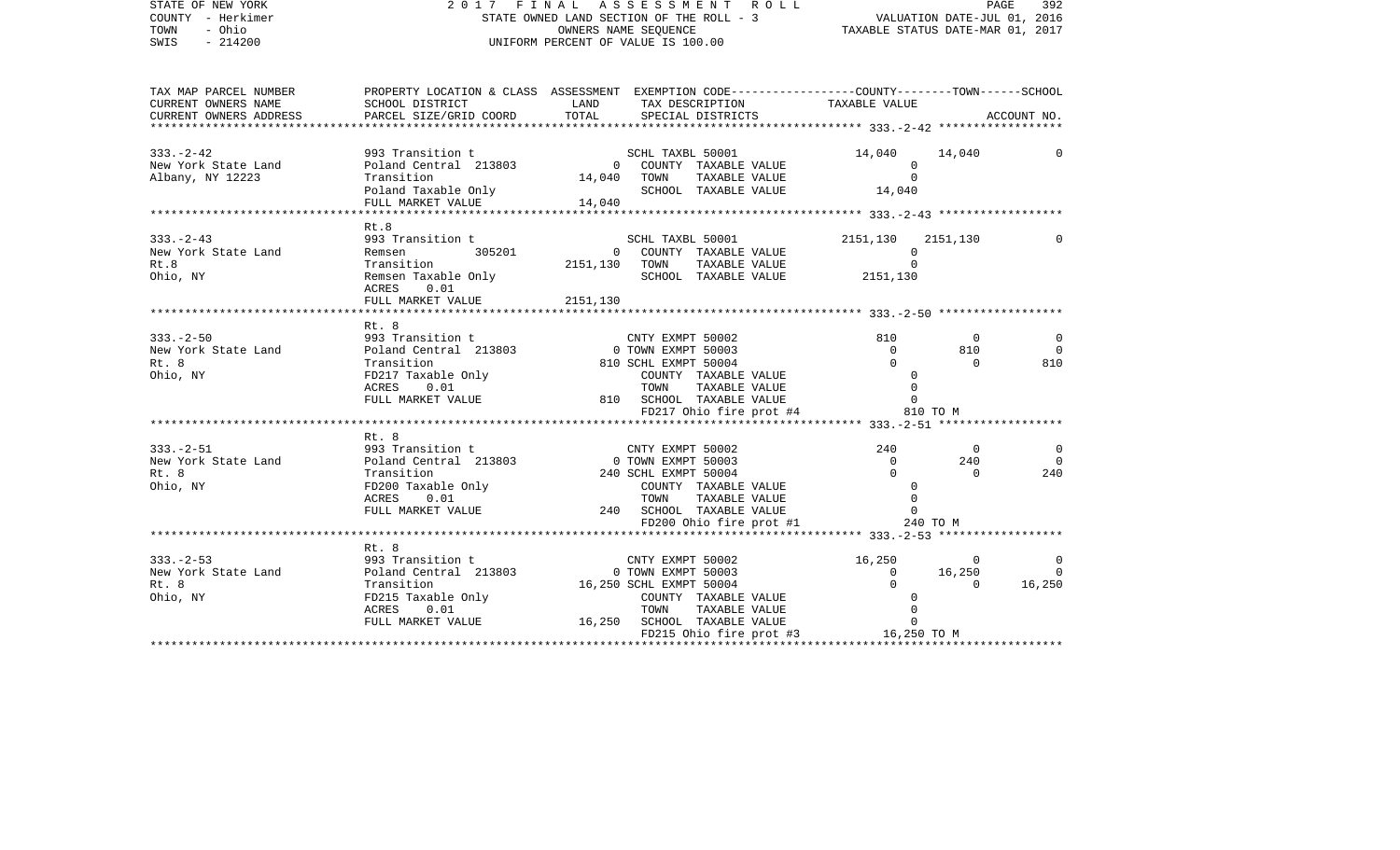| STATE OF NEW YORK<br>COUNTY - Herkimer<br>TOWN<br>- Ohio<br>$-214200$<br>SWIS                    | FINAL<br>ASSESSMENT<br>2017<br>R O L L<br>STATE OWNED LAND SECTION OF THE ROLL - 3<br>OWNERS NAME SEQUENCE<br>UNIFORM PERCENT OF VALUE IS 100.00                                        |                                 |                                                                                                                                          | PAGE<br>393<br>VALUATION DATE-JUL 01, 2016<br>TAXABLE STATUS DATE-MAR 01, 2017 |                      |  |
|--------------------------------------------------------------------------------------------------|-----------------------------------------------------------------------------------------------------------------------------------------------------------------------------------------|---------------------------------|------------------------------------------------------------------------------------------------------------------------------------------|--------------------------------------------------------------------------------|----------------------|--|
| TAX MAP PARCEL NUMBER<br>CURRENT OWNERS NAME<br>CURRENT OWNERS ADDRESS<br>********************** | SCHOOL DISTRICT<br>PARCEL SIZE/GRID COORD                                                                                                                                               | LAND<br>TOTAL                   | PROPERTY LOCATION & CLASS ASSESSMENT EXEMPTION CODE----------------COUNTY-------TOWN------SCHOOL<br>TAX DESCRIPTION<br>SPECIAL DISTRICTS | TAXABLE VALUE                                                                  | ACCOUNT NO.          |  |
| $333.2 - 45$<br>New York State Land<br>Albany, NY 12223                                          | 993 Transition t<br>302601<br>Adirondack<br>Aggregate Assessment<br>Adirondack<br>FULL MARKET VALUE                                                                                     | $\overline{0}$<br>$\Omega$<br>0 | SCHL TAXBL 50001<br>COUNTY TAXABLE VALUE<br>TAXABLE VALUE<br>TOWN<br>SCHOOL TAXABLE VALUE                                                | $\Omega$<br>0<br>$\mathbf 0$<br>$\Omega$                                       | $\Omega$<br>$\Omega$ |  |
| $063. -1 - 39$<br>Nobelboro Pat<br>Albany, NY 12223                                              | High Falls Cp<br>931 Forest s532a<br>Poland Central 213803<br>Lot 133 Nob Pat<br>1.33 A<br>ACRES<br>1.00<br>EAST-0412453 NRTH-1693026<br>FULL MARKET VALUE                              | 600<br>600<br>600               | COUNTY TAXABLE VALUE<br>TOWN<br>TAXABLE VALUE<br>SCHOOL TAXABLE VALUE<br>FD217 Ohio fire prot #4                                         | 600<br>600<br>600<br>600 TO M                                                  | 3080101              |  |
| $061. - 1 - 42$<br>Nobelboro Patent New<br>Survey<br>Albany, NY 12223                            | Lot 11 Poland Cen Sch D<br>931 Forest s532a<br>Poland Central 213803<br>11<br>Sfl 150<br>ACRES 160.30<br>EAST-0368473 NRTH-1690533<br>FULL MARKET VALUE                                 | 83,000<br>83,000<br>83,000      | COUNTY TAXABLE VALUE<br>TOWN<br>TAXABLE VALUE<br>SCHOOL TAXABLE VALUE<br>FD215 Ohio fire prot #3                                         | 83,000<br>83,000<br>83,000<br>83,000 TO M                                      | 2030001              |  |
| $061. -1 - 43$<br>Nobelboro Patent New<br>Survey<br>Albany, NY 12223                             | Lot 12 Poland Cen Sch D<br>931 Forest s532a<br>Poland Central 213803<br>12<br>Sfl 150<br>ACRES 150.00<br>EAST-0369051 NRTH-1691614<br>FULL MARKET VALUE                                 | 71,100<br>71,100<br>71,100      | COUNTY TAXABLE VALUE<br>TAXABLE VALUE<br>TOWN<br>SCHOOL TAXABLE VALUE<br>FD215 Ohio fire prot #3                                         | 71,100<br>71,100<br>71,100<br>71,100 TO M                                      | 2040001              |  |
| $061. - 1 - 44$<br>Nobelboro Patent New<br>Survey<br>Albany, NY 12223                            | ****************************<br>Lot 13 Poland Cen Sch D<br>931 Forest s532a<br>Poland Central 213803<br>13<br>Sfl 150<br>ACRES 150.00<br>EAST-0369569 NRTH-1692685<br>FULL MARKET VALUE | 57,000<br>57,000<br>57,000      | COUNTY TAXABLE VALUE<br>TOWN<br>TAXABLE VALUE<br>SCHOOL TAXABLE VALUE<br>FD215 Ohio fire prot #3                                         | 57,000<br>57,000<br>57,000<br>57,000 TO M                                      | 2050001              |  |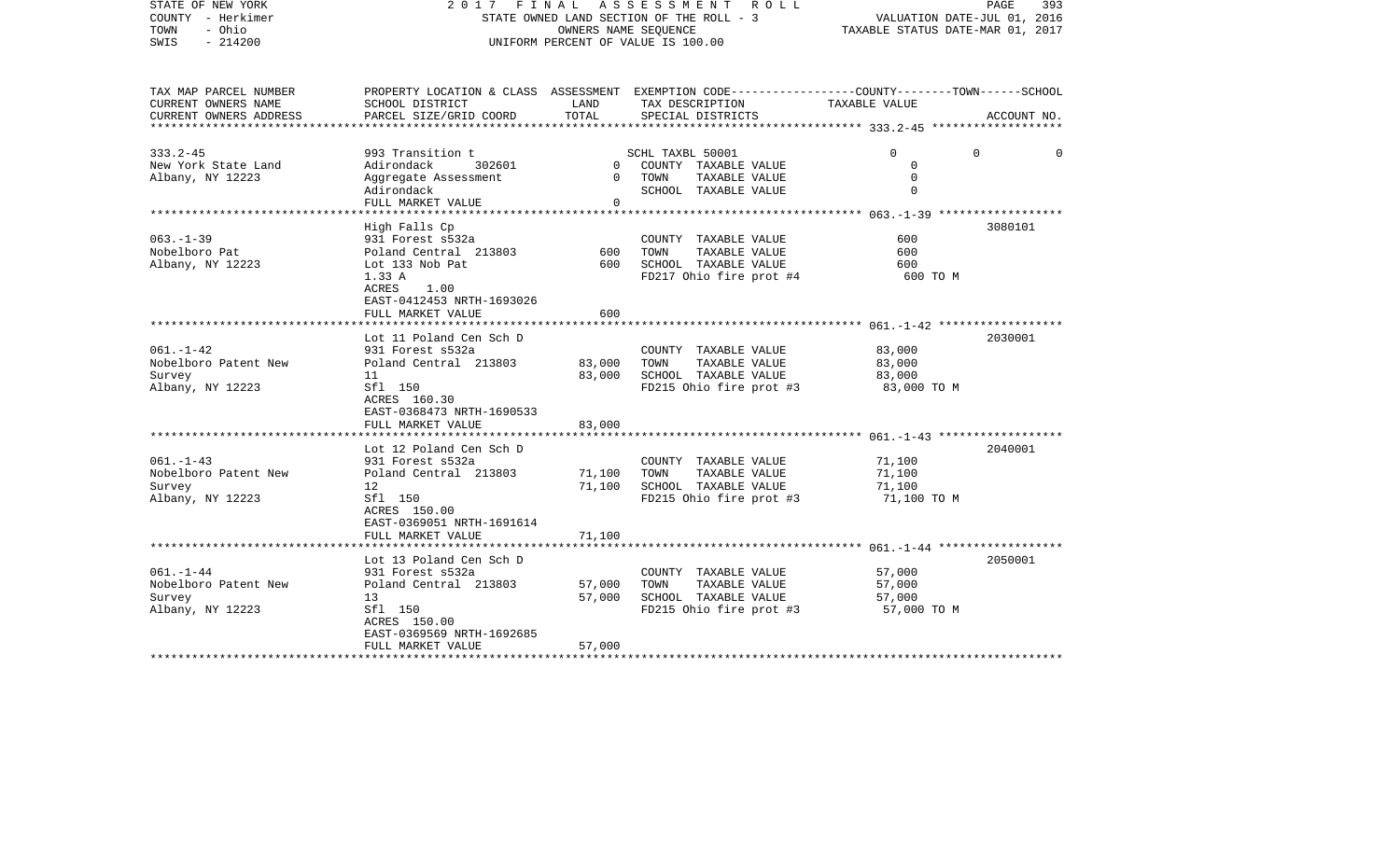| STATE OF NEW YORK<br>COUNTY - Herkimer<br>TOWN<br>- Ohio<br>$-214200$<br>SWIS | 2017<br>FINAL<br>STATE OWNED LAND SECTION OF THE ROLL - 3<br>UNIFORM PERCENT OF VALUE IS 100.00 | 394<br>PAGE<br>VALUATION DATE-JUL 01, 2016<br>TAXABLE STATUS DATE-MAR 01, 2017 |                                                                                                                                                      |              |             |
|-------------------------------------------------------------------------------|-------------------------------------------------------------------------------------------------|--------------------------------------------------------------------------------|------------------------------------------------------------------------------------------------------------------------------------------------------|--------------|-------------|
| TAX MAP PARCEL NUMBER<br>CURRENT OWNERS NAME<br>CURRENT OWNERS ADDRESS        | SCHOOL DISTRICT<br>PARCEL SIZE/GRID COORD                                                       | LAND<br>TOTAL                                                                  | PROPERTY LOCATION & CLASS ASSESSMENT EXEMPTION CODE--------------COUNTY-------TOWN------SCHOOL<br>TAX DESCRIPTION TAXABLE VALUE<br>SPECIAL DISTRICTS |              | ACCOUNT NO. |
|                                                                               | Lot 14 Poland Cen Sch D                                                                         |                                                                                |                                                                                                                                                      |              | 2060001     |
| $061. - 1 - 45$                                                               | 931 Forest s532a                                                                                |                                                                                | COUNTY TAXABLE VALUE                                                                                                                                 | 47,400       |             |
| Nobelboro Patent New                                                          | Poland Central 213803                                                                           | 47,400                                                                         | TAXABLE VALUE<br>TOWN                                                                                                                                | 47,400       |             |
| Survey                                                                        | 14                                                                                              | 47,400                                                                         | SCHOOL TAXABLE VALUE                                                                                                                                 | 47,400       |             |
| Albany, NY 12223                                                              | Sfl 150<br>ACRES 150.00<br>EAST-0370111 NRTH-1693833                                            |                                                                                | FD215 Ohio fire prot #3                                                                                                                              | 47,400 TO M  |             |
|                                                                               | FULL MARKET VALUE                                                                               | 47,400                                                                         |                                                                                                                                                      |              |             |
|                                                                               | Lot 15 Poland Cen Sch D                                                                         |                                                                                |                                                                                                                                                      |              | 2070001     |
| $061. - 1 - 46$                                                               | 931 Forest s532a                                                                                |                                                                                | COUNTY TAXABLE VALUE                                                                                                                                 | 48,200       |             |
| Nobelboro Patent New                                                          | Poland Central 213803                                                                           | 48,200                                                                         | TOWN<br>TAXABLE VALUE                                                                                                                                | 48,200       |             |
| Survey                                                                        | 15                                                                                              | 48,200                                                                         | SCHOOL TAXABLE VALUE                                                                                                                                 | 48,200       |             |
| Albany, NY 12223                                                              | Sfl 150<br>ACRES 150.00<br>EAST-0370627 NRTH-1694870                                            |                                                                                | FD215 Ohio fire prot #3                                                                                                                              | 48,200 TO M  |             |
|                                                                               | FULL MARKET VALUE                                                                               | 48,200                                                                         |                                                                                                                                                      |              |             |
|                                                                               |                                                                                                 |                                                                                |                                                                                                                                                      |              |             |
| $061. - 1 - 47$                                                               | Lot 16 Poland Cen Sch D<br>931 Forest s532a                                                     |                                                                                | COUNTY TAXABLE VALUE                                                                                                                                 | 62,900       | 2080001     |
| Nobelboro Patent New                                                          | Poland Central 213803                                                                           | 62,900                                                                         | TOWN<br>TAXABLE VALUE                                                                                                                                | 62,900       |             |
| Survey                                                                        | 16                                                                                              | 62,900                                                                         | SCHOOL TAXABLE VALUE                                                                                                                                 | 62,900       |             |
| Albany, NY 12223                                                              | Sfl 150                                                                                         |                                                                                | FD215 Ohio fire prot #3                                                                                                                              | 62,900 TO M  |             |
|                                                                               | ACRES 150.00                                                                                    |                                                                                |                                                                                                                                                      |              |             |
|                                                                               | EAST-0371157 NRTH-1696021                                                                       |                                                                                |                                                                                                                                                      |              |             |
|                                                                               | FULL MARKET VALUE                                                                               | 62,900                                                                         |                                                                                                                                                      |              |             |
|                                                                               | Lot 17 Poland Cen Sch D                                                                         |                                                                                |                                                                                                                                                      |              | 2090001     |
| $061. - 1 - 48$                                                               | 931 Forest s532a                                                                                |                                                                                | COUNTY TAXABLE VALUE                                                                                                                                 | 81,000       |             |
| Nobelboro Patent New                                                          | Poland Central 213803                                                                           | 81,000                                                                         | TAXABLE VALUE<br>TOWN                                                                                                                                | 81,000       |             |
| Survey                                                                        | 17                                                                                              | 81,000                                                                         | SCHOOL TAXABLE VALUE                                                                                                                                 | 81,000       |             |
| Albany, NY 12223                                                              | Sfl 150                                                                                         |                                                                                | FD215 Ohio fire prot #3                                                                                                                              | 81,000 TO M  |             |
|                                                                               | ACRES 150.00                                                                                    |                                                                                |                                                                                                                                                      |              |             |
|                                                                               | EAST-0371722 NRTH-1697185<br>FULL MARKET VALUE                                                  | 81,000                                                                         |                                                                                                                                                      |              |             |
|                                                                               |                                                                                                 |                                                                                |                                                                                                                                                      |              |             |
|                                                                               | Lot 18 Poland Cen Sch D                                                                         |                                                                                |                                                                                                                                                      |              | 2100001     |
| $061. - 1 - 49$                                                               | 931 Forest s532a                                                                                |                                                                                | COUNTY TAXABLE VALUE                                                                                                                                 | 112,100      |             |
| Nobelboro Patent New                                                          | Poland Central 213803                                                                           | 112,100                                                                        | TOWN<br>TAXABLE VALUE                                                                                                                                | 112,100      |             |
| Survey                                                                        | 18                                                                                              | 112,100                                                                        | SCHOOL TAXABLE VALUE                                                                                                                                 | 112,100      |             |
| Albany, NY 12223                                                              | Sfl 150                                                                                         |                                                                                | FD215 Ohio fire prot #3                                                                                                                              | 112,100 TO M |             |
|                                                                               | ACRES 150.00<br>EAST-0372222 NRTH-1698231                                                       |                                                                                |                                                                                                                                                      |              |             |
|                                                                               | FULL MARKET VALUE                                                                               | 112,100                                                                        |                                                                                                                                                      |              |             |
|                                                                               |                                                                                                 |                                                                                |                                                                                                                                                      |              |             |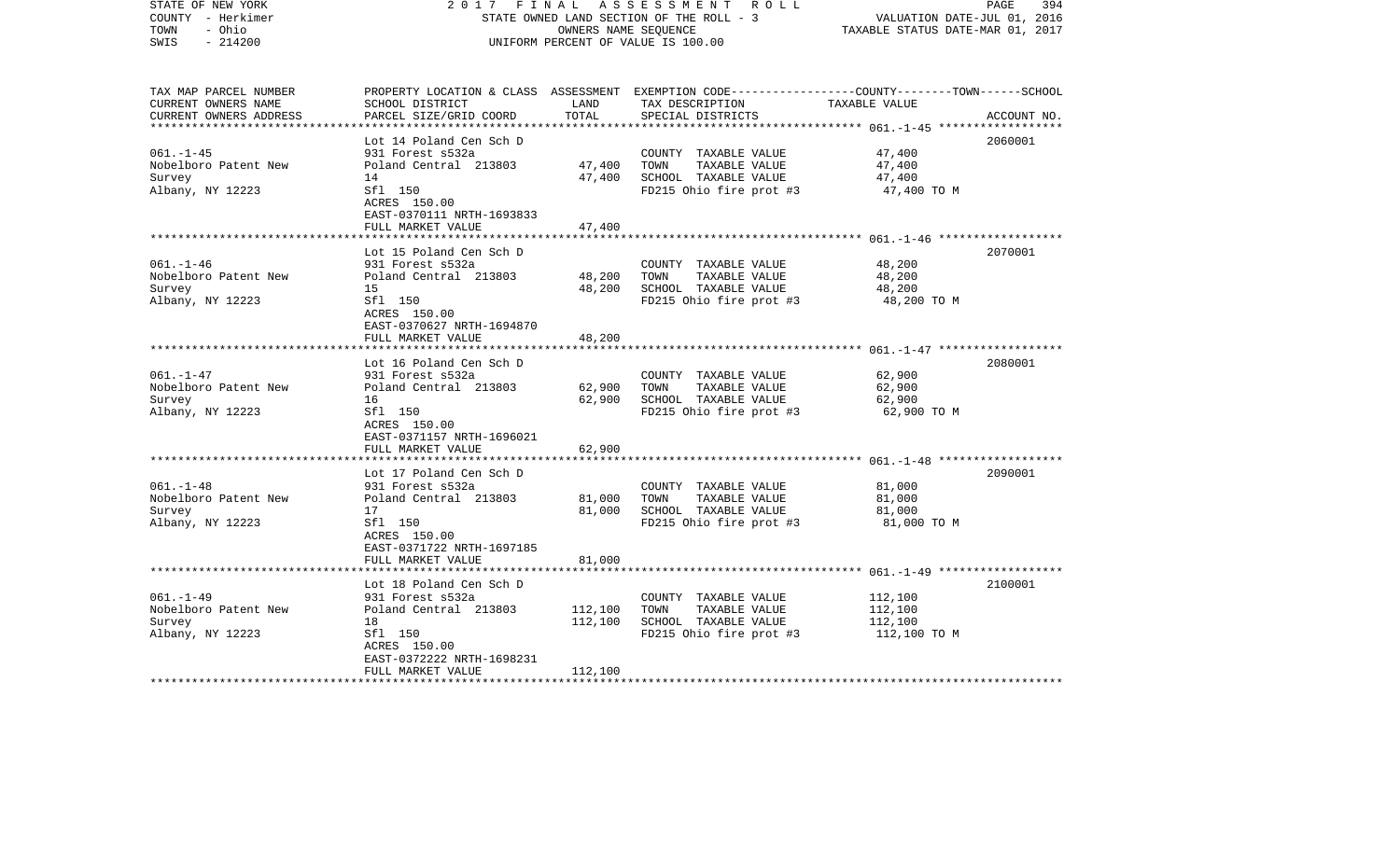| STATE OF NEW YORK<br>COUNTY - Herkimer<br>- Ohio<br>TOWN<br>$-214200$<br>SWIS | 2017<br>FINAL<br>STATE OWNED LAND SECTION OF THE ROLL - 3<br>UNIFORM PERCENT OF VALUE IS 100.00 | 395<br>PAGE<br>VALUATION DATE-JUL 01, 2016<br>TAXABLE STATUS DATE-MAR 01, 2017 |                                                                                                                                        |               |             |
|-------------------------------------------------------------------------------|-------------------------------------------------------------------------------------------------|--------------------------------------------------------------------------------|----------------------------------------------------------------------------------------------------------------------------------------|---------------|-------------|
| TAX MAP PARCEL NUMBER<br>CURRENT OWNERS NAME<br>CURRENT OWNERS ADDRESS        | SCHOOL DISTRICT<br>PARCEL SIZE/GRID COORD                                                       | LAND<br>TOTAL                                                                  | PROPERTY LOCATION & CLASS ASSESSMENT EXEMPTION CODE---------------COUNTY-------TOWN-----SCHOOL<br>TAX DESCRIPTION<br>SPECIAL DISTRICTS | TAXABLE VALUE | ACCOUNT NO. |
|                                                                               | Lot 19 Poland Cen Sch D                                                                         |                                                                                |                                                                                                                                        |               | 2110001     |
| $061. - 1 - 50$                                                               | 931 Forest s532a                                                                                |                                                                                | COUNTY TAXABLE VALUE                                                                                                                   | 100,800       |             |
| Nobelboro Patent New                                                          | Poland Central 213803                                                                           | 100,800                                                                        | TOWN<br>TAXABLE VALUE                                                                                                                  | 100,800       |             |
| Survey                                                                        | 19                                                                                              | 100,800                                                                        | SCHOOL TAXABLE VALUE                                                                                                                   | 100,800       |             |
| Albany, NY 12223                                                              | Sfl 150<br>ACRES 143.80<br>EAST-0372757 NRTH-1699418                                            |                                                                                | FD215 Ohio fire prot #3                                                                                                                | 100,800 TO M  |             |
|                                                                               | FULL MARKET VALUE                                                                               | 100,800                                                                        |                                                                                                                                        |               |             |
|                                                                               | Lot 137 Poland Cen Sch D                                                                        |                                                                                |                                                                                                                                        |               | 2120001     |
| $062. -1 - 7$                                                                 | 931 Forest s532a                                                                                |                                                                                | COUNTY TAXABLE VALUE                                                                                                                   | 110,000       |             |
| Nobelboro Patent New                                                          | Poland Central 213803                                                                           | 110,000                                                                        | TOWN<br>TAXABLE VALUE                                                                                                                  | 110,000       |             |
| Survey                                                                        | 20                                                                                              | 110,000                                                                        | SCHOOL TAXABLE VALUE                                                                                                                   | 110,000       |             |
| Albany, NY 12223                                                              | Sfl 150<br>ACRES 150.00<br>EAST-0373352 NRTH-1700489                                            |                                                                                | FD215 Ohio fire prot #3                                                                                                                | 110,000 TO M  |             |
|                                                                               | FULL MARKET VALUE                                                                               | 110,000                                                                        |                                                                                                                                        |               |             |
|                                                                               | Lot 23 Poland Cen Sch D                                                                         |                                                                                |                                                                                                                                        |               | 2130001     |
| $062. - 1 - 9$                                                                | 931 Forest s532a                                                                                |                                                                                | COUNTY TAXABLE VALUE                                                                                                                   | 79,400        |             |
| Nobelboro Patent New                                                          | Poland Central 213803                                                                           | 79,400                                                                         | TOWN<br>TAXABLE VALUE                                                                                                                  | 79,400        |             |
| Survey                                                                        | 23                                                                                              | 79,400                                                                         | SCHOOL TAXABLE VALUE                                                                                                                   | 79,400        |             |
| Albany, NY 12223                                                              | Sfl 150<br>ACRES 143.10<br>EAST-0377534 NRTH-1696997                                            |                                                                                | FD215 Ohio fire prot #3                                                                                                                | 79,400 TO M   |             |
|                                                                               | FULL MARKET VALUE                                                                               | 79,400                                                                         |                                                                                                                                        |               |             |
|                                                                               | Lot 24 Poland Cen Sch D                                                                         |                                                                                |                                                                                                                                        |               | 2140001     |
| $062. - 1 - 10$                                                               | 931 Forest s532a                                                                                |                                                                                | COUNTY TAXABLE VALUE                                                                                                                   | 67,100        |             |
| Nobelboro Patent New                                                          | Poland Central 213803                                                                           | 67,100                                                                         | TOWN<br>TAXABLE VALUE                                                                                                                  | 67,100        |             |
| Survey                                                                        | 24                                                                                              | 67,100                                                                         | SCHOOL TAXABLE VALUE                                                                                                                   | 67,100        |             |
| Albany, NY 12223                                                              | Sfl 150<br>ACRES 150.00<br>EAST-0377002 NRTH-1695841                                            |                                                                                | FD215 Ohio fire prot #3                                                                                                                | 67,100 TO M   |             |
|                                                                               | FULL MARKET VALUE                                                                               | 67,100                                                                         |                                                                                                                                        |               |             |
|                                                                               | Lot 25 Poland Cen Sch D                                                                         |                                                                                |                                                                                                                                        |               | 2150001     |
| $062. -1 - 11$                                                                | 931 Forest s532a                                                                                |                                                                                | COUNTY TAXABLE VALUE                                                                                                                   | 66,800        |             |
| Nobelboro Patent New                                                          | Poland Central 213803                                                                           | 66,800                                                                         | TAXABLE VALUE<br>TOWN                                                                                                                  | 66,800        |             |
| Survey                                                                        | 25                                                                                              | 66,800                                                                         | SCHOOL TAXABLE VALUE                                                                                                                   | 66,800        |             |
| Albany, NY 12223                                                              | Sfl 150                                                                                         |                                                                                | FD215 Ohio fire prot #3                                                                                                                | 66,800 TO M   |             |
|                                                                               | ACRES 150.00<br>EAST-0376491 NRTH-1694744                                                       |                                                                                |                                                                                                                                        |               |             |
| *************************                                                     | FULL MARKET VALUE                                                                               | 66,800                                                                         |                                                                                                                                        |               |             |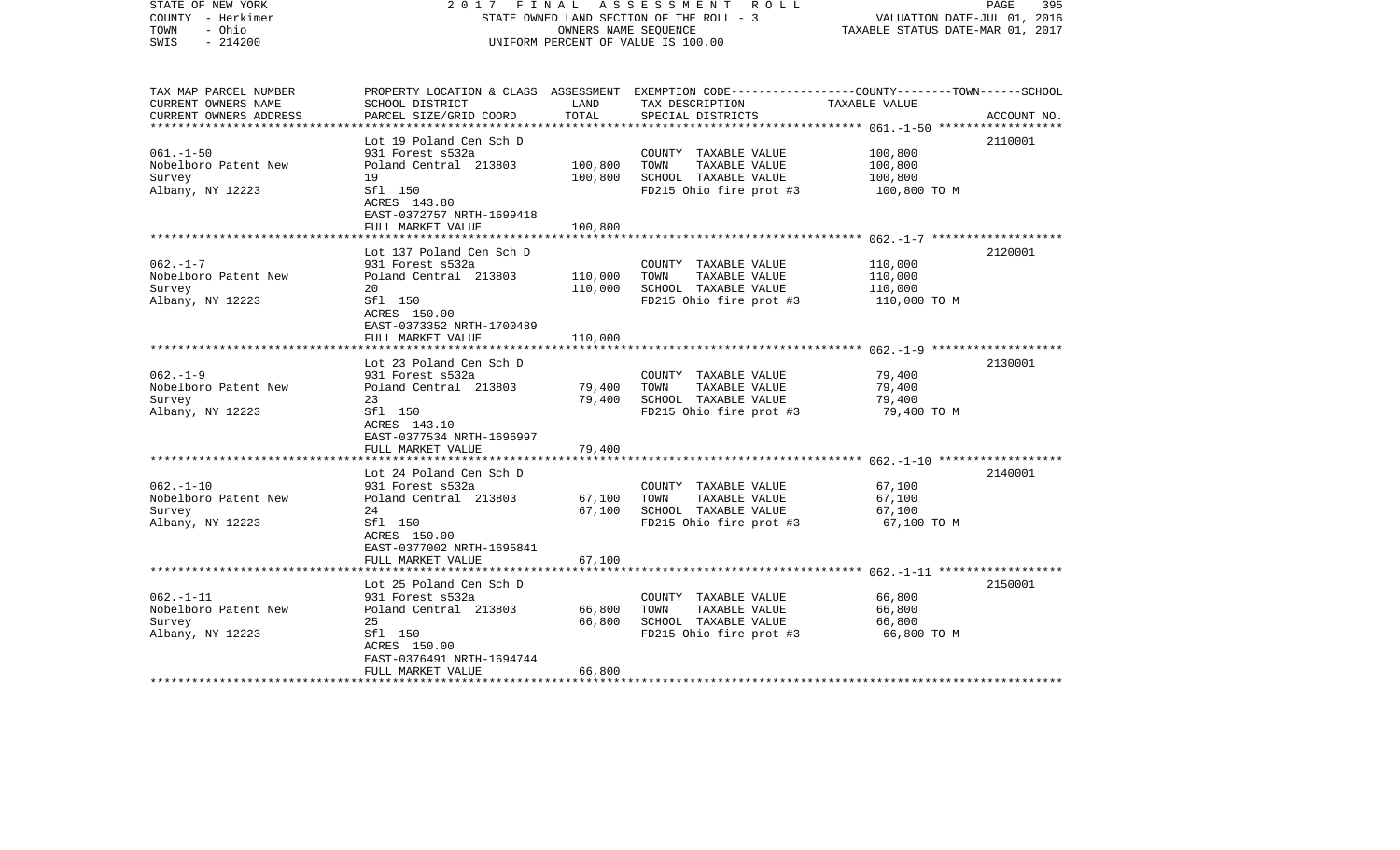| STATE OF NEW YORK<br>COUNTY - Herkimer<br>TOWN<br>- Ohio<br>$-214200$<br>SWIS | 2017<br>FINAL                                        | OWNERS NAME SEQUENCE | A S S E S S M E N T R O L L<br>STATE OWNED LAND SECTION OF THE ROLL - 3<br>UNIFORM PERCENT OF VALUE IS 100.00                                        | VALUATION DATE-JUL 01, 2016<br>TAXABLE STATUS DATE-MAR 01, 2017 | PAGE<br>396 |
|-------------------------------------------------------------------------------|------------------------------------------------------|----------------------|------------------------------------------------------------------------------------------------------------------------------------------------------|-----------------------------------------------------------------|-------------|
| TAX MAP PARCEL NUMBER<br>CURRENT OWNERS NAME<br>CURRENT OWNERS ADDRESS        | SCHOOL DISTRICT<br>PARCEL SIZE/GRID COORD            | LAND<br>TOTAL        | PROPERTY LOCATION & CLASS ASSESSMENT EXEMPTION CODE--------------COUNTY-------TOWN------SCHOOL<br>TAX DESCRIPTION TAXABLE VALUE<br>SPECIAL DISTRICTS |                                                                 | ACCOUNT NO. |
|                                                                               | Lot 26 Poland Cen Sch D                              |                      |                                                                                                                                                      |                                                                 | 2160001     |
| $062. - 1 - 12$                                                               | 931 Forest s532a                                     |                      | COUNTY TAXABLE VALUE                                                                                                                                 | 49,300                                                          |             |
| Nobelboro Patent New                                                          | Poland Central 213803                                | 49,300               | TOWN<br>TAXABLE VALUE                                                                                                                                | 49,300                                                          |             |
| Survey                                                                        | 26                                                   | 49,300               | SCHOOL TAXABLE VALUE                                                                                                                                 | 49,300                                                          |             |
| Albany, NY 12223                                                              | Sfl 150<br>ACRES 150.00<br>EAST-0375936 NRTH-1693650 |                      | FD215 Ohio fire prot #3                                                                                                                              | 49,300 TO M                                                     |             |
|                                                                               | FULL MARKET VALUE                                    | 49,300               |                                                                                                                                                      |                                                                 |             |
|                                                                               | Lot 27 Poland Cen Sch D                              |                      |                                                                                                                                                      |                                                                 | 2170001     |
| $062. -1 - 13$                                                                | 931 Forest s532a                                     |                      | COUNTY TAXABLE VALUE                                                                                                                                 | 55,100                                                          |             |
| Nobelboro Patent New                                                          | Poland Central 213803                                | 55,100               | TOWN<br>TAXABLE VALUE                                                                                                                                | 55,100                                                          |             |
| Survey                                                                        | 27                                                   | 55,100               | SCHOOL TAXABLE VALUE                                                                                                                                 | 55,100                                                          |             |
| Albany, NY 12223                                                              | Sfl 150<br>ACRES 150.00<br>EAST-0375391 NRTH-1692513 |                      | FD215 Ohio fire prot #3                                                                                                                              | 55,100 TO M                                                     |             |
|                                                                               | FULL MARKET VALUE                                    | 55,100               |                                                                                                                                                      |                                                                 |             |
|                                                                               |                                                      |                      |                                                                                                                                                      |                                                                 |             |
| $062 - 1 - 14$                                                                | Lot 28 Poland Cen Sch D<br>931 Forest s532a          |                      | COUNTY TAXABLE VALUE                                                                                                                                 | 59,400                                                          | 2180001     |
| Nobelboro Patent New                                                          | Poland Central 213803                                | 59,400               | TOWN<br>TAXABLE VALUE                                                                                                                                | 59,400                                                          |             |
| Survey                                                                        | 28                                                   | 59,400               | SCHOOL TAXABLE VALUE                                                                                                                                 | 59,400                                                          |             |
| Albany, NY 12223                                                              | Sfl 150                                              |                      | FD215 Ohio fire prot #3                                                                                                                              | 59,400 TO M                                                     |             |
|                                                                               | ACRES 150.00                                         |                      |                                                                                                                                                      |                                                                 |             |
|                                                                               | EAST-0374831 NRTH-1691474                            |                      |                                                                                                                                                      |                                                                 |             |
|                                                                               | FULL MARKET VALUE                                    | 59,400               |                                                                                                                                                      |                                                                 |             |
|                                                                               | Lot 29 Poland Cen Sch D                              |                      |                                                                                                                                                      |                                                                 | 2190001     |
| $062. -1 - 15$                                                                | 931 Forest s532a                                     |                      | COUNTY TAXABLE VALUE                                                                                                                                 | 76,500                                                          |             |
| Nobelboro Patent New                                                          | Poland Central 213803                                | 76,500               | TAXABLE VALUE<br>TOWN                                                                                                                                | 76,500                                                          |             |
| Survey                                                                        | 29                                                   | 76,500               | SCHOOL TAXABLE VALUE                                                                                                                                 | 76,500                                                          |             |
| Albany, NY 12223                                                              | Sfl 150                                              |                      | FD215 Ohio fire prot #3                                                                                                                              | 76,500 TO M                                                     |             |
|                                                                               | ACRES 150.00                                         |                      |                                                                                                                                                      |                                                                 |             |
|                                                                               | EAST-0374266 NRTH-1690462                            |                      |                                                                                                                                                      |                                                                 |             |
|                                                                               | FULL MARKET VALUE                                    | 76,500               |                                                                                                                                                      |                                                                 |             |
|                                                                               | Lot 30 Poland Cen Sch D                              |                      |                                                                                                                                                      |                                                                 | 2200001     |
| $062. -1 - 16$                                                                | 931 Forest s532a                                     |                      | COUNTY TAXABLE VALUE                                                                                                                                 | 73,100                                                          |             |
| Nobelboro Patent New                                                          | Poland Central 213803                                | 73,100               | TOWN<br>TAXABLE VALUE                                                                                                                                | 73,100                                                          |             |
| Survey                                                                        | 30                                                   | 73,100               | SCHOOL TAXABLE VALUE                                                                                                                                 | 73,100                                                          |             |
| Albany, NY 12223                                                              | Sfl 150                                              |                      | FD215 Ohio fire prot $#3$ 73,100 TO M                                                                                                                |                                                                 |             |
|                                                                               | ACRES 160.00                                         |                      |                                                                                                                                                      |                                                                 |             |
|                                                                               | EAST-0373706 NRTH-1689402<br>FULL MARKET VALUE       | 73,100               |                                                                                                                                                      |                                                                 |             |
|                                                                               |                                                      |                      |                                                                                                                                                      |                                                                 |             |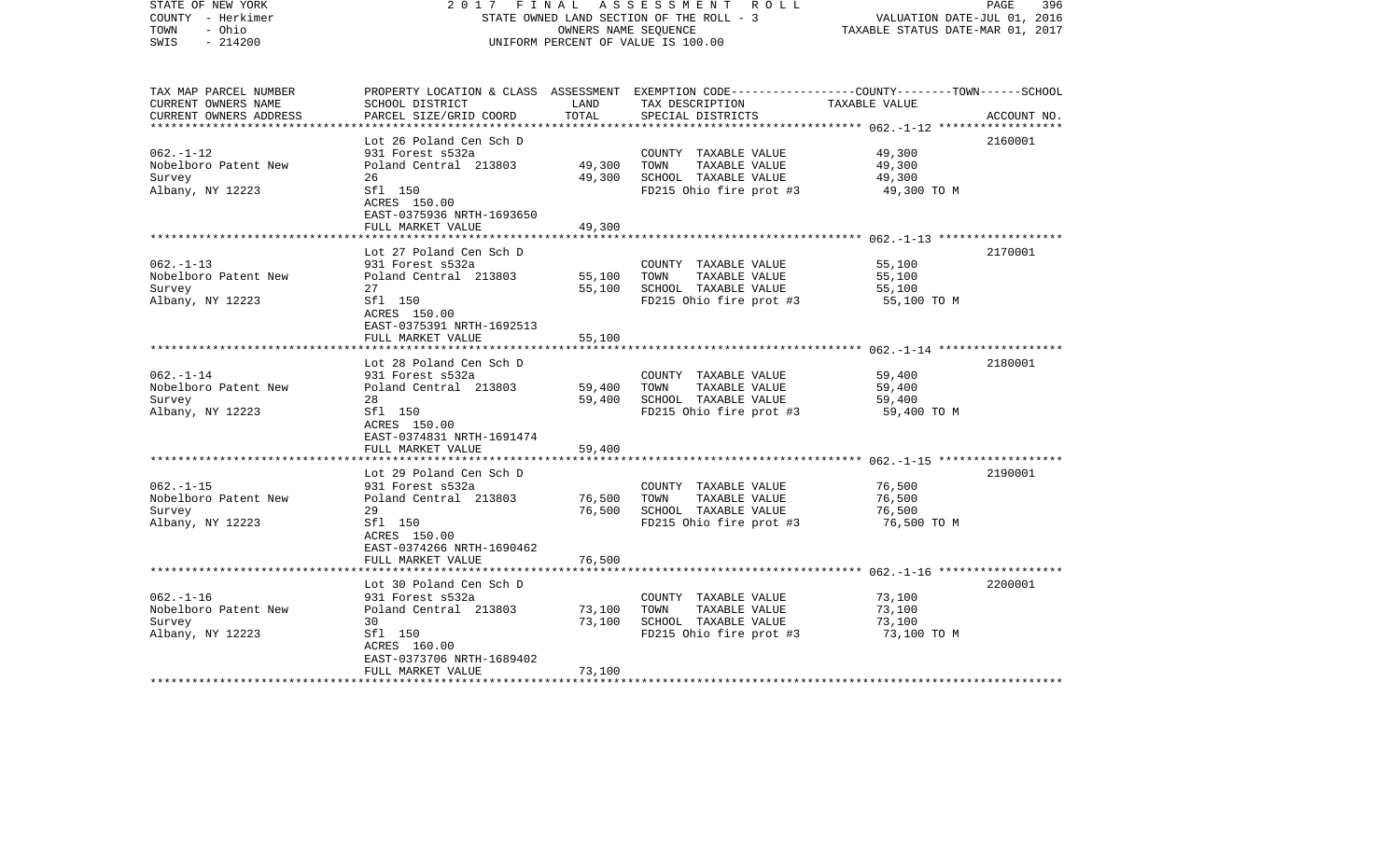| COUNTY - Herkimer<br>TOWN<br>- Ohio<br>SWIS<br>$-214200$                                     |                                                                                                                                                                                | OWNERS NAME SEQUENCE                 | STATE OWNED LAND SECTION OF THE ROLL - 3<br>UNIFORM PERCENT OF VALUE IS 100.00                   | VALUATION DATE-JUL 01, 2016<br>TAXABLE STATUS DATE-MAR 01, 2017 |             |
|----------------------------------------------------------------------------------------------|--------------------------------------------------------------------------------------------------------------------------------------------------------------------------------|--------------------------------------|--------------------------------------------------------------------------------------------------|-----------------------------------------------------------------|-------------|
| TAX MAP PARCEL NUMBER<br>CURRENT OWNERS NAME<br>CURRENT OWNERS ADDRESS                       | PROPERTY LOCATION & CLASS ASSESSMENT EXEMPTION CODE----------------COUNTY-------TOWN------SCHOOL<br>SCHOOL DISTRICT<br>PARCEL SIZE/GRID COORD                                  | LAND<br>TOTAL                        | TAX DESCRIPTION<br>SPECIAL DISTRICTS                                                             | TAXABLE VALUE<br>*********** 062.-1-17 **************           | ACCOUNT NO. |
| $062. -1 - 17$<br>Nobelboro Patent New<br>Survey<br>Albany, NY 12223                         | Lot 45 Poland Cen Sch D<br>931 Forest s532a<br>Poland Central 213803<br>45<br>Sfl 150<br>ACRES 150.00<br>EAST-0380092 NRTH-1690359<br>FULL MARKET VALUE                        | 80,700<br>80,700<br>80,700           | COUNTY TAXABLE VALUE<br>TOWN<br>TAXABLE VALUE<br>SCHOOL TAXABLE VALUE<br>FD215 Ohio fire prot #3 | 80,700<br>80,700<br>80,700<br>80,700 TO M                       | 2340001     |
| $062. -1 - 18$<br>Nobelboro Patent New<br>Survey<br>Albany, NY 12223                         | Lot 46 Poland Cen Sch D<br>931 Forest s532a<br>Poland Central 213803<br>46<br>Sfl 150<br>ACRES 150.00<br>EAST-0380619 NRTH-1691426                                             | 64,400<br>64,400                     | COUNTY TAXABLE VALUE<br>TOWN<br>TAXABLE VALUE<br>SCHOOL TAXABLE VALUE<br>FD215 Ohio fire prot #3 | 64,400<br>64,400<br>64,400<br>64,400 TO M                       | 2350001     |
| $062. -1 - 19$<br>Nobelboro Patent New<br>Survey<br>Albany, NY 12223                         | FULL MARKET VALUE<br>*******************<br>Lot 47 Poland Cen Sch D<br>931 Forest s532a<br>Poland Central 213803<br>47<br>Sfl 150<br>ACRES 150.00<br>EAST-0381173 NRTH-1692530 | 64,400<br>57,200<br>57,200           | COUNTY TAXABLE VALUE<br>TOWN<br>TAXABLE VALUE<br>SCHOOL TAXABLE VALUE<br>FD215 Ohio fire prot #3 | 57,200<br>57,200<br>57,200<br>57,200 TO M                       | 2360001     |
| $062. -1 - 20$<br>Nobelboro Patent New<br>Survey<br>Albany, NY 12223                         | FULL MARKET VALUE<br>Lot 48 Poland Cen Sch D<br>931 Forest s532a<br>Poland Central 213803<br>48<br>Sfl 150<br>ACRES 150.00<br>EAST-0381688 NRTH-1693674<br>FULL MARKET VALUE   | 57,200<br>55,300<br>55,300<br>55,300 | COUNTY TAXABLE VALUE<br>TAXABLE VALUE<br>TOWN<br>SCHOOL TAXABLE VALUE<br>FD215 Ohio fire prot #3 | 55,300<br>55,300<br>55,300<br>55,300 TO M                       | 2370001     |
| $062. -1 - 21$<br>Nobelboro Patent New<br>Survey<br>Albany, NY 12223<br>******************** | Lot 49 Poland Cen Sch D<br>931 Forest s532a<br>Poland Central 213803<br>49<br>Sfl 150<br>ACRES 150.00<br>EAST-0382246 NRTH-1694771<br>FULL MARKET VALUE                        | 69,900<br>69,900<br>69,900           | COUNTY TAXABLE VALUE<br>TOWN<br>TAXABLE VALUE<br>SCHOOL TAXABLE VALUE<br>FD215 Ohio fire prot #3 | 69,900<br>69,900<br>69,900<br>69,900 TO M                       | 2380001     |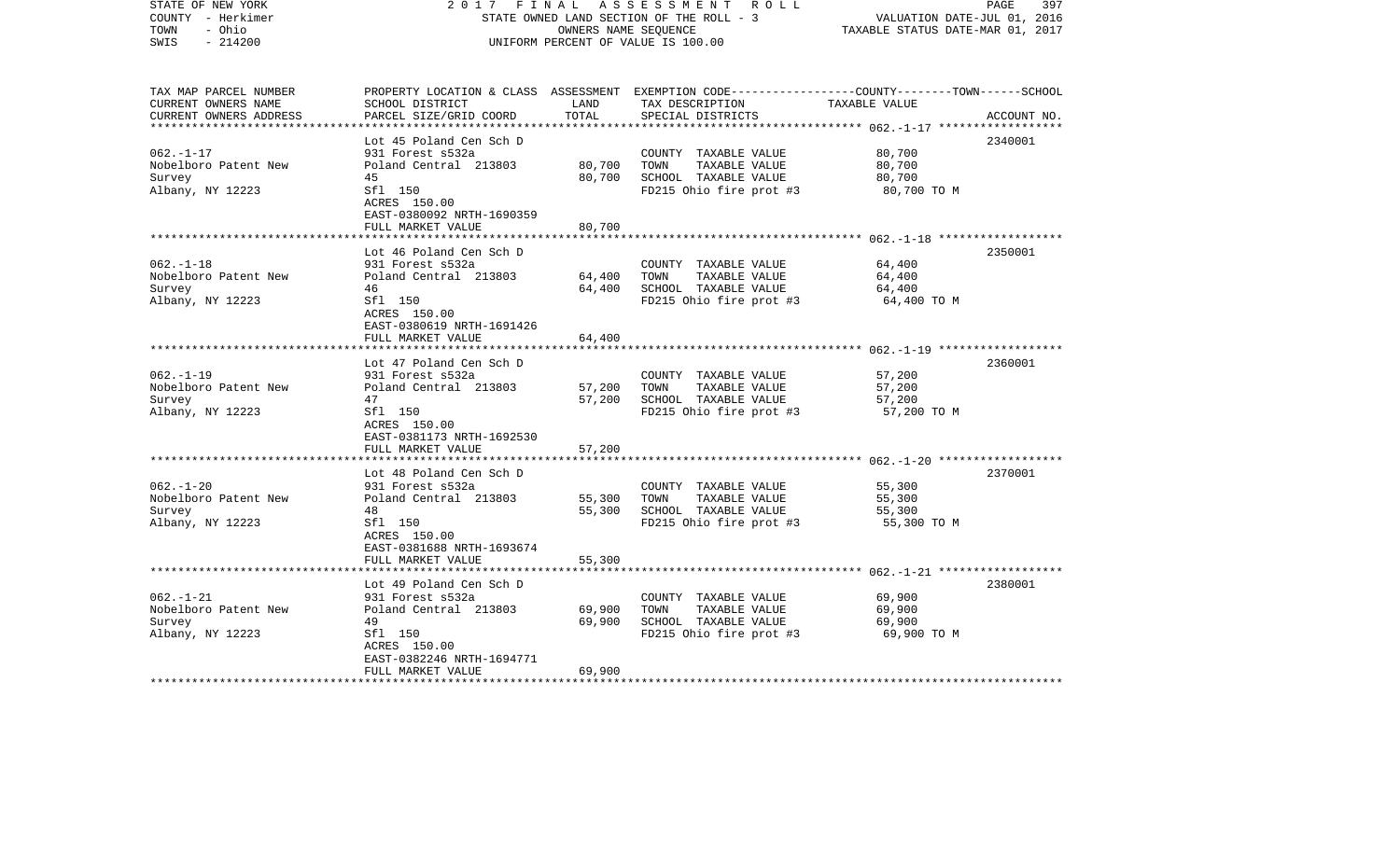| STATE OF NEW YORK<br>COUNTY - Herkimer<br>TOWN<br>- Ohio<br>$-214200$<br>SWIS | 2017                                                 | FINAL         | A S S E S S M E N T R O L L<br>STATE OWNED LAND SECTION OF THE ROLL - 3<br>OWNERS NAME SEQUENCE<br>UNIFORM PERCENT OF VALUE IS 100.00                | VALUATION DATE-JUL 01, 2016<br>TAXABLE STATUS DATE-MAR 01, 2017 | PAGE<br>398 |
|-------------------------------------------------------------------------------|------------------------------------------------------|---------------|------------------------------------------------------------------------------------------------------------------------------------------------------|-----------------------------------------------------------------|-------------|
| TAX MAP PARCEL NUMBER<br>CURRENT OWNERS NAME<br>CURRENT OWNERS ADDRESS        | SCHOOL DISTRICT<br>PARCEL SIZE/GRID COORD            | LAND<br>TOTAL | PROPERTY LOCATION & CLASS ASSESSMENT EXEMPTION CODE--------------COUNTY-------TOWN------SCHOOL<br>TAX DESCRIPTION TAXABLE VALUE<br>SPECIAL DISTRICTS |                                                                 | ACCOUNT NO. |
|                                                                               | Lot 50 Poland Cen Sch D                              |               |                                                                                                                                                      |                                                                 | 2390001     |
| $062. - 1 - 22$                                                               | 931 Forest s532a                                     |               | COUNTY TAXABLE VALUE                                                                                                                                 | 93,800                                                          |             |
| Nobelboro Patent New                                                          | Poland Central 213803                                | 93,800        | TAXABLE VALUE<br>TOWN                                                                                                                                | 93,800                                                          |             |
| Survey                                                                        | 50                                                   | 93,800        | SCHOOL TAXABLE VALUE                                                                                                                                 | 93,800                                                          |             |
| Albany, NY 12223                                                              | Sfl 150<br>ACRES 150.00<br>EAST-0382778 NRTH-1695902 |               | FD215 Ohio fire prot #3                                                                                                                              | 93,800 TO M                                                     |             |
|                                                                               | FULL MARKET VALUE                                    | 93,800        |                                                                                                                                                      |                                                                 |             |
|                                                                               | Lot 51 Poland Cen Sch D                              |               |                                                                                                                                                      |                                                                 | 2400001     |
| $062 - 1 - 23$                                                                | 931 Forest s532a                                     |               | COUNTY TAXABLE VALUE                                                                                                                                 | 94,400                                                          |             |
| Nobelboro Patent New                                                          | Poland Central 213803                                | 94,400        | TOWN<br>TAXABLE VALUE                                                                                                                                | 94,400                                                          |             |
| Survey                                                                        | 51                                                   | 94,400        | SCHOOL TAXABLE VALUE                                                                                                                                 | 94,400                                                          |             |
| Albany, NY 12223                                                              | Sfl 150<br>ACRES 150.00<br>EAST-0383361 NRTH-1697073 |               | FD215 Ohio fire prot #3                                                                                                                              | 94,400 TO M                                                     |             |
|                                                                               | FULL MARKET VALUE                                    | 94,400        |                                                                                                                                                      |                                                                 |             |
|                                                                               |                                                      |               |                                                                                                                                                      |                                                                 |             |
| $062 - 1 - 24$                                                                | Lot 52 Poland Cen Sch D<br>931 Forest s532a          |               | COUNTY TAXABLE VALUE                                                                                                                                 | 68,700                                                          | 2410001     |
| Nobelboro Patent New                                                          | Poland Central 213803                                | 68,700        | TOWN<br>TAXABLE VALUE                                                                                                                                | 68,700                                                          |             |
| Survey                                                                        | 52                                                   | 68,700        | SCHOOL TAXABLE VALUE                                                                                                                                 | 68,700                                                          |             |
| Albany, NY 12223                                                              | Sfl 150<br>ACRES 150.00                              |               | FD215 Ohio fire prot #3                                                                                                                              | 68,700 TO M                                                     |             |
|                                                                               | EAST-0383894 NRTH-1698186                            |               |                                                                                                                                                      |                                                                 |             |
|                                                                               | FULL MARKET VALUE                                    | 68,700        |                                                                                                                                                      |                                                                 |             |
|                                                                               | Lot 53 Poland Cen Sch D                              |               |                                                                                                                                                      |                                                                 | 2420001     |
| $062. -1 - 25$                                                                | 931 Forest s532a                                     |               | COUNTY TAXABLE VALUE                                                                                                                                 | 59,400                                                          |             |
| Nobelboro Patent New                                                          | Poland Central 213803                                | 59,400        | TAXABLE VALUE<br>TOWN                                                                                                                                | 59,400                                                          |             |
| Survey                                                                        | 53                                                   | 59,400        | SCHOOL TAXABLE VALUE                                                                                                                                 | 59,400                                                          |             |
| Albany, NY 12223                                                              | Sfl 150<br>ACRES 150.00<br>EAST-0384369 NRTH-1699237 |               | FD215 Ohio fire prot #3                                                                                                                              | 59,400 TO M                                                     |             |
|                                                                               | FULL MARKET VALUE                                    | 59,400        |                                                                                                                                                      |                                                                 |             |
|                                                                               |                                                      |               |                                                                                                                                                      |                                                                 |             |
|                                                                               | Lot 57 Poland Cen Sch D                              |               |                                                                                                                                                      |                                                                 | 2450001     |
| $062. -1 - 31$<br>Nobelboro Patent New                                        | 931 Forest s532a<br>Poland Central 213803            | 105,900       | COUNTY TAXABLE VALUE<br>TOWN<br>TAXABLE VALUE                                                                                                        | 105,900                                                         |             |
| Survey                                                                        | 56                                                   | 105,900       | SCHOOL TAXABLE VALUE                                                                                                                                 | 105,900<br>105,900                                              |             |
| Albany, NY 12223                                                              | Sfl 150                                              |               | FD215 Ohio fire prot #3                                                                                                                              | 105,900 TO M                                                    |             |
|                                                                               | ACRES 150.00                                         |               |                                                                                                                                                      |                                                                 |             |
|                                                                               | EAST-0389115 NRTH-1696966                            |               |                                                                                                                                                      |                                                                 |             |
| **************************                                                    | FULL MARKET VALUE                                    | 105,900       |                                                                                                                                                      |                                                                 |             |
|                                                                               |                                                      |               |                                                                                                                                                      |                                                                 |             |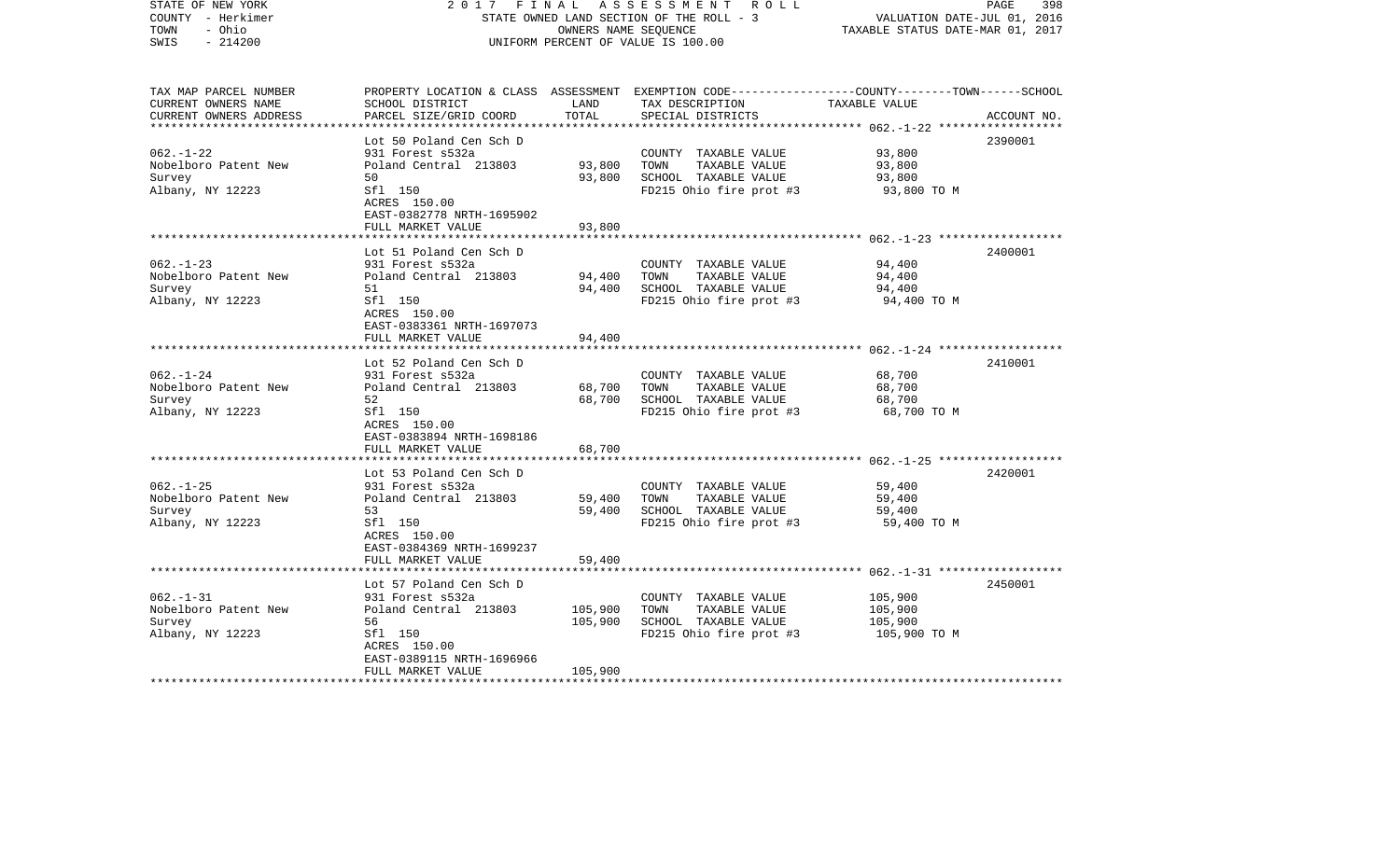| STATE OF NEW YORK<br>COUNTY - Herkimer<br>- Ohio<br>TOWN<br>$-214200$<br>SWIS | 2017                                                 | FINAL<br>OWNERS NAME SEQUENCE | A S S E S S M E N T R O L L<br>STATE OWNED LAND SECTION OF THE ROLL - 3<br>UNIFORM PERCENT OF VALUE IS 100.00                                        | VALUATION DATE-JUL 01, 2016<br>TAXABLE STATUS DATE-MAR 01, 2017 | 399<br>PAGE |
|-------------------------------------------------------------------------------|------------------------------------------------------|-------------------------------|------------------------------------------------------------------------------------------------------------------------------------------------------|-----------------------------------------------------------------|-------------|
| TAX MAP PARCEL NUMBER<br>CURRENT OWNERS NAME<br>CURRENT OWNERS ADDRESS        | SCHOOL DISTRICT<br>PARCEL SIZE/GRID COORD            | LAND<br>TOTAL                 | PROPERTY LOCATION & CLASS ASSESSMENT EXEMPTION CODE--------------COUNTY-------TOWN------SCHOOL<br>TAX DESCRIPTION TAXABLE VALUE<br>SPECIAL DISTRICTS |                                                                 | ACCOUNT NO. |
|                                                                               | Lot 58 Poland Cen Sch D                              |                               |                                                                                                                                                      |                                                                 | 2460001     |
| $062. - 1 - 32$                                                               | 931 Forest s532a                                     |                               | COUNTY TAXABLE VALUE                                                                                                                                 | 55,900                                                          |             |
| Nobelboro Patent New                                                          | Poland Central 213803                                | 55,900                        | TAXABLE VALUE<br>TOWN                                                                                                                                | 55,900                                                          |             |
| Survey                                                                        | 57                                                   | 55,900                        | SCHOOL TAXABLE VALUE                                                                                                                                 | 55,900                                                          |             |
| Albany, NY 12223                                                              | Sfl 150<br>ACRES 150.00<br>EAST-0388495 NRTH-1695903 |                               | FD215 Ohio fire prot #3                                                                                                                              | 55,900 TO M                                                     |             |
|                                                                               | FULL MARKET VALUE                                    | 55,900                        |                                                                                                                                                      |                                                                 |             |
|                                                                               | Lot 59 Poland Cen Sch D                              |                               |                                                                                                                                                      |                                                                 | 2470001     |
| $062 - 1 - 33$                                                                | 931 Forest s532a                                     |                               | COUNTY TAXABLE VALUE                                                                                                                                 | 50,000                                                          |             |
| Nobelboro Patent New                                                          | Poland Central 213803                                | 50,000                        | TOWN<br>TAXABLE VALUE                                                                                                                                | 50,000                                                          |             |
| Survey                                                                        | 58                                                   | 50,000                        | SCHOOL TAXABLE VALUE                                                                                                                                 | 50,000                                                          |             |
| Albany, NY 12223                                                              | Sfl 150<br>ACRES 150.00<br>EAST-0388095 NRTH-1694708 |                               | FD215 Ohio fire prot #3                                                                                                                              | 50,000 TO M                                                     |             |
|                                                                               | FULL MARKET VALUE                                    | 50,000                        |                                                                                                                                                      |                                                                 |             |
|                                                                               |                                                      |                               |                                                                                                                                                      |                                                                 |             |
| $062 - 1 - 34$                                                                | Lot 60 Poland Cen Sch D<br>931 Forest s532a          |                               | COUNTY TAXABLE VALUE                                                                                                                                 | 56,100                                                          | 2480001     |
| Nobelboro Patent New                                                          | Poland Central 213803                                | 56,100                        | TOWN<br>TAXABLE VALUE                                                                                                                                | 56,100                                                          |             |
| Survey                                                                        | 59                                                   | 56,100                        | SCHOOL TAXABLE VALUE                                                                                                                                 | 56,100                                                          |             |
| Albany, NY 12223                                                              | Sfl 150                                              |                               | FD215 Ohio fire prot #3                                                                                                                              | 56,100 TO M                                                     |             |
|                                                                               | ACRES 150.00                                         |                               |                                                                                                                                                      |                                                                 |             |
|                                                                               | EAST-0387528 NRTH-1693599                            |                               |                                                                                                                                                      |                                                                 |             |
|                                                                               | FULL MARKET VALUE                                    | 56,100                        |                                                                                                                                                      |                                                                 |             |
|                                                                               | Lot 61 Poland Cen Sch D                              |                               |                                                                                                                                                      |                                                                 | 2490001     |
| $062. -1 - 35$                                                                | 931 Forest s532a                                     |                               | COUNTY TAXABLE VALUE                                                                                                                                 | 66,800                                                          |             |
| Nobelboro Patent New                                                          | Poland Central 213803                                | 66,800                        | TAXABLE VALUE<br>TOWN                                                                                                                                | 66,800                                                          |             |
| Survey                                                                        | 60                                                   | 66,800                        | SCHOOL TAXABLE VALUE                                                                                                                                 | 66,800                                                          |             |
| Albany, NY 12223                                                              | Sfl 150                                              |                               | FD215 Ohio fire prot #3                                                                                                                              | 66,800 TO M                                                     |             |
|                                                                               | ACRES 150.00<br>EAST-0386951 NRTH-1692503            |                               |                                                                                                                                                      |                                                                 |             |
|                                                                               | FULL MARKET VALUE                                    | 66,800                        |                                                                                                                                                      |                                                                 |             |
|                                                                               |                                                      |                               |                                                                                                                                                      |                                                                 |             |
|                                                                               | Lot 62 Poland Cen Sch D                              |                               |                                                                                                                                                      |                                                                 | 2500001     |
| $062. - 1 - 36$                                                               | 931 Forest s532a                                     |                               | COUNTY TAXABLE VALUE                                                                                                                                 | 66,000                                                          |             |
| Nobelboro Patent New                                                          | Poland Central 213803                                | 66,000                        | TOWN<br>TAXABLE VALUE                                                                                                                                | 66,000                                                          |             |
| Survey                                                                        | 61                                                   | 66,000                        | SCHOOL TAXABLE VALUE                                                                                                                                 | 66,000                                                          |             |
| Albany, NY 12223                                                              | Sfl 150<br>ACRES 150.00                              |                               | FD215 Ohio fire prot #3                                                                                                                              | 66,000 TO M                                                     |             |
|                                                                               | EAST-0386476 NRTH-1691382                            |                               |                                                                                                                                                      |                                                                 |             |
|                                                                               | FULL MARKET VALUE                                    | 66,000                        |                                                                                                                                                      |                                                                 |             |
| **************************                                                    |                                                      |                               |                                                                                                                                                      |                                                                 |             |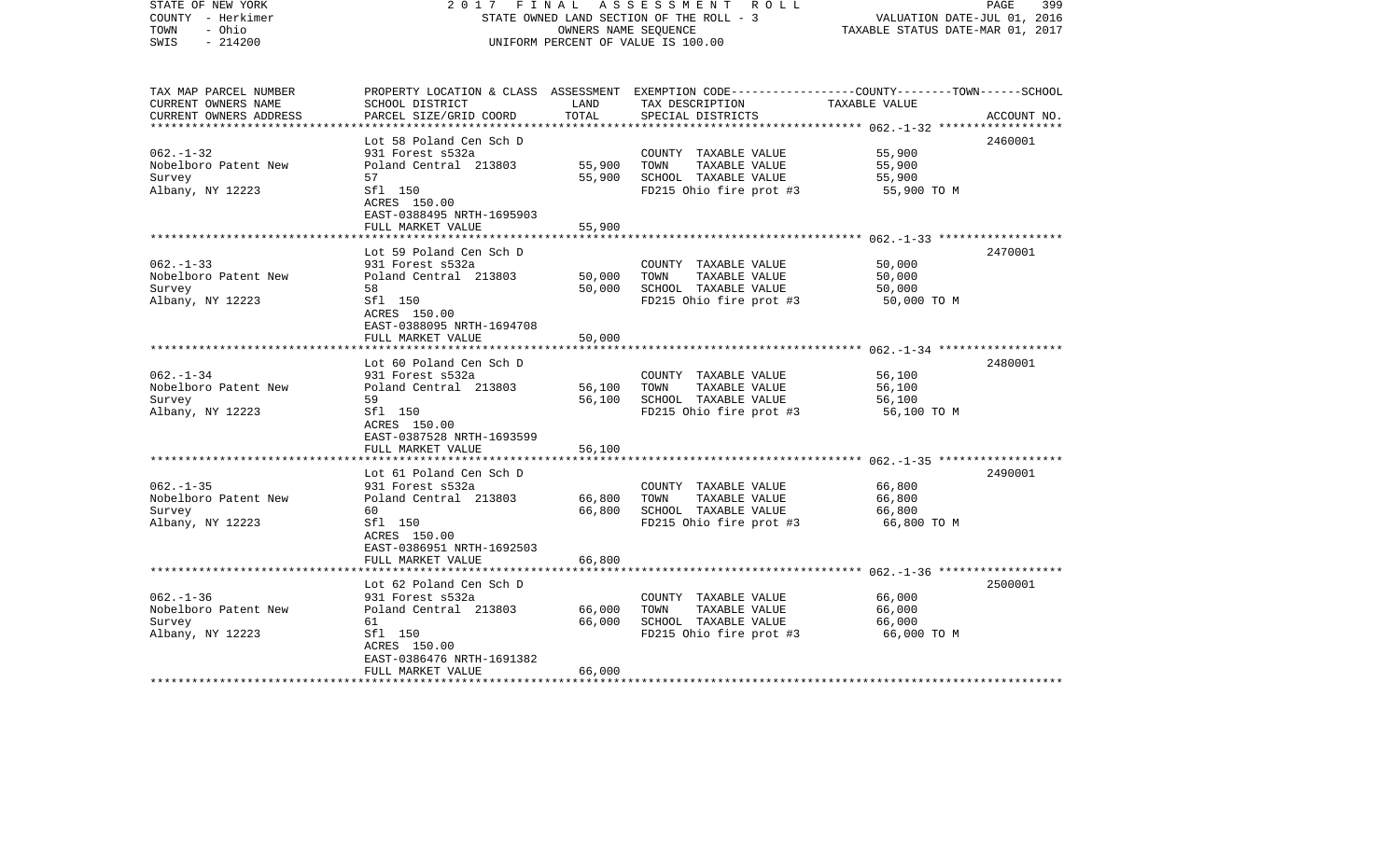| STATE OF NEW YORK<br>COUNTY - Herkimer<br>TOWN<br>- Ohio<br>$-214200$<br>SWIS | 2017<br>FINAL                                        | OWNERS NAME SEQUENCE | A S S E S S M E N T R O L L<br>STATE OWNED LAND SECTION OF THE ROLL - 3<br>UNIFORM PERCENT OF VALUE IS 100.00                                        | VALUATION DATE-JUL 01, 2016<br>TAXABLE STATUS DATE-MAR 01, 2017 | PAGE<br>400 |
|-------------------------------------------------------------------------------|------------------------------------------------------|----------------------|------------------------------------------------------------------------------------------------------------------------------------------------------|-----------------------------------------------------------------|-------------|
| TAX MAP PARCEL NUMBER<br>CURRENT OWNERS NAME<br>CURRENT OWNERS ADDRESS        | SCHOOL DISTRICT<br>PARCEL SIZE/GRID COORD            | LAND<br>TOTAL        | PROPERTY LOCATION & CLASS ASSESSMENT EXEMPTION CODE--------------COUNTY-------TOWN------SCHOOL<br>TAX DESCRIPTION TAXABLE VALUE<br>SPECIAL DISTRICTS |                                                                 | ACCOUNT NO. |
|                                                                               | Lot 63 Poland Cen Sch D                              |                      |                                                                                                                                                      |                                                                 | 2510001     |
| $062. - 1 - 37$                                                               | 931 Forest s532a                                     |                      | COUNTY TAXABLE VALUE                                                                                                                                 | 92,200                                                          |             |
| Nobelboro Patent New                                                          | Poland Central 213803                                | 92,200               | TAXABLE VALUE<br>TOWN                                                                                                                                | 92,200                                                          |             |
| Survey                                                                        | 62                                                   | 92,200               | SCHOOL TAXABLE VALUE                                                                                                                                 | 92,200                                                          |             |
| Albany, NY 12223                                                              | Sfl 150<br>ACRES 150.00<br>EAST-0385995 NRTH-1690251 |                      | FD215 Ohio fire prot #3                                                                                                                              | 92,200 TO M                                                     |             |
|                                                                               | FULL MARKET VALUE                                    | 92,200               |                                                                                                                                                      |                                                                 |             |
|                                                                               | Lot 78 Poland Cen Sch D                              |                      |                                                                                                                                                      |                                                                 | 2640001     |
| $062 - 1 - 38$                                                                | 931 Forest s532a                                     |                      | COUNTY TAXABLE VALUE                                                                                                                                 | 64,300                                                          |             |
| Nobelboro Patent New                                                          | Poland Central 213803                                | 64,300               | TOWN<br>TAXABLE VALUE                                                                                                                                | 64,300                                                          |             |
| Survey                                                                        | 77                                                   | 64,300               | SCHOOL TAXABLE VALUE                                                                                                                                 | 64,300                                                          |             |
| Albany, NY 12223                                                              | Sfl 150<br>ACRES 150.00<br>EAST-0392646 NRTH-1690388 |                      | FD215 Ohio fire prot #3                                                                                                                              | 64,300 TO M                                                     |             |
|                                                                               | FULL MARKET VALUE                                    | 64,300               |                                                                                                                                                      |                                                                 |             |
|                                                                               |                                                      |                      |                                                                                                                                                      |                                                                 |             |
| $062 - 1 - 39$                                                                | Lot 81 Poland Cen Sch D                              |                      |                                                                                                                                                      | 69,000                                                          | 2650001     |
| Nobelboro Patent New                                                          | 931 Forest s532a<br>Poland Central 213803            | 69,000               | COUNTY TAXABLE VALUE<br>TOWN<br>TAXABLE VALUE                                                                                                        | 69,000                                                          |             |
| Survey                                                                        | 78                                                   | 69,000               | SCHOOL TAXABLE VALUE                                                                                                                                 | 69,000                                                          |             |
| Albany, NY 12223                                                              | Sfl 150                                              |                      | FD215 Ohio fire prot #3                                                                                                                              | 69,000 TO M                                                     |             |
|                                                                               | ACRES 150.00<br>EAST-0393234 NRTH-1691411            |                      |                                                                                                                                                      |                                                                 |             |
|                                                                               | FULL MARKET VALUE                                    | 69,000               |                                                                                                                                                      |                                                                 |             |
|                                                                               |                                                      |                      |                                                                                                                                                      |                                                                 |             |
|                                                                               | Lot 87 Poland Cen Sch D                              |                      |                                                                                                                                                      |                                                                 | 2660001     |
| $062. - 1 - 42$<br>Nobelboro Patent New                                       | 931 Forest s532a<br>Poland Central 213803            | 57,200               | COUNTY TAXABLE VALUE<br>TAXABLE VALUE<br>TOWN                                                                                                        | 57,200<br>57,200                                                |             |
| Survey                                                                        | 81                                                   | 57,200               | SCHOOL TAXABLE VALUE                                                                                                                                 | 57,200                                                          |             |
| Albany, NY 12223                                                              | Sfl 150                                              |                      | FD215 Ohio fire prot #3                                                                                                                              | 57,200 TO M                                                     |             |
|                                                                               | ACRES 150.00                                         |                      |                                                                                                                                                      |                                                                 |             |
|                                                                               | EAST-0394530 NRTH-1695161                            |                      |                                                                                                                                                      |                                                                 |             |
|                                                                               | FULL MARKET VALUE                                    | 57,200               |                                                                                                                                                      |                                                                 |             |
|                                                                               |                                                      |                      |                                                                                                                                                      |                                                                 | 2440001     |
| $063. -1 - 16$                                                                | Lot 56 Poland Cen Sch D<br>931 Forest s532a          |                      | COUNTY TAXABLE VALUE                                                                                                                                 | 77,900                                                          |             |
| Nobelboro Patent New                                                          | Poland Central 213803                                | 77,900               | TOWN<br>TAXABLE VALUE                                                                                                                                | 77,900                                                          |             |
| Survey                                                                        | 81                                                   | 77,900               | SCHOOL TAXABLE VALUE                                                                                                                                 | 77,900                                                          |             |
| Albany, NY 12223                                                              | Sfl 150                                              |                      | FD215 Ohio fire prot #3                                                                                                                              | 77,900 TO M                                                     |             |
|                                                                               | ACRES 150.00                                         |                      |                                                                                                                                                      |                                                                 |             |
|                                                                               | EAST-0397919 NRTH-1701989                            |                      |                                                                                                                                                      |                                                                 |             |
| ************************                                                      | FULL MARKET VALUE                                    | 77,900               |                                                                                                                                                      |                                                                 |             |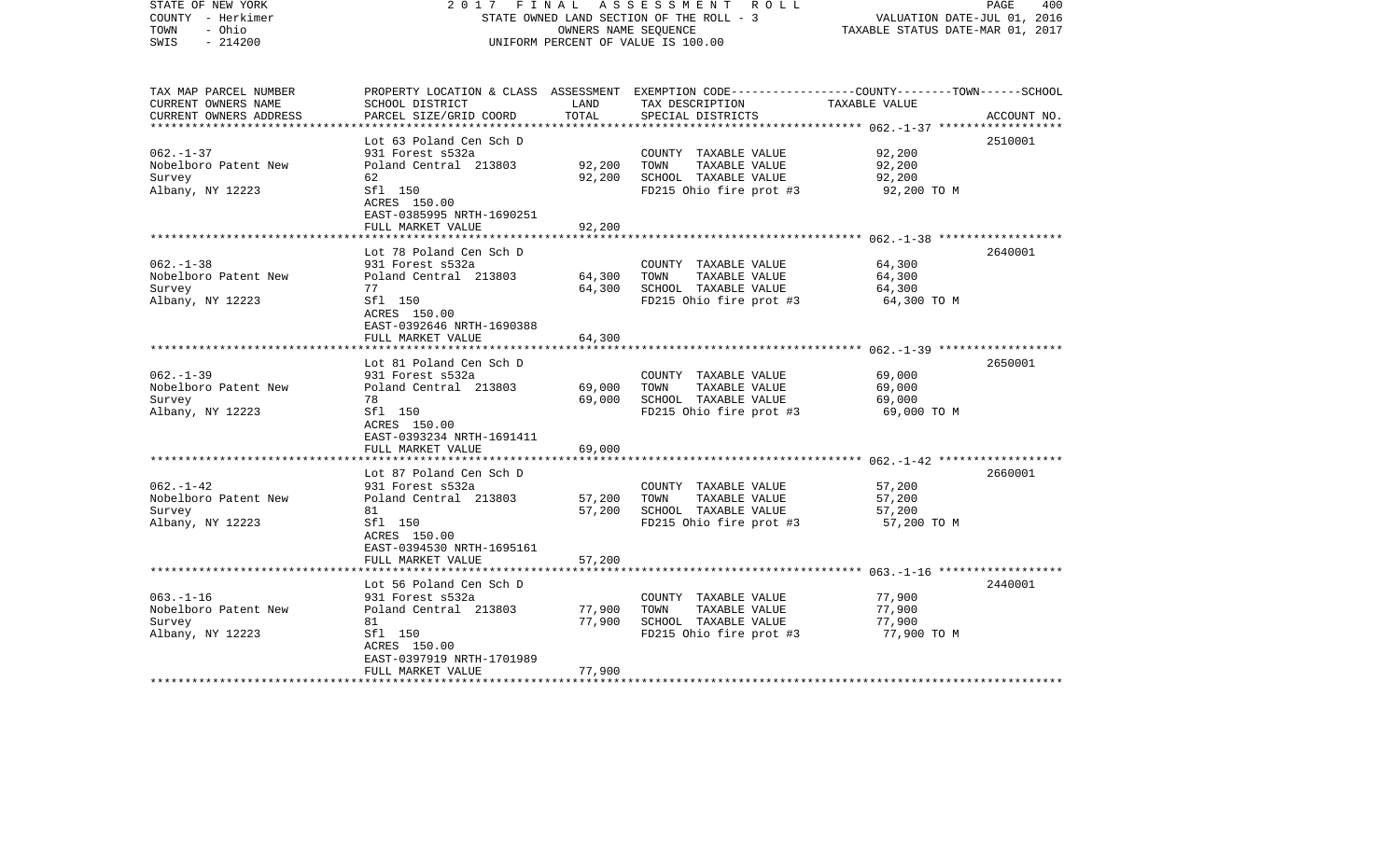| COUNTY - Herkimer<br>- Ohio<br>TOWN<br>$-214200$<br>SWIS                                         | STATE OWNED LAND SECTION OF THE ROLL - 3<br>UNIFORM PERCENT OF VALUE IS 100.00                                                                                            | VALUATION DATE-JUL 01, 2016<br>TAXABLE STATUS DATE-MAR 01, 2017 |                                                                                                  |                                                           |             |
|--------------------------------------------------------------------------------------------------|---------------------------------------------------------------------------------------------------------------------------------------------------------------------------|-----------------------------------------------------------------|--------------------------------------------------------------------------------------------------|-----------------------------------------------------------|-------------|
| TAX MAP PARCEL NUMBER<br>CURRENT OWNERS NAME<br>CURRENT OWNERS ADDRESS<br>********************** | PROPERTY LOCATION & CLASS ASSESSMENT EXEMPTION CODE---------------COUNTY-------TOWN------SCHOOL<br>SCHOOL DISTRICT<br>PARCEL SIZE/GRID COORD<br>************************* | LAND<br>TOTAL                                                   | TAX DESCRIPTION<br>SPECIAL DISTRICTS<br>********************************                         | TAXABLE VALUE<br>************** 063.-1-18 *************** | ACCOUNT NO. |
| $063. -1 - 18$<br>Nobelboro Patent New<br>Survey<br>Albany, NY 12223                             | Lot 99 Poland Cen Sch D<br>931 Forest s532a<br>Poland Central 213803<br>99<br>Sfl 150<br>ACRES 150.00<br>EAST-0399077 NRTH-1691538<br>FULL MARKET VALUE                   | 69,900<br>69,900<br>69,900                                      | COUNTY TAXABLE VALUE<br>TOWN<br>TAXABLE VALUE<br>SCHOOL TAXABLE VALUE<br>FD215 Ohio fire prot #3 | 69,900<br>69,900<br>69,900<br>69,900 TO M                 | 2740001     |
| $063. -1 - 19$<br>Nobelboro Patent New<br>Survey<br>Albany, NY 12223                             | Lot 98 Poland Cen Sch D<br>931 Forest s532a<br>Poland Central 213803<br>98<br>Sfl 150<br>ACRES 150.00                                                                     | 64,000<br>64,000                                                | COUNTY TAXABLE VALUE<br>TOWN<br>TAXABLE VALUE<br>SCHOOL TAXABLE VALUE<br>FD215 Ohio fire prot #3 | 64,000<br>64,000<br>64,000<br>64,000 TO M                 | 2730001     |
|                                                                                                  | EAST-0399619 NRTH-1692696<br>FULL MARKET VALUE<br>***************                                                                                                         | 64,000                                                          |                                                                                                  |                                                           |             |
| $063. -1 - 20$<br>Nobelboro Patent New<br>Survey<br>Albany, NY 12223                             | Lot 97 Poland Cen Sch D<br>931 Forest s532a<br>Poland Central 213803<br>97<br>Sfl 150<br>ACRES 150.00<br>EAST-0400136 NRTH-1693681                                        | 58,400<br>58,400                                                | COUNTY TAXABLE VALUE<br>TOWN<br>TAXABLE VALUE<br>SCHOOL TAXABLE VALUE<br>FD215 Ohio fire prot #3 | 58,400<br>58,400<br>58,400<br>58,400 TO M                 | 2720001     |
|                                                                                                  | FULL MARKET VALUE                                                                                                                                                         | 58,400                                                          |                                                                                                  |                                                           |             |
| $063. -1 - 23$<br>Nobelboro Patent New<br>Survey<br>Albany, NY 12223                             | Lot 95 Poland Cen Sch D<br>931 Forest s532a<br>Poland Central 213803<br>95<br>Sfl 150<br>ACRES 150.00<br>EAST-0401249 NRTH-1696081<br>FULL MARKET VALUE                   | 82,800<br>82,800<br>82,800                                      | COUNTY TAXABLE VALUE<br>TAXABLE VALUE<br>TOWN<br>SCHOOL TAXABLE VALUE<br>FD215 Ohio fire prot #3 | 82,800<br>82,800<br>82,800<br>82,800 TO M                 | 2710001     |
|                                                                                                  | *************************                                                                                                                                                 |                                                                 |                                                                                                  |                                                           |             |
| $063. - 1 - 24$<br>Nobelboro Patent New<br>Survey<br>Albany, NY 12223                            | Lot 94 Poland Cen Sch D<br>931 Forest s532a<br>Poland Central 213803<br>94<br>Sfl 150<br>ACRES 150.00<br>EAST-0401835 NRTH-1697249                                        | 59,500<br>59,500                                                | COUNTY TAXABLE VALUE<br>TOWN<br>TAXABLE VALUE<br>SCHOOL TAXABLE VALUE<br>FD215 Ohio fire prot #3 | 59,500<br>59,500<br>59,500<br>59,500 TO M                 | 2700001     |
| **********************                                                                           | FULL MARKET VALUE                                                                                                                                                         | 59,500                                                          |                                                                                                  |                                                           |             |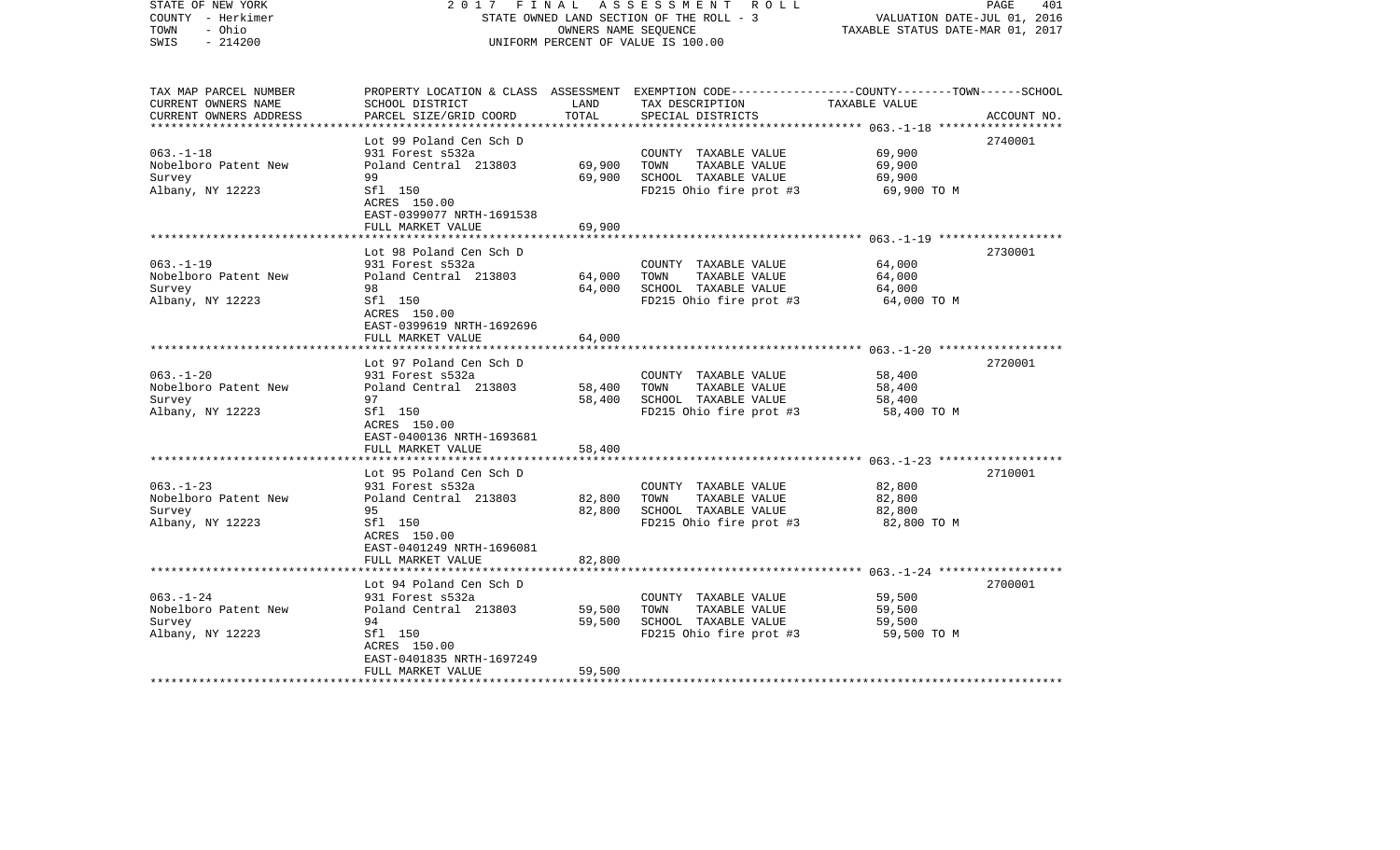| STATE OF NEW YORK<br>COUNTY - Herkimer<br>- Ohio<br>TOWN<br>$-214200$<br>SWIS | 2017<br>FINAL                                        | OWNERS NAME SEQUENCE | A S S E S S M E N T R O L L<br>STATE OWNED LAND SECTION OF THE ROLL - 3<br>UNIFORM PERCENT OF VALUE IS 100.00                                        | VALUATION DATE-JUL 01, 2016<br>TAXABLE STATUS DATE-MAR 01, 2017 | PAGE<br>402 |
|-------------------------------------------------------------------------------|------------------------------------------------------|----------------------|------------------------------------------------------------------------------------------------------------------------------------------------------|-----------------------------------------------------------------|-------------|
| TAX MAP PARCEL NUMBER<br>CURRENT OWNERS NAME<br>CURRENT OWNERS ADDRESS        | SCHOOL DISTRICT<br>PARCEL SIZE/GRID COORD            | LAND<br>TOTAL        | PROPERTY LOCATION & CLASS ASSESSMENT EXEMPTION CODE--------------COUNTY-------TOWN------SCHOOL<br>TAX DESCRIPTION TAXABLE VALUE<br>SPECIAL DISTRICTS |                                                                 | ACCOUNT NO. |
|                                                                               | Lot 93 Poland Cen Sch D                              |                      |                                                                                                                                                      |                                                                 | 2690001     |
| $063. - 1 - 25$                                                               | 931 Forest s532a                                     |                      | COUNTY TAXABLE VALUE                                                                                                                                 | 60,800                                                          |             |
| Nobelboro Patent New                                                          | Poland Central 213803                                | 60,800               | TOWN<br>TAXABLE VALUE                                                                                                                                | 60,800                                                          |             |
| Survey                                                                        | 93                                                   | 60,800               | SCHOOL TAXABLE VALUE                                                                                                                                 | 60,800                                                          |             |
| Albany, NY 12223                                                              | Sfl 150<br>ACRES 150.00<br>EAST-0402172 NRTH-1698555 |                      | FD215 Ohio fire prot #3                                                                                                                              | 60,800 TO M                                                     |             |
|                                                                               | FULL MARKET VALUE                                    | 60,800               |                                                                                                                                                      |                                                                 |             |
|                                                                               | Lot 91 Poland Cen Sch D                              |                      |                                                                                                                                                      |                                                                 | 2680001     |
| $063. -1 - 27$                                                                | 931 Forest s532a                                     |                      | COUNTY TAXABLE VALUE                                                                                                                                 | 64,000                                                          |             |
| Nobelboro Patent New                                                          | Poland Central 213803                                | 64,000               | TOWN<br>TAXABLE VALUE                                                                                                                                | 64,000                                                          |             |
| Survey                                                                        | 91                                                   | 64,000               | SCHOOL TAXABLE VALUE                                                                                                                                 | 64,000                                                          |             |
| Albany, NY 12223                                                              | Sfl 150<br>ACRES 150.00<br>EAST-0403242 NRTH-1700726 |                      | FD215 Ohio fire prot #3                                                                                                                              | 64,000 TO M                                                     |             |
|                                                                               | FULL MARKET VALUE                                    | 64,000               |                                                                                                                                                      |                                                                 |             |
|                                                                               |                                                      |                      |                                                                                                                                                      |                                                                 |             |
| $063. - 1 - 28$                                                               | Lot 90 Poland Cen Sch D                              |                      |                                                                                                                                                      | 68,000                                                          | 2670001     |
| Nobelboro Patent New                                                          | 931 Forest s532a<br>Poland Central 213803            | 68,000               | COUNTY TAXABLE VALUE<br>TOWN<br>TAXABLE VALUE                                                                                                        | 68,000                                                          |             |
| Survey                                                                        | 90                                                   | 68,000               | SCHOOL TAXABLE VALUE                                                                                                                                 | 68,000                                                          |             |
| Albany, NY 12223                                                              | Sfl 150                                              |                      | FD215 Ohio fire prot #3                                                                                                                              | 68,000 TO M                                                     |             |
|                                                                               | ACRES 150.00                                         |                      |                                                                                                                                                      |                                                                 |             |
|                                                                               | EAST-0403710 NRTH-1701761                            |                      |                                                                                                                                                      |                                                                 |             |
|                                                                               | FULL MARKET VALUE                                    | 68,000               |                                                                                                                                                      |                                                                 |             |
|                                                                               | Lot 10 Poland Cen Sch D                              |                      |                                                                                                                                                      |                                                                 | 2020001     |
| $065. - 1 - 48$                                                               | 931 Forest s532a                                     |                      | COUNTY TAXABLE VALUE                                                                                                                                 | 82,600                                                          |             |
| Nobelboro Patent New                                                          | Poland Central 213803                                | 82,600               | TAXABLE VALUE<br>TOWN                                                                                                                                | 82,600                                                          |             |
| Survey                                                                        | 10                                                   | 82,600               | SCHOOL TAXABLE VALUE                                                                                                                                 | 82,600                                                          |             |
| Albany, NY 12223                                                              | Sfl 150                                              |                      | FD215 Ohio fire prot #3                                                                                                                              | 82,600 TO M                                                     |             |
|                                                                               | ACRES 150.00                                         |                      |                                                                                                                                                      |                                                                 |             |
|                                                                               | EAST-0367903 NRTH-1689310                            |                      |                                                                                                                                                      |                                                                 |             |
|                                                                               | FULL MARKET VALUE                                    | 82,600               |                                                                                                                                                      |                                                                 |             |
|                                                                               | Lot 9 Poland Cen Sch D                               |                      |                                                                                                                                                      |                                                                 | 2010001     |
| $065. - 1 - 49$                                                               | 931 Forest s532a                                     |                      | COUNTY TAXABLE VALUE                                                                                                                                 | 93,100                                                          |             |
| Nobelboro Patent New                                                          | Poland Central 213803                                | 93,100               | TOWN<br>TAXABLE VALUE                                                                                                                                | 93,100                                                          |             |
| Survey                                                                        | 9                                                    | 93,100               | SCHOOL TAXABLE VALUE                                                                                                                                 | 93,100                                                          |             |
| Albany, NY 12223                                                              | Sfl 150                                              |                      | FD215 Ohio fire prot #3                                                                                                                              | 93,100 TO M                                                     |             |
|                                                                               | ACRES 150.00                                         |                      |                                                                                                                                                      |                                                                 |             |
|                                                                               | EAST-0367353 NRTH-1688155                            |                      |                                                                                                                                                      |                                                                 |             |
| ************************                                                      | FULL MARKET VALUE                                    | 93,100               |                                                                                                                                                      |                                                                 |             |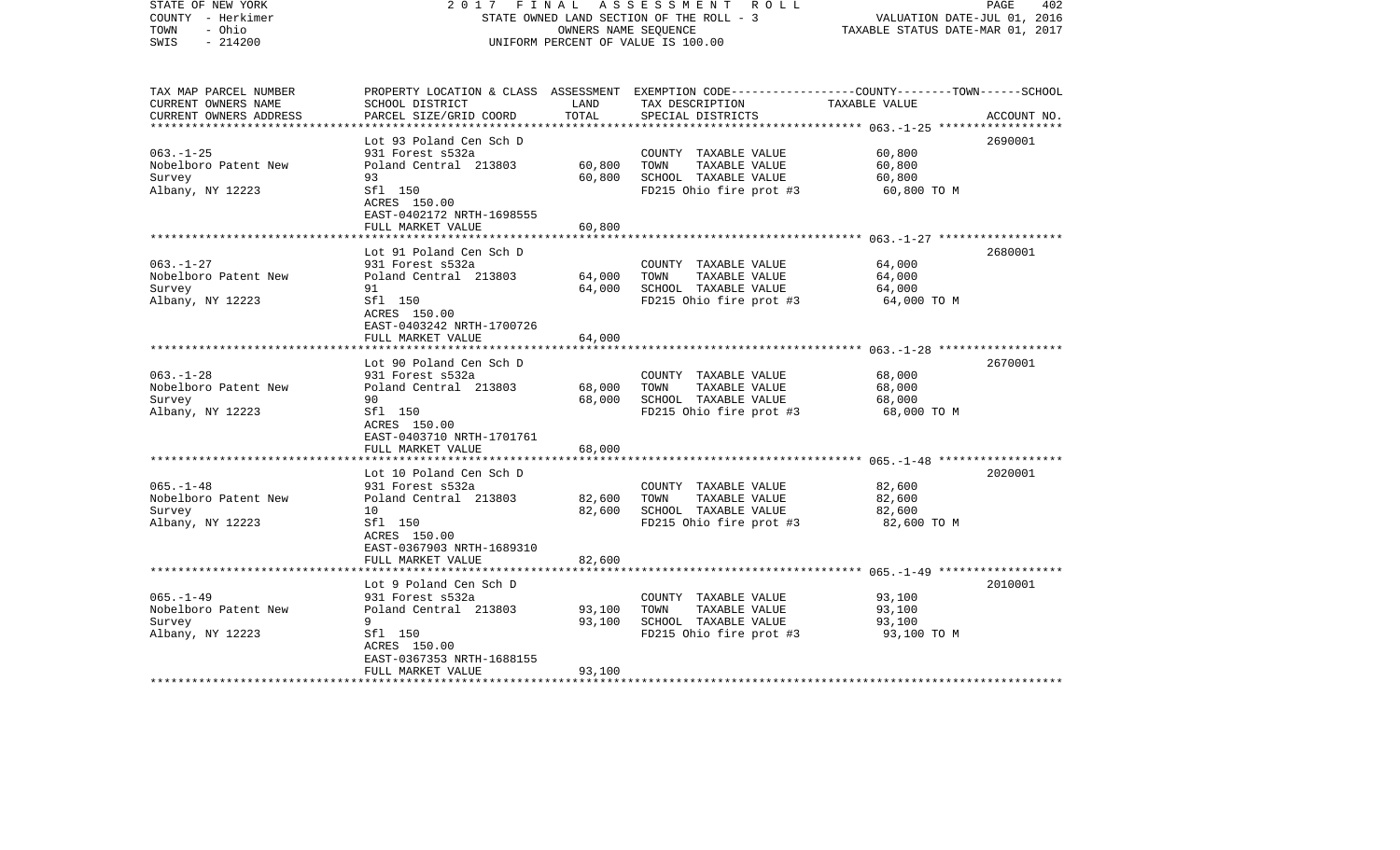| STATE OF NEW YORK<br>COUNTY - Herkimer<br>TOWN<br>- Ohio<br>$-214200$<br>SWIS | 2017<br>FINAL                                        | OWNERS NAME SEQUENCE | A S S E S S M E N T R O L L<br>STATE OWNED LAND SECTION OF THE ROLL - 3<br>UNIFORM PERCENT OF VALUE IS 100.00                           | VALUATION DATE-JUL 01, 2016<br>TAXABLE STATUS DATE-MAR 01, 2017 | PAGE<br>403 |
|-------------------------------------------------------------------------------|------------------------------------------------------|----------------------|-----------------------------------------------------------------------------------------------------------------------------------------|-----------------------------------------------------------------|-------------|
| TAX MAP PARCEL NUMBER<br>CURRENT OWNERS NAME<br>CURRENT OWNERS ADDRESS        | SCHOOL DISTRICT<br>PARCEL SIZE/GRID COORD            | LAND<br>TOTAL        | PROPERTY LOCATION & CLASS ASSESSMENT EXEMPTION CODE---------------COUNTY-------TOWN------SCHOOL<br>TAX DESCRIPTION<br>SPECIAL DISTRICTS | TAXABLE VALUE                                                   | ACCOUNT NO. |
|                                                                               | Lot 8 Poland Cen Sch D                               |                      |                                                                                                                                         |                                                                 | 2000001     |
| $065. - 1 - 50$                                                               | 931 Forest s532a                                     |                      | COUNTY TAXABLE VALUE                                                                                                                    | 84,800                                                          |             |
| Nobelboro Patent New                                                          | Poland Central 213803                                | 84,800               | TOWN<br>TAXABLE VALUE                                                                                                                   | 84,800                                                          |             |
| Survey                                                                        | 8                                                    | 84,800               | SCHOOL TAXABLE VALUE                                                                                                                    | 84,800                                                          |             |
| Albany, NY 12223                                                              | Sfl 150<br>ACRES 150.00<br>EAST-0366793 NRTH-1687037 |                      | FD215 Ohio fire prot #3                                                                                                                 | 84,800 TO M                                                     |             |
|                                                                               | FULL MARKET VALUE                                    | 84,800               |                                                                                                                                         |                                                                 |             |
|                                                                               | Lot 7 Poland Cen Sch D                               |                      |                                                                                                                                         |                                                                 | 1990001     |
| $065. -1 - 51$                                                                | 931 Forest s532a                                     |                      | COUNTY TAXABLE VALUE                                                                                                                    | 91,700                                                          |             |
| Nobelboro Patent New                                                          | Poland Central 213803                                | 91,700               | TOWN<br>TAXABLE VALUE                                                                                                                   | 91,700                                                          |             |
| Survey                                                                        | 7                                                    | 91,700               | SCHOOL TAXABLE VALUE                                                                                                                    | 91,700                                                          |             |
| Albany, NY 12223                                                              | Sfl 150<br>ACRES 150.00<br>EAST-0366274 NRTH-1685923 |                      | FD215 Ohio fire prot #3                                                                                                                 | 91,700 TO M                                                     |             |
|                                                                               | FULL MARKET VALUE                                    | 91,700               |                                                                                                                                         |                                                                 |             |
|                                                                               | Lot 6 Poland Cen Sch D                               |                      |                                                                                                                                         |                                                                 | 1980001     |
| $065. -1 - 52$                                                                | 931 Forest s532a                                     |                      | COUNTY TAXABLE VALUE                                                                                                                    | 77,300                                                          |             |
| Nobelboro Patent New                                                          | Poland Central 213803                                | 77,300               | TOWN<br>TAXABLE VALUE                                                                                                                   | 77,300                                                          |             |
| Survey                                                                        | 6                                                    | 77,300               | SCHOOL TAXABLE VALUE                                                                                                                    | 77,300                                                          |             |
| Albany, NY 12223                                                              | Sfl 150<br>ACRES 150.00<br>EAST-0365731 NRTH-1684818 |                      | FD215 Ohio fire prot #3                                                                                                                 | 77,300 TO M                                                     |             |
|                                                                               | FULL MARKET VALUE                                    | 77,300               |                                                                                                                                         |                                                                 |             |
|                                                                               | Lot 5 Poland Cen Sch D                               |                      |                                                                                                                                         |                                                                 | 1970001     |
| $065. -1 - 53$                                                                | 931 Forest s532a                                     |                      | COUNTY TAXABLE VALUE                                                                                                                    | 89,000                                                          |             |
| Nobelboro Patent New                                                          | Poland Central 213803                                | 89,000               | TOWN<br>TAXABLE VALUE                                                                                                                   | 89,000                                                          |             |
| Survey                                                                        | 5                                                    | 89,000               | SCHOOL TAXABLE VALUE                                                                                                                    | 89,000                                                          |             |
| Albany, NY 12223                                                              | Sfl 150<br>ACRES 150.00<br>EAST-0365212 NRTH-1683753 |                      | FD215 Ohio fire prot #3                                                                                                                 | 89,000 TO M                                                     |             |
|                                                                               | FULL MARKET VALUE                                    | 89,000               |                                                                                                                                         |                                                                 |             |
|                                                                               | Lot 4 Poland Cen Sch D                               |                      |                                                                                                                                         |                                                                 | 1960001     |
| $065. - 1 - 54$                                                               | 931 Forest s532a                                     |                      | COUNTY TAXABLE VALUE                                                                                                                    | 95,400                                                          |             |
| Nobelboro Patent New                                                          | Poland Central 213803                                | 95,400               | TOWN<br>TAXABLE VALUE                                                                                                                   | 95,400                                                          |             |
| Survey                                                                        | $4\overline{ }$                                      | 95,400               | SCHOOL TAXABLE VALUE                                                                                                                    | 95,400                                                          |             |
| Albany, NY 12223                                                              | Sfl 150<br>ACRES 150.00                              |                      | FD215 Ohio fire prot #3                                                                                                                 | 95,400 TO M                                                     |             |
|                                                                               | EAST-0364656 NRTH-1682590<br>FULL MARKET VALUE       | 95,400               |                                                                                                                                         |                                                                 |             |
|                                                                               |                                                      |                      |                                                                                                                                         |                                                                 |             |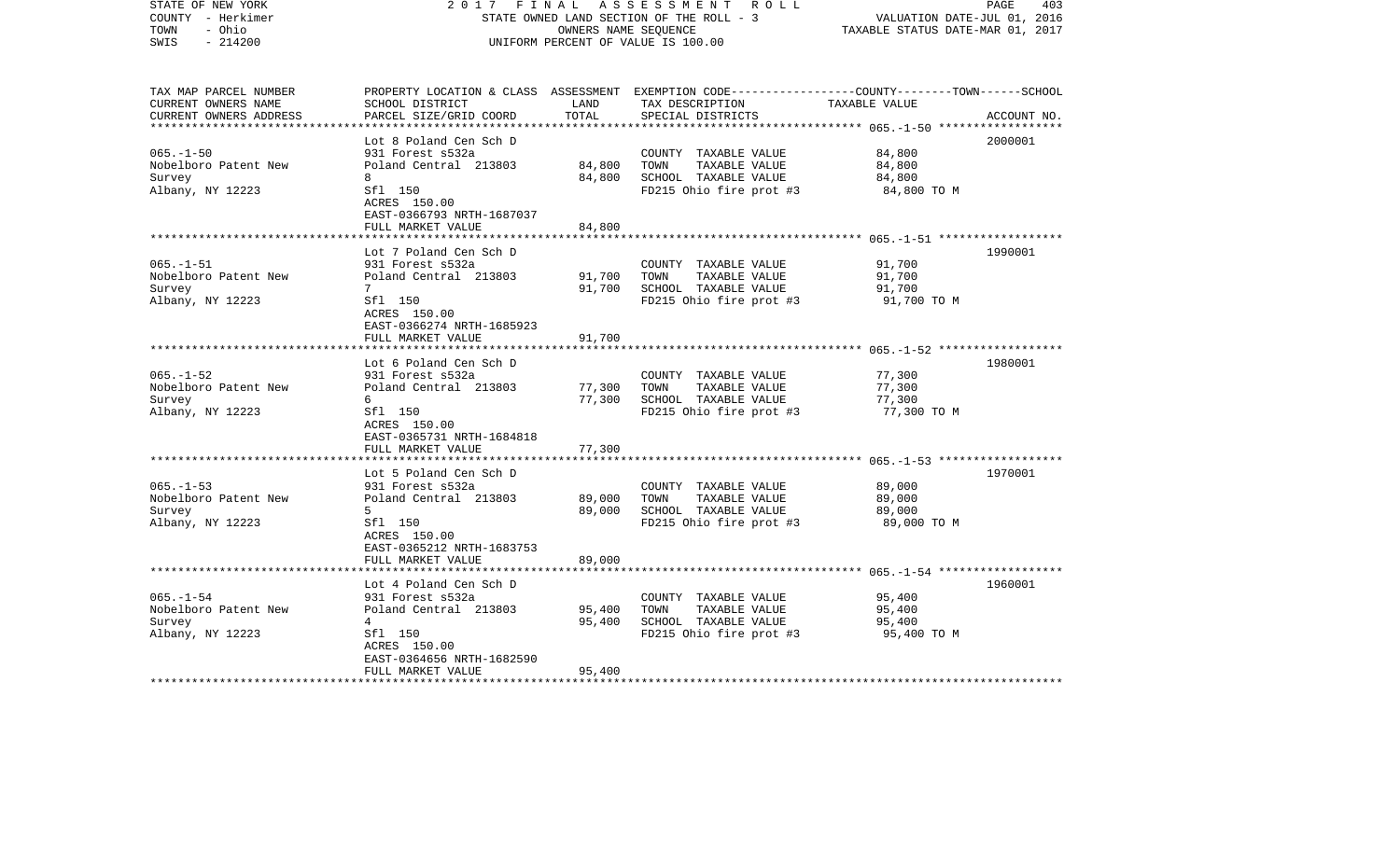| STATE OF NEW YORK<br>COUNTY - Herkimer<br>TOWN<br>- Ohio<br>$-214200$<br>SWIS | 2017<br>FINAL                                        | OWNERS NAME SEQUENCE | A S S E S S M E N T R O L L<br>STATE OWNED LAND SECTION OF THE ROLL - 3<br>UNIFORM PERCENT OF VALUE IS 100.00                          | VALUATION DATE-JUL 01, 2016<br>TAXABLE STATUS DATE-MAR 01, 2017 | 404<br>PAGE |
|-------------------------------------------------------------------------------|------------------------------------------------------|----------------------|----------------------------------------------------------------------------------------------------------------------------------------|-----------------------------------------------------------------|-------------|
| TAX MAP PARCEL NUMBER<br>CURRENT OWNERS NAME<br>CURRENT OWNERS ADDRESS        | SCHOOL DISTRICT<br>PARCEL SIZE/GRID COORD            | LAND<br>TOTAL        | PROPERTY LOCATION & CLASS ASSESSMENT EXEMPTION CODE---------------COUNTY-------TOWN-----SCHOOL<br>TAX DESCRIPTION<br>SPECIAL DISTRICTS | TAXABLE VALUE                                                   | ACCOUNT NO. |
|                                                                               |                                                      |                      |                                                                                                                                        |                                                                 |             |
| $065. -1 - 55$                                                                | Lot 3 Poland Cen Sch D<br>931 Forest s532a           |                      | COUNTY TAXABLE VALUE                                                                                                                   | 111,000                                                         | 1950001     |
| Nobelboro Patent New                                                          | Poland Central 213803                                | 111,000              | TOWN<br>TAXABLE VALUE                                                                                                                  | 111,000                                                         |             |
| Survey                                                                        | 3                                                    | 111,000              | SCHOOL TAXABLE VALUE                                                                                                                   | 111,000                                                         |             |
| Albany, NY 12223                                                              | Sfl 150<br>ACRES 150.00<br>EAST-0364151 NRTH-1681498 |                      | FD215 Ohio fire prot #3                                                                                                                | 111,000 TO M                                                    |             |
|                                                                               | FULL MARKET VALUE                                    | 111,000              |                                                                                                                                        |                                                                 |             |
|                                                                               | Lot 2 Poland Cen Sch D                               |                      |                                                                                                                                        |                                                                 | 1940001     |
| $065. -1 - 56$                                                                | 931 Forest s532a                                     |                      | COUNTY TAXABLE VALUE                                                                                                                   | 97,500                                                          |             |
| Nobelboro Patent New                                                          | Poland Central 213803                                | 97,500               | TOWN<br>TAXABLE VALUE                                                                                                                  | 97,500                                                          |             |
| Survey                                                                        | 2                                                    | 97,500               | SCHOOL TAXABLE VALUE                                                                                                                   | 97,500                                                          |             |
| Albany, NY 12223                                                              | Sfl 150<br>ACRES 150.00<br>EAST-0363568 NRTH-1680416 |                      | FD215 Ohio fire prot #3                                                                                                                | 97,500 TO M                                                     |             |
|                                                                               | FULL MARKET VALUE                                    | 97,500               |                                                                                                                                        |                                                                 |             |
|                                                                               |                                                      |                      |                                                                                                                                        |                                                                 |             |
| $065. - 1 - 57$                                                               | Lot 1 Poland Cen Sch D<br>931 Forest s532a           |                      | COUNTY TAXABLE VALUE                                                                                                                   | 103,300                                                         | 1930001     |
| Nobelboro Patent New                                                          | Poland Central 213803                                | 103,300              | TOWN<br>TAXABLE VALUE                                                                                                                  | 103,300                                                         |             |
| Survey                                                                        | $\mathbf{1}$                                         | 103,300              | SCHOOL TAXABLE VALUE                                                                                                                   | 103,300                                                         |             |
| Albany, NY 12223                                                              | Sfl 150<br>ACRES 150.00<br>EAST-0363049 NRTH-1679288 |                      | FD215 Ohio fire prot #3                                                                                                                | 103,300 TO M                                                    |             |
|                                                                               | FULL MARKET VALUE                                    | 103,300              |                                                                                                                                        |                                                                 |             |
|                                                                               | Lot 40 Poland Cen Sch D                              |                      |                                                                                                                                        |                                                                 | 2300001     |
| $065. -1 - 59$                                                                | 931 Forest s532a                                     |                      | COUNTY TAXABLE VALUE                                                                                                                   | 88,100                                                          |             |
| Nobelboro Patent New                                                          | Poland Central 213803                                | 88,100               | TOWN<br>TAXABLE VALUE                                                                                                                  | 88,100                                                          |             |
| Survey                                                                        | 40                                                   | 88,100               | SCHOOL TAXABLE VALUE                                                                                                                   | 88,100                                                          |             |
| Albany, NY 12223                                                              | Sfl 150<br>ACRES 150.00<br>EAST-0368246 NRTH-1677977 |                      | FD215 Ohio fire prot #3                                                                                                                | 88,100 TO M                                                     |             |
|                                                                               | FULL MARKET VALUE                                    | 88,100               |                                                                                                                                        |                                                                 |             |
|                                                                               | Lot 39 Poland Cen Sch D                              |                      |                                                                                                                                        |                                                                 | 2290001     |
| $065. - 1 - 60$                                                               | 931 Forest s532a                                     |                      | COUNTY TAXABLE VALUE                                                                                                                   | 81,400                                                          |             |
| Nobelboro Patent New                                                          | Poland Central 213803                                | 81,400               | TAXABLE VALUE<br>TOWN                                                                                                                  | 81,400                                                          |             |
| Survey                                                                        | 39                                                   | 81,400               | SCHOOL TAXABLE VALUE                                                                                                                   | 81,400                                                          |             |
| Albany, NY 12223                                                              | Sfl 150                                              |                      | FD215 Ohio fire prot #3                                                                                                                | 81,400 TO M                                                     |             |
|                                                                               | ACRES 150.00                                         |                      |                                                                                                                                        |                                                                 |             |
|                                                                               | EAST-0368807 NRTH-1679114<br>FULL MARKET VALUE       | 81,400               |                                                                                                                                        |                                                                 |             |
|                                                                               |                                                      |                      |                                                                                                                                        |                                                                 |             |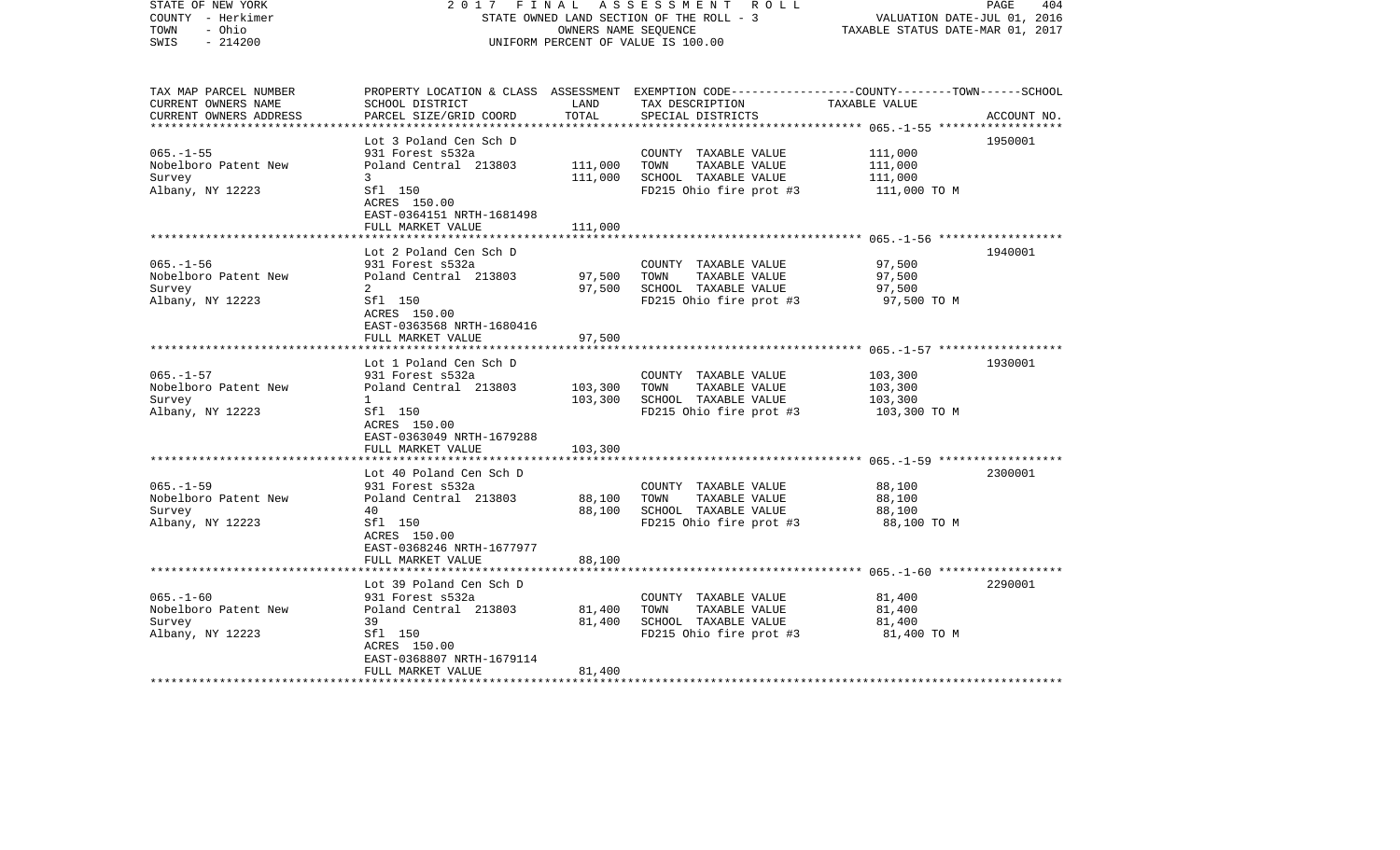| STATE OF NEW YORK<br>COUNTY - Herkimer<br>- Ohio<br>TOWN<br>$-214200$<br>SWIS | 2017                                                                      | FINAL<br>OWNERS NAME SEQUENCE | A S S E S S M E N T R O L L<br>STATE OWNED LAND SECTION OF THE ROLL - 3<br>UNIFORM PERCENT OF VALUE IS 100.00                          | VALUATION DATE-JUL 01, 2016<br>TAXABLE STATUS DATE-MAR 01, 2017 | PAGE<br>405 |
|-------------------------------------------------------------------------------|---------------------------------------------------------------------------|-------------------------------|----------------------------------------------------------------------------------------------------------------------------------------|-----------------------------------------------------------------|-------------|
| TAX MAP PARCEL NUMBER<br>CURRENT OWNERS NAME<br>CURRENT OWNERS ADDRESS        | SCHOOL DISTRICT<br>PARCEL SIZE/GRID COORD                                 | LAND<br>TOTAL                 | PROPERTY LOCATION & CLASS ASSESSMENT EXEMPTION CODE---------------COUNTY-------TOWN-----SCHOOL<br>TAX DESCRIPTION<br>SPECIAL DISTRICTS | TAXABLE VALUE                                                   | ACCOUNT NO. |
|                                                                               | Lot 38 Poland Cen Sch D                                                   |                               |                                                                                                                                        |                                                                 | 2280001     |
| $065. - 1 - 61$                                                               | 931 Forest s532a                                                          |                               | COUNTY TAXABLE VALUE                                                                                                                   | 100,900                                                         |             |
| Nobelboro Patent New                                                          | Poland Central 213803                                                     | 100,900                       | TOWN<br>TAXABLE VALUE                                                                                                                  | 100,900                                                         |             |
| Survey                                                                        | 38                                                                        | 100,900                       | SCHOOL TAXABLE VALUE                                                                                                                   | 100,900                                                         |             |
| Albany, NY 12223                                                              | Sfl 150<br>ACRES 150.00<br>EAST-0369342 NRTH-1680257<br>FULL MARKET VALUE | 100,900                       | FD215 Ohio fire prot #3                                                                                                                | 100,900 TO M                                                    |             |
|                                                                               |                                                                           |                               |                                                                                                                                        |                                                                 |             |
|                                                                               | Lot 37 Poland Cen Sch D                                                   |                               |                                                                                                                                        |                                                                 | 2270001     |
| $065. - 1 - 62$                                                               | 931 Forest s532a                                                          |                               | COUNTY TAXABLE VALUE                                                                                                                   | 90,000                                                          |             |
| Nobelboro Patent New                                                          | Poland Central 213803<br>37                                               | 90,000<br>90,000              | TOWN<br>TAXABLE VALUE<br>SCHOOL TAXABLE VALUE                                                                                          | 90,000<br>90,000                                                |             |
| Survey<br>Albany, NY 12223                                                    | Sfl 150                                                                   |                               | FD215 Ohio fire prot #3                                                                                                                | 90,000 TO M                                                     |             |
|                                                                               | ACRES 150.00<br>EAST-0369910 NRTH-1681378                                 | 90,000                        |                                                                                                                                        |                                                                 |             |
|                                                                               | FULL MARKET VALUE                                                         |                               |                                                                                                                                        |                                                                 |             |
|                                                                               | Lot 36 Poland Cen Sch D                                                   |                               |                                                                                                                                        |                                                                 | 2260001     |
| $065. - 1 - 63$                                                               | 931 Forest s532a                                                          |                               | COUNTY TAXABLE VALUE                                                                                                                   | 68,700                                                          |             |
| Nobelboro Patent New                                                          | Poland Central 213803                                                     | 68,700                        | TOWN<br>TAXABLE VALUE                                                                                                                  | 68,700                                                          |             |
| Survey                                                                        | 36                                                                        | 68,700                        | SCHOOL TAXABLE VALUE                                                                                                                   | 68,700                                                          |             |
| Albany, NY 12223                                                              | Sfl 150<br>ACRES 150.00<br>EAST-0370450 NRTH-1682451                      |                               | FD215 Ohio fire prot #3                                                                                                                | 68,700 TO M                                                     |             |
|                                                                               | FULL MARKET VALUE                                                         | 68,700                        |                                                                                                                                        |                                                                 |             |
|                                                                               | Lot 35 Poland Cen Sch D                                                   |                               |                                                                                                                                        |                                                                 | 2250001     |
| $065. - 1 - 64$                                                               | 931 Forest s532a                                                          |                               | COUNTY TAXABLE VALUE                                                                                                                   | 52,800                                                          |             |
| Nobelboro Patent New                                                          | Poland Central 213803                                                     | 52,800                        | TOWN<br>TAXABLE VALUE                                                                                                                  | 52,800                                                          |             |
| Survey                                                                        | 35                                                                        | 52,800                        | SCHOOL TAXABLE VALUE                                                                                                                   | 52,800                                                          |             |
| Albany, NY 12223                                                              | Sfl 150<br>ACRES 150.00<br>EAST-0371021 NRTH-1683584                      |                               | FD215 Ohio fire prot #3                                                                                                                | 52,800 TO M                                                     |             |
|                                                                               | FULL MARKET VALUE                                                         | 52,800                        |                                                                                                                                        |                                                                 |             |
|                                                                               | Lot 34 Poland Cen Sch D                                                   |                               |                                                                                                                                        |                                                                 | 2240001     |
| $065. - 1 - 65$                                                               | 931 Forest s532a                                                          |                               | COUNTY TAXABLE VALUE                                                                                                                   | 63,200                                                          |             |
| Nobelboro Patent New                                                          | Poland Central 213803                                                     | 63,200                        | TOWN<br>TAXABLE VALUE                                                                                                                  | 63,200                                                          |             |
| Survey                                                                        | 34                                                                        | 63,200                        | SCHOOL TAXABLE VALUE                                                                                                                   | 63,200                                                          |             |
| Albany, NY 12223                                                              | Sfl 150                                                                   |                               | FD215 Ohio fire prot #3                                                                                                                | 63,200 TO M                                                     |             |
|                                                                               | ACRES 150.00                                                              |                               |                                                                                                                                        |                                                                 |             |
|                                                                               | EAST-0371567 NRTH-1684695<br>FULL MARKET VALUE                            | 63,200                        |                                                                                                                                        |                                                                 |             |
| *************************                                                     |                                                                           |                               |                                                                                                                                        |                                                                 |             |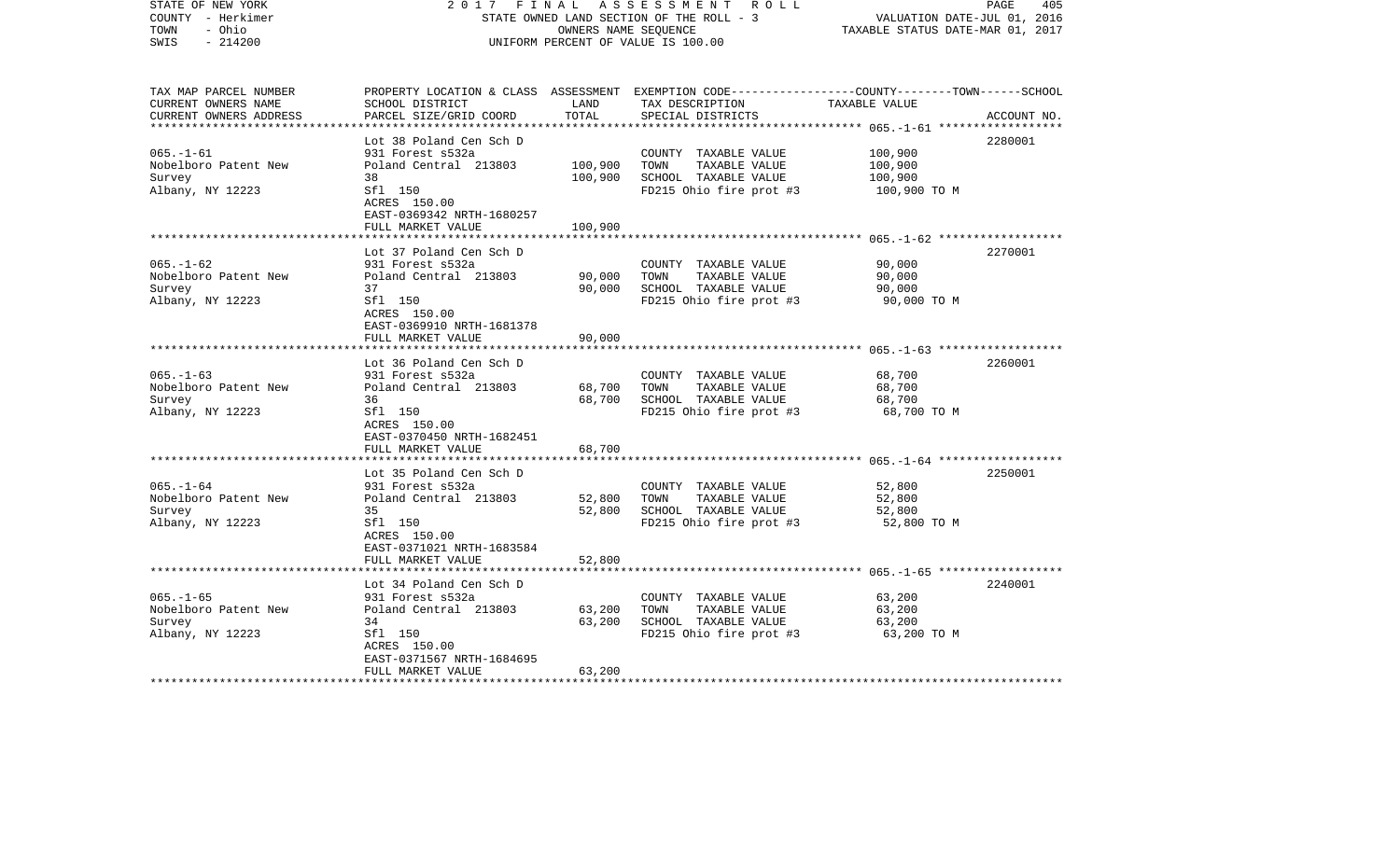| STATE OF NEW YORK<br>COUNTY - Herkimer<br>- Ohio<br>TOWN<br>$-214200$<br>SWIS | 2017                                                                      | FINAL<br>OWNERS NAME SEQUENCE | A S S E S S M E N T R O L L<br>STATE OWNED LAND SECTION OF THE ROLL - 3<br>UNIFORM PERCENT OF VALUE IS 100.00                                        | VALUATION DATE-JUL 01, 2016<br>TAXABLE STATUS DATE-MAR 01, 2017 | PAGE<br>406 |
|-------------------------------------------------------------------------------|---------------------------------------------------------------------------|-------------------------------|------------------------------------------------------------------------------------------------------------------------------------------------------|-----------------------------------------------------------------|-------------|
| TAX MAP PARCEL NUMBER<br>CURRENT OWNERS NAME<br>CURRENT OWNERS ADDRESS        | SCHOOL DISTRICT<br>PARCEL SIZE/GRID COORD                                 | LAND<br>TOTAL                 | PROPERTY LOCATION & CLASS ASSESSMENT EXEMPTION CODE--------------COUNTY-------TOWN------SCHOOL<br>TAX DESCRIPTION TAXABLE VALUE<br>SPECIAL DISTRICTS |                                                                 | ACCOUNT NO. |
|                                                                               | Lot 33 Poland Cen Sch D                                                   |                               |                                                                                                                                                      |                                                                 | 2230001     |
| $065. - 1 - 66$                                                               | 931 Forest s532a                                                          |                               | COUNTY TAXABLE VALUE                                                                                                                                 | 98,400                                                          |             |
| Nobelboro Patent New                                                          | Poland Central 213803                                                     | 98,400                        | TOWN<br>TAXABLE VALUE                                                                                                                                | 98,400                                                          |             |
| Survey                                                                        | 33                                                                        | 98,400                        | SCHOOL TAXABLE VALUE                                                                                                                                 | 98,400                                                          |             |
| Albany, NY 12223                                                              | Sfl 150<br>ACRES 150.00<br>EAST-0372099 NRTH-1685808<br>FULL MARKET VALUE | 98,400                        | FD215 Ohio fire prot #3                                                                                                                              | 98,400 TO M                                                     |             |
|                                                                               |                                                                           |                               |                                                                                                                                                      |                                                                 |             |
|                                                                               | Lot 32 Poland Cen Sch D                                                   |                               |                                                                                                                                                      |                                                                 | 2220001     |
| $065. -1 - 67$                                                                | 931 Forest s532a                                                          |                               | COUNTY TAXABLE VALUE                                                                                                                                 | 78,000                                                          |             |
| Nobelboro Patent New                                                          | Poland Central 213803                                                     | 78,000                        | TOWN<br>TAXABLE VALUE                                                                                                                                | 78,000                                                          |             |
| Survey                                                                        | 32                                                                        | 78,000                        | SCHOOL TAXABLE VALUE                                                                                                                                 | 78,000                                                          |             |
| Albany, NY 12223                                                              | Sfl 150<br>ACRES 150.00<br>EAST-0372649 NRTH-1686910                      |                               | FD215 Ohio fire prot #3                                                                                                                              | 78,000 TO M                                                     |             |
|                                                                               | FULL MARKET VALUE                                                         | 78,000                        |                                                                                                                                                      |                                                                 |             |
|                                                                               |                                                                           |                               |                                                                                                                                                      |                                                                 |             |
| $065. - 1 - 68$                                                               | Lot 31 Poland Cen Sch D<br>931 Forest s532a                               |                               | COUNTY TAXABLE VALUE                                                                                                                                 | 66,900                                                          | 2210001     |
| Nobelboro Patent New                                                          | Poland Central 213803                                                     | 66,900                        | TOWN<br>TAXABLE VALUE                                                                                                                                | 66,900                                                          |             |
| Survey                                                                        | 31                                                                        | 66,900                        | SCHOOL TAXABLE VALUE                                                                                                                                 | 66,900                                                          |             |
| Albany, NY 12223                                                              | Sfl 150                                                                   |                               | FD215 Ohio fire prot #3                                                                                                                              | 66,900 TO M                                                     |             |
|                                                                               | ACRES 150.00                                                              |                               |                                                                                                                                                      |                                                                 |             |
|                                                                               | EAST-0373167 NRTH-1688058                                                 |                               |                                                                                                                                                      |                                                                 |             |
|                                                                               | FULL MARKET VALUE                                                         | 66,900                        |                                                                                                                                                      |                                                                 |             |
|                                                                               | Lot 42 Poland Cen Sch D                                                   |                               |                                                                                                                                                      |                                                                 | 2310001     |
| $066. - 1 - 3$                                                                | 931 Forest s532a                                                          |                               | COUNTY TAXABLE VALUE                                                                                                                                 | 81,000                                                          |             |
| Nobelboro Patent New                                                          | Poland Central 213803                                                     | 81,000                        | TAXABLE VALUE<br>TOWN                                                                                                                                | 81,000                                                          |             |
| Survey                                                                        | 42                                                                        | 81,000                        | SCHOOL TAXABLE VALUE                                                                                                                                 | 81,000                                                          |             |
| Albany, NY 12223                                                              | Sfl 150                                                                   |                               | FD217 Ohio fire prot #4                                                                                                                              | 81,000 TO M                                                     |             |
|                                                                               | ACRES 150.00                                                              |                               |                                                                                                                                                      |                                                                 |             |
|                                                                               | EAST-0378736 NRTH-1687095<br>FULL MARKET VALUE                            | 81,000                        |                                                                                                                                                      |                                                                 |             |
|                                                                               |                                                                           |                               |                                                                                                                                                      |                                                                 |             |
|                                                                               | Lot 69 Poland Cen Sch D                                                   |                               |                                                                                                                                                      |                                                                 | 2560001     |
| $066. - 1 - 16$                                                               | 931 Forest s532a                                                          |                               | COUNTY TAXABLE VALUE                                                                                                                                 | 86,400                                                          |             |
| Nobelboro Patent New                                                          | Poland Central 213803                                                     | 86,400                        | TOWN<br>TAXABLE VALUE                                                                                                                                | 86,400                                                          |             |
| Survey                                                                        | 67                                                                        | 86,400                        | SCHOOL TAXABLE VALUE                                                                                                                                 | 86,400                                                          |             |
| Albany, NY 12223                                                              | Sfl 150                                                                   |                               | FD217 Ohio fire prot #4                                                                                                                              | 86,400 TO M                                                     |             |
|                                                                               | ACRES 150.00<br>EAST-0383667 NRTH-1684623                                 |                               |                                                                                                                                                      |                                                                 |             |
|                                                                               | FULL MARKET VALUE                                                         | 86,400                        |                                                                                                                                                      |                                                                 |             |
| **************************                                                    |                                                                           |                               |                                                                                                                                                      |                                                                 |             |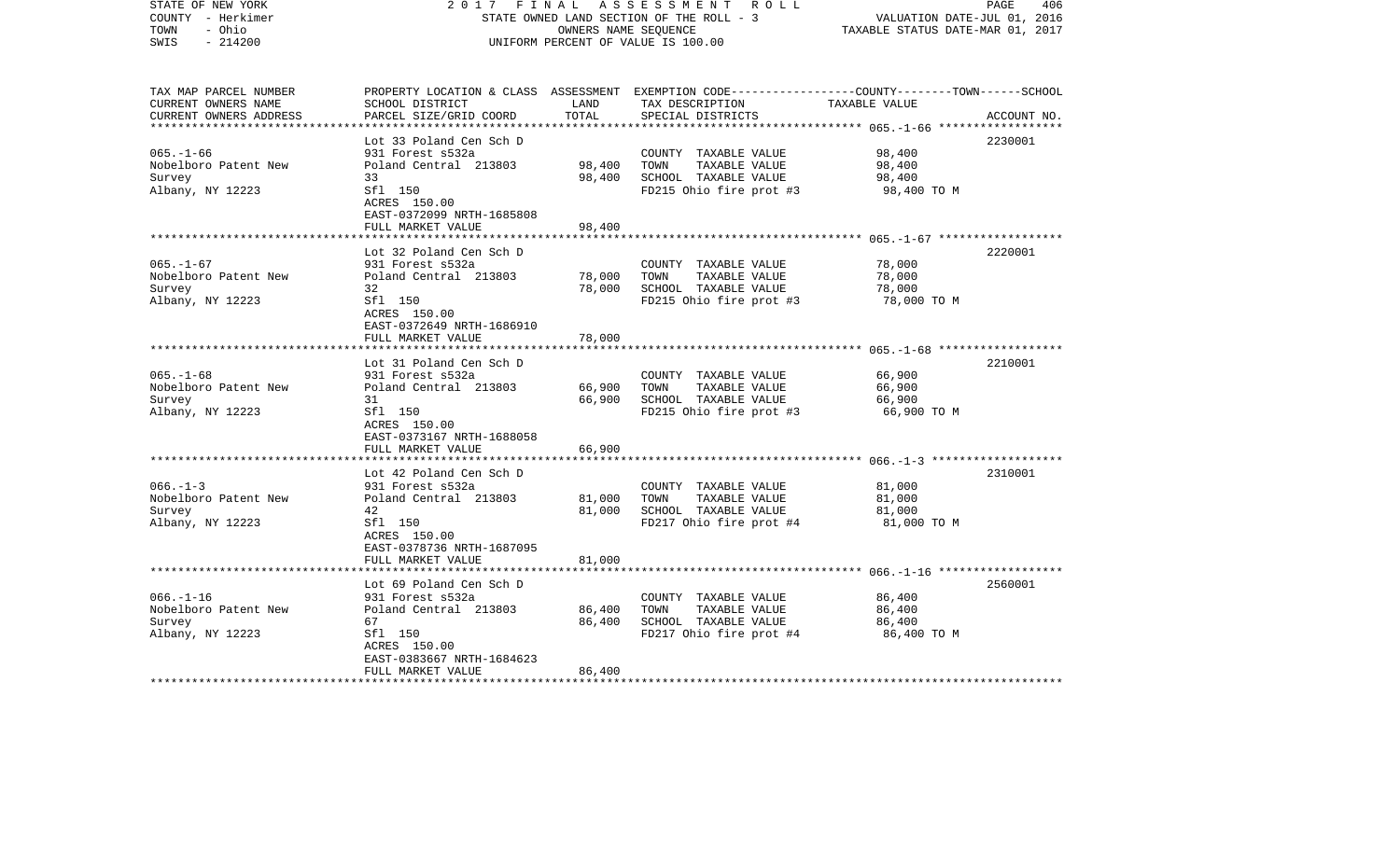| COUNTY - Herkimer<br>TOWN<br>- Ohio<br>SWIS<br>$-214200$               |                                                                                                                                                                             | OWNERS NAME SEQUENCE            | STATE OWNED LAND SECTION OF THE ROLL - 3<br>UNIFORM PERCENT OF VALUE IS 100.00                   | VALUATION DATE-JUL 01, 2016<br>TAXABLE STATUS DATE-MAR 01, 2017 |             |
|------------------------------------------------------------------------|-----------------------------------------------------------------------------------------------------------------------------------------------------------------------------|---------------------------------|--------------------------------------------------------------------------------------------------|-----------------------------------------------------------------|-------------|
| TAX MAP PARCEL NUMBER<br>CURRENT OWNERS NAME<br>CURRENT OWNERS ADDRESS | PROPERTY LOCATION & CLASS ASSESSMENT EXEMPTION CODE---------------COUNTY-------TOWN------SCHOOL<br>SCHOOL DISTRICT<br>PARCEL SIZE/GRID COORD                                | LAND<br>TOTAL                   | TAX DESCRIPTION<br>SPECIAL DISTRICTS                                                             | TAXABLE VALUE                                                   | ACCOUNT NO. |
|                                                                        |                                                                                                                                                                             |                                 |                                                                                                  | ************* 066.-1-17 ***************                         |             |
| $066. - 1 - 17$<br>Nobelboro Patent New<br>Survey<br>Albany, NY 12223  | Lot 67 Poland Cen Sch D<br>931 Forest s532a<br>Poland Central 213803<br>66<br>Sfl 150<br>ACRES 150.00                                                                       | 60,400<br>60,400                | COUNTY TAXABLE VALUE<br>TOWN<br>TAXABLE VALUE<br>SCHOOL TAXABLE VALUE<br>FD217 Ohio fire prot #4 | 60,400<br>60,400<br>60,400<br>60,400 TO M                       | 2550001     |
|                                                                        | EAST-0384163 NRTH-1685815<br>FULL MARKET VALUE                                                                                                                              | 60,400                          |                                                                                                  |                                                                 |             |
|                                                                        |                                                                                                                                                                             |                                 |                                                                                                  |                                                                 |             |
| $066. - 1 - 18$<br>Nobelboro Patent New<br>Survey<br>Albany, NY 12223  | Lot 66 Poland Cen Sch D<br>931 Forest s532a<br>Poland Central 213803<br>65<br>Sfl 150<br>ACRES 150.00<br>EAST-0384663 NRTH-1686931                                          | 86,700<br>86,700                | COUNTY TAXABLE VALUE<br>TOWN<br>TAXABLE VALUE<br>SCHOOL TAXABLE VALUE<br>FD217 Ohio fire prot #4 | 86,700<br>86,700<br>86,700<br>86,700 TO M                       | 2540001     |
|                                                                        | FULL MARKET VALUE                                                                                                                                                           | 86,700                          |                                                                                                  |                                                                 |             |
| $066. - 1 - 19$<br>Nobelboro Patent New<br>Survey<br>Albany, NY 12223  | Lot 65 Poland Cen Sch D<br>931 Forest s532a<br>Poland Central 213803<br>64<br>Sfl 150<br>ACRES 150.00<br>EAST-0385318 NRTH-1688014                                          | ***********<br>86,600<br>86,600 | COUNTY TAXABLE VALUE<br>TAXABLE VALUE<br>TOWN<br>SCHOOL TAXABLE VALUE<br>FD217 Ohio fire prot #4 | 86,600<br>86,600<br>86,600<br>86,600 TO M                       | 2530001     |
|                                                                        | FULL MARKET VALUE                                                                                                                                                           | 86,600                          |                                                                                                  |                                                                 |             |
| $066. - 1 - 20$<br>Nobelboro Patent New<br>Survey<br>Albany, NY 12223  | ****************<br>Lot 64 Poland Cen Sch D<br>931 Forest s532a<br>Poland Central 213803<br>63<br>Sfl 150<br>ACRES 150.00<br>EAST-0385747 NRTH-1689141<br>FULL MARKET VALUE | 60,100<br>60,100<br>60,100      | COUNTY TAXABLE VALUE<br>TAXABLE VALUE<br>TOWN<br>SCHOOL TAXABLE VALUE<br>FD217 Ohio fire prot #4 | 60,100<br>60,100<br>60,100<br>60,100 TO M                       | 2520001     |
|                                                                        |                                                                                                                                                                             |                                 |                                                                                                  |                                                                 |             |
| $066. - 1 - 21$<br>Nobelboro Patent New<br>Survey<br>Albany, NY 12223  | Lot 77 Poland Cen Sch D<br>931 Forest s532a<br>Poland Central 213803<br>76<br>Sfl 150<br>ACRES 150.00<br>EAST-0392146 NRTH-1689390<br>FULL MARKET VALUE                     | 81,800<br>81,800<br>81,800      | COUNTY TAXABLE VALUE<br>TOWN<br>TAXABLE VALUE<br>SCHOOL TAXABLE VALUE<br>FD217 Ohio fire prot #4 | 81,800<br>81,800<br>81,800<br>81,800 TO M                       | 2630001     |
| **********************                                                 |                                                                                                                                                                             |                                 |                                                                                                  |                                                                 |             |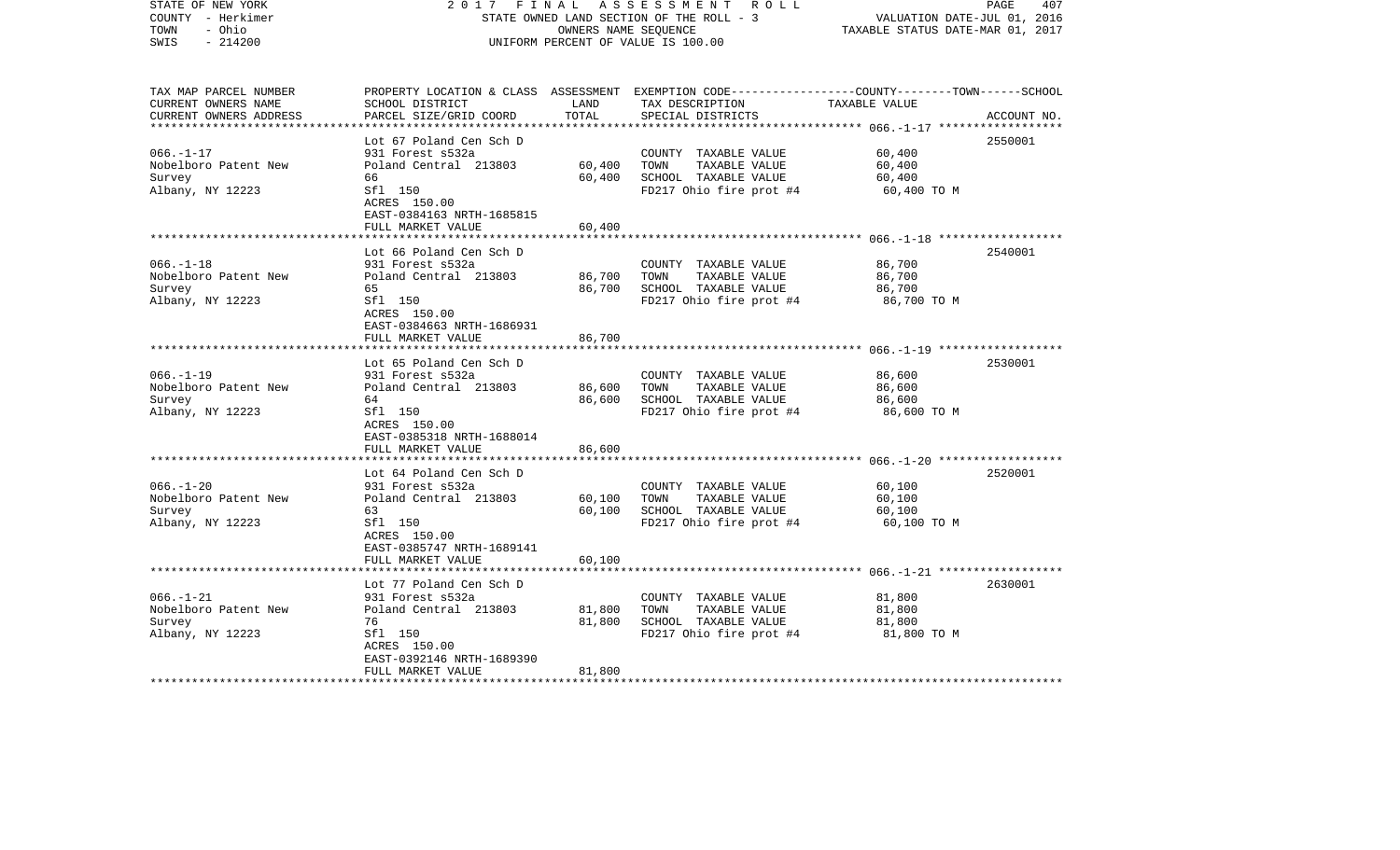| STATE OF NEW YORK<br>COUNTY - Herkimer<br>- Ohio<br>TOWN<br>$-214200$<br>SWIS | 2017<br>FINAL                                        | OWNERS NAME SEQUENCE | A S S E S S M E N T R O L L<br>STATE OWNED LAND SECTION OF THE ROLL - 3<br>UNIFORM PERCENT OF VALUE IS 100.00                                         | VALUATION DATE-JUL 01, 2016<br>TAXABLE STATUS DATE-MAR 01, 2017 | PAGE<br>408 |
|-------------------------------------------------------------------------------|------------------------------------------------------|----------------------|-------------------------------------------------------------------------------------------------------------------------------------------------------|-----------------------------------------------------------------|-------------|
| TAX MAP PARCEL NUMBER<br>CURRENT OWNERS NAME<br>CURRENT OWNERS ADDRESS        | SCHOOL DISTRICT<br>PARCEL SIZE/GRID COORD            | LAND<br>TOTAL        | PROPERTY LOCATION & CLASS ASSESSMENT EXEMPTION CODE---------------COUNTY-------TOWN------SCHOOL<br>TAX DESCRIPTION TAXABLE VALUE<br>SPECIAL DISTRICTS |                                                                 | ACCOUNT NO. |
|                                                                               |                                                      |                      |                                                                                                                                                       |                                                                 |             |
| $066. - 1 - 22$                                                               | Lot 76 Poland Cen Sch D<br>931 Forest s532a          |                      | COUNTY TAXABLE VALUE                                                                                                                                  | 74,900                                                          | 2620001     |
| Nobelboro Patent New                                                          | Poland Central 213803                                | 74,900               | TOWN<br>TAXABLE VALUE                                                                                                                                 | 74,900                                                          |             |
| Survey                                                                        | 75                                                   | 74,900               | SCHOOL TAXABLE VALUE                                                                                                                                  | 74,900                                                          |             |
| Albany, NY 12223                                                              | Sfl 150<br>ACRES 150.00<br>EAST-0391732 NRTH-1688370 |                      | FD217 Ohio fire prot #4                                                                                                                               | 74,900 TO M                                                     |             |
|                                                                               | FULL MARKET VALUE                                    | 74,900               |                                                                                                                                                       |                                                                 |             |
|                                                                               | Lot 75 Poland Cen Sch D                              |                      |                                                                                                                                                       |                                                                 | 2610001     |
| $066. -1 - 23$                                                                | 931 Forest s532a                                     |                      | COUNTY TAXABLE VALUE                                                                                                                                  | 70,600                                                          |             |
| Nobelboro Patent New                                                          | Poland Central 213803                                | 70,600               | TOWN<br>TAXABLE VALUE                                                                                                                                 | 70,600                                                          |             |
| Survey                                                                        | 74                                                   | 70,600               | SCHOOL TAXABLE VALUE                                                                                                                                  | 70,600                                                          |             |
| Albany, NY 12223                                                              | Sfl 150<br>ACRES 150.00<br>EAST-0391281 NRTH-1687325 |                      | FD217 Ohio fire prot #4                                                                                                                               | 70,600 ТО М                                                     |             |
|                                                                               | FULL MARKET VALUE                                    | 70,600               |                                                                                                                                                       |                                                                 |             |
|                                                                               |                                                      |                      |                                                                                                                                                       |                                                                 |             |
|                                                                               | Lot 74 Poland Cen Sch D                              |                      |                                                                                                                                                       |                                                                 | 2600001     |
| $066. -1 - 25$<br>Nobelboro Patent New                                        | 931 Forest s532a<br>Poland Central 213803            | 66,400               | COUNTY TAXABLE VALUE<br>TOWN<br>TAXABLE VALUE                                                                                                         | 66,400<br>66,400                                                |             |
| Survey                                                                        | Lot 74                                               | 66,400               | SCHOOL TAXABLE VALUE                                                                                                                                  | 66,400                                                          |             |
| Albany, NY 12223                                                              | Sfl 150                                              |                      | FD217 Ohio fire prot #4                                                                                                                               | 66,400 TO M                                                     |             |
|                                                                               | ACRES 150.00<br>EAST-0390183 NRTH-1685180            |                      |                                                                                                                                                       |                                                                 |             |
|                                                                               | FULL MARKET VALUE                                    | 66,400               |                                                                                                                                                       |                                                                 |             |
|                                                                               |                                                      |                      |                                                                                                                                                       |                                                                 |             |
| $066. - 1 - 26$                                                               | Lot 72 Poland Cen Sch D<br>931 Forest s532a          |                      | COUNTY TAXABLE VALUE                                                                                                                                  | 82,100                                                          | 2590001     |
| Nobelboro Patent New                                                          | Poland Central 213803                                | 82,100               | TAXABLE VALUE<br>TOWN                                                                                                                                 | 82,100                                                          |             |
| Survey                                                                        | 71                                                   | 82,100               | SCHOOL TAXABLE VALUE                                                                                                                                  | 82,100                                                          |             |
| Albany, NY 12223                                                              | Sfl 150                                              |                      | FD217 Ohio fire prot #4                                                                                                                               | 82,100 TO M                                                     |             |
|                                                                               | ACRES 150.00                                         |                      |                                                                                                                                                       |                                                                 |             |
|                                                                               | EAST-0389810 NRTH-1684058                            |                      |                                                                                                                                                       |                                                                 |             |
|                                                                               | FULL MARKET VALUE                                    | 82,100               |                                                                                                                                                       |                                                                 |             |
|                                                                               | Lot 71 Poland Cen Sch D                              |                      |                                                                                                                                                       |                                                                 | 2580001     |
| $066. - 1 - 27$                                                               | 931 Forest s532a                                     |                      | COUNTY TAXABLE VALUE                                                                                                                                  | 82,700                                                          |             |
| Nobelboro Patent New                                                          | Poland Central 213803                                | 82,700               | TOWN<br>TAXABLE VALUE                                                                                                                                 | 82,700                                                          |             |
| Survey                                                                        | 70                                                   | 82,700               | SCHOOL TAXABLE VALUE                                                                                                                                  | 82,700                                                          |             |
| Albany, NY 12223                                                              | Sfl 150                                              |                      | FD217 Ohio fire prot #4                                                                                                                               | 82,700 TO M                                                     |             |
|                                                                               | ACRES 150.00                                         |                      |                                                                                                                                                       |                                                                 |             |
|                                                                               | EAST-0389335 NRTH-1683028<br>FULL MARKET VALUE       | 82,700               |                                                                                                                                                       |                                                                 |             |
| ************************                                                      |                                                      |                      |                                                                                                                                                       |                                                                 |             |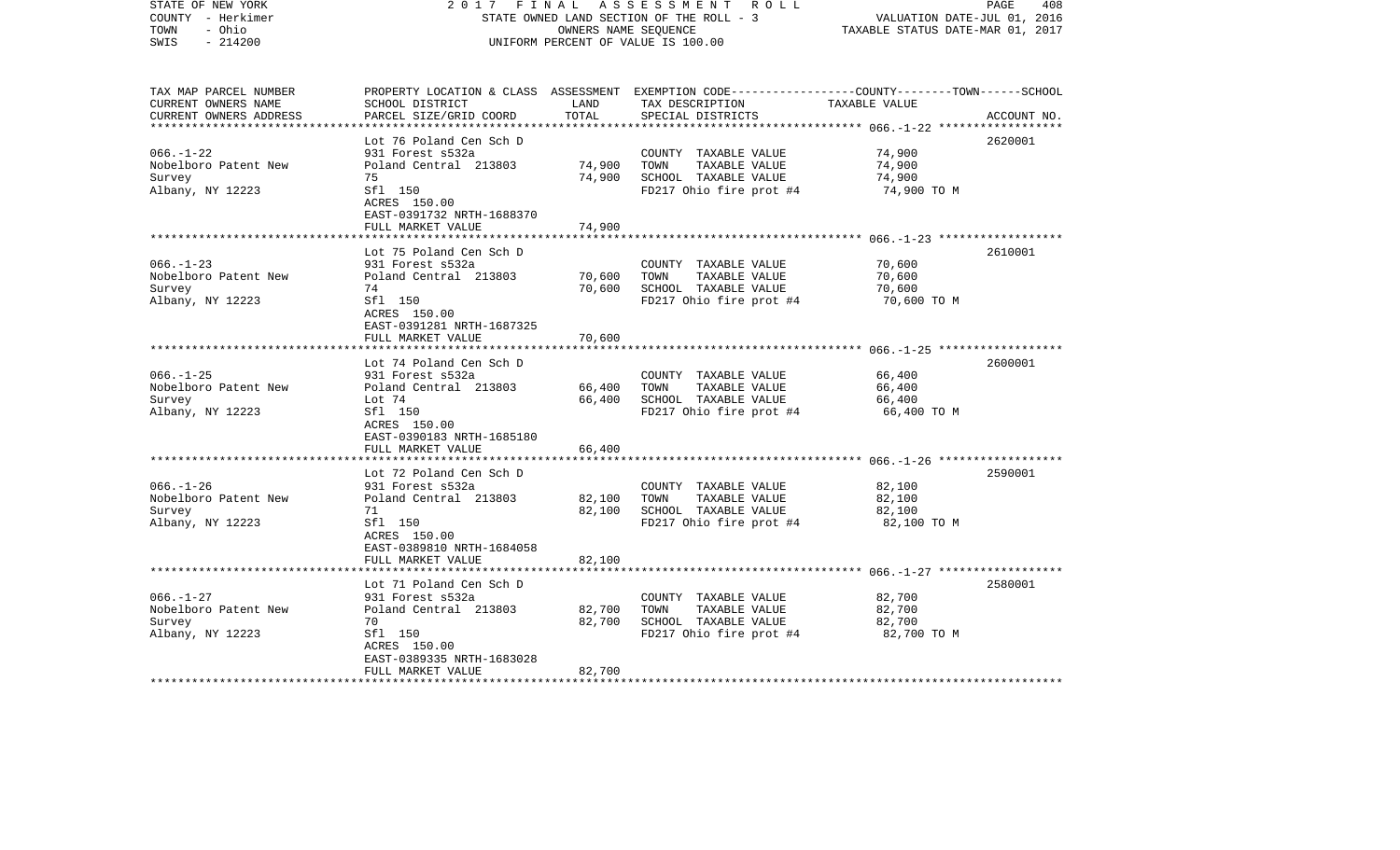| STATE OF NEW YORK<br>COUNTY - Herkimer<br>TOWN<br>- Ohio<br>$-214200$<br>SWIS | 2017                                                           | FINAL<br>OWNERS NAME SEQUENCE | A S S E S S M E N T R O L L<br>STATE OWNED LAND SECTION OF THE ROLL - 3<br>UNIFORM PERCENT OF VALUE IS 100.00                                         | VALUATION DATE-JUL 01, 2016<br>TAXABLE STATUS DATE-MAR 01, 2017 | PAGE<br>409 |
|-------------------------------------------------------------------------------|----------------------------------------------------------------|-------------------------------|-------------------------------------------------------------------------------------------------------------------------------------------------------|-----------------------------------------------------------------|-------------|
| TAX MAP PARCEL NUMBER<br>CURRENT OWNERS NAME<br>CURRENT OWNERS ADDRESS        | SCHOOL DISTRICT<br>PARCEL SIZE/GRID COORD                      | LAND<br>TOTAL                 | PROPERTY LOCATION & CLASS ASSESSMENT EXEMPTION CODE---------------COUNTY-------TOWN------SCHOOL<br>TAX DESCRIPTION TAXABLE VALUE<br>SPECIAL DISTRICTS |                                                                 | ACCOUNT NO. |
|                                                                               | Lot 70 Poland Cen Sch D                                        |                               |                                                                                                                                                       |                                                                 | 2570001     |
| $066. - 1 - 28$                                                               | 931 Forest s532a                                               |                               | COUNTY TAXABLE VALUE                                                                                                                                  | 90,300                                                          |             |
| Nobelboro Patent New                                                          | Poland Central 213803                                          | 90,300                        | TOWN<br>TAXABLE VALUE                                                                                                                                 | 90,300                                                          |             |
| Survey                                                                        | 69                                                             | 90,300                        | SCHOOL TAXABLE VALUE                                                                                                                                  | 90,300                                                          |             |
| Albany, NY 12223                                                              | Sfl 150<br>ACRES 150.00<br>EAST-0388783 NRTH-1681968           |                               | FD217 Ohio fire prot #4                                                                                                                               | 90,300 TO M                                                     |             |
|                                                                               | FULL MARKET VALUE                                              | 90,300                        |                                                                                                                                                       |                                                                 |             |
|                                                                               | Lot 111 Poland Cen Sch D                                       |                               |                                                                                                                                                       |                                                                 | 2860001     |
| $066. -1 - 37$                                                                | 931 Forest s532a                                               |                               | COUNTY TAXABLE VALUE                                                                                                                                  | 89,600                                                          |             |
| Nobelboro Patent New                                                          | Poland Central 213803                                          | 89,600                        | TOWN<br>TAXABLE VALUE                                                                                                                                 | 89,600                                                          |             |
| Survey                                                                        | 111                                                            | 89,600                        | SCHOOL TAXABLE VALUE                                                                                                                                  | 89,600                                                          |             |
| Albany, NY 12223                                                              | Sfl 150<br>ACRES 205.00<br>EAST-0394292 NRTH-1677839           |                               | FD217 Ohio fire prot #4                                                                                                                               | 89,600 TO M                                                     |             |
|                                                                               | FULL MARKET VALUE                                              | 89,600                        |                                                                                                                                                       |                                                                 |             |
|                                                                               | Lot 110 Poland Cen Sch D                                       |                               |                                                                                                                                                       |                                                                 | 2850001     |
| $066. -1 - 38$                                                                | 931 Forest s532a                                               |                               | COUNTY TAXABLE VALUE                                                                                                                                  | 93,500                                                          |             |
| Nobelboro Patent New                                                          | Poland Central 213803                                          | 93,500                        | TOWN<br>TAXABLE VALUE                                                                                                                                 | 93,500                                                          |             |
| Survey                                                                        | 110                                                            | 93,500                        | SCHOOL TAXABLE VALUE                                                                                                                                  | 93,500                                                          |             |
| Albany, NY 12223                                                              | Sfl 150<br>ACRES 150.00<br>EAST-0393490 NRTH-1679658           |                               | FD217 Ohio fire prot #4                                                                                                                               | 93,500 TO M                                                     |             |
|                                                                               | FULL MARKET VALUE                                              | 93,500                        |                                                                                                                                                       |                                                                 |             |
|                                                                               | Lot 109 Poland Cen Sch D                                       |                               |                                                                                                                                                       |                                                                 | 2840001     |
| $066. - 1 - 39$                                                               | 931 Forest s532a                                               |                               | COUNTY TAXABLE VALUE                                                                                                                                  | 89,400                                                          |             |
| Nobelboro Patent New                                                          | Poland Central 213803                                          | 89,400                        | TOWN<br>TAXABLE VALUE                                                                                                                                 | 89,400                                                          |             |
| Survey                                                                        | 109                                                            | 89,400                        | SCHOOL TAXABLE VALUE                                                                                                                                  | 89,400                                                          |             |
| Albany, NY 12223                                                              | Sfl 150<br>ACRES 150.00<br>EAST-0394056 NRTH-1680739           |                               | FD217 Ohio fire prot #4                                                                                                                               | 89,400 TO M                                                     |             |
|                                                                               | FULL MARKET VALUE                                              | 89,400                        |                                                                                                                                                       |                                                                 |             |
|                                                                               | Lot 108 Poland Cen Sch D                                       |                               |                                                                                                                                                       |                                                                 | 2830001     |
| $066. - 1 - 40$                                                               | 931 Forest s532a                                               |                               | COUNTY TAXABLE VALUE                                                                                                                                  | 87,900                                                          |             |
| Nobelboro Patent New                                                          | Poland Central 213803                                          | 87,900                        | TOWN<br>TAXABLE VALUE                                                                                                                                 | 87,900                                                          |             |
| Survey                                                                        | 108                                                            | 87,900                        | SCHOOL TAXABLE VALUE                                                                                                                                  | 87,900                                                          |             |
| Albany, NY 12223                                                              | Sfl 150                                                        |                               | FD217 Ohio fire prot #4                                                                                                                               | 87,900 TO M                                                     |             |
|                                                                               | ACRES 150.00<br>EAST-0394517 NRTH-1681838<br>FULL MARKET VALUE | 87,900                        |                                                                                                                                                       |                                                                 |             |
|                                                                               |                                                                |                               |                                                                                                                                                       |                                                                 |             |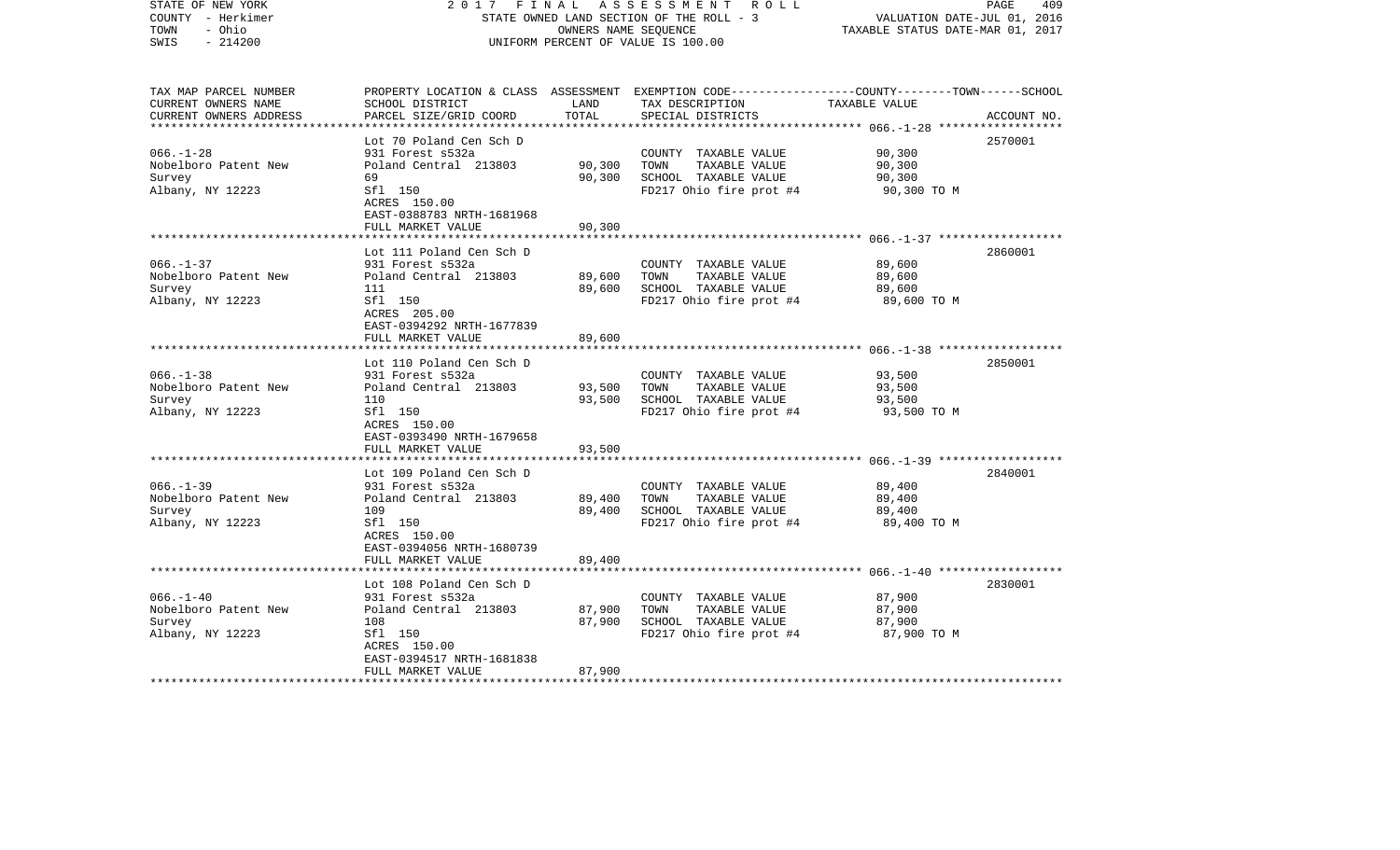| STATE OF NEW YORK<br>COUNTY - Herkimer<br>TOWN<br>- Ohio<br>$-214200$<br>SWIS | 2017                                                 | FINAL            | A S S E S S M E N T R O L L<br>STATE OWNED LAND SECTION OF THE ROLL - 3<br>OWNERS NAME SEQUENCE<br>UNIFORM PERCENT OF VALUE IS 100.00  | VALUATION DATE-JUL 01, 2016<br>TAXABLE STATUS DATE-MAR 01, 2017 | 410<br>PAGE |
|-------------------------------------------------------------------------------|------------------------------------------------------|------------------|----------------------------------------------------------------------------------------------------------------------------------------|-----------------------------------------------------------------|-------------|
| TAX MAP PARCEL NUMBER<br>CURRENT OWNERS NAME<br>CURRENT OWNERS ADDRESS        | SCHOOL DISTRICT<br>PARCEL SIZE/GRID COORD            | LAND<br>TOTAL    | PROPERTY LOCATION & CLASS ASSESSMENT EXEMPTION CODE--------------COUNTY-------TOWN------SCHOOL<br>TAX DESCRIPTION<br>SPECIAL DISTRICTS | TAXABLE VALUE                                                   | ACCOUNT NO. |
|                                                                               |                                                      |                  |                                                                                                                                        |                                                                 |             |
| $066. - 1 - 41$                                                               | Lot 107 Poland Cen Sch D                             |                  |                                                                                                                                        |                                                                 | 2820001     |
| Nobelboro Patent New                                                          | 931 Forest s532a<br>Poland Central 213803            | 76,600           | COUNTY TAXABLE VALUE<br>TAXABLE VALUE<br>TOWN                                                                                          | 76,600<br>76,600                                                |             |
| Survey                                                                        | 107                                                  | 76,600           | SCHOOL TAXABLE VALUE                                                                                                                   | 76,600                                                          |             |
| Albany, NY 12223                                                              | Sfl 150<br>ACRES 150.00<br>EAST-0395068 NRTH-1682838 |                  | FD217 Ohio fire prot #4                                                                                                                | 76,600 TO M                                                     |             |
|                                                                               | FULL MARKET VALUE                                    | 76,600           |                                                                                                                                        |                                                                 |             |
|                                                                               |                                                      |                  |                                                                                                                                        |                                                                 |             |
|                                                                               | Lot 106 Poland Cen Sch D                             |                  |                                                                                                                                        |                                                                 | 2810001     |
| $066. -1 - 42$<br>Nobelboro Patent New                                        | 931 Forest s532a<br>Poland Central 213803            | 86,900           | COUNTY TAXABLE VALUE<br>TOWN<br>TAXABLE VALUE                                                                                          | 86,900<br>86,900                                                |             |
| Survey                                                                        | 106                                                  | 86,900           | SCHOOL TAXABLE VALUE                                                                                                                   | 86,900                                                          |             |
| Albany, NY 12223                                                              | Sfl 150<br>ACRES 150.00                              |                  | FD217 Ohio fire prot #4                                                                                                                | 86,900 TO M                                                     |             |
|                                                                               | EAST-0395575 NRTH-1683949                            |                  |                                                                                                                                        |                                                                 |             |
|                                                                               | FULL MARKET VALUE                                    | 86,900           |                                                                                                                                        |                                                                 |             |
|                                                                               | Lot 105 Poland Cen Sch D                             |                  |                                                                                                                                        |                                                                 | 2800001     |
| $066. -1 - 43$                                                                | 931 Forest s532a                                     |                  | COUNTY TAXABLE VALUE                                                                                                                   | 72,600                                                          |             |
| Nobelboro Patent New                                                          | Poland Central 213803                                | 72,600           | TOWN<br>TAXABLE VALUE                                                                                                                  | 72,600                                                          |             |
| Survey                                                                        | 105                                                  | 72,600           | SCHOOL TAXABLE VALUE                                                                                                                   | 72,600                                                          |             |
| Albany, NY 12223                                                              | Sfl 150<br>ACRES 150.00                              |                  | FD217 Ohio fire prot #4                                                                                                                | 72,600 TO M                                                     |             |
|                                                                               | EAST-0396106 NRTH-1684954<br>FULL MARKET VALUE       | 72,600           |                                                                                                                                        |                                                                 |             |
|                                                                               |                                                      |                  |                                                                                                                                        |                                                                 |             |
|                                                                               | Lot 104 Poland Cen Sch D                             |                  |                                                                                                                                        |                                                                 | 2790001     |
| $066. - 1 - 44$                                                               | 931 Forest s532a                                     |                  | COUNTY TAXABLE VALUE                                                                                                                   | 74,900                                                          |             |
| Nobelboro Patent New                                                          | Poland Central 213803                                | 74,900           | TOWN<br>TAXABLE VALUE                                                                                                                  | 74,900                                                          |             |
| Survey                                                                        | 104                                                  | 74,900           | SCHOOL TAXABLE VALUE                                                                                                                   | 74,900                                                          |             |
| Albany, NY 12223                                                              | Sfl 150<br>ACRES 150.00<br>EAST-0396540 NRTH-1686050 |                  | FD217 Ohio fire prot #4                                                                                                                | 74,900 TO M                                                     |             |
|                                                                               | FULL MARKET VALUE                                    | 74,900           |                                                                                                                                        |                                                                 |             |
|                                                                               |                                                      |                  |                                                                                                                                        |                                                                 |             |
|                                                                               | Lot 103 Poland Cen Sch D                             |                  |                                                                                                                                        |                                                                 | 2780001     |
| $066. -1 - 45$                                                                | 931 Forest s532a                                     |                  | COUNTY TAXABLE VALUE                                                                                                                   | 72,700                                                          |             |
| Nobelboro Patent New                                                          | Poland Central 213803<br>103                         | 72,700<br>72,700 | TOWN<br>TAXABLE VALUE<br>SCHOOL TAXABLE VALUE                                                                                          | 72,700<br>72,700                                                |             |
| Survey<br>Albany, NY 12223                                                    | Sfl 150                                              |                  | FD217 Ohio fire prot #4                                                                                                                | 72,700 TO M                                                     |             |
|                                                                               | ACRES 150.00                                         |                  |                                                                                                                                        |                                                                 |             |
|                                                                               | EAST-0397036 NRTH-1687060                            |                  |                                                                                                                                        |                                                                 |             |
|                                                                               | FULL MARKET VALUE                                    | 72,700           |                                                                                                                                        |                                                                 |             |
| ************************                                                      |                                                      |                  |                                                                                                                                        |                                                                 |             |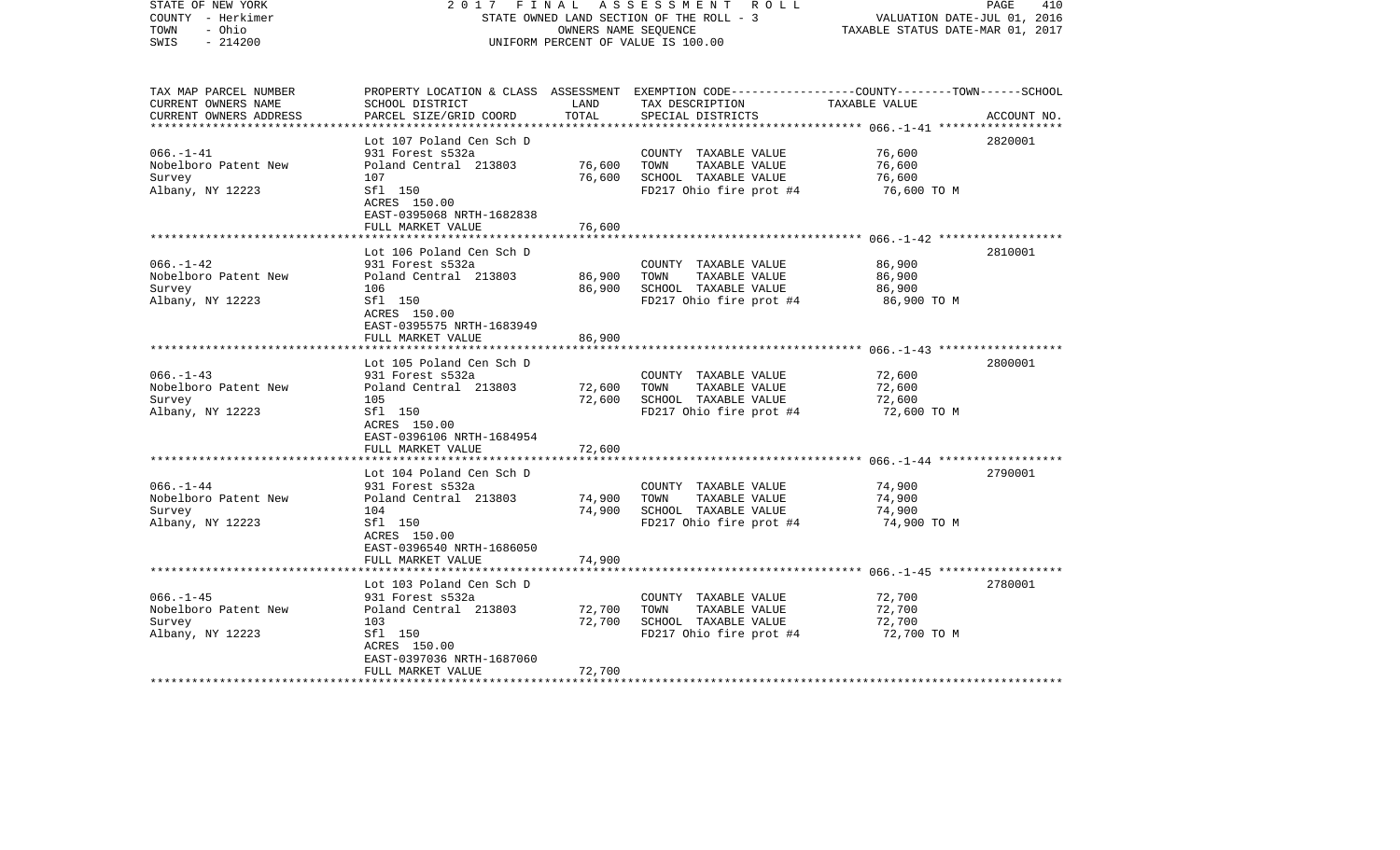| STATE OF NEW YORK<br>COUNTY - Herkimer<br>TOWN<br>- Ohio<br>$-214200$<br>SWIS | 2017<br>FINAL                                           | OWNERS NAME SEQUENCE | ASSESSMENT ROLL<br>STATE OWNED LAND SECTION OF THE ROLL - 3<br>UNIFORM PERCENT OF VALUE IS 100.00                                       | VALUATION DATE-JUL 01, 2016<br>TAXABLE STATUS DATE-MAR 01, 2017 | 411<br>PAGE |
|-------------------------------------------------------------------------------|---------------------------------------------------------|----------------------|-----------------------------------------------------------------------------------------------------------------------------------------|-----------------------------------------------------------------|-------------|
| TAX MAP PARCEL NUMBER<br>CURRENT OWNERS NAME<br>CURRENT OWNERS ADDRESS        | SCHOOL DISTRICT<br>PARCEL SIZE/GRID COORD               | LAND<br>TOTAL        | PROPERTY LOCATION & CLASS ASSESSMENT EXEMPTION CODE---------------COUNTY-------TOWN------SCHOOL<br>TAX DESCRIPTION<br>SPECIAL DISTRICTS | TAXABLE VALUE                                                   | ACCOUNT NO. |
|                                                                               |                                                         |                      |                                                                                                                                         |                                                                 |             |
| $066. - 1 - 46$                                                               | Lot 102 Poland Cen Sch D<br>931 Forest s532a            |                      | COUNTY TAXABLE VALUE                                                                                                                    | 63,100                                                          | 2770001     |
| Nobelboro Patent New                                                          | Poland Central 213803                                   | 63,100               | TOWN<br>TAXABLE VALUE                                                                                                                   | 63,100                                                          |             |
| Survey                                                                        | 102                                                     | 63,100               | SCHOOL TAXABLE VALUE                                                                                                                    | 63,100                                                          |             |
| Albany, NY 12223                                                              | Sfl 150<br>ACRES 150.00<br>EAST-0397587 NRTH-1688110    |                      | FD217 Ohio fire prot #4                                                                                                                 | 63,100 TO M                                                     |             |
|                                                                               | FULL MARKET VALUE                                       | 63,100               |                                                                                                                                         |                                                                 |             |
|                                                                               | Lot 100 Poland Cen Sch D                                |                      |                                                                                                                                         |                                                                 | 2750001     |
| $067. - 1 - 1$                                                                | 931 Forest s532a                                        |                      | COUNTY TAXABLE VALUE                                                                                                                    | 77,400                                                          |             |
| Nobelboro Patent New                                                          | Poland Central 213803                                   | 77,400               | TOWN<br>TAXABLE VALUE                                                                                                                   | 77,400                                                          |             |
| Survey                                                                        | 100                                                     | 77,400               | SCHOOL TAXABLE VALUE                                                                                                                    | 77,400                                                          |             |
| Albany, NY 12223                                                              | Sfl 150<br>ACRES 150.00<br>EAST-0398571 NRTH-1690362    |                      | FD217 Ohio fire prot #4                                                                                                                 | 77,400 TO M                                                     |             |
|                                                                               | FULL MARKET VALUE                                       | 77,400               |                                                                                                                                         |                                                                 |             |
|                                                                               |                                                         |                      |                                                                                                                                         |                                                                 |             |
| $067. - 1 - 2$                                                                | Lot 101 Poland Cen Sch D<br>931 Forest s532a            |                      | COUNTY TAXABLE VALUE                                                                                                                    | 61,000                                                          | 2760001     |
| Nobelboro Patent New                                                          | Poland Central 213803                                   | 61,000               | TOWN<br>TAXABLE VALUE                                                                                                                   | 61,000                                                          |             |
| Survey                                                                        | 101                                                     | 61,000               | SCHOOL TAXABLE VALUE                                                                                                                    | 61,000                                                          |             |
| Albany, NY 12223                                                              | Sfl 150<br>ACRES 150.00<br>EAST-0398061 NRTH-1689130    |                      | FD217 Ohio fire prot #4                                                                                                                 | 61,000 TO M                                                     |             |
|                                                                               | FULL MARKET VALUE                                       | 61,000               |                                                                                                                                         |                                                                 |             |
|                                                                               | Lot 117 Poland Cen Sch D                                |                      |                                                                                                                                         |                                                                 | 2920001     |
| $067. - 1 - 7$                                                                | 931 Forest s532a                                        |                      | COUNTY TAXABLE VALUE                                                                                                                    | 60,700                                                          |             |
| Nobelboro Patent New                                                          | Poland Central 213803                                   | 60,700               | TOWN<br>TAXABLE VALUE                                                                                                                   | 60,700                                                          |             |
| Survey                                                                        | 117                                                     | 60,700               | SCHOOL TAXABLE VALUE                                                                                                                    | 60,700                                                          |             |
| Albany, NY 12223                                                              | Sfl 148.92<br>ACRES 150.00<br>EAST-0402475 NRTH-1685892 |                      | FD217 Ohio fire prot #4                                                                                                                 | 60,700 TO M                                                     |             |
|                                                                               | FULL MARKET VALUE                                       | 60,700               |                                                                                                                                         |                                                                 |             |
|                                                                               |                                                         |                      |                                                                                                                                         |                                                                 |             |
| $067. -1 - 8$                                                                 | Lot 116 Poland Cen Sch D<br>931 Forest s532a            |                      | COUNTY TAXABLE VALUE                                                                                                                    | 68,600                                                          | 2910001     |
| Nobelboro Patent New                                                          | Poland Central 213803                                   | 68,600               | TOWN<br>TAXABLE VALUE                                                                                                                   | 68,600                                                          |             |
| Survey                                                                        | 116                                                     | 68,600               | SCHOOL TAXABLE VALUE                                                                                                                    | 68,600                                                          |             |
| Albany, NY 12223                                                              | Sfl 148.92                                              |                      | FD217 Ohio fire prot #4                                                                                                                 | 68,600 TO M                                                     |             |
|                                                                               | ACRES 150.00                                            |                      |                                                                                                                                         |                                                                 |             |
|                                                                               | EAST-0402119 NRTH-1684869                               |                      |                                                                                                                                         |                                                                 |             |
|                                                                               | FULL MARKET VALUE                                       | 68,600               |                                                                                                                                         |                                                                 |             |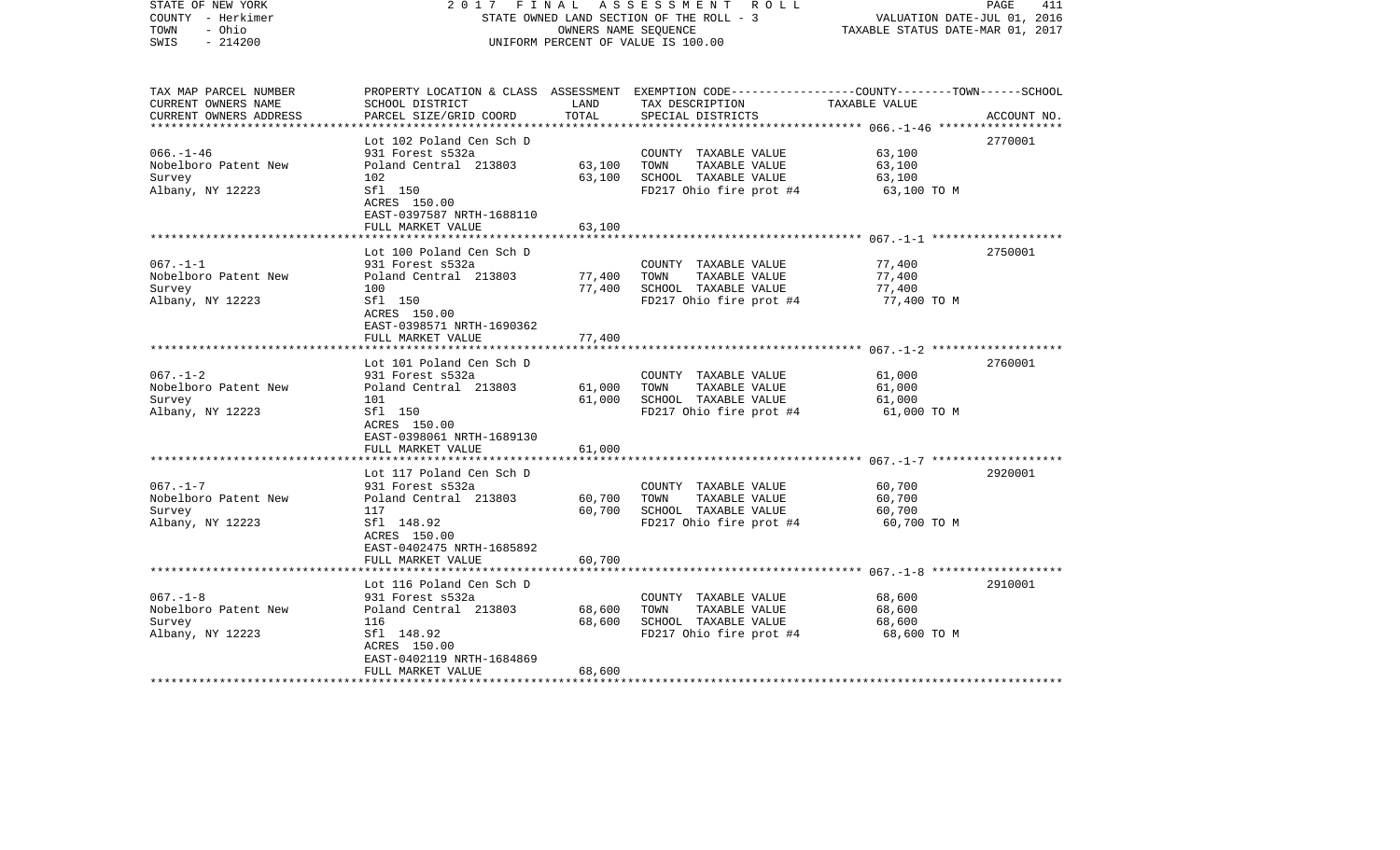| STATE OF NEW YORK<br>COUNTY - Herkimer<br>- Ohio<br>TOWN<br>$-214200$<br>SWIS | 2017                                                    | FINAL<br>OWNERS NAME SEQUENCE | A S S E S S M E N T R O L L<br>STATE OWNED LAND SECTION OF THE ROLL - 3<br>UNIFORM PERCENT OF VALUE IS 100.00                                         | VALUATION DATE-JUL 01, 2016<br>TAXABLE STATUS DATE-MAR 01, 2017 | 412<br>PAGE |
|-------------------------------------------------------------------------------|---------------------------------------------------------|-------------------------------|-------------------------------------------------------------------------------------------------------------------------------------------------------|-----------------------------------------------------------------|-------------|
| TAX MAP PARCEL NUMBER<br>CURRENT OWNERS NAME<br>CURRENT OWNERS ADDRESS        | SCHOOL DISTRICT<br>PARCEL SIZE/GRID COORD               | LAND<br>TOTAL                 | PROPERTY LOCATION & CLASS ASSESSMENT EXEMPTION CODE---------------COUNTY-------TOWN------SCHOOL<br>TAX DESCRIPTION TAXABLE VALUE<br>SPECIAL DISTRICTS |                                                                 | ACCOUNT NO. |
|                                                                               | Lot 115 Poland Cen Sch D                                |                               |                                                                                                                                                       |                                                                 | 2900001     |
| $067. - 1 - 9$                                                                | 931 Forest s532a                                        |                               | COUNTY TAXABLE VALUE                                                                                                                                  | 77,600                                                          |             |
| Nobelboro Patent New                                                          | Poland Central 213803                                   | 77,600                        | TAXABLE VALUE<br>TOWN                                                                                                                                 | 77,600                                                          |             |
| Survey                                                                        | 115                                                     | 77,600                        | SCHOOL TAXABLE VALUE                                                                                                                                  | 77,600                                                          |             |
| Albany, NY 12223                                                              | Sfl 148.92<br>ACRES 150.00<br>EAST-0401456 NRTH-1683806 |                               | FD217 Ohio fire prot #4                                                                                                                               | 77,600 TO M                                                     |             |
|                                                                               | FULL MARKET VALUE                                       | 77,600                        |                                                                                                                                                       |                                                                 |             |
|                                                                               | Lot 114 Poland Cen Sch D                                |                               |                                                                                                                                                       |                                                                 | 2890001     |
| $067. - 1 - 11$                                                               | 931 Forest s532a                                        |                               | COUNTY TAXABLE VALUE                                                                                                                                  | 110,900                                                         |             |
| Nobelboro Patent New                                                          | Poland Central 213803                                   | 110,900                       | TOWN<br>TAXABLE VALUE                                                                                                                                 | 110,900                                                         |             |
| Survey                                                                        | 114                                                     | 110,900                       | SCHOOL TAXABLE VALUE                                                                                                                                  | 110,900                                                         |             |
| Albany, NY 12223                                                              | Sfl 148.92<br>ACRES 148.90<br>EAST-0400332 NRTH-1681863 |                               | FD217 Ohio fire prot #4                                                                                                                               | 110,900 TO M                                                    |             |
|                                                                               | FULL MARKET VALUE                                       | 110,900                       |                                                                                                                                                       |                                                                 |             |
|                                                                               |                                                         |                               |                                                                                                                                                       |                                                                 |             |
| $067. - 1 - 14$                                                               | Lot 113 Poland Cen Sch D<br>931 Forest s532a            |                               | COUNTY TAXABLE VALUE                                                                                                                                  | 90,800                                                          | 2880001     |
| Nobelboro Patent New                                                          | Poland Central 213803                                   | 90,800                        | TOWN<br>TAXABLE VALUE                                                                                                                                 | 90,800                                                          |             |
| Survey                                                                        | 113                                                     | 90,800                        | SCHOOL TAXABLE VALUE                                                                                                                                  | 90,800                                                          |             |
| Albany, NY 12223                                                              | Sfl 150                                                 |                               | FD217 Ohio fire prot #4                                                                                                                               | 90,800 TO M                                                     |             |
|                                                                               | ACRES 150.00                                            |                               |                                                                                                                                                       |                                                                 |             |
|                                                                               | EAST-0399452 NRTH-1679539                               |                               |                                                                                                                                                       |                                                                 |             |
|                                                                               | FULL MARKET VALUE                                       | 90,800                        |                                                                                                                                                       |                                                                 |             |
|                                                                               | Lot 112 Poland Cen Sch D                                |                               |                                                                                                                                                       |                                                                 | 2870001     |
| $067. - 1 - 15$                                                               | 931 Forest s532a                                        |                               | COUNTY TAXABLE VALUE                                                                                                                                  | 84,600                                                          |             |
| Nobelboro Patent New                                                          | Poland Central 213803                                   | 84,600                        | TAXABLE VALUE<br>TOWN                                                                                                                                 | 84,600                                                          |             |
| Survey                                                                        | 112                                                     | 84,600                        | SCHOOL TAXABLE VALUE                                                                                                                                  | 84,600                                                          |             |
| Albany, NY 12223                                                              | Sfl 150                                                 |                               | FD217 Ohio fire prot #4                                                                                                                               | 84,600 TO M                                                     |             |
|                                                                               | ACRES 150.00                                            |                               |                                                                                                                                                       |                                                                 |             |
|                                                                               | EAST-0399088 NRTH-1678385<br>FULL MARKET VALUE          | 84,600                        |                                                                                                                                                       |                                                                 |             |
|                                                                               |                                                         |                               |                                                                                                                                                       |                                                                 |             |
|                                                                               | Lot 54 Poland Cen Sch D                                 |                               |                                                                                                                                                       |                                                                 | 2430001     |
| $062. - 1 - 26$                                                               | 931 Forest s532a                                        |                               | COUNTY TAXABLE VALUE                                                                                                                                  | 65,700                                                          |             |
| Nobelboro Patent-New                                                          | Poland Central 213803                                   | 65,700                        | TOWN<br>TAXABLE VALUE                                                                                                                                 | 65,700                                                          |             |
| Surbey Co                                                                     | 54                                                      | 65,700                        | SCHOOL TAXABLE VALUE                                                                                                                                  | 65,700                                                          |             |
| Albany, NY 12223                                                              | Sfl 150                                                 |                               | FD215 Ohio fire prot #3                                                                                                                               | 65,700 TO M                                                     |             |
|                                                                               | ACRES 150.00<br>EAST-0384950 NRTH-1700152               |                               |                                                                                                                                                       |                                                                 |             |
|                                                                               | FULL MARKET VALUE                                       | 65,700                        |                                                                                                                                                       |                                                                 |             |
| ************************                                                      |                                                         |                               |                                                                                                                                                       |                                                                 |             |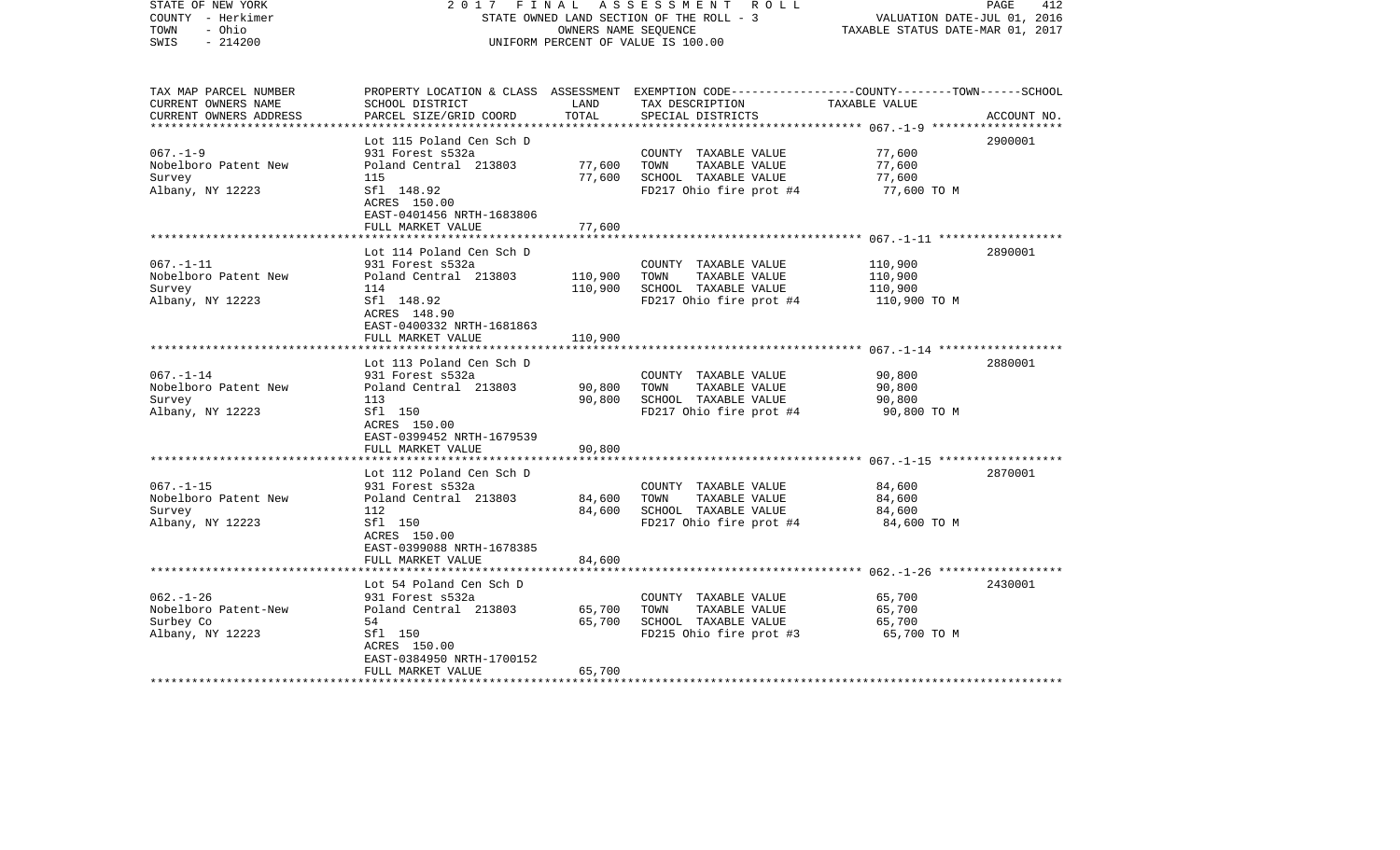| STATE OF NEW YORK<br>COUNTY - Herkimer<br>- Ohio<br>TOWN<br>$-214200$<br>SWIS | 2017                                                 | FINAL<br>OWNERS NAME SEQUENCE | A S S E S S M E N T R O L L<br>STATE OWNED LAND SECTION OF THE ROLL - 3<br>UNIFORM PERCENT OF VALUE IS 100.00                           | VALUATION DATE-JUL 01, 2016<br>TAXABLE STATUS DATE-MAR 01, 2017 | 413<br>PAGE |
|-------------------------------------------------------------------------------|------------------------------------------------------|-------------------------------|-----------------------------------------------------------------------------------------------------------------------------------------|-----------------------------------------------------------------|-------------|
| TAX MAP PARCEL NUMBER<br>CURRENT OWNERS NAME<br>CURRENT OWNERS ADDRESS        | SCHOOL DISTRICT<br>PARCEL SIZE/GRID COORD            | LAND<br>TOTAL                 | PROPERTY LOCATION & CLASS ASSESSMENT EXEMPTION CODE---------------COUNTY-------TOWN------SCHOOL<br>TAX DESCRIPTION<br>SPECIAL DISTRICTS | TAXABLE VALUE                                                   | ACCOUNT NO. |
|                                                                               | Lot 129 Poland Cen Sch D                             |                               |                                                                                                                                         |                                                                 | 3040001     |
| $063. - 1 - 29$                                                               | 931 Forest s532a                                     |                               | COUNTY TAXABLE VALUE                                                                                                                    | 60,800                                                          |             |
| Nobelboro Patent-New                                                          | Poland Central 213803                                | 60,800                        | TAXABLE VALUE<br>TOWN                                                                                                                   | 60,800                                                          |             |
| Survey Co                                                                     | 129                                                  | 60,800                        | SCHOOL TAXABLE VALUE                                                                                                                    | 60,800                                                          |             |
| Albany, NY 12223                                                              | Sfl 150<br>ACRES 150.00<br>EAST-0408398 NRTH-1699443 |                               | FD215 Ohio fire prot #3                                                                                                                 | 60,800 TO M                                                     |             |
|                                                                               | FULL MARKET VALUE                                    | 60,800                        |                                                                                                                                         |                                                                 |             |
|                                                                               | Lot 128 Poland Cen Sch D                             |                               |                                                                                                                                         |                                                                 | 3030001     |
| $063 - 1 - 30$                                                                | 931 Forest s532a                                     |                               | COUNTY TAXABLE VALUE                                                                                                                    | 90,100                                                          |             |
| Nobelboro Patent-New                                                          | Poland Central 213803                                | 90,100                        | TOWN<br>TAXABLE VALUE                                                                                                                   | 90,100                                                          |             |
| Survey Co                                                                     | 128                                                  | 90,100                        | SCHOOL TAXABLE VALUE                                                                                                                    | 90,100                                                          |             |
| Albany, NY 12223                                                              | Sfl 150<br>ACRES 150.00<br>EAST-0407942 NRTH-1698389 |                               | FD215 Ohio fire prot #3                                                                                                                 | 90,100 TO M                                                     |             |
|                                                                               | FULL MARKET VALUE                                    | 90,100                        |                                                                                                                                         |                                                                 |             |
|                                                                               |                                                      |                               |                                                                                                                                         |                                                                 |             |
|                                                                               | Lot 127 Poland Cen Sch D                             |                               |                                                                                                                                         |                                                                 | 3020001     |
| $063. -1 - 31$                                                                | 931 Forest s532a                                     |                               | COUNTY TAXABLE VALUE                                                                                                                    | 108,400                                                         |             |
| Nobelboro Patent-New<br>Survey Co                                             | Poland Central 213803<br>127                         | 108,400<br>108,400            | TOWN<br>TAXABLE VALUE<br>SCHOOL TAXABLE VALUE                                                                                           | 108,400<br>108,400                                              |             |
| Albany, NY 12223                                                              | Sfl 150                                              |                               | FD215 Ohio fire prot #3                                                                                                                 | 108,400 TO M                                                    |             |
|                                                                               | ACRES 150.00<br>EAST-0407395 NRTH-1697305            |                               |                                                                                                                                         |                                                                 |             |
|                                                                               | FULL MARKET VALUE                                    | 108,400                       |                                                                                                                                         |                                                                 |             |
|                                                                               | Lot 126 Poland Cen Sch D                             |                               |                                                                                                                                         |                                                                 | 3010001     |
| $063. -1 - 32$                                                                | 931 Forest s532a                                     |                               | COUNTY TAXABLE VALUE                                                                                                                    | 70,100                                                          |             |
| Nobelboro Patent-New                                                          | Poland Central 213803                                | 70,100                        | TAXABLE VALUE<br>TOWN                                                                                                                   | 70,100                                                          |             |
| Survey Co                                                                     | 126                                                  | 70,100                        | SCHOOL TAXABLE VALUE                                                                                                                    | 70,100                                                          |             |
| Albany, NY 12223                                                              | Sfl 150                                              |                               | FD215 Ohio fire prot #3                                                                                                                 | 70,100 TO M                                                     |             |
|                                                                               | ACRES 150.00                                         |                               |                                                                                                                                         |                                                                 |             |
|                                                                               | EAST-0406867 NRTH-1696088                            |                               |                                                                                                                                         |                                                                 |             |
|                                                                               | FULL MARKET VALUE                                    | 70,100                        |                                                                                                                                         |                                                                 |             |
|                                                                               | Lot 125 Poland Cen Sch D                             |                               |                                                                                                                                         |                                                                 | 3000001     |
| $063. -1 - 33$                                                                | 931 Forest s532a                                     |                               | COUNTY TAXABLE VALUE                                                                                                                    | 86,600                                                          |             |
| Nobelboro Patent-New                                                          | Poland Central 213803                                | 86,600                        | TOWN<br>TAXABLE VALUE                                                                                                                   | 86,600                                                          |             |
| Survey Co                                                                     | 125                                                  | 86,600                        | SCHOOL TAXABLE VALUE                                                                                                                    | 86,600                                                          |             |
| Albany, NY 12223                                                              | Sfl 150                                              |                               | FD215 Ohio fire prot #3                                                                                                                 | 86,600 то м                                                     |             |
|                                                                               | ACRES 150.00                                         |                               |                                                                                                                                         |                                                                 |             |
|                                                                               | EAST-0406571 NRTH-1694932                            | 86,600                        |                                                                                                                                         |                                                                 |             |
| **********************                                                        | FULL MARKET VALUE                                    |                               |                                                                                                                                         |                                                                 |             |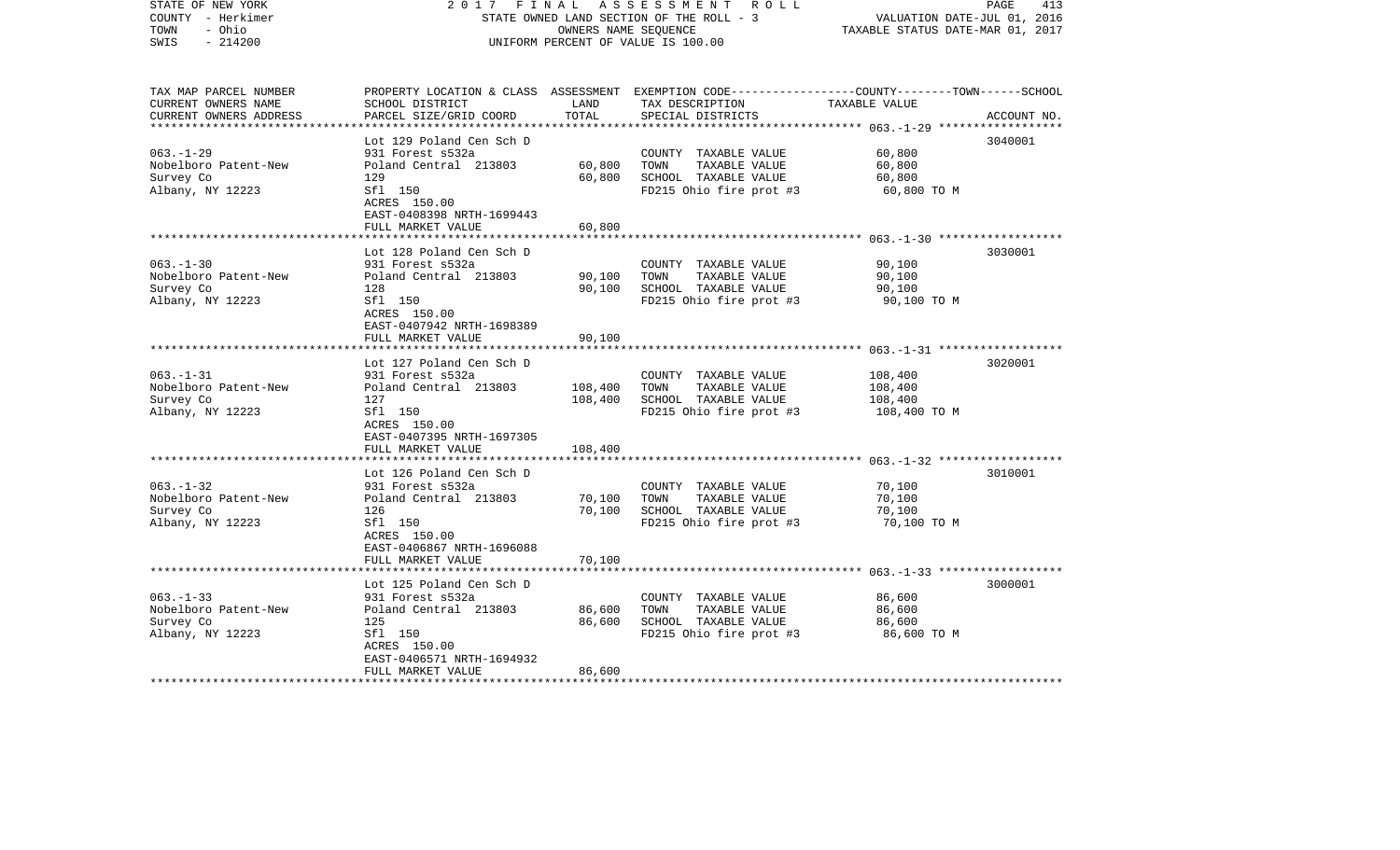| STATE OF NEW YORK<br>COUNTY - Herkimer<br>TOWN<br>- Ohio<br>$-214200$<br>SWIS | 2017                                                 | FINAL<br>OWNERS NAME SEQUENCE | A S S E S S M E N T R O L L<br>STATE OWNED LAND SECTION OF THE ROLL - 3<br>UNIFORM PERCENT OF VALUE IS 100.00                                         | VALUATION DATE-JUL 01, 2016<br>TAXABLE STATUS DATE-MAR 01, 2017 | 414<br>PAGE |
|-------------------------------------------------------------------------------|------------------------------------------------------|-------------------------------|-------------------------------------------------------------------------------------------------------------------------------------------------------|-----------------------------------------------------------------|-------------|
| TAX MAP PARCEL NUMBER<br>CURRENT OWNERS NAME<br>CURRENT OWNERS ADDRESS        | SCHOOL DISTRICT<br>PARCEL SIZE/GRID COORD            | LAND<br>TOTAL                 | PROPERTY LOCATION & CLASS ASSESSMENT EXEMPTION CODE---------------COUNTY-------TOWN------SCHOOL<br>TAX DESCRIPTION TAXABLE VALUE<br>SPECIAL DISTRICTS |                                                                 | ACCOUNT NO. |
|                                                                               | Lot 124 Poland Cen Sch D                             |                               |                                                                                                                                                       |                                                                 | 2990001     |
| $063. - 1 - 34$                                                               | 931 Forest s532a                                     |                               | COUNTY TAXABLE VALUE                                                                                                                                  | 71,400                                                          |             |
| Nobelboro Patent-New                                                          | Poland Central 213803                                | 71,400                        | TAXABLE VALUE<br>TOWN                                                                                                                                 | 71,400                                                          |             |
| Survey Co                                                                     | 124                                                  | 71,400                        | SCHOOL TAXABLE VALUE                                                                                                                                  | 71,400                                                          |             |
| Albany, NY 12223                                                              | Sfl 150<br>ACRES 150.00<br>EAST-0406050 NRTH-1693778 |                               | FD215 Ohio fire prot #3                                                                                                                               | 71,400 TO M                                                     |             |
|                                                                               | FULL MARKET VALUE                                    | 71,400                        |                                                                                                                                                       |                                                                 |             |
|                                                                               | Lot 123 Poland Cen Sch D                             |                               |                                                                                                                                                       |                                                                 | 2980001     |
| $063. -1 - 35$                                                                | 931 Forest s532a                                     |                               | COUNTY TAXABLE VALUE                                                                                                                                  | 62,200                                                          |             |
| Nobelboro Patent-New                                                          | Poland Central 213803                                | 62,200                        | TOWN<br>TAXABLE VALUE                                                                                                                                 | 62,200                                                          |             |
| Survey Co                                                                     | 123                                                  | 62,200                        | SCHOOL TAXABLE VALUE                                                                                                                                  | 62,200                                                          |             |
| Albany, NY 12223                                                              | Sfl 150<br>ACRES 150.00<br>EAST-0405370 NRTH-1692560 |                               | FD215 Ohio fire prot #3                                                                                                                               | 62,200 TO M                                                     |             |
|                                                                               | FULL MARKET VALUE                                    | 62,200                        |                                                                                                                                                       |                                                                 |             |
|                                                                               |                                                      |                               |                                                                                                                                                       |                                                                 |             |
|                                                                               | Lot 122 Poland Cen Sch D                             |                               |                                                                                                                                                       |                                                                 | 2970001     |
| $063. -1 - 36$                                                                | 931 Forest s532a                                     |                               | COUNTY TAXABLE VALUE                                                                                                                                  | 65,500                                                          |             |
| Nobelboro Patent-New<br>Survey Co                                             | Poland Central 213803<br>122                         | 65,500<br>65,500              | TOWN<br>TAXABLE VALUE<br>SCHOOL TAXABLE VALUE                                                                                                         | 65,500<br>65,500                                                |             |
| Albany, NY 12223                                                              | Sfl 150                                              |                               | FD215 Ohio fire prot #3                                                                                                                               | 65,500 TO M                                                     |             |
|                                                                               | ACRES 150.00                                         |                               |                                                                                                                                                       |                                                                 |             |
|                                                                               | EAST-0404904 NRTH-1691383                            |                               |                                                                                                                                                       |                                                                 |             |
|                                                                               | FULL MARKET VALUE                                    | 65,500                        |                                                                                                                                                       |                                                                 |             |
|                                                                               |                                                      |                               |                                                                                                                                                       |                                                                 |             |
| $063. -1 - 37$                                                                | Lot 135 Poland Cen Sch D<br>931 Forest s532a         |                               | COUNTY TAXABLE VALUE                                                                                                                                  | 98,500                                                          | 3100001     |
| Nobelboro Patent-New                                                          | Poland Central 213803                                | 98,500                        | TAXABLE VALUE<br>TOWN                                                                                                                                 | 98,500                                                          |             |
| Survey Co                                                                     | 135                                                  | 98,500                        | SCHOOL TAXABLE VALUE                                                                                                                                  | 98,500                                                          |             |
| Albany, NY 12223                                                              | Sfl 150                                              |                               | FD215 Ohio fire prot #3                                                                                                                               | 98,500 TO M                                                     |             |
|                                                                               | ACRES 150.00                                         |                               |                                                                                                                                                       |                                                                 |             |
|                                                                               | EAST-0410751 NRTH-1691456                            |                               |                                                                                                                                                       |                                                                 |             |
|                                                                               | FULL MARKET VALUE                                    | 98,500                        |                                                                                                                                                       |                                                                 |             |
|                                                                               | Lot 134 New Acquisition                              |                               |                                                                                                                                                       |                                                                 | 3090001     |
| $063. -1 - 38$                                                                | 931 Forest s532a                                     |                               | COUNTY TAXABLE VALUE                                                                                                                                  | 112,200                                                         |             |
| Nobelboro Patent-New                                                          | Poland Central 213803                                | 112,200                       | TOWN<br>TAXABLE VALUE                                                                                                                                 | 112,200                                                         |             |
| Survey Co Being 240' Sq                                                       | 134                                                  | 112,200                       | SCHOOL TAXABLE VALUE                                                                                                                                  | 112,200                                                         |             |
| On Line Dist 333                                                              | Sfl 150                                              |                               | FD215 Ohio fire prot #3                                                                                                                               | 112,200 TO M                                                    |             |
| Albany, NY 12223                                                              | ACRES 150.00                                         |                               |                                                                                                                                                       |                                                                 |             |
|                                                                               | EAST-0411396 NRTH-1692554                            |                               |                                                                                                                                                       |                                                                 |             |
|                                                                               | FULL MARKET VALUE                                    | 112,200                       |                                                                                                                                                       |                                                                 |             |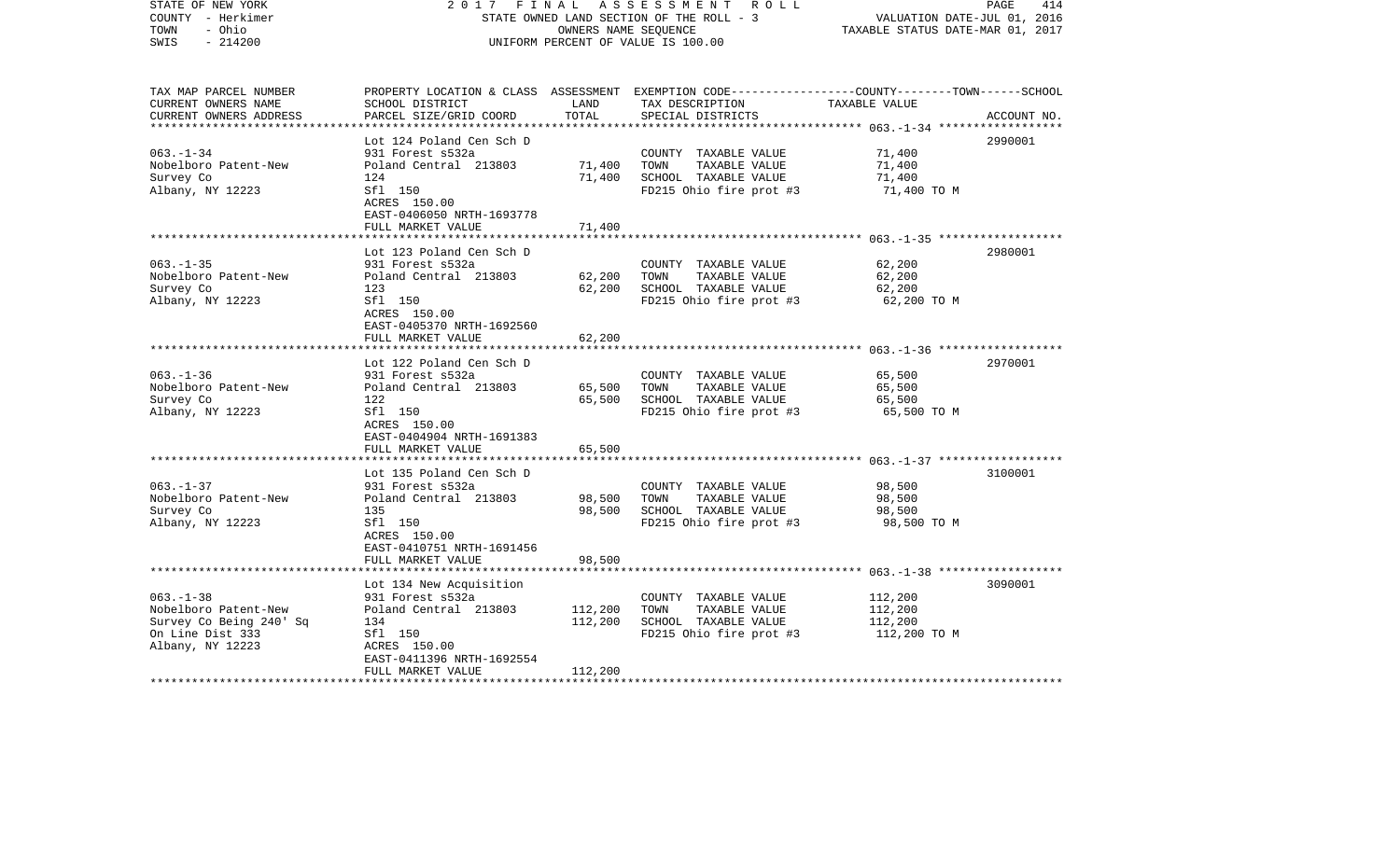| STATE OF NEW YORK<br>COUNTY - Herkimer<br>TOWN<br>- Ohio<br>$-214200$<br>SWIS | 2017<br>FINAL                                           | OWNERS NAME SEQUENCE | A S S E S S M E N T R O L L<br>STATE OWNED LAND SECTION OF THE ROLL - 3<br>UNIFORM PERCENT OF VALUE IS 100.00                           | VALUATION DATE-JUL 01, 2016<br>TAXABLE STATUS DATE-MAR 01, 2017 | 415<br>PAGE |
|-------------------------------------------------------------------------------|---------------------------------------------------------|----------------------|-----------------------------------------------------------------------------------------------------------------------------------------|-----------------------------------------------------------------|-------------|
| TAX MAP PARCEL NUMBER<br>CURRENT OWNERS NAME<br>CURRENT OWNERS ADDRESS        | SCHOOL DISTRICT<br>PARCEL SIZE/GRID COORD               | LAND<br>TOTAL        | PROPERTY LOCATION & CLASS ASSESSMENT EXEMPTION CODE---------------COUNTY-------TOWN------SCHOOL<br>TAX DESCRIPTION<br>SPECIAL DISTRICTS | TAXABLE VALUE                                                   | ACCOUNT NO. |
|                                                                               | Lot 133 Poland Cen Sch D                                |                      |                                                                                                                                         |                                                                 | 3080001     |
| $063. -1 - 40$                                                                | 931 Forest s532a                                        |                      | COUNTY TAXABLE VALUE                                                                                                                    | 96,500                                                          |             |
| Nobelboro Patent-New                                                          | Poland Central 213803                                   | 96,500               | TOWN<br>TAXABLE VALUE                                                                                                                   | 96,500                                                          |             |
| Survey Co Ex 1 32 Acres                                                       | 133                                                     | 96,500               | SCHOOL TAXABLE VALUE                                                                                                                    | 96,500                                                          |             |
| Ne Corner Dam<br>Albany, NY 12223                                             | Sfl 148.68<br>ACRES 150.00<br>EAST-0411759 NRTH-1693693 |                      | FD215 Ohio fire prot #3                                                                                                                 | 96,500 TO M                                                     |             |
|                                                                               | FULL MARKET VALUE                                       | 96,500               |                                                                                                                                         |                                                                 |             |
|                                                                               | Lot 132 Poland Cen Sch D                                |                      |                                                                                                                                         |                                                                 | 3070001     |
| $063. -1 -41$                                                                 | 931 Forest s532a                                        |                      | COUNTY TAXABLE VALUE                                                                                                                    | 87,900                                                          |             |
| Nobelboro Patent-New                                                          | Poland Central 213803                                   | 87,900               | TOWN<br>TAXABLE VALUE                                                                                                                   | 87,900                                                          |             |
| Survey Co                                                                     | 132                                                     | 87,900               | SCHOOL TAXABLE VALUE                                                                                                                    | 87,900                                                          |             |
| Albany, NY 12223                                                              | Sfl 150<br>ACRES 150.00<br>EAST-0412316 NRTH-1694933    |                      | FD215 Ohio fire prot #3                                                                                                                 | 87,900 TO M                                                     |             |
|                                                                               | FULL MARKET VALUE                                       | 87,900               |                                                                                                                                         |                                                                 |             |
|                                                                               | Lot 131 Poland Cen Sch D                                |                      |                                                                                                                                         |                                                                 | 3060001     |
| $063. -1 - 42$                                                                | 931 Forest s532a                                        |                      | COUNTY TAXABLE VALUE                                                                                                                    | 89,700                                                          |             |
| Nobelboro Patent-New                                                          | Poland Central 213803                                   | 89,700               | TOWN<br>TAXABLE VALUE                                                                                                                   | 89,700                                                          |             |
| Survey Co                                                                     | 131                                                     | 89,700               | SCHOOL TAXABLE VALUE                                                                                                                    | 89,700                                                          |             |
| Albany, NY 12223                                                              | Sfl 150<br>ACRES 150.00<br>EAST-0412873 NRTH-1695979    |                      | FD215 Ohio fire prot #3                                                                                                                 | 89,700 TO M                                                     |             |
|                                                                               | FULL MARKET VALUE                                       | 89,700               |                                                                                                                                         |                                                                 |             |
|                                                                               | Lot 130 Poland Cen Sch D                                |                      |                                                                                                                                         |                                                                 | 3050001     |
| $063. -1 - 43$                                                                | 931 Forest s532a                                        |                      | COUNTY TAXABLE VALUE                                                                                                                    | 85,400                                                          |             |
| Nobelboro Patent-New                                                          | Poland Central 213803                                   | 85,400               | TOWN<br>TAXABLE VALUE                                                                                                                   | 85,400                                                          |             |
| Survey Co                                                                     | 130                                                     | 85,400               | SCHOOL TAXABLE VALUE                                                                                                                    | 85,400                                                          |             |
| Albany, NY 12223                                                              | Sfl 150<br>ACRES 150.00<br>EAST-0413244 NRTH-1697065    |                      | FD215 Ohio fire prot #3                                                                                                                 | 85,400 TO M                                                     |             |
|                                                                               | FULL MARKET VALUE                                       | 85,400               |                                                                                                                                         |                                                                 |             |
|                                                                               | Lot 121 Poland Cen Sch D                                |                      |                                                                                                                                         |                                                                 | 2960001     |
| $067. - 1 - 3$                                                                | 931 Forest s532a                                        |                      | COUNTY TAXABLE VALUE                                                                                                                    | 67,700                                                          |             |
| Nobelboro Patent-New                                                          | Poland Central 213803                                   | 67,700               | TAXABLE VALUE<br>TOWN                                                                                                                   | 67,700                                                          |             |
| Survey Co                                                                     | 121                                                     | 67,700               | SCHOOL TAXABLE VALUE                                                                                                                    | 67,700                                                          |             |
| Albany, NY 12223                                                              | Sfl 150                                                 |                      | FD217 Ohio fire prot #4                                                                                                                 | 67,700 TO M                                                     |             |
|                                                                               | ACRES 150.00                                            |                      |                                                                                                                                         |                                                                 |             |
|                                                                               | EAST-0404448 NRTH-1690360<br>FULL MARKET VALUE          | 67,700               |                                                                                                                                         |                                                                 |             |
| ************************                                                      |                                                         |                      |                                                                                                                                         |                                                                 |             |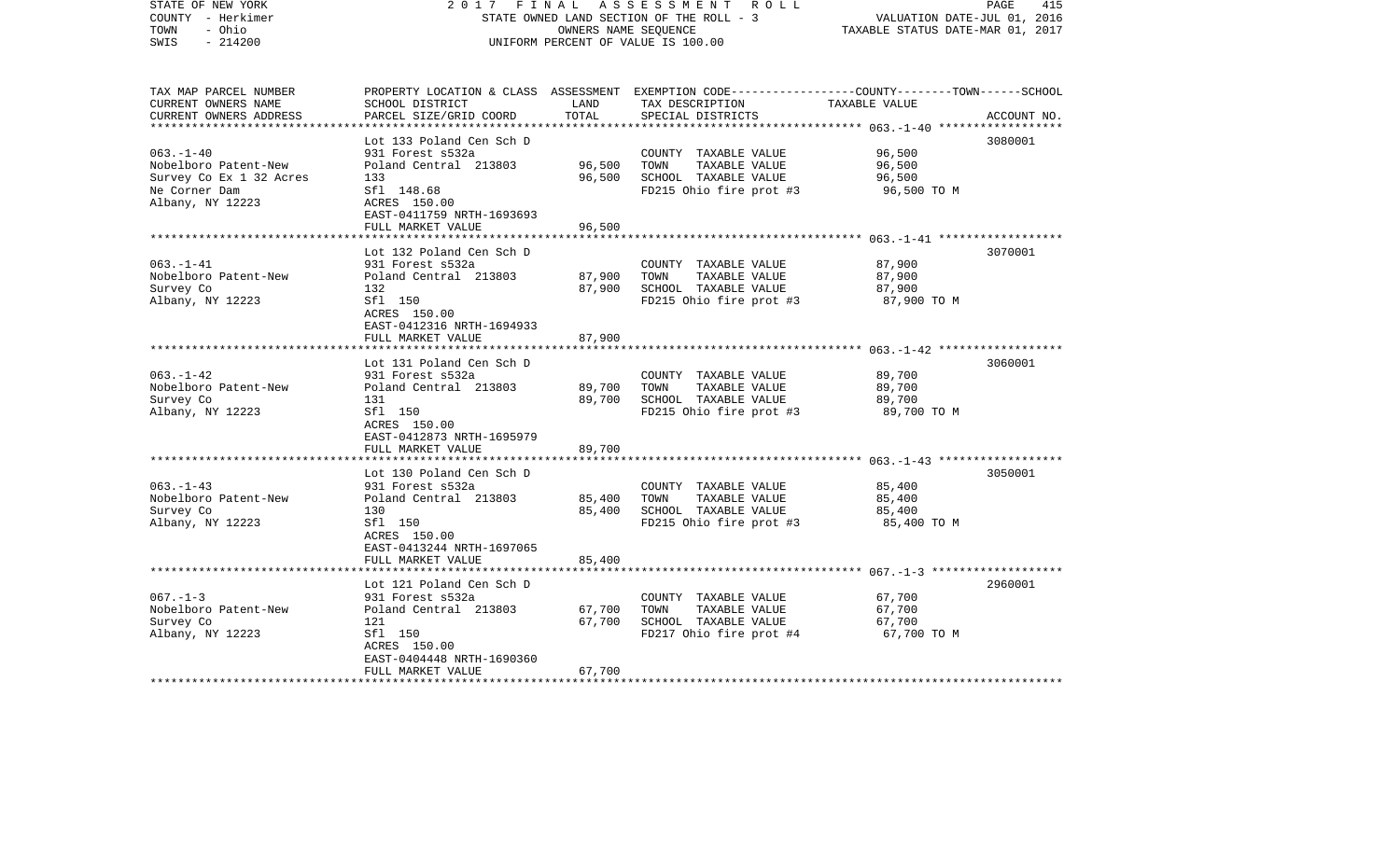| STATE OF NEW YORK<br>COUNTY - Herkimer<br>TOWN<br>- Ohio<br>$-214200$<br>SWIS | 2017<br>FINAL                                        | OWNERS NAME SEQUENCE | A S S E S S M E N T R O L L<br>STATE OWNED LAND SECTION OF THE ROLL - 3<br>UNIFORM PERCENT OF VALUE IS 100.00                           | VALUATION DATE-JUL 01, 2016<br>TAXABLE STATUS DATE-MAR 01, 2017 | 416<br>PAGE |
|-------------------------------------------------------------------------------|------------------------------------------------------|----------------------|-----------------------------------------------------------------------------------------------------------------------------------------|-----------------------------------------------------------------|-------------|
| TAX MAP PARCEL NUMBER<br>CURRENT OWNERS NAME<br>CURRENT OWNERS ADDRESS        | SCHOOL DISTRICT<br>PARCEL SIZE/GRID COORD            | LAND<br>TOTAL        | PROPERTY LOCATION & CLASS ASSESSMENT EXEMPTION CODE---------------COUNTY-------TOWN------SCHOOL<br>TAX DESCRIPTION<br>SPECIAL DISTRICTS | TAXABLE VALUE                                                   | ACCOUNT NO. |
|                                                                               | Lot 120 Poland Cen Sch D                             |                      |                                                                                                                                         |                                                                 | 2950001     |
| $067. - 1 - 4$                                                                | 931 Forest s532a                                     |                      | COUNTY TAXABLE VALUE                                                                                                                    | 65,500                                                          |             |
| Nobelboro Patent-New                                                          | Poland Central 213803                                | 65,500               | TOWN<br>TAXABLE VALUE                                                                                                                   | 65,500                                                          |             |
| Survey Co                                                                     | 120                                                  | 65,500               | SCHOOL TAXABLE VALUE                                                                                                                    | 65,500                                                          |             |
| Albany, NY 12223                                                              | Sfl 150<br>ACRES 150.00<br>EAST-0403887 NRTH-1689237 |                      | FD217 Ohio fire prot #4                                                                                                                 | 65,500 TO M                                                     |             |
|                                                                               | FULL MARKET VALUE                                    | 65,500               |                                                                                                                                         |                                                                 |             |
|                                                                               | Lot 119 Poland Cen Sch D                             |                      |                                                                                                                                         |                                                                 | 2940001     |
| $067. - 1 - 5$                                                                | 931 Forest s532a                                     |                      | COUNTY TAXABLE VALUE                                                                                                                    | 62,100                                                          |             |
| Nobelboro Patent-New                                                          | Poland Central 213803                                | 62,100               | TOWN<br>TAXABLE VALUE                                                                                                                   | 62,100                                                          |             |
| Survey Co                                                                     | 119                                                  | 62,100               | SCHOOL TAXABLE VALUE                                                                                                                    | 62,100                                                          |             |
| Albany, NY 12223                                                              | Sfl 150<br>ACRES 150.00<br>EAST-0403330 NRTH-1688190 |                      | FD217 Ohio fire prot #4                                                                                                                 | 62,100 TO M                                                     |             |
|                                                                               | FULL MARKET VALUE                                    | 62,100               |                                                                                                                                         |                                                                 |             |
|                                                                               |                                                      |                      |                                                                                                                                         |                                                                 |             |
| $067. - 1 - 6$                                                                | Lot 118 Poland Cen Sch D                             |                      |                                                                                                                                         |                                                                 | 2930001     |
| Nobelboro Patent-New                                                          | 931 Forest s532a<br>Poland Central 213803            | 56,800               | COUNTY TAXABLE VALUE<br>TOWN<br>TAXABLE VALUE                                                                                           | 56,800<br>56,800                                                |             |
| Survey Co                                                                     | 118                                                  | 56,800               | SCHOOL TAXABLE VALUE                                                                                                                    | 56,800                                                          |             |
| Albany, NY 12223                                                              | Sfl 150                                              |                      | FD217 Ohio fire prot #4                                                                                                                 | 56,800 TO M                                                     |             |
|                                                                               | ACRES 150.00                                         |                      |                                                                                                                                         |                                                                 |             |
|                                                                               | EAST-0402897 NRTH-1686983                            |                      |                                                                                                                                         |                                                                 |             |
|                                                                               | FULL MARKET VALUE                                    | 56,800               |                                                                                                                                         |                                                                 |             |
|                                                                               | Lot 147 Poland Cen Sch D                             |                      |                                                                                                                                         |                                                                 | 3220001     |
| $067. - 1 - 19$                                                               | 931 Forest s532a                                     |                      | COUNTY TAXABLE VALUE                                                                                                                    | 72,600                                                          |             |
| Nobelboro Patent-New                                                          | Poland Central 213803                                | 72,600               | TAXABLE VALUE<br>TOWN                                                                                                                   | 72,600                                                          |             |
| Survey Co Ex 50 Acres                                                         | 147                                                  | 72,600               | SCHOOL TAXABLE VALUE                                                                                                                    | 72,600                                                          |             |
| S'ly End                                                                      | Sfl 100                                              |                      | FD217 Ohio fire prot #4                                                                                                                 | 72,600 TO M                                                     |             |
| Albany, NY 12223                                                              | ACRES 100.00                                         |                      |                                                                                                                                         |                                                                 |             |
|                                                                               | EAST-0402629 NRTH-1676694                            |                      |                                                                                                                                         |                                                                 |             |
|                                                                               | FULL MARKET VALUE                                    | 72,600               |                                                                                                                                         |                                                                 |             |
|                                                                               | Lot 146 Poland Cen Sch D                             |                      |                                                                                                                                         |                                                                 | 3210001     |
| $067. - 1 - 20$                                                               | 931 Forest s532a                                     |                      | COUNTY TAXABLE VALUE                                                                                                                    | 70,300                                                          |             |
| Nobelboro Patent-New                                                          | Poland Central 213803                                | 70,300               | TOWN<br>TAXABLE VALUE                                                                                                                   | 70,300                                                          |             |
| Survey Co Ex 50 Acres                                                         | 146                                                  | 70,300               | SCHOOL TAXABLE VALUE                                                                                                                    | 70,300                                                          |             |
| S'ly End                                                                      | Sfl 100                                              |                      | FD217 Ohio fire prot #4                                                                                                                 | 70,300 TO M                                                     |             |
| Albany, NY 12223                                                              | ACRES 100.00<br>EAST-0403089 NRTH-1677809            |                      |                                                                                                                                         |                                                                 |             |
|                                                                               | FULL MARKET VALUE                                    | 70,300               |                                                                                                                                         |                                                                 |             |
|                                                                               |                                                      |                      |                                                                                                                                         |                                                                 |             |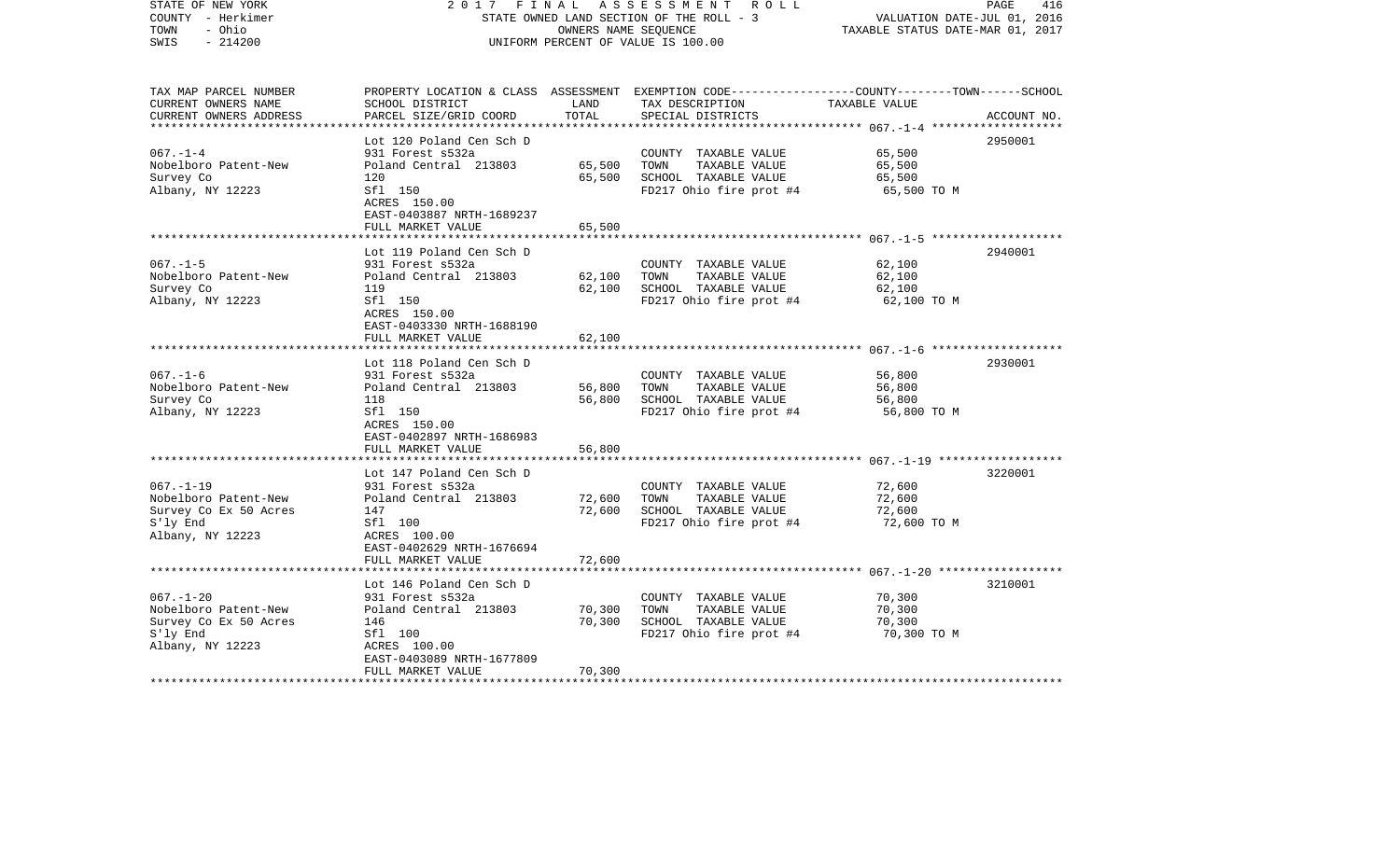| STATE OF NEW YORK<br>COUNTY - Herkimer<br>TOWN<br>- Ohio<br>$-214200$<br>SWIS | 2017                                                    | FINAL<br>OWNERS NAME SEQUENCE | A S S E S S M E N T R O L L<br>STATE OWNED LAND SECTION OF THE ROLL - 3<br>UNIFORM PERCENT OF VALUE IS 100.00                           | VALUATION DATE-JUL 01, 2016<br>TAXABLE STATUS DATE-MAR 01, 2017 | 417<br>PAGE |
|-------------------------------------------------------------------------------|---------------------------------------------------------|-------------------------------|-----------------------------------------------------------------------------------------------------------------------------------------|-----------------------------------------------------------------|-------------|
| TAX MAP PARCEL NUMBER<br>CURRENT OWNERS NAME<br>CURRENT OWNERS ADDRESS        | SCHOOL DISTRICT<br>PARCEL SIZE/GRID COORD               | LAND<br>TOTAL                 | PROPERTY LOCATION & CLASS ASSESSMENT EXEMPTION CODE---------------COUNTY-------TOWN------SCHOOL<br>TAX DESCRIPTION<br>SPECIAL DISTRICTS | TAXABLE VALUE                                                   | ACCOUNT NO. |
|                                                                               | Lot 145 Poland Cen Sch D                                |                               |                                                                                                                                         |                                                                 | 3200001     |
| $067. - 1 - 22$                                                               | 931 Forest s532a                                        |                               | COUNTY TAXABLE VALUE                                                                                                                    | 105,400                                                         |             |
| Nobelboro Patent-New                                                          | Poland Central 213803                                   | 105,400                       | TOWN<br>TAXABLE VALUE                                                                                                                   | 105,400                                                         |             |
| Survey Co                                                                     | 145                                                     | 105,400                       | SCHOOL TAXABLE VALUE                                                                                                                    | 105,400                                                         |             |
| Albany, NY 12223                                                              | Sfl 150<br>ACRES 150.00<br>EAST-0405162 NRTH-1679541    |                               | FD217 Ohio fire prot #4                                                                                                                 | 105,400 TO M                                                    |             |
|                                                                               | FULL MARKET VALUE                                       | 105,400                       |                                                                                                                                         |                                                                 |             |
|                                                                               | Lot 144 Poland Cen Sch D                                |                               |                                                                                                                                         |                                                                 | 3190001     |
| $067. - 1 - 24$                                                               | 931 Forest s532a                                        |                               | COUNTY TAXABLE VALUE                                                                                                                    | 94,000                                                          |             |
| Nobelboro Patent-New                                                          | Poland Central 213803                                   | 94,000                        | TAXABLE VALUE<br>TOWN                                                                                                                   | 94,000                                                          |             |
| Survey Co<br>Albany, NY 12223                                                 | 144<br>Sfl 150                                          | 94,000                        | SCHOOL TAXABLE VALUE<br>FD217 Ohio fire prot #4                                                                                         | 94,000<br>94,000 TO M                                           |             |
|                                                                               | ACRES 150.00<br>EAST-0405991 NRTH-1681756               |                               |                                                                                                                                         |                                                                 |             |
|                                                                               | FULL MARKET VALUE                                       | 94,000                        |                                                                                                                                         |                                                                 |             |
|                                                                               | Lot 143 Poland Cen Sch D                                |                               |                                                                                                                                         |                                                                 | 3180001     |
| $067. - 1 - 25$                                                               | 931 Forest s532a                                        |                               | COUNTY TAXABLE VALUE                                                                                                                    | 89,100                                                          |             |
| Nobelboro Patent-New                                                          | Poland Central 213803                                   | 89,100                        | TAXABLE VALUE<br>TOWN                                                                                                                   | 89,100                                                          |             |
| Survey Co                                                                     | 143                                                     | 89,100                        | SCHOOL TAXABLE VALUE                                                                                                                    | 89,100                                                          |             |
| Albany, NY 12223                                                              | Sfl 150<br>ACRES 150.00<br>EAST-0406616 NRTH-1682720    |                               | FD217 Ohio fire prot #4                                                                                                                 | 89,100 TO M                                                     |             |
|                                                                               | FULL MARKET VALUE                                       | 89,100                        |                                                                                                                                         |                                                                 |             |
|                                                                               | Lot 142 Poland Cen Sch D                                |                               |                                                                                                                                         |                                                                 | 3170001     |
| $067. - 1 - 27$                                                               | 931 Forest s532a                                        |                               | COUNTY TAXABLE VALUE                                                                                                                    | 93,300                                                          |             |
| Nobelboro Patent-New                                                          | Poland Central 213803                                   | 93,300                        | TOWN<br>TAXABLE VALUE                                                                                                                   | 93,300                                                          |             |
| Survey Co                                                                     | 142                                                     | 93,300                        | SCHOOL TAXABLE VALUE                                                                                                                    | 93,300                                                          |             |
| Albany, NY 12223                                                              | Sfl 140.01<br>ACRES 150.00<br>EAST-0407083 NRTH-1683669 |                               | FD217 Ohio fire prot #4                                                                                                                 | 93,300 TO M                                                     |             |
|                                                                               | FULL MARKET VALUE                                       | 93,300                        |                                                                                                                                         |                                                                 |             |
|                                                                               | Lot 141 Poland Cen Sch D                                |                               |                                                                                                                                         |                                                                 | 3160001     |
| $067. - 1 - 28$                                                               | 931 Forest s532a                                        |                               | COUNTY TAXABLE VALUE                                                                                                                    | 82,600                                                          |             |
| Nobelboro Patent-New                                                          | Poland Central 213803                                   | 82,600                        | TOWN<br>TAXABLE VALUE                                                                                                                   | 82,600                                                          |             |
| Survey Co                                                                     | 141                                                     | 82,600                        | SCHOOL TAXABLE VALUE                                                                                                                    | 82,600                                                          |             |
| Albany, NY 12223                                                              | Sfl 150<br>ACRES 150.00                                 |                               | FD217 Ohio fire prot #4                                                                                                                 | 82,600 TO M                                                     |             |
|                                                                               | EAST-0407449 NRTH-1684839<br>FULL MARKET VALUE          | 82,600                        |                                                                                                                                         |                                                                 |             |
| **************************                                                    |                                                         |                               |                                                                                                                                         |                                                                 |             |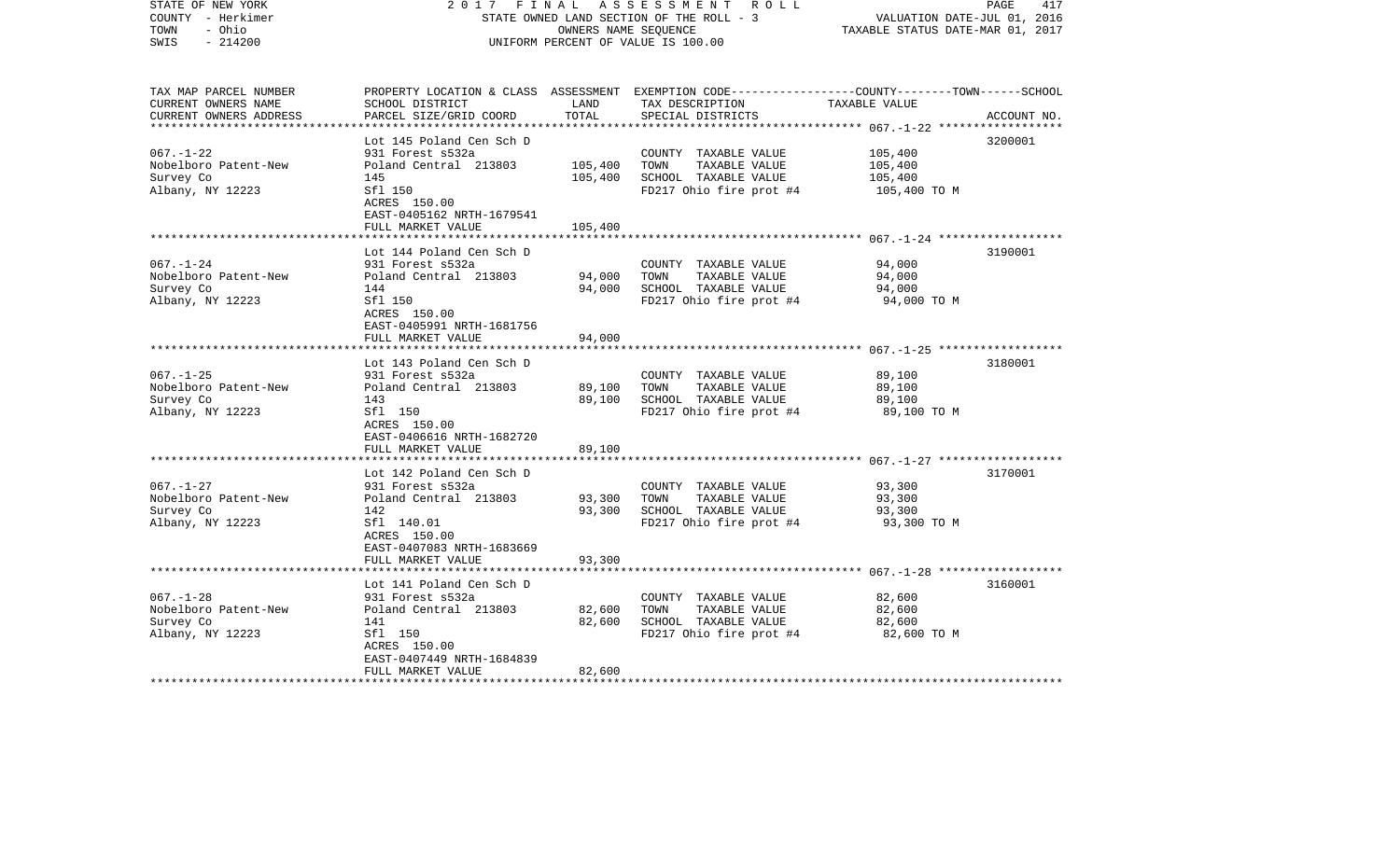| STATE OF NEW YORK<br>COUNTY - Herkimer<br>TOWN<br>- Ohio<br>$-214200$<br>SWIS | 2017                                                 | FINAL         | A S S E S S M E N T R O L L<br>STATE OWNED LAND SECTION OF THE ROLL - 3<br>OWNERS NAME SEQUENCE<br>UNIFORM PERCENT OF VALUE IS 100.00   | VALUATION DATE-JUL 01, 2016<br>TAXABLE STATUS DATE-MAR 01, 2017 | 418<br>PAGE |
|-------------------------------------------------------------------------------|------------------------------------------------------|---------------|-----------------------------------------------------------------------------------------------------------------------------------------|-----------------------------------------------------------------|-------------|
| TAX MAP PARCEL NUMBER<br>CURRENT OWNERS NAME<br>CURRENT OWNERS ADDRESS        | SCHOOL DISTRICT<br>PARCEL SIZE/GRID COORD            | LAND<br>TOTAL | PROPERTY LOCATION & CLASS ASSESSMENT EXEMPTION CODE---------------COUNTY-------TOWN------SCHOOL<br>TAX DESCRIPTION<br>SPECIAL DISTRICTS | TAXABLE VALUE                                                   | ACCOUNT NO. |
|                                                                               | Lot 140 Poland Cen Sch D                             |               |                                                                                                                                         |                                                                 | 3150001     |
| $067. - 1 - 29$                                                               | 931 Forest s532a                                     |               | COUNTY TAXABLE VALUE                                                                                                                    | 81,800                                                          |             |
| Nobelboro Patent-New                                                          | Poland Central 213803                                | 81,800        | TOWN<br>TAXABLE VALUE                                                                                                                   | 81,800                                                          |             |
| Survey Co                                                                     | 140                                                  | 81,800        | SCHOOL TAXABLE VALUE                                                                                                                    | 81,800                                                          |             |
| Albany, NY 12223                                                              | Sfl 150<br>ACRES 150.00<br>EAST-0408200 NRTH-1685946 |               | FD217 Ohio fire prot #4                                                                                                                 | 81,800 TO M                                                     |             |
|                                                                               | FULL MARKET VALUE                                    | 81,800        |                                                                                                                                         |                                                                 |             |
|                                                                               | Lot 139 Poland Cen Sch D                             |               |                                                                                                                                         |                                                                 | 3140001     |
| $067. - 1 - 30$                                                               | 931 Forest s532a                                     |               | COUNTY TAXABLE VALUE                                                                                                                    | 77,900                                                          |             |
| Nobelboro Patent-New                                                          | Poland Central 213803                                | 77,900        | TOWN<br>TAXABLE VALUE                                                                                                                   | 77,900                                                          |             |
| Survey Co                                                                     | 139                                                  | 77,900        | SCHOOL TAXABLE VALUE                                                                                                                    | 77,900                                                          |             |
| Albany, NY 12223                                                              | Sfl 150<br>ACRES 150.00<br>EAST-0408764 NRTH-1687018 |               | FD217 Ohio fire prot #4                                                                                                                 | 77,900 TO M                                                     |             |
|                                                                               | FULL MARKET VALUE                                    | 77,900        |                                                                                                                                         |                                                                 |             |
|                                                                               | Lot 138 Poland Cen Sch D                             |               |                                                                                                                                         |                                                                 | 3130001     |
| $067. - 1 - 31$                                                               | 931 Forest s532a                                     |               | COUNTY TAXABLE VALUE                                                                                                                    | 74,900                                                          |             |
| Nobelboro Patent-New                                                          | Poland Central 213803                                | 74,900        | TOWN<br>TAXABLE VALUE                                                                                                                   | 74,900                                                          |             |
| Survey Co                                                                     | 138                                                  | 74,900        | SCHOOL TAXABLE VALUE                                                                                                                    | 74,900                                                          |             |
| Albany, NY 12223                                                              | Sfl 150<br>ACRES 150.00<br>EAST-0409316 NRTH-1688131 |               | FD217 Ohio fire prot #4                                                                                                                 | 74,900 TO M                                                     |             |
|                                                                               | FULL MARKET VALUE                                    | 74,900        |                                                                                                                                         |                                                                 |             |
|                                                                               | Lot 137 Poland Cen Sch D                             |               |                                                                                                                                         |                                                                 | 3120001     |
| $067. - 1 - 32$                                                               | 931 Forest s532a                                     |               | COUNTY TAXABLE VALUE                                                                                                                    | 83,900                                                          |             |
| Nobelboro Patent-New                                                          | Poland Central 213803                                | 83,900        | TOWN<br>TAXABLE VALUE                                                                                                                   | 83,900                                                          |             |
| Survey Co                                                                     | 137                                                  | 83,900        | SCHOOL TAXABLE VALUE                                                                                                                    | 83,900                                                          |             |
| Albany, NY 12223                                                              | Sfl 150<br>ACRES 150.00<br>EAST-0409741 NRTH-1689160 |               | FD217 Ohio fire prot #4                                                                                                                 | 83,900 TO M                                                     |             |
|                                                                               | FULL MARKET VALUE                                    | 83,900        |                                                                                                                                         |                                                                 |             |
|                                                                               |                                                      |               |                                                                                                                                         |                                                                 |             |
| $067. - 1 - 33$                                                               | Lot 136 Poland Cen Sch D<br>931 Forest s532a         |               | COUNTY TAXABLE VALUE                                                                                                                    | 84,100                                                          | 3110001     |
| Nobelboro Patent-New                                                          | Poland Central 213803                                | 84,100        | TAXABLE VALUE<br>TOWN                                                                                                                   | 84,100                                                          |             |
| Survey Co                                                                     | 136                                                  | 84,100        | SCHOOL TAXABLE VALUE                                                                                                                    | 84,100                                                          |             |
| Albany, NY 12223                                                              | Sfl 150                                              |               | FD217 Ohio fire prot #4                                                                                                                 | 84,100 TO M                                                     |             |
|                                                                               | ACRES 150.00                                         |               |                                                                                                                                         |                                                                 |             |
|                                                                               | EAST-0410315 NRTH-1690290                            |               |                                                                                                                                         |                                                                 |             |
|                                                                               | FULL MARKET VALUE                                    | 84,100        |                                                                                                                                         |                                                                 |             |
| ************************                                                      |                                                      |               |                                                                                                                                         |                                                                 |             |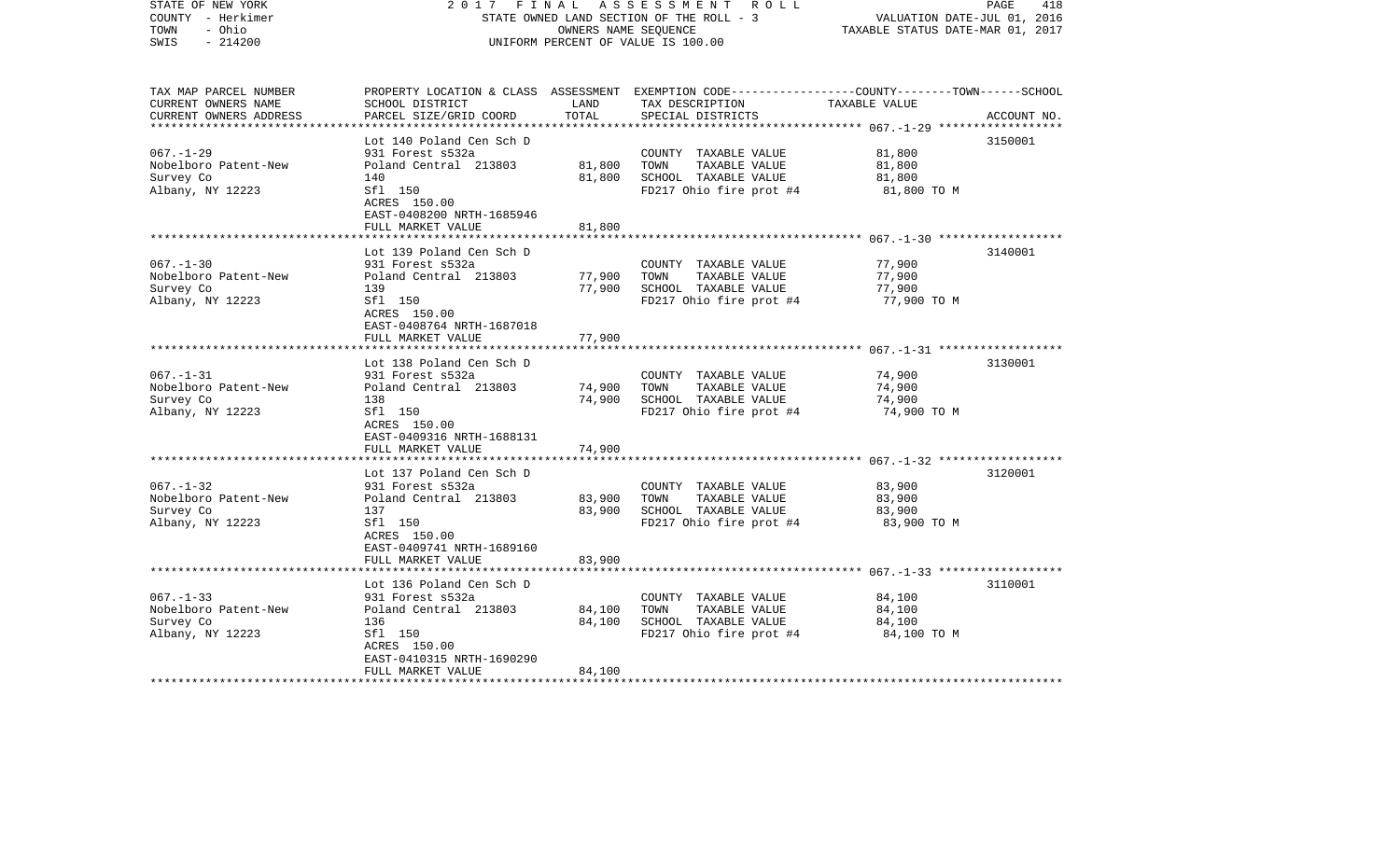| COUNTY - Herkimer<br>TOWN<br>- Ohio<br>SWIS<br>$-214200$                          |                                                                                                                                              | OWNERS NAME SEQUENCE | STATE OWNED LAND SECTION OF THE ROLL - 3<br>UNIFORM PERCENT OF VALUE IS 100.00                   | VALUATION DATE-JUL 01, 2016<br>TAXABLE STATUS DATE-MAR 01, 2017 |             |
|-----------------------------------------------------------------------------------|----------------------------------------------------------------------------------------------------------------------------------------------|----------------------|--------------------------------------------------------------------------------------------------|-----------------------------------------------------------------|-------------|
| TAX MAP PARCEL NUMBER<br>CURRENT OWNERS NAME<br>CURRENT OWNERS ADDRESS            | PROPERTY LOCATION & CLASS ASSESSMENT EXEMPTION CODE---------------COUNTY-------TOWN------SCHOOL<br>SCHOOL DISTRICT<br>PARCEL SIZE/GRID COORD | LAND<br>TOTAL        | TAX DESCRIPTION<br>SPECIAL DISTRICTS                                                             | TAXABLE VALUE                                                   | ACCOUNT NO. |
|                                                                                   |                                                                                                                                              |                      |                                                                                                  | ************* 062.-1-4 ***************                          |             |
|                                                                                   | Lot 3 Poland Cen Sch D                                                                                                                       |                      |                                                                                                  |                                                                 | 3250001     |
| $062. -1 -4$<br>Nobelboro Patent-Old                                              | 931 Forest s532a<br>Poland Central 213803                                                                                                    | 168,500              | COUNTY TAXABLE VALUE<br>TAXABLE VALUE<br>TOWN                                                    | 168,500<br>168,500                                              |             |
| Survey<br>Albany, NY 12223                                                        | 3<br>Sfl 290<br>ACRES 290.00<br>EAST-0377205 NRTH-1702586                                                                                    | 168,500              | SCHOOL TAXABLE VALUE<br>FD215 Ohio fire prot #3                                                  | 168,500<br>168,500 TO M                                         |             |
|                                                                                   | FULL MARKET VALUE                                                                                                                            | 168,500              |                                                                                                  |                                                                 |             |
|                                                                                   | Lot 4 Poland Cen Sch D                                                                                                                       |                      |                                                                                                  |                                                                 | 3260001     |
| $062. -1 - 5$<br>Nobelboro Patent-Old<br>Survey                                   | 931 Forest s532a<br>Poland Central 213803<br>4                                                                                               | 165,300<br>165,300   | COUNTY TAXABLE VALUE<br>TAXABLE VALUE<br>TOWN<br>SCHOOL TAXABLE VALUE                            | 165,300<br>165,300<br>165,300                                   |             |
| Albany, NY 12223                                                                  | Sfl 300<br>ACRES 300.00<br>EAST-0376708 NRTH-1701579                                                                                         |                      | FD215 Ohio fire prot #3                                                                          | 165,300 TO M                                                    |             |
|                                                                                   | FULL MARKET VALUE                                                                                                                            | 165,300              |                                                                                                  |                                                                 |             |
|                                                                                   | Lot 5 Poland Cen Sch D                                                                                                                       |                      |                                                                                                  |                                                                 | 3270001     |
| $062. -1 - 6$<br>Nobelboro Patent-Old<br>Survey                                   | 931 Forest s532a<br>Poland Central 213803<br>5                                                                                               | 163,700<br>163,700   | COUNTY TAXABLE VALUE<br>TOWN<br>TAXABLE VALUE<br>SCHOOL TAXABLE VALUE                            | 163,700<br>163,700<br>163,700                                   |             |
| Albany, NY 12223                                                                  | Sfl 300<br>ACRES 300.00<br>EAST-0376211 NRTH-1700475                                                                                         |                      | FD215 Ohio fire prot #3                                                                          | 163,700 TO M                                                    |             |
|                                                                                   | FULL MARKET VALUE                                                                                                                            | 163,700              |                                                                                                  |                                                                 |             |
|                                                                                   | Lot 6 Poland Cen Sch D                                                                                                                       |                      |                                                                                                  |                                                                 | 3280001     |
| $062. -1 - 8$<br>Nobelboro Patent-Old<br>Survey<br>Albany, NY 12223               | 931 Forest s532a<br>Poland Central 213803<br>6<br>Sfl 150<br>ACRES 150.00                                                                    | 96,700<br>96,700     | COUNTY TAXABLE VALUE<br>TOWN<br>TAXABLE VALUE<br>SCHOOL TAXABLE VALUE<br>FD215 Ohio fire prot #3 | 96,700<br>96,700<br>96,700<br>96,700 TO M                       |             |
|                                                                                   | EAST-0378074 NRTH-1698122<br>FULL MARKET VALUE                                                                                               | 96,700               |                                                                                                  |                                                                 |             |
|                                                                                   |                                                                                                                                              |                      |                                                                                                  |                                                                 |             |
| $062. - 1 - 27$<br>Nobelboro Patent-Old<br>Survey Fuller Camp<br>Albany, NY 12223 | Lot 1 Adirondack Csd<br>931 Forest s532a<br>Adirondack<br>302601<br>$\mathbf{1}$<br>Sfl 399<br>ACRES 447.60                                  | 1364,600<br>1364,600 | COUNTY TAXABLE VALUE<br>TOWN<br>TAXABLE VALUE<br>SCHOOL TAXABLE VALUE<br>FD215 Ohio fire prot #3 | 1364,600<br>1364,600<br>1364,600<br>1364,600 ТО М               | 3240001     |
| ***********************                                                           | EAST-0385237 NRTH-1701862<br>FULL MARKET VALUE                                                                                               | 1364,600             |                                                                                                  |                                                                 |             |

2017 FINAL ASSESSMENT ROLL

PAGE 419

STATE OF NEW YORK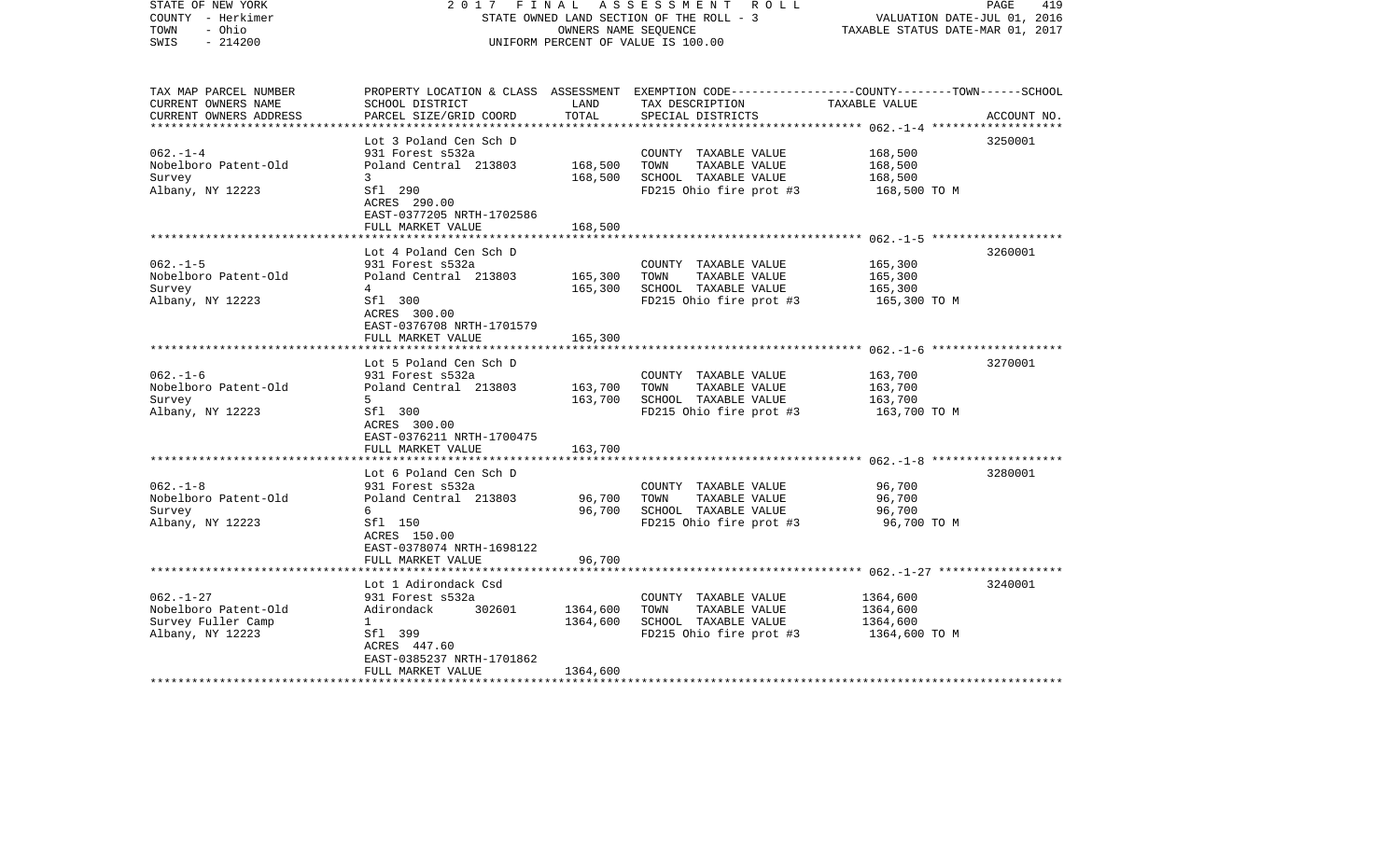| STATE OF NEW YORK<br>COUNTY - Herkimer<br>- Ohio<br>TOWN<br>$-214200$<br>SWIS | 2017<br>FINAL                                           | OWNERS NAME SEQUENCE | A S S E S S M E N T R O L L<br>STATE OWNED LAND SECTION OF THE ROLL - 3<br>UNIFORM PERCENT OF VALUE IS 100.00                                         | VALUATION DATE-JUL 01, 2016<br>TAXABLE STATUS DATE-MAR 01, 2017 | 420<br>PAGE |
|-------------------------------------------------------------------------------|---------------------------------------------------------|----------------------|-------------------------------------------------------------------------------------------------------------------------------------------------------|-----------------------------------------------------------------|-------------|
| TAX MAP PARCEL NUMBER<br>CURRENT OWNERS NAME<br>CURRENT OWNERS ADDRESS        | SCHOOL DISTRICT<br>PARCEL SIZE/GRID COORD               | LAND<br>TOTAL        | PROPERTY LOCATION & CLASS ASSESSMENT EXEMPTION CODE---------------COUNTY-------TOWN------SCHOOL<br>TAX DESCRIPTION TAXABLE VALUE<br>SPECIAL DISTRICTS |                                                                 | ACCOUNT NO. |
|                                                                               | Lot 105 Poland Cen Sch D                                |                      |                                                                                                                                                       |                                                                 | 3630001     |
| $063. - 1 - 44$                                                               | 931 Forest s532a                                        |                      | COUNTY TAXABLE VALUE                                                                                                                                  | 151,500                                                         |             |
| Nobelboro Patent-Old                                                          | Poland Central 213803                                   | 151,500              | TOWN<br>TAXABLE VALUE                                                                                                                                 | 151,500                                                         |             |
| Survey                                                                        | 105                                                     | 151,500              | SCHOOL TAXABLE VALUE                                                                                                                                  | 151,500                                                         |             |
| Albany, NY 12223                                                              | Sfl 222.25<br>ACRES 222.20<br>EAST-0416962 NRTH-1694663 |                      | FD215 Ohio fire prot #3                                                                                                                               | 151,500 TO M                                                    |             |
|                                                                               | FULL MARKET VALUE                                       | 151,500              |                                                                                                                                                       |                                                                 |             |
|                                                                               | Lot 106 Poland Cen Sch D                                |                      |                                                                                                                                                       |                                                                 | 3640001     |
| $063 - 1 - 45$                                                                | 931 Forest s532a                                        |                      | COUNTY TAXABLE VALUE                                                                                                                                  | 153,400                                                         |             |
| Nobelboro Patent-Old                                                          | Poland Central 213803                                   | 153,400              | TOWN<br>TAXABLE VALUE                                                                                                                                 | 153,400                                                         |             |
| Survey                                                                        | 106                                                     | 153,400              | SCHOOL TAXABLE VALUE                                                                                                                                  | 153,400                                                         |             |
| Albany, NY 12223                                                              | Sfl 211.5<br>ACRES 253.00<br>EAST-0415818 NRTH-1692058  |                      | FD215 Ohio fire prot #3                                                                                                                               | 153,400 TO M                                                    |             |
|                                                                               | FULL MARKET VALUE                                       | 153,400              |                                                                                                                                                       |                                                                 |             |
|                                                                               |                                                         |                      |                                                                                                                                                       |                                                                 |             |
| $066. - 1 - 4$                                                                | Lot 39 Poland Cen Sch D                                 |                      |                                                                                                                                                       |                                                                 | 3290001     |
| Nobelboro Patent-Old                                                          | 931 Forest s532a<br>Poland Central 213803               | 160,600              | COUNTY TAXABLE VALUE<br>TOWN<br>TAXABLE VALUE                                                                                                         | 160,600<br>160,600                                              |             |
| Survey                                                                        | 39                                                      | 160,600              | SCHOOL TAXABLE VALUE                                                                                                                                  | 160,600                                                         |             |
| Albany, NY 12223                                                              | Sfl 300                                                 |                      | FD217 Ohio fire prot #4                                                                                                                               | 160,600 TO M                                                    |             |
|                                                                               | ACRES 300.00<br>EAST-0380645 NRTH-1684735               |                      |                                                                                                                                                       |                                                                 |             |
|                                                                               | FULL MARKET VALUE                                       | 160,600              |                                                                                                                                                       |                                                                 |             |
|                                                                               | Lot 40 Poland Cen Sch D                                 |                      |                                                                                                                                                       |                                                                 | 3300001     |
| $066. -1 - 5$                                                                 | 931 Forest s532a                                        |                      | COUNTY TAXABLE VALUE                                                                                                                                  | 174,900                                                         |             |
| Nobelboro Patent-Old                                                          | Poland Central 213803                                   | 174,900              | TAXABLE VALUE<br>TOWN                                                                                                                                 | 174,900                                                         |             |
| Survey                                                                        | 40                                                      | 174,900              | SCHOOL TAXABLE VALUE                                                                                                                                  | 174,900                                                         |             |
| Albany, NY 12223                                                              | Sfl 300<br>ACRES 300.00<br>EAST-0380049 NRTH-1683664    |                      | FD217 Ohio fire prot #4                                                                                                                               | 174,900 TO M                                                    |             |
|                                                                               | FULL MARKET VALUE                                       | 174,900              |                                                                                                                                                       |                                                                 |             |
|                                                                               |                                                         |                      |                                                                                                                                                       |                                                                 |             |
| $066. - 1 - 6$                                                                | Lot 41 Poland Cen Sch D<br>931 Forest s532a             |                      | COUNTY TAXABLE VALUE                                                                                                                                  | 162,800                                                         | 3310001     |
| Nobelboro Patent-Old                                                          | Poland Central 213803                                   | 162,800              | TOWN<br>TAXABLE VALUE                                                                                                                                 | 162,800                                                         |             |
| Survey                                                                        | 41                                                      | 162,800              | SCHOOL TAXABLE VALUE                                                                                                                                  | 162,800                                                         |             |
| Albany, NY 12223                                                              | Sfl 300                                                 |                      | FD217 Ohio fire prot #4                                                                                                                               | 162,800 TO M                                                    |             |
|                                                                               | ACRES 300.00                                            |                      |                                                                                                                                                       |                                                                 |             |
|                                                                               | EAST-0379613 NRTH-1682492                               |                      |                                                                                                                                                       |                                                                 |             |
|                                                                               | FULL MARKET VALUE                                       | 162,800              |                                                                                                                                                       |                                                                 |             |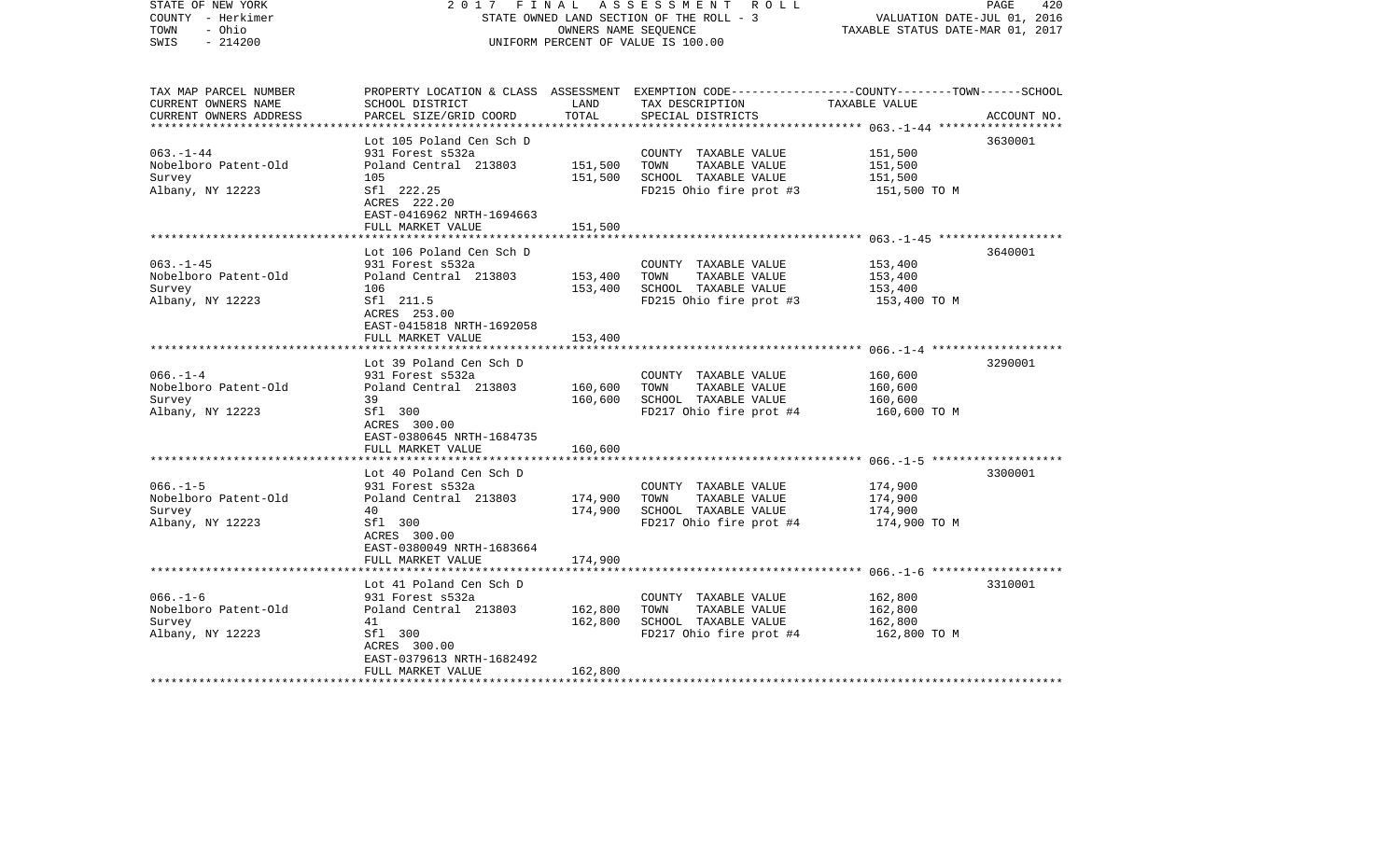| STATE OWNED LAND SECTION OF THE ROLL - 3<br>COUNTY - Herkimer<br>TOWN<br>- Ohio<br>OWNERS NAME SEQUENCE<br>SWIS<br>$-214200$<br>UNIFORM PERCENT OF VALUE IS 100.00 |                                                                                                                                                          |                                                                                                  | VALUATION DATE-JUL 01, 2016<br>TAXABLE STATUS DATE-MAR 01, 2017 |                                                                                                                                                         |
|--------------------------------------------------------------------------------------------------------------------------------------------------------------------|----------------------------------------------------------------------------------------------------------------------------------------------------------|--------------------------------------------------------------------------------------------------|-----------------------------------------------------------------|---------------------------------------------------------------------------------------------------------------------------------------------------------|
| SCHOOL DISTRICT<br>PARCEL SIZE/GRID COORD                                                                                                                          | LAND<br>TOTAL                                                                                                                                            | TAX DESCRIPTION<br>SPECIAL DISTRICTS                                                             | TAXABLE VALUE                                                   | ACCOUNT NO.                                                                                                                                             |
|                                                                                                                                                                    |                                                                                                                                                          |                                                                                                  |                                                                 |                                                                                                                                                         |
| Lot 42 Poland Cen Sch D<br>931 Forest s532a<br>Poland Central 213803<br>42<br>Sfl 300<br>ACRES 300.00                                                              | 168,000<br>168,000                                                                                                                                       | COUNTY TAXABLE VALUE<br>TOWN<br>TAXABLE VALUE<br>SCHOOL TAXABLE VALUE<br>FD217 Ohio fire prot #4 | 168,000<br>168,000<br>168,000<br>168,000 TO M                   | 3320001                                                                                                                                                 |
|                                                                                                                                                                    |                                                                                                                                                          |                                                                                                  |                                                                 |                                                                                                                                                         |
| Lot 43 Poland Cen Sch D                                                                                                                                            |                                                                                                                                                          |                                                                                                  |                                                                 | 3330001                                                                                                                                                 |
| Poland Central 213803<br>43<br>Sfl 300<br>ACRES 300.00<br>EAST-0378299 NRTH-1680304                                                                                | 163,200<br>163,200                                                                                                                                       | TOWN<br>TAXABLE VALUE<br>SCHOOL TAXABLE VALUE<br>FD217 Ohio fire prot #4                         | 163,200<br>163,200<br>163,200 TO M                              |                                                                                                                                                         |
| FULL MARKET VALUE                                                                                                                                                  | 163,200                                                                                                                                                  |                                                                                                  |                                                                 |                                                                                                                                                         |
|                                                                                                                                                                    |                                                                                                                                                          |                                                                                                  |                                                                 |                                                                                                                                                         |
| 931 Forest s532a<br>Poland Central 213803<br>44<br>Sfl 300<br>ACRES 300.00<br>EAST-0377873 NRTH-1679178                                                            | 165,500<br>165,500                                                                                                                                       | COUNTY TAXABLE VALUE<br>TOWN<br>TAXABLE VALUE<br>SCHOOL TAXABLE VALUE<br>FD217 Ohio fire prot #4 | 165,500<br>165,500<br>165,500<br>165,500 TO M                   | 3340001                                                                                                                                                 |
| FULL MARKET VALUE                                                                                                                                                  | 165,500                                                                                                                                                  |                                                                                                  |                                                                 |                                                                                                                                                         |
| Lot 45 Poland Cen Sch D<br>931 Forest s532a<br>Poland Central 213803<br>45<br>Sfl 300<br>ACRES 300.00<br>EAST-0377323 NRTH-1677995                                 | 150,100<br>150,100                                                                                                                                       | COUNTY TAXABLE VALUE<br>TOWN<br>TAXABLE VALUE<br>SCHOOL TAXABLE VALUE<br>FD217 Ohio fire prot #4 | 150,100<br>150,100<br>150,100<br>150,100 TO M                   | 3350001                                                                                                                                                 |
|                                                                                                                                                                    |                                                                                                                                                          |                                                                                                  |                                                                 |                                                                                                                                                         |
| Lot 46 Poland Cen Sch D<br>931 Forest s532a<br>Poland Central 213803<br>46<br>Sfl 300<br>ACRES 300.00<br>EAST-0376786 NRTH-1676809<br>FULL MARKET VALUE            | 164,100<br>164,100<br>164,100                                                                                                                            | COUNTY TAXABLE VALUE<br>TOWN<br>TAXABLE VALUE<br>SCHOOL TAXABLE VALUE<br>FD217 Ohio fire prot #4 | 164,100<br>164,100<br>164,100<br>164,100 TO M                   | 3360001                                                                                                                                                 |
|                                                                                                                                                                    | EAST-0378854 NRTH-1681436<br>FULL MARKET VALUE<br>931 Forest s532a<br>**************<br>Lot 44 Poland Cen Sch D<br>****************<br>FULL MARKET VALUE | 168,000<br>150,100                                                                               | COUNTY TAXABLE VALUE                                            | PROPERTY LOCATION & CLASS ASSESSMENT EXEMPTION CODE---------------COUNTY-------TOWN------SCHOOL<br>************** 066.-1-7 *****************<br>163,200 |

2017 FINAL ASSESSMENT ROLL

PAGE 421

STATE OF NEW YORK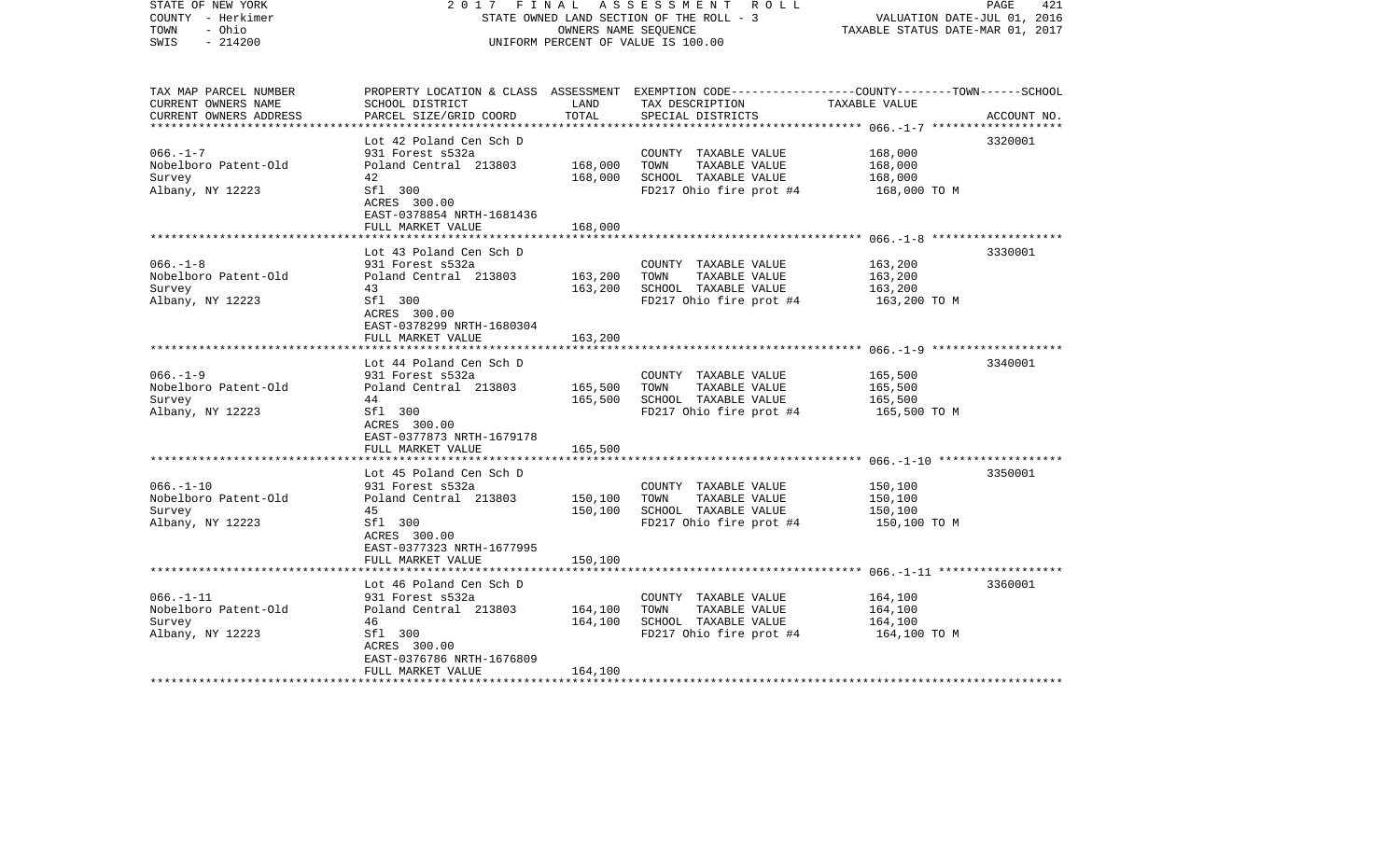| STATE OF NEW YORK<br>COUNTY - Herkimer<br>- Ohio<br>TOWN<br>$-214200$<br>SWIS | 2017<br>FINAL                                        | OWNERS NAME SEQUENCE | A S S E S S M E N T R O L L<br>STATE OWNED LAND SECTION OF THE ROLL - 3<br>UNIFORM PERCENT OF VALUE IS 100.00                                         | VALUATION DATE-JUL 01, 2016<br>TAXABLE STATUS DATE-MAR 01, 2017 | 422<br>PAGE |
|-------------------------------------------------------------------------------|------------------------------------------------------|----------------------|-------------------------------------------------------------------------------------------------------------------------------------------------------|-----------------------------------------------------------------|-------------|
| TAX MAP PARCEL NUMBER<br>CURRENT OWNERS NAME<br>CURRENT OWNERS ADDRESS        | SCHOOL DISTRICT<br>PARCEL SIZE/GRID COORD            | LAND<br>TOTAL        | PROPERTY LOCATION & CLASS ASSESSMENT EXEMPTION CODE---------------COUNTY-------TOWN------SCHOOL<br>TAX DESCRIPTION TAXABLE VALUE<br>SPECIAL DISTRICTS |                                                                 | ACCOUNT NO. |
|                                                                               |                                                      |                      |                                                                                                                                                       |                                                                 |             |
| $066. - 1 - 12$                                                               | Lot 47 Poland Cen Sch D<br>931 Forest s532a          |                      | COUNTY TAXABLE VALUE                                                                                                                                  | 173,100                                                         | 3370001     |
| Nobelboro Patent-Old                                                          | Poland Central 213803                                | 173,100              | TAXABLE VALUE<br>TOWN                                                                                                                                 | 173,100                                                         |             |
| Survey                                                                        | 47                                                   | 173,100              | SCHOOL TAXABLE VALUE                                                                                                                                  | 173,100                                                         |             |
| Albany, NY 12223                                                              | Sfl 300<br>ACRES 300.00<br>EAST-0376027 NRTH-1675910 |                      | FD217 Ohio fire prot #4                                                                                                                               | 173,100 TO M                                                    |             |
|                                                                               | FULL MARKET VALUE                                    | 173,100              |                                                                                                                                                       |                                                                 |             |
|                                                                               | Lot 48 Poland Cen Sch D                              |                      |                                                                                                                                                       |                                                                 | 3380001     |
| $066. - 1 - 13$                                                               | 931 Forest s532a                                     |                      | COUNTY TAXABLE VALUE                                                                                                                                  | 206,900                                                         |             |
| Nobelboro Patent-Old                                                          | Poland Central 213803                                | 206,900              | TOWN<br>TAXABLE VALUE                                                                                                                                 | 206,900                                                         |             |
| Survey                                                                        | 48                                                   | 206,900              | SCHOOL TAXABLE VALUE                                                                                                                                  | 206,900                                                         |             |
| Albany, NY 12223                                                              | Sfl 299<br>ACRES 299.00<br>EAST-0375561 NRTH-1674785 |                      | FD217 Ohio fire prot #4                                                                                                                               | 206,900 ТО М                                                    |             |
|                                                                               | FULL MARKET VALUE                                    | 206,900              |                                                                                                                                                       |                                                                 |             |
|                                                                               |                                                      |                      |                                                                                                                                                       |                                                                 |             |
| $066. - 1 - 15$                                                               | Lot 49 Poland Cen Sch D<br>931 Forest s532a          |                      | COUNTY TAXABLE VALUE                                                                                                                                  | 183,700                                                         | 3390001     |
| Nobelboro Patent-Old                                                          | Poland Central 213803                                | 183,700              | TOWN<br>TAXABLE VALUE                                                                                                                                 | 183,700                                                         |             |
| Survey                                                                        | 49                                                   | 183,700              | SCHOOL TAXABLE VALUE                                                                                                                                  | 183,700                                                         |             |
| Albany, NY 12223                                                              | Sfl 300<br>ACRES 300.00                              |                      | FD217 Ohio fire prot #4                                                                                                                               | 183,700 TO M                                                    |             |
|                                                                               | EAST-0375173 NRTH-1673628<br>FULL MARKET VALUE       | 183,700              |                                                                                                                                                       |                                                                 |             |
|                                                                               |                                                      |                      |                                                                                                                                                       |                                                                 |             |
|                                                                               | Lot 72 Poland Cen Sch D                              |                      |                                                                                                                                                       |                                                                 | 3400001     |
| $066. - 1 - 30$                                                               | 931 Forest s532a                                     |                      | COUNTY TAXABLE VALUE                                                                                                                                  | 185,900                                                         |             |
| Nobelboro Patent-Old                                                          | Poland Central 213803                                | 185,900              | TAXABLE VALUE<br>TOWN                                                                                                                                 | 185,900                                                         |             |
| Survey                                                                        | 72                                                   | 185,900              | SCHOOL TAXABLE VALUE                                                                                                                                  | 185,900                                                         |             |
| Albany, NY 12223                                                              | Sfl 300<br>ACRES 300.00<br>EAST-0391097 NRTH-1678078 |                      | FD217 Ohio fire prot #4                                                                                                                               | 185,900 TO M                                                    |             |
|                                                                               | FULL MARKET VALUE                                    | 185,900              |                                                                                                                                                       |                                                                 |             |
|                                                                               | Lot 73 Poland Cen Sch D                              |                      |                                                                                                                                                       |                                                                 | 3410001     |
| $066. - 1 - 31$                                                               | 931 Forest s532a                                     |                      | COUNTY TAXABLE VALUE                                                                                                                                  | 193,300                                                         |             |
| Nobelboro Patent-Old                                                          | Poland Central 213803                                | 193,300              | TOWN<br>TAXABLE VALUE                                                                                                                                 | 193,300                                                         |             |
| Survey                                                                        | 73                                                   | 193,300              | SCHOOL TAXABLE VALUE                                                                                                                                  | 193,300                                                         |             |
| Albany, NY 12223                                                              | Sfl 300                                              |                      | FD217 Ohio fire prot #4                                                                                                                               | 193,300 ТО М                                                    |             |
|                                                                               | ACRES 300.00                                         |                      |                                                                                                                                                       |                                                                 |             |
|                                                                               | EAST-0390646 NRTH-1677129                            |                      |                                                                                                                                                       |                                                                 |             |
| **************************                                                    | FULL MARKET VALUE                                    | 193,300              |                                                                                                                                                       |                                                                 |             |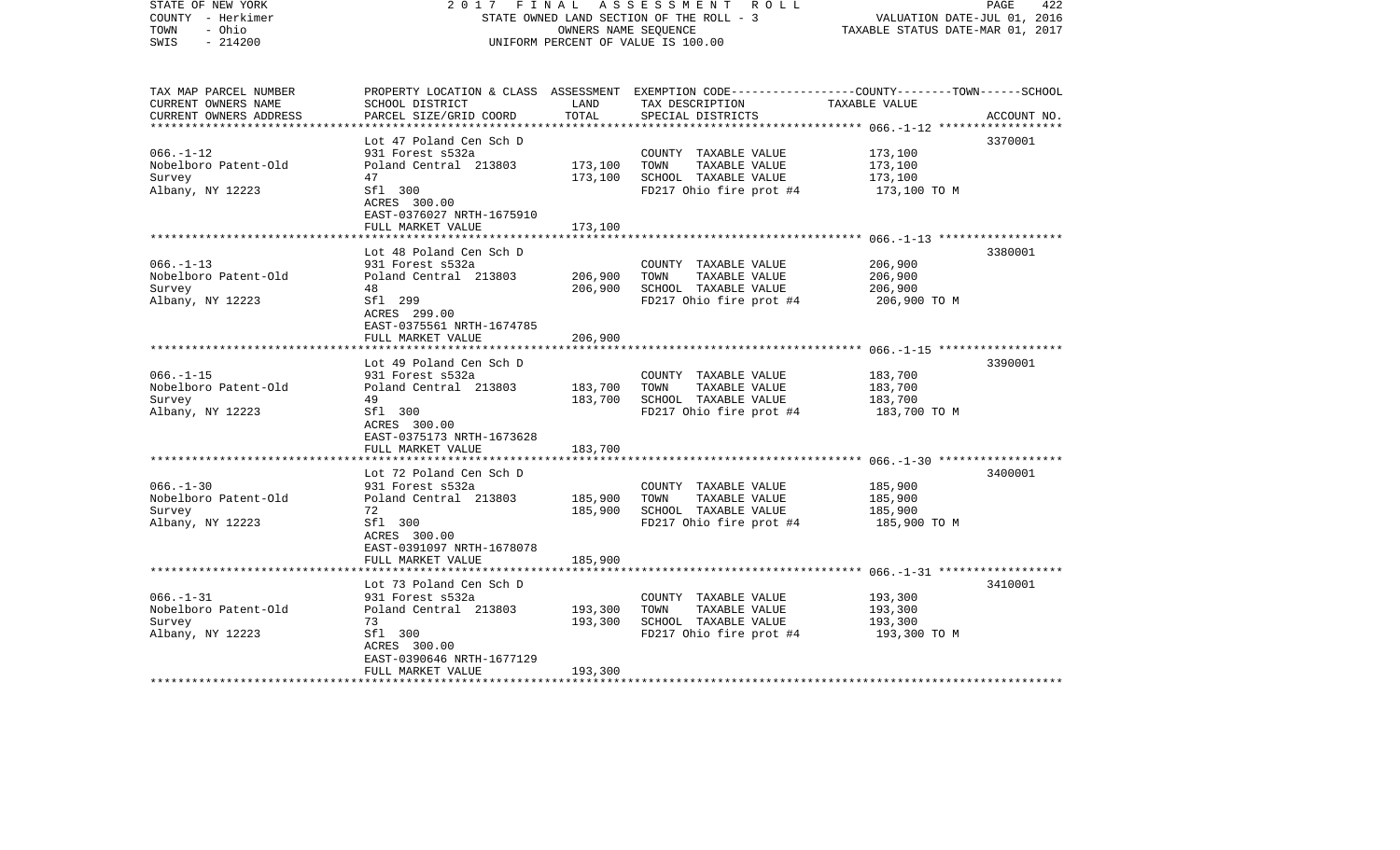| STATE OF NEW YORK<br>COUNTY - Herkimer<br>- Ohio<br>TOWN<br>$-214200$<br>SWIS | 2017<br>FINAL                                        | OWNERS NAME SEQUENCE | A S S E S S M E N T R O L L<br>STATE OWNED LAND SECTION OF THE ROLL - 3<br>UNIFORM PERCENT OF VALUE IS 100.00                                         | VALUATION DATE-JUL 01, 2016<br>TAXABLE STATUS DATE-MAR 01, 2017 | 423<br>PAGE |
|-------------------------------------------------------------------------------|------------------------------------------------------|----------------------|-------------------------------------------------------------------------------------------------------------------------------------------------------|-----------------------------------------------------------------|-------------|
| TAX MAP PARCEL NUMBER<br>CURRENT OWNERS NAME<br>CURRENT OWNERS ADDRESS        | SCHOOL DISTRICT<br>PARCEL SIZE/GRID COORD            | LAND<br>TOTAL        | PROPERTY LOCATION & CLASS ASSESSMENT EXEMPTION CODE---------------COUNTY-------TOWN------SCHOOL<br>TAX DESCRIPTION TAXABLE VALUE<br>SPECIAL DISTRICTS |                                                                 | ACCOUNT NO. |
|                                                                               |                                                      |                      |                                                                                                                                                       |                                                                 |             |
| $066. - 1 - 32$                                                               | Lot 74 Poland Cen Sch D<br>931 Forest s532a          |                      | COUNTY TAXABLE VALUE                                                                                                                                  | 191,400                                                         | 3420001     |
| Nobelboro Patent-Old                                                          | Poland Central 213803                                | 191,400              | TAXABLE VALUE<br>TOWN                                                                                                                                 | 191,400                                                         |             |
| Survey                                                                        | 74                                                   | 191,400              | SCHOOL TAXABLE VALUE                                                                                                                                  | 191,400                                                         |             |
| Albany, NY 12223                                                              | Sfl 300<br>ACRES 300.00<br>EAST-0390206 NRTH-1676206 |                      | FD217 Ohio fire prot #4                                                                                                                               | 191,400 TO M                                                    |             |
|                                                                               | FULL MARKET VALUE                                    | 191,400              |                                                                                                                                                       |                                                                 |             |
|                                                                               | Lot 75 Poland Cen Sch D                              |                      |                                                                                                                                                       |                                                                 | 3430001     |
| $066. -1 - 33$                                                                | 931 Forest s532a                                     |                      | COUNTY TAXABLE VALUE                                                                                                                                  | 198,400                                                         |             |
| Nobelboro Patent-Old                                                          | Poland Central 213803                                | 198,400              | TOWN<br>TAXABLE VALUE                                                                                                                                 | 198,400                                                         |             |
| Survey                                                                        | 75                                                   | 198,400              | SCHOOL TAXABLE VALUE                                                                                                                                  | 198,400                                                         |             |
| Albany, NY 12223                                                              | Sfl 300<br>ACRES 300.00<br>EAST-0389777 NRTH-1675353 |                      | FD217 Ohio fire prot #4                                                                                                                               | 198,400 TO M                                                    |             |
|                                                                               | FULL MARKET VALUE                                    | 198,400              |                                                                                                                                                       |                                                                 |             |
|                                                                               |                                                      |                      |                                                                                                                                                       |                                                                 |             |
| $066. - 1 - 34$                                                               | Lot 76 Poland Cen Sch D<br>931 Forest s532a          |                      | COUNTY TAXABLE VALUE                                                                                                                                  | 195,200                                                         | 3440001     |
| Nobelboro Patent-Old                                                          | Poland Central 213803                                | 195,200              | TOWN<br>TAXABLE VALUE                                                                                                                                 | 195,200                                                         |             |
| Survey                                                                        | 76                                                   | 195,200              | SCHOOL TAXABLE VALUE                                                                                                                                  | 195,200                                                         |             |
| Albany, NY 12223                                                              | Sfl 299<br>ACRES 299.00<br>EAST-0389392 NRTH-1674426 |                      | FD217 Ohio fire prot #4                                                                                                                               | 195,200 TO M                                                    |             |
|                                                                               | FULL MARKET VALUE                                    | 195,200              |                                                                                                                                                       |                                                                 |             |
|                                                                               |                                                      |                      |                                                                                                                                                       |                                                                 |             |
|                                                                               | Lot 77 Poland Cen Sch D                              |                      |                                                                                                                                                       |                                                                 | 3450001     |
| $066. -1 - 35$<br>Nobelboro Patent-Old                                        | 931 Forest s532a<br>Poland Central 213803            | 180,300              | COUNTY TAXABLE VALUE<br>TAXABLE VALUE<br>TOWN                                                                                                         | 180,300<br>180,300                                              |             |
| Survey                                                                        | 77                                                   | 180,300              | SCHOOL TAXABLE VALUE                                                                                                                                  | 180,300                                                         |             |
| Albany, NY 12223                                                              | Sfl 300<br>ACRES 300.00<br>EAST-0388957 NRTH-1673538 |                      | FD217 Ohio fire prot #4                                                                                                                               | 180,300 TO M                                                    |             |
|                                                                               | FULL MARKET VALUE                                    | 180,300              |                                                                                                                                                       |                                                                 |             |
|                                                                               |                                                      |                      |                                                                                                                                                       |                                                                 |             |
|                                                                               | Lot 78 Ex 14A Water Pcsd                             |                      |                                                                                                                                                       |                                                                 | 3460001     |
| $066. - 1 - 36$                                                               | 931 Forest s532a                                     |                      | COUNTY TAXABLE VALUE                                                                                                                                  | 178,200                                                         |             |
| Nobelboro Patent-Old                                                          | Poland Central 213803                                | 178,200              | TOWN<br>TAXABLE VALUE                                                                                                                                 | 178,200                                                         |             |
| Survey<br>Albany, NY 12223                                                    | 78<br>Sfl 286                                        | 178,200              | SCHOOL TAXABLE VALUE<br>FD217 Ohio fire prot #4                                                                                                       | 178,200<br>178,200 TO M                                         |             |
|                                                                               | ACRES 300.00                                         |                      |                                                                                                                                                       |                                                                 |             |
|                                                                               | EAST-0385915 NRTH-1673557<br>FULL MARKET VALUE       | 178,200              |                                                                                                                                                       |                                                                 |             |
| **************************                                                    |                                                      |                      |                                                                                                                                                       |                                                                 |             |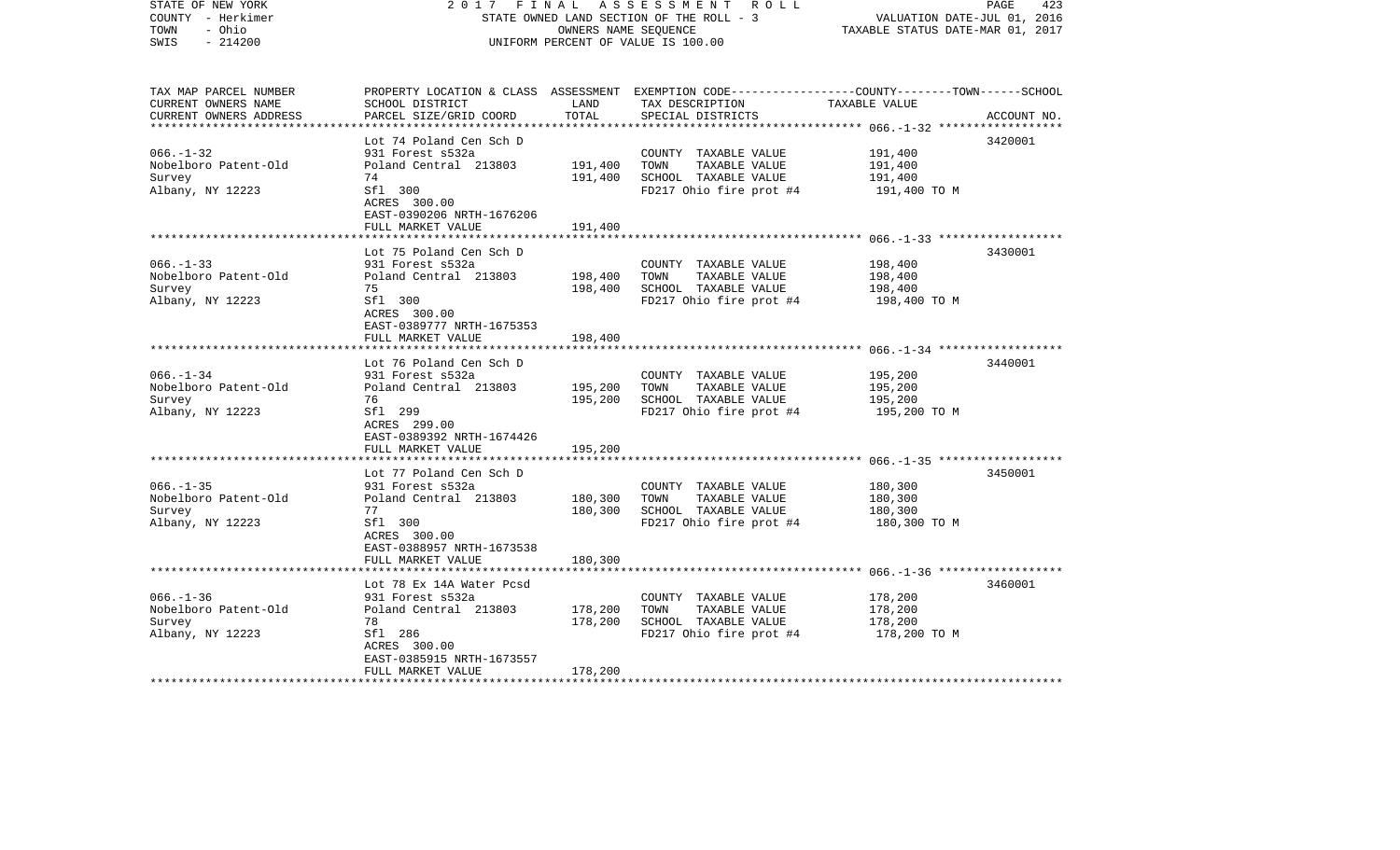| COUNTY - Herkimer<br>- Ohio<br>TOWN<br>SWIS<br>$-214200$                                      |                                                                                                                                                                                       | OWNERS NAME SEQUENCE          | STATE OWNED LAND SECTION OF THE ROLL - 3<br>UNIFORM PERCENT OF VALUE IS 100.00                                                          | VALUATION DATE-JUL 01, 2016<br>TAXABLE STATUS DATE-MAR 01, 2017 |             |
|-----------------------------------------------------------------------------------------------|---------------------------------------------------------------------------------------------------------------------------------------------------------------------------------------|-------------------------------|-----------------------------------------------------------------------------------------------------------------------------------------|-----------------------------------------------------------------|-------------|
| TAX MAP PARCEL NUMBER<br>CURRENT OWNERS NAME<br>CURRENT OWNERS ADDRESS                        | SCHOOL DISTRICT<br>PARCEL SIZE/GRID COORD                                                                                                                                             | LAND<br>TOTAL                 | PROPERTY LOCATION & CLASS ASSESSMENT EXEMPTION CODE----------------COUNTY-------TOWN-----SCHOOL<br>TAX DESCRIPTION<br>SPECIAL DISTRICTS | TAXABLE VALUE<br>*********** 067.-1-10 ******                   | ACCOUNT NO. |
| $067. - 1 - 10$<br>Nobelboro Patent-Old<br>Survey<br>Albany, NY 12223                         | Lot 97 Poland Cen Sch D<br>931 Forest s532a<br>Poland Central 213803<br>97<br>Sfl 297.5<br>ACRES 297.50<br>EAST-0403155 NRTH-1681753<br>FULL MARKET VALUE                             | 204,600<br>204,600<br>204,600 | COUNTY TAXABLE VALUE<br>TAXABLE VALUE<br>TOWN<br>SCHOOL TAXABLE VALUE<br>FD217 Ohio fire prot #4                                        | 204,600<br>204,600<br>204,600<br>204,600 TO M                   | 3500001     |
|                                                                                               | *****************                                                                                                                                                                     | ************                  |                                                                                                                                         |                                                                 |             |
| $067. - 1 - 13$<br>Nobelboro Patent-Old<br>Survey<br>Albany, NY 12223                         | Lot 99 Poland Cen Sch D<br>931 Forest s532a<br>Poland Central 213803<br>99<br>Sfl 300<br>ACRES 300.00<br>EAST-0402378 NRTH-1679617                                                    | 203,700<br>203,700            | COUNTY TAXABLE VALUE<br>TAXABLE VALUE<br>TOWN<br>SCHOOL TAXABLE VALUE<br>FD217 Ohio fire prot #4                                        | 203,700<br>203,700<br>203,700<br>203,700 TO M                   | 3510001     |
|                                                                                               | FULL MARKET VALUE                                                                                                                                                                     | 203,700                       |                                                                                                                                         |                                                                 |             |
|                                                                                               | ***************                                                                                                                                                                       |                               |                                                                                                                                         |                                                                 |             |
| $067. - 1 - 16$<br>Nobelboro Patent-Old<br>Survey<br>Albany, NY 12223                         | Lot 102 Poland Cen Sch D<br>931 Forest s532a<br>Poland Central 213803<br>102<br>Sfl 294.51<br>ACRES 293.60<br>EAST-0400664 NRTH-1676345                                               | 193,200<br>193,200            | COUNTY TAXABLE VALUE<br>TAXABLE VALUE<br>TOWN<br>SCHOOL TAXABLE VALUE<br>FD217 Ohio fire prot #4                                        | 193,200<br>193,200<br>193,200<br>193,200 TO M                   | 3520001     |
|                                                                                               | FULL MARKET VALUE                                                                                                                                                                     | 193,200                       |                                                                                                                                         |                                                                 |             |
| $067. - 1 - 34$<br>Nobelboro Patent-Old<br>Survey<br>Albany, NY 12223                         | *******************<br>Lot 107 Sub 8 Poland Csd<br>931 Forest s532a<br>Poland Central 213803<br>107 Sub8<br>Sfl 200<br>ACRES 200.00<br>EAST-0414675 NRTH-1689487<br>FULL MARKET VALUE | 120,700<br>120,700<br>120,700 | COUNTY TAXABLE VALUE<br>TOWN<br>TAXABLE VALUE<br>SCHOOL TAXABLE VALUE<br>FD217 Ohio fire prot #4                                        | 120,700<br>120,700<br>120,700<br>120,700 TO M                   | 3720001     |
|                                                                                               | *******************                                                                                                                                                                   |                               |                                                                                                                                         |                                                                 |             |
| $067. - 1 - 35$<br>Nobelboro Patent-Old<br>Survey<br>Albany, NY 12223<br>******************** | Lot 107 Sub 7 Poland Csd<br>931 Forest s532a<br>Poland Central 213803<br>107 Sub 7<br>Sfl 200<br>ACRES 200.00<br>EAST-0413603 NRTH-1687220<br>FULL MARKET VALUE                       | 154,800<br>154,800<br>154,800 | COUNTY TAXABLE VALUE<br>TOWN<br>TAXABLE VALUE<br>SCHOOL TAXABLE VALUE<br>FD217 Ohio fire prot #4                                        | 154,800<br>154,800<br>154,800<br>154,800 TO M                   | 3710001     |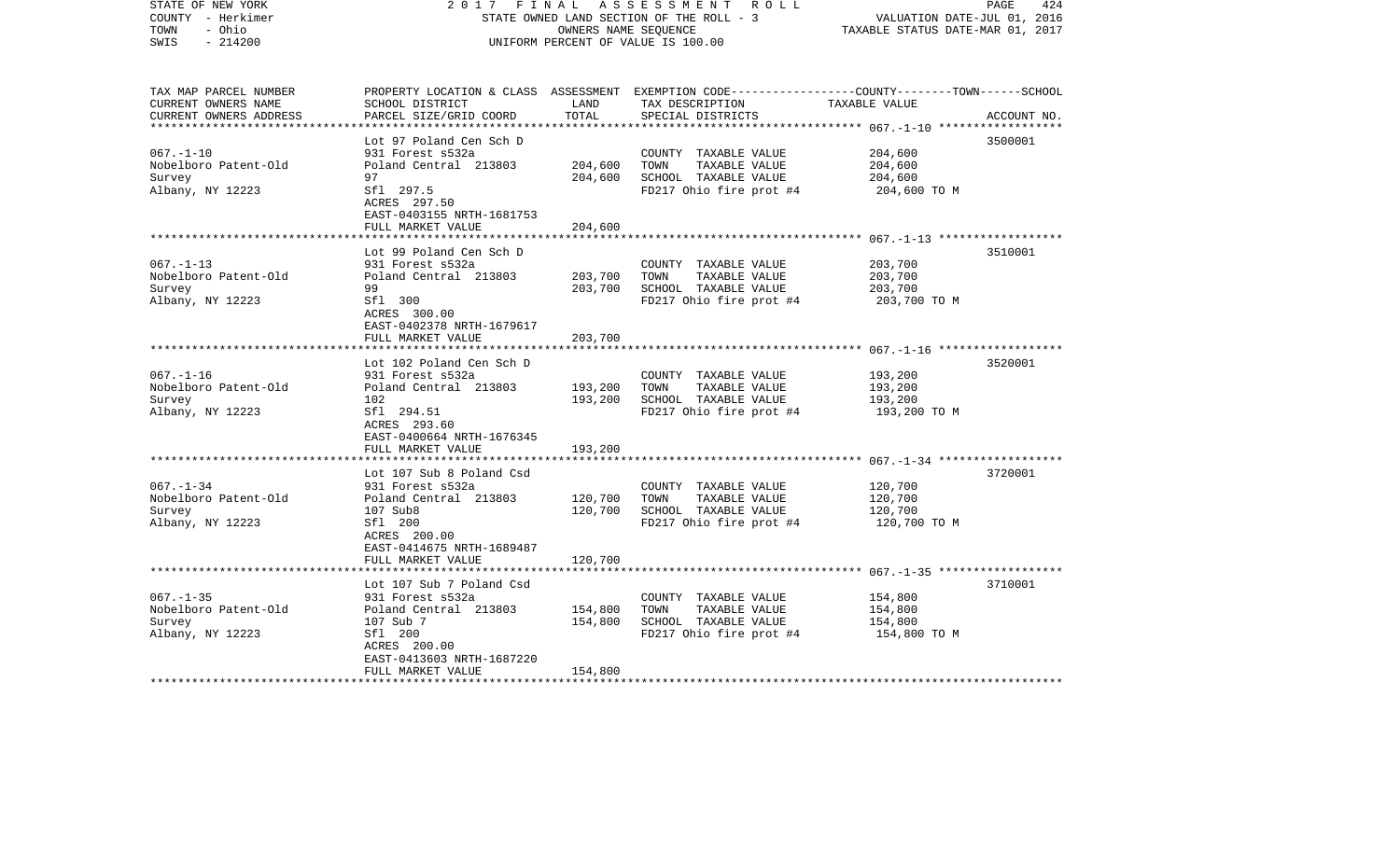| STATE OF NEW YORK<br>COUNTY - Herkimer<br>TOWN<br>- Ohio<br>$-214200$<br>SWIS | 2017                                                    | FINAL<br>OWNERS NAME SEQUENCE | A S S E S S M E N T R O L L<br>STATE OWNED LAND SECTION OF THE ROLL - 3<br>UNIFORM PERCENT OF VALUE IS 100.00                           | VALUATION DATE-JUL 01, 2016<br>TAXABLE STATUS DATE-MAR 01, 2017 | 425<br>PAGE |
|-------------------------------------------------------------------------------|---------------------------------------------------------|-------------------------------|-----------------------------------------------------------------------------------------------------------------------------------------|-----------------------------------------------------------------|-------------|
| TAX MAP PARCEL NUMBER<br>CURRENT OWNERS NAME<br>CURRENT OWNERS ADDRESS        | SCHOOL DISTRICT<br>PARCEL SIZE/GRID COORD               | LAND<br>TOTAL                 | PROPERTY LOCATION & CLASS ASSESSMENT EXEMPTION CODE---------------COUNTY-------TOWN------SCHOOL<br>TAX DESCRIPTION<br>SPECIAL DISTRICTS | TAXABLE VALUE                                                   | ACCOUNT NO. |
|                                                                               | Lot 107 Sub 6 Poland Csd                                |                               |                                                                                                                                         |                                                                 | 3700001     |
| $067. - 1 - 36$                                                               | 931 Forest s532a                                        |                               | COUNTY TAXABLE VALUE                                                                                                                    | 140,000                                                         |             |
| Nobelboro Patent-Old                                                          | Poland Central 213803                                   | 140,000                       | TOWN<br>TAXABLE VALUE                                                                                                                   | 140,000                                                         |             |
| Survey Ex 5 2 Acres                                                           | 107 Sub 6                                               | 140,000                       | SCHOOL TAXABLE VALUE                                                                                                                    | 140,000                                                         |             |
| Between HW & WC<br>Albany, NY 12223                                           | Sfl 194.80<br>ACRES 194.80<br>EAST-0412516 NRTH-1685237 |                               | FD217 Ohio fire prot #4                                                                                                                 | 140,000 TO M                                                    |             |
|                                                                               | FULL MARKET VALUE                                       | 140,000                       |                                                                                                                                         |                                                                 |             |
|                                                                               | Lot 107 Sub 5 Poland Csd                                |                               |                                                                                                                                         |                                                                 | 3690001     |
| $067. - 1 - 38$                                                               | 931 Forest s532a                                        |                               | COUNTY TAXABLE VALUE                                                                                                                    | 136,300                                                         |             |
| Nobelboro Patent-Old                                                          | Poland Central 213803                                   | 136,300                       | TOWN<br>TAXABLE VALUE                                                                                                                   | 136,300                                                         |             |
| Survey Ex 2 Parcels                                                           | 107 Sub 5                                               | 136,300                       | SCHOOL TAXABLE VALUE                                                                                                                    | 136,300                                                         |             |
| Containing 1.41A                                                              | Sfl 197.59                                              |                               | FD217 Ohio fire prot #4                                                                                                                 | 136,300 ТО М                                                    |             |
| Albany, NY 12223                                                              | ACRES 197.59<br>EAST-0411584 NRTH-1682748               |                               |                                                                                                                                         |                                                                 |             |
|                                                                               | FULL MARKET VALUE                                       | 136,300                       |                                                                                                                                         |                                                                 |             |
|                                                                               |                                                         |                               |                                                                                                                                         |                                                                 |             |
|                                                                               | Lot 107 Sub 4 Poland Csd                                |                               |                                                                                                                                         |                                                                 | 3680001     |
| $067. - 1 - 40$                                                               | 931 Forest s532a                                        |                               | COUNTY TAXABLE VALUE                                                                                                                    | 144,400                                                         |             |
| Nobelboro Patent-Old                                                          | Poland Central 213803                                   | 144,400                       | TOWN<br>TAXABLE VALUE                                                                                                                   | 144,400                                                         |             |
| Survey<br>Albany, NY 12223                                                    | 107 Sub 4<br>Sfl 200                                    | 144,400                       | SCHOOL TAXABLE VALUE<br>FD217 Ohio fire prot #4                                                                                         | 144,400<br>144,400 TO M                                         |             |
|                                                                               | ACRES 200.00<br>EAST-0410513 NRTH-1680588               |                               |                                                                                                                                         |                                                                 |             |
|                                                                               | FULL MARKET VALUE                                       | 144,400                       |                                                                                                                                         |                                                                 |             |
|                                                                               | Lot 107 Sub 3 Poland Csd                                |                               |                                                                                                                                         |                                                                 | 3670001     |
| $067. - 1 - 41$                                                               | 931 Forest s532a                                        |                               | COUNTY TAXABLE VALUE                                                                                                                    | 122,700                                                         |             |
| Nobelboro Patent-Old                                                          | Poland Central 213803                                   | 122,700                       | TOWN<br>TAXABLE VALUE                                                                                                                   | 122,700                                                         |             |
| Survey                                                                        | 107 Sub 3                                               | 122,700                       | SCHOOL TAXABLE VALUE                                                                                                                    | 122,700                                                         |             |
| Albany, NY 12223                                                              | Sfl 200                                                 |                               | FD217 Ohio fire prot #4                                                                                                                 | 122,700 TO M                                                    |             |
|                                                                               | ACRES 200.00                                            |                               |                                                                                                                                         |                                                                 |             |
|                                                                               | EAST-0409450 NRTH-1678169<br>FULL MARKET VALUE          | 122,700                       |                                                                                                                                         |                                                                 |             |
|                                                                               |                                                         |                               |                                                                                                                                         |                                                                 |             |
|                                                                               | Lot 107 Sub 2 Poland Csd                                |                               |                                                                                                                                         |                                                                 | 3660001     |
| $067. - 1 - 42$                                                               | 931 Forest s532a                                        |                               | COUNTY TAXABLE VALUE                                                                                                                    | 129,800                                                         |             |
| Nobelboro Patent-Old                                                          | Poland Central 213803                                   | 129,800                       | TAXABLE VALUE<br>TOWN                                                                                                                   | 129,800                                                         |             |
| Survey                                                                        | 107 Sub 2                                               | 129,800                       | SCHOOL TAXABLE VALUE                                                                                                                    | 129,800                                                         |             |
| Albany, NY 12223                                                              | Sfl 200                                                 |                               | FD217 Ohio fire prot #4                                                                                                                 | 129,800 TO M                                                    |             |
|                                                                               | ACRES 200.00<br>EAST-0408440 NRTH-1676027               |                               |                                                                                                                                         |                                                                 |             |
|                                                                               | FULL MARKET VALUE                                       | 129,800                       |                                                                                                                                         |                                                                 |             |
| **************************                                                    |                                                         |                               |                                                                                                                                         |                                                                 |             |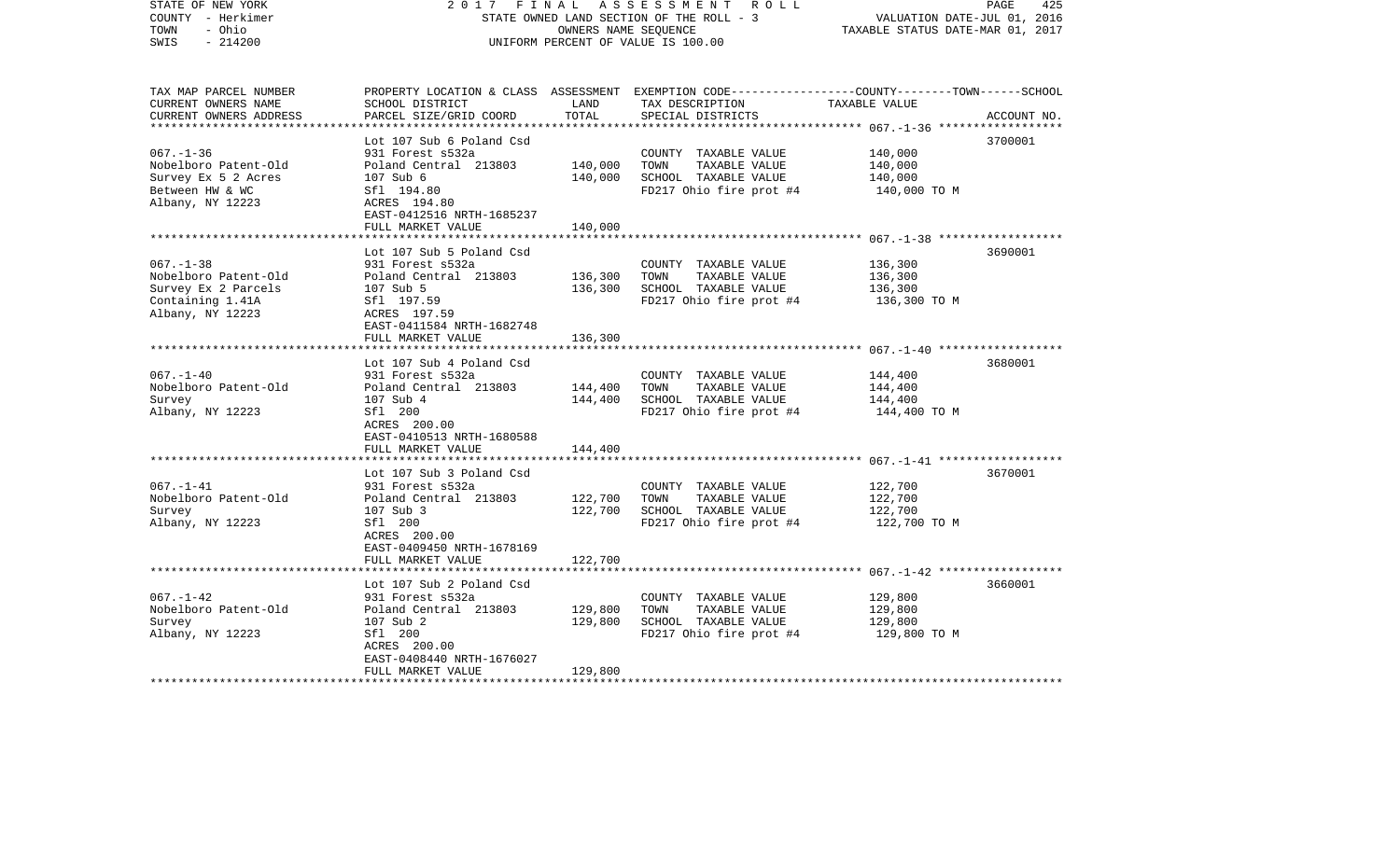| STATE OF NEW YORK<br>COUNTY - Herkimer<br>- Ohio<br>TOWN<br>$-214200$<br>SWIS | 2017                                                           | FINAL<br>OWNERS NAME SEQUENCE | A S S E S S M E N T R O L L<br>STATE OWNED LAND SECTION OF THE ROLL - 3<br>UNIFORM PERCENT OF VALUE IS 100.00                           | VALUATION DATE-JUL 01, 2016<br>TAXABLE STATUS DATE-MAR 01, 2017 | 426<br>PAGE |
|-------------------------------------------------------------------------------|----------------------------------------------------------------|-------------------------------|-----------------------------------------------------------------------------------------------------------------------------------------|-----------------------------------------------------------------|-------------|
| TAX MAP PARCEL NUMBER<br>CURRENT OWNERS NAME<br>CURRENT OWNERS ADDRESS        | SCHOOL DISTRICT<br>PARCEL SIZE/GRID COORD                      | LAND<br>TOTAL                 | PROPERTY LOCATION & CLASS ASSESSMENT EXEMPTION CODE---------------COUNTY-------TOWN------SCHOOL<br>TAX DESCRIPTION<br>SPECIAL DISTRICTS | TAXABLE VALUE                                                   | ACCOUNT NO. |
|                                                                               | Lot 107 Sub 1 Poland Csd                                       |                               |                                                                                                                                         |                                                                 | 3650001     |
| $067. - 1 - 43$                                                               | 931 Forest s532a                                               |                               | COUNTY TAXABLE VALUE                                                                                                                    | 136,300                                                         |             |
| Nobelboro Patent-Old                                                          | Poland Central 213803                                          | 136,300                       | TOWN<br>TAXABLE VALUE                                                                                                                   | 136,300                                                         |             |
| Survey                                                                        | 107 Sub 1                                                      | 136,300                       | SCHOOL TAXABLE VALUE                                                                                                                    | 136,300                                                         |             |
| Albany, NY 12223                                                              | Sfl 200<br>ACRES 200.00<br>EAST-0407313 NRTH-1673895           |                               | FD217 Ohio fire prot #4                                                                                                                 | 136,300 TO M                                                    |             |
|                                                                               | FULL MARKET VALUE                                              | 136,300                       |                                                                                                                                         |                                                                 |             |
|                                                                               | Lot 79 Ex 30A Poland Csd                                       |                               |                                                                                                                                         |                                                                 | 3470001     |
| $070. - 1 - 8$                                                                | 931 Forest s532a                                               |                               | COUNTY TAXABLE VALUE                                                                                                                    | 184,300                                                         |             |
| Nobelboro Patent-Old                                                          | Poland Central 213803                                          | 184,300                       | TOWN<br>TAXABLE VALUE                                                                                                                   | 184,300                                                         |             |
| Survey                                                                        | 79                                                             | 184,300                       | SCHOOL TAXABLE VALUE                                                                                                                    | 184,300                                                         |             |
| Albany, NY 12223                                                              | Sfl 270<br>ACRES 300.00<br>EAST-0385107 NRTH-1671792           |                               | FD217 Ohio fire prot #4                                                                                                                 | 184,300 TO M                                                    |             |
|                                                                               | FULL MARKET VALUE                                              | 184,300                       |                                                                                                                                         |                                                                 |             |
|                                                                               |                                                                |                               |                                                                                                                                         |                                                                 |             |
| $070. - 1 - 9$                                                                | Lot 80 Poland Cen Sch D                                        |                               |                                                                                                                                         | 171,800                                                         | 3480001     |
| Nobelboro Patent-Old                                                          | 931 Forest s532a<br>Poland Central 213803                      | 171,800                       | COUNTY TAXABLE VALUE<br>TAXABLE VALUE<br>TOWN                                                                                           | 171,800                                                         |             |
| Survey                                                                        | 80                                                             | 171,800                       | SCHOOL TAXABLE VALUE                                                                                                                    | 171,800                                                         |             |
| Albany, NY 12223                                                              | Sfl 300<br>ACRES 300.00                                        |                               | FD217 Ohio fire prot #4                                                                                                                 | 171,800 TO M                                                    |             |
|                                                                               | EAST-0384606 NRTH-1670457                                      |                               |                                                                                                                                         |                                                                 |             |
|                                                                               | FULL MARKET VALUE                                              | 171,800                       |                                                                                                                                         |                                                                 |             |
|                                                                               | Lot 81 Poland Cen Sch D                                        |                               |                                                                                                                                         |                                                                 | 3490001     |
| $070. - 1 - 10$                                                               | 931 Forest s532a                                               |                               | COUNTY TAXABLE VALUE                                                                                                                    | 185,400                                                         |             |
| Nobelboro Patent-Old                                                          | Poland Central 213803                                          | 185,400                       | TAXABLE VALUE<br>TOWN                                                                                                                   | 185,400                                                         |             |
| Survey                                                                        | 81                                                             | 185,400                       | SCHOOL TAXABLE VALUE                                                                                                                    | 185,400                                                         |             |
| Albany, NY 12223                                                              | Sfl 300<br>ACRES 300.00<br>EAST-0384066 NRTH-1669140           |                               | FD217 Ohio fire prot #4                                                                                                                 | 185,400 TO M                                                    |             |
|                                                                               | FULL MARKET VALUE                                              | 185,400                       |                                                                                                                                         |                                                                 |             |
|                                                                               |                                                                |                               |                                                                                                                                         |                                                                 |             |
|                                                                               | Lot 107 Sub 112 Poland Cs                                      |                               |                                                                                                                                         |                                                                 | 3770001     |
| $070. - 1 - 17$                                                               | 931 Forest s532a                                               |                               | COUNTY TAXABLE VALUE                                                                                                                    | 194,800                                                         |             |
| Nobelboro Patent-Old                                                          | Poland Central 213803                                          | 194,800                       | TOWN<br>TAXABLE VALUE                                                                                                                   | 194,800                                                         |             |
| Survey Ex 1 5 Acres S W                                                       | 112                                                            | 194,800                       | SCHOOL TAXABLE VALUE                                                                                                                    | 194,800                                                         |             |
| Corner Of Mil                                                                 | Sfl 315                                                        |                               | FD217 Ohio fire prot #4                                                                                                                 | 194,800 TO M                                                    |             |
| Albany, NY 12223                                                              | ACRES 315.00<br>EAST-0394535 NRTH-1669656<br>FULL MARKET VALUE | 194,800                       |                                                                                                                                         |                                                                 |             |
|                                                                               |                                                                |                               |                                                                                                                                         |                                                                 |             |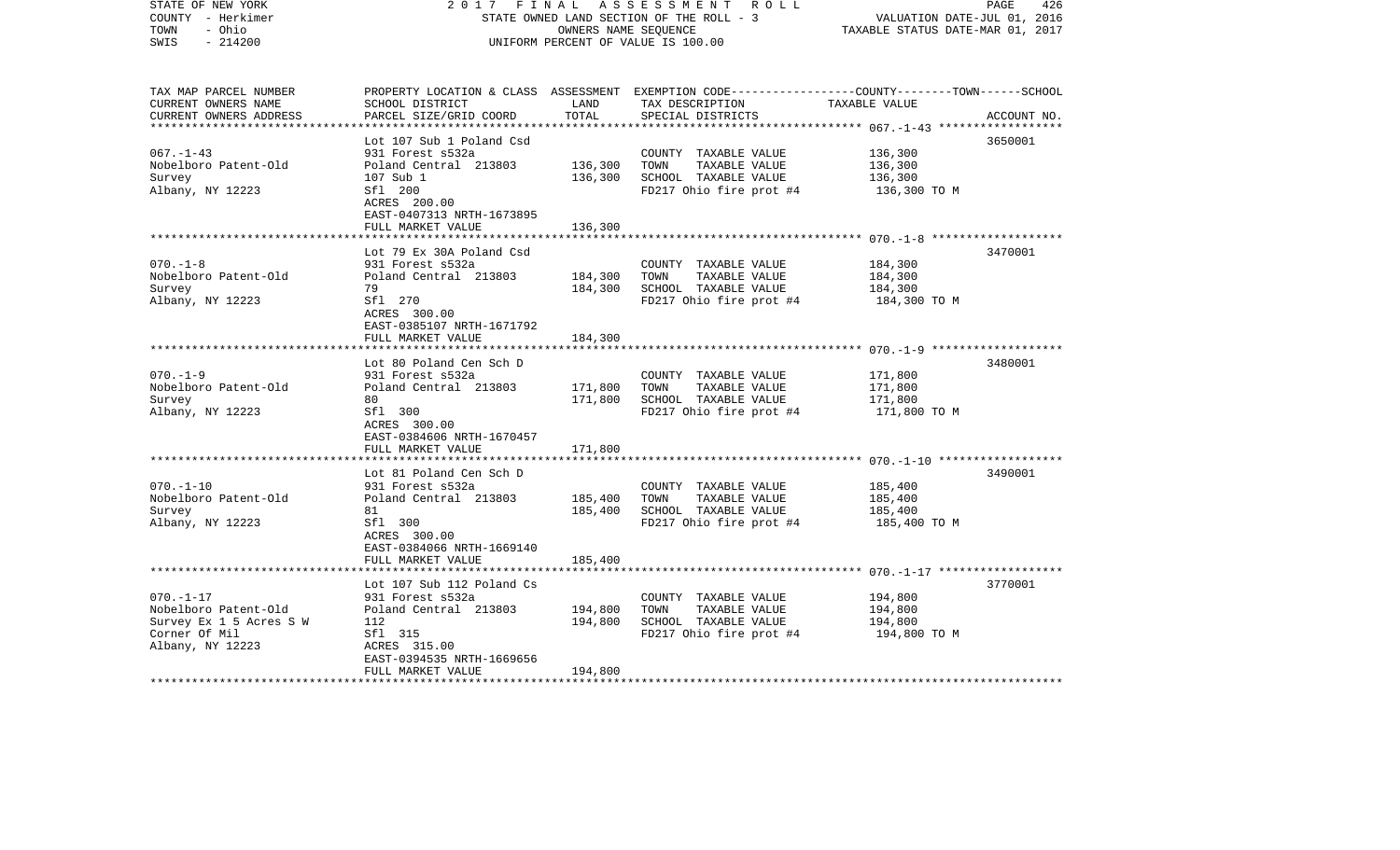| STATE OF NEW YORK<br>COUNTY - Herkimer<br>TOWN<br>- Ohio<br>$-214200$<br>SWIS                          | 2017<br>FINAL                                                                                                                                              | OWNERS NAME SEQUENCE          | ASSESSMENT ROLL<br>STATE OWNED LAND SECTION OF THE ROLL - 3<br>UNIFORM PERCENT OF VALUE IS 100.00                                      | VALUATION DATE-JUL 01, 2016<br>TAXABLE STATUS DATE-MAR 01, 2017 | 427<br>PAGE |
|--------------------------------------------------------------------------------------------------------|------------------------------------------------------------------------------------------------------------------------------------------------------------|-------------------------------|----------------------------------------------------------------------------------------------------------------------------------------|-----------------------------------------------------------------|-------------|
| TAX MAP PARCEL NUMBER<br>CURRENT OWNERS NAME<br>CURRENT OWNERS ADDRESS                                 | SCHOOL DISTRICT<br>PARCEL SIZE/GRID COORD                                                                                                                  | LAND<br>TOTAL                 | PROPERTY LOCATION & CLASS ASSESSMENT EXEMPTION CODE---------------COUNTY-------TOWN-----SCHOOL<br>TAX DESCRIPTION<br>SPECIAL DISTRICTS | TAXABLE VALUE                                                   | ACCOUNT NO. |
| $070. -1 - 18$<br>Nobelboro Patent-Old<br>Survey Ex 67 Acres S E<br>Corner 21 4 Ac<br>Albany, NY 12223 | Lot 104 Poland Cen Sch D<br>931 Forest s532a<br>Poland Central 213803<br>104<br>Sfl 1005<br>ACRES 901.70<br>EAST-0393303 NRTH-1666420<br>FULL MARKET VALUE | 734,600<br>734,600<br>734,600 | COUNTY TAXABLE VALUE<br>TOWN<br>TAXABLE VALUE<br>SCHOOL TAXABLE VALUE<br>FD217 Ohio fire prot #4                                       | 734,600<br>734,600<br>734,600<br>734,600 TO M                   | 3620001     |
|                                                                                                        |                                                                                                                                                            |                               |                                                                                                                                        |                                                                 |             |
| $071. - 1 - 1$<br>Nobelboro Patent-Old<br>Survey<br>Albany, NY 12223                                   | Lot 103 Sub 9 Poland Csd<br>931 Forest s532a<br>Poland Central 213803<br>103 Sub 9<br>Sfl 100<br>ACRES 100.00                                              | 59,800<br>59,800              | COUNTY TAXABLE VALUE<br>TOWN<br>TAXABLE VALUE<br>SCHOOL TAXABLE VALUE<br>FD217 Ohio fire prot #4                                       | 59,800<br>59,800<br>59,800<br>59,800 TO M                       | 360001      |
|                                                                                                        | EAST-0360602 NRTH-1249252<br>FULL MARKET VALUE                                                                                                             | 59,800                        |                                                                                                                                        |                                                                 |             |
| $071. - 1 - 2$<br>Nobelboro Patent-Old<br>Survey<br>Albany, NY 12223                                   | Lot 103 Sub 10 Poland Csd<br>931 Forest s532a<br>Poland Central 213803<br>103 Sub 10<br>Sfl 100<br>ACRES 100.00<br>EAST-0361981 NRTH-1248568               | 61,100<br>61,100              | COUNTY TAXABLE VALUE<br>TOWN<br>TAXABLE VALUE<br>SCHOOL TAXABLE VALUE<br>FD217 Ohio fire prot #4                                       | 61,100<br>61,100<br>61,100<br>61,100 TO M                       | 3610001     |
|                                                                                                        | FULL MARKET VALUE                                                                                                                                          | 61,100                        |                                                                                                                                        |                                                                 |             |
| $071. - 1 - 3$<br>Nobelboro Patent-Old<br>Survey<br>Albany, NY 12223                                   | Lot 103 Sub 1 Pol Csd<br>931 Forest s532a<br>Poland Central 213803<br>103 Sub 1<br>Sfl 100<br>ACRES 100.00<br>EAST-0401497 NRTH-1674455                    | 78,800<br>78,800              | COUNTY TAXABLE VALUE<br>TOWN<br>TAXABLE VALUE<br>SCHOOL TAXABLE VALUE<br>FD217 Ohio fire prot #4                                       | 78,800<br>78,800<br>78,800<br>78,800 TO M                       | 3530001     |
|                                                                                                        | FULL MARKET VALUE                                                                                                                                          | 78,800                        |                                                                                                                                        |                                                                 |             |
| $071. - 1 - 4$<br>Nobelboro Patent-Old<br>Survey<br>Albany, NY 12223<br>*************************      | Lot 107 Sub 108 Pol Csd<br>931 Forest s532a<br>Poland Central 213803<br>108<br>Sf1 272<br>ACRES 272.00<br>EAST-0405371 NRTH-1672084<br>FULL MARKET VALUE   | 183,200<br>183,200<br>183,200 | COUNTY TAXABLE VALUE<br>TOWN<br>TAXABLE VALUE<br>SCHOOL TAXABLE VALUE<br>FD217 Ohio fire prot #4                                       | 183,200<br>183,200<br>183,200<br>183,200 TO M                   | 3730001     |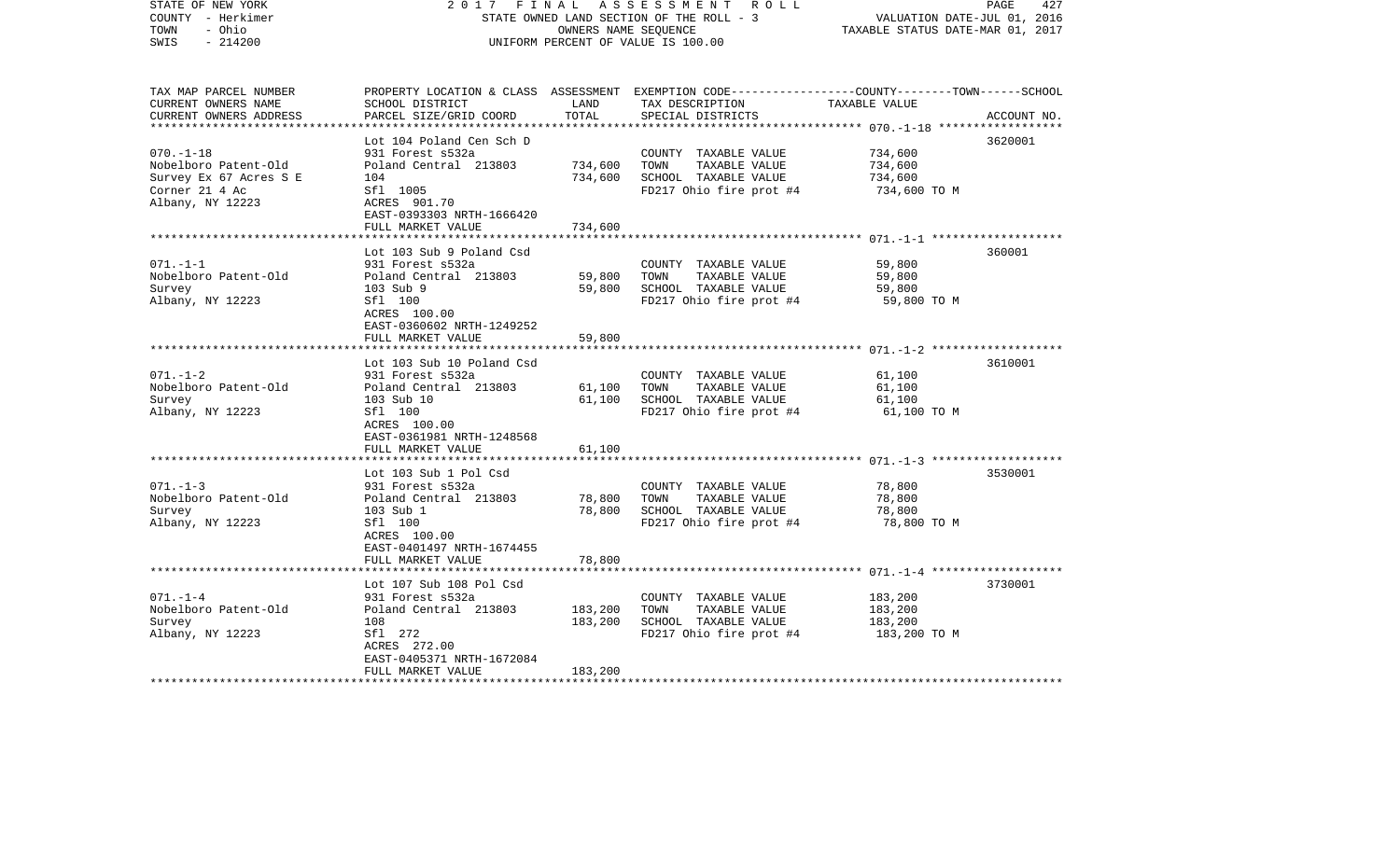| STATE OF NEW YORK<br>COUNTY - Herkimer<br>- Ohio<br>TOWN<br>$-214200$<br>SWIS | 2017<br>FINAL                                        | OWNERS NAME SEQUENCE | A S S E S S M E N T R O L L<br>STATE OWNED LAND SECTION OF THE ROLL - 3<br>UNIFORM PERCENT OF VALUE IS 100.00                                         | VALUATION DATE-JUL 01, 2016<br>TAXABLE STATUS DATE-MAR 01, 2017 | PAGE<br>428 |
|-------------------------------------------------------------------------------|------------------------------------------------------|----------------------|-------------------------------------------------------------------------------------------------------------------------------------------------------|-----------------------------------------------------------------|-------------|
| TAX MAP PARCEL NUMBER<br>CURRENT OWNERS NAME<br>CURRENT OWNERS ADDRESS        | SCHOOL DISTRICT<br>PARCEL SIZE/GRID COORD            | LAND<br>TOTAL        | PROPERTY LOCATION & CLASS ASSESSMENT EXEMPTION CODE---------------COUNTY-------TOWN------SCHOOL<br>TAX DESCRIPTION TAXABLE VALUE<br>SPECIAL DISTRICTS |                                                                 | ACCOUNT NO. |
|                                                                               | Lot 107 Sub 109 Poland Cs                            |                      |                                                                                                                                                       |                                                                 | 3740001     |
| $071. - 1 - 5$                                                                | 931 Forest s532a                                     |                      | COUNTY TAXABLE VALUE                                                                                                                                  | 123,500                                                         |             |
| Nobelboro Patent-Old                                                          | Poland Central 213803                                | 123,500              | TOWN<br>TAXABLE VALUE                                                                                                                                 | 123,500                                                         |             |
| Survey                                                                        | 109                                                  | 123,500              | SCHOOL TAXABLE VALUE                                                                                                                                  | 123,500                                                         |             |
| Albany, NY 12223                                                              | Sfl 196<br>ACRES 196.00<br>EAST-0404807 NRTH-1669760 |                      | FD217 Ohio fire prot #4                                                                                                                               | 123,500 TO M                                                    |             |
|                                                                               | FULL MARKET VALUE                                    | 123,500              |                                                                                                                                                       |                                                                 |             |
|                                                                               | Lot 103 Sub 8 Poland Csd                             |                      |                                                                                                                                                       |                                                                 | 3590001     |
| $071. - 1 - 10$                                                               | 931 Forest s532a                                     |                      | COUNTY TAXABLE VALUE                                                                                                                                  | 61,200                                                          |             |
| Nobelboro Patent-Old                                                          | Poland Central 213803                                | 61,200               | TOWN<br>TAXABLE VALUE                                                                                                                                 | 61,200                                                          |             |
| Survey                                                                        | 103 Sub 8                                            | 61,200               | SCHOOL TAXABLE VALUE                                                                                                                                  | 61,200                                                          |             |
| Albany, NY 12223                                                              | Sfl 100<br>ACRES 100.00<br>EAST-0396866 NRTH-1673006 |                      | FD217 Ohio fire prot #4                                                                                                                               | 61,200 TO M                                                     |             |
|                                                                               | FULL MARKET VALUE                                    | 61,200               |                                                                                                                                                       |                                                                 |             |
|                                                                               |                                                      |                      |                                                                                                                                                       |                                                                 |             |
|                                                                               | Lot 103 Sub 3 Pol Csd                                |                      |                                                                                                                                                       |                                                                 | 3540001     |
| $071. - 1 - 12$                                                               | 931 Forest s532a                                     |                      | COUNTY TAXABLE VALUE<br>TOWN                                                                                                                          | 86,200                                                          |             |
| Nobelboro Patent-Old<br>Survey                                                | Poland Central 213803<br>103 Sub 3                   | 86,200<br>86,200     | TAXABLE VALUE<br>SCHOOL TAXABLE VALUE                                                                                                                 | 86,200<br>86,200                                                |             |
| Albany, NY 12223                                                              | Sfl 100                                              |                      | FD217 Ohio fire prot #4                                                                                                                               | 86,200 TO M                                                     |             |
|                                                                               | ACRES 100.00                                         |                      |                                                                                                                                                       |                                                                 |             |
|                                                                               | EAST-0401683 NRTH-1671743                            |                      |                                                                                                                                                       |                                                                 |             |
|                                                                               | FULL MARKET VALUE                                    | 86,200               |                                                                                                                                                       |                                                                 |             |
|                                                                               |                                                      |                      |                                                                                                                                                       |                                                                 |             |
| $071. - 1 - 13$                                                               | Lot 103 Sub 4 Pol Csd<br>931 Forest s532a            |                      | COUNTY TAXABLE VALUE                                                                                                                                  | 79,700                                                          | 3550001     |
| Nobelboro Patent-Old                                                          | Poland Central 213803                                | 79,700               | TAXABLE VALUE<br>TOWN                                                                                                                                 | 79,700                                                          |             |
| Survey                                                                        | 103 Sub 4                                            | 79,700               | SCHOOL TAXABLE VALUE                                                                                                                                  | 79,700                                                          |             |
| Albany, NY 12223                                                              | Sfl 100                                              |                      | FD217 Ohio fire prot #4                                                                                                                               | 79,700 TO M                                                     |             |
|                                                                               | ACRES 100.00                                         |                      |                                                                                                                                                       |                                                                 |             |
|                                                                               | EAST-0400958 NRTH-1670496                            |                      |                                                                                                                                                       |                                                                 |             |
|                                                                               | FULL MARKET VALUE                                    | 79,700               |                                                                                                                                                       |                                                                 |             |
|                                                                               | Lot 107 Sub 110 Pol Csd                              |                      |                                                                                                                                                       |                                                                 | 3750001     |
| $071. - 1 - 14$                                                               | 931 Forest s532a                                     |                      | COUNTY TAXABLE VALUE                                                                                                                                  | 111,200                                                         |             |
| Nobelboro Patent-Old                                                          | Poland Central 213803                                | 111,200              | TOWN<br>TAXABLE VALUE                                                                                                                                 | 111,200                                                         |             |
| Survey                                                                        | 110                                                  | 111,200              | SCHOOL TAXABLE VALUE                                                                                                                                  | 111,200                                                         |             |
| Albany, NY 12223                                                              | Sfl 208                                              |                      | FD217 Ohio fire prot #4                                                                                                                               | 111,200 TO M                                                    |             |
|                                                                               | ACRES 208.00                                         |                      |                                                                                                                                                       |                                                                 |             |
|                                                                               | EAST-0403550 NRTH-1667759                            | 111,200              |                                                                                                                                                       |                                                                 |             |
|                                                                               | FULL MARKET VALUE                                    |                      |                                                                                                                                                       |                                                                 |             |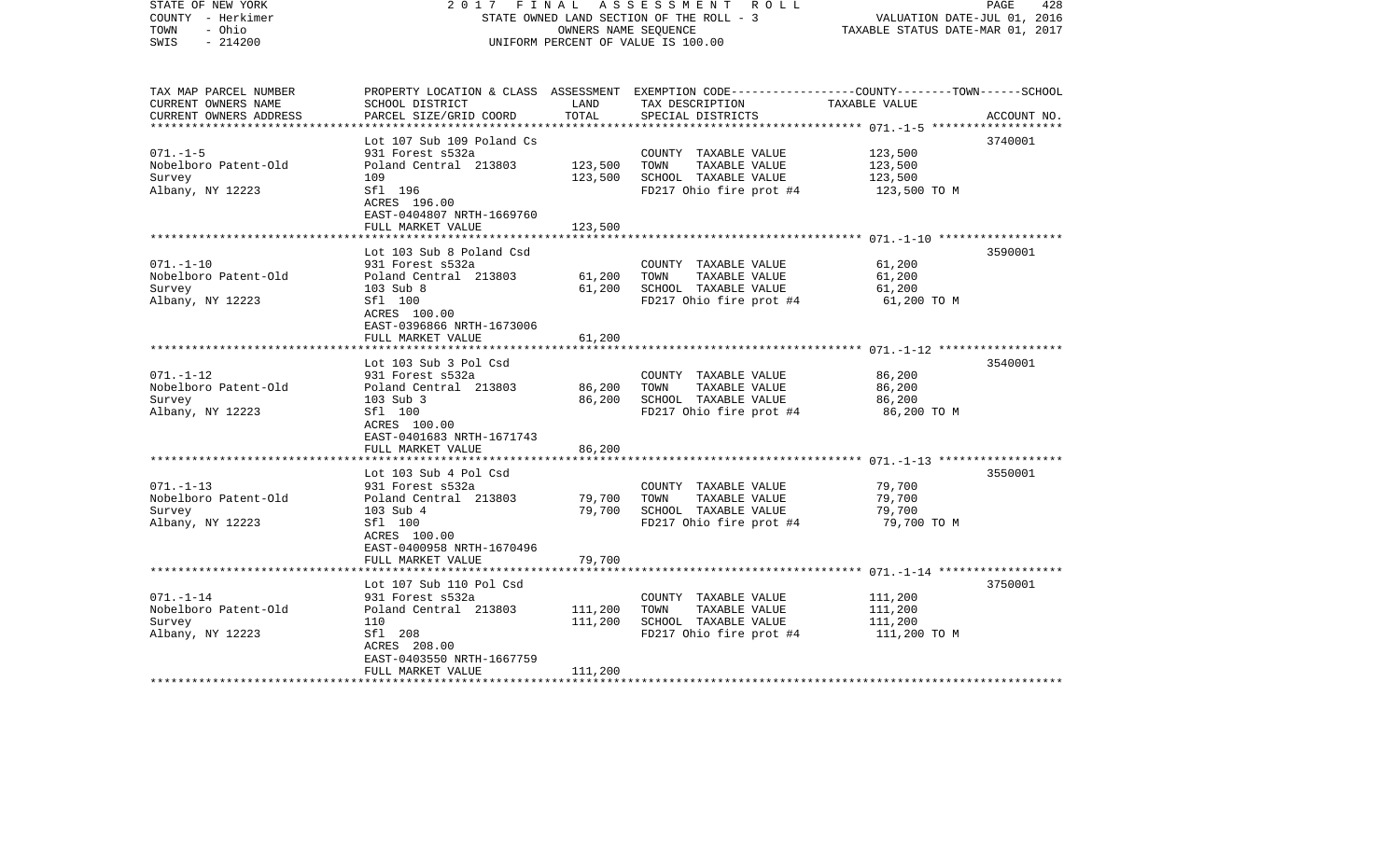| STATE OF NEW YORK<br>COUNTY - Herkimer<br>TOWN<br>- Ohio<br>$-214200$<br>SWIS                       | 2017<br>FINAL                                                                                                                                                | OWNERS NAME SEQUENCE       | ASSESSMENT ROLL<br>STATE OWNED LAND SECTION OF THE ROLL - 3<br>UNIFORM PERCENT OF VALUE IS 100.00                                       | VALUATION DATE-JUL 01, 2016<br>TAXABLE STATUS DATE-MAR 01, 2017 | 429<br>PAGE |
|-----------------------------------------------------------------------------------------------------|--------------------------------------------------------------------------------------------------------------------------------------------------------------|----------------------------|-----------------------------------------------------------------------------------------------------------------------------------------|-----------------------------------------------------------------|-------------|
| TAX MAP PARCEL NUMBER<br>CURRENT OWNERS NAME<br>CURRENT OWNERS ADDRESS                              | SCHOOL DISTRICT<br>PARCEL SIZE/GRID COORD                                                                                                                    | LAND<br>TOTAL              | PROPERTY LOCATION & CLASS ASSESSMENT EXEMPTION CODE---------------COUNTY-------TOWN------SCHOOL<br>TAX DESCRIPTION<br>SPECIAL DISTRICTS | TAXABLE VALUE                                                   | ACCOUNT NO. |
| $071. - 1 - 15$<br>Nobelboro Patent-Old<br>Survey Ex 28 54 Acres<br>Along Creek<br>Albany, NY 12223 | Lot 107 Sub 111 Pol Csd<br>931 Forest s532a<br>Poland Central 213803<br>111<br>Sfl 834<br>ACRES 834.00                                                       | 572,800<br>572,800         | COUNTY TAXABLE VALUE<br>TOWN<br>TAXABLE VALUE<br>SCHOOL TAXABLE VALUE<br>FD217 Ohio fire prot #4                                        | 572,800<br>572,800<br>572,800<br>572,800 TO M                   | 3760001     |
|                                                                                                     | EAST-0401591 NRTH-1664409<br>FULL MARKET VALUE                                                                                                               | 572,800                    |                                                                                                                                         |                                                                 |             |
| $071. - 1 - 16$<br>Nobelboro Patent-Old<br>Survey<br>Albany, NY 12223                               | Lot 103 Sub 6 Pol Csd<br>931 Forest s532a<br>Poland Central 213803<br>103 Sub 6<br>Sfl 100<br>ACRES 100.00<br>EAST-0398360 NRTH-1669143                      | 60,400<br>60,400           | COUNTY TAXABLE VALUE<br>TOWN<br>TAXABLE VALUE<br>SCHOOL TAXABLE VALUE<br>FD217 Ohio fire prot #4                                        | 60,400<br>60,400<br>60,400<br>60,400 TO M                       | 3570001     |
|                                                                                                     | FULL MARKET VALUE                                                                                                                                            | 60,400                     |                                                                                                                                         |                                                                 |             |
| $071. - 1 - 18$<br>Nobelboro Patent-Old<br>Survey<br>Albany, NY 12223                               | Lot 103 Sub 5 Pol Csd<br>931 Forest s532a<br>Poland Central 213803<br>103 Sub 5<br>Sfl 100<br>ACRES 100.00<br>EAST-0398920 NRTH-1670006<br>FULL MARKET VALUE | 70,900<br>70,900<br>70,900 | COUNTY TAXABLE VALUE<br>TOWN<br>TAXABLE VALUE<br>SCHOOL TAXABLE VALUE<br>FD217 Ohio fire prot #4                                        | 70,900<br>70,900<br>70,900<br>70,900 TO M                       | 3560001     |
|                                                                                                     |                                                                                                                                                              |                            |                                                                                                                                         |                                                                 |             |
| $071. - 1 - 19$<br>Nobelboro Patent-Old<br>Survey<br>Albany, NY 12223                               | Lot 103 Sub 7 Pol Csd<br>931 Forest s532a<br>Poland Central 213803<br>103 Sub 7<br>Sfl 100<br>ACRES 100.00<br>EAST-0395777 NRTH-1670956                      | 60,700<br>60,700           | COUNTY TAXABLE VALUE<br>TOWN<br>TAXABLE VALUE<br>SCHOOL TAXABLE VALUE<br>FD217 Ohio fire prot #4                                        | 60,700<br>60,700<br>60,700<br>60,700 TO M                       | 3580001     |
|                                                                                                     | FULL MARKET VALUE                                                                                                                                            | 60,700                     |                                                                                                                                         |                                                                 |             |
| $071.3 - 2 - 11$<br>Nobelboro Patent-Old<br>Survey From Harrer S E Pa<br>Albany, NY 12223           | Lot 104 111 Ex 39A Po Csd<br>931 Forest s532a - WTRFNT<br>Poland Central 213803<br>104<br>Sfl 14<br>ACRES<br>5.00<br>EAST-0396496 NRTH-1662872               | 10,700<br>10,700           | COUNTY TAXABLE VALUE<br>TOWN<br>TAXABLE VALUE<br>SCHOOL TAXABLE VALUE<br>FD217 Ohio fire prot #4                                        | 10,700<br>10,700<br>10,700<br>10,700 TO M                       | 3623001     |
|                                                                                                     | FULL MARKET VALUE                                                                                                                                            | 10,700                     |                                                                                                                                         |                                                                 |             |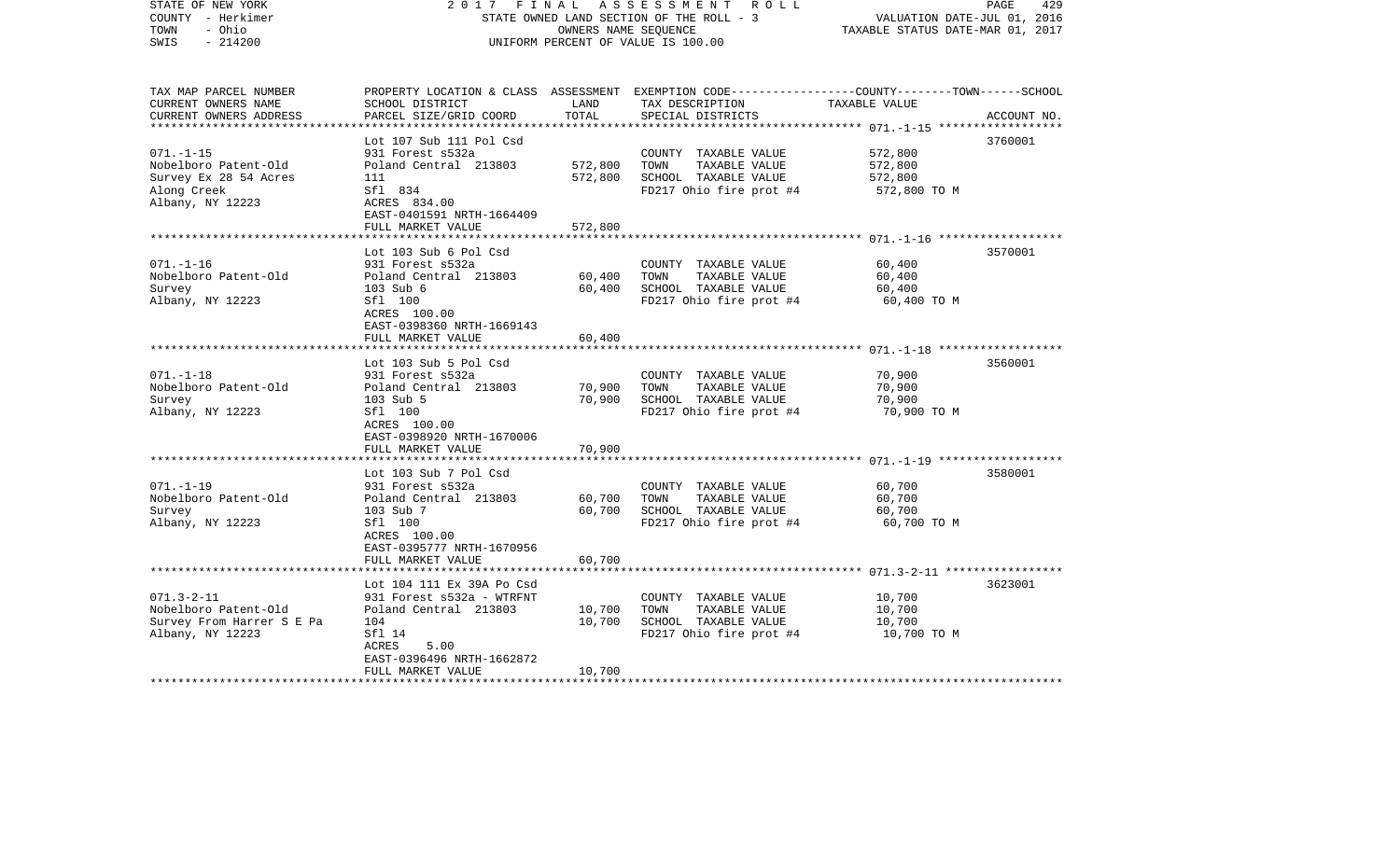| STATE OF NEW YORK<br>COUNTY - Herkimer<br>- Ohio<br>TOWN<br>$-214200$<br>SWIS                         | 2 0 1 7<br>FINAL                                                                                                                                        |                               | ASSESSMENT ROLL<br>STATE OWNED LAND SECTION OF THE ROLL - 3<br>OWNERS NAME SEQUENCE<br>UNIFORM PERCENT OF VALUE IS 100.00               | VALUATION DATE-JUL 01, 2016<br>TAXABLE STATUS DATE-MAR 01, 2017 | PAGE<br>430 |
|-------------------------------------------------------------------------------------------------------|---------------------------------------------------------------------------------------------------------------------------------------------------------|-------------------------------|-----------------------------------------------------------------------------------------------------------------------------------------|-----------------------------------------------------------------|-------------|
| TAX MAP PARCEL NUMBER<br>CURRENT OWNERS NAME<br>CURRENT OWNERS ADDRESS<br>*************************   | SCHOOL DISTRICT<br>PARCEL SIZE/GRID COORD                                                                                                               | LAND<br>TOTAL                 | PROPERTY LOCATION & CLASS ASSESSMENT EXEMPTION CODE---------------COUNTY-------TOWN------SCHOOL<br>TAX DESCRIPTION<br>SPECIAL DISTRICTS | TAXABLE VALUE                                                   | ACCOUNT NO. |
| $085.4 - 2 - 6$<br>Ny Power & Light And 30<br>Acres<br>Albany, NY 12223                               | Lot 7 Poland Cen Sch D<br>931 Forest s532a<br>Poland Central 213803<br>7<br>Sfl 131<br>ACRES 122.70<br>EAST-0391423 NRTH-1609113<br>DEED BOOK 00000     | 52,700<br>52,700              | COUNTY TAXABLE VALUE<br>TOWN<br>TAXABLE VALUE<br>SCHOOL TAXABLE VALUE<br>FD217 Ohio fire prot #4                                        | 52,700<br>52,700<br>52,700<br>52,700 TO M                       | 1300001     |
|                                                                                                       | FULL MARKET VALUE                                                                                                                                       | 52,700                        |                                                                                                                                         |                                                                 |             |
| $064. -1 -15$<br>Remsenberg Patent<br>Albany, NY 12223                                                | Lot 10 & 11 Adiron Csd<br>931 Forest s532a<br>305201<br>Remsen<br>10&11<br>Sfl 976.42<br>ACRES 976.40<br>EAST-0346709 NRTH-1681119<br>FULL MARKET VALUE | 912,800<br>912,800            | COUNTY TAXABLE VALUE<br>TAXABLE VALUE<br>TOWN<br>SCHOOL TAXABLE VALUE<br>FD215 Ohio fire prot #3                                        | 912,800<br>912,800<br>912,800<br>912,800 TO M                   | 3810001     |
|                                                                                                       |                                                                                                                                                         | 912,800                       |                                                                                                                                         |                                                                 |             |
| $064. -1 - 16$<br>Remsenberg Patent<br>Albany, NY 12223                                               | Lot 9 Adirondack Csd<br>931 Forest s532a<br>302601<br>Adirondack<br>9<br>Sfl 480<br>ACRES 480.00<br>EAST-0340937 NRTH-1678208                           | 403,000<br>403,000            | COUNTY TAXABLE VALUE<br>TOWN<br>TAXABLE VALUE<br>SCHOOL TAXABLE VALUE<br>FD215 Ohio fire prot #3                                        | 403,000<br>403,000<br>403,000<br>403,000 TO M                   | 3800001     |
|                                                                                                       | FULL MARKET VALUE                                                                                                                                       | 403,000                       |                                                                                                                                         |                                                                 |             |
| $064. -1 - 18$<br>Remsenberg Patent<br>All Of N 1/2 & SE 1/4<br>In Town Of Ohio<br>Albany, NY 12223   | Lot 8 Remsenburgh Patent<br>931 Forest s532a<br>302601<br>Adirondack<br>8<br>Sfl 277<br>ACRES 292.50<br>EAST-0337223 NRTH-1676892                       | 278,200<br>278,200            | COUNTY TAXABLE VALUE<br>TOWN<br>TAXABLE VALUE<br>SCHOOL TAXABLE VALUE<br>FD215 Ohio fire prot #3                                        | 278,200<br>278,200<br>278,200<br>278,200 TO M                   | 3790001     |
|                                                                                                       | FULL MARKET VALUE                                                                                                                                       | 278,200                       |                                                                                                                                         |                                                                 |             |
| $064. -1 - 23$<br>Remsenberg Patent<br>Ex 144 75 Acres W Part S of RI 15<br>Of Ri<br>Albany, NY 12223 | Lot 15 Remsen Cen Sch D<br>931 Forest s532a<br>Adirondack<br>302601<br>Sfl 366.45<br>ACRES 366.50<br>EAST-0343672 NRTH-1674630<br>FULL MARKET VALUE     | 312,000<br>312,000<br>312,000 | COUNTY TAXABLE VALUE<br>TOWN<br>TAXABLE VALUE<br>SCHOOL TAXABLE VALUE<br>FD215 Ohio fire prot #3                                        | 312,000<br>312,000<br>312,000<br>312,000 TO M                   | 3850001     |
|                                                                                                       |                                                                                                                                                         |                               |                                                                                                                                         |                                                                 |             |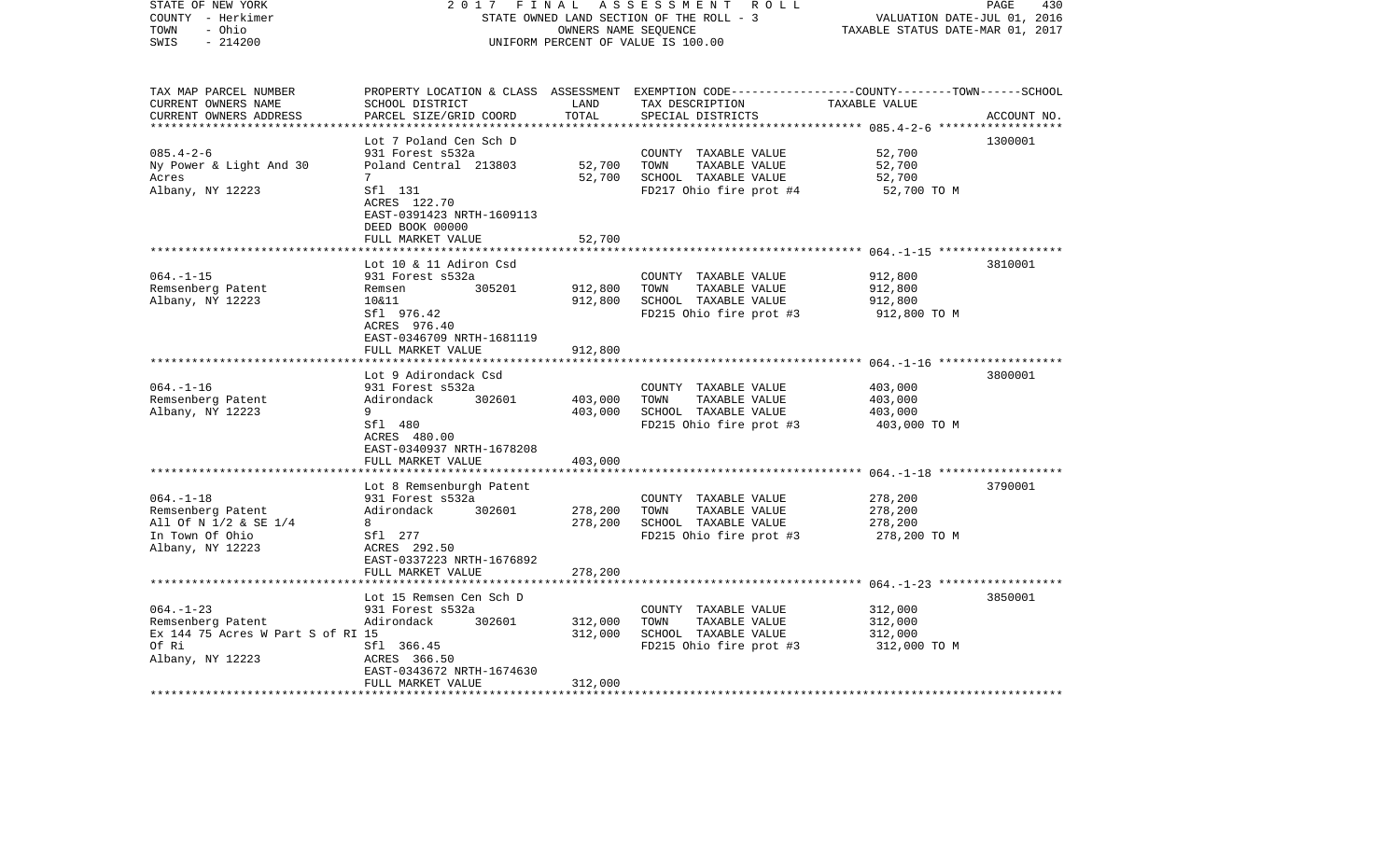| STATE OF NEW YORK<br>COUNTY - Herkimer<br>- Ohio<br>TOWN<br>$-214200$<br>SWIS | 2017<br>FINAL                                                  | OWNERS NAME SEQUENCE | A S S E S S M E N T R O L L<br>STATE OWNED LAND SECTION OF THE ROLL - 3<br>UNIFORM PERCENT OF VALUE IS 100.00                                         | VALUATION DATE-JUL 01, 2016<br>TAXABLE STATUS DATE-MAR 01, 2017 | 431<br>PAGE |
|-------------------------------------------------------------------------------|----------------------------------------------------------------|----------------------|-------------------------------------------------------------------------------------------------------------------------------------------------------|-----------------------------------------------------------------|-------------|
| TAX MAP PARCEL NUMBER<br>CURRENT OWNERS NAME<br>CURRENT OWNERS ADDRESS        | SCHOOL DISTRICT<br>PARCEL SIZE/GRID COORD                      | LAND<br>TOTAL        | PROPERTY LOCATION & CLASS ASSESSMENT EXEMPTION CODE---------------COUNTY-------TOWN------SCHOOL<br>TAX DESCRIPTION TAXABLE VALUE<br>SPECIAL DISTRICTS |                                                                 | ACCOUNT NO. |
|                                                                               |                                                                |                      |                                                                                                                                                       |                                                                 |             |
| $064. - 1 - 24$                                                               | Lot 14 Remsen Cen Sch D<br>931 Forest s532a                    |                      | COUNTY TAXABLE VALUE                                                                                                                                  | 462,000                                                         | 3840001     |
| Remsenberg Patent                                                             | 305201<br>Remsen                                               | 462,000              | TOWN<br>TAXABLE VALUE                                                                                                                                 | 462,000                                                         |             |
| Albany, NY 12223                                                              | 14                                                             | 462,000              | SCHOOL TAXABLE VALUE                                                                                                                                  | 462,000                                                         |             |
|                                                                               | Sfl 518.40<br>ACRES 518.40<br>EAST-0346699 NRTH-1675962        |                      | FD215 Ohio fire prot #3                                                                                                                               | 462,000 TO M                                                    |             |
|                                                                               | FULL MARKET VALUE                                              | 462,000              |                                                                                                                                                       |                                                                 |             |
|                                                                               | Lot 13 Remsen Cen Sch D                                        |                      |                                                                                                                                                       |                                                                 | 3830001     |
| $065. - 2 - 31$                                                               | 931 Forest s532a                                               |                      | COUNTY TAXABLE VALUE                                                                                                                                  | 391,200                                                         |             |
| Remsenberg Patent                                                             | 305201<br>Remsen                                               | 391,200              | TOWN<br>TAXABLE VALUE                                                                                                                                 | 391,200                                                         |             |
| Albany, NY 12223                                                              | 13                                                             | 391,200              | SCHOOL TAXABLE VALUE                                                                                                                                  | 391,200                                                         |             |
|                                                                               | Sfl 500<br>ACRES 500.00<br>EAST-0351041 NRTH-1677576           |                      | FD215 Ohio fire prot #3                                                                                                                               | 391,200 TO M                                                    |             |
|                                                                               | FULL MARKET VALUE                                              | 391,200              |                                                                                                                                                       |                                                                 |             |
|                                                                               | Lot 12 Remsen Cen Sch D                                        |                      |                                                                                                                                                       |                                                                 | 3820001     |
| $065. - 2 - 32$                                                               | 931 Forest s532a                                               |                      | COUNTY TAXABLE VALUE                                                                                                                                  | 194,600                                                         |             |
| Remsenberg Patent                                                             | Remsen<br>305201                                               | 194,600              | TOWN<br>TAXABLE VALUE                                                                                                                                 | 194,600                                                         |             |
| Albany, NY 12223                                                              | 12                                                             | 194,600              | SCHOOL TAXABLE VALUE                                                                                                                                  | 194,600                                                         |             |
|                                                                               | Sfl 250<br>ACRES 225.30<br>EAST-0355534 NRTH-1679986           |                      | FD215 Ohio fire prot #3                                                                                                                               | 194,600 TO M                                                    |             |
|                                                                               | FULL MARKET VALUE<br>*******************                       | 194,600              |                                                                                                                                                       |                                                                 |             |
|                                                                               | Lot 36 Remsen Cen Sch D                                        |                      |                                                                                                                                                       |                                                                 | 3920001     |
| $065. - 2 - 33$                                                               | 931 Forest s532a                                               |                      | COUNTY TAXABLE VALUE                                                                                                                                  | 188,900                                                         |             |
| Remsenberg Patent                                                             | 305201<br>Remsen                                               | 188,900              | TOWN<br>TAXABLE VALUE                                                                                                                                 | 188,900                                                         |             |
| Albany, NY 12223                                                              | 36                                                             | 188,900              | SCHOOL TAXABLE VALUE                                                                                                                                  | 188,900                                                         |             |
|                                                                               | Sfl 250<br>ACRES 213.20<br>EAST-0356217 NRTH-1678231           |                      | FD215 Ohio fire prot #3                                                                                                                               | 188,900 TO M                                                    |             |
|                                                                               | FULL MARKET VALUE                                              | 188,900              |                                                                                                                                                       |                                                                 |             |
|                                                                               | Lot 73 Poland Cen Sch D                                        |                      |                                                                                                                                                       |                                                                 | 4270001     |
| $065. - 2 - 34$                                                               | 931 Forest s532a                                               |                      | COUNTY TAXABLE VALUE                                                                                                                                  | 323,800                                                         |             |
| Remsenberg Patent                                                             | Poland Central 213803                                          | 323,800              | TOWN<br>TAXABLE VALUE                                                                                                                                 | 323,800                                                         |             |
| Albany, NY 12223                                                              | 73                                                             | 323,800              | SCHOOL TAXABLE VALUE                                                                                                                                  | 323,800                                                         |             |
|                                                                               | Sfl 465                                                        |                      | FD215 Ohio fire prot #3                                                                                                                               | 323,800 TO M                                                    |             |
|                                                                               | ACRES 277.20<br>EAST-0361043 NRTH-1677912<br>FULL MARKET VALUE | 323,800              |                                                                                                                                                       |                                                                 |             |
|                                                                               |                                                                |                      |                                                                                                                                                       |                                                                 |             |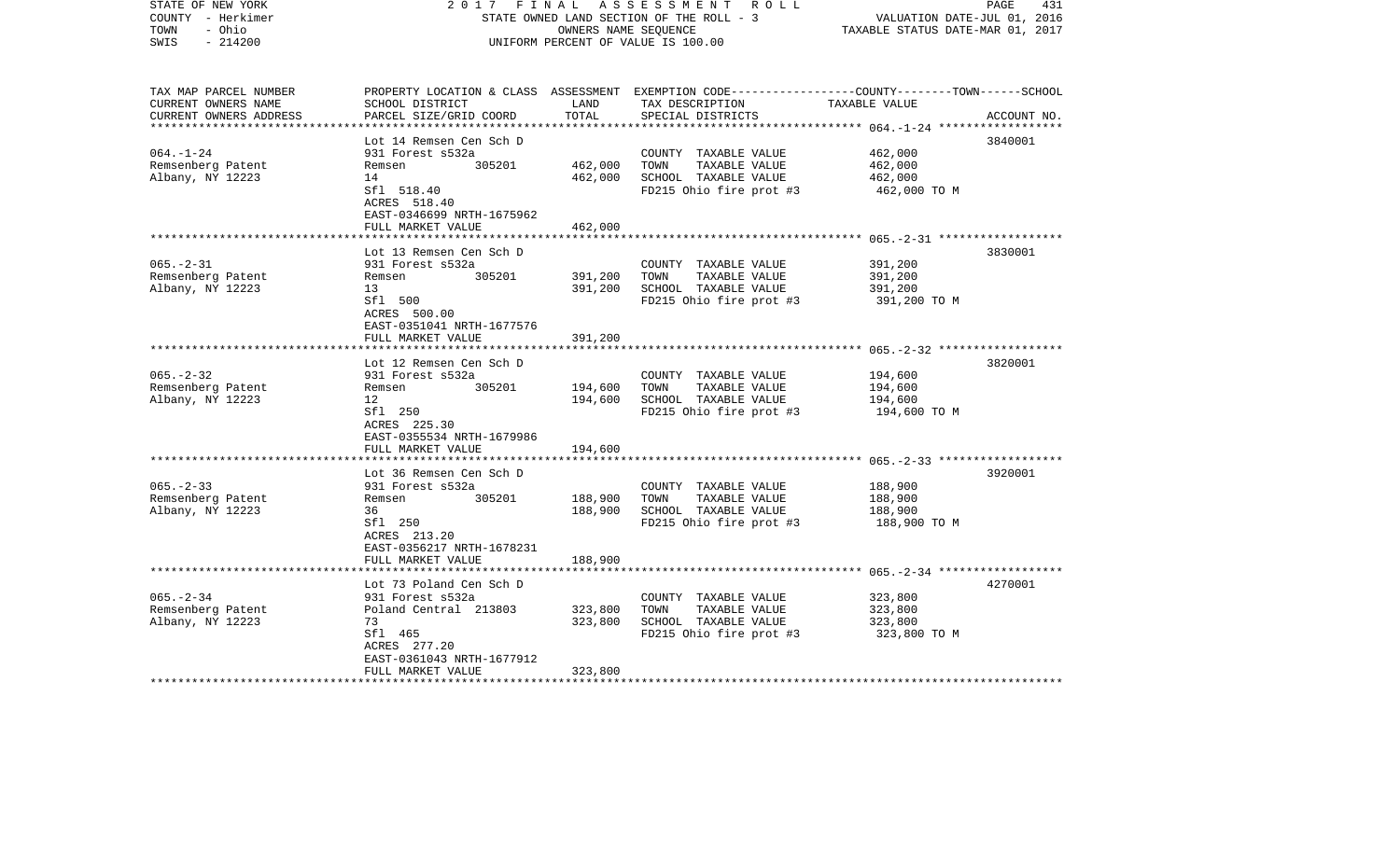| STATE OF NEW YORK<br>COUNTY - Herkimer<br>- Ohio<br>TOWN<br>$-214200$<br>SWIS                         | 2017<br>FINAL                                              | OWNERS NAME SEQUENCE | A S S E S S M E N T R O L L<br>STATE OWNED LAND SECTION OF THE ROLL - 3<br>UNIFORM PERCENT OF VALUE IS 100.00                            | VALUATION DATE-JUL 01, 2016<br>TAXABLE STATUS DATE-MAR 01, 2017 | PAGE<br>432 |
|-------------------------------------------------------------------------------------------------------|------------------------------------------------------------|----------------------|------------------------------------------------------------------------------------------------------------------------------------------|-----------------------------------------------------------------|-------------|
| TAX MAP PARCEL NUMBER<br>CURRENT OWNERS NAME<br>CURRENT OWNERS ADDRESS<br>*************************** | SCHOOL DISTRICT<br>PARCEL SIZE/GRID COORD                  | LAND<br>TOTAL        | PROPERTY LOCATION & CLASS ASSESSMENT EXEMPTION CODE----------------COUNTY-------TOWN------SCHOOL<br>TAX DESCRIPTION<br>SPECIAL DISTRICTS | TAXABLE VALUE                                                   | ACCOUNT NO. |
|                                                                                                       | Lot 72 Poland Cen Sch D                                    |                      |                                                                                                                                          |                                                                 | 4260001     |
| $065. - 2 - 35$                                                                                       | 931 Forest s532a                                           |                      | COUNTY TAXABLE VALUE                                                                                                                     | 247,900                                                         |             |
| Remsenberg Patent                                                                                     | Poland Central 213803                                      | 247,900              | TOWN<br>TAXABLE VALUE                                                                                                                    | 247,900                                                         |             |
| Albany, NY 12223                                                                                      | 72<br>Sfl 392<br>ACRES 365.20<br>EAST-0367214 NRTH-1674623 | 247,900              | SCHOOL TAXABLE VALUE<br>FD215 Ohio fire prot #3                                                                                          | 247,900<br>247,900 TO M                                         |             |
|                                                                                                       | FULL MARKET VALUE                                          | 247,900              |                                                                                                                                          |                                                                 |             |
|                                                                                                       | Lot 37 Poland Cen Sch D                                    |                      |                                                                                                                                          |                                                                 | 3930001     |
| $065. - 2 - 36$                                                                                       | 931 Forest s532a                                           |                      | COUNTY TAXABLE VALUE                                                                                                                     | 336,300                                                         |             |
| Remsenberg Patent                                                                                     | Poland Central 213803                                      | 336,300              | TAXABLE VALUE<br>TOWN                                                                                                                    | 336,300                                                         |             |
| Albany, NY 12223                                                                                      | 37                                                         | 336,300              | SCHOOL TAXABLE VALUE                                                                                                                     | 336,300                                                         |             |
|                                                                                                       | Sfl 500<br>ACRES 500.00<br>EAST-0363037 NRTH-1673751       |                      | FD215 Ohio fire prot #3                                                                                                                  | 336,300 TO M                                                    |             |
|                                                                                                       | FULL MARKET VALUE                                          | 336,300              |                                                                                                                                          |                                                                 |             |
|                                                                                                       | ************************                                   |                      |                                                                                                                                          |                                                                 |             |
|                                                                                                       | Lot 35 Remsen Cen Sch D                                    |                      |                                                                                                                                          |                                                                 | 3910001     |
| $065. - 2 - 37$                                                                                       | 931 Forest s532a                                           |                      | COUNTY TAXABLE VALUE                                                                                                                     | 317,800                                                         |             |
| Remsenberg Patent<br>Albany, NY 12223                                                                 | 305201<br>Remsen<br>35                                     | 317,800<br>317,800   | TAXABLE VALUE<br>TOWN<br>SCHOOL TAXABLE VALUE                                                                                            | 317,800<br>317,800                                              |             |
|                                                                                                       | Sfl 500<br>ACRES 534.00<br>EAST-0357252 NRTH-1675170       |                      | FD215 Ohio fire prot #3                                                                                                                  | 317,800 TO M                                                    |             |
|                                                                                                       | FULL MARKET VALUE                                          | 317,800              |                                                                                                                                          |                                                                 |             |
|                                                                                                       |                                                            |                      | ***************************** 065.-2-38 ******************                                                                               |                                                                 |             |
|                                                                                                       | Lot 34 Remsen Cen Sch D                                    |                      |                                                                                                                                          |                                                                 | 3900001     |
| $065. - 2 - 38$                                                                                       | 931 Forest s532a                                           |                      | COUNTY TAXABLE VALUE                                                                                                                     | 374,700                                                         |             |
| Remsenberg Patent                                                                                     | 305201<br>Remsen                                           | 374,700              | TAXABLE VALUE<br>TOWN                                                                                                                    | 374,700                                                         |             |
| Albany, NY 12223                                                                                      | 34<br>Sfl 500<br>ACRES 500.00<br>EAST-0352748 NRTH-1673348 | 374,700              | SCHOOL TAXABLE VALUE<br>FD215 Ohio fire prot #3                                                                                          | 374,700<br>374,700 TO M                                         |             |
|                                                                                                       | FULL MARKET VALUE                                          | 374,700              |                                                                                                                                          |                                                                 |             |
|                                                                                                       |                                                            |                      |                                                                                                                                          |                                                                 |             |
|                                                                                                       | Lot 31 Sub 6 Adiron Csd                                    |                      |                                                                                                                                          |                                                                 | 3870001     |
| $068. - 3 - 22$                                                                                       | 931 Forest s532a                                           |                      | COUNTY TAXABLE VALUE                                                                                                                     | 7,700                                                           |             |
| Remsenberg Patent                                                                                     | Adirondack<br>302601                                       | 7,700                | TOWN<br>TAXABLE VALUE                                                                                                                    | 7,700                                                           |             |
| Albany, NY 12223                                                                                      | 31<br>Sfl 5                                                | 7,700                | SCHOOL TAXABLE VALUE<br>FD215 Ohio fire prot #3                                                                                          | 7,700<br>7,700 TO M                                             |             |
|                                                                                                       | ACRES<br>5.00                                              |                      |                                                                                                                                          |                                                                 |             |
|                                                                                                       | EAST-0339839 NRTH-1670515<br>FULL MARKET VALUE             | 7,700                |                                                                                                                                          |                                                                 |             |
| * * * * * * * * * * * * * * * * * * *                                                                 |                                                            |                      |                                                                                                                                          |                                                                 |             |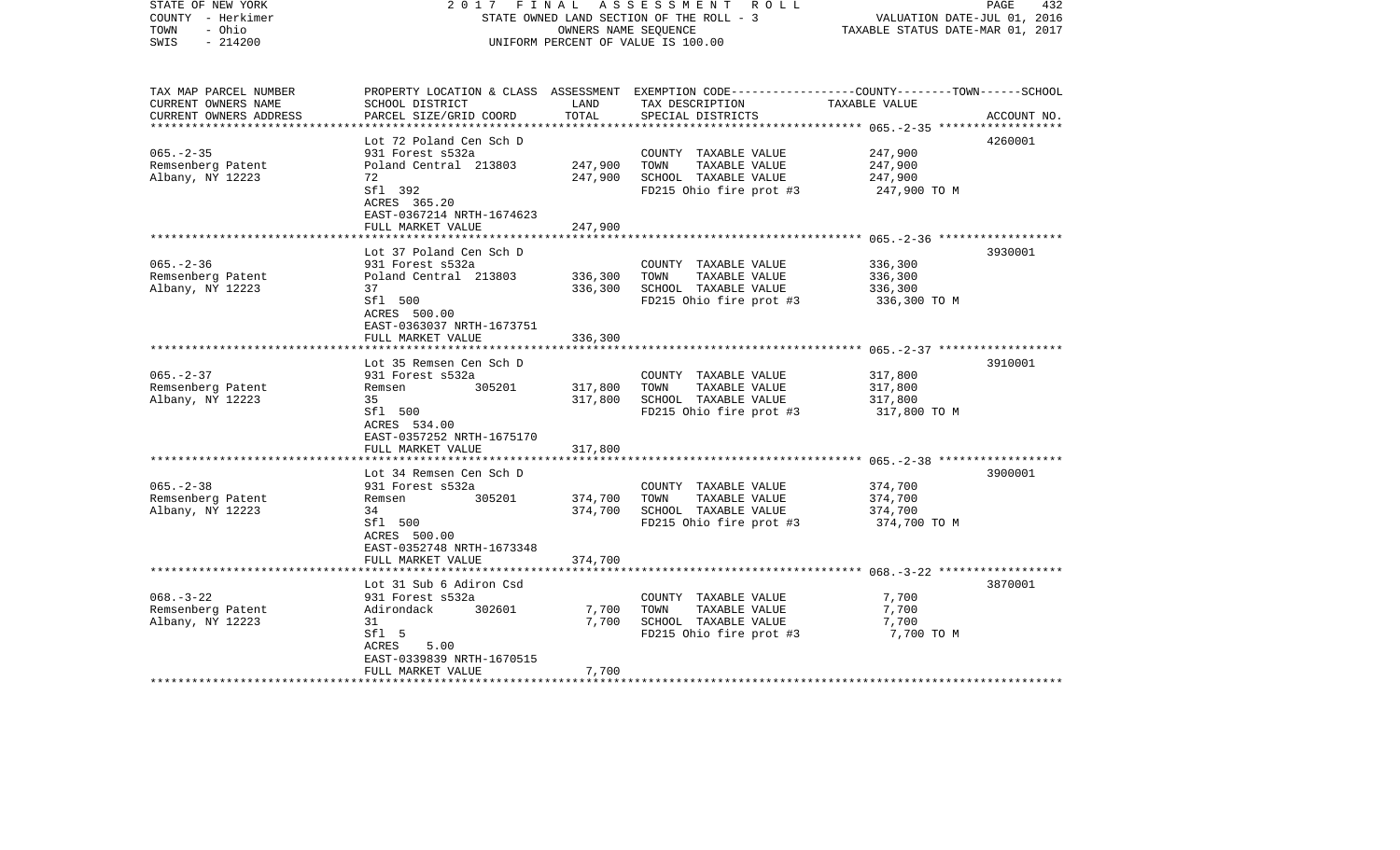| STATE OF NEW YORK<br>COUNTY - Herkimer<br>- Ohio<br>TOWN<br>$-214200$<br>SWIS | 2017                                                                       | FINAL<br>OWNERS NAME SEQUENCE | A S S E S S M E N T R O L L<br>STATE OWNED LAND SECTION OF THE ROLL - 3<br>UNIFORM PERCENT OF VALUE IS 100.00                           | VALUATION DATE-JUL 01, 2016<br>TAXABLE STATUS DATE-MAR 01, 2017 | PAGE<br>433 |
|-------------------------------------------------------------------------------|----------------------------------------------------------------------------|-------------------------------|-----------------------------------------------------------------------------------------------------------------------------------------|-----------------------------------------------------------------|-------------|
| TAX MAP PARCEL NUMBER<br>CURRENT OWNERS NAME<br>CURRENT OWNERS ADDRESS        | SCHOOL DISTRICT<br>PARCEL SIZE/GRID COORD                                  | LAND<br>TOTAL                 | PROPERTY LOCATION & CLASS ASSESSMENT EXEMPTION CODE---------------COUNTY-------TOWN------SCHOOL<br>TAX DESCRIPTION<br>SPECIAL DISTRICTS | TAXABLE VALUE                                                   | ACCOUNT NO. |
|                                                                               | Lot 31 Sub 6 Adiron Csd                                                    |                               |                                                                                                                                         |                                                                 | 3860001     |
| $068. - 3 - 23$                                                               | 931 Forest s532a                                                           |                               | COUNTY TAXABLE VALUE                                                                                                                    | 54,800                                                          |             |
| Remsenberg Patent                                                             | 302601<br>Adirondack                                                       | 54,800                        | TOWN<br>TAXABLE VALUE                                                                                                                   | 54,800                                                          |             |
| Albany, NY 12223                                                              | 31 Sub 6                                                                   | 54,800                        | SCHOOL TAXABLE VALUE                                                                                                                    | 54,800                                                          |             |
|                                                                               | Sfl 50.15<br>ACRES 50.20<br>EAST-0340991 NRTH-1670005<br>FULL MARKET VALUE | 54,800                        | FD215 Ohio fire prot #3                                                                                                                 | 54,800 TO M                                                     |             |
|                                                                               |                                                                            |                               |                                                                                                                                         |                                                                 |             |
|                                                                               | Lot 32 Adirondack Csd                                                      |                               |                                                                                                                                         |                                                                 | 3880001     |
| $068 - 3 - 33$                                                                | 931 Forest s532a                                                           |                               | COUNTY TAXABLE VALUE                                                                                                                    | 523,900                                                         |             |
| Remsenberg Patent                                                             | 305201<br>Remsen                                                           | 523,900                       | TAXABLE VALUE<br>TOWN                                                                                                                   | 523,900                                                         |             |
| Albany, NY 12223                                                              | 32                                                                         | 523,900                       | SCHOOL TAXABLE VALUE                                                                                                                    | 523,900                                                         |             |
|                                                                               | Sfl 490.6<br>ACRES 490.60<br>EAST-0344165 NRTH-1669668                     |                               | FD215 Ohio fire prot #3                                                                                                                 | 523,900 TO M                                                    |             |
|                                                                               | FULL MARKET VALUE                                                          | 523,900                       |                                                                                                                                         |                                                                 |             |
|                                                                               |                                                                            |                               |                                                                                                                                         |                                                                 |             |
| $068. - 3 - 34$                                                               | Lot 43 Remsen Cen Sch D<br>931 Forest s532a                                |                               | COUNTY TAXABLE VALUE                                                                                                                    | 337,700                                                         | 3990001     |
| Remsenberg Patent                                                             | 305201<br>Remsen                                                           | 337,700                       | TOWN<br>TAXABLE VALUE                                                                                                                   | 337,700                                                         |             |
| Albany, NY 12223                                                              | 43                                                                         | 337,700                       | SCHOOL TAXABLE VALUE                                                                                                                    | 337,700                                                         |             |
|                                                                               | Sfl 318.44<br>ACRES 262.40<br>EAST-0346153 NRTH-1666309                    |                               | FD215 Ohio fire prot #3                                                                                                                 | 337,700 TO M                                                    |             |
|                                                                               | FULL MARKET VALUE                                                          | 337,700                       |                                                                                                                                         |                                                                 |             |
|                                                                               | Lot 33 Remsen Cen Sch D                                                    |                               |                                                                                                                                         |                                                                 | 3890001     |
| $069. -2 - 1$                                                                 | 931 Forest s532a                                                           |                               | COUNTY TAXABLE VALUE                                                                                                                    | 330,300                                                         |             |
| Remsenberg Patent                                                             | 305201<br>Remsen                                                           | 330,300                       | TOWN<br>TAXABLE VALUE                                                                                                                   | 330,300                                                         |             |
| Albany, NY 12223                                                              | 33                                                                         | 330,300                       | SCHOOL TAXABLE VALUE                                                                                                                    | 330,300                                                         |             |
|                                                                               | Sfl 500<br>ACRES 521.10<br>EAST-0348325 NRTH-1671617                       |                               | FD217 Ohio fire prot #4                                                                                                                 | 330,300 TO M                                                    |             |
|                                                                               | FULL MARKET VALUE                                                          | 330,300                       |                                                                                                                                         |                                                                 |             |
|                                                                               | Lot 42 Remsen Cen Sch D                                                    |                               |                                                                                                                                         |                                                                 | 3980001     |
| $069. - 2 - 2$                                                                | 931 Forest s532a                                                           |                               | COUNTY TAXABLE VALUE                                                                                                                    | 396,200                                                         |             |
| Remsenberg Patent                                                             | 305201<br>Remsen                                                           | 396,200                       | TOWN<br>TAXABLE VALUE                                                                                                                   | 396,200                                                         |             |
| Albany, NY 12223                                                              | 42                                                                         | 396,200                       | SCHOOL TAXABLE VALUE                                                                                                                    | 396,200                                                         |             |
|                                                                               | Sfl 500                                                                    |                               | FD217 Ohio fire prot #4                                                                                                                 | 396,200 TO M                                                    |             |
|                                                                               | ACRES 500.00<br>EAST-0349854 NRTH-1667281<br>FULL MARKET VALUE             | 396,200                       |                                                                                                                                         |                                                                 |             |
|                                                                               |                                                                            |                               |                                                                                                                                         |                                                                 |             |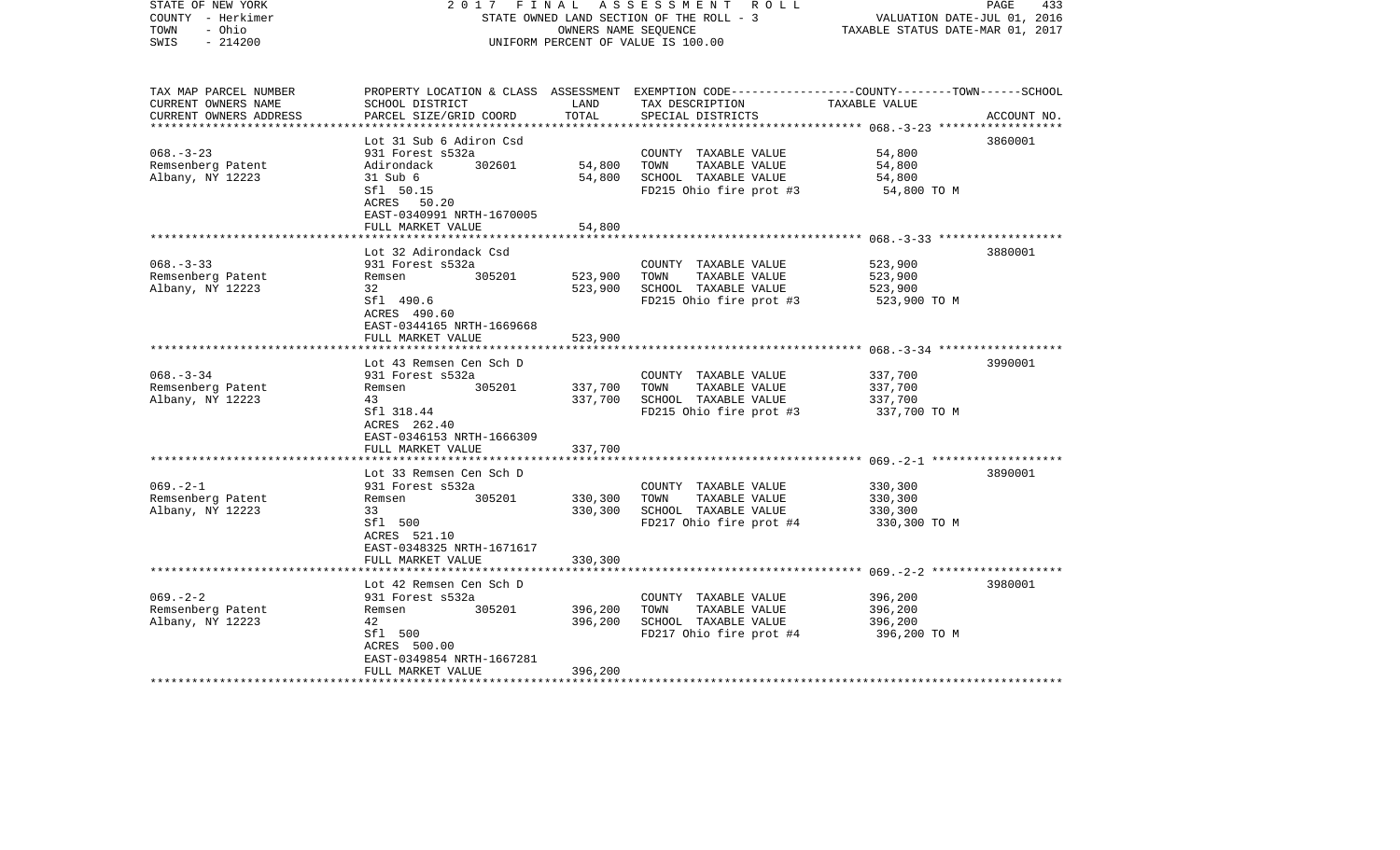| STATE OF NEW YORK<br>COUNTY - Herkimer<br>TOWN<br>- Ohio<br>$-214200$<br>SWIS | 2017                                                    | FINAL<br>OWNERS NAME SEQUENCE | A S S E S S M E N T R O L L<br>STATE OWNED LAND SECTION OF THE ROLL - 3<br>UNIFORM PERCENT OF VALUE IS 100.00                                        | VALUATION DATE-JUL 01, 2016<br>TAXABLE STATUS DATE-MAR 01, 2017 | 434<br>PAGE |
|-------------------------------------------------------------------------------|---------------------------------------------------------|-------------------------------|------------------------------------------------------------------------------------------------------------------------------------------------------|-----------------------------------------------------------------|-------------|
| TAX MAP PARCEL NUMBER<br>CURRENT OWNERS NAME<br>CURRENT OWNERS ADDRESS        | SCHOOL DISTRICT<br>PARCEL SIZE/GRID COORD               | LAND<br>TOTAL                 | PROPERTY LOCATION & CLASS ASSESSMENT EXEMPTION CODE--------------COUNTY-------TOWN------SCHOOL<br>TAX DESCRIPTION TAXABLE VALUE<br>SPECIAL DISTRICTS |                                                                 | ACCOUNT NO. |
|                                                                               | Lot 41 Remsen Cen Sch D                                 |                               |                                                                                                                                                      |                                                                 | 3970001     |
| $069. - 2 - 3$                                                                | 931 Forest s532a                                        |                               | COUNTY TAXABLE VALUE                                                                                                                                 | 352,200                                                         |             |
| Remsenberg Patent                                                             | 305201<br>Remsen                                        | 352,200                       | TAXABLE VALUE<br>TOWN                                                                                                                                | 352,200                                                         |             |
| Albany, NY 12223                                                              | 41                                                      | 352,200                       | SCHOOL TAXABLE VALUE                                                                                                                                 | 352,200                                                         |             |
|                                                                               | Sfl 500<br>ACRES 500.00<br>EAST-0354383 NRTH-1668993    |                               | FD217 Ohio fire prot #4                                                                                                                              | 352,200 TO M                                                    |             |
|                                                                               | FULL MARKET VALUE                                       | 352,200                       |                                                                                                                                                      |                                                                 |             |
|                                                                               | Lot 40 Remsen Cen Sch D                                 |                               |                                                                                                                                                      |                                                                 | 3960001     |
| $069 - 2 - 4$                                                                 | 931 Forest s532a                                        |                               | COUNTY TAXABLE VALUE                                                                                                                                 | 345,300                                                         |             |
| Remsenberg Patent                                                             | 305201<br>Remsen                                        | 345,300                       | TOWN<br>TAXABLE VALUE                                                                                                                                | 345,300                                                         |             |
| Albany, NY 12223                                                              | 40                                                      | 345,300                       | SCHOOL TAXABLE VALUE                                                                                                                                 | 345,300                                                         |             |
|                                                                               | Sfl 500<br>ACRES 500.00<br>EAST-0358853 NRTH-1670903    |                               | FD217 Ohio fire prot #4                                                                                                                              | 345,300 TO M                                                    |             |
|                                                                               | FULL MARKET VALUE                                       | 345,300                       |                                                                                                                                                      |                                                                 |             |
|                                                                               |                                                         |                               |                                                                                                                                                      |                                                                 |             |
|                                                                               | Lot 45 Remsen Cen Sch D                                 |                               |                                                                                                                                                      |                                                                 | 4000001     |
| $069. - 2 - 5$<br>Remsenberg Patent                                           | 931 Forest s532a<br>305201<br>Remsen                    | 384,500                       | COUNTY TAXABLE VALUE<br>TOWN<br>TAXABLE VALUE                                                                                                        | 384,500<br>384,500                                              |             |
| Albany, NY 12223                                                              | 45                                                      | 384,500                       | SCHOOL TAXABLE VALUE                                                                                                                                 | 384,500                                                         |             |
|                                                                               | Sfl 374.30<br>ACRES 374.30<br>EAST-0352558 NRTH-1663657 |                               | FD217 Ohio fire prot #4                                                                                                                              | 384,500 TO M                                                    |             |
|                                                                               | FULL MARKET VALUE                                       | 384,500                       |                                                                                                                                                      |                                                                 |             |
|                                                                               |                                                         |                               |                                                                                                                                                      |                                                                 |             |
|                                                                               | Lot 46 Remsen Cen Sch D                                 |                               |                                                                                                                                                      |                                                                 | 4010001     |
| $069. - 2 - 6$                                                                | 931 Forest s532a<br>Poland Central 213803               | 342,100                       | COUNTY TAXABLE VALUE<br>TOWN<br>TAXABLE VALUE                                                                                                        | 342,100<br>342,100                                              |             |
| Remsenberg Patent<br>Albany, NY 12223                                         | 46                                                      | 342,100                       | SCHOOL TAXABLE VALUE                                                                                                                                 | 342,100                                                         |             |
|                                                                               | Sfl 500<br>ACRES 500.00<br>EAST-0355977 NRTH-1664777    |                               | FD217 Ohio fire prot #4                                                                                                                              | 342,100 TO M                                                    |             |
|                                                                               | FULL MARKET VALUE                                       | 342,100                       |                                                                                                                                                      |                                                                 |             |
|                                                                               | Lot 47 Poland Cen Sch D                                 |                               |                                                                                                                                                      |                                                                 | 4020001     |
| $069. - 2 - 7$                                                                | 931 Forest s532a                                        |                               | COUNTY TAXABLE VALUE                                                                                                                                 | 216,800                                                         |             |
| Remsenberg Patent                                                             | Poland Central 213803                                   | 216,800                       | TOWN<br>TAXABLE VALUE                                                                                                                                | 216,800                                                         |             |
| Albany, NY 12223                                                              | 47                                                      | 216,800                       | SCHOOL TAXABLE VALUE                                                                                                                                 | 216,800                                                         |             |
|                                                                               | 500                                                     |                               | FD217 Ohio fire prot #4                                                                                                                              | 216,800 TO M                                                    |             |
|                                                                               | ACRES 500.00                                            |                               |                                                                                                                                                      |                                                                 |             |
|                                                                               | EAST-0360476 NRTH-1666415<br>FULL MARKET VALUE          | 216,800                       |                                                                                                                                                      |                                                                 |             |
| ***********************                                                       |                                                         |                               |                                                                                                                                                      |                                                                 |             |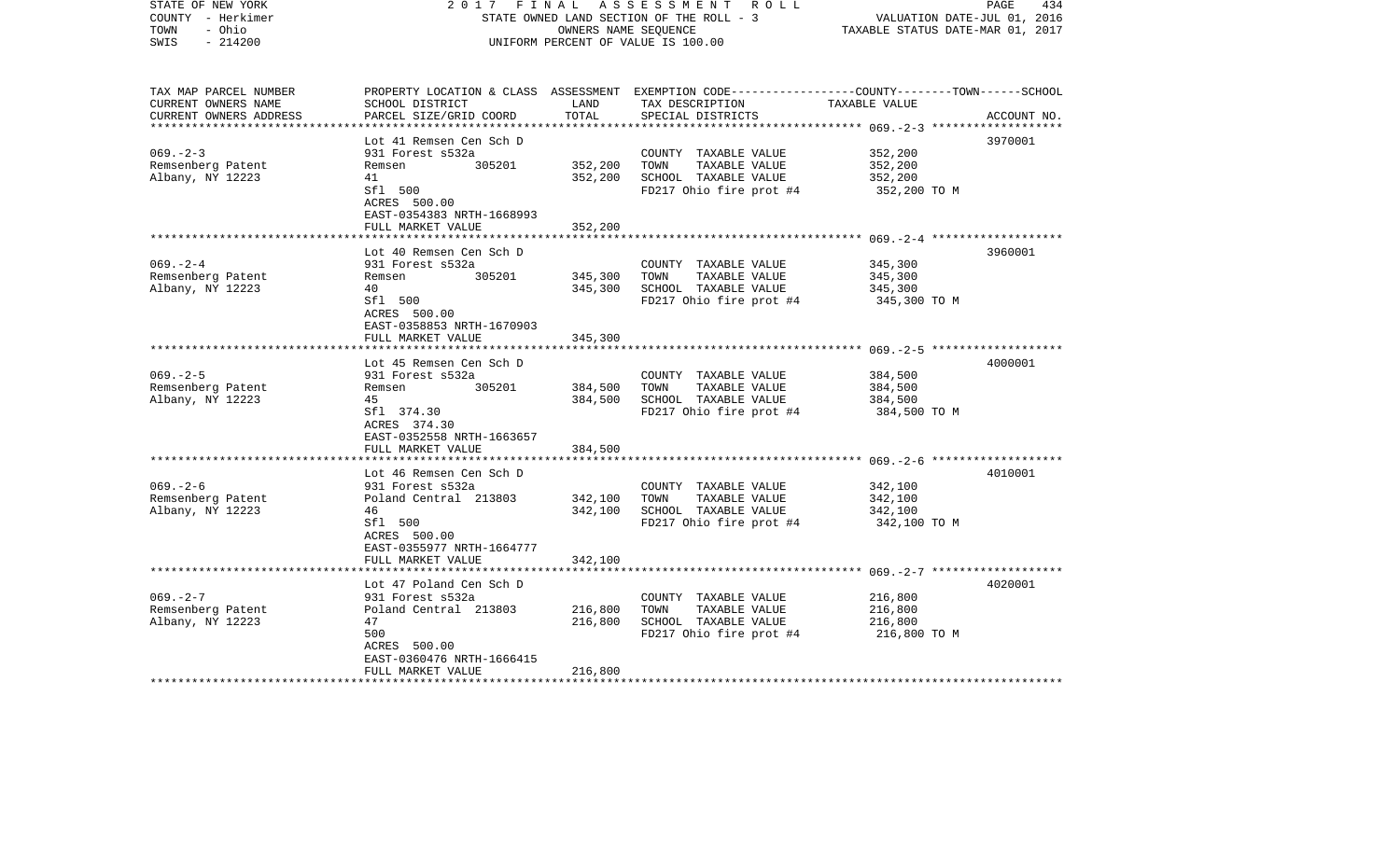| COUNTY - Herkimer<br>TOWN<br>- Ohio<br>$-214200$<br>SWIS |                                                                | OWNERS NAME SEOUENCE | STATE OWNED LAND SECTION OF THE ROLL - 3<br>UNIFORM PERCENT OF VALUE IS 100.00                                     | VALUATION DATE-JUL 01, 2016<br>TAXABLE STATUS DATE-MAR 01, 2017 |             |
|----------------------------------------------------------|----------------------------------------------------------------|----------------------|--------------------------------------------------------------------------------------------------------------------|-----------------------------------------------------------------|-------------|
|                                                          |                                                                |                      |                                                                                                                    |                                                                 |             |
| TAX MAP PARCEL NUMBER<br>CURRENT OWNERS NAME             | SCHOOL DISTRICT                                                | LAND                 | PROPERTY LOCATION & CLASS ASSESSMENT EXEMPTION CODE---------------COUNTY-------TOWN------SCHOOL<br>TAX DESCRIPTION | TAXABLE VALUE                                                   |             |
| CURRENT OWNERS ADDRESS                                   | PARCEL SIZE/GRID COORD                                         | TOTAL                | SPECIAL DISTRICTS                                                                                                  |                                                                 | ACCOUNT NO. |
|                                                          | ***************************                                    |                      |                                                                                                                    |                                                                 |             |
|                                                          | Lot 39 Poland Cen Sch D                                        |                      |                                                                                                                    |                                                                 | 3950001     |
| $069. - 2 - 8$                                           | 931 Forest s532a                                               |                      | COUNTY TAXABLE VALUE                                                                                               | 347,500                                                         |             |
| Remsenberg Patent<br>Albany, NY 12223                    | Poland Central 213803<br>39                                    | 347,500<br>347,500   | TOWN<br>TAXABLE VALUE<br>SCHOOL TAXABLE VALUE                                                                      | 347,500<br>347,500                                              |             |
|                                                          | Sfl 500                                                        |                      | FD217 Ohio fire prot #4                                                                                            | 347,500 TO M                                                    |             |
|                                                          | ACRES 500.00<br>EAST-0364620 NRTH-1669422                      |                      |                                                                                                                    |                                                                 |             |
|                                                          | FULL MARKET VALUE                                              | 347,500              |                                                                                                                    |                                                                 |             |
|                                                          |                                                                |                      |                                                                                                                    |                                                                 |             |
|                                                          | Lot 38 Poland Cen Sch D                                        |                      |                                                                                                                    |                                                                 | 3940001     |
| $069. - 2 - 9$                                           | 931 Forest s532a                                               |                      | COUNTY TAXABLE VALUE                                                                                               | 314,100                                                         |             |
| Remsenberg Patent                                        | Poland Central 213803                                          | 314,100              | TAXABLE VALUE<br>TOWN                                                                                              | 314,100                                                         |             |
| Albany, NY 12223                                         | 38                                                             | 314,100              | SCHOOL TAXABLE VALUE                                                                                               | 314,100                                                         |             |
|                                                          | Sfl 500<br>ACRES 500.00<br>EAST-0368963 NRTH-1670855           |                      | FD217 Ohio fire prot #4                                                                                            | 314,100 TO M                                                    |             |
|                                                          | FULL MARKET VALUE                                              | 314,100              |                                                                                                                    |                                                                 |             |
|                                                          | *************************                                      |                      |                                                                                                                    |                                                                 |             |
|                                                          | Lot 49 Poland Cen Sch D                                        |                      |                                                                                                                    |                                                                 | 4040001     |
| $069. - 2 - 10$                                          | 931 Forest s532a                                               |                      | COUNTY TAXABLE VALUE                                                                                               | 260,400                                                         |             |
| Remsenberg Patent<br>N Y State                           | Poland Central 213803<br>49                                    | 260,400<br>260,400   | TOWN<br>TAXABLE VALUE<br>SCHOOL TAXABLE VALUE                                                                      | 260,400<br>260,400                                              |             |
| Albany, NY 12223                                         | 500                                                            |                      | FD217 Ohio fire prot #4                                                                                            | 260,400 TO M                                                    |             |
|                                                          | ACRES 500.00<br>EAST-0371103 NRTH-1666619                      |                      |                                                                                                                    |                                                                 |             |
|                                                          | FULL MARKET VALUE                                              | 260,400              |                                                                                                                    |                                                                 |             |
|                                                          |                                                                |                      |                                                                                                                    |                                                                 |             |
|                                                          | Lot 53 Poland Cen Sch D                                        |                      |                                                                                                                    |                                                                 | 4080001     |
| $069. - 2 - 11$                                          | 931 Forest s532a                                               |                      | COUNTY TAXABLE VALUE                                                                                               | 353,200                                                         |             |
| Remsenberg Patent                                        | Poland Central 213803                                          | 353,200              | TAXABLE VALUE<br>TOWN                                                                                              | 353,200                                                         |             |
| Albany, NY 12223                                         | 53                                                             | 353,200              | SCHOOL TAXABLE VALUE                                                                                               | 353,200                                                         |             |
|                                                          | 500                                                            |                      | FD217 Ohio fire prot #4                                                                                            | 353,200 TO M                                                    |             |
|                                                          | ACRES 500.00<br>EAST-0373006 NRTH-1662193<br>FULL MARKET VALUE | 353,200              |                                                                                                                    |                                                                 |             |
|                                                          |                                                                |                      |                                                                                                                    |                                                                 |             |
|                                                          | Lot 48 Poland Cen Sch D                                        |                      |                                                                                                                    |                                                                 | 4030001     |
| $069. - 2 - 12$                                          | 931 Forest s532a                                               |                      | COUNTY TAXABLE VALUE                                                                                               | 284,700                                                         |             |
| Remsenberg Patent                                        | Poland Central 213803                                          | 284,700              | TOWN<br>TAXABLE VALUE                                                                                              | 284,700                                                         |             |
| Albany, NY 12223                                         | 48                                                             | 284,700              | SCHOOL TAXABLE VALUE                                                                                               | 284,700                                                         |             |
|                                                          | 500                                                            |                      | FD217 Ohio fire prot #4                                                                                            | 284,700 TO M                                                    |             |
|                                                          | ACRES 500.00                                                   |                      |                                                                                                                    |                                                                 |             |
|                                                          | EAST-0366563 NRTH-1664792                                      |                      |                                                                                                                    |                                                                 |             |
|                                                          | FULL MARKET VALUE                                              | 284,700              |                                                                                                                    |                                                                 |             |

2017 FINAL ASSESSMENT ROLL

PAGE 435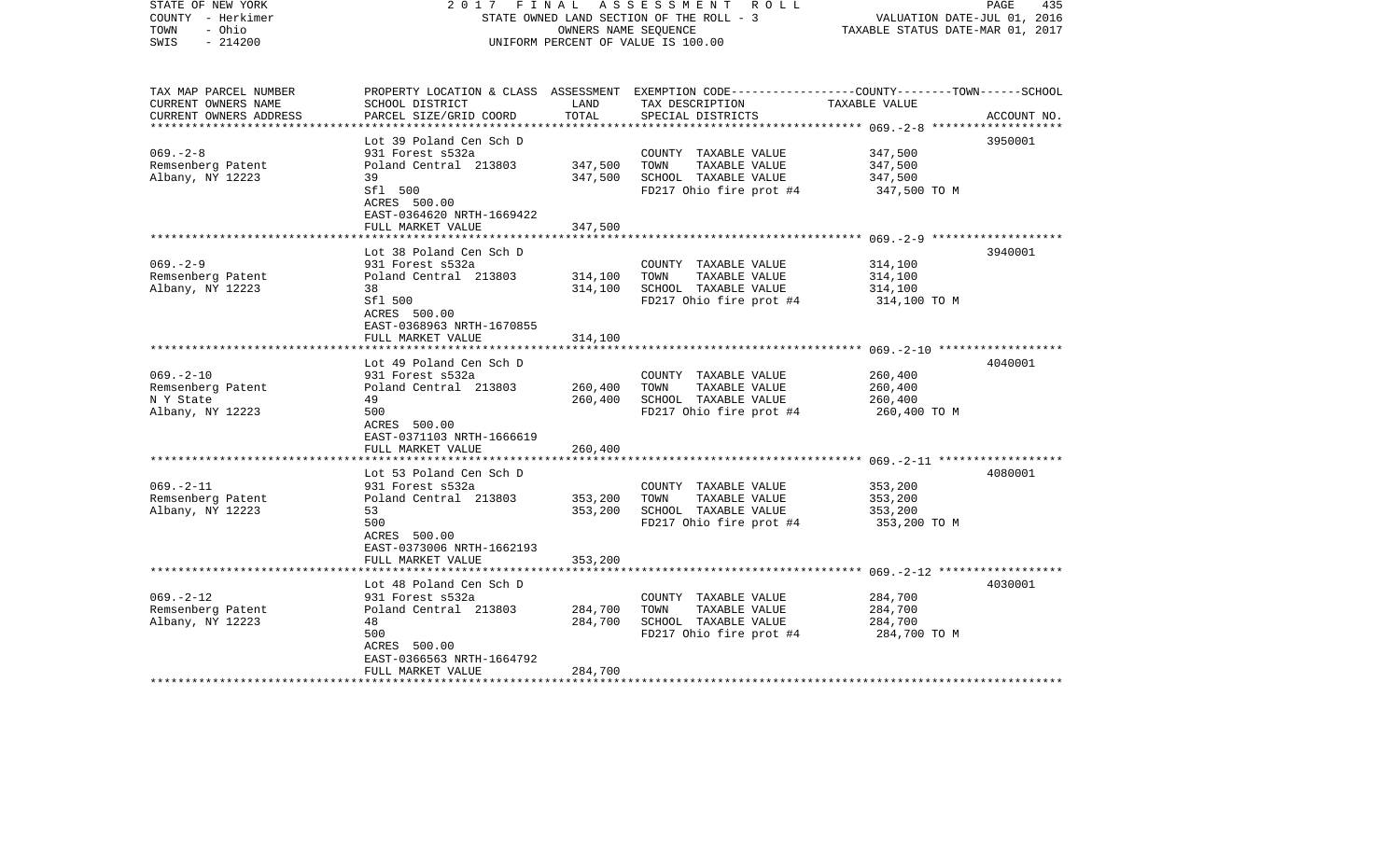| COUNTY - Herkimer<br>TOWN<br>- Ohio<br>SWIS<br>$-214200$                                    |                                                                                                                                                         | OWNERS NAME SEQUENCE          | STATE OWNED LAND SECTION OF THE ROLL - 3<br>UNIFORM PERCENT OF VALUE IS 100.00                   | VALUATION DATE-JUL 01, 2016<br>TAXABLE STATUS DATE-MAR 01, 2017 |             |
|---------------------------------------------------------------------------------------------|---------------------------------------------------------------------------------------------------------------------------------------------------------|-------------------------------|--------------------------------------------------------------------------------------------------|-----------------------------------------------------------------|-------------|
| TAX MAP PARCEL NUMBER<br>CURRENT OWNERS NAME<br>CURRENT OWNERS ADDRESS                      | PROPERTY LOCATION & CLASS ASSESSMENT EXEMPTION CODE---------------COUNTY-------TOWN------SCHOOL<br>SCHOOL DISTRICT<br>PARCEL SIZE/GRID COORD            | LAND<br>TOTAL                 | TAX DESCRIPTION<br>SPECIAL DISTRICTS                                                             | TAXABLE VALUE<br>************** 069. -2-13 ***************      | ACCOUNT NO. |
| $069. - 2 - 13$<br>Remsenberg Patent<br>Albany, NY 12223                                    | Lot 55 Poland Cen Sch D<br>931 Forest s532a<br>Poland Central 213803<br>55<br>500<br>ACRES 500.00<br>EAST-0362119 NRTH-1662146<br>FULL MARKET VALUE     | 353,200<br>353,200<br>353,200 | COUNTY TAXABLE VALUE<br>TOWN<br>TAXABLE VALUE<br>SCHOOL TAXABLE VALUE<br>FD217 Ohio fire prot #4 | 353,200<br>353,200<br>353,200<br>353,200 TO M                   | 4090001     |
| $069. - 2 - 14$<br>Remsenberg Patent<br>Albany, NY 12223                                    | Lot 62 Poland Cen Sch D<br>931 Forest s532a<br>Poland Central 213803<br>62<br>500<br>ACRES 500.00<br>EAST-0364428 NRTH-1657567                          | 396,200<br>396,200            | COUNTY TAXABLE VALUE<br>TOWN<br>TAXABLE VALUE<br>SCHOOL TAXABLE VALUE<br>FD217 Ohio fire prot #4 | 396,200<br>396,200<br>396,200<br>396,200 TO M                   | 4150001     |
|                                                                                             | FULL MARKET VALUE<br>******************<br>Lot 57 Remsen Cen Sch D                                                                                      | 396,200                       |                                                                                                  |                                                                 | 4100001     |
| $069. -2 - 16$<br>Remsenberg Patent<br>All In Ohio Of 406 66<br>Acres E<br>Albany, NY 12223 | 931 Forest s532a<br>305201<br>Remsen<br>57<br>307.30<br>ACRES 307.30<br>EAST-0354781 NRTH-1658958                                                       | 164,200<br>164,200            | COUNTY TAXABLE VALUE<br>TOWN<br>TAXABLE VALUE<br>SCHOOL TAXABLE VALUE<br>FD217 Ohio fire prot #4 | 164,200<br>164,200<br>164,200<br>164,200 TO M                   |             |
|                                                                                             | FULL MARKET VALUE                                                                                                                                       | 164,200                       |                                                                                                  |                                                                 |             |
| $070. -1 -1$<br>Remsenberg Patent<br>Albany, NY 12223                                       | Lot 71 Poland Cen Sch D<br>931 Forest s532a<br>Poland Central 213803<br>71<br>Sfl 349<br>ACRES 349.00<br>EAST-0373429 NRTH-1672049<br>FULL MARKET VALUE | 266,400<br>266,400<br>266,400 | COUNTY TAXABLE VALUE<br>TOWN<br>TAXABLE VALUE<br>SCHOOL TAXABLE VALUE<br>FD217 Ohio fire prot #4 | 266,400<br>266,400<br>266,400<br>266,400 TO M                   | 4250001     |
|                                                                                             |                                                                                                                                                         |                               |                                                                                                  |                                                                 |             |
| $070. - 1 - 2$<br>Remsenberg Patent<br>Albany, NY 12223                                     | Lot 50 Poland Cen Sch D<br>931 Forest s532a<br>Poland Central 213803<br>50<br>500<br>ACRES 525.60<br>EAST-0375588 NRTH-1668413                          | 339,100<br>339,100            | COUNTY TAXABLE VALUE<br>TOWN<br>TAXABLE VALUE<br>SCHOOL TAXABLE VALUE<br>FD217 Ohio fire prot #4 | 339,100<br>339,100<br>339,100<br>339,100 TO M                   | 4050001     |
|                                                                                             | FULL MARKET VALUE                                                                                                                                       | 339,100                       |                                                                                                  |                                                                 |             |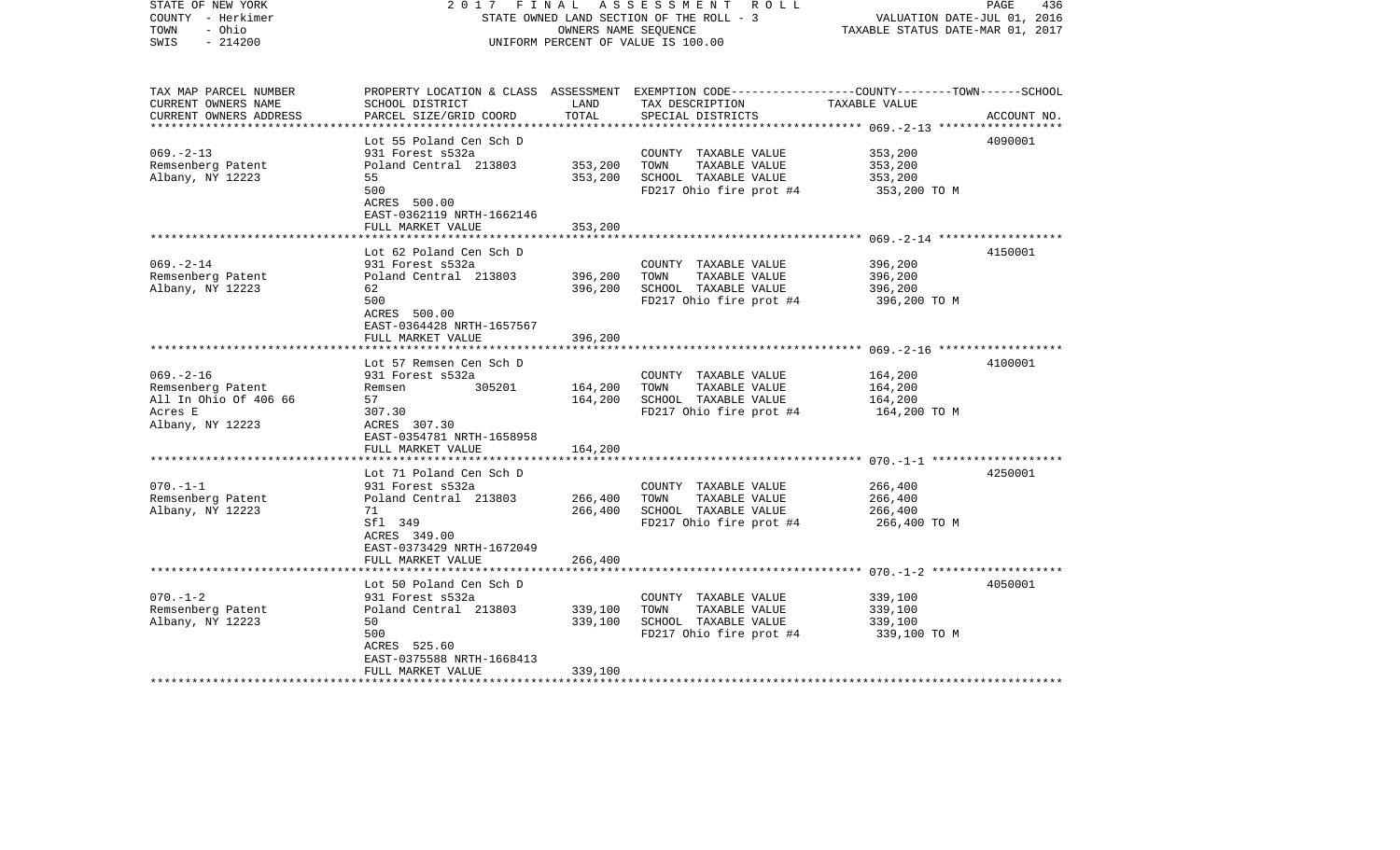| COUNTY - Herkimer<br>- Ohio<br>TOWN |                                             | OWNERS NAME SEQUENCE | STATE OWNED LAND SECTION OF THE ROLL - 3                                                         | VALUATION DATE-JUL 01, 2016<br>TAXABLE STATUS DATE-MAR 01, 2017 |             |
|-------------------------------------|---------------------------------------------|----------------------|--------------------------------------------------------------------------------------------------|-----------------------------------------------------------------|-------------|
| $-214200$<br>SWIS                   |                                             |                      | UNIFORM PERCENT OF VALUE IS 100.00                                                               |                                                                 |             |
| TAX MAP PARCEL NUMBER               |                                             |                      | PROPERTY LOCATION & CLASS ASSESSMENT EXEMPTION CODE----------------COUNTY-------TOWN------SCHOOL |                                                                 |             |
| CURRENT OWNERS NAME                 | SCHOOL DISTRICT                             | LAND                 | TAX DESCRIPTION                                                                                  | TAXABLE VALUE                                                   |             |
| CURRENT OWNERS ADDRESS              | PARCEL SIZE/GRID COORD                      | TOTAL                | SPECIAL DISTRICTS                                                                                |                                                                 | ACCOUNT NO. |
| *************************           | ****************************                |                      |                                                                                                  |                                                                 |             |
| $070. - 1 - 3$                      | Lot 52 Poland Cen Sch D<br>931 Forest s532a |                      |                                                                                                  |                                                                 | 4070001     |
| Remsenberg Patent                   | Poland Central 213803                       | 322,000              | COUNTY TAXABLE VALUE<br>TOWN<br>TAXABLE VALUE                                                    | 322,000<br>322,000                                              |             |
| Albany, NY 12223                    | 52                                          | 322,000              | SCHOOL TAXABLE VALUE                                                                             | 322,000                                                         |             |
|                                     | 500                                         |                      | FD217 Ohio fire prot #4                                                                          | 322,000 TO M                                                    |             |
|                                     | ACRES 525.20                                |                      |                                                                                                  |                                                                 |             |
|                                     | EAST-0377551 NRTH-1663951                   |                      |                                                                                                  |                                                                 |             |
|                                     | FULL MARKET VALUE                           | 322,000              |                                                                                                  |                                                                 |             |
|                                     |                                             |                      |                                                                                                  |                                                                 |             |
|                                     | Lot 65 Poland Cen Sch D                     |                      |                                                                                                  |                                                                 | 4200001     |
| $070. -1 -4$                        | 931 Forest s532a                            |                      | COUNTY TAXABLE VALUE                                                                             | 264,400                                                         |             |
| Remsenberg Patent                   | Poland Central 213803                       | 264,400              | TAXABLE VALUE<br>TOWN                                                                            | 264,400                                                         |             |
| Ex 74 Acres Covered By Sub 11 65    |                                             | 264,400              | SCHOOL TAXABLE VALUE                                                                             | 264,400                                                         |             |
| Sub 11                              | Sfl 426                                     |                      | FD217 Ohio fire prot #4                                                                          | 264,400 TO M                                                    |             |
| Albany, NY 12223                    | ACRES 444.50<br>EAST-0379383 NRTH-1659973   |                      |                                                                                                  |                                                                 |             |
|                                     | FULL MARKET VALUE                           | 264,400              |                                                                                                  |                                                                 |             |
|                                     |                                             |                      |                                                                                                  |                                                                 |             |
|                                     | Lot 66 Poland Cen Sch D                     |                      |                                                                                                  |                                                                 | 4210001     |
| $070. -1 - 5$                       | 931 Forest s532a                            |                      | COUNTY TAXABLE VALUE                                                                             | 294,700                                                         |             |
| Remsenberg Patent                   | Poland Central 213803                       | 294,700              | TOWN<br>TAXABLE VALUE                                                                            | 294,700                                                         |             |
| Albany, NY 12223                    | 66                                          | 294,700              | SCHOOL TAXABLE VALUE                                                                             | 294,700                                                         |             |
|                                     | Sfl 500                                     |                      | FD217 Ohio fire prot #4                                                                          | 294,700 TO M                                                    |             |
|                                     | ACRES 500.00                                |                      |                                                                                                  |                                                                 |             |
|                                     | EAST-0383643 NRTH-1661356                   |                      |                                                                                                  |                                                                 |             |
|                                     | FULL MARKET VALUE                           | 294,700              |                                                                                                  |                                                                 |             |
|                                     | Lot 51 Poland Cen Sch D                     |                      |                                                                                                  |                                                                 | 4060001     |
| $070. -1 - 6$                       | 931 Forest s532a                            |                      | COUNTY TAXABLE VALUE                                                                             | 276,800                                                         |             |
| Remsenberg Patent                   | Poland Central 213803                       | 276,800              | TOWN<br>TAXABLE VALUE                                                                            | 276,800                                                         |             |
| Albany, NY 12223                    | 51                                          | 276,800              | SCHOOL TAXABLE VALUE                                                                             | 276,800                                                         |             |
|                                     | 500                                         |                      | FD217 Ohio fire prot #4                                                                          | 276,800 TO M                                                    |             |
|                                     | ACRES 500.00                                |                      |                                                                                                  |                                                                 |             |
|                                     | EAST-0381782 NRTH-1665513                   |                      |                                                                                                  |                                                                 |             |
|                                     | FULL MARKET VALUE                           | 276,800              |                                                                                                  |                                                                 |             |
|                                     |                                             |                      |                                                                                                  |                                                                 |             |
|                                     | Lot 70 Poland Cen Sch D                     |                      |                                                                                                  |                                                                 | 4240001     |
| $070. -1 - 7$                       | 931 Forest s532a                            |                      | COUNTY TAXABLE VALUE                                                                             | 180,200                                                         |             |
| Remsenberg Patent                   | Poland Central 213803                       | 180,200              | TOWN<br>TAXABLE VALUE                                                                            | 180,200                                                         |             |
| Albany, NY 12223                    | 70<br>Sfl 305.62                            | 180,200              | SCHOOL TAXABLE VALUE<br>FD217 Ohio fire prot #4                                                  | 180,200                                                         |             |
|                                     | ACRES 305.60                                |                      |                                                                                                  | 180,200 TO M                                                    |             |
|                                     | EAST-0379155 NRTH-1669045                   |                      |                                                                                                  |                                                                 |             |
|                                     | FULL MARKET VALUE                           | 180,200              |                                                                                                  |                                                                 |             |
|                                     |                                             |                      |                                                                                                  |                                                                 |             |

2017 FINAL ASSESSMENT ROLL

PAGE 437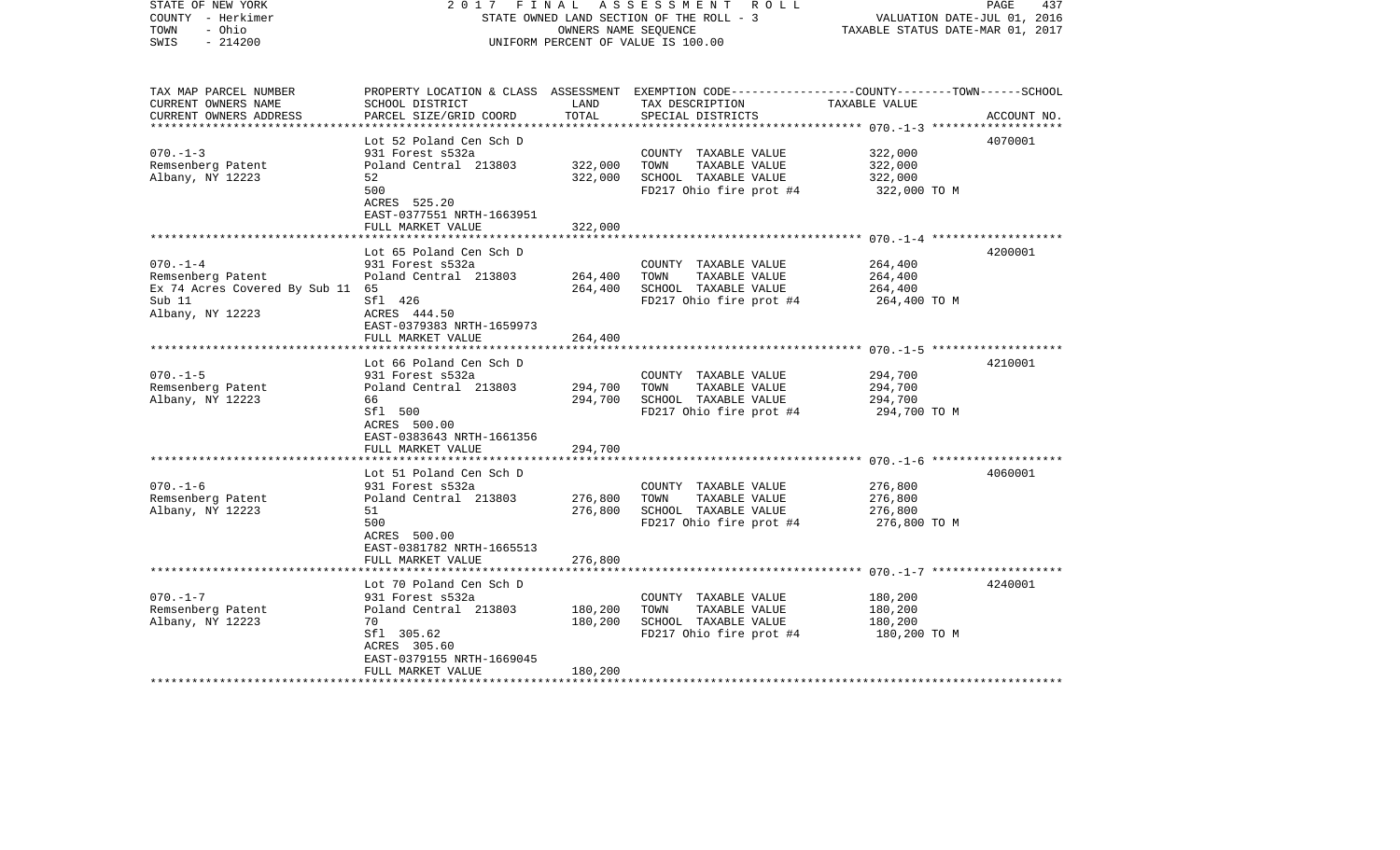| STATE OF NEW YORK<br>COUNTY - Herkimer        | 2017<br>FINAL<br>STATE OWNED LAND SECTION OF THE ROLL - 3 | A S S E S S M E N T R O L L<br>PAGE<br>438<br>VALUATION DATE-JUL 01, 2016 |                                                                                                 |                         |             |
|-----------------------------------------------|-----------------------------------------------------------|---------------------------------------------------------------------------|-------------------------------------------------------------------------------------------------|-------------------------|-------------|
| TOWN<br>- Ohio<br>$-214200$<br>SWIS           | UNIFORM PERCENT OF VALUE IS 100.00                        | TAXABLE STATUS DATE-MAR 01, 2017                                          |                                                                                                 |                         |             |
|                                               |                                                           |                                                                           |                                                                                                 |                         |             |
| TAX MAP PARCEL NUMBER                         |                                                           |                                                                           | PROPERTY LOCATION & CLASS ASSESSMENT EXEMPTION CODE---------------COUNTY-------TOWN------SCHOOL |                         |             |
| CURRENT OWNERS NAME<br>CURRENT OWNERS ADDRESS | SCHOOL DISTRICT<br>PARCEL SIZE/GRID COORD                 | LAND<br>TOTAL                                                             | TAX DESCRIPTION TAXABLE VALUE<br>SPECIAL DISTRICTS                                              |                         | ACCOUNT NO. |
| **************************                    |                                                           |                                                                           |                                                                                                 |                         |             |
|                                               | Lot 69 Poland Cen Sch D                                   |                                                                           |                                                                                                 |                         | 4230001     |
| $070. -1 - 11$                                | 931 Forest s532a                                          |                                                                           | COUNTY TAXABLE VALUE                                                                            | 169,400                 |             |
| Remsenberg Patent                             | Poland Central 213803                                     | 169,400                                                                   | TAXABLE VALUE<br>TOWN                                                                           | 169,400                 |             |
| Albany, NY 12223                              | 69                                                        | 169,400                                                                   | SCHOOL TAXABLE VALUE                                                                            | 169,400                 |             |
|                                               | Sfl 254.78                                                |                                                                           | FD217 Ohio fire prot $#4$ 169,400 TO M                                                          |                         |             |
|                                               | ACRES 326.00                                              |                                                                           |                                                                                                 |                         |             |
|                                               | EAST-0385370 NRTH-1666192<br>FULL MARKET VALUE            | 169,400                                                                   |                                                                                                 |                         |             |
|                                               |                                                           |                                                                           |                                                                                                 |                         |             |
|                                               | Lot 67 Poland Cen Sch D                                   |                                                                           |                                                                                                 |                         | 4220001     |
| $070. - 1 - 12$                               | 931 Forest s532a                                          |                                                                           | COUNTY TAXABLE VALUE                                                                            | 291,200                 |             |
| Remsenberg Patent                             | Poland Central 213803                                     | 291,200                                                                   | TOWN<br>TAXABLE VALUE                                                                           | 291,200                 |             |
| Albany, NY 12223                              | 67                                                        | 291,200                                                                   | SCHOOL TAXABLE VALUE                                                                            | 291,200                 |             |
|                                               | Sfl 500                                                   |                                                                           | FD217 Ohio fire prot #4                                                                         | 291,200 TO M            |             |
|                                               | ACRES 565.00                                              |                                                                           |                                                                                                 |                         |             |
|                                               | EAST-0387983 NRTH-1663187<br>FULL MARKET VALUE            | 291,200                                                                   |                                                                                                 |                         |             |
|                                               |                                                           |                                                                           |                                                                                                 |                         |             |
|                                               |                                                           |                                                                           |                                                                                                 |                         | 4170001     |
| $070. - 1 - 68$                               | 931 Forest s532a                                          |                                                                           | COUNTY TAXABLE VALUE                                                                            | 186,900                 |             |
| Remsenberg Patent                             | Poland Central 213803                                     | 186,900                                                                   | TAXABLE VALUE<br>TOWN                                                                           | 186,900                 |             |
| Acres                                         | 64                                                        | 186,900                                                                   | SCHOOL TAXABLE VALUE                                                                            | 186,900                 |             |
| Albany, NY 12223                              | Ex 1 Acre Ne Corner & 42                                  |                                                                           | FD217 Ohio fire prot #4                                                                         | 186,900 ТО М            |             |
|                                               | 282.30<br>ACRES 247.20                                    |                                                                           |                                                                                                 |                         |             |
|                                               | EAST-0338110 NRTH-1234210                                 |                                                                           |                                                                                                 |                         |             |
|                                               | DEED BOOK 00000                                           |                                                                           |                                                                                                 |                         |             |
|                                               | FULL MARKET VALUE                                         | 186,900                                                                   |                                                                                                 |                         |             |
|                                               |                                                           |                                                                           |                                                                                                 |                         |             |
|                                               | Lot Sub 5 Poland Csd                                      |                                                                           |                                                                                                 |                         | 4140001     |
| $073. - 1 - 1$                                | 931 Forest s532a                                          |                                                                           | COUNTY TAXABLE VALUE                                                                            | 192,500                 |             |
| Remsenberg Patent                             | Poland Central 213803                                     | 192,500                                                                   | TAXABLE VALUE<br>TOWN                                                                           | 192,500                 |             |
| Albany, NY 12223                              | 60<br>309                                                 | 192,500                                                                   | SCHOOL TAXABLE VALUE<br>FD217 Ohio fire prot #4                                                 | 192,500<br>192,500 TO M |             |
|                                               | ACRES 309.00                                              |                                                                           |                                                                                                 |                         |             |
|                                               | EAST-0356367 NRTH-1654126                                 |                                                                           |                                                                                                 |                         |             |
|                                               | FULL MARKET VALUE                                         | 192,500                                                                   |                                                                                                 |                         |             |
|                                               |                                                           |                                                                           |                                                                                                 |                         |             |
|                                               | Lot Sub 2 Poland Csd                                      |                                                                           |                                                                                                 |                         | 4120001     |
| $073. - 1 - 3$                                | 931 Forest s532a                                          |                                                                           | COUNTY TAXABLE VALUE                                                                            | 22,100                  |             |
| Remsenberg Patent                             | Poland Central 213803                                     | 22,100                                                                    | TAXABLE VALUE<br>TOWN                                                                           | 22,100                  |             |
| Albany, NY 12223                              | 60<br>35.50                                               | 22,100                                                                    | SCHOOL TAXABLE VALUE<br>FD217 Ohio fire prot #4                                                 | 22,100<br>22,100 TO M   |             |
|                                               | ACRES 29.20                                               |                                                                           |                                                                                                 |                         |             |
|                                               | EAST-0354185 NRTH-1655788                                 |                                                                           |                                                                                                 |                         |             |
|                                               | FULL MARKET VALUE                                         | 22,100                                                                    |                                                                                                 |                         |             |
|                                               |                                                           |                                                                           |                                                                                                 |                         |             |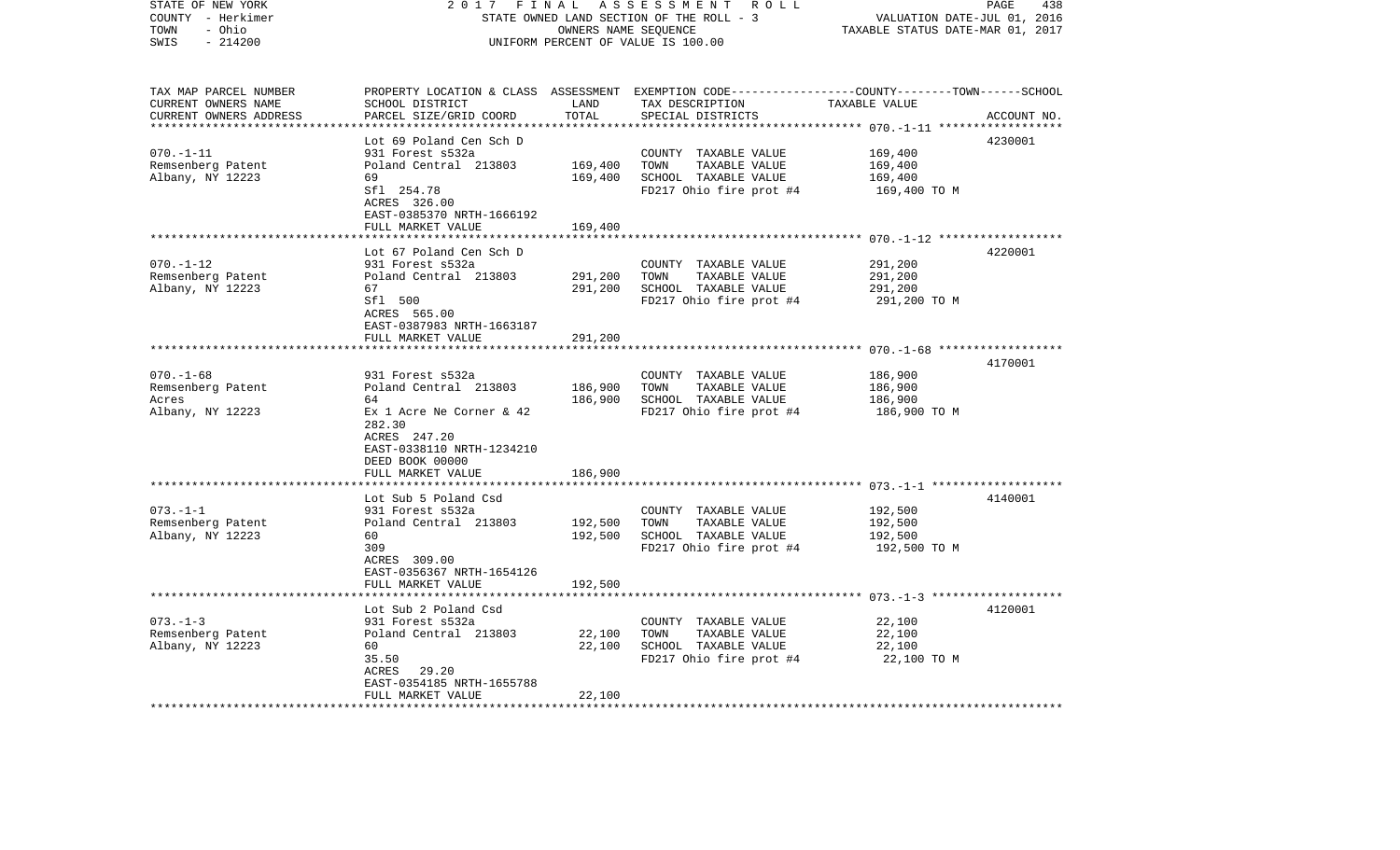| STATE OF NEW YORK<br>COUNTY - Herkimer<br>- Ohio<br>TOWN<br>$-214200$<br>SWIS                                    | 2 0 1 7<br>FINAL<br>STATE OWNED LAND SECTION OF THE ROLL - 3<br>UNIFORM PERCENT OF VALUE IS 100.00                                                                                                 | PAGE<br>439<br>VALUATION DATE-JUL 01, 2016<br>TAXABLE STATUS DATE-MAR 01, 2017 |                                                                                                                                          |                                               |             |
|------------------------------------------------------------------------------------------------------------------|----------------------------------------------------------------------------------------------------------------------------------------------------------------------------------------------------|--------------------------------------------------------------------------------|------------------------------------------------------------------------------------------------------------------------------------------|-----------------------------------------------|-------------|
| TAX MAP PARCEL NUMBER<br>CURRENT OWNERS NAME<br>CURRENT OWNERS ADDRESS<br>***********************                | SCHOOL DISTRICT<br>PARCEL SIZE/GRID COORD                                                                                                                                                          | LAND<br>TOTAL                                                                  | PROPERTY LOCATION & CLASS ASSESSMENT EXEMPTION CODE----------------COUNTY-------TOWN------SCHOOL<br>TAX DESCRIPTION<br>SPECIAL DISTRICTS | TAXABLE VALUE                                 | ACCOUNT NO. |
| $073. - 1 - 4$<br>Remsenberg Patent<br>All In Ohio<br>Albany, NY 12223                                           | Lot 60 Sub 1 Pol Csd<br>931 Forest s532a<br>Poland Central 213803<br>60 Sub 1<br>32.80<br>ACRES<br>29.10<br>EAST-0354535 NRTH-1652634<br>DEED BOOK 310<br>$PG-82$<br>FULL MARKET VALUE             | 15,700<br>15,700<br>15,700                                                     | COUNTY TAXABLE VALUE<br>TOWN<br>TAXABLE VALUE<br>SCHOOL TAXABLE VALUE<br>FD217 Ohio fire prot #4                                         | 15,700<br>15,700<br>15,700<br>15,700 TO M     | 4110001     |
|                                                                                                                  |                                                                                                                                                                                                    |                                                                                |                                                                                                                                          |                                               |             |
| $073. - 1 - 6$<br>Remsenberg Patent<br>All In Ohio<br>Albany, NY 12223                                           | Lot Sub 21 Pol Csd<br>931 Forest s532a<br>Poland Central 213803<br>77sub21<br>Sfl 58.40<br>ACRES 57.70<br>EAST-0367071 NRTH-1655177                                                                | 37,800<br>37,800                                                               | COUNTY TAXABLE VALUE<br>TAXABLE VALUE<br>TOWN<br>SCHOOL TAXABLE VALUE<br>FD217 Ohio fire prot #4                                         | 37,800<br>37,800<br>37,800<br>37,800 TO M     | 4190001     |
|                                                                                                                  | FULL MARKET VALUE                                                                                                                                                                                  | 37,800                                                                         |                                                                                                                                          |                                               |             |
| $073. - 1 - 12$<br>Remsenberg Patent<br>Sub32-70 Acres 100 Acres<br>Albany, NY 12223                             | *******************<br>Lot 77 Sub 21 Pol Csd<br>931 Forest s532a<br>Poland Central 213803<br>77sub 21<br>Sfl 117.96<br>ACRES 117.97<br>EAST-0367717 NRTH-1653462                                   | *********<br>78,100<br>78,100                                                  | COUNTY TAXABLE VALUE<br>TOWN<br>TAXABLE VALUE<br>SCHOOL TAXABLE VALUE<br>FD217 Ohio fire prot #4                                         | 78,100<br>78,100<br>78,100<br>78,100 TO M     | 4278001     |
|                                                                                                                  | FULL MARKET VALUE                                                                                                                                                                                  | 78,100                                                                         |                                                                                                                                          |                                               |             |
| $073. - 1 - 18$<br>Remsenberg Patent<br>W End Of West Canada Cree<br>Albany, NY 12223                            | Lot 78 Poland Csd<br>931 Forest s532a<br>Poland Central 213803<br>78<br>D.e.c. Map #3220                                                                                                           | 94,900<br>94,900                                                               | COUNTY TAXABLE VALUE<br>TOWN<br>TAXABLE VALUE<br>SCHOOL TAXABLE VALUE<br>FD217 Ohio fire prot #4                                         | 94,900<br>94,900<br>94,900<br>94,900 TO M     | 4280001     |
|                                                                                                                  | Sel 109.6<br>ACRES 109.60<br>EAST-0360104 NRTH-1650571<br>FULL MARKET VALUE                                                                                                                        | 94,900                                                                         |                                                                                                                                          |                                               |             |
| $073. - 1 - 22$<br>Remsenberg Patent<br>Sub 1 130 Acres Being W P<br>Albany, NY 12223<br>*********************** | Lot 79 Sub 1-4 Pol Csd<br>931 Forest s532a<br>Poland Central 213803<br>79<br>Sfl 345.75<br>ACRES 345.80<br>EAST-0356797 NRTH-1649879<br>FULL MARKET VALUE<br>* * * * * * * * * * * * * * * * * * * | 259,400<br>259,400<br>259,400                                                  | COUNTY TAXABLE VALUE<br>TOWN<br>TAXABLE VALUE<br>SCHOOL TAXABLE VALUE<br>FD217 Ohio fire prot #4                                         | 259,400<br>259,400<br>259,400<br>259,400 TO M | 4290001     |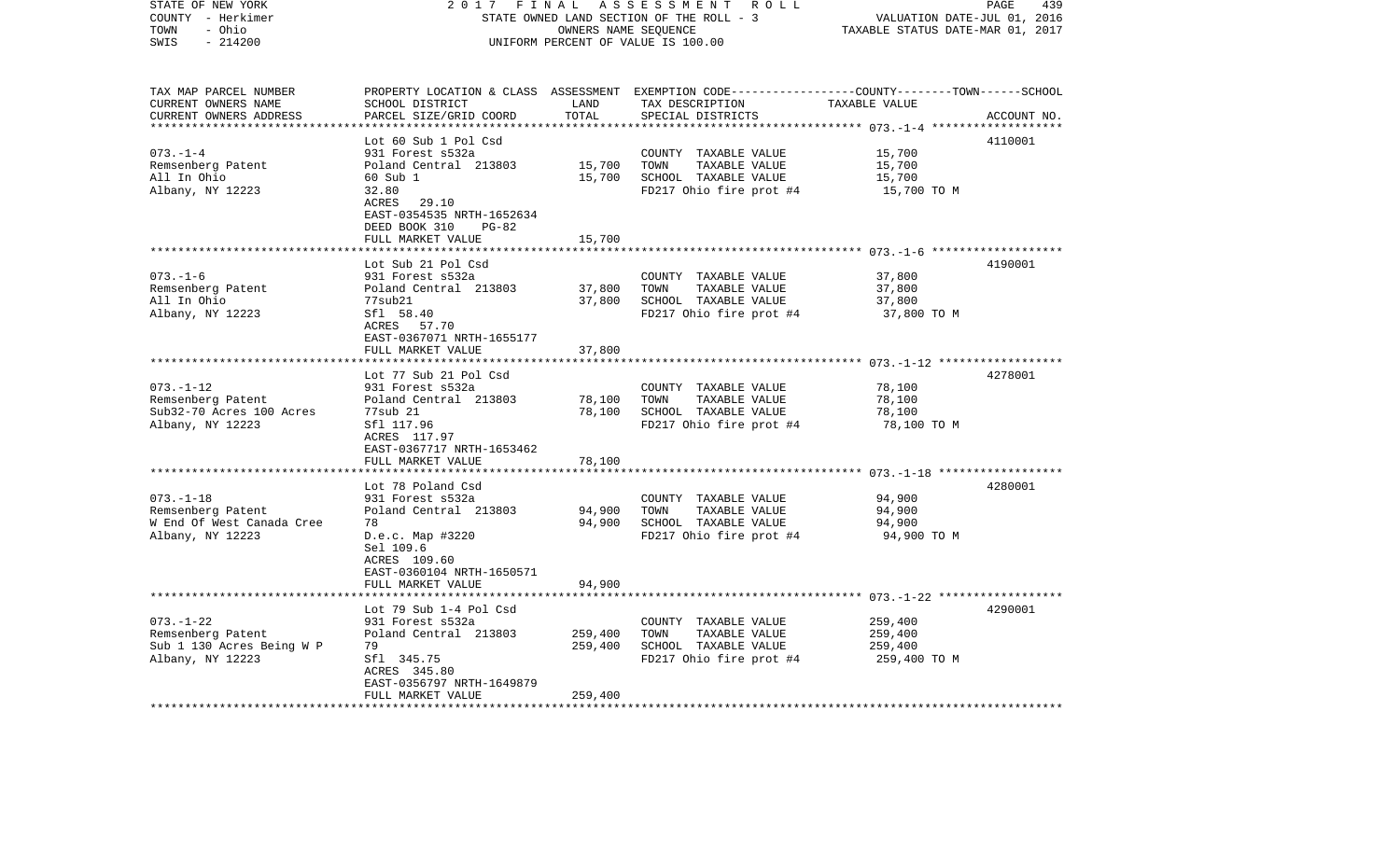| STATE OF NEW YORK<br>COUNTY - Herkimer<br>- Ohio<br>TOWN<br>$-214200$<br>SWIS | 2017                                              | OWNERS NAME SEQUENCE | FINAL ASSESSMENT ROLL<br>STATE OWNED LAND SECTION OF THE ROLL - 3<br>UNIFORM PERCENT OF VALUE IS 100.00                                  | VALUATION DATE-JUL 01, 2016<br>TAXABLE STATUS DATE-MAR 01, 2017 | PAGE<br>440 |
|-------------------------------------------------------------------------------|---------------------------------------------------|----------------------|------------------------------------------------------------------------------------------------------------------------------------------|-----------------------------------------------------------------|-------------|
| TAX MAP PARCEL NUMBER<br>CURRENT OWNERS NAME<br>CURRENT OWNERS ADDRESS        | SCHOOL DISTRICT<br>PARCEL SIZE/GRID COORD         | LAND<br>TOTAL        | PROPERTY LOCATION & CLASS ASSESSMENT EXEMPTION CODE----------------COUNTY-------TOWN------SCHOOL<br>TAX DESCRIPTION<br>SPECIAL DISTRICTS | TAXABLE VALUE                                                   | ACCOUNT NO. |
|                                                                               | Lot 63 Sub 3 Pol Csd                              |                      |                                                                                                                                          |                                                                 |             |
| $073. - 2 - 6$                                                                | 931 Forest s532a                                  |                      | COUNTY TAXABLE VALUE                                                                                                                     | 52,100                                                          | 4160001     |
| Remsenberg Patent                                                             | Poland Central 213803                             | 52,100               | TOWN<br>TAXABLE VALUE                                                                                                                    | 52,100                                                          |             |
| N Part Of Sub 3                                                               | 63                                                | 52,100               | SCHOOL TAXABLE VALUE                                                                                                                     | 52,100                                                          |             |
| Albany, NY 12223                                                              | 70                                                |                      | FD217 Ohio fire prot #4                                                                                                                  | 52,100 TO M                                                     |             |
|                                                                               | ACRES 73.65                                       |                      |                                                                                                                                          |                                                                 |             |
|                                                                               | EAST-0370369 NRTH-1657262                         |                      |                                                                                                                                          |                                                                 |             |
|                                                                               | FULL MARKET VALUE                                 | 52,100               |                                                                                                                                          |                                                                 |             |
|                                                                               |                                                   |                      |                                                                                                                                          |                                                                 |             |
|                                                                               | Lot 76,77 Sub 20 Pol Csd                          |                      |                                                                                                                                          |                                                                 | 4180001     |
| $073. - 2 - 54$                                                               | 931 Forest s532a                                  |                      | COUNTY TAXABLE VALUE                                                                                                                     | 54,500                                                          |             |
| Remsenberg Patent                                                             | Poland Central 213803                             | 54,500               | TAXABLE VALUE<br>TOWN                                                                                                                    | 54,500                                                          |             |
| All In Ohio                                                                   | 63,64,65,68,74,                                   | 54,500               | SCHOOL TAXABLE VALUE                                                                                                                     | 54,500                                                          |             |
| Albany, NY 12223                                                              | 75,76 Sub 20<br>87.76                             |                      | FD217 Ohio fire prot #4                                                                                                                  | 54,500 TO M                                                     |             |
|                                                                               | 88.10<br>ACRES                                    |                      |                                                                                                                                          |                                                                 |             |
|                                                                               | EAST-0369371 NRTH-1653770                         |                      |                                                                                                                                          |                                                                 |             |
|                                                                               | FULL MARKET VALUE                                 | 54,500               |                                                                                                                                          |                                                                 |             |
|                                                                               |                                                   |                      |                                                                                                                                          |                                                                 |             |
|                                                                               | Lot 79 Poland Cen Sch D                           |                      |                                                                                                                                          |                                                                 | 1450001     |
| $074.1 - 1 - 7$                                                               | 931 Forest s532a                                  |                      | COUNTY TAXABLE VALUE                                                                                                                     | 143,800                                                         |             |
| S E Corner                                                                    | Poland Central 213803                             | 143,800              | TOWN<br>TAXABLE VALUE                                                                                                                    | 143,800                                                         |             |
| Ny State                                                                      | 79                                                | 143,800              | SCHOOL TAXABLE VALUE                                                                                                                     | 143,800                                                         |             |
| Albany, NY 12223                                                              | Sfl 100                                           |                      | FD217 Ohio fire prot #4                                                                                                                  | 143,800 TO M                                                    |             |
|                                                                               | ACRES 99.40                                       |                      |                                                                                                                                          |                                                                 |             |
|                                                                               | EAST-0373911 NRTH-1648533                         |                      |                                                                                                                                          |                                                                 |             |
|                                                                               | FULL MARKET VALUE<br>**************************** | 143,800              |                                                                                                                                          |                                                                 |             |
|                                                                               | Lot 80 Poland Cen Sch D                           |                      |                                                                                                                                          |                                                                 | 1460001     |
| $074.3 - 1 - 7$                                                               | 931 Forest s532a                                  |                      | COUNTY TAXABLE VALUE                                                                                                                     | 3,300                                                           |             |
| S W Corner                                                                    | Poland Central 213803                             | 3,300                | TOWN<br>TAXABLE VALUE                                                                                                                    | 3,300                                                           |             |
| Albany, NY 12223                                                              | 80                                                | 3,300                | SCHOOL TAXABLE VALUE                                                                                                                     | 3,300                                                           |             |
|                                                                               | Sfl 7                                             |                      | FD217 Ohio fire prot #4                                                                                                                  | 3,300 TO M                                                      |             |
|                                                                               | ACRES<br>7.00                                     |                      |                                                                                                                                          |                                                                 |             |
|                                                                               | EAST-0375387 NRTH-1647357                         |                      |                                                                                                                                          |                                                                 |             |
|                                                                               | FULL MARKET VALUE                                 | 3,300                |                                                                                                                                          |                                                                 |             |
|                                                                               |                                                   |                      |                                                                                                                                          |                                                                 |             |
|                                                                               | Lot 45 Poland Cen Sch D                           |                      |                                                                                                                                          |                                                                 | 1400001     |
| $333. - 1 - 32$                                                               | 931 Forest s532a                                  |                      | COUNTY TAXABLE VALUE                                                                                                                     | 800                                                             |             |
| Se Corner Bd N & W By Don                                                     | Poland Central 213803                             | 800                  | TOWN<br>TAXABLE VALUE                                                                                                                    | 800                                                             |             |
| E Sm                                                                          | 45<br>Sfl .17                                     | 800                  | SCHOOL TAXABLE VALUE                                                                                                                     | 800<br>800 TO M                                                 |             |
| Albany, NY 12223                                                              | DEED BOOK 00000                                   |                      | FD217 Ohio fire prot #4                                                                                                                  |                                                                 |             |
|                                                                               | FULL MARKET VALUE                                 | 800                  |                                                                                                                                          |                                                                 |             |
|                                                                               |                                                   |                      |                                                                                                                                          |                                                                 |             |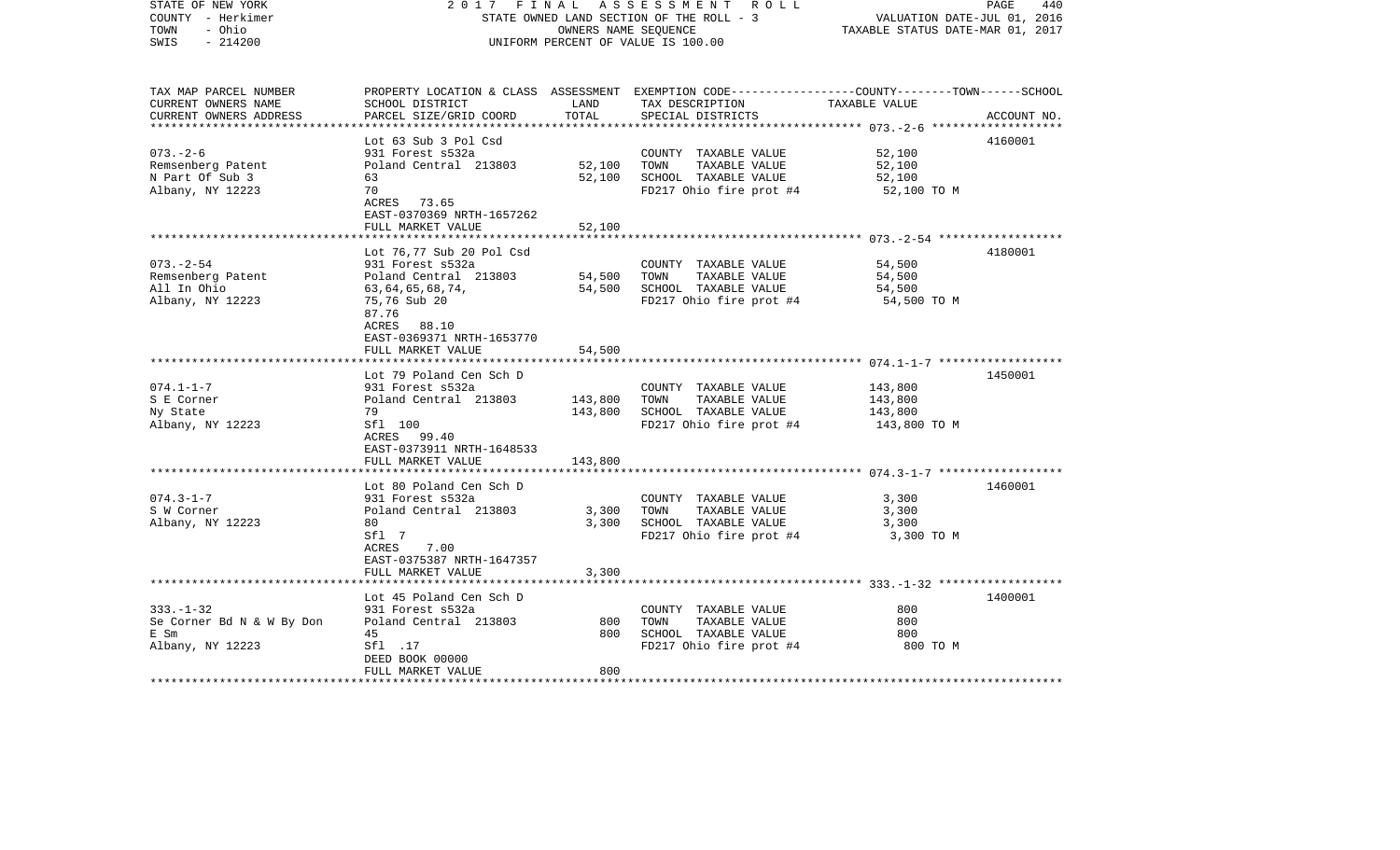| STATE OF NEW YORK<br>COUNTY - Herkimer<br>- Ohio<br>TOWN |                                              |           | 2017 FINAL ASSESSMENT ROLL<br>STATE OWNED LAND SECTION OF THE ROLL - 3<br>OWNERS NAME SEQUENCE  | VALUATION DATE-JUL 01, 2016<br>TAXABLE STATUS DATE-MAR 01, 2017 | PAGE<br>441 |
|----------------------------------------------------------|----------------------------------------------|-----------|-------------------------------------------------------------------------------------------------|-----------------------------------------------------------------|-------------|
| $-214200$<br>SWIS                                        |                                              |           | UNIFORM PERCENT OF VALUE IS 100.00                                                              |                                                                 |             |
| TAX MAP PARCEL NUMBER                                    |                                              |           | PROPERTY LOCATION & CLASS ASSESSMENT EXEMPTION CODE---------------COUNTY-------TOWN------SCHOOL |                                                                 |             |
| CURRENT OWNERS NAME                                      | SCHOOL DISTRICT                              | LAND      | TAX DESCRIPTION                                                                                 | TAXABLE VALUE                                                   |             |
| CURRENT OWNERS ADDRESS                                   | PARCEL SIZE/GRID COORD                       | TOTAL     | SPECIAL DISTRICTS                                                                               |                                                                 | ACCOUNT NO. |
|                                                          | 365                                          |           |                                                                                                 |                                                                 |             |
| $073. - 1 - 2.1$                                         | 931 Forest s532a                             |           | COUNTY TAXABLE VALUE                                                                            | 64,700                                                          |             |
| SOL                                                      | Poland Central 213803                        | 64,700    | TOWN<br>TAXABLE VALUE                                                                           | 64,700                                                          |             |
| ALBANY, NY 12223                                         | ACRES 75.00                                  | 64,700    | SCHOOL TAXABLE VALUE                                                                            | 64,700                                                          |             |
|                                                          | FULL MARKET VALUE                            |           | 64,700 FD217 Ohio fire prot #4                                                                  | 64,700 TO M                                                     |             |
|                                                          | Adiron Leag Club Adiron C                    |           |                                                                                                 |                                                                 |             |
| $057. - 1 - 1$                                           | 931 Forest s532a                             |           | COUNTY TAXABLE VALUE                                                                            | 11509,000                                                       |             |
| State Of New York                                        | Adirondack<br>302601                         | 11509,000 | TOWN<br>TAXABLE VALUE                                                                           | 11509,000                                                       |             |
| Albany, NY 12223                                         | ACRES14343.00                                | 11509,000 | SCHOOL TAXABLE VALUE                                                                            | 11509,000                                                       |             |
|                                                          | EAST-0357046 NRTH-1711125                    |           | FD217 Ohio fire prot #4                                                                         | 11509,000 TO M                                                  |             |
|                                                          | FULL MARKET VALUE                            | 11509,000 |                                                                                                 |                                                                 |             |
|                                                          | North Lk                                     |           |                                                                                                 |                                                                 | 1931001     |
| $058. - 2 - 44.1$                                        | 931 Forest s532a                             |           | COUNTY TAXABLE VALUE                                                                            | 845,000                                                         |             |
| State Of New York                                        | 302601<br>Adirondack                         | 845,000   | TAXABLE VALUE<br>TOWN                                                                           | 845,000                                                         |             |
| 50 Wolf Rd                                               | 1 Nob Pat                                    | 845,000   | SCHOOL TAXABLE VALUE                                                                            | 845,000                                                         |             |
| Albany, NY 12233-0001                                    | ACRES 137.90                                 |           | FD215 Ohio fire prot #3                                                                         | 845,000 TO M                                                    |             |
|                                                          | EAST-0378267 NRTH-1711581                    |           |                                                                                                 |                                                                 |             |
|                                                          | DEED BOOK 780<br>PG-316<br>FULL MARKET VALUE | 845,000   |                                                                                                 |                                                                 |             |
|                                                          |                                              |           |                                                                                                 |                                                                 |             |
|                                                          | Lot 1 Adirondack Csd                         |           |                                                                                                 |                                                                 | 1930101     |
| $058. - 2 - 45$                                          | 931 Forest s532a                             |           | COUNTY TAXABLE VALUE                                                                            | 480,700                                                         |             |
| State Of New York                                        | 302601<br>Adirondack                         | 480,700   | TOWN<br>TAXABLE VALUE                                                                           | 480,700                                                         |             |
| From Lyle Hornbeck                                       | Lot 1 Nob Pat                                | 480,700   | SCHOOL TAXABLE VALUE                                                                            | 480,700                                                         |             |
| 50 Wolf Rd<br>Albany, NY 12223                           | Forest Land<br>865 A                         |           | FD215 Ohio fire prot #3                                                                         | 480,700 TO M                                                    |             |
|                                                          | ACRES 953.80                                 |           |                                                                                                 |                                                                 |             |
|                                                          | EAST-0383013 NRTH-1710081                    |           |                                                                                                 |                                                                 |             |
|                                                          | FULL MARKET VALUE                            | 480,700   |                                                                                                 |                                                                 |             |
|                                                          |                                              |           |                                                                                                 |                                                                 |             |
|                                                          | South Lake Rd                                |           |                                                                                                 |                                                                 | 1932001     |
| $058. - 2 - 72$<br>State Of New York                     | 931 Forest s532a<br>302601<br>Adirondack     | 1,300     | COUNTY TAXABLE VALUE<br>TOWN<br>TAXABLE VALUE                                                   | 1,300<br>1,300                                                  |             |
| 50 Wolf Rd                                               | Dump Site                                    | 1,300     | SCHOOL TAXABLE VALUE                                                                            | 1,300                                                           |             |
| Albany, NY 12233                                         | ACRES 2.00                                   |           | FD215 Ohio fire prot #3                                                                         | 1,300 TO M                                                      |             |
|                                                          | EAST-0379416 NRTH-1708423                    |           |                                                                                                 |                                                                 |             |
|                                                          | DEED BOOK 781<br>PG-194                      |           |                                                                                                 |                                                                 |             |
|                                                          | FULL MARKET VALUE                            | 1,300     |                                                                                                 |                                                                 |             |
|                                                          |                                              |           |                                                                                                 |                                                                 | 4660201     |
| $060. -1 - 1$                                            | Woodhull Tract<br>931 Forest s532a           |           | COUNTY TAXABLE VALUE                                                                            | 51,900                                                          |             |
| State Of New York                                        | 302601<br>Adirondack                         | 51,900    | TAXABLE VALUE<br>TOWN                                                                           | 51,900                                                          |             |
| Albany, NY 12223                                         | 9 Woodhull                                   | 51,900    | SCHOOL TAXABLE VALUE                                                                            | 51,900                                                          |             |
|                                                          | ACRES 99.10                                  |           | FD215 Ohio fire prot #3                                                                         | 51,900 TO M                                                     |             |
|                                                          | EAST-0334505 NRTH-1700087                    |           |                                                                                                 |                                                                 |             |
|                                                          | FULL MARKET VALUE                            | 51,900    |                                                                                                 |                                                                 |             |
|                                                          |                                              |           |                                                                                                 |                                                                 |             |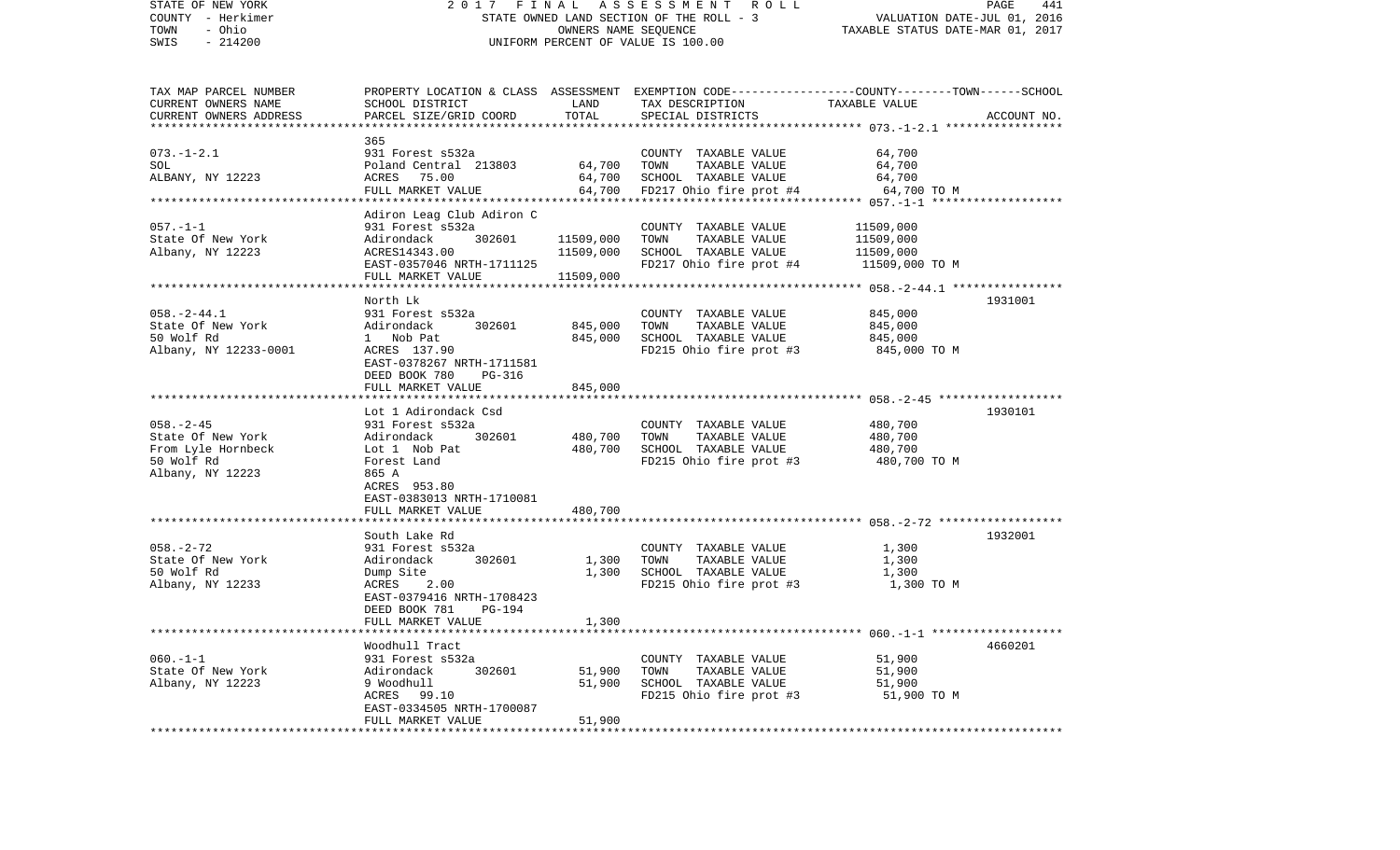| STATE OF NEW YORK<br>COUNTY - Herkimer<br>TOWN<br>- Ohio | FINAL<br>2017<br>STATE OWNED LAND SECTION OF THE ROLL - 3 | PAGE<br>442<br>VALUATION DATE-JUL 01, 2016<br>TAXABLE STATUS DATE-MAR 01, 2017 |                                                                                                                    |                         |             |
|----------------------------------------------------------|-----------------------------------------------------------|--------------------------------------------------------------------------------|--------------------------------------------------------------------------------------------------------------------|-------------------------|-------------|
| $-214200$<br>SWIS                                        |                                                           |                                                                                | UNIFORM PERCENT OF VALUE IS 100.00                                                                                 |                         |             |
| TAX MAP PARCEL NUMBER<br>CURRENT OWNERS NAME             | SCHOOL DISTRICT                                           | LAND                                                                           | PROPERTY LOCATION & CLASS ASSESSMENT EXEMPTION CODE---------------COUNTY-------TOWN------SCHOOL<br>TAX DESCRIPTION | TAXABLE VALUE           |             |
| CURRENT OWNERS ADDRESS<br>*************************      | PARCEL SIZE/GRID COORD                                    | TOTAL                                                                          | SPECIAL DISTRICTS                                                                                                  |                         | ACCOUNT NO. |
|                                                          | Woodhull Crk                                              |                                                                                |                                                                                                                    |                         | 4610111     |
| $060 - 1 - 3$                                            | 931 Forest s532a                                          |                                                                                | COUNTY TAXABLE VALUE                                                                                               | 13,900                  |             |
| State Of New York                                        | 302601<br>Adirondack                                      | 13,900                                                                         | TOWN<br>TAXABLE VALUE                                                                                              | 13,900                  |             |
| Stratton Lot<br>Albany, NY 12223                         | 3 Woodhull<br>$P-Fr$ 25                                   | 13,900                                                                         | SCHOOL TAXABLE VALUE<br>FD215 Ohio fire prot #3                                                                    | 13,900<br>13,900 TO M   |             |
|                                                          | ACRES 25.00                                               |                                                                                |                                                                                                                    |                         |             |
|                                                          | EAST-0335357 NRTH-1703201                                 |                                                                                |                                                                                                                    |                         |             |
|                                                          | DEED BOOK 675<br>PG-823                                   |                                                                                |                                                                                                                    |                         |             |
|                                                          | FULL MARKET VALUE                                         | 13,900                                                                         |                                                                                                                    |                         |             |
|                                                          | Woodhull Crk                                              |                                                                                |                                                                                                                    |                         | 4610301     |
| $060 - 1 - 4$                                            | 931 Forest s532a                                          |                                                                                | COUNTY TAXABLE VALUE                                                                                               | 39,900                  |             |
| State Of New York                                        | 302601<br>Adirondack                                      | 39,900                                                                         | TOWN<br>TAXABLE VALUE                                                                                              | 39,900                  |             |
| Albany, NY 12223                                         | 3 Wilmurt<br>109.0 A                                      | 39,900                                                                         | SCHOOL TAXABLE VALUE<br>FD215 Ohio fire prot #3                                                                    | 39,900<br>39,900 TO M   |             |
|                                                          | ACRES 100.00                                              |                                                                                |                                                                                                                    |                         |             |
|                                                          | EAST-0335951 NRTH-1702196                                 |                                                                                |                                                                                                                    |                         |             |
|                                                          | DEED BOOK 675<br>PG-816                                   |                                                                                |                                                                                                                    |                         |             |
|                                                          | FULL MARKET VALUE                                         | 39,900                                                                         |                                                                                                                    |                         |             |
|                                                          | Woodhull Crk                                              |                                                                                |                                                                                                                    |                         | 4610201     |
| $060. -1 - 5$                                            | 931 Forest s532a                                          |                                                                                | COUNTY TAXABLE VALUE                                                                                               | 74,100                  |             |
| State Of New York                                        | 302601<br>Adirondack                                      | 74,100                                                                         | TAXABLE VALUE<br>TOWN                                                                                              | 74,100                  |             |
| Gleasman Lot<br>Albany, NY 12223                         | 3 Wilmurt<br>P-Fr 194A                                    | 74,100                                                                         | SCHOOL TAXABLE VALUE<br>FD215 Ohio fire prot #3                                                                    | 74,100<br>74,100 TO M   |             |
|                                                          | ACRES 200.00                                              |                                                                                |                                                                                                                    |                         |             |
|                                                          | EAST-0338627 NRTH-1702493                                 |                                                                                |                                                                                                                    |                         |             |
|                                                          | DEED BOOK 675<br>PG-819                                   |                                                                                |                                                                                                                    |                         |             |
|                                                          | FULL MARKET VALUE<br>****************************         | 74,100                                                                         |                                                                                                                    |                         |             |
|                                                          | Woodhull Crk                                              |                                                                                |                                                                                                                    |                         | 4610101     |
| $060. -1 - 12$                                           | 931 Forest s532a                                          |                                                                                | COUNTY TAXABLE VALUE                                                                                               | 176,000                 |             |
| State Of New York                                        | 302601<br>Adirondack                                      | 176,000                                                                        | TOWN<br>TAXABLE VALUE                                                                                              | 176,000                 |             |
| Stratton Lot<br>Albany, NY 12223                         | 3 Woodhull<br>Pfr 300                                     | 176,000                                                                        | SCHOOL TAXABLE VALUE<br>FD215 Ohio fire prot #3                                                                    | 176,000<br>176,000 TO M |             |
|                                                          | ACRES 312.20                                              |                                                                                |                                                                                                                    |                         |             |
|                                                          | EAST-0337495 NRTH-1699777                                 |                                                                                |                                                                                                                    |                         |             |
|                                                          | DEED BOOK 675<br>PG-823                                   |                                                                                |                                                                                                                    |                         |             |
|                                                          | FULL MARKET VALUE                                         | 176,000                                                                        |                                                                                                                    |                         |             |
|                                                          | North Lake Rd                                             |                                                                                |                                                                                                                    |                         | 4660501     |
| $060. -1 - 13$                                           | 931 Forest s532a                                          |                                                                                | COUNTY TAXABLE VALUE                                                                                               | 67,100                  |             |
| State Of New York                                        | Adirondack<br>302601                                      | 67,100                                                                         | TOWN<br>TAXABLE VALUE                                                                                              | 67,100                  |             |
| Gleasman Lot<br>Albany, NY 12223                         | 10 Woodhull<br>ACRES 122.40                               | 67,100                                                                         | SCHOOL TAXABLE VALUE<br>FD215 Ohio fire prot #3                                                                    | 67,100<br>67,100 TO M   |             |
|                                                          | EAST-0334829 NRTH-1695642                                 |                                                                                |                                                                                                                    |                         |             |
|                                                          | DEED BOOK 565<br>PG-843                                   |                                                                                |                                                                                                                    |                         |             |
| *************                                            | FULL MARKET VALUE                                         | 67,100                                                                         |                                                                                                                    |                         |             |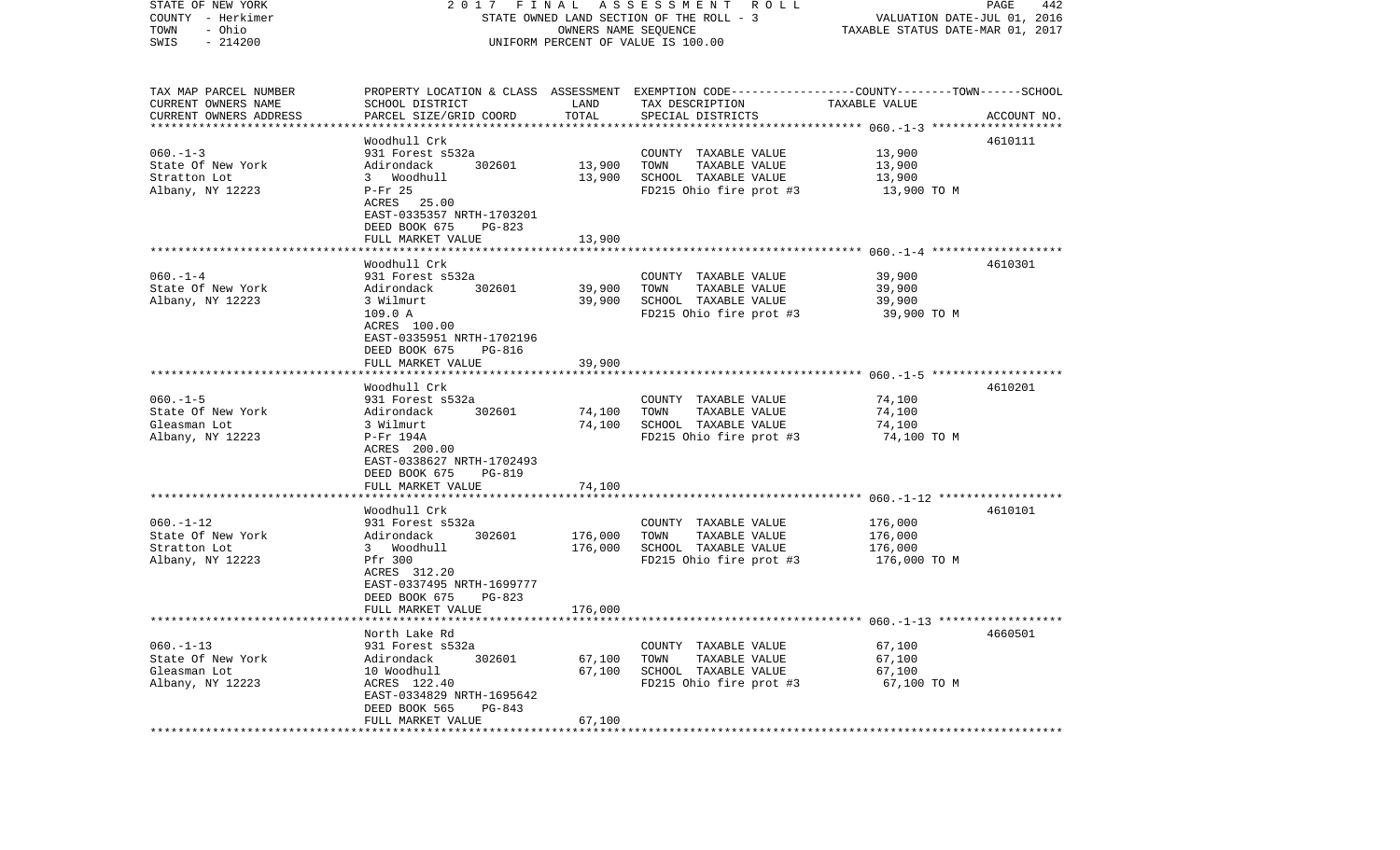| STATE OF NEW YORK<br>COUNTY - Herkimer<br>- Ohio<br>TOWN<br>$-214200$<br>SWIS | FINAL<br>A S S E S S M E N T R O L L<br>2017<br>STATE OWNED LAND SECTION OF THE ROLL - 3<br>OWNERS NAME SEQUENCE<br>UNIFORM PERCENT OF VALUE IS 100.00 |                         |                                                                                                                    | PAGE<br>443<br>VALUATION DATE-JUL 01, 2016<br>TAXABLE STATUS DATE-MAR 01, 2017 |             |  |
|-------------------------------------------------------------------------------|--------------------------------------------------------------------------------------------------------------------------------------------------------|-------------------------|--------------------------------------------------------------------------------------------------------------------|--------------------------------------------------------------------------------|-------------|--|
| TAX MAP PARCEL NUMBER<br>CURRENT OWNERS NAME                                  | SCHOOL DISTRICT                                                                                                                                        | LAND                    | PROPERTY LOCATION & CLASS ASSESSMENT EXEMPTION CODE---------------COUNTY-------TOWN------SCHOOL<br>TAX DESCRIPTION | TAXABLE VALUE                                                                  |             |  |
| CURRENT OWNERS ADDRESS                                                        | PARCEL SIZE/GRID COORD                                                                                                                                 | TOTAL                   | SPECIAL DISTRICTS                                                                                                  |                                                                                | ACCOUNT NO. |  |
| ************************                                                      | Bull Hl                                                                                                                                                |                         |                                                                                                                    |                                                                                | 2305001     |  |
| $065. -1 - 58$                                                                | 931 Forest s532a                                                                                                                                       |                         | COUNTY TAXABLE VALUE                                                                                               | 114,100                                                                        |             |  |
| State Of New York                                                             | Poland Central 213803                                                                                                                                  | 114,100                 | TOWN<br>TAXABLE VALUE                                                                                              | 114,100                                                                        |             |  |
| Attn: Dept Environmental Co                                                   | 41                                                                                                                                                     | 114,100                 | SCHOOL TAXABLE VALUE                                                                                               | 114,100                                                                        |             |  |
| 50 Wolf Rd                                                                    | ACRES 149.50                                                                                                                                           |                         | FD215 Ohio fire prot #3                                                                                            | 114,100 TO M                                                                   |             |  |
| Albany, NY 12233-0001                                                         | EAST-0367722 NRTH-1676903                                                                                                                              |                         |                                                                                                                    |                                                                                |             |  |
|                                                                               | DEED BOOK 763<br>PG-313                                                                                                                                |                         |                                                                                                                    |                                                                                |             |  |
|                                                                               | FULL MARKET VALUE                                                                                                                                      | 114,100                 |                                                                                                                    |                                                                                |             |  |
|                                                                               |                                                                                                                                                        |                         |                                                                                                                    |                                                                                |             |  |
|                                                                               | Lot 44 Poland Cen Sch D                                                                                                                                |                         |                                                                                                                    |                                                                                | 2330001     |  |
| $066. -1 - 1$                                                                 | 931 Forest s532a                                                                                                                                       |                         | COUNTY TAXABLE VALUE                                                                                               | 72,200                                                                         |             |  |
| State Of New York                                                             | Poland Central 213803                                                                                                                                  | 72,200                  | TOWN<br>TAXABLE VALUE                                                                                              | 72,200                                                                         |             |  |
| 50 Wolf Rd                                                                    | 44                                                                                                                                                     | 72,200                  | SCHOOL TAXABLE VALUE                                                                                               | 72,200                                                                         |             |  |
| Albany, NY 12233                                                              | Sfl 150                                                                                                                                                |                         | FD217 Ohio fire prot #4                                                                                            | 72,200 TO M                                                                    |             |  |
|                                                                               | ACRES 150.00                                                                                                                                           |                         |                                                                                                                    |                                                                                |             |  |
|                                                                               | EAST-0379774 NRTH-1689303<br>DEED BOOK 839<br><b>PG-450</b>                                                                                            |                         |                                                                                                                    |                                                                                |             |  |
|                                                                               | FULL MARKET VALUE                                                                                                                                      | 72,200                  |                                                                                                                    |                                                                                |             |  |
|                                                                               |                                                                                                                                                        |                         |                                                                                                                    |                                                                                |             |  |
|                                                                               | Lot 43 Poland Cen Sch D                                                                                                                                |                         |                                                                                                                    |                                                                                | 2320001     |  |
| $066. - 1 - 2$                                                                | 931 Forest s532a                                                                                                                                       |                         | COUNTY TAXABLE VALUE                                                                                               | 73,500                                                                         |             |  |
| State Of New York                                                             | Poland Central 213803                                                                                                                                  | 73,500                  | TAXABLE VALUE<br>TOWN                                                                                              | 73,500                                                                         |             |  |
| 50 Wolf Rd                                                                    | 43                                                                                                                                                     | 73,500                  | SCHOOL TAXABLE VALUE                                                                                               | 73,500                                                                         |             |  |
| Albany, NY 12233                                                              | Sfl 150                                                                                                                                                |                         | FD217 Ohio fire prot #4                                                                                            | 73,500 TO M                                                                    |             |  |
|                                                                               | ACRES 150.00                                                                                                                                           |                         |                                                                                                                    |                                                                                |             |  |
|                                                                               | EAST-0379298 NRTH-1688205                                                                                                                              |                         |                                                                                                                    |                                                                                |             |  |
|                                                                               | DEED BOOK 839<br>PG-450                                                                                                                                |                         |                                                                                                                    |                                                                                |             |  |
|                                                                               | FULL MARKET VALUE<br>******************                                                                                                                | 73,500<br>************* |                                                                                                                    |                                                                                |             |  |
|                                                                               | Big Brook                                                                                                                                              |                         |                                                                                                                    |                                                                                | 2595001     |  |
| $066. - 1 - 24$                                                               | 822 Water supply                                                                                                                                       |                         | COUNTY TAXABLE VALUE                                                                                               | 89,300                                                                         |             |  |
| State Of New York                                                             | Poland Central 213803                                                                                                                                  | 89,300                  | TOWN<br>TAXABLE VALUE                                                                                              | 89,300                                                                         |             |  |
| Attn: Dept Environmental Co                                                   | 73                                                                                                                                                     | 89,300                  | SCHOOL TAXABLE VALUE                                                                                               | 89,300                                                                         |             |  |
| 50 Wolf Rd                                                                    | Whole Lot                                                                                                                                              |                         | FD217 Ohio fire prot #4                                                                                            | 89,300 TO M                                                                    |             |  |
| Albany, NY 12233-0001                                                         | 150                                                                                                                                                    |                         |                                                                                                                    |                                                                                |             |  |
|                                                                               | ACRES 150.00                                                                                                                                           |                         |                                                                                                                    |                                                                                |             |  |
|                                                                               | EAST-0390699 NRTH-1686260                                                                                                                              |                         |                                                                                                                    |                                                                                |             |  |
|                                                                               | DEED BOOK 763<br>PG-317                                                                                                                                |                         |                                                                                                                    |                                                                                |             |  |
|                                                                               | FULL MARKET VALUE                                                                                                                                      | 89,300                  |                                                                                                                    |                                                                                |             |  |
|                                                                               |                                                                                                                                                        |                         |                                                                                                                    |                                                                                |             |  |
|                                                                               | Route 8                                                                                                                                                |                         |                                                                                                                    |                                                                                | 4227001     |  |
| $070. -1 - 55.1$<br>State Of New York                                         | 931 Forest s532a<br>Poland Central 213803                                                                                                              | 37,900                  | COUNTY TAXABLE VALUE<br>TAXABLE VALUE<br>TOWN                                                                      | 37,900<br>37,900                                                               |             |  |
| 50 Wolf Rd                                                                    | 68 Rem Pat                                                                                                                                             | 37,900                  | SCHOOL TAXABLE VALUE                                                                                               | 37,900                                                                         |             |  |
| Albany, NY 12233                                                              | ACRES 115.30                                                                                                                                           |                         | FD217 Ohio fire prot #4                                                                                            | 37,900 TO M                                                                    |             |  |
|                                                                               | EAST-0394505 NRTH-1662564                                                                                                                              |                         |                                                                                                                    |                                                                                |             |  |
|                                                                               | DEED BOOK 717<br>PG-094                                                                                                                                |                         |                                                                                                                    |                                                                                |             |  |
|                                                                               | FULL MARKET VALUE                                                                                                                                      | 37,900                  |                                                                                                                    |                                                                                |             |  |
|                                                                               | *******************                                                                                                                                    |                         |                                                                                                                    |                                                                                |             |  |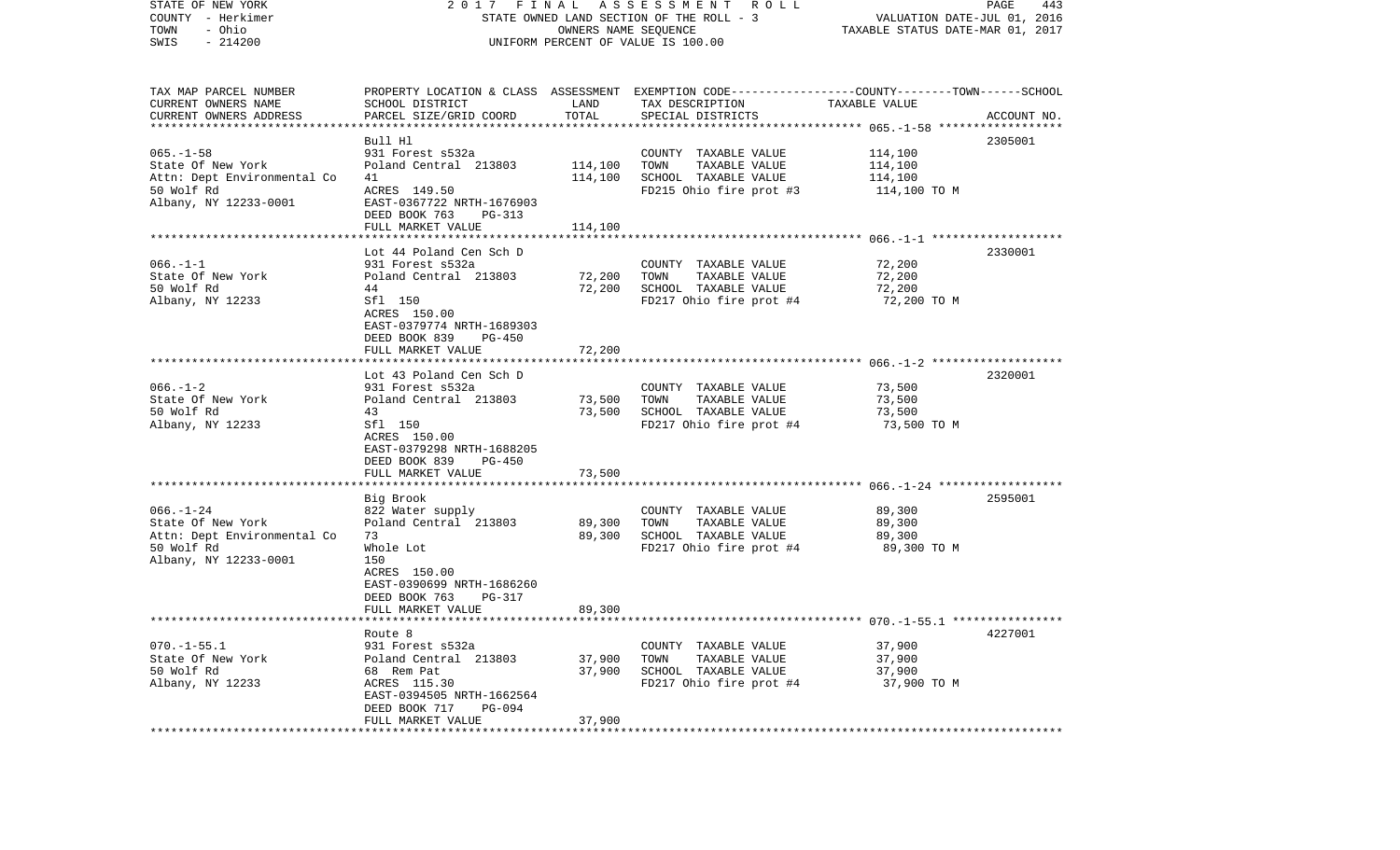| STATE OF NEW YORK<br>COUNTY - Herkimer<br>- Ohio<br>TOWN<br>SWIS<br>$-214200$                       | 2017<br>FINAL<br>A S S E S S M E N T R O L L<br>STATE OWNED LAND SECTION OF THE ROLL - 3<br>OWNERS NAME SEQUENCE<br>UNIFORM PERCENT OF VALUE IS 100.00                            |                                | PAGE<br>444<br>VALUATION DATE-JUL 01, 2016<br>TAXABLE STATUS DATE-MAR 01, 2017                                                          |                                                                 |             |
|-----------------------------------------------------------------------------------------------------|-----------------------------------------------------------------------------------------------------------------------------------------------------------------------------------|--------------------------------|-----------------------------------------------------------------------------------------------------------------------------------------|-----------------------------------------------------------------|-------------|
| TAX MAP PARCEL NUMBER<br>CURRENT OWNERS NAME<br>CURRENT OWNERS ADDRESS                              | SCHOOL DISTRICT<br>PARCEL SIZE/GRID COORD                                                                                                                                         | LAND<br>TOTAL<br>************* | PROPERTY LOCATION & CLASS ASSESSMENT EXEMPTION CODE---------------COUNTY-------TOWN------SCHOOL<br>TAX DESCRIPTION<br>SPECIAL DISTRICTS | TAXABLE VALUE<br>******************* 070.-1-64.1 ************** | ACCOUNT NO. |
|                                                                                                     | Route 8                                                                                                                                                                           |                                |                                                                                                                                         |                                                                 | 4226501     |
| $070. - 1 - 64.1$<br>State Of New York<br>50 Wolf Rd<br>Albany, NY 12233                            | 931 Forest s532a<br>Poland Central 213803<br>68 Rem Pat<br>Rem Pat<br>ACRES 172.30<br>EAST-0355668 NRTH-1237929<br>DEED BOOK 765<br>PG-198                                        | 65,300<br>65,300               | COUNTY TAXABLE VALUE<br>TOWN<br>TAXABLE VALUE<br>SCHOOL TAXABLE VALUE<br>FD200 Ohio fire prot #1                                        | 65,300<br>65,300<br>65,300<br>65,300 TO M                       |             |
|                                                                                                     | FULL MARKET VALUE<br>*****************************                                                                                                                                | 65,300                         |                                                                                                                                         |                                                                 |             |
| $070. - 1 - 64.2$<br>State Of New York<br>Attn: Environmental Con<br>50 Wolf Rd<br>Albany, NY 12233 | Route 8 Nobl<br>931 Forest s532a<br>Poland Central 213803<br>68 Rem Pat<br>ACRES 165.00<br>EAST-0356080 NRTH-1237800<br>DEED BOOK 725<br>PG-331                                   | 75,900<br>75,900               | COUNTY TAXABLE VALUE<br>TOWN<br>TAXABLE VALUE<br>SCHOOL TAXABLE VALUE<br>FD217 Ohio fire prot #4                                        | 75,900<br>75,900<br>75,900<br>75,900 ТО М                       | 4226001     |
|                                                                                                     | FULL MARKET VALUE                                                                                                                                                                 | 75,900                         |                                                                                                                                         |                                                                 |             |
|                                                                                                     | *************************<br>Haskell Rd                                                                                                                                           |                                |                                                                                                                                         |                                                                 | 3530501     |
| $071. - 1 - 7$<br>State Of New York<br>50 Wolf Rd<br>Albany, NY 12233                               | 931 Forest s532a<br>Poland Central 213803<br>103 Nob Pat<br>Sub 2 Haskill P<br>ACRES<br>86.60<br>EAST-0401115 NRTH-1673493<br>DEED BOOK 695<br>PG-87<br>FULL MARKET VALUE         | 38,700<br>38,700<br>38,700     | COUNTY TAXABLE VALUE<br>TOWN<br>TAXABLE VALUE<br>SCHOOL TAXABLE VALUE<br>FD217 Ohio fire prot #4                                        | 38,700<br>38,700<br>38,700<br>38,700 TO M                       |             |
|                                                                                                     |                                                                                                                                                                                   |                                |                                                                                                                                         |                                                                 |             |
| $071. - 1 - 8.1$<br>State Of New York<br>50 Wolf Rd<br>Albany, NY 12233                             | Haskell Rd<br>931 Forest s532a<br>Poland Central 213803<br>Lot 103 Nob Pat<br>ACRES<br>10.00<br>EAST-0401399 NRTH-1672815<br>DEED BOOK 698<br>PG-815                              | 15,400<br>15,400               | COUNTY TAXABLE VALUE<br>TOWN<br>TAXABLE VALUE<br>SCHOOL TAXABLE VALUE<br>FD217 Ohio fire prot #4                                        | 15,400<br>15,400<br>15,400<br>15,400 TO M                       | 3530601     |
|                                                                                                     | FULL MARKET VALUE<br>* * * * * * * * * * * * *                                                                                                                                    | 15,400                         |                                                                                                                                         |                                                                 |             |
| $071.3 - 2 - 10$<br>State Of New York<br>50 Wolf Rd<br>Albany, NY 12223                             | Haskell Rd<br>931 Forest s532a<br>Poland Central 213803<br>68 Nob Pat<br>Parcel 1<br>ACRES<br>6.20<br>EAST-0396149 NRTH-1662713<br>DEED BOOK 743<br>$PG-276$<br>FULL MARKET VALUE | 18,600<br>18,600<br>18,600     | COUNTY TAXABLE VALUE<br>TOWN<br>TAXABLE VALUE<br>SCHOOL TAXABLE VALUE<br>FD217 Ohio fire prot #4                                        | 18,600<br>18,600<br>18,600<br>18,600 TO M                       | 3622001     |
| ************************                                                                            | *************************                                                                                                                                                         |                                |                                                                                                                                         |                                                                 |             |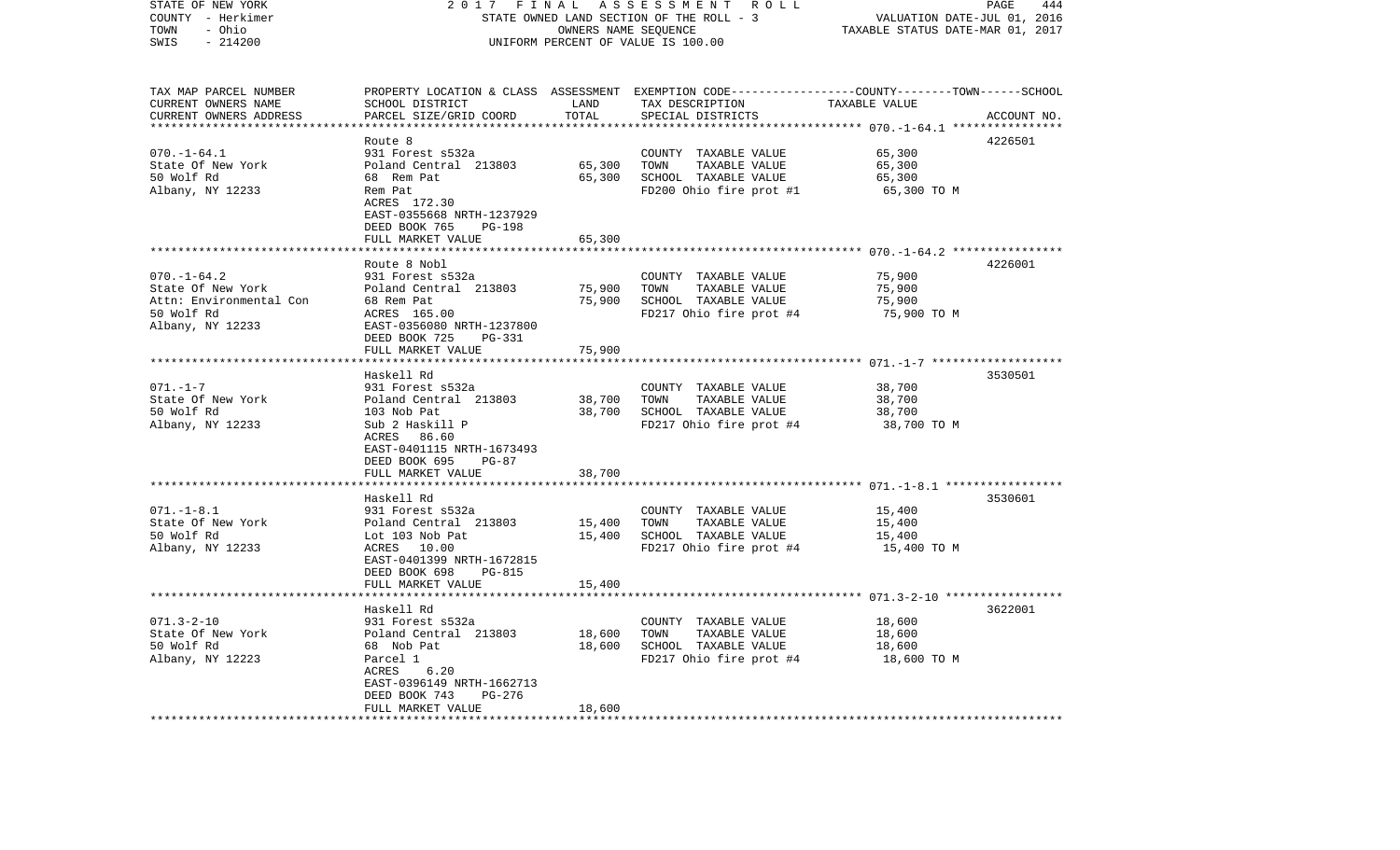| TAX MAP PARCEL NUMBER<br>PROPERTY LOCATION & CLASS ASSESSMENT EXEMPTION CODE----------------COUNTY-------TOWN------SCHOOL<br>CURRENT OWNERS NAME<br>SCHOOL DISTRICT<br>LAND<br>TAX DESCRIPTION<br>TAXABLE VALUE<br>TOTAL<br>CURRENT OWNERS ADDRESS<br>PARCEL SIZE/GRID COORD<br>SPECIAL DISTRICTS<br>***********************                                                                                                                                                       | ACCOUNT NO. |
|------------------------------------------------------------------------------------------------------------------------------------------------------------------------------------------------------------------------------------------------------------------------------------------------------------------------------------------------------------------------------------------------------------------------------------------------------------------------------------|-------------|
| Gray Wilmurt Rd<br>48,600<br>$074.1 - 1 - 2$<br>931 Forest s532a<br>COUNTY TAXABLE VALUE<br>State Of New York<br>Poland Central 213803<br>48,600<br>TOWN<br>TAXABLE VALUE<br>48,600<br>50 Wolf Rd<br>48,600<br>1 Vrv Pat<br>SCHOOL TAXABLE VALUE<br>48,600<br>Albany, NY 12233-0001<br>ACRES 93.50<br>FD217 Ohio fire prot #4<br>48,600 TO M<br>EAST-0379825 NRTH-1654661<br>DEED BOOK 769<br><b>PG-120</b><br>48,600<br>FULL MARKET VALUE                                         | 4315001     |
| ************* 074.1-2-8 *******************<br>Rt 8<br>$074.1 - 2 - 8$<br>931 Forest s532a - WTRFNT<br>11,500<br>COUNTY TAXABLE VALUE<br>State Of New York<br>Poland Central 213803<br>11,500<br>TOWN<br>TAXABLE VALUE<br>11,500<br>Dept Of Environ Conserv<br>11,500<br>SCHOOL TAXABLE VALUE<br>11,500<br>64 Rem Pat<br>50 Wolf Rd<br>Sub 14<br>FD200 Ohio fire prot #1<br>11,500 TO M<br>Albany, NY 12233<br>ACRES 22.80<br>EAST-0374538 NRTH-1655815<br>DEED BOOK 794<br>PG-555 | 4176001     |
| FULL MARKET VALUE<br>11,500<br>***************** 074.1-2-13 ******************                                                                                                                                                                                                                                                                                                                                                                                                     |             |
| Rt 8<br>$074.1 - 2 - 13$<br>931 Forest s532a<br>COUNTY TAXABLE VALUE<br>27,300<br>State Of New York<br>Poland Central 213803<br>27,300<br>TOWN<br>TAXABLE VALUE<br>27,300<br>Albany, NY 12223<br>64 Rem Pat<br>27,300<br>SCHOOL TAXABLE VALUE<br>27,300<br>Sub 14<br>FD200 Ohio fire prot #1<br>27,300 TO M<br>ACRES 80.80<br>EAST-0375264 NRTH-1656169<br>DEED BOOK 752<br><b>PG-092</b>                                                                                          | 4175001     |
| FULL MARKET VALUE<br>27,300<br>*******<br>**************************** 074.2-1-5.1 ****************                                                                                                                                                                                                                                                                                                                                                                                |             |
| Jones Rd<br>$074.2 - 1 - 5.1$<br>931 Forest s532a<br>12,800<br>COUNTY TAXABLE VALUE<br>State Of New York<br>12,800<br>12,800<br>Poland Central 213803<br>TOWN<br>TAXABLE VALUE<br>50 Wolf Rd<br>12,800<br>30 Vrv Pat<br>SCHOOL TAXABLE VALUE<br>12,800<br>Albany, NY 12233-0001<br>ACRES 37.90<br>FD217 Ohio fire prot #4<br>12,800 TO M<br>EAST-0390829 NRTH-1653351                                                                                                              | 4385101     |
| DEED BOOK 766<br>PG-667<br>FULL MARKET VALUE<br>12,800<br>********************                                                                                                                                                                                                                                                                                                                                                                                                     |             |
| Jones Rd<br>$074.2 - 1 - 7$<br>931 Forest s532a<br>COUNTY TAXABLE VALUE<br>21,100<br>State Of New York<br>Poland Central 213803<br>21,100<br>TAXABLE VALUE<br>21,100<br>TOWN<br>50 Wolf Rd<br>23 Vrv Pat<br>21,100<br>SCHOOL TAXABLE VALUE<br>21,100<br>FD200 Ohio fire prot #1<br>Albany, NY 12233-0001<br>ACRES<br>80.60<br>21,100 TO M<br>EAST-0390225 NRTH-1652287<br>DEED BOOK 766<br>PG-667<br>FULL MARKET VALUE<br>21,100<br>**************************                     | 4385201     |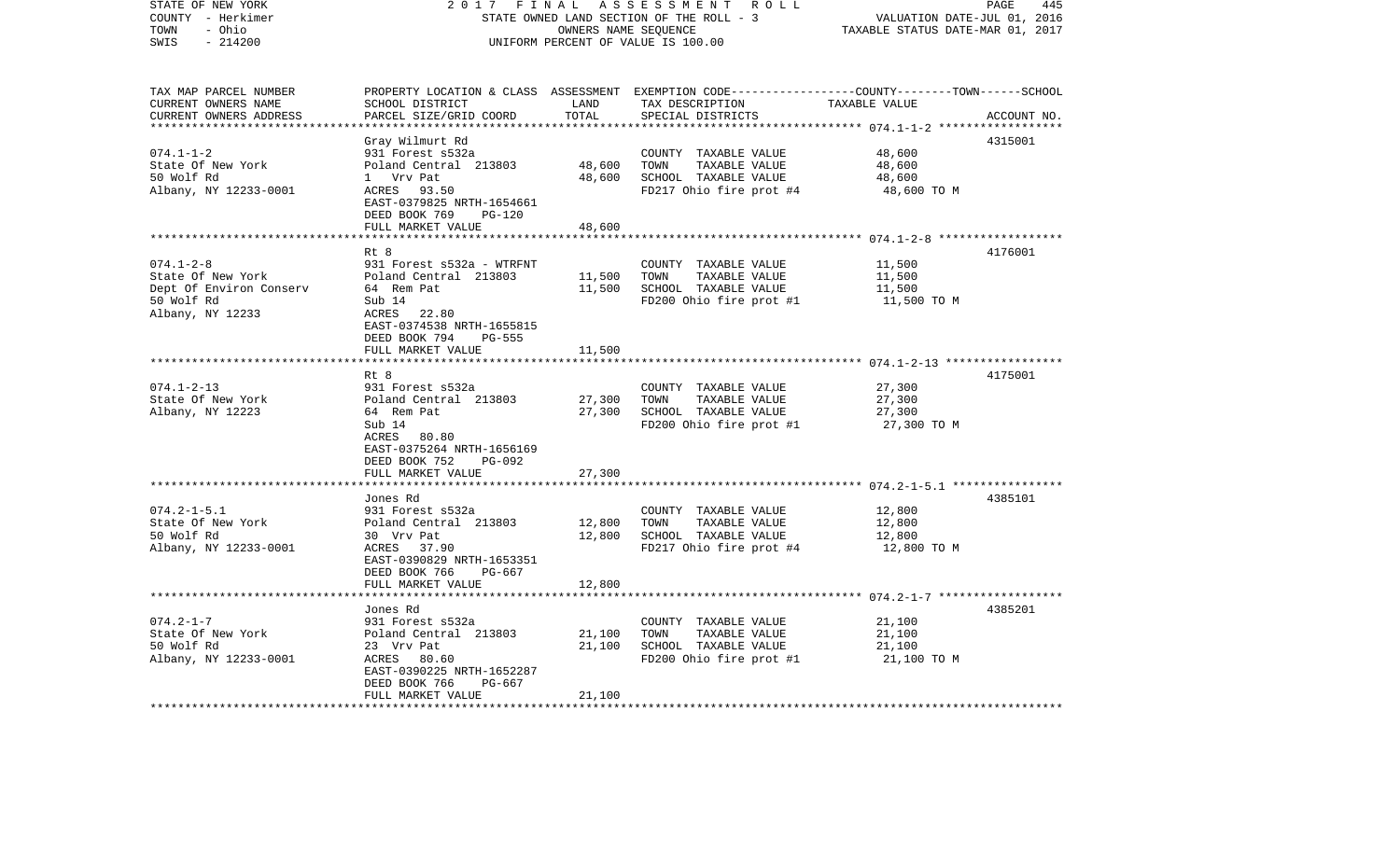| STATE OF NEW YORK<br>COUNTY - Herkimer<br>- Ohio<br>TOWN<br>$-214200$<br>SWIS                       | 2 0 1 7<br>FINAL ASSESSMENT ROLL<br>STATE OWNED LAND SECTION OF THE ROLL - 3<br>UNIFORM PERCENT OF VALUE IS 100.00 | PAGE<br>446<br>VALUATION DATE-JUL 01, 2016<br>TAXABLE STATUS DATE-MAR 01, 2017 |                                                                                                                                                       |                                       |             |
|-----------------------------------------------------------------------------------------------------|--------------------------------------------------------------------------------------------------------------------|--------------------------------------------------------------------------------|-------------------------------------------------------------------------------------------------------------------------------------------------------|---------------------------------------|-------------|
| TAX MAP PARCEL NUMBER<br>CURRENT OWNERS NAME<br>CURRENT OWNERS ADDRESS<br>************************* | SCHOOL DISTRICT<br>PARCEL SIZE/GRID COORD                                                                          | LAND<br>TOTAL                                                                  | PROPERTY LOCATION & CLASS ASSESSMENT EXEMPTION CODE---------------COUNTY-------TOWN------SCHOOL<br>TAX DESCRIPTION TAXABLE VALUE<br>SPECIAL DISTRICTS |                                       | ACCOUNT NO. |
|                                                                                                     | Lot 41 Poland Cen Sch D                                                                                            |                                                                                |                                                                                                                                                       |                                       | 1390001     |
| $079.4 - 2 - 20$                                                                                    | 931 Forest s532a                                                                                                   |                                                                                | COUNTY TAXABLE VALUE                                                                                                                                  | 5,000                                 |             |
| State Of New York                                                                                   | Poland Central 213803                                                                                              | 5,000                                                                          | TOWN<br>TAXABLE VALUE                                                                                                                                 | 5,000                                 |             |
| Ken Ireland Lot                                                                                     | 41                                                                                                                 | 5,000                                                                          | SCHOOL TAXABLE VALUE                                                                                                                                  | 5,000                                 |             |
| Albany, NY 12223                                                                                    | Sfl 1<br>FRNT 104.00 DPTH 104.00<br>ACRES<br>0.25<br>EAST-0389065 NRTH-1624705<br>FULL MARKET VALUE                | 5,000                                                                          | FD217 Ohio fire prot #4                                                                                                                               | 5,000 TO M                            |             |
|                                                                                                     |                                                                                                                    |                                                                                |                                                                                                                                                       |                                       |             |
| $085.1 - 1 - 10$<br>State Of New York<br>Davis Lot<br>Albany, NY 12223                              | Lot 21 Poland Cen Sch D<br>931 Forest s532a<br>Poland Central 213803<br>21<br>Sfl 16                               | 6,800<br>6,800                                                                 | COUNTY TAXABLE VALUE<br>TAXABLE VALUE<br>TOWN<br>SCHOOL TAXABLE VALUE<br>FD217 Ohio fire prot #4                                                      | 6,800<br>6,800<br>6,800<br>6,800 TO M | 1310001     |
|                                                                                                     | ACRES 20.00<br>EAST-0378454 NRTH-1619755<br>FULL MARKET VALUE                                                      | 6,800                                                                          |                                                                                                                                                       |                                       |             |
|                                                                                                     | Lot 21-22 Poland Csd                                                                                               |                                                                                |                                                                                                                                                       |                                       | 1340001     |
| $085.1 - 1 - 30$                                                                                    | 931 Forest s532a                                                                                                   |                                                                                | COUNTY TAXABLE VALUE                                                                                                                                  | 6,700                                 |             |
| State of New York                                                                                   | Poland Central 213803                                                                                              | 6,700                                                                          | TAXABLE VALUE<br>TOWN                                                                                                                                 | 6,700                                 |             |
| St Bd                                                                                               | 22                                                                                                                 | 6,700                                                                          | SCHOOL TAXABLE VALUE                                                                                                                                  | 6,700                                 |             |
| Albany, NY 12223                                                                                    | Sfl 12<br>ACRES 12.00<br>EAST-0379414 NRTH-1619972<br>FULL MARKET VALUE                                            | 6,700                                                                          | FD217 Ohio fire prot #4                                                                                                                               | 6,700 TO M                            |             |
|                                                                                                     |                                                                                                                    |                                                                                |                                                                                                                                                       |                                       |             |
|                                                                                                     | Lot 21 Poland Cen Sch D                                                                                            |                                                                                |                                                                                                                                                       |                                       | 1330001     |
| $085.1 - 1 - 31$                                                                                    | 931 Forest s532a                                                                                                   |                                                                                | COUNTY TAXABLE VALUE                                                                                                                                  | 19,700                                |             |
| State Of New York                                                                                   | Poland Central 213803                                                                                              | 19,700                                                                         | TOWN<br>TAXABLE VALUE                                                                                                                                 | 19,700                                |             |
| Matteson Bradford                                                                                   | $21 - 22$                                                                                                          | 19,700                                                                         | SCHOOL TAXABLE VALUE                                                                                                                                  | 19,700                                |             |
| Attn: Bdn Roberts                                                                                   | Sf1 33                                                                                                             |                                                                                | FD217 Ohio fire prot #4                                                                                                                               | 19,700 TO M                           |             |
| E Hwy<br>Albany, NY 12223                                                                           | ACRES 22.70<br>EAST-0379900 NRTH-1619576<br>FULL MARKET VALUE                                                      | 19,700                                                                         |                                                                                                                                                       |                                       |             |
|                                                                                                     |                                                                                                                    |                                                                                |                                                                                                                                                       |                                       |             |
|                                                                                                     | Lot 21 Poland Cen Sch D                                                                                            |                                                                                |                                                                                                                                                       |                                       | 1320001     |
| $085.1 - 1 - 32$                                                                                    | 931 Forest s532a                                                                                                   |                                                                                | COUNTY TAXABLE VALUE                                                                                                                                  | 1,900                                 |             |
| State Of New York                                                                                   | Poland Central 213803                                                                                              | 1,900                                                                          | TOWN<br>TAXABLE VALUE                                                                                                                                 | 1,900                                 |             |
| Matteson Bradford Bd<br>New Hotal                                                                   | 21<br>Sfl 4                                                                                                        | 1,900                                                                          | SCHOOL TAXABLE VALUE<br>FD217 Ohio fire prot #4                                                                                                       | 1,900<br>1,900 TO M                   |             |
| Albany, NY 12223                                                                                    | ACRES<br>3.00<br>EAST-0379068 NRTH-1619129                                                                         |                                                                                |                                                                                                                                                       |                                       |             |
|                                                                                                     | FULL MARKET VALUE                                                                                                  | 1,900                                                                          |                                                                                                                                                       |                                       |             |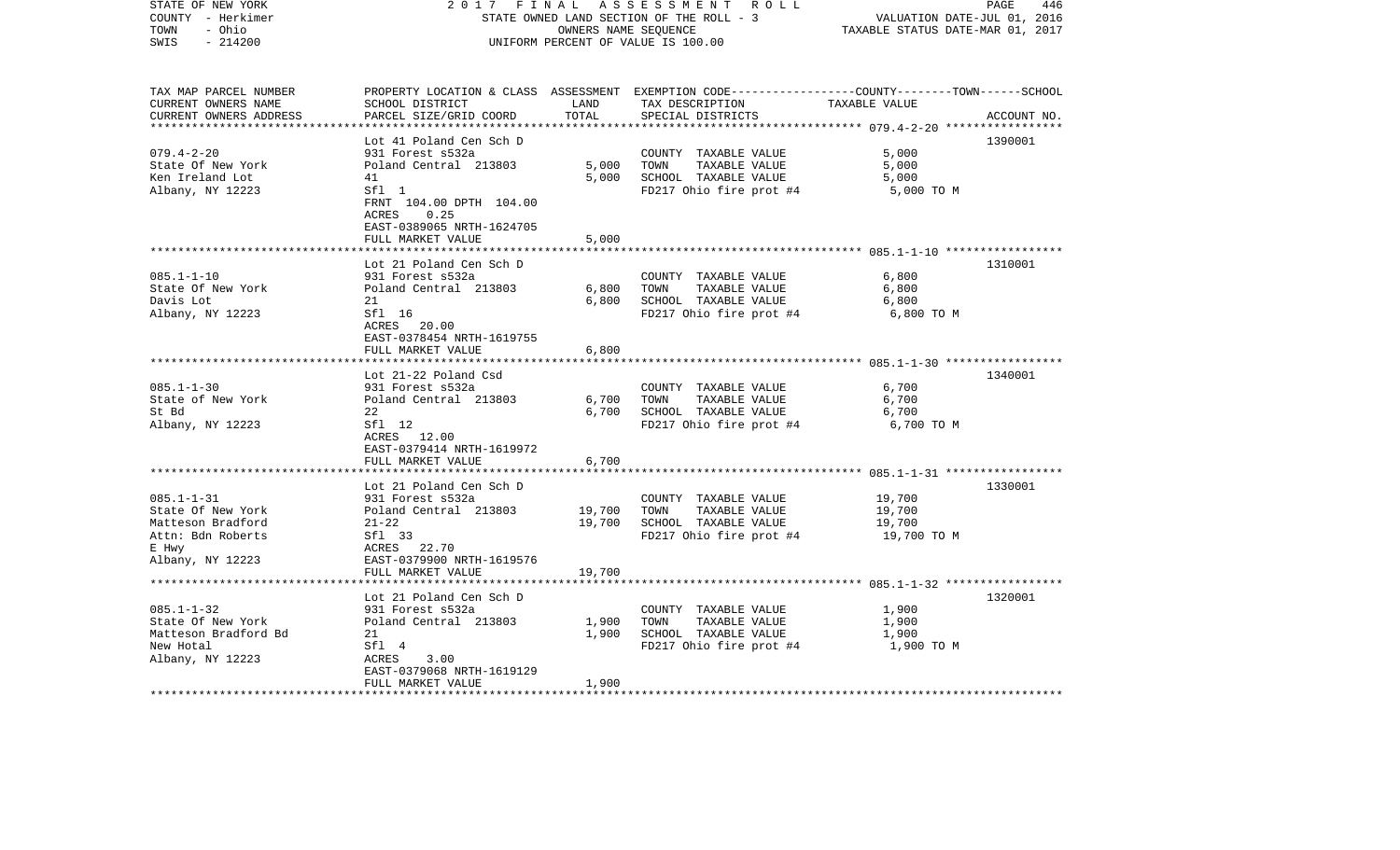| COUNTY<br>– Herkimer<br>- Ohio<br>TOWN<br>SWIS<br>$-214200$ | STATE OWNED LAND SECTION OF THE ROLL - 3<br>OWNERS NAME SEQUENCE<br>UNIFORM PERCENT OF VALUE IS 100.00 |                             |                                                                                                | VALUATION DATE-JUL 01, 2016<br>TAXABLE STATUS DATE-MAR 01, 2017 |             |
|-------------------------------------------------------------|--------------------------------------------------------------------------------------------------------|-----------------------------|------------------------------------------------------------------------------------------------|-----------------------------------------------------------------|-------------|
| TAX MAP PARCEL NUMBER                                       |                                                                                                        |                             | PROPERTY LOCATION & CLASS ASSESSMENT EXEMPTION CODE---------------COUNTY-------TOWN-----SCHOOL |                                                                 |             |
| CURRENT OWNERS NAME                                         | SCHOOL DISTRICT                                                                                        | LAND                        | TAX DESCRIPTION                                                                                | TAXABLE VALUE                                                   |             |
| CURRENT OWNERS ADDRESS<br>**********************            | PARCEL SIZE/GRID COORD                                                                                 | TOTAL                       | SPECIAL DISTRICTS                                                                              |                                                                 | ACCOUNT NO. |
|                                                             | Lot 22 Poland Cen Sch D                                                                                |                             |                                                                                                |                                                                 | 1350001     |
| $085.1 - 1 - 35$                                            | 931 Forest s532a                                                                                       |                             | COUNTY TAXABLE VALUE                                                                           | 13,500                                                          |             |
| State Of New York                                           | Poland Central 213803                                                                                  | 13,500                      | TAXABLE VALUE<br>TOWN                                                                          | 13,500                                                          |             |
| Matteson Bradford                                           | 22                                                                                                     | 13,500                      | SCHOOL TAXABLE VALUE                                                                           | 13,500                                                          |             |
| Brn Borhydt                                                 | Sfl 28                                                                                                 |                             | FD217 Ohio fire prot #4                                                                        | 13,500 TO M                                                     |             |
| Albany, NY 12223                                            | ACRES 24.50                                                                                            |                             |                                                                                                |                                                                 |             |
|                                                             | EAST-0380468 NRTH-1618932                                                                              |                             |                                                                                                |                                                                 |             |
|                                                             | FULL MARKET VALUE                                                                                      | 13,500                      |                                                                                                |                                                                 |             |
|                                                             |                                                                                                        |                             |                                                                                                |                                                                 |             |
| $085.1 - 1 - 36$                                            | Lot 22 Poland Cen Sch D<br>931 Forest s532a                                                            |                             | COUNTY TAXABLE VALUE                                                                           | 500                                                             | 1370001     |
| State Of New York                                           | Poland Central 213803                                                                                  | 500                         | TAXABLE VALUE<br>TOWN                                                                          | 500                                                             |             |
| Matteson Bradford                                           | 22                                                                                                     | 500                         | SCHOOL TAXABLE VALUE                                                                           | 500                                                             |             |
| Smith Lot Bd                                                | Sfl 1                                                                                                  |                             | FD217 Ohio fire prot #4                                                                        | 500 TO M                                                        |             |
| Albany, NY 12223                                            | 2.40<br>ACRES                                                                                          |                             |                                                                                                |                                                                 |             |
|                                                             | EAST-0381096 NRTH-1619361                                                                              |                             |                                                                                                |                                                                 |             |
|                                                             | FULL MARKET VALUE                                                                                      | 500                         |                                                                                                |                                                                 |             |
|                                                             | ***************************                                                                            |                             |                                                                                                |                                                                 |             |
|                                                             | Lot 22 Poland Cen Sch D                                                                                |                             |                                                                                                |                                                                 | 1360001     |
| $085.1 - 1 - 37$                                            | 931 Forest s532a                                                                                       |                             | COUNTY TAXABLE VALUE                                                                           | 44,800                                                          |             |
| State Of New York                                           | Poland Central 213803<br>22                                                                            | 44,800                      | TAXABLE VALUE<br>TOWN                                                                          | 44,800                                                          |             |
| Matteson Bradford On<br>Teacup                              | Sfl 83                                                                                                 | 44,800                      | SCHOOL TAXABLE VALUE<br>FD217 Ohio fire prot #4                                                | 44,800<br>44,800 TO M                                           |             |
| Albany, NY 12223                                            | ACRES 18.00                                                                                            |                             |                                                                                                |                                                                 |             |
|                                                             | EAST-0381276 NRTH-1620454                                                                              |                             |                                                                                                |                                                                 |             |
|                                                             | FULL MARKET VALUE                                                                                      | 44,800                      |                                                                                                |                                                                 |             |
|                                                             | ****************************                                                                           |                             |                                                                                                |                                                                 |             |
|                                                             | Hinckley Reservoir                                                                                     |                             |                                                                                                |                                                                 | 5010001     |
| $333. - 1 - 34$                                             | 931 Forest s532a                                                                                       |                             | 32301<br>SOL-CNTY                                                                              | 22,100<br>22,100                                                | $\Omega$    |
| State Of New York                                           | Poland Central 213803                                                                                  | 22,100                      | COUNTY TAXABLE VALUE                                                                           | $\overline{0}$                                                  |             |
| Albany, NY 12223                                            | Lot 81                                                                                                 | 22,100                      | TOWN<br>TAXABLE VALUE                                                                          | $\Omega$                                                        |             |
|                                                             | Sfl<br>18.50 A                                                                                         |                             | SCHOOL TAXABLE VALUE                                                                           | 22,100                                                          |             |
|                                                             | DEED BOOK 00000                                                                                        |                             |                                                                                                |                                                                 |             |
|                                                             | FULL MARKET VALUE                                                                                      | 22,100<br>* * * * * * * * * |                                                                                                | *********** 333. -1-35 *******************                      |             |
|                                                             | Hinckley Reservoir                                                                                     |                             |                                                                                                |                                                                 | 5020001     |
| $333. - 1 - 35$                                             | 931 Forest s532a                                                                                       |                             | 32301<br>SOL-CNTY                                                                              | 14,800<br>14,800                                                | $\Omega$    |
| State Of New York                                           | Poland Central 213803                                                                                  | 14,800                      | COUNTY TAXABLE VALUE                                                                           | $\mathbf 0$                                                     |             |
| Albany, NY 12223                                            | Lot $83$                                                                                               | 14,800                      | TAXABLE VALUE<br>TOWN                                                                          | $\Omega$                                                        |             |
|                                                             | Sfl<br>3.13A                                                                                           |                             | SCHOOL TAXABLE VALUE                                                                           | 14,800                                                          |             |
|                                                             | DEED BOOK 00000                                                                                        |                             | FD217 Ohio fire prot #4                                                                        | 0 TO M                                                          |             |
|                                                             | FULL MARKET VALUE                                                                                      | 14,800                      | 14,800 EX                                                                                      |                                                                 |             |
|                                                             |                                                                                                        |                             |                                                                                                |                                                                 |             |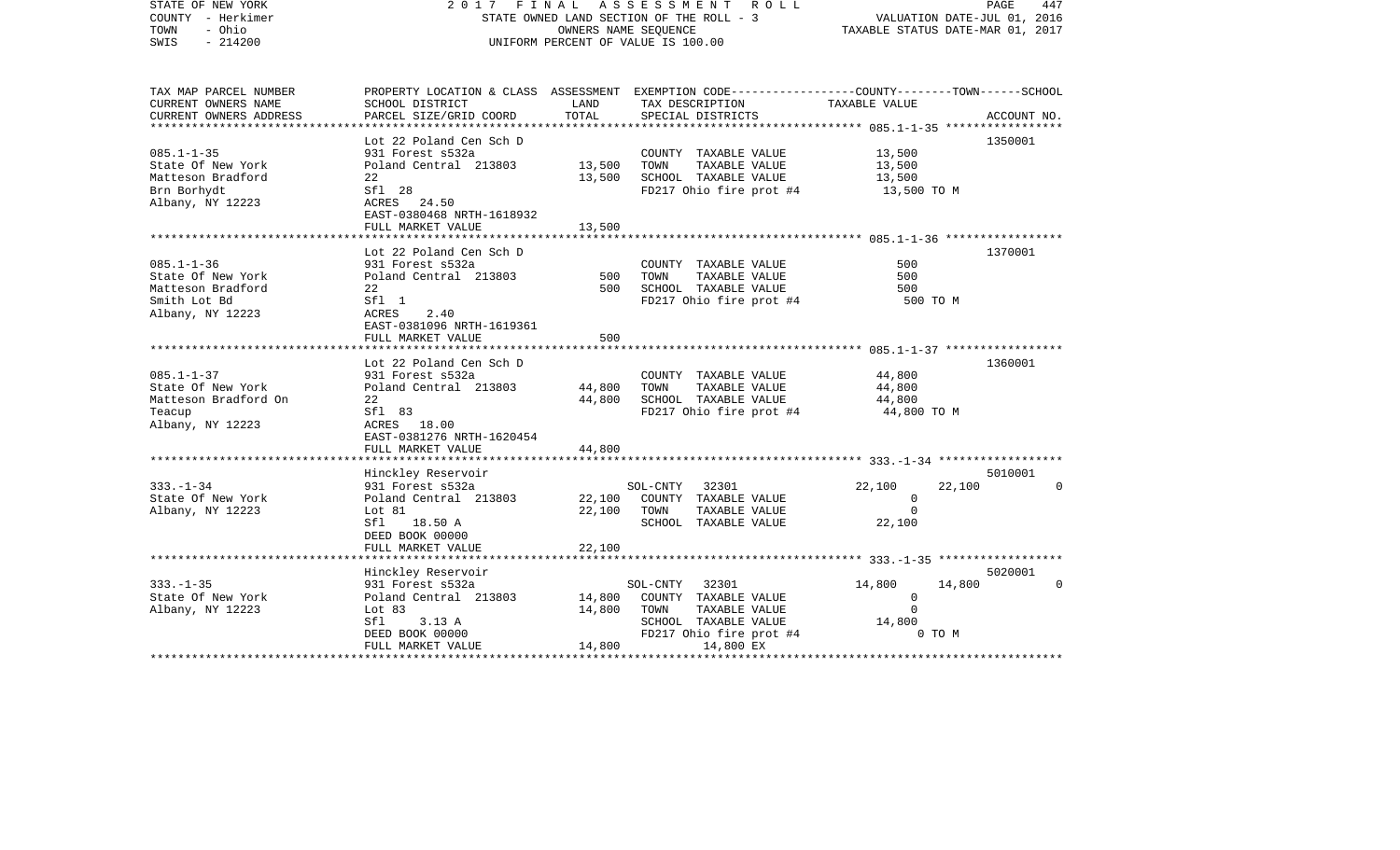| COUNTY - Herkimer<br>TOWN<br>- Ohio<br>SWIS<br>$-214200$ |                                           | STATE OWNED LAND SECTION OF THE ROLL - 3<br>OWNERS NAME SEQUENCE<br>UNIFORM PERCENT OF VALUE IS 100.00 |                                                                                                  |                                             | VALUATION DATE-JUL 01, 2016<br>TAXABLE STATUS DATE-MAR 01, 2017 |  |
|----------------------------------------------------------|-------------------------------------------|--------------------------------------------------------------------------------------------------------|--------------------------------------------------------------------------------------------------|---------------------------------------------|-----------------------------------------------------------------|--|
|                                                          |                                           |                                                                                                        |                                                                                                  |                                             |                                                                 |  |
| TAX MAP PARCEL NUMBER                                    |                                           |                                                                                                        | PROPERTY LOCATION & CLASS ASSESSMENT EXEMPTION CODE----------------COUNTY-------TOWN------SCHOOL |                                             |                                                                 |  |
| CURRENT OWNERS NAME                                      | SCHOOL DISTRICT                           | LAND                                                                                                   | TAX DESCRIPTION                                                                                  | TAXABLE VALUE                               |                                                                 |  |
| CURRENT OWNERS ADDRESS                                   | PARCEL SIZE/GRID COORD                    | TOTAL                                                                                                  | SPECIAL DISTRICTS                                                                                |                                             | ACCOUNT NO.                                                     |  |
|                                                          |                                           |                                                                                                        |                                                                                                  | **************** 079.3-1-41 *************** |                                                                 |  |
|                                                          | Lot 52 Poland Cen Sch D                   |                                                                                                        |                                                                                                  |                                             | 1420001                                                         |  |
| $079.3 - 1 - 41$                                         | 931 Forest s532a                          |                                                                                                        | COUNTY TAXABLE VALUE                                                                             | 9,600                                       |                                                                 |  |
| Sw Corner                                                | Poland Central 213803                     | 9,600                                                                                                  | TAXABLE VALUE<br>TOWN                                                                            | 9,600                                       |                                                                 |  |
| Ny State                                                 | 52                                        | 9,600                                                                                                  | SCHOOL TAXABLE VALUE                                                                             | 9,600                                       |                                                                 |  |
| Albany, NY 12223                                         | Sfl 20                                    |                                                                                                        | FD217 Ohio fire prot #4                                                                          | 9,600 TO M                                  |                                                                 |  |
|                                                          | ACRES 20.00                               |                                                                                                        |                                                                                                  |                                             |                                                                 |  |
|                                                          | EAST-0347674 NRTH-1205290                 |                                                                                                        |                                                                                                  |                                             |                                                                 |  |
|                                                          | FULL MARKET VALUE                         | 9,600                                                                                                  |                                                                                                  |                                             |                                                                 |  |
|                                                          |                                           |                                                                                                        |                                                                                                  |                                             |                                                                 |  |
|                                                          | Lot 46 Poland Cen Sch D                   |                                                                                                        |                                                                                                  |                                             | 4550001                                                         |  |
| $070.4 - 1 - 1$                                          | 931 Forest s532a                          |                                                                                                        | COUNTY TAXABLE VALUE                                                                             | 120,000                                     |                                                                 |  |
| Vrooman Patent                                           | Poland Central 213803                     | 120,000                                                                                                | TAXABLE VALUE<br>TOWN                                                                            | 120,000                                     |                                                                 |  |
| Albany, NY 12223                                         | 46                                        | 120,000                                                                                                | SCHOOL TAXABLE VALUE                                                                             | 120,000                                     |                                                                 |  |
|                                                          | Sfl 179.53                                |                                                                                                        | FD217 Ohio fire prot #4                                                                          | 120,000 TO M                                |                                                                 |  |
|                                                          | ACRES 179.50                              |                                                                                                        |                                                                                                  |                                             |                                                                 |  |
|                                                          | EAST-0394835 NRTH-1659784                 |                                                                                                        |                                                                                                  |                                             |                                                                 |  |
|                                                          | FULL MARKET VALUE                         | 120,000                                                                                                |                                                                                                  |                                             |                                                                 |  |
|                                                          | * * * * * * * * * * * * * * *             |                                                                                                        |                                                                                                  |                                             |                                                                 |  |
|                                                          | Lot 40 Poland Cen Sch D                   |                                                                                                        |                                                                                                  |                                             | 4510001                                                         |  |
| $070.4 - 1 - 2$                                          | 931 Forest s532a                          |                                                                                                        | COUNTY TAXABLE VALUE                                                                             | 148,200                                     |                                                                 |  |
| Vrooman Patent                                           | Poland Central 213803                     | 148,200                                                                                                | TAXABLE VALUE<br>TOWN                                                                            | 148,200                                     |                                                                 |  |
| Albany, NY 12223                                         | 40                                        | 148,200                                                                                                | SCHOOL TAXABLE VALUE                                                                             | 148,200                                     |                                                                 |  |
|                                                          | Sfl 208.8                                 |                                                                                                        | FD217 Ohio fire prot #4                                                                          | 148,200 TO M                                |                                                                 |  |
|                                                          | ACRES 208.80<br>EAST-0396764 NRTH-1657127 |                                                                                                        |                                                                                                  |                                             |                                                                 |  |
|                                                          | FULL MARKET VALUE                         | 148,200                                                                                                |                                                                                                  |                                             |                                                                 |  |
|                                                          | ***************************               |                                                                                                        |                                                                                                  |                                             |                                                                 |  |
|                                                          | Lot 47 Poland Csd                         |                                                                                                        |                                                                                                  |                                             | 4560001                                                         |  |
| $071.3 - 1 - 2$                                          | 931 Forest s532a                          |                                                                                                        | COUNTY TAXABLE VALUE                                                                             | 165,300                                     |                                                                 |  |
| Vrooman Patent                                           | Poland Central 213803                     | 165,300                                                                                                | TOWN<br>TAXABLE VALUE                                                                            | 165,300                                     |                                                                 |  |
|                                                          | 47                                        | 165,300                                                                                                | SCHOOL TAXABLE VALUE                                                                             | 165,300                                     |                                                                 |  |
| Albany, NY 12223                                         | Sfl 134.57                                |                                                                                                        | FD217 Ohio fire prot #4                                                                          | 165,300 TO M                                |                                                                 |  |
|                                                          | ACRES 142.30                              |                                                                                                        |                                                                                                  |                                             |                                                                 |  |
|                                                          | EAST-0398663 NRTH-1660291                 |                                                                                                        |                                                                                                  |                                             |                                                                 |  |
|                                                          | FULL MARKET VALUE                         | 165,300                                                                                                |                                                                                                  |                                             |                                                                 |  |
|                                                          |                                           |                                                                                                        |                                                                                                  |                                             |                                                                 |  |
|                                                          | Lot 48 Poland Csd                         |                                                                                                        |                                                                                                  |                                             | 4570001                                                         |  |
| $071.3 - 1 - 3$                                          | 931 Forest s532a                          |                                                                                                        | COUNTY TAXABLE VALUE                                                                             | 114,600                                     |                                                                 |  |
| Vrooman Patent                                           | Poland Central 213803                     | 114,600                                                                                                | TOWN<br>TAXABLE VALUE                                                                            | 114,600                                     |                                                                 |  |
| Albany, NY 12223                                         | 48                                        | 114,600                                                                                                | SCHOOL TAXABLE VALUE                                                                             | 114,600                                     |                                                                 |  |
|                                                          | Sfl 134                                   |                                                                                                        | FD217 Ohio fire prot #4                                                                          | 114,600 TO M                                |                                                                 |  |
|                                                          | ACRES 142.80                              |                                                                                                        |                                                                                                  |                                             |                                                                 |  |
|                                                          | EAST-0400716 NRTH-1659365                 |                                                                                                        |                                                                                                  |                                             |                                                                 |  |
|                                                          | FULL MARKET VALUE                         | 114,600                                                                                                |                                                                                                  |                                             |                                                                 |  |
|                                                          |                                           |                                                                                                        |                                                                                                  |                                             |                                                                 |  |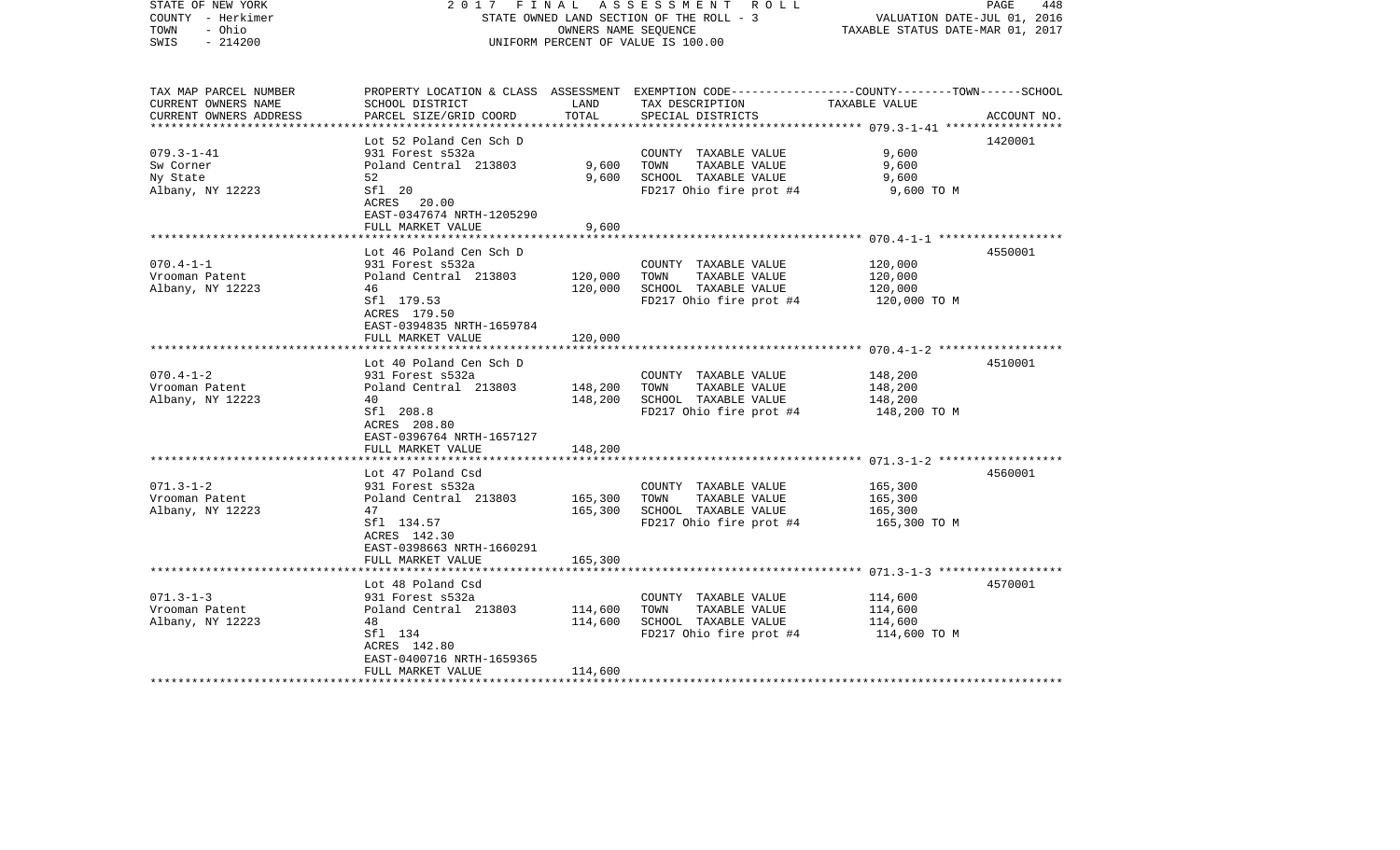| STATE OF NEW YORK<br>COUNTY - Herkimer<br>TOWN<br>- Ohio<br>$-214200$<br>SWIS | 2017<br>FINAL<br>STATE OWNED LAND SECTION OF THE ROLL - 3<br>UNIFORM PERCENT OF VALUE IS 100.00 | PAGE<br>449<br>VALUATION DATE-JUL 01, 2016<br>TAXABLE STATUS DATE-MAR 01, 2017 |                                                                                                                                         |               |             |
|-------------------------------------------------------------------------------|-------------------------------------------------------------------------------------------------|--------------------------------------------------------------------------------|-----------------------------------------------------------------------------------------------------------------------------------------|---------------|-------------|
| TAX MAP PARCEL NUMBER<br>CURRENT OWNERS NAME<br>CURRENT OWNERS ADDRESS        | SCHOOL DISTRICT<br>PARCEL SIZE/GRID COORD                                                       | LAND<br>TOTAL                                                                  | PROPERTY LOCATION & CLASS ASSESSMENT EXEMPTION CODE---------------COUNTY-------TOWN------SCHOOL<br>TAX DESCRIPTION<br>SPECIAL DISTRICTS | TAXABLE VALUE | ACCOUNT NO. |
|                                                                               | Lot 49 Poland Csd                                                                               |                                                                                |                                                                                                                                         |               | 4580001     |
| $071.3 - 1 - 4$                                                               | 931 Forest s532a                                                                                |                                                                                | COUNTY TAXABLE VALUE                                                                                                                    | 103,600       |             |
| Vrooman Patent                                                                | Poland Central 213803                                                                           | 103,600                                                                        | TOWN<br>TAXABLE VALUE                                                                                                                   | 103,600       |             |
| Albany, NY 12223                                                              | 49                                                                                              | 103,600                                                                        | SCHOOL TAXABLE VALUE                                                                                                                    | 103,600       |             |
|                                                                               | Sfl 134<br>ACRES 24.10<br>EAST-0401854 NRTH-1658802                                             |                                                                                | FD217 Ohio fire prot #4                                                                                                                 | 103,600 TO M  |             |
|                                                                               | FULL MARKET VALUE                                                                               | 103,600                                                                        |                                                                                                                                         |               |             |
|                                                                               | Lot 44 Poland Csd                                                                               |                                                                                |                                                                                                                                         |               | 4530001     |
| $071.3 - 1 - 5$                                                               | 931 Forest s532a                                                                                |                                                                                | COUNTY TAXABLE VALUE                                                                                                                    | 104,400       |             |
| Vrooman Patent                                                                | Poland Central 213803                                                                           | 104,400                                                                        | TOWN<br>TAXABLE VALUE                                                                                                                   | 104,400       |             |
| All In Ohio                                                                   | 44                                                                                              | 104,400                                                                        | SCHOOL TAXABLE VALUE                                                                                                                    | 104,400       |             |
| Albany, NY 12223                                                              | Sfl 166<br>ACRES 54.30<br>EAST-0400590 NRTH-1657118                                             |                                                                                | FD217 Ohio fire prot #4                                                                                                                 | 104,400 TO M  |             |
|                                                                               | FULL MARKET VALUE                                                                               | 104,400                                                                        |                                                                                                                                         |               |             |
|                                                                               |                                                                                                 |                                                                                |                                                                                                                                         |               |             |
| $071.3 - 1 - 6$                                                               | Lot 45 Poland Csd<br>931 Forest s532a                                                           |                                                                                | COUNTY TAXABLE VALUE                                                                                                                    | 121,600       | 4540001     |
| Vrooman Patent                                                                | Poland Central 213803                                                                           | 121,600                                                                        | TOWN<br>TAXABLE VALUE                                                                                                                   | 121,600       |             |
| Albany, NY 12223                                                              | 45                                                                                              | 121,600                                                                        | SCHOOL TAXABLE VALUE                                                                                                                    | 121,600       |             |
|                                                                               | Sfl 170<br>ACRES 170.00<br>EAST-0397492 NRTH-1658390                                            |                                                                                | FD217 Ohio fire prot #4                                                                                                                 | 121,600 TO M  |             |
|                                                                               | FULL MARKET VALUE                                                                               | 121,600                                                                        |                                                                                                                                         |               |             |
|                                                                               | Lot 1 Poland Cen Sch D                                                                          |                                                                                |                                                                                                                                         |               | 4310001     |
| $074.1 - 1 - 5$                                                               | 931 Forest s532a                                                                                |                                                                                | COUNTY TAXABLE VALUE                                                                                                                    | 310,900       |             |
| Vrooman Patent                                                                | Poland Central 213803                                                                           | 310,900                                                                        | TOWN<br>TAXABLE VALUE                                                                                                                   | 310,900       |             |
| Albany, NY 12223                                                              | $\mathbf{1}$                                                                                    | 310,900                                                                        | SCHOOL TAXABLE VALUE                                                                                                                    | 310,900       |             |
|                                                                               | Sfl 482.38<br>ACRES 482.40<br>EAST-0378036 NRTH-1652637                                         |                                                                                | FD217 Ohio fire prot #4                                                                                                                 | 310,900 TO M  |             |
|                                                                               | FULL MARKET VALUE                                                                               | 310,900                                                                        |                                                                                                                                         |               |             |
|                                                                               | Lot 39 Poland Cen Sch D                                                                         |                                                                                |                                                                                                                                         |               | 4500001     |
| $074.2 - 1 - 1$                                                               | 931 Forest s532a                                                                                |                                                                                | COUNTY TAXABLE VALUE                                                                                                                    | 96,000        |             |
| Vrooman Patent                                                                | Poland Central 213803                                                                           | 96,000                                                                         | TOWN<br>TAXABLE VALUE                                                                                                                   | 96,000        |             |
| Albany, NY 12223                                                              | 39                                                                                              | 96,000                                                                         | SCHOOL TAXABLE VALUE                                                                                                                    | 96,000        |             |
|                                                                               | Sfl 135.4                                                                                       |                                                                                | FD217 Ohio fire prot #4                                                                                                                 | 96,000 TO M   |             |
|                                                                               | ACRES 142.90<br>EAST-0391883 NRTH-1657213                                                       |                                                                                |                                                                                                                                         |               |             |
|                                                                               | FULL MARKET VALUE                                                                               | 96,000                                                                         |                                                                                                                                         |               |             |
|                                                                               |                                                                                                 |                                                                                |                                                                                                                                         |               |             |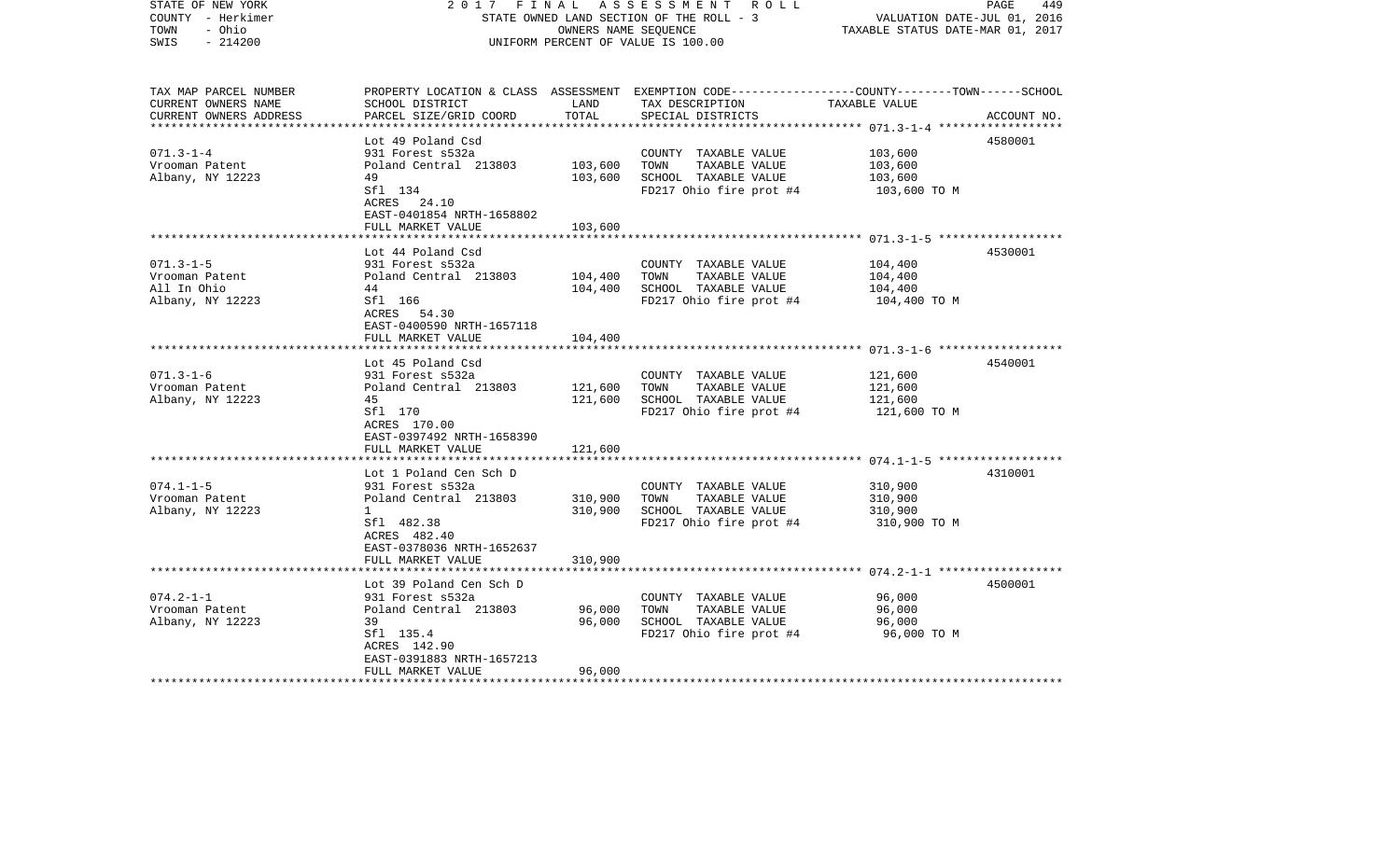| STATE OF NEW YORK<br>COUNTY - Herkimer<br>- Ohio<br>TOWN<br>$-214200$<br>SWIS | 2017<br>FINAL                                                 | OWNERS NAME SEQUENCE | A S S E S S M E N T R O L L<br>STATE OWNED LAND SECTION OF THE ROLL - 3<br>UNIFORM PERCENT OF VALUE IS 100.00                                        | VALUATION DATE-JUL 01, 2016<br>TAXABLE STATUS DATE-MAR 01, 2017 | 450<br>PAGE |
|-------------------------------------------------------------------------------|---------------------------------------------------------------|----------------------|------------------------------------------------------------------------------------------------------------------------------------------------------|-----------------------------------------------------------------|-------------|
| TAX MAP PARCEL NUMBER<br>CURRENT OWNERS NAME<br>CURRENT OWNERS ADDRESS        | SCHOOL DISTRICT<br>PARCEL SIZE/GRID COORD                     | LAND<br>TOTAL        | PROPERTY LOCATION & CLASS ASSESSMENT EXEMPTION CODE--------------COUNTY-------TOWN------SCHOOL<br>TAX DESCRIPTION TAXABLE VALUE<br>SPECIAL DISTRICTS |                                                                 | ACCOUNT NO. |
|                                                                               | Lot 32 Poland Cen Sch D                                       |                      |                                                                                                                                                      |                                                                 | 4450001     |
| $074.2 - 1 - 2$                                                               | 931 Forest s532a                                              |                      | COUNTY TAXABLE VALUE                                                                                                                                 | 157,700                                                         |             |
| Vrooman Patent                                                                | Poland Central 213803                                         | 157,700              | TAXABLE VALUE<br>TOWN                                                                                                                                | 157,700                                                         |             |
| Albany, NY 12223                                                              | 32<br>Sfl 198.59<br>ACRES 198.60<br>EAST-0390405 NRTH-1655896 | 157,700              | SCHOOL TAXABLE VALUE<br>FD217 Ohio fire prot #4                                                                                                      | 157,700<br>157,700 TO M                                         |             |
|                                                                               | FULL MARKET VALUE                                             | 157,700              |                                                                                                                                                      |                                                                 |             |
|                                                                               | Lot 30 Poland Cen Sch D                                       |                      |                                                                                                                                                      |                                                                 | 4430001     |
| $074.2 - 1 - 3$<br>Vrooman Patent                                             | 931 Forest s532a<br>Poland Central 213803                     | 83,000               | COUNTY TAXABLE VALUE<br>TOWN<br>TAXABLE VALUE                                                                                                        | 83,000<br>83,000                                                |             |
| E Part                                                                        | 30                                                            | 83,000               | SCHOOL TAXABLE VALUE                                                                                                                                 | 83,000                                                          |             |
| Albany, NY 12223                                                              | Sfl 100<br>ACRES 100.00<br>EAST-0389917 NRTH-1654700          |                      | FD217 Ohio fire prot #4                                                                                                                              | 83,000 TO M                                                     |             |
|                                                                               | FULL MARKET VALUE                                             | 83,000               |                                                                                                                                                      |                                                                 |             |
|                                                                               |                                                               |                      |                                                                                                                                                      |                                                                 |             |
| $074.2 - 1 - 4$                                                               | Lot 31 Poland Cen Sch D<br>931 Forest s532a                   |                      | COUNTY TAXABLE VALUE                                                                                                                                 | 33,000                                                          | 4440001     |
| Vrooman Patent                                                                | Poland Central 213803                                         | 33,000               | TOWN<br>TAXABLE VALUE                                                                                                                                | 33,000                                                          |             |
| Albany, NY 12223                                                              | 31                                                            | 33,000               | SCHOOL TAXABLE VALUE                                                                                                                                 | 33,000                                                          |             |
|                                                                               | Sfl 52.66<br>ACRES 52.60<br>EAST-0387164 NRTH-1655856         |                      | FD217 Ohio fire prot #4                                                                                                                              | 33,000 TO M                                                     |             |
|                                                                               | FULL MARKET VALUE                                             | 33,000               |                                                                                                                                                      |                                                                 |             |
|                                                                               | Lot 24 Poland Cen Sch D                                       |                      |                                                                                                                                                      |                                                                 | 4390001     |
| $074.2 - 1 - 19$                                                              | 931 Forest s532a                                              |                      | COUNTY TAXABLE VALUE                                                                                                                                 | 127,600                                                         |             |
| Vrooman Patent                                                                | Poland Central 213803                                         | 127,600              | TAXABLE VALUE<br>TOWN                                                                                                                                | 127,600                                                         |             |
| All In Ohio                                                                   | 24                                                            | 127,600              | SCHOOL TAXABLE VALUE                                                                                                                                 | 127,600                                                         |             |
| Albany, NY 12223                                                              | Sfl 200<br>ACRES 200.00<br>EAST-0393565 NRTH-1650771          |                      | FD217 Ohio fire prot #4                                                                                                                              | 127,600 TO M                                                    |             |
|                                                                               | FULL MARKET VALUE                                             | 127,600              |                                                                                                                                                      |                                                                 |             |
|                                                                               | Lot 25 Poland Cen Sch D                                       |                      |                                                                                                                                                      |                                                                 | 4400001     |
| $074.2 - 1 - 20$                                                              | 931 Forest s532a                                              |                      | COUNTY TAXABLE VALUE                                                                                                                                 | 89,800                                                          |             |
| Vrooman Patent                                                                | Poland Central 213803                                         | 89,800               | TOWN<br>TAXABLE VALUE                                                                                                                                | 89,800                                                          |             |
| Albany, NY 12223                                                              | 25                                                            | 89,800               | SCHOOL TAXABLE VALUE                                                                                                                                 | 89,800                                                          |             |
|                                                                               | Sfl 134                                                       |                      | FD217 Ohio fire prot #4                                                                                                                              | 89,800 TO M                                                     |             |
|                                                                               | ACRES<br>65.60<br>EAST-0396740 NRTH-1649367                   |                      |                                                                                                                                                      |                                                                 |             |
|                                                                               | FULL MARKET VALUE                                             | 89,800               |                                                                                                                                                      |                                                                 |             |
| ********************                                                          |                                                               |                      |                                                                                                                                                      |                                                                 |             |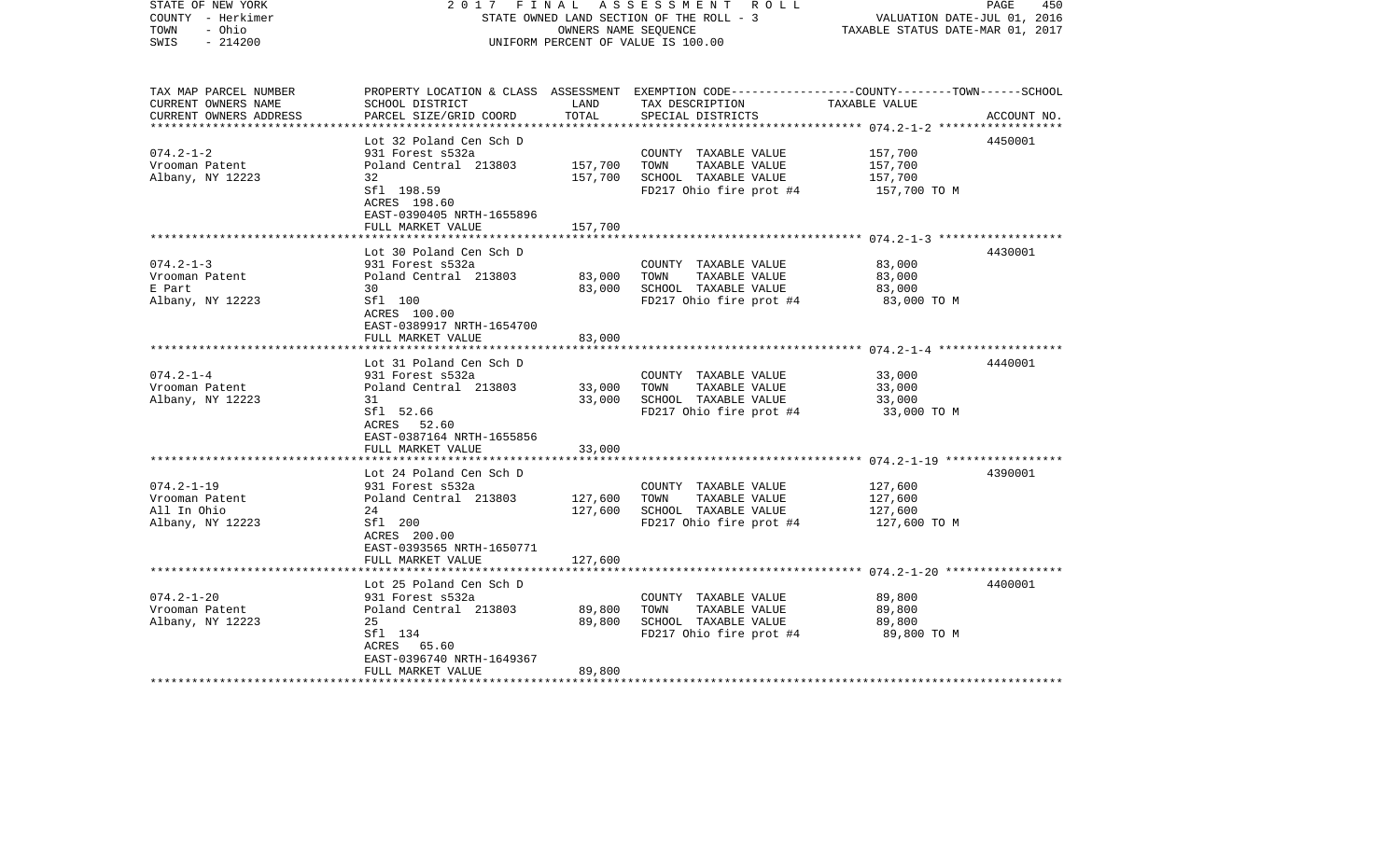| COUNTY - Herkimer<br>- Ohio<br>TOWN<br>SWIS<br>$-214200$ |                                                    | STATE OWNED LAND SECTION OF THE ROLL - 3<br>OWNERS NAME SEQUENCE<br>UNIFORM PERCENT OF VALUE IS 100.00 |                                                                                                 |                                                        | VALUATION DATE-JUL 01, 2016<br>TAXABLE STATUS DATE-MAR 01, 2017 |  |
|----------------------------------------------------------|----------------------------------------------------|--------------------------------------------------------------------------------------------------------|-------------------------------------------------------------------------------------------------|--------------------------------------------------------|-----------------------------------------------------------------|--|
| TAX MAP PARCEL NUMBER                                    |                                                    |                                                                                                        | PROPERTY LOCATION & CLASS ASSESSMENT EXEMPTION CODE---------------COUNTY-------TOWN------SCHOOL |                                                        |                                                                 |  |
| CURRENT OWNERS NAME                                      | SCHOOL DISTRICT                                    | LAND                                                                                                   | TAX DESCRIPTION                                                                                 | TAXABLE VALUE                                          |                                                                 |  |
| CURRENT OWNERS ADDRESS<br>**************************     | PARCEL SIZE/GRID COORD<br>************************ | TOTAL                                                                                                  | SPECIAL DISTRICTS                                                                               |                                                        | ACCOUNT NO.                                                     |  |
|                                                          |                                                    |                                                                                                        |                                                                                                 |                                                        | 4420001                                                         |  |
| $074.2 - 1 - 21$                                         | Lot 29 Poland Cen Sch D<br>931 Forest s532a        |                                                                                                        | COUNTY TAXABLE VALUE                                                                            | 120,900                                                |                                                                 |  |
| Vrooman Patent                                           | Poland Central 213803                              | 120,900                                                                                                | TOWN<br>TAXABLE VALUE                                                                           | 120,900                                                |                                                                 |  |
| $N = 1/2$                                                | 29                                                 | 120,900                                                                                                | SCHOOL TAXABLE VALUE                                                                            | 120,900                                                |                                                                 |  |
| Albany, NY 12223                                         | Sfl 200                                            |                                                                                                        | FD217 Ohio fire prot #4                                                                         | 120,900 TO M                                           |                                                                 |  |
|                                                          | ACRES 200.00                                       |                                                                                                        |                                                                                                 |                                                        |                                                                 |  |
|                                                          | EAST-0394317 NRTH-1652309                          |                                                                                                        |                                                                                                 |                                                        |                                                                 |  |
|                                                          | FULL MARKET VALUE                                  | 120,900                                                                                                |                                                                                                 |                                                        |                                                                 |  |
|                                                          | ****************************                       |                                                                                                        |                                                                                                 |                                                        |                                                                 |  |
| $074.2 - 1 - 22$                                         | Lot 33 Poland Cen Sch D                            |                                                                                                        |                                                                                                 |                                                        | 4460001                                                         |  |
| Vrooman Patent                                           | 931 Forest s532a<br>Poland Central 213803          | 130,900                                                                                                | COUNTY TAXABLE VALUE<br>TOWN<br>TAXABLE VALUE                                                   | 130,900<br>130,900                                     |                                                                 |  |
| Albany, NY 12223                                         | 33                                                 | 130,900                                                                                                | SCHOOL TAXABLE VALUE                                                                            | 130,900                                                |                                                                 |  |
|                                                          | Sfl 200                                            |                                                                                                        | FD217 Ohio fire prot #4                                                                         | 130,900 TO M                                           |                                                                 |  |
|                                                          | ACRES 200.00                                       |                                                                                                        |                                                                                                 |                                                        |                                                                 |  |
|                                                          | EAST-0395035 NRTH-1653906                          |                                                                                                        |                                                                                                 |                                                        |                                                                 |  |
|                                                          | FULL MARKET VALUE                                  | 130,900                                                                                                |                                                                                                 |                                                        |                                                                 |  |
|                                                          |                                                    |                                                                                                        |                                                                                                 | ***************************** 074.2-1-23 ************* |                                                                 |  |
|                                                          | Lot 38 Poland Cen Sch D                            |                                                                                                        |                                                                                                 |                                                        | 4490001                                                         |  |
| $074.2 - 1 - 23$                                         | 931 Forest s532a<br>Poland Central 213803          |                                                                                                        | COUNTY TAXABLE VALUE<br>TAXABLE VALUE<br>TOWN                                                   | 141,300<br>141,300                                     |                                                                 |  |
| Vrooman Patent<br>Albany, NY 12223                       | 38                                                 | 141,300<br>141,300                                                                                     | SCHOOL TAXABLE VALUE                                                                            | 141,300                                                |                                                                 |  |
|                                                          | Sfl 200                                            |                                                                                                        | FD217 Ohio fire prot #4                                                                         | 141,300 TO M                                           |                                                                 |  |
|                                                          | ACRES 200.00                                       |                                                                                                        |                                                                                                 |                                                        |                                                                 |  |
|                                                          | EAST-0395919 NRTH-1655467                          |                                                                                                        |                                                                                                 |                                                        |                                                                 |  |
|                                                          | FULL MARKET VALUE                                  | 141,300                                                                                                |                                                                                                 |                                                        |                                                                 |  |
|                                                          |                                                    |                                                                                                        |                                                                                                 |                                                        |                                                                 |  |
|                                                          | $L$ 3,4,7,14 Poland Csd                            |                                                                                                        |                                                                                                 |                                                        | 4320001                                                         |  |
| $074.4 - 1 - 1$<br>Vrooman Patent                        | 931 Forest s532a<br>Poland Central 213803          | 167,800                                                                                                | COUNTY TAXABLE VALUE<br>TAXABLE VALUE<br>TOWN                                                   | 167,800<br>167,800                                     |                                                                 |  |
| Lot 3 E Part Lot4 Se Cor                                 | Sfl 274.16                                         | 167,800                                                                                                | SCHOOL TAXABLE VALUE                                                                            | 167,800                                                |                                                                 |  |
| Lot 7                                                    | ACRES 274.20                                       |                                                                                                        | FD217 Ohio fire prot #4                                                                         | 167,800 TO M                                           |                                                                 |  |
| Albany, NY 12223                                         | EAST-0384334 NRTH-1647833                          |                                                                                                        |                                                                                                 |                                                        |                                                                 |  |
|                                                          | FULL MARKET VALUE                                  | 167,800                                                                                                |                                                                                                 |                                                        |                                                                 |  |
|                                                          | *******************                                |                                                                                                        |                                                                                                 |                                                        |                                                                 |  |
|                                                          | Lot 14 Poland Cen Sch D                            |                                                                                                        |                                                                                                 |                                                        | 4360001                                                         |  |
| $074.4 - 1 - 2$                                          | 931 Forest s532a                                   |                                                                                                        | COUNTY TAXABLE VALUE                                                                            | 60,500                                                 |                                                                 |  |
| Vrooman Patent                                           | Poland Central 213803                              | 60,500                                                                                                 | TAXABLE VALUE<br>TOWN                                                                           | 60,500                                                 |                                                                 |  |
| Ex N E Corner                                            | 14<br>Sfl 92.25                                    | 60,500                                                                                                 | SCHOOL TAXABLE VALUE<br>FD217 Ohio fire prot #4                                                 | 60,500                                                 |                                                                 |  |
| Albany, NY 12223                                         | ACRES 92.30                                        |                                                                                                        |                                                                                                 | 60,500 TO M                                            |                                                                 |  |
|                                                          | EAST-0387597 NRTH-1647389                          |                                                                                                        |                                                                                                 |                                                        |                                                                 |  |
|                                                          | FULL MARKET VALUE                                  | 60,500                                                                                                 |                                                                                                 |                                                        |                                                                 |  |
|                                                          |                                                    |                                                                                                        |                                                                                                 |                                                        |                                                                 |  |

2017 FINAL ASSESSMENT ROLL

PAGE 451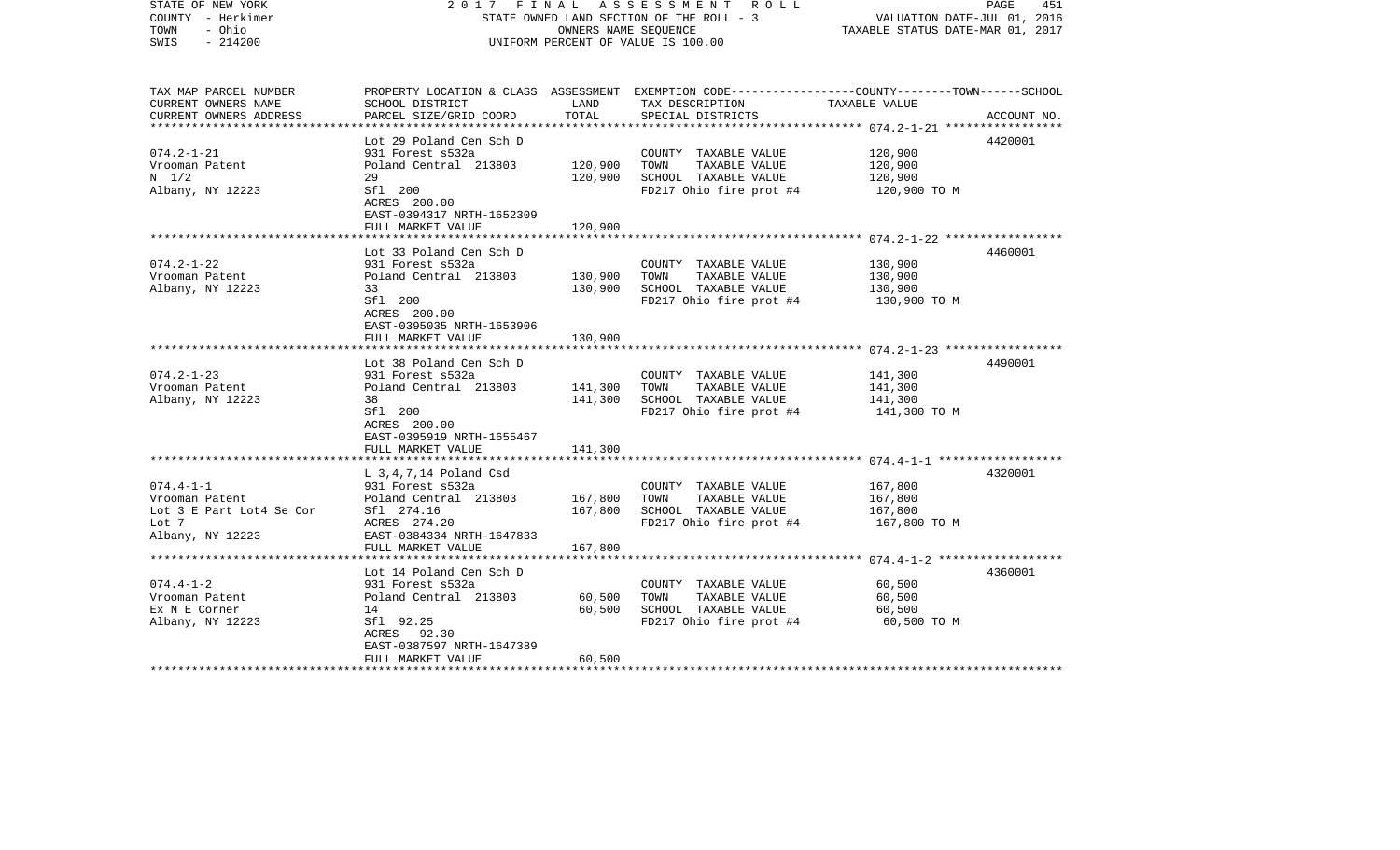| STATE OF NEW YORK<br>COUNTY - Herkimer<br>TOWN<br>- Ohio<br>$-214200$<br>SWIS                       | 2017<br>FINAL<br>STATE OWNED LAND SECTION OF THE ROLL - 3<br>UNIFORM PERCENT OF VALUE IS 100.00                                                        | PAGE<br>452<br>VALUATION DATE-JUL 01, 2016<br>TAXABLE STATUS DATE-MAR 01, 2017 |                                                                                                                                         |                                           |             |
|-----------------------------------------------------------------------------------------------------|--------------------------------------------------------------------------------------------------------------------------------------------------------|--------------------------------------------------------------------------------|-----------------------------------------------------------------------------------------------------------------------------------------|-------------------------------------------|-------------|
| TAX MAP PARCEL NUMBER<br>CURRENT OWNERS NAME<br>CURRENT OWNERS ADDRESS<br>************************* | SCHOOL DISTRICT<br>PARCEL SIZE/GRID COORD                                                                                                              | LAND<br>TOTAL                                                                  | PROPERTY LOCATION & CLASS ASSESSMENT EXEMPTION CODE---------------COUNTY-------TOWN------SCHOOL<br>TAX DESCRIPTION<br>SPECIAL DISTRICTS | TAXABLE VALUE                             | ACCOUNT NO. |
| $074.4 - 1 - 3$                                                                                     | Lot 7 Poland Cen Sch D<br>931 Forest s532a                                                                                                             |                                                                                |                                                                                                                                         |                                           | 4330001     |
| Vrooman Patent<br>N E Corner E End Remainin<br>Albany, NY 12223                                     | Poland Central 213803<br>7<br>Sfl 109.75<br>ACRES 101.80                                                                                               | 72,000<br>72,000                                                               | COUNTY TAXABLE VALUE<br>TOWN<br>TAXABLE VALUE<br>SCHOOL TAXABLE VALUE<br>FD217 Ohio fire prot #4                                        | 72,000<br>72,000<br>72,000<br>72,000 TO M |             |
|                                                                                                     | EAST-0386893 NRTH-1646083<br>FULL MARKET VALUE                                                                                                         | 72,000                                                                         |                                                                                                                                         |                                           |             |
| $074.4 - 1 - 6$<br>Vrooman Patent<br>S 1/2 Of N 1/2<br>Albany, NY 12223                             | Lot 13 Poland Cen Sch D<br>931 Forest s532a<br>Poland Central 213803<br>13<br>Sfl 50                                                                   | 29,500<br>29,500                                                               | COUNTY TAXABLE VALUE<br>TOWN<br>TAXABLE VALUE<br>SCHOOL TAXABLE VALUE<br>FD217 Ohio fire prot #4                                        | 29,500<br>29,500<br>29,500<br>29,500 TO M | 4350001     |
|                                                                                                     | ACRES 52.30<br>EAST-0391304 NRTH-1646233<br>FULL MARKET VALUE                                                                                          | 29,500                                                                         |                                                                                                                                         |                                           |             |
| $074.4 - 1 - 13$<br>Vrooman Patent<br>All In Ohio<br>Albany, NY 12223                               | Lot 20 Poland Cen Sch D<br>931 Forest s532a<br>Poland Central 213803<br>20<br>Sfl 134<br>ACRES 70.60<br>EAST-0395945 NRTH-1647805                      | 73,500<br>73,500                                                               | COUNTY TAXABLE VALUE<br>TOWN<br>TAXABLE VALUE<br>SCHOOL TAXABLE VALUE<br>FD217 Ohio fire prot #4                                        | 73,500<br>73,500<br>73,500<br>73,500 TO M | 4380001     |
|                                                                                                     | FULL MARKET VALUE<br>*************************                                                                                                         | 73,500                                                                         |                                                                                                                                         |                                           |             |
| $074.4 - 1 - 14$<br>Vrooman Patent<br>All In Ohio<br>Albany, NY 12223                               | Lot 17 Poland Cen Sch D<br>931 Forest s532a<br>Poland Central 213803<br>17<br>Sfl 134<br>ACRES 67.70<br>EAST-0395250 NRTH-1646157<br>FULL MARKET VALUE | 59,100<br>59,100<br>59,100                                                     | COUNTY TAXABLE VALUE<br>TOWN<br>TAXABLE VALUE<br>SCHOOL TAXABLE VALUE<br>FD217 Ohio fire prot #4                                        | 59,100<br>59,100<br>59,100<br>59,100 TO M | 4370001     |
|                                                                                                     |                                                                                                                                                        |                                                                                |                                                                                                                                         |                                           |             |
| $074.4 - 1 - 15$<br>Vrooman Patent<br>All In Ohio<br>Albany, NY 12223                               | Lot 12 Poland Cen Sch D<br>931 Forest s532a<br>Poland Central 213803<br>12<br>Sfl 134<br>ACRES 69.50<br>EAST-0394402 NRTH-1644586                      | 70,800<br>70,800                                                               | COUNTY TAXABLE VALUE<br>TAXABLE VALUE<br>TOWN<br>SCHOOL TAXABLE VALUE<br>FD217 Ohio fire prot #4                                        | 70,800<br>70,800<br>70,800<br>70,800 TO M | 4340001     |
|                                                                                                     | FULL MARKET VALUE                                                                                                                                      | 70,800                                                                         |                                                                                                                                         |                                           |             |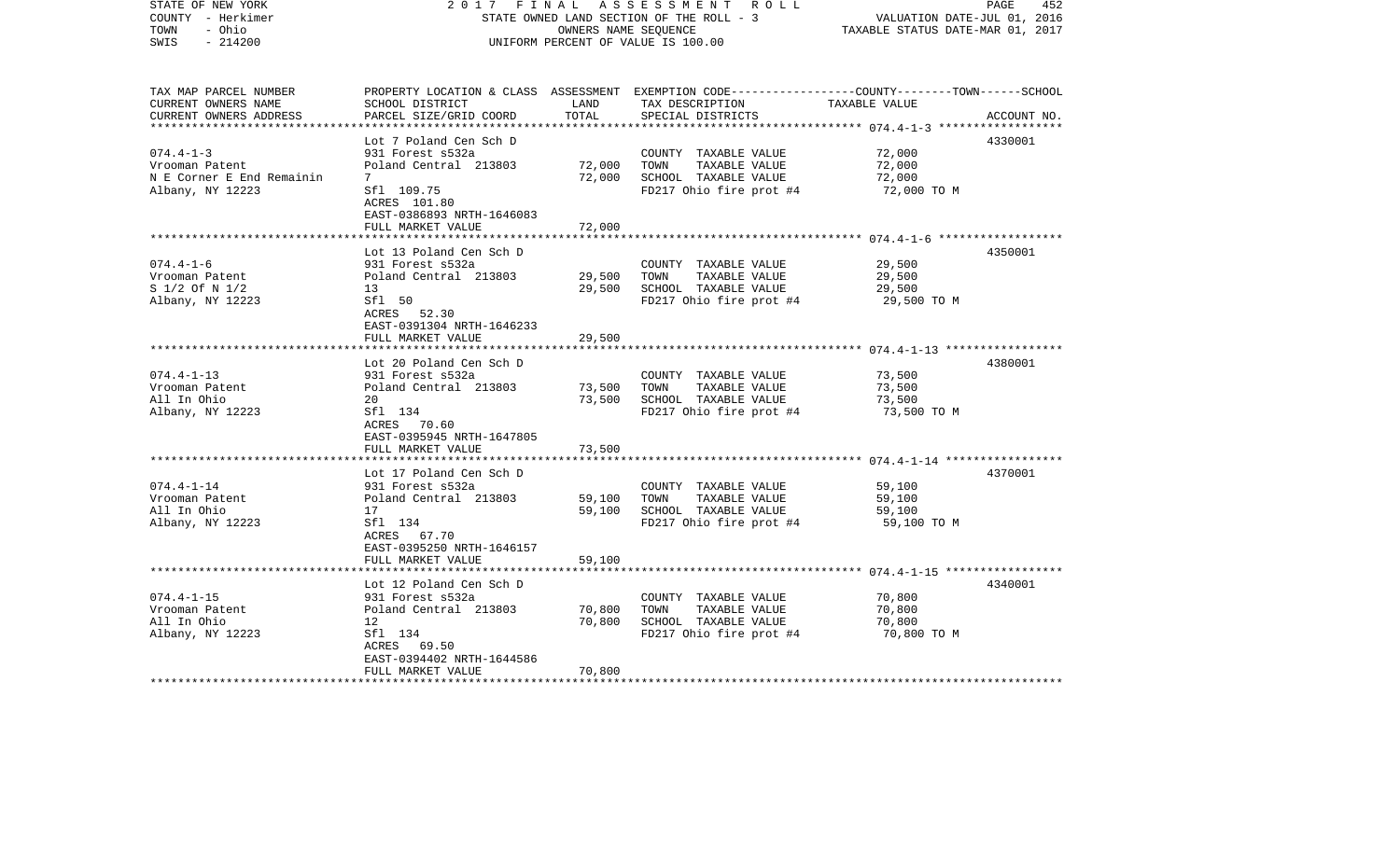| STATE OF NEW YORK<br>COUNTY - Herkimer<br>- Ohio<br>TOWN<br>SWIS<br>$-214200$ | 2017                                                            | FINAL    | A S S E S S M E N T A O L L<br>STATE OWNED LAND SECTION OF THE ROLL - 3<br>OWNERS NAME SEQUENCE<br>UNIFORM PERCENT OF VALUE IS 100.00 | VALUATION DATE-JUL 01, 2016<br>TAXABLE STATUS DATE-MAR 01, 2017 | PAGE<br>453 |
|-------------------------------------------------------------------------------|-----------------------------------------------------------------|----------|---------------------------------------------------------------------------------------------------------------------------------------|-----------------------------------------------------------------|-------------|
|                                                                               |                                                                 |          |                                                                                                                                       |                                                                 |             |
| TAX MAP PARCEL NUMBER                                                         |                                                                 |          | PROPERTY LOCATION & CLASS ASSESSMENT EXEMPTION CODE---------------COUNTY-------TOWN------SCHOOL                                       |                                                                 |             |
| CURRENT OWNERS NAME                                                           | SCHOOL DISTRICT                                                 | LAND     | TAX DESCRIPTION                                                                                                                       | TAXABLE VALUE                                                   |             |
| CURRENT OWNERS ADDRESS                                                        | PARCEL SIZE/GRID COORD                                          | TOTAL    | SPECIAL DISTRICTS                                                                                                                     | ******************* 075.1-1-1 *******************               | ACCOUNT NO. |
|                                                                               | Lot Poland Cen Sch D                                            |          |                                                                                                                                       |                                                                 | 4520001     |
| $075.1 - 1 - 1$                                                               | 931 Forest s532a                                                |          | COUNTY TAXABLE VALUE                                                                                                                  | 78,800                                                          |             |
| Vrooman Patent                                                                | Poland Central 213803                                           | 78,800   | TOWN<br>TAXABLE VALUE                                                                                                                 | 78,800                                                          |             |
| Albany, NY 12223                                                              | 41                                                              | 78,800   | SCHOOL TAXABLE VALUE                                                                                                                  | 78,800                                                          |             |
|                                                                               | Sfl 134<br>ACRES 67.50<br>EAST-0399910 NRTH-1655719             |          | FD217 Ohio fire prot #4                                                                                                               | 78,800 TO M                                                     |             |
|                                                                               | FULL MARKET VALUE                                               | 78,800   |                                                                                                                                       |                                                                 |             |
|                                                                               |                                                                 |          |                                                                                                                                       |                                                                 |             |
| $075.1 - 1 - 2$                                                               | Lot 37 Poland Cen Sch D<br>931 Forest s532a                     |          | COUNTY TAXABLE VALUE                                                                                                                  | 87,400                                                          | 4480001     |
| Vrooman Patent                                                                | Poland Central 213803                                           | 87,400   | TAXABLE VALUE<br>TOWN                                                                                                                 | 87,400                                                          |             |
| Albany, NY 12223                                                              | 37                                                              | 87,400   | SCHOOL TAXABLE VALUE                                                                                                                  | 87,400                                                          |             |
|                                                                               | Sfl 134<br>ACRES 67.90<br>EAST-0399071 NRTH-1654127             |          | FD217 Ohio fire prot #4                                                                                                               | 87,400 TO M                                                     |             |
|                                                                               | FULL MARKET VALUE                                               | 87,400   |                                                                                                                                       |                                                                 |             |
|                                                                               | ***********************                                         |          |                                                                                                                                       |                                                                 |             |
|                                                                               | Lot 34 Poland Cen Sch D                                         |          |                                                                                                                                       |                                                                 | 4470001     |
| $075.1 - 1 - 3$                                                               | 931 Forest s532a                                                |          | COUNTY TAXABLE VALUE                                                                                                                  | 66,000                                                          |             |
| Vrooman Patent                                                                | Poland Central 213803                                           | 66,000   | TOWN<br>TAXABLE VALUE                                                                                                                 | 66,000                                                          |             |
| All In Ohio                                                                   | 34                                                              | 66,000   | SCHOOL TAXABLE VALUE                                                                                                                  | 66,000                                                          |             |
| Albany, NY 12223                                                              | Sfl 134<br>ACRES 68.10<br>EAST-0398267 NRTH-1652502             |          | FD217 Ohio fire prot #4                                                                                                               | 66,000 TO M                                                     |             |
|                                                                               | FULL MARKET VALUE                                               | 66,000   |                                                                                                                                       |                                                                 |             |
|                                                                               | Lot 28 Poland Cen Sch D                                         |          |                                                                                                                                       |                                                                 | 4410001     |
| $075.1 - 1 - 4$                                                               | 931 Forest s532a                                                |          | COUNTY TAXABLE VALUE                                                                                                                  | 78,400                                                          |             |
| Vrooman Patent                                                                | Poland Central 213803                                           | 78,400   | TOWN<br>TAXABLE VALUE                                                                                                                 | 78,400                                                          |             |
| Albany, NY 12223                                                              | 28                                                              | 78,400   | SCHOOL TAXABLE VALUE                                                                                                                  | 78,400                                                          |             |
|                                                                               | Sfl 134                                                         |          | FD217 Ohio fire prot #4                                                                                                               | 78,400 TO M                                                     |             |
|                                                                               | ACRES 68.40                                                     |          |                                                                                                                                       |                                                                 |             |
|                                                                               | EAST-0397477 NRTH-1650934                                       |          |                                                                                                                                       |                                                                 |             |
|                                                                               | FULL MARKET VALUE                                               | 78,400   |                                                                                                                                       |                                                                 |             |
|                                                                               |                                                                 |          |                                                                                                                                       |                                                                 |             |
|                                                                               | 244 A Water Moose R Pcsd                                        |          |                                                                                                                                       |                                                                 | 1915002     |
| $055. - 1 - 1$                                                                | 931 Forest s532a                                                |          | COUNTY TAXABLE VALUE                                                                                                                  | 6688,600                                                        |             |
| Woodhull Tract                                                                | Poland Central 213803                                           | 6688,600 | TAXABLE VALUE<br>TOWN                                                                                                                 | 6688,600                                                        |             |
| Albany, NY 12223                                                              | Sfl 14733.13                                                    | 6688,600 | SCHOOL TAXABLE VALUE                                                                                                                  | 6688,600                                                        |             |
|                                                                               | ACRES14733.10<br>EAST-0405842 NRTH-1734835<br>FULL MARKET VALUE | 6688,600 | FD215 Ohio fire prot #3                                                                                                               | 6688,600 TO M                                                   |             |
|                                                                               |                                                                 |          |                                                                                                                                       |                                                                 |             |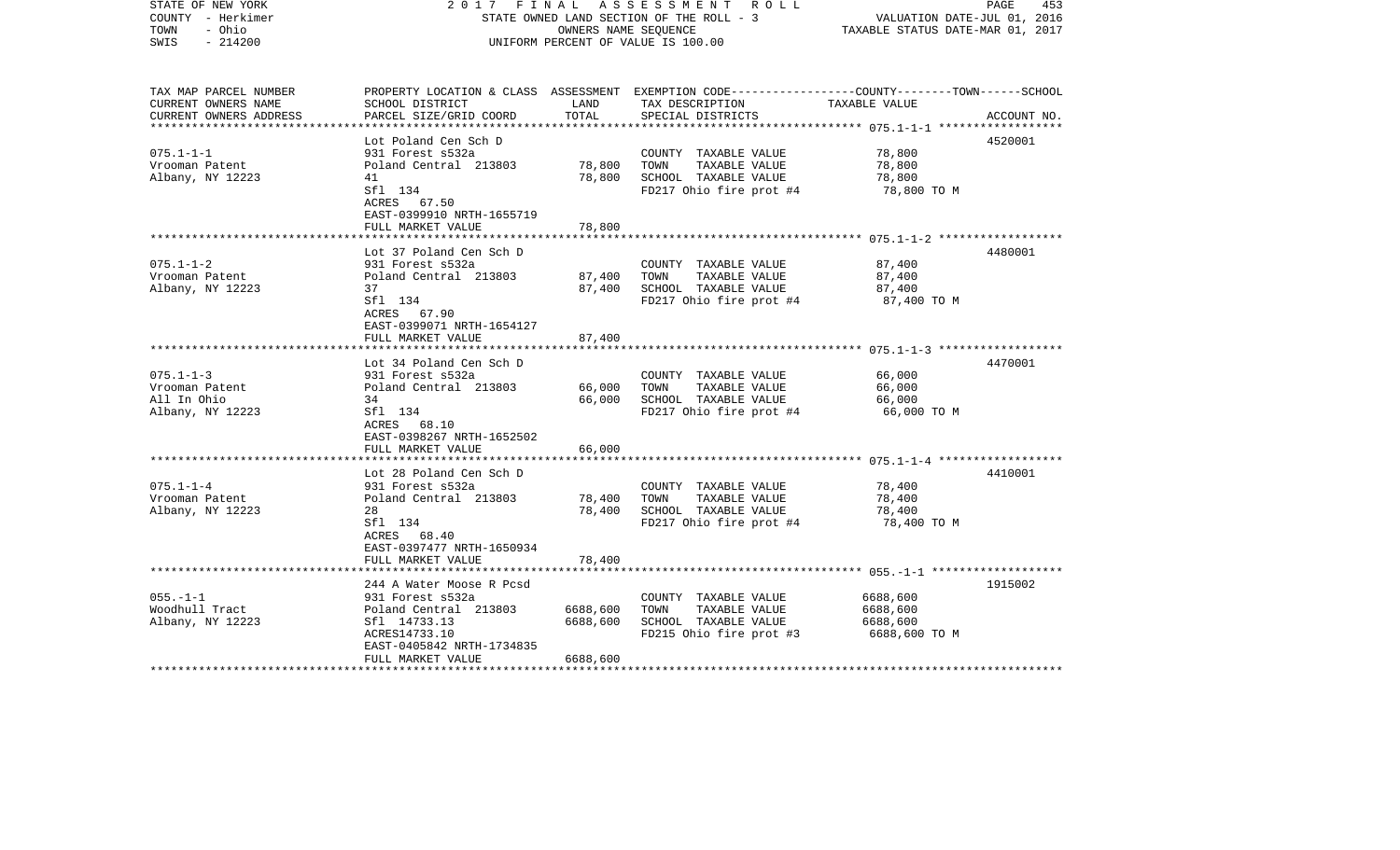| STATE OF NEW YORK<br>COUNTY - Herkimer<br>TOWN<br>- Ohio<br>$-214200$<br>SWIS | 2017<br>FINAL                                           | OWNERS NAME SEQUENCE | A S S E S S M E N T R O L L<br>STATE OWNED LAND SECTION OF THE ROLL - 3<br>UNIFORM PERCENT OF VALUE IS 100.00                                        | VALUATION DATE-JUL 01, 2016<br>TAXABLE STATUS DATE-MAR 01, 2017 | 454<br>PAGE |
|-------------------------------------------------------------------------------|---------------------------------------------------------|----------------------|------------------------------------------------------------------------------------------------------------------------------------------------------|-----------------------------------------------------------------|-------------|
| TAX MAP PARCEL NUMBER<br>CURRENT OWNERS NAME<br>CURRENT OWNERS ADDRESS        | SCHOOL DISTRICT<br>PARCEL SIZE/GRID COORD               | LAND<br>TOTAL        | PROPERTY LOCATION & CLASS ASSESSMENT EXEMPTION CODE--------------COUNTY-------TOWN------SCHOOL<br>TAX DESCRIPTION TAXABLE VALUE<br>SPECIAL DISTRICTS |                                                                 | ACCOUNT NO. |
|                                                                               | Lot 7 Adirondack Csd                                    |                      |                                                                                                                                                      |                                                                 | 4650001     |
| 056.-1-1                                                                      | 931 Forest s532a                                        |                      | COUNTY TAXABLE VALUE                                                                                                                                 | 42,300                                                          |             |
| Woodhull Tract                                                                | Adirondack 302601                                       | 42,300               | TAXABLE VALUE<br>TOWN                                                                                                                                | 42,300                                                          |             |
| All In Ohio                                                                   | $7\phantom{0}$                                          | 42,300               | SCHOOL TAXABLE VALUE                                                                                                                                 | 42,300                                                          |             |
| Albany, NY 12223                                                              | Sfl 92<br>ACRES 92.00<br>EAST-0333585 NRTH-1710357      |                      | FD215 Ohio fire prot #3                                                                                                                              | 42,300 TO M                                                     |             |
|                                                                               | FULL MARKET VALUE                                       | 42,300               |                                                                                                                                                      |                                                                 |             |
|                                                                               | Lot 1 Adirondack Csd                                    |                      |                                                                                                                                                      |                                                                 | 4600001     |
| $056. - 1 - 2$                                                                | 931 Forest s532a                                        |                      | COUNTY TAXABLE VALUE                                                                                                                                 | 255,100                                                         |             |
| Woodhull Tract                                                                | 302601<br>Adirondack                                    | 255,100              | TOWN<br>TAXABLE VALUE                                                                                                                                | 255,100                                                         |             |
| Albany, NY 12223                                                              | $\mathbf{1}$                                            | 255,100              | SCHOOL TAXABLE VALUE                                                                                                                                 | 255,100                                                         |             |
|                                                                               | Sfl 653.04<br>ACRES 653.00<br>EAST-0337206 NRTH-1710900 |                      | FD215 Ohio fire prot #3                                                                                                                              | 255,100 TO M                                                    |             |
|                                                                               | FULL MARKET VALUE                                       | 255,100              |                                                                                                                                                      |                                                                 |             |
|                                                                               |                                                         |                      |                                                                                                                                                      |                                                                 |             |
| $056. -1 - 3$                                                                 | Lot 2 Adirondack Csd<br>931 Forest s532a                |                      | COUNTY TAXABLE VALUE                                                                                                                                 | 332,600                                                         | 4610001     |
| Woodhull Tract                                                                | Adirondack 302601                                       | 332,600              | TOWN<br>TAXABLE VALUE                                                                                                                                | 332,600                                                         |             |
| Albany, NY 12223                                                              | 2                                                       | 332,600              | SCHOOL TAXABLE VALUE                                                                                                                                 | 332,600                                                         |             |
|                                                                               | Sfl 640<br>ACRES 640.00<br>EAST-0337326 NRTH-1706273    |                      | FD215 Ohio fire prot #3                                                                                                                              | 332,600 TO M                                                    |             |
|                                                                               | FULL MARKET VALUE                                       | 332,600              |                                                                                                                                                      |                                                                 |             |
|                                                                               |                                                         |                      |                                                                                                                                                      |                                                                 |             |
|                                                                               | Lot 8 Adirondack Csd                                    |                      |                                                                                                                                                      |                                                                 | 4660001     |
| $056. - 1 - 4$                                                                | 931 Forest s532a                                        |                      | COUNTY TAXABLE VALUE                                                                                                                                 | 65,600                                                          |             |
| Woodhull Tract                                                                | Adirondack 302601                                       | 65,600               | TAXABLE VALUE<br>TOWN                                                                                                                                | 65,600                                                          |             |
| E Part All In Herkimer Co<br>Albany, NY 12223                                 | 8<br>Sfl 100                                            | 65,600               | SCHOOL TAXABLE VALUE<br>FD215 Ohio fire prot #3                                                                                                      | 65,600<br>65,600 TO M                                           |             |
|                                                                               | ACRES 100.00<br>EAST-0334034 NRTH-1705689               |                      |                                                                                                                                                      |                                                                 |             |
|                                                                               | FULL MARKET VALUE                                       | 65,600               |                                                                                                                                                      |                                                                 |             |
|                                                                               | Lot 4 Adirondack Csd                                    |                      |                                                                                                                                                      |                                                                 | 4620001     |
| $060. -1 - 14$                                                                | 931 Forest s532a                                        |                      | COUNTY TAXABLE VALUE                                                                                                                                 | 332,500                                                         |             |
| Woodhull Tract                                                                | Adirondack<br>302601                                    | 332,500              | TOWN<br>TAXABLE VALUE                                                                                                                                | 332,500                                                         |             |
| Albany, NY 12223                                                              | $4\overline{ }$                                         | 332,500              | SCHOOL TAXABLE VALUE                                                                                                                                 | 332,500                                                         |             |
|                                                                               | Sfl 624                                                 |                      | FD215 Ohio fire prot #3 332,500 TO M                                                                                                                 |                                                                 |             |
|                                                                               | ACRES 624.00                                            |                      |                                                                                                                                                      |                                                                 |             |
|                                                                               | EAST-0338357 NRTH-1696432<br>FULL MARKET VALUE          | 332,500              |                                                                                                                                                      |                                                                 |             |
| *********************                                                         |                                                         |                      |                                                                                                                                                      |                                                                 |             |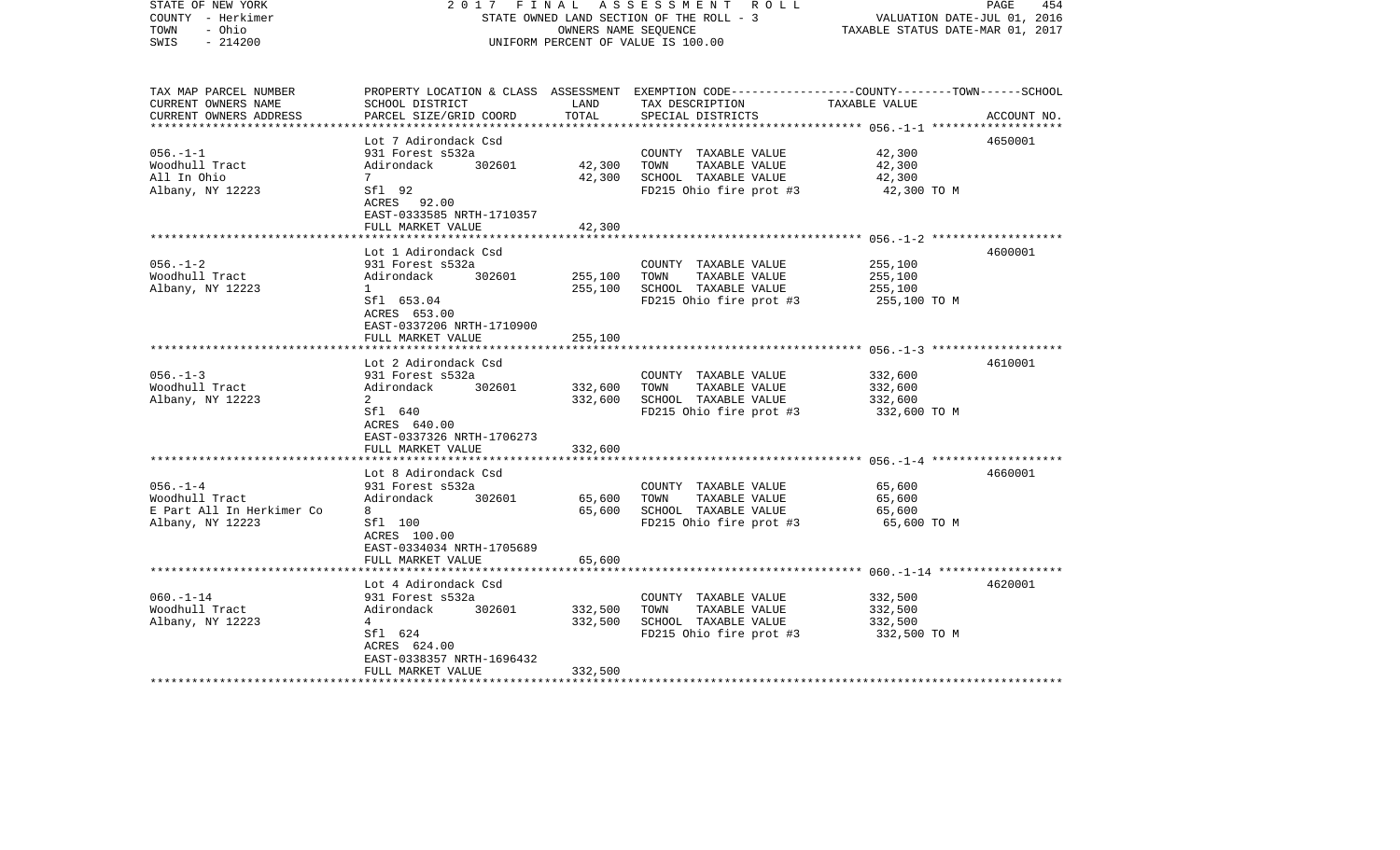| COUNTY<br>– Herkimer<br>- Ohio<br>TOWN<br>$-214200$<br>SWIS            |                                                                                                                                                      | STATE OWNED LAND SECTION OF THE ROLL - 3<br>OWNERS NAME SEOUENCE<br>UNIFORM PERCENT OF VALUE IS 100.00 |                                                                                                                                         |                                               | VALUATION DATE-JUL 01, 2016<br>TAXABLE STATUS DATE-MAR 01, 2017 |  |
|------------------------------------------------------------------------|------------------------------------------------------------------------------------------------------------------------------------------------------|--------------------------------------------------------------------------------------------------------|-----------------------------------------------------------------------------------------------------------------------------------------|-----------------------------------------------|-----------------------------------------------------------------|--|
| TAX MAP PARCEL NUMBER<br>CURRENT OWNERS NAME<br>CURRENT OWNERS ADDRESS | SCHOOL DISTRICT<br>PARCEL SIZE/GRID COORD                                                                                                            | LAND<br>TOTAL                                                                                          | PROPERTY LOCATION & CLASS ASSESSMENT EXEMPTION CODE---------------COUNTY-------TOWN------SCHOOL<br>TAX DESCRIPTION<br>SPECIAL DISTRICTS | TAXABLE VALUE                                 | ACCOUNT NO.                                                     |  |
| $060. -1 - 17$<br>Woodhull Tract<br>Albany, NY 12223                   | Lot 5 Adirondack Csd<br>931 Forest s532a<br>302601<br>Adirondack<br>$5^{\circ}$<br>Sfl 656<br>ACRES 656.00<br>EAST-0338673 NRTH-1690850              | 416,400<br>416,400                                                                                     | COUNTY TAXABLE VALUE<br>TOWN<br>TAXABLE VALUE<br>SCHOOL TAXABLE VALUE<br>FD215 Ohio fire prot #3                                        | 416,400<br>416,400<br>416,400<br>416,400 TO M | 4630001                                                         |  |
|                                                                        | FULL MARKET VALUE                                                                                                                                    | 416,400                                                                                                |                                                                                                                                         |                                               |                                                                 |  |
| $060. -1 - 18$<br>Woodhull Tract<br>Albany, NY 12223                   | Lot 11 Adirondack Csd<br>931 Forest s532a<br>Adirondack<br>302601<br>11<br>Sfl 152<br>ACRES 152.00<br>EAST-0335331 NRTH-1690484<br>FULL MARKET VALUE | 80,300<br>80,300<br>80,300                                                                             | COUNTY TAXABLE VALUE<br>TAXABLE VALUE<br>TOWN<br>SCHOOL TAXABLE VALUE<br>FD215 Ohio fire prot #3                                        | 80,300<br>80,300<br>80,300<br>80,300 TO M     | 4670001                                                         |  |
| $064. -1 -1$<br>Woodhull Tract<br>Albany, NY 12223                     | Lot 12 Adirondack Csd<br>931 Forest s532a<br>Adirondack<br>302601<br>12<br>Sfl 166<br>ACRES 166.00<br>EAST-0335815 NRTH-1685402<br>FULL MARKET VALUE | 96,400<br>96,400<br>96,400                                                                             | COUNTY TAXABLE VALUE<br>TOWN<br>TAXABLE VALUE<br>SCHOOL TAXABLE VALUE<br>FD215 Ohio fire prot #3                                        | 96,400<br>96,400<br>96,400<br>96,400 TO M     | 4680001                                                         |  |
|                                                                        | *****************************<br>Lot 6 Adirondack Csd                                                                                                |                                                                                                        |                                                                                                                                         |                                               | 4640001                                                         |  |
| $064. -1 - 2$<br>Woodhull Tract<br>Albany, NY 12223                    | 931 Forest s532a<br>Adirondack<br>302601<br>6<br>Sfl 600<br>ACRES 600.00<br>EAST-0339005 NRTH-1685901<br>FULL MARKET VALUE                           | 378,900<br>378,900<br>378,900                                                                          | COUNTY TAXABLE VALUE<br>TAXABLE VALUE<br>TOWN<br>SCHOOL TAXABLE VALUE<br>FD215 Ohio fire prot #3                                        | 378,900<br>378,900<br>378,900<br>378,900 TO M |                                                                 |  |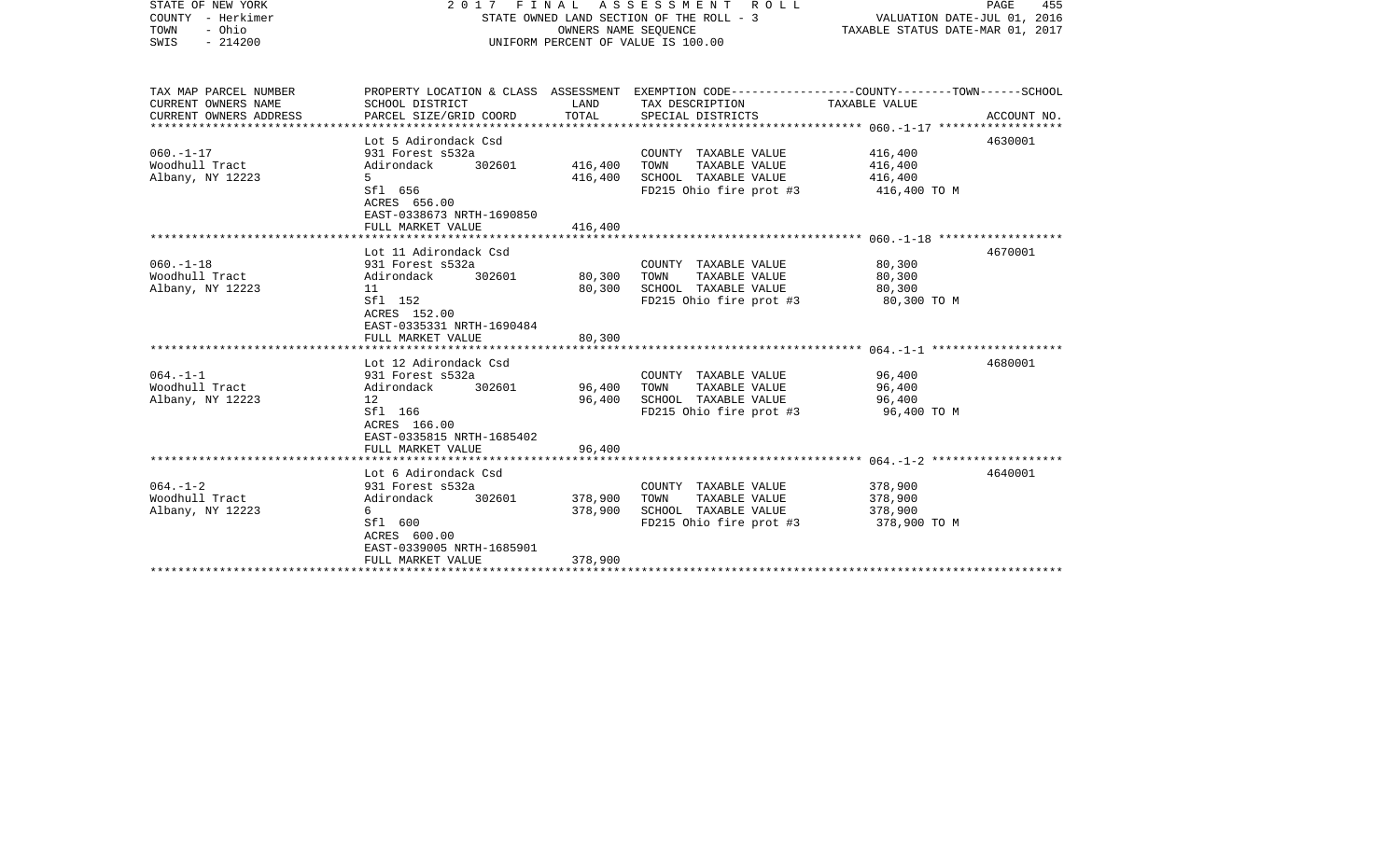| STATE OF NEW YORK | 2017 FINAL ASSESSMENT ROLL               | 456<br>PAGE                      |
|-------------------|------------------------------------------|----------------------------------|
| COUNTY - Herkimer | STATE OWNED LAND SECTION OF THE ROLL - 3 | VALUATION DATE-JUL 01, 2016      |
| TOWN<br>- Ohio    |                                          | TAXABLE STATUS DATE-MAR 01, 2017 |
| SWIS - 214200     | UNIFORM PERCENT OF VALUE IS 100.00       | RPS150/V04/L015                  |
|                   |                                          | CURRENT DATE 6/20/2017           |

#### \*\*\* S P E C I A L D I S T R I C T S U M M A R Y \*\*\*

| CODE | DISTRICT NAME        | TOTAL<br>PARCELS | EXTENSION<br>TYPE | EXTENSION<br>VALUE | AD VALOREM<br>VALUE | EXEMPT<br>AMOUNT | TAXABLE<br>VALUE |
|------|----------------------|------------------|-------------------|--------------------|---------------------|------------------|------------------|
|      | FD200 Ohio fire prot |                  | 5 TOTAL M         |                    | 125,440             |                  | 125,440          |
|      | FD215 Ohio fire prot |                  | 213 TOTAL M       |                    | 42064,320           |                  | 42064,320        |
|      | FD217 Ohio fire prot |                  | 236 ТОТАL М       |                    | 46710,266           | 14,800           | 46695,466        |

## \*\*\* S C H O O L D I S T R I C T S U M M A R Y \*\*\*

| CODE                       | DISTRICT NAME                          | TOTAL<br>PARCELS | ASSESSED<br>LAND                   | ASSESSED<br>TOTAL                  | EXEMPT<br>AMOUNT       | TOTAL<br>TAXABLE                   | <b>STAR</b><br>AMOUNT | <b>STAR</b><br>TAXABLE             |
|----------------------------|----------------------------------------|------------------|------------------------------------|------------------------------------|------------------------|------------------------------------|-----------------------|------------------------------------|
| 213803<br>302601<br>305201 | Poland Central<br>Adirondack<br>Remsen | 363<br>64<br>35  | 47276,680<br>22478,256<br>6898,000 | 86162,180<br>22518,766<br>9066,430 | 24521,090<br>17,300    | 61641,090<br>22518,766<br>9049,130 |                       | 61641,090<br>22518,766<br>9049,130 |
|                            | SUB-TOTAL<br>TOTAL                     | 462<br>462       | 76652,936<br>76652,936             | 117747.376<br>117747.376           | 24538,390<br>24538,390 | 93208,986<br>93208,986             |                       | 93208,986<br>93208,986             |

#### \*\*\* S Y S T E M C O D E S S U M M A R Y \*\*\*

| CODE           | DESCRIPTION              | TOTAL<br>PARCELS | <b>COUNTY</b>          | TOWN      | <b>SCHOOL</b>          |
|----------------|--------------------------|------------------|------------------------|-----------|------------------------|
| 50001<br>50002 | SCHL TAXBL<br>CNTY EXMPT |                  | 16515,540<br>12309,700 | 16515,540 |                        |
| 50003          | TOWN EXMPT               |                  |                        | 12309,700 |                        |
| 50004          | SCHL EXMPT<br>TOTAL      | 23               | 28825,240              | 28825,240 | 24538,390<br>24538,390 |

## \*\*\* E X E M P T I O N S U M M A R Y \*\*\*

| CODE  | DESCRIPTION       | TOTAL<br>PARCELS | COUNTY           | TOWN             | SCHOOL |
|-------|-------------------|------------------|------------------|------------------|--------|
| 32301 | SOL-CNTY<br>тотаь |                  | 36,900<br>36,900 | 36,900<br>36,900 |        |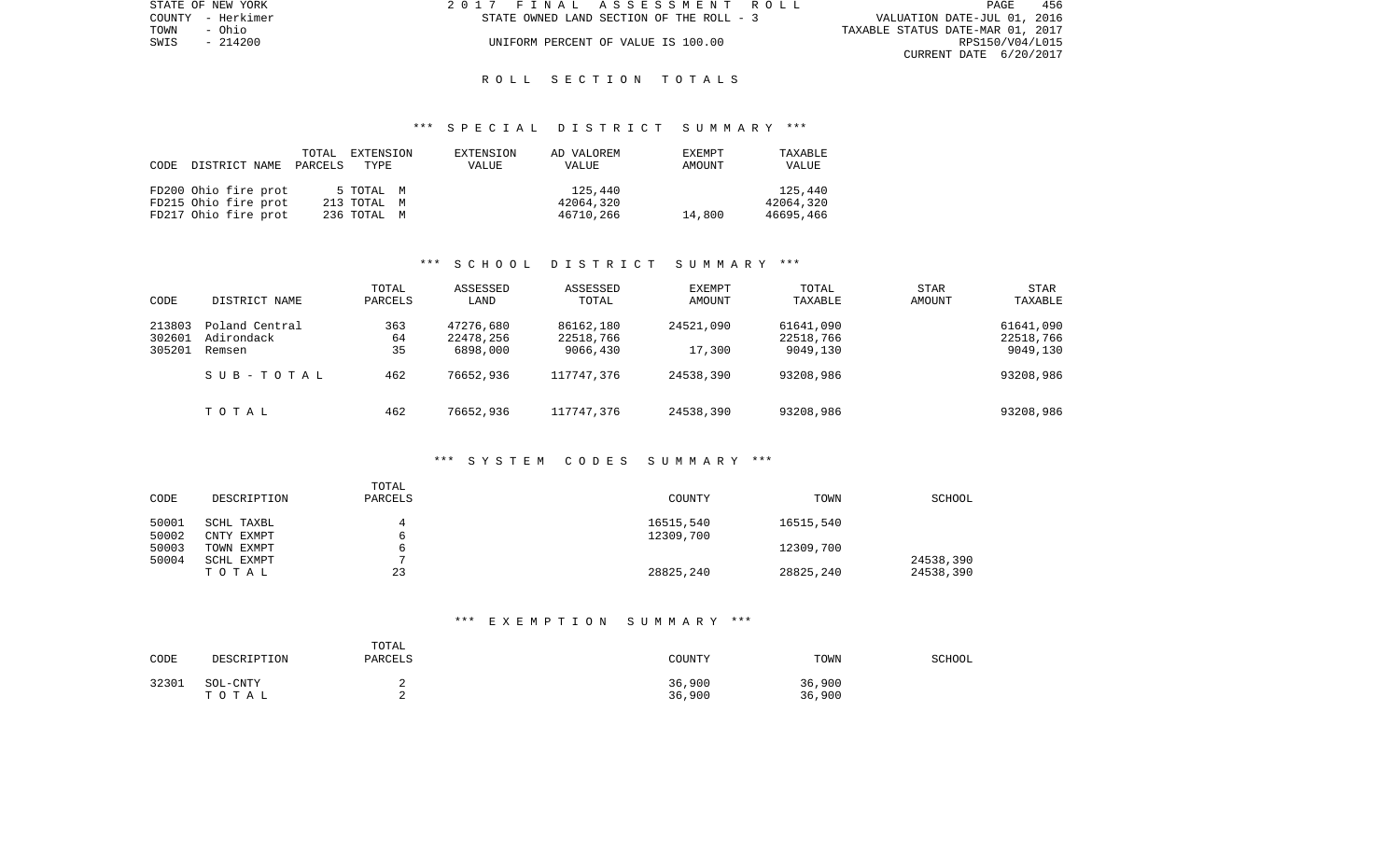| STATE OF NEW YORK | 2017 FINAL ASSESSMENT ROLL               | 457<br>PAGE                      |
|-------------------|------------------------------------------|----------------------------------|
| COUNTY - Herkimer | STATE OWNED LAND SECTION OF THE ROLL - 3 | VALUATION DATE-JUL 01, 2016      |
| TOWN<br>- Ohio    |                                          | TAXABLE STATUS DATE-MAR 01, 2017 |
| $-214200$<br>SWIS | UNIFORM PERCENT OF VALUE IS 100.00       | RPS150/V04/L015                  |
|                   |                                          | CURRENT DATE 6/20/2017           |

## \*\*\* G R A N D T O T A L S \*\*\*

| ROLL | DESCRIPTION      | TOTAL   | ASSESSED  | ASSESSED   | TAXABLE   | TAXABLE   | TAXABLE       | <b>STAR</b> |
|------|------------------|---------|-----------|------------|-----------|-----------|---------------|-------------|
| SEC  |                  | PARCELS | LAND      | TOTAL      | COUNTY    | TOWN      | <b>SCHOOL</b> | TAXABLE     |
|      | STATE OWNED LAND | 462     | 76652,936 | 117747.376 | 88885,236 | 88885,236 | 93208,986     | 93208,986   |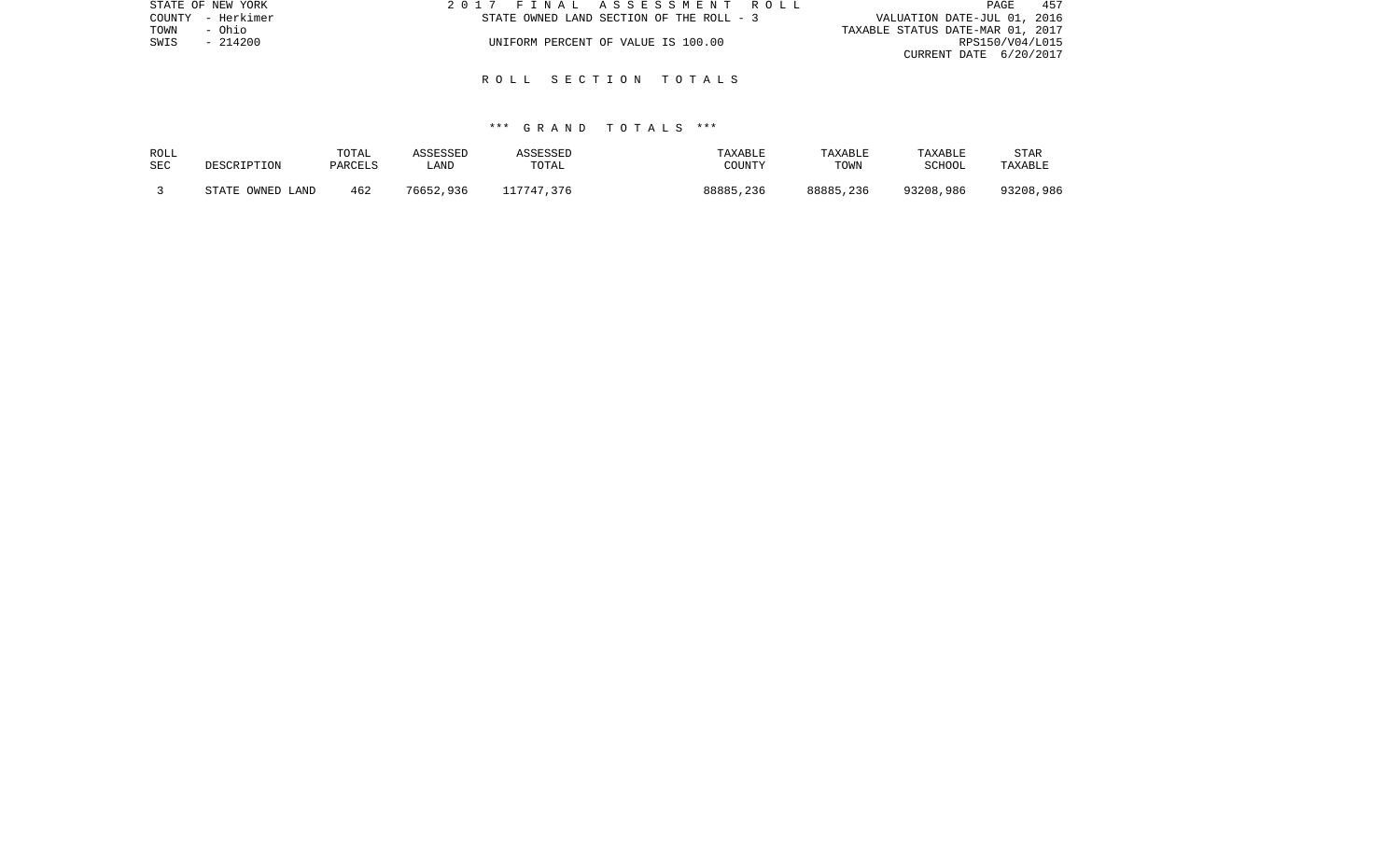| STATE OF NEW YORK              | 2017                   |                                  | FINAL ASSESSMENT ROLL                                                                           |                             | 458<br>PAGE |
|--------------------------------|------------------------|----------------------------------|-------------------------------------------------------------------------------------------------|-----------------------------|-------------|
| COUNTY - Herkimer              |                        |                                  | SPECIAL FRANCHISE SECTION OF THE ROLL - 5<br>OWNERS NAME SEOUENCE                               | VALUATION DATE-JUL 01, 2016 |             |
| TOWN<br>- Ohio                 |                        | TAXABLE STATUS DATE-MAR 01, 2017 |                                                                                                 |                             |             |
| $-214200$<br>SWIS              |                        |                                  | UNIFORM PERCENT OF VALUE IS 100.00                                                              |                             |             |
|                                |                        |                                  |                                                                                                 |                             |             |
| TAX MAP PARCEL NUMBER          |                        |                                  | PROPERTY LOCATION & CLASS ASSESSMENT EXEMPTION CODE---------------COUNTY-------TOWN------SCHOOL |                             |             |
| CURRENT OWNERS NAME            | SCHOOL DISTRICT        | LAND                             | TAX DESCRIPTION                                                                                 | TAXABLE VALUE               |             |
| CURRENT OWNERS ADDRESS         | PARCEL SIZE/GRID COORD | TOTAL                            | SPECIAL DISTRICTS                                                                               |                             | ACCOUNT NO. |
|                                |                        |                                  |                                                                                                 |                             |             |
|                                |                        |                                  |                                                                                                 |                             | 130500090   |
| $555. - 2 - 1$                 | 866 Telephone          |                                  | COUNTY TAXABLE VALUE                                                                            | 43,263                      |             |
| Citizens Communications        | 302601<br>Adirondack   | 43,263                           | TOWN<br>TAXABLE VALUE                                                                           | 43,263                      |             |
| $c/O$ Duff & Phelps            | Company Code 618750    | 43,263                           | SCHOOL TAXABLE VALUE                                                                            | 43,263                      |             |
| PO Box 2629                    | DEED BOOK 00000        |                                  | FD217 Ohio fire prot #4                                                                         | 43,263 TO M                 |             |
| Addison, TX 75001              | FULL MARKET VALUE      | 43,263                           |                                                                                                 |                             |             |
|                                |                        |                                  |                                                                                                 |                             |             |
|                                |                        |                                  |                                                                                                 |                             | 130500030   |
| $555. - 4 - 1.1$               | 861 Elec & gas         |                                  | COUNTY TAXABLE VALUE                                                                            | 2086,320                    |             |
| National Grid                  | Poland Central 213803  | 2086,320                         | TAXABLE VALUE<br>TOWN                                                                           | 2086,320                    |             |
| Real Estate Tax Dept           | App For School 98.99%  | 2086,320                         | SCHOOL TAXABLE VALUE                                                                            | 2086,320                    |             |
| 300 Erie Blvd West 132350-2142 |                        |                                  | FD217 Ohio fire prot #4 2086,320 TO M                                                           |                             |             |
| Syracuse, NY 13202             | FULL MARKET VALUE      | 2086,320                         |                                                                                                 |                             |             |
|                                |                        |                                  |                                                                                                 |                             |             |
|                                |                        |                                  |                                                                                                 |                             | 130500030   |
| $555. - 4 - 1.2$               | 861 Elec & gas         |                                  | COUNTY TAXABLE VALUE                                                                            | 21,287                      |             |
| National Grid                  | Adirondack<br>302601   | 21,287                           | TAXABLE VALUE<br>TOWN                                                                           | 21,287                      |             |
| Special Franchise              | App For School 1.01%   | 21,287                           | SCHOOL TAXABLE VALUE                                                                            | 21,287                      |             |
| 300 Erie Blvd West             | 132350-2142            |                                  | FD217 Ohio fire prot #4                                                                         | 21,287 TO M                 |             |
| Syracuse, NY 13202             | FULL MARKET VALUE      | 21,287                           |                                                                                                 |                             |             |
|                                |                        |                                  |                                                                                                 |                             |             |
|                                |                        |                                  |                                                                                                 |                             | 130500060   |
| $555. - 3 - 1$                 | 866 Telephone          |                                  | COUNTY TAXABLE VALUE                                                                            | 214,256                     |             |
| Newport Telephone Co Inc       | Poland Central 213803  | 214,256                          | TAXABLE VALUE<br>TOWN                                                                           | 214,256                     |             |
| PO Box 201                     | 630500-2142            | 214,256                          | SCHOOL TAXABLE VALUE                                                                            | 214,256                     |             |
| Newport, NY 13416              | DEED BOOK 00000        |                                  | FD217 Ohio fire prot $#4$ 214,256 TO M                                                          |                             |             |
|                                | FULL MARKET VALUE      | 214,256                          |                                                                                                 |                             |             |
|                                |                        |                                  |                                                                                                 |                             |             |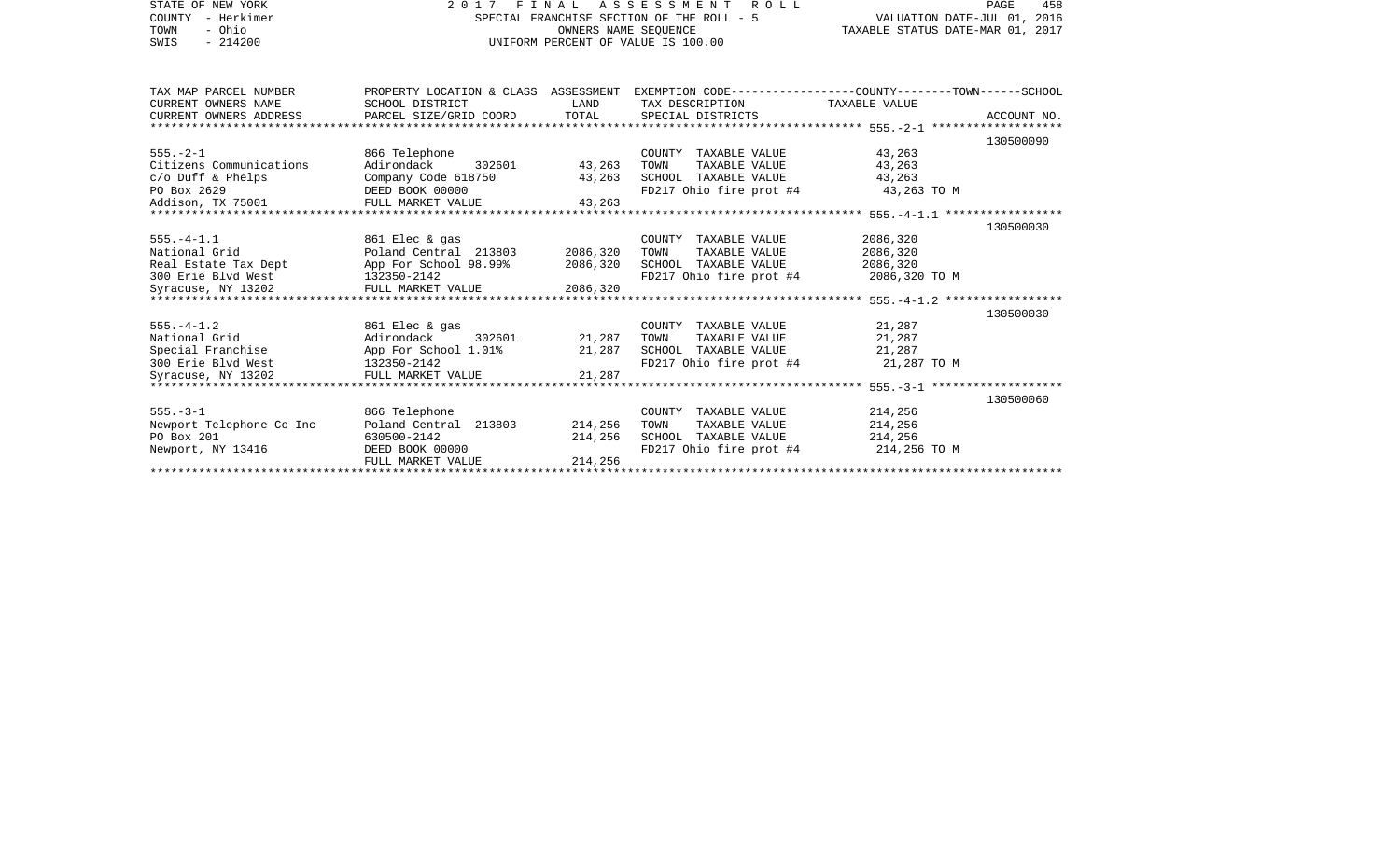| STATE OF NEW YORK | 2017 FINAL ASSESSMENT ROLL                | 459<br><b>PAGE</b>               |  |
|-------------------|-------------------------------------------|----------------------------------|--|
| COUNTY - Herkimer | SPECIAL FRANCHISE SECTION OF THE ROLL - 5 | VALUATION DATE-JUL 01, 2016      |  |
| TOWN<br>- Ohio    |                                           | TAXABLE STATUS DATE-MAR 01, 2017 |  |
| - 214200<br>SWIS  | UNIFORM PERCENT OF VALUE IS 100.00        | RPS150/V04/L015                  |  |
|                   |                                           | CURRENT DATE 6/20/2017           |  |

#### \*\*\* S P E C I A L D I S T R I C T S U M M A R Y \*\*\*

| CODE . | DISTRICT NAME PARCELS | TOTAL | EXTENSION<br>TYPE | EXTENSION<br>VALUE | AD VALOREM<br><b>VALUE</b> | <b>EXEMPT</b><br>AMOUNT | TAXABLE<br>VALUE |
|--------|-----------------------|-------|-------------------|--------------------|----------------------------|-------------------------|------------------|
|        | FD217 Ohio fire prot  |       | 4 TOTAL M         |                    | 2365,126                   |                         | 2365,126         |

## \*\*\* S C H O O L D I S T R I C T S U M M A R Y \*\*\*

| CODE             | DISTRICT NAME                | TOTAL<br>PARCELS | ASSESSED<br>LAND   | ASSESSED<br>TOTAL  | EXEMPT<br>AMOUNT | TOTAL<br>TAXABLE   | STAR<br>AMOUNT | <b>STAR</b><br>TAXABLE |
|------------------|------------------------------|------------------|--------------------|--------------------|------------------|--------------------|----------------|------------------------|
| 213803<br>302601 | Poland Central<br>Adirondack | 2<br>∠           | 2300,576<br>64,550 | 2300,576<br>64,550 |                  | 2300,576<br>64,550 |                | 2300,576<br>64,550     |
|                  | SUB-TOTAL                    | 4                | 2365,126           | 2365,126           |                  | 2365,126           |                | 2365,126               |
|                  | TOTAL                        | 4                | 2365,126           | 2365,126           |                  | 2365,126           |                | 2365,126               |

# \*\*\* S Y S T E M C O D E S S U M M A R Y \*\*\*

#### NO SYSTEM EXEMPTIONS AT THIS LEVEL

## \*\*\* E X E M P T I O N S U M M A R Y \*\*\*

# NO EXEMPTIONS AT THIS LEVEL

# \*\*\* G R A N D T O T A L S \*\*\*

| ROLL<br>SEC | DESCRIPTION       | TOTAL<br>PARCELS | ASSESSED<br>LAND | ASSESSED<br>TOTAL | TAXABLE<br>COUNTY | TAXABLE<br>TOWN | TAXABLE<br>SCHOOL | STAR<br>TAXABLE |
|-------------|-------------------|------------------|------------------|-------------------|-------------------|-----------------|-------------------|-----------------|
|             | SPECIAL FRANCHISE |                  | 2365,126         | 2365,126          | 2365,126          | 2365,126        | 2365,126          | 2365,126        |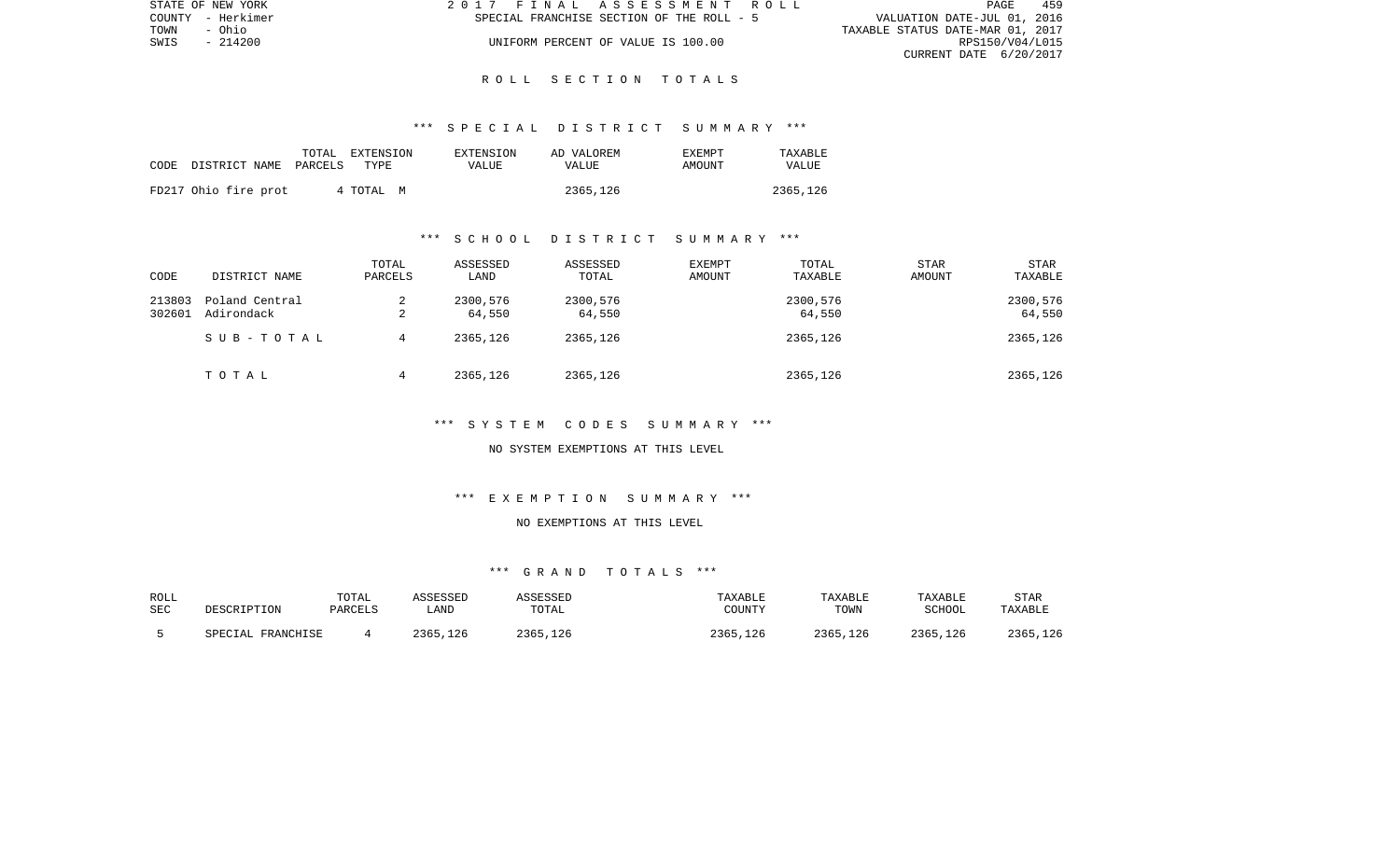| STATE OF NEW YORK<br>COUNTY - Herkimer<br>- Ohio<br>TOWN<br>$-214200$<br>SWIS | 2017 FINAL                                                                                      | UTILITY & R.R. SECTION OF THE ROLL - 6<br>OWNERS NAME SEOUENCE<br>UNIFORM PERCENT OF VALUE IS 100.00 | A S S E S S M E N T | <b>ROLL</b>             | TAXABLE STATUS DATE-MAR 01, 2017 | PAGE<br>VALUATION DATE-JUL 01, 2016 | 460         |
|-------------------------------------------------------------------------------|-------------------------------------------------------------------------------------------------|------------------------------------------------------------------------------------------------------|---------------------|-------------------------|----------------------------------|-------------------------------------|-------------|
| TAX MAP PARCEL NUMBER                                                         | PROPERTY LOCATION & CLASS ASSESSMENT EXEMPTION CODE---------------COUNTY-------TOWN------SCHOOL |                                                                                                      |                     |                         |                                  |                                     |             |
| CURRENT OWNERS NAME                                                           | SCHOOL DISTRICT                                                                                 | LAND                                                                                                 |                     | TAX DESCRIPTION         | TAXABLE VALUE                    |                                     |             |
| CURRENT OWNERS ADDRESS<br>**********************                              | PARCEL SIZE/GRID COORD                                                                          | TOTAL                                                                                                |                     | SPECIAL DISTRICTS       |                                  |                                     | ACCOUNT NO. |
|                                                                               | poles wires &cables                                                                             |                                                                                                      |                     |                         |                                  |                                     |             |
| 642.000-0000-618.750-1881                                                     | 836 Telecom. eq.                                                                                |                                                                                                      | Mass Telec 47100    |                         | 2,841                            | 2,841                               | 2,841       |
| Citizens Communications                                                       | Poland Central 213803                                                                           | $\mathbf 0$                                                                                          |                     | COUNTY TAXABLE VALUE    | 25,547                           |                                     |             |
| $c/O$ Duff & Phelps                                                           | Apportionment .7755                                                                             | 28,388                                                                                               | TOWN                | TAXABLE VALUE           | 25,547                           |                                     |             |
| PO Box 2629                                                                   | FULL MARKET VALUE                                                                               | 28,388                                                                                               |                     | SCHOOL TAXABLE VALUE    | 25,547                           |                                     |             |
| Addison, TX 75001                                                             |                                                                                                 |                                                                                                      |                     |                         |                                  |                                     |             |
|                                                                               |                                                                                                 |                                                                                                      |                     |                         |                                  |                                     |             |
| 642.000-0000-618.750-1882                                                     | poles wires &cables<br>836 Telecom. eq.                                                         |                                                                                                      | Mass Telec 47100    |                         | 643                              | 643                                 | 643         |
| Citizens Communications                                                       | Adirondack<br>302601                                                                            | $\circ$                                                                                              |                     | COUNTY TAXABLE VALUE    | 5,778                            |                                     |             |
| $c/o$ Duff & Phelps                                                           | 1754. Apportionment                                                                             | 6,421                                                                                                | TOWN                | TAXABLE VALUE           | 5,778                            |                                     |             |
| PO Box 2629                                                                   | FULL MARKET VALUE                                                                               | 6,421                                                                                                |                     | SCHOOL TAXABLE VALUE    | 5,778                            |                                     |             |
| Addison, TX 75001                                                             |                                                                                                 |                                                                                                      |                     |                         |                                  |                                     |             |
| *****************************                                                 |                                                                                                 |                                                                                                      |                     |                         |                                  |                                     |             |
|                                                                               | poles wires &cables                                                                             |                                                                                                      |                     |                         |                                  |                                     |             |
| 642.000-0000-618.750-1883                                                     | 836 Telecom. eq.                                                                                |                                                                                                      | Mass Telec 47100    |                         | 180                              | 180                                 | 180         |
| Citizens Communications                                                       | 305201<br>Remsen                                                                                | $\circ$                                                                                              |                     | COUNTY TAXABLE VALUE    | 1,617                            |                                     |             |
| $c/O$ Duff & Phelps                                                           | Apportionment .0491                                                                             | 1,797                                                                                                | TOWN                | TAXABLE VALUE           | 1,617                            |                                     |             |
| PO Box 2629                                                                   | FULL MARKET VALUE                                                                               | 1,797                                                                                                |                     | SCHOOL TAXABLE VALUE    | 1,617                            |                                     |             |
| Addison, TX 75001                                                             |                                                                                                 |                                                                                                      |                     |                         |                                  |                                     |             |
|                                                                               |                                                                                                 |                                                                                                      |                     |                         |                                  |                                     | 130300060   |
| 642.000-9999-630.500-1881                                                     | 836 Telecom. eq.                                                                                |                                                                                                      | Mass Telec 47100    |                         | 995                              | 995                                 | 995         |
| Newport Telephone Co Inc                                                      | Poland Central 213803                                                                           | $\circ$                                                                                              |                     | COUNTY TAXABLE VALUE    | 34,642                           |                                     |             |
| PO Box 201                                                                    | Outside Plant                                                                                   | 35,637                                                                                               | TOWN                | TAXABLE VALUE           | 34,642                           |                                     |             |
| Newport, NY 13416                                                             | Poles Wires Cable                                                                               |                                                                                                      |                     | SCHOOL TAXABLE VALUE    | 34,642                           |                                     |             |
|                                                                               | DEED BOOK 00000                                                                                 |                                                                                                      |                     | FD217 Ohio fire prot #4 | 34,642 TO M                      |                                     |             |
|                                                                               | FULL MARKET VALUE                                                                               | 35,637                                                                                               |                     | 995 EX                  |                                  |                                     |             |
|                                                                               | Outside Plant                                                                                   |                                                                                                      |                     |                         |                                  |                                     |             |
| 642.000-9999-630.500-1882                                                     | 836 Telecom. eq.                                                                                |                                                                                                      |                     | COUNTY TAXABLE VALUE    | 7,294                            |                                     |             |
| Newport Telephone Co Inc                                                      | Adirondack<br>302601                                                                            | $\mathbf 0$                                                                                          | TOWN                | TAXABLE VALUE           | 7,294                            |                                     |             |
| Outside Plant                                                                 | Outside Plant                                                                                   | 7,294                                                                                                |                     | SCHOOL TAXABLE VALUE    | 7,294                            |                                     |             |
| PO Box 201                                                                    | FULL MARKET VALUE                                                                               | 7,294                                                                                                |                     |                         |                                  |                                     |             |
| Newport, NY 13416                                                             |                                                                                                 |                                                                                                      |                     |                         |                                  |                                     |             |
|                                                                               |                                                                                                 |                                                                                                      |                     |                         |                                  |                                     |             |
|                                                                               | Bridge St                                                                                       |                                                                                                      |                     |                         |                                  |                                     |             |
| 642.000-9999-630.500-1883                                                     | 836 Telecom. eq.                                                                                |                                                                                                      | Mass Telec 47100    |                         | 378                              | 378                                 | 378         |
| Newport Telephone Co Inc                                                      | 305201<br>Remsen                                                                                | $\mathbf{0}$                                                                                         |                     | COUNTY TAXABLE VALUE    | 2,193                            |                                     |             |
| Bridge St                                                                     | Outside Plant                                                                                   | 2,571                                                                                                | TOWN                | TAXABLE VALUE           | 2,193                            |                                     |             |
| PO Box 201                                                                    | Poles Wires Cables<br>FULL MARKET VALUE                                                         | 2,571                                                                                                |                     | SCHOOL TAXABLE VALUE    | 2,193                            |                                     |             |
| Newport, NY 13416                                                             |                                                                                                 |                                                                                                      |                     |                         |                                  |                                     |             |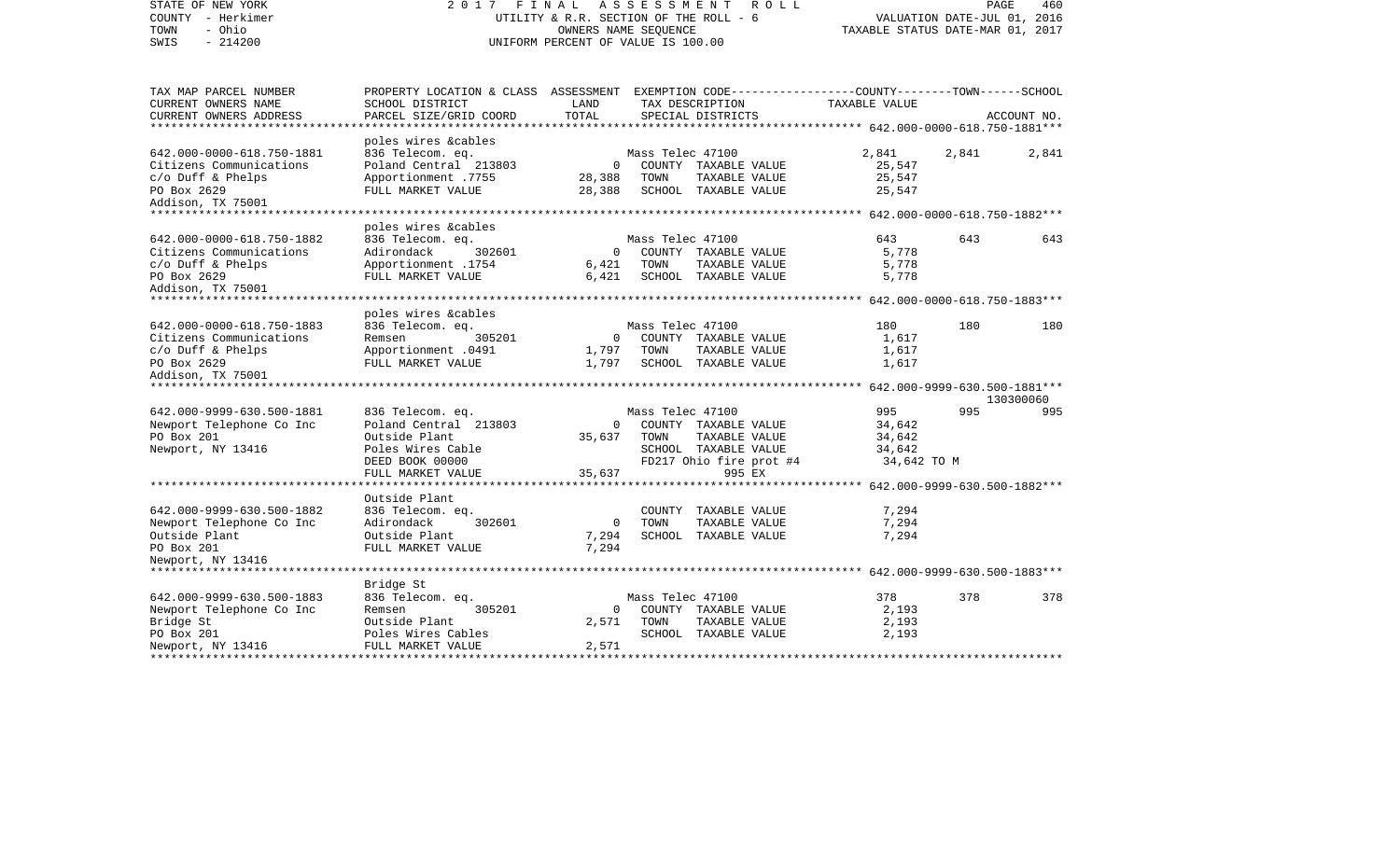| STATE OF NEW YORK<br>- Herkimer<br>COUNTY<br>- Ohio<br>TOWN | 2017 FINAL ASSESSMENT<br>UTILITY & R.R. SECTION OF THE ROLL - 6 | VALUATION DATE-JUL 01, 2016<br>TAXABLE STATUS DATE-MAR 01, 2017 | 461<br>PAGE                                                                                      |                    |             |
|-------------------------------------------------------------|-----------------------------------------------------------------|-----------------------------------------------------------------|--------------------------------------------------------------------------------------------------|--------------------|-------------|
| $-214200$<br>SWIS                                           | OWNERS NAME SEOUENCE<br>UNIFORM PERCENT OF VALUE IS 100.00      |                                                                 |                                                                                                  |                    |             |
| TAX MAP PARCEL NUMBER                                       |                                                                 |                                                                 | PROPERTY LOCATION & CLASS ASSESSMENT EXEMPTION CODE----------------COUNTY-------TOWN------SCHOOL |                    |             |
| CURRENT OWNERS NAME                                         | SCHOOL DISTRICT                                                 | LAND                                                            | TAX DESCRIPTION                                                                                  | TAXABLE VALUE      |             |
| CURRENT OWNERS ADDRESS                                      | PARCEL SIZE/GRID COORD                                          | TOTAL                                                           | SPECIAL DISTRICTS                                                                                |                    | ACCOUNT NO. |
|                                                             |                                                                 |                                                                 |                                                                                                  |                    |             |
|                                                             | Outside Plant                                                   |                                                                 |                                                                                                  |                    |             |
| 642.000-999-132.350-1883                                    | 884 Elec Dist Out                                               |                                                                 | COUNTY TAXABLE VALUE                                                                             | 30,875             |             |
| Niagara Mohawk Power Corp                                   | 305201<br>Remsen                                                | $\overline{0}$                                                  | TAXABLE VALUE<br>TOWN                                                                            | 30,875             |             |
| 300 Erie Blyd West                                          | Poles Wires Cables                                              | 30,875                                                          | SCHOOL TAXABLE VALUE                                                                             | 30,875             |             |
| Syracuse, NY 13202                                          | FULL MARKET VALUE                                               | 30,875                                                          |                                                                                                  |                    |             |
|                                                             |                                                                 |                                                                 |                                                                                                  |                    |             |
|                                                             |                                                                 |                                                                 |                                                                                                  |                    | 130300030   |
| 642.000-9999-132.350-1881                                   | 882 Elec Trans Imp<br>Poland Central 213803                     | $\overline{0}$                                                  | COUNTY TAXABLE VALUE<br>TAXABLE VALUE                                                            | 427,984            |             |
| Niagara Mohawk Power Corp<br>Real Estate Tax Dept           | Outside Plant                                                   | 427,984                                                         | TOWN<br>SCHOOL TAXABLE VALUE                                                                     | 427,984<br>427,984 |             |
| Attn: Real Estate Tax Dept                                  | old app for sch 97.45                                           |                                                                 | FD217 Ohio fire prot $#4$ 427,984 TO M                                                           |                    |             |
| 300 Erie Blvd West                                          | Poles Wires Cables                                              |                                                                 |                                                                                                  |                    |             |
| Syracuse, NY 13202                                          | FULL MARKET VALUE                                               | 427,984                                                         |                                                                                                  |                    |             |
|                                                             |                                                                 |                                                                 |                                                                                                  |                    |             |
|                                                             |                                                                 |                                                                 |                                                                                                  |                    | 130300030   |
| 642.000-9999-132.350-1882                                   | 882 Elec Trans Imp                                              |                                                                 | COUNTY TAXABLE VALUE                                                                             | 87,597             |             |
| Niagara Mohawk Power Corp                                   | Adirondack<br>302601                                            | $\circ$                                                         | TAXABLE VALUE<br>TOWN                                                                            | 87,597             |             |
| Real Estate Tax Dept                                        | App For School 2.55%                                            | 87,597                                                          | SCHOOL TAXABLE VALUE                                                                             | 87.597             |             |
| Attn: Real Estate Tax Dept                                  | Outside Plant                                                   |                                                                 | FD217 Ohio fire prot #4                                                                          | 87,597 TO M        |             |
| 300 Erie Blyd West                                          | DEED BOOK 00000                                                 |                                                                 |                                                                                                  |                    |             |
| Syracuse, NY 13202                                          | FULL MARKET VALUE                                               | 87,597                                                          |                                                                                                  |                    |             |
|                                                             |                                                                 |                                                                 |                                                                                                  |                    |             |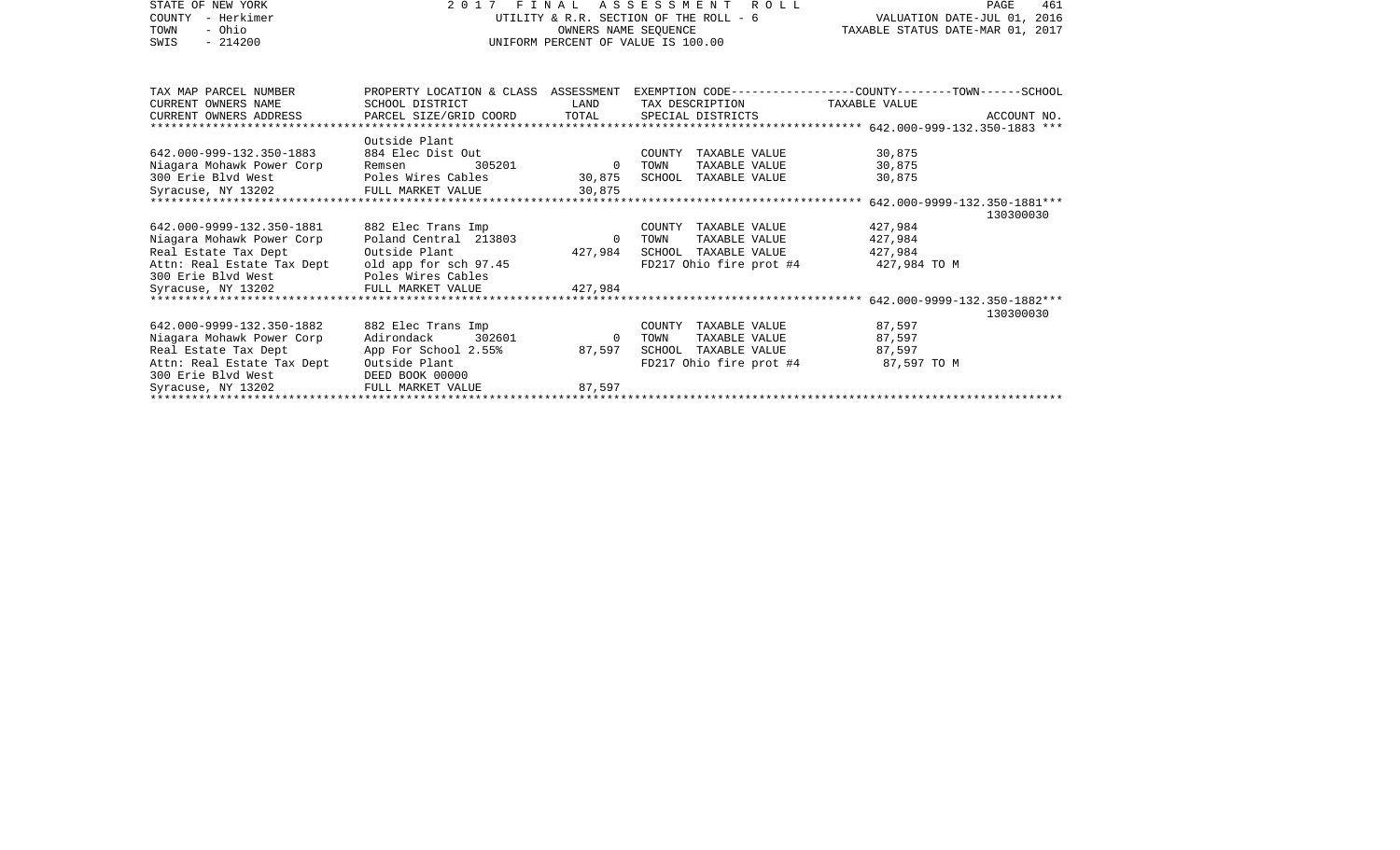| STATE OF NEW YORK | 2017 FINAL ASSESSMENT ROLL             | 462<br><b>PAGE</b>               |
|-------------------|----------------------------------------|----------------------------------|
| COUNTY - Herkimer | UTILITY & R.R. SECTION OF THE ROLL - 6 | VALUATION DATE-JUL 01, 2016      |
| TOWN<br>- Ohio    |                                        | TAXABLE STATUS DATE-MAR 01, 2017 |
| SWIS<br>- 214200  | UNIFORM PERCENT OF VALUE IS 100.00     | RPS150/V04/L015                  |
|                   |                                        | CURRENT DATE 6/20/2017           |

#### \*\*\* S P E C I A L D I S T R I C T S U M M A R Y \*\*\*

| CODE DISTRICT NAME PARCELS | TOTAL EXTENSION<br>TYPE | EXTENSION<br>VALUE | AD VALOREM<br>VALUE | <b>EXEMPT</b><br>AMOUNT | TAXABLE<br>VALUE |
|----------------------------|-------------------------|--------------------|---------------------|-------------------------|------------------|
| FD217 Ohio fire prot       | 3 TOTAL M               |                    | 551,218             | 995                     | 550,223          |

## \*\*\* S C H O O L D I S T R I C T S U M M A R Y \*\*\*

| CODE   | DISTRICT NAME  | TOTAL<br>PARCELS | ASSESSED<br>LAND | ASSESSED<br>TOTAL | <b>EXEMPT</b><br>AMOUNT | TOTAL<br>TAXABLE | <b>STAR</b><br>AMOUNT | <b>STAR</b><br>TAXABLE |
|--------|----------------|------------------|------------------|-------------------|-------------------------|------------------|-----------------------|------------------------|
| 213803 | Poland Central |                  |                  | 492,009           | 3,836                   | 488,173          |                       | 488,173                |
| 302601 | Adirondack     |                  |                  | 101,312           | 643                     | 100,669          |                       | 100,669                |
| 305201 | Remsen         | سه               |                  | 35,243            | 558                     | 34,685           |                       | 34,685                 |
|        | SUB-TOTAL      | 9                |                  | 628,564           | 5,037                   | 623,527          |                       | 623,527                |
|        | TOTAL          | a                |                  | 628,564           | 5,037                   | 623,527          |                       | 623,527                |

## \*\*\* S Y S T E M C O D E S S U M M A R Y \*\*\*

#### NO SYSTEM EXEMPTIONS AT THIS LEVEL

## \*\*\* E X E M P T I O N S U M M A R Y \*\*\*

| CODE  | DESCRIPTION         | TOTAL<br>PARCELS | COUNTY         | TOWN           | <b>SCHOOL</b>  |
|-------|---------------------|------------------|----------------|----------------|----------------|
| 47100 | Mass Telec<br>TOTAL |                  | 5,037<br>5,037 | 5,037<br>5,037 | 5,037<br>5,037 |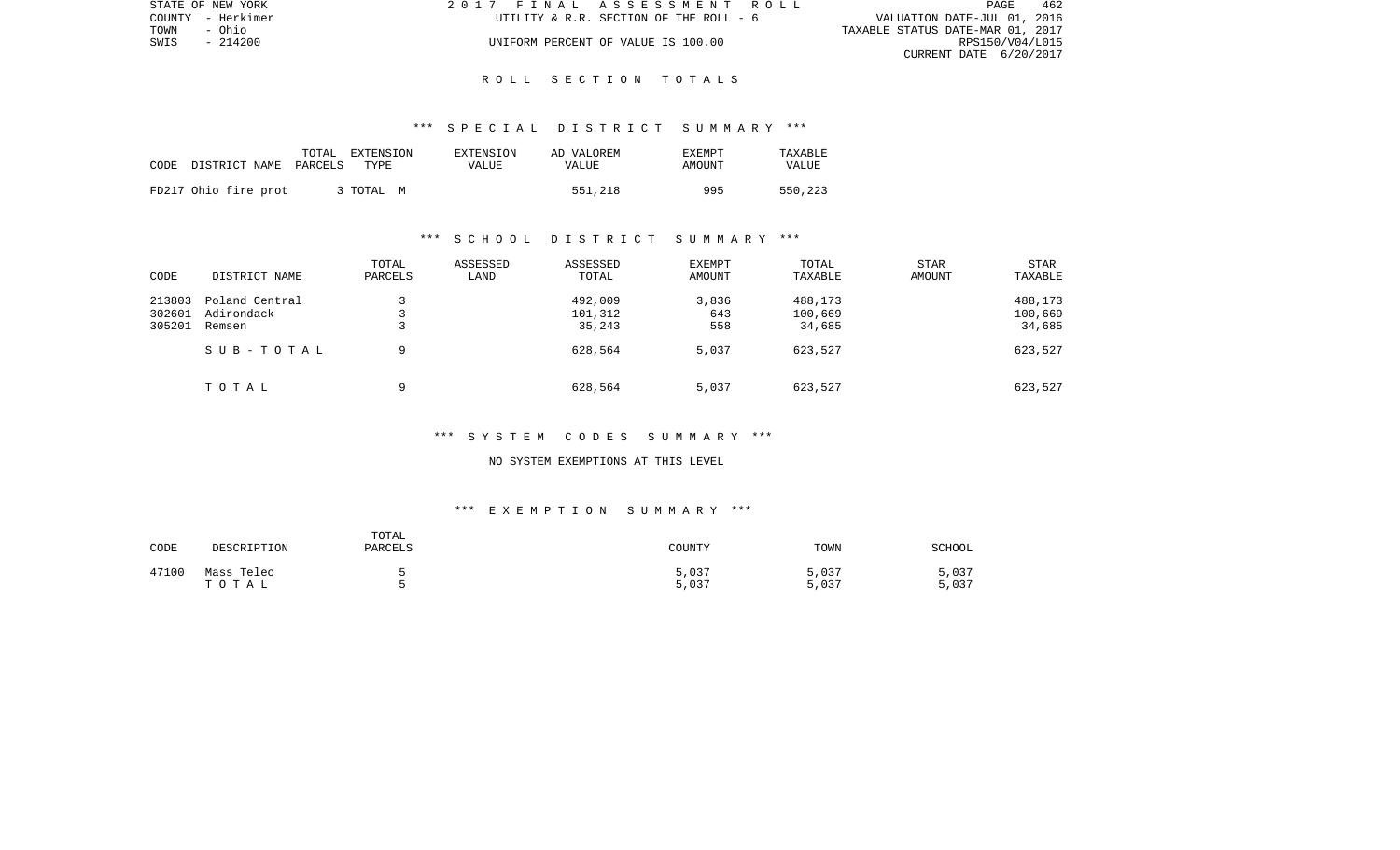| STATE OF NEW YORK | 2017 FINAL ASSESSMENT ROLL             | 463<br>PAGE                      |
|-------------------|----------------------------------------|----------------------------------|
| COUNTY - Herkimer | UTILITY & R.R. SECTION OF THE ROLL - 6 | VALUATION DATE-JUL 01, 2016      |
| TOWN<br>- Ohio    |                                        | TAXABLE STATUS DATE-MAR 01, 2017 |
| $-214200$<br>SWIS | UNIFORM PERCENT OF VALUE IS 100.00     | RPS150/V04/L015                  |
|                   |                                        | CURRENT DATE 6/20/2017           |
|                   |                                        |                                  |

### \*\*\* G R A N D T O T A L S \*\*\*

| ROLL<br>SEC | DESCRIPTION      | TOTAL<br>PARCELS | ASSESSED<br>LAND | <b>ASSESSED</b><br>TOTAL | TAXABLE<br>COUNTY | TAXABLE<br>TOWN | TAXABLE<br>SCHOOL | STAR<br>TAXABLE |
|-------------|------------------|------------------|------------------|--------------------------|-------------------|-----------------|-------------------|-----------------|
|             | UTILITIES & N.C. |                  |                  | 628,564                  | 623,527           | 623,527         | 623,527           | 623,527         |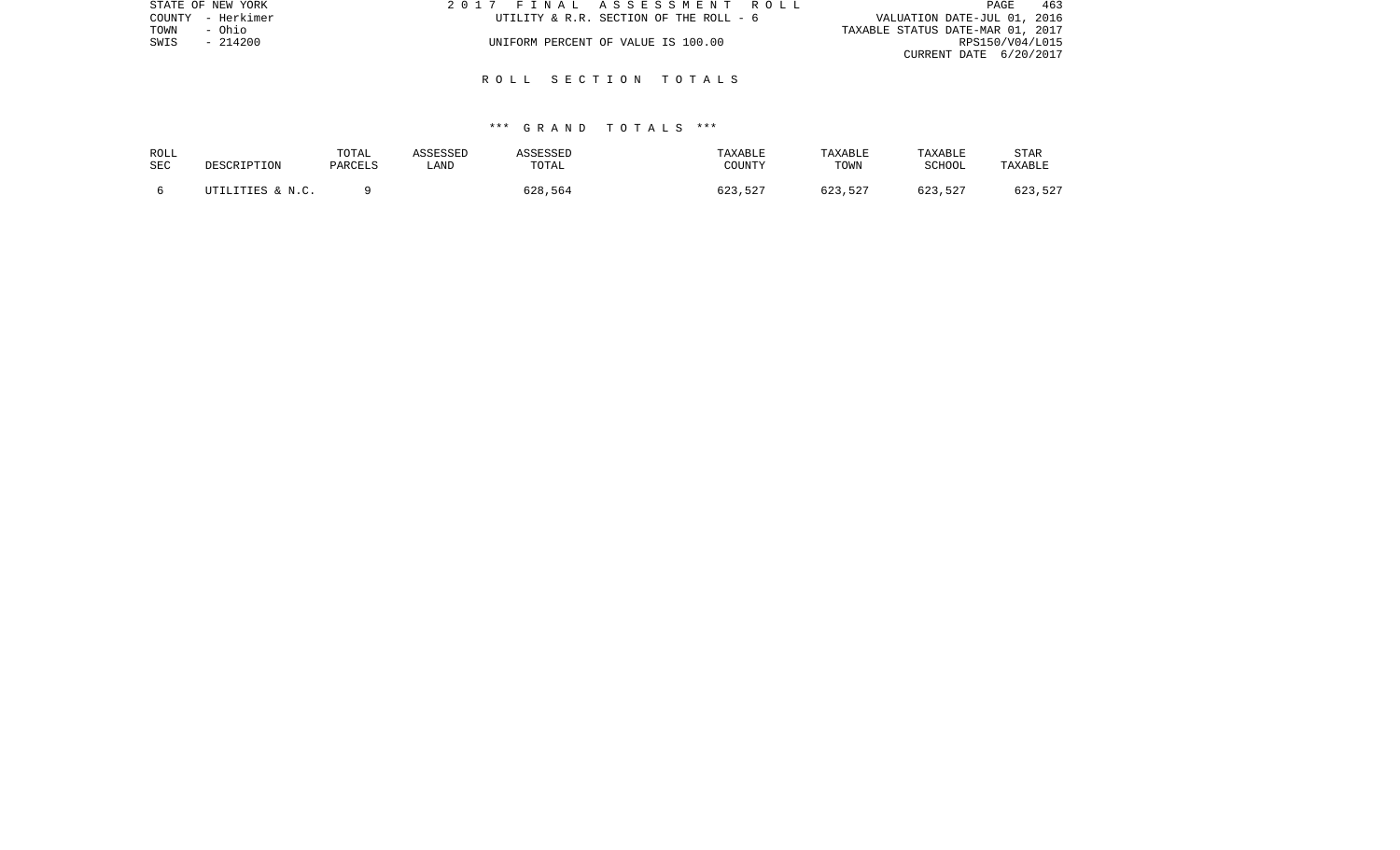STATE OF NEW YORK 2 0 1 7 F I N A L A S S E S S M E N T R O L L PAGE 464PAGE 464 COUNTY - Herkimer WHOLLY EXEMPT SECTION OF THE ROLL - 8 TOWN - Ohio OWNERS NAME SEQUENCE TAXABLE STATUS DATE-MAR 01, 2017 UNIFORM PERCENT OF VALUE IS 100.00

| TAX MAP PARCEL NUMBER           |                                                                                                                          |       | PROPERTY LOCATION & CLASS ASSESSMENT EXEMPTION CODE----------------COUNTY-------TOWN------SCHOOL |               |            |             |
|---------------------------------|--------------------------------------------------------------------------------------------------------------------------|-------|--------------------------------------------------------------------------------------------------|---------------|------------|-------------|
| CURRENT OWNERS NAME             | SCHOOL DISTRICT                                                                                                          | LAND  | TAX DESCRIPTION                                                                                  | TAXABLE VALUE |            |             |
| CURRENT OWNERS ADDRESS          | PARCEL SIZE/GRID COORD                                                                                                   | TOTAL | SPECIAL DISTRICTS                                                                                |               |            | ACCOUNT NO. |
|                                 |                                                                                                                          |       |                                                                                                  |               |            |             |
|                                 | Gray-Wilmurt Rd                                                                                                          |       |                                                                                                  |               |            | 130045720   |
| $078.4 - 1 - 40$                | 330 Vacant comm                                                                                                          |       | NON PROF 9 25300<br>NON PROF 9 25300<br>1,200 COUNTY TAXABLE VALUE                               | 1,200         | 1,200      | 1,200       |
| Brondstatter Cemetery           | Poland Central 213803                                                                                                    |       |                                                                                                  | $\Omega$      |            |             |
| Cold Brook, NY 13324            | FRNT 85.00 DPTH 50.00                                                                                                    | 1,200 | TOWN<br>TAXABLE VALUE                                                                            | $\Omega$      |            |             |
|                                 | ACRES<br>0.10                                                                                                            |       | SCHOOL TAXABLE VALUE                                                                             | $\Omega$      |            |             |
|                                 | EAST-0372897 NRTH-1624910                                                                                                |       | FD217 Ohio fire prot #4                                                                          |               | 0 TO M     |             |
|                                 | DEED BOOK 00000                                                                                                          |       | 1,200 EX                                                                                         |               |            |             |
|                                 | FULL MARKET VALUE                                                                                                        | 1,200 |                                                                                                  |               |            |             |
|                                 |                                                                                                                          |       |                                                                                                  |               |            |             |
|                                 |                                                                                                                          |       |                                                                                                  |               |            | 130045428   |
| 999.130-4-54.28                 | 620 Religious                                                                                                            |       | NON PROF 9 25300                                                                                 | 1,500         | 1,500      | 1,500       |
| Christian Mission               | Poland Central 213803                                                                                                    | 1,500 | COUNTY TAXABLE VALUE                                                                             | $\Omega$      |            |             |
| Alliance Chu                    | 44                                                                                                                       | 1,500 | TAXABLE VALUE<br>TOWN                                                                            | $\Omega$      |            |             |
| Attn: Rev Ralph Murray          | 5 Acres R 1                                                                                                              |       | SCHOOL TAXABLE VALUE                                                                             | $\cap$        |            |             |
| 106 Dicki St                    |                                                                                                                          |       | FD217 Ohio fire prot #4                                                                          |               | 0 TO M     |             |
| 106 Dicki St<br>Utica, NY 13501 | $\begin{tabular}{llll} ACRES & 0.01 & & & \texttt{FD217 O} \\ \texttt{FULL MARKET VALUE} & & & 1,500 & \\ \end{tabular}$ |       | 1,500 EX                                                                                         |               |            |             |
|                                 |                                                                                                                          |       |                                                                                                  |               |            |             |
|                                 |                                                                                                                          |       |                                                                                                  |               |            | 130045458   |
| $999.130 - 4 - 54.58$           | 620 Religious                                                                                                            |       | NON PROF 9 25300                                                                                 | 1,500         | 1,500      | 1,500       |
| Christian Mission               | Poland Central 213803                                                                                                    | 1,500 | COUNTY TAXABLE VALUE                                                                             | $\mathbf{0}$  |            |             |
| Alliance Chu                    | 1 Acre                                                                                                                   | 1,500 | TOWN<br>TAXABLE VALUE                                                                            | $\Omega$      |            |             |
| Attn: Rev Ralph Murray 106      | ACRES<br>0.01                                                                                                            |       | SCHOOL TAXABLE VALUE                                                                             |               |            |             |
| St Utica, NY 13501              | FULL MARKET VALUE                                                                                                        |       | 1,500 FD217 Ohio fire prot #4                                                                    |               | $0$ TO $M$ |             |
|                                 |                                                                                                                          |       | 1,500 EX                                                                                         |               |            |             |
|                                 |                                                                                                                          |       |                                                                                                  |               |            |             |
|                                 | Dagenkolb Rd                                                                                                             |       |                                                                                                  |               |            | 130045570   |
| $078.4 - 1 - 2$                 | 695 Cemetery                                                                                                             |       | NON PROF 9 25300                                                                                 | 4,600         | 4,600      | 4,600       |
| German Settlement               | Poland Central 213803                                                                                                    |       | 4,600 COUNTY TAXABLE VALUE                                                                       | $\mathbf 0$   |            |             |
| Cemetary                        | ACRES 1.80                                                                                                               | 4,600 | TAXABLE VALUE<br>TOWN                                                                            | $\Omega$      |            |             |
| Cold Brook, NY 13324            | EAST-0359903 NRTH-1630968                                                                                                |       | SCHOOL TAXABLE VALUE                                                                             | $\cap$        |            |             |
|                                 | DEED BOOK 00000                                                                                                          |       | FD217 Ohio fire prot #4                                                                          |               | 0 TO M     |             |
|                                 | FULL MARKET VALUE                                                                                                        | 4,600 | 4,600 EX                                                                                         |               |            |             |
|                                 |                                                                                                                          |       |                                                                                                  |               |            |             |
|                                 |                                                                                                                          |       |                                                                                                  |               |            |             |
| $073.4 - 1 - 76$                | Tom Kettle Lk                                                                                                            |       |                                                                                                  | 2,000         |            | 130019080   |
|                                 | 314 Rural vac<10 - WTRFNT                                                                                                |       | MUN OWNED 13100                                                                                  |               | 2,000      | 2,000       |
| Herkimer County                 | Poland Central 213803                                                                                                    | 2,000 | COUNTY TAXABLE VALUE                                                                             | $\mathbf{0}$  |            |             |
| 108 Court St Ste 3100           | 77 Jer Pat                                                                                                               | 2,000 | TAXABLE VALUE<br>TOWN                                                                            | $\Omega$      |            |             |
| Herkimer, NY 13350              | FRNT 132.00 DPTH 165.00                                                                                                  |       | SCHOOL TAXABLE VALUE                                                                             |               |            |             |
|                                 | ACRES 0.50                                                                                                               |       | FD200 Ohio fire prot #1                                                                          |               | 0 TO M     |             |
|                                 | EAST-0368788 NRTH-1644035                                                                                                |       | 2,000 EX                                                                                         |               |            |             |
|                                 | DEED BOOK 1603 PG-939                                                                                                    |       |                                                                                                  |               |            |             |
|                                 | FULL MARKET VALUE                                                                                                        | 2,000 |                                                                                                  |               |            |             |
|                                 |                                                                                                                          |       |                                                                                                  |               |            |             |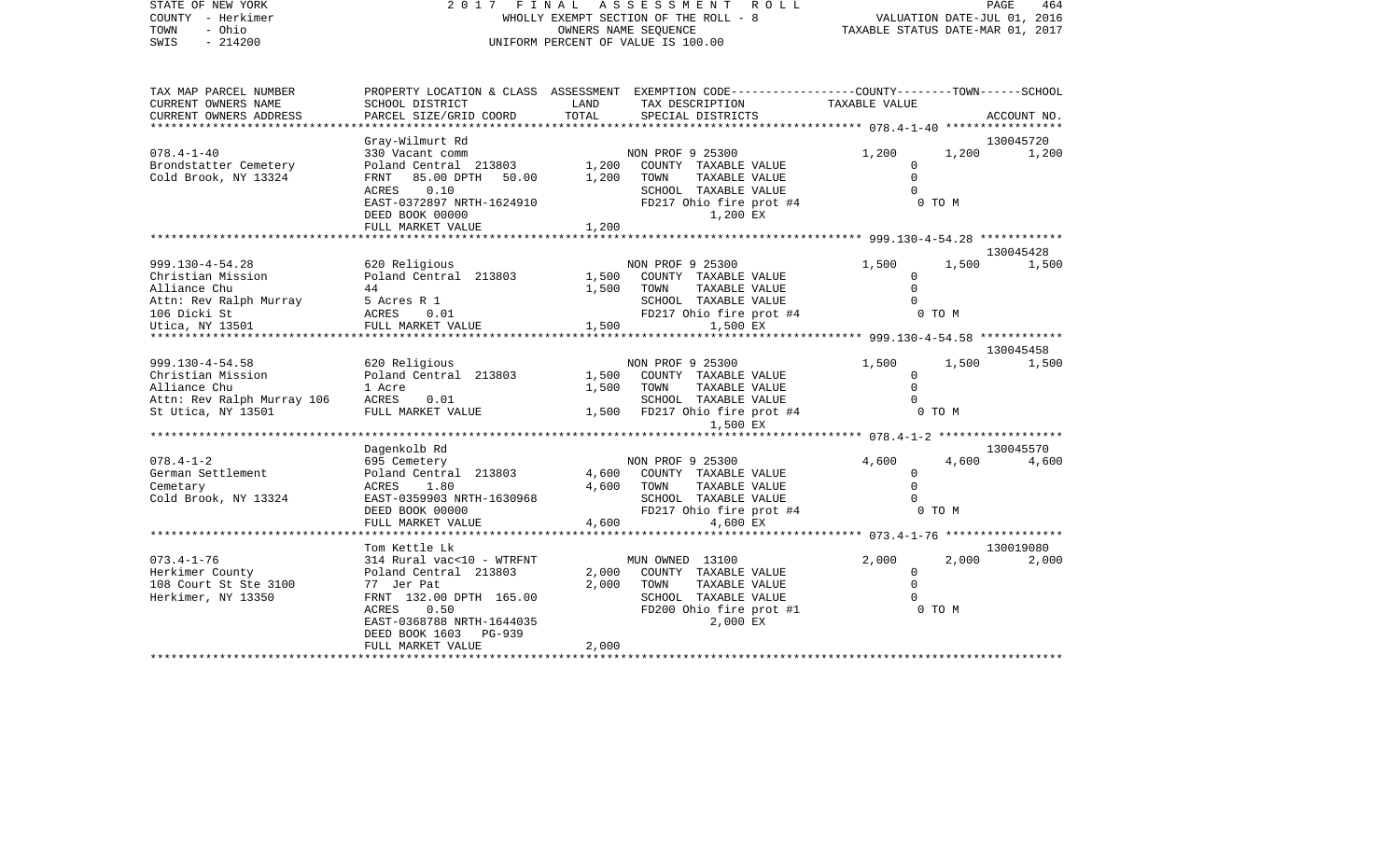STATE OF NEW YORK 2 0 1 7 F I N A L A S S E S S M E N T R O L L PAGE 465465 COUNTY - Herkimer WHOLLY EXEMPT SECTION OF THE ROLL - 8 VALUATION DATE-JUL 01, 2016 TOWN - Ohio OWNERS NAME SEQUENCE TAXABLE STATUS DATE-MAR 01, 2017 SWIS - 214200 UNIFORM PERCENT OF VALUE IS 100.00 TAX MAP PARCEL NUMBER PROPERTY LOCATION & CLASS ASSESSMENT EXEMPTION CODE------------------COUNTY--------TOWN------SCHOOL CURRENT OWNERS NAME SCHOOL DISTRICT LAND TAX DESCRIPTION TAXABLE VALUECURRENT OWNERS ADDRESS PARCEL SIZE/GRID COORD TOTAL SPECIAL DISTRICTS ACCOUNT NO. \*\*\*\*\*\*\*\*\*\*\*\*\*\*\*\*\*\*\*\*\*\*\*\*\*\*\*\*\*\*\*\*\*\*\*\*\*\*\*\*\*\*\*\*\*\*\*\*\*\*\*\*\*\*\*\*\*\*\*\*\*\*\*\*\*\*\*\*\*\*\*\*\*\*\*\*\*\*\*\*\*\*\*\*\*\*\*\*\*\*\*\*\*\*\*\*\*\*\*\*\*\*\* 073.4-1-44 \*\*\*\*\*\*\*\*\*\*\*\*\*\*\*\*\* Figert Rd 130045818 073.4-1-44 330 Vacant comm NON PROF 9 25300 35,000 35,000 35,000 35,000 35,000 Herkimer Post # 38 Poland Central 213803 35,000 COUNTY TAXABLE VALUE 0 American Legion ACRES 40.00 35,000 TOWN TAXABLE VALUE 0 South Washington St EAST-0366255 NRTH-1640973 SCHOOL TAXABLE VALUE 0 FD217 Ohio fire prot #4 FULL MARKET VALUE 35,000 35,000 EX \*\*\*\*\*\*\*\*\*\*\*\*\*\*\*\*\*\*\*\*\*\*\*\*\*\*\*\*\*\*\*\*\*\*\*\*\*\*\*\*\*\*\*\*\*\*\*\*\*\*\*\*\*\*\*\*\*\*\*\*\*\*\*\*\*\*\*\*\*\*\*\*\*\*\*\*\*\*\*\*\*\*\*\*\*\*\*\*\*\*\*\*\*\*\*\*\*\*\*\*\*\*\* 078.2-2-33 \*\*\*\*\*\*\*\*\*\*\*\*\*\*\*\*\* Ohio City Rd 130045488 078.2-2-33 620 Religious NON PROF 9 25300 77,600 77,600 77,600 10,000 COUNTY TAXABLE VALUE Star Rt 1/4 Acre 77,600 TOWN TAXABLE VALUE 0 Cold Brook, NY 13324 FRNT 150.00 DPTH 130.00 SCHOOL TAXABLE VALUE 0 ACRES 0.42 **FD217** Ohio fire prot #4 0 TO M EAST-0364923 NRTH-1635735 77,600 EX DEED BOOK 551 PG-488

|                                                      | FULL MARKET VALUE              | 77,600 |                  |                         |          |        |           |
|------------------------------------------------------|--------------------------------|--------|------------------|-------------------------|----------|--------|-----------|
|                                                      |                                |        |                  |                         |          |        |           |
|                                                      | Ohio City Rd                   |        |                  |                         |          |        | 130045518 |
| $078.2 - 2 - 32$                                     | 620 Religious                  |        | NON PROF 9 25300 |                         | 98,200   | 98,200 | 98,200    |
| Methodist Church -                                   | Poland Central 213803          | 9,600  |                  | COUNTY TAXABLE VALUE    | 0        |        |           |
| Parsonage                                            | $1/2$ Acre                     | 98,200 | TOWN             | TAXABLE VALUE           |          |        |           |
| Star Rt                                              | FRNT 100.00 DPTH 140.00        |        |                  | SCHOOL TAXABLE VALUE    |          |        |           |
| Cold Brook, NY 13324                                 | 0.36<br>ACRES                  |        |                  | FD217 Ohio fire prot #4 |          | 0 TO M |           |
|                                                      | EAST-0364984 NRTH-1635845      |        |                  | 98,200 EX               |          |        |           |
|                                                      | DEED BOOK 64<br>$PG-363$       |        |                  |                         |          |        |           |
|                                                      | FULL MARKET VALUE              | 98,200 |                  |                         |          |        |           |
|                                                      |                                |        |                  |                         |          |        |           |
|                                                      | Tea Cup St                     |        |                  |                         |          |        | 130300330 |
| $085.1 - 1 - 11$                                     | 822 Water supply               |        | NON PROF 9 25300 |                         | 28,700   | 28,700 | 28,700    |
| Native Self Sufficiency Center Poland Central 213803 |                                | 28,700 |                  | COUNTY TAXABLE VALUE    |          |        |           |
| Center                                               | 21 Jer Pat                     | 28,700 | TOWN             | TAXABLE VALUE           |          |        |           |
| PO Box 88                                            | 50.00<br>ACRES                 |        | SCHOOL           | TAXABLE VALUE           |          |        |           |
| Cold Brook, NY 13324                                 | EAST-0376711 NRTH-1620494      |        |                  | FD210 Ohio fire prot #2 |          | 0 TO M |           |
|                                                      | DEED BOOK 797<br><b>PG-072</b> |        |                  | 28,700 EX               |          |        |           |
|                                                      | FULL MARKET VALUE              | 28,700 |                  |                         |          |        |           |
|                                                      |                                |        |                  |                         |          |        |           |
|                                                      | Tea Cup St                     |        |                  |                         |          |        | 130045270 |
| $085.1 - 1 - 12$                                     | 322 Rural vac>10               |        | NON PROF 9 25300 |                         | 19,200   | 19,200 | 19,200    |
| Native Self-Sufficiency                              | Poland Central 213803          | 19,200 |                  | COUNTY TAXABLE VALUE    | $\Omega$ |        |           |
| John Mohawk                                          | 21 Jer Pat                     | 19,200 | TOWN             | TAXABLE VALUE           |          |        |           |
| PO Box 88                                            | 33.50<br>ACRES                 |        | SCHOOL           | TAXABLE VALUE           |          |        |           |
| Cold Brook, NY 13324                                 | EAST-0377173 NRTH-1620857      |        |                  | FD210 Ohio fire prot #2 |          | 0 TO M |           |
|                                                      | DEED BOOK 688<br><b>PG-194</b> |        |                  | 19,200 EX               |          |        |           |
|                                                      | FULL MARKET VALUE              | 19,200 |                  |                         |          |        |           |
|                                                      | ************************       |        |                  |                         |          |        |           |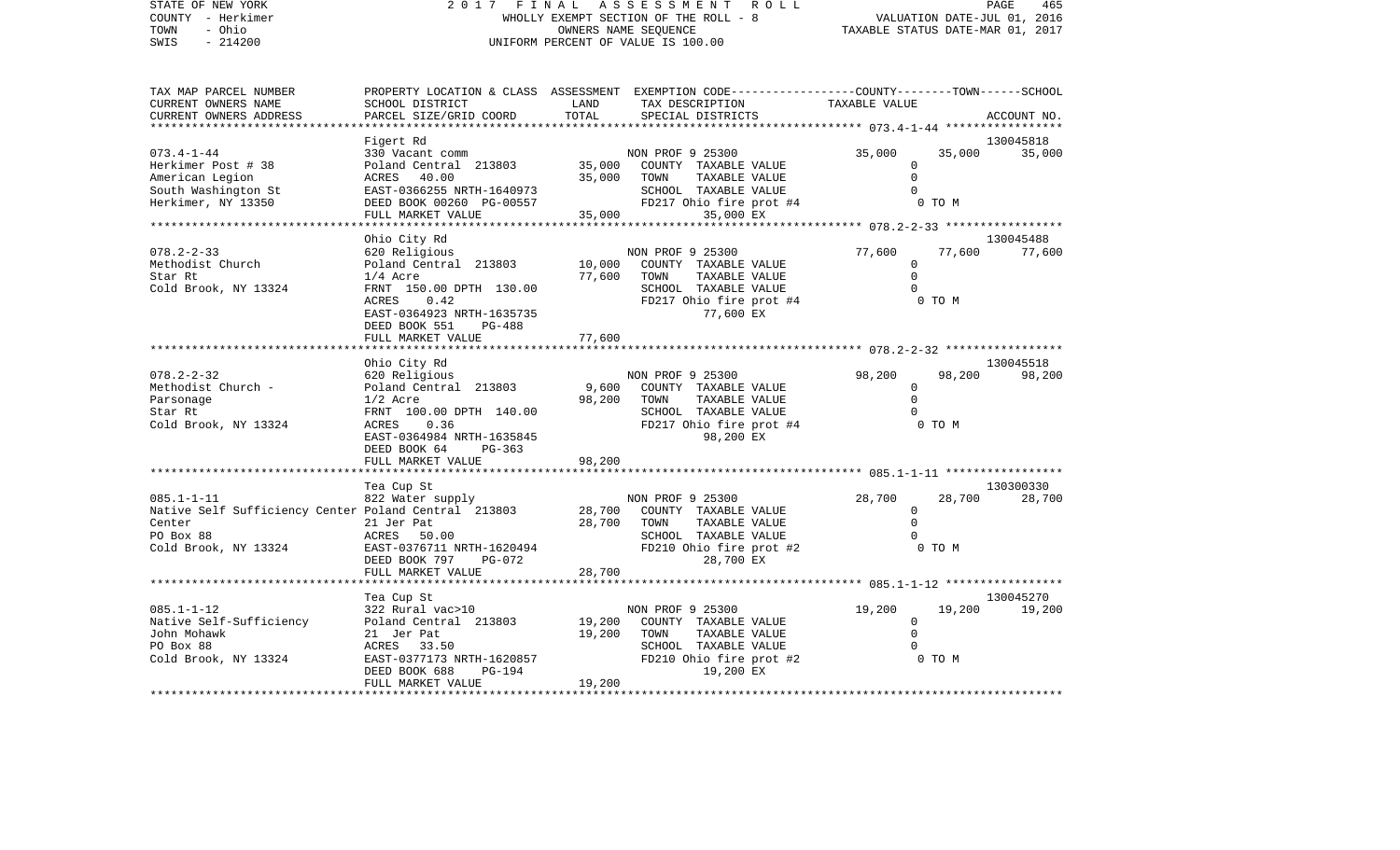| STATE OF NEW YORK<br>COUNTY - Herkimer<br>- Ohio<br>TOWN<br>$-214200$<br>SWIS                                                | 2017 FINAL                                                                                                                                       |                              | ASSESSMENT ROLL<br>WHOLLY EXEMPT SECTION OF THE ROLL - 8<br>OWNERS NAME SEQUENCE<br>UNIFORM PERCENT OF VALUE IS 100.00             | TAXABLE STATUS DATE-MAR 01, 2017             |                   | PAGE<br>466<br>VALUATION DATE-JUL 01, 2016 |
|------------------------------------------------------------------------------------------------------------------------------|--------------------------------------------------------------------------------------------------------------------------------------------------|------------------------------|------------------------------------------------------------------------------------------------------------------------------------|----------------------------------------------|-------------------|--------------------------------------------|
| TAX MAP PARCEL NUMBER<br>CURRENT OWNERS NAME                                                                                 | SCHOOL DISTRICT                                                                                                                                  | LAND                         | PROPERTY LOCATION & CLASS ASSESSMENT EXEMPTION CODE----------------COUNTY-------TOWN------SCHOOL<br>TAX DESCRIPTION                | TAXABLE VALUE                                |                   |                                            |
| CURRENT OWNERS ADDRESS                                                                                                       | PARCEL SIZE/GRID COORD                                                                                                                           | TOTAL                        | SPECIAL DISTRICTS                                                                                                                  |                                              |                   | ACCOUNT NO.                                |
|                                                                                                                              | Tea Cup St                                                                                                                                       |                              |                                                                                                                                    |                                              |                   | 130045240                                  |
| $085.1 - 1 - 13$<br>Native Self-Sufficiency Center Poland Central 213803<br>John Mohawk<br>88<br>Cold Brook, NY 13324        | 240 Rural res<br>$21/$ Jer Pat<br>ACRES 114.20<br>EAST-0377591 NRTH-1621534<br>DEED BOOK 688<br>PG-194<br>FULL MARKET VALUE                      | 92,100<br>301,200<br>301,200 | NON PROF 9 25300<br>COUNTY TAXABLE VALUE<br>TAXABLE VALUE<br>TOWN<br>SCHOOL TAXABLE VALUE<br>FD210 Ohio fire prot #2<br>301,200 EX | 301,200<br>$\Omega$<br>$\Omega$              | 301,200<br>0 TO M | 301,200                                    |
|                                                                                                                              | Tea Cup St                                                                                                                                       | ********                     |                                                                                                                                    |                                              |                   | 130045300                                  |
| $085.1 - 1 - 14$<br>Native Self-Sufficiency Center Poland Central 213803<br>John Mohawk<br>PO Box 88<br>Cold Brook, NY 13324 | 312 Vac w/imprv<br>20 Jer Pat<br>ACRES<br>2.60<br>EAST-0379101 NRTH-1621282<br>DEED BOOK 688<br>PG-194<br>FULL MARKET VALUE<br>***************** | 7,800<br>8,800<br>8,800      | NON PROF 9 25300<br>COUNTY TAXABLE VALUE<br>TAXABLE VALUE<br>TOWN<br>SCHOOL TAXABLE VALUE<br>FD210 Ohio fire prot #2<br>8,800 EX   | 8,800<br>0<br>$\Omega$                       | 8,800<br>0 TO M   | 8,800                                      |
|                                                                                                                              | Kelly & Ohio City Rd                                                                                                                             |                              |                                                                                                                                    | ************* 078.2-2-24 *****************   |                   | 130045630                                  |
| $078.2 - 2 - 24$<br>Ohio Cemetery<br>Hcr<br>Cold Brook, NY 13324                                                             | 695 Cemetery<br>Poland Central 213803<br>FRNT 255.00 DPTH 165.00<br>ACRES<br>0.97<br>EAST-0364728 NRTH-1635623<br>DEED BOOK 00000                | 3,000<br>3,000               | NON PROF 9 25300<br>COUNTY TAXABLE VALUE<br>TAXABLE VALUE<br>TOWN<br>SCHOOL TAXABLE VALUE<br>FD217 Ohio fire prot #4<br>3,000 EX   | 3,000<br>0<br>$\Omega$                       | 3,000<br>0 TO M   | 3,000                                      |
|                                                                                                                              | FULL MARKET VALUE                                                                                                                                | 3,000                        |                                                                                                                                    |                                              |                   |                                            |
|                                                                                                                              | * * * * * * * * * * * * * * * * *<br>Ash Creek Rd                                                                                                |                              |                                                                                                                                    | ************* 078.2-2-39.2 ***********       |                   |                                            |
| $078.2 - 2 - 39.2$<br>Ohio Community Church<br>Ash Creek Rd<br>Ohio, NY                                                      | 620 Religious<br>Poland Central 213803<br>FRNT<br>16.00 DPTH<br>ACRES<br>0.30<br>EAST-0366174 NRTH-1633288                                       | 2,900<br>2,900               | $N/P-RELIG$ 25110<br>COUNTY TAXABLE VALUE<br>TAXABLE VALUE<br>TOWN<br>SCHOOL TAXABLE VALUE                                         | 2,900<br>$\mathbf 0$<br>$\Omega$<br>$\Omega$ | 2,900             | 2,900                                      |
|                                                                                                                              | FULL MARKET VALUE                                                                                                                                | 2,900                        |                                                                                                                                    |                                              |                   |                                            |

|                          | Old Route 8               |                                  | 130045450                     |
|--------------------------|---------------------------|----------------------------------|-------------------------------|
| $078.2 - 2 - 41$         | 620 Religious             | NON PROF 9 25300                 | 110,000<br>110,000<br>110,000 |
| Ohio Community Church Of | Poland Central 213803     | COUNTY TAXABLE VALUE<br>10,200   |                               |
| The C                    | FRNT 100.00 DPTH 193.00   | 110,000<br>TAXABLE VALUE<br>TOWN |                               |
| Star Rte                 | 0.44<br>ACRES             | SCHOOL TAXABLE VALUE             |                               |
| Cold Brook, NY 13324     | EAST-0366252 NRTH-1633402 | FD217 Ohio fire prot #4          | 0 TO M                        |
|                          | DEED BOOK 546 PG-326      | 110,000 EX                       |                               |

FULL MARKET VALUE 110,000 \*\*\*\*\*\*\*\*\*\*\*\*\*\*\*\*\*\*\*\*\*\*\*\*\*\*\*\*\*\*\*\*\*\*\*\*\*\*\*\*\*\*\*\*\*\*\*\*\*\*\*\*\*\*\*\*\*\*\*\*\*\*\*\*\*\*\*\*\*\*\*\*\*\*\*\*\*\*\*\*\*\*\*\*\*\*\*\*\*\*\*\*\*\*\*\*\*\*\*\*\*\*\*\*\*\*\*\*\*\*\*\*\*\*\*\*\*\*\*\*\*\*\*\*\*\*\*\*\*\*\*\*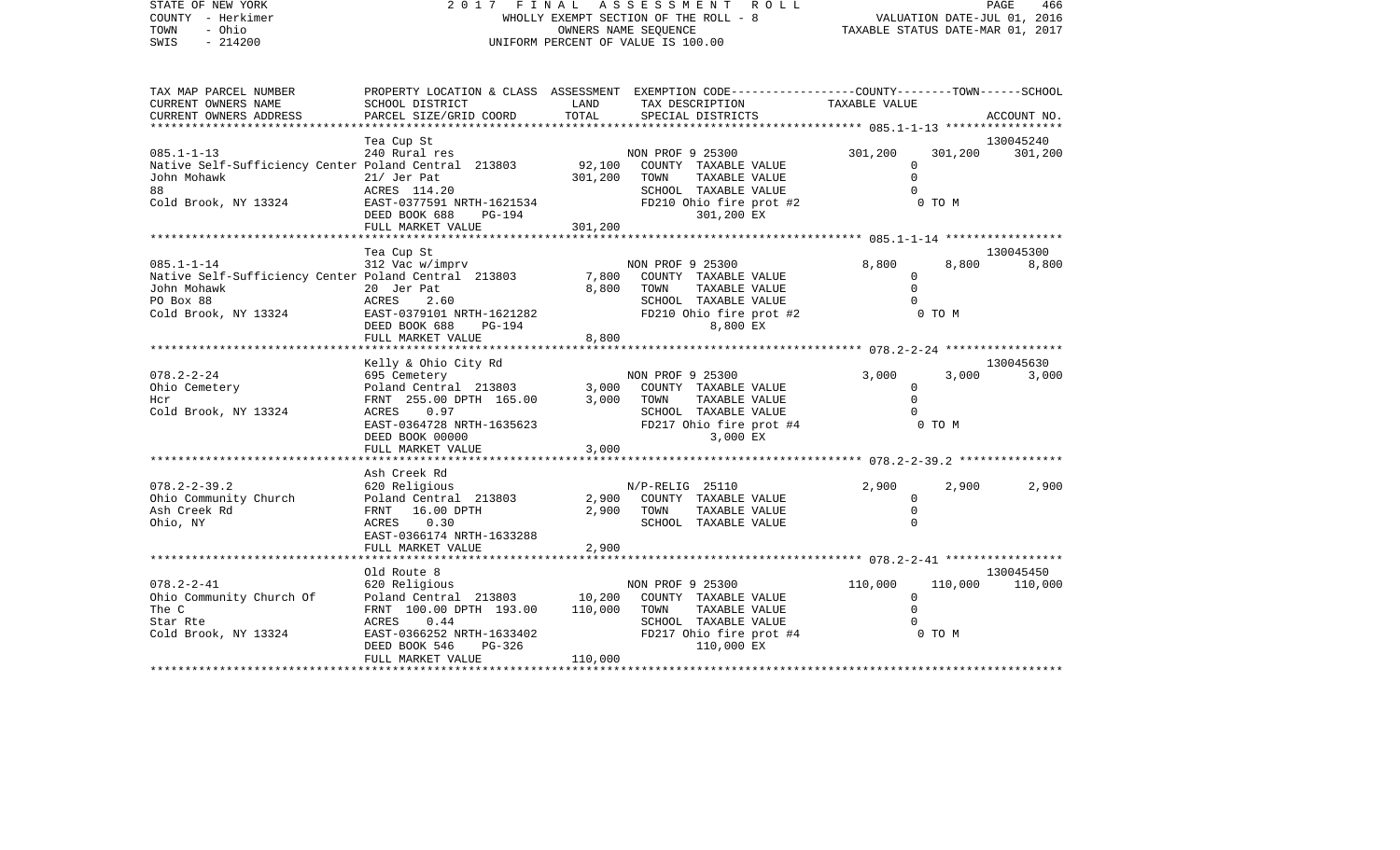STATE OF NEW YORK 2 0 1 7 F I N A L A S S E S S M E N T R O L L PAGE 467COUNTY - Herkimer WHOLLY EXEMPT SECTION OF THE ROLL - 8 VALUATION DATE-JUL 01, 2016 TOWN - Ohio OWNERS NAME SEQUENCE TAXABLE STATUS DATE-MAR 01, 2017 SWIS - 214200 UNIFORM PERCENT OF VALUE IS 100.00TAX MAP PARCEL NUMBER PROPERTY LOCATION & CLASS ASSESSMENT EXEMPTION CODE------------------COUNTY--------TOWN------SCHOOL CURRENT OWNERS NAME SCHOOL DISTRICT LAND TAX DESCRIPTION TAXABLE VALUECURRENT OWNERS ADDRESS PARCEL SIZE/GRID COORD TOTAL SPECIAL DISTRICTS ACCOUNT NO. \*\*\*\*\*\*\*\*\*\*\*\*\*\*\*\*\*\*\*\*\*\*\*\*\*\*\*\*\*\*\*\*\*\*\*\*\*\*\*\*\*\*\*\*\*\*\*\*\*\*\*\*\*\*\*\*\*\*\*\*\*\*\*\*\*\*\*\*\*\*\*\*\*\*\*\*\*\*\*\*\*\*\*\*\*\*\*\*\*\*\*\*\*\*\*\*\*\*\*\*\*\*\* 078.2-2-60 \*\*\*\*\*\*\*\*\*\*\*\*\*\*\*\*\* Ohio City Rd 130045660 078.2-2-60 695 Cemetery 19 NON PROF 9 25300 3,300 3,300 3,300 3,300 3,300 Ohio Methodist Cemetery 3,300 COUNTY TAXABLE VALUE 0 Hcr Jerseyfield Patent 3,300 TOWN TAXABLE VALUE 0 Cold Brook, NY 13324 Lot 44 Lot 2010 SCHOOL TAXABLE VALUE 0 FRNT 190.00 DPTH 250.00 FD217 Ohio fire prot #4 0 TO M ACRES 1.09 3,300 EX EAST-0363004 NRTH-1636347 DEED BOOK 273 PG-566FULL MARKET VALUE 3,300 \*\*\*\*\*\*\*\*\*\*\*\*\*\*\*\*\*\*\*\*\*\*\*\*\*\*\*\*\*\*\*\*\*\*\*\*\*\*\*\*\*\*\*\*\*\*\*\*\*\*\*\*\*\*\*\*\*\*\*\*\*\*\*\*\*\*\*\*\*\*\*\*\*\*\*\*\*\*\*\*\*\*\*\*\*\*\*\*\*\*\*\*\*\*\*\*\*\*\*\*\*\*\* 078.2-2-31 \*\*\*\*\*\*\*\*\*\*\*\*\*\*\*\*\* Ohio City Rd 130032610 078.2-2-31 632 Benevolent NON PROF 9 25300 46,600 46,600 46,600 Olive Branch Garden Club Poland Central 213803 4,000 COUNTY TAXABLE VALUE 0 Attn: Mrs Mae Hart 44 Jer Pat 46,600 TOWN TAXABLE VALUE 40 Star Rte Cum 65X52 SCHOOL TAXABLE VALUE 0Cold Brook, NY 13324 FRNT 52.00 DPTH 65.00 FD217 Ohio fire prot #4 0 TO M ACRES 0.08 46,600 EX EAST-0328369 NRTH-1211348 DEED BOOK 00394 PG-00400 FULL MARKET VALUE 46,600 \*\*\*\*\*\*\*\*\*\*\*\*\*\*\*\*\*\*\*\*\*\*\*\*\*\*\*\*\*\*\*\*\*\*\*\*\*\*\*\*\*\*\*\*\*\*\*\*\*\*\*\*\*\*\*\*\*\*\*\*\*\*\*\*\*\*\*\*\*\*\*\*\*\*\*\*\*\*\*\*\*\*\*\*\*\*\*\*\*\*\*\*\*\*\*\*\*\*\*\*\*\*\* 078.2-1-17 \*\*\*\*\*\*\*\*\*\*\*\*\*\*\*\*\* Route 8 130030420078.2-1-17 662 Police/fire VOL FIRE 26400 97,000 97,000 97,000 97,000 Poland Volunteer Fire  $P$ oland Central 213803 21,500 COUNTY TAXABLE VALUE 0 Co Inc 19 19 Jer Pat 19 97,000 TOWN TAXABLE VALUE 20 Attn: Heburn Kenneth ACRES 3.00 SCHOOL TAXABLE VALUE 0Case St 6 6 EAST-0364731 NRTH-1640258 FD200 Ohio fire prot #1 0 TO M Poland, NY 13431 DEED BOOK 872 PG-223 97,000 EX FULL MARKET VALUE 97,000 \*\*\*\*\*\*\*\*\*\*\*\*\*\*\*\*\*\*\*\*\*\*\*\*\*\*\*\*\*\*\*\*\*\*\*\*\*\*\*\*\*\*\*\*\*\*\*\*\*\*\*\*\*\*\*\*\*\*\*\*\*\*\*\*\*\*\*\*\*\*\*\*\*\*\*\*\*\*\*\*\*\*\*\*\*\*\*\*\*\*\*\*\*\*\*\*\*\*\*\*\*\*\* 058.-2-46 \*\*\*\*\*\*\*\*\*\*\*\*\*\*\*\*\*\* North Lake Rd.058.-2-46 930 State forest WHOLLY EX 50000 445,788 445,788 445,788 State of New York Poland Central 213803 445,788 COUNTY TAXABLE VALUE 0 North Lake Rd. FRNT10018.00 DPTH 445,788 TOWN TAXABLE VALUE 0 Albany, NY ACRES 812.00 SCHOOL TAXABLE VALUE 0 EAST-0378712 NRTH-1706518FULL MARKET VALUE 445,788 \*\*\*\*\*\*\*\*\*\*\*\*\*\*\*\*\*\*\*\*\*\*\*\*\*\*\*\*\*\*\*\*\*\*\*\*\*\*\*\*\*\*\*\*\*\*\*\*\*\*\*\*\*\*\*\*\*\*\*\*\*\*\*\*\*\*\*\*\*\*\*\*\*\*\*\*\*\*\*\*\*\*\*\*\*\*\*\*\*\*\*\*\*\*\*\*\*\*\*\*\*\*\* 058.-2-68 \*\*\*\*\*\*\*\*\*\*\*\*\*\*\*\*\*\* South Lk 130025140058.-2-68 215,000 125,000 932 Forest s532b - WTRFNT MUN OWNED 13100 125,000 125,000 125,000 125,000 State Of New York Adirondack 302601 125,000 COUNTY TAXABLE VALUE 0 Send Tax To Contract the Lot 1 Nob Pat 125,000 TOWN TAXABLE VALUE 10 Nat'l Bank Nort Seas. 0.987 A SCHOOL TAXABLE VALUE 0Albany, NY 12223 Sens .987 FD215 Ohio fire prot #3 0 TO M ACRES 1.00 125,000 EX EAST-0386918 NRTH-1705580FULL MARKET VALUE 125,000 \*\*\*\*\*\*\*\*\*\*\*\*\*\*\*\*\*\*\*\*\*\*\*\*\*\*\*\*\*\*\*\*\*\*\*\*\*\*\*\*\*\*\*\*\*\*\*\*\*\*\*\*\*\*\*\*\*\*\*\*\*\*\*\*\*\*\*\*\*\*\*\*\*\*\*\*\*\*\*\*\*\*\*\*\*\*\*\*\*\*\*\*\*\*\*\*\*\*\*\*\*\*\*\*\*\*\*\*\*\*\*\*\*\*\*\*\*\*\*\*\*\*\*\*\*\*\*\*\*\*\*\*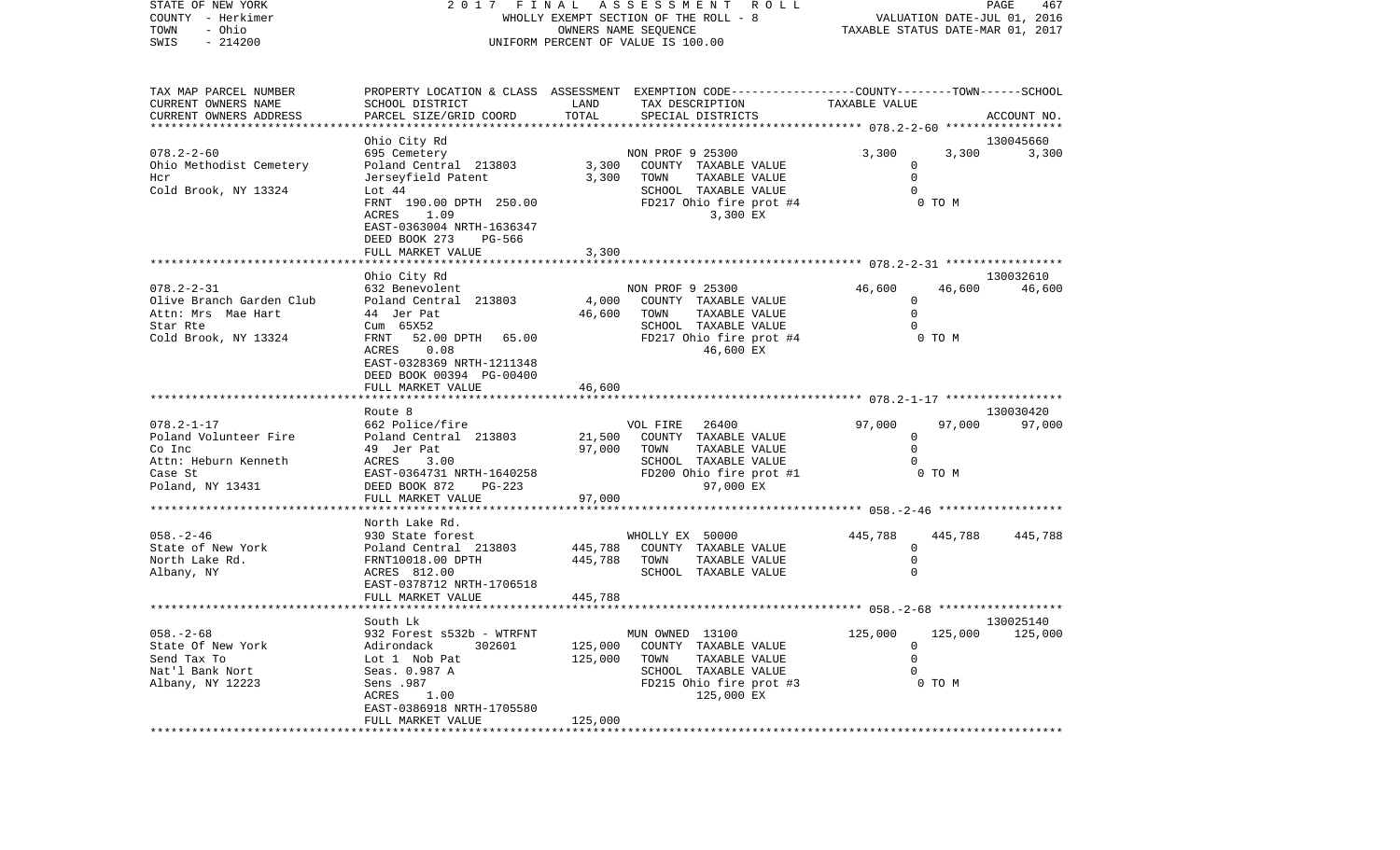| STATE OF NEW YORK<br>COUNTY - Herkimer<br>TOWN<br>- Ohio<br>SWIS<br>$-214200$                     | 2017<br>FINAL<br>WHOLLY EXEMPT SECTION OF THE ROLL - 8<br>UNIFORM PERCENT OF VALUE IS 100.00                                                                   | PAGE<br>468<br>PAGE 468<br>VALUATION DATE-JUL 01, 2016<br>TAXABLE STATUS DATE-MAR 01, 2017 |                                                                                                                                         |                                                     |                   |                     |
|---------------------------------------------------------------------------------------------------|----------------------------------------------------------------------------------------------------------------------------------------------------------------|--------------------------------------------------------------------------------------------|-----------------------------------------------------------------------------------------------------------------------------------------|-----------------------------------------------------|-------------------|---------------------|
| TAX MAP PARCEL NUMBER<br>CURRENT OWNERS NAME<br>CURRENT OWNERS ADDRESS<br>*********************** | SCHOOL DISTRICT<br>PARCEL SIZE/GRID COORD<br>*******************                                                                                               | LAND<br>TOTAL                                                                              | PROPERTY LOCATION & CLASS ASSESSMENT EXEMPTION CODE---------------COUNTY-------TOWN------SCHOOL<br>TAX DESCRIPTION<br>SPECIAL DISTRICTS | TAXABLE VALUE                                       |                   | ACCOUNT NO.         |
|                                                                                                   | South Lk                                                                                                                                                       |                                                                                            |                                                                                                                                         |                                                     |                   | 130046000           |
| $058. - 2 - 70$<br>State Of New York<br>Albany, NY 12223                                          | 971 Wetlands<br>302601<br>Adirondack<br>Lot 1 Nob Pat<br>Sfl Parcel1234<br>2204.3 A.<br>ACRES 1535.70<br>EAST-0356580 NRTH-1279463<br>DEED BOOK 00637 PG-01007 | 879,100<br>897,100                                                                         | MUN OWNED 13100<br>COUNTY TAXABLE VALUE<br>TOWN<br>TAXABLE VALUE<br>SCHOOL TAXABLE VALUE<br>FD215 Ohio fire prot #3<br>897,100 EX       | 897,100<br>$\Omega$<br>$\Omega$<br>$\Omega$         | 897,100<br>0 TO M | 897,100             |
|                                                                                                   | FULL MARKET VALUE                                                                                                                                              | 897,100                                                                                    |                                                                                                                                         |                                                     |                   |                     |
|                                                                                                   |                                                                                                                                                                |                                                                                            |                                                                                                                                         | ********************* 062.-1-1 ******************** |                   |                     |
| $062. -1 - 1$<br>State Of New York<br>Albany, NY 12223                                            | South Lk<br>932 Forest s532b<br>Adirondack<br>302601<br>Lot 21 Nob Pat<br>Forest 150 A<br>ACRES 150.00<br>EAST-0375490 NRTH-1704982                            | 73,800<br>73,800                                                                           | MUN OWNED 13100<br>COUNTY TAXABLE VALUE<br>TAXABLE VALUE<br>TOWN<br>SCHOOL TAXABLE VALUE<br>FD215 Ohio fire prot #3<br>73,800 EX        | 73,800<br>0<br>$\Omega$<br>$\Omega$                 | 73,800<br>0 TO M  | 130046030<br>73,800 |
|                                                                                                   | FULL MARKET VALUE                                                                                                                                              | 73,800<br>************                                                                     |                                                                                                                                         |                                                     |                   |                     |
|                                                                                                   | South Lk                                                                                                                                                       |                                                                                            |                                                                                                                                         |                                                     |                   | 130046060           |
| $062. - 1 - 2$<br>State Of New York<br>Albany, NY 12223                                           | 932 Forest s532b<br>Adirondack<br>302601<br>Lot 22 Nob Pat<br>Forest L.150a.<br>ACRES 150.00<br>EAST-0380260 NRTH-1702587<br>FULL MARKET VALUE                 | 73,800<br>73,800<br>73,800                                                                 | MUN OWNED 13100<br>COUNTY TAXABLE VALUE<br>TAXABLE VALUE<br>TOWN<br>SCHOOL TAXABLE VALUE<br>FD215 Ohio fire prot #3<br>73,800 EX        | 73,800<br>$\mathbf 0$<br>$\mathbf 0$<br>$\Omega$    | 73,800<br>0 TO M  | 73,800              |
|                                                                                                   |                                                                                                                                                                |                                                                                            |                                                                                                                                         |                                                     |                   |                     |
| $062 - 1 - 30$<br>State Of New York<br>Albany, NY 12223                                           | South Lk<br>932 Forest s532b<br>302601<br>Adirondack<br>Lot 55 Nob Pat<br>Sfl 153.80 A<br>ACRES 153.80<br>EAST-0389740 NRTH-1698027<br>FULL MARKET VALUE       | 75,400<br>75,400<br>75,400                                                                 | MUN OWNED 13100<br>COUNTY TAXABLE VALUE<br>TOWN<br>TAXABLE VALUE<br>SCHOOL TAXABLE VALUE<br>FD215 Ohio fire prot #3<br>75,400 EX        | 75,400<br>$\mathbf 0$<br>$\mathbf 0$<br>$\mathbf 0$ | 75,400<br>0 TO M  | 130046090<br>75,400 |
|                                                                                                   |                                                                                                                                                                |                                                                                            |                                                                                                                                         | ********************* 062.-1-40 ******************* |                   | 130046120           |
| $062. - 1 - 40$<br>State Of New York<br>Albany, NY 12223                                          | South Lk<br>932 Forest s532b<br>302601<br>Adirondack<br>Lot 79 Nob Pat<br>Sfl 180.10 A<br>ACRES 180.10<br>EAST-0393272 NRTH-1692609<br>FULL MARKET VALUE       | 86,100<br>86,100<br>86,100                                                                 | MUN OWNED 13100<br>COUNTY TAXABLE VALUE<br>TOWN<br>TAXABLE VALUE<br>SCHOOL TAXABLE VALUE<br>FD215 Ohio fire prot #3<br>86,100 EX        | 86,100<br>$\mathbf 0$<br>$\mathbf 0$<br>$\Omega$    | 86,100<br>0 TO M  | 86,100              |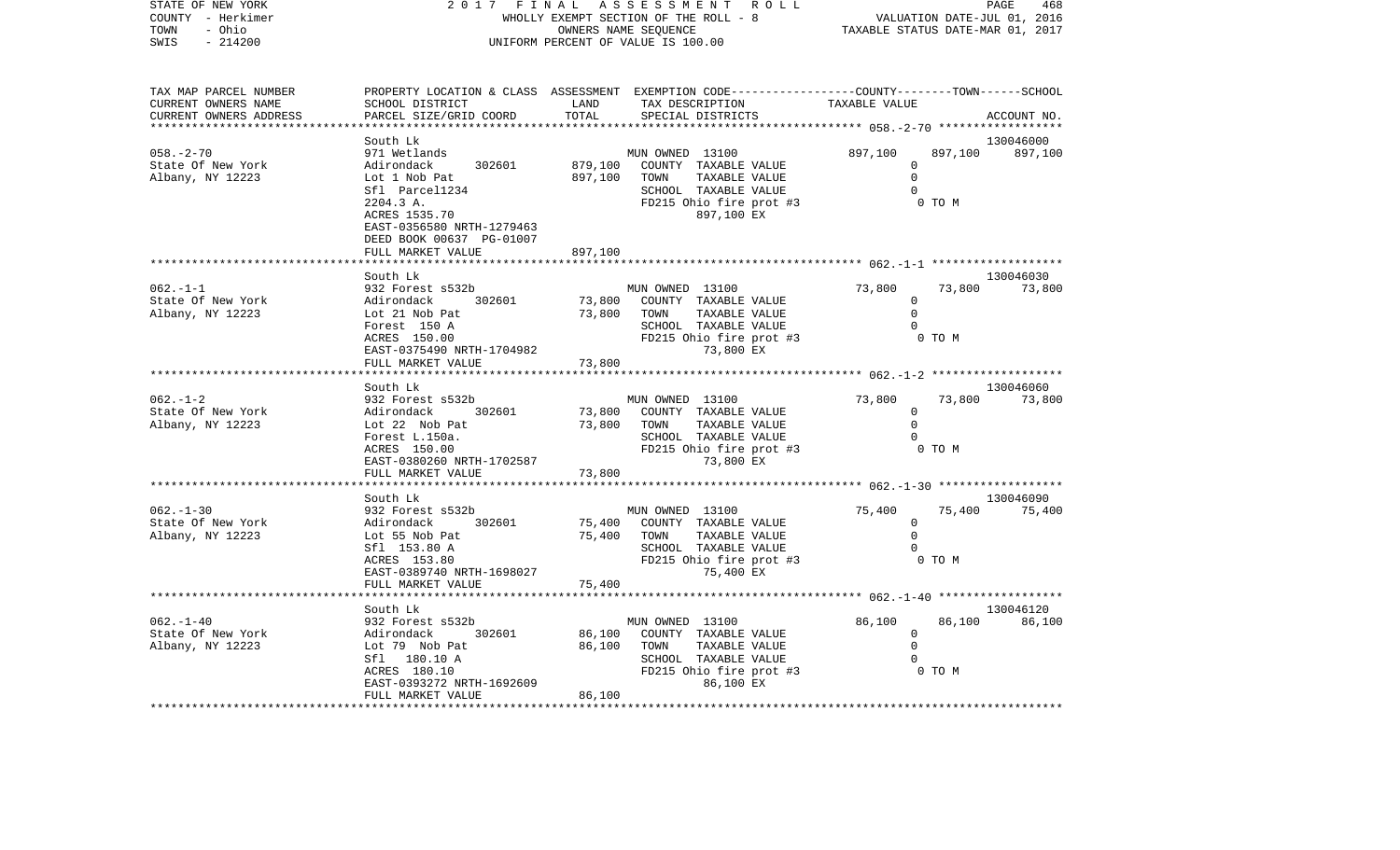| STATE OF NEW YORK<br>COUNTY - Herkimer<br>- Ohio<br>TOWN               |                                                                                                                                                          | 2017 FINAL ASSESSMENT ROLL<br>WHOLLY EXEMPT SECTION OF THE ROLL - 8<br>OWNERS NAME SEQUENCE                                                                    | PAGE<br>469<br>VALUATION DATE-JUL 01, 2016<br>TAXABLE STATUS DATE-MAR 01, 2017                                                 |
|------------------------------------------------------------------------|----------------------------------------------------------------------------------------------------------------------------------------------------------|----------------------------------------------------------------------------------------------------------------------------------------------------------------|--------------------------------------------------------------------------------------------------------------------------------|
| $-214200$<br>SWIS                                                      |                                                                                                                                                          | UNIFORM PERCENT OF VALUE IS 100.00                                                                                                                             |                                                                                                                                |
| TAX MAP PARCEL NUMBER<br>CURRENT OWNERS NAME<br>CURRENT OWNERS ADDRESS | SCHOOL DISTRICT<br>PARCEL SIZE/GRID COORD                                                                                                                | LAND<br>TAX DESCRIPTION<br>TOTAL<br>SPECIAL DISTRICTS                                                                                                          | PROPERTY LOCATION & CLASS ASSESSMENT EXEMPTION CODE---------------COUNTY-------TOWN-----SCHOOL<br>TAXABLE VALUE<br>ACCOUNT NO. |
| $062. - 1 - 41$<br>State Of New York<br>Albany, NY 12223               | South Lk<br>932 Forest s532b<br>302601<br>Adirondack<br>Lot 80 Nob Pat<br>Sfl 180.10 A<br>ACRES 180.10<br>EAST-0394018 NRTH-1693929<br>FULL MARKET VALUE | MUN OWNED 13100<br>86,100<br>COUNTY TAXABLE VALUE<br>86,100<br>TOWN<br>TAXABLE VALUE<br>SCHOOL TAXABLE VALUE<br>FD215 Ohio fire prot #3<br>86,100 EX<br>86,100 | 130046150<br>86,100<br>86,100<br>86,100<br>$\mathbf 0$<br>$\Omega$<br>$\cap$<br>$0$ TO M                                       |
| $062. - 1 - 43$<br>State Of New York<br>Albany, NY 12223               | South Lk<br>932 Forest s532b<br>Adirondack<br>302601<br>Lot 82 Nob Pat<br>Sfl 165.70 A<br>ACRES 165.70<br>EAST-0395060 NRTH-1696162<br>FULL MARKET VALUE | MUN OWNED 13100<br>80,200<br>COUNTY TAXABLE VALUE<br>80,200<br>TOWN<br>TAXABLE VALUE<br>SCHOOL TAXABLE VALUE<br>FD215 Ohio fire prot #3<br>80,200 EX<br>80,200 | 130046180<br>80,200<br>80,200<br>80,200<br>$\circ$<br>$\Omega$<br>0 TO M                                                       |
| 062.-1-44<br>State Of New York<br>Albany, NY 12223                     | South Lk<br>932 Forest s532b<br>Adirondack<br>302601<br>Lot 83 Nob Pat<br>Sfl 165.70 A<br>ACRES 165.70<br>EAST-0395640 NRTH-1697448<br>FULL MARKET VALUE | MUN OWNED 13100<br>80,200<br>COUNTY TAXABLE VALUE<br>80,200<br>TAXABLE VALUE<br>TOWN<br>SCHOOL TAXABLE VALUE<br>FD215 Ohio fire prot #3<br>80,200 EX<br>80,200 | 130046210<br>80,200<br>80,200<br>80,200<br>$\mathbf 0$<br>$\Omega$<br>0 TO M                                                   |
| 062.-1-45<br>State Of New York<br>Albany, NY 12223                     | South Lk<br>932 Forest s532b<br>Adirondack<br>302601<br>Lot 84 Nob Pat<br>Sfl 165.70 A<br>ACRES 165.70<br>EAST-0396205 NRTH-1698518<br>FULL MARKET VALUE | MUN OWNED 13100<br>80,200<br>COUNTY TAXABLE VALUE<br>80,200<br>TOWN<br>TAXABLE VALUE<br>SCHOOL TAXABLE VALUE<br>FD215 Ohio fire prot #3<br>80,200 EX<br>80,200 | 130046240<br>80,200<br>80,200<br>80,200<br>$\Omega$<br>$\mathbf 0$<br>$\Omega$<br>0 TO M                                       |
| $062. - 1 - 46$                                                        | South Lk<br>932 Forest s532b                                                                                                                             | MUN OWNED 13100                                                                                                                                                | 130046270<br>80,200<br>80,200<br>80,200                                                                                        |

 $\begin{array}{cccccccccc} \text{Lot} & 80,200 & \text{TOWN} & \text{TAXABLE VALUE} & & & & 0 \\ \text{Sf1} & 165.70 & \text{A} & & & & & \text{SCHOOL} & \text{TAXABLE VALUE} & & & & & 0 \\ \text{ACRES} & 165.70 & & & & & & & \text{FD215 Ohio fire prot #3} & & & & & & 0 \\ \end{array}$ 

\*\*\*\*\*\*\*\*\*\*\*\*\*\*\*\*\*\*\*\*\*\*\*\*\*\*\*\*\*\*\*\*\*\*\*\*\*\*\*\*\*\*\*\*\*\*\*\*\*\*\*\*\*\*\*\*\*\*\*\*\*\*\*\*\*\*\*\*\*\*\*\*\*\*\*\*\*\*\*\*\*\*\*\*\*\*\*\*\*\*\*\*\*\*\*\*\*\*\*\*\*\*\*\*\*\*\*\*\*\*\*\*\*\*\*\*\*\*\*\*\*\*\*\*\*\*\*\*\*\*\*\*

SCHOOL TAXABLE VALUE

 $FD215$  Ohio fire prot #3<br>80,200 EX

0<br>0 TO M

State Of New York Adirondack 302601 80,200 COUNTY TAXABLE VALUE 0

EAST-0396451 NRTH-1699614

FULL MARKET VALUE 80,200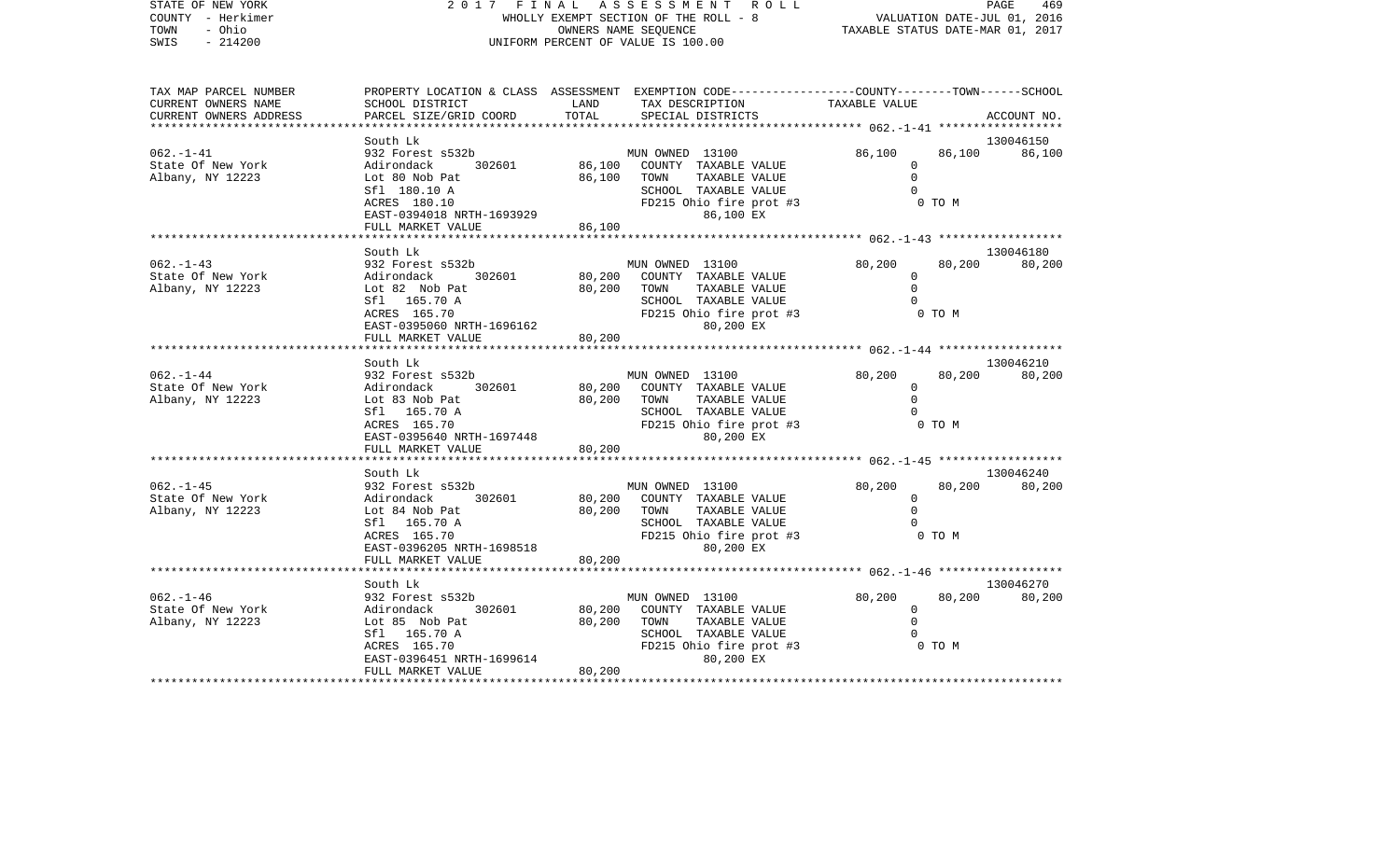| STATE OF NEW YORK      |                                                                                                  |                                       | 2017 FINAL ASSESSMENT ROLL                      |                |                                  | PAGE<br>470         |  |  |
|------------------------|--------------------------------------------------------------------------------------------------|---------------------------------------|-------------------------------------------------|----------------|----------------------------------|---------------------|--|--|
| COUNTY - Herkimer      |                                                                                                  | WHOLLY EXEMPT SECTION OF THE ROLL - 8 | VALUATION DATE-JUL 01, 2016                     |                |                                  |                     |  |  |
| TOWN<br>- Ohio         |                                                                                                  |                                       | OWNERS NAME SEOUENCE                            |                | TAXABLE STATUS DATE-MAR 01, 2017 |                     |  |  |
| $-214200$<br>SWIS      |                                                                                                  |                                       | UNIFORM PERCENT OF VALUE IS 100.00              |                |                                  |                     |  |  |
| TAX MAP PARCEL NUMBER  | PROPERTY LOCATION & CLASS ASSESSMENT EXEMPTION CODE----------------COUNTY-------TOWN------SCHOOL |                                       |                                                 |                |                                  |                     |  |  |
| CURRENT OWNERS NAME    | SCHOOL DISTRICT                                                                                  | LAND                                  | TAX DESCRIPTION                                 | TAXABLE VALUE  |                                  |                     |  |  |
| CURRENT OWNERS ADDRESS | PARCEL SIZE/GRID COORD                                                                           | TOTAL                                 | SPECIAL DISTRICTS                               |                |                                  | ACCOUNT NO.         |  |  |
|                        |                                                                                                  | * * * * * * * * * * * * * * * * *     |                                                 |                |                                  |                     |  |  |
|                        | Nobleboro Patent                                                                                 |                                       |                                                 |                |                                  | 130046360           |  |  |
| $063. - 1 - 14$        | 932 Forest s532b                                                                                 |                                       | MUN OWNED 13100                                 | 72,700         | 72,700                           | 72,700              |  |  |
| State Of New York      | 302601<br>Adirondack                                                                             | 72,700                                | COUNTY TAXABLE VALUE                            | 0              |                                  |                     |  |  |
| Albany, NY 12223       | Lot 89 Nob Pat                                                                                   | 72,700                                | TOWN<br>TAXABLE VALUE                           | $\mathbf 0$    |                                  |                     |  |  |
|                        | Sfl 147.20 A<br>ACRES 147.20                                                                     |                                       | SCHOOL TAXABLE VALUE<br>FD215 Ohio fire prot #3 | $\Omega$       | 0 TO M                           |                     |  |  |
|                        | EAST-0398731 NRTH-1704061                                                                        |                                       | 72,700 EX                                       |                |                                  |                     |  |  |
|                        | FULL MARKET VALUE                                                                                | 72,700                                |                                                 |                |                                  |                     |  |  |
|                        |                                                                                                  |                                       |                                                 |                |                                  |                     |  |  |
|                        | Nobleboro Patent                                                                                 |                                       |                                                 |                |                                  | 130046330           |  |  |
| 063.-1-15              | 932 Forest s532b                                                                                 |                                       | MUN OWNED 13100                                 | 72,700         | 72,700                           | 72,700              |  |  |
| State Of New York      | Adirondack<br>302601                                                                             | 72,700                                | COUNTY TAXABLE VALUE                            | $\overline{0}$ |                                  |                     |  |  |
| Albany, NY 12223       | Lot 88 Nob Pat                                                                                   | 72,700                                | TAXABLE VALUE<br>TOWN                           | $\mathbf 0$    |                                  |                     |  |  |
|                        | Sfl 147.20 A                                                                                     |                                       | SCHOOL TAXABLE VALUE                            | $\Omega$       |                                  |                     |  |  |
|                        | ACRES 147.20                                                                                     |                                       | FD215 Ohio fire prot #3<br>72,700 EX            |                | 0 TO M                           |                     |  |  |
|                        | EAST-0398282 NRTH-1703064<br>FULL MARKET VALUE                                                   | 72,700                                |                                                 |                |                                  |                     |  |  |
|                        | *******************************                                                                  |                                       |                                                 |                |                                  |                     |  |  |
|                        | Nobleboro Patent                                                                                 |                                       |                                                 |                |                                  | 130046300           |  |  |
| $063. - 1 - 17$        | 932 Forest s532b                                                                                 |                                       | MUN OWNED 13100                                 | 80,200         | 80,200                           | 80,200              |  |  |
| State Of New York      | 302601<br>Adirondack                                                                             | 80,200                                | COUNTY TAXABLE VALUE                            | $\mathbf 0$    |                                  |                     |  |  |
| Albany, NY 12223       | Lot 86 Nob Pat                                                                                   | 80,200                                | TAXABLE VALUE<br>TOWN                           | $\mathbf 0$    |                                  |                     |  |  |
|                        | Sfl 165.70 A                                                                                     |                                       | SCHOOL TAXABLE VALUE                            | $\Omega$       |                                  |                     |  |  |
|                        | ACRES 165.70                                                                                     |                                       | FD215 Ohio fire prot #3                         |                | 0 TO M                           |                     |  |  |
|                        | EAST-0397214 NRTH-1700954<br>FULL MARKET VALUE                                                   | 80,200                                | 80,200 EX                                       |                |                                  |                     |  |  |
|                        |                                                                                                  |                                       |                                                 |                |                                  |                     |  |  |
|                        | Nobleboro Patent                                                                                 |                                       |                                                 |                |                                  | 130046420           |  |  |
| 063.-1-21              | 932 Forest s532b                                                                                 |                                       | MUN OWNED 13100                                 | 82,400         | 82,400                           | 82,400              |  |  |
| State Of New York      | Adirondack<br>302601                                                                             | 82,400                                | COUNTY TAXABLE VALUE                            | 0              |                                  |                     |  |  |
| Albany, NY 12223       | Lot 96 Nob Pat                                                                                   | 82,400                                | TAXABLE VALUE<br>TOWN                           | $\mathbf 0$    |                                  |                     |  |  |
|                        | Sfl 170.90 A                                                                                     |                                       | SCHOOL TAXABLE VALUE                            | $\Omega$       |                                  |                     |  |  |
|                        | ACRES 170.90                                                                                     |                                       | FD215 Ohio fire prot #3                         |                | 0 TO M                           |                     |  |  |
|                        | EAST-0400725 NRTH-1694889                                                                        |                                       | 82,400 EX                                       |                |                                  |                     |  |  |
|                        | FULL MARKET VALUE                                                                                | 82,400                                |                                                 |                |                                  |                     |  |  |
|                        |                                                                                                  |                                       |                                                 |                |                                  |                     |  |  |
| $063. - 1 - 26$        | Nobleboro Patent<br>932 Forest s532b                                                             |                                       | MUN OWNED 13100                                 | 74,300         | 74,300                           | 130046390<br>74,300 |  |  |
| State Of New York      | 302601<br>Adirondack                                                                             | 74,300                                | COUNTY TAXABLE VALUE                            | $\overline{0}$ |                                  |                     |  |  |
| Albany, NY 12223       | Lot 92 Nob Pat                                                                                   | 74,300                                | TOWN<br>TAXABLE VALUE                           | $\Omega$       |                                  |                     |  |  |
|                        | Sfl 151.20 A                                                                                     |                                       | SCHOOL TAXABLE VALUE                            | 0              |                                  |                     |  |  |
|                        | ACRES 151.20                                                                                     |                                       | FD215 Ohio fire prot #3                         |                | 0 TO M                           |                     |  |  |

FULL MARKET VALUE 74,300 \*\*\*\*\*\*\*\*\*\*\*\*\*\*\*\*\*\*\*\*\*\*\*\*\*\*\*\*\*\*\*\*\*\*\*\*\*\*\*\*\*\*\*\*\*\*\*\*\*\*\*\*\*\*\*\*\*\*\*\*\*\*\*\*\*\*\*\*\*\*\*\*\*\*\*\*\*\*\*\*\*\*\*\*\*\*\*\*\*\*\*\*\*\*\*\*\*\*\*\*\*\*\*\*\*\*\*\*\*\*\*\*\*\*\*\*\*\*\*\*\*\*\*\*\*\*\*\*\*\*\*\*

EAST-0402744 NRTH-1699714

 $FD215$  Ohio fire prot #3<br>74,300 EX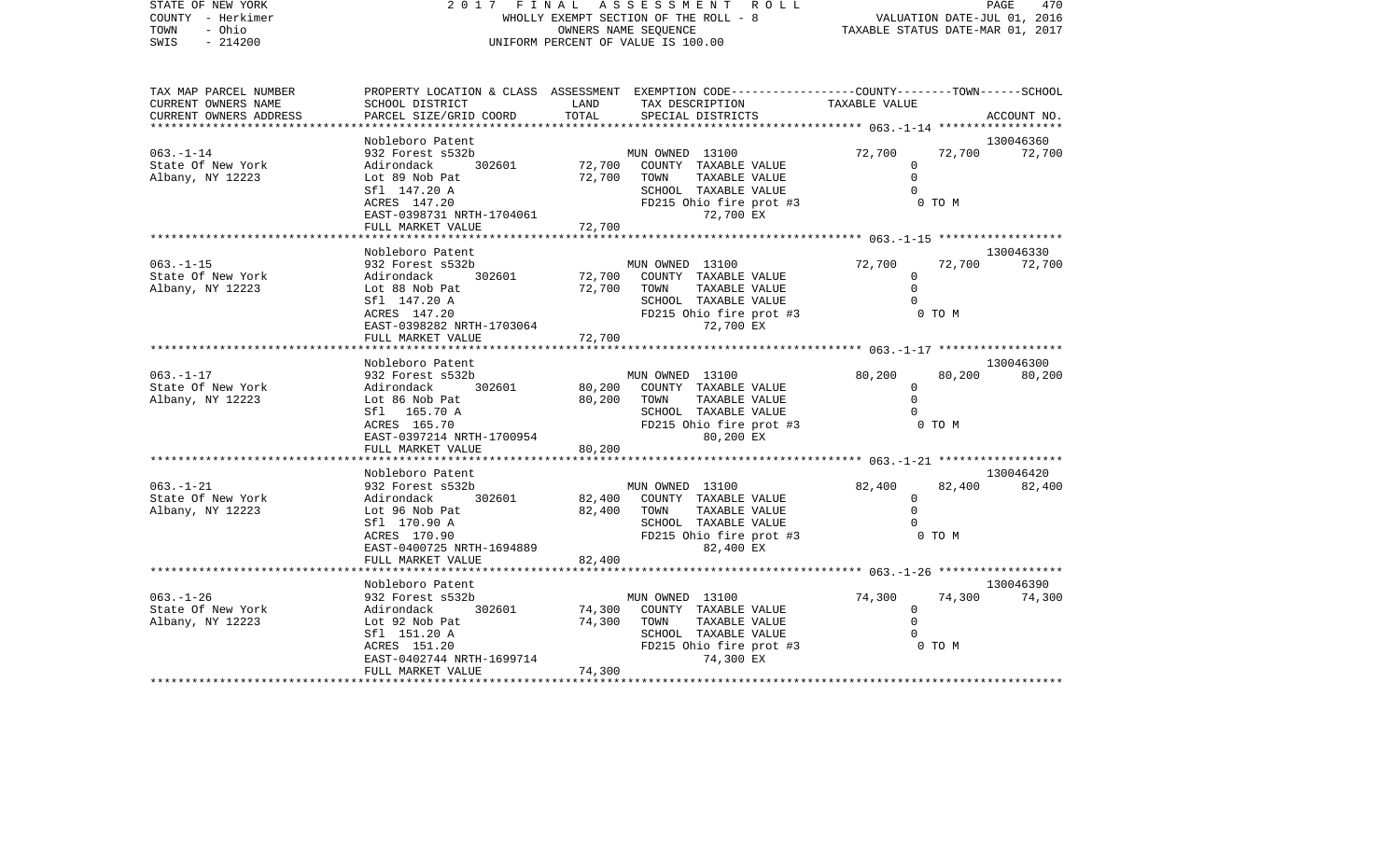| STATE OF NEW YORK<br>COUNTY - Herkimer<br>- Ohio<br>TOWN<br>$-214200$<br>SWIS                                   | A S S E S S M E N T<br>2017 FINAL<br>WHOLLY EXEMPT SECTION OF THE ROLL - 8<br>OWNERS NAME SEQUENCE<br>UNIFORM PERCENT OF VALUE IS 100.00                                                        |                            |                                                                                                                                         | VALUATION DATE-JUL 01, 2016<br>TAXABLE STATUS DATE-MAR 01, 2017 |                  | PAGE<br>471         |
|-----------------------------------------------------------------------------------------------------------------|-------------------------------------------------------------------------------------------------------------------------------------------------------------------------------------------------|----------------------------|-----------------------------------------------------------------------------------------------------------------------------------------|-----------------------------------------------------------------|------------------|---------------------|
| TAX MAP PARCEL NUMBER<br>CURRENT OWNERS NAME<br>CURRENT OWNERS ADDRESS                                          | SCHOOL DISTRICT<br>PARCEL SIZE/GRID COORD<br>*******************                                                                                                                                | LAND<br>TOTAL              | PROPERTY LOCATION & CLASS ASSESSMENT EXEMPTION CODE---------------COUNTY-------TOWN------SCHOOL<br>TAX DESCRIPTION<br>SPECIAL DISTRICTS | TAXABLE VALUE                                                   |                  | ACCOUNT NO.         |
| $073.2 - 1 - 32$<br>State Of New York<br>N Y State<br>Albany, NY 12223                                          | Remsenburgh Patent<br>932 Forest s532b<br>Poland Central 213803<br>Lot 63 Rem Pat<br>Sf1 9.23 A<br>ACRES<br>9.32<br>EAST-0370973 NRTH-1657591<br>DEED BOOK 606<br>$PG-253$<br>FULL MARKET VALUE | 14,400<br>14,400<br>14,400 | MUN OWNED 13100<br>COUNTY TAXABLE VALUE<br>TAXABLE VALUE<br>TOWN<br>SCHOOL TAXABLE VALUE<br>FD217 Ohio fire prot #4<br>14,400 EX        | 14,400<br>$\Omega$<br>$\Omega$<br>$\Omega$                      | 14,400<br>0 TO M | 130046480<br>14,400 |
|                                                                                                                 | Remsenburgh Patent                                                                                                                                                                              |                            |                                                                                                                                         |                                                                 |                  | 130046450           |
| $073.2 - 1 - 70$<br>State Of New York<br>Christman Lot<br>Albany, NY 12223                                      | 932 Forest s532b<br>Poland Central 213803<br>Lot 63 Rem Pat<br>Sfl 26.86 A<br>ACRES 26.86<br>EAST-0371951 NRTH-1656877<br>DEED BOOK 599<br>PG-773<br>FULL MARKET VALUE                          | 26,400<br>26,400<br>26,400 | MUN OWNED 13100<br>COUNTY TAXABLE VALUE<br>TAXABLE VALUE<br>TOWN<br>SCHOOL TAXABLE VALUE<br>FD217 Ohio fire prot #4<br>26,400 EX        | 26,400<br>$\Omega$<br>$\Omega$<br>$\Omega$                      | 26,400<br>0 TO M | 26,400              |
|                                                                                                                 | Rt 8                                                                                                                                                                                            |                            |                                                                                                                                         |                                                                 |                  | 130024570           |
| $074.1 - 2 - 66$<br>State Of New York<br>122 Washington Ave<br>Albany, NY 12232                                 | 932 Forest s532b<br>Poland Central 213803<br>76 Rem Pat<br>R 1 5<br>4.10<br>ACRES<br>EAST-0371768 NRTH-1651758<br>DEED BOOK 00642 PG-00799                                                      | 11,400<br>11,400           | MUN OWNED 13100<br>COUNTY TAXABLE VALUE<br>TOWN<br>TAXABLE VALUE<br>SCHOOL TAXABLE VALUE<br>FD200 Ohio fire prot #1<br>11,400 EX        | 11,400<br>0<br>$\Omega$                                         | 11,400<br>0 TO M | 11,400              |
|                                                                                                                 | FULL MARKET VALUE                                                                                                                                                                               | 11,400                     |                                                                                                                                         |                                                                 |                  |                     |
| $085.1 - 1 - 34.1$<br>The Native Self-Sufficiency Ce Poland Central 213803<br>PO Box 88<br>Cold Brook, NY 13324 | Tea Cup St<br>910 Priv forest<br>9 Jer Pat<br>FRNT 1157.00 DPTH<br>ACRES 63.70<br>EAST-0378870 NRTH-1617540<br>DEED BOOK 691<br><b>PG-782</b><br>FULL MARKET VALUE                              | 49,700<br>49,700<br>49,700 | NON PROF 9 25300<br>COUNTY TAXABLE VALUE<br>TAXABLE VALUE<br>TOWN<br>SCHOOL TAXABLE VALUE<br>FD210 Ohio fire prot #2<br>49,700 EX       | 49,700<br>$\mathbf{0}$<br>$\Omega$<br>$\Omega$                  | 49,700<br>0 TO M | 49,700              |
|                                                                                                                 |                                                                                                                                                                                                 |                            |                                                                                                                                         |                                                                 |                  |                     |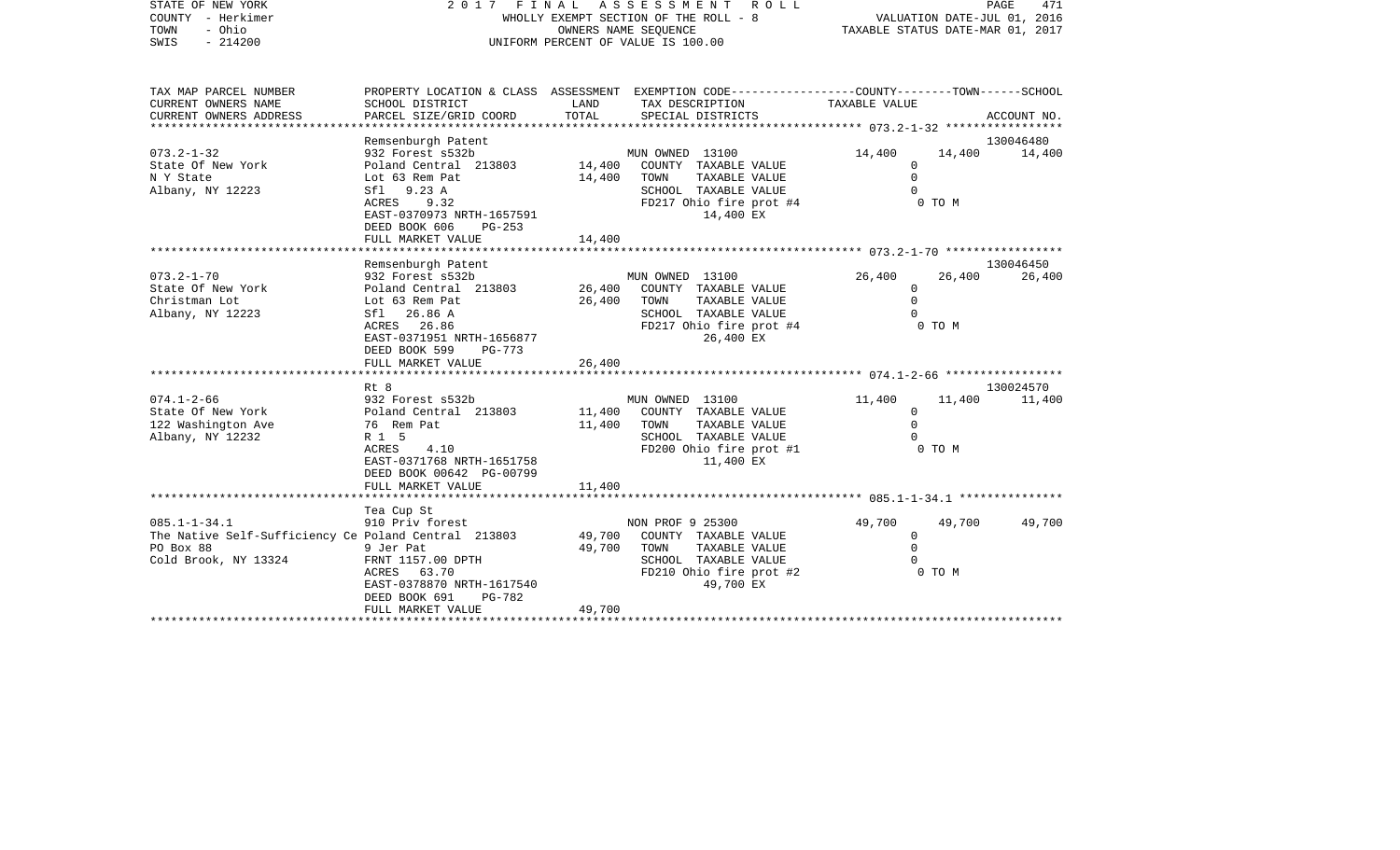| STATE OF NEW YORK<br>COUNTY - Herkimer<br>TOWN<br>- Ohio<br>SWIS<br>$-214200$    | 2017                                                                                                                                                                            | FINAL                         | A S S E S S M E N T R O L L<br>WHOLLY EXEMPT SECTION OF THE ROLL - 8<br>OWNERS NAME SEQUENCE<br>UNIFORM PERCENT OF VALUE IS 100.00 | PAGE<br>472<br>VALUATION DATE-JUL 01, 2016<br>VALUATION DATE-JUL UI, 2016<br>TAXABLE STATUS DATE-MAR 01, 2017 |                                 |  |
|----------------------------------------------------------------------------------|---------------------------------------------------------------------------------------------------------------------------------------------------------------------------------|-------------------------------|------------------------------------------------------------------------------------------------------------------------------------|---------------------------------------------------------------------------------------------------------------|---------------------------------|--|
| TAX MAP PARCEL NUMBER<br>CURRENT OWNERS NAME<br>CURRENT OWNERS ADDRESS           | PROPERTY LOCATION & CLASS ASSESSMENT EXEMPTION CODE---------------COUNTY-------TOWN------SCHOOL<br>SCHOOL DISTRICT<br>PARCEL SIZE/GRID COORD                                    | LAND<br>TOTAL                 | TAX DESCRIPTION<br>SPECIAL DISTRICTS                                                                                               | TAXABLE VALUE                                                                                                 | ACCOUNT NO.                     |  |
| $064. -1 - 11.2$<br>The Town Of Ohio Ny<br>234 Nellis Rd<br>Cold Brook, NY 13324 | North Lake Rd<br>312 Vac w/imprv<br>302601<br>Adirondack<br>20 Woodhull<br>Lot 192<br>ACRES 163.00<br>EAST-0336609 NRTH-1681102<br>DEED BOOK 887<br>PG-299<br>FULL MARKET VALUE | 102,100<br>150,000<br>150,000 | MUN OWNED 13100<br>COUNTY TAXABLE VALUE<br>TOWN<br>TAXABLE VALUE<br>SCHOOL TAXABLE VALUE<br>FD215 Ohio fire prot #3<br>150,000 EX  | ***************** 064.-1-11.2 ******************<br>150,000<br>$\Omega$<br>$\mathbf 0$<br>$\Omega$<br>0 TO M  | 130011550<br>150,000<br>150,000 |  |
|                                                                                  | ***********************                                                                                                                                                         |                               |                                                                                                                                    |                                                                                                               |                                 |  |
| $064. -1 - 12$<br>The Town Of Ohio Ny<br>234 Nellis Rd<br>Cold Brook, NY 13324   | North Lake Rd<br>323 Vacant rural<br>302601<br>Adirondack<br>20 Woodhull<br>ACRES<br>1.00<br>EAST-0337431 NRTH-1681166<br>DEED BOOK 887<br>PG-299<br>FULL MARKET VALUE          | 4,000<br>4,000<br>4,000       | MUN OWNED 13100<br>COUNTY TAXABLE VALUE<br>TAXABLE VALUE<br>TOWN<br>SCHOOL TAXABLE VALUE<br>FD215 Ohio fire prot #3<br>4,000 EX    | 4,000<br>$\Omega$<br>$\Omega$<br>$\Omega$<br>0 TO M                                                           | 130026910<br>4,000<br>4,000     |  |
|                                                                                  |                                                                                                                                                                                 |                               |                                                                                                                                    |                                                                                                               |                                 |  |
| $078.4 - 1 - 19$<br>Town Garage Ohio<br>Nellis Rd<br>Cold Brook, NY 13324        | 150 Nellis Rd<br>651 Highway gar<br>Poland Central 213803<br>50.7a<br>ACRES 50.70<br>EAST-0369489 NRTH-1631338<br>FULL MARKET VALUE                                             | 54,300<br>290,000<br>290,000  | MUN OWNED 13100<br>COUNTY TAXABLE VALUE<br>TOWN<br>TAXABLE VALUE<br>SCHOOL TAXABLE VALUE<br>FD217 Ohio fire prot #4<br>290,000 EX  | 290,000<br>$\mathbf 0$<br>$\Omega$<br>0 TO M                                                                  | 130045878<br>290,000<br>290,000 |  |
|                                                                                  |                                                                                                                                                                                 |                               |                                                                                                                                    |                                                                                                               |                                 |  |
| $078.4 - 1 - 20.2$<br>Town of Ohio<br>234 Nellis Rd<br>Ohio, NY 13324            | Rt. 8<br>314 Rural vac<10<br>Poland Central 213803<br>7.50<br>ACRES<br>EAST-0367842 NRTH-1631187<br>DEED BOOK 948<br>PG-149                                                     | 8,300<br>8,300                | MUN OWNED 13100<br>COUNTY TAXABLE VALUE<br>TOWN<br>TAXABLE VALUE<br>SCHOOL TAXABLE VALUE                                           | 8,300<br>0<br>$\mathbf 0$<br>0                                                                                | 8,300<br>8,300                  |  |
|                                                                                  | FULL MARKET VALUE                                                                                                                                                               | 8,300                         |                                                                                                                                    |                                                                                                               |                                 |  |
|                                                                                  |                                                                                                                                                                                 |                               |                                                                                                                                    |                                                                                                               |                                 |  |
| $078.4 - 1 - 20.3$<br>Town of Ohio<br>234 Nellis Rd<br>Ohio, NY 13324            | Rt. 8<br>314 Rural vac<10<br>Poland Central 213803<br>FRNT 328.00 DPTH<br>ACRES<br>2.80<br>EAST-0367450 NRTH-1631316<br>PG-878<br>DEED BOOK 1497                                | 4,000<br>4,000                | MUN OWNED 13100<br>COUNTY TAXABLE VALUE<br>TOWN<br>TAXABLE VALUE<br>SCHOOL TAXABLE VALUE                                           | 4,000<br>$\mathbf{0}$<br>0<br>$\Omega$                                                                        | 4,000<br>4,000                  |  |
| *************************                                                        | FULL MARKET VALUE                                                                                                                                                               | 4,000                         |                                                                                                                                    |                                                                                                               |                                 |  |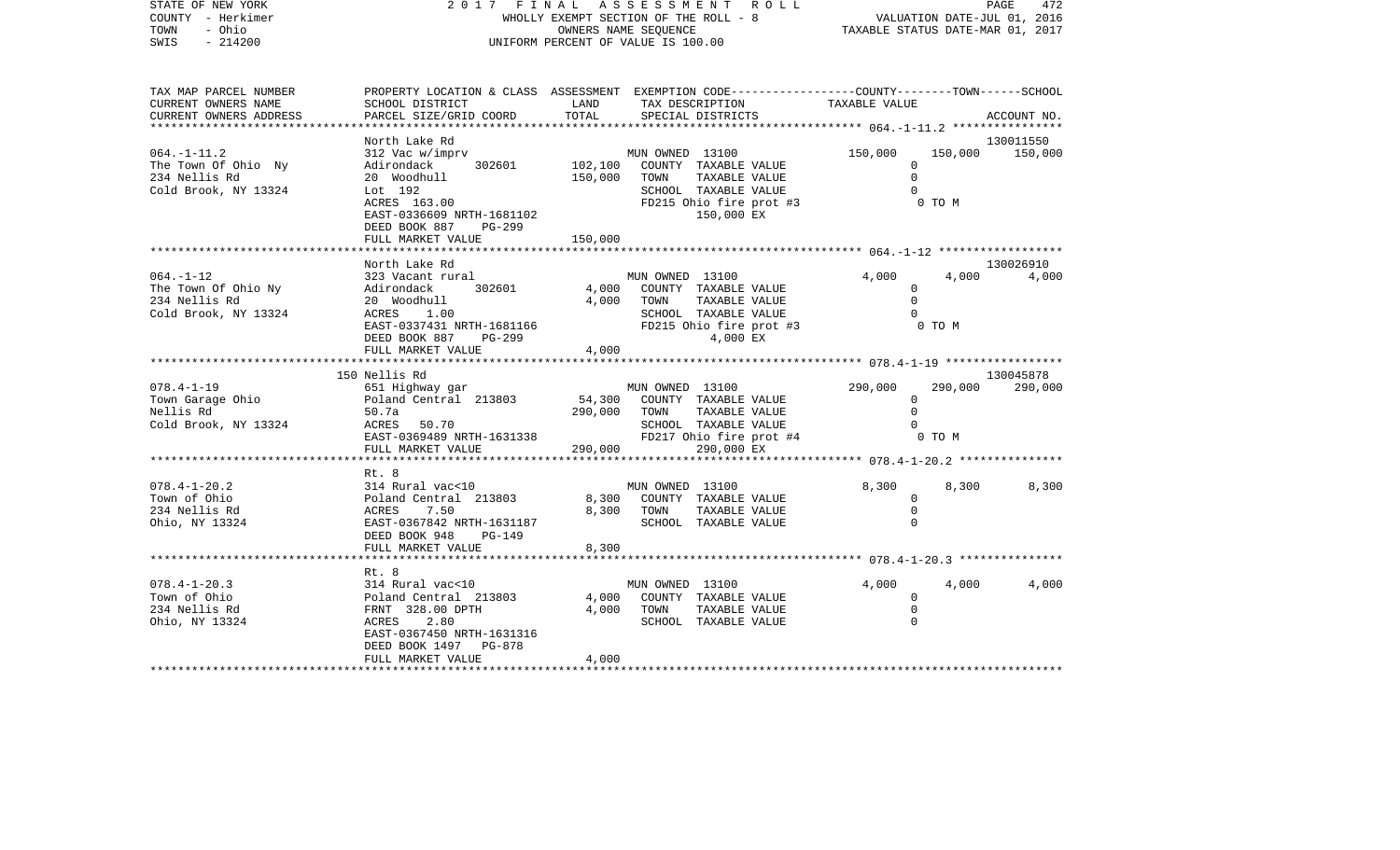| STATE OF NEW YORK                             |                                                                                                  | 2017 FINAL ASSESSMENT ROLL                        |                                  |                             |        | PAGE<br>473 |
|-----------------------------------------------|--------------------------------------------------------------------------------------------------|---------------------------------------------------|----------------------------------|-----------------------------|--------|-------------|
| COUNTY - Herkimer                             |                                                                                                  | WHOLLY EXEMPT SECTION OF THE ROLL - 8             |                                  | VALUATION DATE-JUL 01, 2016 |        |             |
| - Ohio<br>TOWN                                |                                                                                                  |                                                   | TAXABLE STATUS DATE-MAR 01, 2017 |                             |        |             |
| $-214200$<br>SWIS                             |                                                                                                  | UNIFORM PERCENT OF VALUE IS 100.00                |                                  |                             |        |             |
|                                               |                                                                                                  |                                                   |                                  |                             |        |             |
| TAX MAP PARCEL NUMBER                         | PROPERTY LOCATION & CLASS ASSESSMENT EXEMPTION CODE----------------COUNTY-------TOWN------SCHOOL |                                                   |                                  |                             |        |             |
| CURRENT OWNERS NAME<br>CURRENT OWNERS ADDRESS | SCHOOL DISTRICT<br>PARCEL SIZE/GRID COORD                                                        | LAND<br>TOTAL<br>SPECIAL DISTRICTS                | TAX DESCRIPTION                  | TAXABLE VALUE               |        | ACCOUNT NO. |
|                                               | Bull Hill Rd                                                                                     |                                                   |                                  |                             |        | 130060950   |
| $085.3 - 2 - 24$                              | 314 Rural vac<10                                                                                 | MUN OWNED 13100                                   |                                  | 3,200                       | 3,200  | 3,200       |
| Town Of Ohio                                  | Poland Central 213803                                                                            | 3,200                                             | COUNTY TAXABLE VALUE             | $\mathbf 0$                 |        |             |
| RR1 Box 561                                   | Lot 9 & 10 Jer.                                                                                  | 3,200<br>TOWN                                     | TAXABLE VALUE                    | $\mathbf 0$                 |        |             |
| Cold Brook, NY 13324                          | FRNT 100.00 DPTH 175.00                                                                          |                                                   | SCHOOL TAXABLE VALUE             | $\Omega$                    |        |             |
|                                               | ACRES<br>0.40                                                                                    |                                                   | FD210 Ohio fire prot #2          |                             | 0 TO M |             |
|                                               | EAST-0377111 NRTH-1613935<br>DEED BOOK 821<br>PG-429                                             |                                                   | 3,200 EX                         |                             |        |             |
|                                               | FULL MARKET VALUE                                                                                | 3,200                                             |                                  |                             |        |             |
|                                               |                                                                                                  |                                                   |                                  |                             |        |             |
|                                               | Gray Wilmurt Rd                                                                                  |                                                   |                                  |                             |        | 130045908   |
| 085.3-2-68                                    | 534 Social org.                                                                                  | MUN OWNED 13100                                   |                                  | 55,900                      | 55,900 | 55,900      |
| Town of Ohio                                  | Poland Central 213803                                                                            | 5,800<br>COUNTY TAXABLE VALUE                     |                                  | $\circ$                     |        |             |
| 234 Nellis Rd                                 | $1/2$ A                                                                                          | 55,900<br>TOWN                                    | TAXABLE VALUE                    | $\mathbf 0$                 |        |             |
| Ohio, NY 13324                                | FRNT<br>50.00 DPTH 110.00<br>ACRES 0.13                                                          | SCHOOL TAXABLE VALUE                              | FD217 Ohio fire prot #4          |                             | 0 TO M |             |
|                                               | EAST-0373048 NRTH-1615023                                                                        |                                                   | 55,900 EX                        |                             |        |             |
|                                               | DEED BOOK 1158<br>PG-216                                                                         |                                                   |                                  |                             |        |             |
|                                               | FULL MARKET VALUE                                                                                | 55,900                                            |                                  |                             |        |             |
|                                               |                                                                                                  |                                                   |                                  |                             |        |             |
|                                               | Ohio City Rd                                                                                     |                                                   |                                  |                             |        | 130045968   |
| $078.2 - 2 - 7$<br>Unappropriated State       | 322 Rural vac>10<br>Poland Central 213803                                                        | MUN OWNED 13100<br>52,200<br>COUNTY TAXABLE VALUE |                                  | 52,200<br>$\overline{0}$    | 52,200 | 52,200      |
| Lands                                         | Lot 44                                                                                           | 52,200<br>TOWN                                    | TAXABLE VALUE                    | $\Omega$                    |        |             |
| Albany, NY 12223                              | Jer Pat                                                                                          | SCHOOL TAXABLE VALUE                              |                                  | $\Omega$                    |        |             |
|                                               | 63.68 A                                                                                          |                                                   | FD217 Ohio fire prot #4          |                             | 0 TO M |             |
|                                               | ACRES 67.80                                                                                      |                                                   | 52,200 EX                        |                             |        |             |
|                                               | EAST-0360996 NRTH-1635142                                                                        |                                                   |                                  |                             |        |             |
|                                               | FULL MARKET VALUE                                                                                | 52,200                                            |                                  |                             |        |             |
|                                               | Ohio City Rd                                                                                     |                                                   |                                  |                             |        | 130045998   |
| 078.2-2-26                                    | 322 Rural vac>10                                                                                 | MUN OWNED 13100                                   |                                  | 33,100                      | 33,100 | 33,100      |
| Unappropriated State                          | Poland Central 213803                                                                            | 33,100<br>COUNTY TAXABLE VALUE                    |                                  | $\overline{0}$              |        |             |
| Lands                                         | 50 A                                                                                             | 33,100<br>TOWN                                    | TAXABLE VALUE                    | $\Omega$                    |        |             |
| Albany, NY 12223                              | ACRES 37.20                                                                                      | SCHOOL TAXABLE VALUE                              |                                  |                             |        |             |
|                                               | EAST-0364112 NRTH-1637823                                                                        |                                                   | FD217 Ohio fire prot #4          |                             | 0 TO M |             |
|                                               | FULL MARKET VALUE                                                                                | 33,100                                            | 33,100 EX                        |                             |        |             |
|                                               |                                                                                                  |                                                   |                                  |                             |        | 130300150   |
| $085.3 - 2 - 41$                              | 822 Water supply                                                                                 | WHOLLY EX 50000                                   |                                  | 50,300                      | 50,300 | 50,300      |
| Upper Mohawk Valley                           | Poland Central 213803                                                                            | 50,300<br>COUNTY TAXABLE VALUE                    |                                  | 0                           |        |             |
| Regional Water Board                          | 9                                                                                                | 50,300<br>TOWN                                    | TAXABLE VALUE                    | $\mathbf 0$                 |        |             |
| 1 Kennedy Plz                                 | A Bunce                                                                                          | SCHOOL TAXABLE VALUE                              |                                  | 0                           |        |             |
| Utica, NY 13502                               | 94                                                                                               |                                                   | FD210 Ohio fire prot #2          |                             | 0 TO M |             |
|                                               | ACRES<br>64.70<br>EAST-0377886 NRTH-1612810                                                      |                                                   | 50,300 EX                        |                             |        |             |
|                                               | DEED BOOK 839<br>PG-450                                                                          |                                                   |                                  |                             |        |             |
|                                               | FULL MARKET VALUE                                                                                | 50,300                                            |                                  |                             |        |             |
|                                               |                                                                                                  |                                                   |                                  |                             |        |             |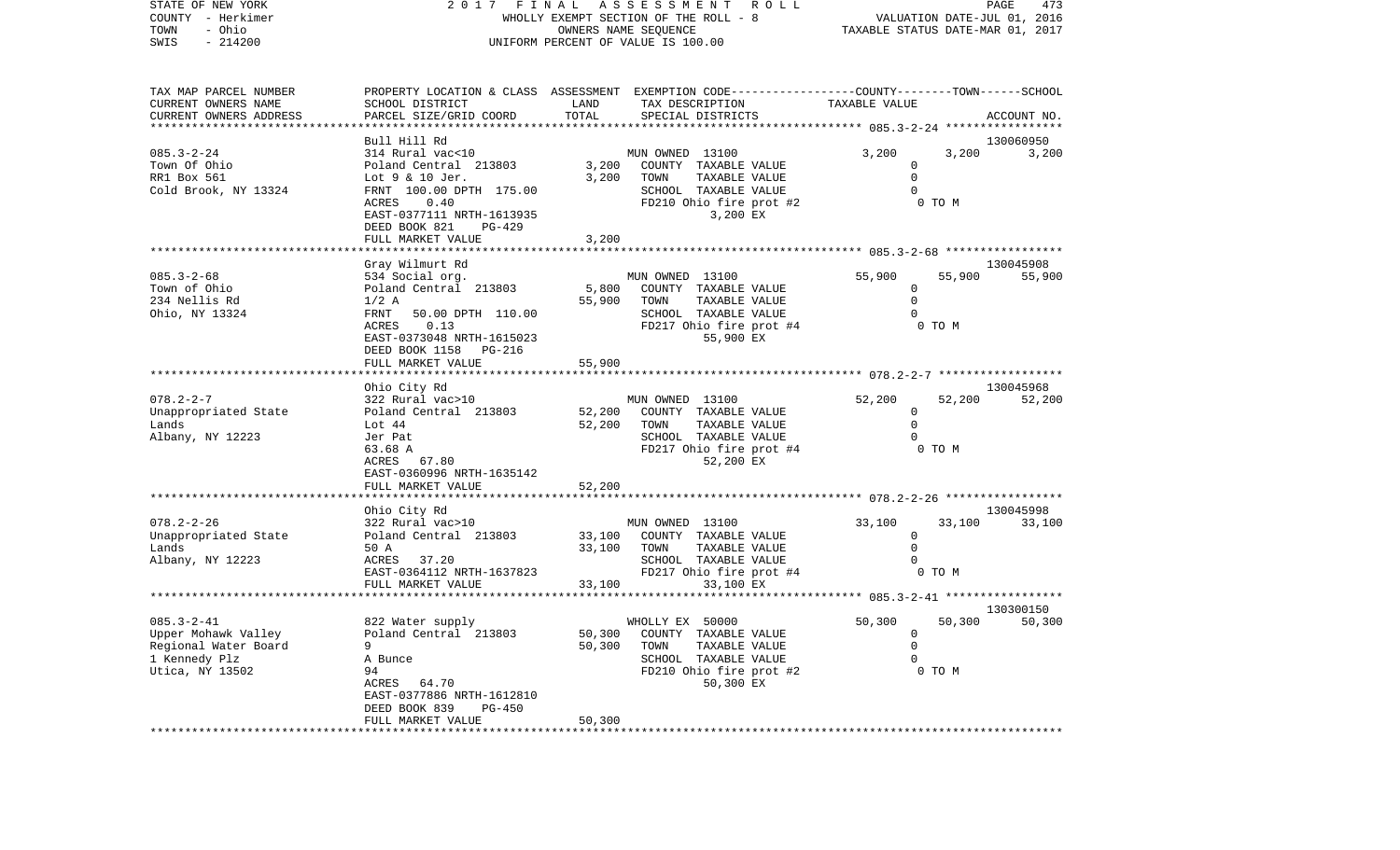| STATE OF NEW YORK<br>COUNTY - Herkimer<br>- Ohio<br>TOWN<br>SWIS<br>$-214200$                      | 2 0 1 7                                                                                                                   | FINAL                   | ASSESSMENT<br>ROLL<br>WHOLLY EXEMPT SECTION OF THE ROLL - 8<br>OWNERS NAME SEQUENCE<br>UNIFORM PERCENT OF VALUE IS 100.00                | PAGE<br>474<br>VALUATION DATE-JUL 01, 2016<br>TAXABLE STATUS DATE-MAR 01, 2017 |                   |             |
|----------------------------------------------------------------------------------------------------|---------------------------------------------------------------------------------------------------------------------------|-------------------------|------------------------------------------------------------------------------------------------------------------------------------------|--------------------------------------------------------------------------------|-------------------|-------------|
| TAX MAP PARCEL NUMBER<br>CURRENT OWNERS NAME<br>CURRENT OWNERS ADDRESS                             | SCHOOL DISTRICT<br>PARCEL SIZE/GRID COORD                                                                                 | LAND<br>TOTAL           | PROPERTY LOCATION & CLASS ASSESSMENT EXEMPTION CODE----------------COUNTY-------TOWN------SCHOOL<br>TAX DESCRIPTION<br>SPECIAL DISTRICTS | TAXABLE VALUE                                                                  |                   | ACCOUNT NO. |
|                                                                                                    |                                                                                                                           | ********                |                                                                                                                                          | ******* 085.3-3-33 *****************                                           |                   |             |
| $085.3 - 3 - 33$                                                                                   |                                                                                                                           |                         |                                                                                                                                          | 100,600                                                                        | 100,600           | 130300210   |
| Upper Mohawk Valley<br>Regional Water Board<br>1 Kennedy Plz<br>Utica, NY 13502                    | 822 Water supply<br>Poland Central 213803<br>9<br>$1/6$ Part E. Bun<br>150                                                | 100,600<br>100,600      | WHOLLY EX 50000<br>COUNTY TAXABLE VALUE<br>TOWN<br>TAXABLE VALUE<br>SCHOOL TAXABLE VALUE<br>FD210 Ohio fire prot #2                      | $\Omega$<br>$\mathbf 0$<br>$\Omega$                                            | 0 TO M            | 100,600     |
|                                                                                                    | ACRES 157.90<br>EAST-0380452 NRTH-1612511<br>DEED BOOK 839<br>$PG-450$<br>FULL MARKET VALUE                               | 100,600                 | 100,600 EX                                                                                                                               |                                                                                |                   |             |
|                                                                                                    |                                                                                                                           |                         |                                                                                                                                          |                                                                                |                   |             |
|                                                                                                    |                                                                                                                           |                         |                                                                                                                                          |                                                                                |                   | 130300180   |
| $085.4 - 2 - 8$<br>Upper Mohawk Valley<br>Regional Water Board<br>1 Kennedy Plz<br>Utica, NY 13502 | 822 Water supply - WTRFNT<br>Poland Central 213803<br>89<br>Blaisdell<br>380<br>ACRES 537.30<br>EAST-0384565 NRTH-1611464 | 158,000<br>158,000      | WHOLLY EX 50000<br>COUNTY TAXABLE VALUE<br>TOWN<br>TAXABLE VALUE<br>SCHOOL TAXABLE VALUE<br>FD210 Ohio fire prot #2<br>158,000 EX        | 158,000<br>$\Omega$<br>$\mathbf 0$<br>$\Omega$                                 | 158,000<br>0 TO M | 158,000     |
|                                                                                                    | DEED BOOK 839<br><b>PG-450</b><br>FULL MARKET VALUE                                                                       | 158,000                 |                                                                                                                                          |                                                                                |                   |             |
|                                                                                                    |                                                                                                                           |                         |                                                                                                                                          |                                                                                |                   |             |
| $666. - 1 - 1$                                                                                     |                                                                                                                           |                         |                                                                                                                                          |                                                                                |                   | 130300120   |
| Upper Mohawk Valley<br>Regional Water Board<br>1 Kennedy Plz<br>Utica, NY 13502                    | 822 Water supply<br>Poland Central 213803<br>11<br>Ben Western Pl<br>45<br>DEED BOOK 00000                                | 3,700<br>3,700          | WHOLLY EX 50000<br>COUNTY TAXABLE VALUE<br>TAXABLE VALUE<br>TOWN<br>SCHOOL TAXABLE VALUE<br>FD210 Ohio fire prot #2<br>3,700 EX          | 3,700<br>0<br>$\mathbf 0$<br>$\Omega$                                          | 3,700<br>0 TO M   | 3,700       |
|                                                                                                    | FULL MARKET VALUE<br>* * * * * * * * * * * * * * * * * * * *                                                              | 3,700<br>***********    |                                                                                                                                          | ************** 666.-1-2 ********************                                   |                   |             |
|                                                                                                    |                                                                                                                           |                         |                                                                                                                                          |                                                                                |                   | 130300360   |
| $666. - 1 - 2$<br>Upper Mohawk Valley<br>Regional Water Board<br>1 Kennedy Plz<br>Utica, NY 13502  | 822 Water supply<br>Poland Central 213803<br>41<br>New Survey<br>150<br>DEED BOOK 00000<br>FULL MARKET VALUE              | 3,300<br>3,300<br>3,300 | WHOLLY EX 50000<br>COUNTY TAXABLE VALUE<br>TOWN<br>TAXABLE VALUE<br>SCHOOL TAXABLE VALUE<br>FD217 Ohio fire prot #4<br>3,300 EX          | 3,300<br>$\mathbf 0$<br>$\mathbf 0$<br>$\Omega$                                | 3,300<br>0 TO M   | 3,300       |
|                                                                                                    |                                                                                                                           |                         |                                                                                                                                          |                                                                                |                   |             |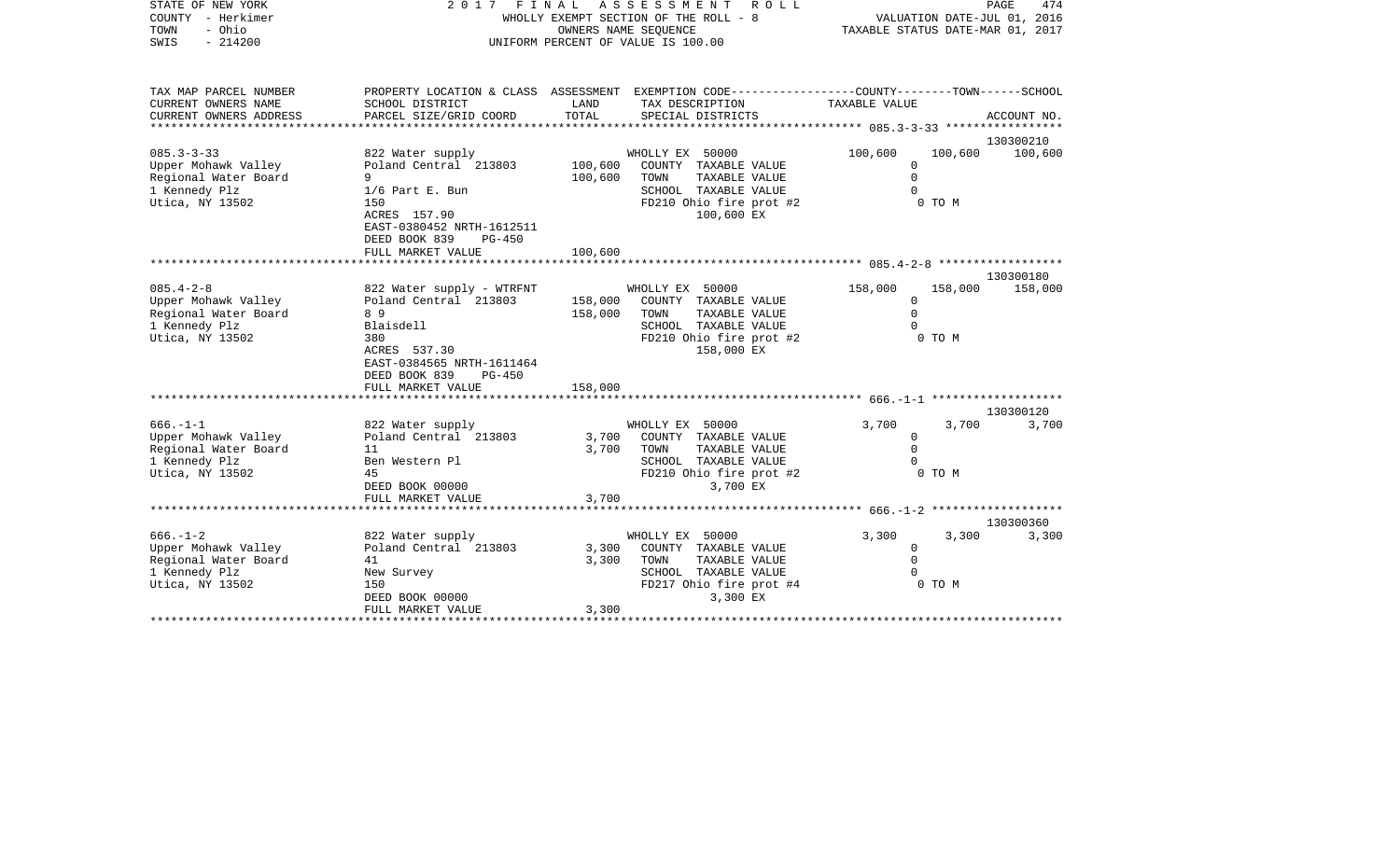| STATE OF NEW YORK<br>- Herkimer<br>COUNTY<br>- Ohio<br>TOWN<br>$-214200$<br>SWIS | 2017                                         | FINAL              | A S S E S S M E N T<br>R O L L<br>WHOLLY EXEMPT SECTION OF THE ROLL - 8<br>OWNERS NAME SEOUENCE<br>UNIFORM PERCENT OF VALUE IS 100.00 | 475<br>PAGE<br>VALUATION DATE-JUL 01, 2016<br>TAXABLE STATUS DATE-MAR 01, 2017 |  |
|----------------------------------------------------------------------------------|----------------------------------------------|--------------------|---------------------------------------------------------------------------------------------------------------------------------------|--------------------------------------------------------------------------------|--|
|                                                                                  |                                              |                    |                                                                                                                                       |                                                                                |  |
| TAX MAP PARCEL NUMBER<br>CURRENT OWNERS NAME                                     | PROPERTY LOCATION & CLASS<br>SCHOOL DISTRICT | ASSESSMENT<br>LAND | TAX DESCRIPTION                                                                                                                       | EXEMPTION CODE-----------------COUNTY-------TOWN------SCHOOL<br>TAXABLE VALUE  |  |
| CURRENT OWNERS ADDRESS                                                           | PARCEL SIZE/GRID COORD                       | TOTAL              | SPECIAL DISTRICTS                                                                                                                     | ACCOUNT NO.                                                                    |  |
|                                                                                  | Route 8                                      |                    |                                                                                                                                       | 130045690                                                                      |  |
| $070.4 - 1 - 44$                                                                 | 695 Cemetery                                 |                    | NON PROF 9 25300                                                                                                                      | 3,500<br>3,500<br>3,500                                                        |  |
| Wilmurt Cemetery                                                                 | Poland Central 213803                        | 3,500              | COUNTY<br>TAXABLE VALUE                                                                                                               |                                                                                |  |
| Star Rte                                                                         | 1.50<br>ACRES                                | 3,500              | TOWN<br>TAXABLE VALUE                                                                                                                 |                                                                                |  |
| Cold Brook, NY 13324                                                             | EAST-0384184 NRTH-1655550                    |                    | SCHOOL<br>TAXABLE VALUE                                                                                                               |                                                                                |  |

FULL MARKET VALUE 3,500 3,500 EX \*\*\*\*\*\*\*\*\*\*\*\*\*\*\*\*\*\*\*\*\*\*\*\*\*\*\*\*\*\*\*\*\*\*\*\*\*\*\*\*\*\*\*\*\*\*\*\*\*\*\*\*\*\*\*\*\*\*\*\*\*\*\*\*\*\*\*\*\*\*\*\*\*\*\*\*\*\*\*\*\*\*\*\*\*\*\*\*\*\*\*\*\*\*\*\*\*\*\*\*\*\*\*\*\*\*\*\*\*\*\*\*\*\*\*\*\*\*\*\*\*\*\*\*\*\*\*\*\*\*\*\*

DEED BOOK 00000 FD217 Ohio fire prot #4 0 TO M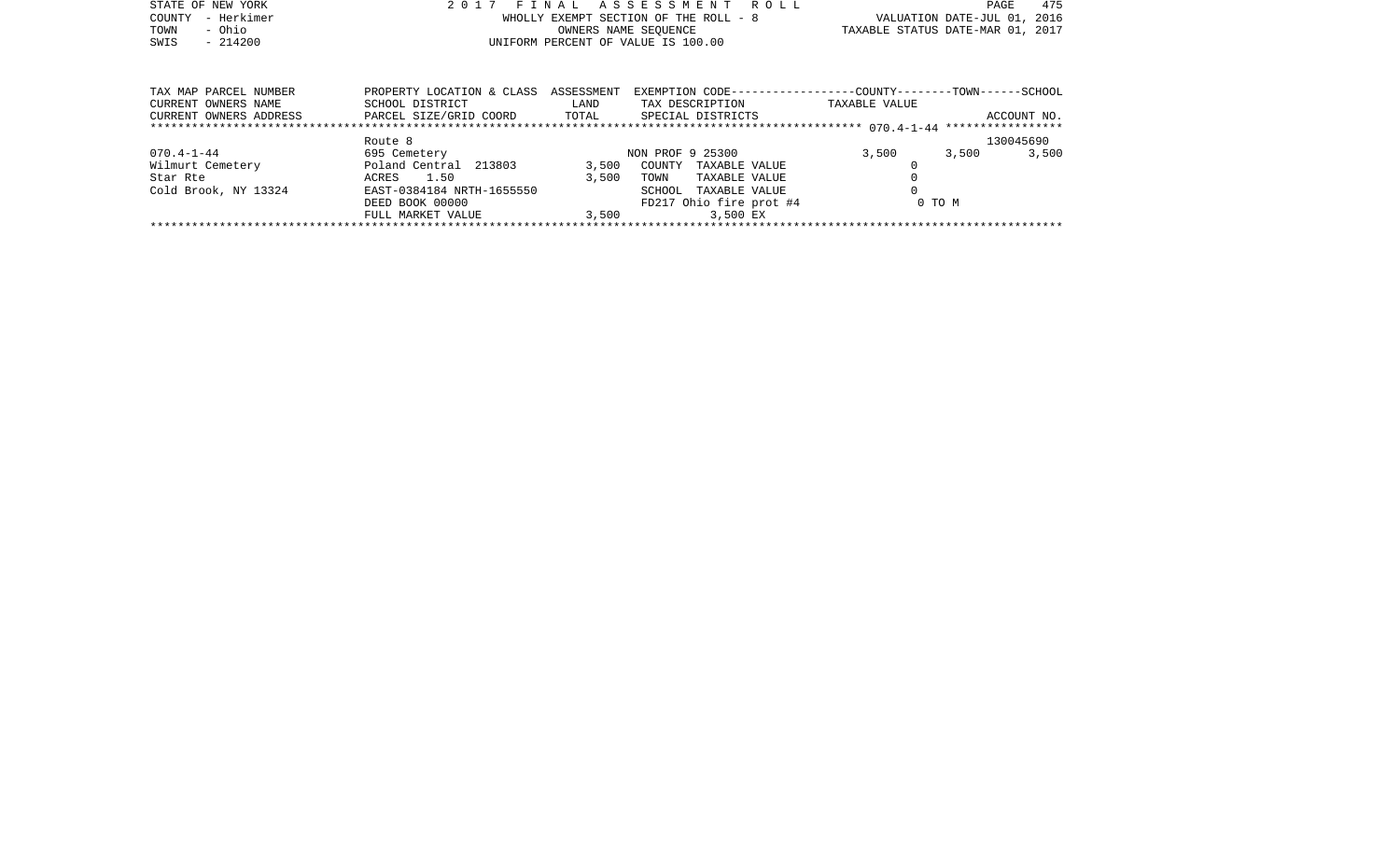| STATE OF NEW YORK | 2017 FINAL ASSESSMENT ROLL            |                                  | <b>PAGE</b>     | 476 |
|-------------------|---------------------------------------|----------------------------------|-----------------|-----|
| COUNTY - Herkimer | WHOLLY EXEMPT SECTION OF THE ROLL - 8 | VALUATION DATE-JUL 01, 2016      |                 |     |
| TOWN<br>- Ohio    |                                       | TAXABLE STATUS DATE-MAR 01, 2017 |                 |     |
| SWIS - 214200     | UNIFORM PERCENT OF VALUE IS 100.00    |                                  | RPS150/V04/L015 |     |
|                   |                                       | CURRENT DATE 6/20/2017           |                 |     |

#### R O L L S E C T I O N T O T A L S

#### \*\*\* S P E C I A L D I S T R I C T S U M M A R Y \*\*\*

|      |                      | TOTAL   | EXTENSION  | EXTENSION | AD VALOREM | EXEMPT   | TAXABLE |
|------|----------------------|---------|------------|-----------|------------|----------|---------|
| CODE | DISTRICT NAME        | PARCELS | TYPE       | VALUE     | VALUE      | AMOUNT   | VALUE   |
|      |                      |         |            |           |            |          |         |
|      | FD200 Ohio fire prot |         | 3 TOTAL M  |           | 110,400    | 110,400  |         |
|      | FD210 Ohio fire prot |         | 10 TOTAL M |           | 723,400    | 723,400  |         |
|      | FD215 Ohio fire prot |         | 18 TOTAL M |           | 2274,400   | 2274,400 |         |
|      | FD217 Ohio fire prot |         | 19 TOTAL M |           | 861,300    | 861,300  |         |

## \*\*\* S C H O O L D I S T R I C T S U M M A R Y \*\*\*

| CODE             | DISTRICT NAME                | TOTAL<br>PARCELS | ASSESSED<br>LAND     | ASSESSED<br>TOTAL    | EXEMPT<br>AMOUNT     | TOTAL<br>TAXABLE | <b>STAR</b><br><b>AMOUNT</b> | STAR<br>TAXABLE |
|------------------|------------------------------|------------------|----------------------|----------------------|----------------------|------------------|------------------------------|-----------------|
| 213803<br>302601 | Poland Central<br>Adirondack | 36<br>18         | 1286,088<br>2208,500 | 2156,088<br>2274,400 | 2156,088<br>2274,400 |                  |                              |                 |
|                  | SUB-TOTAL                    | 54               | 3494,588             | 4430,488             | 4430,488             |                  |                              |                 |
|                  | TOTAL                        | 54               | 3494,588             | 4430,488             | 4430,488             |                  |                              |                 |

#### \*\*\* S Y S T E M C O D E S S U M M A R Y \*\*\*

| CODE  | DESCRIPTION        | TOTAL<br>PARCELS | COUNTY             | TOWN               | <b>SCHOOL</b>      |
|-------|--------------------|------------------|--------------------|--------------------|--------------------|
| 50000 | WHOLLY EX<br>тотаь |                  | 761,688<br>761,688 | 761,688<br>761,688 | 761,688<br>761,688 |

## \*\*\* E X E M P T I O N S U M M A R Y \*\*\*

| CODE           | DESCRIPTION            | TOTAL<br>PARCELS | COUNTY            | TOWN              | SCHOOL            |
|----------------|------------------------|------------------|-------------------|-------------------|-------------------|
| 13100<br>25110 | MUN OWNED<br>N/P-RELIG | 29               | 2775,300<br>2,900 | 2775,300<br>2,900 | 2775,300<br>2,900 |
| 25300          | NON PROF 9             | 17               | 793,600           | 793,600           | 793,600           |
| 26400          | VOL FIRE               |                  | 97,000            | 97,000            | 97,000            |
|                | TOTAL                  | 48               | 3668,800          | 3668,800          | 3668,800          |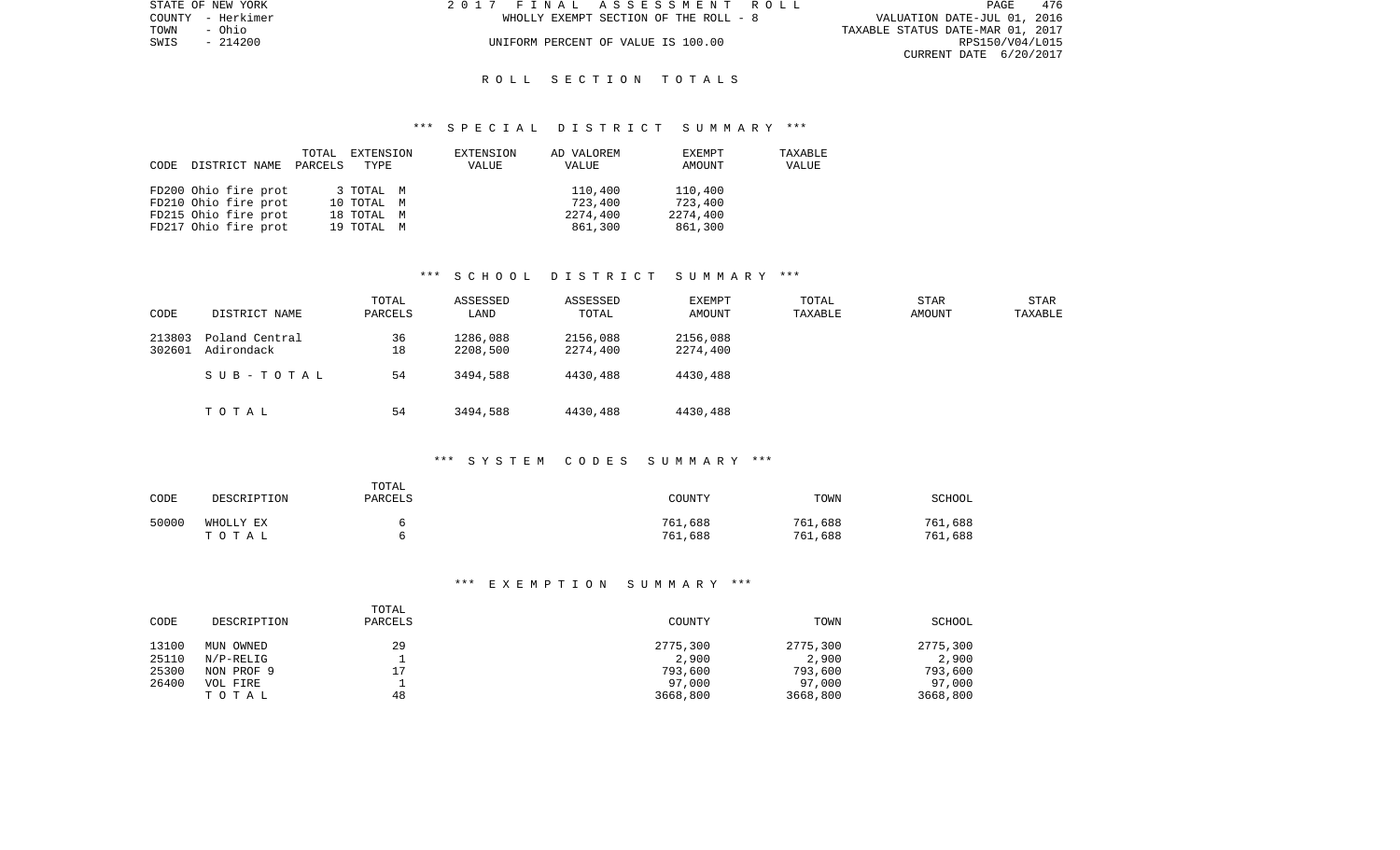| STATE OF NEW YORK | 2017 FINAL ASSESSMENT ROLL            | 477<br>PAGE                      |
|-------------------|---------------------------------------|----------------------------------|
| COUNTY - Herkimer | WHOLLY EXEMPT SECTION OF THE ROLL - 8 | VALUATION DATE-JUL 01, 2016      |
| TOWN<br>- Ohio    |                                       | TAXABLE STATUS DATE-MAR 01, 2017 |
| $-214200$<br>SWIS | UNIFORM PERCENT OF VALUE IS 100.00    | RPS150/V04/L015                  |
|                   |                                       | CURRENT DATE 6/20/2017           |
|                   |                                       |                                  |

#### R O L L S E C T I O N T O T A L S

| ROLL       | DESCRIPTION   | TOTAL   | ASSESSED | ASSESSED | TAXABLE | TAXABLE | TAXABLE | <b>STAR</b> |
|------------|---------------|---------|----------|----------|---------|---------|---------|-------------|
| <b>SEC</b> |               | PARCELS | LAND     | TOTAL    | COUNTY  | TOWN    | SCHOOL  | TAXABLE     |
|            | WHOLLY EXEMPT | 54      | 3494,588 | 4430,488 |         |         |         |             |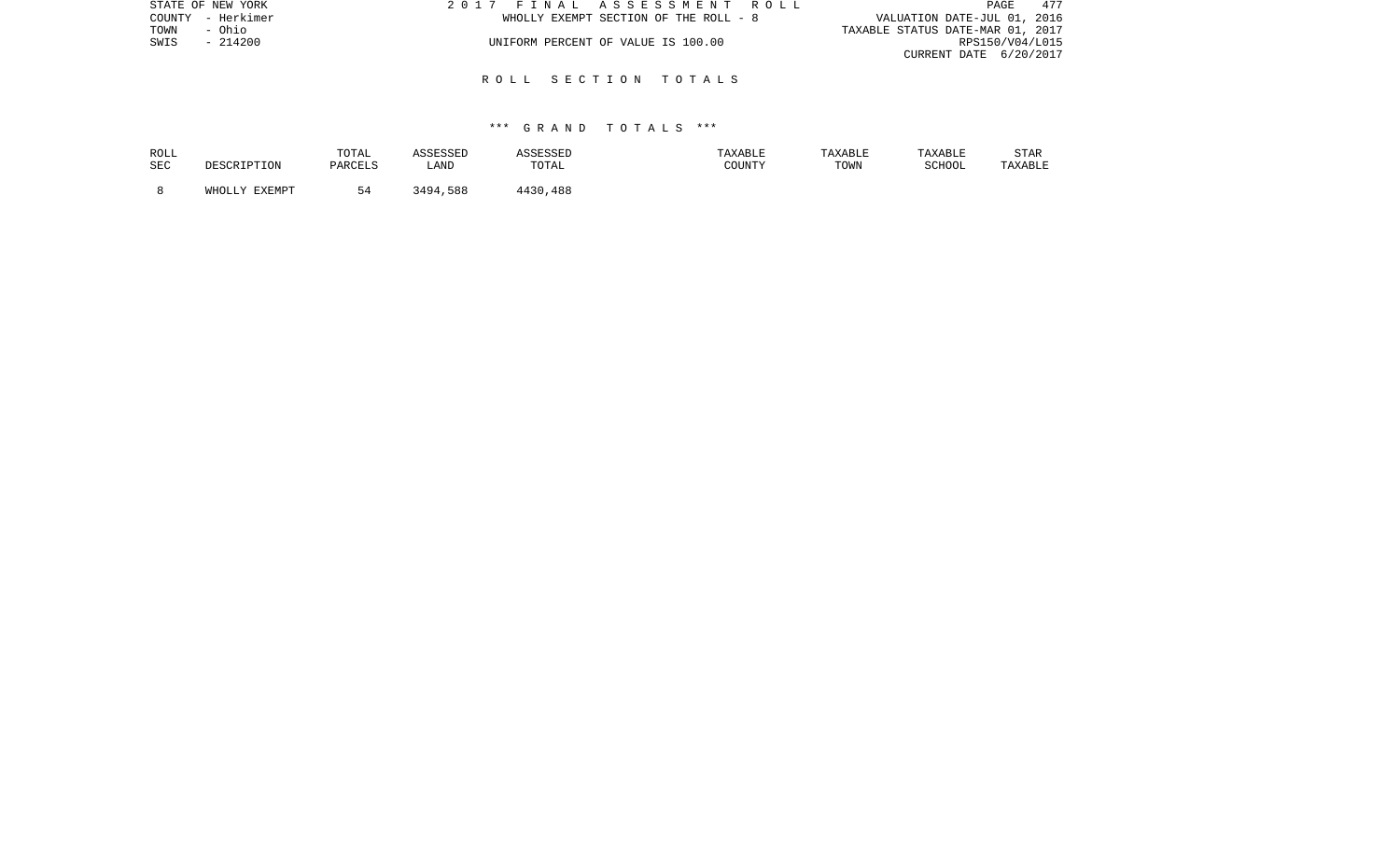PAGE 478 COUNTY - Herkimer VALUATION DATE-JUL 01, 2016 TOWN - Ohio S W I S T O T A L S TAXABLE STATUS DATE-MAR 01, 2017 SWIS - 214200 UNIFORM PERCENT OF VALUE IS 100.00 RPS150/V04/L015 CURRENT DATE 6/20/2017

STATE OF NEW YORK 2017 FINAL ASSESSMENT ROLL

# \*\*\* S P E C I A L D I S T R I C T S U M M A R Y \*\*\*

|      |                      | TOTAL   | EXTENSION     | EXTENSION | AD VALOREM | EXEMPT   | TAXABLE   |
|------|----------------------|---------|---------------|-----------|------------|----------|-----------|
| CODE | DISTRICT NAME        | PARCELS | TYPE          | VALUE     | VALUE      | AMOUNT   | VALUE     |
|      |                      |         |               |           |            |          |           |
|      | FD200 Ohio fire prot |         | 1,013 TOTAL M |           | 50269,914  | 182,700  | 50087,214 |
|      | FD210 Ohio fire prot |         | 175 TOTAL M   |           | 7519.440   | 723,400  | 6796,040  |
|      | FD215 Ohio fire prot |         | 581 TOTAL M   |           | 85426,594  | 2274,400 | 83152,194 |
|      | FD217 Ohio fire prot |         | 442 TOTAL M   |           | 57435,305  | 878,095  | 56557,210 |

## \*\*\* S C H O O L D I S T R I C T S U M M A R Y \*\*\*

| CODE                       | DISTRICT NAME                                       | TOTAL<br>PARCELS            | ASSESSED<br>LAND                                  | ASSESSED<br>TOTAL                                  | EXEMPT<br>AMOUNT                             | TOTAL<br>TAXABLE                                   | <b>STAR</b><br>AMOUNT                        | STAR<br>TAXABLE                                    |
|----------------------------|-----------------------------------------------------|-----------------------------|---------------------------------------------------|----------------------------------------------------|----------------------------------------------|----------------------------------------------------|----------------------------------------------|----------------------------------------------------|
| 213803<br>302601<br>305201 | Poland Central<br>Adirondack<br>Remsen<br>SUB-TOTAL | 1,893<br>304<br>77<br>2,274 | 102074,013<br>33883,200<br>7567,600<br>143524,813 | 181774,087<br>39950,846<br>10481,373<br>232206,306 | 27195,654<br>2356,793<br>40,583<br>29593,030 | 154578,433<br>37594,053<br>10440,790<br>202613,276 | 10996,630<br>641,800<br>123,275<br>11761,705 | 143581,803<br>36952,253<br>10317,515<br>190851,571 |
|                            | TOTAL                                               | 2,274                       | 143524,813                                        | 232206,306                                         | 29593,030                                    | 202613,276                                         | 11761,705                                    | 190851,571                                         |

#### \*\*\* S Y S T E M C O D E S S U M M A R Y \*\*\*

| CODE  | DESCRIPTION | TOTAL<br>PARCELS | COUNTY    | TOWN      | <b>SCHOOL</b> |
|-------|-------------|------------------|-----------|-----------|---------------|
| 50000 | WHOLLY EX   |                  | 761,688   | 761,688   | 761,688       |
| 50001 | SCHL TAXBL  |                  | 16515,540 | 16515,540 |               |
| 50002 | CNTY EXMPT  |                  | 12309,700 |           |               |
| 50003 | TOWN EXMPT  |                  |           | 12309,700 |               |
| 50004 | SCHL EXMPT  |                  |           |           | 24538,390     |
|       | TOTAL       | 29               | 29586,928 | 29586,928 | 25300,078     |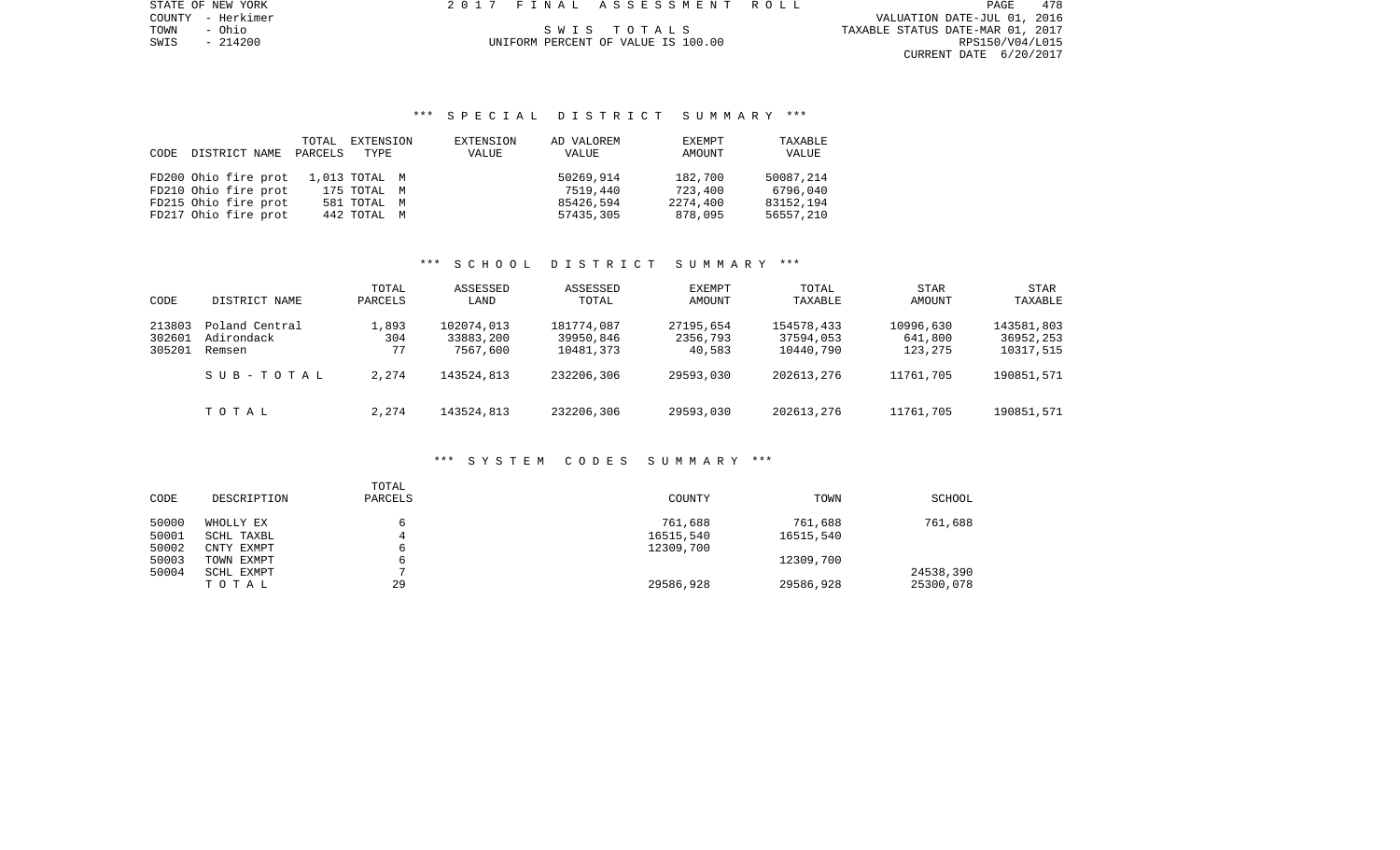COUNTY - Herkimer VALUATION DATE-JUL 01, 2016 TOWN - Ohio S W I S T O T A L S TAXABLE STATUS DATE-MAR 01, 2017 SWIS - 214200 UNIFORM PERCENT OF VALUE IS 100.00 RPS150/V04/L015 CURRENT DATE 6/20/2017

# \*\*\* E X E M P T I O N S U M M A R Y \*\*\*

|       |                 | TOTAL          |          |          |           |
|-------|-----------------|----------------|----------|----------|-----------|
| CODE  | DESCRIPTION     | PARCELS        | COUNTY   | TOWN     | SCHOOL    |
| 13100 | MUN OWNED       | 29             | 2775,300 | 2775,300 | 2775,300  |
| 25110 | $N/P-RELIG$     | 2              | 75,200   | 75,200   | 75,200    |
| 25300 | NON PROF 9      | 18             | 794,600  | 794,600  | 794,600   |
| 26400 | VOL FIRE        |                | 97,000   | 97,000   | 97,000    |
| 32301 | SOL-CNTY        | $\overline{c}$ | 36,900   | 36,900   |           |
| 41101 | VETFUND CT      | 5              | 109,400  | 109,400  |           |
| 41121 | VET WAR CT      | 21             | 174,480  | 208,380  |           |
| 41122 | VET WAR C       | 10             | 80,775   |          |           |
| 41123 | VET WAR T       | 10             |          | 100,500  |           |
| 41131 | VET COM CT      | 19             | 260,475  | 312,350  |           |
| 41132 | VET COM C       | 10             | 128,225  |          |           |
| 41133 | VET COM T       | 10             |          | 149,600  |           |
| 41141 | VET DIS CT      | 14             | 266,000  | 293,500  |           |
| 41142 | VET DIS C       | 2              | 60,000   |          |           |
| 41143 | VET DIS T       | 2              |          | 73,690   |           |
| 41162 | $CW_15_VET/$    | $1\,$          | 9,000    |          |           |
| 41800 | AGED-ALL        | 5              | 129,750  | 128,250  | 134,250   |
| 41801 | AGED-CT         | 10             | 299,289  | 299,289  |           |
| 41804 | AGED-SCHL       | $\mathbf{1}$   |          |          | 22,725    |
| 41834 | ENH STAR        | 106            |          |          | 5900,405  |
| 41854 | <b>BAS STAR</b> | 199            |          |          | 5861,300  |
| 47100 | Mass Telec      | 5              | 5,037    | 5,037    | 5,037     |
| 47460 | FOREST          | 7              | 388,840  | 388,840  | 388,840   |
|       | TOTAL           | 489            | 5690,271 | 5847,836 | 16054,657 |

| ROLL<br>SEC | DESCRIPTION      | TOTAL<br>PARCELS | ASSESSED<br>LAND | ASSESSED<br>TOTAL | TAXABLE<br>COUNTY | TAXABLE<br>TOWN | TAXABLE<br>SCHOOL | <b>STAR</b><br>TAXABLE |
|-------------|------------------|------------------|------------------|-------------------|-------------------|-----------------|-------------------|------------------------|
|             | TAXABLE          | l.745            | 61012,163        | 107034,752        | 105055,218        | 104897,653      | 106415,637        | 94653,932              |
|             | STATE OWNED LAND | 462              | 76652,936        | 117747.376        | 88885,236         | 88885,236       | 93208,986         | 93208,986              |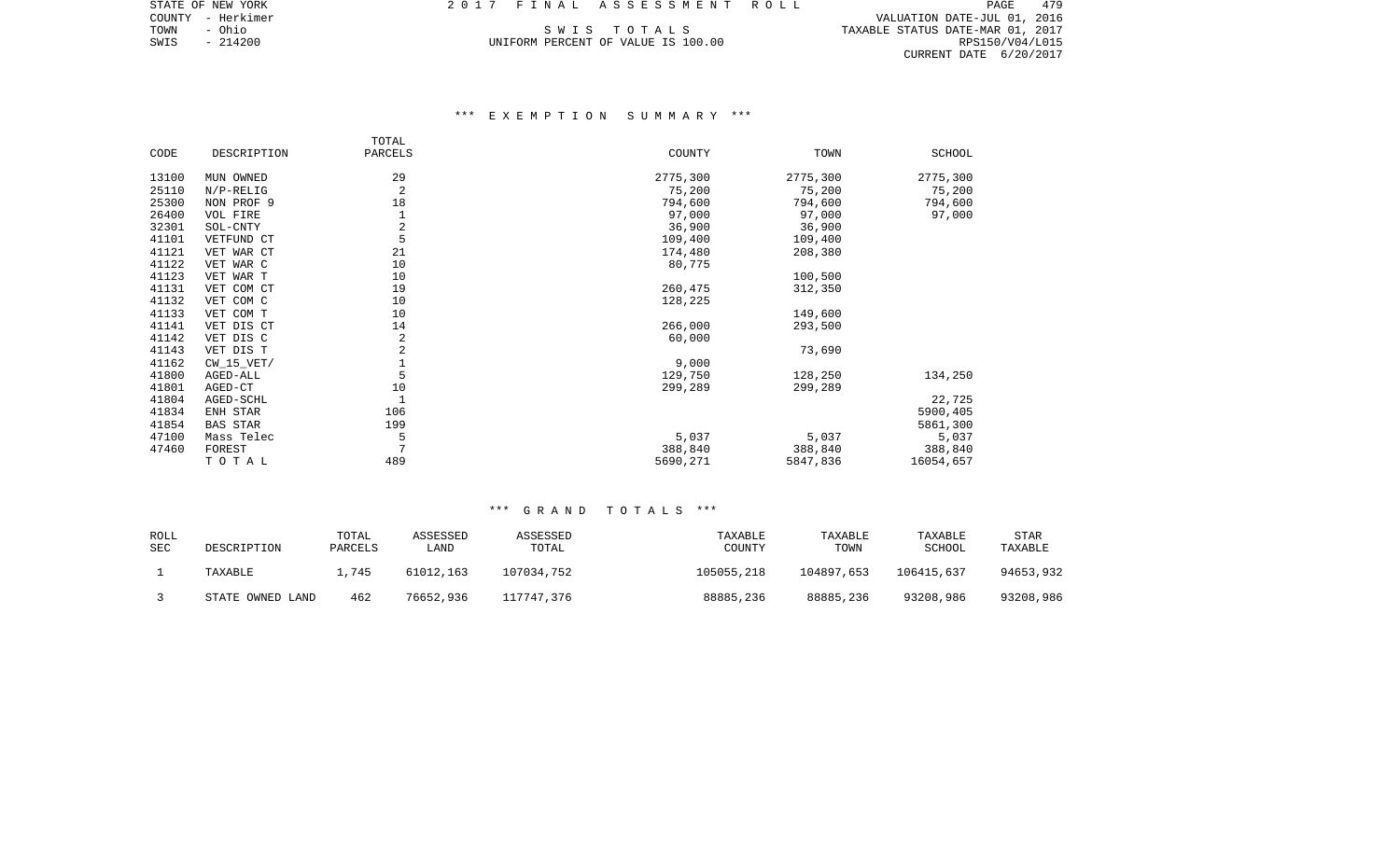| STATE OF NEW YORK    | 2017 FINAL ASSESSMENT ROLL         | 480<br>PAGE                      |
|----------------------|------------------------------------|----------------------------------|
| - Herkimer<br>COUNTY |                                    | VALUATION DATE-JUL 01, 2016      |
| - Ohio<br>TOWN       | SWIS TOTALS                        | TAXABLE STATUS DATE-MAR 01, 2017 |
| $-214200$<br>SWIS    | UNIFORM PERCENT OF VALUE IS 100.00 | RPS150/V04/L015                  |
|                      |                                    | CURRENT DATE 6/20/2017           |
|                      |                                    |                                  |
|                      |                                    |                                  |
|                      |                                    |                                  |
|                      |                                    |                                  |
|                      | *** GRAND TOTALS ***               |                                  |

# ROLL TOTAL ASSESSED ASSESSED TAXABLE TAXABLE TAXABLE STARSEC DESCRIPTION PARCELS LAND TOTAL COUNTY TOWN SCHOOL TAXABLE 5 SPECIAL FRANCHISE 4 2365,126 2365,126 2365,126 2365,126 2365,126 2365,126 6 UTILITIES & N.C. 9 628,564 623,527 623,527 623,527 623,527 8 WHOLLY EXEMPT 54 3494,588 4430,488 \* SUB TOTAL 2,274 143524,813 232206,306 196929,107 196771,542 202613,276 190851,571

\*\* GRAND TOTAL 2,274 143524,813 232206,306 196929,107 196771,542 202613,276 190851,571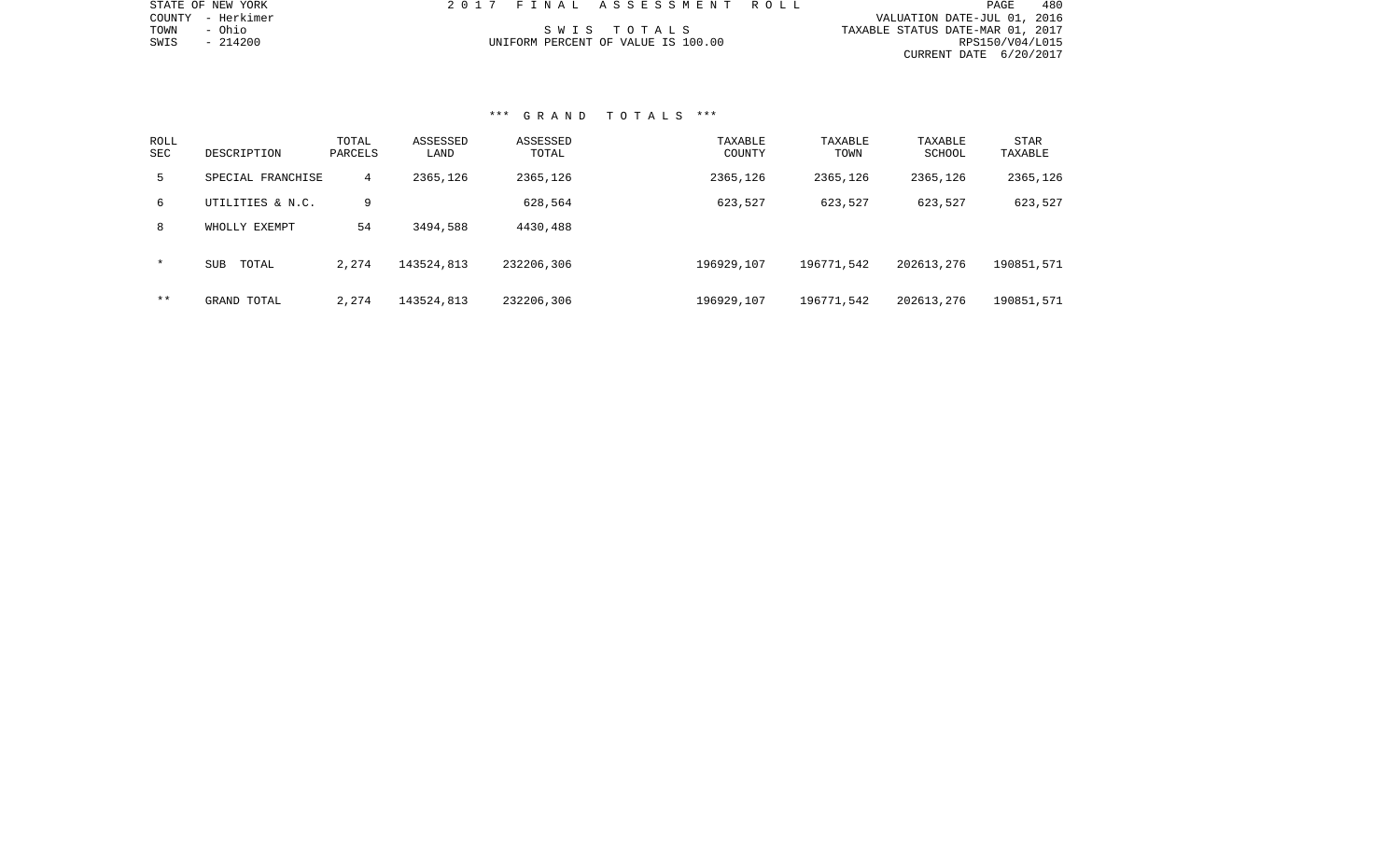PAGE 481 TOWN - Ohio TAXABLE STATUS DATE-MAR 01, 2017 SWIS - 2142<br>
SWIS - 2142<br>
SWIS - 2142<br>
SWIS - 2142<br>
UNIFORM PERCENT OF VALUE IS 100.00 RESISO/VO4/LO15 CURRENT DATE 6/20/2017

STATE OF NEW YORK 2017 FINAL ASSESSMENT ROLL COUNTY - Herkimer T O W N T O T A L S VALUATION DATE-JUL 01, 2016

# \*\*\* S P E C I A L D I S T R I C T S U M M A R Y \*\*\*

|      |                      | TOTAL   | EXTENSION     | EXTENSION | AD VALOREM | EXEMPT   | TAXABLE   |
|------|----------------------|---------|---------------|-----------|------------|----------|-----------|
| CODE | DISTRICT NAME        | PARCELS | TYPE          | VALUE     | VALUE      | AMOUNT   | VALUE     |
|      |                      |         |               |           |            |          |           |
|      | FD200 Ohio fire prot |         | 1,013 TOTAL M |           | 50269,914  | 182,700  | 50087,214 |
|      | FD210 Ohio fire prot |         | 175 TOTAL M   |           | 7519,440   | 723,400  | 6796,040  |
|      | FD215 Ohio fire prot |         | 581 TOTAL M   |           | 85426,594  | 2274,400 | 83152,194 |
|      | FD217 Ohio fire prot |         | 442 TOTAL M   |           | 57435,305  | 878,095  | 56557,210 |

# \*\*\* S C H O O L D I S T R I C T S U M M A R Y \*\*\*

| CODE                       | DISTRICT NAME                                       | TOTAL<br>PARCELS            | ASSESSED<br>LAND                                  | ASSESSED<br>TOTAL                                  | EXEMPT<br>AMOUNT                             | TOTAL<br>TAXABLE                                   | <b>STAR</b><br>AMOUNT                        | STAR<br>TAXABLE                                    |
|----------------------------|-----------------------------------------------------|-----------------------------|---------------------------------------------------|----------------------------------------------------|----------------------------------------------|----------------------------------------------------|----------------------------------------------|----------------------------------------------------|
| 213803<br>302601<br>305201 | Poland Central<br>Adirondack<br>Remsen<br>SUB-TOTAL | 1,893<br>304<br>77<br>2,274 | 102074,013<br>33883,200<br>7567,600<br>143524,813 | 181774,087<br>39950,846<br>10481,373<br>232206,306 | 27195,654<br>2356,793<br>40,583<br>29593,030 | 154578,433<br>37594,053<br>10440,790<br>202613,276 | 10996,630<br>641,800<br>123,275<br>11761,705 | 143581,803<br>36952,253<br>10317,515<br>190851,571 |
|                            | TOTAL                                               | 2,274                       | 143524,813                                        | 232206,306                                         | 29593,030                                    | 202613,276                                         | 11761,705                                    | 190851,571                                         |

#### \*\*\* S Y S T E M C O D E S S U M M A R Y \*\*\*

| CODE  | DESCRIPTION | TOTAL<br>PARCELS | COUNTY    | TOWN      | SCHOOL    |
|-------|-------------|------------------|-----------|-----------|-----------|
| 50000 | WHOLLY EX   |                  | 761,688   | 761,688   | 761,688   |
| 50001 | SCHL TAXBL  |                  | 16515,540 | 16515,540 |           |
| 50002 | CNTY EXMPT  |                  | 12309,700 |           |           |
| 50003 | TOWN EXMPT  | 6                |           | 12309,700 |           |
| 50004 | SCHL EXMPT  |                  |           |           | 24538,390 |
|       | TOTAL       | 29               | 29586,928 | 29586,928 | 25300,078 |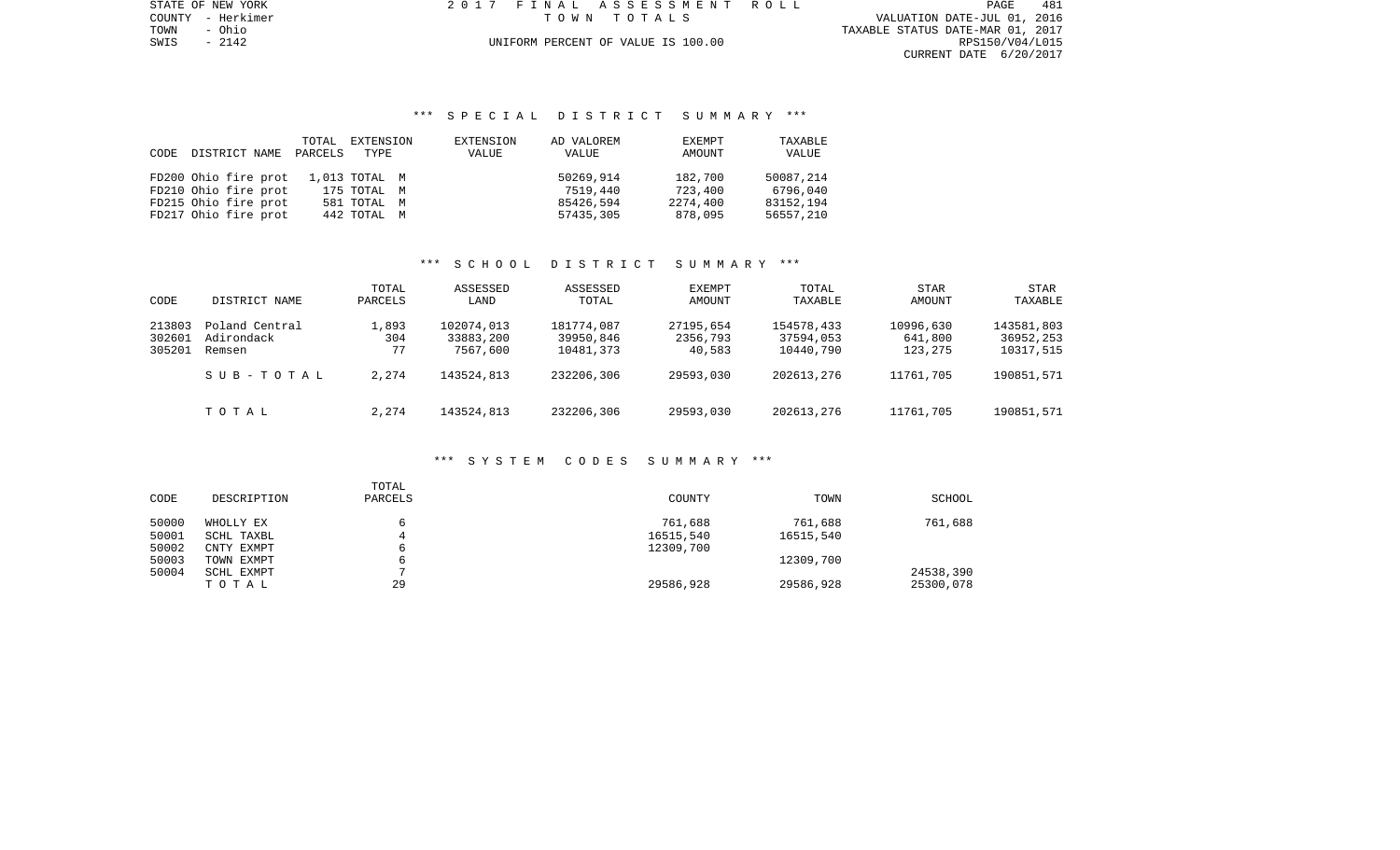| L 7 FINAL ASSESSMENT ROLL          |  |             |  |  |  |  |  |                                  |                             | PAGE. | 482             |
|------------------------------------|--|-------------|--|--|--|--|--|----------------------------------|-----------------------------|-------|-----------------|
|                                    |  | TOWN TOTALS |  |  |  |  |  |                                  | VALUATION DATE-JUL 01, 2016 |       |                 |
|                                    |  |             |  |  |  |  |  | TAXABLE STATUS DATE-MAR 01, 2017 |                             |       |                 |
| UNIFORM PERCENT OF VALUE IS 100.00 |  |             |  |  |  |  |  |                                  |                             |       | RPS150/V04/L015 |
|                                    |  |             |  |  |  |  |  |                                  | CURRENT DATE 6/20/2017      |       |                 |

# \*\*\* E X E M P T I O N S U M M A R Y \*\*\*

|       |                 | TOTAL        |          |          |           |
|-------|-----------------|--------------|----------|----------|-----------|
| CODE  | DESCRIPTION     | PARCELS      | COUNTY   | TOWN     | SCHOOL    |
| 13100 | MUN OWNED       | 29           | 2775,300 | 2775,300 | 2775,300  |
| 25110 | $N/P-RELIG$     | 2            | 75,200   | 75,200   | 75,200    |
| 25300 | NON PROF 9      | 18           | 794,600  | 794,600  | 794,600   |
| 26400 | VOL FIRE        |              | 97,000   | 97,000   | 97,000    |
| 32301 | SOL-CNTY        | 2            | 36,900   | 36,900   |           |
| 41101 | VETFUND CT      | 5            | 109,400  | 109,400  |           |
| 41121 | VET WAR CT      | 21           | 174,480  | 208,380  |           |
| 41122 | VET WAR C       | 10           | 80,775   |          |           |
| 41123 | VET WAR T       | 10           |          | 100,500  |           |
| 41131 | VET COM CT      | 19           | 260,475  | 312,350  |           |
| 41132 | VET COM C       | 10           | 128,225  |          |           |
| 41133 | VET COM T       | 10           |          | 149,600  |           |
| 41141 | VET DIS CT      | 14           | 266,000  | 293,500  |           |
| 41142 | VET DIS C       | 2            | 60,000   |          |           |
| 41143 | VET DIS T       | 2            |          | 73,690   |           |
| 41162 | $CW_15_VET/$    |              | 9,000    |          |           |
| 41800 | AGED-ALL        | 5            | 129,750  | 128,250  | 134,250   |
| 41801 | AGED-CT         | 10           | 299,289  | 299,289  |           |
| 41804 | AGED-SCHL       | $\mathbf{1}$ |          |          | 22,725    |
| 41834 | ENH STAR        | 106          |          |          | 5900,405  |
| 41854 | <b>BAS STAR</b> | 199          |          |          | 5861,300  |
| 47100 | Mass Telec      | 5            | 5,037    | 5,037    | 5,037     |
| 47460 | FOREST          | 7            | 388,840  | 388,840  | 388,840   |
|       | TOTAL           | 489          | 5690,271 | 5847,836 | 16054,657 |

| ROLL<br><b>SEC</b> | DESCRIPTION      | TOTAL<br>PARCELS | ASSESSED<br>LAND | ASSESSED<br>TOTAL | TAXABLE<br>COUNTY | TAXABLE<br>TOWN | TAXABLE<br><b>SCHOOL</b> | STAR<br>TAXABLE |
|--------------------|------------------|------------------|------------------|-------------------|-------------------|-----------------|--------------------------|-----------------|
|                    | TAXABLE          | 1,745            | 61012,163        | 107034,752        | 105055,218        | 104897,653      | 106415,637               | 94653,932       |
|                    | STATE OWNED LAND | 462              | 76652,936        | 117747,376        | 88885,236         | 88885,236       | 93208,986                | 93208,986       |